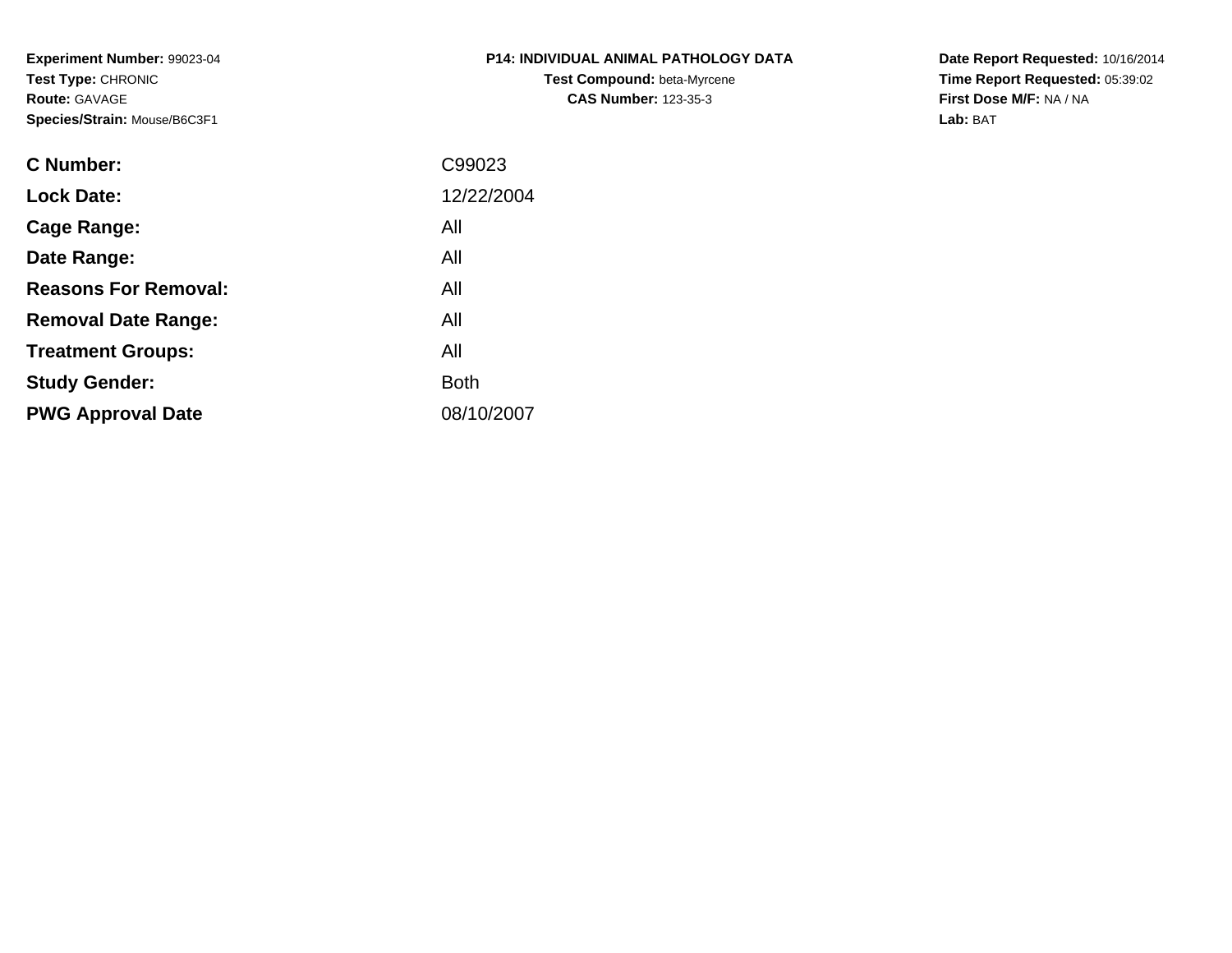| Experiment Number: 99023-04<br>Test Type: CHRONIC<br><b>Route: GAVAGE</b><br>Species/Strain: Mouse/B6C3F1 |                             | P14: INDIVIDUAL ANIMAL PATHOLOGY DATA<br>Test Compound: beta-Myrcene<br><b>CAS Number: 123-35-3</b>                                                                  | Date Report Requested: 10/16/2014<br>Time Report Requested: 05:39:02<br>First Dose M/F: NA / NA<br>Lab: BAT |
|-----------------------------------------------------------------------------------------------------------|-----------------------------|----------------------------------------------------------------------------------------------------------------------------------------------------------------------|-------------------------------------------------------------------------------------------------------------|
| <b>ANIMAL ID: 1</b>                                                                                       | <b>TRT#: 1</b>              | <b>SEX: Male</b>                                                                                                                                                     | DAY ON TEST: 729                                                                                            |
|                                                                                                           | <b>DOSE: 0</b><br>G/KG      | <b>DISP: Terminal Sacrifice</b>                                                                                                                                      | HISTO: 0400871                                                                                              |
|                                                                                                           |                             | ORGAN AND ACCOUNTABLE SITE STATUS                                                                                                                                    |                                                                                                             |
| <b>NORMAL</b>                                                                                             |                             |                                                                                                                                                                      |                                                                                                             |
| * Adrenal Medulla                                                                                         | * Bone                      | * Bone Marrow                                                                                                                                                        | * Brain                                                                                                     |
| * Epididymis                                                                                              | * Esophagus                 | * Eye                                                                                                                                                                | * Gallbladder                                                                                               |
| * Harderian Gland                                                                                         | * Heart                     | * Intestine Large, Cecum                                                                                                                                             | * Intestine Large, Colon                                                                                    |
| * Intestine Large, Rectum                                                                                 | * Intestine Small, Duodenum | * Intestine Small, Ileum                                                                                                                                             | * Intestine Small, Jejunum                                                                                  |
| * Lung                                                                                                    | * Lymph Node, Mandibular    | * Lymph Node, Mesenteric                                                                                                                                             | * Pancreas                                                                                                  |
| * Parathyroid Gland                                                                                       | * Pituitary Gland           | * Preputial Gland                                                                                                                                                    | * Salivary Glands                                                                                           |
| * Seminal Vesicle                                                                                         | * Skin                      | * Stomach, Forestomach                                                                                                                                               | * Stomach, Glandular                                                                                        |
| * Testes                                                                                                  | * Thyroid Gland             | * Trachea                                                                                                                                                            | * Urinary Bladder                                                                                           |
| <b>MISSING</b>                                                                                            |                             |                                                                                                                                                                      |                                                                                                             |
| * Mammary Gland                                                                                           |                             |                                                                                                                                                                      |                                                                                                             |
| <b>OBSERVATIONS</b>                                                                                       |                             |                                                                                                                                                                      |                                                                                                             |
| * Adrenal Cortex                                                                                          | Subcapsular                 | Hyperplasia                                                                                                                                                          | Mild                                                                                                        |
| * Islets, Pancreatic                                                                                      |                             | Hyperplasia                                                                                                                                                          | Minimal                                                                                                     |
| * Kidney                                                                                                  |                             | Nephropathy                                                                                                                                                          | Minimal                                                                                                     |
|                                                                                                           | <b>Renal Tubule</b>         | Vacuolization Cytoplasmic                                                                                                                                            | Minimal                                                                                                     |
| * Liver                                                                                                   |                             | Hepatocellular Adenoma                                                                                                                                               | Multiple                                                                                                    |
|                                                                                                           |                             | Hepatocellular Carcinoma                                                                                                                                             |                                                                                                             |
|                                                                                                           | Hepatocyte                  | Hypertrophy                                                                                                                                                          | Minimal                                                                                                     |
|                                                                                                           |                             | Inflammation                                                                                                                                                         | Chronic Active, Minimal                                                                                     |
|                                                                                                           |                             | Pigmentation                                                                                                                                                         | Hemosiderin, Mild                                                                                           |
| [ Hepatocellular Adenoma TGLS = 1,2,4,5-3+10+11+12 ]<br>[ Hepatocellular Carcinoma TGLS = 3-12 ]          |                             |                                                                                                                                                                      |                                                                                                             |
| * Nose                                                                                                    | Olfactory Epi               | Degeneration                                                                                                                                                         | Minimal                                                                                                     |
| * Preputial GI                                                                                            |                             |                                                                                                                                                                      |                                                                                                             |
|                                                                                                           |                             | Note: Minimal to mild inflammation, as in this animal, was not diagnosed. Inflammation was only diagnosed where associated with a TGL or where severity was greater. |                                                                                                             |
| * Prostate                                                                                                |                             | Inflammation                                                                                                                                                         | Minimal                                                                                                     |
| * Spleen                                                                                                  |                             | Hematopoietic Cell Proliferation                                                                                                                                     | Mild                                                                                                        |
| * Thymus                                                                                                  |                             | Atrophy                                                                                                                                                              | Moderate                                                                                                    |
| PRIMARY CAUSE OF DEATH                                                                                    | $\sim$                      |                                                                                                                                                                      |                                                                                                             |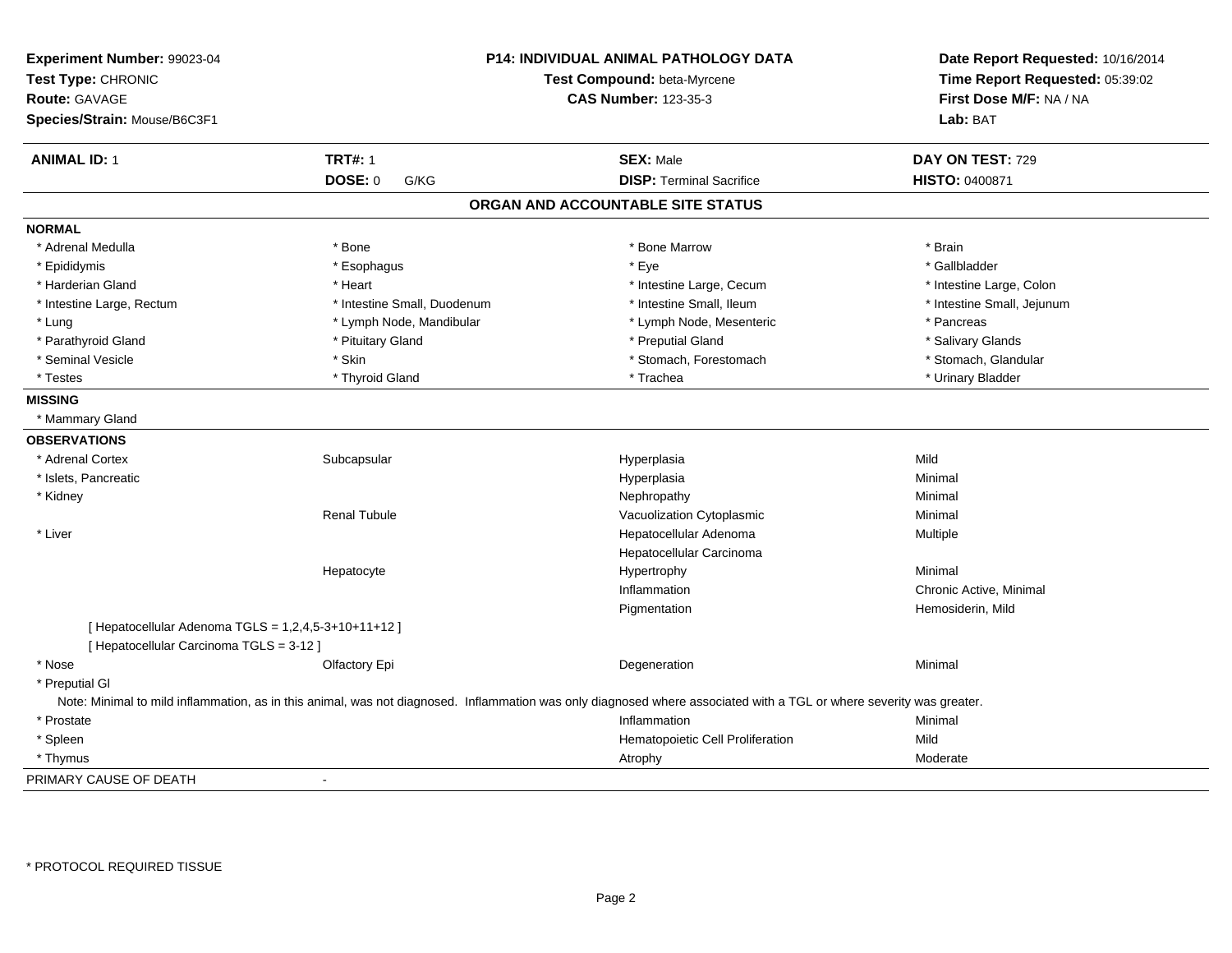| Experiment Number: 99023-04<br>Test Type: CHRONIC<br><b>Route: GAVAGE</b><br>Species/Strain: Mouse/B6C3F1 |                                                                              | P14: INDIVIDUAL ANIMAL PATHOLOGY DATA<br>Test Compound: beta-Myrcene<br><b>CAS Number: 123-35-3</b> | Date Report Requested: 10/16/2014<br>Time Report Requested: 05:39:02<br>First Dose M/F: NA / NA<br>Lab: BAT |
|-----------------------------------------------------------------------------------------------------------|------------------------------------------------------------------------------|-----------------------------------------------------------------------------------------------------|-------------------------------------------------------------------------------------------------------------|
| <b>ANIMAL ID: 2</b>                                                                                       | <b>TRT#: 1</b>                                                               | <b>SEX: Male</b>                                                                                    | DAY ON TEST: 727                                                                                            |
|                                                                                                           | <b>DOSE: 0</b><br>G/KG                                                       | <b>DISP: Natural Death</b>                                                                          | HISTO: 0400872                                                                                              |
|                                                                                                           |                                                                              | ORGAN AND ACCOUNTABLE SITE STATUS                                                                   |                                                                                                             |
| <b>NORMAL</b>                                                                                             |                                                                              |                                                                                                     |                                                                                                             |
| * Adrenal Medulla                                                                                         | * Bone                                                                       | * Brain                                                                                             | * Epididymis                                                                                                |
| * Esophagus                                                                                               | * Eye                                                                        | * Gallbladder                                                                                       | * Harderian Gland                                                                                           |
| * Intestine Large, Cecum                                                                                  | * Intestine Large, Colon                                                     | * Intestine Large, Rectum                                                                           | * Intestine Small, Duodenum                                                                                 |
| * Intestine Small, Ileum                                                                                  | * Intestine Small, Jejunum                                                   | * Islets, Pancreatic                                                                                | * Lung                                                                                                      |
| * Lymph Node, Mandibular                                                                                  | * Lymph Node, Mesenteric                                                     | * Nose                                                                                              | * Pancreas                                                                                                  |
| * Parathyroid Gland                                                                                       | * Pituitary Gland                                                            | * Preputial Gland                                                                                   | * Prostate                                                                                                  |
| * Salivary Glands                                                                                         | * Seminal Vesicle                                                            | * Stomach, Forestomach                                                                              | * Stomach, Glandular                                                                                        |
| * Trachea                                                                                                 | * Urinary Bladder                                                            |                                                                                                     |                                                                                                             |
| <b>MISSING</b>                                                                                            |                                                                              |                                                                                                     |                                                                                                             |
| * Mammary Gland                                                                                           |                                                                              |                                                                                                     |                                                                                                             |
| <b>OBSERVATIONS</b>                                                                                       |                                                                              |                                                                                                     |                                                                                                             |
| * Adrenal Cortex                                                                                          | Subcapsular                                                                  | Hyperplasia                                                                                         | Minimal                                                                                                     |
| * Bone Marrow                                                                                             |                                                                              | Hemangiosarcoma                                                                                     | Metastatic (Spleen)                                                                                         |
| * Heart                                                                                                   |                                                                              | Cardiomyopathy                                                                                      | Minimal                                                                                                     |
| * Kidney                                                                                                  |                                                                              | Infarct                                                                                             | Marked                                                                                                      |
|                                                                                                           |                                                                              | Nephropathy                                                                                         | Mild                                                                                                        |
| [Infarct TGLS = $3-4$ ]                                                                                   |                                                                              |                                                                                                     |                                                                                                             |
| * Liver                                                                                                   |                                                                              | Hemangiosarcoma                                                                                     | Metastatic (Spleen)                                                                                         |
|                                                                                                           |                                                                              | Hepatocellular Adenoma                                                                              |                                                                                                             |
|                                                                                                           |                                                                              | Inflammation                                                                                        | Chronic Active, Minimal                                                                                     |
|                                                                                                           |                                                                              | Necrosis                                                                                            | Mild                                                                                                        |
|                                                                                                           | [Hemangiosarcoma TGLS = 4,5-11+12]<br>[ Hepatocellular Adenoma TGLS = 4-11 ] |                                                                                                     |                                                                                                             |
| [Necrosis TGLS = $6-5$ ]                                                                                  |                                                                              |                                                                                                     |                                                                                                             |
| * Skin                                                                                                    |                                                                              | Inflammation                                                                                        | Mild                                                                                                        |
|                                                                                                           |                                                                              | Ulcer                                                                                               | Moderate                                                                                                    |
| [ Ulcer TGLS = $1-10$ ]                                                                                   |                                                                              |                                                                                                     |                                                                                                             |
| * Spleen                                                                                                  |                                                                              | Hemangiosarcoma<br>Hematopoietic Cell Proliferation                                                 | Mild                                                                                                        |
| [Hemangiosarcoma TGLS = 2-11]                                                                             |                                                                              |                                                                                                     |                                                                                                             |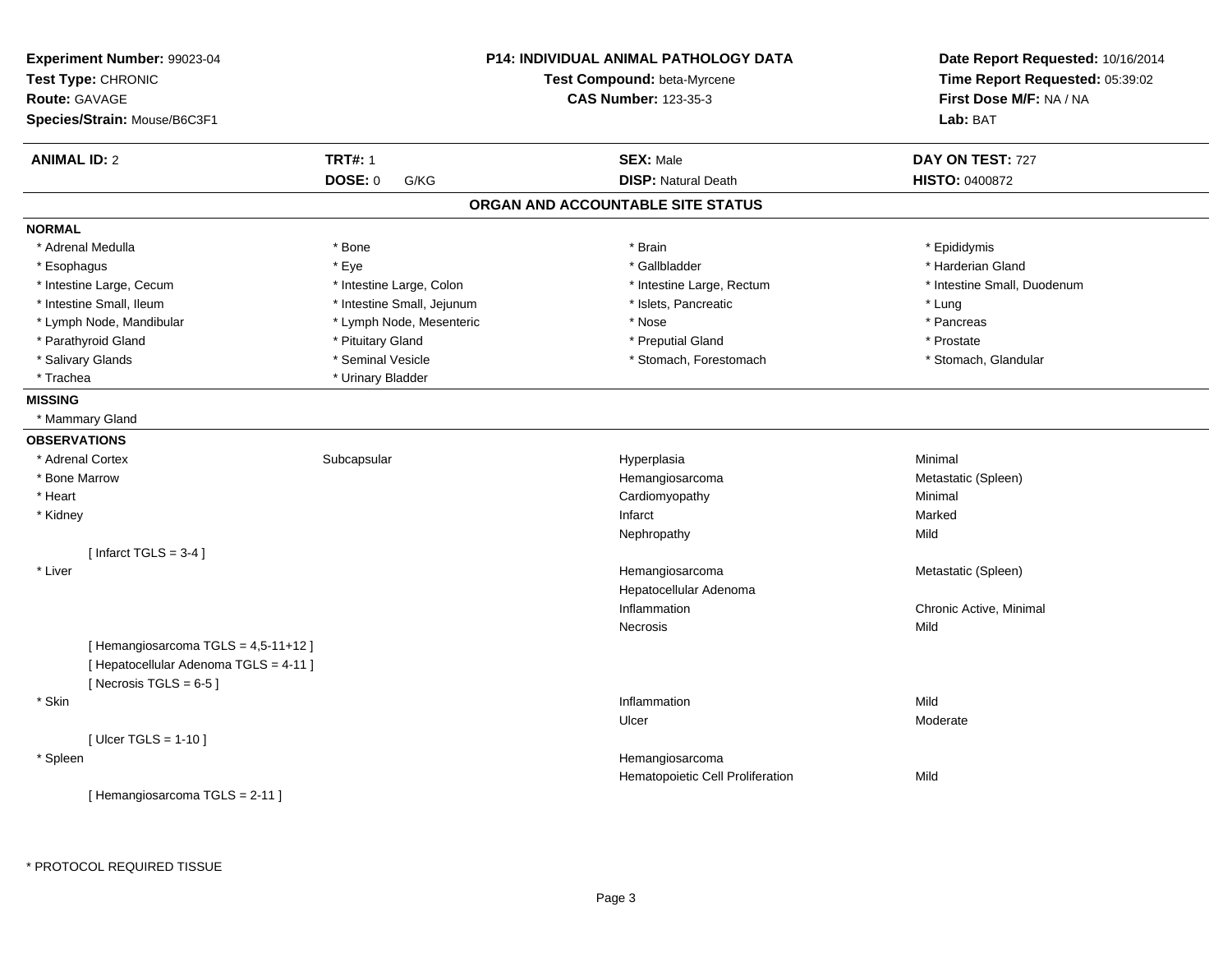| <b>Experiment Number: 99023-04</b><br>Test Type: CHRONIC |                             | <b>P14: INDIVIDUAL ANIMAL PATHOLOGY DATA</b><br><b>Test Compound: beta-Myrcene</b>                                                                                 | Date Report Requested: 10/16/2014<br>Time Report Requested: 05:39:02 |
|----------------------------------------------------------|-----------------------------|--------------------------------------------------------------------------------------------------------------------------------------------------------------------|----------------------------------------------------------------------|
| <b>Route: GAVAGE</b>                                     | <b>CAS Number: 123-35-3</b> |                                                                                                                                                                    | First Dose M/F: NA / NA                                              |
| Species/Strain: Mouse/B6C3F1                             |                             |                                                                                                                                                                    | Lab: BAT                                                             |
| <b>ANIMAL ID: 2</b>                                      | <b>TRT#: 1</b>              | <b>SEX: Male</b>                                                                                                                                                   | DAY ON TEST: 727                                                     |
|                                                          | DOSE: 0<br>G/KG             | <b>DISP:</b> Natural Death                                                                                                                                         | <b>HISTO: 0400872</b>                                                |
|                                                          |                             | ORGAN AND ACCOUNTABLE SITE STATUS                                                                                                                                  |                                                                      |
| * Testes                                                 | <b>Germinal Epith</b>       | Degeneration                                                                                                                                                       | Minimal                                                              |
| * Thymus                                                 |                             | Atrophy                                                                                                                                                            | Marked                                                               |
| * Thyroid Gland                                          | Follicle                    | Cyst                                                                                                                                                               | Minimal                                                              |
| PRIMARY CAUSE OF DEATH                                   | - Spleen<br>Hemangiosarcoma |                                                                                                                                                                    |                                                                      |
| CONTRIBUTORY CAUSE OF DEATH                              | - Kidney Infarct            |                                                                                                                                                                    |                                                                      |
|                                                          |                             | Animal Note: Hemangiosarcoma was considered the primary cause of death, with renal infarcts I ikely secondary to coagulopathy associated with metastases to liver. |                                                                      |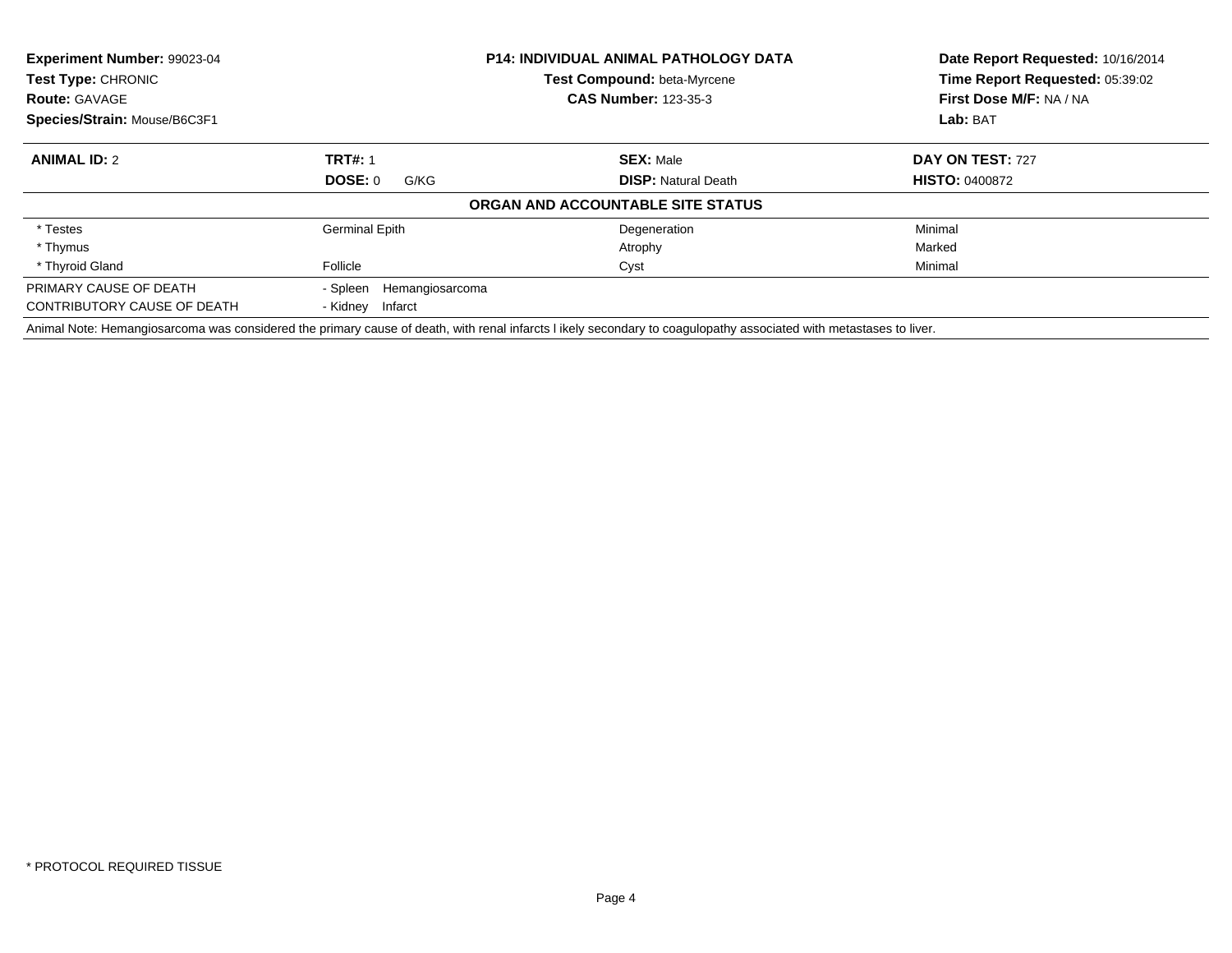| Experiment Number: 99023-04<br>Test Type: CHRONIC<br>Route: GAVAGE               |                             | P14: INDIVIDUAL ANIMAL PATHOLOGY DATA<br>Test Compound: beta-Myrcene<br><b>CAS Number: 123-35-3</b> | Date Report Requested: 10/16/2014<br>Time Report Requested: 05:39:02<br>First Dose M/F: NA / NA |
|----------------------------------------------------------------------------------|-----------------------------|-----------------------------------------------------------------------------------------------------|-------------------------------------------------------------------------------------------------|
| Species/Strain: Mouse/B6C3F1                                                     |                             |                                                                                                     | Lab: BAT                                                                                        |
| <b>ANIMAL ID: 3</b>                                                              | <b>TRT#: 1</b>              | <b>SEX: Male</b>                                                                                    | DAY ON TEST: 729                                                                                |
|                                                                                  | <b>DOSE: 0</b><br>G/KG      | <b>DISP: Terminal Sacrifice</b>                                                                     | HISTO: 0400873                                                                                  |
|                                                                                  |                             | ORGAN AND ACCOUNTABLE SITE STATUS                                                                   |                                                                                                 |
| <b>NORMAL</b>                                                                    |                             |                                                                                                     |                                                                                                 |
| * Adrenal Medulla                                                                | * Bone                      | * Bone Marrow                                                                                       | * Brain                                                                                         |
| * Epididymis                                                                     | * Esophagus                 | * Eye                                                                                               | * Gallbladder                                                                                   |
| * Harderian Gland                                                                | * Heart                     | * Intestine Large, Cecum                                                                            | * Intestine Large, Colon                                                                        |
| * Intestine Large, Rectum                                                        | * Intestine Small, Duodenum | * Intestine Small, Ileum                                                                            | * Intestine Small, Jejunum                                                                      |
| * Lung                                                                           | * Lymph Node, Mandibular    | * Lymph Node, Mesenteric                                                                            | * Nose                                                                                          |
| * Pancreas                                                                       | * Parathyroid Gland         | * Pituitary Gland                                                                                   | * Preputial Gland                                                                               |
| * Prostate                                                                       | * Salivary Glands           | * Seminal Vesicle                                                                                   | * Skin                                                                                          |
| * Stomach, Glandular                                                             | * Testes                    | * Trachea                                                                                           | * Urinary Bladder                                                                               |
| <b>MISSING</b>                                                                   |                             |                                                                                                     |                                                                                                 |
| * Mammary Gland                                                                  |                             |                                                                                                     |                                                                                                 |
| <b>OBSERVATIONS</b>                                                              |                             |                                                                                                     |                                                                                                 |
| * Adrenal Cortex                                                                 | Subcapsular                 | Hyperplasia                                                                                         | Minimal                                                                                         |
| * Islets, Pancreatic                                                             |                             | Hyperplasia                                                                                         | Minimal                                                                                         |
| * Kidney                                                                         |                             | Nephropathy                                                                                         | Minimal                                                                                         |
|                                                                                  | <b>Renal Tubule</b>         | Vacuolization Cytoplasmic                                                                           | Minimal                                                                                         |
| * Liver                                                                          |                             | Hepatoblastoma                                                                                      |                                                                                                 |
|                                                                                  |                             | Hepatocellular Adenoma                                                                              | Multiple                                                                                        |
|                                                                                  |                             | Inflammation                                                                                        | Chronic Active, Minimal                                                                         |
| Note: Part of the adenoma in B10 is in B03 also.<br>[Hepatoblastoma TGLS = 2-11] |                             |                                                                                                     |                                                                                                 |
| [ Hepatocellular Adenoma TGLS = 1,2,3,4,5-3+10+11+12 ]                           |                             |                                                                                                     |                                                                                                 |
| * Spleen                                                                         |                             | Hematopoietic Cell Proliferation                                                                    | Mild                                                                                            |
| * Stomach, Forestomach                                                           | Epithelium                  | Hyperplasia                                                                                         | Minimal                                                                                         |
|                                                                                  |                             | Inflammation                                                                                        | Minimal                                                                                         |
| * Thymus                                                                         |                             | Atrophy                                                                                             | Minimal                                                                                         |
| * Thyroid Gland                                                                  |                             | Mineralization                                                                                      | Minimal                                                                                         |
| Tooth                                                                            |                             | Dysplasia                                                                                           |                                                                                                 |
|                                                                                  | Gingiva                     | Inflammation                                                                                        | Mild                                                                                            |
| PRIMARY CAUSE OF DEATH                                                           | $\mathbf{r}$                |                                                                                                     |                                                                                                 |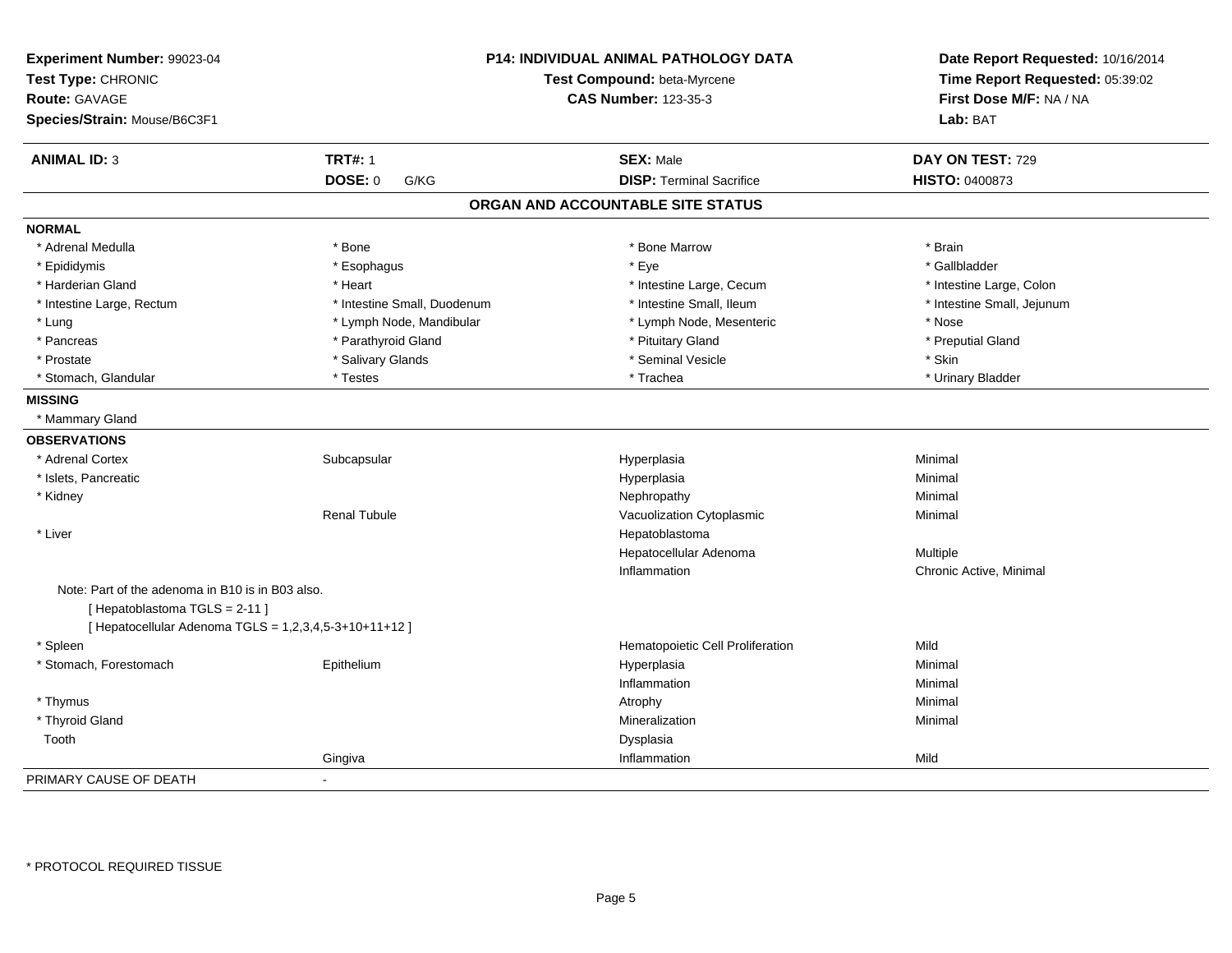| Experiment Number: 99023-04<br>Test Type: CHRONIC<br>Route: GAVAGE<br>Species/Strain: Mouse/B6C3F1 |                          | <b>P14: INDIVIDUAL ANIMAL PATHOLOGY DATA</b><br>Test Compound: beta-Myrcene<br><b>CAS Number: 123-35-3</b> | Date Report Requested: 10/16/2014<br>Time Report Requested: 05:39:02<br>First Dose M/F: NA / NA<br>Lab: BAT |
|----------------------------------------------------------------------------------------------------|--------------------------|------------------------------------------------------------------------------------------------------------|-------------------------------------------------------------------------------------------------------------|
| <b>ANIMAL ID: 4</b>                                                                                | <b>TRT#: 1</b>           | <b>SEX: Male</b>                                                                                           | DAY ON TEST: 728                                                                                            |
|                                                                                                    | DOSE: 0<br>G/KG          | <b>DISP: Terminal Sacrifice</b>                                                                            | HISTO: 0400874                                                                                              |
|                                                                                                    |                          | ORGAN AND ACCOUNTABLE SITE STATUS                                                                          |                                                                                                             |
| <b>NORMAL</b>                                                                                      |                          |                                                                                                            |                                                                                                             |
| * Adrenal Medulla                                                                                  | * Bone                   | * Bone Marrow                                                                                              | * Brain                                                                                                     |
| * Epididymis                                                                                       | * Esophagus              | * Eye                                                                                                      | * Gallbladder                                                                                               |
| * Harderian Gland                                                                                  | * Intestine Large, Cecum | * Intestine Large, Colon                                                                                   | * Intestine Large, Rectum                                                                                   |
| * Intestine Small, Duodenum                                                                        | * Intestine Small, Ileum | * Intestine Small, Jejunum                                                                                 | * Lymph Node, Mandibular                                                                                    |
| * Lymph Node, Mesenteric                                                                           | * Nose                   | * Pancreas                                                                                                 | * Parathyroid Gland                                                                                         |
| * Pituitary Gland                                                                                  | * Preputial Gland        | * Prostate                                                                                                 | * Salivary Glands                                                                                           |
| * Seminal Vesicle                                                                                  | * Skin                   | * Stomach, Glandular                                                                                       | * Testes                                                                                                    |
| * Thyroid Gland                                                                                    | * Trachea                | * Urinary Bladder                                                                                          |                                                                                                             |
| <b>MISSING</b>                                                                                     |                          |                                                                                                            |                                                                                                             |
| * Mammary Gland                                                                                    |                          |                                                                                                            |                                                                                                             |
| <b>OBSERVATIONS</b>                                                                                |                          |                                                                                                            |                                                                                                             |
| * Adrenal Cortex                                                                                   | Subcapsular              | Hyperplasia                                                                                                | Mild                                                                                                        |
| * Heart                                                                                            |                          | Cardiomyopathy                                                                                             | Minimal                                                                                                     |
| * Islets, Pancreatic                                                                               |                          | Hyperplasia                                                                                                | Mild                                                                                                        |
| * Kidney                                                                                           | Cortex                   | Cyst                                                                                                       | Minimal                                                                                                     |
|                                                                                                    |                          | Mineralization                                                                                             | Minimal                                                                                                     |
|                                                                                                    |                          | Nephropathy                                                                                                | Minimal                                                                                                     |
|                                                                                                    | <b>Renal Tubule</b>      | Vacuolization Cytoplasmic                                                                                  | Minimal                                                                                                     |
| * Liver                                                                                            |                          | <b>Clear Cell Focus</b>                                                                                    |                                                                                                             |
|                                                                                                    |                          | Fatty Change                                                                                               | Mild                                                                                                        |
|                                                                                                    |                          | Inflammation                                                                                               | Chronic Active, Minimal                                                                                     |
|                                                                                                    |                          | <b>Mixed Cell Focus</b>                                                                                    |                                                                                                             |
| [ Clear Cell Focus TGLS = 2,3-3+4+5+10+11 ]<br>[Mixed Cell Focus TGLS = 1-4]                       |                          |                                                                                                            |                                                                                                             |
| * Lung                                                                                             |                          | Alveolar/Bronchiolar Adenoma                                                                               |                                                                                                             |
|                                                                                                    | Alveolar Epith           | Hyperplasia                                                                                                | Minimal                                                                                                     |
| * Spleen                                                                                           |                          | Hematopoietic Cell Proliferation                                                                           | Minimal                                                                                                     |
| * Stomach, Forestomach                                                                             | Epithelium               | Hyperplasia                                                                                                | Minimal                                                                                                     |
| * Thymus                                                                                           |                          | Atrophy                                                                                                    | Mild                                                                                                        |
| Tooth                                                                                              |                          | Dysplasia                                                                                                  |                                                                                                             |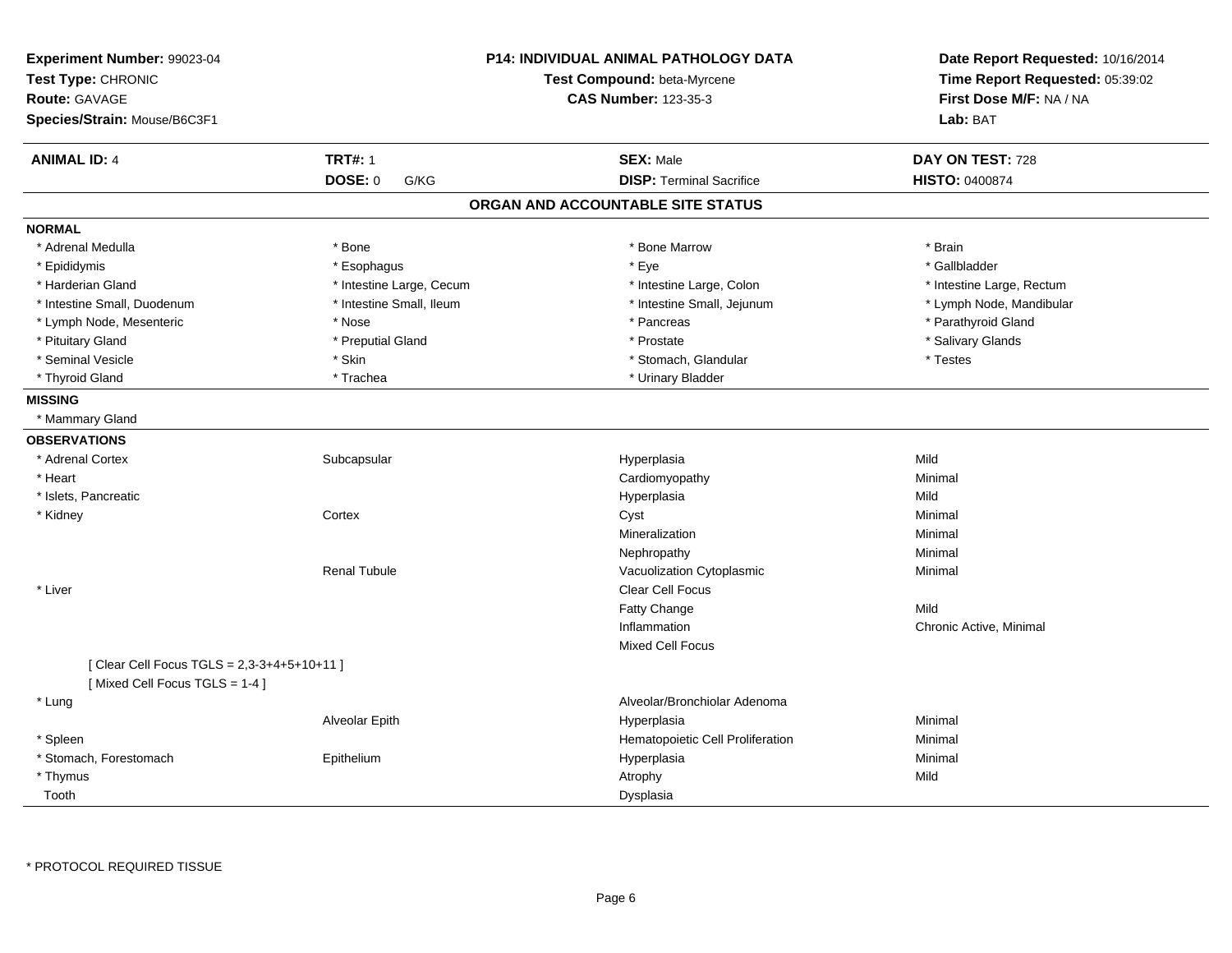| <b>Experiment Number: 99023-04</b><br><b>P14: INDIVIDUAL ANIMAL PATHOLOGY DATA</b><br><b>Test Type: CHRONIC</b><br>Test Compound: beta-Myrcene<br><b>CAS Number: 123-35-3</b><br><b>Route: GAVAGE</b> |                 | Date Report Requested: 10/16/2014<br>Time Report Requested: 05:39:02<br>First Dose M/F: NA / NA |                       |
|-------------------------------------------------------------------------------------------------------------------------------------------------------------------------------------------------------|-----------------|-------------------------------------------------------------------------------------------------|-----------------------|
|                                                                                                                                                                                                       |                 |                                                                                                 |                       |
| Species/Strain: Mouse/B6C3F1                                                                                                                                                                          |                 |                                                                                                 | Lab: BAT              |
| <b>ANIMAL ID: 4</b>                                                                                                                                                                                   | <b>TRT#: 1</b>  | <b>SEX: Male</b>                                                                                | DAY ON TEST: 728      |
|                                                                                                                                                                                                       | DOSE: 0<br>G/KG | <b>DISP:</b> Terminal Sacrifice                                                                 | <b>HISTO: 0400874</b> |
|                                                                                                                                                                                                       |                 | ORGAN AND ACCOUNTABLE SITE STATUS                                                               |                       |
| PRIMARY CAUSE OF DEATH                                                                                                                                                                                |                 |                                                                                                 |                       |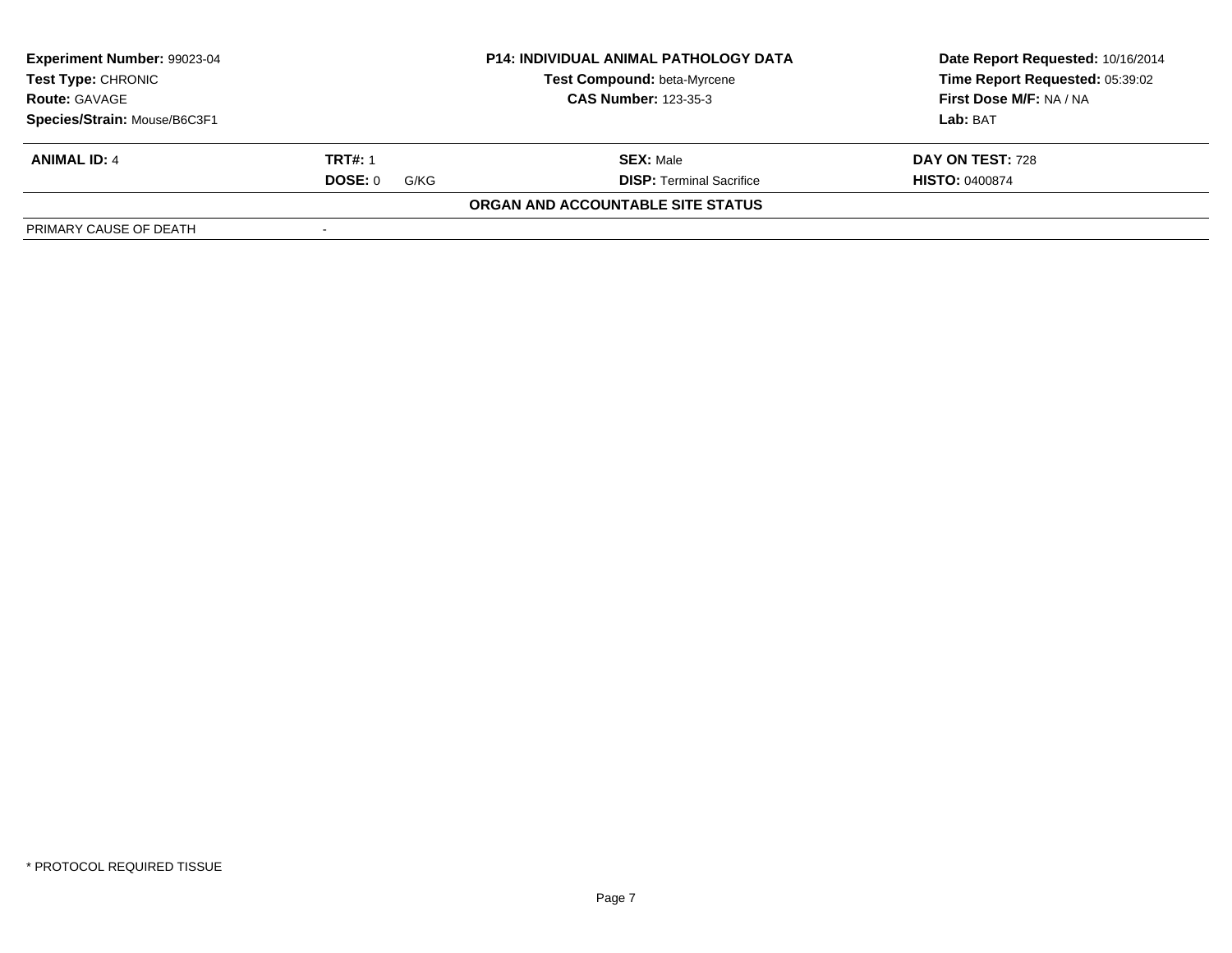| Experiment Number: 99023-04  |                          | P14: INDIVIDUAL ANIMAL PATHOLOGY DATA | Date Report Requested: 10/16/2014                          |
|------------------------------|--------------------------|---------------------------------------|------------------------------------------------------------|
| Test Type: CHRONIC           |                          | Test Compound: beta-Myrcene           | Time Report Requested: 05:39:02<br>First Dose M/F: NA / NA |
| Route: GAVAGE                |                          | <b>CAS Number: 123-35-3</b>           |                                                            |
| Species/Strain: Mouse/B6C3F1 |                          |                                       | Lab: BAT                                                   |
| <b>ANIMAL ID: 5</b>          | <b>TRT#: 1</b>           | <b>SEX: Male</b>                      | DAY ON TEST: 728                                           |
|                              | <b>DOSE: 0</b><br>G/KG   | <b>DISP: Terminal Sacrifice</b>       | <b>HISTO: 0400875</b>                                      |
|                              |                          | ORGAN AND ACCOUNTABLE SITE STATUS     |                                                            |
| <b>NORMAL</b>                |                          |                                       |                                                            |
| * Adrenal Medulla            | * Bone                   | * Bone Marrow                         | * Brain                                                    |
| * Epididymis                 | * Esophagus              | * Eye                                 | * Gallbladder                                              |
| * Harderian Gland            | * Intestine Large, Cecum | * Intestine Large, Colon              | * Intestine Large, Rectum                                  |
| * Intestine Small, Duodenum  | * Intestine Small, Ileum | * Intestine Small, Jejunum            | * Lymph Node, Mandibular                                   |
| * Lymph Node, Mesenteric     | * Mammary Gland          | * Nose                                | * Pancreas                                                 |
| * Parathyroid Gland          | * Pituitary Gland        | * Preputial Gland                     | * Prostate                                                 |
| * Salivary Glands            | * Seminal Vesicle        | * Skin                                | * Stomach, Forestomach                                     |
| * Stomach, Glandular         | * Testes                 | * Thyroid Gland                       | * Trachea                                                  |
| * Urinary Bladder            |                          |                                       |                                                            |
| <b>OBSERVATIONS</b>          |                          |                                       |                                                            |
| * Adrenal Cortex             | Subcapsular              | Hyperplasia                           | Mild                                                       |
| * Heart                      |                          | Cardiomyopathy                        | Minimal                                                    |
| * Islets, Pancreatic         |                          | Hyperplasia                           | Minimal                                                    |
| * Kidney                     | <b>Renal Tubule</b>      | Adenoma                               |                                                            |
|                              | <b>Renal Tubule</b>      | Hyperplasia                           | Minimal                                                    |
|                              |                          | Mineralization                        | Minimal                                                    |
|                              |                          | Nephropathy                           | Minimal                                                    |
|                              | <b>Renal Tubule</b>      | Vacuolization Cytoplasmic             | Minimal                                                    |
| [Adenoma TGLS = $1-4$ ]      |                          |                                       |                                                            |
| * Liver                      |                          | Clear Cell Focus                      |                                                            |
|                              |                          | Fatty Change                          | Minimal                                                    |
|                              |                          | Inflammation                          | Chronic Active, Minimal                                    |
| * Lung                       | Alveolar Epith           | Hyperplasia                           | Minimal                                                    |
|                              | <b>Bronchiole</b>        | Hyperplasia                           | Minimal                                                    |
| * Spleen                     |                          | Hematopoietic Cell Proliferation      | Minimal                                                    |
| * Thymus                     |                          | Atrophy                               | Marked                                                     |
| PRIMARY CAUSE OF DEATH       | $\blacksquare$           |                                       |                                                            |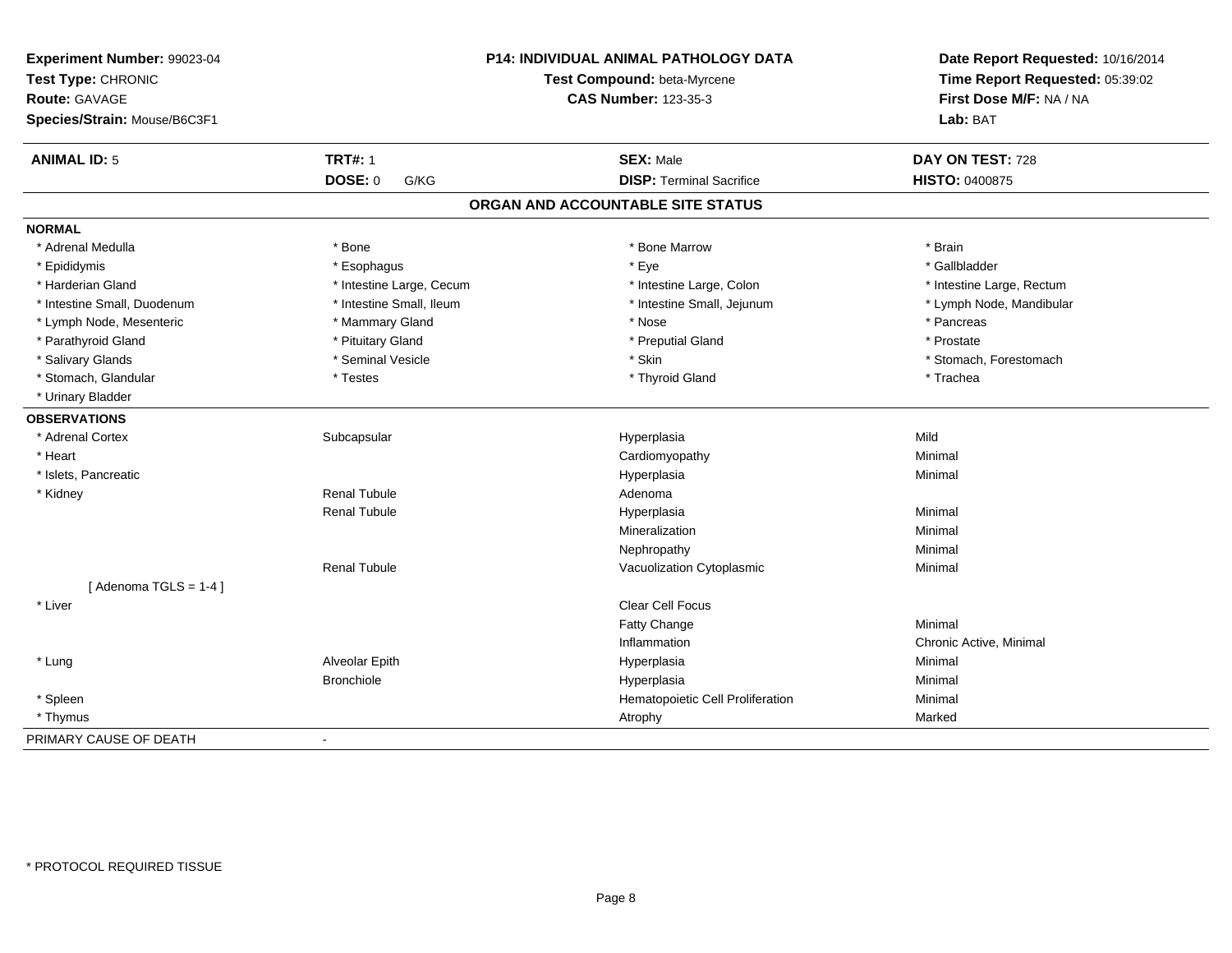| Experiment Number: 99023-04<br>Test Type: CHRONIC<br><b>Route: GAVAGE</b><br>Species/Strain: Mouse/B6C3F1 |                                       | <b>P14: INDIVIDUAL ANIMAL PATHOLOGY DATA</b><br>Test Compound: beta-Myrcene<br><b>CAS Number: 123-35-3</b> | Date Report Requested: 10/16/2014<br>Time Report Requested: 05:39:02<br>First Dose M/F: NA / NA<br>Lab: BAT |
|-----------------------------------------------------------------------------------------------------------|---------------------------------------|------------------------------------------------------------------------------------------------------------|-------------------------------------------------------------------------------------------------------------|
| <b>ANIMAL ID: 6</b>                                                                                       | <b>TRT#: 1</b>                        | <b>SEX: Male</b>                                                                                           | DAY ON TEST: 567                                                                                            |
|                                                                                                           | <b>DOSE: 0</b><br>G/KG                | <b>DISP: Moribund Sacrifice</b>                                                                            | <b>HISTO: 0400876</b>                                                                                       |
|                                                                                                           |                                       | ORGAN AND ACCOUNTABLE SITE STATUS                                                                          |                                                                                                             |
| <b>NORMAL</b>                                                                                             |                                       |                                                                                                            |                                                                                                             |
| * Adrenal Medulla                                                                                         | * Bone                                | * Bone Marrow                                                                                              | * Brain                                                                                                     |
| * Epididymis                                                                                              | * Esophagus                           | * Eve                                                                                                      | * Gallbladder                                                                                               |
| * Harderian Gland                                                                                         | * Heart                               | * Intestine Large, Cecum                                                                                   | * Intestine Large, Colon                                                                                    |
| * Intestine Large, Rectum                                                                                 | * Intestine Small, Duodenum           | * Intestine Small. Ileum                                                                                   | * Intestine Small, Jejunum                                                                                  |
| * Liver                                                                                                   | * Lymph Node, Mandibular              | * Nose                                                                                                     | * Pancreas                                                                                                  |
| * Parathyroid Gland                                                                                       | * Pituitary Gland                     | * Preputial Gland                                                                                          | * Prostate                                                                                                  |
| * Salivary Glands                                                                                         | * Seminal Vesicle                     | * Skin                                                                                                     | * Stomach, Glandular                                                                                        |
| * Testes                                                                                                  | * Thyroid Gland                       | * Trachea                                                                                                  | * Urinary Bladder                                                                                           |
| <b>MISSING</b>                                                                                            |                                       |                                                                                                            |                                                                                                             |
| * Mammary Gland                                                                                           | * Thymus                              |                                                                                                            |                                                                                                             |
| <b>OBSERVATIONS</b>                                                                                       |                                       |                                                                                                            |                                                                                                             |
| * Adrenal Cortex                                                                                          | Subcapsular                           | Hyperplasia                                                                                                | Minimal                                                                                                     |
| * Islets, Pancreatic                                                                                      |                                       | Hyperplasia                                                                                                | Minimal                                                                                                     |
| * Kidney                                                                                                  |                                       | Mineralization                                                                                             | Mild                                                                                                        |
|                                                                                                           | <b>Renal Tubule</b>                   | Vacuolization Cytoplasmic                                                                                  | Minimal                                                                                                     |
| * Lung                                                                                                    |                                       | Alveolar/Bronchiolar Carcinoma                                                                             |                                                                                                             |
|                                                                                                           | Alveolus                              | <b>Infiltration Cellular</b>                                                                               | Histiocyte, Marked                                                                                          |
| [ Alveolar/Bronchiolar Carcinoma TGLS = 1-10 ]                                                            |                                       |                                                                                                            |                                                                                                             |
| * Lymph Node, Mesenteric                                                                                  |                                       | Atrophy                                                                                                    | Mild                                                                                                        |
| * Spleen                                                                                                  | Lymph Follic                          | Atrophy                                                                                                    | Mild                                                                                                        |
| * Stomach, Forestomach                                                                                    | Epithelium                            | Hyperplasia                                                                                                | Moderate                                                                                                    |
|                                                                                                           |                                       | Inflammation                                                                                               | Minimal                                                                                                     |
| [Hyperplasia TGLS = $2-10$ ]                                                                              |                                       |                                                                                                            |                                                                                                             |
| PRIMARY CAUSE OF DEATH                                                                                    | - Lung Alveolar/Bronchiolar Carcinoma |                                                                                                            |                                                                                                             |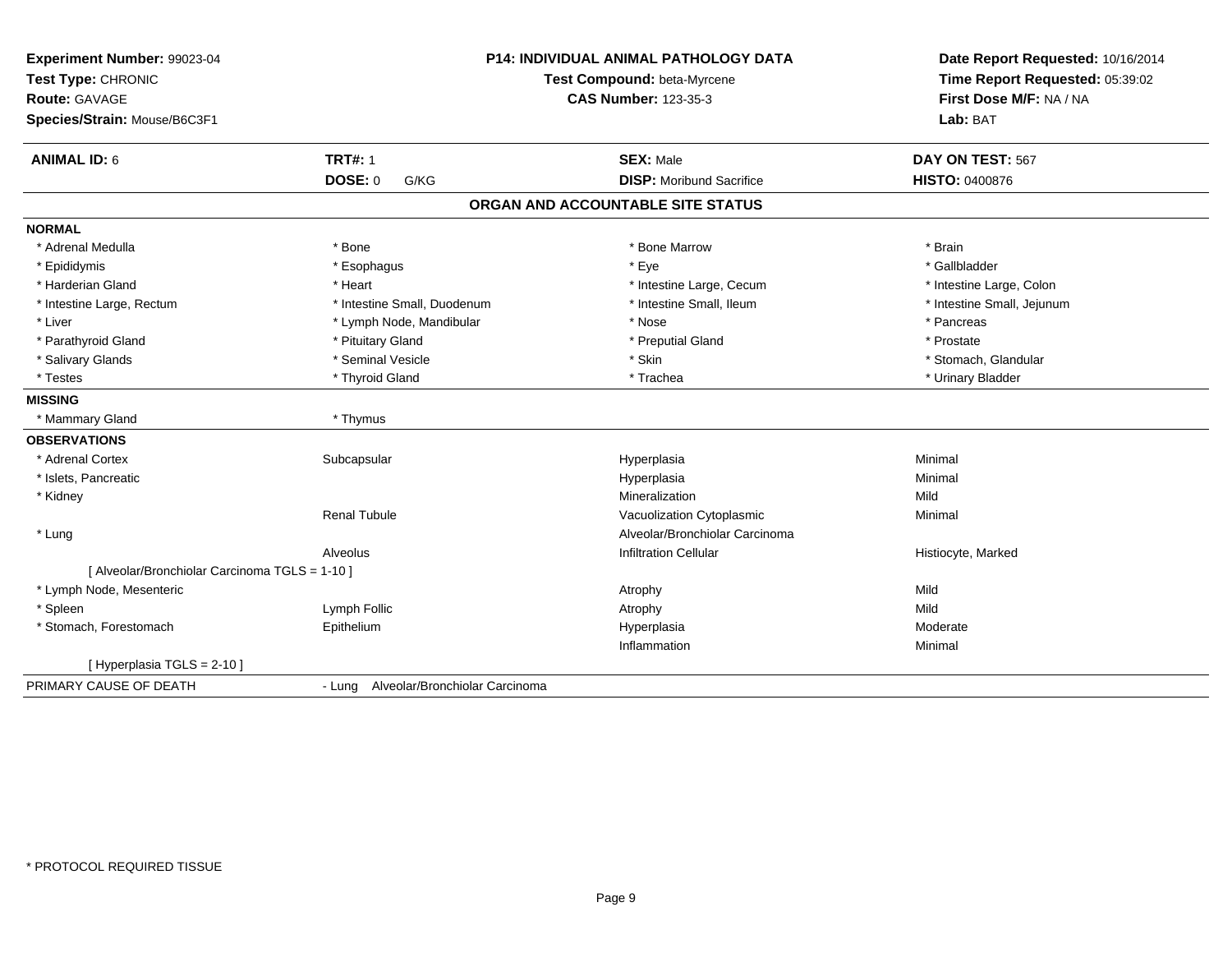| Experiment Number: 99023-04<br>Test Type: CHRONIC<br><b>Route: GAVAGE</b> |                            | <b>P14: INDIVIDUAL ANIMAL PATHOLOGY DATA</b><br>Test Compound: beta-Myrcene<br><b>CAS Number: 123-35-3</b> | Date Report Requested: 10/16/2014<br>Time Report Requested: 05:39:02<br>First Dose M/F: NA / NA |
|---------------------------------------------------------------------------|----------------------------|------------------------------------------------------------------------------------------------------------|-------------------------------------------------------------------------------------------------|
| Species/Strain: Mouse/B6C3F1                                              |                            |                                                                                                            | Lab: BAT                                                                                        |
| <b>ANIMAL ID: 7</b>                                                       | <b>TRT#: 1</b>             | <b>SEX: Male</b>                                                                                           | DAY ON TEST: 728                                                                                |
|                                                                           | DOSE: 0<br>G/KG            | <b>DISP: Terminal Sacrifice</b>                                                                            | <b>HISTO: 0400877</b>                                                                           |
|                                                                           |                            | ORGAN AND ACCOUNTABLE SITE STATUS                                                                          |                                                                                                 |
| <b>NORMAL</b>                                                             |                            |                                                                                                            |                                                                                                 |
| * Adrenal Medulla                                                         | * Bone                     | * Bone Marrow                                                                                              | * Brain                                                                                         |
| * Epididymis                                                              | * Esophagus                | * Eye                                                                                                      | * Gallbladder                                                                                   |
| * Intestine Large, Cecum                                                  | * Intestine Large, Colon   | * Intestine Large, Rectum                                                                                  | * Intestine Small, Duodenum                                                                     |
| * Intestine Small, Ileum                                                  | * Intestine Small, Jejunum | * Lymph Node, Mandibular                                                                                   | * Lymph Node, Mesenteric                                                                        |
| * Pancreas                                                                | * Parathyroid Gland        | * Preputial Gland                                                                                          | * Salivary Glands                                                                               |
| * Seminal Vesicle                                                         | * Skin                     | * Stomach, Forestomach                                                                                     | * Stomach, Glandular                                                                            |
| * Thyroid Gland                                                           | * Trachea                  | * Urinary Bladder                                                                                          |                                                                                                 |
| <b>MISSING</b>                                                            |                            |                                                                                                            |                                                                                                 |
| * Mammary Gland                                                           | * Pituitary Gland          |                                                                                                            |                                                                                                 |
| <b>OBSERVATIONS</b>                                                       |                            |                                                                                                            |                                                                                                 |
| * Adrenal Cortex                                                          | Subcapsular                | Adenoma                                                                                                    |                                                                                                 |
|                                                                           | Subcapsular                | Hyperplasia                                                                                                | Mild                                                                                            |
| * Harderian Gland                                                         |                            | Fibrosis                                                                                                   | Mild                                                                                            |
| * Heart                                                                   |                            | Cardiomyopathy                                                                                             | Minimal                                                                                         |
| * Islets, Pancreatic                                                      |                            | Hyperplasia                                                                                                | Minimal                                                                                         |
| * Kidney                                                                  |                            | Mineralization                                                                                             | Minimal                                                                                         |
|                                                                           |                            | Nephropathy                                                                                                | Minimal                                                                                         |
|                                                                           | <b>Renal Tubule</b>        | Vacuolization Cytoplasmic                                                                                  | Minimal                                                                                         |
| * Liver                                                                   |                            | Hepatocellular Adenoma                                                                                     |                                                                                                 |
|                                                                           |                            | Mixed Cell Focus                                                                                           |                                                                                                 |
| [ Hepatocellular Adenoma TGLS = 2-3 ]<br>[Mixed Cell Focus TGLS = 4-11]   |                            |                                                                                                            |                                                                                                 |
| * Lung                                                                    |                            | Alveolar/Bronchiolar Carcinoma                                                                             |                                                                                                 |
| [ Alveolar/Bronchiolar Carcinoma TGLS = 3-10 ]                            |                            |                                                                                                            |                                                                                                 |
| * Nose                                                                    | Olfactory Epi              | Metaplasia                                                                                                 | Respiratory, Moderate                                                                           |
|                                                                           |                            | Polyp, Inflammatory                                                                                        | Moderate                                                                                        |
| * Prostate                                                                |                            | Inflammation                                                                                               | Minimal                                                                                         |
| * Sem Ves                                                                 |                            |                                                                                                            |                                                                                                 |
| Note: TGL-1 had no corresponding microscopic lesion.                      |                            |                                                                                                            |                                                                                                 |
| * Spleen                                                                  |                            | Hematopoietic Cell Proliferation                                                                           | Minimal                                                                                         |
|                                                                           |                            |                                                                                                            |                                                                                                 |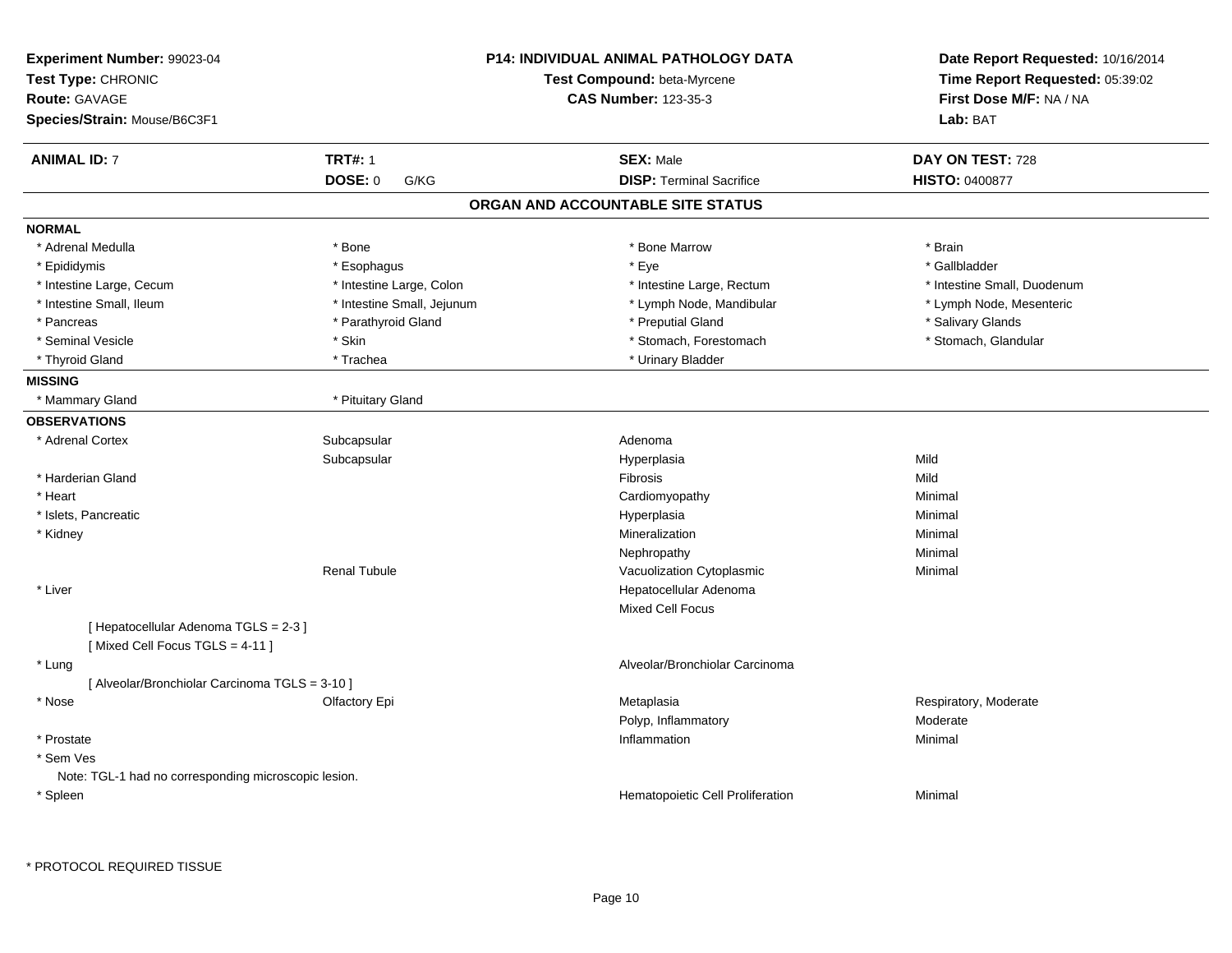| Experiment Number: 99023-04<br><b>P14: INDIVIDUAL ANIMAL PATHOLOGY DATA</b><br><b>Test Type: CHRONIC</b><br><b>Test Compound: beta-Myrcene</b><br><b>CAS Number: 123-35-3</b><br><b>Route: GAVAGE</b> |                 |                                   | Date Report Requested: 10/16/2014 |
|-------------------------------------------------------------------------------------------------------------------------------------------------------------------------------------------------------|-----------------|-----------------------------------|-----------------------------------|
|                                                                                                                                                                                                       |                 |                                   | Time Report Requested: 05:39:02   |
|                                                                                                                                                                                                       |                 |                                   | First Dose M/F: NA / NA           |
| Species/Strain: Mouse/B6C3F1                                                                                                                                                                          |                 |                                   | Lab: BAT                          |
| <b>ANIMAL ID: 7</b>                                                                                                                                                                                   | <b>TRT#: 1</b>  | <b>SEX: Male</b>                  | DAY ON TEST: 728                  |
|                                                                                                                                                                                                       | DOSE: 0<br>G/KG | <b>DISP:</b> Terminal Sacrifice   | <b>HISTO: 0400877</b>             |
|                                                                                                                                                                                                       |                 | ORGAN AND ACCOUNTABLE SITE STATUS |                                   |
| * Testes                                                                                                                                                                                              | Germinal Epith  | Degeneration                      | Minimal                           |
| * Thymus                                                                                                                                                                                              |                 | Atrophy                           | Minimal                           |
| Tooth                                                                                                                                                                                                 |                 | Dysplasia                         |                                   |
| PRIMARY CAUSE OF DEATH                                                                                                                                                                                |                 |                                   |                                   |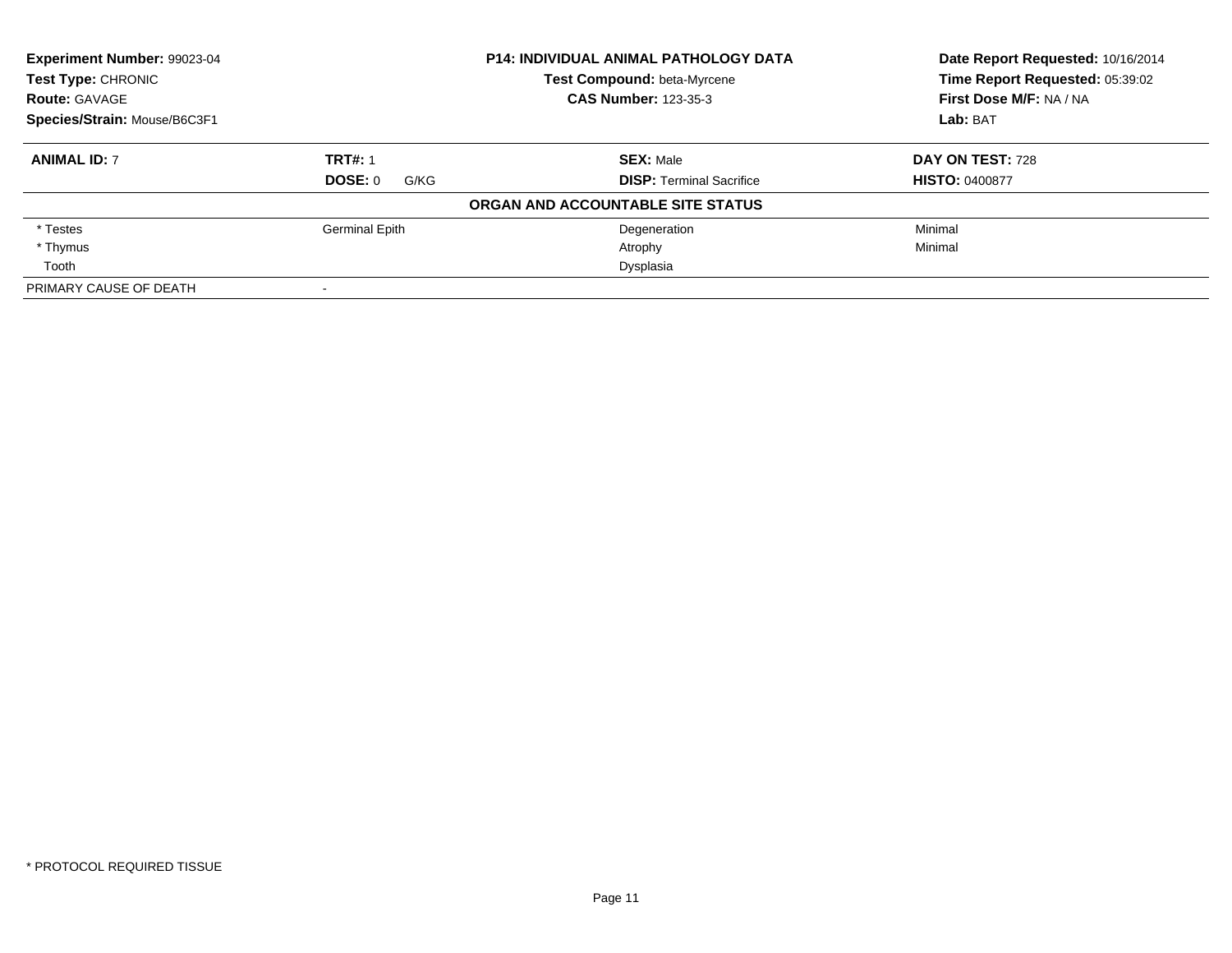| Experiment Number: 99023-04<br>Test Type: CHRONIC<br><b>Route: GAVAGE</b><br>Species/Strain: Mouse/B6C3F1 |                           | <b>P14: INDIVIDUAL ANIMAL PATHOLOGY DATA</b><br>Test Compound: beta-Myrcene<br><b>CAS Number: 123-35-3</b> | Date Report Requested: 10/16/2014<br>Time Report Requested: 05:39:02<br>First Dose M/F: NA / NA<br>Lab: BAT |
|-----------------------------------------------------------------------------------------------------------|---------------------------|------------------------------------------------------------------------------------------------------------|-------------------------------------------------------------------------------------------------------------|
| <b>ANIMAL ID: 8</b>                                                                                       | <b>TRT#: 1</b>            | <b>SEX: Male</b>                                                                                           | DAY ON TEST: 729                                                                                            |
|                                                                                                           | DOSE: 0<br>G/KG           | <b>DISP: Terminal Sacrifice</b>                                                                            | <b>HISTO: 0400878</b>                                                                                       |
|                                                                                                           |                           | ORGAN AND ACCOUNTABLE SITE STATUS                                                                          |                                                                                                             |
| <b>NORMAL</b>                                                                                             |                           |                                                                                                            |                                                                                                             |
| * Adrenal Medulla                                                                                         | * Bone                    | * Bone Marrow                                                                                              | * Brain                                                                                                     |
| * Esophagus                                                                                               | * Gallbladder             | * Heart                                                                                                    | * Intestine Large, Cecum                                                                                    |
| * Intestine Large, Colon                                                                                  | * Intestine Large, Rectum | * Intestine Small, Duodenum                                                                                | * Intestine Small, Ileum                                                                                    |
| * Intestine Small, Jejunum                                                                                | * Lung                    | * Lymph Node, Mandibular                                                                                   | * Lymph Node, Mesenteric                                                                                    |
| * Nose                                                                                                    | * Pancreas                | * Parathyroid Gland                                                                                        | * Pituitary Gland                                                                                           |
| * Prostate                                                                                                | * Salivary Glands         | * Seminal Vesicle                                                                                          | * Skin                                                                                                      |
| * Spleen                                                                                                  | * Stomach, Glandular      | * Testes                                                                                                   | * Thyroid Gland                                                                                             |
| * Trachea                                                                                                 | * Urinary Bladder         |                                                                                                            |                                                                                                             |
| <b>MISSING</b>                                                                                            |                           |                                                                                                            |                                                                                                             |
| * Mammary Gland                                                                                           |                           |                                                                                                            |                                                                                                             |
| <b>OBSERVATIONS</b>                                                                                       |                           |                                                                                                            |                                                                                                             |
| * Adrenal Cortex                                                                                          | Subcapsular               | Hyperplasia                                                                                                | Moderate                                                                                                    |
| * Epididymis                                                                                              |                           | Cyst                                                                                                       | Minimal                                                                                                     |
| * Eye                                                                                                     | Optic Nerve               | <b>Fibrosis</b>                                                                                            | Mild                                                                                                        |
| * Harderian Gland                                                                                         |                           | Adenoma                                                                                                    | Multiple                                                                                                    |
| [Adenoma TGLS = $1-9$ ]                                                                                   |                           |                                                                                                            |                                                                                                             |
| * Islets, Pancreatic                                                                                      |                           | Hyperplasia                                                                                                | Minimal                                                                                                     |
| * Kidney                                                                                                  |                           | Mineralization                                                                                             | Minimal                                                                                                     |
|                                                                                                           |                           | Nephropathy                                                                                                | Mild                                                                                                        |
|                                                                                                           | <b>Renal Tubule</b>       | Vacuolization Cytoplasmic                                                                                  | Minimal                                                                                                     |
| * Liver                                                                                                   |                           | <b>Eosinophilic Focus</b>                                                                                  |                                                                                                             |
|                                                                                                           |                           | Inflammation                                                                                               | Chronic Active, Minimal                                                                                     |
|                                                                                                           |                           | <b>Mixed Cell Focus</b>                                                                                    |                                                                                                             |
| [ Eosinophilic Focus TGLS = 3,4 - 3+10 ]                                                                  |                           |                                                                                                            |                                                                                                             |
| [Mixed Cell Focus TGLS = 5-11]                                                                            |                           |                                                                                                            |                                                                                                             |
| * Preputial Gland                                                                                         |                           | Ectasia                                                                                                    | Mild                                                                                                        |
| [ Ectasia TGLS = $2-8$ ]                                                                                  |                           |                                                                                                            |                                                                                                             |
| * Stomach, Forestomach                                                                                    | Epithelium                | Hyperplasia                                                                                                | Minimal                                                                                                     |
| * Thymus                                                                                                  |                           | Atrophy                                                                                                    | Mild                                                                                                        |
| Tooth                                                                                                     |                           | Dysplasia                                                                                                  |                                                                                                             |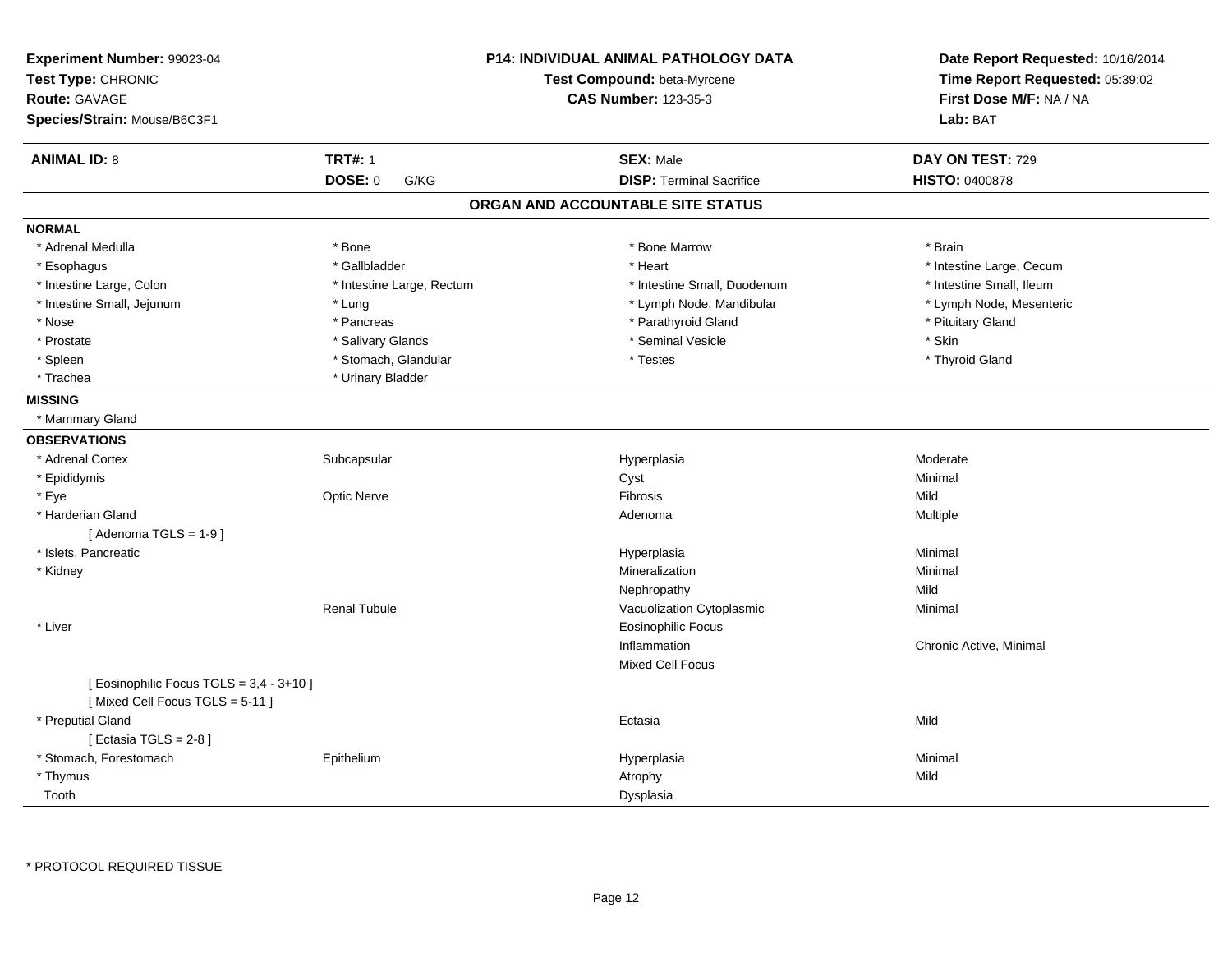| Experiment Number: 99023-04<br><b>P14: INDIVIDUAL ANIMAL PATHOLOGY DATA</b><br><b>Test Compound: beta-Myrcene</b><br><b>Test Type: CHRONIC</b><br><b>Route: GAVAGE</b><br><b>CAS Number: 123-35-3</b> |      |                                   | Date Report Requested: 10/16/2014 |
|-------------------------------------------------------------------------------------------------------------------------------------------------------------------------------------------------------|------|-----------------------------------|-----------------------------------|
|                                                                                                                                                                                                       |      |                                   | Time Report Requested: 05:39:02   |
|                                                                                                                                                                                                       |      |                                   | First Dose M/F: NA / NA           |
| Species/Strain: Mouse/B6C3F1                                                                                                                                                                          |      |                                   | Lab: BAT                          |
| <b>TRT#: 1</b><br><b>ANIMAL ID: 8</b>                                                                                                                                                                 |      | <b>SEX: Male</b>                  | <b>DAY ON TEST: 729</b>           |
| DOSE: 0                                                                                                                                                                                               | G/KG | <b>DISP: Terminal Sacrifice</b>   | <b>HISTO: 0400878</b>             |
|                                                                                                                                                                                                       |      | ORGAN AND ACCOUNTABLE SITE STATUS |                                   |
| PRIMARY CAUSE OF DEATH                                                                                                                                                                                |      |                                   |                                   |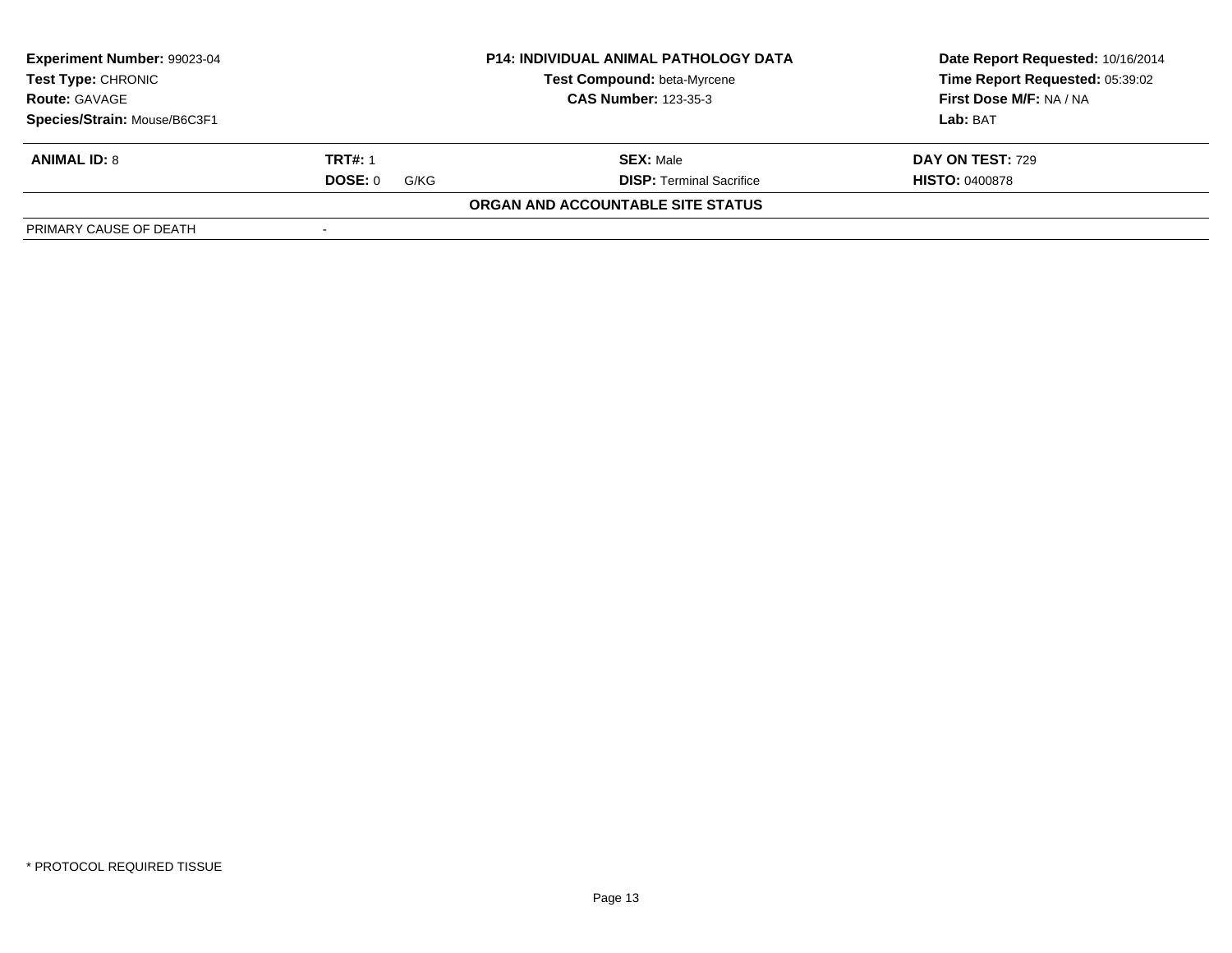| Experiment Number: 99023-04<br>Test Type: CHRONIC<br>Route: GAVAGE<br>Species/Strain: Mouse/B6C3F1 |                          | <b>P14: INDIVIDUAL ANIMAL PATHOLOGY DATA</b><br>Test Compound: beta-Myrcene<br><b>CAS Number: 123-35-3</b> | Date Report Requested: 10/16/2014<br>Time Report Requested: 05:39:02<br>First Dose M/F: NA / NA<br>Lab: BAT |
|----------------------------------------------------------------------------------------------------|--------------------------|------------------------------------------------------------------------------------------------------------|-------------------------------------------------------------------------------------------------------------|
| <b>ANIMAL ID: 9</b>                                                                                | <b>TRT#: 1</b>           | <b>SEX: Male</b>                                                                                           | DAY ON TEST: 729                                                                                            |
|                                                                                                    | <b>DOSE: 0</b><br>G/KG   | <b>DISP: Terminal Sacrifice</b>                                                                            | <b>HISTO: 0400879</b>                                                                                       |
|                                                                                                    |                          | ORGAN AND ACCOUNTABLE SITE STATUS                                                                          |                                                                                                             |
| <b>NORMAL</b>                                                                                      |                          |                                                                                                            |                                                                                                             |
| * Adrenal Medulla                                                                                  | * Bone                   | * Bone Marrow                                                                                              | * Brain                                                                                                     |
| * Epididymis                                                                                       | * Esophagus              | * Eye                                                                                                      | * Gallbladder                                                                                               |
| * Heart                                                                                            | * Intestine Large, Cecum | * Intestine Large, Colon                                                                                   | * Intestine Large, Rectum                                                                                   |
| * Intestine Small, Duodenum                                                                        | * Intestine Small, Ileum | * Intestine Small, Jejunum                                                                                 | * Lung                                                                                                      |
| * Lymph Node, Mandibular                                                                           | * Lymph Node, Mesenteric | * Nose                                                                                                     | * Pancreas                                                                                                  |
| * Parathyroid Gland                                                                                | * Pituitary Gland        | * Preputial Gland                                                                                          | * Salivary Glands                                                                                           |
| * Seminal Vesicle                                                                                  | * Skin                   | * Stomach, Forestomach                                                                                     | * Stomach, Glandular                                                                                        |
| * Testes                                                                                           | * Thyroid Gland          | * Trachea                                                                                                  | * Urinary Bladder                                                                                           |
| <b>MISSING</b>                                                                                     |                          |                                                                                                            |                                                                                                             |
| * Mammary Gland                                                                                    |                          |                                                                                                            |                                                                                                             |
| <b>OBSERVATIONS</b>                                                                                |                          |                                                                                                            |                                                                                                             |
| * Adrenal Cortex                                                                                   | Subcapsular              | Hyperplasia                                                                                                | Minimal                                                                                                     |
| * Harderian Gland                                                                                  |                          | Hyperplasia                                                                                                | Mild                                                                                                        |
| * Islets, Pancreatic                                                                               |                          | Hyperplasia                                                                                                | Minimal                                                                                                     |
| * Kidney                                                                                           |                          | Nephropathy                                                                                                | Minimal                                                                                                     |
|                                                                                                    | <b>Renal Tubule</b>      | Vacuolization Cytoplasmic                                                                                  | Mild                                                                                                        |
| * Liver                                                                                            |                          | <b>Eosinophilic Focus</b>                                                                                  |                                                                                                             |
|                                                                                                    |                          | <b>Fatty Change</b>                                                                                        | Mild                                                                                                        |
|                                                                                                    |                          | Inflammation                                                                                               | Chronic Active, Minimal                                                                                     |
|                                                                                                    |                          | Vacuolization Cytoplasmic                                                                                  | Mild                                                                                                        |
| * Prostate                                                                                         |                          | Inflammation                                                                                               | Minimal                                                                                                     |
| * Spleen                                                                                           |                          | Hematopoietic Cell Proliferation                                                                           | Minimal                                                                                                     |
| * Thymus                                                                                           |                          | Atrophy                                                                                                    | Mild                                                                                                        |
| PRIMARY CAUSE OF DEATH                                                                             | $\blacksquare$           |                                                                                                            |                                                                                                             |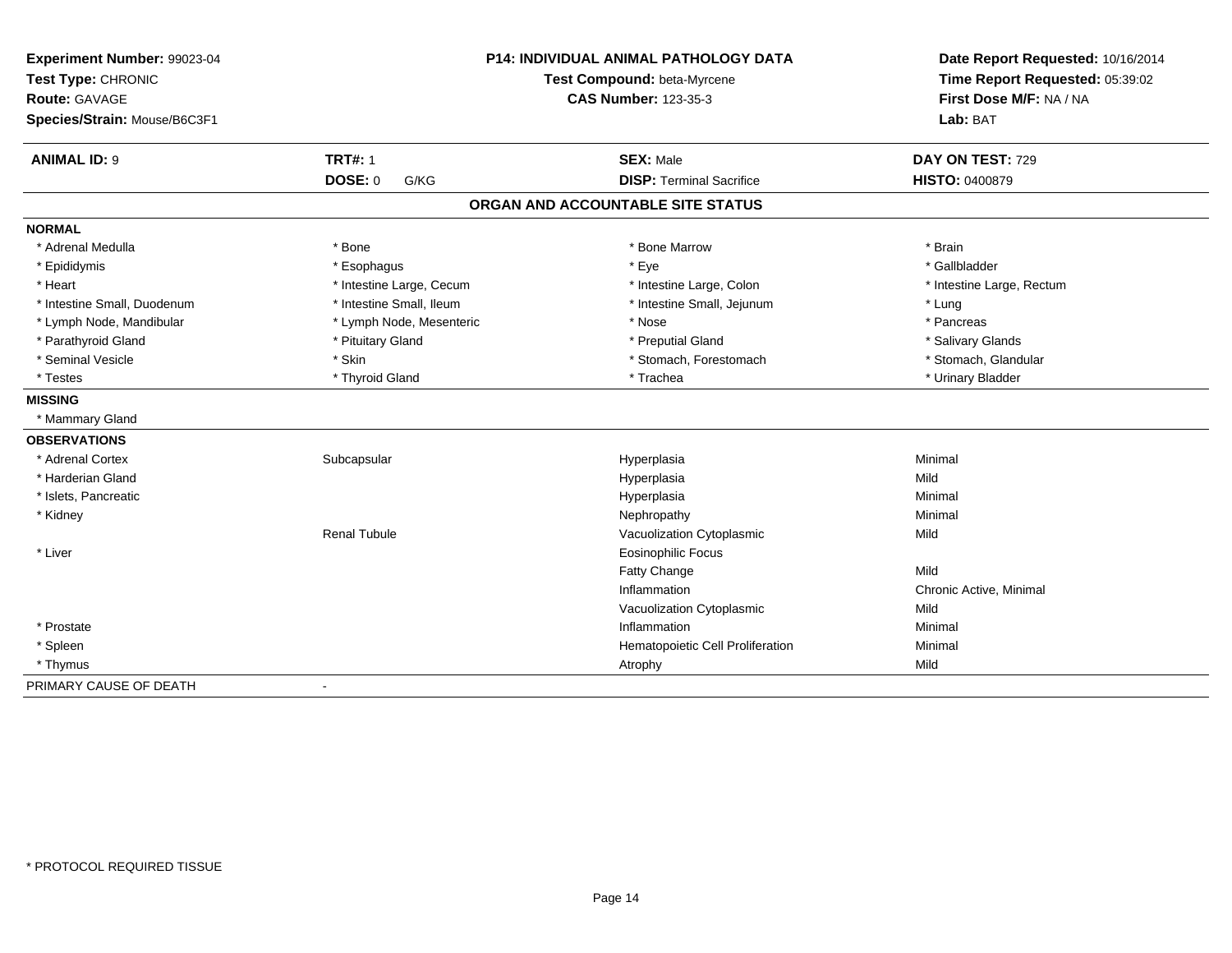| Experiment Number: 99023-04<br>Test Type: CHRONIC<br><b>Route: GAVAGE</b><br>Species/Strain: Mouse/B6C3F1 |                          | P14: INDIVIDUAL ANIMAL PATHOLOGY DATA<br>Test Compound: beta-Myrcene<br><b>CAS Number: 123-35-3</b> | Date Report Requested: 10/16/2014<br>Time Report Requested: 05:39:02<br>First Dose M/F: NA / NA<br>Lab: BAT |
|-----------------------------------------------------------------------------------------------------------|--------------------------|-----------------------------------------------------------------------------------------------------|-------------------------------------------------------------------------------------------------------------|
| <b>ANIMAL ID: 10</b>                                                                                      | <b>TRT#: 1</b>           | <b>SEX: Male</b>                                                                                    | DAY ON TEST: 607                                                                                            |
|                                                                                                           | <b>DOSE: 0</b><br>G/KG   | <b>DISP:</b> Moribund Sacrifice                                                                     | <b>HISTO: 0400880</b>                                                                                       |
|                                                                                                           |                          | ORGAN AND ACCOUNTABLE SITE STATUS                                                                   |                                                                                                             |
| <b>NORMAL</b>                                                                                             |                          |                                                                                                     |                                                                                                             |
| * Adrenal Medulla                                                                                         | * Bone                   | * Bone Marrow                                                                                       | * Brain                                                                                                     |
| * Epididymis                                                                                              | * Esophagus              | * Eye                                                                                               | * Gallbladder                                                                                               |
| * Harderian Gland                                                                                         | * Intestine Large, Cecum | * Intestine Large, Colon                                                                            | * Intestine Large, Rectum                                                                                   |
| * Intestine Small, Duodenum                                                                               | * Intestine Small, Ileum | * Intestine Small, Jejunum                                                                          | * Lung                                                                                                      |
| * Lymph Node, Mandibular                                                                                  | * Lymph Node, Mesenteric | * Nose                                                                                              | * Parathyroid Gland                                                                                         |
| * Pituitary Gland                                                                                         | * Preputial Gland        | * Prostate                                                                                          | * Salivary Glands                                                                                           |
| * Seminal Vesicle                                                                                         | * Skin                   | * Stomach, Glandular                                                                                | * Testes                                                                                                    |
| * Thyroid Gland                                                                                           | * Trachea                | * Urinary Bladder                                                                                   |                                                                                                             |
| <b>MISSING</b>                                                                                            |                          |                                                                                                     |                                                                                                             |
| * Mammary Gland                                                                                           | * Thymus                 |                                                                                                     |                                                                                                             |
| <b>OBSERVATIONS</b>                                                                                       |                          |                                                                                                     |                                                                                                             |
| * Adrenal Cortex                                                                                          | Subcapsular              | Hyperplasia                                                                                         | Mild                                                                                                        |
| * Heart                                                                                                   |                          | Cardiomyopathy                                                                                      | Minimal                                                                                                     |
| * Islets, Pancreatic                                                                                      |                          | Hyperplasia                                                                                         | Minimal                                                                                                     |
| * Kidney                                                                                                  |                          | Mineralization                                                                                      | Minimal                                                                                                     |
|                                                                                                           |                          | Nephropathy                                                                                         | Mild                                                                                                        |
|                                                                                                           | <b>Renal Tubule</b>      | Vacuolization Cytoplasmic                                                                           | Minimal                                                                                                     |
| * Liver                                                                                                   |                          | Fatty Change                                                                                        | Mild                                                                                                        |
|                                                                                                           |                          | Inflammation                                                                                        | Chronic Active, Minimal                                                                                     |
|                                                                                                           |                          | <b>Mixed Cell Focus</b>                                                                             |                                                                                                             |
| * Pancreas                                                                                                |                          | Atrophy                                                                                             | Minimal                                                                                                     |
| * Spleen                                                                                                  |                          | Hematopoietic Cell Proliferation                                                                    | Minimal                                                                                                     |
| * Stomach, Forestomach                                                                                    | Epithelium               | Hyperplasia                                                                                         | Mild                                                                                                        |
|                                                                                                           |                          | Inflammation                                                                                        | Mild                                                                                                        |
|                                                                                                           |                          | Ulcer                                                                                               | Mild                                                                                                        |
| Tooth                                                                                                     |                          | Dysplasia                                                                                           |                                                                                                             |
| PRIMARY CAUSE OF DEATH                                                                                    | $\blacksquare$           |                                                                                                     |                                                                                                             |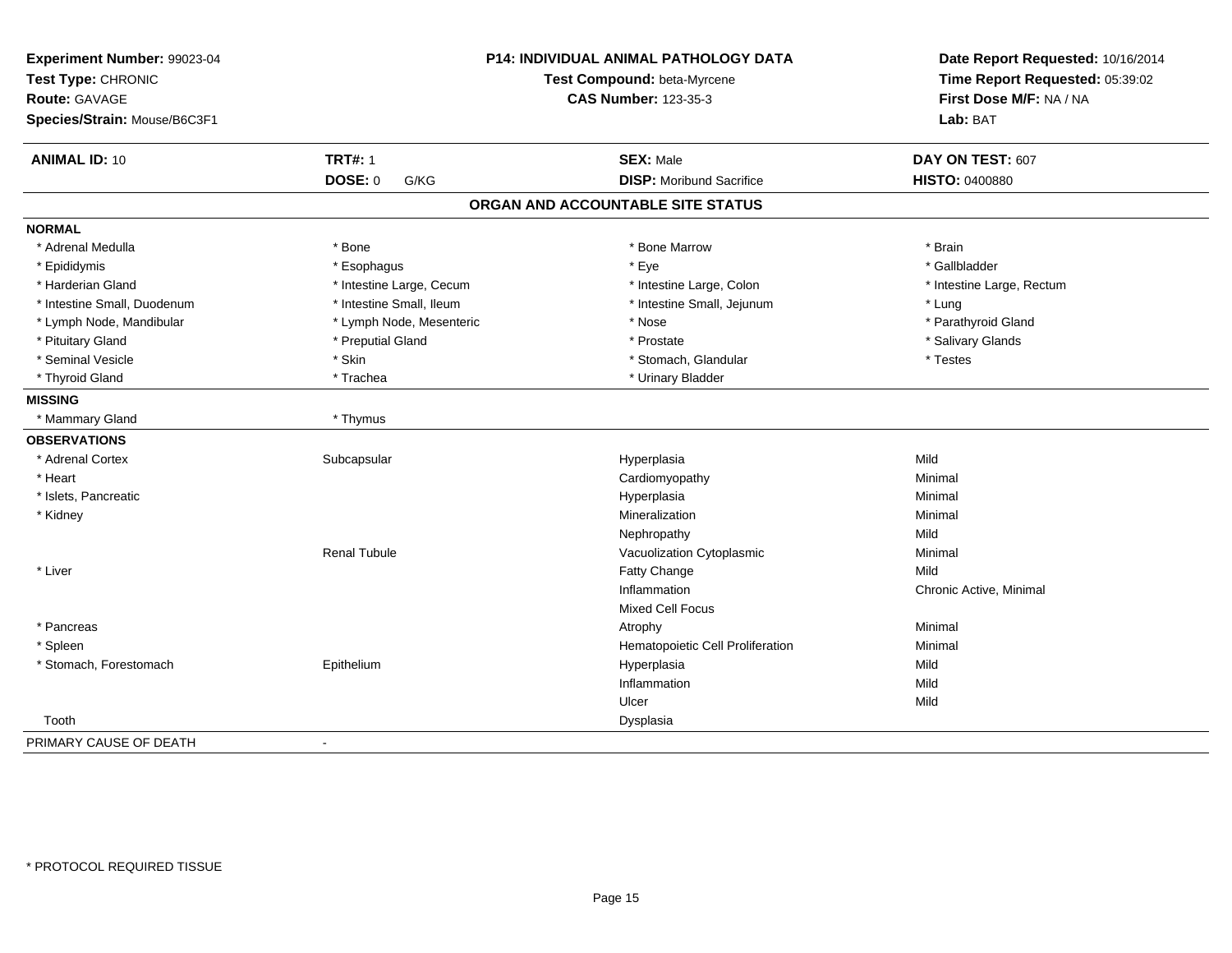| Experiment Number: 99023-04<br>Test Type: CHRONIC<br><b>Route: GAVAGE</b><br>Species/Strain: Mouse/B6C3F1 |                             | P14: INDIVIDUAL ANIMAL PATHOLOGY DATA<br>Test Compound: beta-Myrcene<br><b>CAS Number: 123-35-3</b> | Date Report Requested: 10/16/2014<br>Time Report Requested: 05:39:02<br>First Dose M/F: NA / NA<br>Lab: BAT |
|-----------------------------------------------------------------------------------------------------------|-----------------------------|-----------------------------------------------------------------------------------------------------|-------------------------------------------------------------------------------------------------------------|
| <b>ANIMAL ID: 11</b>                                                                                      | <b>TRT#: 1</b>              | <b>SEX: Male</b>                                                                                    | DAY ON TEST: 659                                                                                            |
|                                                                                                           | DOSE: 0<br>G/KG             | <b>DISP: Natural Death</b>                                                                          | HISTO: 0400881                                                                                              |
|                                                                                                           |                             | ORGAN AND ACCOUNTABLE SITE STATUS                                                                   |                                                                                                             |
| <b>NORMAL</b>                                                                                             |                             |                                                                                                     |                                                                                                             |
| * Adrenal Medulla                                                                                         | * Bone                      | * Bone Marrow                                                                                       | * Brain                                                                                                     |
| * Epididymis                                                                                              | * Esophagus                 | * Eye                                                                                               | * Gallbladder                                                                                               |
| * Harderian Gland                                                                                         | * Heart                     | * Intestine Large, Cecum                                                                            | * Intestine Large, Colon                                                                                    |
| * Intestine Large, Rectum                                                                                 | * Intestine Small, Duodenum | * Intestine Small, Ileum                                                                            | * Intestine Small, Jejunum                                                                                  |
| * Lymph Node, Mandibular                                                                                  | * Nose                      | * Pancreas                                                                                          | * Parathyroid Gland                                                                                         |
| * Pituitary Gland                                                                                         | * Preputial Gland           | * Prostate                                                                                          | * Salivary Glands                                                                                           |
| * Seminal Vesicle                                                                                         | * Skin                      | * Stomach, Glandular                                                                                | * Testes                                                                                                    |
| * Thyroid Gland                                                                                           | * Trachea                   | * Urinary Bladder                                                                                   |                                                                                                             |
| <b>MISSING</b>                                                                                            |                             |                                                                                                     |                                                                                                             |
| * Mammary Gland                                                                                           | * Thymus                    |                                                                                                     |                                                                                                             |
| <b>OBSERVATIONS</b>                                                                                       |                             |                                                                                                     |                                                                                                             |
| * Adrenal Cortex                                                                                          | Subcapsular                 | Hyperplasia                                                                                         | Minimal                                                                                                     |
| * Islets, Pancreatic                                                                                      |                             | Hyperplasia                                                                                         | Minimal                                                                                                     |
| * Kidney                                                                                                  | Cortex                      | Cyst                                                                                                | Minimal                                                                                                     |
|                                                                                                           |                             | Nephropathy                                                                                         | Moderate                                                                                                    |
|                                                                                                           | <b>Renal Tubule</b>         | Vacuolization Cytoplasmic                                                                           | Minimal                                                                                                     |
| * Liver                                                                                                   |                             | <b>Eosinophilic Focus</b>                                                                           |                                                                                                             |
|                                                                                                           |                             | Hepatocellular Carcinoma                                                                            |                                                                                                             |
|                                                                                                           |                             | Necrosis                                                                                            | Moderate                                                                                                    |
| [Eosinophilic Focus TGLS = 3-11]                                                                          |                             |                                                                                                     |                                                                                                             |
| [ Hepatocellular Carcinoma TGLS = 1-10 ]                                                                  |                             |                                                                                                     |                                                                                                             |
| * Lung                                                                                                    |                             | Hepatocellular Carcinoma                                                                            | Metastatic (Liver)                                                                                          |
| [ Hepatocellular Carcinoma TGLS = 4-11 ]                                                                  |                             |                                                                                                     |                                                                                                             |
| * Lymph Node, Mesenteric                                                                                  |                             | Atrophy                                                                                             | Mild                                                                                                        |
| * Spleen                                                                                                  | Lymph Follic                | Atrophy                                                                                             | Mild                                                                                                        |
|                                                                                                           |                             | Hematopoietic Cell Proliferation                                                                    | Moderate                                                                                                    |
| * Stomach, Forestomach                                                                                    | Epithelium                  | Hyperplasia                                                                                         | Moderate                                                                                                    |
|                                                                                                           |                             | Inflammation                                                                                        | Mild                                                                                                        |
|                                                                                                           |                             | Ulcer                                                                                               | Moderate                                                                                                    |
| [Hyperplasia TGLS = $5-5+10$ ]                                                                            |                             |                                                                                                     |                                                                                                             |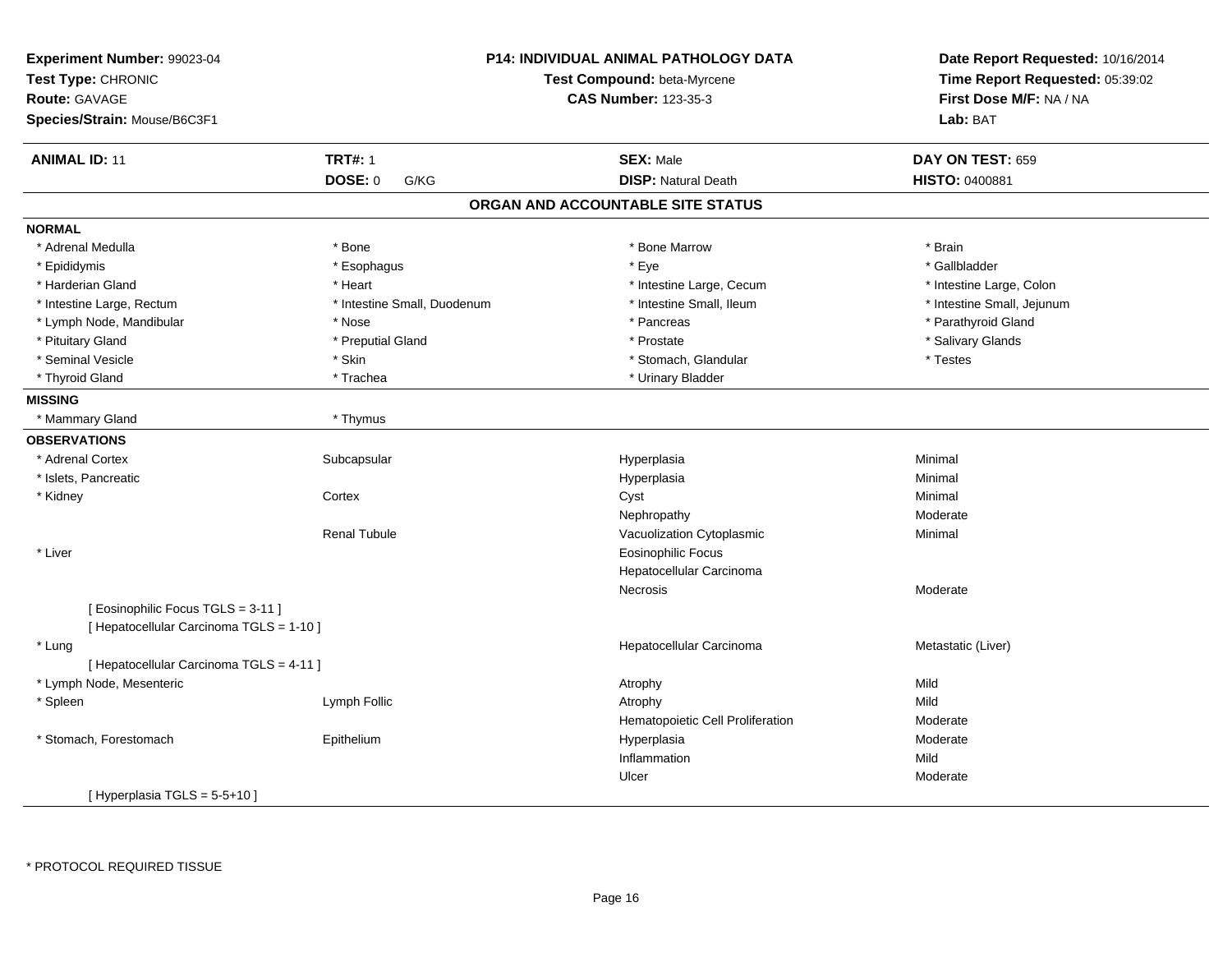| <b>Experiment Number: 99023-04</b><br><b>P14: INDIVIDUAL ANIMAL PATHOLOGY DATA</b><br><b>Test Type: CHRONIC</b><br>Test Compound: beta-Myrcene<br><b>CAS Number: 123-35-3</b><br><b>Route: GAVAGE</b> |                                  | Date Report Requested: 10/16/2014<br>Time Report Requested: 05:39:02 |                         |
|-------------------------------------------------------------------------------------------------------------------------------------------------------------------------------------------------------|----------------------------------|----------------------------------------------------------------------|-------------------------|
|                                                                                                                                                                                                       |                                  | First Dose M/F: NA / NA                                              |                         |
| Species/Strain: Mouse/B6C3F1                                                                                                                                                                          |                                  |                                                                      | <b>Lab:</b> BAT         |
| <b>ANIMAL ID: 11</b>                                                                                                                                                                                  | <b>TRT#: 1</b>                   | <b>SEX: Male</b>                                                     | <b>DAY ON TEST: 659</b> |
|                                                                                                                                                                                                       | DOSE: 0<br>G/KG                  | <b>DISP:</b> Natural Death                                           | <b>HISTO: 0400881</b>   |
|                                                                                                                                                                                                       |                                  | <b>ORGAN AND ACCOUNTABLE SITE STATUS</b>                             |                         |
| PRIMARY CAUSE OF DEATH                                                                                                                                                                                | - Liver Hepatocellular Carcinoma |                                                                      |                         |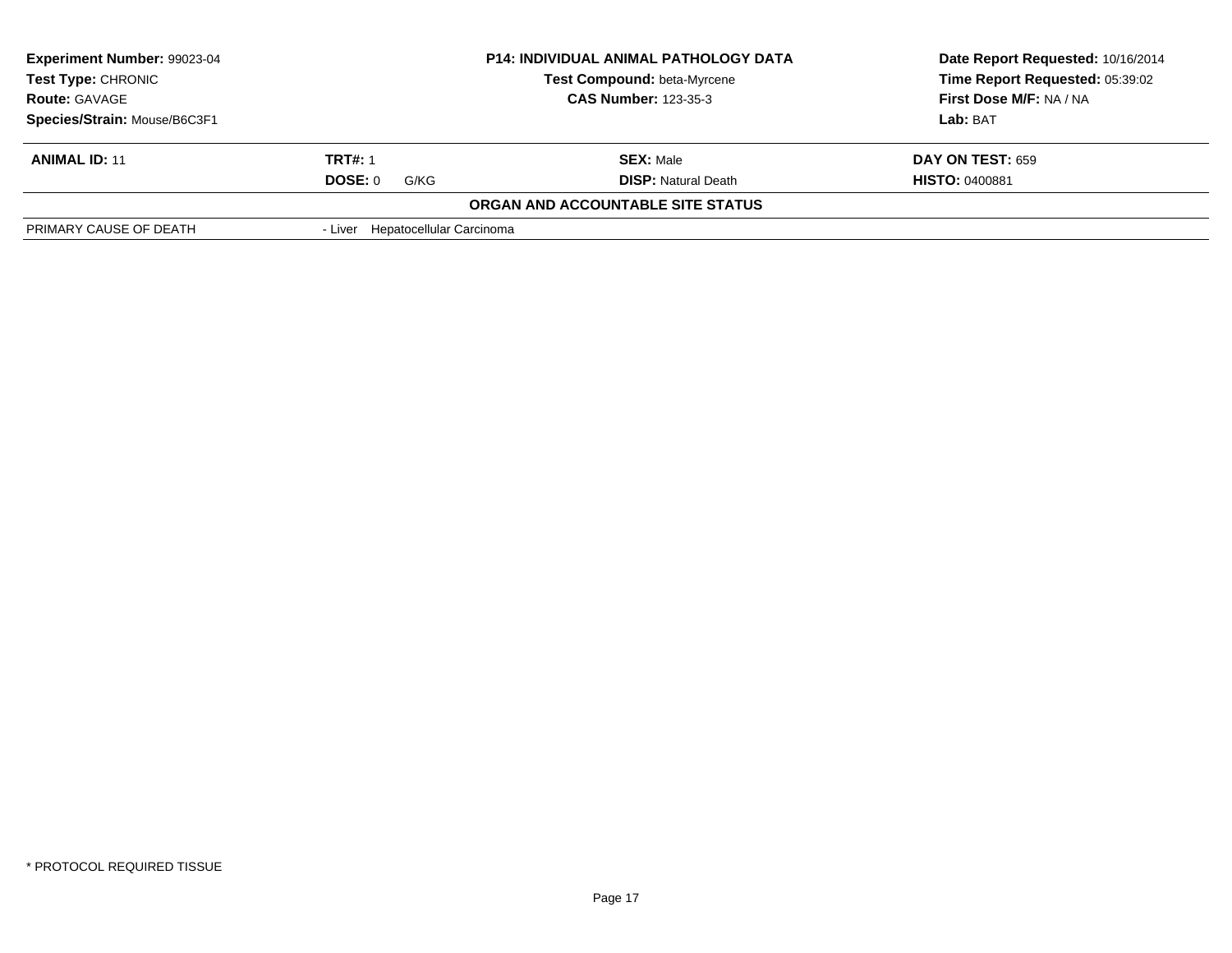| Experiment Number: 99023-04<br>Test Type: CHRONIC<br><b>Route: GAVAGE</b><br>Species/Strain: Mouse/B6C3F1 |                             | <b>P14: INDIVIDUAL ANIMAL PATHOLOGY DATA</b><br>Test Compound: beta-Myrcene<br><b>CAS Number: 123-35-3</b> | Date Report Requested: 10/16/2014<br>Time Report Requested: 05:39:02<br>First Dose M/F: NA / NA<br>Lab: BAT |
|-----------------------------------------------------------------------------------------------------------|-----------------------------|------------------------------------------------------------------------------------------------------------|-------------------------------------------------------------------------------------------------------------|
| <b>ANIMAL ID: 12</b>                                                                                      | <b>TRT#: 1</b>              | <b>SEX: Male</b>                                                                                           | DAY ON TEST: 468                                                                                            |
|                                                                                                           | <b>DOSE: 0</b><br>G/KG      | <b>DISP:</b> Moribund Sacrifice                                                                            | <b>HISTO: 0400882</b>                                                                                       |
|                                                                                                           |                             | ORGAN AND ACCOUNTABLE SITE STATUS                                                                          |                                                                                                             |
| <b>NORMAL</b>                                                                                             |                             |                                                                                                            |                                                                                                             |
| * Adrenal Medulla                                                                                         | * Bone                      | * Bone Marrow                                                                                              | * Brain                                                                                                     |
| * Epididymis                                                                                              | * Esophagus                 | * Eye                                                                                                      | * Gallbladder                                                                                               |
| * Harderian Gland                                                                                         | * Heart                     | * Intestine Large, Cecum                                                                                   | * Intestine Large, Colon                                                                                    |
| * Intestine Large, Rectum                                                                                 | * Intestine Small, Duodenum | * Intestine Small, Ileum                                                                                   | * Intestine Small, Jejunum                                                                                  |
| * Lymph Node, Mandibular                                                                                  | * Lymph Node, Mesenteric    | * Nose                                                                                                     | * Pancreas                                                                                                  |
| * Pituitary Gland                                                                                         | * Preputial Gland           | * Salivary Glands                                                                                          | * Seminal Vesicle                                                                                           |
| * Stomach, Forestomach                                                                                    | * Stomach, Glandular        | * Thyroid Gland                                                                                            | * Trachea                                                                                                   |
| * Urinary Bladder                                                                                         |                             |                                                                                                            |                                                                                                             |
| <b>MISSING</b>                                                                                            |                             |                                                                                                            |                                                                                                             |
| * Mammary Gland                                                                                           | * Parathyroid Gland         |                                                                                                            |                                                                                                             |
| <b>OBSERVATIONS</b>                                                                                       |                             |                                                                                                            |                                                                                                             |
| * Adrenal Cortex                                                                                          | Subcapsular                 | Hyperplasia                                                                                                | Minimal                                                                                                     |
| * Islets, Pancreatic                                                                                      |                             | Hyperplasia                                                                                                | Minimal                                                                                                     |
| * Kidney                                                                                                  |                             | Mineralization                                                                                             | Minimal                                                                                                     |
|                                                                                                           |                             | Nephropathy                                                                                                | Minimal                                                                                                     |
|                                                                                                           | <b>Renal Tubule</b>         | Vacuolization Cytoplasmic                                                                                  | Mild                                                                                                        |
| * Liver                                                                                                   |                             | Hematopoietic Cell Proliferation                                                                           | Minimal                                                                                                     |
|                                                                                                           |                             | Hepatocellular Adenoma                                                                                     |                                                                                                             |
|                                                                                                           |                             | <b>Tension Lipidosis</b>                                                                                   | Minimal                                                                                                     |
| [ Hepatocellular Adenoma TGLS = 2-10 ]                                                                    |                             |                                                                                                            |                                                                                                             |
| * Lung                                                                                                    |                             | Alveolar/Bronchiolar Adenoma                                                                               |                                                                                                             |
| [ Alveolar/Bronchiolar Adenoma TGLS = 3-11 ]                                                              |                             |                                                                                                            |                                                                                                             |
| * Prostate                                                                                                |                             | Inflammation                                                                                               | Minimal                                                                                                     |
| * Skin                                                                                                    | <b>Subcut Tiss</b>          | Sarcoma                                                                                                    |                                                                                                             |
| [Sarcoma TGLS = $1-10$ ]                                                                                  |                             |                                                                                                            |                                                                                                             |
| * Spleen                                                                                                  |                             | Hematopoietic Cell Proliferation                                                                           | Moderate                                                                                                    |
| * Testes                                                                                                  | <b>Germinal Epith</b>       | Degeneration                                                                                               | Mild                                                                                                        |
| * Thymus                                                                                                  |                             | Atrophy                                                                                                    | Moderate                                                                                                    |
| Tooth                                                                                                     |                             | Dysplasia                                                                                                  |                                                                                                             |
| PRIMARY CAUSE OF DEATH                                                                                    | - Skin Subcut Tiss Sarcoma  |                                                                                                            |                                                                                                             |

\* PROTOCOL REQUIRED TISSUE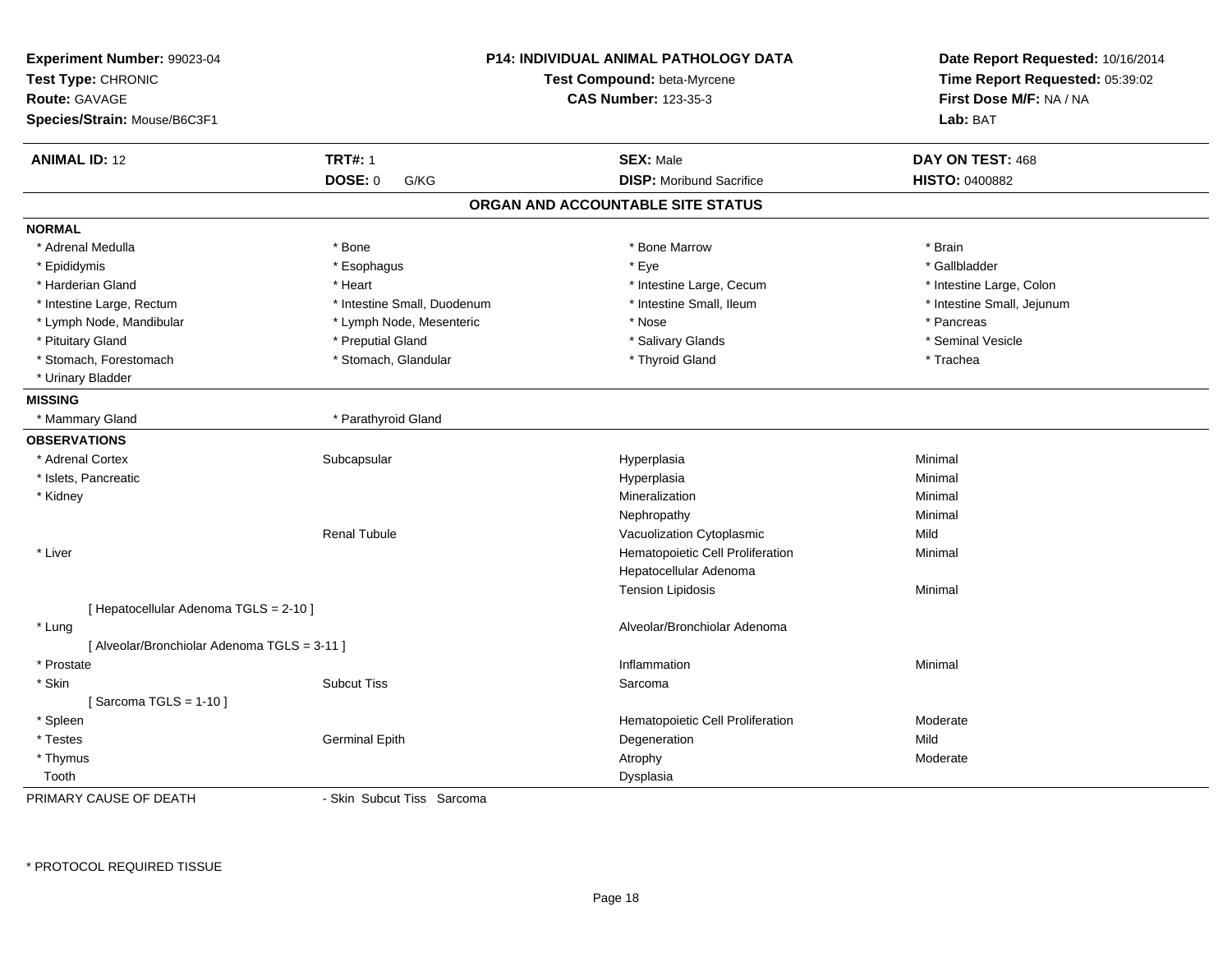| Experiment Number: 99023-04<br><b>Test Type: CHRONIC</b> |                 | <b>P14: INDIVIDUAL ANIMAL PATHOLOGY DATA</b><br>Test Compound: beta-Myrcene | Date Report Requested: 10/16/2014<br>Time Report Requested: 05:39:02 |
|----------------------------------------------------------|-----------------|-----------------------------------------------------------------------------|----------------------------------------------------------------------|
| <b>Route: GAVAGE</b>                                     |                 | <b>CAS Number: 123-35-3</b>                                                 | First Dose M/F: NA / NA                                              |
| Species/Strain: Mouse/B6C3F1                             |                 |                                                                             | Lab: BAT                                                             |
| <b>ANIMAL ID: 12</b>                                     | <b>TRT#: 1</b>  | <b>SEX: Male</b>                                                            | DAY ON TEST: 468                                                     |
|                                                          | DOSE: 0<br>G/KG | <b>DISP:</b> Moribund Sacrifice                                             | <b>HISTO: 0400882</b>                                                |
|                                                          |                 | <b>ORGAN AND ACCOUNTABLE SITE STATUS</b>                                    |                                                                      |
|                                                          |                 |                                                                             |                                                                      |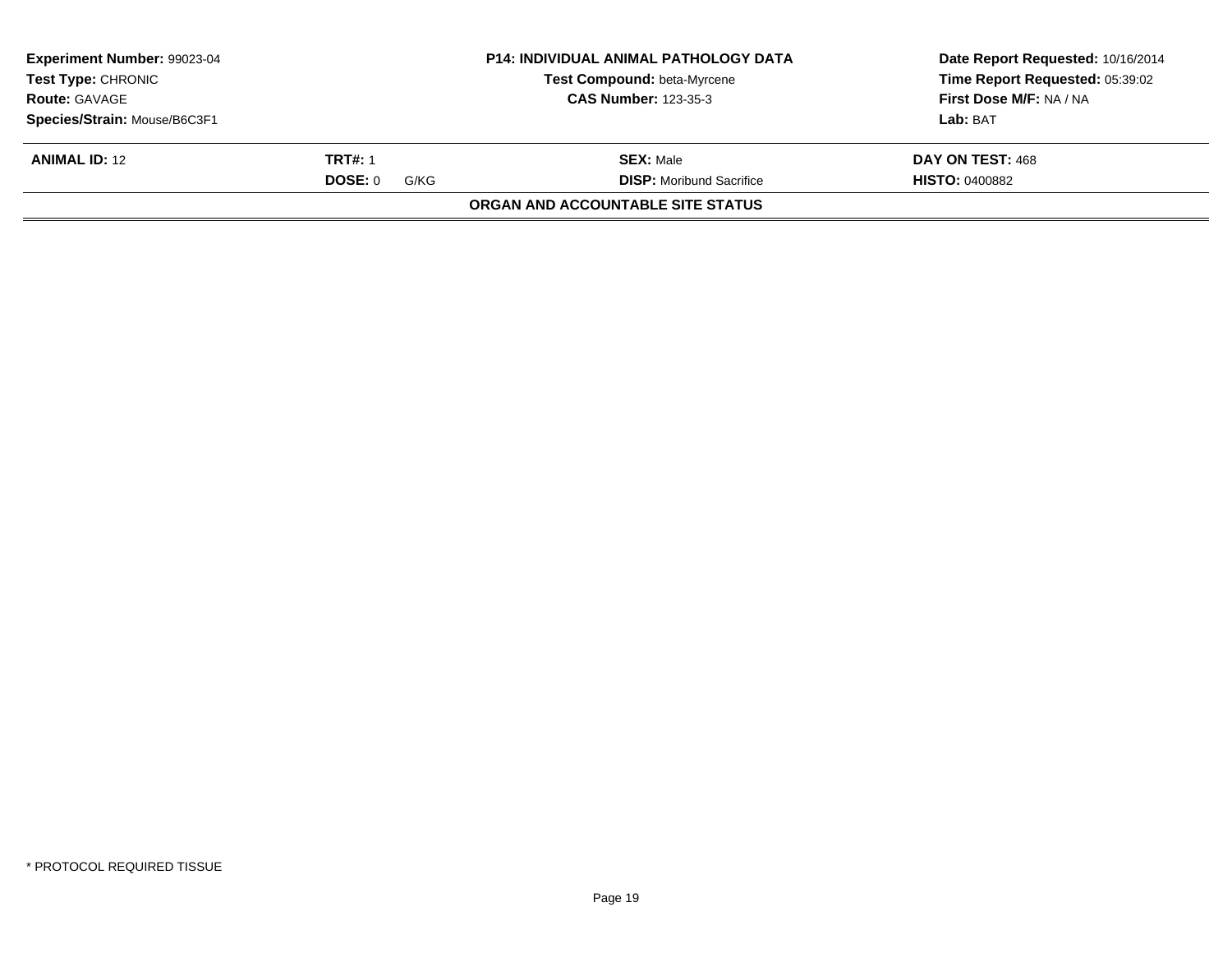| Experiment Number: 99023-04<br>Test Type: CHRONIC<br><b>Route: GAVAGE</b><br>Species/Strain: Mouse/B6C3F1 |                          | <b>P14: INDIVIDUAL ANIMAL PATHOLOGY DATA</b><br>Test Compound: beta-Myrcene<br><b>CAS Number: 123-35-3</b> | Date Report Requested: 10/16/2014<br>Time Report Requested: 05:39:02<br>First Dose M/F: NA / NA<br>Lab: BAT |
|-----------------------------------------------------------------------------------------------------------|--------------------------|------------------------------------------------------------------------------------------------------------|-------------------------------------------------------------------------------------------------------------|
| <b>ANIMAL ID: 13</b>                                                                                      | <b>TRT#: 1</b>           | <b>SEX: Male</b>                                                                                           | DAY ON TEST: 730                                                                                            |
|                                                                                                           | <b>DOSE: 0</b><br>G/KG   | <b>DISP: Terminal Sacrifice</b>                                                                            | HISTO: 0400883                                                                                              |
|                                                                                                           |                          | ORGAN AND ACCOUNTABLE SITE STATUS                                                                          |                                                                                                             |
| <b>NORMAL</b>                                                                                             |                          |                                                                                                            |                                                                                                             |
| * Adrenal Medulla                                                                                         | * Bone                   | * Bone Marrow                                                                                              | * Brain                                                                                                     |
| * Epididymis                                                                                              | * Esophagus              | * Eye                                                                                                      | * Gallbladder                                                                                               |
| * Heart                                                                                                   | * Intestine Large, Cecum | * Intestine Large, Colon                                                                                   | * Intestine Large, Rectum                                                                                   |
| * Intestine Small, Duodenum                                                                               | * Intestine Small, Ileum | * Intestine Small, Jejunum                                                                                 | * Lymph Node, Mandibular                                                                                    |
| * Pancreas                                                                                                | * Parathyroid Gland      | * Pituitary Gland                                                                                          | * Preputial Gland                                                                                           |
| * Prostate                                                                                                | * Salivary Glands        | * Seminal Vesicle                                                                                          | * Skin                                                                                                      |
| * Stomach, Forestomach                                                                                    | * Stomach, Glandular     | * Testes                                                                                                   | * Thyroid Gland                                                                                             |
| * Trachea                                                                                                 | * Urinary Bladder        |                                                                                                            |                                                                                                             |
| <b>MISSING</b>                                                                                            |                          |                                                                                                            |                                                                                                             |
| * Mammary Gland                                                                                           |                          |                                                                                                            |                                                                                                             |
| <b>OBSERVATIONS</b>                                                                                       |                          |                                                                                                            |                                                                                                             |
| * Adrenal Cortex                                                                                          | Subcapsular              | Hyperplasia                                                                                                | Mild                                                                                                        |
| * Harderian Gland                                                                                         |                          | Adenoma                                                                                                    |                                                                                                             |
| * Islets, Pancreatic                                                                                      |                          | Hyperplasia                                                                                                | Minimal                                                                                                     |
| * Kidney                                                                                                  |                          | Nephropathy                                                                                                | Minimal                                                                                                     |
|                                                                                                           | <b>Renal Tubule</b>      | Vacuolization Cytoplasmic                                                                                  | Mild                                                                                                        |
| * Liver                                                                                                   |                          | Clear Cell Focus                                                                                           |                                                                                                             |
|                                                                                                           |                          | Hemangiosarcoma                                                                                            |                                                                                                             |
|                                                                                                           |                          | Hepatocellular Adenoma                                                                                     | Multiple                                                                                                    |
|                                                                                                           |                          | Inflammation                                                                                               | Chronic Active, Minimal                                                                                     |
| [Hemangiosarcoma TGLS = 5-10]                                                                             |                          |                                                                                                            |                                                                                                             |
| [ Hepatocellular Adenoma TGLS = 1,2-10+11 ]                                                               |                          |                                                                                                            |                                                                                                             |
| * Lung                                                                                                    |                          | Alveolar/Bronchiolar Carcinoma                                                                             |                                                                                                             |
|                                                                                                           | Alveolus                 | <b>Infiltration Cellular</b>                                                                               | Histiocyte, Mild                                                                                            |
|                                                                                                           |                          | Inflammation                                                                                               | Chronic Active, Mild                                                                                        |
| [ Alveolar/Bronchiolar Carcinoma TGLS = 3-11 ]                                                            |                          |                                                                                                            |                                                                                                             |
| [ Infiltration Cellular TGLS = 4-3 ]                                                                      |                          |                                                                                                            |                                                                                                             |
| * Lymph Node, Mesenteric                                                                                  |                          | Atrophy                                                                                                    | Marked                                                                                                      |
| * Nose                                                                                                    | Olfactory Epi            | Degeneration                                                                                               | Minimal                                                                                                     |
| * Spleen                                                                                                  |                          | Hematopoietic Cell Proliferation                                                                           | Minimal                                                                                                     |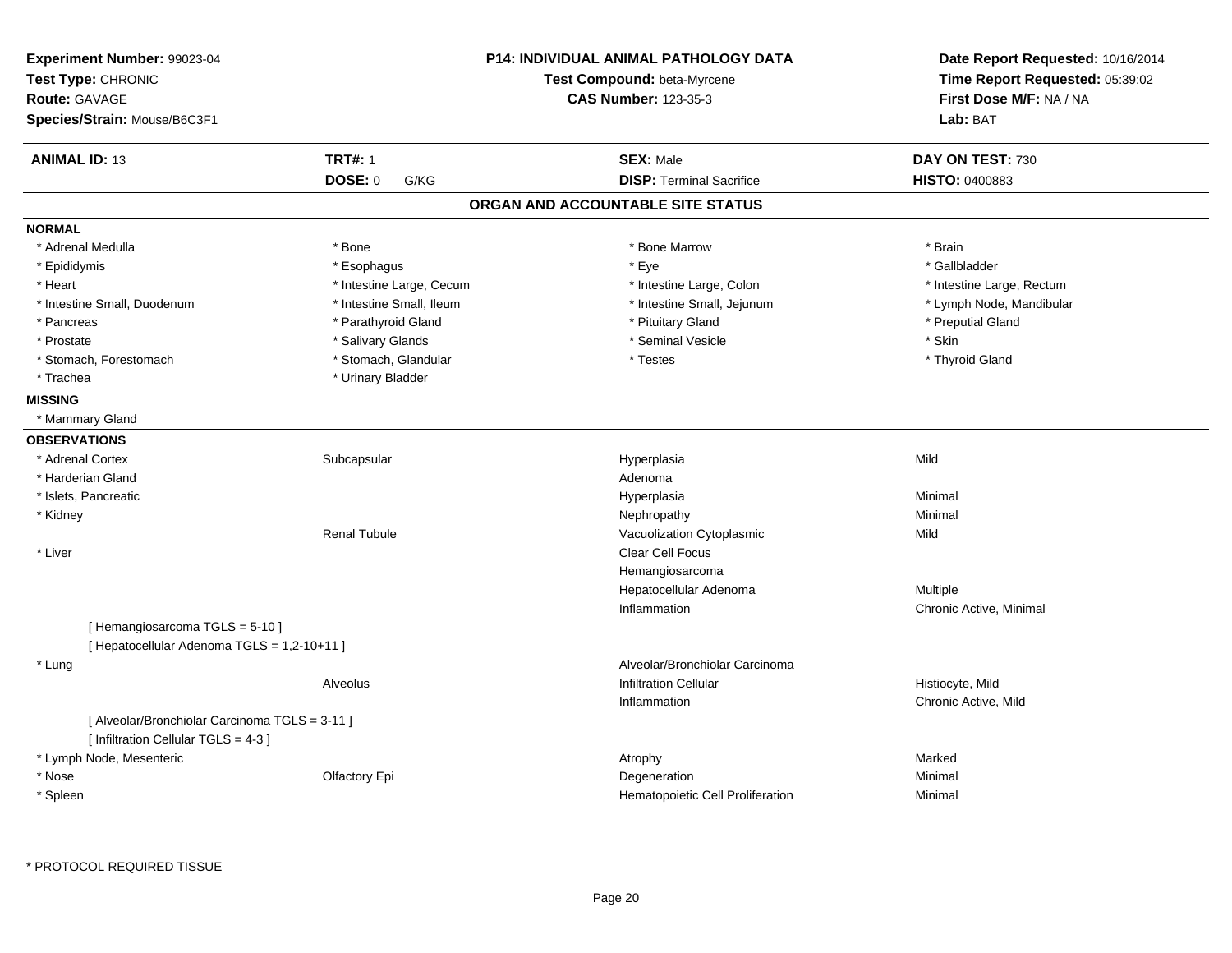| Experiment Number: 99023-04<br><b>P14: INDIVIDUAL ANIMAL PATHOLOGY DATA</b><br>Test Type: CHRONIC<br>Test Compound: beta-Myrcene<br><b>CAS Number: 123-35-3</b><br><b>Route: GAVAGE</b> |                 |                                   | Date Report Requested: 10/16/2014<br>Time Report Requested: 05:39:02 |
|-----------------------------------------------------------------------------------------------------------------------------------------------------------------------------------------|-----------------|-----------------------------------|----------------------------------------------------------------------|
|                                                                                                                                                                                         |                 |                                   |                                                                      |
|                                                                                                                                                                                         |                 |                                   | First Dose M/F: NA / NA                                              |
| Species/Strain: Mouse/B6C3F1                                                                                                                                                            |                 |                                   | Lab: BAT                                                             |
| <b>ANIMAL ID: 13</b>                                                                                                                                                                    | <b>TRT#: 1</b>  | <b>SEX: Male</b>                  | <b>DAY ON TEST: 730</b>                                              |
|                                                                                                                                                                                         | DOSE: 0<br>G/KG | <b>DISP: Terminal Sacrifice</b>   | <b>HISTO: 0400883</b>                                                |
|                                                                                                                                                                                         |                 | ORGAN AND ACCOUNTABLE SITE STATUS |                                                                      |
| * Thymus                                                                                                                                                                                |                 | Atrophy                           | Moderate                                                             |
| Tooth                                                                                                                                                                                   |                 | Dysplasia                         |                                                                      |
| PRIMARY CAUSE OF DEATH                                                                                                                                                                  |                 |                                   |                                                                      |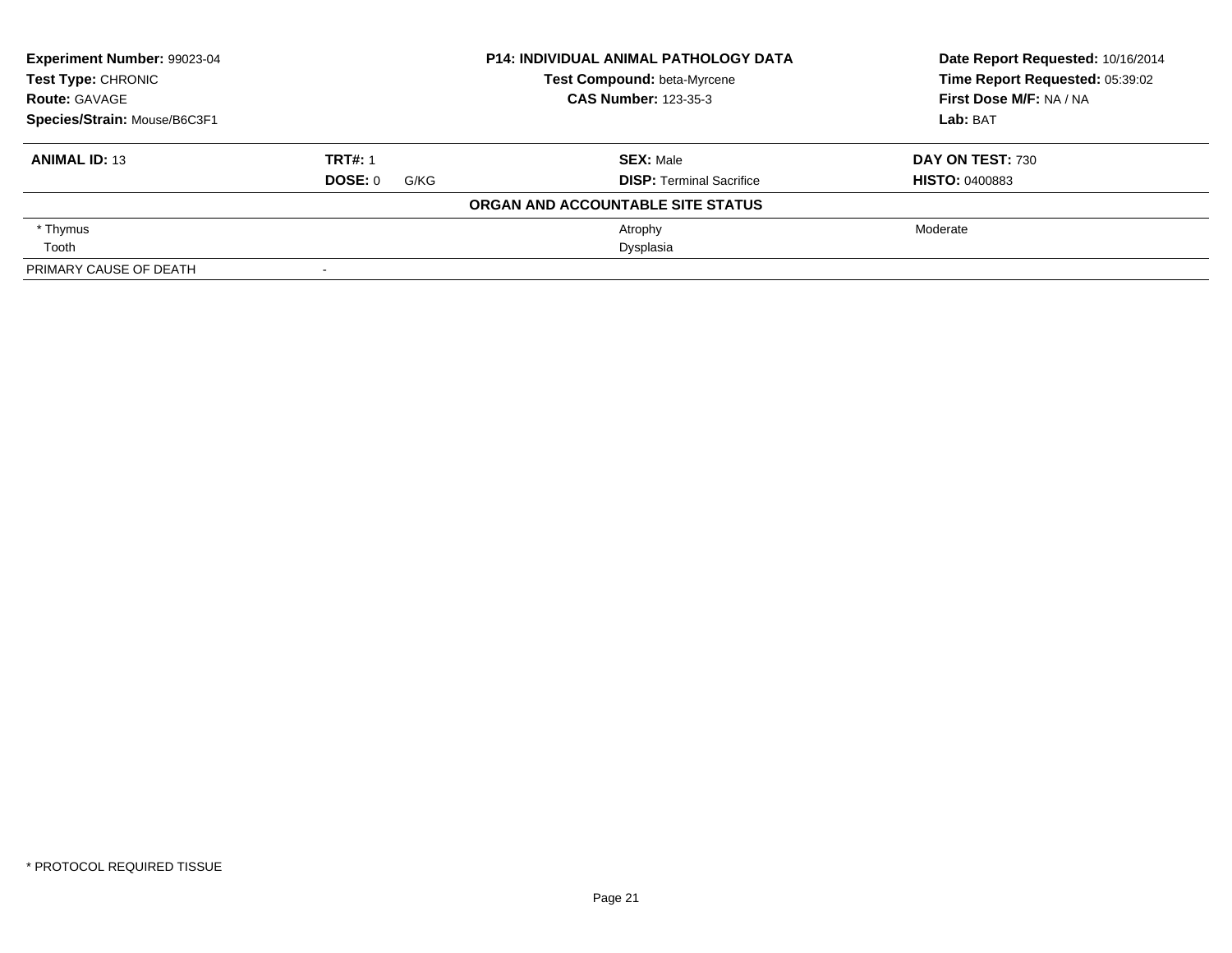| Experiment Number: 99023-04<br>Test Type: CHRONIC<br><b>Route: GAVAGE</b><br>Species/Strain: Mouse/B6C3F1 |                             | P14: INDIVIDUAL ANIMAL PATHOLOGY DATA<br>Test Compound: beta-Myrcene<br><b>CAS Number: 123-35-3</b> | Date Report Requested: 10/16/2014<br>Time Report Requested: 05:39:02<br>First Dose M/F: NA / NA<br>Lab: BAT |
|-----------------------------------------------------------------------------------------------------------|-----------------------------|-----------------------------------------------------------------------------------------------------|-------------------------------------------------------------------------------------------------------------|
| <b>ANIMAL ID: 14</b>                                                                                      | <b>TRT#: 1</b>              | <b>SEX: Male</b>                                                                                    | DAY ON TEST: 729                                                                                            |
|                                                                                                           | <b>DOSE: 0</b><br>G/KG      | <b>DISP: Terminal Sacrifice</b>                                                                     | <b>HISTO: 0400884</b>                                                                                       |
|                                                                                                           |                             | ORGAN AND ACCOUNTABLE SITE STATUS                                                                   |                                                                                                             |
| <b>NORMAL</b>                                                                                             |                             |                                                                                                     |                                                                                                             |
| * Adrenal Medulla                                                                                         | * Bone                      | * Bone Marrow                                                                                       | * Brain                                                                                                     |
| * Epididymis                                                                                              | * Esophagus                 | * Eye                                                                                               | * Gallbladder                                                                                               |
| * Harderian Gland                                                                                         | * Heart                     | * Intestine Large, Cecum                                                                            | * Intestine Large, Colon                                                                                    |
| * Intestine Large, Rectum                                                                                 | * Intestine Small, Duodenum | * Intestine Small, Ileum                                                                            | * Intestine Small, Jejunum                                                                                  |
| * Lung                                                                                                    | * Lymph Node, Mandibular    | * Lymph Node, Mesenteric                                                                            | * Nose                                                                                                      |
| * Pancreas                                                                                                | * Parathyroid Gland         | * Pituitary Gland                                                                                   | * Salivary Glands                                                                                           |
| * Seminal Vesicle                                                                                         | * Skin                      | * Stomach, Forestomach                                                                              | * Stomach, Glandular                                                                                        |
| * Testes                                                                                                  | * Thyroid Gland             | * Trachea                                                                                           | * Urinary Bladder                                                                                           |
| <b>MISSING</b>                                                                                            |                             |                                                                                                     |                                                                                                             |
| * Mammary Gland                                                                                           |                             |                                                                                                     |                                                                                                             |
| <b>OBSERVATIONS</b>                                                                                       |                             |                                                                                                     |                                                                                                             |
| * Adrenal Cortex                                                                                          | Subcapsular                 | Hyperplasia                                                                                         | Mild                                                                                                        |
| * Islets, Pancreatic                                                                                      |                             | Hyperplasia                                                                                         | Minimal                                                                                                     |
| * Kidney                                                                                                  | Cortex                      | Cyst                                                                                                | Minimal                                                                                                     |
|                                                                                                           |                             | Mineralization                                                                                      | Minimal                                                                                                     |
|                                                                                                           |                             | Nephropathy                                                                                         | Mild                                                                                                        |
|                                                                                                           | <b>Renal Tubule</b>         | Vacuolization Cytoplasmic                                                                           | Minimal                                                                                                     |
| * Liver                                                                                                   |                             | Clear Cell Focus                                                                                    |                                                                                                             |
|                                                                                                           |                             | <b>Eosinophilic Focus</b>                                                                           |                                                                                                             |
|                                                                                                           |                             | Fatty Change                                                                                        | Minimal                                                                                                     |
|                                                                                                           |                             | Hepatocellular Carcinoma                                                                            |                                                                                                             |
|                                                                                                           |                             | Inflammation                                                                                        | Chronic Active, Minimal                                                                                     |
|                                                                                                           |                             | Necrosis                                                                                            | Minimal                                                                                                     |
| [Eosinophilic Focus TGLS = 3-11]                                                                          |                             |                                                                                                     |                                                                                                             |
| [ Hepatocellular Carcinoma TGLS = 2-10 ]                                                                  |                             |                                                                                                     |                                                                                                             |
| * Preputial Gland                                                                                         |                             | Inflammation                                                                                        | Mild                                                                                                        |
| [Inflammation $TGLS = 1-8$ ]                                                                              |                             |                                                                                                     |                                                                                                             |
| * Prostate                                                                                                |                             | Inflammation                                                                                        | Minimal                                                                                                     |
| * Spleen                                                                                                  |                             | Hematopoietic Cell Proliferation                                                                    | Mild                                                                                                        |
| * Thymus                                                                                                  |                             | Atrophy                                                                                             | Moderate                                                                                                    |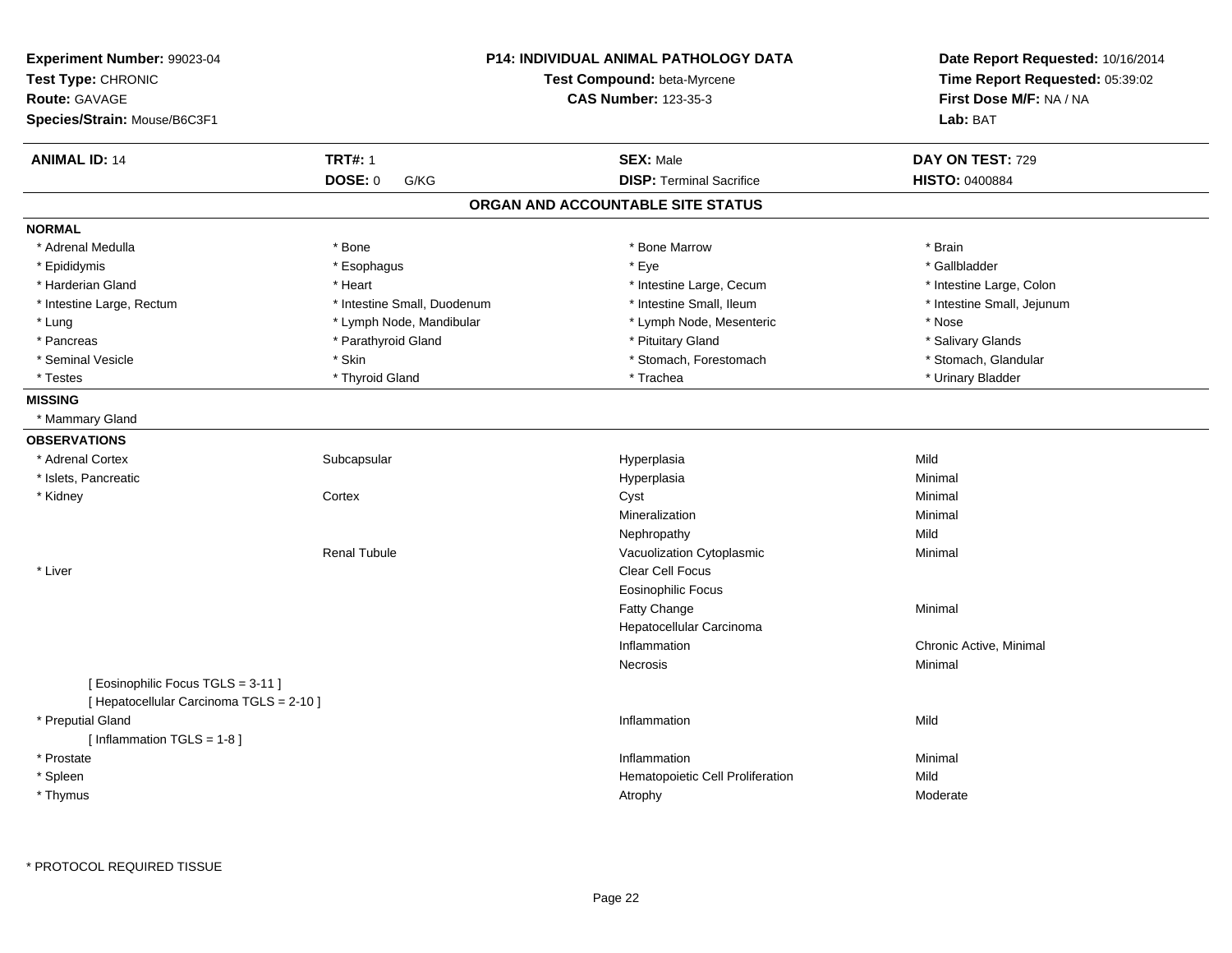| Experiment Number: 99023-04<br><b>P14: INDIVIDUAL ANIMAL PATHOLOGY DATA</b><br>Test Type: CHRONIC<br>Test Compound: beta-Myrcene<br><b>CAS Number: 123-35-3</b><br><b>Route: GAVAGE</b> |                        |                                   | Date Report Requested: 10/16/2014 |
|-----------------------------------------------------------------------------------------------------------------------------------------------------------------------------------------|------------------------|-----------------------------------|-----------------------------------|
|                                                                                                                                                                                         |                        |                                   | Time Report Requested: 05:39:02   |
|                                                                                                                                                                                         |                        |                                   | <b>First Dose M/F: NA / NA</b>    |
| Species/Strain: Mouse/B6C3F1                                                                                                                                                            |                        |                                   | Lab: BAT                          |
| <b>ANIMAL ID: 14</b>                                                                                                                                                                    | <b>TRT#: 1</b>         | <b>SEX: Male</b>                  | <b>DAY ON TEST: 729</b>           |
|                                                                                                                                                                                         | <b>DOSE: 0</b><br>G/KG | <b>DISP: Terminal Sacrifice</b>   | <b>HISTO: 0400884</b>             |
|                                                                                                                                                                                         |                        | ORGAN AND ACCOUNTABLE SITE STATUS |                                   |
| Tooth                                                                                                                                                                                   |                        | Dysplasia                         |                                   |
| PRIMARY CAUSE OF DEATH                                                                                                                                                                  | $\,$                   |                                   |                                   |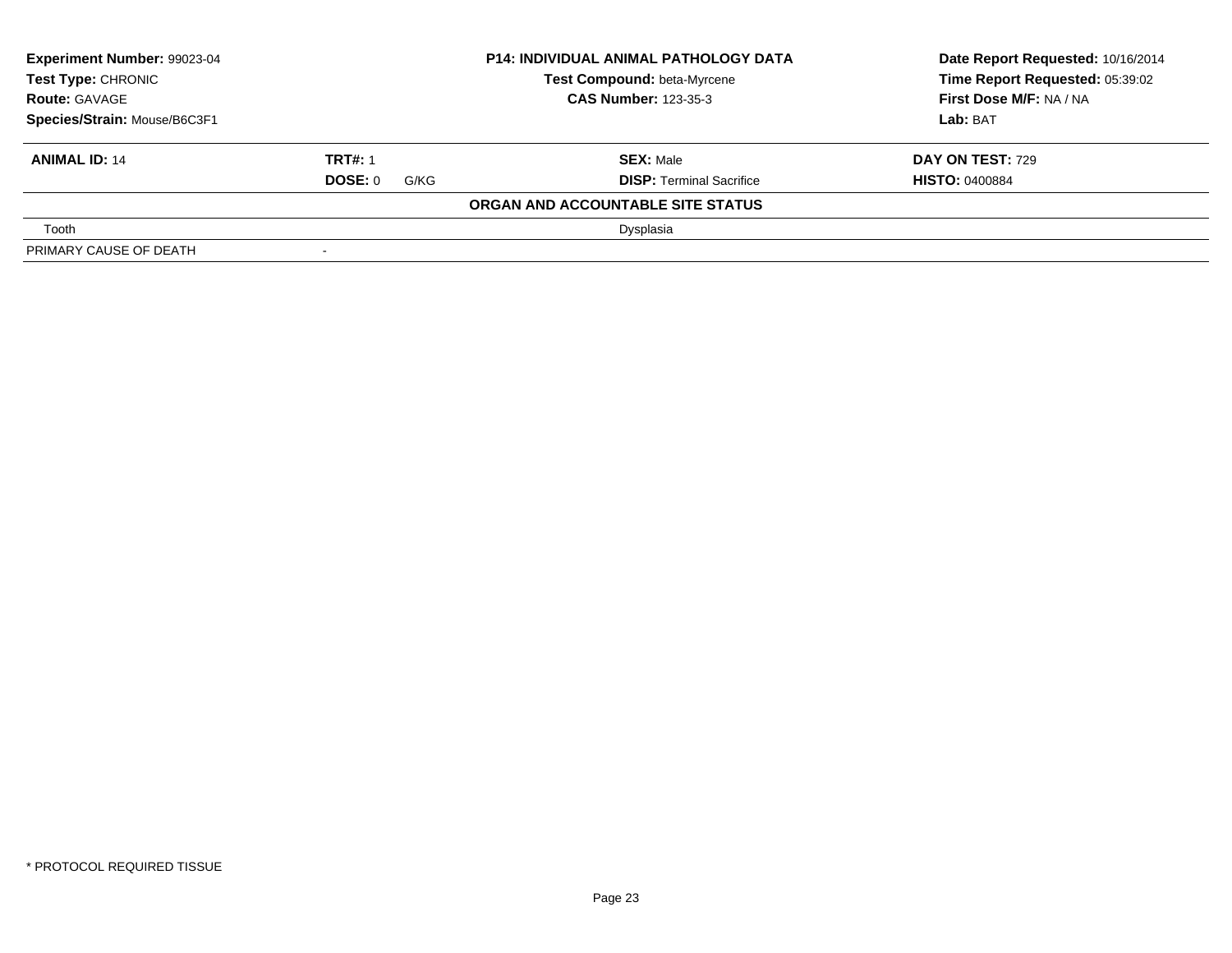| Experiment Number: 99023-04<br>Test Type: CHRONIC<br><b>Route: GAVAGE</b><br>Species/Strain: Mouse/B6C3F1 | P14: INDIVIDUAL ANIMAL PATHOLOGY DATA<br>Test Compound: beta-Myrcene<br><b>CAS Number: 123-35-3</b> |                                   | Date Report Requested: 10/16/2014<br>Time Report Requested: 05:39:02<br>First Dose M/F: NA / NA<br>Lab: BAT |  |
|-----------------------------------------------------------------------------------------------------------|-----------------------------------------------------------------------------------------------------|-----------------------------------|-------------------------------------------------------------------------------------------------------------|--|
| <b>ANIMAL ID: 15</b>                                                                                      | <b>TRT#: 1</b>                                                                                      | <b>SEX: Male</b>                  | DAY ON TEST: 599                                                                                            |  |
|                                                                                                           | <b>DOSE: 0</b><br>G/KG                                                                              | <b>DISP: Natural Death</b>        | HISTO: 0400885                                                                                              |  |
|                                                                                                           |                                                                                                     | ORGAN AND ACCOUNTABLE SITE STATUS |                                                                                                             |  |
| <b>NORMAL</b>                                                                                             |                                                                                                     |                                   |                                                                                                             |  |
| * Adrenal Cortex                                                                                          | * Adrenal Medulla                                                                                   | * Bone                            | * Brain                                                                                                     |  |
| * Esophagus                                                                                               | * Eye                                                                                               | * Gallbladder                     | * Harderian Gland                                                                                           |  |
| * Intestine Large, Colon                                                                                  | * Intestine Large, Rectum                                                                           | * Lung                            | * Nose                                                                                                      |  |
| * Pancreas                                                                                                | * Parathyroid Gland                                                                                 | * Pituitary Gland                 | * Preputial Gland                                                                                           |  |
| * Salivary Glands                                                                                         | * Seminal Vesicle                                                                                   | * Skin                            | * Stomach, Forestomach                                                                                      |  |
| * Stomach, Glandular                                                                                      | * Testes                                                                                            | * Thyroid Gland                   | * Trachea                                                                                                   |  |
| * Urinary Bladder                                                                                         |                                                                                                     |                                   |                                                                                                             |  |
| <b>MISSING</b>                                                                                            |                                                                                                     |                                   |                                                                                                             |  |
| * Mammary Gland                                                                                           |                                                                                                     |                                   |                                                                                                             |  |
| <b>AUTO PRECLUDES DIAG.</b>                                                                               |                                                                                                     |                                   |                                                                                                             |  |
| * Intestine Large, Cecum                                                                                  | * Intestine Small, Duodenum                                                                         | * Intestine Small, Ileum          | * Intestine Small, Jejunum                                                                                  |  |
| * Lymph Node, Mesenteric                                                                                  | * Spleen                                                                                            |                                   |                                                                                                             |  |
| <b>OBSERVATIONS</b>                                                                                       |                                                                                                     |                                   |                                                                                                             |  |
| * Adren Cortex                                                                                            |                                                                                                     |                                   |                                                                                                             |  |
| Note: One adrenal gland was missing at trim.                                                              |                                                                                                     |                                   |                                                                                                             |  |
| * Bone Marrow                                                                                             |                                                                                                     | Atrophy                           | Mild                                                                                                        |  |
| * Epididymis                                                                                              |                                                                                                     | Fibrosis                          | Minimal                                                                                                     |  |
| * Heart                                                                                                   |                                                                                                     | Mineralization                    | Mild                                                                                                        |  |
|                                                                                                           | Atrium                                                                                              | Thrombosis                        | Minimal                                                                                                     |  |
| * Islets, Pancreatic                                                                                      |                                                                                                     | Hyperplasia                       | Minimal                                                                                                     |  |
| * Kidney                                                                                                  |                                                                                                     | Mineralization                    | Minimal                                                                                                     |  |
| * Liver                                                                                                   |                                                                                                     | Fatty Change                      | Mild                                                                                                        |  |
|                                                                                                           |                                                                                                     | Hepatoblastoma                    |                                                                                                             |  |
|                                                                                                           |                                                                                                     | Necrosis                          | Marked                                                                                                      |  |
|                                                                                                           |                                                                                                     | Thrombosis                        | Mild                                                                                                        |  |
|                                                                                                           |                                                                                                     | Vacuolization Cytoplasmic         | Mild                                                                                                        |  |
| [Hepatoblastoma TGLS = 1-10]                                                                              |                                                                                                     |                                   |                                                                                                             |  |
| * Lymph Node, Mandibular                                                                                  |                                                                                                     | Atrophy                           | Moderate                                                                                                    |  |
| Mesentery                                                                                                 | Fat                                                                                                 | Necrosis                          | Minimal                                                                                                     |  |
| Note: Necrotic fat was in section 06.                                                                     |                                                                                                     |                                   |                                                                                                             |  |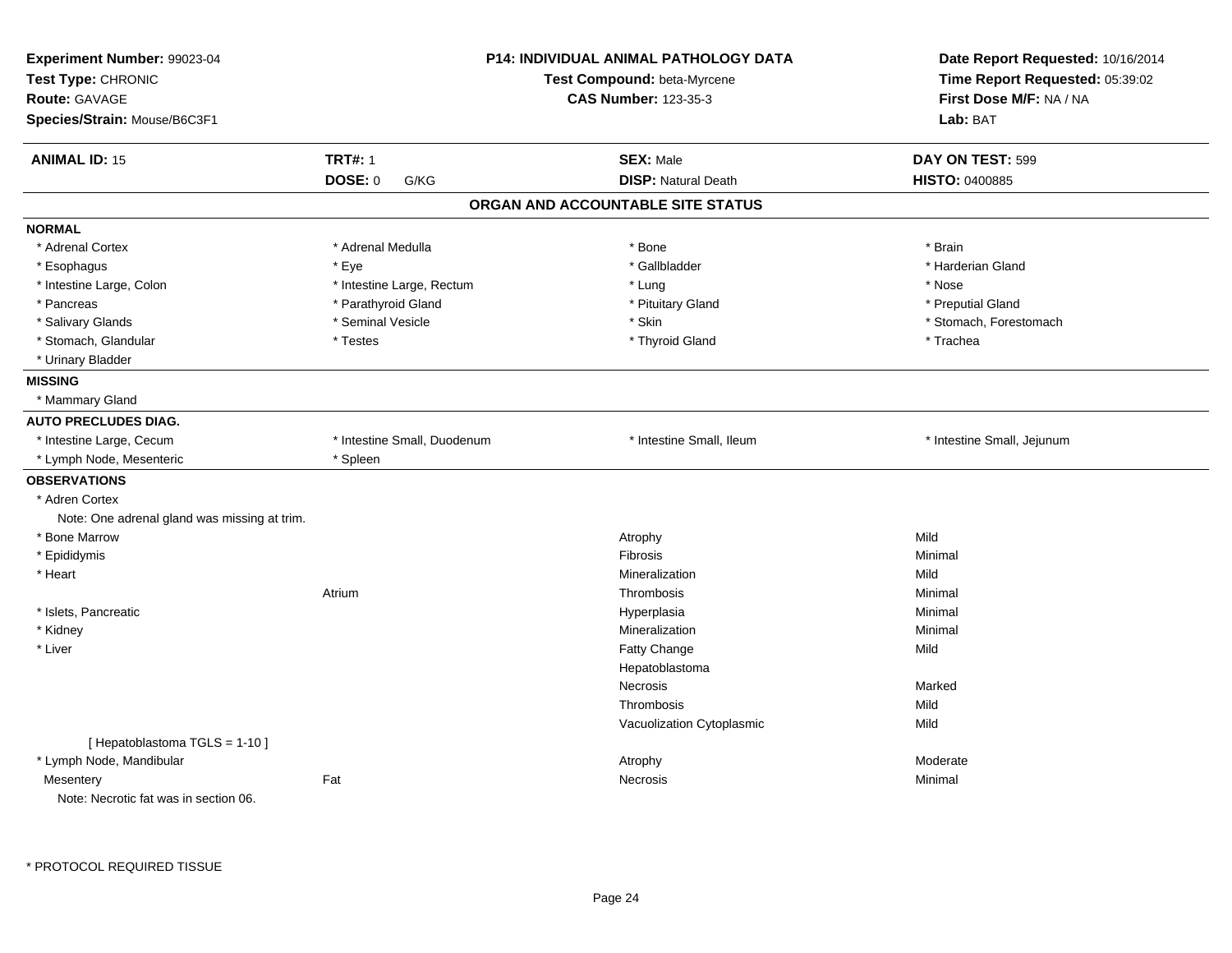| <b>Experiment Number: 99023-04</b><br>Test Type: CHRONIC |                           | <b>P14: INDIVIDUAL ANIMAL PATHOLOGY DATA</b><br><b>Test Compound: beta-Myrcene</b> | Date Report Requested: 10/16/2014<br>Time Report Requested: 05:39:02 |
|----------------------------------------------------------|---------------------------|------------------------------------------------------------------------------------|----------------------------------------------------------------------|
| <b>Route: GAVAGE</b>                                     |                           | <b>CAS Number: 123-35-3</b>                                                        | First Dose M/F: NA / NA                                              |
| Species/Strain: Mouse/B6C3F1                             |                           |                                                                                    | Lab: BAT                                                             |
| <b>ANIMAL ID: 15</b>                                     | <b>TRT#: 1</b>            | <b>SEX: Male</b>                                                                   | DAY ON TEST: 599                                                     |
|                                                          | DOSE: 0<br>G/KG           | <b>DISP: Natural Death</b>                                                         | <b>HISTO: 0400885</b>                                                |
|                                                          |                           | ORGAN AND ACCOUNTABLE SITE STATUS                                                  |                                                                      |
| * Prostate                                               |                           | Inflammation                                                                       | Minimal                                                              |
| * Thymus                                                 |                           | Atrophy                                                                            | Moderate                                                             |
| Tooth                                                    |                           | Dysplasia                                                                          |                                                                      |
| PRIMARY CAUSE OF DEATH                                   | Hepatoblastoma<br>- Liver |                                                                                    |                                                                      |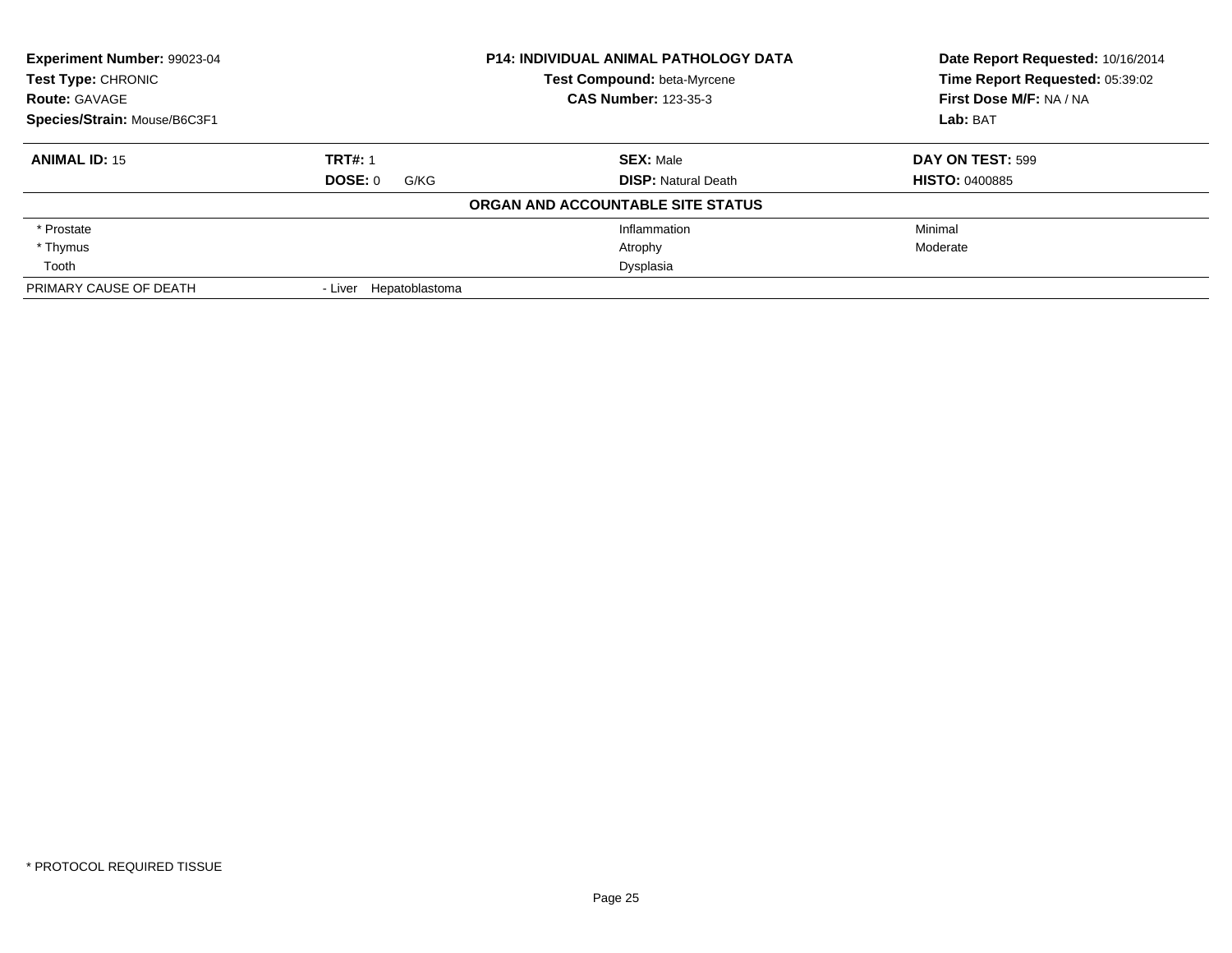| Experiment Number: 99023-04<br>Test Type: CHRONIC<br><b>Route: GAVAGE</b><br>Species/Strain: Mouse/B6C3F1 |                             | P14: INDIVIDUAL ANIMAL PATHOLOGY DATA<br>Test Compound: beta-Myrcene<br><b>CAS Number: 123-35-3</b> |                            |
|-----------------------------------------------------------------------------------------------------------|-----------------------------|-----------------------------------------------------------------------------------------------------|----------------------------|
| <b>ANIMAL ID: 16</b>                                                                                      | <b>TRT#: 1</b>              | <b>SEX: Male</b>                                                                                    | DAY ON TEST: 729           |
|                                                                                                           | <b>DOSE: 0</b><br>G/KG      | <b>DISP: Terminal Sacrifice</b>                                                                     | <b>HISTO: 0400886</b>      |
|                                                                                                           |                             | ORGAN AND ACCOUNTABLE SITE STATUS                                                                   |                            |
| <b>NORMAL</b>                                                                                             |                             |                                                                                                     |                            |
| * Adrenal Medulla                                                                                         | * Bone                      | * Bone Marrow                                                                                       | * Brain                    |
| * Epididymis                                                                                              | * Esophagus                 | * Eye                                                                                               | * Gallbladder              |
| * Harderian Gland                                                                                         | * Heart                     | * Intestine Large, Cecum                                                                            | * Intestine Large, Colon   |
| * Intestine Large, Rectum                                                                                 | * Intestine Small, Duodenum | * Intestine Small, Ileum                                                                            | * Intestine Small, Jejunum |
| * Islets, Pancreatic                                                                                      | * Lung                      | * Lymph Node, Mandibular                                                                            | * Lymph Node, Mesenteric   |
| * Nose                                                                                                    | * Pancreas                  | * Parathyroid Gland                                                                                 | * Pituitary Gland          |
| * Preputial Gland                                                                                         | * Salivary Glands           | * Seminal Vesicle                                                                                   | * Skin                     |
| * Stomach, Forestomach                                                                                    | * Stomach, Glandular        | * Testes                                                                                            | * Thyroid Gland            |
| * Trachea                                                                                                 | * Urinary Bladder           |                                                                                                     |                            |
| <b>MISSING</b>                                                                                            |                             |                                                                                                     |                            |
| * Mammary Gland                                                                                           |                             |                                                                                                     |                            |
| <b>OBSERVATIONS</b>                                                                                       |                             |                                                                                                     |                            |
| * Adrenal Cortex                                                                                          | Subcapsular                 | Hyperplasia                                                                                         | Mild                       |
| * Kidney                                                                                                  | Cortex                      | Cyst                                                                                                | Minimal                    |
|                                                                                                           | <b>Renal Tubule</b>         | Hyperplasia                                                                                         | Minimal                    |
|                                                                                                           |                             | Nephropathy                                                                                         | Minimal                    |
|                                                                                                           | <b>Renal Tubule</b>         | Vacuolization Cytoplasmic                                                                           | Minimal                    |
| * Liver                                                                                                   |                             | <b>Clear Cell Focus</b>                                                                             |                            |
|                                                                                                           |                             | Fatty Change                                                                                        | Mild                       |
|                                                                                                           |                             | Hepatocellular Adenoma                                                                              |                            |
|                                                                                                           |                             | Inflammation                                                                                        | Chronic Active, Minimal    |
| [Clear Cell Focus TGLS = 2-4]                                                                             |                             |                                                                                                     |                            |
| [ Hepatocellular Adenoma TGLS = 1-10 ]                                                                    |                             |                                                                                                     |                            |
| * Prostate                                                                                                |                             | Inflammation                                                                                        | Minimal                    |
| * Spleen                                                                                                  |                             | Hyperplasia                                                                                         | Lymphoid, Mild             |
| * Thymus                                                                                                  |                             | Atrophy                                                                                             | Mild                       |
| Tooth                                                                                                     |                             | Dysplasia                                                                                           |                            |
| PRIMARY CAUSE OF DEATH                                                                                    |                             |                                                                                                     |                            |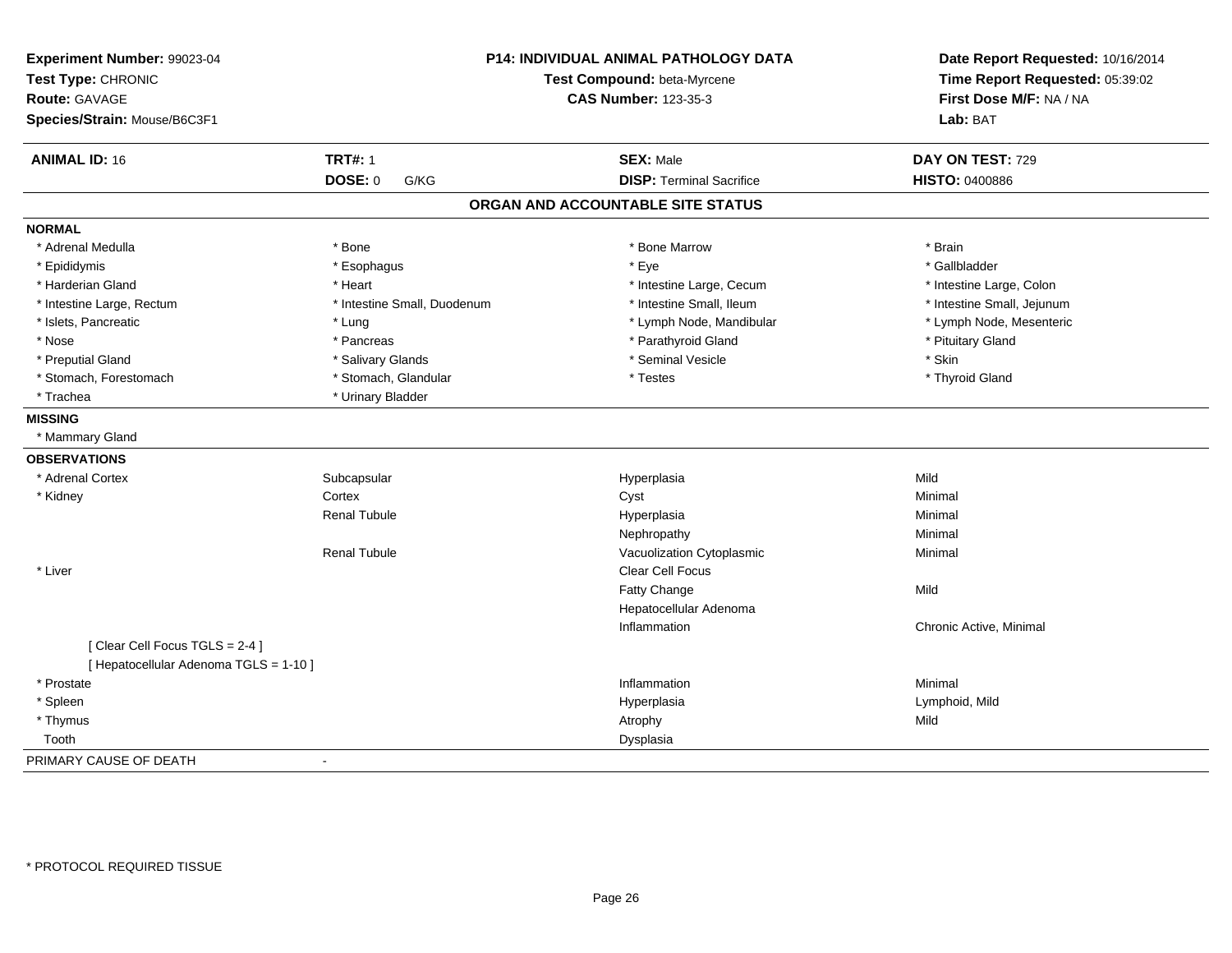| Experiment Number: 99023-04            | P14: INDIVIDUAL ANIMAL PATHOLOGY DATA<br>Test Compound: beta-Myrcene<br><b>CAS Number: 123-35-3</b> |                                   | Date Report Requested: 10/16/2014 |
|----------------------------------------|-----------------------------------------------------------------------------------------------------|-----------------------------------|-----------------------------------|
| Test Type: CHRONIC                     |                                                                                                     |                                   | Time Report Requested: 05:39:02   |
| <b>Route: GAVAGE</b>                   |                                                                                                     |                                   | First Dose M/F: NA / NA           |
| Species/Strain: Mouse/B6C3F1           |                                                                                                     |                                   | Lab: BAT                          |
| <b>ANIMAL ID: 17</b>                   | <b>TRT#: 1</b>                                                                                      | <b>SEX: Male</b>                  | DAY ON TEST: 729                  |
|                                        | <b>DOSE: 0</b><br>G/KG                                                                              | <b>DISP: Terminal Sacrifice</b>   | <b>HISTO: 0400887</b>             |
|                                        |                                                                                                     | ORGAN AND ACCOUNTABLE SITE STATUS |                                   |
| <b>NORMAL</b>                          |                                                                                                     |                                   |                                   |
| * Adrenal Medulla                      | * Bone                                                                                              | * Bone Marrow                     | * Brain                           |
| * Epididymis                           | * Esophagus                                                                                         | * Eye                             | * Gallbladder                     |
| * Harderian Gland                      | * Heart                                                                                             | * Intestine Large, Cecum          | * Intestine Large, Colon          |
| * Intestine Large, Rectum              | * Intestine Small, Duodenum                                                                         | * Intestine Small, Ileum          | * Intestine Small, Jejunum        |
| * Lung                                 | * Lymph Node, Mandibular                                                                            | * Lymph Node, Mesenteric          | * Nose                            |
| * Pancreas                             | * Parathyroid Gland                                                                                 | * Pituitary Gland                 | * Preputial Gland                 |
| * Salivary Glands                      | * Seminal Vesicle                                                                                   | * Skin                            | * Stomach, Forestomach            |
| * Stomach, Glandular                   | * Testes                                                                                            | * Thyroid Gland                   | * Trachea                         |
| * Urinary Bladder                      |                                                                                                     |                                   |                                   |
| <b>MISSING</b>                         |                                                                                                     |                                   |                                   |
| * Mammary Gland                        |                                                                                                     |                                   |                                   |
| <b>OBSERVATIONS</b>                    |                                                                                                     |                                   |                                   |
| * Adrenal Cortex                       | Subcapsular                                                                                         | Hyperplasia                       | Minimal                           |
| * Islets, Pancreatic                   |                                                                                                     | Hyperplasia                       | Minimal                           |
| * Kidney                               | Cortex                                                                                              | Cyst                              | Minimal                           |
|                                        |                                                                                                     | Infarct                           | Minimal                           |
|                                        |                                                                                                     | Nephropathy                       | Mild                              |
|                                        | <b>Renal Tubule</b>                                                                                 | Vacuolization Cytoplasmic         | Minimal                           |
| * Liver                                |                                                                                                     | Fatty Change                      | Mild                              |
|                                        |                                                                                                     | Hepatocellular Adenoma            |                                   |
|                                        |                                                                                                     | Inflammation                      | Chronic Active, Minimal           |
| [ Hepatocellular Adenoma TGLS = 1-10 ] |                                                                                                     |                                   |                                   |
| * Prostate                             |                                                                                                     | Inflammation                      | Minimal                           |
| * Spleen                               |                                                                                                     | Hematopoietic Cell Proliferation  | Minimal                           |
| * Thymus                               |                                                                                                     | Atrophy                           | Mild                              |
| Tooth                                  |                                                                                                     | Dysplasia                         |                                   |
| PRIMARY CAUSE OF DEATH                 | $\sim$                                                                                              |                                   |                                   |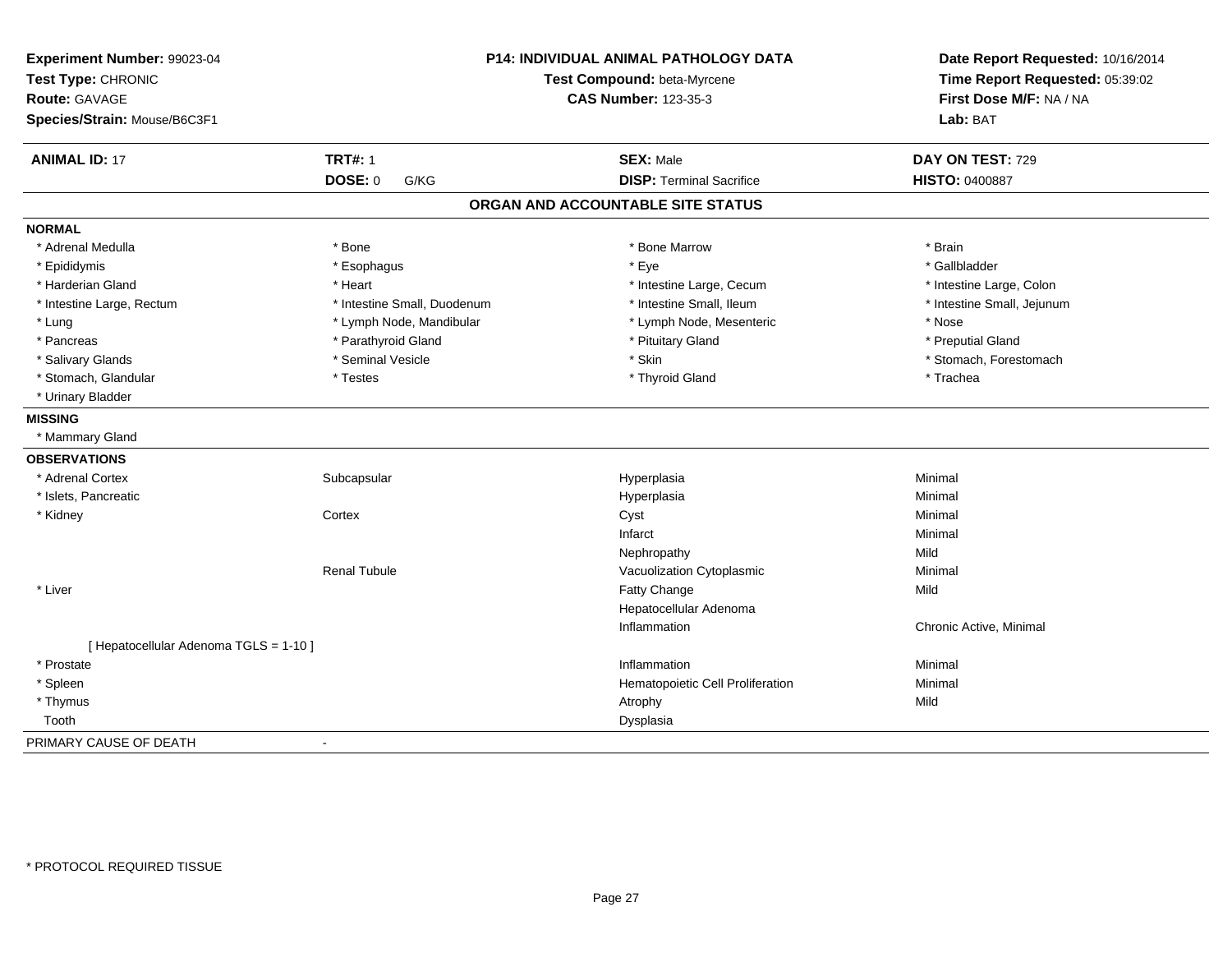| <b>TRT#: 1</b><br><b>ANIMAL ID: 18</b><br><b>SEX: Male</b><br>DAY ON TEST: 729<br>DOSE: 0<br><b>DISP: Terminal Sacrifice</b><br><b>HISTO: 0400888</b><br>G/KG<br>ORGAN AND ACCOUNTABLE SITE STATUS<br><b>NORMAL</b><br>* Adrenal Medulla<br>* Bone<br>* Bone Marrow<br>* Brain<br>* Esophagus<br>* Eye<br>* Gallbladder<br>* Epididymis<br>* Intestine Large, Cecum<br>* Harderian Gland<br>* Intestine Large, Colon<br>* Intestine Large, Rectum<br>* Intestine Small, Ileum<br>* Intestine Small, Jejunum<br>* Intestine Small, Duodenum<br>* Lymph Node, Mandibular<br>* Parathyroid Gland<br>* Pituitary Gland<br>* Nose<br>* Pancreas<br>* Seminal Vesicle<br>$*$ Skin<br>* Preputial Gland<br>* Salivary Glands<br>* Testes<br>* Thyroid Gland<br>* Trachea<br>* Urinary Bladder<br><b>MISSING</b><br>* Mammary Gland<br><b>OBSERVATIONS</b><br>* Adrenal Cortex<br>Subcapsular<br>Hyperplasia<br>Minimal<br>* Heart<br>Cardiomyopathy<br>Mild<br>* Islets, Pancreatic<br>Mild<br>Hyperplasia<br>* Kidney<br><b>Renal Tubule</b><br>Hyperplasia<br>Minimal<br>Nephropathy<br>Minimal<br><b>Eosinophilic Focus</b><br>* Liver<br>Hepatocellular Adenoma<br>Multiple<br>Hepatocellular Carcinoma<br>Inflammation<br>Chronic Active, Minimal<br>[ Hepatocellular Adenoma TGLS = 2,3-5+11 ]<br>[ Hepatocellular Carcinoma TGLS = 1-10 ]<br>* Lung<br>Hepatocellular Carcinoma<br>Metastatic (Liver)<br>* Lymph Node, Mesenteric<br>Minimal<br>Atrophy<br>* Prostate<br>Inflammation<br>Minimal<br>* Spleen<br>Lymph Follic<br>Minimal<br>Atrophy<br>Hematopoietic Cell Proliferation<br>Moderate<br>* Stomach, Forestomach<br>Epithelium<br>Hyperplasia<br>Mild<br>Inflammation<br>Mild<br>[ Hyperplasia TGLS = 5-10 ]<br>* Stomach, Glandular<br>Mild<br>Dysplasia | Experiment Number: 99023-04<br>Test Type: CHRONIC<br><b>Route: GAVAGE</b><br>Species/Strain: Mouse/B6C3F1 |  | <b>P14: INDIVIDUAL ANIMAL PATHOLOGY DATA</b><br>Test Compound: beta-Myrcene<br><b>CAS Number: 123-35-3</b> | Date Report Requested: 10/16/2014<br>Time Report Requested: 05:39:02<br>First Dose M/F: NA / NA<br>Lab: BAT |
|-----------------------------------------------------------------------------------------------------------------------------------------------------------------------------------------------------------------------------------------------------------------------------------------------------------------------------------------------------------------------------------------------------------------------------------------------------------------------------------------------------------------------------------------------------------------------------------------------------------------------------------------------------------------------------------------------------------------------------------------------------------------------------------------------------------------------------------------------------------------------------------------------------------------------------------------------------------------------------------------------------------------------------------------------------------------------------------------------------------------------------------------------------------------------------------------------------------------------------------------------------------------------------------------------------------------------------------------------------------------------------------------------------------------------------------------------------------------------------------------------------------------------------------------------------------------------------------------------------------------------------------------------------------------------------------------------------------------------------------------------------------------------|-----------------------------------------------------------------------------------------------------------|--|------------------------------------------------------------------------------------------------------------|-------------------------------------------------------------------------------------------------------------|
|                                                                                                                                                                                                                                                                                                                                                                                                                                                                                                                                                                                                                                                                                                                                                                                                                                                                                                                                                                                                                                                                                                                                                                                                                                                                                                                                                                                                                                                                                                                                                                                                                                                                                                                                                                       |                                                                                                           |  |                                                                                                            |                                                                                                             |
|                                                                                                                                                                                                                                                                                                                                                                                                                                                                                                                                                                                                                                                                                                                                                                                                                                                                                                                                                                                                                                                                                                                                                                                                                                                                                                                                                                                                                                                                                                                                                                                                                                                                                                                                                                       |                                                                                                           |  |                                                                                                            |                                                                                                             |
|                                                                                                                                                                                                                                                                                                                                                                                                                                                                                                                                                                                                                                                                                                                                                                                                                                                                                                                                                                                                                                                                                                                                                                                                                                                                                                                                                                                                                                                                                                                                                                                                                                                                                                                                                                       |                                                                                                           |  |                                                                                                            |                                                                                                             |
|                                                                                                                                                                                                                                                                                                                                                                                                                                                                                                                                                                                                                                                                                                                                                                                                                                                                                                                                                                                                                                                                                                                                                                                                                                                                                                                                                                                                                                                                                                                                                                                                                                                                                                                                                                       |                                                                                                           |  |                                                                                                            |                                                                                                             |
|                                                                                                                                                                                                                                                                                                                                                                                                                                                                                                                                                                                                                                                                                                                                                                                                                                                                                                                                                                                                                                                                                                                                                                                                                                                                                                                                                                                                                                                                                                                                                                                                                                                                                                                                                                       |                                                                                                           |  |                                                                                                            |                                                                                                             |
|                                                                                                                                                                                                                                                                                                                                                                                                                                                                                                                                                                                                                                                                                                                                                                                                                                                                                                                                                                                                                                                                                                                                                                                                                                                                                                                                                                                                                                                                                                                                                                                                                                                                                                                                                                       |                                                                                                           |  |                                                                                                            |                                                                                                             |
|                                                                                                                                                                                                                                                                                                                                                                                                                                                                                                                                                                                                                                                                                                                                                                                                                                                                                                                                                                                                                                                                                                                                                                                                                                                                                                                                                                                                                                                                                                                                                                                                                                                                                                                                                                       |                                                                                                           |  |                                                                                                            |                                                                                                             |
|                                                                                                                                                                                                                                                                                                                                                                                                                                                                                                                                                                                                                                                                                                                                                                                                                                                                                                                                                                                                                                                                                                                                                                                                                                                                                                                                                                                                                                                                                                                                                                                                                                                                                                                                                                       |                                                                                                           |  |                                                                                                            |                                                                                                             |
|                                                                                                                                                                                                                                                                                                                                                                                                                                                                                                                                                                                                                                                                                                                                                                                                                                                                                                                                                                                                                                                                                                                                                                                                                                                                                                                                                                                                                                                                                                                                                                                                                                                                                                                                                                       |                                                                                                           |  |                                                                                                            |                                                                                                             |
|                                                                                                                                                                                                                                                                                                                                                                                                                                                                                                                                                                                                                                                                                                                                                                                                                                                                                                                                                                                                                                                                                                                                                                                                                                                                                                                                                                                                                                                                                                                                                                                                                                                                                                                                                                       |                                                                                                           |  |                                                                                                            |                                                                                                             |
|                                                                                                                                                                                                                                                                                                                                                                                                                                                                                                                                                                                                                                                                                                                                                                                                                                                                                                                                                                                                                                                                                                                                                                                                                                                                                                                                                                                                                                                                                                                                                                                                                                                                                                                                                                       |                                                                                                           |  |                                                                                                            |                                                                                                             |
|                                                                                                                                                                                                                                                                                                                                                                                                                                                                                                                                                                                                                                                                                                                                                                                                                                                                                                                                                                                                                                                                                                                                                                                                                                                                                                                                                                                                                                                                                                                                                                                                                                                                                                                                                                       |                                                                                                           |  |                                                                                                            |                                                                                                             |
|                                                                                                                                                                                                                                                                                                                                                                                                                                                                                                                                                                                                                                                                                                                                                                                                                                                                                                                                                                                                                                                                                                                                                                                                                                                                                                                                                                                                                                                                                                                                                                                                                                                                                                                                                                       |                                                                                                           |  |                                                                                                            |                                                                                                             |
|                                                                                                                                                                                                                                                                                                                                                                                                                                                                                                                                                                                                                                                                                                                                                                                                                                                                                                                                                                                                                                                                                                                                                                                                                                                                                                                                                                                                                                                                                                                                                                                                                                                                                                                                                                       |                                                                                                           |  |                                                                                                            |                                                                                                             |
|                                                                                                                                                                                                                                                                                                                                                                                                                                                                                                                                                                                                                                                                                                                                                                                                                                                                                                                                                                                                                                                                                                                                                                                                                                                                                                                                                                                                                                                                                                                                                                                                                                                                                                                                                                       |                                                                                                           |  |                                                                                                            |                                                                                                             |
|                                                                                                                                                                                                                                                                                                                                                                                                                                                                                                                                                                                                                                                                                                                                                                                                                                                                                                                                                                                                                                                                                                                                                                                                                                                                                                                                                                                                                                                                                                                                                                                                                                                                                                                                                                       |                                                                                                           |  |                                                                                                            |                                                                                                             |
|                                                                                                                                                                                                                                                                                                                                                                                                                                                                                                                                                                                                                                                                                                                                                                                                                                                                                                                                                                                                                                                                                                                                                                                                                                                                                                                                                                                                                                                                                                                                                                                                                                                                                                                                                                       |                                                                                                           |  |                                                                                                            |                                                                                                             |
|                                                                                                                                                                                                                                                                                                                                                                                                                                                                                                                                                                                                                                                                                                                                                                                                                                                                                                                                                                                                                                                                                                                                                                                                                                                                                                                                                                                                                                                                                                                                                                                                                                                                                                                                                                       |                                                                                                           |  |                                                                                                            |                                                                                                             |
|                                                                                                                                                                                                                                                                                                                                                                                                                                                                                                                                                                                                                                                                                                                                                                                                                                                                                                                                                                                                                                                                                                                                                                                                                                                                                                                                                                                                                                                                                                                                                                                                                                                                                                                                                                       |                                                                                                           |  |                                                                                                            |                                                                                                             |
|                                                                                                                                                                                                                                                                                                                                                                                                                                                                                                                                                                                                                                                                                                                                                                                                                                                                                                                                                                                                                                                                                                                                                                                                                                                                                                                                                                                                                                                                                                                                                                                                                                                                                                                                                                       |                                                                                                           |  |                                                                                                            |                                                                                                             |
|                                                                                                                                                                                                                                                                                                                                                                                                                                                                                                                                                                                                                                                                                                                                                                                                                                                                                                                                                                                                                                                                                                                                                                                                                                                                                                                                                                                                                                                                                                                                                                                                                                                                                                                                                                       |                                                                                                           |  |                                                                                                            |                                                                                                             |
|                                                                                                                                                                                                                                                                                                                                                                                                                                                                                                                                                                                                                                                                                                                                                                                                                                                                                                                                                                                                                                                                                                                                                                                                                                                                                                                                                                                                                                                                                                                                                                                                                                                                                                                                                                       |                                                                                                           |  |                                                                                                            |                                                                                                             |
|                                                                                                                                                                                                                                                                                                                                                                                                                                                                                                                                                                                                                                                                                                                                                                                                                                                                                                                                                                                                                                                                                                                                                                                                                                                                                                                                                                                                                                                                                                                                                                                                                                                                                                                                                                       |                                                                                                           |  |                                                                                                            |                                                                                                             |
|                                                                                                                                                                                                                                                                                                                                                                                                                                                                                                                                                                                                                                                                                                                                                                                                                                                                                                                                                                                                                                                                                                                                                                                                                                                                                                                                                                                                                                                                                                                                                                                                                                                                                                                                                                       |                                                                                                           |  |                                                                                                            |                                                                                                             |
|                                                                                                                                                                                                                                                                                                                                                                                                                                                                                                                                                                                                                                                                                                                                                                                                                                                                                                                                                                                                                                                                                                                                                                                                                                                                                                                                                                                                                                                                                                                                                                                                                                                                                                                                                                       |                                                                                                           |  |                                                                                                            |                                                                                                             |
|                                                                                                                                                                                                                                                                                                                                                                                                                                                                                                                                                                                                                                                                                                                                                                                                                                                                                                                                                                                                                                                                                                                                                                                                                                                                                                                                                                                                                                                                                                                                                                                                                                                                                                                                                                       |                                                                                                           |  |                                                                                                            |                                                                                                             |
|                                                                                                                                                                                                                                                                                                                                                                                                                                                                                                                                                                                                                                                                                                                                                                                                                                                                                                                                                                                                                                                                                                                                                                                                                                                                                                                                                                                                                                                                                                                                                                                                                                                                                                                                                                       |                                                                                                           |  |                                                                                                            |                                                                                                             |
|                                                                                                                                                                                                                                                                                                                                                                                                                                                                                                                                                                                                                                                                                                                                                                                                                                                                                                                                                                                                                                                                                                                                                                                                                                                                                                                                                                                                                                                                                                                                                                                                                                                                                                                                                                       |                                                                                                           |  |                                                                                                            |                                                                                                             |
|                                                                                                                                                                                                                                                                                                                                                                                                                                                                                                                                                                                                                                                                                                                                                                                                                                                                                                                                                                                                                                                                                                                                                                                                                                                                                                                                                                                                                                                                                                                                                                                                                                                                                                                                                                       |                                                                                                           |  |                                                                                                            |                                                                                                             |
|                                                                                                                                                                                                                                                                                                                                                                                                                                                                                                                                                                                                                                                                                                                                                                                                                                                                                                                                                                                                                                                                                                                                                                                                                                                                                                                                                                                                                                                                                                                                                                                                                                                                                                                                                                       |                                                                                                           |  |                                                                                                            |                                                                                                             |
|                                                                                                                                                                                                                                                                                                                                                                                                                                                                                                                                                                                                                                                                                                                                                                                                                                                                                                                                                                                                                                                                                                                                                                                                                                                                                                                                                                                                                                                                                                                                                                                                                                                                                                                                                                       |                                                                                                           |  |                                                                                                            |                                                                                                             |
|                                                                                                                                                                                                                                                                                                                                                                                                                                                                                                                                                                                                                                                                                                                                                                                                                                                                                                                                                                                                                                                                                                                                                                                                                                                                                                                                                                                                                                                                                                                                                                                                                                                                                                                                                                       |                                                                                                           |  |                                                                                                            |                                                                                                             |
|                                                                                                                                                                                                                                                                                                                                                                                                                                                                                                                                                                                                                                                                                                                                                                                                                                                                                                                                                                                                                                                                                                                                                                                                                                                                                                                                                                                                                                                                                                                                                                                                                                                                                                                                                                       |                                                                                                           |  |                                                                                                            |                                                                                                             |
|                                                                                                                                                                                                                                                                                                                                                                                                                                                                                                                                                                                                                                                                                                                                                                                                                                                                                                                                                                                                                                                                                                                                                                                                                                                                                                                                                                                                                                                                                                                                                                                                                                                                                                                                                                       |                                                                                                           |  |                                                                                                            |                                                                                                             |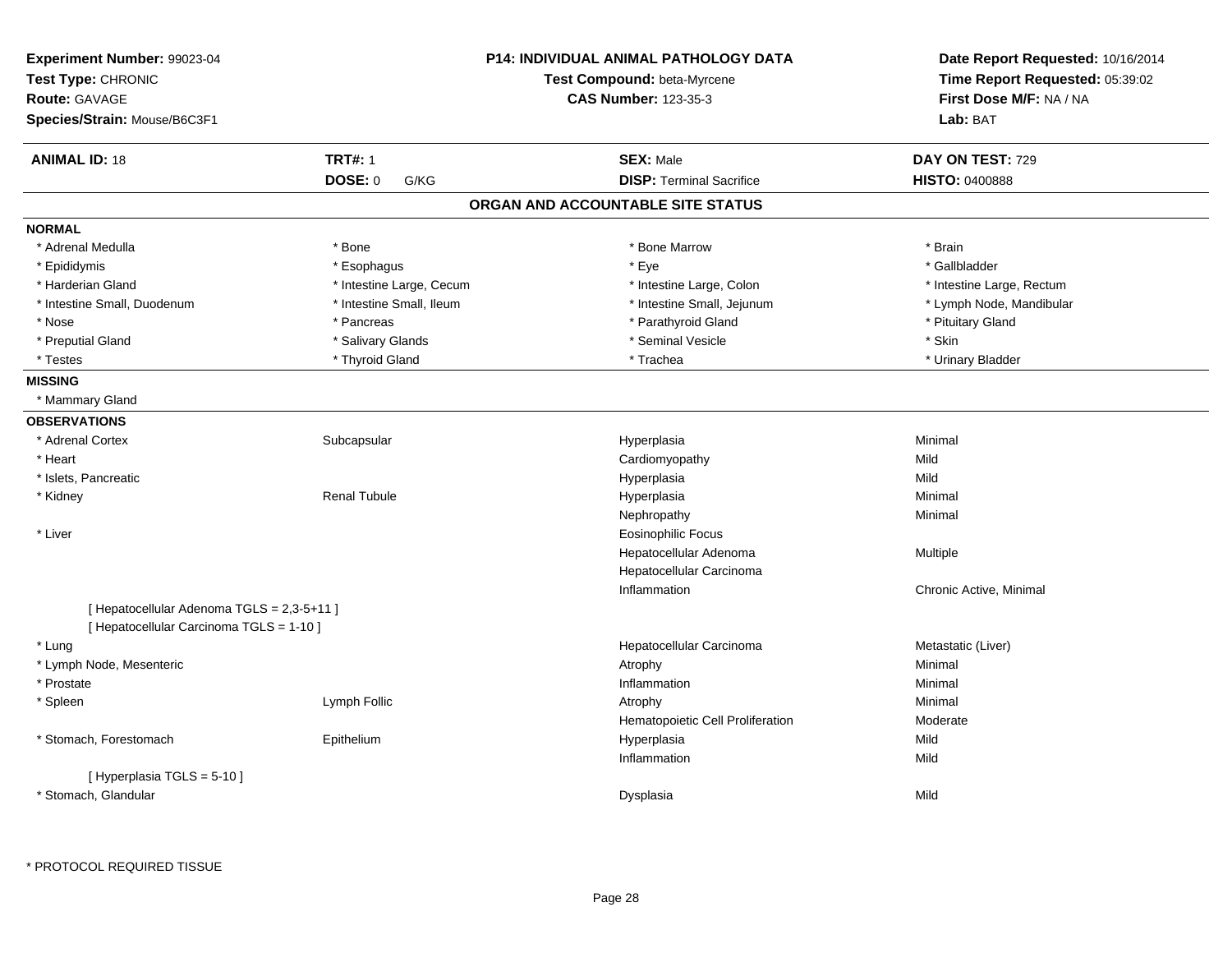| Experiment Number: 99023-04<br>Test Type: CHRONIC |                 | P14: INDIVIDUAL ANIMAL PATHOLOGY DATA<br>Test Compound: beta-Myrcene | Date Report Requested: 10/16/2014<br>Time Report Requested: 05:39:02 |
|---------------------------------------------------|-----------------|----------------------------------------------------------------------|----------------------------------------------------------------------|
| <b>Route: GAVAGE</b>                              |                 | <b>CAS Number: 123-35-3</b>                                          | First Dose M/F: NA / NA                                              |
| Species/Strain: Mouse/B6C3F1                      |                 |                                                                      | Lab: BAT                                                             |
| <b>ANIMAL ID: 18</b>                              | <b>TRT#: 1</b>  | <b>SEX: Male</b>                                                     | DAY ON TEST: 729                                                     |
|                                                   | DOSE: 0<br>G/KG | <b>DISP:</b> Terminal Sacrifice                                      | <b>HISTO: 0400888</b>                                                |
|                                                   |                 | ORGAN AND ACCOUNTABLE SITE STATUS                                    |                                                                      |
|                                                   |                 | Hyperplasia                                                          | Mild                                                                 |
| [Hyperplasia TGLS = $4-10$ ]                      |                 |                                                                      |                                                                      |
| * Thymus                                          |                 | Atrophy                                                              | Moderate                                                             |
| Tooth                                             |                 | Dysplasia                                                            |                                                                      |
| PRIMARY CAUSE OF DEATH                            |                 |                                                                      |                                                                      |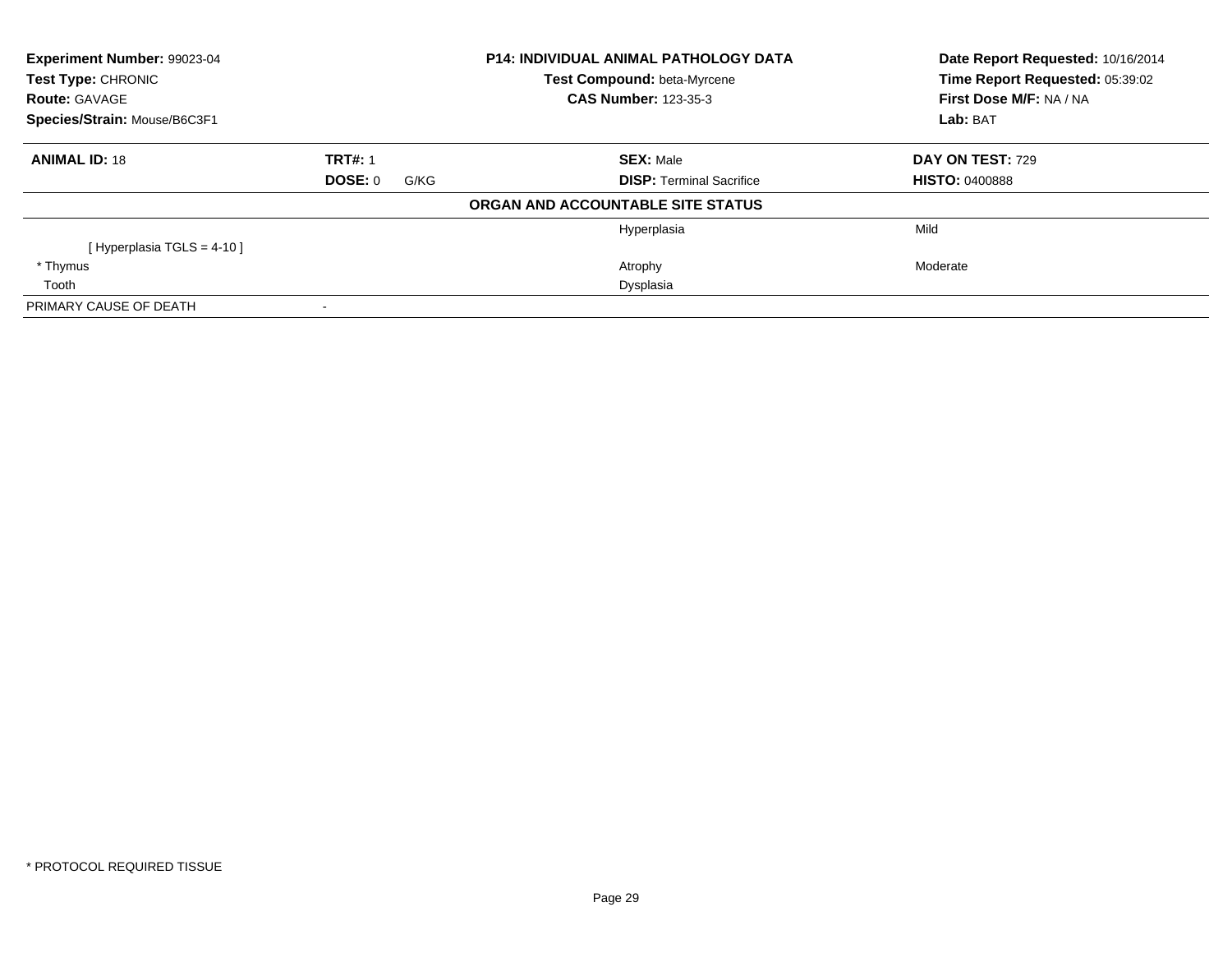| Experiment Number: 99023-04<br>Test Type: CHRONIC<br><b>Route: GAVAGE</b><br>Species/Strain: Mouse/B6C3F1 |                             | <b>P14: INDIVIDUAL ANIMAL PATHOLOGY DATA</b><br>Test Compound: beta-Myrcene<br><b>CAS Number: 123-35-3</b> |                            |
|-----------------------------------------------------------------------------------------------------------|-----------------------------|------------------------------------------------------------------------------------------------------------|----------------------------|
| <b>ANIMAL ID: 19</b>                                                                                      | <b>TRT#: 1</b>              | <b>SEX: Male</b>                                                                                           | DAY ON TEST: 730           |
|                                                                                                           | DOSE: 0<br>G/KG             | <b>DISP: Terminal Sacrifice</b>                                                                            | HISTO: 0400889             |
|                                                                                                           |                             | ORGAN AND ACCOUNTABLE SITE STATUS                                                                          |                            |
| <b>NORMAL</b>                                                                                             |                             |                                                                                                            |                            |
| * Adrenal Medulla                                                                                         | * Bone                      | * Bone Marrow                                                                                              | * Brain                    |
| * Epididymis                                                                                              | * Esophagus                 | * Eye                                                                                                      | * Gallbladder              |
| * Harderian Gland                                                                                         | * Heart                     | * Intestine Large, Cecum                                                                                   | * Intestine Large, Colon   |
| * Intestine Large, Rectum                                                                                 | * Intestine Small, Duodenum | * Intestine Small, Ileum                                                                                   | * Intestine Small, Jejunum |
| * Lymph Node, Mandibular                                                                                  | * Lymph Node, Mesenteric    | * Nose                                                                                                     | * Pancreas                 |
| * Parathyroid Gland                                                                                       | * Pituitary Gland           | * Preputial Gland                                                                                          | * Prostate                 |
| * Salivary Glands                                                                                         | * Seminal Vesicle           | * Skin                                                                                                     | * Stomach, Forestomach     |
| * Stomach, Glandular                                                                                      | * Testes                    | * Thyroid Gland                                                                                            | * Trachea                  |
| * Urinary Bladder                                                                                         |                             |                                                                                                            |                            |
| <b>MISSING</b>                                                                                            |                             |                                                                                                            |                            |
| * Mammary Gland                                                                                           |                             |                                                                                                            |                            |
| <b>OBSERVATIONS</b>                                                                                       |                             |                                                                                                            |                            |
| * Adrenal Cortex                                                                                          | Subcapsular                 | Hyperplasia                                                                                                | Minimal                    |
| * Islets, Pancreatic                                                                                      |                             | Hyperplasia                                                                                                | Minimal                    |
| * Kidney                                                                                                  |                             | Nephropathy                                                                                                | Mild                       |
| * Liver                                                                                                   |                             | <b>Basophilic Focus</b>                                                                                    |                            |
|                                                                                                           |                             | Clear Cell Focus                                                                                           |                            |
|                                                                                                           |                             | Fatty Change                                                                                               | Minimal                    |
|                                                                                                           |                             | Hepatocellular Adenoma                                                                                     |                            |
|                                                                                                           |                             | Hepatocellular Carcinoma                                                                                   |                            |
| [Basophilic Focus TGLS = 2-10]                                                                            |                             |                                                                                                            |                            |
| [ Hepatocellular Adenoma TGLS = 2-10 ]                                                                    |                             |                                                                                                            |                            |
| [ Hepatocellular Carcinoma TGLS = 1-10 ]                                                                  |                             |                                                                                                            |                            |
| * Lung                                                                                                    |                             | Hepatocellular Carcinoma                                                                                   | Metastatic (Liver)         |
| * Spleen                                                                                                  |                             | Hematopoietic Cell Proliferation                                                                           | Mild                       |
| * Thymus                                                                                                  |                             | Atrophy                                                                                                    | Moderate                   |
| Tooth                                                                                                     |                             | Dysplasia                                                                                                  |                            |
| PRIMARY CAUSE OF DEATH                                                                                    | $\blacksquare$              |                                                                                                            |                            |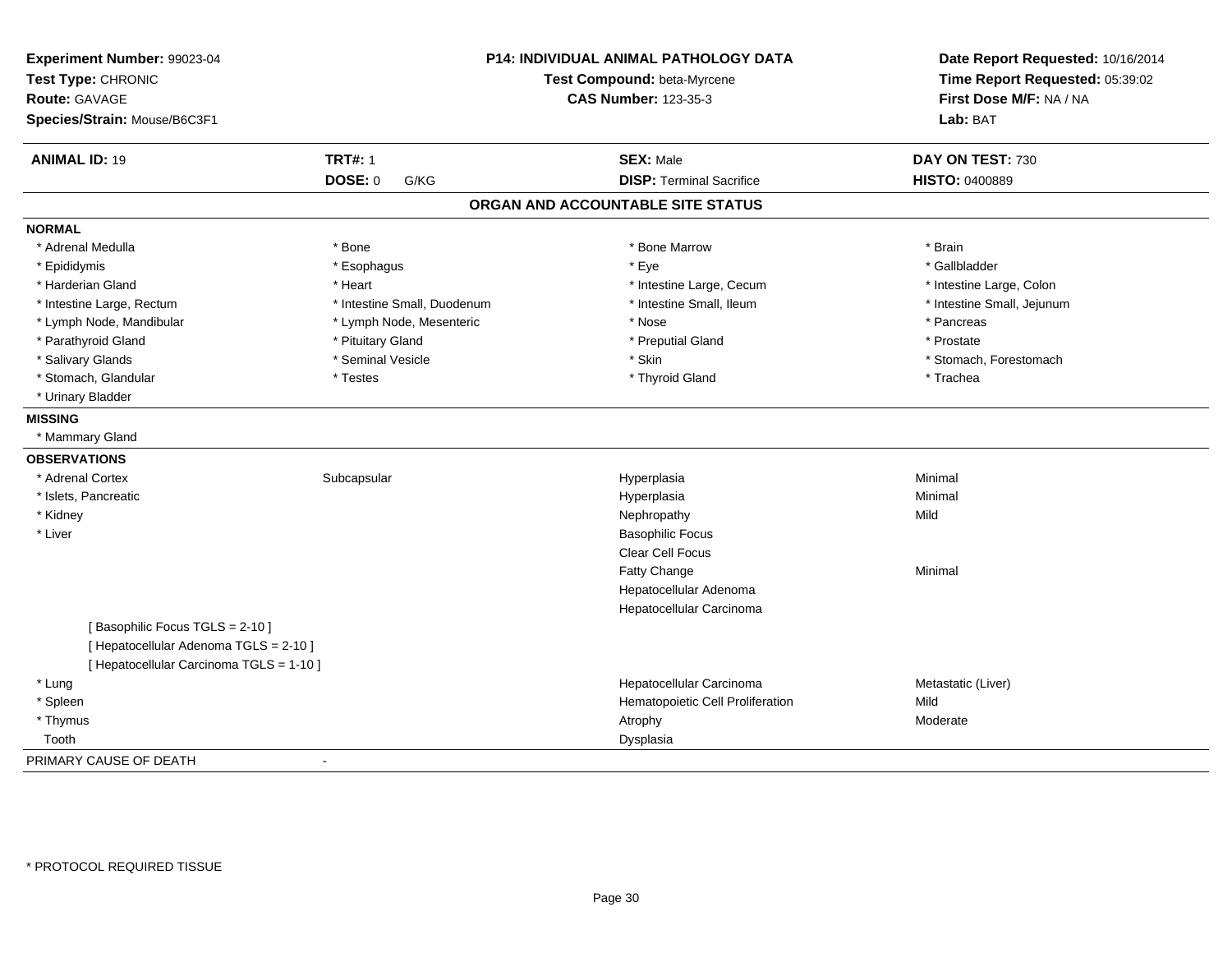| Experiment Number: 99023-04<br>Test Type: CHRONIC<br><b>Route: GAVAGE</b><br>Species/Strain: Mouse/B6C3F1                                                         | <b>P14: INDIVIDUAL ANIMAL PATHOLOGY DATA</b><br>Test Compound: beta-Myrcene<br><b>CAS Number: 123-35-3</b> |                                   | Date Report Requested: 10/16/2014<br>Time Report Requested: 05:39:02<br>First Dose M/F: NA / NA<br>Lab: BAT |
|-------------------------------------------------------------------------------------------------------------------------------------------------------------------|------------------------------------------------------------------------------------------------------------|-----------------------------------|-------------------------------------------------------------------------------------------------------------|
| <b>ANIMAL ID: 20</b>                                                                                                                                              | <b>TRT#: 1</b>                                                                                             | <b>SEX: Male</b>                  | DAY ON TEST: 611                                                                                            |
|                                                                                                                                                                   | DOSE: 0<br>G/KG                                                                                            | <b>DISP: Natural Death</b>        | HISTO: 0400890                                                                                              |
|                                                                                                                                                                   |                                                                                                            | ORGAN AND ACCOUNTABLE SITE STATUS |                                                                                                             |
| <b>NORMAL</b>                                                                                                                                                     |                                                                                                            |                                   |                                                                                                             |
| * Adrenal Medulla                                                                                                                                                 | * Bone                                                                                                     | * Bone Marrow                     | * Brain                                                                                                     |
| * Epididymis                                                                                                                                                      | * Esophagus                                                                                                | * Eye                             | * Gallbladder                                                                                               |
| * Harderian Gland                                                                                                                                                 | * Heart                                                                                                    | * Intestine Large, Cecum          | * Intestine Large, Colon                                                                                    |
| * Intestine Large, Rectum                                                                                                                                         | * Intestine Small, Duodenum                                                                                | * Intestine Small, Ileum          | * Intestine Small, Jejunum                                                                                  |
| * Lung                                                                                                                                                            | * Lymph Node, Mandibular                                                                                   | * Nose                            | * Pancreas                                                                                                  |
| * Parathyroid Gland                                                                                                                                               | * Pituitary Gland                                                                                          | * Preputial Gland                 | * Salivary Glands                                                                                           |
| * Seminal Vesicle                                                                                                                                                 | * Skin                                                                                                     | * Stomach, Glandular              | * Testes                                                                                                    |
| * Thyroid Gland                                                                                                                                                   | * Trachea                                                                                                  | * Urinary Bladder                 |                                                                                                             |
| <b>MISSING</b>                                                                                                                                                    |                                                                                                            |                                   |                                                                                                             |
| * Mammary Gland                                                                                                                                                   |                                                                                                            |                                   |                                                                                                             |
| <b>OBSERVATIONS</b>                                                                                                                                               |                                                                                                            |                                   |                                                                                                             |
| * Adrenal Cortex                                                                                                                                                  | Subcapsular                                                                                                | Hyperplasia                       | Minimal                                                                                                     |
| * Islets, Pancreatic                                                                                                                                              |                                                                                                            | Hyperplasia                       | Minimal                                                                                                     |
| * Kidney                                                                                                                                                          |                                                                                                            | Mineralization                    | Minimal                                                                                                     |
|                                                                                                                                                                   |                                                                                                            | Nephropathy                       | Minimal                                                                                                     |
|                                                                                                                                                                   | <b>Renal Tubule</b>                                                                                        | Vacuolization Cytoplasmic         | Mild                                                                                                        |
| * Liver                                                                                                                                                           |                                                                                                            | <b>Basophilic Focus</b>           |                                                                                                             |
|                                                                                                                                                                   |                                                                                                            | <b>Eosinophilic Focus</b>         |                                                                                                             |
|                                                                                                                                                                   |                                                                                                            | Fatty Change                      | Minimal                                                                                                     |
|                                                                                                                                                                   |                                                                                                            | Hepatocellular Adenoma            |                                                                                                             |
|                                                                                                                                                                   |                                                                                                            | Hepatocellular Carcinoma          |                                                                                                             |
|                                                                                                                                                                   |                                                                                                            | Mixed Cell Focus                  |                                                                                                             |
|                                                                                                                                                                   |                                                                                                            | <b>Necrosis</b>                   | Minimal                                                                                                     |
| Note: Multinucleate hepatocytes present.<br>[ Hepatocellular Adenoma TGLS = 3 - 5 ]<br>[ Hepatocellular Carcinoma TGLS = 1-10 ]<br>[Mixed Cell Focus TGLS = 2-11] |                                                                                                            |                                   |                                                                                                             |
| * Lymph Node, Mesenteric                                                                                                                                          |                                                                                                            | Atrophy                           | Minimal                                                                                                     |
| * Prostate                                                                                                                                                        |                                                                                                            | Inflammation                      | Minimal                                                                                                     |
| * Spleen                                                                                                                                                          | Lymph Follic                                                                                               | Atrophy                           | Mild                                                                                                        |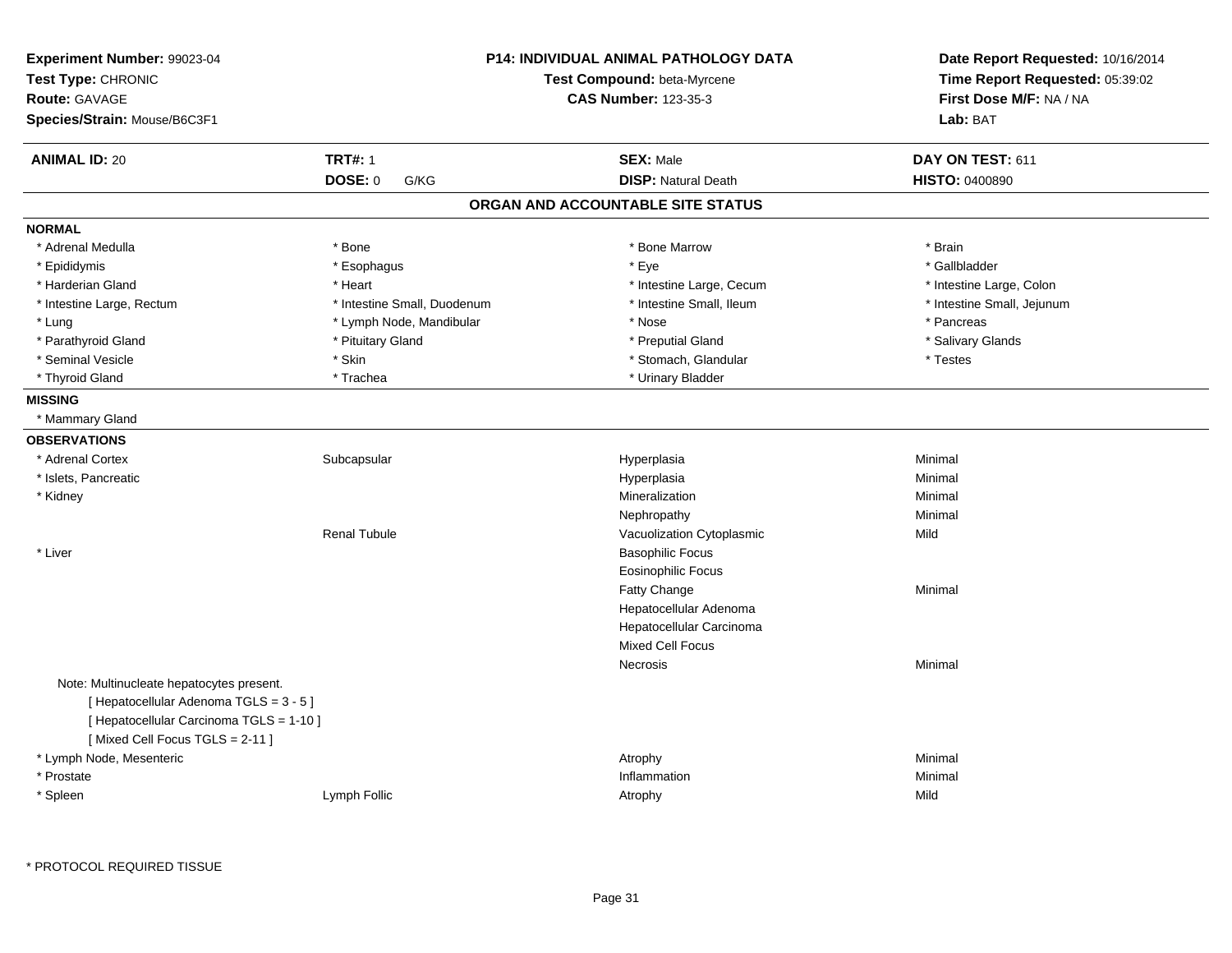| Experiment Number: 99023-04<br>Test Type: CHRONIC<br><b>Route: GAVAGE</b><br>Species/Strain: Mouse/B6C3F1 |                                     | <b>P14: INDIVIDUAL ANIMAL PATHOLOGY DATA</b><br>Test Compound: beta-Myrcene<br><b>CAS Number: 123-35-3</b> | Date Report Requested: 10/16/2014<br>Time Report Requested: 05:39:02<br>First Dose M/F: NA / NA<br>Lab: BAT |
|-----------------------------------------------------------------------------------------------------------|-------------------------------------|------------------------------------------------------------------------------------------------------------|-------------------------------------------------------------------------------------------------------------|
| <b>ANIMAL ID: 20</b>                                                                                      | <b>TRT#: 1</b>                      | <b>SEX: Male</b>                                                                                           | <b>DAY ON TEST: 611</b>                                                                                     |
|                                                                                                           | <b>DOSE: 0</b><br>G/KG              | <b>DISP:</b> Natural Death                                                                                 | <b>HISTO: 0400890</b>                                                                                       |
|                                                                                                           |                                     | ORGAN AND ACCOUNTABLE SITE STATUS                                                                          |                                                                                                             |
|                                                                                                           |                                     | Hematopoietic Cell Proliferation                                                                           | Mild                                                                                                        |
| * Stomach, Forestomach                                                                                    | Epithelium                          | Hyperplasia                                                                                                | Moderate                                                                                                    |
|                                                                                                           |                                     | Inflammation                                                                                               | Mild                                                                                                        |
|                                                                                                           |                                     | Ulcer                                                                                                      | Mild                                                                                                        |
| [Hyperplasia TGLS = 4-5+10]                                                                               |                                     |                                                                                                            |                                                                                                             |
| * Thymus                                                                                                  |                                     | Atrophy                                                                                                    | Moderate                                                                                                    |
| Tooth                                                                                                     |                                     | Dysplasia                                                                                                  |                                                                                                             |
| PRIMARY CAUSE OF DEATH                                                                                    | Hepatocellular Carcinoma<br>- Liver |                                                                                                            |                                                                                                             |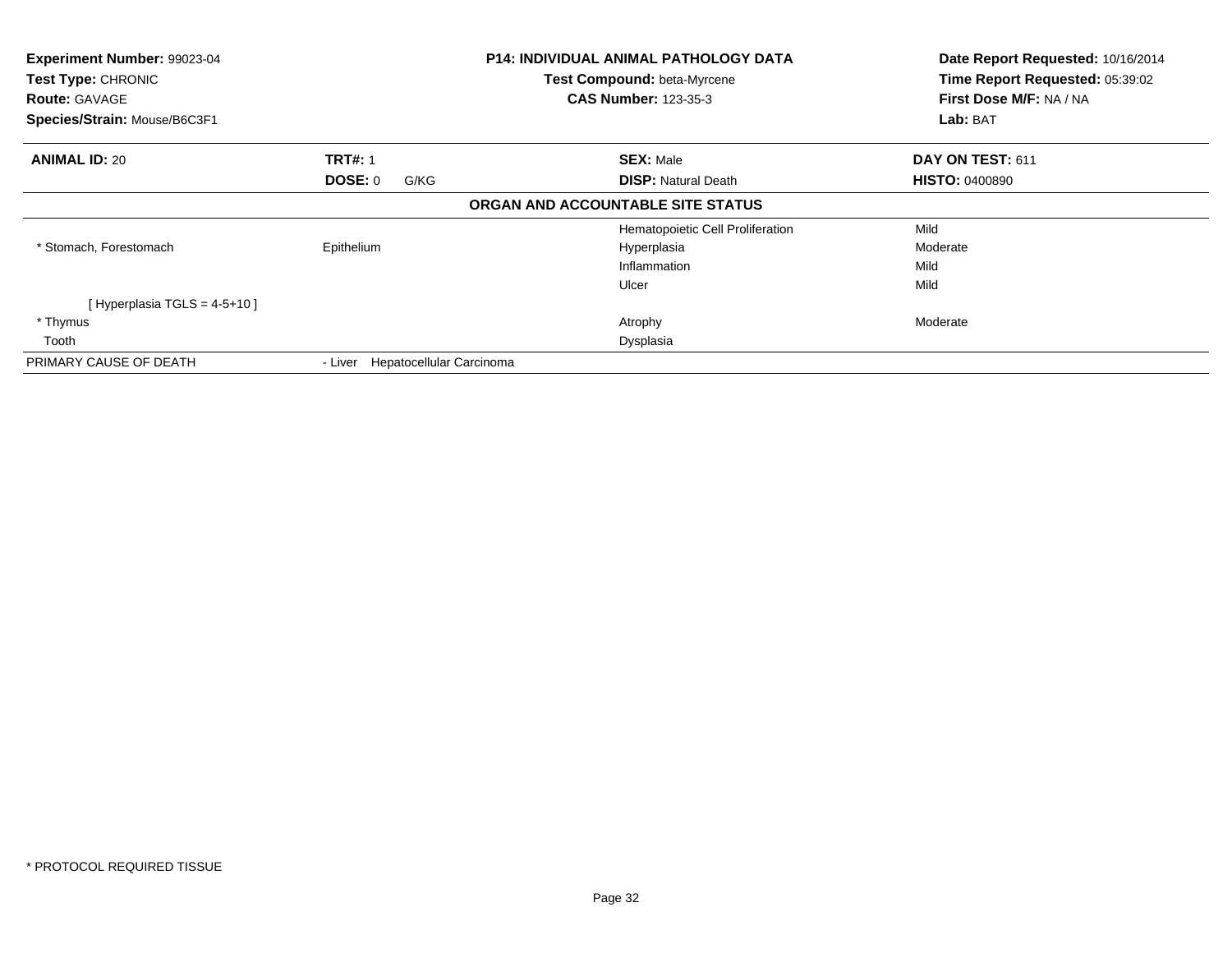| Experiment Number: 99023-04<br>Test Type: CHRONIC<br><b>Route: GAVAGE</b><br>Species/Strain: Mouse/B6C3F1 |                            | <b>P14: INDIVIDUAL ANIMAL PATHOLOGY DATA</b><br>Test Compound: beta-Myrcene<br><b>CAS Number: 123-35-3</b> | Date Report Requested: 10/16/2014<br>Time Report Requested: 05:39:02<br>First Dose M/F: NA / NA<br>Lab: BAT |
|-----------------------------------------------------------------------------------------------------------|----------------------------|------------------------------------------------------------------------------------------------------------|-------------------------------------------------------------------------------------------------------------|
| <b>ANIMAL ID: 21</b>                                                                                      | <b>TRT#: 1</b>             | <b>SEX: Male</b>                                                                                           | DAY ON TEST: 729                                                                                            |
|                                                                                                           | DOSE: 0<br>G/KG            | <b>DISP: Terminal Sacrifice</b>                                                                            | HISTO: 0400891                                                                                              |
|                                                                                                           |                            | ORGAN AND ACCOUNTABLE SITE STATUS                                                                          |                                                                                                             |
| <b>NORMAL</b>                                                                                             |                            |                                                                                                            |                                                                                                             |
| * Adrenal Medulla                                                                                         | * Bone                     | * Bone Marrow                                                                                              | * Brain                                                                                                     |
| * Epididymis                                                                                              | * Esophagus                | * Eye                                                                                                      | * Harderian Gland                                                                                           |
| * Intestine Large, Cecum                                                                                  | * Intestine Large, Colon   | * Intestine Large, Rectum                                                                                  | * Intestine Small, Duodenum                                                                                 |
| * Intestine Small, Ileum                                                                                  | * Intestine Small, Jejunum | * Islets, Pancreatic                                                                                       | * Lymph Node, Mandibular                                                                                    |
| * Lymph Node, Mesenteric                                                                                  | * Nose                     | * Pancreas                                                                                                 | * Parathyroid Gland                                                                                         |
| * Pituitary Gland                                                                                         | * Preputial Gland          | * Prostate                                                                                                 | * Salivary Glands                                                                                           |
| * Seminal Vesicle                                                                                         | * Stomach, Forestomach     | * Stomach, Glandular                                                                                       | * Testes                                                                                                    |
| * Thyroid Gland                                                                                           | * Trachea                  | * Urinary Bladder                                                                                          |                                                                                                             |
| <b>MISSING</b>                                                                                            |                            |                                                                                                            |                                                                                                             |
| * Gallbladder                                                                                             | * Mammary Gland            |                                                                                                            |                                                                                                             |
| <b>OBSERVATIONS</b>                                                                                       |                            |                                                                                                            |                                                                                                             |
| * Adrenal Cortex                                                                                          | Subcapsular                | Hyperplasia                                                                                                | Minimal                                                                                                     |
|                                                                                                           |                            | Hypertrophy                                                                                                | Mild                                                                                                        |
| * Gallbladder                                                                                             |                            |                                                                                                            |                                                                                                             |
| Note: Gallbladder was obliterated by the liver tumors.                                                    |                            |                                                                                                            |                                                                                                             |
| * Heart                                                                                                   |                            | Cardiomyopathy                                                                                             | Minimal                                                                                                     |
| * Kidney                                                                                                  | <b>Renal Tubule</b>        | Hyperplasia                                                                                                | Mild                                                                                                        |
|                                                                                                           |                            | Nephropathy                                                                                                | Mild                                                                                                        |
|                                                                                                           | <b>Renal Tubule</b>        | Pigmentation                                                                                               | Hemosiderin, Mild                                                                                           |
| * Liver                                                                                                   |                            | <b>Eosinophilic Focus</b>                                                                                  |                                                                                                             |
|                                                                                                           |                            | Hepatoblastoma                                                                                             |                                                                                                             |
|                                                                                                           |                            | Hepatocellular Adenoma                                                                                     | Multiple                                                                                                    |
|                                                                                                           |                            | Hepatocellular Carcinoma                                                                                   |                                                                                                             |
|                                                                                                           |                            | Mixed Cell Focus                                                                                           |                                                                                                             |
| [Hepatoblastoma TGLS = 2-12]                                                                              |                            |                                                                                                            |                                                                                                             |
| [ Hepatocellular Adenoma TGLS = 4 - 4+14 ]                                                                |                            |                                                                                                            |                                                                                                             |
| [ Hepatocellular Carcinoma TGLS = 1,2 - 12 ]                                                              |                            |                                                                                                            |                                                                                                             |
| [Mixed Cell Focus TGLS = 7-11]                                                                            |                            |                                                                                                            |                                                                                                             |
| * Lung                                                                                                    |                            | Alveolar/Bronchiolar Adenoma                                                                               | Multiple                                                                                                    |
| [ Alveolar/Bronchiolar Adenoma TGLS = 5,6-3+10 ]                                                          |                            |                                                                                                            |                                                                                                             |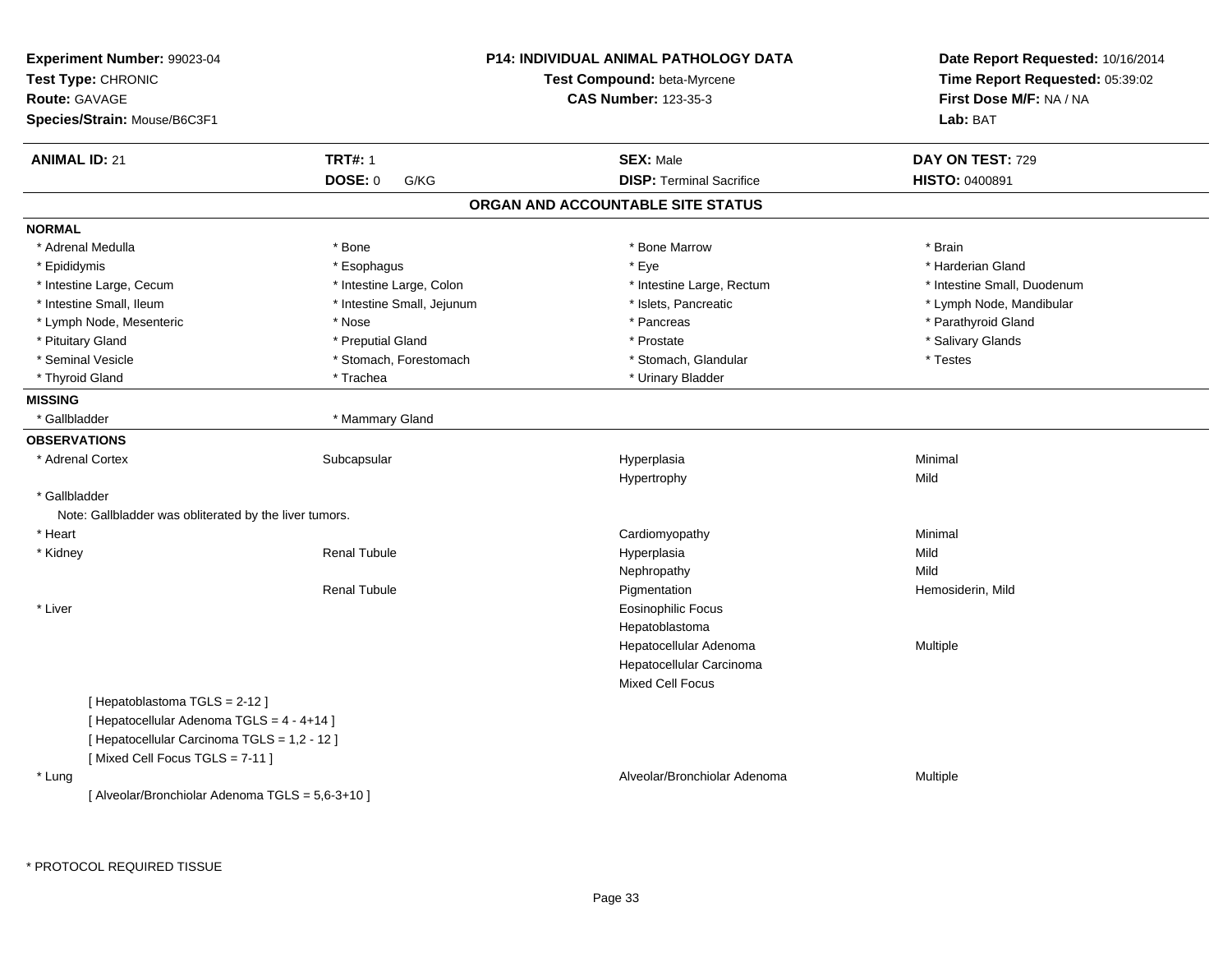| Experiment Number: 99023-04<br>Test Type: CHRONIC<br><b>Route: GAVAGE</b> |                                                                                              | P14: INDIVIDUAL ANIMAL PATHOLOGY DATA<br>Test Compound: beta-Myrcene<br><b>CAS Number: 123-35-3</b> | Date Report Requested: 10/16/2014<br>Time Report Requested: 05:39:02<br>First Dose M/F: NA / NA |
|---------------------------------------------------------------------------|----------------------------------------------------------------------------------------------|-----------------------------------------------------------------------------------------------------|-------------------------------------------------------------------------------------------------|
| Species/Strain: Mouse/B6C3F1                                              |                                                                                              |                                                                                                     | Lab: BAT                                                                                        |
| <b>ANIMAL ID: 21</b>                                                      | <b>TRT#: 1</b>                                                                               | <b>SEX: Male</b>                                                                                    | <b>DAY ON TEST: 729</b>                                                                         |
|                                                                           | <b>DOSE: 0</b><br>G/KG                                                                       | <b>DISP:</b> Terminal Sacrifice                                                                     | <b>HISTO: 0400891</b>                                                                           |
|                                                                           |                                                                                              | ORGAN AND ACCOUNTABLE SITE STATUS                                                                   |                                                                                                 |
| Mesentery                                                                 | Fat                                                                                          | <b>Necrosis</b>                                                                                     | Moderate                                                                                        |
| Necrosis $TGLS = 3-13$                                                    | Note: Mass diagnosed grossly as liver was microscopically deemed to be fat necrosis (TGL-3). |                                                                                                     |                                                                                                 |
| * Skin                                                                    | Hair Follicle                                                                                | Inflammation                                                                                        | Mild                                                                                            |
| * Spleen                                                                  |                                                                                              | Hematopoietic Cell Proliferation                                                                    | Minimal                                                                                         |
| * Thymus                                                                  |                                                                                              | Atrophy                                                                                             | Minimal                                                                                         |
| Tooth                                                                     |                                                                                              | Dysplasia                                                                                           |                                                                                                 |
| PRIMARY CAUSE OF DEATH                                                    |                                                                                              |                                                                                                     |                                                                                                 |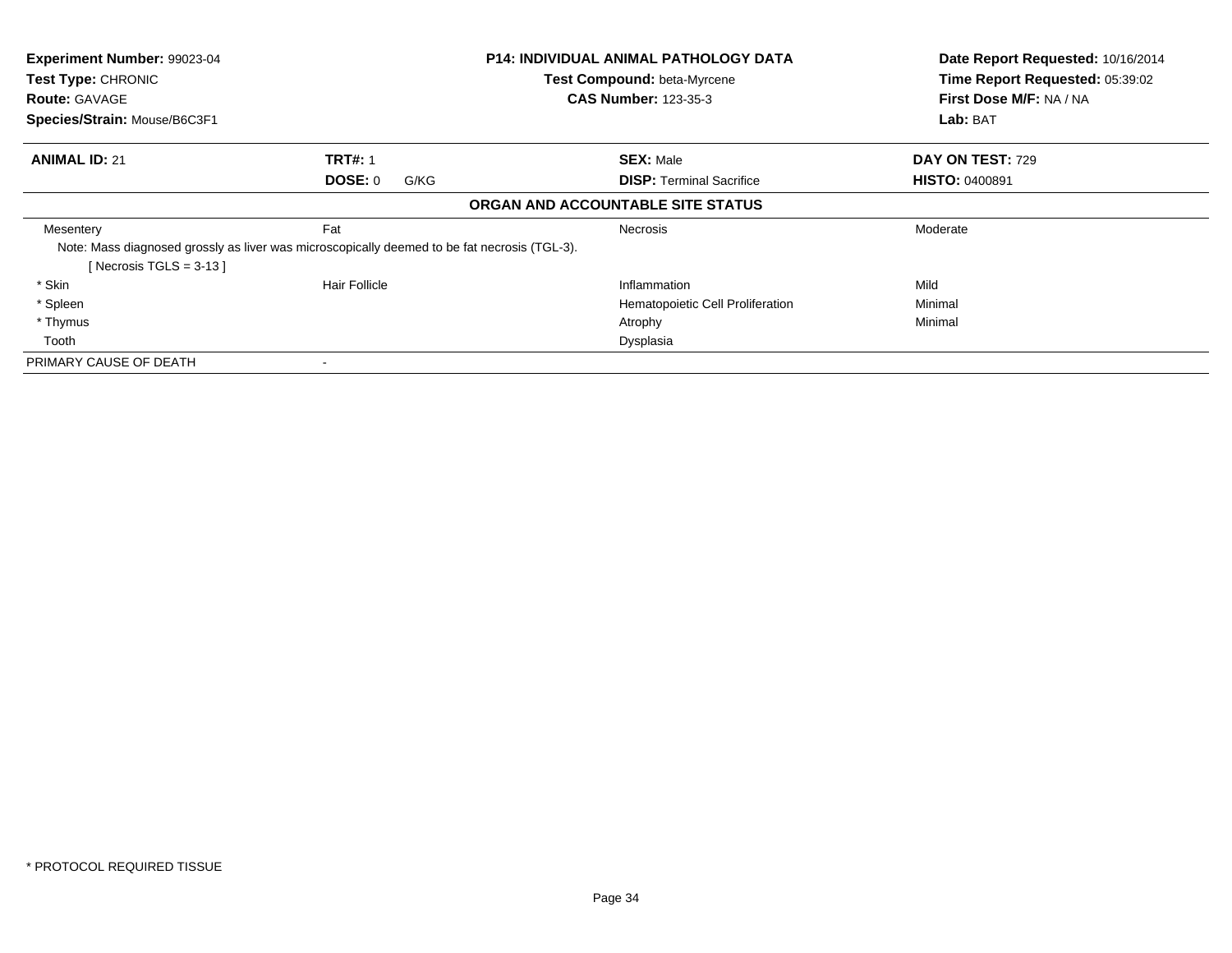| Experiment Number: 99023-04<br>Test Type: CHRONIC<br><b>Route: GAVAGE</b><br>Species/Strain: Mouse/B6C3F1 |                          | <b>P14: INDIVIDUAL ANIMAL PATHOLOGY DATA</b><br>Test Compound: beta-Myrcene<br><b>CAS Number: 123-35-3</b> | Date Report Requested: 10/16/2014<br>Time Report Requested: 05:39:02<br>First Dose M/F: NA / NA<br>Lab: BAT |  |
|-----------------------------------------------------------------------------------------------------------|--------------------------|------------------------------------------------------------------------------------------------------------|-------------------------------------------------------------------------------------------------------------|--|
| <b>ANIMAL ID: 22</b>                                                                                      | <b>TRT#: 1</b>           | <b>SEX: Male</b>                                                                                           | DAY ON TEST: 730                                                                                            |  |
|                                                                                                           | <b>DOSE: 0</b><br>G/KG   | <b>DISP: Terminal Sacrifice</b>                                                                            | <b>HISTO: 0400892</b>                                                                                       |  |
|                                                                                                           |                          | ORGAN AND ACCOUNTABLE SITE STATUS                                                                          |                                                                                                             |  |
| <b>NORMAL</b>                                                                                             |                          |                                                                                                            |                                                                                                             |  |
| * Adrenal Medulla                                                                                         | * Bone                   | * Bone Marrow                                                                                              | * Brain                                                                                                     |  |
| * Epididymis                                                                                              | * Eye                    | * Gallbladder                                                                                              | * Harderian Gland                                                                                           |  |
| * Heart                                                                                                   | * Intestine Large, Cecum | * Intestine Large, Colon                                                                                   | * Intestine Large, Rectum                                                                                   |  |
| * Intestine Small, Duodenum                                                                               | * Intestine Small, Ileum | * Intestine Small, Jejunum                                                                                 | * Lung                                                                                                      |  |
| * Lymph Node, Mandibular                                                                                  | * Nose                   | * Pancreas                                                                                                 | * Parathyroid Gland                                                                                         |  |
| * Pituitary Gland                                                                                         | * Preputial Gland        | * Prostate                                                                                                 | * Salivary Glands                                                                                           |  |
| * Seminal Vesicle                                                                                         | * Skin                   | * Spleen                                                                                                   | * Stomach, Forestomach                                                                                      |  |
| * Stomach, Glandular                                                                                      | * Testes                 | * Thyroid Gland                                                                                            | * Trachea                                                                                                   |  |
| * Urinary Bladder                                                                                         |                          |                                                                                                            |                                                                                                             |  |
| <b>MISSING</b>                                                                                            |                          |                                                                                                            |                                                                                                             |  |
| * Mammary Gland                                                                                           |                          |                                                                                                            |                                                                                                             |  |
| <b>OBSERVATIONS</b>                                                                                       |                          |                                                                                                            |                                                                                                             |  |
| * Adrenal Cortex                                                                                          | Subcapsular              | Hyperplasia                                                                                                | Mild                                                                                                        |  |
| * Esophagus                                                                                               |                          | Inflammation                                                                                               | Minimal                                                                                                     |  |
| * Islets, Pancreatic                                                                                      |                          | Hyperplasia                                                                                                | Minimal                                                                                                     |  |
| * Kidney                                                                                                  | <b>Renal Tubule</b>      | Hyperplasia                                                                                                | Mild                                                                                                        |  |
|                                                                                                           |                          | Mineralization                                                                                             | Minimal                                                                                                     |  |
|                                                                                                           |                          | Nephropathy                                                                                                | Minimal                                                                                                     |  |
|                                                                                                           | <b>Renal Tubule</b>      | Vacuolization Cytoplasmic                                                                                  | Minimal                                                                                                     |  |
| * Liver                                                                                                   |                          | Inflammation                                                                                               | Chronic Active, Minimal                                                                                     |  |
| * Lymph Node, Mesenteric                                                                                  |                          | Atrophy                                                                                                    | Minimal                                                                                                     |  |
| * Thymus                                                                                                  |                          | Atrophy                                                                                                    | Mild                                                                                                        |  |
| Tooth                                                                                                     |                          | Dysplasia                                                                                                  |                                                                                                             |  |
| PRIMARY CAUSE OF DEATH                                                                                    | $\overline{\phantom{a}}$ |                                                                                                            |                                                                                                             |  |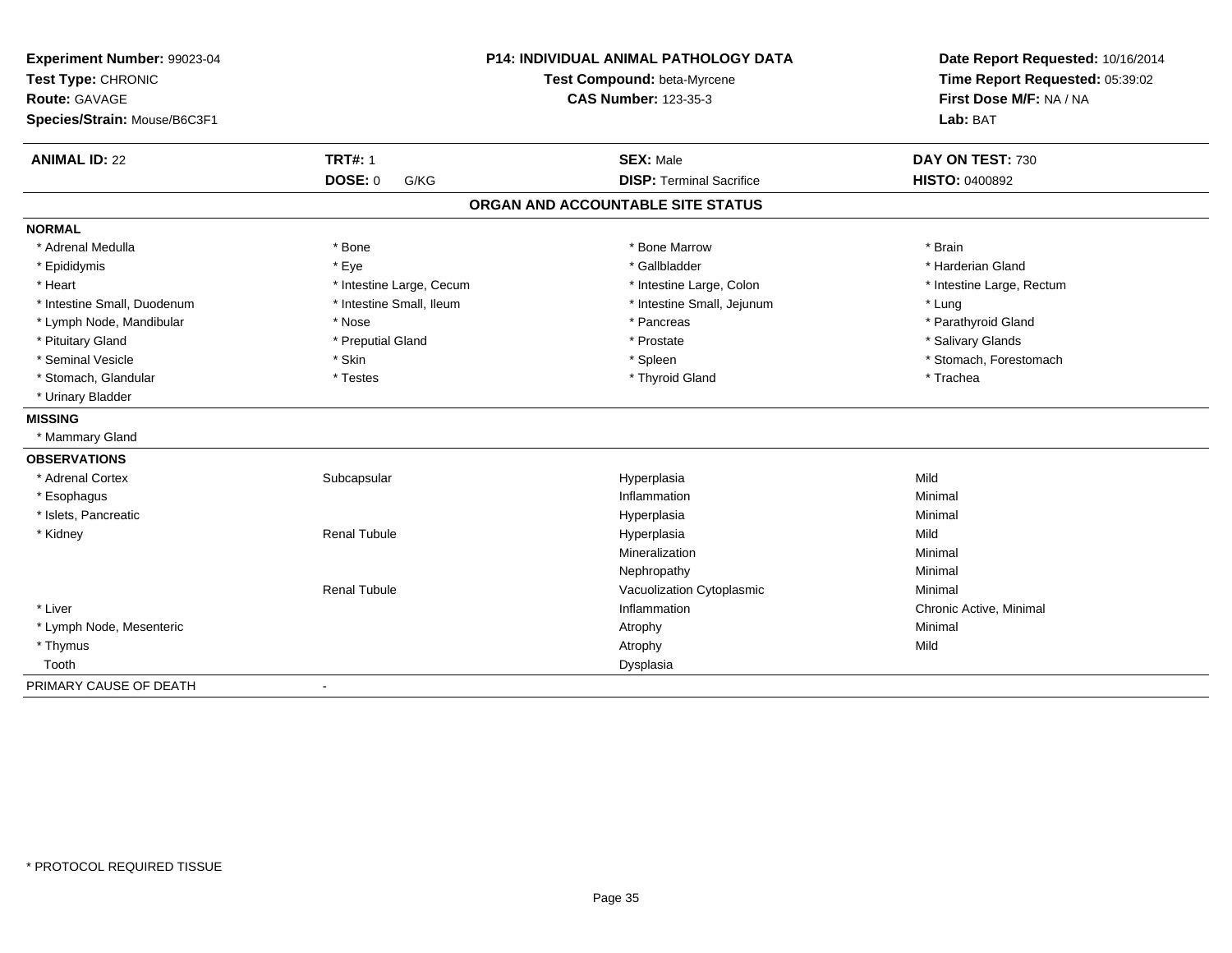| Experiment Number: 99023-04<br>Test Type: CHRONIC<br>Route: GAVAGE<br>Species/Strain: Mouse/B6C3F1 |                                                                                                                       | <b>P14: INDIVIDUAL ANIMAL PATHOLOGY DATA</b><br>Test Compound: beta-Myrcene<br><b>CAS Number: 123-35-3</b> | Date Report Requested: 10/16/2014<br>Time Report Requested: 05:39:02<br>First Dose M/F: NA / NA<br>Lab: BAT |
|----------------------------------------------------------------------------------------------------|-----------------------------------------------------------------------------------------------------------------------|------------------------------------------------------------------------------------------------------------|-------------------------------------------------------------------------------------------------------------|
| <b>ANIMAL ID: 23</b>                                                                               | <b>TRT#: 1</b>                                                                                                        | <b>SEX: Male</b>                                                                                           | DAY ON TEST: 728                                                                                            |
|                                                                                                    | <b>DOSE: 0</b><br>G/KG                                                                                                | <b>DISP: Terminal Sacrifice</b>                                                                            | <b>HISTO: 0400893</b>                                                                                       |
|                                                                                                    |                                                                                                                       | ORGAN AND ACCOUNTABLE SITE STATUS                                                                          |                                                                                                             |
| <b>NORMAL</b>                                                                                      |                                                                                                                       |                                                                                                            |                                                                                                             |
| * Adrenal Medulla                                                                                  | * Bone                                                                                                                | * Bone Marrow                                                                                              | * Brain                                                                                                     |
| * Epididymis                                                                                       | * Esophagus                                                                                                           | * Eye                                                                                                      | * Gallbladder                                                                                               |
| * Harderian Gland                                                                                  | * Heart                                                                                                               | * Intestine Large, Cecum                                                                                   | * Intestine Large, Colon                                                                                    |
| * Intestine Large, Rectum                                                                          | * Intestine Small, Duodenum                                                                                           | * Intestine Small, Ileum                                                                                   | * Intestine Small, Jejunum                                                                                  |
| * Lung                                                                                             | * Lymph Node, Mandibular                                                                                              | * Lymph Node, Mesenteric                                                                                   | * Pancreas                                                                                                  |
| * Parathyroid Gland                                                                                | * Pituitary Gland                                                                                                     | * Preputial Gland                                                                                          | * Prostate                                                                                                  |
| * Salivary Glands                                                                                  | * Seminal Vesicle                                                                                                     | * Skin                                                                                                     | * Stomach, Forestomach                                                                                      |
| * Testes                                                                                           | * Trachea                                                                                                             | * Urinary Bladder                                                                                          |                                                                                                             |
| <b>MISSING</b>                                                                                     |                                                                                                                       |                                                                                                            |                                                                                                             |
| * Mammary Gland                                                                                    |                                                                                                                       |                                                                                                            |                                                                                                             |
| <b>OBSERVATIONS</b>                                                                                |                                                                                                                       |                                                                                                            |                                                                                                             |
| * Adrenal Cortex                                                                                   | Subcapsular                                                                                                           | Hyperplasia                                                                                                | Mild                                                                                                        |
| * Islets, Pancreatic                                                                               |                                                                                                                       | Hyperplasia                                                                                                | Mild                                                                                                        |
| * Kidney                                                                                           | <b>Renal Tubule</b>                                                                                                   | Hyperplasia                                                                                                | Minimal                                                                                                     |
|                                                                                                    |                                                                                                                       | Mineralization                                                                                             | Minimal                                                                                                     |
|                                                                                                    |                                                                                                                       | Nephropathy                                                                                                | Minimal                                                                                                     |
|                                                                                                    | <b>Renal Tubule</b>                                                                                                   | Vacuolization Cytoplasmic                                                                                  | Minimal                                                                                                     |
| * Liver                                                                                            |                                                                                                                       | Hemangiosarcoma                                                                                            |                                                                                                             |
| [Hemangiosarcoma TGLS = 1-3+10]                                                                    |                                                                                                                       |                                                                                                            |                                                                                                             |
| * Nose                                                                                             | Olfactory Epi                                                                                                         | Degeneration                                                                                               | Mild                                                                                                        |
|                                                                                                    |                                                                                                                       | Inflammation                                                                                               | Mild                                                                                                        |
|                                                                                                    | Olfactory Epi                                                                                                         | Metaplasia                                                                                                 | Respiratory, Mild                                                                                           |
|                                                                                                    |                                                                                                                       | Polyp, Inflammatory                                                                                        | Mild                                                                                                        |
|                                                                                                    | Note: Clinical sign of abnormal breathing was due to tooth dysplasia and polyp causing obstruction of nasal passages. |                                                                                                            |                                                                                                             |
| * Spleen                                                                                           |                                                                                                                       | Hematopoietic Cell Proliferation                                                                           | Mild                                                                                                        |
| * Stomach, Glandular                                                                               |                                                                                                                       | Hyperplasia                                                                                                | Mild                                                                                                        |
|                                                                                                    |                                                                                                                       | Inflammation                                                                                               | Minimal                                                                                                     |
| * Thymus                                                                                           |                                                                                                                       | Atrophy                                                                                                    | Minimal                                                                                                     |
| * Thyroid Gland                                                                                    | Follicle                                                                                                              | Degeneration                                                                                               | Minimal                                                                                                     |
|                                                                                                    | <b>Follicular Cel</b>                                                                                                 | Hypertrophy                                                                                                | Mild                                                                                                        |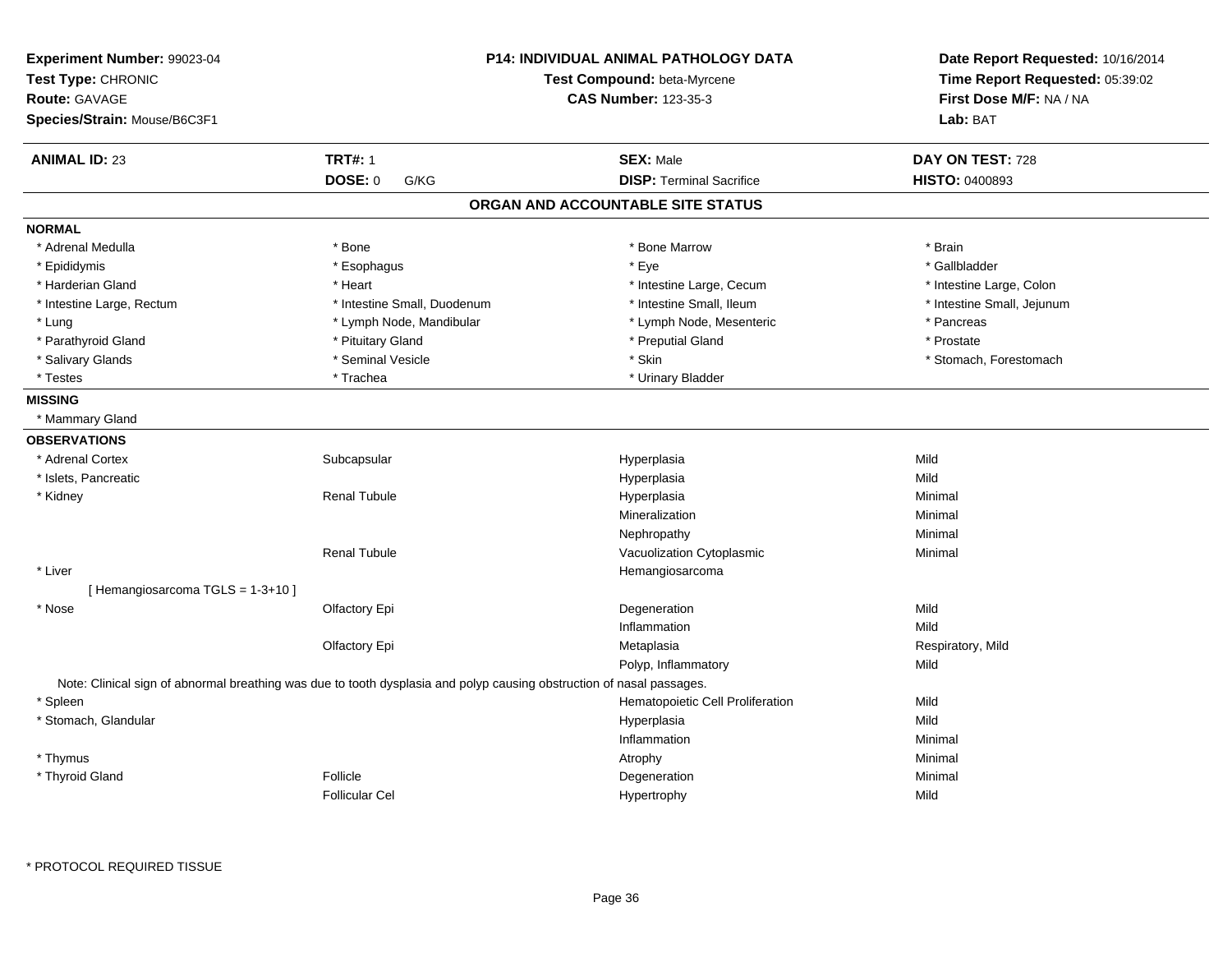| <b>Experiment Number: 99023-04</b><br>Test Type: CHRONIC |                             | <b>P14: INDIVIDUAL ANIMAL PATHOLOGY DATA</b> | Date Report Requested: 10/16/2014 |  |
|----------------------------------------------------------|-----------------------------|----------------------------------------------|-----------------------------------|--|
|                                                          |                             | Test Compound: beta-Myrcene                  | Time Report Requested: 05:39:02   |  |
| <b>Route: GAVAGE</b>                                     | <b>CAS Number: 123-35-3</b> |                                              | <b>First Dose M/F: NA / NA</b>    |  |
| Species/Strain: Mouse/B6C3F1                             |                             |                                              | Lab: BAT                          |  |
| <b>ANIMAL ID: 23</b>                                     | <b>TRT#: 1</b>              | <b>SEX: Male</b>                             | <b>DAY ON TEST: 728</b>           |  |
|                                                          | <b>DOSE: 0</b><br>G/KG      | <b>DISP: Terminal Sacrifice</b>              | <b>HISTO: 0400893</b>             |  |
|                                                          |                             | ORGAN AND ACCOUNTABLE SITE STATUS            |                                   |  |
| Tooth                                                    |                             | Dysplasia                                    |                                   |  |
| PRIMARY CAUSE OF DEATH                                   | $\,$                        |                                              |                                   |  |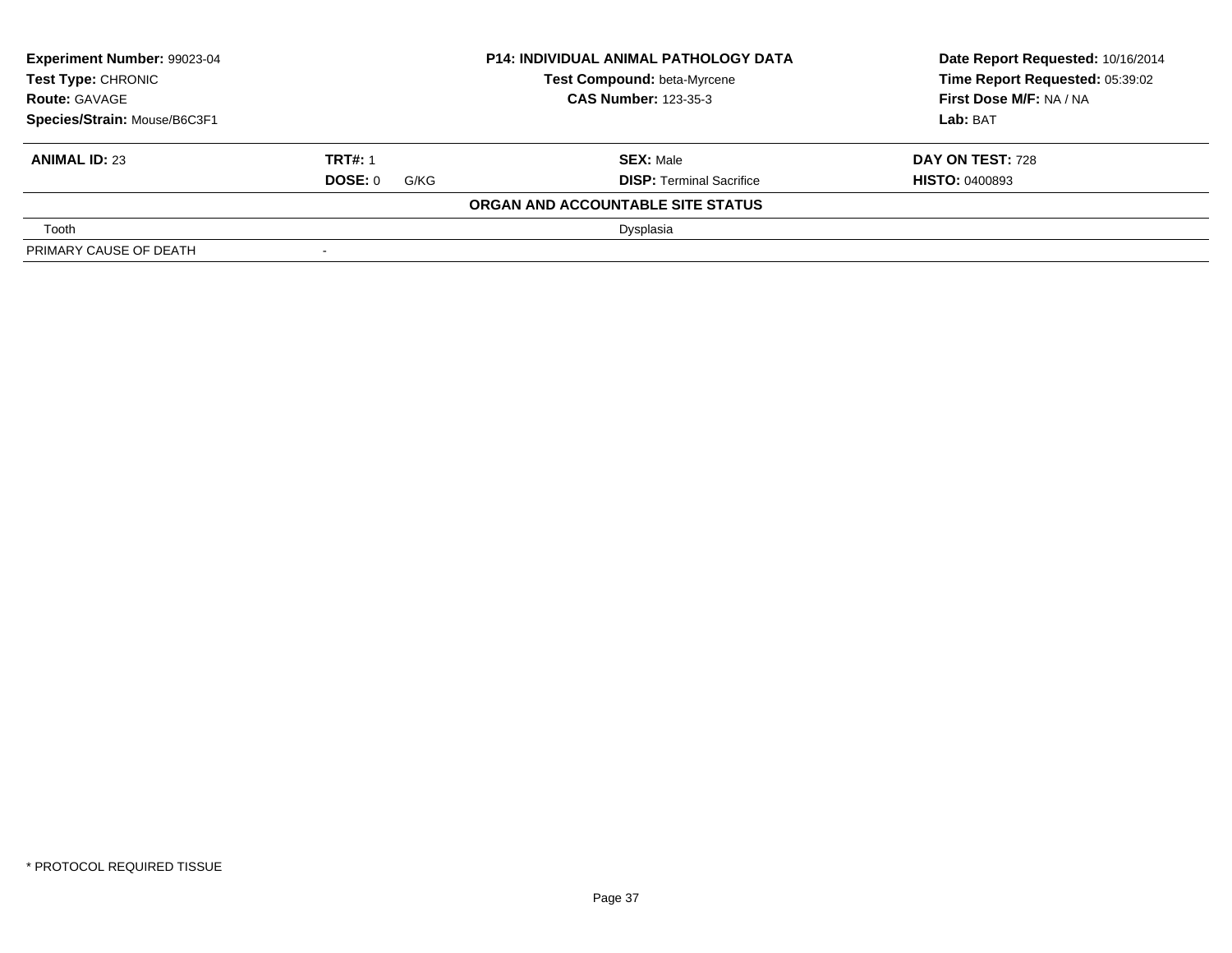| Experiment Number: 99023-04<br>Test Type: CHRONIC<br><b>Route: GAVAGE</b><br>Species/Strain: Mouse/B6C3F1 |                             | <b>P14: INDIVIDUAL ANIMAL PATHOLOGY DATA</b><br>Test Compound: beta-Myrcene<br><b>CAS Number: 123-35-3</b> | Date Report Requested: 10/16/2014<br>Time Report Requested: 05:39:02<br>First Dose M/F: NA / NA<br>Lab: BAT |  |
|-----------------------------------------------------------------------------------------------------------|-----------------------------|------------------------------------------------------------------------------------------------------------|-------------------------------------------------------------------------------------------------------------|--|
| <b>ANIMAL ID: 24</b>                                                                                      | <b>TRT#: 1</b>              | <b>SEX: Male</b>                                                                                           | DAY ON TEST: 730                                                                                            |  |
|                                                                                                           | <b>DOSE: 0</b><br>G/KG      | <b>DISP: Terminal Sacrifice</b>                                                                            | HISTO: 0400894                                                                                              |  |
|                                                                                                           |                             | ORGAN AND ACCOUNTABLE SITE STATUS                                                                          |                                                                                                             |  |
| <b>NORMAL</b>                                                                                             |                             |                                                                                                            |                                                                                                             |  |
| * Adrenal Medulla                                                                                         | * Bone                      | * Bone Marrow                                                                                              | * Brain                                                                                                     |  |
| * Epididymis                                                                                              | * Esophagus                 | * Eye                                                                                                      | * Gallbladder                                                                                               |  |
| * Harderian Gland                                                                                         | * Heart                     | * Intestine Large, Cecum                                                                                   | * Intestine Large, Colon                                                                                    |  |
| * Intestine Large, Rectum                                                                                 | * Intestine Small, Duodenum | * Intestine Small, Ileum                                                                                   | * Intestine Small, Jejunum                                                                                  |  |
| * Lung                                                                                                    | * Lymph Node, Mandibular    | * Lymph Node, Mesenteric                                                                                   | * Nose                                                                                                      |  |
| * Pancreas                                                                                                | * Parathyroid Gland         | * Pituitary Gland                                                                                          | * Preputial Gland                                                                                           |  |
| * Salivary Glands                                                                                         | * Seminal Vesicle           | * Skin                                                                                                     | * Stomach, Forestomach                                                                                      |  |
| * Stomach, Glandular                                                                                      | * Testes                    | * Thyroid Gland                                                                                            | * Trachea                                                                                                   |  |
| * Urinary Bladder                                                                                         |                             |                                                                                                            |                                                                                                             |  |
| <b>MISSING</b>                                                                                            |                             |                                                                                                            |                                                                                                             |  |
| * Mammary Gland                                                                                           |                             |                                                                                                            |                                                                                                             |  |
| <b>OBSERVATIONS</b>                                                                                       |                             |                                                                                                            |                                                                                                             |  |
| * Adrenal Cortex                                                                                          | Subcapsular                 | Hyperplasia                                                                                                | Mild                                                                                                        |  |
| * Islets, Pancreatic                                                                                      |                             | Hyperplasia                                                                                                | Mild                                                                                                        |  |
| * Kidney                                                                                                  |                             | Mineralization                                                                                             | Minimal                                                                                                     |  |
|                                                                                                           |                             | Nephropathy                                                                                                | Minimal                                                                                                     |  |
|                                                                                                           | <b>Renal Tubule</b>         | Vacuolization Cytoplasmic                                                                                  | Mild                                                                                                        |  |
| * Liver                                                                                                   |                             | <b>Eosinophilic Focus</b>                                                                                  |                                                                                                             |  |
|                                                                                                           |                             | Fatty Change                                                                                               | Minimal                                                                                                     |  |
|                                                                                                           |                             | Hepatoblastoma                                                                                             |                                                                                                             |  |
|                                                                                                           |                             | Hepatocellular Adenoma                                                                                     | Multiple                                                                                                    |  |
|                                                                                                           |                             | Hepatocellular Carcinoma                                                                                   |                                                                                                             |  |
|                                                                                                           |                             | Inflammation                                                                                               | Chronic Active, Minimal                                                                                     |  |
|                                                                                                           |                             | Necrosis                                                                                                   | Minimal                                                                                                     |  |
|                                                                                                           |                             | <b>Tension Lipidosis</b>                                                                                   | Minimal                                                                                                     |  |
| [Hepatoblastoma TGLS = 4-11]                                                                              |                             |                                                                                                            |                                                                                                             |  |
| [ Hepatocellular Adenoma TGLS = 1,2 - 10+11 ]                                                             |                             |                                                                                                            |                                                                                                             |  |
| [ Hepatocellular Carcinoma TGLS = 3-12 ]                                                                  |                             |                                                                                                            |                                                                                                             |  |
| * Prostate                                                                                                |                             | Inflammation                                                                                               | Minimal                                                                                                     |  |
| * Spleen                                                                                                  |                             | Hematopoietic Cell Proliferation                                                                           | Minimal                                                                                                     |  |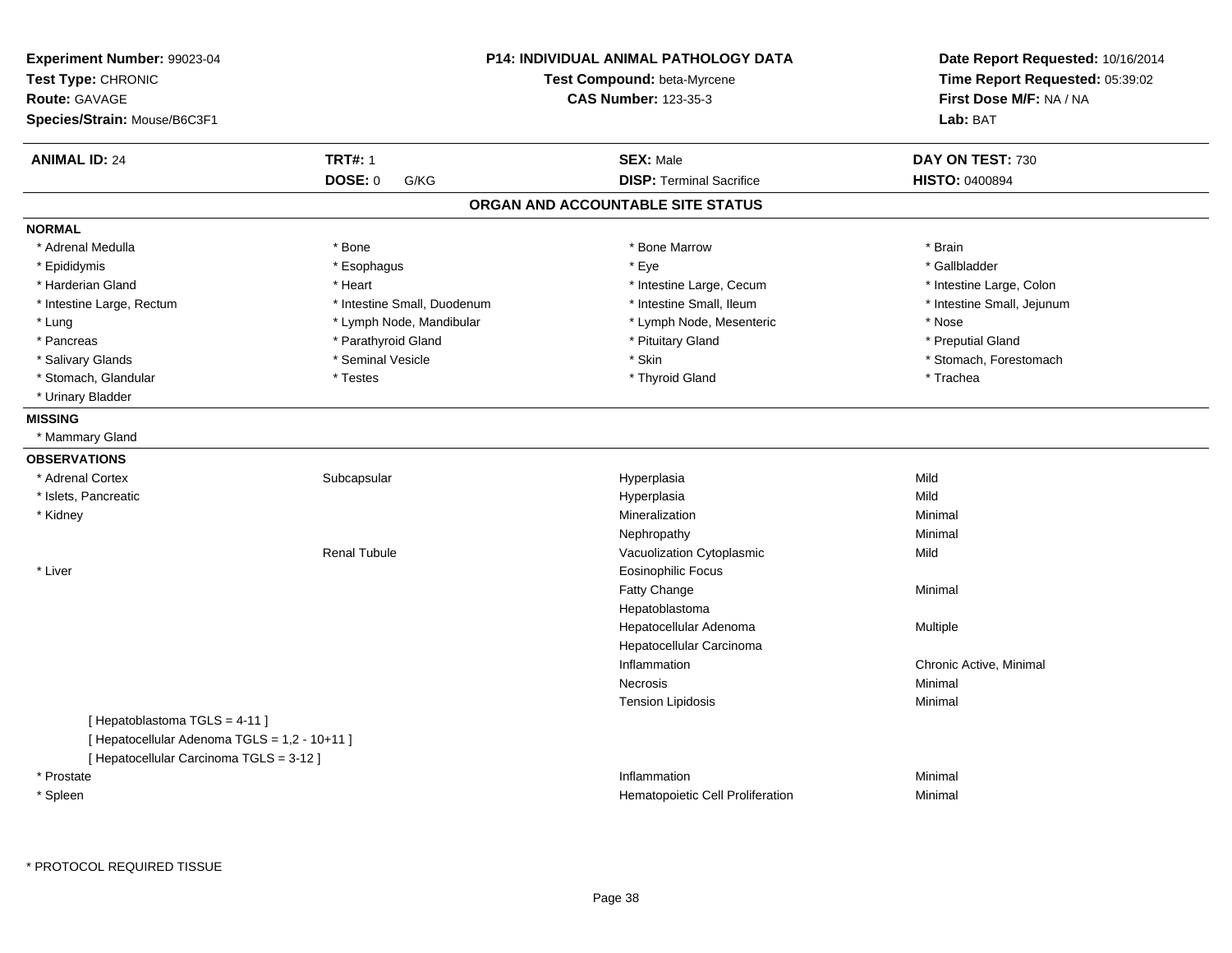| Experiment Number: 99023-04<br><b>Test Type: CHRONIC</b> |                 | <b>P14: INDIVIDUAL ANIMAL PATHOLOGY DATA</b> | Date Report Requested: 10/16/2014 |  |
|----------------------------------------------------------|-----------------|----------------------------------------------|-----------------------------------|--|
|                                                          |                 | Test Compound: beta-Myrcene                  | Time Report Requested: 05:39:02   |  |
| <b>Route: GAVAGE</b>                                     |                 | <b>CAS Number: 123-35-3</b>                  | First Dose M/F: NA / NA           |  |
| Species/Strain: Mouse/B6C3F1                             |                 |                                              | Lab: BAT                          |  |
| <b>ANIMAL ID: 24</b>                                     | <b>TRT#: 1</b>  | <b>SEX: Male</b>                             | DAY ON TEST: 730                  |  |
|                                                          | DOSE: 0<br>G/KG | <b>DISP:</b> Terminal Sacrifice              | <b>HISTO: 0400894</b>             |  |
|                                                          |                 | ORGAN AND ACCOUNTABLE SITE STATUS            |                                   |  |
| * Thymus                                                 |                 | Atrophy                                      | Minimal                           |  |
| Tooth                                                    |                 | Dysplasia                                    |                                   |  |
| PRIMARY CAUSE OF DEATH                                   |                 |                                              |                                   |  |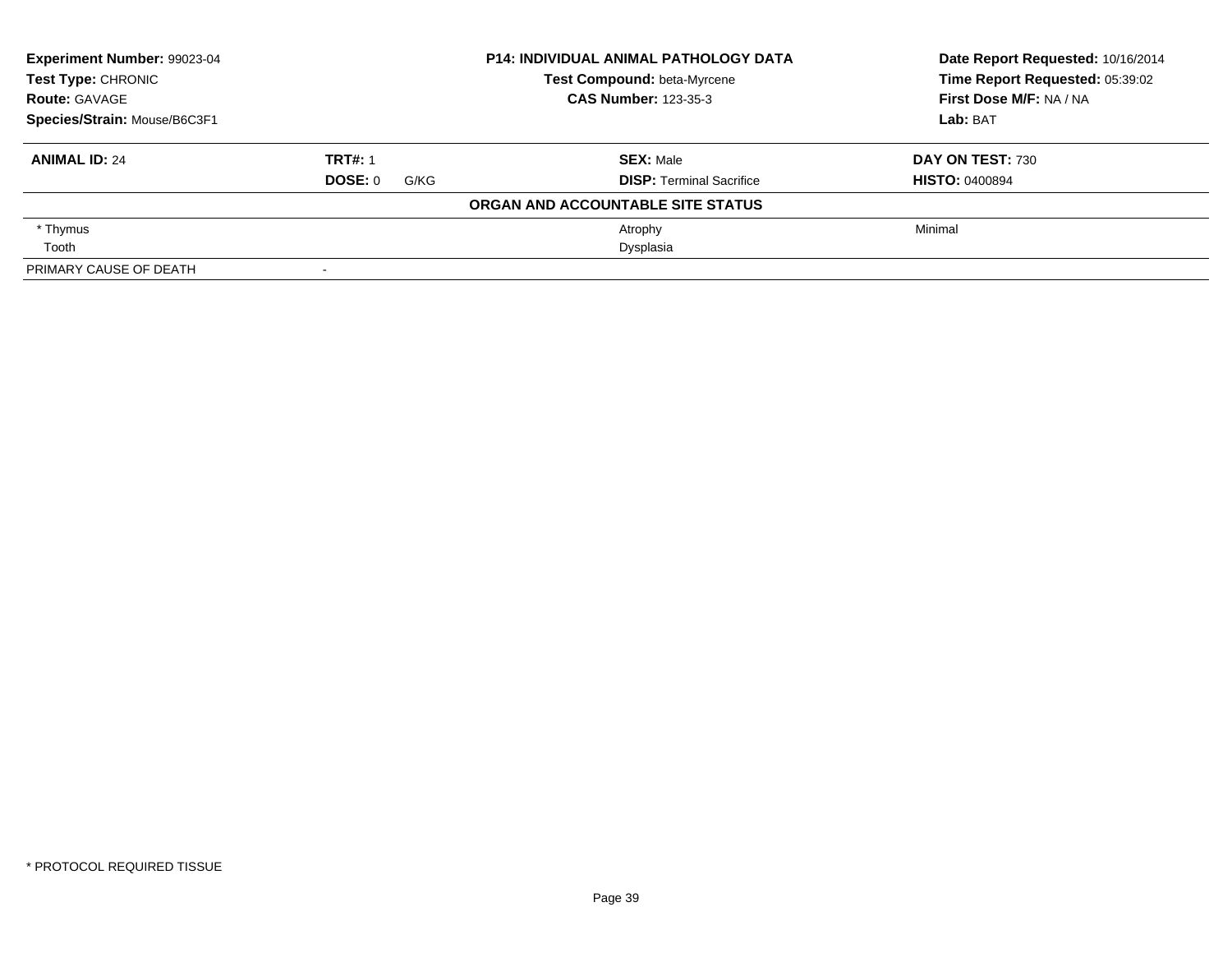| Experiment Number: 99023-04<br>Test Type: CHRONIC<br><b>Route: GAVAGE</b><br>Species/Strain: Mouse/B6C3F1 |                            | <b>P14: INDIVIDUAL ANIMAL PATHOLOGY DATA</b><br>Test Compound: beta-Myrcene<br><b>CAS Number: 123-35-3</b> | Date Report Requested: 10/16/2014<br>Time Report Requested: 05:39:02<br>First Dose M/F: NA / NA<br>Lab: BAT |  |
|-----------------------------------------------------------------------------------------------------------|----------------------------|------------------------------------------------------------------------------------------------------------|-------------------------------------------------------------------------------------------------------------|--|
|                                                                                                           |                            |                                                                                                            |                                                                                                             |  |
| <b>ANIMAL ID: 25</b>                                                                                      | <b>TRT#: 1</b>             | <b>SEX: Male</b>                                                                                           | DAY ON TEST: 730                                                                                            |  |
|                                                                                                           | <b>DOSE: 0</b><br>G/KG     | <b>DISP: Terminal Sacrifice</b>                                                                            | <b>HISTO: 0400895</b>                                                                                       |  |
|                                                                                                           |                            | ORGAN AND ACCOUNTABLE SITE STATUS                                                                          |                                                                                                             |  |
| <b>NORMAL</b>                                                                                             |                            |                                                                                                            |                                                                                                             |  |
| * Adrenal Medulla                                                                                         | * Bone                     | * Bone Marrow                                                                                              | * Brain                                                                                                     |  |
| * Epididymis                                                                                              | * Esophagus                | * Eye                                                                                                      | * Gallbladder                                                                                               |  |
| * Intestine Large, Cecum                                                                                  | * Intestine Large, Colon   | * Intestine Large, Rectum                                                                                  | * Intestine Small, Duodenum                                                                                 |  |
| * Intestine Small, Ileum                                                                                  | * Intestine Small, Jejunum | * Lung                                                                                                     | * Lymph Node, Mandibular                                                                                    |  |
| * Lymph Node, Mesenteric                                                                                  | * Nose                     | * Pancreas                                                                                                 | * Pituitary Gland                                                                                           |  |
| * Salivary Glands                                                                                         | * Seminal Vesicle          | * Skin                                                                                                     | * Stomach, Forestomach                                                                                      |  |
| * Stomach, Glandular                                                                                      | * Thyroid Gland            | * Trachea                                                                                                  | * Urinary Bladder                                                                                           |  |
| <b>MISSING</b>                                                                                            |                            |                                                                                                            |                                                                                                             |  |
| * Mammary Gland                                                                                           | * Parathyroid Gland        |                                                                                                            |                                                                                                             |  |
| <b>OBSERVATIONS</b>                                                                                       |                            |                                                                                                            |                                                                                                             |  |
| * Adrenal Cortex                                                                                          | Subcapsular                | Hyperplasia                                                                                                | Mild                                                                                                        |  |
| * Harderian Gland                                                                                         |                            | Adenoma                                                                                                    |                                                                                                             |  |
| * Heart                                                                                                   | Coron Artery               | Inflammation                                                                                               | Minimal                                                                                                     |  |
| * Islets, Pancreatic                                                                                      |                            | Hyperplasia                                                                                                | Mild                                                                                                        |  |
| * Kidney                                                                                                  | <b>Renal Tubule</b>        | Hyperplasia                                                                                                | Mild                                                                                                        |  |
|                                                                                                           |                            | Mineralization                                                                                             | Minimal                                                                                                     |  |
|                                                                                                           |                            | Nephropathy                                                                                                | Minimal                                                                                                     |  |
|                                                                                                           | <b>Renal Tubule</b>        | Vacuolization Cytoplasmic                                                                                  | Minimal                                                                                                     |  |
| * Liver                                                                                                   |                            | <b>Clear Cell Focus</b>                                                                                    |                                                                                                             |  |
|                                                                                                           |                            | Hepatocellular Adenoma                                                                                     | Multiple                                                                                                    |  |
|                                                                                                           |                            | Inflammation                                                                                               | Chronic Active, Minimal                                                                                     |  |
|                                                                                                           |                            | Ito Cell Tumor Malignant                                                                                   |                                                                                                             |  |
| Note: Ito cell tumor is also in B03 and B05.<br>[ Hepatocellular Adenoma TGLS = 2, 3-10+11 ]              |                            |                                                                                                            |                                                                                                             |  |
| [ Ito Cell Tumor Malignant TGLS = 4-10, 5-3 ]                                                             |                            |                                                                                                            |                                                                                                             |  |
| * Preputial Gland                                                                                         |                            | Inflammation                                                                                               | Moderate                                                                                                    |  |
| [Inflammation TGLS = 1-8]                                                                                 |                            |                                                                                                            |                                                                                                             |  |
| * Prostate                                                                                                |                            | Inflammation                                                                                               | Minimal<br>Mild                                                                                             |  |
| * Spleen                                                                                                  | Lymph Follic               | Atrophy                                                                                                    |                                                                                                             |  |
|                                                                                                           |                            | Hematopoietic Cell Proliferation                                                                           | Moderate                                                                                                    |  |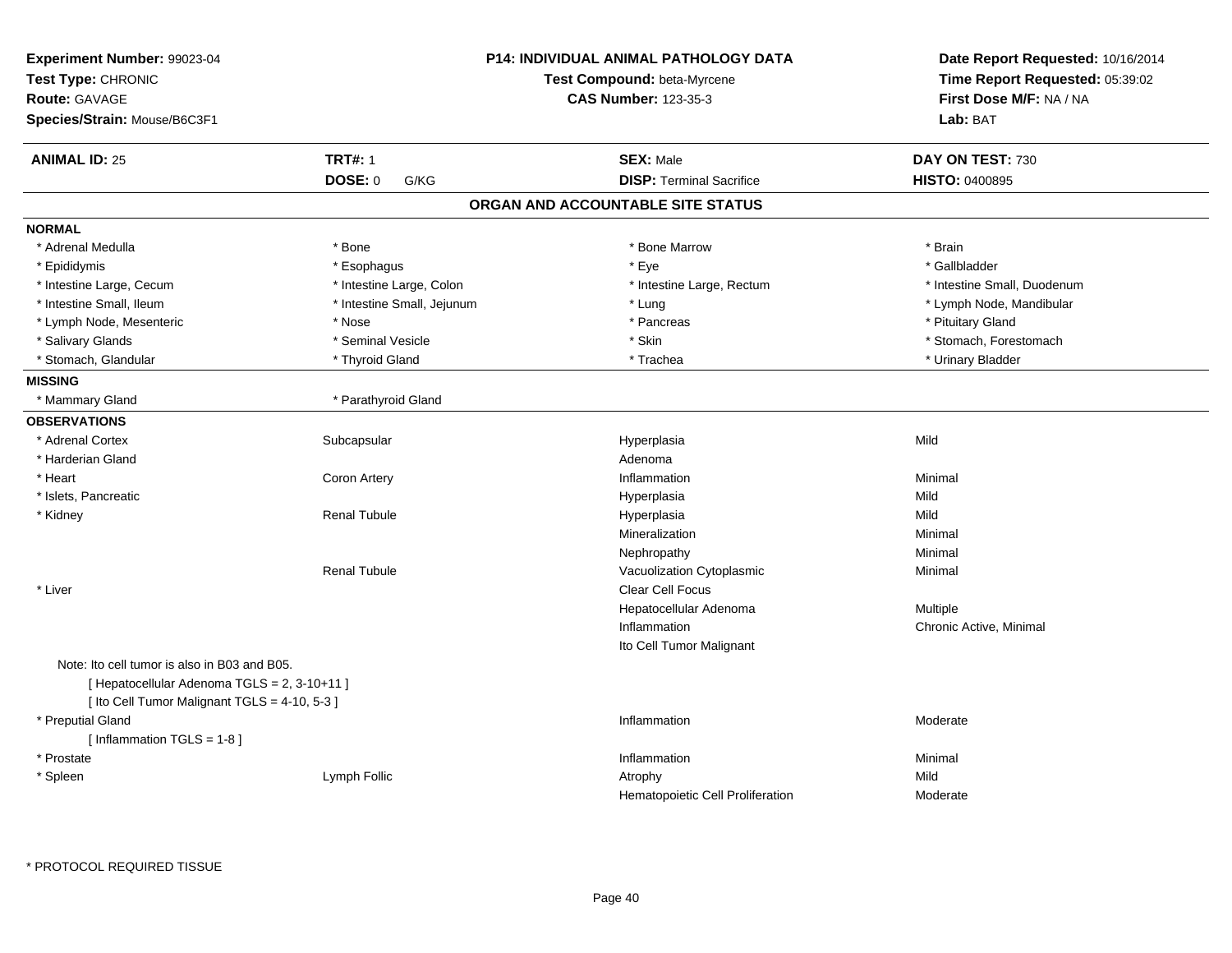| Experiment Number: 99023-04<br><b>Test Type: CHRONIC</b> |                 | <b>P14: INDIVIDUAL ANIMAL PATHOLOGY DATA</b> | Date Report Requested: 10/16/2014<br>Time Report Requested: 05:39:02 |
|----------------------------------------------------------|-----------------|----------------------------------------------|----------------------------------------------------------------------|
|                                                          |                 | Test Compound: beta-Myrcene                  |                                                                      |
| <b>Route: GAVAGE</b>                                     |                 | <b>CAS Number: 123-35-3</b>                  | First Dose M/F: NA / NA                                              |
| Species/Strain: Mouse/B6C3F1                             |                 |                                              | Lab: BAT                                                             |
| <b>ANIMAL ID: 25</b>                                     | <b>TRT#: 1</b>  | <b>SEX: Male</b>                             | DAY ON TEST: 730                                                     |
|                                                          | DOSE: 0<br>G/KG | <b>DISP:</b> Terminal Sacrifice              | <b>HISTO: 0400895</b>                                                |
|                                                          |                 | ORGAN AND ACCOUNTABLE SITE STATUS            |                                                                      |
| * Testes                                                 | Germinal Epith  | Degeneration                                 | Minimal                                                              |
| * Thymus                                                 |                 | Atrophy                                      | Moderate                                                             |
| Tooth                                                    |                 | Dysplasia                                    |                                                                      |
| PRIMARY CAUSE OF DEATH                                   |                 |                                              |                                                                      |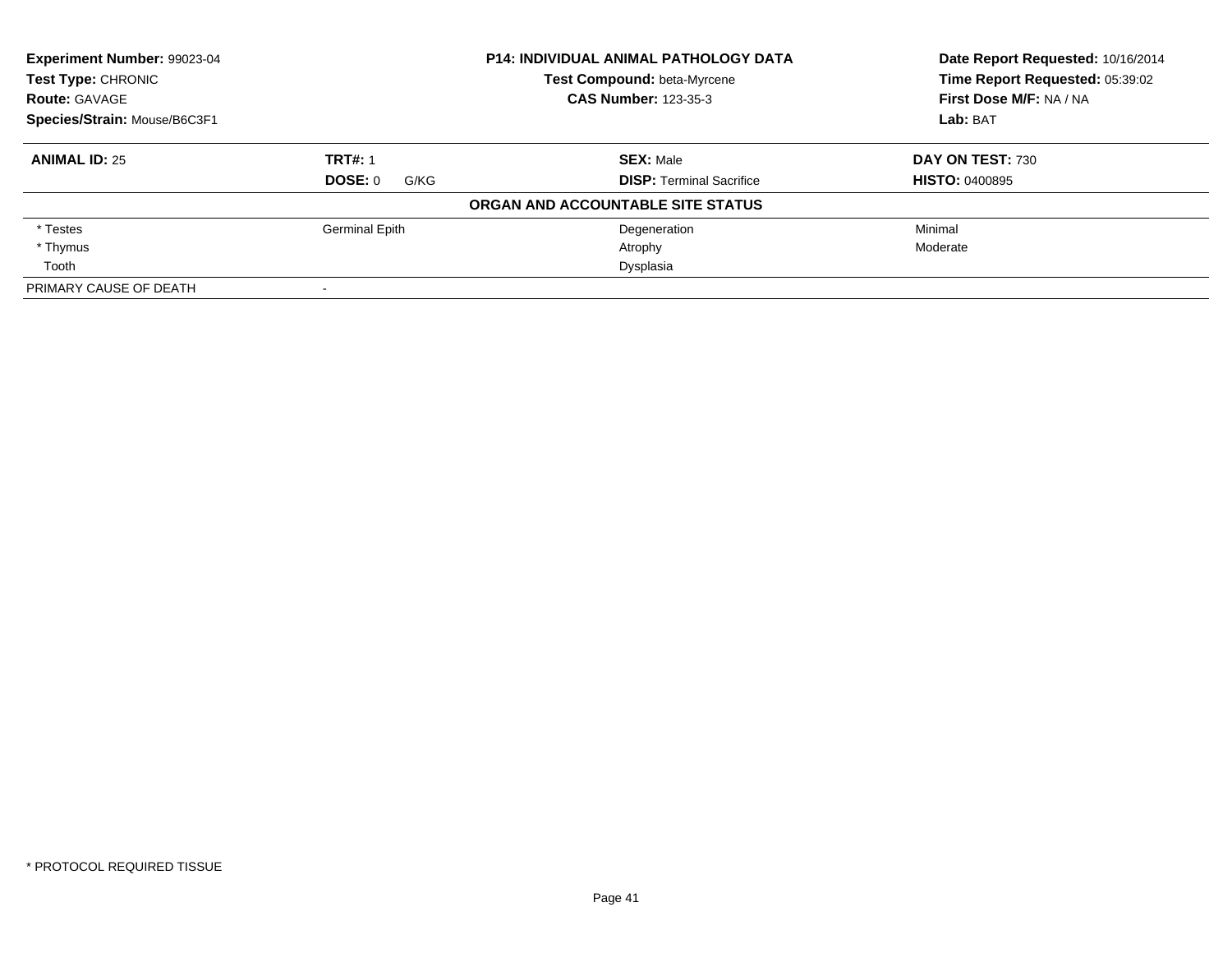| Experiment Number: 99023-04<br>Test Type: CHRONIC<br><b>Route: GAVAGE</b><br>Species/Strain: Mouse/B6C3F1 |                          | <b>P14: INDIVIDUAL ANIMAL PATHOLOGY DATA</b><br>Test Compound: beta-Myrcene<br><b>CAS Number: 123-35-3</b> | Date Report Requested: 10/16/2014<br>Time Report Requested: 05:39:02<br>First Dose M/F: NA / NA<br>Lab: BAT |
|-----------------------------------------------------------------------------------------------------------|--------------------------|------------------------------------------------------------------------------------------------------------|-------------------------------------------------------------------------------------------------------------|
| <b>ANIMAL ID: 26</b>                                                                                      | <b>TRT#: 1</b>           | <b>SEX: Male</b>                                                                                           | DAY ON TEST: 730                                                                                            |
|                                                                                                           | DOSE: 0<br>G/KG          | <b>DISP: Terminal Sacrifice</b>                                                                            | <b>HISTO: 0400896</b>                                                                                       |
|                                                                                                           |                          | ORGAN AND ACCOUNTABLE SITE STATUS                                                                          |                                                                                                             |
| <b>NORMAL</b>                                                                                             |                          |                                                                                                            |                                                                                                             |
| * Adrenal Medulla                                                                                         | * Bone                   | * Bone Marrow                                                                                              | * Brain                                                                                                     |
| * Epididymis                                                                                              | * Esophagus              | * Eye                                                                                                      | * Gallbladder                                                                                               |
| * Heart                                                                                                   | * Intestine Large, Cecum | * Intestine Large, Colon                                                                                   | * Intestine Large, Rectum                                                                                   |
| * Intestine Small, Duodenum                                                                               | * Intestine Small, Ileum | * Intestine Small, Jejunum                                                                                 | * Lymph Node, Mandibular                                                                                    |
| * Lymph Node, Mesenteric                                                                                  | * Nose                   | * Pancreas                                                                                                 | * Parathyroid Gland                                                                                         |
| * Pituitary Gland                                                                                         | * Preputial Gland        | * Salivary Glands                                                                                          | * Seminal Vesicle                                                                                           |
| * Skin                                                                                                    | * Stomach, Forestomach   | * Stomach, Glandular                                                                                       | * Testes                                                                                                    |
| * Thyroid Gland                                                                                           | * Trachea                | * Urinary Bladder                                                                                          |                                                                                                             |
| <b>MISSING</b>                                                                                            |                          |                                                                                                            |                                                                                                             |
| * Mammary Gland                                                                                           |                          |                                                                                                            |                                                                                                             |
| <b>OBSERVATIONS</b>                                                                                       |                          |                                                                                                            |                                                                                                             |
| * Adrenal Cortex                                                                                          | Subcapsular              | Hyperplasia                                                                                                | Mild                                                                                                        |
| * Harderian Gland                                                                                         |                          | Adenoma                                                                                                    |                                                                                                             |
| [Adenoma TGLS = $1-9$ ]                                                                                   |                          |                                                                                                            |                                                                                                             |
| * Islets, Pancreatic                                                                                      |                          | Hyperplasia                                                                                                | Minimal                                                                                                     |
| * Kidney                                                                                                  | <b>Renal Tubule</b>      | Hyperplasia                                                                                                | Minimal                                                                                                     |
|                                                                                                           |                          | Infarct                                                                                                    | Minimal                                                                                                     |
|                                                                                                           |                          | Mineralization                                                                                             | Minimal                                                                                                     |
|                                                                                                           |                          | Nephropathy                                                                                                | Minimal                                                                                                     |
|                                                                                                           | <b>Renal Tubule</b>      | Vacuolization Cytoplasmic                                                                                  | Mild                                                                                                        |
| * Liver                                                                                                   |                          | Fatty Change                                                                                               | Mild                                                                                                        |
|                                                                                                           |                          | Hepatocellular Carcinoma                                                                                   |                                                                                                             |
| [ Hepatocellular Carcinoma TGLS = 2-11 ]                                                                  |                          |                                                                                                            |                                                                                                             |
| * Lung                                                                                                    |                          | Alveolar/Bronchiolar Adenoma                                                                               |                                                                                                             |
| [ Alveolar/Bronchiolar Adenoma TGLS = 4-03 ]                                                              |                          |                                                                                                            |                                                                                                             |
| * Prostate                                                                                                |                          | Inflammation                                                                                               | Minimal                                                                                                     |
| * Spleen                                                                                                  |                          | Hematopoietic Cell Proliferation                                                                           | Mild                                                                                                        |
| * Thymus                                                                                                  |                          | Atrophy                                                                                                    | Minimal                                                                                                     |
| Tooth                                                                                                     |                          | Dysplasia                                                                                                  |                                                                                                             |

PRIMARY CAUSE OF DEATH-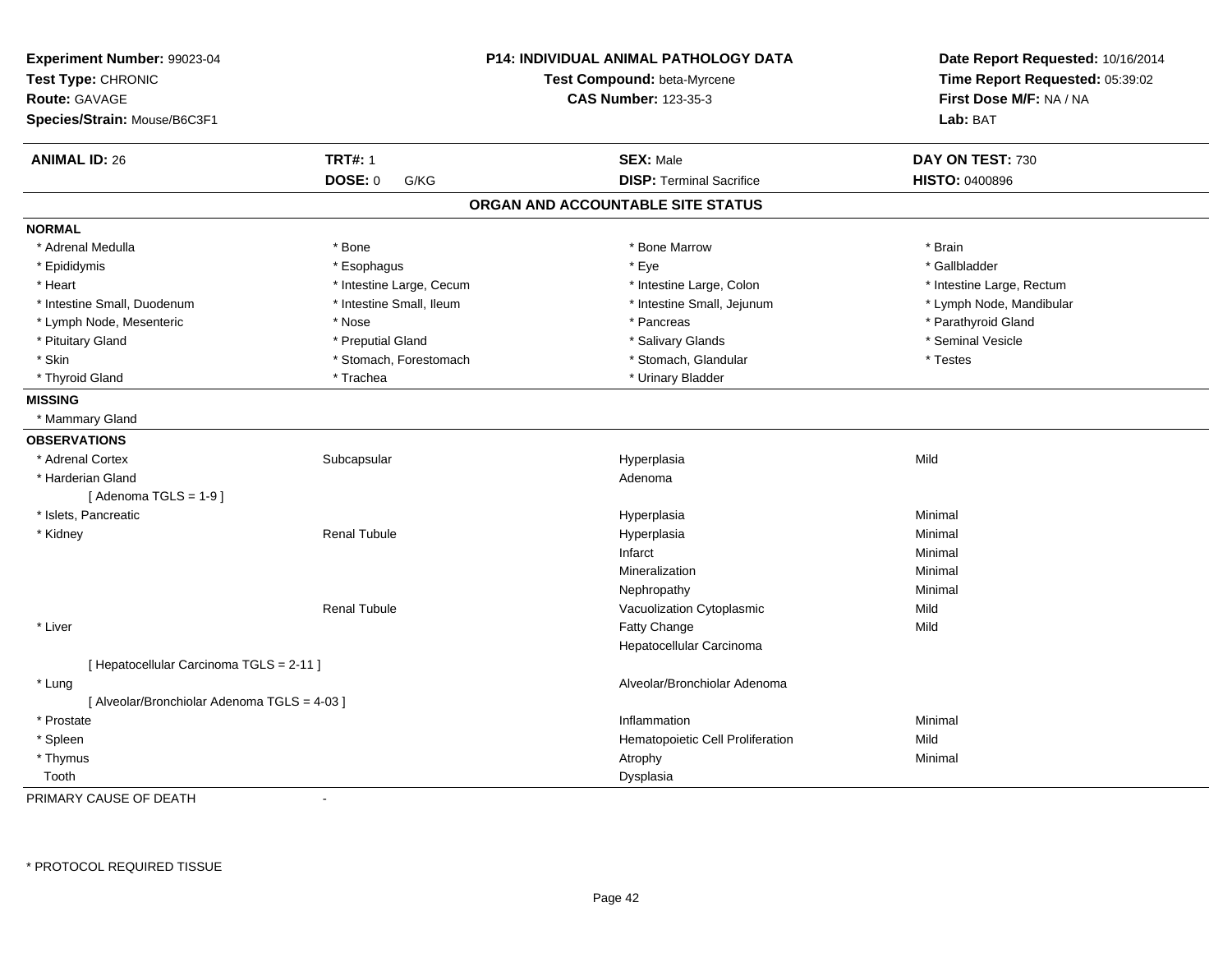| Experiment Number: 99023-04<br><b>Test Type: CHRONIC</b><br><b>Route: GAVAGE</b><br>Species/Strain: Mouse/B6C3F1 |                                   | <b>P14: INDIVIDUAL ANIMAL PATHOLOGY DATA</b><br><b>Test Compound: beta-Myrcene</b><br><b>CAS Number: 123-35-3</b> | Date Report Requested: 10/16/2014<br>Time Report Requested: 05:39:02<br>First Dose M/F: NA / NA<br>Lab: BAT |
|------------------------------------------------------------------------------------------------------------------|-----------------------------------|-------------------------------------------------------------------------------------------------------------------|-------------------------------------------------------------------------------------------------------------|
| <b>ANIMAL ID: 26</b>                                                                                             | <b>TRT#: 1</b><br>DOSE: 0<br>G/KG | <b>SEX: Male</b><br><b>DISP: Terminal Sacrifice</b>                                                               | DAY ON TEST: 730<br><b>HISTO: 0400896</b>                                                                   |
|                                                                                                                  |                                   | ORGAN AND ACCOUNTABLE SITE STATUS                                                                                 |                                                                                                             |
| Animal Note: TGLs= 3 - No Corresponding Lesion                                                                   |                                   |                                                                                                                   |                                                                                                             |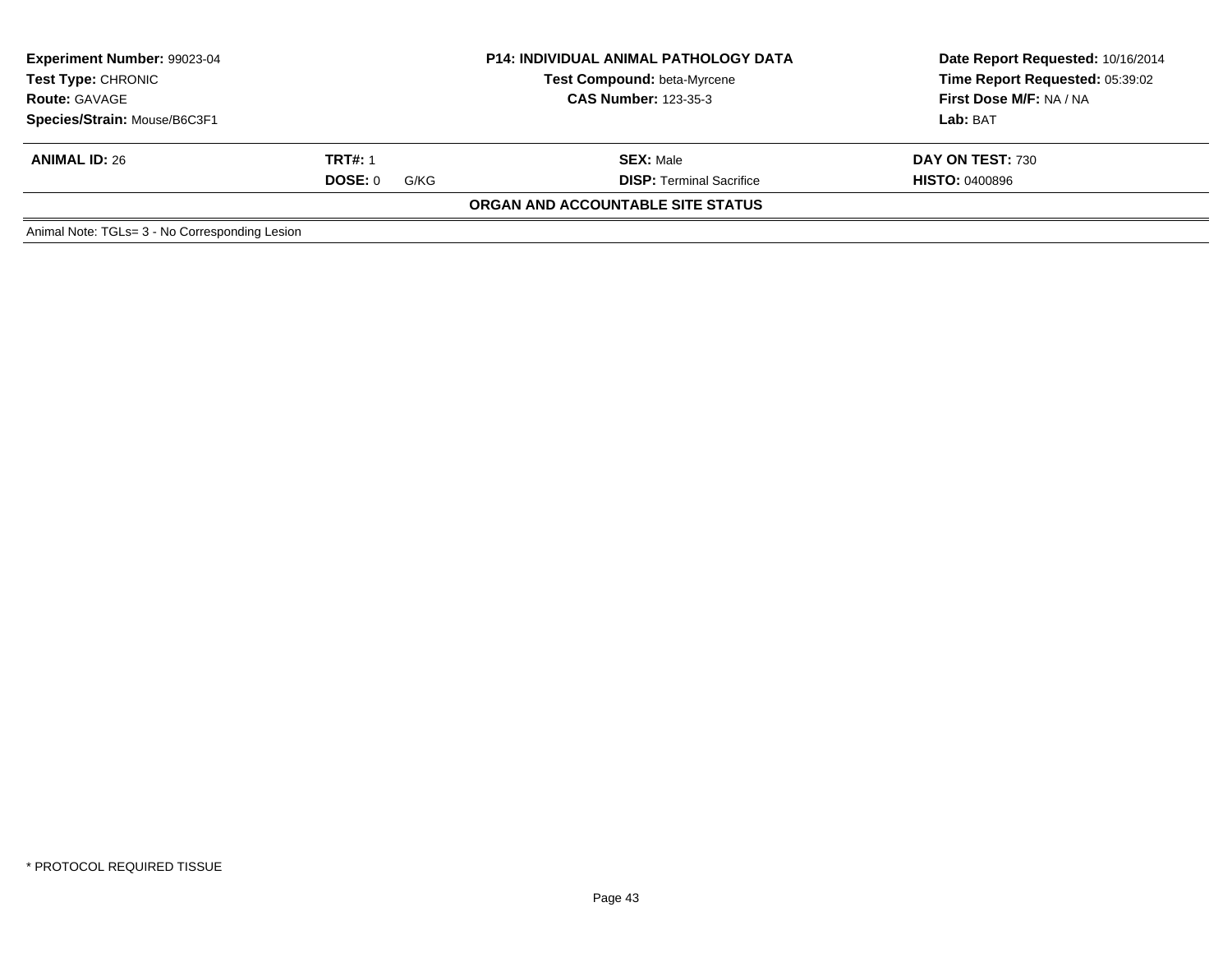| Experiment Number: 99023-04<br>Test Type: CHRONIC<br><b>Route: GAVAGE</b><br>Species/Strain: Mouse/B6C3F1 |                          | <b>P14: INDIVIDUAL ANIMAL PATHOLOGY DATA</b><br>Test Compound: beta-Myrcene<br><b>CAS Number: 123-35-3</b>                                      | Date Report Requested: 10/16/2014<br>Time Report Requested: 05:39:02<br>First Dose M/F: NA / NA<br>Lab: BAT |  |
|-----------------------------------------------------------------------------------------------------------|--------------------------|-------------------------------------------------------------------------------------------------------------------------------------------------|-------------------------------------------------------------------------------------------------------------|--|
| <b>ANIMAL ID: 27</b>                                                                                      | <b>TRT#: 1</b>           | <b>SEX: Male</b>                                                                                                                                | DAY ON TEST: 729                                                                                            |  |
|                                                                                                           | <b>DOSE: 0</b><br>G/KG   | <b>DISP: Terminal Sacrifice</b>                                                                                                                 | HISTO: 0400897                                                                                              |  |
|                                                                                                           |                          | ORGAN AND ACCOUNTABLE SITE STATUS                                                                                                               |                                                                                                             |  |
| <b>NORMAL</b>                                                                                             |                          |                                                                                                                                                 |                                                                                                             |  |
| * Adrenal Medulla                                                                                         | * Bone                   | * Bone Marrow                                                                                                                                   | * Brain                                                                                                     |  |
| * Epididymis                                                                                              | * Esophagus              | * Eye                                                                                                                                           | * Gallbladder                                                                                               |  |
| * Harderian Gland                                                                                         | * Intestine Large, Cecum | * Intestine Large, Colon                                                                                                                        | * Intestine Large, Rectum                                                                                   |  |
| * Intestine Small, Duodenum                                                                               | * Intestine Small, Ileum | * Intestine Small, Jejunum                                                                                                                      | * Lung                                                                                                      |  |
| * Lymph Node, Mandibular                                                                                  | * Lymph Node, Mesenteric | * Pancreas                                                                                                                                      | * Parathyroid Gland                                                                                         |  |
| * Preputial Gland                                                                                         | * Prostate               | * Salivary Glands                                                                                                                               | * Seminal Vesicle                                                                                           |  |
| * Skin                                                                                                    | * Stomach, Forestomach   | * Stomach, Glandular                                                                                                                            | * Testes                                                                                                    |  |
| * Thyroid Gland                                                                                           | * Trachea                | * Urinary Bladder                                                                                                                               |                                                                                                             |  |
| <b>MISSING</b>                                                                                            |                          |                                                                                                                                                 |                                                                                                             |  |
| * Mammary Gland                                                                                           |                          |                                                                                                                                                 |                                                                                                             |  |
| <b>OBSERVATIONS</b>                                                                                       |                          |                                                                                                                                                 |                                                                                                             |  |
| * Adrenal Cortex                                                                                          | Subcapsular              | Hyperplasia                                                                                                                                     | Mild                                                                                                        |  |
| * Heart                                                                                                   | Coron Artery             | Inflammation                                                                                                                                    | Minimal                                                                                                     |  |
| * Islets, Pancreatic                                                                                      |                          | Hyperplasia                                                                                                                                     | Minimal                                                                                                     |  |
| * Kidney                                                                                                  |                          | Mineralization                                                                                                                                  | Minimal                                                                                                     |  |
|                                                                                                           |                          | Nephropathy                                                                                                                                     | Minimal                                                                                                     |  |
|                                                                                                           | <b>Renal Tubule</b>      | Vacuolization Cytoplasmic                                                                                                                       | Minimal                                                                                                     |  |
| * Liver                                                                                                   |                          | <b>Clear Cell Focus</b>                                                                                                                         |                                                                                                             |  |
|                                                                                                           |                          | Fatty Change                                                                                                                                    | Minimal                                                                                                     |  |
|                                                                                                           |                          | Hepatocellular Adenoma                                                                                                                          |                                                                                                             |  |
|                                                                                                           |                          | <b>Tension Lipidosis</b>                                                                                                                        | Minimal                                                                                                     |  |
| [ Hepatocellular Adenoma TGLS = 2-4 ]                                                                     |                          |                                                                                                                                                 |                                                                                                             |  |
| Mesentery                                                                                                 | Fat                      | Necrosis                                                                                                                                        | Moderate                                                                                                    |  |
| [ Necrosis TGLS = $1-10$ ]                                                                                |                          |                                                                                                                                                 |                                                                                                             |  |
| * Nose                                                                                                    |                          | Polyp, Inflammatory                                                                                                                             | Minimal                                                                                                     |  |
| * Pancreas                                                                                                |                          |                                                                                                                                                 |                                                                                                             |  |
|                                                                                                           |                          | Note: TGL-1, identified grossly as a pancreatic mass, microscopically was an area of fat necrosis between the stomach, pancreas, and body wall. |                                                                                                             |  |
| * Pituitary Gland                                                                                         | Pars Distalis            | Hyperplasia                                                                                                                                     | Minimal                                                                                                     |  |
| * Spleen                                                                                                  |                          | Hematopoietic Cell Proliferation                                                                                                                | Mild                                                                                                        |  |
| * Thymus                                                                                                  |                          | Atrophy                                                                                                                                         | Minimal                                                                                                     |  |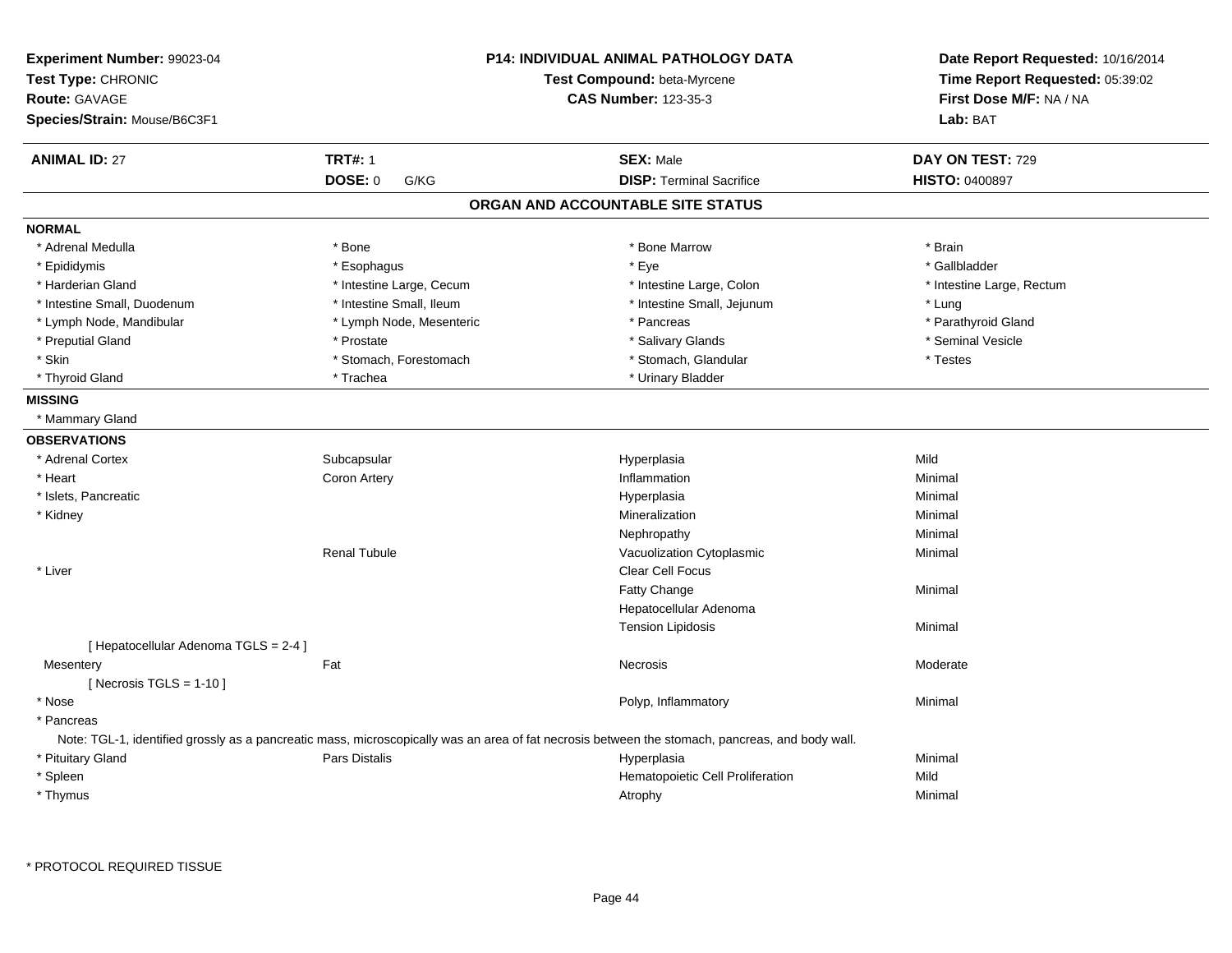| <b>Experiment Number: 99023-04</b><br>Test Type: CHRONIC |                             | <b>P14: INDIVIDUAL ANIMAL PATHOLOGY DATA</b> | Date Report Requested: 10/16/2014 |  |
|----------------------------------------------------------|-----------------------------|----------------------------------------------|-----------------------------------|--|
|                                                          |                             | Test Compound: beta-Myrcene                  | Time Report Requested: 05:39:02   |  |
| <b>Route: GAVAGE</b>                                     | <b>CAS Number: 123-35-3</b> |                                              | <b>First Dose M/F: NA / NA</b>    |  |
| Species/Strain: Mouse/B6C3F1                             |                             |                                              | Lab: BAT                          |  |
| <b>ANIMAL ID: 27</b>                                     | <b>TRT#: 1</b>              | <b>SEX: Male</b>                             | <b>DAY ON TEST: 729</b>           |  |
|                                                          | <b>DOSE: 0</b><br>G/KG      | <b>DISP:</b> Terminal Sacrifice              | <b>HISTO: 0400897</b>             |  |
|                                                          |                             | ORGAN AND ACCOUNTABLE SITE STATUS            |                                   |  |
| Tooth                                                    |                             | Dysplasia                                    |                                   |  |
| PRIMARY CAUSE OF DEATH                                   | $\,$                        |                                              |                                   |  |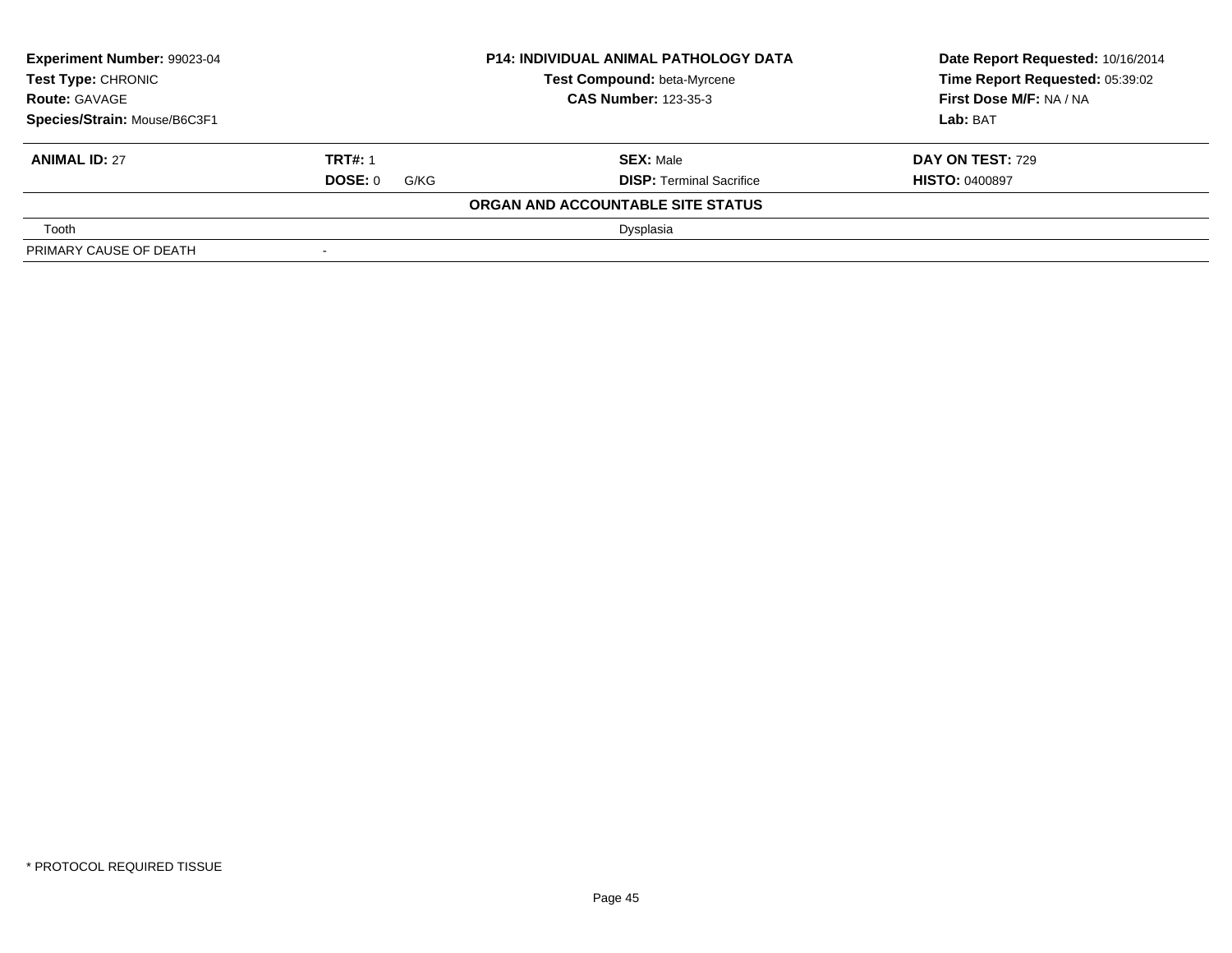| Experiment Number: 99023-04<br>Test Type: CHRONIC<br>Route: GAVAGE<br>Species/Strain: Mouse/B6C3F1     |                           | <b>P14: INDIVIDUAL ANIMAL PATHOLOGY DATA</b><br>Test Compound: beta-Myrcene<br><b>CAS Number: 123-35-3</b> | Date Report Requested: 10/16/2014<br>Time Report Requested: 05:39:02<br>First Dose M/F: NA / NA<br>Lab: BAT |
|--------------------------------------------------------------------------------------------------------|---------------------------|------------------------------------------------------------------------------------------------------------|-------------------------------------------------------------------------------------------------------------|
| <b>ANIMAL ID: 28</b>                                                                                   | <b>TRT#: 1</b>            | <b>SEX: Male</b>                                                                                           | DAY ON TEST: 621                                                                                            |
|                                                                                                        | <b>DOSE: 0</b><br>G/KG    | <b>DISP: Natural Death</b>                                                                                 | <b>HISTO: 0400898</b>                                                                                       |
|                                                                                                        |                           | ORGAN AND ACCOUNTABLE SITE STATUS                                                                          |                                                                                                             |
| <b>NORMAL</b>                                                                                          |                           |                                                                                                            |                                                                                                             |
| * Bone                                                                                                 | * Brain                   | * Epididymis                                                                                               | * Esophagus                                                                                                 |
| * Eye                                                                                                  | * Gallbladder             | * Harderian Gland                                                                                          | * Intestine Large, Cecum                                                                                    |
| * Intestine Large, Colon                                                                               | * Intestine Large, Rectum | * Intestine Small, Duodenum                                                                                | * Intestine Small, Ileum                                                                                    |
| * Intestine Small, Jejunum                                                                             | * Islets, Pancreatic      | * Kidney                                                                                                   | * Lung                                                                                                      |
| * Nose                                                                                                 | * Pancreas                | * Pituitary Gland                                                                                          | * Salivary Glands                                                                                           |
| * Seminal Vesicle                                                                                      | * Skin                    | * Stomach, Forestomach                                                                                     | * Stomach, Glandular                                                                                        |
| * Testes                                                                                               | * Thyroid Gland           | * Trachea                                                                                                  | * Urinary Bladder                                                                                           |
| <b>MISSING</b>                                                                                         |                           |                                                                                                            |                                                                                                             |
| * Lymph Node, Mandibular                                                                               | * Mammary Gland           | * Parathyroid Gland                                                                                        |                                                                                                             |
| <b>OBSERVATIONS</b>                                                                                    |                           |                                                                                                            |                                                                                                             |
| * Adrenal Cortex                                                                                       | Subcapsular               | Hyperplasia<br>Lymphoma Malignant                                                                          | Mild                                                                                                        |
| [ Lymphoma Malignant TGLS = 3-10 ]                                                                     |                           |                                                                                                            |                                                                                                             |
| * Adrenal Medulla                                                                                      |                           | Lymphoma Malignant                                                                                         |                                                                                                             |
| [ Lymphoma Malignant TGLS = 3-10 ]                                                                     |                           |                                                                                                            |                                                                                                             |
| * Bone Marrow                                                                                          |                           | Lymphoma Malignant                                                                                         |                                                                                                             |
| * Heart                                                                                                |                           | Cardiomyopathy                                                                                             | Minimal                                                                                                     |
|                                                                                                        |                           | Mineralization                                                                                             | Mild                                                                                                        |
| * Kidney                                                                                               |                           |                                                                                                            |                                                                                                             |
| Note: There was no corresponding lesion for the gross finding of kidney pallor (TGL-2).                |                           |                                                                                                            |                                                                                                             |
| * Liver                                                                                                |                           | Lymphoma Malignant                                                                                         |                                                                                                             |
| Lymph Node                                                                                             | Inguinal                  | Lymphoma Malignant                                                                                         |                                                                                                             |
|                                                                                                        | Mediastinal               | Lymphoma Malignant                                                                                         |                                                                                                             |
| Note: The inguinal lymph node is with skin on B08.                                                     |                           |                                                                                                            |                                                                                                             |
| Note: There is also mediastinal lymph node with lymphoma on B06.<br>[ Lymphoma Malignant TGLS = 5-11 ] |                           |                                                                                                            |                                                                                                             |
| * Lymph Node, Mesenteric<br>[ Lymphoma Malignant TGLS = 6-12 ]                                         |                           | Lymphoma Malignant                                                                                         |                                                                                                             |
| Mesentery<br>Note: Fat necrosis is on slide 06.                                                        | Fat                       | Necrosis                                                                                                   | Minimal                                                                                                     |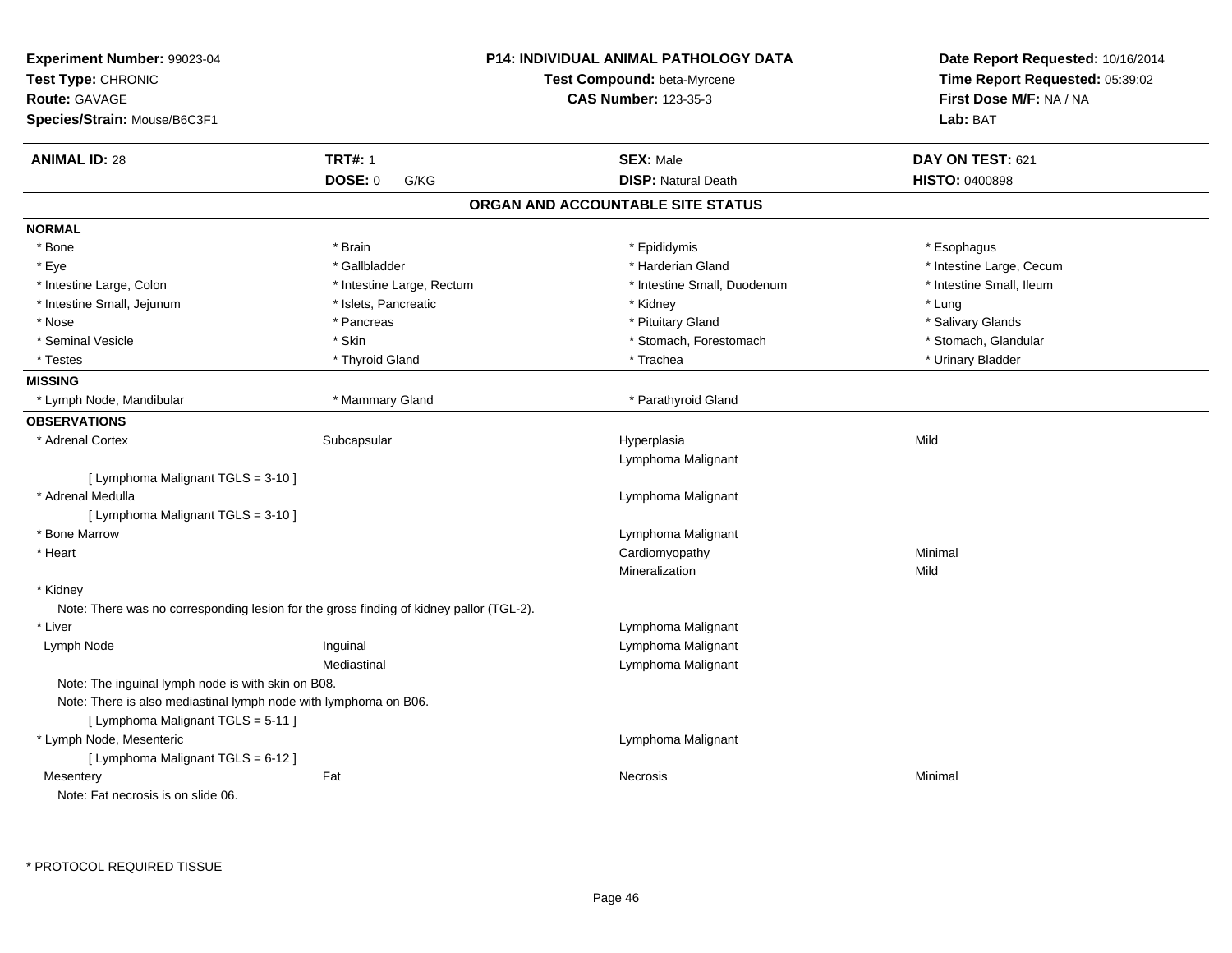| Experiment Number: 99023-04<br>Test Type: CHRONIC<br><b>Route: GAVAGE</b><br>Species/Strain: Mouse/B6C3F1 |                           |                    | <b>P14: INDIVIDUAL ANIMAL PATHOLOGY DATA</b><br>Test Compound: beta-Myrcene<br><b>CAS Number: 123-35-3</b> | Date Report Requested: 10/16/2014<br>Time Report Requested: 05:39:02<br>First Dose M/F: NA / NA<br>Lab: BAT |
|-----------------------------------------------------------------------------------------------------------|---------------------------|--------------------|------------------------------------------------------------------------------------------------------------|-------------------------------------------------------------------------------------------------------------|
| <b>ANIMAL ID: 28</b>                                                                                      | <b>TRT#: 1</b><br>DOSE: 0 | G/KG               | <b>SEX: Male</b><br><b>DISP:</b> Natural Death                                                             | DAY ON TEST: 621<br><b>HISTO: 0400898</b>                                                                   |
|                                                                                                           |                           |                    | ORGAN AND ACCOUNTABLE SITE STATUS                                                                          |                                                                                                             |
| * Preputial Gland<br>[Hemangiosarcoma TGLS = 1-8]                                                         |                           |                    | Hemangiosarcoma                                                                                            |                                                                                                             |
| * Prostate                                                                                                |                           |                    | Inflammation                                                                                               | Minimal                                                                                                     |
| * Spleen                                                                                                  |                           |                    | Lymphoma Malignant                                                                                         |                                                                                                             |
| [Lymphoma Malignant TGLS = 4-10]                                                                          |                           |                    |                                                                                                            |                                                                                                             |
| * Thymus                                                                                                  |                           |                    | Atrophy                                                                                                    | Moderate                                                                                                    |
| Tooth                                                                                                     |                           |                    | Dysplasia                                                                                                  |                                                                                                             |
| PRIMARY CAUSE OF DEATH                                                                                    | - Spleen                  | Lymphoma Malignant |                                                                                                            |                                                                                                             |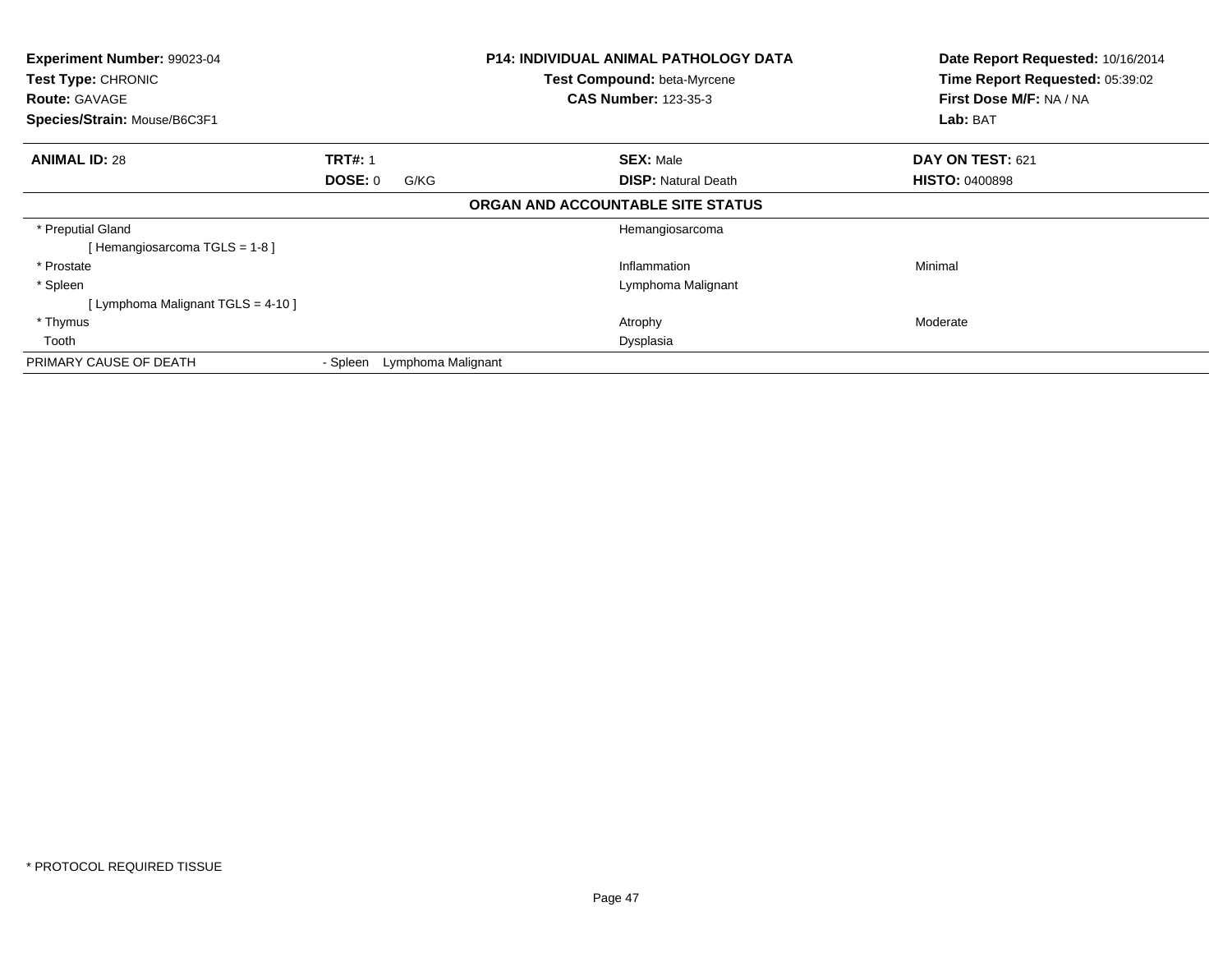| Experiment Number: 99023-04<br>Test Type: CHRONIC<br><b>Route: GAVAGE</b><br>Species/Strain: Mouse/B6C3F1 |                             | <b>P14: INDIVIDUAL ANIMAL PATHOLOGY DATA</b><br>Test Compound: beta-Myrcene<br><b>CAS Number: 123-35-3</b> | Date Report Requested: 10/16/2014<br>Time Report Requested: 05:39:02<br>First Dose M/F: NA / NA<br>Lab: BAT |
|-----------------------------------------------------------------------------------------------------------|-----------------------------|------------------------------------------------------------------------------------------------------------|-------------------------------------------------------------------------------------------------------------|
| <b>ANIMAL ID: 29</b>                                                                                      | <b>TRT#: 1</b>              | <b>SEX: Male</b>                                                                                           | DAY ON TEST: 560                                                                                            |
|                                                                                                           | <b>DOSE: 0</b><br>G/KG      | <b>DISP: Natural Death</b>                                                                                 | <b>HISTO: 0400899</b>                                                                                       |
|                                                                                                           |                             | ORGAN AND ACCOUNTABLE SITE STATUS                                                                          |                                                                                                             |
| <b>NORMAL</b>                                                                                             |                             |                                                                                                            |                                                                                                             |
| * Adrenal Cortex                                                                                          | * Adrenal Medulla           | * Bone                                                                                                     | * Bone Marrow                                                                                               |
| * Brain                                                                                                   | * Epididymis                | * Esophagus                                                                                                | $*$ Eye                                                                                                     |
| * Gallbladder                                                                                             | * Harderian Gland           | * Intestine Large, Cecum                                                                                   | * Intestine Large, Colon                                                                                    |
| * Intestine Large, Rectum                                                                                 | * Intestine Small, Duodenum | * Intestine Small, Ileum                                                                                   | * Intestine Small, Jejunum                                                                                  |
| * Islets, Pancreatic                                                                                      | * Lymph Node, Mandibular    | * Pancreas                                                                                                 | * Pituitary Gland                                                                                           |
| * Seminal Vesicle                                                                                         | * Skin                      | * Spleen                                                                                                   | * Stomach, Glandular                                                                                        |
| * Testes                                                                                                  | * Trachea                   | * Urinary Bladder                                                                                          |                                                                                                             |
| <b>MISSING</b>                                                                                            |                             |                                                                                                            |                                                                                                             |
| * Mammary Gland                                                                                           | * Parathyroid Gland         |                                                                                                            |                                                                                                             |
| <b>OBSERVATIONS</b>                                                                                       |                             |                                                                                                            |                                                                                                             |
| * Heart                                                                                                   |                             | Cardiomyopathy                                                                                             | Minimal                                                                                                     |
| * Kidney                                                                                                  |                             | Mineralization                                                                                             | Minimal                                                                                                     |
|                                                                                                           |                             | Nephropathy                                                                                                | Minimal                                                                                                     |
| * Liver                                                                                                   |                             | <b>Eosinophilic Focus</b>                                                                                  |                                                                                                             |
| * Lung                                                                                                    |                             | Carcinoma                                                                                                  | Metastatic (Thyroid Gland)                                                                                  |
| [Carcinoma TGLS = 2-3]                                                                                    |                             |                                                                                                            |                                                                                                             |
| * Lymph Node, Mesenteric                                                                                  |                             | Atrophy                                                                                                    | Marked                                                                                                      |
| * Nose                                                                                                    |                             | Inflammation                                                                                               | Moderate                                                                                                    |
|                                                                                                           | Olfactory Epi               | Metaplasia                                                                                                 | Respiratory, Mild                                                                                           |
| * Preputial Gland                                                                                         |                             | Inflammation                                                                                               | Moderate                                                                                                    |
| [ Inflammation TGLS = 3-8 ]                                                                               |                             |                                                                                                            |                                                                                                             |
| * Prostate                                                                                                |                             | Inflammation                                                                                               | Minimal<br>Mild                                                                                             |
| * Salivary Glands                                                                                         |                             | Inflammation                                                                                               |                                                                                                             |
| * Stomach, Forestomach                                                                                    | Epithelium                  | Hyperplasia                                                                                                | Mild<br>Mild                                                                                                |
|                                                                                                           |                             | Inflammation                                                                                               |                                                                                                             |
| * Thymus                                                                                                  |                             | Atrophy                                                                                                    | Marked                                                                                                      |
| * Thyroid Gland<br>[ Carcinoma TGLS = $1-10$ ]                                                            | <b>Follicular Cel</b>       | Carcinoma                                                                                                  |                                                                                                             |
| Tooth                                                                                                     |                             | Dysplasia                                                                                                  |                                                                                                             |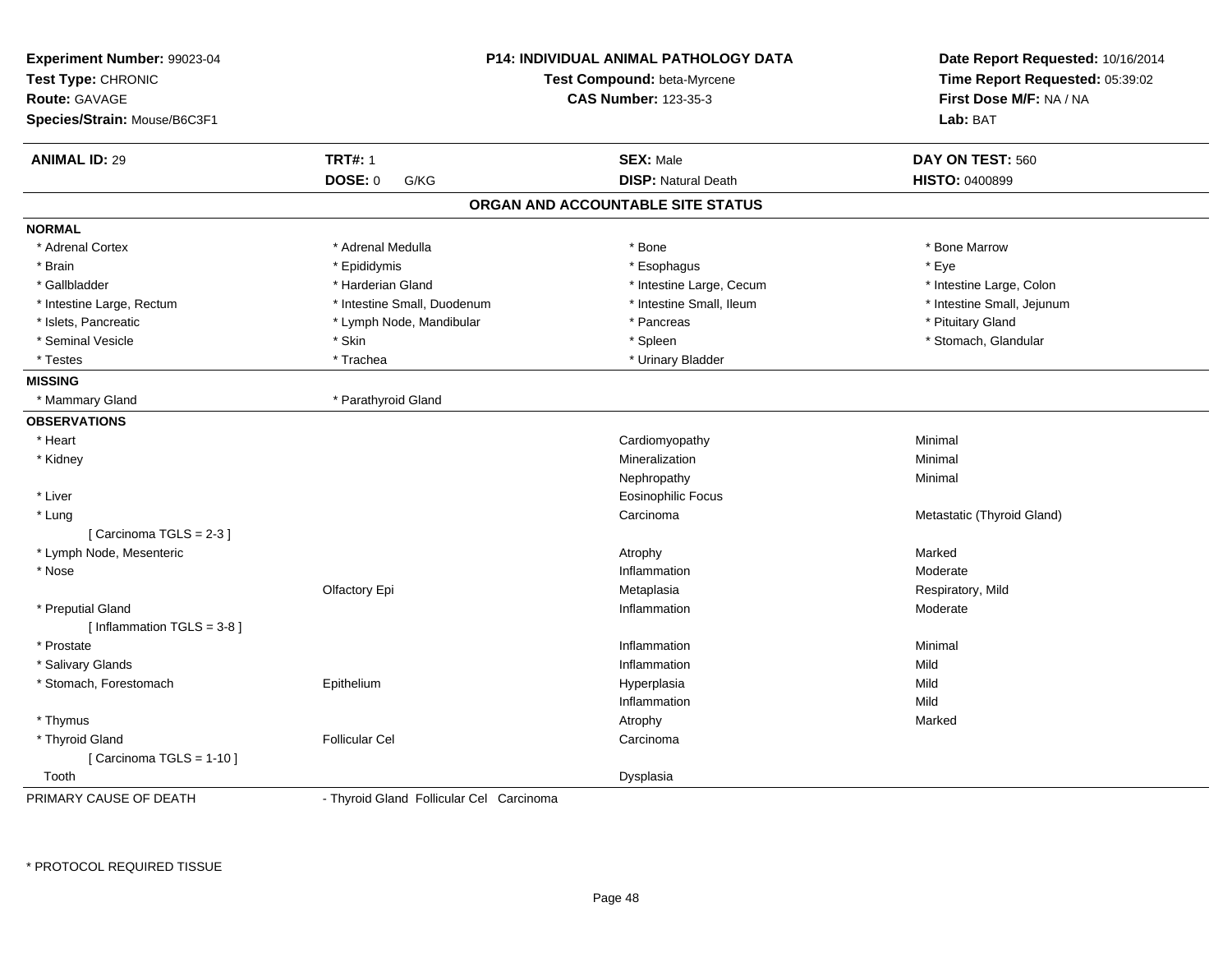| <b>Experiment Number: 99023-04</b><br><b>Test Type: CHRONIC</b> |                 | <b>P14: INDIVIDUAL ANIMAL PATHOLOGY DATA</b><br><b>Test Compound: beta-Myrcene</b> | Date Report Requested: 10/16/2014<br>Time Report Requested: 05:39:02 |
|-----------------------------------------------------------------|-----------------|------------------------------------------------------------------------------------|----------------------------------------------------------------------|
| <b>Route: GAVAGE</b>                                            |                 | <b>CAS Number: 123-35-3</b>                                                        | First Dose M/F: NA / NA                                              |
| Species/Strain: Mouse/B6C3F1                                    |                 |                                                                                    | Lab: BAT                                                             |
| <b>ANIMAL ID: 29</b>                                            | <b>TRT#: 1</b>  | <b>SEX: Male</b>                                                                   | DAY ON TEST: 560                                                     |
|                                                                 | DOSE: 0<br>G/KG | <b>DISP:</b> Natural Death                                                         | <b>HISTO: 0400899</b>                                                |
|                                                                 |                 | ORGAN AND ACCOUNTABLE SITE STATUS                                                  |                                                                      |
|                                                                 |                 |                                                                                    |                                                                      |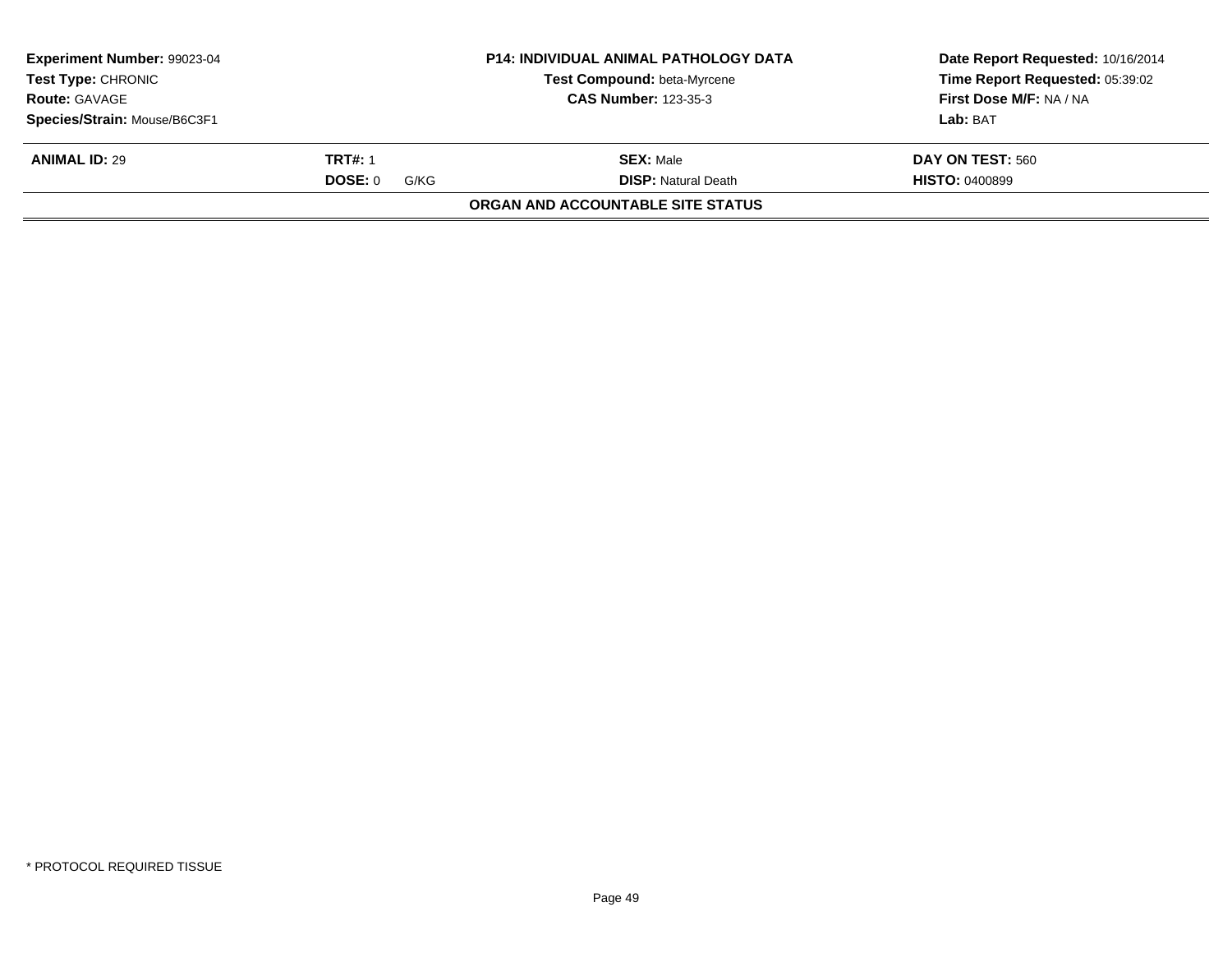| Experiment Number: 99023-04<br>Test Type: CHRONIC<br>Route: GAVAGE |                                  | <b>P14: INDIVIDUAL ANIMAL PATHOLOGY DATA</b><br>Test Compound: beta-Myrcene<br><b>CAS Number: 123-35-3</b> | Date Report Requested: 10/16/2014<br>Time Report Requested: 05:39:02<br>First Dose M/F: NA / NA<br>Lab: BAT |
|--------------------------------------------------------------------|----------------------------------|------------------------------------------------------------------------------------------------------------|-------------------------------------------------------------------------------------------------------------|
| Species/Strain: Mouse/B6C3F1                                       |                                  |                                                                                                            |                                                                                                             |
| <b>ANIMAL ID: 30</b>                                               | <b>TRT#: 1</b>                   | <b>SEX: Male</b>                                                                                           | DAY ON TEST: 645                                                                                            |
|                                                                    | DOSE: 0<br>G/KG                  | <b>DISP: Natural Death</b>                                                                                 | <b>HISTO: 0400900</b>                                                                                       |
|                                                                    |                                  | ORGAN AND ACCOUNTABLE SITE STATUS                                                                          |                                                                                                             |
| <b>NORMAL</b>                                                      |                                  |                                                                                                            |                                                                                                             |
| * Adrenal Medulla                                                  | * Bone                           | * Bone Marrow                                                                                              | * Brain                                                                                                     |
| * Epididymis                                                       | * Esophagus                      | * Eye                                                                                                      | * Gallbladder                                                                                               |
| * Harderian Gland                                                  | * Heart                          | * Intestine Large, Cecum                                                                                   | * Intestine Large, Colon                                                                                    |
| * Intestine Large, Rectum                                          | * Intestine Small, Duodenum      | * Intestine Small, Ileum                                                                                   | * Intestine Small, Jejunum                                                                                  |
| * Lymph Node, Mandibular                                           | * Lymph Node, Mesenteric         | * Nose                                                                                                     | * Pancreas                                                                                                  |
| * Parathyroid Gland                                                | * Pituitary Gland                | * Preputial Gland                                                                                          | * Salivary Glands                                                                                           |
| * Seminal Vesicle                                                  | * Skin                           | * Stomach, Forestomach                                                                                     | * Stomach, Glandular                                                                                        |
| * Testes                                                           | * Thyroid Gland                  | * Trachea                                                                                                  | * Urinary Bladder                                                                                           |
| <b>MISSING</b>                                                     |                                  |                                                                                                            |                                                                                                             |
| * Mammary Gland                                                    |                                  |                                                                                                            |                                                                                                             |
| <b>OBSERVATIONS</b>                                                |                                  |                                                                                                            |                                                                                                             |
| * Adrenal Cortex                                                   | Subcapsular                      | Hyperplasia                                                                                                | Minimal                                                                                                     |
| * Islets, Pancreatic                                               |                                  | Hyperplasia                                                                                                | Minimal                                                                                                     |
| * Kidney                                                           |                                  | Infarct                                                                                                    | Mild                                                                                                        |
|                                                                    |                                  | Nephropathy                                                                                                | Minimal                                                                                                     |
| * Liver                                                            |                                  | Hepatocellular Carcinoma                                                                                   |                                                                                                             |
|                                                                    |                                  | <b>Necrosis</b>                                                                                            | Mild                                                                                                        |
| [ Hepatocellular Carcinoma TGLS = 2-10 ]                           |                                  |                                                                                                            |                                                                                                             |
| * Lung                                                             |                                  | Hepatocellular Carcinoma                                                                                   | Metastatic (Liver)                                                                                          |
| [ Hepatocellular Carcinoma TGLS = 3-11 ]                           |                                  |                                                                                                            |                                                                                                             |
| * Prostate                                                         |                                  | Inflammation                                                                                               | Minimal                                                                                                     |
| * Spleen                                                           |                                  | Hematopoietic Cell Proliferation                                                                           | Marked                                                                                                      |
| [ Hematopoietic Cell Proliferation TGLS = 1-4 ]                    |                                  |                                                                                                            |                                                                                                             |
| * Thymus                                                           |                                  | Atrophy                                                                                                    | Mild                                                                                                        |
| PRIMARY CAUSE OF DEATH                                             | - Liver Hepatocellular Carcinoma |                                                                                                            |                                                                                                             |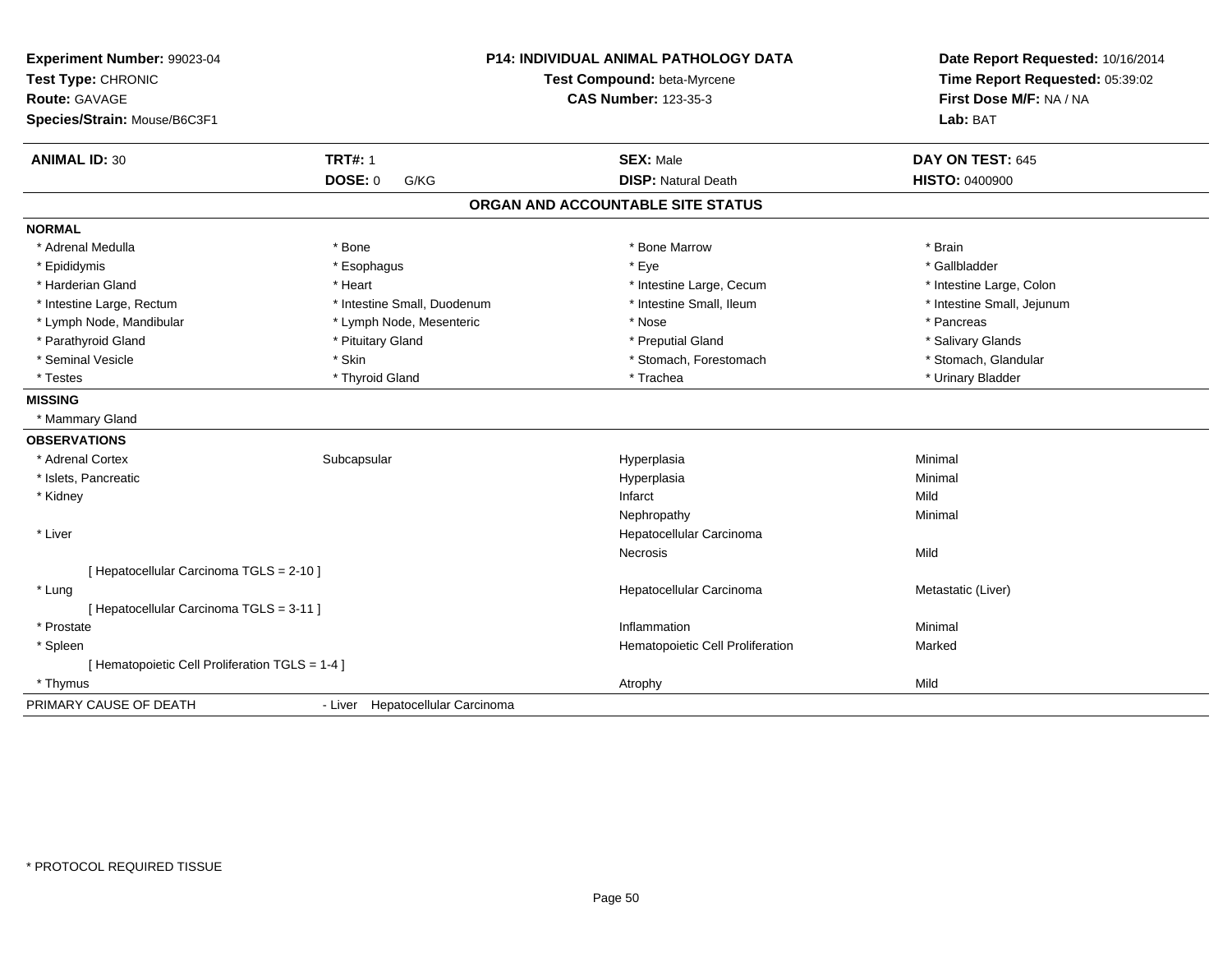| Experiment Number: 99023-04<br>Test Type: CHRONIC<br><b>Route: GAVAGE</b> |                          | <b>P14: INDIVIDUAL ANIMAL PATHOLOGY DATA</b><br>Test Compound: beta-Myrcene<br><b>CAS Number: 123-35-3</b> | Date Report Requested: 10/16/2014<br>Time Report Requested: 05:39:02<br>First Dose M/F: NA / NA |
|---------------------------------------------------------------------------|--------------------------|------------------------------------------------------------------------------------------------------------|-------------------------------------------------------------------------------------------------|
| Species/Strain: Mouse/B6C3F1                                              |                          |                                                                                                            | Lab: BAT                                                                                        |
| <b>ANIMAL ID: 31</b>                                                      | <b>TRT#: 1</b>           | <b>SEX: Male</b>                                                                                           | DAY ON TEST: 729                                                                                |
|                                                                           | <b>DOSE: 0</b><br>G/KG   | <b>DISP: Terminal Sacrifice</b>                                                                            | <b>HISTO: 0400901</b>                                                                           |
|                                                                           |                          | ORGAN AND ACCOUNTABLE SITE STATUS                                                                          |                                                                                                 |
| <b>NORMAL</b>                                                             |                          |                                                                                                            |                                                                                                 |
| * Adrenal Medulla                                                         | * Bone                   | * Bone Marrow                                                                                              | * Brain                                                                                         |
| * Epididymis                                                              | * Eye                    | * Gallbladder                                                                                              | * Harderian Gland                                                                               |
| * Heart                                                                   | * Intestine Large, Cecum | * Intestine Large, Colon                                                                                   | * Intestine Large, Rectum                                                                       |
| * Intestine Small, Duodenum                                               | * Intestine Small, Ileum | * Intestine Small, Jejunum                                                                                 | * Islets, Pancreatic                                                                            |
| * Lung                                                                    | * Lymph Node, Mandibular | * Lymph Node, Mesenteric                                                                                   | * Nose                                                                                          |
| * Pancreas                                                                | * Parathyroid Gland      | * Pituitary Gland                                                                                          | * Preputial Gland                                                                               |
| * Prostate                                                                | * Salivary Glands        | * Seminal Vesicle                                                                                          | * Skin                                                                                          |
| * Spleen                                                                  | * Stomach, Forestomach   | * Stomach, Glandular                                                                                       | * Testes                                                                                        |
| * Thyroid Gland                                                           | * Trachea                | * Urinary Bladder                                                                                          |                                                                                                 |
| <b>MISSING</b>                                                            |                          |                                                                                                            |                                                                                                 |
| * Mammary Gland                                                           |                          |                                                                                                            |                                                                                                 |
| <b>OBSERVATIONS</b>                                                       |                          |                                                                                                            |                                                                                                 |
| * Adrenal Cortex                                                          | Subcapsular              | Hyperplasia                                                                                                | Mild                                                                                            |
| * Esophagus                                                               |                          | Inflammation                                                                                               | Minimal                                                                                         |
| * Kidney                                                                  | <b>Renal Tubule</b>      | Hyperplasia                                                                                                | Minimal                                                                                         |
|                                                                           |                          | Infarct                                                                                                    | Minimal                                                                                         |
|                                                                           |                          | Nephropathy                                                                                                | Minimal                                                                                         |
|                                                                           | <b>Renal Tubule</b>      | Vacuolization Cytoplasmic                                                                                  | Minimal                                                                                         |
| * Liver                                                                   |                          | Fatty Change                                                                                               | Mild                                                                                            |
|                                                                           |                          | Inflammation                                                                                               | Chronic Active, Minimal                                                                         |
| * Thymus                                                                  |                          | Atrophy                                                                                                    | Minimal                                                                                         |
| Tooth                                                                     |                          | Dysplasia                                                                                                  |                                                                                                 |
| PRIMARY CAUSE OF DEATH                                                    | $\blacksquare$           |                                                                                                            |                                                                                                 |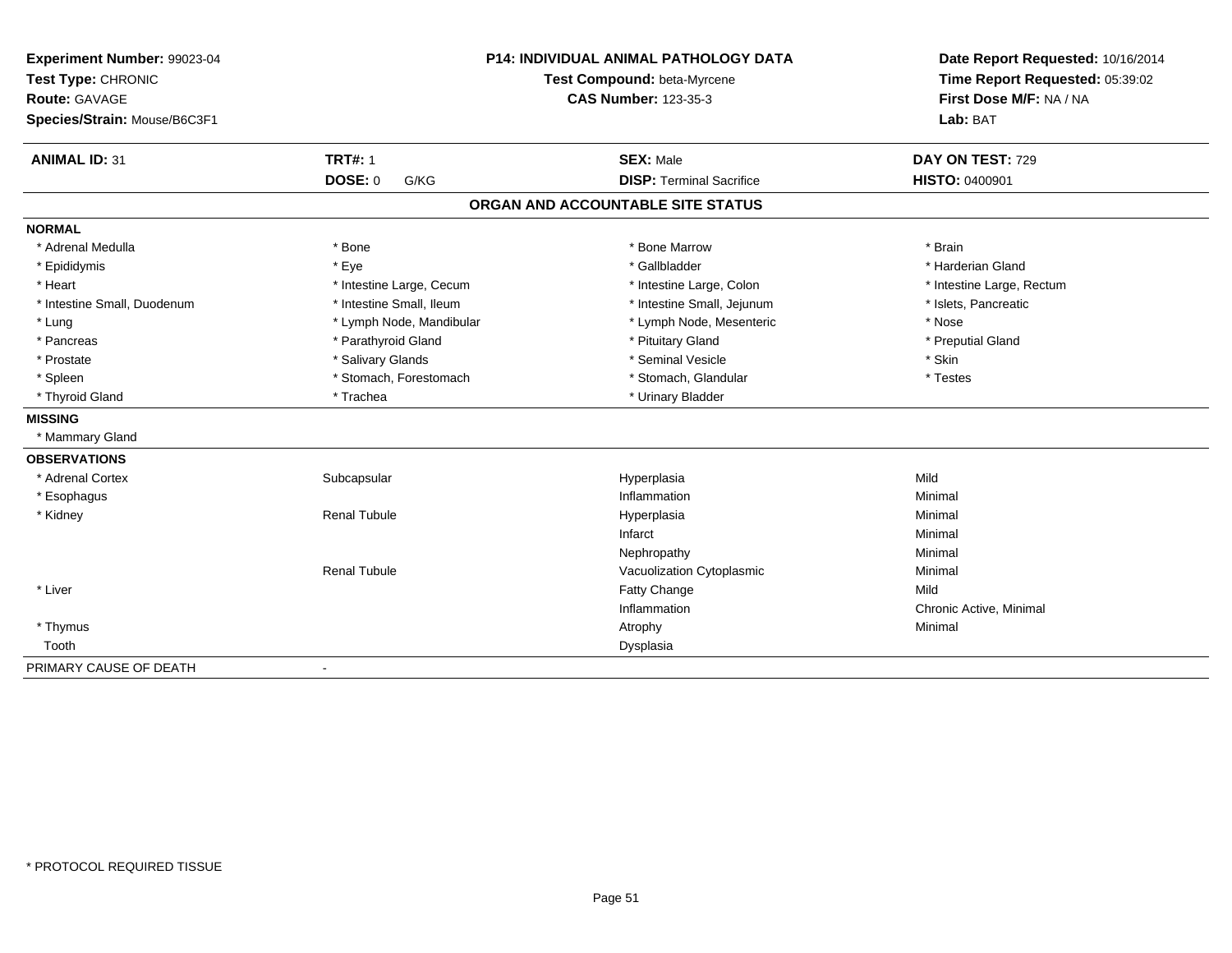| Experiment Number: 99023-04<br>Test Type: CHRONIC<br><b>Route: GAVAGE</b><br>Species/Strain: Mouse/B6C3F1 |                           | <b>P14: INDIVIDUAL ANIMAL PATHOLOGY DATA</b><br>Test Compound: beta-Myrcene<br><b>CAS Number: 123-35-3</b>                                                            | Date Report Requested: 10/16/2014<br>Time Report Requested: 05:39:02<br>First Dose M/F: NA / NA<br>Lab: BAT |
|-----------------------------------------------------------------------------------------------------------|---------------------------|-----------------------------------------------------------------------------------------------------------------------------------------------------------------------|-------------------------------------------------------------------------------------------------------------|
| <b>ANIMAL ID: 32</b>                                                                                      | <b>TRT#: 1</b>            | <b>SEX: Male</b>                                                                                                                                                      | DAY ON TEST: 673                                                                                            |
|                                                                                                           | <b>DOSE: 0</b><br>G/KG    | <b>DISP:</b> Moribund Sacrifice                                                                                                                                       | <b>HISTO: 0400902</b>                                                                                       |
|                                                                                                           |                           | ORGAN AND ACCOUNTABLE SITE STATUS                                                                                                                                     |                                                                                                             |
| <b>NORMAL</b>                                                                                             |                           |                                                                                                                                                                       |                                                                                                             |
| * Adrenal Medulla                                                                                         | * Bone                    | * Brain                                                                                                                                                               | * Epididymis                                                                                                |
| * Esophagus                                                                                               | * Eye                     | * Gallbladder                                                                                                                                                         | * Intestine Large, Cecum                                                                                    |
| * Intestine Large, Colon                                                                                  | * Intestine Large, Rectum | * Intestine Small, Duodenum                                                                                                                                           | * Intestine Small, Ileum                                                                                    |
| * Intestine Small, Jejunum                                                                                | * Islets, Pancreatic      | * Lung                                                                                                                                                                | * Lymph Node, Mandibular                                                                                    |
| * Nose                                                                                                    | * Pancreas                | * Parathyroid Gland                                                                                                                                                   | * Pituitary Gland                                                                                           |
| * Preputial Gland                                                                                         | * Salivary Glands         | * Seminal Vesicle                                                                                                                                                     | * Skin                                                                                                      |
| * Stomach, Forestomach                                                                                    | * Stomach, Glandular      | * Testes                                                                                                                                                              | * Trachea                                                                                                   |
| * Urinary Bladder                                                                                         |                           |                                                                                                                                                                       |                                                                                                             |
| <b>MISSING</b>                                                                                            |                           |                                                                                                                                                                       |                                                                                                             |
| * Mammary Gland                                                                                           |                           |                                                                                                                                                                       |                                                                                                             |
| <b>OBSERVATIONS</b>                                                                                       |                           |                                                                                                                                                                       |                                                                                                             |
| * Adrenal Cortex                                                                                          |                           | <b>Amyloid Deposition</b>                                                                                                                                             | Mild                                                                                                        |
|                                                                                                           | Subcapsular               | Hyperplasia                                                                                                                                                           | Mild                                                                                                        |
| * Bone Marrow                                                                                             | <b>Myeloid Cell</b>       | Hyperplasia                                                                                                                                                           | Mild                                                                                                        |
| * Harderian Gland                                                                                         |                           | Adenoma                                                                                                                                                               |                                                                                                             |
| [Adenoma TGLS = $3-9$ ]                                                                                   |                           |                                                                                                                                                                       |                                                                                                             |
| * Heart                                                                                                   |                           | Cardiomyopathy                                                                                                                                                        | Minimal                                                                                                     |
| * Kidney                                                                                                  | Cortex                    | Inflammation                                                                                                                                                          | Marked                                                                                                      |
|                                                                                                           | Papilla                   | Inflammation                                                                                                                                                          | Moderate                                                                                                    |
|                                                                                                           | Pelvis                    | Inflammation                                                                                                                                                          | Mild                                                                                                        |
|                                                                                                           | Papilla                   | Necrosis                                                                                                                                                              | Marked                                                                                                      |
| [Inflammation TGLS = 1-4]                                                                                 |                           | Note: The extensive tubular dilatation and interstital fibrosis were not separately diagnosed as they were considered secondary to the inflammation (pyelonephritis). |                                                                                                             |
| * Liver                                                                                                   |                           | <b>Amyloid Deposition</b>                                                                                                                                             | Moderate                                                                                                    |
|                                                                                                           |                           | Hematopoietic Cell Proliferation                                                                                                                                      | Mild                                                                                                        |
| * Lym Node Mand                                                                                           |                           |                                                                                                                                                                       |                                                                                                             |
| Note: No corresponding lesion for TGL-2 (enlargement).                                                    |                           |                                                                                                                                                                       |                                                                                                             |
| * Lymph Node, Mesenteric                                                                                  |                           | Atrophy                                                                                                                                                               | Minimal                                                                                                     |
| * Prostate                                                                                                |                           | Inflammation                                                                                                                                                          | Moderate                                                                                                    |
| * Spleen                                                                                                  |                           | <b>Amyloid Deposition</b>                                                                                                                                             | Mild                                                                                                        |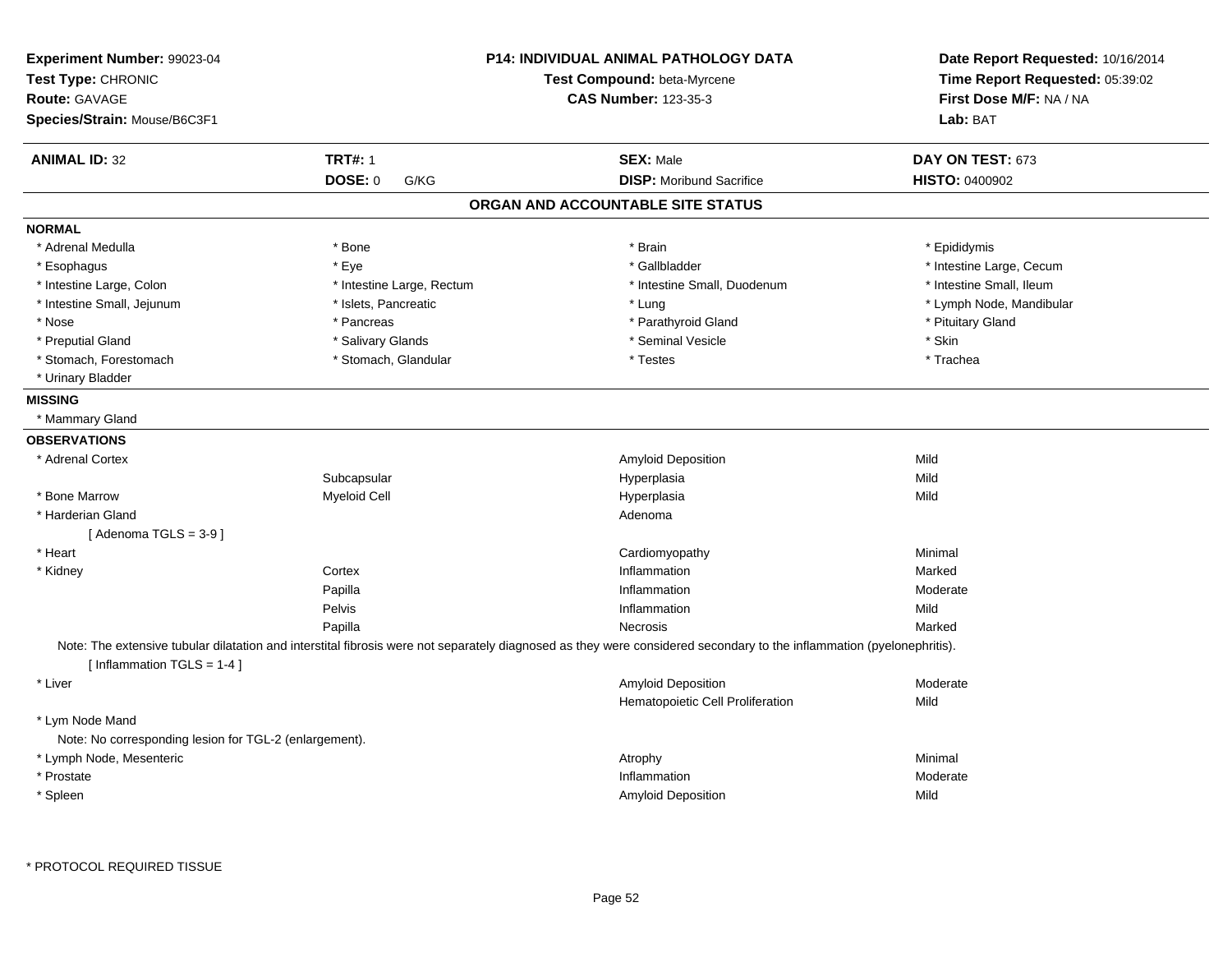| Experiment Number: 99023-04<br>Test Type: CHRONIC<br><b>Route: GAVAGE</b><br>Species/Strain: Mouse/B6C3F1  |                                   | P14: INDIVIDUAL ANIMAL PATHOLOGY DATA<br><b>Test Compound: beta-Myrcene</b><br><b>CAS Number: 123-35-3</b> | Date Report Requested: 10/16/2014<br>Time Report Requested: 05:39:02<br>First Dose M/F: NA / NA<br>Lab: BAT |
|------------------------------------------------------------------------------------------------------------|-----------------------------------|------------------------------------------------------------------------------------------------------------|-------------------------------------------------------------------------------------------------------------|
| <b>ANIMAL ID: 32</b>                                                                                       | <b>TRT#: 1</b><br>DOSE: 0<br>G/KG | <b>SEX: Male</b><br><b>DISP:</b> Moribund Sacrifice                                                        | DAY ON TEST: 673<br><b>HISTO: 0400902</b>                                                                   |
|                                                                                                            |                                   | ORGAN AND ACCOUNTABLE SITE STATUS                                                                          |                                                                                                             |
|                                                                                                            |                                   | Hematopoietic Cell Proliferation                                                                           | Moderate                                                                                                    |
| * Thymus                                                                                                   |                                   | Atrophy                                                                                                    | Marked                                                                                                      |
| * Thyroid Gland                                                                                            | C Cell                            | Hyperplasia                                                                                                | Moderate                                                                                                    |
| Tooth                                                                                                      |                                   | Dysplasia                                                                                                  |                                                                                                             |
| PRIMARY CAUSE OF DEATH                                                                                     | - Kidney Cortex Inflammation      |                                                                                                            |                                                                                                             |
| Animal Note: The positive control slide for the Congo Red stain was filed along with slides for animal 32. |                                   |                                                                                                            |                                                                                                             |

Animal Note: The amyloid present was only weakly positive (apple-green birefringence under po larized light) when stained with Congo Red for amyloid.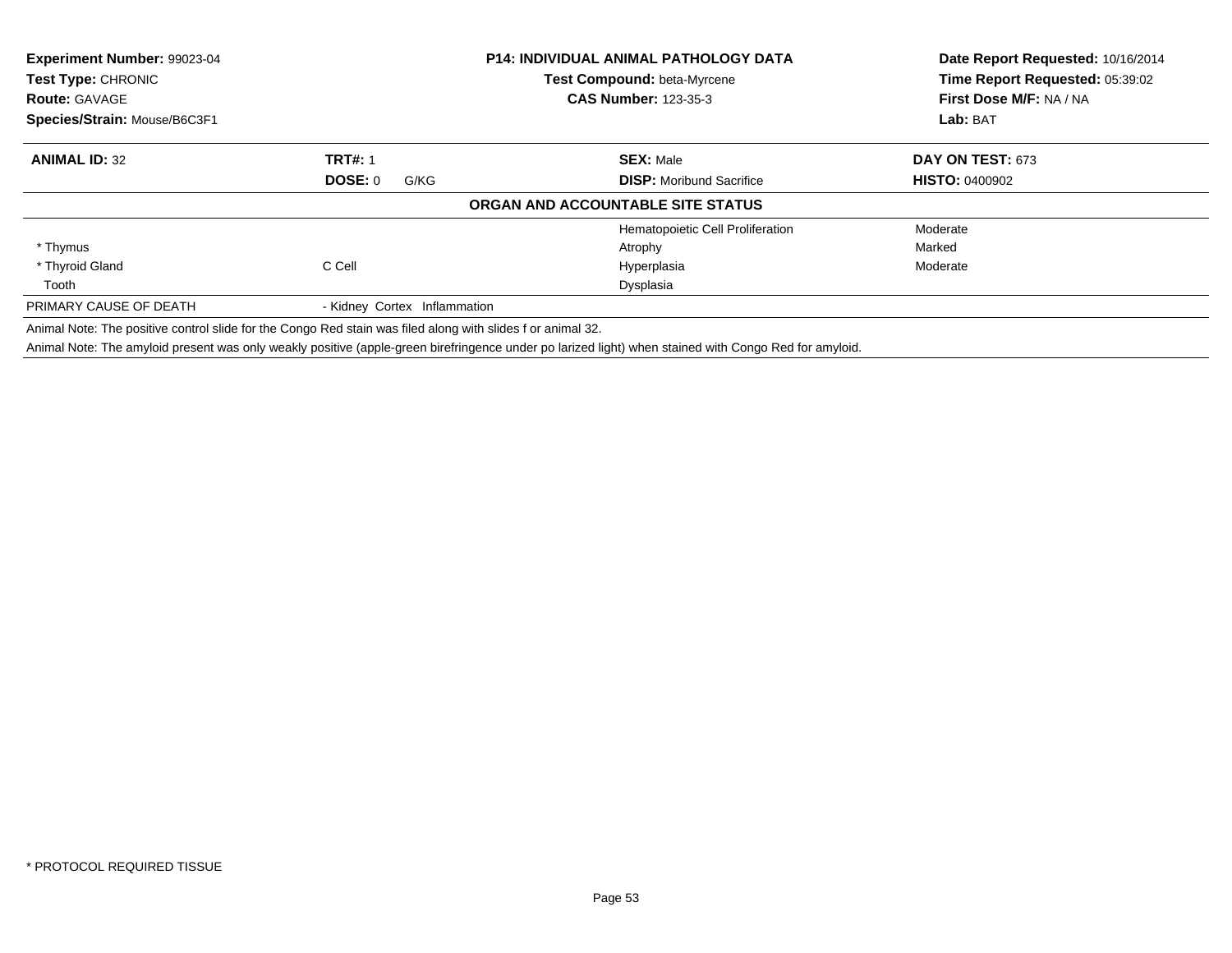| Experiment Number: 99023-04<br>Test Type: CHRONIC<br><b>Route: GAVAGE</b><br>Species/Strain: Mouse/B6C3F1 | <b>P14: INDIVIDUAL ANIMAL PATHOLOGY DATA</b><br>Test Compound: beta-Myrcene<br><b>CAS Number: 123-35-3</b> |                                   | Date Report Requested: 10/16/2014<br>Time Report Requested: 05:39:02<br>First Dose M/F: NA / NA<br><b>Lab: BAT</b> |
|-----------------------------------------------------------------------------------------------------------|------------------------------------------------------------------------------------------------------------|-----------------------------------|--------------------------------------------------------------------------------------------------------------------|
|                                                                                                           |                                                                                                            |                                   |                                                                                                                    |
| <b>ANIMAL ID: 33</b>                                                                                      | <b>TRT#: 1</b>                                                                                             | <b>SEX: Male</b>                  | DAY ON TEST: 546                                                                                                   |
|                                                                                                           | <b>DOSE: 0</b><br>G/KG                                                                                     | <b>DISP:</b> Moribund Sacrifice   | <b>HISTO: 0400903</b>                                                                                              |
|                                                                                                           |                                                                                                            | ORGAN AND ACCOUNTABLE SITE STATUS |                                                                                                                    |
| <b>NORMAL</b>                                                                                             |                                                                                                            |                                   |                                                                                                                    |
| * Adrenal Medulla                                                                                         | * Bone                                                                                                     | * Bone Marrow                     | * Brain                                                                                                            |
| * Epididymis                                                                                              | * Esophagus                                                                                                | * Eye                             | * Gallbladder                                                                                                      |
| * Harderian Gland                                                                                         | * Intestine Large, Cecum                                                                                   | * Intestine Large, Colon          | * Intestine Large, Rectum                                                                                          |
| * Intestine Small, Duodenum                                                                               | * Intestine Small, Ileum                                                                                   | * Intestine Small, Jejunum        | * Lung                                                                                                             |
| * Lymph Node, Mandibular                                                                                  | * Lymph Node, Mesenteric                                                                                   | * Pancreas                        | * Parathyroid Gland                                                                                                |
| * Pituitary Gland                                                                                         | * Preputial Gland                                                                                          | * Salivary Glands                 | * Seminal Vesicle                                                                                                  |
| * Skin                                                                                                    | * Spleen                                                                                                   | * Stomach, Glandular              | * Testes                                                                                                           |
| * Thyroid Gland                                                                                           | * Trachea                                                                                                  | * Urinary Bladder                 |                                                                                                                    |
| <b>MISSING</b>                                                                                            |                                                                                                            |                                   |                                                                                                                    |
| * Mammary Gland                                                                                           |                                                                                                            |                                   |                                                                                                                    |
| <b>OBSERVATIONS</b>                                                                                       |                                                                                                            |                                   |                                                                                                                    |
| * Adrenal Cortex                                                                                          | Subcapsular                                                                                                | Hyperplasia                       | Mild                                                                                                               |
| * Heart                                                                                                   |                                                                                                            | Cardiomyopathy                    | Minimal                                                                                                            |
| * Islets, Pancreatic                                                                                      |                                                                                                            | Hyperplasia                       | Mild                                                                                                               |
| * Kidney                                                                                                  |                                                                                                            | Mineralization                    | Minimal                                                                                                            |
|                                                                                                           |                                                                                                            | Nephropathy                       | Marked                                                                                                             |
|                                                                                                           | <b>Renal Tubule</b>                                                                                        | Vacuolization Cytoplasmic         | Mild                                                                                                               |
| * Liver                                                                                                   |                                                                                                            | Fatty Change                      | Mild                                                                                                               |
| [Fatty Change TGLS = 1-3]                                                                                 |                                                                                                            |                                   |                                                                                                                    |
| * Nose                                                                                                    | Olfactory Epi                                                                                              | Degeneration                      | Minimal                                                                                                            |
| * Prostate                                                                                                |                                                                                                            | Inflammation                      | Minimal                                                                                                            |
| * Stomach, Forestomach                                                                                    | Epithelium                                                                                                 | Hyperplasia                       | Moderate                                                                                                           |
|                                                                                                           |                                                                                                            | Inflammation                      | Mild                                                                                                               |
|                                                                                                           |                                                                                                            | Necrosis                          | Minimal                                                                                                            |
| [ Hyperplasia TGLS = 2-5+10 ]                                                                             |                                                                                                            |                                   |                                                                                                                    |
| * Thymus                                                                                                  |                                                                                                            | Atrophy                           | Marked                                                                                                             |
| Tooth                                                                                                     |                                                                                                            | Dysplasia                         |                                                                                                                    |
| PRIMARY CAUSE OF DEATH                                                                                    | - Kidney Nephropathy                                                                                       |                                   |                                                                                                                    |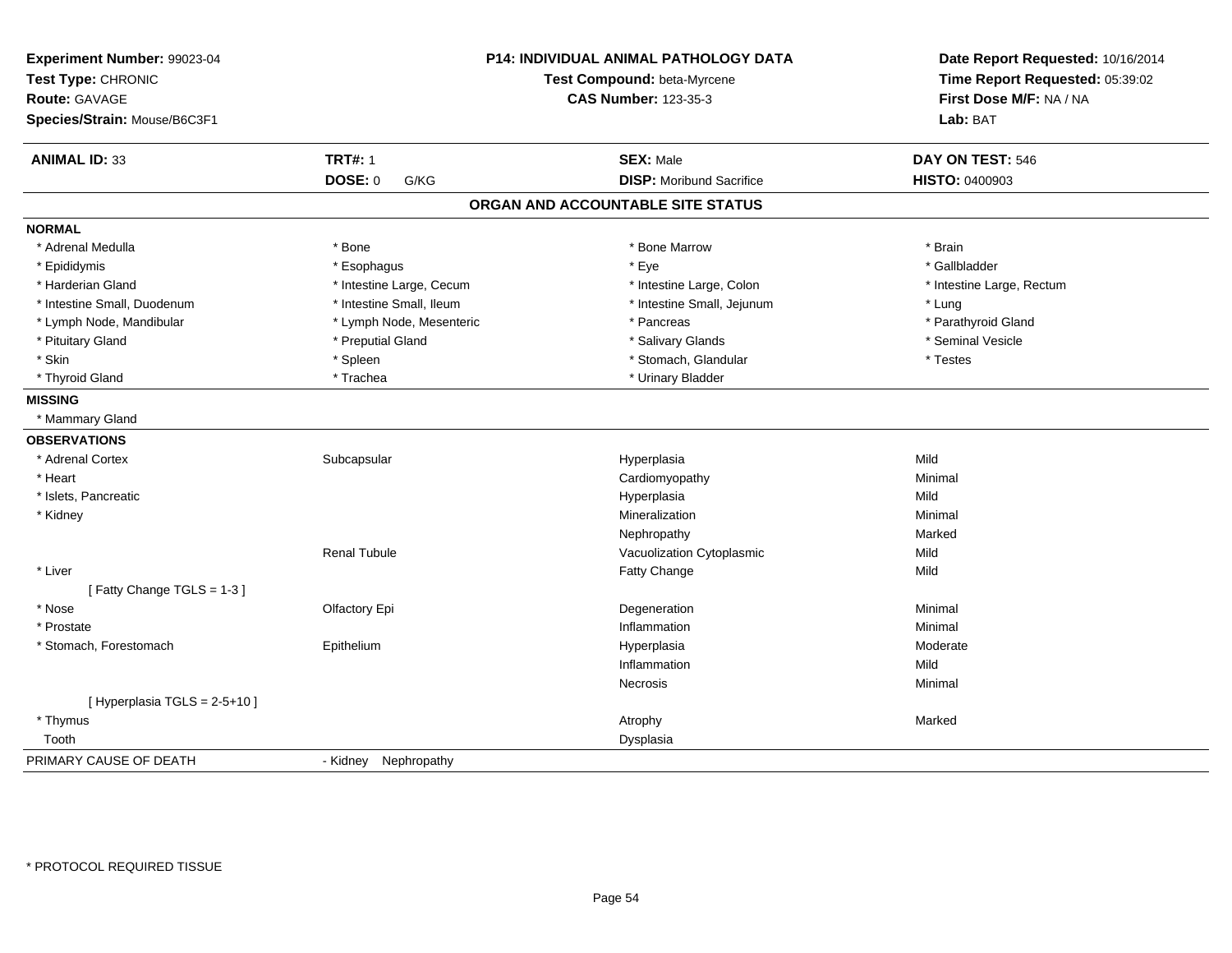| Experiment Number: 99023-04                  |                          | <b>P14: INDIVIDUAL ANIMAL PATHOLOGY DATA</b> | Date Report Requested: 10/16/2014 |
|----------------------------------------------|--------------------------|----------------------------------------------|-----------------------------------|
| Test Type: CHRONIC                           |                          | Test Compound: beta-Myrcene                  | Time Report Requested: 05:39:02   |
| <b>Route: GAVAGE</b>                         |                          | <b>CAS Number: 123-35-3</b>                  | First Dose M/F: NA / NA           |
| Species/Strain: Mouse/B6C3F1                 |                          |                                              | Lab: BAT                          |
| <b>ANIMAL ID: 34</b>                         | <b>TRT#: 1</b>           | <b>SEX: Male</b>                             | DAY ON TEST: 729                  |
|                                              | <b>DOSE: 0</b><br>G/KG   | <b>DISP: Terminal Sacrifice</b>              | <b>HISTO: 0400904</b>             |
|                                              |                          | ORGAN AND ACCOUNTABLE SITE STATUS            |                                   |
| <b>NORMAL</b>                                |                          |                                              |                                   |
| * Adrenal Medulla                            | * Bone Marrow            | * Brain                                      | * Epididymis                      |
| * Esophagus                                  | * Eye                    | * Gallbladder                                | * Harderian Gland                 |
| * Heart                                      | * Intestine Large, Cecum | * Intestine Large, Colon                     | * Intestine Large, Rectum         |
| * Intestine Small, Duodenum                  | * Intestine Small, Ileum | * Intestine Small, Jejunum                   | * Lymph Node, Mandibular          |
| * Nose                                       | * Pancreas               | * Parathyroid Gland                          | * Pituitary Gland                 |
| * Prostate                                   | * Salivary Glands        | * Seminal Vesicle                            | * Skin                            |
| * Stomach, Forestomach                       | * Stomach, Glandular     | * Testes                                     | * Thyroid Gland                   |
| * Trachea                                    | * Urinary Bladder        |                                              |                                   |
| <b>MISSING</b>                               |                          |                                              |                                   |
| * Mammary Gland                              |                          |                                              |                                   |
| <b>OBSERVATIONS</b>                          |                          |                                              |                                   |
| * Adrenal Cortex                             | Subcapsular              | Hyperplasia                                  | Mild                              |
| * Bone                                       | Joint                    | Arthrosis                                    | Marked                            |
| Note: Femorotibial joint is ankylosed.       |                          |                                              |                                   |
| * Islets, Pancreatic                         |                          | Hyperplasia                                  | Minimal                           |
| * Kidney                                     |                          | Mineralization                               | Minimal                           |
|                                              |                          | Nephropathy                                  | Minimal                           |
|                                              | <b>Renal Tubule</b>      | Vacuolization Cytoplasmic                    | Minimal                           |
| * Liver                                      |                          | <b>Eosinophilic Focus</b>                    |                                   |
|                                              |                          | Fatty Change                                 | Mild                              |
|                                              |                          | Hemangiosarcoma                              |                                   |
|                                              |                          | Hepatocellular Adenoma                       |                                   |
|                                              |                          | Inflammation                                 | Chronic Active, Minimal           |
|                                              |                          | <b>Mixed Cell Focus</b>                      |                                   |
| [Hemangiosarcoma TGLS = 5-11]                |                          |                                              |                                   |
| [ Hepatocellular Adenoma TGLS = 2-10 ]       |                          |                                              |                                   |
| [Mixed Cell Focus TGLS = 4-4]                |                          |                                              |                                   |
| * Lung                                       |                          | Alveolar/Bronchiolar Adenoma                 | Multiple                          |
|                                              |                          | Inflammation                                 | Chronic Active, Minimal           |
| [ Alveolar/Bronchiolar Adenoma TGLS = 3-10 ] |                          |                                              |                                   |
|                                              |                          |                                              |                                   |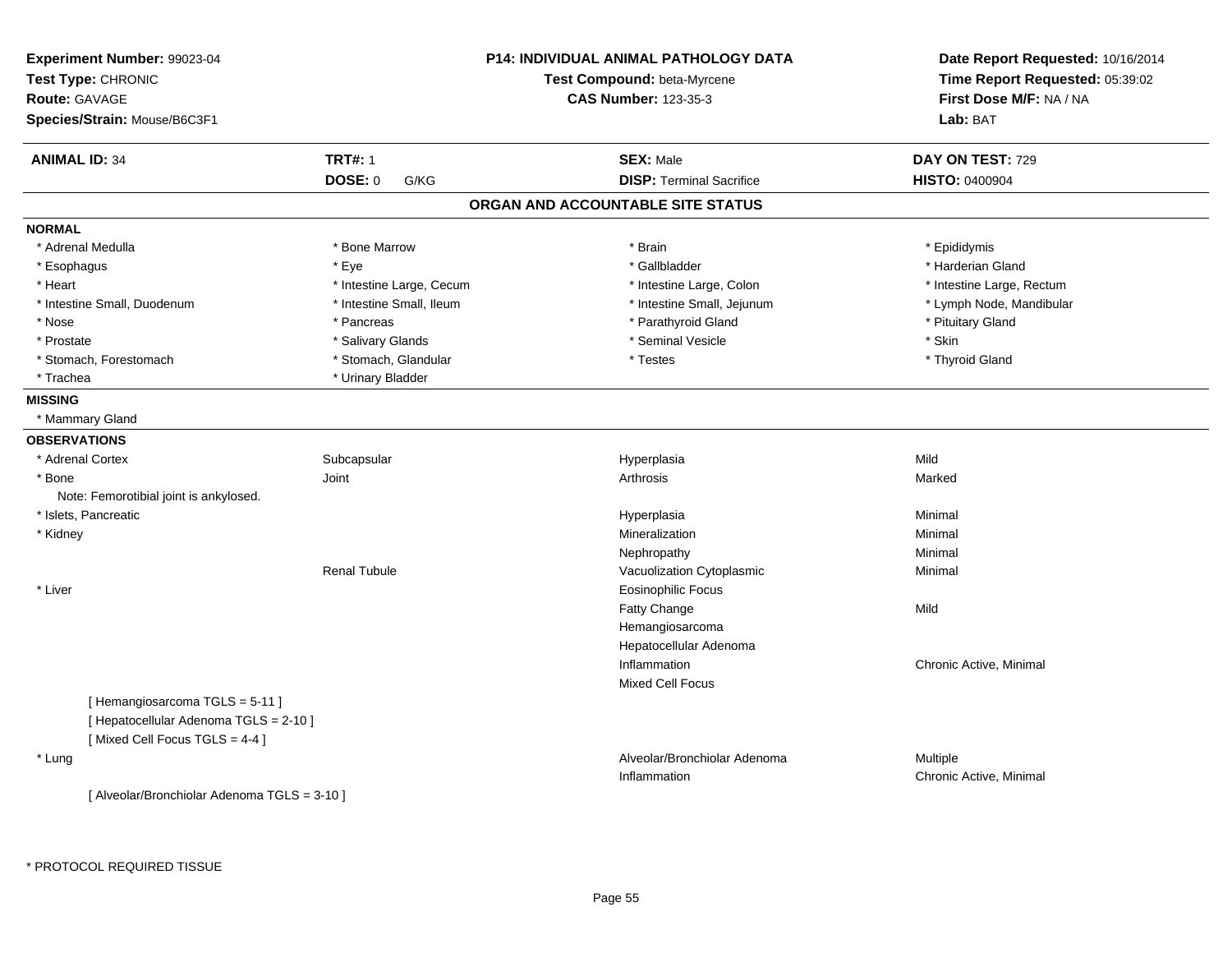| Experiment Number: 99023-04<br>Test Type: CHRONIC<br><b>Route: GAVAGE</b><br>Species/Strain: Mouse/B6C3F1 |      | <b>P14: INDIVIDUAL ANIMAL PATHOLOGY DATA</b><br><b>Test Compound: beta-Myrcene</b><br><b>CAS Number: 123-35-3</b> | Date Report Requested: 10/16/2014<br>Time Report Requested: 05:39:02<br>First Dose M/F: NA / NA<br>Lab: BAT |
|-----------------------------------------------------------------------------------------------------------|------|-------------------------------------------------------------------------------------------------------------------|-------------------------------------------------------------------------------------------------------------|
|                                                                                                           |      |                                                                                                                   |                                                                                                             |
| <b>ANIMAL ID: 34</b><br><b>TRT#: 1</b>                                                                    |      | <b>SEX: Male</b>                                                                                                  | DAY ON TEST: 729                                                                                            |
| <b>DOSE: 0</b>                                                                                            | G/KG | <b>DISP: Terminal Sacrifice</b>                                                                                   | <b>HISTO: 0400904</b>                                                                                       |
|                                                                                                           |      | ORGAN AND ACCOUNTABLE SITE STATUS                                                                                 |                                                                                                             |
| * Lymph Node, Mesenteric                                                                                  |      | <b>Amyloid Deposition</b>                                                                                         | Minimal                                                                                                     |
|                                                                                                           |      | Inflammation                                                                                                      | Mild                                                                                                        |
|                                                                                                           |      | Pigmentation                                                                                                      | Hemosiderin, Mild                                                                                           |
| * Preputial Gland                                                                                         |      | Inflammation                                                                                                      | Mild                                                                                                        |
| [Inflammation TGLS = $1-8$ ]                                                                              |      |                                                                                                                   |                                                                                                             |
| * Spleen                                                                                                  |      | Hematopoietic Cell Proliferation                                                                                  | Minimal                                                                                                     |
| * Thymus                                                                                                  |      | Atrophy                                                                                                           | Mild                                                                                                        |
| Tooth                                                                                                     |      | Dysplasia                                                                                                         |                                                                                                             |
| PRIMARY CAUSE OF DEATH                                                                                    |      |                                                                                                                   |                                                                                                             |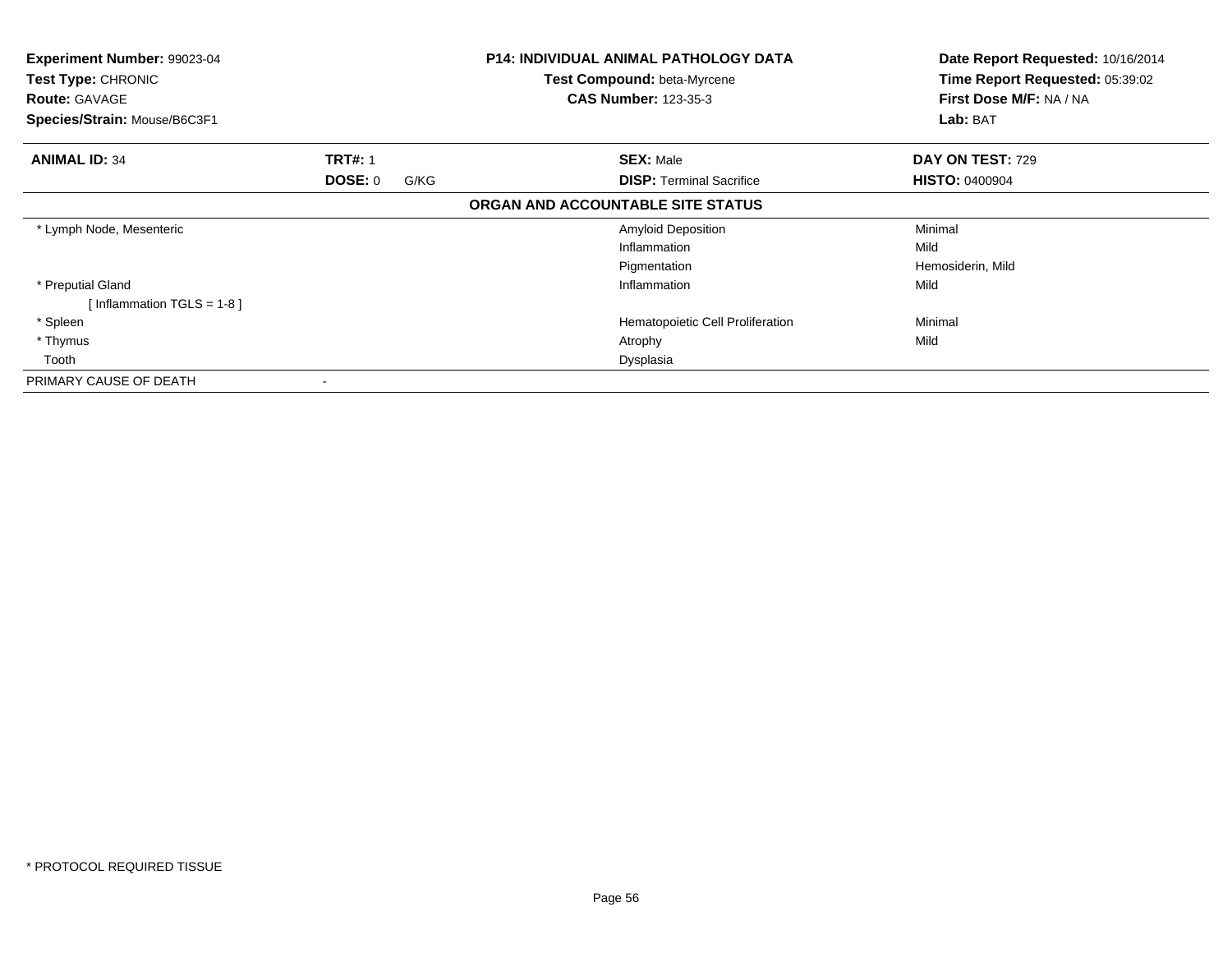| Experiment Number: 99023-04<br>Test Type: CHRONIC<br><b>Route: GAVAGE</b><br>Species/Strain: Mouse/B6C3F1 |                          | <b>P14: INDIVIDUAL ANIMAL PATHOLOGY DATA</b><br>Test Compound: beta-Myrcene<br><b>CAS Number: 123-35-3</b> | Date Report Requested: 10/16/2014<br>Time Report Requested: 05:39:03<br>First Dose M/F: NA / NA<br>Lab: BAT |
|-----------------------------------------------------------------------------------------------------------|--------------------------|------------------------------------------------------------------------------------------------------------|-------------------------------------------------------------------------------------------------------------|
| <b>ANIMAL ID: 35</b>                                                                                      | <b>TRT#: 1</b>           | <b>SEX: Male</b>                                                                                           | DAY ON TEST: 644                                                                                            |
|                                                                                                           | <b>DOSE: 0</b><br>G/KG   | <b>DISP: Natural Death</b>                                                                                 | HISTO: 0400905                                                                                              |
|                                                                                                           |                          | ORGAN AND ACCOUNTABLE SITE STATUS                                                                          |                                                                                                             |
| <b>NORMAL</b>                                                                                             |                          |                                                                                                            |                                                                                                             |
| * Adrenal Medulla                                                                                         | * Bone                   | * Bone Marrow                                                                                              | * Brain                                                                                                     |
| * Epididymis                                                                                              | * Esophagus              | $*$ Eye                                                                                                    | * Gallbladder                                                                                               |
| * Harderian Gland                                                                                         | * Intestine Large, Cecum | * Intestine Large, Colon                                                                                   | * Intestine Large, Rectum                                                                                   |
| * Intestine Small, Duodenum                                                                               | * Intestine Small, Ileum | * Intestine Small, Jejunum                                                                                 | * Lung                                                                                                      |
| * Lymph Node, Mesenteric                                                                                  | * Nose                   | * Pancreas                                                                                                 | * Parathyroid Gland                                                                                         |
| * Pituitary Gland                                                                                         | * Preputial Gland        | * Prostate                                                                                                 | * Salivary Glands                                                                                           |
| * Seminal Vesicle                                                                                         | * Stomach, Forestomach   | * Stomach, Glandular                                                                                       | * Testes                                                                                                    |
| * Thyroid Gland                                                                                           | * Trachea                | * Urinary Bladder                                                                                          |                                                                                                             |
| <b>MISSING</b>                                                                                            |                          |                                                                                                            |                                                                                                             |
| * Mammary Gland                                                                                           |                          |                                                                                                            |                                                                                                             |
| <b>OBSERVATIONS</b>                                                                                       |                          |                                                                                                            |                                                                                                             |
| * Adrenal Cortex                                                                                          | Subcapsular              | Hyperplasia                                                                                                | Minimal                                                                                                     |
| * Heart                                                                                                   |                          | Cardiomyopathy                                                                                             | Minimal                                                                                                     |
| * Islets, Pancreatic                                                                                      |                          | Hyperplasia                                                                                                | Minimal                                                                                                     |
| * Kidney                                                                                                  |                          | Mineralization                                                                                             | Minimal                                                                                                     |
|                                                                                                           | <b>Renal Tubule</b>      | Vacuolization Cytoplasmic                                                                                  | Minimal                                                                                                     |
| * Liver                                                                                                   |                          | Hemangiosarcoma                                                                                            |                                                                                                             |
|                                                                                                           |                          | Hematopoietic Cell Proliferation                                                                           | Minimal                                                                                                     |
|                                                                                                           |                          | Hepatocellular Carcinoma                                                                                   | Multiple                                                                                                    |
|                                                                                                           |                          | Vacuolization Cytoplasmic                                                                                  | Mild                                                                                                        |
| [Hemangiosarcoma TGLS = 5-11]<br>[ Hepatocellular Carcinoma TGLS = 4-12, 3-11 ]                           |                          |                                                                                                            |                                                                                                             |
| * Lymph Node, Mandibular                                                                                  |                          |                                                                                                            | Mild                                                                                                        |
| * Skin                                                                                                    |                          | Atrophy                                                                                                    |                                                                                                             |
| [Hemangiosarcoma TGLS = 1-10]                                                                             |                          | Hemangiosarcoma                                                                                            |                                                                                                             |
| * Spleen                                                                                                  | Lymph Follic             |                                                                                                            | Marked                                                                                                      |
|                                                                                                           |                          | Atrophy                                                                                                    | Marked                                                                                                      |
| [ Hematopoietic Cell Proliferation TGLS = 2-4 ]                                                           |                          | Hematopoietic Cell Proliferation                                                                           |                                                                                                             |
| * Thymus                                                                                                  |                          | Amyloid Deposition                                                                                         | Minimal                                                                                                     |
|                                                                                                           |                          | Atrophy                                                                                                    | Marked                                                                                                      |
|                                                                                                           |                          |                                                                                                            |                                                                                                             |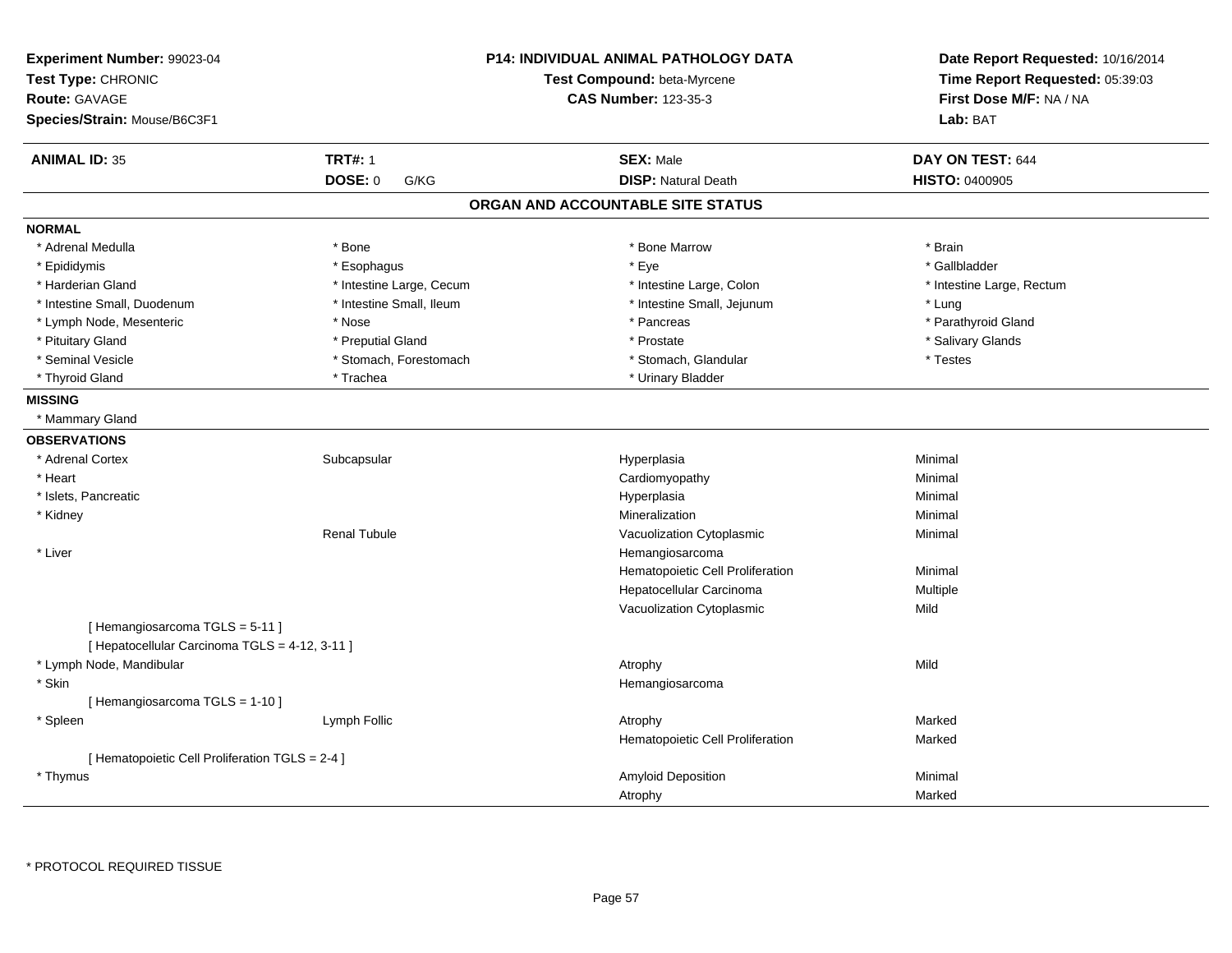|                        | <b>P14: INDIVIDUAL ANIMAL PATHOLOGY DATA</b> | Date Report Requested: 10/16/2014                                                   |
|------------------------|----------------------------------------------|-------------------------------------------------------------------------------------|
|                        | <b>Test Compound: beta-Myrcene</b>           | Time Report Requested: 05:39:03                                                     |
| <b>Route: GAVAGE</b>   |                                              | First Dose M/F: NA / NA                                                             |
|                        |                                              | Lab: BAT                                                                            |
| <b>TRT#: 1</b>         | <b>SEX: Male</b>                             | DAY ON TEST: 644                                                                    |
| <b>DOSE: 0</b><br>G/KG | <b>DISP:</b> Natural Death                   | <b>HISTO: 0400905</b>                                                               |
|                        |                                              |                                                                                     |
| - Skin                 |                                              |                                                                                     |
|                        |                                              | <b>CAS Number: 123-35-3</b><br>ORGAN AND ACCOUNTABLE SITE STATUS<br>Hemangiosarcoma |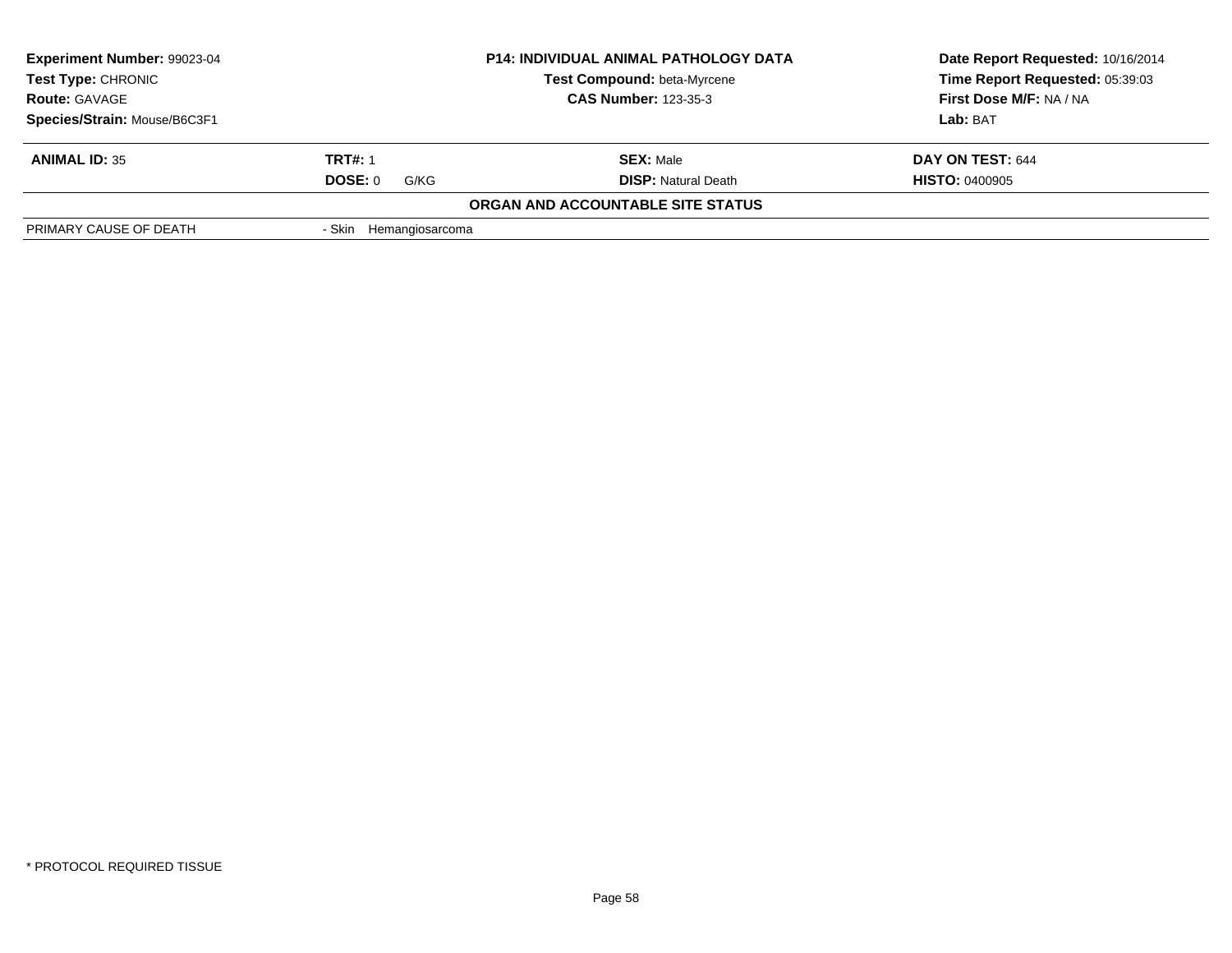| <b>TRT#: 1</b><br><b>ANIMAL ID: 36</b><br><b>SEX: Male</b><br>DAY ON TEST: 729<br><b>DOSE: 0</b><br><b>DISP: Terminal Sacrifice</b><br><b>HISTO: 0400906</b><br>G/KG<br>ORGAN AND ACCOUNTABLE SITE STATUS<br><b>NORMAL</b><br>* Adrenal Medulla<br>* Bone<br>* Bone Marrow<br>* Brain<br>* Eye<br>* Gallbladder<br>* Epididymis<br>* Esophagus<br>* Harderian Gland<br>* Intestine Large, Cecum<br>* Intestine Large, Colon<br>* Intestine Large, Rectum<br>* Intestine Small, Duodenum<br>* Intestine Small, Ileum<br>* Intestine Small, Jejunum<br>* Islets, Pancreatic<br>* Lung<br>* Lymph Node, Mandibular<br>* Lymph Node, Mesenteric<br>* Pancreas<br>* Parathyroid Gland<br>* Preputial Gland<br>* Pituitary Gland<br>* Prostate<br>* Salivary Glands<br>* Seminal Vesicle<br>* Skin<br>* Stomach, Forestomach<br>* Stomach, Glandular<br>* Testes<br>* Thyroid Gland<br>* Trachea<br>* Urinary Bladder<br><b>MISSING</b><br>* Mammary Gland<br><b>OBSERVATIONS</b><br>* Adrenal Cortex<br>Subcapsular<br>Hyperplasia<br>Minimal<br>Hypertrophy<br>Minimal<br>* Heart<br><b>Coron Artery</b><br>Inflammation<br>Minimal<br>* Kidney<br>Cortex<br>Cyst<br>Minimal<br><b>Renal Tubule</b><br>Hyperplasia<br>Minimal<br>Nephropathy<br>Minimal<br><b>Renal Tubule</b><br>Vacuolization Cytoplasmic<br>Minimal<br>* Liver<br><b>Basophilic Focus</b><br>Clear Cell Focus<br>Fatty Change<br>Moderate<br>Hepatocellular Adenoma<br>Multiple<br><b>Mixed Cell Focus</b><br>[ Clear Cell Focus TGLS = 3,4-10+11 ]<br>[ Hepatocellular Adenoma TGLS = 1,2-4+10 ]<br><b>Respirat Epith</b><br>Hyperplasia<br>Minimal<br>* Nose<br>Olfactory Epi<br>Metaplasia<br>Respiratory, Mild<br>Polyp, Inflammatory<br>Mild | Experiment Number: 99023-04<br>Test Type: CHRONIC<br><b>Route: GAVAGE</b><br>Species/Strain: Mouse/B6C3F1 | <b>P14: INDIVIDUAL ANIMAL PATHOLOGY DATA</b><br>Test Compound: beta-Myrcene<br><b>CAS Number: 123-35-3</b> | Date Report Requested: 10/16/2014<br>Time Report Requested: 05:39:03<br>First Dose M/F: NA / NA<br>Lab: BAT |
|------------------------------------------------------------------------------------------------------------------------------------------------------------------------------------------------------------------------------------------------------------------------------------------------------------------------------------------------------------------------------------------------------------------------------------------------------------------------------------------------------------------------------------------------------------------------------------------------------------------------------------------------------------------------------------------------------------------------------------------------------------------------------------------------------------------------------------------------------------------------------------------------------------------------------------------------------------------------------------------------------------------------------------------------------------------------------------------------------------------------------------------------------------------------------------------------------------------------------------------------------------------------------------------------------------------------------------------------------------------------------------------------------------------------------------------------------------------------------------------------------------------------------------------------------------------------------------------------------------------------------------------------------------------------------------------------------------------|-----------------------------------------------------------------------------------------------------------|------------------------------------------------------------------------------------------------------------|-------------------------------------------------------------------------------------------------------------|
|                                                                                                                                                                                                                                                                                                                                                                                                                                                                                                                                                                                                                                                                                                                                                                                                                                                                                                                                                                                                                                                                                                                                                                                                                                                                                                                                                                                                                                                                                                                                                                                                                                                                                                                  |                                                                                                           |                                                                                                            |                                                                                                             |
|                                                                                                                                                                                                                                                                                                                                                                                                                                                                                                                                                                                                                                                                                                                                                                                                                                                                                                                                                                                                                                                                                                                                                                                                                                                                                                                                                                                                                                                                                                                                                                                                                                                                                                                  |                                                                                                           |                                                                                                            |                                                                                                             |
|                                                                                                                                                                                                                                                                                                                                                                                                                                                                                                                                                                                                                                                                                                                                                                                                                                                                                                                                                                                                                                                                                                                                                                                                                                                                                                                                                                                                                                                                                                                                                                                                                                                                                                                  |                                                                                                           |                                                                                                            |                                                                                                             |
|                                                                                                                                                                                                                                                                                                                                                                                                                                                                                                                                                                                                                                                                                                                                                                                                                                                                                                                                                                                                                                                                                                                                                                                                                                                                                                                                                                                                                                                                                                                                                                                                                                                                                                                  |                                                                                                           |                                                                                                            |                                                                                                             |
|                                                                                                                                                                                                                                                                                                                                                                                                                                                                                                                                                                                                                                                                                                                                                                                                                                                                                                                                                                                                                                                                                                                                                                                                                                                                                                                                                                                                                                                                                                                                                                                                                                                                                                                  |                                                                                                           |                                                                                                            |                                                                                                             |
|                                                                                                                                                                                                                                                                                                                                                                                                                                                                                                                                                                                                                                                                                                                                                                                                                                                                                                                                                                                                                                                                                                                                                                                                                                                                                                                                                                                                                                                                                                                                                                                                                                                                                                                  |                                                                                                           |                                                                                                            |                                                                                                             |
|                                                                                                                                                                                                                                                                                                                                                                                                                                                                                                                                                                                                                                                                                                                                                                                                                                                                                                                                                                                                                                                                                                                                                                                                                                                                                                                                                                                                                                                                                                                                                                                                                                                                                                                  |                                                                                                           |                                                                                                            |                                                                                                             |
|                                                                                                                                                                                                                                                                                                                                                                                                                                                                                                                                                                                                                                                                                                                                                                                                                                                                                                                                                                                                                                                                                                                                                                                                                                                                                                                                                                                                                                                                                                                                                                                                                                                                                                                  |                                                                                                           |                                                                                                            |                                                                                                             |
|                                                                                                                                                                                                                                                                                                                                                                                                                                                                                                                                                                                                                                                                                                                                                                                                                                                                                                                                                                                                                                                                                                                                                                                                                                                                                                                                                                                                                                                                                                                                                                                                                                                                                                                  |                                                                                                           |                                                                                                            |                                                                                                             |
|                                                                                                                                                                                                                                                                                                                                                                                                                                                                                                                                                                                                                                                                                                                                                                                                                                                                                                                                                                                                                                                                                                                                                                                                                                                                                                                                                                                                                                                                                                                                                                                                                                                                                                                  |                                                                                                           |                                                                                                            |                                                                                                             |
|                                                                                                                                                                                                                                                                                                                                                                                                                                                                                                                                                                                                                                                                                                                                                                                                                                                                                                                                                                                                                                                                                                                                                                                                                                                                                                                                                                                                                                                                                                                                                                                                                                                                                                                  |                                                                                                           |                                                                                                            |                                                                                                             |
|                                                                                                                                                                                                                                                                                                                                                                                                                                                                                                                                                                                                                                                                                                                                                                                                                                                                                                                                                                                                                                                                                                                                                                                                                                                                                                                                                                                                                                                                                                                                                                                                                                                                                                                  |                                                                                                           |                                                                                                            |                                                                                                             |
|                                                                                                                                                                                                                                                                                                                                                                                                                                                                                                                                                                                                                                                                                                                                                                                                                                                                                                                                                                                                                                                                                                                                                                                                                                                                                                                                                                                                                                                                                                                                                                                                                                                                                                                  |                                                                                                           |                                                                                                            |                                                                                                             |
|                                                                                                                                                                                                                                                                                                                                                                                                                                                                                                                                                                                                                                                                                                                                                                                                                                                                                                                                                                                                                                                                                                                                                                                                                                                                                                                                                                                                                                                                                                                                                                                                                                                                                                                  |                                                                                                           |                                                                                                            |                                                                                                             |
|                                                                                                                                                                                                                                                                                                                                                                                                                                                                                                                                                                                                                                                                                                                                                                                                                                                                                                                                                                                                                                                                                                                                                                                                                                                                                                                                                                                                                                                                                                                                                                                                                                                                                                                  |                                                                                                           |                                                                                                            |                                                                                                             |
|                                                                                                                                                                                                                                                                                                                                                                                                                                                                                                                                                                                                                                                                                                                                                                                                                                                                                                                                                                                                                                                                                                                                                                                                                                                                                                                                                                                                                                                                                                                                                                                                                                                                                                                  |                                                                                                           |                                                                                                            |                                                                                                             |
|                                                                                                                                                                                                                                                                                                                                                                                                                                                                                                                                                                                                                                                                                                                                                                                                                                                                                                                                                                                                                                                                                                                                                                                                                                                                                                                                                                                                                                                                                                                                                                                                                                                                                                                  |                                                                                                           |                                                                                                            |                                                                                                             |
|                                                                                                                                                                                                                                                                                                                                                                                                                                                                                                                                                                                                                                                                                                                                                                                                                                                                                                                                                                                                                                                                                                                                                                                                                                                                                                                                                                                                                                                                                                                                                                                                                                                                                                                  |                                                                                                           |                                                                                                            |                                                                                                             |
|                                                                                                                                                                                                                                                                                                                                                                                                                                                                                                                                                                                                                                                                                                                                                                                                                                                                                                                                                                                                                                                                                                                                                                                                                                                                                                                                                                                                                                                                                                                                                                                                                                                                                                                  |                                                                                                           |                                                                                                            |                                                                                                             |
|                                                                                                                                                                                                                                                                                                                                                                                                                                                                                                                                                                                                                                                                                                                                                                                                                                                                                                                                                                                                                                                                                                                                                                                                                                                                                                                                                                                                                                                                                                                                                                                                                                                                                                                  |                                                                                                           |                                                                                                            |                                                                                                             |
|                                                                                                                                                                                                                                                                                                                                                                                                                                                                                                                                                                                                                                                                                                                                                                                                                                                                                                                                                                                                                                                                                                                                                                                                                                                                                                                                                                                                                                                                                                                                                                                                                                                                                                                  |                                                                                                           |                                                                                                            |                                                                                                             |
|                                                                                                                                                                                                                                                                                                                                                                                                                                                                                                                                                                                                                                                                                                                                                                                                                                                                                                                                                                                                                                                                                                                                                                                                                                                                                                                                                                                                                                                                                                                                                                                                                                                                                                                  |                                                                                                           |                                                                                                            |                                                                                                             |
|                                                                                                                                                                                                                                                                                                                                                                                                                                                                                                                                                                                                                                                                                                                                                                                                                                                                                                                                                                                                                                                                                                                                                                                                                                                                                                                                                                                                                                                                                                                                                                                                                                                                                                                  |                                                                                                           |                                                                                                            |                                                                                                             |
|                                                                                                                                                                                                                                                                                                                                                                                                                                                                                                                                                                                                                                                                                                                                                                                                                                                                                                                                                                                                                                                                                                                                                                                                                                                                                                                                                                                                                                                                                                                                                                                                                                                                                                                  |                                                                                                           |                                                                                                            |                                                                                                             |
|                                                                                                                                                                                                                                                                                                                                                                                                                                                                                                                                                                                                                                                                                                                                                                                                                                                                                                                                                                                                                                                                                                                                                                                                                                                                                                                                                                                                                                                                                                                                                                                                                                                                                                                  |                                                                                                           |                                                                                                            |                                                                                                             |
|                                                                                                                                                                                                                                                                                                                                                                                                                                                                                                                                                                                                                                                                                                                                                                                                                                                                                                                                                                                                                                                                                                                                                                                                                                                                                                                                                                                                                                                                                                                                                                                                                                                                                                                  |                                                                                                           |                                                                                                            |                                                                                                             |
|                                                                                                                                                                                                                                                                                                                                                                                                                                                                                                                                                                                                                                                                                                                                                                                                                                                                                                                                                                                                                                                                                                                                                                                                                                                                                                                                                                                                                                                                                                                                                                                                                                                                                                                  |                                                                                                           |                                                                                                            |                                                                                                             |
|                                                                                                                                                                                                                                                                                                                                                                                                                                                                                                                                                                                                                                                                                                                                                                                                                                                                                                                                                                                                                                                                                                                                                                                                                                                                                                                                                                                                                                                                                                                                                                                                                                                                                                                  |                                                                                                           |                                                                                                            |                                                                                                             |
|                                                                                                                                                                                                                                                                                                                                                                                                                                                                                                                                                                                                                                                                                                                                                                                                                                                                                                                                                                                                                                                                                                                                                                                                                                                                                                                                                                                                                                                                                                                                                                                                                                                                                                                  |                                                                                                           |                                                                                                            |                                                                                                             |
|                                                                                                                                                                                                                                                                                                                                                                                                                                                                                                                                                                                                                                                                                                                                                                                                                                                                                                                                                                                                                                                                                                                                                                                                                                                                                                                                                                                                                                                                                                                                                                                                                                                                                                                  |                                                                                                           |                                                                                                            |                                                                                                             |
|                                                                                                                                                                                                                                                                                                                                                                                                                                                                                                                                                                                                                                                                                                                                                                                                                                                                                                                                                                                                                                                                                                                                                                                                                                                                                                                                                                                                                                                                                                                                                                                                                                                                                                                  |                                                                                                           |                                                                                                            |                                                                                                             |
|                                                                                                                                                                                                                                                                                                                                                                                                                                                                                                                                                                                                                                                                                                                                                                                                                                                                                                                                                                                                                                                                                                                                                                                                                                                                                                                                                                                                                                                                                                                                                                                                                                                                                                                  |                                                                                                           |                                                                                                            |                                                                                                             |
|                                                                                                                                                                                                                                                                                                                                                                                                                                                                                                                                                                                                                                                                                                                                                                                                                                                                                                                                                                                                                                                                                                                                                                                                                                                                                                                                                                                                                                                                                                                                                                                                                                                                                                                  | * Spleen                                                                                                  | Hematopoietic Cell Proliferation                                                                           | Minimal                                                                                                     |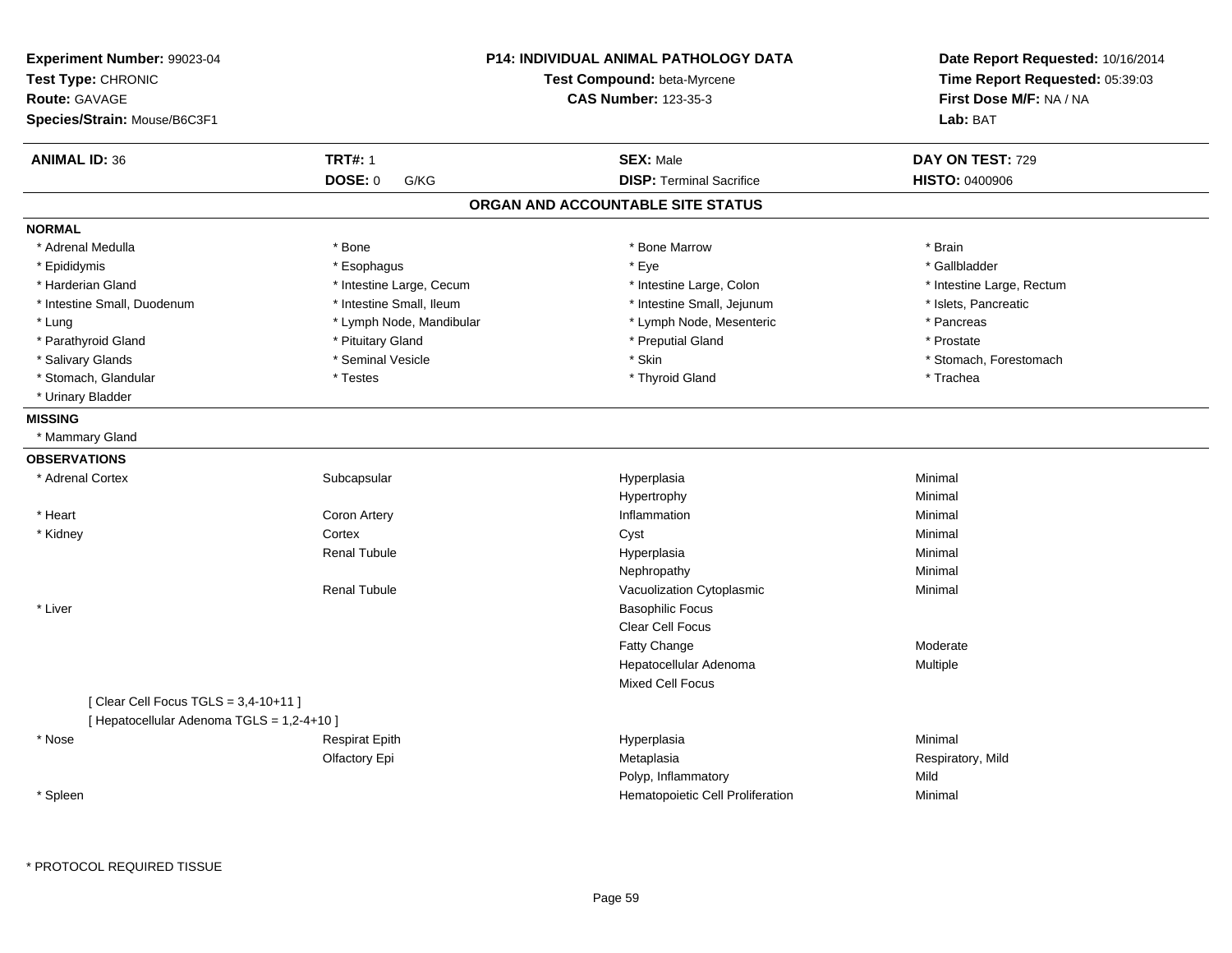| Experiment Number: 99023-04<br><b>P14: INDIVIDUAL ANIMAL PATHOLOGY DATA</b><br><b>Test Type: CHRONIC</b><br>Test Compound: beta-Myrcene<br><b>CAS Number: 123-35-3</b><br><b>Route: GAVAGE</b> |                 |                                   | Date Report Requested: 10/16/2014<br>Time Report Requested: 05:39:03 |
|------------------------------------------------------------------------------------------------------------------------------------------------------------------------------------------------|-----------------|-----------------------------------|----------------------------------------------------------------------|
|                                                                                                                                                                                                |                 |                                   |                                                                      |
|                                                                                                                                                                                                |                 |                                   | First Dose M/F: NA / NA                                              |
| Species/Strain: Mouse/B6C3F1                                                                                                                                                                   |                 |                                   | Lab: BAT                                                             |
| <b>ANIMAL ID: 36</b>                                                                                                                                                                           | <b>TRT#: 1</b>  | <b>SEX: Male</b>                  | <b>DAY ON TEST: 729</b>                                              |
|                                                                                                                                                                                                | DOSE: 0<br>G/KG | <b>DISP:</b> Terminal Sacrifice   | <b>HISTO: 0400906</b>                                                |
|                                                                                                                                                                                                |                 | ORGAN AND ACCOUNTABLE SITE STATUS |                                                                      |
| * Thymus                                                                                                                                                                                       |                 | Atrophy                           | Minimal                                                              |
| Tooth                                                                                                                                                                                          |                 | Dysplasia                         |                                                                      |
| PRIMARY CAUSE OF DEATH                                                                                                                                                                         |                 |                                   |                                                                      |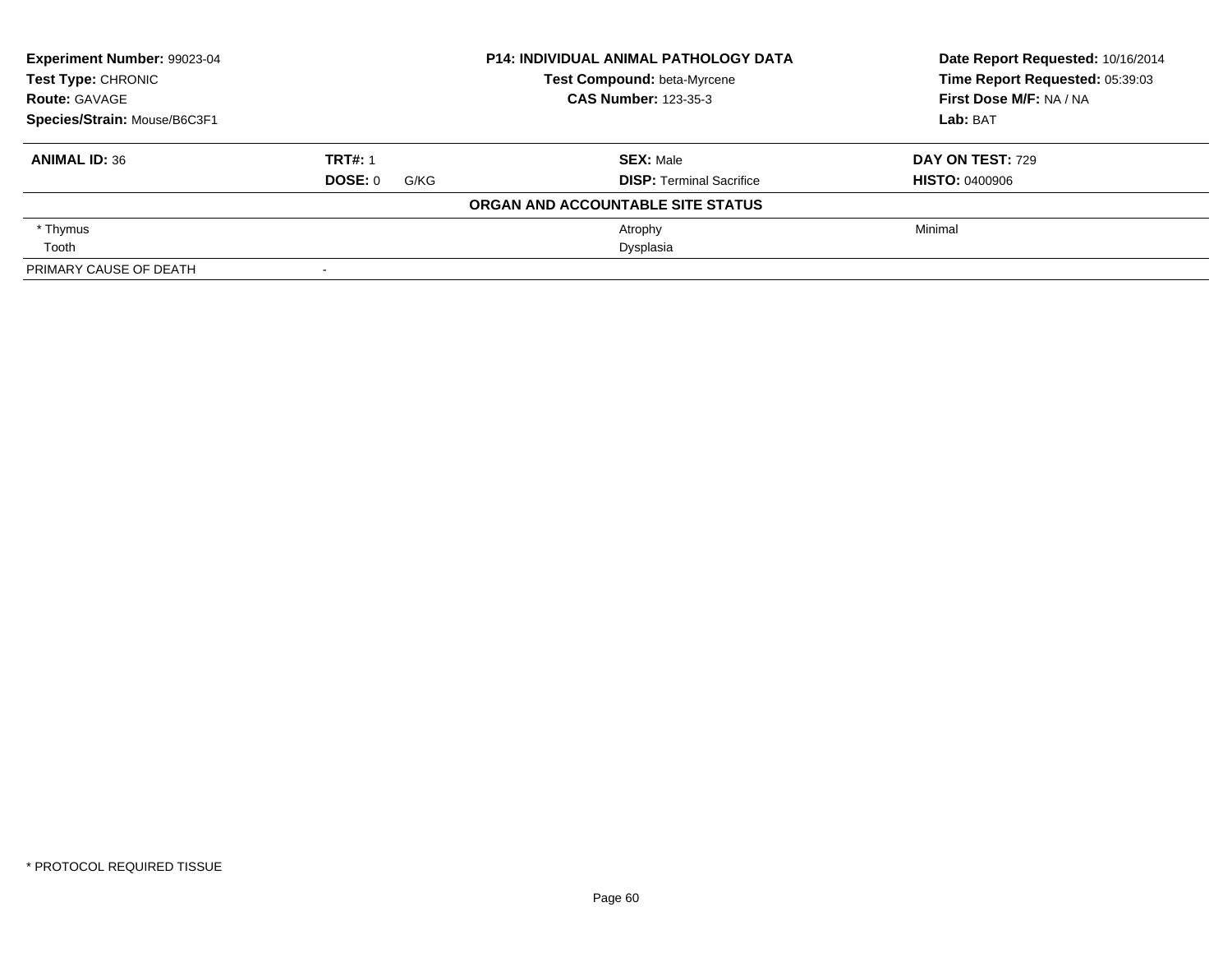| Experiment Number: 99023-04<br>Test Type: CHRONIC<br><b>Route: GAVAGE</b><br>Species/Strain: Mouse/B6C3F1 |                             | P14: INDIVIDUAL ANIMAL PATHOLOGY DATA<br>Test Compound: beta-Myrcene<br><b>CAS Number: 123-35-3</b> |                            |
|-----------------------------------------------------------------------------------------------------------|-----------------------------|-----------------------------------------------------------------------------------------------------|----------------------------|
|                                                                                                           |                             |                                                                                                     | Lab: BAT                   |
| <b>ANIMAL ID: 37</b>                                                                                      | <b>TRT#: 1</b>              | <b>SEX: Male</b>                                                                                    | DAY ON TEST: 729           |
|                                                                                                           | <b>DOSE: 0</b><br>G/KG      | <b>DISP: Terminal Sacrifice</b>                                                                     | <b>HISTO: 0400907</b>      |
|                                                                                                           |                             | ORGAN AND ACCOUNTABLE SITE STATUS                                                                   |                            |
| <b>NORMAL</b>                                                                                             |                             |                                                                                                     |                            |
| * Adrenal Medulla                                                                                         | * Bone                      | * Bone Marrow                                                                                       | * Brain                    |
| * Epididymis                                                                                              | * Esophagus                 | * Eye                                                                                               | * Gallbladder              |
| * Harderian Gland                                                                                         | * Heart                     | * Intestine Large, Cecum                                                                            | * Intestine Large, Colon   |
| * Intestine Large, Rectum                                                                                 | * Intestine Small, Duodenum | * Intestine Small, Ileum                                                                            | * Intestine Small, Jejunum |
| * Islets, Pancreatic                                                                                      | * Lung                      | * Lymph Node, Mandibular                                                                            | * Lymph Node, Mesenteric   |
| * Nose                                                                                                    | * Pancreas                  | * Parathyroid Gland                                                                                 | * Pituitary Gland          |
| * Prostate                                                                                                | * Salivary Glands           | * Seminal Vesicle                                                                                   | * Skin                     |
| * Spleen                                                                                                  | * Stomach, Forestomach      | * Stomach, Glandular                                                                                | * Testes                   |
| * Thyroid Gland                                                                                           | * Trachea                   | * Urinary Bladder                                                                                   |                            |
| <b>MISSING</b>                                                                                            |                             |                                                                                                     |                            |
| * Mammary Gland                                                                                           |                             |                                                                                                     |                            |
| <b>OBSERVATIONS</b>                                                                                       |                             |                                                                                                     |                            |
| * Adrenal Cortex                                                                                          |                             | Hypertrophy                                                                                         | Minimal                    |
| * Kidney                                                                                                  | <b>Renal Tubule</b>         | Hyperplasia                                                                                         | Minimal                    |
|                                                                                                           |                             | Mineralization                                                                                      | Minimal                    |
|                                                                                                           |                             | Nephropathy                                                                                         | Minimal                    |
|                                                                                                           | <b>Renal Tubule</b>         | Vacuolization Cytoplasmic                                                                           | Minimal                    |
| * Liver                                                                                                   |                             | Hepatocellular Adenoma                                                                              |                            |
| [ Hepatocellular Adenoma TGLS = 4-10,5-4 ]                                                                |                             |                                                                                                     |                            |
| * Preputial Gland                                                                                         |                             | Ectasia                                                                                             | Mild                       |
| [ Ectasia TGLS = $1-8$ ]                                                                                  |                             |                                                                                                     |                            |
| * Spleen                                                                                                  |                             |                                                                                                     |                            |
| Note: No corresponding finding for TGL-2 (small spleen).                                                  |                             |                                                                                                     |                            |
| * Thymus                                                                                                  |                             | Atrophy                                                                                             | Moderate                   |
| Tongue                                                                                                    |                             | Squamous Cell Carcinoma                                                                             |                            |
| [Squamous Cell Carcinoma TGLS = 3-10]                                                                     |                             |                                                                                                     |                            |
| Tooth                                                                                                     |                             | Dysplasia                                                                                           |                            |
| PRIMARY CAUSE OF DEATH                                                                                    |                             |                                                                                                     |                            |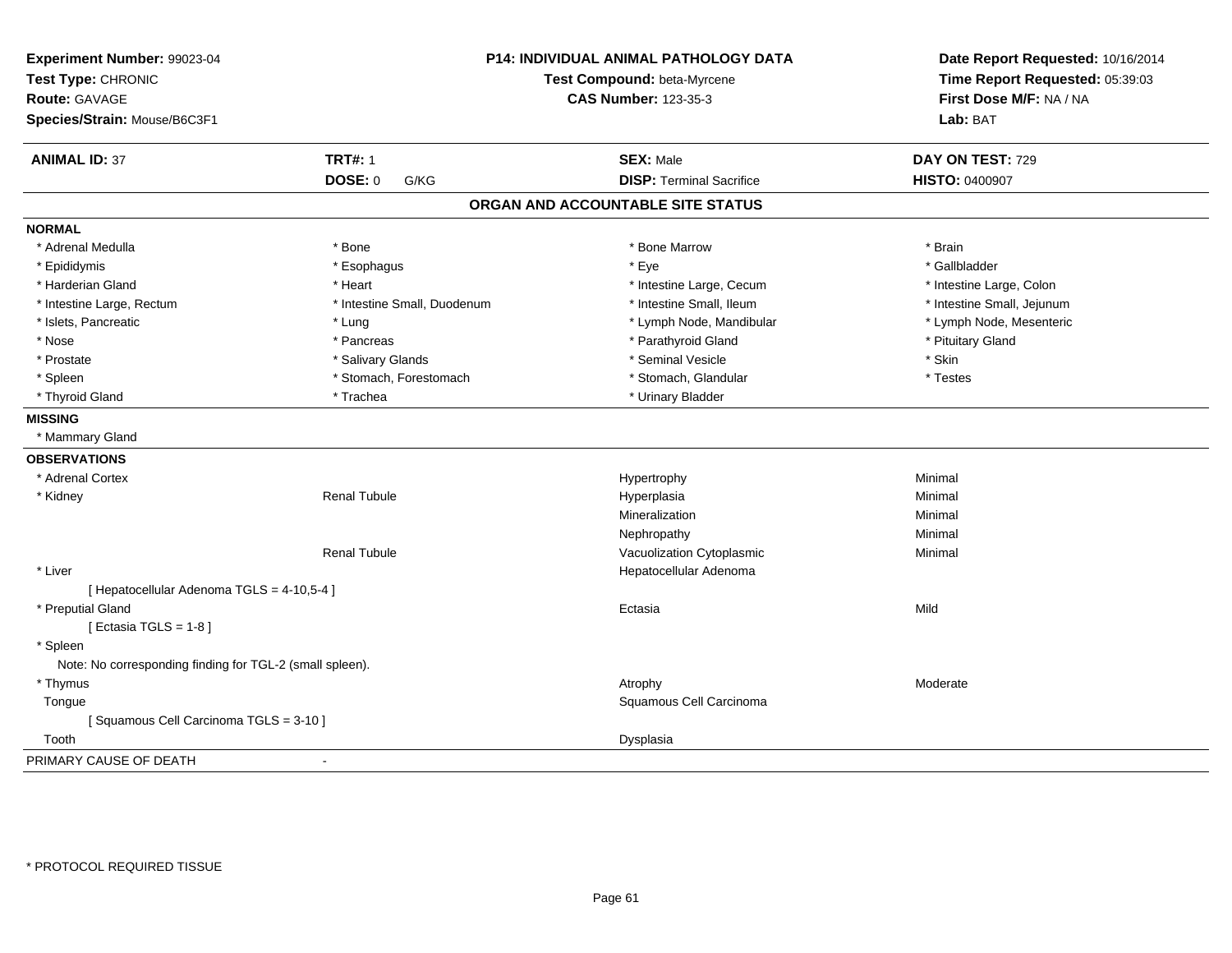| Experiment Number: 99023-04                    |                            | <b>P14: INDIVIDUAL ANIMAL PATHOLOGY DATA</b> | Date Report Requested: 10/16/2014 |  |
|------------------------------------------------|----------------------------|----------------------------------------------|-----------------------------------|--|
| Test Type: CHRONIC                             |                            | Test Compound: beta-Myrcene                  | Time Report Requested: 05:39:03   |  |
| <b>Route: GAVAGE</b>                           |                            | <b>CAS Number: 123-35-3</b>                  | First Dose M/F: NA / NA           |  |
| Species/Strain: Mouse/B6C3F1                   |                            |                                              | Lab: BAT                          |  |
| <b>ANIMAL ID: 38</b>                           | <b>TRT#: 1</b>             | <b>SEX: Male</b>                             | DAY ON TEST: 730                  |  |
|                                                | <b>DOSE: 0</b><br>G/KG     | <b>DISP: Terminal Sacrifice</b>              | <b>HISTO: 0400908</b>             |  |
|                                                |                            | ORGAN AND ACCOUNTABLE SITE STATUS            |                                   |  |
| <b>NORMAL</b>                                  |                            |                                              |                                   |  |
| * Adrenal Medulla                              | * Bone                     | * Bone Marrow                                | * Brain                           |  |
| * Epididymis                                   | * Esophagus                | * Eye                                        | * Gallbladder                     |  |
| * Intestine Large, Cecum                       | * Intestine Large, Colon   | * Intestine Large, Rectum                    | * Intestine Small, Duodenum       |  |
| * Intestine Small, Ileum                       | * Intestine Small, Jejunum | * Lymph Node, Mandibular                     | * Nose                            |  |
| * Pancreas                                     | * Parathyroid Gland        | * Pituitary Gland                            | * Preputial Gland                 |  |
| * Prostate                                     | * Salivary Glands          | * Seminal Vesicle                            | * Skin                            |  |
| * Stomach, Forestomach                         | * Stomach, Glandular       | * Testes                                     | * Thyroid Gland                   |  |
| * Trachea                                      | * Urinary Bladder          |                                              |                                   |  |
| <b>MISSING</b>                                 |                            |                                              |                                   |  |
| * Mammary Gland                                |                            |                                              |                                   |  |
| <b>OBSERVATIONS</b>                            |                            |                                              |                                   |  |
| * Adrenal Cortex                               | Subcapsular                | Hyperplasia                                  | Minimal                           |  |
|                                                |                            | Hypertrophy                                  | Minimal                           |  |
| * Harderian Gland                              |                            | Adenoma                                      |                                   |  |
| [Adenoma TGLS = $4-9$ ]                        |                            |                                              |                                   |  |
| * Heart                                        |                            | Inflammation                                 | Minimal                           |  |
| * Islets, Pancreatic                           |                            | Hyperplasia                                  | Minimal                           |  |
| * Kidney                                       |                            | Mineralization                               | Minimal                           |  |
|                                                |                            | Nephropathy                                  | Minimal                           |  |
|                                                | <b>Renal Tubule</b>        | Vacuolization Cytoplasmic                    | Minimal                           |  |
| * Liver                                        |                            | Clear Cell Focus                             |                                   |  |
|                                                |                            | Fatty Change                                 | Minimal                           |  |
|                                                |                            | Hepatocellular Adenoma                       | Multiple                          |  |
|                                                |                            | <b>Mixed Cell Focus</b>                      |                                   |  |
| [ Hepatocellular Adenoma TGLS = 2-11, 1-10 ]   |                            |                                              |                                   |  |
| * Lung                                         |                            | Alveolar/Bronchiolar Carcinoma               |                                   |  |
|                                                | Alveolus                   | <b>Infiltration Cellular</b>                 | Histiocyte, Minimal               |  |
| [ Alveolar/Bronchiolar Carcinoma TGLS = 3-11 ] |                            |                                              |                                   |  |
| * Lymph Node, Mesenteric                       |                            | Atrophy                                      | Minimal                           |  |
| * Spleen                                       |                            | Hematopoietic Cell Proliferation             |                                   |  |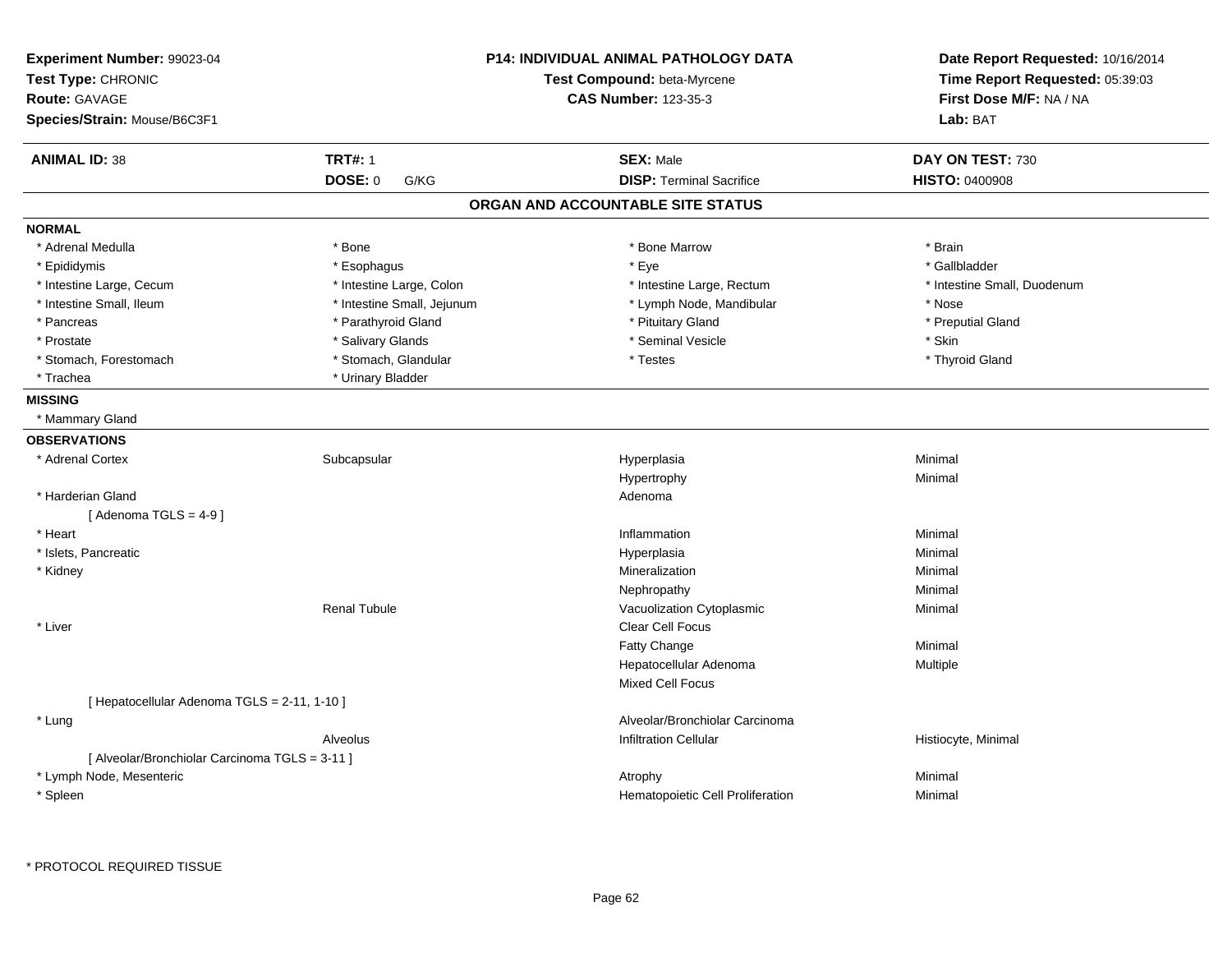| Experiment Number: 99023-04<br><b>Test Type: CHRONIC</b><br><b>Route: GAVAGE</b> |                 | <b>P14: INDIVIDUAL ANIMAL PATHOLOGY DATA</b> | Date Report Requested: 10/16/2014<br>Time Report Requested: 05:39:03 |
|----------------------------------------------------------------------------------|-----------------|----------------------------------------------|----------------------------------------------------------------------|
|                                                                                  |                 | Test Compound: beta-Myrcene                  |                                                                      |
|                                                                                  |                 | <b>CAS Number: 123-35-3</b>                  | First Dose M/F: NA / NA                                              |
| Species/Strain: Mouse/B6C3F1                                                     |                 |                                              | Lab: BAT                                                             |
| <b>ANIMAL ID: 38</b>                                                             | <b>TRT#: 1</b>  | <b>SEX: Male</b>                             | DAY ON TEST: 730                                                     |
|                                                                                  | DOSE: 0<br>G/KG | <b>DISP:</b> Terminal Sacrifice              | <b>HISTO: 0400908</b>                                                |
|                                                                                  |                 | ORGAN AND ACCOUNTABLE SITE STATUS            |                                                                      |
| * Thymus                                                                         |                 | Atrophy                                      | Minimal                                                              |
| Tooth                                                                            |                 | Dysplasia                                    |                                                                      |
| PRIMARY CAUSE OF DEATH                                                           |                 |                                              |                                                                      |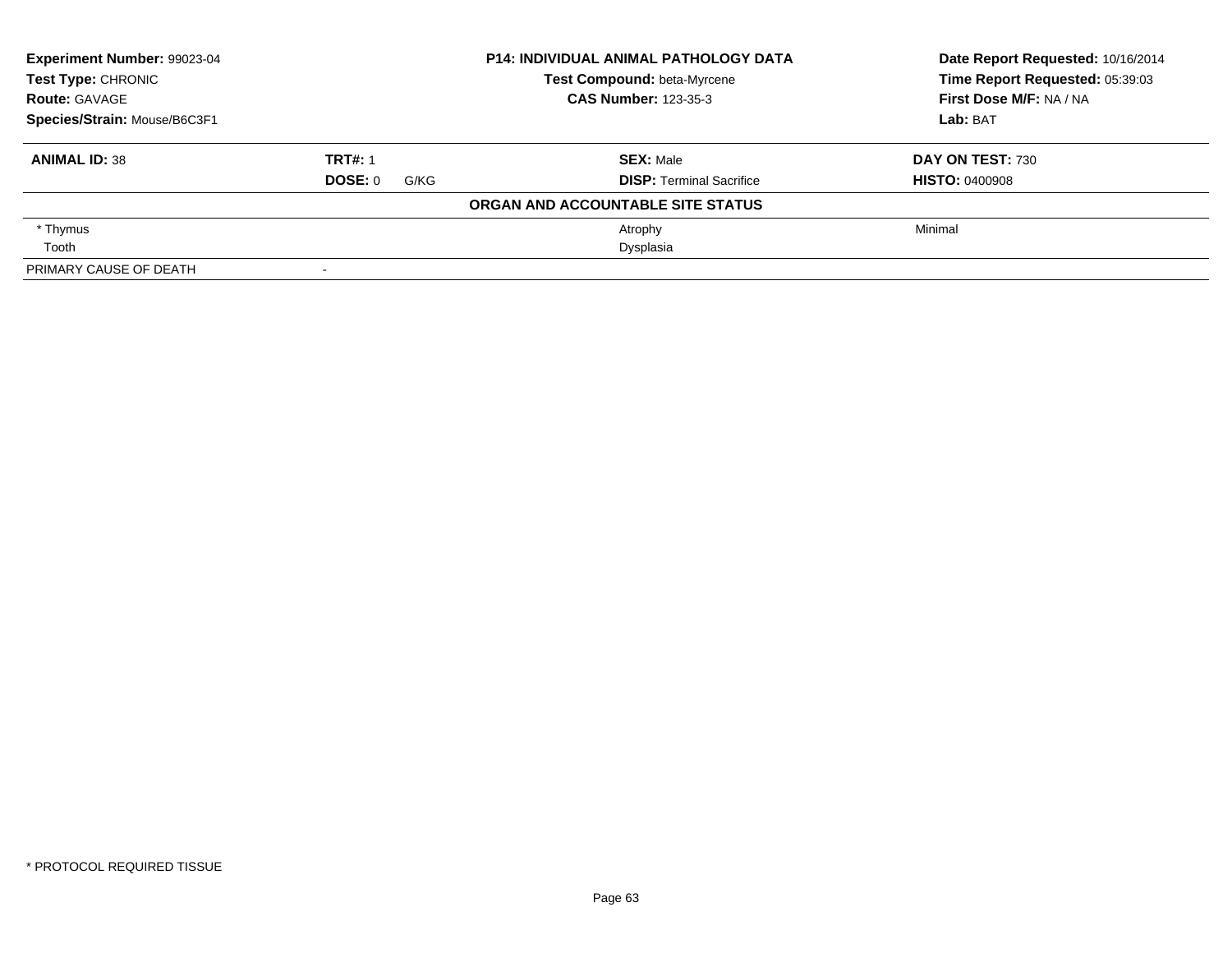| Experiment Number: 99023-04<br>Test Type: CHRONIC<br><b>Route: GAVAGE</b><br>Species/Strain: Mouse/B6C3F1 | <b>P14: INDIVIDUAL ANIMAL PATHOLOGY DATA</b><br>Test Compound: beta-Myrcene<br><b>CAS Number: 123-35-3</b> |                                   | Date Report Requested: 10/16/2014<br>Time Report Requested: 05:39:03<br>First Dose M/F: NA / NA<br>Lab: BAT |
|-----------------------------------------------------------------------------------------------------------|------------------------------------------------------------------------------------------------------------|-----------------------------------|-------------------------------------------------------------------------------------------------------------|
| <b>ANIMAL ID: 39</b>                                                                                      | <b>TRT#: 1</b>                                                                                             | <b>SEX: Male</b>                  | DAY ON TEST: 730                                                                                            |
|                                                                                                           | <b>DOSE: 0</b><br>G/KG                                                                                     | <b>DISP: Terminal Sacrifice</b>   | HISTO: 0400909                                                                                              |
|                                                                                                           |                                                                                                            | ORGAN AND ACCOUNTABLE SITE STATUS |                                                                                                             |
| <b>NORMAL</b>                                                                                             |                                                                                                            |                                   |                                                                                                             |
| * Adrenal Medulla                                                                                         | * Bone                                                                                                     | * Bone Marrow                     | * Brain                                                                                                     |
| * Epididymis                                                                                              | * Esophagus                                                                                                | * Eye                             | * Gallbladder                                                                                               |
| * Harderian Gland                                                                                         | * Heart                                                                                                    | * Intestine Large, Cecum          | * Intestine Large, Colon                                                                                    |
| * Intestine Large, Rectum                                                                                 | * Intestine Small, Duodenum                                                                                | * Intestine Small, Ileum          | * Intestine Small, Jejunum                                                                                  |
| * Lung                                                                                                    | * Lymph Node, Mandibular                                                                                   | * Lymph Node, Mesenteric          | * Nose                                                                                                      |
| * Pancreas                                                                                                | * Parathyroid Gland                                                                                        | * Pituitary Gland                 | * Prostate                                                                                                  |
| * Salivary Glands                                                                                         | * Seminal Vesicle                                                                                          | * Skin                            | * Spleen                                                                                                    |
| * Stomach, Forestomach                                                                                    | * Stomach, Glandular                                                                                       | * Testes                          | * Thyroid Gland                                                                                             |
| * Trachea                                                                                                 | * Urinary Bladder                                                                                          |                                   |                                                                                                             |
| <b>MISSING</b>                                                                                            |                                                                                                            |                                   |                                                                                                             |
| * Mammary Gland                                                                                           |                                                                                                            |                                   |                                                                                                             |
| <b>OBSERVATIONS</b>                                                                                       |                                                                                                            |                                   |                                                                                                             |
| * Adrenal Cortex                                                                                          | Subcapsular                                                                                                | Adenoma                           |                                                                                                             |
|                                                                                                           | Subcapsular                                                                                                | Hyperplasia                       | Mild                                                                                                        |
| * Islets, Pancreatic                                                                                      |                                                                                                            | Hyperplasia                       | Mild                                                                                                        |
| * Kidney                                                                                                  |                                                                                                            | Mineralization                    | Minimal                                                                                                     |
|                                                                                                           |                                                                                                            | Nephropathy                       | Minimal                                                                                                     |
|                                                                                                           | <b>Renal Tubule</b>                                                                                        | Vacuolization Cytoplasmic         | Minimal                                                                                                     |
| * Liver                                                                                                   |                                                                                                            | Clear Cell Focus                  |                                                                                                             |
|                                                                                                           |                                                                                                            | <b>Eosinophilic Focus</b>         |                                                                                                             |
|                                                                                                           |                                                                                                            | <b>Fatty Change</b>               | Minimal                                                                                                     |
|                                                                                                           |                                                                                                            | Hepatocellular Adenoma            | Multiple                                                                                                    |
|                                                                                                           |                                                                                                            | Inflammation                      | Chronic Active, Minimal                                                                                     |
|                                                                                                           |                                                                                                            | <b>Mixed Cell Focus</b>           |                                                                                                             |
| [ Hepatocellular Adenoma TGLS = 1,3,4,7-3+5+10+11 ]<br>[Mixed Cell Focus TGLS = 5-11]                     |                                                                                                            |                                   |                                                                                                             |
| * Preputial Gland                                                                                         |                                                                                                            | Inflammation                      | Marked                                                                                                      |
| [Inflammation TGLS = $2-8$ ]                                                                              |                                                                                                            |                                   |                                                                                                             |
| * Thymus                                                                                                  |                                                                                                            | Atrophy                           | Moderate                                                                                                    |

PRIMARY CAUSE OF DEATH-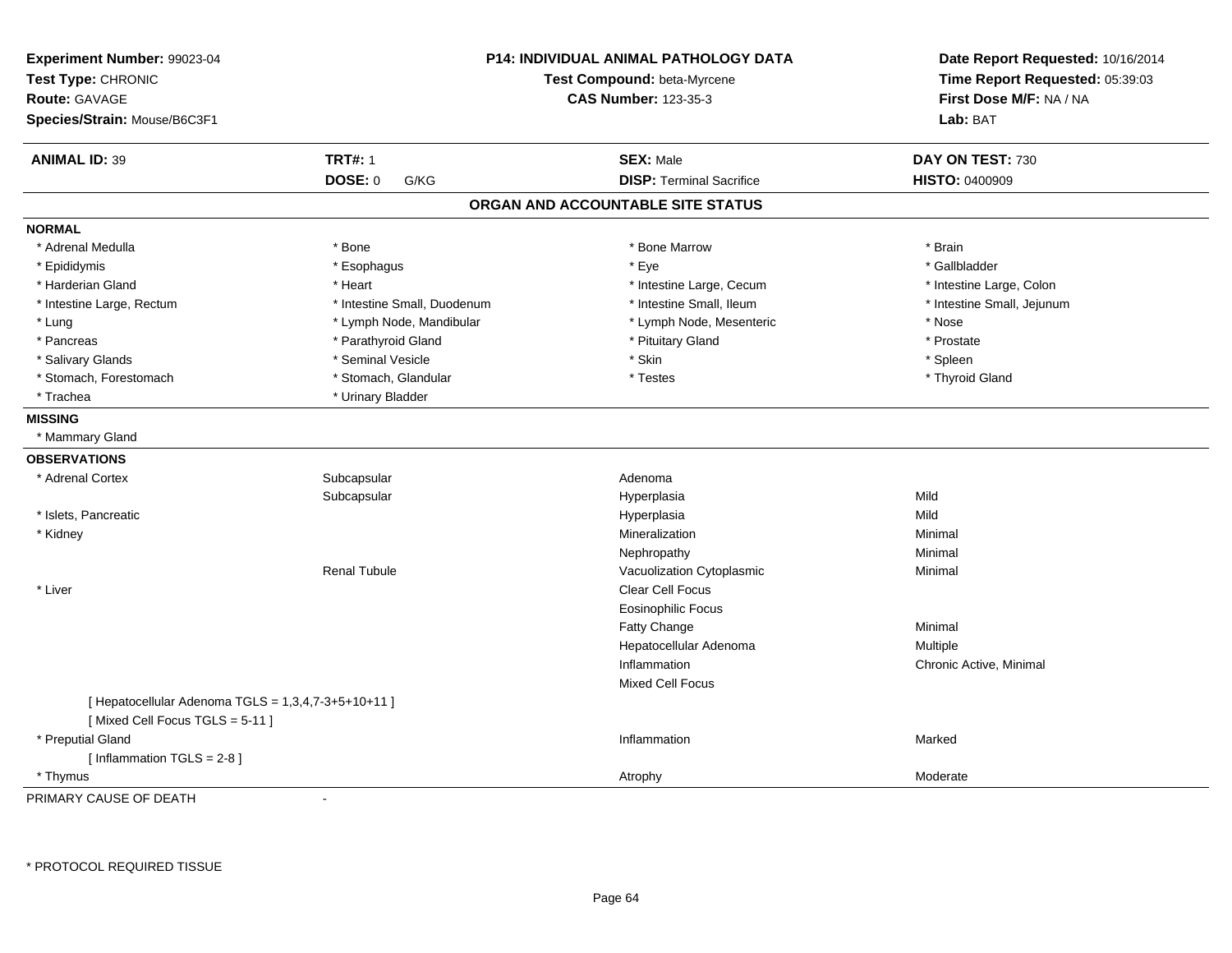| Experiment Number: 99023-04<br><b>Test Compound: beta-Myrcene</b><br><b>Test Type: CHRONIC</b><br><b>CAS Number: 123-35-3</b><br><b>Route: GAVAGE</b> |                 | <b>P14: INDIVIDUAL ANIMAL PATHOLOGY DATA</b> | Date Report Requested: 10/16/2014<br>Time Report Requested: 05:39:03<br>First Dose M/F: NA / NA |  |
|-------------------------------------------------------------------------------------------------------------------------------------------------------|-----------------|----------------------------------------------|-------------------------------------------------------------------------------------------------|--|
| Species/Strain: Mouse/B6C3F1                                                                                                                          |                 |                                              | Lab: BAT                                                                                        |  |
| <b>ANIMAL ID: 39</b>                                                                                                                                  | <b>TRT#: 1</b>  | <b>SEX: Male</b>                             | DAY ON TEST: 730                                                                                |  |
|                                                                                                                                                       | DOSE: 0<br>G/KG | <b>DISP: Terminal Sacrifice</b>              | <b>HISTO: 0400909</b>                                                                           |  |
|                                                                                                                                                       |                 | ORGAN AND ACCOUNTABLE SITE STATUS            |                                                                                                 |  |
| Animal Note: $TGL 6 = NCL$ (No Corresponding Lesion)                                                                                                  |                 |                                              |                                                                                                 |  |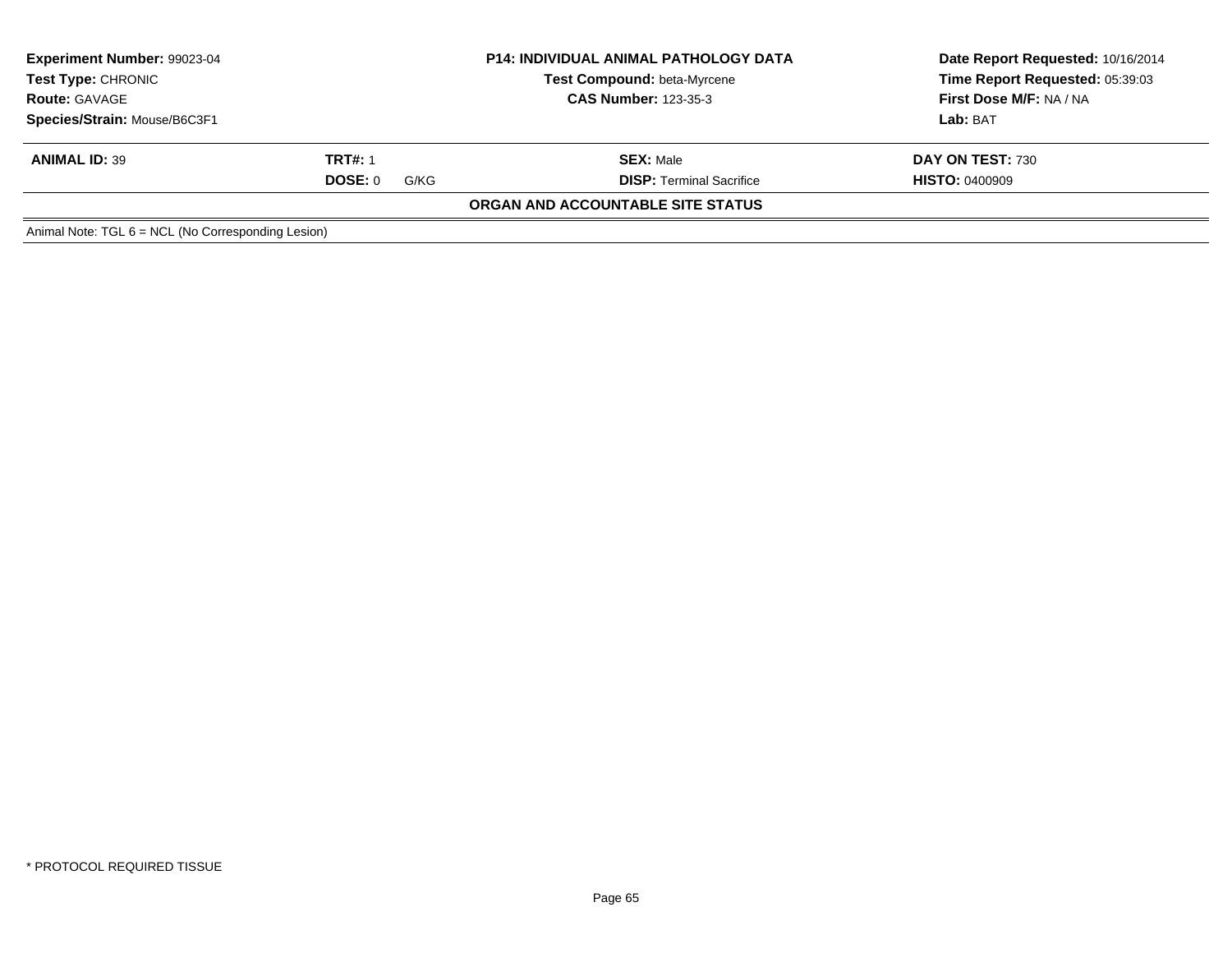| Experiment Number: 99023-04<br>Test Type: CHRONIC<br>Route: GAVAGE<br>Species/Strain: Mouse/B6C3F1                |                            | P14: INDIVIDUAL ANIMAL PATHOLOGY DATA<br>Test Compound: beta-Myrcene<br><b>CAS Number: 123-35-3</b> | Date Report Requested: 10/16/2014<br>Time Report Requested: 05:39:03<br>First Dose M/F: NA / NA<br>Lab: BAT |
|-------------------------------------------------------------------------------------------------------------------|----------------------------|-----------------------------------------------------------------------------------------------------|-------------------------------------------------------------------------------------------------------------|
| <b>ANIMAL ID: 40</b>                                                                                              | <b>TRT#: 1</b>             | <b>SEX: Male</b>                                                                                    | DAY ON TEST: 730                                                                                            |
|                                                                                                                   | <b>DOSE: 0</b><br>G/KG     | <b>DISP: Terminal Sacrifice</b>                                                                     | HISTO: 0400910                                                                                              |
|                                                                                                                   |                            | ORGAN AND ACCOUNTABLE SITE STATUS                                                                   |                                                                                                             |
| <b>NORMAL</b>                                                                                                     |                            |                                                                                                     |                                                                                                             |
| * Adrenal Medulla                                                                                                 | * Bone                     | * Bone Marrow                                                                                       | * Brain                                                                                                     |
| * Epididymis                                                                                                      | * Esophagus                | * Eye                                                                                               | * Gallbladder                                                                                               |
| * Intestine Large, Cecum                                                                                          | * Intestine Large, Colon   | * Intestine Large, Rectum                                                                           | * Intestine Small, Duodenum                                                                                 |
| * Intestine Small, Ileum                                                                                          | * Intestine Small, Jejunum | * Lymph Node, Mandibular                                                                            | * Lymph Node, Mesenteric                                                                                    |
| * Nose                                                                                                            | * Pancreas                 | * Parathyroid Gland                                                                                 | * Pituitary Gland                                                                                           |
| * Preputial Gland                                                                                                 | * Salivary Glands          | * Seminal Vesicle                                                                                   | $^\star$ Skin                                                                                               |
| * Stomach, Forestomach                                                                                            | * Testes                   | * Thyroid Gland                                                                                     | * Trachea                                                                                                   |
| * Urinary Bladder                                                                                                 |                            |                                                                                                     |                                                                                                             |
| <b>MISSING</b>                                                                                                    |                            |                                                                                                     |                                                                                                             |
| * Mammary Gland                                                                                                   |                            |                                                                                                     |                                                                                                             |
| <b>OBSERVATIONS</b>                                                                                               |                            |                                                                                                     |                                                                                                             |
| * Adrenal Cortex                                                                                                  | Subcapsular                | Hyperplasia                                                                                         | Mild                                                                                                        |
|                                                                                                                   |                            | Hypertrophy                                                                                         | Minimal                                                                                                     |
| * Harderian Gland                                                                                                 |                            | Adenoma                                                                                             |                                                                                                             |
| * Heart                                                                                                           |                            | Cardiomyopathy                                                                                      | Minimal                                                                                                     |
| * Islets, Pancreatic                                                                                              |                            | Hyperplasia                                                                                         | Minimal                                                                                                     |
| * Kidney                                                                                                          | Renal Tubule               | Hyperplasia                                                                                         | Mild                                                                                                        |
|                                                                                                                   |                            | Mineralization                                                                                      | Minimal                                                                                                     |
|                                                                                                                   |                            | Nephropathy                                                                                         | Minimal                                                                                                     |
|                                                                                                                   | <b>Renal Tubule</b>        | Vacuolization Cytoplasmic                                                                           | Mild                                                                                                        |
| * Liver                                                                                                           |                            | Clear Cell Focus                                                                                    |                                                                                                             |
|                                                                                                                   |                            | <b>Eosinophilic Focus</b>                                                                           |                                                                                                             |
|                                                                                                                   |                            | Fatty Change                                                                                        | Mild                                                                                                        |
|                                                                                                                   |                            | Hepatocellular Adenoma                                                                              | Multiple                                                                                                    |
| [Clear Cell Focus TGLS = 3-10]<br>[ Eosinophilic Focus TGLS = 2-10 ]<br>[ Hepatocellular Adenoma TGLS = 1,4-4+5 ] |                            |                                                                                                     |                                                                                                             |
| * Lung                                                                                                            |                            | Alveolar/Bronchiolar Adenoma                                                                        | Multiple                                                                                                    |
| * Prostate                                                                                                        |                            | Inflammation                                                                                        | Minimal                                                                                                     |
| * Spleen                                                                                                          |                            | Hematopoietic Cell Proliferation                                                                    | Mild                                                                                                        |
|                                                                                                                   |                            |                                                                                                     |                                                                                                             |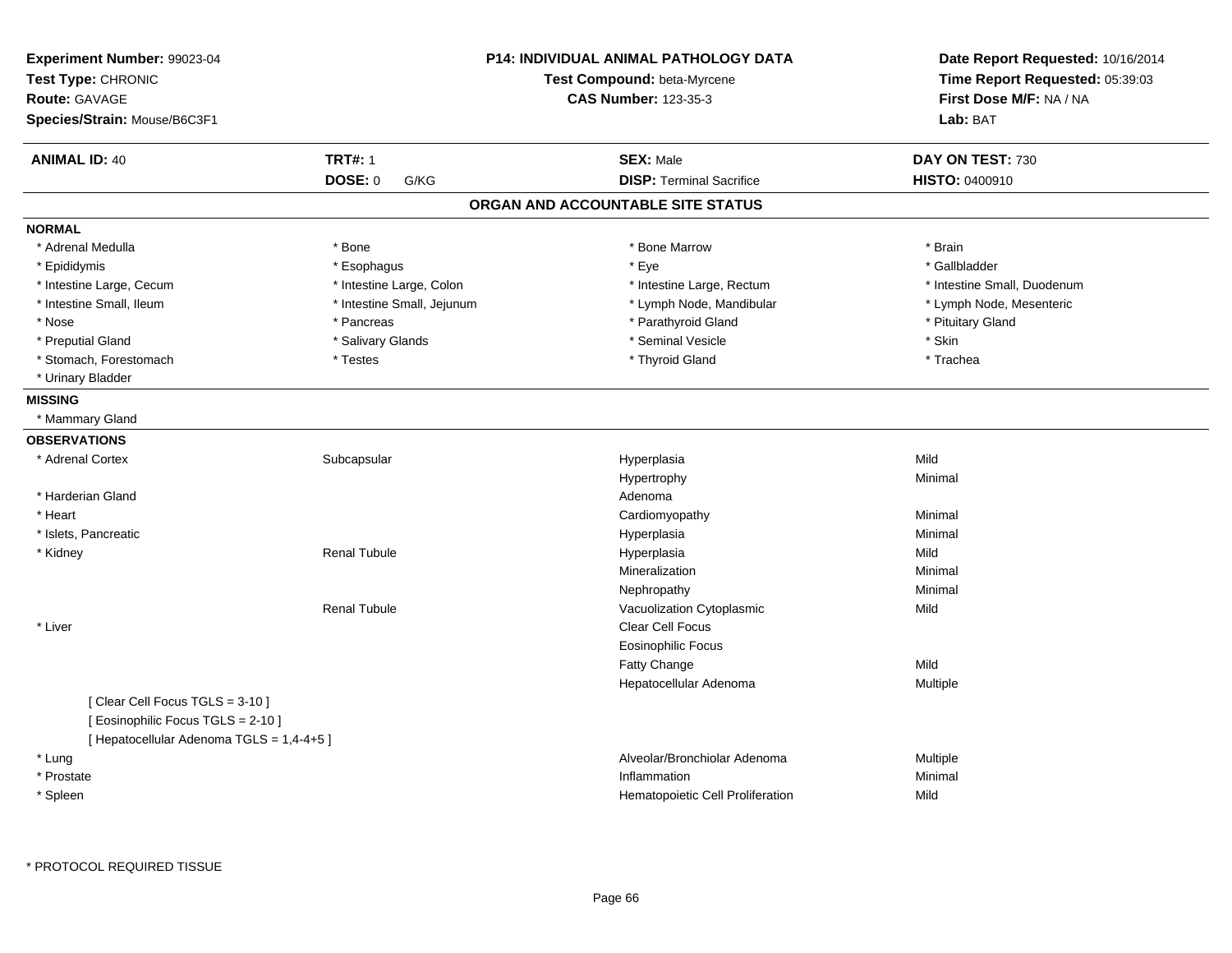| <b>Experiment Number: 99023-04</b><br><b>Test Type: CHRONIC</b><br><b>Route: GAVAGE</b> |                 | <b>P14: INDIVIDUAL ANIMAL PATHOLOGY DATA</b> | Date Report Requested: 10/16/2014<br>Time Report Requested: 05:39:03 |
|-----------------------------------------------------------------------------------------|-----------------|----------------------------------------------|----------------------------------------------------------------------|
|                                                                                         |                 | Test Compound: beta-Myrcene                  |                                                                      |
|                                                                                         |                 | <b>CAS Number: 123-35-3</b>                  | First Dose M/F: NA / NA                                              |
| Species/Strain: Mouse/B6C3F1                                                            |                 |                                              | Lab: BAT                                                             |
| <b>ANIMAL ID: 40</b>                                                                    | <b>TRT#: 1</b>  | <b>SEX: Male</b>                             | DAY ON TEST: 730                                                     |
|                                                                                         | DOSE: 0<br>G/KG | <b>DISP:</b> Terminal Sacrifice              | <b>HISTO: 0400910</b>                                                |
|                                                                                         |                 | ORGAN AND ACCOUNTABLE SITE STATUS            |                                                                      |
| * Stomach, Glandular                                                                    | Muscularis      | Hypertrophy                                  | Mild                                                                 |
| * Thymus                                                                                |                 | Atrophy                                      | Moderate                                                             |
| Tooth                                                                                   |                 | Dysplasia                                    |                                                                      |
| PRIMARY CAUSE OF DEATH                                                                  |                 |                                              |                                                                      |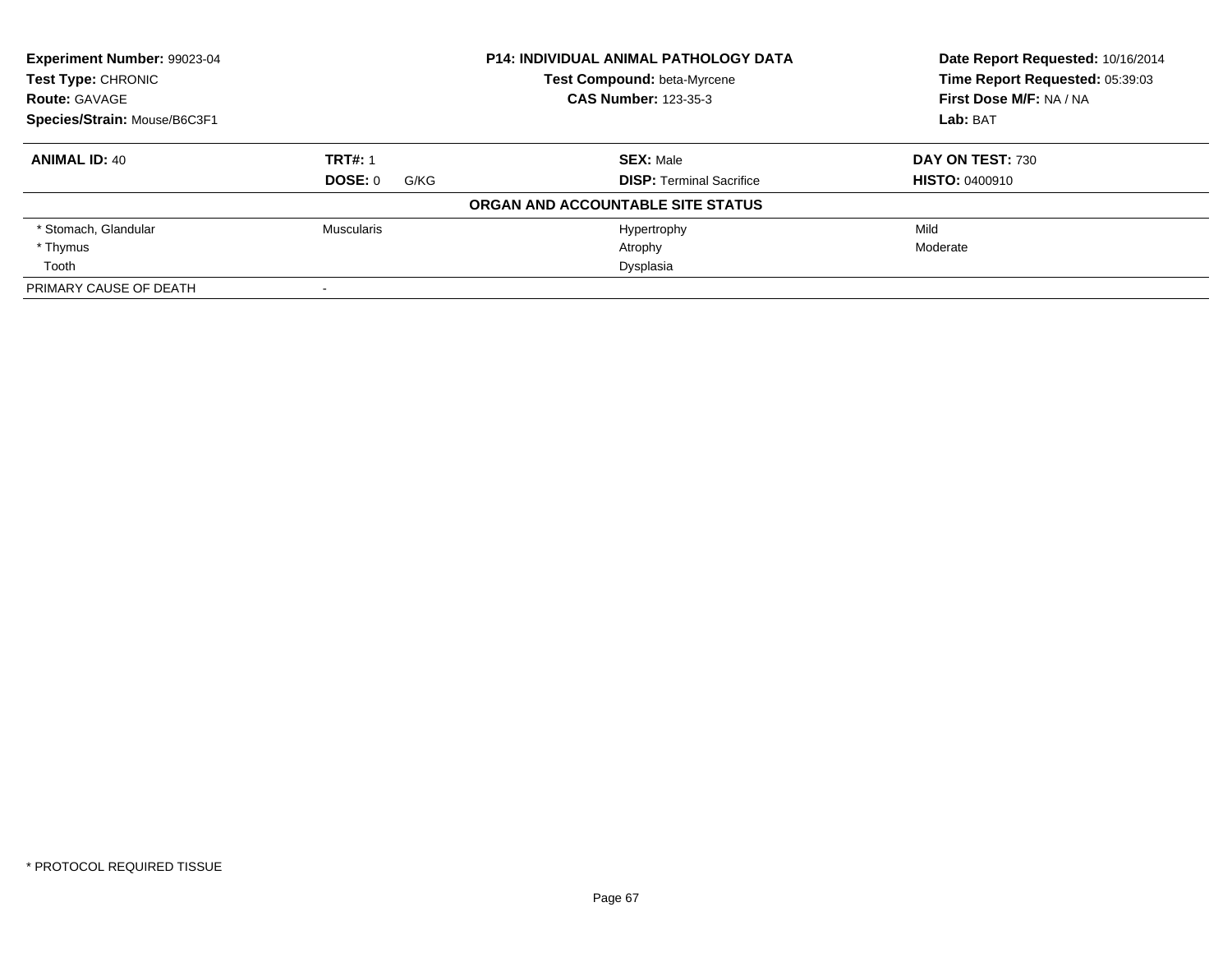| Experiment Number: 99023-04  |                          | <b>P14: INDIVIDUAL ANIMAL PATHOLOGY DATA</b> | Date Report Requested: 10/16/2014 |  |
|------------------------------|--------------------------|----------------------------------------------|-----------------------------------|--|
| Test Type: CHRONIC           |                          | Test Compound: beta-Myrcene                  | Time Report Requested: 05:39:03   |  |
| Route: GAVAGE                |                          | <b>CAS Number: 123-35-3</b>                  | First Dose M/F: NA / NA           |  |
| Species/Strain: Mouse/B6C3F1 |                          |                                              | Lab: BAT                          |  |
| <b>ANIMAL ID: 41</b>         | <b>TRT#: 1</b>           | <b>SEX: Male</b>                             | DAY ON TEST: 729                  |  |
|                              | <b>DOSE: 0</b><br>G/KG   | <b>DISP: Terminal Sacrifice</b>              | HISTO: 0400911                    |  |
|                              |                          | ORGAN AND ACCOUNTABLE SITE STATUS            |                                   |  |
| <b>NORMAL</b>                |                          |                                              |                                   |  |
| * Adrenal Medulla            | * Bone                   | * Bone Marrow                                | * Brain                           |  |
| * Esophagus                  | * Eye                    | * Gallbladder                                | * Harderian Gland                 |  |
| * Heart                      | * Intestine Large, Cecum | * Intestine Large, Colon                     | * Intestine Large, Rectum         |  |
| * Intestine Small, Duodenum  | * Intestine Small, Ileum | * Intestine Small, Jejunum                   | * Lymph Node, Mandibular          |  |
| * Nose                       | * Parathyroid Gland      | * Pituitary Gland                            | * Preputial Gland                 |  |
| * Salivary Glands            | * Seminal Vesicle        | * Skin                                       | * Spleen                          |  |
| * Stomach, Forestomach       | * Stomach, Glandular     | * Thyroid Gland                              | * Trachea                         |  |
| * Urinary Bladder            |                          |                                              |                                   |  |
| <b>MISSING</b>               |                          |                                              |                                   |  |
| * Mammary Gland              |                          |                                              |                                   |  |
| <b>OBSERVATIONS</b>          |                          |                                              |                                   |  |
| * Adrenal Cortex             | Subcapsular              | Hyperplasia                                  | Minimal                           |  |
|                              |                          | Hypertrophy                                  | Mild                              |  |
| * Epididymis                 |                          | Granuloma Sperm                              | Minimal                           |  |
| * Islets, Pancreatic         |                          | Hyperplasia                                  | Minimal                           |  |
| * Kidney                     |                          | Mineralization                               | Minimal                           |  |
|                              |                          | Nephropathy                                  | Minimal                           |  |
|                              | <b>Renal Tubule</b>      | Vacuolization Cytoplasmic                    | Minimal                           |  |
| * Liver                      |                          | Clear Cell Focus                             |                                   |  |
|                              |                          | Fatty Change                                 | Moderate                          |  |
|                              |                          | Inflammation                                 | Chronic Active, Minimal           |  |
|                              |                          | <b>Mixed Cell Focus</b>                      |                                   |  |
| * Lung                       | Alveolar Epith           | Hyperplasia                                  | Minimal                           |  |
| * Lymph Node, Mesenteric     |                          | Atrophy                                      | Minimal                           |  |
| * Pancreas                   |                          | <b>Cytoplasmic Alteration</b>                | Minimal                           |  |
| * Prostate                   |                          | Inflammation                                 | Minimal                           |  |
| * Testes                     | <b>Germinal Epith</b>    | Degeneration                                 | Minimal                           |  |
| * Thymus                     |                          | Atrophy                                      | Mild                              |  |
| PRIMARY CAUSE OF DEATH       |                          |                                              |                                   |  |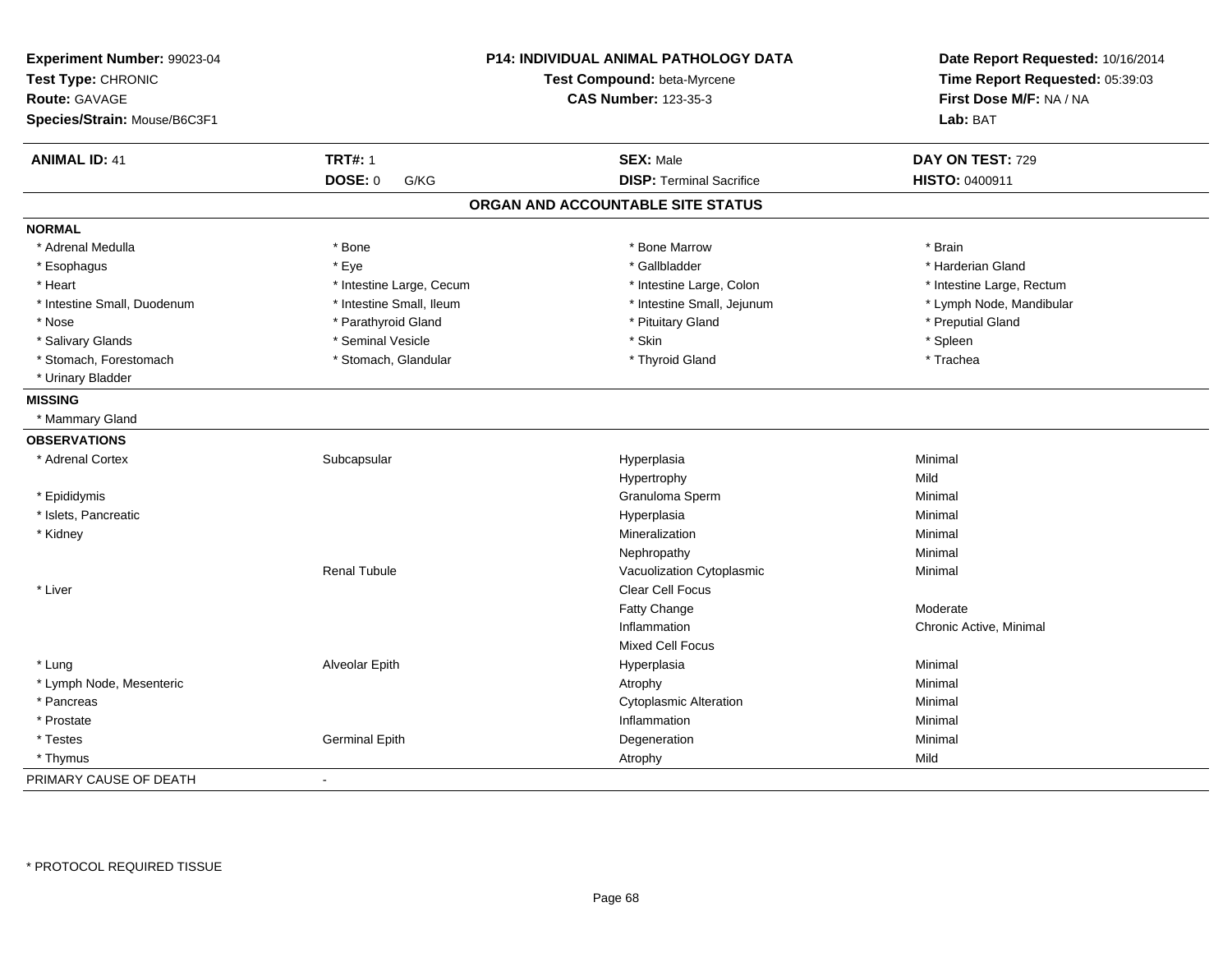| Experiment Number: 99023-04<br>Test Type: CHRONIC<br><b>Route: GAVAGE</b><br>Species/Strain: Mouse/B6C3F1 |                             | P14: INDIVIDUAL ANIMAL PATHOLOGY DATA<br>Test Compound: beta-Myrcene<br><b>CAS Number: 123-35-3</b> | Date Report Requested: 10/16/2014<br>Time Report Requested: 05:39:03<br>First Dose M/F: NA / NA<br>Lab: BAT |
|-----------------------------------------------------------------------------------------------------------|-----------------------------|-----------------------------------------------------------------------------------------------------|-------------------------------------------------------------------------------------------------------------|
| <b>ANIMAL ID: 42</b>                                                                                      | <b>TRT#: 1</b>              | <b>SEX: Male</b>                                                                                    | DAY ON TEST: 728                                                                                            |
|                                                                                                           | DOSE: 0<br>G/KG             | <b>DISP: Terminal Sacrifice</b>                                                                     | HISTO: 0400912                                                                                              |
|                                                                                                           |                             | ORGAN AND ACCOUNTABLE SITE STATUS                                                                   |                                                                                                             |
| <b>NORMAL</b>                                                                                             |                             |                                                                                                     |                                                                                                             |
| * Adrenal Medulla                                                                                         | * Bone                      | * Bone Marrow                                                                                       | * Brain                                                                                                     |
| * Epididymis                                                                                              | * Esophagus                 | * Eye                                                                                               | * Gallbladder                                                                                               |
| * Harderian Gland                                                                                         | * Heart                     | * Intestine Large, Cecum                                                                            | * Intestine Large, Colon                                                                                    |
| * Intestine Large, Rectum                                                                                 | * Intestine Small, Duodenum | * Intestine Small, Ileum                                                                            | * Intestine Small, Jejunum                                                                                  |
| * Islets, Pancreatic                                                                                      | * Lung                      | * Pancreas                                                                                          | * Parathyroid Gland                                                                                         |
| * Pituitary Gland                                                                                         | * Preputial Gland           | * Salivary Glands                                                                                   | * Seminal Vesicle                                                                                           |
| * Skin                                                                                                    | * Stomach, Forestomach      | * Stomach, Glandular                                                                                | * Testes                                                                                                    |
| * Thyroid Gland                                                                                           | * Trachea                   | * Urinary Bladder                                                                                   |                                                                                                             |
| <b>MISSING</b>                                                                                            |                             |                                                                                                     |                                                                                                             |
| * Mammary Gland                                                                                           |                             |                                                                                                     |                                                                                                             |
| <b>OBSERVATIONS</b>                                                                                       |                             |                                                                                                     |                                                                                                             |
| * Adrenal Cortex                                                                                          | Subcapsular                 | Hyperplasia                                                                                         | Mild                                                                                                        |
| * Kidney                                                                                                  |                             | Nephropathy                                                                                         | Marked                                                                                                      |
| * Liver                                                                                                   |                             | <b>Eosinophilic Focus</b>                                                                           |                                                                                                             |
|                                                                                                           |                             | Hepatocellular Adenoma                                                                              | Multiple                                                                                                    |
|                                                                                                           |                             | Inflammation                                                                                        | Chronic Active, Minimal                                                                                     |
| [ Hepatocellular Adenoma TGLS = 1,2-10 ]                                                                  |                             |                                                                                                     |                                                                                                             |
| * Lymph Node, Mandibular                                                                                  |                             | <b>Infiltration Cellular</b>                                                                        | Plasma Cell, Moderate                                                                                       |
| * Lymph Node, Mesenteric                                                                                  |                             | Atrophy                                                                                             | Moderate                                                                                                    |
| * Nose                                                                                                    | Olfactory Epi               | Metaplasia                                                                                          | Respiratory, Moderate                                                                                       |
|                                                                                                           |                             | Polyp, Inflammatory                                                                                 | Moderate                                                                                                    |
| * Prostate                                                                                                |                             | Inflammation                                                                                        | Minimal                                                                                                     |
| * Spleen                                                                                                  |                             | Hematopoietic Cell Proliferation                                                                    | Minimal                                                                                                     |
| * Thymus                                                                                                  |                             | Atrophy                                                                                             | Marked                                                                                                      |
| Tooth                                                                                                     |                             | Dysplasia                                                                                           |                                                                                                             |
| PRIMARY CAUSE OF DEATH                                                                                    | $\overline{\phantom{a}}$    |                                                                                                     |                                                                                                             |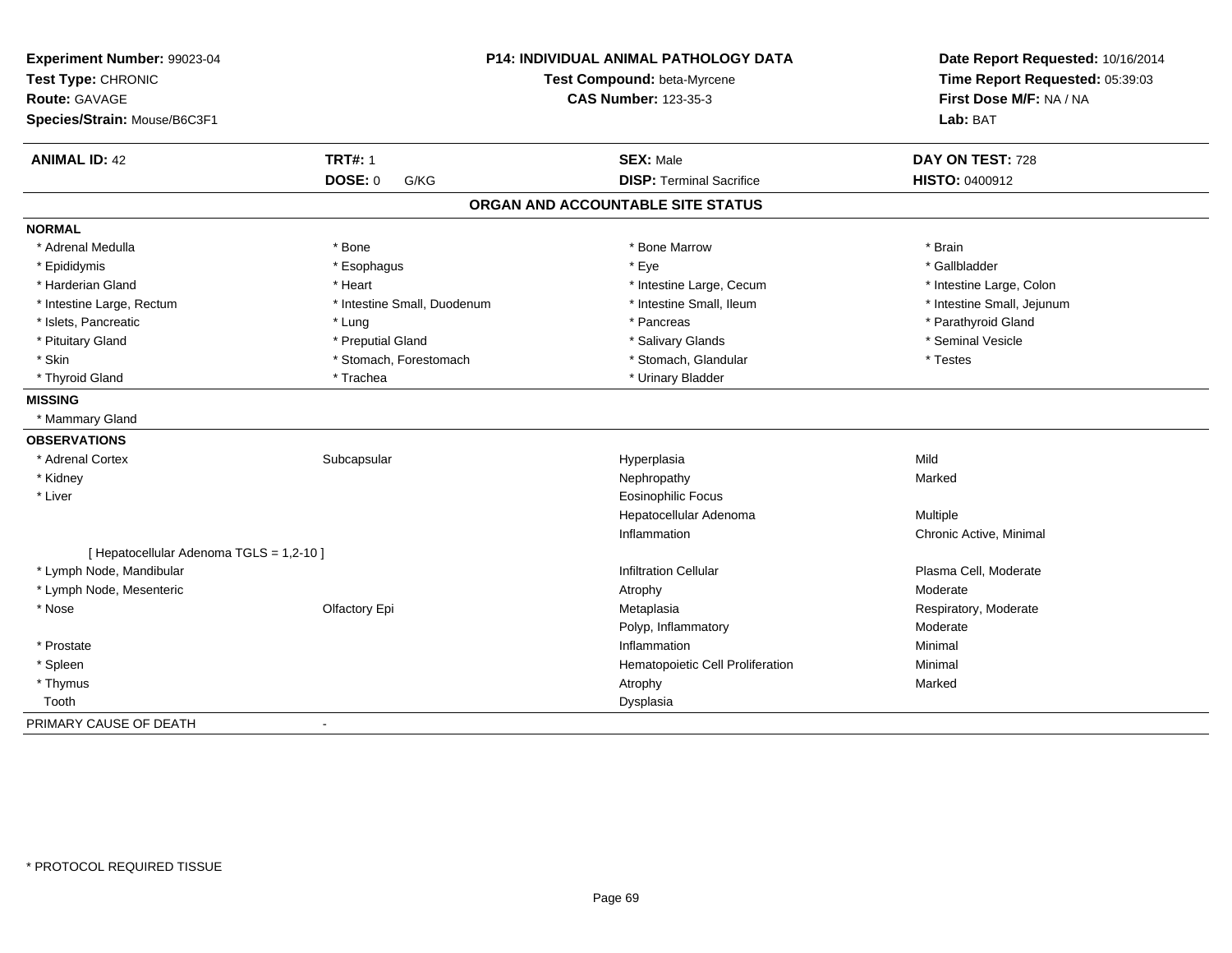| Experiment Number: 99023-04<br>Test Type: CHRONIC<br><b>Route: GAVAGE</b><br>Species/Strain: Mouse/B6C3F1 |                            | <b>P14: INDIVIDUAL ANIMAL PATHOLOGY DATA</b><br>Test Compound: beta-Myrcene<br><b>CAS Number: 123-35-3</b> | Date Report Requested: 10/16/2014<br>Time Report Requested: 05:39:03<br>First Dose M/F: NA / NA<br>Lab: BAT |
|-----------------------------------------------------------------------------------------------------------|----------------------------|------------------------------------------------------------------------------------------------------------|-------------------------------------------------------------------------------------------------------------|
| <b>ANIMAL ID: 43</b>                                                                                      | <b>TRT#: 1</b>             | <b>SEX: Male</b>                                                                                           | DAY ON TEST: 666                                                                                            |
|                                                                                                           | <b>DOSE: 0</b><br>G/KG     | <b>DISP:</b> Moribund Sacrifice                                                                            | <b>HISTO: 0400913</b>                                                                                       |
|                                                                                                           |                            | ORGAN AND ACCOUNTABLE SITE STATUS                                                                          |                                                                                                             |
| <b>NORMAL</b>                                                                                             |                            |                                                                                                            |                                                                                                             |
| * Bone                                                                                                    | * Bone Marrow              | * Brain                                                                                                    | * Epididymis                                                                                                |
| * Esophagus                                                                                               | * Eye                      | * Gallbladder                                                                                              | * Heart                                                                                                     |
| * Intestine Large, Cecum                                                                                  | * Intestine Large, Colon   | * Intestine Large, Rectum                                                                                  | * Intestine Small, Duodenum                                                                                 |
| * Intestine Small, Ileum                                                                                  | * Intestine Small, Jejunum | * Lung                                                                                                     | * Lymph Node, Mandibular                                                                                    |
| * Lymph Node, Mesenteric                                                                                  | * Pancreas                 | * Parathyroid Gland                                                                                        | * Pituitary Gland                                                                                           |
| * Preputial Gland                                                                                         | * Salivary Glands          | * Seminal Vesicle                                                                                          | * Skin                                                                                                      |
| * Stomach, Glandular                                                                                      | * Testes                   | * Thymus                                                                                                   | * Thyroid Gland                                                                                             |
| * Trachea                                                                                                 | * Urinary Bladder          |                                                                                                            |                                                                                                             |
| <b>MISSING</b>                                                                                            |                            |                                                                                                            |                                                                                                             |
| * Mammary Gland                                                                                           |                            |                                                                                                            |                                                                                                             |
| <b>OBSERVATIONS</b>                                                                                       |                            |                                                                                                            |                                                                                                             |
| * Adrenal Cortex                                                                                          | Subcapsular                | Hyperplasia                                                                                                | Mild                                                                                                        |
| * Adrenal Medulla                                                                                         |                            | Hyperplasia                                                                                                | Minimal                                                                                                     |
| * Eye                                                                                                     |                            |                                                                                                            |                                                                                                             |
| Note: There was no optic nerve in block or wet tissue.                                                    |                            |                                                                                                            |                                                                                                             |
| Note: One eye was compressed and obliterated by the harderian carcinoma.                                  |                            |                                                                                                            |                                                                                                             |
| * Harderian Gland                                                                                         |                            | Adenoma                                                                                                    |                                                                                                             |
|                                                                                                           |                            | Carcinoma                                                                                                  |                                                                                                             |
| [Carcinoma TGLS = 1-9]                                                                                    |                            |                                                                                                            |                                                                                                             |
| * Islets, Pancreatic                                                                                      |                            | Hyperplasia                                                                                                | Minimal                                                                                                     |
| * Kidney                                                                                                  |                            | Mineralization                                                                                             | Minimal                                                                                                     |
|                                                                                                           |                            | Nephropathy                                                                                                | Mild                                                                                                        |
|                                                                                                           | <b>Renal Tubule</b>        | Vacuolization Cytoplasmic                                                                                  | Minimal                                                                                                     |
| * Liver                                                                                                   |                            | Hepatocellular Carcinoma                                                                                   |                                                                                                             |
| [ Hepatocellular Carcinoma TGLS = 2-10 ]                                                                  |                            |                                                                                                            |                                                                                                             |
| * Nose                                                                                                    | Olfactory Epi              | Metaplasia                                                                                                 | Respiratory, Mild                                                                                           |
| * Prostate                                                                                                |                            | Inflammation                                                                                               | Minimal                                                                                                     |
| * Spleen                                                                                                  |                            | Hematopoietic Cell Proliferation                                                                           | Mild                                                                                                        |
| * Stomach, Forestomach                                                                                    | Epithelium                 | Hyperplasia                                                                                                | Mild                                                                                                        |
|                                                                                                           |                            | Inflammation                                                                                               | Mild                                                                                                        |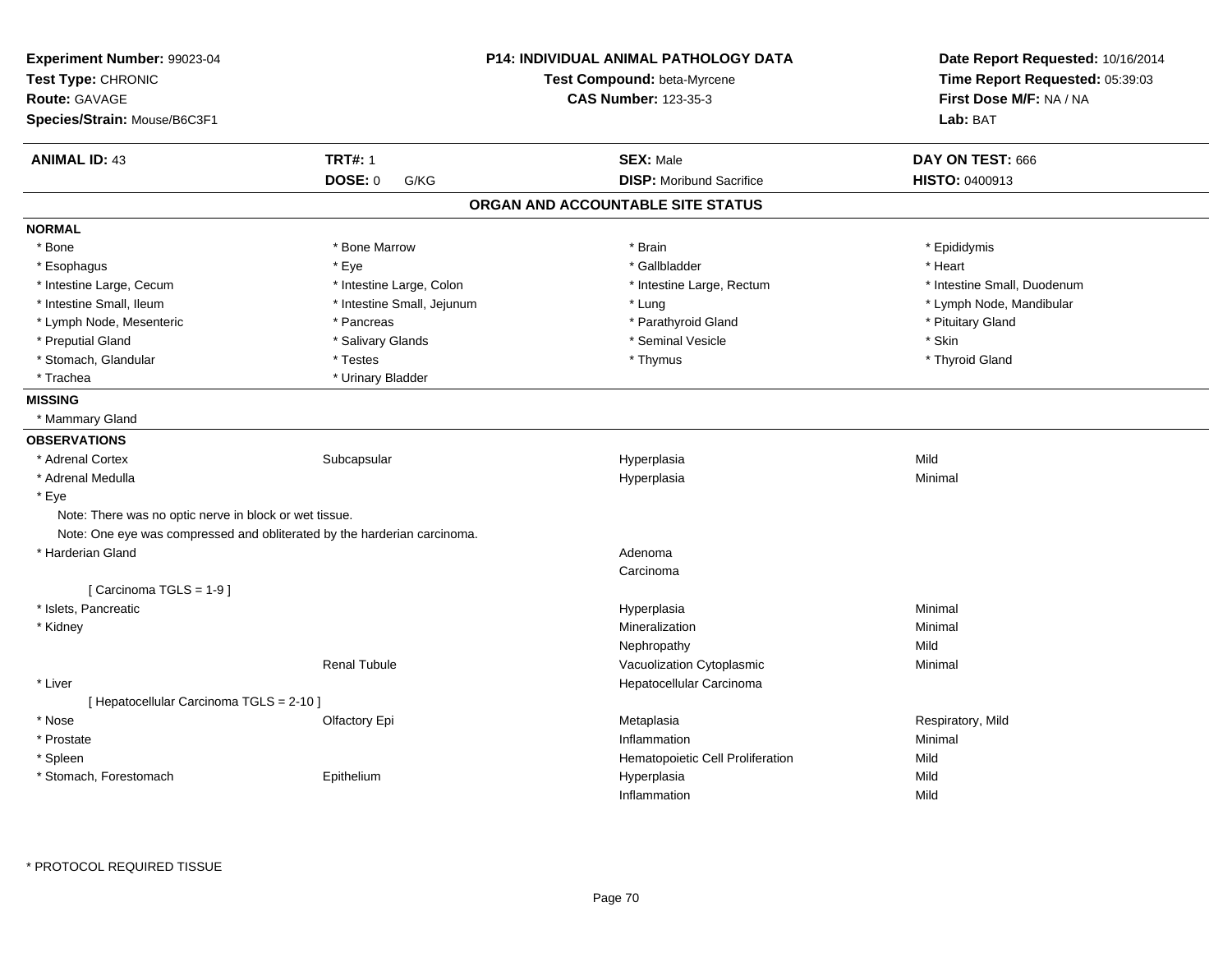| <b>Experiment Number: 99023-04</b><br><b>Test Type: CHRONIC</b><br><b>Route: GAVAGE</b> |                                | <b>P14: INDIVIDUAL ANIMAL PATHOLOGY DATA</b> | Date Report Requested: 10/16/2014<br>Time Report Requested: 05:39:03 |  |
|-----------------------------------------------------------------------------------------|--------------------------------|----------------------------------------------|----------------------------------------------------------------------|--|
|                                                                                         |                                | <b>Test Compound: beta-Myrcene</b>           |                                                                      |  |
|                                                                                         |                                | <b>CAS Number: 123-35-3</b>                  | First Dose M/F: NA / NA                                              |  |
| Species/Strain: Mouse/B6C3F1                                                            |                                |                                              | Lab: BAT                                                             |  |
| <b>ANIMAL ID: 43</b>                                                                    | <b>TRT#: 1</b>                 | <b>SEX: Male</b>                             | DAY ON TEST: 666                                                     |  |
|                                                                                         | DOSE: 0<br>G/KG                | <b>DISP:</b> Moribund Sacrifice              | <b>HISTO: 0400913</b>                                                |  |
|                                                                                         |                                | ORGAN AND ACCOUNTABLE SITE STATUS            |                                                                      |  |
|                                                                                         |                                | Mineralization                               | Minimal                                                              |  |
|                                                                                         |                                | Ulcer                                        | Mild                                                                 |  |
| [Hyperplasia TGLS = $3-10$ ]                                                            |                                |                                              |                                                                      |  |
| PRIMARY CAUSE OF DEATH                                                                  | - Harderian Gland<br>Carcinoma |                                              |                                                                      |  |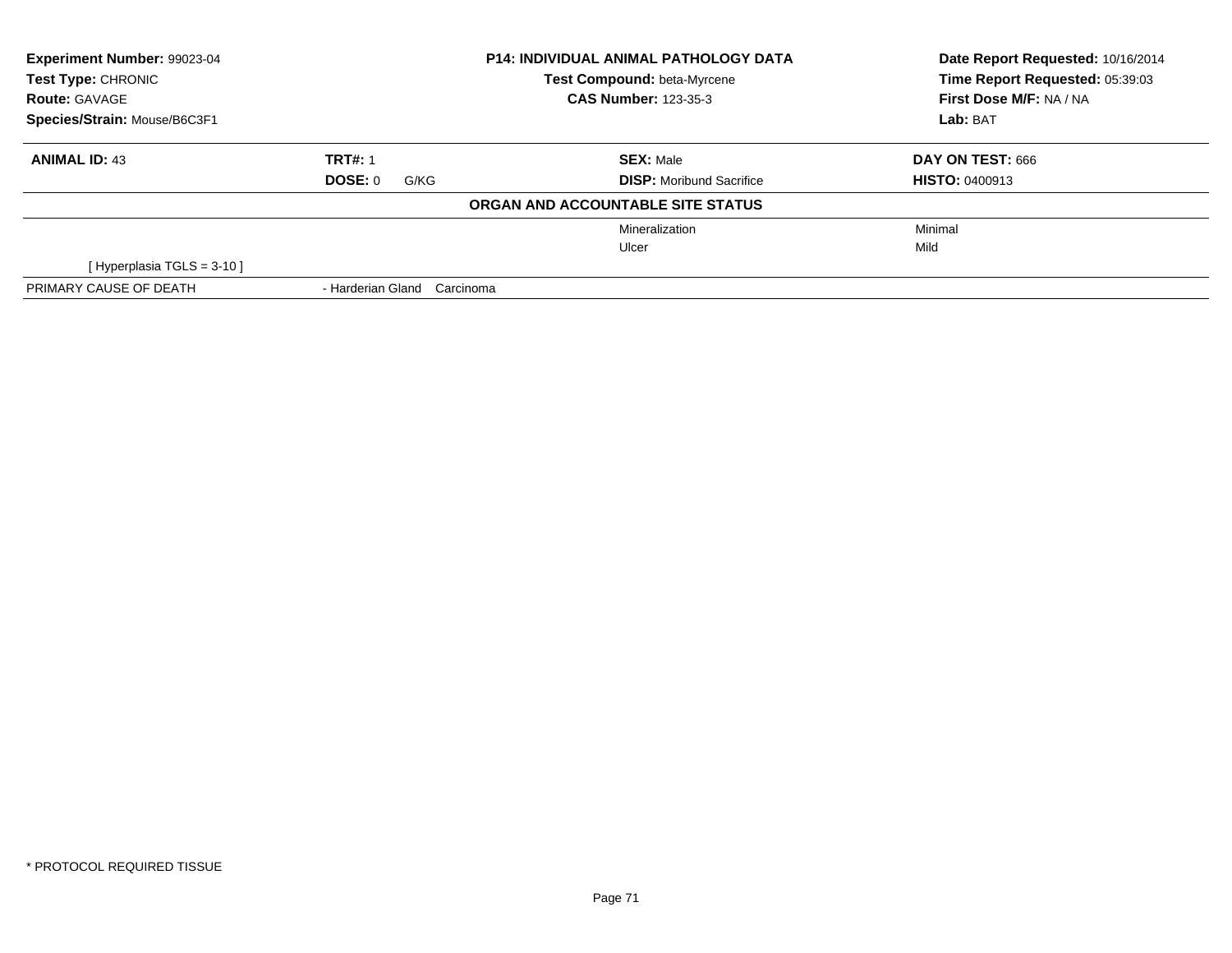| Experiment Number: 99023-04<br>Test Type: CHRONIC<br><b>Route: GAVAGE</b><br>Species/Strain: Mouse/B6C3F1 | P14: INDIVIDUAL ANIMAL PATHOLOGY DATA<br>Test Compound: beta-Myrcene<br><b>CAS Number: 123-35-3</b> |                                   | Date Report Requested: 10/16/2014<br>Time Report Requested: 05:39:03<br>First Dose M/F: NA / NA<br>Lab: BAT |
|-----------------------------------------------------------------------------------------------------------|-----------------------------------------------------------------------------------------------------|-----------------------------------|-------------------------------------------------------------------------------------------------------------|
| <b>ANIMAL ID: 44</b>                                                                                      | <b>TRT#: 1</b>                                                                                      | <b>SEX: Male</b>                  | DAY ON TEST: 730                                                                                            |
|                                                                                                           | <b>DOSE: 0</b><br>G/KG                                                                              | <b>DISP: Terminal Sacrifice</b>   | HISTO: 0400914                                                                                              |
|                                                                                                           |                                                                                                     | ORGAN AND ACCOUNTABLE SITE STATUS |                                                                                                             |
| <b>NORMAL</b>                                                                                             |                                                                                                     |                                   |                                                                                                             |
| * Adrenal Medulla                                                                                         | * Bone                                                                                              | * Bone Marrow                     | * Brain                                                                                                     |
| * Epididymis                                                                                              | * Esophagus                                                                                         | * Eye                             | * Gallbladder                                                                                               |
| * Harderian Gland                                                                                         | * Heart                                                                                             | * Intestine Large, Cecum          | * Intestine Large, Colon                                                                                    |
| * Intestine Large, Rectum                                                                                 | * Intestine Small, Duodenum                                                                         | * Intestine Small, Ileum          | * Intestine Small, Jejunum                                                                                  |
| * Lung                                                                                                    | * Lymph Node, Mandibular                                                                            | * Lymph Node, Mesenteric          | * Nose                                                                                                      |
| * Pancreas                                                                                                | * Parathyroid Gland                                                                                 | * Pituitary Gland                 | * Preputial Gland                                                                                           |
| * Prostate                                                                                                | * Salivary Glands                                                                                   | * Seminal Vesicle                 | * Skin                                                                                                      |
| * Spleen                                                                                                  | * Stomach, Forestomach                                                                              | * Stomach, Glandular              | * Testes                                                                                                    |
| * Thyroid Gland                                                                                           | * Trachea                                                                                           | * Urinary Bladder                 |                                                                                                             |
| <b>MISSING</b>                                                                                            |                                                                                                     |                                   |                                                                                                             |
| * Mammary Gland                                                                                           |                                                                                                     |                                   |                                                                                                             |
| <b>OBSERVATIONS</b>                                                                                       |                                                                                                     |                                   |                                                                                                             |
| * Adrenal Cortex                                                                                          | Subcapsular                                                                                         | Hyperplasia                       | Moderate                                                                                                    |
| * Islets, Pancreatic                                                                                      |                                                                                                     | Hyperplasia                       | Minimal                                                                                                     |
| * Kidney                                                                                                  |                                                                                                     | Mineralization                    | Minimal                                                                                                     |
|                                                                                                           |                                                                                                     | Nephropathy                       | Mild                                                                                                        |
|                                                                                                           | <b>Renal Tubule</b>                                                                                 | Vacuolization Cytoplasmic         | Minimal                                                                                                     |
| * Liver                                                                                                   |                                                                                                     | Clear Cell Focus                  |                                                                                                             |
|                                                                                                           |                                                                                                     | Fatty Change                      | Minimal                                                                                                     |
|                                                                                                           |                                                                                                     | Hemangiosarcoma                   |                                                                                                             |
|                                                                                                           |                                                                                                     | Hepatocellular Adenoma            | Multiple                                                                                                    |
|                                                                                                           |                                                                                                     | Inflammation                      | Chronic Active, Minimal                                                                                     |
|                                                                                                           |                                                                                                     | <b>Mixed Cell Focus</b>           |                                                                                                             |
| [Clear Cell Focus TGLS = 5-12]                                                                            |                                                                                                     |                                   |                                                                                                             |
| [Hemangiosarcoma TGLS = 1-10]                                                                             |                                                                                                     |                                   |                                                                                                             |
| [ Hepatocellular Adenoma TGLS = 2,4-5+10 ]                                                                |                                                                                                     |                                   |                                                                                                             |
| [Mixed Cell Focus TGLS = 3-11]                                                                            |                                                                                                     |                                   |                                                                                                             |
| * Thymus                                                                                                  |                                                                                                     | Atrophy                           | Moderate                                                                                                    |
| PRIMARY CAUSE OF DEATH                                                                                    |                                                                                                     |                                   |                                                                                                             |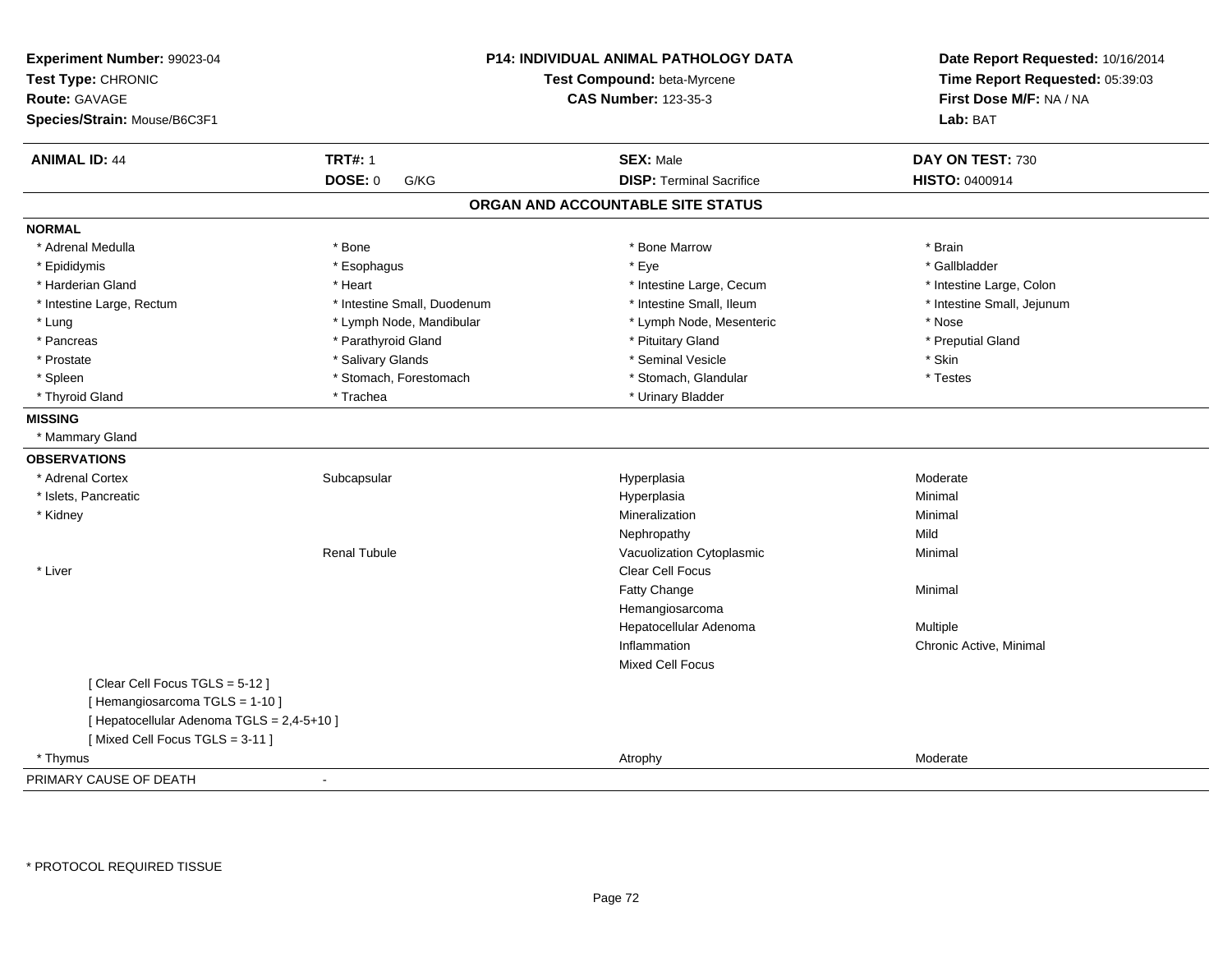| Experiment Number: 99023-04<br>Test Type: CHRONIC<br>Route: GAVAGE<br>Species/Strain: Mouse/B6C3F1                                           |                             | P14: INDIVIDUAL ANIMAL PATHOLOGY DATA<br>Test Compound: beta-Myrcene<br><b>CAS Number: 123-35-3</b> | Date Report Requested: 10/16/2014<br>Time Report Requested: 05:39:03<br>First Dose M/F: NA / NA<br>Lab: BAT |
|----------------------------------------------------------------------------------------------------------------------------------------------|-----------------------------|-----------------------------------------------------------------------------------------------------|-------------------------------------------------------------------------------------------------------------|
| <b>ANIMAL ID: 45</b>                                                                                                                         | <b>TRT#: 1</b>              | <b>SEX: Male</b>                                                                                    | DAY ON TEST: 730                                                                                            |
|                                                                                                                                              | DOSE: 0<br>G/KG             | <b>DISP: Terminal Sacrifice</b>                                                                     | <b>HISTO: 0400915</b>                                                                                       |
|                                                                                                                                              |                             | ORGAN AND ACCOUNTABLE SITE STATUS                                                                   |                                                                                                             |
| <b>NORMAL</b>                                                                                                                                |                             |                                                                                                     |                                                                                                             |
| * Adrenal Medulla                                                                                                                            | * Bone                      | * Bone Marrow                                                                                       | * Brain                                                                                                     |
| * Epididymis                                                                                                                                 | * Esophagus                 | * Eye                                                                                               | * Gallbladder                                                                                               |
| * Harderian Gland                                                                                                                            | * Heart                     | * Intestine Large, Cecum                                                                            | * Intestine Large, Colon                                                                                    |
| * Intestine Large, Rectum                                                                                                                    | * Intestine Small, Duodenum | * Intestine Small, Ileum                                                                            | * Intestine Small, Jejunum                                                                                  |
| * Lymph Node, Mandibular                                                                                                                     | * Lymph Node, Mesenteric    | * Nose                                                                                              | * Pancreas                                                                                                  |
| * Pituitary Gland                                                                                                                            | * Salivary Glands           | * Seminal Vesicle                                                                                   | * Skin                                                                                                      |
| * Stomach, Forestomach                                                                                                                       | * Stomach, Glandular        | * Testes                                                                                            | * Thyroid Gland                                                                                             |
| * Trachea                                                                                                                                    | * Urinary Bladder           |                                                                                                     |                                                                                                             |
| <b>MISSING</b>                                                                                                                               |                             |                                                                                                     |                                                                                                             |
| * Mammary Gland                                                                                                                              | * Parathyroid Gland         |                                                                                                     |                                                                                                             |
| <b>OBSERVATIONS</b>                                                                                                                          |                             |                                                                                                     |                                                                                                             |
| * Adrenal Cortex                                                                                                                             | Subcapsular                 | Hyperplasia                                                                                         | Mild                                                                                                        |
|                                                                                                                                              |                             | Hypertrophy                                                                                         | Minimal                                                                                                     |
| * Islets, Pancreatic                                                                                                                         |                             | Hyperplasia                                                                                         | Minimal                                                                                                     |
| * Kidney                                                                                                                                     | <b>Renal Tubule</b>         | Hyperplasia                                                                                         | Minimal                                                                                                     |
|                                                                                                                                              |                             | Mineralization                                                                                      | Minimal                                                                                                     |
|                                                                                                                                              |                             | Nephropathy                                                                                         | Minimal                                                                                                     |
|                                                                                                                                              | <b>Renal Tubule</b>         | Vacuolization Cytoplasmic                                                                           | Minimal                                                                                                     |
| * Liver                                                                                                                                      |                             | Clear Cell Focus                                                                                    |                                                                                                             |
|                                                                                                                                              |                             | <b>Eosinophilic Focus</b>                                                                           |                                                                                                             |
|                                                                                                                                              |                             | Fatty Change                                                                                        | Minimal                                                                                                     |
|                                                                                                                                              |                             | Hepatocellular Adenoma                                                                              | Multiple                                                                                                    |
|                                                                                                                                              |                             | Inflammation                                                                                        | Chronic Active, Minimal                                                                                     |
|                                                                                                                                              |                             | <b>Mixed Cell Focus</b>                                                                             |                                                                                                             |
| [Eosinophilic Focus TGLS = 5-11]<br>[ Hepatocellular Adenoma TGLS = 2,3,4-4+5+10 ]<br>* Lung<br>[ Alveolar/Bronchiolar Adenoma TGLS = 6-10 ] |                             | Alveolar/Bronchiolar Adenoma                                                                        |                                                                                                             |
| * Preputial Gland                                                                                                                            |                             | Ectasia                                                                                             | Mild                                                                                                        |
| [ Ectasia TGLS = $1-8$ ]                                                                                                                     |                             |                                                                                                     |                                                                                                             |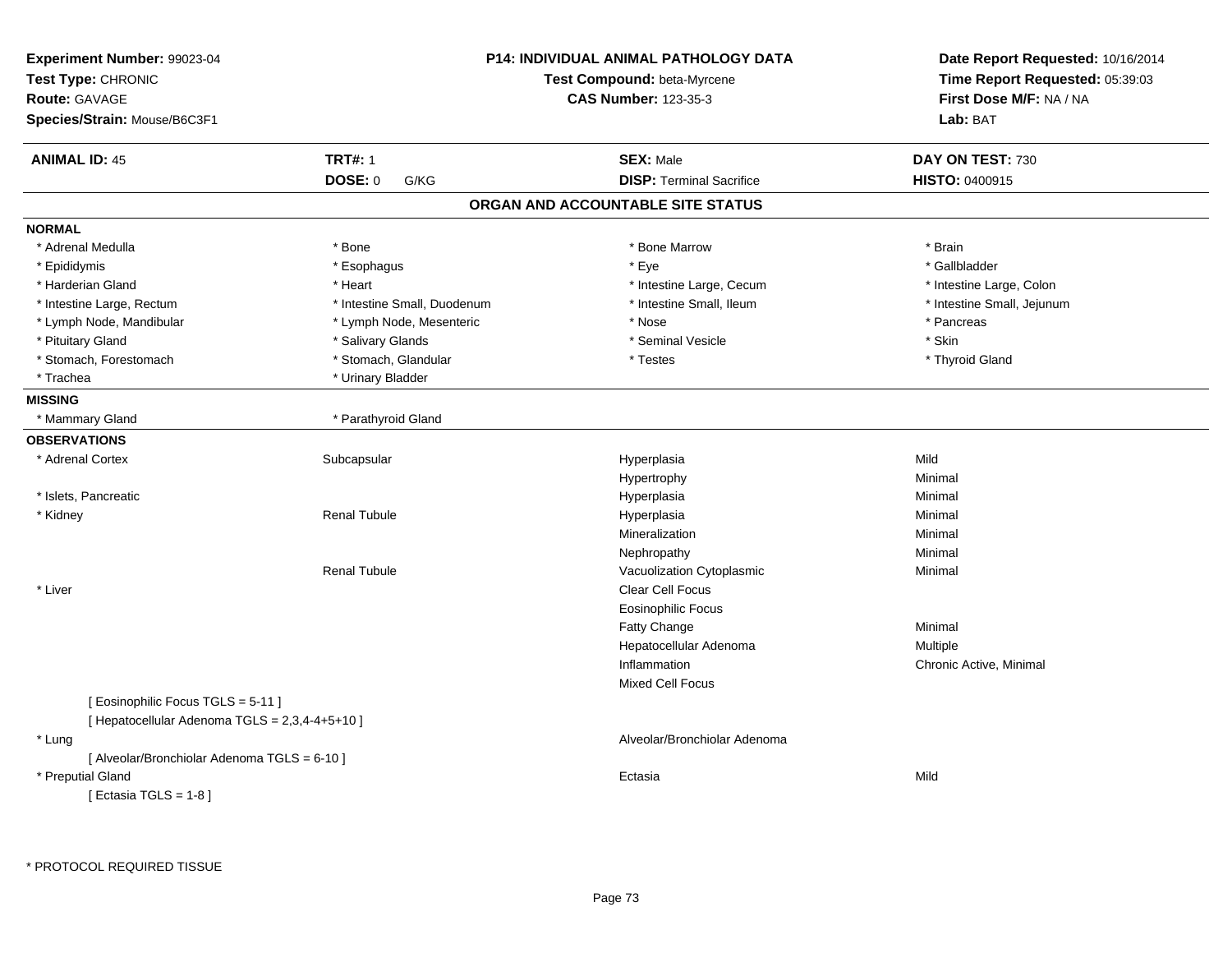| Experiment Number: 99023-04<br><b>P14: INDIVIDUAL ANIMAL PATHOLOGY DATA</b><br><b>Test Compound: beta-Myrcene</b><br>Test Type: CHRONIC<br><b>CAS Number: 123-35-3</b><br><b>Route: GAVAGE</b><br>Species/Strain: Mouse/B6C3F1 |                 |                                   | Date Report Requested: 10/16/2014<br>Time Report Requested: 05:39:03<br>First Dose M/F: NA / NA |
|--------------------------------------------------------------------------------------------------------------------------------------------------------------------------------------------------------------------------------|-----------------|-----------------------------------|-------------------------------------------------------------------------------------------------|
|                                                                                                                                                                                                                                |                 |                                   | Lab: BAT                                                                                        |
| <b>ANIMAL ID: 45</b>                                                                                                                                                                                                           | <b>TRT#: 1</b>  | <b>SEX: Male</b>                  | DAY ON TEST: 730                                                                                |
|                                                                                                                                                                                                                                | DOSE: 0<br>G/KG | <b>DISP: Terminal Sacrifice</b>   | <b>HISTO: 0400915</b>                                                                           |
|                                                                                                                                                                                                                                |                 | ORGAN AND ACCOUNTABLE SITE STATUS |                                                                                                 |
| * Prostate                                                                                                                                                                                                                     |                 | Inflammation                      | Minimal                                                                                         |
| * Spleen                                                                                                                                                                                                                       |                 | Hematopoietic Cell Proliferation  | Minimal                                                                                         |
| * Thymus                                                                                                                                                                                                                       |                 | Atrophy                           | Minimal                                                                                         |
| Tooth                                                                                                                                                                                                                          |                 | Dysplasia                         |                                                                                                 |
| PRIMARY CAUSE OF DEATH                                                                                                                                                                                                         |                 |                                   |                                                                                                 |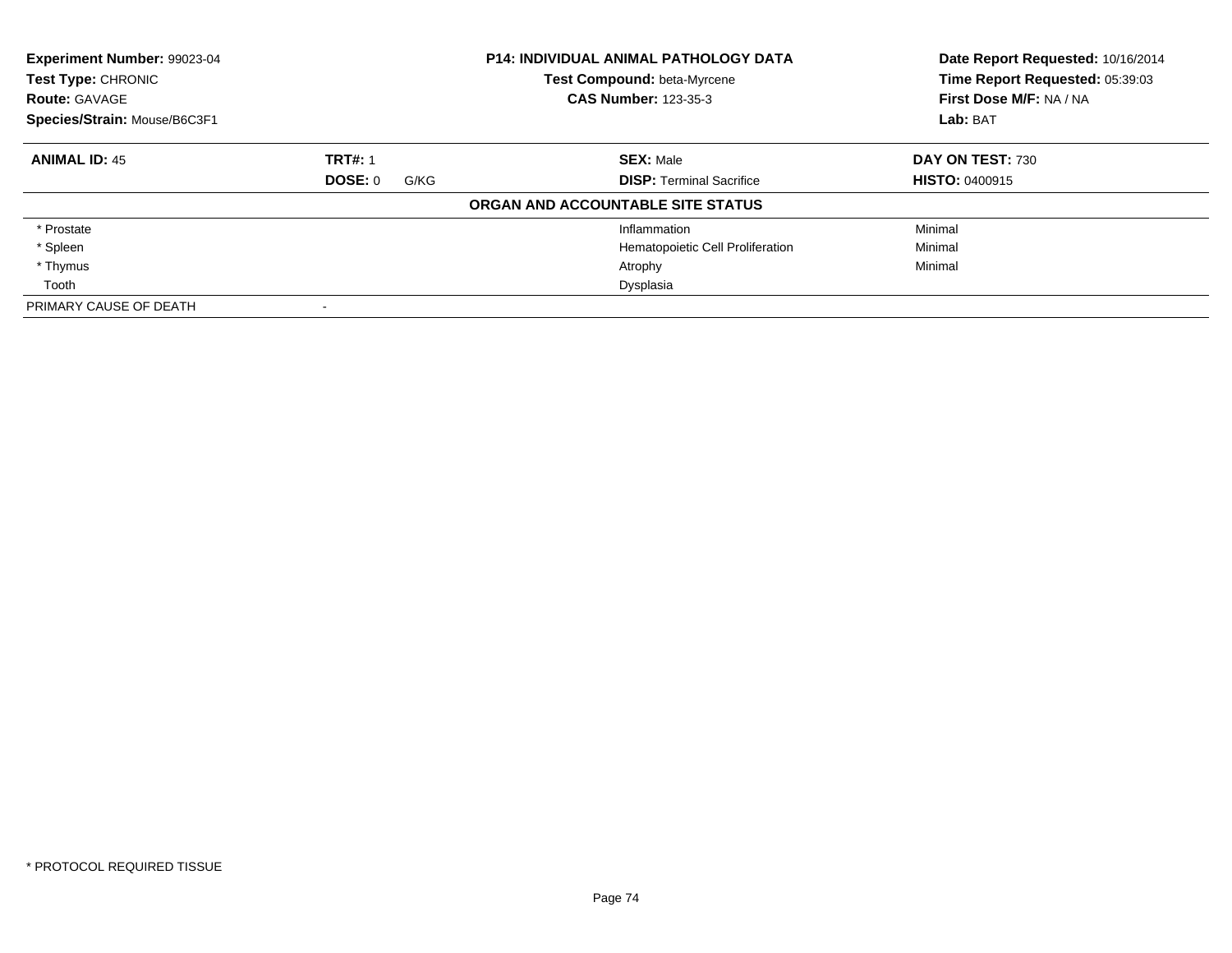| Experiment Number: 99023-04<br>Test Type: CHRONIC<br><b>Route: GAVAGE</b><br>Species/Strain: Mouse/B6C3F1 |                           | <b>P14: INDIVIDUAL ANIMAL PATHOLOGY DATA</b><br>Test Compound: beta-Myrcene<br><b>CAS Number: 123-35-3</b> | Date Report Requested: 10/16/2014<br>Time Report Requested: 05:39:03<br>First Dose M/F: NA / NA<br>Lab: BAT |
|-----------------------------------------------------------------------------------------------------------|---------------------------|------------------------------------------------------------------------------------------------------------|-------------------------------------------------------------------------------------------------------------|
| <b>ANIMAL ID: 46</b>                                                                                      | <b>TRT#: 1</b><br>DOSE: 0 | <b>SEX: Male</b><br><b>DISP: Terminal Sacrifice</b>                                                        | DAY ON TEST: 730<br><b>HISTO: 0400916</b>                                                                   |
|                                                                                                           | G/KG                      |                                                                                                            |                                                                                                             |
|                                                                                                           |                           | ORGAN AND ACCOUNTABLE SITE STATUS                                                                          |                                                                                                             |
| <b>NORMAL</b>                                                                                             |                           |                                                                                                            |                                                                                                             |
| * Adrenal Cortex                                                                                          | * Adrenal Medulla         | * Bone                                                                                                     | * Bone Marrow                                                                                               |
| * Brain                                                                                                   | * Epididymis              | * Esophagus                                                                                                | * Eye                                                                                                       |
| * Gallbladder                                                                                             | * Intestine Large, Cecum  | * Intestine Large, Colon                                                                                   | * Intestine Large, Rectum                                                                                   |
| * Intestine Small, Duodenum                                                                               | * Intestine Small, Ileum  | * Intestine Small, Jejunum                                                                                 | * Lymph Node, Mandibular                                                                                    |
| * Lymph Node, Mesenteric                                                                                  | * Nose                    | * Pancreas                                                                                                 | * Parathyroid Gland                                                                                         |
| * Pituitary Gland                                                                                         | * Preputial Gland         | * Salivary Glands                                                                                          | * Seminal Vesicle                                                                                           |
| * Skin                                                                                                    | * Spleen                  | * Stomach, Forestomach                                                                                     | * Stomach, Glandular                                                                                        |
| * Testes                                                                                                  | * Thyroid Gland           | * Trachea                                                                                                  | * Urinary Bladder                                                                                           |
| <b>MISSING</b>                                                                                            |                           |                                                                                                            |                                                                                                             |
| * Mammary Gland                                                                                           |                           |                                                                                                            |                                                                                                             |
| <b>OBSERVATIONS</b>                                                                                       |                           |                                                                                                            |                                                                                                             |
| * Harderian Gland                                                                                         |                           | Adenoma                                                                                                    |                                                                                                             |
| * Heart                                                                                                   |                           | Cardiomyopathy                                                                                             | Minimal                                                                                                     |
| * Islets, Pancreatic                                                                                      |                           | Hyperplasia                                                                                                | Minimal                                                                                                     |
| * Kidney                                                                                                  | Cortex                    | Metaplasia                                                                                                 | Osseous, Minimal                                                                                            |
|                                                                                                           |                           | Mineralization                                                                                             | Minimal                                                                                                     |
|                                                                                                           |                           | Nephropathy                                                                                                | Minimal                                                                                                     |
|                                                                                                           | <b>Renal Tubule</b>       | Vacuolization Cytoplasmic                                                                                  | Minimal                                                                                                     |
| * Liver                                                                                                   |                           | <b>Eosinophilic Focus</b>                                                                                  |                                                                                                             |
|                                                                                                           |                           | Hepatocellular Adenoma                                                                                     | Multiple                                                                                                    |
|                                                                                                           |                           | Hepatocellular Carcinoma                                                                                   |                                                                                                             |
|                                                                                                           |                           | Inflammation                                                                                               | Chronic Active, Minimal                                                                                     |
|                                                                                                           |                           | Pigmentation                                                                                               | Ceroid, Mild                                                                                                |
| Note: The hepatic carcinoma is necrotic.                                                                  |                           |                                                                                                            |                                                                                                             |
| [ Hepatocellular Adenoma TGLS = 1,2-10+11 ]                                                               |                           |                                                                                                            |                                                                                                             |
| [ Hepatocellular Carcinoma TGLS = 3-12 ]                                                                  |                           |                                                                                                            |                                                                                                             |
| * Lung                                                                                                    | Alveolar Epith            | Hyperplasia                                                                                                | Moderate                                                                                                    |
| * Prostate                                                                                                |                           | Inflammation                                                                                               | Minimal                                                                                                     |
| * Thymus                                                                                                  |                           | Atrophy                                                                                                    | Minimal                                                                                                     |
| Tooth                                                                                                     |                           | Dysplasia                                                                                                  |                                                                                                             |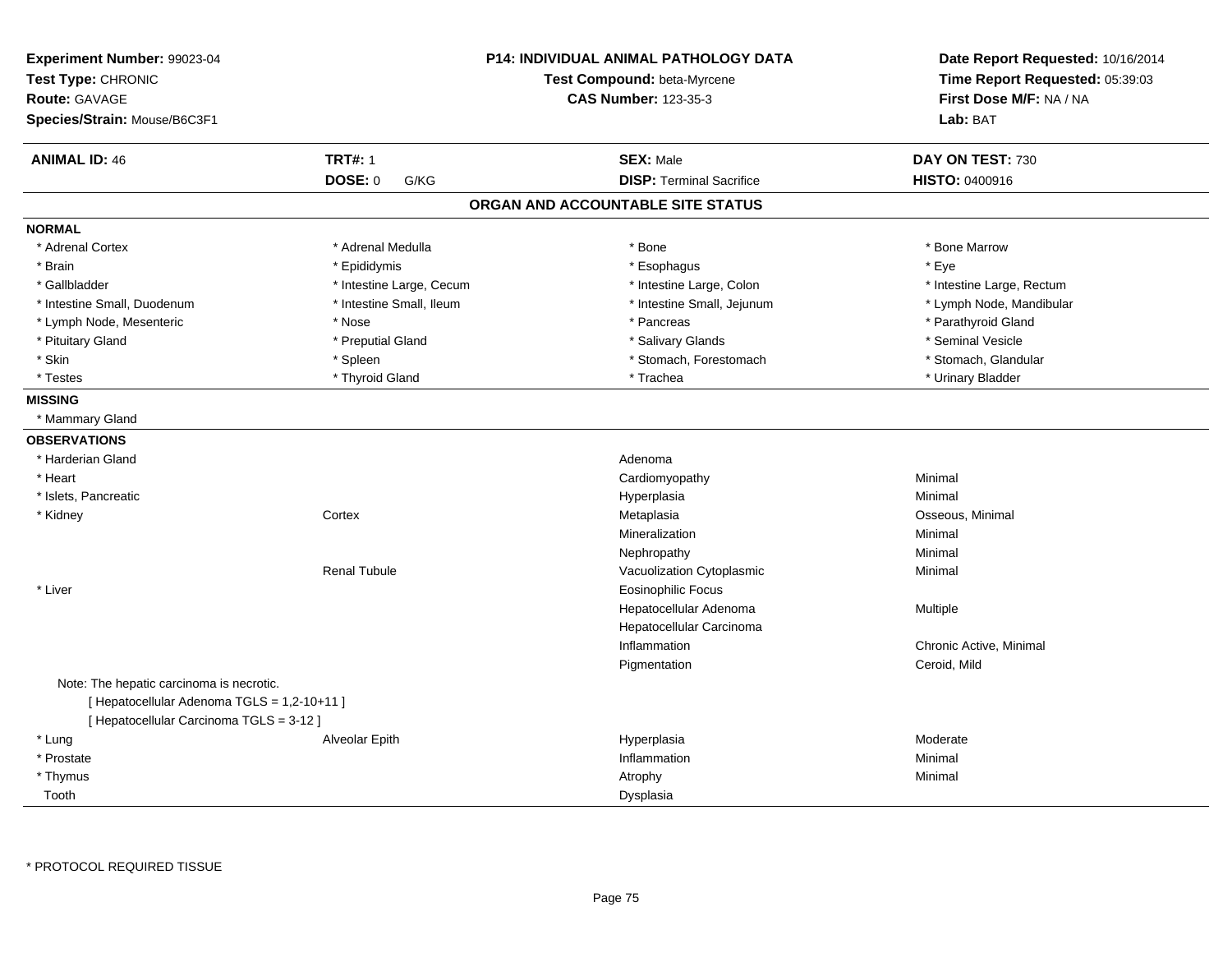| Experiment Number: 99023-04                       |                 | <b>P14: INDIVIDUAL ANIMAL PATHOLOGY DATA</b> | Date Report Requested: 10/16/2014 |
|---------------------------------------------------|-----------------|----------------------------------------------|-----------------------------------|
| <b>Test Type: CHRONIC</b><br><b>Route: GAVAGE</b> |                 | <b>Test Compound: beta-Myrcene</b>           | Time Report Requested: 05:39:03   |
|                                                   |                 | <b>CAS Number: 123-35-3</b>                  | First Dose M/F: NA / NA           |
| Species/Strain: Mouse/B6C3F1                      |                 |                                              | Lab: BAT                          |
| <b>ANIMAL ID: 46</b>                              | <b>TRT#: 1</b>  | <b>SEX: Male</b>                             | DAY ON TEST: 730                  |
|                                                   | DOSE: 0<br>G/KG | <b>DISP: Terminal Sacrifice</b>              | <b>HISTO: 0400916</b>             |
|                                                   |                 | ORGAN AND ACCOUNTABLE SITE STATUS            |                                   |
| PRIMARY CAUSE OF DEATH                            |                 |                                              |                                   |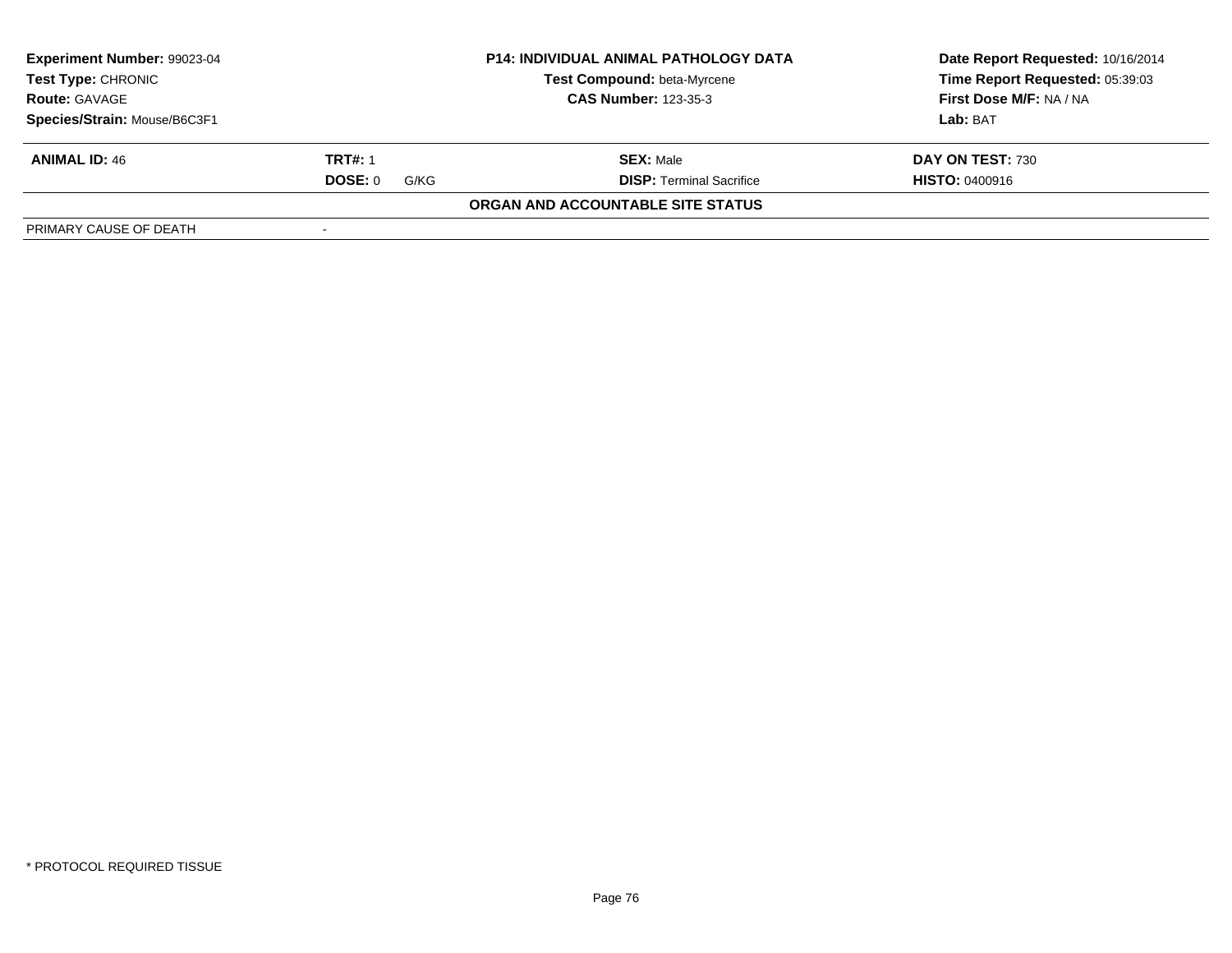| Experiment Number: 99023-04<br>Test Type: CHRONIC<br><b>Route: GAVAGE</b><br>Species/Strain: Mouse/B6C3F1 |                                                                                                       | <b>P14: INDIVIDUAL ANIMAL PATHOLOGY DATA</b><br>Test Compound: beta-Myrcene<br><b>CAS Number: 123-35-3</b> | Date Report Requested: 10/16/2014<br>Time Report Requested: 05:39:03<br>First Dose M/F: NA / NA<br>Lab: BAT |
|-----------------------------------------------------------------------------------------------------------|-------------------------------------------------------------------------------------------------------|------------------------------------------------------------------------------------------------------------|-------------------------------------------------------------------------------------------------------------|
| <b>ANIMAL ID: 47</b>                                                                                      | <b>TRT#: 1</b>                                                                                        | <b>SEX: Male</b>                                                                                           | DAY ON TEST: 629                                                                                            |
|                                                                                                           | DOSE: 0<br>G/KG                                                                                       | <b>DISP: Natural Death</b>                                                                                 | <b>HISTO: 0400917</b>                                                                                       |
|                                                                                                           |                                                                                                       | ORGAN AND ACCOUNTABLE SITE STATUS                                                                          |                                                                                                             |
| <b>NORMAL</b>                                                                                             |                                                                                                       |                                                                                                            |                                                                                                             |
| * Adrenal Medulla                                                                                         | * Bone                                                                                                | * Brain                                                                                                    | * Epididymis                                                                                                |
| * Esophagus                                                                                               | * Eye                                                                                                 | * Gallbladder                                                                                              | * Harderian Gland                                                                                           |
| * Intestine Large, Cecum                                                                                  | * Intestine Large, Colon                                                                              | * Intestine Large, Rectum                                                                                  | * Intestine Small, Duodenum                                                                                 |
| * Intestine Small, Ileum                                                                                  | * Intestine Small, Jejunum                                                                            | * Nose                                                                                                     | * Pancreas                                                                                                  |
| * Parathyroid Gland                                                                                       | * Pituitary Gland                                                                                     | * Preputial Gland                                                                                          | * Prostate                                                                                                  |
| * Salivary Glands                                                                                         | * Seminal Vesicle                                                                                     | * Skin                                                                                                     | * Stomach, Glandular                                                                                        |
| * Testes                                                                                                  | * Thyroid Gland                                                                                       | * Trachea                                                                                                  | * Urinary Bladder                                                                                           |
| <b>MISSING</b>                                                                                            |                                                                                                       |                                                                                                            |                                                                                                             |
| * Mammary Gland                                                                                           |                                                                                                       |                                                                                                            |                                                                                                             |
| <b>OBSERVATIONS</b>                                                                                       |                                                                                                       |                                                                                                            |                                                                                                             |
| * Adrenal Cortex                                                                                          | Subcapsular                                                                                           | Hyperplasia                                                                                                | Minimal                                                                                                     |
| * Bone Marrow                                                                                             |                                                                                                       | Myelofibrosis                                                                                              | Minimal                                                                                                     |
| * Heart                                                                                                   |                                                                                                       | Cardiomyopathy                                                                                             | Mild                                                                                                        |
| * Islets, Pancreatic                                                                                      |                                                                                                       | Hyperplasia                                                                                                | Minimal                                                                                                     |
| * Kidney                                                                                                  | <b>Renal Tubule</b>                                                                                   | Vacuolization Cytoplasmic                                                                                  | Minimal                                                                                                     |
| * Liver                                                                                                   |                                                                                                       | Hepatocellular Carcinoma                                                                                   |                                                                                                             |
|                                                                                                           |                                                                                                       | Pigmentation                                                                                               | Hemosiderin, Mild                                                                                           |
| [ Hepatocellular Carcinoma TGLS = 1-11 ]                                                                  |                                                                                                       |                                                                                                            |                                                                                                             |
| * Lung                                                                                                    |                                                                                                       | Alveolar/Bronchiolar Carcinoma                                                                             | Metastatic (Lung)                                                                                           |
|                                                                                                           |                                                                                                       | Alveolar/Bronchiolar Carcinoma                                                                             |                                                                                                             |
|                                                                                                           | Alveolus                                                                                              | <b>Infiltration Cellular</b>                                                                               | Histiocyte, Moderate                                                                                        |
| [ Alveolar/Bronchiolar Carcinoma TGLS = 2-10 ]                                                            | Note: The alveolar-bronchiolar carcinoma appears to have metastasized into mediastinum (on slide 03). |                                                                                                            |                                                                                                             |
| Lymph Node                                                                                                | <b>Bronchial</b>                                                                                      | Alveolar/Bronchiolar Carcinoma                                                                             | Metastatic (Lung)                                                                                           |
| * Lymph Node, Mandibular                                                                                  |                                                                                                       | Atrophy                                                                                                    | Marked                                                                                                      |
| * Lymph Node, Mesenteric                                                                                  |                                                                                                       | Atrophy                                                                                                    | Mild                                                                                                        |
| * Spleen                                                                                                  | Lymph Follic                                                                                          | Atrophy                                                                                                    | Mild                                                                                                        |
|                                                                                                           |                                                                                                       | Pigmentation                                                                                               | Hemosiderin, Minimal                                                                                        |
| * Stomach, Forestomach                                                                                    | Epithelium                                                                                            | Hyperplasia                                                                                                | Mild                                                                                                        |
|                                                                                                           |                                                                                                       | Inflammation                                                                                               | Mild                                                                                                        |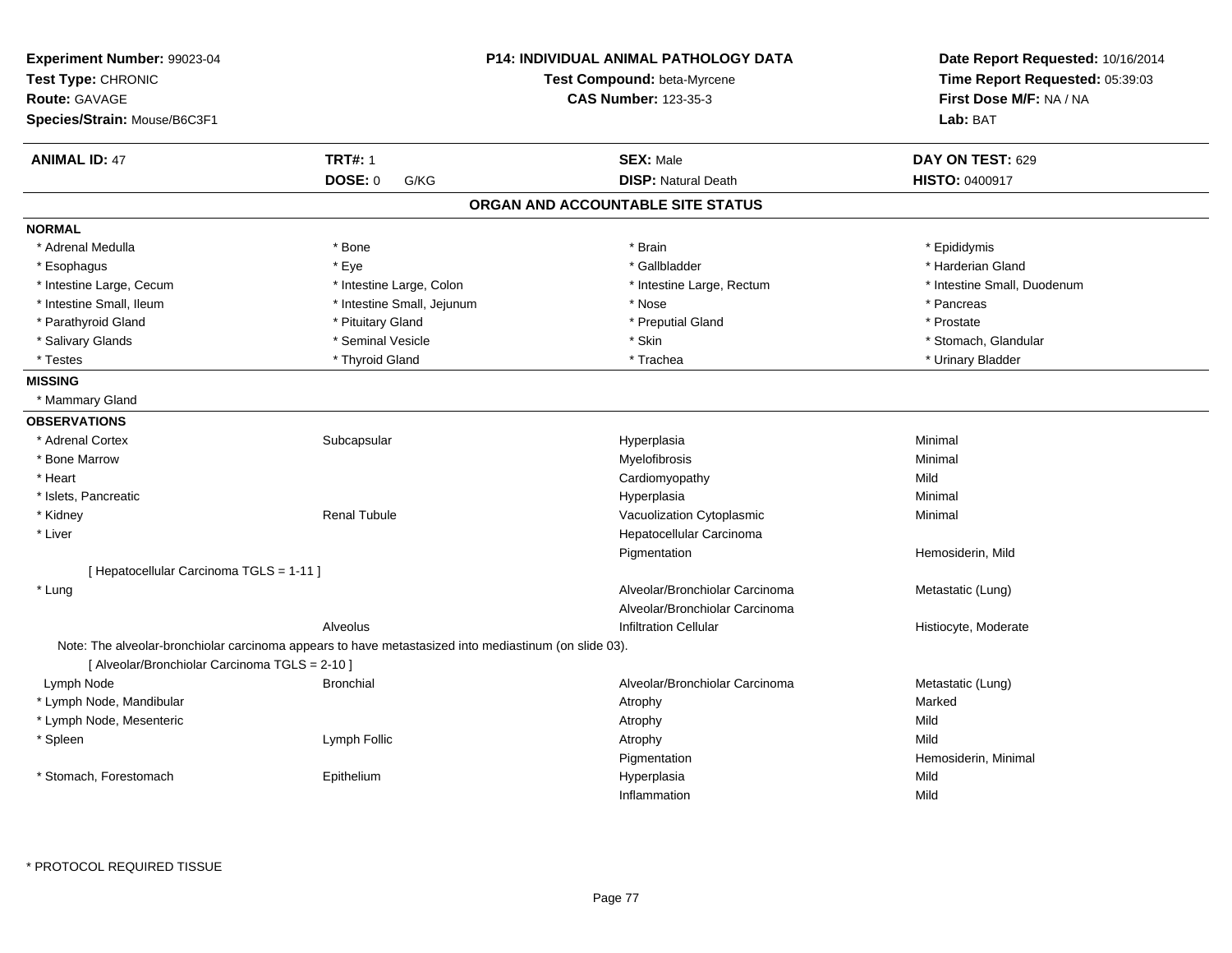| Experiment Number: 99023-04<br><b>Test Type: CHRONIC</b><br><b>Route: GAVAGE</b> |                                       | <b>P14: INDIVIDUAL ANIMAL PATHOLOGY DATA</b> | Date Report Requested: 10/16/2014<br>Time Report Requested: 05:39:03 |  |
|----------------------------------------------------------------------------------|---------------------------------------|----------------------------------------------|----------------------------------------------------------------------|--|
|                                                                                  |                                       | Test Compound: beta-Myrcene                  |                                                                      |  |
|                                                                                  |                                       | <b>CAS Number: 123-35-3</b>                  | First Dose M/F: NA / NA                                              |  |
| Species/Strain: Mouse/B6C3F1                                                     |                                       |                                              | Lab: BAT                                                             |  |
| <b>ANIMAL ID: 47</b>                                                             | <b>TRT#: 1</b>                        | <b>SEX: Male</b>                             | DAY ON TEST: 629                                                     |  |
|                                                                                  | DOSE: 0<br>G/KG                       | <b>DISP:</b> Natural Death                   | <b>HISTO: 0400917</b>                                                |  |
|                                                                                  |                                       | ORGAN AND ACCOUNTABLE SITE STATUS            |                                                                      |  |
| * Thymus                                                                         |                                       | Atrophy                                      | Marked                                                               |  |
| Tooth                                                                            |                                       | Dysplasia                                    |                                                                      |  |
| PRIMARY CAUSE OF DEATH                                                           | - Lung Alveolar/Bronchiolar Carcinoma |                                              |                                                                      |  |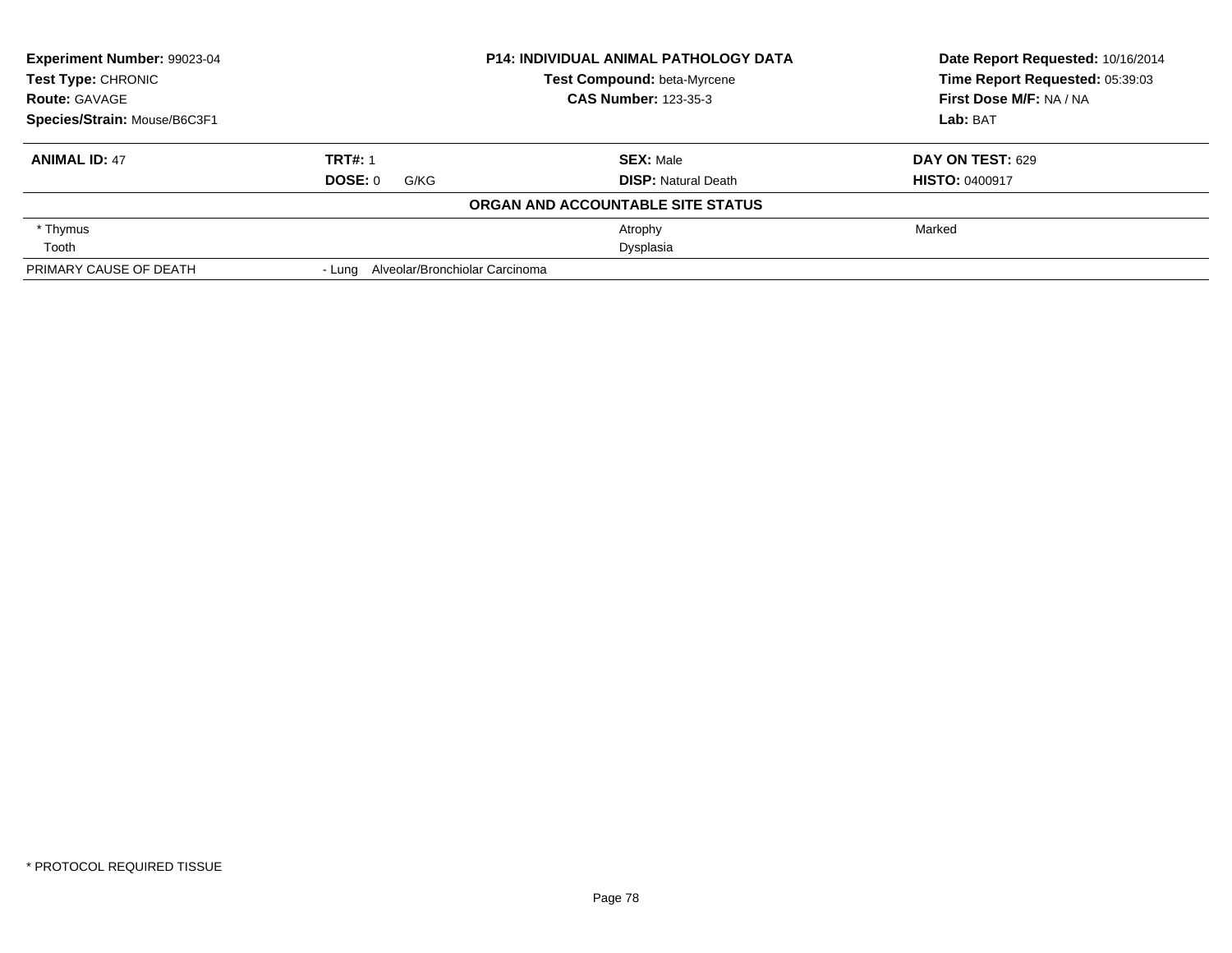| Experiment Number: 99023-04<br>Test Type: CHRONIC | P14: INDIVIDUAL ANIMAL PATHOLOGY DATA<br>Test Compound: beta-Myrcene<br><b>CAS Number: 123-35-3</b> |                                   | Date Report Requested: 10/16/2014<br>Time Report Requested: 05:39:03<br>First Dose M/F: NA / NA |
|---------------------------------------------------|-----------------------------------------------------------------------------------------------------|-----------------------------------|-------------------------------------------------------------------------------------------------|
| <b>Route: GAVAGE</b>                              |                                                                                                     |                                   |                                                                                                 |
|                                                   |                                                                                                     |                                   | Lab: BAT                                                                                        |
| Species/Strain: Mouse/B6C3F1                      |                                                                                                     |                                   |                                                                                                 |
| <b>ANIMAL ID: 48</b>                              | <b>TRT#: 1</b>                                                                                      | <b>SEX: Male</b>                  | DAY ON TEST: 730                                                                                |
|                                                   | DOSE: 0<br>G/KG                                                                                     | <b>DISP: Terminal Sacrifice</b>   | HISTO: 0400918                                                                                  |
|                                                   |                                                                                                     | ORGAN AND ACCOUNTABLE SITE STATUS |                                                                                                 |
| <b>NORMAL</b>                                     |                                                                                                     |                                   |                                                                                                 |
| * Adrenal Medulla                                 | * Bone                                                                                              | * Bone Marrow                     | * Brain                                                                                         |
| * Epididymis                                      | * Esophagus                                                                                         | * Eye                             | * Gallbladder                                                                                   |
| * Harderian Gland                                 | * Intestine Large, Cecum                                                                            | * Intestine Large, Colon          | * Intestine Large, Rectum                                                                       |
| * Intestine Small, Duodenum                       | * Intestine Small, Ileum                                                                            | * Intestine Small, Jejunum        | * Islets, Pancreatic                                                                            |
| * Lung                                            | * Lymph Node, Mandibular                                                                            | * Lymph Node, Mesenteric          | * Nose                                                                                          |
| * Pancreas                                        | * Parathyroid Gland                                                                                 | * Pituitary Gland                 | * Prostate                                                                                      |
| * Salivary Glands                                 | * Seminal Vesicle                                                                                   | * Skin                            | * Spleen                                                                                        |
| * Stomach, Forestomach                            | * Stomach, Glandular                                                                                | * Testes                          | * Thyroid Gland                                                                                 |
| * Trachea                                         | * Urinary Bladder                                                                                   |                                   |                                                                                                 |
| <b>MISSING</b>                                    |                                                                                                     |                                   |                                                                                                 |
| * Mammary Gland                                   |                                                                                                     |                                   |                                                                                                 |
| <b>OBSERVATIONS</b>                               |                                                                                                     |                                   |                                                                                                 |
| * Adrenal Cortex                                  | Subcapsular                                                                                         | Hyperplasia                       | Minimal                                                                                         |
| * Heart                                           |                                                                                                     | Inflammation                      | Mild                                                                                            |
| * Kidney                                          |                                                                                                     | Infarct                           | Marked                                                                                          |
|                                                   |                                                                                                     | Nephropathy                       | Mild                                                                                            |
| [Infarct TGLS = $3,4-4$ ]                         |                                                                                                     |                                   |                                                                                                 |
| * Liver                                           |                                                                                                     | Eosinophilic Focus                |                                                                                                 |
|                                                   |                                                                                                     | Hepatocellular Adenoma            |                                                                                                 |
|                                                   |                                                                                                     | Inflammation                      | Chronic Active, Mild                                                                            |
| [ Hepatocellular Adenoma TGLS = 2-4 ]             |                                                                                                     |                                   |                                                                                                 |
| * Preputial Gland                                 |                                                                                                     | Ectasia                           | Moderate                                                                                        |
| [ Ectasia TGLS = $1-8$ ]                          |                                                                                                     |                                   |                                                                                                 |
| * Thymus                                          |                                                                                                     | Atrophy                           | Minimal                                                                                         |
| Tooth                                             |                                                                                                     | Dysplasia                         |                                                                                                 |
|                                                   | <b>Peridont Tiss</b>                                                                                | Inflammation                      | Mild                                                                                            |
|                                                   | Pulp                                                                                                | Inflammation                      | Mild                                                                                            |
| PRIMARY CAUSE OF DEATH                            |                                                                                                     |                                   |                                                                                                 |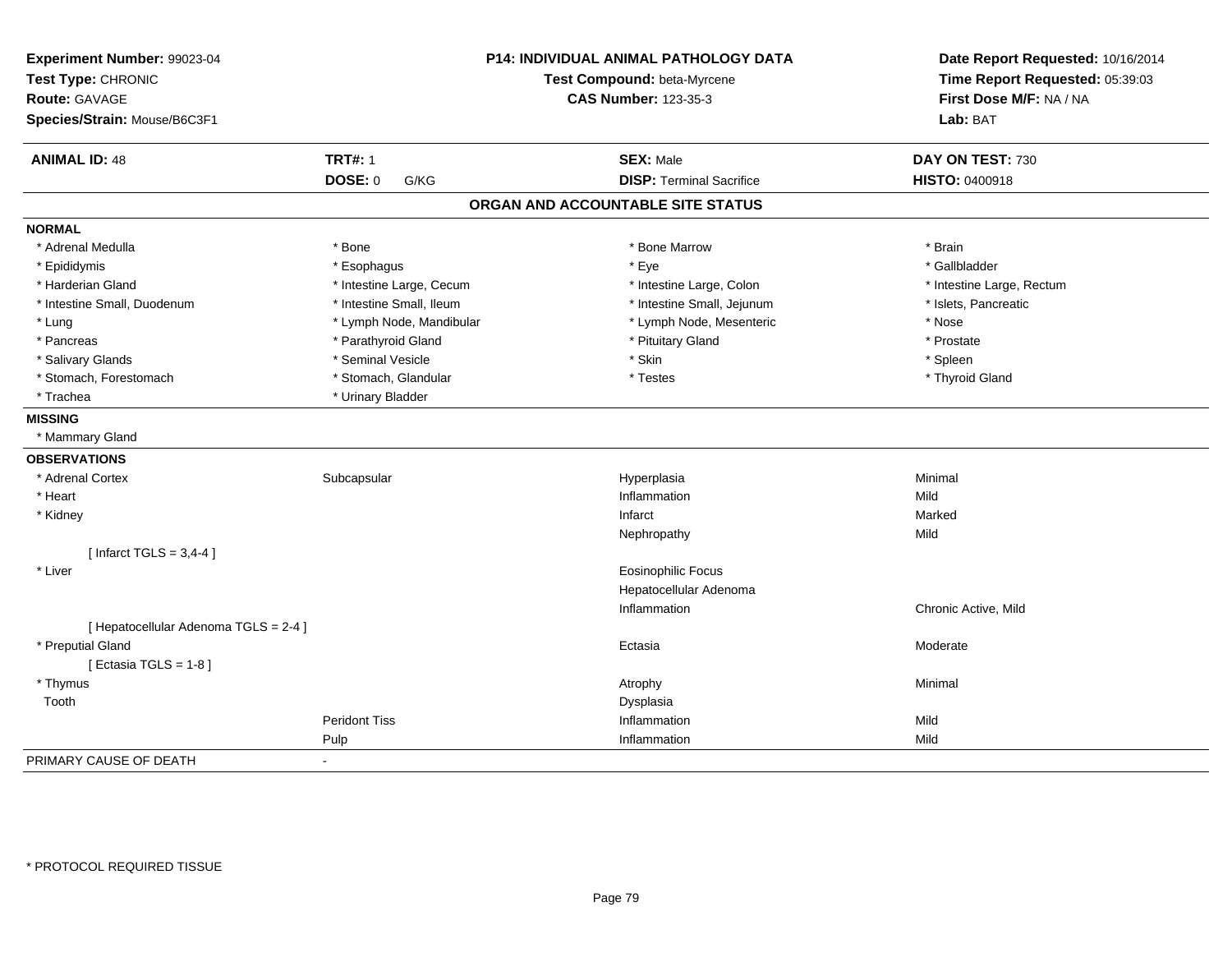| Experiment Number: 99023-04                    | <b>P14: INDIVIDUAL ANIMAL PATHOLOGY DATA</b><br>Test Compound: beta-Myrcene |                                   | Date Report Requested: 10/16/2014 |
|------------------------------------------------|-----------------------------------------------------------------------------|-----------------------------------|-----------------------------------|
| Test Type: CHRONIC                             |                                                                             |                                   | Time Report Requested: 05:39:03   |
| Route: GAVAGE                                  |                                                                             | <b>CAS Number: 123-35-3</b>       | First Dose M/F: NA / NA           |
| Species/Strain: Mouse/B6C3F1                   |                                                                             |                                   | Lab: BAT                          |
| <b>ANIMAL ID: 49</b>                           | <b>TRT#: 1</b>                                                              | <b>SEX: Male</b>                  | DAY ON TEST: 730                  |
|                                                | <b>DOSE: 0</b><br>G/KG                                                      | <b>DISP: Terminal Sacrifice</b>   | <b>HISTO: 0400919</b>             |
|                                                |                                                                             | ORGAN AND ACCOUNTABLE SITE STATUS |                                   |
| <b>NORMAL</b>                                  |                                                                             |                                   |                                   |
| * Adrenal Medulla                              | * Bone                                                                      | * Bone Marrow                     | * Brain                           |
| * Epididymis                                   | * Esophagus                                                                 | * Eye                             | * Gallbladder                     |
| * Harderian Gland                              | * Heart                                                                     | * Intestine Large, Cecum          | * Intestine Large, Colon          |
| * Intestine Large, Rectum                      | * Intestine Small, Duodenum                                                 | * Intestine Small, Ileum          | * Intestine Small, Jejunum        |
| * Islets, Pancreatic                           | * Lymph Node, Mandibular                                                    | * Lymph Node, Mesenteric          | * Pancreas                        |
| * Parathyroid Gland                            | * Pituitary Gland                                                           | * Preputial Gland                 | * Prostate                        |
| * Salivary Glands                              | * Seminal Vesicle                                                           | * Skin                            | * Stomach, Forestomach            |
| * Stomach, Glandular                           | * Testes                                                                    | * Thymus                          | * Thyroid Gland                   |
| * Trachea                                      | * Urinary Bladder                                                           |                                   |                                   |
| <b>MISSING</b>                                 |                                                                             |                                   |                                   |
| * Mammary Gland                                |                                                                             |                                   |                                   |
| <b>OBSERVATIONS</b>                            |                                                                             |                                   |                                   |
| * Adrenal Cortex                               | Subcapsular                                                                 | Hyperplasia                       | Minimal                           |
| * Kidney                                       | <b>Renal Tubule</b>                                                         | Hyperplasia                       | Minimal                           |
|                                                |                                                                             | Mineralization                    | Minimal                           |
|                                                |                                                                             | Nephropathy                       | Minimal                           |
|                                                | <b>Renal Tubule</b>                                                         | Vacuolization Cytoplasmic         | Minimal                           |
| * Liver                                        |                                                                             | Fatty Change                      | Mild                              |
|                                                |                                                                             | Ito Cell Tumor Malignant          |                                   |
| [ Ito Cell Tumor Malignant TGLS = 1-3+4+5+10 ] |                                                                             |                                   |                                   |
| * Lung                                         |                                                                             | Alveolar/Bronchiolar Adenoma      |                                   |
| * Nose                                         | Olfactory Epi                                                               | Degeneration                      | Minimal                           |
| * Spleen                                       |                                                                             | Hematopoietic Cell Proliferation  | Minimal                           |
| Tooth                                          |                                                                             | Dysplasia                         |                                   |
| PRIMARY CAUSE OF DEATH                         | $\blacksquare$                                                              |                                   |                                   |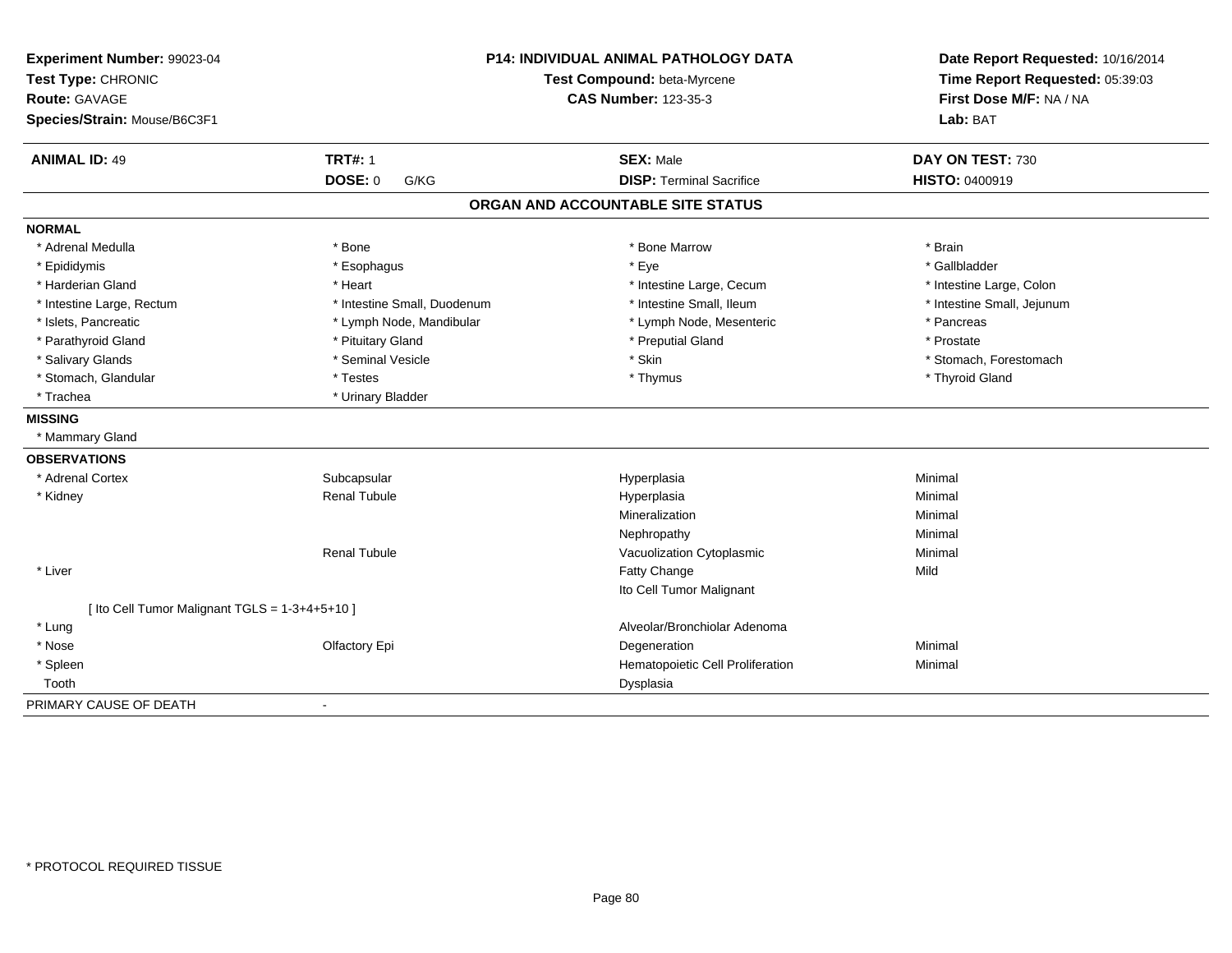| Experiment Number: 99023-04<br>Test Type: CHRONIC<br><b>Route: GAVAGE</b><br>Species/Strain: Mouse/B6C3F1 | <b>P14: INDIVIDUAL ANIMAL PATHOLOGY DATA</b><br>Test Compound: beta-Myrcene<br><b>CAS Number: 123-35-3</b> |                                   | Date Report Requested: 10/16/2014<br>Time Report Requested: 05:39:03<br>First Dose M/F: NA / NA<br>Lab: BAT |
|-----------------------------------------------------------------------------------------------------------|------------------------------------------------------------------------------------------------------------|-----------------------------------|-------------------------------------------------------------------------------------------------------------|
| <b>ANIMAL ID: 50</b>                                                                                      | <b>TRT#: 1</b>                                                                                             | <b>SEX: Male</b>                  | DAY ON TEST: 607                                                                                            |
|                                                                                                           | <b>DOSE: 0</b><br>G/KG                                                                                     | <b>DISP:</b> Moribund Sacrifice   | <b>HISTO: 0400920</b>                                                                                       |
|                                                                                                           |                                                                                                            | ORGAN AND ACCOUNTABLE SITE STATUS |                                                                                                             |
| <b>NORMAL</b>                                                                                             |                                                                                                            |                                   |                                                                                                             |
| * Adrenal Medulla                                                                                         | * Bone                                                                                                     | * Bone Marrow                     | * Brain                                                                                                     |
| * Epididymis                                                                                              | * Esophagus                                                                                                | * Eye                             | * Gallbladder                                                                                               |
| * Harderian Gland                                                                                         | * Heart                                                                                                    | * Intestine Large, Cecum          | * Intestine Large, Colon                                                                                    |
| * Intestine Large, Rectum                                                                                 | * Intestine Small, Duodenum                                                                                | * Intestine Small, Ileum          | * Intestine Small, Jejunum                                                                                  |
| * Lung                                                                                                    | * Lymph Node, Mandibular                                                                                   | * Lymph Node, Mesenteric          | * Pancreas                                                                                                  |
| * Parathyroid Gland                                                                                       | * Pituitary Gland                                                                                          | * Preputial Gland                 | * Salivary Glands                                                                                           |
| * Seminal Vesicle                                                                                         | * Skin                                                                                                     | * Spleen                          | * Stomach, Forestomach                                                                                      |
| * Stomach, Glandular                                                                                      | * Testes                                                                                                   | * Thyroid Gland                   | * Trachea                                                                                                   |
| * Urinary Bladder                                                                                         |                                                                                                            |                                   |                                                                                                             |
| <b>MISSING</b>                                                                                            |                                                                                                            |                                   |                                                                                                             |
| * Mammary Gland                                                                                           |                                                                                                            |                                   |                                                                                                             |
| <b>OBSERVATIONS</b>                                                                                       |                                                                                                            |                                   |                                                                                                             |
| * Adrenal Cortex                                                                                          | Subcapsular                                                                                                | Hyperplasia                       | Minimal                                                                                                     |
| * Islets, Pancreatic                                                                                      |                                                                                                            | Hyperplasia                       | Mild                                                                                                        |
| * Kidney                                                                                                  |                                                                                                            | Mineralization                    | Minimal                                                                                                     |
|                                                                                                           |                                                                                                            | Nephropathy                       | Minimal                                                                                                     |
|                                                                                                           | <b>Renal Tubule</b>                                                                                        | Vacuolization Cytoplasmic         | Mild                                                                                                        |
| * Liver                                                                                                   |                                                                                                            | Fatty Change                      | Minimal                                                                                                     |
|                                                                                                           |                                                                                                            | Inflammation                      | Chronic Active, Minimal                                                                                     |
| * Nose                                                                                                    |                                                                                                            | Inflammation                      | Mild                                                                                                        |
|                                                                                                           | Olfactory Epi                                                                                              | Metaplasia                        | Respiratory, Mild                                                                                           |
|                                                                                                           |                                                                                                            | Polyp, Inflammatory               | Moderate                                                                                                    |
| * Prostate                                                                                                |                                                                                                            | Inflammation                      | Minimal                                                                                                     |
| * Spleen                                                                                                  |                                                                                                            |                                   |                                                                                                             |
|                                                                                                           | Note: No corresponding lesion observed for the gross observation of small spleen (TGL-1).                  |                                   |                                                                                                             |
| * Thymus                                                                                                  |                                                                                                            | Atrophy                           | Marked                                                                                                      |
| Tooth                                                                                                     |                                                                                                            | Dysplasia                         |                                                                                                             |
| PRIMARY CAUSE OF DEATH                                                                                    | $\blacksquare$                                                                                             |                                   |                                                                                                             |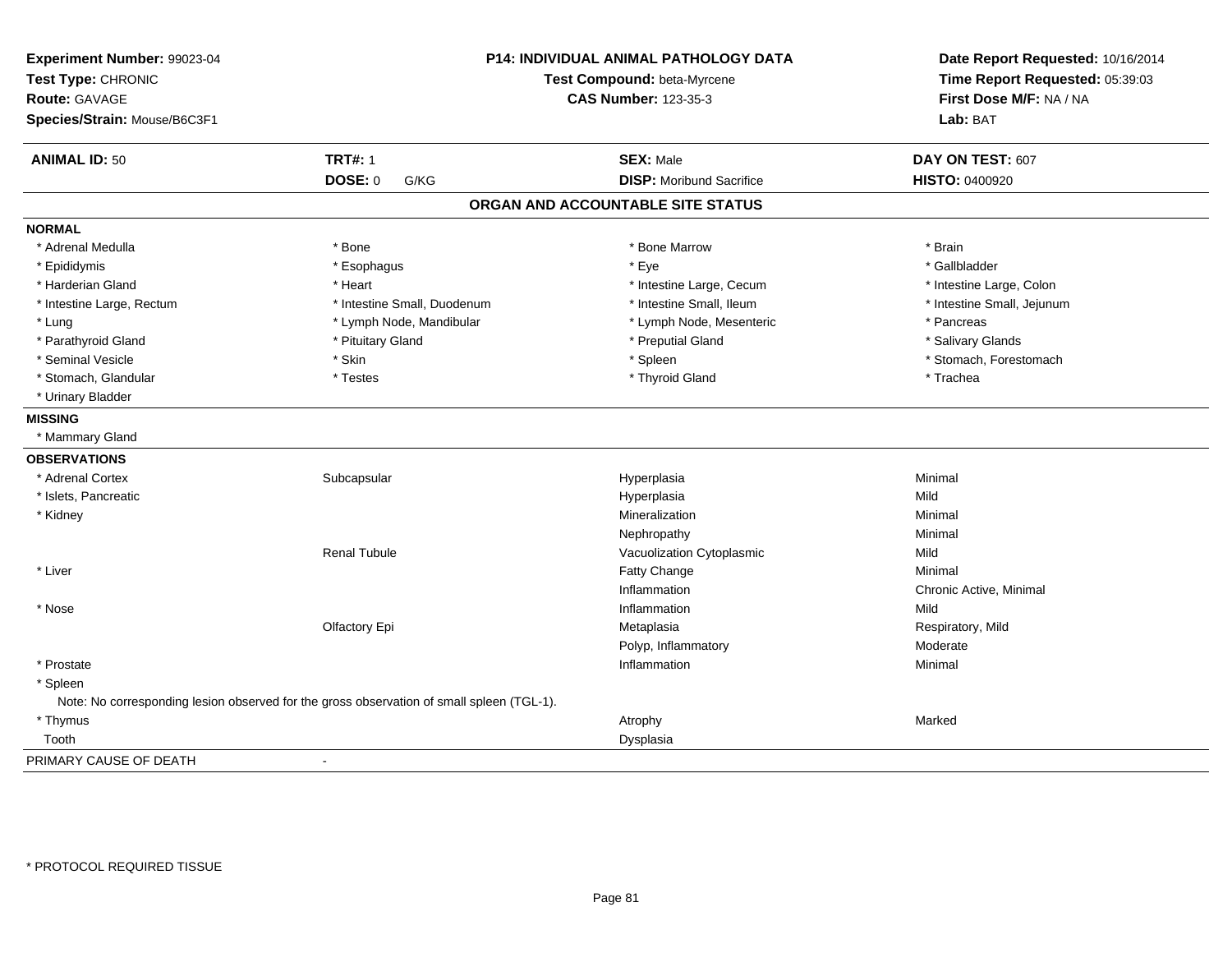| Experiment Number: 99023-04<br>Test Type: CHRONIC<br><b>Route: GAVAGE</b><br>Species/Strain: Mouse/B6C3F1 |                            | <b>P14: INDIVIDUAL ANIMAL PATHOLOGY DATA</b><br>Test Compound: beta-Myrcene<br><b>CAS Number: 123-35-3</b> | Date Report Requested: 10/16/2014<br>Time Report Requested: 05:39:03<br>First Dose M/F: NA / NA<br>Lab: BAT |
|-----------------------------------------------------------------------------------------------------------|----------------------------|------------------------------------------------------------------------------------------------------------|-------------------------------------------------------------------------------------------------------------|
| <b>ANIMAL ID: 51</b>                                                                                      | <b>TRT#: 3</b>             | <b>SEX: Male</b>                                                                                           | DAY ON TEST: 533                                                                                            |
|                                                                                                           | DOSE: 0.25 G/KG            | <b>DISP: Natural Death</b>                                                                                 | <b>HISTO: 0400921</b>                                                                                       |
|                                                                                                           |                            | ORGAN AND ACCOUNTABLE SITE STATUS                                                                          |                                                                                                             |
| <b>NORMAL</b>                                                                                             |                            |                                                                                                            |                                                                                                             |
| * Bone                                                                                                    | * Bone Marrow              | * Brain                                                                                                    | * Epididymis                                                                                                |
| * Esophagus                                                                                               | * Eye                      | * Gallbladder                                                                                              | * Harderian Gland                                                                                           |
| * Heart                                                                                                   | * Intestine Large, Cecum   | * Intestine Large, Colon                                                                                   | * Intestine Large, Rectum                                                                                   |
| * Intestine Small, Ileum                                                                                  | * Islets, Pancreatic       | * Lymph Node, Mandibular                                                                                   | * Nose                                                                                                      |
| * Pancreas                                                                                                | * Parathyroid Gland        | * Pituitary Gland                                                                                          | * Preputial Gland                                                                                           |
| * Salivary Glands                                                                                         | * Seminal Vesicle          | * Skin                                                                                                     | * Stomach, Glandular                                                                                        |
| * Testes                                                                                                  | * Thyroid Gland            | * Trachea                                                                                                  | * Urinary Bladder                                                                                           |
| <b>MISSING</b>                                                                                            |                            |                                                                                                            |                                                                                                             |
| * Mammary Gland                                                                                           |                            |                                                                                                            |                                                                                                             |
| <b>AUTO PRECLUDES DIAG.</b>                                                                               |                            |                                                                                                            |                                                                                                             |
| * Intestine Small, Duodenum                                                                               | * Intestine Small, Jejunum |                                                                                                            |                                                                                                             |
| <b>OBSERVATIONS</b>                                                                                       |                            |                                                                                                            |                                                                                                             |
| * Adrenal Cortex                                                                                          | Subcapsular                | Hyperplasia                                                                                                | Minimal                                                                                                     |
| * Adrenal Medulla                                                                                         |                            | Hyperplasia                                                                                                | Minimal                                                                                                     |
| * Kidney                                                                                                  |                            | Mineralization                                                                                             | Minimal                                                                                                     |
|                                                                                                           |                            | Nephropathy                                                                                                | Moderate                                                                                                    |
| * Liver                                                                                                   |                            | Fatty Change                                                                                               | Minimal                                                                                                     |
|                                                                                                           |                            | Hepatocellular Adenoma                                                                                     |                                                                                                             |
|                                                                                                           |                            | Hepatocellular Carcinoma                                                                                   | Multiple                                                                                                    |
| Note: TGL-1 is largely necrotic.                                                                          |                            |                                                                                                            |                                                                                                             |
| [ Hepatocellular Adenoma TGLS = 1-10 ]                                                                    |                            |                                                                                                            |                                                                                                             |
| [ Hepatocellular Carcinoma TGLS = 2-11, 3-12 ]                                                            |                            |                                                                                                            |                                                                                                             |
| * Lung                                                                                                    |                            | Alveolar/Bronchiolar Adenoma                                                                               |                                                                                                             |
|                                                                                                           |                            | Hepatocellular Carcinoma                                                                                   | Metastatic (Liver)                                                                                          |
|                                                                                                           | Alveolar Epith             | Hyperplasia                                                                                                | Minimal                                                                                                     |
|                                                                                                           | Alveolus                   | <b>Infiltration Cellular</b>                                                                               | Histiocyte, Minimal                                                                                         |
| [ Alveolar/Bronchiolar Adenoma TGLS = 4-12 ]                                                              |                            |                                                                                                            |                                                                                                             |
| * Lymph Node, Mesenteric                                                                                  |                            | Atrophy                                                                                                    | Mild                                                                                                        |
| * Prostate                                                                                                |                            | Inflammation                                                                                               | Minimal                                                                                                     |
| * Spleen                                                                                                  |                            | Hematopoietic Cell Proliferation                                                                           | Moderate                                                                                                    |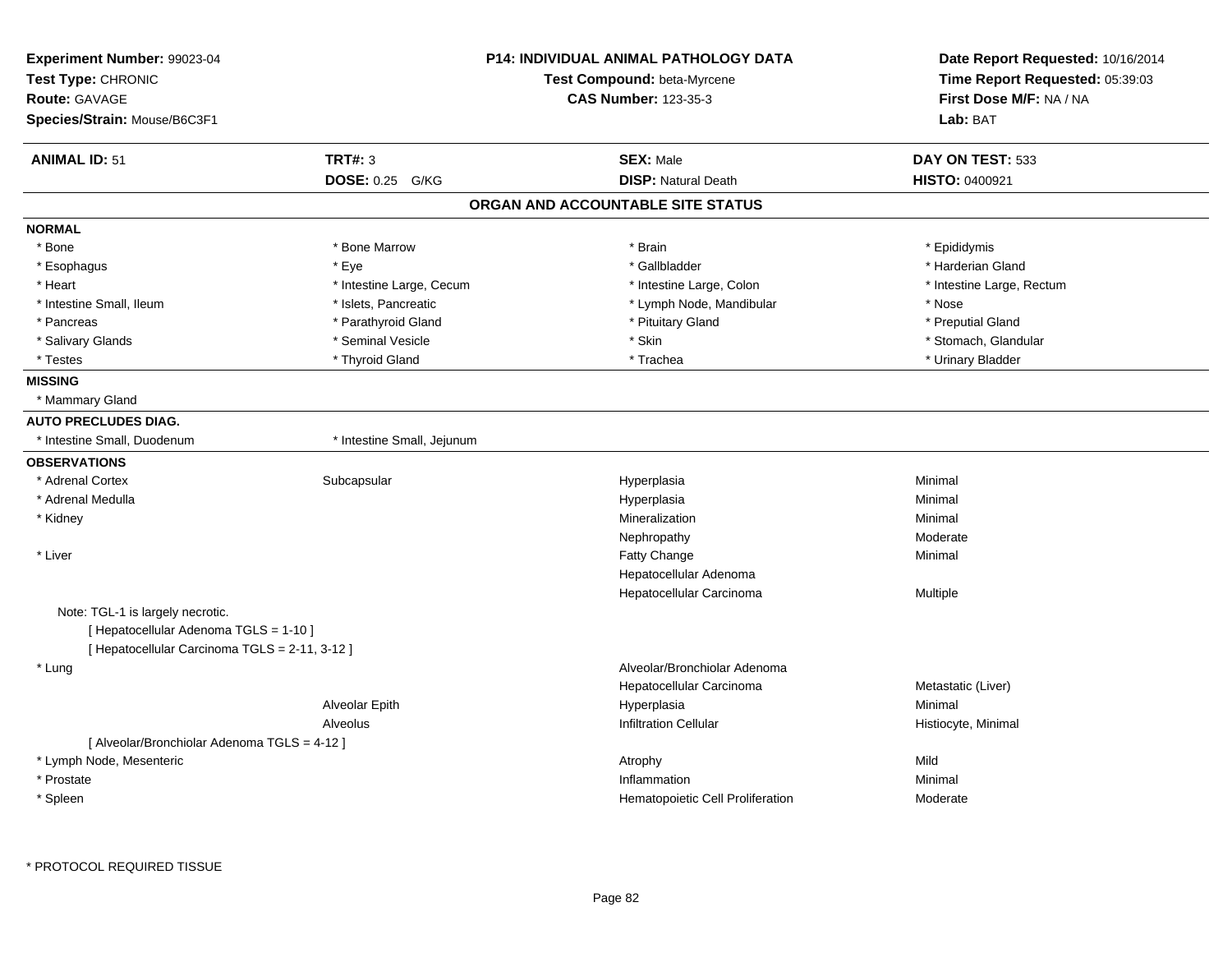| Experiment Number: 99023-04                         |                                | <b>P14: INDIVIDUAL ANIMAL PATHOLOGY DATA</b> | Date Report Requested: 10/16/2014 |
|-----------------------------------------------------|--------------------------------|----------------------------------------------|-----------------------------------|
| <b>Test Type: CHRONIC</b>                           |                                | Test Compound: beta-Myrcene                  | Time Report Requested: 05:39:03   |
| <b>CAS Number: 123-35-3</b><br><b>Route: GAVAGE</b> |                                |                                              | First Dose M/F: NA / NA           |
| Species/Strain: Mouse/B6C3F1                        |                                |                                              | Lab: BAT                          |
| <b>ANIMAL ID: 51</b>                                | TRT#: 3                        | <b>SEX: Male</b>                             | DAY ON TEST: 533                  |
|                                                     | <b>DOSE: 0.25 G/KG</b>         | <b>DISP: Natural Death</b>                   | <b>HISTO: 0400921</b>             |
|                                                     |                                | ORGAN AND ACCOUNTABLE SITE STATUS            |                                   |
| * Stomach, Forestomach                              | Epithelium                     | Hyperplasia                                  | Minimal                           |
|                                                     |                                | Inflammation                                 | Minimal                           |
| * Thymus                                            |                                | Atrophy                                      | Marked                            |
| PRIMARY CAUSE OF DEATH                              | - Liver Hepatocellular Adenoma |                                              |                                   |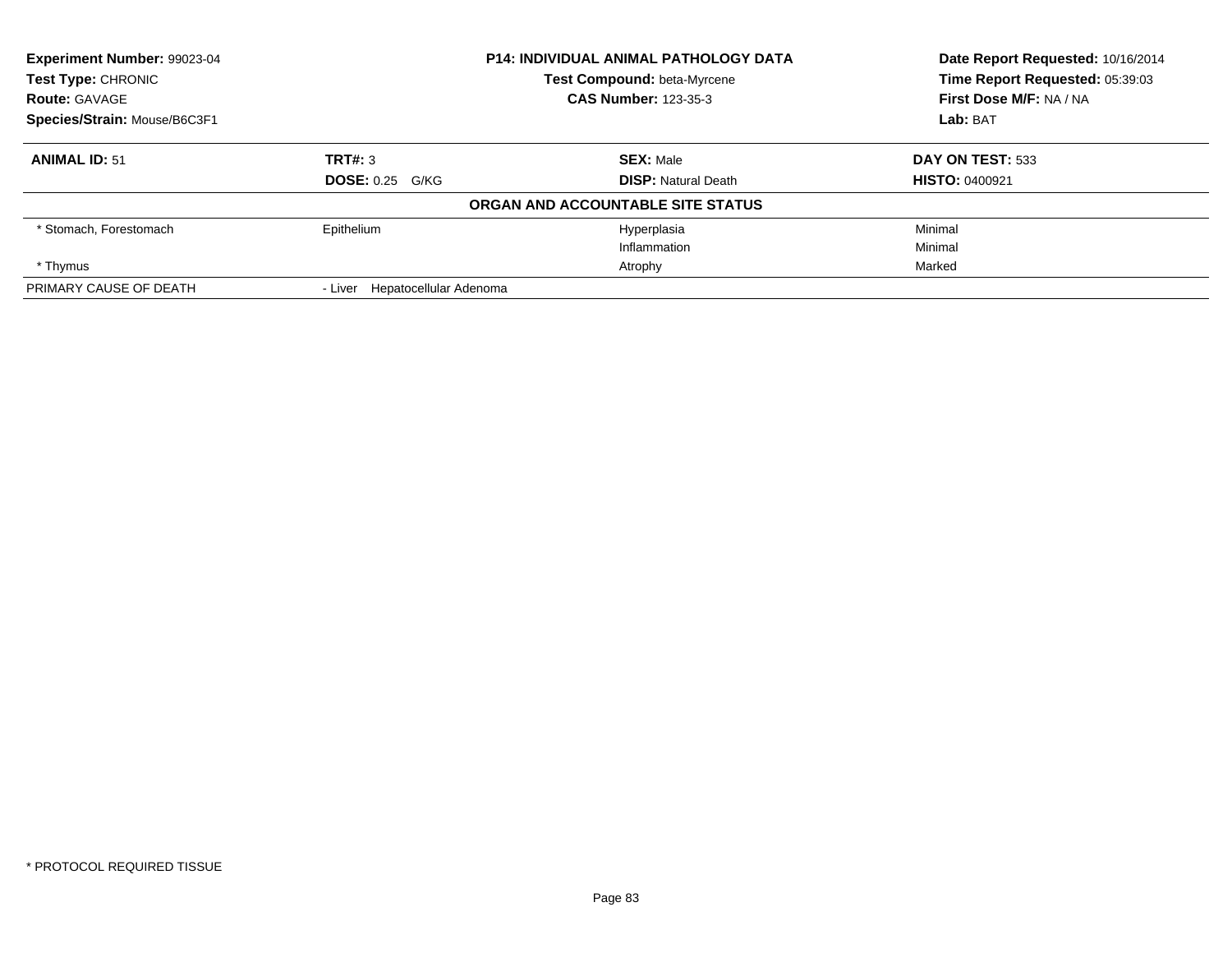| Experiment Number: 99023-04<br>Test Type: CHRONIC<br><b>Route: GAVAGE</b> |                                | <b>P14: INDIVIDUAL ANIMAL PATHOLOGY DATA</b> | Date Report Requested: 10/16/2014<br>Time Report Requested: 05:39:03 |
|---------------------------------------------------------------------------|--------------------------------|----------------------------------------------|----------------------------------------------------------------------|
|                                                                           |                                | Test Compound: beta-Myrcene                  |                                                                      |
|                                                                           |                                | <b>CAS Number: 123-35-3</b>                  | First Dose M/F: NA / NA                                              |
| Species/Strain: Mouse/B6C3F1                                              |                                |                                              | Lab: BAT                                                             |
| <b>ANIMAL ID: 52</b>                                                      | <b>TRT#: 3</b>                 | <b>SEX: Male</b>                             | DAY ON TEST: 684                                                     |
|                                                                           | DOSE: 0.25 G/KG                | <b>DISP: Natural Death</b>                   | HISTO: 0400922                                                       |
|                                                                           |                                | ORGAN AND ACCOUNTABLE SITE STATUS            |                                                                      |
| <b>NORMAL</b>                                                             |                                |                                              |                                                                      |
| * Adrenal Medulla                                                         | * Bone                         | * Bone Marrow                                | * Brain                                                              |
| * Epididymis                                                              | * Esophagus                    | * Eye                                        | * Gallbladder                                                        |
| * Heart                                                                   | * Intestine Large, Cecum       | * Intestine Large, Colon                     | * Intestine Large, Rectum                                            |
| * Intestine Small, Duodenum                                               | * Intestine Small, Ileum       | * Intestine Small, Jejunum                   | * Lymph Node, Mandibular                                             |
| * Nose                                                                    | * Pancreas                     | * Parathyroid Gland                          | * Pituitary Gland                                                    |
| * Preputial Gland                                                         | * Prostate                     | * Salivary Glands                            | * Seminal Vesicle                                                    |
| * Skin                                                                    | * Stomach, Glandular           | * Testes                                     | * Thyroid Gland                                                      |
| * Trachea                                                                 | * Urinary Bladder              |                                              |                                                                      |
| <b>MISSING</b>                                                            |                                |                                              |                                                                      |
| * Mammary Gland                                                           |                                |                                              |                                                                      |
| <b>OBSERVATIONS</b>                                                       |                                |                                              |                                                                      |
| * Adrenal Cortex                                                          | Subcapsular                    | Hyperplasia                                  | Mild                                                                 |
| * Harderian Gland                                                         |                                | Adenoma                                      |                                                                      |
| * Islets, Pancreatic                                                      |                                | Hyperplasia                                  | Minimal                                                              |
| * Kidney                                                                  |                                | Mineralization                               | Minimal                                                              |
|                                                                           |                                | Nephropathy                                  | Minimal                                                              |
|                                                                           | <b>Renal Tubule</b>            | Vacuolization Cytoplasmic                    | Minimal                                                              |
| * Liver                                                                   |                                | Hepatocellular Adenoma                       |                                                                      |
| [ Hepatocellular Adenoma TGLS = 2-10 ]                                    |                                |                                              |                                                                      |
| * Lung                                                                    |                                | Alveolar/Bronchiolar Adenoma                 |                                                                      |
| * Lymph Node, Mesenteric                                                  |                                | Atrophy                                      | Minimal                                                              |
| * Spleen                                                                  | Lymph Follic                   | Atrophy                                      | Mild                                                                 |
|                                                                           |                                | Hematopoietic Cell Proliferation             | Minimal                                                              |
| Note: No corresponding finding for TGL-1 (small spleen).                  |                                |                                              |                                                                      |
| * Stomach, Forestomach                                                    | Epithelium                     | Hyperplasia                                  | Mild                                                                 |
| * Thymus                                                                  |                                | Atrophy                                      | Minimal                                                              |
| Tooth                                                                     |                                | Dysplasia                                    |                                                                      |
| PRIMARY CAUSE OF DEATH                                                    | - Liver Hepatocellular Adenoma |                                              |                                                                      |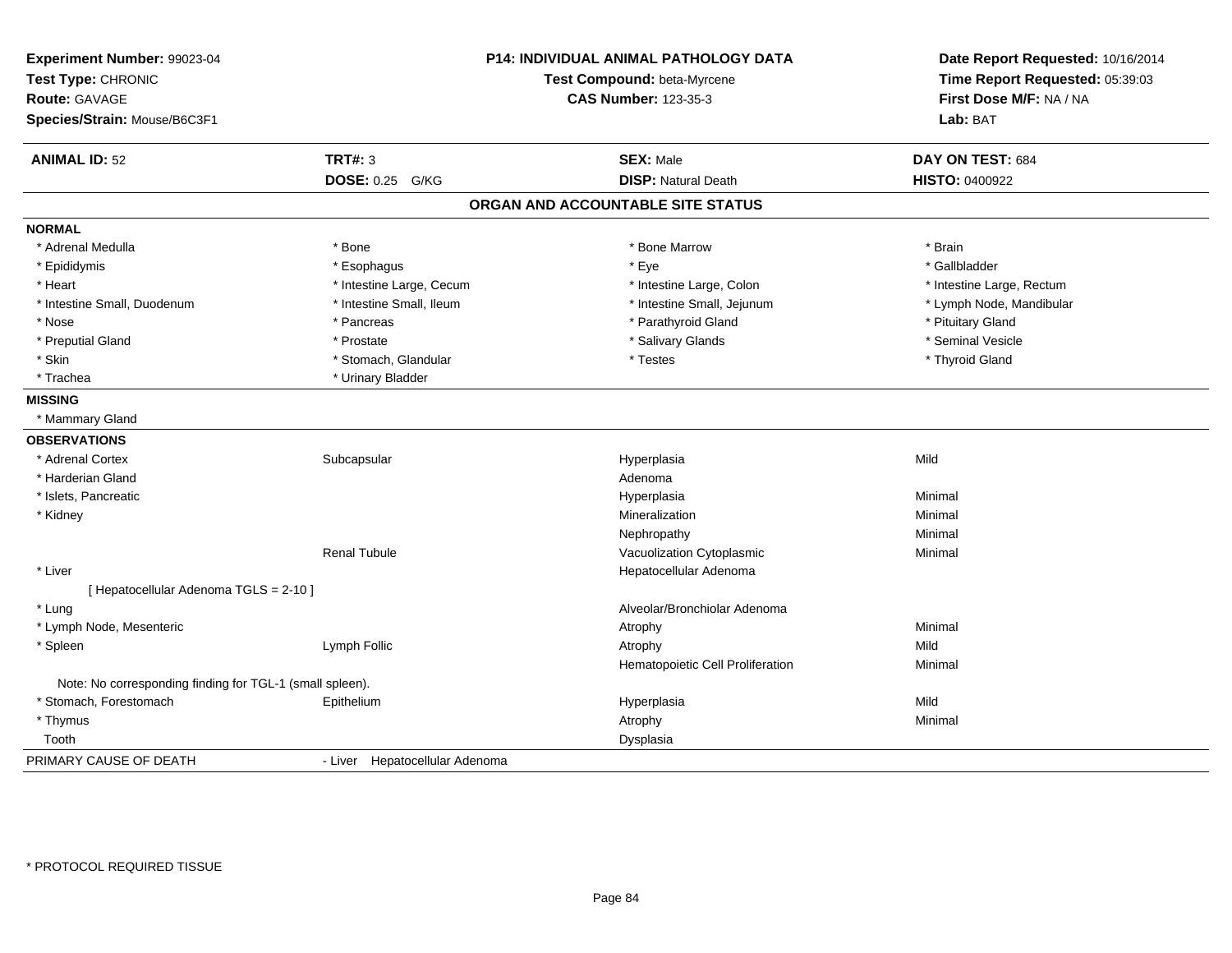| Experiment Number: 99023-04<br>Test Type: CHRONIC<br><b>Route: GAVAGE</b><br>Species/Strain: Mouse/B6C3F1 |                                                                         | P14: INDIVIDUAL ANIMAL PATHOLOGY DATA<br>Test Compound: beta-Myrcene<br><b>CAS Number: 123-35-3</b> | Date Report Requested: 10/16/2014<br>Time Report Requested: 05:39:03<br>First Dose M/F: NA / NA<br>Lab: BAT |
|-----------------------------------------------------------------------------------------------------------|-------------------------------------------------------------------------|-----------------------------------------------------------------------------------------------------|-------------------------------------------------------------------------------------------------------------|
| <b>ANIMAL ID: 53</b>                                                                                      | <b>TRT#: 3</b>                                                          | <b>SEX: Male</b>                                                                                    | DAY ON TEST: 730                                                                                            |
|                                                                                                           | DOSE: 0.25 G/KG                                                         | <b>DISP: Terminal Sacrifice</b>                                                                     | HISTO: 0400923                                                                                              |
|                                                                                                           |                                                                         | ORGAN AND ACCOUNTABLE SITE STATUS                                                                   |                                                                                                             |
| <b>NORMAL</b>                                                                                             |                                                                         |                                                                                                     |                                                                                                             |
| * Adrenal Medulla                                                                                         | * Bone                                                                  | * Bone Marrow                                                                                       | * Brain                                                                                                     |
| * Epididymis                                                                                              | * Eye                                                                   | * Gallbladder                                                                                       | * Harderian Gland                                                                                           |
| * Intestine Large, Cecum                                                                                  | * Intestine Large, Colon                                                | * Intestine Large, Rectum                                                                           | * Intestine Small, Duodenum                                                                                 |
| * Intestine Small, Ileum                                                                                  | * Intestine Small, Jejunum                                              | * Lymph Node, Mandibular                                                                            | * Nose                                                                                                      |
| * Pancreas                                                                                                | * Parathyroid Gland                                                     | * Pituitary Gland                                                                                   | * Preputial Gland                                                                                           |
| * Prostate                                                                                                | * Salivary Glands                                                       | * Seminal Vesicle                                                                                   | * Skin                                                                                                      |
| * Stomach, Forestomach                                                                                    | * Stomach, Glandular                                                    | * Testes                                                                                            | * Thyroid Gland                                                                                             |
| * Trachea                                                                                                 | * Urinary Bladder                                                       |                                                                                                     |                                                                                                             |
| <b>MISSING</b>                                                                                            |                                                                         |                                                                                                     |                                                                                                             |
| * Mammary Gland                                                                                           |                                                                         |                                                                                                     |                                                                                                             |
| <b>OBSERVATIONS</b>                                                                                       |                                                                         |                                                                                                     |                                                                                                             |
| * Adrenal Cortex                                                                                          | Subcapsular                                                             | Hyperplasia                                                                                         | Mild                                                                                                        |
|                                                                                                           |                                                                         | Hypertrophy                                                                                         | Minimal                                                                                                     |
| * Esophagus                                                                                               | Muscularis                                                              | Degeneration                                                                                        | Minimal                                                                                                     |
| * Heart                                                                                                   |                                                                         | Cardiomyopathy                                                                                      | Minimal                                                                                                     |
| * Islets, Pancreatic                                                                                      |                                                                         | Hyperplasia                                                                                         | Minimal                                                                                                     |
| * Kidney                                                                                                  | <b>Renal Tubule</b>                                                     | Hyperplasia                                                                                         | Mild                                                                                                        |
|                                                                                                           |                                                                         | Mineralization                                                                                      | Minimal                                                                                                     |
|                                                                                                           |                                                                         | Nephropathy                                                                                         | Minimal                                                                                                     |
|                                                                                                           | <b>Renal Tubule</b>                                                     | Vacuolization Cytoplasmic                                                                           | Minimal                                                                                                     |
| * Liver                                                                                                   |                                                                         | <b>Basophilic Focus</b>                                                                             |                                                                                                             |
|                                                                                                           |                                                                         | Clear Cell Focus                                                                                    |                                                                                                             |
|                                                                                                           |                                                                         | Hepatocellular Adenoma                                                                              | Multiple                                                                                                    |
|                                                                                                           |                                                                         | Hepatocellular Carcinoma                                                                            |                                                                                                             |
|                                                                                                           |                                                                         | Inflammation                                                                                        | Chronic Active, Minimal                                                                                     |
|                                                                                                           | [ Hepatocellular Adenoma TGLS = 1,2,3,4,5,6 - 10+11+12+13+14+15+16+17 ] |                                                                                                     |                                                                                                             |
| [ Hepatocellular Carcinoma TGLS = 4-13 ]                                                                  |                                                                         |                                                                                                     |                                                                                                             |
| * Lung                                                                                                    |                                                                         | Alveolar/Bronchiolar Adenoma                                                                        | Multiple                                                                                                    |
|                                                                                                           |                                                                         | Alveolar/Bronchiolar Carcinoma                                                                      |                                                                                                             |
|                                                                                                           | Alveolar Epith                                                          | Hyperplasia                                                                                         | Minimal                                                                                                     |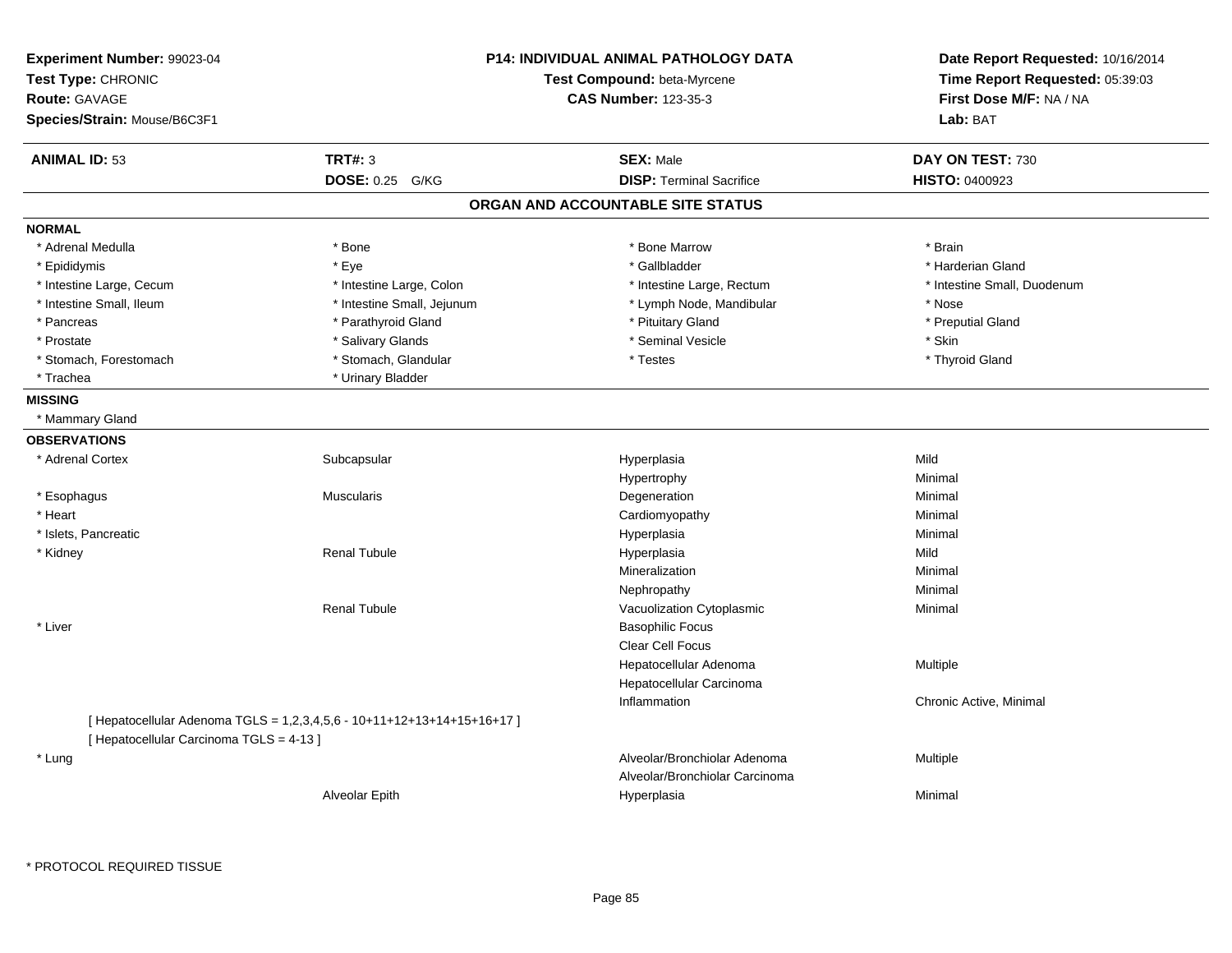| Experiment Number: 99023-04<br>Test Type: CHRONIC<br><b>Route: GAVAGE</b><br>Species/Strain: Mouse/B6C3F1 |                                   | <b>P14: INDIVIDUAL ANIMAL PATHOLOGY DATA</b><br>Test Compound: beta-Myrcene<br><b>CAS Number: 123-35-3</b> | Date Report Requested: 10/16/2014<br>Time Report Requested: 05:39:03<br>First Dose M/F: NA / NA<br>Lab: BAT |
|-----------------------------------------------------------------------------------------------------------|-----------------------------------|------------------------------------------------------------------------------------------------------------|-------------------------------------------------------------------------------------------------------------|
| <b>ANIMAL ID: 53</b>                                                                                      | TRT#: 3<br><b>DOSE: 0.25 G/KG</b> | <b>SEX: Male</b><br><b>DISP:</b> Terminal Sacrifice                                                        | DAY ON TEST: 730<br><b>HISTO: 0400923</b>                                                                   |
|                                                                                                           |                                   | ORGAN AND ACCOUNTABLE SITE STATUS                                                                          |                                                                                                             |
|                                                                                                           | Alveolus                          | <b>Infiltration Cellular</b>                                                                               | Histiocyte, Minimal                                                                                         |
| [Alveolar/Bronchiolar Adenoma TGLS = 7-18]                                                                |                                   |                                                                                                            |                                                                                                             |
| [Alveolar/Bronchiolar Carcinoma TGLS = 8-19]                                                              |                                   |                                                                                                            |                                                                                                             |
| * Lymph Node, Mesenteric                                                                                  |                                   | Infiltration Cellular                                                                                      | Plasma Cell, Mild                                                                                           |
| * Spleen                                                                                                  |                                   | Hematopoietic Cell Proliferation                                                                           | Minimal                                                                                                     |
| * Thymus                                                                                                  |                                   | Atrophy                                                                                                    | Minimal                                                                                                     |
| Tooth                                                                                                     |                                   | Dysplasia                                                                                                  |                                                                                                             |
| PRIMARY CAUSE OF DEATH                                                                                    |                                   |                                                                                                            |                                                                                                             |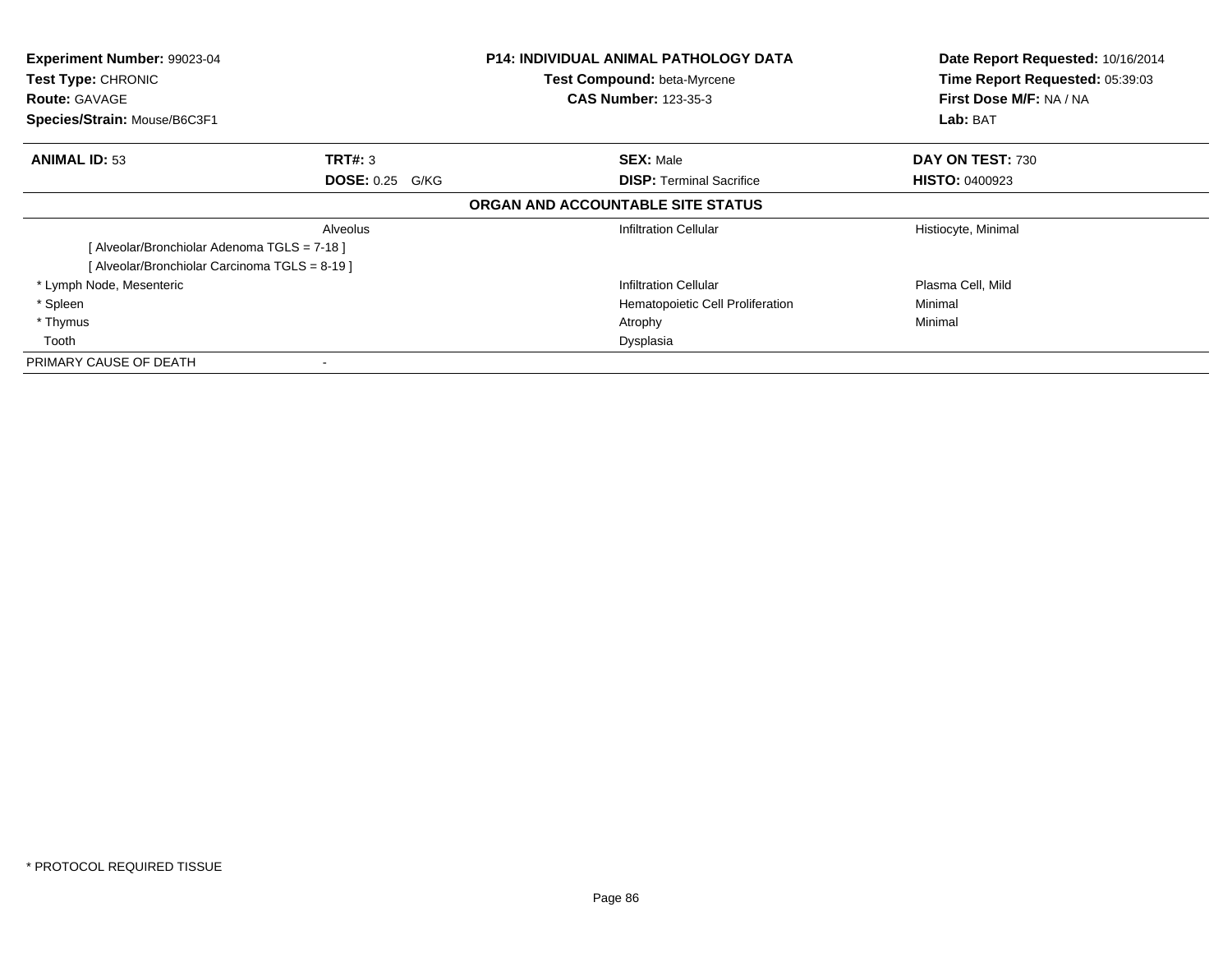| Experiment Number: 99023-04<br>Test Type: CHRONIC<br><b>Route: GAVAGE</b><br>Species/Strain: Mouse/B6C3F1 |                             | <b>P14: INDIVIDUAL ANIMAL PATHOLOGY DATA</b><br>Test Compound: beta-Myrcene<br><b>CAS Number: 123-35-3</b> | Date Report Requested: 10/16/2014<br>Time Report Requested: 05:39:03<br>First Dose M/F: NA / NA<br>Lab: BAT |
|-----------------------------------------------------------------------------------------------------------|-----------------------------|------------------------------------------------------------------------------------------------------------|-------------------------------------------------------------------------------------------------------------|
| <b>ANIMAL ID: 54</b>                                                                                      | <b>TRT#: 3</b>              | <b>SEX: Male</b>                                                                                           | DAY ON TEST: 634                                                                                            |
|                                                                                                           | <b>DOSE: 0.25</b><br>G/KG   | <b>DISP:</b> Moribund Sacrifice                                                                            | <b>HISTO: 0400924</b>                                                                                       |
|                                                                                                           |                             | ORGAN AND ACCOUNTABLE SITE STATUS                                                                          |                                                                                                             |
| <b>NORMAL</b>                                                                                             |                             |                                                                                                            |                                                                                                             |
| * Adrenal Medulla                                                                                         | * Bone                      | * Bone Marrow                                                                                              | * Brain                                                                                                     |
| * Epididymis                                                                                              | * Esophagus                 | $*$ Eye                                                                                                    | * Gallbladder                                                                                               |
| * Harderian Gland                                                                                         | * Heart                     | * Intestine Large, Cecum                                                                                   | * Intestine Large, Colon                                                                                    |
| * Intestine Large, Rectum                                                                                 | * Intestine Small, Duodenum | * Intestine Small, Ileum                                                                                   | * Intestine Small, Jejunum                                                                                  |
| * Lung                                                                                                    | * Lymph Node, Mesenteric    | * Nose                                                                                                     | * Pancreas                                                                                                  |
| * Parathyroid Gland                                                                                       | * Pituitary Gland           | * Prostate                                                                                                 | * Salivary Glands                                                                                           |
| * Seminal Vesicle                                                                                         | * Skin                      | * Stomach, Glandular                                                                                       | * Testes                                                                                                    |
| * Trachea                                                                                                 | * Urinary Bladder           |                                                                                                            |                                                                                                             |
| <b>MISSING</b>                                                                                            |                             |                                                                                                            |                                                                                                             |
| * Mammary Gland                                                                                           |                             |                                                                                                            |                                                                                                             |
| <b>OBSERVATIONS</b>                                                                                       |                             |                                                                                                            |                                                                                                             |
| * Adrenal Cortex                                                                                          | Subcapsular                 | Hyperplasia                                                                                                | Minimal                                                                                                     |
| * Islets, Pancreatic                                                                                      |                             | Hyperplasia                                                                                                | Moderate                                                                                                    |
| * Kidney                                                                                                  |                             | Mineralization                                                                                             | Minimal                                                                                                     |
|                                                                                                           |                             | Nephropathy                                                                                                | Mild                                                                                                        |
|                                                                                                           | <b>Renal Tubule</b>         | Vacuolization Cytoplasmic                                                                                  | Mild                                                                                                        |
| * Liver                                                                                                   |                             | <b>Eosinophilic Focus</b>                                                                                  |                                                                                                             |
|                                                                                                           |                             | Fatty Change                                                                                               | Mild                                                                                                        |
|                                                                                                           |                             | Hepatocellular Adenoma                                                                                     | Multiple                                                                                                    |
|                                                                                                           |                             | Hepatocellular Carcinoma                                                                                   |                                                                                                             |
|                                                                                                           |                             | <b>Necrosis</b>                                                                                            | Moderate                                                                                                    |
| [ Hepatocellular Adenoma TGLS = 2,3 - 11+12 ]<br>[ Hepatocellular Carcinoma TGLS = 1-10 ]                 |                             |                                                                                                            |                                                                                                             |
| * Lymph Node, Mandibular                                                                                  |                             | Atrophy                                                                                                    | Minimal                                                                                                     |
| * Preputial Gland                                                                                         |                             | Ectasia                                                                                                    | Moderate                                                                                                    |
| [ Ectasia TGLS = $4-8$ ]                                                                                  |                             |                                                                                                            |                                                                                                             |
| * Spleen                                                                                                  |                             | Hematopoietic Cell Proliferation                                                                           | Minimal                                                                                                     |
|                                                                                                           |                             | Pigmentation                                                                                               | Hemosiderin, Minimal                                                                                        |
| * Stomach, Forestomach                                                                                    | Epithelium                  | Hyperplasia                                                                                                | Minimal                                                                                                     |
| * Thymus                                                                                                  |                             | Atrophy                                                                                                    | Marked                                                                                                      |
|                                                                                                           |                             |                                                                                                            |                                                                                                             |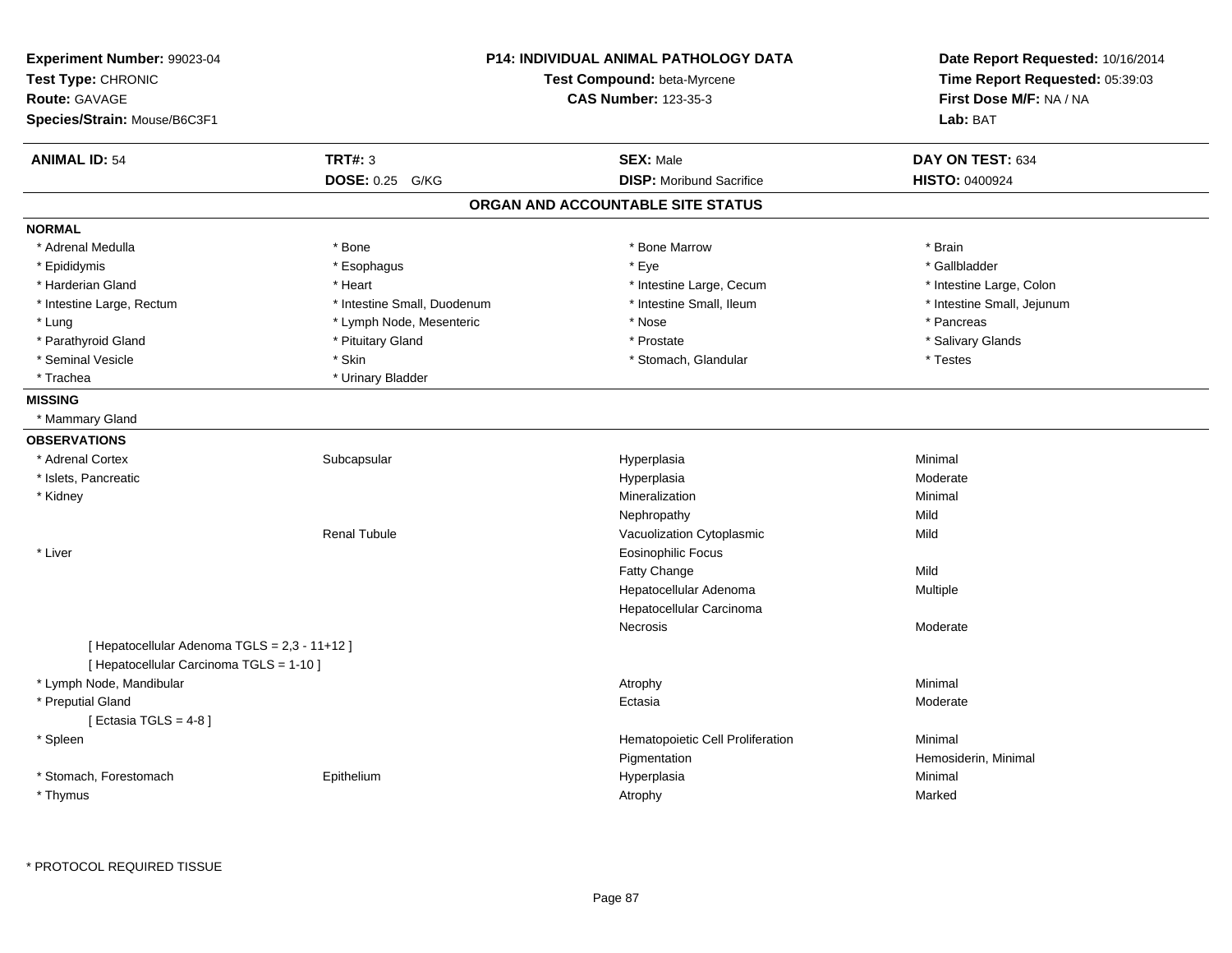| Experiment Number: 99023-04  |                        | <b>P14: INDIVIDUAL ANIMAL PATHOLOGY DATA</b> | Date Report Requested: 10/16/2014<br>Time Report Requested: 05:39:03 |
|------------------------------|------------------------|----------------------------------------------|----------------------------------------------------------------------|
| <b>Test Type: CHRONIC</b>    |                        | Test Compound: beta-Myrcene                  |                                                                      |
| <b>Route: GAVAGE</b>         |                        | <b>CAS Number: 123-35-3</b>                  | First Dose M/F: NA / NA                                              |
| Species/Strain: Mouse/B6C3F1 |                        |                                              | Lab: BAT                                                             |
| <b>ANIMAL ID: 54</b>         | TRT#: 3                | <b>SEX: Male</b>                             | DAY ON TEST: 634                                                     |
|                              | <b>DOSE: 0.25 G/KG</b> | <b>DISP:</b> Moribund Sacrifice              | <b>HISTO: 0400924</b>                                                |
|                              |                        | ORGAN AND ACCOUNTABLE SITE STATUS            |                                                                      |
| * Thyroid Gland              | <b>Follicular Cel</b>  | Adenoma                                      |                                                                      |
| Tooth                        |                        | Dysplasia                                    |                                                                      |
| PRIMARY CAUSE OF DEATH       | - Liver Necrosis       |                                              |                                                                      |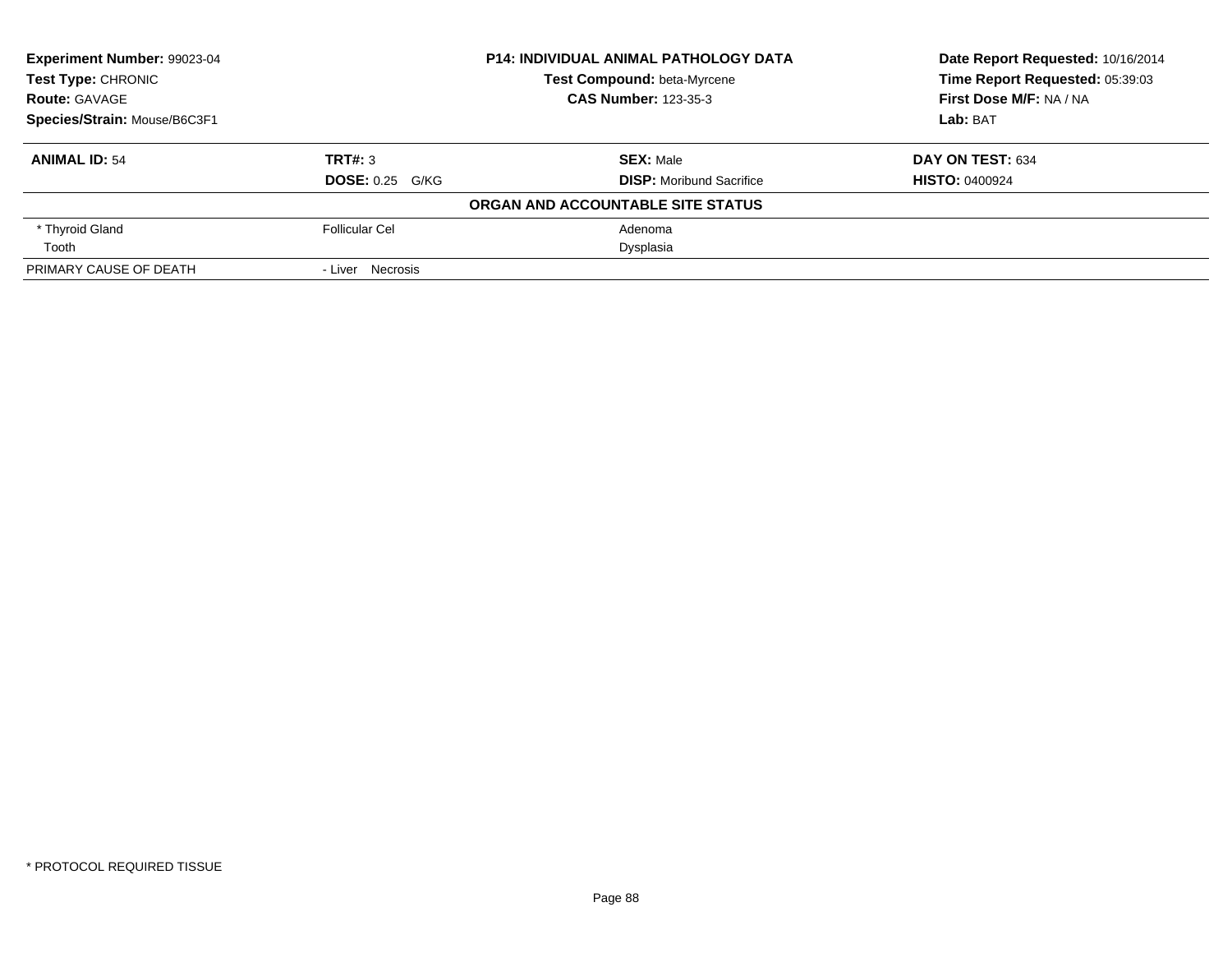| Experiment Number: 99023-04<br>Test Type: CHRONIC<br><b>Route: GAVAGE</b><br>Species/Strain: Mouse/B6C3F1 |                                    | <b>P14: INDIVIDUAL ANIMAL PATHOLOGY DATA</b><br>Test Compound: beta-Myrcene<br><b>CAS Number: 123-35-3</b> | Date Report Requested: 10/16/2014<br>Time Report Requested: 05:39:03<br>First Dose M/F: NA / NA<br>Lab: BAT |
|-----------------------------------------------------------------------------------------------------------|------------------------------------|------------------------------------------------------------------------------------------------------------|-------------------------------------------------------------------------------------------------------------|
| <b>ANIMAL ID: 55</b>                                                                                      | <b>TRT#: 3</b>                     | <b>SEX: Male</b>                                                                                           | DAY ON TEST: 436                                                                                            |
|                                                                                                           | DOSE: 0.25 G/KG                    | <b>DISP:</b> Moribund Sacrifice                                                                            | HISTO: 0400925                                                                                              |
|                                                                                                           |                                    | ORGAN AND ACCOUNTABLE SITE STATUS                                                                          |                                                                                                             |
| <b>NORMAL</b>                                                                                             |                                    |                                                                                                            |                                                                                                             |
| * Adrenal Medulla                                                                                         | * Bone                             | * Bone Marrow                                                                                              | * Brain                                                                                                     |
| * Epididymis                                                                                              | * Esophagus                        | * Eye                                                                                                      | * Gallbladder                                                                                               |
| * Harderian Gland                                                                                         | * Heart                            | * Intestine Large, Cecum                                                                                   | * Intestine Large, Colon                                                                                    |
| * Intestine Large, Rectum                                                                                 | * Intestine Small, Duodenum        | * Intestine Small, Ileum                                                                                   | * Intestine Small, Jejunum                                                                                  |
| * Lung                                                                                                    | * Lymph Node, Mandibular           | * Lymph Node, Mesenteric                                                                                   | * Nose                                                                                                      |
| * Pancreas                                                                                                | * Parathyroid Gland                | * Pituitary Gland                                                                                          | * Preputial Gland                                                                                           |
| * Prostate                                                                                                | * Salivary Glands                  | * Seminal Vesicle                                                                                          | * Skin                                                                                                      |
| * Stomach, Glandular                                                                                      | * Testes                           | * Trachea                                                                                                  | * Urinary Bladder                                                                                           |
| <b>MISSING</b>                                                                                            |                                    |                                                                                                            |                                                                                                             |
| * Mammary Gland                                                                                           |                                    |                                                                                                            |                                                                                                             |
| <b>OBSERVATIONS</b>                                                                                       |                                    |                                                                                                            |                                                                                                             |
| * Adrenal Cortex                                                                                          | Subcapsular                        | Hyperplasia                                                                                                | Minimal                                                                                                     |
| * Islets, Pancreatic                                                                                      |                                    | Hyperplasia                                                                                                | Minimal                                                                                                     |
| * Kidney                                                                                                  |                                    | Nephropathy                                                                                                | Minimal                                                                                                     |
|                                                                                                           | <b>Renal Tubule</b>                | Vacuolization Cytoplasmic                                                                                  | Minimal                                                                                                     |
| * Liver                                                                                                   | <b>Oval Cell</b>                   | Hyperplasia                                                                                                | Mild                                                                                                        |
|                                                                                                           |                                    | Necrosis                                                                                                   | Minimal                                                                                                     |
|                                                                                                           |                                    | <b>Tension Lipidosis</b>                                                                                   | Marked                                                                                                      |
|                                                                                                           |                                    | Vacuolization Cytoplasmic                                                                                  | Mild                                                                                                        |
| * Spleen                                                                                                  |                                    | Hematopoietic Cell Proliferation                                                                           | Minimal                                                                                                     |
| * Stomach, Forestomach                                                                                    | Epithelium                         | Hyperplasia                                                                                                | Mild                                                                                                        |
|                                                                                                           |                                    | Inflammation                                                                                               | Mild                                                                                                        |
|                                                                                                           |                                    | Ulcer                                                                                                      | Mild                                                                                                        |
| [Hyperplasia TGLS = 2-11]                                                                                 |                                    |                                                                                                            |                                                                                                             |
| * Thymus                                                                                                  |                                    | Atrophy                                                                                                    | Mild                                                                                                        |
| * Thyroid Gland                                                                                           | Follicle                           | Cyst                                                                                                       | Minimal                                                                                                     |
|                                                                                                           | Follicle                           | Degeneration                                                                                               | Marked                                                                                                      |
| Tooth                                                                                                     | <b>Peridont Tiss</b>               | Fibrosarcoma                                                                                               |                                                                                                             |
| [Fibrosarcoma TGLS = 1-10]                                                                                |                                    |                                                                                                            |                                                                                                             |
| PRIMARY CAUSE OF DEATH                                                                                    | - Tooth Peridont Tiss Fibrosarcoma |                                                                                                            |                                                                                                             |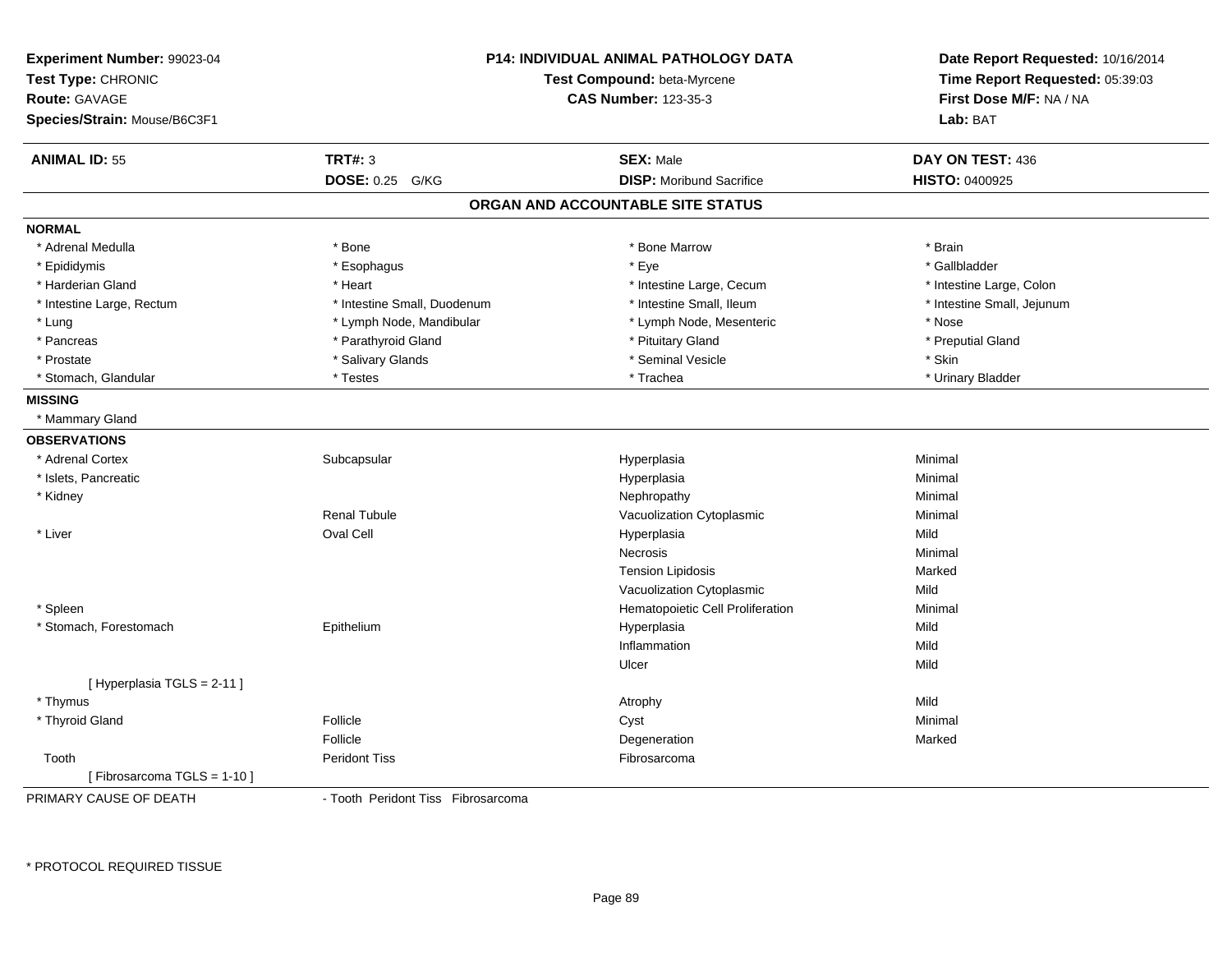| <b>Experiment Number: 99023-04</b> |                        | <b>P14: INDIVIDUAL ANIMAL PATHOLOGY DATA</b> | Date Report Requested: 10/16/2014 |
|------------------------------------|------------------------|----------------------------------------------|-----------------------------------|
| <b>Test Type: CHRONIC</b>          |                        | Test Compound: beta-Myrcene                  | Time Report Requested: 05:39:03   |
| <b>Route: GAVAGE</b>               |                        | <b>CAS Number: 123-35-3</b>                  | <b>First Dose M/F: NA / NA</b>    |
| Species/Strain: Mouse/B6C3F1       |                        |                                              | Lab: BAT                          |
| <b>ANIMAL ID: 55</b>               | TRT#: 3                | <b>SEX: Male</b>                             | DAY ON TEST: 436                  |
|                                    | <b>DOSE: 0.25 G/KG</b> | <b>DISP:</b> Moribund Sacrifice              | <b>HISTO: 0400925</b>             |
|                                    |                        | ORGAN AND ACCOUNTABLE SITE STATUS            |                                   |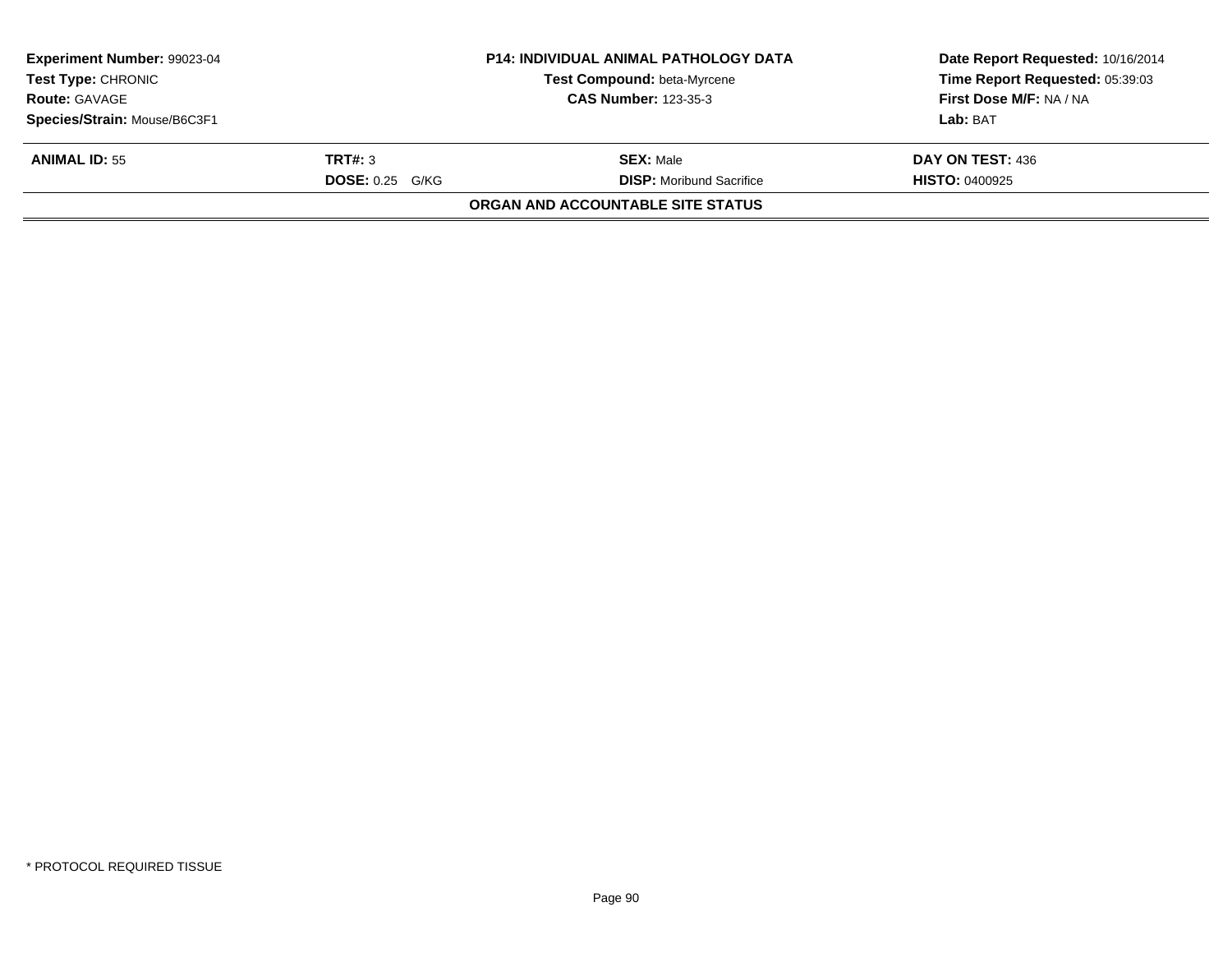| Experiment Number: 99023-04<br>Test Type: CHRONIC<br><b>Route: GAVAGE</b><br>Species/Strain: Mouse/B6C3F1 |                             | <b>P14: INDIVIDUAL ANIMAL PATHOLOGY DATA</b><br>Test Compound: beta-Myrcene<br><b>CAS Number: 123-35-3</b> | Date Report Requested: 10/16/2014<br>Time Report Requested: 05:39:03<br>First Dose M/F: NA / NA<br>Lab: BAT |
|-----------------------------------------------------------------------------------------------------------|-----------------------------|------------------------------------------------------------------------------------------------------------|-------------------------------------------------------------------------------------------------------------|
| <b>ANIMAL ID: 56</b>                                                                                      | <b>TRT#: 3</b>              | <b>SEX: Male</b>                                                                                           | DAY ON TEST: 730                                                                                            |
|                                                                                                           | DOSE: 0.25 G/KG             | <b>DISP: Terminal Sacrifice</b>                                                                            | <b>HISTO: 0400926</b>                                                                                       |
|                                                                                                           |                             | ORGAN AND ACCOUNTABLE SITE STATUS                                                                          |                                                                                                             |
| <b>NORMAL</b>                                                                                             |                             |                                                                                                            |                                                                                                             |
| * Adrenal Medulla                                                                                         | * Bone                      | * Bone Marrow                                                                                              | * Brain                                                                                                     |
| * Epididymis                                                                                              | * Esophagus                 | * Eye                                                                                                      | * Gallbladder                                                                                               |
| * Harderian Gland                                                                                         | * Heart                     | * Intestine Large, Cecum                                                                                   | * Intestine Large, Colon                                                                                    |
| * Intestine Large, Rectum                                                                                 | * Intestine Small, Duodenum | * Intestine Small, Ileum                                                                                   | * Intestine Small, Jejunum                                                                                  |
| * Pancreas                                                                                                | * Parathyroid Gland         | * Pituitary Gland                                                                                          | * Preputial Gland                                                                                           |
| * Prostate                                                                                                | * Salivary Glands           | * Seminal Vesicle                                                                                          | * Skin                                                                                                      |
| * Stomach, Glandular                                                                                      | * Testes                    | * Thyroid Gland                                                                                            | * Trachea                                                                                                   |
| * Urinary Bladder                                                                                         |                             |                                                                                                            |                                                                                                             |
| <b>MISSING</b>                                                                                            |                             |                                                                                                            |                                                                                                             |
| * Mammary Gland                                                                                           |                             |                                                                                                            |                                                                                                             |
| <b>OBSERVATIONS</b>                                                                                       |                             |                                                                                                            |                                                                                                             |
| * Adrenal Cortex                                                                                          | Subcapsular                 | Hyperplasia                                                                                                | Minimal                                                                                                     |
| * Islets, Pancreatic                                                                                      |                             | Hyperplasia                                                                                                | Minimal                                                                                                     |
| * Kidney                                                                                                  |                             | Nephropathy                                                                                                | Moderate                                                                                                    |
| * Liver                                                                                                   |                             | <b>Eosinophilic Focus</b>                                                                                  |                                                                                                             |
|                                                                                                           |                             | Hepatocellular Adenoma                                                                                     | Multiple                                                                                                    |
|                                                                                                           |                             | Hepatocellular Carcinoma                                                                                   |                                                                                                             |
|                                                                                                           | Hepatocyte                  | Hypertrophy                                                                                                | Minimal                                                                                                     |
|                                                                                                           |                             | Inflammation                                                                                               | Chronic Active, Minimal                                                                                     |
|                                                                                                           |                             | Pigmentation                                                                                               | Hemosiderin, Minimal                                                                                        |
| [ Hepatocellular Adenoma TGLS = 3,4,5 - 11+12+13 ]                                                        |                             |                                                                                                            |                                                                                                             |
| [ Hepatocellular Carcinoma TGLS = 1-10 ]                                                                  |                             |                                                                                                            |                                                                                                             |
| * Lung                                                                                                    |                             | Hepatocellular Carcinoma                                                                                   | Metastatic (Liver)                                                                                          |
| * Lymph Node, Mandibular                                                                                  |                             | Hyperplasia                                                                                                | Lymphoid, Mild                                                                                              |
| * Lymph Node, Mesenteric                                                                                  |                             | Atrophy                                                                                                    | Minimal                                                                                                     |
| Mesentery                                                                                                 | Fat                         | Necrosis                                                                                                   | Minimal                                                                                                     |
| [Necrosis $TGLS = 2-11$ ]                                                                                 |                             |                                                                                                            |                                                                                                             |
| * Nose                                                                                                    | Glands                      | <b>Dilatation</b>                                                                                          | Mild                                                                                                        |
| * Spleen                                                                                                  |                             | Hematopoietic Cell Proliferation                                                                           | Moderate                                                                                                    |
| * Stomach, Forestomach                                                                                    | Epithelium                  | Hyperplasia                                                                                                | Minimal                                                                                                     |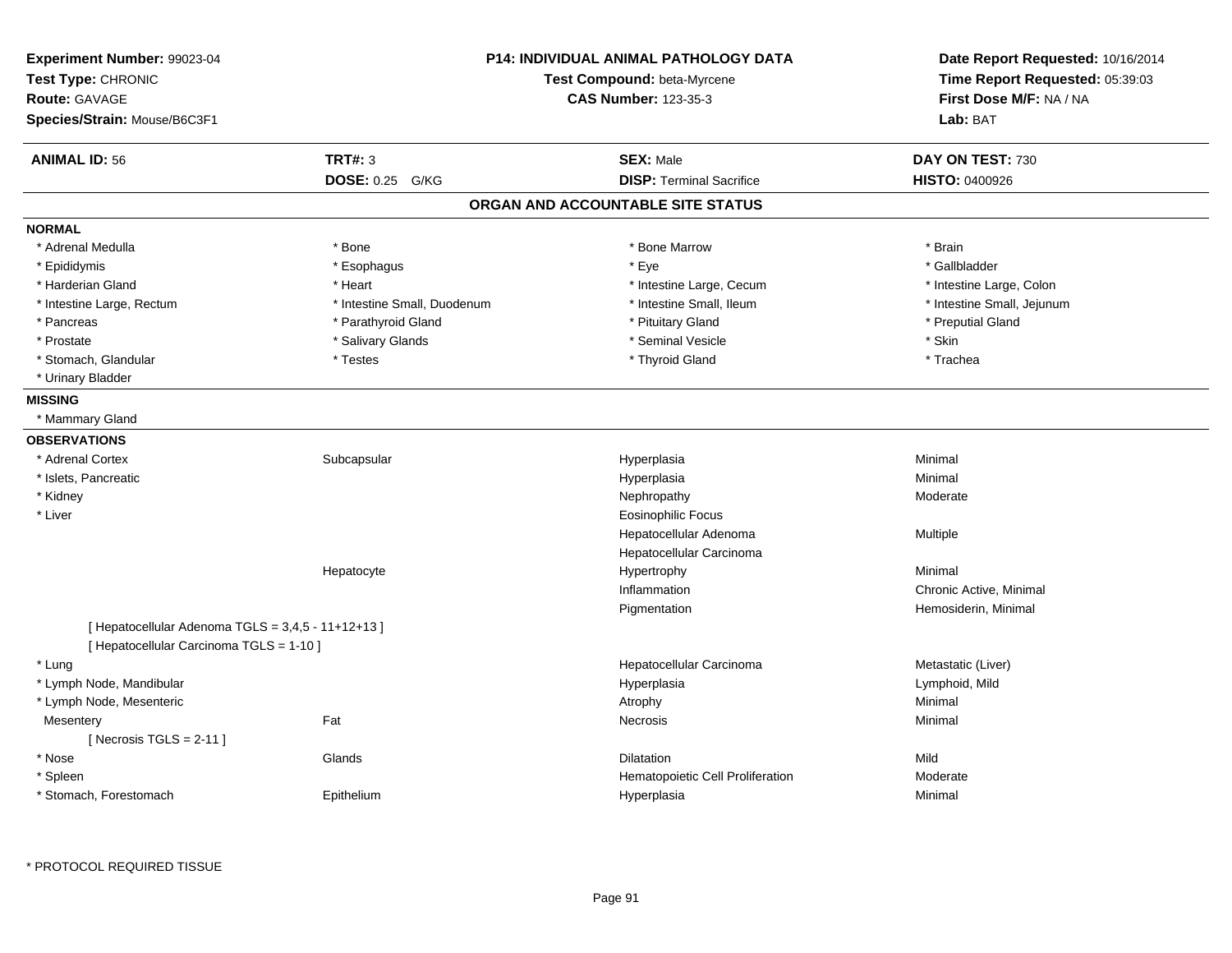| <b>Experiment Number: 99023-04</b> |                        | <b>P14: INDIVIDUAL ANIMAL PATHOLOGY DATA</b> | Date Report Requested: 10/16/2014<br>Time Report Requested: 05:39:03 |
|------------------------------------|------------------------|----------------------------------------------|----------------------------------------------------------------------|
| <b>Test Type: CHRONIC</b>          |                        | Test Compound: beta-Myrcene                  |                                                                      |
| <b>Route: GAVAGE</b>               |                        | <b>CAS Number: 123-35-3</b>                  | First Dose M/F: NA / NA                                              |
| Species/Strain: Mouse/B6C3F1       |                        |                                              | Lab: BAT                                                             |
| <b>ANIMAL ID: 56</b>               | TRT#: 3                | <b>SEX: Male</b>                             | DAY ON TEST: 730                                                     |
|                                    | <b>DOSE: 0.25 G/KG</b> | <b>DISP: Terminal Sacrifice</b>              | <b>HISTO: 0400926</b>                                                |
|                                    |                        | ORGAN AND ACCOUNTABLE SITE STATUS            |                                                                      |
|                                    |                        | Inflammation                                 | Mild                                                                 |
| * Thymus                           |                        | Atrophy                                      | Marked                                                               |
| PRIMARY CAUSE OF DEATH             | $\blacksquare$         |                                              |                                                                      |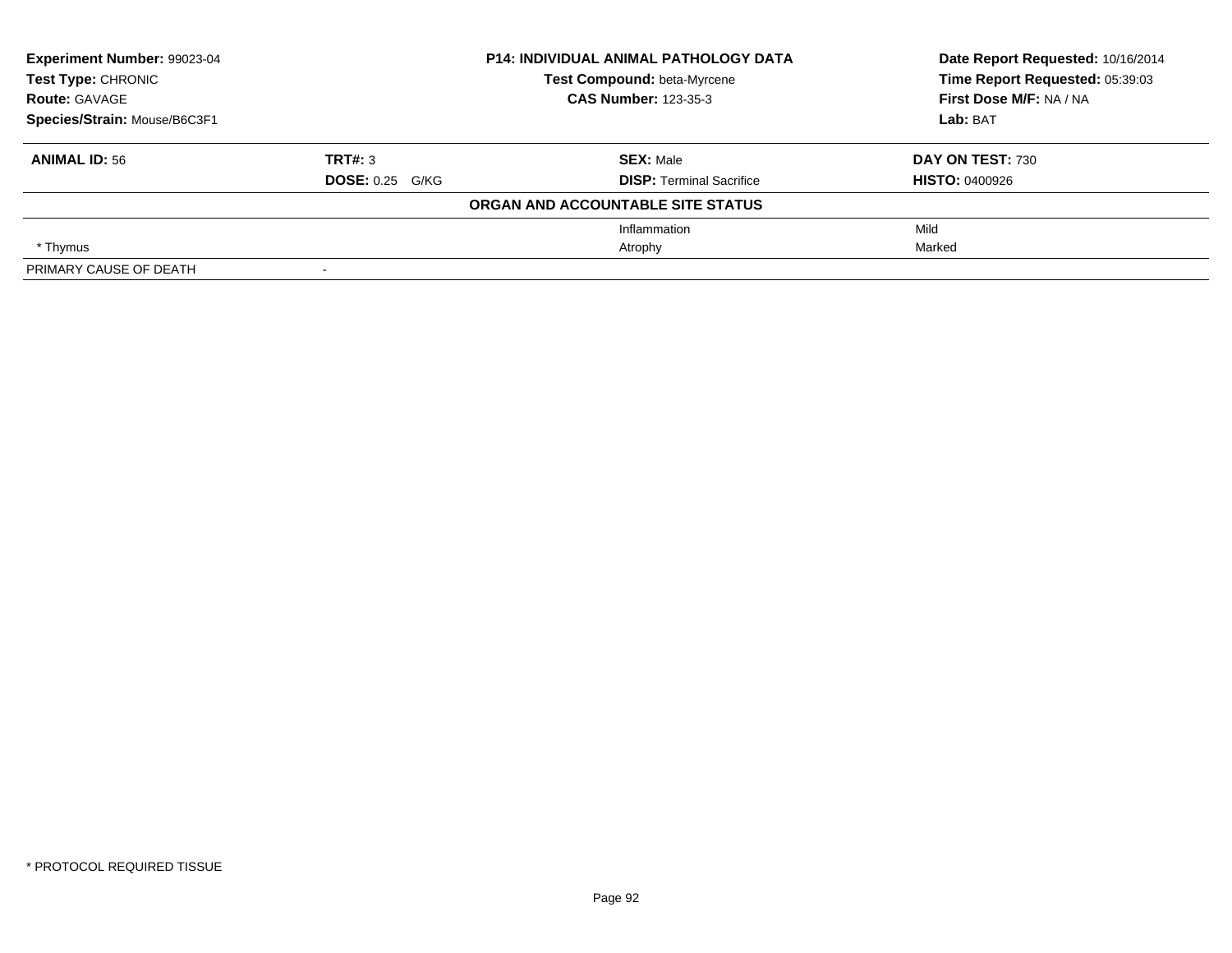| Experiment Number: 99023-04<br>Test Type: CHRONIC<br><b>Route: GAVAGE</b><br>Species/Strain: Mouse/B6C3F1 |                          | <b>P14: INDIVIDUAL ANIMAL PATHOLOGY DATA</b><br>Test Compound: beta-Myrcene<br><b>CAS Number: 123-35-3</b> | Date Report Requested: 10/16/2014<br>Time Report Requested: 05:39:03<br>First Dose M/F: NA / NA<br>Lab: BAT |
|-----------------------------------------------------------------------------------------------------------|--------------------------|------------------------------------------------------------------------------------------------------------|-------------------------------------------------------------------------------------------------------------|
| <b>ANIMAL ID: 57</b>                                                                                      | <b>TRT#: 3</b>           | <b>SEX: Male</b>                                                                                           | DAY ON TEST: 582                                                                                            |
|                                                                                                           | DOSE: 0.25 G/KG          | <b>DISP: Natural Death</b>                                                                                 | <b>HISTO: 0400927</b>                                                                                       |
|                                                                                                           |                          | ORGAN AND ACCOUNTABLE SITE STATUS                                                                          |                                                                                                             |
| <b>NORMAL</b>                                                                                             |                          |                                                                                                            |                                                                                                             |
| * Adrenal Medulla                                                                                         | * Bone                   | * Bone Marrow                                                                                              | * Brain                                                                                                     |
| * Epididymis                                                                                              | * Esophagus              | * Eye                                                                                                      | * Harderian Gland                                                                                           |
| * Heart                                                                                                   | * Intestine Large, Colon | * Intestine Large, Rectum                                                                                  | * Intestine Small, Duodenum                                                                                 |
| * Intestine Small, Jejunum                                                                                | * Lung                   | * Nose                                                                                                     | * Pancreas                                                                                                  |
| * Parathyroid Gland                                                                                       | * Pituitary Gland        | * Preputial Gland                                                                                          | * Salivary Glands                                                                                           |
| * Seminal Vesicle                                                                                         | * Skin                   | * Stomach, Forestomach                                                                                     | * Stomach, Glandular                                                                                        |
| * Testes                                                                                                  | * Thyroid Gland          | * Trachea                                                                                                  | * Urinary Bladder                                                                                           |
| <b>MISSING</b>                                                                                            |                          |                                                                                                            |                                                                                                             |
| * Gallbladder                                                                                             | * Mammary Gland          | * Thymus                                                                                                   |                                                                                                             |
| <b>AUTO PRECLUDES DIAG.</b>                                                                               |                          |                                                                                                            |                                                                                                             |
| * Intestine Large, Cecum                                                                                  | * Intestine Small, Ileum |                                                                                                            |                                                                                                             |
| <b>OBSERVATIONS</b>                                                                                       |                          |                                                                                                            |                                                                                                             |
| * Adrenal Cortex                                                                                          | Subcapsular              | Hyperplasia                                                                                                | Minimal                                                                                                     |
| Note: Right adrenal gland was missing (encompassed in hepatoblastoma TGL-3).                              |                          |                                                                                                            |                                                                                                             |
| <b>Blood Vessel</b>                                                                                       |                          | Mineralization                                                                                             | Minimal                                                                                                     |
| Note: Aorta is mineralized.                                                                               |                          |                                                                                                            |                                                                                                             |
| * Gallbladder                                                                                             |                          |                                                                                                            |                                                                                                             |
| Note: Gallbladder not identified - overrun by hepatoblastoma (TGL-3).                                     |                          |                                                                                                            |                                                                                                             |
| * Islets, Pancreatic                                                                                      |                          | Hyperplasia                                                                                                | Minimal                                                                                                     |
| * Kidney                                                                                                  |                          | Mineralization                                                                                             | Minimal                                                                                                     |
|                                                                                                           | <b>Renal Tubule</b>      | Vacuolization Cytoplasmic                                                                                  | Minimal                                                                                                     |
| * Liver                                                                                                   |                          | <b>Basophilic Focus</b>                                                                                    |                                                                                                             |
|                                                                                                           |                          | <b>Eosinophilic Focus</b>                                                                                  |                                                                                                             |
|                                                                                                           |                          | <b>Fatty Change</b>                                                                                        | Minimal                                                                                                     |
|                                                                                                           |                          | Hepatoblastoma                                                                                             |                                                                                                             |
|                                                                                                           |                          | Hepatocellular Adenoma                                                                                     |                                                                                                             |
|                                                                                                           |                          | Hepatocellular Carcinoma                                                                                   |                                                                                                             |
|                                                                                                           |                          | Necrosis                                                                                                   | Mild                                                                                                        |
|                                                                                                           |                          | <b>Tension Lipidosis</b>                                                                                   | Minimal                                                                                                     |
|                                                                                                           |                          | Vacuolization Cytoplasmic                                                                                  | Minimal                                                                                                     |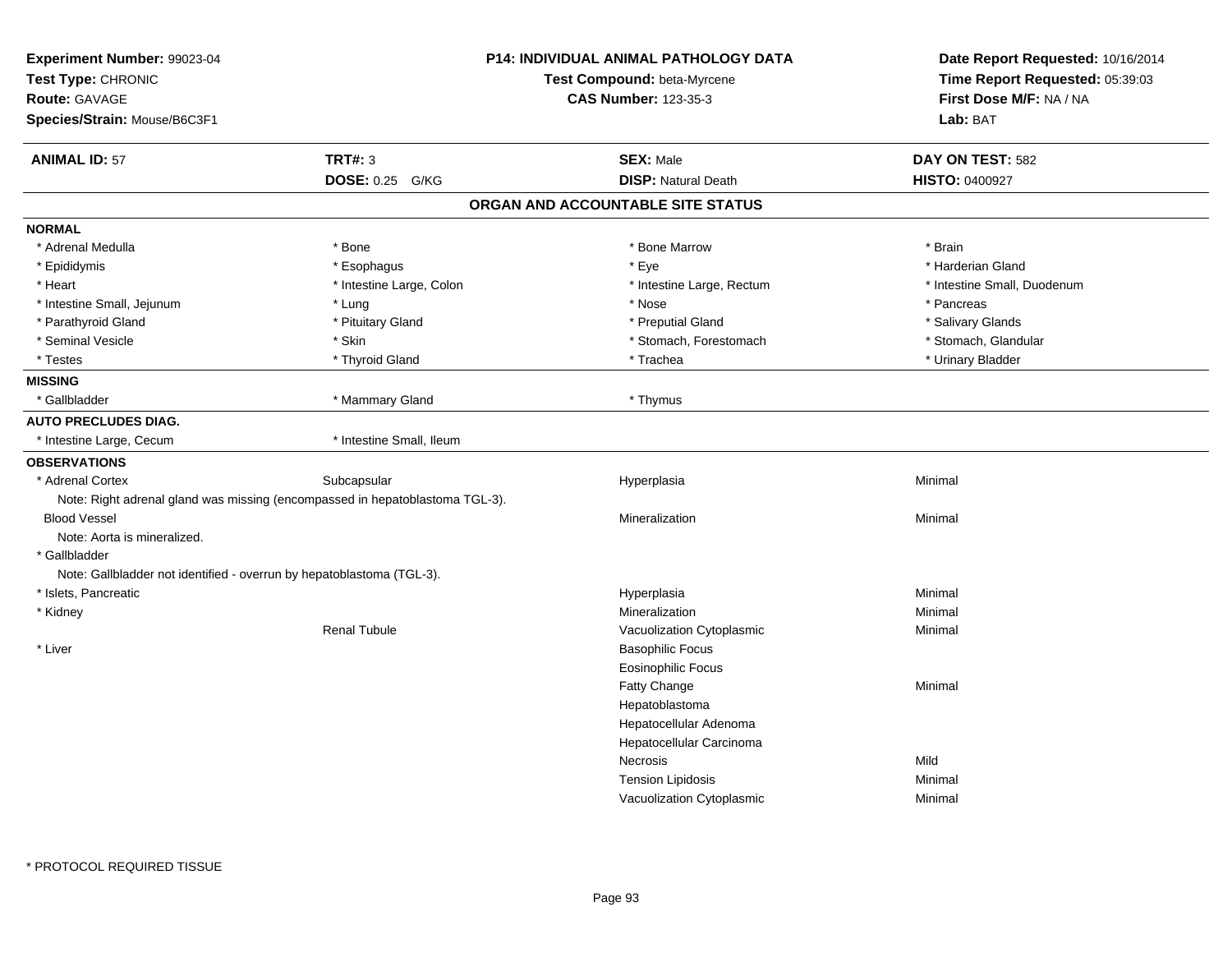| <b>Experiment Number: 99023-04</b><br><b>Test Type: CHRONIC</b> |                           | <b>P14: INDIVIDUAL ANIMAL PATHOLOGY DATA</b><br>Test Compound: beta-Myrcene | Date Report Requested: 10/16/2014<br>Time Report Requested: 05:39:03 |
|-----------------------------------------------------------------|---------------------------|-----------------------------------------------------------------------------|----------------------------------------------------------------------|
| <b>Route: GAVAGE</b>                                            |                           | <b>CAS Number: 123-35-3</b>                                                 | First Dose M/F: NA / NA                                              |
| Species/Strain: Mouse/B6C3F1                                    |                           |                                                                             | Lab: BAT                                                             |
| <b>ANIMAL ID: 57</b>                                            | TRT#: 3                   | <b>SEX: Male</b>                                                            | DAY ON TEST: 582                                                     |
|                                                                 | <b>DOSE: 0.25</b><br>G/KG | <b>DISP: Natural Death</b>                                                  | <b>HISTO: 0400927</b>                                                |
|                                                                 |                           | ORGAN AND ACCOUNTABLE SITE STATUS                                           |                                                                      |
| Note: Part of the hepatocellular adenoma in B10 is also in B03. |                           |                                                                             |                                                                      |
| Note: Hepatocellular adenoma was moderately necrotic.           |                           |                                                                             |                                                                      |
| [Hepatoblastoma TGLS = 3-11]                                    |                           |                                                                             |                                                                      |
| [Hepatocellular Adenoma TGLS = 2-10]                            |                           |                                                                             |                                                                      |
| [Hepatocellular Carcinoma TGLS = 2-10]                          |                           |                                                                             |                                                                      |
| * Lymph Node, Mandibular                                        |                           | Atrophy                                                                     | Minimal                                                              |
| * Lymph Node, Mesenteric                                        |                           | Atrophy                                                                     | Minimal                                                              |
| * Prostate                                                      |                           | Inflammation                                                                | Minimal                                                              |
| * Sem Ves                                                       |                           |                                                                             |                                                                      |
| Note: TGL-1 had no corresponding lesion.                        |                           |                                                                             |                                                                      |
| * Spleen                                                        | Lymph Follic              | Atrophy                                                                     | Minimal                                                              |
|                                                                 |                           | Hematopoietic Cell Proliferation                                            | Moderate                                                             |
| PRIMARY CAUSE OF DEATH                                          | - Liver Hepatoblastoma    |                                                                             |                                                                      |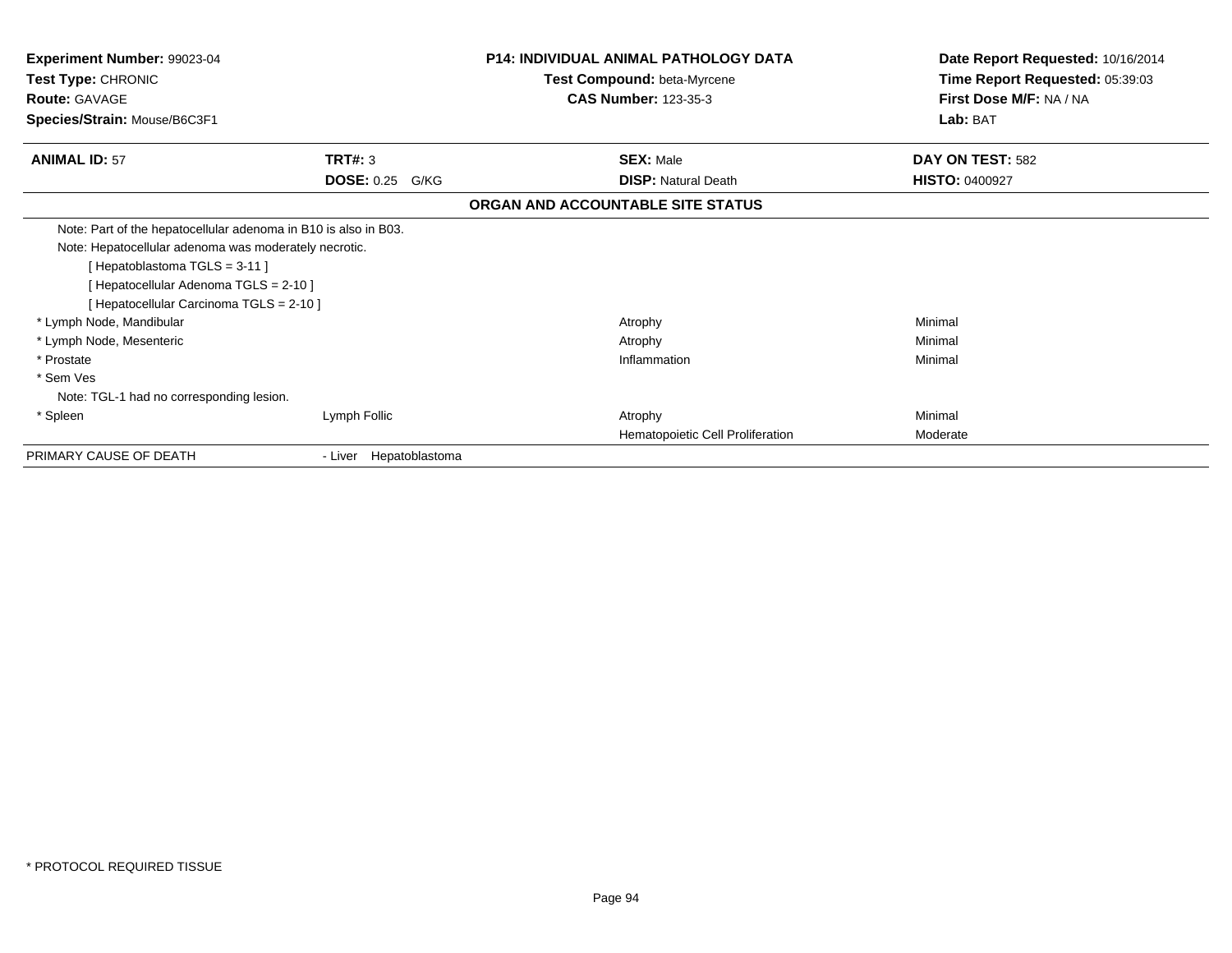| Experiment Number: 99023-04<br>Test Type: CHRONIC<br><b>Route: GAVAGE</b><br>Species/Strain: Mouse/B6C3F1 |                            | <b>P14: INDIVIDUAL ANIMAL PATHOLOGY DATA</b><br>Test Compound: beta-Myrcene<br><b>CAS Number: 123-35-3</b> | Date Report Requested: 10/16/2014<br>Time Report Requested: 05:39:03<br>First Dose M/F: NA / NA<br>Lab: BAT |
|-----------------------------------------------------------------------------------------------------------|----------------------------|------------------------------------------------------------------------------------------------------------|-------------------------------------------------------------------------------------------------------------|
| <b>ANIMAL ID: 58</b>                                                                                      | TRT#: 3                    | <b>SEX: Male</b>                                                                                           | DAY ON TEST: 729                                                                                            |
|                                                                                                           | DOSE: 0.25 G/KG            | <b>DISP: Terminal Sacrifice</b>                                                                            | <b>HISTO: 0400928</b>                                                                                       |
|                                                                                                           |                            | ORGAN AND ACCOUNTABLE SITE STATUS                                                                          |                                                                                                             |
| <b>NORMAL</b>                                                                                             |                            |                                                                                                            |                                                                                                             |
| * Adrenal Medulla                                                                                         | * Bone                     | * Bone Marrow                                                                                              | * Brain                                                                                                     |
| * Epididymis                                                                                              | * Esophagus                | * Gallbladder                                                                                              | * Heart                                                                                                     |
| * Intestine Large, Cecum                                                                                  | * Intestine Large, Colon   | * Intestine Large, Rectum                                                                                  | * Intestine Small, Duodenum                                                                                 |
| * Intestine Small, Ileum                                                                                  | * Intestine Small, Jejunum | * Lung                                                                                                     | * Lymph Node, Mandibular                                                                                    |
| * Nose                                                                                                    | * Pancreas                 | * Parathyroid Gland                                                                                        | * Pituitary Gland                                                                                           |
| * Preputial Gland                                                                                         | * Salivary Glands          | * Seminal Vesicle                                                                                          | * Skin                                                                                                      |
| * Stomach, Forestomach                                                                                    | * Stomach, Glandular       | * Testes                                                                                                   | * Thyroid Gland                                                                                             |
| * Trachea                                                                                                 | * Urinary Bladder          |                                                                                                            |                                                                                                             |
| <b>MISSING</b>                                                                                            |                            |                                                                                                            |                                                                                                             |
| * Mammary Gland                                                                                           |                            |                                                                                                            |                                                                                                             |
| <b>OBSERVATIONS</b>                                                                                       |                            |                                                                                                            |                                                                                                             |
| * Adrenal Cortex                                                                                          | Subcapsular                | Hyperplasia                                                                                                | Mild                                                                                                        |
| * Eye                                                                                                     | Lens                       | Cataract                                                                                                   | Mild                                                                                                        |
|                                                                                                           | Retina                     | Degeneration                                                                                               | Mild                                                                                                        |
| Note: Eye lesions were secondary to the harderian gland adenoma.                                          |                            |                                                                                                            |                                                                                                             |
| * Harderian Gland                                                                                         | <b>Bilateral</b>           | Adenoma                                                                                                    |                                                                                                             |
| [Adenoma TGLS = $2-9$ ]                                                                                   |                            |                                                                                                            |                                                                                                             |
| * Islets, Pancreatic                                                                                      |                            | Hyperplasia                                                                                                | Minimal                                                                                                     |
| * Kidney                                                                                                  |                            | Mineralization                                                                                             | Minimal                                                                                                     |
|                                                                                                           |                            | Nephropathy                                                                                                | Minimal                                                                                                     |
|                                                                                                           | <b>Renal Tubule</b>        | Vacuolization Cytoplasmic                                                                                  | Mild                                                                                                        |
| * Liver                                                                                                   |                            | <b>Eosinophilic Focus</b>                                                                                  |                                                                                                             |
|                                                                                                           |                            | Hepatocellular Adenoma                                                                                     |                                                                                                             |
|                                                                                                           |                            | <b>Tension Lipidosis</b>                                                                                   | Minimal                                                                                                     |
| [Eosinophilic Focus TGLS = 3-3]                                                                           |                            |                                                                                                            |                                                                                                             |
| [ Hepatocellular Adenoma TGLS = 4-5]                                                                      |                            |                                                                                                            |                                                                                                             |
| * Lymph Node, Mesenteric                                                                                  |                            | Lymphoma Malignant                                                                                         |                                                                                                             |
| [ Lymphoma Malignant TGLS = 1-10 ]                                                                        |                            |                                                                                                            |                                                                                                             |
| * Prostate                                                                                                |                            | Inflammation                                                                                               | Minimal                                                                                                     |
| * Spleen                                                                                                  |                            | Hematopoietic Cell Proliferation                                                                           | Mild                                                                                                        |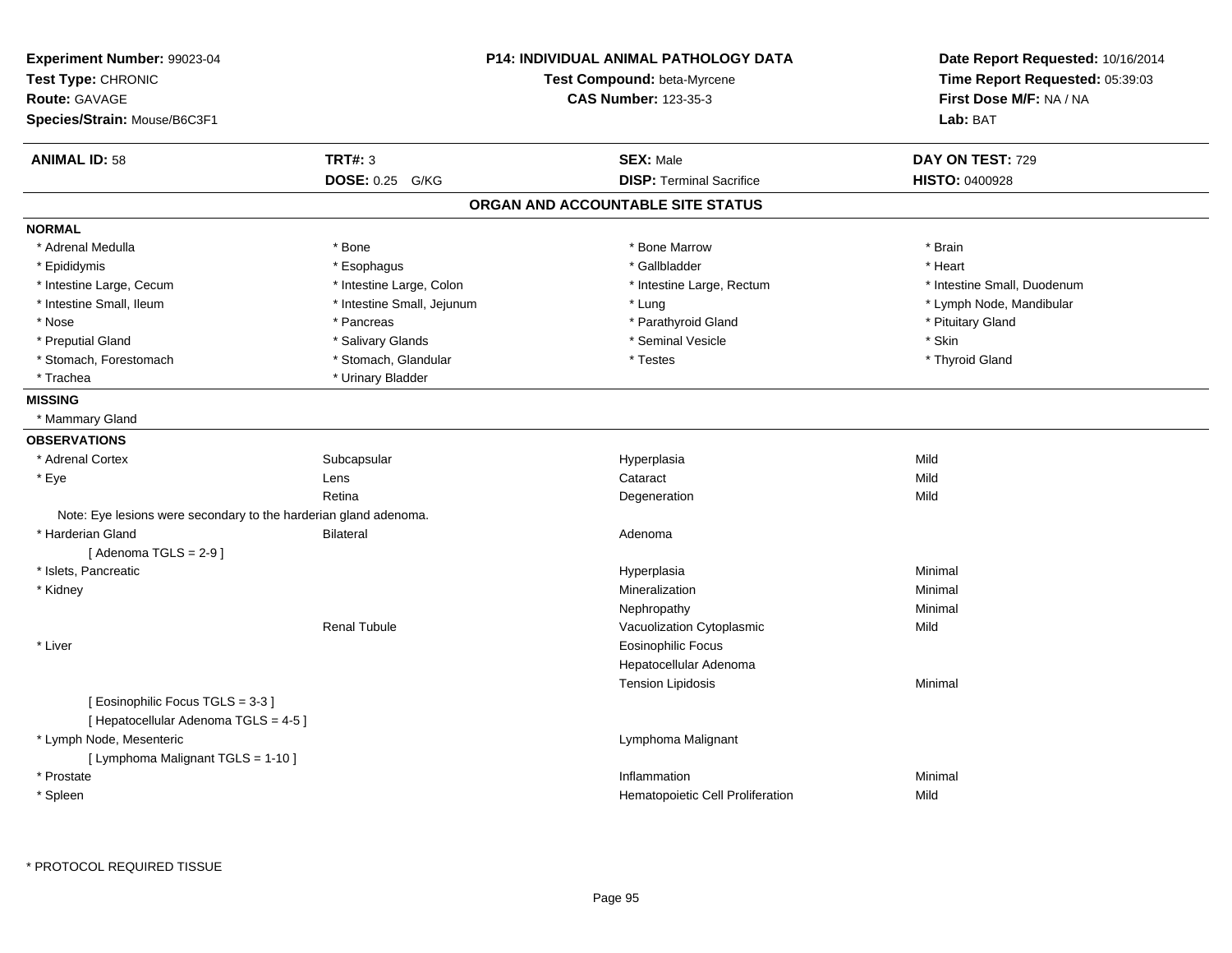| Experiment Number: 99023-04<br>Test Type: CHRONIC<br><b>Route: GAVAGE</b> |                        | <b>P14: INDIVIDUAL ANIMAL PATHOLOGY DATA</b> | Date Report Requested: 10/16/2014 |  |
|---------------------------------------------------------------------------|------------------------|----------------------------------------------|-----------------------------------|--|
|                                                                           |                        | Test Compound: beta-Myrcene                  | Time Report Requested: 05:39:03   |  |
|                                                                           |                        | <b>CAS Number: 123-35-3</b>                  | First Dose M/F: NA / NA           |  |
| Species/Strain: Mouse/B6C3F1                                              |                        |                                              | Lab: BAT                          |  |
| <b>ANIMAL ID: 58</b>                                                      | TRT#: 3                | <b>SEX: Male</b>                             | <b>DAY ON TEST: 729</b>           |  |
|                                                                           | <b>DOSE:</b> 0.25 G/KG | <b>DISP: Terminal Sacrifice</b>              | <b>HISTO: 0400928</b>             |  |
|                                                                           |                        | ORGAN AND ACCOUNTABLE SITE STATUS            |                                   |  |
| * Thymus                                                                  |                        | Atrophy                                      | Minimal                           |  |
| PRIMARY CAUSE OF DEATH                                                    |                        |                                              |                                   |  |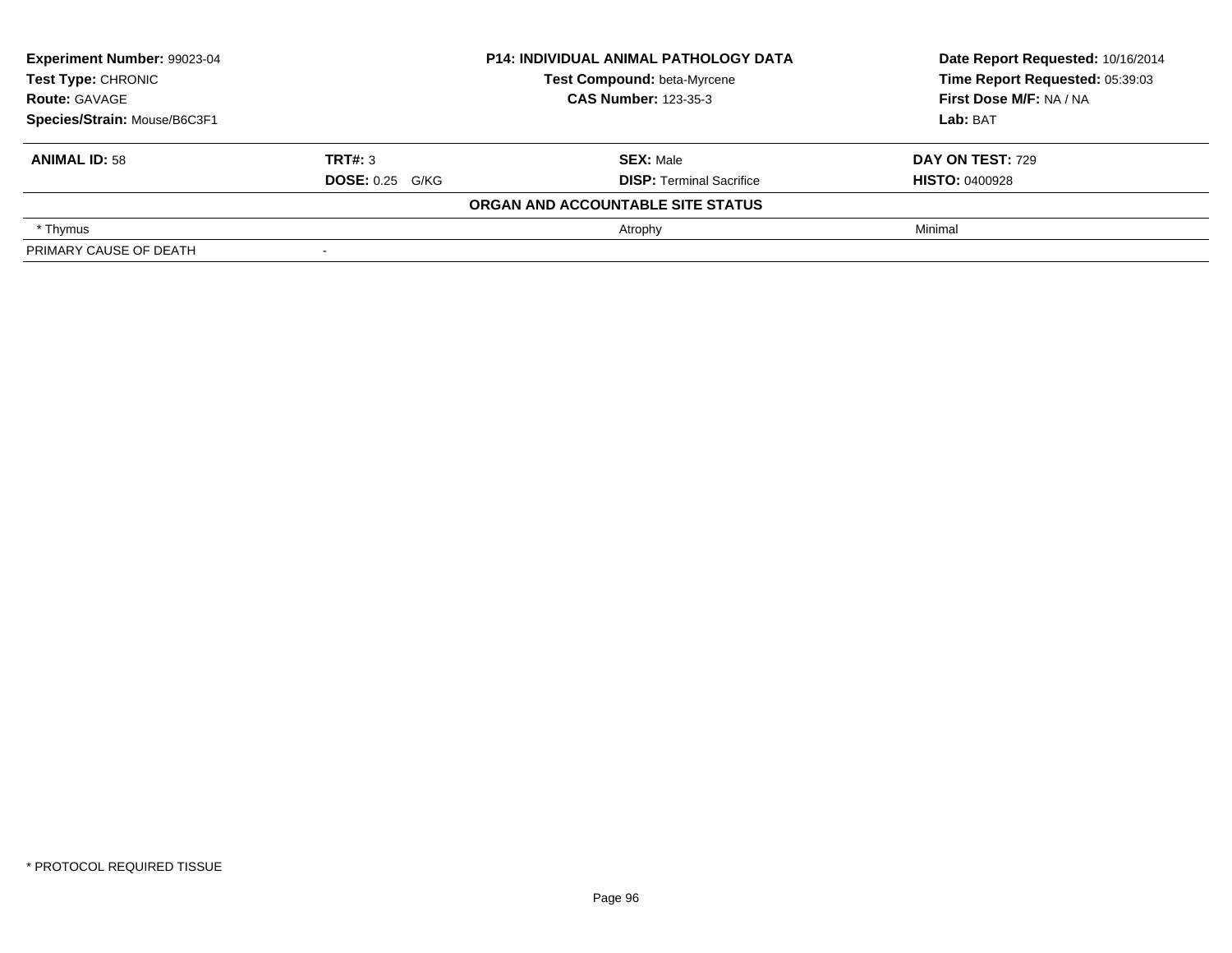| Experiment Number: 99023-04<br>Test Type: CHRONIC<br><b>Route: GAVAGE</b><br>Species/Strain: Mouse/B6C3F1 |                          | P14: INDIVIDUAL ANIMAL PATHOLOGY DATA<br>Test Compound: beta-Myrcene<br><b>CAS Number: 123-35-3</b> | Date Report Requested: 10/16/2014<br>Time Report Requested: 05:39:03<br>First Dose M/F: NA / NA<br>Lab: BAT |
|-----------------------------------------------------------------------------------------------------------|--------------------------|-----------------------------------------------------------------------------------------------------|-------------------------------------------------------------------------------------------------------------|
| <b>ANIMAL ID: 59</b>                                                                                      | <b>TRT#: 3</b>           | <b>SEX: Male</b>                                                                                    | DAY ON TEST: 728                                                                                            |
|                                                                                                           | DOSE: 0.25 G/KG          | <b>DISP: Terminal Sacrifice</b>                                                                     | <b>HISTO: 0400929</b>                                                                                       |
|                                                                                                           |                          | ORGAN AND ACCOUNTABLE SITE STATUS                                                                   |                                                                                                             |
| <b>NORMAL</b>                                                                                             |                          |                                                                                                     |                                                                                                             |
| * Adrenal Medulla                                                                                         | * Bone                   | * Bone Marrow                                                                                       | * Brain                                                                                                     |
| * Epididymis                                                                                              | * Esophagus              | * Eye                                                                                               | * Gallbladder                                                                                               |
| * Heart                                                                                                   | * Intestine Large, Cecum | * Intestine Large, Colon                                                                            | * Intestine Large, Rectum                                                                                   |
| * Intestine Small, Duodenum                                                                               | * Intestine Small, Ileum | * Intestine Small, Jejunum                                                                          | * Lung                                                                                                      |
| * Lymph Node, Mandibular                                                                                  | * Nose                   | * Pancreas                                                                                          | * Parathyroid Gland                                                                                         |
| * Pituitary Gland                                                                                         | * Preputial Gland        | * Prostate                                                                                          | * Salivary Glands                                                                                           |
| * Seminal Vesicle                                                                                         | * Skin                   | * Stomach, Glandular                                                                                | * Testes                                                                                                    |
| * Thyroid Gland                                                                                           | * Trachea                | * Urinary Bladder                                                                                   |                                                                                                             |
| <b>MISSING</b>                                                                                            |                          |                                                                                                     |                                                                                                             |
| * Mammary Gland                                                                                           |                          |                                                                                                     |                                                                                                             |
| <b>OBSERVATIONS</b>                                                                                       |                          |                                                                                                     |                                                                                                             |
| * Adrenal Cortex                                                                                          | Subcapsular              | Hyperplasia                                                                                         | Minimal                                                                                                     |
| * Harderian Gland                                                                                         |                          | Adenoma                                                                                             |                                                                                                             |
| * Islets, Pancreatic                                                                                      |                          | Hyperplasia                                                                                         | Minimal                                                                                                     |
| * Kidney                                                                                                  |                          | Infarct                                                                                             | Mild                                                                                                        |
|                                                                                                           |                          | Mineralization                                                                                      | Minimal                                                                                                     |
|                                                                                                           |                          | Nephropathy                                                                                         | Minimal                                                                                                     |
|                                                                                                           | <b>Renal Tubule</b>      | Vacuolization Cytoplasmic                                                                           | Mild                                                                                                        |
| * Liver                                                                                                   |                          | Clear Cell Focus                                                                                    |                                                                                                             |
|                                                                                                           |                          | <b>Eosinophilic Focus</b>                                                                           |                                                                                                             |
|                                                                                                           |                          | Fatty Change                                                                                        | Minimal                                                                                                     |
|                                                                                                           |                          | Hepatocellular Adenoma                                                                              | Multiple                                                                                                    |
|                                                                                                           |                          | Hepatocellular Carcinoma                                                                            |                                                                                                             |
|                                                                                                           |                          | Mixed Cell Focus                                                                                    |                                                                                                             |
| [ Hepatocellular Adenoma TGLS = 1,3 - 10+12 ]<br>[ Hepatocellular Carcinoma TGLS = 2-11 ]                 |                          |                                                                                                     |                                                                                                             |
| * Lymph Node, Mesenteric                                                                                  |                          | Atrophy                                                                                             | Minimal                                                                                                     |
| * Spleen                                                                                                  |                          | Hematopoietic Cell Proliferation                                                                    | Minimal                                                                                                     |
| * Stomach, Forestomach                                                                                    | Epithelium               | Hyperplasia                                                                                         | Minimal                                                                                                     |
| * Thymus                                                                                                  |                          | Atrophy                                                                                             | Mild                                                                                                        |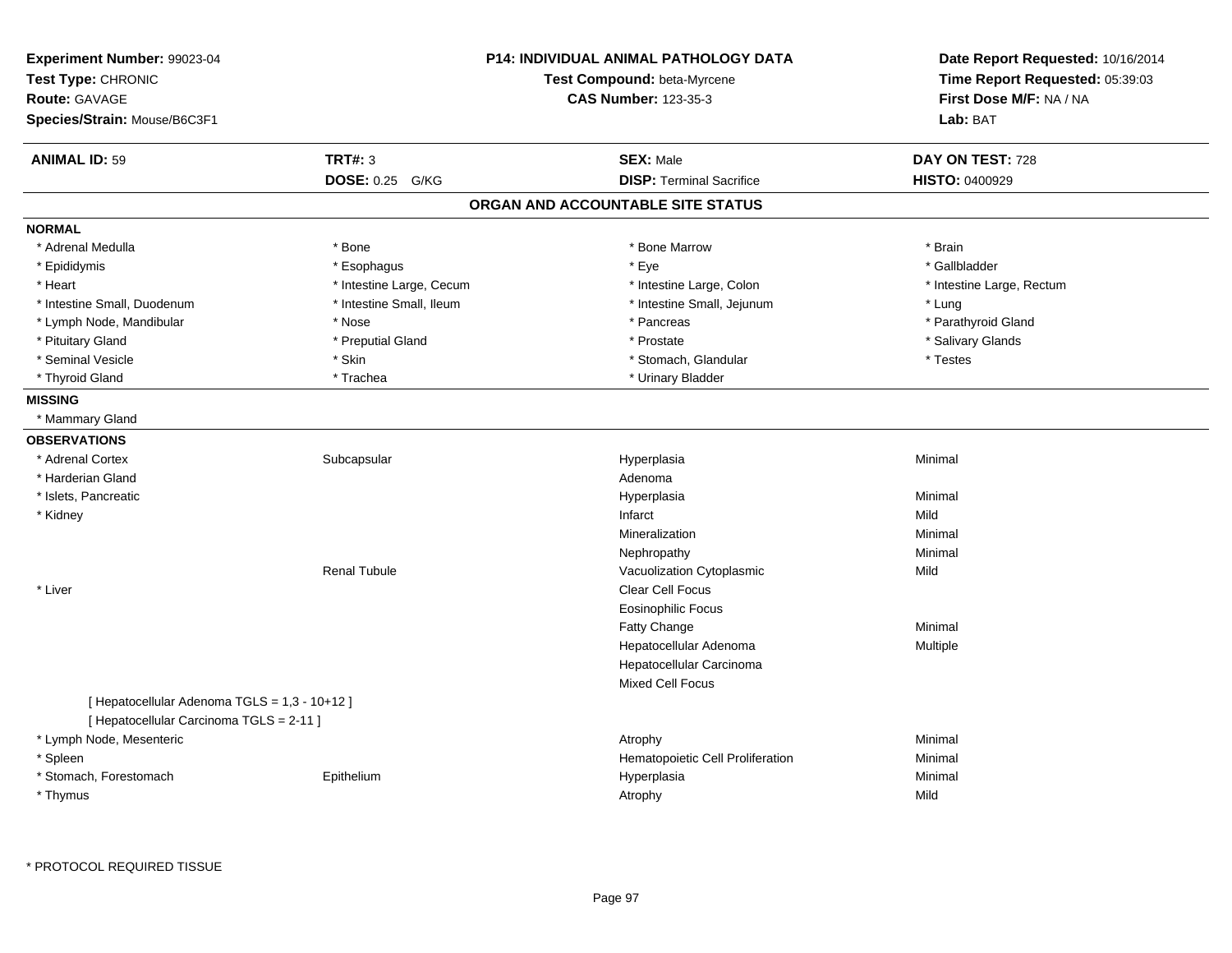| Experiment Number: 99023-04<br><b>Test Type: CHRONIC</b> |                             | <b>P14: INDIVIDUAL ANIMAL PATHOLOGY DATA</b> | Date Report Requested: 10/16/2014 |
|----------------------------------------------------------|-----------------------------|----------------------------------------------|-----------------------------------|
|                                                          |                             | Test Compound: beta-Myrcene                  | Time Report Requested: 05:39:03   |
| <b>Route: GAVAGE</b>                                     | <b>CAS Number: 123-35-3</b> |                                              | First Dose M/F: NA / NA           |
| Species/Strain: Mouse/B6C3F1                             |                             |                                              | Lab: BAT                          |
| <b>ANIMAL ID: 59</b>                                     | TRT#: 3                     | <b>SEX: Male</b>                             | DAY ON TEST: 728                  |
|                                                          | <b>DOSE: 0.25 G/KG</b>      | <b>DISP:</b> Terminal Sacrifice              | <b>HISTO: 0400929</b>             |
|                                                          |                             | ORGAN AND ACCOUNTABLE SITE STATUS            |                                   |
| Tooth                                                    |                             | Dysplasia                                    |                                   |
| PRIMARY CAUSE OF DEATH                                   |                             |                                              |                                   |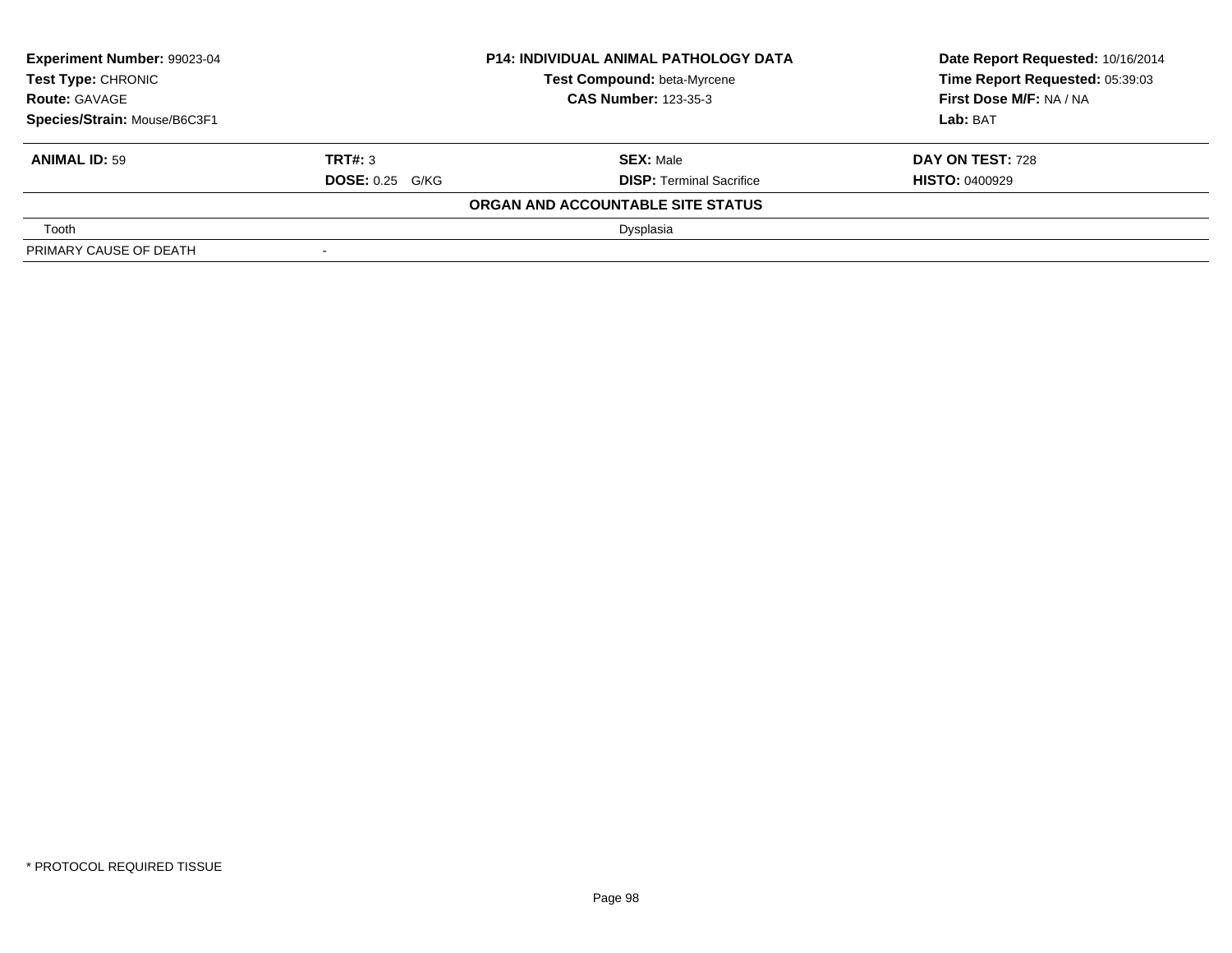| Experiment Number: 99023-04<br>Test Type: CHRONIC<br><b>Route: GAVAGE</b><br>Species/Strain: Mouse/B6C3F1 |                             | <b>P14: INDIVIDUAL ANIMAL PATHOLOGY DATA</b><br>Test Compound: beta-Myrcene<br><b>CAS Number: 123-35-3</b> |                            |
|-----------------------------------------------------------------------------------------------------------|-----------------------------|------------------------------------------------------------------------------------------------------------|----------------------------|
| <b>ANIMAL ID: 60</b>                                                                                      | <b>TRT#: 3</b>              | <b>SEX: Male</b>                                                                                           | DAY ON TEST: 730           |
|                                                                                                           | DOSE: 0.25 G/KG             | <b>DISP: Terminal Sacrifice</b>                                                                            | HISTO: 0400930             |
|                                                                                                           |                             | ORGAN AND ACCOUNTABLE SITE STATUS                                                                          |                            |
| <b>NORMAL</b>                                                                                             |                             |                                                                                                            |                            |
| * Adrenal Medulla                                                                                         | * Bone                      | * Bone Marrow                                                                                              | * Brain                    |
| * Epididymis                                                                                              | * Esophagus                 | * Eye                                                                                                      | * Gallbladder              |
| * Harderian Gland                                                                                         | * Heart                     | * Intestine Large, Cecum                                                                                   | * Intestine Large, Colon   |
| * Intestine Large, Rectum                                                                                 | * Intestine Small, Duodenum | * Intestine Small, Ileum                                                                                   | * Intestine Small, Jejunum |
| * Lung                                                                                                    | * Lymph Node, Mandibular    | * Lymph Node, Mesenteric                                                                                   | * Nose                     |
| * Pancreas                                                                                                | * Parathyroid Gland         | * Pituitary Gland                                                                                          | * Prostate                 |
| * Salivary Glands                                                                                         | * Seminal Vesicle           | * Skin                                                                                                     | * Stomach, Forestomach     |
| * Stomach, Glandular                                                                                      | * Testes                    | * Thyroid Gland                                                                                            | * Trachea                  |
| * Urinary Bladder                                                                                         |                             |                                                                                                            |                            |
| <b>MISSING</b>                                                                                            |                             |                                                                                                            |                            |
| * Mammary Gland                                                                                           |                             |                                                                                                            |                            |
| <b>OBSERVATIONS</b>                                                                                       |                             |                                                                                                            |                            |
| * Adrenal Cortex                                                                                          | Subcapsular                 | Hyperplasia                                                                                                | Minimal                    |
|                                                                                                           |                             | Hypertrophy                                                                                                | Minimal                    |
| * Islets, Pancreatic                                                                                      |                             | Adenoma                                                                                                    |                            |
|                                                                                                           |                             | Hyperplasia                                                                                                | Mild                       |
| * Kidney                                                                                                  | <b>Renal Tubule</b>         | Hyperplasia                                                                                                | Minimal                    |
|                                                                                                           |                             | Nephropathy                                                                                                | Minimal                    |
|                                                                                                           | <b>Renal Tubule</b>         | Vacuolization Cytoplasmic                                                                                  | Minimal                    |
| * Liver                                                                                                   |                             | Clear Cell Focus                                                                                           |                            |
|                                                                                                           |                             | <b>Eosinophilic Focus</b>                                                                                  |                            |
|                                                                                                           |                             | <b>Fatty Change</b>                                                                                        | Mild                       |
|                                                                                                           |                             | Hepatocellular Adenoma                                                                                     | Multiple                   |
|                                                                                                           |                             | Inflammation                                                                                               | Chronic Active, Minimal    |
| [ Hepatocellular Adenoma TGLS = 1,2 - 10+11 ]                                                             |                             |                                                                                                            |                            |
| * Preputial Gland                                                                                         |                             | Inflammation                                                                                               | Moderate                   |
| * Spleen                                                                                                  |                             | Hematopoietic Cell Proliferation                                                                           | Minimal                    |
| * Thymus                                                                                                  |                             | Atrophy                                                                                                    | Mild                       |
| Tooth                                                                                                     |                             | Dysplasia                                                                                                  |                            |

PRIMARY CAUSE OF DEATH-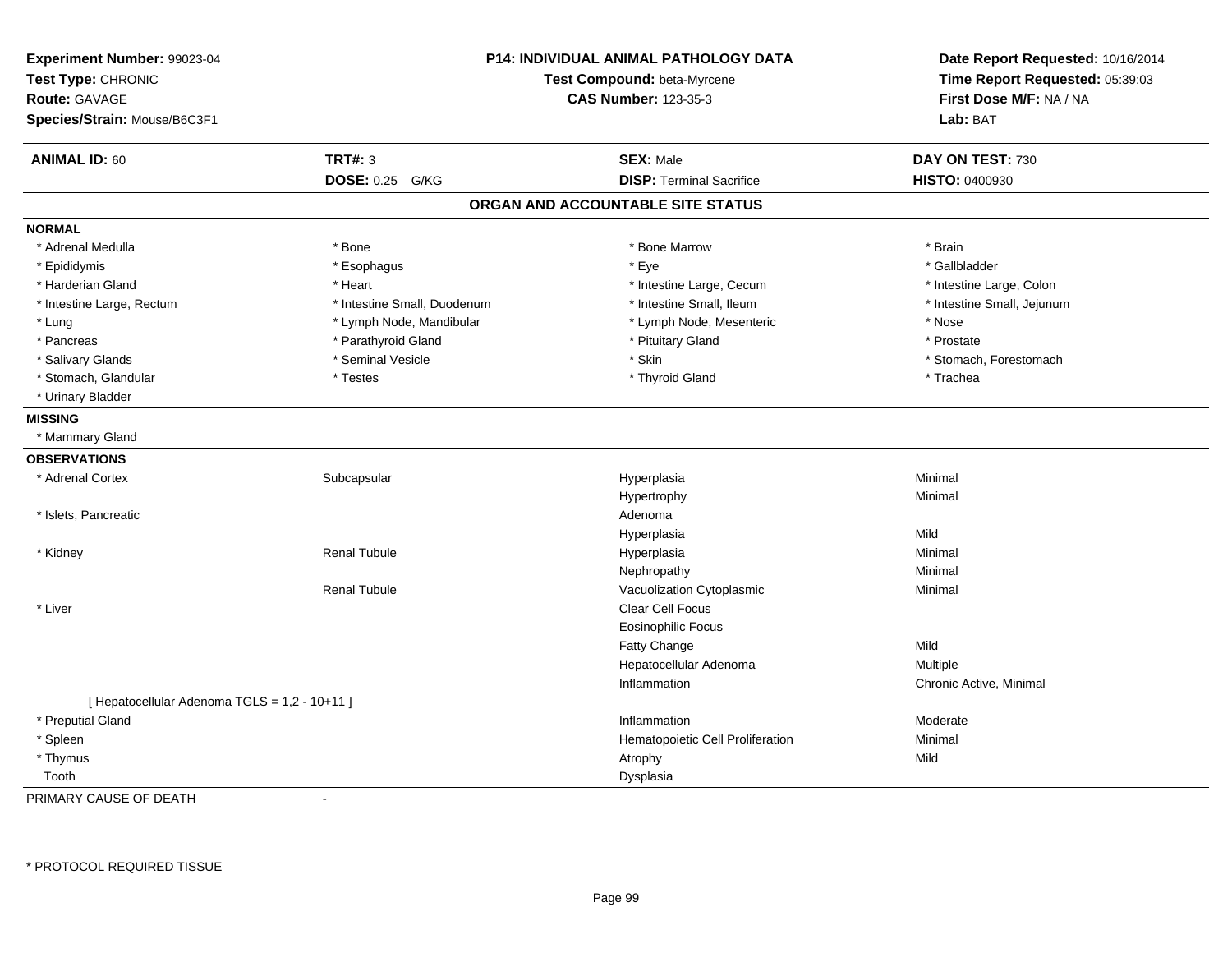| Experiment Number: 99023-04<br><b>Test Type: CHRONIC</b><br><b>Route: GAVAGE</b> | <b>P14: INDIVIDUAL ANIMAL PATHOLOGY DATA</b><br>Test Compound: beta-Myrcene<br><b>CAS Number: 123-35-3</b> |                                          | Date Report Requested: 10/16/2014<br>Time Report Requested: 05:39:03<br>First Dose M/F: NA / NA |
|----------------------------------------------------------------------------------|------------------------------------------------------------------------------------------------------------|------------------------------------------|-------------------------------------------------------------------------------------------------|
| Species/Strain: Mouse/B6C3F1                                                     |                                                                                                            |                                          | Lab: BAT                                                                                        |
| <b>ANIMAL ID: 60</b>                                                             | TRT#: 3                                                                                                    | <b>SEX: Male</b>                         | DAY ON TEST: 730                                                                                |
|                                                                                  | <b>DOSE: 0.25 G/KG</b>                                                                                     | <b>DISP:</b> Terminal Sacrifice          | <b>HISTO: 0400930</b>                                                                           |
|                                                                                  |                                                                                                            | <b>ORGAN AND ACCOUNTABLE SITE STATUS</b> |                                                                                                 |
|                                                                                  |                                                                                                            |                                          |                                                                                                 |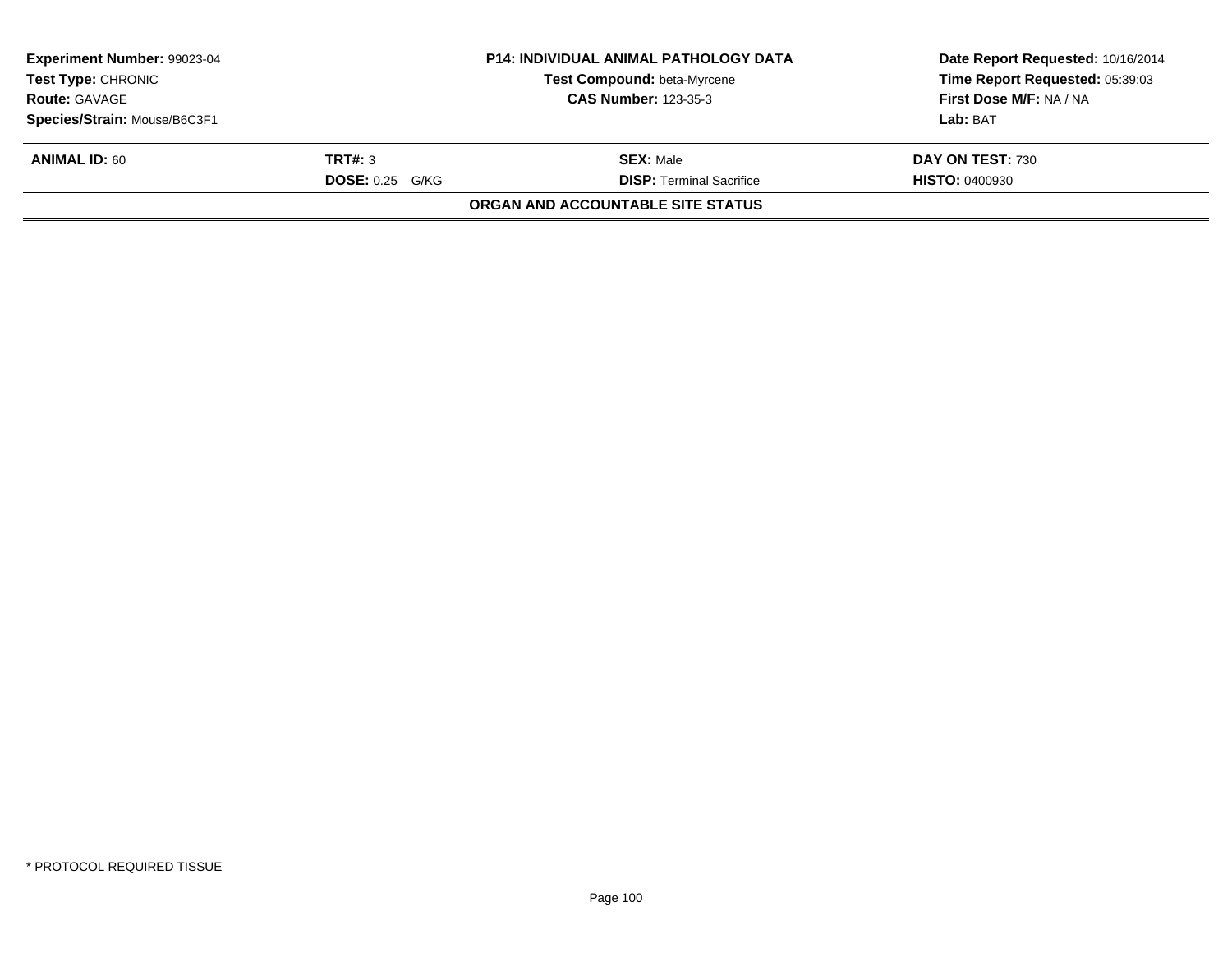| Experiment Number: 99023-04<br>Test Type: CHRONIC<br><b>Route: GAVAGE</b> |                          | <b>P14: INDIVIDUAL ANIMAL PATHOLOGY DATA</b><br>Test Compound: beta-Myrcene<br><b>CAS Number: 123-35-3</b> | Date Report Requested: 10/16/2014<br>Time Report Requested: 05:39:03<br>First Dose M/F: NA / NA |
|---------------------------------------------------------------------------|--------------------------|------------------------------------------------------------------------------------------------------------|-------------------------------------------------------------------------------------------------|
| Species/Strain: Mouse/B6C3F1                                              |                          |                                                                                                            | Lab: BAT                                                                                        |
| <b>ANIMAL ID: 61</b>                                                      | <b>TRT#: 3</b>           | <b>SEX: Male</b>                                                                                           | DAY ON TEST: 673                                                                                |
|                                                                           | DOSE: 0.25 G/KG          | <b>DISP:</b> Moribund Sacrifice                                                                            | <b>HISTO: 0400931</b>                                                                           |
|                                                                           |                          | ORGAN AND ACCOUNTABLE SITE STATUS                                                                          |                                                                                                 |
| <b>NORMAL</b>                                                             |                          |                                                                                                            |                                                                                                 |
| * Adrenal Medulla                                                         | * Bone                   | * Bone Marrow                                                                                              | * Brain                                                                                         |
| * Epididymis                                                              | * Esophagus              | * Eye                                                                                                      | * Gallbladder                                                                                   |
| * Heart                                                                   | * Intestine Large, Cecum | * Intestine Large, Colon                                                                                   | * Intestine Large, Rectum                                                                       |
| * Intestine Small, Duodenum                                               | * Intestine Small, Ileum | * Intestine Small, Jejunum                                                                                 | * Lymph Node, Mesenteric                                                                        |
| * Pancreas                                                                | * Parathyroid Gland      | * Pituitary Gland                                                                                          | * Preputial Gland                                                                               |
| * Prostate                                                                | * Salivary Glands        | * Seminal Vesicle                                                                                          | * Skin                                                                                          |
| * Stomach, Glandular                                                      | * Testes                 | * Thyroid Gland                                                                                            | * Trachea                                                                                       |
| * Urinary Bladder                                                         |                          |                                                                                                            |                                                                                                 |
| <b>MISSING</b>                                                            |                          |                                                                                                            |                                                                                                 |
| * Mammary Gland                                                           |                          |                                                                                                            |                                                                                                 |
| <b>OBSERVATIONS</b>                                                       |                          |                                                                                                            |                                                                                                 |
| * Adrenal Cortex                                                          | Subcapsular              | Hyperplasia                                                                                                | Mild                                                                                            |
| * Eye                                                                     |                          |                                                                                                            |                                                                                                 |
| Note: Optic nerves were not present in block or wet tissues.              |                          |                                                                                                            |                                                                                                 |
| * Harderian Gland                                                         |                          | Hyperplasia                                                                                                | Marked                                                                                          |
| * Islets, Pancreatic                                                      |                          | Hyperplasia                                                                                                | Minimal                                                                                         |
| * Kidney                                                                  | Cortex                   | Inflammation                                                                                               | Moderate                                                                                        |
|                                                                           | Papilla                  | Inflammation                                                                                               | Mild                                                                                            |
|                                                                           |                          | Mineralization                                                                                             | Minimal                                                                                         |
|                                                                           |                          | Nephropathy                                                                                                | Mild                                                                                            |
|                                                                           | <b>Renal Tubule</b>      | Vacuolization Cytoplasmic                                                                                  | Mild                                                                                            |
| * Liver                                                                   |                          | <b>Basophilic Focus</b>                                                                                    |                                                                                                 |
|                                                                           |                          | <b>Eosinophilic Focus</b>                                                                                  |                                                                                                 |
|                                                                           |                          | Hepatocellular Adenoma                                                                                     | <b>Multiple</b>                                                                                 |
| Note: Another hepatocellular adenoma is in B04.                           |                          |                                                                                                            |                                                                                                 |
| [ Hepatocellular Adenoma TGLS = 3-11,1-10 ]                               |                          |                                                                                                            |                                                                                                 |
| * Lung                                                                    |                          | Alveolar/Bronchiolar Adenoma                                                                               |                                                                                                 |
|                                                                           | Alveolus                 | <b>Infiltration Cellular</b>                                                                               | Histiocyte, Mild                                                                                |
| [ Alveolar/Bronchiolar Adenoma TGLS = 2-11 ]                              |                          |                                                                                                            |                                                                                                 |
| * Lymph Node, Mandibular                                                  |                          | <b>Infiltration Cellular</b>                                                                               | Plasma Cell, Mild                                                                               |
|                                                                           |                          |                                                                                                            |                                                                                                 |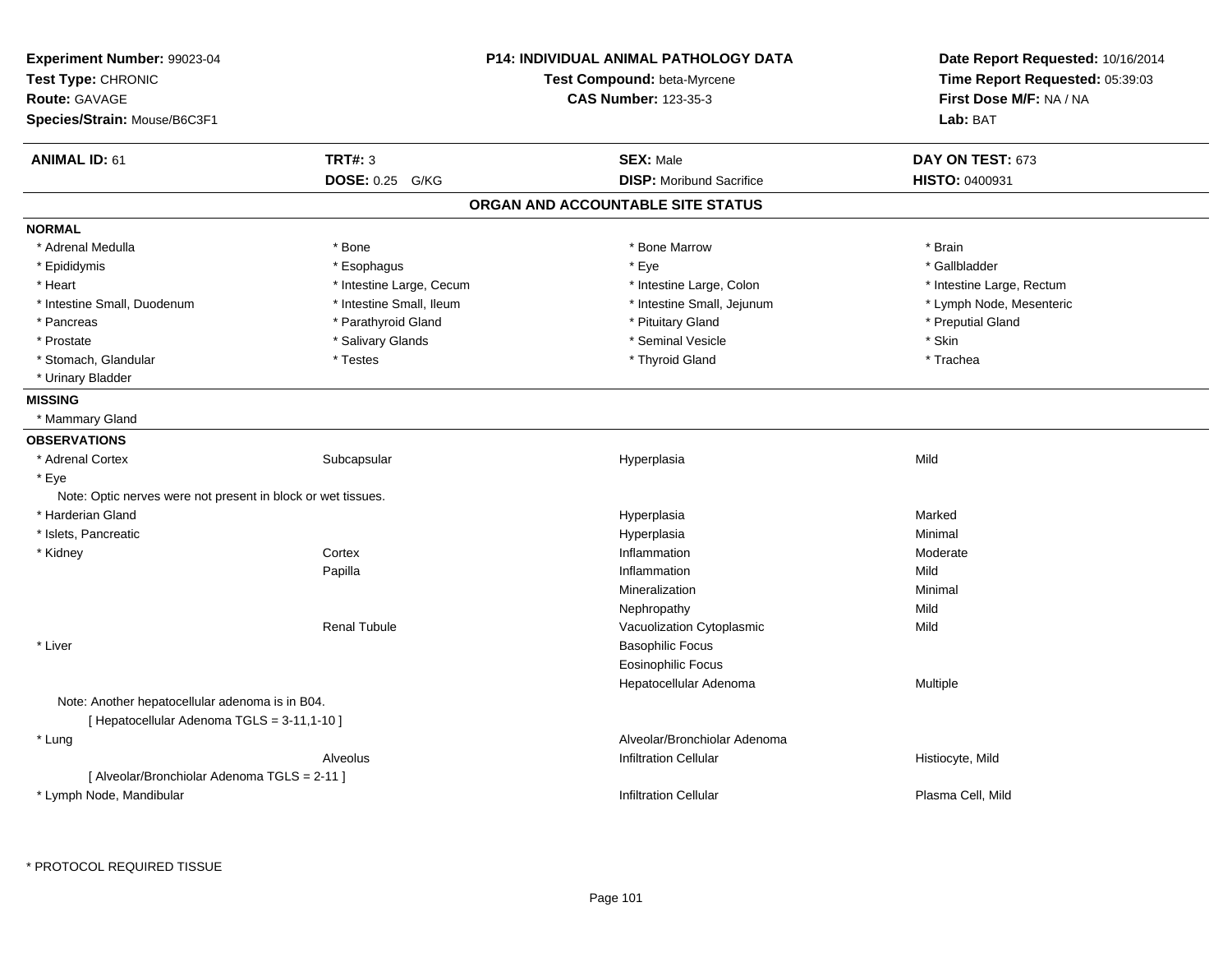| Experiment Number: 99023-04<br>Test Type: CHRONIC<br><b>Route: GAVAGE</b><br>Species/Strain: Mouse/B6C3F1 |                        | <b>P14: INDIVIDUAL ANIMAL PATHOLOGY DATA</b><br><b>Test Compound: beta-Myrcene</b><br><b>CAS Number: 123-35-3</b> | Date Report Requested: 10/16/2014<br>Time Report Requested: 05:39:03<br>First Dose M/F: NA / NA<br>Lab: BAT |
|-----------------------------------------------------------------------------------------------------------|------------------------|-------------------------------------------------------------------------------------------------------------------|-------------------------------------------------------------------------------------------------------------|
| <b>ANIMAL ID: 61</b>                                                                                      | TRT#: 3                | <b>SEX: Male</b>                                                                                                  | DAY ON TEST: 673                                                                                            |
|                                                                                                           | <b>DOSE: 0.25 G/KG</b> | <b>DISP:</b> Moribund Sacrifice                                                                                   | <b>HISTO: 0400931</b>                                                                                       |
|                                                                                                           |                        | ORGAN AND ACCOUNTABLE SITE STATUS                                                                                 |                                                                                                             |
| * Nose                                                                                                    | Olfactory Epi          | Degeneration                                                                                                      | Mild                                                                                                        |
| * Spleen                                                                                                  |                        | Hematopoietic Cell Proliferation                                                                                  | Minimal                                                                                                     |
| * Stomach, Forestomach                                                                                    | Epithelium             | Hyperplasia                                                                                                       | Minimal                                                                                                     |
| * Thymus                                                                                                  |                        | Atrophy                                                                                                           | Marked                                                                                                      |
| Tooth                                                                                                     |                        | Dysplasia                                                                                                         |                                                                                                             |
| PRIMARY CAUSE OF DEATH                                                                                    | - Tooth Dysplasia      |                                                                                                                   |                                                                                                             |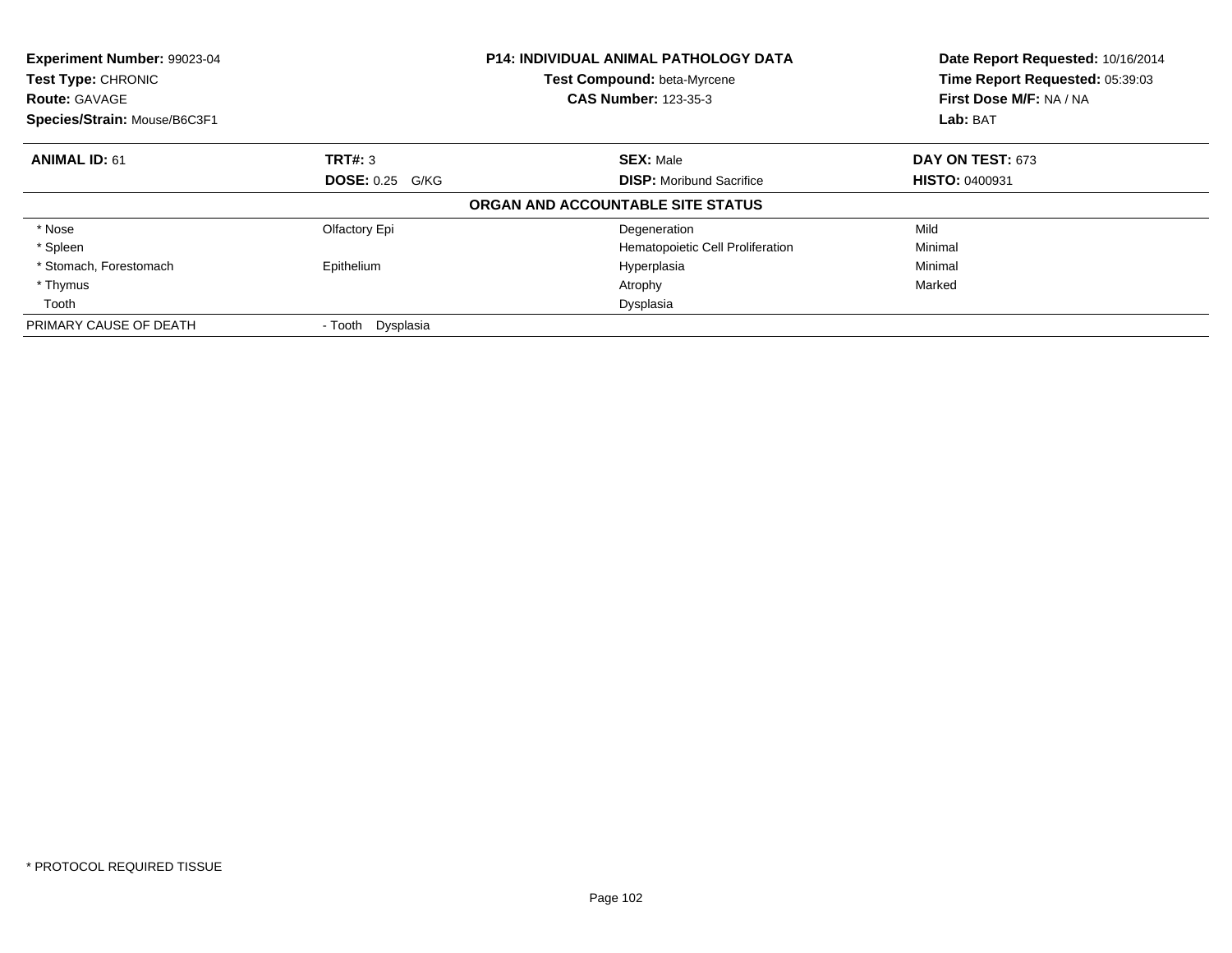| Experiment Number: 99023-04<br>Test Type: CHRONIC<br><b>Route: GAVAGE</b><br>Species/Strain: Mouse/B6C3F1 |                             | <b>P14: INDIVIDUAL ANIMAL PATHOLOGY DATA</b><br>Test Compound: beta-Myrcene<br><b>CAS Number: 123-35-3</b> | Date Report Requested: 10/16/2014<br>Time Report Requested: 05:39:03<br>First Dose M/F: NA / NA<br>Lab: BAT |
|-----------------------------------------------------------------------------------------------------------|-----------------------------|------------------------------------------------------------------------------------------------------------|-------------------------------------------------------------------------------------------------------------|
| <b>ANIMAL ID: 62</b>                                                                                      | <b>TRT#: 3</b>              | <b>SEX: Male</b>                                                                                           | DAY ON TEST: 728                                                                                            |
|                                                                                                           | DOSE: 0.25 G/KG             | <b>DISP: Terminal Sacrifice</b>                                                                            | HISTO: 0400932                                                                                              |
|                                                                                                           |                             | ORGAN AND ACCOUNTABLE SITE STATUS                                                                          |                                                                                                             |
| <b>NORMAL</b>                                                                                             |                             |                                                                                                            |                                                                                                             |
| * Adrenal Medulla                                                                                         | * Bone                      | * Bone Marrow                                                                                              | * Brain                                                                                                     |
| * Epididymis                                                                                              | * Esophagus                 | * Eye                                                                                                      | * Gallbladder                                                                                               |
| * Harderian Gland                                                                                         | * Heart                     | * Intestine Large, Cecum                                                                                   | * Intestine Large, Colon                                                                                    |
| * Intestine Large, Rectum                                                                                 | * Intestine Small, Duodenum | * Intestine Small, Ileum                                                                                   | * Intestine Small, Jejunum                                                                                  |
| * Lymph Node, Mandibular                                                                                  | * Lymph Node, Mesenteric    | * Nose                                                                                                     | * Pancreas                                                                                                  |
| * Parathyroid Gland                                                                                       | * Pituitary Gland           | * Preputial Gland                                                                                          | * Prostate                                                                                                  |
| * Salivary Glands                                                                                         | * Seminal Vesicle           | * Skin                                                                                                     | * Spleen                                                                                                    |
| * Stomach, Forestomach                                                                                    | * Stomach, Glandular        | * Testes                                                                                                   | * Trachea                                                                                                   |
| * Urinary Bladder                                                                                         |                             |                                                                                                            |                                                                                                             |
| <b>MISSING</b>                                                                                            |                             |                                                                                                            |                                                                                                             |
| * Mammary Gland                                                                                           |                             |                                                                                                            |                                                                                                             |
| <b>OBSERVATIONS</b>                                                                                       |                             |                                                                                                            |                                                                                                             |
| * Adrenal Cortex                                                                                          | Subcapsular                 | Hyperplasia                                                                                                | Minimal                                                                                                     |
| * Islets, Pancreatic                                                                                      |                             | Hyperplasia                                                                                                | Minimal                                                                                                     |
| * Kidney                                                                                                  | <b>Renal Tubule</b>         | Hyperplasia                                                                                                | Minimal                                                                                                     |
|                                                                                                           |                             | Nephropathy                                                                                                | Mild                                                                                                        |
|                                                                                                           | <b>Renal Tubule</b>         | Vacuolization Cytoplasmic                                                                                  | Minimal                                                                                                     |
| * Liver                                                                                                   |                             | Hepatocellular Adenoma                                                                                     | Multiple                                                                                                    |
|                                                                                                           |                             | Hepatocellular Carcinoma                                                                                   |                                                                                                             |
| Note: Adenocarcinoma in B10 is also in B03.                                                               |                             |                                                                                                            |                                                                                                             |
| [ Hepatocellular Carcinoma TGLS = 1-10 ]                                                                  |                             |                                                                                                            |                                                                                                             |
| * Lung                                                                                                    |                             | Alveolar/Bronchiolar Adenoma                                                                               | Multiple                                                                                                    |
|                                                                                                           | Alveolar Epith              | Hyperplasia                                                                                                | Moderate                                                                                                    |
|                                                                                                           | Alveolus                    | <b>Infiltration Cellular</b>                                                                               | Histiocyte, Mild                                                                                            |
| [ Alveolar/Bronchiolar Adenoma TGLS = 2,3 - 11+12 ]                                                       |                             |                                                                                                            |                                                                                                             |
| * Thymus                                                                                                  |                             | Atrophy                                                                                                    | Mild                                                                                                        |
| * Thyroid Gland                                                                                           | <b>Follicular Cel</b>       | Hyperplasia                                                                                                | Moderate                                                                                                    |
| Tooth                                                                                                     |                             | Dysplasia                                                                                                  |                                                                                                             |
| PRIMARY CAUSE OF DEATH                                                                                    |                             |                                                                                                            |                                                                                                             |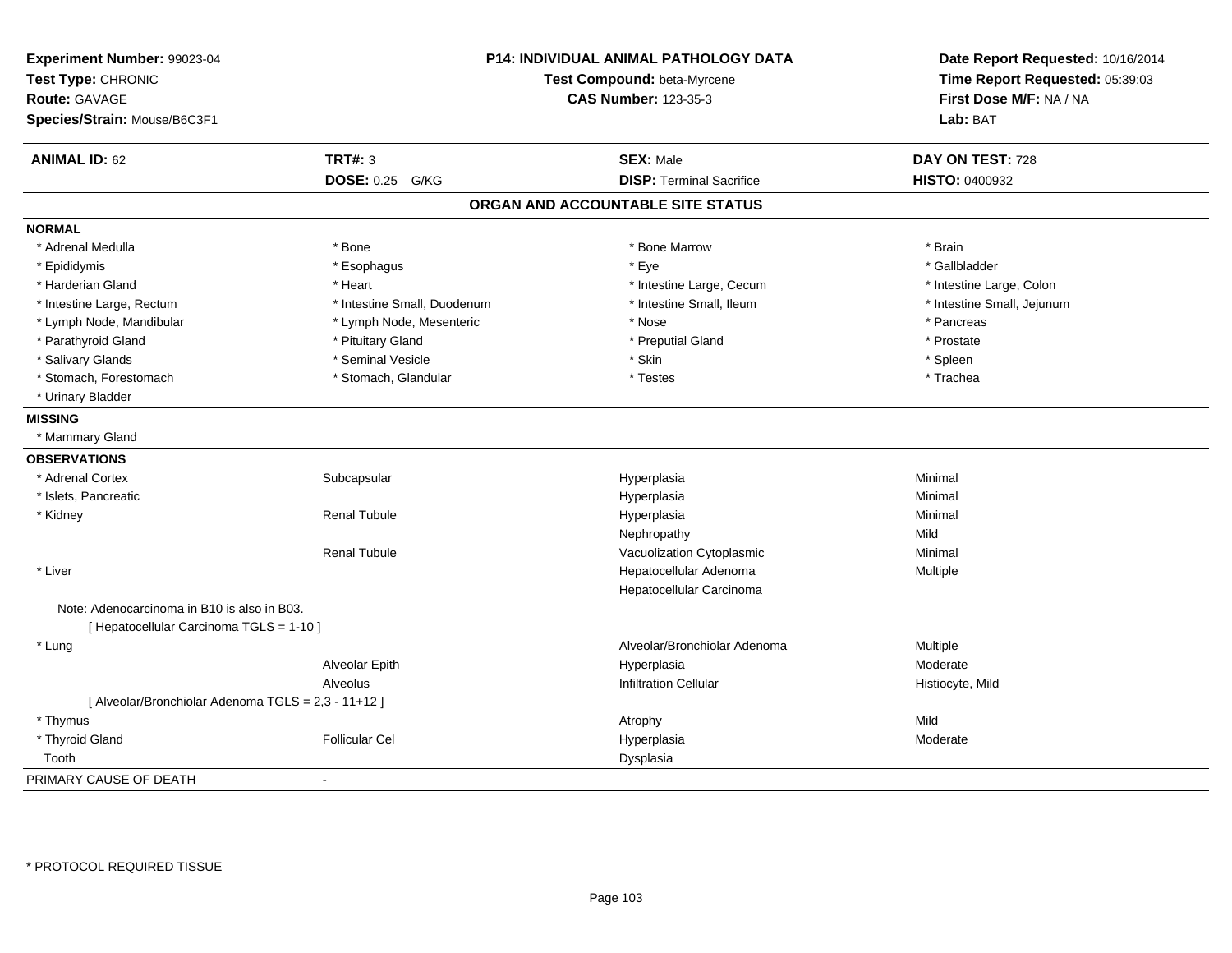| Experiment Number: 99023-04<br>Test Type: CHRONIC<br>Route: GAVAGE<br>Species/Strain: Mouse/B6C3F1 | P14: INDIVIDUAL ANIMAL PATHOLOGY DATA<br>Test Compound: beta-Myrcene<br><b>CAS Number: 123-35-3</b> | Date Report Requested: 10/16/2014<br>Time Report Requested: 05:39:03<br>First Dose M/F: NA / NA<br>Lab: BAT |
|----------------------------------------------------------------------------------------------------|-----------------------------------------------------------------------------------------------------|-------------------------------------------------------------------------------------------------------------|
| <b>TRT#: 3</b><br><b>ANIMAL ID: 63</b>                                                             | <b>SEX: Male</b>                                                                                    | DAY ON TEST: 628                                                                                            |
| DOSE: 0.25 G/KG                                                                                    | <b>DISP: Natural Death</b>                                                                          | HISTO: 0400933                                                                                              |
|                                                                                                    | ORGAN AND ACCOUNTABLE SITE STATUS                                                                   |                                                                                                             |
| <b>NORMAL</b>                                                                                      |                                                                                                     |                                                                                                             |
| * Adrenal Medulla<br>* Bone                                                                        | * Bone Marrow                                                                                       | * Brain                                                                                                     |
| * Esophagus<br>* Epididymis                                                                        | * Eye                                                                                               | * Gallbladder                                                                                               |
| * Harderian Gland<br>* Heart                                                                       | * Intestine Large, Cecum                                                                            | * Intestine Large, Colon                                                                                    |
| * Intestine Small, Duodenum<br>* Intestine Large, Rectum                                           | * Intestine Small, Ileum                                                                            | * Intestine Small, Jejunum                                                                                  |
| * Lymph Node, Mandibular<br>* Lung                                                                 | * Nose                                                                                              | * Pancreas                                                                                                  |
| * Pituitary Gland<br>* Preputial Gland                                                             | * Salivary Glands                                                                                   | * Seminal Vesicle                                                                                           |
| * Skin<br>* Stomach, Glandular                                                                     | * Testes                                                                                            | * Thyroid Gland                                                                                             |
| * Urinary Bladder<br>* Trachea                                                                     |                                                                                                     |                                                                                                             |
| <b>MISSING</b>                                                                                     |                                                                                                     |                                                                                                             |
| * Parathyroid Gland<br>* Mammary Gland                                                             |                                                                                                     |                                                                                                             |
| <b>OBSERVATIONS</b>                                                                                |                                                                                                     |                                                                                                             |
| * Adrenal Cortex<br>Subcapsular                                                                    | Hyperplasia                                                                                         | Minimal                                                                                                     |
| * Islets, Pancreatic                                                                               | Hyperplasia                                                                                         | Minimal                                                                                                     |
| * Kidney                                                                                           | Nephropathy                                                                                         | Minimal                                                                                                     |
| <b>Renal Tubule</b>                                                                                | Vacuolization Cytoplasmic                                                                           | Minimal                                                                                                     |
| * Liver                                                                                            | <b>Eosinophilic Focus</b>                                                                           |                                                                                                             |
|                                                                                                    | Hepatocellular Adenoma                                                                              | Multiple                                                                                                    |
|                                                                                                    | Hepatocellular Carcinoma                                                                            | Multiple                                                                                                    |
|                                                                                                    | <b>Necrosis</b>                                                                                     | Minimal                                                                                                     |
| [Hepatocellular Adenoma TGLS = 3,5 - 12]<br>[ Hepatocellular Carcinoma TGLS = 1,2 - 10+11 ]        |                                                                                                     |                                                                                                             |
| * Lymph Node, Mesenteric                                                                           | Atrophy                                                                                             | Moderate                                                                                                    |
| * Prostate                                                                                         | Inflammation                                                                                        | Minimal                                                                                                     |
| * Spleen<br>Lymph Follic                                                                           | Atrophy                                                                                             | Mild                                                                                                        |
|                                                                                                    | Hematopoietic Cell Proliferation                                                                    | Moderate                                                                                                    |
| * Stomach, Forestomach<br>Epithelium                                                               | Hyperplasia                                                                                         | Moderate                                                                                                    |
|                                                                                                    | Inflammation                                                                                        | Mild                                                                                                        |
|                                                                                                    | Necrosis                                                                                            | Mild                                                                                                        |
| [Hyperplasia TGLS = 4-5]                                                                           |                                                                                                     |                                                                                                             |
| * Thymus                                                                                           | Atrophy                                                                                             | Moderate                                                                                                    |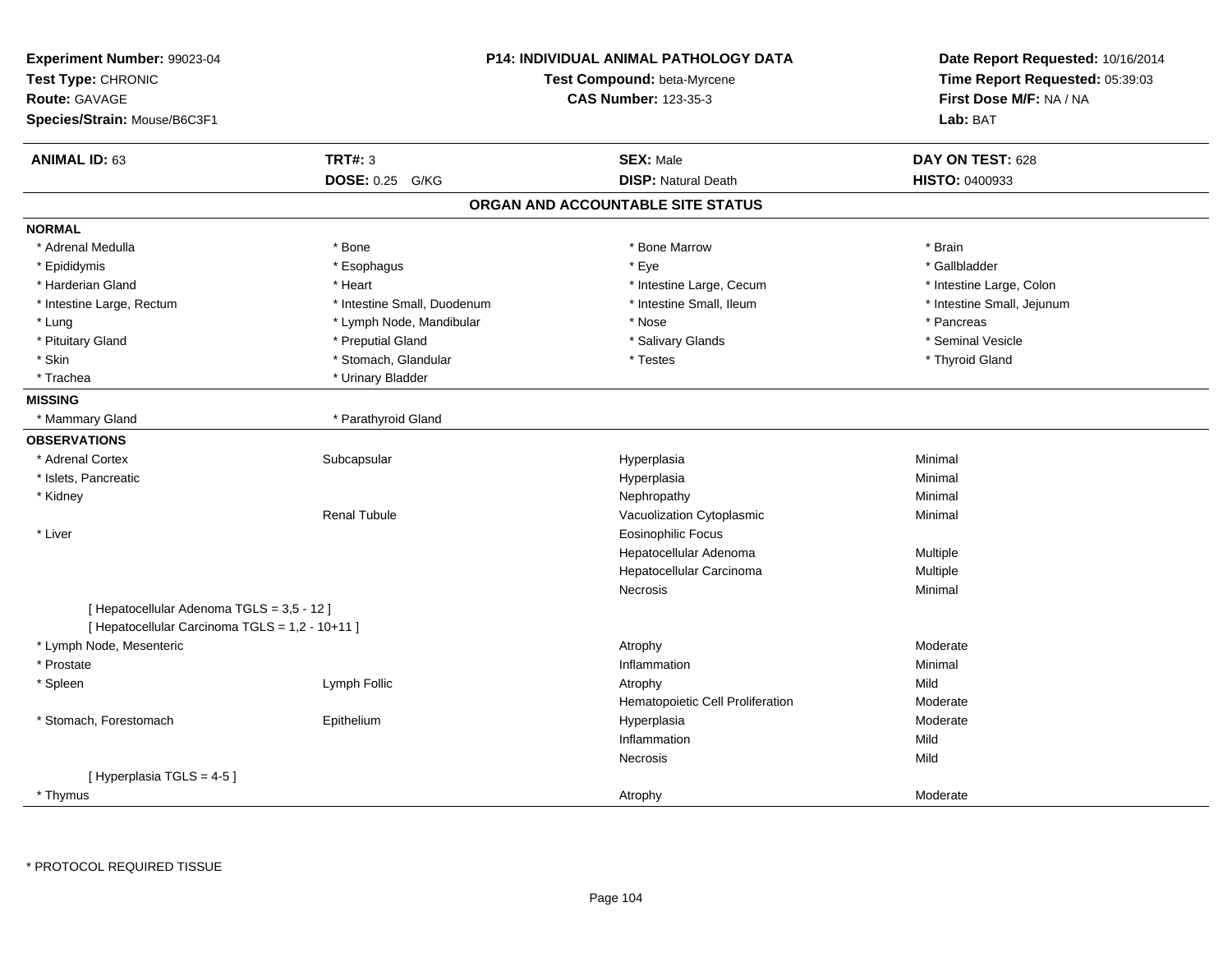| <b>Experiment Number: 99023-04</b><br><b>P14: INDIVIDUAL ANIMAL PATHOLOGY DATA</b><br><b>Test Type: CHRONIC</b><br>Test Compound: beta-Myrcene<br><b>CAS Number: 123-35-3</b><br><b>Route: GAVAGE</b> |                                  | Date Report Requested: 10/16/2014<br>Time Report Requested: 05:39:03 |                       |
|-------------------------------------------------------------------------------------------------------------------------------------------------------------------------------------------------------|----------------------------------|----------------------------------------------------------------------|-----------------------|
|                                                                                                                                                                                                       |                                  | First Dose M/F: NA / NA                                              |                       |
| Species/Strain: Mouse/B6C3F1                                                                                                                                                                          |                                  |                                                                      | Lab: BAT              |
| <b>ANIMAL ID: 63</b>                                                                                                                                                                                  | TRT#: 3                          | <b>SEX: Male</b>                                                     | DAY ON TEST: 628      |
|                                                                                                                                                                                                       | $DOSE: 0.25$ G/KG                | <b>DISP:</b> Natural Death                                           | <b>HISTO: 0400933</b> |
|                                                                                                                                                                                                       |                                  | <b>ORGAN AND ACCOUNTABLE SITE STATUS</b>                             |                       |
| PRIMARY CAUSE OF DEATH                                                                                                                                                                                | - Liver Hepatocellular Carcinoma |                                                                      |                       |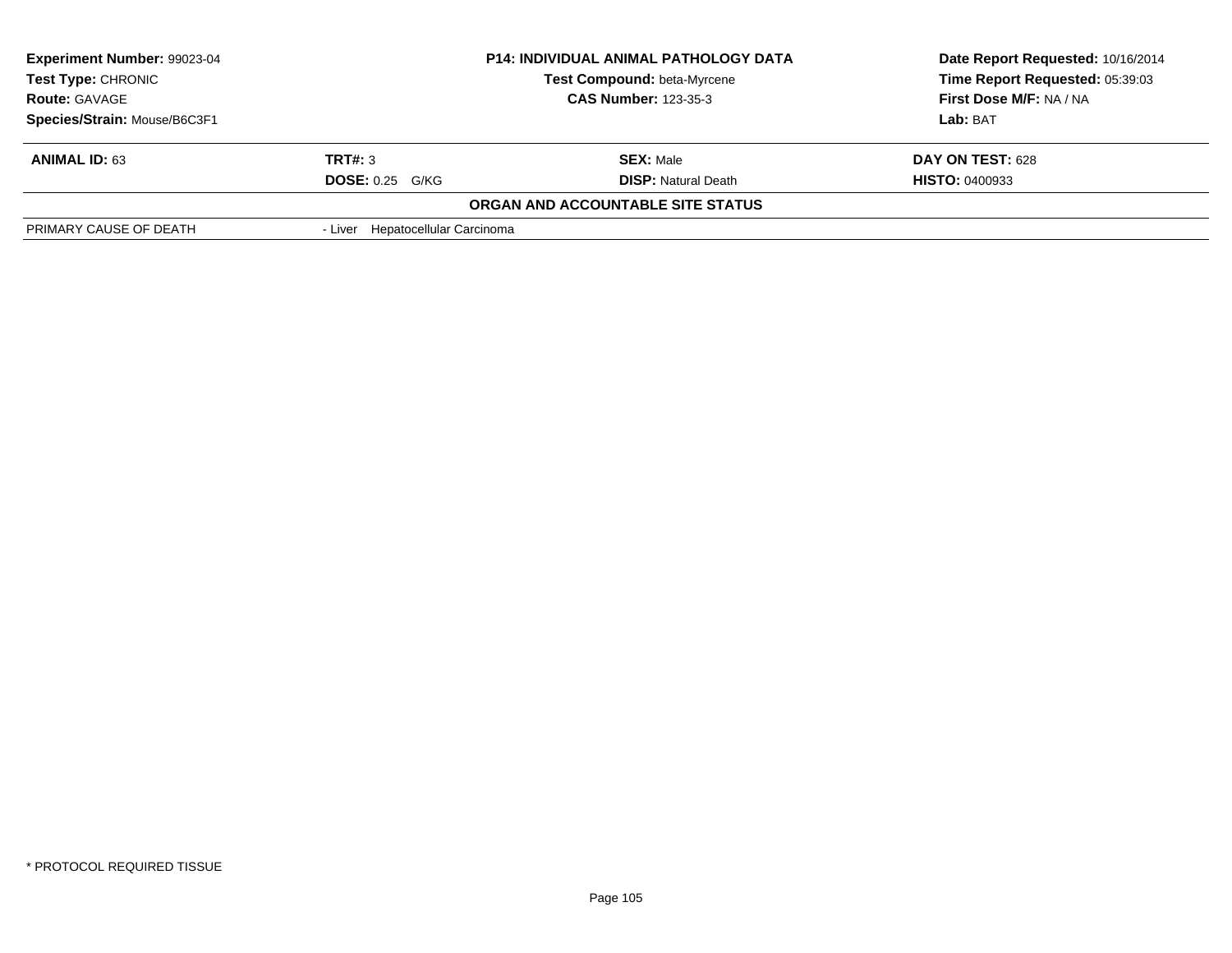| Experiment Number: 99023-04<br>Test Type: CHRONIC<br><b>Route: GAVAGE</b><br>Species/Strain: Mouse/B6C3F1 |                             | P14: INDIVIDUAL ANIMAL PATHOLOGY DATA<br>Test Compound: beta-Myrcene<br><b>CAS Number: 123-35-3</b> |                            |
|-----------------------------------------------------------------------------------------------------------|-----------------------------|-----------------------------------------------------------------------------------------------------|----------------------------|
| <b>ANIMAL ID: 64</b>                                                                                      | <b>TRT#: 3</b>              | <b>SEX: Male</b>                                                                                    | DAY ON TEST: 729           |
|                                                                                                           | DOSE: 0.25 G/KG             | <b>DISP: Terminal Sacrifice</b>                                                                     | HISTO: 0400934             |
|                                                                                                           |                             | ORGAN AND ACCOUNTABLE SITE STATUS                                                                   |                            |
| <b>NORMAL</b>                                                                                             |                             |                                                                                                     |                            |
| * Adrenal Medulla                                                                                         | * Bone                      | * Bone Marrow                                                                                       | * Brain                    |
| * Epididymis                                                                                              | * Esophagus                 | * Eye                                                                                               | * Gallbladder              |
| * Harderian Gland                                                                                         | * Heart                     | * Intestine Large, Cecum                                                                            | * Intestine Large, Colon   |
| * Intestine Large, Rectum                                                                                 | * Intestine Small, Duodenum | * Intestine Small, Ileum                                                                            | * Intestine Small, Jejunum |
| * Lymph Node, Mandibular                                                                                  | * Lymph Node, Mesenteric    | * Pancreas                                                                                          | * Parathyroid Gland        |
| * Pituitary Gland                                                                                         | * Preputial Gland           | * Prostate                                                                                          | * Salivary Glands          |
| * Seminal Vesicle                                                                                         | * Skin                      | * Spleen                                                                                            | * Stomach, Forestomach     |
| * Stomach, Glandular                                                                                      | * Testes                    | * Thyroid Gland                                                                                     | * Trachea                  |
| * Urinary Bladder                                                                                         |                             |                                                                                                     |                            |
| <b>MISSING</b>                                                                                            |                             |                                                                                                     |                            |
| * Mammary Gland                                                                                           |                             |                                                                                                     |                            |
| <b>OBSERVATIONS</b>                                                                                       |                             |                                                                                                     |                            |
| * Adrenal Cortex                                                                                          | Subcapsular                 | Hyperplasia                                                                                         | Mild                       |
| * Islets, Pancreatic                                                                                      |                             | Hyperplasia                                                                                         | Minimal                    |
| * Kidney                                                                                                  | Cortex                      | Cyst                                                                                                | Minimal                    |
|                                                                                                           |                             | Mineralization                                                                                      | Minimal                    |
|                                                                                                           |                             | Nephropathy                                                                                         | Minimal                    |
|                                                                                                           | <b>Renal Tubule</b>         | Vacuolization Cytoplasmic                                                                           | Mild                       |
| * Liver                                                                                                   |                             | <b>Basophilic Focus</b>                                                                             |                            |
|                                                                                                           |                             | Hepatocellular Adenoma                                                                              | Multiple                   |
| [ Hepatocellular Adenoma TGLS = 1-10 ]                                                                    |                             |                                                                                                     |                            |
| * Lung                                                                                                    |                             | Alveolar/Bronchiolar Adenoma                                                                        |                            |
| [ Alveolar/Bronchiolar Adenoma TGLS = 3-11 ]                                                              |                             |                                                                                                     |                            |
| * Nose                                                                                                    | Olfactory Epi               | Degeneration                                                                                        | Minimal                    |
|                                                                                                           | Glands                      | Dilatation                                                                                          | Mild                       |
| * Thymus                                                                                                  |                             | Atrophy                                                                                             | Minimal                    |
| Tooth                                                                                                     |                             | Dysplasia                                                                                           |                            |
| PRIMARY CAUSE OF DEATH                                                                                    | $\sim$                      |                                                                                                     |                            |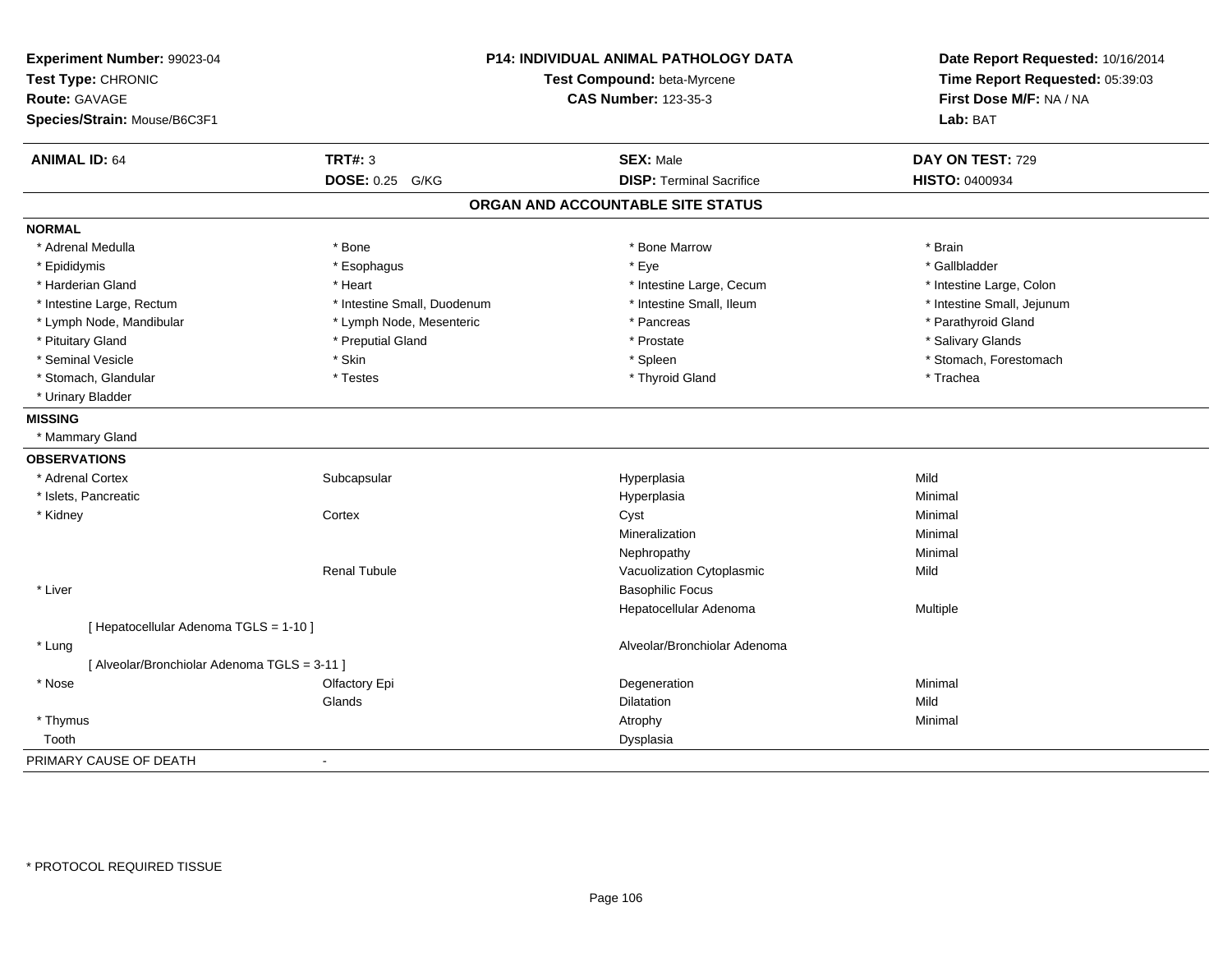| Experiment Number: 99023-04<br>Test Type: CHRONIC<br><b>Route: GAVAGE</b><br>Species/Strain: Mouse/B6C3F1 |                          | P14: INDIVIDUAL ANIMAL PATHOLOGY DATA<br>Test Compound: beta-Myrcene<br><b>CAS Number: 123-35-3</b>                                                  | Date Report Requested: 10/16/2014<br>Time Report Requested: 05:39:03<br>First Dose M/F: NA / NA<br>Lab: BAT |
|-----------------------------------------------------------------------------------------------------------|--------------------------|------------------------------------------------------------------------------------------------------------------------------------------------------|-------------------------------------------------------------------------------------------------------------|
| <b>ANIMAL ID: 65</b>                                                                                      | <b>TRT#: 3</b>           | <b>SEX: Male</b>                                                                                                                                     | <b>DAY ON TEST: 728</b>                                                                                     |
|                                                                                                           | DOSE: 0.25 G/KG          | <b>DISP: Terminal Sacrifice</b>                                                                                                                      | <b>HISTO: 0400935</b>                                                                                       |
|                                                                                                           |                          | ORGAN AND ACCOUNTABLE SITE STATUS                                                                                                                    |                                                                                                             |
| <b>NORMAL</b>                                                                                             |                          |                                                                                                                                                      |                                                                                                             |
| * Adrenal Medulla                                                                                         | * Bone                   | * Bone Marrow                                                                                                                                        | * Brain                                                                                                     |
| * Epididymis                                                                                              | * Esophagus              | * Eye                                                                                                                                                | * Gallbladder                                                                                               |
| * Heart                                                                                                   | * Intestine Large, Cecum | * Intestine Large, Colon                                                                                                                             | * Intestine Large, Rectum                                                                                   |
| * Intestine Small, Duodenum                                                                               | * Intestine Small, Ileum | * Intestine Small, Jejunum                                                                                                                           | * Lung                                                                                                      |
| * Lymph Node, Mandibular                                                                                  | * Lymph Node, Mesenteric | * Pancreas                                                                                                                                           | * Parathyroid Gland                                                                                         |
| * Pituitary Gland                                                                                         | * Prostate               | * Salivary Glands                                                                                                                                    | * Seminal Vesicle                                                                                           |
| * Skin                                                                                                    | * Spleen                 | * Stomach, Forestomach                                                                                                                               | * Stomach, Glandular                                                                                        |
| * Testes                                                                                                  | * Thyroid Gland          | * Trachea                                                                                                                                            | * Urinary Bladder                                                                                           |
| <b>MISSING</b>                                                                                            |                          |                                                                                                                                                      |                                                                                                             |
| * Mammary Gland                                                                                           |                          |                                                                                                                                                      |                                                                                                             |
| <b>OBSERVATIONS</b>                                                                                       |                          |                                                                                                                                                      |                                                                                                             |
| * Adrenal Cortex                                                                                          | Subcapsular              | Adenoma                                                                                                                                              |                                                                                                             |
|                                                                                                           | Subcapsular              | Hyperplasia                                                                                                                                          | Marked                                                                                                      |
| * Harderian Gland                                                                                         | <b>Bilateral</b>         | Adenoma                                                                                                                                              |                                                                                                             |
| [Adenoma TGLS = $8-9$ ]                                                                                   |                          |                                                                                                                                                      |                                                                                                             |
| * Islets. Pancreatic                                                                                      |                          | Hyperplasia                                                                                                                                          | Minimal                                                                                                     |
| * Kidney                                                                                                  |                          | Infarct                                                                                                                                              | Moderate                                                                                                    |
|                                                                                                           |                          | Mineralization                                                                                                                                       | Minimal                                                                                                     |
|                                                                                                           | Papilla                  | Necrosis                                                                                                                                             | Minimal                                                                                                     |
|                                                                                                           |                          | Nephropathy                                                                                                                                          | Mild                                                                                                        |
|                                                                                                           | <b>Renal Tubule</b>      | Vacuolization Cytoplasmic                                                                                                                            | Minimal                                                                                                     |
| * Liver                                                                                                   |                          | Clear Cell Focus                                                                                                                                     |                                                                                                             |
|                                                                                                           |                          | <b>Eosinophilic Focus</b>                                                                                                                            |                                                                                                             |
|                                                                                                           |                          | Hepatocellular Adenoma                                                                                                                               | Multiple                                                                                                    |
|                                                                                                           |                          | Inflammation                                                                                                                                         | Chronic Active, Minimal                                                                                     |
| [Eosinophilic Focus TGLS = 5-13]<br>[ Hepatocellular Adenoma TGLS = 1,3,4 - 4+10+12 ]                     |                          | Note: TGL-2 was not found in block (even after re-embedding) or wet tissues. It may have been incorporated as TGL-1, which was in the adjacent lobe. |                                                                                                             |
| Mesentery                                                                                                 | Fat                      | Necrosis                                                                                                                                             | Moderate                                                                                                    |
| [ Necrosis TGLS = $7-12$ ]                                                                                |                          |                                                                                                                                                      |                                                                                                             |

\* PROTOCOL REQUIRED TISSUE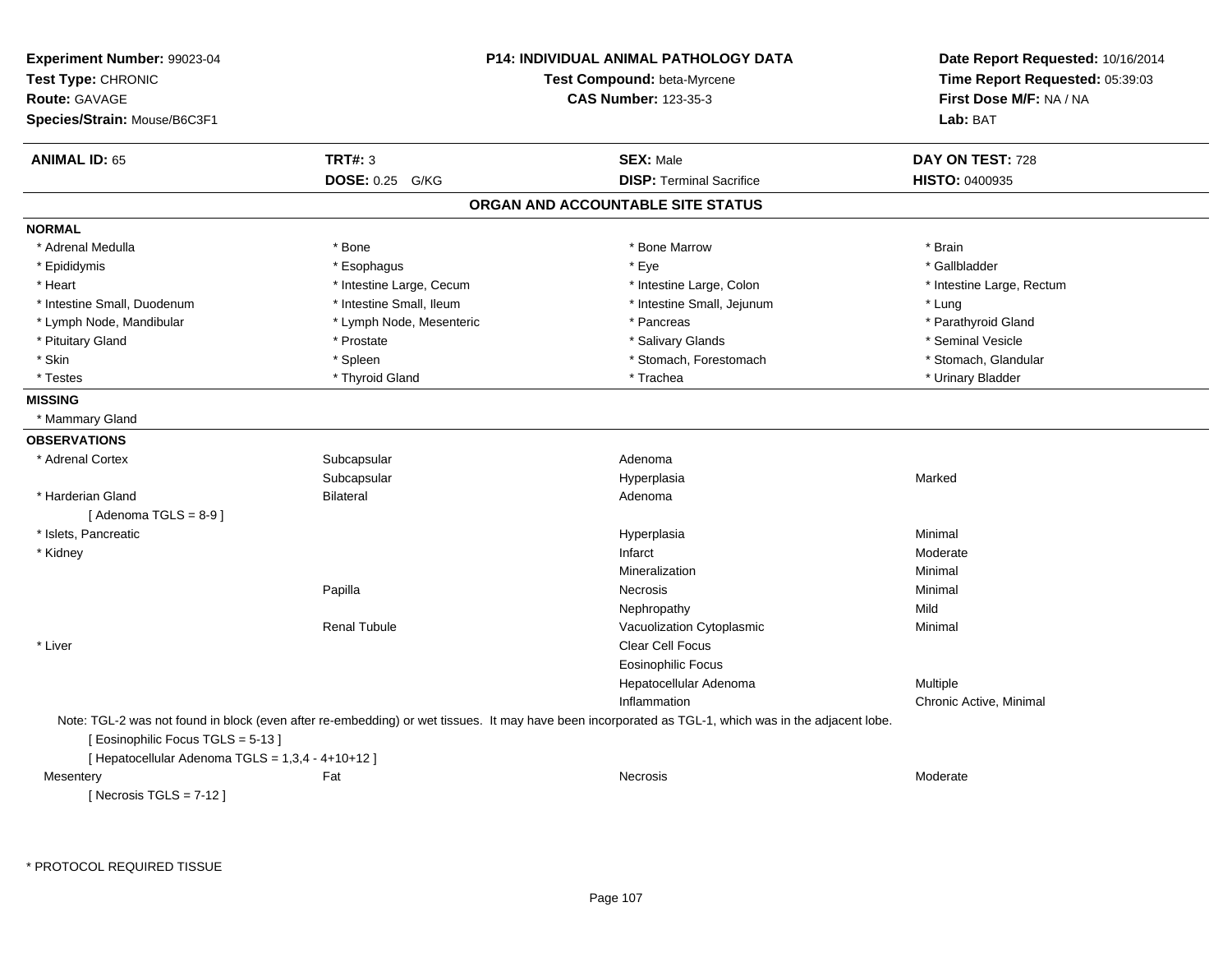| Experiment Number: 99023-04<br>Test Type: CHRONIC<br><b>Route: GAVAGE</b> |                        | <b>P14: INDIVIDUAL ANIMAL PATHOLOGY DATA</b><br>Test Compound: beta-Myrcene<br><b>CAS Number: 123-35-3</b> | Date Report Requested: 10/16/2014<br>Time Report Requested: 05:39:03<br>First Dose M/F: NA / NA |
|---------------------------------------------------------------------------|------------------------|------------------------------------------------------------------------------------------------------------|-------------------------------------------------------------------------------------------------|
| Species/Strain: Mouse/B6C3F1                                              |                        |                                                                                                            | Lab: BAT                                                                                        |
| <b>ANIMAL ID: 65</b>                                                      | TRT#: 3                | <b>SEX: Male</b>                                                                                           | DAY ON TEST: 728                                                                                |
|                                                                           | <b>DOSE: 0.25 G/KG</b> | <b>DISP:</b> Terminal Sacrifice                                                                            | <b>HISTO: 0400935</b>                                                                           |
|                                                                           |                        | ORGAN AND ACCOUNTABLE SITE STATUS                                                                          |                                                                                                 |
| * Nose                                                                    | Olfactory Epi          | Degeneration                                                                                               | Minimal                                                                                         |
| * Preputial Gland                                                         |                        | Ectasia                                                                                                    | Mild                                                                                            |
| [Ectasia TGLS = 6-8 ]                                                     |                        |                                                                                                            |                                                                                                 |
| * Thymus                                                                  |                        | Atrophy                                                                                                    | Marked                                                                                          |
| Tooth                                                                     |                        | Dysplasia                                                                                                  |                                                                                                 |
| PRIMARY CAUSE OF DEATH                                                    |                        |                                                                                                            |                                                                                                 |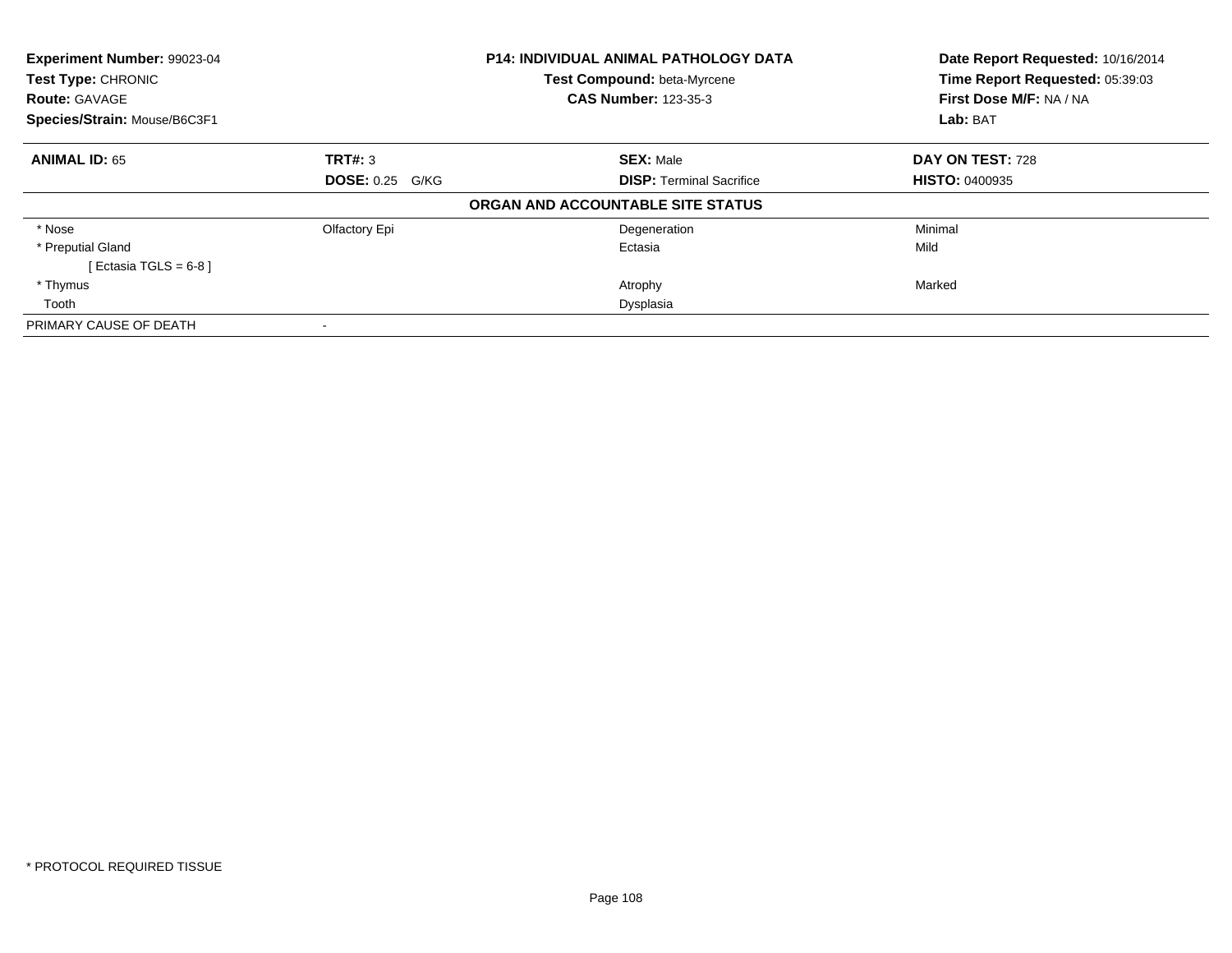| Experiment Number: 99023-04<br>Test Type: CHRONIC<br><b>Route: GAVAGE</b><br>Species/Strain: Mouse/B6C3F1 |                          | P14: INDIVIDUAL ANIMAL PATHOLOGY DATA<br>Test Compound: beta-Myrcene<br><b>CAS Number: 123-35-3</b> | Date Report Requested: 10/16/2014<br>Time Report Requested: 05:39:03<br>First Dose M/F: NA / NA<br>Lab: BAT |
|-----------------------------------------------------------------------------------------------------------|--------------------------|-----------------------------------------------------------------------------------------------------|-------------------------------------------------------------------------------------------------------------|
| <b>ANIMAL ID: 66</b>                                                                                      | <b>TRT#: 3</b>           | <b>SEX: Male</b>                                                                                    | DAY ON TEST: 730                                                                                            |
|                                                                                                           | DOSE: 0.25 G/KG          | <b>DISP: Terminal Sacrifice</b>                                                                     | <b>HISTO: 0400936</b>                                                                                       |
|                                                                                                           |                          | ORGAN AND ACCOUNTABLE SITE STATUS                                                                   |                                                                                                             |
| <b>NORMAL</b>                                                                                             |                          |                                                                                                     |                                                                                                             |
| * Adrenal Medulla                                                                                         | * Bone                   | * Bone Marrow                                                                                       | * Brain                                                                                                     |
| * Epididymis                                                                                              | * Esophagus              | * Eye                                                                                               | * Gallbladder                                                                                               |
| * Harderian Gland                                                                                         | * Intestine Large, Cecum | * Intestine Large, Colon                                                                            | * Intestine Large, Rectum                                                                                   |
| * Intestine Small, Duodenum                                                                               | * Intestine Small, Ileum | * Intestine Small, Jejunum                                                                          | * Lymph Node, Mandibular                                                                                    |
| * Lymph Node, Mesenteric                                                                                  | * Pancreas               | * Parathyroid Gland                                                                                 | * Pituitary Gland                                                                                           |
| * Preputial Gland                                                                                         | * Prostate               | * Salivary Glands                                                                                   | * Seminal Vesicle                                                                                           |
| * Skin                                                                                                    | * Stomach, Forestomach   | * Stomach, Glandular                                                                                | * Testes                                                                                                    |
| * Thymus                                                                                                  | * Thyroid Gland          | * Trachea                                                                                           | * Urinary Bladder                                                                                           |
| <b>MISSING</b>                                                                                            |                          |                                                                                                     |                                                                                                             |
| * Mammary Gland                                                                                           |                          |                                                                                                     |                                                                                                             |
| <b>OBSERVATIONS</b>                                                                                       |                          |                                                                                                     |                                                                                                             |
| * Adrenal Cortex                                                                                          | Subcapsular              | Adenoma                                                                                             |                                                                                                             |
|                                                                                                           | Subcapsular              | Hyperplasia                                                                                         | Moderate                                                                                                    |
| * Heart                                                                                                   |                          | Cardiomyopathy                                                                                      | Minimal                                                                                                     |
| * Islets, Pancreatic                                                                                      |                          | Hyperplasia                                                                                         | Marked                                                                                                      |
| * Kidney                                                                                                  | <b>Renal Tubule</b>      | Hyperplasia                                                                                         | Minimal                                                                                                     |
|                                                                                                           |                          | Mineralization                                                                                      | Minimal                                                                                                     |
|                                                                                                           |                          | Nephropathy                                                                                         | Mild                                                                                                        |
|                                                                                                           | <b>Renal Tubule</b>      | Vacuolization Cytoplasmic                                                                           | Minimal                                                                                                     |
| * Liver                                                                                                   |                          | Clear Cell Focus                                                                                    |                                                                                                             |
|                                                                                                           |                          | <b>Eosinophilic Focus</b>                                                                           |                                                                                                             |
|                                                                                                           |                          | Hepatocellular Adenoma                                                                              | Multiple                                                                                                    |
|                                                                                                           |                          | Inflammation                                                                                        | Chronic Active, Minimal                                                                                     |
|                                                                                                           |                          | Pigmentation                                                                                        | Hemosiderin, Minimal                                                                                        |
| Note: TGL-1 liver mass is completely necrotic.                                                            |                          |                                                                                                     |                                                                                                             |
| [ Hepatocellular Adenoma TGLS = 1,3,4,5 - 10+12+13+14 ]                                                   |                          |                                                                                                     |                                                                                                             |
| * Lung                                                                                                    |                          | Alveolar/Bronchiolar Carcinoma                                                                      | Metastatic (Lung)                                                                                           |
|                                                                                                           |                          | Alveolar/Bronchiolar Carcinoma                                                                      |                                                                                                             |
| [ Alveolar/Bronchiolar Carcinoma TGLS = 2-11 ]                                                            |                          |                                                                                                     |                                                                                                             |
| * Nose                                                                                                    | Olfactory Epi            | Degeneration                                                                                        | Minimal                                                                                                     |
|                                                                                                           |                          |                                                                                                     |                                                                                                             |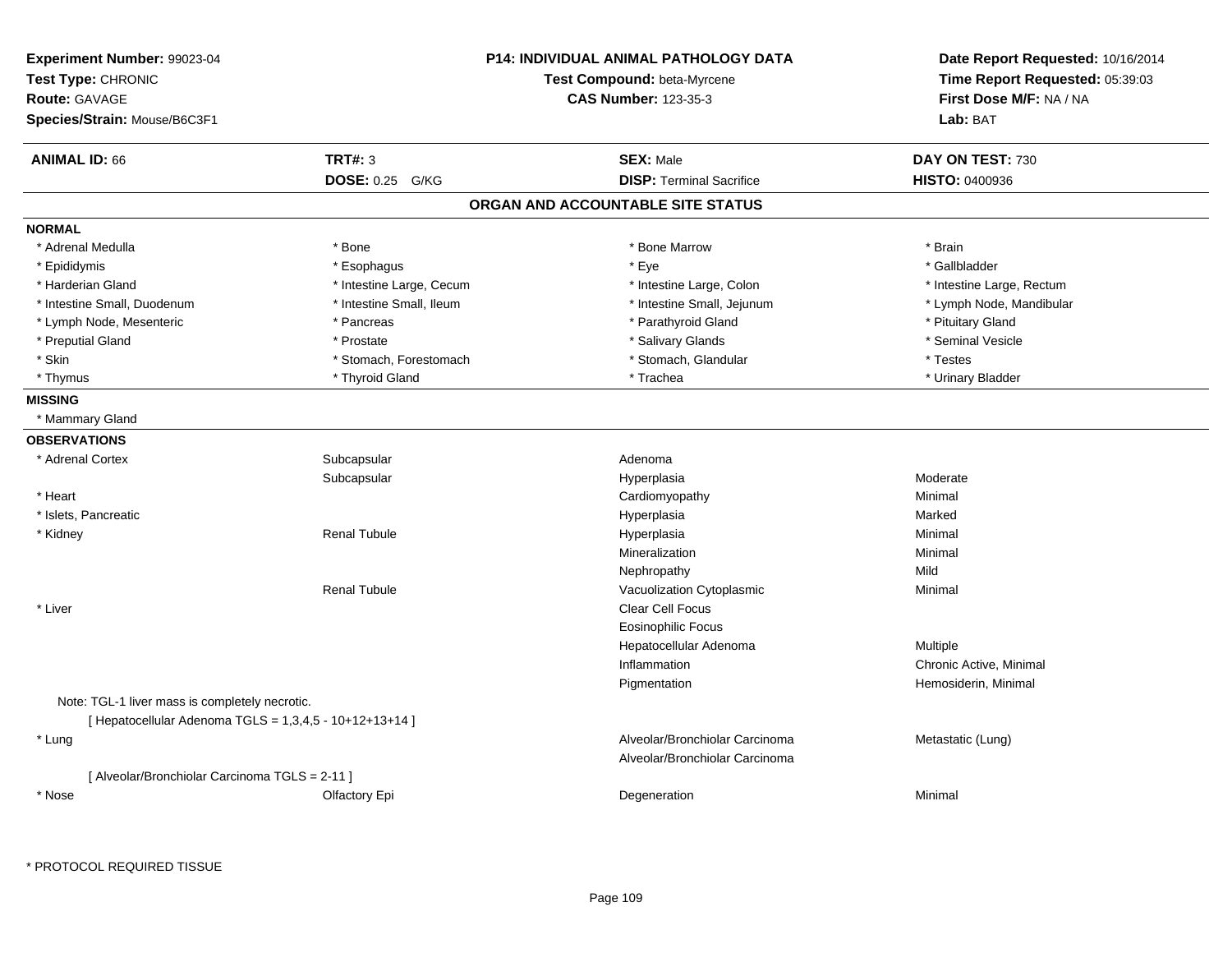| Experiment Number: 99023-04  | <b>P14: INDIVIDUAL ANIMAL PATHOLOGY DATA</b> |                                   | Date Report Requested: 10/16/2014 |
|------------------------------|----------------------------------------------|-----------------------------------|-----------------------------------|
| Test Type: CHRONIC           |                                              | Test Compound: beta-Myrcene       | Time Report Requested: 05:39:03   |
| <b>Route: GAVAGE</b>         |                                              | <b>CAS Number: 123-35-3</b>       | First Dose M/F: NA / NA           |
| Species/Strain: Mouse/B6C3F1 |                                              |                                   | Lab: BAT                          |
| <b>ANIMAL ID: 66</b>         | TRT#: 3                                      | <b>SEX: Male</b>                  | <b>DAY ON TEST: 730</b>           |
|                              | <b>DOSE: 0.25 G/KG</b>                       | <b>DISP: Terminal Sacrifice</b>   | <b>HISTO: 0400936</b>             |
|                              |                                              | ORGAN AND ACCOUNTABLE SITE STATUS |                                   |
| * Spleen                     |                                              | Hematopoietic Cell Proliferation  | Minimal                           |
| Tooth                        |                                              | Dysplasia                         |                                   |
| PRIMARY CAUSE OF DEATH       |                                              |                                   |                                   |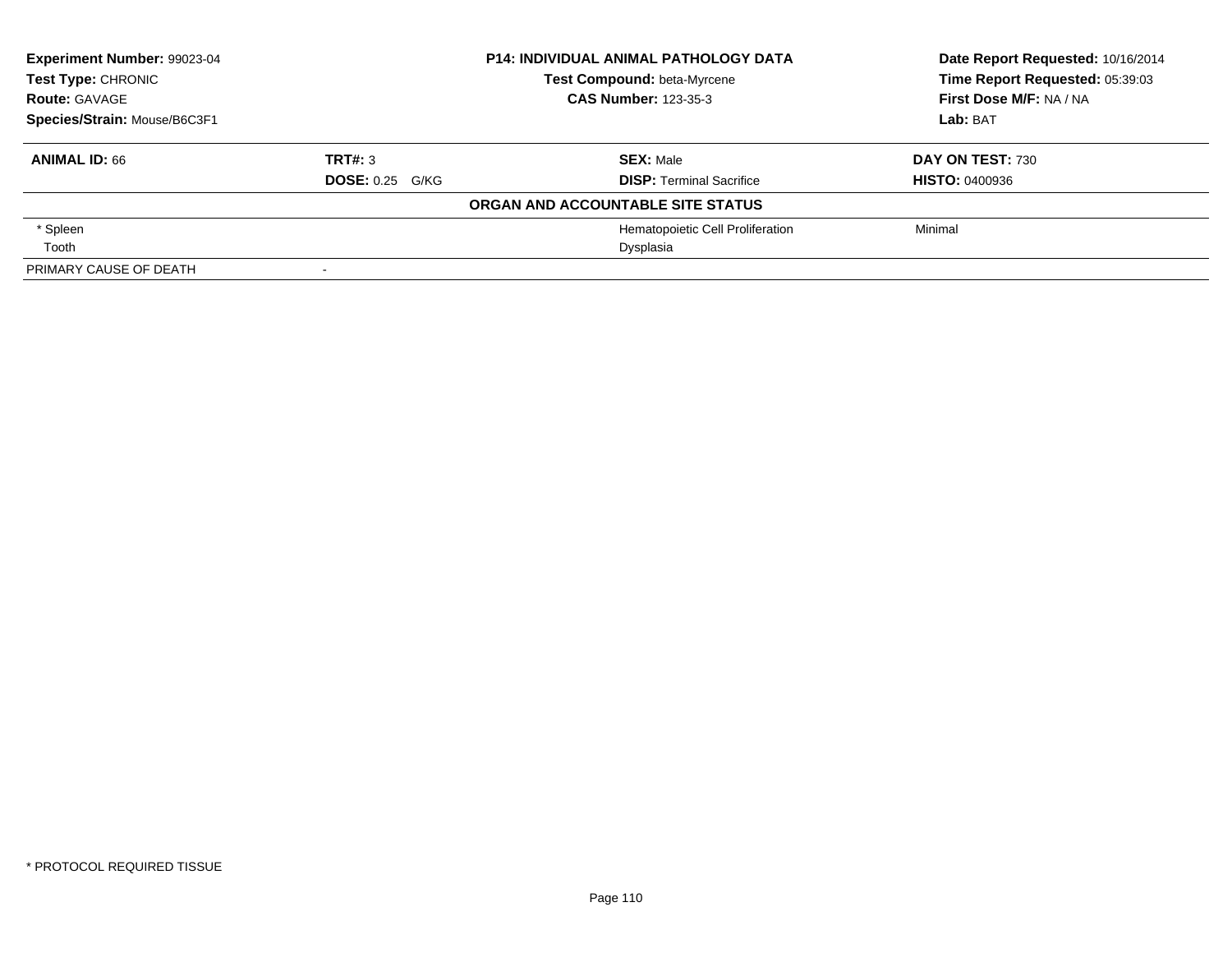| Experiment Number: 99023-04<br>Test Type: CHRONIC<br><b>Route: GAVAGE</b> |                             | <b>P14: INDIVIDUAL ANIMAL PATHOLOGY DATA</b><br>Test Compound: beta-Myrcene<br><b>CAS Number: 123-35-3</b> | Date Report Requested: 10/16/2014<br>Time Report Requested: 05:39:03<br>First Dose M/F: NA / NA |
|---------------------------------------------------------------------------|-----------------------------|------------------------------------------------------------------------------------------------------------|-------------------------------------------------------------------------------------------------|
| Species/Strain: Mouse/B6C3F1                                              |                             |                                                                                                            | Lab: BAT                                                                                        |
| <b>ANIMAL ID: 67</b>                                                      | <b>TRT#: 3</b>              | <b>SEX: Male</b>                                                                                           | DAY ON TEST: 728                                                                                |
|                                                                           | <b>DOSE: 0.25</b><br>G/KG   | <b>DISP: Terminal Sacrifice</b>                                                                            | <b>HISTO: 0400937</b>                                                                           |
|                                                                           |                             | ORGAN AND ACCOUNTABLE SITE STATUS                                                                          |                                                                                                 |
| <b>NORMAL</b>                                                             |                             |                                                                                                            |                                                                                                 |
| * Adrenal Medulla                                                         | * Bone                      | * Bone Marrow                                                                                              | * Brain                                                                                         |
| * Epididymis                                                              | * Esophagus                 | * Eye                                                                                                      | * Gallbladder                                                                                   |
| * Harderian Gland                                                         | * Heart                     | * Intestine Large, Cecum                                                                                   | * Intestine Large, Colon                                                                        |
| * Intestine Large, Rectum                                                 | * Intestine Small, Duodenum | * Intestine Small, Ileum                                                                                   | * Intestine Small, Jejunum                                                                      |
| * Islets, Pancreatic                                                      | * Kidney                    | * Lymph Node, Mandibular                                                                                   | * Nose                                                                                          |
| * Pancreas                                                                | * Parathyroid Gland         | * Pituitary Gland                                                                                          | * Preputial Gland                                                                               |
| * Prostate                                                                | * Salivary Glands           | * Seminal Vesicle                                                                                          | * Skin                                                                                          |
| * Stomach, Glandular                                                      | * Testes                    | * Thyroid Gland                                                                                            | * Trachea                                                                                       |
| * Urinary Bladder                                                         |                             |                                                                                                            |                                                                                                 |
| <b>MISSING</b>                                                            |                             |                                                                                                            |                                                                                                 |
| * Mammary Gland                                                           |                             |                                                                                                            |                                                                                                 |
| <b>OBSERVATIONS</b>                                                       |                             |                                                                                                            |                                                                                                 |
| * Adrenal Cortex                                                          | Subcapsular                 | Hyperplasia                                                                                                | Mild                                                                                            |
| * Liver                                                                   |                             | Clear Cell Focus                                                                                           |                                                                                                 |
|                                                                           |                             | <b>Eosinophilic Focus</b>                                                                                  |                                                                                                 |
|                                                                           |                             | Hepatocellular Adenoma                                                                                     |                                                                                                 |
| [ Hepatocellular Adenoma TGLS = 1-10 ]                                    |                             |                                                                                                            |                                                                                                 |
| * Lung                                                                    |                             | Alveolar/Bronchiolar Carcinoma                                                                             | Metastatic (Lung)                                                                               |
|                                                                           |                             | Alveolar/Bronchiolar Carcinoma                                                                             |                                                                                                 |
|                                                                           | Alveolus                    | <b>Infiltration Cellular</b>                                                                               | Histiocyte, Marked                                                                              |
| [ Alveolar/Bronchiolar Carcinoma TGLS = 2-11 ]                            |                             |                                                                                                            |                                                                                                 |
| [ Alveolar/Bronchiolar Carcinoma TGLS = 3,4 - 12+13 ]                     |                             |                                                                                                            |                                                                                                 |
| * Lymph Node, Mesenteric                                                  |                             | Atrophy                                                                                                    | Mild                                                                                            |
| * Spleen                                                                  |                             | Hematopoietic Cell Proliferation                                                                           | Mild                                                                                            |
| * Stomach, Forestomach                                                    | Epithelium                  | Hyperplasia                                                                                                | Mild                                                                                            |
|                                                                           |                             | Inflammation                                                                                               | Mild                                                                                            |
|                                                                           |                             | Ulcer                                                                                                      | Mild                                                                                            |
| [Hyperplasia TGLS = $5 - 5 + 11$ ]                                        |                             |                                                                                                            |                                                                                                 |
| * Thymus                                                                  |                             | Atrophy                                                                                                    | Moderate                                                                                        |
| Tooth                                                                     |                             | Dysplasia                                                                                                  |                                                                                                 |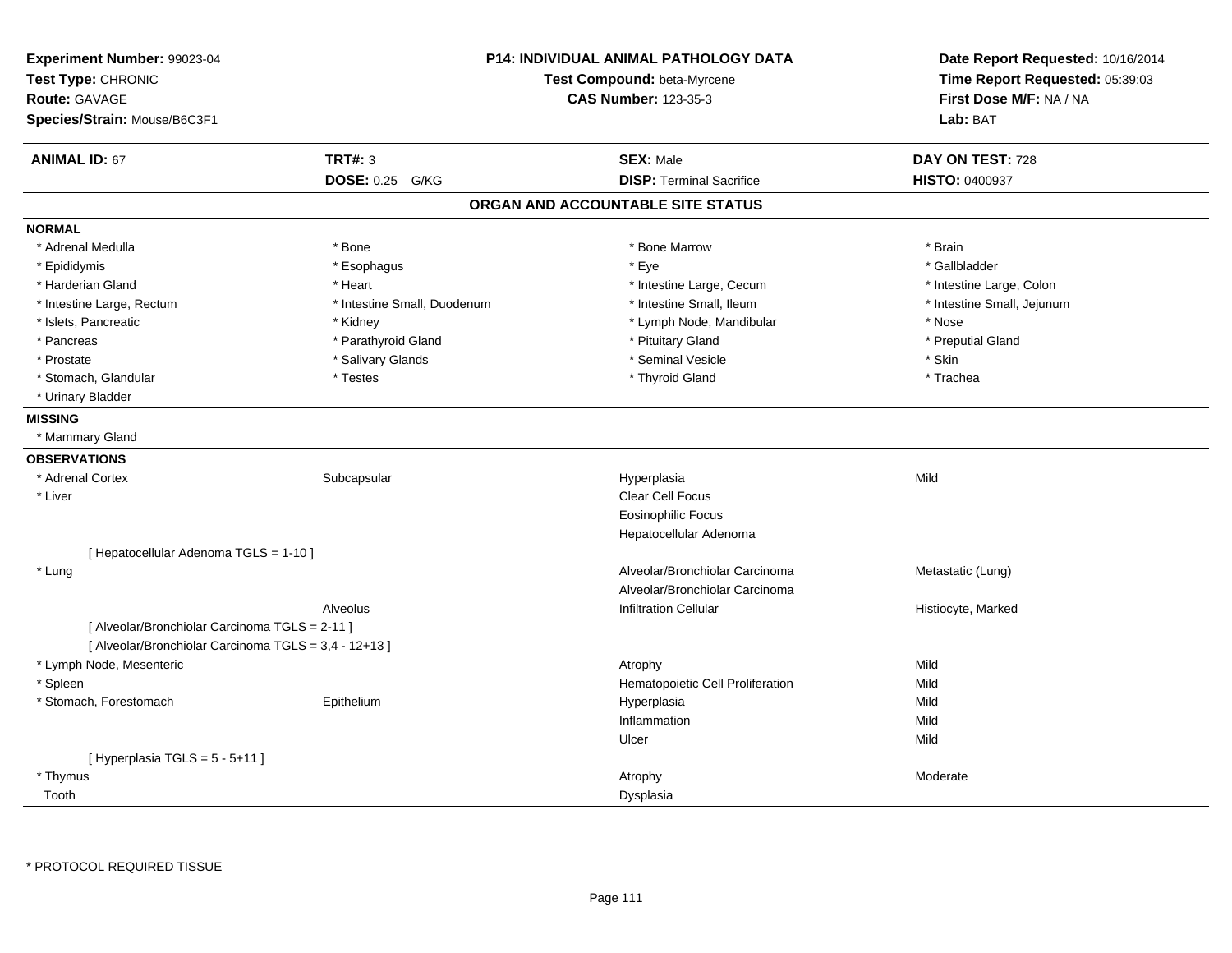| Experiment Number: 99023-04  | <b>P14: INDIVIDUAL ANIMAL PATHOLOGY DATA</b> |                                    | Date Report Requested: 10/16/2014 |  |
|------------------------------|----------------------------------------------|------------------------------------|-----------------------------------|--|
| <b>Test Type: CHRONIC</b>    |                                              | <b>Test Compound: beta-Myrcene</b> | Time Report Requested: 05:39:03   |  |
| <b>Route: GAVAGE</b>         |                                              | <b>CAS Number: 123-35-3</b>        | First Dose M/F: NA / NA           |  |
| Species/Strain: Mouse/B6C3F1 |                                              |                                    | Lab: BAT                          |  |
| <b>ANIMAL ID: 67</b>         | TRT#: 3                                      | <b>SEX: Male</b>                   | DAY ON TEST: 728                  |  |
|                              | <b>DOSE: 0.25 G/KG</b>                       | <b>DISP: Terminal Sacrifice</b>    | <b>HISTO: 0400937</b>             |  |
|                              |                                              | ORGAN AND ACCOUNTABLE SITE STATUS  |                                   |  |
| PRIMARY CAUSE OF DEATH       |                                              |                                    |                                   |  |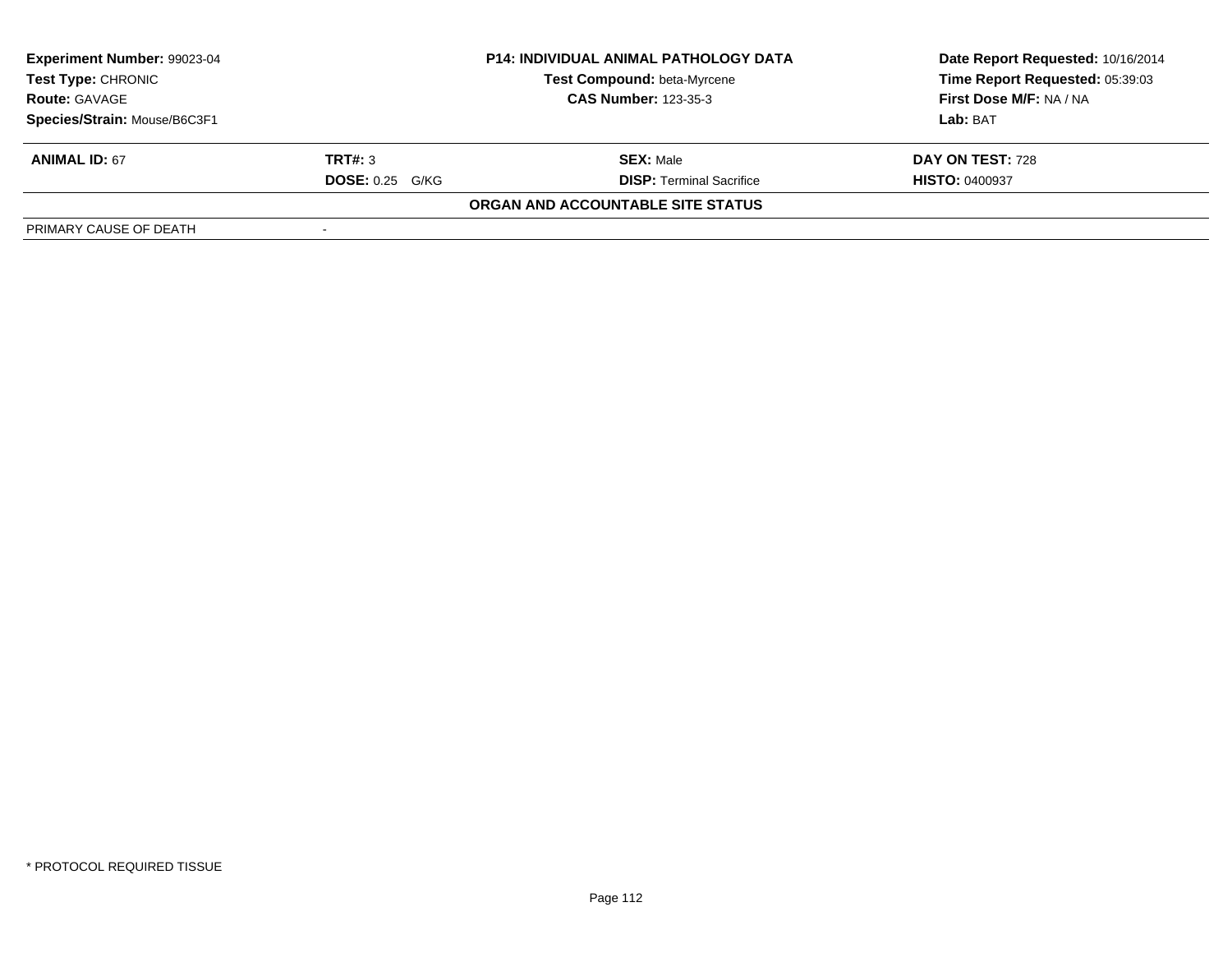| Experiment Number: 99023-04<br>Test Type: CHRONIC<br>Route: GAVAGE<br>Species/Strain: Mouse/B6C3F1 |                                                                                 | P14: INDIVIDUAL ANIMAL PATHOLOGY DATA<br>Test Compound: beta-Myrcene<br><b>CAS Number: 123-35-3</b>                                 | Date Report Requested: 10/16/2014<br>Time Report Requested: 05:39:03<br>First Dose M/F: NA / NA<br>Lab: BAT |
|----------------------------------------------------------------------------------------------------|---------------------------------------------------------------------------------|-------------------------------------------------------------------------------------------------------------------------------------|-------------------------------------------------------------------------------------------------------------|
| <b>ANIMAL ID: 68</b>                                                                               | <b>TRT#: 3</b>                                                                  | <b>SEX: Male</b>                                                                                                                    | DAY ON TEST: 729                                                                                            |
|                                                                                                    | DOSE: 0.25 G/KG                                                                 | <b>DISP: Terminal Sacrifice</b>                                                                                                     | <b>HISTO: 0400938</b>                                                                                       |
|                                                                                                    |                                                                                 | ORGAN AND ACCOUNTABLE SITE STATUS                                                                                                   |                                                                                                             |
| <b>NORMAL</b>                                                                                      |                                                                                 |                                                                                                                                     |                                                                                                             |
| * Adrenal Medulla                                                                                  | * Bone                                                                          | * Bone Marrow                                                                                                                       | * Brain                                                                                                     |
| * Epididymis                                                                                       | * Esophagus                                                                     | * Gallbladder                                                                                                                       | * Heart                                                                                                     |
| * Intestine Large, Cecum                                                                           | * Intestine Large, Colon                                                        | * Intestine Large, Rectum                                                                                                           | * Intestine Small, Duodenum                                                                                 |
| * Intestine Small, Ileum                                                                           | * Intestine Small, Jejunum                                                      | * Islets, Pancreatic                                                                                                                | * Lung                                                                                                      |
| * Lymph Node, Mandibular                                                                           | * Lymph Node, Mesenteric                                                        | * Nose                                                                                                                              | * Pancreas                                                                                                  |
| * Parathyroid Gland                                                                                | * Pituitary Gland                                                               | * Prostate                                                                                                                          | * Salivary Glands                                                                                           |
| * Seminal Vesicle                                                                                  | * Skin                                                                          | * Stomach, Forestomach                                                                                                              | * Stomach, Glandular                                                                                        |
| * Testes                                                                                           | * Thyroid Gland                                                                 | * Trachea                                                                                                                           | * Urinary Bladder                                                                                           |
| <b>MISSING</b>                                                                                     |                                                                                 |                                                                                                                                     |                                                                                                             |
| * Mammary Gland                                                                                    |                                                                                 |                                                                                                                                     |                                                                                                             |
| <b>OBSERVATIONS</b>                                                                                |                                                                                 |                                                                                                                                     |                                                                                                             |
| * Adrenal Cortex                                                                                   | Subcapsular                                                                     | Hyperplasia                                                                                                                         | Mild                                                                                                        |
| * Eye                                                                                              | Lens                                                                            | Cataract                                                                                                                            | Marked                                                                                                      |
|                                                                                                    | Retina                                                                          | Degeneration                                                                                                                        | Minimal                                                                                                     |
|                                                                                                    | Note: Cataract and retinal degeneration are secondary to the harderian adenoma. |                                                                                                                                     |                                                                                                             |
| * Harderian Gland                                                                                  |                                                                                 | Carcinoma                                                                                                                           |                                                                                                             |
|                                                                                                    |                                                                                 | Hyperplasia                                                                                                                         | Mild                                                                                                        |
| [Carcinoma TGLS = 1-9]                                                                             |                                                                                 |                                                                                                                                     |                                                                                                             |
| * Kidney                                                                                           | Cortex                                                                          | Cyst                                                                                                                                | Mild                                                                                                        |
|                                                                                                    |                                                                                 | Nephropathy                                                                                                                         | Minimal                                                                                                     |
|                                                                                                    | <b>Renal Tubule</b>                                                             | Vacuolization Cytoplasmic                                                                                                           | Minimal                                                                                                     |
| * Liver                                                                                            |                                                                                 | <b>Clear Cell Focus</b>                                                                                                             |                                                                                                             |
|                                                                                                    |                                                                                 | <b>Eosinophilic Focus</b>                                                                                                           |                                                                                                             |
|                                                                                                    |                                                                                 | Fatty Change                                                                                                                        | Mild                                                                                                        |
|                                                                                                    |                                                                                 | Hepatocellular Adenoma                                                                                                              | Multiple                                                                                                    |
|                                                                                                    |                                                                                 | Inflammation                                                                                                                        | Chronic Active, Minimal                                                                                     |
|                                                                                                    |                                                                                 | Note: Several TGLs have more than one correlate (e.g. TGL-6 foci represent both clear cell foci and small hepatocellular adenomas). |                                                                                                             |
| [Clear Cell Focus TGLS = 5,6,7 - 10+12+13]                                                         |                                                                                 |                                                                                                                                     |                                                                                                             |
| [ Eosinophilic Focus TGLS = 5,7 - 10+12 ]                                                          |                                                                                 |                                                                                                                                     |                                                                                                             |
|                                                                                                    | [Hepatocellular Adenoma TGLS = 2,3,4,5,6,8 - 10+11+12+13+14]                    |                                                                                                                                     |                                                                                                             |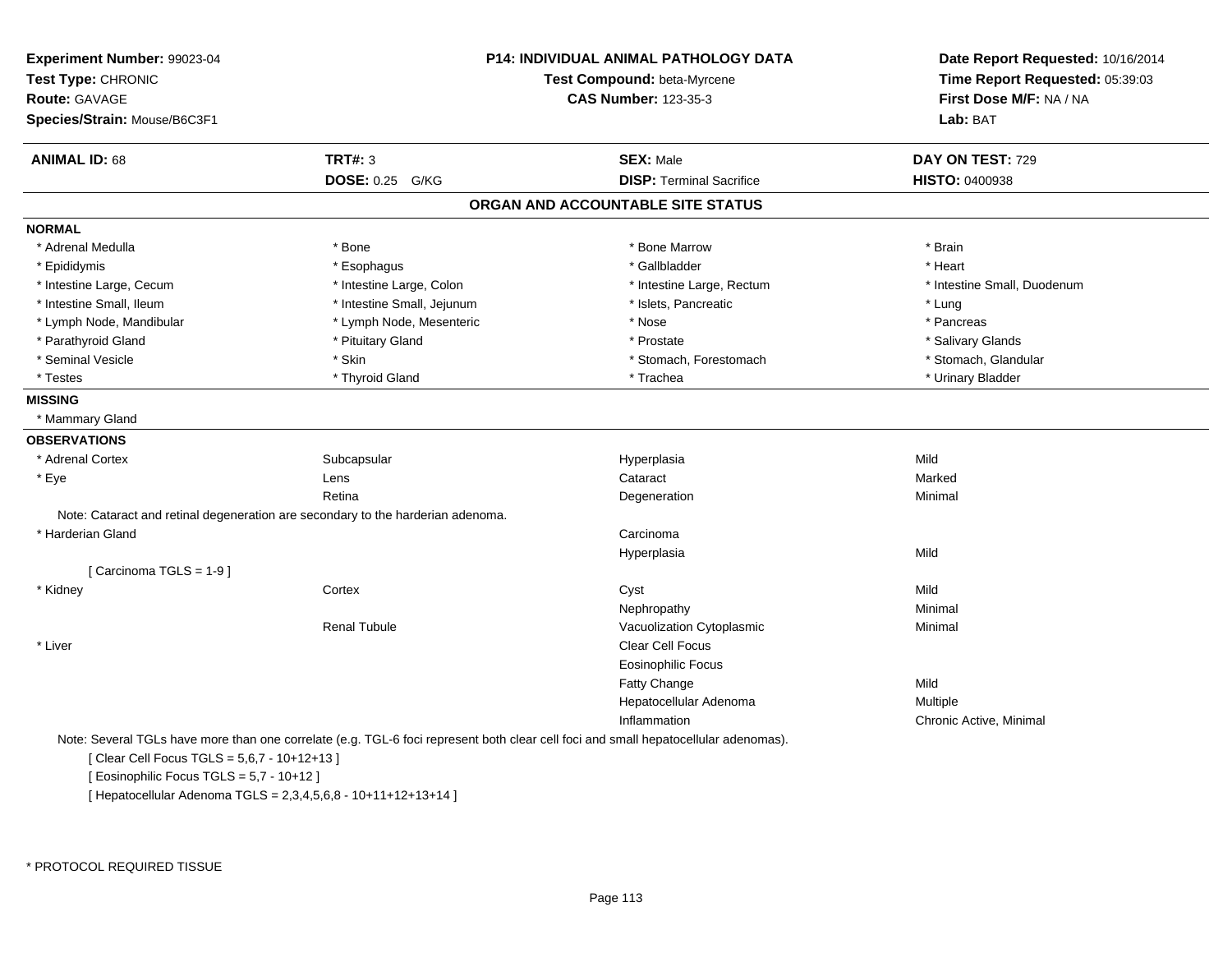| Experiment Number: 99023-04<br>Test Type: CHRONIC<br><b>Route: GAVAGE</b> |                        | <b>P14: INDIVIDUAL ANIMAL PATHOLOGY DATA</b><br>Test Compound: beta-Myrcene<br><b>CAS Number: 123-35-3</b> | Date Report Requested: 10/16/2014<br>Time Report Requested: 05:39:03<br>First Dose M/F: NA / NA |
|---------------------------------------------------------------------------|------------------------|------------------------------------------------------------------------------------------------------------|-------------------------------------------------------------------------------------------------|
| Species/Strain: Mouse/B6C3F1                                              |                        |                                                                                                            | Lab: BAT                                                                                        |
| <b>ANIMAL ID: 68</b>                                                      | TRT#: 3                | <b>SEX: Male</b>                                                                                           | DAY ON TEST: 729                                                                                |
|                                                                           | <b>DOSE: 0.25 G/KG</b> | <b>DISP:</b> Terminal Sacrifice                                                                            | <b>HISTO: 0400938</b>                                                                           |
|                                                                           |                        | ORGAN AND ACCOUNTABLE SITE STATUS                                                                          |                                                                                                 |
| * Preputial Gland                                                         |                        | Inflammation                                                                                               | Moderate                                                                                        |
| * Spleen                                                                  |                        | Hematopoietic Cell Proliferation                                                                           | Mild                                                                                            |
| * Thymus                                                                  |                        | Atrophy                                                                                                    | Mild                                                                                            |
| Tooth                                                                     |                        | Dysplasia                                                                                                  |                                                                                                 |
| PRIMARY CAUSE OF DEATH                                                    |                        |                                                                                                            |                                                                                                 |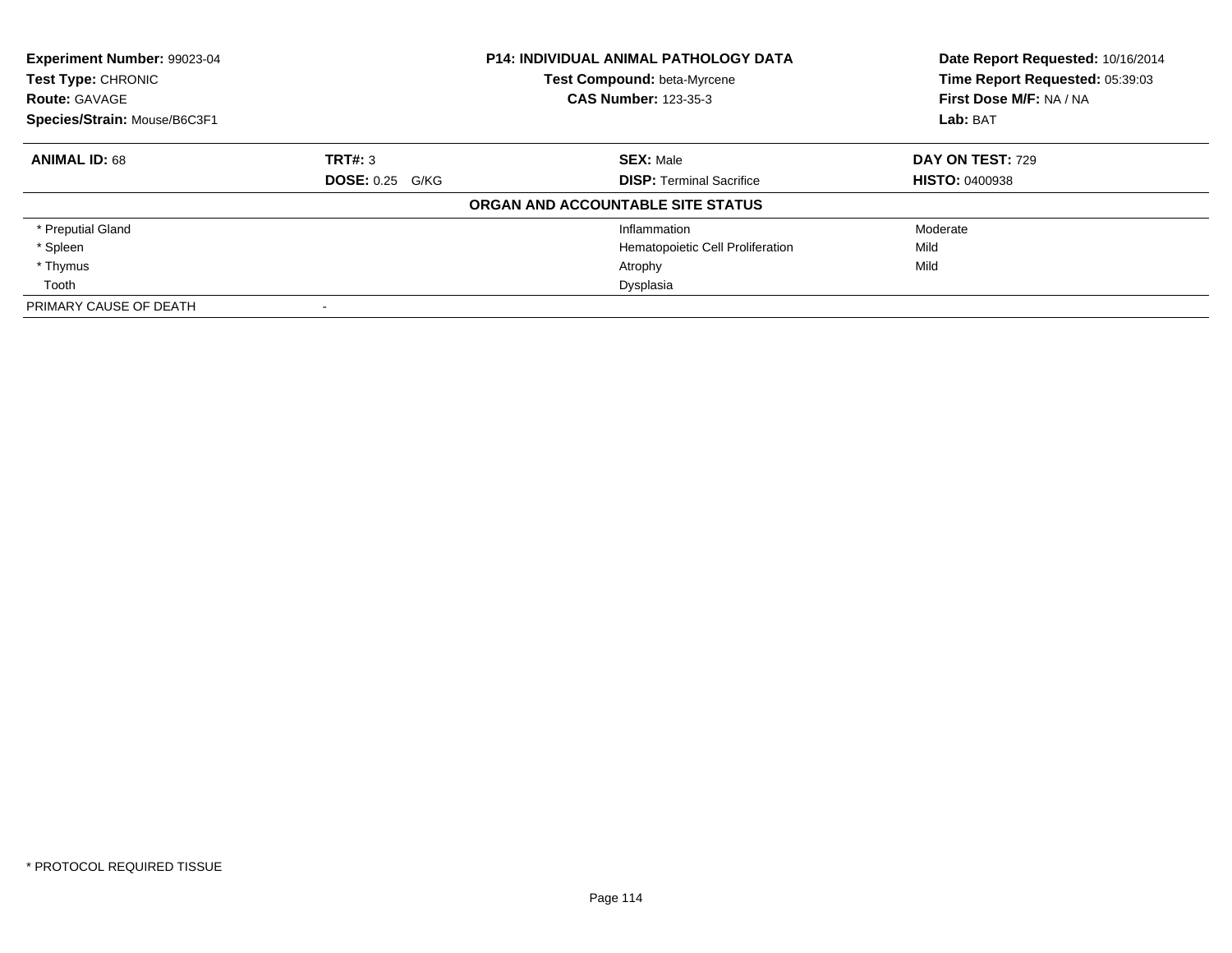| Experiment Number: 99023-04<br>Test Type: CHRONIC<br><b>Route: GAVAGE</b><br>Species/Strain: Mouse/B6C3F1 |                            | <b>P14: INDIVIDUAL ANIMAL PATHOLOGY DATA</b><br>Test Compound: beta-Myrcene<br><b>CAS Number: 123-35-3</b> | Date Report Requested: 10/16/2014<br>Time Report Requested: 05:39:03<br>First Dose M/F: NA / NA<br>Lab: BAT |
|-----------------------------------------------------------------------------------------------------------|----------------------------|------------------------------------------------------------------------------------------------------------|-------------------------------------------------------------------------------------------------------------|
|                                                                                                           |                            |                                                                                                            |                                                                                                             |
| <b>ANIMAL ID: 69</b>                                                                                      | <b>TRT#: 3</b>             | <b>SEX: Male</b>                                                                                           | DAY ON TEST: 729                                                                                            |
|                                                                                                           | <b>DOSE: 0.25</b><br>G/KG  | <b>DISP: Terminal Sacrifice</b>                                                                            | <b>HISTO: 0400939</b>                                                                                       |
|                                                                                                           |                            | ORGAN AND ACCOUNTABLE SITE STATUS                                                                          |                                                                                                             |
| <b>NORMAL</b>                                                                                             |                            |                                                                                                            |                                                                                                             |
| * Adrenal Medulla                                                                                         | * Bone                     | * Bone Marrow                                                                                              | * Brain                                                                                                     |
| * Epididymis                                                                                              | * Eye                      | * Gallbladder                                                                                              | * Harderian Gland                                                                                           |
| * Heart                                                                                                   | * Intestine Large, Cecum   | * Intestine Large, Colon                                                                                   | * Intestine Large, Rectum                                                                                   |
| * Intestine Small, Ileum                                                                                  | * Intestine Small, Jejunum | * Lymph Node, Mandibular                                                                                   | * Lymph Node, Mesenteric                                                                                    |
| * Nose                                                                                                    | * Pancreas                 | * Parathyroid Gland                                                                                        | * Pituitary Gland                                                                                           |
| * Preputial Gland                                                                                         | * Prostate                 | * Salivary Glands                                                                                          | * Seminal Vesicle                                                                                           |
| * Skin                                                                                                    | * Stomach, Forestomach     | * Stomach, Glandular                                                                                       | * Testes                                                                                                    |
| * Trachea                                                                                                 | * Urinary Bladder          |                                                                                                            |                                                                                                             |
| <b>MISSING</b>                                                                                            |                            |                                                                                                            |                                                                                                             |
| * Mammary Gland                                                                                           |                            |                                                                                                            |                                                                                                             |
| <b>OBSERVATIONS</b>                                                                                       |                            |                                                                                                            |                                                                                                             |
| * Adrenal Cortex                                                                                          | Subcapsular                | Hyperplasia                                                                                                | Mild                                                                                                        |
| * Esophagus                                                                                               | <b>Muscularis</b>          | Degeneration                                                                                               | Minimal                                                                                                     |
|                                                                                                           |                            | Inflammation                                                                                               | Mild                                                                                                        |
| * Intestine Small, Duodenum                                                                               |                            | Adenoma                                                                                                    |                                                                                                             |
| [Adenoma TGLS = $1-10$ ]                                                                                  |                            |                                                                                                            |                                                                                                             |
| * Islets, Pancreatic                                                                                      |                            | Hyperplasia                                                                                                | Minimal                                                                                                     |
| * Kidney                                                                                                  |                            | Mineralization                                                                                             | Minimal                                                                                                     |
|                                                                                                           |                            | Nephropathy                                                                                                | Minimal                                                                                                     |
|                                                                                                           | <b>Renal Tubule</b>        | Vacuolization Cytoplasmic                                                                                  | Minimal                                                                                                     |
| * Liver                                                                                                   |                            | Clear Cell Focus                                                                                           |                                                                                                             |
|                                                                                                           |                            | Fatty Change                                                                                               | Mild                                                                                                        |
|                                                                                                           |                            | Hepatocellular Adenoma                                                                                     | Multiple                                                                                                    |
|                                                                                                           |                            | Mixed Cell Focus                                                                                           |                                                                                                             |
|                                                                                                           |                            | <b>Tension Lipidosis</b>                                                                                   | Minimal                                                                                                     |
| [ Hepatocellular Adenoma TGLS = 2,4,5,6,7 - 11+13+14+15 ]                                                 |                            |                                                                                                            |                                                                                                             |
| [Mixed Cell Focus TGLS = 3-12]                                                                            |                            |                                                                                                            |                                                                                                             |
| * Lung                                                                                                    |                            | Alveolar/Bronchiolar Carcinoma                                                                             |                                                                                                             |
|                                                                                                           | Alveolus                   | <b>Infiltration Cellular</b>                                                                               | Histiocyte, Minimal                                                                                         |
| [ Alveolar/Bronchiolar Carcinoma TGLS = 8-16 ]                                                            |                            |                                                                                                            |                                                                                                             |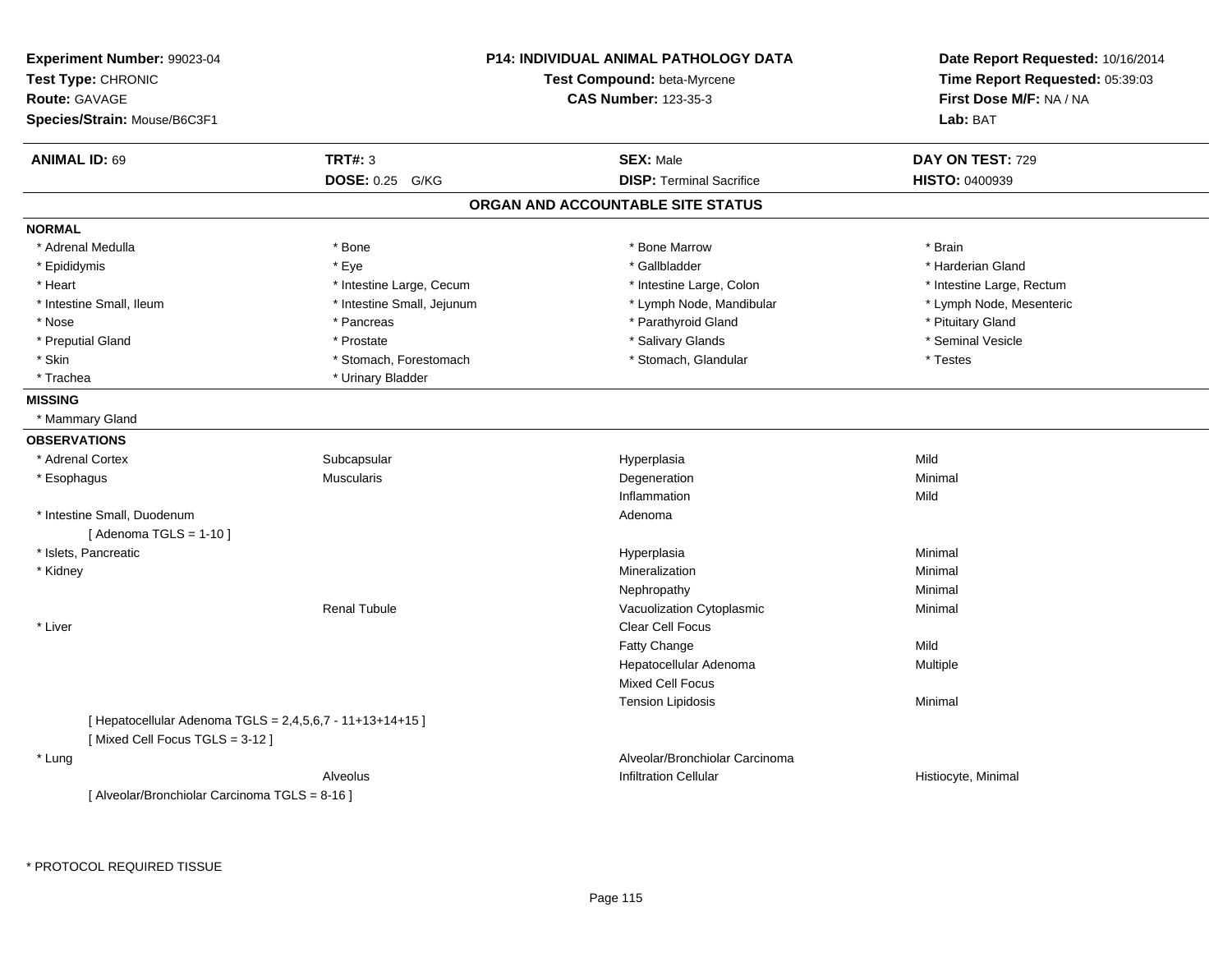| <b>Experiment Number: 99023-04</b><br>Test Type: CHRONIC<br><b>Route: GAVAGE</b> |                        | <b>P14: INDIVIDUAL ANIMAL PATHOLOGY DATA</b><br>Test Compound: beta-Myrcene<br><b>CAS Number: 123-35-3</b> | Date Report Requested: 10/16/2014<br>Time Report Requested: 05:39:03<br>First Dose M/F: NA / NA |
|----------------------------------------------------------------------------------|------------------------|------------------------------------------------------------------------------------------------------------|-------------------------------------------------------------------------------------------------|
| Species/Strain: Mouse/B6C3F1                                                     |                        |                                                                                                            | Lab: BAT                                                                                        |
| <b>ANIMAL ID: 69</b>                                                             | TRT#: 3                | <b>SEX: Male</b>                                                                                           | DAY ON TEST: 729                                                                                |
|                                                                                  | <b>DOSE: 0.25 G/KG</b> | <b>DISP:</b> Terminal Sacrifice                                                                            | <b>HISTO: 0400939</b>                                                                           |
|                                                                                  |                        | ORGAN AND ACCOUNTABLE SITE STATUS                                                                          |                                                                                                 |
| * Spleen                                                                         | Lymph Follic           | Atrophy                                                                                                    | Mild                                                                                            |
|                                                                                  |                        | Hematopoietic Cell Proliferation                                                                           | Moderate                                                                                        |
| * Thymus                                                                         |                        | Atrophy                                                                                                    | Moderate                                                                                        |
| * Thyroid Gland                                                                  | <b>Follicular Cel</b>  | Hypertrophy                                                                                                | Minimal                                                                                         |
| Tooth                                                                            |                        | Dysplasia                                                                                                  |                                                                                                 |
| PRIMARY CAUSE OF DEATH                                                           |                        |                                                                                                            |                                                                                                 |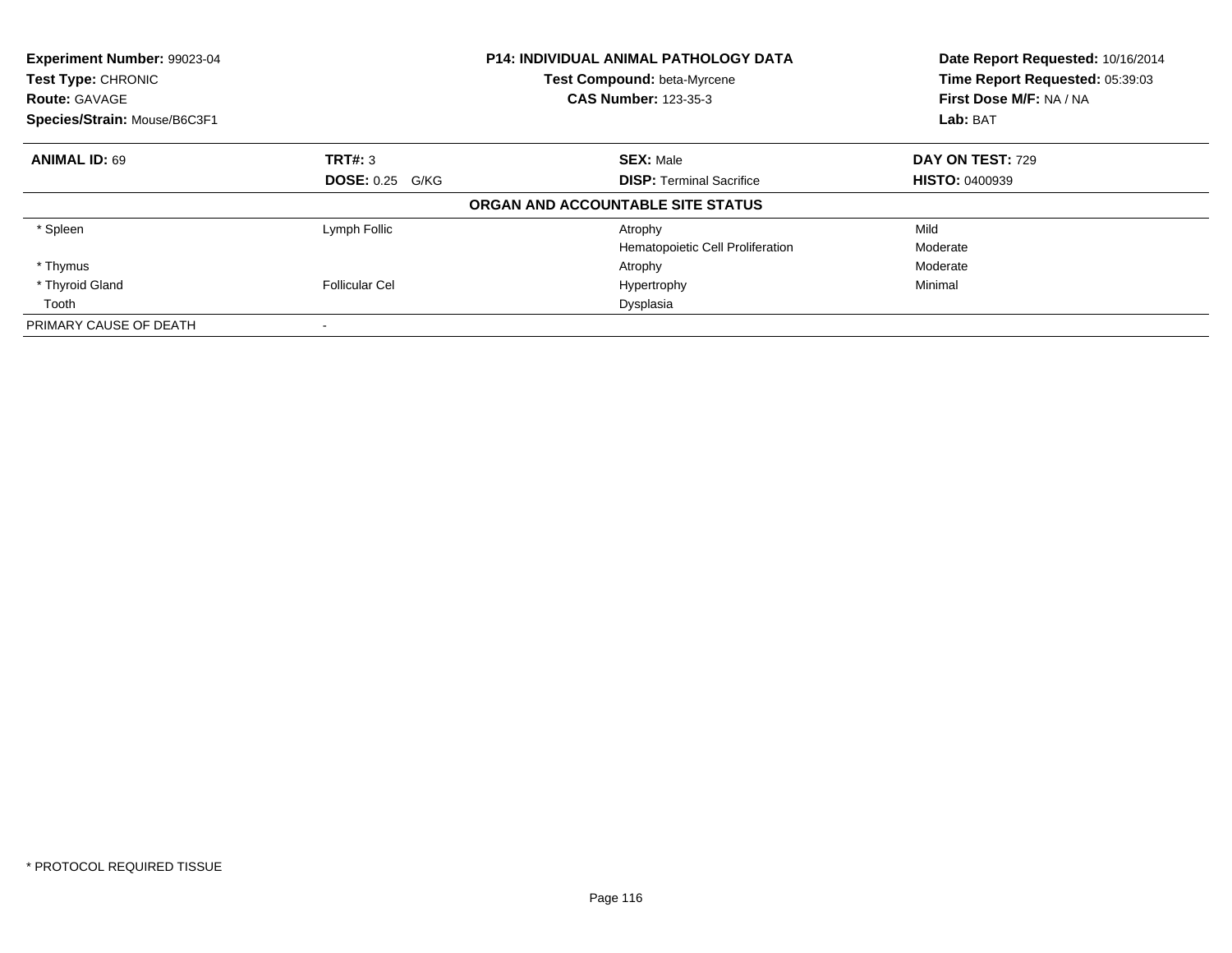| Experiment Number: 99023-04<br>Test Type: CHRONIC<br><b>Route: GAVAGE</b><br>Species/Strain: Mouse/B6C3F1 |                                                                      | <b>P14: INDIVIDUAL ANIMAL PATHOLOGY DATA</b><br>Test Compound: beta-Myrcene<br><b>CAS Number: 123-35-3</b>                                               | Date Report Requested: 10/16/2014<br>Time Report Requested: 05:39:03<br>First Dose M/F: NA / NA<br>Lab: BAT |
|-----------------------------------------------------------------------------------------------------------|----------------------------------------------------------------------|----------------------------------------------------------------------------------------------------------------------------------------------------------|-------------------------------------------------------------------------------------------------------------|
| <b>ANIMAL ID: 70</b>                                                                                      | <b>TRT#: 3</b>                                                       | <b>SEX: Male</b>                                                                                                                                         | DAY ON TEST: 730                                                                                            |
|                                                                                                           | DOSE: 0.25 G/KG                                                      | <b>DISP: Terminal Sacrifice</b>                                                                                                                          | HISTO: 0400940                                                                                              |
|                                                                                                           |                                                                      | ORGAN AND ACCOUNTABLE SITE STATUS                                                                                                                        |                                                                                                             |
| <b>NORMAL</b>                                                                                             |                                                                      |                                                                                                                                                          |                                                                                                             |
| * Adrenal Medulla                                                                                         | * Bone                                                               | * Bone Marrow                                                                                                                                            | * Brain                                                                                                     |
| * Epididymis                                                                                              | * Eye                                                                | * Gallbladder                                                                                                                                            | * Harderian Gland                                                                                           |
| * Heart                                                                                                   | * Intestine Large, Cecum                                             | * Intestine Large, Colon                                                                                                                                 | * Intestine Large, Rectum                                                                                   |
| * Intestine Small, Duodenum                                                                               | * Intestine Small, Ileum                                             | * Intestine Small, Jejunum                                                                                                                               | * Lymph Node, Mandibular                                                                                    |
| * Lymph Node, Mesenteric                                                                                  | * Pancreas                                                           | * Parathyroid Gland                                                                                                                                      | * Pituitary Gland                                                                                           |
| * Preputial Gland                                                                                         | * Salivary Glands                                                    | * Seminal Vesicle                                                                                                                                        | * Skin                                                                                                      |
| * Stomach, Forestomach                                                                                    | * Stomach, Glandular                                                 | * Testes                                                                                                                                                 | * Thyroid Gland                                                                                             |
| * Trachea                                                                                                 | * Urinary Bladder                                                    |                                                                                                                                                          |                                                                                                             |
| <b>MISSING</b>                                                                                            |                                                                      |                                                                                                                                                          |                                                                                                             |
| * Mammary Gland                                                                                           |                                                                      |                                                                                                                                                          |                                                                                                             |
| <b>OBSERVATIONS</b>                                                                                       |                                                                      |                                                                                                                                                          |                                                                                                             |
| * Adrenal Cortex                                                                                          | Subcapsular                                                          | Adenoma                                                                                                                                                  |                                                                                                             |
|                                                                                                           | Subcapsular                                                          | Hyperplasia                                                                                                                                              | Mild                                                                                                        |
| * Esophagus                                                                                               |                                                                      | Inflammation                                                                                                                                             | Minimal                                                                                                     |
| * Islets, Pancreatic                                                                                      |                                                                      | Hyperplasia                                                                                                                                              | Mild                                                                                                        |
| * Kidney                                                                                                  | <b>Renal Tubule</b>                                                  | Hyperplasia                                                                                                                                              | Minimal                                                                                                     |
|                                                                                                           |                                                                      | Mineralization                                                                                                                                           | Minimal                                                                                                     |
|                                                                                                           |                                                                      | Nephropathy                                                                                                                                              | Mild                                                                                                        |
|                                                                                                           | <b>Renal Tubule</b>                                                  | Vacuolization Cytoplasmic                                                                                                                                | Minimal                                                                                                     |
| * Liver                                                                                                   |                                                                      | <b>Basophilic Focus</b>                                                                                                                                  |                                                                                                             |
|                                                                                                           |                                                                      | Clear Cell Focus                                                                                                                                         |                                                                                                             |
|                                                                                                           |                                                                      | Hepatocellular Adenoma                                                                                                                                   | Multiple                                                                                                    |
|                                                                                                           |                                                                      | Inflammation                                                                                                                                             | Chronic Active, Minimal                                                                                     |
| Note: Liver - TGLs=6-No Corresponding Leison<br>[Basophilic Focus TGLS = 4-15]                            | [ Hepatocellular Adenoma TGLS = 1,2,3,4,5,7 - 10+11+12+13+14+16+18 ] | Note: TGL-4 correlates with hepatocellular adenomas and a large basophilic focus; TGL-7 correlates with a hepatocellular adenoma and an early carcinoma. |                                                                                                             |
| * Lung                                                                                                    |                                                                      | Alveolar/Bronchiolar Carcinoma                                                                                                                           |                                                                                                             |
|                                                                                                           | <b>Bronchiole</b>                                                    | Hyperplasia                                                                                                                                              | Mild                                                                                                        |
|                                                                                                           | Alveolus                                                             | <b>Infiltration Cellular</b>                                                                                                                             | Histiocyte, Mild                                                                                            |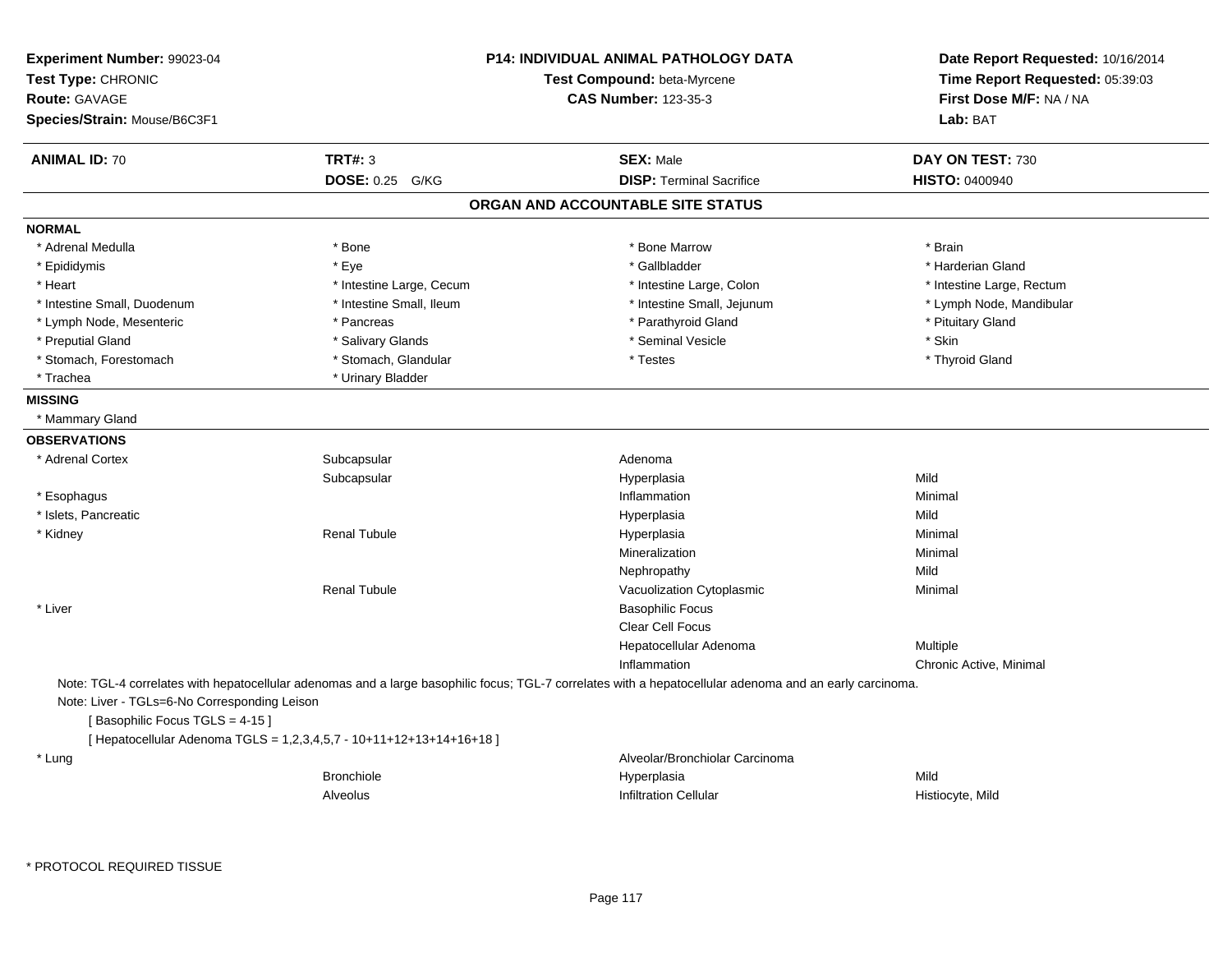| Experiment Number: 99023-04<br>Test Type: CHRONIC<br><b>Route: GAVAGE</b><br>Species/Strain: Mouse/B6C3F1 |                        | P14: INDIVIDUAL ANIMAL PATHOLOGY DATA<br><b>Test Compound: beta-Myrcene</b><br><b>CAS Number: 123-35-3</b> | Date Report Requested: 10/16/2014<br>Time Report Requested: 05:39:03<br>First Dose M/F: NA / NA<br>Lab: BAT |
|-----------------------------------------------------------------------------------------------------------|------------------------|------------------------------------------------------------------------------------------------------------|-------------------------------------------------------------------------------------------------------------|
|                                                                                                           |                        |                                                                                                            |                                                                                                             |
| <b>ANIMAL ID: 70</b>                                                                                      | <b>TRT#: 3</b>         | <b>SEX: Male</b>                                                                                           | DAY ON TEST: 730                                                                                            |
|                                                                                                           | <b>DOSE: 0.25 G/KG</b> | <b>DISP:</b> Terminal Sacrifice                                                                            | <b>HISTO: 0400940</b>                                                                                       |
|                                                                                                           |                        | ORGAN AND ACCOUNTABLE SITE STATUS                                                                          |                                                                                                             |
|                                                                                                           |                        | Inflammation                                                                                               | Chronic Active, Minimal                                                                                     |
| [Alveolar/Bronchiolar Carcinoma TGLS = 8-18]                                                              |                        |                                                                                                            |                                                                                                             |
| * Nose                                                                                                    | Olfactory Epi          | Degeneration                                                                                               | Minimal                                                                                                     |
|                                                                                                           | Glands                 | <b>Dilatation</b>                                                                                          | Minimal                                                                                                     |
| * Prostate                                                                                                |                        | Hyperplasia                                                                                                | Mild                                                                                                        |
|                                                                                                           |                        | Inflammation                                                                                               | Minimal                                                                                                     |
| * Spleen                                                                                                  |                        | Hematopoietic Cell Proliferation                                                                           | Mild                                                                                                        |
| * Thymus                                                                                                  |                        | Atrophy                                                                                                    | Moderate                                                                                                    |
| Tooth                                                                                                     |                        | Dysplasia                                                                                                  |                                                                                                             |
| PRIMARY CAUSE OF DEATH                                                                                    |                        |                                                                                                            |                                                                                                             |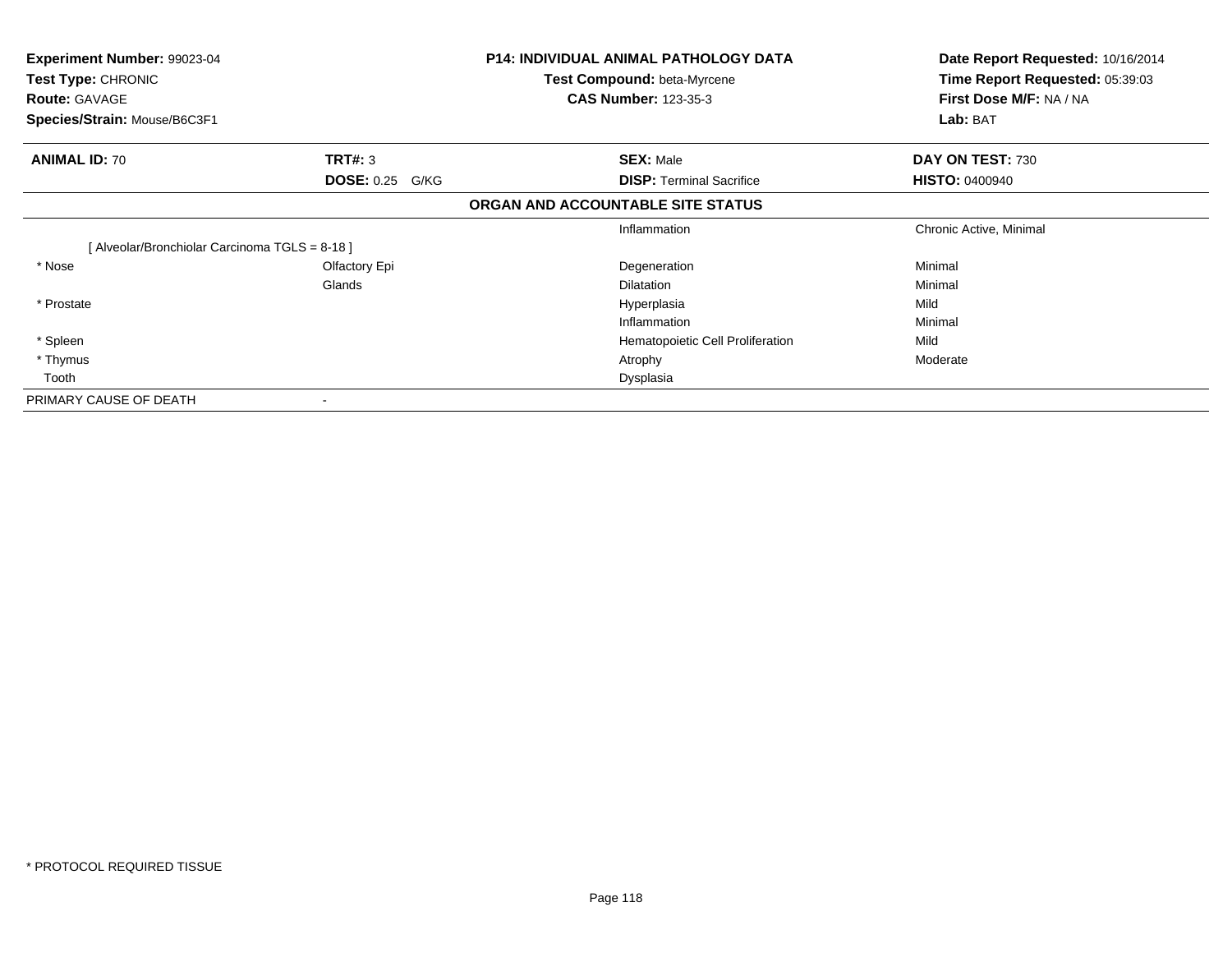| Experiment Number: 99023-04<br>Test Type: CHRONIC<br><b>Route: GAVAGE</b> |                          | <b>P14: INDIVIDUAL ANIMAL PATHOLOGY DATA</b><br>Test Compound: beta-Myrcene<br><b>CAS Number: 123-35-3</b>                                  | Date Report Requested: 10/16/2014<br>Time Report Requested: 05:39:03<br>First Dose M/F: NA / NA |
|---------------------------------------------------------------------------|--------------------------|---------------------------------------------------------------------------------------------------------------------------------------------|-------------------------------------------------------------------------------------------------|
| Species/Strain: Mouse/B6C3F1                                              |                          |                                                                                                                                             | Lab: BAT                                                                                        |
| <b>ANIMAL ID: 71</b>                                                      | <b>TRT#: 3</b>           | <b>SEX: Male</b>                                                                                                                            | DAY ON TEST: 651                                                                                |
|                                                                           | DOSE: 0.25 G/KG          | <b>DISP: Natural Death</b>                                                                                                                  | HISTO: 0400941                                                                                  |
|                                                                           |                          | ORGAN AND ACCOUNTABLE SITE STATUS                                                                                                           |                                                                                                 |
| <b>NORMAL</b>                                                             |                          |                                                                                                                                             |                                                                                                 |
| * Adrenal Cortex                                                          | * Adrenal Medulla        | <b>Blood Vessel</b>                                                                                                                         | * Bone                                                                                          |
| * Brain                                                                   | * Epididymis             | * Esophagus                                                                                                                                 | * Eye                                                                                           |
| * Gallbladder                                                             | * Harderian Gland        | * Intestine Large, Colon                                                                                                                    | * Intestine Large, Rectum                                                                       |
| * Intestine Small, Duodenum                                               | * Islets, Pancreatic     | * Nose                                                                                                                                      | * Pancreas                                                                                      |
| * Parathyroid Gland                                                       | * Pituitary Gland        | * Salivary Glands                                                                                                                           | * Seminal Vesicle                                                                               |
| * Skin                                                                    | * Stomach, Forestomach   | * Stomach, Glandular                                                                                                                        | * Testes                                                                                        |
| * Thyroid Gland                                                           | * Trachea                | * Urinary Bladder                                                                                                                           |                                                                                                 |
| <b>MISSING</b>                                                            |                          |                                                                                                                                             |                                                                                                 |
| * Mammary Gland                                                           |                          |                                                                                                                                             |                                                                                                 |
| <b>AUTO PRECLUDES DIAG.</b>                                               |                          |                                                                                                                                             |                                                                                                 |
| * Intestine Large, Cecum                                                  | * Intestine Small, Ileum | * Intestine Small, Jejunum                                                                                                                  |                                                                                                 |
| <b>OBSERVATIONS</b>                                                       |                          |                                                                                                                                             |                                                                                                 |
| * Adren Cortex                                                            |                          |                                                                                                                                             |                                                                                                 |
|                                                                           |                          | Note: One adrenal gland was missing at trim. It may have been incorporated into TGL-1 (hepatoblastoma with necrosis and inflammation).      |                                                                                                 |
| * Bone Marrow                                                             | <b>Myeloid Cell</b>      | Hyperplasia                                                                                                                                 | Mild                                                                                            |
| * Heart                                                                   |                          | Inflammation                                                                                                                                | Mild                                                                                            |
|                                                                           | Vein, Venule             | Thrombosis                                                                                                                                  | Minimal                                                                                         |
| * Kidney                                                                  | Cortex                   | Inflammation                                                                                                                                | Moderate                                                                                        |
|                                                                           | Papilla                  | Inflammation                                                                                                                                | Moderate                                                                                        |
|                                                                           | <b>Renal Tubule</b>      | Pigmentation                                                                                                                                | Hemosiderin, Marked                                                                             |
| * Liver                                                                   |                          | Hepatocellular Adenoma                                                                                                                      |                                                                                                 |
|                                                                           |                          | Inflammation                                                                                                                                | Chronic Active, Mild                                                                            |
|                                                                           |                          | Necrosis                                                                                                                                    | Mild                                                                                            |
|                                                                           |                          | Note: TGL-1 (hepatoblastoma) is almost completely necrotic and has severe inflammation along most borders (where attached to other organs). |                                                                                                 |
| * Lung                                                                    |                          | Alveolar/Bronchiolar Adenoma                                                                                                                | Multiple                                                                                        |
| [ Alveolar/Bronchiolar Adenoma TGLS = 3-11 ]                              |                          |                                                                                                                                             |                                                                                                 |
| * Lymph Node, Mandibular                                                  |                          | Atrophy                                                                                                                                     | Minimal                                                                                         |
| * Lymph Node, Mesenteric                                                  |                          | Atrophy                                                                                                                                     | Mild                                                                                            |
| Mesentery                                                                 |                          | Necrosis                                                                                                                                    | Marked                                                                                          |
| [ Necrosis TGLS = $1-10$ ]                                                |                          |                                                                                                                                             |                                                                                                 |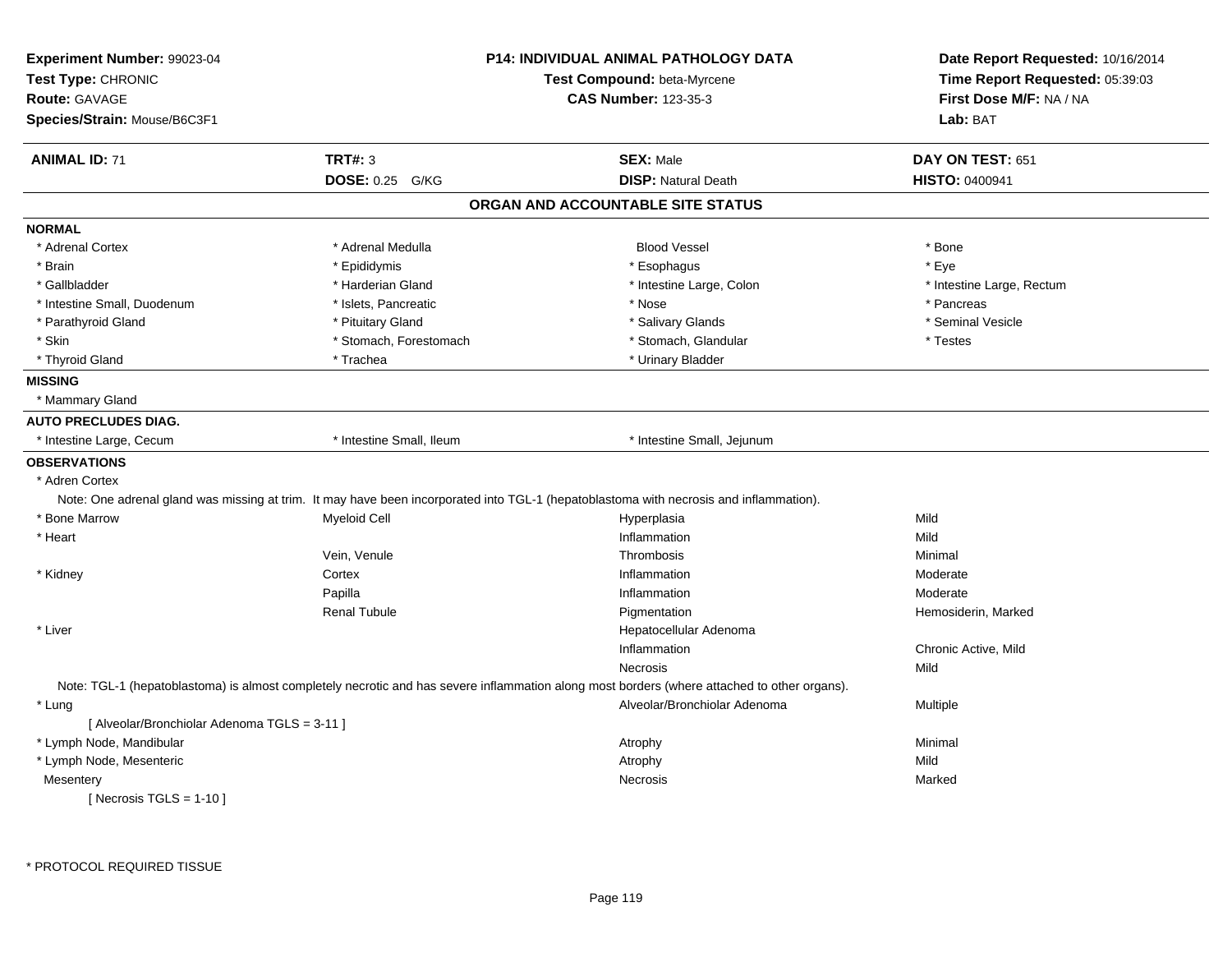| Experiment Number: 99023-04<br><b>Test Type: CHRONIC</b><br><b>Route: GAVAGE</b> |                                                                                                   | <b>P14: INDIVIDUAL ANIMAL PATHOLOGY DATA</b><br><b>Test Compound: beta-Myrcene</b><br><b>CAS Number: 123-35-3</b> | Date Report Requested: 10/16/2014<br>Time Report Requested: 05:39:03<br>First Dose M/F: NA / NA |
|----------------------------------------------------------------------------------|---------------------------------------------------------------------------------------------------|-------------------------------------------------------------------------------------------------------------------|-------------------------------------------------------------------------------------------------|
| Species/Strain: Mouse/B6C3F1                                                     |                                                                                                   |                                                                                                                   | Lab: BAT                                                                                        |
| <b>ANIMAL ID: 71</b>                                                             | TRT#: 3                                                                                           | <b>SEX: Male</b>                                                                                                  | DAY ON TEST: 651                                                                                |
|                                                                                  | <b>DOSE: 0.25 G/KG</b>                                                                            | <b>DISP: Natural Death</b>                                                                                        | <b>HISTO: 0400941</b>                                                                           |
|                                                                                  |                                                                                                   | ORGAN AND ACCOUNTABLE SITE STATUS                                                                                 |                                                                                                 |
| * Preputial Gland                                                                |                                                                                                   | Ectasia                                                                                                           | Moderate                                                                                        |
| [Ectasia TGLS = 4-8]                                                             |                                                                                                   |                                                                                                                   |                                                                                                 |
| * Prostate                                                                       |                                                                                                   | Inflammation                                                                                                      | Moderate                                                                                        |
| <b>Skeletal Muscle</b>                                                           |                                                                                                   | Inflammation                                                                                                      | Mild                                                                                            |
|                                                                                  | Note: Skeletal muscle inflammation involves the body wall adjacent to the hepatoblastoma.         |                                                                                                                   |                                                                                                 |
| * Spleen                                                                         |                                                                                                   | Hematopoietic Cell Proliferation                                                                                  | Marked                                                                                          |
| [Hematopoietic Cell Proliferation TGLS = 2-4 ]                                   |                                                                                                   |                                                                                                                   |                                                                                                 |
| * Thymus                                                                         |                                                                                                   | Atrophy                                                                                                           | Marked                                                                                          |
| Note: Thymus found on slide 03.                                                  |                                                                                                   |                                                                                                                   |                                                                                                 |
| Tooth                                                                            |                                                                                                   | Dysplasia                                                                                                         |                                                                                                 |
| PRIMARY CAUSE OF DEATH                                                           |                                                                                                   |                                                                                                                   |                                                                                                 |
|                                                                                  | Animal Note: Bacteria are present in many sites of inflammation, including the kidney and hea rt. |                                                                                                                   |                                                                                                 |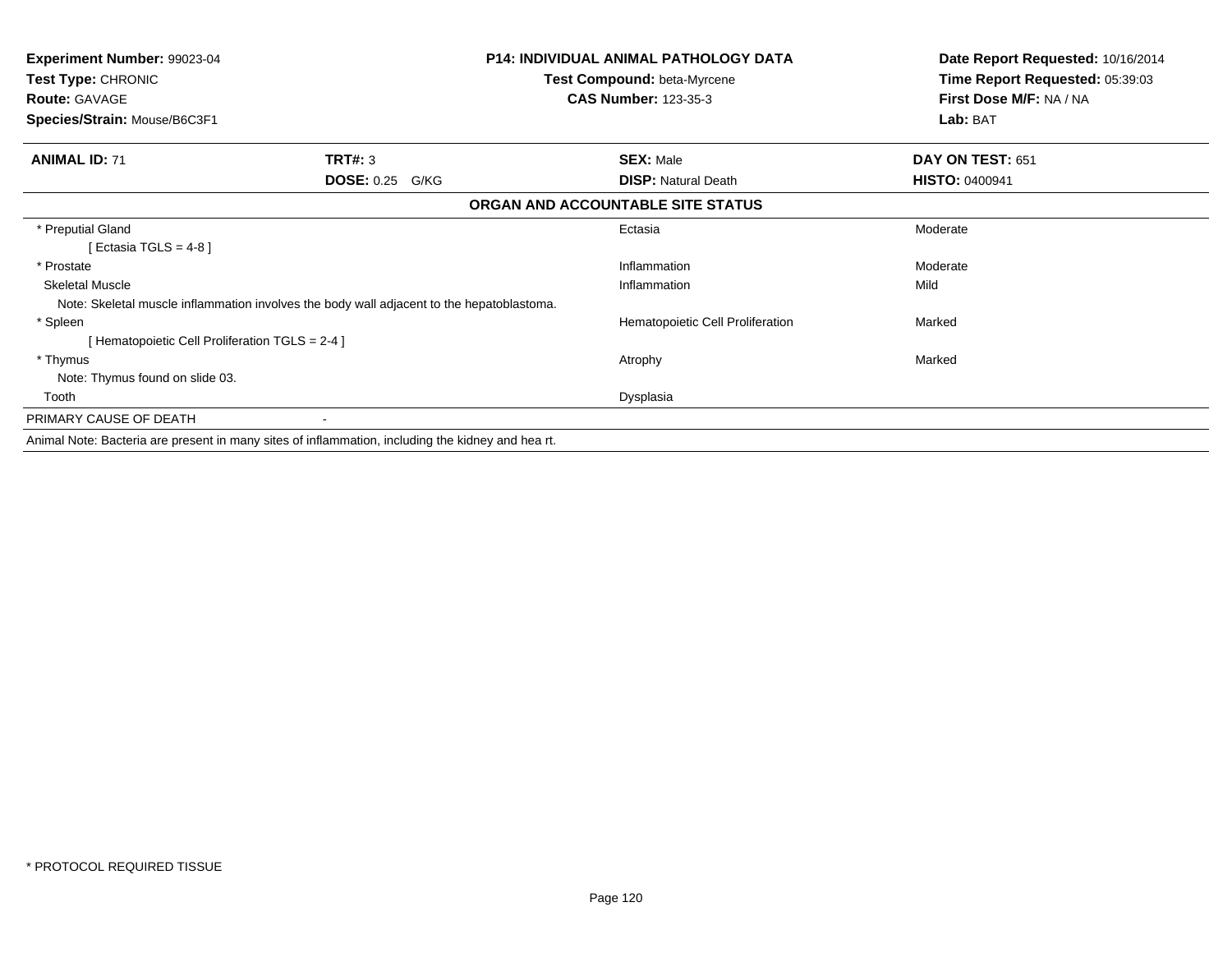| Experiment Number: 99023-04                                           |                          | <b>P14: INDIVIDUAL ANIMAL PATHOLOGY DATA</b> | Date Report Requested: 10/16/2014 |
|-----------------------------------------------------------------------|--------------------------|----------------------------------------------|-----------------------------------|
| Test Type: CHRONIC                                                    |                          | Test Compound: beta-Myrcene                  | Time Report Requested: 05:39:03   |
| <b>Route: GAVAGE</b>                                                  |                          | <b>CAS Number: 123-35-3</b>                  | First Dose M/F: NA / NA           |
| Species/Strain: Mouse/B6C3F1                                          |                          |                                              | Lab: BAT                          |
| <b>ANIMAL ID: 72</b>                                                  | <b>TRT#: 3</b>           | <b>SEX: Male</b>                             | DAY ON TEST: 600                  |
|                                                                       | <b>DOSE: 0.25 G/KG</b>   | <b>DISP: Natural Death</b>                   | <b>HISTO: 0400942</b>             |
|                                                                       |                          | ORGAN AND ACCOUNTABLE SITE STATUS            |                                   |
| <b>NORMAL</b>                                                         |                          |                                              |                                   |
| * Adrenal Medulla                                                     | * Bone                   | * Bone Marrow                                | * Brain                           |
| * Epididymis                                                          | * Esophagus              | * Eye                                        | * Gallbladder                     |
| * Harderian Gland                                                     | * Heart                  | * Intestine Large, Cecum                     | * Intestine Large, Colon          |
| * Intestine Large, Rectum                                             | * Intestine Small, Ileum | * Intestine Small, Jejunum                   | * Lymph Node, Mandibular          |
| * Lymph Node, Mesenteric                                              | * Nose                   | * Pancreas                                   | * Parathyroid Gland               |
| * Pituitary Gland                                                     | * Preputial Gland        | * Prostate                                   | * Salivary Glands                 |
| * Seminal Vesicle                                                     | * Skin                   | * Stomach, Forestomach                       | * Stomach, Glandular              |
| * Testes                                                              | * Thyroid Gland          | * Trachea                                    | * Urinary Bladder                 |
| <b>MISSING</b>                                                        |                          |                                              |                                   |
| * Mammary Gland                                                       |                          |                                              |                                   |
| <b>AUTO PRECLUDES DIAG.</b>                                           |                          |                                              |                                   |
| * Intestine Small, Duodenum                                           |                          |                                              |                                   |
| <b>OBSERVATIONS</b>                                                   |                          |                                              |                                   |
| * Adrenal Cortex                                                      | Subcapsular              | Hyperplasia                                  | Minimal                           |
| * Islets, Pancreatic                                                  |                          | Hyperplasia                                  | Minimal                           |
| * Kidney                                                              |                          | Mineralization                               | Minimal                           |
|                                                                       |                          | Nephropathy                                  | Minimal                           |
|                                                                       | <b>Renal Tubule</b>      | Vacuolization Cytoplasmic                    | Minimal                           |
| * Liver                                                               |                          | Fatty Change                                 | Minimal                           |
|                                                                       |                          | Hepatoblastoma                               |                                   |
|                                                                       |                          | Hepatocellular Carcinoma                     |                                   |
|                                                                       |                          | Necrosis                                     | Moderate                          |
| Note: Liver mass (TGL-1) was markedly congested and largely necrotic. |                          |                                              |                                   |
| [Hepatoblastoma TGLS = 2-5]                                           |                          |                                              |                                   |
| [ Hepatocellular Carcinoma TGLS = 1-10 ]                              |                          |                                              |                                   |
| * Lung                                                                |                          | Alveolar/Bronchiolar Adenoma                 |                                   |
| * Spleen                                                              |                          | Hematopoietic Cell Proliferation             | Mild                              |
| * Thymus                                                              |                          | Atrophy                                      | Moderate                          |
| Tooth                                                                 |                          | Dysplasia                                    |                                   |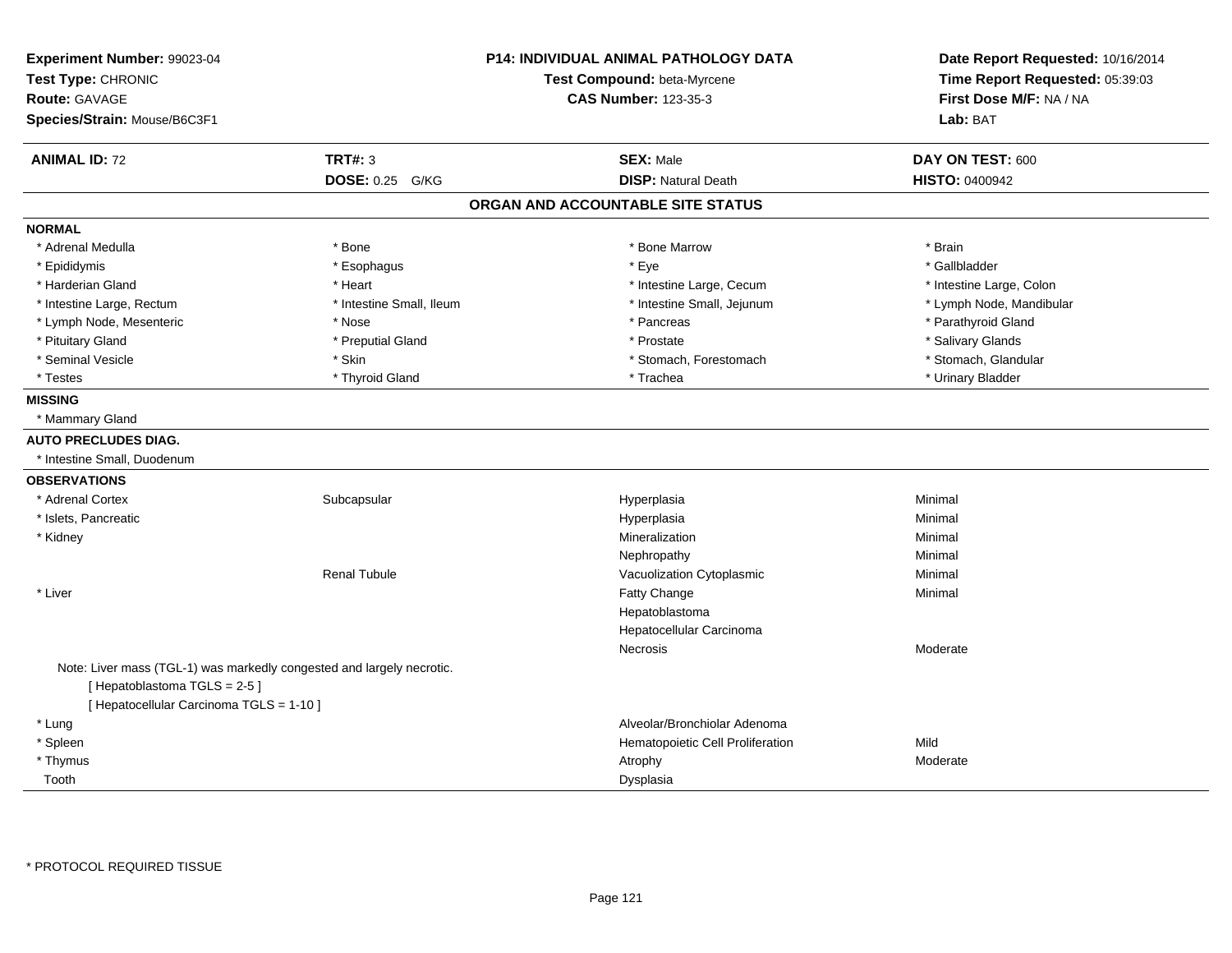| <b>Experiment Number: 99023-04</b><br><b>Test Type: CHRONIC</b> |                                  | <b>P14: INDIVIDUAL ANIMAL PATHOLOGY DATA</b><br>Test Compound: beta-Myrcene | Date Report Requested: 10/16/2014<br>Time Report Requested: 05:39:03 |
|-----------------------------------------------------------------|----------------------------------|-----------------------------------------------------------------------------|----------------------------------------------------------------------|
| <b>Route: GAVAGE</b>                                            |                                  | <b>CAS Number: 123-35-3</b>                                                 | First Dose M/F: NA / NA                                              |
| Species/Strain: Mouse/B6C3F1                                    |                                  |                                                                             | Lab: BAT                                                             |
| <b>ANIMAL ID: 72</b>                                            | TRT#: 3                          | <b>SEX: Male</b>                                                            | DAY ON TEST: 600                                                     |
|                                                                 | $DOSE: 0.25$ G/KG                | <b>DISP:</b> Natural Death                                                  | <b>HISTO: 0400942</b>                                                |
|                                                                 |                                  | <b>ORGAN AND ACCOUNTABLE SITE STATUS</b>                                    |                                                                      |
| PRIMARY CAUSE OF DEATH                                          | - Liver Hepatocellular Carcinoma |                                                                             |                                                                      |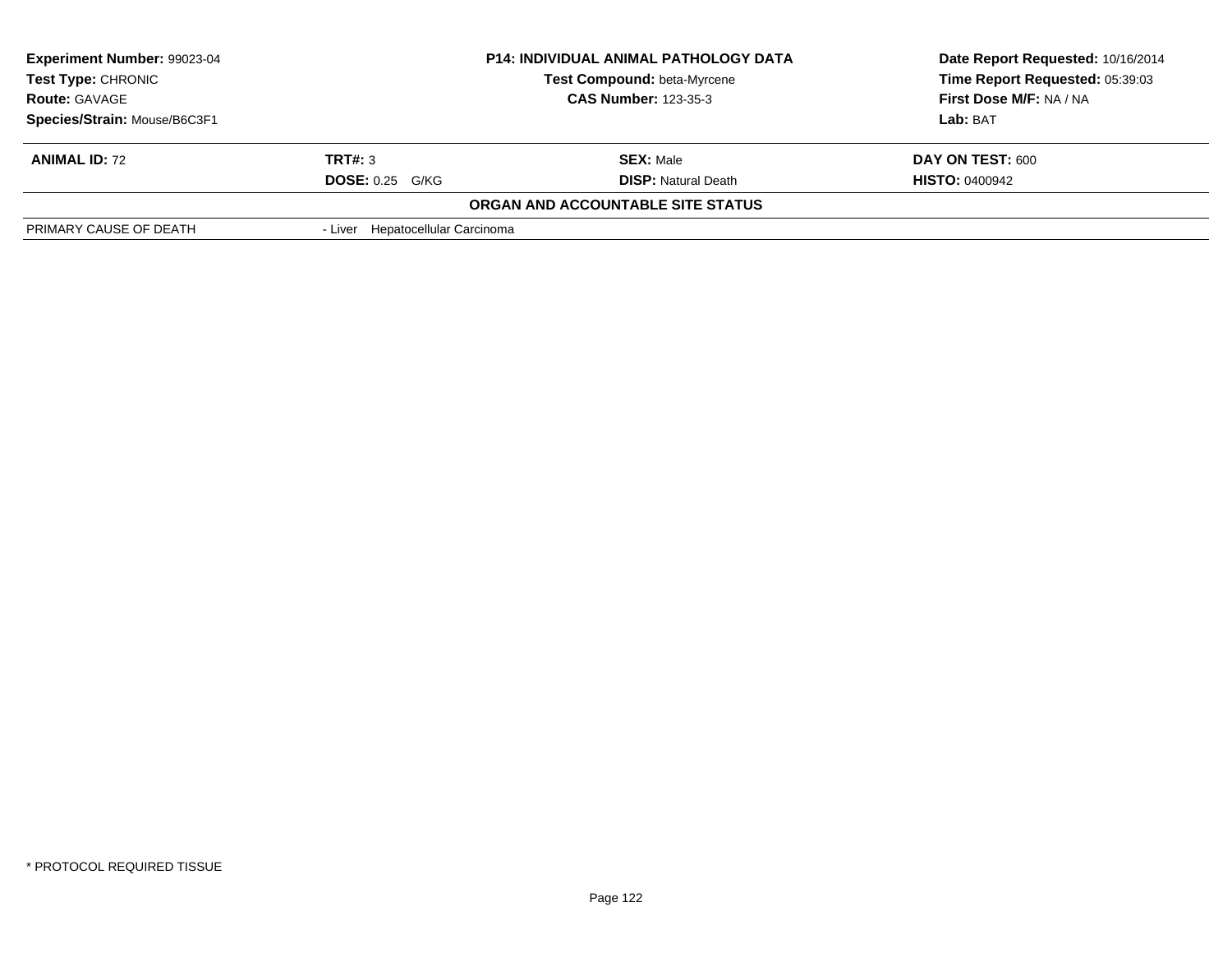| Experiment Number: 99023-04<br>Test Type: CHRONIC<br>Route: GAVAGE<br>Species/Strain: Mouse/B6C3F1 |                           | P14: INDIVIDUAL ANIMAL PATHOLOGY DATA<br>Test Compound: beta-Myrcene<br><b>CAS Number: 123-35-3</b> | Date Report Requested: 10/16/2014<br>Time Report Requested: 05:39:03<br>First Dose M/F: NA / NA<br>Lab: BAT |
|----------------------------------------------------------------------------------------------------|---------------------------|-----------------------------------------------------------------------------------------------------|-------------------------------------------------------------------------------------------------------------|
|                                                                                                    |                           |                                                                                                     |                                                                                                             |
| <b>ANIMAL ID: 73</b>                                                                               | <b>TRT#: 3</b>            | <b>SEX: Male</b>                                                                                    | DAY ON TEST: 730                                                                                            |
|                                                                                                    | DOSE: 0.25 G/KG           | <b>DISP: Terminal Sacrifice</b>                                                                     | HISTO: 0400943                                                                                              |
|                                                                                                    |                           | ORGAN AND ACCOUNTABLE SITE STATUS                                                                   |                                                                                                             |
| <b>NORMAL</b>                                                                                      |                           |                                                                                                     |                                                                                                             |
| * Adrenal Cortex                                                                                   | * Adrenal Medulla         | * Bone                                                                                              | * Bone Marrow                                                                                               |
| * Brain                                                                                            | * Epididymis              | * Esophagus                                                                                         | * Eye                                                                                                       |
| * Gallbladder                                                                                      | * Harderian Gland         | * Heart                                                                                             | * Intestine Large, Cecum                                                                                    |
| * Intestine Large, Colon                                                                           | * Intestine Large, Rectum | * Intestine Small, Duodenum                                                                         | * Intestine Small, Ileum                                                                                    |
| * Intestine Small, Jejunum                                                                         | * Lymph Node, Mandibular  | * Lymph Node, Mesenteric                                                                            | * Nose                                                                                                      |
| * Pancreas                                                                                         | * Parathyroid Gland       | * Pituitary Gland                                                                                   | * Preputial Gland                                                                                           |
| * Prostate                                                                                         | * Salivary Glands         | * Seminal Vesicle                                                                                   | * Skin                                                                                                      |
| * Spleen                                                                                           | * Stomach, Glandular      | * Testes                                                                                            | * Thyroid Gland                                                                                             |
| * Trachea                                                                                          | * Urinary Bladder         |                                                                                                     |                                                                                                             |
| <b>MISSING</b>                                                                                     |                           |                                                                                                     |                                                                                                             |
| * Mammary Gland                                                                                    |                           |                                                                                                     |                                                                                                             |
| <b>OBSERVATIONS</b>                                                                                |                           |                                                                                                     |                                                                                                             |
| * Islets, Pancreatic                                                                               |                           | Hyperplasia                                                                                         | Minimal                                                                                                     |
| * Kidney                                                                                           |                           | Nephropathy                                                                                         | Minimal                                                                                                     |
|                                                                                                    | <b>Renal Tubule</b>       | Vacuolization Cytoplasmic                                                                           | Minimal                                                                                                     |
| * Liver                                                                                            |                           | Hepatoblastoma                                                                                      |                                                                                                             |
|                                                                                                    |                           | Hepatocellular Adenoma                                                                              | Multiple                                                                                                    |
|                                                                                                    |                           | Hepatocellular Carcinoma                                                                            |                                                                                                             |
|                                                                                                    |                           | Inflammation                                                                                        | Chronic Active, Minimal                                                                                     |
| Note: The hepatoblastoma is within a hepatocellular carcinoma.                                     |                           |                                                                                                     |                                                                                                             |
| Note: There are both adenoma and carcinoma in B11 (TGL-2).                                         |                           |                                                                                                     |                                                                                                             |
| [Hepatoblastoma TGLS = 1-10]                                                                       |                           |                                                                                                     |                                                                                                             |
| [ Hepatocellular Adenoma TGLS = 2,3 - 11+12 ]                                                      |                           |                                                                                                     |                                                                                                             |
| [ Hepatocellular Carcinoma TGLS = 2-11 ]                                                           |                           |                                                                                                     |                                                                                                             |
| * Lung                                                                                             | Arteriole                 | Degeneration                                                                                        | Minimal                                                                                                     |
| Note: The arteriolar degeneration consists of myxoid expansion of the media.                       |                           |                                                                                                     |                                                                                                             |
| * Stomach, Forestomach                                                                             | Epithelium                | Hyperplasia                                                                                         | Minimal                                                                                                     |
| * Thymus                                                                                           |                           | Atrophy                                                                                             | Minimal                                                                                                     |
| PRIMARY CAUSE OF DEATH                                                                             |                           |                                                                                                     |                                                                                                             |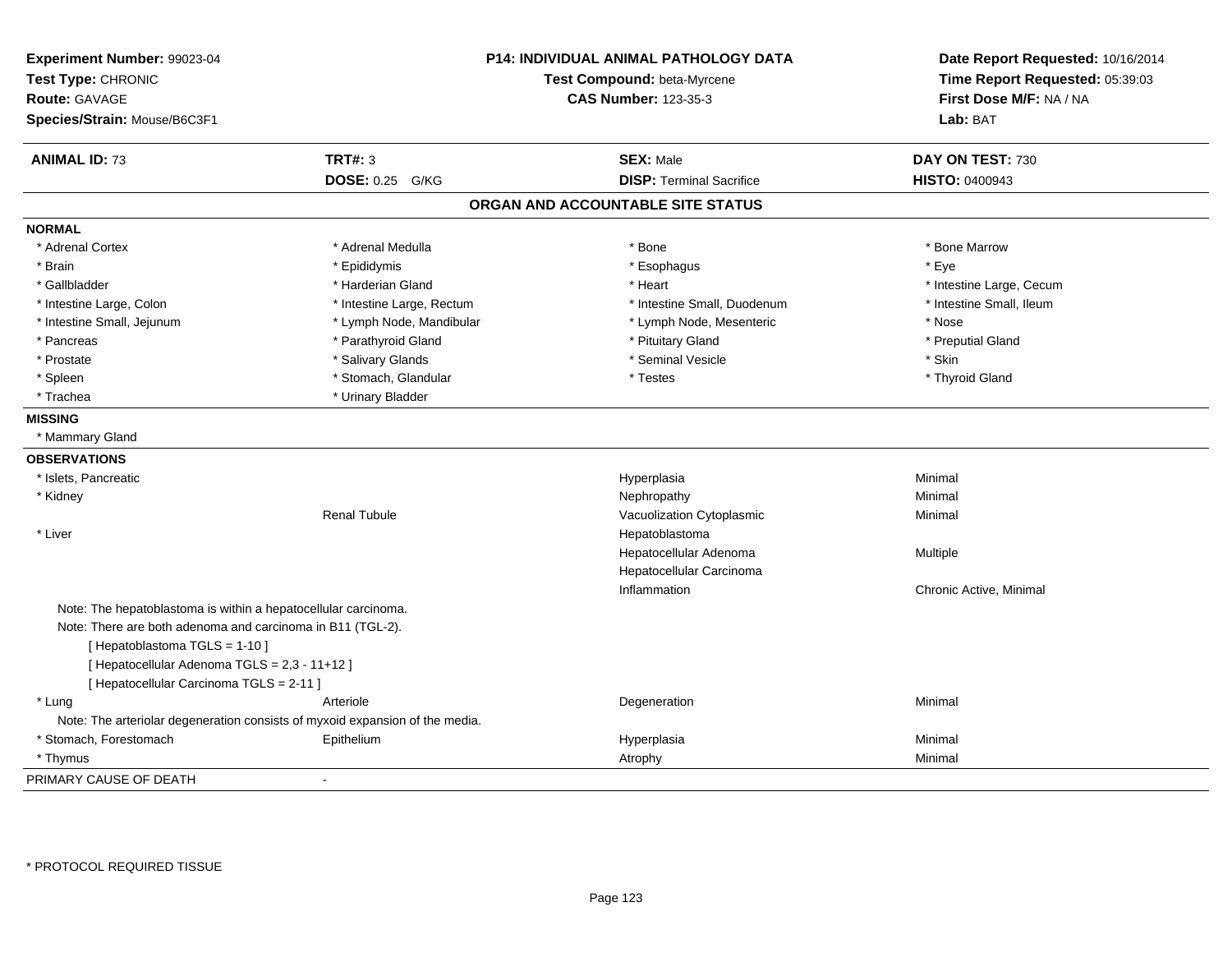| Experiment Number: 99023-04<br>Test Type: CHRONIC        |                           | <b>P14: INDIVIDUAL ANIMAL PATHOLOGY DATA</b><br>Test Compound: beta-Myrcene | Date Report Requested: 10/16/2014<br>Time Report Requested: 05:39:03 |
|----------------------------------------------------------|---------------------------|-----------------------------------------------------------------------------|----------------------------------------------------------------------|
| <b>Route: GAVAGE</b>                                     |                           | <b>CAS Number: 123-35-3</b>                                                 | First Dose M/F: NA / NA                                              |
| Species/Strain: Mouse/B6C3F1                             |                           |                                                                             | Lab: BAT                                                             |
| <b>ANIMAL ID: 74</b>                                     | <b>TRT#: 3</b>            | <b>SEX: Male</b>                                                            | DAY ON TEST: 730                                                     |
|                                                          | <b>DOSE: 0.25</b><br>G/KG | <b>DISP: Terminal Sacrifice</b>                                             | <b>HISTO: 0400944</b>                                                |
|                                                          |                           | ORGAN AND ACCOUNTABLE SITE STATUS                                           |                                                                      |
| <b>NORMAL</b>                                            |                           |                                                                             |                                                                      |
| * Adrenal Medulla                                        | * Bone Marrow             | * Brain                                                                     | * Epididymis                                                         |
| * Esophagus                                              | * Eye                     | * Gallbladder                                                               | * Harderian Gland                                                    |
| * Heart                                                  | * Intestine Large, Cecum  | * Intestine Large, Colon                                                    | * Intestine Large, Rectum                                            |
| * Intestine Small, Duodenum                              | * Intestine Small, Ileum  | * Intestine Small, Jejunum                                                  | * Islets, Pancreatic                                                 |
| * Lymph Node, Mandibular                                 | * Nose                    | * Parathyroid Gland                                                         | * Pituitary Gland                                                    |
| * Preputial Gland                                        | * Salivary Glands         | * Seminal Vesicle                                                           | * Skin                                                               |
| * Stomach, Forestomach                                   | * Stomach, Glandular      | * Testes                                                                    | * Trachea                                                            |
| * Urinary Bladder                                        |                           |                                                                             |                                                                      |
| <b>MISSING</b>                                           |                           |                                                                             |                                                                      |
| * Mammary Gland                                          |                           |                                                                             |                                                                      |
| <b>OBSERVATIONS</b>                                      |                           |                                                                             |                                                                      |
| * Adrenal Cortex                                         | Subcapsular               | Adenoma                                                                     |                                                                      |
|                                                          | Subcapsular               | Hyperplasia                                                                 | Mild                                                                 |
| * Bone                                                   |                           | Chondroma                                                                   |                                                                      |
| Note: Cartilage fills the medulla of the proximal tibia. |                           |                                                                             |                                                                      |
| * Kidney                                                 | <b>Renal Tubule</b>       | Hyperplasia                                                                 | Minimal                                                              |
| * Liver                                                  |                           | <b>Clear Cell Focus</b>                                                     |                                                                      |
|                                                          |                           | <b>Eosinophilic Focus</b>                                                   |                                                                      |
|                                                          |                           | Hepatocellular Adenoma                                                      |                                                                      |
|                                                          |                           | Hepatocellular Carcinoma                                                    |                                                                      |
| [Hepatocellular Adenoma TGLS = 2 - 5]                    |                           |                                                                             |                                                                      |
| [ Hepatocellular Carcinoma TGLS = 1-10 ]                 |                           |                                                                             |                                                                      |
| * Lung                                                   |                           | Alveolar/Bronchiolar Adenoma                                                |                                                                      |
|                                                          | Glands                    | Inflammation                                                                | Mild                                                                 |
| * Lymph Node, Mesenteric                                 |                           | Hyperplasia                                                                 | Lymphoid, Minimal                                                    |
| * Pancreas                                               |                           | Atrophy                                                                     | Minimal                                                              |
| * Prostate                                               |                           | Inflammation                                                                | Minimal                                                              |
| * Spleen                                                 |                           | Hematopoietic Cell Proliferation                                            | Minimal                                                              |
| * Thymus                                                 |                           | Atrophy                                                                     | Minimal                                                              |
| * Thyroid Gland                                          | <b>Follicular Cel</b>     | Hyperplasia                                                                 | Mild                                                                 |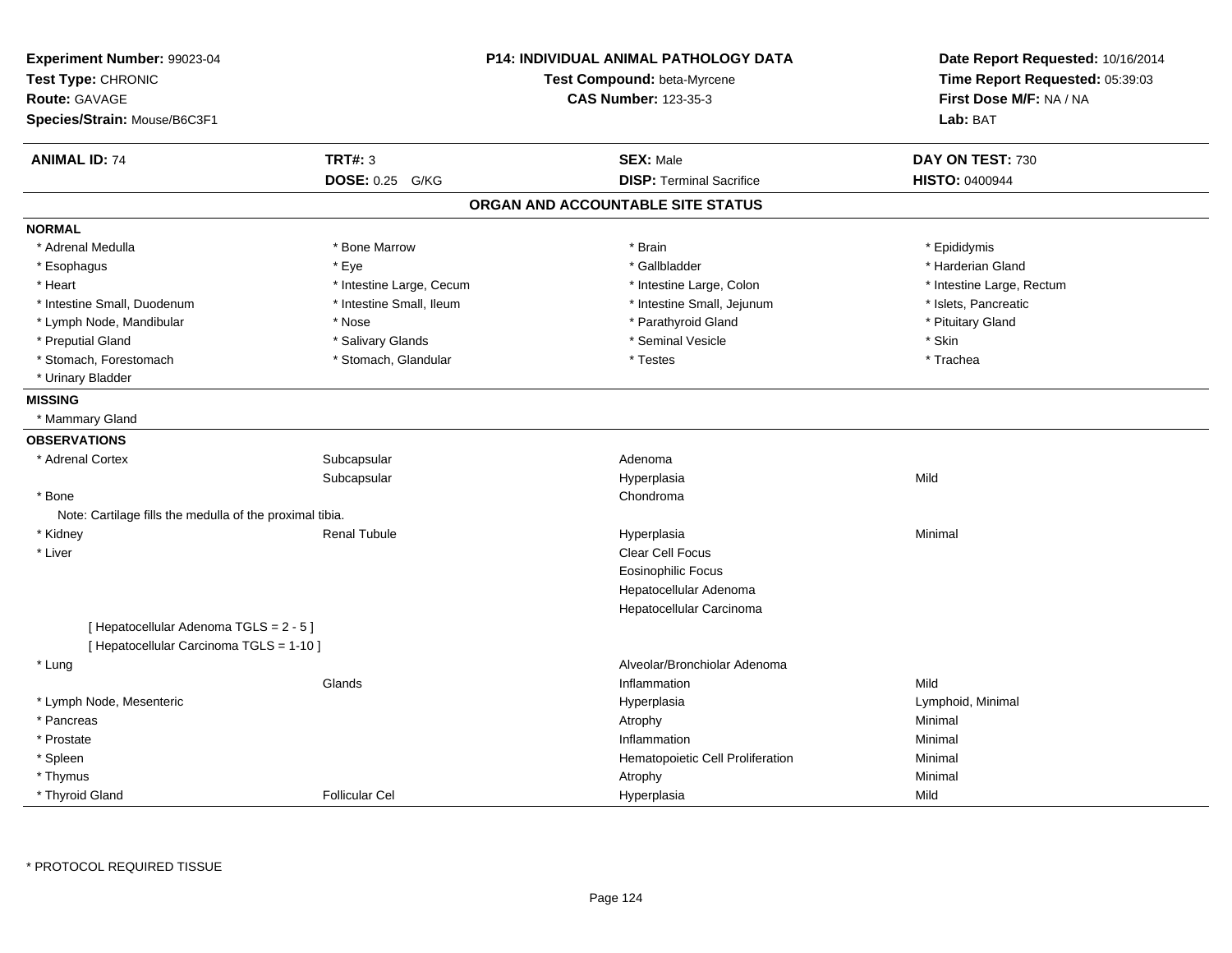| Experiment Number: 99023-04  |                        | <b>P14: INDIVIDUAL ANIMAL PATHOLOGY DATA</b> | Date Report Requested: 10/16/2014 |
|------------------------------|------------------------|----------------------------------------------|-----------------------------------|
| <b>Test Type: CHRONIC</b>    |                        | <b>Test Compound: beta-Myrcene</b>           | Time Report Requested: 05:39:03   |
| <b>Route: GAVAGE</b>         |                        | <b>CAS Number: 123-35-3</b>                  | First Dose M/F: NA / NA           |
| Species/Strain: Mouse/B6C3F1 |                        |                                              | Lab: BAT                          |
| <b>ANIMAL ID: 74</b>         | TRT#: 3                | <b>SEX: Male</b>                             | DAY ON TEST: 730                  |
|                              | <b>DOSE: 0.25 G/KG</b> | <b>DISP: Terminal Sacrifice</b>              | <b>HISTO: 0400944</b>             |
|                              |                        | ORGAN AND ACCOUNTABLE SITE STATUS            |                                   |
| PRIMARY CAUSE OF DEATH       |                        |                                              |                                   |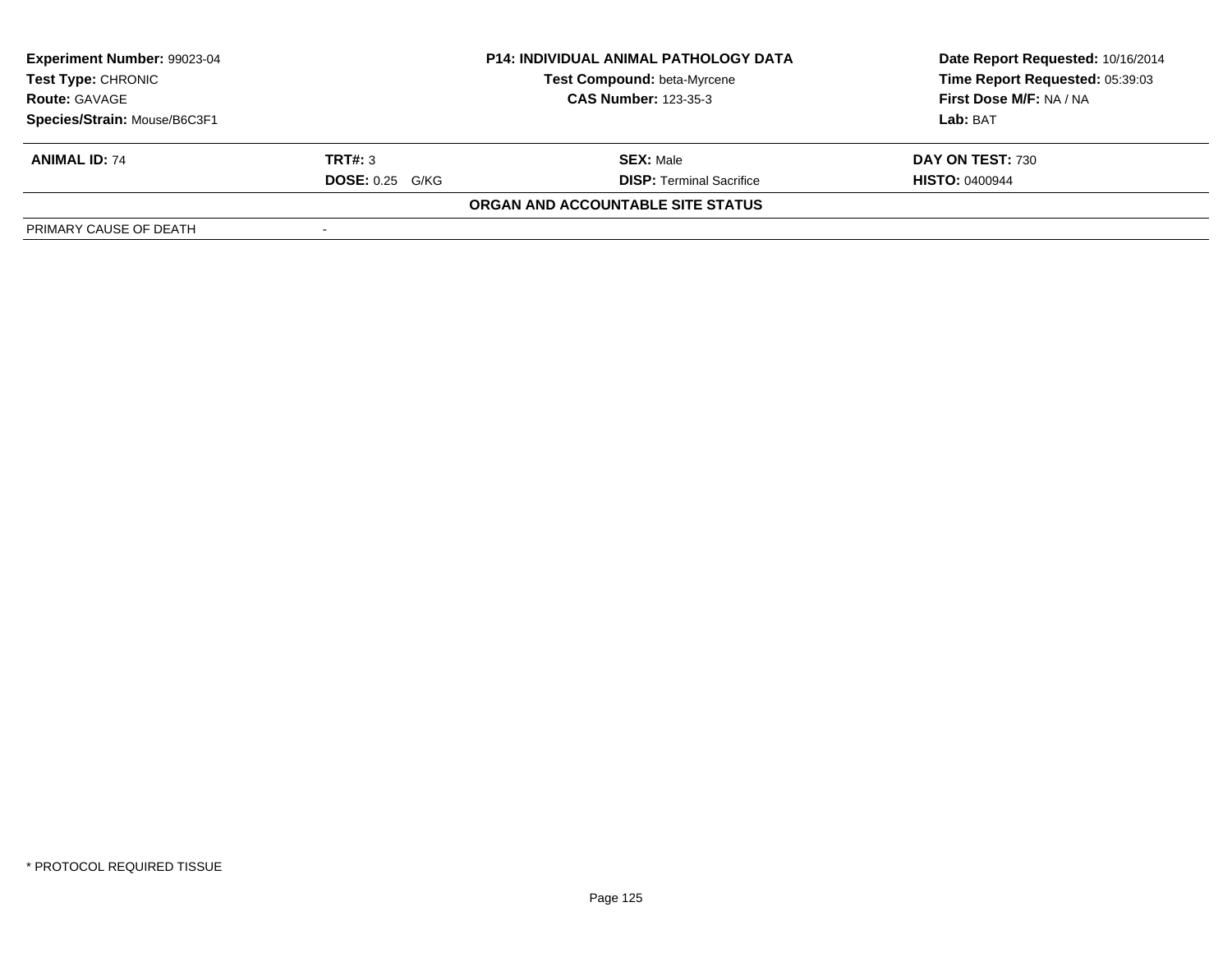| Experiment Number: 99023-04<br>Test Type: CHRONIC<br><b>Route: GAVAGE</b><br>Species/Strain: Mouse/B6C3F1 |                             | <b>P14: INDIVIDUAL ANIMAL PATHOLOGY DATA</b><br>Test Compound: beta-Myrcene<br><b>CAS Number: 123-35-3</b> | Date Report Requested: 10/16/2014<br>Time Report Requested: 05:39:03<br>First Dose M/F: NA / NA<br>Lab: BAT |
|-----------------------------------------------------------------------------------------------------------|-----------------------------|------------------------------------------------------------------------------------------------------------|-------------------------------------------------------------------------------------------------------------|
| <b>ANIMAL ID: 75</b>                                                                                      | <b>TRT#: 3</b>              | <b>SEX: Male</b>                                                                                           | DAY ON TEST: 730                                                                                            |
|                                                                                                           | DOSE: 0.25 G/KG             | <b>DISP: Terminal Sacrifice</b>                                                                            | HISTO: 0400945                                                                                              |
|                                                                                                           |                             | ORGAN AND ACCOUNTABLE SITE STATUS                                                                          |                                                                                                             |
| <b>NORMAL</b>                                                                                             |                             |                                                                                                            |                                                                                                             |
| * Adrenal Medulla                                                                                         | * Bone                      | * Bone Marrow                                                                                              | * Brain                                                                                                     |
| * Epididymis                                                                                              | * Esophagus                 | * Eye                                                                                                      | * Gallbladder                                                                                               |
| * Harderian Gland                                                                                         | * Heart                     | * Intestine Large, Cecum                                                                                   | * Intestine Large, Colon                                                                                    |
| * Intestine Large, Rectum                                                                                 | * Intestine Small, Duodenum | * Intestine Small, Ileum                                                                                   | * Intestine Small, Jejunum                                                                                  |
| * Lung                                                                                                    | * Lymph Node, Mandibular    | * Lymph Node, Mesenteric                                                                                   | * Nose                                                                                                      |
| * Pancreas                                                                                                | * Parathyroid Gland         | * Pituitary Gland                                                                                          | * Preputial Gland                                                                                           |
| * Prostate                                                                                                | * Salivary Glands           | * Seminal Vesicle                                                                                          | * Skin                                                                                                      |
| * Stomach, Forestomach                                                                                    | * Stomach, Glandular        | * Testes                                                                                                   | * Thyroid Gland                                                                                             |
| * Trachea                                                                                                 | * Urinary Bladder           |                                                                                                            |                                                                                                             |
| <b>MISSING</b>                                                                                            |                             |                                                                                                            |                                                                                                             |
| * Mammary Gland                                                                                           |                             |                                                                                                            |                                                                                                             |
| <b>OBSERVATIONS</b>                                                                                       |                             |                                                                                                            |                                                                                                             |
| * Adrenal Cortex                                                                                          | Subcapsular                 | Hyperplasia                                                                                                | Minimal                                                                                                     |
| * Islets, Pancreatic                                                                                      |                             | Hyperplasia                                                                                                | Minimal                                                                                                     |
| * Kidney                                                                                                  |                             | Mineralization                                                                                             | Minimal                                                                                                     |
|                                                                                                           |                             | Nephropathy                                                                                                | Minimal                                                                                                     |
|                                                                                                           | <b>Renal Tubule</b>         | Vacuolization Cytoplasmic                                                                                  | Minimal                                                                                                     |
| * Liver                                                                                                   |                             | <b>Clear Cell Focus</b>                                                                                    |                                                                                                             |
|                                                                                                           |                             | Fatty Change                                                                                               | Mild                                                                                                        |
|                                                                                                           |                             | Hepatocellular Adenoma                                                                                     |                                                                                                             |
|                                                                                                           |                             | Inflammation                                                                                               | Chronic Active, Minimal                                                                                     |
| Mesentery<br>[ Necrosis TGLS = $1-10$ ]                                                                   | Fat                         | Necrosis                                                                                                   | Moderate                                                                                                    |
| * Spleen                                                                                                  |                             | Hematopoietic Cell Proliferation                                                                           | Minimal                                                                                                     |
| * Thymus                                                                                                  |                             | Atrophy                                                                                                    | Minimal                                                                                                     |
| Tooth                                                                                                     |                             | Dysplasia                                                                                                  |                                                                                                             |
| PRIMARY CAUSE OF DEATH                                                                                    | $\blacksquare$              |                                                                                                            |                                                                                                             |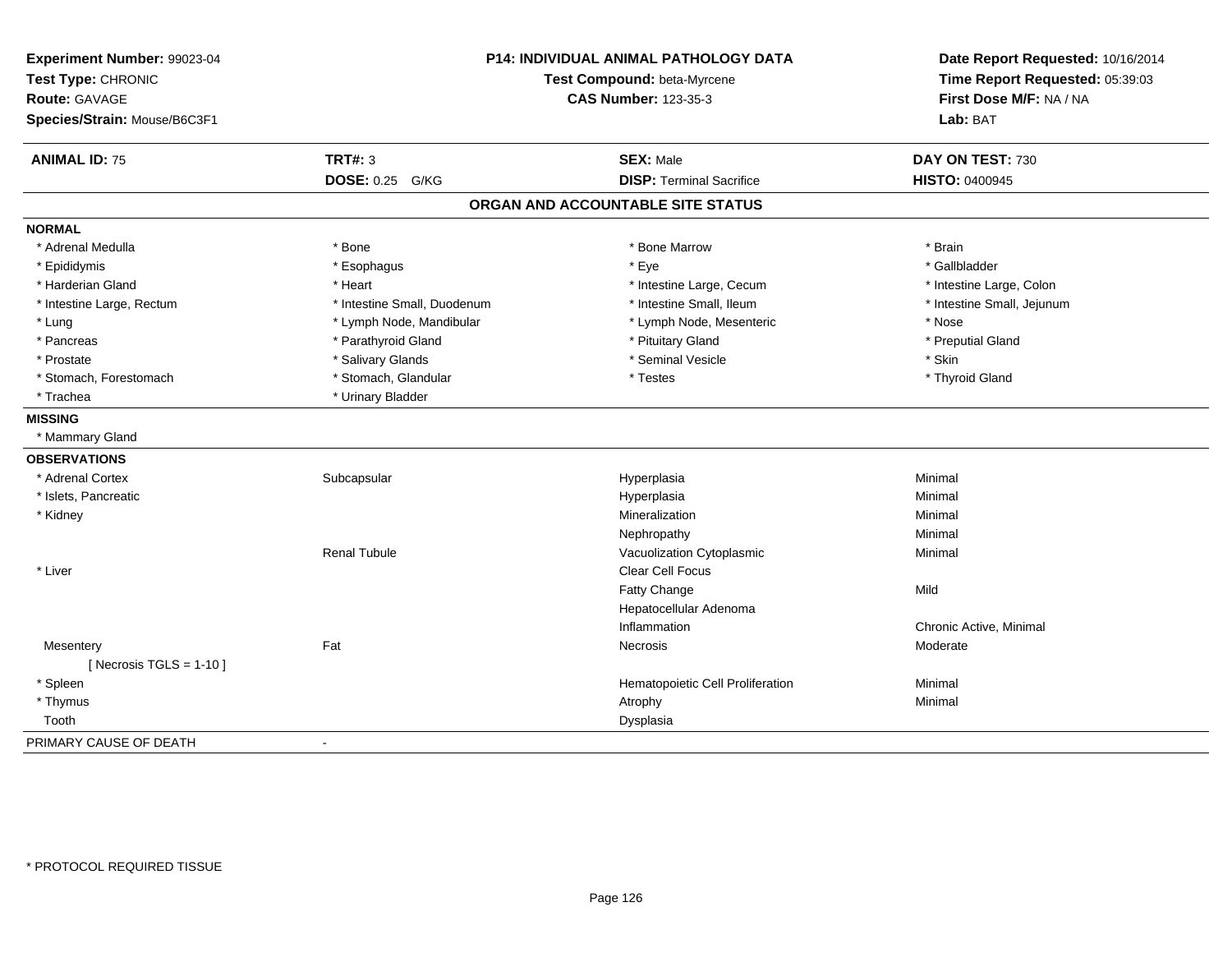| Experiment Number: 99023-04<br>Test Type: CHRONIC<br><b>Route: GAVAGE</b><br>Species/Strain: Mouse/B6C3F1   |                           | <b>P14: INDIVIDUAL ANIMAL PATHOLOGY DATA</b><br>Test Compound: beta-Myrcene<br><b>CAS Number: 123-35-3</b> | Date Report Requested: 10/16/2014<br>Time Report Requested: 05:39:03<br>First Dose M/F: NA / NA<br>Lab: BAT |
|-------------------------------------------------------------------------------------------------------------|---------------------------|------------------------------------------------------------------------------------------------------------|-------------------------------------------------------------------------------------------------------------|
|                                                                                                             |                           |                                                                                                            |                                                                                                             |
| <b>ANIMAL ID: 76</b>                                                                                        | <b>TRT#: 3</b>            | <b>SEX: Male</b>                                                                                           | DAY ON TEST: 635                                                                                            |
|                                                                                                             | <b>DOSE: 0.25</b><br>G/KG | <b>DISP: Natural Death</b>                                                                                 | <b>HISTO: 0400946</b>                                                                                       |
|                                                                                                             |                           | ORGAN AND ACCOUNTABLE SITE STATUS                                                                          |                                                                                                             |
| <b>NORMAL</b>                                                                                               |                           |                                                                                                            |                                                                                                             |
| * Adrenal Medulla                                                                                           | * Bone                    | * Bone Marrow                                                                                              | * Brain                                                                                                     |
| * Esophagus                                                                                                 | * Eye                     | * Gallbladder                                                                                              | * Intestine Large, Cecum                                                                                    |
| * Intestine Large, Colon                                                                                    | * Intestine Large, Rectum | * Intestine Small, Duodenum                                                                                | * Intestine Small, Ileum                                                                                    |
| * Intestine Small, Jejunum                                                                                  | * Pancreas                | * Parathyroid Gland                                                                                        | * Pituitary Gland                                                                                           |
| * Preputial Gland                                                                                           | * Prostate                | * Salivary Glands                                                                                          | * Skin                                                                                                      |
| * Stomach, Forestomach                                                                                      | * Stomach, Glandular      | * Thyroid Gland                                                                                            | * Trachea                                                                                                   |
| * Urinary Bladder                                                                                           |                           |                                                                                                            |                                                                                                             |
| <b>MISSING</b>                                                                                              |                           |                                                                                                            |                                                                                                             |
| * Mammary Gland                                                                                             |                           |                                                                                                            |                                                                                                             |
| <b>OBSERVATIONS</b>                                                                                         |                           |                                                                                                            |                                                                                                             |
| * Adrenal Cortex                                                                                            | Subcapsular               | Hyperplasia                                                                                                | Minimal                                                                                                     |
| Note: One adrenal gland was missing on microscopic exam; the tissue included as adrenal was hepatoblastoma. |                           |                                                                                                            |                                                                                                             |
| * Epididymis                                                                                                |                           | Hepatoblastoma                                                                                             | Metastatic (Liver)                                                                                          |
| [Hepatoblastoma TGLS = 2-11]                                                                                |                           |                                                                                                            |                                                                                                             |
| * Harderian Gland                                                                                           |                           | Fibrosis                                                                                                   | Moderate                                                                                                    |
| * Heart                                                                                                     |                           | Cardiomyopathy                                                                                             | Minimal                                                                                                     |
|                                                                                                             |                           | Mineralization                                                                                             | Minimal                                                                                                     |
| * Islets, Pancreatic                                                                                        |                           | Hyperplasia                                                                                                | Minimal                                                                                                     |
| * Kidney                                                                                                    |                           | Mineralization                                                                                             | Minimal                                                                                                     |
|                                                                                                             |                           | Nephropathy                                                                                                | Mild                                                                                                        |
|                                                                                                             | <b>Renal Tubule</b>       | Pigmentation                                                                                               | Hemosiderin, Marked                                                                                         |
| * Liver                                                                                                     |                           | Hematopoietic Cell Proliferation                                                                           | Minimal                                                                                                     |
|                                                                                                             |                           | Hepatoblastoma                                                                                             |                                                                                                             |
|                                                                                                             |                           | Inflammation                                                                                               | Chronic Active, Minimal                                                                                     |
| [Hepatoblastoma TGLS = 1-10]                                                                                |                           |                                                                                                            |                                                                                                             |
| * Lung                                                                                                      |                           | Hepatoblastoma                                                                                             | Metastatic (Liver)                                                                                          |
| * Lymph Node, Mandibular                                                                                    |                           | Infiltration Cellular                                                                                      | Plasma Cell, Mild                                                                                           |
| * Lymph Node, Mesenteric                                                                                    |                           | Hepatoblastoma                                                                                             | Metastatic (Liver)                                                                                          |
| Mesentery                                                                                                   |                           | Hepatoblastoma                                                                                             | Metastatic (Liver)                                                                                          |
| [Hepatoblastoma TGLS = 3-12]                                                                                |                           |                                                                                                            |                                                                                                             |
|                                                                                                             |                           |                                                                                                            |                                                                                                             |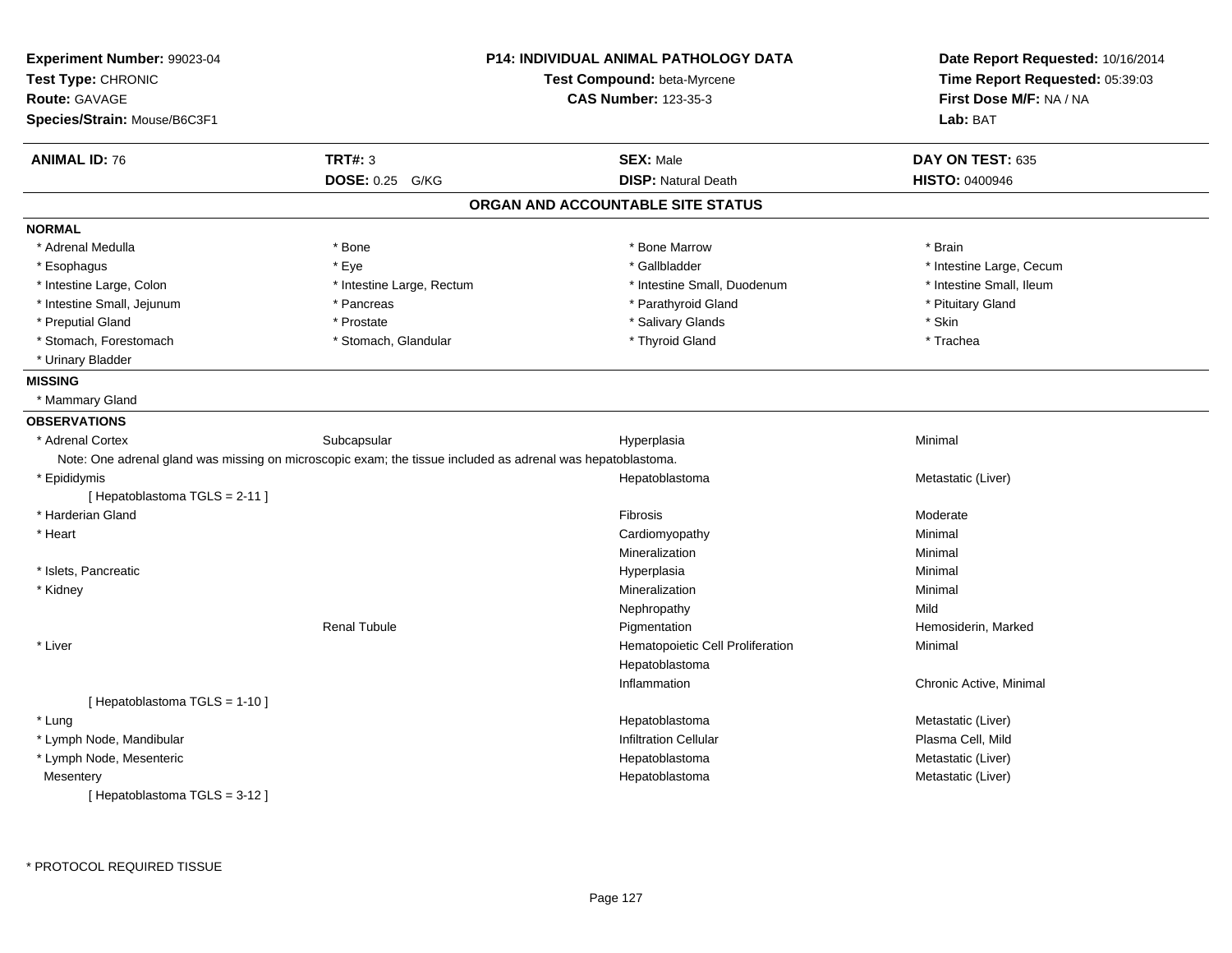| <b>Experiment Number: 99023-04</b><br><b>Test Type: CHRONIC</b><br><b>Route: GAVAGE</b><br>Species/Strain: Mouse/B6C3F1 |                        | <b>P14: INDIVIDUAL ANIMAL PATHOLOGY DATA</b><br><b>Test Compound: beta-Myrcene</b><br><b>CAS Number: 123-35-3</b> | Date Report Requested: 10/16/2014<br>Time Report Requested: 05:39:03<br>First Dose M/F: NA / NA<br>Lab: BAT |
|-------------------------------------------------------------------------------------------------------------------------|------------------------|-------------------------------------------------------------------------------------------------------------------|-------------------------------------------------------------------------------------------------------------|
| <b>ANIMAL ID: 76</b>                                                                                                    | TRT#: 3                | <b>SEX: Male</b>                                                                                                  | DAY ON TEST: 635                                                                                            |
|                                                                                                                         | <b>DOSE: 0.25 G/KG</b> | <b>DISP: Natural Death</b>                                                                                        | <b>HISTO: 0400946</b>                                                                                       |
|                                                                                                                         |                        | ORGAN AND ACCOUNTABLE SITE STATUS                                                                                 |                                                                                                             |
| * Nose                                                                                                                  |                        | Inflammation                                                                                                      | Mild                                                                                                        |
|                                                                                                                         | Olfactory Epi          | Metaplasia                                                                                                        | Respiratory, Mild                                                                                           |
| * Seminal Vesicle                                                                                                       |                        | Hepatoblastoma                                                                                                    | Metastatic (Liver)                                                                                          |
| * Spleen                                                                                                                | Lymph Follic           | Atrophy                                                                                                           | Marked                                                                                                      |
|                                                                                                                         |                        | Hematopoietic Cell Proliferation                                                                                  | Marked                                                                                                      |
| * Testes                                                                                                                | <b>Germinal Epith</b>  | Degeneration                                                                                                      | Mild                                                                                                        |
| * Thymus                                                                                                                |                        | Hepatoblastoma                                                                                                    | Metastatic (Liver)                                                                                          |
| Tooth                                                                                                                   |                        | Dysplasia                                                                                                         |                                                                                                             |
|                                                                                                                         | Pulp                   | Inflammation                                                                                                      | Mild                                                                                                        |
| PRIMARY CAUSE OF DEATH                                                                                                  | - Liver Hepatoblastoma |                                                                                                                   |                                                                                                             |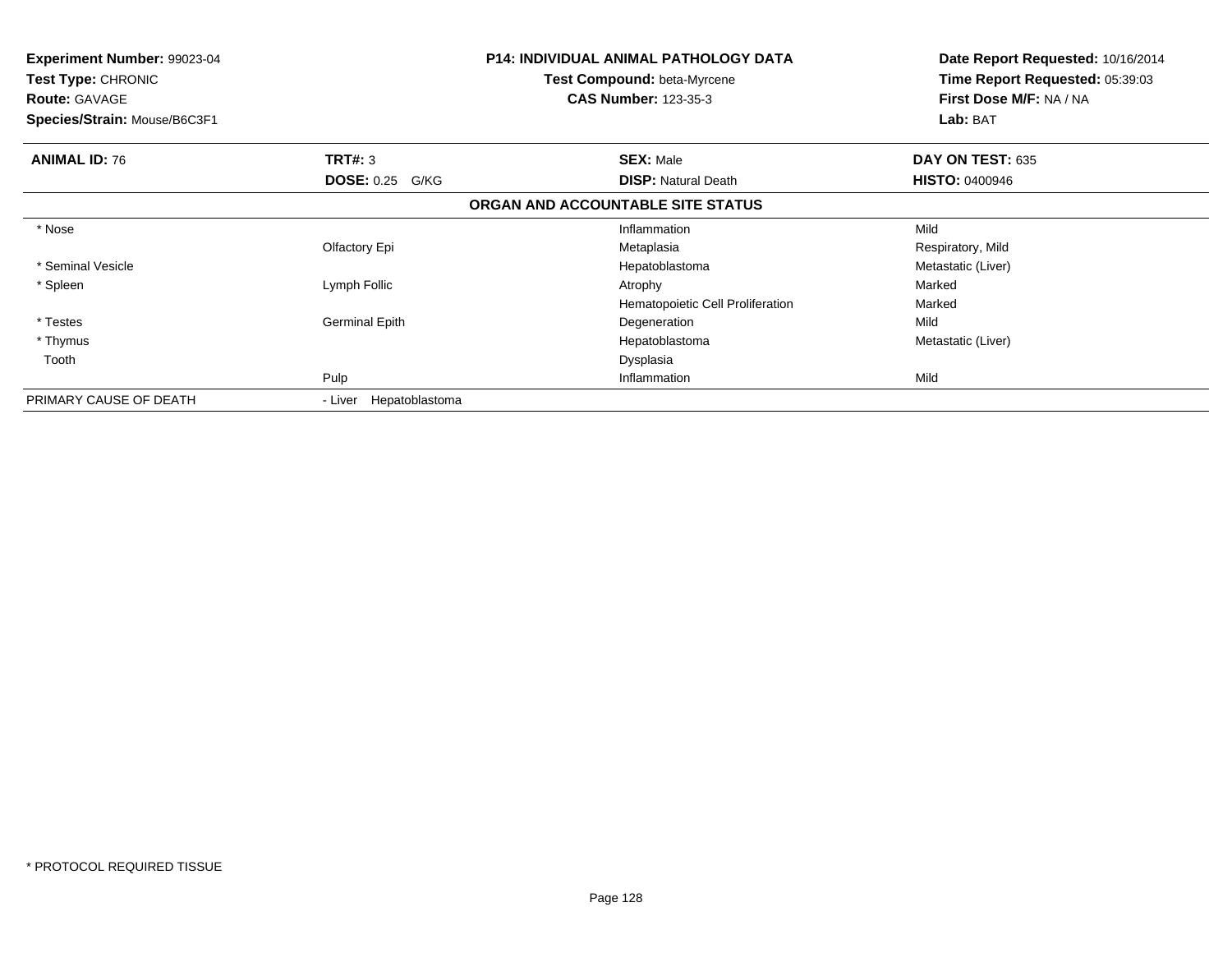| Experiment Number: 99023-04<br>Test Type: CHRONIC<br><b>Route: GAVAGE</b><br>Species/Strain: Mouse/B6C3F1 |                                  | P14: INDIVIDUAL ANIMAL PATHOLOGY DATA<br>Test Compound: beta-Myrcene<br><b>CAS Number: 123-35-3</b> | Date Report Requested: 10/16/2014<br>Time Report Requested: 05:39:03<br>First Dose M/F: NA / NA<br>Lab: BAT |
|-----------------------------------------------------------------------------------------------------------|----------------------------------|-----------------------------------------------------------------------------------------------------|-------------------------------------------------------------------------------------------------------------|
| <b>ANIMAL ID: 77</b>                                                                                      | <b>TRT#: 3</b>                   | <b>SEX: Male</b>                                                                                    | DAY ON TEST: 673                                                                                            |
|                                                                                                           | DOSE: 0.25 G/KG                  | <b>DISP: Moribund Sacrifice</b>                                                                     | <b>HISTO: 0400947</b>                                                                                       |
|                                                                                                           |                                  | ORGAN AND ACCOUNTABLE SITE STATUS                                                                   |                                                                                                             |
| <b>NORMAL</b>                                                                                             |                                  |                                                                                                     |                                                                                                             |
| * Adrenal Medulla                                                                                         | * Bone                           | * Bone Marrow                                                                                       | * Brain                                                                                                     |
| * Epididymis                                                                                              | * Esophagus                      | * Eye                                                                                               | * Gallbladder                                                                                               |
| * Harderian Gland                                                                                         | * Heart                          | * Intestine Large, Cecum                                                                            | * Intestine Large, Colon                                                                                    |
| * Intestine Large, Rectum                                                                                 | * Intestine Small, Duodenum      | * Intestine Small, Ileum                                                                            | * Intestine Small, Jejunum                                                                                  |
| * Islets, Pancreatic                                                                                      | * Nose                           | * Pancreas                                                                                          | * Parathyroid Gland                                                                                         |
| * Pituitary Gland                                                                                         | * Preputial Gland                | * Salivary Glands                                                                                   | * Seminal Vesicle                                                                                           |
| * Skin                                                                                                    | * Stomach, Glandular             | * Trachea                                                                                           | * Urinary Bladder                                                                                           |
| <b>MISSING</b>                                                                                            |                                  |                                                                                                     |                                                                                                             |
| * Mammary Gland                                                                                           |                                  |                                                                                                     |                                                                                                             |
| <b>OBSERVATIONS</b>                                                                                       |                                  |                                                                                                     |                                                                                                             |
| * Adrenal Cortex                                                                                          | Subcapsular                      | Hyperplasia                                                                                         | Minimal                                                                                                     |
| * Kidney                                                                                                  |                                  | Nephropathy                                                                                         | Moderate                                                                                                    |
| * Liver                                                                                                   |                                  | <b>Eosinophilic Focus</b>                                                                           |                                                                                                             |
|                                                                                                           |                                  | Hematopoietic Cell Proliferation                                                                    | Minimal                                                                                                     |
|                                                                                                           |                                  | Hepatocellular Carcinoma                                                                            | Multiple                                                                                                    |
|                                                                                                           |                                  | Inflammation                                                                                        | Chronic Active, Minimal                                                                                     |
| [ Hepatocellular Carcinoma TGLS = 1,2,3 - 10+11+12 ]                                                      |                                  |                                                                                                     |                                                                                                             |
| * Lung                                                                                                    |                                  | Hepatocellular Carcinoma                                                                            | Metastatic (Liver)                                                                                          |
| [ Hepatocellular Carcinoma TGLS = 4,5 - 13+14 ]                                                           |                                  |                                                                                                     |                                                                                                             |
| * Lymph Node, Mandibular                                                                                  |                                  | Atrophy                                                                                             | Minimal                                                                                                     |
| * Lymph Node, Mesenteric                                                                                  |                                  | Atrophy                                                                                             | Minimal                                                                                                     |
| * Prostate                                                                                                |                                  | Inflammation                                                                                        | Minimal                                                                                                     |
| * Spleen                                                                                                  |                                  | Hematopoietic Cell Proliferation                                                                    | Moderate                                                                                                    |
| * Stomach, Forestomach                                                                                    | Epithelium                       | Hyperplasia                                                                                         | Minimal                                                                                                     |
|                                                                                                           |                                  | Inflammation                                                                                        | Minimal                                                                                                     |
| * Testes                                                                                                  | <b>Germinal Epith</b>            | Degeneration                                                                                        | Mild                                                                                                        |
| * Thymus                                                                                                  |                                  | Atrophy                                                                                             | Marked                                                                                                      |
| * Thyroid Gland                                                                                           | <b>Follicular Cel</b>            | Hyperplasia                                                                                         | Minimal                                                                                                     |
| PRIMARY CAUSE OF DEATH                                                                                    | - Liver Hepatocellular Carcinoma |                                                                                                     |                                                                                                             |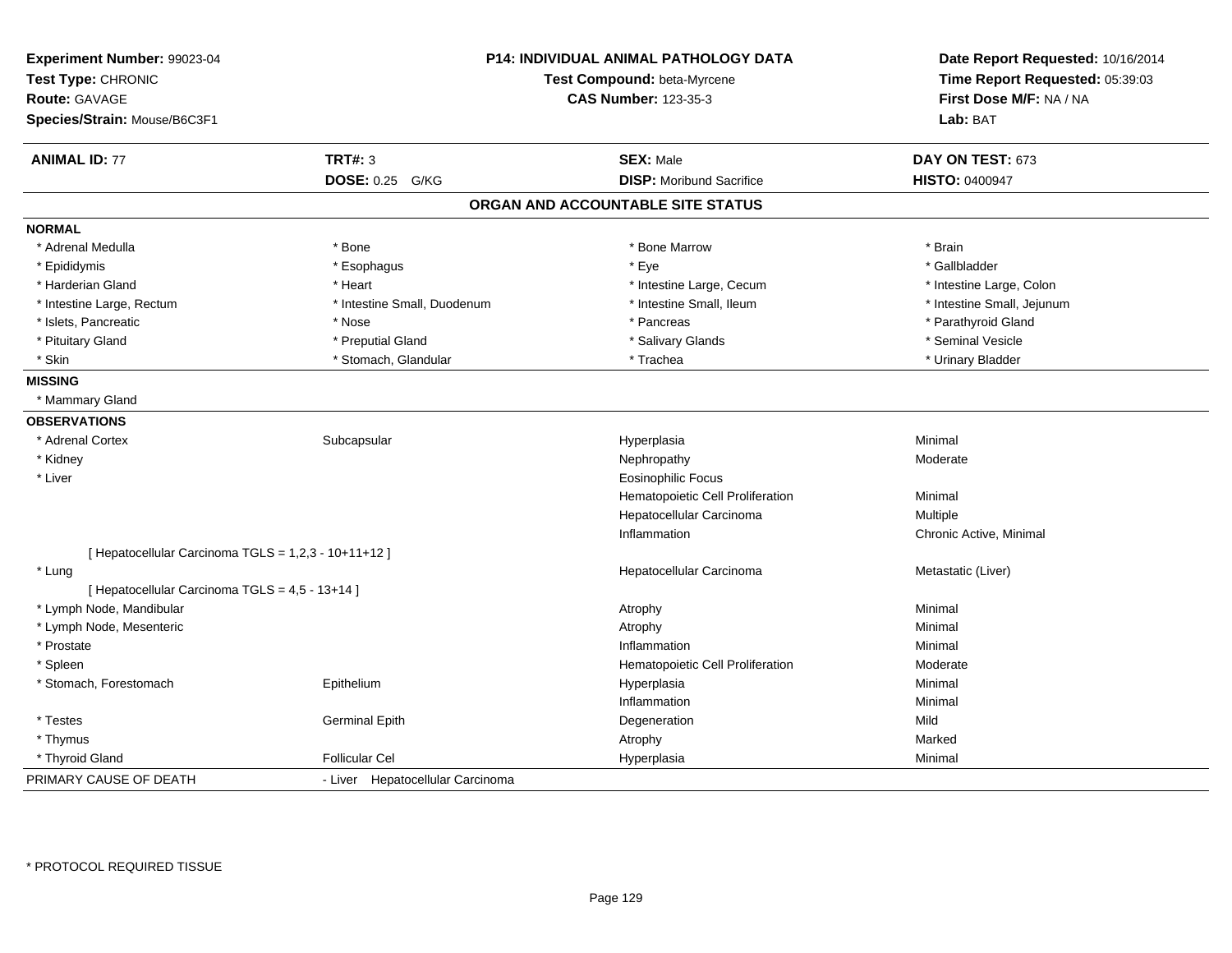| Experiment Number: 99023-04<br>Test Type: CHRONIC<br><b>Route: GAVAGE</b><br>Species/Strain: Mouse/B6C3F1 |                            | <b>P14: INDIVIDUAL ANIMAL PATHOLOGY DATA</b><br>Test Compound: beta-Myrcene<br><b>CAS Number: 123-35-3</b> | Date Report Requested: 10/16/2014<br>Time Report Requested: 05:39:03<br>First Dose M/F: NA / NA<br>Lab: BAT |
|-----------------------------------------------------------------------------------------------------------|----------------------------|------------------------------------------------------------------------------------------------------------|-------------------------------------------------------------------------------------------------------------|
| <b>ANIMAL ID: 78</b>                                                                                      | <b>TRT#: 3</b>             | <b>SEX: Male</b>                                                                                           | DAY ON TEST: 706                                                                                            |
|                                                                                                           | <b>DOSE: 0.25</b><br>G/KG  | <b>DISP: Natural Death</b>                                                                                 | HISTO: 0400948                                                                                              |
|                                                                                                           |                            | ORGAN AND ACCOUNTABLE SITE STATUS                                                                          |                                                                                                             |
| <b>NORMAL</b>                                                                                             |                            |                                                                                                            |                                                                                                             |
| * Adrenal Medulla                                                                                         | * Bone                     | * Bone Marrow                                                                                              | * Brain                                                                                                     |
| * Epididymis                                                                                              | * Esophagus                | * Eye                                                                                                      | * Gallbladder                                                                                               |
| * Intestine Large, Cecum                                                                                  | * Intestine Large, Colon   | * Intestine Large, Rectum                                                                                  | * Intestine Small, Duodenum                                                                                 |
| * Lung                                                                                                    | * Lymph Node, Mandibular   | * Nose                                                                                                     | * Pancreas                                                                                                  |
| * Parathyroid Gland                                                                                       | * Pituitary Gland          | * Preputial Gland                                                                                          | * Salivary Glands                                                                                           |
| * Seminal Vesicle                                                                                         | * Skin                     | * Stomach, Glandular                                                                                       | * Testes                                                                                                    |
| * Thymus                                                                                                  | * Trachea                  | * Urinary Bladder                                                                                          |                                                                                                             |
| <b>MISSING</b>                                                                                            |                            |                                                                                                            |                                                                                                             |
| * Mammary Gland                                                                                           |                            |                                                                                                            |                                                                                                             |
| <b>AUTO PRECLUDES DIAG.</b>                                                                               |                            |                                                                                                            |                                                                                                             |
| * Intestine Small, Ileum                                                                                  | * Intestine Small, Jejunum |                                                                                                            |                                                                                                             |
| <b>OBSERVATIONS</b>                                                                                       |                            |                                                                                                            |                                                                                                             |
| * Adrenal Cortex                                                                                          | Zona Fascult               | Atrophy                                                                                                    | Moderate                                                                                                    |
|                                                                                                           | Subcapsular                | Hyperplasia                                                                                                | Marked                                                                                                      |
| * Harderian Gland                                                                                         |                            | Hyperplasia                                                                                                | Mild                                                                                                        |
| * Heart                                                                                                   |                            | Cardiomyopathy                                                                                             | Mild                                                                                                        |
| * Islets, Pancreatic                                                                                      |                            | Hyperplasia                                                                                                | Minimal                                                                                                     |
| * Kidney                                                                                                  |                            | Mineralization                                                                                             | Minimal                                                                                                     |
|                                                                                                           |                            | Nephropathy                                                                                                | Mild                                                                                                        |
|                                                                                                           | <b>Renal Tubule</b>        | Vacuolization Cytoplasmic                                                                                  | Mild                                                                                                        |
| * Liver                                                                                                   |                            | <b>Basophilic Focus</b>                                                                                    |                                                                                                             |
|                                                                                                           |                            | <b>Eosinophilic Focus</b>                                                                                  |                                                                                                             |
|                                                                                                           |                            | Hemangiosarcoma                                                                                            | Multiple                                                                                                    |
|                                                                                                           |                            | Hepatocellular Adenoma                                                                                     |                                                                                                             |
|                                                                                                           |                            | Inflammation                                                                                               | Chronic Active, Minimal                                                                                     |
|                                                                                                           |                            | Necrosis                                                                                                   | Minimal                                                                                                     |
| [Hemangiosarcoma TGLS = 5,6,7,8,9,10 - 4+5+10+11+12+13]                                                   |                            |                                                                                                            |                                                                                                             |
| * Lymph Node, Mesenteric                                                                                  |                            | Atrophy                                                                                                    | Minimal                                                                                                     |
| * Preputial GI                                                                                            |                            |                                                                                                            |                                                                                                             |
| Note: One preputial gland was missing at trim.                                                            |                            |                                                                                                            |                                                                                                             |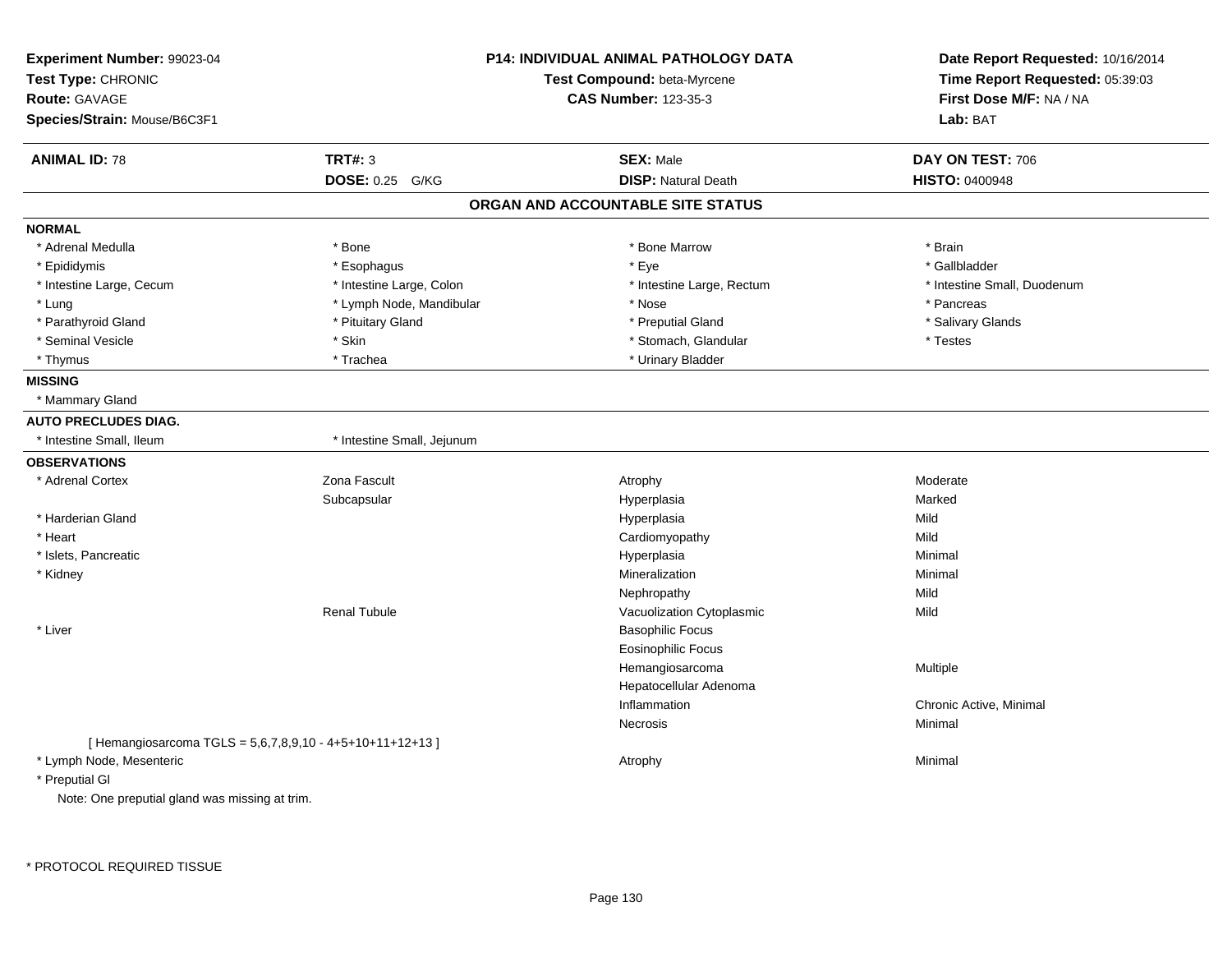| Experiment Number: 99023-04<br>Test Type: CHRONIC<br><b>Route: GAVAGE</b><br>Species/Strain: Mouse/B6C3F1 |                           | <b>P14: INDIVIDUAL ANIMAL PATHOLOGY DATA</b><br>Test Compound: beta-Myrcene<br><b>CAS Number: 123-35-3</b> | Date Report Requested: 10/16/2014<br>Time Report Requested: 05:39:03<br>First Dose M/F: NA / NA<br>Lab: BAT |
|-----------------------------------------------------------------------------------------------------------|---------------------------|------------------------------------------------------------------------------------------------------------|-------------------------------------------------------------------------------------------------------------|
| <b>ANIMAL ID: 78</b>                                                                                      | TRT#: 3                   | <b>SEX: Male</b>                                                                                           | DAY ON TEST: 706                                                                                            |
|                                                                                                           | <b>DOSE: 0.25</b><br>G/KG | <b>DISP: Natural Death</b>                                                                                 | <b>HISTO: 0400948</b>                                                                                       |
|                                                                                                           |                           | ORGAN AND ACCOUNTABLE SITE STATUS                                                                          |                                                                                                             |
| * Prostate<br>* Sem Ves<br>Note: TGL-2 (enlargement) had no corresponding microscopic lesion.             |                           | Inflammation                                                                                               | Minimal                                                                                                     |
| * Spleen<br>[Hemangiosarcoma TGLS = 3-4]                                                                  |                           | Hemangiosarcoma<br>Hematopoietic Cell Proliferation                                                        | Mild                                                                                                        |
| * Stomach, Forestomach                                                                                    | Epithelium                | Hyperplasia<br>Inflammation<br>Ulcer                                                                       | Moderate<br>Mild<br>Minimal                                                                                 |
| * Thyroid Gland<br>[Cyst TGLS = $4-3$ ]                                                                   | Follicle                  | Cyst                                                                                                       | Minimal                                                                                                     |
| Tooth<br>* Urin Bladder                                                                                   |                           | Dysplasia                                                                                                  |                                                                                                             |
| Note: TGL-1 (gross dilatation) had no corresponding lesion.                                               |                           |                                                                                                            |                                                                                                             |
| PRIMARY CAUSE OF DEATH                                                                                    | - Liver Hemangiosarcoma   |                                                                                                            |                                                                                                             |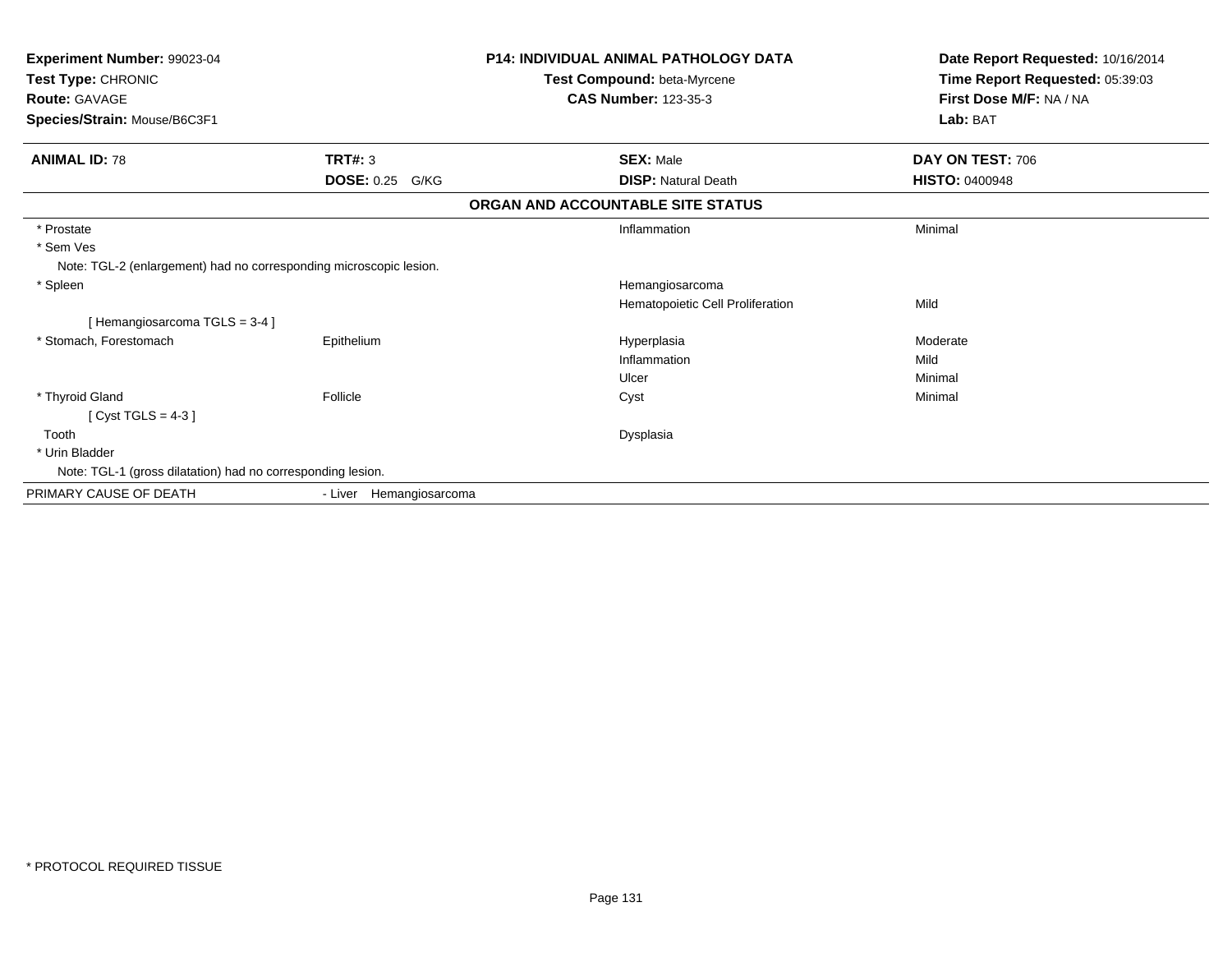| <b>TRT#: 3</b><br><b>ANIMAL ID: 79</b><br>DOSE: 0.25 G/KG<br><b>NORMAL</b><br>* Bone<br>* Brain<br>* Gallbladder<br>* Intestine Large, Cecum<br>* Intestine Small, Duodenum<br>* Intestine Small, Ileum<br>* Nose<br>* Pancreas<br>* Preputial Gland<br>* Prostate<br>* Stomach, Glandular<br>* Testes | <b>SEX: Male</b><br><b>DISP: Terminal Sacrifice</b><br>ORGAN AND ACCOUNTABLE SITE STATUS<br>* Epididymis<br>* Intestine Large, Colon<br>* Intestine Small, Jejunum<br>* Parathyroid Gland<br>* Salivary Glands<br>* Thyroid Gland | DAY ON TEST: 729<br><b>HISTO: 0400949</b><br>* Esophagus<br>* Intestine Large, Rectum<br>* Islets, Pancreatic<br>* Pituitary Gland |
|--------------------------------------------------------------------------------------------------------------------------------------------------------------------------------------------------------------------------------------------------------------------------------------------------------|-----------------------------------------------------------------------------------------------------------------------------------------------------------------------------------------------------------------------------------|------------------------------------------------------------------------------------------------------------------------------------|
|                                                                                                                                                                                                                                                                                                        |                                                                                                                                                                                                                                   |                                                                                                                                    |
|                                                                                                                                                                                                                                                                                                        |                                                                                                                                                                                                                                   |                                                                                                                                    |
|                                                                                                                                                                                                                                                                                                        |                                                                                                                                                                                                                                   |                                                                                                                                    |
|                                                                                                                                                                                                                                                                                                        |                                                                                                                                                                                                                                   |                                                                                                                                    |
|                                                                                                                                                                                                                                                                                                        |                                                                                                                                                                                                                                   |                                                                                                                                    |
|                                                                                                                                                                                                                                                                                                        |                                                                                                                                                                                                                                   |                                                                                                                                    |
|                                                                                                                                                                                                                                                                                                        |                                                                                                                                                                                                                                   |                                                                                                                                    |
|                                                                                                                                                                                                                                                                                                        |                                                                                                                                                                                                                                   |                                                                                                                                    |
|                                                                                                                                                                                                                                                                                                        |                                                                                                                                                                                                                                   | * Seminal Vesicle                                                                                                                  |
|                                                                                                                                                                                                                                                                                                        |                                                                                                                                                                                                                                   | * Trachea                                                                                                                          |
| * Urinary Bladder                                                                                                                                                                                                                                                                                      |                                                                                                                                                                                                                                   |                                                                                                                                    |
| <b>MISSING</b>                                                                                                                                                                                                                                                                                         |                                                                                                                                                                                                                                   |                                                                                                                                    |
| * Mammary Gland<br>* Thymus                                                                                                                                                                                                                                                                            |                                                                                                                                                                                                                                   |                                                                                                                                    |
| <b>OBSERVATIONS</b>                                                                                                                                                                                                                                                                                    |                                                                                                                                                                                                                                   |                                                                                                                                    |
| * Adrenal Cortex<br>Subcapsular                                                                                                                                                                                                                                                                        | Hyperplasia                                                                                                                                                                                                                       | Mild                                                                                                                               |
| * Adrenal Medulla                                                                                                                                                                                                                                                                                      | Pheochromocytoma Malignant                                                                                                                                                                                                        |                                                                                                                                    |
| * Bone Marrow<br><b>Myeloid Cell</b>                                                                                                                                                                                                                                                                   | Hyperplasia                                                                                                                                                                                                                       | Mild                                                                                                                               |
| * Eye<br>Cornea                                                                                                                                                                                                                                                                                        | Hyperplasia                                                                                                                                                                                                                       | Squamous, Mild                                                                                                                     |
| Note: Corneal epithelial hyperplasia is secondary to proptosis of the eye from the harderian tumor.                                                                                                                                                                                                    |                                                                                                                                                                                                                                   |                                                                                                                                    |
| * Harderian Gland                                                                                                                                                                                                                                                                                      | Carcinoma                                                                                                                                                                                                                         |                                                                                                                                    |
| [Carcinoma TGLS = 1-9]                                                                                                                                                                                                                                                                                 |                                                                                                                                                                                                                                   |                                                                                                                                    |
| * Heart                                                                                                                                                                                                                                                                                                | Cardiomyopathy                                                                                                                                                                                                                    | Minimal                                                                                                                            |
| Cortex<br>* Kidney                                                                                                                                                                                                                                                                                     | Cyst                                                                                                                                                                                                                              | Minimal                                                                                                                            |
|                                                                                                                                                                                                                                                                                                        | Mineralization                                                                                                                                                                                                                    | Minimal                                                                                                                            |
|                                                                                                                                                                                                                                                                                                        | Nephropathy                                                                                                                                                                                                                       | Minimal                                                                                                                            |
| <b>Renal Tubule</b>                                                                                                                                                                                                                                                                                    | Vacuolization Cytoplasmic                                                                                                                                                                                                         | Minimal                                                                                                                            |
| * Liver                                                                                                                                                                                                                                                                                                | Eosinophilic Focus                                                                                                                                                                                                                |                                                                                                                                    |
|                                                                                                                                                                                                                                                                                                        | Hepatocellular Adenoma                                                                                                                                                                                                            | Multiple                                                                                                                           |
|                                                                                                                                                                                                                                                                                                        | Inflammation                                                                                                                                                                                                                      | Chronic Active, Minimal                                                                                                            |
| [ Eosinophilic Focus TGLS = 8,9 - 11+12 ]<br>[ Hepatocellular Adenoma TGLS = 6,7 - 4+10 ]                                                                                                                                                                                                              |                                                                                                                                                                                                                                   |                                                                                                                                    |
| * Lung<br>Alveolar Epith                                                                                                                                                                                                                                                                               | Hyperplasia                                                                                                                                                                                                                       | Moderate                                                                                                                           |
| Alveolus                                                                                                                                                                                                                                                                                               | <b>Infiltration Cellular</b>                                                                                                                                                                                                      | Histiocyte, Minimal                                                                                                                |
| * Lymph Node, Mandibular                                                                                                                                                                                                                                                                               | <b>Infiltration Cellular</b>                                                                                                                                                                                                      | Plasma Cell, Mild                                                                                                                  |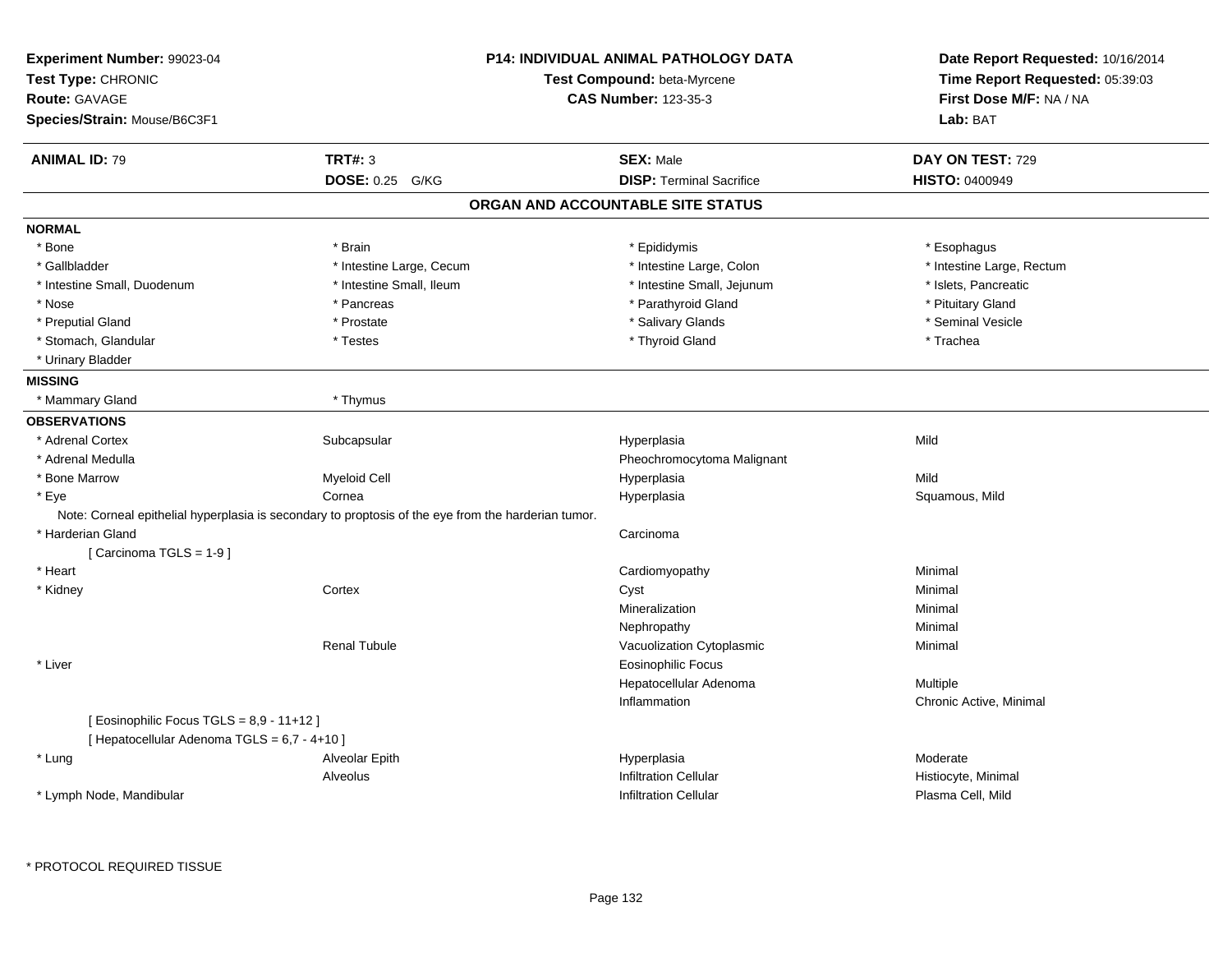| <b>Experiment Number: 99023-04</b><br>Test Type: CHRONIC<br><b>Route: GAVAGE</b> |                        | <b>P14: INDIVIDUAL ANIMAL PATHOLOGY DATA</b><br>Test Compound: beta-Myrcene<br><b>CAS Number: 123-35-3</b>                                      | Date Report Requested: 10/16/2014<br>Time Report Requested: 05:39:03<br>First Dose M/F: NA / NA |
|----------------------------------------------------------------------------------|------------------------|-------------------------------------------------------------------------------------------------------------------------------------------------|-------------------------------------------------------------------------------------------------|
| Species/Strain: Mouse/B6C3F1                                                     |                        |                                                                                                                                                 | Lab: BAT                                                                                        |
| <b>ANIMAL ID: 79</b>                                                             | TRT#: 3                | <b>SEX: Male</b>                                                                                                                                | DAY ON TEST: 729                                                                                |
|                                                                                  | <b>DOSE: 0.25 G/KG</b> | <b>DISP:</b> Terminal Sacrifice                                                                                                                 | <b>HISTO: 0400949</b>                                                                           |
|                                                                                  |                        | ORGAN AND ACCOUNTABLE SITE STATUS                                                                                                               |                                                                                                 |
| [Infiltration Cellular TGLS = 5-2]                                               |                        |                                                                                                                                                 |                                                                                                 |
| * Lymph Node, Mesenteric                                                         |                        | Pheochromocytoma Malignant                                                                                                                      | Metastatic (Adrenal Medulla)                                                                    |
| * Preputial GI                                                                   |                        |                                                                                                                                                 |                                                                                                 |
|                                                                                  |                        | Note: No corresponding lesion for TGL-3, preputial gland enlargement; preputial glands are no more inflamed or distended than in other animals. |                                                                                                 |
| * Skin                                                                           |                        | Ulcer                                                                                                                                           | Moderate                                                                                        |
| [Ulcer TGLS = $2-11$ ]                                                           |                        |                                                                                                                                                 |                                                                                                 |
| * Spleen                                                                         |                        | Hematopoietic Cell Proliferation                                                                                                                | Mild                                                                                            |
| * Stomach, Forestomach                                                           |                        | Squamous Cell Papilloma                                                                                                                         |                                                                                                 |
| [Squamous Cell Papilloma TGLS = 4-10]                                            |                        |                                                                                                                                                 |                                                                                                 |
| Tooth                                                                            |                        | Dysplasia                                                                                                                                       |                                                                                                 |
| PRIMARY CAUSE OF DEATH                                                           |                        |                                                                                                                                                 |                                                                                                 |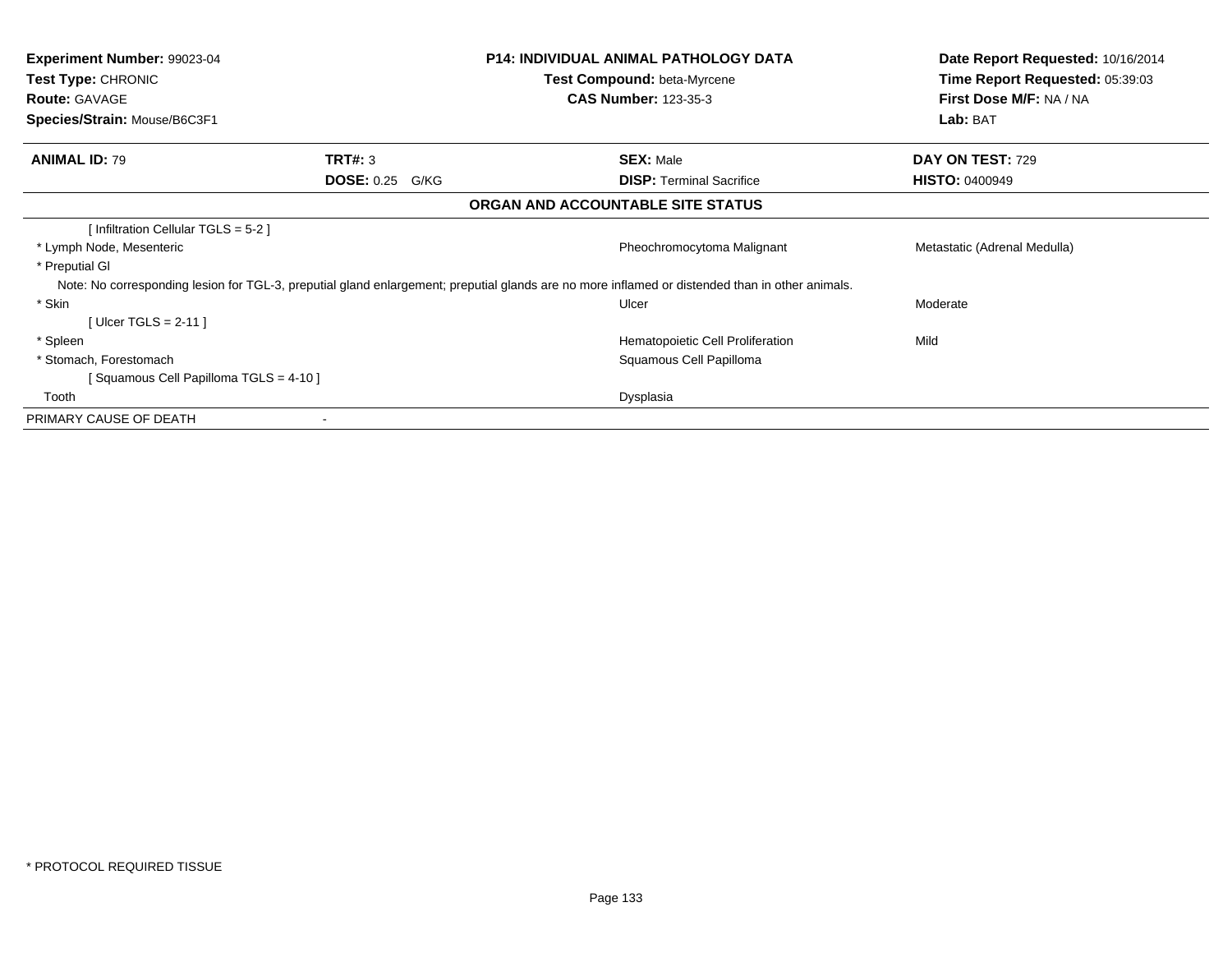| <b>TRT#: 3</b><br><b>ANIMAL ID: 80</b><br><b>SEX: Male</b><br>DAY ON TEST: 729<br><b>DISP: Terminal Sacrifice</b><br>DOSE: 0.25 G/KG<br><b>HISTO: 0400950</b><br>ORGAN AND ACCOUNTABLE SITE STATUS<br>* Adrenal Medulla<br>* Bone<br>* Bone Marrow<br>* Brain<br>* Gallbladder<br>* Epididymis<br>* Esophagus<br>* Eye<br>* Heart<br>* Intestine Large, Colon<br>* Intestine Large, Rectum<br>* Intestine Small, Duodenum<br>* Intestine Small, Jejunum<br>* Intestine Small, Ileum<br>* Lymph Node, Mesenteric<br>* Lung<br>* Parathyroid Gland<br>* Nose<br>* Pancreas<br>* Prostate<br>* Salivary Glands<br>* Seminal Vesicle<br>* Skin<br>* Stomach, Forestomach<br>* Stomach, Glandular<br>* Testes<br>* Thyroid Gland<br>* Trachea<br>* Urinary Bladder<br>* Pituitary Gland<br>* Mammary Gland<br>Mild<br>* Adrenal Cortex<br>Subcapsular<br>Hyperplasia<br>* Harderian Gland<br>Adenoma<br>* Intestine Large, Cecum<br>Lymphoid Tiss<br>Hyperplasia<br>Moderate<br>* Islets, Pancreatic<br>Hyperplasia<br>Minimal<br><b>Renal Tubule</b><br>* Kidney<br>Hyperplasia<br>Minimal<br>Infarct<br>Minimal<br>Minimal<br>Mineralization<br>Mild<br>Nephropathy<br>Minimal<br><b>Renal Tubule</b><br>Vacuolization Cytoplasmic<br>* Liver<br>Minimal<br>Angiectasis<br>Clear Cell Focus<br>Mild<br>Fatty Change<br>Hepatocellular Adenoma<br>Multiple<br>[Clear Cell Focus TGLS = 4-11]<br>[ Hepatocellular Adenoma TGLS = 2,3,5 - 4+10+12 ]<br>* Lymph Node, Mandibular<br>Hyperplasia<br>Lymphoid, Mild<br>* Preputial Gland<br>Mild<br>Ectasia<br>[ Ectasia TGLS = $1-8$ ]<br>* Spleen<br>Hematopoietic Cell Proliferation<br>Minimal | Experiment Number: 99023-04<br>Test Type: CHRONIC<br>Route: GAVAGE<br>Species/Strain: Mouse/B6C3F1 | P14: INDIVIDUAL ANIMAL PATHOLOGY DATA<br>Test Compound: beta-Myrcene<br><b>CAS Number: 123-35-3</b> | Date Report Requested: 10/16/2014<br>Time Report Requested: 05:39:03<br>First Dose M/F: NA / NA<br>Lab: BAT |
|-------------------------------------------------------------------------------------------------------------------------------------------------------------------------------------------------------------------------------------------------------------------------------------------------------------------------------------------------------------------------------------------------------------------------------------------------------------------------------------------------------------------------------------------------------------------------------------------------------------------------------------------------------------------------------------------------------------------------------------------------------------------------------------------------------------------------------------------------------------------------------------------------------------------------------------------------------------------------------------------------------------------------------------------------------------------------------------------------------------------------------------------------------------------------------------------------------------------------------------------------------------------------------------------------------------------------------------------------------------------------------------------------------------------------------------------------------------------------------------------------------------------------------------------------------------------------------------------------------------------------------------------|----------------------------------------------------------------------------------------------------|-----------------------------------------------------------------------------------------------------|-------------------------------------------------------------------------------------------------------------|
|                                                                                                                                                                                                                                                                                                                                                                                                                                                                                                                                                                                                                                                                                                                                                                                                                                                                                                                                                                                                                                                                                                                                                                                                                                                                                                                                                                                                                                                                                                                                                                                                                                           |                                                                                                    |                                                                                                     |                                                                                                             |
|                                                                                                                                                                                                                                                                                                                                                                                                                                                                                                                                                                                                                                                                                                                                                                                                                                                                                                                                                                                                                                                                                                                                                                                                                                                                                                                                                                                                                                                                                                                                                                                                                                           |                                                                                                    |                                                                                                     |                                                                                                             |
|                                                                                                                                                                                                                                                                                                                                                                                                                                                                                                                                                                                                                                                                                                                                                                                                                                                                                                                                                                                                                                                                                                                                                                                                                                                                                                                                                                                                                                                                                                                                                                                                                                           |                                                                                                    |                                                                                                     |                                                                                                             |
|                                                                                                                                                                                                                                                                                                                                                                                                                                                                                                                                                                                                                                                                                                                                                                                                                                                                                                                                                                                                                                                                                                                                                                                                                                                                                                                                                                                                                                                                                                                                                                                                                                           | <b>NORMAL</b>                                                                                      |                                                                                                     |                                                                                                             |
|                                                                                                                                                                                                                                                                                                                                                                                                                                                                                                                                                                                                                                                                                                                                                                                                                                                                                                                                                                                                                                                                                                                                                                                                                                                                                                                                                                                                                                                                                                                                                                                                                                           |                                                                                                    |                                                                                                     |                                                                                                             |
|                                                                                                                                                                                                                                                                                                                                                                                                                                                                                                                                                                                                                                                                                                                                                                                                                                                                                                                                                                                                                                                                                                                                                                                                                                                                                                                                                                                                                                                                                                                                                                                                                                           |                                                                                                    |                                                                                                     |                                                                                                             |
|                                                                                                                                                                                                                                                                                                                                                                                                                                                                                                                                                                                                                                                                                                                                                                                                                                                                                                                                                                                                                                                                                                                                                                                                                                                                                                                                                                                                                                                                                                                                                                                                                                           |                                                                                                    |                                                                                                     |                                                                                                             |
|                                                                                                                                                                                                                                                                                                                                                                                                                                                                                                                                                                                                                                                                                                                                                                                                                                                                                                                                                                                                                                                                                                                                                                                                                                                                                                                                                                                                                                                                                                                                                                                                                                           |                                                                                                    |                                                                                                     |                                                                                                             |
|                                                                                                                                                                                                                                                                                                                                                                                                                                                                                                                                                                                                                                                                                                                                                                                                                                                                                                                                                                                                                                                                                                                                                                                                                                                                                                                                                                                                                                                                                                                                                                                                                                           |                                                                                                    |                                                                                                     |                                                                                                             |
|                                                                                                                                                                                                                                                                                                                                                                                                                                                                                                                                                                                                                                                                                                                                                                                                                                                                                                                                                                                                                                                                                                                                                                                                                                                                                                                                                                                                                                                                                                                                                                                                                                           |                                                                                                    |                                                                                                     |                                                                                                             |
|                                                                                                                                                                                                                                                                                                                                                                                                                                                                                                                                                                                                                                                                                                                                                                                                                                                                                                                                                                                                                                                                                                                                                                                                                                                                                                                                                                                                                                                                                                                                                                                                                                           |                                                                                                    |                                                                                                     |                                                                                                             |
|                                                                                                                                                                                                                                                                                                                                                                                                                                                                                                                                                                                                                                                                                                                                                                                                                                                                                                                                                                                                                                                                                                                                                                                                                                                                                                                                                                                                                                                                                                                                                                                                                                           |                                                                                                    |                                                                                                     |                                                                                                             |
|                                                                                                                                                                                                                                                                                                                                                                                                                                                                                                                                                                                                                                                                                                                                                                                                                                                                                                                                                                                                                                                                                                                                                                                                                                                                                                                                                                                                                                                                                                                                                                                                                                           | <b>MISSING</b>                                                                                     |                                                                                                     |                                                                                                             |
|                                                                                                                                                                                                                                                                                                                                                                                                                                                                                                                                                                                                                                                                                                                                                                                                                                                                                                                                                                                                                                                                                                                                                                                                                                                                                                                                                                                                                                                                                                                                                                                                                                           |                                                                                                    |                                                                                                     |                                                                                                             |
|                                                                                                                                                                                                                                                                                                                                                                                                                                                                                                                                                                                                                                                                                                                                                                                                                                                                                                                                                                                                                                                                                                                                                                                                                                                                                                                                                                                                                                                                                                                                                                                                                                           | <b>OBSERVATIONS</b>                                                                                |                                                                                                     |                                                                                                             |
|                                                                                                                                                                                                                                                                                                                                                                                                                                                                                                                                                                                                                                                                                                                                                                                                                                                                                                                                                                                                                                                                                                                                                                                                                                                                                                                                                                                                                                                                                                                                                                                                                                           |                                                                                                    |                                                                                                     |                                                                                                             |
|                                                                                                                                                                                                                                                                                                                                                                                                                                                                                                                                                                                                                                                                                                                                                                                                                                                                                                                                                                                                                                                                                                                                                                                                                                                                                                                                                                                                                                                                                                                                                                                                                                           |                                                                                                    |                                                                                                     |                                                                                                             |
|                                                                                                                                                                                                                                                                                                                                                                                                                                                                                                                                                                                                                                                                                                                                                                                                                                                                                                                                                                                                                                                                                                                                                                                                                                                                                                                                                                                                                                                                                                                                                                                                                                           |                                                                                                    |                                                                                                     |                                                                                                             |
|                                                                                                                                                                                                                                                                                                                                                                                                                                                                                                                                                                                                                                                                                                                                                                                                                                                                                                                                                                                                                                                                                                                                                                                                                                                                                                                                                                                                                                                                                                                                                                                                                                           |                                                                                                    |                                                                                                     |                                                                                                             |
|                                                                                                                                                                                                                                                                                                                                                                                                                                                                                                                                                                                                                                                                                                                                                                                                                                                                                                                                                                                                                                                                                                                                                                                                                                                                                                                                                                                                                                                                                                                                                                                                                                           |                                                                                                    |                                                                                                     |                                                                                                             |
|                                                                                                                                                                                                                                                                                                                                                                                                                                                                                                                                                                                                                                                                                                                                                                                                                                                                                                                                                                                                                                                                                                                                                                                                                                                                                                                                                                                                                                                                                                                                                                                                                                           |                                                                                                    |                                                                                                     |                                                                                                             |
|                                                                                                                                                                                                                                                                                                                                                                                                                                                                                                                                                                                                                                                                                                                                                                                                                                                                                                                                                                                                                                                                                                                                                                                                                                                                                                                                                                                                                                                                                                                                                                                                                                           |                                                                                                    |                                                                                                     |                                                                                                             |
|                                                                                                                                                                                                                                                                                                                                                                                                                                                                                                                                                                                                                                                                                                                                                                                                                                                                                                                                                                                                                                                                                                                                                                                                                                                                                                                                                                                                                                                                                                                                                                                                                                           |                                                                                                    |                                                                                                     |                                                                                                             |
|                                                                                                                                                                                                                                                                                                                                                                                                                                                                                                                                                                                                                                                                                                                                                                                                                                                                                                                                                                                                                                                                                                                                                                                                                                                                                                                                                                                                                                                                                                                                                                                                                                           |                                                                                                    |                                                                                                     |                                                                                                             |
|                                                                                                                                                                                                                                                                                                                                                                                                                                                                                                                                                                                                                                                                                                                                                                                                                                                                                                                                                                                                                                                                                                                                                                                                                                                                                                                                                                                                                                                                                                                                                                                                                                           |                                                                                                    |                                                                                                     |                                                                                                             |
|                                                                                                                                                                                                                                                                                                                                                                                                                                                                                                                                                                                                                                                                                                                                                                                                                                                                                                                                                                                                                                                                                                                                                                                                                                                                                                                                                                                                                                                                                                                                                                                                                                           |                                                                                                    |                                                                                                     |                                                                                                             |
|                                                                                                                                                                                                                                                                                                                                                                                                                                                                                                                                                                                                                                                                                                                                                                                                                                                                                                                                                                                                                                                                                                                                                                                                                                                                                                                                                                                                                                                                                                                                                                                                                                           |                                                                                                    |                                                                                                     |                                                                                                             |
|                                                                                                                                                                                                                                                                                                                                                                                                                                                                                                                                                                                                                                                                                                                                                                                                                                                                                                                                                                                                                                                                                                                                                                                                                                                                                                                                                                                                                                                                                                                                                                                                                                           |                                                                                                    |                                                                                                     |                                                                                                             |
|                                                                                                                                                                                                                                                                                                                                                                                                                                                                                                                                                                                                                                                                                                                                                                                                                                                                                                                                                                                                                                                                                                                                                                                                                                                                                                                                                                                                                                                                                                                                                                                                                                           |                                                                                                    |                                                                                                     |                                                                                                             |
|                                                                                                                                                                                                                                                                                                                                                                                                                                                                                                                                                                                                                                                                                                                                                                                                                                                                                                                                                                                                                                                                                                                                                                                                                                                                                                                                                                                                                                                                                                                                                                                                                                           |                                                                                                    |                                                                                                     |                                                                                                             |
|                                                                                                                                                                                                                                                                                                                                                                                                                                                                                                                                                                                                                                                                                                                                                                                                                                                                                                                                                                                                                                                                                                                                                                                                                                                                                                                                                                                                                                                                                                                                                                                                                                           |                                                                                                    |                                                                                                     |                                                                                                             |
|                                                                                                                                                                                                                                                                                                                                                                                                                                                                                                                                                                                                                                                                                                                                                                                                                                                                                                                                                                                                                                                                                                                                                                                                                                                                                                                                                                                                                                                                                                                                                                                                                                           |                                                                                                    |                                                                                                     |                                                                                                             |
|                                                                                                                                                                                                                                                                                                                                                                                                                                                                                                                                                                                                                                                                                                                                                                                                                                                                                                                                                                                                                                                                                                                                                                                                                                                                                                                                                                                                                                                                                                                                                                                                                                           |                                                                                                    |                                                                                                     |                                                                                                             |
|                                                                                                                                                                                                                                                                                                                                                                                                                                                                                                                                                                                                                                                                                                                                                                                                                                                                                                                                                                                                                                                                                                                                                                                                                                                                                                                                                                                                                                                                                                                                                                                                                                           |                                                                                                    |                                                                                                     |                                                                                                             |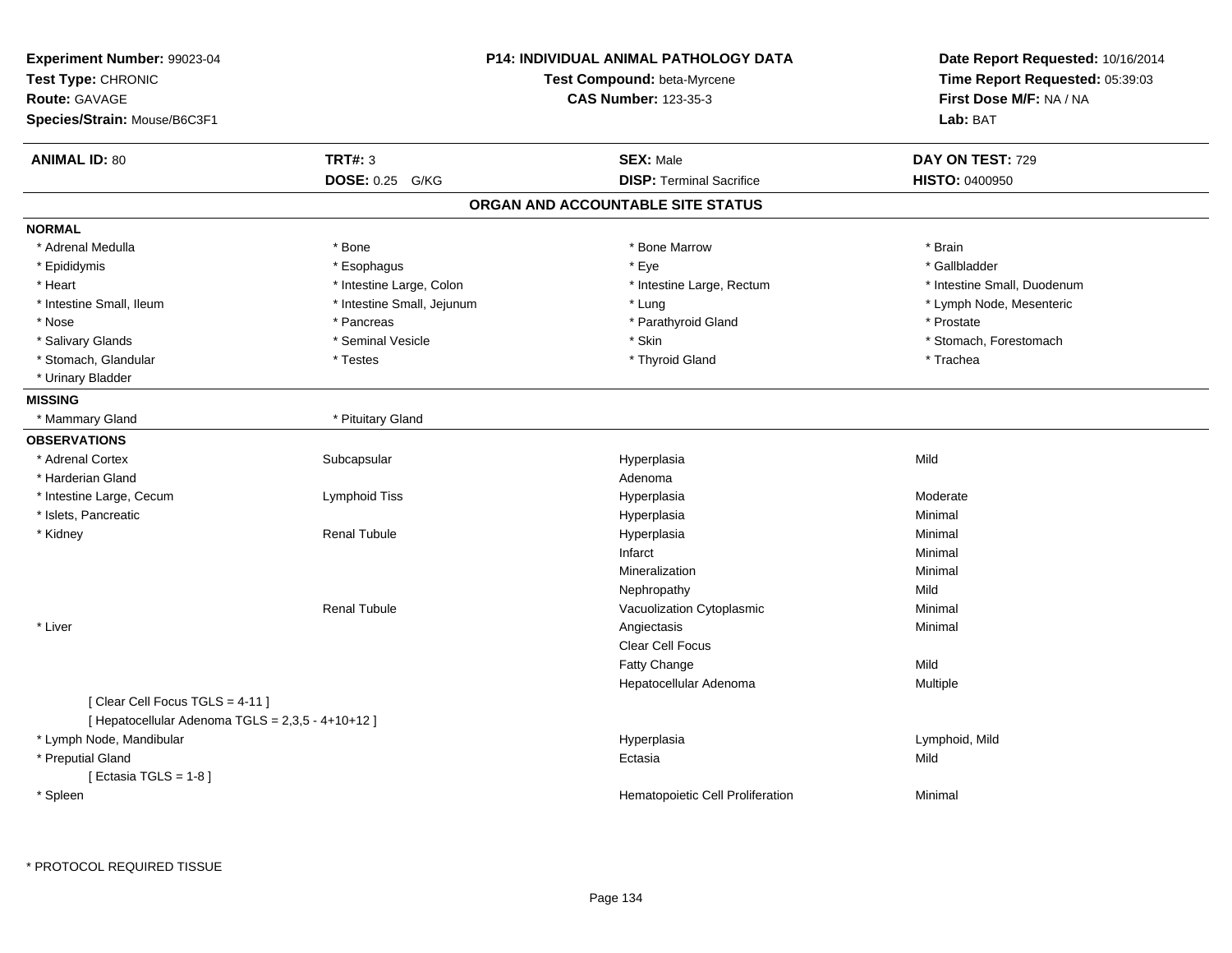| Experiment Number: 99023-04  |                        | <b>P14: INDIVIDUAL ANIMAL PATHOLOGY DATA</b> | Date Report Requested: 10/16/2014 |
|------------------------------|------------------------|----------------------------------------------|-----------------------------------|
| Test Type: CHRONIC           |                        | Test Compound: beta-Myrcene                  | Time Report Requested: 05:39:03   |
| <b>Route: GAVAGE</b>         |                        | <b>CAS Number: 123-35-3</b>                  | First Dose M/F: NA / NA           |
| Species/Strain: Mouse/B6C3F1 |                        |                                              | Lab: BAT                          |
| <b>ANIMAL ID: 80</b>         | TRT#: 3                | <b>SEX: Male</b>                             | <b>DAY ON TEST: 729</b>           |
|                              | <b>DOSE: 0.25 G/KG</b> | <b>DISP: Terminal Sacrifice</b>              | <b>HISTO: 0400950</b>             |
|                              |                        | ORGAN AND ACCOUNTABLE SITE STATUS            |                                   |
| * Thymus                     |                        | Atrophy                                      | Minimal                           |
| Tooth                        |                        | Dysplasia                                    |                                   |
| PRIMARY CAUSE OF DEATH       |                        |                                              |                                   |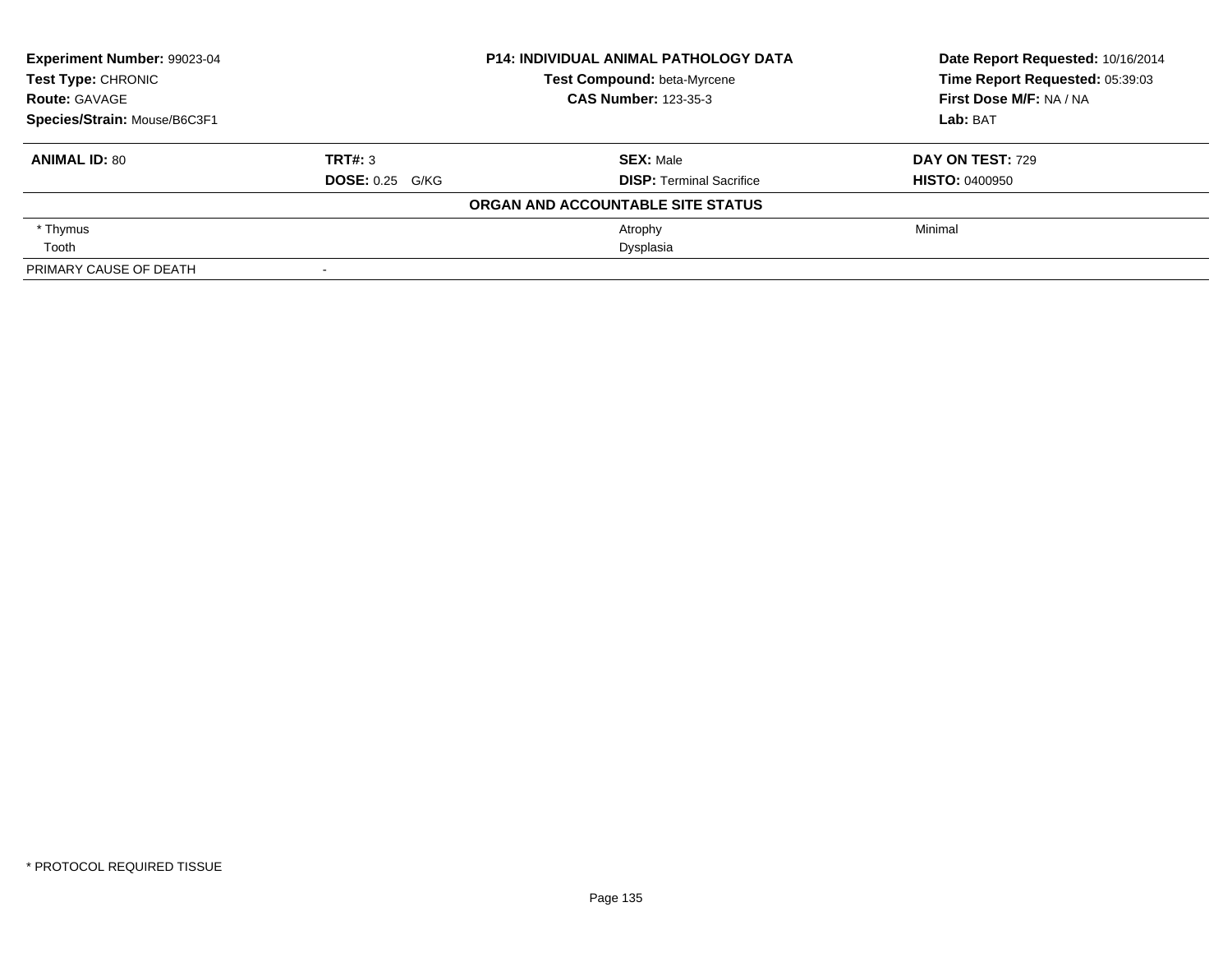| Experiment Number: 99023-04<br>Test Type: CHRONIC<br><b>Route: GAVAGE</b><br>Species/Strain: Mouse/B6C3F1 |                          | <b>P14: INDIVIDUAL ANIMAL PATHOLOGY DATA</b><br>Test Compound: beta-Myrcene<br><b>CAS Number: 123-35-3</b> | Date Report Requested: 10/16/2014<br>Time Report Requested: 05:39:03<br>First Dose M/F: NA / NA<br>Lab: BAT |
|-----------------------------------------------------------------------------------------------------------|--------------------------|------------------------------------------------------------------------------------------------------------|-------------------------------------------------------------------------------------------------------------|
| <b>ANIMAL ID: 81</b>                                                                                      | <b>TRT#: 3</b>           | <b>SEX: Male</b>                                                                                           | DAY ON TEST: 729                                                                                            |
|                                                                                                           | DOSE: 0.25 G/KG          | <b>DISP: Terminal Sacrifice</b>                                                                            | <b>HISTO: 0400951</b>                                                                                       |
|                                                                                                           |                          | ORGAN AND ACCOUNTABLE SITE STATUS                                                                          |                                                                                                             |
| <b>NORMAL</b>                                                                                             |                          |                                                                                                            |                                                                                                             |
| * Adrenal Medulla                                                                                         | * Bone                   | * Bone Marrow                                                                                              | * Brain                                                                                                     |
| * Epididymis                                                                                              | * Eye                    | * Gallbladder                                                                                              | * Harderian Gland                                                                                           |
| * Heart                                                                                                   | * Intestine Large, Cecum | * Intestine Large, Colon                                                                                   | * Intestine Large, Rectum                                                                                   |
| * Intestine Small, Duodenum                                                                               | * Intestine Small, Ileum | * Intestine Small, Jejunum                                                                                 | * Islets, Pancreatic                                                                                        |
| * Lung                                                                                                    | * Lymph Node, Mandibular | * Lymph Node, Mesenteric                                                                                   | * Nose                                                                                                      |
| * Pancreas                                                                                                | * Parathyroid Gland      | * Pituitary Gland                                                                                          | * Preputial Gland                                                                                           |
| * Prostate                                                                                                | * Salivary Glands        | * Seminal Vesicle                                                                                          | * Skin                                                                                                      |
| * Stomach, Forestomach                                                                                    | * Stomach, Glandular     | * Testes                                                                                                   | * Thyroid Gland                                                                                             |
| * Trachea                                                                                                 | * Urinary Bladder        |                                                                                                            |                                                                                                             |
| <b>MISSING</b>                                                                                            |                          |                                                                                                            |                                                                                                             |
| * Mammary Gland                                                                                           |                          |                                                                                                            |                                                                                                             |
| <b>OBSERVATIONS</b>                                                                                       |                          |                                                                                                            |                                                                                                             |
| * Adrenal Cortex                                                                                          | Subcapsular              | Hyperplasia                                                                                                | Mild                                                                                                        |
| * Esophagus                                                                                               |                          | Inflammation                                                                                               | Minimal                                                                                                     |
| * Kidney                                                                                                  |                          | Mineralization                                                                                             | Minimal                                                                                                     |
|                                                                                                           |                          | Nephropathy                                                                                                | Mild                                                                                                        |
|                                                                                                           | <b>Renal Tubule</b>      | Vacuolization Cytoplasmic                                                                                  | Mild                                                                                                        |
| * Liver                                                                                                   |                          | <b>Eosinophilic Focus</b>                                                                                  |                                                                                                             |
|                                                                                                           |                          | Hepatocellular Adenoma                                                                                     | <b>Multiple</b>                                                                                             |
| [ Hepatocellular Adenoma TGLS = 1,2,3 - 4+5+10 ]                                                          |                          |                                                                                                            |                                                                                                             |
| * Spleen                                                                                                  |                          | Hematopoietic Cell Proliferation                                                                           | Minimal                                                                                                     |
| * Thymus                                                                                                  |                          | Atrophy                                                                                                    | Moderate                                                                                                    |
| Tooth                                                                                                     |                          | Dysplasia                                                                                                  |                                                                                                             |
|                                                                                                           | <b>Peridont Tiss</b>     | Inflammation                                                                                               | Moderate                                                                                                    |
| PRIMARY CAUSE OF DEATH                                                                                    | $\blacksquare$           |                                                                                                            |                                                                                                             |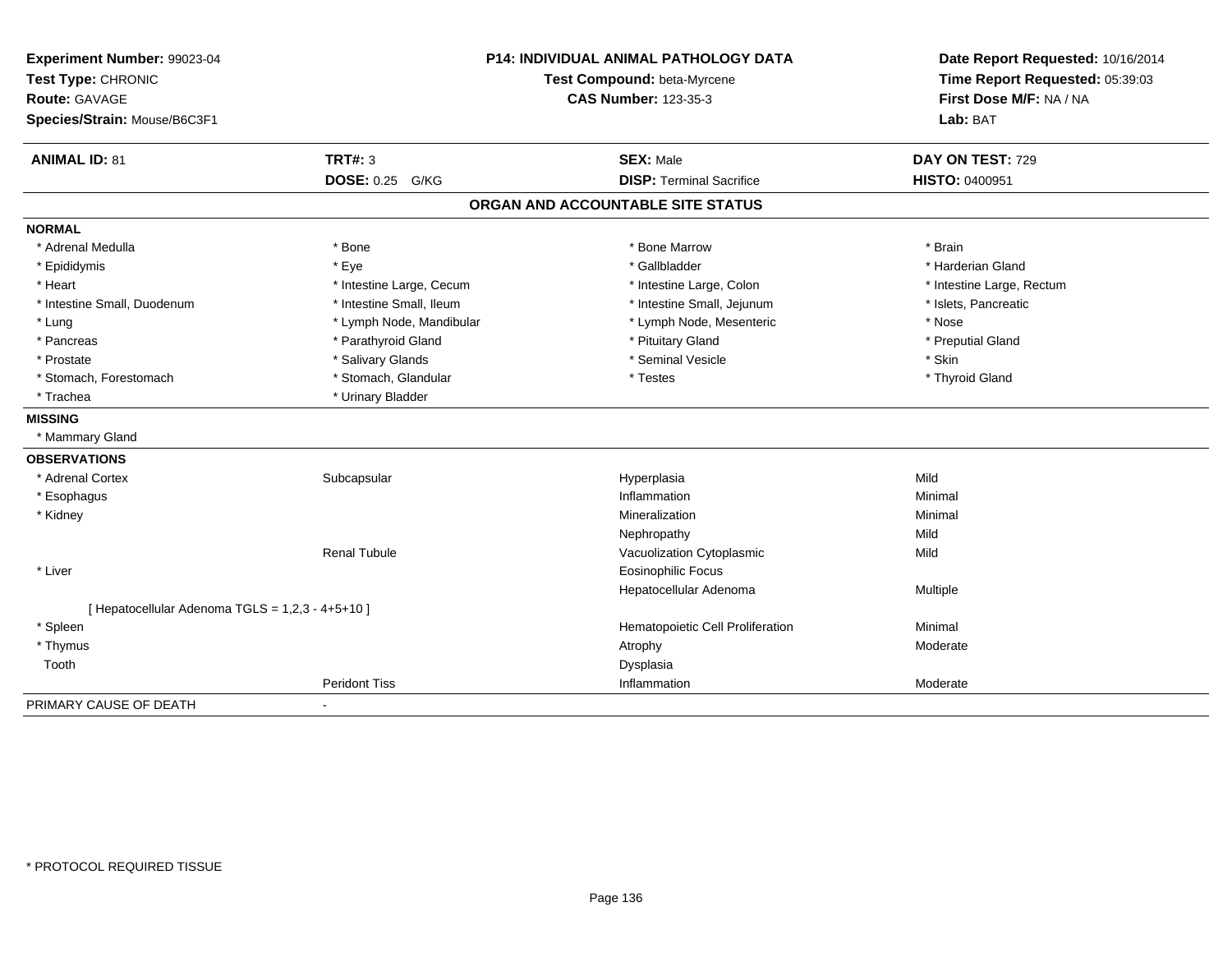| Experiment Number: 99023-04<br>Test Type: CHRONIC<br><b>Route: GAVAGE</b> |                                                                                    | <b>P14: INDIVIDUAL ANIMAL PATHOLOGY DATA</b><br>Test Compound: beta-Myrcene<br><b>CAS Number: 123-35-3</b> | Date Report Requested: 10/16/2014<br>Time Report Requested: 05:39:03<br>First Dose M/F: NA / NA |
|---------------------------------------------------------------------------|------------------------------------------------------------------------------------|------------------------------------------------------------------------------------------------------------|-------------------------------------------------------------------------------------------------|
| Species/Strain: Mouse/B6C3F1                                              |                                                                                    |                                                                                                            | Lab: BAT                                                                                        |
| <b>ANIMAL ID: 82</b>                                                      | <b>TRT#: 3</b>                                                                     | <b>SEX: Male</b>                                                                                           | DAY ON TEST: 503                                                                                |
|                                                                           | DOSE: 0.25 G/KG                                                                    | <b>DISP:</b> Moribund Sacrifice                                                                            | <b>HISTO: 0400952</b>                                                                           |
|                                                                           |                                                                                    | ORGAN AND ACCOUNTABLE SITE STATUS                                                                          |                                                                                                 |
| <b>NORMAL</b>                                                             |                                                                                    |                                                                                                            |                                                                                                 |
| * Adrenal Medulla                                                         | * Bone                                                                             | * Bone Marrow                                                                                              | * Brain                                                                                         |
| * Epididymis                                                              | * Esophagus                                                                        | * Gallbladder                                                                                              | * Heart                                                                                         |
| * Intestine Large, Cecum                                                  | * Intestine Large, Colon                                                           | * Intestine Large, Rectum                                                                                  | * Intestine Small, Duodenum                                                                     |
| * Intestine Small, Ileum                                                  | * Intestine Small, Jejunum                                                         | * Lung                                                                                                     | * Lymph Node, Mesenteric                                                                        |
| * Nose                                                                    | * Pancreas                                                                         | * Parathyroid Gland                                                                                        | * Pituitary Gland                                                                               |
| * Preputial Gland                                                         | * Salivary Glands                                                                  | * Seminal Vesicle                                                                                          | $^\star$ Skin                                                                                   |
| * Stomach, Forestomach                                                    | * Testes                                                                           | * Thyroid Gland                                                                                            | * Trachea                                                                                       |
| * Urinary Bladder                                                         |                                                                                    |                                                                                                            |                                                                                                 |
| <b>MISSING</b>                                                            |                                                                                    |                                                                                                            |                                                                                                 |
| * Mammary Gland                                                           |                                                                                    |                                                                                                            |                                                                                                 |
| <b>OBSERVATIONS</b>                                                       |                                                                                    |                                                                                                            |                                                                                                 |
| * Adrenal Cortex                                                          | Subcapsular                                                                        | Hyperplasia                                                                                                | Mild                                                                                            |
| * Eye                                                                     | Cornea                                                                             | Inflammation                                                                                               | Mild                                                                                            |
|                                                                           | Note: Corneal inflammation secondary to proptosis of globe due to harderian tumor. |                                                                                                            |                                                                                                 |
| * Harderian Gland                                                         |                                                                                    | Adenoma                                                                                                    |                                                                                                 |
| [Adenoma TGLS = $1-9$ ]                                                   |                                                                                    |                                                                                                            |                                                                                                 |
| * Islets, Pancreatic                                                      |                                                                                    | Hyperplasia                                                                                                | Minimal                                                                                         |
| * Kidney                                                                  |                                                                                    | Nephropathy                                                                                                | Minimal                                                                                         |
|                                                                           | <b>Renal Tubule</b>                                                                | Vacuolization Cytoplasmic                                                                                  | Minimal                                                                                         |
| * Liver                                                                   |                                                                                    | Clear Cell Focus                                                                                           |                                                                                                 |
|                                                                           |                                                                                    | Fatty Change                                                                                               | Mild                                                                                            |
|                                                                           | Hepatocyte                                                                         | Hypertrophy                                                                                                | Mild                                                                                            |
|                                                                           |                                                                                    | Inflammation                                                                                               | Chronic Active, Minimal                                                                         |
|                                                                           |                                                                                    | Vacuolization Cytoplasmic                                                                                  | Moderate                                                                                        |
| [Clear Cell Focus TGLS = 2-10]                                            |                                                                                    |                                                                                                            |                                                                                                 |
| [Vacuolization Cytoplasmic TGLS = 3 - 3+4+5+10]                           |                                                                                    |                                                                                                            |                                                                                                 |
| * Lymph Node, Mandibular                                                  |                                                                                    | Hyperplasia                                                                                                | Lymphoid, Minimal                                                                               |
| * Prostate                                                                |                                                                                    | Inflammation                                                                                               | Minimal                                                                                         |
| * Spleen                                                                  |                                                                                    | Hematopoietic Cell Proliferation                                                                           | Mild                                                                                            |
| * Stomach, Glandular                                                      |                                                                                    | Metaplasia                                                                                                 | Squamous, Minimal                                                                               |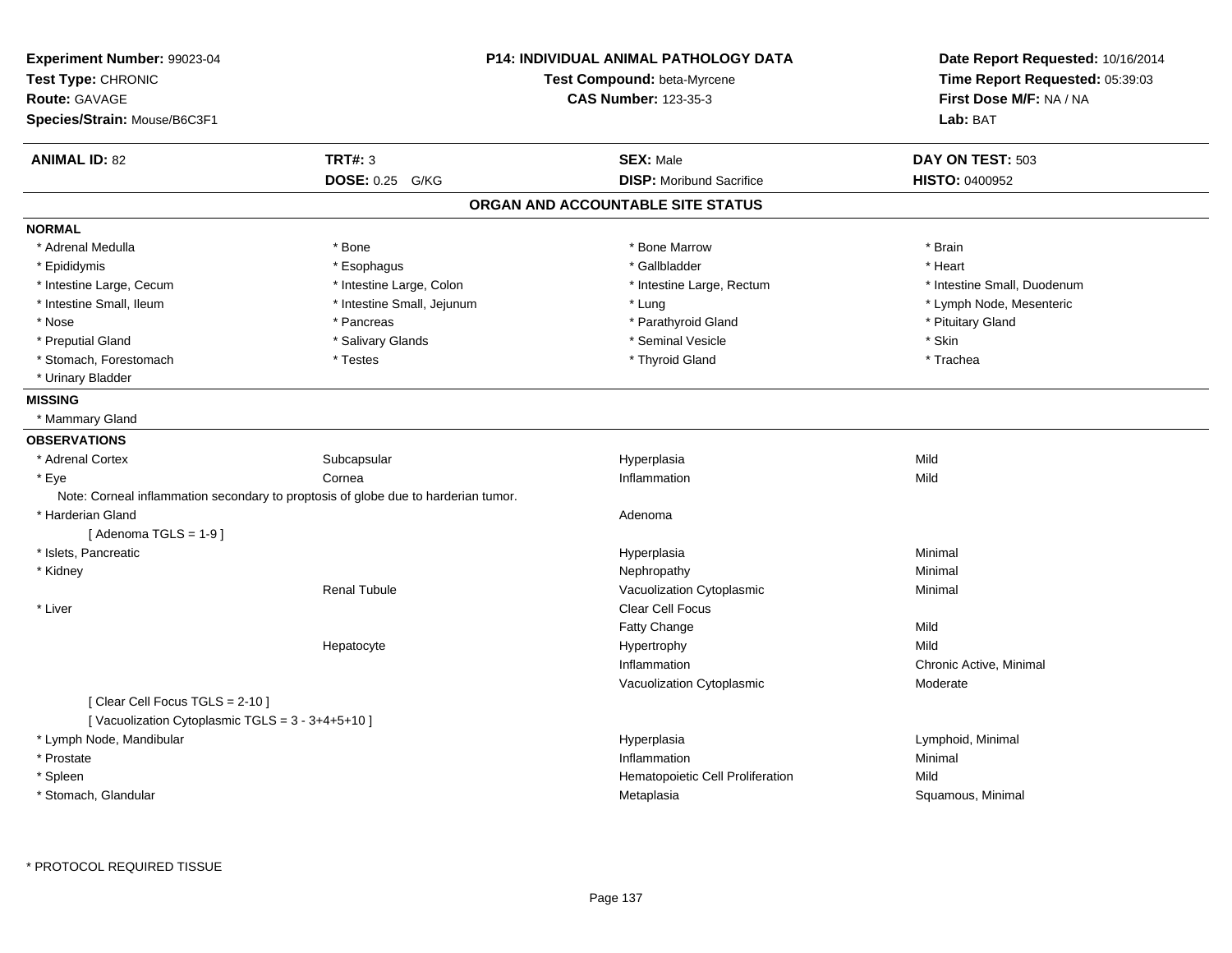| Experiment Number: 99023-04  |                             | <b>P14: INDIVIDUAL ANIMAL PATHOLOGY DATA</b> | Date Report Requested: 10/16/2014<br>Time Report Requested: 05:39:03 |
|------------------------------|-----------------------------|----------------------------------------------|----------------------------------------------------------------------|
| Test Type: CHRONIC           |                             | Test Compound: beta-Myrcene                  |                                                                      |
| <b>Route: GAVAGE</b>         | <b>CAS Number: 123-35-3</b> |                                              | First Dose M/F: NA / NA                                              |
| Species/Strain: Mouse/B6C3F1 |                             |                                              | Lab: BAT                                                             |
| <b>ANIMAL ID: 82</b>         | TRT#: 3                     | <b>SEX: Male</b>                             | DAY ON TEST: 503                                                     |
|                              | <b>DOSE: 0.25 G/KG</b>      | <b>DISP:</b> Moribund Sacrifice              | <b>HISTO: 0400952</b>                                                |
|                              |                             | ORGAN AND ACCOUNTABLE SITE STATUS            |                                                                      |
| * Thymus                     |                             | Atrophy                                      | Minimal                                                              |
| PRIMARY CAUSE OF DEATH       | - Harderian Gland Adenoma   |                                              |                                                                      |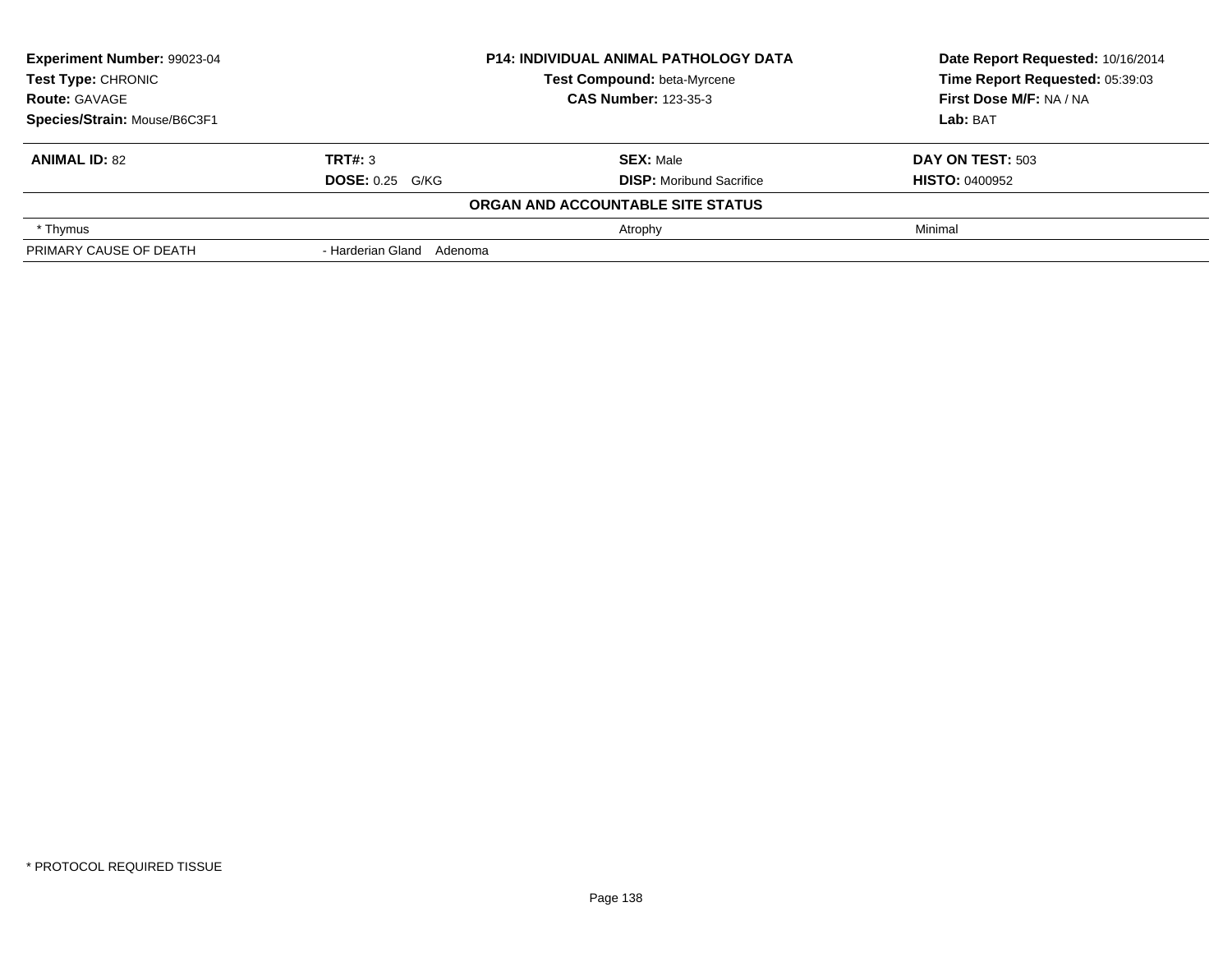| Experiment Number: 99023-04<br>Test Type: CHRONIC           |                            | <b>P14: INDIVIDUAL ANIMAL PATHOLOGY DATA</b><br>Test Compound: beta-Myrcene | Date Report Requested: 10/16/2014<br>Time Report Requested: 05:39:03 |
|-------------------------------------------------------------|----------------------------|-----------------------------------------------------------------------------|----------------------------------------------------------------------|
| <b>Route: GAVAGE</b>                                        |                            | <b>CAS Number: 123-35-3</b>                                                 | First Dose M/F: NA / NA                                              |
| Species/Strain: Mouse/B6C3F1                                |                            |                                                                             | Lab: BAT                                                             |
| <b>ANIMAL ID: 83</b>                                        | <b>TRT#: 3</b>             | <b>SEX: Male</b>                                                            | DAY ON TEST: 728                                                     |
|                                                             | DOSE: 0.25 G/KG            | <b>DISP: Terminal Sacrifice</b>                                             | HISTO: 0400953                                                       |
|                                                             |                            | ORGAN AND ACCOUNTABLE SITE STATUS                                           |                                                                      |
| <b>NORMAL</b>                                               |                            |                                                                             |                                                                      |
| * Adrenal Medulla                                           | * Bone                     | * Brain                                                                     | * Epididymis                                                         |
| * Eye                                                       | * Gallbladder              | * Harderian Gland                                                           | * Heart                                                              |
| * Intestine Large, Cecum                                    | * Intestine Large, Colon   | * Intestine Large, Rectum                                                   | * Intestine Small, Duodenum                                          |
| * Intestine Small, Ileum                                    | * Intestine Small, Jejunum | * Nose                                                                      | * Pancreas                                                           |
| * Parathyroid Gland                                         | * Pituitary Gland          | * Preputial Gland                                                           | * Prostate                                                           |
| * Salivary Glands                                           | * Seminal Vesicle          | * Skin                                                                      | * Stomach, Forestomach                                               |
| * Stomach, Glandular                                        | * Testes                   | * Trachea                                                                   | * Urinary Bladder                                                    |
| <b>MISSING</b>                                              |                            |                                                                             |                                                                      |
| * Mammary Gland                                             |                            |                                                                             |                                                                      |
| <b>OBSERVATIONS</b>                                         |                            |                                                                             |                                                                      |
| * Adrenal Cortex                                            | Subcapsular                | Hyperplasia                                                                 | Mild                                                                 |
|                                                             | Zona Fascult               | Hyperplasia                                                                 | Minimal                                                              |
| * Bone Marrow                                               |                            | Histiocytic Sarcoma                                                         |                                                                      |
| * Esophagus                                                 |                            | Inflammation                                                                | Minimal                                                              |
| * Islets, Pancreatic                                        |                            | Hyperplasia                                                                 | Minimal                                                              |
| * Kidney                                                    | <b>Renal Tubule</b>        | Hyperplasia                                                                 | Minimal                                                              |
|                                                             |                            | Mineralization                                                              | Minimal                                                              |
|                                                             |                            | Nephropathy                                                                 | Mild                                                                 |
|                                                             | <b>Renal Tubule</b>        | Vacuolization Cytoplasmic                                                   | Minimal                                                              |
| * Liver                                                     |                            | Hepatocellular Adenoma                                                      | Multiple                                                             |
|                                                             |                            | Histiocytic Sarcoma                                                         |                                                                      |
| Note: Histiocytic sarcoma is present in all liver sections. |                            |                                                                             |                                                                      |
| [ Hepatocellular Adenoma TGLS = 1,2,3,4,5 - 4+5+10+11+12 ]  |                            |                                                                             |                                                                      |
| * Lung                                                      |                            | Histiocytic Sarcoma                                                         |                                                                      |
| * Lymph Node, Mandibular                                    |                            | Atrophy                                                                     | Minimal                                                              |
| * Lymph Node, Mesenteric                                    |                            | Histiocytic Sarcoma                                                         |                                                                      |
| * Spleen                                                    |                            | Hematopoietic Cell Proliferation                                            | Mild                                                                 |
| * Thymus                                                    |                            | Atrophy                                                                     | Moderate                                                             |
| * Thyroid Gland                                             | Follicle                   | Cyst                                                                        | Minimal                                                              |
| Tooth                                                       |                            | Dysplasia                                                                   |                                                                      |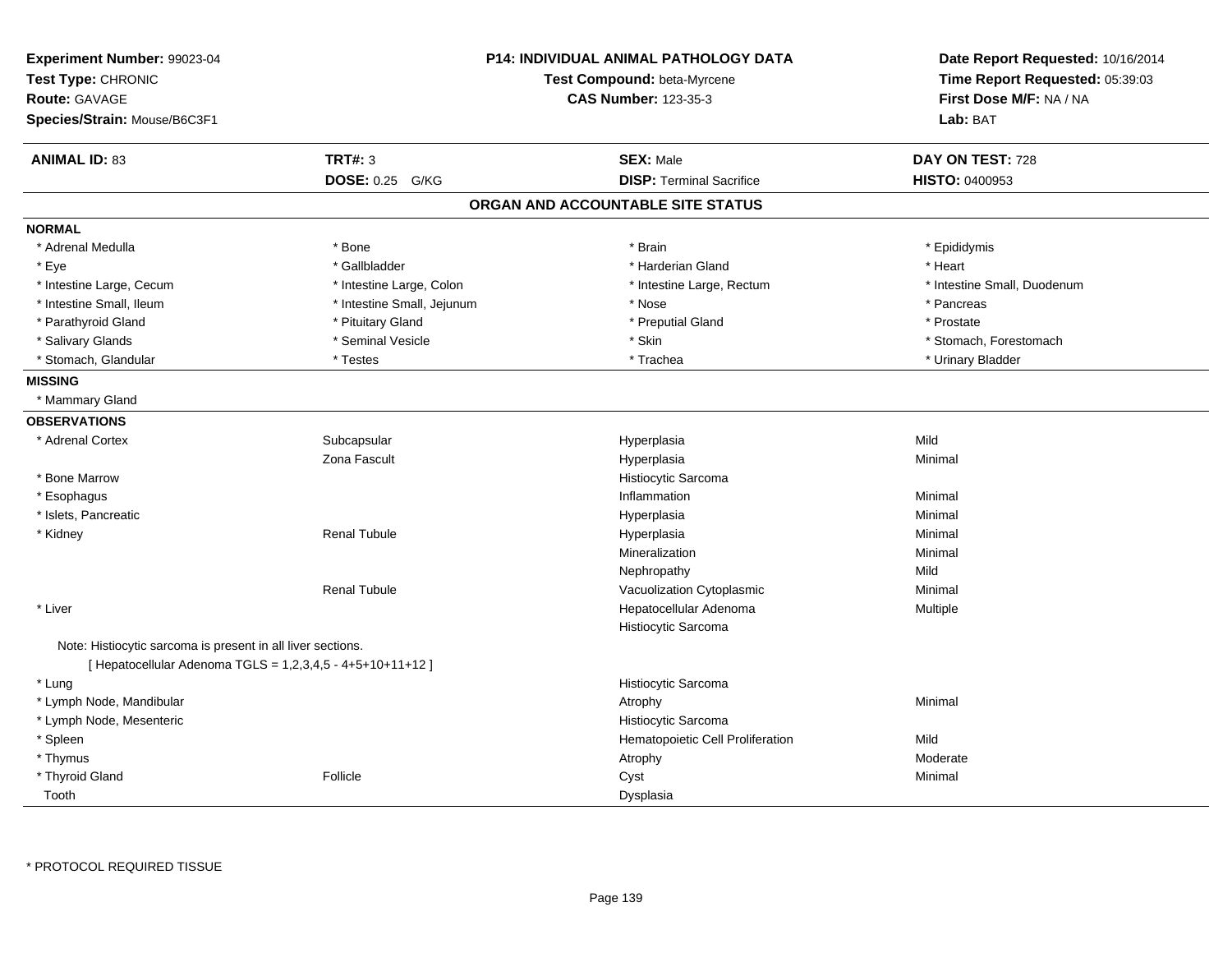| Experiment Number: 99023-04  |                        | <b>P14: INDIVIDUAL ANIMAL PATHOLOGY DATA</b> | Date Report Requested: 10/16/2014 |
|------------------------------|------------------------|----------------------------------------------|-----------------------------------|
| <b>Test Type: CHRONIC</b>    |                        | <b>Test Compound: beta-Myrcene</b>           | Time Report Requested: 05:39:03   |
| <b>Route: GAVAGE</b>         |                        | <b>CAS Number: 123-35-3</b>                  | First Dose M/F: NA / NA           |
| Species/Strain: Mouse/B6C3F1 |                        |                                              | Lab: BAT                          |
| <b>ANIMAL ID: 83</b>         | TRT#: 3                | <b>SEX: Male</b>                             | DAY ON TEST: 728                  |
|                              | <b>DOSE: 0.25 G/KG</b> | <b>DISP: Terminal Sacrifice</b>              | <b>HISTO: 0400953</b>             |
|                              |                        | ORGAN AND ACCOUNTABLE SITE STATUS            |                                   |
| PRIMARY CAUSE OF DEATH       |                        |                                              |                                   |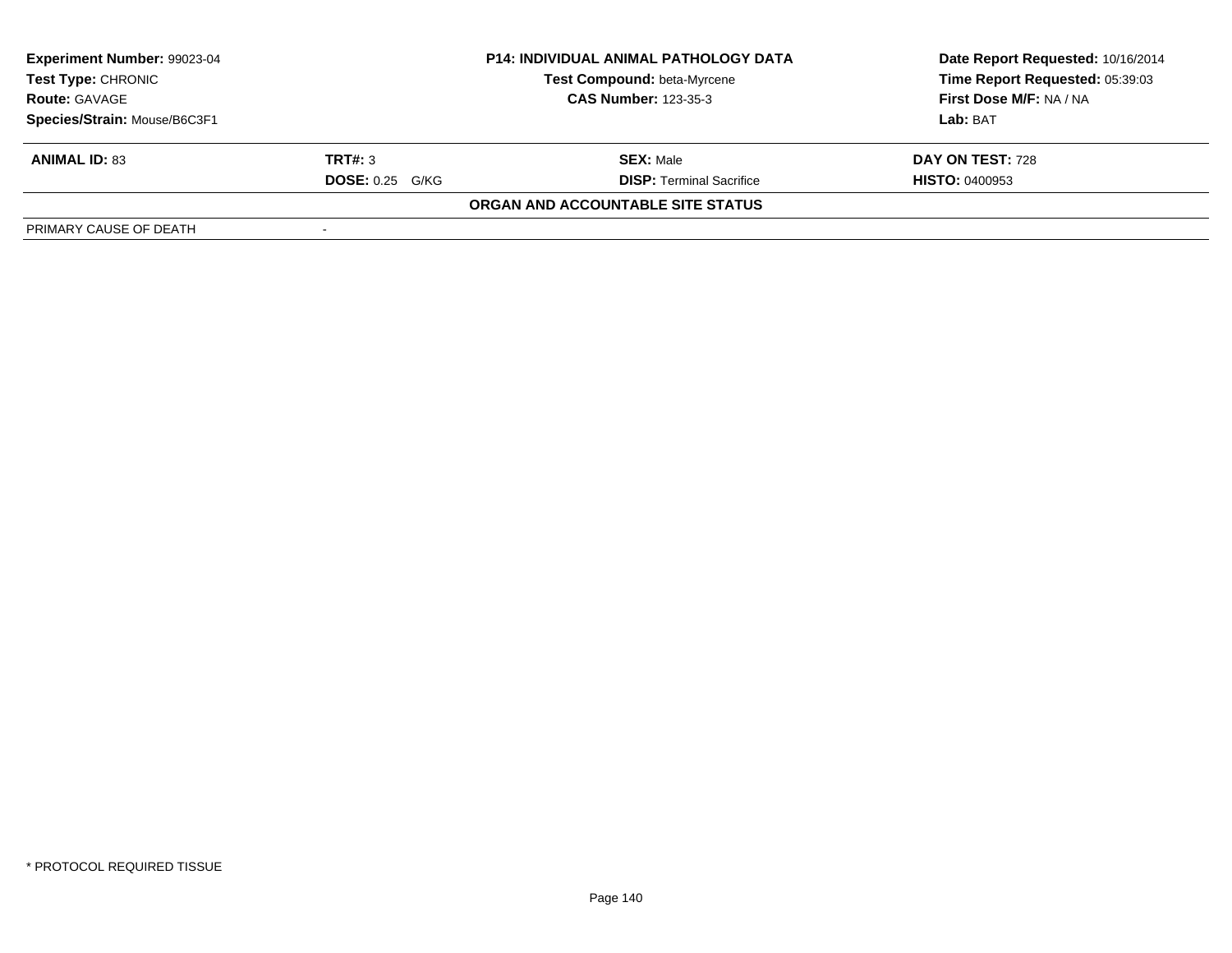| Experiment Number: 99023-04<br>Test Type: CHRONIC<br>Route: GAVAGE<br>Species/Strain: Mouse/B6C3F1 |                                   | <b>P14: INDIVIDUAL ANIMAL PATHOLOGY DATA</b><br>Test Compound: beta-Myrcene<br><b>CAS Number: 123-35-3</b> | Date Report Requested: 10/16/2014<br>Time Report Requested: 05:39:03<br>First Dose M/F: NA / NA<br>Lab: BAT |
|----------------------------------------------------------------------------------------------------|-----------------------------------|------------------------------------------------------------------------------------------------------------|-------------------------------------------------------------------------------------------------------------|
| <b>ANIMAL ID: 84</b>                                                                               | <b>TRT#: 3</b><br>DOSE: 0.25 G/KG | <b>SEX: Male</b><br><b>DISP: Terminal Sacrifice</b>                                                        | DAY ON TEST: 728<br><b>HISTO: 0400954</b>                                                                   |
|                                                                                                    |                                   | ORGAN AND ACCOUNTABLE SITE STATUS                                                                          |                                                                                                             |
|                                                                                                    |                                   |                                                                                                            |                                                                                                             |
| <b>NORMAL</b>                                                                                      |                                   |                                                                                                            |                                                                                                             |
| * Bone                                                                                             | * Brain                           | * Epididymis                                                                                               | * Esophagus                                                                                                 |
| * Eye                                                                                              | * Gallbladder                     | * Harderian Gland                                                                                          | * Heart                                                                                                     |
| * Intestine Large, Cecum                                                                           | * Intestine Large, Colon          | * Intestine Large, Rectum                                                                                  | * Intestine Small, Duodenum                                                                                 |
| * Intestine Small, Ileum                                                                           | * Intestine Small, Jejunum        | * Islets, Pancreatic                                                                                       | * Lymph Node, Mandibular                                                                                    |
| * Lymph Node, Mesenteric<br>* Pituitary Gland                                                      | * Nose<br>* Preputial Gland       | * Pancreas<br>* Prostate                                                                                   | * Parathyroid Gland<br>* Salivary Glands                                                                    |
| * Seminal Vesicle                                                                                  | * Stomach, Forestomach            | * Stomach, Glandular                                                                                       | * Testes                                                                                                    |
| * Trachea                                                                                          | * Urinary Bladder                 |                                                                                                            |                                                                                                             |
| <b>MISSING</b>                                                                                     |                                   |                                                                                                            |                                                                                                             |
| * Mammary Gland                                                                                    | * Thymus                          |                                                                                                            |                                                                                                             |
|                                                                                                    |                                   |                                                                                                            |                                                                                                             |
| <b>OBSERVATIONS</b><br>* Adrenal Cortex                                                            |                                   |                                                                                                            | Mild                                                                                                        |
| * Adrenal Medulla                                                                                  | Subcapsular                       | Hyperplasia                                                                                                | Minimal                                                                                                     |
| * Bone Marrow                                                                                      | <b>Myeloid Cell</b>               | Hyperplasia<br>Hyperplasia                                                                                 | Mild                                                                                                        |
|                                                                                                    |                                   | Necrosis                                                                                                   | Focal, Mild                                                                                                 |
| * Eye                                                                                              |                                   |                                                                                                            |                                                                                                             |
| Note: Optic nerves were not present in block or wet tissues.                                       |                                   |                                                                                                            |                                                                                                             |
| * Kidney                                                                                           | <b>Renal Tubule</b>               | Hyperplasia                                                                                                | Minimal                                                                                                     |
|                                                                                                    |                                   | Mineralization                                                                                             | Minimal                                                                                                     |
|                                                                                                    |                                   | Nephropathy                                                                                                | Moderate                                                                                                    |
|                                                                                                    | <b>Renal Tubule</b>               | Vacuolization Cytoplasmic                                                                                  | Minimal                                                                                                     |
| * Liver                                                                                            |                                   | Hepatocellular Adenoma                                                                                     | Multiple                                                                                                    |
|                                                                                                    |                                   | Hepatocellular Carcinoma                                                                                   |                                                                                                             |
| [ Hepatocellular Adenoma TGLS = 1,3,5 - 4+11+13 ]<br>[ Hepatocellular Carcinoma TGLS = 2-12 ]      |                                   |                                                                                                            |                                                                                                             |
| * Lung                                                                                             |                                   | Hepatocellular Carcinoma                                                                                   | Metastatic (Liver)                                                                                          |
| * Skin                                                                                             |                                   | <b>Infiltration Cellular</b>                                                                               | Mast Cell, Focal, Moderate                                                                                  |
|                                                                                                    |                                   | Ulcer                                                                                                      | Marked                                                                                                      |
| [Ulcer TGLS = $4-10$ ]                                                                             |                                   |                                                                                                            |                                                                                                             |
| * Spleen                                                                                           |                                   | Hematopoietic Cell Proliferation                                                                           | Moderate                                                                                                    |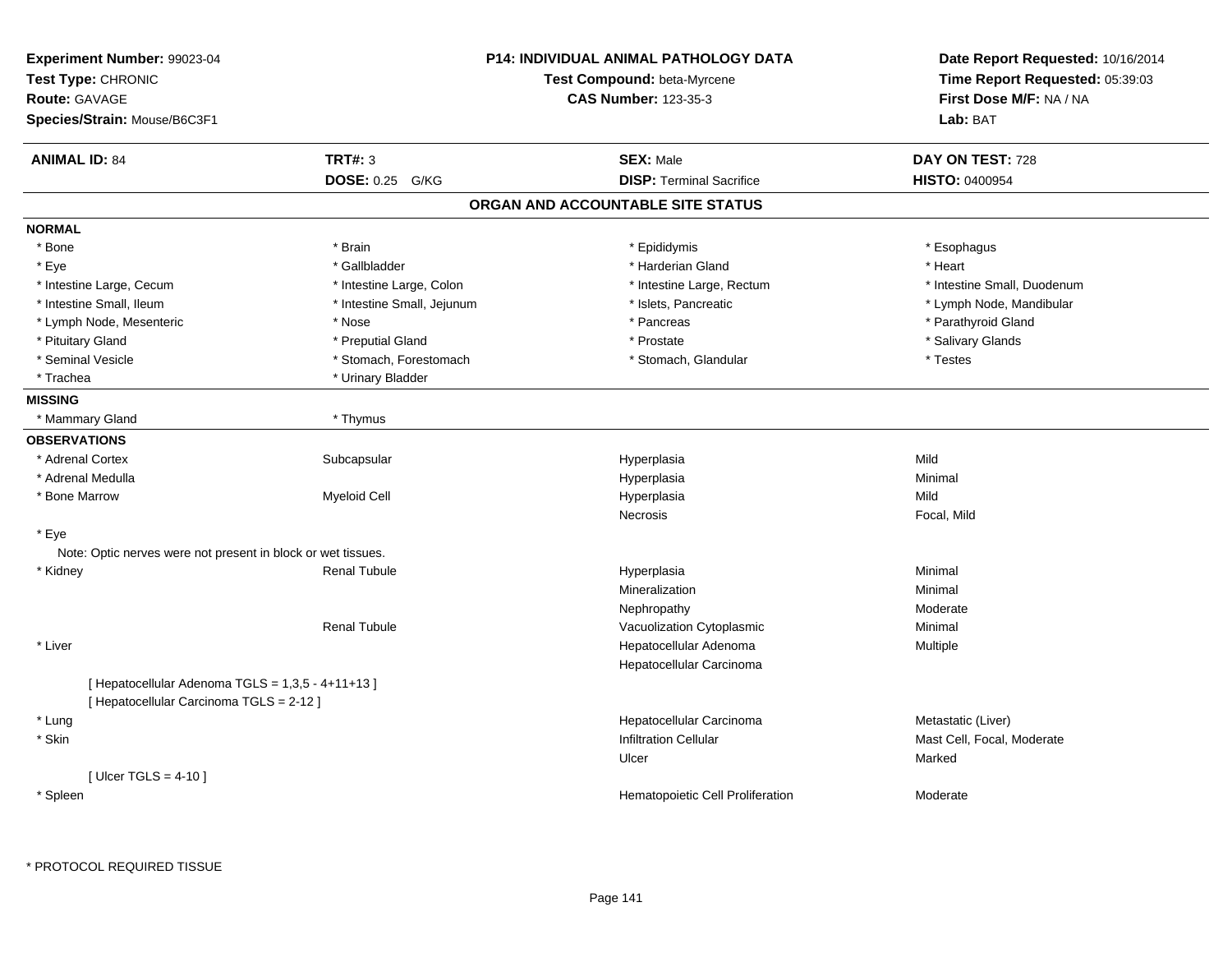| Experiment Number: 99023-04                                                                              |                        | <b>P14: INDIVIDUAL ANIMAL PATHOLOGY DATA</b> | Date Report Requested: 10/16/2014 |
|----------------------------------------------------------------------------------------------------------|------------------------|----------------------------------------------|-----------------------------------|
| Test Type: CHRONIC<br>Test Compound: beta-Myrcene<br><b>CAS Number: 123-35-3</b><br><b>Route: GAVAGE</b> |                        |                                              | Time Report Requested: 05:39:03   |
|                                                                                                          |                        |                                              | First Dose M/F: NA / NA           |
| Species/Strain: Mouse/B6C3F1                                                                             |                        |                                              | Lab: BAT                          |
| <b>ANIMAL ID: 84</b>                                                                                     | TRT#: 3                | <b>SEX: Male</b>                             | DAY ON TEST: 728                  |
|                                                                                                          | <b>DOSE: 0.25 G/KG</b> | <b>DISP: Terminal Sacrifice</b>              | <b>HISTO: 0400954</b>             |
|                                                                                                          |                        | ORGAN AND ACCOUNTABLE SITE STATUS            |                                   |
| * Thyroid Gland                                                                                          | <b>Follicular Cel</b>  | Hyperplasia                                  | Moderate                          |
| PRIMARY CAUSE OF DEATH                                                                                   |                        |                                              |                                   |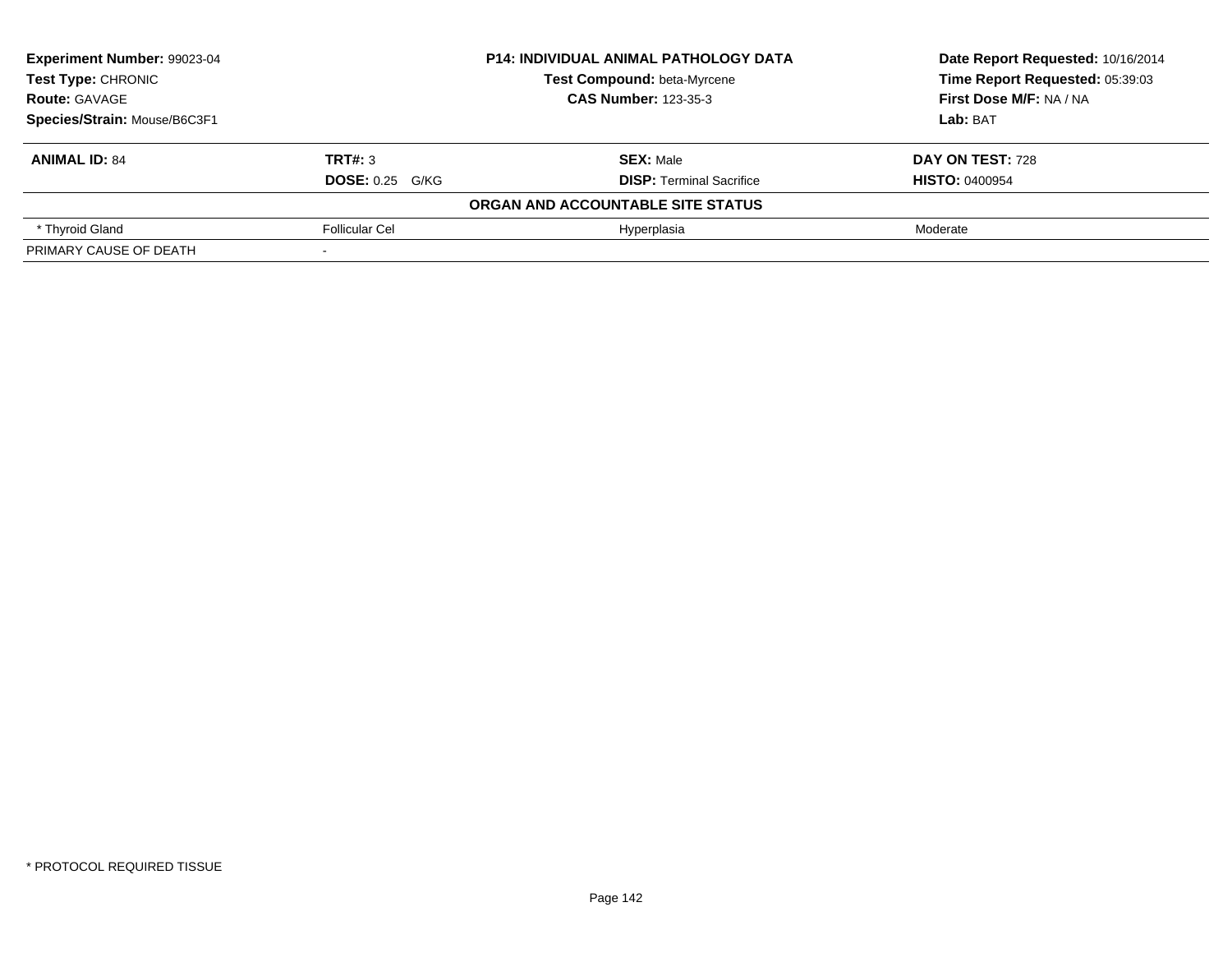| Experiment Number: 99023-04<br>Test Type: CHRONIC<br><b>Route: GAVAGE</b><br>Species/Strain: Mouse/B6C3F1 |                             | <b>P14: INDIVIDUAL ANIMAL PATHOLOGY DATA</b><br>Test Compound: beta-Myrcene<br><b>CAS Number: 123-35-3</b> | Date Report Requested: 10/16/2014<br>Time Report Requested: 05:39:03<br>First Dose M/F: NA / NA<br>Lab: BAT |
|-----------------------------------------------------------------------------------------------------------|-----------------------------|------------------------------------------------------------------------------------------------------------|-------------------------------------------------------------------------------------------------------------|
| <b>ANIMAL ID: 85</b>                                                                                      | <b>TRT#: 3</b>              | <b>SEX: Male</b>                                                                                           | DAY ON TEST: 729                                                                                            |
|                                                                                                           | DOSE: 0.25 G/KG             | <b>DISP: Terminal Sacrifice</b>                                                                            | HISTO: 0400955                                                                                              |
|                                                                                                           |                             | ORGAN AND ACCOUNTABLE SITE STATUS                                                                          |                                                                                                             |
| <b>NORMAL</b>                                                                                             |                             |                                                                                                            |                                                                                                             |
| * Adrenal Medulla                                                                                         | * Bone                      | * Bone Marrow                                                                                              | * Brain                                                                                                     |
| * Epididymis                                                                                              | * Esophagus                 | * Eye                                                                                                      | * Gallbladder                                                                                               |
| * Harderian Gland                                                                                         | * Heart                     | * Intestine Large, Cecum                                                                                   | * Intestine Large, Colon                                                                                    |
| * Intestine Large, Rectum                                                                                 | * Intestine Small, Duodenum | * Intestine Small, Ileum                                                                                   | * Intestine Small, Jejunum                                                                                  |
| * Lymph Node, Mandibular                                                                                  | * Lymph Node, Mesenteric    | * Nose                                                                                                     | * Pancreas                                                                                                  |
| * Parathyroid Gland                                                                                       | * Pituitary Gland           | * Preputial Gland                                                                                          | * Salivary Glands                                                                                           |
| * Seminal Vesicle                                                                                         | * Skin                      | * Stomach, Glandular                                                                                       | * Testes                                                                                                    |
| * Thyroid Gland                                                                                           | * Trachea                   | * Urinary Bladder                                                                                          |                                                                                                             |
| <b>MISSING</b>                                                                                            |                             |                                                                                                            |                                                                                                             |
| * Mammary Gland                                                                                           |                             |                                                                                                            |                                                                                                             |
| <b>OBSERVATIONS</b>                                                                                       |                             |                                                                                                            |                                                                                                             |
| * Adrenal Cortex                                                                                          | Subcapsular                 | Hyperplasia                                                                                                | Mild                                                                                                        |
| * Islets, Pancreatic                                                                                      |                             | Hyperplasia                                                                                                | Minimal                                                                                                     |
| * Kidney                                                                                                  |                             | Infarct                                                                                                    | Minimal                                                                                                     |
|                                                                                                           |                             | Nephropathy                                                                                                | Moderate                                                                                                    |
|                                                                                                           | <b>Renal Tubule</b>         | Vacuolization Cytoplasmic                                                                                  | Minimal                                                                                                     |
| * Liver                                                                                                   |                             | <b>Eosinophilic Focus</b>                                                                                  |                                                                                                             |
|                                                                                                           |                             | Hepatocellular Adenoma                                                                                     | Multiple                                                                                                    |
|                                                                                                           |                             | Hepatocellular Carcinoma                                                                                   | Multiple                                                                                                    |
|                                                                                                           |                             | Mixed Cell Focus                                                                                           |                                                                                                             |
| Note: Part of the hepatocellular carcinoma in B11 is also in B04.                                         |                             |                                                                                                            |                                                                                                             |
| [Eosinophilic Focus TGLS = 7-13]                                                                          |                             |                                                                                                            |                                                                                                             |
| [ Hepatocellular Adenoma TGLS = 3-10, 6-12 ]                                                              |                             |                                                                                                            |                                                                                                             |
| [ Hepatocellular Carcinoma TGLS = 5-4, 1-11 2-12 ]                                                        |                             |                                                                                                            |                                                                                                             |
| * Lung                                                                                                    |                             | Alveolar/Bronchiolar Adenoma                                                                               |                                                                                                             |
|                                                                                                           |                             | Hepatocellular Carcinoma                                                                                   | Metastatic (Liver)                                                                                          |
|                                                                                                           | Alveolar Epith              | Hyperplasia                                                                                                | Mild                                                                                                        |
| Mesentery                                                                                                 | Fat                         | Necrosis                                                                                                   | Mild                                                                                                        |
| [ Necrosis $TGLS = 4-10$ ]                                                                                |                             |                                                                                                            |                                                                                                             |
| * Prostate                                                                                                |                             | Inflammation                                                                                               | Minimal                                                                                                     |
|                                                                                                           |                             |                                                                                                            |                                                                                                             |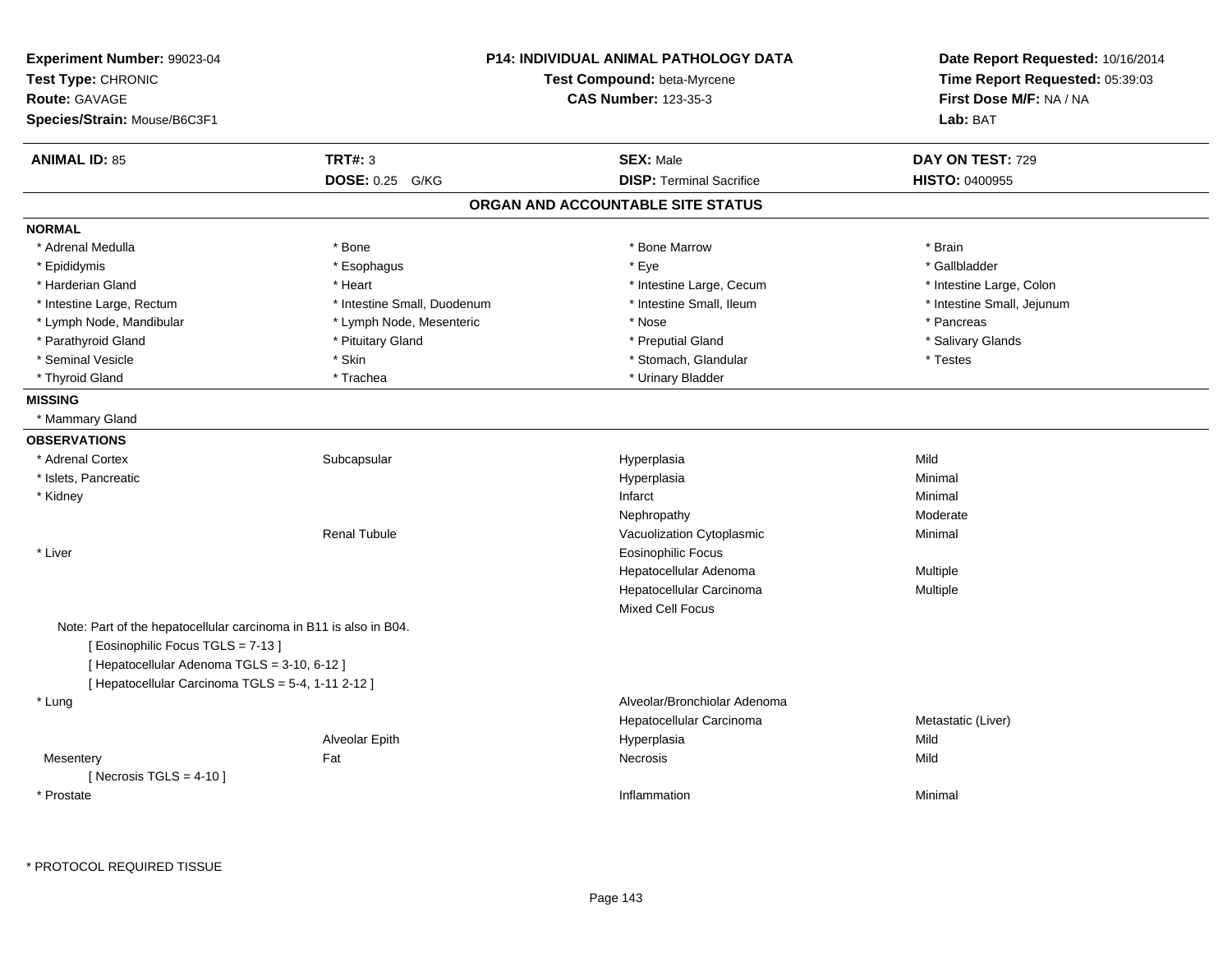| Experiment Number: 99023-04<br><b>P14: INDIVIDUAL ANIMAL PATHOLOGY DATA</b><br>Test Type: CHRONIC<br><b>Test Compound: beta-Myrcene</b><br><b>CAS Number: 123-35-3</b><br><b>Route: GAVAGE</b><br>Species/Strain: Mouse/B6C3F1 |                        |                                   | Date Report Requested: 10/16/2014<br>Time Report Requested: 05:39:03<br>First Dose M/F: NA / NA |
|--------------------------------------------------------------------------------------------------------------------------------------------------------------------------------------------------------------------------------|------------------------|-----------------------------------|-------------------------------------------------------------------------------------------------|
|                                                                                                                                                                                                                                |                        |                                   | Lab: BAT                                                                                        |
| <b>ANIMAL ID: 85</b>                                                                                                                                                                                                           | TRT#: 3                | <b>SEX: Male</b>                  | DAY ON TEST: 729                                                                                |
|                                                                                                                                                                                                                                | <b>DOSE: 0.25 G/KG</b> | <b>DISP:</b> Terminal Sacrifice   | <b>HISTO: 0400955</b>                                                                           |
|                                                                                                                                                                                                                                |                        | ORGAN AND ACCOUNTABLE SITE STATUS |                                                                                                 |
| * Spleen                                                                                                                                                                                                                       |                        | Hematopoietic Cell Proliferation  | Moderate                                                                                        |
| * Stomach, Forestomach                                                                                                                                                                                                         | Epithelium             | Hyperplasia                       | Mild                                                                                            |
|                                                                                                                                                                                                                                |                        | Inflammation                      | Mild                                                                                            |
|                                                                                                                                                                                                                                |                        | Ulcer                             | Mild                                                                                            |
| * Thymus                                                                                                                                                                                                                       |                        | Atrophy                           | Marked                                                                                          |
| PRIMARY CAUSE OF DEATH                                                                                                                                                                                                         |                        |                                   |                                                                                                 |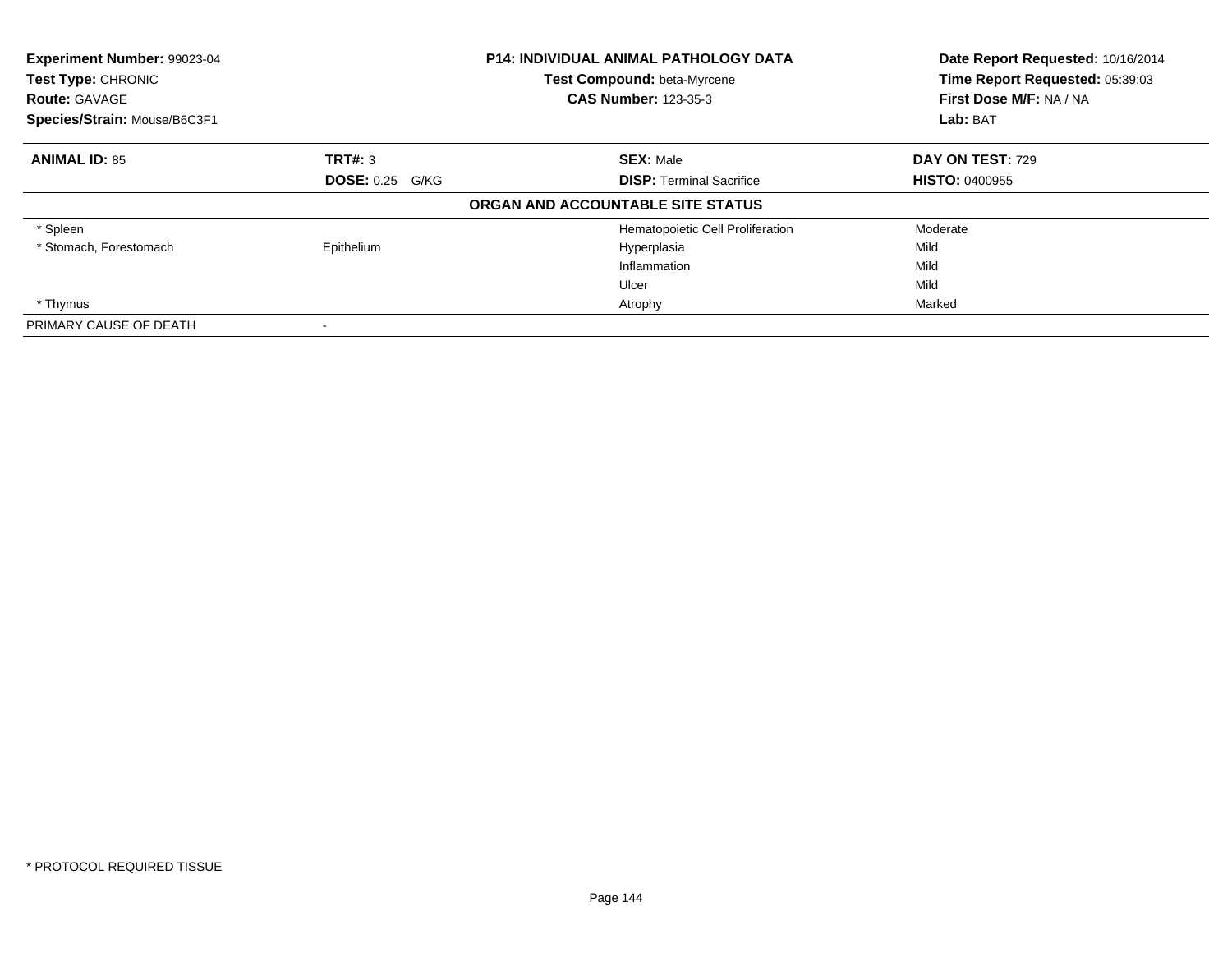| Experiment Number: 99023-04<br>Test Type: CHRONIC<br>Route: GAVAGE<br>Species/Strain: Mouse/B6C3F1 |                            | P14: INDIVIDUAL ANIMAL PATHOLOGY DATA<br>Test Compound: beta-Myrcene<br><b>CAS Number: 123-35-3</b> | Date Report Requested: 10/16/2014<br>Time Report Requested: 05:39:03<br>First Dose M/F: NA / NA<br>Lab: BAT |
|----------------------------------------------------------------------------------------------------|----------------------------|-----------------------------------------------------------------------------------------------------|-------------------------------------------------------------------------------------------------------------|
| <b>ANIMAL ID: 86</b>                                                                               | <b>TRT#: 3</b>             | <b>SEX: Male</b>                                                                                    | DAY ON TEST: 730                                                                                            |
|                                                                                                    | DOSE: 0.25 G/KG            | <b>DISP: Terminal Sacrifice</b>                                                                     | <b>HISTO: 0400956</b>                                                                                       |
|                                                                                                    |                            | ORGAN AND ACCOUNTABLE SITE STATUS                                                                   |                                                                                                             |
| <b>NORMAL</b>                                                                                      |                            |                                                                                                     |                                                                                                             |
| * Adrenal Medulla                                                                                  | * Bone                     | * Bone Marrow                                                                                       | * Brain                                                                                                     |
| * Epididymis                                                                                       | * Esophagus                | * Eye                                                                                               | * Gallbladder                                                                                               |
| * Intestine Large, Cecum                                                                           | * Intestine Large, Colon   | * Intestine Large, Rectum                                                                           | * Intestine Small, Duodenum                                                                                 |
| * Intestine Small, Ileum                                                                           | * Intestine Small, Jejunum | * Lung                                                                                              | * Lymph Node, Mandibular                                                                                    |
| * Nose                                                                                             | * Pancreas                 | * Parathyroid Gland                                                                                 | * Pituitary Gland                                                                                           |
| * Preputial Gland                                                                                  | * Prostate                 | * Salivary Glands                                                                                   | * Seminal Vesicle                                                                                           |
| * Skin                                                                                             | * Stomach, Forestomach     | * Stomach, Glandular                                                                                | * Testes                                                                                                    |
| * Thyroid Gland                                                                                    | * Trachea                  | * Urinary Bladder                                                                                   |                                                                                                             |
| <b>MISSING</b>                                                                                     |                            |                                                                                                     |                                                                                                             |
| * Mammary Gland                                                                                    |                            |                                                                                                     |                                                                                                             |
| <b>OBSERVATIONS</b>                                                                                |                            |                                                                                                     |                                                                                                             |
| * Adrenal Cortex                                                                                   | Subcapsular                | Hyperplasia                                                                                         | Minimal                                                                                                     |
| * Harderian Gland                                                                                  |                            | Adenoma                                                                                             |                                                                                                             |
| * Heart                                                                                            |                            | Cardiomyopathy                                                                                      | Minimal                                                                                                     |
| * Islets, Pancreatic                                                                               |                            | Hyperplasia                                                                                         | Minimal                                                                                                     |
| * Kidney                                                                                           | <b>Renal Tubule</b>        | Hyperplasia                                                                                         | Minimal                                                                                                     |
|                                                                                                    |                            | Infarct                                                                                             | Minimal                                                                                                     |
|                                                                                                    |                            | Nephropathy                                                                                         | Minimal                                                                                                     |
|                                                                                                    | <b>Renal Tubule</b>        | Vacuolization Cytoplasmic                                                                           | Mild                                                                                                        |
| * Liver                                                                                            |                            | Clear Cell Focus                                                                                    |                                                                                                             |
|                                                                                                    |                            | Hemangiosarcoma                                                                                     |                                                                                                             |
|                                                                                                    |                            | Hepatocellular Adenoma                                                                              | Multiple                                                                                                    |
|                                                                                                    |                            | Hepatocellular Carcinoma                                                                            |                                                                                                             |
|                                                                                                    | Oval Cell                  | Hyperplasia                                                                                         | Moderate                                                                                                    |
|                                                                                                    |                            | Inflammation                                                                                        | Chronic Active, Mild                                                                                        |
|                                                                                                    |                            | Pigmentation                                                                                        | Hemosiderin, Mild                                                                                           |
| [ Hepatocellular Adenoma TGLS = 2,3 - 11+12 ]                                                      |                            |                                                                                                     |                                                                                                             |
| [ Hepatocellular Carcinoma TGLS = 1-10 ]                                                           |                            |                                                                                                     |                                                                                                             |
| * Lymph Node, Mesenteric                                                                           |                            | Atrophy                                                                                             | Marked                                                                                                      |
| * Spleen                                                                                           |                            | Hematopoietic Cell Proliferation                                                                    | Minimal                                                                                                     |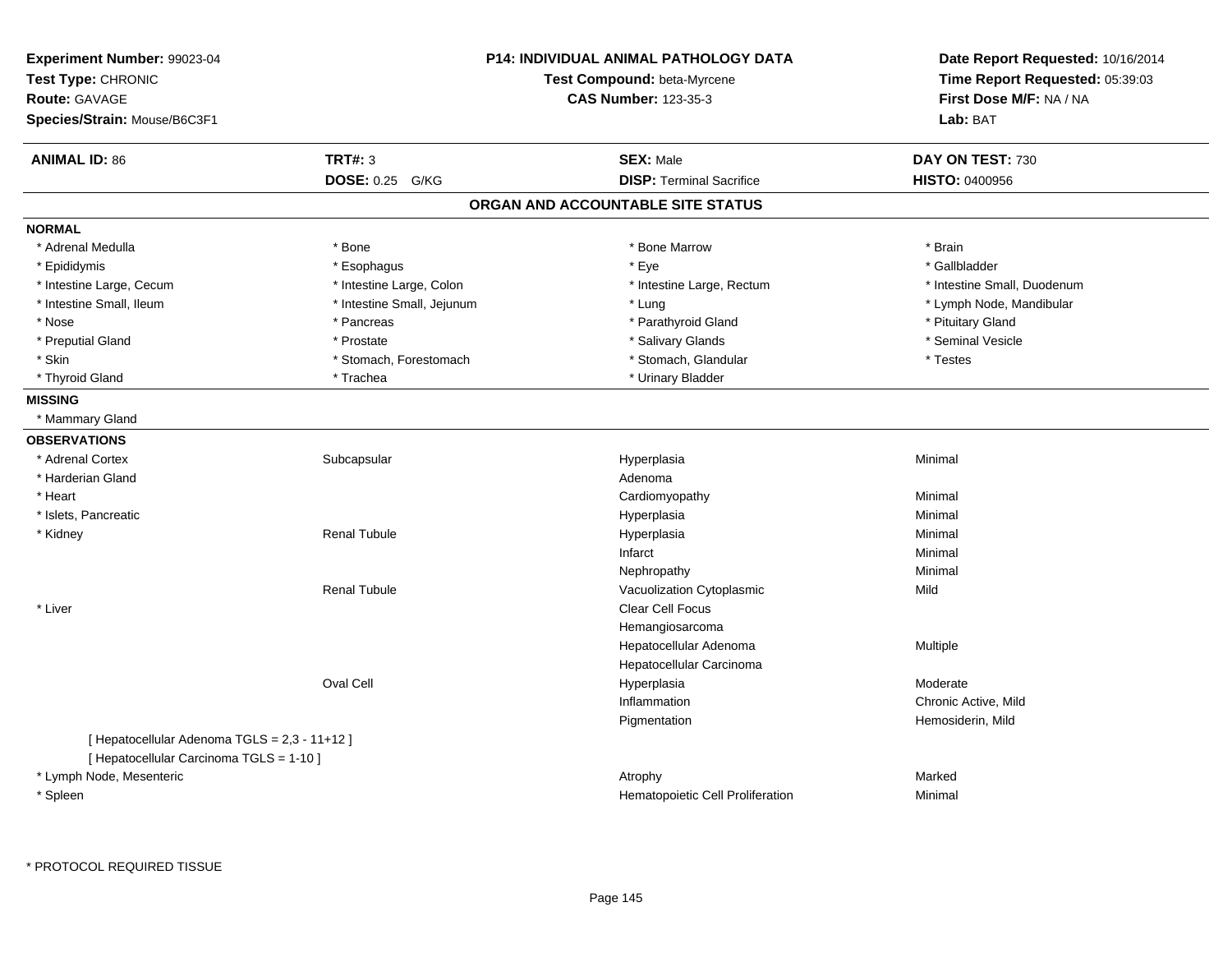| Experiment Number: 99023-04  |                        | <b>P14: INDIVIDUAL ANIMAL PATHOLOGY DATA</b> | Date Report Requested: 10/16/2014 |
|------------------------------|------------------------|----------------------------------------------|-----------------------------------|
| Test Type: CHRONIC           |                        | Test Compound: beta-Myrcene                  | Time Report Requested: 05:39:03   |
| <b>Route: GAVAGE</b>         |                        | <b>CAS Number: 123-35-3</b>                  | First Dose M/F: NA / NA           |
| Species/Strain: Mouse/B6C3F1 |                        |                                              | Lab: BAT                          |
| <b>ANIMAL ID: 86</b>         | TRT#: 3                | <b>SEX: Male</b>                             | <b>DAY ON TEST: 730</b>           |
|                              | <b>DOSE: 0.25 G/KG</b> | <b>DISP: Terminal Sacrifice</b>              | <b>HISTO: 0400956</b>             |
|                              |                        | ORGAN AND ACCOUNTABLE SITE STATUS            |                                   |
| * Thymus                     |                        | Atrophy                                      | Minimal                           |
| Tooth                        |                        | Dysplasia                                    |                                   |
| PRIMARY CAUSE OF DEATH       |                        |                                              |                                   |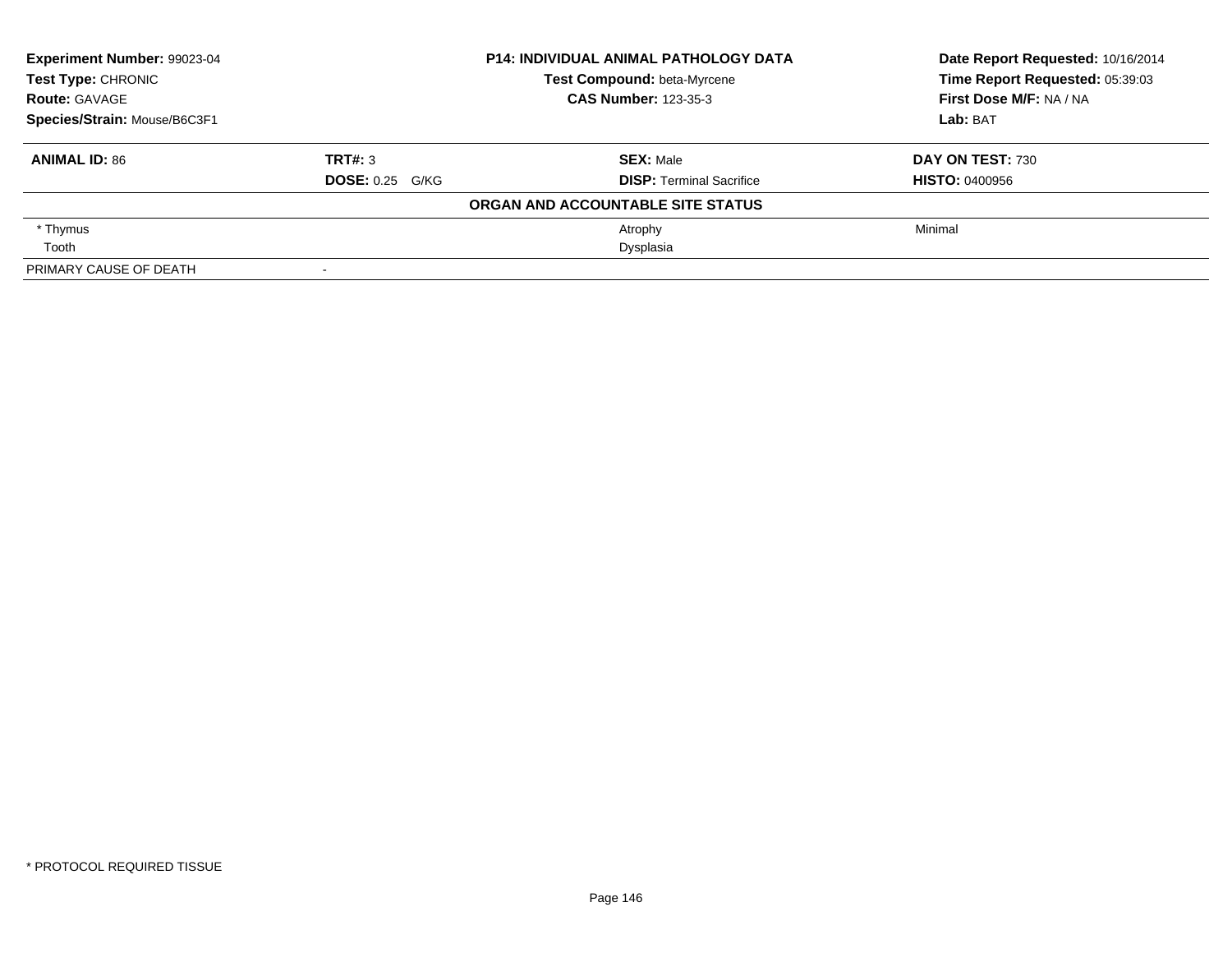| Experiment Number: 99023-04<br>Test Type: CHRONIC<br>Route: GAVAGE<br>Species/Strain: Mouse/B6C3F1 |                            | <b>P14: INDIVIDUAL ANIMAL PATHOLOGY DATA</b><br>Test Compound: beta-Myrcene<br><b>CAS Number: 123-35-3</b> | Date Report Requested: 10/16/2014<br>Time Report Requested: 05:39:03<br>First Dose M/F: NA / NA<br>Lab: BAT |
|----------------------------------------------------------------------------------------------------|----------------------------|------------------------------------------------------------------------------------------------------------|-------------------------------------------------------------------------------------------------------------|
| <b>ANIMAL ID: 87</b>                                                                               | <b>TRT#: 3</b>             | <b>SEX: Male</b>                                                                                           | DAY ON TEST: 503                                                                                            |
|                                                                                                    | <b>DOSE: 0.25</b><br>G/KG  | <b>DISP:</b> Moribund Sacrifice                                                                            | HISTO: 0400957                                                                                              |
|                                                                                                    |                            | ORGAN AND ACCOUNTABLE SITE STATUS                                                                          |                                                                                                             |
| <b>NORMAL</b>                                                                                      |                            |                                                                                                            |                                                                                                             |
| * Adrenal Medulla                                                                                  | * Bone                     | * Bone Marrow                                                                                              | * Brain                                                                                                     |
| * Epididymis                                                                                       | * Esophagus                | * Gallbladder                                                                                              | * Heart                                                                                                     |
| * Intestine Large, Cecum                                                                           | * Intestine Large, Colon   | * Intestine Large, Rectum                                                                                  | * Intestine Small, Duodenum                                                                                 |
| * Intestine Small, Ileum                                                                           | * Intestine Small, Jejunum | * Lymph Node, Mandibular                                                                                   | * Lymph Node, Mesenteric                                                                                    |
| * Pancreas                                                                                         | * Parathyroid Gland        | * Pituitary Gland                                                                                          | * Preputial Gland                                                                                           |
| * Salivary Glands                                                                                  | * Seminal Vesicle          | * Skin                                                                                                     | * Spleen                                                                                                    |
| * Stomach, Forestomach                                                                             | * Stomach, Glandular       | * Thymus                                                                                                   | * Thyroid Gland                                                                                             |
| * Trachea                                                                                          | * Urinary Bladder          |                                                                                                            |                                                                                                             |
| <b>MISSING</b>                                                                                     |                            |                                                                                                            |                                                                                                             |
| * Mammary Gland                                                                                    |                            |                                                                                                            |                                                                                                             |
| <b>OBSERVATIONS</b>                                                                                |                            |                                                                                                            |                                                                                                             |
| * Adrenal Cortex                                                                                   | Subcapsular                | Hyperplasia                                                                                                | Mild                                                                                                        |
| * Eye                                                                                              | Cornea                     | Hyperplasia                                                                                                | Squamous, Mild                                                                                              |
|                                                                                                    | Cornea                     | Inflammation                                                                                               | Mild                                                                                                        |
| Note: Corneal changes are secondary to proptosis from harderian tumor.                             |                            |                                                                                                            |                                                                                                             |
| * Harderian Gland                                                                                  |                            | Adenoma                                                                                                    |                                                                                                             |
| [Adenoma TGLS = $1-9$ ]                                                                            |                            |                                                                                                            |                                                                                                             |
| * Islets, Pancreatic                                                                               |                            | Hyperplasia                                                                                                | Moderate                                                                                                    |
| * Kidney                                                                                           | Cortex                     | Cyst                                                                                                       | Mild                                                                                                        |
|                                                                                                    | <b>Renal Tubule</b>        | Hyperplasia                                                                                                | Minimal                                                                                                     |
|                                                                                                    |                            | Mineralization                                                                                             | Minimal                                                                                                     |
|                                                                                                    |                            | Nephropathy                                                                                                | Minimal                                                                                                     |
|                                                                                                    | <b>Renal Tubule</b>        | Vacuolization Cytoplasmic                                                                                  | Mild                                                                                                        |
| * Liver                                                                                            |                            | Fatty Change                                                                                               | Minimal                                                                                                     |
|                                                                                                    |                            | <b>Tension Lipidosis</b>                                                                                   | Minimal                                                                                                     |
| [Fatty Change TGLS = $2-3+4+5$ ]                                                                   |                            |                                                                                                            |                                                                                                             |
| * Lung                                                                                             | Alveolar Epith             | Hyperplasia                                                                                                | Mild                                                                                                        |
| * Nose                                                                                             |                            | Inflammation                                                                                               | Mild                                                                                                        |
| * Prostate                                                                                         |                            | Hyperplasia                                                                                                | Mild                                                                                                        |
|                                                                                                    |                            | Inflammation                                                                                               | Minimal                                                                                                     |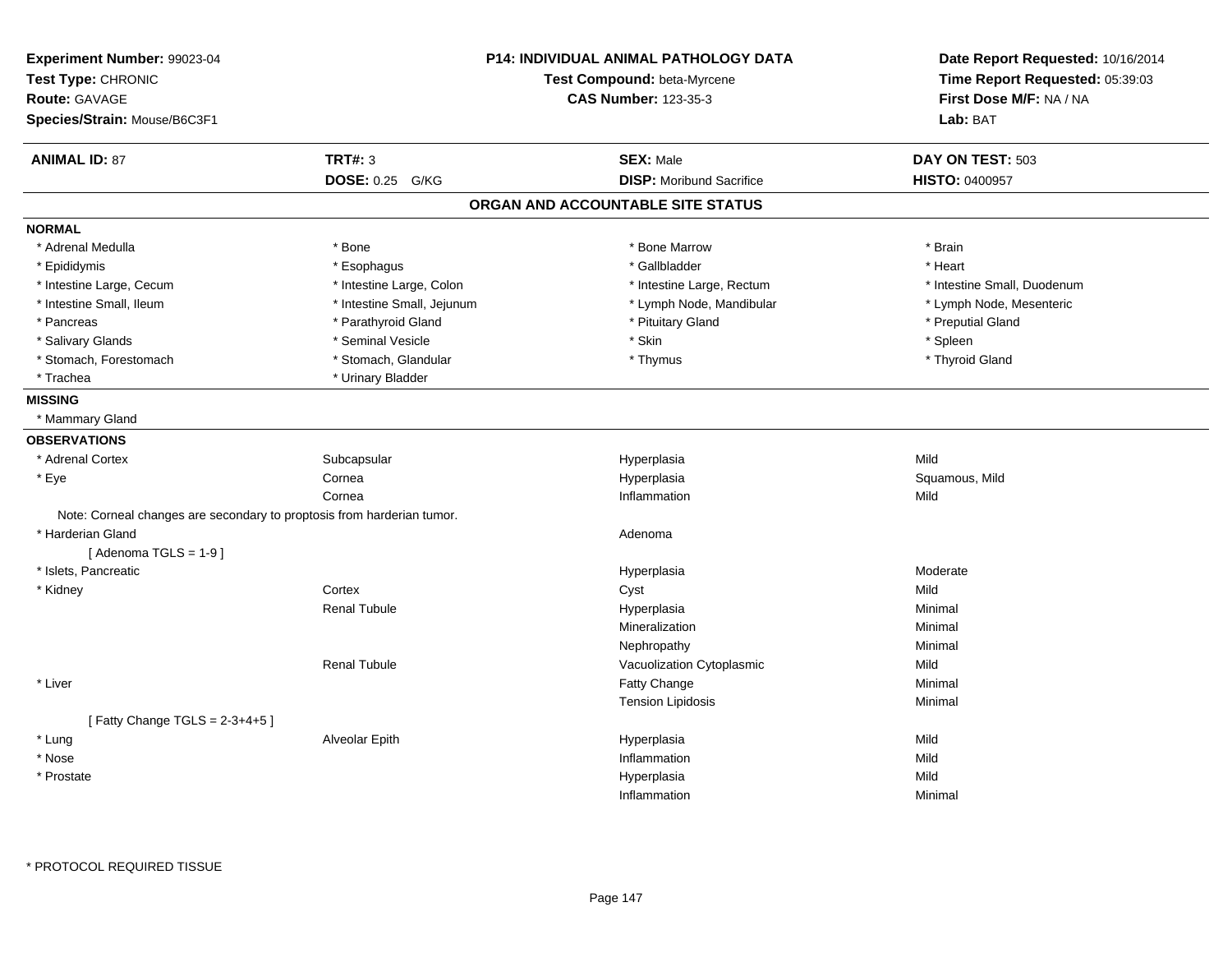| Experiment Number: 99023-04                         |                           | <b>P14: INDIVIDUAL ANIMAL PATHOLOGY DATA</b> | Date Report Requested: 10/16/2014 |  |
|-----------------------------------------------------|---------------------------|----------------------------------------------|-----------------------------------|--|
| <b>Test Type: CHRONIC</b>                           |                           | Test Compound: beta-Myrcene                  | Time Report Requested: 05:39:03   |  |
| <b>CAS Number: 123-35-3</b><br><b>Route: GAVAGE</b> |                           |                                              | First Dose M/F: NA / NA           |  |
| Species/Strain: Mouse/B6C3F1                        |                           |                                              | Lab: BAT                          |  |
| <b>ANIMAL ID: 87</b>                                | TRT#: 3                   | <b>SEX: Male</b>                             | <b>DAY ON TEST: 503</b>           |  |
|                                                     | <b>DOSE: 0.25 G/KG</b>    | <b>DISP:</b> Moribund Sacrifice              | <b>HISTO: 0400957</b>             |  |
|                                                     |                           | ORGAN AND ACCOUNTABLE SITE STATUS            |                                   |  |
| * Testes                                            | <b>Interstit Cell</b>     | Adenoma                                      |                                   |  |
| PRIMARY CAUSE OF DEATH                              | - Harderian Gland Adenoma |                                              |                                   |  |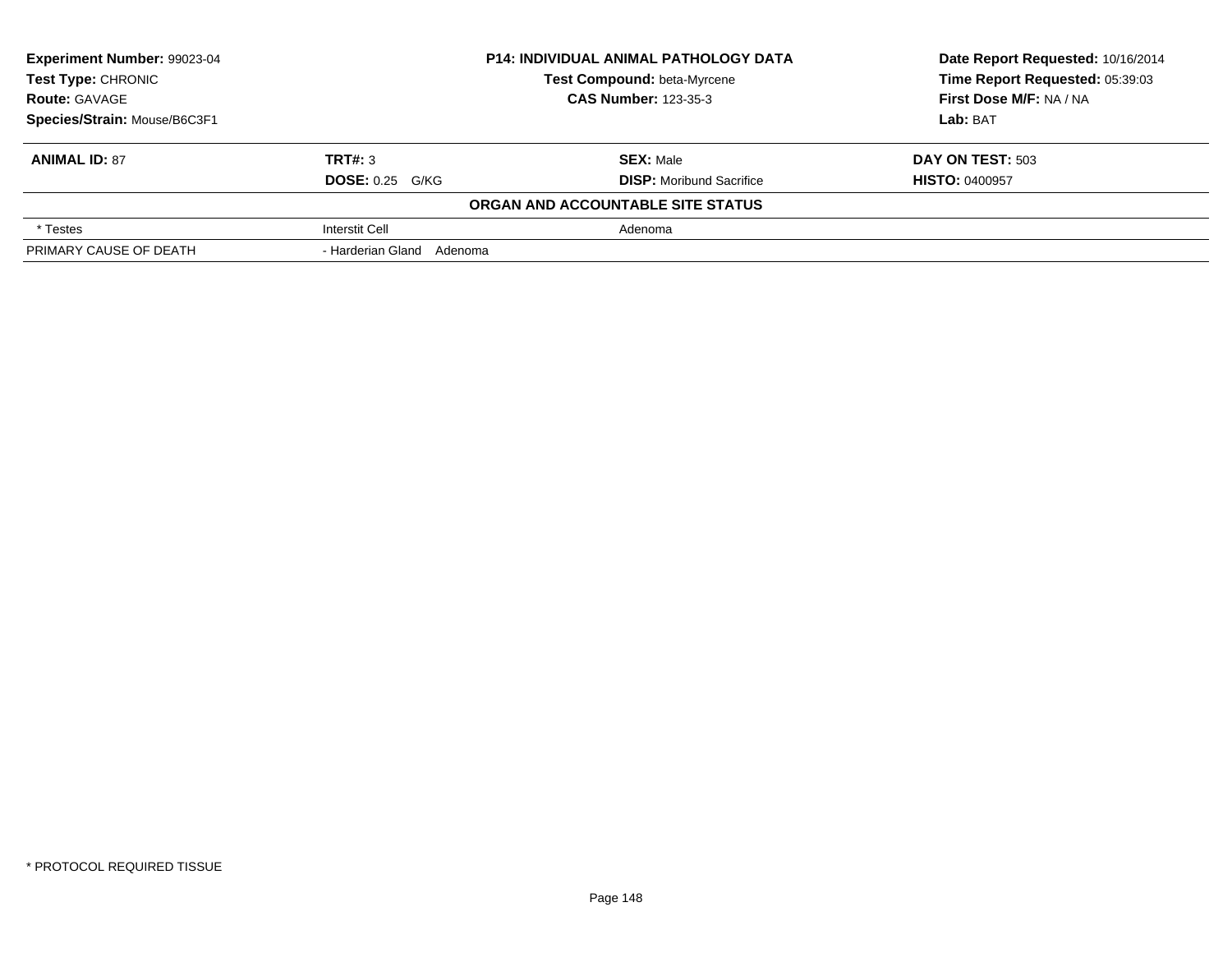| Experiment Number: 99023-04<br>Test Type: CHRONIC<br>Route: GAVAGE<br>Species/Strain: Mouse/B6C3F1 |                          | <b>P14: INDIVIDUAL ANIMAL PATHOLOGY DATA</b><br>Test Compound: beta-Myrcene<br><b>CAS Number: 123-35-3</b> | Date Report Requested: 10/16/2014<br>Time Report Requested: 05:39:03<br>First Dose M/F: NA / NA<br>Lab: BAT |
|----------------------------------------------------------------------------------------------------|--------------------------|------------------------------------------------------------------------------------------------------------|-------------------------------------------------------------------------------------------------------------|
| <b>ANIMAL ID: 88</b>                                                                               | <b>TRT#: 3</b>           | <b>SEX: Male</b>                                                                                           | DAY ON TEST: 730                                                                                            |
|                                                                                                    | DOSE: 0.25 G/KG          | <b>DISP: Terminal Sacrifice</b>                                                                            | <b>HISTO: 0400958</b>                                                                                       |
|                                                                                                    |                          | ORGAN AND ACCOUNTABLE SITE STATUS                                                                          |                                                                                                             |
| <b>NORMAL</b>                                                                                      |                          |                                                                                                            |                                                                                                             |
| * Adrenal Medulla                                                                                  | * Bone                   | * Bone Marrow                                                                                              | * Brain                                                                                                     |
| * Epididymis                                                                                       | * Esophagus              | * Eye                                                                                                      | * Gallbladder                                                                                               |
| * Harderian Gland                                                                                  | * Intestine Large, Cecum | * Intestine Large, Colon                                                                                   | * Intestine Large, Rectum                                                                                   |
| * Intestine Small, Duodenum                                                                        | * Intestine Small, Ileum | * Intestine Small, Jejunum                                                                                 | * Lymph Node, Mandibular                                                                                    |
| * Lymph Node, Mesenteric                                                                           | * Nose                   | * Pancreas                                                                                                 | * Pituitary Gland                                                                                           |
| * Preputial Gland                                                                                  | * Prostate               | * Salivary Glands                                                                                          | * Seminal Vesicle                                                                                           |
| <b>Skeletal Muscle</b>                                                                             | * Skin                   | * Stomach, Glandular                                                                                       | * Testes                                                                                                    |
| * Thyroid Gland                                                                                    | * Trachea                | * Urinary Bladder                                                                                          |                                                                                                             |
| <b>MISSING</b>                                                                                     |                          |                                                                                                            |                                                                                                             |
| * Mammary Gland                                                                                    | * Parathyroid Gland      |                                                                                                            |                                                                                                             |
| <b>OBSERVATIONS</b>                                                                                |                          |                                                                                                            |                                                                                                             |
| * Adrenal Cortex                                                                                   | Subcapsular              | Hyperplasia                                                                                                | Minimal                                                                                                     |
| * Heart                                                                                            |                          | Cardiomyopathy                                                                                             | Minimal                                                                                                     |
| * Islets, Pancreatic                                                                               |                          | Hyperplasia                                                                                                | Marked                                                                                                      |
| * Kidney                                                                                           |                          | Mineralization                                                                                             | Minimal                                                                                                     |
|                                                                                                    |                          | Nephropathy                                                                                                | Minimal                                                                                                     |
|                                                                                                    | <b>Renal Tubule</b>      | Vacuolization Cytoplasmic                                                                                  | Mild                                                                                                        |
| * Liver                                                                                            |                          | <b>Basophilic Focus</b>                                                                                    |                                                                                                             |
|                                                                                                    |                          | <b>Eosinophilic Focus</b>                                                                                  |                                                                                                             |
|                                                                                                    |                          | Hepatocellular Adenoma                                                                                     | Multiple                                                                                                    |
|                                                                                                    |                          | Hepatocellular Carcinoma                                                                                   |                                                                                                             |
| Note: The hepatocellular carcinoma in B11 is also in B03                                           |                          |                                                                                                            |                                                                                                             |
| [ Hepatocellular Adenoma TGLS = 1-10 ]                                                             |                          |                                                                                                            |                                                                                                             |
| [ Hepatocellular Carcinoma TGLS = 2-11 ]                                                           |                          |                                                                                                            |                                                                                                             |
| * Lung                                                                                             |                          | Hepatocellular Carcinoma                                                                                   | Metastatic (Liver)                                                                                          |
|                                                                                                    | <b>Bronchiole</b>        | Hyperplasia                                                                                                | Mild                                                                                                        |
| * Spleen                                                                                           |                          | Hematopoietic Cell Proliferation                                                                           | Moderate                                                                                                    |
| * Stomach, Forestomach                                                                             | Epithelium               | Hyperplasia                                                                                                | Mild                                                                                                        |
| * Thymus                                                                                           |                          | Atrophy                                                                                                    | Marked                                                                                                      |
| Tooth                                                                                              |                          | Dysplasia                                                                                                  |                                                                                                             |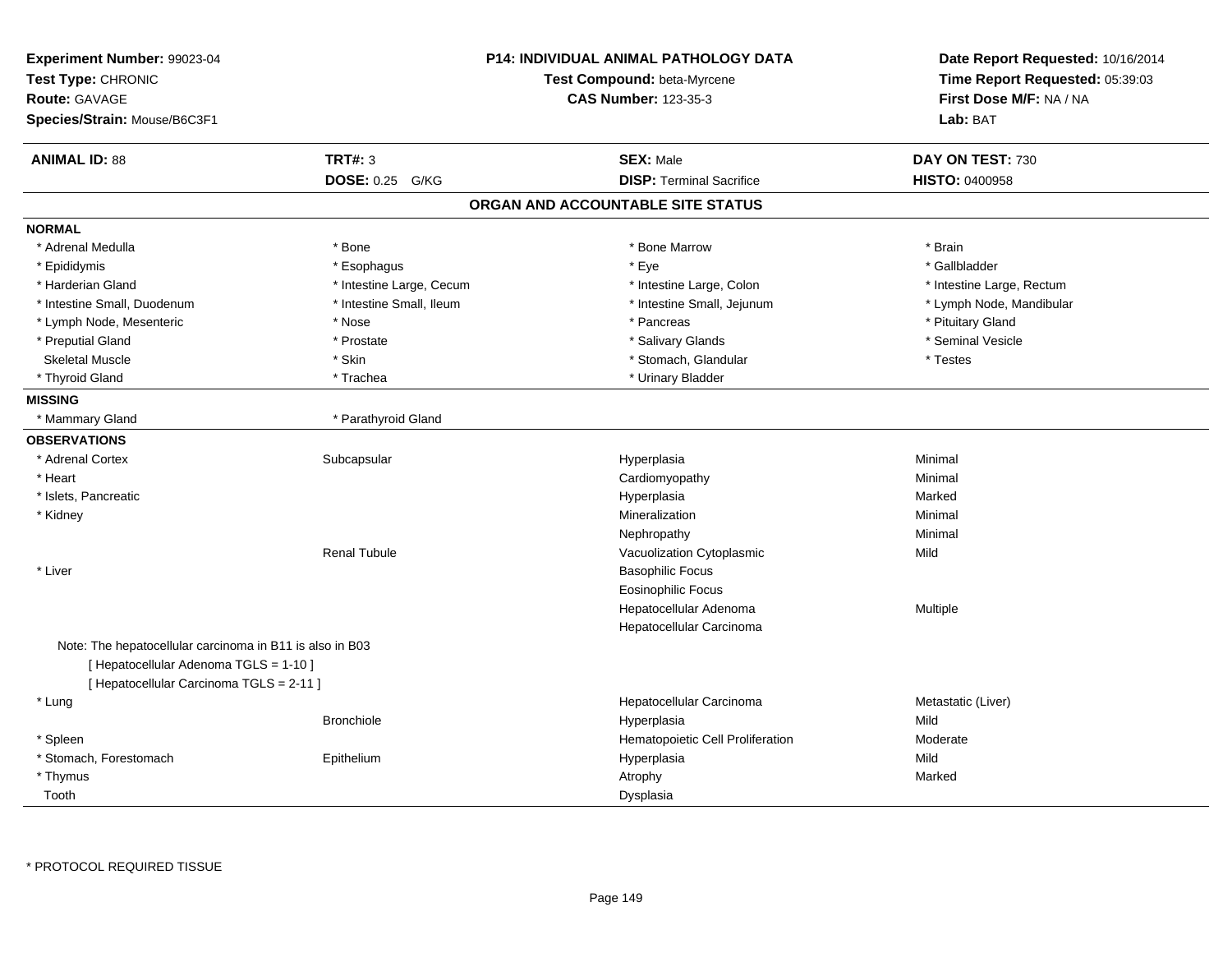| Experiment Number: 99023-04  | <b>P14: INDIVIDUAL ANIMAL PATHOLOGY DATA</b> |                                    | Date Report Requested: 10/16/2014 |
|------------------------------|----------------------------------------------|------------------------------------|-----------------------------------|
| <b>Test Type: CHRONIC</b>    |                                              | <b>Test Compound: beta-Myrcene</b> | Time Report Requested: 05:39:03   |
| <b>Route: GAVAGE</b>         |                                              | <b>CAS Number: 123-35-3</b>        | First Dose M/F: NA / NA           |
| Species/Strain: Mouse/B6C3F1 |                                              |                                    | Lab: BAT                          |
| <b>ANIMAL ID: 88</b>         | TRT#: 3                                      | <b>SEX: Male</b>                   | DAY ON TEST: 730                  |
|                              | <b>DOSE: 0.25 G/KG</b>                       | <b>DISP: Terminal Sacrifice</b>    | <b>HISTO: 0400958</b>             |
|                              |                                              | ORGAN AND ACCOUNTABLE SITE STATUS  |                                   |
| PRIMARY CAUSE OF DEATH       |                                              |                                    |                                   |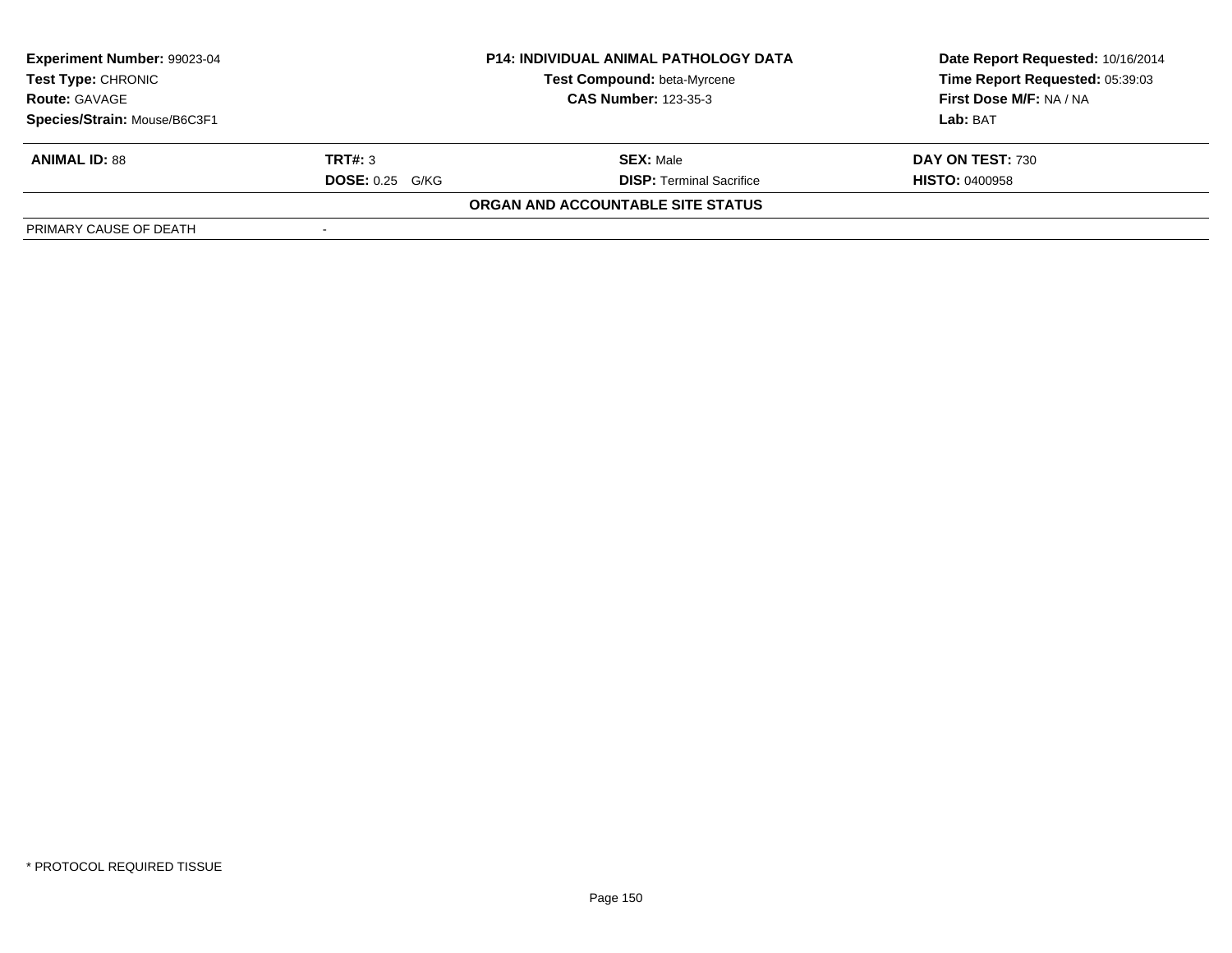| Experiment Number: 99023-04<br>Test Type: CHRONIC<br><b>Route: GAVAGE</b><br>Species/Strain: Mouse/B6C3F1 |                          | <b>P14: INDIVIDUAL ANIMAL PATHOLOGY DATA</b><br>Test Compound: beta-Myrcene<br><b>CAS Number: 123-35-3</b> | Date Report Requested: 10/16/2014<br>Time Report Requested: 05:39:03<br>First Dose M/F: NA / NA<br>Lab: BAT |
|-----------------------------------------------------------------------------------------------------------|--------------------------|------------------------------------------------------------------------------------------------------------|-------------------------------------------------------------------------------------------------------------|
| <b>ANIMAL ID: 89</b>                                                                                      | <b>TRT#: 3</b>           | <b>SEX: Male</b>                                                                                           | DAY ON TEST: 729                                                                                            |
|                                                                                                           | DOSE: 0.25 G/KG          | <b>DISP: Terminal Sacrifice</b>                                                                            | HISTO: 0400959                                                                                              |
|                                                                                                           |                          | ORGAN AND ACCOUNTABLE SITE STATUS                                                                          |                                                                                                             |
| <b>NORMAL</b>                                                                                             |                          |                                                                                                            |                                                                                                             |
| * Adrenal Medulla                                                                                         | * Bone                   | * Bone Marrow                                                                                              | * Brain                                                                                                     |
| * Epididymis                                                                                              | * Eye                    | * Gallbladder                                                                                              | * Harderian Gland                                                                                           |
| * Heart                                                                                                   | * Intestine Large, Cecum | * Intestine Large, Colon                                                                                   | * Intestine Large, Rectum                                                                                   |
| * Intestine Small, Duodenum                                                                               | * Intestine Small, Ileum | * Intestine Small, Jejunum                                                                                 | * Islets, Pancreatic                                                                                        |
| * Lung                                                                                                    | * Lymph Node, Mandibular | * Lymph Node, Mesenteric                                                                                   | * Nose                                                                                                      |
| * Pancreas                                                                                                | * Parathyroid Gland      | * Pituitary Gland                                                                                          | * Preputial Gland                                                                                           |
| * Prostate                                                                                                | * Salivary Glands        | * Seminal Vesicle                                                                                          | * Skin                                                                                                      |
| * Stomach, Forestomach                                                                                    | * Stomach, Glandular     | * Testes                                                                                                   | * Thyroid Gland                                                                                             |
| * Trachea                                                                                                 | * Urinary Bladder        |                                                                                                            |                                                                                                             |
| <b>MISSING</b>                                                                                            |                          |                                                                                                            |                                                                                                             |
| * Mammary Gland                                                                                           |                          |                                                                                                            |                                                                                                             |
| <b>OBSERVATIONS</b>                                                                                       |                          |                                                                                                            |                                                                                                             |
| * Adrenal Cortex                                                                                          |                          | Hypertrophy                                                                                                | Moderate                                                                                                    |
| * Esophagus                                                                                               | <b>Muscularis</b>        | Degeneration                                                                                               | Mild                                                                                                        |
|                                                                                                           |                          | Inflammation                                                                                               | Minimal                                                                                                     |
| * Kidney                                                                                                  |                          | Mineralization                                                                                             | Minimal                                                                                                     |
|                                                                                                           | <b>Renal Tubule</b>      | Vacuolization Cytoplasmic                                                                                  | Minimal                                                                                                     |
| * Liver                                                                                                   |                          | <b>Clear Cell Focus</b>                                                                                    |                                                                                                             |
|                                                                                                           |                          | <b>Fatty Change</b>                                                                                        | Mild                                                                                                        |
|                                                                                                           |                          | Inflammation                                                                                               | Chronic Active, Minimal                                                                                     |
| * Spleen                                                                                                  |                          | Hematopoietic Cell Proliferation                                                                           | Minimal                                                                                                     |
| * Thymus                                                                                                  |                          | Atrophy                                                                                                    | Minimal                                                                                                     |
| Tooth                                                                                                     |                          | Dysplasia                                                                                                  |                                                                                                             |
| PRIMARY CAUSE OF DEATH                                                                                    | $\blacksquare$           |                                                                                                            |                                                                                                             |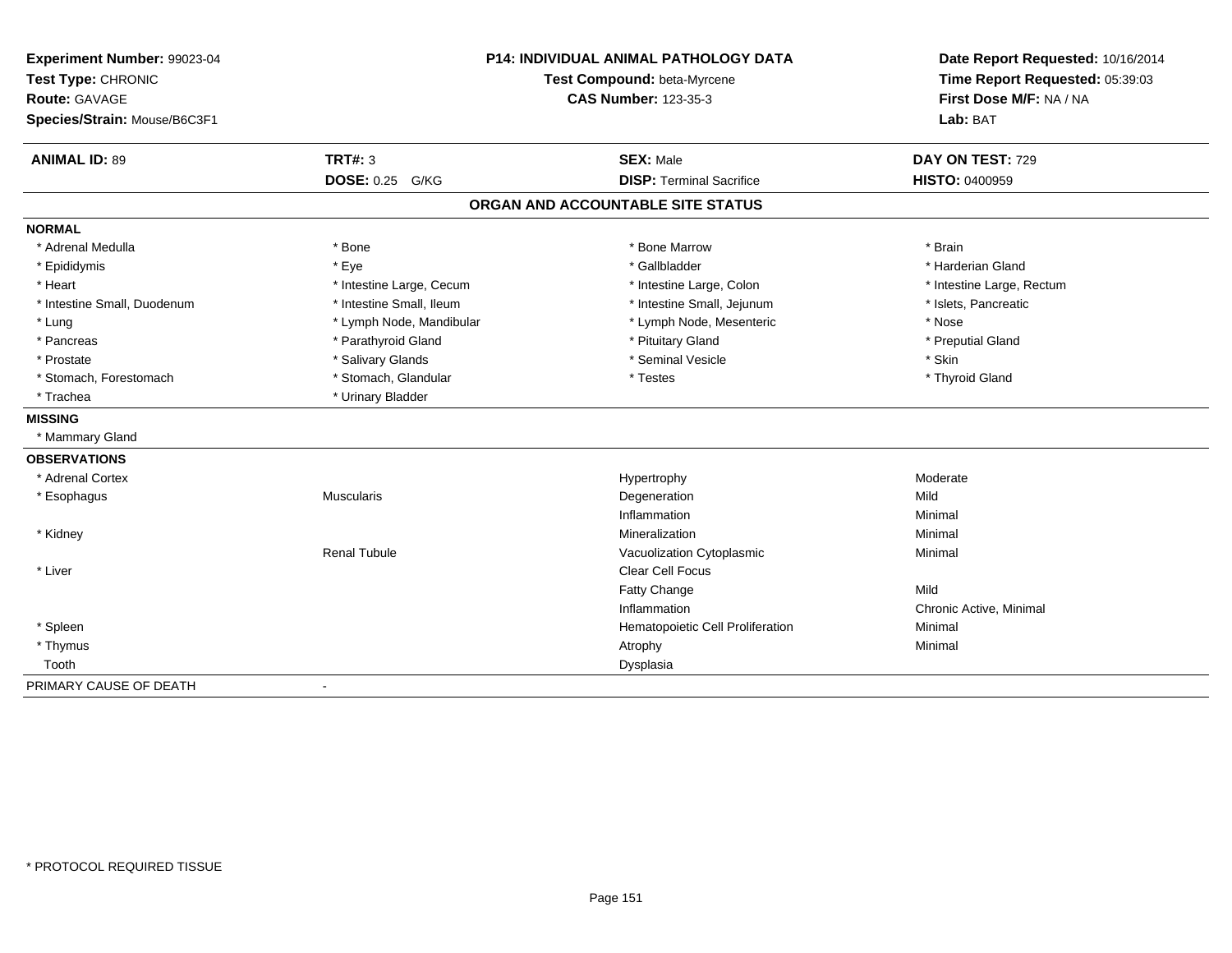| Experiment Number: 99023-04<br>Test Type: CHRONIC<br><b>Route: GAVAGE</b><br>Species/Strain: Mouse/B6C3F1 |                            | P14: INDIVIDUAL ANIMAL PATHOLOGY DATA<br>Test Compound: beta-Myrcene<br><b>CAS Number: 123-35-3</b> | Date Report Requested: 10/16/2014<br>Time Report Requested: 05:39:03<br>First Dose M/F: NA / NA<br>Lab: BAT |
|-----------------------------------------------------------------------------------------------------------|----------------------------|-----------------------------------------------------------------------------------------------------|-------------------------------------------------------------------------------------------------------------|
|                                                                                                           |                            |                                                                                                     |                                                                                                             |
| <b>ANIMAL ID: 90</b>                                                                                      | <b>TRT#: 3</b>             | <b>SEX: Male</b>                                                                                    | DAY ON TEST: 729                                                                                            |
|                                                                                                           | DOSE: 0.25 G/KG            | <b>DISP: Terminal Sacrifice</b>                                                                     | HISTO: 0400960                                                                                              |
|                                                                                                           |                            | ORGAN AND ACCOUNTABLE SITE STATUS                                                                   |                                                                                                             |
| <b>NORMAL</b>                                                                                             |                            |                                                                                                     |                                                                                                             |
| * Adrenal Medulla                                                                                         | * Bone                     | * Bone Marrow                                                                                       | * Brain                                                                                                     |
| * Epididymis                                                                                              | * Esophagus                | * Gallbladder                                                                                       | * Harderian Gland                                                                                           |
| * Intestine Large, Cecum                                                                                  | * Intestine Large, Colon   | * Intestine Large, Rectum                                                                           | * Intestine Small, Duodenum                                                                                 |
| * Intestine Small, Ileum                                                                                  | * Intestine Small, Jejunum | * Lung                                                                                              | * Lymph Node, Mandibular                                                                                    |
| * Nose                                                                                                    | * Pancreas                 | * Parathyroid Gland                                                                                 | * Preputial Gland                                                                                           |
| * Prostate                                                                                                | * Salivary Glands          | * Seminal Vesicle                                                                                   | * Skin                                                                                                      |
| * Stomach, Forestomach                                                                                    | * Stomach, Glandular       | * Testes                                                                                            | * Thyroid Gland                                                                                             |
| * Trachea                                                                                                 | * Urinary Bladder          |                                                                                                     |                                                                                                             |
| <b>MISSING</b>                                                                                            |                            |                                                                                                     |                                                                                                             |
| * Mammary Gland                                                                                           |                            |                                                                                                     |                                                                                                             |
| <b>OBSERVATIONS</b>                                                                                       |                            |                                                                                                     |                                                                                                             |
| * Adrenal Cortex                                                                                          | Subcapsular                | Hyperplasia                                                                                         | Mild                                                                                                        |
| * Eye                                                                                                     | <b>Optic Nerve</b>         | Fibrosis                                                                                            | Mild                                                                                                        |
| * Heart                                                                                                   |                            | Cardiomyopathy                                                                                      | Minimal                                                                                                     |
| * Islets, Pancreatic                                                                                      |                            | Hyperplasia                                                                                         | Minimal                                                                                                     |
| * Kidney                                                                                                  |                            | Nephropathy                                                                                         | Minimal                                                                                                     |
|                                                                                                           | Renal Tubule               | Vacuolization Cytoplasmic                                                                           | Minimal                                                                                                     |
| * Liver                                                                                                   |                            | Clear Cell Focus                                                                                    |                                                                                                             |
|                                                                                                           |                            | <b>Eosinophilic Focus</b>                                                                           |                                                                                                             |
|                                                                                                           |                            | Hepatoblastoma                                                                                      |                                                                                                             |
|                                                                                                           |                            | Hepatocellular Adenoma                                                                              | Multiple                                                                                                    |
|                                                                                                           |                            | Hepatocellular Carcinoma                                                                            |                                                                                                             |
|                                                                                                           | Oval Cell                  | Hyperplasia                                                                                         | Mild                                                                                                        |
|                                                                                                           |                            | Infarct                                                                                             | Marked                                                                                                      |
|                                                                                                           |                            | Inflammation                                                                                        | Chronic Active, Minimal                                                                                     |
|                                                                                                           |                            | Pigmentation                                                                                        | Hemosiderin, Minimal                                                                                        |
| [Hepatoblastoma TGLS = 3-12]                                                                              |                            |                                                                                                     |                                                                                                             |
| [ Hepatocellular Adenoma TGLS = 2,5 - 11+13 ]                                                             |                            |                                                                                                     |                                                                                                             |

\* PROTOCOL REQUIRED TISSUE

[ Infarct TGLS = 4-13 ]

[ Hepatocellular Carcinoma TGLS = 1-10 ]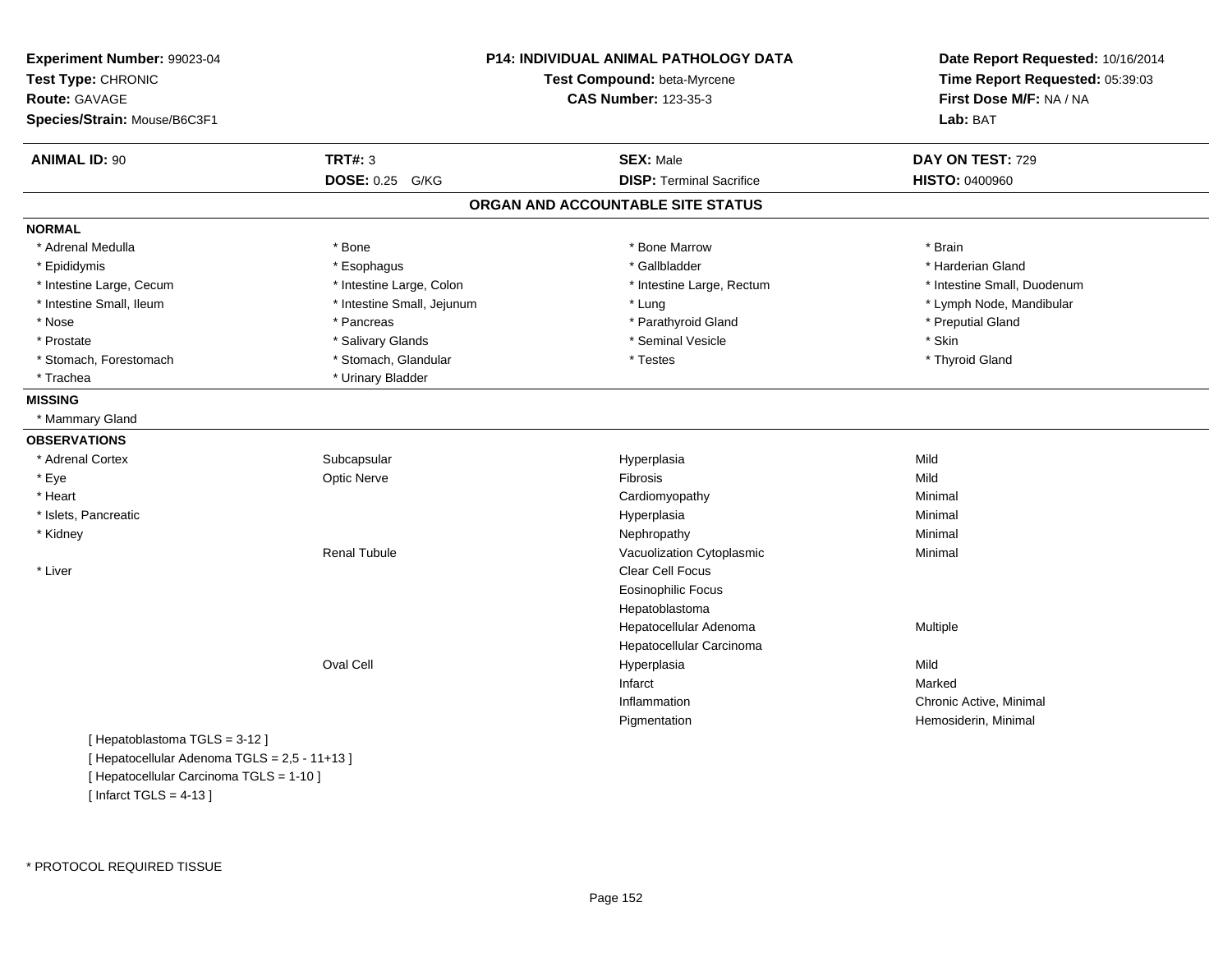| <b>Experiment Number: 99023-04</b><br>Test Type: CHRONIC |                        | <b>P14: INDIVIDUAL ANIMAL PATHOLOGY DATA</b><br>Test Compound: beta-Myrcene | Date Report Requested: 10/16/2014<br>Time Report Requested: 05:39:03 |
|----------------------------------------------------------|------------------------|-----------------------------------------------------------------------------|----------------------------------------------------------------------|
| <b>Route: GAVAGE</b>                                     |                        | <b>CAS Number: 123-35-3</b>                                                 | First Dose M/F: NA / NA                                              |
| Species/Strain: Mouse/B6C3F1                             |                        |                                                                             | Lab: BAT                                                             |
| <b>ANIMAL ID: 90</b>                                     | TRT#: 3                | <b>SEX: Male</b>                                                            | <b>DAY ON TEST: 729</b>                                              |
|                                                          | <b>DOSE: 0.25 G/KG</b> | <b>DISP:</b> Terminal Sacrifice                                             | <b>HISTO: 0400960</b>                                                |
|                                                          |                        | ORGAN AND ACCOUNTABLE SITE STATUS                                           |                                                                      |
| * Lymph Node, Mesenteric                                 |                        | Atrophy                                                                     | Minimal                                                              |
| * Pituitary Gland                                        | Pars Distalis          | Hyperplasia                                                                 | Moderate                                                             |
| * Spleen                                                 |                        | Hematopoietic Cell Proliferation                                            | Minimal                                                              |
| * Thymus                                                 |                        | Atrophy                                                                     | Minimal                                                              |
| PRIMARY CAUSE OF DEATH                                   |                        |                                                                             |                                                                      |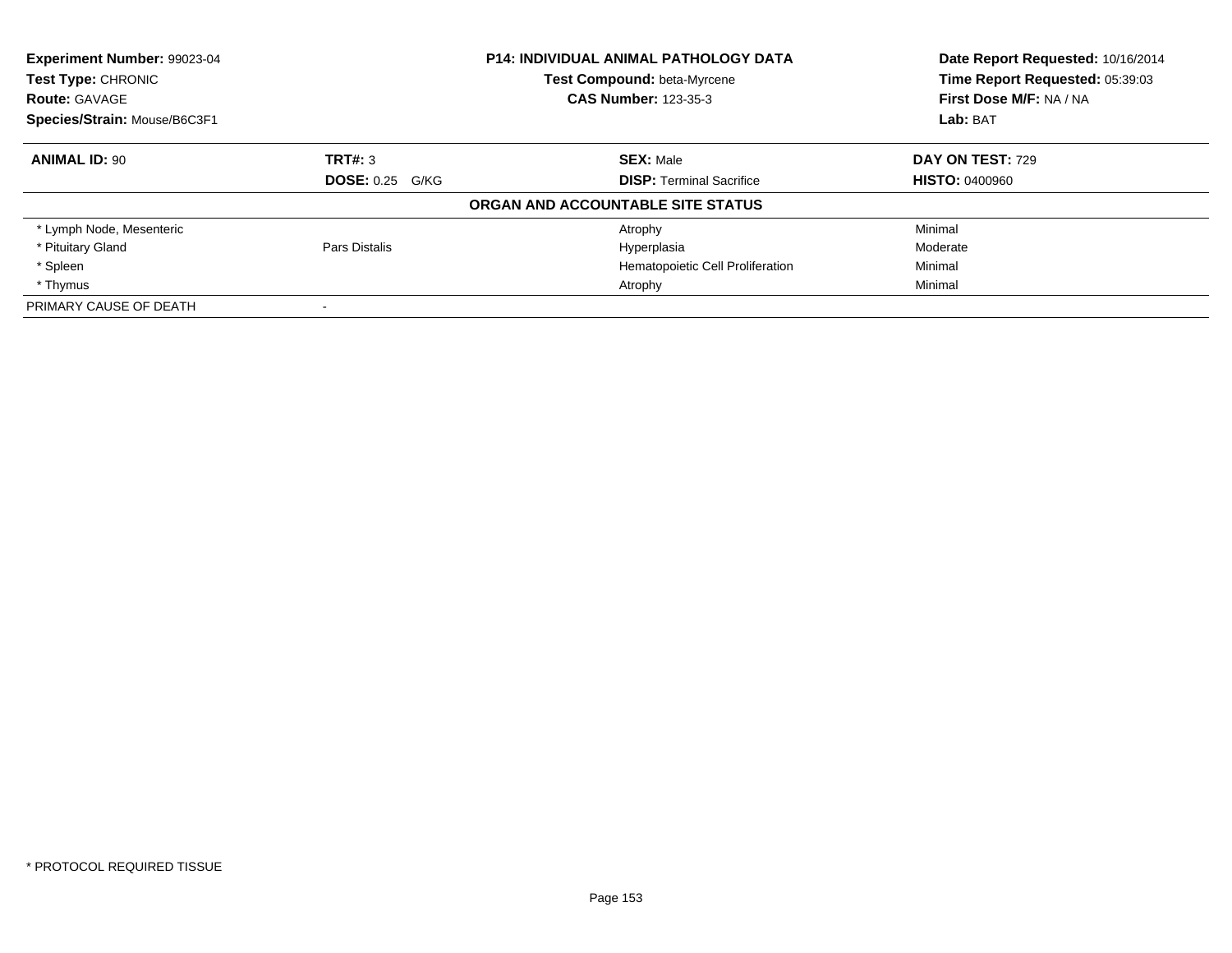| Experiment Number: 99023-04<br>Test Type: CHRONIC<br>Route: GAVAGE                            | <b>P14: INDIVIDUAL ANIMAL PATHOLOGY DATA</b><br>Test Compound: beta-Myrcene<br><b>CAS Number: 123-35-3</b> |                                   | Date Report Requested: 10/16/2014<br>Time Report Requested: 05:39:03<br>First Dose M/F: NA / NA |
|-----------------------------------------------------------------------------------------------|------------------------------------------------------------------------------------------------------------|-----------------------------------|-------------------------------------------------------------------------------------------------|
| Species/Strain: Mouse/B6C3F1                                                                  |                                                                                                            |                                   | Lab: BAT                                                                                        |
|                                                                                               |                                                                                                            |                                   |                                                                                                 |
| <b>ANIMAL ID: 91</b>                                                                          | <b>TRT#: 3</b>                                                                                             | <b>SEX: Male</b>                  | DAY ON TEST: 728                                                                                |
|                                                                                               | <b>DOSE: 0.25</b><br>G/KG                                                                                  | <b>DISP: Terminal Sacrifice</b>   | HISTO: 0400961                                                                                  |
|                                                                                               |                                                                                                            | ORGAN AND ACCOUNTABLE SITE STATUS |                                                                                                 |
| <b>NORMAL</b>                                                                                 |                                                                                                            |                                   |                                                                                                 |
| * Adrenal Medulla                                                                             | * Brain                                                                                                    | * Epididymis                      | * Esophagus                                                                                     |
| * Eye                                                                                         | * Gallbladder                                                                                              | * Intestine Large, Cecum          | * Intestine Large, Colon                                                                        |
| * Intestine Large, Rectum                                                                     | * Intestine Small, Duodenum                                                                                | * Intestine Small, Ileum          | * Intestine Small, Jejunum                                                                      |
| * Islets, Pancreatic                                                                          | * Lung                                                                                                     | * Lymph Node, Mesenteric          | * Nose                                                                                          |
| * Pancreas                                                                                    | * Parathyroid Gland                                                                                        | * Pituitary Gland                 | * Salivary Glands                                                                               |
| * Seminal Vesicle                                                                             | * Skin                                                                                                     | * Stomach, Forestomach            | * Stomach, Glandular                                                                            |
| * Testes                                                                                      | * Thyroid Gland                                                                                            | * Trachea                         | * Urinary Bladder                                                                               |
| <b>MISSING</b>                                                                                |                                                                                                            |                                   |                                                                                                 |
| * Mammary Gland                                                                               |                                                                                                            |                                   |                                                                                                 |
| <b>OBSERVATIONS</b>                                                                           |                                                                                                            |                                   |                                                                                                 |
| * Adrenal Cortex                                                                              | Subcapsular                                                                                                | Hyperplasia                       | Moderate                                                                                        |
| * Bone                                                                                        |                                                                                                            | Osteoporosis                      | Moderate                                                                                        |
| Note: Bone lysis (due to hemangiosarcoma) has eroded through distal femur and proximal tibia. |                                                                                                            |                                   |                                                                                                 |
| * Bone Marrow                                                                                 |                                                                                                            | Hemangiosarcoma                   |                                                                                                 |
| * Harderian Gland                                                                             |                                                                                                            | Adenoma                           |                                                                                                 |
| [Adenoma TGLS = $1-9$ ]                                                                       |                                                                                                            |                                   |                                                                                                 |
| * Heart                                                                                       |                                                                                                            | Fibrosis                          | Mild                                                                                            |
|                                                                                               |                                                                                                            | Necrosis                          | Mild                                                                                            |
| * Kidney                                                                                      |                                                                                                            | Nephropathy                       | Mild                                                                                            |
| * Liver                                                                                       |                                                                                                            | Hemangiosarcoma                   | Multiple                                                                                        |
|                                                                                               |                                                                                                            | Necrosis                          | Moderate                                                                                        |
| [Hemangiosarcoma TGLS = $4,5,6,7,8 - 11+12+13+14+15$ ]                                        |                                                                                                            |                                   |                                                                                                 |
| * Lymph Node, Mandibular                                                                      |                                                                                                            | Atrophy                           | Mild                                                                                            |
| * Preputial Gland                                                                             |                                                                                                            | Inflammation                      | Mild                                                                                            |
| [Inflammation TGLS = $2-8$ ]                                                                  |                                                                                                            |                                   |                                                                                                 |
| * Prostate                                                                                    |                                                                                                            | Inflammation                      | Minimal                                                                                         |
| * Spleen                                                                                      |                                                                                                            | Hemangiosarcoma                   |                                                                                                 |
|                                                                                               |                                                                                                            | Hematopoietic Cell Proliferation  | Marked                                                                                          |
| [Hemangiosarcoma TGLS = 3-10]                                                                 |                                                                                                            |                                   |                                                                                                 |
| * Thymus                                                                                      |                                                                                                            | Atrophy                           | Marked                                                                                          |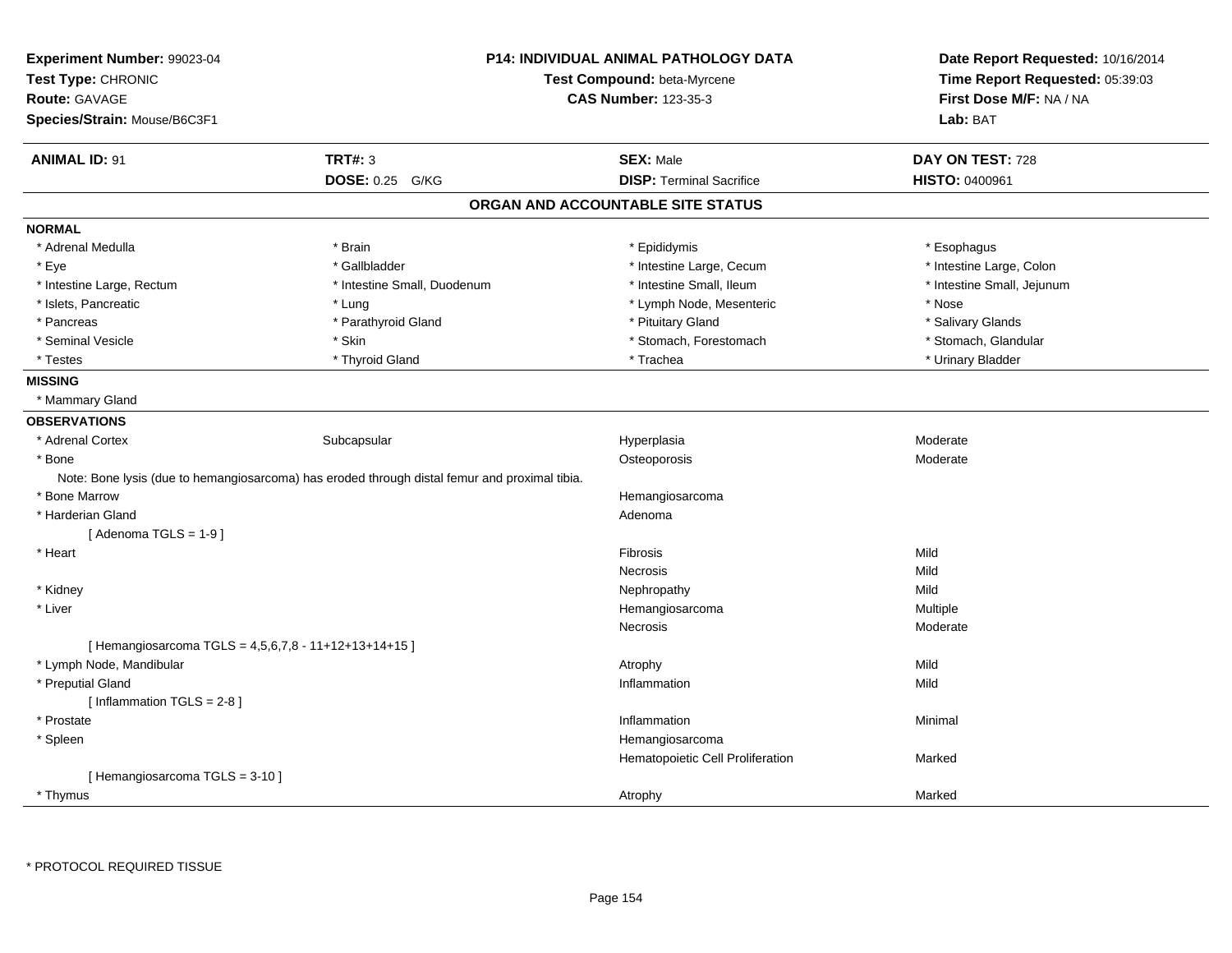| Experiment Number: 99023-04  | <b>P14: INDIVIDUAL ANIMAL PATHOLOGY DATA</b> |                                    | Date Report Requested: 10/16/2014 |  |
|------------------------------|----------------------------------------------|------------------------------------|-----------------------------------|--|
| <b>Test Type: CHRONIC</b>    |                                              | <b>Test Compound: beta-Myrcene</b> | Time Report Requested: 05:39:03   |  |
| <b>Route: GAVAGE</b>         |                                              | <b>CAS Number: 123-35-3</b>        | First Dose M/F: NA / NA           |  |
| Species/Strain: Mouse/B6C3F1 |                                              |                                    | Lab: BAT                          |  |
| <b>ANIMAL ID: 91</b>         | TRT#: 3                                      | <b>SEX: Male</b>                   | DAY ON TEST: 728                  |  |
|                              | <b>DOSE: 0.25 G/KG</b>                       | <b>DISP: Terminal Sacrifice</b>    | <b>HISTO: 0400961</b>             |  |
|                              |                                              | ORGAN AND ACCOUNTABLE SITE STATUS  |                                   |  |
| PRIMARY CAUSE OF DEATH       |                                              |                                    |                                   |  |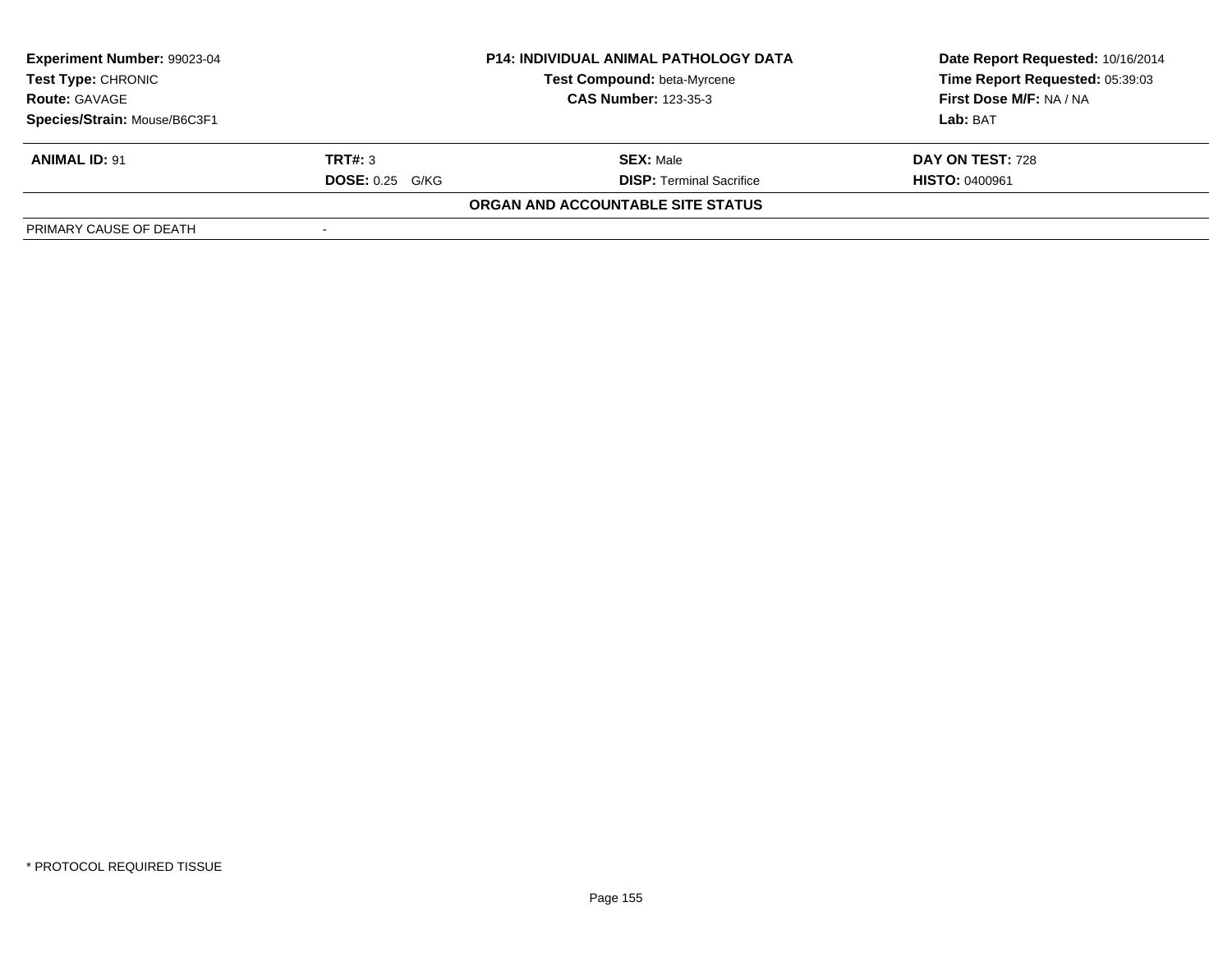| Experiment Number: 99023-04<br>Test Type: CHRONIC<br><b>Route: GAVAGE</b>                                      |                           | <b>P14: INDIVIDUAL ANIMAL PATHOLOGY DATA</b><br>Test Compound: beta-Myrcene<br><b>CAS Number: 123-35-3</b> | Date Report Requested: 10/16/2014<br>Time Report Requested: 05:39:03<br>First Dose M/F: NA / NA |
|----------------------------------------------------------------------------------------------------------------|---------------------------|------------------------------------------------------------------------------------------------------------|-------------------------------------------------------------------------------------------------|
| Species/Strain: Mouse/B6C3F1                                                                                   |                           |                                                                                                            | Lab: BAT                                                                                        |
| <b>ANIMAL ID: 92</b>                                                                                           | <b>TRT#: 3</b>            | <b>SEX: Male</b>                                                                                           | DAY ON TEST: 728                                                                                |
|                                                                                                                | <b>DOSE: 0.25</b><br>G/KG | <b>DISP: Terminal Sacrifice</b>                                                                            | <b>HISTO: 0400962</b>                                                                           |
|                                                                                                                |                           | ORGAN AND ACCOUNTABLE SITE STATUS                                                                          |                                                                                                 |
| <b>NORMAL</b>                                                                                                  |                           |                                                                                                            |                                                                                                 |
| * Adrenal Medulla                                                                                              | * Bone                    | * Bone Marrow                                                                                              | * Brain                                                                                         |
| * Epididymis                                                                                                   | * Esophagus               | * Eye                                                                                                      | * Gallbladder                                                                                   |
| * Harderian Gland                                                                                              | * Intestine Large, Cecum  | * Intestine Large, Colon                                                                                   | * Intestine Large, Rectum                                                                       |
| * Intestine Small, Duodenum                                                                                    | * Intestine Small, Ileum  | * Intestine Small, Jejunum                                                                                 | * Islets, Pancreatic                                                                            |
| * Lymph Node, Mandibular                                                                                       | * Nose                    | * Pancreas                                                                                                 | * Parathyroid Gland                                                                             |
| * Pituitary Gland                                                                                              | * Preputial Gland         | * Prostate                                                                                                 | * Salivary Glands                                                                               |
| * Seminal Vesicle                                                                                              | * Skin                    | * Stomach, Glandular                                                                                       | * Testes                                                                                        |
| * Thymus                                                                                                       | * Thyroid Gland           | * Trachea                                                                                                  | * Urinary Bladder                                                                               |
| <b>MISSING</b>                                                                                                 |                           |                                                                                                            |                                                                                                 |
| * Mammary Gland                                                                                                |                           |                                                                                                            |                                                                                                 |
| <b>OBSERVATIONS</b>                                                                                            |                           |                                                                                                            |                                                                                                 |
| * Adrenal Cortex                                                                                               | Subcapsular               | Hyperplasia                                                                                                | Mild                                                                                            |
| * Heart                                                                                                        |                           | Cardiomyopathy                                                                                             | Minimal                                                                                         |
| * Kidney                                                                                                       |                           | Nephropathy                                                                                                | Minimal                                                                                         |
|                                                                                                                | <b>Renal Tubule</b>       | Vacuolization Cytoplasmic                                                                                  | Minimal                                                                                         |
| * Liver                                                                                                        |                           | Fatty Change                                                                                               | Minimal                                                                                         |
|                                                                                                                |                           | Hepatocellular Adenoma                                                                                     | Multiple                                                                                        |
|                                                                                                                |                           | Hepatocellular Carcinoma                                                                                   |                                                                                                 |
|                                                                                                                |                           | Inflammation                                                                                               | Chronic Active, Minimal                                                                         |
| [ Hepatocellular Adenoma TGLS = 3-4 ]                                                                          |                           |                                                                                                            |                                                                                                 |
| [ Hepatocellular Carcinoma TGLS = 2-10 ]                                                                       |                           |                                                                                                            |                                                                                                 |
| * Lung                                                                                                         |                           | Alveolar/Bronchiolar Adenoma                                                                               |                                                                                                 |
|                                                                                                                | Alveolus                  | <b>Infiltration Cellular</b>                                                                               | Histiocyte, Mild                                                                                |
| [ Alveolar/Bronchiolar Adenoma TGLS = 4-11 ]                                                                   |                           |                                                                                                            |                                                                                                 |
| * Lymph Node, Mesenteric                                                                                       |                           | Hyperplasia                                                                                                | Lymphoid, Mild                                                                                  |
| * Preputial GI                                                                                                 |                           |                                                                                                            |                                                                                                 |
| Note: TGL-1 has no corresponding lesion; there is no more inflammation nor more ectasia than in other animals. |                           |                                                                                                            |                                                                                                 |
| * Spleen                                                                                                       |                           | Hematopoietic Cell Proliferation                                                                           | Mild                                                                                            |
| * Stomach, Forestomach                                                                                         | Epithelium                | Hyperplasia                                                                                                | Mild                                                                                            |
|                                                                                                                |                           | Inflammation                                                                                               | Mild                                                                                            |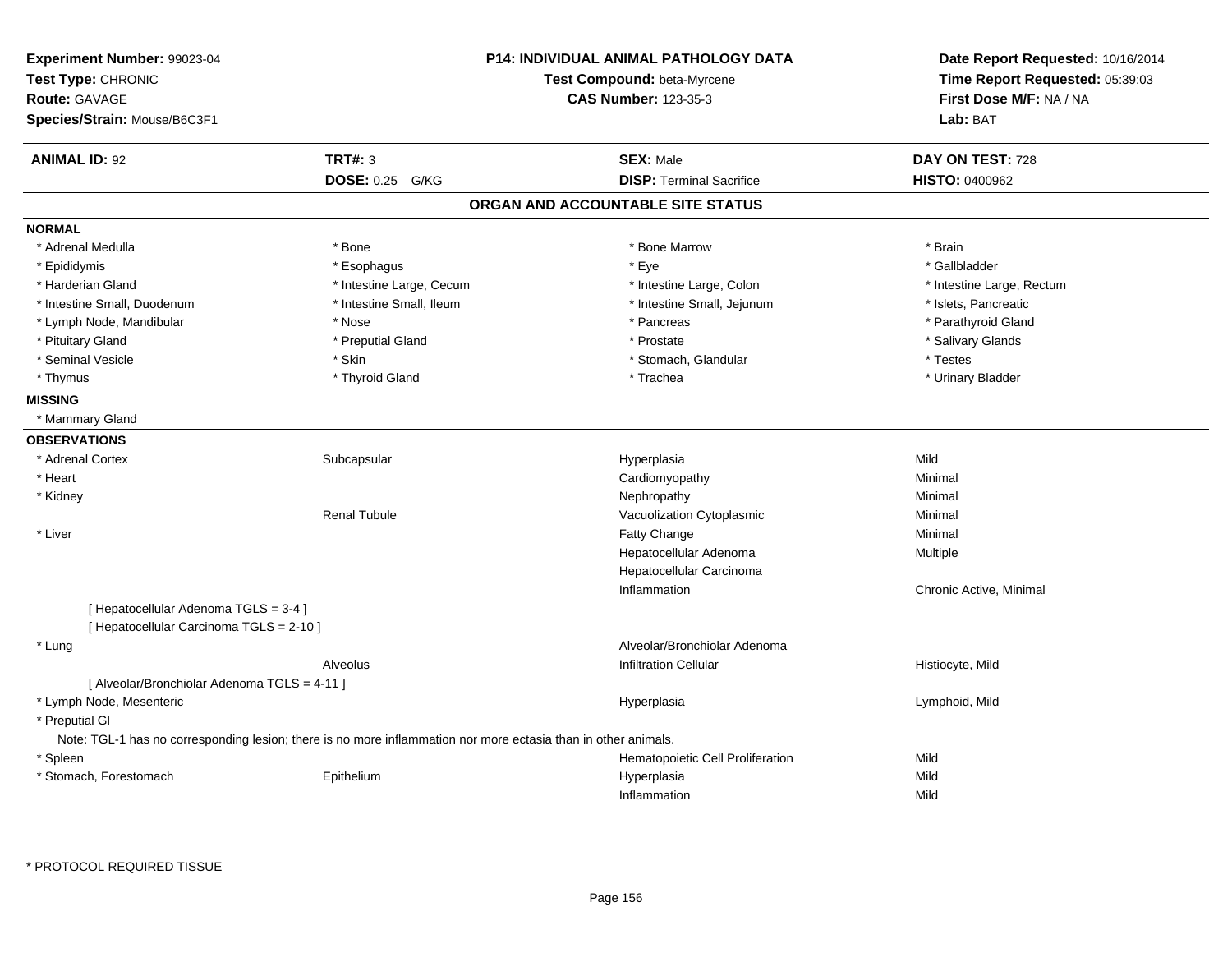| Experiment Number: 99023-04<br><b>Test Type: CHRONIC</b><br><b>Route: GAVAGE</b> |                        | <b>P14: INDIVIDUAL ANIMAL PATHOLOGY DATA</b><br><b>Test Compound: beta-Myrcene</b><br><b>CAS Number: 123-35-3</b> | Date Report Requested: 10/16/2014<br>Time Report Requested: 05:39:03<br>First Dose M/F: NA / NA |
|----------------------------------------------------------------------------------|------------------------|-------------------------------------------------------------------------------------------------------------------|-------------------------------------------------------------------------------------------------|
| Species/Strain: Mouse/B6C3F1                                                     |                        |                                                                                                                   | Lab: BAT                                                                                        |
| <b>ANIMAL ID: 92</b>                                                             | TRT#: 3                | <b>SEX: Male</b>                                                                                                  | DAY ON TEST: 728                                                                                |
|                                                                                  | <b>DOSE: 0.25 G/KG</b> | <b>DISP:</b> Terminal Sacrifice                                                                                   | <b>HISTO: 0400962</b>                                                                           |
|                                                                                  |                        | ORGAN AND ACCOUNTABLE SITE STATUS                                                                                 |                                                                                                 |
|                                                                                  |                        | Squamous Cell Papilloma                                                                                           |                                                                                                 |
| [Squamous Cell Papilloma TGLS = 5-12]                                            |                        |                                                                                                                   |                                                                                                 |
| Tooth                                                                            |                        | Dysplasia                                                                                                         |                                                                                                 |
| PRIMARY CAUSE OF DEATH                                                           |                        |                                                                                                                   |                                                                                                 |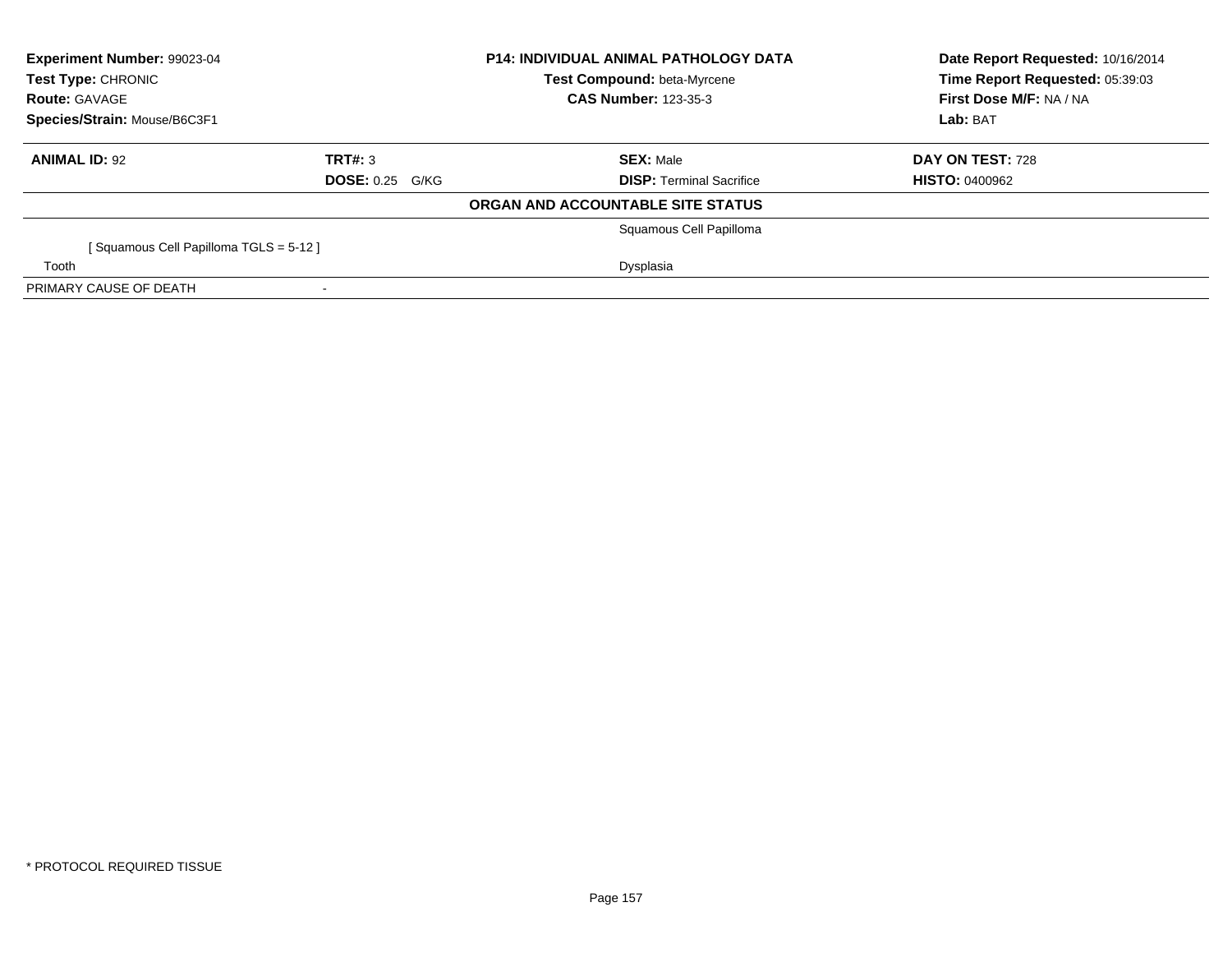| Experiment Number: 99023-04<br>Test Type: CHRONIC<br>Route: GAVAGE<br>Species/Strain: Mouse/B6C3F1                                 |                            | <b>P14: INDIVIDUAL ANIMAL PATHOLOGY DATA</b><br><b>Test Compound: beta-Myrcene</b><br><b>CAS Number: 123-35-3</b> | Date Report Requested: 10/16/2014<br>Time Report Requested: 05:39:03<br>First Dose M/F: NA / NA<br>Lab: BAT |
|------------------------------------------------------------------------------------------------------------------------------------|----------------------------|-------------------------------------------------------------------------------------------------------------------|-------------------------------------------------------------------------------------------------------------|
| <b>ANIMAL ID: 93</b>                                                                                                               | <b>TRT#: 3</b>             | <b>SEX: Male</b>                                                                                                  | DAY ON TEST: 729                                                                                            |
|                                                                                                                                    | DOSE: 0.25 G/KG            | <b>DISP: Terminal Sacrifice</b>                                                                                   | HISTO: 0400963                                                                                              |
|                                                                                                                                    |                            | ORGAN AND ACCOUNTABLE SITE STATUS                                                                                 |                                                                                                             |
| <b>NORMAL</b>                                                                                                                      |                            |                                                                                                                   |                                                                                                             |
| * Adrenal Medulla                                                                                                                  | * Bone                     | * Bone Marrow                                                                                                     | * Brain                                                                                                     |
| * Epididymis                                                                                                                       | * Esophagus                | * Eye                                                                                                             | * Gallbladder                                                                                               |
| * Harderian Gland                                                                                                                  | * Intestine Large, Cecum   | * Intestine Large, Colon                                                                                          | * Intestine Large, Rectum                                                                                   |
| * Intestine Small, Duodenum                                                                                                        | * Intestine Small, Jejunum | * Lymph Node, Mandibular                                                                                          | * Lymph Node, Mesenteric                                                                                    |
| * Pancreas                                                                                                                         | * Parathyroid Gland        | * Pituitary Gland                                                                                                 | * Prostate                                                                                                  |
| * Salivary Glands                                                                                                                  | * Seminal Vesicle          | * Skin                                                                                                            | * Stomach, Forestomach                                                                                      |
| * Testes                                                                                                                           | * Thyroid Gland            | * Trachea                                                                                                         | * Urinary Bladder                                                                                           |
| <b>MISSING</b>                                                                                                                     |                            |                                                                                                                   |                                                                                                             |
| * Mammary Gland                                                                                                                    |                            |                                                                                                                   |                                                                                                             |
| <b>OBSERVATIONS</b>                                                                                                                |                            |                                                                                                                   |                                                                                                             |
| * Adrenal Cortex                                                                                                                   | Subcapsular                | Hyperplasia                                                                                                       | Minimal                                                                                                     |
|                                                                                                                                    |                            | Hypertrophy                                                                                                       | Minimal                                                                                                     |
| * Heart                                                                                                                            |                            | Cardiomyopathy                                                                                                    | Minimal                                                                                                     |
| * Intestine Small, Ileum                                                                                                           |                            | Carcinoma                                                                                                         |                                                                                                             |
| * Islets, Pancreatic                                                                                                               |                            | Hyperplasia                                                                                                       | Minimal                                                                                                     |
| * Kidney                                                                                                                           | <b>Renal Tubule</b>        | Hyperplasia                                                                                                       | Minimal                                                                                                     |
|                                                                                                                                    |                            | Mineralization                                                                                                    | Minimal                                                                                                     |
|                                                                                                                                    |                            | Nephropathy                                                                                                       | Mild                                                                                                        |
|                                                                                                                                    | <b>Renal Tubule</b>        | Vacuolization Cytoplasmic                                                                                         | Minimal                                                                                                     |
| * Liver                                                                                                                            |                            | Hepatocellular Adenoma                                                                                            | <b>Multiple</b>                                                                                             |
|                                                                                                                                    |                            | Hepatocellular Carcinoma                                                                                          |                                                                                                             |
|                                                                                                                                    |                            | Inflammation                                                                                                      | Chronic Active, Minimal                                                                                     |
|                                                                                                                                    |                            | Necrosis                                                                                                          | Minimal                                                                                                     |
| Note: TGL 4 = No Corresponding Lesion<br>[ Hepatocellular Adenoma TGLS = 2,3 - 11+12 ]<br>[ Hepatocellular Carcinoma TGLS = 1-10 ] |                            |                                                                                                                   |                                                                                                             |
| * Lung                                                                                                                             |                            | Hepatocellular Carcinoma                                                                                          | Metastatic (Liver)                                                                                          |
|                                                                                                                                    | Alveolar Epith             | Hyperplasia                                                                                                       | Mild                                                                                                        |
| * Nose                                                                                                                             | <b>Respirat Epith</b>      | Hyperplasia                                                                                                       | Mild                                                                                                        |
|                                                                                                                                    | Olfactory Epi              | Metaplasia                                                                                                        | Respiratory, Mild                                                                                           |
|                                                                                                                                    |                            |                                                                                                                   |                                                                                                             |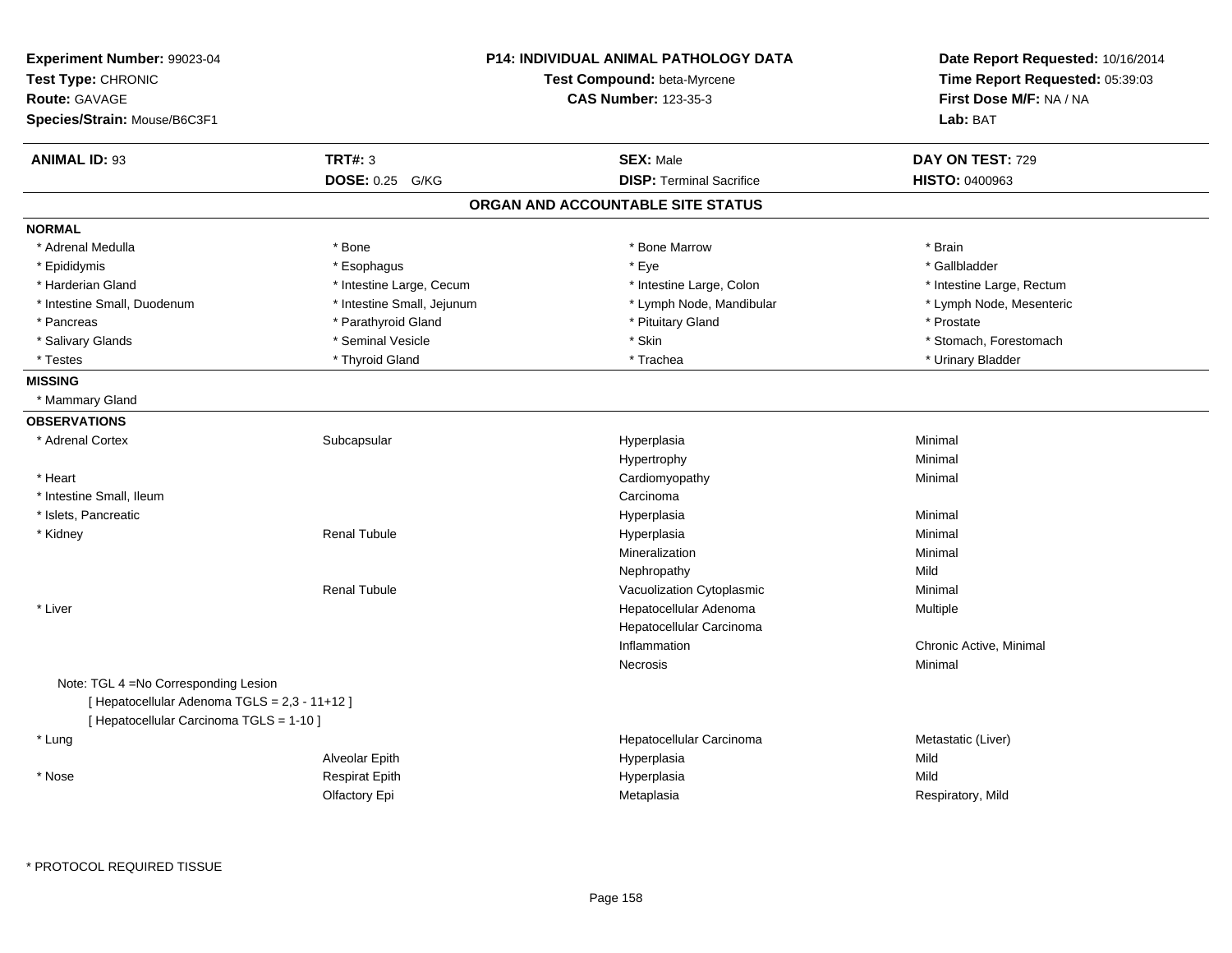| <b>Experiment Number: 99023-04</b><br>Test Type: CHRONIC |                        | <b>P14: INDIVIDUAL ANIMAL PATHOLOGY DATA</b> | Date Report Requested: 10/16/2014 |
|----------------------------------------------------------|------------------------|----------------------------------------------|-----------------------------------|
|                                                          |                        | <b>Test Compound: beta-Myrcene</b>           | Time Report Requested: 05:39:03   |
| <b>Route: GAVAGE</b>                                     |                        | <b>CAS Number: 123-35-3</b>                  | First Dose M/F: NA / NA           |
| Species/Strain: Mouse/B6C3F1                             |                        |                                              | Lab: BAT                          |
| <b>ANIMAL ID: 93</b>                                     | TRT#: 3                | <b>SEX: Male</b>                             | DAY ON TEST: 729                  |
|                                                          | <b>DOSE: 0.25 G/KG</b> | <b>DISP: Terminal Sacrifice</b>              | <b>HISTO: 0400963</b>             |
|                                                          |                        | ORGAN AND ACCOUNTABLE SITE STATUS            |                                   |
| * Preputial Gland                                        |                        | Ectasia                                      | Mild                              |
| [ Ectasia TGLS = $5-8$ ]                                 |                        |                                              |                                   |
| * Sem Ves                                                |                        |                                              |                                   |
| Note: TGL-6 had no corresponding microscopic lesion.     |                        |                                              |                                   |
| * Spleen                                                 |                        | Hematopoietic Cell Proliferation             | Mild                              |
| * Stomach, Glandular                                     |                        | Hyperplasia                                  | Minimal                           |
| * Thymus                                                 |                        | Atrophy                                      | Marked                            |
| Tooth                                                    |                        | Dysplasia                                    |                                   |
| PRIMARY CAUSE OF DEATH                                   |                        |                                              |                                   |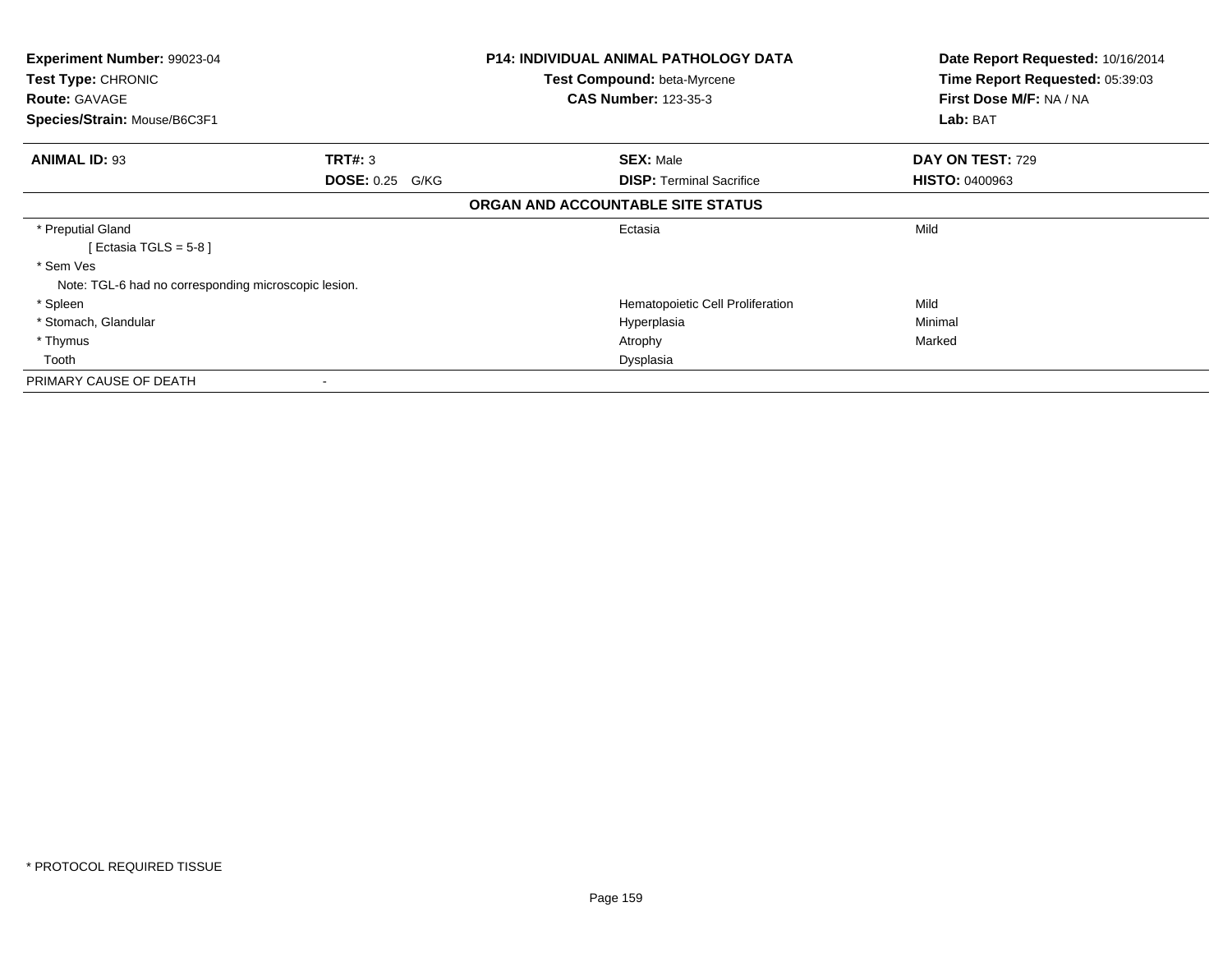| Experiment Number: 99023-04<br>Test Type: CHRONIC<br><b>Route: GAVAGE</b><br>Species/Strain: Mouse/B6C3F1 |                          | <b>P14: INDIVIDUAL ANIMAL PATHOLOGY DATA</b><br>Test Compound: beta-Myrcene<br><b>CAS Number: 123-35-3</b> | Date Report Requested: 10/16/2014<br>Time Report Requested: 05:39:03<br>First Dose M/F: NA / NA<br>Lab: BAT |
|-----------------------------------------------------------------------------------------------------------|--------------------------|------------------------------------------------------------------------------------------------------------|-------------------------------------------------------------------------------------------------------------|
| <b>ANIMAL ID: 94</b>                                                                                      | <b>TRT#: 3</b>           | <b>SEX: Male</b>                                                                                           | DAY ON TEST: 729                                                                                            |
|                                                                                                           | DOSE: 0.25 G/KG          | <b>DISP: Terminal Sacrifice</b>                                                                            | <b>HISTO: 0400964</b>                                                                                       |
|                                                                                                           |                          | ORGAN AND ACCOUNTABLE SITE STATUS                                                                          |                                                                                                             |
| <b>NORMAL</b>                                                                                             |                          |                                                                                                            |                                                                                                             |
| * Adrenal Medulla                                                                                         | * Bone                   | * Bone Marrow                                                                                              | * Brain                                                                                                     |
| * Epididymis                                                                                              | * Esophagus              | * Eye                                                                                                      | * Gallbladder                                                                                               |
| * Harderian Gland                                                                                         | * Intestine Large, Cecum | * Intestine Large, Colon                                                                                   | * Intestine Large, Rectum                                                                                   |
| * Intestine Small, Duodenum                                                                               | * Intestine Small, Ileum | * Intestine Small, Jejunum                                                                                 | * Lymph Node, Mandibular                                                                                    |
| * Lymph Node, Mesenteric                                                                                  | * Nose                   | * Pancreas                                                                                                 | * Parathyroid Gland                                                                                         |
| * Pituitary Gland                                                                                         | * Preputial Gland        | * Prostate                                                                                                 | * Salivary Glands                                                                                           |
| * Seminal Vesicle                                                                                         | * Skin                   | * Stomach, Glandular                                                                                       | * Testes                                                                                                    |
| * Thymus                                                                                                  | * Thyroid Gland          | * Trachea                                                                                                  | * Urinary Bladder                                                                                           |
| <b>MISSING</b>                                                                                            |                          |                                                                                                            |                                                                                                             |
| * Mammary Gland                                                                                           |                          |                                                                                                            |                                                                                                             |
| <b>OBSERVATIONS</b>                                                                                       |                          |                                                                                                            |                                                                                                             |
| * Adrenal Cortex                                                                                          | Subcapsular              | Hyperplasia                                                                                                | Mild                                                                                                        |
| * Heart                                                                                                   |                          | Cardiomyopathy                                                                                             | Minimal                                                                                                     |
| * Islets, Pancreatic                                                                                      |                          | Hyperplasia                                                                                                | Minimal                                                                                                     |
| * Kidney                                                                                                  |                          | Infarct                                                                                                    | Mild                                                                                                        |
|                                                                                                           |                          | Mineralization                                                                                             | Minimal                                                                                                     |
|                                                                                                           | <b>Renal Tubule</b>      | Vacuolization Cytoplasmic                                                                                  | Minimal                                                                                                     |
| * Liver                                                                                                   |                          | Clear Cell Focus                                                                                           |                                                                                                             |
|                                                                                                           |                          | Eosinophilic Focus                                                                                         |                                                                                                             |
|                                                                                                           |                          | Fatty Change                                                                                               | Minimal                                                                                                     |
|                                                                                                           |                          | Hepatoblastoma                                                                                             |                                                                                                             |
|                                                                                                           |                          | Hepatocellular Adenoma                                                                                     | Multiple                                                                                                    |
|                                                                                                           |                          | Inflammation                                                                                               | Chronic Active, Minimal                                                                                     |
| [Hepatoblastoma TGLS = 2-11]                                                                              |                          |                                                                                                            |                                                                                                             |
| [ Hepatocellular Adenoma TGLS = 3,4,5 - 12+13+14, 1-10 ]                                                  |                          |                                                                                                            |                                                                                                             |
| * Lung                                                                                                    | Alveolar Epith           | Hyperplasia                                                                                                | Mild                                                                                                        |
| * Spleen                                                                                                  |                          | Hematopoietic Cell Proliferation                                                                           | Minimal                                                                                                     |
| * Stomach, Forestomach                                                                                    | Epithelium               | Hyperplasia                                                                                                | Minimal                                                                                                     |
| PRIMARY CAUSE OF DEATH                                                                                    |                          |                                                                                                            |                                                                                                             |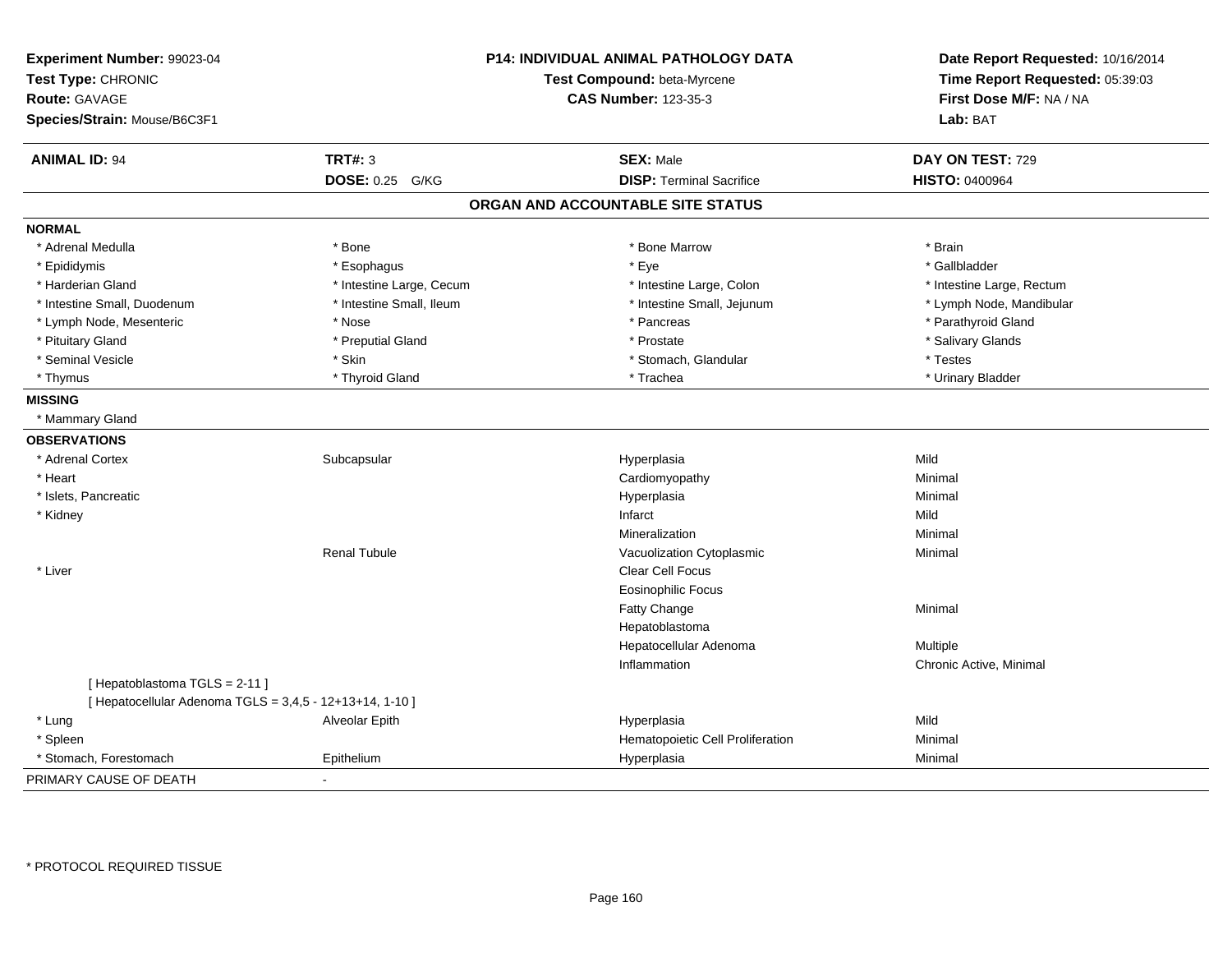| Experiment Number: 99023-04<br>Test Type: CHRONIC<br><b>Route: GAVAGE</b><br>Species/Strain: Mouse/B6C3F1 |                                                                                                   | <b>P14: INDIVIDUAL ANIMAL PATHOLOGY DATA</b><br>Test Compound: beta-Myrcene<br><b>CAS Number: 123-35-3</b> |                           |
|-----------------------------------------------------------------------------------------------------------|---------------------------------------------------------------------------------------------------|------------------------------------------------------------------------------------------------------------|---------------------------|
| <b>ANIMAL ID: 95</b>                                                                                      | <b>TRT#: 3</b>                                                                                    | <b>SEX: Male</b>                                                                                           | DAY ON TEST: 728          |
|                                                                                                           | DOSE: 0.25 G/KG                                                                                   | <b>DISP: Terminal Sacrifice</b>                                                                            | HISTO: 0400965            |
|                                                                                                           |                                                                                                   | ORGAN AND ACCOUNTABLE SITE STATUS                                                                          |                           |
| <b>NORMAL</b>                                                                                             |                                                                                                   |                                                                                                            |                           |
| * Adrenal Medulla                                                                                         | * Bone                                                                                            | * Bone Marrow                                                                                              | * Brain                   |
| * Epididymis                                                                                              | * Esophagus                                                                                       | * Eye                                                                                                      | * Gallbladder             |
| * Harderian Gland                                                                                         | * Heart                                                                                           | * Intestine Large, Colon                                                                                   | * Intestine Large, Rectum |
| * Intestine Small, Duodenum                                                                               | * Intestine Small, Ileum                                                                          | * Intestine Small, Jejunum                                                                                 | * Islets, Pancreatic      |
| * Lung                                                                                                    | * Lymph Node, Mandibular                                                                          | * Lymph Node, Mesenteric                                                                                   | * Nose                    |
| * Pancreas                                                                                                | * Parathyroid Gland                                                                               | * Pituitary Gland                                                                                          | * Preputial Gland         |
| * Prostate                                                                                                | * Salivary Glands                                                                                 | * Seminal Vesicle                                                                                          | * Skin                    |
| * Spleen                                                                                                  | * Stomach, Forestomach                                                                            | * Stomach, Glandular                                                                                       | * Testes                  |
| * Thymus                                                                                                  | * Thyroid Gland                                                                                   | * Trachea                                                                                                  | * Urinary Bladder         |
| <b>MISSING</b>                                                                                            |                                                                                                   |                                                                                                            |                           |
| * Mammary Gland                                                                                           |                                                                                                   |                                                                                                            |                           |
| <b>OBSERVATIONS</b>                                                                                       |                                                                                                   |                                                                                                            |                           |
| * Adrenal Cortex                                                                                          | Subcapsular                                                                                       | Hyperplasia                                                                                                | Mild                      |
| * Intestine Large, Cecum                                                                                  | Lymphoid Tiss                                                                                     | Hyperplasia                                                                                                | Mild                      |
| * Kidney                                                                                                  | <b>Renal Tubule</b>                                                                               | Hyperplasia                                                                                                | Minimal                   |
|                                                                                                           |                                                                                                   | Mineralization                                                                                             | Minimal                   |
|                                                                                                           |                                                                                                   | Nephropathy                                                                                                | Mild                      |
|                                                                                                           | <b>Renal Tubule</b>                                                                               | Vacuolization Cytoplasmic                                                                                  | Minimal                   |
| * Liver                                                                                                   |                                                                                                   | Clear Cell Focus                                                                                           |                           |
|                                                                                                           |                                                                                                   | <b>Eosinophilic Focus</b>                                                                                  |                           |
|                                                                                                           |                                                                                                   | Hepatocellular Adenoma                                                                                     | Multiple                  |
|                                                                                                           |                                                                                                   | Infarct                                                                                                    | Marked                    |
|                                                                                                           | Note: TGL-2 liver lobe discoloration was probably due to torsion and necrosis of the entire lobe. |                                                                                                            |                           |
|                                                                                                           | [ Hepatocellular Adenoma TGLS = 1,4,5,6 - 10+13+14+15, 3-12 ]                                     |                                                                                                            |                           |
| [Infarct TGLS = $2-11$ ]                                                                                  |                                                                                                   |                                                                                                            |                           |
| PRIMARY CAUSE OF DEATH                                                                                    | $\blacksquare$                                                                                    |                                                                                                            |                           |

-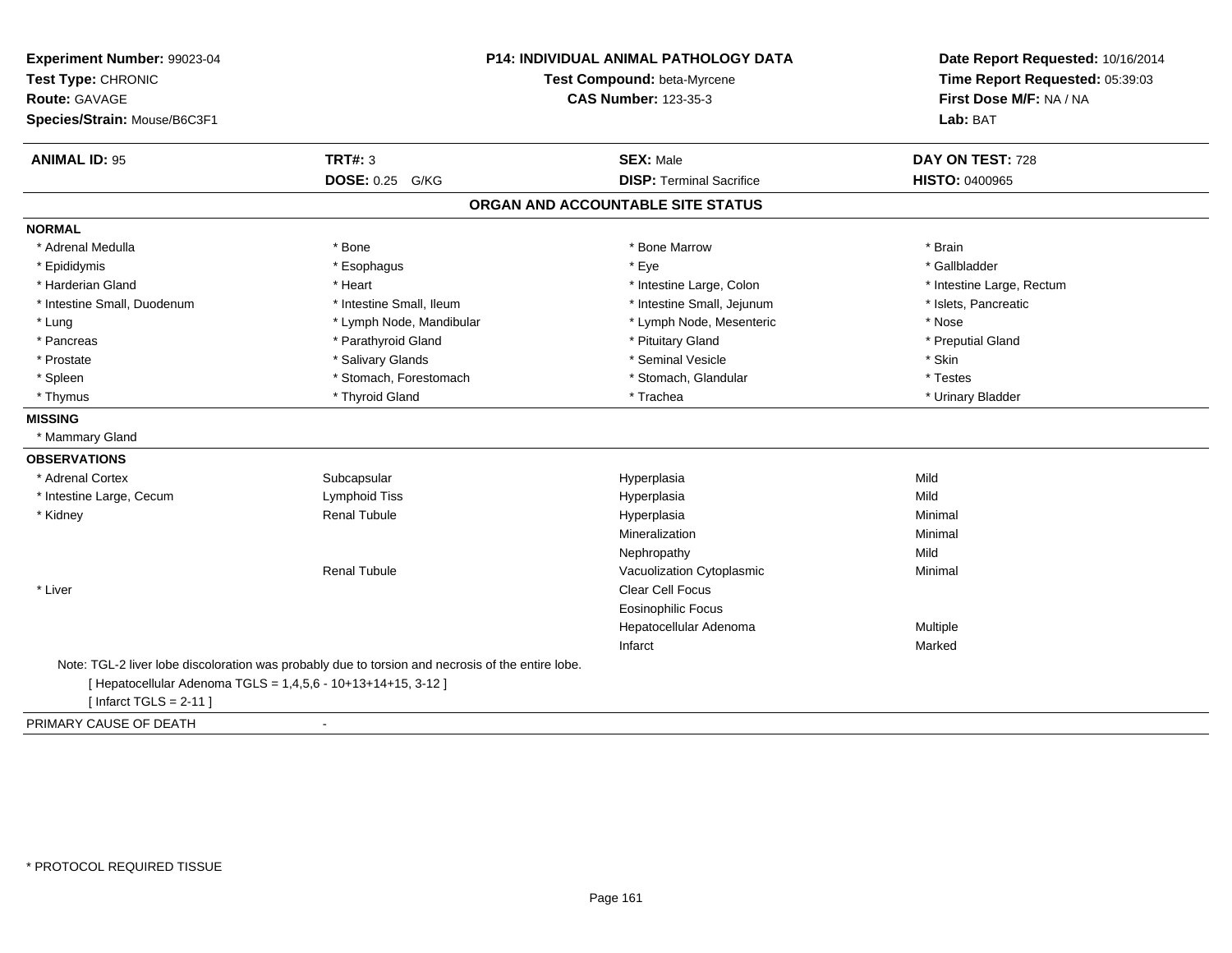| Experiment Number: 99023-04<br>Test Type: CHRONIC<br>Route: GAVAGE<br>Species/Strain: Mouse/B6C3F1 |                             | P14: INDIVIDUAL ANIMAL PATHOLOGY DATA<br>Test Compound: beta-Myrcene<br><b>CAS Number: 123-35-3</b> | Date Report Requested: 10/16/2014<br>Time Report Requested: 05:39:03<br>First Dose M/F: NA / NA<br>Lab: BAT |
|----------------------------------------------------------------------------------------------------|-----------------------------|-----------------------------------------------------------------------------------------------------|-------------------------------------------------------------------------------------------------------------|
| <b>ANIMAL ID: 96</b>                                                                               | <b>TRT#: 3</b>              | <b>SEX: Male</b>                                                                                    | DAY ON TEST: 730                                                                                            |
|                                                                                                    | DOSE: 0.25 G/KG             | <b>DISP: Terminal Sacrifice</b>                                                                     | <b>HISTO: 0400966</b>                                                                                       |
|                                                                                                    |                             | ORGAN AND ACCOUNTABLE SITE STATUS                                                                   |                                                                                                             |
| <b>NORMAL</b>                                                                                      |                             |                                                                                                     |                                                                                                             |
| * Adrenal Medulla                                                                                  | $*$ Bone                    | * Bone Marrow                                                                                       | * Brain                                                                                                     |
| * Epididymis                                                                                       | * Esophagus                 | * Eye                                                                                               | * Gallbladder                                                                                               |
| * Harderian Gland                                                                                  | * Heart                     | * Intestine Large, Cecum                                                                            | * Intestine Large, Colon                                                                                    |
| * Intestine Large, Rectum                                                                          | * Intestine Small, Duodenum | * Intestine Small, Ileum                                                                            | * Intestine Small, Jejunum                                                                                  |
| * Lymph Node, Mandibular                                                                           | * Lymph Node, Mesenteric    | * Nose                                                                                              | * Pancreas                                                                                                  |
| * Parathyroid Gland                                                                                | * Pituitary Gland           | * Preputial Gland                                                                                   | * Prostate                                                                                                  |
| * Salivary Glands                                                                                  | * Seminal Vesicle           | * Skin                                                                                              | * Stomach, Forestomach                                                                                      |
| * Stomach, Glandular                                                                               | * Testes                    | * Thyroid Gland                                                                                     | * Trachea                                                                                                   |
| * Urinary Bladder                                                                                  |                             |                                                                                                     |                                                                                                             |
| <b>MISSING</b>                                                                                     |                             |                                                                                                     |                                                                                                             |
| * Mammary Gland                                                                                    |                             |                                                                                                     |                                                                                                             |
| <b>OBSERVATIONS</b>                                                                                |                             |                                                                                                     |                                                                                                             |
| * Adrenal Cortex                                                                                   | Subcapsular                 | Hyperplasia                                                                                         | Minimal                                                                                                     |
| * Islets, Pancreatic                                                                               |                             | Hyperplasia                                                                                         | Minimal                                                                                                     |
| * Kidney                                                                                           | Cortex                      | Cyst                                                                                                | Minimal                                                                                                     |
|                                                                                                    |                             | Nephropathy                                                                                         | Minimal                                                                                                     |
|                                                                                                    | <b>Renal Tubule</b>         | Vacuolization Cytoplasmic                                                                           | Mild                                                                                                        |
| * Liver                                                                                            |                             | Clear Cell Focus                                                                                    |                                                                                                             |
|                                                                                                    |                             | Fatty Change                                                                                        | Mild                                                                                                        |
|                                                                                                    |                             | Hepatocellular Adenoma                                                                              |                                                                                                             |
|                                                                                                    |                             | Inflammation                                                                                        | Chronic Active, Minimal                                                                                     |
| [ Clear Cell Focus TGLS = 1-3+4+5+11 ]<br>[ Hepatocellular Adenoma TGLS = 2-10 ]                   |                             |                                                                                                     |                                                                                                             |
| * Lung                                                                                             |                             | Alveolar/Bronchiolar Adenoma                                                                        | Multiple                                                                                                    |
|                                                                                                    | Glands                      | Inflammation                                                                                        | Minimal                                                                                                     |
| [ Alveolar/Bronchiolar Adenoma TGLS = 3-10 ]                                                       |                             |                                                                                                     |                                                                                                             |
| * Spleen                                                                                           |                             | Hematopoietic Cell Proliferation                                                                    | Minimal                                                                                                     |
| * Thymus                                                                                           |                             | Atrophy                                                                                             | Minimal                                                                                                     |
| PRIMARY CAUSE OF DEATH                                                                             | $\blacksquare$              |                                                                                                     |                                                                                                             |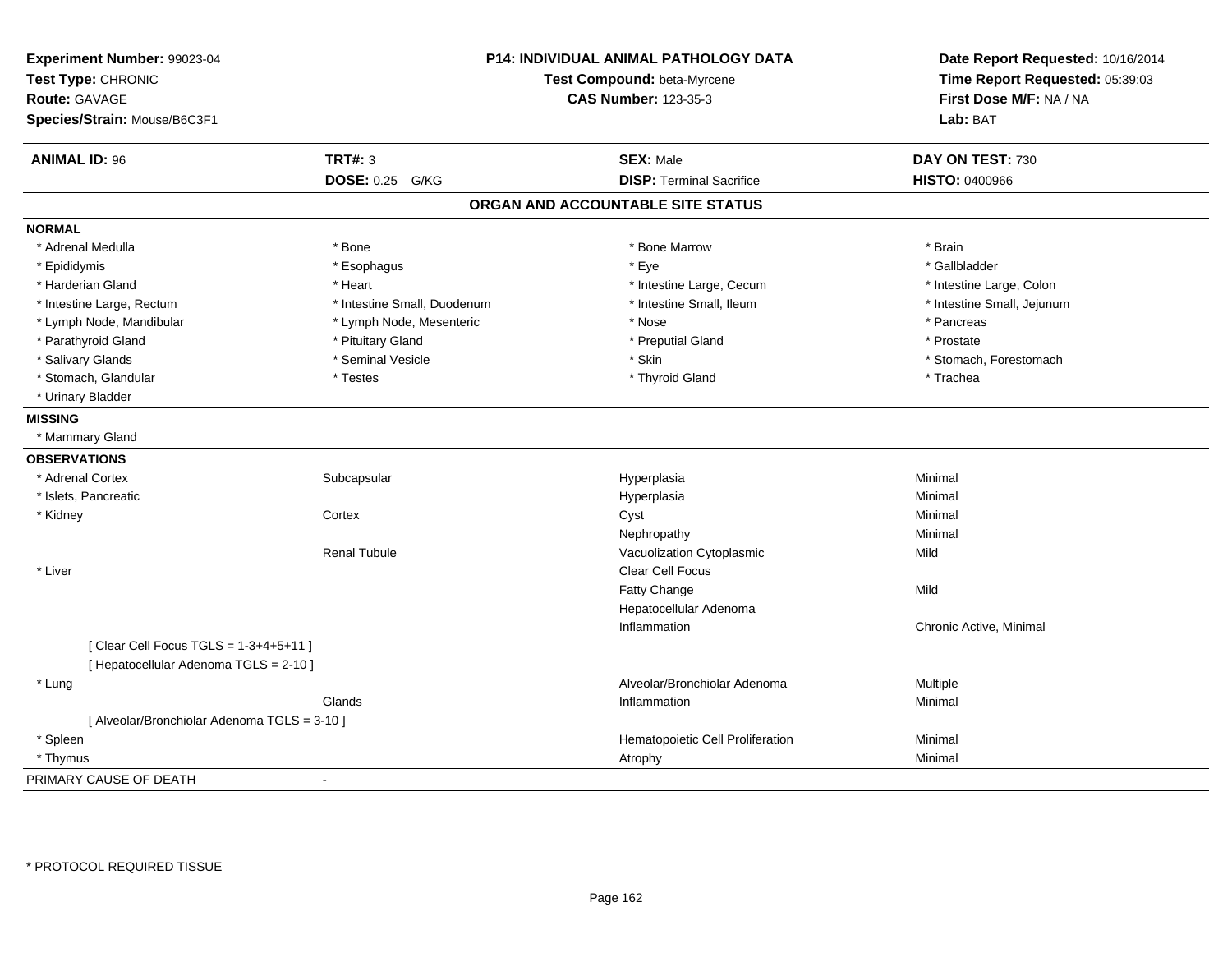| Experiment Number: 99023-04<br>Test Type: CHRONIC<br><b>Route: GAVAGE</b><br>Species/Strain: Mouse/B6C3F1 |                                     | P14: INDIVIDUAL ANIMAL PATHOLOGY DATA<br>Test Compound: beta-Myrcene<br><b>CAS Number: 123-35-3</b> | Date Report Requested: 10/16/2014<br>Time Report Requested: 05:39:03<br>First Dose M/F: NA / NA<br>Lab: BAT |
|-----------------------------------------------------------------------------------------------------------|-------------------------------------|-----------------------------------------------------------------------------------------------------|-------------------------------------------------------------------------------------------------------------|
| <b>ANIMAL ID: 97</b>                                                                                      | <b>TRT#: 3</b>                      | <b>SEX: Male</b>                                                                                    | DAY ON TEST: 611                                                                                            |
|                                                                                                           | <b>DOSE: 0.25 G/KG</b>              | <b>DISP: Natural Death</b>                                                                          | <b>HISTO: 0400967</b>                                                                                       |
|                                                                                                           |                                     | ORGAN AND ACCOUNTABLE SITE STATUS                                                                   |                                                                                                             |
| <b>NORMAL</b>                                                                                             |                                     |                                                                                                     |                                                                                                             |
| * Adrenal Medulla                                                                                         | * Bone                              | * Bone Marrow                                                                                       | * Brain                                                                                                     |
| * Epididymis                                                                                              | * Eye                               | * Gallbladder                                                                                       | * Harderian Gland                                                                                           |
| * Heart                                                                                                   | * Intestine Large, Cecum            | * Intestine Large, Colon                                                                            | * Intestine Large, Rectum                                                                                   |
| * Intestine Small, Ileum                                                                                  | * Intestine Small, Jejunum          | * Islets, Pancreatic                                                                                | * Lymph Node, Mandibular                                                                                    |
| * Lymph Node, Mesenteric                                                                                  | * Nose                              | * Pancreas                                                                                          | * Pituitary Gland                                                                                           |
| * Preputial Gland                                                                                         | * Salivary Glands                   | * Seminal Vesicle                                                                                   | * Skin                                                                                                      |
| * Stomach, Forestomach                                                                                    | * Stomach, Glandular                | * Testes                                                                                            | * Thyroid Gland                                                                                             |
| * Trachea                                                                                                 | * Urinary Bladder                   |                                                                                                     |                                                                                                             |
| <b>MISSING</b>                                                                                            |                                     |                                                                                                     |                                                                                                             |
| * Mammary Gland                                                                                           | * Parathyroid Gland                 |                                                                                                     |                                                                                                             |
| <b>AUTO PRECLUDES DIAG.</b>                                                                               |                                     |                                                                                                     |                                                                                                             |
| * Intestine Small, Duodenum                                                                               |                                     |                                                                                                     |                                                                                                             |
| <b>OBSERVATIONS</b>                                                                                       |                                     |                                                                                                     |                                                                                                             |
| * Adrenal Cortex                                                                                          | Subcapsular                         | Hyperplasia                                                                                         | Minimal                                                                                                     |
| * Esophagus                                                                                               |                                     | Inflammation                                                                                        | Minimal                                                                                                     |
| * Kidney                                                                                                  |                                     | Nephropathy                                                                                         | Moderate                                                                                                    |
| * Liver                                                                                                   |                                     | <b>Eosinophilic Focus</b>                                                                           |                                                                                                             |
|                                                                                                           |                                     | Hepatocellular Carcinoma                                                                            |                                                                                                             |
|                                                                                                           |                                     | Inflammation                                                                                        | Chronic Active, Minimal                                                                                     |
|                                                                                                           |                                     | Necrosis                                                                                            | Minimal                                                                                                     |
| [ Hepatocellular Carcinoma TGLS = 1-10 ]                                                                  |                                     |                                                                                                     |                                                                                                             |
| * Lung                                                                                                    |                                     | Hepatocellular Carcinoma                                                                            | Metastatic (Liver)                                                                                          |
| * Prostate                                                                                                |                                     | Inflammation                                                                                        | Minimal                                                                                                     |
| * Spleen                                                                                                  |                                     | Hematopoietic Cell Proliferation                                                                    | Mild                                                                                                        |
| * Thymus                                                                                                  |                                     | Atrophy                                                                                             | Mild                                                                                                        |
| Tooth                                                                                                     | Pulp                                | Inflammation                                                                                        | Minimal                                                                                                     |
| PRIMARY CAUSE OF DEATH                                                                                    | - Liver<br>Hepatocellular Carcinoma |                                                                                                     |                                                                                                             |
| CONTRIBUTORY CAUSE OF DEATH                                                                               | - Kidney Nephropathy                |                                                                                                     |                                                                                                             |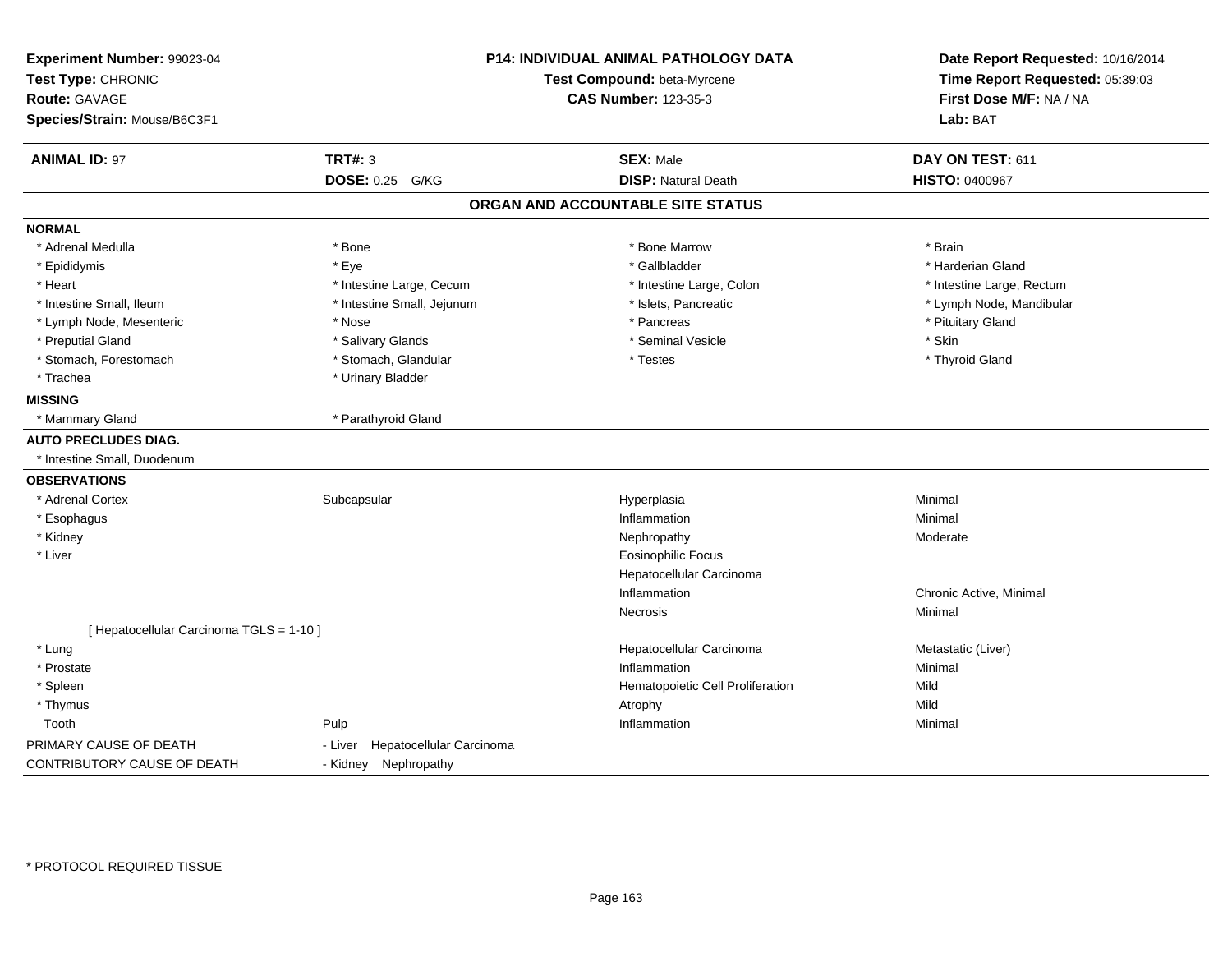| Experiment Number: 99023-04<br>Test Type: CHRONIC<br><b>Route: GAVAGE</b> |                          | P14: INDIVIDUAL ANIMAL PATHOLOGY DATA<br>Test Compound: beta-Myrcene<br><b>CAS Number: 123-35-3</b> | Date Report Requested: 10/16/2014<br>Time Report Requested: 05:39:03<br>First Dose M/F: NA / NA |
|---------------------------------------------------------------------------|--------------------------|-----------------------------------------------------------------------------------------------------|-------------------------------------------------------------------------------------------------|
| Species/Strain: Mouse/B6C3F1                                              |                          |                                                                                                     | Lab: BAT                                                                                        |
| <b>ANIMAL ID: 98</b>                                                      | <b>TRT#: 3</b>           | <b>SEX: Male</b>                                                                                    | DAY ON TEST: 729                                                                                |
|                                                                           | DOSE: 0.25 G/KG          | <b>DISP: Terminal Sacrifice</b>                                                                     | <b>HISTO: 0400968</b>                                                                           |
|                                                                           |                          | ORGAN AND ACCOUNTABLE SITE STATUS                                                                   |                                                                                                 |
| <b>NORMAL</b>                                                             |                          |                                                                                                     |                                                                                                 |
| * Adrenal Medulla                                                         | * Bone                   | * Bone Marrow                                                                                       | * Brain                                                                                         |
| * Epididymis                                                              | * Esophagus              | * Eye                                                                                               | * Gallbladder                                                                                   |
| * Harderian Gland                                                         | * Intestine Large, Cecum | * Intestine Large, Colon                                                                            | * Intestine Large, Rectum                                                                       |
| * Intestine Small, Duodenum                                               | * Intestine Small, Ileum | * Intestine Small, Jejunum                                                                          | * Lymph Node, Mandibular                                                                        |
| * Lymph Node, Mesenteric                                                  | * Nose                   | * Pancreas                                                                                          | * Parathyroid Gland                                                                             |
| * Pituitary Gland                                                         | * Preputial Gland        | * Salivary Glands                                                                                   | * Seminal Vesicle                                                                               |
| * Skin                                                                    | * Stomach, Glandular     | * Testes                                                                                            | * Thyroid Gland                                                                                 |
| * Trachea                                                                 | * Urinary Bladder        |                                                                                                     |                                                                                                 |
| <b>MISSING</b>                                                            |                          |                                                                                                     |                                                                                                 |
| * Mammary Gland                                                           |                          |                                                                                                     |                                                                                                 |
| <b>OBSERVATIONS</b>                                                       |                          |                                                                                                     |                                                                                                 |
| * Adrenal Cortex                                                          | Subcapsular              | Hyperplasia                                                                                         | Mild                                                                                            |
| * Heart                                                                   |                          | Cardiomyopathy                                                                                      | Minimal                                                                                         |
| * Islets, Pancreatic                                                      |                          | Hyperplasia                                                                                         | Minimal                                                                                         |
| * Kidney                                                                  | <b>Renal Tubule</b>      | Hyperplasia                                                                                         | Minimal                                                                                         |
|                                                                           |                          | Mineralization                                                                                      | Minimal                                                                                         |
|                                                                           |                          | Nephropathy                                                                                         | Minimal                                                                                         |
|                                                                           | <b>Renal Tubule</b>      | Vacuolization Cytoplasmic                                                                           | Mild                                                                                            |
| * Liver                                                                   |                          | Clear Cell Focus                                                                                    |                                                                                                 |
|                                                                           |                          | Fatty Change                                                                                        | Mild                                                                                            |
|                                                                           |                          | Hepatocellular Adenoma                                                                              | Multiple                                                                                        |
| [ Hepatocellular Adenoma TGLS = 1,2 - 10+11 ]                             |                          |                                                                                                     |                                                                                                 |
| * Lung                                                                    |                          | Alveolar/Bronchiolar Adenoma                                                                        |                                                                                                 |
| * Prostate                                                                |                          | Inflammation                                                                                        | Minimal                                                                                         |
| * Spleen                                                                  |                          | Hematopoietic Cell Proliferation                                                                    | Minimal                                                                                         |
| * Stomach, Forestomach                                                    | Epithelium               | Hyperplasia                                                                                         | Minimal                                                                                         |
| * Thymus                                                                  |                          | Atrophy                                                                                             | Minimal                                                                                         |
| Tooth                                                                     |                          | Dysplasia                                                                                           |                                                                                                 |
| PRIMARY CAUSE OF DEATH                                                    | $\blacksquare$           |                                                                                                     |                                                                                                 |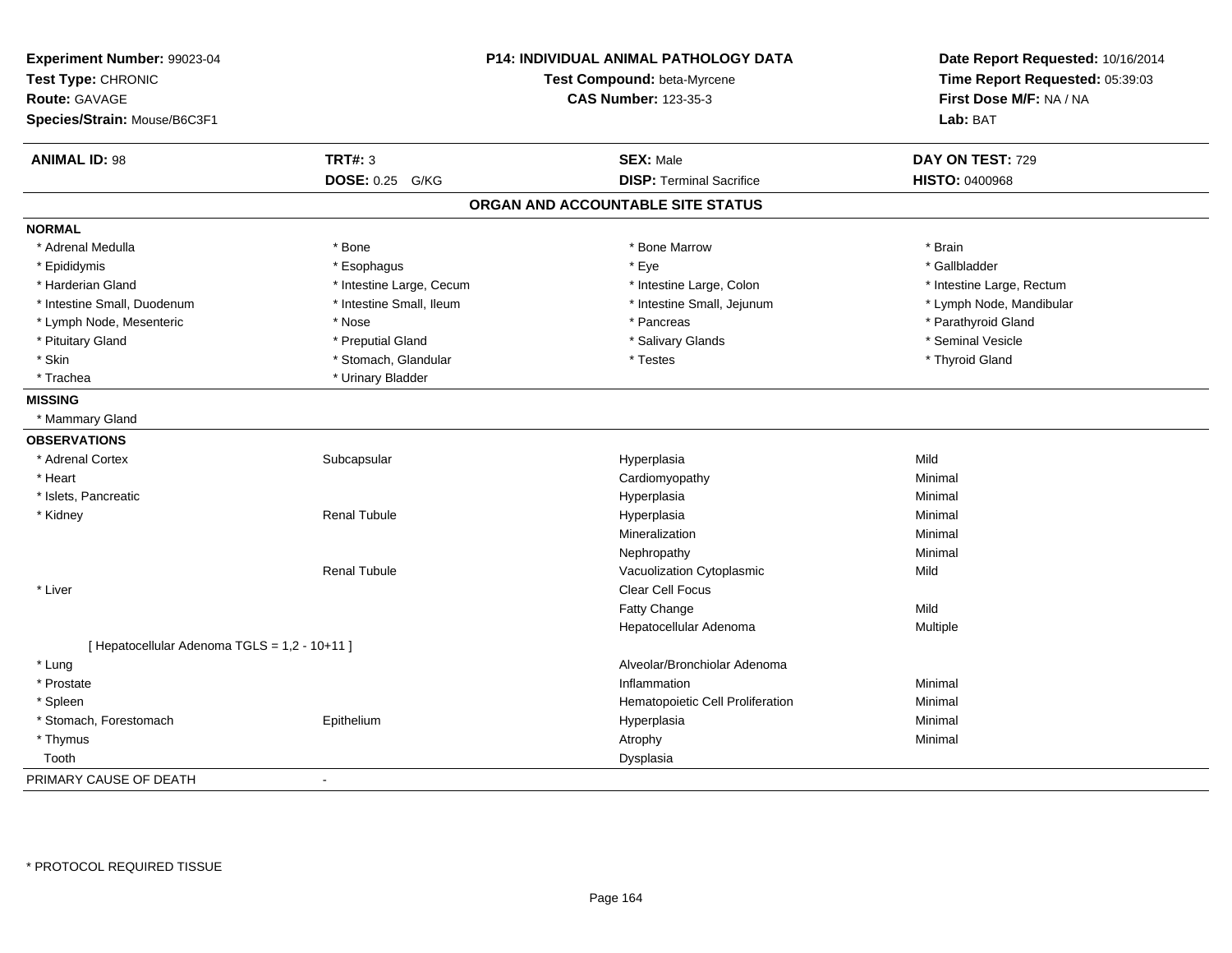| Experiment Number: 99023-04<br>Test Type: CHRONIC<br><b>Route: GAVAGE</b><br>Species/Strain: Mouse/B6C3F1 |                            | <b>P14: INDIVIDUAL ANIMAL PATHOLOGY DATA</b><br>Test Compound: beta-Myrcene<br><b>CAS Number: 123-35-3</b> | Date Report Requested: 10/16/2014<br>Time Report Requested: 05:39:03<br>First Dose M/F: NA / NA<br>Lab: BAT |
|-----------------------------------------------------------------------------------------------------------|----------------------------|------------------------------------------------------------------------------------------------------------|-------------------------------------------------------------------------------------------------------------|
| <b>ANIMAL ID: 99</b>                                                                                      | <b>TRT#: 3</b>             | <b>SEX: Male</b>                                                                                           | DAY ON TEST: 728                                                                                            |
|                                                                                                           | DOSE: 0.25 G/KG            | <b>DISP: Terminal Sacrifice</b>                                                                            | <b>HISTO: 0400969</b>                                                                                       |
|                                                                                                           |                            | ORGAN AND ACCOUNTABLE SITE STATUS                                                                          |                                                                                                             |
| <b>NORMAL</b>                                                                                             |                            |                                                                                                            |                                                                                                             |
| * Adrenal Medulla                                                                                         | * Bone                     | * Brain                                                                                                    | * Epididymis                                                                                                |
| * Esophagus                                                                                               | * Eye                      | * Gallbladder                                                                                              | * Heart                                                                                                     |
| * Intestine Large, Cecum                                                                                  | * Intestine Large, Colon   | * Intestine Large, Rectum                                                                                  | * Intestine Small, Duodenum                                                                                 |
| * Intestine Small, Ileum                                                                                  | * Intestine Small, Jejunum | * Lung                                                                                                     | * Lymph Node, Mandibular                                                                                    |
| * Lymph Node, Mesenteric                                                                                  | * Nose                     | * Pancreas                                                                                                 | * Parathyroid Gland                                                                                         |
| * Pituitary Gland                                                                                         | * Preputial Gland          | * Prostate                                                                                                 | * Salivary Glands                                                                                           |
| * Seminal Vesicle                                                                                         | * Skin                     | * Spleen                                                                                                   | * Stomach, Forestomach                                                                                      |
| * Stomach, Glandular                                                                                      | * Testes                   | * Thyroid Gland                                                                                            | * Trachea                                                                                                   |
| * Urinary Bladder                                                                                         |                            |                                                                                                            |                                                                                                             |
| <b>MISSING</b>                                                                                            |                            |                                                                                                            |                                                                                                             |
| * Mammary Gland                                                                                           |                            |                                                                                                            |                                                                                                             |
| <b>OBSERVATIONS</b>                                                                                       |                            |                                                                                                            |                                                                                                             |
| * Adrenal Cortex                                                                                          | Subcapsular                | Hyperplasia                                                                                                | Mild                                                                                                        |
| * Bone Marrow                                                                                             |                            | Pigmentation                                                                                               | Mild                                                                                                        |
| * Harderian Gland                                                                                         |                            | Adenoma                                                                                                    |                                                                                                             |
| * Islets, Pancreatic                                                                                      |                            | Hyperplasia                                                                                                | Minimal                                                                                                     |
| * Kidney                                                                                                  | <b>Renal Tubule</b>        | Adenoma                                                                                                    |                                                                                                             |
|                                                                                                           | Cortex                     | Cyst                                                                                                       | Minimal                                                                                                     |
|                                                                                                           | <b>Renal Tubule</b>        | Hyperplasia                                                                                                | Mild                                                                                                        |
|                                                                                                           |                            | Mineralization                                                                                             | Mild                                                                                                        |
|                                                                                                           |                            | Nephropathy                                                                                                | Minimal                                                                                                     |
|                                                                                                           | <b>Renal Tubule</b>        | Vacuolization Cytoplasmic                                                                                  | Mild                                                                                                        |
| [Adenoma TGLS = $2-11$ ]                                                                                  |                            |                                                                                                            |                                                                                                             |
| * Liver                                                                                                   |                            | Hepatocellular Adenoma                                                                                     | Multiple                                                                                                    |
|                                                                                                           |                            | Inflammation                                                                                               | Chronic Active, Mild                                                                                        |
| [ Hepatocellular Adenoma TGLS = 1-10 ]                                                                    |                            |                                                                                                            |                                                                                                             |
| * Thymus                                                                                                  |                            | Atrophy                                                                                                    | Minimal                                                                                                     |
| Tooth                                                                                                     |                            | Dysplasia                                                                                                  |                                                                                                             |
|                                                                                                           | Pulp                       | Inflammation                                                                                               | Minimal                                                                                                     |

PRIMARY CAUSE OF DEATH-

\* PROTOCOL REQUIRED TISSUE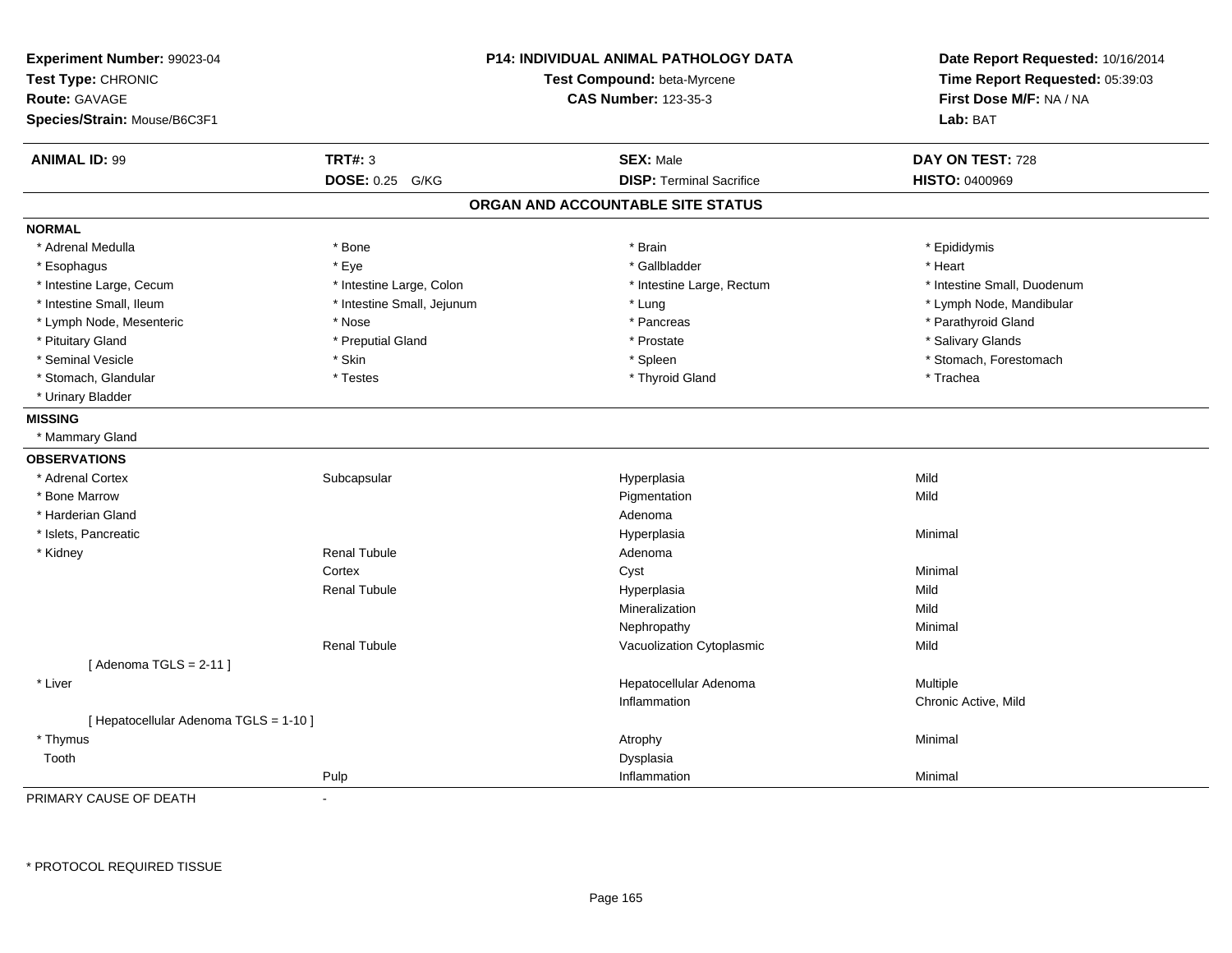| Experiment Number: 99023-04  |                        | <b>P14: INDIVIDUAL ANIMAL PATHOLOGY DATA</b> | Date Report Requested: 10/16/2014 |
|------------------------------|------------------------|----------------------------------------------|-----------------------------------|
| <b>Test Type: CHRONIC</b>    |                        | Test Compound: beta-Myrcene                  | Time Report Requested: 05:39:03   |
| <b>Route: GAVAGE</b>         |                        | <b>CAS Number: 123-35-3</b>                  | First Dose M/F: NA / NA           |
| Species/Strain: Mouse/B6C3F1 |                        |                                              | Lab: BAT                          |
| <b>ANIMAL ID: 99</b>         | TRT#: 3                | <b>SEX: Male</b>                             | DAY ON TEST: 728                  |
|                              | <b>DOSE: 0.25 G/KG</b> | <b>DISP: Terminal Sacrifice</b>              | <b>HISTO: 0400969</b>             |
|                              |                        | <b>ORGAN AND ACCOUNTABLE SITE STATUS</b>     |                                   |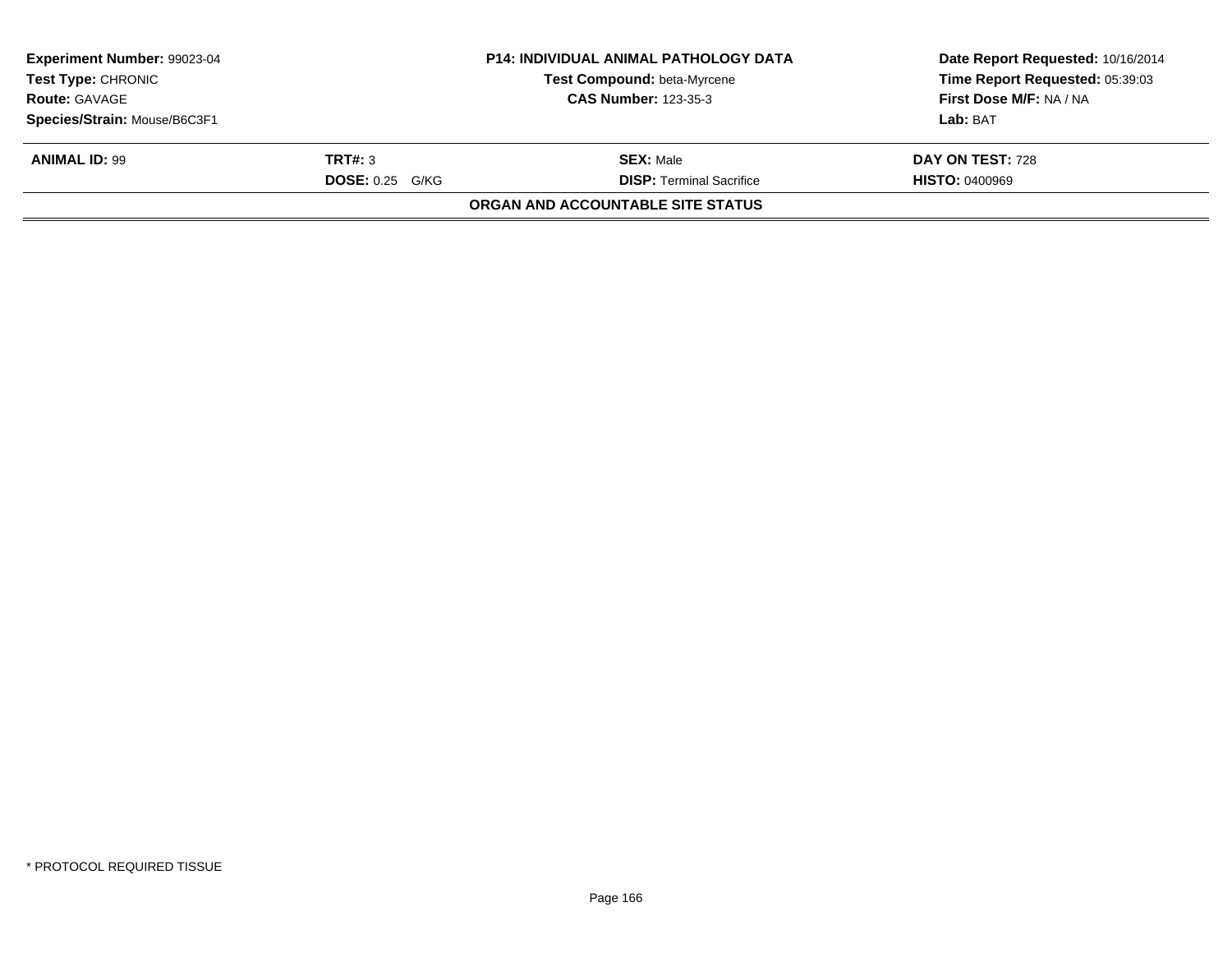| Experiment Number: 99023-04<br>Test Type: CHRONIC<br><b>Route: GAVAGE</b><br>Species/Strain: Mouse/B6C3F1 | P14: INDIVIDUAL ANIMAL PATHOLOGY DATA<br>Test Compound: beta-Myrcene<br><b>CAS Number: 123-35-3</b> |                                   | Date Report Requested: 10/16/2014<br>Time Report Requested: 05:39:03<br>First Dose M/F: NA / NA<br>Lab: BAT |
|-----------------------------------------------------------------------------------------------------------|-----------------------------------------------------------------------------------------------------|-----------------------------------|-------------------------------------------------------------------------------------------------------------|
| <b>ANIMAL ID: 100</b>                                                                                     | <b>TRT#: 3</b>                                                                                      | <b>SEX: Male</b>                  | DAY ON TEST: 730                                                                                            |
|                                                                                                           | <b>DOSE: 0.25 G/KG</b>                                                                              | <b>DISP: Terminal Sacrifice</b>   | <b>HISTO: 0400970</b>                                                                                       |
|                                                                                                           |                                                                                                     | ORGAN AND ACCOUNTABLE SITE STATUS |                                                                                                             |
| <b>NORMAL</b>                                                                                             |                                                                                                     |                                   |                                                                                                             |
| * Adrenal Medulla                                                                                         | * Bone                                                                                              | * Bone Marrow                     | * Brain                                                                                                     |
| * Epididymis                                                                                              | * Esophagus                                                                                         | * Eye                             | * Gallbladder                                                                                               |
| * Harderian Gland                                                                                         | * Heart                                                                                             | * Intestine Large, Cecum          | * Intestine Large, Colon                                                                                    |
| * Intestine Large, Rectum                                                                                 | * Intestine Small, Duodenum                                                                         | * Intestine Small, Ileum          | * Intestine Small, Jejunum                                                                                  |
| * Lung                                                                                                    | * Lymph Node, Mandibular                                                                            | * Lymph Node, Mesenteric          | * Nose                                                                                                      |
| * Pancreas                                                                                                | * Parathyroid Gland                                                                                 | * Pituitary Gland                 | * Preputial Gland                                                                                           |
| * Prostate                                                                                                | * Salivary Glands                                                                                   | * Seminal Vesicle                 | * Skin                                                                                                      |
| * Stomach, Forestomach                                                                                    | * Stomach, Glandular                                                                                | * Testes                          | * Thyroid Gland                                                                                             |
| * Trachea                                                                                                 | * Urinary Bladder                                                                                   |                                   |                                                                                                             |
| <b>MISSING</b>                                                                                            |                                                                                                     |                                   |                                                                                                             |
| * Mammary Gland                                                                                           |                                                                                                     |                                   |                                                                                                             |
| <b>OBSERVATIONS</b>                                                                                       |                                                                                                     |                                   |                                                                                                             |
| * Adrenal Cortex                                                                                          | Subcapsular                                                                                         | Hyperplasia                       | Mild                                                                                                        |
| * Islets, Pancreatic                                                                                      |                                                                                                     | Hyperplasia                       | Minimal                                                                                                     |
| * Kidney                                                                                                  | <b>Renal Tubule</b>                                                                                 | Hyperplasia                       | Minimal                                                                                                     |
|                                                                                                           |                                                                                                     | Mineralization                    | Minimal                                                                                                     |
|                                                                                                           |                                                                                                     | Nephropathy                       | Minimal                                                                                                     |
|                                                                                                           | <b>Renal Tubule</b>                                                                                 | Vacuolization Cytoplasmic         | Minimal                                                                                                     |
| * Liver                                                                                                   |                                                                                                     | Clear Cell Focus                  |                                                                                                             |
|                                                                                                           |                                                                                                     | Fatty Change                      | Mild                                                                                                        |
|                                                                                                           |                                                                                                     | Hepatocellular Adenoma            | Multiple                                                                                                    |
| [ Hepatocellular Adenoma TGLS = 2,3 - 11+12 ]                                                             |                                                                                                     |                                   |                                                                                                             |
| Mesentery                                                                                                 | Fat                                                                                                 | Necrosis                          | Minimal                                                                                                     |
| [ Necrosis $TGLS = 1-10$ ]                                                                                |                                                                                                     |                                   |                                                                                                             |
| * Spleen                                                                                                  |                                                                                                     | Hematopoietic Cell Proliferation  | Minimal                                                                                                     |
| * Thymus                                                                                                  |                                                                                                     | Atrophy                           | Minimal                                                                                                     |
| Tooth                                                                                                     |                                                                                                     | Dysplasia                         |                                                                                                             |
| PRIMARY CAUSE OF DEATH                                                                                    |                                                                                                     |                                   |                                                                                                             |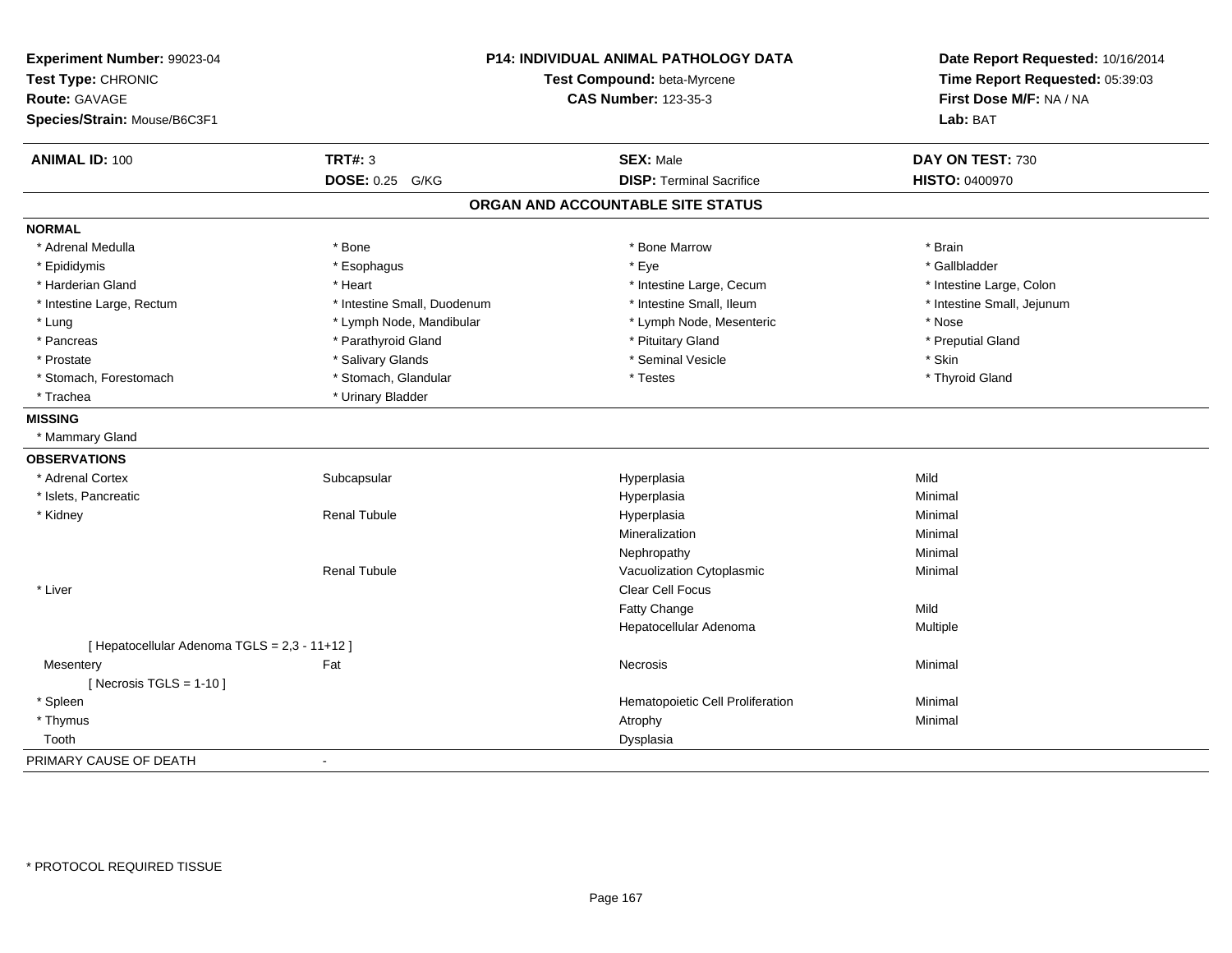| Experiment Number: 99023-04<br>Test Type: CHRONIC<br>Route: GAVAGE<br>Species/Strain: Mouse/B6C3F1 |                          | <b>P14: INDIVIDUAL ANIMAL PATHOLOGY DATA</b><br>Test Compound: beta-Myrcene<br><b>CAS Number: 123-35-3</b> | Date Report Requested: 10/16/2014<br>Time Report Requested: 05:39:03<br>First Dose M/F: NA / NA<br>Lab: BAT |
|----------------------------------------------------------------------------------------------------|--------------------------|------------------------------------------------------------------------------------------------------------|-------------------------------------------------------------------------------------------------------------|
| <b>ANIMAL ID: 101</b>                                                                              | <b>TRT#: 5</b>           | <b>SEX: Male</b>                                                                                           | DAY ON TEST: 587                                                                                            |
|                                                                                                    | <b>DOSE: 0.5</b><br>G/KG | <b>DISP: Natural Death</b>                                                                                 | HISTO: 0400971                                                                                              |
|                                                                                                    |                          | ORGAN AND ACCOUNTABLE SITE STATUS                                                                          |                                                                                                             |
| <b>NORMAL</b>                                                                                      |                          |                                                                                                            |                                                                                                             |
| * Adrenal Medulla                                                                                  | * Bone                   | * Bone Marrow                                                                                              | * Brain                                                                                                     |
| * Epididymis                                                                                       | * Esophagus              | * Eye                                                                                                      | * Gallbladder                                                                                               |
| * Heart                                                                                            | * Intestine Large, Cecum | * Intestine Large, Colon                                                                                   | * Intestine Large, Rectum                                                                                   |
| * Intestine Small, Duodenum                                                                        | * Intestine Small, Ileum | * Intestine Small, Jejunum                                                                                 | * Lymph Node, Mandibular                                                                                    |
| * Lymph Node, Mesenteric                                                                           | * Nose                   | * Pancreas                                                                                                 | * Parathyroid Gland                                                                                         |
| * Pituitary Gland                                                                                  | * Preputial Gland        | * Salivary Glands                                                                                          | * Seminal Vesicle                                                                                           |
| * Skin                                                                                             | * Stomach, Forestomach   | * Stomach, Glandular                                                                                       | * Testes                                                                                                    |
| * Thyroid Gland                                                                                    | * Trachea                | * Urinary Bladder                                                                                          |                                                                                                             |
| <b>MISSING</b>                                                                                     |                          |                                                                                                            |                                                                                                             |
| * Mammary Gland                                                                                    |                          |                                                                                                            |                                                                                                             |
| <b>OBSERVATIONS</b>                                                                                |                          |                                                                                                            |                                                                                                             |
| * Adrenal Cortex                                                                                   | Subcapsular              | Hyperplasia                                                                                                | Mild                                                                                                        |
| * Harderian Gland                                                                                  |                          | Adenoma                                                                                                    |                                                                                                             |
| * Islets, Pancreatic                                                                               |                          | Hyperplasia                                                                                                | Minimal                                                                                                     |
| * Kidney                                                                                           |                          | Nephropathy                                                                                                | Minimal                                                                                                     |
| * Liver                                                                                            |                          | Clear Cell Focus                                                                                           |                                                                                                             |
|                                                                                                    |                          | Fatty Change                                                                                               | Moderate                                                                                                    |
|                                                                                                    |                          | Hepatocellular Adenoma                                                                                     | Multiple                                                                                                    |
|                                                                                                    |                          | Hepatocellular Carcinoma                                                                                   |                                                                                                             |
|                                                                                                    |                          | <b>Mixed Cell Focus</b>                                                                                    |                                                                                                             |
|                                                                                                    |                          | <b>Necrosis</b>                                                                                            | Mild                                                                                                        |
|                                                                                                    |                          | Vacuolization Cytoplasmic                                                                                  | Mild                                                                                                        |
| Note: Second adenoma found on slide 04.                                                            |                          |                                                                                                            |                                                                                                             |
| [ Hepatocellular Adenoma TGLS = 2-10 ]                                                             |                          |                                                                                                            |                                                                                                             |
| [ Hepatocellular Carcinoma TGLS = 1-10 ]                                                           |                          |                                                                                                            |                                                                                                             |
| * Lung                                                                                             |                          | Alveolar/Bronchiolar Adenoma                                                                               |                                                                                                             |
| * Prostate                                                                                         |                          | Inflammation                                                                                               | Minimal                                                                                                     |
| * Spleen                                                                                           |                          | Hematopoietic Cell Proliferation                                                                           | Mild                                                                                                        |
| * Thymus                                                                                           |                          | Atrophy                                                                                                    | Minimal                                                                                                     |
| Tooth                                                                                              |                          | Dysplasia                                                                                                  |                                                                                                             |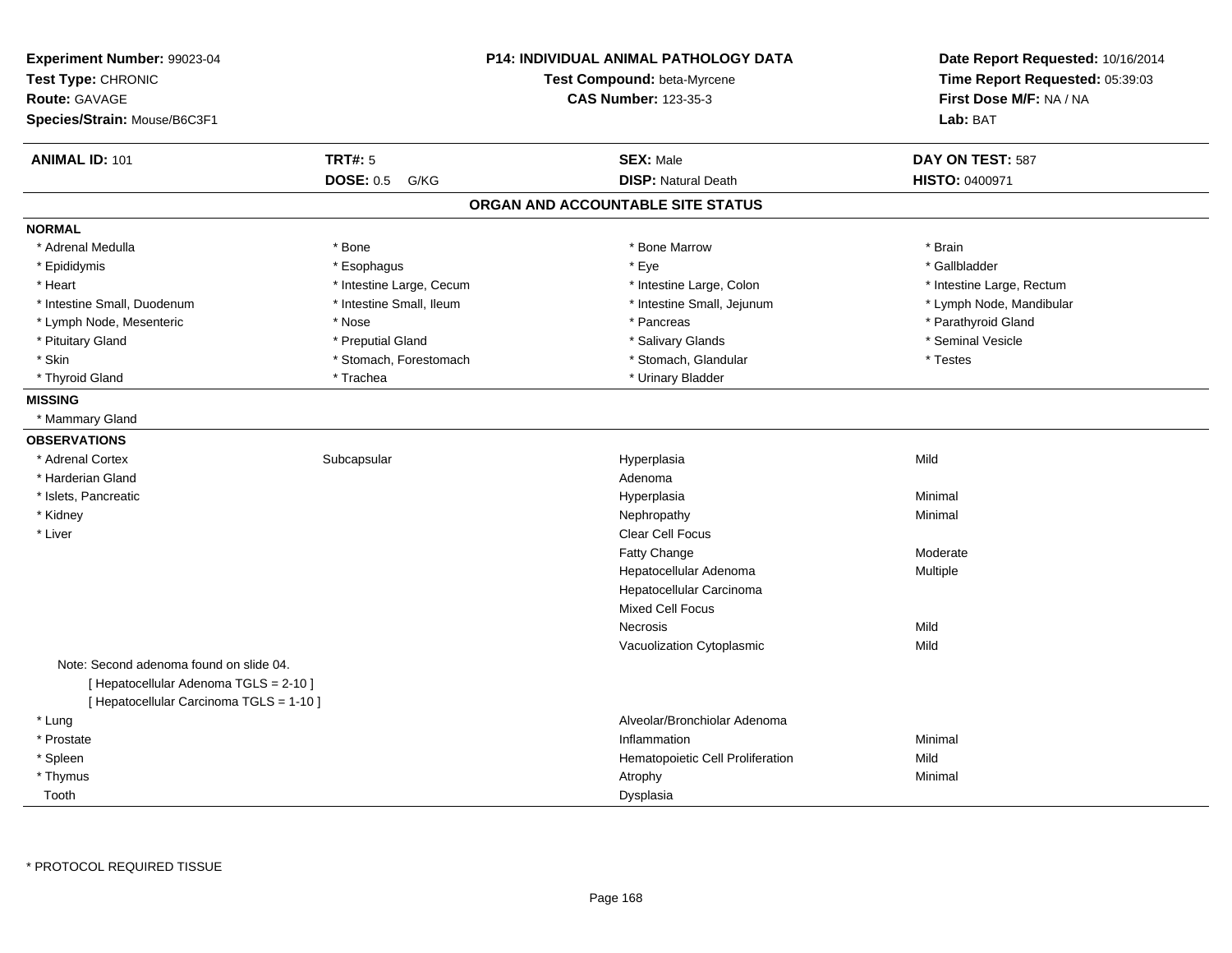| <b>Experiment Number: 99023-04</b><br><b>Test Type: CHRONIC</b> |                                  | <b>P14: INDIVIDUAL ANIMAL PATHOLOGY DATA</b><br>Test Compound: beta-Myrcene | Date Report Requested: 10/16/2014<br>Time Report Requested: 05:39:03 |
|-----------------------------------------------------------------|----------------------------------|-----------------------------------------------------------------------------|----------------------------------------------------------------------|
| <b>Route: GAVAGE</b>                                            |                                  | <b>CAS Number: 123-35-3</b>                                                 | First Dose M/F: NA / NA                                              |
| Species/Strain: Mouse/B6C3F1                                    |                                  |                                                                             | <b>Lab: BAT</b>                                                      |
| <b>ANIMAL ID: 101</b>                                           | TRT#: 5                          | <b>SEX: Male</b>                                                            | DAY ON TEST: 587                                                     |
|                                                                 | DOSE: 0.5<br>G/KG                | <b>DISP:</b> Natural Death                                                  | <b>HISTO: 0400971</b>                                                |
|                                                                 |                                  | <b>ORGAN AND ACCOUNTABLE SITE STATUS</b>                                    |                                                                      |
| PRIMARY CAUSE OF DEATH                                          | - Liver Hepatocellular Carcinoma |                                                                             |                                                                      |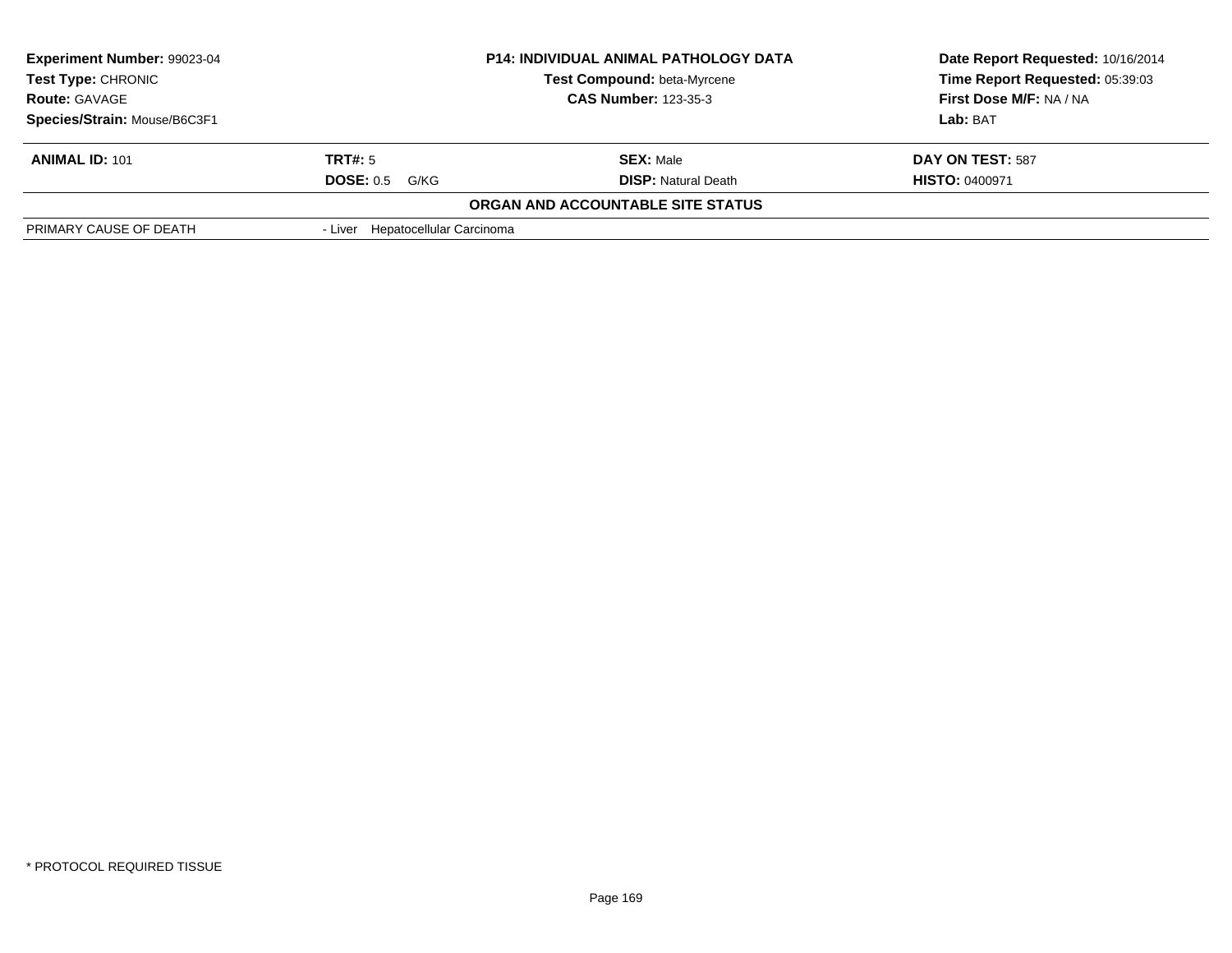| Experiment Number: 99023-04<br>Test Type: CHRONIC<br>Route: GAVAGE    |                                                                                      | P14: INDIVIDUAL ANIMAL PATHOLOGY DATA<br>Test Compound: beta-Myrcene<br><b>CAS Number: 123-35-3</b> | Date Report Requested: 10/16/2014<br>Time Report Requested: 05:39:03<br>First Dose M/F: NA / NA |
|-----------------------------------------------------------------------|--------------------------------------------------------------------------------------|-----------------------------------------------------------------------------------------------------|-------------------------------------------------------------------------------------------------|
| Species/Strain: Mouse/B6C3F1                                          |                                                                                      |                                                                                                     | Lab: BAT                                                                                        |
| <b>ANIMAL ID: 102</b>                                                 | <b>TRT#: 5</b>                                                                       | <b>SEX: Male</b>                                                                                    | DAY ON TEST: 580                                                                                |
|                                                                       | <b>DOSE: 0.5</b><br>G/KG                                                             | <b>DISP:</b> Moribund Sacrifice                                                                     | <b>HISTO: 0400972</b>                                                                           |
|                                                                       |                                                                                      | ORGAN AND ACCOUNTABLE SITE STATUS                                                                   |                                                                                                 |
| <b>NORMAL</b>                                                         |                                                                                      |                                                                                                     |                                                                                                 |
| * Adrenal Medulla                                                     | * Bone                                                                               | * Bone Marrow                                                                                       | * Brain                                                                                         |
| * Epididymis                                                          | * Esophagus                                                                          | * Eye                                                                                               | * Gallbladder                                                                                   |
| * Harderian Gland                                                     | * Heart                                                                              | * Intestine Large, Cecum                                                                            | * Intestine Large, Colon                                                                        |
| * Intestine Large, Rectum                                             | * Intestine Small, Duodenum                                                          | * Intestine Small, Ileum                                                                            | * Intestine Small, Jejunum                                                                      |
| * Islets, Pancreatic                                                  | * Lung                                                                               | * Nose                                                                                              | * Pancreas                                                                                      |
| * Parathyroid Gland                                                   | * Pituitary Gland                                                                    | * Preputial Gland                                                                                   | * Prostate                                                                                      |
| * Salivary Glands                                                     | * Seminal Vesicle                                                                    | * Skin                                                                                              | * Stomach, Forestomach                                                                          |
| * Stomach, Glandular                                                  | * Testes                                                                             | * Thyroid Gland                                                                                     | * Trachea                                                                                       |
| * Urinary Bladder                                                     |                                                                                      |                                                                                                     |                                                                                                 |
| <b>MISSING</b>                                                        |                                                                                      |                                                                                                     |                                                                                                 |
| * Mammary Gland                                                       |                                                                                      |                                                                                                     |                                                                                                 |
| <b>OBSERVATIONS</b>                                                   |                                                                                      |                                                                                                     |                                                                                                 |
| * Adrenal Cortex                                                      | Subcapsular                                                                          | Hyperplasia                                                                                         | Minimal                                                                                         |
| * Kidney                                                              |                                                                                      | Nephropathy                                                                                         | Minimal                                                                                         |
| * Liver                                                               |                                                                                      | Hepatocellular Adenoma                                                                              |                                                                                                 |
|                                                                       |                                                                                      | Histiocytic Sarcoma                                                                                 |                                                                                                 |
| [ Hepatocellular Adenoma TGLS = 2-14 ]                                |                                                                                      |                                                                                                     |                                                                                                 |
| [ Histiocytic Sarcoma TGLS = 1,3,4-3+4+5+14+15 ]                      |                                                                                      |                                                                                                     |                                                                                                 |
| Lymph Node                                                            | <b>Bronchial</b>                                                                     | Histiocytic Sarcoma                                                                                 |                                                                                                 |
| * Lymph Node, Mandibular                                              |                                                                                      | Atrophy                                                                                             | Minimal                                                                                         |
| * Lymph Node, Mesenteric                                              |                                                                                      | Atrophy                                                                                             | Minimal                                                                                         |
| Peripheral Nerve                                                      |                                                                                      | <b>Infiltration Cellular</b>                                                                        | Lymphocyte, Mild                                                                                |
| Note: Lymphocyte infiltrate is perivascular in sciatic nerve section. |                                                                                      |                                                                                                     |                                                                                                 |
| Spinal Cord                                                           |                                                                                      | Histiocytic Sarcoma                                                                                 |                                                                                                 |
|                                                                       | Note: Histiocytic sarcoma appears to be infiltrating the dorsal root ganglion (B11). |                                                                                                     |                                                                                                 |
| * Spleen                                                              |                                                                                      | Hematopoietic Cell Proliferation                                                                    | Moderate                                                                                        |
| * Thymus                                                              |                                                                                      | Atrophy                                                                                             | Mild                                                                                            |
| Note: There is inflammation of the fat surrounding the thymus.        |                                                                                      |                                                                                                     |                                                                                                 |
| PRIMARY CAUSE OF DEATH                                                | - Liver Histiocytic Sarcoma                                                          |                                                                                                     |                                                                                                 |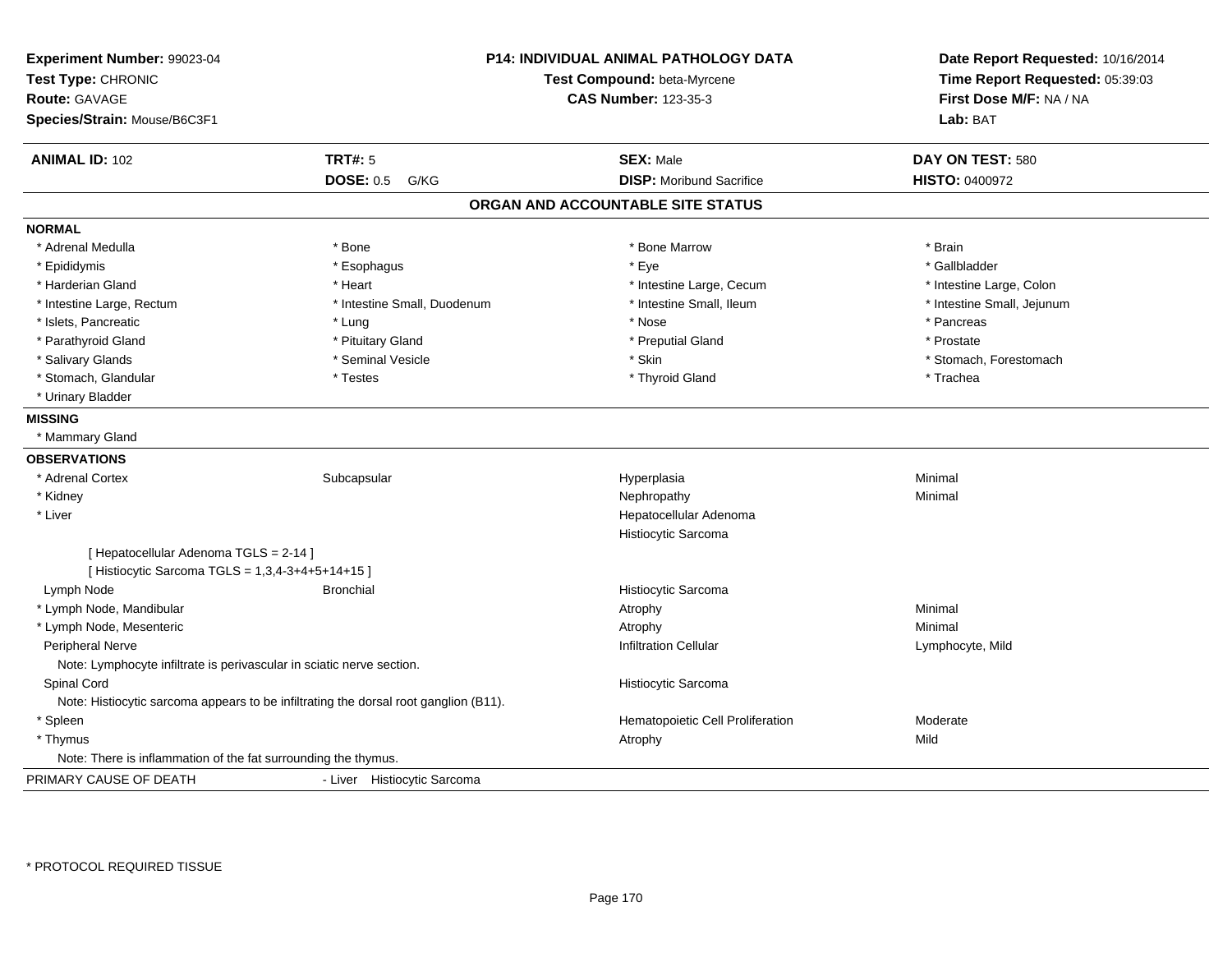| ANIMAL ID: 103<br><b>TRT#: 5</b><br><b>SEX: Male</b><br>DAY ON TEST: 729<br><b>DISP: Terminal Sacrifice</b><br><b>DOSE: 0.5</b><br>HISTO: 0400973<br>G/KG<br>ORGAN AND ACCOUNTABLE SITE STATUS<br><b>NORMAL</b><br>* Adrenal Medulla<br>* Bone<br>* Bone Marrow<br>* Brain<br>* Eye<br>* Epididymis<br>* Gallbladder<br>* Esophagus<br>* Harderian Gland<br>* Intestine Large, Cecum<br>* Intestine Large, Colon<br>* Intestine Large, Rectum<br>* Intestine Small, Ileum<br>* Intestine Small, Jejunum<br>* Lung<br>* Intestine Small, Duodenum<br>* Lymph Node, Mesenteric<br>* Parathyroid Gland<br>* Lymph Node, Mandibular<br>* Nose<br>* Pituitary Gland<br>* Preputial Gland<br>* Prostate<br>* Salivary Glands<br>* Skin<br>* Stomach, Glandular<br>* Seminal Vesicle<br>* Stomach, Forestomach<br>* Thyroid Gland<br>* Trachea<br>* Urinary Bladder<br>* Testes<br><b>MISSING</b><br>* Mammary Gland<br><b>OBSERVATIONS</b><br>Mild<br>* Adrenal Cortex<br>Subcapsular<br>Hyperplasia<br>Hypertrophy<br>Minimal<br>* Heart<br>Cardiomyopathy<br>Minimal<br>* Islets, Pancreatic<br>Hyperplasia<br>Mild<br>* Kidney<br>Cortex<br>Cyst<br>Minimal<br>Nephropathy<br>Minimal<br><b>Renal Tubule</b><br>Vacuolization Cytoplasmic<br>Minimal<br>* Liver<br><b>Clear Cell Focus</b><br><b>Eosinophilic Focus</b><br>Fatty Change<br>Minimal<br>Hepatocellular Adenoma<br><b>Multiple</b><br>Inflammation<br>Chronic Active, Minimal<br>[Clear Cell Focus TGLS = 7-10]<br>[Fatty Change TGLS = 7-3+4+5+10+11+12+13+14]<br>[ Hepatocellular Adenoma TGLS = 1,2,3,4,5,6,9-4+10+11+12+13 ]<br>Fat<br>Moderate<br>Mesentery<br>Necrosis<br>[Necrosis TGLS = $8-15$ ]<br>* Pancreas<br><b>Cytoplasmic Alteration</b><br>Minimal | Experiment Number: 99023-04<br>Test Type: CHRONIC<br>Route: GAVAGE<br>Species/Strain: Mouse/B6C3F1 | <b>P14: INDIVIDUAL ANIMAL PATHOLOGY DATA</b><br>Test Compound: beta-Myrcene<br><b>CAS Number: 123-35-3</b> | Date Report Requested: 10/16/2014<br>Time Report Requested: 05:39:03<br>First Dose M/F: NA / NA<br>Lab: BAT |
|-------------------------------------------------------------------------------------------------------------------------------------------------------------------------------------------------------------------------------------------------------------------------------------------------------------------------------------------------------------------------------------------------------------------------------------------------------------------------------------------------------------------------------------------------------------------------------------------------------------------------------------------------------------------------------------------------------------------------------------------------------------------------------------------------------------------------------------------------------------------------------------------------------------------------------------------------------------------------------------------------------------------------------------------------------------------------------------------------------------------------------------------------------------------------------------------------------------------------------------------------------------------------------------------------------------------------------------------------------------------------------------------------------------------------------------------------------------------------------------------------------------------------------------------------------------------------------------------------------------------------------------------------------------------------------------------------------------------------------|----------------------------------------------------------------------------------------------------|------------------------------------------------------------------------------------------------------------|-------------------------------------------------------------------------------------------------------------|
|                                                                                                                                                                                                                                                                                                                                                                                                                                                                                                                                                                                                                                                                                                                                                                                                                                                                                                                                                                                                                                                                                                                                                                                                                                                                                                                                                                                                                                                                                                                                                                                                                                                                                                                               |                                                                                                    |                                                                                                            |                                                                                                             |
|                                                                                                                                                                                                                                                                                                                                                                                                                                                                                                                                                                                                                                                                                                                                                                                                                                                                                                                                                                                                                                                                                                                                                                                                                                                                                                                                                                                                                                                                                                                                                                                                                                                                                                                               |                                                                                                    |                                                                                                            |                                                                                                             |
|                                                                                                                                                                                                                                                                                                                                                                                                                                                                                                                                                                                                                                                                                                                                                                                                                                                                                                                                                                                                                                                                                                                                                                                                                                                                                                                                                                                                                                                                                                                                                                                                                                                                                                                               |                                                                                                    |                                                                                                            |                                                                                                             |
|                                                                                                                                                                                                                                                                                                                                                                                                                                                                                                                                                                                                                                                                                                                                                                                                                                                                                                                                                                                                                                                                                                                                                                                                                                                                                                                                                                                                                                                                                                                                                                                                                                                                                                                               |                                                                                                    |                                                                                                            |                                                                                                             |
|                                                                                                                                                                                                                                                                                                                                                                                                                                                                                                                                                                                                                                                                                                                                                                                                                                                                                                                                                                                                                                                                                                                                                                                                                                                                                                                                                                                                                                                                                                                                                                                                                                                                                                                               |                                                                                                    |                                                                                                            |                                                                                                             |
|                                                                                                                                                                                                                                                                                                                                                                                                                                                                                                                                                                                                                                                                                                                                                                                                                                                                                                                                                                                                                                                                                                                                                                                                                                                                                                                                                                                                                                                                                                                                                                                                                                                                                                                               |                                                                                                    |                                                                                                            |                                                                                                             |
|                                                                                                                                                                                                                                                                                                                                                                                                                                                                                                                                                                                                                                                                                                                                                                                                                                                                                                                                                                                                                                                                                                                                                                                                                                                                                                                                                                                                                                                                                                                                                                                                                                                                                                                               |                                                                                                    |                                                                                                            |                                                                                                             |
|                                                                                                                                                                                                                                                                                                                                                                                                                                                                                                                                                                                                                                                                                                                                                                                                                                                                                                                                                                                                                                                                                                                                                                                                                                                                                                                                                                                                                                                                                                                                                                                                                                                                                                                               |                                                                                                    |                                                                                                            |                                                                                                             |
|                                                                                                                                                                                                                                                                                                                                                                                                                                                                                                                                                                                                                                                                                                                                                                                                                                                                                                                                                                                                                                                                                                                                                                                                                                                                                                                                                                                                                                                                                                                                                                                                                                                                                                                               |                                                                                                    |                                                                                                            |                                                                                                             |
|                                                                                                                                                                                                                                                                                                                                                                                                                                                                                                                                                                                                                                                                                                                                                                                                                                                                                                                                                                                                                                                                                                                                                                                                                                                                                                                                                                                                                                                                                                                                                                                                                                                                                                                               |                                                                                                    |                                                                                                            |                                                                                                             |
|                                                                                                                                                                                                                                                                                                                                                                                                                                                                                                                                                                                                                                                                                                                                                                                                                                                                                                                                                                                                                                                                                                                                                                                                                                                                                                                                                                                                                                                                                                                                                                                                                                                                                                                               |                                                                                                    |                                                                                                            |                                                                                                             |
|                                                                                                                                                                                                                                                                                                                                                                                                                                                                                                                                                                                                                                                                                                                                                                                                                                                                                                                                                                                                                                                                                                                                                                                                                                                                                                                                                                                                                                                                                                                                                                                                                                                                                                                               |                                                                                                    |                                                                                                            |                                                                                                             |
|                                                                                                                                                                                                                                                                                                                                                                                                                                                                                                                                                                                                                                                                                                                                                                                                                                                                                                                                                                                                                                                                                                                                                                                                                                                                                                                                                                                                                                                                                                                                                                                                                                                                                                                               |                                                                                                    |                                                                                                            |                                                                                                             |
|                                                                                                                                                                                                                                                                                                                                                                                                                                                                                                                                                                                                                                                                                                                                                                                                                                                                                                                                                                                                                                                                                                                                                                                                                                                                                                                                                                                                                                                                                                                                                                                                                                                                                                                               |                                                                                                    |                                                                                                            |                                                                                                             |
|                                                                                                                                                                                                                                                                                                                                                                                                                                                                                                                                                                                                                                                                                                                                                                                                                                                                                                                                                                                                                                                                                                                                                                                                                                                                                                                                                                                                                                                                                                                                                                                                                                                                                                                               |                                                                                                    |                                                                                                            |                                                                                                             |
|                                                                                                                                                                                                                                                                                                                                                                                                                                                                                                                                                                                                                                                                                                                                                                                                                                                                                                                                                                                                                                                                                                                                                                                                                                                                                                                                                                                                                                                                                                                                                                                                                                                                                                                               |                                                                                                    |                                                                                                            |                                                                                                             |
|                                                                                                                                                                                                                                                                                                                                                                                                                                                                                                                                                                                                                                                                                                                                                                                                                                                                                                                                                                                                                                                                                                                                                                                                                                                                                                                                                                                                                                                                                                                                                                                                                                                                                                                               |                                                                                                    |                                                                                                            |                                                                                                             |
|                                                                                                                                                                                                                                                                                                                                                                                                                                                                                                                                                                                                                                                                                                                                                                                                                                                                                                                                                                                                                                                                                                                                                                                                                                                                                                                                                                                                                                                                                                                                                                                                                                                                                                                               |                                                                                                    |                                                                                                            |                                                                                                             |
|                                                                                                                                                                                                                                                                                                                                                                                                                                                                                                                                                                                                                                                                                                                                                                                                                                                                                                                                                                                                                                                                                                                                                                                                                                                                                                                                                                                                                                                                                                                                                                                                                                                                                                                               |                                                                                                    |                                                                                                            |                                                                                                             |
|                                                                                                                                                                                                                                                                                                                                                                                                                                                                                                                                                                                                                                                                                                                                                                                                                                                                                                                                                                                                                                                                                                                                                                                                                                                                                                                                                                                                                                                                                                                                                                                                                                                                                                                               |                                                                                                    |                                                                                                            |                                                                                                             |
|                                                                                                                                                                                                                                                                                                                                                                                                                                                                                                                                                                                                                                                                                                                                                                                                                                                                                                                                                                                                                                                                                                                                                                                                                                                                                                                                                                                                                                                                                                                                                                                                                                                                                                                               |                                                                                                    |                                                                                                            |                                                                                                             |
|                                                                                                                                                                                                                                                                                                                                                                                                                                                                                                                                                                                                                                                                                                                                                                                                                                                                                                                                                                                                                                                                                                                                                                                                                                                                                                                                                                                                                                                                                                                                                                                                                                                                                                                               |                                                                                                    |                                                                                                            |                                                                                                             |
|                                                                                                                                                                                                                                                                                                                                                                                                                                                                                                                                                                                                                                                                                                                                                                                                                                                                                                                                                                                                                                                                                                                                                                                                                                                                                                                                                                                                                                                                                                                                                                                                                                                                                                                               |                                                                                                    |                                                                                                            |                                                                                                             |
|                                                                                                                                                                                                                                                                                                                                                                                                                                                                                                                                                                                                                                                                                                                                                                                                                                                                                                                                                                                                                                                                                                                                                                                                                                                                                                                                                                                                                                                                                                                                                                                                                                                                                                                               |                                                                                                    |                                                                                                            |                                                                                                             |
|                                                                                                                                                                                                                                                                                                                                                                                                                                                                                                                                                                                                                                                                                                                                                                                                                                                                                                                                                                                                                                                                                                                                                                                                                                                                                                                                                                                                                                                                                                                                                                                                                                                                                                                               |                                                                                                    |                                                                                                            |                                                                                                             |
|                                                                                                                                                                                                                                                                                                                                                                                                                                                                                                                                                                                                                                                                                                                                                                                                                                                                                                                                                                                                                                                                                                                                                                                                                                                                                                                                                                                                                                                                                                                                                                                                                                                                                                                               |                                                                                                    |                                                                                                            |                                                                                                             |
|                                                                                                                                                                                                                                                                                                                                                                                                                                                                                                                                                                                                                                                                                                                                                                                                                                                                                                                                                                                                                                                                                                                                                                                                                                                                                                                                                                                                                                                                                                                                                                                                                                                                                                                               |                                                                                                    |                                                                                                            |                                                                                                             |
|                                                                                                                                                                                                                                                                                                                                                                                                                                                                                                                                                                                                                                                                                                                                                                                                                                                                                                                                                                                                                                                                                                                                                                                                                                                                                                                                                                                                                                                                                                                                                                                                                                                                                                                               |                                                                                                    |                                                                                                            |                                                                                                             |
|                                                                                                                                                                                                                                                                                                                                                                                                                                                                                                                                                                                                                                                                                                                                                                                                                                                                                                                                                                                                                                                                                                                                                                                                                                                                                                                                                                                                                                                                                                                                                                                                                                                                                                                               |                                                                                                    |                                                                                                            |                                                                                                             |
|                                                                                                                                                                                                                                                                                                                                                                                                                                                                                                                                                                                                                                                                                                                                                                                                                                                                                                                                                                                                                                                                                                                                                                                                                                                                                                                                                                                                                                                                                                                                                                                                                                                                                                                               |                                                                                                    |                                                                                                            |                                                                                                             |
|                                                                                                                                                                                                                                                                                                                                                                                                                                                                                                                                                                                                                                                                                                                                                                                                                                                                                                                                                                                                                                                                                                                                                                                                                                                                                                                                                                                                                                                                                                                                                                                                                                                                                                                               |                                                                                                    |                                                                                                            |                                                                                                             |
|                                                                                                                                                                                                                                                                                                                                                                                                                                                                                                                                                                                                                                                                                                                                                                                                                                                                                                                                                                                                                                                                                                                                                                                                                                                                                                                                                                                                                                                                                                                                                                                                                                                                                                                               |                                                                                                    |                                                                                                            |                                                                                                             |
|                                                                                                                                                                                                                                                                                                                                                                                                                                                                                                                                                                                                                                                                                                                                                                                                                                                                                                                                                                                                                                                                                                                                                                                                                                                                                                                                                                                                                                                                                                                                                                                                                                                                                                                               |                                                                                                    |                                                                                                            |                                                                                                             |
|                                                                                                                                                                                                                                                                                                                                                                                                                                                                                                                                                                                                                                                                                                                                                                                                                                                                                                                                                                                                                                                                                                                                                                                                                                                                                                                                                                                                                                                                                                                                                                                                                                                                                                                               | * Spleen                                                                                           | Hematopoietic Cell Proliferation                                                                           | Minimal                                                                                                     |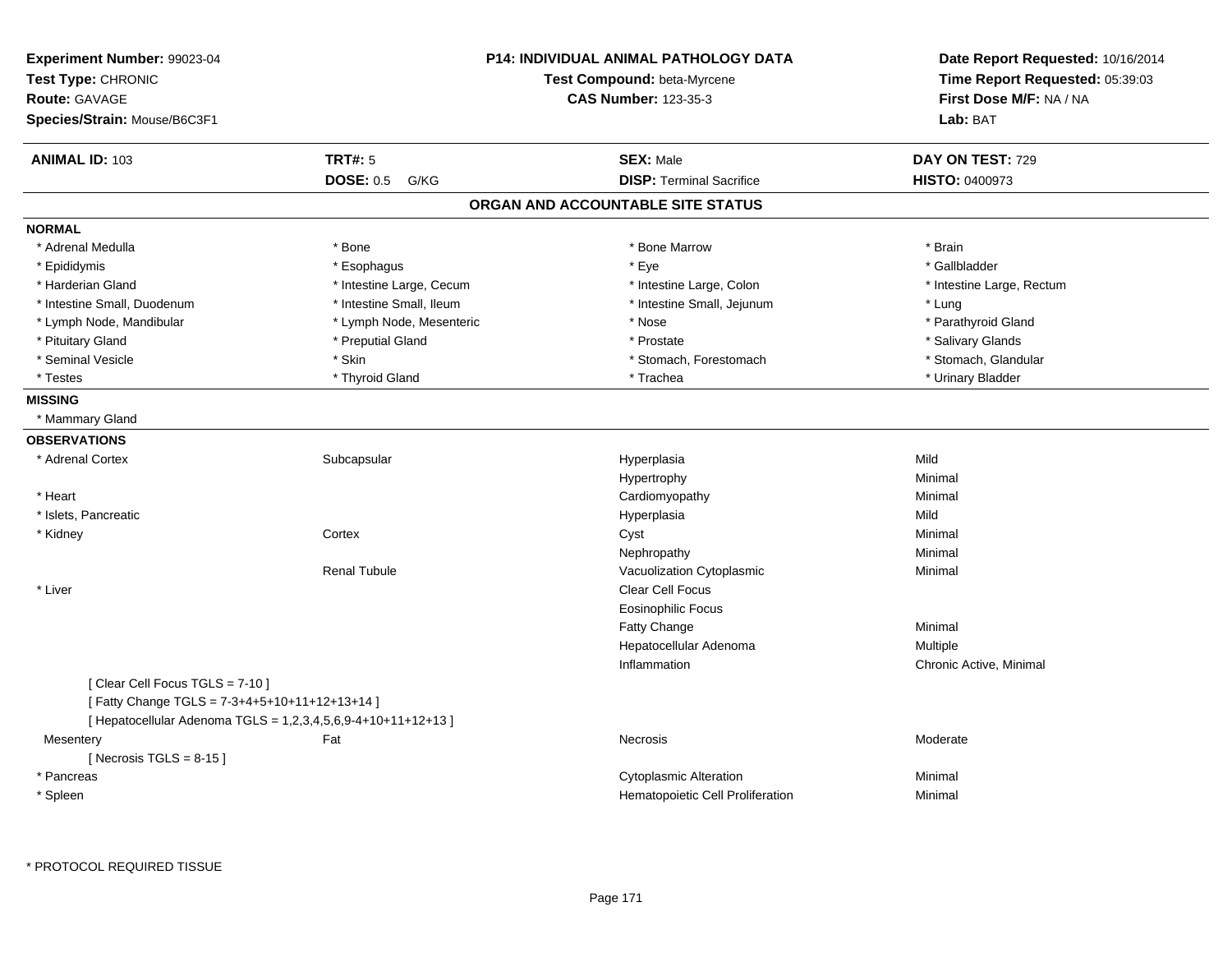| Experiment Number: 99023-04  |                          | <b>P14: INDIVIDUAL ANIMAL PATHOLOGY DATA</b> | Date Report Requested: 10/16/2014 |  |
|------------------------------|--------------------------|----------------------------------------------|-----------------------------------|--|
| Test Type: CHRONIC           |                          | Test Compound: beta-Myrcene                  | Time Report Requested: 05:39:03   |  |
| <b>Route: GAVAGE</b>         |                          | <b>CAS Number: 123-35-3</b>                  | First Dose M/F: NA / NA           |  |
| Species/Strain: Mouse/B6C3F1 |                          |                                              | Lab: BAT                          |  |
| <b>ANIMAL ID: 103</b>        | TRT#: 5                  | <b>SEX: Male</b>                             | <b>DAY ON TEST: 729</b>           |  |
|                              | <b>DOSE: 0.5</b><br>G/KG | <b>DISP: Terminal Sacrifice</b>              | <b>HISTO: 0400973</b>             |  |
|                              |                          | ORGAN AND ACCOUNTABLE SITE STATUS            |                                   |  |
| * Thymus                     |                          | Atrophy                                      | Minimal                           |  |
| Tooth                        |                          | Dysplasia                                    |                                   |  |
| PRIMARY CAUSE OF DEATH       |                          |                                              |                                   |  |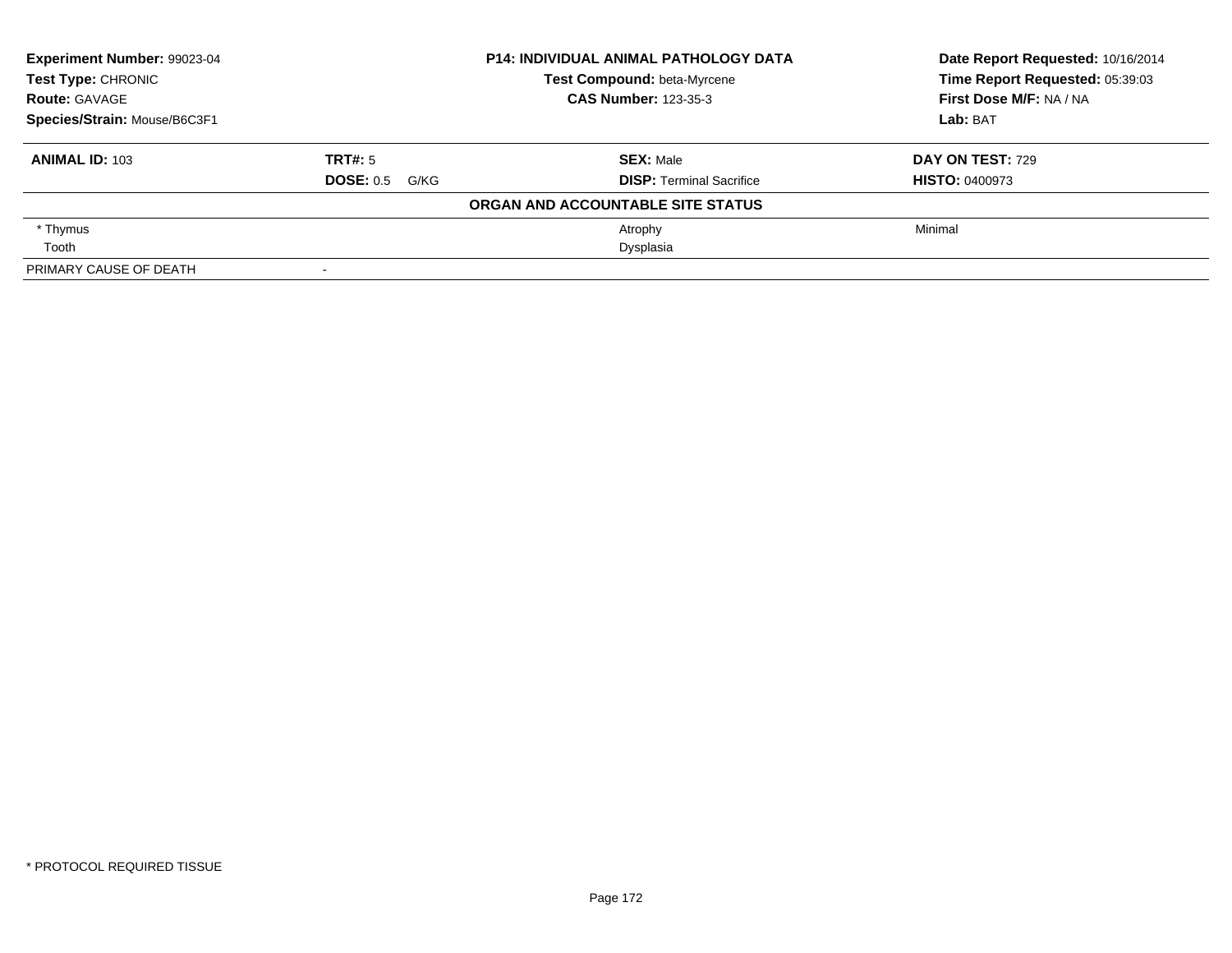| Experiment Number: 99023-04<br>Test Type: CHRONIC<br><b>Route: GAVAGE</b> |                                                                                         | <b>P14: INDIVIDUAL ANIMAL PATHOLOGY DATA</b><br>Test Compound: beta-Myrcene<br><b>CAS Number: 123-35-3</b> | Date Report Requested: 10/16/2014<br>Time Report Requested: 05:39:03<br>First Dose M/F: NA / NA |
|---------------------------------------------------------------------------|-----------------------------------------------------------------------------------------|------------------------------------------------------------------------------------------------------------|-------------------------------------------------------------------------------------------------|
| Species/Strain: Mouse/B6C3F1                                              |                                                                                         |                                                                                                            | Lab: BAT                                                                                        |
| <b>ANIMAL ID: 104</b>                                                     | <b>TRT#: 5</b>                                                                          | <b>SEX: Male</b>                                                                                           | DAY ON TEST: 728                                                                                |
|                                                                           | <b>DOSE: 0.5</b><br>G/KG                                                                | <b>DISP: Terminal Sacrifice</b>                                                                            | HISTO: 0400974                                                                                  |
|                                                                           |                                                                                         | ORGAN AND ACCOUNTABLE SITE STATUS                                                                          |                                                                                                 |
| <b>NORMAL</b>                                                             |                                                                                         |                                                                                                            |                                                                                                 |
| * Adrenal Medulla                                                         | * Bone                                                                                  | * Bone Marrow                                                                                              | * Brain                                                                                         |
| * Epididymis                                                              | * Eye                                                                                   | * Gallbladder                                                                                              | * Heart                                                                                         |
| * Intestine Large, Cecum                                                  | * Intestine Large, Colon                                                                | * Intestine Large, Rectum                                                                                  | * Intestine Small, Duodenum                                                                     |
| * Intestine Small, Ileum                                                  | * Intestine Small, Jejunum                                                              | * Islets, Pancreatic                                                                                       | * Lung                                                                                          |
| * Lymph Node, Mandibular                                                  | * Lymph Node, Mesenteric                                                                | * Nose                                                                                                     | * Pancreas                                                                                      |
| * Parathyroid Gland                                                       | * Pituitary Gland                                                                       | * Preputial Gland                                                                                          | * Prostate                                                                                      |
| * Seminal Vesicle                                                         | * Skin                                                                                  | * Stomach, Forestomach                                                                                     | * Stomach, Glandular                                                                            |
| * Testes                                                                  | * Thymus                                                                                | * Thyroid Gland                                                                                            | * Trachea                                                                                       |
| * Urinary Bladder                                                         |                                                                                         |                                                                                                            |                                                                                                 |
| <b>MISSING</b>                                                            |                                                                                         |                                                                                                            |                                                                                                 |
| * Mammary Gland                                                           |                                                                                         |                                                                                                            |                                                                                                 |
| <b>OBSERVATIONS</b>                                                       |                                                                                         |                                                                                                            |                                                                                                 |
| * Adrenal Cortex                                                          | Subcapsular                                                                             | Hyperplasia                                                                                                | Mild                                                                                            |
| * Esophagus                                                               |                                                                                         | Inflammation                                                                                               | Mild                                                                                            |
|                                                                           | Note: Chronic inflammation involves muscularis and surrounds edge of one thyroid gland. |                                                                                                            |                                                                                                 |
| * Harderian Gland                                                         |                                                                                         | Hyperplasia                                                                                                | Minimal                                                                                         |
| * Kidney                                                                  | <b>Renal Tubule</b>                                                                     | Hyperplasia                                                                                                | Minimal                                                                                         |
|                                                                           |                                                                                         | Mineralization                                                                                             | Minimal                                                                                         |
|                                                                           |                                                                                         | Nephropathy                                                                                                | Minimal                                                                                         |
|                                                                           | <b>Renal Tubule</b>                                                                     | Vacuolization Cytoplasmic                                                                                  | Minimal                                                                                         |
| * Liver                                                                   |                                                                                         | Angiectasis                                                                                                | Moderate                                                                                        |
|                                                                           |                                                                                         | Clear Cell Focus                                                                                           |                                                                                                 |
|                                                                           |                                                                                         | <b>Eosinophilic Focus</b>                                                                                  |                                                                                                 |
|                                                                           |                                                                                         | Hepatoblastoma                                                                                             |                                                                                                 |
|                                                                           |                                                                                         | Hepatocellular Adenoma                                                                                     | Multiple                                                                                        |
| [Angiectasis $TGLS = 6-14$ ]                                              |                                                                                         |                                                                                                            |                                                                                                 |
| [Hepatoblastoma TGLS = 1-10]                                              |                                                                                         |                                                                                                            |                                                                                                 |
| [ Hepatocellular Adenoma TGLS = 2,3,4,5-10+11+12+13 ]                     |                                                                                         |                                                                                                            |                                                                                                 |
| * Salivary Glands                                                         |                                                                                         | Inflammation                                                                                               | Mild                                                                                            |
| [Inflammation TGLS = $7-2$ ]                                              |                                                                                         |                                                                                                            |                                                                                                 |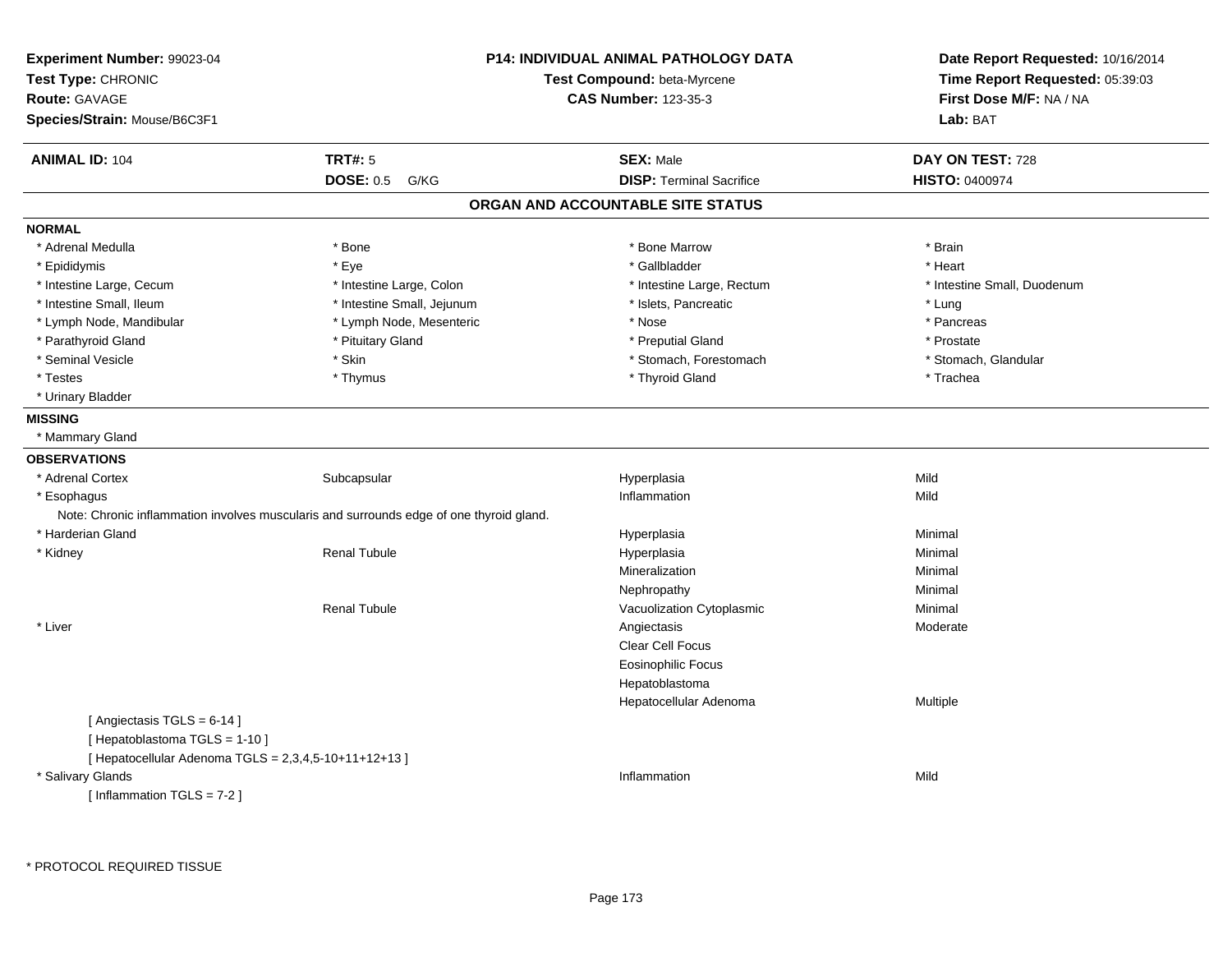| Experiment Number: 99023-04<br><b>Test Type: CHRONIC</b> |                       | <b>P14: INDIVIDUAL ANIMAL PATHOLOGY DATA</b> | Date Report Requested: 10/16/2014 |  |
|----------------------------------------------------------|-----------------------|----------------------------------------------|-----------------------------------|--|
|                                                          |                       | Test Compound: beta-Myrcene                  | Time Report Requested: 05:39:03   |  |
| <b>Route: GAVAGE</b>                                     |                       | <b>CAS Number: 123-35-3</b>                  | First Dose M/F: NA / NA           |  |
| Species/Strain: Mouse/B6C3F1                             |                       |                                              | Lab: BAT                          |  |
| <b>ANIMAL ID: 104</b>                                    | TRT#: 5               | <b>SEX: Male</b>                             | DAY ON TEST: 728                  |  |
|                                                          | <b>DOSE: 0.5 G/KG</b> | <b>DISP: Terminal Sacrifice</b>              | <b>HISTO: 0400974</b>             |  |
|                                                          |                       | ORGAN AND ACCOUNTABLE SITE STATUS            |                                   |  |
| * Spleen                                                 |                       | Hematopoietic Cell Proliferation             | Minimal                           |  |
| PRIMARY CAUSE OF DEATH                                   |                       |                                              |                                   |  |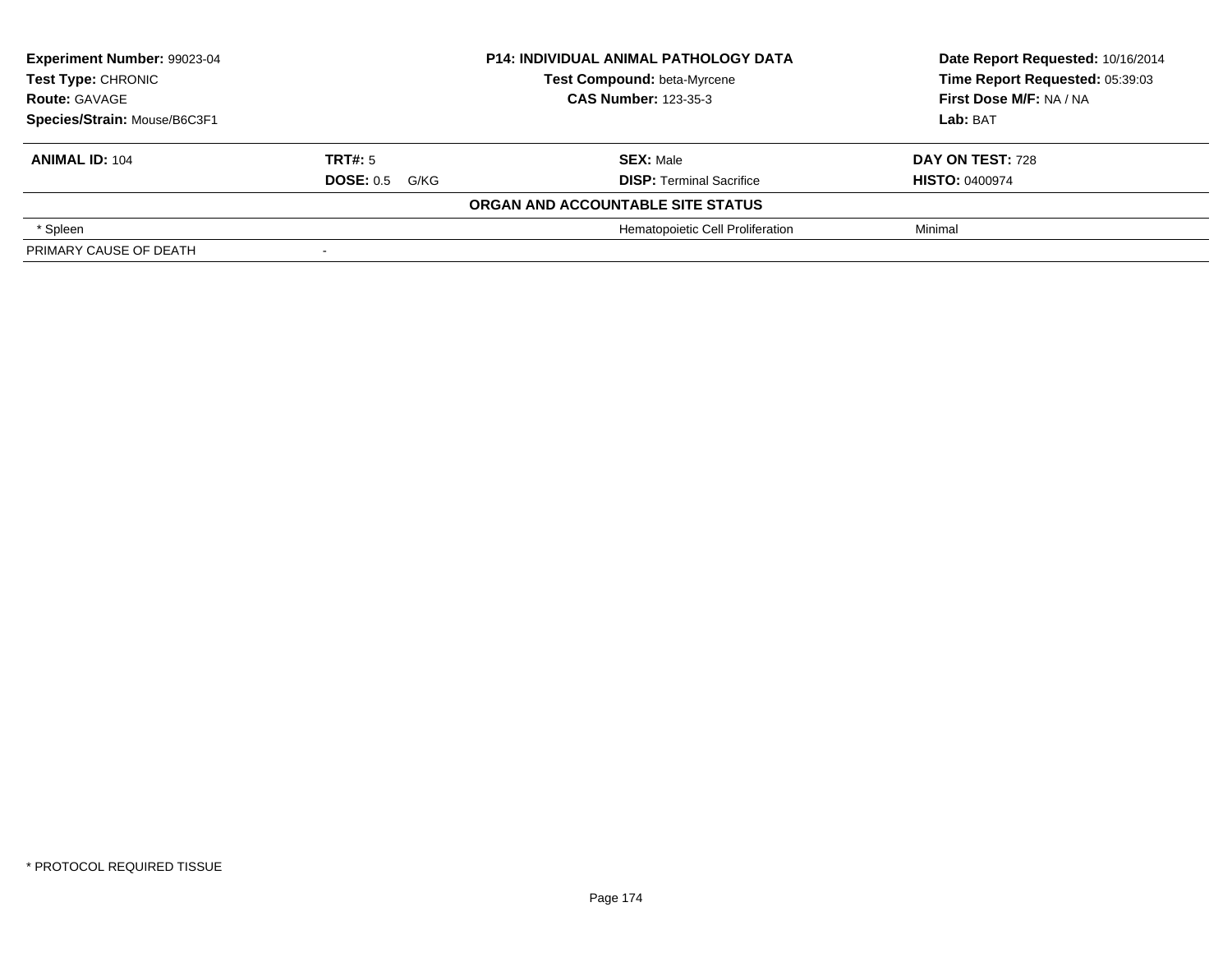| Experiment Number: 99023-04            |                           | <b>P14: INDIVIDUAL ANIMAL PATHOLOGY DATA</b> | Date Report Requested: 10/16/2014 |
|----------------------------------------|---------------------------|----------------------------------------------|-----------------------------------|
| Test Type: CHRONIC                     |                           | Test Compound: beta-Myrcene                  | Time Report Requested: 05:39:03   |
| <b>Route: GAVAGE</b>                   |                           | <b>CAS Number: 123-35-3</b>                  | First Dose M/F: NA / NA           |
| Species/Strain: Mouse/B6C3F1           |                           |                                              | Lab: BAT                          |
| <b>ANIMAL ID: 105</b>                  | <b>TRT#: 5</b>            | <b>SEX: Male</b>                             | DAY ON TEST: 728                  |
|                                        | <b>DOSE: 0.5</b><br>G/KG  | <b>DISP: Terminal Sacrifice</b>              | <b>HISTO: 0400975</b>             |
|                                        |                           | ORGAN AND ACCOUNTABLE SITE STATUS            |                                   |
| <b>NORMAL</b>                          |                           |                                              |                                   |
| * Adrenal Medulla                      | * Bone                    | * Brain                                      | * Esophagus                       |
| * Eye                                  | * Gallbladder             | * Heart                                      | * Intestine Large, Cecum          |
| * Intestine Large, Colon               | * Intestine Large, Rectum | * Intestine Small, Duodenum                  | * Intestine Small, Ileum          |
| * Intestine Small, Jejunum             | * Islets, Pancreatic      | * Lung                                       | * Lymph Node, Mandibular          |
| * Lymph Node, Mesenteric               | * Nose                    | * Pancreas                                   | * Parathyroid Gland               |
| * Pituitary Gland                      | * Preputial Gland         | * Prostate                                   | * Salivary Glands                 |
| * Seminal Vesicle                      | * Skin                    | * Spleen                                     | * Stomach, Forestomach            |
| * Stomach, Glandular                   | * Thyroid Gland           | * Trachea                                    | * Urinary Bladder                 |
| <b>MISSING</b>                         |                           |                                              |                                   |
| * Mammary Gland                        |                           |                                              |                                   |
| <b>OBSERVATIONS</b>                    |                           |                                              |                                   |
| * Adrenal Cortex                       | Subcapsular               | Hyperplasia                                  | Mild                              |
|                                        |                           | Hypertrophy                                  | Mild                              |
| * Bone Marrow                          |                           | Myelofibrosis                                | Minimal                           |
| * Epididymis                           |                           | Inflammation                                 | Mild                              |
| * Harderian Gland                      |                           | Adenoma                                      |                                   |
| * Kidney                               | <b>Renal Tubule</b>       | Hyperplasia                                  | Minimal                           |
|                                        |                           | Nephropathy                                  | Mild                              |
|                                        | <b>Renal Tubule</b>       | Vacuolization Cytoplasmic                    | Minimal                           |
| * Liver                                |                           | Hepatocellular Adenoma                       |                                   |
|                                        | Hepatocyte                | Hypertrophy                                  | Minimal                           |
|                                        |                           | Inflammation                                 | Chronic Active, Minimal           |
| [ Hepatocellular Adenoma TGLS = 1-10 ] |                           |                                              |                                   |
| * Testes                               | <b>Interstit Cell</b>     | Adenoma                                      |                                   |
| * Thymus                               |                           | Atrophy                                      | Mild                              |
| Tooth                                  |                           | Dysplasia                                    |                                   |
|                                        | Pulp                      | Inflammation                                 | Minimal                           |
| PRIMARY CAUSE OF DEATH                 | $\sim$                    |                                              |                                   |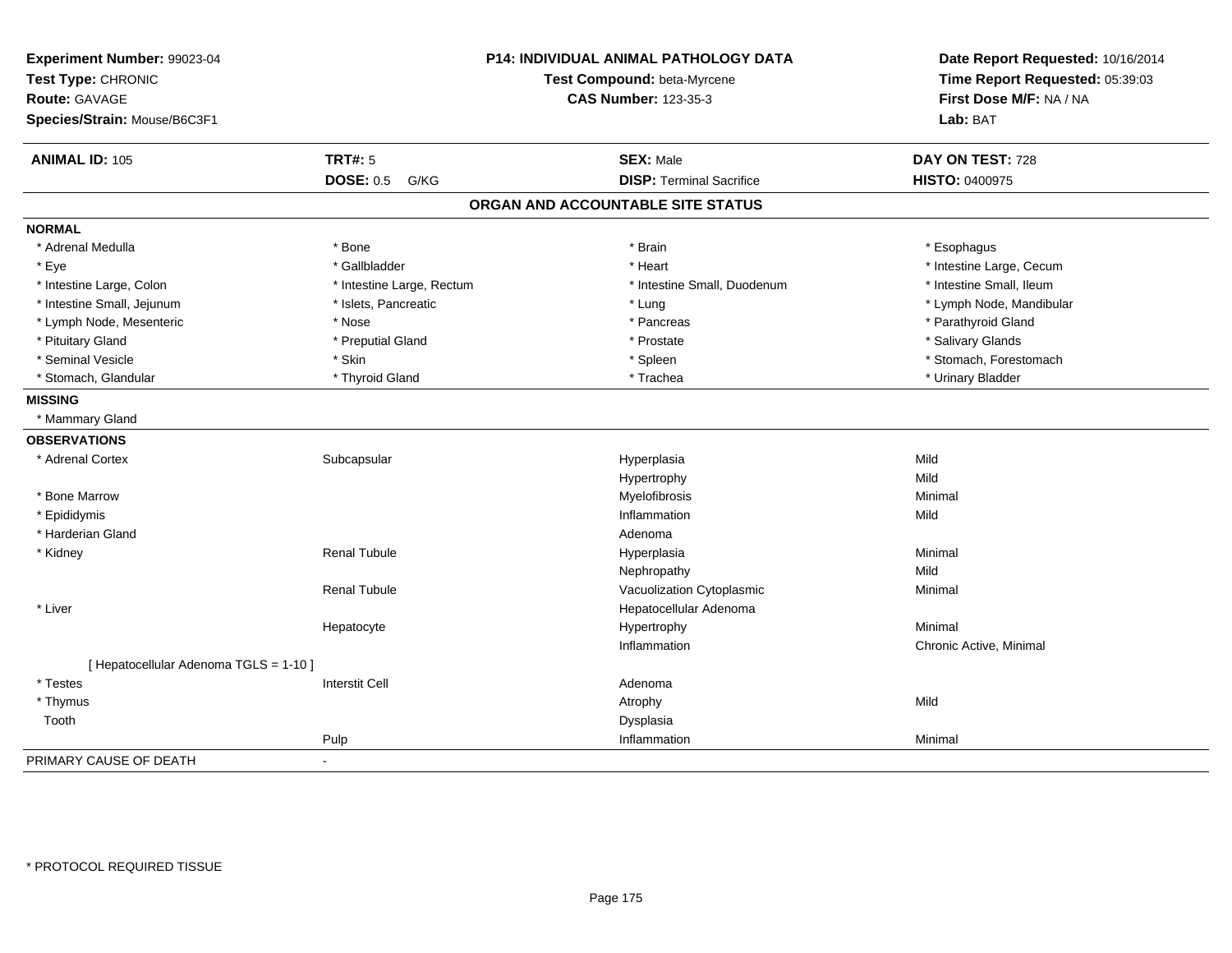| Experiment Number: 99023-04<br>Test Type: CHRONIC<br><b>Route: GAVAGE</b><br>Species/Strain: Mouse/B6C3F1 |                                                                                                              | <b>P14: INDIVIDUAL ANIMAL PATHOLOGY DATA</b><br>Test Compound: beta-Myrcene<br><b>CAS Number: 123-35-3</b> | Date Report Requested: 10/16/2014<br>Time Report Requested: 05:39:03<br>First Dose M/F: NA / NA<br>Lab: BAT |
|-----------------------------------------------------------------------------------------------------------|--------------------------------------------------------------------------------------------------------------|------------------------------------------------------------------------------------------------------------|-------------------------------------------------------------------------------------------------------------|
| <b>ANIMAL ID: 106</b>                                                                                     | <b>TRT#: 5</b>                                                                                               | <b>SEX: Male</b>                                                                                           | DAY ON TEST: 637                                                                                            |
|                                                                                                           | <b>DOSE: 0.5</b><br>G/KG                                                                                     | <b>DISP:</b> Moribund Sacrifice                                                                            | <b>HISTO: 0400976</b>                                                                                       |
|                                                                                                           |                                                                                                              | ORGAN AND ACCOUNTABLE SITE STATUS                                                                          |                                                                                                             |
| <b>NORMAL</b>                                                                                             |                                                                                                              |                                                                                                            |                                                                                                             |
| * Adrenal Medulla                                                                                         | * Bone                                                                                                       | * Bone Marrow                                                                                              | * Brain                                                                                                     |
| * Epididymis                                                                                              | * Esophagus                                                                                                  | * Eye                                                                                                      | * Gallbladder                                                                                               |
| * Harderian Gland                                                                                         | * Intestine Large, Colon                                                                                     | * Intestine Large, Rectum                                                                                  | * Intestine Small, Duodenum                                                                                 |
| * Intestine Small, Ileum                                                                                  | * Intestine Small, Jejunum                                                                                   | * Nose                                                                                                     | * Pancreas                                                                                                  |
| * Parathyroid Gland                                                                                       | * Pituitary Gland                                                                                            | * Salivary Glands                                                                                          | * Seminal Vesicle                                                                                           |
| * Stomach, Forestomach                                                                                    | * Stomach, Glandular                                                                                         | * Thyroid Gland                                                                                            | * Trachea                                                                                                   |
| * Urinary Bladder                                                                                         |                                                                                                              |                                                                                                            |                                                                                                             |
| <b>MISSING</b>                                                                                            |                                                                                                              |                                                                                                            |                                                                                                             |
| * Mammary Gland                                                                                           |                                                                                                              |                                                                                                            |                                                                                                             |
| <b>OBSERVATIONS</b>                                                                                       |                                                                                                              |                                                                                                            |                                                                                                             |
| * Adrenal Cortex                                                                                          | Subcapsular                                                                                                  | Hyperplasia                                                                                                | Mild                                                                                                        |
| * Heart                                                                                                   |                                                                                                              | Mineralization                                                                                             | Mild                                                                                                        |
| * Intestine Large, Cecum                                                                                  |                                                                                                              | Edema                                                                                                      | Mild                                                                                                        |
| * Islets, Pancreatic                                                                                      |                                                                                                              | Hyperplasia                                                                                                | Minimal                                                                                                     |
| * Kidney                                                                                                  |                                                                                                              | Accumulation, Hyaline Droplet                                                                              | Moderate                                                                                                    |
|                                                                                                           |                                                                                                              | Mineralization                                                                                             | Minimal                                                                                                     |
|                                                                                                           |                                                                                                              | Nephropathy                                                                                                | Minimal                                                                                                     |
| * Liver                                                                                                   |                                                                                                              | Histiocytic Sarcoma                                                                                        |                                                                                                             |
| [Histiocytic Sarcoma TGLS = 3-3+4+5+11]                                                                   |                                                                                                              |                                                                                                            |                                                                                                             |
| * Lung                                                                                                    |                                                                                                              | Histiocytic Sarcoma                                                                                        |                                                                                                             |
| * Lymph Node, Mandibular                                                                                  |                                                                                                              | Histiocytic Sarcoma                                                                                        |                                                                                                             |
|                                                                                                           |                                                                                                              | <b>Infiltration Cellular</b>                                                                               | Plasma Cell, Minimal                                                                                        |
| * Lymph Node, Mesenteric                                                                                  |                                                                                                              | Atrophy                                                                                                    | Moderate                                                                                                    |
|                                                                                                           |                                                                                                              | Histiocytic Sarcoma                                                                                        |                                                                                                             |
| * Preputial Gland                                                                                         |                                                                                                              | Inflammation                                                                                               | Moderate                                                                                                    |
| * Prostate                                                                                                |                                                                                                              | Inflammation                                                                                               | Minimal                                                                                                     |
| * Sem Ves                                                                                                 |                                                                                                              |                                                                                                            |                                                                                                             |
|                                                                                                           | Note: TGL-2 (seminal vesicle mass) had no corresponding lesion (was probably merely dilated with secretion). |                                                                                                            |                                                                                                             |
| <b>Skeletal Muscle</b>                                                                                    |                                                                                                              | Histiocytic Sarcoma                                                                                        |                                                                                                             |
| * Skin                                                                                                    | <b>Subcut Tiss</b>                                                                                           | Edema                                                                                                      | Mild                                                                                                        |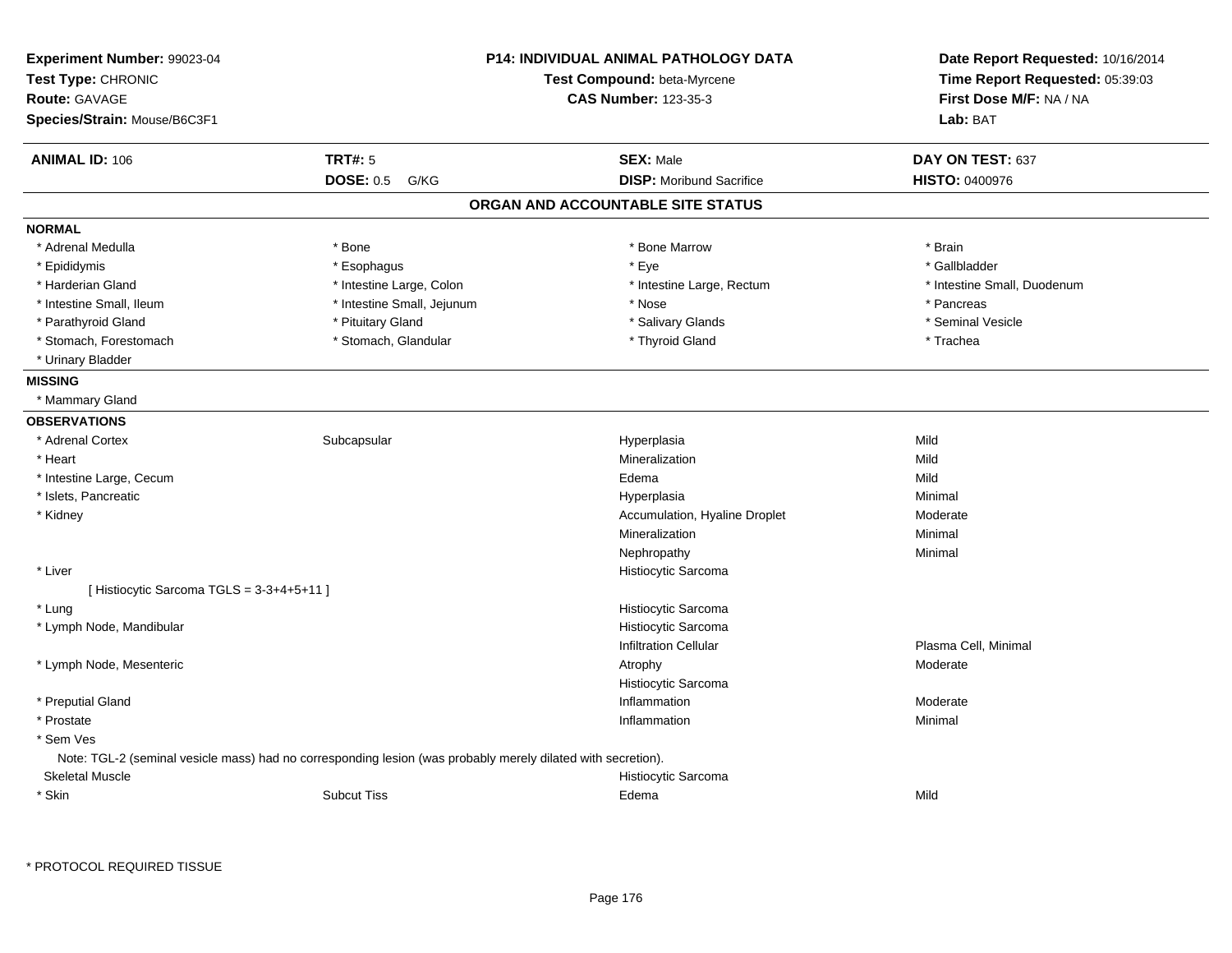| <b>Experiment Number: 99023-04</b><br><b>Test Type: CHRONIC</b><br><b>Route: GAVAGE</b><br>Species/Strain: Mouse/B6C3F1 |                                       | <b>P14: INDIVIDUAL ANIMAL PATHOLOGY DATA</b><br>Test Compound: beta-Myrcene<br><b>CAS Number: 123-35-3</b> | Date Report Requested: 10/16/2014<br>Time Report Requested: 05:39:03<br>First Dose M/F: NA / NA<br>Lab: BAT |
|-------------------------------------------------------------------------------------------------------------------------|---------------------------------------|------------------------------------------------------------------------------------------------------------|-------------------------------------------------------------------------------------------------------------|
| <b>ANIMAL ID: 106</b>                                                                                                   | <b>TRT#:</b> 5                        | <b>SEX: Male</b>                                                                                           | DAY ON TEST: 637                                                                                            |
|                                                                                                                         | <b>DOSE: 0.5</b><br>G/KG              | <b>DISP:</b> Moribund Sacrifice                                                                            | <b>HISTO: 0400976</b>                                                                                       |
|                                                                                                                         |                                       | ORGAN AND ACCOUNTABLE SITE STATUS                                                                          |                                                                                                             |
| [Edema TGLS = $1-8$ ]                                                                                                   |                                       |                                                                                                            |                                                                                                             |
| * Spleen                                                                                                                | Lymph Follic                          | Atrophy                                                                                                    | Marked                                                                                                      |
|                                                                                                                         |                                       | Hematopoietic Cell Proliferation                                                                           | Marked                                                                                                      |
| * Testes                                                                                                                | <b>Germinal Epith</b>                 | Degeneration                                                                                               | Minimal                                                                                                     |
| * Thymus                                                                                                                |                                       | Atrophy                                                                                                    | Marked                                                                                                      |
| Tooth                                                                                                                   |                                       | Dysplasia                                                                                                  |                                                                                                             |
| PRIMARY CAUSE OF DEATH                                                                                                  | <b>Histiocytic Sarcoma</b><br>- Liver |                                                                                                            |                                                                                                             |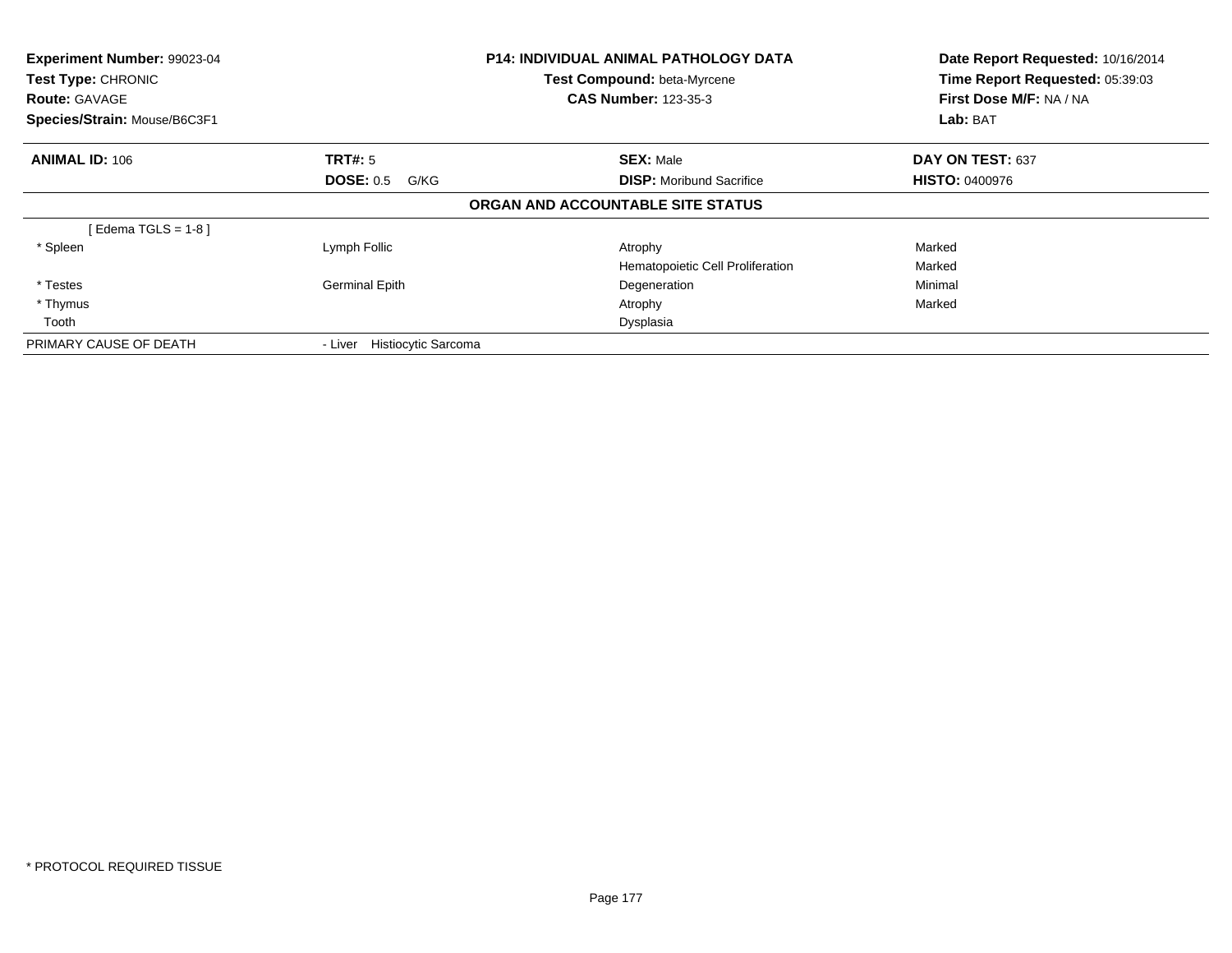| Experiment Number: 99023-04<br>Test Type: CHRONIC<br><b>Route: GAVAGE</b><br>Species/Strain: Mouse/B6C3F1 |                          | <b>P14: INDIVIDUAL ANIMAL PATHOLOGY DATA</b><br>Test Compound: beta-Myrcene<br><b>CAS Number: 123-35-3</b> | Date Report Requested: 10/16/2014<br>Time Report Requested: 05:39:03<br>First Dose M/F: NA / NA<br>Lab: BAT |
|-----------------------------------------------------------------------------------------------------------|--------------------------|------------------------------------------------------------------------------------------------------------|-------------------------------------------------------------------------------------------------------------|
| <b>ANIMAL ID: 107</b>                                                                                     | <b>TRT#: 5</b>           | <b>SEX: Male</b>                                                                                           | DAY ON TEST: 728                                                                                            |
|                                                                                                           | <b>DOSE: 0.5</b><br>G/KG | <b>DISP: Terminal Sacrifice</b>                                                                            | <b>HISTO: 0400977</b>                                                                                       |
|                                                                                                           |                          | ORGAN AND ACCOUNTABLE SITE STATUS                                                                          |                                                                                                             |
| <b>NORMAL</b>                                                                                             |                          |                                                                                                            |                                                                                                             |
| * Adrenal Medulla                                                                                         | * Bone                   | * Bone Marrow                                                                                              | * Brain                                                                                                     |
| * Epididymis                                                                                              | * Esophagus              | * Eye                                                                                                      | * Gallbladder                                                                                               |
| * Harderian Gland                                                                                         | * Intestine Large, Cecum | * Intestine Large, Colon                                                                                   | * Intestine Large, Rectum                                                                                   |
| * Intestine Small, Duodenum                                                                               | * Intestine Small, Ileum | * Intestine Small, Jejunum                                                                                 | * Islets, Pancreatic                                                                                        |
| * Lymph Node, Mandibular                                                                                  | * Lymph Node, Mesenteric | * Nose                                                                                                     | * Pancreas                                                                                                  |
| * Parathyroid Gland                                                                                       | * Pituitary Gland        | * Preputial Gland                                                                                          | * Prostate                                                                                                  |
| * Salivary Glands                                                                                         | * Seminal Vesicle        | * Stomach, Forestomach                                                                                     | * Stomach, Glandular                                                                                        |
| * Testes                                                                                                  | * Thyroid Gland          | * Trachea                                                                                                  | * Urinary Bladder                                                                                           |
| <b>MISSING</b>                                                                                            |                          |                                                                                                            |                                                                                                             |
| * Mammary Gland                                                                                           | * Thymus                 |                                                                                                            |                                                                                                             |
| <b>OBSERVATIONS</b>                                                                                       |                          |                                                                                                            |                                                                                                             |
| * Adrenal Cortex                                                                                          | Subcapsular              | Hyperplasia                                                                                                | Minimal                                                                                                     |
| * Heart                                                                                                   |                          | Cardiomyopathy                                                                                             | Minimal                                                                                                     |
| * Kidney                                                                                                  |                          | Nephropathy                                                                                                | Mild                                                                                                        |
| * Liver                                                                                                   |                          | <b>Eosinophilic Focus</b>                                                                                  |                                                                                                             |
|                                                                                                           |                          | Hepatocellular Adenoma                                                                                     |                                                                                                             |
|                                                                                                           |                          | Hepatocellular Carcinoma                                                                                   |                                                                                                             |
|                                                                                                           |                          | Inflammation                                                                                               | Chronic Active, Minimal                                                                                     |
| [Eosinophilic Focus TGLS = 5-13]                                                                          |                          |                                                                                                            |                                                                                                             |
| [ Hepatocellular Adenoma TGLS = 7-11 ]                                                                    |                          |                                                                                                            |                                                                                                             |
| [ Hepatocellular Carcinoma TGLS = 4-12 ]                                                                  |                          |                                                                                                            |                                                                                                             |
| * Lung                                                                                                    |                          | Hepatocellular Carcinoma                                                                                   | Metastatic (Liver)                                                                                          |
|                                                                                                           | Alveolar Epith           | Hyperplasia                                                                                                | Moderate                                                                                                    |
| Mesentery                                                                                                 | Fat                      | Necrosis                                                                                                   | Minimal                                                                                                     |
| [Necrosis $TGLS = 2-11$ ]                                                                                 |                          |                                                                                                            |                                                                                                             |
| * Skin                                                                                                    |                          | Ulcer                                                                                                      | Marked                                                                                                      |
| [ Ulcer TGLS = $1-10$ ]                                                                                   |                          |                                                                                                            |                                                                                                             |
| * Spleen                                                                                                  |                          | Hematopoietic Cell Proliferation                                                                           | Marked                                                                                                      |
| [ Hematopoietic Cell Proliferation TGLS = 3-4 ]                                                           |                          |                                                                                                            |                                                                                                             |
| Tooth                                                                                                     |                          | Dysplasia                                                                                                  |                                                                                                             |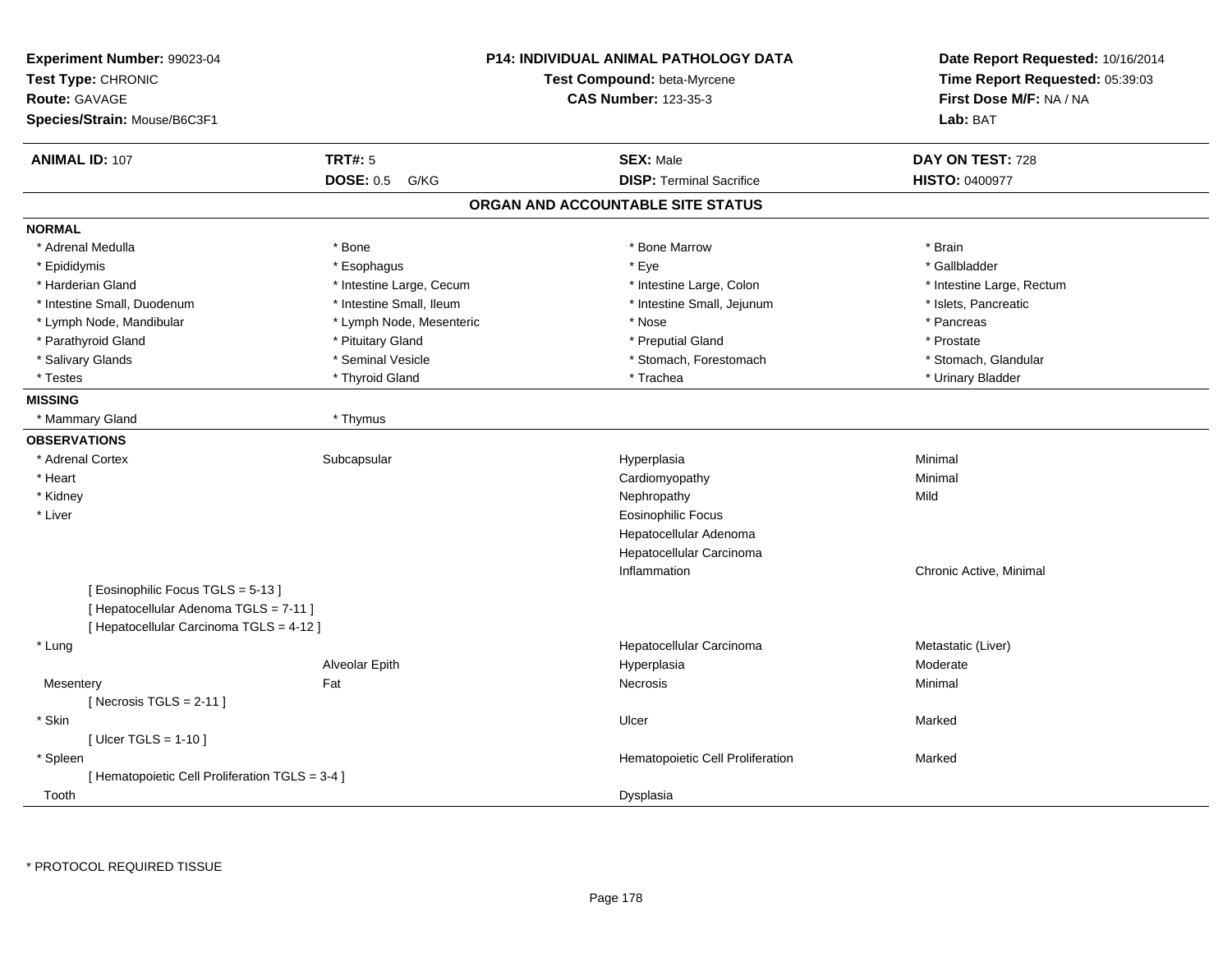| Experiment Number: 99023-04  | <b>P14: INDIVIDUAL ANIMAL PATHOLOGY DATA</b> |                                    | Date Report Requested: 10/16/2014 |  |
|------------------------------|----------------------------------------------|------------------------------------|-----------------------------------|--|
| <b>Test Type: CHRONIC</b>    |                                              | <b>Test Compound: beta-Myrcene</b> | Time Report Requested: 05:39:03   |  |
| <b>Route: GAVAGE</b>         |                                              | <b>CAS Number: 123-35-3</b>        | First Dose M/F: NA / NA           |  |
| Species/Strain: Mouse/B6C3F1 |                                              |                                    | Lab: BAT                          |  |
| <b>ANIMAL ID: 107</b>        | TRT#: 5                                      | <b>SEX: Male</b>                   | DAY ON TEST: 728                  |  |
|                              | <b>DOSE: 0.5 G/KG</b>                        | <b>DISP: Terminal Sacrifice</b>    | <b>HISTO: 0400977</b>             |  |
|                              |                                              | ORGAN AND ACCOUNTABLE SITE STATUS  |                                   |  |
| PRIMARY CAUSE OF DEATH       |                                              |                                    |                                   |  |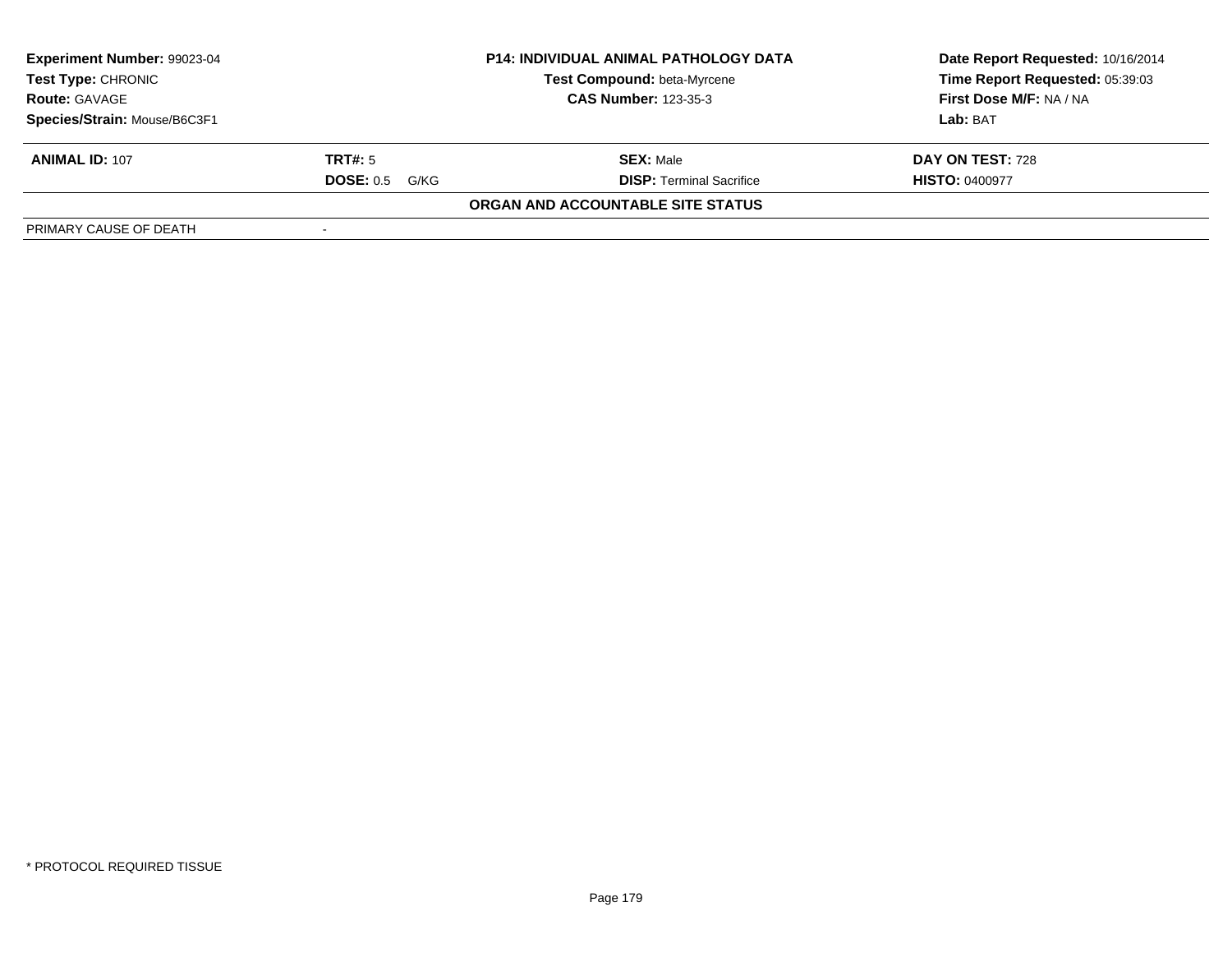| Experiment Number: 99023-04<br>Test Type: CHRONIC<br><b>Route: GAVAGE</b><br>Species/Strain: Mouse/B6C3F1 |                                                                                  | <b>P14: INDIVIDUAL ANIMAL PATHOLOGY DATA</b><br>Test Compound: beta-Myrcene<br><b>CAS Number: 123-35-3</b> | Date Report Requested: 10/16/2014<br>Time Report Requested: 05:39:03<br>First Dose M/F: NA / NA<br>Lab: BAT |
|-----------------------------------------------------------------------------------------------------------|----------------------------------------------------------------------------------|------------------------------------------------------------------------------------------------------------|-------------------------------------------------------------------------------------------------------------|
| <b>ANIMAL ID: 108</b>                                                                                     | <b>TRT#: 5</b>                                                                   | <b>SEX: Male</b>                                                                                           | DAY ON TEST: 730                                                                                            |
|                                                                                                           | <b>DOSE: 0.5</b><br>G/KG                                                         | <b>DISP: Terminal Sacrifice</b>                                                                            | <b>HISTO: 0400978</b>                                                                                       |
|                                                                                                           |                                                                                  | ORGAN AND ACCOUNTABLE SITE STATUS                                                                          |                                                                                                             |
| <b>NORMAL</b>                                                                                             |                                                                                  |                                                                                                            |                                                                                                             |
| * Adrenal Medulla                                                                                         | * Bone                                                                           | * Bone Marrow                                                                                              | * Brain                                                                                                     |
| * Epididymis                                                                                              | * Esophagus                                                                      | * Eye                                                                                                      | * Gallbladder                                                                                               |
| * Harderian Gland                                                                                         | * Heart                                                                          | * Intestine Large, Cecum                                                                                   | * Intestine Large, Colon                                                                                    |
| * Intestine Large, Rectum                                                                                 | * Intestine Small, Duodenum                                                      | * Intestine Small, Ileum                                                                                   | * Intestine Small, Jejunum                                                                                  |
| * Lymph Node, Mesenteric                                                                                  | * Nose                                                                           | * Pancreas                                                                                                 | * Parathyroid Gland                                                                                         |
| * Pituitary Gland                                                                                         | * Preputial Gland                                                                | * Salivary Glands                                                                                          | * Seminal Vesicle                                                                                           |
| * Skin                                                                                                    | * Spleen                                                                         | * Stomach, Glandular                                                                                       | * Testes                                                                                                    |
| * Thyroid Gland                                                                                           | * Trachea                                                                        | * Urinary Bladder                                                                                          |                                                                                                             |
| <b>MISSING</b>                                                                                            |                                                                                  |                                                                                                            |                                                                                                             |
| * Mammary Gland                                                                                           |                                                                                  |                                                                                                            |                                                                                                             |
| <b>OBSERVATIONS</b>                                                                                       |                                                                                  |                                                                                                            |                                                                                                             |
| * Adrenal Cortex                                                                                          | Subcapsular                                                                      | Hyperplasia                                                                                                | Mild                                                                                                        |
| * Islets, Pancreatic                                                                                      |                                                                                  | Hyperplasia                                                                                                | Minimal                                                                                                     |
| * Kidney                                                                                                  | <b>Renal Tubule</b>                                                              | Adenoma                                                                                                    |                                                                                                             |
|                                                                                                           |                                                                                  | Infarct                                                                                                    | Minimal                                                                                                     |
|                                                                                                           |                                                                                  | Mineralization                                                                                             | Minimal                                                                                                     |
|                                                                                                           |                                                                                  | Nephropathy                                                                                                | Minimal                                                                                                     |
|                                                                                                           | <b>Renal Tubule</b>                                                              | Vacuolization Cytoplasmic                                                                                  | Minimal                                                                                                     |
| [Adenoma TGLS = $6-4$ ]                                                                                   |                                                                                  |                                                                                                            |                                                                                                             |
| * Liver                                                                                                   |                                                                                  | Clear Cell Focus                                                                                           |                                                                                                             |
|                                                                                                           |                                                                                  | <b>Eosinophilic Focus</b>                                                                                  |                                                                                                             |
|                                                                                                           |                                                                                  | Hepatoblastoma                                                                                             |                                                                                                             |
|                                                                                                           |                                                                                  | Hepatocellular Adenoma                                                                                     | Multiple                                                                                                    |
|                                                                                                           |                                                                                  | Inflammation                                                                                               | Chronic Active, Minimal                                                                                     |
| [Hepatoblastoma TGLS = 2-11]<br>[ Hepatocellular Adenoma TGLS = 1,3,4,5 - 4+10+12+13 ]                    | Note: Hepatocellular adenoma also in B05 and B10 (there were two masses in B10). |                                                                                                            |                                                                                                             |
| * Lung                                                                                                    |                                                                                  | Alveolar/Bronchiolar Adenoma                                                                               |                                                                                                             |
| * Lymph Node, Mandibular                                                                                  |                                                                                  | Hyperplasia                                                                                                | Lymphoid, Marked                                                                                            |
| * Prostate                                                                                                |                                                                                  | Inflammation                                                                                               | Minimal                                                                                                     |
|                                                                                                           |                                                                                  |                                                                                                            |                                                                                                             |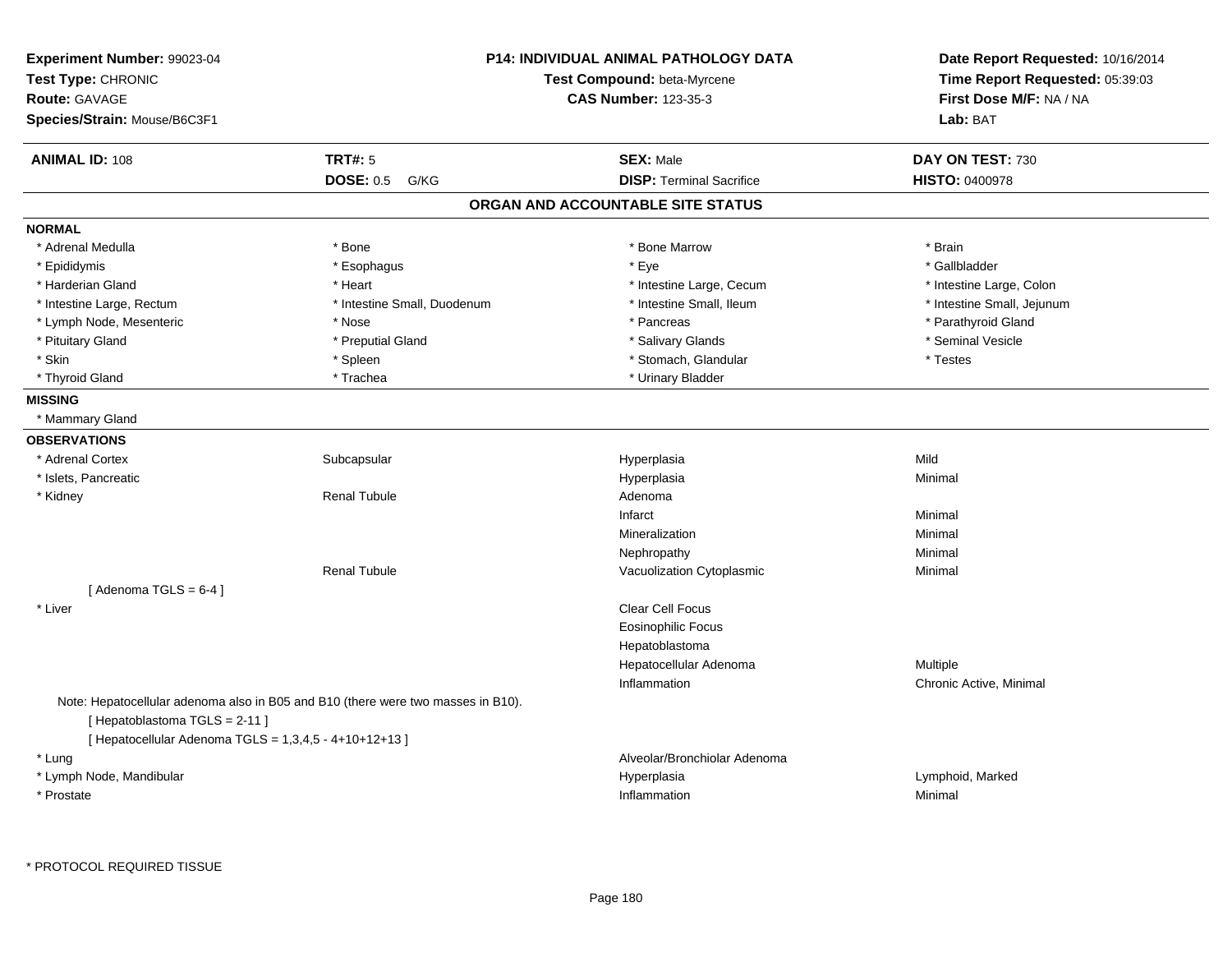| Experiment Number: 99023-04  |                          | <b>P14: INDIVIDUAL ANIMAL PATHOLOGY DATA</b> | Date Report Requested: 10/16/2014 |  |
|------------------------------|--------------------------|----------------------------------------------|-----------------------------------|--|
| Test Type: CHRONIC           |                          | Test Compound: beta-Myrcene                  | Time Report Requested: 05:39:03   |  |
| <b>Route: GAVAGE</b>         |                          | <b>CAS Number: 123-35-3</b>                  | First Dose M/F: NA / NA           |  |
| Species/Strain: Mouse/B6C3F1 |                          |                                              | Lab: BAT                          |  |
| <b>ANIMAL ID: 108</b>        | <b>TRT#: 5</b>           | <b>SEX: Male</b>                             | DAY ON TEST: 730                  |  |
|                              | <b>DOSE: 0.5</b><br>G/KG | <b>DISP: Terminal Sacrifice</b>              | <b>HISTO: 0400978</b>             |  |
|                              |                          | ORGAN AND ACCOUNTABLE SITE STATUS            |                                   |  |
| * Stomach, Forestomach       | Epithelium               | Hyperplasia                                  | Marked                            |  |
|                              |                          | Inflammation                                 | Mild                              |  |
| [Hyperplasia TGLS = 7-5+14]  |                          |                                              |                                   |  |
| * Thymus                     |                          | Atrophy                                      | Mild                              |  |
| Tooth                        |                          | Dysplasia                                    |                                   |  |
| PRIMARY CAUSE OF DEATH       |                          |                                              |                                   |  |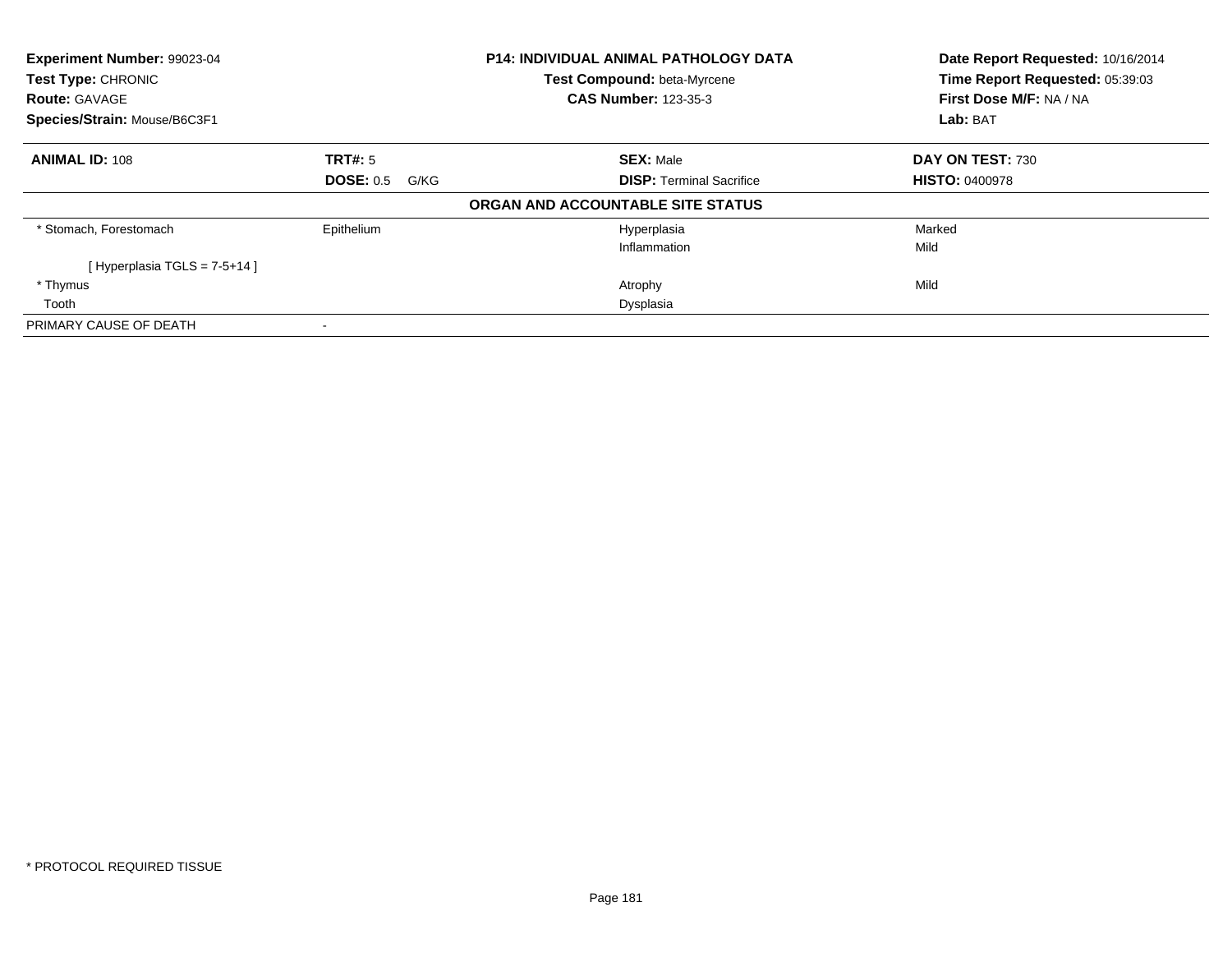| Experiment Number: 99023-04<br>Test Type: CHRONIC   |                            | <b>P14: INDIVIDUAL ANIMAL PATHOLOGY DATA</b><br>Test Compound: beta-Myrcene | Date Report Requested: 10/16/2014<br>Time Report Requested: 05:39:03 |
|-----------------------------------------------------|----------------------------|-----------------------------------------------------------------------------|----------------------------------------------------------------------|
| Route: GAVAGE                                       |                            | <b>CAS Number: 123-35-3</b>                                                 | First Dose M/F: NA / NA                                              |
| Species/Strain: Mouse/B6C3F1                        |                            |                                                                             | Lab: BAT                                                             |
| <b>ANIMAL ID: 109</b>                               | <b>TRT#: 5</b>             | <b>SEX: Male</b>                                                            | DAY ON TEST: 730                                                     |
|                                                     | <b>DOSE: 0.5</b><br>G/KG   | <b>DISP: Terminal Sacrifice</b>                                             | <b>HISTO: 0400979</b>                                                |
|                                                     |                            | ORGAN AND ACCOUNTABLE SITE STATUS                                           |                                                                      |
| <b>NORMAL</b>                                       |                            |                                                                             |                                                                      |
| * Bone                                              | * Bone Marrow              | * Brain                                                                     | * Epididymis                                                         |
| * Esophagus                                         | * Eye                      | * Gallbladder                                                               | * Harderian Gland                                                    |
| * Intestine Large, Cecum                            | * Intestine Large, Colon   | * Intestine Large, Rectum                                                   | * Intestine Small, Duodenum                                          |
| * Intestine Small, Ileum                            | * Intestine Small, Jejunum | * Lymph Node, Mandibular                                                    | * Lymph Node, Mesenteric                                             |
| * Nose                                              | * Pancreas                 | * Parathyroid Gland                                                         | * Pituitary Gland                                                    |
| * Preputial Gland                                   | * Salivary Glands          | * Seminal Vesicle                                                           | * Skin                                                               |
| * Spleen                                            | * Stomach, Glandular       | * Testes                                                                    | * Thyroid Gland                                                      |
| * Trachea                                           | * Urinary Bladder          |                                                                             |                                                                      |
| <b>MISSING</b>                                      |                            |                                                                             |                                                                      |
| * Mammary Gland                                     |                            |                                                                             |                                                                      |
| <b>OBSERVATIONS</b>                                 |                            |                                                                             |                                                                      |
| * Adrenal Cortex                                    | Subcapsular                | Hyperplasia                                                                 | Minimal                                                              |
| * Adrenal Medulla                                   |                            | Pheochromocytoma Benign                                                     |                                                                      |
| [ Pheochromocytoma Benign TGLS = 5-6 ]              |                            |                                                                             |                                                                      |
| * Heart                                             |                            | Cardiomyopathy                                                              | Minimal                                                              |
| * Islets, Pancreatic                                |                            | Hyperplasia                                                                 | Minimal                                                              |
| * Kidney                                            | <b>Renal Tubule</b>        | Hyperplasia                                                                 | Minimal                                                              |
|                                                     |                            | Nephropathy                                                                 | Mild                                                                 |
| * Liver                                             |                            | <b>Eosinophilic Focus</b>                                                   |                                                                      |
|                                                     |                            | Hepatocellular Adenoma                                                      | Multiple                                                             |
|                                                     | Hepatocyte                 | Hypertrophy                                                                 | Minimal                                                              |
|                                                     |                            | <b>Tension Lipidosis</b>                                                    | Mild                                                                 |
| [ Hepatocellular Adenoma TGLS = 1,2,3,4 - 4+10+11 ] |                            |                                                                             |                                                                      |
| * Lung                                              |                            | Alveolar/Bronchiolar Adenoma                                                | Multiple                                                             |
| [ Alveolar/Bronchiolar Adenoma TGLS = 6,7 - 12+13 ] |                            |                                                                             |                                                                      |
| * Prostate                                          |                            | Inflammation                                                                | Minimal                                                              |
| * Stomach, Forestomach                              | Epithelium                 | Hyperplasia                                                                 | Marked                                                               |
|                                                     |                            | Inflammation                                                                | Moderate                                                             |
|                                                     |                            | Ulcer                                                                       | Minimal                                                              |
| [Hyperplasia TGLS = 8-14 ]                          |                            |                                                                             |                                                                      |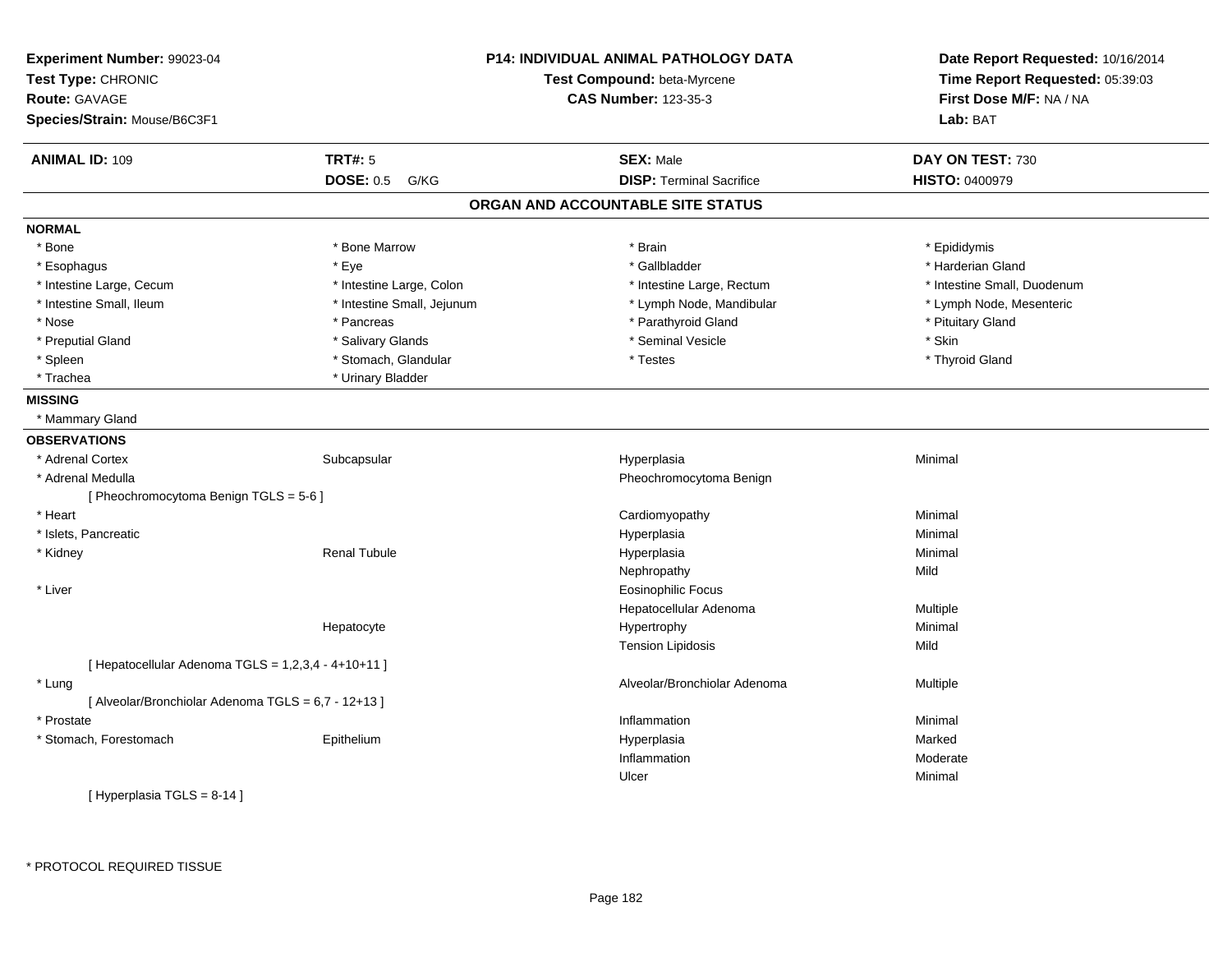| Experiment Number: 99023-04<br>Test Type: CHRONIC<br><b>Route: GAVAGE</b><br>Species/Strain: Mouse/B6C3F1 |                          | <b>P14: INDIVIDUAL ANIMAL PATHOLOGY DATA</b> | Date Report Requested: 10/16/2014 |
|-----------------------------------------------------------------------------------------------------------|--------------------------|----------------------------------------------|-----------------------------------|
|                                                                                                           |                          | Test Compound: beta-Myrcene                  | Time Report Requested: 05:39:03   |
|                                                                                                           |                          | <b>CAS Number: 123-35-3</b>                  | First Dose M/F: NA / NA           |
|                                                                                                           |                          |                                              | Lab: BAT                          |
| <b>ANIMAL ID: 109</b>                                                                                     | TRT#: 5                  | <b>SEX: Male</b>                             | DAY ON TEST: 730                  |
|                                                                                                           | <b>DOSE: 0.5 G/KG</b>    | <b>DISP: Terminal Sacrifice</b>              | <b>HISTO: 0400979</b>             |
|                                                                                                           |                          | ORGAN AND ACCOUNTABLE SITE STATUS            |                                   |
| * Thymus                                                                                                  |                          | Atrophy                                      | Minimal                           |
| PRIMARY CAUSE OF DEATH                                                                                    | $\overline{\phantom{0}}$ |                                              |                                   |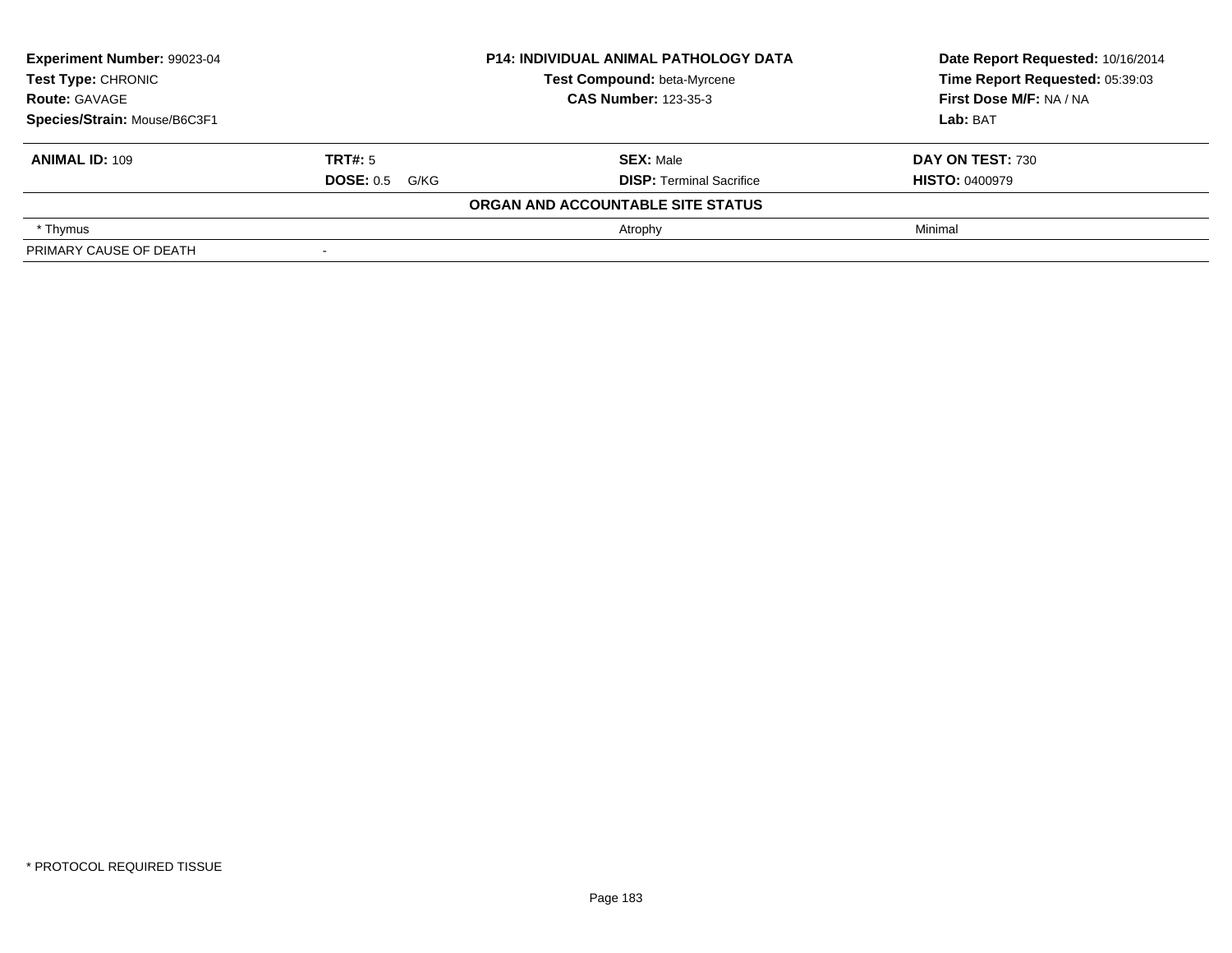| Experiment Number: 99023-04<br>Test Type: CHRONIC |                          | <b>P14: INDIVIDUAL ANIMAL PATHOLOGY DATA</b><br>Test Compound: beta-Myrcene | Date Report Requested: 10/16/2014<br>Time Report Requested: 05:39:03 |
|---------------------------------------------------|--------------------------|-----------------------------------------------------------------------------|----------------------------------------------------------------------|
| Route: GAVAGE                                     |                          | <b>CAS Number: 123-35-3</b>                                                 | First Dose M/F: NA / NA                                              |
| Species/Strain: Mouse/B6C3F1                      |                          |                                                                             | Lab: BAT                                                             |
|                                                   |                          |                                                                             |                                                                      |
| <b>ANIMAL ID: 110</b>                             | <b>TRT#: 5</b>           | <b>SEX: Male</b>                                                            | DAY ON TEST: 730                                                     |
|                                                   | <b>DOSE: 0.5</b><br>G/KG | <b>DISP: Terminal Sacrifice</b>                                             | <b>HISTO: 0400980</b>                                                |
|                                                   |                          | ORGAN AND ACCOUNTABLE SITE STATUS                                           |                                                                      |
| <b>NORMAL</b>                                     |                          |                                                                             |                                                                      |
| * Adrenal Medulla                                 | * Bone                   | * Bone Marrow                                                               | * Brain                                                              |
| * Epididymis                                      | * Esophagus              | * Eye                                                                       | * Gallbladder                                                        |
| * Heart                                           | * Intestine Large, Cecum | * Intestine Large, Colon                                                    | * Intestine Large, Rectum                                            |
| * Intestine Small, Duodenum                       | * Intestine Small, Ileum | * Intestine Small, Jejunum                                                  | * Islets, Pancreatic                                                 |
| * Lymph Node, Mandibular                          | * Nose                   | * Pancreas                                                                  | * Pituitary Gland                                                    |
| * Preputial Gland                                 | * Salivary Glands        | * Seminal Vesicle                                                           | * Skin                                                               |
| * Stomach, Forestomach                            | * Stomach, Glandular     | * Testes                                                                    | * Thymus                                                             |
| * Thyroid Gland                                   | * Trachea                | * Urinary Bladder                                                           |                                                                      |
| <b>MISSING</b>                                    |                          |                                                                             |                                                                      |
| * Mammary Gland                                   | * Parathyroid Gland      |                                                                             |                                                                      |
| <b>OBSERVATIONS</b>                               |                          |                                                                             |                                                                      |
| * Adrenal Cortex                                  | Subcapsular              | Hyperplasia                                                                 | Mild                                                                 |
| * Harderian Gland                                 |                          | Adenoma                                                                     |                                                                      |
| [Adenoma TGLS = $2-9$ ]                           |                          |                                                                             |                                                                      |
| * Kidney                                          |                          | Mineralization                                                              | Minimal                                                              |
|                                                   |                          | Nephropathy                                                                 | Minimal                                                              |
| * Liver                                           |                          | Fatty Change                                                                | Minimal                                                              |
|                                                   | Hepatocyte               | Hypertrophy                                                                 | Minimal                                                              |
| * Lung                                            |                          | Alveolar/Bronchiolar Adenoma                                                |                                                                      |
| [ Alveolar/Bronchiolar Adenoma TGLS = 1-10 ]      |                          |                                                                             |                                                                      |
| * Lymph Node, Mesenteric                          |                          | Hyperplasia                                                                 | Lymphoid, Mild                                                       |
| * Prostate                                        |                          | Inflammation                                                                | Minimal                                                              |
| * Spleen                                          |                          | Hematopoietic Cell Proliferation                                            | Minimal                                                              |
| PRIMARY CAUSE OF DEATH                            | $\blacksquare$           |                                                                             |                                                                      |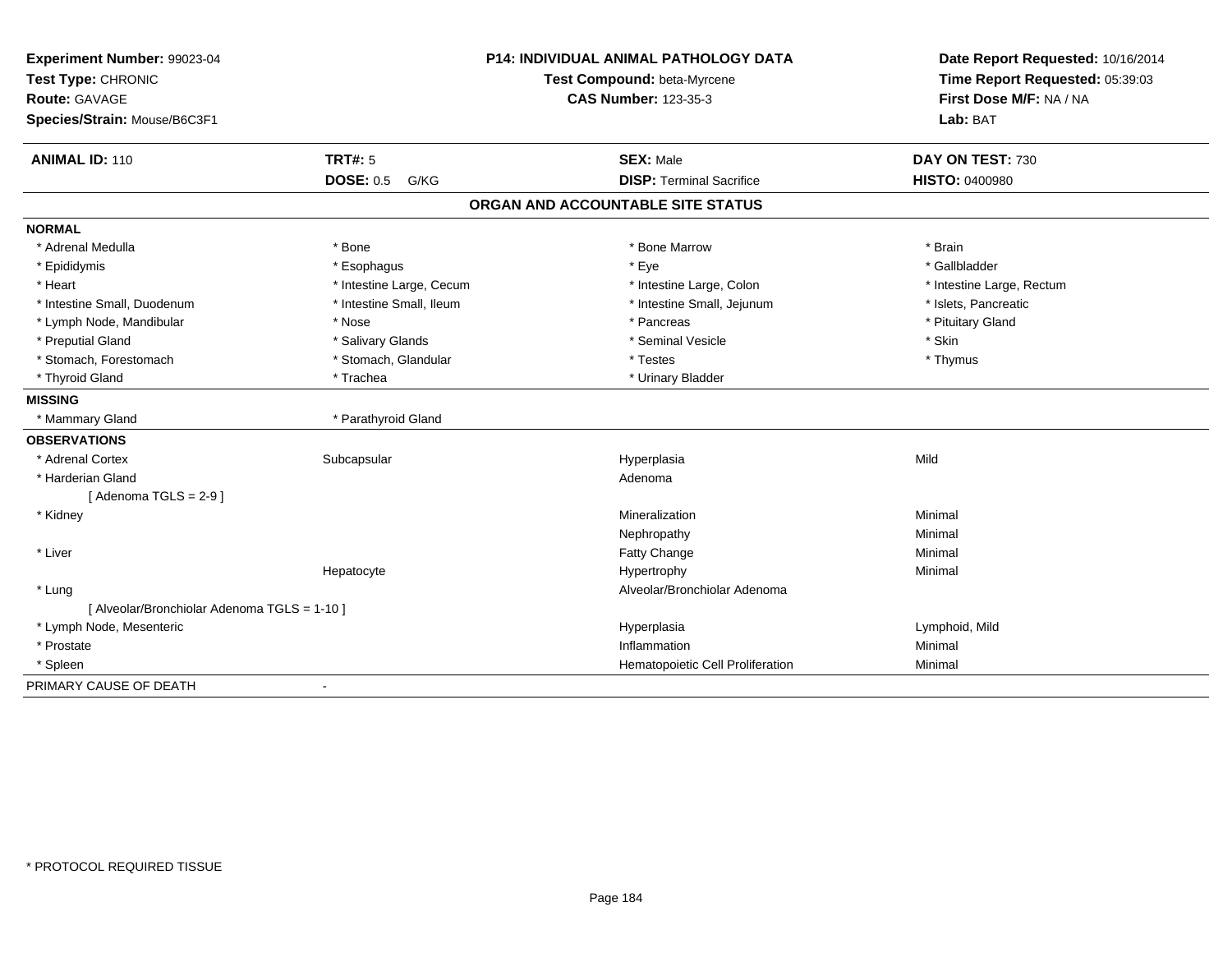| Experiment Number: 99023-04<br>Test Type: CHRONIC<br>Route: GAVAGE<br>Species/Strain: Mouse/B6C3F1                                          |                                                                                 | <b>P14: INDIVIDUAL ANIMAL PATHOLOGY DATA</b><br><b>Test Compound: beta-Myrcene</b><br><b>CAS Number: 123-35-3</b> | Date Report Requested: 10/16/2014<br>Time Report Requested: 05:39:03<br>First Dose M/F: NA / NA<br>Lab: BAT |
|---------------------------------------------------------------------------------------------------------------------------------------------|---------------------------------------------------------------------------------|-------------------------------------------------------------------------------------------------------------------|-------------------------------------------------------------------------------------------------------------|
| <b>ANIMAL ID: 111</b>                                                                                                                       | <b>TRT#: 5</b>                                                                  | <b>SEX: Male</b>                                                                                                  | DAY ON TEST: 729                                                                                            |
|                                                                                                                                             | <b>DOSE: 0.5</b><br>G/KG                                                        | <b>DISP: Terminal Sacrifice</b>                                                                                   | <b>HISTO: 0400981</b>                                                                                       |
|                                                                                                                                             |                                                                                 | ORGAN AND ACCOUNTABLE SITE STATUS                                                                                 |                                                                                                             |
| <b>NORMAL</b>                                                                                                                               |                                                                                 |                                                                                                                   |                                                                                                             |
| * Adrenal Medulla                                                                                                                           | * Bone                                                                          | * Bone Marrow                                                                                                     | * Epididymis                                                                                                |
| * Esophagus                                                                                                                                 | * Eye                                                                           | * Gallbladder                                                                                                     | * Harderian Gland                                                                                           |
| * Heart                                                                                                                                     | * Intestine Large, Cecum                                                        | * Intestine Large, Colon                                                                                          | * Intestine Large, Rectum                                                                                   |
| * Intestine Small, Duodenum                                                                                                                 | * Intestine Small, Ileum                                                        | * Intestine Small, Jejunum                                                                                        | * Lymph Node, Mesenteric                                                                                    |
| * Pancreas                                                                                                                                  | * Parathyroid Gland                                                             | * Preputial Gland                                                                                                 | * Prostate                                                                                                  |
| * Salivary Glands                                                                                                                           | * Seminal Vesicle                                                               | * Skin                                                                                                            | * Stomach, Forestomach                                                                                      |
| * Stomach, Glandular                                                                                                                        | * Testes                                                                        | * Thyroid Gland                                                                                                   | * Trachea                                                                                                   |
| * Urinary Bladder                                                                                                                           |                                                                                 |                                                                                                                   |                                                                                                             |
| <b>MISSING</b>                                                                                                                              |                                                                                 |                                                                                                                   |                                                                                                             |
| * Mammary Gland                                                                                                                             |                                                                                 |                                                                                                                   |                                                                                                             |
| <b>OBSERVATIONS</b>                                                                                                                         |                                                                                 |                                                                                                                   |                                                                                                             |
| * Adrenal Cortex                                                                                                                            | Subcapsular                                                                     | Hyperplasia                                                                                                       | Mild                                                                                                        |
| * Brain                                                                                                                                     | Vein                                                                            | <b>Infiltration Cellular</b>                                                                                      | Lymphocyte, Minimal                                                                                         |
| * Islets, Pancreatic                                                                                                                        |                                                                                 | Hyperplasia                                                                                                       | Minimal                                                                                                     |
| * Kidney                                                                                                                                    | <b>Renal Tubule</b>                                                             | Hyperplasia                                                                                                       | Minimal                                                                                                     |
|                                                                                                                                             |                                                                                 | Infarct                                                                                                           | Mild                                                                                                        |
|                                                                                                                                             |                                                                                 | Mineralization                                                                                                    | Minimal                                                                                                     |
|                                                                                                                                             |                                                                                 | Nephropathy                                                                                                       | Minimal                                                                                                     |
|                                                                                                                                             | <b>Renal Tubule</b>                                                             | Vacuolization Cytoplasmic                                                                                         | Minimal                                                                                                     |
| * Liver                                                                                                                                     |                                                                                 | Clear Cell Focus                                                                                                  |                                                                                                             |
|                                                                                                                                             |                                                                                 | <b>Eosinophilic Focus</b>                                                                                         |                                                                                                             |
|                                                                                                                                             |                                                                                 | Hepatocellular Adenoma                                                                                            | Multiple                                                                                                    |
|                                                                                                                                             |                                                                                 | Hepatocellular Carcinoma                                                                                          | Multiple                                                                                                    |
|                                                                                                                                             |                                                                                 | Inflammation                                                                                                      | Chronic Active, Minimal                                                                                     |
|                                                                                                                                             |                                                                                 | Necrosis                                                                                                          | Mild                                                                                                        |
| [ Hepatocellular Adenoma TGLS = 3,4,5,6 - 4+5+12+13, 7-14 ]<br>[ Hepatocellular Carcinoma TGLS = 1,2 - 10+11 ]<br>[Necrosis $TGLS = 8-10$ ] | Note: TGLs 1+2 grossly identified as fat were liver on microscopic examination. |                                                                                                                   |                                                                                                             |
| * Lung                                                                                                                                      |                                                                                 | Hepatocellular Carcinoma                                                                                          | Metastatic (Liver)                                                                                          |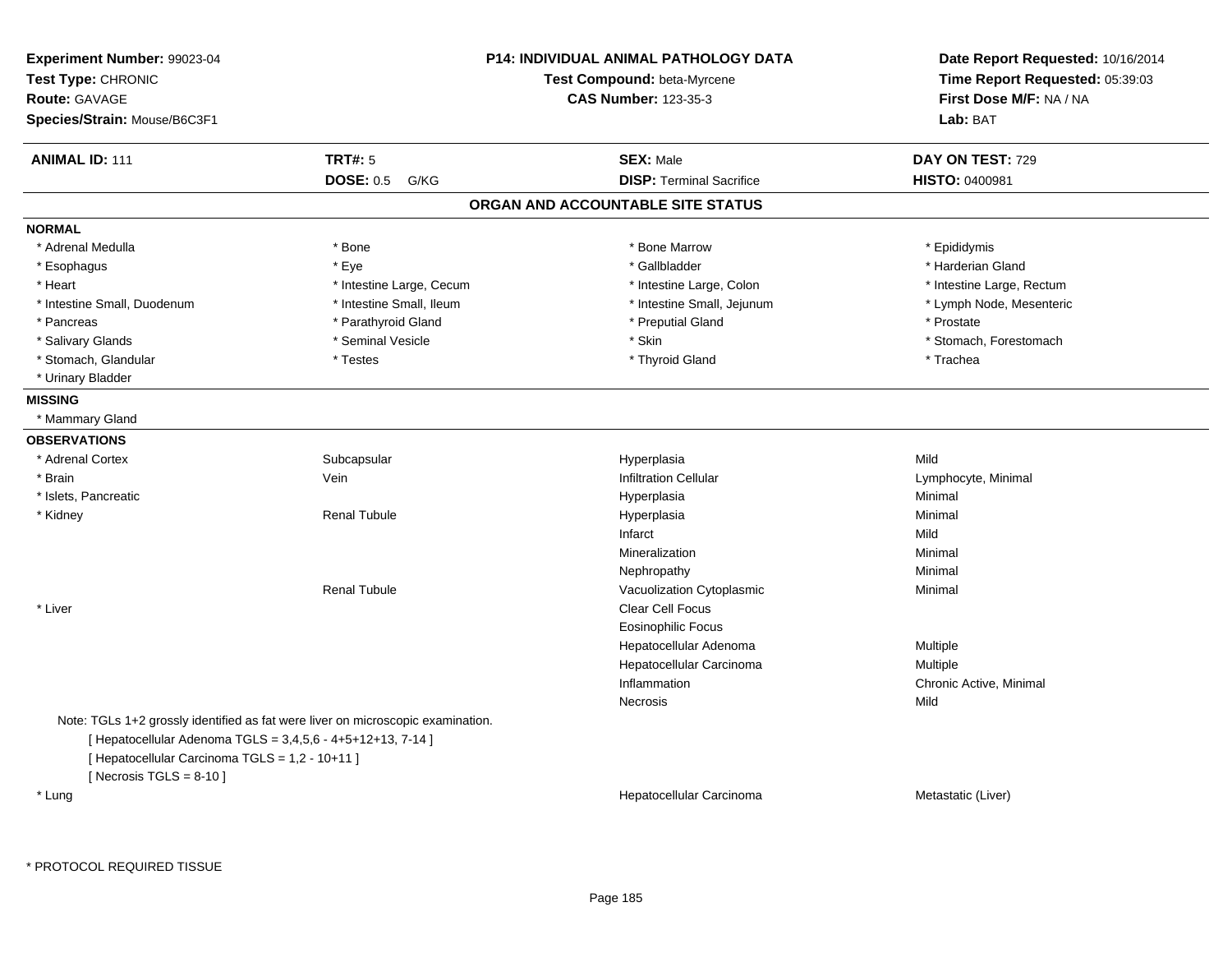| Experiment Number: 99023-04<br>Test Type: CHRONIC<br><b>Route: GAVAGE</b><br>Species/Strain: Mouse/B6C3F1 |                          | <b>P14: INDIVIDUAL ANIMAL PATHOLOGY DATA</b><br><b>Test Compound: beta-Myrcene</b><br><b>CAS Number: 123-35-3</b> | Date Report Requested: 10/16/2014<br>Time Report Requested: 05:39:03<br>First Dose M/F: NA / NA<br>Lab: BAT |
|-----------------------------------------------------------------------------------------------------------|--------------------------|-------------------------------------------------------------------------------------------------------------------|-------------------------------------------------------------------------------------------------------------|
| <b>ANIMAL ID: 111</b>                                                                                     | <b>TRT#:</b> 5           | <b>SEX: Male</b>                                                                                                  | <b>DAY ON TEST: 729</b>                                                                                     |
|                                                                                                           | <b>DOSE: 0.5</b><br>G/KG | <b>DISP:</b> Terminal Sacrifice                                                                                   | <b>HISTO: 0400981</b>                                                                                       |
|                                                                                                           |                          | ORGAN AND ACCOUNTABLE SITE STATUS                                                                                 |                                                                                                             |
|                                                                                                           |                          | Thrombosis                                                                                                        | Minimal                                                                                                     |
| [Hepatocellular Carcinoma TGLS = 9 - 3+15+16+17]                                                          |                          |                                                                                                                   |                                                                                                             |
| * Lymph Node, Mandibular                                                                                  |                          | Atrophy                                                                                                           | Minimal                                                                                                     |
| * Nose                                                                                                    | Olfactory Epi            | Degeneration                                                                                                      | Minimal                                                                                                     |
|                                                                                                           | Glands                   | <b>Dilatation</b>                                                                                                 | Minimal                                                                                                     |
| * Pituitary Gland                                                                                         | Pars Intermed            | Adenoma                                                                                                           |                                                                                                             |
| * Spleen                                                                                                  |                          | Hematopoietic Cell Proliferation                                                                                  | Mild                                                                                                        |
| * Thymus                                                                                                  |                          | Atrophy                                                                                                           | Mild                                                                                                        |
| Tooth                                                                                                     |                          | Dysplasia                                                                                                         |                                                                                                             |
| PRIMARY CAUSE OF DEATH                                                                                    | $\blacksquare$           |                                                                                                                   |                                                                                                             |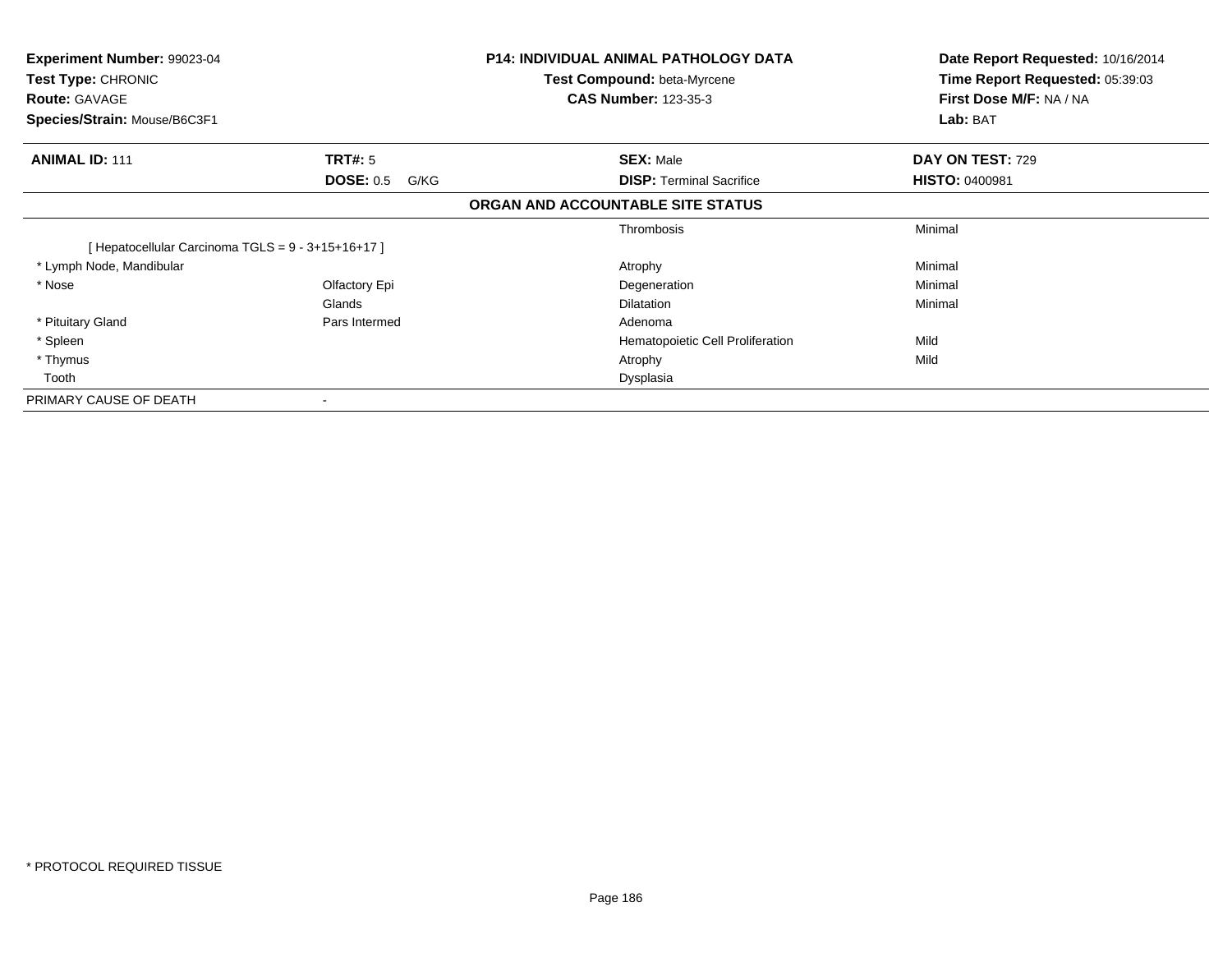| Experiment Number: 99023-04<br>Test Type: CHRONIC                                              |                          | P14: INDIVIDUAL ANIMAL PATHOLOGY DATA<br>Test Compound: beta-Myrcene | Date Report Requested: 10/16/2014<br>Time Report Requested: 05:39:03 |  |
|------------------------------------------------------------------------------------------------|--------------------------|----------------------------------------------------------------------|----------------------------------------------------------------------|--|
| <b>Route: GAVAGE</b>                                                                           |                          | <b>CAS Number: 123-35-3</b>                                          | First Dose M/F: NA / NA                                              |  |
| Species/Strain: Mouse/B6C3F1                                                                   |                          |                                                                      | Lab: BAT                                                             |  |
| <b>ANIMAL ID: 112</b>                                                                          | <b>TRT#: 5</b>           | <b>SEX: Male</b>                                                     | DAY ON TEST: 729                                                     |  |
|                                                                                                | <b>DOSE: 0.5</b><br>G/KG | <b>DISP: Terminal Sacrifice</b>                                      | <b>HISTO: 0400982</b>                                                |  |
|                                                                                                |                          | ORGAN AND ACCOUNTABLE SITE STATUS                                    |                                                                      |  |
| <b>NORMAL</b>                                                                                  |                          |                                                                      |                                                                      |  |
| * Adrenal Medulla                                                                              | * Bone                   | * Bone Marrow                                                        | * Brain                                                              |  |
| * Epididymis                                                                                   | * Esophagus              | * Eye                                                                | * Gallbladder                                                        |  |
| * Intestine Large, Cecum                                                                       | * Intestine Large, Colon | * Intestine Large, Rectum                                            | * Intestine Small, Duodenum                                          |  |
| * Intestine Small, Ileum                                                                       | * Lung                   | * Lymph Node, Mandibular                                             | * Lymph Node, Mesenteric                                             |  |
| * Pancreas                                                                                     | * Parathyroid Gland      | * Pituitary Gland                                                    | * Preputial Gland                                                    |  |
| * Salivary Glands                                                                              | * Seminal Vesicle        | * Skin                                                               | * Stomach, Forestomach                                               |  |
| * Stomach, Glandular                                                                           | * Testes                 | * Thyroid Gland                                                      | * Trachea                                                            |  |
| * Urinary Bladder                                                                              |                          |                                                                      |                                                                      |  |
| <b>MISSING</b>                                                                                 |                          |                                                                      |                                                                      |  |
| * Mammary Gland                                                                                |                          |                                                                      |                                                                      |  |
| <b>OBSERVATIONS</b>                                                                            |                          |                                                                      |                                                                      |  |
| * Adrenal Cortex                                                                               | Subcapsular              | Hyperplasia                                                          | Mild                                                                 |  |
| * Eye                                                                                          |                          |                                                                      |                                                                      |  |
| Note: Optic nerves were not present in block or wet tissues.                                   |                          |                                                                      |                                                                      |  |
| * Harderian Gland                                                                              |                          | Adenoma                                                              |                                                                      |  |
| * Heart                                                                                        |                          | Cardiomyopathy                                                       | Minimal                                                              |  |
| * Intestine Small, Jejunum                                                                     | Peyers Patch             | Hyperplasia                                                          | Lymphoid, Moderate                                                   |  |
| * Islets, Pancreatic                                                                           |                          | Hyperplasia                                                          | Mild                                                                 |  |
| * Kidney                                                                                       |                          | Mineralization                                                       | Minimal                                                              |  |
| * Liver                                                                                        |                          | Clear Cell Focus                                                     |                                                                      |  |
|                                                                                                |                          | Hepatocellular Adenoma                                               | Multiple                                                             |  |
|                                                                                                |                          | Hepatocellular Carcinoma                                             | Multiple                                                             |  |
|                                                                                                |                          | Inflammation                                                         | Chronic Active, Minimal                                              |  |
| [ Hepatocellular Adenoma TGLS = 1,3,5 - 4+11 ]<br>[ Hepatocellular Carcinoma TGLS = 2,4 - 10 ] |                          |                                                                      |                                                                      |  |
| Mesentery                                                                                      | Fat                      | Necrosis                                                             | Minimal                                                              |  |
| Note: Necrosis/inflammation around preputial glands in B08.                                    |                          |                                                                      |                                                                      |  |
| * Nose                                                                                         | Olfactory Epi            | Degeneration                                                         | Minimal                                                              |  |
|                                                                                                |                          | Inflammation                                                         | Minimal                                                              |  |
|                                                                                                |                          |                                                                      |                                                                      |  |
| * Prostate                                                                                     |                          | Inflammation                                                         | Minimal                                                              |  |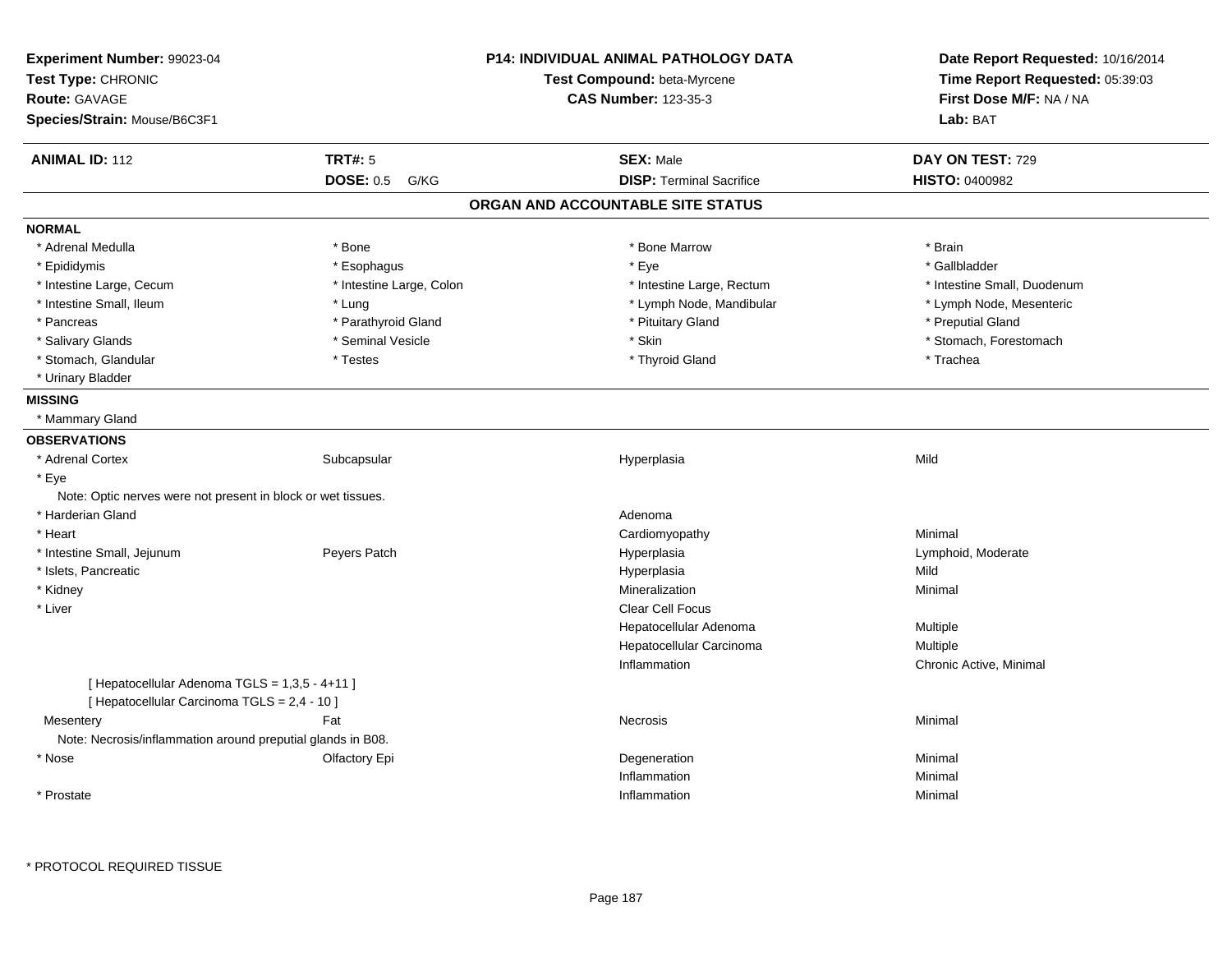| Experiment Number: 99023-04  |                       | <b>P14: INDIVIDUAL ANIMAL PATHOLOGY DATA</b> | Date Report Requested: 10/16/2014 |
|------------------------------|-----------------------|----------------------------------------------|-----------------------------------|
| Test Type: CHRONIC           |                       | <b>Test Compound: beta-Myrcene</b>           | Time Report Requested: 05:39:03   |
| <b>Route: GAVAGE</b>         |                       | <b>CAS Number: 123-35-3</b>                  | First Dose M/F: NA / NA           |
| Species/Strain: Mouse/B6C3F1 |                       |                                              | Lab: BAT                          |
| <b>ANIMAL ID: 112</b>        | TRT#: 5               | <b>SEX: Male</b>                             | DAY ON TEST: 729                  |
|                              | <b>DOSE: 0.5 G/KG</b> | <b>DISP:</b> Terminal Sacrifice              | <b>HISTO: 0400982</b>             |
|                              |                       | ORGAN AND ACCOUNTABLE SITE STATUS            |                                   |
| * Spleen                     |                       | Hematopoietic Cell Proliferation             | Mild                              |
| * Thymus                     |                       | Atrophy                                      | Minimal                           |
| Tooth                        |                       | Dysplasia                                    |                                   |
| PRIMARY CAUSE OF DEATH       |                       |                                              |                                   |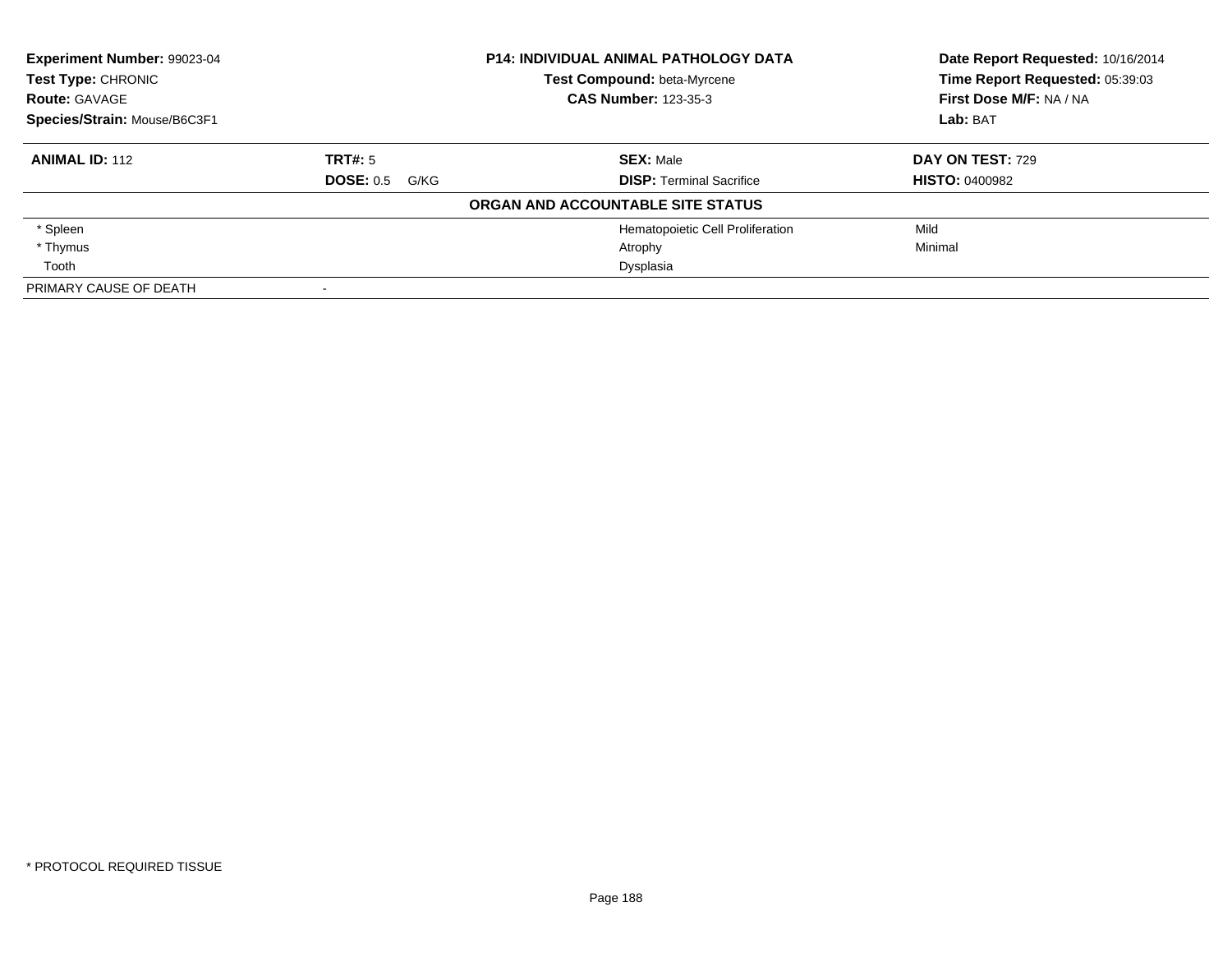| Experiment Number: 99023-04<br>Test Type: CHRONIC<br>Route: GAVAGE<br>Species/Strain: Mouse/B6C3F1                                                                  |                          | <b>P14: INDIVIDUAL ANIMAL PATHOLOGY DATA</b><br>Test Compound: beta-Myrcene<br><b>CAS Number: 123-35-3</b> | Date Report Requested: 10/16/2014<br>Time Report Requested: 05:39:03<br>First Dose M/F: NA / NA<br>Lab: BAT |
|---------------------------------------------------------------------------------------------------------------------------------------------------------------------|--------------------------|------------------------------------------------------------------------------------------------------------|-------------------------------------------------------------------------------------------------------------|
| <b>ANIMAL ID: 113</b>                                                                                                                                               | <b>TRT#: 5</b>           | <b>SEX: Male</b>                                                                                           | DAY ON TEST: 730                                                                                            |
|                                                                                                                                                                     | <b>DOSE: 0.5</b><br>G/KG | <b>DISP: Terminal Sacrifice</b>                                                                            | HISTO: 0400983                                                                                              |
|                                                                                                                                                                     |                          | ORGAN AND ACCOUNTABLE SITE STATUS                                                                          |                                                                                                             |
| <b>NORMAL</b>                                                                                                                                                       |                          |                                                                                                            |                                                                                                             |
| * Adrenal Medulla                                                                                                                                                   | * Bone                   | * Bone Marrow                                                                                              | * Brain                                                                                                     |
| * Epididymis                                                                                                                                                        | * Esophagus              | * Eye                                                                                                      | * Gallbladder                                                                                               |
| * Heart                                                                                                                                                             | * Intestine Large, Cecum | * Intestine Large, Colon                                                                                   | * Intestine Large, Rectum                                                                                   |
| * Intestine Small, Duodenum                                                                                                                                         | * Intestine Small, Ileum | * Intestine Small, Jejunum                                                                                 | * Lymph Node, Mandibular                                                                                    |
| * Lymph Node, Mesenteric                                                                                                                                            | * Nose                   | * Pancreas                                                                                                 | * Parathyroid Gland                                                                                         |
| * Pituitary Gland                                                                                                                                                   | * Preputial Gland        | * Salivary Glands                                                                                          | * Seminal Vesicle                                                                                           |
| * Skin                                                                                                                                                              | * Stomach, Forestomach   | * Stomach, Glandular                                                                                       | * Testes                                                                                                    |
| * Thyroid Gland                                                                                                                                                     | * Trachea                | * Urinary Bladder                                                                                          |                                                                                                             |
| <b>MISSING</b>                                                                                                                                                      |                          |                                                                                                            |                                                                                                             |
| * Mammary Gland                                                                                                                                                     |                          |                                                                                                            |                                                                                                             |
| <b>OBSERVATIONS</b>                                                                                                                                                 |                          |                                                                                                            |                                                                                                             |
| * Adrenal Cortex                                                                                                                                                    | Subcapsular              | Hyperplasia                                                                                                | Mild                                                                                                        |
| * Harderian Gland                                                                                                                                                   |                          | Adenoma                                                                                                    |                                                                                                             |
| * Islets, Pancreatic                                                                                                                                                |                          | Hyperplasia                                                                                                | Minimal                                                                                                     |
| * Kidney                                                                                                                                                            |                          | Mineralization                                                                                             | Minimal                                                                                                     |
|                                                                                                                                                                     |                          | Nephropathy                                                                                                | Minimal                                                                                                     |
| * Liver                                                                                                                                                             |                          | Clear Cell Focus                                                                                           |                                                                                                             |
|                                                                                                                                                                     |                          | Hepatoblastoma                                                                                             |                                                                                                             |
|                                                                                                                                                                     |                          | Hepatocellular Adenoma                                                                                     | Multiple                                                                                                    |
|                                                                                                                                                                     | Hepatocyte               | Hypertrophy                                                                                                | Mild                                                                                                        |
|                                                                                                                                                                     |                          | Inflammation                                                                                               | Chronic Active, Minimal                                                                                     |
|                                                                                                                                                                     |                          | Necrosis                                                                                                   | Mild                                                                                                        |
| Note: Hepatoblastoma is small, arising in a large hepatocellular adenoma.<br>[Hepatoblastoma TGLS = 1-10]<br>[ Hepatocellular Adenoma TGLS = 2,3,4,5 - 3+11+12+13 ] |                          |                                                                                                            |                                                                                                             |
| * Lung                                                                                                                                                              |                          | Alveolar/Bronchiolar Adenoma                                                                               | Multiple                                                                                                    |
| [ Alveolar/Bronchiolar Adenoma TGLS = 6,7 - 14+15 ]                                                                                                                 |                          |                                                                                                            |                                                                                                             |
| * Prostate                                                                                                                                                          |                          | Inflammation                                                                                               | Minimal                                                                                                     |
|                                                                                                                                                                     |                          |                                                                                                            |                                                                                                             |
| * Spleen                                                                                                                                                            |                          | Hematopoietic Cell Proliferation                                                                           | Minimal                                                                                                     |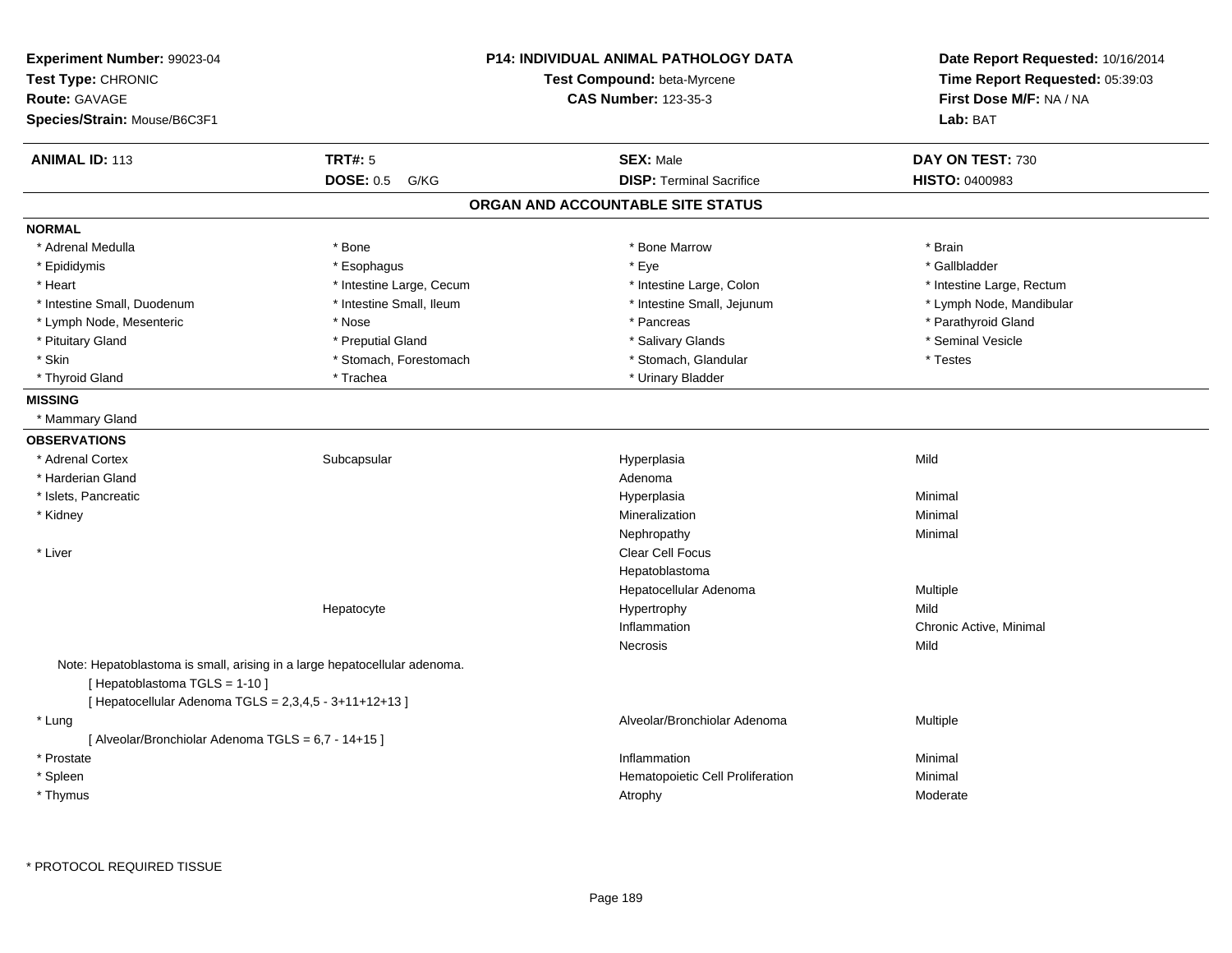| Experiment Number: 99023-04<br><b>Test Type: CHRONIC</b> |                             | <b>P14: INDIVIDUAL ANIMAL PATHOLOGY DATA</b> | Date Report Requested: 10/16/2014 |
|----------------------------------------------------------|-----------------------------|----------------------------------------------|-----------------------------------|
|                                                          |                             | <b>Test Compound: beta-Myrcene</b>           | Time Report Requested: 05:39:03   |
| <b>Route: GAVAGE</b>                                     | <b>CAS Number: 123-35-3</b> |                                              | First Dose M/F: NA / NA           |
| Species/Strain: Mouse/B6C3F1                             |                             |                                              | Lab: BAT                          |
| <b>ANIMAL ID: 113</b>                                    | <b>TRT#:</b> 5              | <b>SEX: Male</b>                             | <b>DAY ON TEST: 730</b>           |
|                                                          | <b>DOSE: 0.5 G/KG</b>       | <b>DISP: Terminal Sacrifice</b>              | <b>HISTO: 0400983</b>             |
|                                                          |                             | ORGAN AND ACCOUNTABLE SITE STATUS            |                                   |
| Tooth                                                    |                             | Dysplasia                                    |                                   |
| PRIMARY CAUSE OF DEATH                                   |                             |                                              |                                   |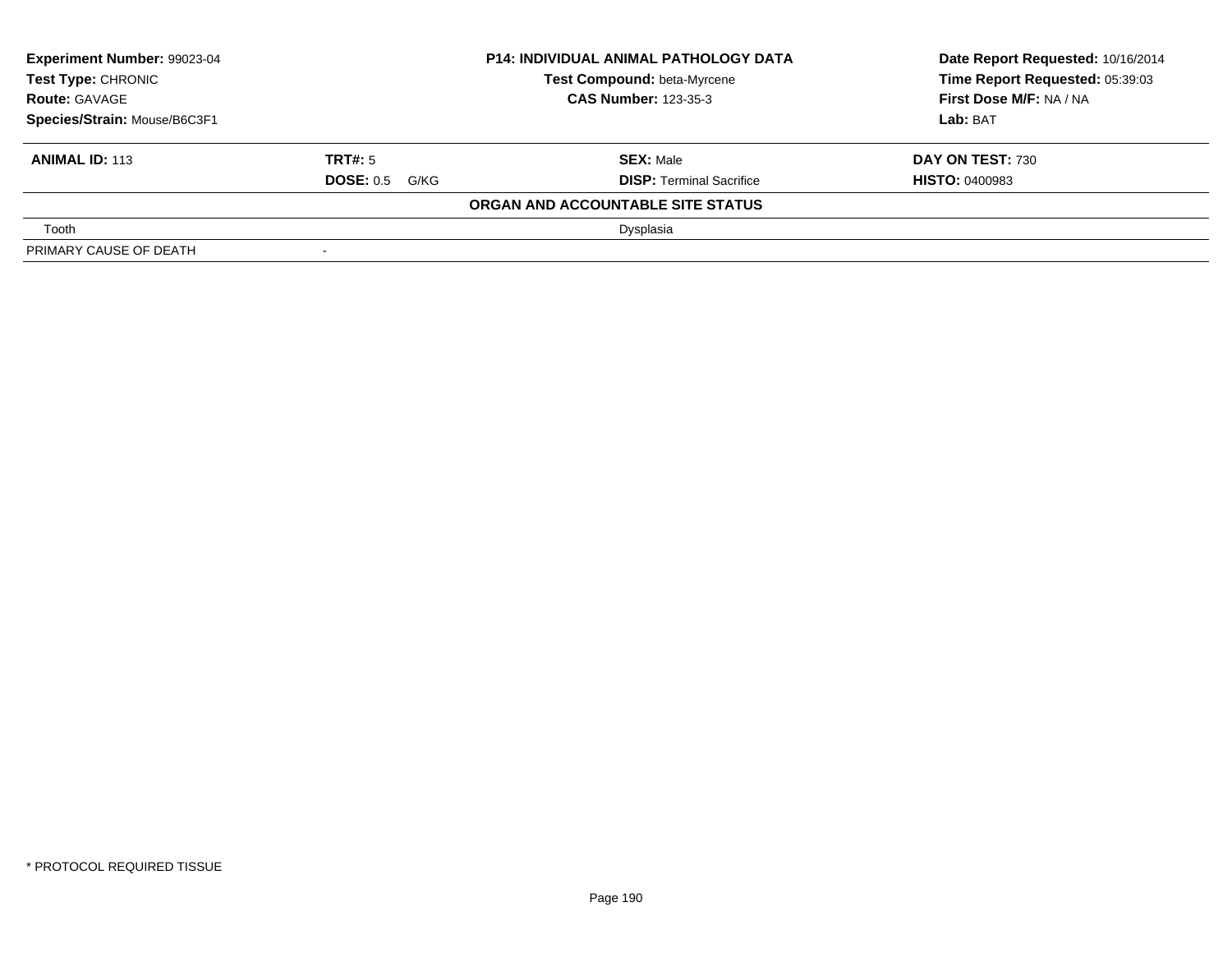| Experiment Number: 99023-04                     | P14: INDIVIDUAL ANIMAL PATHOLOGY DATA |                                   | Date Report Requested: 10/16/2014 |
|-------------------------------------------------|---------------------------------------|-----------------------------------|-----------------------------------|
| Test Type: CHRONIC                              |                                       | Test Compound: beta-Myrcene       |                                   |
| <b>Route: GAVAGE</b>                            |                                       | <b>CAS Number: 123-35-3</b>       | First Dose M/F: NA / NA           |
| Species/Strain: Mouse/B6C3F1                    |                                       |                                   | Lab: BAT                          |
| <b>ANIMAL ID: 114</b>                           | <b>TRT#: 5</b>                        | <b>SEX: Male</b>                  | DAY ON TEST: 730                  |
|                                                 | <b>DOSE: 0.5</b><br>G/KG              | <b>DISP: Terminal Sacrifice</b>   | <b>HISTO: 0400984</b>             |
|                                                 |                                       | ORGAN AND ACCOUNTABLE SITE STATUS |                                   |
| <b>NORMAL</b>                                   |                                       |                                   |                                   |
| * Adrenal Medulla                               | * Bone                                | * Bone Marrow                     | * Brain                           |
| * Epididymis                                    | * Esophagus                           | * Eye                             | * Gallbladder                     |
| * Harderian Gland                               | * Heart                               | * Intestine Large, Cecum          | * Intestine Large, Colon          |
| * Intestine Large, Rectum                       | * Intestine Small, Duodenum           | * Intestine Small, Ileum          | * Intestine Small, Jejunum        |
| * Lung                                          | * Lymph Node, Mandibular              | * Lymph Node, Mesenteric          | * Nose                            |
| * Pancreas                                      | * Parathyroid Gland                   | * Pituitary Gland                 | * Preputial Gland                 |
| * Prostate                                      | * Salivary Glands                     | * Seminal Vesicle                 | * Skin                            |
| * Stomach, Forestomach                          | * Stomach, Glandular                  | * Testes                          | * Thyroid Gland                   |
| * Trachea                                       | * Urinary Bladder                     |                                   |                                   |
| <b>MISSING</b>                                  |                                       |                                   |                                   |
| * Mammary Gland                                 |                                       |                                   |                                   |
| <b>OBSERVATIONS</b>                             |                                       |                                   |                                   |
| * Adrenal Cortex                                | Subcapsular                           | Hyperplasia                       | Mild                              |
| * Islets, Pancreatic                            |                                       | Hyperplasia                       | Minimal                           |
| * Kidney                                        |                                       | Mineralization                    | Minimal                           |
|                                                 |                                       | Nephropathy                       | Minimal                           |
|                                                 | <b>Renal Tubule</b>                   | Vacuolization Cytoplasmic         | Minimal                           |
| * Liver                                         |                                       | <b>Eosinophilic Focus</b>         |                                   |
|                                                 |                                       | Hepatocellular Adenoma            | Multiple                          |
|                                                 |                                       | Hepatocellular Carcinoma          | Multiple                          |
|                                                 | Hepatocyte                            | Hypertrophy                       | Mild                              |
|                                                 |                                       | <b>Necrosis</b>                   | Minimal                           |
| [ Hepatocellular Adenoma TGLS = 1,2,4 - 10+12 ] |                                       |                                   |                                   |
| [ Hepatocellular Carcinoma TGLS = 3,5 - 11+13 ] |                                       |                                   |                                   |
| * Spleen                                        |                                       | Hematopoietic Cell Proliferation  | Mild                              |
| * Thymus                                        |                                       | Atrophy                           | Moderate                          |
| PRIMARY CAUSE OF DEATH                          |                                       |                                   |                                   |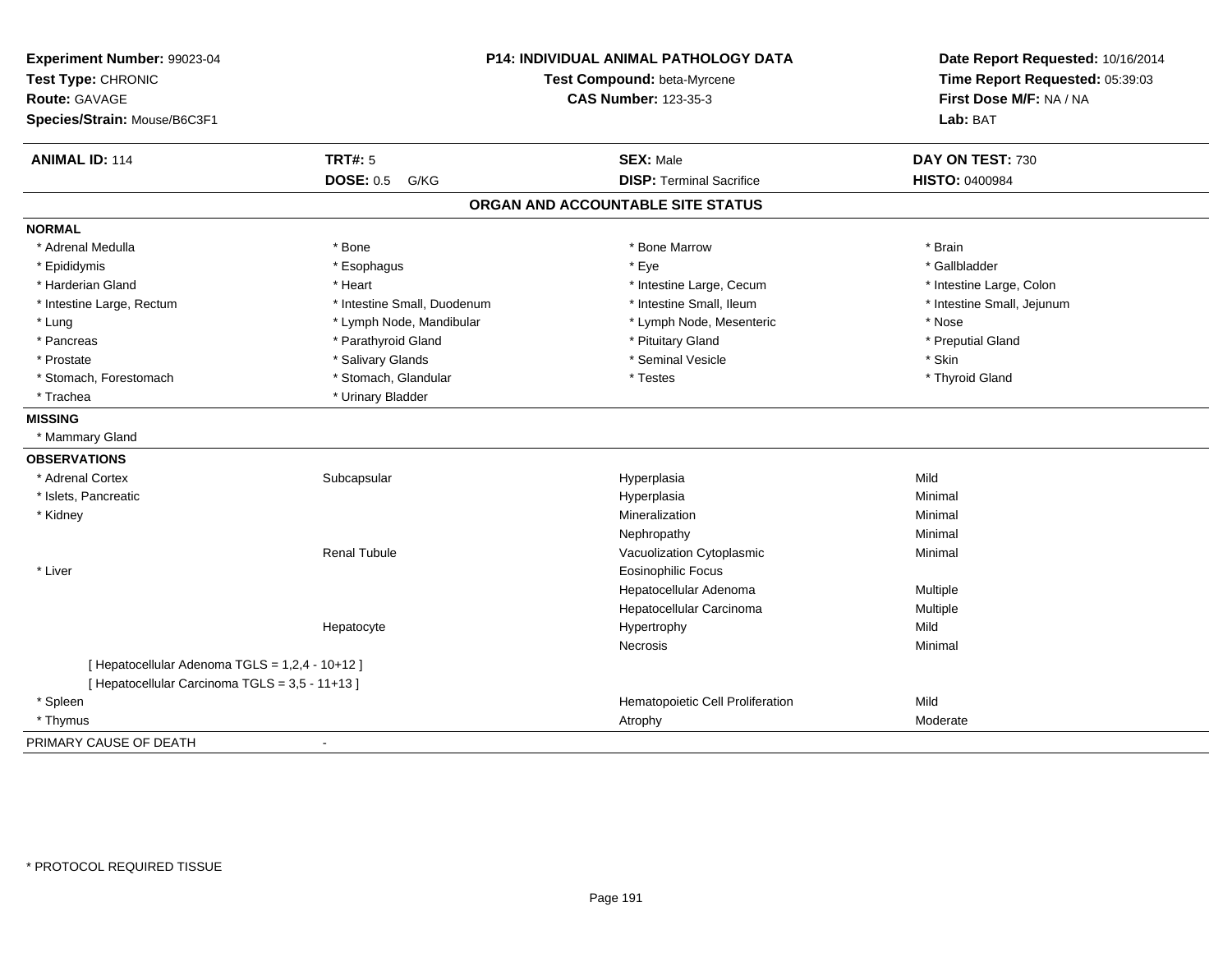| Experiment Number: 99023-04<br>Test Type: CHRONIC<br><b>Route: GAVAGE</b><br>Species/Strain: Mouse/B6C3F1 |                          | <b>P14: INDIVIDUAL ANIMAL PATHOLOGY DATA</b><br>Test Compound: beta-Myrcene<br><b>CAS Number: 123-35-3</b> | Date Report Requested: 10/16/2014<br>Time Report Requested: 05:39:03<br>First Dose M/F: NA / NA<br>Lab: BAT |
|-----------------------------------------------------------------------------------------------------------|--------------------------|------------------------------------------------------------------------------------------------------------|-------------------------------------------------------------------------------------------------------------|
| <b>ANIMAL ID: 115</b>                                                                                     | <b>TRT#: 5</b>           | <b>SEX: Male</b>                                                                                           | DAY ON TEST: 730                                                                                            |
|                                                                                                           | <b>DOSE: 0.5</b><br>G/KG | <b>DISP: Terminal Sacrifice</b>                                                                            | <b>HISTO: 0400985</b>                                                                                       |
|                                                                                                           |                          | ORGAN AND ACCOUNTABLE SITE STATUS                                                                          |                                                                                                             |
| <b>NORMAL</b>                                                                                             |                          |                                                                                                            |                                                                                                             |
| * Adrenal Medulla                                                                                         | * Bone                   | * Bone Marrow                                                                                              | * Brain                                                                                                     |
| * Epididymis                                                                                              | * Esophagus              | * Eye                                                                                                      | * Gallbladder                                                                                               |
| * Heart                                                                                                   | * Intestine Large, Cecum | * Intestine Large, Colon                                                                                   | * Intestine Large, Rectum                                                                                   |
| * Intestine Small, Duodenum                                                                               | * Intestine Small, Ileum | * Intestine Small, Jejunum                                                                                 | * Islets, Pancreatic                                                                                        |
| * Lymph Node, Mandibular                                                                                  | * Lymph Node, Mesenteric | * Pancreas                                                                                                 | * Parathyroid Gland                                                                                         |
| * Pituitary Gland                                                                                         | * Preputial Gland        | * Prostate                                                                                                 | * Salivary Glands                                                                                           |
| * Seminal Vesicle                                                                                         | * Skin                   | * Stomach, Forestomach                                                                                     | * Stomach, Glandular                                                                                        |
| * Testes                                                                                                  | * Thyroid Gland          | * Trachea                                                                                                  | * Urinary Bladder                                                                                           |
| <b>MISSING</b>                                                                                            |                          |                                                                                                            |                                                                                                             |
| * Mammary Gland                                                                                           |                          |                                                                                                            |                                                                                                             |
| <b>OBSERVATIONS</b>                                                                                       |                          |                                                                                                            |                                                                                                             |
| * Adrenal Cortex                                                                                          | Subcapsular              | Hyperplasia                                                                                                | Mild                                                                                                        |
|                                                                                                           |                          | Hypertrophy                                                                                                | Moderate                                                                                                    |
| * Harderian Gland                                                                                         |                          | Adenoma                                                                                                    |                                                                                                             |
| * Kidney                                                                                                  |                          | Mineralization                                                                                             | Minimal                                                                                                     |
|                                                                                                           |                          | Nephropathy                                                                                                | Minimal                                                                                                     |
|                                                                                                           | <b>Renal Tubule</b>      | Vacuolization Cytoplasmic                                                                                  | Minimal                                                                                                     |
| * Liver                                                                                                   |                          | Clear Cell Focus                                                                                           |                                                                                                             |
|                                                                                                           |                          | Fatty Change                                                                                               | Mild                                                                                                        |
|                                                                                                           |                          | Hepatocellular Adenoma                                                                                     | Multiple                                                                                                    |
|                                                                                                           | Hepatocyte               | Hypertrophy                                                                                                | Minimal                                                                                                     |
|                                                                                                           |                          | Inflammation                                                                                               | Chronic Active, Minimal                                                                                     |
|                                                                                                           |                          | Mixed Cell Focus                                                                                           |                                                                                                             |
| [ Hepatocellular Adenoma TGLS = 1,3 - 10+11,2-4 ]<br>[Mixed Cell Focus TGLS = 4-12]                       |                          |                                                                                                            |                                                                                                             |
| * Lung                                                                                                    |                          | Inflammation                                                                                               | Chronic Active, Minimal                                                                                     |
| Lymph Node                                                                                                | Inguinal                 | <b>Infiltration Cellular</b>                                                                               | Histiocyte, Mild                                                                                            |
| * Nose                                                                                                    | Olfactory Epi            | Degeneration                                                                                               | Minimal                                                                                                     |
| * Spleen                                                                                                  |                          | Hematopoietic Cell Proliferation                                                                           | Minimal                                                                                                     |
| * Thymus                                                                                                  |                          | Atrophy                                                                                                    | Marked                                                                                                      |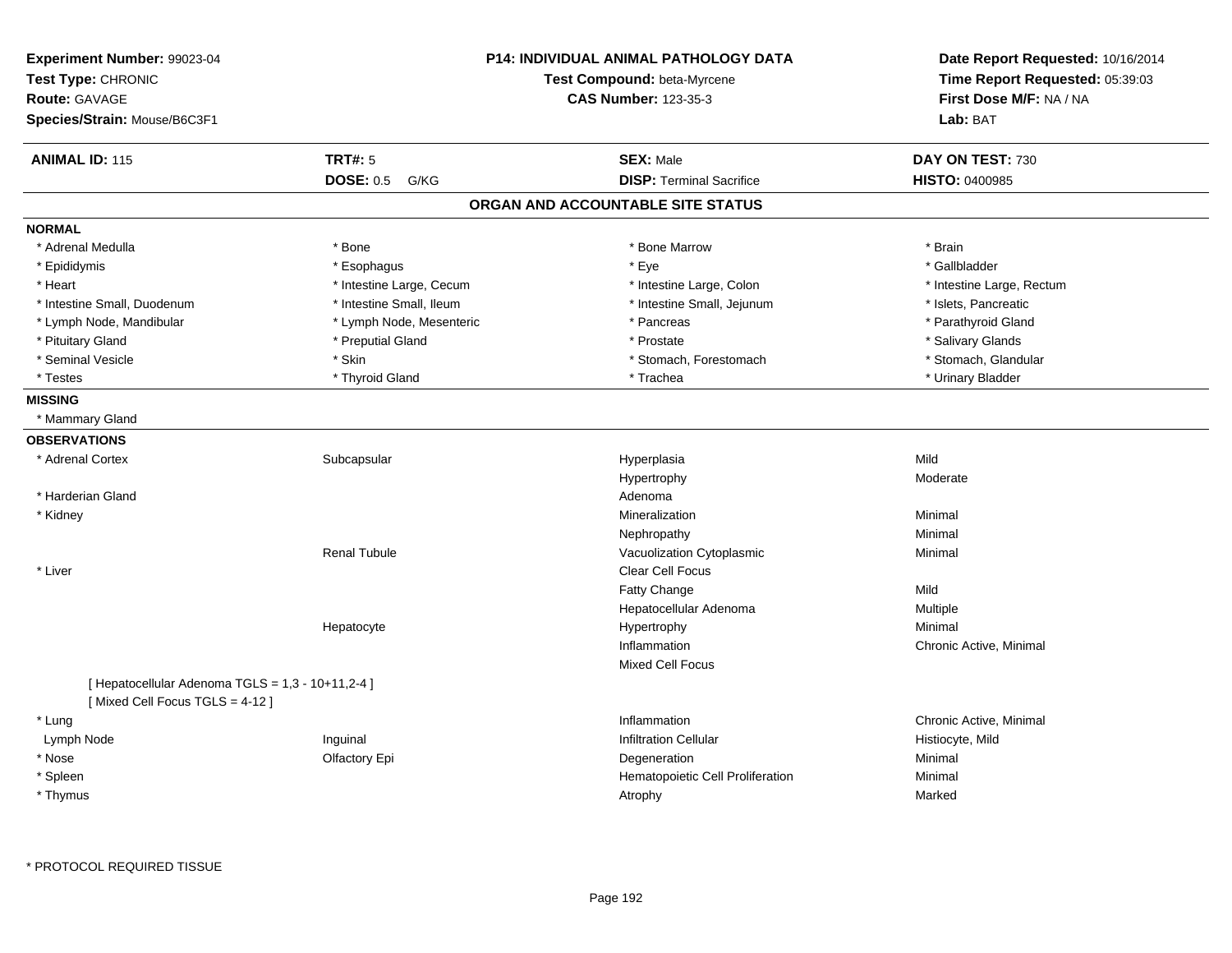| <b>Experiment Number: 99023-04</b><br>Test Type: CHRONIC<br><b>Route: GAVAGE</b> |                       | <b>P14: INDIVIDUAL ANIMAL PATHOLOGY DATA</b> | Date Report Requested: 10/16/2014 |
|----------------------------------------------------------------------------------|-----------------------|----------------------------------------------|-----------------------------------|
|                                                                                  |                       | Test Compound: beta-Myrcene                  | Time Report Requested: 05:39:03   |
|                                                                                  |                       | <b>CAS Number: 123-35-3</b>                  | <b>First Dose M/F: NA / NA</b>    |
| Species/Strain: Mouse/B6C3F1                                                     |                       |                                              | Lab: BAT                          |
| <b>ANIMAL ID: 115</b>                                                            | <b>TRT#:</b> 5        | <b>SEX: Male</b>                             | <b>DAY ON TEST: 730</b>           |
|                                                                                  | <b>DOSE:</b> 0.5 G/KG | <b>DISP: Terminal Sacrifice</b>              | <b>HISTO: 0400985</b>             |
|                                                                                  |                       | ORGAN AND ACCOUNTABLE SITE STATUS            |                                   |
| Tooth                                                                            |                       | Dysplasia                                    |                                   |
| PRIMARY CAUSE OF DEATH                                                           | $\,$                  |                                              |                                   |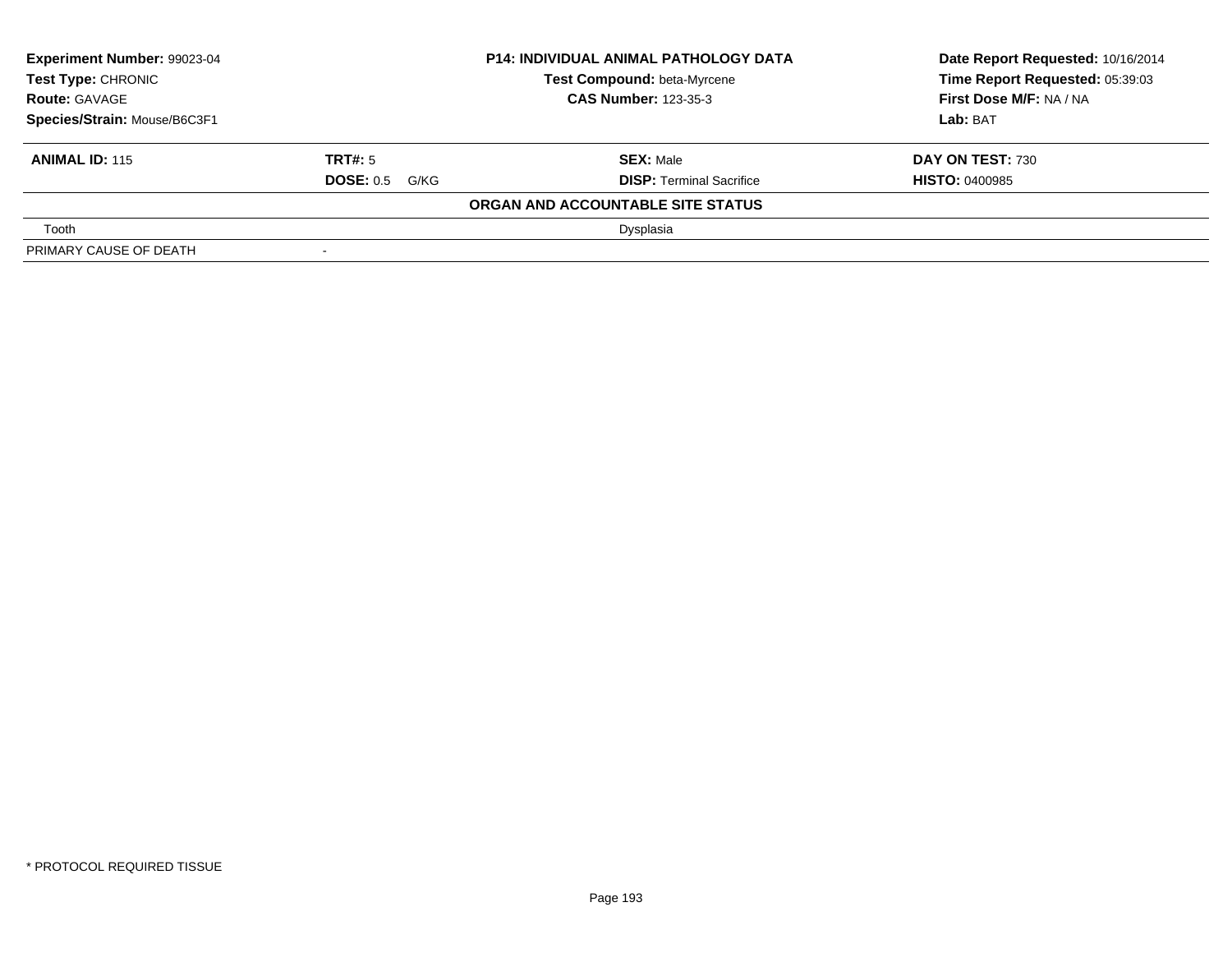| Experiment Number: 99023-04<br>Test Type: CHRONIC<br><b>Route: GAVAGE</b><br>Species/Strain: Mouse/B6C3F1                           |                          | <b>P14: INDIVIDUAL ANIMAL PATHOLOGY DATA</b><br>Test Compound: beta-Myrcene<br><b>CAS Number: 123-35-3</b> | Date Report Requested: 10/16/2014<br>Time Report Requested: 05:39:03<br>First Dose M/F: NA / NA<br>Lab: BAT |
|-------------------------------------------------------------------------------------------------------------------------------------|--------------------------|------------------------------------------------------------------------------------------------------------|-------------------------------------------------------------------------------------------------------------|
| <b>ANIMAL ID: 116</b>                                                                                                               | <b>TRT#: 5</b>           | <b>SEX: Male</b>                                                                                           | DAY ON TEST: 730                                                                                            |
|                                                                                                                                     | <b>DOSE: 0.5</b><br>G/KG | <b>DISP: Terminal Sacrifice</b>                                                                            | HISTO: 0400986                                                                                              |
|                                                                                                                                     |                          | ORGAN AND ACCOUNTABLE SITE STATUS                                                                          |                                                                                                             |
| <b>NORMAL</b>                                                                                                                       |                          |                                                                                                            |                                                                                                             |
| * Adrenal Medulla                                                                                                                   | * Bone                   | * Bone Marrow                                                                                              | * Brain                                                                                                     |
| * Epididymis                                                                                                                        | * Esophagus              | * Eye                                                                                                      | * Gallbladder                                                                                               |
| * Harderian Gland                                                                                                                   | * Intestine Large, Cecum | * Intestine Large, Colon                                                                                   | * Intestine Large, Rectum                                                                                   |
| * Intestine Small, Duodenum                                                                                                         | * Intestine Small, Ileum | * Intestine Small, Jejunum                                                                                 | * Islets, Pancreatic                                                                                        |
| * Lymph Node, Mandibular                                                                                                            | * Lymph Node, Mesenteric | * Nose                                                                                                     | * Pancreas                                                                                                  |
| * Parathyroid Gland                                                                                                                 | * Pituitary Gland        | * Preputial Gland                                                                                          | * Prostate                                                                                                  |
| * Salivary Glands                                                                                                                   | * Seminal Vesicle        | * Skin                                                                                                     | * Stomach, Forestomach                                                                                      |
| * Stomach, Glandular                                                                                                                | * Testes                 | * Thyroid Gland                                                                                            | * Trachea                                                                                                   |
| * Urinary Bladder                                                                                                                   |                          |                                                                                                            |                                                                                                             |
| <b>MISSING</b>                                                                                                                      |                          |                                                                                                            |                                                                                                             |
| * Mammary Gland                                                                                                                     |                          |                                                                                                            |                                                                                                             |
| <b>OBSERVATIONS</b>                                                                                                                 |                          |                                                                                                            |                                                                                                             |
| * Adrenal Cortex                                                                                                                    | Subcapsular              | Hyperplasia                                                                                                | Mild                                                                                                        |
| * Heart                                                                                                                             |                          | Cardiomyopathy                                                                                             | Minimal                                                                                                     |
| * Kidney                                                                                                                            |                          | Mineralization                                                                                             | Minimal                                                                                                     |
|                                                                                                                                     |                          | Nephropathy                                                                                                | Mild                                                                                                        |
|                                                                                                                                     | <b>Renal Tubule</b>      | Vacuolization Cytoplasmic                                                                                  | Minimal                                                                                                     |
| * Liver                                                                                                                             |                          | Clear Cell Focus                                                                                           |                                                                                                             |
|                                                                                                                                     |                          | <b>Eosinophilic Focus</b>                                                                                  |                                                                                                             |
|                                                                                                                                     |                          | Hepatoblastoma                                                                                             |                                                                                                             |
|                                                                                                                                     |                          | Hepatocellular Adenoma                                                                                     | Multiple                                                                                                    |
|                                                                                                                                     |                          | Hepatocellular Carcinoma                                                                                   | Multiple                                                                                                    |
|                                                                                                                                     |                          | Necrosis                                                                                                   | Minimal                                                                                                     |
| [Hepatoblastoma TGLS = 3-11]<br>[ Hepatocellular Adenoma TGLS = 2,5,7 - 4+10+14 ]<br>[ Hepatocellular Carcinoma TGLS = 6-13, 4-12 ] |                          |                                                                                                            |                                                                                                             |
| * Lung                                                                                                                              |                          | Alveolar/Bronchiolar Carcinoma                                                                             |                                                                                                             |
|                                                                                                                                     |                          | Alveolar/Bronchiolar Carcinoma                                                                             | Metastatic (Lung)                                                                                           |
|                                                                                                                                     | Alveolar Epith           | Hyperplasia                                                                                                | Minimal                                                                                                     |
|                                                                                                                                     | Alveolus                 | Infiltration Cellular                                                                                      | Histiocyte, Mild                                                                                            |

\* PROTOCOL REQUIRED TISSUE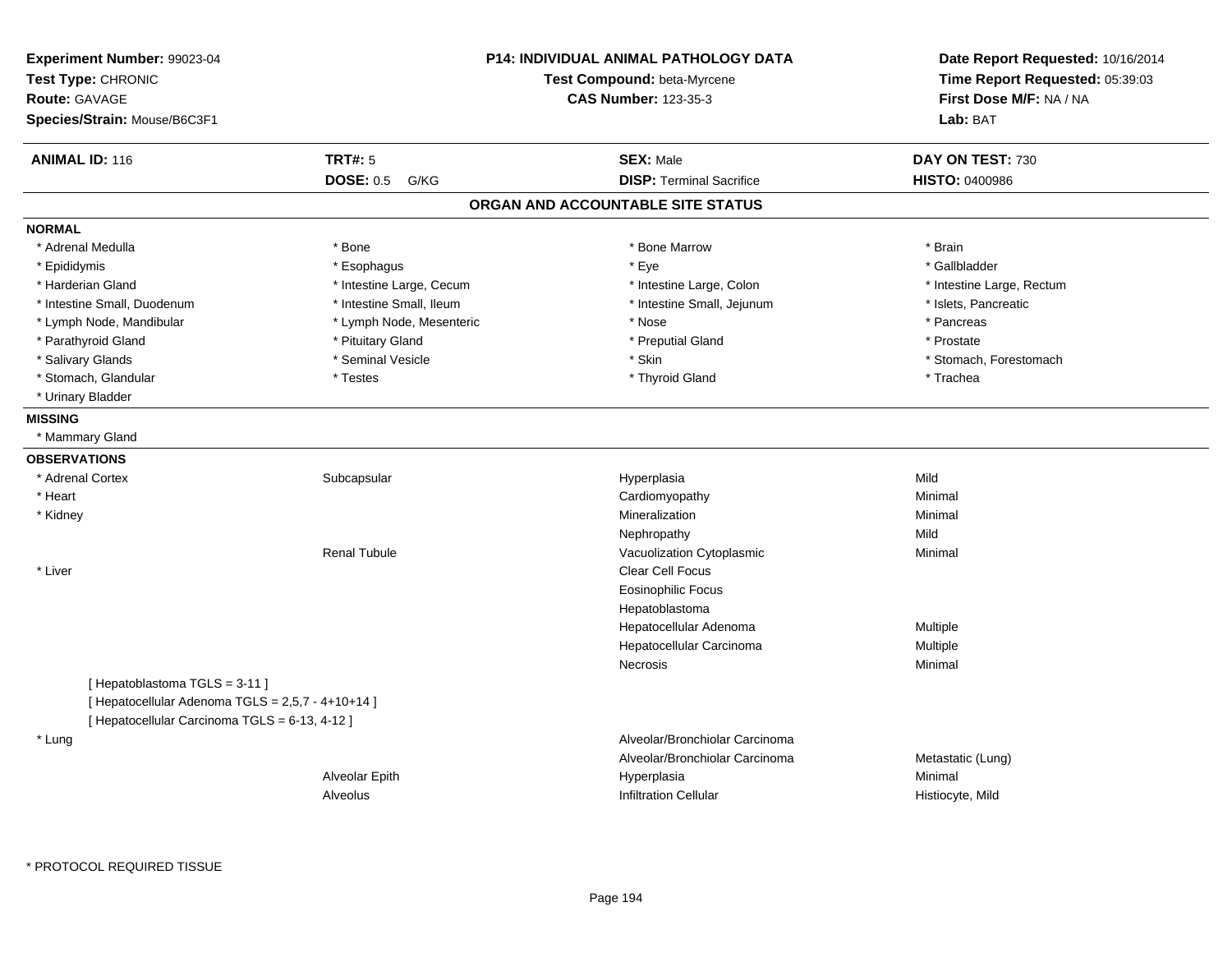| <b>Experiment Number: 99023-04</b><br><b>Test Type: CHRONIC</b> |                          | <b>P14: INDIVIDUAL ANIMAL PATHOLOGY DATA</b><br><b>Test Compound: beta-Myrcene</b> | Date Report Requested: 10/16/2014<br>Time Report Requested: 05:39:03 |
|-----------------------------------------------------------------|--------------------------|------------------------------------------------------------------------------------|----------------------------------------------------------------------|
| <b>Route: GAVAGE</b>                                            |                          | <b>CAS Number: 123-35-3</b>                                                        | First Dose M/F: NA / NA                                              |
| Species/Strain: Mouse/B6C3F1                                    |                          |                                                                                    | Lab: BAT                                                             |
| <b>ANIMAL ID: 116</b>                                           | TRT#: 5                  | <b>SEX: Male</b>                                                                   | DAY ON TEST: 730                                                     |
|                                                                 | <b>DOSE: 0.5</b><br>G/KG | <b>DISP:</b> Terminal Sacrifice                                                    | <b>HISTO: 0400986</b>                                                |
|                                                                 |                          | ORGAN AND ACCOUNTABLE SITE STATUS                                                  |                                                                      |
| [ Alveolar/Bronchiolar Carcinoma TGLS = 1-10 ]                  |                          |                                                                                    |                                                                      |
| * Spleen                                                        |                          | Hematopoietic Cell Proliferation                                                   | Mild                                                                 |
| * Thymus                                                        |                          | Atrophy                                                                            | Minimal                                                              |
| Tooth                                                           |                          | Dysplasia                                                                          |                                                                      |
| PRIMARY CAUSE OF DEATH                                          |                          |                                                                                    |                                                                      |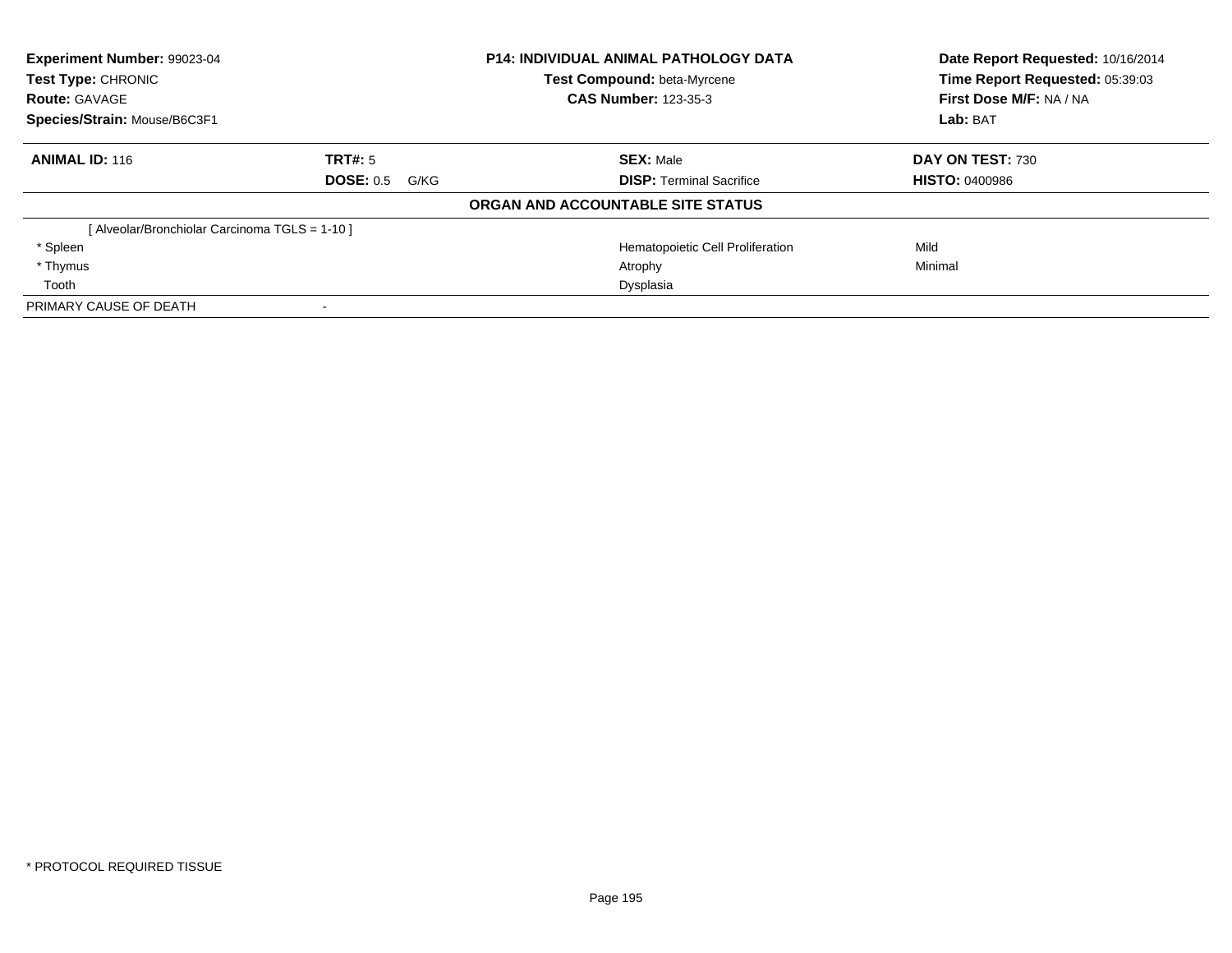| Experiment Number: 99023-04<br>Test Type: CHRONIC<br><b>Route: GAVAGE</b><br>Species/Strain: Mouse/B6C3F1 |                             | <b>P14: INDIVIDUAL ANIMAL PATHOLOGY DATA</b><br>Test Compound: beta-Myrcene<br><b>CAS Number: 123-35-3</b> | Date Report Requested: 10/16/2014<br>Time Report Requested: 05:39:03<br>First Dose M/F: NA / NA<br>Lab: BAT |
|-----------------------------------------------------------------------------------------------------------|-----------------------------|------------------------------------------------------------------------------------------------------------|-------------------------------------------------------------------------------------------------------------|
|                                                                                                           |                             |                                                                                                            |                                                                                                             |
| <b>ANIMAL ID: 117</b>                                                                                     | <b>TRT#: 5</b>              | <b>SEX: Male</b>                                                                                           | DAY ON TEST: 729                                                                                            |
|                                                                                                           | <b>DOSE: 0.5</b><br>G/KG    | <b>DISP: Terminal Sacrifice</b>                                                                            | HISTO: 0400987                                                                                              |
|                                                                                                           |                             | ORGAN AND ACCOUNTABLE SITE STATUS                                                                          |                                                                                                             |
| <b>NORMAL</b>                                                                                             |                             |                                                                                                            |                                                                                                             |
| * Adrenal Medulla                                                                                         | * Bone                      | * Bone Marrow                                                                                              | * Brain                                                                                                     |
| * Epididymis                                                                                              | * Esophagus                 | * Eye                                                                                                      | * Gallbladder                                                                                               |
| * Harderian Gland                                                                                         | * Heart                     | * Intestine Large, Cecum                                                                                   | * Intestine Large, Colon                                                                                    |
| * Intestine Large, Rectum                                                                                 | * Intestine Small, Duodenum | * Intestine Small, Ileum                                                                                   | * Intestine Small, Jejunum                                                                                  |
| * Islets, Pancreatic                                                                                      | * Lung                      | * Lymph Node, Mandibular                                                                                   | * Lymph Node, Mesenteric                                                                                    |
| * Nose                                                                                                    | * Pancreas                  | * Parathyroid Gland                                                                                        | * Pituitary Gland                                                                                           |
| * Prostate                                                                                                | * Salivary Glands           | * Seminal Vesicle                                                                                          | * Skin                                                                                                      |
| * Stomach, Glandular                                                                                      | * Testes                    | * Thyroid Gland                                                                                            | * Trachea                                                                                                   |
| * Urinary Bladder                                                                                         |                             |                                                                                                            |                                                                                                             |
| <b>MISSING</b>                                                                                            |                             |                                                                                                            |                                                                                                             |
| * Mammary Gland                                                                                           |                             |                                                                                                            |                                                                                                             |
| <b>OBSERVATIONS</b>                                                                                       |                             |                                                                                                            |                                                                                                             |
| * Adrenal Cortex                                                                                          | Subcapsular                 | Hyperplasia                                                                                                | Mild                                                                                                        |
| * Kidney                                                                                                  | <b>Renal Tubule</b>         | Hyperplasia                                                                                                | Minimal                                                                                                     |
|                                                                                                           |                             | Mineralization                                                                                             | Minimal                                                                                                     |
|                                                                                                           |                             | Nephropathy                                                                                                | Minimal                                                                                                     |
| * Liver                                                                                                   |                             | <b>Eosinophilic Focus</b>                                                                                  |                                                                                                             |
|                                                                                                           |                             | Hepatocellular Adenoma                                                                                     | Multiple                                                                                                    |
|                                                                                                           |                             | Hepatocellular Carcinoma                                                                                   |                                                                                                             |
| [ Hepatocellular Adenoma TGLS = 3,4 - 4+5 ]                                                               |                             |                                                                                                            |                                                                                                             |
| [ Hepatocellular Carcinoma TGLS = 2-10 ]                                                                  |                             |                                                                                                            |                                                                                                             |
| * Preputial Gland                                                                                         |                             | Ectasia                                                                                                    | Minimal                                                                                                     |
| [Ectasia TGLS = $1-8$ ]                                                                                   |                             |                                                                                                            |                                                                                                             |
| * Spleen                                                                                                  | Lymph Follic                | Atrophy                                                                                                    | Minimal                                                                                                     |
|                                                                                                           |                             | Hematopoietic Cell Proliferation                                                                           | Moderate                                                                                                    |
| * Stomach, Forestomach                                                                                    | Epithelium                  | Hyperplasia                                                                                                | Mild                                                                                                        |
|                                                                                                           |                             | Ulcer                                                                                                      | Mild                                                                                                        |
| [Hyperplasia TGLS = 5 - 5+11]                                                                             |                             |                                                                                                            |                                                                                                             |
| * Thymus                                                                                                  |                             | Atrophy                                                                                                    | Mild                                                                                                        |
| Tooth                                                                                                     |                             | Dysplasia                                                                                                  |                                                                                                             |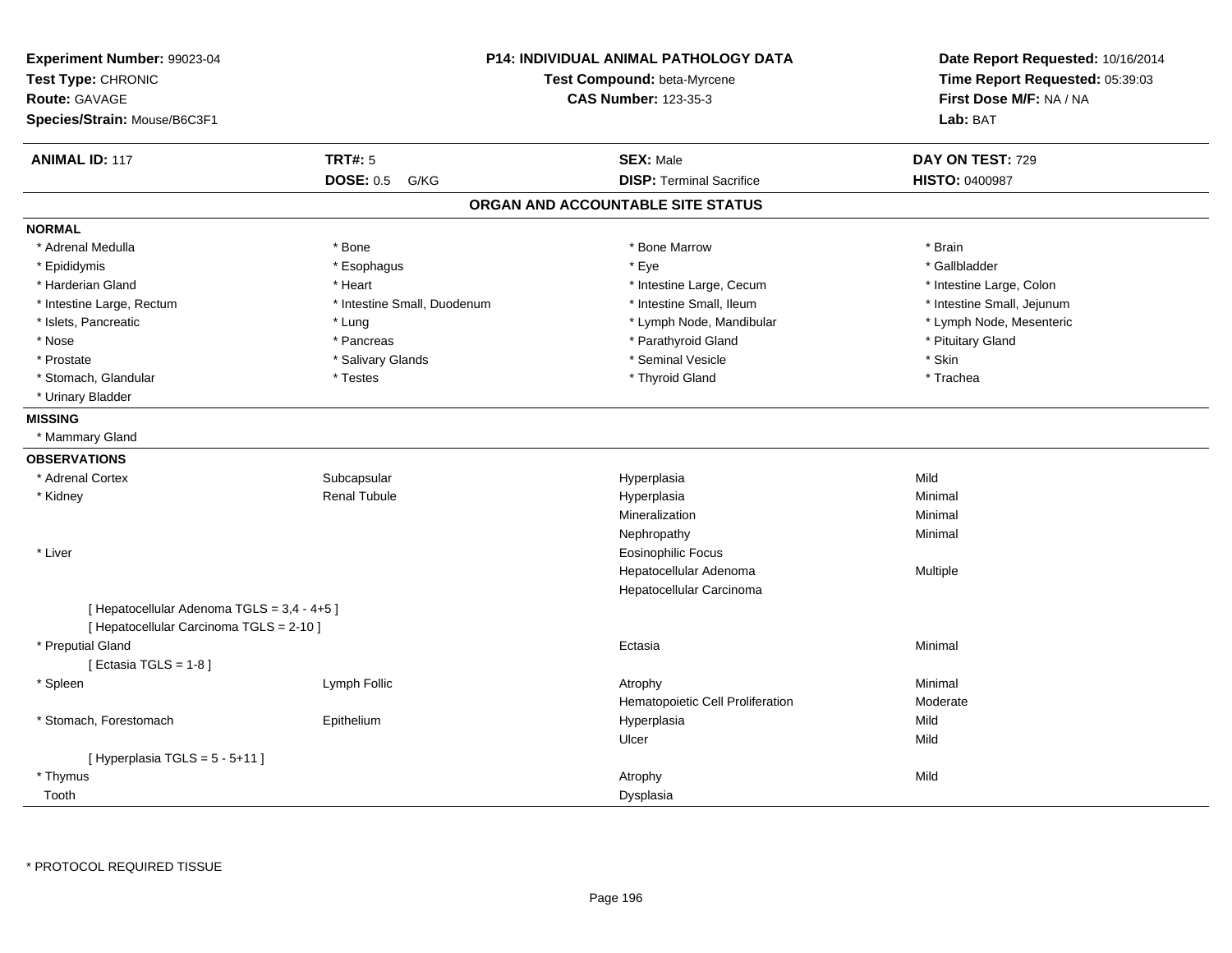| <b>Experiment Number: 99023-04</b><br><b>Test Type: CHRONIC</b><br><b>Route: GAVAGE</b> |                          | <b>P14: INDIVIDUAL ANIMAL PATHOLOGY DATA</b> | Date Report Requested: 10/16/2014 |  |
|-----------------------------------------------------------------------------------------|--------------------------|----------------------------------------------|-----------------------------------|--|
|                                                                                         |                          | <b>Test Compound: beta-Myrcene</b>           | Time Report Requested: 05:39:03   |  |
|                                                                                         |                          | <b>CAS Number: 123-35-3</b>                  | First Dose M/F: NA / NA           |  |
| Species/Strain: Mouse/B6C3F1                                                            |                          |                                              | Lab: BAT                          |  |
| <b>ANIMAL ID: 117</b>                                                                   | <b>TRT#:</b> 5           | <b>SEX: Male</b>                             | <b>DAY ON TEST: 729</b>           |  |
|                                                                                         | <b>DOSE: 0.5</b><br>G/KG | <b>DISP: Terminal Sacrifice</b>              | <b>HISTO: 0400987</b>             |  |
|                                                                                         |                          | ORGAN AND ACCOUNTABLE SITE STATUS            |                                   |  |
| PRIMARY CAUSE OF DEATH                                                                  | $\sim$                   |                                              |                                   |  |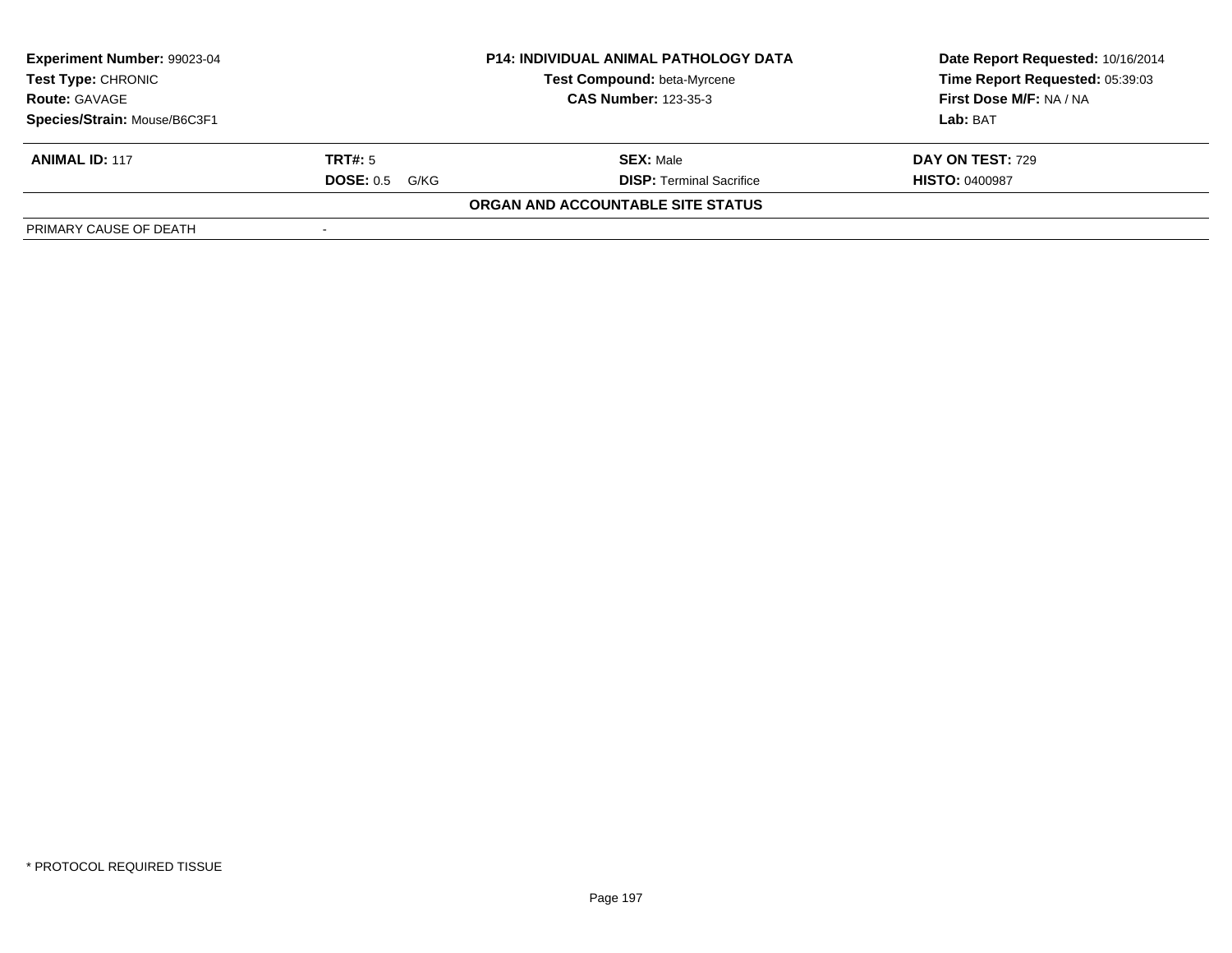| Experiment Number: 99023-04<br>Test Type: CHRONIC<br><b>Route: GAVAGE</b><br>Species/Strain: Mouse/B6C3F1 |                           | <b>P14: INDIVIDUAL ANIMAL PATHOLOGY DATA</b><br>Test Compound: beta-Myrcene<br><b>CAS Number: 123-35-3</b> | Date Report Requested: 10/16/2014<br>Time Report Requested: 05:39:03<br>First Dose M/F: NA / NA<br>Lab: BAT |
|-----------------------------------------------------------------------------------------------------------|---------------------------|------------------------------------------------------------------------------------------------------------|-------------------------------------------------------------------------------------------------------------|
| <b>ANIMAL ID: 118</b>                                                                                     | <b>TRT#: 5</b>            | <b>SEX: Male</b>                                                                                           | DAY ON TEST: 729                                                                                            |
|                                                                                                           | <b>DOSE: 0.5 G/KG</b>     | <b>DISP: Terminal Sacrifice</b>                                                                            | <b>HISTO: 0400988</b>                                                                                       |
|                                                                                                           |                           | ORGAN AND ACCOUNTABLE SITE STATUS                                                                          |                                                                                                             |
| <b>NORMAL</b>                                                                                             |                           |                                                                                                            |                                                                                                             |
| * Adrenal Medulla                                                                                         | <b>Blood Vessel</b>       | * Bone                                                                                                     | * Bone Marrow                                                                                               |
| * Brain                                                                                                   | * Epididymis              | * Esophagus                                                                                                | * Eye                                                                                                       |
| * Gallbladder                                                                                             | * Harderian Gland         | * Heart                                                                                                    | * Intestine Large, Cecum                                                                                    |
| * Intestine Large, Colon                                                                                  | * Intestine Large, Rectum | * Intestine Small, Duodenum                                                                                | * Intestine Small, Ileum                                                                                    |
| * Intestine Small, Jejunum                                                                                | * Islets, Pancreatic      | * Lymph Node, Mandibular                                                                                   | * Lymph Node, Mesenteric                                                                                    |
| * Nose                                                                                                    | * Pancreas                | * Parathyroid Gland                                                                                        | * Pituitary Gland                                                                                           |
| * Preputial Gland                                                                                         | * Salivary Glands         | * Seminal Vesicle                                                                                          | * Skin                                                                                                      |
| * Stomach, Forestomach                                                                                    | * Stomach, Glandular      | * Testes                                                                                                   | * Thyroid Gland                                                                                             |
| * Trachea                                                                                                 | * Urinary Bladder         |                                                                                                            |                                                                                                             |
| <b>MISSING</b>                                                                                            |                           |                                                                                                            |                                                                                                             |
| * Mammary Gland                                                                                           |                           |                                                                                                            |                                                                                                             |
| <b>OBSERVATIONS</b>                                                                                       |                           |                                                                                                            |                                                                                                             |
| * Adrenal Cortex                                                                                          | Subcapsular               | Hyperplasia                                                                                                | Mild                                                                                                        |
| * Kidney                                                                                                  | <b>Renal Tubule</b>       | Hyperplasia                                                                                                | Minimal                                                                                                     |
|                                                                                                           |                           | Infarct                                                                                                    | Minimal                                                                                                     |
|                                                                                                           |                           | Mineralization                                                                                             | Minimal                                                                                                     |
|                                                                                                           |                           | Nephropathy                                                                                                | Minimal                                                                                                     |
|                                                                                                           | <b>Renal Tubule</b>       | Vacuolization Cytoplasmic                                                                                  | Minimal                                                                                                     |
| * Liver                                                                                                   |                           | <b>Clear Cell Focus</b>                                                                                    |                                                                                                             |
|                                                                                                           |                           | <b>Eosinophilic Focus</b>                                                                                  |                                                                                                             |
|                                                                                                           |                           | Hemangiosarcoma                                                                                            |                                                                                                             |
|                                                                                                           |                           | Hepatocellular Adenoma                                                                                     | Multiple                                                                                                    |
|                                                                                                           | Hepatocyte                | Hypertrophy                                                                                                | Mild                                                                                                        |
| [Clear Cell Focus TGLS = 4-4]                                                                             |                           |                                                                                                            |                                                                                                             |
| [Hemangiosarcoma TGLS = 2-3]                                                                              |                           |                                                                                                            |                                                                                                             |
| [ Hepatocellular Adenoma TGLS = 1,3 - 10+11 ]                                                             |                           |                                                                                                            |                                                                                                             |
| * Lung                                                                                                    | Mediastinum               | Hemangiosarcoma                                                                                            |                                                                                                             |
| * Prostate                                                                                                |                           | Inflammation                                                                                               | Minimal                                                                                                     |
| * Spleen                                                                                                  |                           | Hematopoietic Cell Proliferation                                                                           | Minimal                                                                                                     |
| * Thymus                                                                                                  |                           | Atrophy                                                                                                    | Minimal                                                                                                     |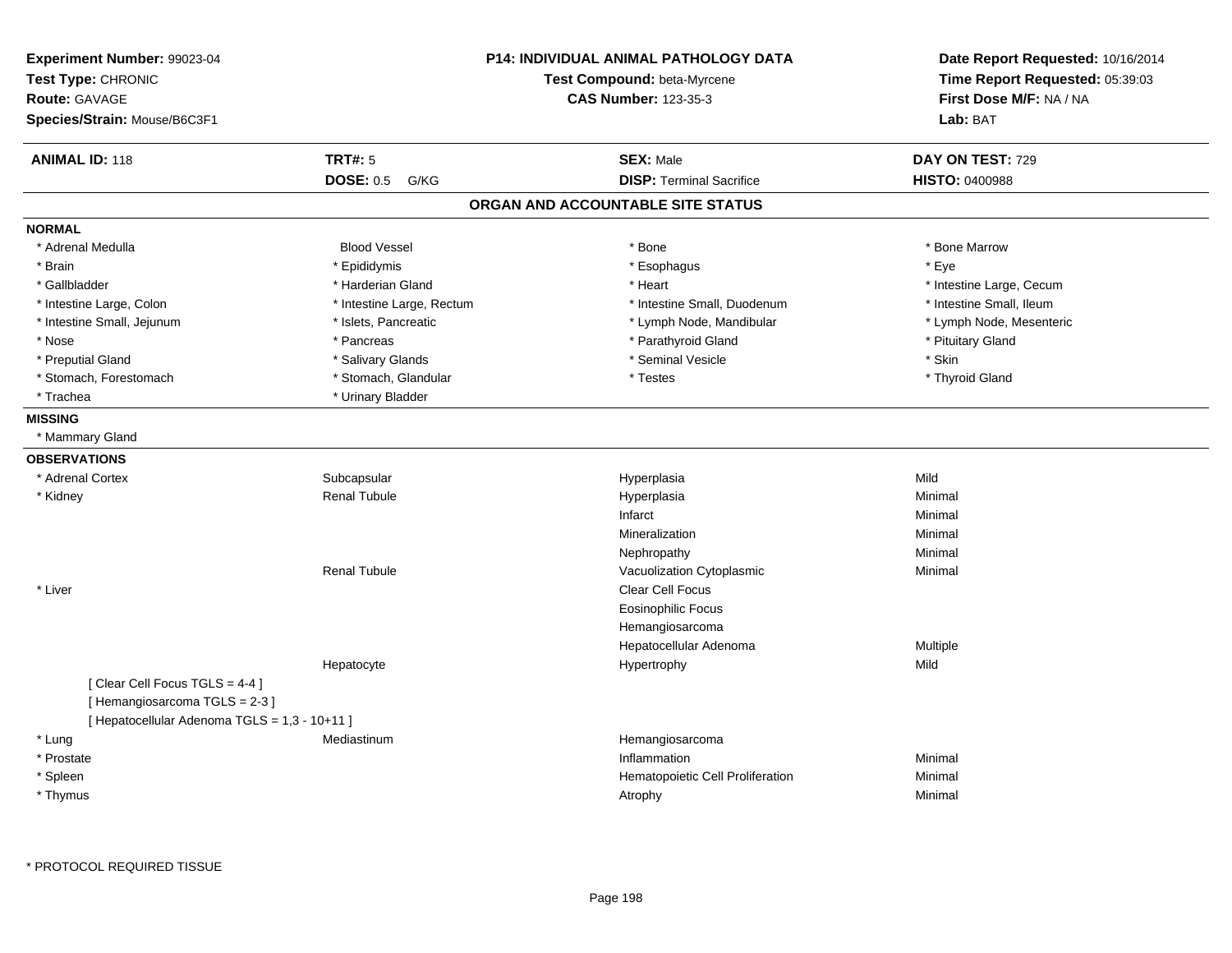| <b>Experiment Number: 99023-04</b><br>Test Type: CHRONIC<br><b>Route: GAVAGE</b> |                       | <b>P14: INDIVIDUAL ANIMAL PATHOLOGY DATA</b> | Date Report Requested: 10/16/2014 |
|----------------------------------------------------------------------------------|-----------------------|----------------------------------------------|-----------------------------------|
|                                                                                  |                       | Test Compound: beta-Myrcene                  | Time Report Requested: 05:39:03   |
|                                                                                  |                       | <b>CAS Number: 123-35-3</b>                  | <b>First Dose M/F: NA / NA</b>    |
| Species/Strain: Mouse/B6C3F1                                                     |                       |                                              | Lab: BAT                          |
| <b>ANIMAL ID: 118</b>                                                            | <b>TRT#:</b> 5        | <b>SEX: Male</b>                             | <b>DAY ON TEST: 729</b>           |
|                                                                                  | <b>DOSE:</b> 0.5 G/KG | <b>DISP: Terminal Sacrifice</b>              | <b>HISTO: 0400988</b>             |
|                                                                                  |                       | ORGAN AND ACCOUNTABLE SITE STATUS            |                                   |
| Tooth                                                                            |                       | Dysplasia                                    |                                   |
| PRIMARY CAUSE OF DEATH                                                           | $\,$                  |                                              |                                   |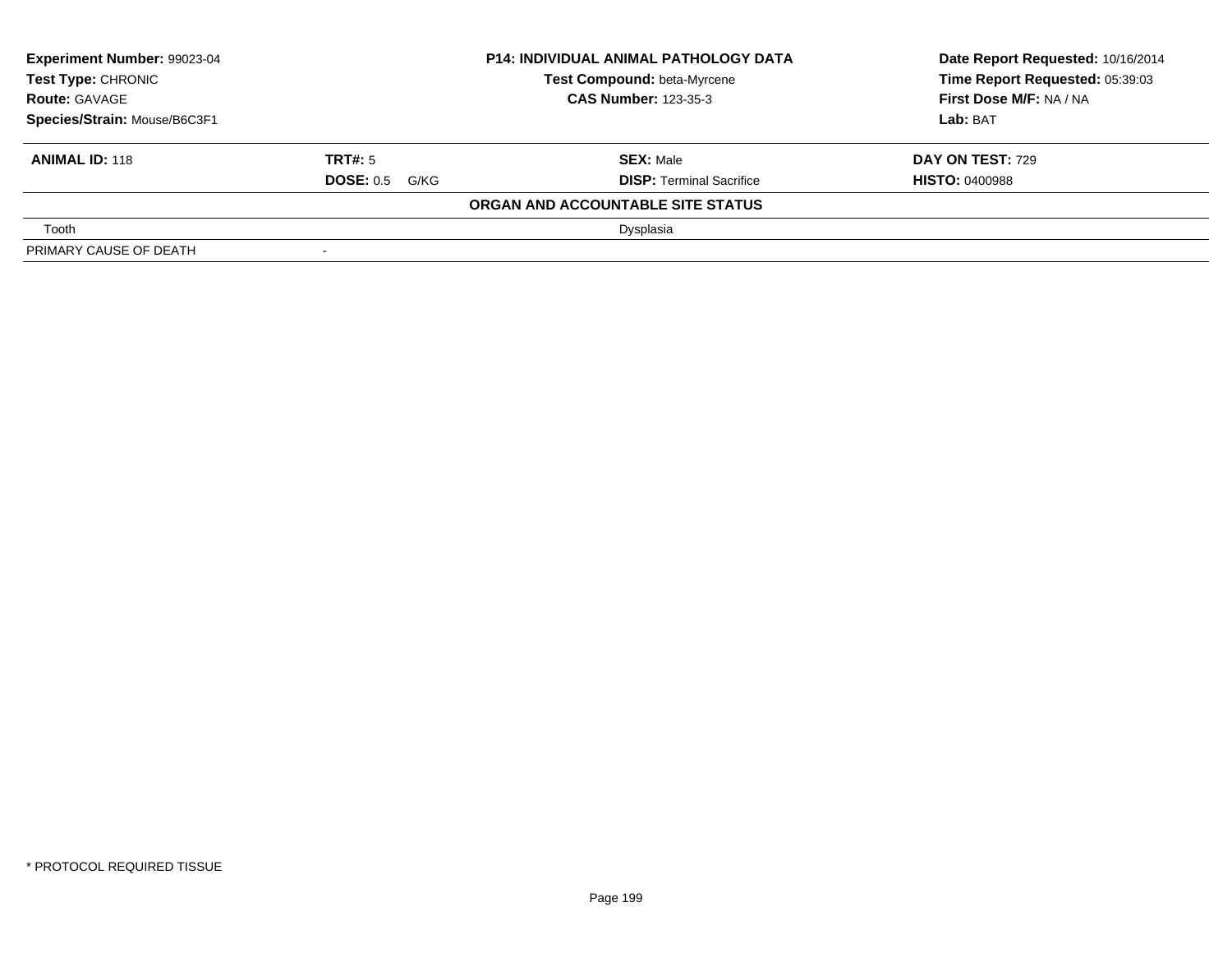| Experiment Number: 99023-04<br>Test Type: CHRONIC<br><b>Route: GAVAGE</b><br>Species/Strain: Mouse/B6C3F1 |                             | <b>P14: INDIVIDUAL ANIMAL PATHOLOGY DATA</b><br>Test Compound: beta-Myrcene<br><b>CAS Number: 123-35-3</b> | Date Report Requested: 10/16/2014<br>Time Report Requested: 05:39:03<br>First Dose M/F: NA / NA<br>Lab: BAT |
|-----------------------------------------------------------------------------------------------------------|-----------------------------|------------------------------------------------------------------------------------------------------------|-------------------------------------------------------------------------------------------------------------|
| <b>ANIMAL ID: 119</b>                                                                                     | <b>TRT#: 5</b>              | <b>SEX: Male</b>                                                                                           | DAY ON TEST: 728                                                                                            |
|                                                                                                           | <b>DOSE: 0.5</b><br>G/KG    | <b>DISP: Terminal Sacrifice</b>                                                                            | HISTO: 0400989                                                                                              |
|                                                                                                           |                             | ORGAN AND ACCOUNTABLE SITE STATUS                                                                          |                                                                                                             |
| <b>NORMAL</b>                                                                                             |                             |                                                                                                            |                                                                                                             |
| * Adrenal Medulla                                                                                         | * Bone                      | * Bone Marrow                                                                                              | * Brain                                                                                                     |
| * Epididymis                                                                                              | * Esophagus                 | * Eye                                                                                                      | * Gallbladder                                                                                               |
| * Harderian Gland                                                                                         | * Heart                     | * Intestine Large, Cecum                                                                                   | * Intestine Large, Colon                                                                                    |
| * Intestine Large, Rectum                                                                                 | * Intestine Small, Duodenum | * Intestine Small, Ileum                                                                                   | * Intestine Small, Jejunum                                                                                  |
| * Lung                                                                                                    | * Lymph Node, Mandibular    | * Lymph Node, Mesenteric                                                                                   | * Nose                                                                                                      |
| * Pancreas                                                                                                | * Parathyroid Gland         | * Pituitary Gland                                                                                          | * Preputial Gland                                                                                           |
| * Prostate                                                                                                | * Salivary Glands           | * Seminal Vesicle                                                                                          | * Skin                                                                                                      |
| * Stomach, Forestomach                                                                                    | * Stomach, Glandular        | * Testes                                                                                                   | * Thyroid Gland                                                                                             |
| * Trachea                                                                                                 | * Urinary Bladder           |                                                                                                            |                                                                                                             |
| <b>MISSING</b>                                                                                            |                             |                                                                                                            |                                                                                                             |
| * Mammary Gland                                                                                           |                             |                                                                                                            |                                                                                                             |
| <b>OBSERVATIONS</b>                                                                                       |                             |                                                                                                            |                                                                                                             |
| * Adrenal Cortex                                                                                          | Subcapsular                 | Hyperplasia                                                                                                | Mild                                                                                                        |
| * Islets, Pancreatic                                                                                      |                             | Hyperplasia                                                                                                | Minimal                                                                                                     |
| * Kidney                                                                                                  |                             | Infarct                                                                                                    | Minimal                                                                                                     |
|                                                                                                           |                             | Mineralization                                                                                             | Minimal                                                                                                     |
|                                                                                                           |                             | Nephropathy                                                                                                | Minimal                                                                                                     |
|                                                                                                           | <b>Renal Tubule</b>         | Vacuolization Cytoplasmic                                                                                  | Mild                                                                                                        |
| * Liver                                                                                                   |                             | Clear Cell Focus                                                                                           |                                                                                                             |
|                                                                                                           |                             | Hepatocellular Adenoma                                                                                     | Multiple                                                                                                    |
|                                                                                                           |                             | Hepatocellular Carcinoma                                                                                   | Multiple                                                                                                    |
|                                                                                                           | Hepatocyte                  | Hypertrophy                                                                                                | Minimal                                                                                                     |
|                                                                                                           |                             | Inflammation                                                                                               | Chronic Active, Minimal                                                                                     |
|                                                                                                           |                             | <b>Mixed Cell Focus</b>                                                                                    |                                                                                                             |
| Note: Some of the carcinoma from B11 (TGL-2) is also in B03.                                              |                             |                                                                                                            |                                                                                                             |
| [ Hepatocellular Adenoma TGLS = 3,4 - 3+11 ]                                                              |                             |                                                                                                            |                                                                                                             |
| [ Hepatocellular Carcinoma TGLS = 1,2 - 10+11 ]                                                           |                             |                                                                                                            |                                                                                                             |
| * Spleen                                                                                                  |                             | Hematopoietic Cell Proliferation                                                                           | Mild                                                                                                        |
| * Thymus                                                                                                  |                             | Atrophy                                                                                                    | Minimal                                                                                                     |
| Tooth                                                                                                     |                             | Dysplasia                                                                                                  |                                                                                                             |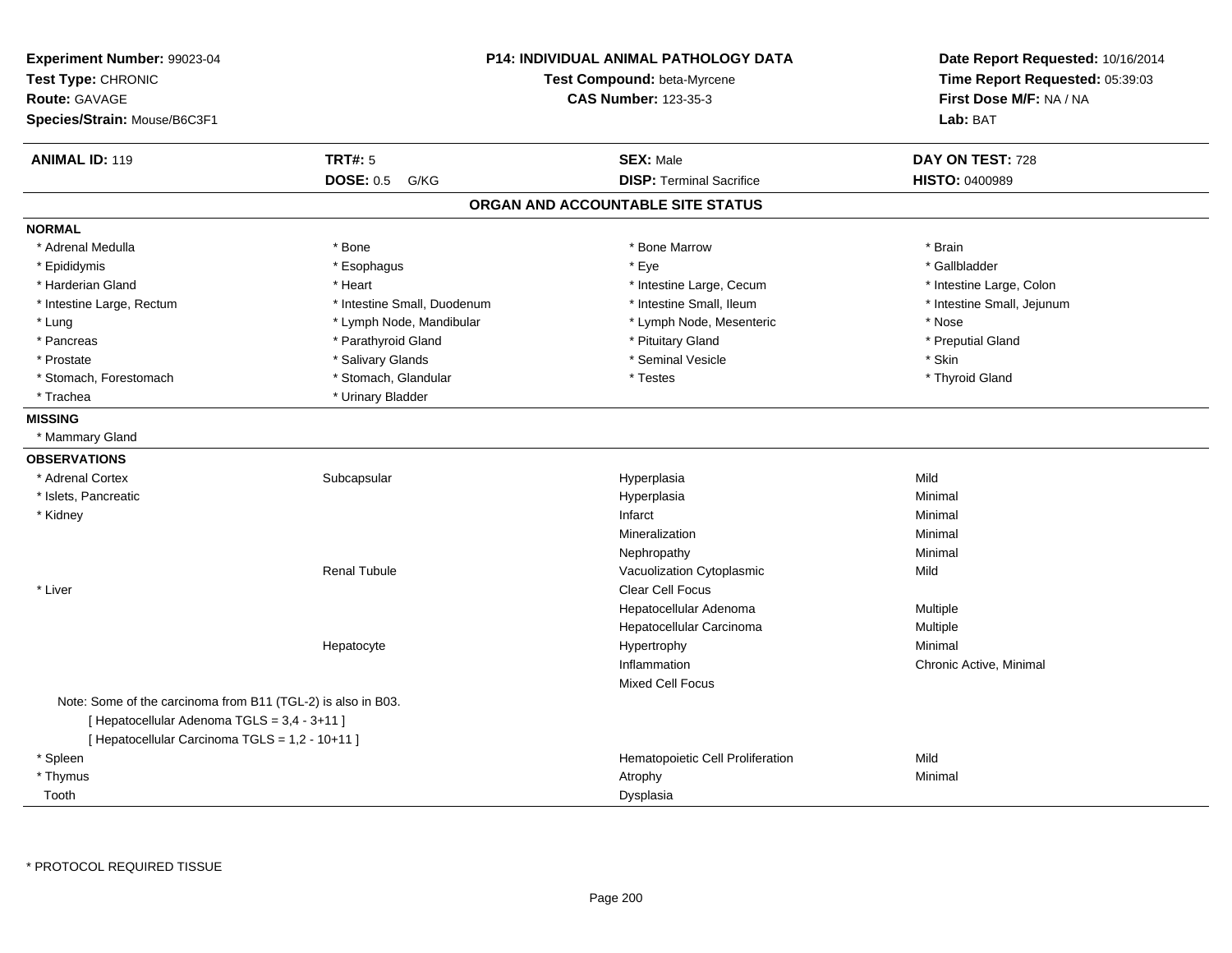| Experiment Number: 99023-04<br><b>Test Type: CHRONIC</b><br><b>Route: GAVAGE</b> |                          | <b>P14: INDIVIDUAL ANIMAL PATHOLOGY DATA</b> | Date Report Requested: 10/16/2014 |  |
|----------------------------------------------------------------------------------|--------------------------|----------------------------------------------|-----------------------------------|--|
|                                                                                  |                          | <b>Test Compound: beta-Myrcene</b>           | Time Report Requested: 05:39:03   |  |
|                                                                                  |                          | <b>CAS Number: 123-35-3</b>                  | First Dose M/F: NA / NA           |  |
| Species/Strain: Mouse/B6C3F1                                                     |                          |                                              | Lab: BAT                          |  |
| <b>ANIMAL ID: 119</b>                                                            | TRT#: 5                  | <b>SEX: Male</b>                             | DAY ON TEST: 728                  |  |
|                                                                                  | <b>DOSE: 0.5</b><br>G/KG | <b>DISP: Terminal Sacrifice</b>              | <b>HISTO: 0400989</b>             |  |
|                                                                                  |                          | ORGAN AND ACCOUNTABLE SITE STATUS            |                                   |  |
| PRIMARY CAUSE OF DEATH                                                           |                          |                                              |                                   |  |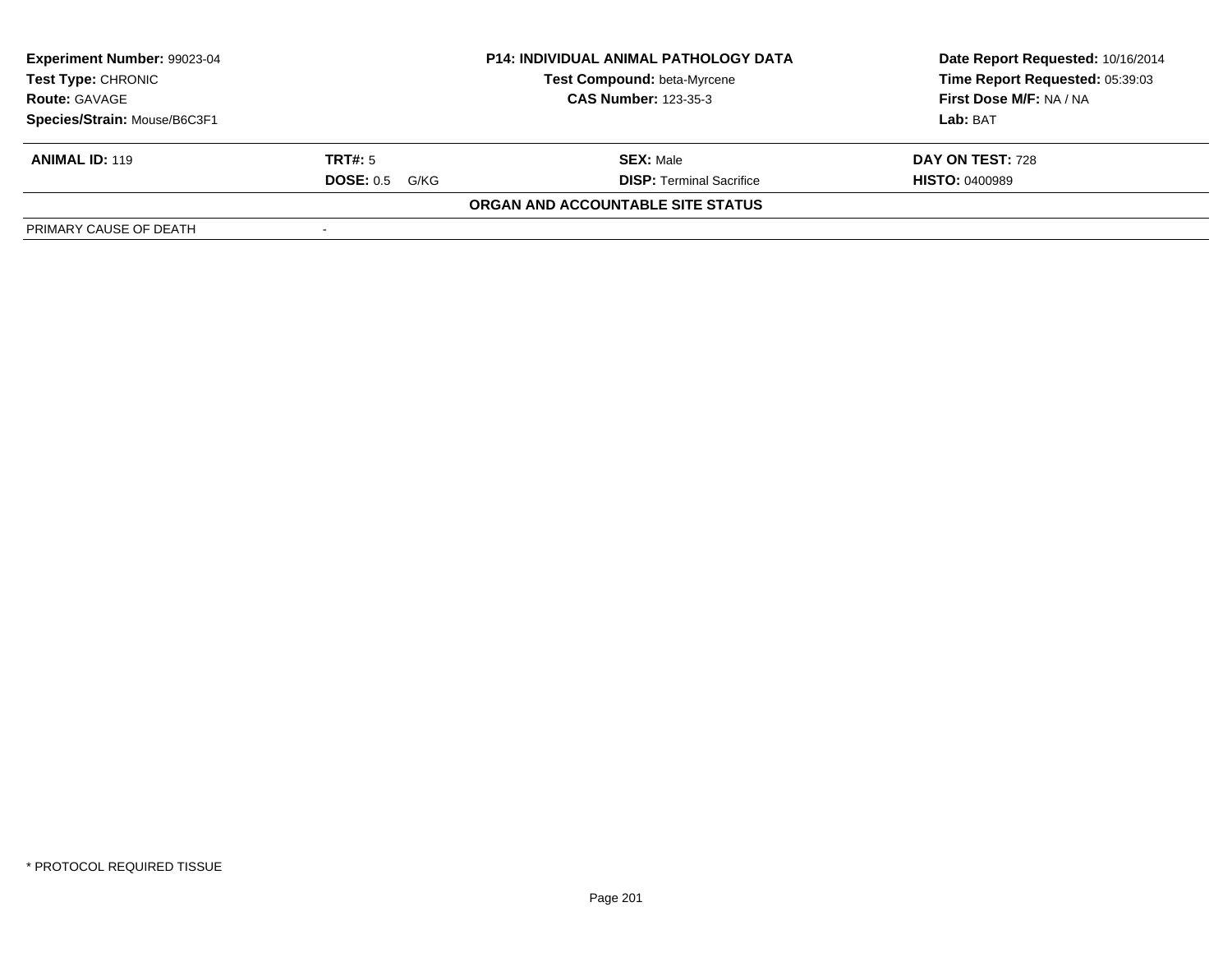| Experiment Number: 99023-04<br>Test Type: CHRONIC<br><b>Route: GAVAGE</b><br>Species/Strain: Mouse/B6C3F1 | <b>P14: INDIVIDUAL ANIMAL PATHOLOGY DATA</b><br>Test Compound: beta-Myrcene<br><b>CAS Number: 123-35-3</b> |                                   | Date Report Requested: 10/16/2014<br>Time Report Requested: 05:39:03<br>First Dose M/F: NA / NA<br>Lab: BAT |  |
|-----------------------------------------------------------------------------------------------------------|------------------------------------------------------------------------------------------------------------|-----------------------------------|-------------------------------------------------------------------------------------------------------------|--|
| <b>ANIMAL ID: 120</b>                                                                                     | <b>TRT#: 5</b>                                                                                             | <b>SEX: Male</b>                  | DAY ON TEST: 583                                                                                            |  |
|                                                                                                           | <b>DOSE: 0.5</b><br>G/KG                                                                                   | <b>DISP: Natural Death</b>        | <b>HISTO: 0400990</b>                                                                                       |  |
|                                                                                                           |                                                                                                            | ORGAN AND ACCOUNTABLE SITE STATUS |                                                                                                             |  |
| <b>NORMAL</b>                                                                                             |                                                                                                            |                                   |                                                                                                             |  |
| * Adrenal Medulla                                                                                         | * Bone                                                                                                     | * Bone Marrow                     | * Brain                                                                                                     |  |
| * Epididymis                                                                                              | * Esophagus                                                                                                | * Eye                             | * Gallbladder                                                                                               |  |
| * Harderian Gland                                                                                         | * Heart                                                                                                    | * Intestine Large, Cecum          | * Intestine Large, Colon                                                                                    |  |
| * Intestine Large, Rectum                                                                                 | * Intestine Small, Duodenum                                                                                | * Intestine Small, Ileum          | * Intestine Small, Jejunum                                                                                  |  |
| * Nose                                                                                                    | * Pancreas                                                                                                 | * Parathyroid Gland               | * Pituitary Gland                                                                                           |  |
| * Salivary Glands                                                                                         | * Seminal Vesicle                                                                                          | * Skin                            | * Stomach, Glandular                                                                                        |  |
| * Testes                                                                                                  | * Thyroid Gland                                                                                            | * Trachea                         | * Urinary Bladder                                                                                           |  |
| <b>MISSING</b>                                                                                            |                                                                                                            |                                   |                                                                                                             |  |
| * Lymph Node, Mesenteric                                                                                  | * Mammary Gland                                                                                            |                                   |                                                                                                             |  |
| <b>OBSERVATIONS</b>                                                                                       |                                                                                                            |                                   |                                                                                                             |  |
| * Adrenal Cortex                                                                                          | Subcapsular                                                                                                | Hyperplasia                       | Minimal                                                                                                     |  |
|                                                                                                           |                                                                                                            | Thrombosis                        | Minimal                                                                                                     |  |
| * Islets, Pancreatic                                                                                      |                                                                                                            | Hyperplasia                       | Minimal                                                                                                     |  |
| * Kidney                                                                                                  |                                                                                                            | Nephropathy                       | Minimal                                                                                                     |  |
| * Liver                                                                                                   |                                                                                                            | Clear Cell Focus                  |                                                                                                             |  |
|                                                                                                           |                                                                                                            | Hepatocellular Adenoma            |                                                                                                             |  |
|                                                                                                           |                                                                                                            | Hepatocellular Carcinoma          |                                                                                                             |  |
| [ Hepatocellular Carcinoma TGLS = 2-10 ]                                                                  | Note: Hepatocellular carcinoma has infiltrated median lobe and is present in B03 and B05.                  |                                   |                                                                                                             |  |
| * Lung                                                                                                    |                                                                                                            | Alveolar/Bronchiolar Adenoma      |                                                                                                             |  |
|                                                                                                           |                                                                                                            | Hepatocellular Carcinoma          | Metastatic (Liver)                                                                                          |  |
| [ Alveolar/Bronchiolar Adenoma TGLS = 3-11 ]                                                              |                                                                                                            |                                   |                                                                                                             |  |
| * Lymph Node, Mandibular                                                                                  |                                                                                                            | Atrophy                           | Minimal                                                                                                     |  |
| * Preputial Gland                                                                                         |                                                                                                            | Ectasia                           | Mild                                                                                                        |  |
| [ Ectasia TGLS = $1-8$ ]                                                                                  |                                                                                                            |                                   |                                                                                                             |  |
| * Prostate                                                                                                |                                                                                                            | Inflammation                      | Minimal                                                                                                     |  |
| * Spleen                                                                                                  | Lymph Follic                                                                                               | Atrophy                           | Moderate                                                                                                    |  |
|                                                                                                           |                                                                                                            | Hematopoietic Cell Proliferation  | Moderate                                                                                                    |  |
| * Stomach, Forestomach                                                                                    | Epithelium                                                                                                 | Hyperplasia                       | Minimal                                                                                                     |  |
| * Thymus                                                                                                  |                                                                                                            | Atrophy                           |                                                                                                             |  |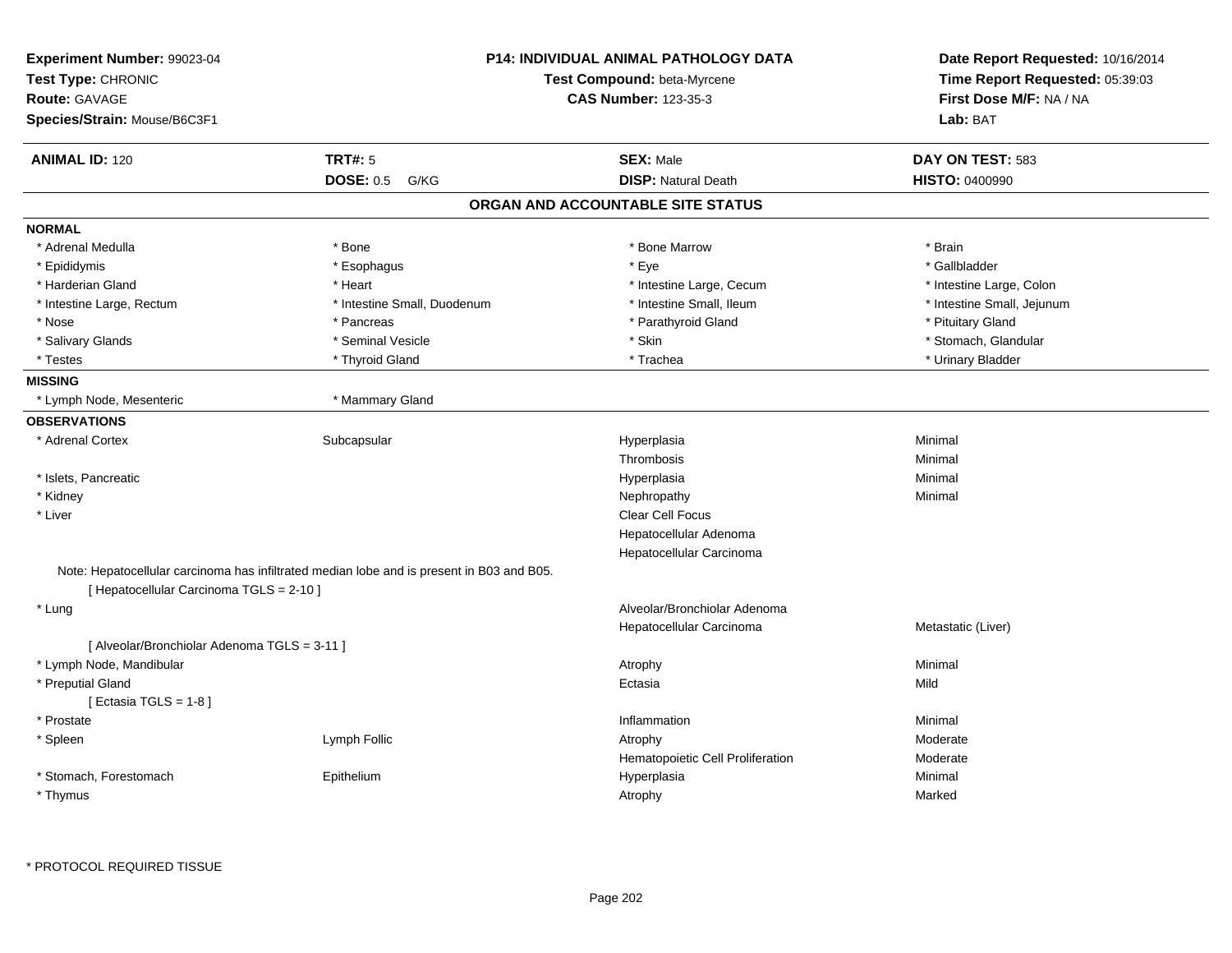| Experiment Number: 99023-04<br><b>P14: INDIVIDUAL ANIMAL PATHOLOGY DATA</b><br><b>Test Type: CHRONIC</b><br><b>Test Compound: beta-Myrcene</b><br><b>CAS Number: 123-35-3</b><br><b>Route: GAVAGE</b> |                                  |                                   | Date Report Requested: 10/16/2014<br>Time Report Requested: 05:39:03 |  |
|-------------------------------------------------------------------------------------------------------------------------------------------------------------------------------------------------------|----------------------------------|-----------------------------------|----------------------------------------------------------------------|--|
|                                                                                                                                                                                                       |                                  |                                   |                                                                      |  |
|                                                                                                                                                                                                       |                                  |                                   | First Dose M/F: NA / NA                                              |  |
| Species/Strain: Mouse/B6C3F1                                                                                                                                                                          |                                  |                                   | Lab: BAT                                                             |  |
| <b>ANIMAL ID: 120</b>                                                                                                                                                                                 | TRT#: 5                          | <b>SEX: Male</b>                  | <b>DAY ON TEST: 583</b>                                              |  |
|                                                                                                                                                                                                       | <b>DOSE: 0.5 G/KG</b>            | <b>DISP: Natural Death</b>        | <b>HISTO: 0400990</b>                                                |  |
|                                                                                                                                                                                                       |                                  | ORGAN AND ACCOUNTABLE SITE STATUS |                                                                      |  |
| Tooth                                                                                                                                                                                                 |                                  | Dysplasia                         |                                                                      |  |
| PRIMARY CAUSE OF DEATH                                                                                                                                                                                | - Liver Hepatocellular Carcinoma |                                   |                                                                      |  |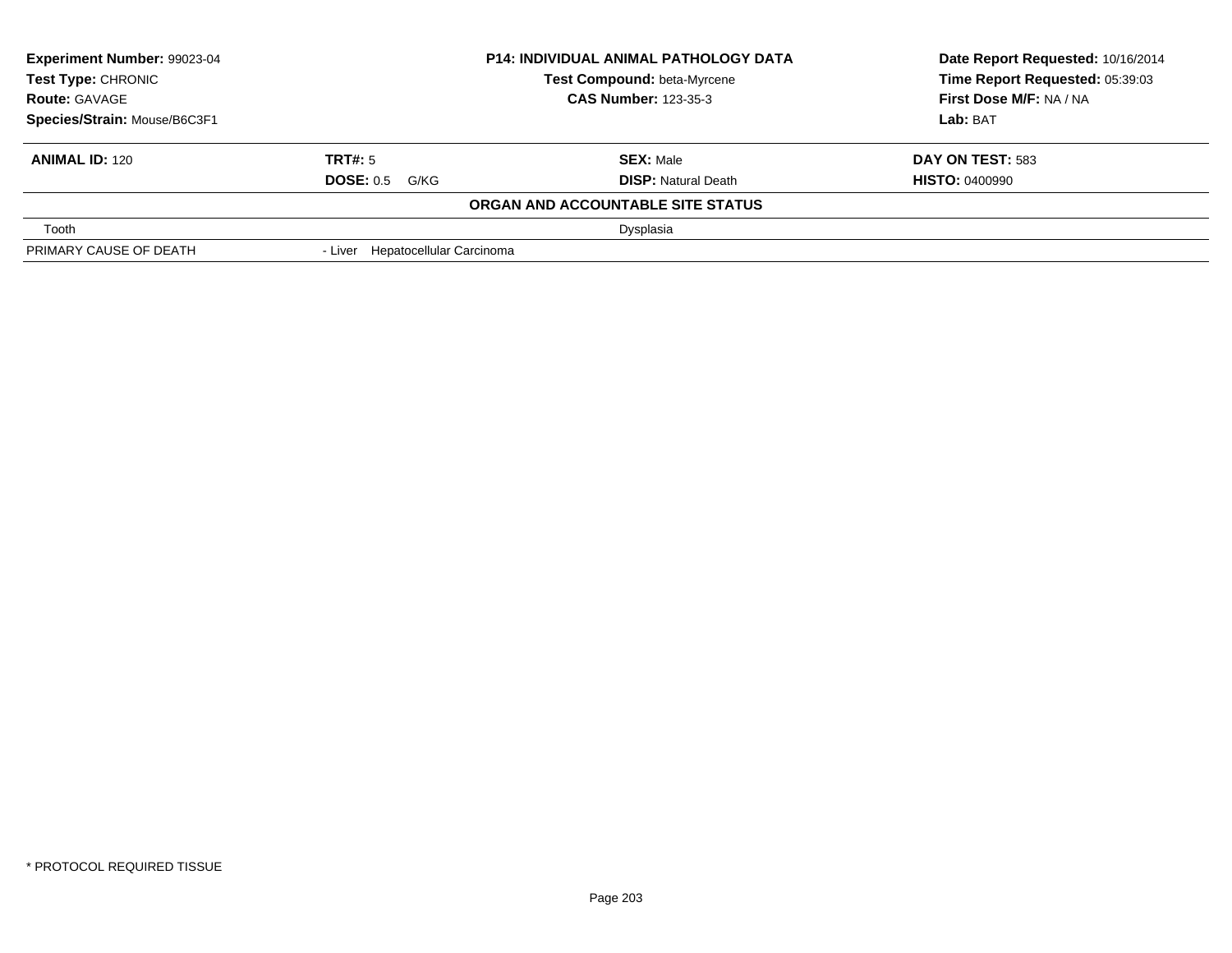| Experiment Number: 99023-04<br>Test Type: CHRONIC<br>Route: GAVAGE |                          | P14: INDIVIDUAL ANIMAL PATHOLOGY DATA<br>Test Compound: beta-Myrcene<br><b>CAS Number: 123-35-3</b> | Date Report Requested: 10/16/2014<br>Time Report Requested: 05:39:03<br>First Dose M/F: NA / NA |
|--------------------------------------------------------------------|--------------------------|-----------------------------------------------------------------------------------------------------|-------------------------------------------------------------------------------------------------|
| Species/Strain: Mouse/B6C3F1                                       |                          |                                                                                                     | Lab: BAT                                                                                        |
| <b>ANIMAL ID: 121</b>                                              | <b>TRT#: 5</b>           | <b>SEX: Male</b>                                                                                    | DAY ON TEST: 729                                                                                |
|                                                                    | <b>DOSE: 0.5</b><br>G/KG | <b>DISP: Terminal Sacrifice</b>                                                                     | HISTO: 0400991                                                                                  |
|                                                                    |                          | ORGAN AND ACCOUNTABLE SITE STATUS                                                                   |                                                                                                 |
| <b>NORMAL</b>                                                      |                          |                                                                                                     |                                                                                                 |
| * Adrenal Medulla                                                  | * Bone                   | * Bone Marrow                                                                                       | * Brain                                                                                         |
| * Esophagus                                                        | * Eye                    | * Gallbladder                                                                                       | * Harderian Gland                                                                               |
| * Heart                                                            | * Intestine Large, Cecum | * Intestine Large, Colon                                                                            | * Intestine Large, Rectum                                                                       |
| * Intestine Small, Duodenum                                        | * Intestine Small, Ileum | * Intestine Small, Jejunum                                                                          | * Islets, Pancreatic                                                                            |
| * Lung                                                             | * Lymph Node, Mandibular | * Lymph Node, Mesenteric                                                                            | * Nose                                                                                          |
| * Pancreas                                                         | * Parathyroid Gland      | * Pituitary Gland                                                                                   | * Preputial Gland                                                                               |
| * Salivary Glands                                                  | * Seminal Vesicle        | * Skin                                                                                              | * Stomach, Forestomach                                                                          |
| * Stomach, Glandular                                               | * Testes                 | * Thyroid Gland                                                                                     | * Trachea                                                                                       |
| * Urinary Bladder                                                  |                          |                                                                                                     |                                                                                                 |
| <b>MISSING</b>                                                     |                          |                                                                                                     |                                                                                                 |
| * Mammary Gland                                                    |                          |                                                                                                     |                                                                                                 |
| <b>OBSERVATIONS</b>                                                |                          |                                                                                                     |                                                                                                 |
| * Adrenal Cortex                                                   | Subcapsular              | Hyperplasia                                                                                         | Mild                                                                                            |
| * Epididymis                                                       |                          | Inflammation                                                                                        | Mild                                                                                            |
| * Kidney                                                           | <b>Renal Tubule</b>      | Hyperplasia                                                                                         | Minimal                                                                                         |
|                                                                    |                          | Mineralization                                                                                      | Minimal                                                                                         |
|                                                                    |                          | Nephropathy                                                                                         | Minimal                                                                                         |
|                                                                    | <b>Renal Tubule</b>      | Vacuolization Cytoplasmic                                                                           | Minimal                                                                                         |
| * Liver                                                            |                          | Clear Cell Focus                                                                                    |                                                                                                 |
|                                                                    |                          | <b>Eosinophilic Focus</b>                                                                           |                                                                                                 |
|                                                                    |                          | Fatty Change                                                                                        | Minimal                                                                                         |
|                                                                    |                          | Hepatocellular Adenoma                                                                              |                                                                                                 |
|                                                                    | Hepatocyte               | Hypertrophy                                                                                         | Mild                                                                                            |
| [ Hepatocellular Adenoma TGLS = 1-10 ]                             |                          |                                                                                                     |                                                                                                 |
| * Prostate                                                         |                          | Inflammation                                                                                        | Minimal                                                                                         |
| * Spleen                                                           |                          | Hematopoietic Cell Proliferation                                                                    | Minimal                                                                                         |
| * Thymus                                                           |                          | Atrophy                                                                                             | Minimal                                                                                         |
| Tooth                                                              |                          | Dysplasia                                                                                           |                                                                                                 |
| PRIMARY CAUSE OF DEATH                                             | $\blacksquare$           |                                                                                                     |                                                                                                 |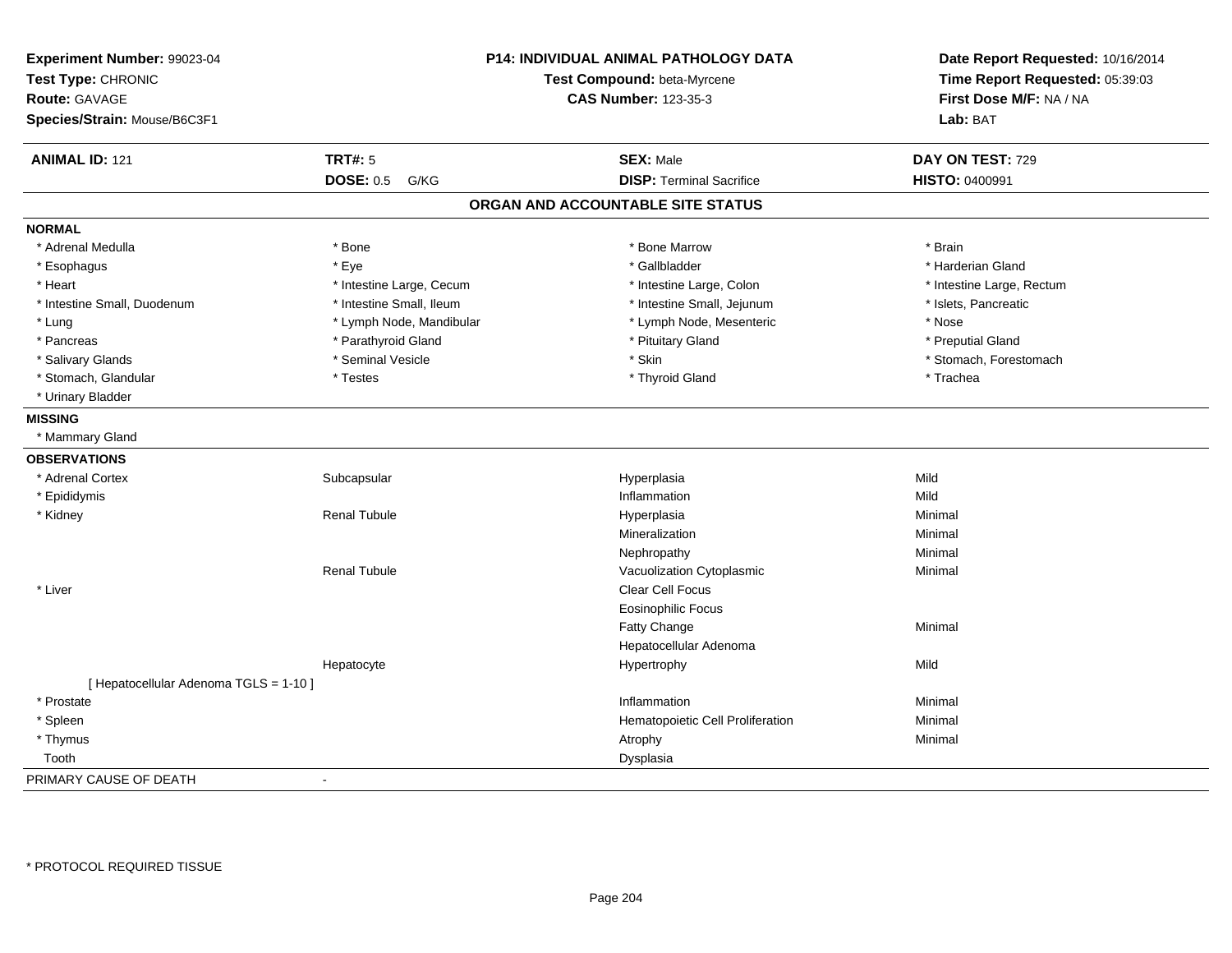| <b>Experiment Number: 99023-04</b><br>Test Type: CHRONIC<br><b>Route: GAVAGE</b><br>Species/Strain: Mouse/B6C3F1 | <b>P14: INDIVIDUAL ANIMAL PATHOLOGY DATA</b><br>Test Compound: beta-Myrcene<br><b>CAS Number: 123-35-3</b>  |                                   | Date Report Requested: 10/16/2014<br>Time Report Requested: 05:39:03<br>First Dose M/F: NA / NA<br>Lab: BAT |  |
|------------------------------------------------------------------------------------------------------------------|-------------------------------------------------------------------------------------------------------------|-----------------------------------|-------------------------------------------------------------------------------------------------------------|--|
| <b>ANIMAL ID: 122</b>                                                                                            | <b>TRT#: 5</b>                                                                                              | <b>SEX: Male</b>                  | DAY ON TEST: 729                                                                                            |  |
|                                                                                                                  | <b>DOSE: 0.5</b><br>G/KG                                                                                    | <b>DISP: Terminal Sacrifice</b>   | <b>HISTO: 0400992</b>                                                                                       |  |
|                                                                                                                  |                                                                                                             | ORGAN AND ACCOUNTABLE SITE STATUS |                                                                                                             |  |
| <b>NORMAL</b>                                                                                                    |                                                                                                             |                                   |                                                                                                             |  |
| * Adrenal Medulla                                                                                                | * Bone                                                                                                      | * Bone Marrow                     | * Brain                                                                                                     |  |
| * Epididymis                                                                                                     | * Esophagus                                                                                                 | * Eye                             | * Gallbladder                                                                                               |  |
| * Harderian Gland                                                                                                | * Intestine Large, Cecum                                                                                    | * Intestine Large, Colon          | * Intestine Large, Rectum                                                                                   |  |
| * Intestine Small, Duodenum                                                                                      | * Intestine Small, Ileum                                                                                    | * Intestine Small, Jejunum        | * Lung                                                                                                      |  |
| * Lymph Node, Mandibular                                                                                         | * Nose                                                                                                      | * Pancreas                        | * Parathyroid Gland                                                                                         |  |
| * Pituitary Gland                                                                                                | * Preputial Gland                                                                                           | * Salivary Glands                 | * Skin                                                                                                      |  |
| * Stomach, Glandular                                                                                             | * Testes                                                                                                    | * Thyroid Gland                   | * Trachea                                                                                                   |  |
| <b>MISSING</b>                                                                                                   |                                                                                                             |                                   |                                                                                                             |  |
| * Mammary Gland                                                                                                  |                                                                                                             |                                   |                                                                                                             |  |
| <b>OBSERVATIONS</b>                                                                                              |                                                                                                             |                                   |                                                                                                             |  |
| * Adrenal Cortex                                                                                                 | Subcapsular                                                                                                 | Hyperplasia                       | Minimal                                                                                                     |  |
|                                                                                                                  |                                                                                                             | Hypertrophy                       | Minimal                                                                                                     |  |
| * Heart                                                                                                          |                                                                                                             | Cardiomyopathy                    | Minimal                                                                                                     |  |
| * Islets, Pancreatic                                                                                             |                                                                                                             | Hyperplasia                       | Minimal                                                                                                     |  |
| * Kidney                                                                                                         | Pelvis                                                                                                      | Inflammation                      | Mild                                                                                                        |  |
|                                                                                                                  |                                                                                                             | Mineralization                    | Minimal                                                                                                     |  |
|                                                                                                                  |                                                                                                             | Nephropathy                       | Mild                                                                                                        |  |
| * Liver                                                                                                          |                                                                                                             | <b>Eosinophilic Focus</b>         |                                                                                                             |  |
|                                                                                                                  |                                                                                                             | Hepatocellular Adenoma            |                                                                                                             |  |
|                                                                                                                  |                                                                                                             | Inflammation                      | Chronic Active, Minimal                                                                                     |  |
|                                                                                                                  |                                                                                                             | <b>Tension Lipidosis</b>          | Minimal                                                                                                     |  |
| Note: Eosinophilic foci and one adenoma correlate with TGL-4 nodules.                                            |                                                                                                             |                                   |                                                                                                             |  |
| [ Eosinophilic Focus TGLS = 4-10 ]<br>[ Hepatocellular Adenoma TGLS = 4-10 ]                                     | Note: There was no corresponding microscopic finding for TGL-1 (cyst probably burst in trim or processing). |                                   |                                                                                                             |  |
| * Lymph Node, Mesenteric                                                                                         |                                                                                                             | Atrophy                           | Minimal                                                                                                     |  |
| * Prostate                                                                                                       |                                                                                                             | Inflammation                      | Minimal                                                                                                     |  |
| * Seminal Vesicle                                                                                                |                                                                                                             | Inflammation                      | Moderate                                                                                                    |  |
| * Spleen                                                                                                         |                                                                                                             | Hematopoietic Cell Proliferation  | Mild                                                                                                        |  |
| * Stomach, Forestomach                                                                                           | Epithelium                                                                                                  | Hyperplasia                       | Moderate                                                                                                    |  |
|                                                                                                                  |                                                                                                             |                                   |                                                                                                             |  |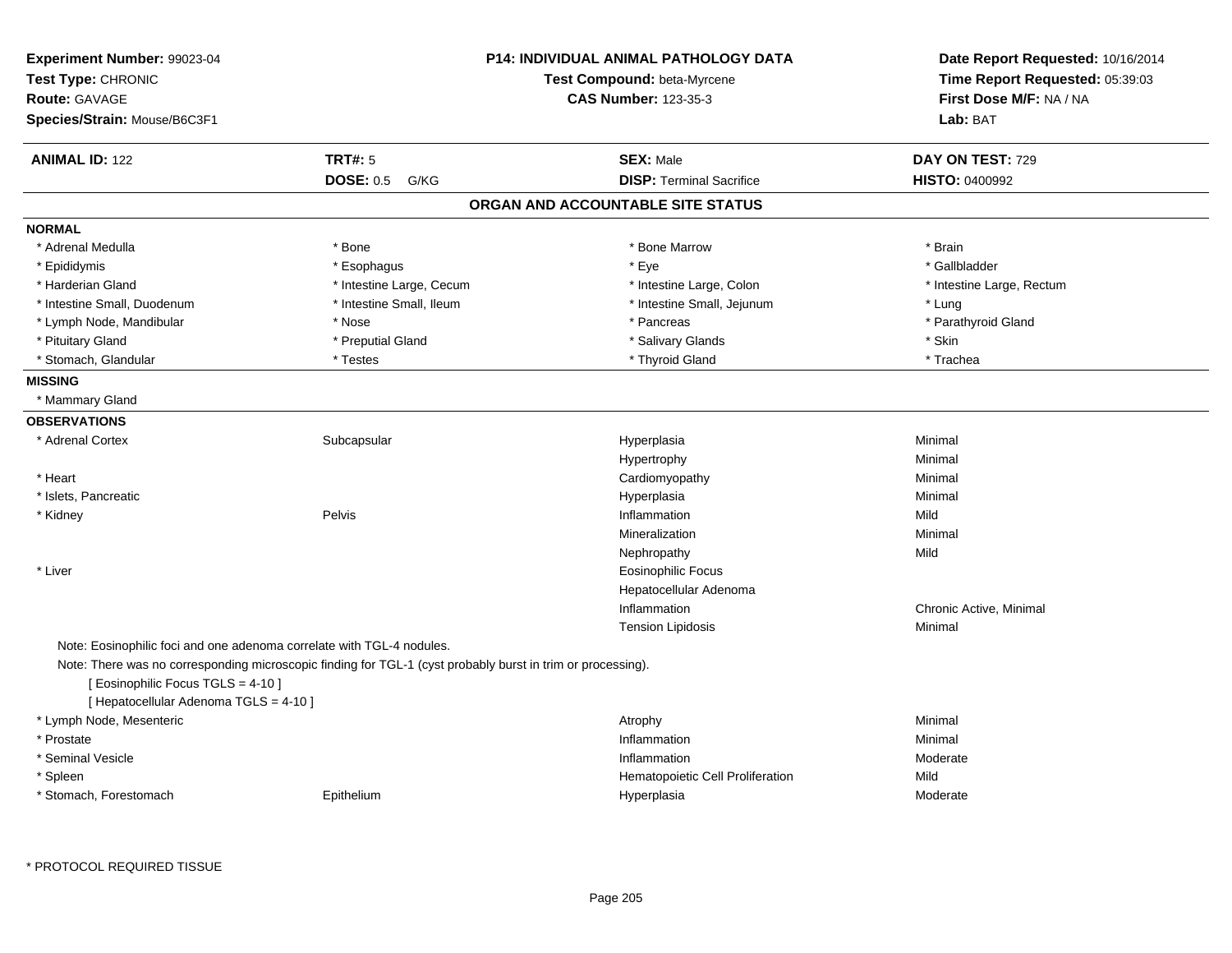| Experiment Number: 99023-04<br>Test Type: CHRONIC<br><b>Route: GAVAGE</b><br>Species/Strain: Mouse/B6C3F1 |                          | <b>P14: INDIVIDUAL ANIMAL PATHOLOGY DATA</b><br>Test Compound: beta-Myrcene<br><b>CAS Number: 123-35-3</b> | Date Report Requested: 10/16/2014<br>Time Report Requested: 05:39:03<br>First Dose M/F: NA / NA<br>Lab: BAT |
|-----------------------------------------------------------------------------------------------------------|--------------------------|------------------------------------------------------------------------------------------------------------|-------------------------------------------------------------------------------------------------------------|
| <b>ANIMAL ID: 122</b>                                                                                     | <b>TRT#: 5</b>           | <b>SEX: Male</b>                                                                                           | DAY ON TEST: 729                                                                                            |
|                                                                                                           | <b>DOSE: 0.5</b><br>G/KG | <b>DISP: Terminal Sacrifice</b>                                                                            | <b>HISTO: 0400992</b>                                                                                       |
|                                                                                                           |                          | ORGAN AND ACCOUNTABLE SITE STATUS                                                                          |                                                                                                             |
|                                                                                                           |                          | Inflammation                                                                                               | Moderate                                                                                                    |
|                                                                                                           |                          | Squamous Cell Carcinoma                                                                                    |                                                                                                             |
| [Hyperplasia TGLS = 3-11]                                                                                 |                          |                                                                                                            |                                                                                                             |
| [Squamous Cell Carcinoma TGLS = 2-11]                                                                     |                          |                                                                                                            |                                                                                                             |
| * Thymus                                                                                                  |                          | Atrophy                                                                                                    | Marked                                                                                                      |
| Tooth                                                                                                     |                          | Dysplasia                                                                                                  |                                                                                                             |
| * Urinary Bladder                                                                                         |                          | Inflammation                                                                                               | Moderate                                                                                                    |
| PRIMARY CAUSE OF DEATH                                                                                    |                          |                                                                                                            |                                                                                                             |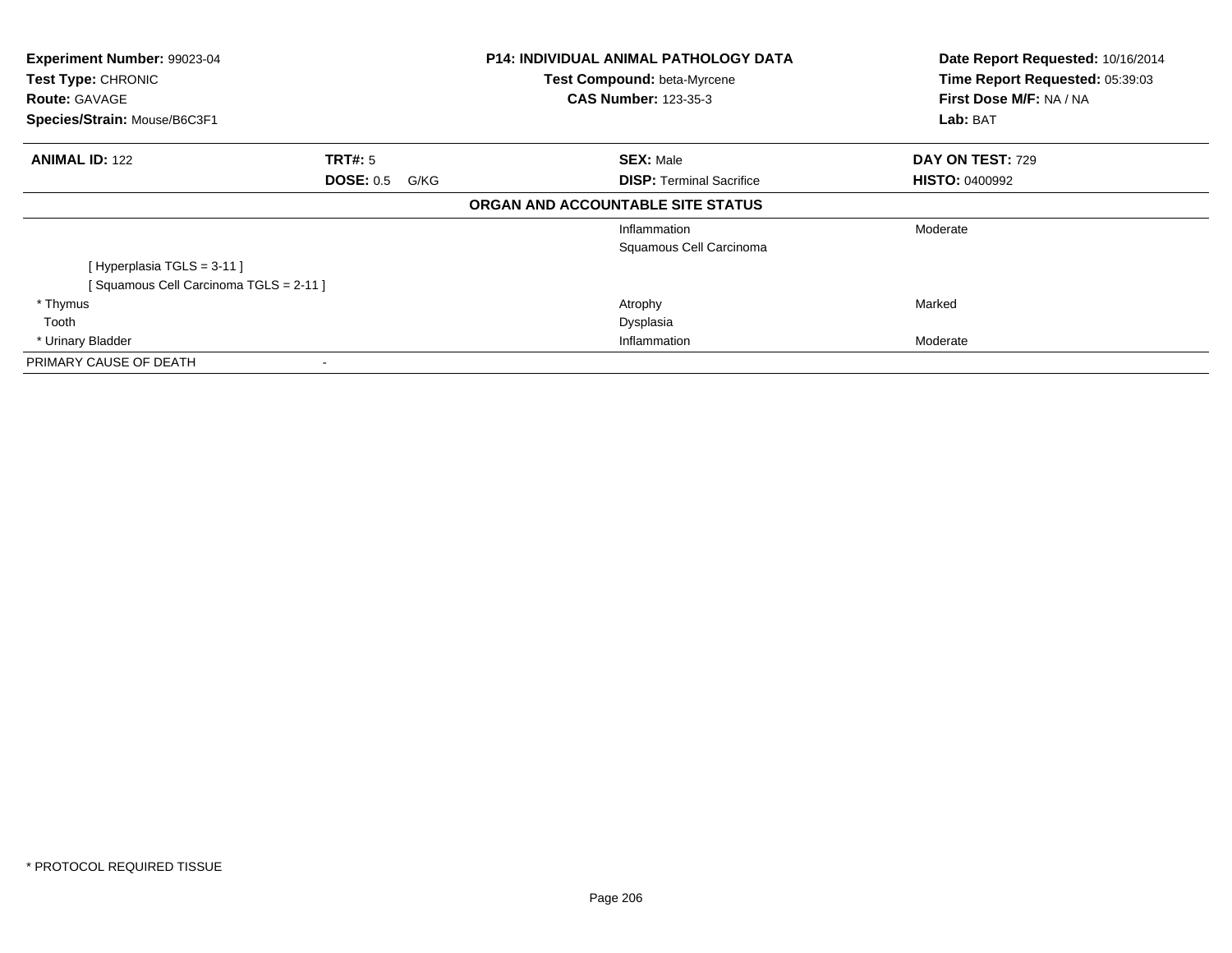| <b>P14: INDIVIDUAL ANIMAL PATHOLOGY DATA</b><br>Experiment Number: 99023-04<br>Test Type: CHRONIC<br>Route: GAVAGE<br>Species/Strain: Mouse/B6C3F1 |                          | Test Compound: beta-Myrcene<br><b>CAS Number: 123-35-3</b> | Date Report Requested: 10/16/2014<br>Time Report Requested: 05:39:03<br>First Dose M/F: NA / NA<br>Lab: BAT |
|----------------------------------------------------------------------------------------------------------------------------------------------------|--------------------------|------------------------------------------------------------|-------------------------------------------------------------------------------------------------------------|
| <b>ANIMAL ID: 123</b>                                                                                                                              | <b>TRT#: 5</b>           | <b>SEX: Male</b>                                           | DAY ON TEST: 660                                                                                            |
|                                                                                                                                                    | <b>DOSE: 0.5</b><br>G/KG | <b>DISP: Natural Death</b>                                 | <b>HISTO: 0400993</b>                                                                                       |
|                                                                                                                                                    |                          | ORGAN AND ACCOUNTABLE SITE STATUS                          |                                                                                                             |
| <b>NORMAL</b>                                                                                                                                      |                          |                                                            |                                                                                                             |
| * Adrenal Medulla                                                                                                                                  | * Bone                   | * Bone Marrow                                              | * Brain                                                                                                     |
| * Epididymis                                                                                                                                       | * Esophagus              | * Eye                                                      | * Gallbladder                                                                                               |
| * Harderian Gland                                                                                                                                  | * Intestine Large, Cecum | * Intestine Large, Colon                                   | * Intestine Large, Rectum                                                                                   |
| * Intestine Small, Duodenum                                                                                                                        | * Intestine Small, Ileum | * Pancreas                                                 | * Parathyroid Gland                                                                                         |
| * Pituitary Gland                                                                                                                                  | * Preputial Gland        | * Prostate                                                 | * Salivary Glands                                                                                           |
| * Seminal Vesicle                                                                                                                                  | * Skin                   | * Stomach, Forestomach                                     | * Stomach, Glandular                                                                                        |
| * Testes                                                                                                                                           | * Thyroid Gland          | * Trachea                                                  | * Urinary Bladder                                                                                           |
| <b>MISSING</b>                                                                                                                                     |                          |                                                            |                                                                                                             |
| * Mammary Gland                                                                                                                                    |                          |                                                            |                                                                                                             |
| <b>OBSERVATIONS</b>                                                                                                                                |                          |                                                            |                                                                                                             |
| * Adrenal Cortex                                                                                                                                   | Subcapsular              | Hyperplasia                                                | Minimal                                                                                                     |
| * Heart                                                                                                                                            |                          | Mineralization                                             | Mild                                                                                                        |
| * Intestine Small, Jejunum                                                                                                                         | Peyers Patch             | Hyperplasia                                                | Lymphoid, Marked                                                                                            |
| [ Hyperplasia TGLS = 3-10 ]                                                                                                                        |                          |                                                            |                                                                                                             |
| * Islets, Pancreatic                                                                                                                               |                          | Hyperplasia                                                | Moderate                                                                                                    |
| * Kidney                                                                                                                                           |                          | Infarct                                                    | Moderate                                                                                                    |
|                                                                                                                                                    |                          | Mineralization                                             | Minimal                                                                                                     |
|                                                                                                                                                    | Papilla                  | <b>Necrosis</b>                                            | Mild                                                                                                        |
| * Liver                                                                                                                                            |                          | Hepatoblastoma                                             |                                                                                                             |
|                                                                                                                                                    |                          | Hepatocellular Carcinoma                                   |                                                                                                             |
|                                                                                                                                                    |                          | Mineralization                                             | Minimal                                                                                                     |
|                                                                                                                                                    |                          | Necrosis                                                   | Moderate                                                                                                    |
| [Hepatoblastoma TGLS = 1-10]<br>[ Hepatocellular Carcinoma TGLS = 2-11 ]                                                                           |                          |                                                            |                                                                                                             |
| * Lung                                                                                                                                             | Glands                   | Inflammation                                               | Mild                                                                                                        |
|                                                                                                                                                    |                          | Inflammation                                               | Suppurative, Mild                                                                                           |
| Lymph Node                                                                                                                                         | Inguinal                 | Atrophy                                                    | Moderate                                                                                                    |
| * Lymph Node, Mandibular                                                                                                                           |                          | Atrophy                                                    | Mild                                                                                                        |
| * Lymph Node, Mesenteric                                                                                                                           |                          | Atrophy                                                    | Mild                                                                                                        |
| * Nose                                                                                                                                             | Olfactory Epi            | Degeneration                                               | Mild                                                                                                        |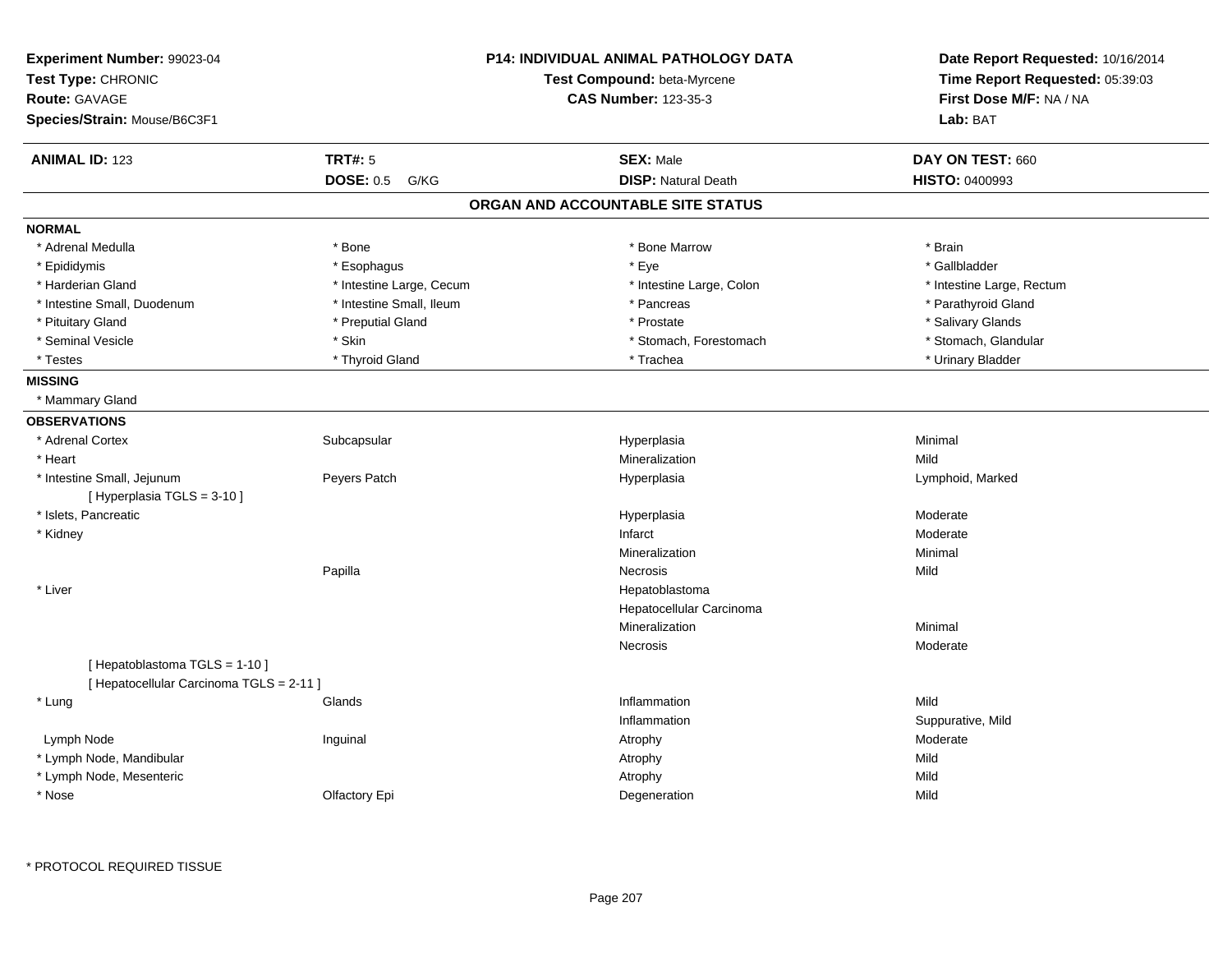| Experiment Number: 99023-04<br>Test Type: CHRONIC<br><b>Route: GAVAGE</b><br>Species/Strain: Mouse/B6C3F1 |                                     | <b>P14: INDIVIDUAL ANIMAL PATHOLOGY DATA</b><br>Test Compound: beta-Myrcene<br><b>CAS Number: 123-35-3</b> | Date Report Requested: 10/16/2014<br>Time Report Requested: 05:39:03<br>First Dose M/F: NA / NA<br>Lab: BAT |  |
|-----------------------------------------------------------------------------------------------------------|-------------------------------------|------------------------------------------------------------------------------------------------------------|-------------------------------------------------------------------------------------------------------------|--|
| <b>ANIMAL ID: 123</b>                                                                                     | <b>TRT#: 5</b>                      | <b>SEX: Male</b>                                                                                           | <b>DAY ON TEST: 660</b>                                                                                     |  |
|                                                                                                           | <b>DOSE: 0.5</b><br>G/KG            | <b>DISP:</b> Natural Death                                                                                 | <b>HISTO: 0400993</b>                                                                                       |  |
|                                                                                                           |                                     | ORGAN AND ACCOUNTABLE SITE STATUS                                                                          |                                                                                                             |  |
|                                                                                                           |                                     | Inflammation                                                                                               | Mild                                                                                                        |  |
|                                                                                                           | Olfactory Epi                       | Metaplasia                                                                                                 | Respiratory, Mild                                                                                           |  |
| * Spleen                                                                                                  | Lymph Follic                        | Atrophy                                                                                                    | Moderate                                                                                                    |  |
|                                                                                                           |                                     | Hematopoietic Cell Proliferation                                                                           | Marked                                                                                                      |  |
| * Thymus                                                                                                  |                                     | Atrophy                                                                                                    | Marked                                                                                                      |  |
| Tooth                                                                                                     |                                     | Dysplasia                                                                                                  |                                                                                                             |  |
| PRIMARY CAUSE OF DEATH                                                                                    | Hepatocellular Carcinoma<br>- Liver |                                                                                                            |                                                                                                             |  |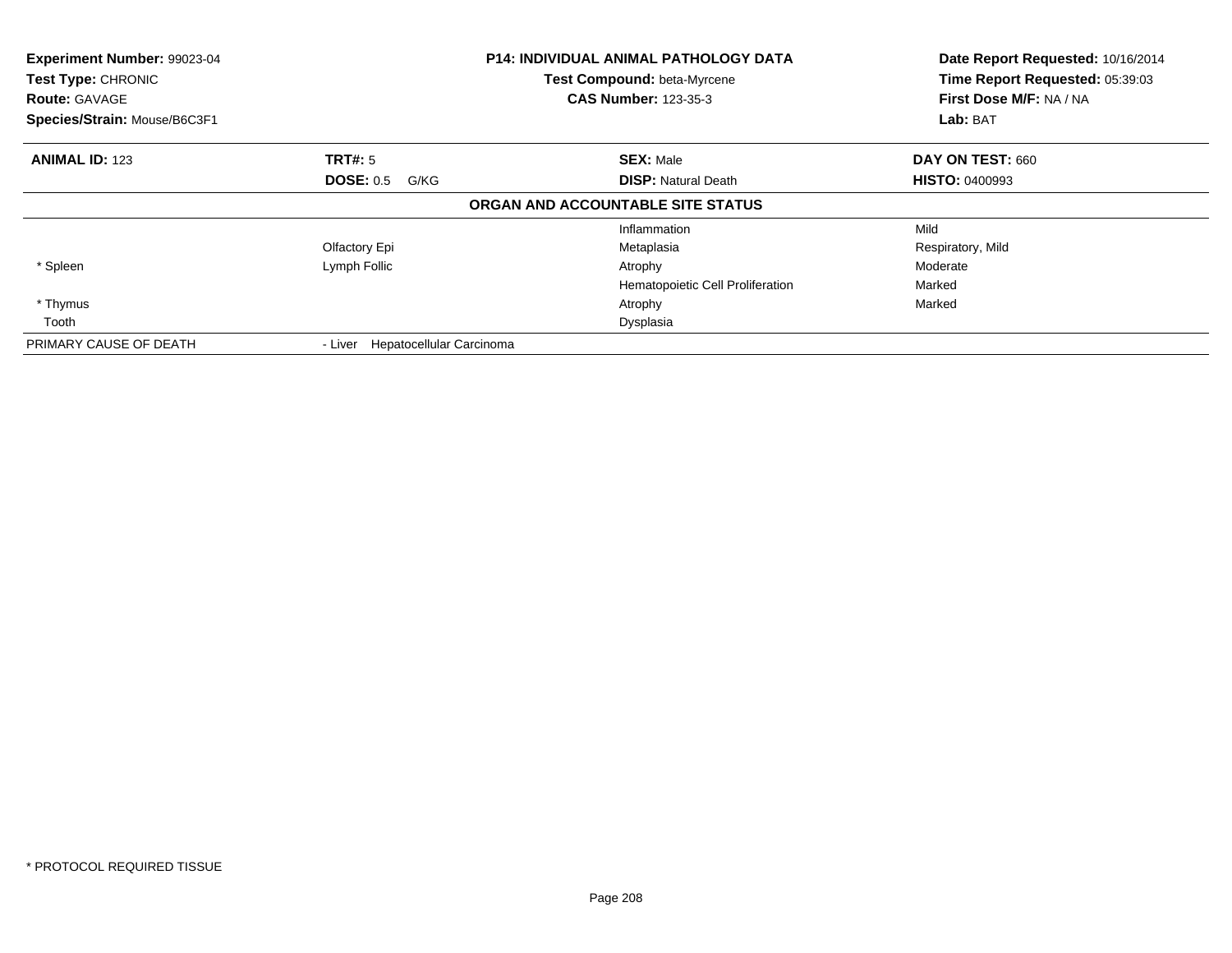| Experiment Number: 99023-04<br>Test Type: CHRONIC<br>Route: GAVAGE<br>Species/Strain: Mouse/B6C3F1                             |                          | <b>P14: INDIVIDUAL ANIMAL PATHOLOGY DATA</b><br>Test Compound: beta-Myrcene<br><b>CAS Number: 123-35-3</b> | Date Report Requested: 10/16/2014<br>Time Report Requested: 05:39:03<br>First Dose M/F: NA / NA<br>Lab: BAT |
|--------------------------------------------------------------------------------------------------------------------------------|--------------------------|------------------------------------------------------------------------------------------------------------|-------------------------------------------------------------------------------------------------------------|
| <b>ANIMAL ID: 124</b>                                                                                                          | <b>TRT#: 5</b>           | <b>SEX: Male</b>                                                                                           | DAY ON TEST: 730                                                                                            |
|                                                                                                                                | <b>DOSE: 0.5</b><br>G/KG | <b>DISP: Terminal Sacrifice</b>                                                                            | <b>HISTO: 0400994</b>                                                                                       |
|                                                                                                                                |                          | ORGAN AND ACCOUNTABLE SITE STATUS                                                                          |                                                                                                             |
| <b>NORMAL</b>                                                                                                                  |                          |                                                                                                            |                                                                                                             |
| * Adrenal Medulla                                                                                                              | * Bone                   | * Bone Marrow                                                                                              | * Brain                                                                                                     |
| * Epididymis                                                                                                                   | * Esophagus              | * Eye                                                                                                      | * Gallbladder                                                                                               |
| * Harderian Gland                                                                                                              | * Intestine Large, Cecum | * Intestine Large, Colon                                                                                   | * Intestine Large, Rectum                                                                                   |
| * Intestine Small, Duodenum                                                                                                    | * Intestine Small, Ileum | * Intestine Small, Jejunum                                                                                 | * Lymph Node, Mandibular                                                                                    |
| * Nose                                                                                                                         | * Pancreas               | * Parathyroid Gland                                                                                        | * Pituitary Gland                                                                                           |
| * Preputial Gland                                                                                                              | * Salivary Glands        | * Seminal Vesicle                                                                                          | * Skin                                                                                                      |
| * Stomach, Forestomach                                                                                                         | * Stomach, Glandular     | * Testes                                                                                                   | * Thyroid Gland                                                                                             |
| * Trachea                                                                                                                      | * Urinary Bladder        |                                                                                                            |                                                                                                             |
| <b>MISSING</b>                                                                                                                 |                          |                                                                                                            |                                                                                                             |
| * Mammary Gland                                                                                                                |                          |                                                                                                            |                                                                                                             |
| <b>OBSERVATIONS</b>                                                                                                            |                          |                                                                                                            |                                                                                                             |
| * Adrenal Cortex                                                                                                               | Subcapsular              | Hyperplasia                                                                                                | Mild                                                                                                        |
|                                                                                                                                | Zona Fascult             | Hyperplasia                                                                                                | Minimal                                                                                                     |
| * Heart                                                                                                                        |                          | Cardiomyopathy                                                                                             | Minimal                                                                                                     |
| * Islets, Pancreatic                                                                                                           |                          | Hyperplasia                                                                                                | Minimal                                                                                                     |
| * Kidney                                                                                                                       |                          | Infarct                                                                                                    | Mild                                                                                                        |
|                                                                                                                                |                          | Nephropathy                                                                                                | Mild                                                                                                        |
| * Liver                                                                                                                        |                          | <b>Eosinophilic Focus</b>                                                                                  |                                                                                                             |
|                                                                                                                                |                          | Hepatoblastoma                                                                                             |                                                                                                             |
|                                                                                                                                |                          | Hepatocellular Adenoma                                                                                     | Multiple                                                                                                    |
|                                                                                                                                |                          | Hepatocellular Carcinoma                                                                                   |                                                                                                             |
|                                                                                                                                |                          | Inflammation                                                                                               | Chronic Active, Minimal                                                                                     |
|                                                                                                                                |                          | Necrosis                                                                                                   | Mild                                                                                                        |
| [Hepatoblastoma TGLS = 2-11]<br>[ Hepatocellular Adenoma TGLS = 3,4,5 - 11+12+13 ]<br>[ Hepatocellular Carcinoma TGLS = 1-10 ] |                          |                                                                                                            |                                                                                                             |
| * Lung                                                                                                                         |                          | Hepatocellular Carcinoma                                                                                   | Metastatic (Liver)                                                                                          |
| Lymph Node                                                                                                                     | Mediastinal              | Inflammation                                                                                               | Granulomatous, Mild                                                                                         |
| Note: Cholesterol clefts within granulomas.                                                                                    |                          |                                                                                                            |                                                                                                             |
| * Lymph Node, Mesenteric                                                                                                       |                          | Atrophy                                                                                                    | Mild                                                                                                        |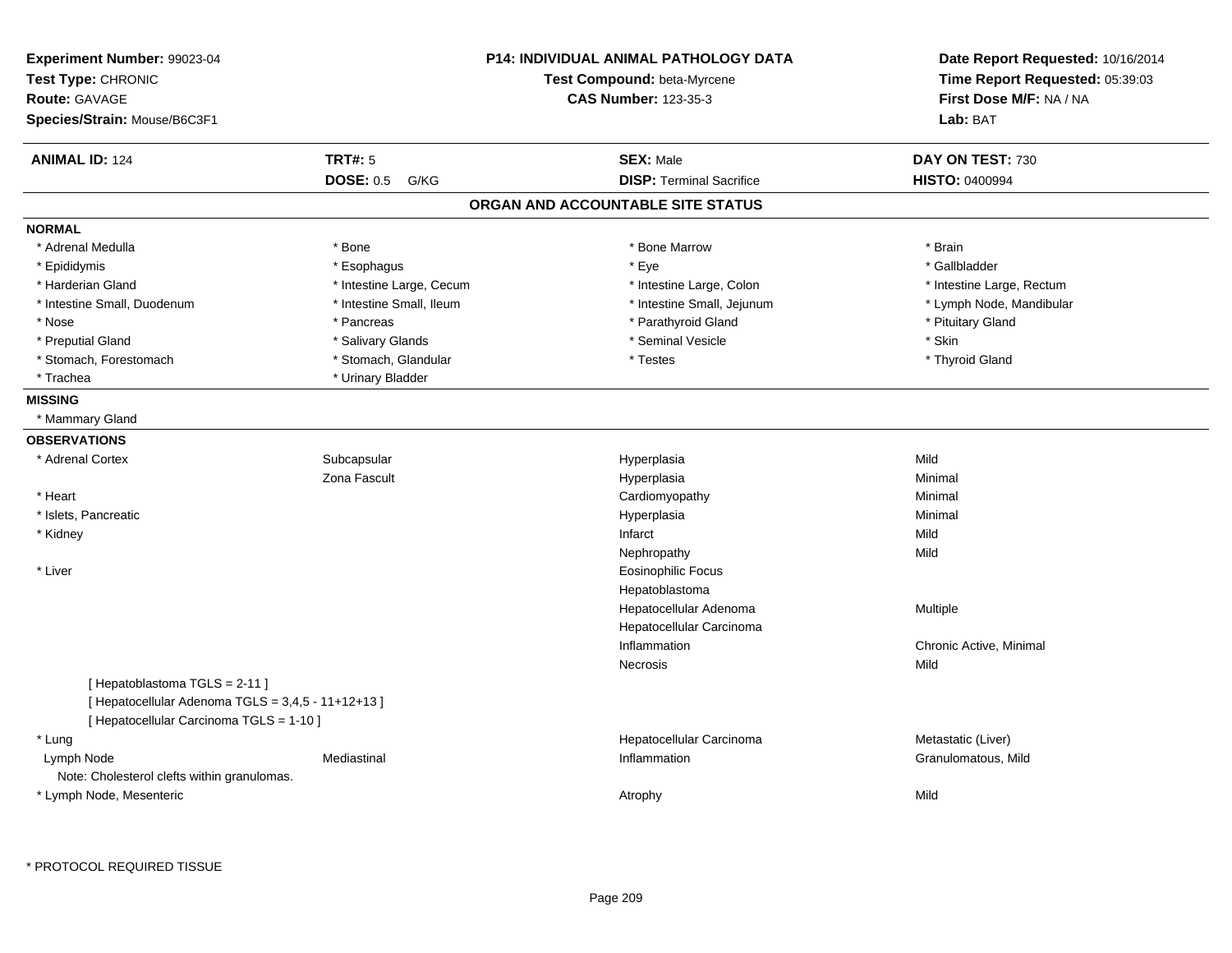| Experiment Number: 99023-04<br>Test Type: CHRONIC |                          | <b>P14: INDIVIDUAL ANIMAL PATHOLOGY DATA</b><br><b>Test Compound: beta-Myrcene</b> | Date Report Requested: 10/16/2014<br>Time Report Requested: 05:39:03 |
|---------------------------------------------------|--------------------------|------------------------------------------------------------------------------------|----------------------------------------------------------------------|
| <b>Route: GAVAGE</b>                              |                          | <b>CAS Number: 123-35-3</b>                                                        | First Dose M/F: NA / NA                                              |
| Species/Strain: Mouse/B6C3F1                      |                          |                                                                                    | Lab: BAT                                                             |
| <b>ANIMAL ID: 124</b>                             | TRT#: 5                  | <b>SEX: Male</b>                                                                   | DAY ON TEST: 730                                                     |
|                                                   | <b>DOSE: 0.5</b><br>G/KG | <b>DISP: Terminal Sacrifice</b>                                                    | <b>HISTO: 0400994</b>                                                |
|                                                   |                          | ORGAN AND ACCOUNTABLE SITE STATUS                                                  |                                                                      |
| * Prostate                                        |                          | Inflammation                                                                       | Minimal                                                              |
| * Spleen                                          |                          | Hematopoietic Cell Proliferation                                                   | Moderate                                                             |
| * Thymus                                          |                          | Atrophy                                                                            | Marked                                                               |
| Tooth                                             |                          | Dysplasia                                                                          |                                                                      |
| PRIMARY CAUSE OF DEATH                            |                          |                                                                                    |                                                                      |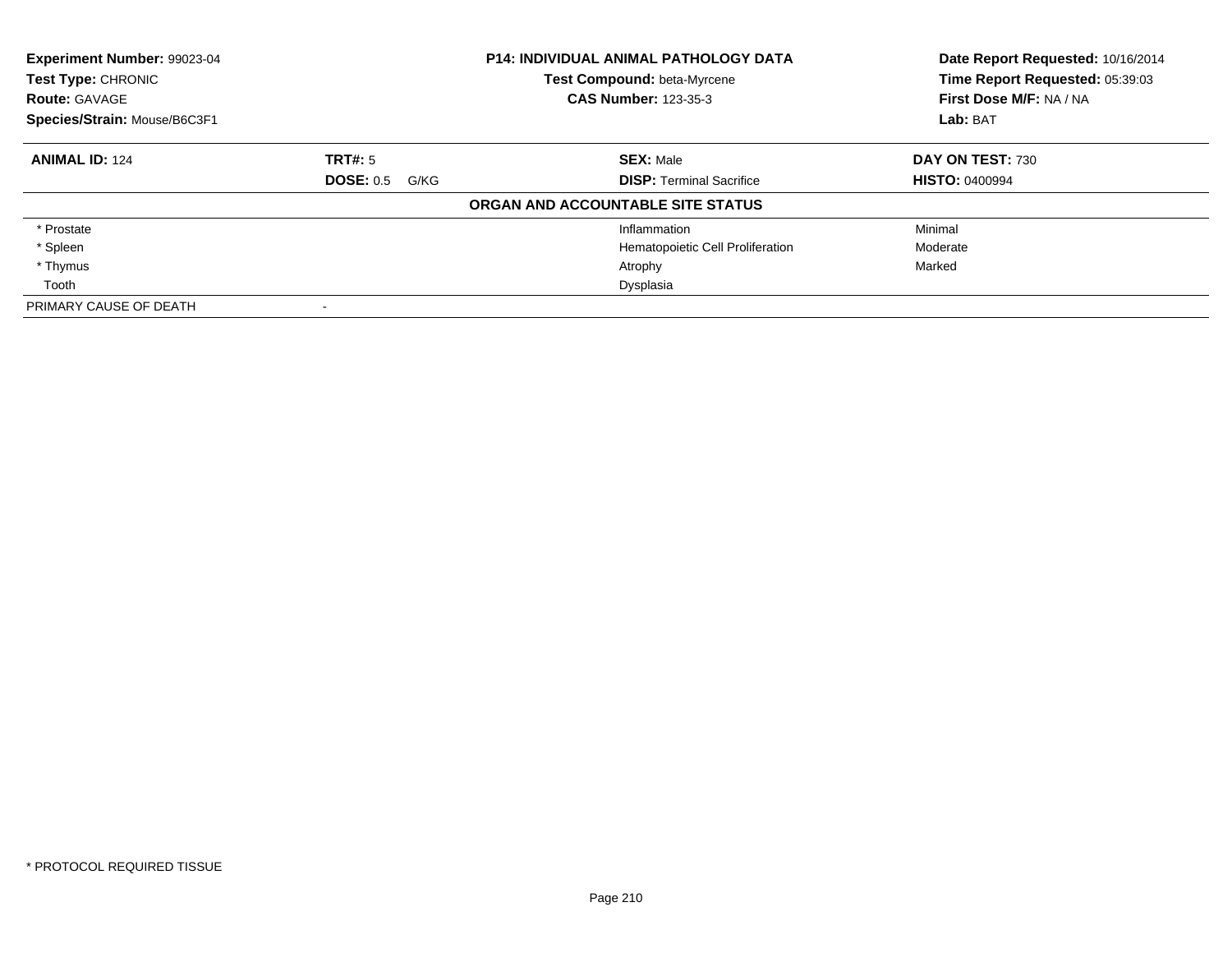| Experiment Number: 99023-04<br>Test Type: CHRONIC<br><b>Route: GAVAGE</b><br>Species/Strain: Mouse/B6C3F1 |                             | <b>P14: INDIVIDUAL ANIMAL PATHOLOGY DATA</b><br>Test Compound: beta-Myrcene<br><b>CAS Number: 123-35-3</b> |                            |
|-----------------------------------------------------------------------------------------------------------|-----------------------------|------------------------------------------------------------------------------------------------------------|----------------------------|
| <b>ANIMAL ID: 125</b>                                                                                     | <b>TRT#: 5</b>              | <b>SEX: Male</b>                                                                                           | DAY ON TEST: 730           |
|                                                                                                           | <b>DOSE: 0.5</b><br>G/KG    | <b>DISP: Terminal Sacrifice</b>                                                                            | <b>HISTO: 0400995</b>      |
|                                                                                                           |                             | ORGAN AND ACCOUNTABLE SITE STATUS                                                                          |                            |
| <b>NORMAL</b>                                                                                             |                             |                                                                                                            |                            |
| * Adrenal Medulla                                                                                         | * Bone                      | * Bone Marrow                                                                                              | * Brain                    |
| * Epididymis                                                                                              | * Esophagus                 | * Eye                                                                                                      | * Gallbladder              |
| * Harderian Gland                                                                                         | * Heart                     | * Intestine Large, Cecum                                                                                   | * Intestine Large, Colon   |
| * Intestine Large, Rectum                                                                                 | * Intestine Small, Duodenum | * Intestine Small, Ileum                                                                                   | * Intestine Small, Jejunum |
| * Lung                                                                                                    | * Lymph Node, Mandibular    | * Lymph Node, Mesenteric                                                                                   | * Nose                     |
| * Pancreas                                                                                                | * Parathyroid Gland         | * Pituitary Gland                                                                                          | * Preputial Gland          |
| * Prostate                                                                                                | * Salivary Glands           | * Seminal Vesicle                                                                                          | * Skin                     |
| * Stomach, Forestomach                                                                                    | * Stomach, Glandular        | * Testes                                                                                                   | * Thymus                   |
| * Thyroid Gland                                                                                           | * Trachea                   | * Urinary Bladder                                                                                          |                            |
| <b>MISSING</b>                                                                                            |                             |                                                                                                            |                            |
| * Mammary Gland                                                                                           |                             |                                                                                                            |                            |
| <b>OBSERVATIONS</b>                                                                                       |                             |                                                                                                            |                            |
| * Adrenal Cortex                                                                                          | Subcapsular                 | Hyperplasia                                                                                                | Mild                       |
| * Islets, Pancreatic                                                                                      |                             | Hyperplasia                                                                                                | Minimal                    |
| * Kidney                                                                                                  |                             | Mineralization                                                                                             | Minimal                    |
|                                                                                                           |                             | Nephropathy                                                                                                | Mild                       |
| * Liver                                                                                                   |                             | Angiectasis                                                                                                | Mild                       |
|                                                                                                           |                             | <b>Basophilic Focus</b>                                                                                    |                            |
|                                                                                                           |                             | <b>Clear Cell Focus</b>                                                                                    |                            |
|                                                                                                           |                             | <b>Eosinophilic Focus</b>                                                                                  |                            |
|                                                                                                           |                             | Fatty Change                                                                                               | Mild                       |
|                                                                                                           |                             | Hepatocellular Adenoma                                                                                     | Multiple                   |
|                                                                                                           |                             | Hepatocellular Carcinoma                                                                                   |                            |
|                                                                                                           | Hepatocyte                  | Hypertrophy                                                                                                | Minimal                    |
|                                                                                                           |                             | Inflammation                                                                                               | Chronic Active, Minimal    |
| Note: Carcinoma from B10 is also in B03.                                                                  |                             |                                                                                                            |                            |
| [ Eosinophilic Focus TGLS = 4-12 ]                                                                        |                             |                                                                                                            |                            |
| [ Hepatocellular Adenoma TGLS = 2,3,5,6 - 5+11+13 ]                                                       |                             |                                                                                                            |                            |
| [ Hepatocellular Carcinoma TGLS = 1-10 ]                                                                  |                             |                                                                                                            |                            |
| * Spleen                                                                                                  |                             | Hematopoietic Cell Proliferation                                                                           | Mild                       |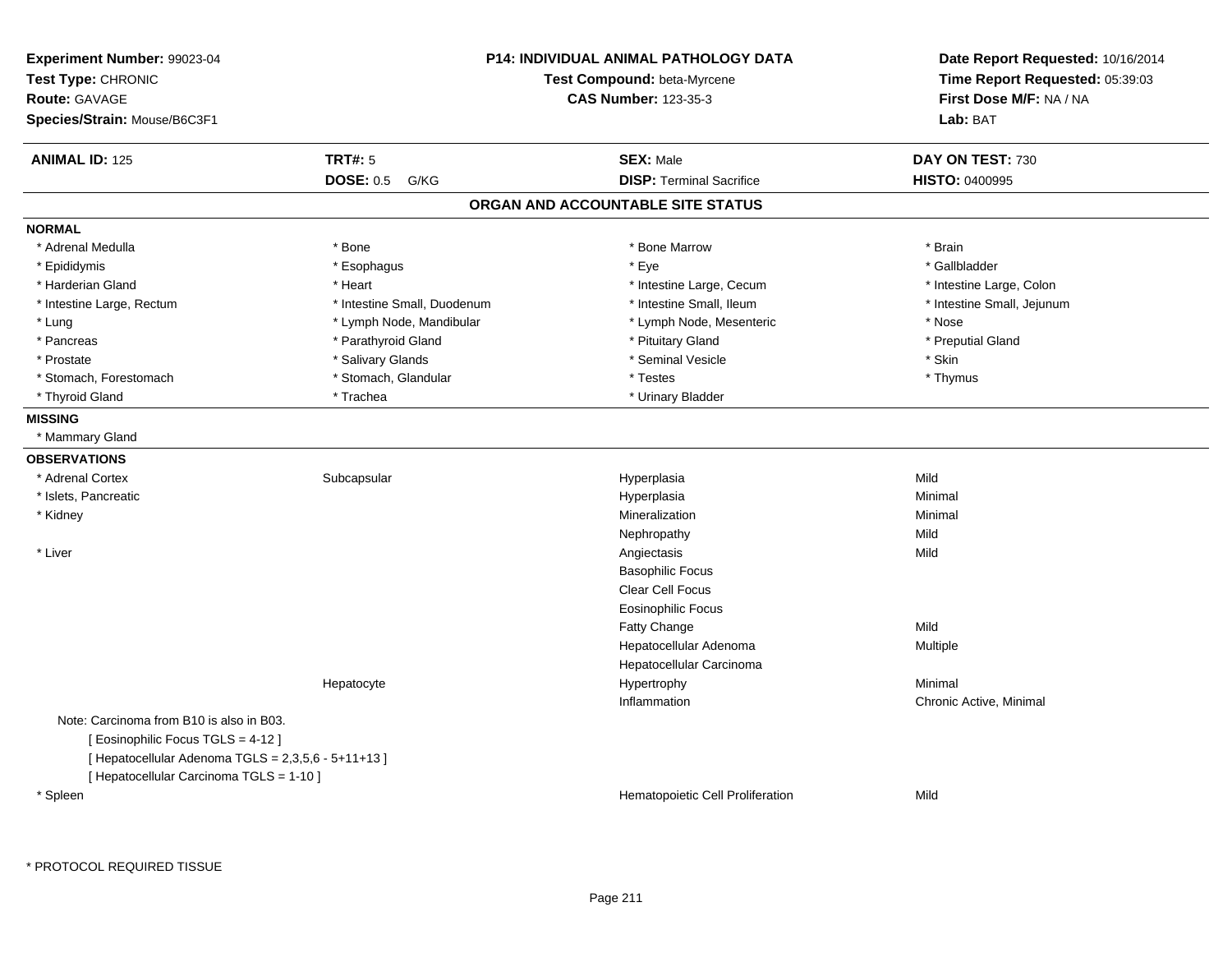| <b>Experiment Number: 99023-04</b><br>Test Type: CHRONIC<br><b>Route: GAVAGE</b> |                       | <b>P14: INDIVIDUAL ANIMAL PATHOLOGY DATA</b> | Date Report Requested: 10/16/2014 |
|----------------------------------------------------------------------------------|-----------------------|----------------------------------------------|-----------------------------------|
|                                                                                  |                       | Test Compound: beta-Myrcene                  | Time Report Requested: 05:39:03   |
|                                                                                  |                       | <b>CAS Number: 123-35-3</b>                  | <b>First Dose M/F: NA / NA</b>    |
| Species/Strain: Mouse/B6C3F1                                                     |                       |                                              | Lab: BAT                          |
| <b>ANIMAL ID: 125</b>                                                            | <b>TRT#:</b> 5        | <b>SEX: Male</b>                             | <b>DAY ON TEST: 730</b>           |
|                                                                                  | <b>DOSE:</b> 0.5 G/KG | <b>DISP: Terminal Sacrifice</b>              | <b>HISTO: 0400995</b>             |
|                                                                                  |                       | ORGAN AND ACCOUNTABLE SITE STATUS            |                                   |
| Tooth                                                                            |                       | Dysplasia                                    |                                   |
| PRIMARY CAUSE OF DEATH                                                           | $\,$                  |                                              |                                   |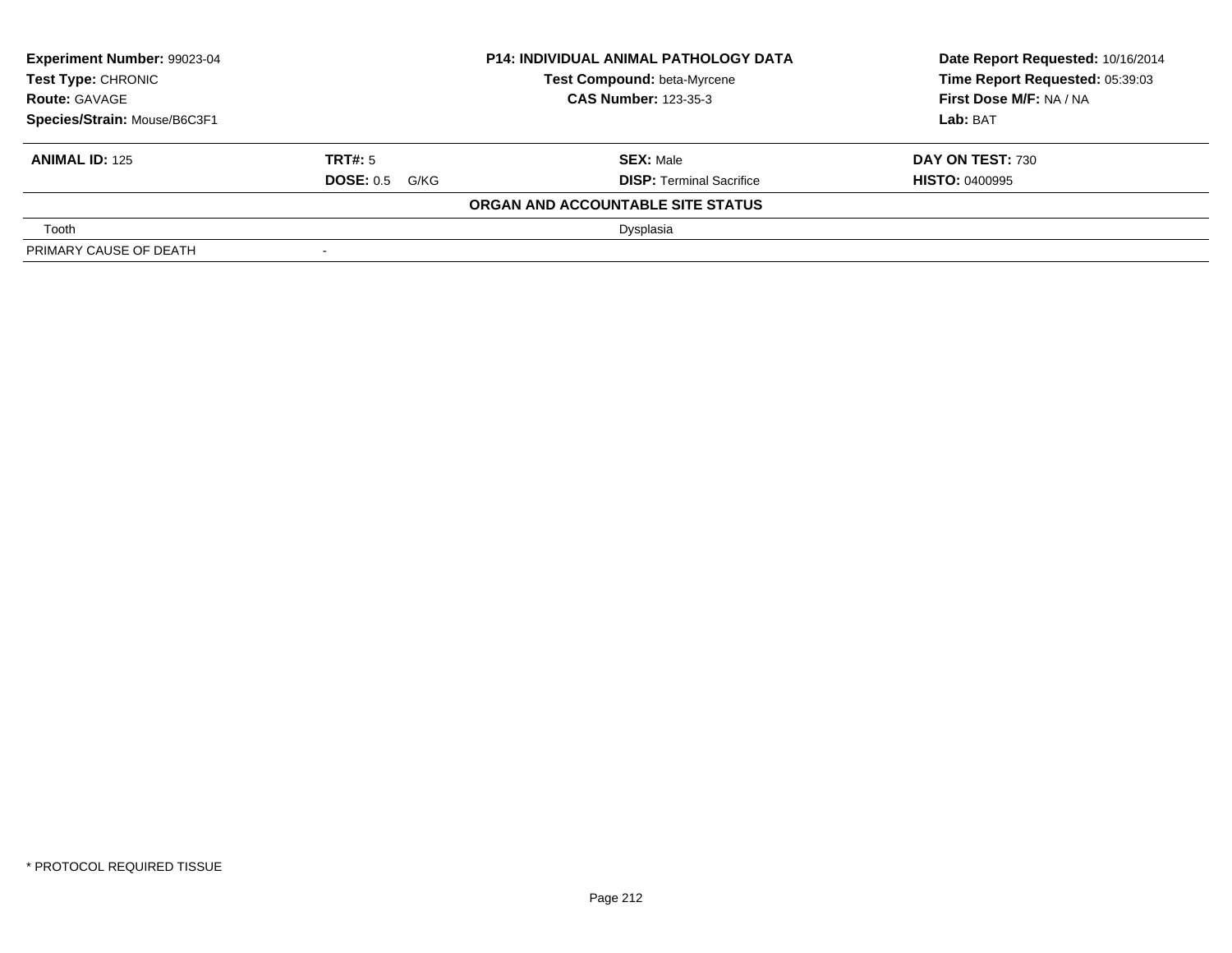| <b>Experiment Number: 99023-04</b>             |                            | <b>P14: INDIVIDUAL ANIMAL PATHOLOGY DATA</b> | Date Report Requested: 10/16/2014 |
|------------------------------------------------|----------------------------|----------------------------------------------|-----------------------------------|
| Test Type: CHRONIC                             |                            | Test Compound: beta-Myrcene                  | Time Report Requested: 05:39:03   |
| <b>Route: GAVAGE</b>                           |                            | <b>CAS Number: 123-35-3</b>                  | First Dose M/F: NA / NA           |
| Species/Strain: Mouse/B6C3F1                   |                            |                                              | Lab: BAT                          |
| <b>ANIMAL ID: 126</b>                          | <b>TRT#: 5</b>             | <b>SEX: Male</b>                             | DAY ON TEST: 549                  |
|                                                | <b>DOSE: 0.5 G/KG</b>      | <b>DISP: Natural Death</b>                   | <b>HISTO: 0400996</b>             |
|                                                |                            | ORGAN AND ACCOUNTABLE SITE STATUS            |                                   |
| <b>NORMAL</b>                                  |                            |                                              |                                   |
| * Adrenal Medulla                              | * Bone                     | * Bone Marrow                                | * Brain                           |
| * Epididymis                                   | * Eye                      | * Gallbladder                                | * Harderian Gland                 |
| * Heart                                        | * Intestine Large, Cecum   | * Intestine Large, Colon                     | * Intestine Large, Rectum         |
| * Intestine Small, Ileum                       | * Intestine Small, Jejunum | * Islets, Pancreatic                         | * Lymph Node, Mandibular          |
| * Lymph Node, Mesenteric                       | * Nose                     | * Pancreas                                   | * Parathyroid Gland               |
| * Pituitary Gland                              | * Preputial Gland          | * Salivary Glands                            | * Seminal Vesicle                 |
| * Skin                                         | * Stomach, Forestomach     | * Stomach, Glandular                         | * Testes                          |
| * Thyroid Gland                                | * Trachea                  | * Urinary Bladder                            |                                   |
| <b>MISSING</b>                                 |                            |                                              |                                   |
| * Mammary Gland                                |                            |                                              |                                   |
| <b>AUTO PRECLUDES DIAG.</b>                    |                            |                                              |                                   |
| * Intestine Small, Duodenum                    |                            |                                              |                                   |
| <b>OBSERVATIONS</b>                            |                            |                                              |                                   |
| * Adrenal Cortex                               |                            | Hypertrophy                                  | Minimal                           |
| * Esophagus                                    |                            | Inflammation                                 | Minimal                           |
| * Kidney                                       |                            | Nephropathy                                  | Mild                              |
|                                                | <b>Renal Tubule</b>        | Vacuolization Cytoplasmic                    | Minimal                           |
| * Liver                                        |                            | <b>Basophilic Focus</b>                      |                                   |
|                                                |                            | Fatty Change                                 | Minimal                           |
|                                                |                            | Hepatocellular Adenoma                       | Multiple                          |
|                                                |                            | Hepatocellular Carcinoma                     | Multiple                          |
|                                                | Hepatocyte                 | Hypertrophy                                  | Mild                              |
|                                                |                            | Inflammation                                 | Chronic Active, Minimal           |
|                                                |                            | Necrosis                                     | Minimal                           |
|                                                |                            | Vacuolization Cytoplasmic                    | Mild                              |
| [Hepatocellular Adenoma TGLS = 2 - 11]         |                            |                                              |                                   |
| [ Hepatocellular Carcinoma TGLS = 1-10, 3-12 ] |                            |                                              |                                   |
| * Lung                                         |                            | Alveolar/Bronchiolar Adenoma                 |                                   |
| [ Alveolar/Bronchiolar Adenoma TGLS = 4-13 ]   |                            |                                              |                                   |
| * Prostate                                     |                            | Inflammation                                 | Minimal                           |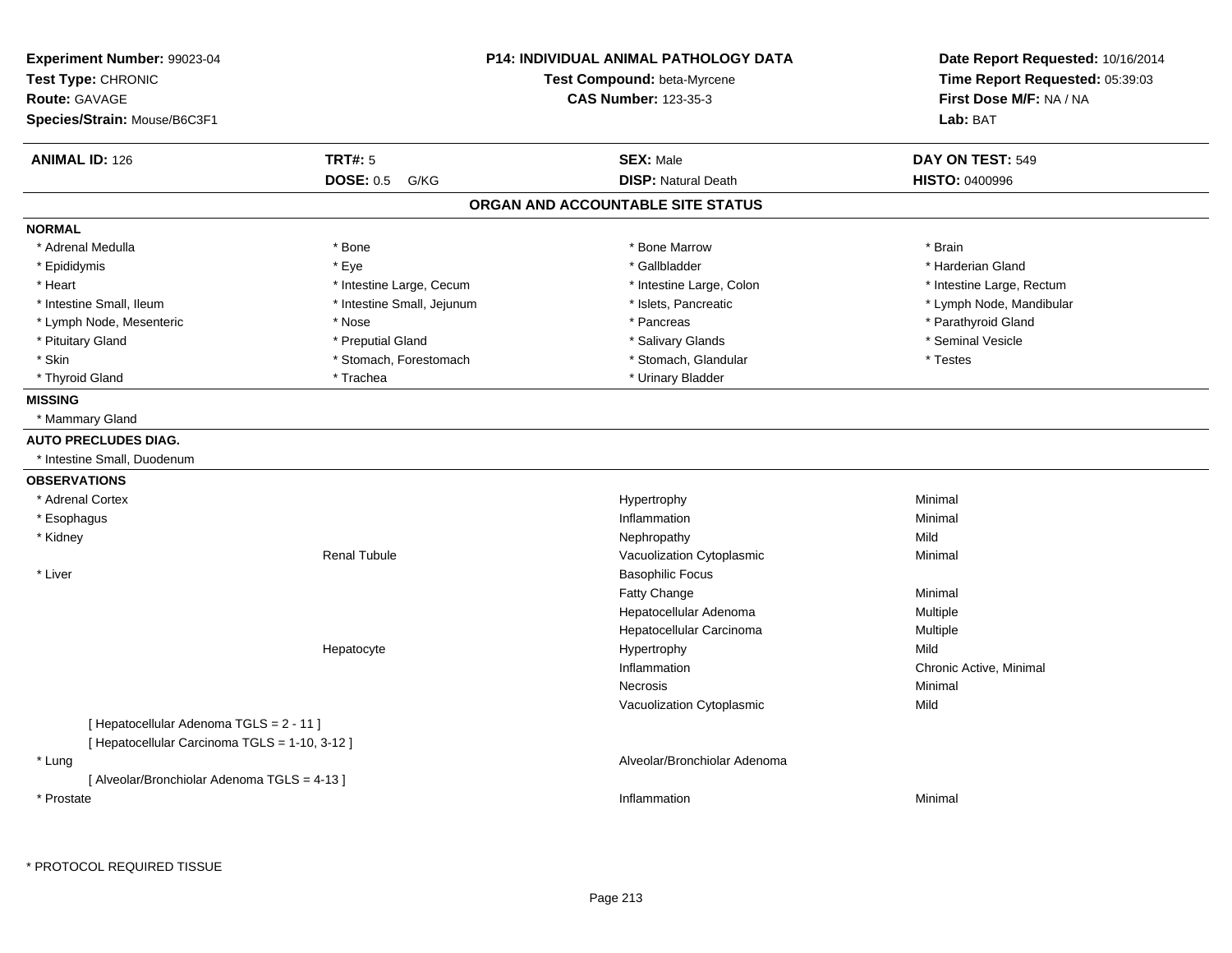| Experiment Number: 99023-04<br>Test Type: CHRONIC<br><b>Route: GAVAGE</b> |                                     | <b>P14: INDIVIDUAL ANIMAL PATHOLOGY DATA</b> | Date Report Requested: 10/16/2014<br>Time Report Requested: 05:39:03 |
|---------------------------------------------------------------------------|-------------------------------------|----------------------------------------------|----------------------------------------------------------------------|
|                                                                           |                                     | Test Compound: beta-Myrcene                  |                                                                      |
|                                                                           |                                     | <b>CAS Number: 123-35-3</b>                  | First Dose M/F: NA / NA                                              |
| Species/Strain: Mouse/B6C3F1                                              |                                     |                                              | Lab: BAT                                                             |
| <b>ANIMAL ID: 126</b>                                                     | <b>TRT#: 5</b>                      | <b>SEX: Male</b>                             | DAY ON TEST: 549                                                     |
|                                                                           | <b>DOSE: 0.5 G/KG</b>               | <b>DISP:</b> Natural Death                   | <b>HISTO: 0400996</b>                                                |
|                                                                           |                                     | ORGAN AND ACCOUNTABLE SITE STATUS            |                                                                      |
| * Spleen                                                                  | Lymph Follic                        | Atrophy                                      | Mild                                                                 |
|                                                                           |                                     | Hematopoietic Cell Proliferation             | Mild                                                                 |
| * Thymus                                                                  |                                     | Atrophy                                      | Marked                                                               |
| PRIMARY CAUSE OF DEATH                                                    | Hepatocellular Carcinoma<br>- Liver |                                              |                                                                      |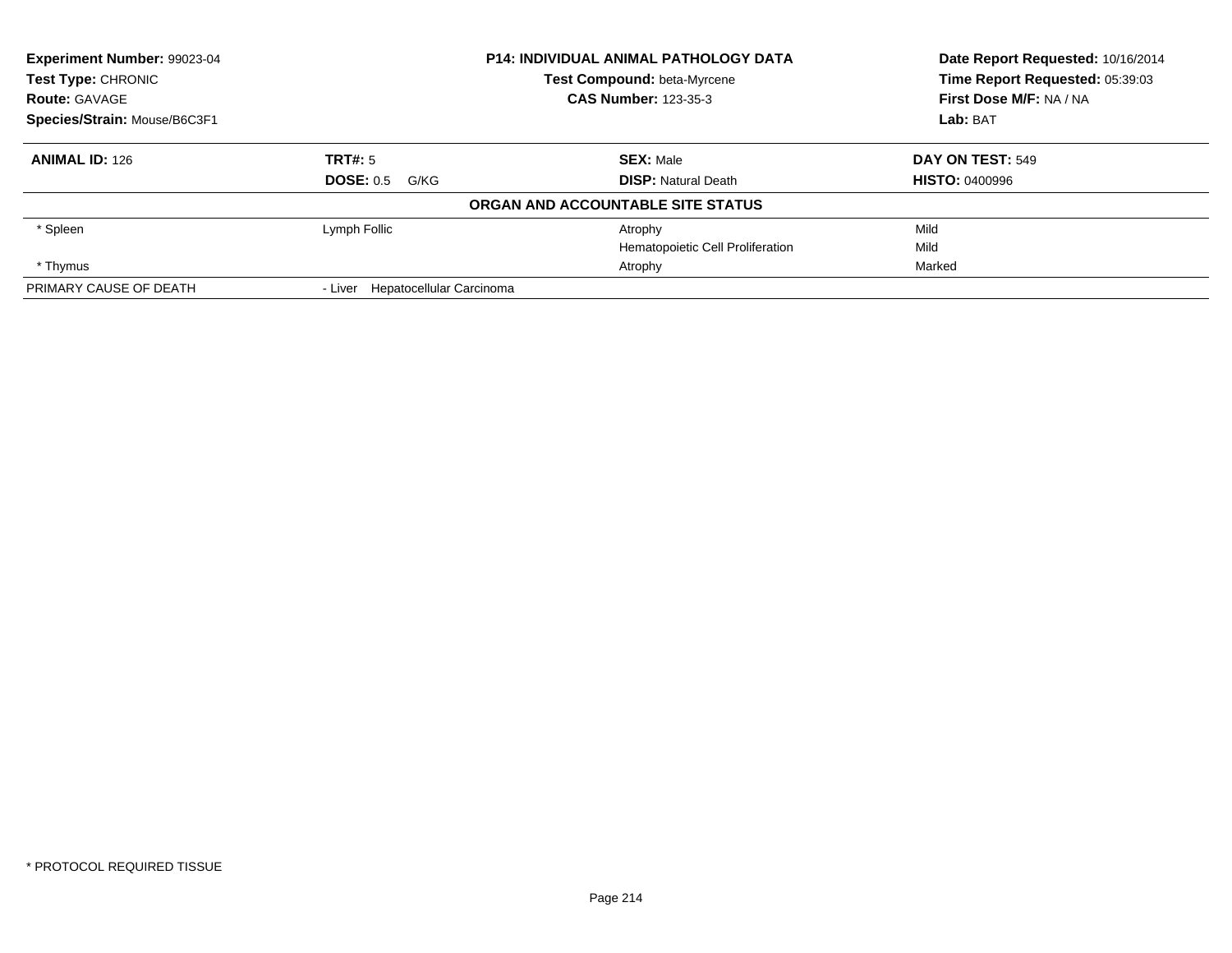| Experiment Number: 99023-04                                                      |                           | <b>P14: INDIVIDUAL ANIMAL PATHOLOGY DATA</b> | Date Report Requested: 10/16/2014 |
|----------------------------------------------------------------------------------|---------------------------|----------------------------------------------|-----------------------------------|
| Test Type: CHRONIC                                                               |                           | Test Compound: beta-Myrcene                  | Time Report Requested: 05:39:03   |
| <b>Route: GAVAGE</b>                                                             |                           | <b>CAS Number: 123-35-3</b>                  | First Dose M/F: NA / NA           |
| Species/Strain: Mouse/B6C3F1                                                     |                           |                                              | Lab: BAT                          |
| <b>ANIMAL ID: 127</b>                                                            | <b>TRT#: 5</b>            | <b>SEX: Male</b>                             | DAY ON TEST: 685                  |
|                                                                                  | <b>DOSE: 0.5</b><br>G/KG  | <b>DISP: Natural Death</b>                   | <b>HISTO: 0400997</b>             |
|                                                                                  |                           | ORGAN AND ACCOUNTABLE SITE STATUS            |                                   |
| <b>NORMAL</b>                                                                    |                           |                                              |                                   |
| * Adrenal Medulla                                                                | * Bone                    | * Bone Marrow                                | * Brain                           |
| * Esophagus                                                                      | * Eye                     | * Gallbladder                                | * Intestine Large, Cecum          |
| * Intestine Large, Colon                                                         | * Intestine Large, Rectum | * Intestine Small, Duodenum                  | * Intestine Small, Ileum          |
| * Intestine Small, Jejunum                                                       | * Nose                    | * Pancreas                                   | * Parathyroid Gland               |
| * Pituitary Gland                                                                | * Preputial Gland         | * Salivary Glands                            | * Seminal Vesicle                 |
| * Skin                                                                           | * Stomach, Forestomach    | * Stomach, Glandular                         | * Thyroid Gland                   |
| * Trachea                                                                        | * Urinary Bladder         |                                              |                                   |
| <b>MISSING</b>                                                                   |                           |                                              |                                   |
| * Mammary Gland                                                                  |                           |                                              |                                   |
| <b>OBSERVATIONS</b>                                                              |                           |                                              |                                   |
| * Adrenal Cortex                                                                 | Subcapsular               | Hyperplasia                                  | Mild                              |
| * Epididymis                                                                     |                           | Cyst                                         | Moderate                          |
| Note: Cyst is actually a dilatation of the epididymis.<br>[ $Cyst TGLS = 1-10$ ] |                           |                                              |                                   |
| * Harderian Gland                                                                |                           | Hyperplasia                                  | Minimal                           |
| * Heart                                                                          |                           | Cardiomyopathy                               | Minimal                           |
| * Islets, Pancreatic                                                             |                           | Hyperplasia                                  | Mild                              |
| * Kidney                                                                         |                           | Mineralization                               | Mild                              |
|                                                                                  |                           | Nephropathy                                  | Minimal                           |
| * Liver                                                                          |                           | <b>Basophilic Focus</b>                      |                                   |
|                                                                                  |                           | Eosinophilic Focus                           |                                   |
|                                                                                  |                           | Fatty Change                                 | Minimal                           |
|                                                                                  |                           | Hepatoblastoma                               |                                   |
|                                                                                  |                           | Hepatocellular Adenoma                       | Multiple                          |
|                                                                                  |                           | Hepatocellular Carcinoma                     |                                   |
|                                                                                  |                           | Necrosis                                     | Mild                              |
| Note: TGL-6 nodules included adenomas and one hepatoblastoma.                    |                           |                                              |                                   |
| [Basophilic Focus TGLS = 2-11]                                                   |                           |                                              |                                   |
| [Hepatoblastoma TGLS = 6-14]                                                     |                           |                                              |                                   |
| [ Hepatocellular Adenoma TGLS = $3,4,6,7 - 3+5+12+13+14$ ]                       |                           |                                              |                                   |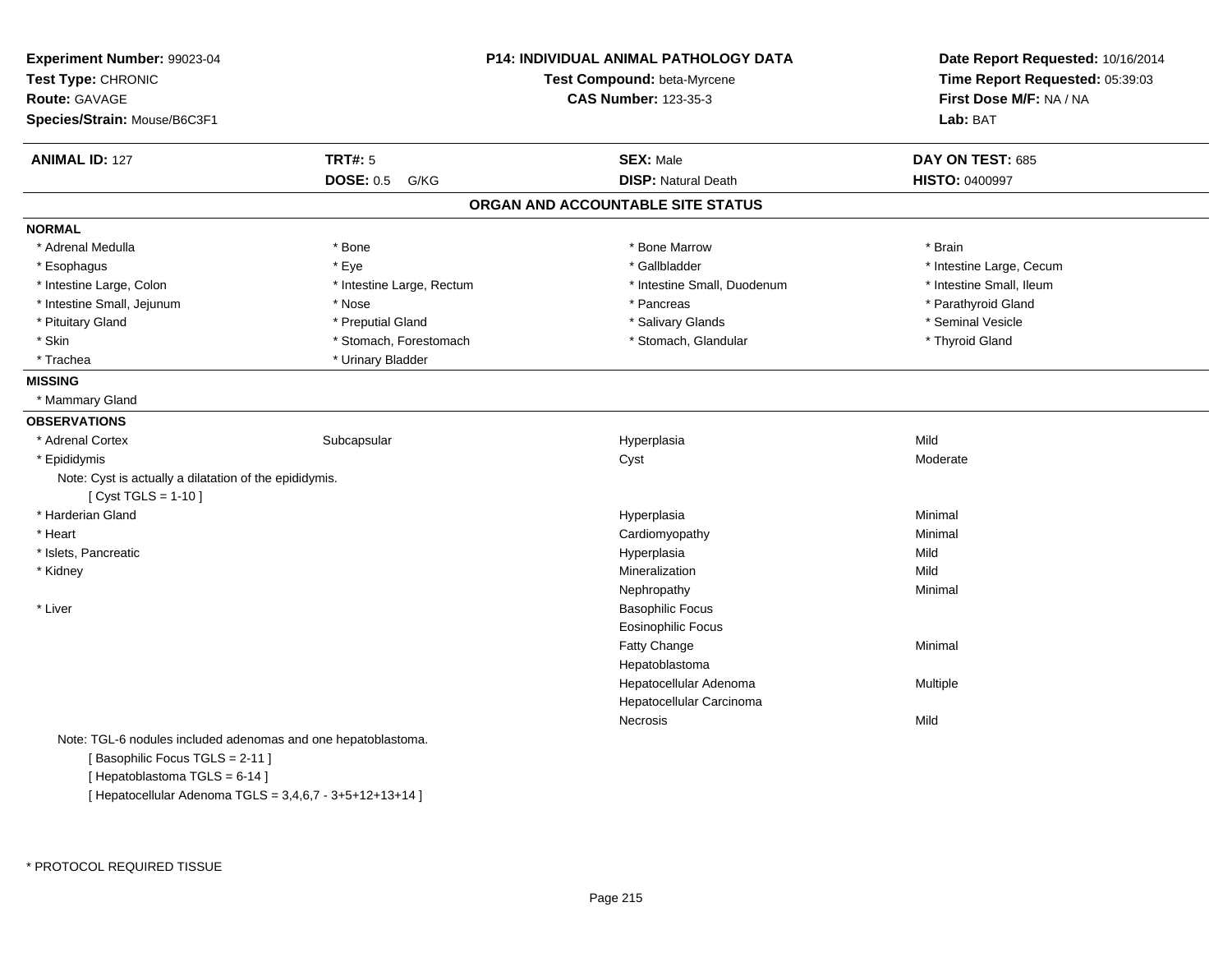| Experiment Number: 99023-04<br>Test Type: CHRONIC<br><b>Route: GAVAGE</b><br>Species/Strain: Mouse/B6C3F1 |                                            | <b>P14: INDIVIDUAL ANIMAL PATHOLOGY DATA</b><br>Test Compound: beta-Myrcene<br><b>CAS Number: 123-35-3</b> | Date Report Requested: 10/16/2014<br>Time Report Requested: 05:39:03<br>First Dose M/F: NA / NA<br>Lab: BAT |
|-----------------------------------------------------------------------------------------------------------|--------------------------------------------|------------------------------------------------------------------------------------------------------------|-------------------------------------------------------------------------------------------------------------|
| <b>ANIMAL ID: 127</b>                                                                                     | <b>TRT#: 5</b><br><b>DOSE: 0.5</b><br>G/KG | <b>SEX: Male</b><br><b>DISP: Natural Death</b>                                                             | DAY ON TEST: 685<br><b>HISTO: 0400997</b>                                                                   |
|                                                                                                           |                                            | ORGAN AND ACCOUNTABLE SITE STATUS                                                                          |                                                                                                             |
| [Hepatocellular Carcinoma TGLS = 5-13]                                                                    |                                            |                                                                                                            |                                                                                                             |
| * Lung                                                                                                    | Alveolar Epith                             | Hyperplasia                                                                                                | Mild                                                                                                        |
| * Lymph Node, Mandibular                                                                                  |                                            | Atrophy                                                                                                    | Minimal                                                                                                     |
| * Lymph Node, Mesenteric                                                                                  |                                            | Atrophy                                                                                                    | Marked                                                                                                      |
| * Prostate                                                                                                |                                            | Inflammation                                                                                               | Minimal                                                                                                     |
| * Spleen                                                                                                  | Lymph Follic                               | Atrophy                                                                                                    | Moderate                                                                                                    |
| * Testes                                                                                                  | <b>Germinal Epith</b>                      | Degeneration                                                                                               | Mild                                                                                                        |
|                                                                                                           | <b>Germinal Epith</b>                      | Mineralization                                                                                             | Minimal                                                                                                     |
| * Thymus                                                                                                  |                                            | Atrophy                                                                                                    | Marked                                                                                                      |
| Tooth                                                                                                     |                                            | Dysplasia                                                                                                  |                                                                                                             |
| PRIMARY CAUSE OF DEATH                                                                                    | Hepatocellular Adenoma<br>- Liver          |                                                                                                            |                                                                                                             |
| CONTRIBUTORY CAUSE OF DEATH                                                                               | Hepatocellular Carcinoma<br>- Liver        |                                                                                                            |                                                                                                             |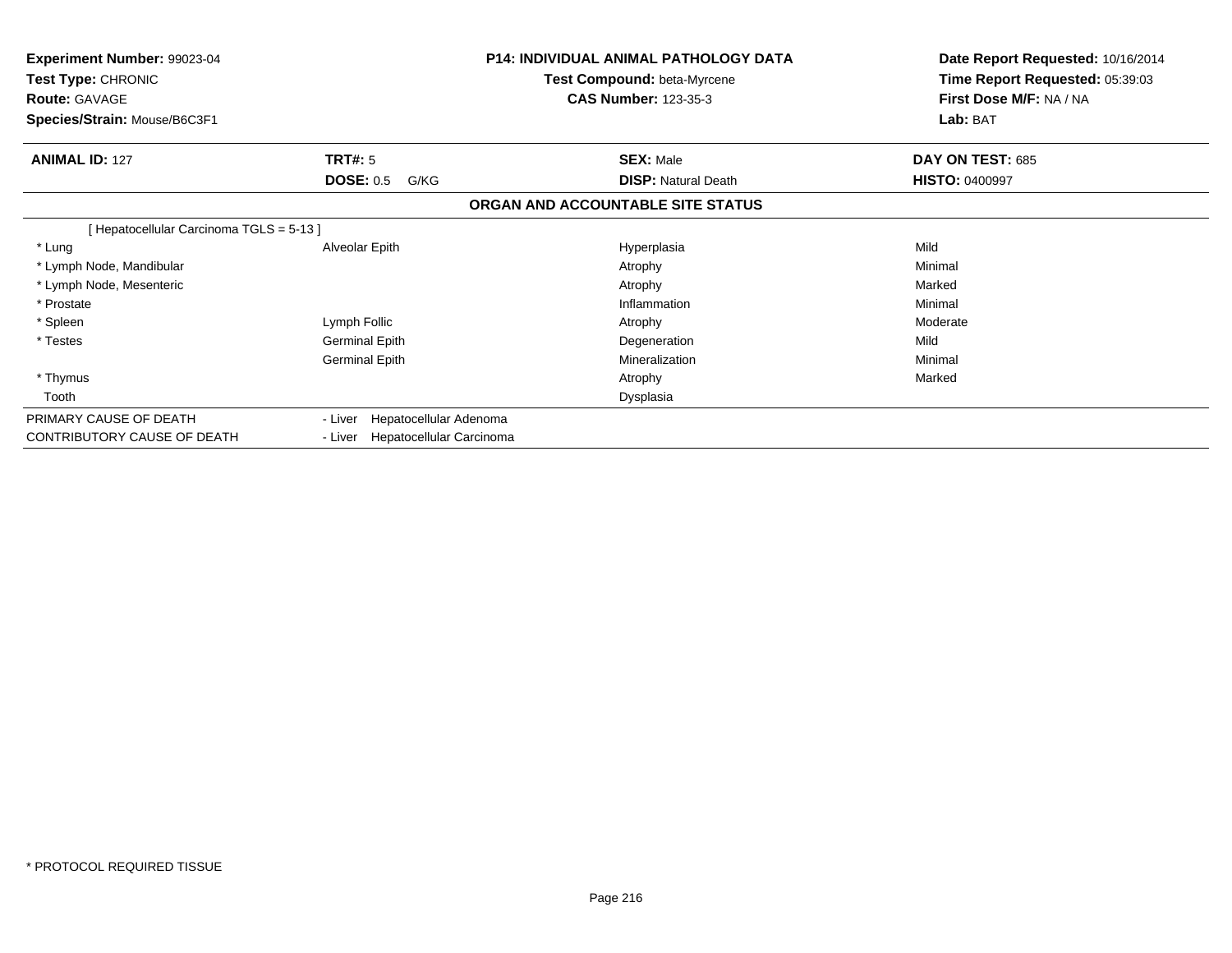| Experiment Number: 99023-04<br>Test Type: CHRONIC<br><b>Route: GAVAGE</b><br>Species/Strain: Mouse/B6C3F1 |                                                                                              | <b>P14: INDIVIDUAL ANIMAL PATHOLOGY DATA</b><br>Test Compound: beta-Myrcene<br><b>CAS Number: 123-35-3</b>                                                             | Date Report Requested: 10/16/2014<br>Time Report Requested: 05:39:03<br>First Dose M/F: NA / NA<br>Lab: BAT |
|-----------------------------------------------------------------------------------------------------------|----------------------------------------------------------------------------------------------|------------------------------------------------------------------------------------------------------------------------------------------------------------------------|-------------------------------------------------------------------------------------------------------------|
| <b>ANIMAL ID: 128</b>                                                                                     | <b>TRT#: 5</b>                                                                               | <b>SEX: Male</b>                                                                                                                                                       | DAY ON TEST: 450                                                                                            |
|                                                                                                           | <b>DOSE: 0.5</b><br>G/KG                                                                     | <b>DISP:</b> Moribund Sacrifice                                                                                                                                        | <b>HISTO: 0400998</b>                                                                                       |
|                                                                                                           |                                                                                              | ORGAN AND ACCOUNTABLE SITE STATUS                                                                                                                                      |                                                                                                             |
| <b>NORMAL</b>                                                                                             |                                                                                              |                                                                                                                                                                        |                                                                                                             |
| * Adrenal Medulla                                                                                         | * Bone                                                                                       | * Bone Marrow                                                                                                                                                          | * Brain                                                                                                     |
| * Epididymis                                                                                              | * Esophagus                                                                                  | * Eye                                                                                                                                                                  | * Gallbladder                                                                                               |
| * Harderian Gland                                                                                         | * Intestine Large, Cecum                                                                     | * Intestine Large, Colon                                                                                                                                               | * Intestine Large, Rectum                                                                                   |
| * Intestine Small, Duodenum                                                                               | * Intestine Small, Ileum                                                                     | * Intestine Small, Jejunum                                                                                                                                             | * Lymph Node, Mandibular                                                                                    |
| * Nose                                                                                                    | * Pancreas                                                                                   | * Parathyroid Gland                                                                                                                                                    | * Pituitary Gland                                                                                           |
| * Preputial Gland                                                                                         | * Prostate                                                                                   | * Salivary Glands                                                                                                                                                      | * Seminal Vesicle                                                                                           |
| * Skin                                                                                                    | * Stomach, Glandular                                                                         | * Testes                                                                                                                                                               | * Thyroid Gland                                                                                             |
| * Trachea                                                                                                 | * Urinary Bladder                                                                            |                                                                                                                                                                        |                                                                                                             |
| <b>MISSING</b>                                                                                            |                                                                                              |                                                                                                                                                                        |                                                                                                             |
| * Mammary Gland                                                                                           |                                                                                              |                                                                                                                                                                        |                                                                                                             |
| <b>OBSERVATIONS</b>                                                                                       |                                                                                              |                                                                                                                                                                        |                                                                                                             |
| * Adrenal Cortex                                                                                          | Subcapsular                                                                                  | Hyperplasia                                                                                                                                                            | Mild                                                                                                        |
|                                                                                                           |                                                                                              | Hypertrophy                                                                                                                                                            | Minimal                                                                                                     |
| * Heart                                                                                                   |                                                                                              | Hepatocellular Carcinoma                                                                                                                                               | Metastatic (Liver)                                                                                          |
| Note: There is also tumor in fat adjacent to the aorta (B06).                                             |                                                                                              |                                                                                                                                                                        |                                                                                                             |
| [ Hepatocellular Carcinoma TGLS = 4-3 ]                                                                   |                                                                                              |                                                                                                                                                                        |                                                                                                             |
| * Islets, Pancreatic                                                                                      |                                                                                              | Hyperplasia                                                                                                                                                            | Minimal                                                                                                     |
| * Kidney                                                                                                  | Pelvis                                                                                       | Inflammation                                                                                                                                                           | Mild                                                                                                        |
| * Liver                                                                                                   |                                                                                              | Hepatocellular Carcinoma                                                                                                                                               |                                                                                                             |
|                                                                                                           | Oval Cell                                                                                    | Hyperplasia                                                                                                                                                            | Mild                                                                                                        |
| [ Hepatocellular Carcinoma TGLS = 1-10 ]                                                                  |                                                                                              | Note: TGL-1 (liver mass) was largely necrotic. Viable cells on the edge of the tumor appear intermediate between those of hepatocellular carcinoma and hepatoblastoma. |                                                                                                             |
| * Lung                                                                                                    |                                                                                              | Alveolar/Bronchiolar Carcinoma                                                                                                                                         |                                                                                                             |
|                                                                                                           |                                                                                              | Hepatocellular Carcinoma                                                                                                                                               | Metastatic (Liver)                                                                                          |
| [ Hepatocellular Carcinoma TGLS = 3-11 ]                                                                  |                                                                                              |                                                                                                                                                                        |                                                                                                             |
| Lymph Node                                                                                                | <b>Bronchial</b>                                                                             | Hepatocellular Carcinoma                                                                                                                                               | Metastatic (Liver)                                                                                          |
| * Lymph Node, Mesenteric                                                                                  |                                                                                              | Atrophy                                                                                                                                                                | Mild                                                                                                        |
|                                                                                                           | Note: TGL-2 grossly idenitifed as lymph node was a metastatic carcinoma in mesentery.        |                                                                                                                                                                        |                                                                                                             |
| Mesentery                                                                                                 |                                                                                              | Hepatocellular Carcinoma                                                                                                                                               | Metastatic (Liver)                                                                                          |
|                                                                                                           | Note: On B05 is a piece of fat with tumor, interpreted to be mesenteric fat with metastasis. |                                                                                                                                                                        |                                                                                                             |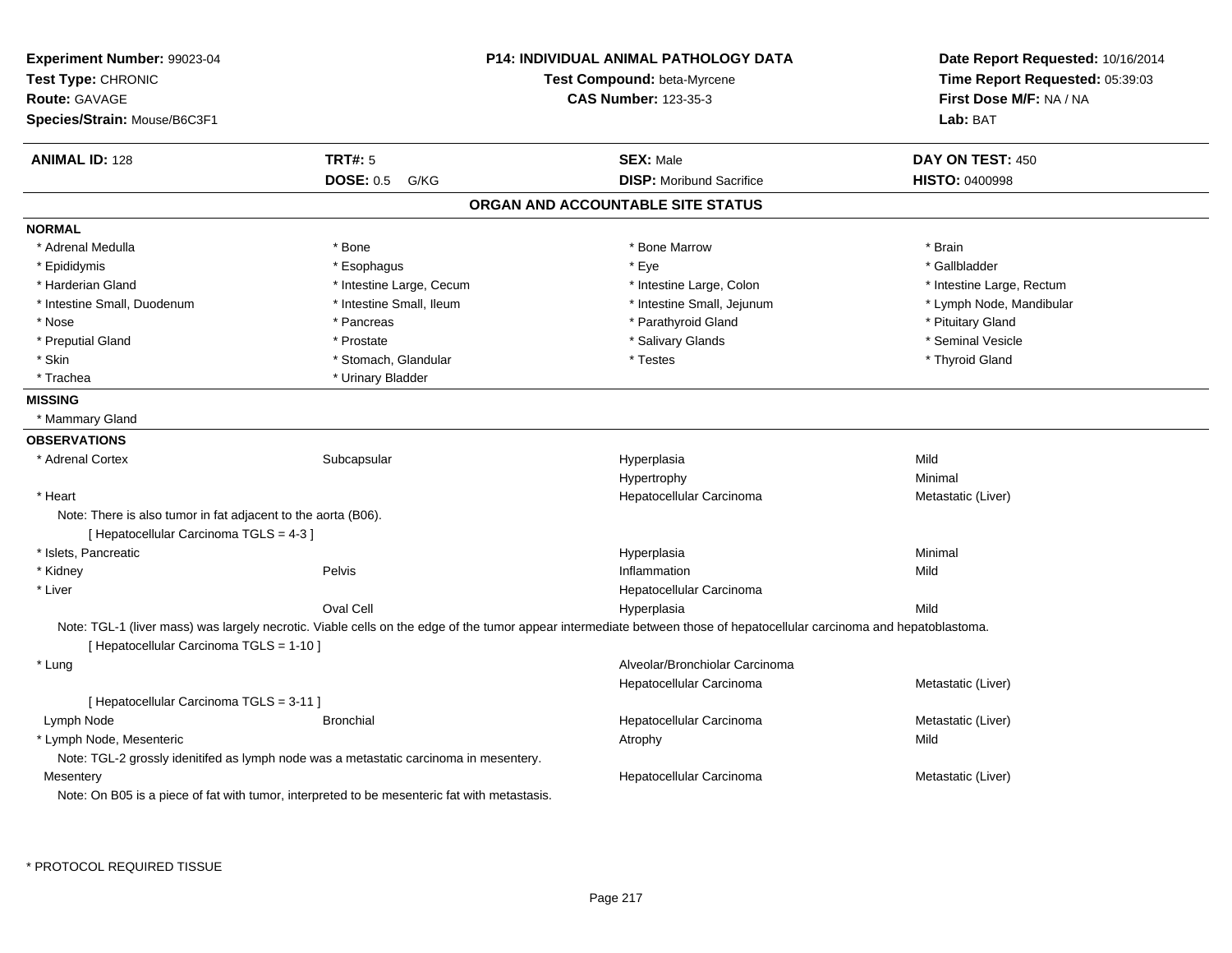| <b>Experiment Number: 99023-04</b><br><b>Test Type: CHRONIC</b><br><b>Route: GAVAGE</b><br>Species/Strain: Mouse/B6C3F1 |                                     | <b>P14: INDIVIDUAL ANIMAL PATHOLOGY DATA</b><br><b>Test Compound: beta-Myrcene</b><br><b>CAS Number: 123-35-3</b> | Date Report Requested: 10/16/2014<br>Time Report Requested: 05:39:03<br>First Dose M/F: NA / NA<br>Lab: BAT |
|-------------------------------------------------------------------------------------------------------------------------|-------------------------------------|-------------------------------------------------------------------------------------------------------------------|-------------------------------------------------------------------------------------------------------------|
| <b>ANIMAL ID: 128</b>                                                                                                   | TRT#: 5                             | <b>SEX: Male</b>                                                                                                  | DAY ON TEST: 450                                                                                            |
|                                                                                                                         | <b>DOSE: 0.5</b><br>G/KG            | <b>DISP:</b> Moribund Sacrifice                                                                                   | <b>HISTO: 0400998</b>                                                                                       |
|                                                                                                                         |                                     | ORGAN AND ACCOUNTABLE SITE STATUS                                                                                 |                                                                                                             |
| [ Hepatocellular Carcinoma TGLS = 2-5 ]                                                                                 |                                     |                                                                                                                   |                                                                                                             |
| * Spleen                                                                                                                |                                     | Hematopoietic Cell Proliferation                                                                                  | Mild                                                                                                        |
| * Stomach, Forestomach                                                                                                  | Epithelium                          | Hyperplasia                                                                                                       | Moderate                                                                                                    |
|                                                                                                                         |                                     | Inflammation                                                                                                      | Mild                                                                                                        |
|                                                                                                                         | Epithelium                          | Metaplasia                                                                                                        | Moderate                                                                                                    |
|                                                                                                                         |                                     | Ulcer                                                                                                             | Mild                                                                                                        |
| [Hyperplasia TGLS = $5 - 5 + 12$ ]                                                                                      |                                     |                                                                                                                   |                                                                                                             |
| * Thymus                                                                                                                |                                     | Atrophy                                                                                                           | Marked                                                                                                      |
|                                                                                                                         |                                     | Hepatocellular Carcinoma                                                                                          | Metastatic (Liver)                                                                                          |
| PRIMARY CAUSE OF DEATH                                                                                                  | Hepatocellular Carcinoma<br>- Liver |                                                                                                                   |                                                                                                             |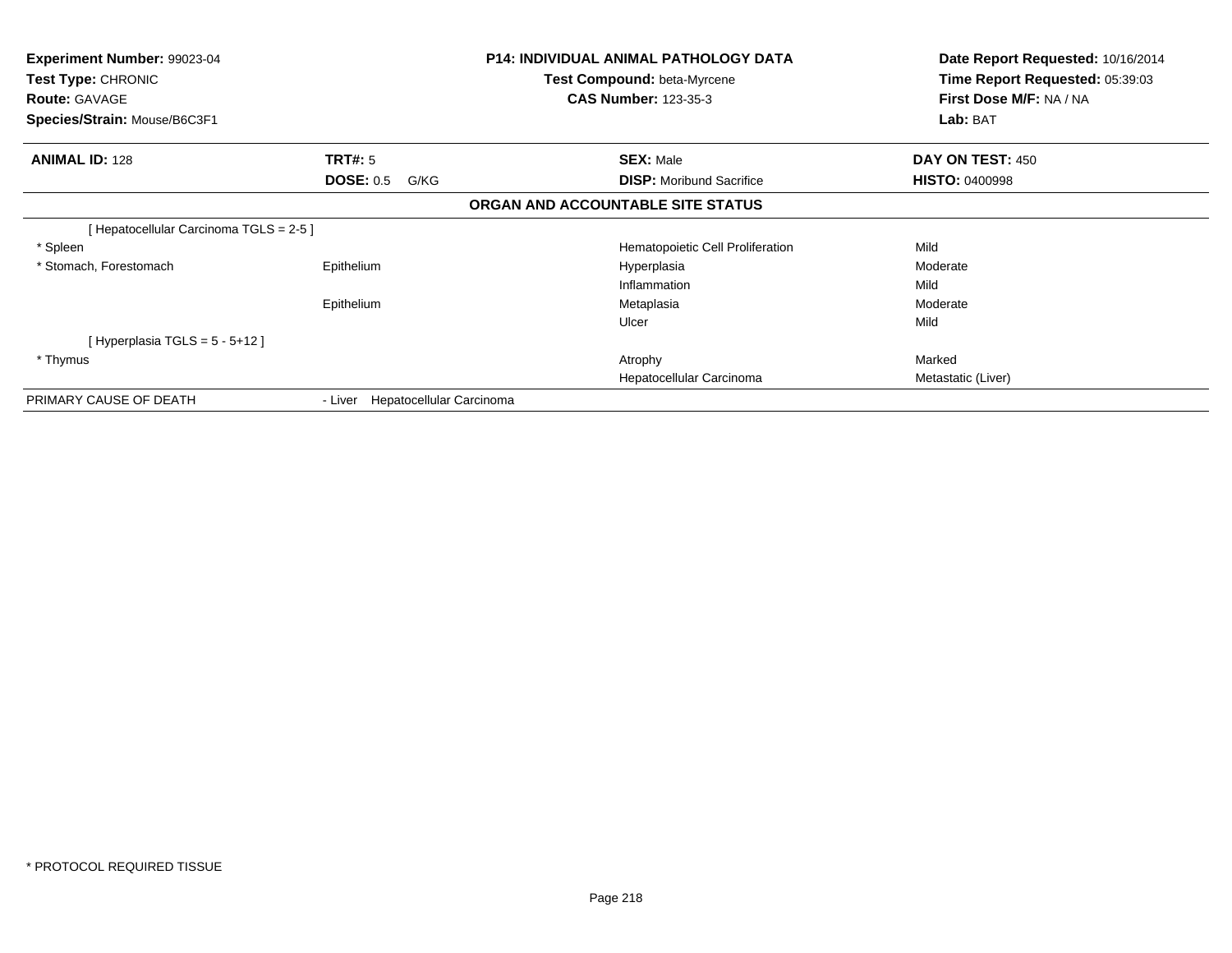| Experiment Number: 99023-04<br>Test Type: CHRONIC<br><b>Route: GAVAGE</b><br>Species/Strain: Mouse/B6C3F1 |                                  | P14: INDIVIDUAL ANIMAL PATHOLOGY DATA<br>Test Compound: beta-Myrcene<br><b>CAS Number: 123-35-3</b> | Date Report Requested: 10/16/2014<br>Time Report Requested: 05:39:03<br>First Dose M/F: NA / NA<br>Lab: BAT |
|-----------------------------------------------------------------------------------------------------------|----------------------------------|-----------------------------------------------------------------------------------------------------|-------------------------------------------------------------------------------------------------------------|
| <b>ANIMAL ID: 129</b>                                                                                     | <b>TRT#: 5</b>                   | <b>SEX: Male</b>                                                                                    | DAY ON TEST: 637                                                                                            |
|                                                                                                           | <b>DOSE: 0.5</b><br>G/KG         | <b>DISP: Moribund Sacrifice</b>                                                                     | <b>HISTO: 0400999</b>                                                                                       |
|                                                                                                           |                                  | ORGAN AND ACCOUNTABLE SITE STATUS                                                                   |                                                                                                             |
| <b>NORMAL</b>                                                                                             |                                  |                                                                                                     |                                                                                                             |
| * Adrenal Medulla                                                                                         | * Bone                           | * Bone Marrow                                                                                       | * Brain                                                                                                     |
| * Epididymis                                                                                              | * Esophagus                      | * Eye                                                                                               | * Gallbladder                                                                                               |
| * Harderian Gland                                                                                         | * Intestine Large, Cecum         | * Intestine Large, Colon                                                                            | * Intestine Large, Rectum                                                                                   |
| * Intestine Small, Duodenum                                                                               | * Intestine Small, Ileum         | * Intestine Small, Jejunum                                                                          | * Islets, Pancreatic                                                                                        |
| * Lung                                                                                                    | * Lymph Node, Mandibular         | * Nose                                                                                              | * Pancreas                                                                                                  |
| * Parathyroid Gland                                                                                       | * Pituitary Gland                | * Preputial Gland                                                                                   | * Prostate                                                                                                  |
| * Salivary Glands                                                                                         | * Seminal Vesicle                | * Skin                                                                                              | * Thyroid Gland                                                                                             |
| * Trachea                                                                                                 | * Urinary Bladder                |                                                                                                     |                                                                                                             |
| <b>MISSING</b>                                                                                            |                                  |                                                                                                     |                                                                                                             |
| * Mammary Gland                                                                                           |                                  |                                                                                                     |                                                                                                             |
| <b>OBSERVATIONS</b>                                                                                       |                                  |                                                                                                     |                                                                                                             |
| * Adrenal Cortex                                                                                          | Subcapsular                      | Hyperplasia                                                                                         | Minimal                                                                                                     |
| * Heart                                                                                                   |                                  | Cardiomyopathy                                                                                      | Minimal                                                                                                     |
| * Kidney                                                                                                  |                                  | Nephropathy                                                                                         | Marked                                                                                                      |
| [Nephropathy TGLS = 2-4]                                                                                  |                                  |                                                                                                     |                                                                                                             |
| * Liver                                                                                                   |                                  | <b>Eosinophilic Focus</b>                                                                           |                                                                                                             |
|                                                                                                           |                                  | Hepatocellular Carcinoma                                                                            |                                                                                                             |
|                                                                                                           | Hepatocyte                       | Hypertrophy                                                                                         | Minimal                                                                                                     |
| [ Hepatocellular Carcinoma TGLS = 1-10 ]                                                                  |                                  |                                                                                                     |                                                                                                             |
| * Lymph Node, Mesenteric                                                                                  |                                  | Atrophy                                                                                             | Moderate                                                                                                    |
| * Spleen                                                                                                  | Lymph Follic                     | Atrophy                                                                                             | Mild                                                                                                        |
|                                                                                                           |                                  | Hematopoietic Cell Proliferation                                                                    | Mild                                                                                                        |
| * Stomach, Forestomach                                                                                    |                                  | Inflammation                                                                                        | Mild                                                                                                        |
|                                                                                                           |                                  | Ulcer                                                                                               | Minimal                                                                                                     |
| * Stomach, Glandular                                                                                      |                                  | Necrosis                                                                                            | Minimal                                                                                                     |
| * Testes                                                                                                  | <b>Germinal Epith</b>            | Degeneration                                                                                        | Marked                                                                                                      |
| * Thymus                                                                                                  |                                  | Atrophy                                                                                             | Marked                                                                                                      |
| PRIMARY CAUSE OF DEATH                                                                                    | - Liver Hepatocellular Carcinoma |                                                                                                     |                                                                                                             |
| CONTRIBUTORY CAUSE OF DEATH                                                                               | - Kidney Nephropathy             |                                                                                                     |                                                                                                             |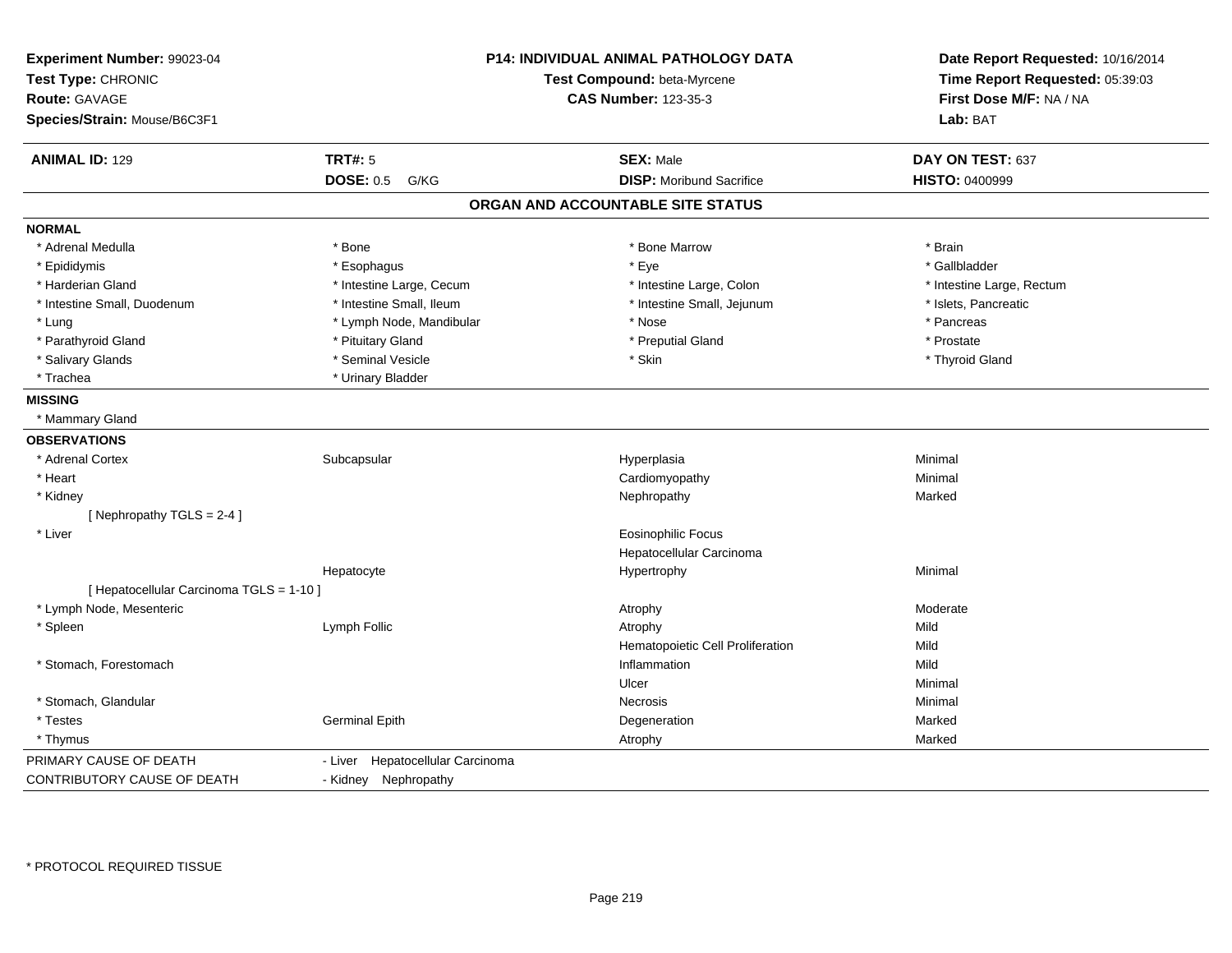| Experiment Number: 99023-04<br>Test Type: CHRONIC<br>Route: GAVAGE<br>Species/Strain: Mouse/B6C3F1                                                                                     |                          | <b>P14: INDIVIDUAL ANIMAL PATHOLOGY DATA</b><br>Test Compound: beta-Myrcene<br><b>CAS Number: 123-35-3</b> | Date Report Requested: 10/16/2014<br>Time Report Requested: 05:39:03<br>First Dose M/F: NA / NA<br>Lab: BAT |
|----------------------------------------------------------------------------------------------------------------------------------------------------------------------------------------|--------------------------|------------------------------------------------------------------------------------------------------------|-------------------------------------------------------------------------------------------------------------|
| <b>ANIMAL ID: 130</b>                                                                                                                                                                  | <b>TRT#: 5</b>           | <b>SEX: Male</b>                                                                                           | DAY ON TEST: 729                                                                                            |
|                                                                                                                                                                                        | <b>DOSE: 0.5</b><br>G/KG | <b>DISP: Terminal Sacrifice</b>                                                                            | HISTO: 0401000                                                                                              |
|                                                                                                                                                                                        |                          | ORGAN AND ACCOUNTABLE SITE STATUS                                                                          |                                                                                                             |
| <b>NORMAL</b>                                                                                                                                                                          |                          |                                                                                                            |                                                                                                             |
| * Adrenal Medulla                                                                                                                                                                      | * Bone                   | * Bone Marrow                                                                                              | * Brain                                                                                                     |
| * Epididymis                                                                                                                                                                           | * Esophagus              | * Eye                                                                                                      | * Gallbladder                                                                                               |
| * Heart                                                                                                                                                                                | * Intestine Large, Cecum | * Intestine Large, Colon                                                                                   | * Intestine Large, Rectum                                                                                   |
| * Intestine Small, Duodenum                                                                                                                                                            | * Intestine Small, Ileum | * Intestine Small, Jejunum                                                                                 | * Islets, Pancreatic                                                                                        |
| * Lung                                                                                                                                                                                 | * Lymph Node, Mandibular | * Lymph Node, Mesenteric                                                                                   | * Nose                                                                                                      |
| * Pancreas                                                                                                                                                                             | * Parathyroid Gland      | * Pituitary Gland                                                                                          | * Preputial Gland                                                                                           |
| * Prostate                                                                                                                                                                             | * Salivary Glands        | * Seminal Vesicle                                                                                          | * Skin                                                                                                      |
| * Testes                                                                                                                                                                               | * Thyroid Gland          | * Trachea                                                                                                  | * Urinary Bladder                                                                                           |
| <b>MISSING</b>                                                                                                                                                                         |                          |                                                                                                            |                                                                                                             |
| * Mammary Gland                                                                                                                                                                        | * Thymus                 |                                                                                                            |                                                                                                             |
| <b>OBSERVATIONS</b>                                                                                                                                                                    |                          |                                                                                                            |                                                                                                             |
| * Adrenal Cortex                                                                                                                                                                       | Subcapsular              | Hyperplasia                                                                                                | Mild                                                                                                        |
| * Harderian Gland                                                                                                                                                                      |                          | Adenoma                                                                                                    |                                                                                                             |
| * Kidney                                                                                                                                                                               |                          | Mineralization                                                                                             | Minimal                                                                                                     |
|                                                                                                                                                                                        |                          | Nephropathy                                                                                                | Minimal                                                                                                     |
|                                                                                                                                                                                        | <b>Renal Tubule</b>      | Vacuolization Cytoplasmic                                                                                  | Minimal                                                                                                     |
| * Liver                                                                                                                                                                                |                          | Clear Cell Focus                                                                                           |                                                                                                             |
|                                                                                                                                                                                        |                          | Eosinophilic Focus                                                                                         |                                                                                                             |
|                                                                                                                                                                                        |                          | Hepatoblastoma                                                                                             |                                                                                                             |
|                                                                                                                                                                                        |                          | Hepatocellular Adenoma                                                                                     | Multiple                                                                                                    |
|                                                                                                                                                                                        |                          | Hepatocellular Carcinoma                                                                                   |                                                                                                             |
|                                                                                                                                                                                        |                          | Inflammation                                                                                               | Chronic Active, Minimal                                                                                     |
| Note: Part of the adenocarcinoma in B10 is in B03.<br>[Hepatoblastoma TGLS = 2-11]<br>[ Hepatocellular Adenoma TGLS = 3,4,5 - 11+12+13 ]<br>[ Hepatocellular Carcinoma TGLS = 1 - 10 ] |                          |                                                                                                            |                                                                                                             |
| * Spleen                                                                                                                                                                               |                          | Hematopoietic Cell Proliferation                                                                           | Minimal                                                                                                     |
| * Stomach, Forestomach                                                                                                                                                                 | Epithelium               | Hyperplasia                                                                                                | Mild                                                                                                        |
|                                                                                                                                                                                        |                          | Inflammation                                                                                               | Mild                                                                                                        |
|                                                                                                                                                                                        |                          | <b>Necrosis</b>                                                                                            | Minimal                                                                                                     |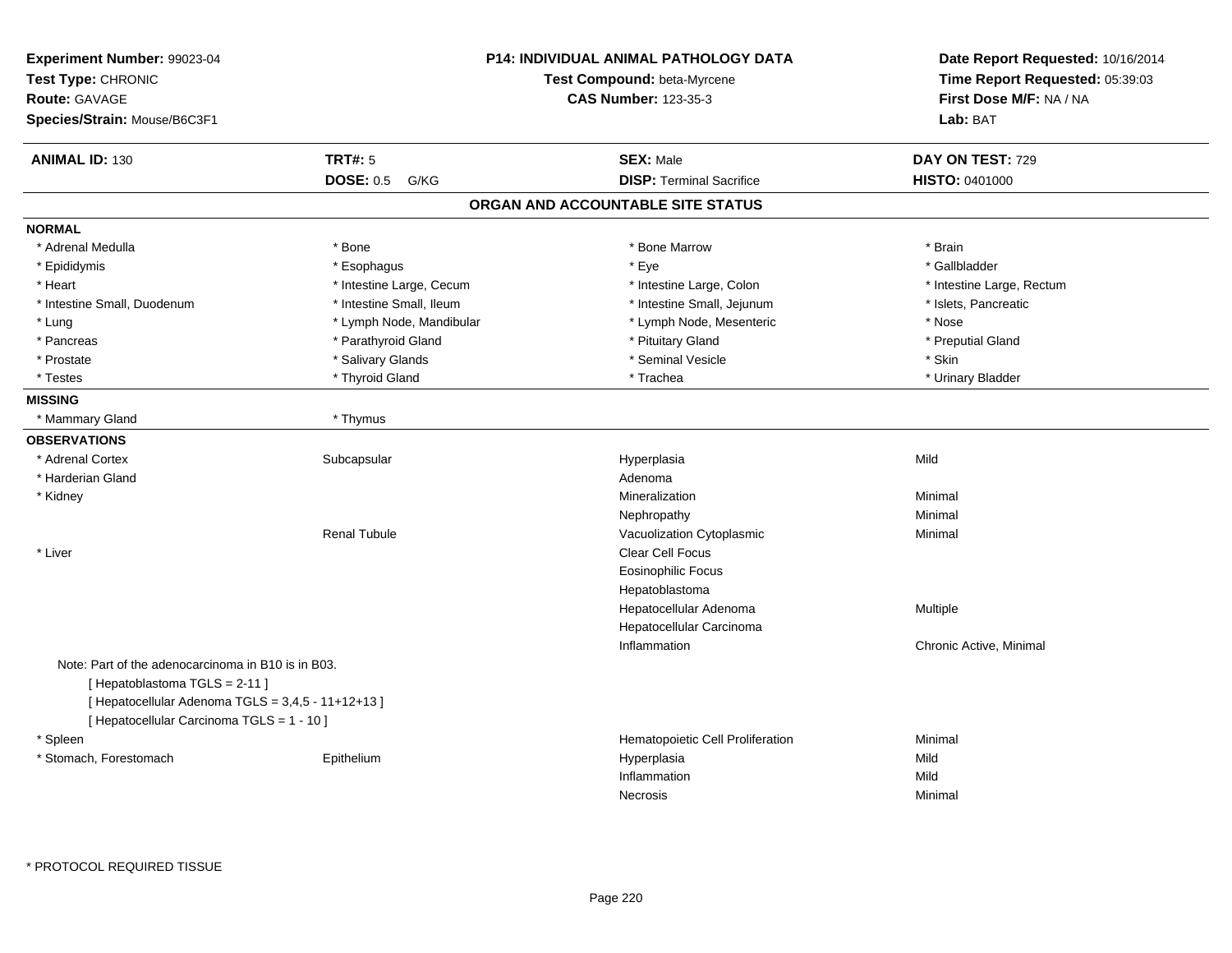| Experiment Number: 99023-04<br>Test Type: CHRONIC |                       | <b>P14: INDIVIDUAL ANIMAL PATHOLOGY DATA</b> | Date Report Requested: 10/16/2014<br>Time Report Requested: 05:39:03 |
|---------------------------------------------------|-----------------------|----------------------------------------------|----------------------------------------------------------------------|
|                                                   |                       | Test Compound: beta-Myrcene                  |                                                                      |
| <b>Route: GAVAGE</b>                              |                       | <b>CAS Number: 123-35-3</b>                  | First Dose M/F: NA / NA                                              |
| Species/Strain: Mouse/B6C3F1                      |                       |                                              | Lab: BAT                                                             |
| <b>ANIMAL ID: 130</b>                             | TRT#: 5               | <b>SEX: Male</b>                             | <b>DAY ON TEST: 729</b>                                              |
|                                                   | <b>DOSE: 0.5 G/KG</b> | <b>DISP:</b> Terminal Sacrifice              | <b>HISTO: 0401000</b>                                                |
|                                                   |                       | ORGAN AND ACCOUNTABLE SITE STATUS            |                                                                      |
| * Stomach, Glandular                              |                       | Metaplasia                                   | Squamous, Minimal                                                    |
| Tooth                                             |                       | Dysplasia                                    |                                                                      |
| PRIMARY CAUSE OF DEATH                            |                       |                                              |                                                                      |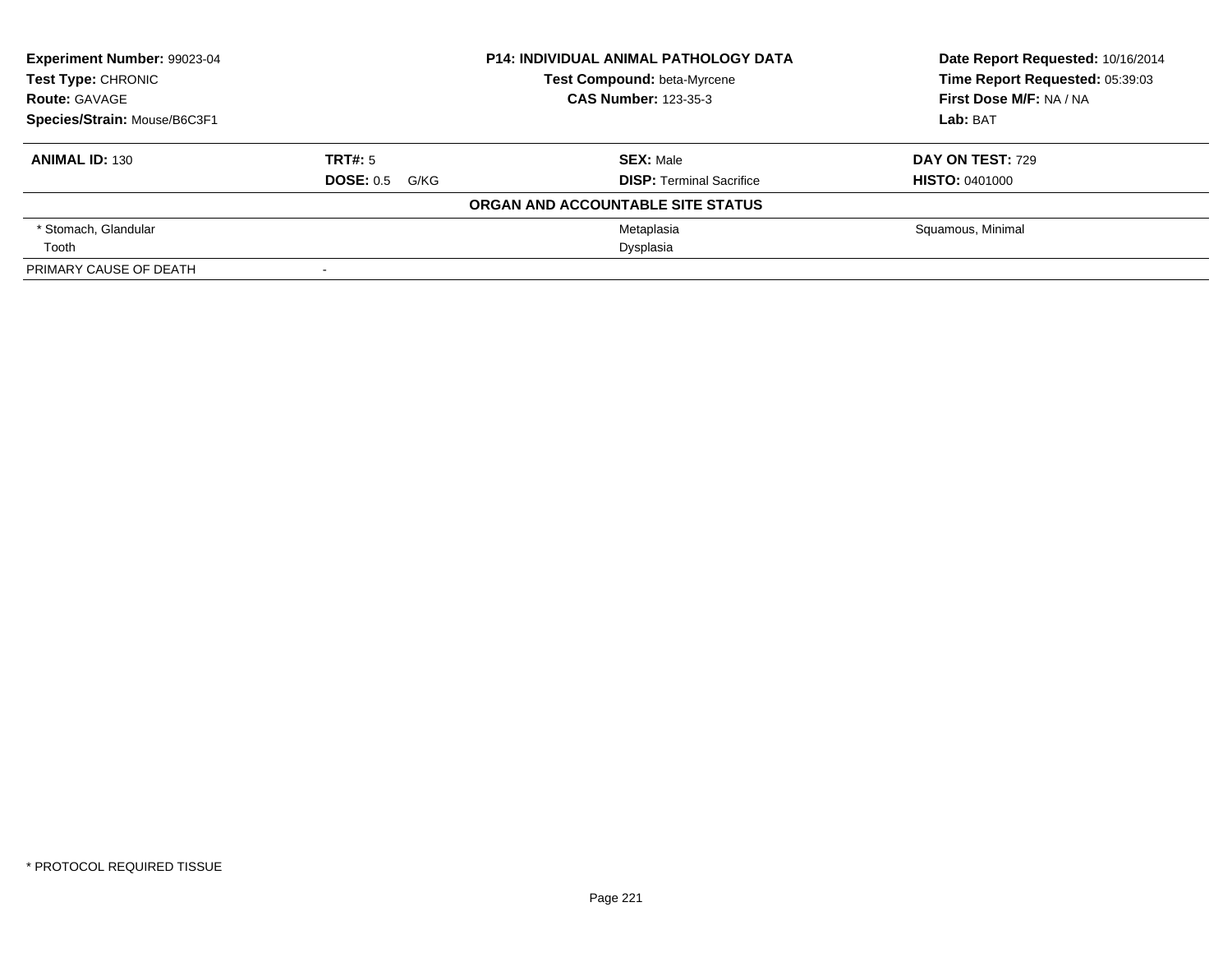| Experiment Number: 99023-04                          | <b>P14: INDIVIDUAL ANIMAL PATHOLOGY DATA</b>                   |                                   | Date Report Requested: 10/16/2014                          |
|------------------------------------------------------|----------------------------------------------------------------|-----------------------------------|------------------------------------------------------------|
| Test Type: CHRONIC                                   |                                                                | Test Compound: beta-Myrcene       | Time Report Requested: 05:39:03<br>First Dose M/F: NA / NA |
| Route: GAVAGE                                        |                                                                | <b>CAS Number: 123-35-3</b>       |                                                            |
| Species/Strain: Mouse/B6C3F1                         |                                                                |                                   | Lab: BAT                                                   |
| <b>ANIMAL ID: 131</b>                                | <b>TRT#: 5</b>                                                 | <b>SEX: Male</b>                  | DAY ON TEST: 691                                           |
|                                                      | <b>DOSE: 0.5 G/KG</b>                                          | <b>DISP: Natural Death</b>        | HISTO: 0401001                                             |
|                                                      |                                                                | ORGAN AND ACCOUNTABLE SITE STATUS |                                                            |
| <b>NORMAL</b>                                        |                                                                |                                   |                                                            |
| * Adrenal Cortex                                     | * Adrenal Medulla                                              | * Bone                            | * Brain                                                    |
| * Epididymis                                         | * Esophagus                                                    | * Eye                             | * Gallbladder                                              |
| * Harderian Gland                                    | * Heart                                                        | * Intestine Large, Cecum          | * Intestine Large, Colon                                   |
| * Intestine Large, Rectum                            | * Intestine Small, Jejunum                                     | * Lymph Node, Mandibular          | * Lymph Node, Mesenteric                                   |
| * Nose                                               | * Pancreas                                                     | * Parathyroid Gland               | * Pituitary Gland                                          |
| * Preputial Gland                                    | * Prostate                                                     | * Salivary Glands                 | * Seminal Vesicle                                          |
| * Skin                                               | * Stomach, Glandular                                           | * Testes                          | * Thyroid Gland                                            |
| * Trachea                                            | * Urinary Bladder                                              |                                   |                                                            |
| <b>MISSING</b>                                       |                                                                |                                   |                                                            |
| * Mammary Gland                                      |                                                                |                                   |                                                            |
| <b>AUTO PRECLUDES DIAG.</b>                          |                                                                |                                   |                                                            |
| * Intestine Small, Duodenum                          | * Intestine Small, Ileum                                       | * Spleen                          | * Stomach, Forestomach                                     |
| <b>OBSERVATIONS</b>                                  |                                                                |                                   |                                                            |
| * Bone Marrow                                        |                                                                | Atrophy                           | Mild                                                       |
| * Islets, Pancreatic                                 |                                                                | Hyperplasia                       | Minimal                                                    |
| * Kidney                                             |                                                                | Mineralization                    | Minimal                                                    |
| * Liver                                              |                                                                | Hepatocellular Carcinoma          | Multiple                                                   |
|                                                      |                                                                | Necrosis                          | Moderate                                                   |
| Note: Part of the carcinoma in B10 is also in B03.   |                                                                |                                   |                                                            |
|                                                      | [Hepatocellular Carcinoma TGLS = 1-10, 2-11, 3-12, 4-13, 5-14] |                                   |                                                            |
| * Lung                                               |                                                                | Hepatocellular Carcinoma          | Metastatic (Liver)                                         |
| [ Hepatocellular Carcinoma TGLS = 6,7,8 - 11+12+13 ] |                                                                |                                   |                                                            |
| * Thymus                                             |                                                                | Atrophy                           | Marked                                                     |
| PRIMARY CAUSE OF DEATH                               | - Liver Hepatocellular Carcinoma                               |                                   |                                                            |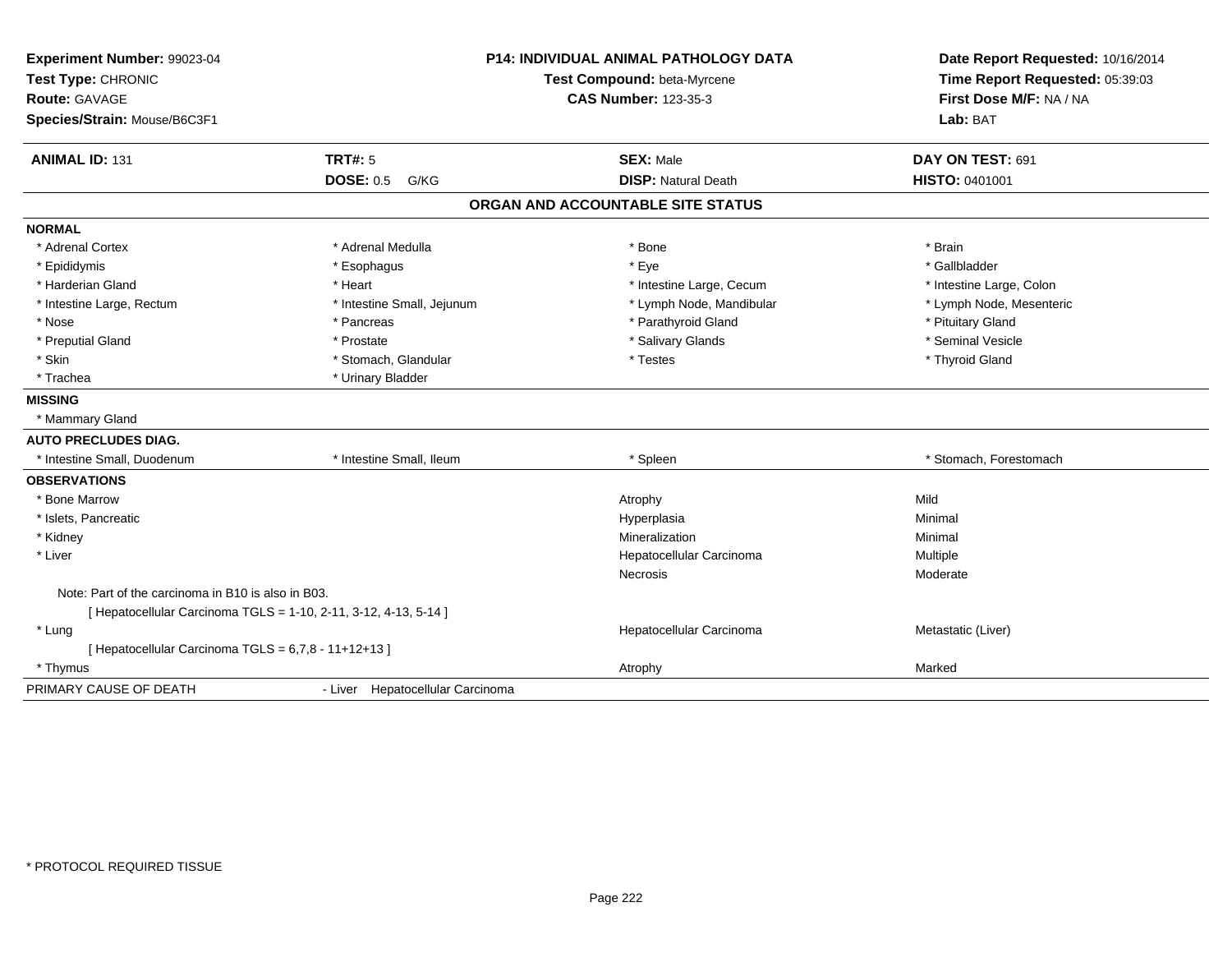| Experiment Number: 99023-04<br>Test Type: CHRONIC<br><b>Route: GAVAGE</b>                       |                                                                | <b>P14: INDIVIDUAL ANIMAL PATHOLOGY DATA</b><br>Test Compound: beta-Myrcene<br><b>CAS Number: 123-35-3</b> | Date Report Requested: 10/16/2014<br>Time Report Requested: 05:39:03<br>First Dose M/F: NA / NA |
|-------------------------------------------------------------------------------------------------|----------------------------------------------------------------|------------------------------------------------------------------------------------------------------------|-------------------------------------------------------------------------------------------------|
| Species/Strain: Mouse/B6C3F1                                                                    |                                                                |                                                                                                            | Lab: BAT                                                                                        |
| <b>ANIMAL ID: 132</b>                                                                           | <b>TRT#: 5</b>                                                 | <b>SEX: Male</b>                                                                                           | DAY ON TEST: 716                                                                                |
|                                                                                                 | <b>DOSE: 0.5</b><br>G/KG                                       | <b>DISP:</b> Moribund Sacrifice                                                                            | HISTO: 0401002                                                                                  |
|                                                                                                 |                                                                | ORGAN AND ACCOUNTABLE SITE STATUS                                                                          |                                                                                                 |
| <b>NORMAL</b>                                                                                   |                                                                |                                                                                                            |                                                                                                 |
| * Adrenal Medulla                                                                               | * Bone                                                         | * Brain                                                                                                    | * Epididymis                                                                                    |
| * Eye                                                                                           | * Gallbladder                                                  | * Harderian Gland                                                                                          | * Intestine Large, Cecum                                                                        |
| * Intestine Large, Colon                                                                        | * Intestine Large, Rectum                                      | * Intestine Small, Duodenum                                                                                | * Intestine Small, Ileum                                                                        |
| * Intestine Small, Jejunum                                                                      | * Islets, Pancreatic                                           | * Lymph Node, Mesenteric                                                                                   | * Nose                                                                                          |
| * Pancreas                                                                                      | * Parathyroid Gland                                            | * Pituitary Gland                                                                                          | * Preputial Gland                                                                               |
| * Prostate                                                                                      | * Salivary Glands                                              | * Seminal Vesicle                                                                                          | * Stomach, Forestomach                                                                          |
| * Stomach, Glandular                                                                            | * Testes                                                       | * Trachea                                                                                                  | * Urinary Bladder                                                                               |
| <b>MISSING</b>                                                                                  |                                                                |                                                                                                            |                                                                                                 |
| * Mammary Gland                                                                                 |                                                                |                                                                                                            |                                                                                                 |
| <b>OBSERVATIONS</b>                                                                             |                                                                |                                                                                                            |                                                                                                 |
| * Adrenal Cortex                                                                                | Subcapsular                                                    | Hyperplasia                                                                                                | Mild                                                                                            |
|                                                                                                 |                                                                | Hypertrophy                                                                                                | Minimal                                                                                         |
| * Bone Marrow                                                                                   | <b>Myeloid Cell</b>                                            | Hyperplasia                                                                                                | Moderate                                                                                        |
| * Esophagus                                                                                     |                                                                | Inflammation                                                                                               | Minimal                                                                                         |
| * Heart                                                                                         |                                                                | Cardiomyopathy                                                                                             | Minimal                                                                                         |
| * Kidney                                                                                        |                                                                | Nephropathy                                                                                                | Minimal                                                                                         |
| * Liver                                                                                         |                                                                | Amyloid Deposition                                                                                         | Moderate                                                                                        |
|                                                                                                 |                                                                | <b>Basophilic Focus</b>                                                                                    |                                                                                                 |
|                                                                                                 |                                                                | <b>Eosinophilic Focus</b>                                                                                  |                                                                                                 |
|                                                                                                 |                                                                | Hematopoietic Cell Proliferation                                                                           | Mild                                                                                            |
|                                                                                                 |                                                                | Hepatoblastoma                                                                                             |                                                                                                 |
|                                                                                                 |                                                                | Hepatocellular Adenoma                                                                                     | Multiple                                                                                        |
|                                                                                                 |                                                                | Hepatocellular Carcinoma                                                                                   |                                                                                                 |
|                                                                                                 | Oval Cell                                                      | Hyperplasia                                                                                                | Minimal                                                                                         |
| Note: Hepatoblastoma (TGL-7) arising in hepatocellular adenoma.<br>[Hepatoblastoma TGLS = 7-15] |                                                                |                                                                                                            |                                                                                                 |
| [ Hepatocellular Carcinoma TGLS = 4-12 ]                                                        | [ Hepatocellular Adenoma TGLS = 3,5,6,8 - 3+5+11+12+13+14+16 ] |                                                                                                            |                                                                                                 |
| * Lung                                                                                          |                                                                | Hematopoietic Cell Proliferation                                                                           | Mild                                                                                            |
|                                                                                                 | Alveolar Epith                                                 | Hyperplasia                                                                                                | Mild                                                                                            |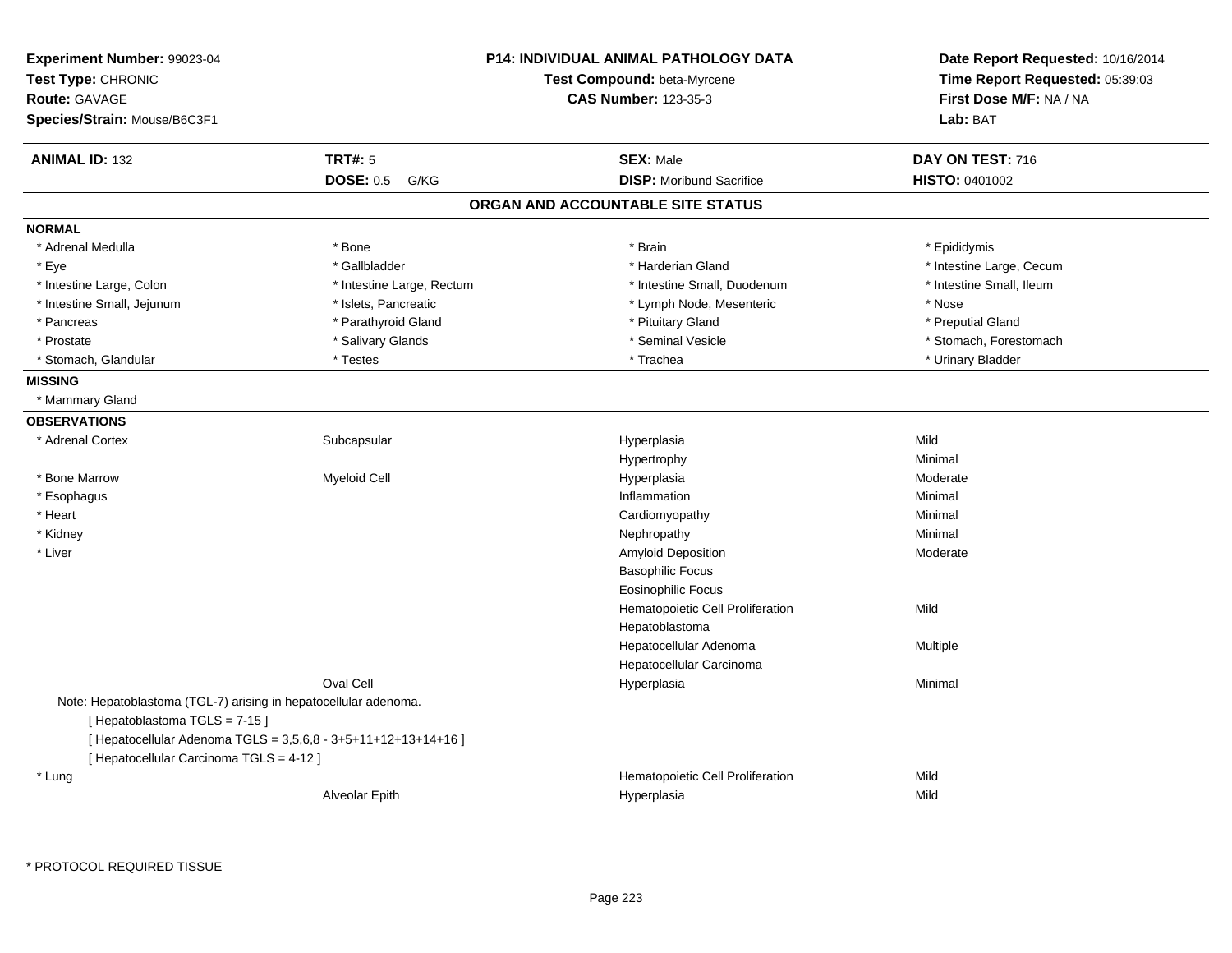| <b>Experiment Number: 99023-04</b><br><b>Test Type: CHRONIC</b><br><b>Route: GAVAGE</b> |                                | <b>P14: INDIVIDUAL ANIMAL PATHOLOGY DATA</b><br><b>Test Compound: beta-Myrcene</b><br><b>CAS Number: 123-35-3</b> | Date Report Requested: 10/16/2014<br>Time Report Requested: 05:39:03<br>First Dose M/F: NA / NA |
|-----------------------------------------------------------------------------------------|--------------------------------|-------------------------------------------------------------------------------------------------------------------|-------------------------------------------------------------------------------------------------|
| Species/Strain: Mouse/B6C3F1                                                            |                                |                                                                                                                   | Lab: BAT                                                                                        |
| <b>ANIMAL ID: 132</b>                                                                   | <b>TRT#: 5</b>                 | <b>SEX: Male</b>                                                                                                  | DAY ON TEST: 716                                                                                |
|                                                                                         | <b>DOSE: 0.5</b><br>G/KG       | <b>DISP:</b> Moribund Sacrifice                                                                                   | <b>HISTO: 0401002</b>                                                                           |
|                                                                                         |                                | ORGAN AND ACCOUNTABLE SITE STATUS                                                                                 |                                                                                                 |
| * Lymph Node, Mandibular                                                                |                                | Atrophy                                                                                                           | Mild                                                                                            |
| * Skin                                                                                  |                                | Inflammation                                                                                                      | Moderate                                                                                        |
|                                                                                         |                                | Ulcer                                                                                                             | Marked                                                                                          |
| [ Ulcer TGLS = $1-10$ ]                                                                 |                                |                                                                                                                   |                                                                                                 |
| * Spleen                                                                                |                                | <b>Amyloid Deposition</b>                                                                                         | Minimal                                                                                         |
|                                                                                         | Lymph Follic                   | Atrophy                                                                                                           | Marked                                                                                          |
|                                                                                         |                                | Hematopoietic Cell Proliferation                                                                                  | Marked                                                                                          |
| [ Hematopoietic Cell Proliferation TGLS = 2-4 ]                                         |                                |                                                                                                                   |                                                                                                 |
| * Thymus                                                                                |                                | Atrophy                                                                                                           | Marked                                                                                          |
| * Thyroid Gland                                                                         | C Cell                         | Hyperplasia                                                                                                       | Minimal                                                                                         |
| Tooth                                                                                   |                                | Dysplasia                                                                                                         |                                                                                                 |
| PRIMARY CAUSE OF DEATH                                                                  | - Liver Hepatocellular Adenoma |                                                                                                                   |                                                                                                 |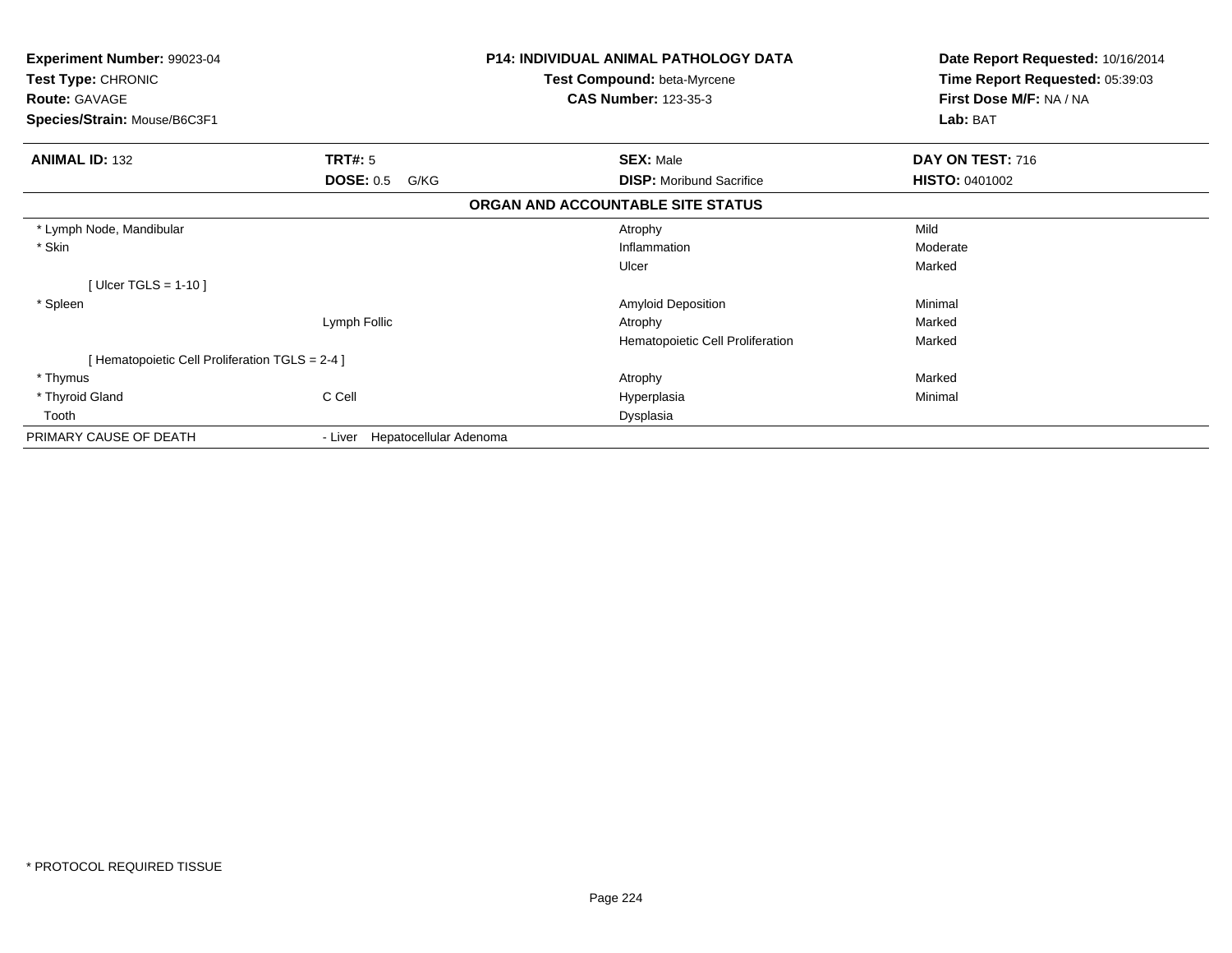| Experiment Number: 99023-04                        |                             | <b>P14: INDIVIDUAL ANIMAL PATHOLOGY DATA</b> | Date Report Requested: 10/16/2014 |
|----------------------------------------------------|-----------------------------|----------------------------------------------|-----------------------------------|
| Test Type: CHRONIC                                 |                             | Test Compound: beta-Myrcene                  | Time Report Requested: 05:39:03   |
| <b>Route: GAVAGE</b>                               |                             | <b>CAS Number: 123-35-3</b>                  | First Dose M/F: NA / NA           |
| Species/Strain: Mouse/B6C3F1                       |                             |                                              | Lab: BAT                          |
| <b>ANIMAL ID: 133</b>                              | <b>TRT#: 5</b>              | <b>SEX: Male</b>                             | DAY ON TEST: 729                  |
|                                                    | <b>DOSE: 0.5</b><br>G/KG    | <b>DISP: Terminal Sacrifice</b>              | HISTO: 0401003                    |
|                                                    |                             | ORGAN AND ACCOUNTABLE SITE STATUS            |                                   |
| <b>NORMAL</b>                                      |                             |                                              |                                   |
| * Adrenal Medulla                                  | * Bone                      | * Bone Marrow                                | * Brain                           |
| * Epididymis                                       | * Esophagus                 | * Eye                                        | * Gallbladder                     |
| * Harderian Gland                                  | * Heart                     | * Intestine Large, Cecum                     | * Intestine Large, Colon          |
| * Intestine Large, Rectum                          | * Intestine Small, Duodenum | * Intestine Small, Ileum                     | * Intestine Small, Jejunum        |
| * Islets, Pancreatic                               | * Lung                      | * Lymph Node, Mandibular                     | * Nose                            |
| * Pancreas                                         | * Parathyroid Gland         | * Pituitary Gland                            | * Prostate                        |
| * Salivary Glands                                  | * Seminal Vesicle           | * Skin                                       | * Stomach, Glandular              |
| * Testes                                           | * Thyroid Gland             | * Trachea                                    | * Urinary Bladder                 |
| <b>MISSING</b>                                     |                             |                                              |                                   |
| * Mammary Gland                                    |                             |                                              |                                   |
| <b>OBSERVATIONS</b>                                |                             |                                              |                                   |
| * Adrenal Cortex                                   | Subcapsular                 | Hyperplasia                                  | Mild                              |
| * Kidney                                           |                             | Mineralization                               | Minimal                           |
|                                                    |                             | Nephropathy                                  | Minimal                           |
| * Liver                                            |                             | Hepatoblastoma                               |                                   |
|                                                    |                             | Hepatocellular Adenoma                       | Multiple                          |
|                                                    |                             | Hepatocellular Carcinoma                     |                                   |
|                                                    |                             | Inflammation                                 | Chronic Active, Minimal           |
|                                                    |                             | Necrosis                                     | Mild                              |
| Note: Part of the carcinoma in B13 is also in B03. |                             |                                              |                                   |
| [Hepatoblastoma TGLS = 1-10]                       |                             |                                              |                                   |
| [ Hepatocellular Adenoma TGLS = 2-11, 3-12 ]       |                             |                                              |                                   |
| [ Hepatocellular Carcinoma TGLS = 4-13 ]           |                             |                                              |                                   |
| * Lymph Node, Mesenteric                           |                             | Atrophy                                      | Mild                              |
| * Preputial Gland                                  |                             | Inflammation                                 | Marked                            |
| * Spleen                                           |                             | Hematopoietic Cell Proliferation             | Moderate                          |
| * Stomach, Forestomach                             | Epithelium                  | Hyperplasia                                  | Mild                              |
|                                                    |                             | Inflammation                                 | Mild                              |
| * Thymus                                           |                             | Atrophy                                      | Moderate                          |
| Tooth                                              |                             | Dysplasia                                    |                                   |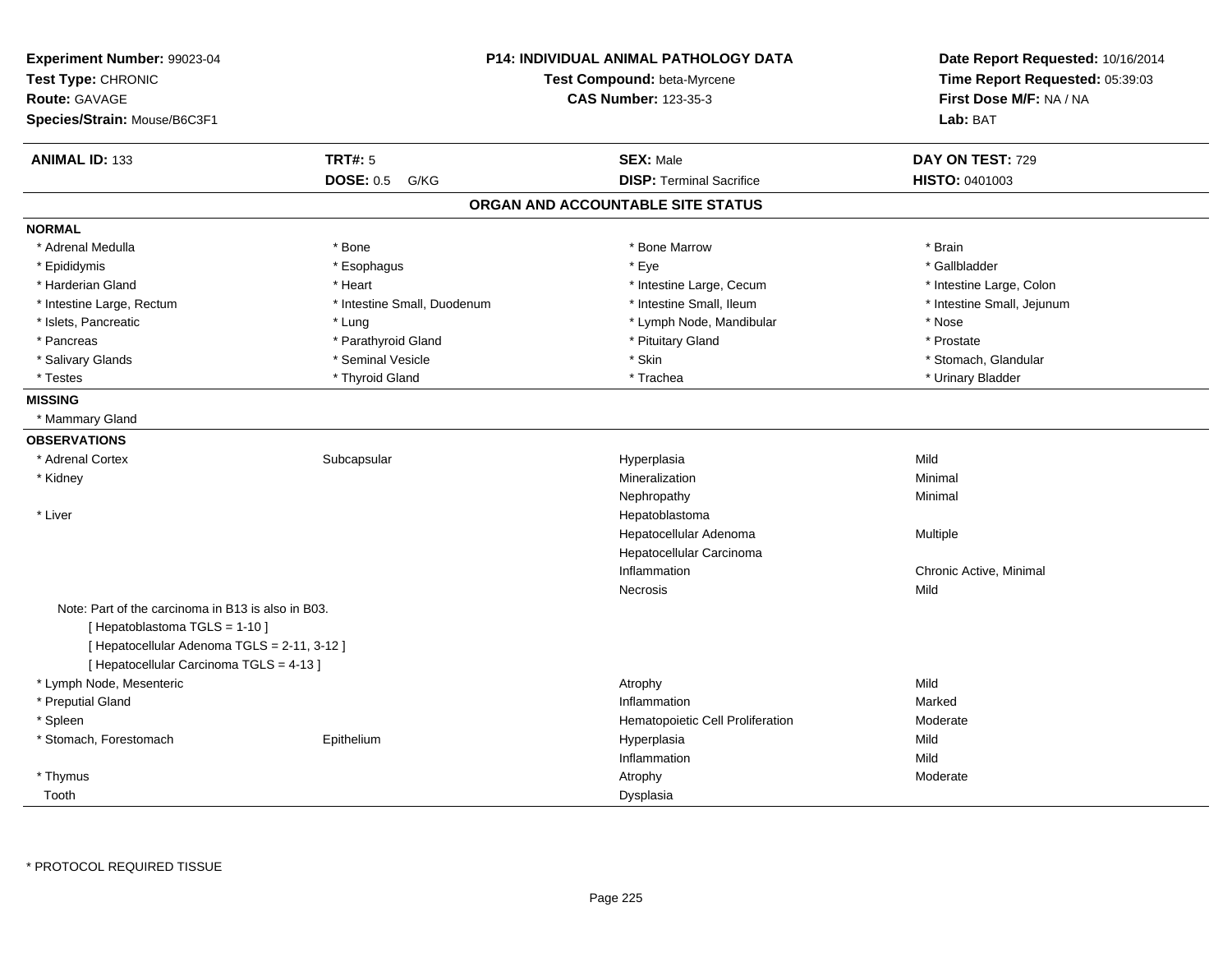| Experiment Number: 99023-04<br><b>P14: INDIVIDUAL ANIMAL PATHOLOGY DATA</b><br><b>Test Compound: beta-Myrcene</b><br><b>Test Type: CHRONIC</b><br><b>Route: GAVAGE</b><br><b>CAS Number: 123-35-3</b> |                          |                                   | Date Report Requested: 10/16/2014 |
|-------------------------------------------------------------------------------------------------------------------------------------------------------------------------------------------------------|--------------------------|-----------------------------------|-----------------------------------|
|                                                                                                                                                                                                       |                          |                                   | Time Report Requested: 05:39:03   |
|                                                                                                                                                                                                       |                          |                                   | First Dose M/F: NA / NA           |
| Species/Strain: Mouse/B6C3F1                                                                                                                                                                          |                          |                                   | Lab: BAT                          |
| <b>ANIMAL ID: 133</b>                                                                                                                                                                                 | TRT#: 5                  | <b>SEX: Male</b>                  | <b>DAY ON TEST: 729</b>           |
|                                                                                                                                                                                                       | <b>DOSE: 0.5</b><br>G/KG | <b>DISP: Terminal Sacrifice</b>   | <b>HISTO: 0401003</b>             |
|                                                                                                                                                                                                       |                          | ORGAN AND ACCOUNTABLE SITE STATUS |                                   |
| PRIMARY CAUSE OF DEATH                                                                                                                                                                                |                          |                                   |                                   |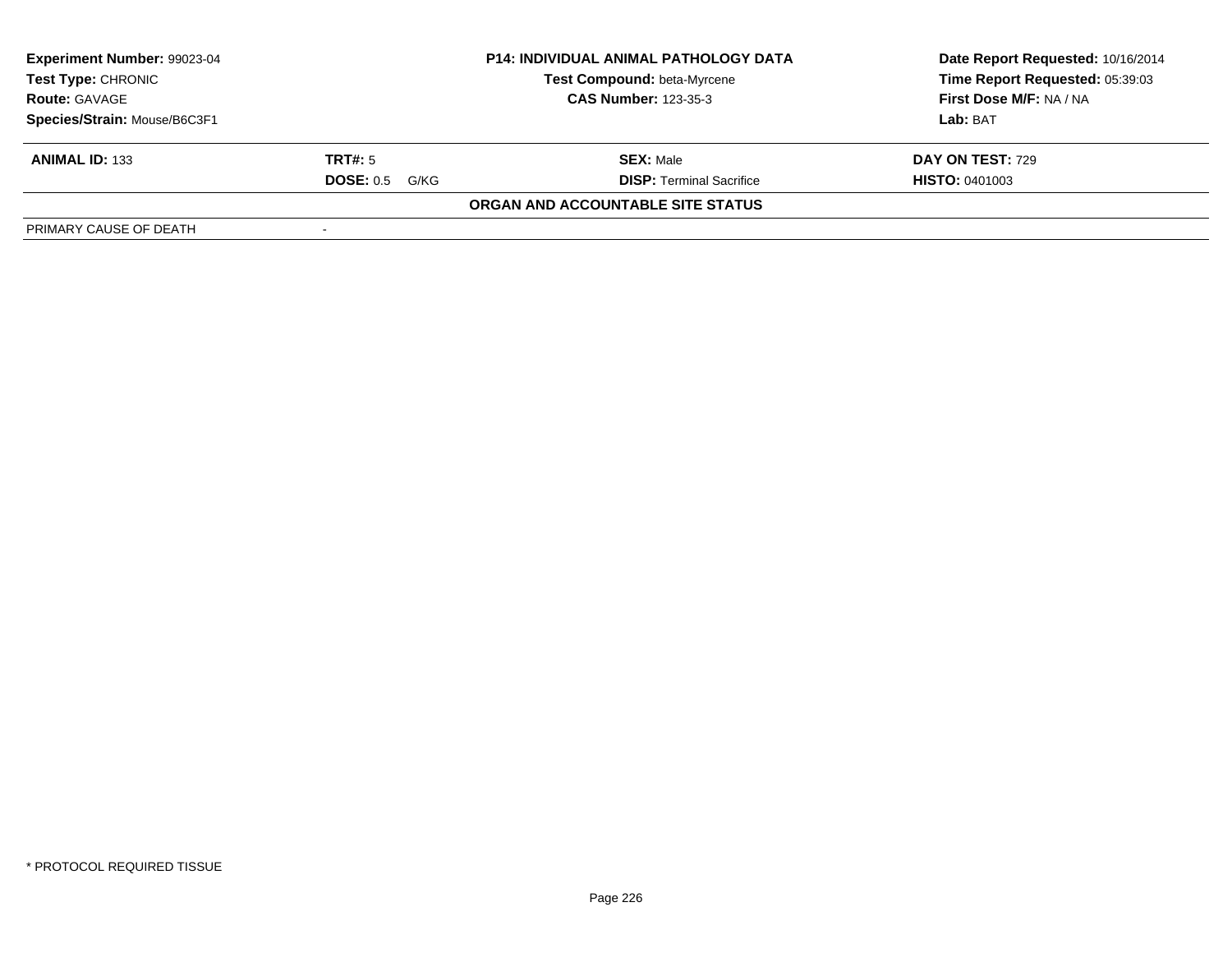| Experiment Number: 99023-04<br>Test Type: CHRONIC<br><b>Route: GAVAGE</b><br>Species/Strain: Mouse/B6C3F1 |                             | P14: INDIVIDUAL ANIMAL PATHOLOGY DATA<br>Test Compound: beta-Myrcene<br><b>CAS Number: 123-35-3</b> | Date Report Requested: 10/16/2014<br>Time Report Requested: 05:39:03<br>First Dose M/F: NA / NA<br>Lab: BAT |
|-----------------------------------------------------------------------------------------------------------|-----------------------------|-----------------------------------------------------------------------------------------------------|-------------------------------------------------------------------------------------------------------------|
| <b>ANIMAL ID: 134</b>                                                                                     | <b>TRT#: 5</b>              | <b>SEX: Male</b>                                                                                    | DAY ON TEST: 730                                                                                            |
|                                                                                                           | <b>DOSE: 0.5 G/KG</b>       | <b>DISP: Terminal Sacrifice</b>                                                                     | <b>HISTO: 0401004</b>                                                                                       |
|                                                                                                           |                             | ORGAN AND ACCOUNTABLE SITE STATUS                                                                   |                                                                                                             |
| <b>NORMAL</b>                                                                                             |                             |                                                                                                     |                                                                                                             |
| * Adrenal Medulla                                                                                         | * Bone                      | * Bone Marrow                                                                                       | * Brain                                                                                                     |
| * Epididymis                                                                                              | * Esophagus                 | * Eye                                                                                               | * Gallbladder                                                                                               |
| * Harderian Gland                                                                                         | * Heart                     | * Intestine Large, Cecum                                                                            | * Intestine Large, Colon                                                                                    |
| * Intestine Large, Rectum                                                                                 | * Intestine Small, Duodenum | * Intestine Small, Ileum                                                                            | * Intestine Small, Jejunum                                                                                  |
| * Lung                                                                                                    | * Lymph Node, Mandibular    | * Lymph Node, Mesenteric                                                                            | * Nose                                                                                                      |
| * Pancreas                                                                                                | * Parathyroid Gland         | * Pituitary Gland                                                                                   | * Preputial Gland                                                                                           |
| * Prostate                                                                                                | * Salivary Glands           | * Seminal Vesicle                                                                                   | * Skin                                                                                                      |
| * Testes                                                                                                  | * Thyroid Gland             | * Trachea                                                                                           | * Urinary Bladder                                                                                           |
| <b>MISSING</b>                                                                                            |                             |                                                                                                     |                                                                                                             |
| * Mammary Gland                                                                                           |                             |                                                                                                     |                                                                                                             |
| <b>OBSERVATIONS</b>                                                                                       |                             |                                                                                                     |                                                                                                             |
| * Adrenal Cortex                                                                                          | Subcapsular                 | Hyperplasia                                                                                         | Minimal                                                                                                     |
| * Islets, Pancreatic                                                                                      |                             | Hyperplasia                                                                                         | Minimal                                                                                                     |
| * Kidney                                                                                                  |                             | Mineralization                                                                                      | Minimal                                                                                                     |
|                                                                                                           |                             | Nephropathy                                                                                         | Minimal                                                                                                     |
|                                                                                                           | <b>Renal Tubule</b>         | Vacuolization Cytoplasmic                                                                           | Minimal                                                                                                     |
| * Liver                                                                                                   |                             | <b>Clear Cell Focus</b>                                                                             |                                                                                                             |
|                                                                                                           |                             | Fatty Change                                                                                        | Mild                                                                                                        |
|                                                                                                           |                             | Hepatocellular Adenoma                                                                              | Multiple                                                                                                    |
|                                                                                                           |                             | Inflammation                                                                                        | Chronic Active, Minimal                                                                                     |
|                                                                                                           |                             | Mixed Cell Focus                                                                                    |                                                                                                             |
| Note: Part of the adenoma in B10 is also in B03.<br>[ Hepatocellular Adenoma TGLS = 1,2 - 5+10 ]          |                             |                                                                                                     |                                                                                                             |
| * Spleen                                                                                                  |                             | Hemangiosarcoma                                                                                     |                                                                                                             |
|                                                                                                           |                             | Hematopoietic Cell Proliferation                                                                    | Minimal                                                                                                     |
| * Stomach, Forestomach                                                                                    | Epithelium                  | Hyperplasia                                                                                         | Mild                                                                                                        |
|                                                                                                           |                             | Inflammation                                                                                        | Minimal                                                                                                     |
| * Stomach, Glandular                                                                                      |                             | Hyperplasia                                                                                         | Mild                                                                                                        |
|                                                                                                           |                             | Inflammation                                                                                        | Mild                                                                                                        |
| * Thymus                                                                                                  |                             | Atrophy                                                                                             | Moderate                                                                                                    |
|                                                                                                           |                             |                                                                                                     |                                                                                                             |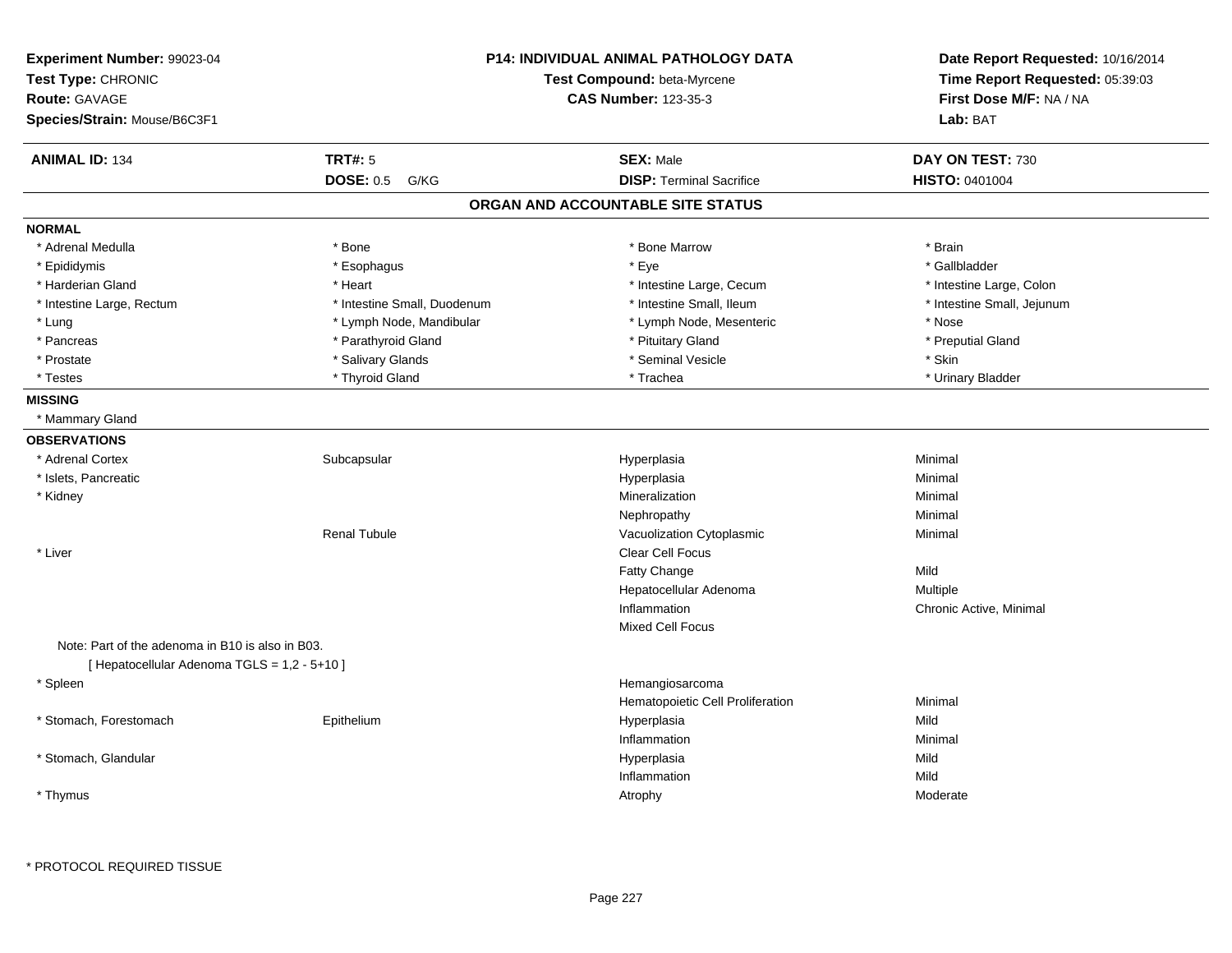| <b>Experiment Number: 99023-04</b><br><b>P14: INDIVIDUAL ANIMAL PATHOLOGY DATA</b><br><b>Test Type: CHRONIC</b><br><b>Test Compound: beta-Myrcene</b><br><b>CAS Number: 123-35-3</b><br><b>Route: GAVAGE</b><br>Species/Strain: Mouse/B6C3F1 |                       |                                   | Date Report Requested: 10/16/2014 |
|----------------------------------------------------------------------------------------------------------------------------------------------------------------------------------------------------------------------------------------------|-----------------------|-----------------------------------|-----------------------------------|
|                                                                                                                                                                                                                                              |                       |                                   | Time Report Requested: 05:39:03   |
|                                                                                                                                                                                                                                              |                       |                                   | First Dose M/F: NA / NA           |
|                                                                                                                                                                                                                                              |                       |                                   | Lab: BAT                          |
| <b>ANIMAL ID: 134</b>                                                                                                                                                                                                                        | TRT#: 5               | <b>SEX: Male</b>                  | DAY ON TEST: 730                  |
|                                                                                                                                                                                                                                              | <b>DOSE: 0.5 G/KG</b> | <b>DISP: Terminal Sacrifice</b>   | <b>HISTO: 0401004</b>             |
|                                                                                                                                                                                                                                              |                       | ORGAN AND ACCOUNTABLE SITE STATUS |                                   |
| Tooth                                                                                                                                                                                                                                        |                       | Dysplasia                         |                                   |
| PRIMARY CAUSE OF DEATH                                                                                                                                                                                                                       |                       |                                   |                                   |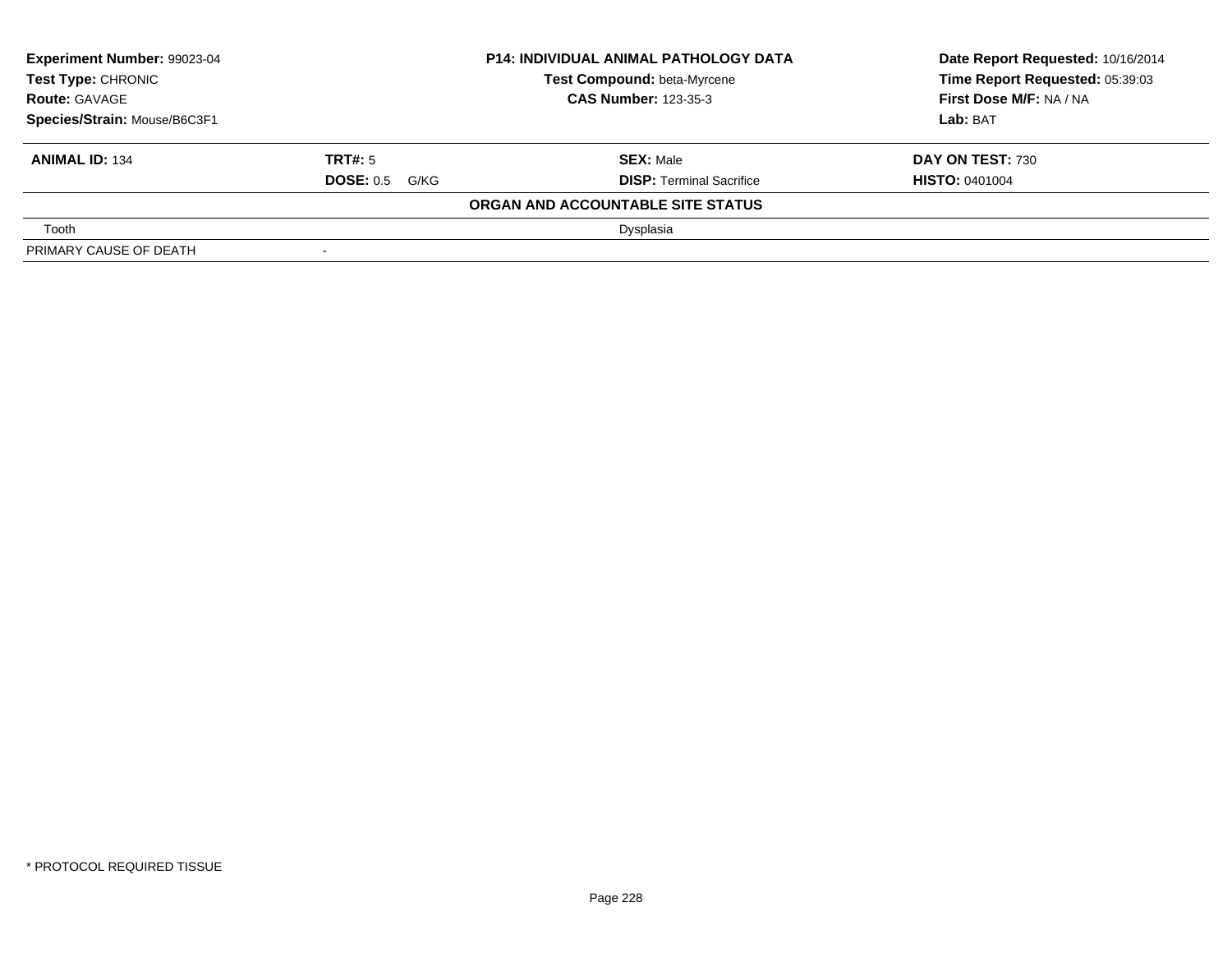| Experiment Number: 99023-04<br>Test Type: CHRONIC<br><b>Route: GAVAGE</b><br>Species/Strain: Mouse/B6C3F1      | <b>P14: INDIVIDUAL ANIMAL PATHOLOGY DATA</b><br>Test Compound: beta-Myrcene<br><b>CAS Number: 123-35-3</b> | Date Report Requested: 10/16/2014<br>Time Report Requested: 05:39:03<br>First Dose M/F: NA / NA<br>Lab: BAT |
|----------------------------------------------------------------------------------------------------------------|------------------------------------------------------------------------------------------------------------|-------------------------------------------------------------------------------------------------------------|
|                                                                                                                |                                                                                                            |                                                                                                             |
| <b>TRT#: 5</b><br><b>ANIMAL ID: 135</b>                                                                        | <b>SEX: Male</b>                                                                                           | DAY ON TEST: 679                                                                                            |
| <b>DOSE: 0.5</b><br>G/KG                                                                                       | <b>DISP: Natural Death</b>                                                                                 | HISTO: 0401005                                                                                              |
|                                                                                                                | ORGAN AND ACCOUNTABLE SITE STATUS                                                                          |                                                                                                             |
| <b>NORMAL</b>                                                                                                  |                                                                                                            |                                                                                                             |
| * Adrenal Medulla<br>* Bone                                                                                    | * Bone Marrow                                                                                              | * Brain                                                                                                     |
| * Epididymis<br>* Esophagus                                                                                    | * Eye                                                                                                      | * Harderian Gland                                                                                           |
| * Heart<br>* Intestine Large, Cecum                                                                            | * Intestine Large, Colon                                                                                   | * Intestine Large, Rectum                                                                                   |
| * Intestine Small, Duodenum<br>* Intestine Small, Ileum                                                        | * Intestine Small, Jejunum                                                                                 | * Lung                                                                                                      |
| * Lymph Node, Mandibular<br>* Mammary Gland                                                                    | * Pancreas                                                                                                 | * Parathyroid Gland                                                                                         |
| * Pituitary Gland<br>* Preputial Gland                                                                         | * Prostate                                                                                                 | * Salivary Glands                                                                                           |
| * Skin<br>* Seminal Vesicle                                                                                    | * Spleen                                                                                                   | * Stomach, Forestomach                                                                                      |
| * Stomach, Glandular<br>* Testes                                                                               | * Thyroid Gland                                                                                            | * Trachea                                                                                                   |
| * Urinary Bladder                                                                                              |                                                                                                            |                                                                                                             |
| <b>MISSING</b>                                                                                                 |                                                                                                            |                                                                                                             |
| * Gallbladder                                                                                                  |                                                                                                            |                                                                                                             |
| <b>OBSERVATIONS</b>                                                                                            |                                                                                                            |                                                                                                             |
| * Adrenal Cortex<br>Subcapsular                                                                                | Hyperplasia                                                                                                | Minimal                                                                                                     |
| * Gallbladder                                                                                                  |                                                                                                            |                                                                                                             |
| Note: Gallbladder may have been infiltrated by hepatocellular carcinoma (TGL-1); no remnants are recognizable. |                                                                                                            |                                                                                                             |
| * Islets, Pancreatic                                                                                           | Hyperplasia                                                                                                | Minimal                                                                                                     |
| * Kidney                                                                                                       | Infarct                                                                                                    | Minimal                                                                                                     |
| <b>Renal Tubule</b>                                                                                            | <b>Necrosis</b>                                                                                            | Minimal                                                                                                     |
| [ Necrosis TGLS = $3-4$ ]                                                                                      |                                                                                                            |                                                                                                             |
| * Liver                                                                                                        | <b>Basophilic Focus</b>                                                                                    |                                                                                                             |
|                                                                                                                | <b>Eosinophilic Focus</b>                                                                                  |                                                                                                             |
|                                                                                                                | Hepatocellular Adenoma                                                                                     | Multiple                                                                                                    |
|                                                                                                                | Hepatocellular Carcinoma                                                                                   | Multiple                                                                                                    |
| [ Hepatocellular Adenoma TGLS = 4,5 - 10+11 ]                                                                  |                                                                                                            |                                                                                                             |
| [ Hepatocellular Carcinoma TGLS = 1,2 - 4+10 ]                                                                 |                                                                                                            |                                                                                                             |
| * Lymph Node, Mesenteric                                                                                       | Atrophy                                                                                                    | Minimal                                                                                                     |
| * Nose<br>Olfactory Epi                                                                                        | Degeneration                                                                                               | Minimal                                                                                                     |
| * Thymus                                                                                                       | Atrophy                                                                                                    | Marked                                                                                                      |
| PRIMARY CAUSE OF DEATH<br>- Liver Hepatocellular Carcinoma                                                     |                                                                                                            |                                                                                                             |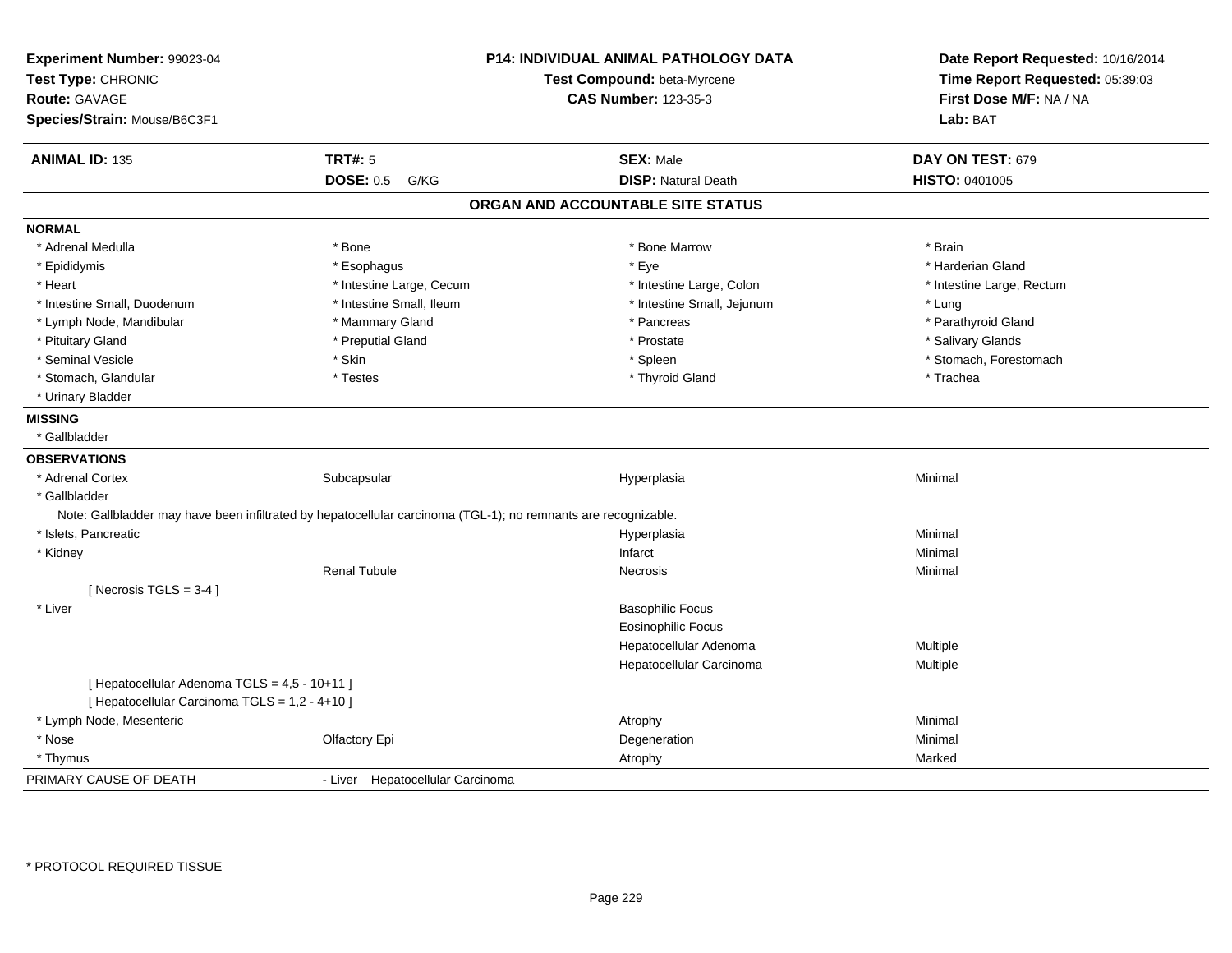| Experiment Number: 99023-04<br>Test Type: CHRONIC<br><b>Route: GAVAGE</b><br>Species/Strain: Mouse/B6C3F1 |                             | <b>P14: INDIVIDUAL ANIMAL PATHOLOGY DATA</b><br>Test Compound: beta-Myrcene<br><b>CAS Number: 123-35-3</b> |                            |
|-----------------------------------------------------------------------------------------------------------|-----------------------------|------------------------------------------------------------------------------------------------------------|----------------------------|
| <b>ANIMAL ID: 136</b>                                                                                     | <b>TRT#: 5</b>              | <b>SEX: Male</b>                                                                                           | DAY ON TEST: 728           |
|                                                                                                           | <b>DOSE: 0.5 G/KG</b>       | <b>DISP: Terminal Sacrifice</b>                                                                            | <b>HISTO: 0401006</b>      |
|                                                                                                           |                             | ORGAN AND ACCOUNTABLE SITE STATUS                                                                          |                            |
| <b>NORMAL</b>                                                                                             |                             |                                                                                                            |                            |
| * Adrenal Medulla                                                                                         | * Bone                      | * Bone Marrow                                                                                              | * Brain                    |
| * Epididymis                                                                                              | * Esophagus                 | * Eye                                                                                                      | * Gallbladder              |
| * Harderian Gland                                                                                         | * Heart                     | * Intestine Large, Cecum                                                                                   | * Intestine Large, Colon   |
| * Intestine Large, Rectum                                                                                 | * Intestine Small, Duodenum | * Intestine Small, Ileum                                                                                   | * Intestine Small, Jejunum |
| * Lung                                                                                                    | * Lymph Node, Mandibular    | * Lymph Node, Mesenteric                                                                                   | * Nose                     |
| * Pancreas                                                                                                | * Parathyroid Gland         | * Pituitary Gland                                                                                          | * Preputial Gland          |
| * Salivary Glands                                                                                         | * Seminal Vesicle           | * Skin                                                                                                     | * Stomach, Glandular       |
| * Testes                                                                                                  | * Thyroid Gland             | * Trachea                                                                                                  | * Urinary Bladder          |
| <b>MISSING</b>                                                                                            |                             |                                                                                                            |                            |
| * Mammary Gland                                                                                           |                             |                                                                                                            |                            |
| <b>OBSERVATIONS</b>                                                                                       |                             |                                                                                                            |                            |
| * Adrenal Cortex                                                                                          | Subcapsular                 | Hyperplasia                                                                                                | Mild                       |
| * Islets, Pancreatic                                                                                      |                             | Hyperplasia                                                                                                | Minimal                    |
| * Kidney                                                                                                  | <b>Renal Tubule</b>         | Hyperplasia                                                                                                | Minimal                    |
|                                                                                                           |                             | Nephropathy                                                                                                | Minimal                    |
|                                                                                                           | <b>Renal Tubule</b>         | Vacuolization Cytoplasmic                                                                                  | Minimal                    |
| * Liver                                                                                                   |                             | <b>Clear Cell Focus</b>                                                                                    |                            |
|                                                                                                           |                             | Fatty Change                                                                                               | Minimal                    |
|                                                                                                           |                             | Hepatocellular Adenoma                                                                                     | Multiple                   |
|                                                                                                           |                             | Hepatocellular Carcinoma                                                                                   |                            |
|                                                                                                           |                             | Inflammation                                                                                               | Chronic Active, Minimal    |
| [ Hepatocellular Adenoma TGLS = 2,3,4 - 11+12+13 ]<br>[ Hepatocellular Carcinoma TGLS = 1-10 ]            |                             |                                                                                                            |                            |
| * Prostate                                                                                                |                             | Inflammation                                                                                               | Minimal                    |
| * Spleen                                                                                                  |                             | Hematopoietic Cell Proliferation                                                                           | Mild                       |
| * Stomach, Forestomach                                                                                    | Epithelium                  | Hyperplasia                                                                                                | Minimal                    |
| * Thymus                                                                                                  |                             | Atrophy                                                                                                    | Minimal                    |
| PRIMARY CAUSE OF DEATH                                                                                    |                             |                                                                                                            |                            |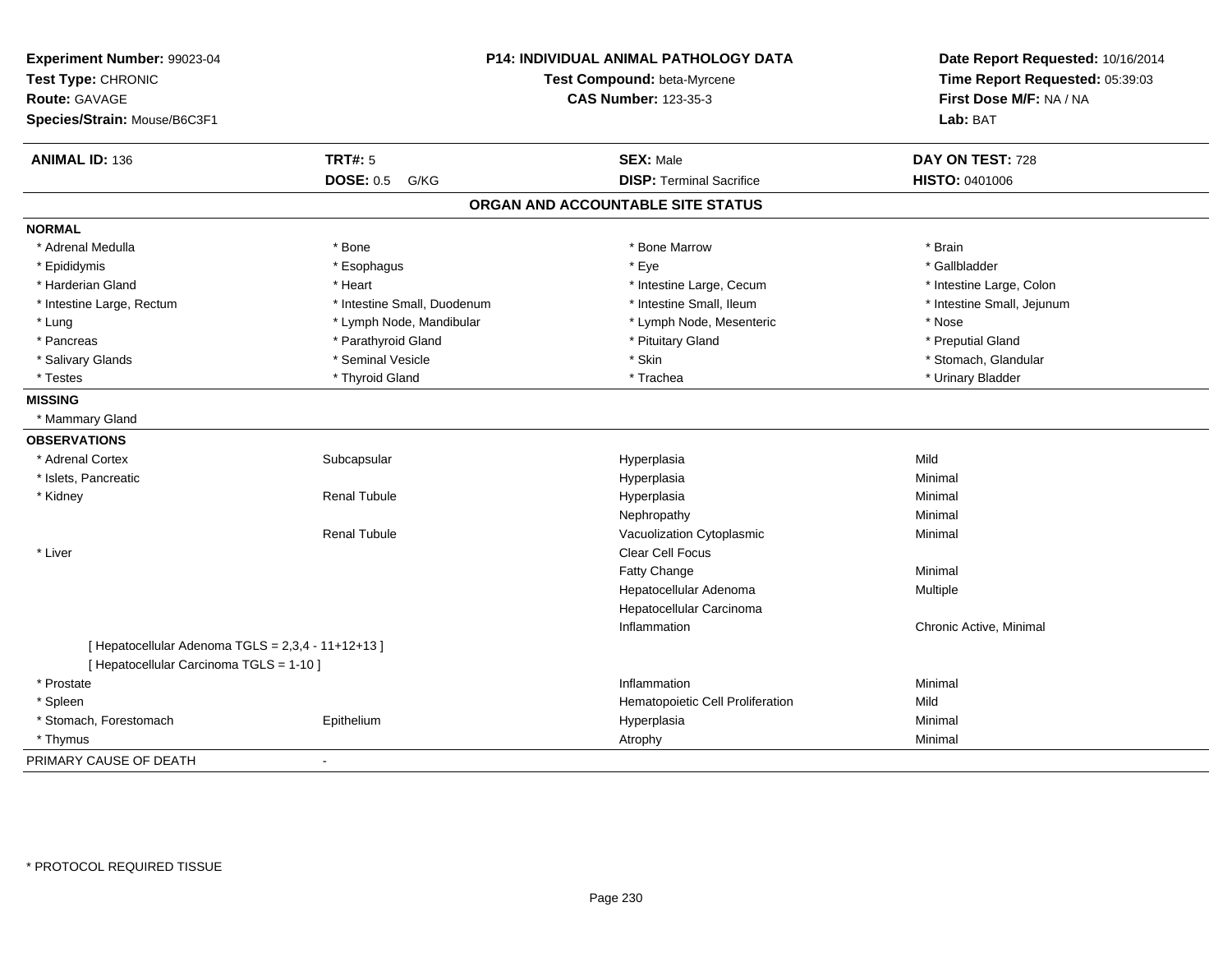| Experiment Number: 99023-04<br>Test Type: CHRONIC<br><b>Route: GAVAGE</b><br>Species/Strain: Mouse/B6C3F1 |                             | <b>P14: INDIVIDUAL ANIMAL PATHOLOGY DATA</b><br>Test Compound: beta-Myrcene<br><b>CAS Number: 123-35-3</b> | Date Report Requested: 10/16/2014<br>Time Report Requested: 05:39:03<br>First Dose M/F: NA / NA<br>Lab: BAT |
|-----------------------------------------------------------------------------------------------------------|-----------------------------|------------------------------------------------------------------------------------------------------------|-------------------------------------------------------------------------------------------------------------|
| <b>ANIMAL ID: 137</b>                                                                                     | <b>TRT#: 5</b>              | <b>SEX: Male</b>                                                                                           | DAY ON TEST: 728                                                                                            |
|                                                                                                           | <b>DOSE: 0.5 G/KG</b>       | <b>DISP: Terminal Sacrifice</b>                                                                            | HISTO: 0401007                                                                                              |
|                                                                                                           |                             | ORGAN AND ACCOUNTABLE SITE STATUS                                                                          |                                                                                                             |
| <b>NORMAL</b>                                                                                             |                             |                                                                                                            |                                                                                                             |
| * Adrenal Medulla                                                                                         | * Bone                      | * Bone Marrow                                                                                              | * Brain                                                                                                     |
| * Epididymis                                                                                              | * Esophagus                 | * Eye                                                                                                      | * Gallbladder                                                                                               |
| * Harderian Gland                                                                                         | * Heart                     | * Intestine Large, Cecum                                                                                   | * Intestine Large, Colon                                                                                    |
| * Intestine Large, Rectum                                                                                 | * Intestine Small, Duodenum | * Intestine Small, Ileum                                                                                   | * Intestine Small, Jejunum                                                                                  |
| * Islets, Pancreatic                                                                                      | * Lymph Node, Mandibular    | * Nose                                                                                                     | * Pancreas                                                                                                  |
| * Parathyroid Gland                                                                                       | * Pituitary Gland           | * Preputial Gland                                                                                          | * Salivary Glands                                                                                           |
| * Skin                                                                                                    | * Stomach, Glandular        | * Thyroid Gland                                                                                            | * Trachea                                                                                                   |
| * Urinary Bladder                                                                                         |                             |                                                                                                            |                                                                                                             |
| <b>MISSING</b>                                                                                            |                             |                                                                                                            |                                                                                                             |
| * Mammary Gland                                                                                           |                             |                                                                                                            |                                                                                                             |
| <b>OBSERVATIONS</b>                                                                                       |                             |                                                                                                            |                                                                                                             |
| * Adrenal Cortex                                                                                          | Zona Fascult                | Hyperplasia                                                                                                | Minimal                                                                                                     |
| * Eye                                                                                                     |                             |                                                                                                            |                                                                                                             |
| Note: Optic nerves were not present in block or wet tissues.                                              |                             |                                                                                                            |                                                                                                             |
| * Kidney                                                                                                  | Pelvis                      | <b>Dilatation</b>                                                                                          | Moderate                                                                                                    |
|                                                                                                           | <b>Renal Tubule</b>         | Hyperplasia                                                                                                | Mild                                                                                                        |
|                                                                                                           |                             | Nephropathy                                                                                                | Moderate                                                                                                    |
| Note: Dilatation of renal pelvis secondary to nephropathy.<br>[Dilatation TGLS = 5-4]                     |                             |                                                                                                            |                                                                                                             |
| * Liver                                                                                                   |                             | Hepatocellular Adenoma<br>Hepatocellular Carcinoma                                                         |                                                                                                             |
| [ Hepatocellular Adenoma TGLS = 4-5]<br>[ Hepatocellular Carcinoma TGLS = 3-10 ]                          |                             |                                                                                                            |                                                                                                             |
| * Lung                                                                                                    |                             | Alveolar/Bronchiolar Adenoma<br>Hepatocellular Carcinoma                                                   | Metastatic (Liver)                                                                                          |
| [ Hepatocellular Carcinoma TGLS = 6-11 ]                                                                  |                             |                                                                                                            |                                                                                                             |
| * Lymph Node, Mesenteric                                                                                  |                             | Atrophy                                                                                                    | Moderate                                                                                                    |
| * Prostate                                                                                                |                             | Atrophy                                                                                                    | Mild                                                                                                        |
| [Atrophy TGLS = $1-8$ ]                                                                                   |                             |                                                                                                            |                                                                                                             |
| * Seminal Vesicle                                                                                         |                             | Atrophy                                                                                                    | Moderate                                                                                                    |
|                                                                                                           |                             |                                                                                                            |                                                                                                             |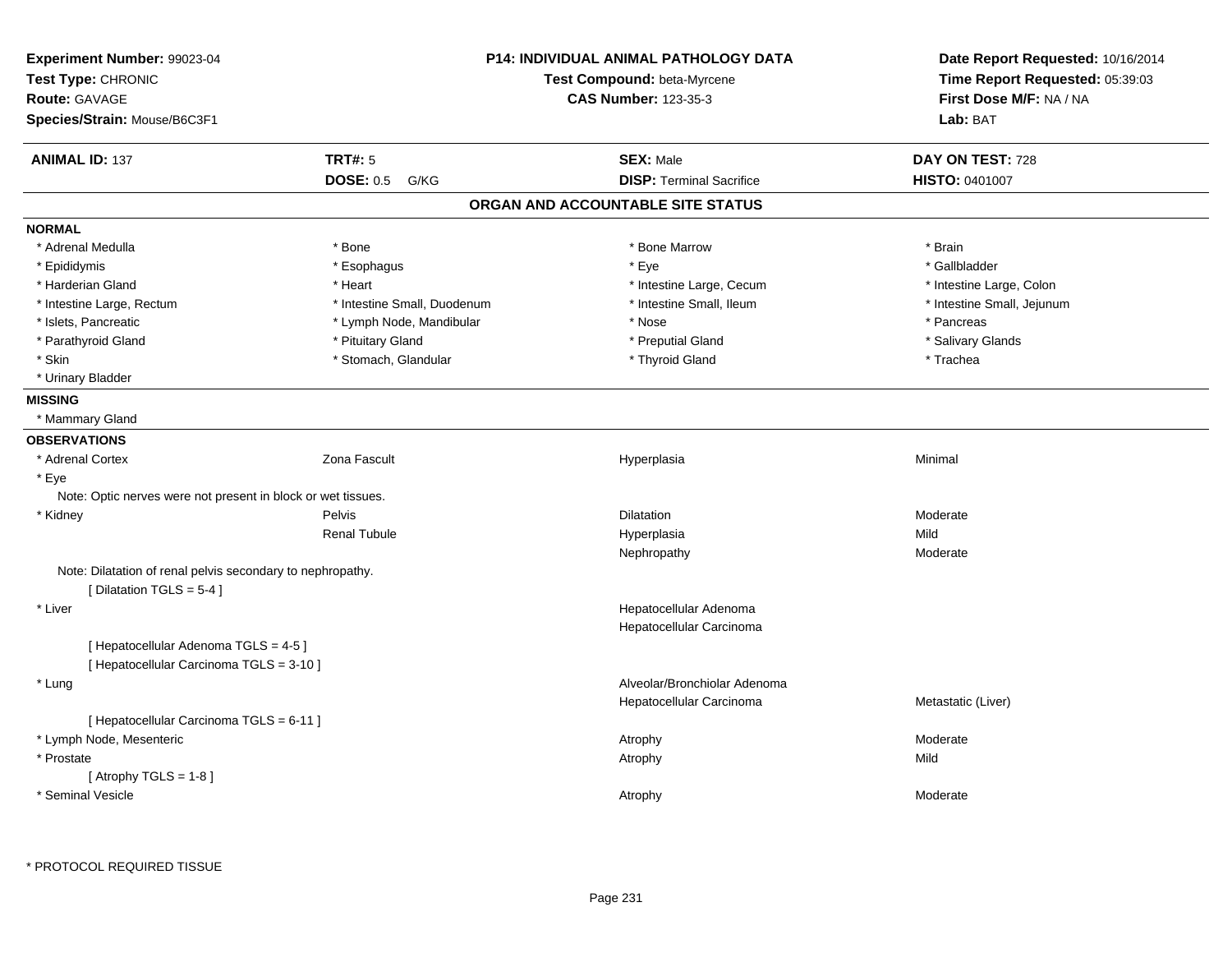| Experiment Number: 99023-04<br>Test Type: CHRONIC<br><b>Route: GAVAGE</b><br>Species/Strain: Mouse/B6C3F1 |                          | P14: INDIVIDUAL ANIMAL PATHOLOGY DATA<br><b>Test Compound: beta-Myrcene</b><br><b>CAS Number: 123-35-3</b> | Date Report Requested: 10/16/2014<br>Time Report Requested: 05:39:03<br>First Dose M/F: NA / NA<br>Lab: BAT |
|-----------------------------------------------------------------------------------------------------------|--------------------------|------------------------------------------------------------------------------------------------------------|-------------------------------------------------------------------------------------------------------------|
| <b>ANIMAL ID: 137</b>                                                                                     | <b>TRT#: 5</b>           | <b>SEX: Male</b>                                                                                           | DAY ON TEST: 728                                                                                            |
|                                                                                                           | <b>DOSE: 0.5</b><br>G/KG | <b>DISP:</b> Terminal Sacrifice                                                                            | <b>HISTO: 0401007</b>                                                                                       |
|                                                                                                           |                          | ORGAN AND ACCOUNTABLE SITE STATUS                                                                          |                                                                                                             |
| [Atrophy TGLS = 2-7 ]                                                                                     |                          |                                                                                                            |                                                                                                             |
| * Spleen                                                                                                  |                          | Hematopoietic Cell Proliferation                                                                           | Moderate                                                                                                    |
| * Stomach, Forestomach                                                                                    |                          | Inflammation                                                                                               | Minimal                                                                                                     |
|                                                                                                           |                          | Ulcer                                                                                                      | Minimal                                                                                                     |
| * Testes                                                                                                  | <b>Germinal Epith</b>    | Degeneration                                                                                               | Minimal                                                                                                     |
|                                                                                                           | <b>Germinal Epith</b>    | Mineralization                                                                                             | Minimal                                                                                                     |
| * Thymus                                                                                                  |                          | Atrophy                                                                                                    | Marked                                                                                                      |
| Tooth                                                                                                     |                          | Dysplasia                                                                                                  |                                                                                                             |
| PRIMARY CAUSE OF DEATH                                                                                    |                          |                                                                                                            |                                                                                                             |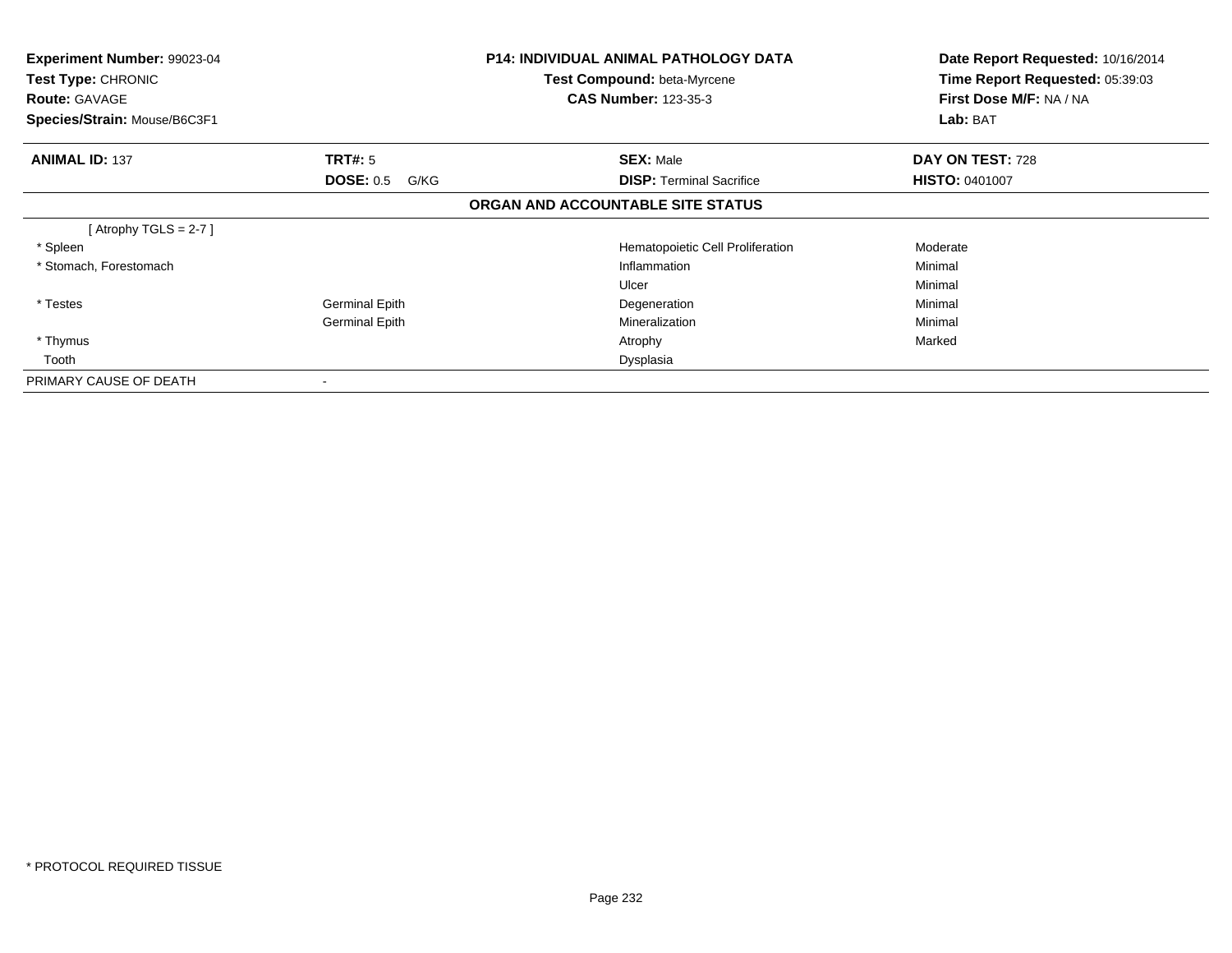| Experiment Number: 99023-04<br>Test Type: CHRONIC<br>Route: GAVAGE<br>Species/Strain: Mouse/B6C3F1 |                           | P14: INDIVIDUAL ANIMAL PATHOLOGY DATA<br>Test Compound: beta-Myrcene<br><b>CAS Number: 123-35-3</b> | Date Report Requested: 10/16/2014<br>Time Report Requested: 05:39:03<br>First Dose M/F: NA / NA<br>Lab: BAT |
|----------------------------------------------------------------------------------------------------|---------------------------|-----------------------------------------------------------------------------------------------------|-------------------------------------------------------------------------------------------------------------|
| <b>ANIMAL ID: 138</b>                                                                              | <b>TRT#: 5</b>            | <b>SEX: Male</b>                                                                                    | DAY ON TEST: 721                                                                                            |
|                                                                                                    | <b>DOSE: 0.5 G/KG</b>     | <b>DISP: Natural Death</b>                                                                          | HISTO: 0401008                                                                                              |
|                                                                                                    |                           | ORGAN AND ACCOUNTABLE SITE STATUS                                                                   |                                                                                                             |
| <b>NORMAL</b>                                                                                      |                           |                                                                                                     |                                                                                                             |
| * Adrenal Medulla                                                                                  | * Bone                    | * Brain                                                                                             | * Epididymis                                                                                                |
| * Esophagus                                                                                        | * Eye                     | * Gallbladder                                                                                       | * Harderian Gland                                                                                           |
| * Intestine Large, Colon                                                                           | * Intestine Large, Rectum | * Intestine Small, Duodenum                                                                         | * Intestine Small, Jejunum                                                                                  |
| * Islets, Pancreatic                                                                               | * Nose                    | * Pancreas                                                                                          | * Pituitary Gland                                                                                           |
| * Preputial Gland                                                                                  | * Salivary Glands         | * Seminal Vesicle                                                                                   | * Skin                                                                                                      |
| * Stomach, Glandular                                                                               | * Testes                  | * Trachea                                                                                           |                                                                                                             |
| <b>MISSING</b>                                                                                     |                           |                                                                                                     |                                                                                                             |
| * Lymph Node, Mesenteric                                                                           | * Mammary Gland           | * Parathyroid Gland                                                                                 |                                                                                                             |
| <b>AUTO PRECLUDES DIAG.</b>                                                                        |                           |                                                                                                     |                                                                                                             |
| * Intestine Large, Cecum                                                                           | * Intestine Small, Ileum  | * Spleen                                                                                            | * Urinary Bladder                                                                                           |
| <b>OBSERVATIONS</b>                                                                                |                           |                                                                                                     |                                                                                                             |
| * Adrenal Cortex                                                                                   | Subcapsular               | Hyperplasia                                                                                         | Minimal                                                                                                     |
| * Bone Marrow                                                                                      |                           | Pigmentation                                                                                        | Mild                                                                                                        |
| * Eye                                                                                              |                           |                                                                                                     |                                                                                                             |
| Note: Optic nerves were missing from the block and wet tissues.                                    |                           |                                                                                                     |                                                                                                             |
| * Heart                                                                                            | Atrium                    | Thrombosis                                                                                          | Marked                                                                                                      |
| [Thrombosis TGLS = $3-10$ ]                                                                        |                           |                                                                                                     |                                                                                                             |
| * Kidney                                                                                           | <b>Renal Tubule</b>       | <b>Necrosis</b>                                                                                     | Minimal                                                                                                     |
| * Liver                                                                                            |                           | Hepatocellular Adenoma                                                                              |                                                                                                             |
|                                                                                                    |                           | <b>Necrosis</b>                                                                                     | Minimal                                                                                                     |
| [ Hepatocellular Adenoma TGLS = 1-11 ]                                                             |                           |                                                                                                     |                                                                                                             |
| * Lung                                                                                             |                           | Carcinoma                                                                                           | Metastatic (Thyroid Gland)                                                                                  |
| [ Carcinoma TGLS = 4,5 - 10+11 ]                                                                   |                           |                                                                                                     |                                                                                                             |
| * Lymph Node, Mandibular                                                                           |                           | Atrophy                                                                                             | Mild                                                                                                        |
| * Prostate                                                                                         |                           | Inflammation                                                                                        | Mild                                                                                                        |
| * Stomach, Forestomach                                                                             | Epithelium                | Hyperplasia                                                                                         | Minimal                                                                                                     |
|                                                                                                    |                           | Inflammation                                                                                        | Minimal                                                                                                     |
|                                                                                                    |                           | Ulcer                                                                                               | Minimal                                                                                                     |
| * Thymus                                                                                           |                           | Atrophy                                                                                             | Marked                                                                                                      |
| * Thyroid Gland                                                                                    | <b>Follicular Cel</b>     | Carcinoma                                                                                           |                                                                                                             |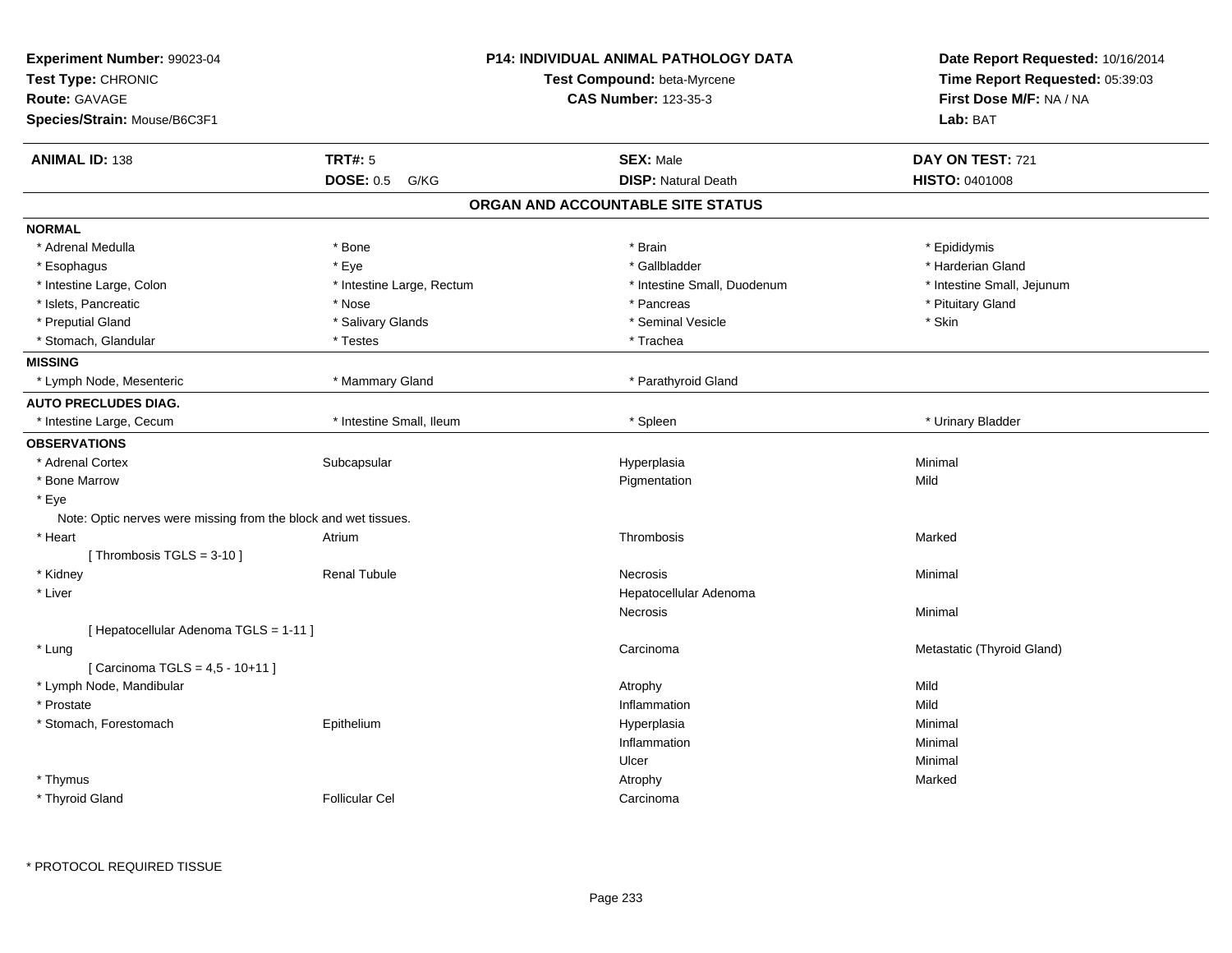| Experiment Number: 99023-04                              |                                          | <b>P14: INDIVIDUAL ANIMAL PATHOLOGY DATA</b> | Date Report Requested: 10/16/2014 |  |
|----------------------------------------------------------|------------------------------------------|----------------------------------------------|-----------------------------------|--|
| <b>Test Type: CHRONIC</b><br>Test Compound: beta-Myrcene |                                          |                                              | Time Report Requested: 05:39:03   |  |
| <b>Route: GAVAGE</b>                                     |                                          | <b>CAS Number: 123-35-3</b>                  | First Dose M/F: NA / NA           |  |
| Species/Strain: Mouse/B6C3F1                             |                                          |                                              | Lab: BAT                          |  |
| <b>ANIMAL ID: 138</b>                                    | TRT#: 5                                  | <b>SEX: Male</b>                             | DAY ON TEST: 721                  |  |
|                                                          | DOSE: 0.5<br>G/KG                        | <b>DISP:</b> Natural Death                   | <b>HISTO: 0401008</b>             |  |
|                                                          |                                          | ORGAN AND ACCOUNTABLE SITE STATUS            |                                   |  |
| [Carcinoma TGLS = 2-3 ]                                  |                                          |                                              |                                   |  |
| Tooth                                                    |                                          | Dysplasia                                    |                                   |  |
| PRIMARY CAUSE OF DEATH                                   | - Thyroid Gland Follicular Cel Carcinoma |                                              |                                   |  |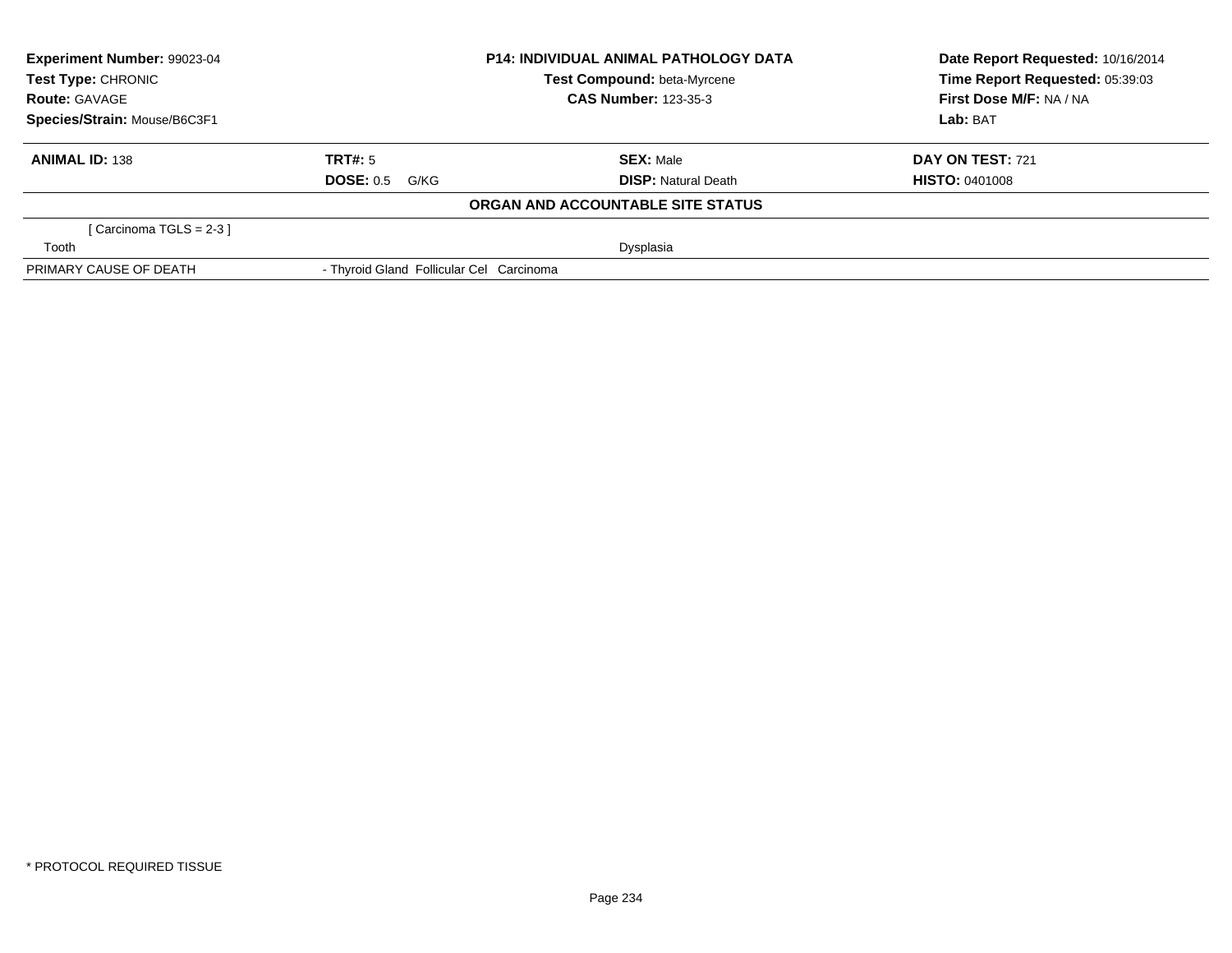| Experiment Number: 99023-04<br>Test Type: CHRONIC<br>Route: GAVAGE |                          | <b>P14: INDIVIDUAL ANIMAL PATHOLOGY DATA</b><br>Test Compound: beta-Myrcene<br><b>CAS Number: 123-35-3</b> | Date Report Requested: 10/16/2014<br>Time Report Requested: 05:39:03<br>First Dose M/F: NA / NA |
|--------------------------------------------------------------------|--------------------------|------------------------------------------------------------------------------------------------------------|-------------------------------------------------------------------------------------------------|
| Species/Strain: Mouse/B6C3F1                                       |                          |                                                                                                            | Lab: BAT                                                                                        |
| <b>ANIMAL ID: 139</b>                                              | <b>TRT#: 5</b>           | <b>SEX: Male</b>                                                                                           | DAY ON TEST: 531                                                                                |
|                                                                    | <b>DOSE: 0.5</b><br>G/KG | <b>DISP: Natural Death</b>                                                                                 | HISTO: 0401009                                                                                  |
|                                                                    |                          | ORGAN AND ACCOUNTABLE SITE STATUS                                                                          |                                                                                                 |
| <b>NORMAL</b>                                                      |                          |                                                                                                            |                                                                                                 |
| * Adrenal Medulla                                                  | * Bone                   | * Bone Marrow                                                                                              | * Brain                                                                                         |
| * Epididymis                                                       | * Esophagus              | * Eye                                                                                                      | * Gallbladder                                                                                   |
| * Harderian Gland                                                  | * Intestine Large, Cecum | * Intestine Large, Colon                                                                                   | * Intestine Large, Rectum                                                                       |
| * Intestine Small, Duodenum                                        | * Intestine Small, Ileum | * Intestine Small, Jejunum                                                                                 | * Nose                                                                                          |
| * Pancreas                                                         | * Parathyroid Gland      | * Pituitary Gland                                                                                          | * Preputial Gland                                                                               |
| * Prostate                                                         | * Salivary Glands        | * Seminal Vesicle                                                                                          | * Skin                                                                                          |
| * Stomach, Forestomach                                             | * Stomach, Glandular     | * Testes                                                                                                   | * Thyroid Gland                                                                                 |
| * Trachea                                                          | * Urinary Bladder        |                                                                                                            |                                                                                                 |
| <b>MISSING</b>                                                     |                          |                                                                                                            |                                                                                                 |
| * Mammary Gland                                                    |                          |                                                                                                            |                                                                                                 |
| <b>OBSERVATIONS</b>                                                |                          |                                                                                                            |                                                                                                 |
| * Adrenal Cortex                                                   |                          | Histiocytic Sarcoma                                                                                        |                                                                                                 |
|                                                                    | Subcapsular              | Hyperplasia                                                                                                | Minimal                                                                                         |
| * Eye                                                              |                          |                                                                                                            |                                                                                                 |
| Note: Optic nerves were not present in block or wet tissues.       |                          |                                                                                                            |                                                                                                 |
| * Heart                                                            |                          | Histiocytic Sarcoma                                                                                        |                                                                                                 |
| * Islets, Pancreatic                                               |                          | Hyperplasia                                                                                                | Minimal                                                                                         |
| * Kidney                                                           |                          | Nephropathy                                                                                                | Minimal                                                                                         |
| * Liver                                                            |                          | Fatty Change                                                                                               | Mild                                                                                            |
|                                                                    |                          | Hepatocellular Adenoma                                                                                     |                                                                                                 |
|                                                                    |                          | Histiocytic Sarcoma                                                                                        |                                                                                                 |
| [ Histiocytic Sarcoma TGLS = 1,2 - 3+4+10 ]                        |                          |                                                                                                            |                                                                                                 |
| * Lung                                                             |                          | Histiocytic Sarcoma                                                                                        |                                                                                                 |
| * Lymph Node, Mandibular                                           |                          | Atrophy                                                                                                    | Mild                                                                                            |
| * Lymph Node, Mesenteric                                           |                          | Histiocytic Sarcoma                                                                                        |                                                                                                 |
| [Histiocytic Sarcoma TGLS = 4-5]                                   |                          |                                                                                                            |                                                                                                 |
| * Spleen                                                           |                          | Hematopoietic Cell Proliferation                                                                           | Mild                                                                                            |
|                                                                    |                          | Histiocytic Sarcoma                                                                                        |                                                                                                 |
| [Histiocytic Sarcoma TGLS = 3-4]                                   |                          |                                                                                                            |                                                                                                 |
| * Thymus                                                           |                          | Atrophy                                                                                                    | Marked                                                                                          |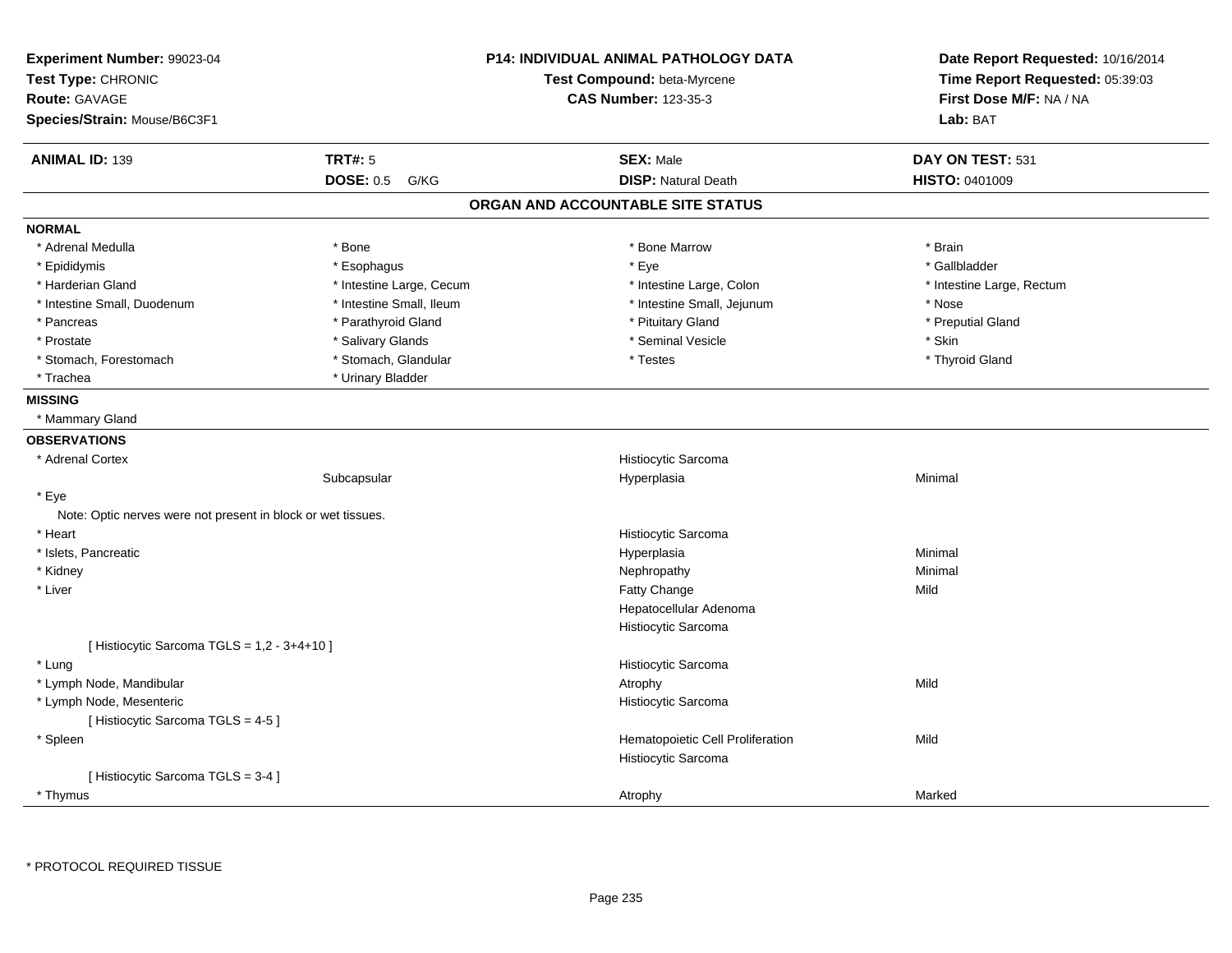| <b>Experiment Number: 99023-04</b> |                             | <b>P14: INDIVIDUAL ANIMAL PATHOLOGY DATA</b> | Date Report Requested: 10/16/2014 |
|------------------------------------|-----------------------------|----------------------------------------------|-----------------------------------|
| <b>Test Type: CHRONIC</b>          |                             | Test Compound: beta-Myrcene                  | Time Report Requested: 05:39:03   |
| <b>Route: GAVAGE</b>               |                             | <b>CAS Number: 123-35-3</b>                  | First Dose M/F: NA / NA           |
| Species/Strain: Mouse/B6C3F1       |                             |                                              | <b>Lab:</b> BAT                   |
| <b>ANIMAL ID: 139</b>              | TRT#: 5                     | <b>SEX: Male</b>                             | DAY ON TEST: 531                  |
|                                    | <b>DOSE: 0.5</b><br>G/KG    | <b>DISP:</b> Natural Death                   | <b>HISTO: 0401009</b>             |
|                                    |                             | <b>ORGAN AND ACCOUNTABLE SITE STATUS</b>     |                                   |
| PRIMARY CAUSE OF DEATH             | - Liver Histiocytic Sarcoma |                                              |                                   |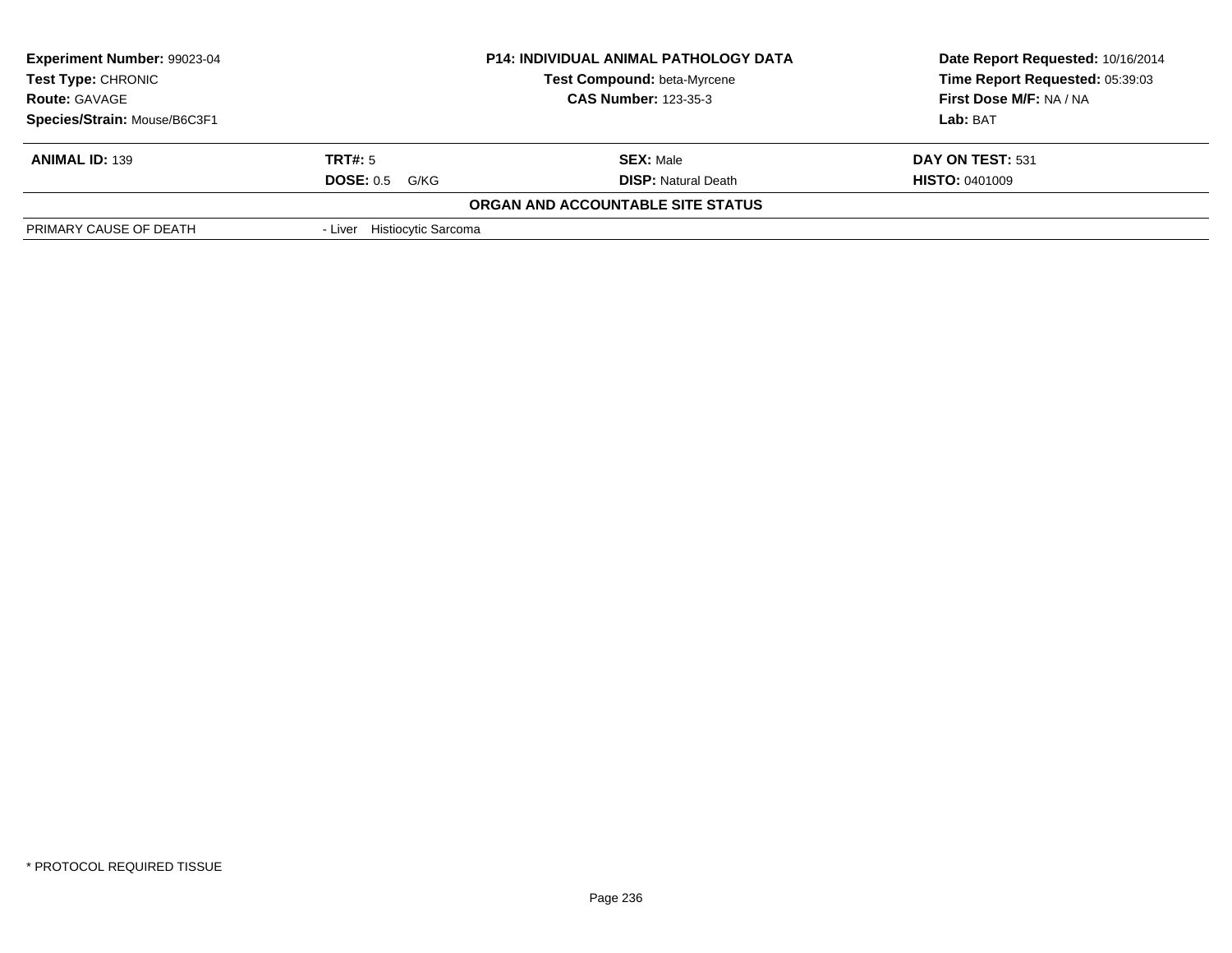| Experiment Number: 99023-04<br>Test Type: CHRONIC<br><b>Route: GAVAGE</b><br>Species/Strain: Mouse/B6C3F1 | <b>P14: INDIVIDUAL ANIMAL PATHOLOGY DATA</b><br>Test Compound: beta-Myrcene<br><b>CAS Number: 123-35-3</b> |                                   | Date Report Requested: 10/16/2014<br>Time Report Requested: 05:39:03<br>First Dose M/F: NA / NA<br>Lab: BAT |
|-----------------------------------------------------------------------------------------------------------|------------------------------------------------------------------------------------------------------------|-----------------------------------|-------------------------------------------------------------------------------------------------------------|
| <b>ANIMAL ID: 140</b>                                                                                     | <b>TRT#: 5</b>                                                                                             | <b>SEX: Male</b>                  | DAY ON TEST: 729                                                                                            |
|                                                                                                           | <b>DOSE: 0.5</b><br>G/KG                                                                                   | <b>DISP: Terminal Sacrifice</b>   | HISTO: 0401010                                                                                              |
|                                                                                                           |                                                                                                            | ORGAN AND ACCOUNTABLE SITE STATUS |                                                                                                             |
| <b>NORMAL</b>                                                                                             |                                                                                                            |                                   |                                                                                                             |
| * Adrenal Medulla                                                                                         | * Bone                                                                                                     | * Bone Marrow                     | * Brain                                                                                                     |
| * Epididymis                                                                                              | * Esophagus                                                                                                | * Eye                             | * Gallbladder                                                                                               |
| * Harderian Gland                                                                                         | * Intestine Large, Cecum                                                                                   | * Intestine Large, Colon          | * Intestine Large, Rectum                                                                                   |
| * Intestine Small, Duodenum                                                                               | * Intestine Small, Ileum                                                                                   | * Intestine Small, Jejunum        | * Lymph Node, Mesenteric                                                                                    |
| * Pancreas                                                                                                | * Parathyroid Gland                                                                                        | * Pituitary Gland                 | * Preputial Gland                                                                                           |
| * Prostate                                                                                                | * Salivary Glands                                                                                          | * Seminal Vesicle                 | * Skin                                                                                                      |
| * Stomach, Forestomach                                                                                    | * Stomach, Glandular                                                                                       | * Testes                          | * Thyroid Gland                                                                                             |
| * Trachea                                                                                                 | * Urinary Bladder                                                                                          |                                   |                                                                                                             |
| <b>MISSING</b>                                                                                            |                                                                                                            |                                   |                                                                                                             |
| * Mammary Gland                                                                                           |                                                                                                            |                                   |                                                                                                             |
| <b>OBSERVATIONS</b>                                                                                       |                                                                                                            |                                   |                                                                                                             |
| * Adrenal Cortex                                                                                          | Subcapsular                                                                                                | Hyperplasia                       | Mild                                                                                                        |
|                                                                                                           | Zona Fascult                                                                                               | Hyperplasia                       | Mild                                                                                                        |
| * Heart                                                                                                   |                                                                                                            | <b>Mineralization</b>             | Minimal                                                                                                     |
| * Islets, Pancreatic                                                                                      |                                                                                                            | Hyperplasia                       | Moderate                                                                                                    |
| * Kidney                                                                                                  | Cortex                                                                                                     | Cyst                              | Minimal                                                                                                     |
|                                                                                                           |                                                                                                            | Hepatocellular Carcinoma          | Metastatic (Liver)                                                                                          |
|                                                                                                           | <b>Renal Tubule</b>                                                                                        | Hyperplasia                       | Minimal                                                                                                     |
|                                                                                                           |                                                                                                            | Nephropathy                       | Minimal                                                                                                     |
| * Liver                                                                                                   |                                                                                                            | Hepatocellular Adenoma            | Multiple                                                                                                    |
|                                                                                                           |                                                                                                            | Hepatocellular Carcinoma          |                                                                                                             |
| [ Hepatocellular Adenoma TGLS = 2,3,4 - 11+12+13 ]<br>[ Hepatocellular Carcinoma TGLS = 1-10 ]            |                                                                                                            |                                   |                                                                                                             |
| * Lung                                                                                                    |                                                                                                            | Hepatocellular Carcinoma          | Metastatic (Liver)                                                                                          |
| * Lymph Node, Mandibular                                                                                  |                                                                                                            | Atrophy                           | Mild                                                                                                        |
| * Nose                                                                                                    | Olfactory Epi                                                                                              | Degeneration                      | Minimal                                                                                                     |
| * Spleen                                                                                                  |                                                                                                            | Hematopoietic Cell Proliferation  | Moderate                                                                                                    |
| * Thymus                                                                                                  |                                                                                                            | Atrophy                           | Minimal                                                                                                     |
| Tooth                                                                                                     |                                                                                                            | Dysplasia                         |                                                                                                             |

PRIMARY CAUSE OF DEATH-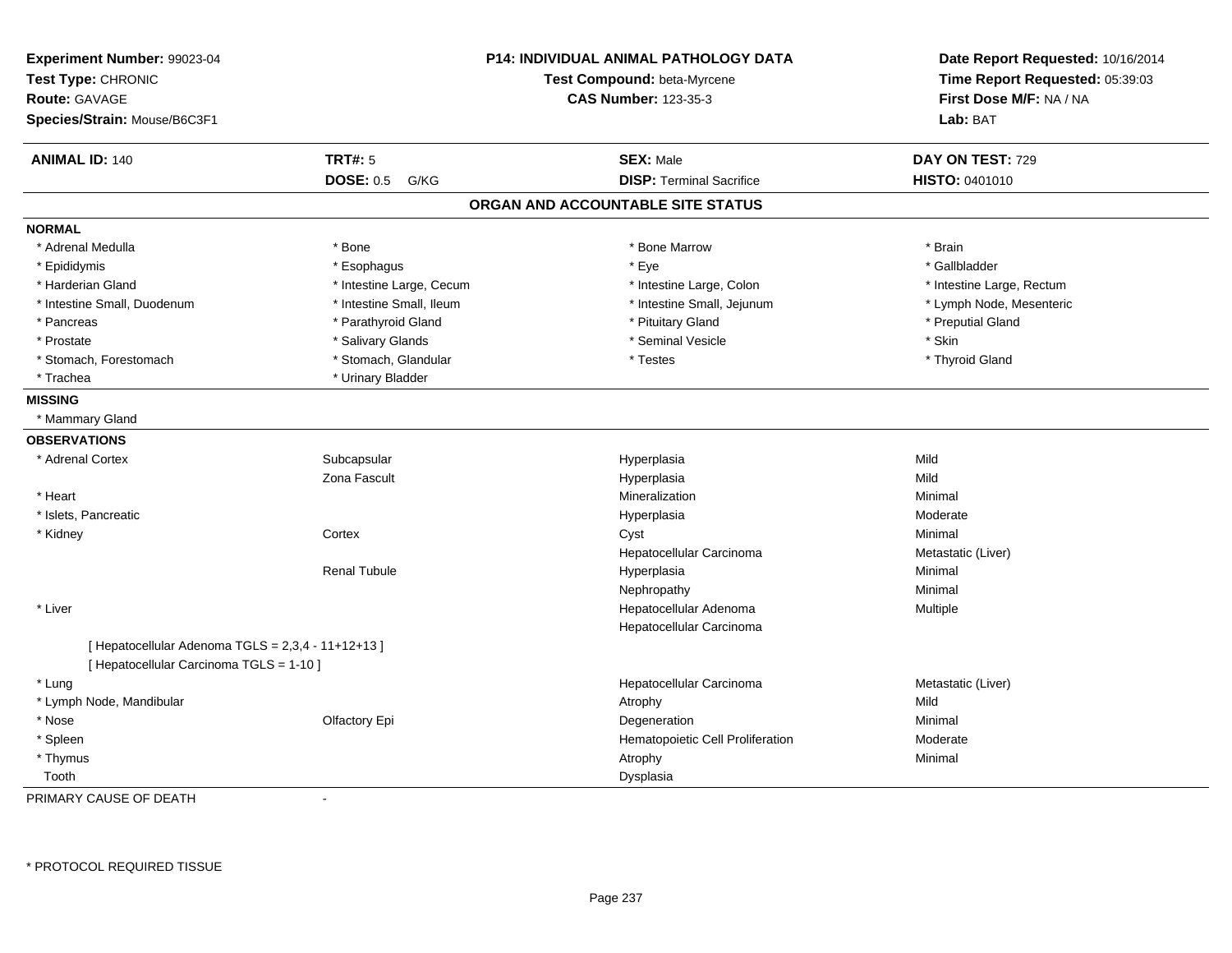| Experiment Number: 99023-04<br><b>Test Type: CHRONIC</b><br><b>Route: GAVAGE</b><br>Species/Strain: Mouse/B6C3F1 |                                     | <b>P14: INDIVIDUAL ANIMAL PATHOLOGY DATA</b><br>Test Compound: beta-Myrcene<br><b>CAS Number: 123-35-3</b> | Date Report Requested: 10/16/2014<br>Time Report Requested: 05:39:03<br>First Dose M/F: NA / NA<br>Lab: BAT |
|------------------------------------------------------------------------------------------------------------------|-------------------------------------|------------------------------------------------------------------------------------------------------------|-------------------------------------------------------------------------------------------------------------|
| <b>ANIMAL ID: 140</b>                                                                                            | TRT#: 5<br><b>DOSE: 0.5</b><br>G/KG | <b>SEX: Male</b><br><b>DISP: Terminal Sacrifice</b>                                                        | DAY ON TEST: 729<br><b>HISTO: 0401010</b>                                                                   |
|                                                                                                                  |                                     | ORGAN AND ACCOUNTABLE SITE STATUS                                                                          |                                                                                                             |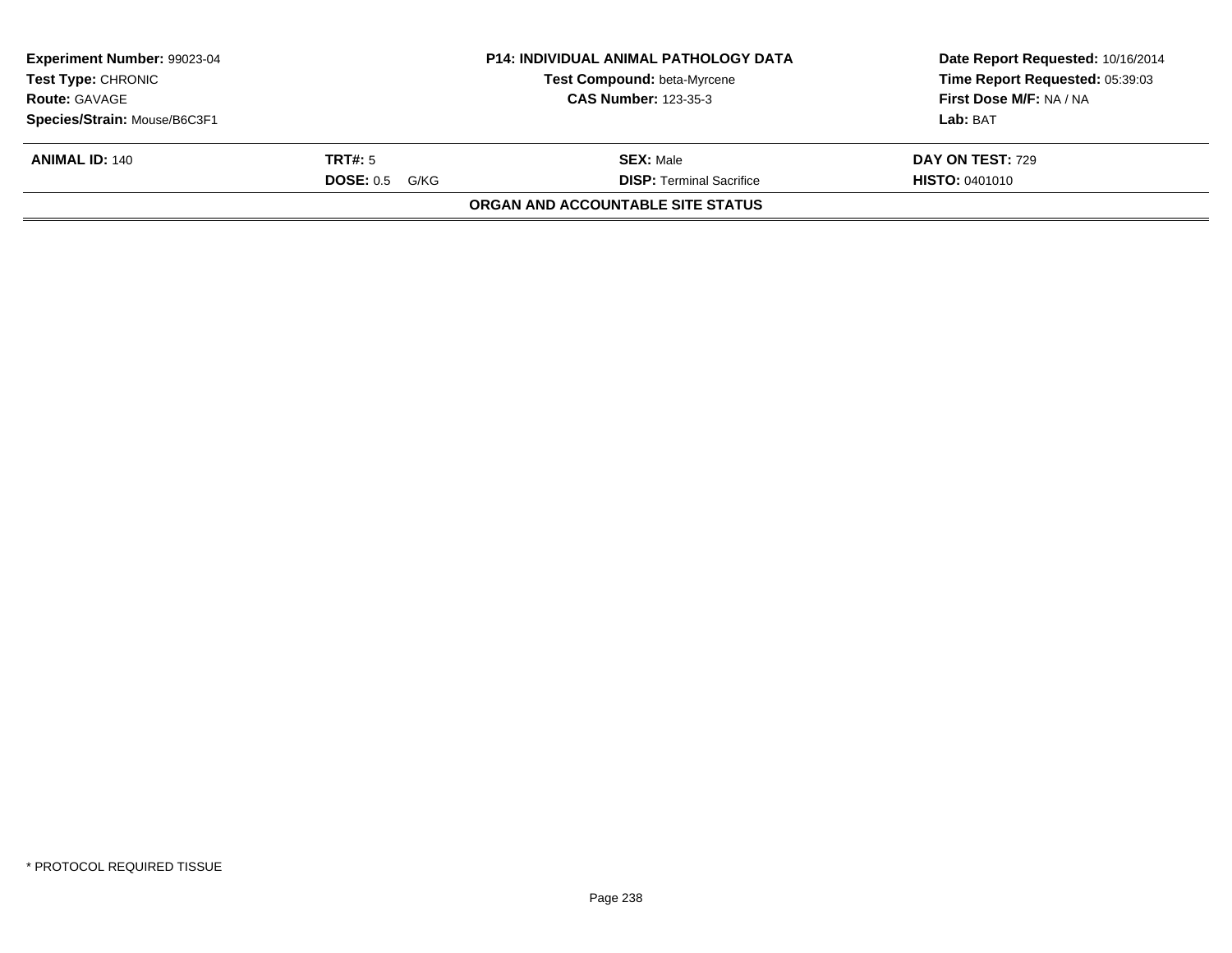| Experiment Number: 99023-04<br>Test Type: CHRONIC<br><b>Route: GAVAGE</b> |                            | <b>P14: INDIVIDUAL ANIMAL PATHOLOGY DATA</b><br>Test Compound: beta-Myrcene<br><b>CAS Number: 123-35-3</b>                                                         | Date Report Requested: 10/16/2014<br>Time Report Requested: 05:39:03<br>First Dose M/F: NA / NA |  |
|---------------------------------------------------------------------------|----------------------------|--------------------------------------------------------------------------------------------------------------------------------------------------------------------|-------------------------------------------------------------------------------------------------|--|
| Species/Strain: Mouse/B6C3F1                                              |                            |                                                                                                                                                                    | Lab: BAT                                                                                        |  |
| <b>ANIMAL ID: 141</b>                                                     | <b>TRT#: 5</b>             | <b>SEX: Male</b>                                                                                                                                                   | DAY ON TEST: 730                                                                                |  |
|                                                                           | <b>DOSE: 0.5</b><br>G/KG   | <b>DISP: Terminal Sacrifice</b>                                                                                                                                    | <b>HISTO: 0401011</b>                                                                           |  |
|                                                                           |                            | ORGAN AND ACCOUNTABLE SITE STATUS                                                                                                                                  |                                                                                                 |  |
| <b>NORMAL</b>                                                             |                            |                                                                                                                                                                    |                                                                                                 |  |
| * Adrenal Medulla                                                         | * Bone                     | * Brain                                                                                                                                                            | * Epididymis                                                                                    |  |
| * Esophagus                                                               | * Eye                      | * Gallbladder                                                                                                                                                      | * Heart                                                                                         |  |
| * Intestine Large, Cecum                                                  | * Intestine Large, Colon   | * Intestine Large, Rectum                                                                                                                                          | * Intestine Small, Duodenum                                                                     |  |
| * Intestine Small, Ileum                                                  | * Intestine Small, Jejunum | * Lung                                                                                                                                                             | * Lymph Node, Mandibular                                                                        |  |
| * Nose                                                                    | * Pancreas                 | * Parathyroid Gland                                                                                                                                                | * Pituitary Gland                                                                               |  |
| * Preputial Gland                                                         | * Salivary Glands          | * Seminal Vesicle                                                                                                                                                  | * Stomach, Forestomach                                                                          |  |
| * Stomach, Glandular                                                      | * Testes                   | * Thyroid Gland                                                                                                                                                    | * Trachea                                                                                       |  |
| * Urinary Bladder                                                         |                            |                                                                                                                                                                    |                                                                                                 |  |
| <b>MISSING</b>                                                            |                            |                                                                                                                                                                    |                                                                                                 |  |
| * Mammary Gland                                                           |                            |                                                                                                                                                                    |                                                                                                 |  |
| <b>OBSERVATIONS</b>                                                       |                            |                                                                                                                                                                    |                                                                                                 |  |
| * Adrenal Cortex                                                          | Subcapsular                | Hyperplasia                                                                                                                                                        | Minimal                                                                                         |  |
| * Bone Marrow                                                             | <b>Myeloid Cell</b>        | Hyperplasia                                                                                                                                                        | Minimal                                                                                         |  |
| * Harderian Gland                                                         |                            | Adenoma                                                                                                                                                            |                                                                                                 |  |
| * Islets, Pancreatic                                                      |                            | Hyperplasia                                                                                                                                                        | Mild                                                                                            |  |
|                                                                           |                            | <b>Infiltration Cellular</b>                                                                                                                                       | Mixed Cell, Mild                                                                                |  |
| * Kidney                                                                  | Cortex                     | Cyst                                                                                                                                                               | Minimal                                                                                         |  |
|                                                                           |                            | Mineralization                                                                                                                                                     | Minimal                                                                                         |  |
|                                                                           |                            | Nephropathy                                                                                                                                                        | Minimal                                                                                         |  |
| * Liver                                                                   |                            | <b>Eosinophilic Focus</b>                                                                                                                                          |                                                                                                 |  |
|                                                                           |                            | Hepatocellular Adenoma                                                                                                                                             | Multiple                                                                                        |  |
|                                                                           |                            | Inflammation                                                                                                                                                       | Chronic Active, Minimal                                                                         |  |
| [ Hepatocellular Adenoma TGLS = 3,4 - 11+12 ]                             |                            |                                                                                                                                                                    |                                                                                                 |  |
| * Lymph Node, Mesenteric                                                  |                            | Inflammation                                                                                                                                                       | Granulomatous, Marked                                                                           |  |
| [Inflammation TGLS = $5-5$ ]                                              |                            |                                                                                                                                                                    |                                                                                                 |  |
| * Preputial GI                                                            |                            |                                                                                                                                                                    |                                                                                                 |  |
|                                                                           |                            | Note: No corresponding lesion for TGL-2, preputial gland discoloration. The degree of inflammation or infiltrate is similar to or less than in most other animals. |                                                                                                 |  |
| * Prostate                                                                |                            | Inflammation                                                                                                                                                       | Minimal                                                                                         |  |
| * Skin                                                                    |                            | Inflammation                                                                                                                                                       | Moderate                                                                                        |  |
|                                                                           |                            | Ulcer                                                                                                                                                              | Marked                                                                                          |  |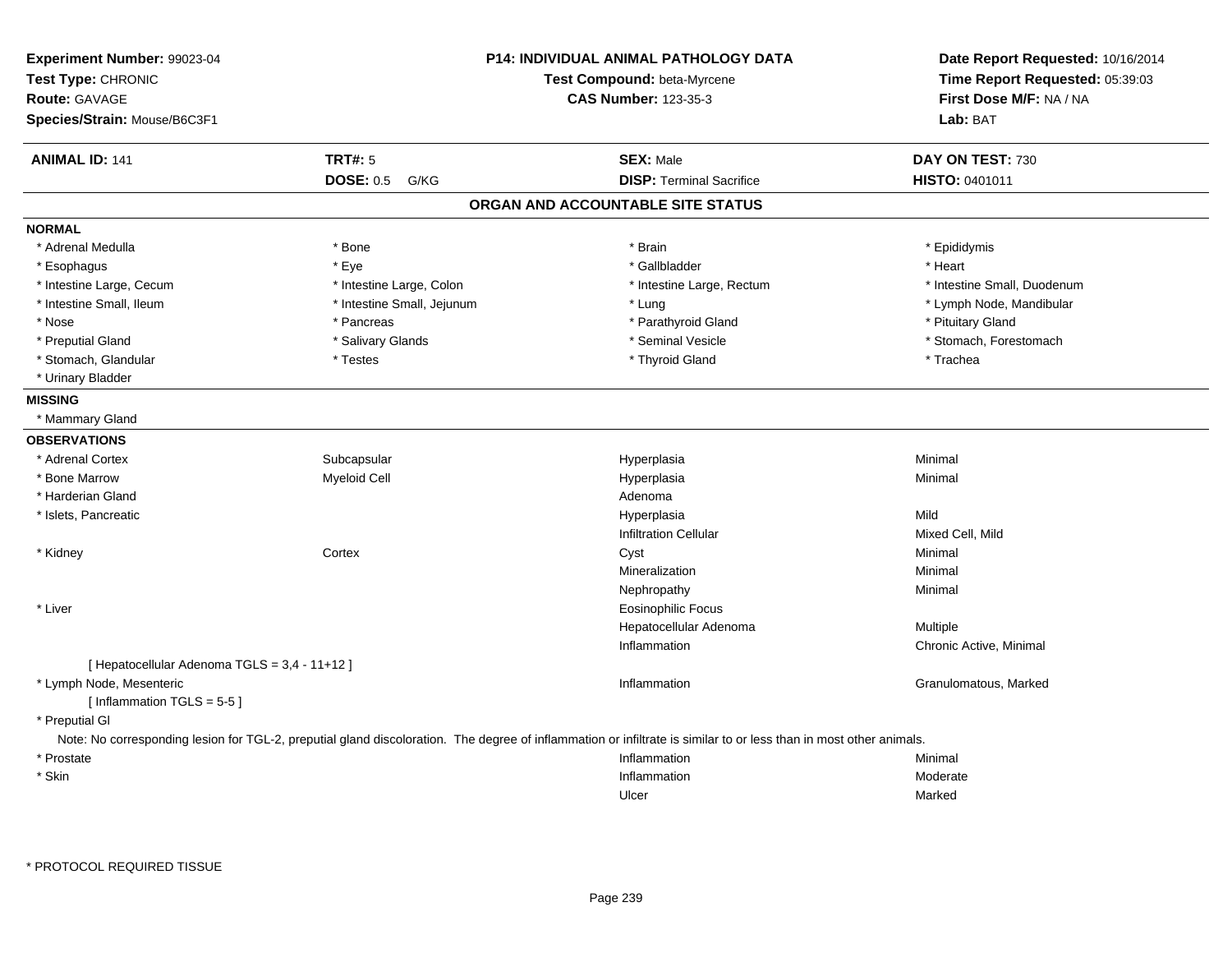| Experiment Number: 99023-04<br>Test Type: CHRONIC<br><b>Route: GAVAGE</b> |                          | <b>P14: INDIVIDUAL ANIMAL PATHOLOGY DATA</b><br>Test Compound: beta-Myrcene<br><b>CAS Number: 123-35-3</b> | Date Report Requested: 10/16/2014<br>Time Report Requested: 05:39:03<br>First Dose M/F: NA / NA |
|---------------------------------------------------------------------------|--------------------------|------------------------------------------------------------------------------------------------------------|-------------------------------------------------------------------------------------------------|
| Species/Strain: Mouse/B6C3F1                                              |                          |                                                                                                            | Lab: BAT                                                                                        |
| <b>ANIMAL ID: 141</b>                                                     | TRT#: 5                  | <b>SEX: Male</b>                                                                                           | DAY ON TEST: 730                                                                                |
|                                                                           | <b>DOSE: 0.5</b><br>G/KG | <b>DISP: Terminal Sacrifice</b>                                                                            | <b>HISTO: 0401011</b>                                                                           |
|                                                                           |                          | ORGAN AND ACCOUNTABLE SITE STATUS                                                                          |                                                                                                 |
| [Ulcer TGLS = 1-10]                                                       |                          |                                                                                                            |                                                                                                 |
| * Spleen                                                                  |                          | Hematopoietic Cell Proliferation                                                                           | Mild                                                                                            |
|                                                                           |                          | Hyperplasia                                                                                                | Lymphoid, Moderate                                                                              |
| * Thymus                                                                  |                          | Atrophy                                                                                                    | Mild                                                                                            |
| Tooth                                                                     |                          | Dysplasia                                                                                                  |                                                                                                 |
| PRIMARY CAUSE OF DEATH                                                    |                          |                                                                                                            |                                                                                                 |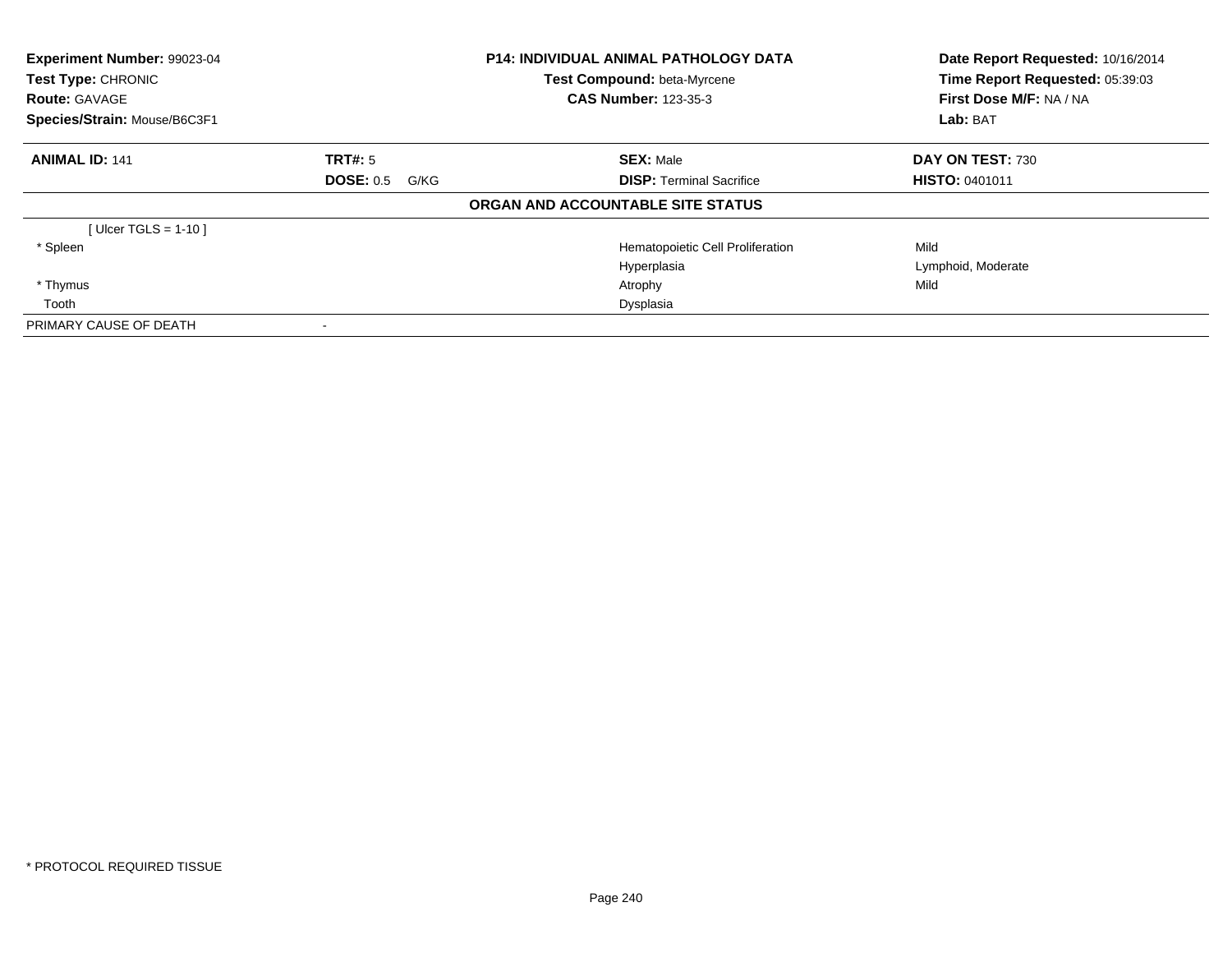| Experiment Number: 99023-04                                              |                                                                                                                     | P14: INDIVIDUAL ANIMAL PATHOLOGY DATA | Date Report Requested: 10/16/2014 |
|--------------------------------------------------------------------------|---------------------------------------------------------------------------------------------------------------------|---------------------------------------|-----------------------------------|
| Test Type: CHRONIC                                                       |                                                                                                                     | Test Compound: beta-Myrcene           | Time Report Requested: 05:39:03   |
| <b>Route: GAVAGE</b>                                                     |                                                                                                                     | <b>CAS Number: 123-35-3</b>           | First Dose M/F: NA / NA           |
| Species/Strain: Mouse/B6C3F1                                             |                                                                                                                     |                                       | Lab: BAT                          |
| <b>ANIMAL ID: 142</b>                                                    | <b>TRT#: 5</b>                                                                                                      | <b>SEX: Male</b>                      | DAY ON TEST: 673                  |
|                                                                          | <b>DOSE: 0.5</b><br>G/KG                                                                                            | <b>DISP:</b> Moribund Sacrifice       | HISTO: 0401012                    |
|                                                                          |                                                                                                                     | ORGAN AND ACCOUNTABLE SITE STATUS     |                                   |
| <b>NORMAL</b>                                                            |                                                                                                                     |                                       |                                   |
| * Adrenal Medulla                                                        | * Bone                                                                                                              | * Bone Marrow                         | * Brain                           |
| * Epididymis                                                             | * Esophagus                                                                                                         | * Gallbladder                         | * Heart                           |
| * Intestine Large, Cecum                                                 | * Intestine Large, Colon                                                                                            | * Intestine Large, Rectum             | * Intestine Small, Duodenum       |
| * Intestine Small, Ileum                                                 | * Intestine Small, Jejunum                                                                                          | * Islets, Pancreatic                  | * Lymph Node, Mesenteric          |
| * Pancreas                                                               | * Parathyroid Gland                                                                                                 | * Pituitary Gland                     | * Preputial Gland                 |
| * Salivary Glands                                                        | * Seminal Vesicle                                                                                                   | * Skin                                | * Stomach, Glandular              |
| * Testes                                                                 | * Thyroid Gland                                                                                                     | * Trachea                             | * Urinary Bladder                 |
| <b>MISSING</b>                                                           |                                                                                                                     |                                       |                                   |
| * Mammary Gland                                                          |                                                                                                                     |                                       |                                   |
| <b>OBSERVATIONS</b>                                                      |                                                                                                                     |                                       |                                   |
| * Adrenal Cortex                                                         | Subcapsular                                                                                                         | Hyperplasia                           | Moderate                          |
| * Eye                                                                    |                                                                                                                     | Fibrosis                              | Moderate                          |
| Note: The eye is phthisic due to pressure from the harderian gland mass. |                                                                                                                     |                                       |                                   |
| [Fibrosis TGLS = 1-9]                                                    |                                                                                                                     |                                       |                                   |
| * Harderian Gland                                                        |                                                                                                                     | Carcinoma                             |                                   |
|                                                                          | Note: The harderian gland adenocarcinoma is responsible for both the harderian mass (TGL-2) and nasal mass (TGL-3). |                                       |                                   |
| [ Carcinoma TGLS = 2,3 - 1+9 ]                                           |                                                                                                                     |                                       |                                   |
| * Kidney                                                                 |                                                                                                                     | Accumulation, Hyaline Droplet         | Minimal                           |
|                                                                          |                                                                                                                     | Mineralization                        | Minimal                           |
|                                                                          |                                                                                                                     | Nephropathy                           | Minimal                           |
|                                                                          | <b>Renal Tubule</b>                                                                                                 | Vacuolization Cytoplasmic             | Minimal                           |
| * Liver                                                                  |                                                                                                                     | Hepatocellular Adenoma                | Multiple                          |
|                                                                          |                                                                                                                     | Inflammation                          | Chronic Active, Minimal           |
|                                                                          |                                                                                                                     | <b>Tension Lipidosis</b>              | Mild                              |
| [Hepatocellular Adenoma TGLS = 4,5,6 - 10+11+12]                         |                                                                                                                     |                                       |                                   |
| * Lung                                                                   |                                                                                                                     | Carcinoma                             | Metastatic (Harderian Gland)      |
| * Lymph Node, Mandibular                                                 |                                                                                                                     | Hyperplasia                           | Lymphoid, Mild                    |
| * Nose                                                                   |                                                                                                                     | Carcinoma                             | Metastatic (Harderian Gland)      |
| * Prostate                                                               |                                                                                                                     | Inflammation                          | Minimal                           |
| * Spleen                                                                 | Lymph Follic                                                                                                        | Atrophy                               | Moderate                          |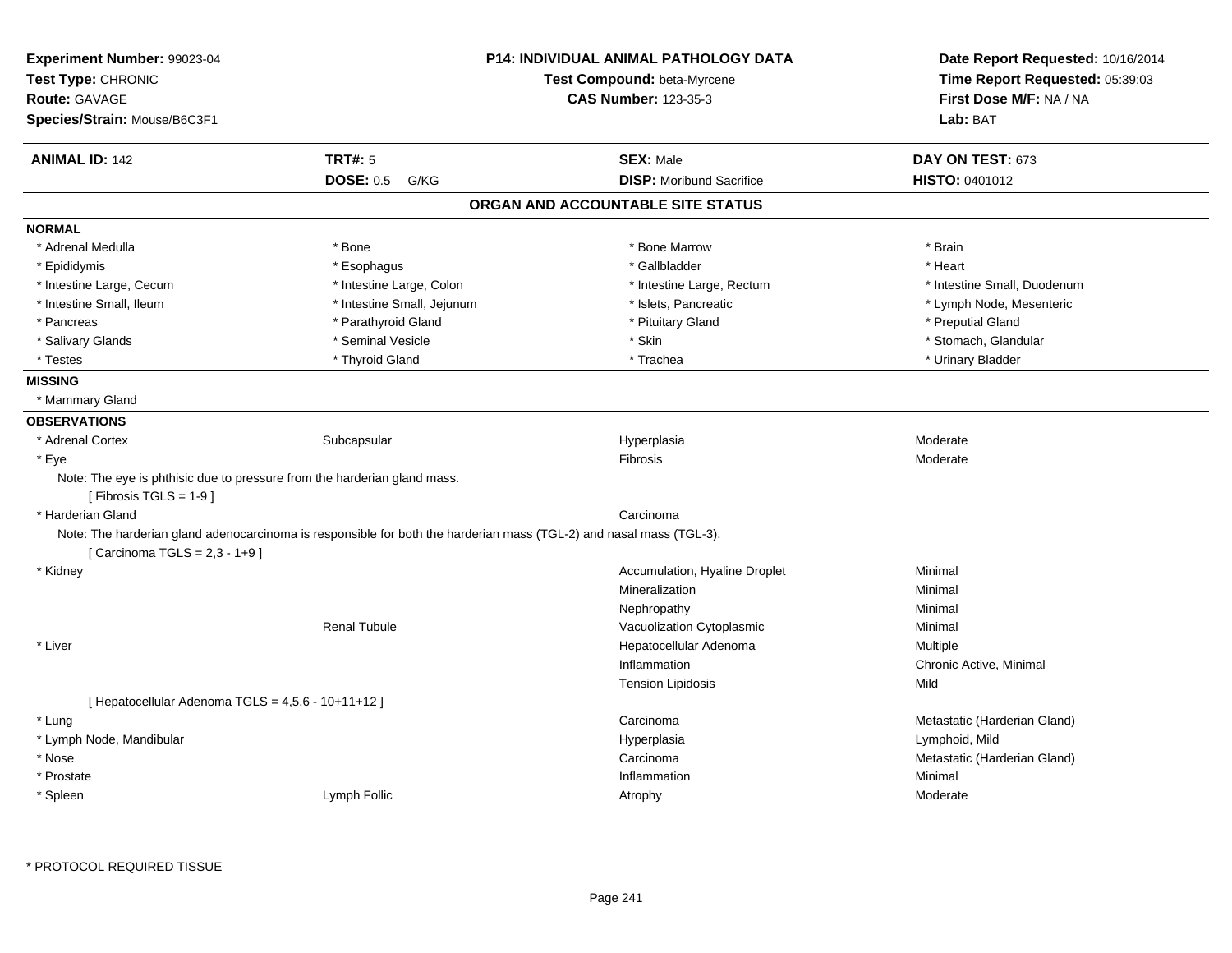| Experiment Number: 99023-04<br>Test Type: CHRONIC<br><b>Route: GAVAGE</b><br>Species/Strain: Mouse/B6C3F1 | P14: INDIVIDUAL ANIMAL PATHOLOGY DATA<br><b>Test Compound: beta-Myrcene</b><br><b>CAS Number: 123-35-3</b> |                                   | Date Report Requested: 10/16/2014<br>Time Report Requested: 05:39:03<br>First Dose M/F: NA / NA<br>Lab: BAT |
|-----------------------------------------------------------------------------------------------------------|------------------------------------------------------------------------------------------------------------|-----------------------------------|-------------------------------------------------------------------------------------------------------------|
| <b>ANIMAL ID: 142</b>                                                                                     | <b>TRT#:</b> 5                                                                                             | <b>SEX: Male</b>                  | DAY ON TEST: 673                                                                                            |
|                                                                                                           | <b>DOSE: 0.5</b><br>G/KG                                                                                   | <b>DISP:</b> Moribund Sacrifice   | <b>HISTO: 0401012</b>                                                                                       |
|                                                                                                           |                                                                                                            | ORGAN AND ACCOUNTABLE SITE STATUS |                                                                                                             |
|                                                                                                           |                                                                                                            | Hemangiosarcoma                   |                                                                                                             |
|                                                                                                           |                                                                                                            | Hematopoietic Cell Proliferation  | Mild                                                                                                        |
| * Stomach, Forestomach                                                                                    | Epithelium                                                                                                 | Hyperplasia                       | Mild                                                                                                        |
|                                                                                                           |                                                                                                            | Inflammation                      | Mild                                                                                                        |
|                                                                                                           |                                                                                                            | Ulcer                             | Mild                                                                                                        |
| [Hyperplasia TGLS = $7-13$ ]                                                                              |                                                                                                            |                                   |                                                                                                             |
| * Thymus                                                                                                  |                                                                                                            | Atrophy                           | Mild                                                                                                        |
| Tooth                                                                                                     |                                                                                                            | Dysplasia                         |                                                                                                             |
| PRIMARY CAUSE OF DEATH                                                                                    | - Harderian Gland<br>Carcinoma                                                                             |                                   |                                                                                                             |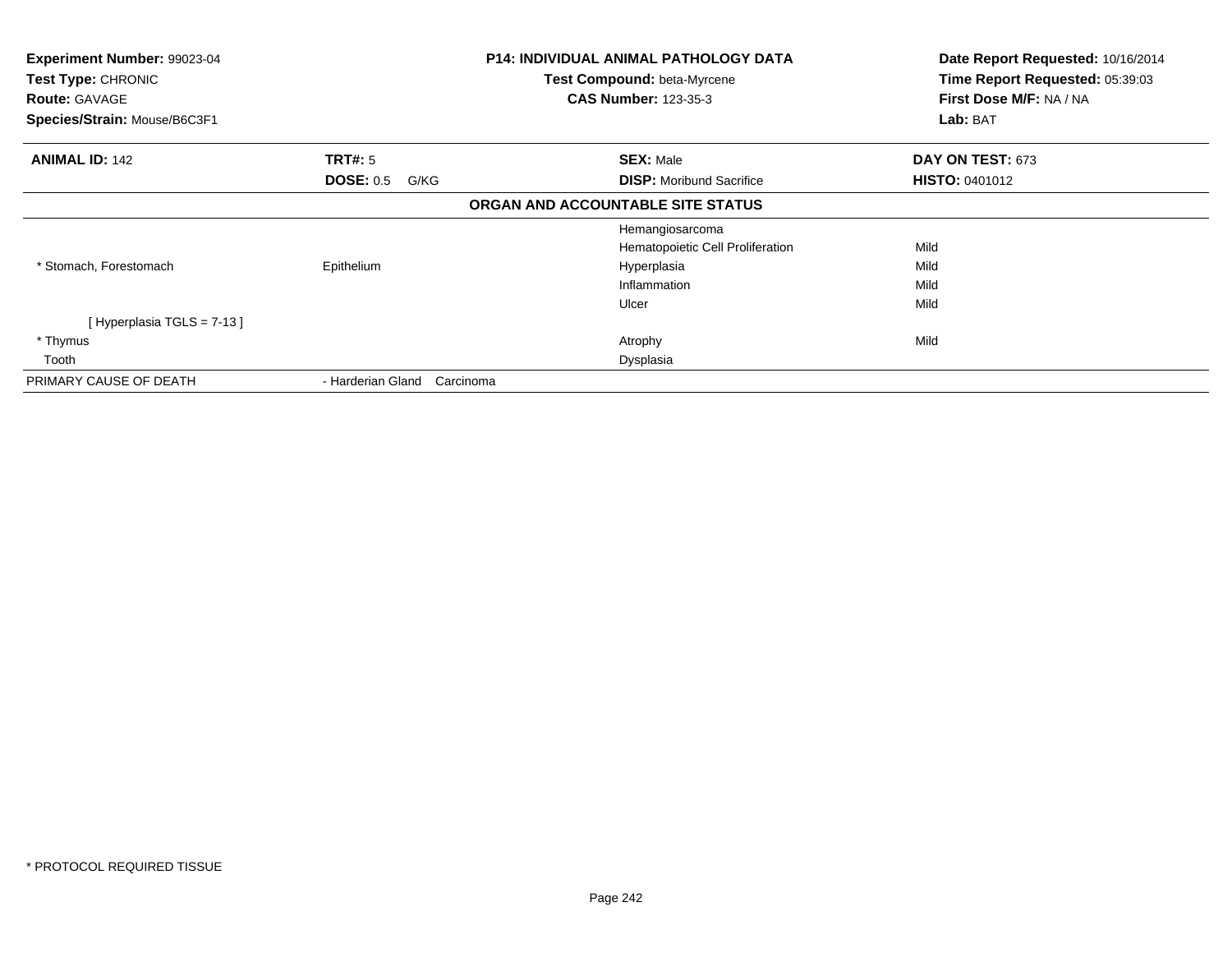| Experiment Number: 99023-04<br>Test Type: CHRONIC<br><b>Route: GAVAGE</b><br>Species/Strain: Mouse/B6C3F1 |                          | P14: INDIVIDUAL ANIMAL PATHOLOGY DATA<br>Test Compound: beta-Myrcene<br><b>CAS Number: 123-35-3</b> | Date Report Requested: 10/16/2014<br>Time Report Requested: 05:39:03<br>First Dose M/F: NA / NA<br>Lab: BAT |
|-----------------------------------------------------------------------------------------------------------|--------------------------|-----------------------------------------------------------------------------------------------------|-------------------------------------------------------------------------------------------------------------|
| <b>ANIMAL ID: 143</b>                                                                                     | <b>TRT#: 5</b>           | <b>SEX: Male</b>                                                                                    | DAY ON TEST: 708                                                                                            |
|                                                                                                           | <b>DOSE: 0.5</b><br>G/KG | <b>DISP:</b> Moribund Sacrifice                                                                     | HISTO: 0401013                                                                                              |
|                                                                                                           |                          | ORGAN AND ACCOUNTABLE SITE STATUS                                                                   |                                                                                                             |
| <b>NORMAL</b>                                                                                             |                          |                                                                                                     |                                                                                                             |
| * Adrenal Medulla                                                                                         | * Bone                   | * Bone Marrow                                                                                       | * Brain                                                                                                     |
| * Epididymis                                                                                              | * Esophagus              | * Eye                                                                                               | * Gallbladder                                                                                               |
| * Harderian Gland                                                                                         | * Intestine Large, Cecum | * Intestine Large, Colon                                                                            | * Intestine Large, Rectum                                                                                   |
| * Intestine Small, Duodenum                                                                               | * Intestine Small, Ileum | * Intestine Small, Jejunum                                                                          | * Islets, Pancreatic                                                                                        |
| * Lung                                                                                                    | * Nose                   | * Pancreas                                                                                          | * Parathyroid Gland                                                                                         |
| * Pituitary Gland                                                                                         | * Preputial Gland        | * Prostate                                                                                          | * Salivary Glands                                                                                           |
| * Seminal Vesicle                                                                                         | * Skin                   | * Stomach, Forestomach                                                                              | * Stomach, Glandular                                                                                        |
| * Thyroid Gland                                                                                           | * Trachea                | * Urinary Bladder                                                                                   |                                                                                                             |
| <b>MISSING</b>                                                                                            |                          |                                                                                                     |                                                                                                             |
| * Lymph Node, Mandibular                                                                                  | * Mammary Gland          |                                                                                                     |                                                                                                             |
| <b>OBSERVATIONS</b>                                                                                       |                          |                                                                                                     |                                                                                                             |
| * Adrenal Cortex                                                                                          | Subcapsular              | Hyperplasia                                                                                         | Minimal                                                                                                     |
|                                                                                                           |                          | Hypertrophy                                                                                         | Minimal                                                                                                     |
| * Heart                                                                                                   |                          | Cardiomyopathy                                                                                      | Minimal                                                                                                     |
|                                                                                                           |                          | Mineralization                                                                                      | Minimal                                                                                                     |
|                                                                                                           | Atrium                   | Thrombosis                                                                                          | Minimal                                                                                                     |
| * Kidney                                                                                                  | <b>Renal Tubule</b>      | Hyperplasia                                                                                         | Minimal                                                                                                     |
|                                                                                                           |                          | Mineralization                                                                                      | Minimal                                                                                                     |
|                                                                                                           | <b>Renal Tubule</b>      | <b>Necrosis</b>                                                                                     | Mild                                                                                                        |
|                                                                                                           | <b>Renal Tubule</b>      | Pigmentation                                                                                        | Hemosiderin, Moderate                                                                                       |
| * Liver                                                                                                   |                          | Fatty Change                                                                                        | Mild                                                                                                        |
|                                                                                                           |                          | Hepatoblastoma                                                                                      |                                                                                                             |
|                                                                                                           |                          | Hepatocellular Adenoma                                                                              |                                                                                                             |
|                                                                                                           |                          | Hepatocellular Carcinoma                                                                            |                                                                                                             |
|                                                                                                           | Hepatocyte               | Hypertrophy                                                                                         | Marked                                                                                                      |
|                                                                                                           |                          | Mineralization                                                                                      | Mild                                                                                                        |
|                                                                                                           |                          | <b>Necrosis</b>                                                                                     | Moderate                                                                                                    |
|                                                                                                           |                          | Vacuolization Cytoplasmic                                                                           | Moderate                                                                                                    |
| Note: TGL-1 is largely necrotic.                                                                          |                          |                                                                                                     |                                                                                                             |

[ Hepatoblastoma TGLS = 1-10 ]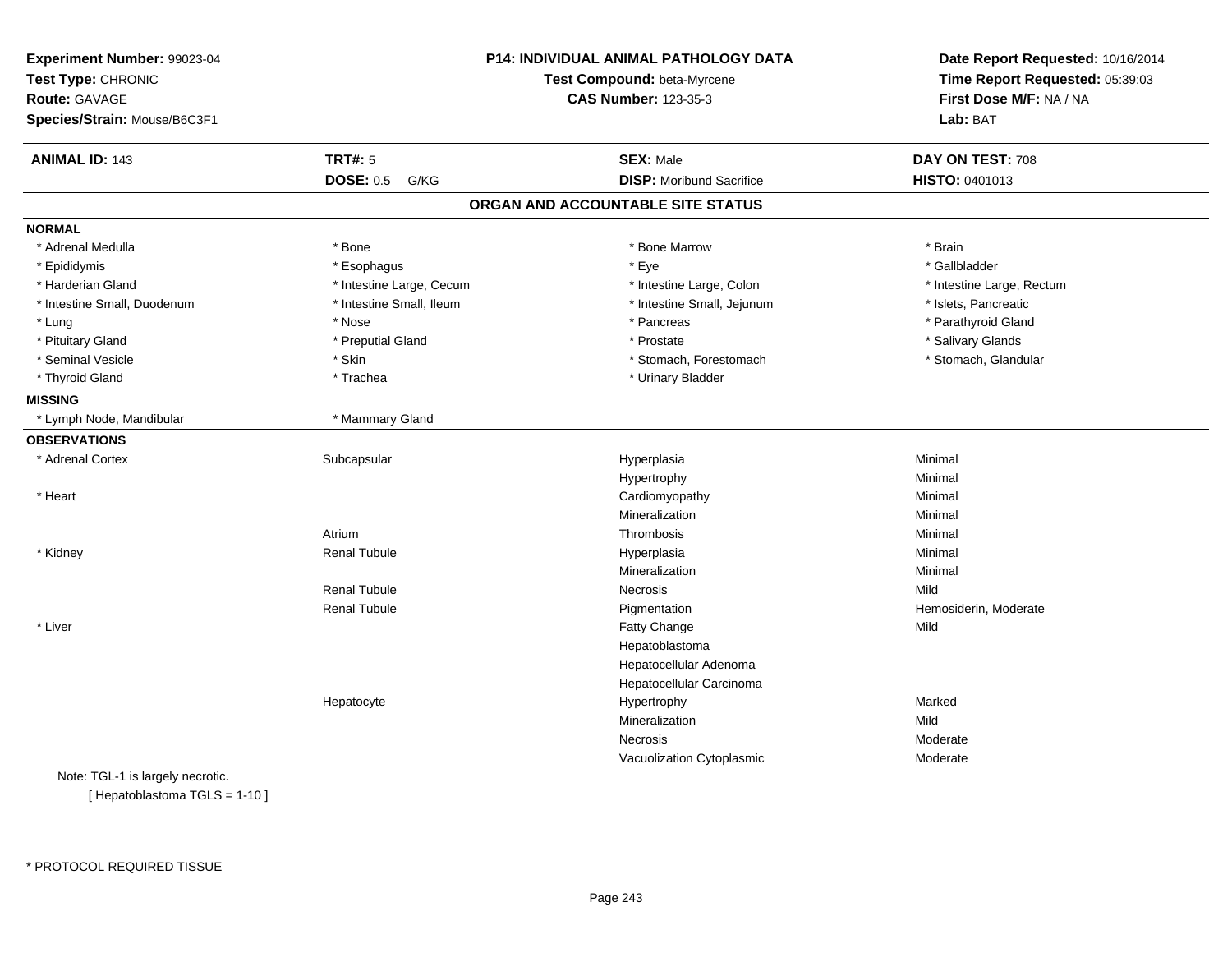| Experiment Number: 99023-04<br><b>Test Type: CHRONIC</b><br><b>Route: GAVAGE</b><br>Species/Strain: Mouse/B6C3F1  |                          | <b>P14: INDIVIDUAL ANIMAL PATHOLOGY DATA</b><br><b>Test Compound: beta-Myrcene</b><br><b>CAS Number: 123-35-3</b> | Date Report Requested: 10/16/2014<br>Time Report Requested: 05:39:03<br>First Dose M/F: NA / NA<br>Lab: BAT |
|-------------------------------------------------------------------------------------------------------------------|--------------------------|-------------------------------------------------------------------------------------------------------------------|-------------------------------------------------------------------------------------------------------------|
| <b>ANIMAL ID: 143</b>                                                                                             | <b>TRT#:</b> 5           | <b>SEX: Male</b>                                                                                                  | DAY ON TEST: 708                                                                                            |
|                                                                                                                   | <b>DOSE: 0.5</b><br>G/KG | <b>DISP:</b> Moribund Sacrifice                                                                                   | <b>HISTO: 0401013</b>                                                                                       |
|                                                                                                                   |                          | ORGAN AND ACCOUNTABLE SITE STATUS                                                                                 |                                                                                                             |
| [Hepatocellular Adenoma TGLS = 3 - 12]<br>[ Hepatocellular Carcinoma TGLS = 2-11 ]<br>[Hypertrophy $TGLS = 4-3$ ] |                          |                                                                                                                   |                                                                                                             |
| * Lymph Node, Mesenteric                                                                                          |                          | Atrophy                                                                                                           | Marked                                                                                                      |
| * Spleen                                                                                                          | Lymph Follic             | Atrophy<br>Hematopoietic Cell Proliferation                                                                       | Marked<br>Marked                                                                                            |
| * Testes                                                                                                          | Germinal Epith           | Degeneration                                                                                                      | Moderate                                                                                                    |
| * Thymus                                                                                                          |                          | Atrophy                                                                                                           | Marked                                                                                                      |
| Tooth                                                                                                             |                          | Dysplasia                                                                                                         |                                                                                                             |
| PRIMARY CAUSE OF DEATH                                                                                            | - Liver Necrosis         |                                                                                                                   |                                                                                                             |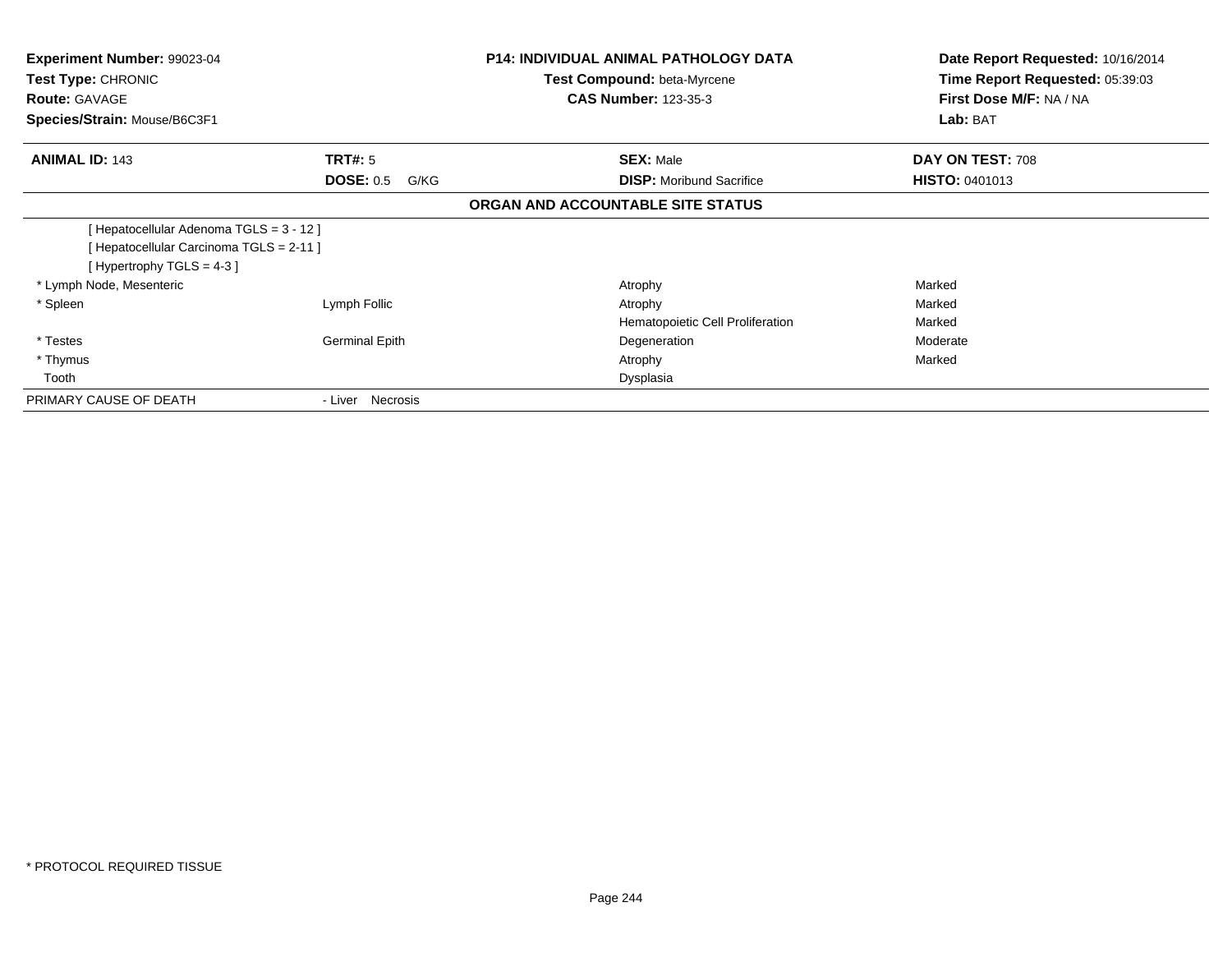| Experiment Number: 99023-04<br>Test Type: CHRONIC<br><b>Route: GAVAGE</b><br>Species/Strain: Mouse/B6C3F1 |                             | <b>P14: INDIVIDUAL ANIMAL PATHOLOGY DATA</b><br>Test Compound: beta-Myrcene<br><b>CAS Number: 123-35-3</b> | Date Report Requested: 10/16/2014<br>Time Report Requested: 05:39:03<br>First Dose M/F: NA / NA<br>Lab: BAT |
|-----------------------------------------------------------------------------------------------------------|-----------------------------|------------------------------------------------------------------------------------------------------------|-------------------------------------------------------------------------------------------------------------|
| <b>ANIMAL ID: 144</b>                                                                                     | <b>TRT#: 5</b>              | <b>SEX: Male</b>                                                                                           | DAY ON TEST: 667                                                                                            |
|                                                                                                           | <b>DOSE: 0.5</b><br>G/KG    | <b>DISP: Natural Death</b>                                                                                 | <b>HISTO: 0401014</b>                                                                                       |
|                                                                                                           |                             | ORGAN AND ACCOUNTABLE SITE STATUS                                                                          |                                                                                                             |
| <b>NORMAL</b>                                                                                             |                             |                                                                                                            |                                                                                                             |
| * Adrenal Medulla                                                                                         | * Bone                      | * Bone Marrow                                                                                              | * Brain                                                                                                     |
| * Epididymis                                                                                              | * Esophagus                 | * Eye                                                                                                      | * Gallbladder                                                                                               |
| * Harderian Gland                                                                                         | * Heart                     | * Intestine Large, Cecum                                                                                   | * Intestine Large, Rectum                                                                                   |
| * Islets, Pancreatic                                                                                      | * Nose                      | * Pancreas                                                                                                 | * Parathyroid Gland                                                                                         |
| * Pituitary Gland                                                                                         | * Preputial Gland           | * Salivary Glands                                                                                          | * Seminal Vesicle                                                                                           |
| * Skin                                                                                                    | * Spleen                    | * Stomach, Forestomach                                                                                     | * Stomach, Glandular                                                                                        |
| * Testes                                                                                                  | * Thyroid Gland             | * Trachea                                                                                                  | * Urinary Bladder                                                                                           |
| <b>MISSING</b>                                                                                            |                             |                                                                                                            |                                                                                                             |
| * Lymph Node, Mandibular                                                                                  | * Lymph Node, Mesenteric    | * Mammary Gland                                                                                            |                                                                                                             |
| <b>AUTO PRECLUDES DIAG.</b>                                                                               |                             |                                                                                                            |                                                                                                             |
| * Intestine Large, Colon                                                                                  | * Intestine Small, Duodenum | * Intestine Small, Ileum                                                                                   | * Intestine Small, Jejunum                                                                                  |
| <b>OBSERVATIONS</b>                                                                                       |                             |                                                                                                            |                                                                                                             |
| * Adrenal Cortex                                                                                          | Subcapsular                 | Hyperplasia                                                                                                | Mild                                                                                                        |
|                                                                                                           |                             | Hypertrophy                                                                                                | Minimal                                                                                                     |
| * Eye                                                                                                     |                             |                                                                                                            |                                                                                                             |
| Note: Optic nerves were not present in block or wet tissues.                                              |                             |                                                                                                            |                                                                                                             |
| * Kidney                                                                                                  |                             | Mineralization                                                                                             | Minimal                                                                                                     |
|                                                                                                           |                             | Nephropathy                                                                                                | Minimal                                                                                                     |
|                                                                                                           | <b>Renal Tubule</b>         | Vacuolization Cytoplasmic                                                                                  | Minimal                                                                                                     |
| * Liver                                                                                                   |                             | <b>Basophilic Focus</b>                                                                                    |                                                                                                             |
|                                                                                                           |                             | Hepatocellular Adenoma                                                                                     | Multiple                                                                                                    |
|                                                                                                           | Hepatocyte                  | Hypertrophy                                                                                                | Mild                                                                                                        |
|                                                                                                           |                             | Inflammation                                                                                               | Chronic Active, Mild                                                                                        |
| [ Hepatocellular Adenoma TGLS = 1,2 - 3+10 ]                                                              |                             |                                                                                                            |                                                                                                             |
| * Lung                                                                                                    | Alveolar Epith              | Hyperplasia                                                                                                | Marked                                                                                                      |
| * Prostate                                                                                                |                             | Inflammation                                                                                               | Minimal                                                                                                     |
| * Thymus                                                                                                  |                             | Atrophy                                                                                                    | Minimal                                                                                                     |
| Tooth                                                                                                     |                             | Dysplasia                                                                                                  |                                                                                                             |
| PRIMARY CAUSE OF DEATH                                                                                    | - UNCERTAIN                 |                                                                                                            |                                                                                                             |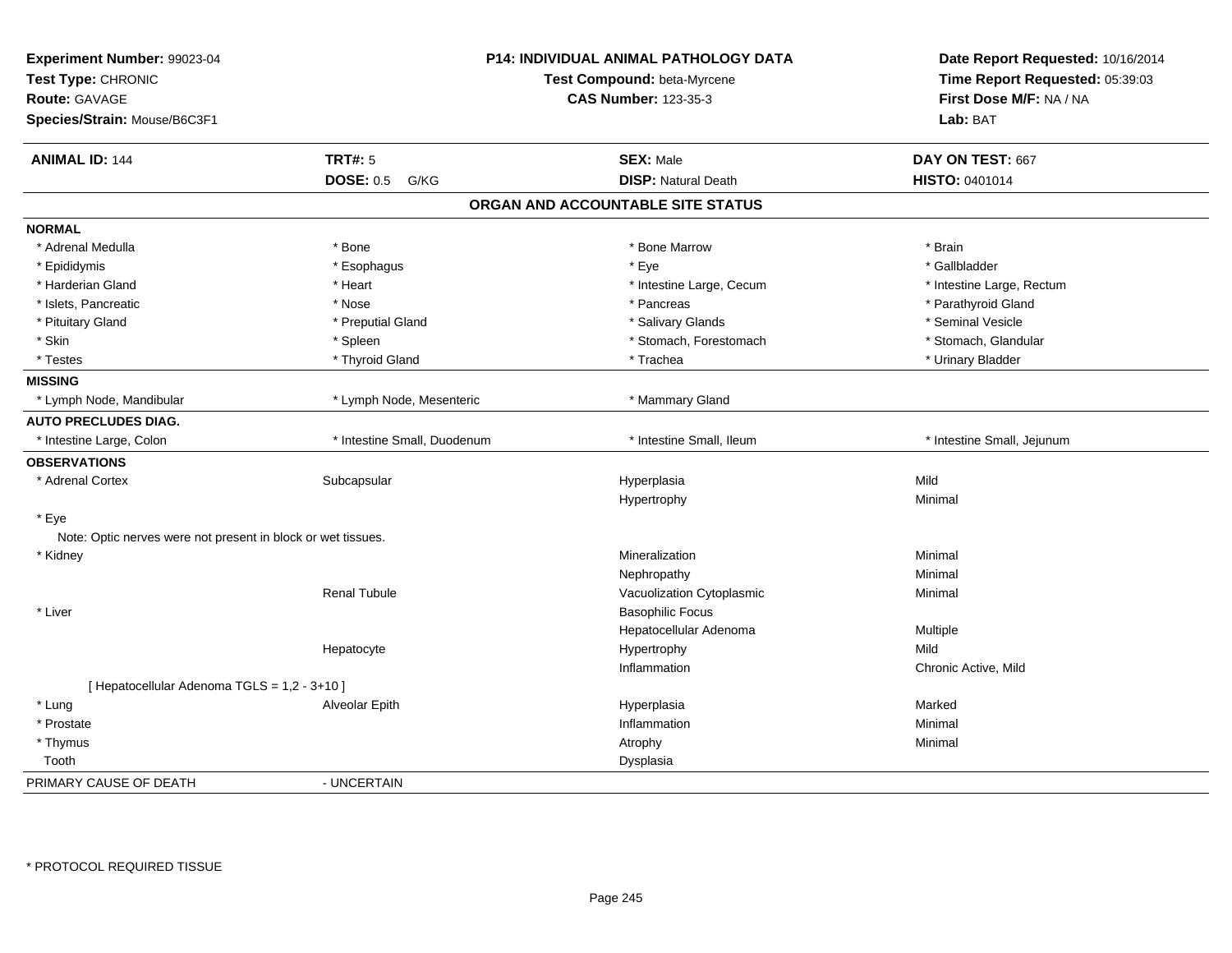| Experiment Number: 99023-04<br>Test Type: CHRONIC<br><b>Route: GAVAGE</b><br>Species/Strain: Mouse/B6C3F1 |                          | P14: INDIVIDUAL ANIMAL PATHOLOGY DATA<br>Test Compound: beta-Myrcene<br><b>CAS Number: 123-35-3</b> | Date Report Requested: 10/16/2014<br>Time Report Requested: 05:39:03<br>First Dose M/F: NA / NA<br>Lab: BAT |
|-----------------------------------------------------------------------------------------------------------|--------------------------|-----------------------------------------------------------------------------------------------------|-------------------------------------------------------------------------------------------------------------|
|                                                                                                           |                          |                                                                                                     |                                                                                                             |
| <b>ANIMAL ID: 145</b>                                                                                     | <b>TRT#: 5</b>           | <b>SEX: Male</b>                                                                                    | DAY ON TEST: 730                                                                                            |
|                                                                                                           | <b>DOSE: 0.5</b><br>G/KG | <b>DISP: Terminal Sacrifice</b>                                                                     | <b>HISTO: 0401015</b>                                                                                       |
|                                                                                                           |                          | ORGAN AND ACCOUNTABLE SITE STATUS                                                                   |                                                                                                             |
| <b>NORMAL</b>                                                                                             |                          |                                                                                                     |                                                                                                             |
| * Adrenal Medulla                                                                                         | * Bone                   | * Bone Marrow                                                                                       | * Brain                                                                                                     |
| * Epididymis                                                                                              | * Esophagus              | * Eye                                                                                               | * Gallbladder                                                                                               |
| * Harderian Gland                                                                                         | * Intestine Large, Cecum | * Intestine Large, Colon                                                                            | * Intestine Large, Rectum                                                                                   |
| * Intestine Small, Duodenum                                                                               | * Intestine Small, Ileum | * Intestine Small, Jejunum                                                                          | * Islets, Pancreatic                                                                                        |
| * Lymph Node, Mandibular                                                                                  | * Lymph Node, Mesenteric | * Nose                                                                                              | * Pancreas                                                                                                  |
| * Parathyroid Gland                                                                                       | * Pituitary Gland        | * Preputial Gland                                                                                   | * Salivary Glands                                                                                           |
| * Seminal Vesicle                                                                                         | * Skin                   | * Stomach, Glandular                                                                                | * Testes                                                                                                    |
| * Trachea                                                                                                 | * Urinary Bladder        |                                                                                                     |                                                                                                             |
| <b>MISSING</b>                                                                                            |                          |                                                                                                     |                                                                                                             |
| * Mammary Gland                                                                                           |                          |                                                                                                     |                                                                                                             |
| <b>OBSERVATIONS</b>                                                                                       |                          |                                                                                                     |                                                                                                             |
| * Adrenal Cortex                                                                                          | Subcapsular              | Hyperplasia                                                                                         | Minimal                                                                                                     |
| Coagulat GI                                                                                               |                          |                                                                                                     |                                                                                                             |
| Note: B12 (TGL-3) has both a hepatocellular adenoma and a carcinoma.                                      |                          |                                                                                                     |                                                                                                             |
| * Heart                                                                                                   |                          | Cardiomyopathy                                                                                      | Mild                                                                                                        |
| * Kidney                                                                                                  | Cortex                   | Cyst                                                                                                | Minimal                                                                                                     |
|                                                                                                           |                          | Hepatocellular Carcinoma                                                                            | Metastatic (Liver)                                                                                          |
|                                                                                                           | <b>Renal Tubule</b>      | Hyperplasia                                                                                         | Minimal                                                                                                     |
|                                                                                                           |                          | Nephropathy                                                                                         | Minimal                                                                                                     |
|                                                                                                           | <b>Renal Tubule</b>      | Vacuolization Cytoplasmic                                                                           | Minimal                                                                                                     |
| [ Hepatocellular Carcinoma TGLS = 1-10 ]                                                                  |                          |                                                                                                     |                                                                                                             |
| * Liver                                                                                                   |                          | Clear Cell Focus                                                                                    |                                                                                                             |
|                                                                                                           |                          | <b>Eosinophilic Focus</b>                                                                           |                                                                                                             |
|                                                                                                           |                          | Hepatocellular Adenoma                                                                              | Multiple                                                                                                    |
|                                                                                                           |                          | Hepatocellular Carcinoma                                                                            | Multiple                                                                                                    |
|                                                                                                           |                          | Inflammation                                                                                        | Chronic Active, Minimal                                                                                     |
|                                                                                                           | Hepatocyte               | Pigmentation                                                                                        | Hemosiderin, Minimal                                                                                        |
| [ Hepatocellular Adenoma TGLS = 3,4,6 - 12+13+14 ]                                                        |                          |                                                                                                     |                                                                                                             |
| [ Hepatocellular Carcinoma TGLS = 2,3,5 - 11+12+13 ]                                                      |                          |                                                                                                     |                                                                                                             |
| * Lung                                                                                                    |                          | Hepatocellular Carcinoma                                                                            | Metastatic (Liver)                                                                                          |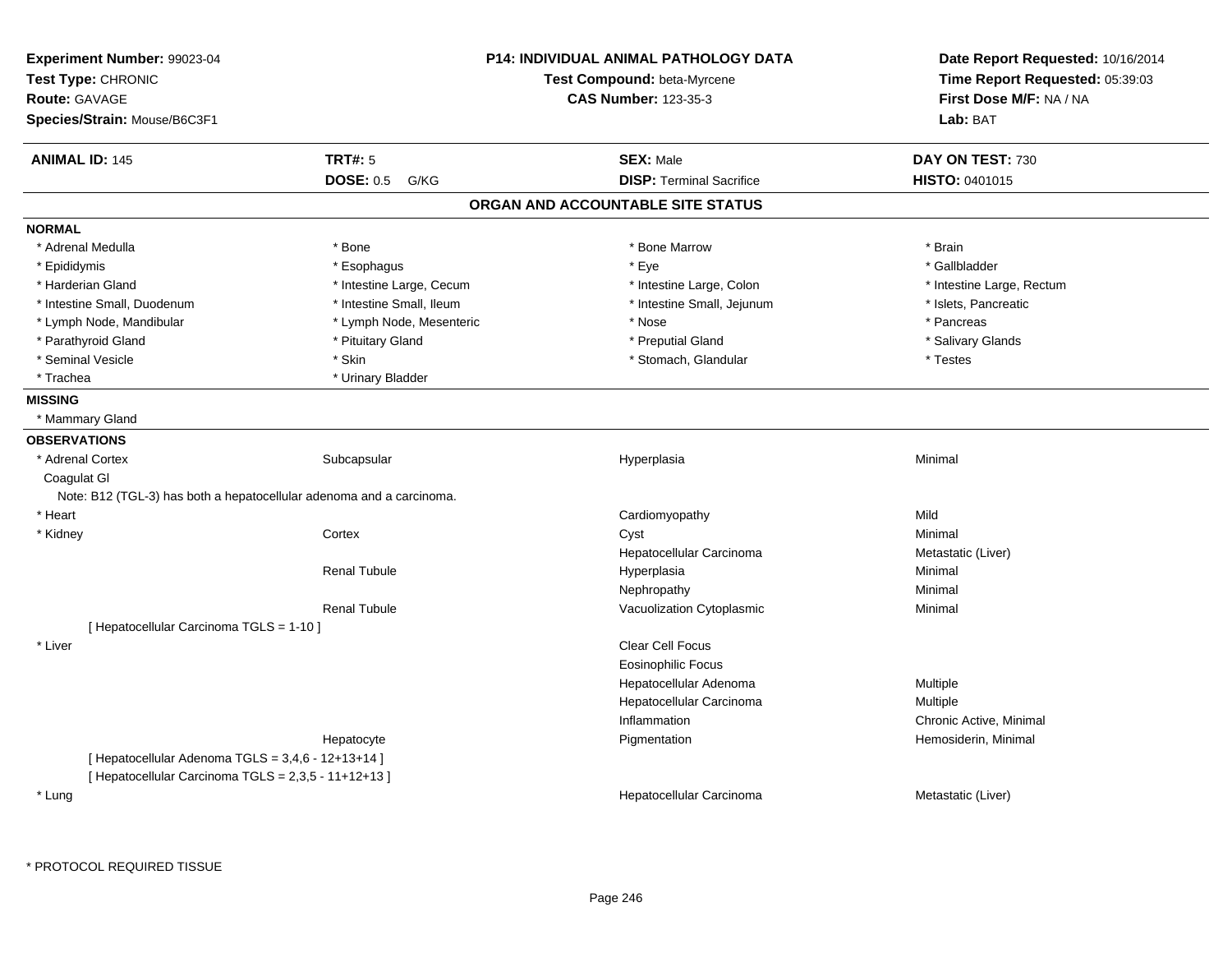| Experiment Number: 99023-04<br>Test Type: CHRONIC<br><b>Route: GAVAGE</b><br>Species/Strain: Mouse/B6C3F1 | <b>P14: INDIVIDUAL ANIMAL PATHOLOGY DATA</b><br>Test Compound: beta-Myrcene<br><b>CAS Number: 123-35-3</b> |                                                                 | Date Report Requested: 10/16/2014<br>Time Report Requested: 05:39:03<br>First Dose M/F: NA / NA<br>Lab: BAT |
|-----------------------------------------------------------------------------------------------------------|------------------------------------------------------------------------------------------------------------|-----------------------------------------------------------------|-------------------------------------------------------------------------------------------------------------|
| <b>ANIMAL ID: 145</b>                                                                                     | <b>TRT#:</b> 5<br><b>DOSE: 0.5</b><br>G/KG                                                                 | <b>SEX: Male</b><br><b>DISP:</b> Terminal Sacrifice             | DAY ON TEST: 730<br><b>HISTO: 0401015</b>                                                                   |
|                                                                                                           |                                                                                                            | ORGAN AND ACCOUNTABLE SITE STATUS                               |                                                                                                             |
| * Prostate<br>* Spleen<br>* Stomach, Forestomach                                                          | Epithelium                                                                                                 | Inflammation<br>Hematopoietic Cell Proliferation<br>Hyperplasia | Minimal<br>Mild<br>Mild                                                                                     |
| [Hyperplasia TGLS = 7-5 ]<br>* Thymus<br>* Thyroid Gland                                                  | <b>Follicular Cel</b>                                                                                      | Inflammation<br>Atrophy<br>Adenoma                              | Minimal<br>Marked                                                                                           |
| PRIMARY CAUSE OF DEATH                                                                                    |                                                                                                            |                                                                 |                                                                                                             |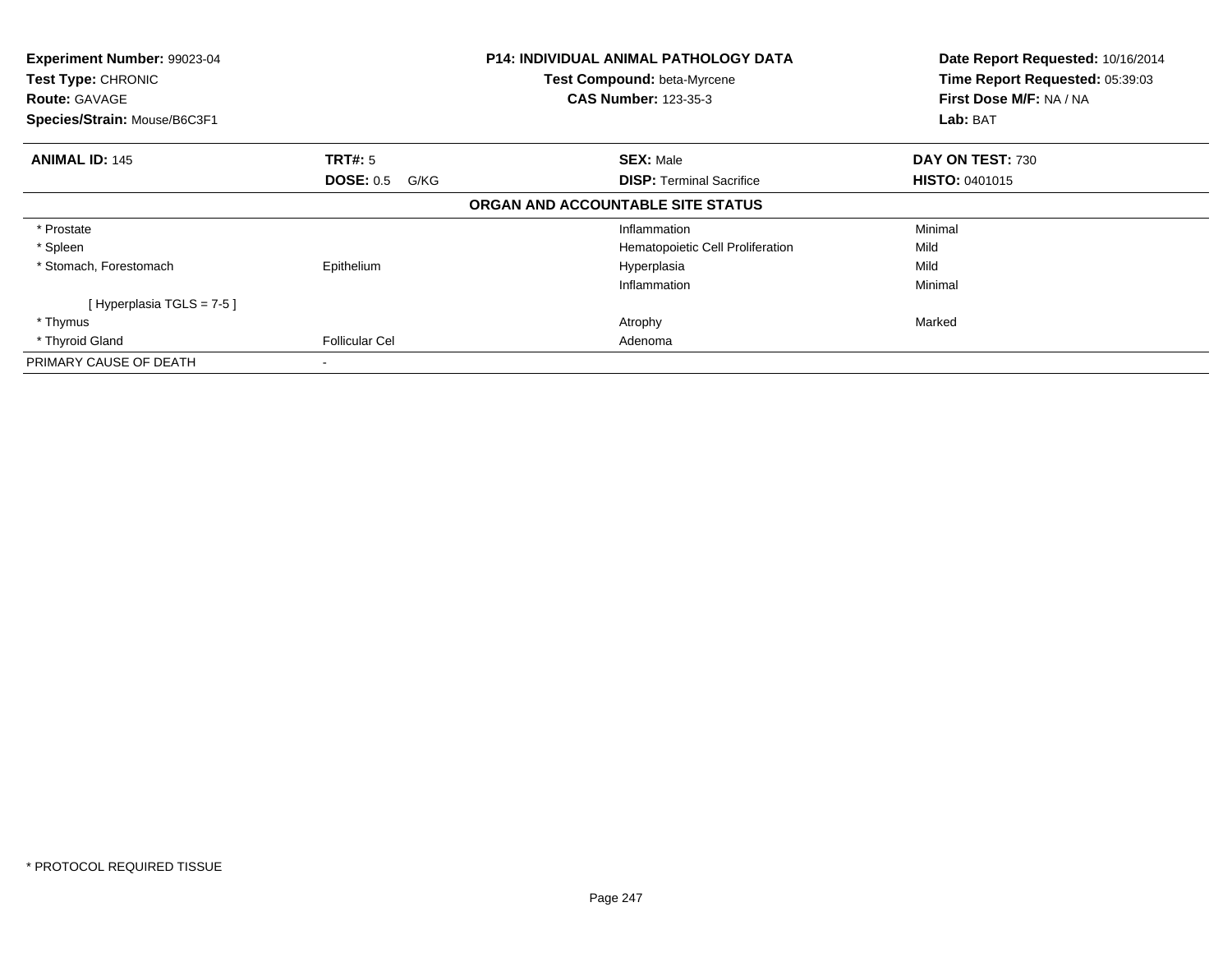| Experiment Number: 99023-04                                  |                             | P14: INDIVIDUAL ANIMAL PATHOLOGY DATA | Date Report Requested: 10/16/2014 |
|--------------------------------------------------------------|-----------------------------|---------------------------------------|-----------------------------------|
| Test Type: CHRONIC                                           |                             | Test Compound: beta-Myrcene           | Time Report Requested: 05:39:03   |
| Route: GAVAGE                                                |                             | <b>CAS Number: 123-35-3</b>           | First Dose M/F: NA / NA           |
| Species/Strain: Mouse/B6C3F1                                 |                             |                                       | Lab: BAT                          |
| <b>ANIMAL ID: 146</b>                                        | <b>TRT#: 5</b>              | <b>SEX: Male</b>                      | DAY ON TEST: 730                  |
|                                                              | <b>DOSE: 0.5</b><br>G/KG    | <b>DISP: Terminal Sacrifice</b>       | HISTO: 0401016                    |
|                                                              |                             | ORGAN AND ACCOUNTABLE SITE STATUS     |                                   |
| <b>NORMAL</b>                                                |                             |                                       |                                   |
| * Adrenal Medulla                                            | * Bone                      | * Bone Marrow                         | * Brain                           |
| * Epididymis                                                 | * Esophagus                 | * Eye                                 | * Gallbladder                     |
| * Harderian Gland                                            | * Heart                     | * Intestine Large, Cecum              | * Intestine Large, Colon          |
| * Intestine Large, Rectum                                    | * Intestine Small, Duodenum | * Intestine Small, Ileum              | * Intestine Small, Jejunum        |
| * Lung                                                       | * Lymph Node, Mandibular    | * Lymph Node, Mesenteric              | * Nose                            |
| * Pancreas                                                   | * Parathyroid Gland         | * Pituitary Gland                     | * Preputial Gland                 |
| * Prostate                                                   | * Salivary Glands           | * Seminal Vesicle                     | * Skin                            |
| * Stomach, Glandular                                         | * Testes                    | * Thyroid Gland                       | * Trachea                         |
| * Urinary Bladder                                            |                             |                                       |                                   |
| <b>MISSING</b>                                               |                             |                                       |                                   |
| * Mammary Gland                                              |                             |                                       |                                   |
| <b>OBSERVATIONS</b>                                          |                             |                                       |                                   |
| * Adrenal Cortex                                             | Subcapsular                 | Hyperplasia                           | Mild                              |
| * Eye                                                        |                             |                                       |                                   |
| Note: Optic nerves were not present in block or wet tissues. |                             |                                       |                                   |
| * Islets, Pancreatic                                         |                             | Hyperplasia                           | Minimal                           |
| * Kidney                                                     |                             | Accumulation, Hyaline Droplet         | Minimal                           |
|                                                              |                             | Mineralization                        | Minimal                           |
|                                                              |                             | Nephropathy                           | Minimal                           |
| * Liver                                                      |                             | Clear Cell Focus                      |                                   |
|                                                              |                             | Fatty Change                          | Minimal                           |
|                                                              |                             | Hepatocellular Carcinoma              |                                   |
|                                                              |                             | Inflammation                          | Chronic Active, Minimal           |
| [ Hepatocellular Carcinoma TGLS = 1-10 ]                     |                             |                                       |                                   |
| * Spleen                                                     |                             | Hematopoietic Cell Proliferation      | Mild                              |
| * Stomach, Forestomach                                       | Epithelium                  | Hyperplasia                           | Minimal                           |
|                                                              |                             | Inflammation                          | Minimal                           |
| * Thymus                                                     |                             | Atrophy                               | Mild                              |
| PRIMARY CAUSE OF DEATH                                       |                             |                                       |                                   |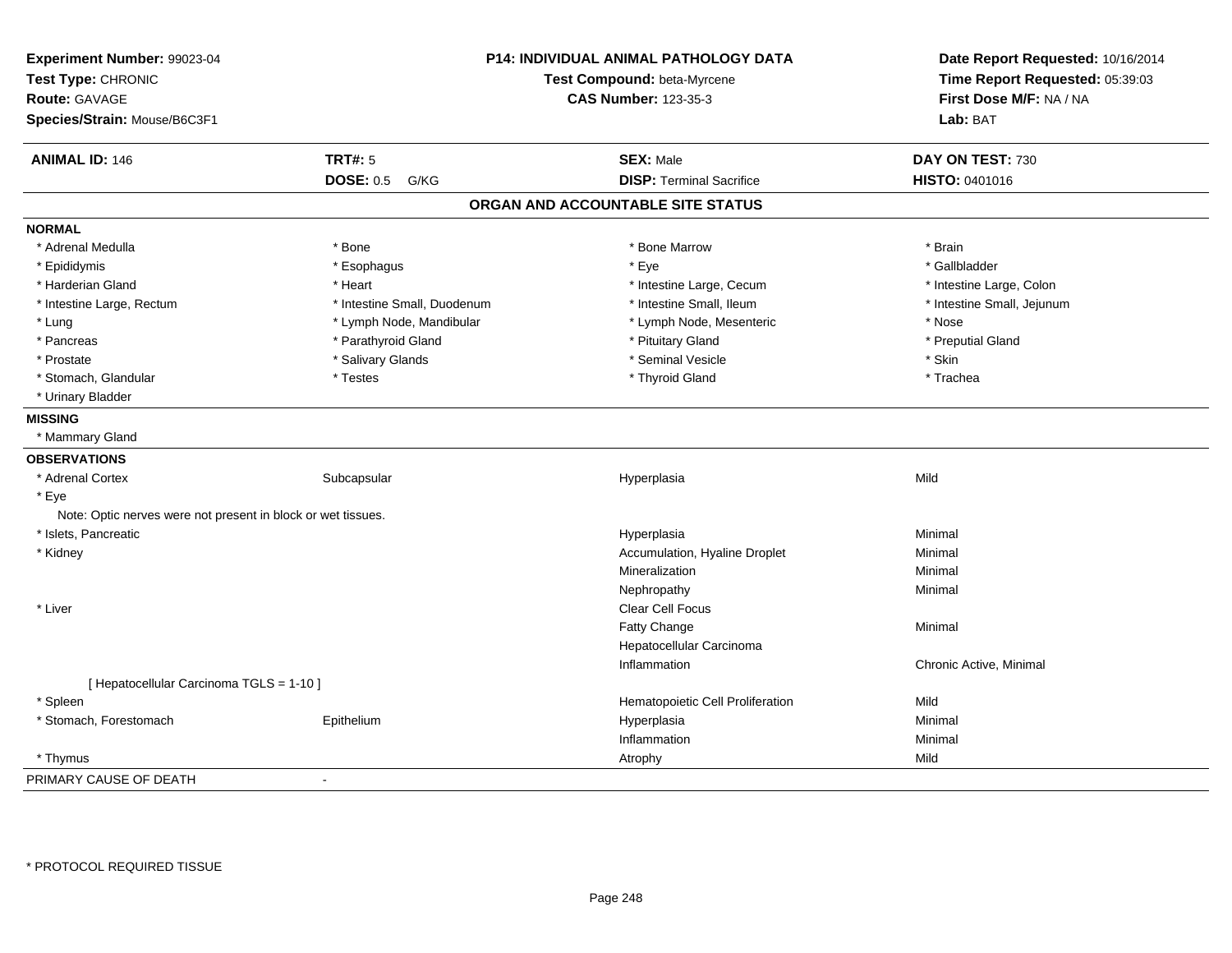| Experiment Number: 99023-04<br>Test Type: CHRONIC<br><b>Route: GAVAGE</b> | <b>P14: INDIVIDUAL ANIMAL PATHOLOGY DATA</b><br>Test Compound: beta-Myrcene<br><b>CAS Number: 123-35-3</b> |                                   | Date Report Requested: 10/16/2014<br>Time Report Requested: 05:39:03<br>First Dose M/F: NA / NA |
|---------------------------------------------------------------------------|------------------------------------------------------------------------------------------------------------|-----------------------------------|-------------------------------------------------------------------------------------------------|
| Species/Strain: Mouse/B6C3F1                                              |                                                                                                            |                                   | Lab: BAT                                                                                        |
| <b>ANIMAL ID: 147</b>                                                     | <b>TRT#: 5</b>                                                                                             | <b>SEX: Male</b>                  | DAY ON TEST: 586                                                                                |
|                                                                           | <b>DOSE: 0.5</b><br>G/KG                                                                                   | <b>DISP:</b> Moribund Sacrifice   | <b>HISTO: 0401017</b>                                                                           |
|                                                                           |                                                                                                            | ORGAN AND ACCOUNTABLE SITE STATUS |                                                                                                 |
| <b>NORMAL</b>                                                             |                                                                                                            |                                   |                                                                                                 |
| * Adrenal Medulla                                                         | * Bone                                                                                                     | * Bone Marrow                     | * Brain                                                                                         |
| * Epididymis                                                              | * Esophagus                                                                                                | * Gallbladder                     | * Intestine Large, Cecum                                                                        |
| * Intestine Large, Colon                                                  | * Intestine Large, Rectum                                                                                  | * Intestine Small, Duodenum       | * Intestine Small, Ileum                                                                        |
| * Intestine Small, Jejunum                                                | * Lymph Node, Mesenteric                                                                                   | * Nose                            | * Pancreas                                                                                      |
| * Parathyroid Gland                                                       | * Pituitary Gland                                                                                          | * Preputial Gland                 | * Salivary Glands                                                                               |
| * Seminal Vesicle                                                         | * Skin                                                                                                     | * Stomach, Forestomach            | * Stomach, Glandular                                                                            |
| * Testes                                                                  | * Thyroid Gland                                                                                            | * Trachea                         | * Urinary Bladder                                                                               |
| <b>MISSING</b>                                                            |                                                                                                            |                                   |                                                                                                 |
| * Mammary Gland                                                           |                                                                                                            |                                   |                                                                                                 |
| <b>OBSERVATIONS</b>                                                       |                                                                                                            |                                   |                                                                                                 |
| * Adrenal Cortex                                                          | Subcapsular                                                                                                | Hyperplasia                       | Moderate                                                                                        |
| * Eye                                                                     |                                                                                                            | Melanoma Malignant                |                                                                                                 |
| [Melanoma Malignant TGLS = 2-9]                                           |                                                                                                            |                                   |                                                                                                 |
| * Harderian Gland                                                         |                                                                                                            | Carcinoma                         |                                                                                                 |
| [Carcinoma TGLS = 1-9]                                                    |                                                                                                            |                                   |                                                                                                 |
| * Heart                                                                   |                                                                                                            | Cardiomyopathy                    | Minimal                                                                                         |
| * Islets, Pancreatic                                                      |                                                                                                            | Hyperplasia                       | Minimal                                                                                         |
| * Kidney                                                                  |                                                                                                            | Mineralization                    | Minimal                                                                                         |
|                                                                           |                                                                                                            | Nephropathy                       | Minimal                                                                                         |
|                                                                           | <b>Renal Tubule</b>                                                                                        | Vacuolization Cytoplasmic         | Minimal                                                                                         |
| * Liver                                                                   |                                                                                                            | Fatty Change                      | Minimal                                                                                         |
|                                                                           |                                                                                                            | Hepatocellular Adenoma            |                                                                                                 |
|                                                                           | Hepatocyte                                                                                                 | Hypertrophy                       | Minimal                                                                                         |
|                                                                           |                                                                                                            | Mixed Cell Focus                  |                                                                                                 |
|                                                                           |                                                                                                            | <b>Tension Lipidosis</b>          | Minimal                                                                                         |
| * Lung                                                                    |                                                                                                            | Alveolar/Bronchiolar Adenoma      | Multiple                                                                                        |
|                                                                           |                                                                                                            | Melanoma Malignant                | Metastatic (Eye)                                                                                |
| * Lymph Node, Mandibular                                                  |                                                                                                            | Melanoma Malignant                | Metastatic (Eye)                                                                                |
| * Prostate                                                                |                                                                                                            | Inflammation                      | Minimal                                                                                         |
| * Spleen                                                                  |                                                                                                            | Hematopoietic Cell Proliferation  | Minimal                                                                                         |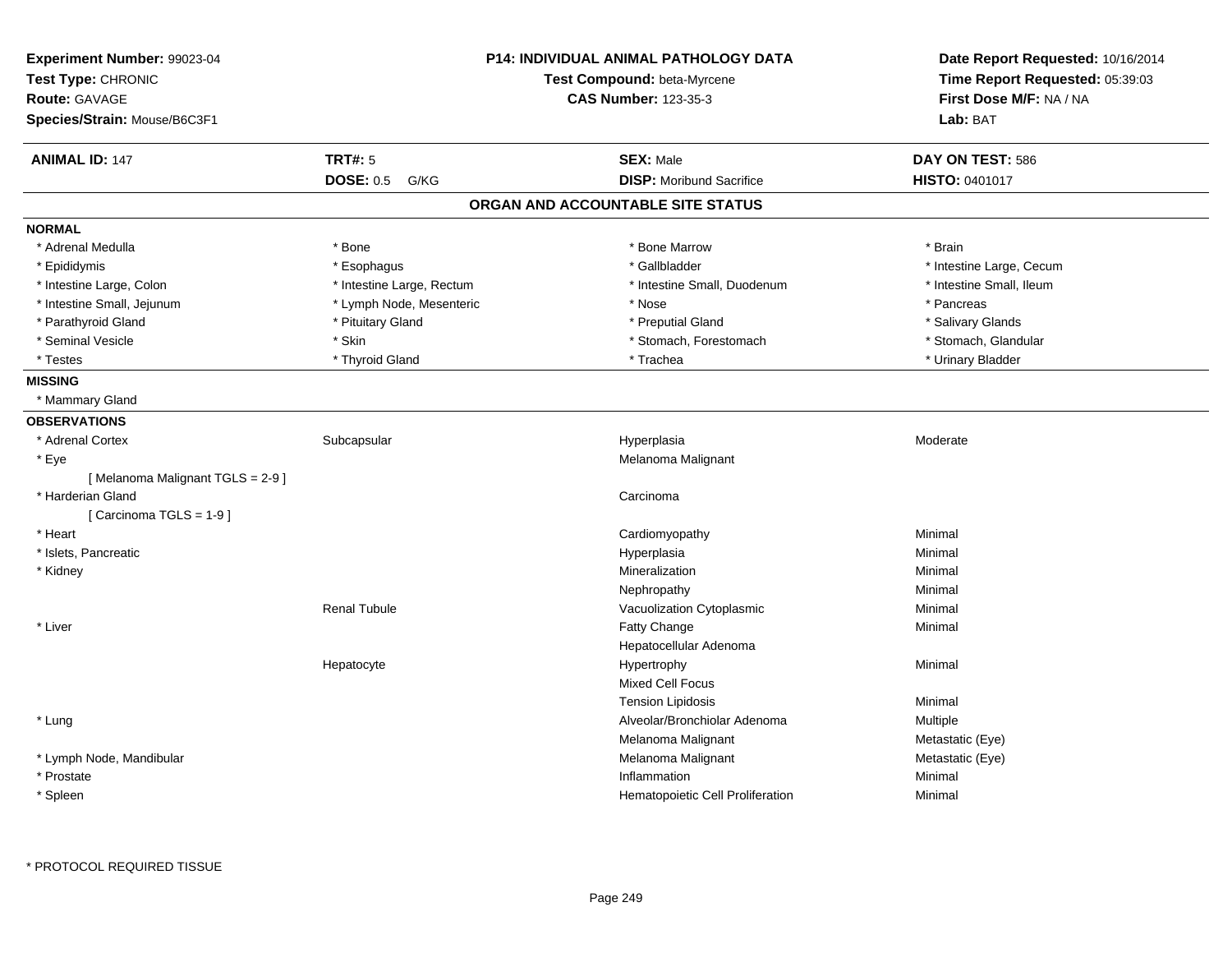| Experiment Number: 99023-04<br>Test Type: CHRONIC |                                | <b>P14: INDIVIDUAL ANIMAL PATHOLOGY DATA</b> | Date Report Requested: 10/16/2014 |
|---------------------------------------------------|--------------------------------|----------------------------------------------|-----------------------------------|
|                                                   |                                | Test Compound: beta-Myrcene                  | Time Report Requested: 05:39:03   |
| <b>Route: GAVAGE</b>                              |                                | <b>CAS Number: 123-35-3</b>                  | First Dose M/F: NA / NA           |
| Species/Strain: Mouse/B6C3F1                      |                                |                                              | Lab: BAT                          |
| <b>ANIMAL ID: 147</b>                             | TRT#: 5                        | <b>SEX: Male</b>                             | DAY ON TEST: 586                  |
|                                                   | <b>DOSE: 0.5 G/KG</b>          | <b>DISP:</b> Moribund Sacrifice              | <b>HISTO: 0401017</b>             |
|                                                   |                                | ORGAN AND ACCOUNTABLE SITE STATUS            |                                   |
|                                                   | Lymph Follic                   | Hyperplasia                                  | Mild                              |
| * Thymus                                          |                                | Atrophy                                      | Mild                              |
| Tooth                                             |                                | Dysplasia                                    |                                   |
| PRIMARY CAUSE OF DEATH                            | - Harderian Gland<br>Carcinoma |                                              |                                   |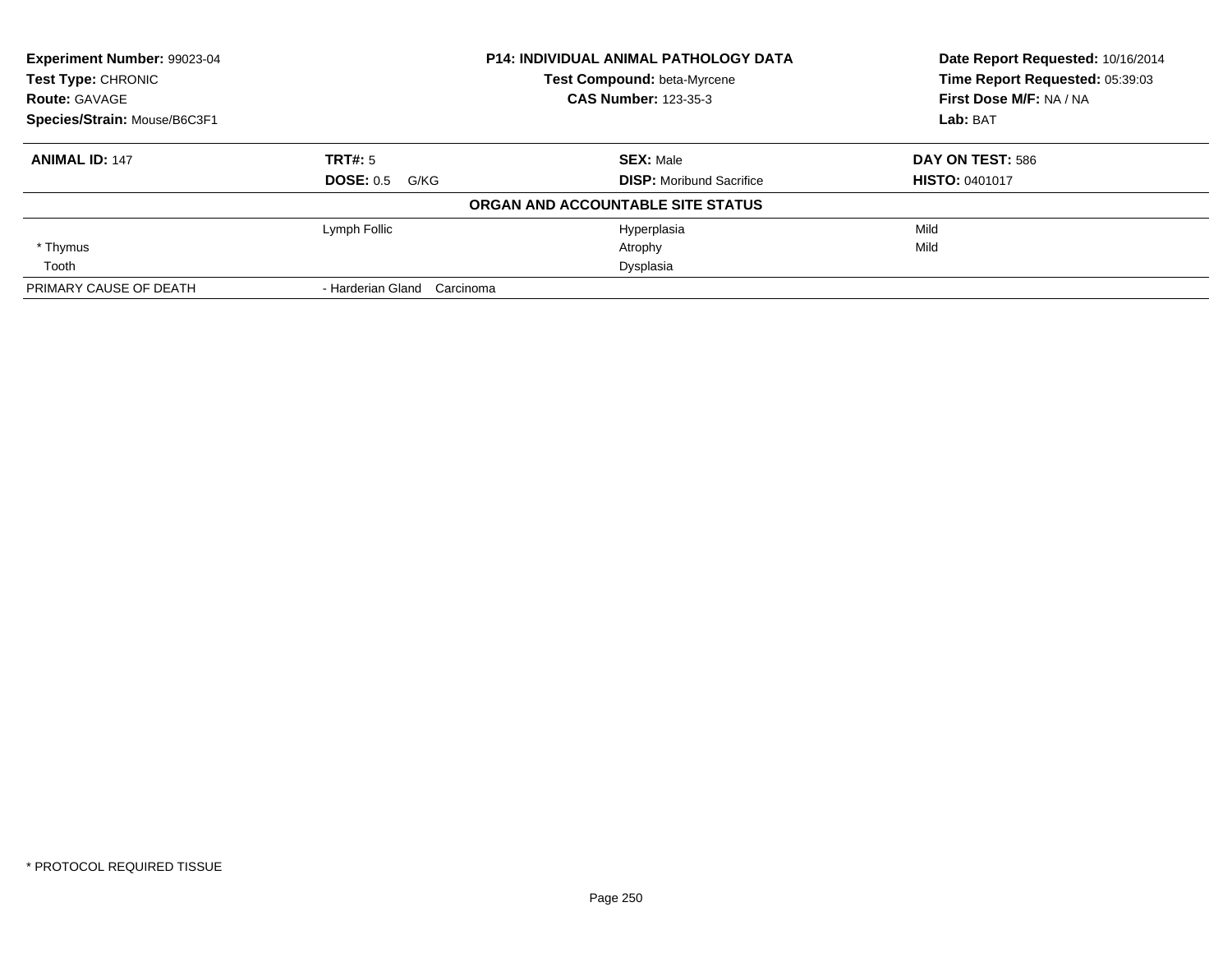| Experiment Number: 99023-04<br>Test Type: CHRONIC<br><b>Route: GAVAGE</b><br>Species/Strain: Mouse/B6C3F1 |                          | <b>P14: INDIVIDUAL ANIMAL PATHOLOGY DATA</b><br>Test Compound: beta-Myrcene<br><b>CAS Number: 123-35-3</b> | Date Report Requested: 10/16/2014<br>Time Report Requested: 05:39:03<br>First Dose M/F: NA / NA<br>Lab: BAT |
|-----------------------------------------------------------------------------------------------------------|--------------------------|------------------------------------------------------------------------------------------------------------|-------------------------------------------------------------------------------------------------------------|
| <b>ANIMAL ID: 148</b>                                                                                     | <b>TRT#: 5</b>           | <b>SEX: Male</b>                                                                                           | DAY ON TEST: 730                                                                                            |
|                                                                                                           | <b>DOSE: 0.5</b><br>G/KG | <b>DISP: Terminal Sacrifice</b>                                                                            | HISTO: 0401018                                                                                              |
|                                                                                                           |                          | ORGAN AND ACCOUNTABLE SITE STATUS                                                                          |                                                                                                             |
| <b>NORMAL</b>                                                                                             |                          |                                                                                                            |                                                                                                             |
| * Adrenal Medulla                                                                                         | * Bone                   | * Bone Marrow                                                                                              | * Brain                                                                                                     |
| * Epididymis                                                                                              | * Esophagus              | * Eye                                                                                                      | * Gallbladder                                                                                               |
| * Heart                                                                                                   | * Intestine Large, Cecum | * Intestine Large, Colon                                                                                   | * Intestine Large, Rectum                                                                                   |
| * Intestine Small, Duodenum                                                                               | * Intestine Small, Ileum | * Intestine Small, Jejunum                                                                                 | * Islets, Pancreatic                                                                                        |
| * Lung                                                                                                    | * Lymph Node, Mandibular | * Lymph Node, Mesenteric                                                                                   | * Nose                                                                                                      |
| * Pancreas                                                                                                | * Parathyroid Gland      | * Pituitary Gland                                                                                          | * Salivary Glands                                                                                           |
| * Seminal Vesicle                                                                                         | * Skin                   | * Spleen                                                                                                   | * Stomach, Glandular                                                                                        |
| * Testes                                                                                                  | * Thymus                 | * Thyroid Gland                                                                                            | * Trachea                                                                                                   |
| * Urinary Bladder                                                                                         |                          |                                                                                                            |                                                                                                             |
| <b>MISSING</b>                                                                                            |                          |                                                                                                            |                                                                                                             |
| * Mammary Gland                                                                                           |                          |                                                                                                            |                                                                                                             |
| <b>OBSERVATIONS</b>                                                                                       |                          |                                                                                                            |                                                                                                             |
| * Adrenal Cortex                                                                                          | Subcapsular              | Hyperplasia                                                                                                | Mild                                                                                                        |
|                                                                                                           |                          | Hypertrophy                                                                                                | Minimal                                                                                                     |
| * Harderian Gland                                                                                         |                          | Adenoma                                                                                                    |                                                                                                             |
| * Kidney                                                                                                  | <b>Renal Tubule</b>      | Hyperplasia                                                                                                | Minimal                                                                                                     |
|                                                                                                           |                          | Mineralization                                                                                             | Minimal                                                                                                     |
|                                                                                                           |                          | Nephropathy                                                                                                | Minimal                                                                                                     |
| * Liver                                                                                                   |                          | Clear Cell Focus                                                                                           |                                                                                                             |
|                                                                                                           |                          | Degeneration                                                                                               | Cystic, Minimal                                                                                             |
|                                                                                                           |                          | Fatty Change                                                                                               | Minimal                                                                                                     |
|                                                                                                           |                          | Hepatocellular Adenoma                                                                                     |                                                                                                             |
|                                                                                                           |                          | Mixed Cell Focus                                                                                           |                                                                                                             |
| [ Hepatocellular Adenoma TGLS = 2-4 ]                                                                     |                          |                                                                                                            |                                                                                                             |
| * Preputial Gland                                                                                         |                          | Ectasia                                                                                                    | Mild                                                                                                        |
| [Ectasia TGLS = $1-8$ ]                                                                                   |                          |                                                                                                            |                                                                                                             |
| * Prostate                                                                                                |                          | Inflammation                                                                                               | Minimal                                                                                                     |
| * Stomach, Forestomach                                                                                    | Epithelium               | Hyperplasia                                                                                                | Minimal                                                                                                     |
| Tooth                                                                                                     |                          | Dysplasia                                                                                                  |                                                                                                             |

PRIMARY CAUSE OF DEATH-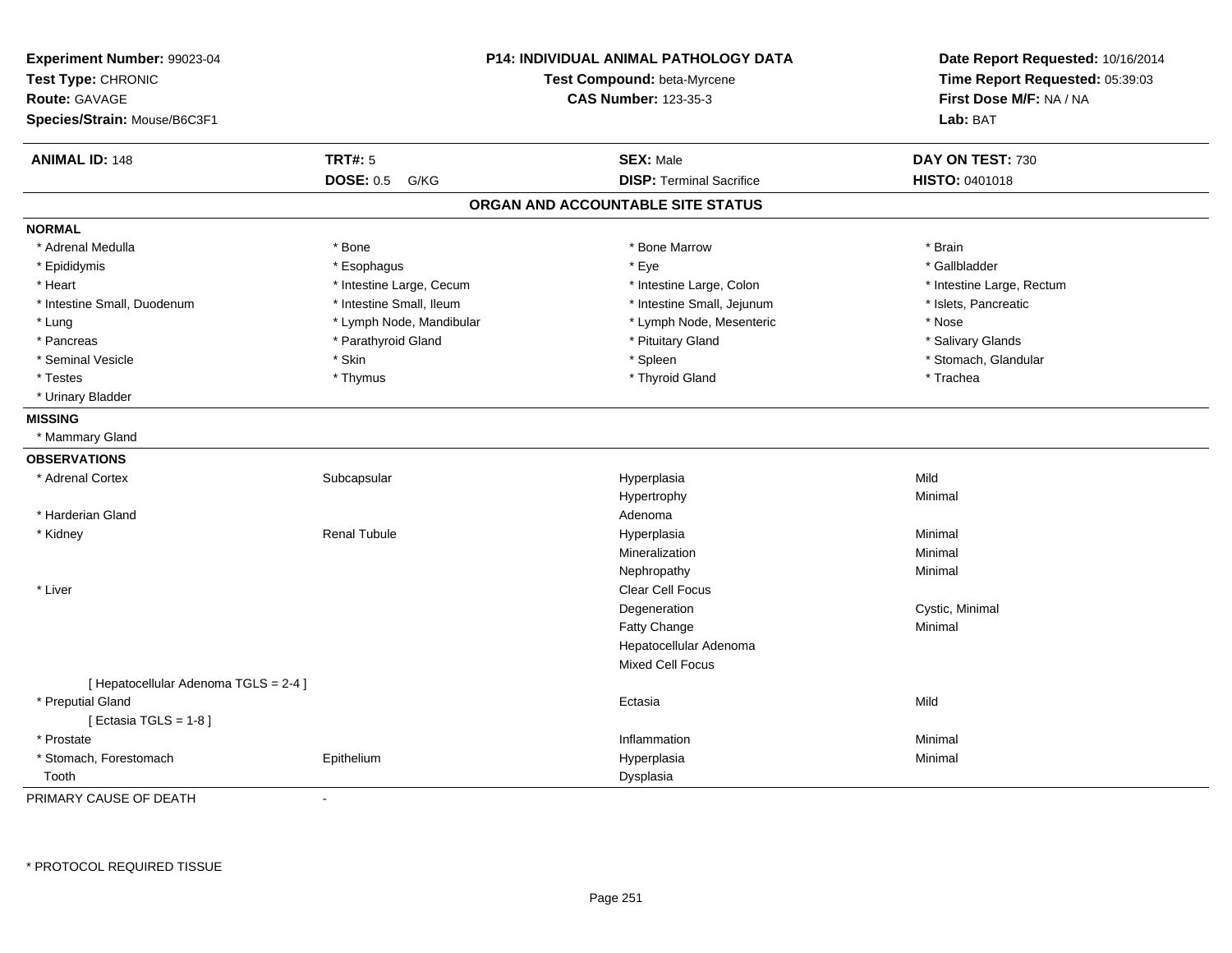| <b>Experiment Number: 99023-04</b> |                  | <b>P14: INDIVIDUAL ANIMAL PATHOLOGY DATA</b> | Date Report Requested: 10/16/2014 |
|------------------------------------|------------------|----------------------------------------------|-----------------------------------|
| <b>Test Type: CHRONIC</b>          |                  | Test Compound: beta-Myrcene                  | Time Report Requested: 05:39:04   |
| <b>Route: GAVAGE</b>               |                  | <b>CAS Number: 123-35-3</b>                  | First Dose M/F: NA / NA           |
| Species/Strain: Mouse/B6C3F1       |                  |                                              | Lab: BAT                          |
| <b>ANIMAL ID: 148</b>              | TRT#: 5          | <b>SEX: Male</b>                             | DAY ON TEST: 730                  |
|                                    | $DOSE: 0.5$ G/KG | <b>DISP: Terminal Sacrifice</b>              | <b>HISTO: 0401018</b>             |
|                                    |                  | <b>ORGAN AND ACCOUNTABLE SITE STATUS</b>     |                                   |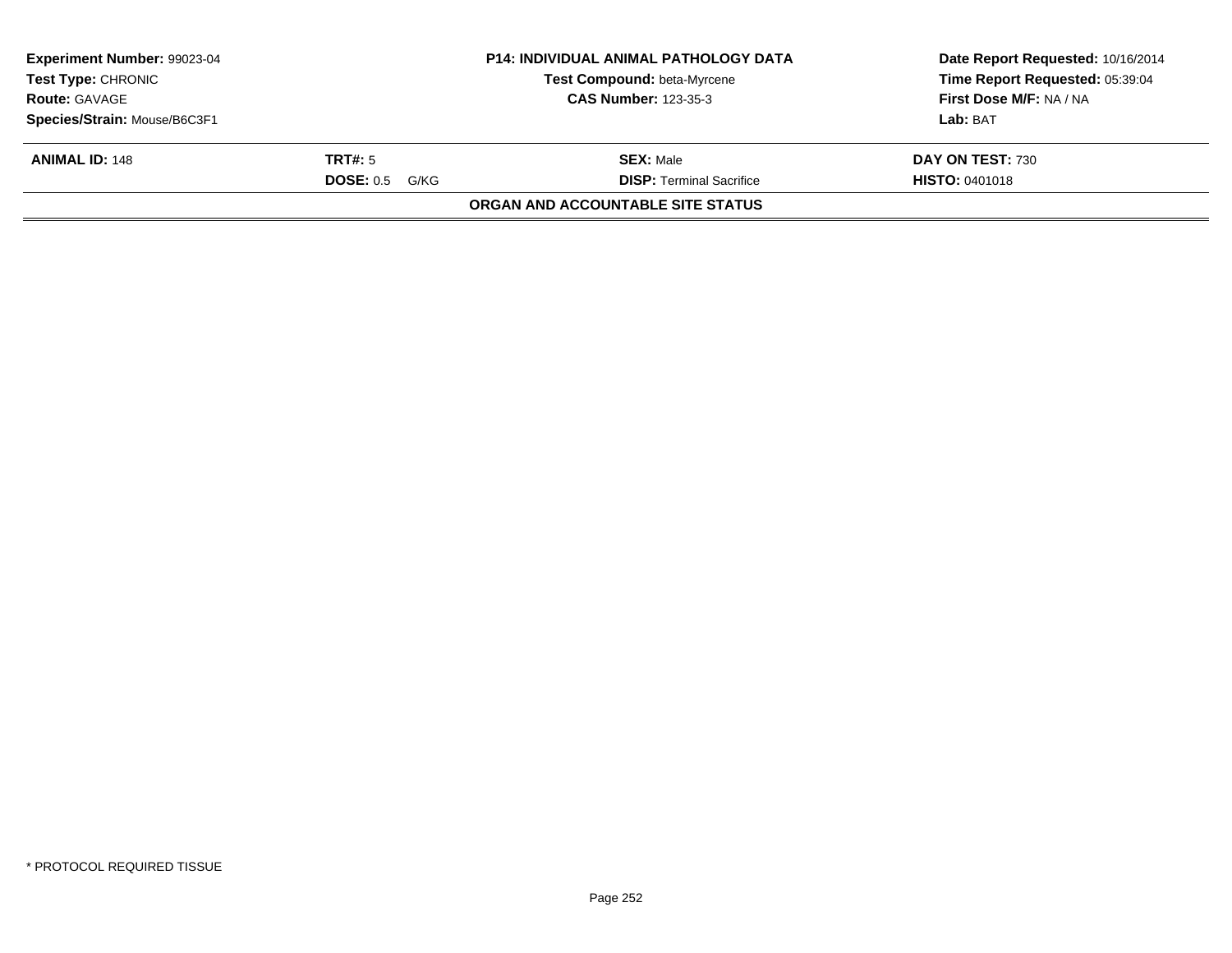| Experiment Number: 99023-04<br>Test Type: CHRONIC<br>Route: GAVAGE<br>Species/Strain: Mouse/B6C3F1 |                                                                               | P14: INDIVIDUAL ANIMAL PATHOLOGY DATA<br>Test Compound: beta-Myrcene<br><b>CAS Number: 123-35-3</b>                | Date Report Requested: 10/16/2014<br>Time Report Requested: 05:39:04<br>First Dose M/F: NA / NA<br>Lab: BAT |
|----------------------------------------------------------------------------------------------------|-------------------------------------------------------------------------------|--------------------------------------------------------------------------------------------------------------------|-------------------------------------------------------------------------------------------------------------|
| <b>ANIMAL ID: 149</b>                                                                              | <b>TRT#: 5</b>                                                                | <b>SEX: Male</b>                                                                                                   | DAY ON TEST: 729                                                                                            |
|                                                                                                    | <b>DOSE: 0.5</b><br>G/KG                                                      | <b>DISP: Terminal Sacrifice</b>                                                                                    | <b>HISTO: 0401019</b>                                                                                       |
|                                                                                                    |                                                                               | ORGAN AND ACCOUNTABLE SITE STATUS                                                                                  |                                                                                                             |
| <b>NORMAL</b>                                                                                      |                                                                               |                                                                                                                    |                                                                                                             |
| * Adrenal Cortex                                                                                   | * Adrenal Medulla                                                             | * Bone                                                                                                             | * Brain                                                                                                     |
| * Epididymis                                                                                       | * Esophagus                                                                   | * Eye                                                                                                              | * Gallbladder                                                                                               |
| * Heart                                                                                            | * Intestine Large, Cecum                                                      | * Intestine Large, Colon                                                                                           | * Intestine Large, Rectum                                                                                   |
| * Intestine Small, Duodenum                                                                        | * Intestine Small, Ileum                                                      | * Intestine Small, Jejunum                                                                                         | * Lung                                                                                                      |
| * Lymph Node, Mandibular                                                                           | * Lymph Node, Mesenteric                                                      | * Nose                                                                                                             | * Pancreas                                                                                                  |
| * Parathyroid Gland                                                                                | * Pituitary Gland                                                             | * Prostate                                                                                                         | * Salivary Glands                                                                                           |
| * Seminal Vesicle                                                                                  | * Stomach, Glandular                                                          | * Testes                                                                                                           | * Thyroid Gland                                                                                             |
| * Trachea                                                                                          | * Urinary Bladder                                                             |                                                                                                                    |                                                                                                             |
| <b>MISSING</b>                                                                                     |                                                                               |                                                                                                                    |                                                                                                             |
| * Mammary Gland                                                                                    |                                                                               |                                                                                                                    |                                                                                                             |
| <b>OBSERVATIONS</b>                                                                                |                                                                               |                                                                                                                    |                                                                                                             |
| * Bone Marrow                                                                                      | <b>Myeloid Cell</b>                                                           | Hyperplasia                                                                                                        | Minimal                                                                                                     |
| * Harderian Gland                                                                                  |                                                                               | Adenoma                                                                                                            |                                                                                                             |
| [Adenoma TGLS = $2-9$ ]                                                                            |                                                                               |                                                                                                                    |                                                                                                             |
| * Islets, Pancreatic                                                                               |                                                                               | Hyperplasia                                                                                                        | Minimal                                                                                                     |
| * Kidney                                                                                           | <b>Renal Tubule</b>                                                           | Hyperplasia                                                                                                        | Minimal                                                                                                     |
|                                                                                                    |                                                                               | Nephropathy                                                                                                        | Minimal                                                                                                     |
|                                                                                                    | <b>Renal Tubule</b>                                                           | Vacuolization Cytoplasmic                                                                                          | Minimal                                                                                                     |
| * Liver                                                                                            |                                                                               | Clear Cell Focus                                                                                                   |                                                                                                             |
|                                                                                                    |                                                                               | Hemangiosarcoma                                                                                                    | Multiple                                                                                                    |
|                                                                                                    |                                                                               | Hematopoietic Cell Proliferation                                                                                   | Minimal                                                                                                     |
|                                                                                                    |                                                                               | Hepatocellular Adenoma                                                                                             | Multiple                                                                                                    |
|                                                                                                    |                                                                               | Inflammation                                                                                                       | Chronic Active, Minimal                                                                                     |
| [ Hemangiosarcoma TGLS = 9,10,11,12 - 13+14+15+16 ]                                                | [ Hepatocellular Adenoma TGLS = 5,6,7,8,9,11,12 - 4+10+11+12+13+15+16,10-14 ] | Note: B13, B15, and B16 (TGLs 9, 11,+12, respectively) each had both hepatocellular adenomas and hemangiosarcomas. |                                                                                                             |
| Mesentery                                                                                          | Fat                                                                           | <b>Necrosis</b>                                                                                                    | Mild                                                                                                        |
| [Necrosis TGLS = $13-17$ ]                                                                         |                                                                               |                                                                                                                    |                                                                                                             |
| * Preputial Gland                                                                                  |                                                                               | Ectasia                                                                                                            | Moderate                                                                                                    |
| [ Ectasia TGLS = $3-8$ ]                                                                           |                                                                               |                                                                                                                    |                                                                                                             |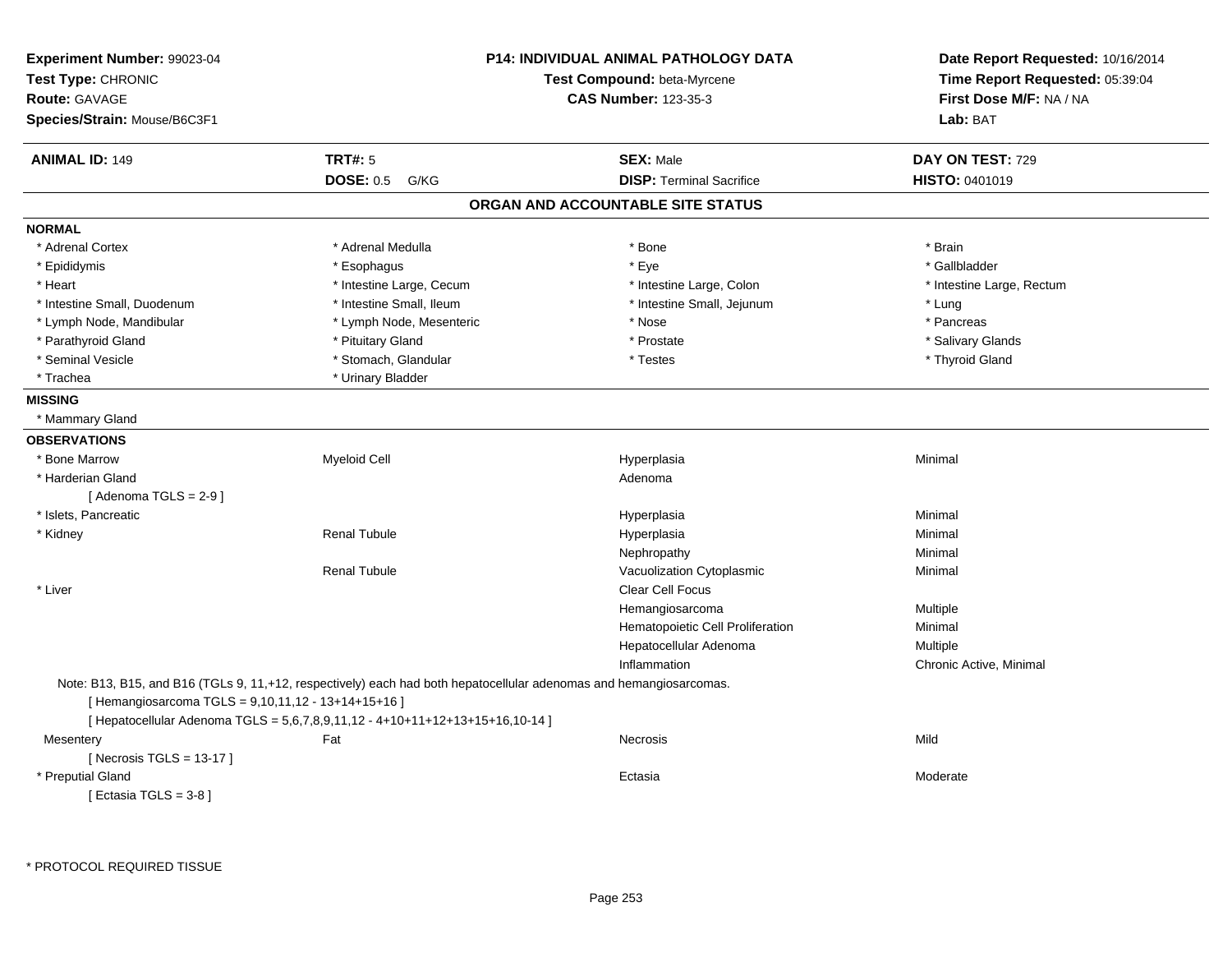| Experiment Number: 99023-04<br>Test Type: CHRONIC<br><b>Route: GAVAGE</b> |                          | P14: INDIVIDUAL ANIMAL PATHOLOGY DATA<br><b>Test Compound: beta-Myrcene</b><br><b>CAS Number: 123-35-3</b> | Date Report Requested: 10/16/2014<br>Time Report Requested: 05:39:04<br>First Dose M/F: NA / NA |
|---------------------------------------------------------------------------|--------------------------|------------------------------------------------------------------------------------------------------------|-------------------------------------------------------------------------------------------------|
| Species/Strain: Mouse/B6C3F1                                              |                          |                                                                                                            | Lab: BAT                                                                                        |
| <b>ANIMAL ID: 149</b>                                                     | TRT#: 5                  | <b>SEX: Male</b>                                                                                           | DAY ON TEST: 729                                                                                |
|                                                                           | <b>DOSE: 0.5</b><br>G/KG | <b>DISP:</b> Terminal Sacrifice                                                                            | <b>HISTO: 0401019</b>                                                                           |
|                                                                           |                          | ORGAN AND ACCOUNTABLE SITE STATUS                                                                          |                                                                                                 |
| * Skin                                                                    |                          | Squamous Cell Carcinoma                                                                                    |                                                                                                 |
| Squamous Cell Carcinoma TGLS = 1-10 ]                                     |                          |                                                                                                            |                                                                                                 |
| * Spleen                                                                  |                          | Hematopoietic Cell Proliferation                                                                           | Mild                                                                                            |
|                                                                           |                          | <b>Infiltration Cellular</b>                                                                               | Histiocyte, Mild                                                                                |
| [Infiltration Cellular TGLS = 4-4]                                        |                          |                                                                                                            |                                                                                                 |
| * Stomach, Forestomach                                                    | Epithelium               | Hyperplasia                                                                                                | Minimal                                                                                         |
| * Thymus                                                                  |                          | Atrophy                                                                                                    | Minimal                                                                                         |
| Tooth                                                                     |                          | Dysplasia                                                                                                  |                                                                                                 |
| PRIMARY CAUSE OF DEATH                                                    |                          |                                                                                                            |                                                                                                 |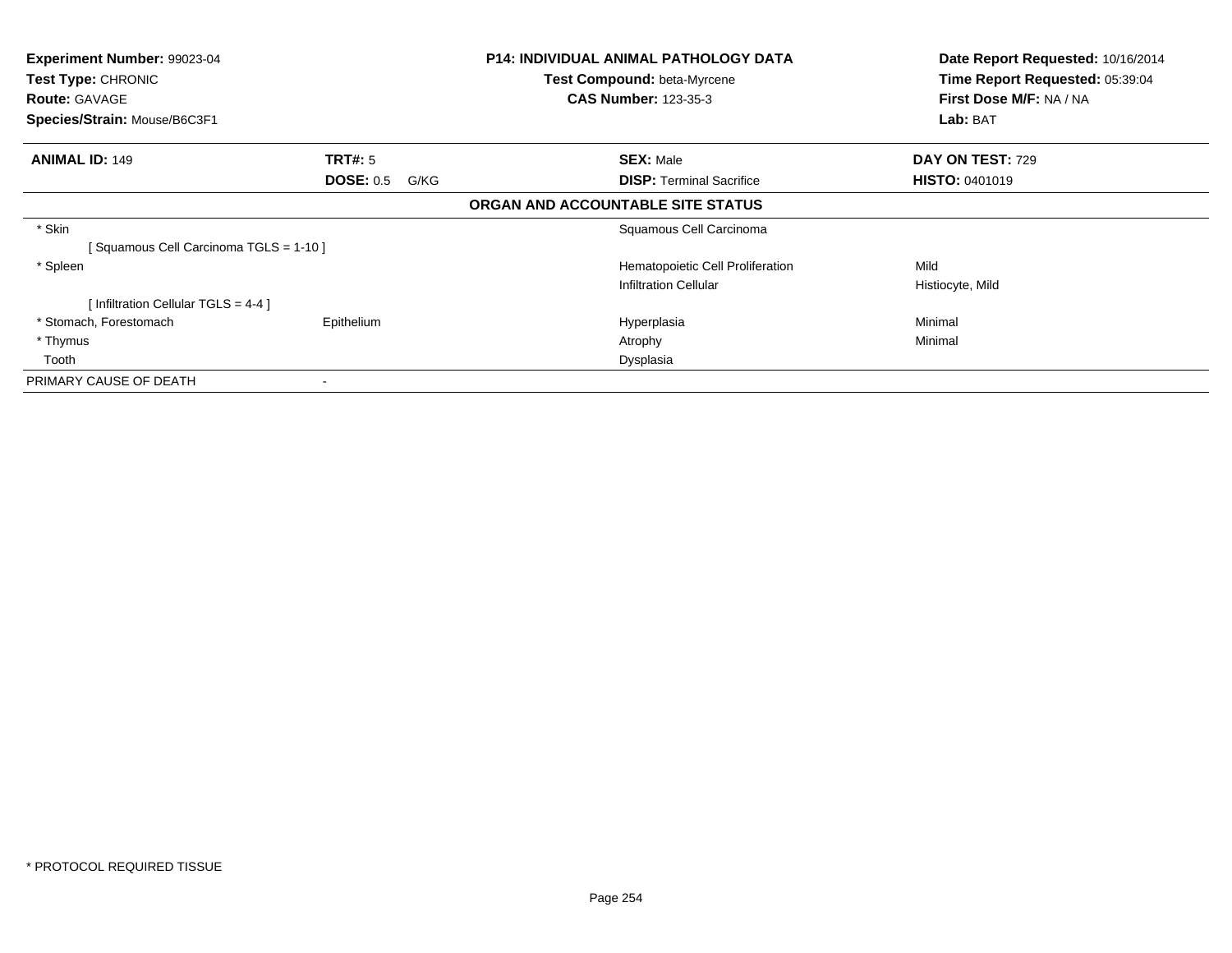| Experiment Number: 99023-04<br>Test Type: CHRONIC<br><b>Route: GAVAGE</b><br>Species/Strain: Mouse/B6C3F1                          |                             | <b>P14: INDIVIDUAL ANIMAL PATHOLOGY DATA</b><br>Test Compound: beta-Myrcene<br><b>CAS Number: 123-35-3</b> | Date Report Requested: 10/16/2014<br>Time Report Requested: 05:39:04<br>First Dose M/F: NA / NA<br>Lab: BAT |
|------------------------------------------------------------------------------------------------------------------------------------|-----------------------------|------------------------------------------------------------------------------------------------------------|-------------------------------------------------------------------------------------------------------------|
| <b>ANIMAL ID: 150</b>                                                                                                              | <b>TRT#: 5</b>              | <b>SEX: Male</b>                                                                                           | DAY ON TEST: 525                                                                                            |
|                                                                                                                                    | <b>DOSE: 0.5</b><br>G/KG    | <b>DISP: Natural Death</b>                                                                                 | <b>HISTO: 0401020</b>                                                                                       |
|                                                                                                                                    |                             | ORGAN AND ACCOUNTABLE SITE STATUS                                                                          |                                                                                                             |
| <b>NORMAL</b>                                                                                                                      |                             |                                                                                                            |                                                                                                             |
| * Adrenal Medulla                                                                                                                  | * Bone                      | * Bone Marrow                                                                                              | * Brain                                                                                                     |
| * Epididymis                                                                                                                       | * Esophagus                 | * Eye                                                                                                      | * Gallbladder                                                                                               |
| * Harderian Gland                                                                                                                  | * Heart                     | * Intestine Large, Cecum                                                                                   | * Intestine Large, Colon                                                                                    |
| * Intestine Large, Rectum                                                                                                          | * Intestine Small, Duodenum | * Intestine Small, Ileum                                                                                   | * Intestine Small, Jejunum                                                                                  |
| * Lymph Node, Mandibular                                                                                                           | * Pancreas                  | * Parathyroid Gland                                                                                        | * Pituitary Gland                                                                                           |
| * Preputial Gland                                                                                                                  | * Prostate                  | * Salivary Glands                                                                                          | * Seminal Vesicle                                                                                           |
| * Skin                                                                                                                             | * Stomach, Glandular        | * Testes                                                                                                   | * Thyroid Gland                                                                                             |
| * Trachea                                                                                                                          | * Urinary Bladder           |                                                                                                            |                                                                                                             |
| <b>MISSING</b>                                                                                                                     |                             |                                                                                                            |                                                                                                             |
| * Mammary Gland                                                                                                                    |                             |                                                                                                            |                                                                                                             |
| <b>OBSERVATIONS</b>                                                                                                                |                             |                                                                                                            |                                                                                                             |
| * Adrenal Cortex                                                                                                                   | Subcapsular                 | Hyperplasia                                                                                                | Minimal                                                                                                     |
| * Islets, Pancreatic                                                                                                               |                             | Hyperplasia                                                                                                | Minimal                                                                                                     |
| * Kidney                                                                                                                           |                             | Nephropathy                                                                                                | Minimal                                                                                                     |
| * Liver                                                                                                                            |                             | Fatty Change                                                                                               | Moderate                                                                                                    |
|                                                                                                                                    |                             | Hepatocellular Adenoma                                                                                     |                                                                                                             |
|                                                                                                                                    |                             | Hepatocellular Carcinoma                                                                                   |                                                                                                             |
|                                                                                                                                    | Hepatocyte                  | Hypertrophy                                                                                                | Moderate                                                                                                    |
|                                                                                                                                    |                             | Vacuolization Cytoplasmic                                                                                  | Moderate                                                                                                    |
| Note: Part of the carcinoma in B11 is in B03.<br>[ Hepatocellular Adenoma TGLS = 1-4 ]<br>[ Hepatocellular Carcinoma TGLS = 2-11 ] |                             |                                                                                                            |                                                                                                             |
| * Lung                                                                                                                             |                             | Hepatocellular Carcinoma                                                                                   | Metastatic (Liver)                                                                                          |
| * Lymph Node, Mesenteric                                                                                                           |                             | Atrophy                                                                                                    | Mild                                                                                                        |
| * Nose                                                                                                                             | Olfactory Epi               | Degeneration                                                                                               | Minimal                                                                                                     |
| * Preputial GI                                                                                                                     |                             |                                                                                                            |                                                                                                             |
| Note: One preputial gland was missing from block and wet tissue.                                                                   |                             |                                                                                                            |                                                                                                             |
| * Spleen                                                                                                                           |                             | Hematopoietic Cell Proliferation                                                                           | Mild                                                                                                        |
| * Stomach, Forestomach                                                                                                             |                             | Squamous Cell Papilloma                                                                                    |                                                                                                             |
| [Squamous Cell Papilloma TGLS = 3-10]                                                                                              |                             |                                                                                                            |                                                                                                             |
|                                                                                                                                    |                             |                                                                                                            |                                                                                                             |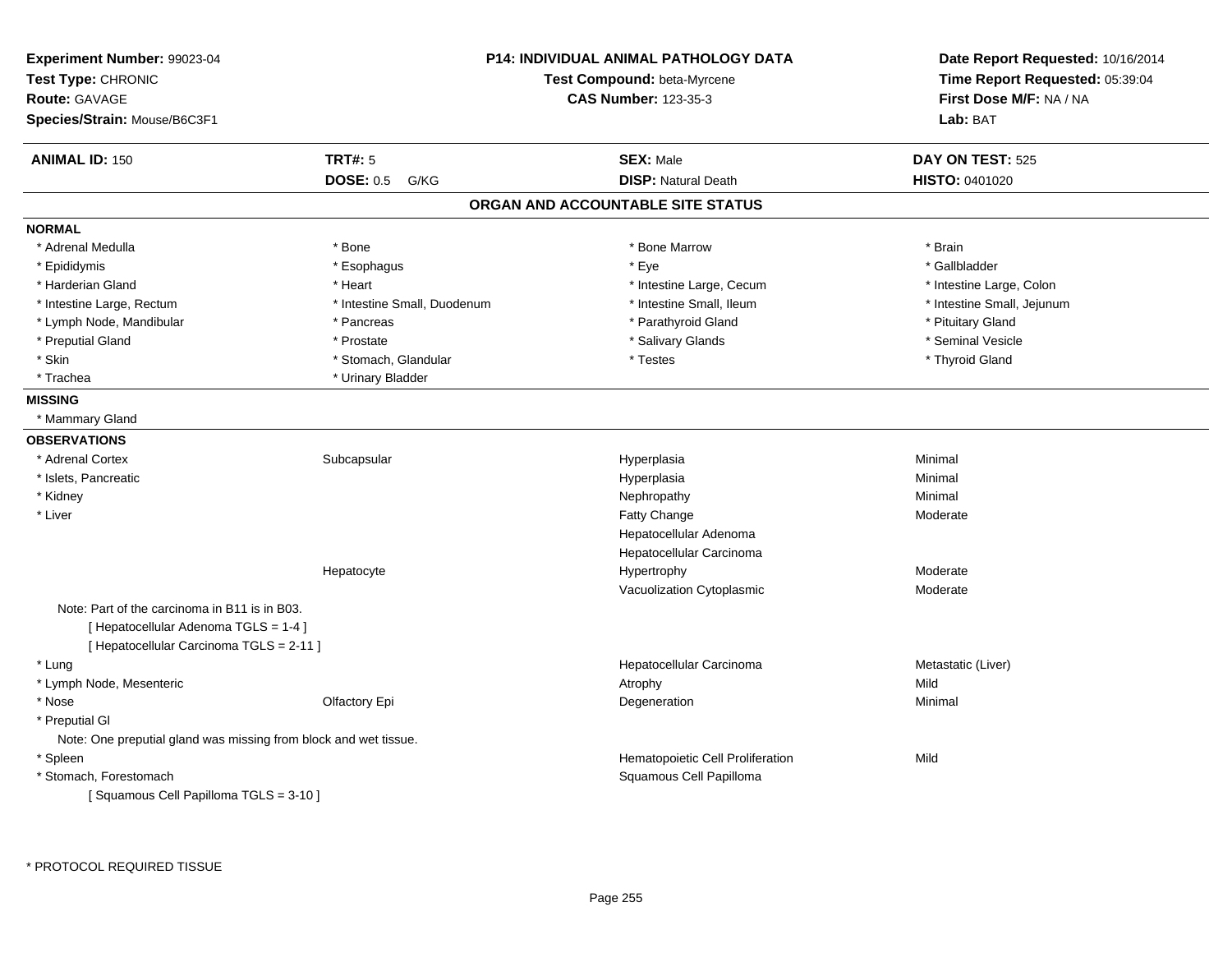| Experiment Number: 99023-04<br><b>Test Type: CHRONIC</b> |                                  | <b>P14: INDIVIDUAL ANIMAL PATHOLOGY DATA</b> | Date Report Requested: 10/16/2014<br>Time Report Requested: 05:39:04 |  |
|----------------------------------------------------------|----------------------------------|----------------------------------------------|----------------------------------------------------------------------|--|
|                                                          |                                  | Test Compound: beta-Myrcene                  |                                                                      |  |
| <b>Route: GAVAGE</b>                                     |                                  | <b>CAS Number: 123-35-3</b>                  | First Dose M/F: NA / NA                                              |  |
| Species/Strain: Mouse/B6C3F1                             |                                  |                                              | Lab: BAT                                                             |  |
| <b>ANIMAL ID: 150</b>                                    | <b>TRT#: 5</b>                   | <b>SEX: Male</b>                             | <b>DAY ON TEST: 525</b>                                              |  |
|                                                          | <b>DOSE: 0.5 G/KG</b>            | <b>DISP:</b> Natural Death                   | <b>HISTO: 0401020</b>                                                |  |
|                                                          |                                  | ORGAN AND ACCOUNTABLE SITE STATUS            |                                                                      |  |
| * Thymus                                                 |                                  | Atrophy                                      | Minimal                                                              |  |
| PRIMARY CAUSE OF DEATH                                   | - Liver Hepatocellular Carcinoma |                                              |                                                                      |  |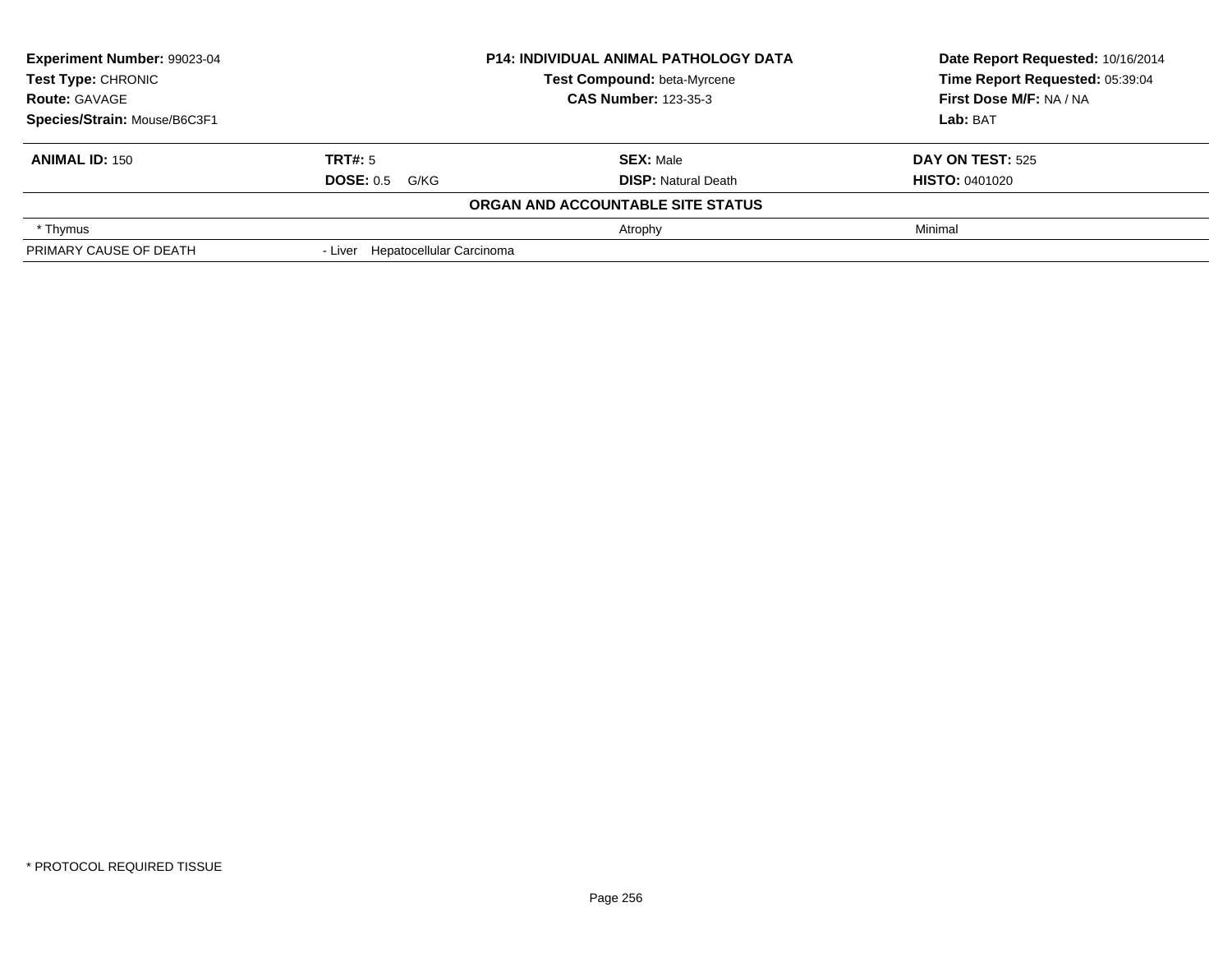| Experiment Number: 99023-04<br>Test Type: CHRONIC<br>Route: GAVAGE<br>Species/Strain: Mouse/B6C3F1 |                           | <b>P14: INDIVIDUAL ANIMAL PATHOLOGY DATA</b><br>Test Compound: beta-Myrcene<br><b>CAS Number: 123-35-3</b> | Time Report Requested: 05:39:04<br>First Dose M/F: NA / NA<br>Lab: BAT |  | Date Report Requested: 10/16/2014 |
|----------------------------------------------------------------------------------------------------|---------------------------|------------------------------------------------------------------------------------------------------------|------------------------------------------------------------------------|--|-----------------------------------|
| <b>ANIMAL ID: 151</b>                                                                              | <b>TRT#: 7</b>            | <b>SEX: Male</b>                                                                                           | DAY ON TEST: 505                                                       |  |                                   |
|                                                                                                    | <b>DOSE: 1.0</b><br>G/KG  | <b>DISP:</b> Moribund Sacrifice                                                                            | <b>HISTO: 0401021</b>                                                  |  |                                   |
|                                                                                                    |                           | ORGAN AND ACCOUNTABLE SITE STATUS                                                                          |                                                                        |  |                                   |
| <b>NORMAL</b>                                                                                      |                           |                                                                                                            |                                                                        |  |                                   |
| * Adrenal Medulla                                                                                  | * Bone                    | * Brain                                                                                                    | * Epididymis                                                           |  |                                   |
| * Eye                                                                                              | * Gallbladder             | * Harderian Gland                                                                                          | * Intestine Large, Cecum                                               |  |                                   |
| * Intestine Large, Colon                                                                           | * Intestine Large, Rectum | * Intestine Small, Duodenum                                                                                | * Intestine Small, Ileum                                               |  |                                   |
| * Intestine Small, Jejunum                                                                         | * Islets, Pancreatic      | * Lung                                                                                                     | * Lymph Node, Mandibular                                               |  |                                   |
| * Nose                                                                                             | * Parathyroid Gland       | * Pituitary Gland                                                                                          | * Prostate                                                             |  |                                   |
| * Salivary Glands                                                                                  | * Seminal Vesicle         | * Skin                                                                                                     | * Stomach, Glandular                                                   |  |                                   |
| * Thyroid Gland                                                                                    | * Trachea                 | * Urinary Bladder                                                                                          |                                                                        |  |                                   |
| <b>MISSING</b>                                                                                     |                           |                                                                                                            |                                                                        |  |                                   |
| * Lymph Node, Mesenteric                                                                           | * Mammary Gland           |                                                                                                            |                                                                        |  |                                   |
| <b>INSUFFICIENT TISSUE</b>                                                                         |                           |                                                                                                            |                                                                        |  |                                   |
| * Esophagus                                                                                        |                           |                                                                                                            |                                                                        |  |                                   |
| <b>OBSERVATIONS</b>                                                                                |                           |                                                                                                            |                                                                        |  |                                   |
| * Adrenal Cortex                                                                                   | Subcapsular               | Hyperplasia                                                                                                | Mild                                                                   |  |                                   |
| * Bone Marrow                                                                                      |                           | Atrophy                                                                                                    | Mild                                                                   |  |                                   |
| * Heart                                                                                            |                           | Cardiomyopathy                                                                                             | Minimal                                                                |  |                                   |
| * Kidney                                                                                           |                           | Mineralization                                                                                             | Minimal                                                                |  |                                   |
|                                                                                                    | <b>Renal Tubule</b>       | Necrosis                                                                                                   | Mild                                                                   |  |                                   |
| [ Necrosis $TGLS = 4-4$ ]                                                                          |                           |                                                                                                            |                                                                        |  |                                   |
| * Liver                                                                                            |                           | Fatty Change                                                                                               | Mild                                                                   |  |                                   |
|                                                                                                    | Hepatocyte                | Hypertrophy                                                                                                | Marked                                                                 |  |                                   |
|                                                                                                    |                           | <b>Necrosis</b>                                                                                            | Mild                                                                   |  |                                   |
|                                                                                                    |                           | Vacuolization Cytoplasmic                                                                                  | Moderate                                                               |  |                                   |
| [Vacuolization Cytoplasmic TGLS = 3 - 3+4+5]                                                       |                           |                                                                                                            |                                                                        |  |                                   |
| * Pancreas                                                                                         |                           | Atrophy                                                                                                    | Mild                                                                   |  |                                   |
| * Preputial Gland                                                                                  |                           | Ectasia                                                                                                    | Mild                                                                   |  |                                   |
| [ Ectasia TGLS = $1-8$ ]                                                                           |                           |                                                                                                            |                                                                        |  |                                   |
| * Spleen                                                                                           | Lymph Follic              | Atrophy                                                                                                    | Marked                                                                 |  |                                   |
| [Atrophy TGLS = $2-4$ ]                                                                            |                           |                                                                                                            |                                                                        |  |                                   |
| * Stomach, Forestomach                                                                             | Epithelium                | Hyperplasia                                                                                                | Minimal                                                                |  |                                   |
|                                                                                                    |                           | Inflammation                                                                                               | Mild                                                                   |  |                                   |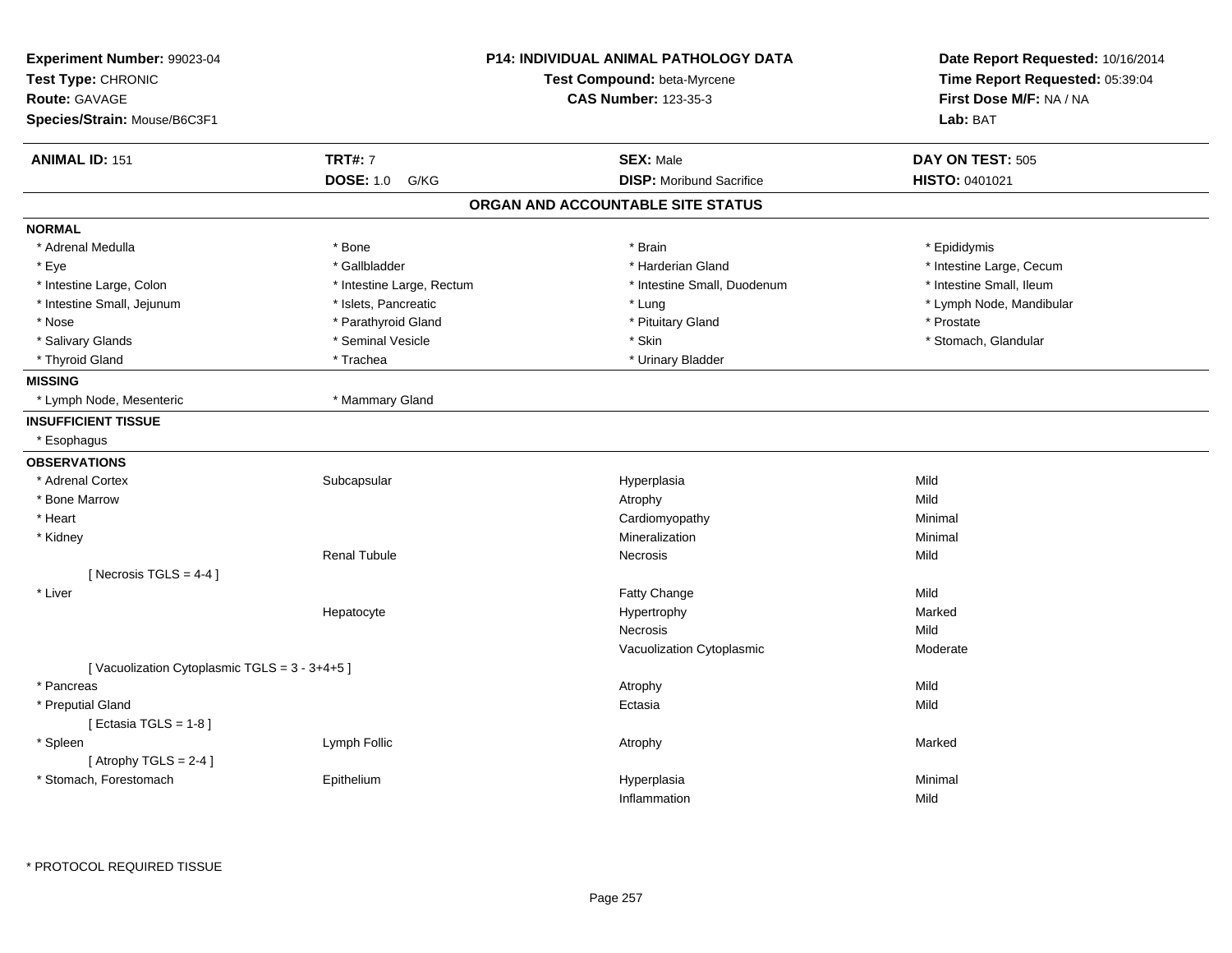| <b>Experiment Number: 99023-04</b><br>Test Type: CHRONIC |                                | <b>P14: INDIVIDUAL ANIMAL PATHOLOGY DATA</b> | Date Report Requested: 10/16/2014<br>Time Report Requested: 05:39:04 |
|----------------------------------------------------------|--------------------------------|----------------------------------------------|----------------------------------------------------------------------|
|                                                          |                                | Test Compound: beta-Myrcene                  |                                                                      |
| <b>Route: GAVAGE</b>                                     |                                | <b>CAS Number: 123-35-3</b>                  | First Dose M/F: NA / NA                                              |
| Species/Strain: Mouse/B6C3F1                             |                                |                                              | Lab: BAT                                                             |
| <b>ANIMAL ID: 151</b>                                    | <b>TRT#: 7</b>                 | <b>SEX: Male</b>                             | DAY ON TEST: 505                                                     |
|                                                          | <b>DOSE: 1.0 G/KG</b>          | <b>DISP:</b> Moribund Sacrifice              | <b>HISTO: 0401021</b>                                                |
|                                                          |                                | ORGAN AND ACCOUNTABLE SITE STATUS            |                                                                      |
|                                                          |                                | Ulcer                                        | Moderate                                                             |
| * Testes                                                 | <b>Germinal Epith</b>          | Degeneration                                 | Minimal                                                              |
| * Thymus                                                 |                                | Atrophy                                      | Marked                                                               |
| PRIMARY CAUSE OF DEATH                                   | - Kidney Renal Tubule Necrosis |                                              |                                                                      |
| CONTRIBUTORY CAUSE OF DEATH                              | - Liver Necrosis               |                                              |                                                                      |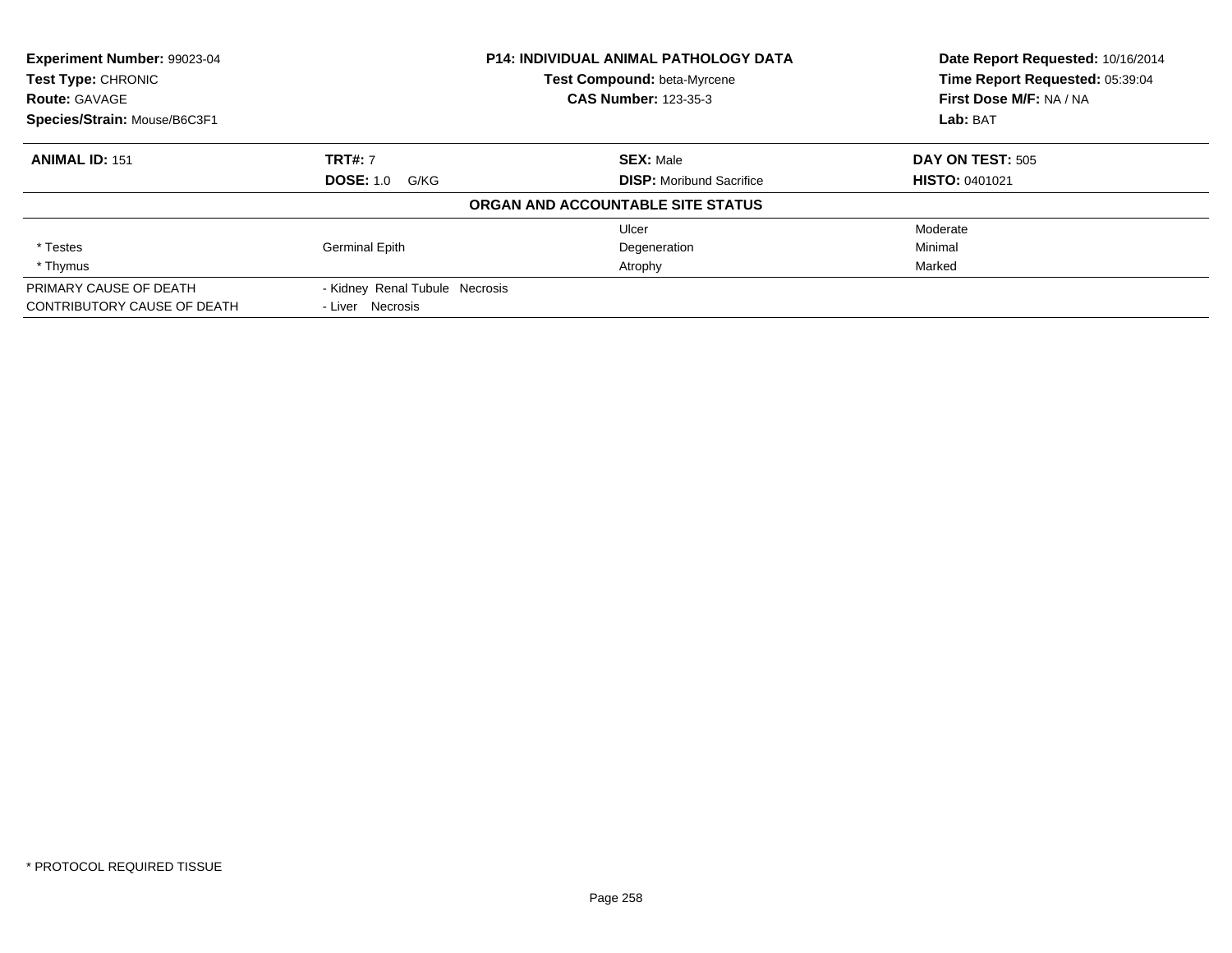| Experiment Number: 99023-04<br>Test Type: CHRONIC<br><b>Route: GAVAGE</b><br>Species/Strain: Mouse/B6C3F1 |                                | P14: INDIVIDUAL ANIMAL PATHOLOGY DATA<br>Test Compound: beta-Myrcene<br><b>CAS Number: 123-35-3</b> | Date Report Requested: 10/16/2014<br>Time Report Requested: 05:39:04<br>First Dose M/F: NA / NA<br>Lab: BAT |
|-----------------------------------------------------------------------------------------------------------|--------------------------------|-----------------------------------------------------------------------------------------------------|-------------------------------------------------------------------------------------------------------------|
| <b>ANIMAL ID: 152</b>                                                                                     | <b>TRT#: 7</b>                 | <b>SEX: Male</b>                                                                                    | DAY ON TEST: 504                                                                                            |
|                                                                                                           | <b>DOSE: 1.0</b><br>G/KG       | <b>DISP: Moribund Sacrifice</b>                                                                     | HISTO: 0401022                                                                                              |
|                                                                                                           |                                | ORGAN AND ACCOUNTABLE SITE STATUS                                                                   |                                                                                                             |
| <b>NORMAL</b>                                                                                             |                                |                                                                                                     |                                                                                                             |
| * Adrenal Medulla                                                                                         | * Bone                         | * Brain                                                                                             | * Epididymis                                                                                                |
| * Eye                                                                                                     | * Gallbladder                  | * Harderian Gland                                                                                   | * Heart                                                                                                     |
| * Intestine Large, Cecum                                                                                  | * Intestine Large, Colon       | * Intestine Large, Rectum                                                                           | * Intestine Small, Duodenum                                                                                 |
| * Intestine Small, Ileum                                                                                  | * Intestine Small, Jejunum     | * Islets, Pancreatic                                                                                | * Lung                                                                                                      |
| * Lymph Node, Mandibular                                                                                  | * Nose                         | * Pancreas                                                                                          | * Parathyroid Gland                                                                                         |
| * Pituitary Gland                                                                                         | * Preputial Gland              | * Salivary Glands                                                                                   | * Seminal Vesicle                                                                                           |
| * Skin                                                                                                    | * Stomach, Forestomach         | * Testes                                                                                            | * Thyroid Gland                                                                                             |
| * Trachea                                                                                                 | * Urinary Bladder              |                                                                                                     |                                                                                                             |
| <b>MISSING</b>                                                                                            |                                |                                                                                                     |                                                                                                             |
| * Mammary Gland                                                                                           |                                |                                                                                                     |                                                                                                             |
| <b>OBSERVATIONS</b>                                                                                       |                                |                                                                                                     |                                                                                                             |
| * Adrenal Cortex                                                                                          | Subcapsular                    | Hyperplasia                                                                                         | Minimal                                                                                                     |
| * Bone Marrow                                                                                             |                                | Atrophy                                                                                             | Mild                                                                                                        |
| * Esophagus                                                                                               |                                | Inflammation                                                                                        | Minimal                                                                                                     |
| * Kidney                                                                                                  | <b>Renal Tubule</b>            | <b>Necrosis</b>                                                                                     | Mild                                                                                                        |
| * Liver                                                                                                   |                                | Fatty Change                                                                                        | Mild                                                                                                        |
|                                                                                                           | Hepatocyte                     | Hypertrophy                                                                                         | Marked                                                                                                      |
|                                                                                                           |                                | Mineralization                                                                                      | Minimal                                                                                                     |
|                                                                                                           |                                | Necrosis                                                                                            | Mild                                                                                                        |
|                                                                                                           |                                | Vacuolization Cytoplasmic                                                                           | Mild                                                                                                        |
| [Vacuolization Cytoplasmic TGLS = 2-3+4+5]                                                                |                                |                                                                                                     |                                                                                                             |
| * Lymph Node, Mesenteric                                                                                  |                                | Atrophy                                                                                             | Mild                                                                                                        |
| * Prostate                                                                                                |                                | Inflammation                                                                                        | Minimal                                                                                                     |
| * Spleen                                                                                                  | Lymph Follic                   | Atrophy                                                                                             | Mild                                                                                                        |
| [Atrophy TGLS = $1-4$ ]                                                                                   |                                |                                                                                                     |                                                                                                             |
| * Stomach, Glandular                                                                                      |                                | Inflammation                                                                                        | Minimal                                                                                                     |
| * Thymus                                                                                                  |                                | Atrophy                                                                                             | Marked                                                                                                      |
| PRIMARY CAUSE OF DEATH                                                                                    | - Kidney Renal Tubule Necrosis |                                                                                                     |                                                                                                             |
| CONTRIBUTORY CAUSE OF DEATH                                                                               | - Liver Necrosis               |                                                                                                     |                                                                                                             |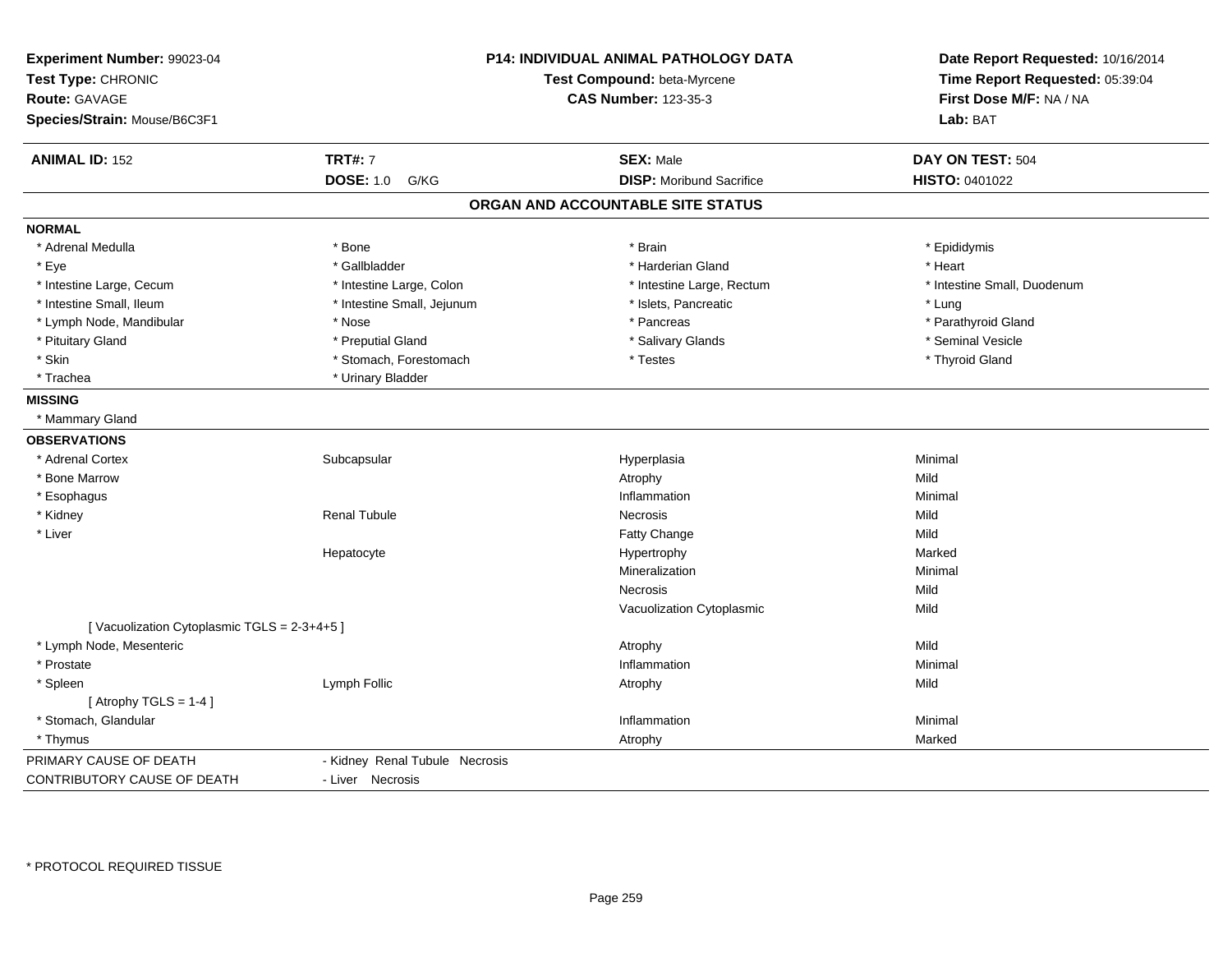| Experiment Number: 99023-04<br>Test Type: CHRONIC<br><b>Route: GAVAGE</b><br>Species/Strain: Mouse/B6C3F1 |                             | P14: INDIVIDUAL ANIMAL PATHOLOGY DATA<br>Test Compound: beta-Myrcene<br><b>CAS Number: 123-35-3</b> | Date Report Requested: 10/16/2014<br>Time Report Requested: 05:39:04<br>First Dose M/F: NA / NA<br><b>Lab: BAT</b> |
|-----------------------------------------------------------------------------------------------------------|-----------------------------|-----------------------------------------------------------------------------------------------------|--------------------------------------------------------------------------------------------------------------------|
| <b>ANIMAL ID: 153</b>                                                                                     | <b>TRT#: 7</b>              | <b>SEX: Male</b>                                                                                    | DAY ON TEST: 504                                                                                                   |
|                                                                                                           | <b>DOSE: 1.0</b><br>G/KG    | <b>DISP: Moribund Sacrifice</b>                                                                     | HISTO: 0401023                                                                                                     |
|                                                                                                           |                             | ORGAN AND ACCOUNTABLE SITE STATUS                                                                   |                                                                                                                    |
| <b>NORMAL</b>                                                                                             |                             |                                                                                                     |                                                                                                                    |
| * Adrenal Medulla                                                                                         | * Bone                      | * Bone Marrow                                                                                       | * Brain                                                                                                            |
| * Epididymis                                                                                              | * Esophagus                 | * Eye                                                                                               | * Gallbladder                                                                                                      |
| * Harderian Gland                                                                                         | * Heart                     | * Intestine Large, Cecum                                                                            | * Intestine Large, Colon                                                                                           |
| * Intestine Large, Rectum                                                                                 | * Intestine Small, Duodenum | * Intestine Small, Ileum                                                                            | * Intestine Small, Jejunum                                                                                         |
| * Islets, Pancreatic                                                                                      | * Nose                      | * Pancreas                                                                                          | * Parathyroid Gland                                                                                                |
| * Pituitary Gland                                                                                         | * Preputial Gland           | * Prostate                                                                                          | * Salivary Glands                                                                                                  |
| * Seminal Vesicle                                                                                         | * Skin                      | * Trachea                                                                                           | * Urinary Bladder                                                                                                  |
| <b>MISSING</b>                                                                                            |                             |                                                                                                     |                                                                                                                    |
| * Mammary Gland                                                                                           | * Thymus                    |                                                                                                     |                                                                                                                    |
| <b>OBSERVATIONS</b>                                                                                       |                             |                                                                                                     |                                                                                                                    |
| * Adrenal Cortex                                                                                          | Subcapsular                 | Hyperplasia                                                                                         | Mild                                                                                                               |
| * Kidney                                                                                                  | <b>Renal Tubule</b>         | Necrosis                                                                                            | Moderate                                                                                                           |
| * Liver                                                                                                   |                             | <b>Fatty Change</b>                                                                                 | Minimal                                                                                                            |
|                                                                                                           |                             | Hepatocellular Carcinoma                                                                            |                                                                                                                    |
|                                                                                                           | Hepatocyte                  | Hypertrophy                                                                                         | Marked                                                                                                             |
|                                                                                                           |                             | Inflammation                                                                                        | Chronic Active, Minimal                                                                                            |
|                                                                                                           |                             | Mineralization                                                                                      | Minimal                                                                                                            |
|                                                                                                           |                             | Necrosis                                                                                            | Mild                                                                                                               |
|                                                                                                           |                             | Vacuolization Cytoplasmic                                                                           | Mild                                                                                                               |
| Note: Liver - Hepatocellular Carcinoma with Pulmonary Metastasis                                          |                             |                                                                                                     |                                                                                                                    |
| [ Hepatocellular Carcinoma TGLS = 2-4 ]                                                                   |                             |                                                                                                     |                                                                                                                    |
| [Vacuolization Cytoplasmic TGLS = 3 - 3+4+5]                                                              |                             |                                                                                                     |                                                                                                                    |
| * Lung                                                                                                    |                             | Hepatocellular Carcinoma                                                                            | Metastatic (Liver)                                                                                                 |
| * Lymph Node, Mandibular                                                                                  |                             | Atrophy                                                                                             | Minimal                                                                                                            |
| * Lymph Node, Mesenteric                                                                                  |                             | Atrophy                                                                                             | Minimal                                                                                                            |
| * Spleen                                                                                                  | Lymph Follic                | Atrophy                                                                                             | Marked                                                                                                             |
| [ Atrophy TGLS = $1-4$ ]                                                                                  |                             |                                                                                                     |                                                                                                                    |
| * Stomach, Forestomach                                                                                    | Epithelium                  | Hyperplasia                                                                                         | Minimal                                                                                                            |
|                                                                                                           |                             | Inflammation                                                                                        | Minimal                                                                                                            |
| * Stomach, Glandular                                                                                      |                             | Necrosis                                                                                            | Mild                                                                                                               |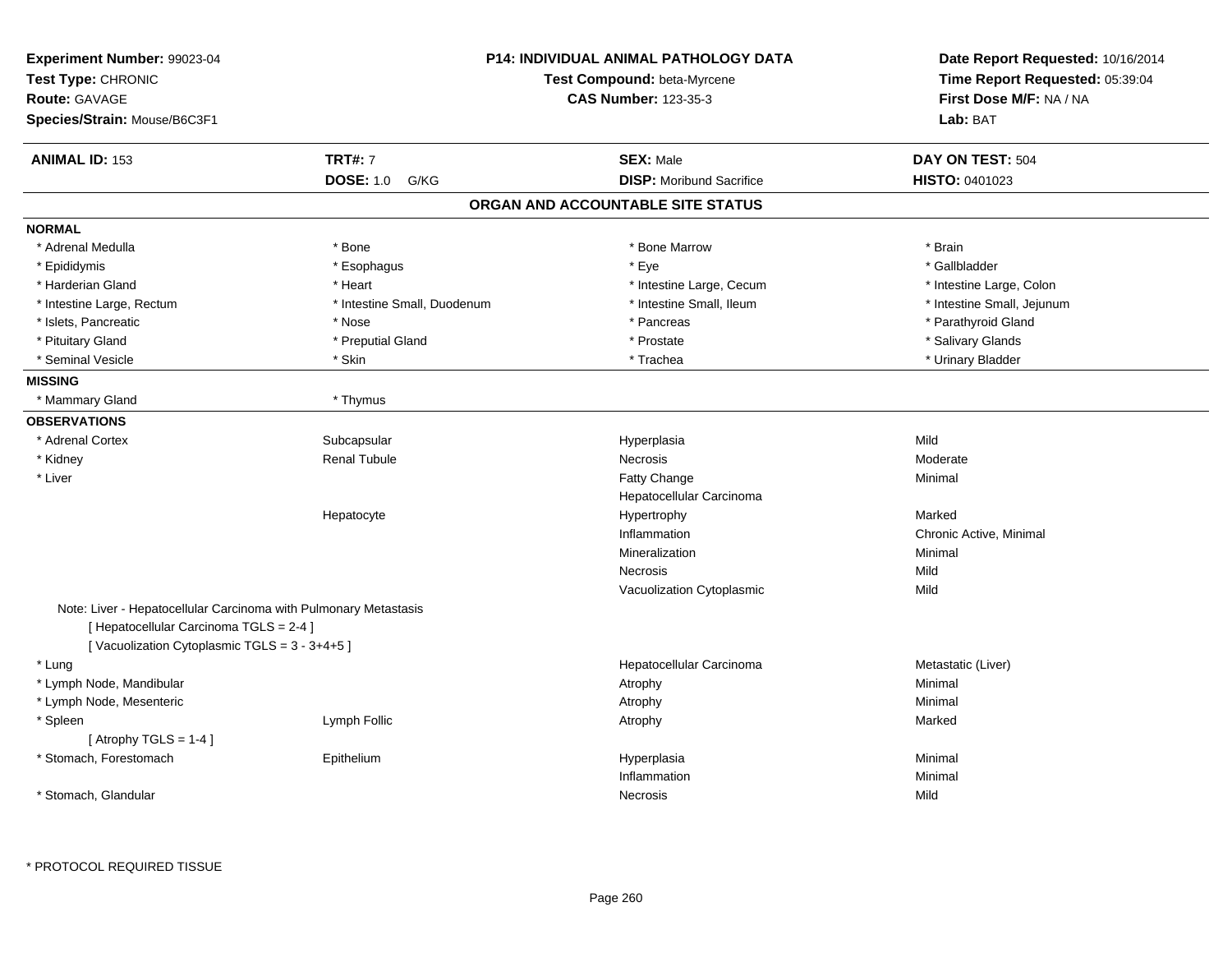|                                |                                 | Date Report Requested: 10/16/2014                                                                                |
|--------------------------------|---------------------------------|------------------------------------------------------------------------------------------------------------------|
|                                |                                 | Time Report Requested: 05:39:04                                                                                  |
|                                | <b>CAS Number: 123-35-3</b>     | First Dose M/F: NA / NA                                                                                          |
|                                |                                 | Lab: BAT                                                                                                         |
| <b>TRT#: 7</b>                 | <b>SEX: Male</b>                | DAY ON TEST: 504                                                                                                 |
| <b>DOSE: 1.0 G/KG</b>          | <b>DISP:</b> Moribund Sacrifice | <b>HISTO: 0401023</b>                                                                                            |
|                                |                                 |                                                                                                                  |
| <b>Germinal Epith</b>          | Degeneration                    | Minimal                                                                                                          |
| Follicle                       | Degeneration                    | Minimal                                                                                                          |
| - Kidney Renal Tubule Necrosis |                                 |                                                                                                                  |
| - Liver Necrosis               |                                 |                                                                                                                  |
|                                |                                 | <b>P14: INDIVIDUAL ANIMAL PATHOLOGY DATA</b><br>Test Compound: beta-Myrcene<br>ORGAN AND ACCOUNTABLE SITE STATUS |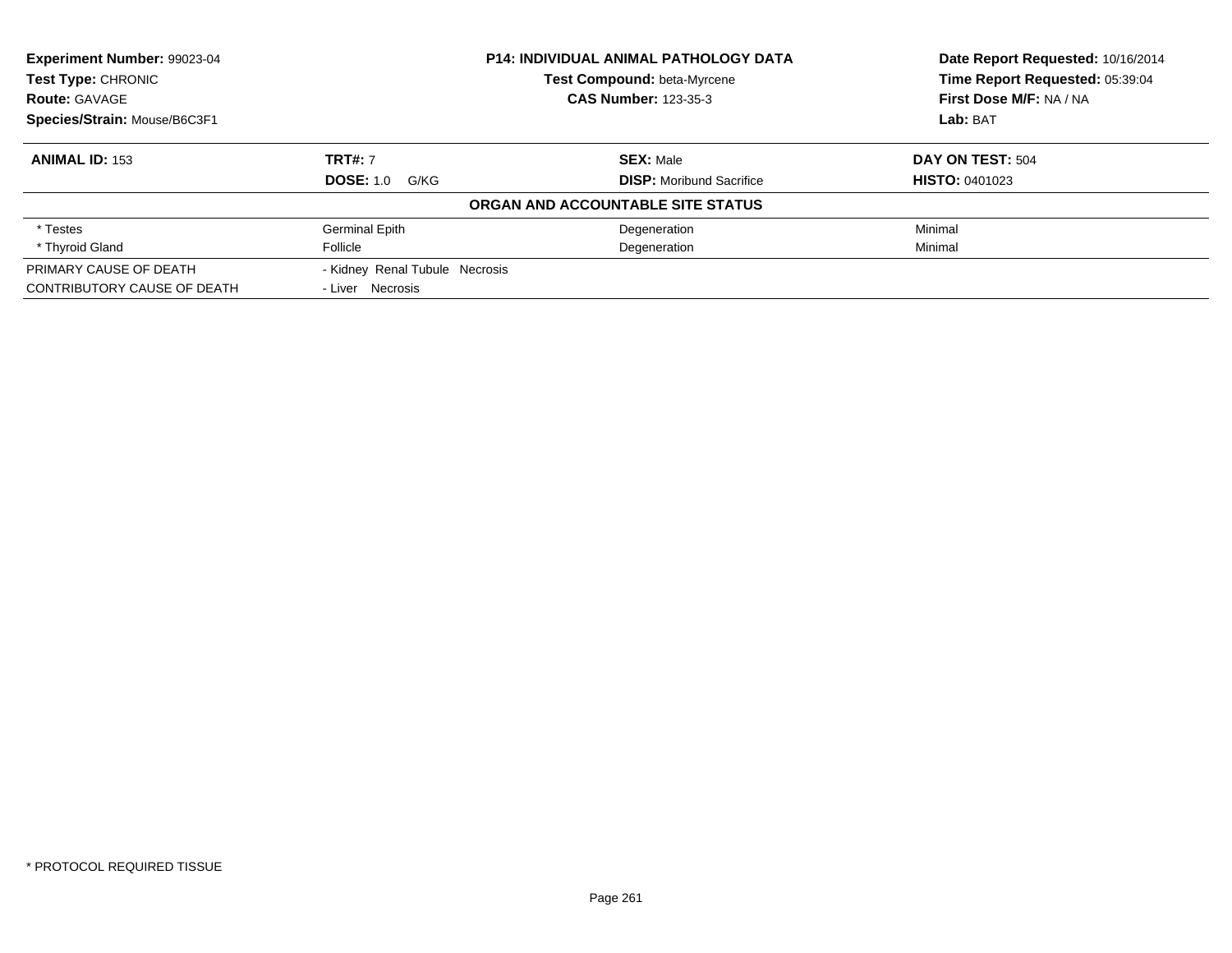| Experiment Number: 99023-04<br>Test Type: CHRONIC<br><b>Route: GAVAGE</b><br>Species/Strain: Mouse/B6C3F1 | <b>P14: INDIVIDUAL ANIMAL PATHOLOGY DATA</b><br>Test Compound: beta-Myrcene<br><b>CAS Number: 123-35-3</b> |                                   | Date Report Requested: 10/16/2014<br>Time Report Requested: 05:39:04<br>First Dose M/F: NA / NA<br>Lab: BAT |
|-----------------------------------------------------------------------------------------------------------|------------------------------------------------------------------------------------------------------------|-----------------------------------|-------------------------------------------------------------------------------------------------------------|
| <b>ANIMAL ID: 154</b>                                                                                     | <b>TRT#: 7</b>                                                                                             | <b>SEX: Male</b>                  | DAY ON TEST: 504                                                                                            |
|                                                                                                           | <b>DOSE: 1.0</b><br>G/KG                                                                                   | <b>DISP:</b> Moribund Sacrifice   | <b>HISTO: 0401024</b>                                                                                       |
|                                                                                                           |                                                                                                            | ORGAN AND ACCOUNTABLE SITE STATUS |                                                                                                             |
| <b>NORMAL</b>                                                                                             |                                                                                                            |                                   |                                                                                                             |
| * Adrenal Medulla                                                                                         | * Bone                                                                                                     | * Bone Marrow                     | * Brain                                                                                                     |
| * Epididymis                                                                                              | * Esophagus                                                                                                | * Eye                             | * Gallbladder                                                                                               |
| * Harderian Gland                                                                                         | * Heart                                                                                                    | * Intestine Large, Cecum          | * Intestine Large, Colon                                                                                    |
| * Intestine Large, Rectum                                                                                 | * Intestine Small, Duodenum                                                                                | * Intestine Small, Ileum          | * Intestine Small, Jejunum                                                                                  |
| * Islets, Pancreatic                                                                                      | * Lung                                                                                                     | * Lymph Node, Mesenteric          | * Nose                                                                                                      |
| * Pancreas                                                                                                | * Parathyroid Gland                                                                                        | * Preputial Gland                 | * Prostate                                                                                                  |
| * Salivary Glands                                                                                         | * Seminal Vesicle                                                                                          | * Skin                            | * Stomach, Glandular                                                                                        |
| * Thyroid Gland                                                                                           | * Trachea                                                                                                  | * Urinary Bladder                 |                                                                                                             |
| <b>MISSING</b>                                                                                            |                                                                                                            |                                   |                                                                                                             |
| * Mammary Gland                                                                                           | * Pituitary Gland                                                                                          |                                   |                                                                                                             |
| <b>OBSERVATIONS</b>                                                                                       |                                                                                                            |                                   |                                                                                                             |
| * Adrenal Cortex                                                                                          | Subcapsular                                                                                                | Hyperplasia                       | Minimal                                                                                                     |
| <b>Blood Vessel</b>                                                                                       |                                                                                                            |                                   |                                                                                                             |
| Note: Aorta is best appreciated in section with thymus.                                                   |                                                                                                            |                                   |                                                                                                             |
| * Kidney                                                                                                  | Renal Tubule                                                                                               | <b>Necrosis</b>                   | Mild                                                                                                        |
| * Liver                                                                                                   |                                                                                                            | Fatty Change                      | Minimal                                                                                                     |
|                                                                                                           | Hepatocyte                                                                                                 | Hypertrophy                       | Moderate                                                                                                    |
|                                                                                                           |                                                                                                            | Inflammation                      | Chronic Active, Minimal                                                                                     |
|                                                                                                           |                                                                                                            | Necrosis                          | Minimal                                                                                                     |
|                                                                                                           |                                                                                                            | <b>Tension Lipidosis</b>          | Minimal                                                                                                     |
|                                                                                                           |                                                                                                            | Vacuolization Cytoplasmic         | Mild                                                                                                        |
| [Vacuolization Cytoplasmic TGLS = 2 - 3+4+5]                                                              |                                                                                                            |                                   |                                                                                                             |
| * Lymph Node, Mandibular                                                                                  |                                                                                                            | Atrophy                           | Minimal                                                                                                     |
| * Spleen                                                                                                  | Lymph Follic                                                                                               | Atrophy                           | Moderate                                                                                                    |
| [Atrophy TGLS = $1-4$ ]                                                                                   |                                                                                                            |                                   |                                                                                                             |
| * Stomach, Forestomach                                                                                    |                                                                                                            | Inflammation                      | Minimal                                                                                                     |
|                                                                                                           |                                                                                                            | <b>Necrosis</b>                   | Minimal                                                                                                     |
| * Testes                                                                                                  | <b>Germinal Epith</b>                                                                                      | Degeneration                      | Minimal                                                                                                     |
| * Thymus                                                                                                  |                                                                                                            | Atrophy                           | Marked                                                                                                      |
| Tooth                                                                                                     |                                                                                                            | Dysplasia                         |                                                                                                             |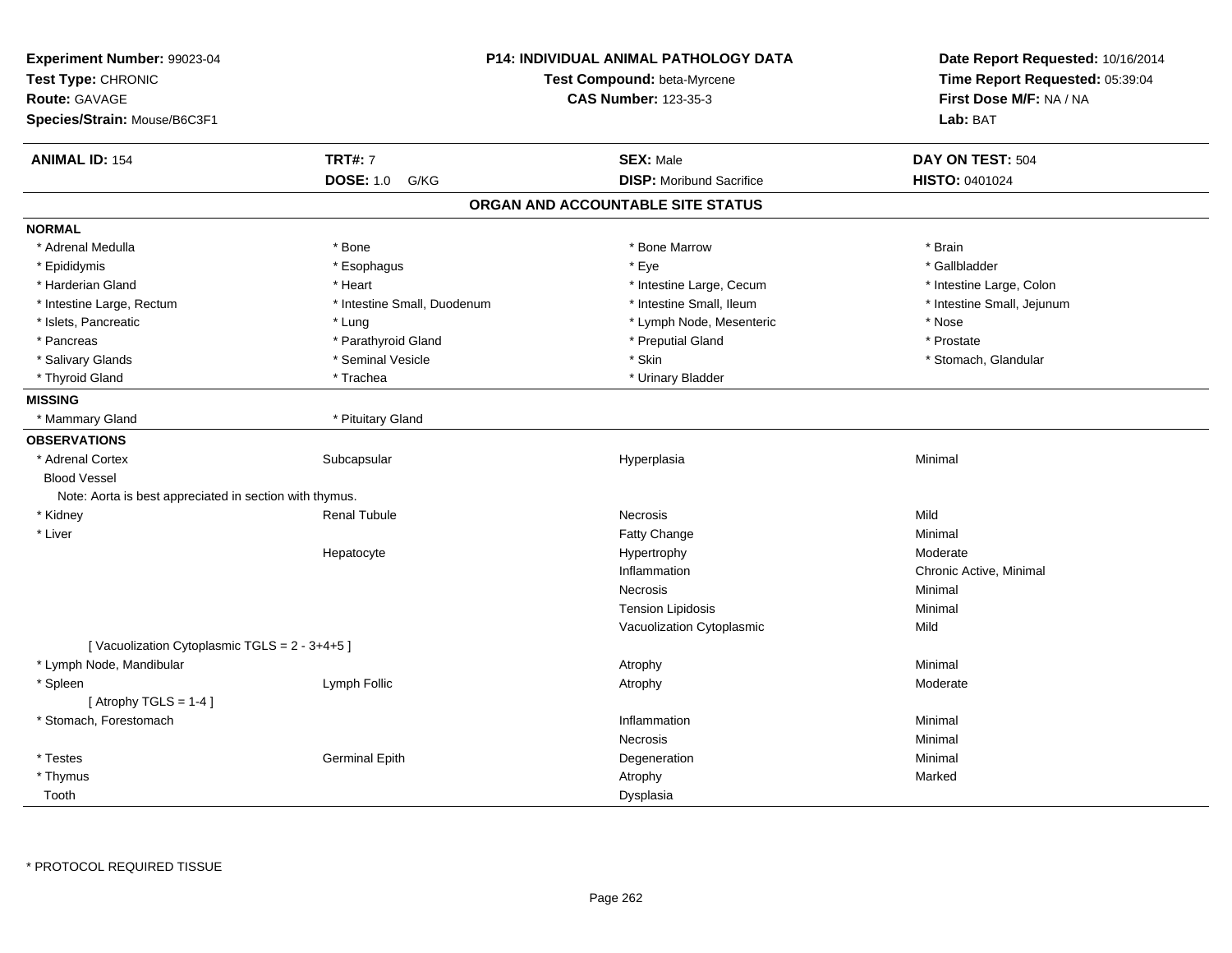| Experiment Number: 99023-04                                                                                     |                                | <b>P14: INDIVIDUAL ANIMAL PATHOLOGY DATA</b> | Date Report Requested: 10/16/2014 |  |
|-----------------------------------------------------------------------------------------------------------------|--------------------------------|----------------------------------------------|-----------------------------------|--|
| <b>Test Type: CHRONIC</b><br>Test Compound: beta-Myrcene<br><b>CAS Number: 123-35-3</b><br><b>Route: GAVAGE</b> |                                |                                              | Time Report Requested: 05:39:04   |  |
|                                                                                                                 |                                |                                              | First Dose M/F: NA / NA           |  |
| Species/Strain: Mouse/B6C3F1                                                                                    |                                |                                              | Lab: BAT                          |  |
| <b>ANIMAL ID: 154</b>                                                                                           | <b>TRT#:</b> 7                 | <b>SEX: Male</b>                             | DAY ON TEST: 504                  |  |
|                                                                                                                 | <b>DOSE: 1.0 G/KG</b>          | <b>DISP:</b> Moribund Sacrifice              | <b>HISTO: 0401024</b>             |  |
|                                                                                                                 |                                | ORGAN AND ACCOUNTABLE SITE STATUS            |                                   |  |
| PRIMARY CAUSE OF DEATH                                                                                          | - Kidney Renal Tubule Necrosis |                                              |                                   |  |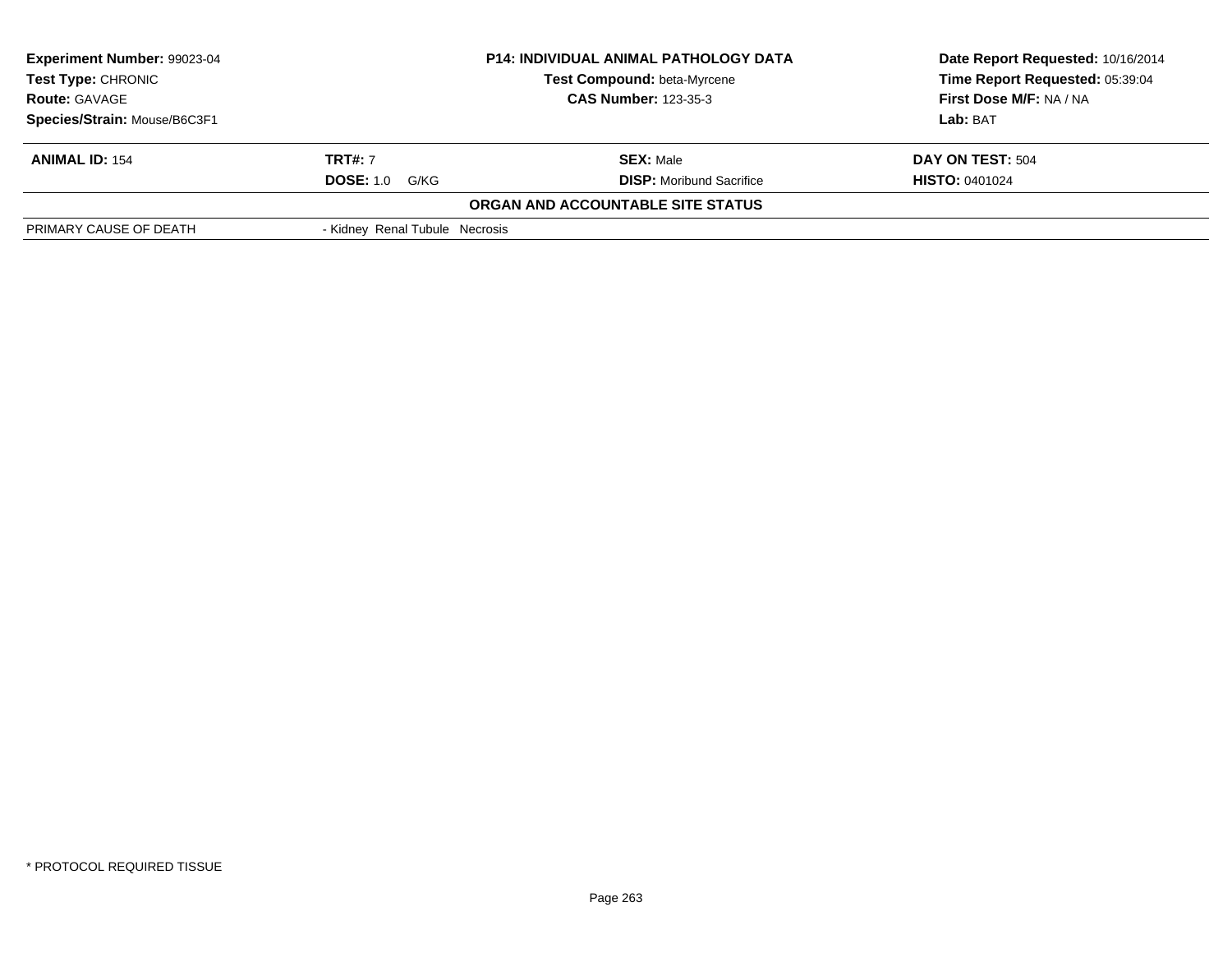| Experiment Number: 99023-04<br>Test Type: CHRONIC<br>Route: GAVAGE<br>Species/Strain: Mouse/B6C3F1 | <b>P14: INDIVIDUAL ANIMAL PATHOLOGY DATA</b><br>Test Compound: beta-Myrcene<br><b>CAS Number: 123-35-3</b> |                                   | Date Report Requested: 10/16/2014<br>Time Report Requested: 05:39:04<br>First Dose M/F: NA / NA<br>Lab: BAT |  |
|----------------------------------------------------------------------------------------------------|------------------------------------------------------------------------------------------------------------|-----------------------------------|-------------------------------------------------------------------------------------------------------------|--|
| <b>ANIMAL ID: 155</b>                                                                              | <b>TRT#: 7</b>                                                                                             | <b>SEX: Male</b>                  | DAY ON TEST: 504                                                                                            |  |
|                                                                                                    | <b>DOSE: 1.0</b><br>G/KG                                                                                   | <b>DISP: Natural Death</b>        | HISTO: 0401025                                                                                              |  |
|                                                                                                    |                                                                                                            | ORGAN AND ACCOUNTABLE SITE STATUS |                                                                                                             |  |
| <b>NORMAL</b>                                                                                      |                                                                                                            |                                   |                                                                                                             |  |
| * Adrenal Cortex                                                                                   | * Adrenal Medulla                                                                                          | * Bone                            | * Brain                                                                                                     |  |
| * Epididymis                                                                                       | * Esophagus                                                                                                | * Eye                             | * Gallbladder                                                                                               |  |
| * Harderian Gland                                                                                  | * Heart                                                                                                    | * Intestine Large, Cecum          | * Intestine Large, Colon                                                                                    |  |
| * Intestine Large, Rectum                                                                          | * Intestine Small, Duodenum                                                                                | * Intestine Small, Ileum          | * Intestine Small, Jejunum                                                                                  |  |
| * Islets, Pancreatic                                                                               | * Lung                                                                                                     | * Lymph Node, Mandibular          | * Nose                                                                                                      |  |
| * Pancreas                                                                                         | * Parathyroid Gland                                                                                        | * Pituitary Gland                 | * Preputial Gland                                                                                           |  |
| * Prostate                                                                                         | * Salivary Glands                                                                                          | * Seminal Vesicle                 | * Skin                                                                                                      |  |
| * Stomach, Glandular                                                                               | * Testes                                                                                                   | * Thyroid Gland                   | * Trachea                                                                                                   |  |
| * Urinary Bladder                                                                                  |                                                                                                            |                                   |                                                                                                             |  |
| <b>MISSING</b>                                                                                     |                                                                                                            |                                   |                                                                                                             |  |
| * Mammary Gland                                                                                    |                                                                                                            |                                   |                                                                                                             |  |
| <b>OBSERVATIONS</b>                                                                                |                                                                                                            |                                   |                                                                                                             |  |
| * Bone Marrow                                                                                      |                                                                                                            | Atrophy                           | Mild                                                                                                        |  |
| * Kidney                                                                                           | <b>Renal Tubule</b>                                                                                        | Necrosis                          | Mild                                                                                                        |  |
| * Liver                                                                                            |                                                                                                            | Fatty Change                      | Mild                                                                                                        |  |
|                                                                                                    | Hepatocyte                                                                                                 | Hypertrophy                       | Mild                                                                                                        |  |
|                                                                                                    |                                                                                                            | <b>Necrosis</b>                   | Mild                                                                                                        |  |
|                                                                                                    |                                                                                                            | Vacuolization Cytoplasmic         | Mild                                                                                                        |  |
| [Vacuolization Cytoplasmic TGLS = 1-3+4+5]                                                         |                                                                                                            |                                   |                                                                                                             |  |
| * Lymph Node, Mesenteric                                                                           |                                                                                                            | Atrophy                           | Moderate                                                                                                    |  |
| * Spleen                                                                                           | Lymph Follic                                                                                               | Atrophy                           | Moderate                                                                                                    |  |
| * Stomach, Forestomach                                                                             |                                                                                                            | Necrosis                          | Minimal                                                                                                     |  |
| * Thymus                                                                                           |                                                                                                            | Atrophy                           | Marked                                                                                                      |  |
| PRIMARY CAUSE OF DEATH                                                                             | - Kidney Renal Tubule Necrosis                                                                             |                                   |                                                                                                             |  |
| <b>CONTRIBUTORY CAUSE OF DEATH</b>                                                                 | - Liver Necrosis                                                                                           |                                   |                                                                                                             |  |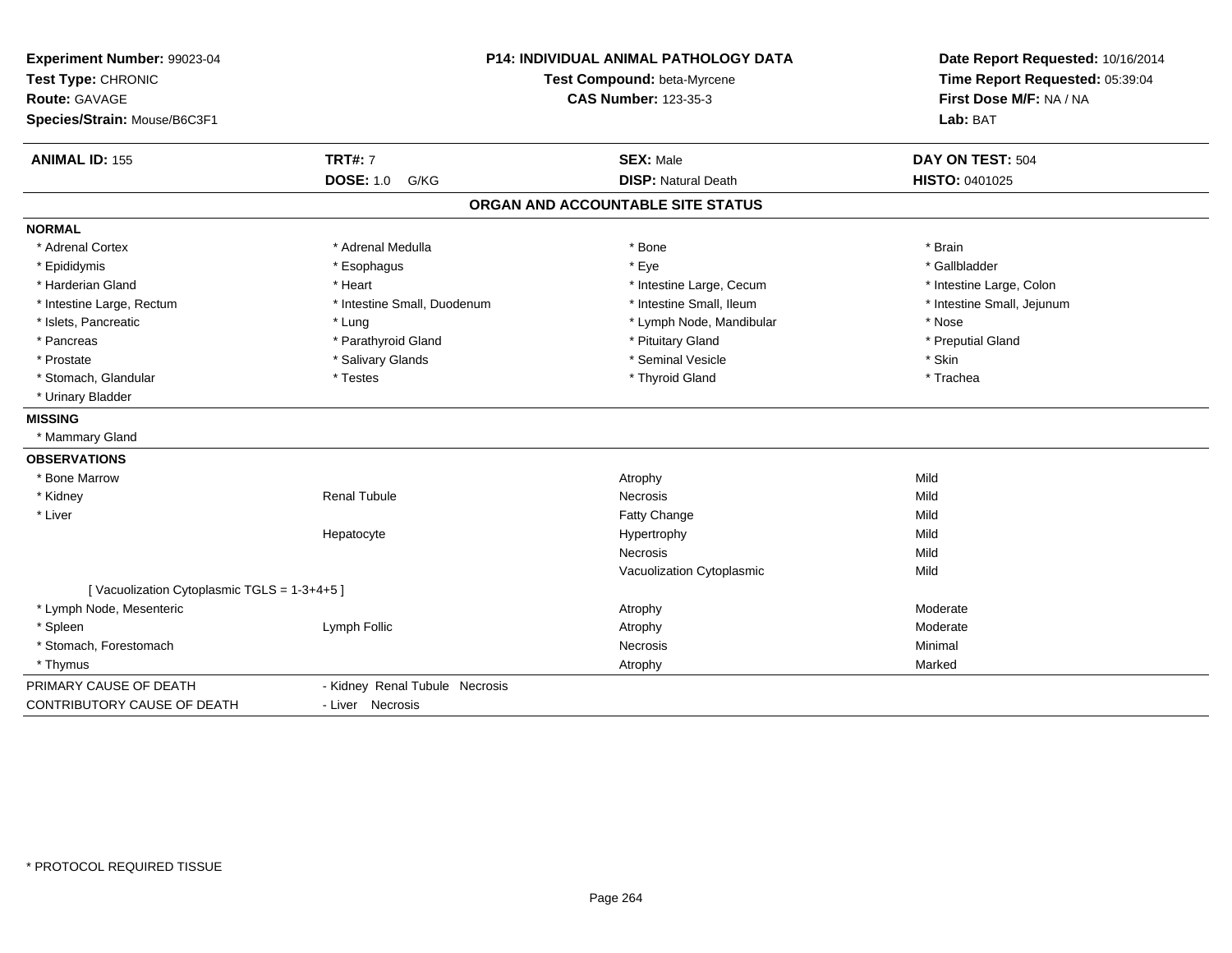| Experiment Number: 99023-04<br>Test Type: CHRONIC |                                | P14: INDIVIDUAL ANIMAL PATHOLOGY DATA<br>Test Compound: beta-Myrcene | Date Report Requested: 10/16/2014<br>Time Report Requested: 05:39:04 |
|---------------------------------------------------|--------------------------------|----------------------------------------------------------------------|----------------------------------------------------------------------|
| Route: GAVAGE                                     |                                | <b>CAS Number: 123-35-3</b>                                          | First Dose M/F: NA / NA                                              |
| Species/Strain: Mouse/B6C3F1                      |                                |                                                                      | Lab: BAT                                                             |
| <b>ANIMAL ID: 156</b>                             | <b>TRT#: 7</b>                 | <b>SEX: Male</b>                                                     | DAY ON TEST: 504                                                     |
|                                                   | <b>DOSE: 1.0</b><br>G/KG       | <b>DISP:</b> Moribund Sacrifice                                      | <b>HISTO: 0401026</b>                                                |
|                                                   |                                | ORGAN AND ACCOUNTABLE SITE STATUS                                    |                                                                      |
| <b>NORMAL</b>                                     |                                |                                                                      |                                                                      |
| * Adrenal Medulla                                 | * Bone                         | * Bone Marrow                                                        | * Brain                                                              |
| * Epididymis                                      | * Esophagus                    | * Eye                                                                | * Gallbladder                                                        |
| * Intestine Large, Cecum                          | * Intestine Large, Colon       | * Intestine Large, Rectum                                            | * Intestine Small, Duodenum                                          |
| * Intestine Small, Ileum                          | * Intestine Small, Jejunum     | * Islets, Pancreatic                                                 | * Lung                                                               |
| * Lymph Node, Mandibular                          | * Nose                         | * Pancreas                                                           | * Parathyroid Gland                                                  |
| * Pituitary Gland                                 | * Preputial Gland              | * Prostate                                                           | * Salivary Glands                                                    |
| * Seminal Vesicle                                 | * Skin                         | * Stomach, Glandular                                                 | * Testes                                                             |
| * Thyroid Gland                                   | * Trachea                      | * Urinary Bladder                                                    |                                                                      |
| <b>MISSING</b>                                    |                                |                                                                      |                                                                      |
| * Mammary Gland                                   |                                |                                                                      |                                                                      |
| <b>OBSERVATIONS</b>                               |                                |                                                                      |                                                                      |
| * Adrenal Cortex                                  | Subcapsular                    | Hyperplasia                                                          | Minimal                                                              |
| * Harderian Gland                                 |                                | Adenoma                                                              |                                                                      |
| * Heart                                           |                                | Cardiomyopathy                                                       | Minimal                                                              |
| * Kidney                                          | <b>Renal Tubule</b>            | Necrosis                                                             | Moderate                                                             |
| [Necrosis $TGLS = 2-4$ ]                          |                                |                                                                      |                                                                      |
| * Liver                                           |                                | Fatty Change                                                         | Mild                                                                 |
|                                                   | Hepatocyte                     | Hypertrophy                                                          | Moderate                                                             |
|                                                   |                                | Mineralization                                                       | Minimal                                                              |
|                                                   |                                | Necrosis                                                             | Mild                                                                 |
|                                                   |                                | Vacuolization Cytoplasmic                                            | Mild                                                                 |
| [Vacuolization Cytoplasmic TGLS = 1 - 3+4+5]      |                                |                                                                      |                                                                      |
| * Lymph Node, Mesenteric                          |                                | Atrophy                                                              | Minimal                                                              |
| * Spleen                                          | Lymph Follic                   | Atrophy                                                              | Moderate                                                             |
| [Atrophy TGLS = $3-4$ ]                           |                                |                                                                      |                                                                      |
| * Stomach, Forestomach                            |                                | Inflammation                                                         | Minimal                                                              |
|                                                   |                                | Ulcer                                                                | Mild                                                                 |
| * Thymus                                          |                                | Atrophy                                                              | Marked                                                               |
| PRIMARY CAUSE OF DEATH                            | - Kidney Renal Tubule Necrosis |                                                                      |                                                                      |
| CONTRIBUTORY CAUSE OF DEATH                       | - Liver Necrosis               |                                                                      |                                                                      |

- Liver Necrosis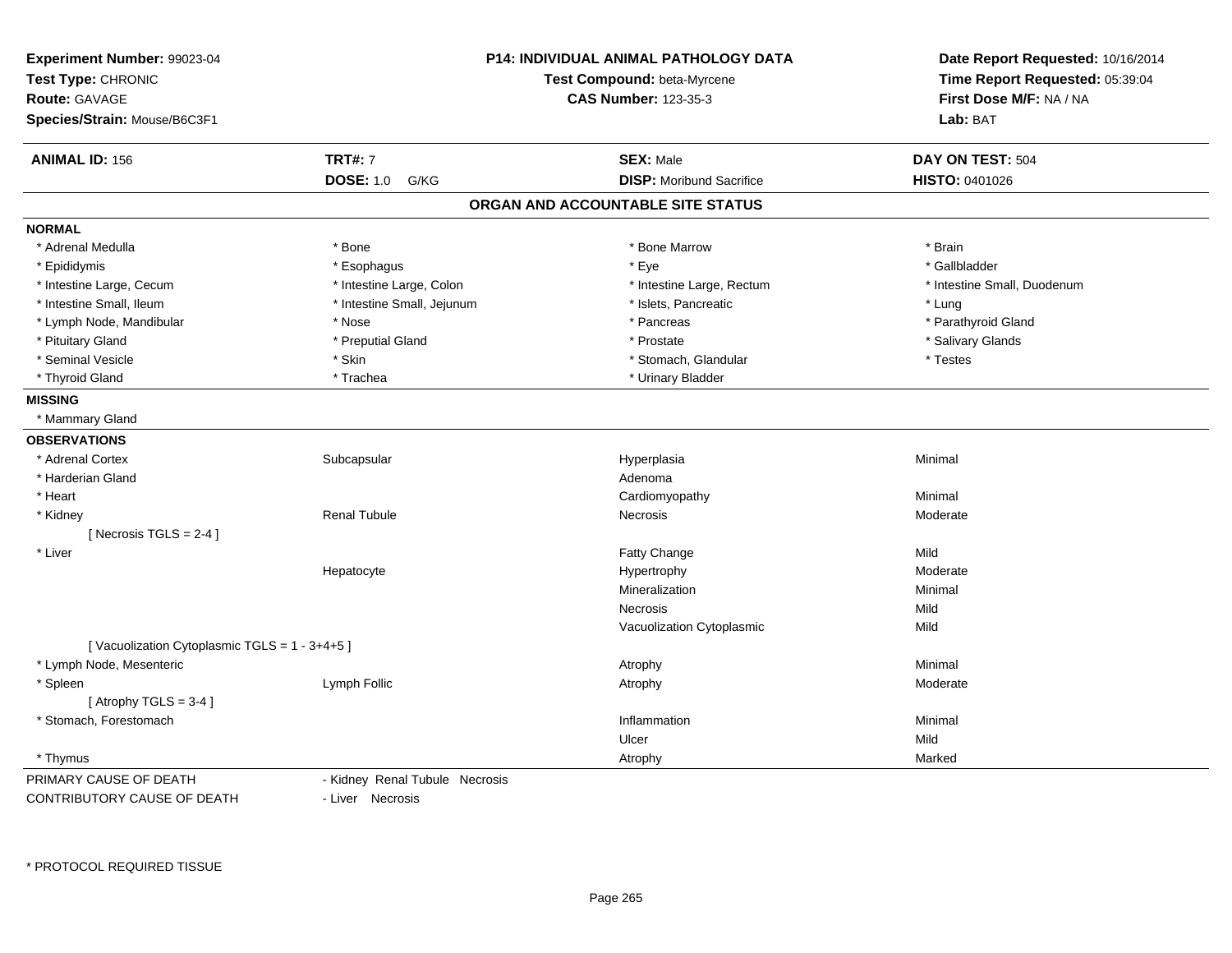| <b>Test Type: CHRONIC</b><br><b>Route: GAVAGE</b> | Test Compound: beta-Myrcene<br><b>CAS Number: 123-35-3</b> | Time Report Requested: 05:39:04<br>First Dose M/F: NA / NA |
|---------------------------------------------------|------------------------------------------------------------|------------------------------------------------------------|
|                                                   |                                                            |                                                            |
| Species/Strain: Mouse/B6C3F1                      |                                                            | Lab: BAT                                                   |
| <b>TRT#: 7</b><br><b>ANIMAL ID: 156</b>           | <b>SEX: Male</b>                                           | DAY ON TEST: 504                                           |
| <b>DOSE: 1.0</b>                                  | <b>DISP:</b> Moribund Sacrifice<br>G/KG                    | <b>HISTO: 0401026</b>                                      |
|                                                   | <b>ORGAN AND ACCOUNTABLE SITE STATUS</b>                   |                                                            |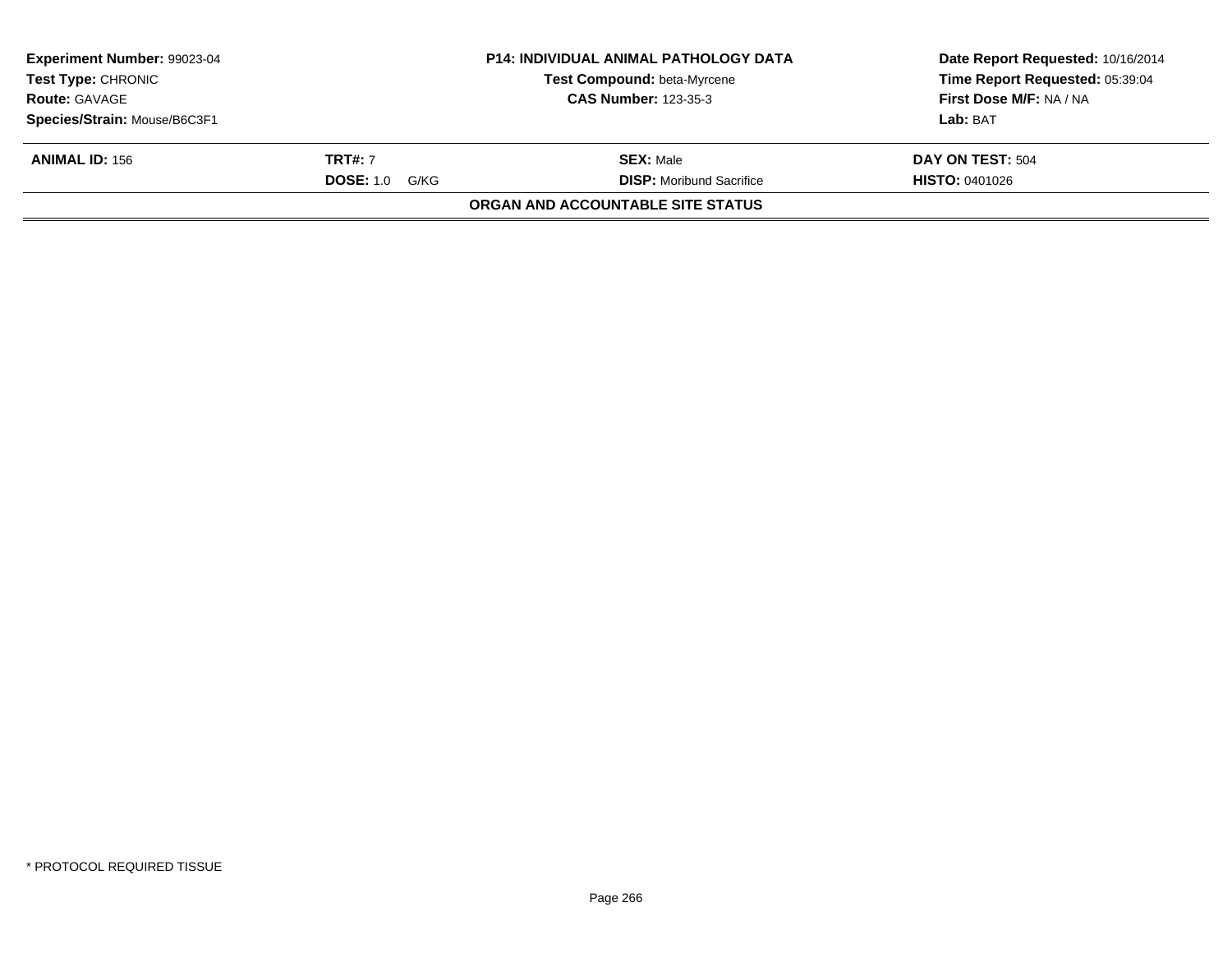| Experiment Number: 99023-04<br>Test Type: CHRONIC<br><b>Route: GAVAGE</b><br>Species/Strain: Mouse/B6C3F1 |                          | P14: INDIVIDUAL ANIMAL PATHOLOGY DATA<br>Test Compound: beta-Myrcene<br><b>CAS Number: 123-35-3</b> | Date Report Requested: 10/16/2014<br>Time Report Requested: 05:39:04<br>First Dose M/F: NA / NA<br>Lab: BAT |
|-----------------------------------------------------------------------------------------------------------|--------------------------|-----------------------------------------------------------------------------------------------------|-------------------------------------------------------------------------------------------------------------|
| <b>ANIMAL ID: 157</b>                                                                                     | <b>TRT#: 7</b>           | <b>SEX: Male</b>                                                                                    | DAY ON TEST: 504                                                                                            |
|                                                                                                           | <b>DOSE: 1.0</b><br>G/KG | <b>DISP:</b> Moribund Sacrifice                                                                     | HISTO: 0401027                                                                                              |
|                                                                                                           |                          | ORGAN AND ACCOUNTABLE SITE STATUS                                                                   |                                                                                                             |
| <b>NORMAL</b>                                                                                             |                          |                                                                                                     |                                                                                                             |
| * Adrenal Medulla                                                                                         | * Bone                   | * Brain                                                                                             | * Epididymis                                                                                                |
| * Esophagus                                                                                               | * Eye                    | * Gallbladder                                                                                       | * Harderian Gland                                                                                           |
| * Heart                                                                                                   | * Intestine Large, Cecum | * Intestine Large, Colon                                                                            | * Intestine Large, Rectum                                                                                   |
| * Intestine Small, Duodenum                                                                               | * Intestine Small, Ileum | * Intestine Small, Jejunum                                                                          | * Islets, Pancreatic                                                                                        |
| * Lung                                                                                                    | * Nose                   | * Pancreas                                                                                          | * Parathyroid Gland                                                                                         |
| * Pituitary Gland                                                                                         | * Preputial Gland        | * Prostate                                                                                          | * Salivary Glands                                                                                           |
| * Seminal Vesicle                                                                                         | * Skin                   | * Stomach, Glandular                                                                                | * Thyroid Gland                                                                                             |
| * Trachea                                                                                                 | * Urinary Bladder        |                                                                                                     |                                                                                                             |
| <b>MISSING</b>                                                                                            |                          |                                                                                                     |                                                                                                             |
| * Mammary Gland                                                                                           |                          |                                                                                                     |                                                                                                             |
| <b>OBSERVATIONS</b>                                                                                       |                          |                                                                                                     |                                                                                                             |
| * Adrenal Cortex                                                                                          | Subcapsular              | Hyperplasia                                                                                         | Mild                                                                                                        |
| * Bone Marrow                                                                                             |                          | Atrophy                                                                                             | Mild                                                                                                        |
| * Kidney                                                                                                  | <b>Renal Tubule</b>      | Necrosis                                                                                            | Marked                                                                                                      |
| * Liver                                                                                                   |                          | Fatty Change                                                                                        | Minimal                                                                                                     |
|                                                                                                           | Hepatocyte               | Hypertrophy                                                                                         | Moderate                                                                                                    |
|                                                                                                           |                          | Necrosis                                                                                            | Mild                                                                                                        |
|                                                                                                           |                          | <b>Tension Lipidosis</b>                                                                            | Minimal                                                                                                     |
|                                                                                                           |                          | Vacuolization Cytoplasmic                                                                           | Mild                                                                                                        |
| [Vacuolization Cytoplasmic TGLS = 1-3+4+5]                                                                |                          |                                                                                                     |                                                                                                             |
| * Lymph Node, Mandibular                                                                                  |                          | Atrophy                                                                                             | Moderate                                                                                                    |
| * Lymph Node, Mesenteric                                                                                  |                          | Atrophy                                                                                             | Moderate                                                                                                    |
| * Spleen                                                                                                  | Lymph Follic             | Atrophy                                                                                             | Marked                                                                                                      |
| [Atrophy TGLS = 2-4]                                                                                      |                          |                                                                                                     |                                                                                                             |
| * Stomach, Forestomach                                                                                    | Epithelium               | Hyperplasia                                                                                         | Minimal                                                                                                     |
|                                                                                                           |                          | Inflammation                                                                                        | Minimal                                                                                                     |
| * Testes                                                                                                  | <b>Germinal Epith</b>    | Degeneration                                                                                        | Minimal                                                                                                     |
| * Thymus                                                                                                  |                          | Atrophy                                                                                             | Marked                                                                                                      |
|                                                                                                           |                          | Necrosis                                                                                            | Moderate                                                                                                    |
| Note: There is thrombosis of vessels in the mediastinum.                                                  |                          |                                                                                                     |                                                                                                             |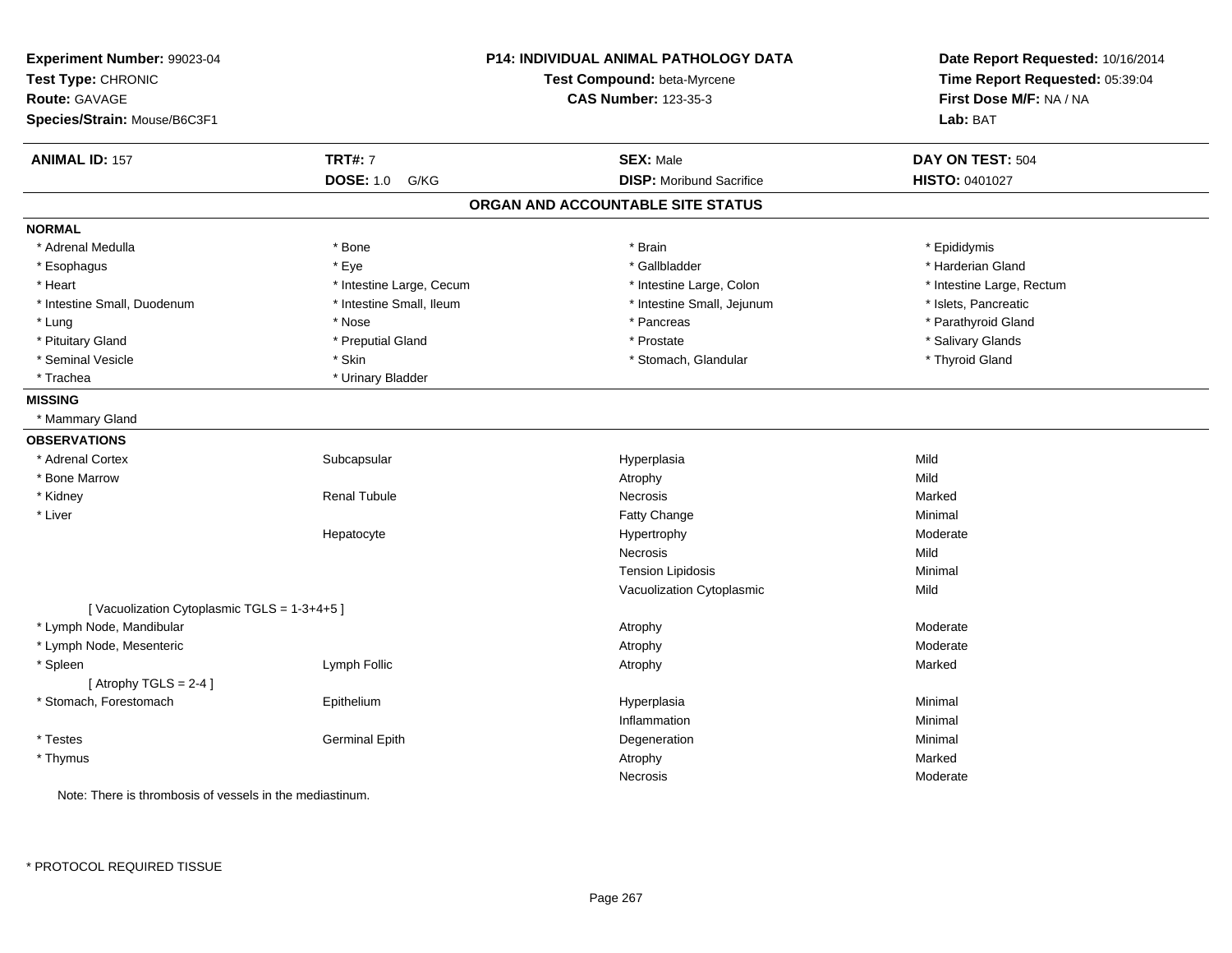| Experiment Number: 99023-04<br><b>Test Type: CHRONIC</b><br><b>Route: GAVAGE</b> |                                | <b>P14: INDIVIDUAL ANIMAL PATHOLOGY DATA</b> | Date Report Requested: 10/16/2014 |  |
|----------------------------------------------------------------------------------|--------------------------------|----------------------------------------------|-----------------------------------|--|
|                                                                                  |                                | <b>Test Compound: beta-Myrcene</b>           | Time Report Requested: 05:39:04   |  |
|                                                                                  |                                | <b>CAS Number: 123-35-3</b>                  | First Dose M/F: NA / NA           |  |
| Species/Strain: Mouse/B6C3F1                                                     |                                |                                              | Lab: BAT                          |  |
| <b>ANIMAL ID: 157</b>                                                            | <b>TRT#: 7</b>                 | <b>SEX: Male</b>                             | DAY ON TEST: 504                  |  |
|                                                                                  | <b>DOSE: 1.0 G/KG</b>          | <b>DISP:</b> Moribund Sacrifice              | <b>HISTO: 0401027</b>             |  |
|                                                                                  |                                | ORGAN AND ACCOUNTABLE SITE STATUS            |                                   |  |
| [Atrophy TGLS = $3-6$ ]                                                          |                                |                                              |                                   |  |
| PRIMARY CAUSE OF DEATH                                                           | - Kidney Renal Tubule Necrosis |                                              |                                   |  |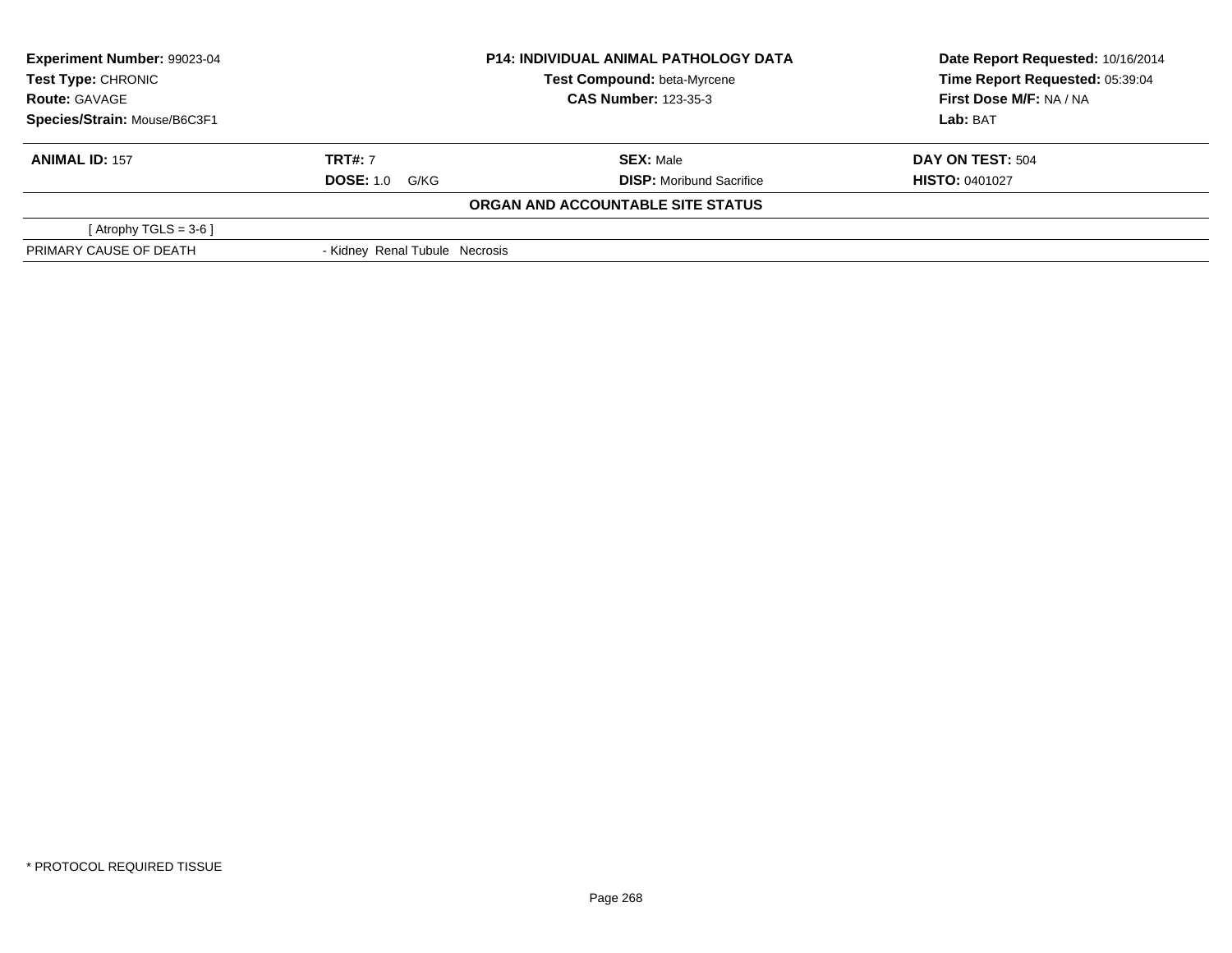| Experiment Number: 99023-04<br>Test Type: CHRONIC<br>Route: GAVAGE |                            | P14: INDIVIDUAL ANIMAL PATHOLOGY DATA<br>Test Compound: beta-Myrcene<br><b>CAS Number: 123-35-3</b> | Date Report Requested: 10/16/2014<br>Time Report Requested: 05:39:04<br>First Dose M/F: NA / NA |  |
|--------------------------------------------------------------------|----------------------------|-----------------------------------------------------------------------------------------------------|-------------------------------------------------------------------------------------------------|--|
| Species/Strain: Mouse/B6C3F1                                       |                            |                                                                                                     | Lab: BAT                                                                                        |  |
|                                                                    |                            |                                                                                                     |                                                                                                 |  |
| <b>ANIMAL ID: 158</b>                                              | <b>TRT#: 7</b>             | <b>SEX: Male</b>                                                                                    | DAY ON TEST: 729                                                                                |  |
|                                                                    | <b>DOSE: 1.0</b><br>G/KG   | <b>DISP: Terminal Sacrifice</b>                                                                     | <b>HISTO: 0401028</b>                                                                           |  |
|                                                                    |                            | ORGAN AND ACCOUNTABLE SITE STATUS                                                                   |                                                                                                 |  |
| <b>NORMAL</b>                                                      |                            |                                                                                                     |                                                                                                 |  |
| * Adrenal Medulla                                                  | * Bone                     | * Bone Marrow                                                                                       | * Brain                                                                                         |  |
| * Epididymis                                                       | * Esophagus                | * Eye                                                                                               | * Gallbladder                                                                                   |  |
| * Intestine Large, Cecum                                           | * Intestine Large, Colon   | * Intestine Large, Rectum                                                                           | * Intestine Small, Duodenum                                                                     |  |
| * Intestine Small, Ileum                                           | * Intestine Small, Jejunum | * Islets, Pancreatic                                                                                | * Nose                                                                                          |  |
| * Pancreas                                                         | * Parathyroid Gland        | * Pituitary Gland                                                                                   | * Preputial Gland                                                                               |  |
| * Prostate                                                         | * Salivary Glands          | * Seminal Vesicle                                                                                   | * Skin                                                                                          |  |
| * Stomach, Glandular                                               | * Thyroid Gland            | * Trachea                                                                                           | * Urinary Bladder                                                                               |  |
| <b>MISSING</b>                                                     |                            |                                                                                                     |                                                                                                 |  |
| * Mammary Gland                                                    |                            |                                                                                                     |                                                                                                 |  |
| <b>OBSERVATIONS</b>                                                |                            |                                                                                                     |                                                                                                 |  |
| * Adrenal Cortex                                                   | Subcapsular                | Hyperplasia                                                                                         | Minimal                                                                                         |  |
| * Harderian Gland                                                  |                            | Adenoma                                                                                             |                                                                                                 |  |
| [Adenoma TGLS = $3-9$ ]                                            |                            |                                                                                                     |                                                                                                 |  |
| * Heart                                                            |                            | Cardiomyopathy                                                                                      | Minimal                                                                                         |  |
| * Kidney                                                           |                            | Nephropathy                                                                                         | Moderate                                                                                        |  |
| * Liver                                                            |                            | Hepatocellular Carcinoma                                                                            |                                                                                                 |  |
| [ Hepatocellular Carcinoma TGLS = 1 - 4+10 ]                       |                            |                                                                                                     |                                                                                                 |  |
| * Lung                                                             |                            | Hepatocellular Carcinoma                                                                            | Metastatic (Liver)                                                                              |  |
|                                                                    |                            | Thrombosis                                                                                          | Minimal                                                                                         |  |
| * Lymph Node, Mandibular                                           |                            | Atrophy                                                                                             | Mild                                                                                            |  |
| * Lymph Node, Mesenteric                                           |                            | Atrophy                                                                                             | Moderate                                                                                        |  |
| * Spleen                                                           |                            | Hematopoietic Cell Proliferation                                                                    | Mild                                                                                            |  |
| * Stomach, Forestomach                                             | Epithelium                 | Hyperplasia                                                                                         | Moderate                                                                                        |  |
|                                                                    |                            | Inflammation                                                                                        | Mild                                                                                            |  |
|                                                                    |                            | Ulcer                                                                                               | Mild                                                                                            |  |
| [ Hyperplasia TGLS = 2-11 ]                                        |                            |                                                                                                     |                                                                                                 |  |
| * Testes                                                           | <b>Germinal Epith</b>      | Degeneration                                                                                        | Mild                                                                                            |  |
| * Thymus                                                           |                            | Atrophy                                                                                             | Moderate                                                                                        |  |
| PRIMARY CAUSE OF DEATH                                             | $\sim$                     |                                                                                                     |                                                                                                 |  |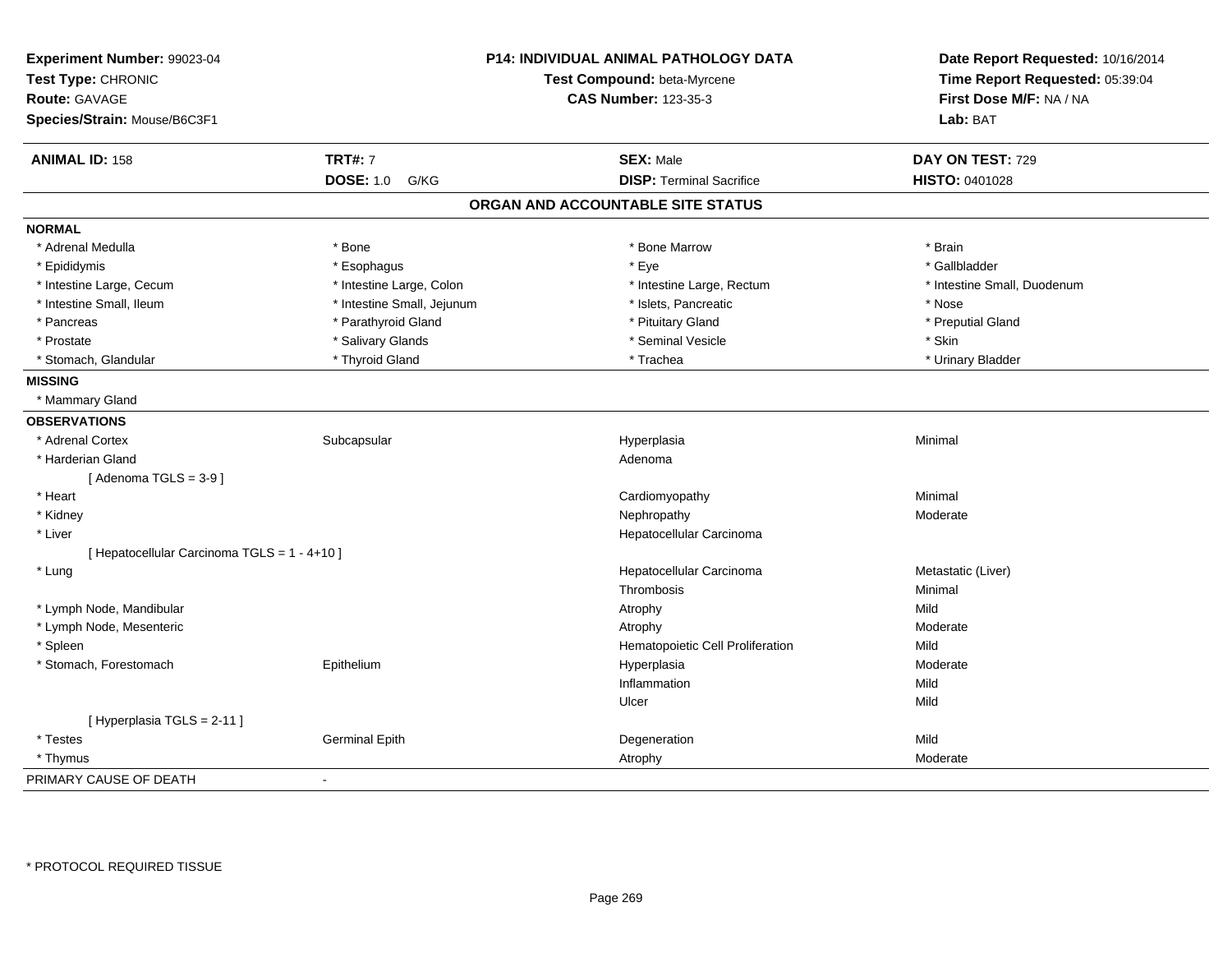| Experiment Number: 99023-04<br>Test Type: CHRONIC<br><b>Route: GAVAGE</b><br>Species/Strain: Mouse/B6C3F1 |                                                                                                       | <b>P14: INDIVIDUAL ANIMAL PATHOLOGY DATA</b><br>Test Compound: beta-Myrcene<br><b>CAS Number: 123-35-3</b> |                          |
|-----------------------------------------------------------------------------------------------------------|-------------------------------------------------------------------------------------------------------|------------------------------------------------------------------------------------------------------------|--------------------------|
| <b>ANIMAL ID: 159</b>                                                                                     | <b>TRT#: 7</b>                                                                                        | <b>SEX: Male</b>                                                                                           | DAY ON TEST: 542         |
|                                                                                                           | <b>DOSE: 1.0</b><br>G/KG                                                                              | <b>DISP: Natural Death</b>                                                                                 | HISTO: 0401029           |
|                                                                                                           |                                                                                                       | ORGAN AND ACCOUNTABLE SITE STATUS                                                                          |                          |
| <b>NORMAL</b>                                                                                             |                                                                                                       |                                                                                                            |                          |
| * Adrenal Medulla                                                                                         | * Bone                                                                                                | * Brain                                                                                                    | * Epididymis             |
| * Eye                                                                                                     | * Gallbladder                                                                                         | * Harderian Gland                                                                                          | * Intestine Large, Cecum |
| * Intestine Large, Colon                                                                                  | * Intestine Large, Rectum                                                                             | * Intestine Small, Duodenum                                                                                | * Intestine Small, Ileum |
| * Intestine Small, Jejunum                                                                                | * Islets, Pancreatic                                                                                  | * Kidney                                                                                                   | * Lung                   |
| * Nose                                                                                                    | * Parathyroid Gland                                                                                   | * Pituitary Gland                                                                                          | * Preputial Gland        |
| * Prostate                                                                                                | * Salivary Glands                                                                                     | * Seminal Vesicle                                                                                          | * Skin                   |
| * Stomach, Glandular                                                                                      | * Testes                                                                                              | * Thyroid Gland                                                                                            | * Trachea                |
| * Urinary Bladder                                                                                         |                                                                                                       |                                                                                                            |                          |
| <b>MISSING</b>                                                                                            |                                                                                                       |                                                                                                            |                          |
| * Mammary Gland                                                                                           |                                                                                                       |                                                                                                            |                          |
| <b>OBSERVATIONS</b>                                                                                       |                                                                                                       |                                                                                                            |                          |
| * Adrenal Cortex                                                                                          | Subcapsular                                                                                           | Hyperplasia                                                                                                | Mild                     |
| * Bone Marrow                                                                                             |                                                                                                       | Atrophy                                                                                                    | Marked                   |
| * Esophagus                                                                                               |                                                                                                       | Inflammation                                                                                               | Mild                     |
| * Harderian Gl                                                                                            |                                                                                                       |                                                                                                            |                          |
|                                                                                                           | Note: No corresponding lesion was found for the gross finding of harderian gland enlargement (TGL-1). |                                                                                                            |                          |
| * Heart                                                                                                   |                                                                                                       | Mineralization                                                                                             | Minimal                  |
| * Liver                                                                                                   |                                                                                                       | <b>Clear Cell Focus</b>                                                                                    |                          |
|                                                                                                           |                                                                                                       | Fatty Change                                                                                               | Minimal                  |
|                                                                                                           | Hepatocyte                                                                                            | Hypertrophy                                                                                                | Moderate                 |
|                                                                                                           |                                                                                                       | <b>Tension Lipidosis</b>                                                                                   | Moderate                 |
|                                                                                                           |                                                                                                       | Vacuolization Cytoplasmic                                                                                  | Moderate                 |
| * Lymph Node, Mandibular                                                                                  |                                                                                                       | Atrophy                                                                                                    | Mild                     |
| * Lymph Node, Mesenteric                                                                                  |                                                                                                       | Atrophy                                                                                                    | Marked                   |
| * Pancreas                                                                                                |                                                                                                       | Atrophy                                                                                                    | Minimal                  |
| * Spleen                                                                                                  | Lymph Follic                                                                                          | Atrophy                                                                                                    | Marked                   |
| [Atrophy TGLS = $2-4$ ]                                                                                   |                                                                                                       |                                                                                                            |                          |
| * Stomach, Forestomach                                                                                    | Epithelium                                                                                            | Hyperplasia                                                                                                | Mild                     |
|                                                                                                           |                                                                                                       | Inflammation                                                                                               | Mild                     |
|                                                                                                           |                                                                                                       | Ulcer                                                                                                      | Mild                     |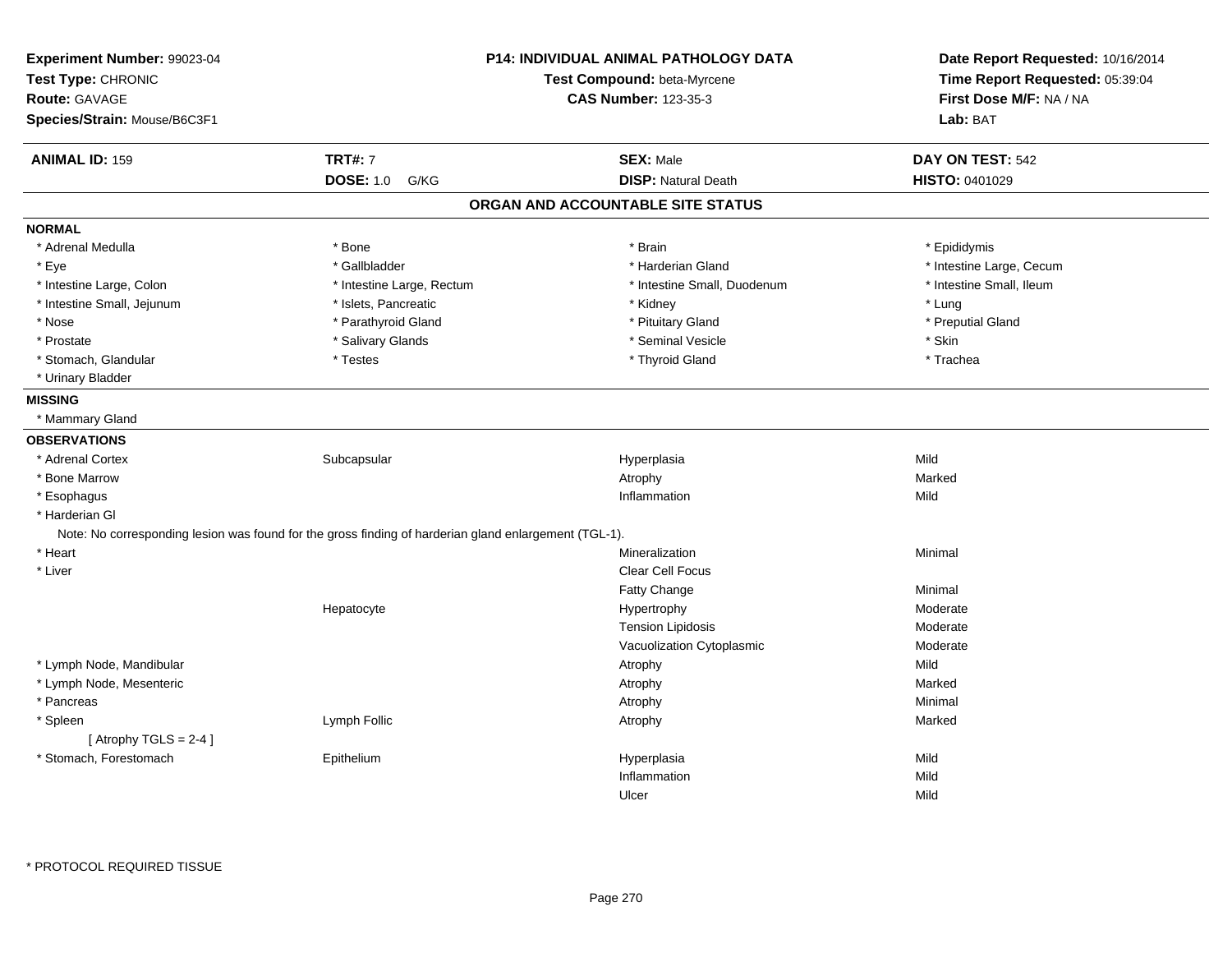| Experiment Number: 99023-04<br><b>Test Type: CHRONIC</b><br><b>Route: GAVAGE</b> |                                   | <b>P14: INDIVIDUAL ANIMAL PATHOLOGY DATA</b> | Date Report Requested: 10/16/2014 |  |
|----------------------------------------------------------------------------------|-----------------------------------|----------------------------------------------|-----------------------------------|--|
|                                                                                  |                                   | Test Compound: beta-Myrcene                  | Time Report Requested: 05:39:04   |  |
|                                                                                  |                                   | <b>CAS Number: 123-35-3</b>                  | First Dose M/F: NA / NA           |  |
| Species/Strain: Mouse/B6C3F1                                                     |                                   |                                              | Lab: BAT                          |  |
| <b>ANIMAL ID: 159</b>                                                            | <b>TRT#: 7</b>                    | <b>SEX: Male</b>                             | DAY ON TEST: 542                  |  |
|                                                                                  | <b>DOSE: 1.0 G/KG</b>             | <b>DISP:</b> Natural Death                   | <b>HISTO: 0401029</b>             |  |
|                                                                                  |                                   | ORGAN AND ACCOUNTABLE SITE STATUS            |                                   |  |
| * Thymus                                                                         |                                   | Atrophy                                      | Marked                            |  |
| PRIMARY CAUSE OF DEATH                                                           | - Liver Vacuolization Cytoplasmic |                                              |                                   |  |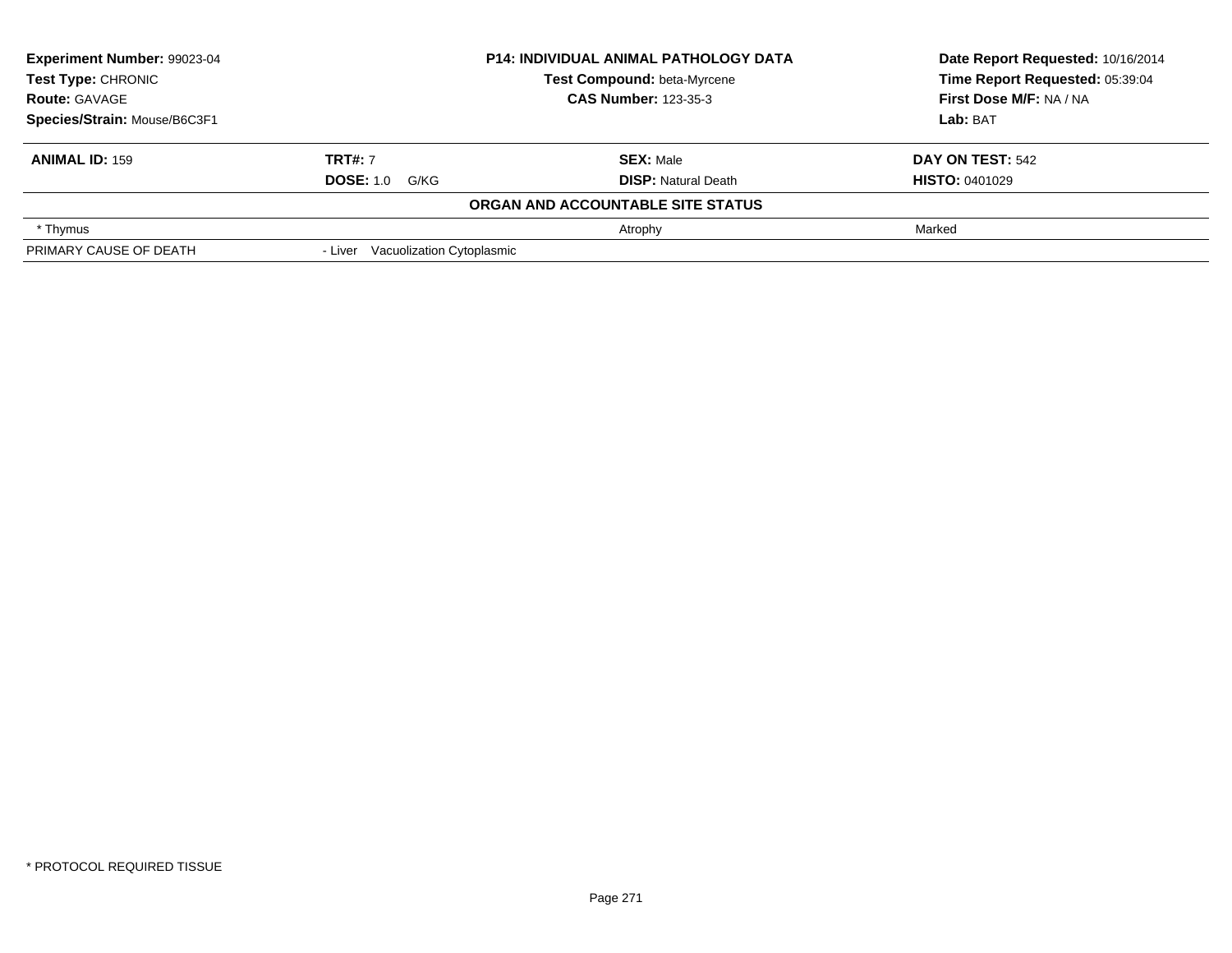| Experiment Number: 99023-04<br>Test Type: CHRONIC                 |                            | <b>P14: INDIVIDUAL ANIMAL PATHOLOGY DATA</b><br>Test Compound: beta-Myrcene | Date Report Requested: 10/16/2014<br>Time Report Requested: 05:39:04 |
|-------------------------------------------------------------------|----------------------------|-----------------------------------------------------------------------------|----------------------------------------------------------------------|
| <b>Route: GAVAGE</b>                                              |                            | <b>CAS Number: 123-35-3</b>                                                 | First Dose M/F: NA / NA                                              |
| Species/Strain: Mouse/B6C3F1                                      |                            |                                                                             | Lab: BAT                                                             |
| <b>ANIMAL ID: 160</b>                                             | <b>TRT#: 7</b>             | <b>SEX: Male</b>                                                            | DAY ON TEST: 729                                                     |
|                                                                   | <b>DOSE: 1.0</b><br>G/KG   | <b>DISP: Terminal Sacrifice</b>                                             | HISTO: 0401030                                                       |
|                                                                   |                            | ORGAN AND ACCOUNTABLE SITE STATUS                                           |                                                                      |
| <b>NORMAL</b>                                                     |                            |                                                                             |                                                                      |
| * Adrenal Medulla                                                 | * Bone                     | * Bone Marrow                                                               | * Brain                                                              |
| * Epididymis                                                      | * Esophagus                | * Eye                                                                       | * Gallbladder                                                        |
| * Intestine Large, Cecum                                          | * Intestine Large, Colon   | * Intestine Large, Rectum                                                   | * Intestine Small, Duodenum                                          |
| * Intestine Small, Ileum                                          | * Intestine Small, Jejunum | * Lung                                                                      | * Lymph Node, Mandibular                                             |
| * Lymph Node, Mesenteric                                          | * Nose                     | * Pancreas                                                                  | * Parathyroid Gland                                                  |
| * Pituitary Gland                                                 | * Preputial Gland          | * Salivary Glands                                                           | * Seminal Vesicle                                                    |
| * Skin                                                            | * Spleen                   | * Testes                                                                    | * Thyroid Gland                                                      |
| * Trachea                                                         | * Urinary Bladder          |                                                                             |                                                                      |
| <b>MISSING</b>                                                    |                            |                                                                             |                                                                      |
| * Mammary Gland                                                   |                            |                                                                             |                                                                      |
| <b>OBSERVATIONS</b>                                               |                            |                                                                             |                                                                      |
| * Adrenal Cortex                                                  | Subcapsular                | Hyperplasia                                                                 | Mild                                                                 |
| * Harderian Gland                                                 |                            | Carcinoma                                                                   |                                                                      |
| [Carcinoma TGLS = 1-9]                                            |                            |                                                                             |                                                                      |
| * Heart                                                           |                            | Cardiomyopathy                                                              | Minimal                                                              |
| * Islets, Pancreatic                                              |                            | Hyperplasia                                                                 | Minimal                                                              |
| * Kidney                                                          |                            | Nephropathy                                                                 | Minimal                                                              |
| * Liver                                                           |                            | <b>Eosinophilic Focus</b>                                                   |                                                                      |
|                                                                   |                            | Hepatocellular Adenoma                                                      |                                                                      |
| [ Hepatocellular Adenoma TGLS = 3-10 ]                            |                            |                                                                             |                                                                      |
| * Prostate                                                        |                            | Inflammation                                                                | Minimal                                                              |
| * Spleen                                                          |                            |                                                                             |                                                                      |
| Note: No microscopic correlate was found for TGL-2, small spleen. |                            |                                                                             |                                                                      |
| * Stomach, Forestomach                                            | Epithelium                 | Hyperplasia                                                                 | Moderate                                                             |
|                                                                   |                            | Inflammation                                                                | Mild                                                                 |
| [ Hyperplasia TGLS = 4-11 ]                                       |                            |                                                                             |                                                                      |
| * Stomach, Glandular                                              |                            | Hyperplasia                                                                 | Minimal                                                              |
| * Thymus                                                          |                            | Atrophy                                                                     | Mild                                                                 |
| Tooth                                                             |                            | Dysplasia                                                                   |                                                                      |

PRIMARY CAUSE OF DEATH-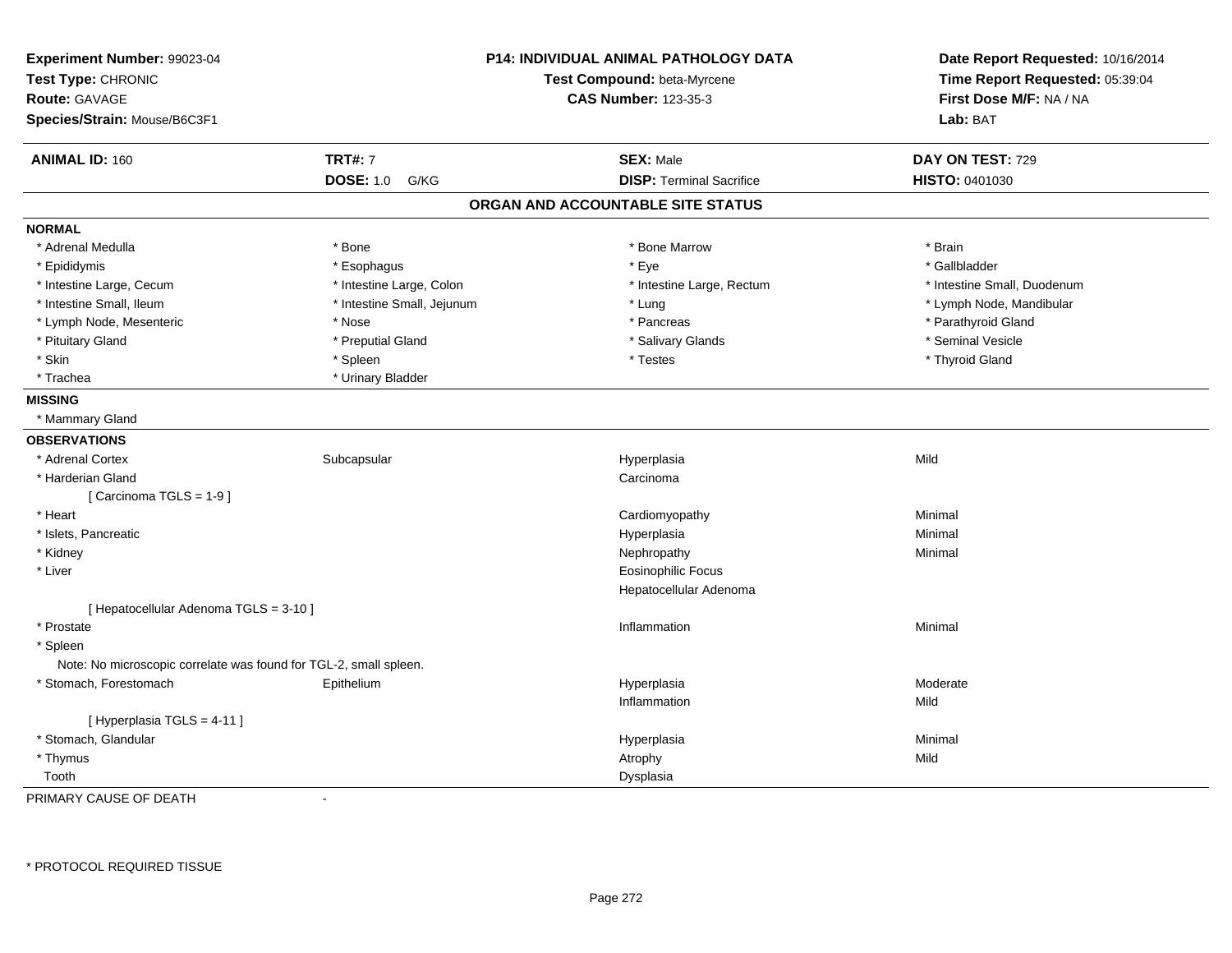| <b>Experiment Number: 99023-04</b><br><b>Test Type: CHRONIC</b><br><b>Route: GAVAGE</b> |                       | <b>P14: INDIVIDUAL ANIMAL PATHOLOGY DATA</b><br>Test Compound: beta-Myrcene<br><b>CAS Number: 123-35-3</b> | Date Report Requested: 10/16/2014<br>Time Report Requested: 05:39:04<br>First Dose M/F: NA / NA |
|-----------------------------------------------------------------------------------------|-----------------------|------------------------------------------------------------------------------------------------------------|-------------------------------------------------------------------------------------------------|
| Species/Strain: Mouse/B6C3F1                                                            |                       |                                                                                                            | Lab: BAT                                                                                        |
| <b>ANIMAL ID: 160</b>                                                                   | <b>TRT#:</b> 7        | <b>SEX: Male</b>                                                                                           | DAY ON TEST: 729                                                                                |
|                                                                                         | <b>DOSE: 1.0 G/KG</b> | <b>DISP: Terminal Sacrifice</b>                                                                            | <b>HISTO: 0401030</b>                                                                           |
|                                                                                         |                       | <b>ORGAN AND ACCOUNTABLE SITE STATUS</b>                                                                   |                                                                                                 |
|                                                                                         |                       |                                                                                                            |                                                                                                 |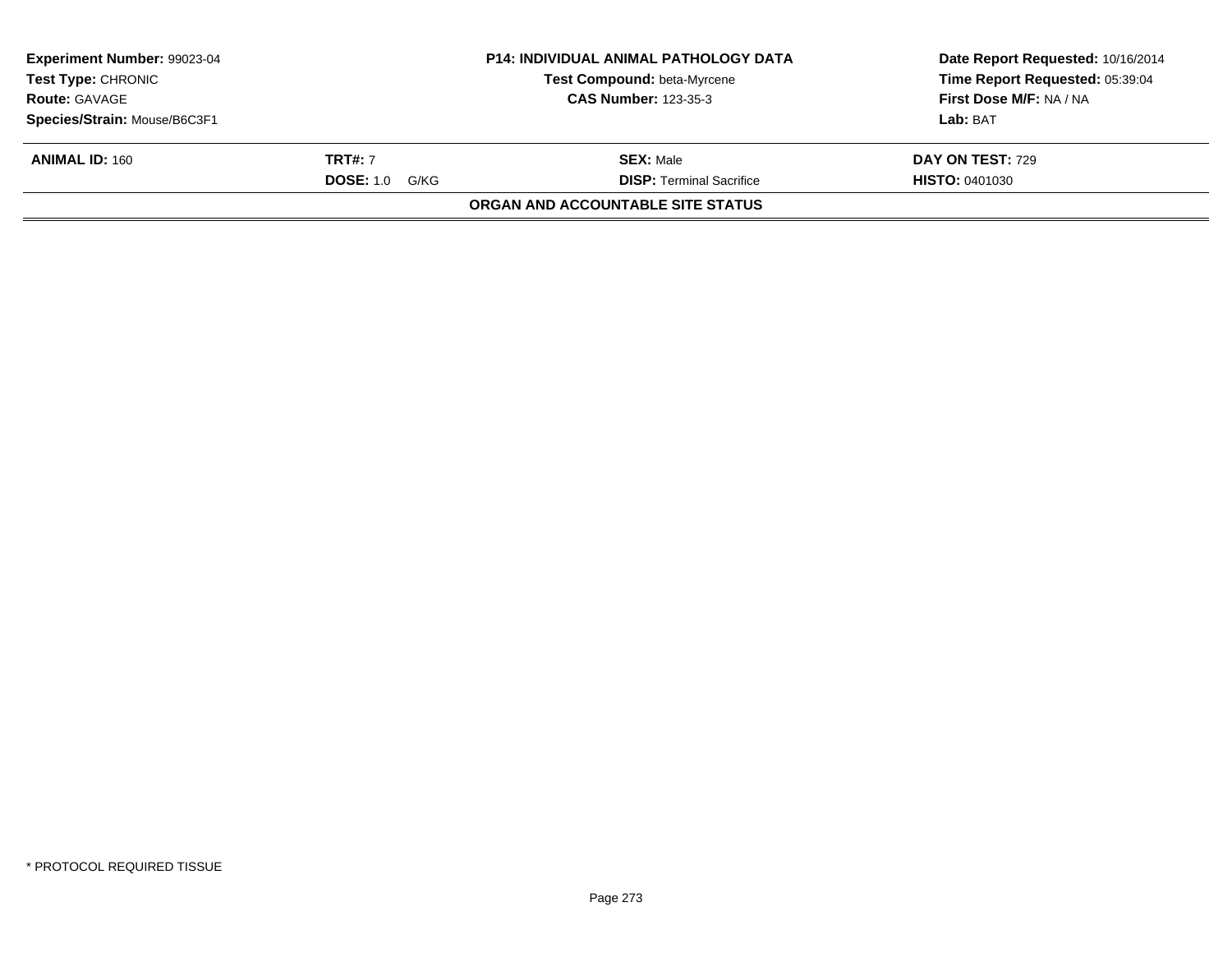| Experiment Number: 99023-04<br>Test Type: CHRONIC<br><b>Route: GAVAGE</b><br>Species/Strain: Mouse/B6C3F1 | P14: INDIVIDUAL ANIMAL PATHOLOGY DATA<br>Test Compound: beta-Myrcene<br><b>CAS Number: 123-35-3</b> |                                                     | Date Report Requested: 10/16/2014<br>Time Report Requested: 05:39:04<br>First Dose M/F: NA / NA<br>Lab: BAT |
|-----------------------------------------------------------------------------------------------------------|-----------------------------------------------------------------------------------------------------|-----------------------------------------------------|-------------------------------------------------------------------------------------------------------------|
| <b>ANIMAL ID: 161</b>                                                                                     | <b>TRT#: 7</b><br><b>DOSE: 1.0</b><br>G/KG                                                          | <b>SEX: Male</b><br><b>DISP: Terminal Sacrifice</b> | DAY ON TEST: 730<br>HISTO: 0401031                                                                          |
|                                                                                                           |                                                                                                     |                                                     |                                                                                                             |
|                                                                                                           |                                                                                                     | ORGAN AND ACCOUNTABLE SITE STATUS                   |                                                                                                             |
| <b>NORMAL</b>                                                                                             |                                                                                                     |                                                     |                                                                                                             |
| * Adrenal Medulla                                                                                         | * Bone                                                                                              | * Bone Marrow                                       | * Brain                                                                                                     |
| * Epididymis                                                                                              | * Esophagus                                                                                         | * Eye                                               | * Gallbladder                                                                                               |
| * Harderian Gland                                                                                         | * Intestine Large, Cecum                                                                            | * Intestine Large, Colon                            | * Intestine Large, Rectum                                                                                   |
| * Intestine Small, Duodenum                                                                               | * Intestine Small, Ileum                                                                            | * Intestine Small, Jejunum                          | * Islets, Pancreatic                                                                                        |
| * Lung                                                                                                    | * Lymph Node, Mandibular                                                                            | * Lymph Node, Mesenteric                            | * Nose                                                                                                      |
| * Pancreas                                                                                                | * Parathyroid Gland                                                                                 | * Pituitary Gland                                   | * Preputial Gland                                                                                           |
| * Prostate                                                                                                | * Salivary Glands                                                                                   | * Seminal Vesicle                                   | * Skin                                                                                                      |
| * Spleen                                                                                                  | * Stomach, Glandular                                                                                | * Testes                                            | * Thyroid Gland                                                                                             |
| * Trachea                                                                                                 | * Urinary Bladder                                                                                   |                                                     |                                                                                                             |
| <b>MISSING</b>                                                                                            |                                                                                                     |                                                     |                                                                                                             |
| * Mammary Gland                                                                                           |                                                                                                     |                                                     |                                                                                                             |
| <b>OBSERVATIONS</b>                                                                                       |                                                                                                     |                                                     |                                                                                                             |
| * Adrenal Cortex                                                                                          | Subcapsular                                                                                         | Hyperplasia                                         | Mild                                                                                                        |
| * Heart                                                                                                   |                                                                                                     | Cardiomyopathy                                      | Minimal                                                                                                     |
| * Kidney                                                                                                  |                                                                                                     | Mineralization                                      | Minimal                                                                                                     |
|                                                                                                           |                                                                                                     | Nephropathy                                         | Minimal                                                                                                     |
| * Liver                                                                                                   |                                                                                                     | <b>Eosinophilic Focus</b>                           |                                                                                                             |
|                                                                                                           |                                                                                                     | Inflammation                                        | Chronic Active, Minimal                                                                                     |
| * Stomach, Forestomach                                                                                    | Epithelium                                                                                          | Hyperplasia                                         | Moderate                                                                                                    |
|                                                                                                           |                                                                                                     | Inflammation                                        | Mild                                                                                                        |
|                                                                                                           |                                                                                                     | Ulcer                                               | Mild                                                                                                        |
| [ Hyperplasia TGLS = 1-10 ]                                                                               |                                                                                                     |                                                     |                                                                                                             |
| * Thymus                                                                                                  |                                                                                                     | Atrophy                                             | Minimal                                                                                                     |
| PRIMARY CAUSE OF DEATH                                                                                    |                                                                                                     |                                                     |                                                                                                             |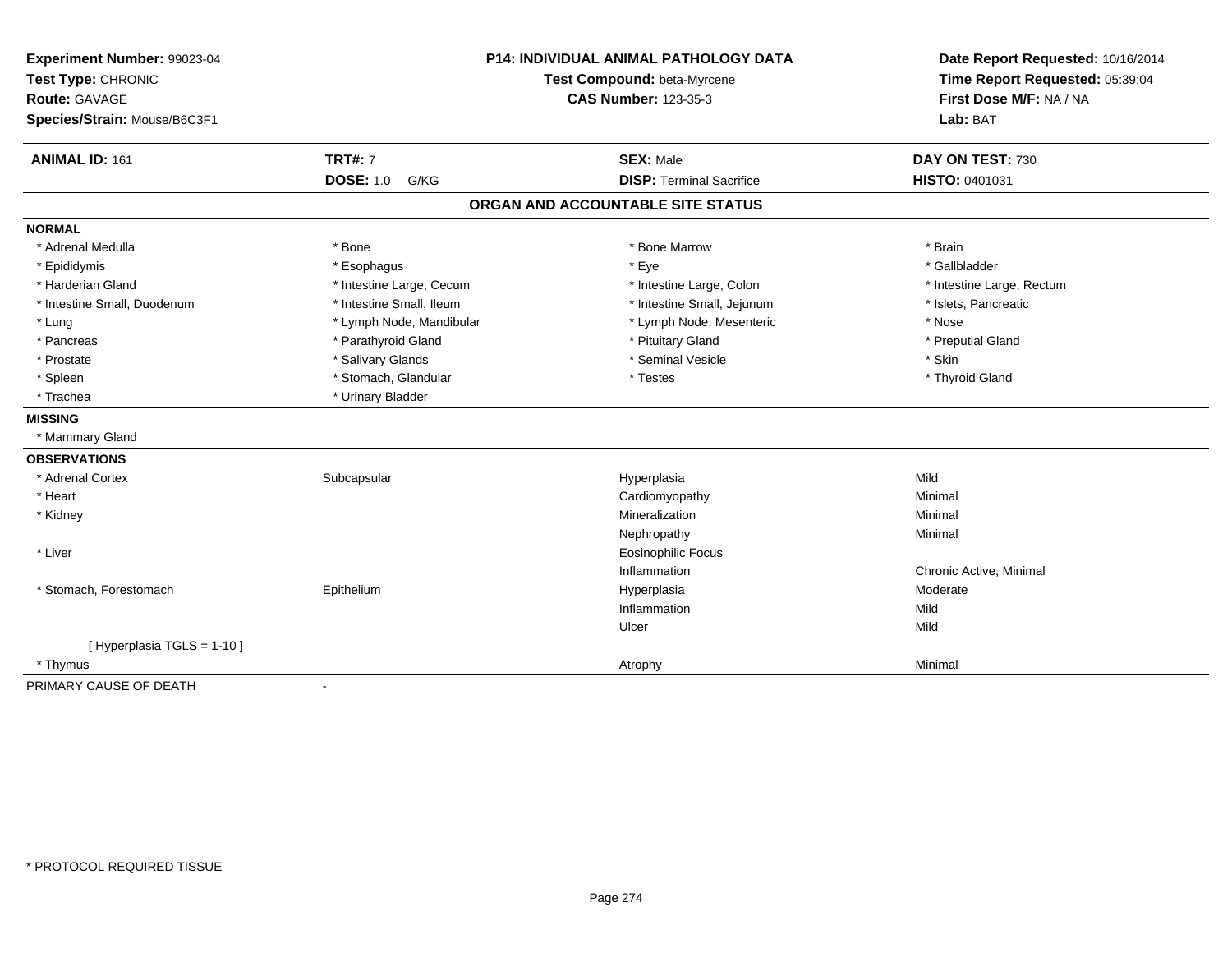| Experiment Number: 99023-04<br>Test Type: CHRONIC<br><b>Route: GAVAGE</b><br>Species/Strain: Mouse/B6C3F1 | P14: INDIVIDUAL ANIMAL PATHOLOGY DATA<br>Test Compound: beta-Myrcene<br><b>CAS Number: 123-35-3</b> |                                   | Date Report Requested: 10/16/2014<br>Time Report Requested: 05:39:04<br>First Dose M/F: NA / NA<br>Lab: BAT |
|-----------------------------------------------------------------------------------------------------------|-----------------------------------------------------------------------------------------------------|-----------------------------------|-------------------------------------------------------------------------------------------------------------|
|                                                                                                           |                                                                                                     |                                   |                                                                                                             |
| <b>ANIMAL ID: 162</b>                                                                                     | <b>TRT#: 7</b>                                                                                      | <b>SEX: Male</b>                  | DAY ON TEST: 729                                                                                            |
|                                                                                                           | <b>DOSE: 1.0</b><br>G/KG                                                                            | <b>DISP: Terminal Sacrifice</b>   | HISTO: 0401032                                                                                              |
|                                                                                                           |                                                                                                     | ORGAN AND ACCOUNTABLE SITE STATUS |                                                                                                             |
| <b>NORMAL</b>                                                                                             |                                                                                                     |                                   |                                                                                                             |
| * Adrenal Medulla                                                                                         | * Bone                                                                                              | * Bone Marrow                     | * Brain                                                                                                     |
| * Epididymis                                                                                              | * Esophagus                                                                                         | * Eye                             | * Gallbladder                                                                                               |
| * Harderian Gland                                                                                         | * Heart                                                                                             | * Intestine Large, Cecum          | * Intestine Large, Colon                                                                                    |
| * Intestine Large, Rectum                                                                                 | * Intestine Small, Duodenum                                                                         | * Intestine Small, Ileum          | * Intestine Small, Jejunum                                                                                  |
| * Lung                                                                                                    | * Lymph Node, Mandibular                                                                            | * Lymph Node, Mesenteric          | * Nose                                                                                                      |
| * Pancreas                                                                                                | * Parathyroid Gland                                                                                 | * Pituitary Gland                 | * Preputial Gland                                                                                           |
| * Prostate                                                                                                | * Salivary Glands                                                                                   | * Seminal Vesicle                 | * Skin                                                                                                      |
| * Stomach, Glandular                                                                                      | * Testes                                                                                            | * Trachea                         | * Urinary Bladder                                                                                           |
| <b>MISSING</b>                                                                                            |                                                                                                     |                                   |                                                                                                             |
| * Mammary Gland                                                                                           |                                                                                                     |                                   |                                                                                                             |
| <b>OBSERVATIONS</b>                                                                                       |                                                                                                     |                                   |                                                                                                             |
| * Adrenal Cortex                                                                                          | Subcapsular                                                                                         | Hyperplasia                       | Mild                                                                                                        |
| * Islets, Pancreatic                                                                                      |                                                                                                     | Hyperplasia                       | Minimal                                                                                                     |
| * Kidney                                                                                                  |                                                                                                     | Nephropathy                       | Minimal                                                                                                     |
| * Liver                                                                                                   |                                                                                                     | <b>Eosinophilic Focus</b>         |                                                                                                             |
|                                                                                                           |                                                                                                     | Hepatocellular Carcinoma          |                                                                                                             |
|                                                                                                           | Hepatocyte                                                                                          | Hypertrophy                       | Mild                                                                                                        |
|                                                                                                           |                                                                                                     | Inflammation                      | Chronic Active, Minimal                                                                                     |
|                                                                                                           |                                                                                                     | Mineralization                    | Minimal                                                                                                     |
|                                                                                                           |                                                                                                     | Pigmentation                      | Hemosiderin, Minimal                                                                                        |
| [ Hepatocellular Carcinoma TGLS = 1-10 ]                                                                  | Note: The liver mass (TGL-1), which was pedunculated, is necrotic due to torsion.                   |                                   |                                                                                                             |
| * Spleen                                                                                                  | Lymph Follic                                                                                        | Atrophy                           | Mild                                                                                                        |
| * Stomach, Forestomach                                                                                    | Epithelium                                                                                          | Hyperplasia                       | Mild                                                                                                        |
| * Thymus                                                                                                  |                                                                                                     | Atrophy                           | Mild                                                                                                        |
| * Thyroid Gland                                                                                           | Follicular Cel                                                                                      | Hyperplasia                       | Mild                                                                                                        |
| PRIMARY CAUSE OF DEATH                                                                                    |                                                                                                     |                                   |                                                                                                             |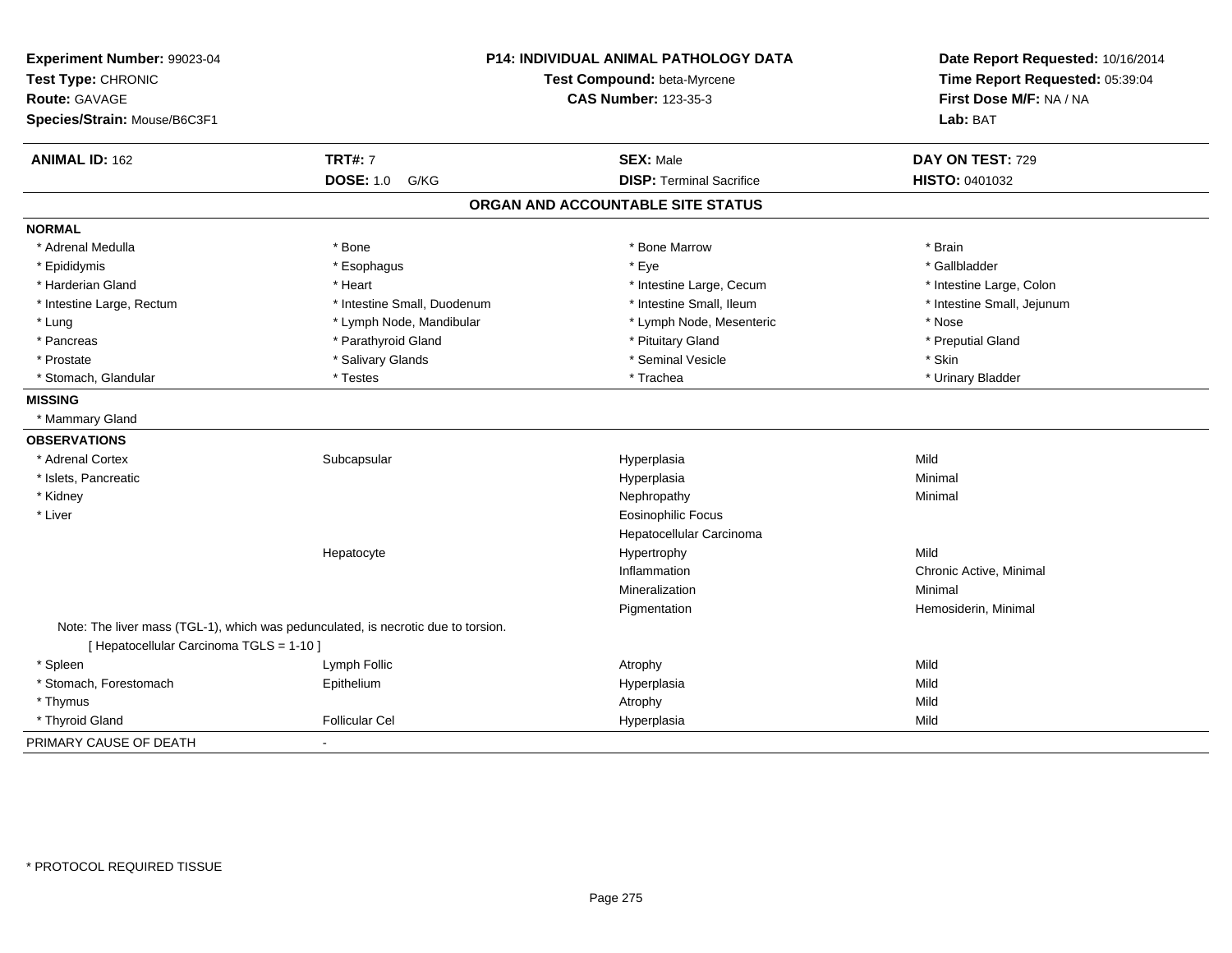| Experiment Number: 99023-04<br>Test Type: CHRONIC<br><b>Route: GAVAGE</b><br>Species/Strain: Mouse/B6C3F1 | <b>P14: INDIVIDUAL ANIMAL PATHOLOGY DATA</b><br>Test Compound: beta-Myrcene<br><b>CAS Number: 123-35-3</b> |                                   | Date Report Requested: 10/16/2014<br>Time Report Requested: 05:39:04<br>First Dose M/F: NA / NA<br>Lab: BAT |
|-----------------------------------------------------------------------------------------------------------|------------------------------------------------------------------------------------------------------------|-----------------------------------|-------------------------------------------------------------------------------------------------------------|
| <b>ANIMAL ID: 163</b>                                                                                     | <b>TRT#: 7</b>                                                                                             | <b>SEX: Male</b>                  | DAY ON TEST: 728                                                                                            |
|                                                                                                           | <b>DOSE: 1.0</b><br>G/KG                                                                                   | <b>DISP: Terminal Sacrifice</b>   | HISTO: 0401033                                                                                              |
|                                                                                                           |                                                                                                            | ORGAN AND ACCOUNTABLE SITE STATUS |                                                                                                             |
| <b>NORMAL</b>                                                                                             |                                                                                                            |                                   |                                                                                                             |
| * Adrenal Medulla                                                                                         | * Bone                                                                                                     | * Bone Marrow                     | * Brain                                                                                                     |
| * Epididymis                                                                                              | * Esophagus                                                                                                | * Eye                             | * Gallbladder                                                                                               |
| * Harderian Gland                                                                                         | * Intestine Large, Cecum                                                                                   | * Intestine Large, Colon          | * Intestine Large, Rectum                                                                                   |
| * Intestine Small, Duodenum                                                                               | * Intestine Small, Ileum                                                                                   | * Intestine Small, Jejunum        | * Islets, Pancreatic                                                                                        |
| * Lymph Node, Mandibular                                                                                  | * Lymph Node, Mesenteric                                                                                   | * Nose                            | * Pancreas                                                                                                  |
| * Parathyroid Gland                                                                                       | * Pituitary Gland                                                                                          | * Preputial Gland                 | * Salivary Glands                                                                                           |
| * Seminal Vesicle                                                                                         | * Skin                                                                                                     | * Stomach, Forestomach            | * Stomach, Glandular                                                                                        |
| * Testes                                                                                                  | * Trachea                                                                                                  | * Urinary Bladder                 |                                                                                                             |
| <b>MISSING</b>                                                                                            |                                                                                                            |                                   |                                                                                                             |
| * Mammary Gland                                                                                           |                                                                                                            |                                   |                                                                                                             |
| <b>OBSERVATIONS</b>                                                                                       |                                                                                                            |                                   |                                                                                                             |
| * Adrenal Cortex                                                                                          | Subcapsular                                                                                                | Hyperplasia                       | Minimal                                                                                                     |
| * Heart                                                                                                   |                                                                                                            | Cardiomyopathy                    | Minimal                                                                                                     |
| * Kidney                                                                                                  | <b>Renal Tubule</b>                                                                                        | Hyperplasia                       | Minimal                                                                                                     |
|                                                                                                           |                                                                                                            | Nephropathy                       | Minimal                                                                                                     |
| * Liver                                                                                                   | Hepatocyte                                                                                                 | Hypertrophy                       | Mild                                                                                                        |
| * Lung                                                                                                    |                                                                                                            | Alveolar/Bronchiolar Adenoma      |                                                                                                             |
| * Prostate                                                                                                |                                                                                                            | Inflammation                      | Minimal                                                                                                     |
| * Spleen                                                                                                  | Lymph Follic                                                                                               | Atrophy                           | Mild                                                                                                        |
|                                                                                                           |                                                                                                            | <b>Infiltration Cellular</b>      | Histiocyte, Mild                                                                                            |
| * Thymus                                                                                                  |                                                                                                            | Atrophy                           | Minimal                                                                                                     |
| * Thyroid Gland                                                                                           | Follicle                                                                                                   | Degeneration                      | Minimal                                                                                                     |
| Tooth                                                                                                     |                                                                                                            | Dysplasia                         |                                                                                                             |
| PRIMARY CAUSE OF DEATH                                                                                    |                                                                                                            |                                   |                                                                                                             |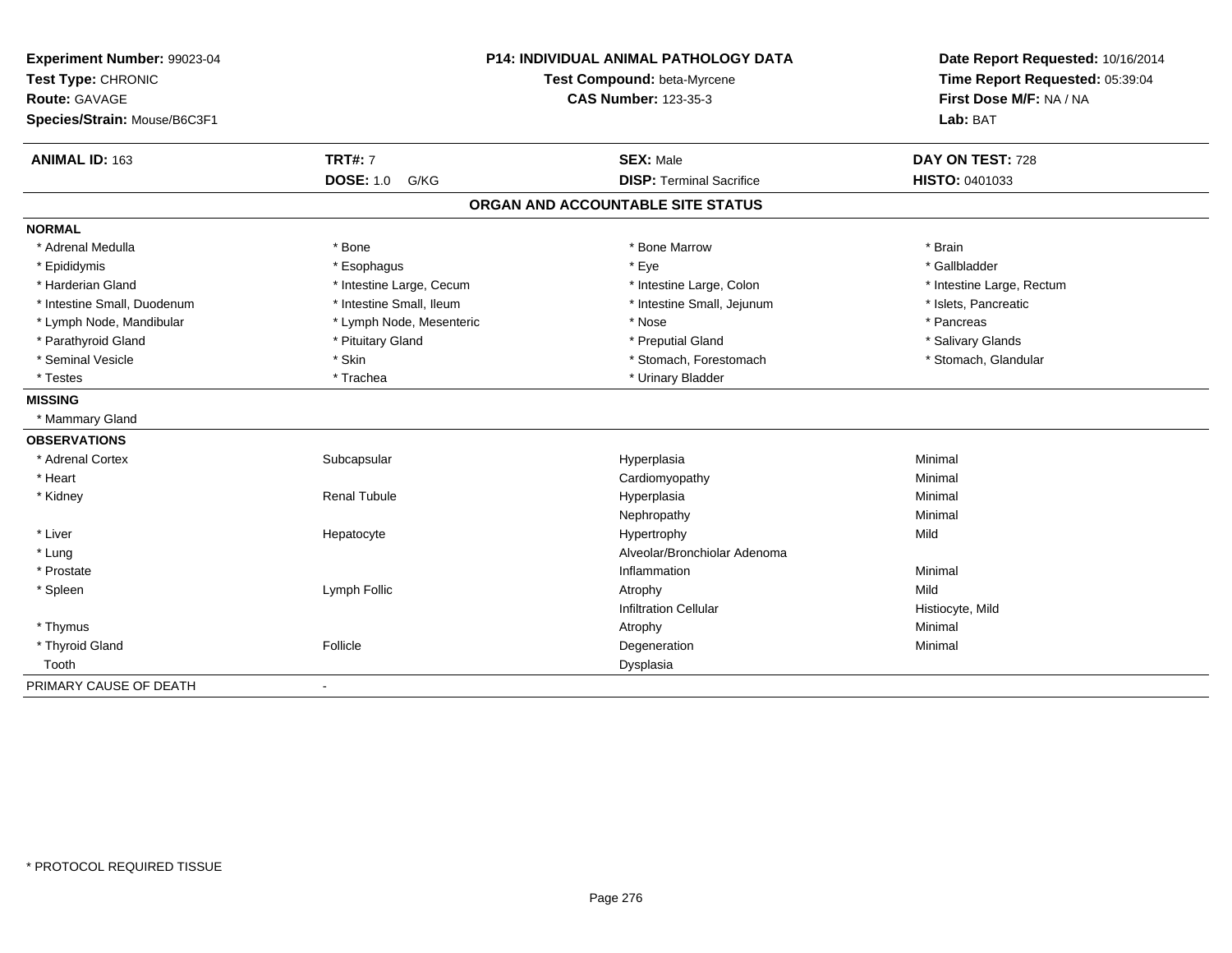| Experiment Number: 99023-04<br>Test Type: CHRONIC<br><b>Route: GAVAGE</b><br>Species/Strain: Mouse/B6C3F1 |                          | <b>P14: INDIVIDUAL ANIMAL PATHOLOGY DATA</b><br>Test Compound: beta-Myrcene<br><b>CAS Number: 123-35-3</b> | Date Report Requested: 10/16/2014<br>Time Report Requested: 05:39:04<br>First Dose M/F: NA / NA<br>Lab: BAT |
|-----------------------------------------------------------------------------------------------------------|--------------------------|------------------------------------------------------------------------------------------------------------|-------------------------------------------------------------------------------------------------------------|
| <b>ANIMAL ID: 164</b>                                                                                     | <b>TRT#: 7</b>           | <b>SEX: Male</b>                                                                                           | DAY ON TEST: 729                                                                                            |
|                                                                                                           | <b>DOSE: 1.0</b><br>G/KG | <b>DISP: Terminal Sacrifice</b>                                                                            | HISTO: 0401034                                                                                              |
|                                                                                                           |                          | ORGAN AND ACCOUNTABLE SITE STATUS                                                                          |                                                                                                             |
| <b>NORMAL</b>                                                                                             |                          |                                                                                                            |                                                                                                             |
| * Adrenal Medulla                                                                                         | * Bone                   | * Bone Marrow                                                                                              | * Brain                                                                                                     |
| * Epididymis                                                                                              | * Esophagus              | * Eye                                                                                                      | * Gallbladder                                                                                               |
| * Harderian Gland                                                                                         | * Intestine Large, Cecum | * Intestine Large, Colon                                                                                   | * Intestine Large, Rectum                                                                                   |
| * Intestine Small, Duodenum                                                                               | * Intestine Small, Ileum | * Intestine Small, Jejunum                                                                                 | * Lymph Node, Mandibular                                                                                    |
| * Lymph Node, Mesenteric                                                                                  | * Nose                   | * Pancreas                                                                                                 | * Parathyroid Gland                                                                                         |
| * Pituitary Gland                                                                                         | * Preputial Gland        | * Salivary Glands                                                                                          | * Seminal Vesicle                                                                                           |
| * Skin                                                                                                    | * Spleen                 | * Stomach, Glandular                                                                                       | * Testes                                                                                                    |
| * Thyroid Gland                                                                                           | * Trachea                | * Urinary Bladder                                                                                          |                                                                                                             |
| <b>MISSING</b>                                                                                            |                          |                                                                                                            |                                                                                                             |
| * Mammary Gland                                                                                           | * Thymus                 |                                                                                                            |                                                                                                             |
| <b>OBSERVATIONS</b>                                                                                       |                          |                                                                                                            |                                                                                                             |
| * Adrenal Cortex                                                                                          | Subcapsular              | Hyperplasia                                                                                                | Mild                                                                                                        |
| * Heart                                                                                                   |                          | Cardiomyopathy                                                                                             | Minimal                                                                                                     |
| * Islets, Pancreatic                                                                                      |                          | Hyperplasia                                                                                                | Minimal                                                                                                     |
| * Kidney                                                                                                  | <b>Renal Tubule</b>      | Hyperplasia                                                                                                | Minimal                                                                                                     |
|                                                                                                           |                          | Nephropathy                                                                                                | Minimal                                                                                                     |
| * Liver                                                                                                   |                          | <b>Eosinophilic Focus</b>                                                                                  |                                                                                                             |
|                                                                                                           |                          | <b>Fatty Change</b>                                                                                        | Minimal                                                                                                     |
|                                                                                                           | Hepatocyte               | Hypertrophy                                                                                                | Mild                                                                                                        |
| * Lung                                                                                                    |                          | Alveolar/Bronchiolar Adenoma                                                                               |                                                                                                             |
| * Prostate                                                                                                |                          | Inflammation                                                                                               | Minimal                                                                                                     |
| * Stomach, Forestomach                                                                                    | Epithelium               | Hyperplasia                                                                                                | Minimal                                                                                                     |
| Tooth                                                                                                     |                          | Dysplasia                                                                                                  |                                                                                                             |
| PRIMARY CAUSE OF DEATH                                                                                    | $\overline{a}$           |                                                                                                            |                                                                                                             |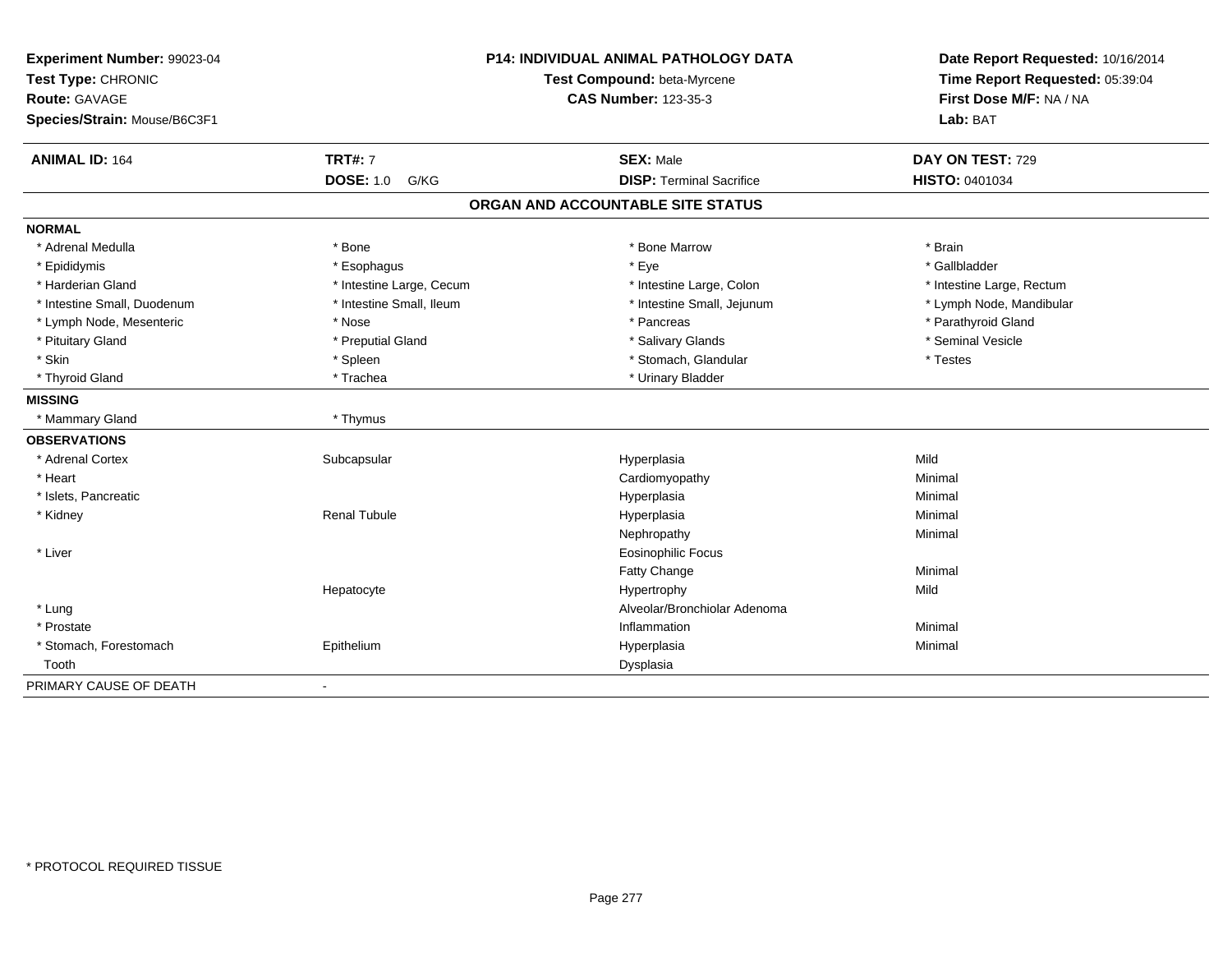| Experiment Number: 99023-04<br>Test Type: CHRONIC<br><b>Route: GAVAGE</b><br>Species/Strain: Mouse/B6C3F1 |                          | <b>P14: INDIVIDUAL ANIMAL PATHOLOGY DATA</b><br>Test Compound: beta-Myrcene<br><b>CAS Number: 123-35-3</b> | Date Report Requested: 10/16/2014<br>Time Report Requested: 05:39:04<br>First Dose M/F: NA / NA<br>Lab: BAT |
|-----------------------------------------------------------------------------------------------------------|--------------------------|------------------------------------------------------------------------------------------------------------|-------------------------------------------------------------------------------------------------------------|
| <b>ANIMAL ID: 165</b>                                                                                     | <b>TRT#: 7</b>           | <b>SEX: Male</b>                                                                                           | DAY ON TEST: 323                                                                                            |
|                                                                                                           | <b>DOSE: 1.0</b><br>G/KG | <b>DISP:</b> Moribund Sacrifice                                                                            | <b>HISTO: 0401035</b>                                                                                       |
|                                                                                                           |                          | ORGAN AND ACCOUNTABLE SITE STATUS                                                                          |                                                                                                             |
| <b>NORMAL</b>                                                                                             |                          |                                                                                                            |                                                                                                             |
| * Adrenal Cortex                                                                                          | * Adrenal Medulla        | * Bone                                                                                                     | * Brain                                                                                                     |
| * Epididymis                                                                                              | * Esophagus              | * Eye                                                                                                      | * Gallbladder                                                                                               |
| * Harderian Gland                                                                                         | * Heart                  | * Intestine Large, Cecum                                                                                   | * Intestine Large, Colon                                                                                    |
| * Intestine Large, Rectum                                                                                 | * Intestine Small, Ileum | * Intestine Small, Jejunum                                                                                 | * Lung                                                                                                      |
| * Pancreas                                                                                                | * Parathyroid Gland      | * Pituitary Gland                                                                                          | * Preputial Gland                                                                                           |
| * Prostate                                                                                                | * Salivary Glands        | * Seminal Vesicle                                                                                          | * Skin                                                                                                      |
| * Stomach, Glandular                                                                                      | * Testes                 | * Thyroid Gland                                                                                            | * Trachea                                                                                                   |
| * Urinary Bladder                                                                                         |                          |                                                                                                            |                                                                                                             |
| <b>MISSING</b>                                                                                            |                          |                                                                                                            |                                                                                                             |
| * Mammary Gland                                                                                           |                          |                                                                                                            |                                                                                                             |
| <b>OBSERVATIONS</b>                                                                                       |                          |                                                                                                            |                                                                                                             |
| * Bone Marrow                                                                                             |                          | Atrophy                                                                                                    | Mild                                                                                                        |
| * Intestine Small, Duodenum                                                                               |                          | Necrosis                                                                                                   | Mild                                                                                                        |
| * Islets, Pancreatic                                                                                      |                          | Hyperplasia                                                                                                | Minimal                                                                                                     |
| * Kidney                                                                                                  | Papilla                  | Inflammation                                                                                               | Mild                                                                                                        |
|                                                                                                           |                          | Mineralization                                                                                             | Mild                                                                                                        |
|                                                                                                           | <b>Renal Tubule</b>      | Necrosis                                                                                                   | Mild                                                                                                        |
|                                                                                                           |                          | Nephropathy                                                                                                | Minimal                                                                                                     |
| * Liver                                                                                                   |                          | Abscess                                                                                                    |                                                                                                             |
|                                                                                                           |                          | Fatty Change                                                                                               | Minimal                                                                                                     |
|                                                                                                           |                          | Mineralization                                                                                             | Minimal                                                                                                     |
|                                                                                                           |                          | Necrosis                                                                                                   | Minimal                                                                                                     |
|                                                                                                           |                          | Vacuolization Cytoplasmic                                                                                  | Moderate                                                                                                    |
| [Abscess TGLS = $1-10$ ]                                                                                  |                          |                                                                                                            |                                                                                                             |
| * Lymph Node, Mandibular                                                                                  |                          | Atrophy                                                                                                    | Mild                                                                                                        |
| * Lymph Node, Mesenteric                                                                                  |                          | Atrophy                                                                                                    | Marked                                                                                                      |
| * Nose                                                                                                    | Olfactory Epi            | Degeneration                                                                                               | Minimal                                                                                                     |
|                                                                                                           |                          | Inflammation                                                                                               | Mild                                                                                                        |
| * Spleen                                                                                                  | Lymph Follic             | Atrophy                                                                                                    | Marked                                                                                                      |
| * Stomach, Forestomach                                                                                    | Epithelium               | Hyperplasia                                                                                                | Mild                                                                                                        |
|                                                                                                           |                          |                                                                                                            |                                                                                                             |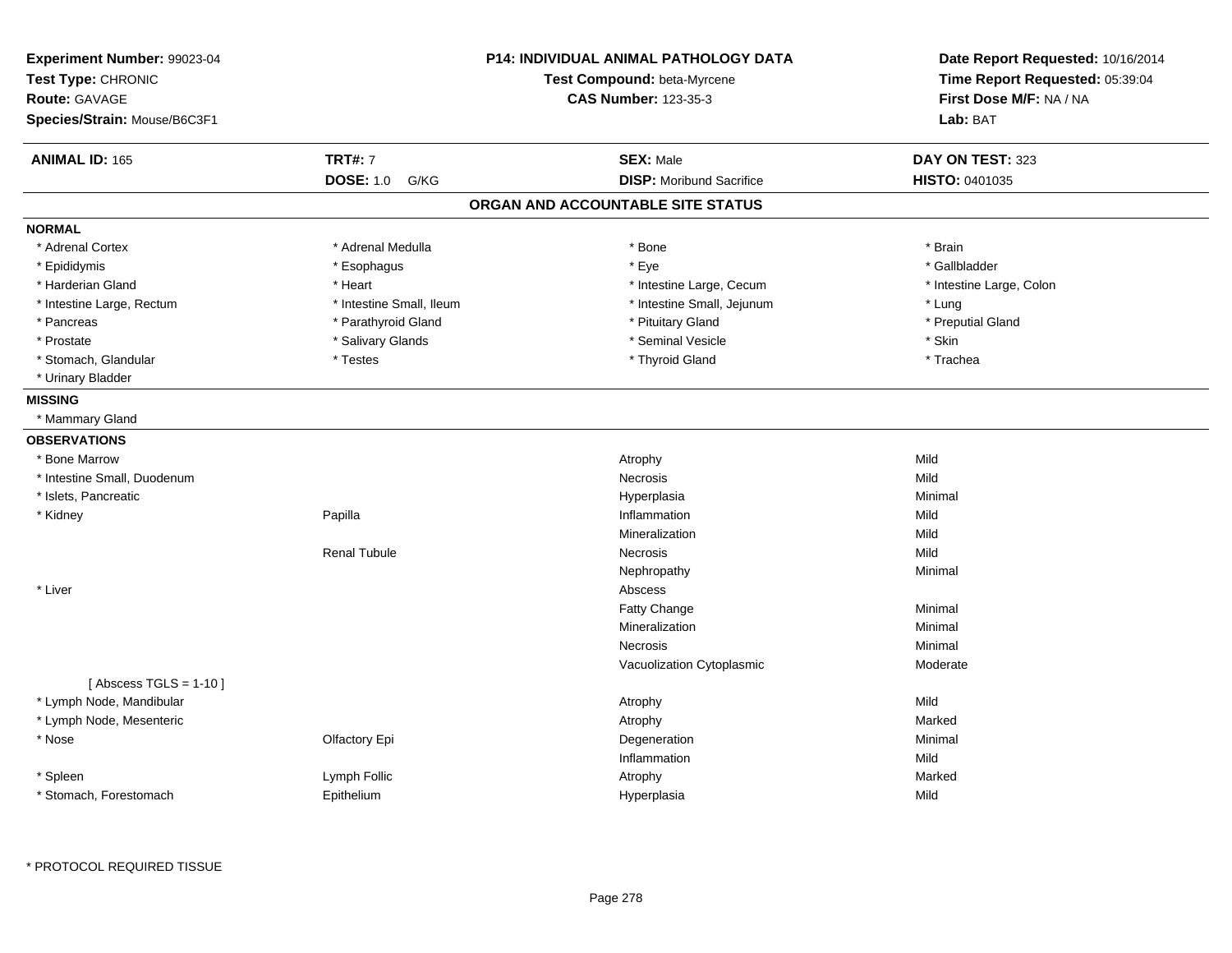| Experiment Number: 99023-04  |                                | <b>P14: INDIVIDUAL ANIMAL PATHOLOGY DATA</b> | Date Report Requested: 10/16/2014 |
|------------------------------|--------------------------------|----------------------------------------------|-----------------------------------|
| <b>Test Type: CHRONIC</b>    |                                | Test Compound: beta-Myrcene                  | Time Report Requested: 05:39:04   |
| <b>Route: GAVAGE</b>         | <b>CAS Number: 123-35-3</b>    |                                              | First Dose M/F: NA / NA           |
| Species/Strain: Mouse/B6C3F1 |                                |                                              | Lab: BAT                          |
| <b>ANIMAL ID: 165</b>        | <b>TRT#: 7</b>                 | <b>SEX: Male</b>                             | DAY ON TEST: 323                  |
|                              | <b>DOSE: 1.0 G/KG</b>          | <b>DISP:</b> Moribund Sacrifice              | <b>HISTO: 0401035</b>             |
|                              |                                | ORGAN AND ACCOUNTABLE SITE STATUS            |                                   |
| * Thymus                     |                                | Atrophy                                      | Marked                            |
| PRIMARY CAUSE OF DEATH       | - Kidney Renal Tubule Necrosis |                                              |                                   |
| CONTRIBUTORY CAUSE OF DEATH  | - Liver Abscess                |                                              |                                   |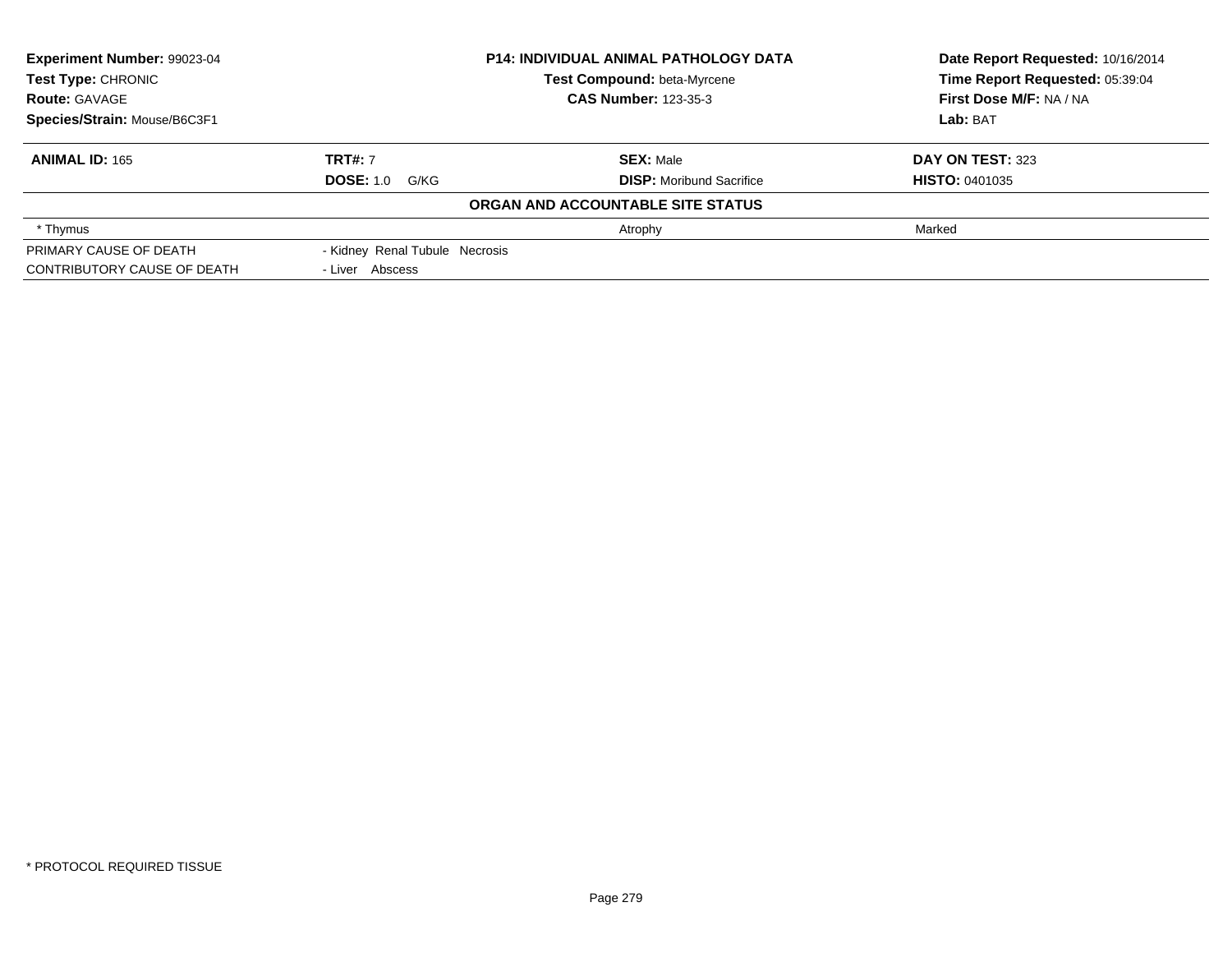| Experiment Number: 99023-04<br>Test Type: CHRONIC<br><b>Route: GAVAGE</b><br>Species/Strain: Mouse/B6C3F1 |                                            | <b>P14: INDIVIDUAL ANIMAL PATHOLOGY DATA</b><br>Test Compound: beta-Myrcene<br><b>CAS Number: 123-35-3</b> | Date Report Requested: 10/16/2014<br>Time Report Requested: 05:39:04<br>First Dose M/F: NA / NA<br>Lab: BAT |
|-----------------------------------------------------------------------------------------------------------|--------------------------------------------|------------------------------------------------------------------------------------------------------------|-------------------------------------------------------------------------------------------------------------|
| <b>ANIMAL ID: 166</b>                                                                                     | <b>TRT#: 7</b><br><b>DOSE: 1.0</b><br>G/KG | <b>SEX: Male</b><br><b>DISP: Terminal Sacrifice</b>                                                        | DAY ON TEST: 730<br><b>HISTO: 0401036</b>                                                                   |
|                                                                                                           |                                            | ORGAN AND ACCOUNTABLE SITE STATUS                                                                          |                                                                                                             |
| <b>NORMAL</b>                                                                                             |                                            |                                                                                                            |                                                                                                             |
| * Adrenal Medulla                                                                                         | * Bone                                     | * Bone Marrow                                                                                              | * Brain                                                                                                     |
| * Epididymis                                                                                              | * Esophagus                                | * Eye                                                                                                      | * Gallbladder                                                                                               |
| * Harderian Gland                                                                                         | * Intestine Large, Cecum                   | * Intestine Large, Colon                                                                                   | * Intestine Large, Rectum                                                                                   |
| * Intestine Small, Duodenum                                                                               | * Intestine Small, Ileum                   | * Intestine Small, Jejunum                                                                                 | * Lymph Node, Mandibular                                                                                    |
| * Lymph Node, Mesenteric                                                                                  | * Nose                                     | * Pancreas                                                                                                 | * Parathyroid Gland                                                                                         |
| * Pituitary Gland                                                                                         | * Salivary Glands                          | * Seminal Vesicle                                                                                          | * Skin                                                                                                      |
| * Stomach, Glandular                                                                                      | * Testes                                   | * Thymus                                                                                                   | * Thyroid Gland                                                                                             |
| * Trachea                                                                                                 | * Urinary Bladder                          |                                                                                                            |                                                                                                             |
| <b>MISSING</b>                                                                                            |                                            |                                                                                                            |                                                                                                             |
| * Mammary Gland                                                                                           |                                            |                                                                                                            |                                                                                                             |
| <b>OBSERVATIONS</b>                                                                                       |                                            |                                                                                                            |                                                                                                             |
| * Adrenal Cortex                                                                                          | Subcapsular                                | Hyperplasia                                                                                                | Mild                                                                                                        |
| * Heart                                                                                                   |                                            | Cardiomyopathy                                                                                             | Minimal                                                                                                     |
| * Islets, Pancreatic                                                                                      |                                            | Hyperplasia                                                                                                | Minimal                                                                                                     |
| * Kidney                                                                                                  | <b>Renal Tubule</b>                        | Hyperplasia                                                                                                | Mild                                                                                                        |
|                                                                                                           |                                            | Nephropathy                                                                                                | Mild                                                                                                        |
| * Liver                                                                                                   |                                            | <b>Eosinophilic Focus</b>                                                                                  |                                                                                                             |
|                                                                                                           |                                            | Hepatocellular Carcinoma                                                                                   |                                                                                                             |
|                                                                                                           |                                            | Inflammation                                                                                               | Chronic Active, Minimal                                                                                     |
| [ Hepatocellular Carcinoma TGLS = 3-11 ]                                                                  |                                            |                                                                                                            |                                                                                                             |
| * Lung                                                                                                    |                                            | Hepatocellular Carcinoma                                                                                   | Metastatic (Liver)                                                                                          |
|                                                                                                           | Alveolar Epith                             | Hyperplasia                                                                                                | Mild                                                                                                        |
| Mesentery                                                                                                 | Fat                                        | Necrosis                                                                                                   | Mild                                                                                                        |
| [ Necrosis $TGLS = 1-10$ ]                                                                                |                                            |                                                                                                            |                                                                                                             |
| * Preputial Gland                                                                                         |                                            | Inflammation                                                                                               | Mild                                                                                                        |
| [ Inflammation TGLS = 2-8 ]                                                                               |                                            |                                                                                                            |                                                                                                             |
| * Prostate                                                                                                |                                            | Inflammation                                                                                               | Minimal                                                                                                     |
| * Spleen                                                                                                  | Lymph Follic                               | Atrophy                                                                                                    | Minimal                                                                                                     |
|                                                                                                           |                                            | Hematopoietic Cell Proliferation                                                                           | Moderate                                                                                                    |
| * Stomach, Forestomach                                                                                    | Epithelium                                 | Hyperplasia                                                                                                | Moderate                                                                                                    |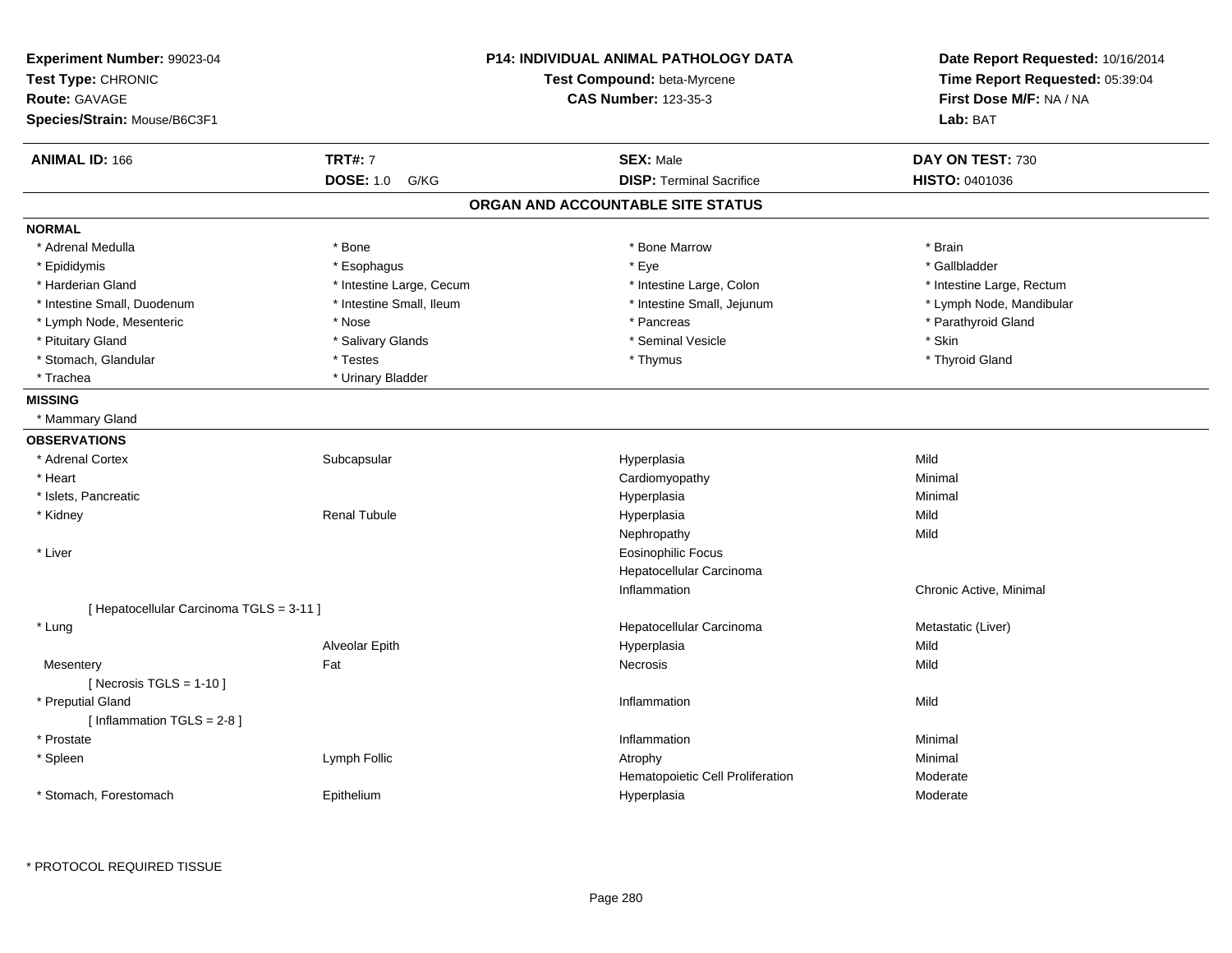| Experiment Number: 99023-04  |                       | <b>P14: INDIVIDUAL ANIMAL PATHOLOGY DATA</b> | Date Report Requested: 10/16/2014 |
|------------------------------|-----------------------|----------------------------------------------|-----------------------------------|
| Test Type: CHRONIC           |                       | Test Compound: beta-Myrcene                  | Time Report Requested: 05:39:04   |
| <b>Route: GAVAGE</b>         |                       | <b>CAS Number: 123-35-3</b>                  | First Dose M/F: NA / NA           |
| Species/Strain: Mouse/B6C3F1 |                       |                                              | Lab: BAT                          |
| <b>ANIMAL ID: 166</b>        | <b>TRT#: 7</b>        | <b>SEX: Male</b>                             | DAY ON TEST: 730                  |
|                              | <b>DOSE: 1.0 G/KG</b> | <b>DISP:</b> Terminal Sacrifice              | <b>HISTO: 0401036</b>             |
|                              |                       | ORGAN AND ACCOUNTABLE SITE STATUS            |                                   |
|                              |                       | Inflammation                                 | Mild                              |
| [Hyperplasia TGLS = $4-12$ ] |                       |                                              |                                   |
| PRIMARY CAUSE OF DEATH       |                       |                                              |                                   |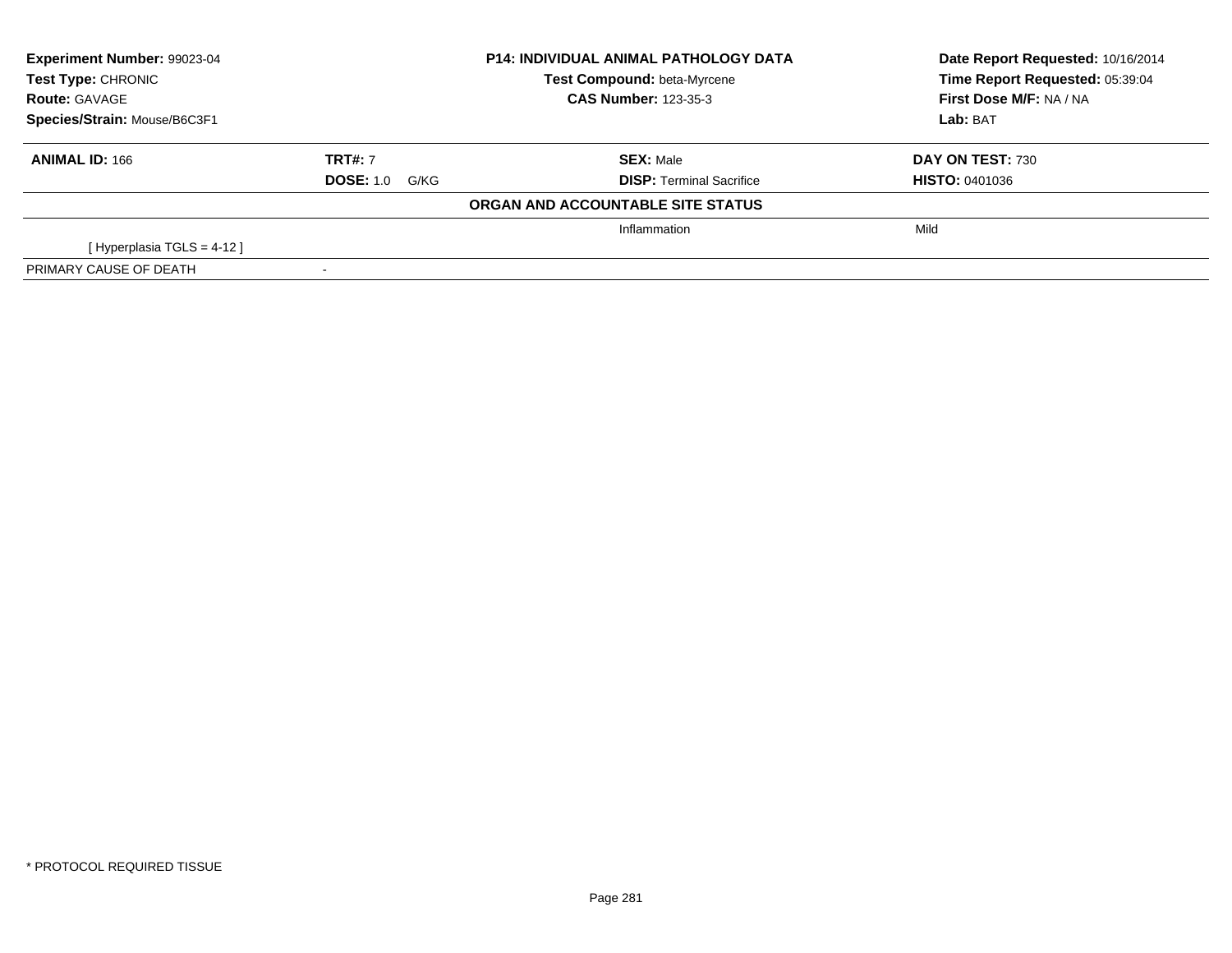| Experiment Number: 99023-04<br>Test Type: CHRONIC<br><b>Route: GAVAGE</b><br>Species/Strain: Mouse/B6C3F1 | P14: INDIVIDUAL ANIMAL PATHOLOGY DATA<br>Test Compound: beta-Myrcene<br><b>CAS Number: 123-35-3</b> |                                                | Date Report Requested: 10/16/2014<br>Time Report Requested: 05:39:04<br>First Dose M/F: NA / NA<br>Lab: BAT |
|-----------------------------------------------------------------------------------------------------------|-----------------------------------------------------------------------------------------------------|------------------------------------------------|-------------------------------------------------------------------------------------------------------------|
| <b>ANIMAL ID: 167</b>                                                                                     | <b>TRT#: 7</b><br><b>DOSE: 1.0</b><br>G/KG                                                          | <b>SEX: Male</b><br><b>DISP: Natural Death</b> | DAY ON TEST: 324<br>HISTO: 0401037                                                                          |
|                                                                                                           |                                                                                                     |                                                |                                                                                                             |
|                                                                                                           |                                                                                                     | ORGAN AND ACCOUNTABLE SITE STATUS              |                                                                                                             |
| <b>NORMAL</b>                                                                                             |                                                                                                     |                                                |                                                                                                             |
| * Adrenal Medulla                                                                                         | <b>Blood Vessel</b>                                                                                 | * Bone                                         | * Brain                                                                                                     |
| * Epididymis                                                                                              | * Esophagus                                                                                         | * Eye                                          | * Gallbladder                                                                                               |
| * Harderian Gland                                                                                         | * Heart                                                                                             | * Intestine Large, Cecum                       | * Intestine Large, Colon                                                                                    |
| * Intestine Large, Rectum                                                                                 | * Intestine Small, Duodenum                                                                         | * Intestine Small, Ileum                       | * Intestine Small, Jejunum                                                                                  |
| * Lung                                                                                                    | * Nose                                                                                              | * Pancreas                                     | * Pituitary Gland                                                                                           |
| * Preputial Gland                                                                                         | * Prostate                                                                                          | * Salivary Glands                              | * Seminal Vesicle                                                                                           |
| * Skin                                                                                                    | * Stomach, Forestomach                                                                              | * Stomach, Glandular                           | * Thyroid Gland                                                                                             |
| * Trachea                                                                                                 | * Urinary Bladder                                                                                   |                                                |                                                                                                             |
| <b>MISSING</b>                                                                                            |                                                                                                     |                                                |                                                                                                             |
| * Mammary Gland                                                                                           | * Parathyroid Gland                                                                                 |                                                |                                                                                                             |
| <b>OBSERVATIONS</b>                                                                                       |                                                                                                     |                                                |                                                                                                             |
| * Adrenal Cortex                                                                                          | Subcapsular                                                                                         | Hyperplasia                                    | Minimal                                                                                                     |
| * Bone Marrow                                                                                             |                                                                                                     | Atrophy                                        | Mild                                                                                                        |
| * Islets, Pancreatic                                                                                      |                                                                                                     | Hyperplasia                                    | Minimal                                                                                                     |
| * Kidney                                                                                                  | <b>Renal Tubule</b>                                                                                 | Necrosis                                       | Mild                                                                                                        |
| * Liver                                                                                                   |                                                                                                     | Fatty Change                                   | Mild                                                                                                        |
|                                                                                                           | Hepatocyte                                                                                          | Hypertrophy                                    | Mild                                                                                                        |
|                                                                                                           |                                                                                                     | Necrosis                                       | Mild                                                                                                        |
|                                                                                                           |                                                                                                     | <b>Tension Lipidosis</b>                       | Minimal                                                                                                     |
|                                                                                                           |                                                                                                     | Vacuolization Cytoplasmic                      | Mild                                                                                                        |
| * Lymph Node, Mandibular                                                                                  |                                                                                                     | Atrophy                                        | Mild                                                                                                        |
| * Lymph Node, Mesenteric                                                                                  |                                                                                                     | Atrophy                                        | Moderate                                                                                                    |
| * Spleen                                                                                                  | Lymph Follic                                                                                        | Atrophy                                        | Marked                                                                                                      |
| * Testes                                                                                                  | <b>Germinal Epith</b>                                                                               | Degeneration                                   | Minimal                                                                                                     |
| * Thymus                                                                                                  |                                                                                                     | Atrophy                                        | Marked                                                                                                      |
| PRIMARY CAUSE OF DEATH                                                                                    | - Kidney Renal Tubule Necrosis                                                                      |                                                |                                                                                                             |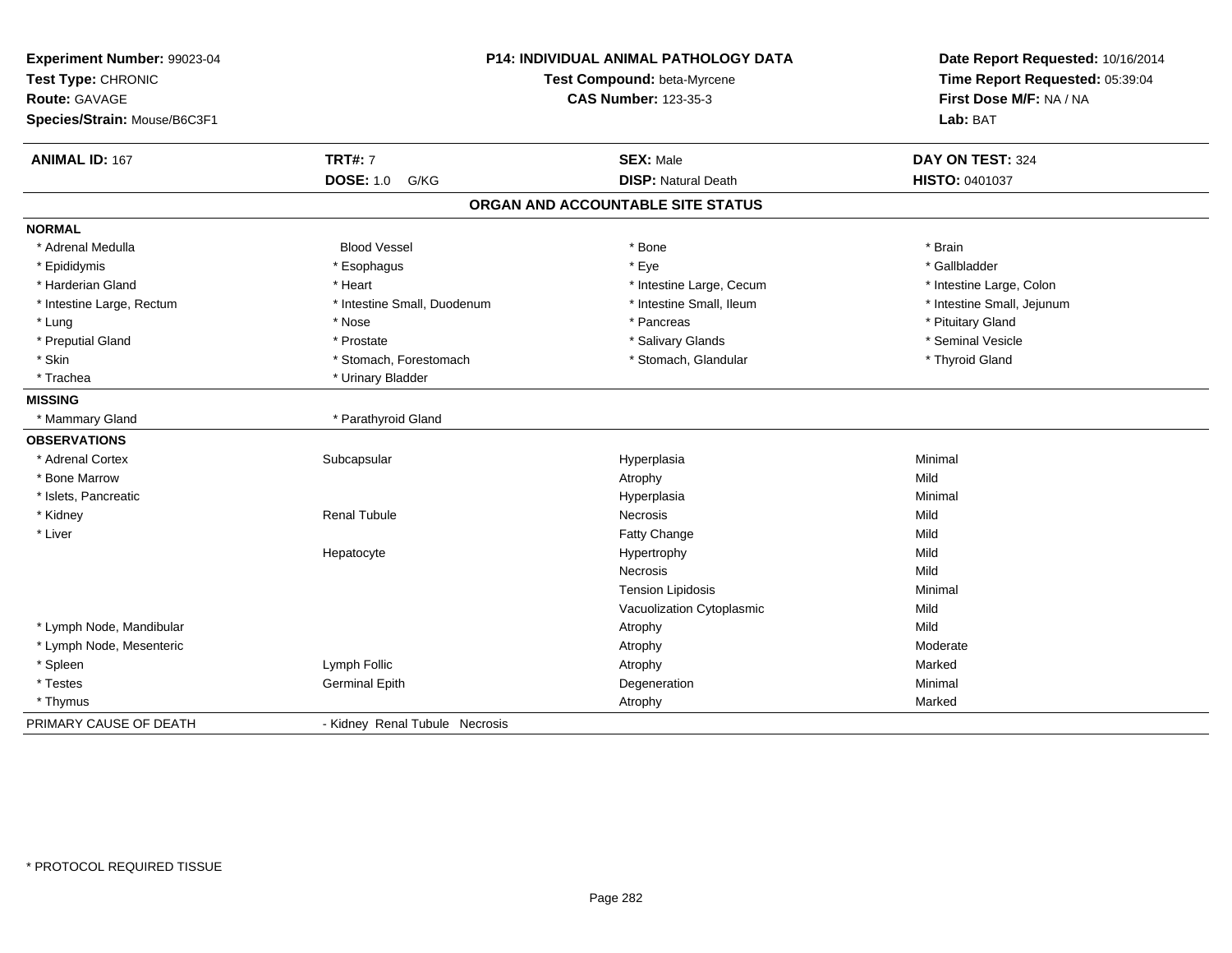| Experiment Number: 99023-04<br>Test Type: CHRONIC<br><b>Route: GAVAGE</b> |                            | P14: INDIVIDUAL ANIMAL PATHOLOGY DATA<br>Test Compound: beta-Myrcene<br><b>CAS Number: 123-35-3</b> | Date Report Requested: 10/16/2014<br>Time Report Requested: 05:39:04<br>First Dose M/F: NA / NA |
|---------------------------------------------------------------------------|----------------------------|-----------------------------------------------------------------------------------------------------|-------------------------------------------------------------------------------------------------|
| Species/Strain: Mouse/B6C3F1                                              |                            |                                                                                                     | Lab: BAT                                                                                        |
| <b>ANIMAL ID: 168</b>                                                     | <b>TRT#: 7</b>             | <b>SEX: Male</b>                                                                                    | DAY ON TEST: 730                                                                                |
|                                                                           | <b>DOSE: 1.0</b><br>G/KG   | <b>DISP: Terminal Sacrifice</b>                                                                     | <b>HISTO: 0401038</b>                                                                           |
|                                                                           |                            | ORGAN AND ACCOUNTABLE SITE STATUS                                                                   |                                                                                                 |
| <b>NORMAL</b>                                                             |                            |                                                                                                     |                                                                                                 |
| * Adrenal Medulla                                                         | * Bone                     | * Brain                                                                                             | * Epididymis                                                                                    |
| * Esophagus                                                               | * Eye                      | * Gallbladder                                                                                       | * Harderian Gland                                                                               |
| * Intestine Large, Cecum                                                  | * Intestine Large, Colon   | * Intestine Large, Rectum                                                                           | * Intestine Small, Duodenum                                                                     |
| * Intestine Small, Ileum                                                  | * Intestine Small, Jejunum | * Islets, Pancreatic                                                                                | * Lymph Node, Mandibular                                                                        |
| * Lymph Node, Mesenteric                                                  | * Nose                     | * Pancreas                                                                                          | * Parathyroid Gland                                                                             |
| * Pituitary Gland                                                         | * Preputial Gland          | * Prostate                                                                                          | * Salivary Glands                                                                               |
| * Seminal Vesicle                                                         | * Skin                     | * Spleen                                                                                            | * Stomach, Glandular                                                                            |
| * Testes                                                                  | * Thyroid Gland            | * Trachea                                                                                           | * Urinary Bladder                                                                               |
| <b>MISSING</b>                                                            |                            |                                                                                                     |                                                                                                 |
| * Mammary Gland                                                           |                            |                                                                                                     |                                                                                                 |
| <b>OBSERVATIONS</b>                                                       |                            |                                                                                                     |                                                                                                 |
| * Adrenal Cortex                                                          | Subcapsular                | Hyperplasia                                                                                         | Mild                                                                                            |
|                                                                           | Zona Fascult               | Hyperplasia                                                                                         | Minimal                                                                                         |
| * Bone Marrow                                                             |                            | Myelofibrosis                                                                                       | Minimal                                                                                         |
| * Eye                                                                     |                            |                                                                                                     |                                                                                                 |
| Note: Optic nerve missing from block and wet tissue.                      |                            |                                                                                                     |                                                                                                 |
| * Heart                                                                   |                            | Cardiomyopathy                                                                                      | Minimal                                                                                         |
| * Kidney                                                                  | <b>Renal Tubule</b>        | Hyperplasia                                                                                         | Minimal                                                                                         |
|                                                                           |                            | Mineralization                                                                                      | Minimal                                                                                         |
|                                                                           |                            | Nephropathy                                                                                         | Minimal                                                                                         |
| * Liver                                                                   |                            | <b>Eosinophilic Focus</b>                                                                           |                                                                                                 |
|                                                                           |                            | Fatty Change                                                                                        | Minimal                                                                                         |
|                                                                           |                            | Hepatocellular Adenoma                                                                              |                                                                                                 |
|                                                                           | Hepatocyte                 | Hypertrophy                                                                                         | Moderate                                                                                        |
| [ Hepatocellular Adenoma TGLS = 1-4 ]                                     |                            |                                                                                                     |                                                                                                 |
| * Lung                                                                    |                            | Alveolar/Bronchiolar Adenoma                                                                        |                                                                                                 |
| * Stomach, Forestomach                                                    | Epithelium                 | Hyperplasia                                                                                         | Mild                                                                                            |
| * Thymus                                                                  |                            | Atrophy                                                                                             | Minimal                                                                                         |
| PRIMARY CAUSE OF DEATH                                                    | $\blacksquare$             |                                                                                                     |                                                                                                 |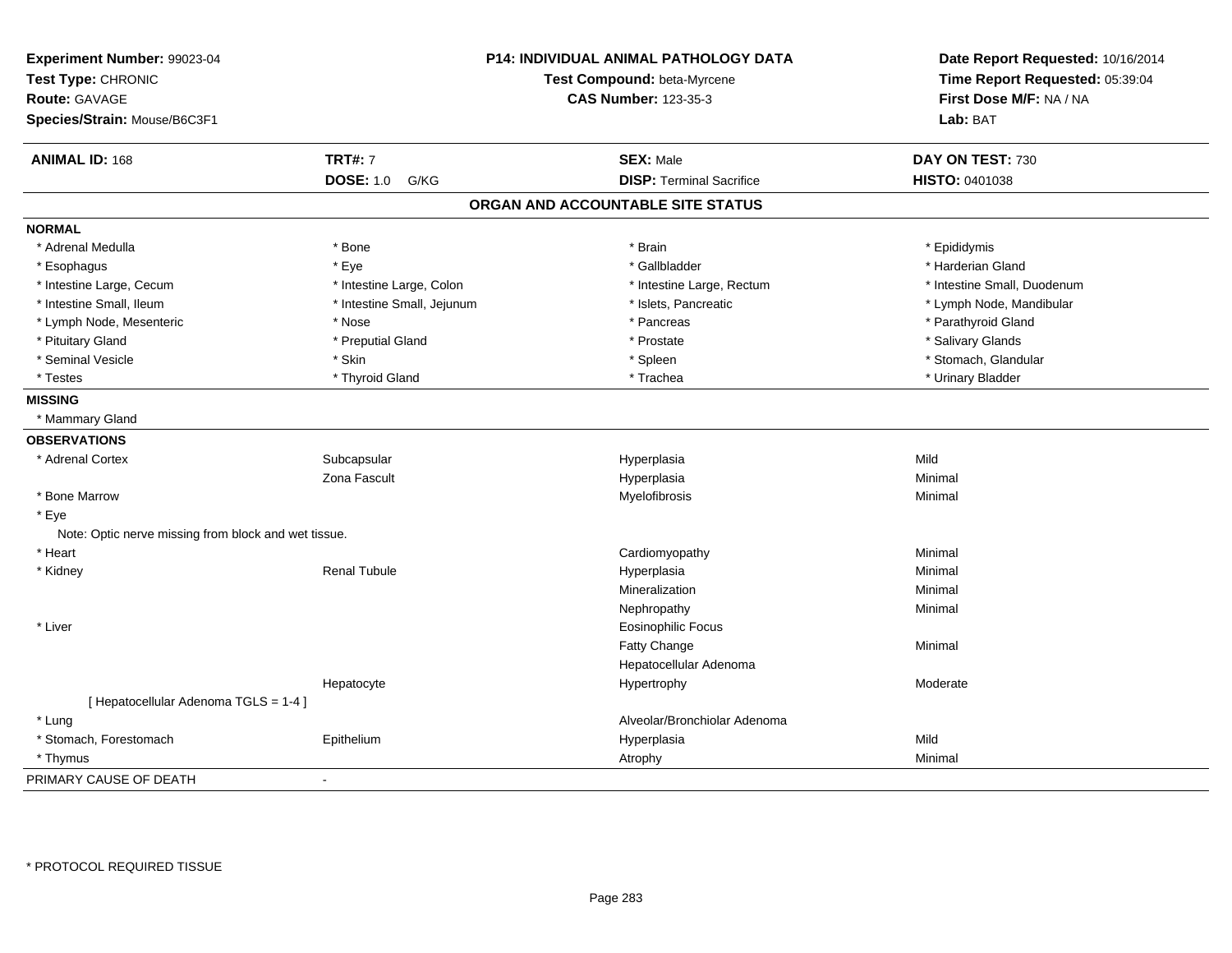| <b>P14: INDIVIDUAL ANIMAL PATHOLOGY DATA</b><br>Experiment Number: 99023-04<br>Test Compound: beta-Myrcene<br>Test Type: CHRONIC<br>Route: GAVAGE<br><b>CAS Number: 123-35-3</b><br>Species/Strain: Mouse/B6C3F1 |                           | Date Report Requested: 10/16/2014<br>Time Report Requested: 05:39:04<br>First Dose M/F: NA / NA<br>Lab: BAT |                          |
|------------------------------------------------------------------------------------------------------------------------------------------------------------------------------------------------------------------|---------------------------|-------------------------------------------------------------------------------------------------------------|--------------------------|
| <b>ANIMAL ID: 169</b>                                                                                                                                                                                            | <b>TRT#: 7</b>            | <b>SEX: Male</b>                                                                                            | DAY ON TEST: 400         |
|                                                                                                                                                                                                                  | <b>DOSE: 1.0 G/KG</b>     | <b>DISP:</b> Moribund Sacrifice                                                                             | HISTO: 0401039           |
|                                                                                                                                                                                                                  |                           | ORGAN AND ACCOUNTABLE SITE STATUS                                                                           |                          |
| <b>NORMAL</b>                                                                                                                                                                                                    |                           |                                                                                                             |                          |
| * Adrenal Medulla                                                                                                                                                                                                | * Bone Marrow             | * Brain                                                                                                     | * Esophagus              |
| * Eye                                                                                                                                                                                                            | * Gallbladder             | * Harderian Gland                                                                                           | * Intestine Large, Cecum |
| * Intestine Large, Colon                                                                                                                                                                                         | * Intestine Large, Rectum | * Intestine Small, Duodenum                                                                                 | * Intestine Small, Ileum |
| * Intestine Small, Jejunum                                                                                                                                                                                       | * Islets, Pancreatic      | * Lung                                                                                                      | * Lymph Node, Mandibular |
| * Lymph Node, Mesenteric                                                                                                                                                                                         | * Nose                    | * Pancreas                                                                                                  | * Parathyroid Gland      |
| * Pituitary Gland                                                                                                                                                                                                | * Preputial Gland         | * Prostate                                                                                                  | * Seminal Vesicle        |
| * Skin                                                                                                                                                                                                           | * Spleen                  | * Stomach, Forestomach                                                                                      | * Stomach, Glandular     |
| * Testes                                                                                                                                                                                                         | * Thyroid Gland           | * Trachea                                                                                                   | * Urinary Bladder        |
| <b>MISSING</b>                                                                                                                                                                                                   |                           |                                                                                                             |                          |
| * Mammary Gland                                                                                                                                                                                                  |                           |                                                                                                             |                          |
| <b>OBSERVATIONS</b>                                                                                                                                                                                              |                           |                                                                                                             |                          |
| * Adrenal Cortex                                                                                                                                                                                                 | Subcapsular               | Hyperplasia                                                                                                 | Minimal                  |
| * Bone                                                                                                                                                                                                           |                           | Fibrous Osteodystrophy                                                                                      | Marked                   |
| [Fibrous Osteodystrophy TGLS = 1-1]                                                                                                                                                                              |                           |                                                                                                             |                          |
| * Epididymis                                                                                                                                                                                                     |                           | Mineralization                                                                                              | Minimal                  |
| * Heart                                                                                                                                                                                                          |                           | Cardiomyopathy                                                                                              | Minimal                  |
|                                                                                                                                                                                                                  |                           | Mineralization                                                                                              | Minimal                  |
| * Kidney                                                                                                                                                                                                         |                           | <b>Mineralization</b>                                                                                       | Mild                     |
|                                                                                                                                                                                                                  |                           | Nephropathy                                                                                                 | Mild                     |
| * Liver                                                                                                                                                                                                          |                           | Inflammation                                                                                                | Chronic Active, Minimal  |
| * Salivary Glands                                                                                                                                                                                                |                           | Inflammation                                                                                                | Mild                     |
| * Spleen                                                                                                                                                                                                         |                           |                                                                                                             |                          |
| Note: No corresponding lesion for TGL-2.                                                                                                                                                                         |                           |                                                                                                             |                          |
| * Thymus                                                                                                                                                                                                         |                           | Atrophy                                                                                                     | Moderate                 |
| PRIMARY CAUSE OF DEATH                                                                                                                                                                                           | - UNCERTAIN               |                                                                                                             |                          |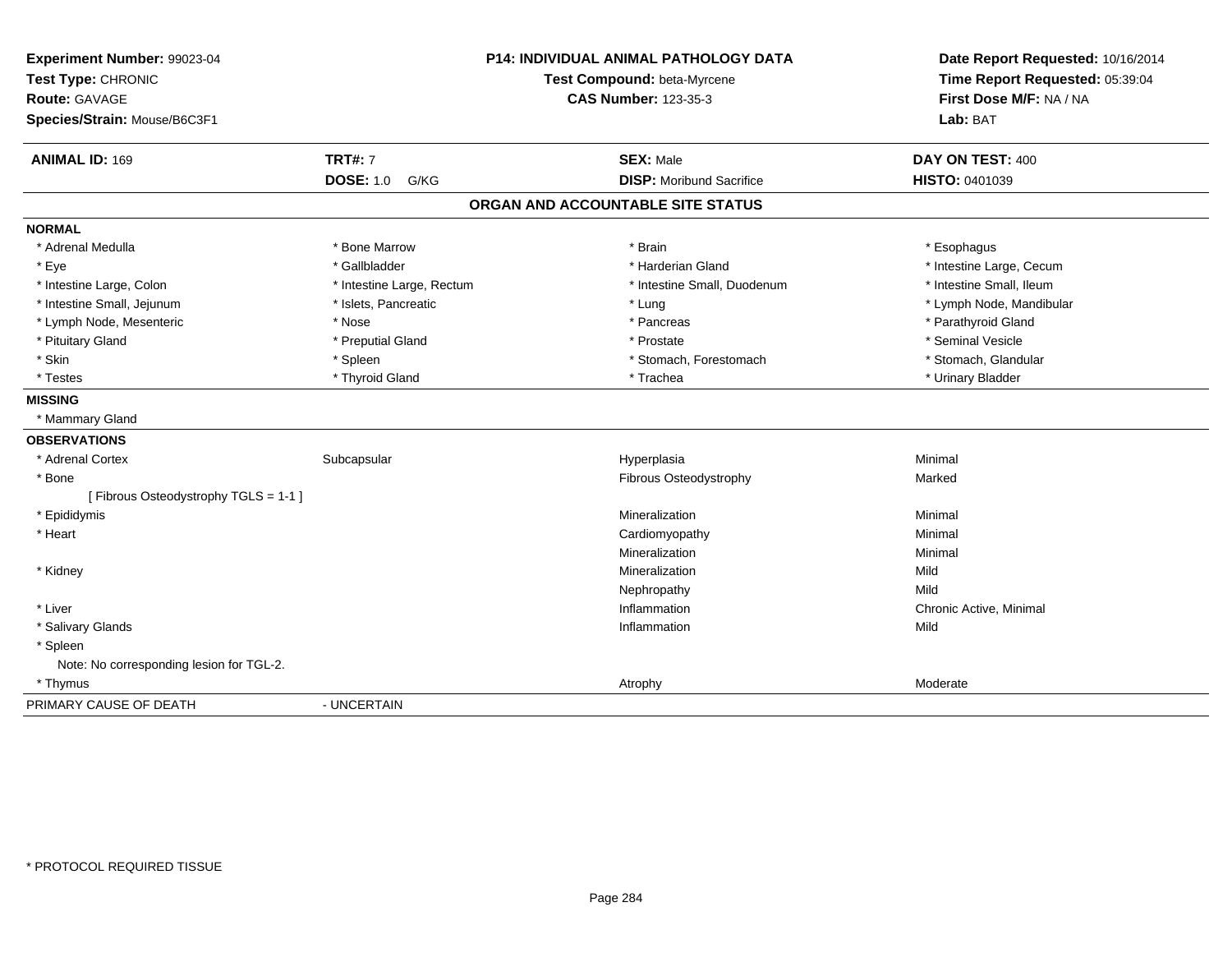| Experiment Number: 99023-04<br>Test Type: CHRONIC<br>Route: GAVAGE |                          | P14: INDIVIDUAL ANIMAL PATHOLOGY DATA | Date Report Requested: 10/16/2014<br>Time Report Requested: 05:39:04 |
|--------------------------------------------------------------------|--------------------------|---------------------------------------|----------------------------------------------------------------------|
|                                                                    |                          | Test Compound: beta-Myrcene           |                                                                      |
|                                                                    |                          | <b>CAS Number: 123-35-3</b>           | First Dose M/F: NA / NA                                              |
| Species/Strain: Mouse/B6C3F1                                       |                          |                                       | Lab: BAT                                                             |
| <b>ANIMAL ID: 170</b>                                              | <b>TRT#: 7</b>           | <b>SEX: Male</b>                      | DAY ON TEST: 730                                                     |
|                                                                    | <b>DOSE: 1.0</b><br>G/KG | <b>DISP: Terminal Sacrifice</b>       | <b>HISTO: 0401040</b>                                                |
|                                                                    |                          | ORGAN AND ACCOUNTABLE SITE STATUS     |                                                                      |
| <b>NORMAL</b>                                                      |                          |                                       |                                                                      |
| * Adrenal Medulla                                                  | * Bone                   | * Bone Marrow                         | * Brain                                                              |
| * Epididymis                                                       | * Esophagus              | * Eye                                 | * Gallbladder                                                        |
| * Heart                                                            | * Intestine Large, Cecum | * Intestine Large, Colon              | * Intestine Large, Rectum                                            |
| * Intestine Small, Duodenum                                        | * Intestine Small, Ileum | * Intestine Small, Jejunum            | * Lymph Node, Mandibular                                             |
| * Nose                                                             | * Pancreas               | * Parathyroid Gland                   | * Pituitary Gland                                                    |
| * Preputial Gland                                                  | * Prostate               | * Salivary Glands                     | * Seminal Vesicle                                                    |
| * Skin                                                             | * Spleen                 | * Stomach, Forestomach                | * Stomach, Glandular                                                 |
| * Testes                                                           | * Thyroid Gland          | * Trachea                             | * Urinary Bladder                                                    |
| <b>MISSING</b>                                                     |                          |                                       |                                                                      |
| * Mammary Gland                                                    |                          |                                       |                                                                      |
| <b>OBSERVATIONS</b>                                                |                          |                                       |                                                                      |
| * Adrenal Cortex                                                   | Subcapsular              | Hyperplasia                           | Mild                                                                 |
| * Eye                                                              |                          |                                       |                                                                      |
| Note: Optic nerve was not present in block or wet tissue.          |                          |                                       |                                                                      |
| * Harderian Gland                                                  |                          | Adenoma                               |                                                                      |
| * Islets, Pancreatic                                               |                          | Hyperplasia                           | Minimal                                                              |
| * Kidney                                                           | <b>Renal Tubule</b>      | Hyperplasia                           | Minimal                                                              |
| * Liver                                                            |                          | <b>Eosinophilic Focus</b>             |                                                                      |
|                                                                    |                          | Hepatocellular Adenoma                |                                                                      |
|                                                                    |                          | Hepatocellular Carcinoma              |                                                                      |
|                                                                    | Hepatocyte               | Hypertrophy                           | Mild                                                                 |
|                                                                    |                          | Inflammation                          | Chronic Active, Minimal                                              |
|                                                                    |                          | Pigmentation                          | Hemosiderin, Minimal                                                 |
| [ Hepatocellular Adenoma TGLS = 2-4 ]                              |                          |                                       |                                                                      |
| [ Hepatocellular Carcinoma TGLS = 1-10 ]                           |                          |                                       |                                                                      |
| * Lung                                                             |                          | Alveolar/Bronchiolar Adenoma          |                                                                      |
| * Lymph Node, Mesenteric                                           |                          | Atrophy                               | Mild                                                                 |
| * Thymus                                                           |                          | Atrophy                               | Minimal                                                              |
| PRIMARY CAUSE OF DEATH                                             | $\blacksquare$           |                                       |                                                                      |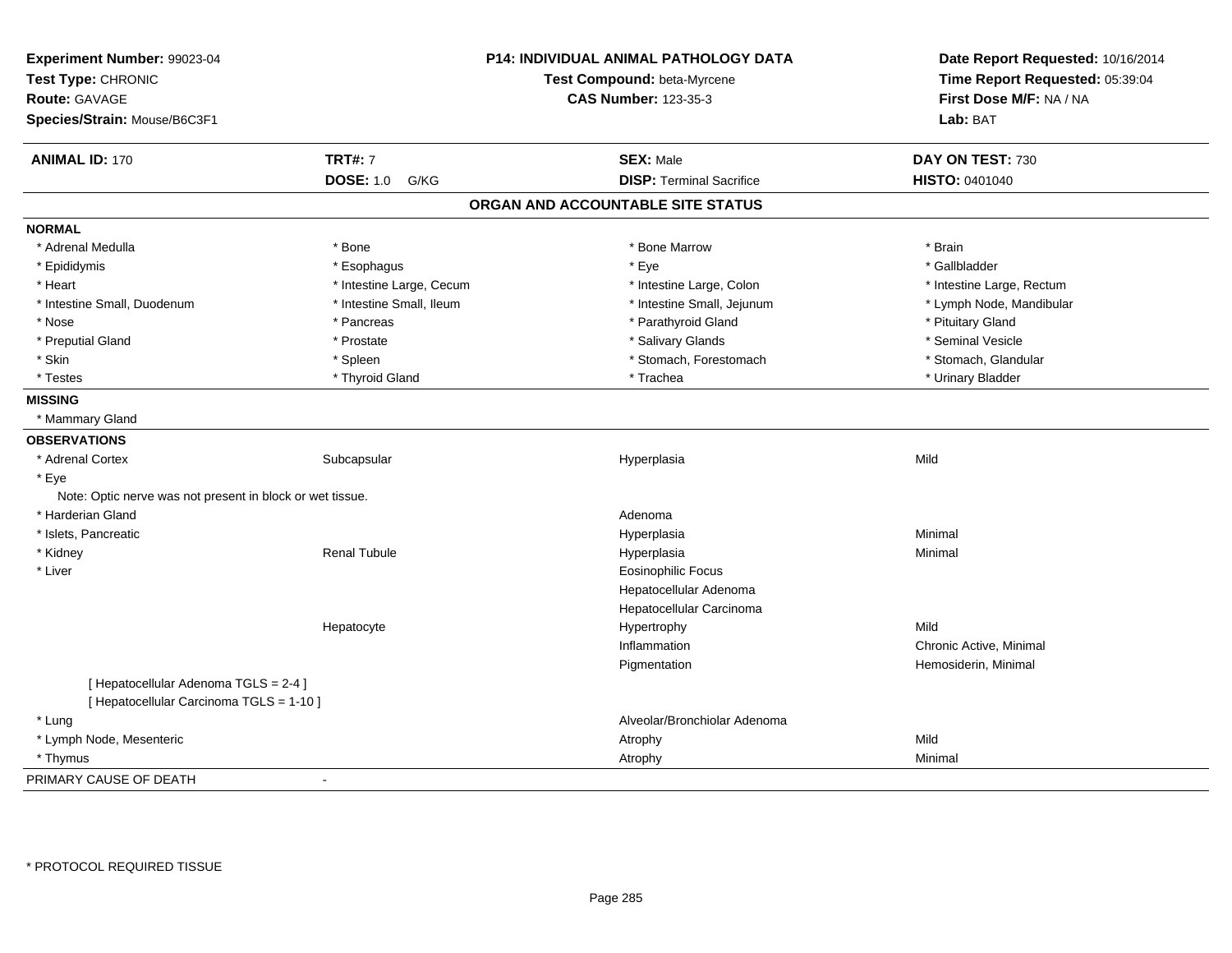| Experiment Number: 99023-04<br>Test Type: CHRONIC<br><b>Route: GAVAGE</b><br>Species/Strain: Mouse/B6C3F1 | <b>P14: INDIVIDUAL ANIMAL PATHOLOGY DATA</b><br>Test Compound: beta-Myrcene<br><b>CAS Number: 123-35-3</b> |                                   | Date Report Requested: 10/16/2014<br>Time Report Requested: 05:39:04<br>First Dose M/F: NA / NA<br>Lab: BAT |
|-----------------------------------------------------------------------------------------------------------|------------------------------------------------------------------------------------------------------------|-----------------------------------|-------------------------------------------------------------------------------------------------------------|
| <b>ANIMAL ID: 171</b>                                                                                     | <b>TRT#: 7</b>                                                                                             | <b>SEX: Male</b>                  | DAY ON TEST: 730                                                                                            |
|                                                                                                           | <b>DOSE: 1.0</b><br>G/KG                                                                                   | <b>DISP: Terminal Sacrifice</b>   | HISTO: 0401041                                                                                              |
|                                                                                                           |                                                                                                            | ORGAN AND ACCOUNTABLE SITE STATUS |                                                                                                             |
| <b>NORMAL</b>                                                                                             |                                                                                                            |                                   |                                                                                                             |
| * Adrenal Medulla                                                                                         | * Bone                                                                                                     | * Bone Marrow                     | * Brain                                                                                                     |
| * Epididymis                                                                                              | * Esophagus                                                                                                | * Eye                             | * Gallbladder                                                                                               |
| * Harderian Gland                                                                                         | * Heart                                                                                                    | * Intestine Large, Cecum          | * Intestine Large, Colon                                                                                    |
| * Intestine Large, Rectum                                                                                 | * Intestine Small, Duodenum                                                                                | * Intestine Small, Ileum          | * Intestine Small, Jejunum                                                                                  |
| * Lymph Node, Mandibular                                                                                  | * Lymph Node, Mesenteric                                                                                   | * Nose                            | * Pancreas                                                                                                  |
| * Parathyroid Gland                                                                                       | * Pituitary Gland                                                                                          | * Preputial Gland                 | * Prostate                                                                                                  |
| * Salivary Glands                                                                                         | * Seminal Vesicle                                                                                          | * Skin                            | * Spleen                                                                                                    |
| * Stomach, Glandular                                                                                      | * Testes                                                                                                   | * Thyroid Gland                   | * Trachea                                                                                                   |
| * Urinary Bladder                                                                                         |                                                                                                            |                                   |                                                                                                             |
| <b>MISSING</b>                                                                                            |                                                                                                            |                                   |                                                                                                             |
| * Mammary Gland                                                                                           |                                                                                                            |                                   |                                                                                                             |
| <b>OBSERVATIONS</b>                                                                                       |                                                                                                            |                                   |                                                                                                             |
| * Adrenal Cortex                                                                                          | Subcapsular                                                                                                | Hyperplasia                       | Moderate                                                                                                    |
| * Islets, Pancreatic                                                                                      |                                                                                                            | Hyperplasia                       | Minimal                                                                                                     |
| * Kidney                                                                                                  | Cortex                                                                                                     | Cyst                              | Moderate                                                                                                    |
|                                                                                                           |                                                                                                            | Nephropathy                       | Minimal                                                                                                     |
| [Cyst TGLS = $2-4$ ]                                                                                      |                                                                                                            |                                   |                                                                                                             |
| * Liver                                                                                                   |                                                                                                            | <b>Eosinophilic Focus</b>         |                                                                                                             |
|                                                                                                           |                                                                                                            | Fatty Change                      | Mild                                                                                                        |
|                                                                                                           |                                                                                                            | Hepatoblastoma                    |                                                                                                             |
|                                                                                                           |                                                                                                            | Hepatocellular Adenoma            | Multiple                                                                                                    |
|                                                                                                           | Hepatocyte                                                                                                 | Hypertrophy                       | Minimal                                                                                                     |
|                                                                                                           |                                                                                                            | Inflammation                      | Chronic Active, Minimal                                                                                     |
| Note: The hepatoblastoma arises within an adenoma.                                                        |                                                                                                            |                                   |                                                                                                             |
| [Hepatoblastoma TGLS = 1-4]                                                                               |                                                                                                            |                                   |                                                                                                             |
| [ Hepatocellular Adenoma TGLS = 3-5+10 ]                                                                  |                                                                                                            |                                   |                                                                                                             |
| * Lung                                                                                                    |                                                                                                            | Alveolar/Bronchiolar Adenoma      |                                                                                                             |
| * Stomach, Forestomach                                                                                    | Epithelium                                                                                                 | Hyperplasia                       | Mild                                                                                                        |
| * Thymus                                                                                                  |                                                                                                            | Atrophy                           | Minimal                                                                                                     |

PRIMARY CAUSE OF DEATH-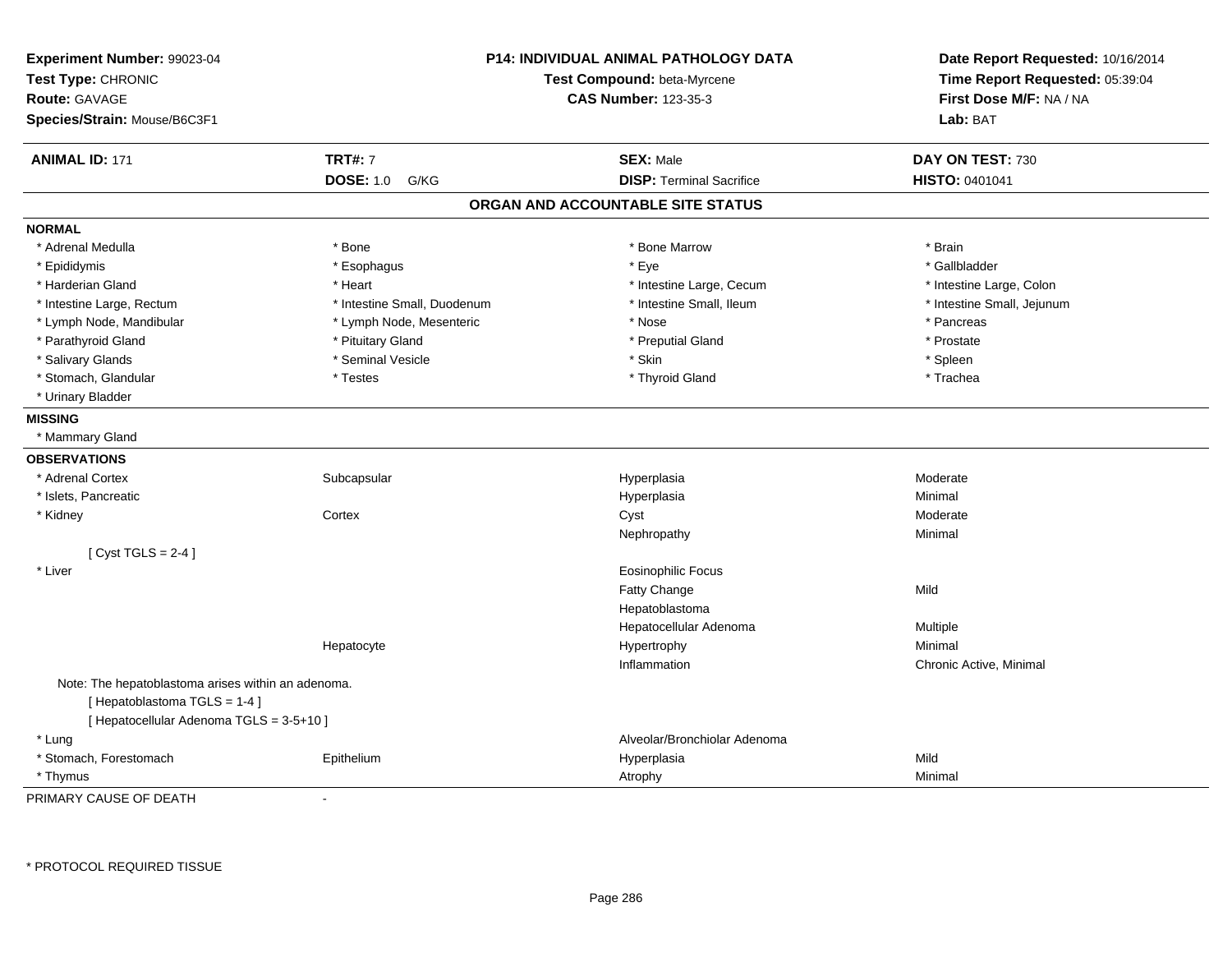| <b>Experiment Number: 99023-04</b><br><b>Test Type: CHRONIC</b> |                       | <b>P14: INDIVIDUAL ANIMAL PATHOLOGY DATA</b><br><b>Test Compound: beta-Myrcene</b> | Date Report Requested: 10/16/2014<br>Time Report Requested: 05:39:04 |
|-----------------------------------------------------------------|-----------------------|------------------------------------------------------------------------------------|----------------------------------------------------------------------|
| <b>Route: GAVAGE</b>                                            |                       | <b>CAS Number: 123-35-3</b>                                                        | First Dose M/F: NA / NA                                              |
| Species/Strain: Mouse/B6C3F1                                    |                       |                                                                                    | Lab: BAT                                                             |
| <b>ANIMAL ID: 171</b>                                           | <b>TRT#:</b> 7        | <b>SEX: Male</b>                                                                   | DAY ON TEST: 730                                                     |
|                                                                 | <b>DOSE:</b> 1.0 G/KG | <b>DISP: Terminal Sacrifice</b>                                                    | <b>HISTO: 0401041</b>                                                |
|                                                                 |                       | ORGAN AND ACCOUNTABLE SITE STATUS                                                  |                                                                      |
|                                                                 |                       |                                                                                    |                                                                      |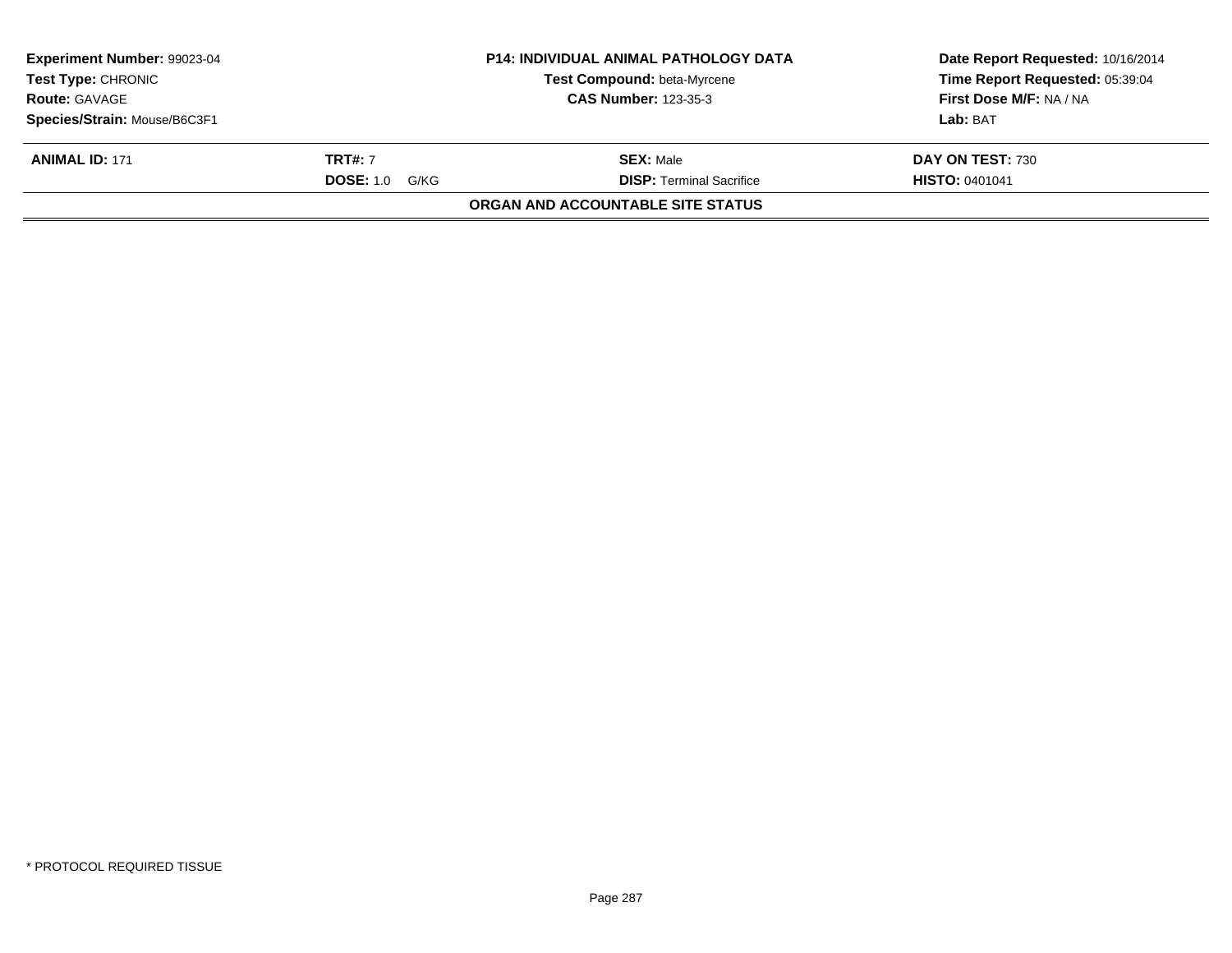| Experiment Number: 99023-04<br>Test Type: CHRONIC<br><b>Route: GAVAGE</b> |                                | <b>P14: INDIVIDUAL ANIMAL PATHOLOGY DATA</b><br>Test Compound: beta-Myrcene<br><b>CAS Number: 123-35-3</b> | Date Report Requested: 10/16/2014<br>Time Report Requested: 05:39:04<br>First Dose M/F: NA / NA |  |
|---------------------------------------------------------------------------|--------------------------------|------------------------------------------------------------------------------------------------------------|-------------------------------------------------------------------------------------------------|--|
| Species/Strain: Mouse/B6C3F1                                              |                                |                                                                                                            | Lab: BAT                                                                                        |  |
| <b>ANIMAL ID: 172</b>                                                     | <b>TRT#: 7</b>                 | <b>SEX: Male</b>                                                                                           | DAY ON TEST: 505                                                                                |  |
|                                                                           | <b>DOSE: 1.0</b><br>G/KG       | <b>DISP: Natural Death</b>                                                                                 | HISTO: 0401042                                                                                  |  |
|                                                                           |                                | ORGAN AND ACCOUNTABLE SITE STATUS                                                                          |                                                                                                 |  |
| <b>NORMAL</b>                                                             |                                |                                                                                                            |                                                                                                 |  |
| * Adrenal Medulla                                                         | * Bone                         | * Brain                                                                                                    | * Epididymis                                                                                    |  |
| * Esophagus                                                               | * Eye                          | * Gallbladder                                                                                              | * Harderian Gland                                                                               |  |
| * Intestine Large, Cecum                                                  | * Intestine Large, Colon       | * Intestine Large, Rectum                                                                                  | * Intestine Small, Duodenum                                                                     |  |
| * Intestine Small, Ileum                                                  | * Intestine Small, Jejunum     | * Islets, Pancreatic                                                                                       | * Nose                                                                                          |  |
| * Pancreas                                                                | * Parathyroid Gland            | * Pituitary Gland                                                                                          | * Preputial Gland                                                                               |  |
| * Prostate                                                                | * Salivary Glands              | * Seminal Vesicle                                                                                          | * Skin                                                                                          |  |
| * Stomach, Forestomach                                                    | * Stomach, Glandular           | * Testes                                                                                                   | * Thyroid Gland                                                                                 |  |
| * Trachea                                                                 | * Urinary Bladder              |                                                                                                            |                                                                                                 |  |
| <b>MISSING</b>                                                            |                                |                                                                                                            |                                                                                                 |  |
| * Mammary Gland                                                           |                                |                                                                                                            |                                                                                                 |  |
| <b>INSUFFICIENT TISSUE</b>                                                |                                |                                                                                                            |                                                                                                 |  |
| * Lymph Node, Mandibular                                                  |                                |                                                                                                            |                                                                                                 |  |
| <b>OBSERVATIONS</b>                                                       |                                |                                                                                                            |                                                                                                 |  |
| * Adrenal Cortex                                                          | Subcapsular                    | Hyperplasia                                                                                                | Minimal                                                                                         |  |
| * Bone Marrow                                                             |                                | Atrophy                                                                                                    | Mild                                                                                            |  |
| * Heart                                                                   |                                | Cardiomyopathy                                                                                             | Minimal                                                                                         |  |
| * Kidney                                                                  | <b>Renal Tubule</b>            | Necrosis                                                                                                   | Mild                                                                                            |  |
| [Necrosis $TGLS = 3-4$ ]                                                  |                                |                                                                                                            |                                                                                                 |  |
| * Liver                                                                   |                                | Fatty Change                                                                                               | Mild                                                                                            |  |
|                                                                           | Hepatocyte                     | Hypertrophy                                                                                                | Moderate                                                                                        |  |
|                                                                           |                                | Vacuolization Cytoplasmic                                                                                  | Moderate                                                                                        |  |
| [Vacuolization Cytoplasmic TGLS = 2 - 3+4+5]                              |                                |                                                                                                            |                                                                                                 |  |
| * Lung                                                                    | Alveolar Epith                 | Hyperplasia                                                                                                | Minimal                                                                                         |  |
| * Lymph Node, Mesenteric                                                  |                                | Atrophy                                                                                                    | Moderate                                                                                        |  |
| * Spleen                                                                  | Lymph Follic                   | Atrophy                                                                                                    | Marked                                                                                          |  |
| [Atrophy TGLS = $1-4$ ]                                                   |                                |                                                                                                            |                                                                                                 |  |
| * Thymus                                                                  |                                | Atrophy                                                                                                    | Marked                                                                                          |  |
| PRIMARY CAUSE OF DEATH                                                    | - Kidney Renal Tubule Necrosis |                                                                                                            |                                                                                                 |  |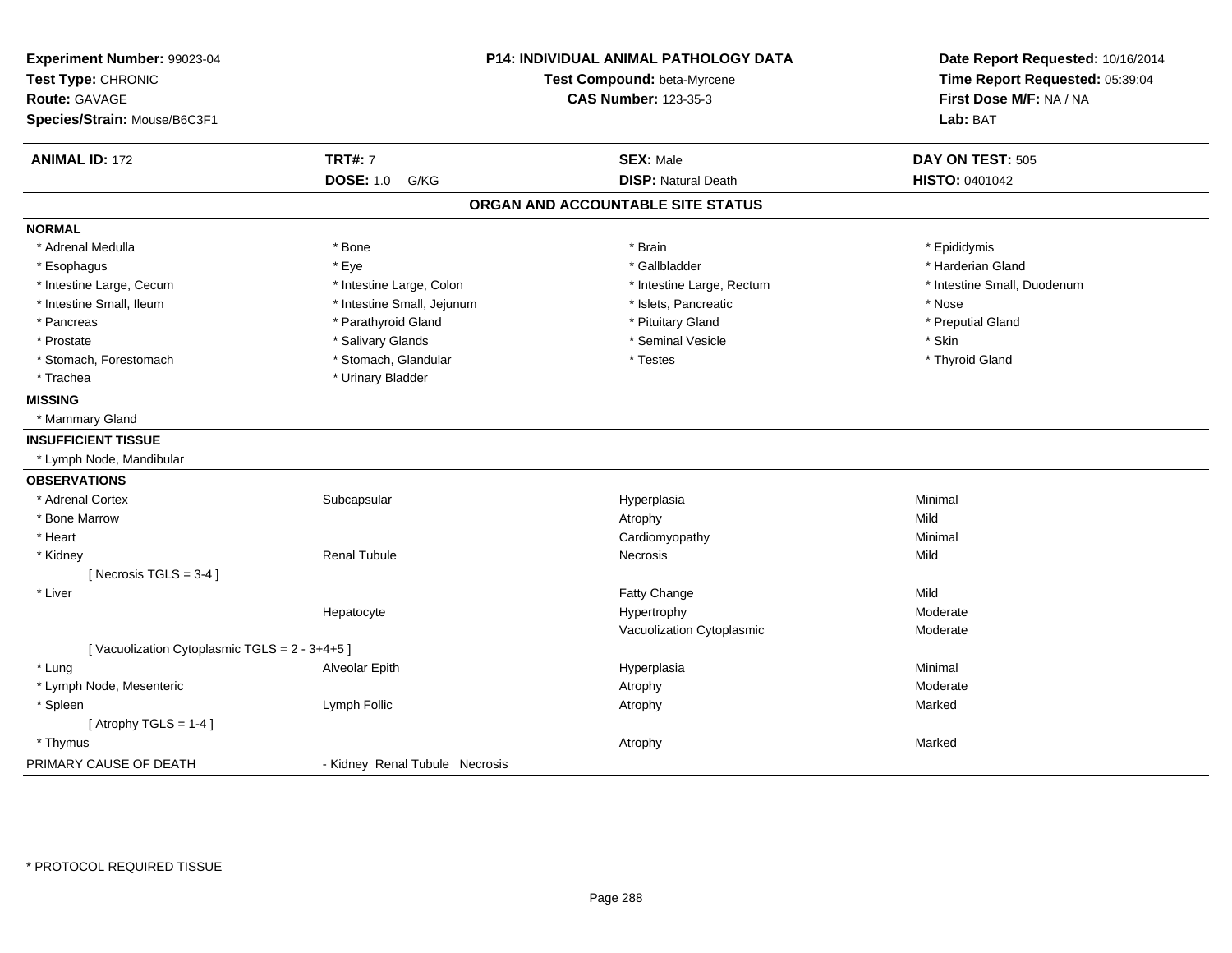| Experiment Number: 99023-04<br>Test Type: CHRONIC<br><b>Route: GAVAGE</b><br>Species/Strain: Mouse/B6C3F1 |                                | P14: INDIVIDUAL ANIMAL PATHOLOGY DATA<br>Test Compound: beta-Myrcene<br><b>CAS Number: 123-35-3</b> | Date Report Requested: 10/16/2014<br>Time Report Requested: 05:39:04<br>First Dose M/F: NA / NA<br>Lab: BAT |
|-----------------------------------------------------------------------------------------------------------|--------------------------------|-----------------------------------------------------------------------------------------------------|-------------------------------------------------------------------------------------------------------------|
| <b>ANIMAL ID: 173</b>                                                                                     | <b>TRT#: 7</b>                 | <b>SEX: Male</b>                                                                                    | DAY ON TEST: 135                                                                                            |
|                                                                                                           | <b>DOSE: 1.0</b><br>G/KG       | <b>DISP: Natural Death</b>                                                                          | <b>HISTO: 0401043</b>                                                                                       |
|                                                                                                           |                                | ORGAN AND ACCOUNTABLE SITE STATUS                                                                   |                                                                                                             |
| <b>NORMAL</b>                                                                                             |                                |                                                                                                     |                                                                                                             |
| * Adrenal Medulla                                                                                         | * Bone                         | * Brain                                                                                             | * Epididymis                                                                                                |
| * Esophagus                                                                                               | * Eye                          | * Gallbladder                                                                                       | * Harderian Gland                                                                                           |
| * Heart                                                                                                   | * Intestine Large, Cecum       | * Intestine Large, Colon                                                                            | * Intestine Large, Rectum                                                                                   |
| * Intestine Small, Duodenum                                                                               | * Intestine Small, Ileum       | * Intestine Small, Jejunum                                                                          | * Islets, Pancreatic                                                                                        |
| * Lung                                                                                                    | * Nose                         | * Pancreas                                                                                          | * Parathyroid Gland                                                                                         |
| * Pituitary Gland                                                                                         | * Preputial Gland              | * Prostate                                                                                          | * Salivary Glands                                                                                           |
| * Seminal Vesicle                                                                                         | * Skin                         | * Stomach, Glandular                                                                                | * Thyroid Gland                                                                                             |
| * Trachea                                                                                                 | * Urinary Bladder              |                                                                                                     |                                                                                                             |
| <b>MISSING</b>                                                                                            |                                |                                                                                                     |                                                                                                             |
| * Mammary Gland                                                                                           |                                |                                                                                                     |                                                                                                             |
| <b>OBSERVATIONS</b>                                                                                       |                                |                                                                                                     |                                                                                                             |
| * Adrenal Cortex                                                                                          | Subcapsular                    | Hyperplasia                                                                                         | Minimal                                                                                                     |
| * Bone Marrow                                                                                             |                                | Atrophy                                                                                             | Moderate                                                                                                    |
| * Eye                                                                                                     |                                |                                                                                                     |                                                                                                             |
| Note: Optic nerve was missing from block wet tissue.                                                      |                                |                                                                                                     |                                                                                                             |
| * Kidney                                                                                                  | <b>Renal Tubule</b>            | <b>Necrosis</b>                                                                                     | Moderate                                                                                                    |
| * Liver                                                                                                   |                                | Fatty Change                                                                                        | Minimal                                                                                                     |
|                                                                                                           | Hepatocyte                     | Hypertrophy                                                                                         | Mild                                                                                                        |
|                                                                                                           |                                | Vacuolization Cytoplasmic                                                                           | Moderate                                                                                                    |
| * Lymph Node, Mandibular                                                                                  |                                | Atrophy                                                                                             | Mild                                                                                                        |
| * Lymph Node, Mesenteric                                                                                  |                                | Atrophy                                                                                             | Moderate                                                                                                    |
| * Spleen                                                                                                  | Lymph Follic                   | Atrophy                                                                                             | Marked                                                                                                      |
| * Stomach, Forestomach                                                                                    | Epithelium                     | Hyperplasia                                                                                         | Mild                                                                                                        |
|                                                                                                           |                                | Inflammation                                                                                        | Mild                                                                                                        |
|                                                                                                           |                                | Ulcer                                                                                               | Mild                                                                                                        |
| [Hyperplasia TGLS = 1-10]                                                                                 |                                |                                                                                                     |                                                                                                             |
| * Testes                                                                                                  | <b>Germinal Epith</b>          | Degeneration                                                                                        | Minimal                                                                                                     |
| * Thymus                                                                                                  |                                | Atrophy                                                                                             | Moderate                                                                                                    |
| PRIMARY CAUSE OF DEATH                                                                                    | - Kidney Renal Tubule Necrosis |                                                                                                     |                                                                                                             |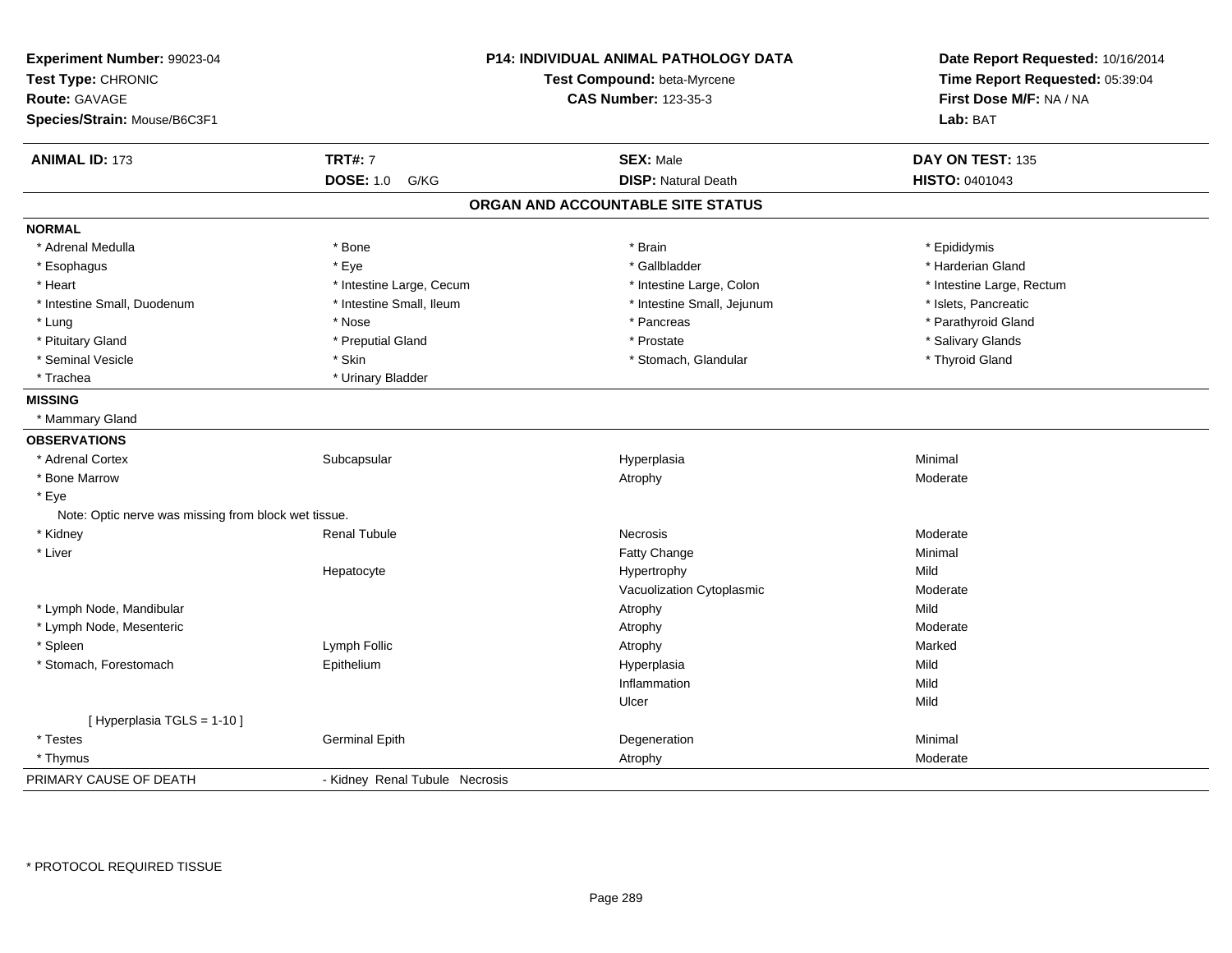| Experiment Number: 99023-04<br>Test Type: CHRONIC<br><b>Route: GAVAGE</b><br>Species/Strain: Mouse/B6C3F1 |                                | <b>P14: INDIVIDUAL ANIMAL PATHOLOGY DATA</b><br>Test Compound: beta-Myrcene<br><b>CAS Number: 123-35-3</b> | Date Report Requested: 10/16/2014<br>Time Report Requested: 05:39:04<br>First Dose M/F: NA / NA<br>Lab: BAT |
|-----------------------------------------------------------------------------------------------------------|--------------------------------|------------------------------------------------------------------------------------------------------------|-------------------------------------------------------------------------------------------------------------|
| <b>ANIMAL ID: 174</b>                                                                                     | <b>TRT#: 7</b>                 | <b>SEX: Male</b>                                                                                           | DAY ON TEST: 505                                                                                            |
|                                                                                                           | <b>DOSE: 1.0</b><br>G/KG       | <b>DISP: Natural Death</b>                                                                                 | <b>HISTO: 0401044</b>                                                                                       |
|                                                                                                           |                                | ORGAN AND ACCOUNTABLE SITE STATUS                                                                          |                                                                                                             |
| <b>NORMAL</b>                                                                                             |                                |                                                                                                            |                                                                                                             |
| * Adrenal Medulla                                                                                         | * Bone                         | * Brain                                                                                                    | * Epididymis                                                                                                |
| * Esophagus                                                                                               | * Eye                          | * Gallbladder                                                                                              | * Heart                                                                                                     |
| * Intestine Large, Cecum                                                                                  | * Intestine Large, Colon       | * Intestine Large, Rectum                                                                                  | * Intestine Small, Duodenum                                                                                 |
| * Intestine Small, Ileum                                                                                  | * Intestine Small, Jejunum     | * Islets, Pancreatic                                                                                       | * Nose                                                                                                      |
| * Pancreas                                                                                                | * Parathyroid Gland            | * Pituitary Gland                                                                                          | * Preputial Gland                                                                                           |
| * Prostate                                                                                                | * Salivary Glands              | * Seminal Vesicle                                                                                          | * Skin                                                                                                      |
| * Stomach, Forestomach                                                                                    | * Stomach, Glandular           | * Thyroid Gland                                                                                            | * Trachea                                                                                                   |
| * Urinary Bladder                                                                                         |                                |                                                                                                            |                                                                                                             |
| <b>MISSING</b>                                                                                            |                                |                                                                                                            |                                                                                                             |
| * Mammary Gland                                                                                           | * Thymus                       |                                                                                                            |                                                                                                             |
| <b>OBSERVATIONS</b>                                                                                       |                                |                                                                                                            |                                                                                                             |
| * Adrenal Cortex                                                                                          | Subcapsular                    | Hyperplasia                                                                                                | Minimal                                                                                                     |
| * Bone Marrow                                                                                             |                                | Atrophy                                                                                                    | Mild                                                                                                        |
| * Harderian Gland                                                                                         |                                | Hyperplasia                                                                                                | Mild                                                                                                        |
| * Kidney                                                                                                  | <b>Renal Tubule</b>            | Necrosis                                                                                                   | Minimal                                                                                                     |
| [Necrosis $TGLS = 3-4$ ]                                                                                  |                                |                                                                                                            |                                                                                                             |
| * Liver                                                                                                   |                                | Fatty Change                                                                                               | Minimal                                                                                                     |
|                                                                                                           | Hepatocyte                     | Hypertrophy                                                                                                | Mild                                                                                                        |
|                                                                                                           |                                | Necrosis                                                                                                   | Mild                                                                                                        |
|                                                                                                           |                                | Vacuolization Cytoplasmic                                                                                  | Moderate                                                                                                    |
| [Vacuolization Cytoplasmic TGLS = 2-3+4+5]                                                                |                                |                                                                                                            |                                                                                                             |
| * Lung                                                                                                    |                                | Alveolar/Bronchiolar Adenoma                                                                               |                                                                                                             |
| [ Alveolar/Bronchiolar Adenoma TGLS = 4-10 ]                                                              |                                |                                                                                                            |                                                                                                             |
| * Lymph Node, Mandibular                                                                                  |                                | Atrophy                                                                                                    | Moderate                                                                                                    |
| * Lymph Node, Mesenteric                                                                                  |                                | Atrophy                                                                                                    | Mild                                                                                                        |
| * Spleen                                                                                                  | Lymph Follic                   | Atrophy                                                                                                    | Moderate                                                                                                    |
| [Atrophy TGLS = $1-4$ ]                                                                                   |                                |                                                                                                            |                                                                                                             |
| * Testes                                                                                                  | <b>Germinal Epith</b>          | Degeneration                                                                                               | Minimal                                                                                                     |
| PRIMARY CAUSE OF DEATH                                                                                    | - Kidney Renal Tubule Necrosis |                                                                                                            |                                                                                                             |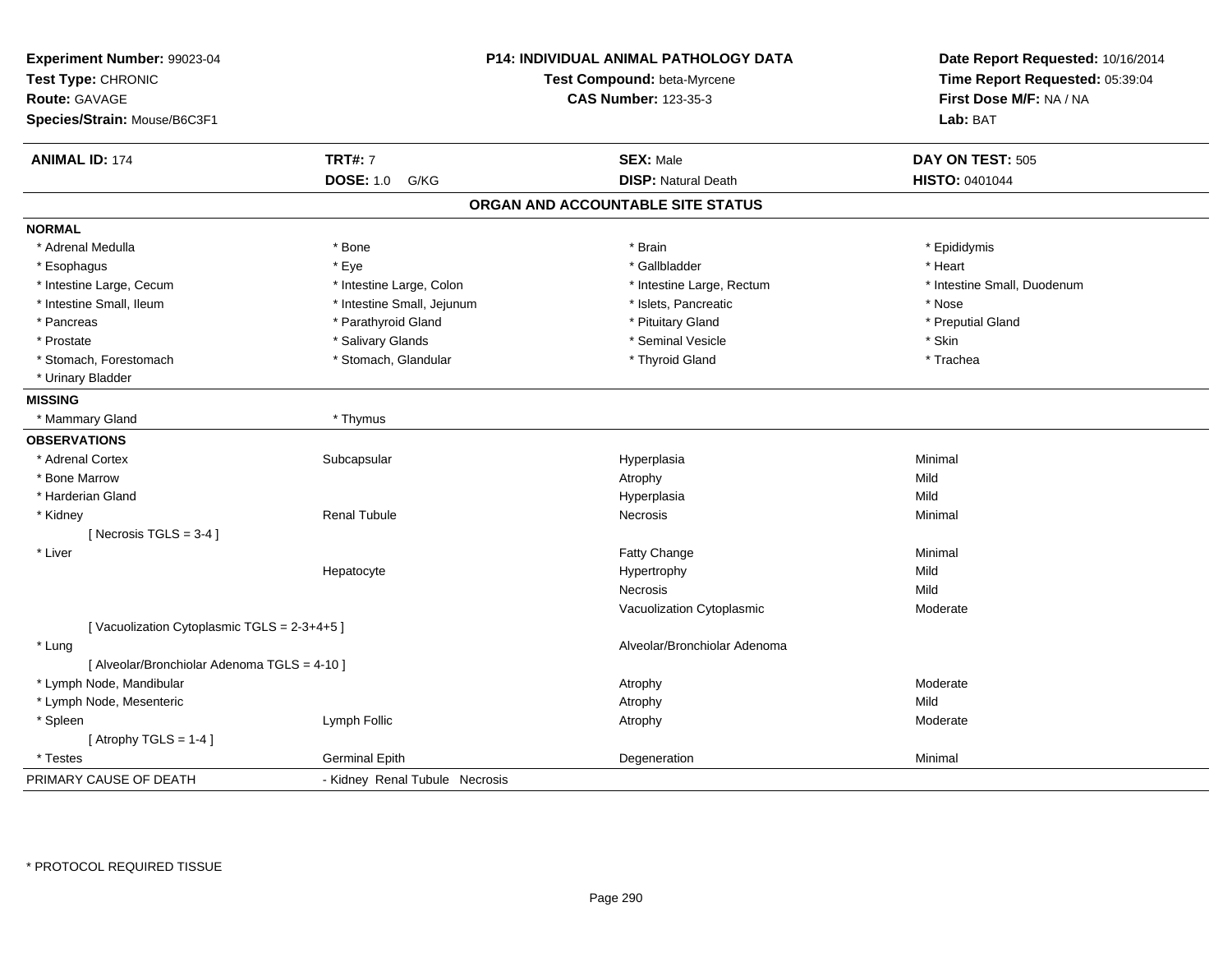| Experiment Number: 99023-04<br>Test Type: CHRONIC<br>Route: GAVAGE<br>Species/Strain: Mouse/B6C3F1 |                            | P14: INDIVIDUAL ANIMAL PATHOLOGY DATA<br>Test Compound: beta-Myrcene<br><b>CAS Number: 123-35-3</b>                                                    | Date Report Requested: 10/16/2014<br>Time Report Requested: 05:39:04<br>First Dose M/F: NA / NA<br>Lab: BAT |
|----------------------------------------------------------------------------------------------------|----------------------------|--------------------------------------------------------------------------------------------------------------------------------------------------------|-------------------------------------------------------------------------------------------------------------|
| <b>ANIMAL ID: 175</b>                                                                              | <b>TRT#: 7</b>             | <b>SEX: Male</b>                                                                                                                                       | DAY ON TEST: 729                                                                                            |
|                                                                                                    | <b>DOSE: 1.0</b><br>G/KG   | <b>DISP: Terminal Sacrifice</b>                                                                                                                        | <b>HISTO: 0401045</b>                                                                                       |
|                                                                                                    |                            | ORGAN AND ACCOUNTABLE SITE STATUS                                                                                                                      |                                                                                                             |
| <b>NORMAL</b>                                                                                      |                            |                                                                                                                                                        |                                                                                                             |
| * Adrenal Medulla                                                                                  | * Bone                     | * Bone Marrow                                                                                                                                          | * Brain                                                                                                     |
| * Epididymis                                                                                       | * Eye                      | * Gallbladder                                                                                                                                          | * Harderian Gland                                                                                           |
| * Intestine Large, Cecum                                                                           | * Intestine Large, Colon   | * Intestine Large, Rectum                                                                                                                              | * Intestine Small, Duodenum                                                                                 |
| * Intestine Small, Ileum                                                                           | * Intestine Small, Jejunum | * Lymph Node, Mandibular                                                                                                                               | * Nose                                                                                                      |
| * Pancreas                                                                                         | * Parathyroid Gland        | * Pituitary Gland                                                                                                                                      | * Preputial Gland                                                                                           |
| * Prostate                                                                                         | * Salivary Glands          | * Seminal Vesicle                                                                                                                                      | * Skin                                                                                                      |
| * Testes                                                                                           | * Thyroid Gland            | * Trachea                                                                                                                                              | * Urinary Bladder                                                                                           |
| <b>MISSING</b>                                                                                     |                            |                                                                                                                                                        |                                                                                                             |
| * Mammary Gland                                                                                    |                            |                                                                                                                                                        |                                                                                                             |
| <b>OBSERVATIONS</b>                                                                                |                            |                                                                                                                                                        |                                                                                                             |
| * Adrenal Cortex                                                                                   | Subcapsular                | Hyperplasia                                                                                                                                            | Minimal                                                                                                     |
|                                                                                                    | Zona Fascult               | Hyperplasia                                                                                                                                            | Minimal                                                                                                     |
| * Esophagus                                                                                        |                            | Inflammation                                                                                                                                           | Minimal                                                                                                     |
| * Heart                                                                                            |                            | Alveolar/Bronchiolar Carcinoma                                                                                                                         | Metastatic (Lung)                                                                                           |
|                                                                                                    |                            | Cardiomyopathy                                                                                                                                         | Minimal                                                                                                     |
| * Islets, Pancreatic                                                                               |                            | Hyperplasia                                                                                                                                            | Minimal                                                                                                     |
| * Kidney                                                                                           |                            | Nephropathy                                                                                                                                            | Minimal                                                                                                     |
| * Liver                                                                                            |                            | Hepatocellular Adenoma                                                                                                                                 |                                                                                                             |
|                                                                                                    |                            | Hepatocellular Carcinoma                                                                                                                               |                                                                                                             |
|                                                                                                    |                            | Inflammation                                                                                                                                           | Chronic Active, Minimal                                                                                     |
| [ Hepatocellular Adenoma TGLS = 4-5 ]                                                              |                            |                                                                                                                                                        |                                                                                                             |
| [ Hepatocellular Carcinoma TGLS = 1-10 ]                                                           |                            |                                                                                                                                                        |                                                                                                             |
| * Lung                                                                                             |                            | Alveolar/Bronchiolar Carcinoma                                                                                                                         |                                                                                                             |
|                                                                                                    |                            | Alveolar/Bronchiolar Carcinoma                                                                                                                         | Metastatic (Lung)                                                                                           |
|                                                                                                    |                            | Hepatocellular Carcinoma                                                                                                                               | Metastatic (Liver)                                                                                          |
|                                                                                                    | Alveolus                   | <b>Infiltration Cellular</b>                                                                                                                           | Histiocyte, Marked                                                                                          |
|                                                                                                    |                            | Note: Smaller nodules in lung (TGL-3) are largely metastatic alveolar bronchiolar carcinoma, however, some appear to be hepatocellular carcinoma also. |                                                                                                             |
| [ Alveolar/Bronchiolar Carcinoma TGLS = 3-12 ]                                                     |                            |                                                                                                                                                        |                                                                                                             |
| [ Alveolar/Bronchiolar Carcinoma TGLS = 2-11 ]                                                     |                            |                                                                                                                                                        |                                                                                                             |
| [ Hepatocellular Carcinoma TGLS = 3-12 ]                                                           |                            |                                                                                                                                                        |                                                                                                             |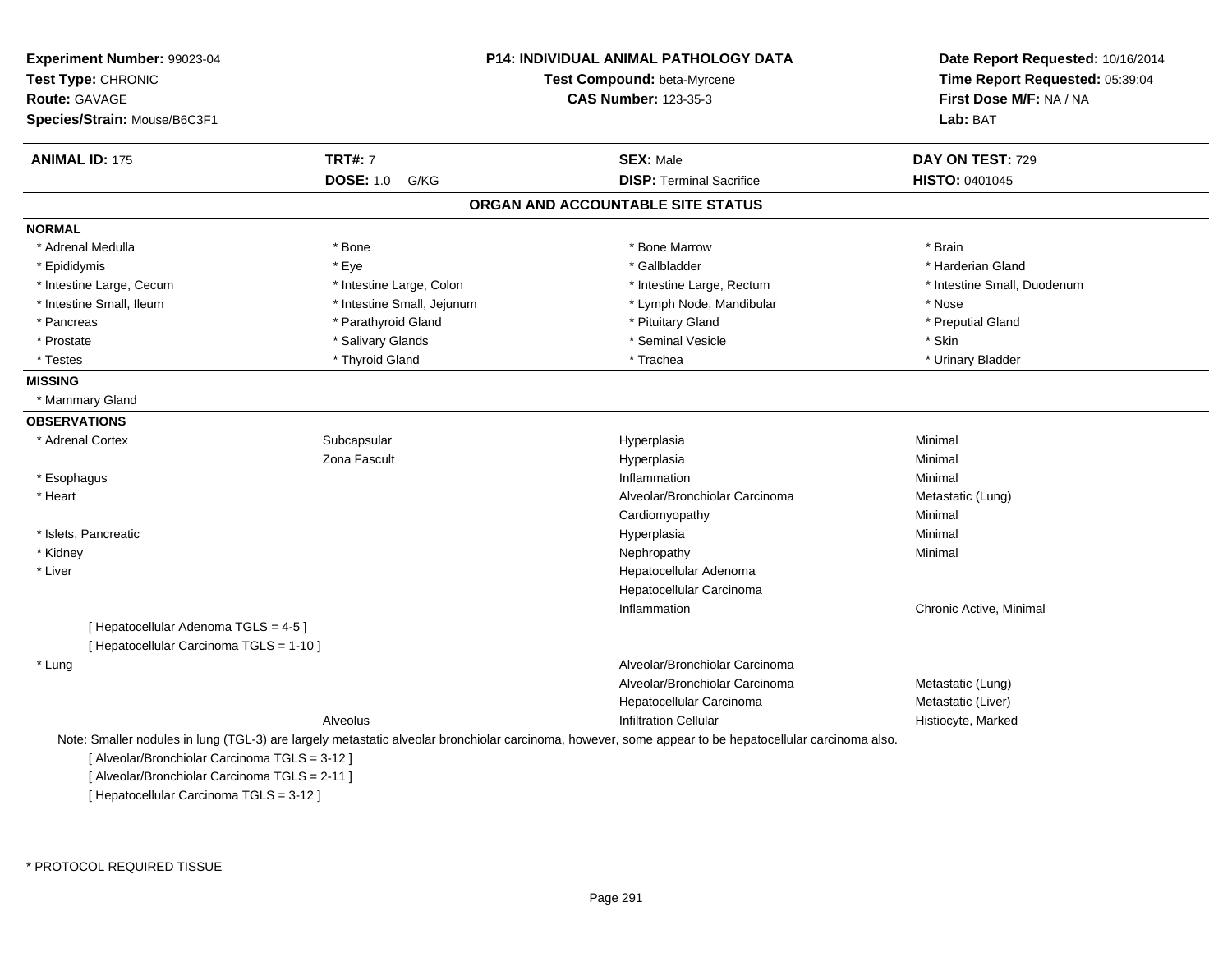| Experiment Number: 99023-04<br>Test Type: CHRONIC<br><b>Route: GAVAGE</b><br>Species/Strain: Mouse/B6C3F1 |                          | P14: INDIVIDUAL ANIMAL PATHOLOGY DATA<br><b>Test Compound: beta-Myrcene</b><br><b>CAS Number: 123-35-3</b> | Date Report Requested: 10/16/2014<br>Time Report Requested: 05:39:04<br>First Dose M/F: NA / NA<br>Lab: BAT |
|-----------------------------------------------------------------------------------------------------------|--------------------------|------------------------------------------------------------------------------------------------------------|-------------------------------------------------------------------------------------------------------------|
| <b>ANIMAL ID: 175</b>                                                                                     | <b>TRT#: 7</b>           | <b>SEX: Male</b>                                                                                           | <b>DAY ON TEST: 729</b>                                                                                     |
|                                                                                                           | <b>DOSE: 1.0</b><br>G/KG | <b>DISP:</b> Terminal Sacrifice                                                                            | <b>HISTO: 0401045</b>                                                                                       |
|                                                                                                           |                          | ORGAN AND ACCOUNTABLE SITE STATUS                                                                          |                                                                                                             |
| * Lymph Node, Mesenteric                                                                                  |                          | Atrophy                                                                                                    | Mild                                                                                                        |
| * Spleen                                                                                                  | Lymph Follic             | Atrophy                                                                                                    | Mild                                                                                                        |
|                                                                                                           |                          | Hematopoietic Cell Proliferation                                                                           | Minimal                                                                                                     |
| * Stomach, Forestomach                                                                                    | Epithelium               | Hyperplasia                                                                                                | Mild                                                                                                        |
|                                                                                                           |                          | Inflammation                                                                                               | Minimal                                                                                                     |
| [ Hyperplasia TGLS = 5-10 ]                                                                               |                          |                                                                                                            |                                                                                                             |
| * Stomach, Glandular                                                                                      |                          | Hyperplasia                                                                                                | Minimal                                                                                                     |
| * Thymus                                                                                                  |                          | Alveolar/Bronchiolar Carcinoma                                                                             | Metastatic (Lung)                                                                                           |
| PRIMARY CAUSE OF DEATH                                                                                    | $\,$                     |                                                                                                            |                                                                                                             |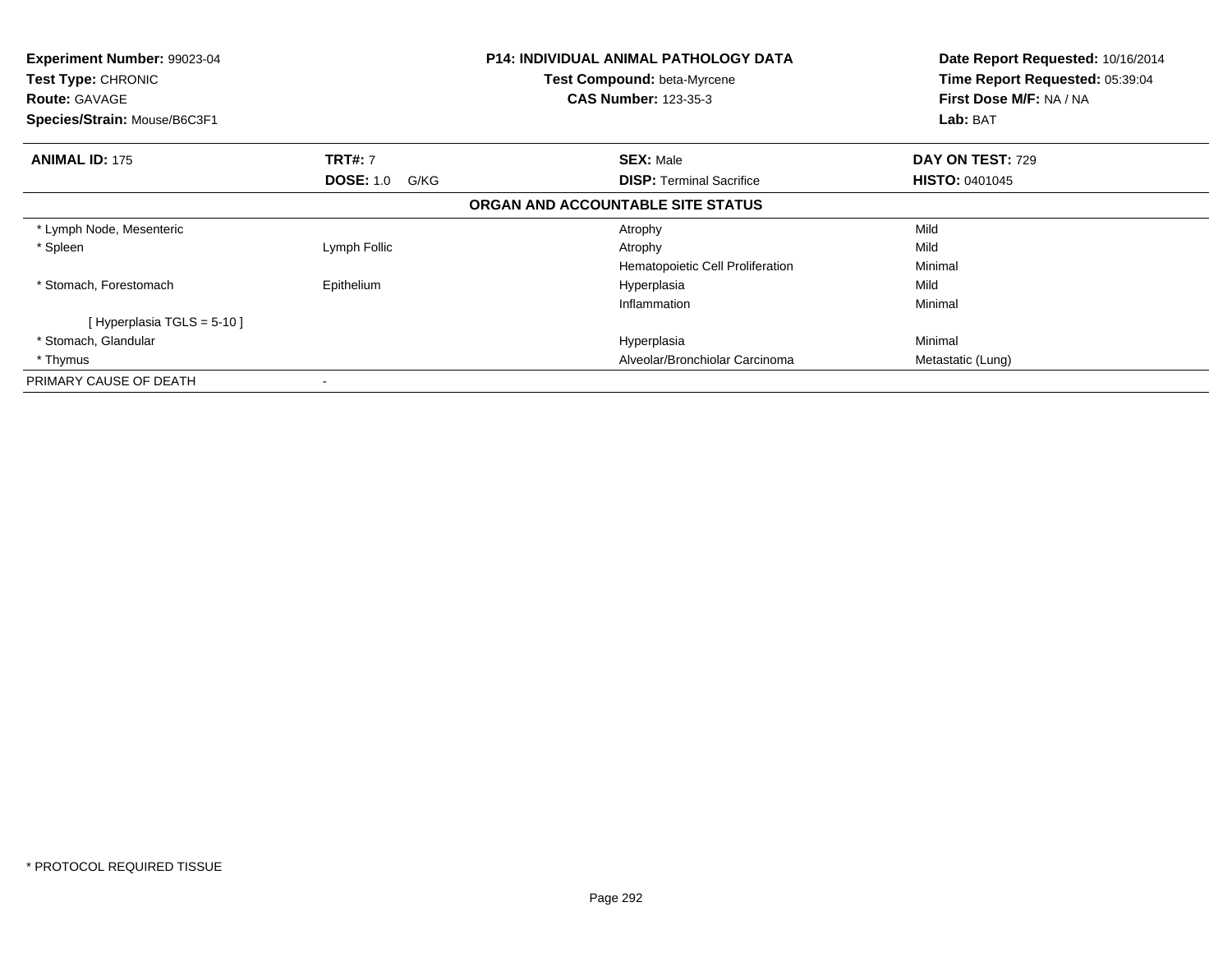| Experiment Number: 99023-04<br>Test Type: CHRONIC<br><b>Route: GAVAGE</b><br>Species/Strain: Mouse/B6C3F1 |                             | <b>P14: INDIVIDUAL ANIMAL PATHOLOGY DATA</b><br>Test Compound: beta-Myrcene<br><b>CAS Number: 123-35-3</b> | Date Report Requested: 10/16/2014<br>Time Report Requested: 05:39:04<br>First Dose M/F: NA / NA<br>Lab: BAT |
|-----------------------------------------------------------------------------------------------------------|-----------------------------|------------------------------------------------------------------------------------------------------------|-------------------------------------------------------------------------------------------------------------|
| <b>ANIMAL ID: 176</b>                                                                                     | <b>TRT#: 7</b>              | <b>SEX: Male</b>                                                                                           | DAY ON TEST: 729                                                                                            |
|                                                                                                           | <b>DOSE: 1.0</b><br>G/KG    | <b>DISP: Terminal Sacrifice</b>                                                                            | <b>HISTO: 0401046</b>                                                                                       |
|                                                                                                           |                             | ORGAN AND ACCOUNTABLE SITE STATUS                                                                          |                                                                                                             |
| <b>NORMAL</b>                                                                                             |                             |                                                                                                            |                                                                                                             |
| * Adrenal Medulla                                                                                         | * Bone                      | * Bone Marrow                                                                                              | * Brain                                                                                                     |
| * Epididymis                                                                                              | * Esophagus                 | * Eye                                                                                                      | * Gallbladder                                                                                               |
| * Harderian Gland                                                                                         | * Heart                     | * Intestine Large, Cecum                                                                                   | * Intestine Large, Colon                                                                                    |
| * Intestine Large, Rectum                                                                                 | * Intestine Small, Duodenum | * Intestine Small. Ileum                                                                                   | * Intestine Small, Jejunum                                                                                  |
| * Islets, Pancreatic                                                                                      | * Lymph Node, Mandibular    | * Lymph Node, Mesenteric                                                                                   | * Nose                                                                                                      |
| * Pancreas                                                                                                | * Parathyroid Gland         | * Pituitary Gland                                                                                          | * Preputial Gland                                                                                           |
| * Salivary Glands                                                                                         | * Seminal Vesicle           | * Skin                                                                                                     | * Stomach, Forestomach                                                                                      |
| * Stomach, Glandular                                                                                      | * Testes                    | * Trachea                                                                                                  | * Urinary Bladder                                                                                           |
| <b>MISSING</b>                                                                                            |                             |                                                                                                            |                                                                                                             |
| * Mammary Gland                                                                                           |                             |                                                                                                            |                                                                                                             |
| <b>OBSERVATIONS</b>                                                                                       |                             |                                                                                                            |                                                                                                             |
| * Adrenal Cortex                                                                                          | Subcapsular                 | Hyperplasia                                                                                                | Mild                                                                                                        |
| * Kidney                                                                                                  |                             | Nephropathy                                                                                                | Minimal                                                                                                     |
| * Liver                                                                                                   |                             | Hepatocellular Adenoma                                                                                     | Multiple                                                                                                    |
|                                                                                                           | Hepatocyte                  | Hypertrophy                                                                                                | Moderate                                                                                                    |
| [ Hepatocellular Adenoma TGLS = 2-10 ]                                                                    |                             |                                                                                                            |                                                                                                             |
| * Lung                                                                                                    |                             | Alveolar/Bronchiolar Adenoma                                                                               |                                                                                                             |
| [ Alveolar/Bronchiolar Adenoma TGLS = 1-10 ]                                                              |                             |                                                                                                            |                                                                                                             |
| * Prostate                                                                                                |                             | Inflammation                                                                                               | Minimal                                                                                                     |
| * Spleen                                                                                                  |                             | Hyperplasia                                                                                                | Lymphoid, Mild                                                                                              |
| * Thymus                                                                                                  |                             | Atrophy                                                                                                    | Minimal                                                                                                     |
| * Thyroid Gland                                                                                           | Follicle                    | Cyst                                                                                                       | Mild                                                                                                        |
| Tooth                                                                                                     |                             | Dysplasia                                                                                                  |                                                                                                             |
| PRIMARY CAUSE OF DEATH                                                                                    | $\overline{\phantom{a}}$    |                                                                                                            |                                                                                                             |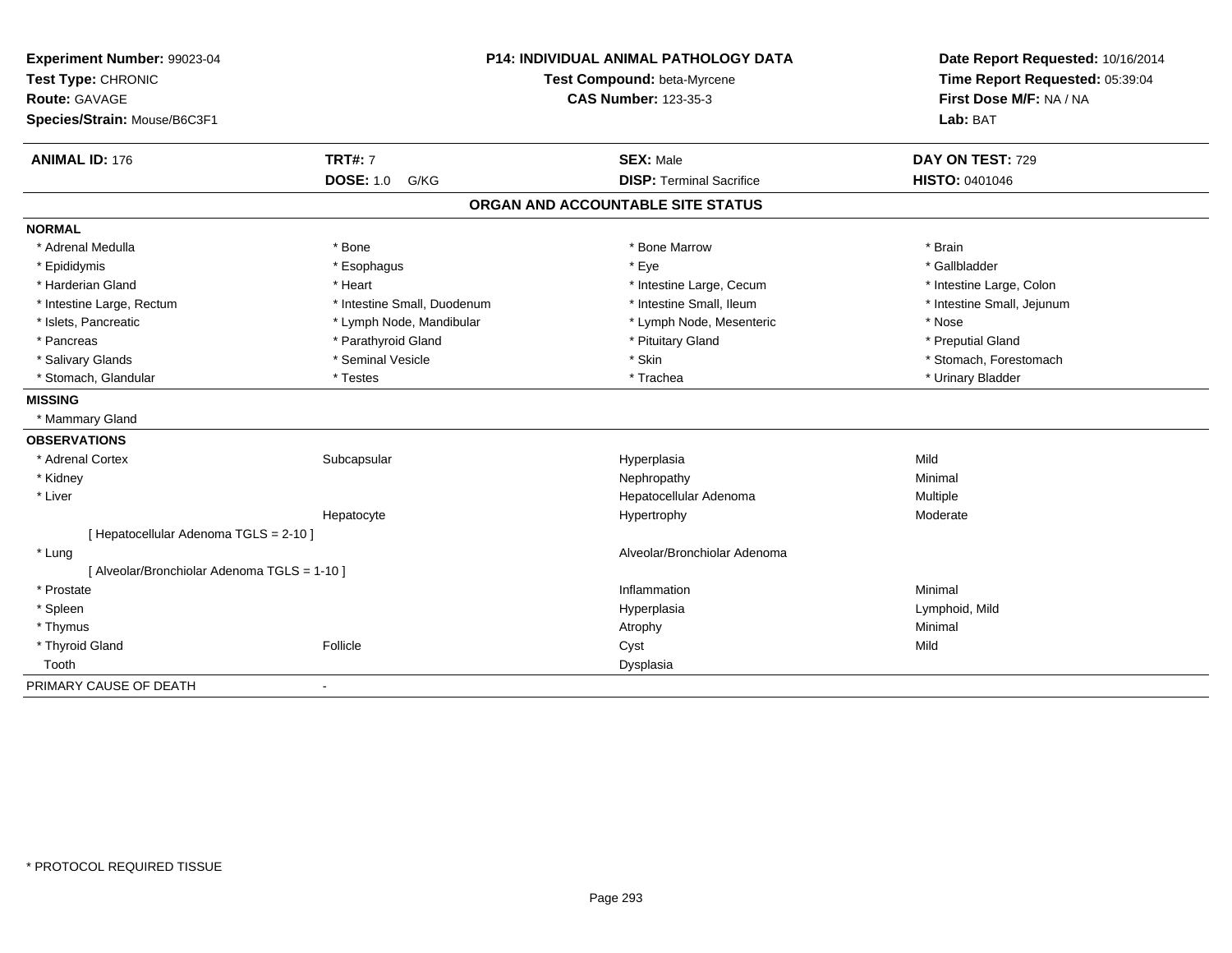| Experiment Number: 99023-04                    |                          | P14: INDIVIDUAL ANIMAL PATHOLOGY DATA | Date Report Requested: 10/16/2014<br>Time Report Requested: 05:39:04 |
|------------------------------------------------|--------------------------|---------------------------------------|----------------------------------------------------------------------|
| Test Type: CHRONIC                             |                          | Test Compound: beta-Myrcene           |                                                                      |
| <b>Route: GAVAGE</b>                           |                          | <b>CAS Number: 123-35-3</b>           | First Dose M/F: NA / NA                                              |
| Species/Strain: Mouse/B6C3F1                   |                          |                                       | Lab: BAT                                                             |
| <b>ANIMAL ID: 177</b>                          | <b>TRT#: 7</b>           | <b>SEX: Male</b>                      | DAY ON TEST: 729                                                     |
|                                                | <b>DOSE: 1.0</b><br>G/KG | <b>DISP: Terminal Sacrifice</b>       | HISTO: 0401047                                                       |
|                                                |                          | ORGAN AND ACCOUNTABLE SITE STATUS     |                                                                      |
| <b>NORMAL</b>                                  |                          |                                       |                                                                      |
| * Adrenal Medulla                              | * Bone                   | * Bone Marrow                         | * Brain                                                              |
| * Epididymis                                   | * Esophagus              | * Eye                                 | * Harderian Gland                                                    |
| * Heart                                        | * Intestine Large, Cecum | * Intestine Large, Colon              | * Intestine Large, Rectum                                            |
| * Intestine Small, Duodenum                    | * Intestine Small, Ileum | * Intestine Small, Jejunum            | * Lymph Node, Mandibular                                             |
| * Lymph Node, Mesenteric                       | * Parathyroid Gland      | * Pituitary Gland                     | * Preputial Gland                                                    |
| * Prostate                                     | * Salivary Glands        | * Seminal Vesicle                     | * Skin                                                               |
| * Stomach, Forestomach                         | * Stomach, Glandular     | * Testes                              | * Thymus                                                             |
| * Thyroid Gland                                | * Trachea                | * Urinary Bladder                     |                                                                      |
| <b>MISSING</b>                                 |                          |                                       |                                                                      |
| * Gallbladder                                  | * Mammary Gland          |                                       |                                                                      |
| <b>OBSERVATIONS</b>                            |                          |                                       |                                                                      |
| * Adrenal Cortex                               | Subcapsular              | Hyperplasia                           | Mild                                                                 |
| * Islets, Pancreatic                           |                          | Hyperplasia                           | Moderate                                                             |
| * Kidney                                       |                          | Mineralization                        | Minimal                                                              |
|                                                |                          | Nephropathy                           | Minimal                                                              |
| * Liver                                        |                          | Hepatocellular Adenoma                | Multiple                                                             |
|                                                | Hepatocyte               | Hypertrophy                           | Mild                                                                 |
|                                                |                          | Inflammation                          | Chronic Active, Minimal                                              |
| [ Hepatocellular Adenoma TGLS = 1,2-5+10 ]     |                          |                                       |                                                                      |
| * Lung                                         |                          | Alveolar/Bronchiolar Adenoma          |                                                                      |
|                                                |                          | Alveolar/Bronchiolar Carcinoma        |                                                                      |
|                                                | Alveolus                 | <b>Infiltration Cellular</b>          | Histiocyte, Minimal                                                  |
| [ Alveolar/Bronchiolar Carcinoma TGLS = 3-10 ] |                          |                                       |                                                                      |
| * Nose                                         | Olfactory Epi            | Degeneration                          | Minimal                                                              |
| * Pancreas                                     |                          | <b>Cytoplasmic Alteration</b>         | Mild                                                                 |
| * Spleen                                       |                          | Hematopoietic Cell Proliferation      | Minimal                                                              |
| Tooth                                          |                          | Dysplasia                             |                                                                      |
| PRIMARY CAUSE OF DEATH                         | $\blacksquare$           |                                       |                                                                      |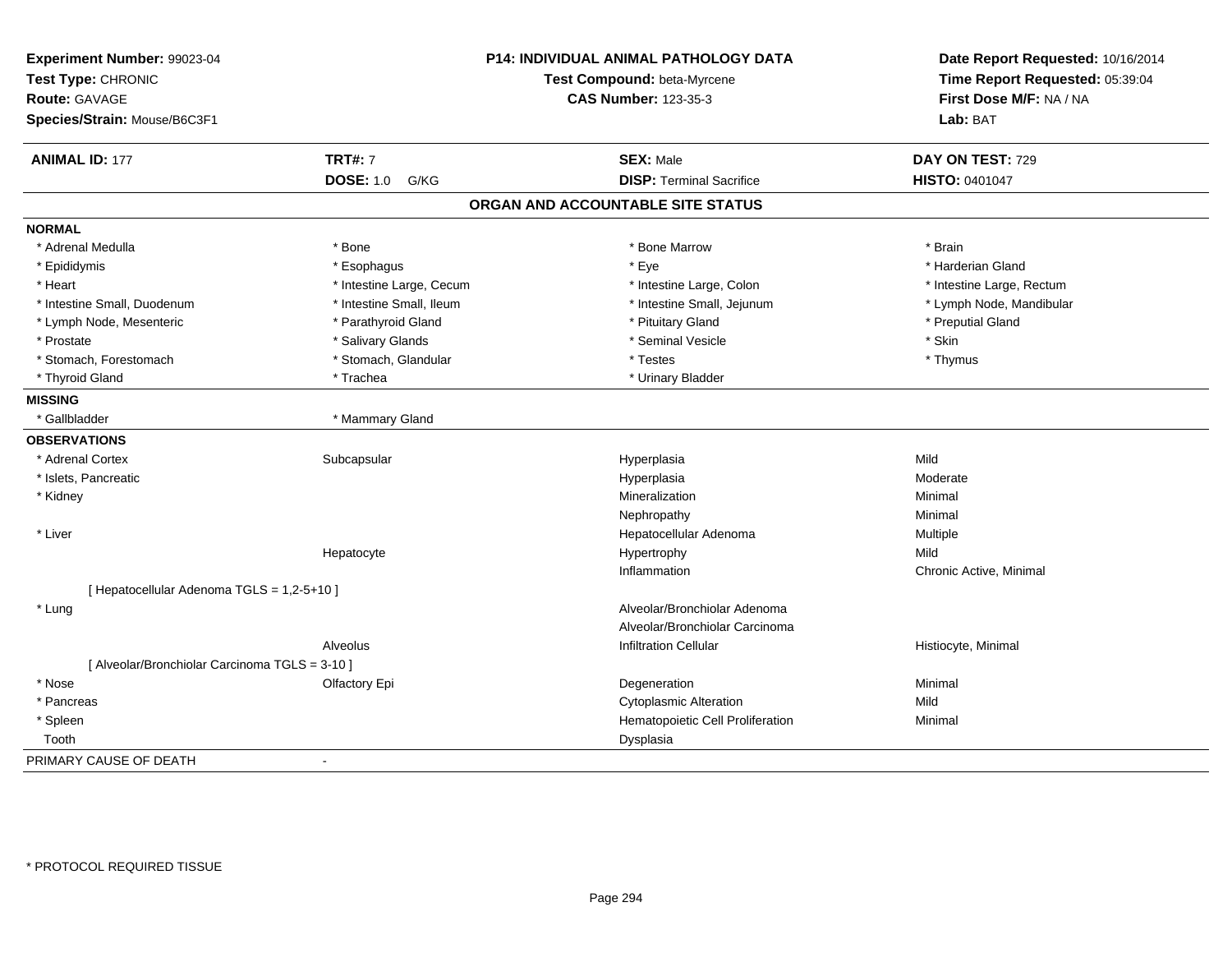| Experiment Number: 99023-04<br>Test Type: CHRONIC  |                                                                                             | <b>P14: INDIVIDUAL ANIMAL PATHOLOGY DATA</b><br>Test Compound: beta-Myrcene | Date Report Requested: 10/16/2014<br>Time Report Requested: 05:39:04 |
|----------------------------------------------------|---------------------------------------------------------------------------------------------|-----------------------------------------------------------------------------|----------------------------------------------------------------------|
| <b>Route: GAVAGE</b>                               |                                                                                             | <b>CAS Number: 123-35-3</b>                                                 | First Dose M/F: NA / NA                                              |
| Species/Strain: Mouse/B6C3F1                       |                                                                                             |                                                                             | Lab: BAT                                                             |
| <b>ANIMAL ID: 178</b>                              | <b>TRT#: 7</b>                                                                              | <b>SEX: Male</b>                                                            | DAY ON TEST: 465                                                     |
|                                                    | <b>DOSE: 1.0</b><br>G/KG                                                                    | <b>DISP:</b> Moribund Sacrifice                                             | <b>HISTO: 0401048</b>                                                |
|                                                    |                                                                                             | ORGAN AND ACCOUNTABLE SITE STATUS                                           |                                                                      |
| <b>NORMAL</b>                                      |                                                                                             |                                                                             |                                                                      |
| * Adrenal Cortex                                   | * Adrenal Medulla                                                                           | * Bone                                                                      | * Brain                                                              |
| * Epididymis                                       | * Esophagus                                                                                 | * Eye                                                                       | * Gallbladder                                                        |
| * Harderian Gland                                  | * Intestine Large, Cecum                                                                    | * Intestine Large, Colon                                                    | * Intestine Large, Rectum                                            |
| * Intestine Small, Duodenum                        | * Intestine Small, Ileum                                                                    | * Intestine Small, Jejunum                                                  | * Islets, Pancreatic                                                 |
| * Parathyroid Gland                                | * Pituitary Gland                                                                           | * Preputial Gland                                                           | * Prostate                                                           |
| * Salivary Glands                                  | * Seminal Vesicle                                                                           | * Skin                                                                      | * Stomach, Forestomach                                               |
| * Stomach, Glandular                               | * Testes                                                                                    | * Thyroid Gland                                                             | * Trachea                                                            |
| * Urinary Bladder                                  |                                                                                             |                                                                             |                                                                      |
| <b>MISSING</b>                                     |                                                                                             |                                                                             |                                                                      |
| * Lymph Node, Mesenteric                           | * Mammary Gland                                                                             |                                                                             |                                                                      |
| <b>OBSERVATIONS</b>                                |                                                                                             |                                                                             |                                                                      |
| * Adren Cortex                                     |                                                                                             |                                                                             |                                                                      |
| Note: The right adrenal gland was missing at trim. |                                                                                             |                                                                             |                                                                      |
| * Bone Marrow                                      |                                                                                             | Atrophy                                                                     | Mild                                                                 |
| * Heart                                            |                                                                                             | Mineralization                                                              | Mild                                                                 |
| * Kidney                                           | <b>Renal Tubule</b>                                                                         | <b>Necrosis</b>                                                             | Minimal                                                              |
|                                                    |                                                                                             | Nephropathy                                                                 | Mild                                                                 |
| [Nephropathy TGLS = 2-4]                           |                                                                                             |                                                                             |                                                                      |
| * Liver                                            |                                                                                             | Hepatocellular Adenoma                                                      |                                                                      |
|                                                    | Hepatocyte                                                                                  | Hypertrophy                                                                 | Mild                                                                 |
|                                                    |                                                                                             | Vacuolization Cytoplasmic                                                   | Moderate                                                             |
| [ Hepatocellular Adenoma TGLS = 4-4 ]              |                                                                                             |                                                                             |                                                                      |
| [Vacuolization Cytoplasmic TGLS = 1-3+4+5]         |                                                                                             |                                                                             |                                                                      |
| * Lung                                             |                                                                                             | Inflammation                                                                | Suppurative, Minimal                                                 |
| * Lymph Node, Mandibular                           |                                                                                             | Atrophy                                                                     | Mild                                                                 |
| Mesentery                                          | Fat                                                                                         | Necrosis                                                                    | Mild                                                                 |
| * Nose                                             | Olfactory Epi                                                                               | Degeneration                                                                | Minimal                                                              |
| * Pancreas                                         | Duct                                                                                        | Cyst                                                                        | Marked                                                               |
|                                                    | Note: TGL-3, grossly identified as a cyst on kidney, was actually a cystic pancreatic duct. |                                                                             |                                                                      |
| [ $Cyst TGLS = 3-10$ ]                             |                                                                                             |                                                                             |                                                                      |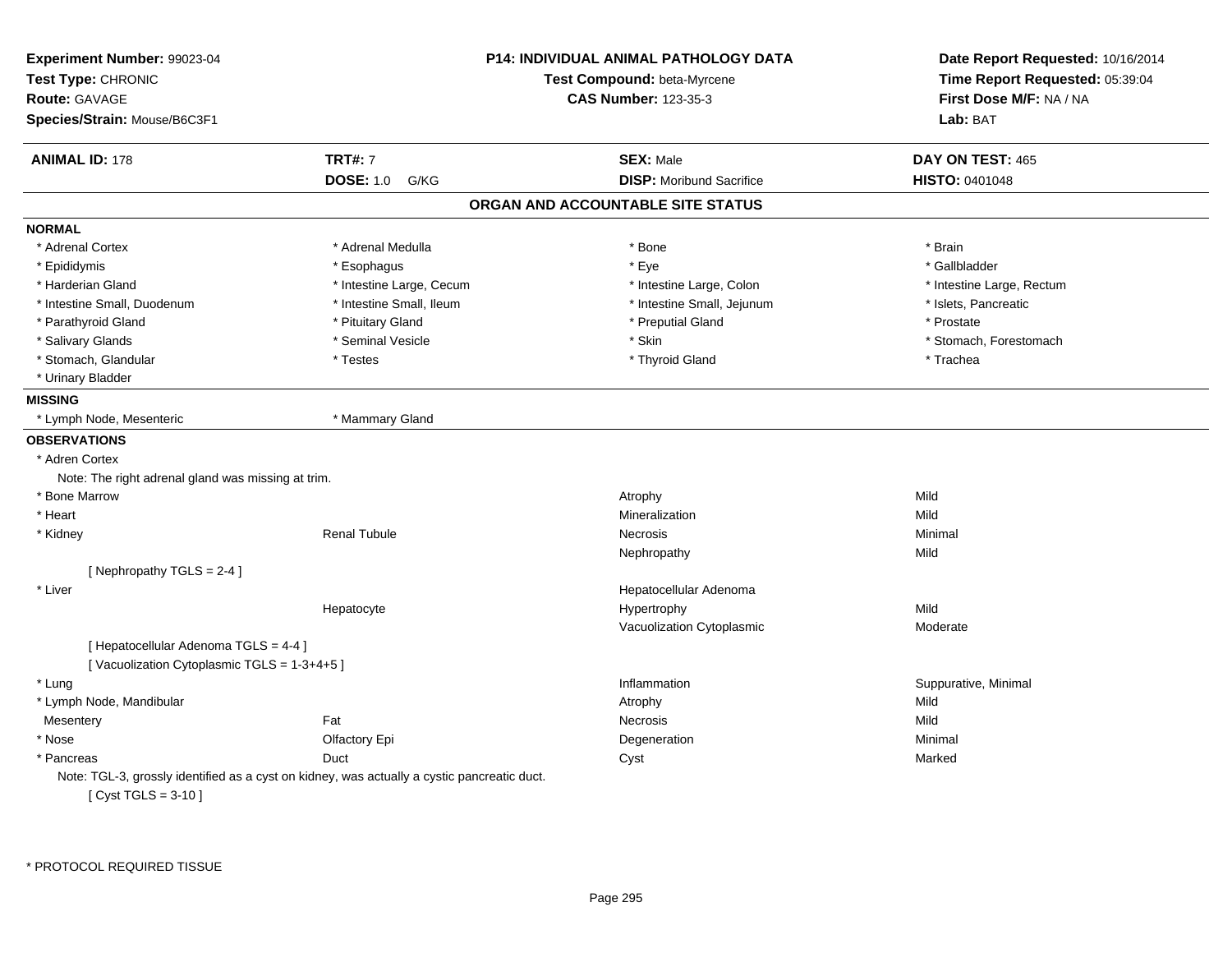| Experiment Number: 99023-04  |                                                                 | <b>P14: INDIVIDUAL ANIMAL PATHOLOGY DATA</b> | Date Report Requested: 10/16/2014 |
|------------------------------|-----------------------------------------------------------------|----------------------------------------------|-----------------------------------|
| Test Type: CHRONIC           |                                                                 | <b>Test Compound: beta-Myrcene</b>           | Time Report Requested: 05:39:04   |
| <b>Route: GAVAGE</b>         |                                                                 | <b>CAS Number: 123-35-3</b>                  | First Dose M/F: NA / NA           |
| Species/Strain: Mouse/B6C3F1 |                                                                 |                                              | Lab: BAT                          |
| <b>ANIMAL ID: 178</b>        | <b>TRT#: 7</b>                                                  | <b>SEX: Male</b>                             | DAY ON TEST: 465                  |
|                              | <b>DOSE: 1.0</b><br>G/KG                                        | <b>DISP:</b> Moribund Sacrifice              | <b>HISTO: 0401048</b>             |
|                              |                                                                 | ORGAN AND ACCOUNTABLE SITE STATUS            |                                   |
| * Spleen                     | Lymph Follic                                                    | Atrophy                                      | Marked                            |
|                              |                                                                 | Pigmentation                                 | Hemosiderin, Mild                 |
| * Thymus                     |                                                                 | Atrophy                                      | Marked                            |
| PRIMARY CAUSE OF DEATH       | - Kidney Nephropathy                                            |                                              |                                   |
| CONTRIBUTORY CAUSE OF DEATH  | - Kidney Renal Tubule Necrosis; Liver Vacuolization Cytoplasmic |                                              |                                   |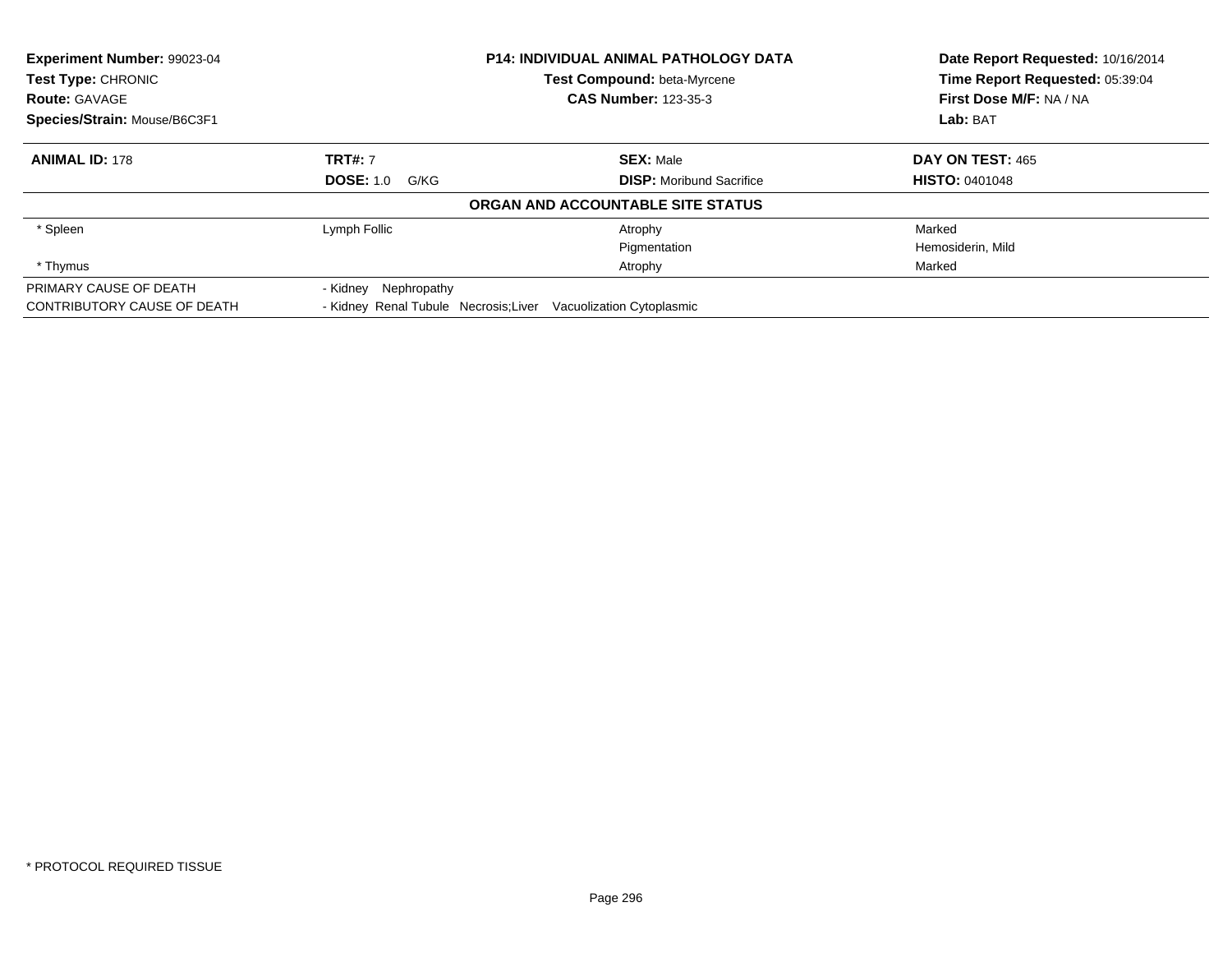| Experiment Number: 99023-04<br>Test Type: CHRONIC<br>Route: GAVAGE |                          | <b>P14: INDIVIDUAL ANIMAL PATHOLOGY DATA</b><br>Test Compound: beta-Myrcene<br><b>CAS Number: 123-35-3</b> | Date Report Requested: 10/16/2014<br>Time Report Requested: 05:39:04<br>First Dose M/F: NA / NA |
|--------------------------------------------------------------------|--------------------------|------------------------------------------------------------------------------------------------------------|-------------------------------------------------------------------------------------------------|
| Species/Strain: Mouse/B6C3F1                                       |                          |                                                                                                            | Lab: BAT                                                                                        |
| <b>ANIMAL ID: 179</b>                                              | <b>TRT#: 7</b>           | <b>SEX: Male</b>                                                                                           | DAY ON TEST: 729                                                                                |
|                                                                    | <b>DOSE: 1.0</b><br>G/KG | <b>DISP: Terminal Sacrifice</b>                                                                            | HISTO: 0401049                                                                                  |
|                                                                    |                          | ORGAN AND ACCOUNTABLE SITE STATUS                                                                          |                                                                                                 |
| <b>NORMAL</b>                                                      |                          |                                                                                                            |                                                                                                 |
| * Adrenal Medulla                                                  | * Bone                   | * Bone Marrow                                                                                              | * Brain                                                                                         |
| * Epididymis                                                       | * Esophagus              | * Eye                                                                                                      | * Gallbladder                                                                                   |
| * Harderian Gland                                                  | * Intestine Large, Cecum | * Intestine Large, Colon                                                                                   | * Intestine Large, Rectum                                                                       |
| * Intestine Small, Duodenum                                        | * Intestine Small, Ileum | * Intestine Small, Jejunum                                                                                 | * Islets, Pancreatic                                                                            |
| * Lymph Node, Mandibular                                           | * Lymph Node, Mesenteric | * Nose                                                                                                     | * Pancreas                                                                                      |
| * Parathyroid Gland                                                | * Pituitary Gland        | * Preputial Gland                                                                                          | * Prostate                                                                                      |
| * Salivary Glands                                                  | * Seminal Vesicle        | * Skin                                                                                                     | * Spleen                                                                                        |
| * Stomach, Glandular                                               | * Testes                 | * Thyroid Gland                                                                                            | * Trachea                                                                                       |
| * Urinary Bladder                                                  |                          |                                                                                                            |                                                                                                 |
| <b>MISSING</b>                                                     |                          |                                                                                                            |                                                                                                 |
| * Mammary Gland                                                    |                          |                                                                                                            |                                                                                                 |
| <b>OBSERVATIONS</b>                                                |                          |                                                                                                            |                                                                                                 |
| * Adrenal Cortex                                                   | Subcapsular              | Hyperplasia                                                                                                | Mild                                                                                            |
| * Eye                                                              |                          |                                                                                                            |                                                                                                 |
| Note: Optic nerves were in B02 with brain.                         |                          |                                                                                                            |                                                                                                 |
| * Heart                                                            |                          | Cardiomyopathy                                                                                             | Minimal                                                                                         |
| * Kidney                                                           | Cortex                   | Cyst                                                                                                       | Minimal                                                                                         |
|                                                                    |                          | Nephropathy                                                                                                | Minimal                                                                                         |
| * Liver                                                            |                          | <b>Eosinophilic Focus</b>                                                                                  |                                                                                                 |
|                                                                    |                          | Fatty Change                                                                                               | Minimal                                                                                         |
|                                                                    |                          | Hepatocellular Adenoma                                                                                     | Multiple                                                                                        |
|                                                                    | Hepatocyte               | Hypertrophy                                                                                                | Mild                                                                                            |
|                                                                    |                          | <b>Tension Lipidosis</b>                                                                                   | Minimal                                                                                         |
| [ Hepatocellular Adenoma TGLS = 1,2-5+10 ]                         |                          |                                                                                                            |                                                                                                 |
| * Lung                                                             |                          | Alveolar/Bronchiolar Adenoma                                                                               |                                                                                                 |
| * Stomach, Forestomach                                             | Epithelium               | Hyperplasia                                                                                                | Mild                                                                                            |
|                                                                    |                          | Inflammation                                                                                               | Mild                                                                                            |
|                                                                    |                          | Ulcer                                                                                                      | Mild                                                                                            |
| * Thymus                                                           |                          | Hyperplasia                                                                                                | Lymphoid, Mild                                                                                  |
| Note: Hyperplasia of medullary lymphoid tissue.                    |                          |                                                                                                            |                                                                                                 |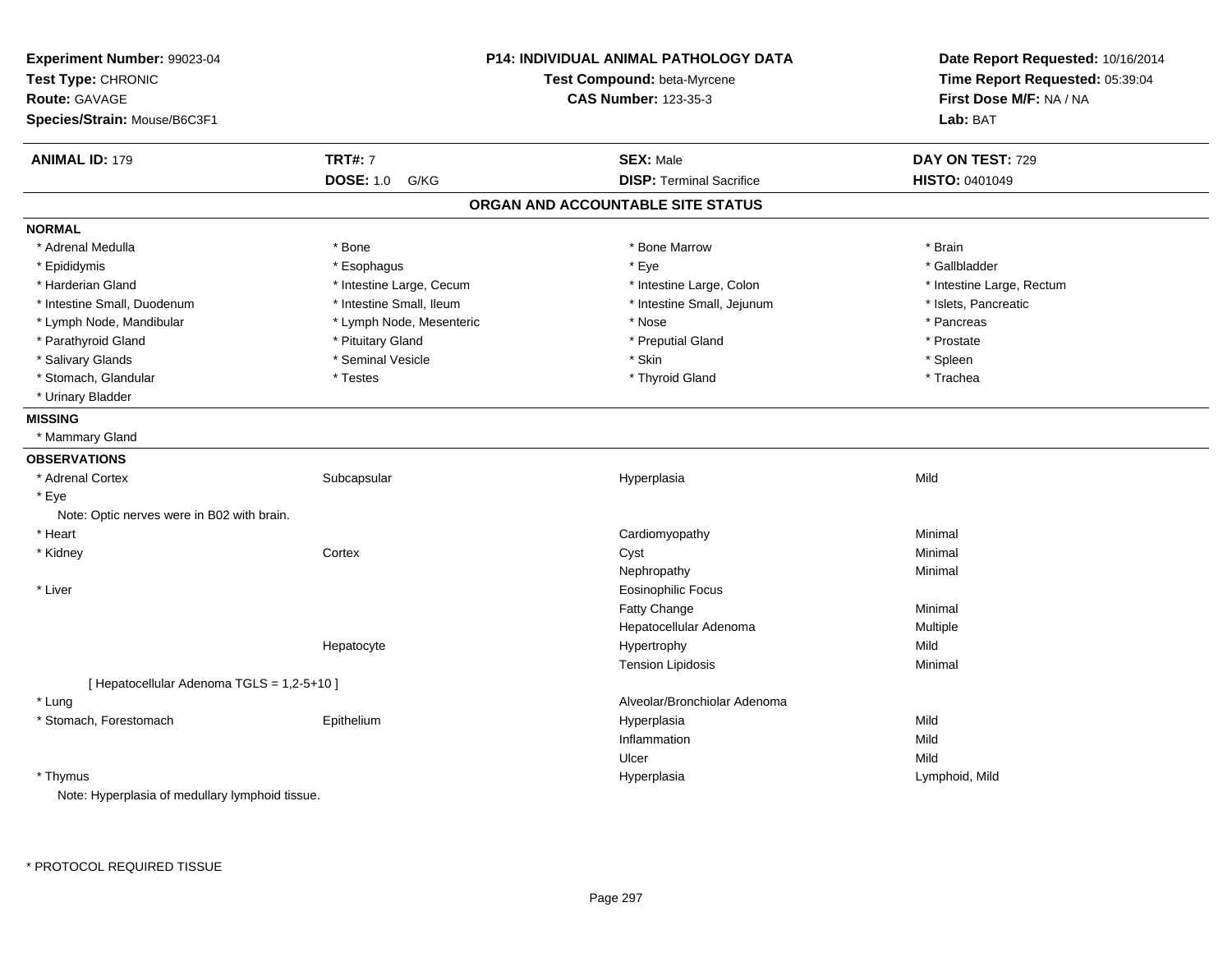| <b>Experiment Number: 99023-04</b><br>Test Type: CHRONIC |                             | <b>P14: INDIVIDUAL ANIMAL PATHOLOGY DATA</b> | Date Report Requested: 10/16/2014 |
|----------------------------------------------------------|-----------------------------|----------------------------------------------|-----------------------------------|
|                                                          |                             | <b>Test Compound: beta-Myrcene</b>           | Time Report Requested: 05:39:04   |
| <b>Route: GAVAGE</b>                                     | <b>CAS Number: 123-35-3</b> |                                              | <b>First Dose M/F: NA / NA</b>    |
| Species/Strain: Mouse/B6C3F1                             |                             |                                              | Lab: BAT                          |
| <b>ANIMAL ID: 179</b>                                    | <b>TRT#: 7</b>              | <b>SEX: Male</b>                             | <b>DAY ON TEST: 729</b>           |
|                                                          | <b>DOSE: 1.0 G/KG</b>       | <b>DISP: Terminal Sacrifice</b>              | <b>HISTO: 0401049</b>             |
|                                                          |                             | ORGAN AND ACCOUNTABLE SITE STATUS            |                                   |
| Tooth                                                    |                             | Dysplasia                                    |                                   |
| PRIMARY CAUSE OF DEATH                                   | $\,$                        |                                              |                                   |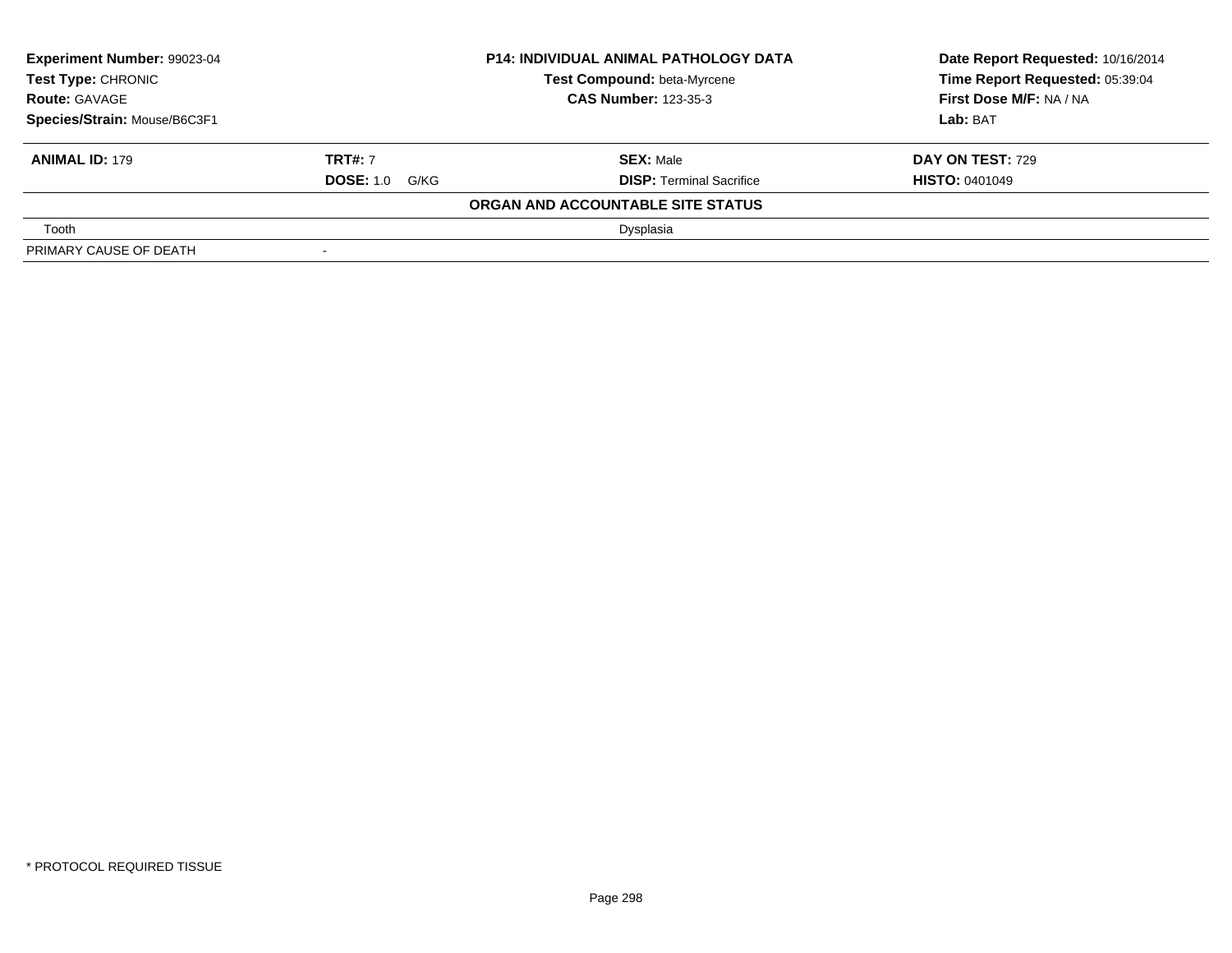| Experiment Number: 99023-04<br>Test Type: CHRONIC<br><b>Route: GAVAGE</b><br>Species/Strain: Mouse/B6C3F1 | <b>P14: INDIVIDUAL ANIMAL PATHOLOGY DATA</b><br>Test Compound: beta-Myrcene<br><b>CAS Number: 123-35-3</b> |                                   | Date Report Requested: 10/16/2014<br>Time Report Requested: 05:39:04<br>First Dose M/F: NA / NA<br>Lab: BAT |
|-----------------------------------------------------------------------------------------------------------|------------------------------------------------------------------------------------------------------------|-----------------------------------|-------------------------------------------------------------------------------------------------------------|
| <b>ANIMAL ID: 180</b>                                                                                     | <b>TRT#: 7</b>                                                                                             | <b>SEX: Male</b>                  | DAY ON TEST: 728                                                                                            |
|                                                                                                           | <b>DOSE: 1.0</b><br>G/KG                                                                                   | <b>DISP: Terminal Sacrifice</b>   | <b>HISTO: 0401050</b>                                                                                       |
|                                                                                                           |                                                                                                            | ORGAN AND ACCOUNTABLE SITE STATUS |                                                                                                             |
| <b>NORMAL</b>                                                                                             |                                                                                                            |                                   |                                                                                                             |
| * Adrenal Medulla                                                                                         | <b>Blood Vessel</b>                                                                                        | * Bone                            | * Bone Marrow                                                                                               |
| * Brain                                                                                                   | * Epididymis                                                                                               | * Esophagus                       | * Eye                                                                                                       |
| * Gallbladder                                                                                             | * Harderian Gland                                                                                          | * Intestine Large, Cecum          | * Intestine Large, Colon                                                                                    |
| * Intestine Large, Rectum                                                                                 | * Intestine Small, Duodenum                                                                                | * Intestine Small, Ileum          | * Intestine Small, Jejunum                                                                                  |
| * Lung                                                                                                    | * Lymph Node, Mandibular                                                                                   | * Nose                            | * Pancreas                                                                                                  |
| * Parathyroid Gland                                                                                       | * Pituitary Gland                                                                                          | * Preputial Gland                 | * Prostate                                                                                                  |
| * Salivary Glands                                                                                         | * Seminal Vesicle                                                                                          | * Skin                            | * Spleen                                                                                                    |
| * Stomach, Forestomach                                                                                    | * Stomach, Glandular                                                                                       | * Testes                          | * Thyroid Gland                                                                                             |
| * Trachea                                                                                                 | * Urinary Bladder                                                                                          |                                   |                                                                                                             |
| <b>MISSING</b>                                                                                            |                                                                                                            |                                   |                                                                                                             |
| * Mammary Gland                                                                                           |                                                                                                            |                                   |                                                                                                             |
| <b>OBSERVATIONS</b>                                                                                       |                                                                                                            |                                   |                                                                                                             |
| * Adrenal Cortex                                                                                          | Subcapsular                                                                                                | Hyperplasia                       | Minimal                                                                                                     |
| * Heart                                                                                                   |                                                                                                            | Cardiomyopathy                    | Minimal                                                                                                     |
| * Islets, Pancreatic                                                                                      |                                                                                                            | Hyperplasia                       | Minimal                                                                                                     |
| * Kidney                                                                                                  | <b>Renal Tubule</b>                                                                                        | Hyperplasia                       | Minimal                                                                                                     |
|                                                                                                           |                                                                                                            | Nephropathy                       | Minimal                                                                                                     |
| * Liver                                                                                                   |                                                                                                            | Clear Cell Focus                  |                                                                                                             |
|                                                                                                           |                                                                                                            | <b>Eosinophilic Focus</b>         |                                                                                                             |
|                                                                                                           |                                                                                                            | Fatty Change                      | Mild                                                                                                        |
|                                                                                                           | Hepatocyte                                                                                                 | Hypertrophy                       | Mild                                                                                                        |
|                                                                                                           |                                                                                                            | Inflammation                      | Chronic Active, Minimal                                                                                     |
|                                                                                                           |                                                                                                            | Mixed Cell Focus                  |                                                                                                             |
| [Mixed Cell Focus TGLS = $1,2-4+5$ ]                                                                      |                                                                                                            |                                   |                                                                                                             |
| * Lymph Node, Mesenteric                                                                                  |                                                                                                            | Atrophy                           | Marked                                                                                                      |
| * Thymus                                                                                                  |                                                                                                            | Atrophy                           | Mild                                                                                                        |
| Tooth                                                                                                     |                                                                                                            | Dysplasia                         |                                                                                                             |
| PRIMARY CAUSE OF DEATH                                                                                    |                                                                                                            |                                   |                                                                                                             |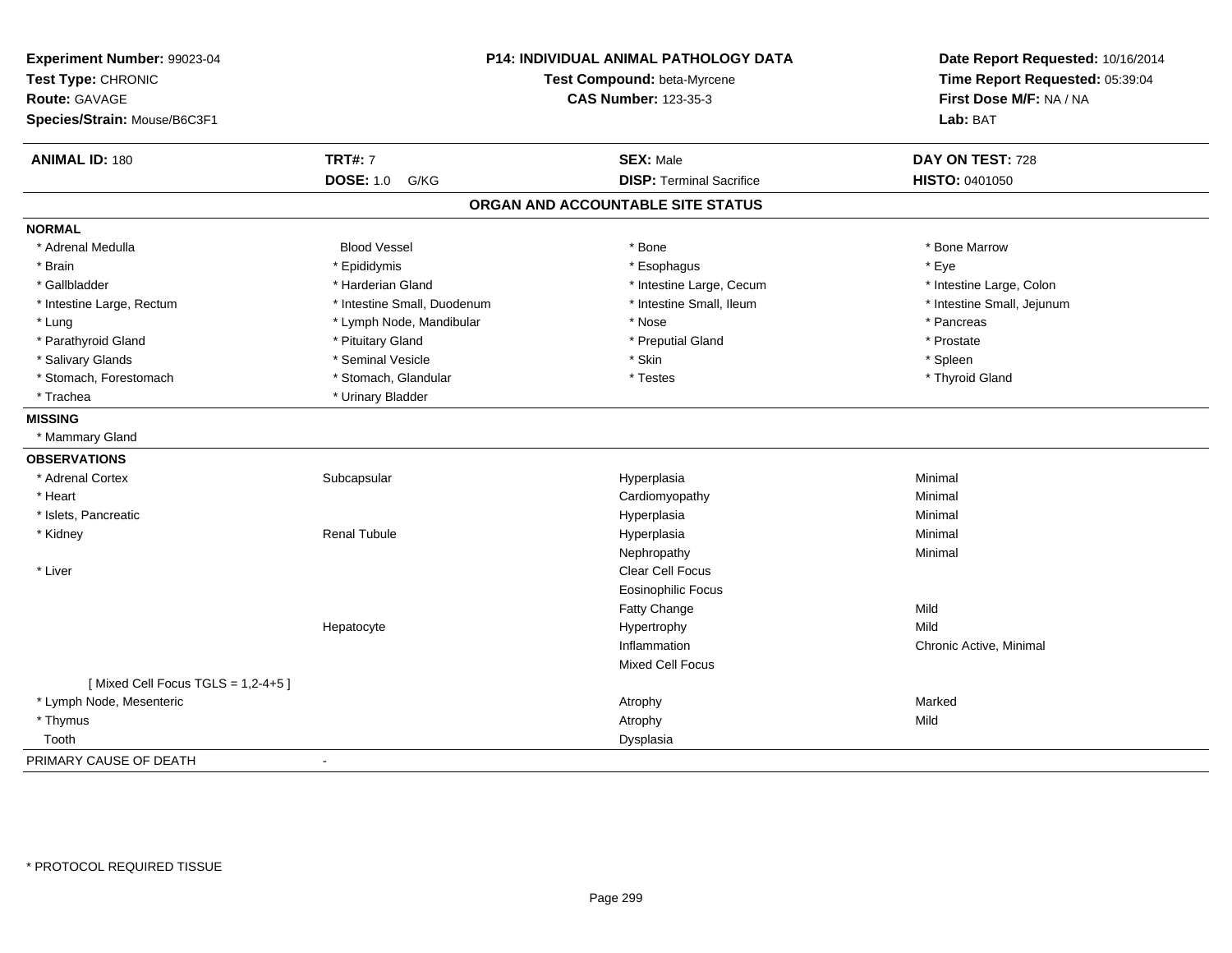| Experiment Number: 99023-04<br>Test Type: CHRONIC<br><b>Route: GAVAGE</b><br>Species/Strain: Mouse/B6C3F1 |                                            | <b>P14: INDIVIDUAL ANIMAL PATHOLOGY DATA</b><br>Test Compound: beta-Myrcene<br><b>CAS Number: 123-35-3</b> | Date Report Requested: 10/16/2014<br>Time Report Requested: 05:39:04<br>First Dose M/F: NA / NA<br>Lab: BAT |
|-----------------------------------------------------------------------------------------------------------|--------------------------------------------|------------------------------------------------------------------------------------------------------------|-------------------------------------------------------------------------------------------------------------|
| <b>ANIMAL ID: 181</b>                                                                                     | <b>TRT#: 7</b><br><b>DOSE: 1.0</b><br>G/KG | <b>SEX: Male</b><br><b>DISP:</b> Moribund Sacrifice                                                        | DAY ON TEST: 422<br><b>HISTO: 0401051</b>                                                                   |
|                                                                                                           |                                            |                                                                                                            |                                                                                                             |
|                                                                                                           |                                            | ORGAN AND ACCOUNTABLE SITE STATUS                                                                          |                                                                                                             |
| <b>NORMAL</b>                                                                                             |                                            |                                                                                                            |                                                                                                             |
| * Adrenal Cortex                                                                                          | * Adrenal Medulla                          | * Bone                                                                                                     | * Bone Marrow                                                                                               |
| * Brain                                                                                                   | * Epididymis                               | * Esophagus                                                                                                | * Eve                                                                                                       |
| * Gallbladder                                                                                             | * Harderian Gland                          | * Heart                                                                                                    | * Intestine Large, Cecum                                                                                    |
| * Intestine Large, Colon                                                                                  | * Intestine Large, Rectum                  | * Intestine Small, Duodenum                                                                                | * Intestine Small, Ileum                                                                                    |
| * Intestine Small, Jejunum                                                                                | * Islets, Pancreatic                       | * Kidney                                                                                                   | * Liver                                                                                                     |
| * Lung                                                                                                    | * Lymph Node, Mandibular                   | * Pancreas                                                                                                 | * Parathyroid Gland                                                                                         |
| * Pituitary Gland                                                                                         | * Preputial Gland                          | * Prostate                                                                                                 | * Salivary Glands                                                                                           |
| * Seminal Vesicle                                                                                         | * Skin                                     | * Stomach, Forestomach                                                                                     | * Stomach, Glandular                                                                                        |
| * Thyroid Gland                                                                                           | * Trachea                                  | * Urinary Bladder                                                                                          |                                                                                                             |
| <b>MISSING</b>                                                                                            |                                            |                                                                                                            |                                                                                                             |
| * Mammary Gland                                                                                           |                                            |                                                                                                            |                                                                                                             |
| <b>OBSERVATIONS</b>                                                                                       |                                            |                                                                                                            |                                                                                                             |
| * Lymph Node, Mesenteric                                                                                  |                                            | Atrophy                                                                                                    | Mild                                                                                                        |
| * Nose                                                                                                    | Olfactory Epi                              | Degeneration                                                                                               | Minimal                                                                                                     |
| * Spleen                                                                                                  | Lymph Follic                               | Atrophy                                                                                                    | Mild                                                                                                        |
| [Atrophy TGLS = $2-4$ ]                                                                                   |                                            |                                                                                                            |                                                                                                             |
| * Testes                                                                                                  | <b>Germinal Epith</b>                      | Degeneration                                                                                               | Minimal                                                                                                     |
| * Thymus                                                                                                  |                                            | Atrophy                                                                                                    | Marked                                                                                                      |
| PRIMARY CAUSE OF DEATH                                                                                    | - UNCERTAIN                                |                                                                                                            |                                                                                                             |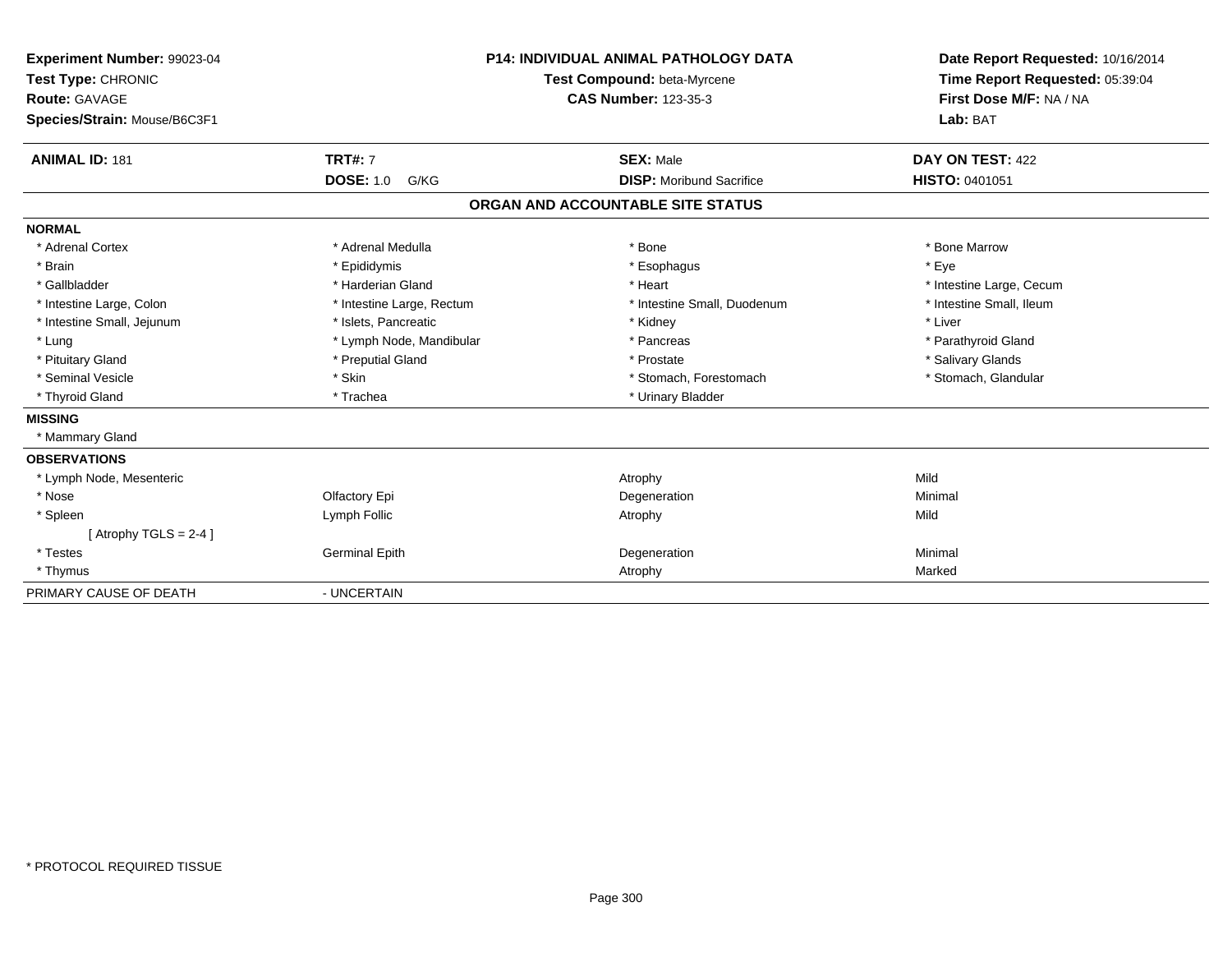| Experiment Number: 99023-04<br>Test Type: CHRONIC<br>Route: GAVAGE<br>Species/Strain: Mouse/B6C3F1 |                             | P14: INDIVIDUAL ANIMAL PATHOLOGY DATA<br>Test Compound: beta-Myrcene<br><b>CAS Number: 123-35-3</b> | Date Report Requested: 10/16/2014<br>Time Report Requested: 05:39:04<br>First Dose M/F: NA / NA<br>Lab: BAT |
|----------------------------------------------------------------------------------------------------|-----------------------------|-----------------------------------------------------------------------------------------------------|-------------------------------------------------------------------------------------------------------------|
| <b>ANIMAL ID: 182</b>                                                                              | <b>TRT#: 7</b>              | <b>SEX: Male</b>                                                                                    | DAY ON TEST: 327                                                                                            |
|                                                                                                    | <b>DOSE: 1.0 G/KG</b>       | <b>DISP: Natural Death</b>                                                                          | HISTO: 0401052                                                                                              |
|                                                                                                    |                             | ORGAN AND ACCOUNTABLE SITE STATUS                                                                   |                                                                                                             |
| <b>NORMAL</b>                                                                                      |                             |                                                                                                     |                                                                                                             |
| * Adrenal Cortex                                                                                   | * Adrenal Medulla           | * Bone                                                                                              | * Brain                                                                                                     |
| * Epididymis                                                                                       | * Esophagus                 | * Eye                                                                                               | * Gallbladder                                                                                               |
| * Harderian Gland                                                                                  | * Heart                     | * Intestine Large, Colon                                                                            | * Intestine Large, Rectum                                                                                   |
| * Pancreas                                                                                         | * Pituitary Gland           | * Preputial Gland                                                                                   | * Prostate                                                                                                  |
| * Salivary Glands                                                                                  | * Seminal Vesicle           | * Skin                                                                                              | * Stomach, Glandular                                                                                        |
| * Thyroid Gland                                                                                    | * Trachea                   |                                                                                                     |                                                                                                             |
| <b>MISSING</b>                                                                                     |                             |                                                                                                     |                                                                                                             |
| * Mammary Gland                                                                                    | * Parathyroid Gland         |                                                                                                     |                                                                                                             |
| <b>AUTO PRECLUDES DIAG.</b>                                                                        |                             |                                                                                                     |                                                                                                             |
| * Intestine Large, Cecum                                                                           | * Intestine Small, Duodenum | * Intestine Small, Ileum                                                                            | * Intestine Small, Jejunum                                                                                  |
| * Urinary Bladder                                                                                  |                             |                                                                                                     |                                                                                                             |
| <b>OBSERVATIONS</b>                                                                                |                             |                                                                                                     |                                                                                                             |
| * Bone Marrow                                                                                      |                             | Atrophy                                                                                             | Moderate                                                                                                    |
| * Eye                                                                                              |                             |                                                                                                     |                                                                                                             |
| Note: Optic nerve was absent from wet tissue and block.                                            |                             |                                                                                                     |                                                                                                             |
| * Islets, Pancreatic                                                                               |                             | Hyperplasia                                                                                         | Minimal                                                                                                     |
| * Kidney                                                                                           | <b>Renal Tubule</b>         | Necrosis                                                                                            | Moderate                                                                                                    |
| * Liver                                                                                            |                             | Fatty Change                                                                                        | Mild                                                                                                        |
|                                                                                                    | Hepatocyte                  | Hypertrophy                                                                                         | Marked                                                                                                      |
|                                                                                                    |                             | Necrosis                                                                                            | Mild                                                                                                        |
|                                                                                                    |                             | Vacuolization Cytoplasmic                                                                           | Moderate                                                                                                    |
| * Lung                                                                                             |                             | Alveolar/Bronchiolar Adenoma                                                                        |                                                                                                             |
| [ Alveolar/Bronchiolar Adenoma TGLS = 1-10 ]                                                       |                             |                                                                                                     |                                                                                                             |
| * Lymph Node, Mandibular                                                                           |                             | Atrophy                                                                                             | Marked                                                                                                      |
| * Lymph Node, Mesenteric                                                                           |                             | Atrophy                                                                                             | Mild                                                                                                        |
| * Nose                                                                                             | Olfactory Epi               | Degeneration                                                                                        | Mild                                                                                                        |
| * Spleen                                                                                           | Lymph Follic                | Atrophy                                                                                             | Marked                                                                                                      |
| * Stomach, Forestomach                                                                             |                             | Inflammation                                                                                        | Minimal                                                                                                     |
|                                                                                                    |                             | Necrosis                                                                                            | Minimal                                                                                                     |
|                                                                                                    | Germinal Epith              | Degeneration                                                                                        | Minimal                                                                                                     |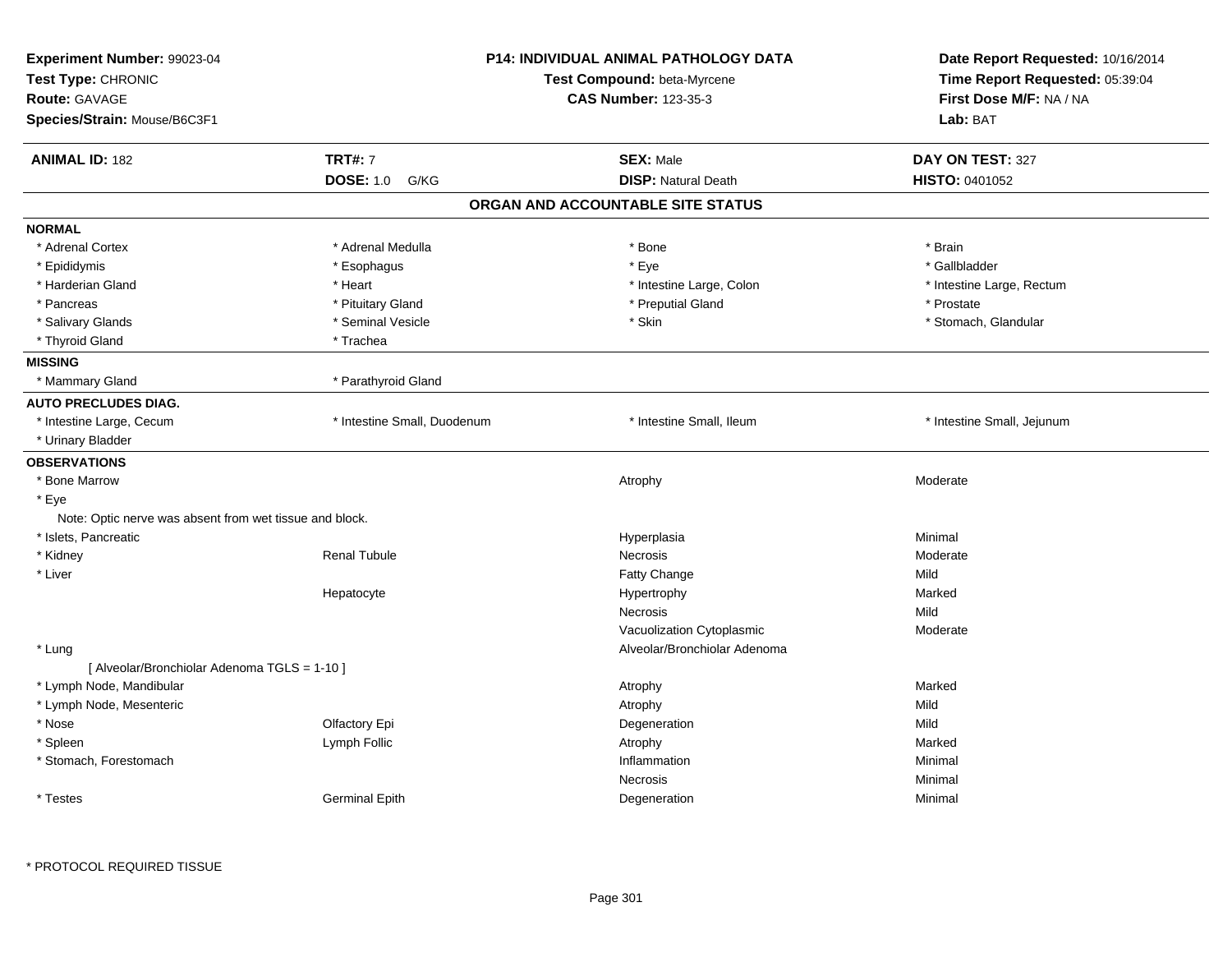| Experiment Number: 99023-04  | <b>P14: INDIVIDUAL ANIMAL PATHOLOGY DATA</b> |                                   | Date Report Requested: 10/16/2014 |
|------------------------------|----------------------------------------------|-----------------------------------|-----------------------------------|
| <b>Test Type: CHRONIC</b>    |                                              | Test Compound: beta-Myrcene       | Time Report Requested: 05:39:04   |
| <b>Route: GAVAGE</b>         |                                              | <b>CAS Number: 123-35-3</b>       | First Dose M/F: NA / NA           |
| Species/Strain: Mouse/B6C3F1 |                                              |                                   | Lab: BAT                          |
| <b>ANIMAL ID: 182</b>        | <b>TRT#: 7</b>                               | <b>SEX: Male</b>                  | DAY ON TEST: 327                  |
|                              | <b>DOSE:</b> 1.0 G/KG                        | <b>DISP: Natural Death</b>        | <b>HISTO: 0401052</b>             |
|                              |                                              | ORGAN AND ACCOUNTABLE SITE STATUS |                                   |
| * Thymus                     |                                              | Atrophy                           | Marked                            |
| PRIMARY CAUSE OF DEATH       | - Kidney Renal Tubule Necrosis               |                                   |                                   |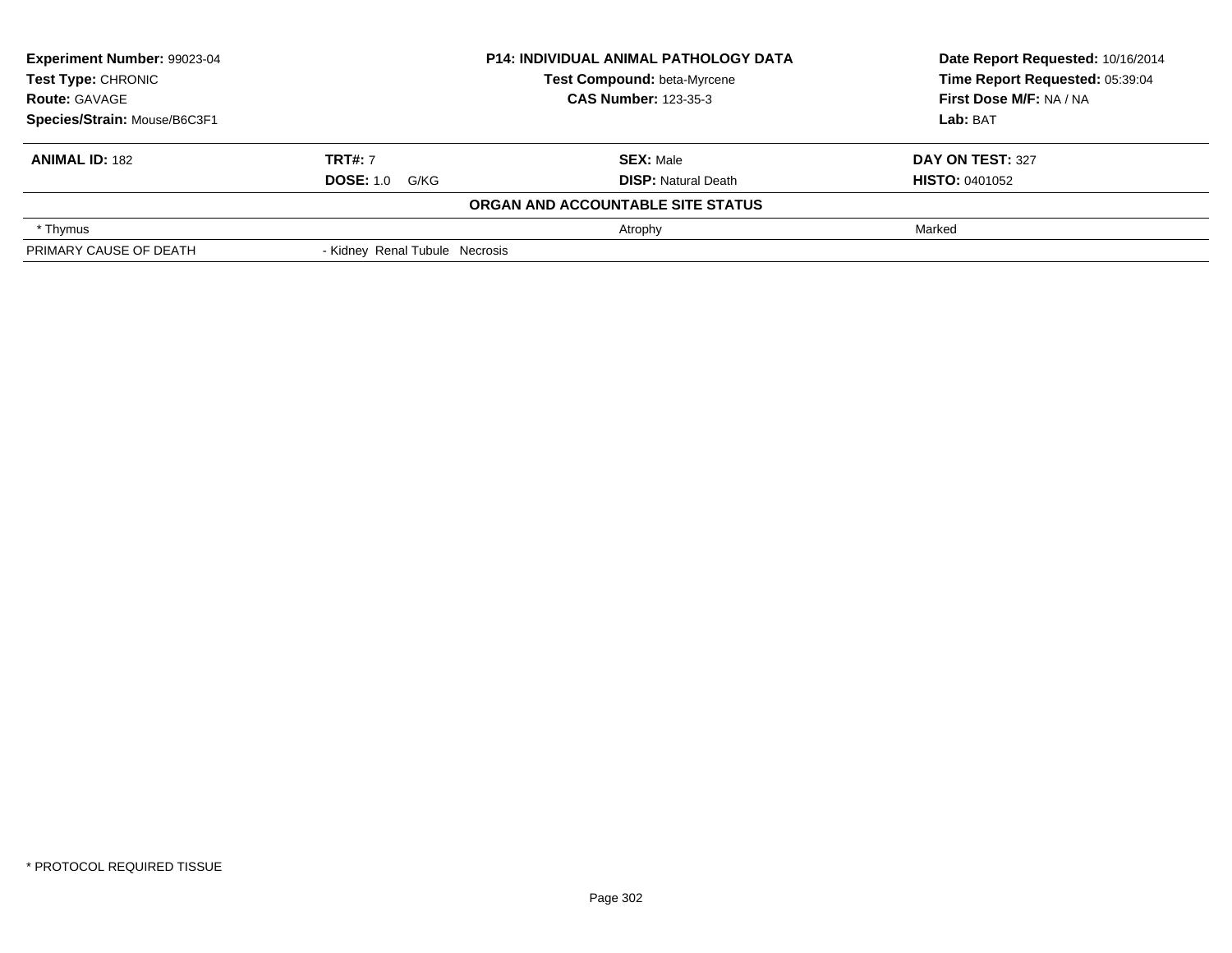| Experiment Number: 99023-04                                                 |                             | P14: INDIVIDUAL ANIMAL PATHOLOGY DATA | Date Report Requested: 10/16/2014 |
|-----------------------------------------------------------------------------|-----------------------------|---------------------------------------|-----------------------------------|
| Test Type: CHRONIC                                                          | Test Compound: beta-Myrcene |                                       | Time Report Requested: 05:39:04   |
| Route: GAVAGE                                                               |                             | <b>CAS Number: 123-35-3</b>           | First Dose M/F: NA / NA           |
| Species/Strain: Mouse/B6C3F1                                                |                             |                                       | Lab: BAT                          |
| ANIMAL ID: 183                                                              | <b>TRT#: 7</b>              | <b>SEX: Male</b>                      | DAY ON TEST: 730                  |
|                                                                             | <b>DOSE: 1.0</b><br>G/KG    | <b>DISP: Terminal Sacrifice</b>       | HISTO: 0401053                    |
|                                                                             |                             | ORGAN AND ACCOUNTABLE SITE STATUS     |                                   |
| <b>NORMAL</b>                                                               |                             |                                       |                                   |
| * Adrenal Medulla                                                           | * Bone                      | * Bone Marrow                         | * Brain                           |
| * Epididymis                                                                | * Esophagus                 | * Eye                                 | * Gallbladder                     |
| * Harderian Gland                                                           | * Heart                     | * Intestine Large, Cecum              | * Intestine Large, Colon          |
| * Intestine Large, Rectum                                                   | * Intestine Small, Duodenum | * Intestine Small, Ileum              | * Intestine Small, Jejunum        |
| * Islets, Pancreatic                                                        | * Lung                      | * Lymph Node, Mandibular              | * Nose                            |
| * Pancreas                                                                  | * Parathyroid Gland         | * Pituitary Gland                     | * Preputial Gland                 |
| * Prostate                                                                  | * Salivary Glands           | * Seminal Vesicle                     | * Spleen                          |
| * Stomach, Glandular                                                        | * Testes                    | * Thyroid Gland                       | * Trachea                         |
| * Urinary Bladder                                                           |                             |                                       |                                   |
| <b>MISSING</b>                                                              |                             |                                       |                                   |
| * Mammary Gland                                                             |                             |                                       |                                   |
| <b>OBSERVATIONS</b>                                                         |                             |                                       |                                   |
| * Adrenal Cortex                                                            | Subcapsular                 | Hyperplasia                           | Minimal                           |
| * Kidney                                                                    |                             | Nephropathy                           | Minimal                           |
| * Liver                                                                     |                             | Fatty Change                          | Minimal                           |
|                                                                             |                             | Hepatocellular Adenoma                | Multiple                          |
|                                                                             | Hepatocyte                  | Hypertrophy                           | Minimal                           |
| [ Hepatocellular Adenoma TGLS = 2,3,4-3+4+11 ]                              |                             |                                       |                                   |
| * Lymph Node, Mesenteric                                                    |                             | Atrophy                               | Mild                              |
| * Skin                                                                      | Sebaceous GI                | Hyperplasia                           | Moderate                          |
| Note: Meibomian gland hyperplasia in eyelid.<br>[ Hyperplasia TGLS = 1-10 ] |                             |                                       |                                   |
| * Stomach, Forestomach                                                      | Epithelium                  | Hyperplasia                           | Mild                              |
|                                                                             |                             | Inflammation                          | Minimal                           |
| * Thymus                                                                    |                             | Atrophy                               | Mild                              |
| Tooth                                                                       |                             | Dysplasia                             |                                   |
| PRIMARY CAUSE OF DEATH                                                      | $\blacksquare$              |                                       |                                   |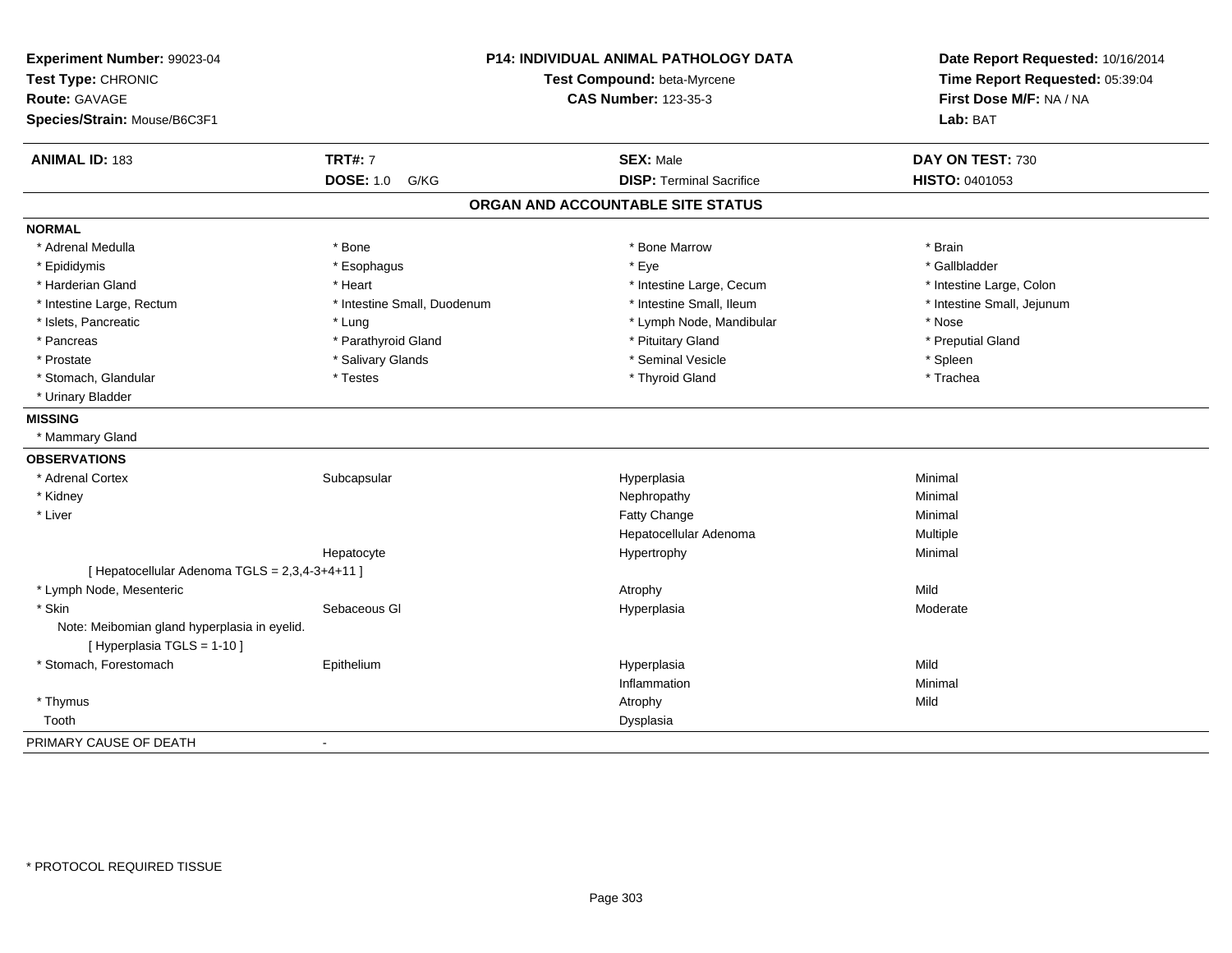| Experiment Number: 99023-04              |                                                                                                                                | P14: INDIVIDUAL ANIMAL PATHOLOGY DATA | Date Report Requested: 10/16/2014<br>Time Report Requested: 05:39:04 |
|------------------------------------------|--------------------------------------------------------------------------------------------------------------------------------|---------------------------------------|----------------------------------------------------------------------|
| Test Type: CHRONIC                       |                                                                                                                                | Test Compound: beta-Myrcene           |                                                                      |
| <b>Route: GAVAGE</b>                     |                                                                                                                                | <b>CAS Number: 123-35-3</b>           | First Dose M/F: NA / NA                                              |
| Species/Strain: Mouse/B6C3F1             |                                                                                                                                |                                       | Lab: BAT                                                             |
| <b>ANIMAL ID: 184</b>                    | <b>TRT#: 7</b>                                                                                                                 | <b>SEX: Male</b>                      | DAY ON TEST: 331                                                     |
|                                          | <b>DOSE: 1.0</b><br>G/KG                                                                                                       | <b>DISP: Dosing Accident</b>          | <b>HISTO: 0401054</b>                                                |
|                                          |                                                                                                                                | ORGAN AND ACCOUNTABLE SITE STATUS     |                                                                      |
| <b>NORMAL</b>                            |                                                                                                                                |                                       |                                                                      |
| * Adrenal Medulla                        | * Bone                                                                                                                         | * Brain                               | * Epididymis                                                         |
| * Eye                                    | * Gallbladder                                                                                                                  | * Harderian Gland                     | * Intestine Large, Cecum                                             |
| * Intestine Large, Colon                 | * Intestine Large, Rectum                                                                                                      | * Intestine Small, Duodenum           | * Intestine Small, Ileum                                             |
| * Intestine Small, Jejunum               | * Lung                                                                                                                         | * Pancreas                            | * Parathyroid Gland                                                  |
| * Pituitary Gland                        | * Preputial Gland                                                                                                              | * Prostate                            | * Salivary Glands                                                    |
| * Seminal Vesicle                        | * Skin                                                                                                                         | * Stomach, Glandular                  | * Thyroid Gland                                                      |
| * Trachea                                | * Urinary Bladder                                                                                                              |                                       |                                                                      |
| <b>MISSING</b>                           |                                                                                                                                |                                       |                                                                      |
| * Mammary Gland                          |                                                                                                                                |                                       |                                                                      |
| <b>OBSERVATIONS</b>                      |                                                                                                                                |                                       |                                                                      |
| * Adrenal Cortex                         | Subcapsular                                                                                                                    | Hyperplasia                           | Minimal                                                              |
| * Bone Marrow                            |                                                                                                                                | Atrophy                               | Moderate                                                             |
| * Esophagus                              |                                                                                                                                | Inflammation                          | Mild                                                                 |
|                                          |                                                                                                                                | <b>Necrosis</b>                       | Mild                                                                 |
|                                          | Note: Erosion and inflammation were most obvious in the thoracic portion of esophagus - i.e. in the piece in the lung section. |                                       |                                                                      |
|                                          | Note: The inflammation and erosion of the esophagus suggest this was a dosing accident that died several days later.           |                                       |                                                                      |
| * Heart                                  |                                                                                                                                | Cardiomyopathy                        | Minimal                                                              |
| * Islets, Pancreatic                     |                                                                                                                                | Hyperplasia                           | Minimal                                                              |
| * Kidney                                 |                                                                                                                                | Nephropathy                           | Minimal                                                              |
| [Nephropathy TGLS = 3-4]                 |                                                                                                                                |                                       |                                                                      |
| * Liver                                  |                                                                                                                                | Fatty Change                          | Minimal                                                              |
|                                          | Hepatocyte                                                                                                                     | Hypertrophy                           | Moderate                                                             |
|                                          |                                                                                                                                | <b>Tension Lipidosis</b>              | Minimal                                                              |
|                                          |                                                                                                                                | Vacuolization Cytoplasmic             | Moderate                                                             |
| [Vacuolization Cytoplasmic TGLS = 2-4+5] |                                                                                                                                |                                       |                                                                      |
| * Lymph Node, Mandibular                 |                                                                                                                                | Atrophy                               | Mild                                                                 |
| * Lymph Node, Mesenteric                 |                                                                                                                                | Atrophy                               | Moderate                                                             |
| * Nose                                   |                                                                                                                                | Inflammation                          | Mild                                                                 |
| * Spleen                                 | Lymph Follic                                                                                                                   | Atrophy                               | Marked                                                               |
| [Atrophy TGLS = $1-4$ ]                  |                                                                                                                                |                                       |                                                                      |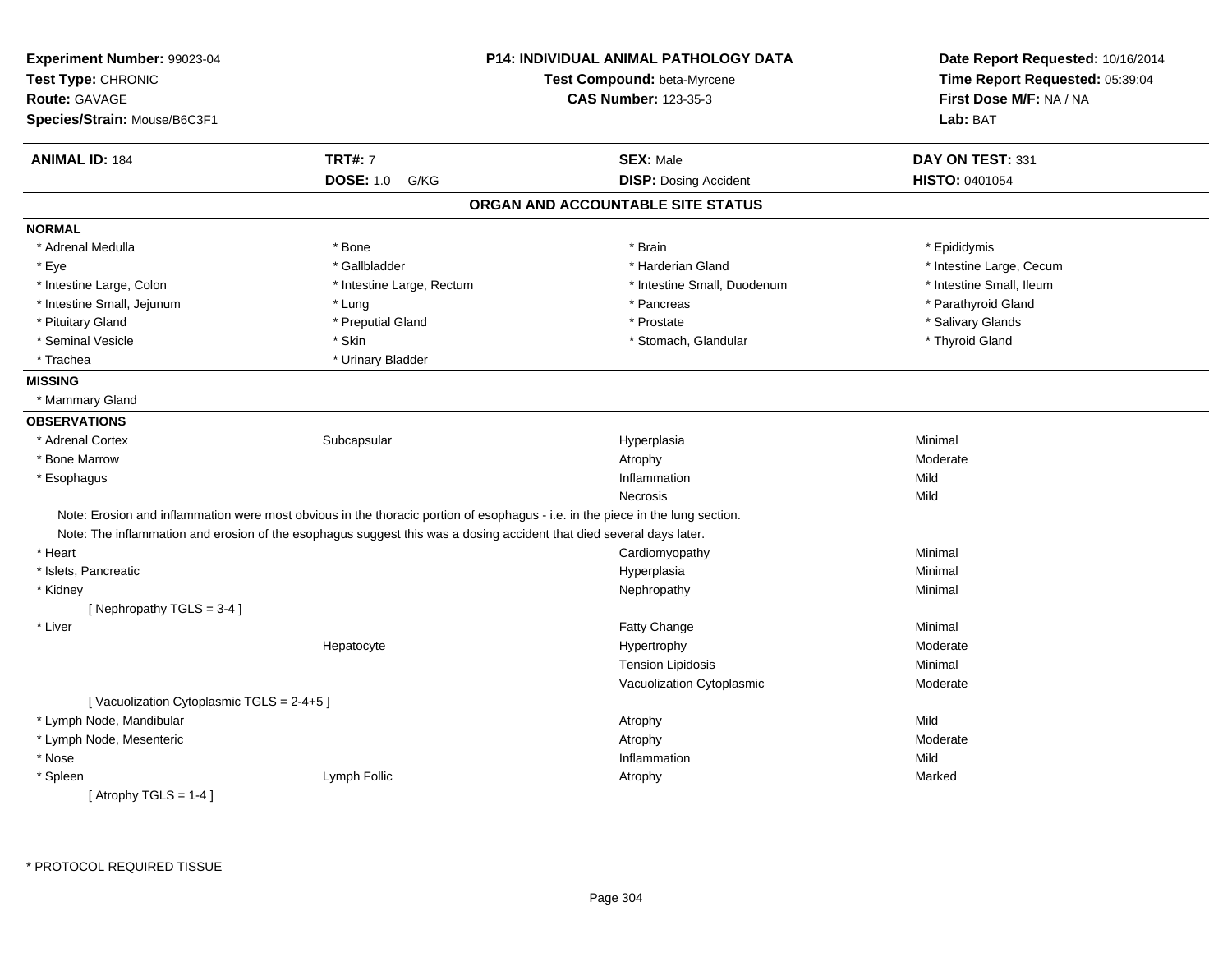| Experiment Number: 99023-04<br>Test Type: CHRONIC |                          | <b>P14: INDIVIDUAL ANIMAL PATHOLOGY DATA</b> | Date Report Requested: 10/16/2014<br>Time Report Requested: 05:39:04 |
|---------------------------------------------------|--------------------------|----------------------------------------------|----------------------------------------------------------------------|
|                                                   |                          | <b>Test Compound: beta-Myrcene</b>           |                                                                      |
| <b>Route: GAVAGE</b>                              |                          | <b>CAS Number: 123-35-3</b>                  | First Dose M/F: NA / NA                                              |
| Species/Strain: Mouse/B6C3F1                      |                          |                                              | <b>Lab: BAT</b>                                                      |
| <b>ANIMAL ID: 184</b>                             | <b>TRT#: 7</b>           | <b>SEX: Male</b>                             | DAY ON TEST: 331                                                     |
|                                                   | <b>DOSE: 1.0</b><br>G/KG | <b>DISP: Dosing Accident</b>                 | <b>HISTO: 0401054</b>                                                |
|                                                   |                          | ORGAN AND ACCOUNTABLE SITE STATUS            |                                                                      |
| * Stomach, Forestomach                            | Epithelium               | Hyperplasia                                  | Mild                                                                 |
|                                                   |                          | Inflammation                                 | Mild                                                                 |
|                                                   |                          | <b>Necrosis</b>                              | Minimal                                                              |
| [Hyperplasia TGLS = $4-5,10$ ]                    |                          |                                              |                                                                      |
| * Testes                                          | <b>Germinal Epith</b>    | Degeneration                                 | Minimal                                                              |
| * Thymus                                          |                          | Atrophy                                      | Marked                                                               |
| PRIMARY CAUSE OF DEATH                            |                          |                                              |                                                                      |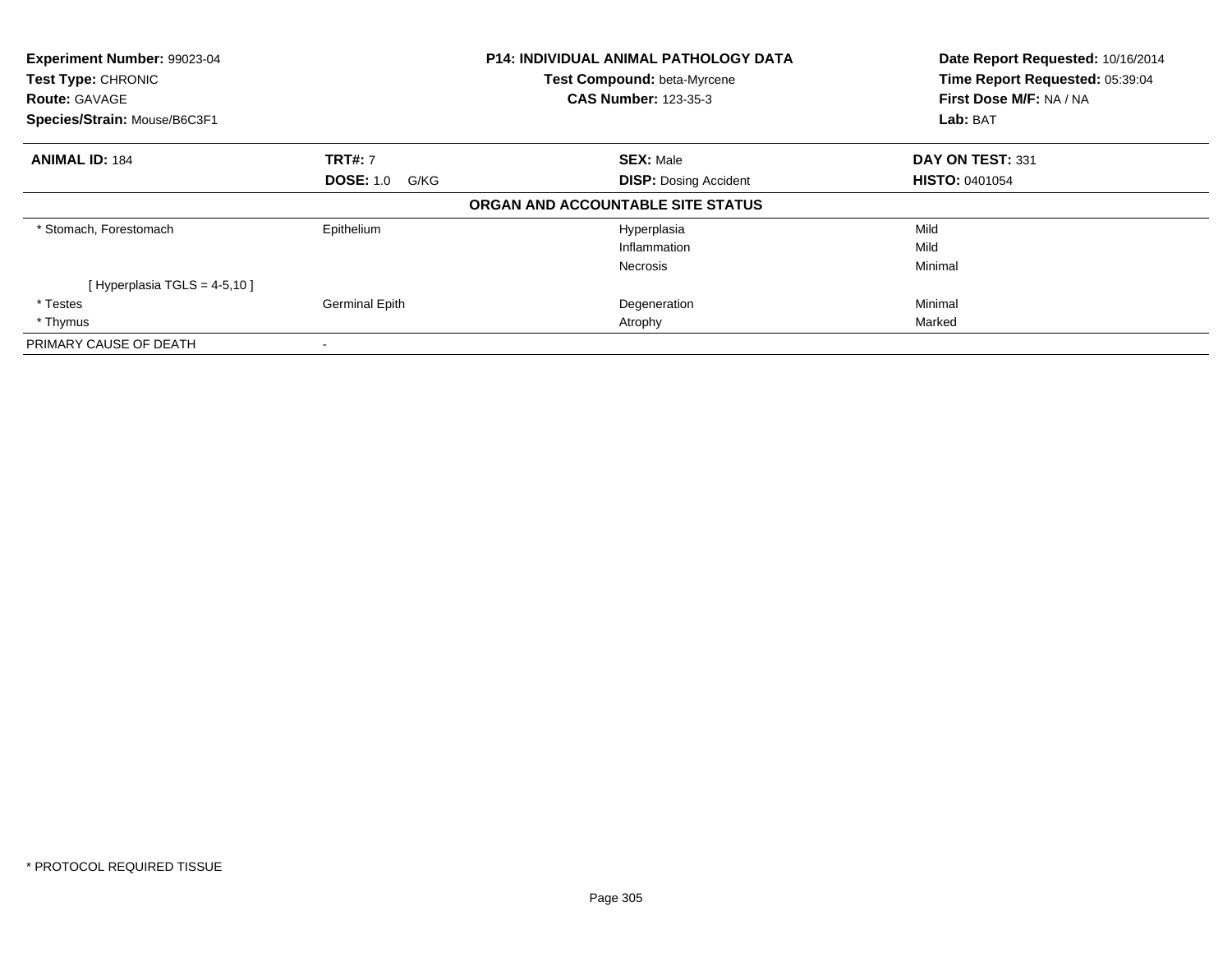| Experiment Number: 99023-04                   |                           | <b>P14: INDIVIDUAL ANIMAL PATHOLOGY DATA</b> | Date Report Requested: 10/16/2014 |
|-----------------------------------------------|---------------------------|----------------------------------------------|-----------------------------------|
| Test Type: CHRONIC                            |                           | Test Compound: beta-Myrcene                  | Time Report Requested: 05:39:04   |
| Route: GAVAGE                                 |                           | <b>CAS Number: 123-35-3</b>                  | First Dose M/F: NA / NA           |
| Species/Strain: Mouse/B6C3F1                  |                           |                                              | Lab: BAT                          |
| <b>ANIMAL ID: 185</b>                         | <b>TRT#: 7</b>            | <b>SEX: Male</b>                             | DAY ON TEST: 681                  |
|                                               | <b>DOSE: 1.0</b><br>G/KG  | <b>DISP: Natural Death</b>                   | HISTO: 0401055                    |
|                                               |                           | ORGAN AND ACCOUNTABLE SITE STATUS            |                                   |
| <b>NORMAL</b>                                 |                           |                                              |                                   |
| * Adrenal Cortex                              | * Adrenal Medulla         | * Bone                                       | * Bone Marrow                     |
| * Brain                                       | * Epididymis              | * Esophagus                                  | * Eye                             |
| * Gallbladder                                 | * Harderian Gland         | * Heart                                      | * Intestine Large, Cecum          |
| * Intestine Large, Colon                      | * Intestine Large, Rectum | * Intestine Small, Duodenum                  | * Intestine Small, Ileum          |
| * Lung                                        | * Nose                    | * Pancreas                                   | * Parathyroid Gland               |
| * Pituitary Gland                             | * Preputial Gland         | * Salivary Glands                            | * Seminal Vesicle                 |
| * Skin                                        | * Stomach, Glandular      | * Thyroid Gland                              | * Trachea                         |
| * Urinary Bladder                             |                           |                                              |                                   |
| <b>MISSING</b>                                |                           |                                              |                                   |
| * Mammary Gland                               |                           |                                              |                                   |
| <b>AUTO PRECLUDES DIAG.</b>                   |                           |                                              |                                   |
| * Intestine Small, Jejunum                    |                           |                                              |                                   |
| <b>OBSERVATIONS</b>                           |                           |                                              |                                   |
| * Islets, Pancreatic                          |                           | Hyperplasia                                  | Minimal                           |
| * Kidney                                      |                           | Infarct                                      | Moderate                          |
|                                               |                           | Nephropathy                                  | Minimal                           |
| [Infarct TGLS = $2-4$ ]                       |                           |                                              |                                   |
| [Nephropathy TGLS = 3-4]                      |                           |                                              |                                   |
| * Liver                                       |                           | Eosinophilic Focus                           |                                   |
|                                               |                           | Hepatocellular Carcinoma                     |                                   |
|                                               |                           | Inflammation                                 | Chronic Active, Minimal           |
|                                               |                           | <b>Mixed Cell Focus</b>                      |                                   |
|                                               |                           | Necrosis                                     | Mild                              |
| Note: Mixed cell foci in B05 appear necrotic. |                           |                                              |                                   |
| [ Hepatocellular Carcinoma TGLS = 1-10 ]      |                           |                                              |                                   |
| * Lymph Node, Mandibular                      |                           | Atrophy                                      | Mild                              |
| * Lymph Node, Mesenteric                      |                           | Atrophy                                      | Moderate                          |
| * Prostate                                    |                           | Inflammation                                 | Minimal                           |
| * Spleen                                      | Lymph Follic              | Atrophy                                      | Mild                              |
|                                               |                           | Hematopoietic Cell Proliferation             | Minimal                           |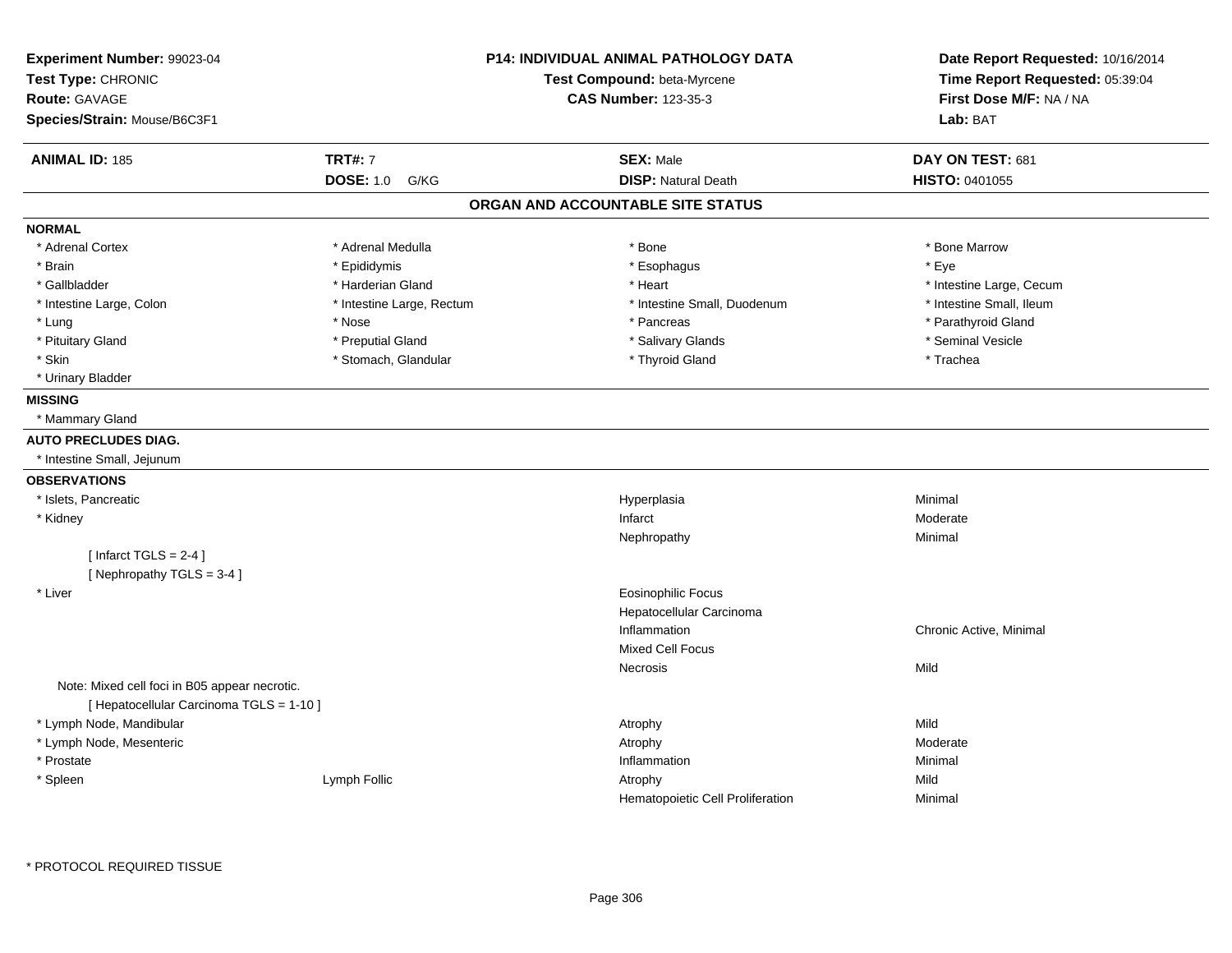| <b>Experiment Number: 99023-04</b><br>Test Type: CHRONIC<br><b>Route: GAVAGE</b> |                                  | <b>P14: INDIVIDUAL ANIMAL PATHOLOGY DATA</b><br>Test Compound: beta-Myrcene<br><b>CAS Number: 123-35-3</b> | Date Report Requested: 10/16/2014<br>Time Report Requested: 05:39:04<br>First Dose M/F: NA / NA |
|----------------------------------------------------------------------------------|----------------------------------|------------------------------------------------------------------------------------------------------------|-------------------------------------------------------------------------------------------------|
| Species/Strain: Mouse/B6C3F1                                                     |                                  |                                                                                                            | Lab: BAT                                                                                        |
| <b>ANIMAL ID: 185</b>                                                            | <b>TRT#: 7</b>                   | <b>SEX: Male</b>                                                                                           | DAY ON TEST: 681                                                                                |
|                                                                                  | <b>DOSE: 1.0</b><br>G/KG         | <b>DISP:</b> Natural Death                                                                                 | <b>HISTO: 0401055</b>                                                                           |
|                                                                                  |                                  | ORGAN AND ACCOUNTABLE SITE STATUS                                                                          |                                                                                                 |
| * Stomach, Forestomach                                                           | Epithelium                       | Hyperplasia                                                                                                | Mild                                                                                            |
|                                                                                  |                                  | Inflammation                                                                                               | Mild                                                                                            |
| * Testes                                                                         | <b>Germinal Epith</b>            | Degeneration                                                                                               | Minimal                                                                                         |
|                                                                                  | <b>Germinal Epith</b>            | Mineralization                                                                                             | Minimal                                                                                         |
| * Thymus                                                                         |                                  | Atrophy                                                                                                    | Mild                                                                                            |
| PRIMARY CAUSE OF DEATH                                                           | - Liver Hepatocellular Carcinoma |                                                                                                            |                                                                                                 |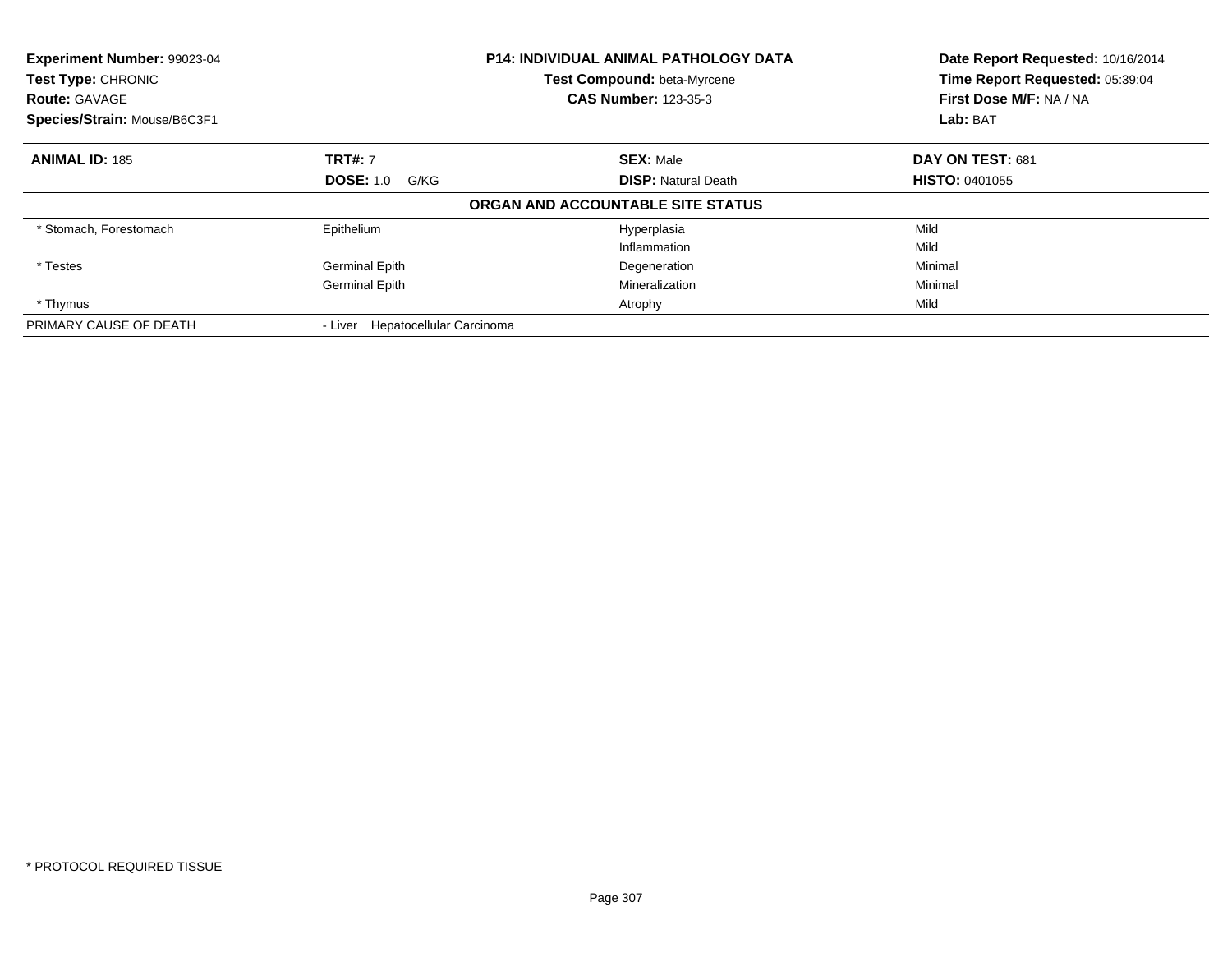| Experiment Number: 99023-04<br>Test Type: CHRONIC |                            | <b>P14: INDIVIDUAL ANIMAL PATHOLOGY DATA</b><br>Test Compound: beta-Myrcene | Date Report Requested: 10/16/2014<br>Time Report Requested: 05:39:04 |
|---------------------------------------------------|----------------------------|-----------------------------------------------------------------------------|----------------------------------------------------------------------|
| <b>Route: GAVAGE</b>                              |                            | <b>CAS Number: 123-35-3</b>                                                 | First Dose M/F: NA / NA                                              |
| Species/Strain: Mouse/B6C3F1                      |                            |                                                                             | Lab: BAT                                                             |
| <b>ANIMAL ID: 186</b>                             | <b>TRT#: 7</b>             | <b>SEX: Male</b>                                                            | DAY ON TEST: 728                                                     |
|                                                   | <b>DOSE: 1.0</b><br>G/KG   | <b>DISP: Terminal Sacrifice</b>                                             | HISTO: 0401056                                                       |
|                                                   |                            | ORGAN AND ACCOUNTABLE SITE STATUS                                           |                                                                      |
| <b>NORMAL</b>                                     |                            |                                                                             |                                                                      |
| * Adrenal Medulla                                 | * Bone                     | * Bone Marrow                                                               | * Brain                                                              |
| * Epididymis                                      | * Esophagus                | * Eye                                                                       | * Gallbladder                                                        |
| * Intestine Large, Cecum                          | * Intestine Large, Colon   | * Intestine Large, Rectum                                                   | * Intestine Small, Duodenum                                          |
| * Intestine Small, Ileum                          | * Intestine Small, Jejunum | * Lung                                                                      | * Lymph Node, Mandibular                                             |
| * Nose                                            | * Pancreas                 | * Parathyroid Gland                                                         | * Pituitary Gland                                                    |
| * Preputial Gland                                 | * Salivary Glands          | * Seminal Vesicle                                                           | * Skin                                                               |
| * Stomach, Forestomach                            | * Stomach, Glandular       | * Testes                                                                    | * Trachea                                                            |
| * Urinary Bladder                                 |                            |                                                                             |                                                                      |
| <b>MISSING</b>                                    |                            |                                                                             |                                                                      |
| * Lymph Node, Mesenteric                          | * Mammary Gland            |                                                                             |                                                                      |
| <b>OBSERVATIONS</b>                               |                            |                                                                             |                                                                      |
| * Adrenal Cortex                                  | Subcapsular                | Hyperplasia                                                                 | Minimal                                                              |
| * Harderian Gland                                 |                            | Adenoma                                                                     |                                                                      |
| * Heart                                           |                            | Cardiomyopathy                                                              | Minimal                                                              |
| * Islets, Pancreatic                              |                            | Hyperplasia                                                                 | Minimal                                                              |
| * Kidney                                          |                            | Mineralization                                                              | Minimal                                                              |
| * Liver                                           |                            | <b>Eosinophilic Focus</b>                                                   |                                                                      |
|                                                   |                            | Hepatocellular Adenoma                                                      |                                                                      |
|                                                   |                            | Inflammation                                                                | Chronic Active, Minimal                                              |
| [ Hepatocellular Adenoma TGLS = 1-10 ]            |                            |                                                                             |                                                                      |
| * Prostate                                        |                            | Inflammation                                                                | Minimal                                                              |
| * Spleen                                          |                            | Hematopoietic Cell Proliferation                                            | Minimal                                                              |
|                                                   |                            | Hyperplasia                                                                 | Lymphoid, Mild                                                       |
| * Thymus                                          |                            | Atrophy                                                                     | Mild                                                                 |
| * Thyroid Gland                                   | C Cell                     | Hyperplasia                                                                 | Minimal                                                              |
|                                                   |                            | Inflammation                                                                | Minimal                                                              |
| Tooth                                             |                            | Dysplasia                                                                   |                                                                      |
| PRIMARY CAUSE OF DEATH                            | $\blacksquare$             |                                                                             |                                                                      |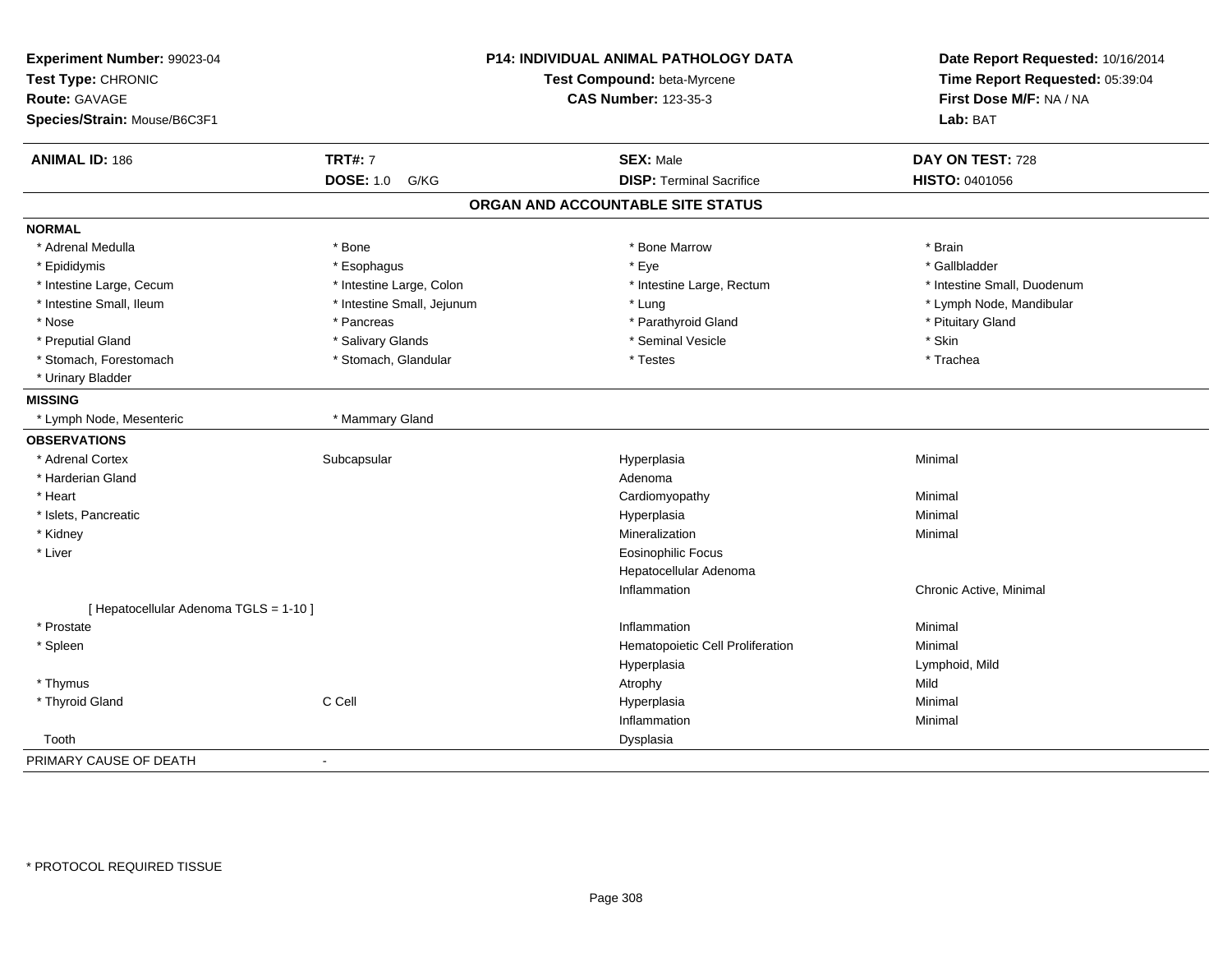| Experiment Number: 99023-04<br>Test Type: CHRONIC<br><b>Route: GAVAGE</b><br>Species/Strain: Mouse/B6C3F1 |                          | P14: INDIVIDUAL ANIMAL PATHOLOGY DATA<br>Test Compound: beta-Myrcene<br><b>CAS Number: 123-35-3</b> | Date Report Requested: 10/16/2014<br>Time Report Requested: 05:39:04<br>First Dose M/F: NA / NA<br>Lab: BAT |
|-----------------------------------------------------------------------------------------------------------|--------------------------|-----------------------------------------------------------------------------------------------------|-------------------------------------------------------------------------------------------------------------|
| <b>ANIMAL ID: 187</b>                                                                                     | <b>TRT#: 7</b>           | <b>SEX: Male</b>                                                                                    | DAY ON TEST: 542                                                                                            |
|                                                                                                           | <b>DOSE: 1.0</b><br>G/KG | <b>DISP: Natural Death</b>                                                                          | HISTO: 0401057                                                                                              |
|                                                                                                           |                          | ORGAN AND ACCOUNTABLE SITE STATUS                                                                   |                                                                                                             |
| <b>NORMAL</b>                                                                                             |                          |                                                                                                     |                                                                                                             |
| * Adrenal Medulla                                                                                         | * Bone                   | * Brain                                                                                             | * Epididymis                                                                                                |
| * Esophagus                                                                                               | * Eye                    | * Gallbladder                                                                                       | * Harderian Gland                                                                                           |
| * Heart                                                                                                   | * Intestine Large, Cecum | * Intestine Large, Colon                                                                            | * Intestine Large, Rectum                                                                                   |
| * Intestine Small, Duodenum                                                                               | * Intestine Small, Ileum | * Intestine Small, Jejunum                                                                          | * Nose                                                                                                      |
| * Pancreas                                                                                                | * Parathyroid Gland      | * Pituitary Gland                                                                                   | * Preputial Gland                                                                                           |
| * Prostate                                                                                                | * Salivary Glands        | * Seminal Vesicle                                                                                   | * Skin                                                                                                      |
| * Stomach, Glandular                                                                                      | * Testes                 | * Thyroid Gland                                                                                     | * Trachea                                                                                                   |
| * Urinary Bladder                                                                                         |                          |                                                                                                     |                                                                                                             |
| <b>MISSING</b>                                                                                            |                          |                                                                                                     |                                                                                                             |
| * Mammary Gland                                                                                           |                          |                                                                                                     |                                                                                                             |
| <b>OBSERVATIONS</b>                                                                                       |                          |                                                                                                     |                                                                                                             |
| * Adrenal Cortex                                                                                          | Subcapsular              | Hyperplasia                                                                                         | Mild                                                                                                        |
| * Bone Marrow                                                                                             |                          | Atrophy                                                                                             | Mild                                                                                                        |
| * Islets, Pancreatic                                                                                      |                          | Hyperplasia                                                                                         | Minimal                                                                                                     |
| * Kidney                                                                                                  | <b>Renal Tubule</b>      | Necrosis                                                                                            | Moderate                                                                                                    |
|                                                                                                           |                          | Nephropathy                                                                                         | Minimal                                                                                                     |
| * Liver                                                                                                   |                          | <b>Basophilic Focus</b>                                                                             |                                                                                                             |
|                                                                                                           |                          | <b>Eosinophilic Focus</b>                                                                           |                                                                                                             |
|                                                                                                           |                          | <b>Fatty Change</b>                                                                                 | Mild                                                                                                        |
|                                                                                                           |                          | Hepatocellular Adenoma                                                                              | Multiple                                                                                                    |
|                                                                                                           | Hepatocyte               | Hypertrophy                                                                                         | Mild                                                                                                        |
|                                                                                                           |                          | Necrosis                                                                                            | Minimal                                                                                                     |
|                                                                                                           |                          | Vacuolization Cytoplasmic                                                                           | Moderate                                                                                                    |
| [ Hepatocellular Adenoma TGLS = 4-10 ]                                                                    |                          |                                                                                                     |                                                                                                             |
| * Lung                                                                                                    |                          | Alveolar/Bronchiolar Adenoma                                                                        | Multiple                                                                                                    |
|                                                                                                           | Alveolar Epith           | Hyperplasia                                                                                         | Mild                                                                                                        |
| [ Alveolar/Bronchiolar Adenoma TGLS = 1,2-11 ]                                                            |                          |                                                                                                     |                                                                                                             |
| * Lymph Node, Mandibular                                                                                  |                          | Atrophy                                                                                             | Mild                                                                                                        |
| * Lymph Node, Mesenteric                                                                                  |                          | Atrophy                                                                                             | Mild                                                                                                        |
| * Spleen                                                                                                  | Lymph Follic             | Atrophy                                                                                             | Marked                                                                                                      |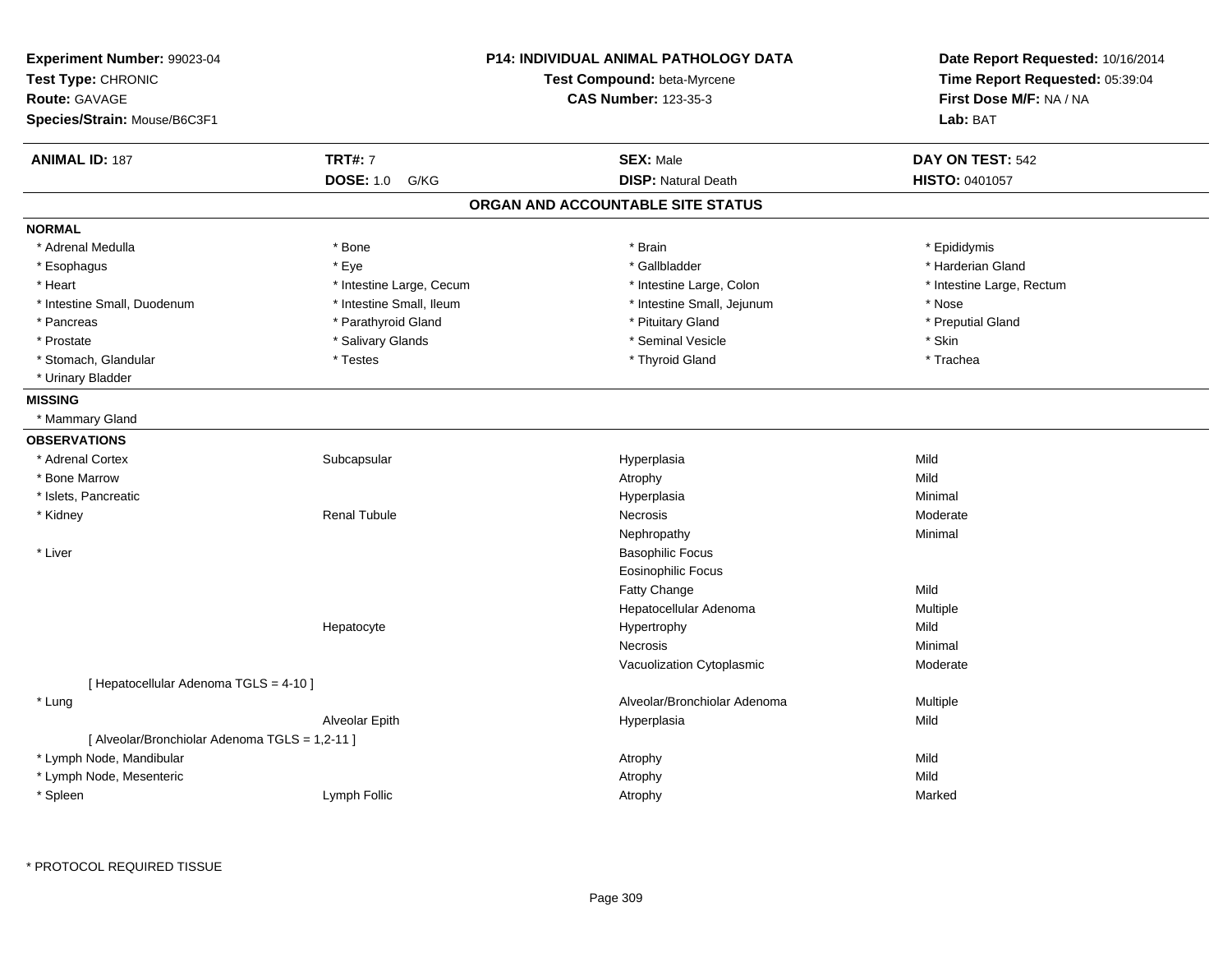| <b>Experiment Number: 99023-04</b><br>Test Type: CHRONIC |                                | <b>P14: INDIVIDUAL ANIMAL PATHOLOGY DATA</b> | Date Report Requested: 10/16/2014<br>Time Report Requested: 05:39:04 |
|----------------------------------------------------------|--------------------------------|----------------------------------------------|----------------------------------------------------------------------|
|                                                          |                                | Test Compound: beta-Myrcene                  |                                                                      |
| <b>Route: GAVAGE</b>                                     |                                | <b>CAS Number: 123-35-3</b>                  | First Dose M/F: NA / NA                                              |
| Species/Strain: Mouse/B6C3F1                             |                                |                                              | Lab: BAT                                                             |
| <b>ANIMAL ID: 187</b>                                    | <b>TRT#: 7</b>                 | <b>SEX: Male</b>                             | DAY ON TEST: 542                                                     |
|                                                          | <b>DOSE: 1.0</b><br>G/KG       | <b>DISP:</b> Natural Death                   | <b>HISTO: 0401057</b>                                                |
|                                                          |                                | ORGAN AND ACCOUNTABLE SITE STATUS            |                                                                      |
| [Atrophy TGLS = $3-4$ ]                                  |                                |                                              |                                                                      |
| * Stomach, Forestomach                                   | Epithelium                     | Hyperplasia                                  | Mild                                                                 |
|                                                          |                                | Inflammation                                 | Mild                                                                 |
|                                                          |                                | <b>Necrosis</b>                              | Mild                                                                 |
| [Hyperplasia TGLS = 5-12]                                |                                |                                              |                                                                      |
| * Thymus                                                 |                                | Atrophy                                      | Marked                                                               |
| PRIMARY CAUSE OF DEATH                                   | - Kidney Renal Tubule Necrosis |                                              |                                                                      |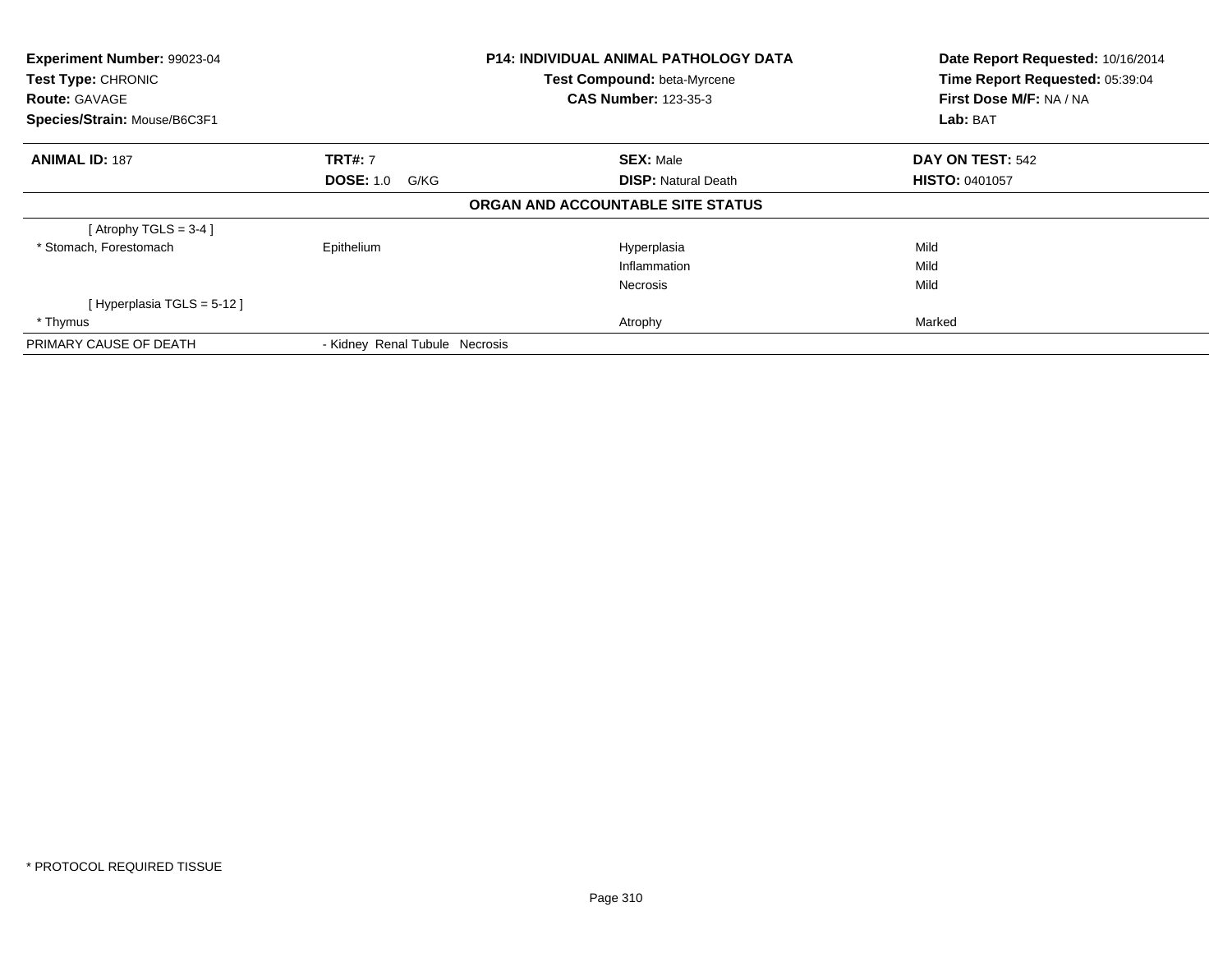| Experiment Number: 99023-04<br>Test Type: CHRONIC<br><b>Route: GAVAGE</b><br>Species/Strain: Mouse/B6C3F1 |                          | P14: INDIVIDUAL ANIMAL PATHOLOGY DATA<br>Test Compound: beta-Myrcene<br><b>CAS Number: 123-35-3</b> | Date Report Requested: 10/16/2014<br>Time Report Requested: 05:39:04<br>First Dose M/F: NA / NA<br>Lab: BAT |
|-----------------------------------------------------------------------------------------------------------|--------------------------|-----------------------------------------------------------------------------------------------------|-------------------------------------------------------------------------------------------------------------|
| <b>ANIMAL ID: 188</b>                                                                                     | <b>TRT#: 7</b>           | <b>SEX: Male</b>                                                                                    | DAY ON TEST: 730                                                                                            |
|                                                                                                           | <b>DOSE: 1.0</b><br>G/KG | <b>DISP: Terminal Sacrifice</b>                                                                     | HISTO: 0401058                                                                                              |
|                                                                                                           |                          | ORGAN AND ACCOUNTABLE SITE STATUS                                                                   |                                                                                                             |
| <b>NORMAL</b>                                                                                             |                          |                                                                                                     |                                                                                                             |
| * Adrenal Medulla                                                                                         | * Bone                   | * Bone Marrow                                                                                       | * Brain                                                                                                     |
| * Epididymis                                                                                              | * Esophagus              | * Eye                                                                                               | * Gallbladder                                                                                               |
| * Heart                                                                                                   | * Intestine Large, Cecum | * Intestine Large, Colon                                                                            | * Intestine Large, Rectum                                                                                   |
| * Intestine Small, Duodenum                                                                               | * Intestine Small, Ileum | * Intestine Small, Jejunum                                                                          | * Islets, Pancreatic                                                                                        |
| * Lymph Node, Mandibular                                                                                  | * Lymph Node, Mesenteric | * Nose                                                                                              | * Parathyroid Gland                                                                                         |
| * Pituitary Gland                                                                                         | * Preputial Gland        | * Prostate                                                                                          | * Salivary Glands                                                                                           |
| * Seminal Vesicle                                                                                         | * Skin                   | * Spleen                                                                                            | * Stomach, Glandular                                                                                        |
| * Testes                                                                                                  | * Thymus                 | * Thyroid Gland                                                                                     | * Trachea                                                                                                   |
| * Urinary Bladder                                                                                         |                          |                                                                                                     |                                                                                                             |
| <b>MISSING</b>                                                                                            |                          |                                                                                                     |                                                                                                             |
| * Mammary Gland                                                                                           |                          |                                                                                                     |                                                                                                             |
| <b>OBSERVATIONS</b>                                                                                       |                          |                                                                                                     |                                                                                                             |
| * Adrenal Cortex                                                                                          | Subcapsular              | Hyperplasia                                                                                         | Minimal                                                                                                     |
| * Harderian Gland                                                                                         |                          | Adenoma                                                                                             |                                                                                                             |
|                                                                                                           |                          | Hyperplasia                                                                                         | Moderate                                                                                                    |
| * Kidney                                                                                                  |                          | Nephropathy                                                                                         | Minimal                                                                                                     |
| * Liver                                                                                                   |                          | <b>Eosinophilic Focus</b>                                                                           |                                                                                                             |
|                                                                                                           |                          | Hepatocellular Adenoma                                                                              | Multiple                                                                                                    |
|                                                                                                           | Hepatocyte               | Hypertrophy                                                                                         | Moderate                                                                                                    |
|                                                                                                           |                          | Inflammation                                                                                        | Chronic Active, Minimal                                                                                     |
| [ Hepatocellular Adenoma TGLS = 1,2-10+11 ]                                                               |                          |                                                                                                     |                                                                                                             |
| * Lung                                                                                                    | Alveolar Epith           | Hyperplasia                                                                                         | Mild                                                                                                        |
|                                                                                                           |                          | Inflammation                                                                                        | Chronic Active, Minimal                                                                                     |
| * Pancreas                                                                                                |                          | <b>Cytoplasmic Alteration</b>                                                                       | Minimal                                                                                                     |
| * Stomach, Forestomach                                                                                    | Epithelium               | Hyperplasia                                                                                         | Minimal                                                                                                     |
| PRIMARY CAUSE OF DEATH                                                                                    |                          |                                                                                                     |                                                                                                             |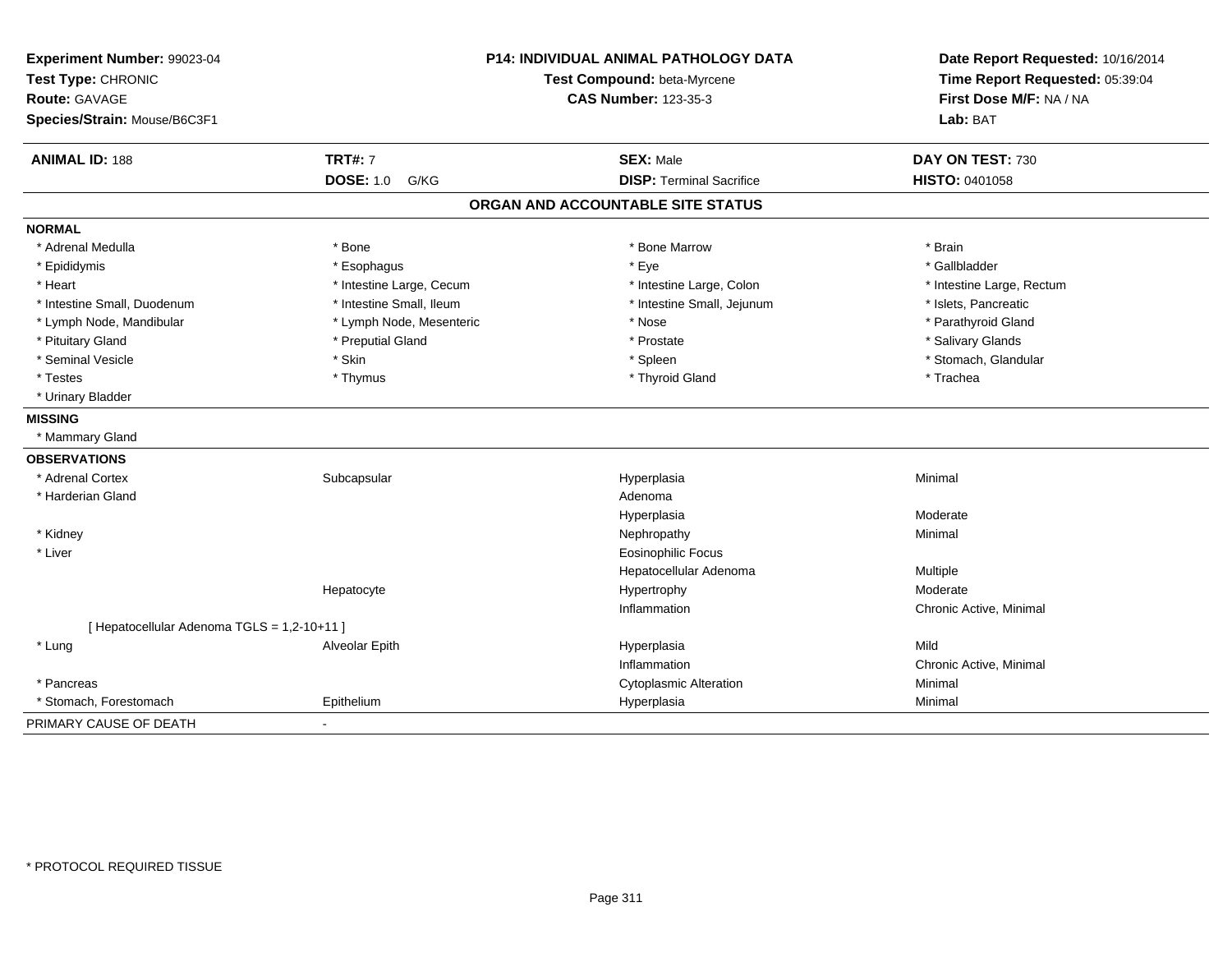| Experiment Number: 99023-04<br>Test Type: CHRONIC<br>Route: GAVAGE<br>Species/Strain: Mouse/B6C3F1 |                          | P14: INDIVIDUAL ANIMAL PATHOLOGY DATA<br>Test Compound: beta-Myrcene<br><b>CAS Number: 123-35-3</b> | Date Report Requested: 10/16/2014<br>Time Report Requested: 05:39:04<br>First Dose M/F: NA / NA<br>Lab: BAT |
|----------------------------------------------------------------------------------------------------|--------------------------|-----------------------------------------------------------------------------------------------------|-------------------------------------------------------------------------------------------------------------|
|                                                                                                    |                          |                                                                                                     |                                                                                                             |
| <b>ANIMAL ID: 189</b>                                                                              | <b>TRT#: 7</b>           | <b>SEX: Male</b>                                                                                    | DAY ON TEST: 728                                                                                            |
|                                                                                                    | <b>DOSE: 1.0</b><br>G/KG | <b>DISP: Terminal Sacrifice</b>                                                                     | HISTO: 0401059                                                                                              |
|                                                                                                    |                          | ORGAN AND ACCOUNTABLE SITE STATUS                                                                   |                                                                                                             |
| <b>NORMAL</b>                                                                                      |                          |                                                                                                     |                                                                                                             |
| * Adrenal Medulla                                                                                  | * Bone                   | * Bone Marrow                                                                                       | * Brain                                                                                                     |
| * Epididymis                                                                                       | * Esophagus              | * Eye                                                                                               | * Gallbladder                                                                                               |
| * Harderian Gland                                                                                  | * Intestine Large, Cecum | * Intestine Large, Colon                                                                            | * Intestine Large, Rectum                                                                                   |
| * Intestine Small, Duodenum                                                                        | * Intestine Small, Ileum | * Intestine Small, Jejunum                                                                          | * Islets, Pancreatic                                                                                        |
| * Lymph Node, Mandibular                                                                           | * Lymph Node, Mesenteric | * Nose                                                                                              | * Pancreas                                                                                                  |
| * Parathyroid Gland                                                                                | * Pituitary Gland        | * Salivary Glands                                                                                   | * Seminal Vesicle                                                                                           |
| * Skin                                                                                             | * Stomach, Forestomach   | * Stomach, Glandular                                                                                | * Testes                                                                                                    |
| * Thymus                                                                                           | * Thyroid Gland          | * Trachea                                                                                           | * Urinary Bladder                                                                                           |
| <b>MISSING</b>                                                                                     |                          |                                                                                                     |                                                                                                             |
| * Mammary Gland                                                                                    |                          |                                                                                                     |                                                                                                             |
| <b>OBSERVATIONS</b>                                                                                |                          |                                                                                                     |                                                                                                             |
| * Adrenal Cortex                                                                                   | Subcapsular              | Hyperplasia                                                                                         | Mild                                                                                                        |
| * Heart                                                                                            |                          | Cardiomyopathy                                                                                      | Minimal                                                                                                     |
|                                                                                                    | Atrium                   | Thrombosis                                                                                          | Minimal                                                                                                     |
| * Kidney                                                                                           |                          | Nephropathy                                                                                         | Minimal                                                                                                     |
| * Liver                                                                                            |                          | <b>Eosinophilic Focus</b>                                                                           |                                                                                                             |
|                                                                                                    |                          | <b>Fatty Change</b>                                                                                 | Minimal                                                                                                     |
|                                                                                                    |                          | Hepatocellular Adenoma                                                                              | Multiple                                                                                                    |
|                                                                                                    | Hepatocyte               | Hypertrophy                                                                                         | Mild                                                                                                        |
|                                                                                                    |                          | Inflammation                                                                                        | Chronic Active, Minimal                                                                                     |
| [ Eosinophilic Focus TGLS = 4,5-10+11 ]                                                            |                          |                                                                                                     |                                                                                                             |
| [ Hepatocellular Adenoma TGLS = 1,2,4,5,6-10+11+12 ]                                               |                          |                                                                                                     |                                                                                                             |
| * Lung                                                                                             | <b>Bronchiole</b>        | Hyperplasia                                                                                         | Mild                                                                                                        |
| * Preputial Gland                                                                                  |                          | Inflammation                                                                                        | Minimal                                                                                                     |
| [ Inflammation TGLS = 3-8 ]                                                                        |                          |                                                                                                     |                                                                                                             |
| * Prostate                                                                                         |                          | Inflammation                                                                                        | Minimal                                                                                                     |
| * Spleen                                                                                           |                          | Hematopoietic Cell Proliferation                                                                    | Minimal                                                                                                     |
| Tooth                                                                                              |                          | Dysplasia                                                                                           |                                                                                                             |
| PRIMARY CAUSE OF DEATH                                                                             | $\mathbf{r}$             |                                                                                                     |                                                                                                             |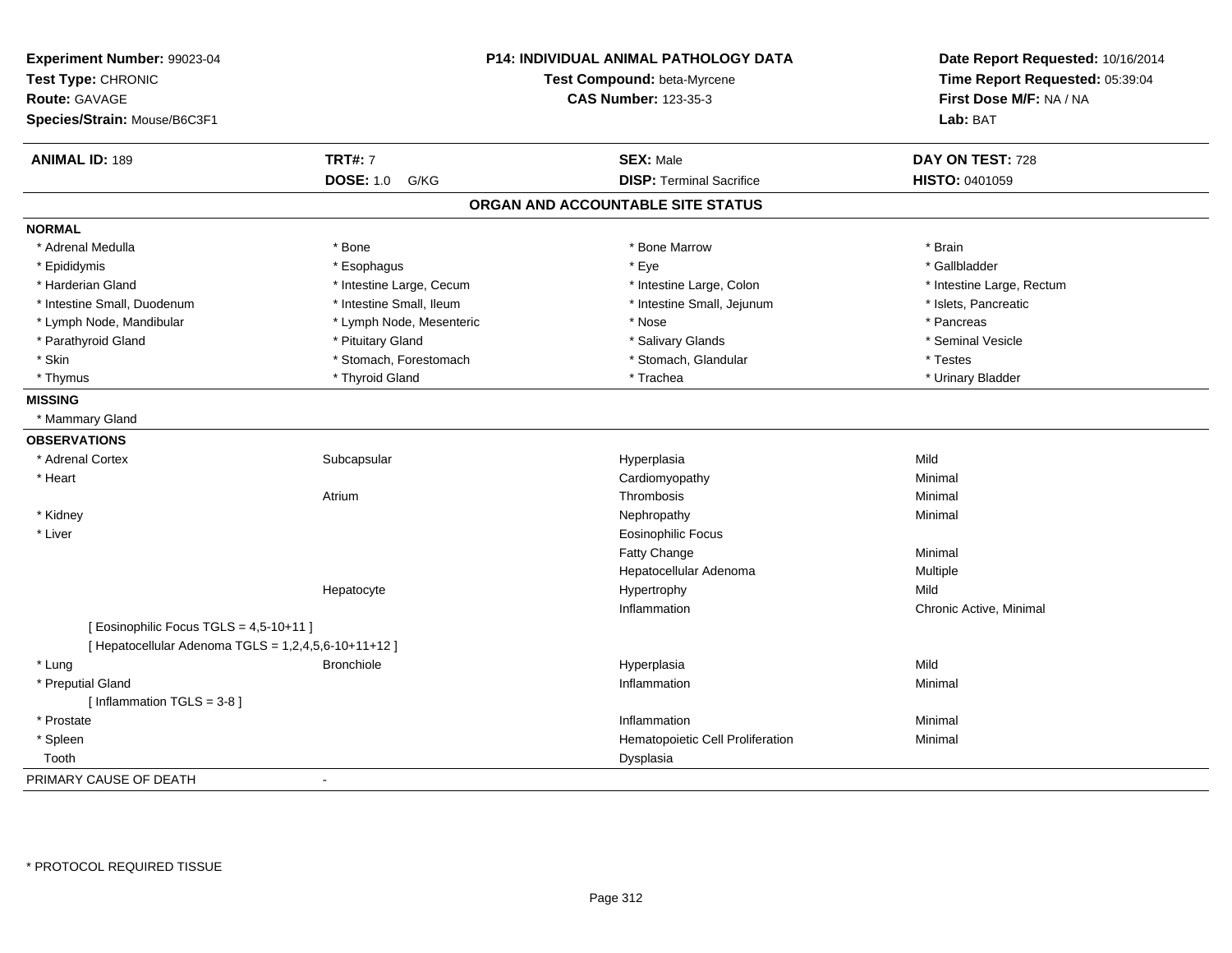| Experiment Number: 99023-04<br>Test Type: CHRONIC<br>Route: GAVAGE<br>Species/Strain: Mouse/B6C3F1 | <b>P14: INDIVIDUAL ANIMAL PATHOLOGY DATA</b><br>Test Compound: beta-Myrcene<br><b>CAS Number: 123-35-3</b> |                                                | Date Report Requested: 10/16/2014<br>Time Report Requested: 05:39:04<br>First Dose M/F: NA / NA<br>Lab: BAT |  |
|----------------------------------------------------------------------------------------------------|------------------------------------------------------------------------------------------------------------|------------------------------------------------|-------------------------------------------------------------------------------------------------------------|--|
| <b>ANIMAL ID: 190</b>                                                                              | <b>TRT#: 7</b><br><b>DOSE: 1.0</b><br>G/KG                                                                 | <b>SEX: Male</b><br><b>DISP: Natural Death</b> | DAY ON TEST: 691<br>HISTO: 0401060                                                                          |  |
|                                                                                                    |                                                                                                            | ORGAN AND ACCOUNTABLE SITE STATUS              |                                                                                                             |  |
|                                                                                                    |                                                                                                            |                                                |                                                                                                             |  |
| <b>NORMAL</b>                                                                                      |                                                                                                            |                                                |                                                                                                             |  |
| * Adrenal Medulla                                                                                  | * Bone                                                                                                     | * Bone Marrow                                  | * Brain                                                                                                     |  |
| * Epididymis                                                                                       | * Esophagus                                                                                                | * Eye                                          | * Gallbladder                                                                                               |  |
| * Harderian Gland                                                                                  | * Intestine Large, Cecum                                                                                   | * Intestine Large, Colon                       | * Intestine Large, Rectum                                                                                   |  |
| * Intestine Small, Duodenum                                                                        | * Intestine Small, Ileum                                                                                   | * Islets, Pancreatic                           | * Kidney                                                                                                    |  |
| * Lung                                                                                             | * Nose                                                                                                     | * Pancreas                                     | * Parathyroid Gland                                                                                         |  |
| * Pituitary Gland                                                                                  | * Preputial Gland                                                                                          | * Prostate                                     | * Salivary Glands                                                                                           |  |
| * Seminal Vesicle                                                                                  | * Skin                                                                                                     | * Stomach, Forestomach                         | * Stomach, Glandular                                                                                        |  |
| * Testes                                                                                           | * Thyroid Gland                                                                                            | * Trachea                                      | * Urinary Bladder                                                                                           |  |
| <b>MISSING</b>                                                                                     |                                                                                                            |                                                |                                                                                                             |  |
| * Lymph Node, Mesenteric                                                                           | * Mammary Gland                                                                                            |                                                |                                                                                                             |  |
| <b>AUTO PRECLUDES DIAG.</b>                                                                        |                                                                                                            |                                                |                                                                                                             |  |
| * Intestine Small, Jejunum                                                                         | * Spleen                                                                                                   |                                                |                                                                                                             |  |
| <b>OBSERVATIONS</b>                                                                                |                                                                                                            |                                                |                                                                                                             |  |
| * Adrenal Cortex                                                                                   | Subcapsular                                                                                                | Hyperplasia                                    | Mild                                                                                                        |  |
| * Eye                                                                                              |                                                                                                            |                                                |                                                                                                             |  |
| Note: Optic nerves were missing from block and wet tissue.                                         |                                                                                                            |                                                |                                                                                                             |  |
| * Heart                                                                                            |                                                                                                            | Cardiomyopathy                                 | Minimal                                                                                                     |  |
| * Liver                                                                                            |                                                                                                            | <b>Fatty Change</b>                            | Minimal                                                                                                     |  |
|                                                                                                    |                                                                                                            | Hepatocellular Carcinoma                       |                                                                                                             |  |
|                                                                                                    |                                                                                                            | <b>Necrosis</b>                                | Mild                                                                                                        |  |
| [ Hepatocellular Carcinoma TGLS = 1-10 ]                                                           |                                                                                                            |                                                |                                                                                                             |  |
| * Lymph Node, Mandibular                                                                           |                                                                                                            | Atrophy                                        | Minimal                                                                                                     |  |
| * Thymus                                                                                           |                                                                                                            | Atrophy                                        | Mild                                                                                                        |  |
| PRIMARY CAUSE OF DEATH                                                                             | - Liver Hepatocellular Carcinoma                                                                           |                                                |                                                                                                             |  |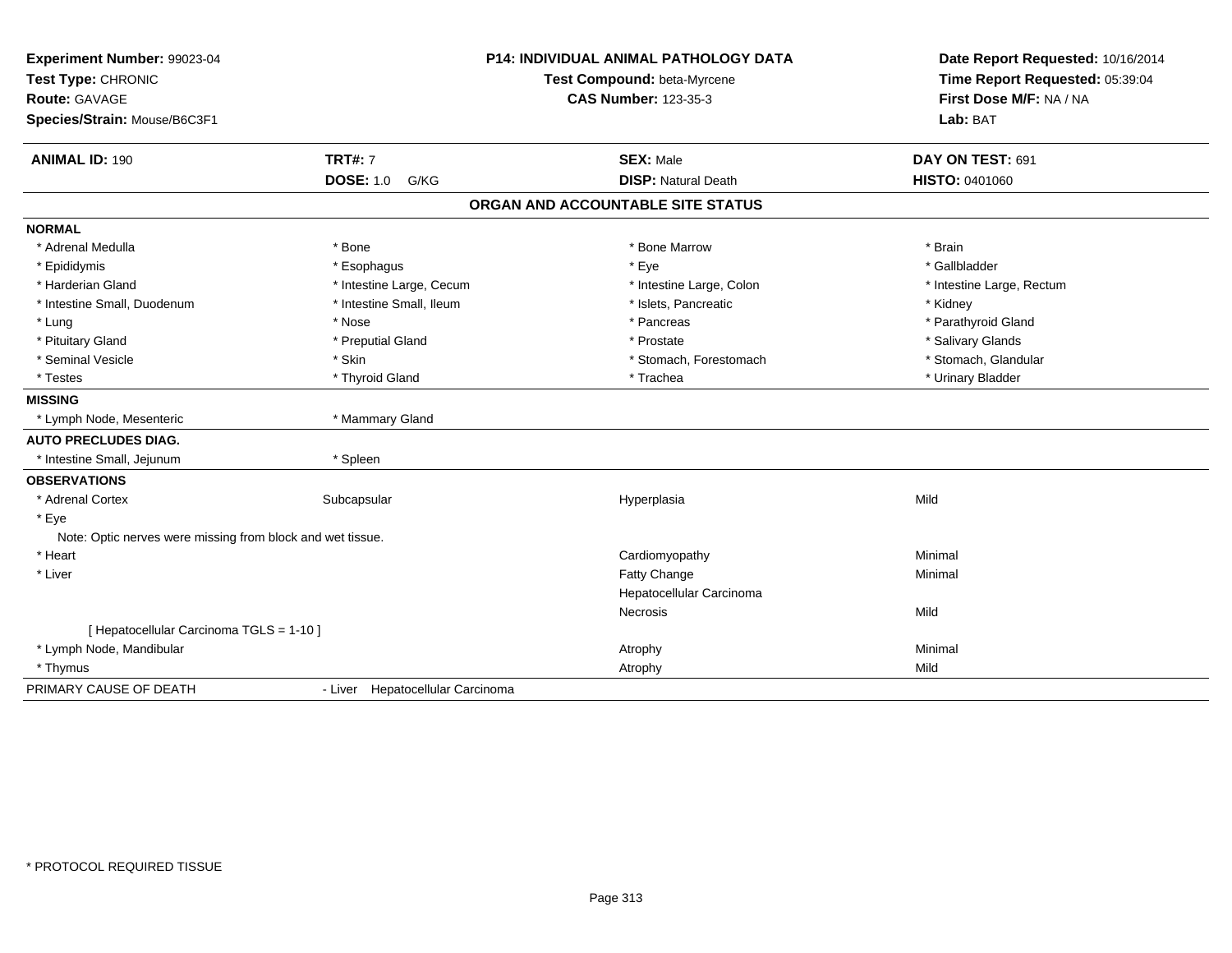| Experiment Number: 99023-04<br>Test Type: CHRONIC<br>Route: GAVAGE<br>Species/Strain: Mouse/B6C3F1 |                          | P14: INDIVIDUAL ANIMAL PATHOLOGY DATA<br>Test Compound: beta-Myrcene<br><b>CAS Number: 123-35-3</b> | Date Report Requested: 10/16/2014<br>Time Report Requested: 05:39:04<br>First Dose M/F: NA / NA<br>Lab: BAT |
|----------------------------------------------------------------------------------------------------|--------------------------|-----------------------------------------------------------------------------------------------------|-------------------------------------------------------------------------------------------------------------|
| <b>ANIMAL ID: 191</b>                                                                              | <b>TRT#: 7</b>           | <b>SEX: Male</b>                                                                                    | DAY ON TEST: 729                                                                                            |
|                                                                                                    | <b>DOSE: 1.0</b><br>G/KG | <b>DISP: Terminal Sacrifice</b>                                                                     | HISTO: 0401061                                                                                              |
|                                                                                                    |                          | ORGAN AND ACCOUNTABLE SITE STATUS                                                                   |                                                                                                             |
| <b>NORMAL</b>                                                                                      |                          |                                                                                                     |                                                                                                             |
| * Adrenal Medulla                                                                                  | * Bone                   | * Bone Marrow                                                                                       | * Brain                                                                                                     |
| * Epididymis                                                                                       | * Esophagus              | * Eye                                                                                               | * Gallbladder                                                                                               |
| * Heart                                                                                            | * Intestine Large, Cecum | * Intestine Large, Colon                                                                            | * Intestine Large, Rectum                                                                                   |
| * Intestine Small, Duodenum                                                                        | * Intestine Small, Ileum | * Intestine Small, Jejunum                                                                          | * Islets, Pancreatic                                                                                        |
| * Lymph Node, Mandibular                                                                           | * Nose                   | * Pancreas                                                                                          | * Parathyroid Gland                                                                                         |
| * Pituitary Gland                                                                                  | * Salivary Glands        | * Seminal Vesicle                                                                                   | * Skin                                                                                                      |
| * Spleen                                                                                           | * Stomach, Glandular     | * Testes                                                                                            | * Thyroid Gland                                                                                             |
| * Trachea                                                                                          | * Urinary Bladder        |                                                                                                     |                                                                                                             |
| <b>MISSING</b>                                                                                     |                          |                                                                                                     |                                                                                                             |
| * Lymph Node, Mesenteric                                                                           | * Mammary Gland          |                                                                                                     |                                                                                                             |
| <b>OBSERVATIONS</b>                                                                                |                          |                                                                                                     |                                                                                                             |
| * Adrenal Cortex                                                                                   | Subcapsular              | Hyperplasia                                                                                         | Minimal                                                                                                     |
| * Harderian Gland                                                                                  |                          | Adenoma                                                                                             |                                                                                                             |
| [Adenoma TGLS = $1-9$ ]                                                                            |                          |                                                                                                     |                                                                                                             |
| * Kidney                                                                                           | Cortex                   | Cyst                                                                                                | Minimal                                                                                                     |
|                                                                                                    |                          | Mineralization                                                                                      | Minimal                                                                                                     |
|                                                                                                    |                          | Nephropathy                                                                                         | Minimal                                                                                                     |
| * Liver                                                                                            |                          | Hepatocellular Adenoma                                                                              | Multiple                                                                                                    |
|                                                                                                    | Hepatocyte               | Hypertrophy                                                                                         | Mild                                                                                                        |
|                                                                                                    |                          | Inflammation                                                                                        | Chronic Active, Minimal                                                                                     |
| Note: Part of TGL-3 (adenoma) is also on slide 03.                                                 |                          |                                                                                                     |                                                                                                             |
| [ Hepatocellular Adenoma TGLS = 3,5-5+11 ]                                                         |                          |                                                                                                     |                                                                                                             |
| * Lung                                                                                             |                          | Alveolar/Bronchiolar Adenoma                                                                        |                                                                                                             |
|                                                                                                    | Alveolus                 | <b>Infiltration Cellular</b>                                                                        | Histiocyte, Minimal                                                                                         |
|                                                                                                    |                          | Inflammation                                                                                        | Chronic Active, Minimal                                                                                     |
| [ Alveolar/Bronchiolar Adenoma TGLS = 4-10 ]                                                       |                          |                                                                                                     |                                                                                                             |
| * Preputial Gland                                                                                  |                          | Ectasia                                                                                             | Mild                                                                                                        |
| [Ectasia TGLS = $2-8$ ]                                                                            |                          |                                                                                                     |                                                                                                             |
| * Prostate                                                                                         |                          | Inflammation                                                                                        | Minimal                                                                                                     |
| * Stomach, Forestomach                                                                             | Epithelium               | Hyperplasia                                                                                         | Mild                                                                                                        |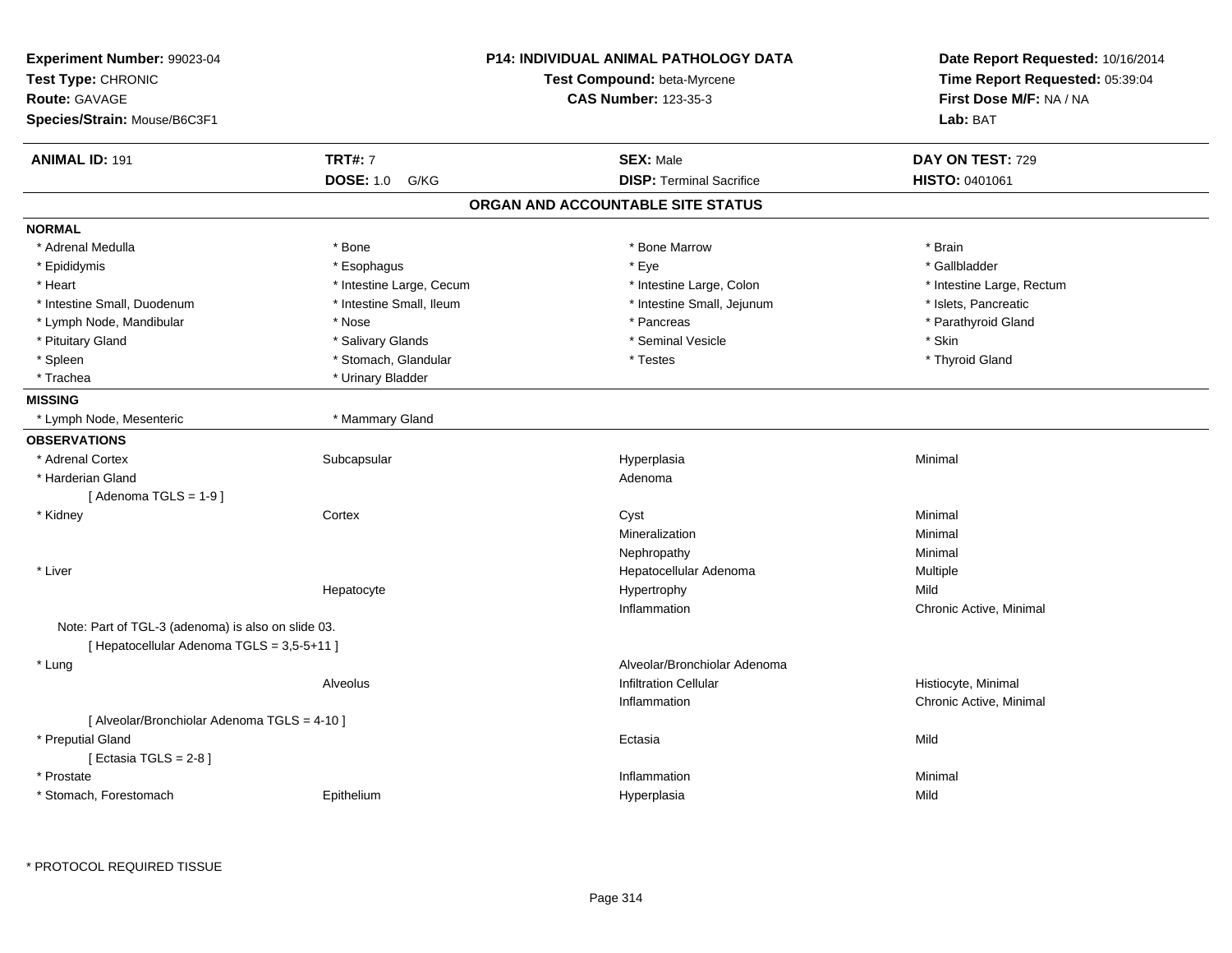| Experiment Number: 99023-04<br><b>Test Type: CHRONIC</b><br><b>Route: GAVAGE</b><br>Species/Strain: Mouse/B6C3F1 |                       | <b>P14: INDIVIDUAL ANIMAL PATHOLOGY DATA</b> | Date Report Requested: 10/16/2014 |
|------------------------------------------------------------------------------------------------------------------|-----------------------|----------------------------------------------|-----------------------------------|
|                                                                                                                  |                       | Test Compound: beta-Myrcene                  | Time Report Requested: 05:39:04   |
|                                                                                                                  |                       | <b>CAS Number: 123-35-3</b>                  | First Dose M/F: NA / NA           |
|                                                                                                                  |                       |                                              | Lab: BAT                          |
| <b>ANIMAL ID: 191</b>                                                                                            | <b>TRT#: 7</b>        | <b>SEX: Male</b>                             | <b>DAY ON TEST: 729</b>           |
|                                                                                                                  | <b>DOSE: 1.0 G/KG</b> | <b>DISP:</b> Terminal Sacrifice              | <b>HISTO: 0401061</b>             |
|                                                                                                                  |                       | ORGAN AND ACCOUNTABLE SITE STATUS            |                                   |
| * Thymus                                                                                                         |                       | Atrophy                                      | Mild                              |
| Tooth                                                                                                            |                       | Dysplasia                                    |                                   |
| PRIMARY CAUSE OF DEATH                                                                                           |                       |                                              |                                   |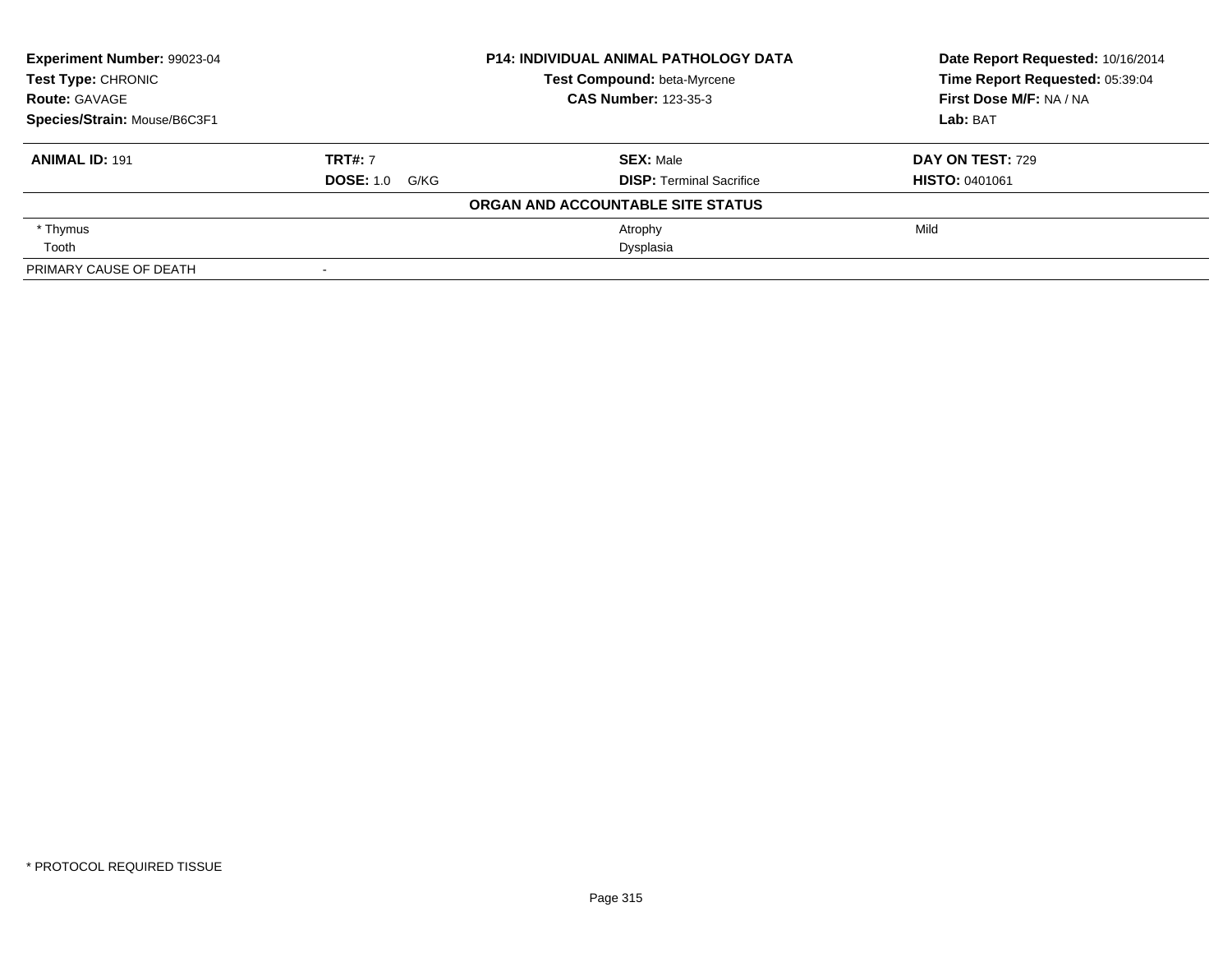| <b>ANIMAL ID: 192</b><br><b>TRT#: 7</b><br><b>SEX: Male</b><br>DAY ON TEST: 623<br><b>DOSE: 1.0</b><br><b>DISP: Natural Death</b><br>HISTO: 0401062<br>G/KG<br>ORGAN AND ACCOUNTABLE SITE STATUS<br><b>NORMAL</b><br>* Adrenal Medulla<br>* Bone Marrow<br>* Bone<br>* Brain<br>* Intestine Large, Colon<br>* Intestine Small, Duodenum<br>* Intestine Large, Cecum<br>* Intestine Large, Rectum<br>* Intestine Small, Ileum<br>* Intestine Small, Jejunum<br>* Pituitary Gland<br>* Pancreas<br>* Preputial Gland<br>* Salivary Glands<br>* Skin<br>* Prostate<br>* Urinary Bladder<br>* Thyroid Gland<br>* Trachea<br>* Mammary Gland<br>* Parathyroid Gland<br><b>OBSERVATIONS</b><br>* Adrenal Cortex<br>Subcapsular<br>Hyperplasia<br>Minimal<br>Necrosis<br>Minimal<br>Squamous Cell Carcinoma<br>Metastatic (Stomach, Forestomach)<br>* Epididymis<br>Squamous Cell Carcinoma<br>Metastatic (Stomach, Forestomach)<br>Inflammation<br>Moderate<br>* Esophagus<br>Mild<br>Necrosis<br>* Eye<br>Cornea<br>Minimal<br>Inflammation<br>Note: Optic nerves were missing from block and wet tissues.<br>Note: TGL-1, small eye, is probably due to trauma and subsequent inflammation of the harderian gland and eye.<br>[Inflammation TGLS = 1-9]<br>* Gallbladder<br>Squamous Cell Carcinoma<br>Metastatic (Stomach, Forestomach)<br>* Harderian Gland<br>Inflammation<br>Marked<br>* Heart<br>Mineralization<br>Mild<br>* Islets, Pancreatic<br>Minimal<br>Hyperplasia<br>Mineralization<br>Mild<br>* Kidney<br><b>Renal Tubule</b><br>Necrosis<br>Mild<br><b>Eosinophilic Focus</b><br>* Liver<br>Fatty Change<br>Minimal<br>Hepatocellular Adenoma<br>Hepatocellular Carcinoma<br>Marked<br>Hepatocyte<br>Hypertrophy | Experiment Number: 99023-04<br>Test Type: CHRONIC<br><b>Route: GAVAGE</b><br>Species/Strain: Mouse/B6C3F1 | <b>P14: INDIVIDUAL ANIMAL PATHOLOGY DATA</b><br>Test Compound: beta-Myrcene<br><b>CAS Number: 123-35-3</b> | Date Report Requested: 10/16/2014<br>Time Report Requested: 05:39:04<br>First Dose M/F: NA / NA<br>Lab: BAT |
|-----------------------------------------------------------------------------------------------------------------------------------------------------------------------------------------------------------------------------------------------------------------------------------------------------------------------------------------------------------------------------------------------------------------------------------------------------------------------------------------------------------------------------------------------------------------------------------------------------------------------------------------------------------------------------------------------------------------------------------------------------------------------------------------------------------------------------------------------------------------------------------------------------------------------------------------------------------------------------------------------------------------------------------------------------------------------------------------------------------------------------------------------------------------------------------------------------------------------------------------------------------------------------------------------------------------------------------------------------------------------------------------------------------------------------------------------------------------------------------------------------------------------------------------------------------------------------------------------------------------------------------------------------------------------------------------------------------------------------|-----------------------------------------------------------------------------------------------------------|------------------------------------------------------------------------------------------------------------|-------------------------------------------------------------------------------------------------------------|
|                                                                                                                                                                                                                                                                                                                                                                                                                                                                                                                                                                                                                                                                                                                                                                                                                                                                                                                                                                                                                                                                                                                                                                                                                                                                                                                                                                                                                                                                                                                                                                                                                                                                                                                             |                                                                                                           |                                                                                                            |                                                                                                             |
|                                                                                                                                                                                                                                                                                                                                                                                                                                                                                                                                                                                                                                                                                                                                                                                                                                                                                                                                                                                                                                                                                                                                                                                                                                                                                                                                                                                                                                                                                                                                                                                                                                                                                                                             |                                                                                                           |                                                                                                            |                                                                                                             |
|                                                                                                                                                                                                                                                                                                                                                                                                                                                                                                                                                                                                                                                                                                                                                                                                                                                                                                                                                                                                                                                                                                                                                                                                                                                                                                                                                                                                                                                                                                                                                                                                                                                                                                                             |                                                                                                           |                                                                                                            |                                                                                                             |
|                                                                                                                                                                                                                                                                                                                                                                                                                                                                                                                                                                                                                                                                                                                                                                                                                                                                                                                                                                                                                                                                                                                                                                                                                                                                                                                                                                                                                                                                                                                                                                                                                                                                                                                             |                                                                                                           |                                                                                                            |                                                                                                             |
|                                                                                                                                                                                                                                                                                                                                                                                                                                                                                                                                                                                                                                                                                                                                                                                                                                                                                                                                                                                                                                                                                                                                                                                                                                                                                                                                                                                                                                                                                                                                                                                                                                                                                                                             |                                                                                                           |                                                                                                            |                                                                                                             |
|                                                                                                                                                                                                                                                                                                                                                                                                                                                                                                                                                                                                                                                                                                                                                                                                                                                                                                                                                                                                                                                                                                                                                                                                                                                                                                                                                                                                                                                                                                                                                                                                                                                                                                                             |                                                                                                           |                                                                                                            |                                                                                                             |
|                                                                                                                                                                                                                                                                                                                                                                                                                                                                                                                                                                                                                                                                                                                                                                                                                                                                                                                                                                                                                                                                                                                                                                                                                                                                                                                                                                                                                                                                                                                                                                                                                                                                                                                             |                                                                                                           |                                                                                                            |                                                                                                             |
|                                                                                                                                                                                                                                                                                                                                                                                                                                                                                                                                                                                                                                                                                                                                                                                                                                                                                                                                                                                                                                                                                                                                                                                                                                                                                                                                                                                                                                                                                                                                                                                                                                                                                                                             |                                                                                                           |                                                                                                            |                                                                                                             |
|                                                                                                                                                                                                                                                                                                                                                                                                                                                                                                                                                                                                                                                                                                                                                                                                                                                                                                                                                                                                                                                                                                                                                                                                                                                                                                                                                                                                                                                                                                                                                                                                                                                                                                                             |                                                                                                           |                                                                                                            |                                                                                                             |
|                                                                                                                                                                                                                                                                                                                                                                                                                                                                                                                                                                                                                                                                                                                                                                                                                                                                                                                                                                                                                                                                                                                                                                                                                                                                                                                                                                                                                                                                                                                                                                                                                                                                                                                             |                                                                                                           |                                                                                                            |                                                                                                             |
|                                                                                                                                                                                                                                                                                                                                                                                                                                                                                                                                                                                                                                                                                                                                                                                                                                                                                                                                                                                                                                                                                                                                                                                                                                                                                                                                                                                                                                                                                                                                                                                                                                                                                                                             | <b>MISSING</b>                                                                                            |                                                                                                            |                                                                                                             |
|                                                                                                                                                                                                                                                                                                                                                                                                                                                                                                                                                                                                                                                                                                                                                                                                                                                                                                                                                                                                                                                                                                                                                                                                                                                                                                                                                                                                                                                                                                                                                                                                                                                                                                                             |                                                                                                           |                                                                                                            |                                                                                                             |
|                                                                                                                                                                                                                                                                                                                                                                                                                                                                                                                                                                                                                                                                                                                                                                                                                                                                                                                                                                                                                                                                                                                                                                                                                                                                                                                                                                                                                                                                                                                                                                                                                                                                                                                             |                                                                                                           |                                                                                                            |                                                                                                             |
|                                                                                                                                                                                                                                                                                                                                                                                                                                                                                                                                                                                                                                                                                                                                                                                                                                                                                                                                                                                                                                                                                                                                                                                                                                                                                                                                                                                                                                                                                                                                                                                                                                                                                                                             |                                                                                                           |                                                                                                            |                                                                                                             |
|                                                                                                                                                                                                                                                                                                                                                                                                                                                                                                                                                                                                                                                                                                                                                                                                                                                                                                                                                                                                                                                                                                                                                                                                                                                                                                                                                                                                                                                                                                                                                                                                                                                                                                                             |                                                                                                           |                                                                                                            |                                                                                                             |
|                                                                                                                                                                                                                                                                                                                                                                                                                                                                                                                                                                                                                                                                                                                                                                                                                                                                                                                                                                                                                                                                                                                                                                                                                                                                                                                                                                                                                                                                                                                                                                                                                                                                                                                             |                                                                                                           |                                                                                                            |                                                                                                             |
|                                                                                                                                                                                                                                                                                                                                                                                                                                                                                                                                                                                                                                                                                                                                                                                                                                                                                                                                                                                                                                                                                                                                                                                                                                                                                                                                                                                                                                                                                                                                                                                                                                                                                                                             |                                                                                                           |                                                                                                            |                                                                                                             |
|                                                                                                                                                                                                                                                                                                                                                                                                                                                                                                                                                                                                                                                                                                                                                                                                                                                                                                                                                                                                                                                                                                                                                                                                                                                                                                                                                                                                                                                                                                                                                                                                                                                                                                                             |                                                                                                           |                                                                                                            |                                                                                                             |
|                                                                                                                                                                                                                                                                                                                                                                                                                                                                                                                                                                                                                                                                                                                                                                                                                                                                                                                                                                                                                                                                                                                                                                                                                                                                                                                                                                                                                                                                                                                                                                                                                                                                                                                             |                                                                                                           |                                                                                                            |                                                                                                             |
|                                                                                                                                                                                                                                                                                                                                                                                                                                                                                                                                                                                                                                                                                                                                                                                                                                                                                                                                                                                                                                                                                                                                                                                                                                                                                                                                                                                                                                                                                                                                                                                                                                                                                                                             |                                                                                                           |                                                                                                            |                                                                                                             |
|                                                                                                                                                                                                                                                                                                                                                                                                                                                                                                                                                                                                                                                                                                                                                                                                                                                                                                                                                                                                                                                                                                                                                                                                                                                                                                                                                                                                                                                                                                                                                                                                                                                                                                                             |                                                                                                           |                                                                                                            |                                                                                                             |
|                                                                                                                                                                                                                                                                                                                                                                                                                                                                                                                                                                                                                                                                                                                                                                                                                                                                                                                                                                                                                                                                                                                                                                                                                                                                                                                                                                                                                                                                                                                                                                                                                                                                                                                             |                                                                                                           |                                                                                                            |                                                                                                             |
|                                                                                                                                                                                                                                                                                                                                                                                                                                                                                                                                                                                                                                                                                                                                                                                                                                                                                                                                                                                                                                                                                                                                                                                                                                                                                                                                                                                                                                                                                                                                                                                                                                                                                                                             |                                                                                                           |                                                                                                            |                                                                                                             |
|                                                                                                                                                                                                                                                                                                                                                                                                                                                                                                                                                                                                                                                                                                                                                                                                                                                                                                                                                                                                                                                                                                                                                                                                                                                                                                                                                                                                                                                                                                                                                                                                                                                                                                                             |                                                                                                           |                                                                                                            |                                                                                                             |
|                                                                                                                                                                                                                                                                                                                                                                                                                                                                                                                                                                                                                                                                                                                                                                                                                                                                                                                                                                                                                                                                                                                                                                                                                                                                                                                                                                                                                                                                                                                                                                                                                                                                                                                             |                                                                                                           |                                                                                                            |                                                                                                             |
|                                                                                                                                                                                                                                                                                                                                                                                                                                                                                                                                                                                                                                                                                                                                                                                                                                                                                                                                                                                                                                                                                                                                                                                                                                                                                                                                                                                                                                                                                                                                                                                                                                                                                                                             |                                                                                                           |                                                                                                            |                                                                                                             |
|                                                                                                                                                                                                                                                                                                                                                                                                                                                                                                                                                                                                                                                                                                                                                                                                                                                                                                                                                                                                                                                                                                                                                                                                                                                                                                                                                                                                                                                                                                                                                                                                                                                                                                                             |                                                                                                           |                                                                                                            |                                                                                                             |
|                                                                                                                                                                                                                                                                                                                                                                                                                                                                                                                                                                                                                                                                                                                                                                                                                                                                                                                                                                                                                                                                                                                                                                                                                                                                                                                                                                                                                                                                                                                                                                                                                                                                                                                             |                                                                                                           |                                                                                                            |                                                                                                             |
|                                                                                                                                                                                                                                                                                                                                                                                                                                                                                                                                                                                                                                                                                                                                                                                                                                                                                                                                                                                                                                                                                                                                                                                                                                                                                                                                                                                                                                                                                                                                                                                                                                                                                                                             |                                                                                                           |                                                                                                            |                                                                                                             |
|                                                                                                                                                                                                                                                                                                                                                                                                                                                                                                                                                                                                                                                                                                                                                                                                                                                                                                                                                                                                                                                                                                                                                                                                                                                                                                                                                                                                                                                                                                                                                                                                                                                                                                                             |                                                                                                           |                                                                                                            |                                                                                                             |
|                                                                                                                                                                                                                                                                                                                                                                                                                                                                                                                                                                                                                                                                                                                                                                                                                                                                                                                                                                                                                                                                                                                                                                                                                                                                                                                                                                                                                                                                                                                                                                                                                                                                                                                             |                                                                                                           |                                                                                                            |                                                                                                             |
|                                                                                                                                                                                                                                                                                                                                                                                                                                                                                                                                                                                                                                                                                                                                                                                                                                                                                                                                                                                                                                                                                                                                                                                                                                                                                                                                                                                                                                                                                                                                                                                                                                                                                                                             |                                                                                                           |                                                                                                            |                                                                                                             |
|                                                                                                                                                                                                                                                                                                                                                                                                                                                                                                                                                                                                                                                                                                                                                                                                                                                                                                                                                                                                                                                                                                                                                                                                                                                                                                                                                                                                                                                                                                                                                                                                                                                                                                                             |                                                                                                           |                                                                                                            |                                                                                                             |
|                                                                                                                                                                                                                                                                                                                                                                                                                                                                                                                                                                                                                                                                                                                                                                                                                                                                                                                                                                                                                                                                                                                                                                                                                                                                                                                                                                                                                                                                                                                                                                                                                                                                                                                             |                                                                                                           | Mineralization                                                                                             | Minimal                                                                                                     |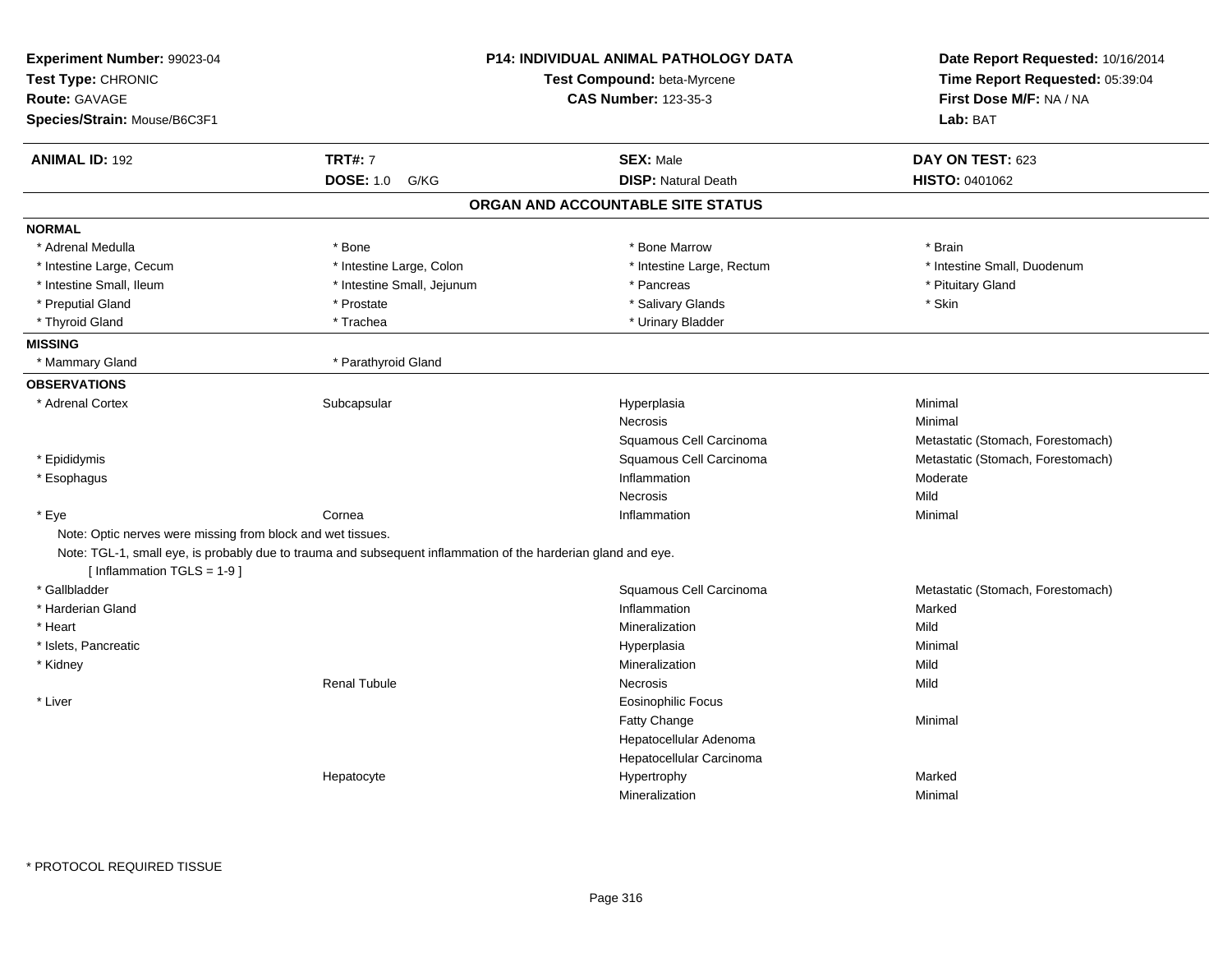| Experiment Number: 99023-04<br>Test Type: CHRONIC<br><b>Route: GAVAGE</b><br>Species/Strain: Mouse/B6C3F1                        |                                                | P14: INDIVIDUAL ANIMAL PATHOLOGY DATA<br>Test Compound: beta-Myrcene<br><b>CAS Number: 123-35-3</b> | Date Report Requested: 10/16/2014<br>Time Report Requested: 05:39:04<br>First Dose M/F: NA / NA<br>Lab: BAT |
|----------------------------------------------------------------------------------------------------------------------------------|------------------------------------------------|-----------------------------------------------------------------------------------------------------|-------------------------------------------------------------------------------------------------------------|
| <b>ANIMAL ID: 192</b>                                                                                                            | <b>TRT#: 7</b>                                 | <b>SEX: Male</b>                                                                                    | DAY ON TEST: 623                                                                                            |
|                                                                                                                                  | <b>DOSE: 1.0</b><br>G/KG                       | <b>DISP: Natural Death</b>                                                                          | <b>HISTO: 0401062</b>                                                                                       |
|                                                                                                                                  |                                                | ORGAN AND ACCOUNTABLE SITE STATUS                                                                   |                                                                                                             |
|                                                                                                                                  |                                                | Vacuolization Cytoplasmic                                                                           | Moderate                                                                                                    |
| Note: TGL-3 adenoma has moderate necrosis.<br>[ Hepatocellular Adenoma TGLS = 3-11 ]<br>[ Hepatocellular Carcinoma TGLS = 2-10 ] |                                                |                                                                                                     |                                                                                                             |
| * Lung                                                                                                                           |                                                | Alveolar/Bronchiolar Adenoma                                                                        |                                                                                                             |
| Lymph Node                                                                                                                       | <b>Bronchial</b>                               | Squamous Cell Carcinoma                                                                             | Metastatic (Stomach, Forestomach)                                                                           |
|                                                                                                                                  | Mediastinal                                    | Squamous Cell Carcinoma                                                                             | Metastatic (Stomach, Forestomach)                                                                           |
| * Lymph Node, Mandibular                                                                                                         |                                                | Atrophy                                                                                             | Marked                                                                                                      |
| * Lymph Node, Mesenteric                                                                                                         |                                                | Atrophy                                                                                             | Marked                                                                                                      |
| Mesentery                                                                                                                        |                                                | Squamous Cell Carcinoma                                                                             | Metastatic (Stomach, Forestomach)                                                                           |
| [Squamous Cell Carcinoma TGLS = 4-12]                                                                                            |                                                |                                                                                                     |                                                                                                             |
| * Nose                                                                                                                           | Olfactory Epi                                  | Degeneration                                                                                        | Minimal                                                                                                     |
| * Seminal Vesicle                                                                                                                |                                                | Squamous Cell Carcinoma                                                                             | Metastatic (Stomach, Forestomach)                                                                           |
| * Spleen                                                                                                                         | Lymph Follic                                   | Atrophy                                                                                             | Marked                                                                                                      |
|                                                                                                                                  |                                                | Hematopoietic Cell Proliferation                                                                    | Mild                                                                                                        |
|                                                                                                                                  |                                                | Squamous Cell Carcinoma                                                                             | Metastatic (Stomach, Forestomach)                                                                           |
| * Stomach, Forestomach                                                                                                           |                                                | Squamous Cell Carcinoma                                                                             |                                                                                                             |
| [Squamous Cell Carcinoma TGLS = 5-13]                                                                                            |                                                |                                                                                                     |                                                                                                             |
| * Stomach, Glandular                                                                                                             |                                                | Inflammation                                                                                        | Minimal                                                                                                     |
|                                                                                                                                  |                                                | <b>Necrosis</b>                                                                                     | Minimal                                                                                                     |
| * Testes                                                                                                                         | <b>Germinal Epith</b>                          | Degeneration                                                                                        | Mild                                                                                                        |
| * Thymus                                                                                                                         |                                                | Atrophy                                                                                             | Marked                                                                                                      |
| PRIMARY CAUSE OF DEATH                                                                                                           | - Stomach, Forestomach Squamous Cell Carcinoma |                                                                                                     |                                                                                                             |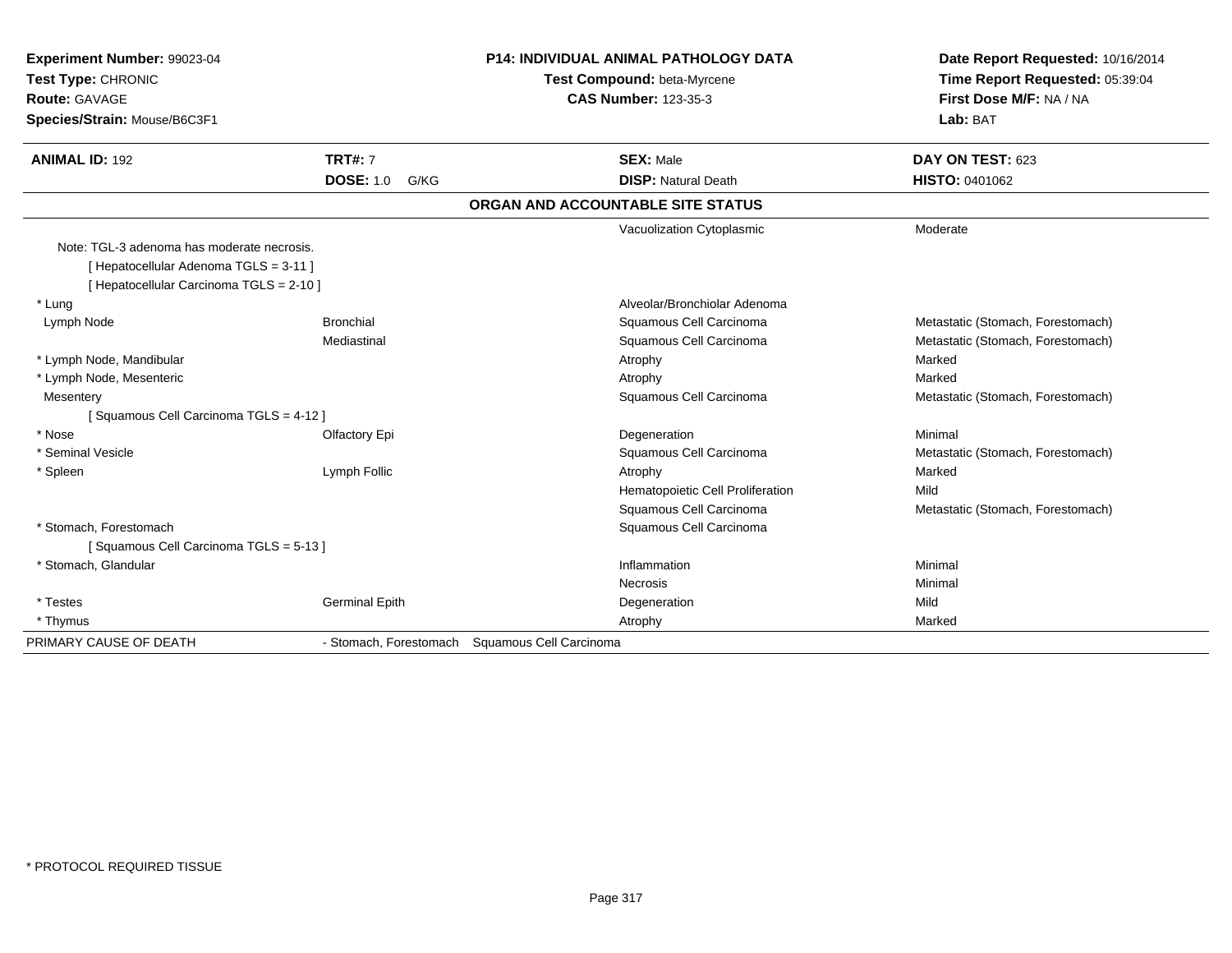| Experiment Number: 99023-04<br>Test Type: CHRONIC<br><b>Route: GAVAGE</b> |                           | <b>P14: INDIVIDUAL ANIMAL PATHOLOGY DATA</b><br>Test Compound: beta-Myrcene<br><b>CAS Number: 123-35-3</b>                         | Date Report Requested: 10/16/2014<br>Time Report Requested: 05:39:04<br>First Dose M/F: NA / NA |
|---------------------------------------------------------------------------|---------------------------|------------------------------------------------------------------------------------------------------------------------------------|-------------------------------------------------------------------------------------------------|
| Species/Strain: Mouse/B6C3F1                                              |                           |                                                                                                                                    | Lab: BAT                                                                                        |
| <b>ANIMAL ID: 193</b>                                                     | <b>TRT#: 7</b>            | <b>SEX: Male</b>                                                                                                                   | DAY ON TEST: 673                                                                                |
|                                                                           | <b>DOSE: 1.0</b><br>G/KG  | <b>DISP:</b> Moribund Sacrifice                                                                                                    | HISTO: 0401063                                                                                  |
|                                                                           |                           | ORGAN AND ACCOUNTABLE SITE STATUS                                                                                                  |                                                                                                 |
| <b>NORMAL</b>                                                             |                           |                                                                                                                                    |                                                                                                 |
| * Adrenal Cortex                                                          | * Adrenal Medulla         | * Bone                                                                                                                             | * Bone Marrow                                                                                   |
| * Brain                                                                   | * Epididymis              | * Esophagus                                                                                                                        | * Eye                                                                                           |
| * Gallbladder                                                             | * Harderian Gland         | * Heart                                                                                                                            | * Intestine Large, Cecum                                                                        |
| * Intestine Large, Colon                                                  | * Intestine Large, Rectum | * Intestine Small, Ileum                                                                                                           | * Intestine Small, Jejunum                                                                      |
| * Islets, Pancreatic                                                      | * Nose                    | * Parathyroid Gland                                                                                                                | * Pituitary Gland                                                                               |
| * Prostate                                                                | * Salivary Glands         | * Seminal Vesicle                                                                                                                  | * Skin                                                                                          |
| * Stomach, Glandular                                                      | * Thyroid Gland           | * Trachea                                                                                                                          | * Urinary Bladder                                                                               |
| <b>MISSING</b>                                                            |                           |                                                                                                                                    |                                                                                                 |
| * Mammary Gland                                                           |                           |                                                                                                                                    |                                                                                                 |
| <b>OBSERVATIONS</b>                                                       |                           |                                                                                                                                    |                                                                                                 |
| * Intestine Small, Duodenum                                               |                           | Inflammation                                                                                                                       | Chronic Active, Moderate                                                                        |
|                                                                           |                           | Necrosis                                                                                                                           | Mild                                                                                            |
| * Kidney                                                                  |                           | Nephropathy                                                                                                                        | Moderate                                                                                        |
| * Liver                                                                   |                           | Hepatocellular Adenoma                                                                                                             |                                                                                                 |
|                                                                           |                           | Hepatocellular Carcinoma                                                                                                           | Multiple                                                                                        |
|                                                                           | Hepatocyte                | Hypertrophy                                                                                                                        | Mild                                                                                            |
|                                                                           |                           | <b>Necrosis</b>                                                                                                                    | Minimal                                                                                         |
| [ Hepatocellular Adenoma TGLS = 4-12 ]                                    |                           |                                                                                                                                    |                                                                                                 |
| [ Hepatocellular Carcinoma TGLS = 1,2-10+11 ]                             |                           |                                                                                                                                    |                                                                                                 |
| [Necrosis TGLS = $6-10$ ]                                                 |                           |                                                                                                                                    |                                                                                                 |
| * Lung                                                                    |                           | Alveolar/Bronchiolar Adenoma                                                                                                       |                                                                                                 |
|                                                                           |                           | Hepatocellular Carcinoma                                                                                                           | Metastatic (Liver)                                                                              |
| [ Hepatocellular Carcinoma TGLS = 5-13 ]                                  |                           | Note: Nodules in lung are both alveolar-bronchiolar adenoma (1 nodule) and metastatic hepatocellular carcinoma (multiple nodules). |                                                                                                 |
| * Lymph Node, Mandibular                                                  |                           | Atrophy                                                                                                                            | Mild                                                                                            |
| * Lymph Node, Mesenteric                                                  |                           | Atrophy                                                                                                                            | Mild                                                                                            |
| * Pancreas                                                                |                           | Inflammation                                                                                                                       | Mild                                                                                            |
| Note: Extension from duodenum along pancreatic or bile duct.              |                           |                                                                                                                                    |                                                                                                 |
| * Preputial Gland                                                         |                           | Ectasia                                                                                                                            | Moderate                                                                                        |
| [ Ectasia TGLS = $3-8$ ]                                                  |                           |                                                                                                                                    |                                                                                                 |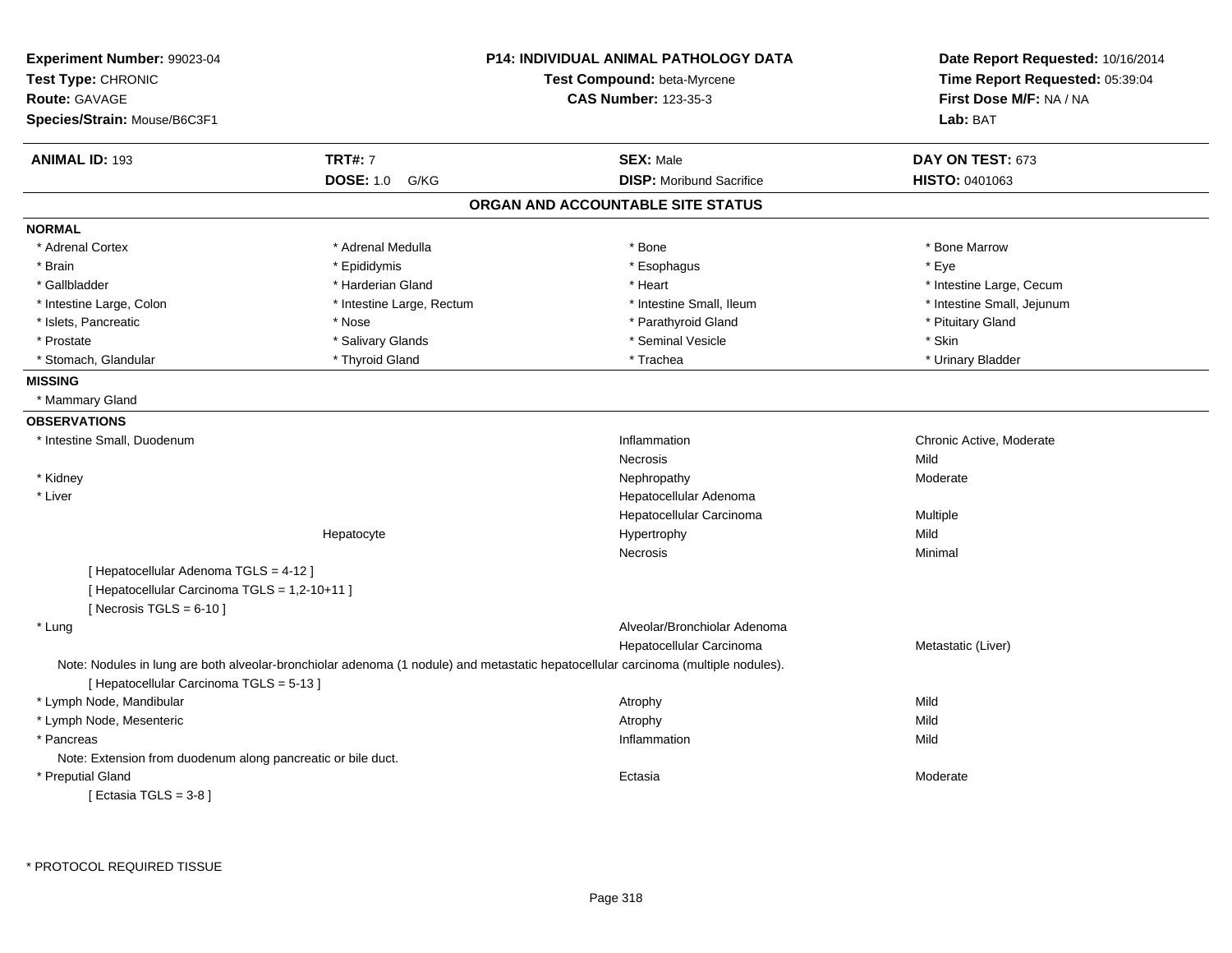| Experiment Number: 99023-04<br>Test Type: CHRONIC<br><b>Route: GAVAGE</b><br>Species/Strain: Mouse/B6C3F1 |                                     | <b>P14: INDIVIDUAL ANIMAL PATHOLOGY DATA</b><br>Test Compound: beta-Myrcene<br><b>CAS Number: 123-35-3</b> | Date Report Requested: 10/16/2014<br>Time Report Requested: 05:39:04<br>First Dose M/F: NA / NA<br>Lab: BAT |
|-----------------------------------------------------------------------------------------------------------|-------------------------------------|------------------------------------------------------------------------------------------------------------|-------------------------------------------------------------------------------------------------------------|
| <b>ANIMAL ID: 193</b>                                                                                     | <b>TRT#: 7</b>                      | <b>SEX: Male</b>                                                                                           | DAY ON TEST: 673                                                                                            |
|                                                                                                           | <b>DOSE: 1.0 G/KG</b>               | <b>DISP:</b> Moribund Sacrifice                                                                            | <b>HISTO: 0401063</b>                                                                                       |
|                                                                                                           |                                     | ORGAN AND ACCOUNTABLE SITE STATUS                                                                          |                                                                                                             |
| * Spleen                                                                                                  | Lymph Follic                        | Atrophy                                                                                                    | Mild                                                                                                        |
|                                                                                                           |                                     | Hematopoietic Cell Proliferation                                                                           | Moderate                                                                                                    |
| * Stomach, Forestomach                                                                                    | Epithelium                          | Hyperplasia                                                                                                | Minimal                                                                                                     |
|                                                                                                           |                                     | Inflammation                                                                                               | Minimal                                                                                                     |
| * Testes                                                                                                  | <b>Germinal Epith</b>               | Degeneration                                                                                               | Mild                                                                                                        |
| * Thymus                                                                                                  |                                     | Atrophy                                                                                                    | Moderate                                                                                                    |
| PRIMARY CAUSE OF DEATH                                                                                    | Hepatocellular Carcinoma<br>- Liver |                                                                                                            |                                                                                                             |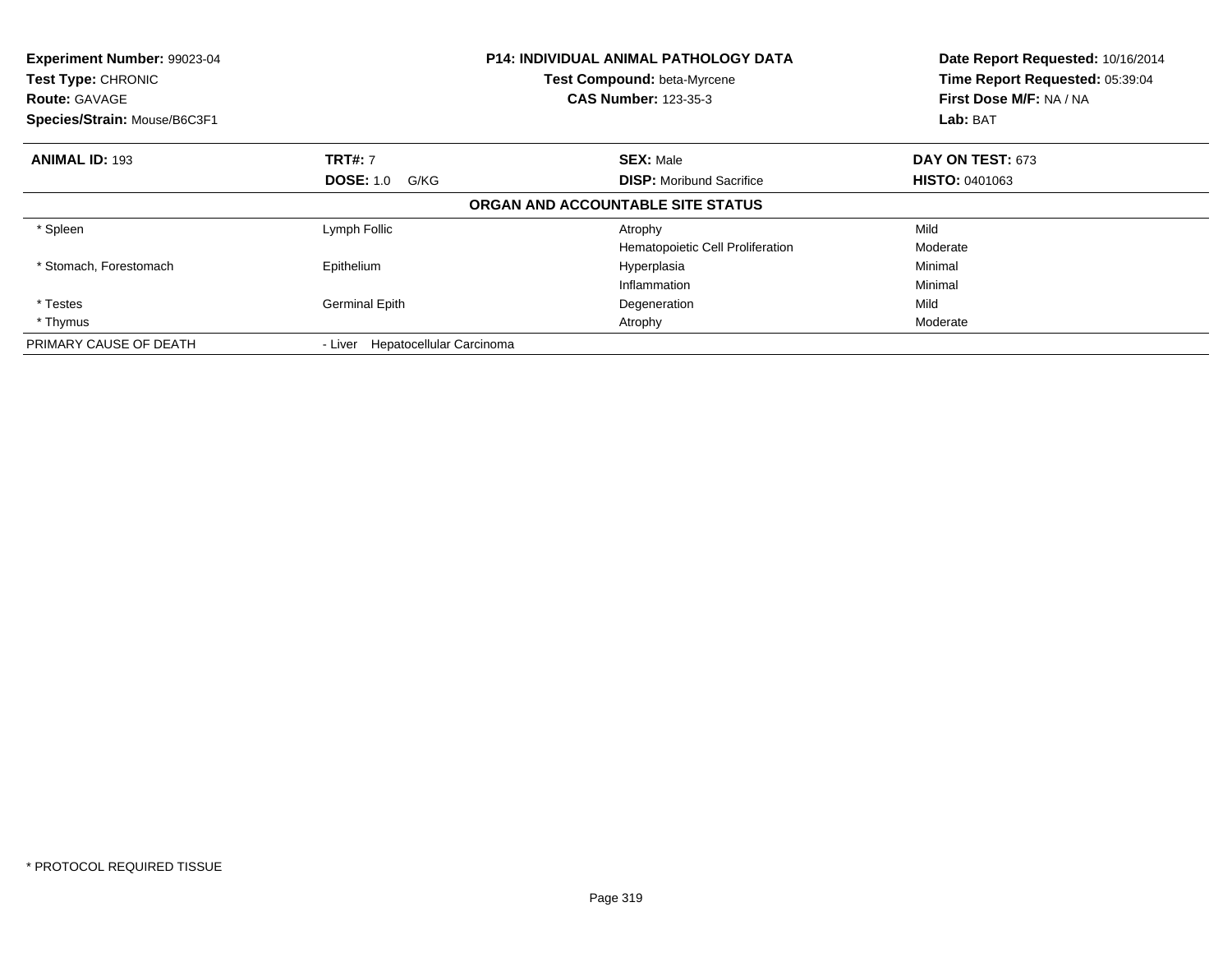| Experiment Number: 99023-04                            |                          | P14: INDIVIDUAL ANIMAL PATHOLOGY DATA | Date Report Requested: 10/16/2014 |
|--------------------------------------------------------|--------------------------|---------------------------------------|-----------------------------------|
| Test Type: CHRONIC                                     |                          | Test Compound: beta-Myrcene           | Time Report Requested: 05:39:04   |
| <b>Route: GAVAGE</b>                                   |                          | <b>CAS Number: 123-35-3</b>           | First Dose M/F: NA / NA           |
| Species/Strain: Mouse/B6C3F1                           |                          |                                       | Lab: BAT                          |
| <b>ANIMAL ID: 194</b>                                  | <b>TRT#: 7</b>           | <b>SEX: Male</b>                      | DAY ON TEST: 729                  |
|                                                        | <b>DOSE: 1.0</b><br>G/KG | <b>DISP: Terminal Sacrifice</b>       | HISTO: 0401064                    |
|                                                        |                          | ORGAN AND ACCOUNTABLE SITE STATUS     |                                   |
| <b>NORMAL</b>                                          |                          |                                       |                                   |
| * Adrenal Medulla                                      | * Bone                   | * Bone Marrow                         | * Brain                           |
| * Epididymis                                           | * Esophagus              | * Eye                                 | * Gallbladder                     |
| * Harderian Gland                                      | * Intestine Large, Cecum | * Intestine Large, Colon              | * Intestine Large, Rectum         |
| * Intestine Small, Duodenum                            | * Intestine Small, Ileum | * Intestine Small, Jejunum            | * Lung                            |
| * Lymph Node, Mesenteric                               | * Nose                   | * Pancreas                            | * Parathyroid Gland               |
| * Pituitary Gland                                      | * Preputial Gland        | * Salivary Glands                     | * Seminal Vesicle                 |
| * Skin                                                 | * Spleen                 | * Stomach, Forestomach                | * Stomach, Glandular              |
| * Testes                                               | * Trachea                | * Urinary Bladder                     |                                   |
| <b>MISSING</b>                                         |                          |                                       |                                   |
| * Mammary Gland                                        |                          |                                       |                                   |
| <b>OBSERVATIONS</b>                                    |                          |                                       |                                   |
| * Adrenal Cortex                                       | Subcapsular              | Hyperplasia                           | Mild                              |
| * Heart                                                |                          | Cardiomyopathy                        | Minimal                           |
| * Islets, Pancreatic                                   |                          | Hyperplasia                           | Minimal                           |
| * Kidney                                               | <b>Renal Tubule</b>      | Adenoma                               |                                   |
|                                                        |                          | Nephropathy                           | Minimal                           |
| [Adenoma TGLS = $6-13$ ]                               |                          |                                       |                                   |
| * Liver                                                |                          | <b>Eosinophilic Focus</b>             |                                   |
|                                                        |                          | Fatty Change                          | Minimal                           |
|                                                        |                          | Hepatocellular Adenoma                | Multiple                          |
|                                                        | Hepatocyte               | Hypertrophy                           | Mild                              |
|                                                        |                          | <b>Mixed Cell Focus</b>               |                                   |
| [ Hepatocellular Adenoma TGLS = 1,2,3,4,5-4+10+11+12 ] |                          |                                       |                                   |
| * Lymph Node, Mandibular                               |                          | Atrophy                               | Minimal                           |
| * Prostate                                             |                          | Inflammation                          | Minimal                           |
| * Thymus                                               |                          | Atrophy                               | Moderate                          |
| * Thyroid Gland                                        | <b>Follicular Cel</b>    | Hyperplasia                           | Mild                              |
| Tooth                                                  |                          | Dysplasia                             |                                   |
| PRIMARY CAUSE OF DEATH                                 | $\overline{a}$           |                                       |                                   |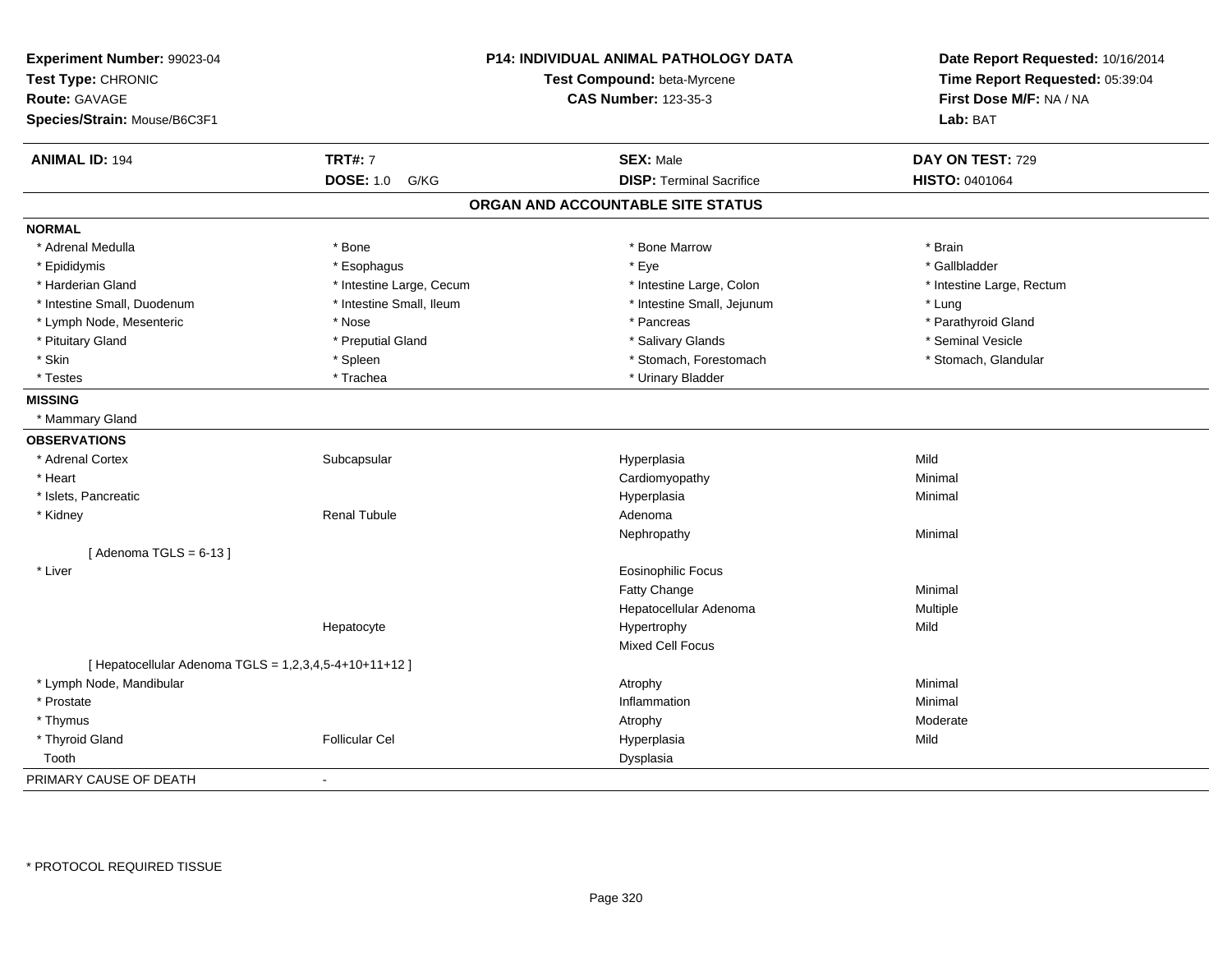| Experiment Number: 99023-04<br>Test Type: CHRONIC<br><b>Route: GAVAGE</b><br>Species/Strain: Mouse/B6C3F1 |                           | <b>P14: INDIVIDUAL ANIMAL PATHOLOGY DATA</b><br>Test Compound: beta-Myrcene<br><b>CAS Number: 123-35-3</b> |                          |
|-----------------------------------------------------------------------------------------------------------|---------------------------|------------------------------------------------------------------------------------------------------------|--------------------------|
| <b>ANIMAL ID: 195</b>                                                                                     | <b>TRT#: 7</b>            | <b>SEX: Male</b>                                                                                           | DAY ON TEST: 334         |
|                                                                                                           | <b>DOSE: 1.0</b><br>G/KG  | <b>DISP: Natural Death</b>                                                                                 | HISTO: 0401065           |
|                                                                                                           |                           | ORGAN AND ACCOUNTABLE SITE STATUS                                                                          |                          |
| <b>NORMAL</b>                                                                                             |                           |                                                                                                            |                          |
| * Adrenal Medulla                                                                                         | * Bone                    | * Brain                                                                                                    | * Epididymis             |
| * Eye                                                                                                     | * Gallbladder             | * Harderian Gland                                                                                          | * Intestine Large, Cecum |
| * Intestine Large, Colon                                                                                  | * Intestine Large, Rectum | * Intestine Small, Duodenum                                                                                | * Intestine Small, Ileum |
| * Intestine Small, Jejunum                                                                                | * Islets, Pancreatic      | * Lung                                                                                                     | * Pancreas               |
| * Parathyroid Gland                                                                                       | * Pituitary Gland         | * Preputial Gland                                                                                          | * Prostate               |
| * Salivary Glands                                                                                         | * Seminal Vesicle         | * Skin                                                                                                     | * Thyroid Gland          |
| * Trachea                                                                                                 | * Urinary Bladder         |                                                                                                            |                          |
| <b>MISSING</b>                                                                                            |                           |                                                                                                            |                          |
| * Mammary Gland                                                                                           |                           |                                                                                                            |                          |
| <b>OBSERVATIONS</b>                                                                                       |                           |                                                                                                            |                          |
| * Adrenal Cortex                                                                                          | Subcapsular               | Hyperplasia                                                                                                | Minimal                  |
| * Bone Marrow                                                                                             |                           | Atrophy                                                                                                    | Mild                     |
|                                                                                                           |                           | Pigmentation                                                                                               | Mild                     |
| * Esophagus                                                                                               |                           | Inflammation                                                                                               | Mild                     |
|                                                                                                           |                           | Necrosis                                                                                                   | Mild                     |
| * Heart                                                                                                   |                           | Mineralization                                                                                             | Mild                     |
| * Kidney                                                                                                  |                           | Mineralization                                                                                             | Minimal                  |
|                                                                                                           |                           | Nephropathy                                                                                                | Mild                     |
| [Nephropathy TGLS = 2-4]                                                                                  |                           |                                                                                                            |                          |
| * Liver                                                                                                   |                           | <b>Fatty Change</b>                                                                                        | Minimal                  |
|                                                                                                           | Hepatocyte                | Hypertrophy                                                                                                | Marked                   |
|                                                                                                           |                           | Necrosis                                                                                                   | Moderate                 |
|                                                                                                           |                           | <b>Tension Lipidosis</b>                                                                                   | Minimal                  |
|                                                                                                           |                           | Vacuolization Cytoplasmic                                                                                  | Marked                   |
| [Vacuolization Cytoplasmic TGLS = 1-4+5]                                                                  |                           |                                                                                                            |                          |
| * Lymph Node, Mandibular                                                                                  |                           | Atrophy                                                                                                    | Mild                     |
| * Lymph Node, Mesenteric                                                                                  |                           | Atrophy                                                                                                    | Moderate                 |
| * Nose                                                                                                    |                           | Inflammation                                                                                               | Minimal                  |
| * Spleen                                                                                                  | Lymph Follic              | Atrophy                                                                                                    | Marked                   |
|                                                                                                           |                           | Pigmentation                                                                                               | Hemosiderin, Minimal     |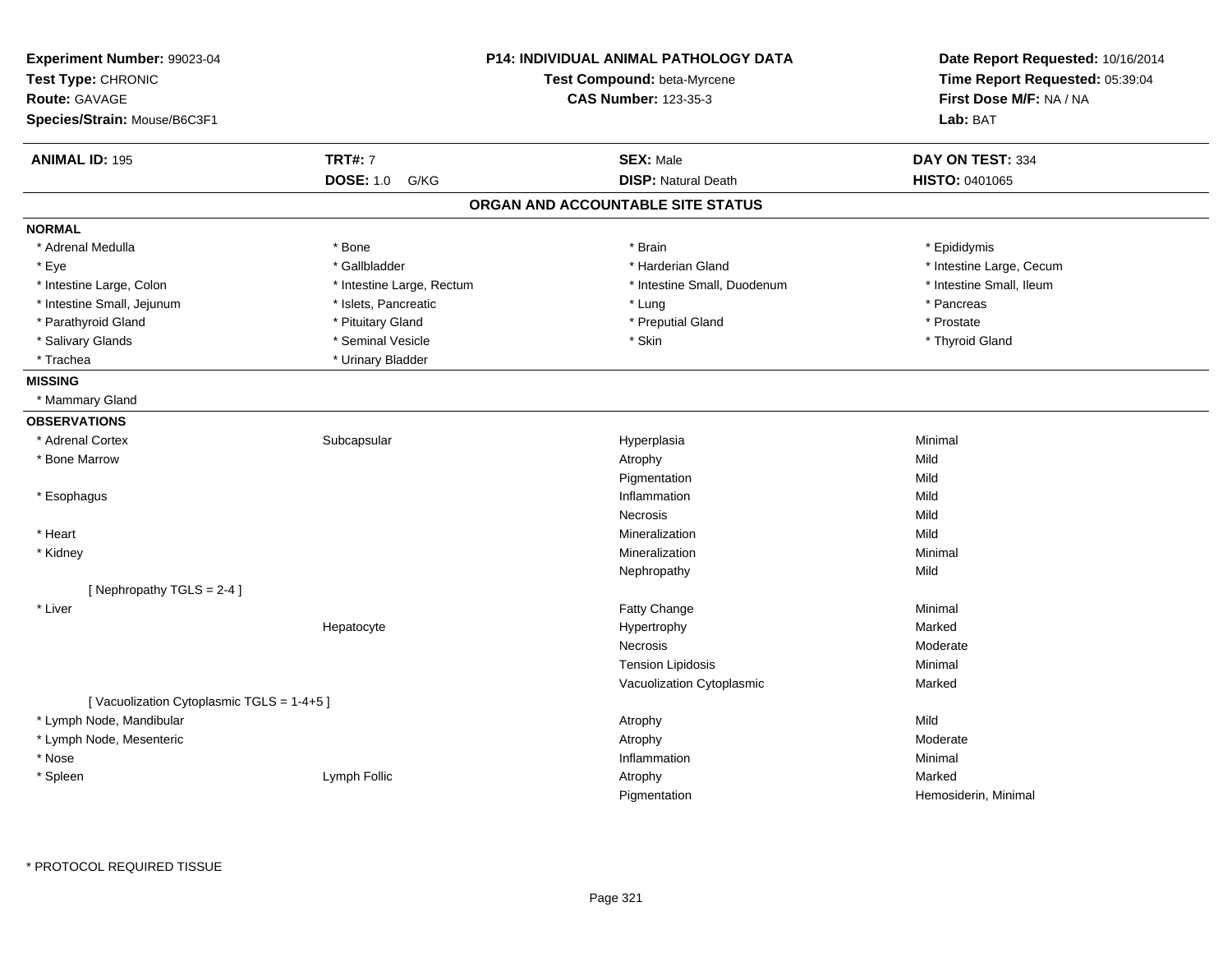| Experiment Number: 99023-04<br>Test Type: CHRONIC<br><b>Route: GAVAGE</b> |                          | P14: INDIVIDUAL ANIMAL PATHOLOGY DATA<br><b>Test Compound: beta-Myrcene</b><br><b>CAS Number: 123-35-3</b> | Date Report Requested: 10/16/2014<br>Time Report Requested: 05:39:04<br>First Dose M/F: NA / NA |
|---------------------------------------------------------------------------|--------------------------|------------------------------------------------------------------------------------------------------------|-------------------------------------------------------------------------------------------------|
| Species/Strain: Mouse/B6C3F1                                              |                          |                                                                                                            | Lab: BAT                                                                                        |
| <b>ANIMAL ID: 195</b>                                                     | <b>TRT#: 7</b>           | <b>SEX: Male</b>                                                                                           | DAY ON TEST: 334                                                                                |
|                                                                           | <b>DOSE: 1.0</b><br>G/KG | <b>DISP: Natural Death</b>                                                                                 | <b>HISTO: 0401065</b>                                                                           |
|                                                                           |                          | ORGAN AND ACCOUNTABLE SITE STATUS                                                                          |                                                                                                 |
| * Stomach, Forestomach                                                    | Epithelium               | Hyperplasia                                                                                                | Mild                                                                                            |
|                                                                           |                          | Inflammation                                                                                               | Minimal                                                                                         |
|                                                                           |                          | <b>Necrosis</b>                                                                                            | Mild                                                                                            |
|                                                                           |                          | Ulcer                                                                                                      | Mild                                                                                            |
| [Hyperplasia TGLS = 3-10 ]                                                |                          |                                                                                                            |                                                                                                 |
| * Stomach, Glandular                                                      |                          | Metaplasia                                                                                                 | Squamous, Minimal                                                                               |
| * Testes                                                                  | Germinal Epith           | Degeneration                                                                                               | Mild                                                                                            |
| * Thymus                                                                  |                          | Atrophy                                                                                                    | Marked                                                                                          |
| PRIMARY CAUSE OF DEATH                                                    | - Liver Necrosis         |                                                                                                            |                                                                                                 |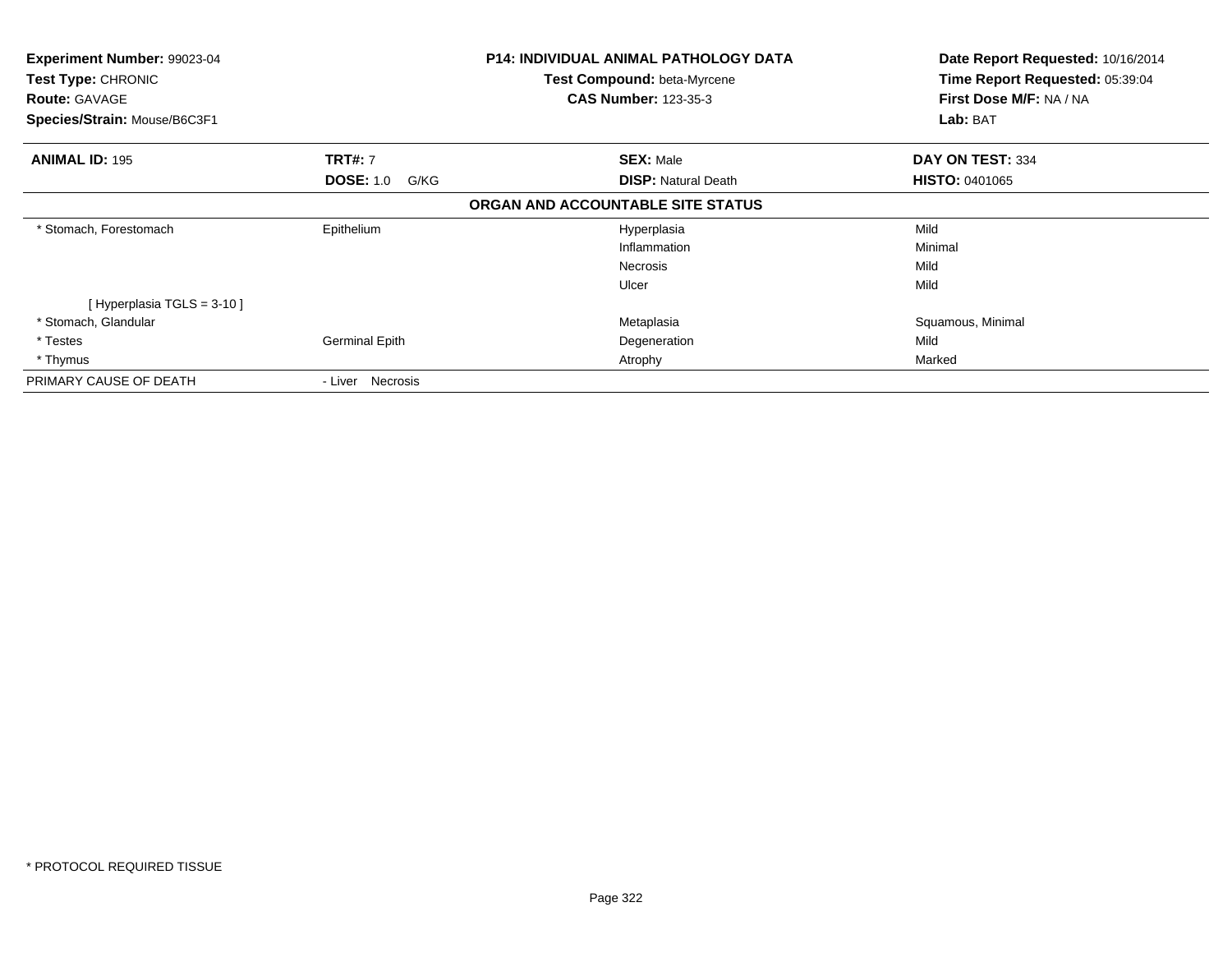| Experiment Number: 99023-04<br>Test Type: CHRONIC<br>Route: GAVAGE<br>Species/Strain: Mouse/B6C3F1 |                             | P14: INDIVIDUAL ANIMAL PATHOLOGY DATA<br>Test Compound: beta-Myrcene<br><b>CAS Number: 123-35-3</b> | Date Report Requested: 10/16/2014<br>Time Report Requested: 05:39:04<br>First Dose M/F: NA / NA<br>Lab: BAT |
|----------------------------------------------------------------------------------------------------|-----------------------------|-----------------------------------------------------------------------------------------------------|-------------------------------------------------------------------------------------------------------------|
| <b>ANIMAL ID: 196</b>                                                                              | <b>TRT#: 7</b>              | <b>SEX: Male</b>                                                                                    | DAY ON TEST: 661                                                                                            |
|                                                                                                    | <b>DOSE: 1.0</b><br>G/KG    | <b>DISP:</b> Moribund Sacrifice                                                                     | HISTO: 0401066                                                                                              |
|                                                                                                    |                             | ORGAN AND ACCOUNTABLE SITE STATUS                                                                   |                                                                                                             |
| <b>NORMAL</b>                                                                                      |                             |                                                                                                     |                                                                                                             |
| * Adrenal Medulla                                                                                  | * Bone                      | * Brain                                                                                             | * Epididymis                                                                                                |
| * Gallbladder                                                                                      | * Harderian Gland           | * Intestine Large, Cecum                                                                            | * Intestine Large, Colon                                                                                    |
| * Intestine Large, Rectum                                                                          | * Intestine Small, Duodenum | * Intestine Small, Ileum                                                                            | * Intestine Small, Jejunum                                                                                  |
| * Islets, Pancreatic                                                                               | * Lung                      | * Nose                                                                                              | * Parathyroid Gland                                                                                         |
| * Pituitary Gland                                                                                  | * Preputial Gland           | * Salivary Glands                                                                                   | * Seminal Vesicle                                                                                           |
| * Skin                                                                                             | * Stomach, Glandular        | * Thyroid Gland                                                                                     | * Trachea                                                                                                   |
| * Urinary Bladder                                                                                  |                             |                                                                                                     |                                                                                                             |
| <b>MISSING</b>                                                                                     |                             |                                                                                                     |                                                                                                             |
| * Mammary Gland                                                                                    |                             |                                                                                                     |                                                                                                             |
| <b>OBSERVATIONS</b>                                                                                |                             |                                                                                                     |                                                                                                             |
| * Adrenal Cortex                                                                                   | Subcapsular                 | Hyperplasia                                                                                         | Mild                                                                                                        |
| * Bone Marrow                                                                                      |                             | Atrophy                                                                                             | Mild                                                                                                        |
| * Esophagus                                                                                        |                             | Inflammation                                                                                        | Minimal                                                                                                     |
|                                                                                                    |                             | Necrosis                                                                                            | Minimal                                                                                                     |
| * Eye                                                                                              |                             | Thrombosis                                                                                          | Moderate                                                                                                    |
| Note: Thrombi in periocular tissue.                                                                |                             |                                                                                                     |                                                                                                             |
| * Heart                                                                                            |                             | Mineralization                                                                                      | Mild                                                                                                        |
| * Kidney                                                                                           |                             | Mineralization                                                                                      | Minimal                                                                                                     |
| Note: No corresponding microscopic finding for TGL-2 (pale kidneys).                               |                             |                                                                                                     |                                                                                                             |
| * Liver                                                                                            |                             | <b>Basophilic Focus</b>                                                                             |                                                                                                             |
|                                                                                                    |                             | <b>Eosinophilic Focus</b>                                                                           |                                                                                                             |
|                                                                                                    | Hepatocyte                  | Hypertrophy                                                                                         | Marked                                                                                                      |
|                                                                                                    |                             | Mineralization                                                                                      | Minimal                                                                                                     |
|                                                                                                    |                             | Necrosis                                                                                            | Moderate                                                                                                    |
|                                                                                                    |                             | Vacuolization Cytoplasmic                                                                           | Marked                                                                                                      |
| [Vacuolization Cytoplasmic TGLS = 1-3+4+5+10]                                                      |                             |                                                                                                     |                                                                                                             |
| * Lymph Node, Mandibular                                                                           |                             | Atrophy                                                                                             | Mild                                                                                                        |
| * Lymph Node, Mesenteric                                                                           |                             | Atrophy                                                                                             | Moderate                                                                                                    |
| * Pancreas                                                                                         |                             | Necrosis                                                                                            | Focal, Minimal                                                                                              |
| * Prostate                                                                                         |                             | Inflammation                                                                                        | Minimal                                                                                                     |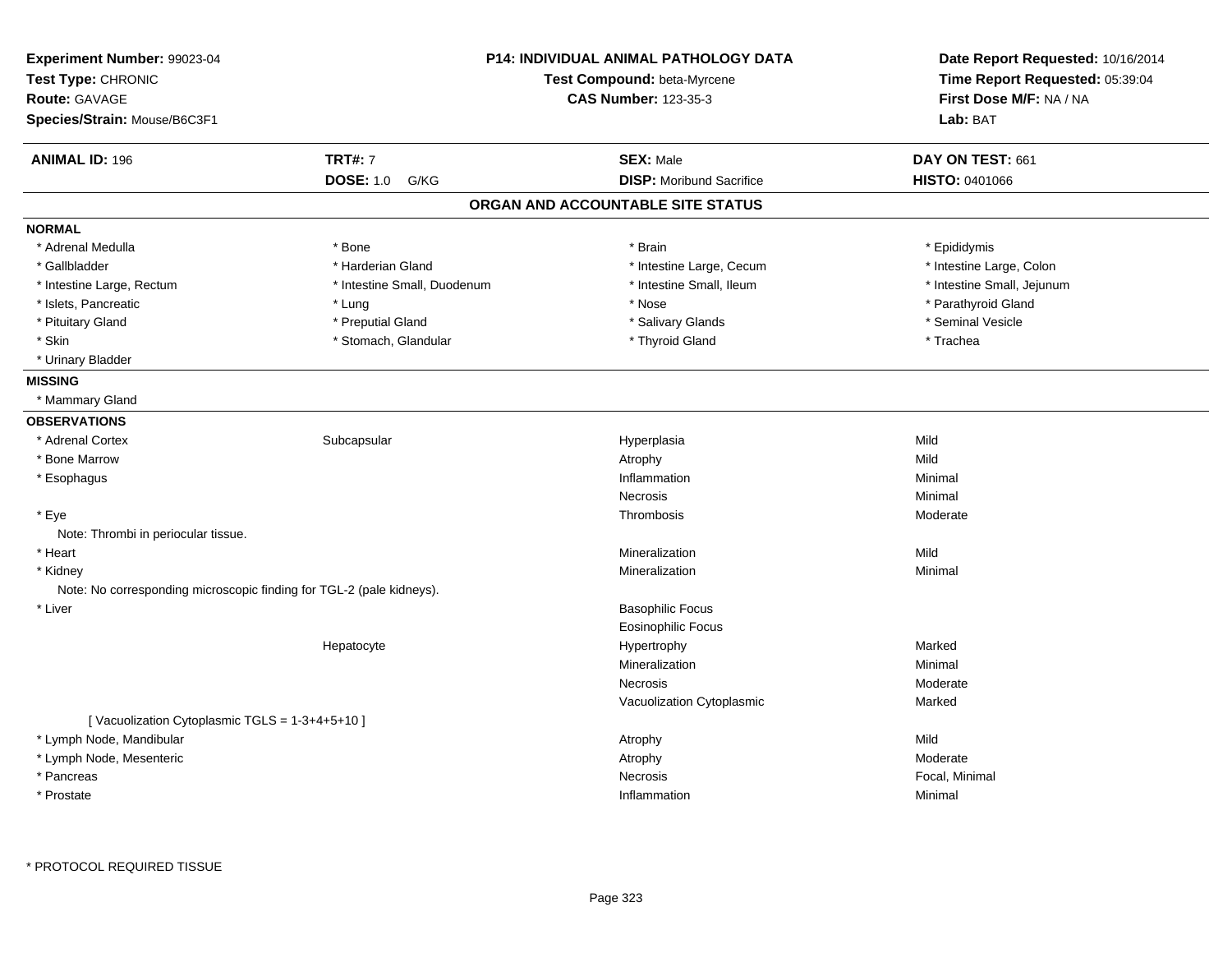| <b>Experiment Number: 99023-04</b><br><b>Test Type: CHRONIC</b> |                          | <b>P14: INDIVIDUAL ANIMAL PATHOLOGY DATA</b><br><b>Test Compound: beta-Myrcene</b> | Date Report Requested: 10/16/2014<br>Time Report Requested: 05:39:04 |
|-----------------------------------------------------------------|--------------------------|------------------------------------------------------------------------------------|----------------------------------------------------------------------|
| <b>Route: GAVAGE</b>                                            |                          | <b>CAS Number: 123-35-3</b>                                                        | First Dose M/F: NA / NA                                              |
| Species/Strain: Mouse/B6C3F1                                    |                          |                                                                                    | Lab: BAT                                                             |
| <b>ANIMAL ID: 196</b>                                           | <b>TRT#: 7</b>           | <b>SEX: Male</b>                                                                   | DAY ON TEST: 661                                                     |
|                                                                 | <b>DOSE: 1.0</b><br>G/KG | <b>DISP:</b> Moribund Sacrifice                                                    | <b>HISTO: 0401066</b>                                                |
|                                                                 |                          | ORGAN AND ACCOUNTABLE SITE STATUS                                                  |                                                                      |
| <b>Skeletal Muscle</b>                                          |                          | Inflammation                                                                       | Mild                                                                 |
| Note: Skeletal muscle inflammation in mammary section (B08).    |                          |                                                                                    |                                                                      |
| * Spleen                                                        | Lymph Follic             | Atrophy                                                                            | Marked                                                               |
| * Stomach, Forestomach                                          | Epithelium               | Hyperplasia                                                                        | Minimal                                                              |
|                                                                 |                          | Inflammation                                                                       | Minimal                                                              |
| * Testes                                                        | <b>Germinal Epith</b>    | Degeneration                                                                       | Minimal                                                              |
| * Thymus                                                        |                          | Atrophy                                                                            | Marked                                                               |
| PRIMARY CAUSE OF DEATH                                          | - Liver Necrosis         |                                                                                    |                                                                      |
| Animal Note: TGLS 3=No Corresponding Lesion                     |                          |                                                                                    |                                                                      |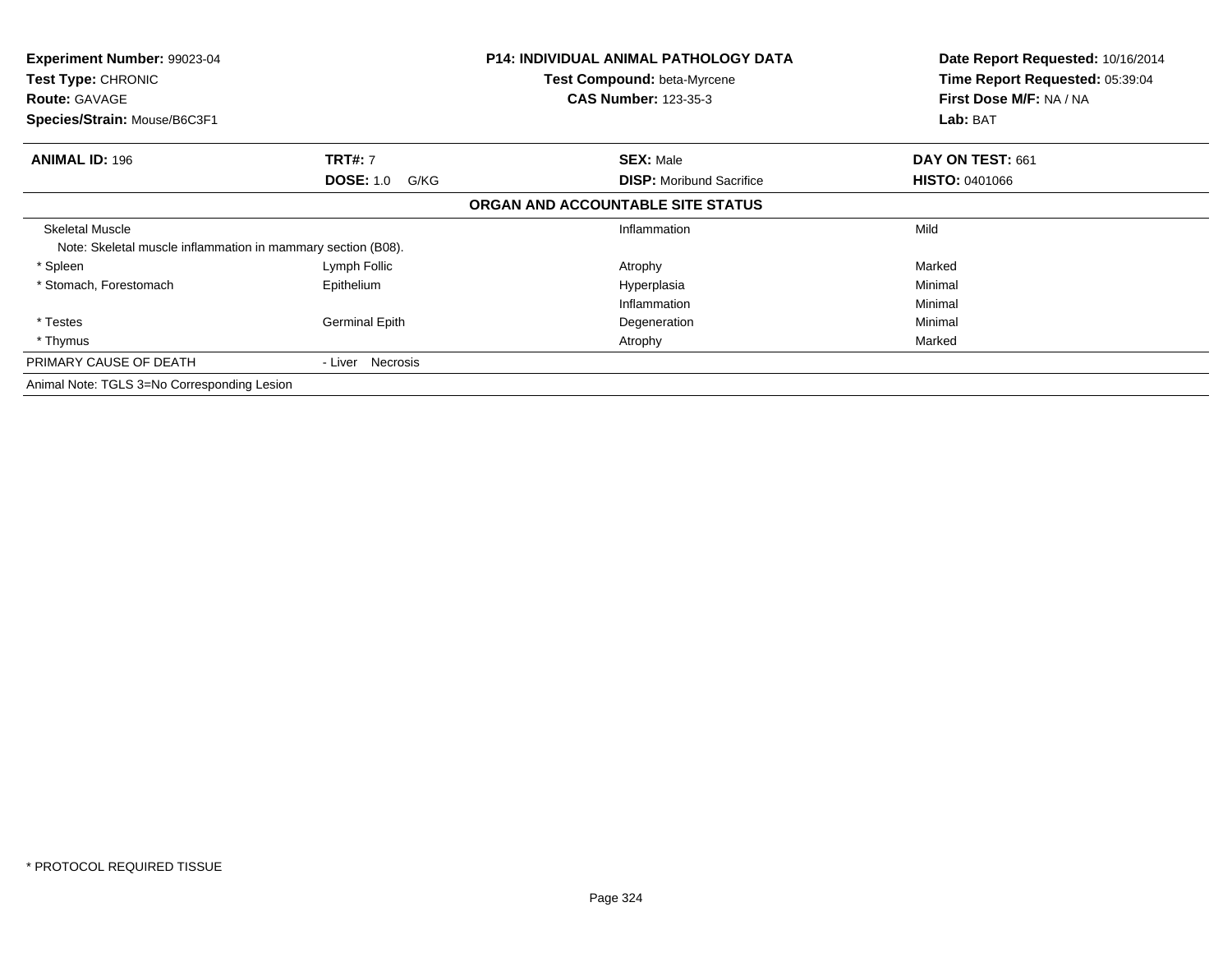| Experiment Number: 99023-04              |                                                                                                  | <b>P14: INDIVIDUAL ANIMAL PATHOLOGY DATA</b> | Date Report Requested: 10/16/2014 |
|------------------------------------------|--------------------------------------------------------------------------------------------------|----------------------------------------------|-----------------------------------|
| Test Type: CHRONIC                       |                                                                                                  | Test Compound: beta-Myrcene                  | Time Report Requested: 05:39:04   |
| <b>Route: GAVAGE</b>                     |                                                                                                  | <b>CAS Number: 123-35-3</b>                  | First Dose M/F: NA / NA           |
| Species/Strain: Mouse/B6C3F1             |                                                                                                  |                                              | Lab: BAT                          |
| <b>ANIMAL ID: 197</b>                    | <b>TRT#: 7</b>                                                                                   | <b>SEX: Male</b>                             | DAY ON TEST: 557                  |
|                                          | <b>DOSE: 1.0</b><br>G/KG                                                                         | <b>DISP: Natural Death</b>                   | HISTO: 0401067                    |
|                                          |                                                                                                  | ORGAN AND ACCOUNTABLE SITE STATUS            |                                   |
| <b>NORMAL</b>                            |                                                                                                  |                                              |                                   |
| * Adrenal Medulla                        | * Bone                                                                                           | * Brain                                      | * Epididymis                      |
| * Esophagus                              | * Eye                                                                                            | * Gallbladder                                | * Harderian Gland                 |
| * Heart                                  | * Intestine Large, Colon                                                                         | * Intestine Large, Rectum                    | * Islets, Pancreatic              |
| * Kidney                                 | * Lung                                                                                           | * Nose                                       | * Pancreas                        |
| * Parathyroid Gland                      | * Pituitary Gland                                                                                | * Preputial Gland                            | * Prostate                        |
| * Salivary Glands                        | * Seminal Vesicle                                                                                | * Skin                                       | * Stomach, Glandular              |
| * Testes                                 | * Thyroid Gland                                                                                  | * Trachea                                    | * Urinary Bladder                 |
| <b>MISSING</b>                           |                                                                                                  |                                              |                                   |
| * Lymph Node, Mesenteric                 | * Mammary Gland                                                                                  |                                              |                                   |
| <b>AUTO PRECLUDES DIAG.</b>              |                                                                                                  |                                              |                                   |
| * Intestine Large, Cecum                 | * Intestine Small, Duodenum                                                                      | * Intestine Small, Ileum                     | * Intestine Small, Jejunum        |
| <b>OBSERVATIONS</b>                      |                                                                                                  |                                              |                                   |
| * Adrenal Cortex                         | Subcapsular                                                                                      | Hyperplasia                                  | Minimal                           |
| * Bone Marrow                            |                                                                                                  | Atrophy                                      | Mild                              |
| * Kidney                                 |                                                                                                  |                                              |                                   |
|                                          | Note: There was no lesion corresponding with TGL-1, kidney discoloration. Kidneys are autolysed. |                                              |                                   |
| * Liver                                  |                                                                                                  | Fatty Change                                 | Mild                              |
|                                          | Hepatocyte                                                                                       | Hypertrophy                                  | Marked                            |
|                                          |                                                                                                  | Vacuolization Cytoplasmic                    | Minimal                           |
| [Fatty Change TGLS = 3-3]                |                                                                                                  |                                              |                                   |
| [Vacuolization Cytoplasmic TGLS = 3-4+5] |                                                                                                  |                                              |                                   |
| * Lymph Node, Mandibular                 |                                                                                                  | Atrophy                                      | Mild                              |
| * Spleen                                 | Lymph Follic                                                                                     | Atrophy                                      | Marked                            |
| [Atrophy TGLS = $2-4$ ]                  |                                                                                                  |                                              |                                   |
| * Stomach, Forestomach                   | Epithelium                                                                                       | Hyperplasia                                  | Minimal                           |
|                                          |                                                                                                  | Inflammation                                 | Mild                              |
|                                          |                                                                                                  | Ulcer                                        | Mild                              |
| * Thymus                                 |                                                                                                  | Atrophy                                      | Marked                            |
| PRIMARY CAUSE OF DEATH                   | - Liver Vacuolization Cytoplasmic                                                                |                                              |                                   |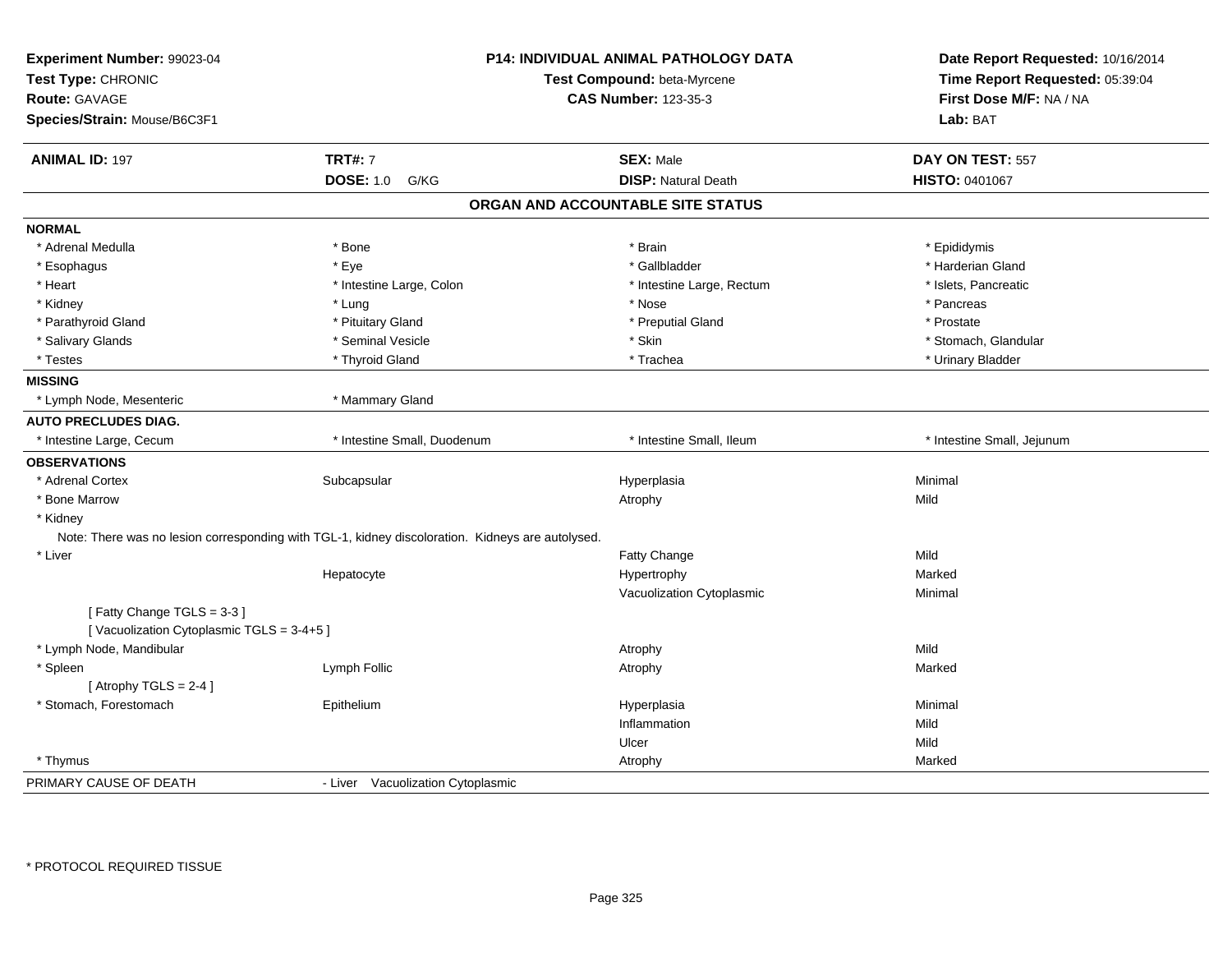| Experiment Number: 99023-04<br>Test Type: CHRONIC<br>Route: GAVAGE<br>Species/Strain: Mouse/B6C3F1 |                                   | <b>P14: INDIVIDUAL ANIMAL PATHOLOGY DATA</b><br>Test Compound: beta-Myrcene<br><b>CAS Number: 123-35-3</b> | Date Report Requested: 10/16/2014<br>Time Report Requested: 05:39:04<br>First Dose M/F: NA / NA<br>Lab: BAT |
|----------------------------------------------------------------------------------------------------|-----------------------------------|------------------------------------------------------------------------------------------------------------|-------------------------------------------------------------------------------------------------------------|
| <b>ANIMAL ID: 198</b>                                                                              | <b>TRT#: 7</b>                    | <b>SEX: Male</b>                                                                                           | DAY ON TEST: 556                                                                                            |
|                                                                                                    | <b>DOSE: 1.0</b><br>G/KG          | <b>DISP: Natural Death</b>                                                                                 | <b>HISTO: 0401068</b>                                                                                       |
|                                                                                                    |                                   | ORGAN AND ACCOUNTABLE SITE STATUS                                                                          |                                                                                                             |
| <b>NORMAL</b>                                                                                      |                                   |                                                                                                            |                                                                                                             |
| * Adrenal Medulla                                                                                  | * Bone                            | * Brain                                                                                                    | * Epididymis                                                                                                |
| * Esophagus                                                                                        | * Eye                             | * Gallbladder                                                                                              | * Harderian Gland                                                                                           |
| * Heart                                                                                            | * Intestine Large, Cecum          | * Intestine Large, Colon                                                                                   | * Intestine Large, Rectum                                                                                   |
| * Intestine Small, Duodenum                                                                        | * Intestine Small, Ileum          | * Intestine Small, Jejunum                                                                                 | * Islets, Pancreatic                                                                                        |
| * Lung                                                                                             | * Nose                            | * Pancreas                                                                                                 | * Parathyroid Gland                                                                                         |
| * Pituitary Gland                                                                                  | * Preputial Gland                 | * Prostate                                                                                                 | * Salivary Glands                                                                                           |
| * Seminal Vesicle                                                                                  | * Skin                            | * Stomach, Forestomach                                                                                     | * Stomach, Glandular                                                                                        |
| * Thyroid Gland                                                                                    | * Trachea                         | * Urinary Bladder                                                                                          |                                                                                                             |
| <b>MISSING</b>                                                                                     |                                   |                                                                                                            |                                                                                                             |
| * Mammary Gland                                                                                    |                                   |                                                                                                            |                                                                                                             |
| <b>OBSERVATIONS</b>                                                                                |                                   |                                                                                                            |                                                                                                             |
| * Adrenal Cortex                                                                                   | Subcapsular                       | Hyperplasia                                                                                                | Mild                                                                                                        |
| * Bone Marrow                                                                                      |                                   | Atrophy                                                                                                    | Mild                                                                                                        |
| * Kidney                                                                                           | <b>Renal Tubule</b>               | Necrosis                                                                                                   | Minimal                                                                                                     |
| * Liver                                                                                            | Hepatocyte                        | Hypertrophy                                                                                                | Mild                                                                                                        |
|                                                                                                    |                                   | Vacuolization Cytoplasmic                                                                                  | Mild                                                                                                        |
| [Vacuolization Cytoplasmic TGLS = 2-3+4+5]                                                         |                                   |                                                                                                            |                                                                                                             |
| * Lymph Node, Mandibular                                                                           |                                   | Atrophy                                                                                                    | Mild                                                                                                        |
| * Lymph Node, Mesenteric                                                                           |                                   | Atrophy                                                                                                    | Marked                                                                                                      |
| * Spleen                                                                                           | Lymph Follic                      | Atrophy                                                                                                    | Marked                                                                                                      |
| [Atrophy TGLS = $1-4$ ]                                                                            |                                   |                                                                                                            |                                                                                                             |
| * Testes                                                                                           | <b>Germinal Epith</b>             | Degeneration                                                                                               | Minimal                                                                                                     |
| * Thymus                                                                                           |                                   | Atrophy                                                                                                    | Marked                                                                                                      |
| PRIMARY CAUSE OF DEATH                                                                             | - Kidney Renal Tubule Necrosis    |                                                                                                            |                                                                                                             |
| CONTRIBUTORY CAUSE OF DEATH                                                                        | - Liver Vacuolization Cytoplasmic |                                                                                                            |                                                                                                             |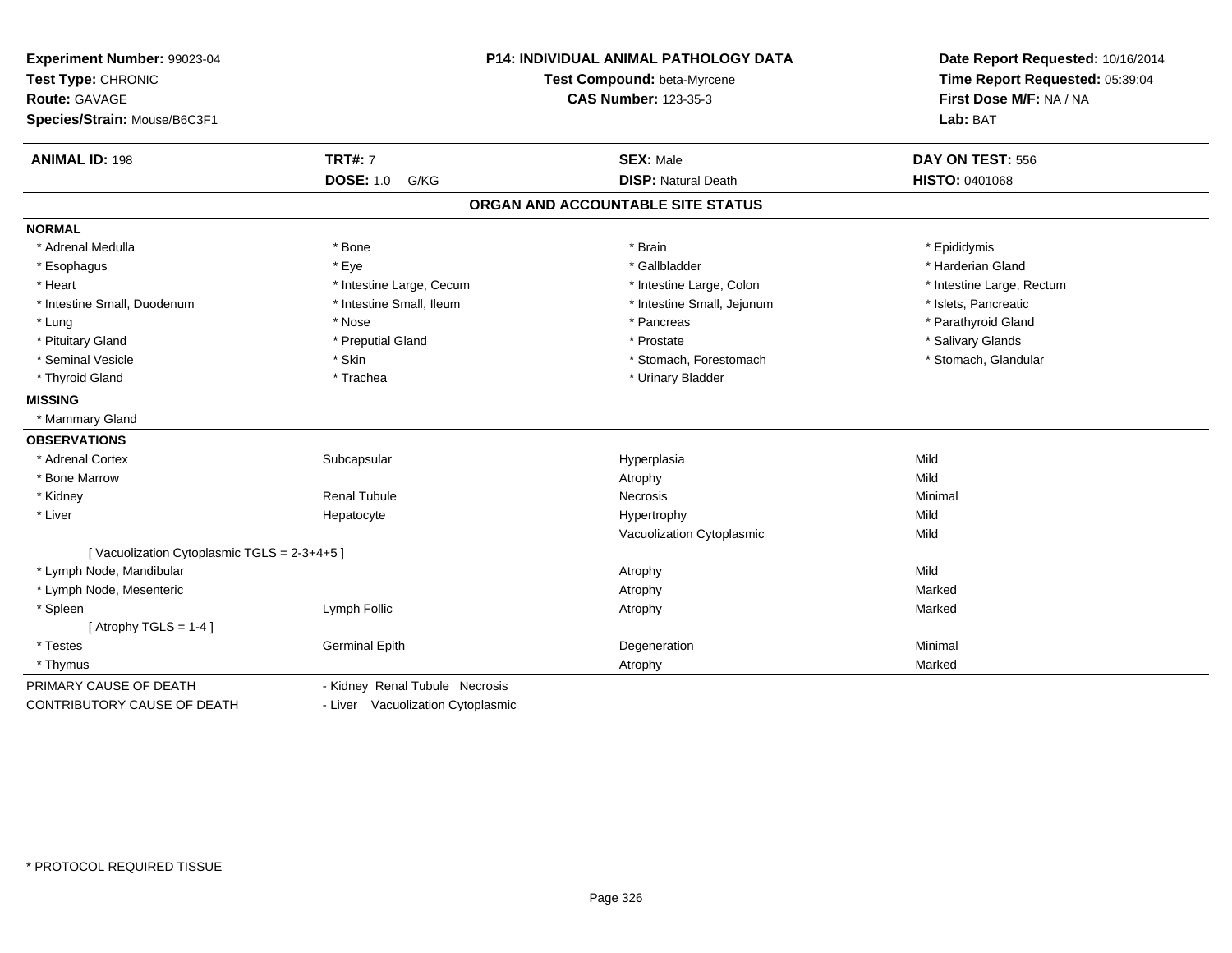| Experiment Number: 99023-04                                                                           |                                                                                                                 | P14: INDIVIDUAL ANIMAL PATHOLOGY DATA | Date Report Requested: 10/16/2014 |
|-------------------------------------------------------------------------------------------------------|-----------------------------------------------------------------------------------------------------------------|---------------------------------------|-----------------------------------|
| Test Type: CHRONIC                                                                                    |                                                                                                                 | Test Compound: beta-Myrcene           | Time Report Requested: 05:39:04   |
| <b>Route: GAVAGE</b>                                                                                  |                                                                                                                 | <b>CAS Number: 123-35-3</b>           | First Dose M/F: NA / NA           |
| Species/Strain: Mouse/B6C3F1                                                                          |                                                                                                                 |                                       | Lab: BAT                          |
| <b>ANIMAL ID: 199</b>                                                                                 | <b>TRT#: 7</b>                                                                                                  | <b>SEX: Male</b>                      | DAY ON TEST: 113                  |
|                                                                                                       | <b>DOSE: 1.0</b><br>G/KG                                                                                        | <b>DISP: Dosing Accident</b>          | HISTO: 0401069                    |
|                                                                                                       |                                                                                                                 | ORGAN AND ACCOUNTABLE SITE STATUS     |                                   |
| <b>NORMAL</b>                                                                                         |                                                                                                                 |                                       |                                   |
| * Adrenal Medulla                                                                                     | * Bone                                                                                                          | * Brain                               | * Epididymis                      |
| * Esophagus                                                                                           | * Eye                                                                                                           | * Gallbladder                         | * Harderian Gland                 |
| * Heart                                                                                               | * Intestine Large, Cecum                                                                                        | * Intestine Large, Colon              | * Intestine Large, Rectum         |
| * Intestine Small, Duodenum                                                                           | * Intestine Small, Ileum                                                                                        | * Intestine Small, Jejunum            | * Islets, Pancreatic              |
| * Kidney                                                                                              | * Lymph Node, Mandibular                                                                                        | * Nose                                | * Pancreas                        |
| * Parathyroid Gland                                                                                   | * Pituitary Gland                                                                                               | * Preputial Gland                     | * Prostate                        |
| * Salivary Glands                                                                                     | * Seminal Vesicle                                                                                               | * Skin                                | * Stomach, Glandular              |
| * Testes                                                                                              | * Thyroid Gland                                                                                                 | * Trachea                             | * Urinary Bladder                 |
| <b>MISSING</b>                                                                                        |                                                                                                                 |                                       |                                   |
| * Mammary Gland                                                                                       |                                                                                                                 |                                       |                                   |
| <b>OBSERVATIONS</b>                                                                                   |                                                                                                                 |                                       |                                   |
| * Adrenal Cortex                                                                                      | Subcapsular                                                                                                     | Hyperplasia                           | Minimal                           |
| * Bone Marrow                                                                                         | <b>Myeloid Cell</b>                                                                                             | Hyperplasia                           | Marked                            |
| * Liver                                                                                               |                                                                                                                 | Hematopoietic Cell Proliferation      | Moderate                          |
|                                                                                                       | Note: Granulocytic hematopoietic cell proliferation is secondary to the lung abscess (demand for granulocytes). |                                       |                                   |
| * Lung                                                                                                |                                                                                                                 | Abscess                               |                                   |
|                                                                                                       |                                                                                                                 | Foreign Body                          |                                   |
|                                                                                                       | Alveolar Epith                                                                                                  | Hyperplasia                           | Mild                              |
|                                                                                                       |                                                                                                                 | Inflammation                          | Chronic Active, Mild              |
| Note: Abscess contains plant material (feed), bacteria, and granulocytes.<br>[Abscess TGLS = $1-10$ ] |                                                                                                                 |                                       |                                   |
| * Lymph Node, Mesenteric                                                                              |                                                                                                                 | Atrophy                               | Mild                              |
| * Spleen                                                                                              | Lymph Follic                                                                                                    | Atrophy                               | Marked                            |
|                                                                                                       |                                                                                                                 | Hematopoietic Cell Proliferation      | Marked                            |
| * Stomach, Forestomach                                                                                | Epithelium                                                                                                      | Hyperplasia                           | Moderate                          |
|                                                                                                       |                                                                                                                 | Inflammation                          | Minimal                           |
| [Hyperplasia TGLS = 2-11]                                                                             |                                                                                                                 |                                       |                                   |
| * Thymus                                                                                              |                                                                                                                 | Atrophy                               | Moderate                          |
|                                                                                                       |                                                                                                                 | <b>Infiltration Cellular</b>          | Plasma Cell, Mild                 |
|                                                                                                       |                                                                                                                 |                                       |                                   |

PRIMARY CAUSE OF DEATH-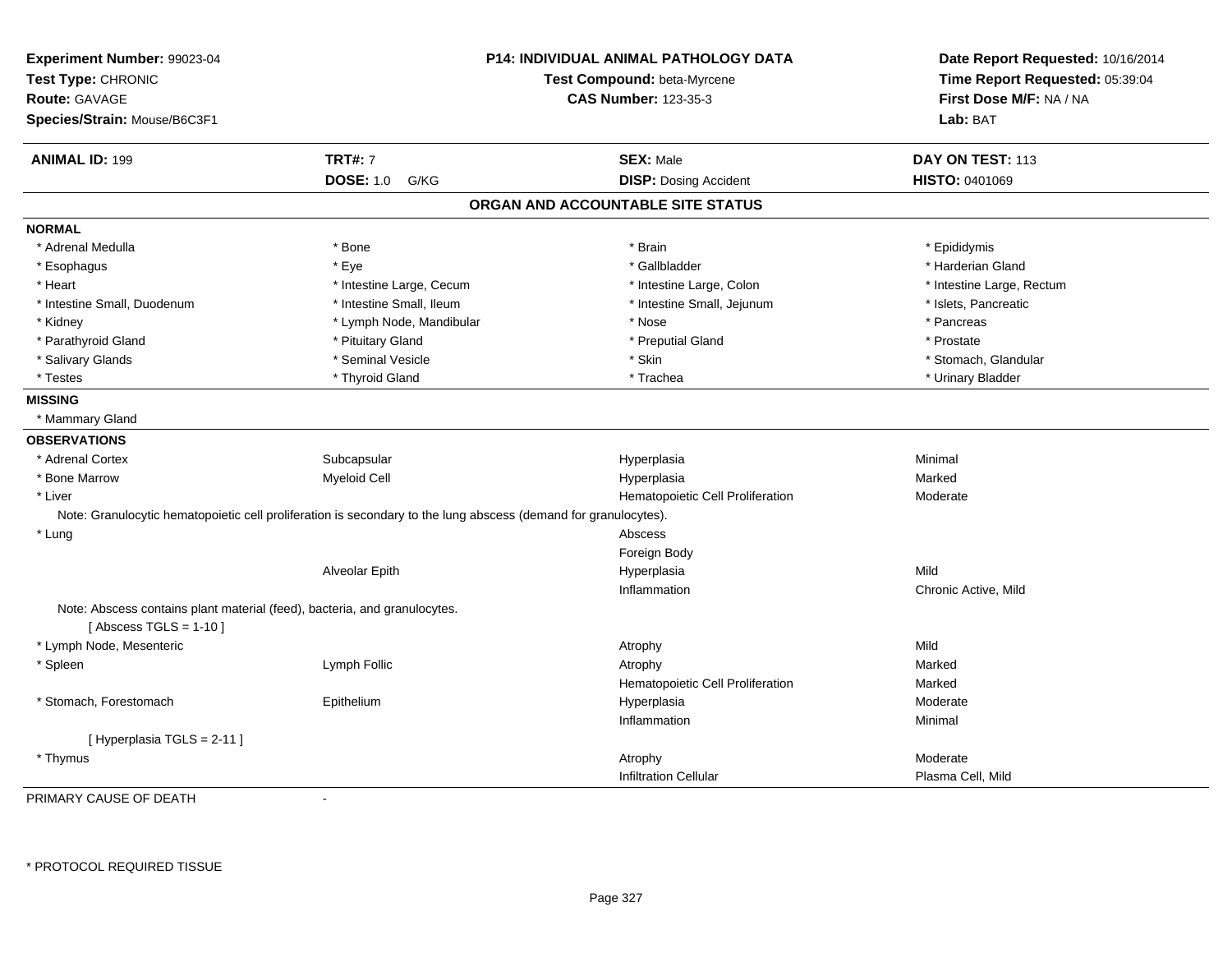| Experiment Number: 99023-04<br>Test Type: CHRONIC |                       | <b>P14: INDIVIDUAL ANIMAL PATHOLOGY DATA</b><br>Test Compound: beta-Myrcene | Date Report Requested: 10/16/2014<br>Time Report Requested: 05:39:04 |
|---------------------------------------------------|-----------------------|-----------------------------------------------------------------------------|----------------------------------------------------------------------|
| <b>Route: GAVAGE</b>                              |                       | <b>CAS Number: 123-35-3</b>                                                 | First Dose M/F: NA / NA                                              |
| Species/Strain: Mouse/B6C3F1                      |                       |                                                                             | Lab: BAT                                                             |
| <b>ANIMAL ID: 199</b>                             | <b>TRT#:</b> 7        | <b>SEX: Male</b>                                                            | <b>DAY ON TEST: 113</b>                                              |
|                                                   | <b>DOSE:</b> 1.0 G/KG | <b>DISP:</b> Dosing Accident                                                | <b>HISTO: 0401069</b>                                                |
|                                                   |                       | ORGAN AND ACCOUNTABLE SITE STATUS                                           |                                                                      |
|                                                   |                       |                                                                             |                                                                      |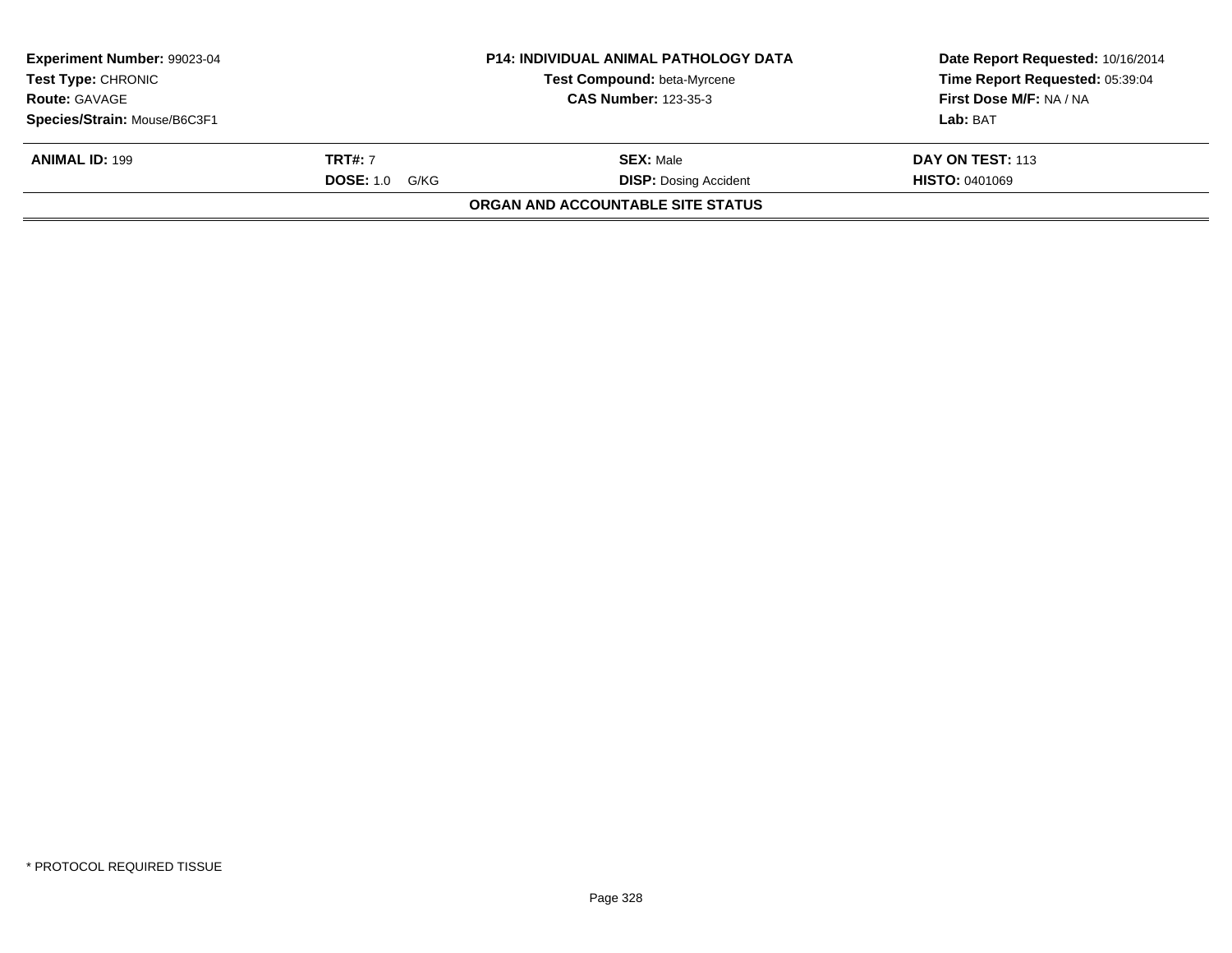| Experiment Number: 99023-04<br>Test Type: CHRONIC |                                                                                                                     | <b>P14: INDIVIDUAL ANIMAL PATHOLOGY DATA</b><br>Test Compound: beta-Myrcene | Date Report Requested: 10/16/2014<br>Time Report Requested: 05:39:04 |
|---------------------------------------------------|---------------------------------------------------------------------------------------------------------------------|-----------------------------------------------------------------------------|----------------------------------------------------------------------|
| <b>Route: GAVAGE</b>                              |                                                                                                                     | <b>CAS Number: 123-35-3</b>                                                 | First Dose M/F: NA / NA                                              |
| Species/Strain: Mouse/B6C3F1                      |                                                                                                                     |                                                                             | Lab: BAT                                                             |
|                                                   |                                                                                                                     |                                                                             |                                                                      |
| <b>ANIMAL ID: 200</b>                             | <b>TRT#: 7</b>                                                                                                      | <b>SEX: Male</b>                                                            | DAY ON TEST: 309                                                     |
|                                                   | <b>DOSE: 1.0</b><br>G/KG                                                                                            | <b>DISP: Dosing Accident</b>                                                | HISTO: 0401070                                                       |
|                                                   |                                                                                                                     | ORGAN AND ACCOUNTABLE SITE STATUS                                           |                                                                      |
| <b>NORMAL</b>                                     |                                                                                                                     |                                                                             |                                                                      |
| * Adrenal Medulla                                 | * Bone                                                                                                              | * Bone Marrow                                                               | * Brain                                                              |
| * Epididymis                                      | * Eye                                                                                                               | * Gallbladder                                                               | * Harderian Gland                                                    |
| * Intestine Large, Colon                          | * Intestine Large, Rectum                                                                                           | * Intestine Small, Duodenum                                                 | * Islets, Pancreatic                                                 |
| * Lung                                            | * Nose                                                                                                              | * Pancreas                                                                  | * Parathyroid Gland                                                  |
| * Pituitary Gland                                 | * Preputial Gland                                                                                                   | * Prostate                                                                  | * Salivary Glands                                                    |
| * Seminal Vesicle                                 | * Skin                                                                                                              | * Stomach, Glandular                                                        | * Thyroid Gland                                                      |
| * Trachea                                         | * Urinary Bladder                                                                                                   |                                                                             |                                                                      |
| <b>MISSING</b>                                    |                                                                                                                     |                                                                             |                                                                      |
| * Mammary Gland                                   |                                                                                                                     |                                                                             |                                                                      |
| <b>AUTO PRECLUDES DIAG.</b>                       |                                                                                                                     |                                                                             |                                                                      |
| * Intestine Large, Cecum                          | * Intestine Small, Ileum                                                                                            | * Intestine Small, Jejunum                                                  |                                                                      |
| <b>OBSERVATIONS</b>                               |                                                                                                                     |                                                                             |                                                                      |
| * Adrenal Cortex                                  | Subcapsular                                                                                                         | Hyperplasia                                                                 | Minimal                                                              |
| * Esophagus                                       |                                                                                                                     | Inflammation                                                                | Marked                                                               |
|                                                   |                                                                                                                     | Necrosis                                                                    | Marked                                                               |
|                                                   | Note: The esophageal necrosis and inflammation are within the thoracic portion - i.e. between the sections of lung. |                                                                             |                                                                      |
| * Heart                                           |                                                                                                                     | Mineralization                                                              | Minimal                                                              |
| * Kidney                                          |                                                                                                                     | Mineralization                                                              | Mild                                                                 |
|                                                   | <b>Renal Tubule</b>                                                                                                 | Necrosis                                                                    | Moderate                                                             |
| * Liver                                           |                                                                                                                     | Fatty Change                                                                | Minimal                                                              |
|                                                   | Hepatocyte                                                                                                          | Hypertrophy                                                                 | Minimal                                                              |
|                                                   |                                                                                                                     | Inflammation                                                                | Chronic Active, Minimal                                              |
|                                                   |                                                                                                                     | Vacuolization Cytoplasmic                                                   | Minimal                                                              |
| * Lymph Node, Mandibular                          |                                                                                                                     | Atrophy                                                                     | Moderate                                                             |
| * Lymph Node, Mesenteric                          |                                                                                                                     | Atrophy                                                                     | Mild                                                                 |
| * Spleen                                          | Lymph Follic                                                                                                        | Atrophy                                                                     | Marked                                                               |
| * Stomach, Forestomach                            | Epithelium                                                                                                          | Hyperplasia                                                                 | Minimal                                                              |
| $^\star$ Testes                                   | <b>Germinal Epith</b>                                                                                               | Degeneration                                                                | Mild                                                                 |
|                                                   | <b>Germinal Epith</b>                                                                                               | Mineralization                                                              | Mild                                                                 |
| * Thymus                                          |                                                                                                                     | Atrophy                                                                     | Marked                                                               |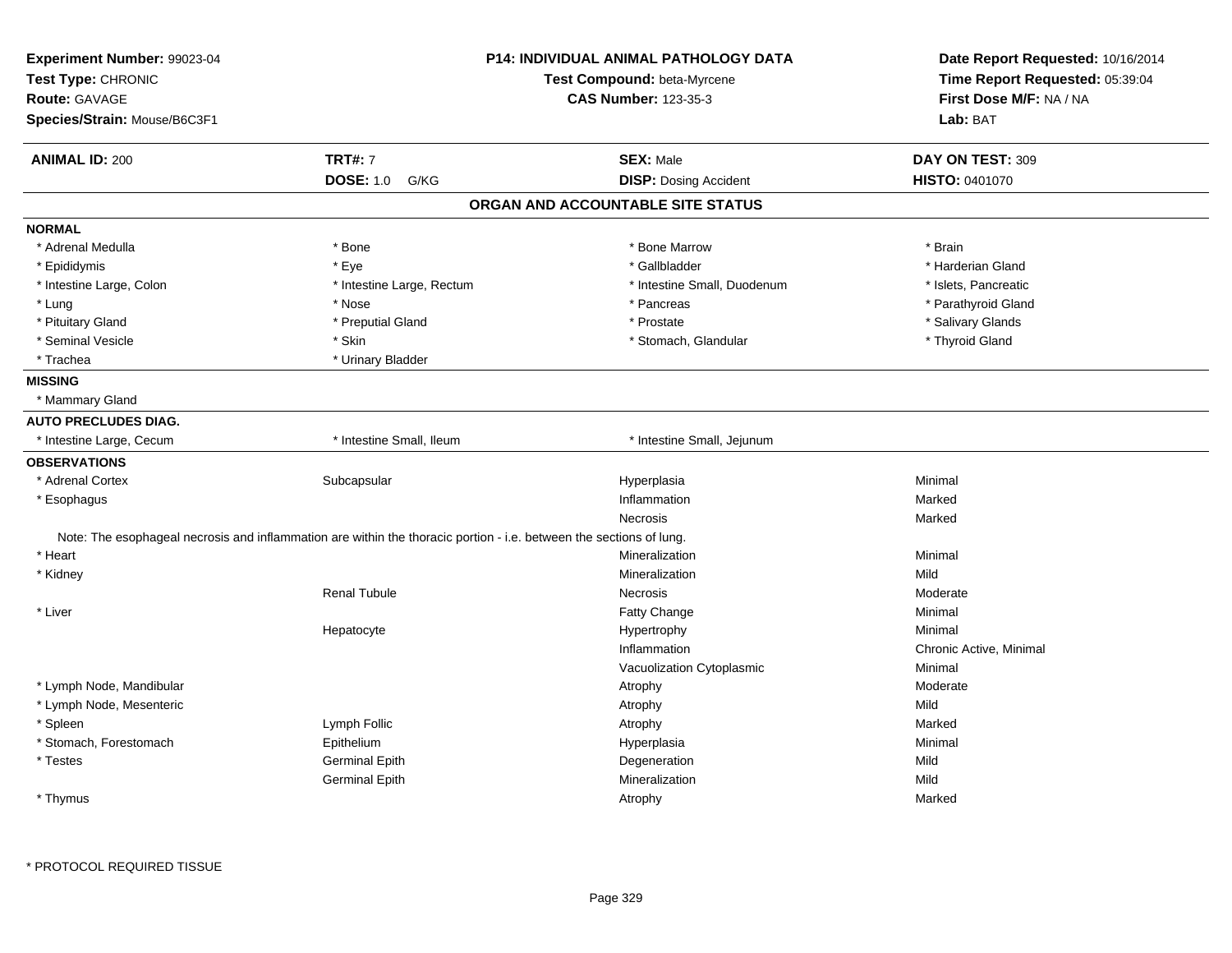| Experiment Number: 99023-04<br><b>Test Type: CHRONIC</b><br><b>Route: GAVAGE</b> |                       | <b>P14: INDIVIDUAL ANIMAL PATHOLOGY DATA</b> | Date Report Requested: 10/16/2014 |  |
|----------------------------------------------------------------------------------|-----------------------|----------------------------------------------|-----------------------------------|--|
|                                                                                  |                       | <b>Test Compound: beta-Myrcene</b>           | Time Report Requested: 05:39:04   |  |
|                                                                                  |                       | <b>CAS Number: 123-35-3</b>                  | First Dose M/F: NA / NA           |  |
| Species/Strain: Mouse/B6C3F1                                                     |                       |                                              | Lab: BAT                          |  |
| <b>ANIMAL ID: 200</b>                                                            | <b>TRT#: 7</b>        | <b>SEX: Male</b>                             | DAY ON TEST: 309                  |  |
|                                                                                  | <b>DOSE: 1.0 G/KG</b> | <b>DISP: Dosing Accident</b>                 | <b>HISTO: 0401070</b>             |  |
|                                                                                  |                       | ORGAN AND ACCOUNTABLE SITE STATUS            |                                   |  |
| PRIMARY CAUSE OF DEATH                                                           |                       |                                              |                                   |  |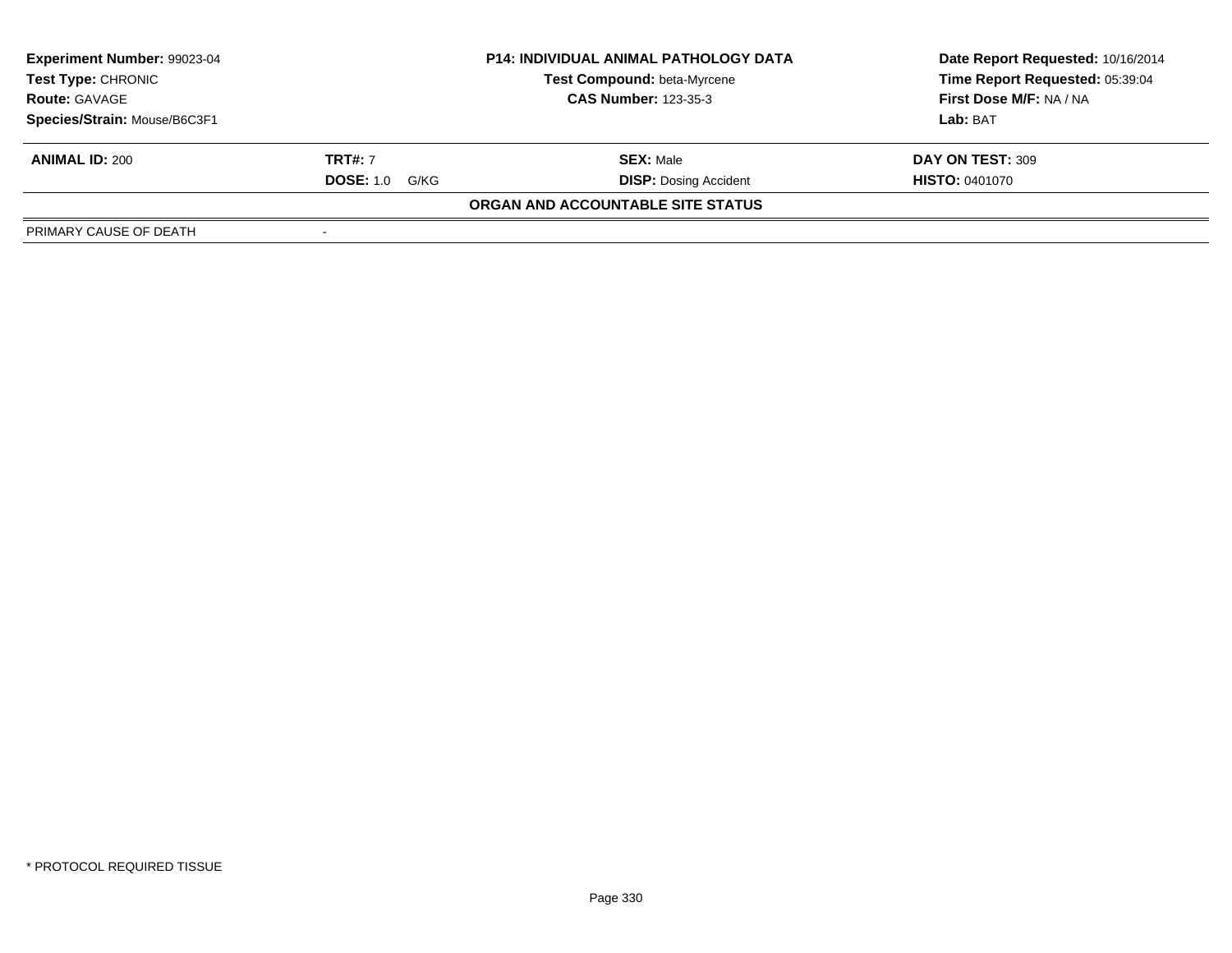| Experiment Number: 99023-04<br>Test Type: CHRONIC<br>Route: GAVAGE |                             | <b>P14: INDIVIDUAL ANIMAL PATHOLOGY DATA</b><br>Test Compound: beta-Myrcene<br><b>CAS Number: 123-35-3</b> | Date Report Requested: 10/16/2014<br>Time Report Requested: 05:39:04<br>First Dose M/F: NA / NA |  |
|--------------------------------------------------------------------|-----------------------------|------------------------------------------------------------------------------------------------------------|-------------------------------------------------------------------------------------------------|--|
| Species/Strain: Mouse/B6C3F1                                       |                             |                                                                                                            | Lab: BAT                                                                                        |  |
| <b>ANIMAL ID: 201</b>                                              | <b>TRT#: 2</b>              | <b>SEX: Female</b>                                                                                         | DAY ON TEST: 728                                                                                |  |
|                                                                    | <b>DOSE: 0</b><br>G/KG      | <b>DISP: Terminal Sacrifice</b>                                                                            | <b>HISTO: 0401071</b>                                                                           |  |
|                                                                    |                             | ORGAN AND ACCOUNTABLE SITE STATUS                                                                          |                                                                                                 |  |
| <b>NORMAL</b>                                                      |                             |                                                                                                            |                                                                                                 |  |
| * Adrenal Medulla                                                  | * Bone                      | * Bone Marrow                                                                                              | * Brain                                                                                         |  |
| * Clitoral Gland                                                   | * Esophagus                 | * Eye                                                                                                      | * Gallbladder                                                                                   |  |
| * Harderian Gland                                                  | * Heart                     | * Intestine Large, Cecum                                                                                   | * Intestine Large, Colon                                                                        |  |
| * Intestine Large, Rectum                                          | * Intestine Small, Duodenum | * Intestine Small, Ileum                                                                                   | * Intestine Small, Jejunum                                                                      |  |
| * Islets, Pancreatic                                               | * Lymph Node, Mandibular    | * Lymph Node, Mesenteric                                                                                   | * Mammary Gland                                                                                 |  |
| * Nose                                                             | * Ovary                     | * Pancreas                                                                                                 | * Parathyroid Gland                                                                             |  |
| * Pituitary Gland                                                  | * Salivary Glands           | * Skin                                                                                                     | * Spleen                                                                                        |  |
| * Stomach, Forestomach                                             | * Stomach, Glandular        | * Thymus                                                                                                   | * Thyroid Gland                                                                                 |  |
| * Trachea                                                          | * Urinary Bladder           |                                                                                                            |                                                                                                 |  |
| <b>OBSERVATIONS</b>                                                |                             |                                                                                                            |                                                                                                 |  |
| * Adrenal Cortex                                                   | Subcapsular                 | Hyperplasia                                                                                                | Moderate                                                                                        |  |
| * Kidney                                                           |                             | Nephropathy                                                                                                | Minimal                                                                                         |  |
| * Liver                                                            |                             | <b>Fatty Change</b>                                                                                        | Mild                                                                                            |  |
|                                                                    |                             | Inflammation                                                                                               | Chronic Active, Minimal                                                                         |  |
| * Lung                                                             |                             | Inflammation                                                                                               | Chronic Active, Minimal                                                                         |  |
| * Uterus                                                           | Endometrium                 | Hyperplasia                                                                                                | Moderate                                                                                        |  |
| PRIMARY CAUSE OF DEATH                                             |                             |                                                                                                            |                                                                                                 |  |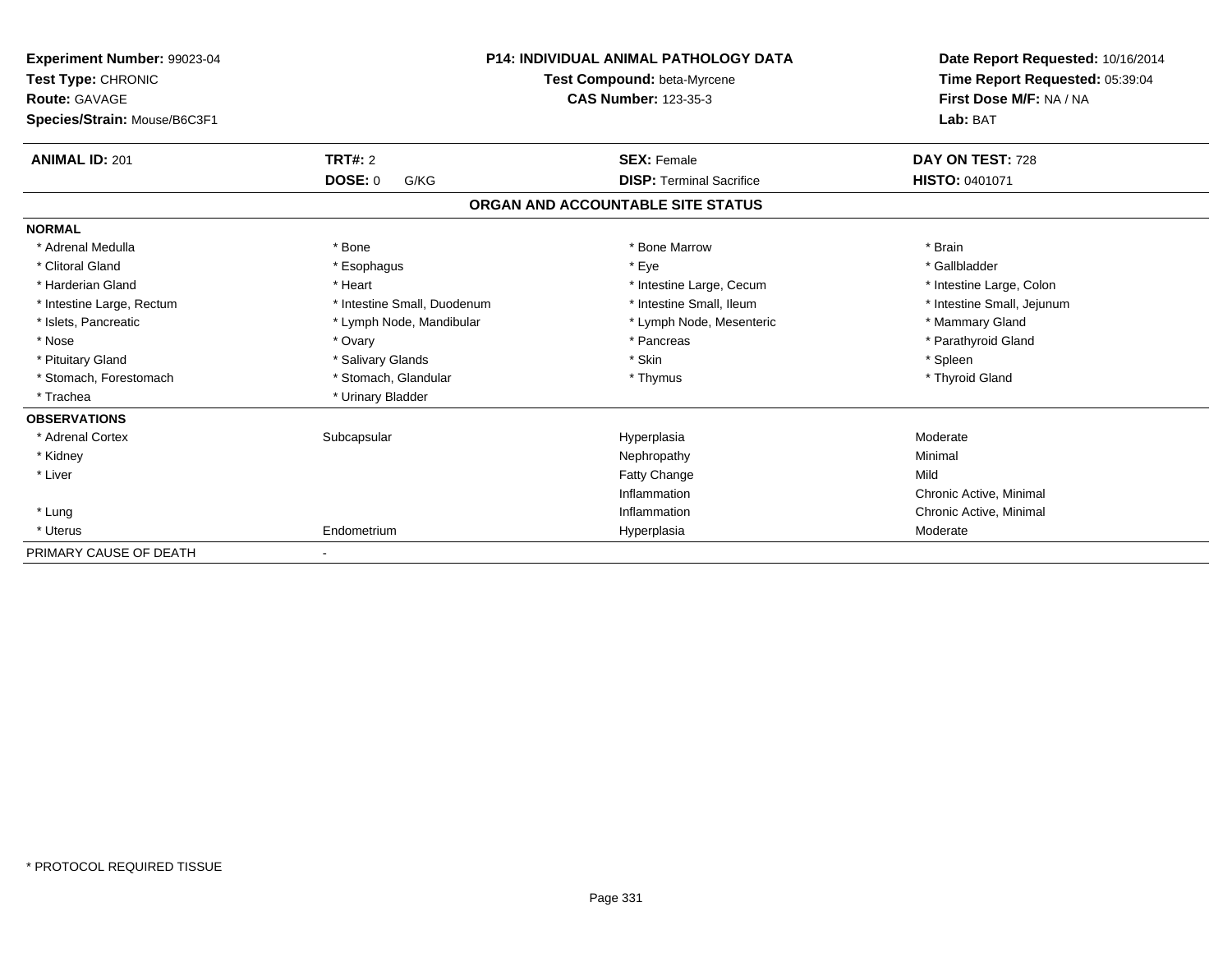| Experiment Number: 99023-04<br>Test Type: CHRONIC<br><b>Route: GAVAGE</b><br>Species/Strain: Mouse/B6C3F1 |                           | P14: INDIVIDUAL ANIMAL PATHOLOGY DATA<br>Test Compound: beta-Myrcene<br><b>CAS Number: 123-35-3</b>                                                                    | Date Report Requested: 10/16/2014<br>Time Report Requested: 05:39:04<br>First Dose M/F: NA / NA<br>Lab: BAT |
|-----------------------------------------------------------------------------------------------------------|---------------------------|------------------------------------------------------------------------------------------------------------------------------------------------------------------------|-------------------------------------------------------------------------------------------------------------|
| <b>ANIMAL ID: 202</b>                                                                                     | TRT#: 2                   | <b>SEX: Female</b>                                                                                                                                                     | DAY ON TEST: 728                                                                                            |
|                                                                                                           | <b>DOSE: 0</b><br>G/KG    | <b>DISP: Terminal Sacrifice</b>                                                                                                                                        | HISTO: 0401072                                                                                              |
|                                                                                                           |                           | ORGAN AND ACCOUNTABLE SITE STATUS                                                                                                                                      |                                                                                                             |
| <b>NORMAL</b>                                                                                             |                           |                                                                                                                                                                        |                                                                                                             |
| * Bone                                                                                                    | * Brain                   | * Clitoral Gland                                                                                                                                                       | * Esophagus                                                                                                 |
| * Eye                                                                                                     | * Gallbladder             | * Harderian Gland                                                                                                                                                      | * Intestine Large, Cecum                                                                                    |
| * Intestine Large, Colon                                                                                  | * Intestine Large, Rectum | * Intestine Small, Duodenum                                                                                                                                            | * Intestine Small, Ileum                                                                                    |
| * Intestine Small, Jejunum                                                                                | * Islets, Pancreatic      | * Lung                                                                                                                                                                 | * Lymph Node, Mandibular                                                                                    |
| * Lymph Node, Mesenteric                                                                                  | * Mammary Gland           | * Nose                                                                                                                                                                 | * Pancreas                                                                                                  |
| * Pituitary Gland                                                                                         | * Salivary Glands         | * Skin                                                                                                                                                                 | * Stomach, Forestomach                                                                                      |
| * Stomach, Glandular                                                                                      | * Thymus                  | * Thyroid Gland                                                                                                                                                        | * Trachea                                                                                                   |
| * Urinary Bladder                                                                                         |                           |                                                                                                                                                                        |                                                                                                             |
| <b>OBSERVATIONS</b>                                                                                       |                           |                                                                                                                                                                        |                                                                                                             |
| * Adrenal Cortex                                                                                          | Subcapsular               | Hyperplasia                                                                                                                                                            | Moderate                                                                                                    |
| * Adrenal Medulla                                                                                         |                           | Hyperplasia                                                                                                                                                            | Mild                                                                                                        |
| * Bone Marrow                                                                                             |                           | Myelofibrosis                                                                                                                                                          | Mild                                                                                                        |
| * Heart                                                                                                   |                           | Cardiomyopathy                                                                                                                                                         | Minimal                                                                                                     |
| * Kidney                                                                                                  |                           | Mineralization                                                                                                                                                         | Minimal                                                                                                     |
|                                                                                                           |                           | Nephropathy                                                                                                                                                            | Mild                                                                                                        |
| * Liver                                                                                                   |                           | <b>Fatty Change</b>                                                                                                                                                    | Mild                                                                                                        |
|                                                                                                           |                           | Inflammation                                                                                                                                                           | Chronic Active, Minimal                                                                                     |
| Mesentery                                                                                                 | Fat                       | <b>Necrosis</b>                                                                                                                                                        | Minimal                                                                                                     |
| [ Necrosis $TGLS = 1-10$ ]                                                                                |                           | Note: Fat has chronic inflammation, diagnosed as necrosis in all mice with similar findings since both necrosis and inflammation are usually part of the same process. |                                                                                                             |
| * Ovary                                                                                                   |                           | Atrophy                                                                                                                                                                | Moderate                                                                                                    |
| * Parathyroid Gland                                                                                       |                           | <b>Infiltration Cellular</b>                                                                                                                                           | Lymphocyte, Minimal                                                                                         |
| * Spleen                                                                                                  |                           | Hematopoietic Cell Proliferation                                                                                                                                       | Minimal                                                                                                     |
|                                                                                                           |                           | Pigmentation                                                                                                                                                           | Hemosiderin, Minimal                                                                                        |
| * Uterus                                                                                                  | Endometrium               | Hyperplasia                                                                                                                                                            | Moderate                                                                                                    |
| PRIMARY CAUSE OF DEATH                                                                                    | $\blacksquare$            |                                                                                                                                                                        |                                                                                                             |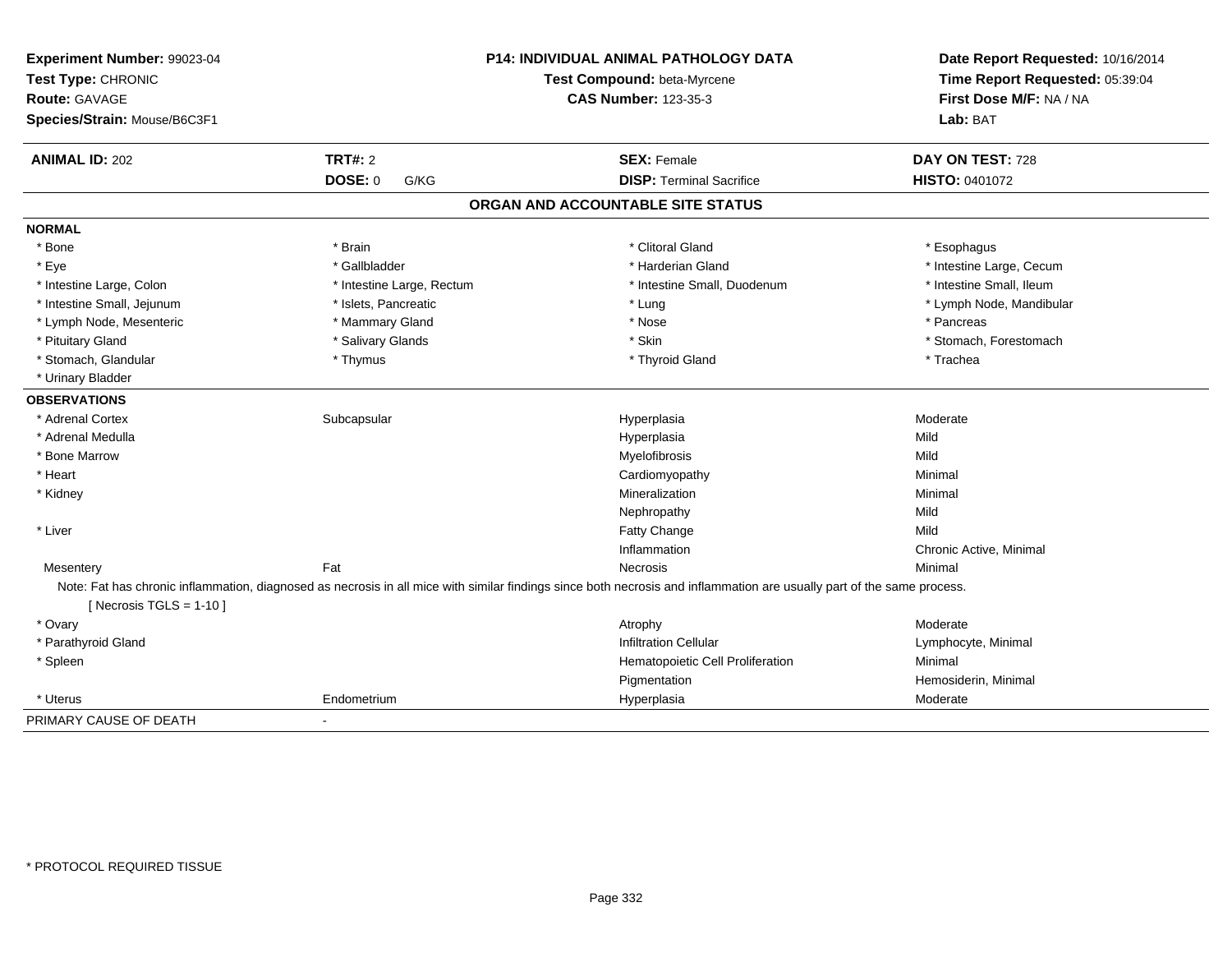| Experiment Number: 99023-04<br>Test Type: CHRONIC<br><b>Route: GAVAGE</b><br>Species/Strain: Mouse/B6C3F1 |                            | <b>P14: INDIVIDUAL ANIMAL PATHOLOGY DATA</b><br>Test Compound: beta-Myrcene<br><b>CAS Number: 123-35-3</b> | Date Report Requested: 10/16/2014<br>Time Report Requested: 05:39:04<br>First Dose M/F: NA / NA<br>Lab: BAT |
|-----------------------------------------------------------------------------------------------------------|----------------------------|------------------------------------------------------------------------------------------------------------|-------------------------------------------------------------------------------------------------------------|
| <b>ANIMAL ID: 203</b>                                                                                     | TRT#: 2                    | <b>SEX: Female</b>                                                                                         | DAY ON TEST: 729                                                                                            |
|                                                                                                           | <b>DOSE: 0</b><br>G/KG     | <b>DISP: Terminal Sacrifice</b>                                                                            | <b>HISTO: 0401073</b>                                                                                       |
|                                                                                                           |                            | ORGAN AND ACCOUNTABLE SITE STATUS                                                                          |                                                                                                             |
| <b>NORMAL</b>                                                                                             |                            |                                                                                                            |                                                                                                             |
| * Adrenal Medulla                                                                                         | * Bone                     | * Brain                                                                                                    | * Clitoral Gland                                                                                            |
| * Esophagus                                                                                               | * Eye                      | * Harderian Gland                                                                                          | * Heart                                                                                                     |
| * Intestine Large, Cecum                                                                                  | * Intestine Large, Colon   | * Intestine Large, Rectum                                                                                  | * Intestine Small, Duodenum                                                                                 |
| * Intestine Small, Ileum                                                                                  | * Intestine Small, Jejunum | * Islets, Pancreatic                                                                                       | * Lung                                                                                                      |
| * Mammary Gland                                                                                           | * Nose                     | * Parathyroid Gland                                                                                        | * Pituitary Gland                                                                                           |
| * Salivary Glands                                                                                         | * Skin                     | * Stomach, Forestomach                                                                                     | * Stomach, Glandular                                                                                        |
| * Thyroid Gland                                                                                           | * Trachea                  | * Urinary Bladder                                                                                          |                                                                                                             |
| <b>OBSERVATIONS</b>                                                                                       |                            |                                                                                                            |                                                                                                             |
| * Adrenal Cortex                                                                                          | Subcapsular                | Hyperplasia                                                                                                | Moderate                                                                                                    |
| * Bone Marrow                                                                                             |                            | Myelofibrosis                                                                                              | Minimal                                                                                                     |
| * Eye                                                                                                     |                            |                                                                                                            |                                                                                                             |
| Note: One eye is missing on slide - portion present is best available.                                    |                            |                                                                                                            |                                                                                                             |
| * Gallbladder                                                                                             |                            | Lymphoma Malignant                                                                                         |                                                                                                             |
| * Kidney                                                                                                  |                            | Mineralization                                                                                             | Minimal                                                                                                     |
|                                                                                                           |                            | Nephropathy                                                                                                | Minimal                                                                                                     |
| * Liver                                                                                                   |                            | Fatty Change                                                                                               | Minimal                                                                                                     |
|                                                                                                           |                            | Inflammation                                                                                               | Chronic Active, Minimal                                                                                     |
|                                                                                                           |                            | Lymphoma Malignant                                                                                         |                                                                                                             |
| Lymph Node                                                                                                | Mediastinal                | Lymphoma Malignant                                                                                         |                                                                                                             |
| * Lymph Node, Mandibular                                                                                  |                            | Lymphoma Malignant                                                                                         |                                                                                                             |
| * Lymph Node, Mesenteric                                                                                  |                            | Lymphoma Malignant                                                                                         |                                                                                                             |
| * Ovary                                                                                                   |                            | Atrophy                                                                                                    | Mild                                                                                                        |
| * Pancreas                                                                                                |                            | Lymphoma Malignant                                                                                         |                                                                                                             |
| * Spleen                                                                                                  |                            | Hematopoietic Cell Proliferation                                                                           | Minimal                                                                                                     |
|                                                                                                           |                            | Lymphoma Malignant                                                                                         |                                                                                                             |
| [ Lymphoma Malignant TGLS = 2-4 ]                                                                         |                            |                                                                                                            |                                                                                                             |
| * Thymus                                                                                                  |                            | Atrophy                                                                                                    | Minimal                                                                                                     |
| * Uterus                                                                                                  | Endometrium                | Hyperplasia                                                                                                | Moderate                                                                                                    |
| [Hyperplasia TGLS = 1-7]                                                                                  |                            |                                                                                                            |                                                                                                             |
| PRIMARY CAUSE OF DEATH                                                                                    | $\mathbf{r}$               |                                                                                                            |                                                                                                             |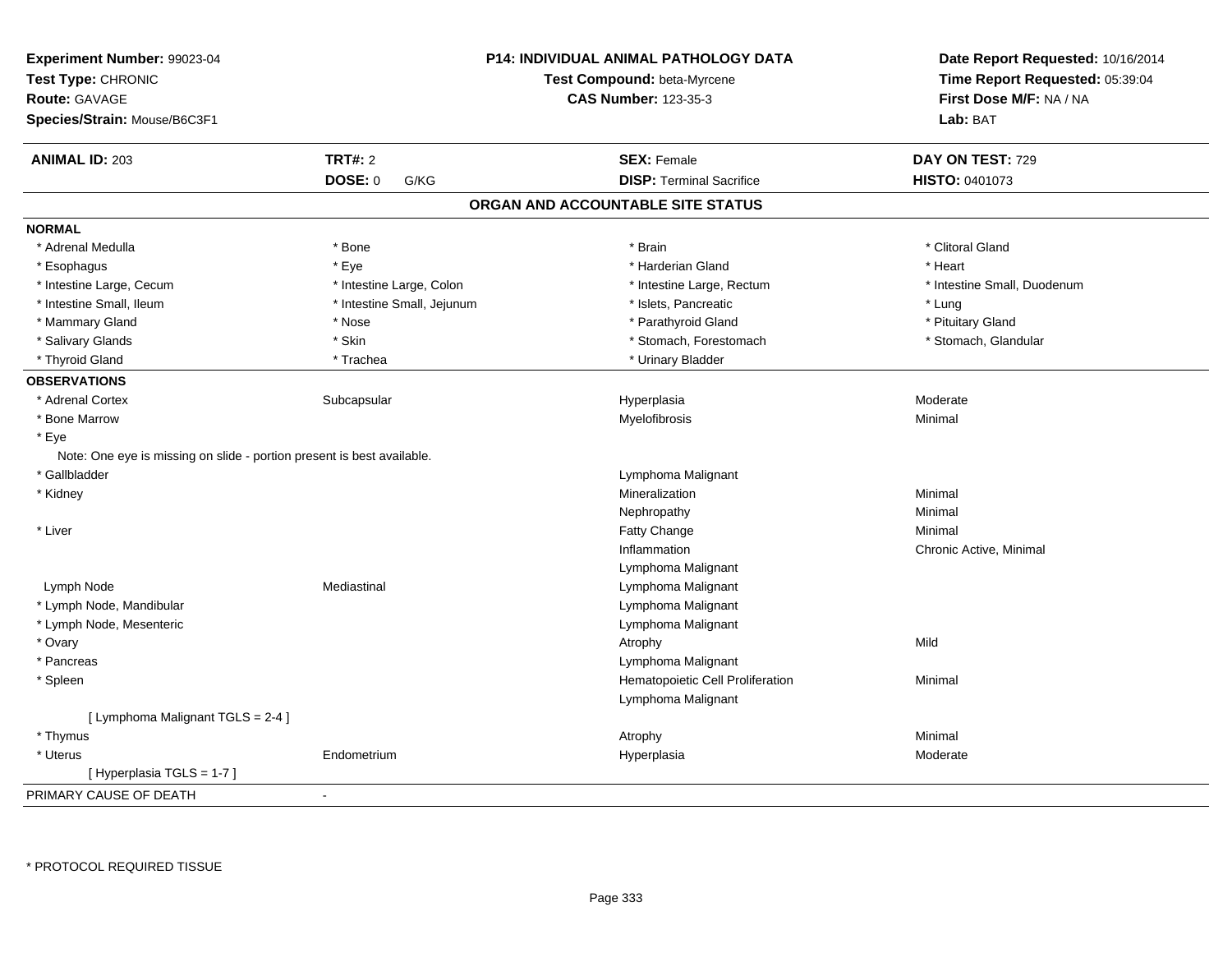| Test Type: CHRONIC                                     | Test Compound: beta-Myrcene       | Time Report Requested: 05:39:04<br>First Dose M/F: NA / NA |  |
|--------------------------------------------------------|-----------------------------------|------------------------------------------------------------|--|
| <b>Route: GAVAGE</b>                                   | <b>CAS Number: 123-35-3</b>       |                                                            |  |
| Species/Strain: Mouse/B6C3F1                           |                                   | Lab: BAT                                                   |  |
| TRT#: 2<br><b>ANIMAL ID: 204</b>                       | <b>SEX: Female</b>                | DAY ON TEST: 727                                           |  |
| <b>DOSE: 0</b><br>G/KG                                 | <b>DISP: Terminal Sacrifice</b>   | <b>HISTO: 0401074</b>                                      |  |
|                                                        | ORGAN AND ACCOUNTABLE SITE STATUS |                                                            |  |
| <b>NORMAL</b>                                          |                                   |                                                            |  |
| * Adrenal Medulla<br>* Bone                            | * Brain                           | * Clitoral Gland                                           |  |
| * Eye<br>* Esophagus                                   | * Gallbladder                     | * Heart                                                    |  |
| * Intestine Large, Cecum<br>* Intestine Large, Colon   | * Intestine Large, Rectum         | * Intestine Small, Duodenum                                |  |
| * Intestine Small, Ileum<br>* Intestine Small, Jejunum | * Islets, Pancreatic              | * Lung                                                     |  |
| * Lymph Node, Mandibular<br>* Lymph Node, Mesenteric   | * Mammary Gland                   | * Nose                                                     |  |
| * Parathyroid Gland<br>* Pancreas                      | * Pituitary Gland                 | * Salivary Glands                                          |  |
| * Stomach, Forestomach<br>* Skin                       | * Stomach, Glandular              | * Thyroid Gland                                            |  |
| * Trachea<br>* Urinary Bladder                         |                                   |                                                            |  |
| <b>OBSERVATIONS</b>                                    |                                   |                                                            |  |
| * Adrenal Cortex<br>Subcapsular                        | Hyperplasia                       | Moderate                                                   |  |
| * Bone Marrow                                          | Myelofibrosis                     | Mild                                                       |  |
| * Harderian Gland                                      | Adenoma                           |                                                            |  |
| * Kidney                                               | Nephropathy                       | Minimal                                                    |  |
| * Liver                                                | Fatty Change                      | Minimal                                                    |  |
|                                                        | Inflammation                      | Chronic Active, Minimal                                    |  |
| * Ovary                                                | Atrophy                           | Moderate                                                   |  |
| * Spleen                                               | Hematopoietic Cell Proliferation  | Minimal                                                    |  |
|                                                        | Pigmentation                      | Hemosiderin, Minimal                                       |  |
| * Thymus                                               | Atrophy                           | Mild                                                       |  |
| Endometrium<br>* Uterus                                | Hyperplasia                       | Marked                                                     |  |
| [Hyperplasia TGLS = 1-7]                               |                                   |                                                            |  |
| PRIMARY CAUSE OF DEATH<br>$\blacksquare$               |                                   |                                                            |  |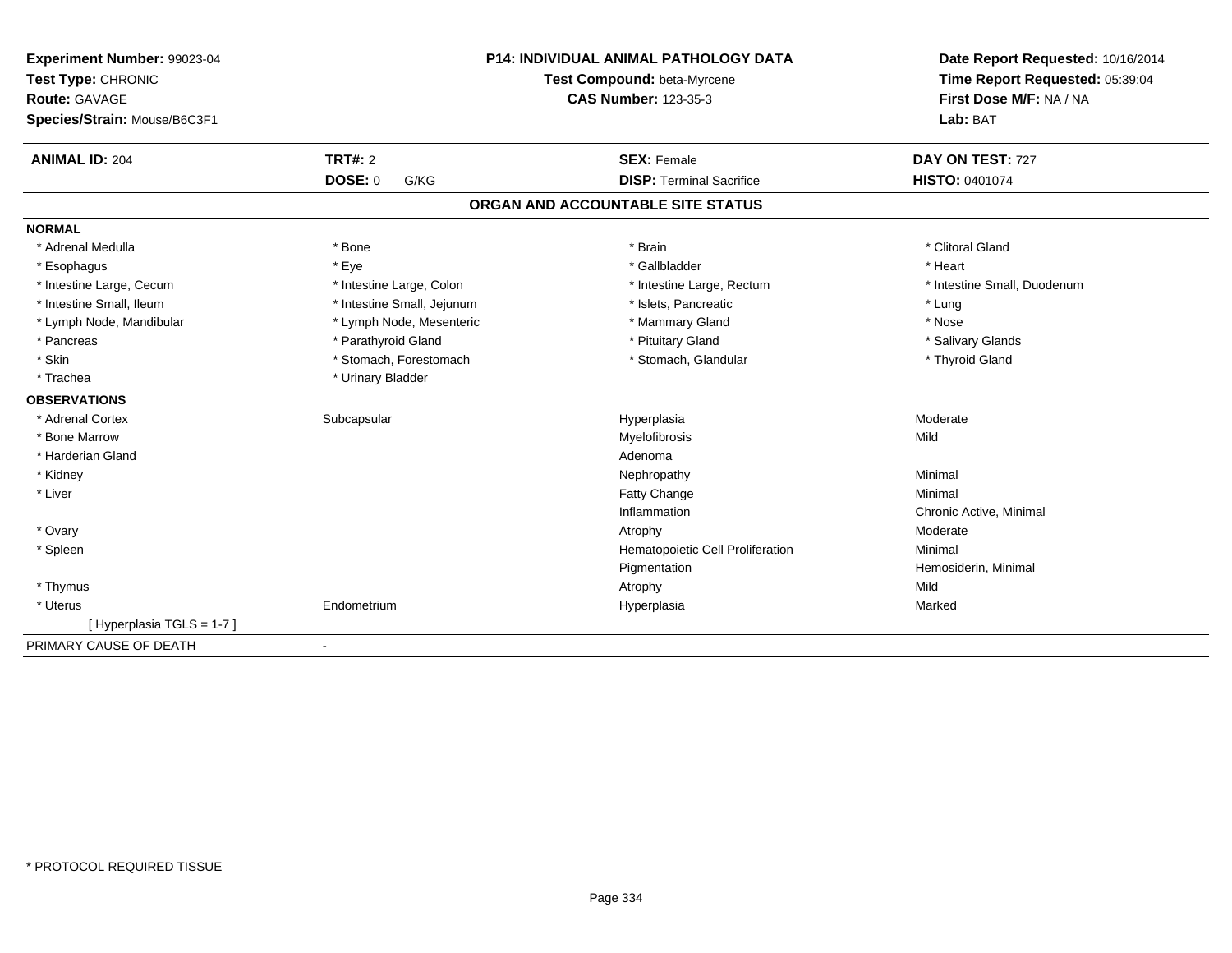| Experiment Number: 99023-04<br>Test Type: CHRONIC |                             | <b>P14: INDIVIDUAL ANIMAL PATHOLOGY DATA</b><br>Test Compound: beta-Myrcene | Date Report Requested: 10/16/2014<br>Time Report Requested: 05:39:04 |
|---------------------------------------------------|-----------------------------|-----------------------------------------------------------------------------|----------------------------------------------------------------------|
| <b>Route: GAVAGE</b>                              |                             | <b>CAS Number: 123-35-3</b>                                                 | First Dose M/F: NA / NA                                              |
| Species/Strain: Mouse/B6C3F1                      |                             |                                                                             | Lab: BAT                                                             |
| <b>ANIMAL ID: 205</b>                             | TRT#: 2                     | <b>SEX: Female</b>                                                          | DAY ON TEST: 727                                                     |
|                                                   | <b>DOSE: 0</b><br>G/KG      | <b>DISP: Terminal Sacrifice</b>                                             | <b>HISTO: 0401075</b>                                                |
|                                                   |                             | ORGAN AND ACCOUNTABLE SITE STATUS                                           |                                                                      |
| <b>NORMAL</b>                                     |                             |                                                                             |                                                                      |
| * Adrenal Medulla                                 | * Bone                      | * Bone Marrow                                                               | * Brain                                                              |
| * Clitoral Gland                                  | * Esophagus                 | * Eye                                                                       | * Gallbladder                                                        |
| * Harderian Gland                                 | * Heart                     | * Intestine Large, Cecum                                                    | * Intestine Large, Colon                                             |
| * Intestine Large, Rectum                         | * Intestine Small, Duodenum | * Intestine Small, Ileum                                                    | * Intestine Small, Jejunum                                           |
| * Islets, Pancreatic                              | * Lung                      | * Lymph Node, Mandibular                                                    | * Lymph Node, Mesenteric                                             |
| * Mammary Gland                                   | * Nose                      | * Pancreas                                                                  | * Parathyroid Gland                                                  |
| * Pituitary Gland                                 | * Salivary Glands           | * Skin                                                                      | * Spleen                                                             |
| * Stomach, Forestomach                            | * Stomach, Glandular        | * Thymus                                                                    | * Thyroid Gland                                                      |
| * Trachea                                         | * Urinary Bladder           |                                                                             |                                                                      |
| <b>OBSERVATIONS</b>                               |                             |                                                                             |                                                                      |
| * Adrenal Cortex                                  | Subcapsular                 | Hyperplasia                                                                 | Moderate                                                             |
| * Kidney                                          |                             | <b>Infiltration Cellular</b>                                                | Lymphocyte, Moderate                                                 |
| * Liver                                           |                             | Inflammation                                                                | Chronic Active, Minimal                                              |
|                                                   |                             | <b>Tension Lipidosis</b>                                                    | Minimal                                                              |
| Mesentery                                         | Fat                         | Necrosis                                                                    | Mild                                                                 |
| [ Necrosis $TGLS = 1-10$ ]                        |                             |                                                                             |                                                                      |
| * Ovary                                           |                             | Atrophy                                                                     | Moderate                                                             |
|                                                   | Follicle                    | Cyst                                                                        | Mild                                                                 |
| * Uterus                                          | Endometrium                 | Hyperplasia                                                                 | Marked                                                               |
| [Hyperplasia TGLS = 2-7]                          |                             |                                                                             |                                                                      |
| PRIMARY CAUSE OF DEATH                            | $\blacksquare$              |                                                                             |                                                                      |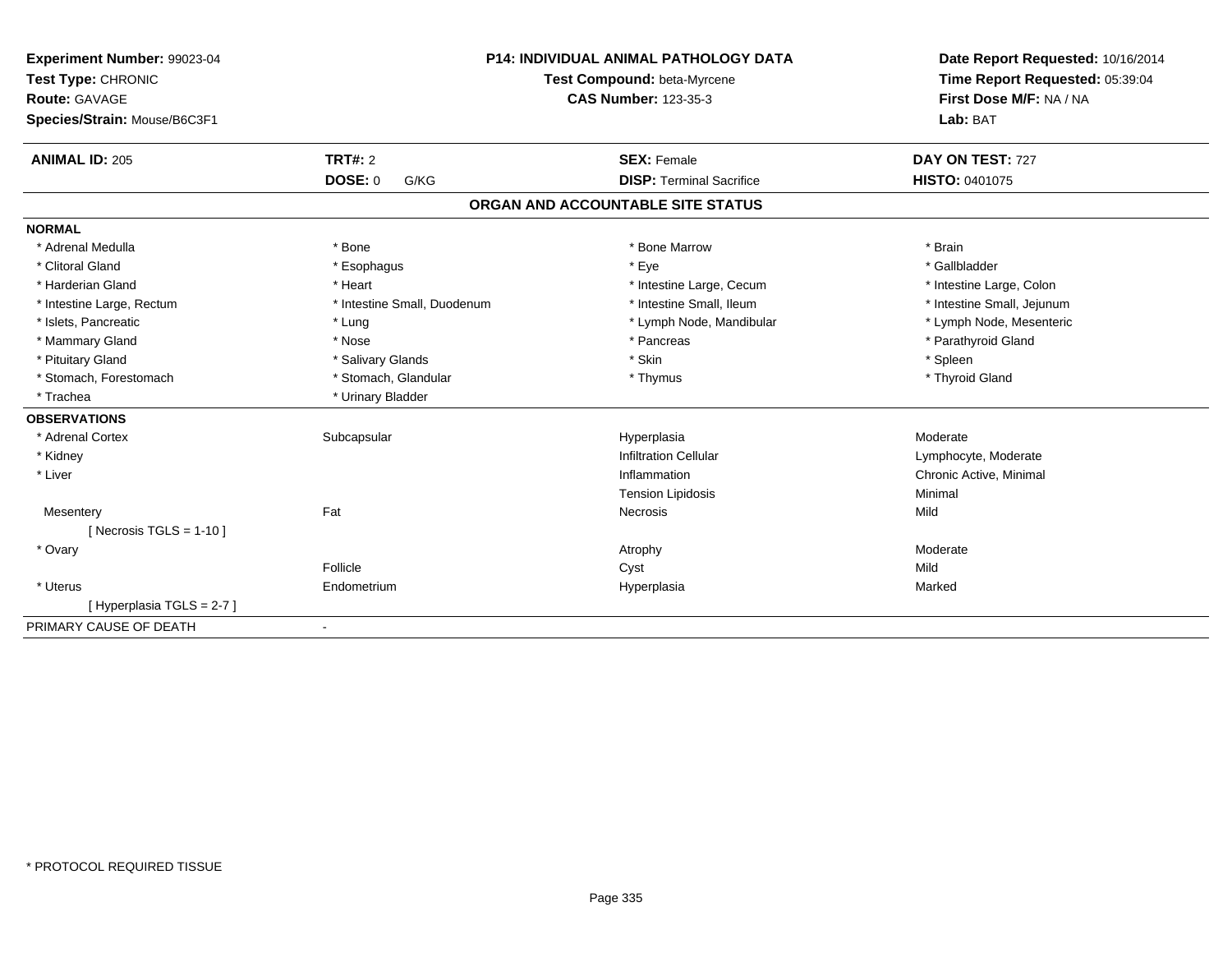| Experiment Number: 99023-04<br>Test Type: CHRONIC<br><b>Route: GAVAGE</b><br>Species/Strain: Mouse/B6C3F1 |                          | <b>P14: INDIVIDUAL ANIMAL PATHOLOGY DATA</b><br>Test Compound: beta-Myrcene<br><b>CAS Number: 123-35-3</b> | Date Report Requested: 10/16/2014<br>Time Report Requested: 05:39:04<br>First Dose M/F: NA / NA<br>Lab: BAT |
|-----------------------------------------------------------------------------------------------------------|--------------------------|------------------------------------------------------------------------------------------------------------|-------------------------------------------------------------------------------------------------------------|
| <b>ANIMAL ID: 206</b>                                                                                     | <b>TRT#: 2</b>           | <b>SEX: Female</b>                                                                                         | DAY ON TEST: 727                                                                                            |
|                                                                                                           | <b>DOSE: 0</b><br>G/KG   | <b>DISP: Terminal Sacrifice</b>                                                                            | HISTO: 0401076                                                                                              |
|                                                                                                           |                          | ORGAN AND ACCOUNTABLE SITE STATUS                                                                          |                                                                                                             |
| <b>NORMAL</b>                                                                                             |                          |                                                                                                            |                                                                                                             |
| * Adrenal Medulla                                                                                         | * Bone                   | * Bone Marrow                                                                                              | * Brain                                                                                                     |
| * Clitoral Gland                                                                                          | * Esophagus              | * Eye                                                                                                      | * Gallbladder                                                                                               |
| * Harderian Gland                                                                                         | * Intestine Large, Cecum | * Intestine Large, Colon                                                                                   | * Intestine Large, Rectum                                                                                   |
| * Intestine Small, Duodenum                                                                               | * Intestine Small, Ileum | * Intestine Small, Jejunum                                                                                 | * Islets, Pancreatic                                                                                        |
| $*$ Lung                                                                                                  | * Lymph Node, Mandibular | * Lymph Node, Mesenteric                                                                                   | * Mammary Gland                                                                                             |
| * Nose                                                                                                    | * Pancreas               | * Parathyroid Gland                                                                                        | * Pituitary Gland                                                                                           |
| * Salivary Glands                                                                                         | * Skin                   | * Stomach, Forestomach                                                                                     | * Stomach, Glandular                                                                                        |
| * Thyroid Gland                                                                                           | * Trachea                | * Urinary Bladder                                                                                          |                                                                                                             |
| <b>OBSERVATIONS</b>                                                                                       |                          |                                                                                                            |                                                                                                             |
| * Adrenal Cortex                                                                                          | Subcapsular              | Hyperplasia                                                                                                | Moderate                                                                                                    |
| * Eye                                                                                                     |                          |                                                                                                            |                                                                                                             |
| Note: Optic nerve was not present in block or wet tissue.                                                 |                          |                                                                                                            |                                                                                                             |
| * Heart                                                                                                   | Coron Artery             | Inflammation                                                                                               | Mild                                                                                                        |
| * Kidney                                                                                                  |                          | Nephropathy                                                                                                | Minimal                                                                                                     |
| * Liver                                                                                                   |                          | Inflammation                                                                                               | Chronic Active, Minimal                                                                                     |
| Mesentery                                                                                                 | Fat                      | Necrosis                                                                                                   | Mild                                                                                                        |
| [ Necrosis $TGLS = 2-10$ ]                                                                                |                          |                                                                                                            |                                                                                                             |
| * Ovary                                                                                                   |                          | Atrophy                                                                                                    | Moderate                                                                                                    |
| * Spleen                                                                                                  |                          | Hematopoietic Cell Proliferation                                                                           | Mild                                                                                                        |
|                                                                                                           |                          | Pigmentation                                                                                               | Hemosiderin, Minimal                                                                                        |
| * Thymus                                                                                                  |                          | Atrophy                                                                                                    | Minimal                                                                                                     |
| * Uterus                                                                                                  | Endometrium              | Hyperplasia                                                                                                | Marked                                                                                                      |
| [ Hyperplasia TGLS = 1-7 ]                                                                                |                          |                                                                                                            |                                                                                                             |
| PRIMARY CAUSE OF DEATH                                                                                    | $\blacksquare$           |                                                                                                            |                                                                                                             |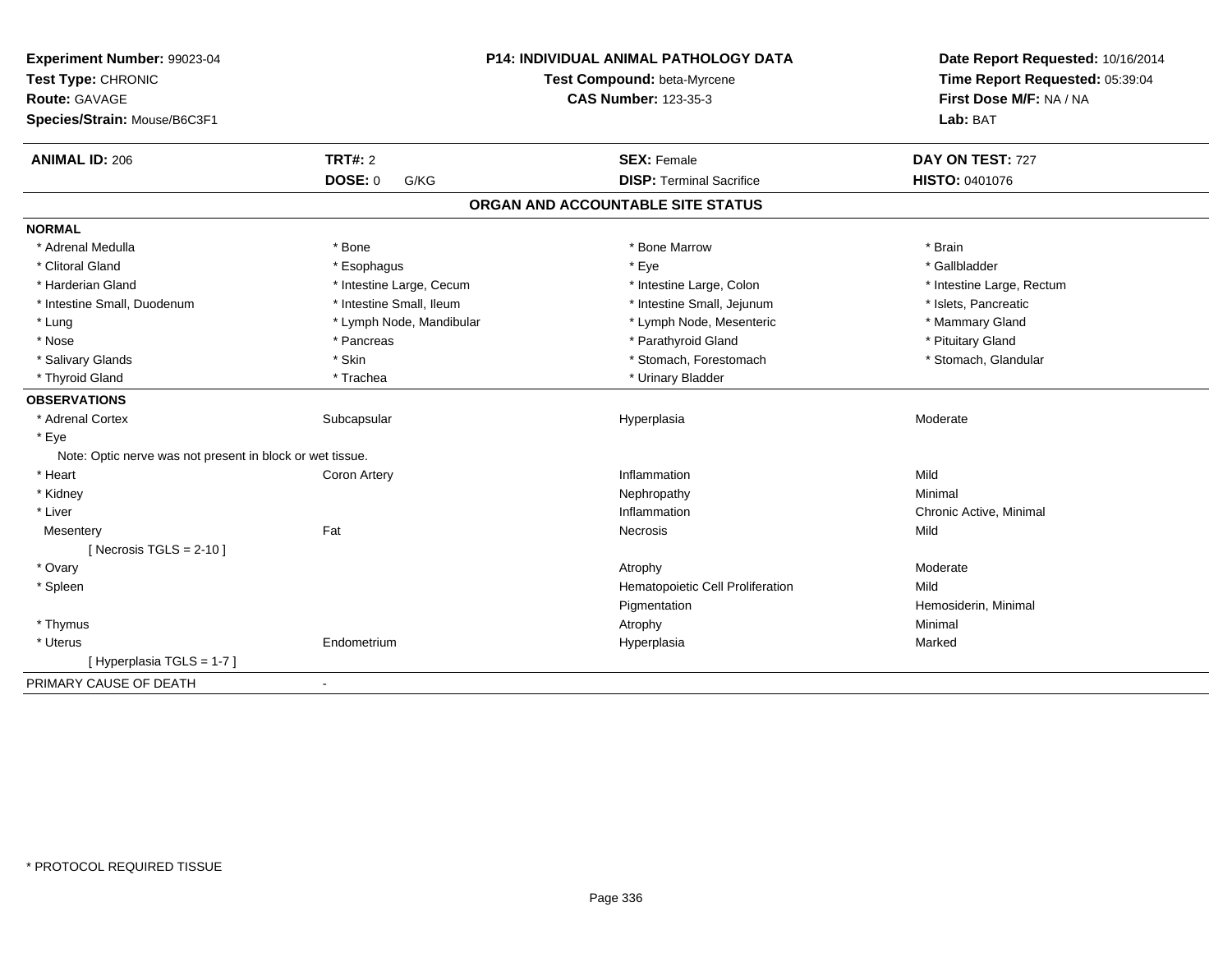| Experiment Number: 99023-04<br>Test Type: CHRONIC<br>Route: GAVAGE<br>Species/Strain: Mouse/B6C3F1 |                          | <b>P14: INDIVIDUAL ANIMAL PATHOLOGY DATA</b><br>Test Compound: beta-Myrcene<br><b>CAS Number: 123-35-3</b> | Date Report Requested: 10/16/2014<br>Time Report Requested: 05:39:04<br>First Dose M/F: NA / NA<br>Lab: BAT |
|----------------------------------------------------------------------------------------------------|--------------------------|------------------------------------------------------------------------------------------------------------|-------------------------------------------------------------------------------------------------------------|
| <b>ANIMAL ID: 207</b>                                                                              | TRT#: 2                  | <b>SEX: Female</b>                                                                                         | DAY ON TEST: 728                                                                                            |
|                                                                                                    | <b>DOSE: 0</b><br>G/KG   | <b>DISP: Terminal Sacrifice</b>                                                                            | HISTO: 0401077                                                                                              |
|                                                                                                    |                          | ORGAN AND ACCOUNTABLE SITE STATUS                                                                          |                                                                                                             |
| <b>NORMAL</b>                                                                                      |                          |                                                                                                            |                                                                                                             |
| * Adrenal Medulla                                                                                  | * Bone                   | * Bone Marrow                                                                                              | * Brain                                                                                                     |
| * Clitoral Gland                                                                                   | * Esophagus              | * Eye                                                                                                      | * Harderian Gland                                                                                           |
| * Heart                                                                                            | * Intestine Large, Cecum | * Intestine Large, Colon                                                                                   | * Intestine Large, Rectum                                                                                   |
| * Intestine Small, Duodenum                                                                        | * Intestine Small, Ileum | * Intestine Small, Jejunum                                                                                 | * Islets, Pancreatic                                                                                        |
| * Lymph Node, Mandibular                                                                           | * Lymph Node, Mesenteric | * Mammary Gland                                                                                            | * Nose                                                                                                      |
| * Pancreas                                                                                         | * Parathyroid Gland      | * Pituitary Gland                                                                                          | * Salivary Glands                                                                                           |
| * Skin                                                                                             | * Stomach, Forestomach   | * Stomach, Glandular                                                                                       | * Thyroid Gland                                                                                             |
| * Trachea                                                                                          | * Urinary Bladder        |                                                                                                            |                                                                                                             |
| <b>MISSING</b>                                                                                     |                          |                                                                                                            |                                                                                                             |
| * Gallbladder                                                                                      |                          |                                                                                                            |                                                                                                             |
| <b>OBSERVATIONS</b>                                                                                |                          |                                                                                                            |                                                                                                             |
| * Adrenal Cortex                                                                                   | Subcapsular              | Adenoma                                                                                                    |                                                                                                             |
|                                                                                                    | Subcapsular              | Hyperplasia                                                                                                | Moderate                                                                                                    |
| * Kidney                                                                                           |                          | Nephropathy                                                                                                | Minimal                                                                                                     |
| * Liver                                                                                            |                          | Inflammation                                                                                               | Chronic Active, Minimal                                                                                     |
| * Lung                                                                                             | Serosa                   | Fibrosis                                                                                                   | Focal, Moderate                                                                                             |
| [Fibrosis TGLS = $2-3$ ]                                                                           |                          |                                                                                                            |                                                                                                             |
| * Ovary                                                                                            |                          | Cystadenoma                                                                                                |                                                                                                             |
| * Spleen                                                                                           |                          | Hematopoietic Cell Proliferation                                                                           | Minimal                                                                                                     |
| * Thymus                                                                                           |                          | Atrophy                                                                                                    | Moderate                                                                                                    |
| * Uterus                                                                                           | Endometrium              | Hyperplasia                                                                                                | Mild                                                                                                        |
| [Hyperplasia TGLS = 1-7]                                                                           |                          |                                                                                                            |                                                                                                             |
| PRIMARY CAUSE OF DEATH                                                                             |                          |                                                                                                            |                                                                                                             |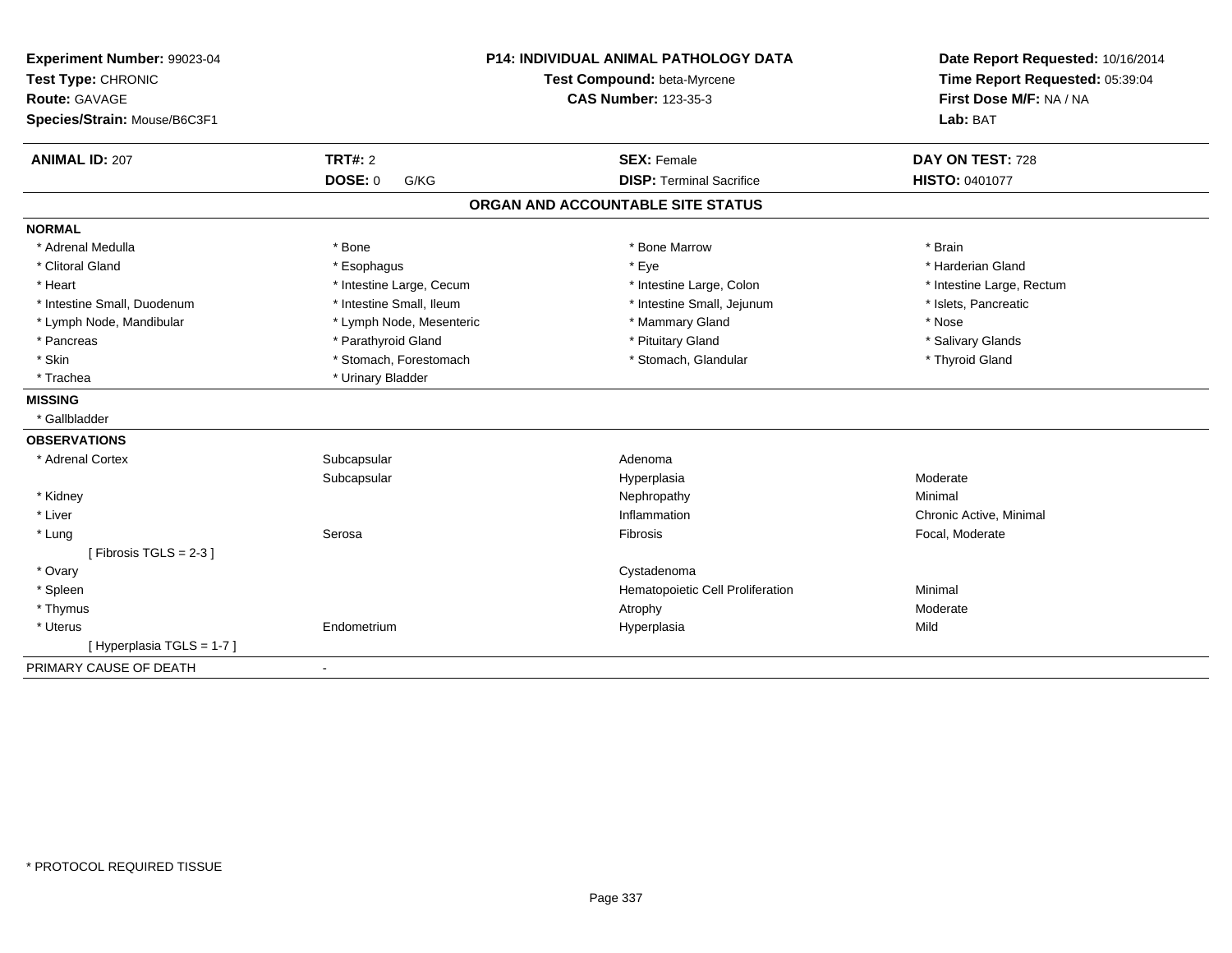| Experiment Number: 99023-04<br>Test Type: CHRONIC<br><b>Route: GAVAGE</b> |                             | <b>P14: INDIVIDUAL ANIMAL PATHOLOGY DATA</b> | Date Report Requested: 10/16/2014<br>Time Report Requested: 05:39:04 |
|---------------------------------------------------------------------------|-----------------------------|----------------------------------------------|----------------------------------------------------------------------|
|                                                                           |                             | Test Compound: beta-Myrcene                  |                                                                      |
|                                                                           |                             | <b>CAS Number: 123-35-3</b>                  | First Dose M/F: NA / NA                                              |
| Species/Strain: Mouse/B6C3F1                                              |                             |                                              | Lab: BAT                                                             |
| <b>ANIMAL ID: 208</b>                                                     | TRT#: 2                     | <b>SEX: Female</b>                           | DAY ON TEST: 728                                                     |
|                                                                           | <b>DOSE: 0</b><br>G/KG      | <b>DISP: Terminal Sacrifice</b>              | <b>HISTO: 0401078</b>                                                |
|                                                                           |                             | ORGAN AND ACCOUNTABLE SITE STATUS            |                                                                      |
| <b>NORMAL</b>                                                             |                             |                                              |                                                                      |
| * Adrenal Medulla                                                         | * Bone                      | * Bone Marrow                                | * Brain                                                              |
| * Clitoral Gland                                                          | * Esophagus                 | * Eye                                        | * Gallbladder                                                        |
| * Harderian Gland                                                         | * Heart                     | * Intestine Large, Cecum                     | * Intestine Large, Colon                                             |
| * Intestine Large, Rectum                                                 | * Intestine Small, Duodenum | * Intestine Small, Ileum                     | * Intestine Small, Jejunum                                           |
| * Islets, Pancreatic                                                      | * Lung                      | * Lymph Node, Mandibular                     | * Lymph Node, Mesenteric                                             |
| * Mammary Gland                                                           | * Nose                      | * Pancreas                                   | * Parathyroid Gland                                                  |
| * Pituitary Gland                                                         | * Salivary Glands           | * Skin                                       | * Stomach, Forestomach                                               |
| * Stomach, Glandular                                                      | * Thyroid Gland             | * Trachea                                    | * Urinary Bladder                                                    |
| <b>OBSERVATIONS</b>                                                       |                             |                                              |                                                                      |
| * Adrenal Cortex                                                          | Subcapsular                 | Hyperplasia                                  | Moderate                                                             |
| * Kidney                                                                  |                             | Nephropathy                                  | Minimal                                                              |
| * Liver                                                                   |                             | Fatty Change                                 | Mild                                                                 |
|                                                                           |                             | Hepatocellular Adenoma                       |                                                                      |
|                                                                           |                             | Inflammation                                 | Chronic Active, Minimal                                              |
| [ Hepatocellular Adenoma TGLS = 1-10 ]                                    |                             |                                              |                                                                      |
| * Ovary                                                                   |                             | Atrophy                                      | Minimal                                                              |
| * Spleen                                                                  |                             | Hematopoietic Cell Proliferation             | Mild                                                                 |
|                                                                           |                             | Pigmentation                                 | Hemosiderin, Mild                                                    |
| * Thymus                                                                  |                             | Atrophy                                      | Minimal                                                              |
| * Uterus                                                                  | Endometrium                 | Hyperplasia                                  | Mild                                                                 |
| PRIMARY CAUSE OF DEATH                                                    |                             |                                              |                                                                      |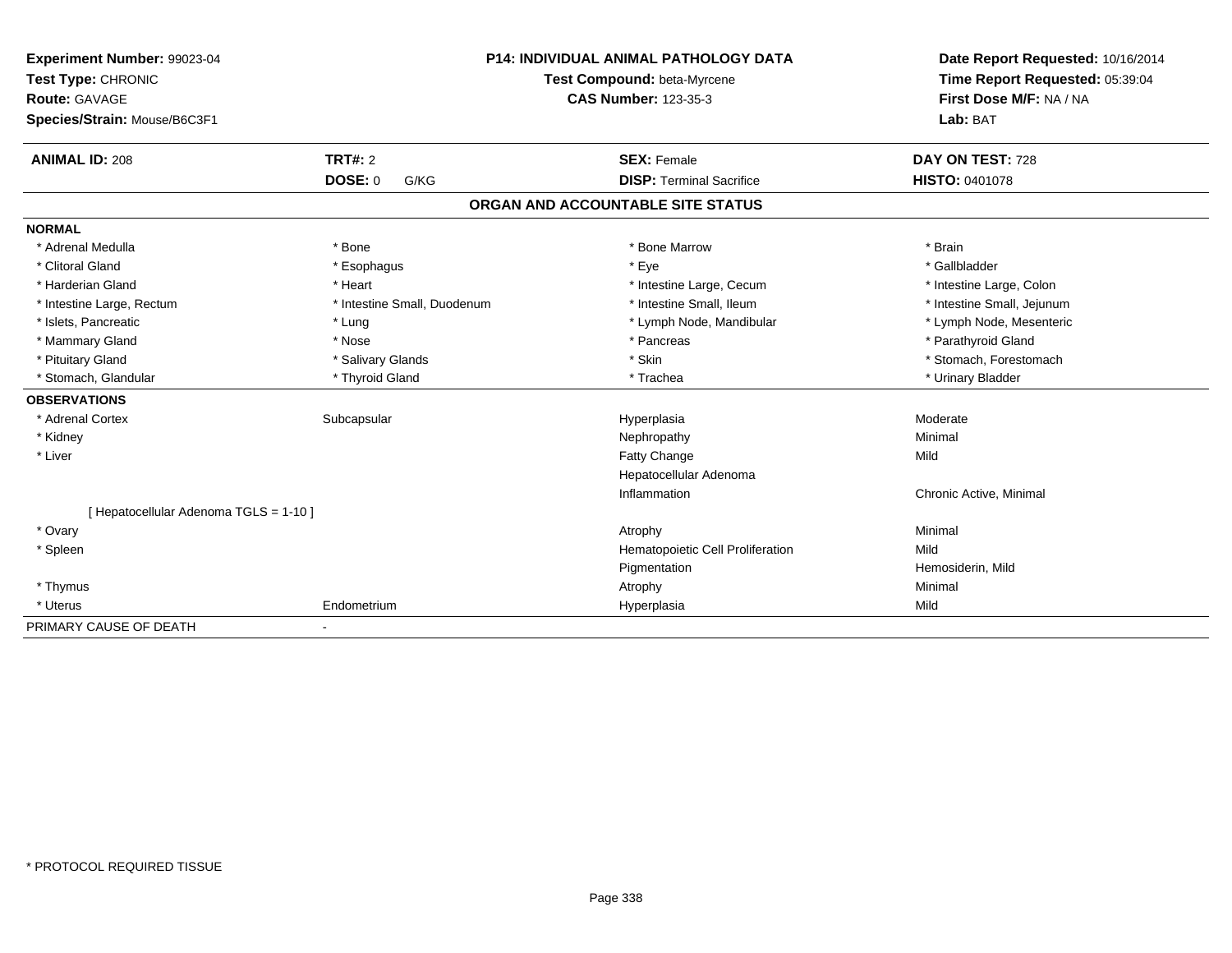| Experiment Number: 99023-04<br>Test Type: CHRONIC<br><b>Route: GAVAGE</b><br>Species/Strain: Mouse/B6C3F1 |                          | P14: INDIVIDUAL ANIMAL PATHOLOGY DATA<br>Test Compound: beta-Myrcene<br><b>CAS Number: 123-35-3</b> | Date Report Requested: 10/16/2014<br>Time Report Requested: 05:39:04<br>First Dose M/F: NA / NA<br>Lab: BAT |
|-----------------------------------------------------------------------------------------------------------|--------------------------|-----------------------------------------------------------------------------------------------------|-------------------------------------------------------------------------------------------------------------|
| <b>ANIMAL ID: 209</b>                                                                                     | TRT#: 2                  | <b>SEX: Female</b>                                                                                  | DAY ON TEST: 728                                                                                            |
|                                                                                                           | <b>DOSE: 0</b><br>G/KG   | <b>DISP: Terminal Sacrifice</b>                                                                     | HISTO: 0401079                                                                                              |
|                                                                                                           |                          | ORGAN AND ACCOUNTABLE SITE STATUS                                                                   |                                                                                                             |
| <b>NORMAL</b>                                                                                             |                          |                                                                                                     |                                                                                                             |
| * Adrenal Medulla                                                                                         | * Bone                   | * Brain                                                                                             | * Clitoral Gland                                                                                            |
| * Esophagus                                                                                               | * Eye                    | * Gallbladder                                                                                       | * Harderian Gland                                                                                           |
| * Heart                                                                                                   | * Intestine Large, Cecum | * Intestine Large, Colon                                                                            | * Intestine Large, Rectum                                                                                   |
| * Intestine Small. Duodenum                                                                               | * Intestine Small, Ileum | * Intestine Small, Jejunum                                                                          | * Islets, Pancreatic                                                                                        |
| * Kidney                                                                                                  | * Lung                   | * Lymph Node, Mandibular                                                                            | * Mammary Gland                                                                                             |
| * Nose                                                                                                    | * Ovary                  | * Pancreas                                                                                          | * Parathyroid Gland                                                                                         |
| * Pituitary Gland                                                                                         | * Salivary Glands        | * Skin                                                                                              | * Stomach, Forestomach                                                                                      |
| * Thymus                                                                                                  | * Thyroid Gland          | * Trachea                                                                                           | * Urinary Bladder                                                                                           |
| <b>INSUFFICIENT TISSUE</b>                                                                                |                          |                                                                                                     |                                                                                                             |
| * Lymph Node, Mesenteric                                                                                  |                          |                                                                                                     |                                                                                                             |
| <b>OBSERVATIONS</b>                                                                                       |                          |                                                                                                     |                                                                                                             |
| * Adrenal Cortex                                                                                          | Subcapsular              | Hyperplasia                                                                                         | Moderate                                                                                                    |
| * Bone Marrow                                                                                             |                          | Myelofibrosis                                                                                       | Minimal                                                                                                     |
| * Eye                                                                                                     |                          |                                                                                                     |                                                                                                             |
| Note: Optic nerves were in B02 with brain section.                                                        |                          |                                                                                                     |                                                                                                             |
| * Liver                                                                                                   |                          | Inflammation                                                                                        | Chronic Active, Minimal                                                                                     |
|                                                                                                           |                          | <b>Tension Lipidosis</b>                                                                            | Minimal                                                                                                     |
| * Spleen                                                                                                  |                          | Hyperplasia                                                                                         | Lymphoid, Mild                                                                                              |
|                                                                                                           |                          | Pigmentation                                                                                        | Hemosiderin, Minimal                                                                                        |
| * Stomach, Glandular                                                                                      |                          | <b>Cytoplasmic Alteration</b>                                                                       | Focal, Minimal                                                                                              |
| * Uterus                                                                                                  | Endometrium              | Hyperplasia                                                                                         | Marked                                                                                                      |
| [ Hyperplasia TGLS = 1-7 ]                                                                                |                          |                                                                                                     |                                                                                                             |
| PRIMARY CAUSE OF DEATH                                                                                    |                          |                                                                                                     |                                                                                                             |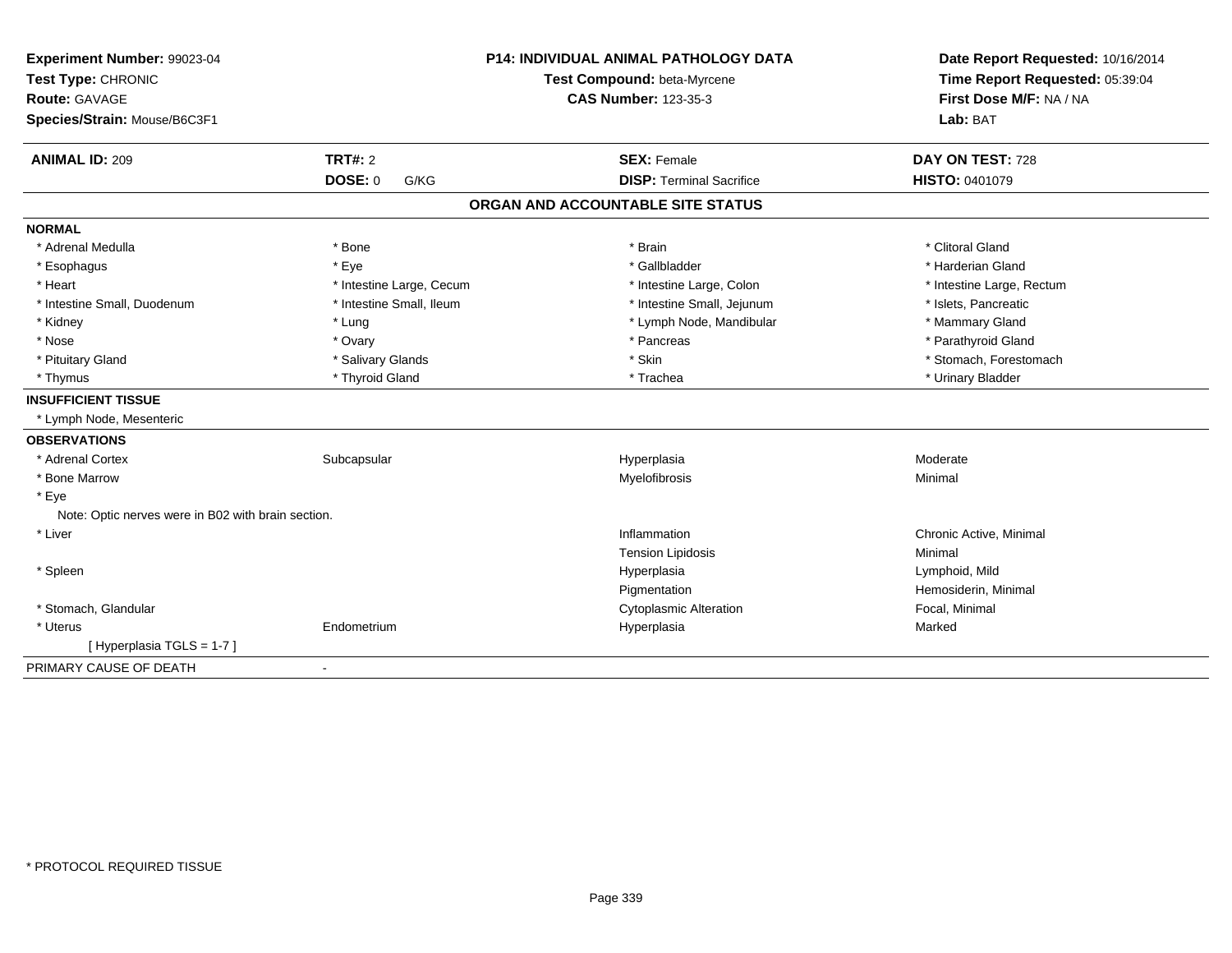| Experiment Number: 99023-04<br>Test Type: CHRONIC<br><b>Route: GAVAGE</b><br>Species/Strain: Mouse/B6C3F1 |                                  | <b>P14: INDIVIDUAL ANIMAL PATHOLOGY DATA</b><br>Test Compound: beta-Myrcene<br><b>CAS Number: 123-35-3</b> | Date Report Requested: 10/16/2014<br>Time Report Requested: 05:39:04<br>First Dose M/F: NA / NA<br>Lab: BAT |
|-----------------------------------------------------------------------------------------------------------|----------------------------------|------------------------------------------------------------------------------------------------------------|-------------------------------------------------------------------------------------------------------------|
| <b>ANIMAL ID: 210</b>                                                                                     | <b>TRT#: 2</b>                   | <b>SEX: Female</b>                                                                                         | DAY ON TEST: 622                                                                                            |
|                                                                                                           | DOSE: 0<br>G/KG                  | <b>DISP: Natural Death</b>                                                                                 | HISTO: 0401080                                                                                              |
|                                                                                                           |                                  | ORGAN AND ACCOUNTABLE SITE STATUS                                                                          |                                                                                                             |
| <b>NORMAL</b>                                                                                             |                                  |                                                                                                            |                                                                                                             |
| * Adrenal Medulla                                                                                         | * Bone                           | * Brain                                                                                                    | * Clitoral Gland                                                                                            |
| * Esophagus                                                                                               | * Eye                            | * Harderian Gland                                                                                          | * Intestine Large, Cecum                                                                                    |
| * Intestine Large, Colon                                                                                  | * Intestine Large, Rectum        | * Intestine Small, Duodenum                                                                                | * Intestine Small, Ileum                                                                                    |
| * Intestine Small, Jejunum                                                                                | * Islets, Pancreatic             | * Lung                                                                                                     | * Mammary Gland                                                                                             |
| * Nose                                                                                                    | * Pancreas                       | * Parathyroid Gland                                                                                        | * Pituitary Gland                                                                                           |
| * Salivary Glands                                                                                         | * Stomach, Forestomach           | * Stomach, Glandular                                                                                       | * Thyroid Gland                                                                                             |
| * Trachea                                                                                                 | * Urinary Bladder                |                                                                                                            |                                                                                                             |
| <b>MISSING</b>                                                                                            |                                  |                                                                                                            |                                                                                                             |
| * Gallbladder                                                                                             |                                  |                                                                                                            |                                                                                                             |
| <b>OBSERVATIONS</b>                                                                                       |                                  |                                                                                                            |                                                                                                             |
| * Adrenal Cortex                                                                                          | Subcapsular                      | Hyperplasia                                                                                                | Moderate                                                                                                    |
| * Bone Marrow                                                                                             | <b>Myeloid Cell</b>              | Hyperplasia                                                                                                | Mild                                                                                                        |
| * Heart                                                                                                   | Valve                            | Thrombosis                                                                                                 | Moderate                                                                                                    |
| Note: Valvular thrombosis is septic (bacteria present).                                                   |                                  |                                                                                                            |                                                                                                             |
| * Kidney                                                                                                  | Papilla                          | Inflammation                                                                                               | Mild                                                                                                        |
| * Liver                                                                                                   |                                  | Fatty Change                                                                                               | Mild                                                                                                        |
|                                                                                                           |                                  | Necrosis                                                                                                   | Minimal                                                                                                     |
| * Lymph Node, Mandibular                                                                                  |                                  | Atrophy                                                                                                    | Mild                                                                                                        |
| * Lymph Node, Mesenteric                                                                                  |                                  | Atrophy                                                                                                    | Mild                                                                                                        |
| * Ovary                                                                                                   |                                  | Atrophy                                                                                                    | Moderate                                                                                                    |
| * Skin                                                                                                    |                                  | Basosquamous Tumor Benign                                                                                  |                                                                                                             |
| Note: No corresponding microscopic finding for TGL-1 (ulcer).<br>[Basosquamous Tumor Benign TGLS = 2-10]  |                                  |                                                                                                            |                                                                                                             |
| * Spleen                                                                                                  | Lymph Follic                     | Atrophy                                                                                                    | Minimal                                                                                                     |
|                                                                                                           |                                  | Hematopoietic Cell Proliferation                                                                           | Marked                                                                                                      |
| [ Hematopoietic Cell Proliferation TGLS = 3-4 ]                                                           |                                  |                                                                                                            |                                                                                                             |
| * Thymus                                                                                                  |                                  | Atrophy                                                                                                    | Marked                                                                                                      |
| * Uterus                                                                                                  | Endometrium                      | Hyperplasia                                                                                                | Minimal                                                                                                     |
| PRIMARY CAUSE OF DEATH                                                                                    | - Skin Basosquamous Tumor Benign |                                                                                                            |                                                                                                             |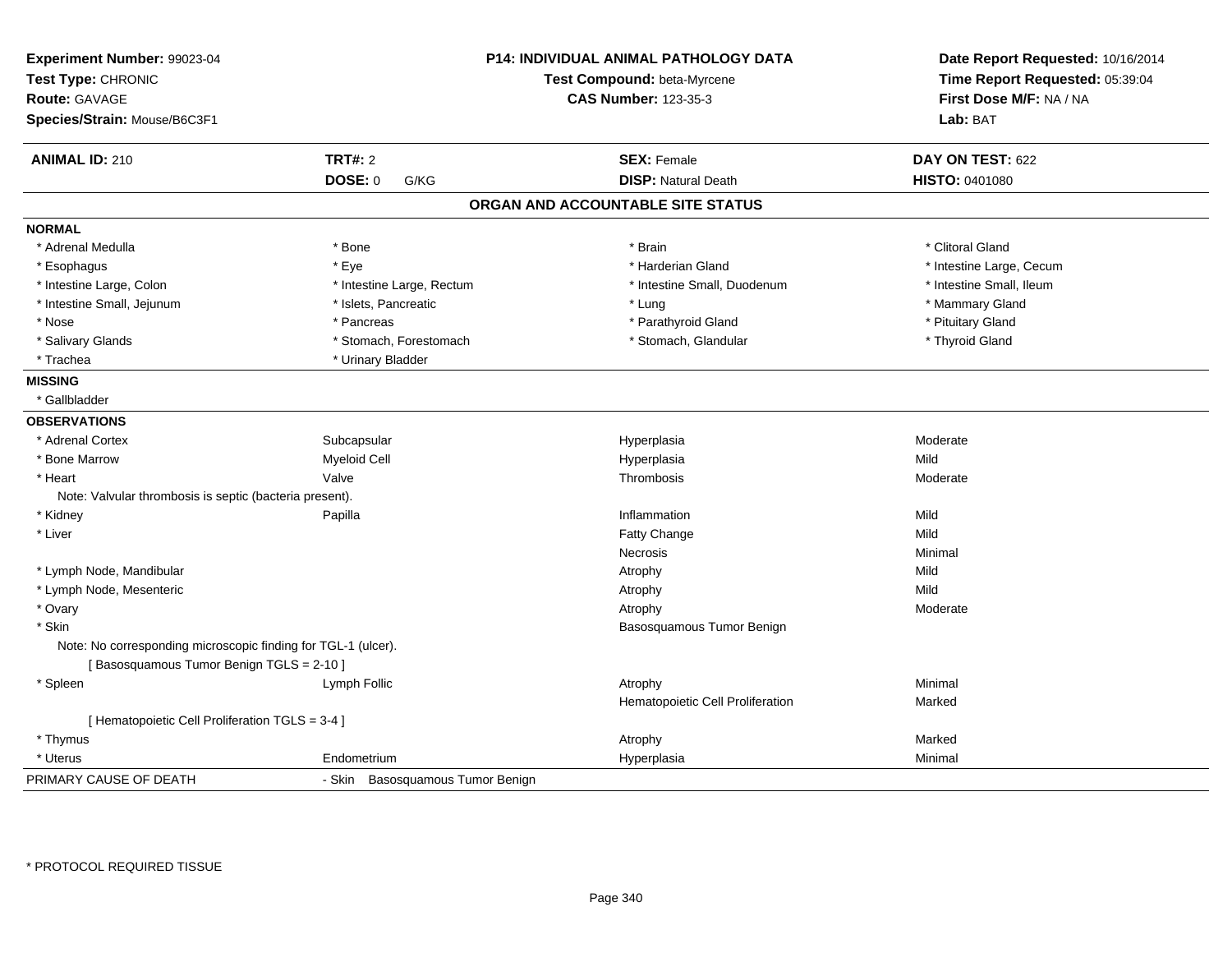| Experiment Number: 99023-04<br>Test Type: CHRONIC<br><b>Route: GAVAGE</b> |                             | <b>P14: INDIVIDUAL ANIMAL PATHOLOGY DATA</b><br>Test Compound: beta-Myrcene<br><b>CAS Number: 123-35-3</b> | Date Report Requested: 10/16/2014<br>Time Report Requested: 05:39:04<br>First Dose M/F: NA / NA |
|---------------------------------------------------------------------------|-----------------------------|------------------------------------------------------------------------------------------------------------|-------------------------------------------------------------------------------------------------|
| Species/Strain: Mouse/B6C3F1                                              |                             |                                                                                                            | Lab: BAT                                                                                        |
| <b>ANIMAL ID: 211</b>                                                     | <b>TRT#: 2</b>              | <b>SEX: Female</b>                                                                                         | DAY ON TEST: 727                                                                                |
|                                                                           | <b>DOSE: 0</b><br>G/KG      | <b>DISP: Terminal Sacrifice</b>                                                                            | HISTO: 0401081                                                                                  |
|                                                                           |                             | ORGAN AND ACCOUNTABLE SITE STATUS                                                                          |                                                                                                 |
| <b>NORMAL</b>                                                             |                             |                                                                                                            |                                                                                                 |
| * Adrenal Medulla                                                         | * Bone                      | * Bone Marrow                                                                                              | * Brain                                                                                         |
| * Clitoral Gland                                                          | * Esophagus                 | * Eye                                                                                                      | * Gallbladder                                                                                   |
| * Harderian Gland                                                         | * Heart                     | * Intestine Large, Cecum                                                                                   | * Intestine Large, Colon                                                                        |
| * Intestine Large, Rectum                                                 | * Intestine Small, Duodenum | * Intestine Small, Ileum                                                                                   | * Intestine Small, Jejunum                                                                      |
| * Islets, Pancreatic                                                      | * Kidney                    | * Lung                                                                                                     | * Lymph Node, Mandibular                                                                        |
| * Mammary Gland                                                           | * Pancreas                  | * Parathyroid Gland                                                                                        | * Pituitary Gland                                                                               |
| * Salivary Glands                                                         | * Skin                      | * Stomach, Glandular                                                                                       | * Thymus                                                                                        |
| * Trachea                                                                 | * Urinary Bladder           |                                                                                                            |                                                                                                 |
| <b>INSUFFICIENT TISSUE</b>                                                |                             |                                                                                                            |                                                                                                 |
| * Lymph Node, Mesenteric                                                  |                             |                                                                                                            |                                                                                                 |
| <b>OBSERVATIONS</b>                                                       |                             |                                                                                                            |                                                                                                 |
| * Adrenal Cortex                                                          | Subcapsular                 | Hyperplasia                                                                                                | Moderate                                                                                        |
| * Liver                                                                   |                             | <b>Eosinophilic Focus</b>                                                                                  |                                                                                                 |
|                                                                           |                             | Fatty Change                                                                                               | Mild                                                                                            |
|                                                                           |                             | Hematopoietic Cell Proliferation                                                                           | Minimal                                                                                         |
|                                                                           |                             | Hepatocellular Carcinoma                                                                                   |                                                                                                 |
|                                                                           |                             | Inflammation                                                                                               | Chronic Active, Minimal                                                                         |
| [ Hepatocellular Carcinoma TGLS = 1-10 ]                                  |                             |                                                                                                            |                                                                                                 |
| * Nose                                                                    | <b>Respirat Epith</b>       | Hyperplasia                                                                                                | Mild                                                                                            |
| * Ovary                                                                   |                             | Atrophy                                                                                                    | Mild                                                                                            |
| * Spleen                                                                  |                             | Hematopoietic Cell Proliferation                                                                           | Minimal                                                                                         |
|                                                                           |                             | Pigmentation                                                                                               | Hemosiderin, Minimal                                                                            |
| * Stomach, Forestomach<br>[Hyperplasia TGLS = 2-11]                       | Epithelium                  | Hyperplasia                                                                                                | Marked                                                                                          |
| * Thyroid Gland                                                           |                             | Inflammation                                                                                               | Minimal                                                                                         |
| Tooth                                                                     |                             | Dysplasia                                                                                                  |                                                                                                 |
| * Uterus                                                                  | Endometrium                 | Hyperplasia                                                                                                | Mild                                                                                            |
| PRIMARY CAUSE OF DEATH                                                    | $\blacksquare$              |                                                                                                            |                                                                                                 |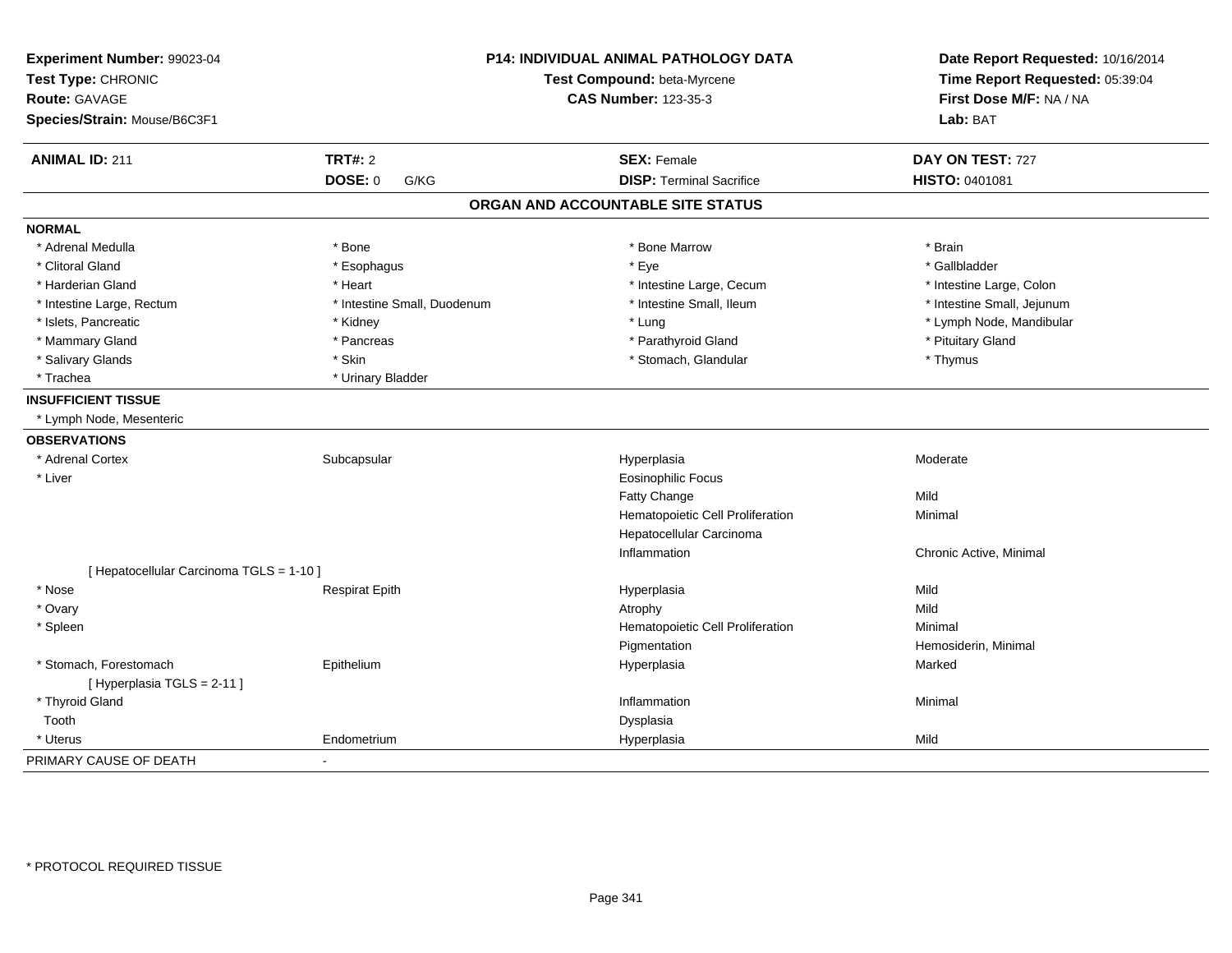| Experiment Number: 99023-04<br>Test Type: CHRONIC      |                          | <b>P14: INDIVIDUAL ANIMAL PATHOLOGY DATA</b> | Date Report Requested: 10/16/2014<br>Time Report Requested: 05:39:04 |
|--------------------------------------------------------|--------------------------|----------------------------------------------|----------------------------------------------------------------------|
|                                                        |                          | Test Compound: beta-Myrcene                  |                                                                      |
| <b>Route: GAVAGE</b>                                   |                          | <b>CAS Number: 123-35-3</b>                  | First Dose M/F: NA / NA                                              |
| Species/Strain: Mouse/B6C3F1                           |                          |                                              | Lab: BAT                                                             |
| <b>ANIMAL ID: 212</b>                                  | <b>TRT#: 2</b>           | <b>SEX: Female</b>                           | DAY ON TEST: 728                                                     |
|                                                        | <b>DOSE: 0</b><br>G/KG   | <b>DISP: Terminal Sacrifice</b>              | <b>HISTO: 0401082</b>                                                |
|                                                        |                          | ORGAN AND ACCOUNTABLE SITE STATUS            |                                                                      |
| <b>NORMAL</b>                                          |                          |                                              |                                                                      |
| * Adrenal Medulla                                      | * Bone                   | * Brain                                      | * Clitoral Gland                                                     |
| * Esophagus                                            | * Eye                    | * Gallbladder                                | * Harderian Gland                                                    |
| * Heart                                                | * Intestine Large, Cecum | * Intestine Large, Colon                     | * Intestine Large, Rectum                                            |
| * Intestine Small, Duodenum                            | * Intestine Small, Ileum | * Intestine Small, Jejunum                   | * Islets, Pancreatic                                                 |
| * Kidney                                               | * Lung                   | * Lymph Node, Mandibular                     | * Lymph Node, Mesenteric                                             |
| * Mammary Gland                                        | * Nose                   | * Pancreas                                   | * Parathyroid Gland                                                  |
| * Pituitary Gland                                      | * Salivary Glands        | * Skin                                       | * Stomach, Forestomach                                               |
| * Stomach, Glandular                                   | * Thymus                 | * Thyroid Gland                              | * Trachea                                                            |
| * Urinary Bladder                                      |                          |                                              |                                                                      |
| <b>OBSERVATIONS</b>                                    |                          |                                              |                                                                      |
| * Adrenal Cortex                                       | Subcapsular              | Hyperplasia                                  | Mild                                                                 |
| * Bone Marrow                                          |                          | Myelofibrosis                                | Minimal                                                              |
| * Liver                                                |                          | <b>Fatty Change</b>                          | Minimal                                                              |
|                                                        |                          | Inflammation                                 | Chronic Active, Minimal                                              |
| Mesentery                                              | Fat                      | Necrosis                                     | Mild                                                                 |
| [ Necrosis TGLS = $1-10$ ]                             |                          |                                              |                                                                      |
| * Ovary                                                |                          | Atrophy                                      | Moderate                                                             |
| Note: One ovary was missing from block and wet tissue. |                          |                                              |                                                                      |
| * Spleen                                               |                          | Pigmentation                                 | Hemosiderin, Minimal                                                 |
| * Uterus                                               | Endometrium              | Hyperplasia                                  | Mild                                                                 |
| PRIMARY CAUSE OF DEATH                                 |                          |                                              |                                                                      |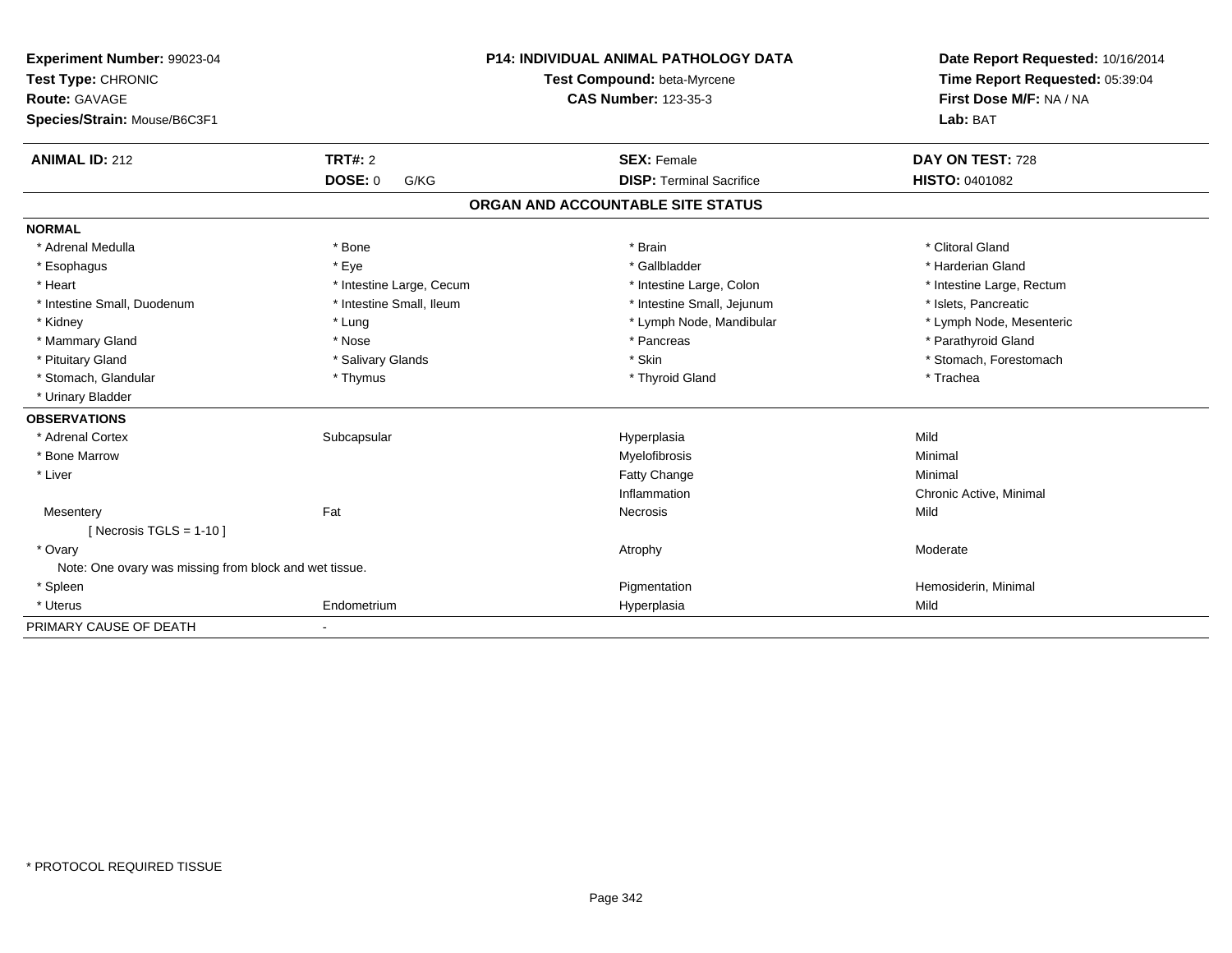| Experiment Number: 99023-04<br>Test Type: CHRONIC<br>Route: GAVAGE<br>Species/Strain: Mouse/B6C3F1 |                            | <b>P14: INDIVIDUAL ANIMAL PATHOLOGY DATA</b><br>Test Compound: beta-Myrcene<br><b>CAS Number: 123-35-3</b> | Date Report Requested: 10/16/2014<br>Time Report Requested: 05:39:04<br>First Dose M/F: NA / NA<br>Lab: BAT |
|----------------------------------------------------------------------------------------------------|----------------------------|------------------------------------------------------------------------------------------------------------|-------------------------------------------------------------------------------------------------------------|
| <b>ANIMAL ID: 213</b>                                                                              | <b>TRT#: 2</b>             | <b>SEX: Female</b>                                                                                         | DAY ON TEST: 693                                                                                            |
|                                                                                                    | <b>DOSE: 0</b><br>G/KG     | <b>DISP: Moribund Sacrifice</b>                                                                            | HISTO: 0401083                                                                                              |
|                                                                                                    |                            | ORGAN AND ACCOUNTABLE SITE STATUS                                                                          |                                                                                                             |
| <b>NORMAL</b>                                                                                      |                            |                                                                                                            |                                                                                                             |
| * Adrenal Medulla                                                                                  | * Bone                     | * Bone Marrow                                                                                              | * Brain                                                                                                     |
| * Clitoral Gland                                                                                   | * Esophagus                | * Eye                                                                                                      | * Gallbladder                                                                                               |
| * Harderian Gland                                                                                  | * Intestine Large, Cecum   | * Intestine Large, Colon                                                                                   | * Intestine Large, Rectum                                                                                   |
| * Intestine Small, Duodenum                                                                        | * Intestine Small, Ileum   | * Intestine Small, Jejunum                                                                                 | * Islets, Pancreatic                                                                                        |
| * Lung                                                                                             | * Lymph Node, Mandibular   | * Lymph Node, Mesenteric                                                                                   | * Mammary Gland                                                                                             |
| * Nose                                                                                             | * Pancreas                 | * Parathyroid Gland                                                                                        | * Pituitary Gland                                                                                           |
| * Salivary Glands                                                                                  | * Stomach, Forestomach     | * Stomach, Glandular                                                                                       | * Thyroid Gland                                                                                             |
| * Trachea                                                                                          | * Urinary Bladder          |                                                                                                            |                                                                                                             |
| <b>OBSERVATIONS</b>                                                                                |                            |                                                                                                            |                                                                                                             |
| * Adrenal Cortex                                                                                   | Subcapsular                | Hyperplasia                                                                                                | Moderate                                                                                                    |
| <b>Blood Vessel</b>                                                                                |                            | Mineralization                                                                                             | Moderate                                                                                                    |
| Note: Aorta is mineralized.                                                                        |                            |                                                                                                            |                                                                                                             |
| * Heart                                                                                            |                            | Cardiomyopathy                                                                                             | Minimal                                                                                                     |
| * Kidney                                                                                           |                            | Mineralization                                                                                             | Moderate                                                                                                    |
| * Liver                                                                                            |                            | Fatty Change                                                                                               | Minimal                                                                                                     |
|                                                                                                    |                            | Inflammation                                                                                               | Chronic Active, Minimal                                                                                     |
|                                                                                                    |                            | <b>Tension Lipidosis</b>                                                                                   | Minimal                                                                                                     |
| * Ovary                                                                                            |                            | Atrophy                                                                                                    | Marked                                                                                                      |
| * Skin                                                                                             | <b>Subcut Tiss</b>         | Sarcoma                                                                                                    |                                                                                                             |
| Note: Undifferentiated sarcoma.                                                                    |                            |                                                                                                            |                                                                                                             |
| [Sarcoma TGLS = $1-10$ ]                                                                           |                            |                                                                                                            |                                                                                                             |
| * Spleen                                                                                           |                            | Hematopoietic Cell Proliferation                                                                           | Moderate                                                                                                    |
| * Thymus                                                                                           |                            | Atrophy                                                                                                    | Minimal                                                                                                     |
| * Uterus                                                                                           | Endometrium                | Hyperplasia                                                                                                | Minimal                                                                                                     |
| PRIMARY CAUSE OF DEATH                                                                             | - Skin Subcut Tiss Sarcoma |                                                                                                            |                                                                                                             |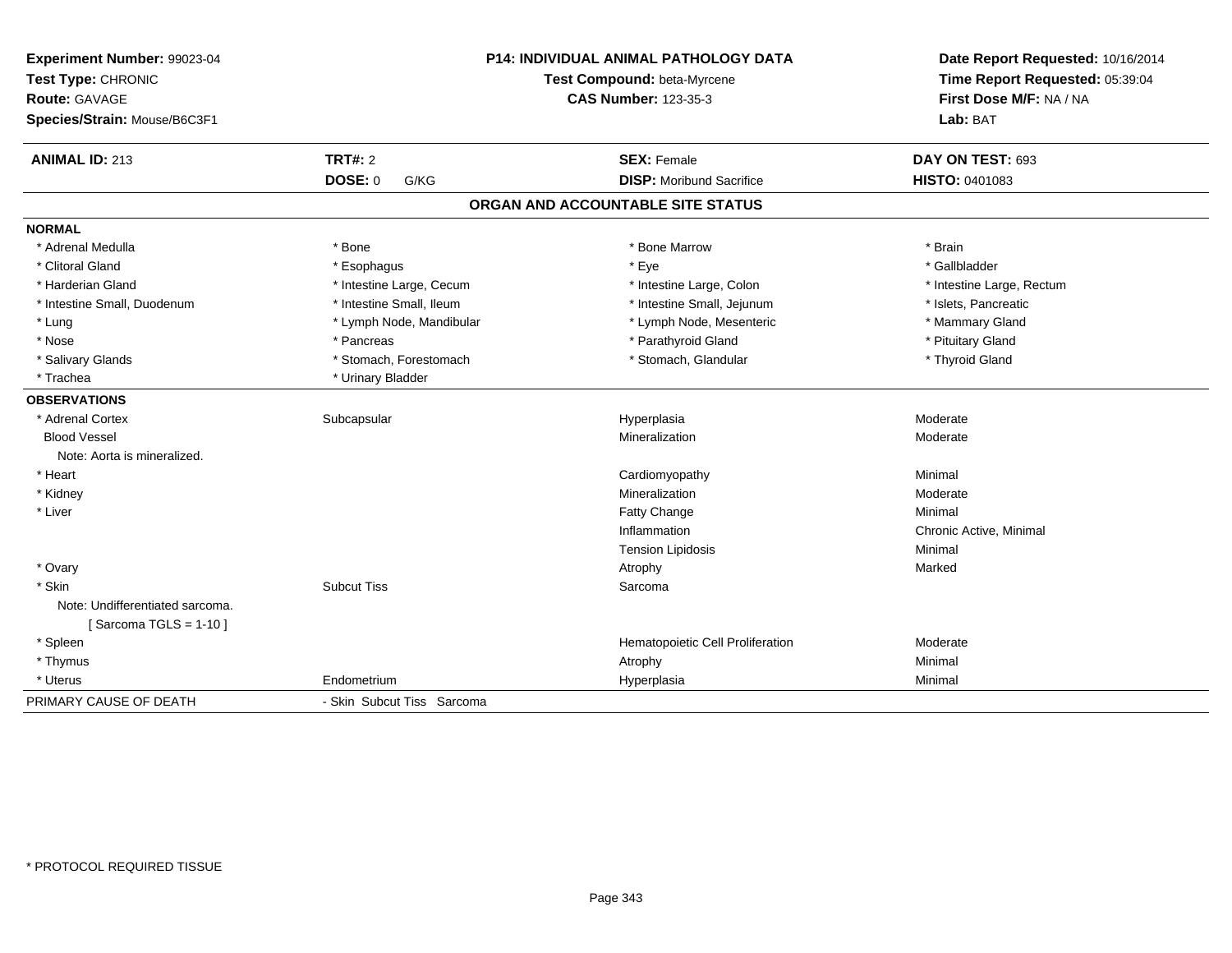| Experiment Number: 99023-04<br>Test Type: CHRONIC<br><b>Route: GAVAGE</b><br>Species/Strain: Mouse/B6C3F1 |                                 | <b>P14: INDIVIDUAL ANIMAL PATHOLOGY DATA</b><br>Test Compound: beta-Myrcene<br><b>CAS Number: 123-35-3</b> | Date Report Requested: 10/16/2014<br>Time Report Requested: 05:39:04<br>First Dose M/F: NA / NA<br>Lab: BAT |
|-----------------------------------------------------------------------------------------------------------|---------------------------------|------------------------------------------------------------------------------------------------------------|-------------------------------------------------------------------------------------------------------------|
| <b>ANIMAL ID: 214</b>                                                                                     | <b>TRT#: 2</b>                  | <b>SEX: Female</b>                                                                                         | DAY ON TEST: 622                                                                                            |
|                                                                                                           | <b>DOSE: 0</b><br>G/KG          | <b>DISP: Moribund Sacrifice</b>                                                                            | HISTO: 0401084                                                                                              |
|                                                                                                           |                                 | ORGAN AND ACCOUNTABLE SITE STATUS                                                                          |                                                                                                             |
| <b>NORMAL</b>                                                                                             |                                 |                                                                                                            |                                                                                                             |
| * Adrenal Medulla                                                                                         | * Bone                          | * Bone Marrow                                                                                              | * Brain                                                                                                     |
| * Clitoral Gland                                                                                          | * Esophagus                     | * Eye                                                                                                      | * Gallbladder                                                                                               |
| * Harderian Gland                                                                                         | * Heart                         | * Intestine Large, Cecum                                                                                   | * Intestine Large, Colon                                                                                    |
| * Intestine Large, Rectum                                                                                 | * Intestine Small, Duodenum     | * Intestine Small, Ileum                                                                                   | * Intestine Small, Jejunum                                                                                  |
| * Islets, Pancreatic                                                                                      | * Kidney                        | * Lung                                                                                                     | * Lymph Node, Mesenteric                                                                                    |
| * Mammary Gland                                                                                           | * Nose                          | * Pancreas                                                                                                 | * Parathyroid Gland                                                                                         |
| * Pituitary Gland                                                                                         | * Salivary Glands               | * Stomach, Forestomach                                                                                     | * Stomach, Glandular                                                                                        |
| * Thyroid Gland                                                                                           | * Trachea                       | * Urinary Bladder                                                                                          |                                                                                                             |
| <b>OBSERVATIONS</b>                                                                                       |                                 |                                                                                                            |                                                                                                             |
| * Adrenal Cortex                                                                                          | Subcapsular                     | Hyperplasia                                                                                                | Moderate                                                                                                    |
| * Liver                                                                                                   |                                 | Hematopoietic Cell Proliferation                                                                           | Minimal                                                                                                     |
|                                                                                                           |                                 | Inflammation                                                                                               | Chronic Active, Minimal                                                                                     |
|                                                                                                           |                                 | Vacuolization Cytoplasmic                                                                                  | Mild                                                                                                        |
| * Lymph Node, Mandibular                                                                                  |                                 | Hyperplasia                                                                                                | Lymphoid, Moderate                                                                                          |
| * Ovary                                                                                                   |                                 | Atrophy                                                                                                    | Mild                                                                                                        |
| * Skin                                                                                                    | <b>Subcut Tiss</b>              | Fibroma                                                                                                    |                                                                                                             |
|                                                                                                           | <b>Subcut Tiss</b>              | Fibrosarcoma                                                                                               |                                                                                                             |
| Note: TGL-1 is a myxomatous fibroma (or myxoma).<br>[Fibroma TGLS = $1-10$ ]                              |                                 |                                                                                                            |                                                                                                             |
| [Fibrosarcoma TGLS = 2-11]                                                                                |                                 |                                                                                                            |                                                                                                             |
| * Spleen                                                                                                  |                                 | Hematopoietic Cell Proliferation                                                                           | Moderate                                                                                                    |
| * Thymus                                                                                                  |                                 | Atrophy                                                                                                    | Mild                                                                                                        |
| * Uterus                                                                                                  | Endometrium                     | Hyperplasia                                                                                                | Moderate                                                                                                    |
| PRIMARY CAUSE OF DEATH                                                                                    | - Skin Subcut Tiss Fibrosarcoma |                                                                                                            |                                                                                                             |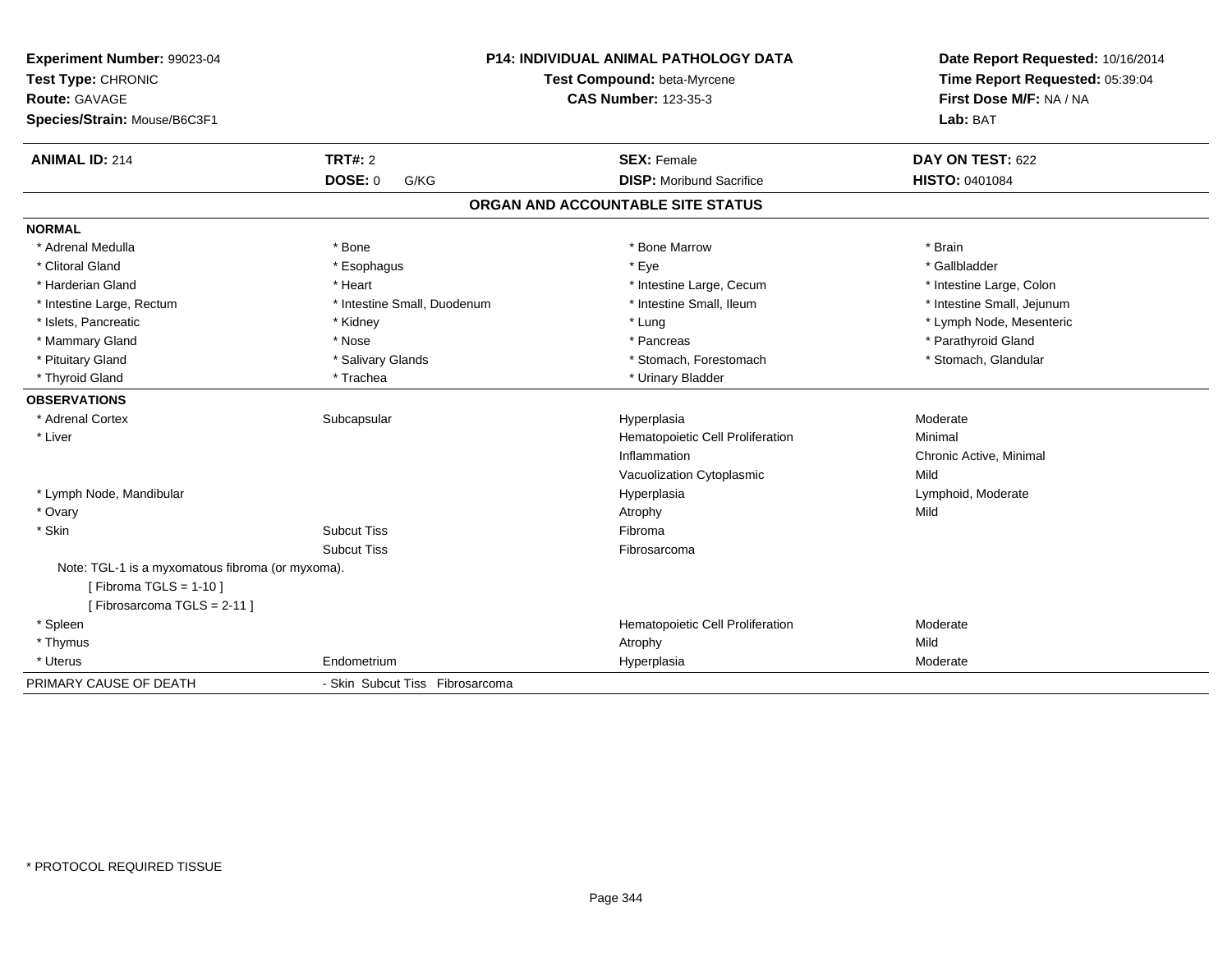| Experiment Number: 99023-04<br>Test Type: CHRONIC |                            | <b>P14: INDIVIDUAL ANIMAL PATHOLOGY DATA</b><br>Test Compound: beta-Myrcene | Date Report Requested: 10/16/2014<br>Time Report Requested: 05:39:04 |
|---------------------------------------------------|----------------------------|-----------------------------------------------------------------------------|----------------------------------------------------------------------|
| Route: GAVAGE                                     |                            | <b>CAS Number: 123-35-3</b>                                                 | First Dose M/F: NA / NA                                              |
| Species/Strain: Mouse/B6C3F1                      |                            |                                                                             | Lab: BAT                                                             |
| <b>ANIMAL ID: 215</b>                             | TRT#: 2                    | <b>SEX: Female</b>                                                          | DAY ON TEST: 727                                                     |
|                                                   | DOSE: 0<br>G/KG            | <b>DISP: Terminal Sacrifice</b>                                             | HISTO: 0401085                                                       |
|                                                   |                            | ORGAN AND ACCOUNTABLE SITE STATUS                                           |                                                                      |
| <b>NORMAL</b>                                     |                            |                                                                             |                                                                      |
| * Adrenal Medulla                                 | * Bone                     | * Bone Marrow                                                               | * Brain                                                              |
| * Clitoral Gland                                  | * Eye                      | * Gallbladder                                                               | * Harderian Gland                                                    |
| * Intestine Large, Cecum                          | * Intestine Large, Colon   | * Intestine Large, Rectum                                                   | * Intestine Small, Duodenum                                          |
| * Intestine Small, Ileum                          | * Intestine Small, Jejunum | * Islets, Pancreatic                                                        | * Kidney                                                             |
| * Lung                                            | * Lymph Node, Mandibular   | * Mammary Gland                                                             | * Nose                                                               |
| * Pancreas                                        | * Parathyroid Gland        | * Pituitary Gland                                                           | * Salivary Glands                                                    |
| * Skin                                            | * Stomach, Forestomach     | * Stomach, Glandular                                                        | * Thymus                                                             |
| * Thyroid Gland                                   | * Trachea                  | * Urinary Bladder                                                           |                                                                      |
| <b>OBSERVATIONS</b>                               |                            |                                                                             |                                                                      |
| * Adrenal Cortex                                  | Subcapsular                | Hyperplasia                                                                 | Moderate                                                             |
| * Esophagus                                       | <b>Muscularis</b>          | Degeneration                                                                | Minimal                                                              |
|                                                   |                            | Inflammation                                                                | Minimal                                                              |
| * Heart                                           |                            | Cardiomyopathy                                                              | Minimal                                                              |
| * Liver                                           |                            | Inflammation                                                                | Chronic Active, Mild                                                 |
|                                                   |                            | <b>Tension Lipidosis</b>                                                    | Minimal                                                              |
| * Lymph Node, Mesenteric                          |                            | Atrophy                                                                     | Mild                                                                 |
| * Ovary                                           |                            | Atrophy                                                                     | Moderate                                                             |
| * Spleen                                          |                            | Hematopoietic Cell Proliferation                                            | Minimal                                                              |
| * Uterus                                          | Endometrium                | Hyperplasia                                                                 | Mild                                                                 |
| PRIMARY CAUSE OF DEATH                            | ٠                          |                                                                             |                                                                      |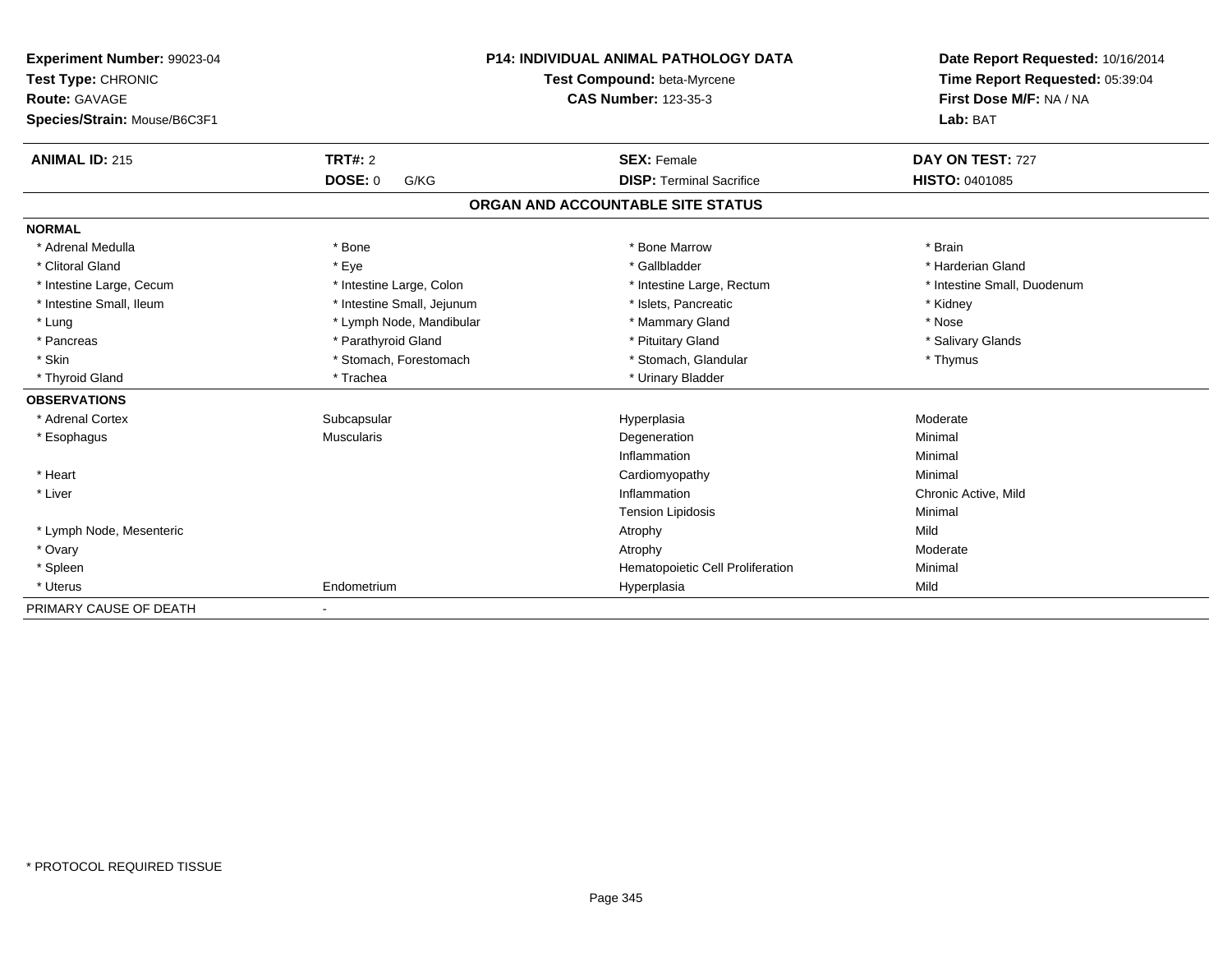| Experiment Number: 99023-04<br>Test Type: CHRONIC |                           | P14: INDIVIDUAL ANIMAL PATHOLOGY DATA<br>Test Compound: beta-Myrcene | Date Report Requested: 10/16/2014<br>Time Report Requested: 05:39:04 |
|---------------------------------------------------|---------------------------|----------------------------------------------------------------------|----------------------------------------------------------------------|
| Route: GAVAGE                                     |                           | <b>CAS Number: 123-35-3</b>                                          | First Dose M/F: NA / NA                                              |
| Species/Strain: Mouse/B6C3F1                      |                           |                                                                      | Lab: BAT                                                             |
| <b>ANIMAL ID: 216</b>                             | TRT#: 2                   | <b>SEX: Female</b>                                                   | DAY ON TEST: 706                                                     |
|                                                   | <b>DOSE: 0</b><br>G/KG    | <b>DISP:</b> Moribund Sacrifice                                      | HISTO: 0401086                                                       |
|                                                   |                           | ORGAN AND ACCOUNTABLE SITE STATUS                                    |                                                                      |
| <b>NORMAL</b>                                     |                           |                                                                      |                                                                      |
| * Adrenal Medulla                                 | * Bone                    | * Brain                                                              | * Clitoral Gland                                                     |
| * Esophagus                                       | * Gallbladder             | * Heart                                                              | * Intestine Large, Cecum                                             |
| * Intestine Large, Colon                          | * Intestine Large, Rectum | * Intestine Small, Duodenum                                          | * Intestine Small, Ileum                                             |
| * Intestine Small, Jejunum                        | * Islets, Pancreatic      | * Kidney                                                             | * Lung                                                               |
| * Lymph Node, Mesenteric                          | * Mammary Gland           | * Nose                                                               | * Pancreas                                                           |
| * Pituitary Gland                                 | * Salivary Glands         | * Skin                                                               | * Stomach, Forestomach                                               |
| * Stomach, Glandular                              | * Thymus                  | * Thyroid Gland                                                      | * Trachea                                                            |
| * Urinary Bladder                                 |                           |                                                                      |                                                                      |
| <b>MISSING</b>                                    |                           |                                                                      |                                                                      |
| * Parathyroid Gland                               |                           |                                                                      |                                                                      |
| <b>OBSERVATIONS</b>                               |                           |                                                                      |                                                                      |
| * Adrenal Cortex                                  | Subcapsular               | Hyperplasia                                                          | Moderate                                                             |
| * Bone Marrow                                     | <b>Myeloid Cell</b>       | Hyperplasia                                                          | Minimal                                                              |
| * Eye                                             | Cornea                    | Inflammation                                                         | Moderate                                                             |
|                                                   |                           | Synechia                                                             | Marked                                                               |
| * Harderian Gland                                 |                           | Adenoma                                                              |                                                                      |
| [Adenoma TGLS = $1-9$ ]                           |                           |                                                                      |                                                                      |
| * Liver                                           |                           | Inflammation                                                         | Chronic Active, Minimal                                              |
| * Lymph Node, Mandibular                          |                           | Hyperplasia                                                          | Lymphoid, Moderate                                                   |
| * Ovary                                           |                           | Atrophy                                                              | Mild                                                                 |
| * Spleen                                          |                           | Hematopoietic Cell Proliferation                                     | Minimal                                                              |
|                                                   |                           | Hyperplasia                                                          | Lymphoid, Mild                                                       |
| * Uterus                                          | Endometrium               | Hyperplasia                                                          | Marked                                                               |
| [Hyperplasia TGLS = 2-7]                          |                           |                                                                      |                                                                      |
| PRIMARY CAUSE OF DEATH                            | - Harderian Gland Adenoma |                                                                      |                                                                      |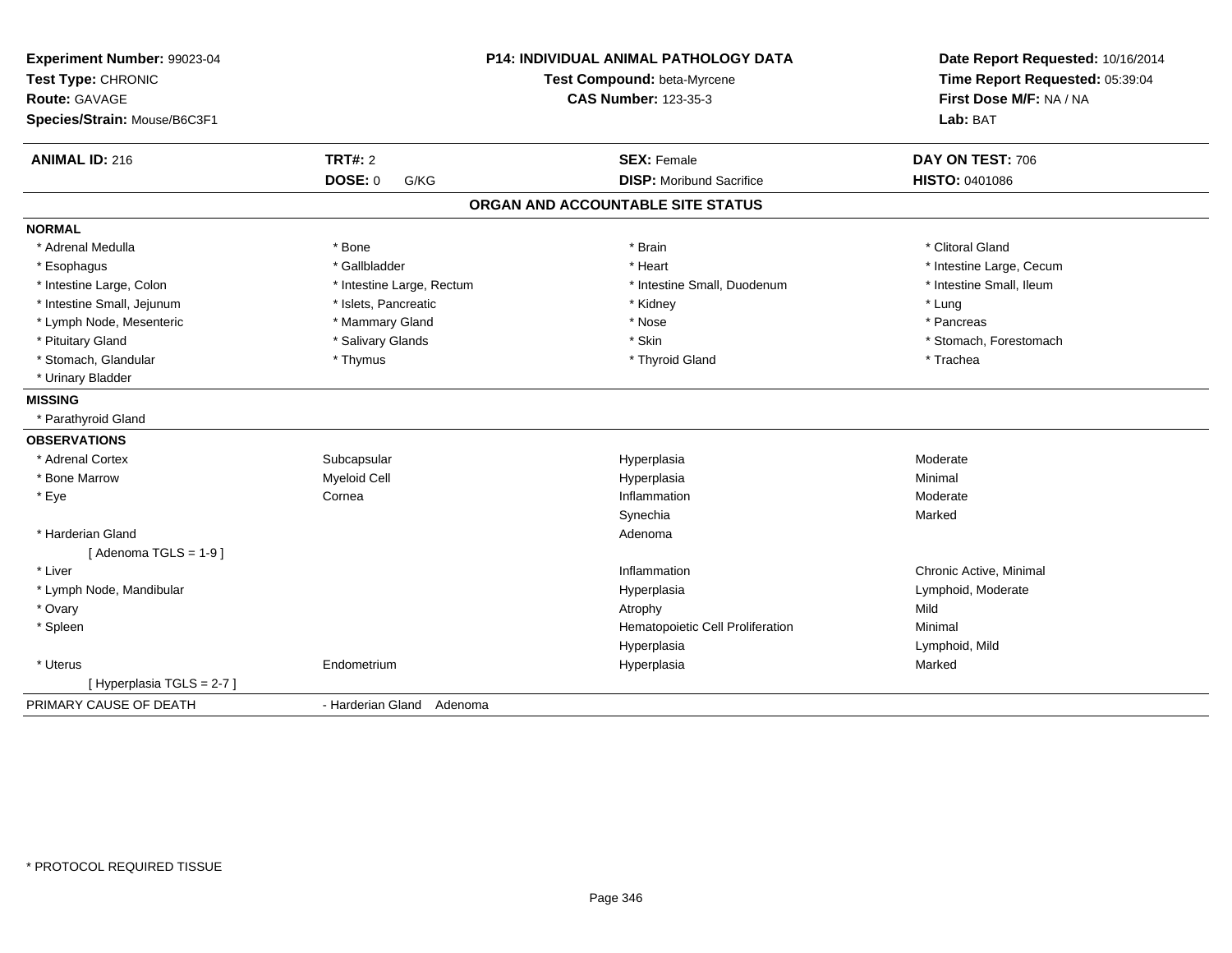| Experiment Number: 99023-04<br>Test Type: CHRONIC<br>Route: GAVAGE<br>Species/Strain: Mouse/B6C3F1 |                                                                                                    | <b>P14: INDIVIDUAL ANIMAL PATHOLOGY DATA</b><br>Test Compound: beta-Myrcene<br><b>CAS Number: 123-35-3</b> | Date Report Requested: 10/16/2014<br>Time Report Requested: 05:39:04<br>First Dose M/F: NA / NA<br>Lab: BAT |
|----------------------------------------------------------------------------------------------------|----------------------------------------------------------------------------------------------------|------------------------------------------------------------------------------------------------------------|-------------------------------------------------------------------------------------------------------------|
| <b>ANIMAL ID: 217</b>                                                                              | TRT#: 2                                                                                            | <b>SEX: Female</b>                                                                                         | DAY ON TEST: 728                                                                                            |
|                                                                                                    | <b>DOSE: 0</b><br>G/KG                                                                             | <b>DISP: Terminal Sacrifice</b>                                                                            | HISTO: 0401087                                                                                              |
|                                                                                                    |                                                                                                    | ORGAN AND ACCOUNTABLE SITE STATUS                                                                          |                                                                                                             |
| <b>NORMAL</b>                                                                                      |                                                                                                    |                                                                                                            |                                                                                                             |
| * Adrenal Medulla                                                                                  | * Bone                                                                                             | * Bone Marrow                                                                                              | * Brain                                                                                                     |
| * Clitoral Gland                                                                                   | * Esophagus                                                                                        | * Eye                                                                                                      | * Gallbladder                                                                                               |
| * Harderian Gland                                                                                  | * Heart                                                                                            | * Intestine Large, Cecum                                                                                   | * Intestine Large, Colon                                                                                    |
| * Intestine Large, Rectum                                                                          | * Intestine Small, Duodenum                                                                        | * Intestine Small, Ileum                                                                                   | * Intestine Small, Jejunum                                                                                  |
| * Islets, Pancreatic                                                                               | * Kidney                                                                                           | * Lung                                                                                                     | * Lymph Node, Mandibular                                                                                    |
| * Lymph Node, Mesenteric                                                                           | * Mammary Gland                                                                                    | * Nose                                                                                                     | * Pancreas                                                                                                  |
| * Parathyroid Gland                                                                                | * Pituitary Gland                                                                                  | * Salivary Glands                                                                                          | * Skin                                                                                                      |
| * Spleen                                                                                           | * Stomach, Forestomach                                                                             | * Stomach, Glandular                                                                                       | * Thymus                                                                                                    |
| * Trachea                                                                                          | * Urinary Bladder                                                                                  |                                                                                                            |                                                                                                             |
| <b>OBSERVATIONS</b>                                                                                |                                                                                                    |                                                                                                            |                                                                                                             |
| * Adrenal Cortex                                                                                   | Subcapsular                                                                                        | Hyperplasia                                                                                                | Moderate                                                                                                    |
| * Liver                                                                                            |                                                                                                    | Inflammation                                                                                               | Chronic Active, Minimal                                                                                     |
| * Lym Node Mesen                                                                                   |                                                                                                    |                                                                                                            |                                                                                                             |
|                                                                                                    | Note: No corresponding microscopic finding for discoloration (TGL-2) of the mesenteric lymph node. |                                                                                                            |                                                                                                             |
| * Ovary                                                                                            |                                                                                                    | Atrophy                                                                                                    | Moderate                                                                                                    |
| * Thyroid Gland                                                                                    | Follicle                                                                                           | Degeneration                                                                                               | Minimal                                                                                                     |
|                                                                                                    |                                                                                                    | Inflammation                                                                                               | Minimal                                                                                                     |
| * Uterus                                                                                           | Endometrium                                                                                        | Hyperplasia                                                                                                | Moderate                                                                                                    |
| [Hyperplasia TGLS = 1-7]                                                                           |                                                                                                    |                                                                                                            |                                                                                                             |
| PRIMARY CAUSE OF DEATH                                                                             | $\blacksquare$                                                                                     |                                                                                                            |                                                                                                             |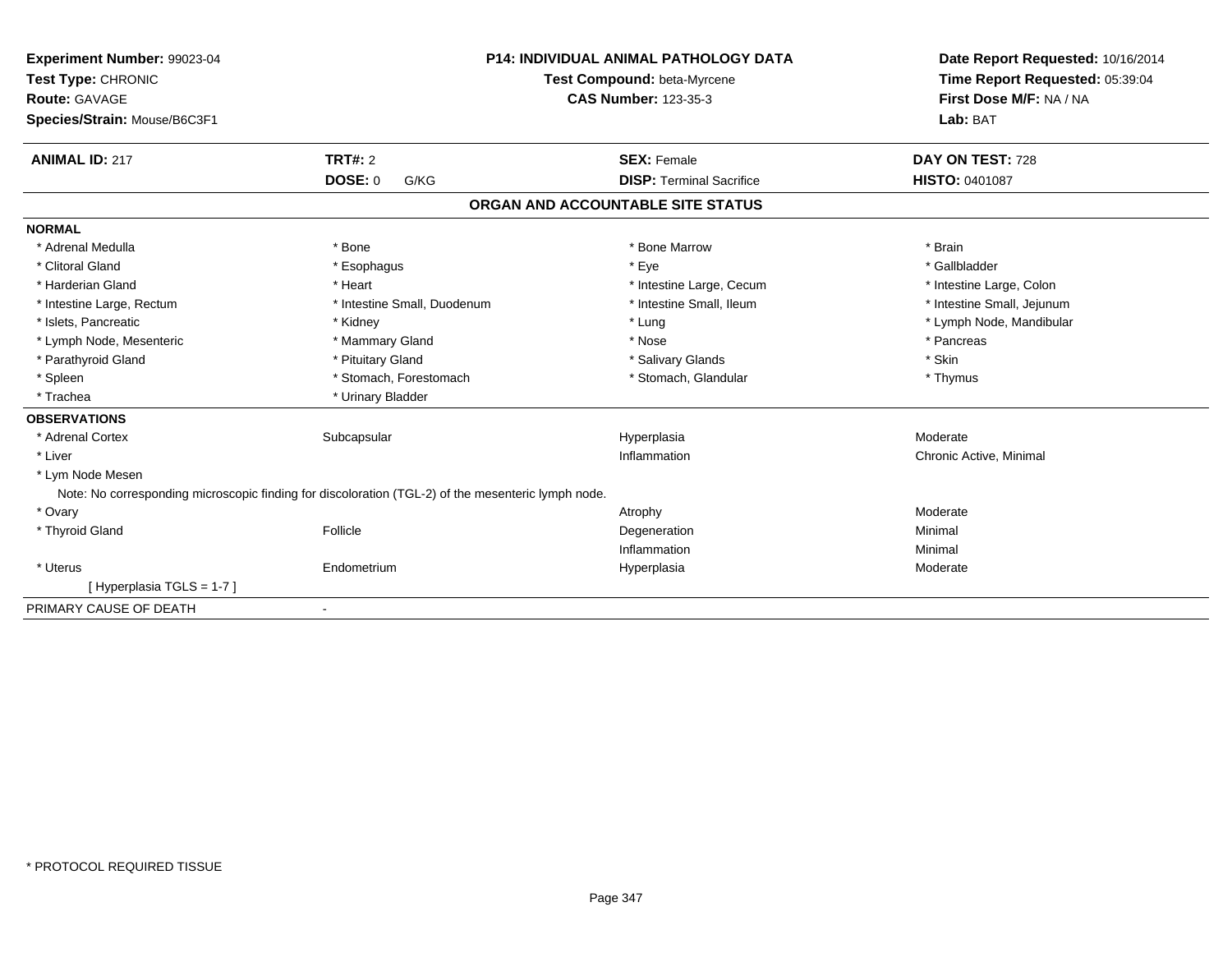| Experiment Number: 99023-04<br>Test Type: CHRONIC<br><b>Route: GAVAGE</b><br>Species/Strain: Mouse/B6C3F1 |                            | <b>P14: INDIVIDUAL ANIMAL PATHOLOGY DATA</b><br>Test Compound: beta-Myrcene<br><b>CAS Number: 123-35-3</b> | Date Report Requested: 10/16/2014<br>Time Report Requested: 05:39:04<br>First Dose M/F: NA / NA<br>Lab: BAT |
|-----------------------------------------------------------------------------------------------------------|----------------------------|------------------------------------------------------------------------------------------------------------|-------------------------------------------------------------------------------------------------------------|
| <b>ANIMAL ID: 218</b>                                                                                     | <b>TRT#: 2</b>             | <b>SEX: Female</b>                                                                                         | DAY ON TEST: 727                                                                                            |
|                                                                                                           | <b>DOSE: 0</b><br>G/KG     | <b>DISP: Terminal Sacrifice</b>                                                                            | <b>HISTO: 0401088</b>                                                                                       |
|                                                                                                           |                            | ORGAN AND ACCOUNTABLE SITE STATUS                                                                          |                                                                                                             |
| <b>NORMAL</b>                                                                                             |                            |                                                                                                            |                                                                                                             |
| * Adrenal Medulla                                                                                         | * Bone                     | * Bone Marrow                                                                                              | * Brain                                                                                                     |
| * Clitoral Gland                                                                                          | * Esophagus                | * Eye                                                                                                      | * Gallbladder                                                                                               |
| * Intestine Large, Cecum                                                                                  | * Intestine Large, Colon   | * Intestine Large, Rectum                                                                                  | * Intestine Small, Duodenum                                                                                 |
| * Intestine Small, Ileum                                                                                  | * Intestine Small, Jejunum | * Islets. Pancreatic                                                                                       | * Lymph Node, Mandibular                                                                                    |
| * Mammary Gland                                                                                           | * Nose                     | * Pancreas                                                                                                 | * Parathyroid Gland                                                                                         |
| * Pituitary Gland                                                                                         | * Salivary Glands          | * Skin                                                                                                     | * Stomach, Forestomach                                                                                      |
| * Stomach, Glandular                                                                                      | * Thymus                   | * Thyroid Gland                                                                                            | * Trachea                                                                                                   |
| * Urinary Bladder                                                                                         | * Uterus                   |                                                                                                            |                                                                                                             |
| <b>OBSERVATIONS</b>                                                                                       |                            |                                                                                                            |                                                                                                             |
| * Adrenal Cortex                                                                                          | Subcapsular                | Hyperplasia                                                                                                | Moderate                                                                                                    |
| * Harderian Gland                                                                                         |                            | Hyperplasia                                                                                                | Minimal                                                                                                     |
| * Heart                                                                                                   |                            | Cardiomyopathy                                                                                             | Minimal                                                                                                     |
| * Kidney                                                                                                  |                            | Infarct                                                                                                    | Minimal                                                                                                     |
|                                                                                                           |                            | Nephropathy                                                                                                | Minimal                                                                                                     |
| * Liver                                                                                                   |                            | Fatty Change                                                                                               | Minimal                                                                                                     |
|                                                                                                           |                            | Inflammation                                                                                               | Chronic Active, Minimal                                                                                     |
| * Lung                                                                                                    |                            | Alveolar/Bronchiolar Adenoma                                                                               |                                                                                                             |
| * Lymph Node, Mesenteric                                                                                  |                            | Atrophy                                                                                                    | Mild                                                                                                        |
| Mesentery                                                                                                 | Fat                        | Necrosis                                                                                                   | Mild                                                                                                        |
| [ Necrosis TGLS = $1-10$ ]                                                                                |                            |                                                                                                            |                                                                                                             |
| * Ovary                                                                                                   |                            | Atrophy                                                                                                    | Moderate                                                                                                    |
| * Spleen                                                                                                  |                            | Hematopoietic Cell Proliferation                                                                           | Minimal                                                                                                     |
| PRIMARY CAUSE OF DEATH                                                                                    |                            |                                                                                                            |                                                                                                             |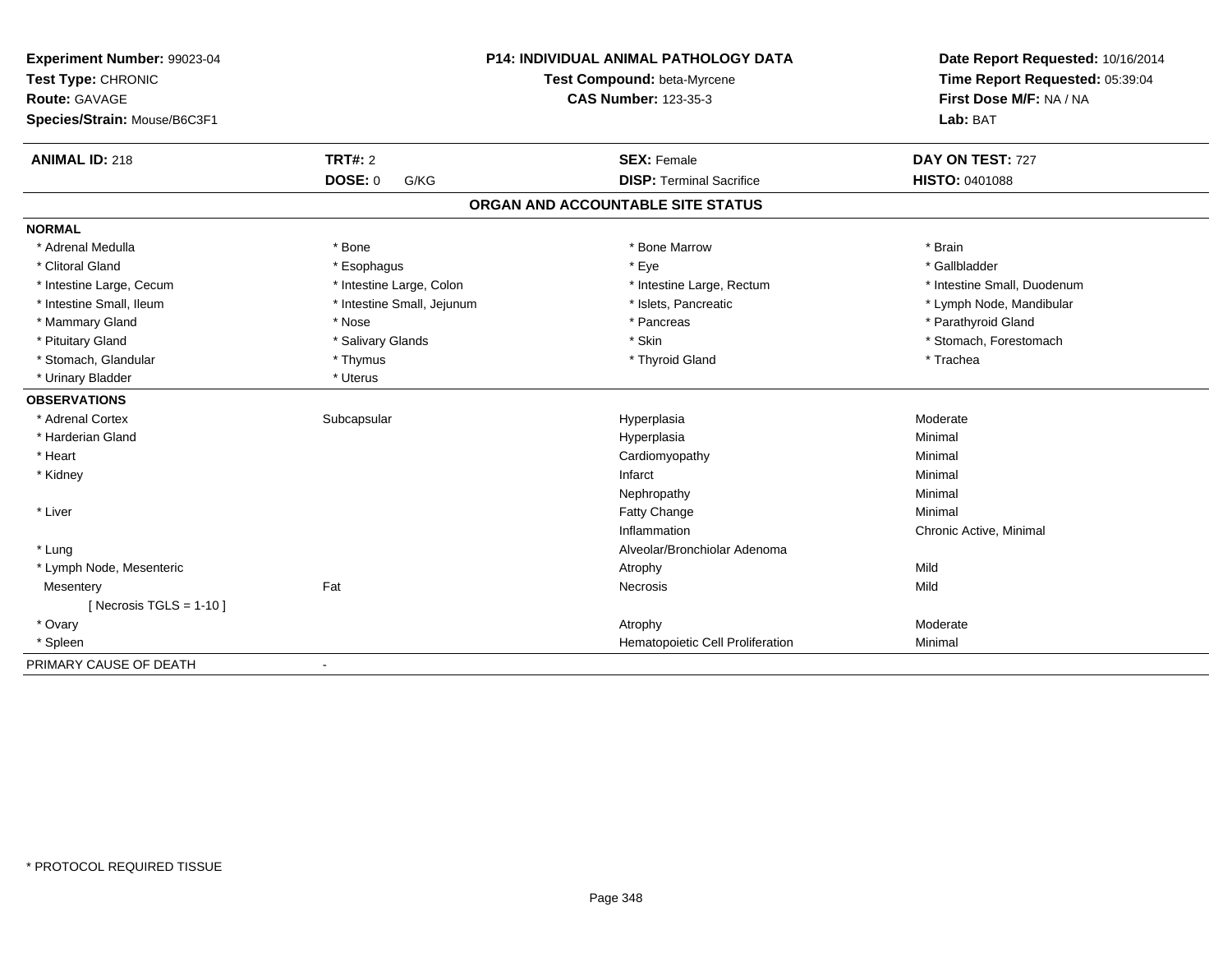| Experiment Number: 99023-04  |                             | <b>P14: INDIVIDUAL ANIMAL PATHOLOGY DATA</b> | Date Report Requested: 10/16/2014                          |
|------------------------------|-----------------------------|----------------------------------------------|------------------------------------------------------------|
| Test Type: CHRONIC           |                             | Test Compound: beta-Myrcene                  | Time Report Requested: 05:39:04<br>First Dose M/F: NA / NA |
| <b>Route: GAVAGE</b>         |                             | <b>CAS Number: 123-35-3</b>                  |                                                            |
| Species/Strain: Mouse/B6C3F1 |                             |                                              | Lab: BAT                                                   |
| <b>ANIMAL ID: 219</b>        | <b>TRT#: 2</b>              | <b>SEX: Female</b>                           | DAY ON TEST: 729                                           |
|                              | <b>DOSE: 0</b><br>G/KG      | <b>DISP: Terminal Sacrifice</b>              | <b>HISTO: 0401089</b>                                      |
|                              |                             | ORGAN AND ACCOUNTABLE SITE STATUS            |                                                            |
| <b>NORMAL</b>                |                             |                                              |                                                            |
| * Adrenal Medulla            | * Bone                      | * Bone Marrow                                | * Brain                                                    |
| * Clitoral Gland             | * Esophagus                 | * Eye                                        | * Gallbladder                                              |
| * Harderian Gland            | * Heart                     | * Intestine Large, Cecum                     | * Intestine Large, Colon                                   |
| * Intestine Large, Rectum    | * Intestine Small, Duodenum | * Intestine Small, Ileum                     | * Intestine Small, Jejunum                                 |
| * Islets, Pancreatic         | * Kidney                    | * Lung                                       | * Lymph Node, Mandibular                                   |
| * Lymph Node, Mesenteric     | * Mammary Gland             | * Nose                                       | * Pancreas                                                 |
| * Parathyroid Gland          | * Pituitary Gland           | * Salivary Glands                            | * Skin                                                     |
| * Stomach, Forestomach       | * Stomach, Glandular        | * Thymus                                     | * Trachea                                                  |
| * Urinary Bladder            |                             |                                              |                                                            |
| <b>OBSERVATIONS</b>          |                             |                                              |                                                            |
| * Adrenal Cortex             | Subcapsular                 | Hyperplasia                                  | Moderate                                                   |
| * Liver                      |                             | Angiectasis                                  | Mild                                                       |
|                              |                             | Fatty Change                                 | Mild                                                       |
|                              |                             | Inflammation                                 | Chronic Active, Minimal                                    |
|                              |                             | <b>Tension Lipidosis</b>                     | Minimal                                                    |
| [Angiectasis TGLS = 3-4]     |                             |                                              |                                                            |
| * Ovary                      |                             | Atrophy                                      | Marked                                                     |
|                              | Follicle                    | Cyst                                         | Moderate                                                   |
| [Cyst TGLS = $1-7$ ]         |                             |                                              |                                                            |
| * Spleen                     |                             | Hematopoietic Cell Proliferation             | Minimal                                                    |
|                              |                             | Hyperplasia                                  | Lymphoid, Mild                                             |
| * Thyroid Gland              | <b>Follicular Cel</b>       | Adenoma                                      |                                                            |
| * Uterus                     | Endometrium                 | Hyperplasia                                  | Mild                                                       |
| [ Hyperplasia TGLS = 2-7 ]   |                             |                                              |                                                            |
| PRIMARY CAUSE OF DEATH       | $\blacksquare$              |                                              |                                                            |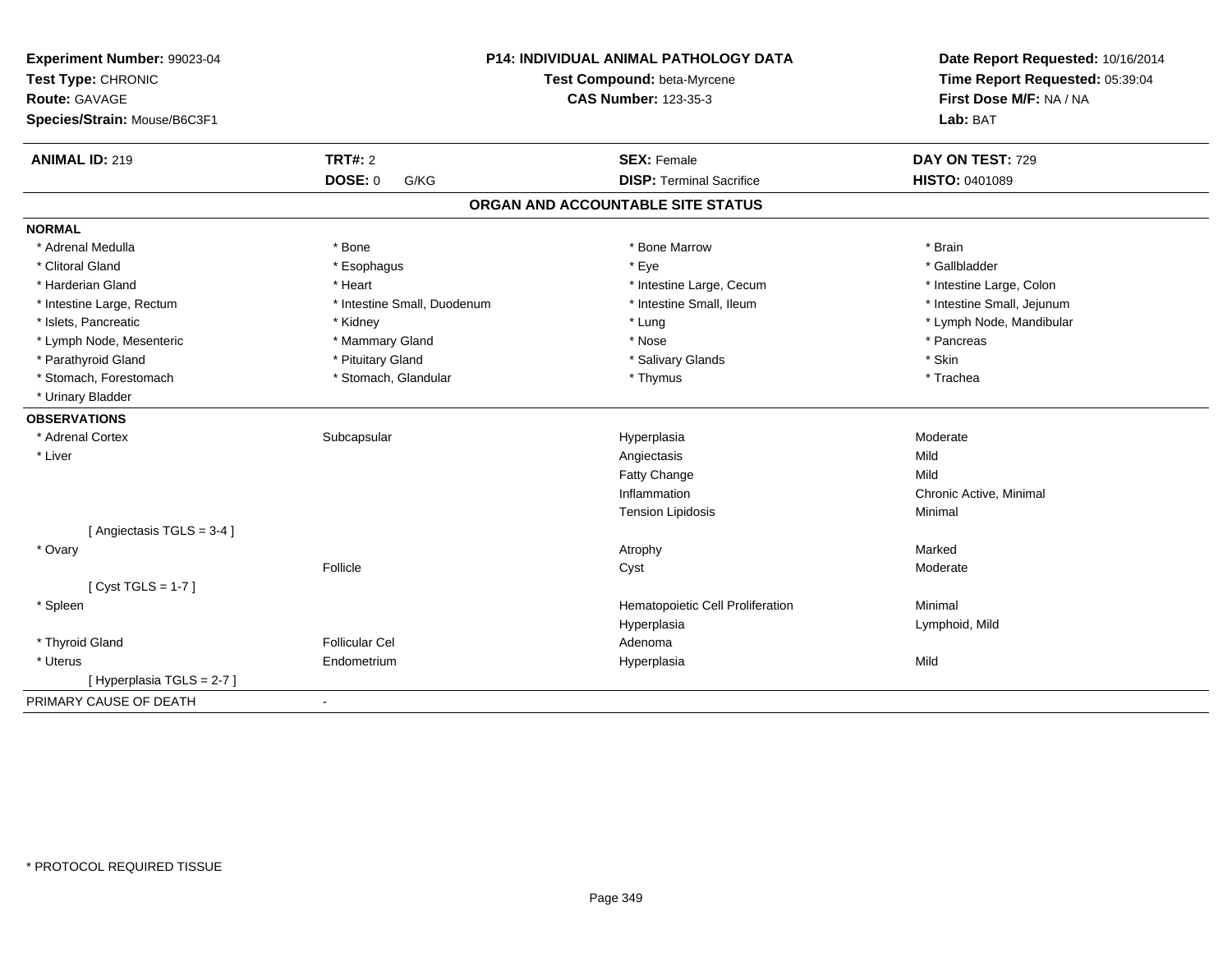| Experiment Number: 99023-04<br>Test Type: CHRONIC<br><b>Route: GAVAGE</b><br>Species/Strain: Mouse/B6C3F1 | <b>P14: INDIVIDUAL ANIMAL PATHOLOGY DATA</b><br>Test Compound: beta-Myrcene<br><b>CAS Number: 123-35-3</b> |                                   | Date Report Requested: 10/16/2014<br>Time Report Requested: 05:39:04<br>First Dose M/F: NA / NA<br>Lab: BAT |
|-----------------------------------------------------------------------------------------------------------|------------------------------------------------------------------------------------------------------------|-----------------------------------|-------------------------------------------------------------------------------------------------------------|
| <b>ANIMAL ID: 220</b>                                                                                     | <b>TRT#: 2</b>                                                                                             | <b>SEX: Female</b>                | DAY ON TEST: 728                                                                                            |
|                                                                                                           | <b>DOSE: 0</b><br>G/KG                                                                                     | <b>DISP: Terminal Sacrifice</b>   | <b>HISTO: 0401090</b>                                                                                       |
|                                                                                                           |                                                                                                            | ORGAN AND ACCOUNTABLE SITE STATUS |                                                                                                             |
| <b>NORMAL</b>                                                                                             |                                                                                                            |                                   |                                                                                                             |
| * Adrenal Medulla                                                                                         | * Bone                                                                                                     | * Bone Marrow                     | * Brain                                                                                                     |
| * Clitoral Gland                                                                                          | * Esophagus                                                                                                | * Eye                             | * Gallbladder                                                                                               |
| * Harderian Gland                                                                                         | * Heart                                                                                                    | * Intestine Large, Cecum          | * Intestine Large, Colon                                                                                    |
| * Intestine Large, Rectum                                                                                 | * Intestine Small, Duodenum                                                                                | * Intestine Small, Ileum          | * Intestine Small, Jejunum                                                                                  |
| * Islets. Pancreatic                                                                                      | * Kidney                                                                                                   | * Lung                            | * Lymph Node, Mandibular                                                                                    |
| * Lymph Node, Mesenteric                                                                                  | * Mammary Gland                                                                                            | * Nose                            | * Pancreas                                                                                                  |
| * Parathyroid Gland                                                                                       | * Pituitary Gland                                                                                          | * Salivary Glands                 | * Skin                                                                                                      |
| * Spleen                                                                                                  | * Stomach, Forestomach                                                                                     | * Stomach, Glandular              | * Thyroid Gland                                                                                             |
| * Trachea                                                                                                 | * Urinary Bladder                                                                                          |                                   |                                                                                                             |
| <b>OBSERVATIONS</b>                                                                                       |                                                                                                            |                                   |                                                                                                             |
| * Adrenal Cortex                                                                                          | Subcapsular                                                                                                | Hyperplasia                       | Moderate                                                                                                    |
| * Liver                                                                                                   |                                                                                                            | Inflammation                      | Chronic Active, Minimal                                                                                     |
| * Ovary                                                                                                   |                                                                                                            | Atrophy                           | Minimal                                                                                                     |
| * Thymus                                                                                                  |                                                                                                            | Atrophy                           | Minimal                                                                                                     |
| * Uterus                                                                                                  | Endometrium                                                                                                | Hyperplasia                       | Marked                                                                                                      |
| [Hyperplasia TGLS = 1-7]                                                                                  |                                                                                                            |                                   |                                                                                                             |
| PRIMARY CAUSE OF DEATH                                                                                    |                                                                                                            |                                   |                                                                                                             |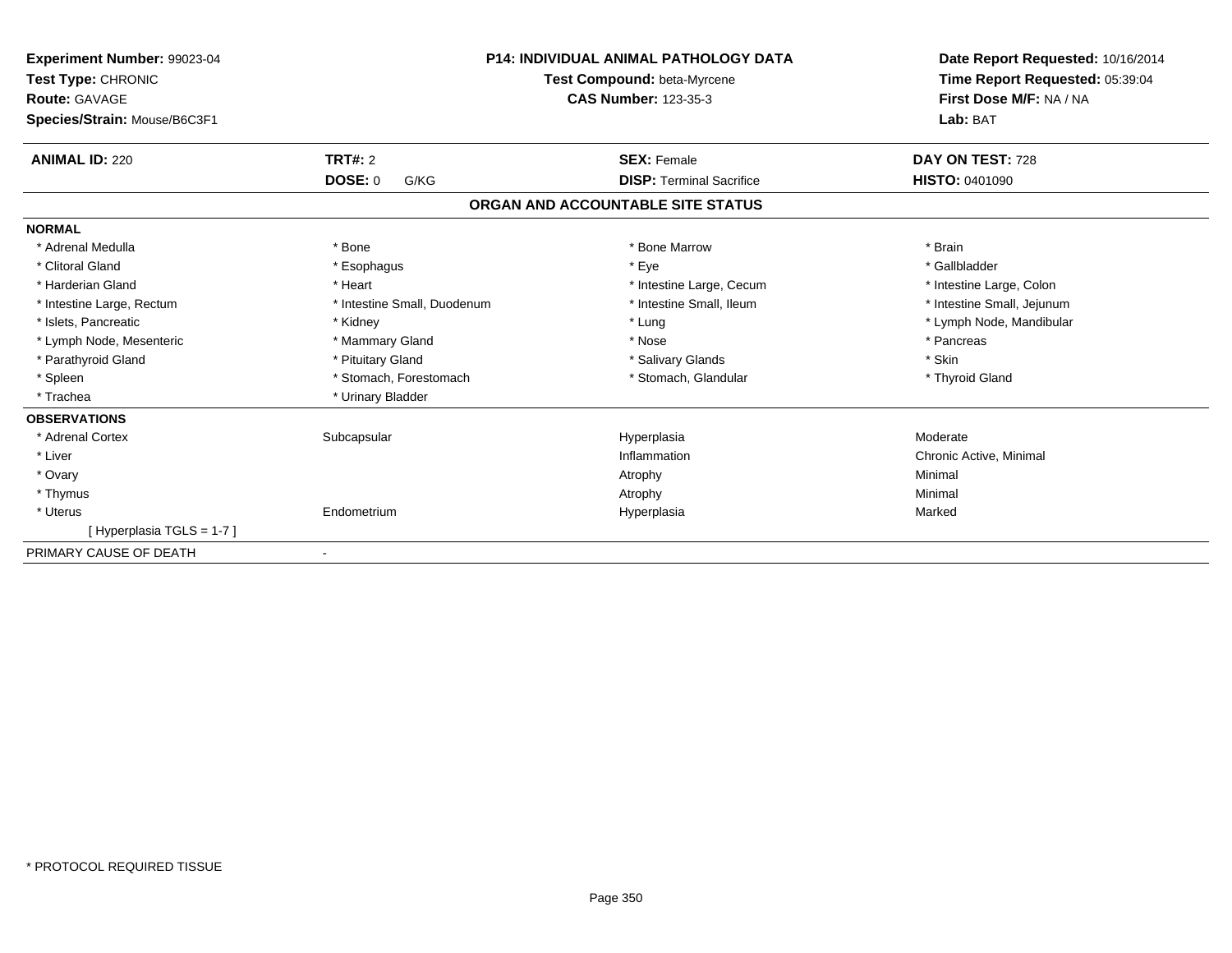| Experiment Number: 99023-04<br>Test Type: CHRONIC<br>Route: GAVAGE<br>Species/Strain: Mouse/B6C3F1 |                          | <b>P14: INDIVIDUAL ANIMAL PATHOLOGY DATA</b><br>Test Compound: beta-Myrcene<br><b>CAS Number: 123-35-3</b> | Date Report Requested: 10/16/2014<br>Time Report Requested: 05:39:04<br>First Dose M/F: NA / NA<br>Lab: BAT |
|----------------------------------------------------------------------------------------------------|--------------------------|------------------------------------------------------------------------------------------------------------|-------------------------------------------------------------------------------------------------------------|
| <b>ANIMAL ID: 221</b>                                                                              | <b>TRT#: 2</b>           | <b>SEX: Female</b>                                                                                         | DAY ON TEST: 497                                                                                            |
|                                                                                                    | DOSE: 0<br>G/KG          | <b>DISP:</b> Moribund Sacrifice                                                                            | HISTO: 0401091                                                                                              |
|                                                                                                    |                          | ORGAN AND ACCOUNTABLE SITE STATUS                                                                          |                                                                                                             |
| <b>NORMAL</b>                                                                                      |                          |                                                                                                            |                                                                                                             |
| * Adrenal Medulla                                                                                  | * Bone                   | * Clitoral Gland                                                                                           | * Esophagus                                                                                                 |
| * Heart                                                                                            | * Intestine Large, Cecum | * Intestine Large, Colon                                                                                   | * Intestine Large, Rectum                                                                                   |
| * Intestine Small, Duodenum                                                                        | * Intestine Small, Ileum | * Intestine Small, Jejunum                                                                                 | * Islets, Pancreatic                                                                                        |
| * Mammary Gland                                                                                    | * Pituitary Gland        | * Skin                                                                                                     |                                                                                                             |
| <b>OBSERVATIONS</b>                                                                                |                          |                                                                                                            |                                                                                                             |
| * Adrenal Cortex                                                                                   | Subcapsular              | Hyperplasia                                                                                                | Minimal                                                                                                     |
|                                                                                                    |                          | Lymphoma Malignant                                                                                         |                                                                                                             |
| * Bone Marrow                                                                                      |                          | Lymphoma Malignant                                                                                         |                                                                                                             |
| * Brain                                                                                            |                          | Lymphoma Malignant                                                                                         |                                                                                                             |
| * Eye                                                                                              | Sclera                   | Lymphoma Malignant                                                                                         |                                                                                                             |
| Note: Lymphoma is in sclera and periocular muscles.                                                |                          |                                                                                                            |                                                                                                             |
| * Gallbladder                                                                                      |                          | Lymphoma Malignant                                                                                         |                                                                                                             |
| * Harderian Gland                                                                                  |                          | Lymphoma Malignant                                                                                         |                                                                                                             |
| * Int Lg Cecum                                                                                     |                          |                                                                                                            |                                                                                                             |
| Note: There was no corresponding lesion for the gross finding of thickening of the cecum (TGL-5).  |                          |                                                                                                            |                                                                                                             |
| * Kidney                                                                                           | Glomerulus               | Amyloid Deposition                                                                                         | Moderate                                                                                                    |
|                                                                                                    |                          | Lymphoma Malignant                                                                                         |                                                                                                             |
| * Liver                                                                                            |                          | Fatty Change                                                                                               | Moderate                                                                                                    |
|                                                                                                    |                          | Lymphoma Malignant                                                                                         |                                                                                                             |
|                                                                                                    |                          | <b>Tension Lipidosis</b>                                                                                   | Minimal                                                                                                     |
|                                                                                                    |                          | Vacuolization Cytoplasmic                                                                                  | Marked                                                                                                      |
| [Fatty Change TGLS = 1-3+4+5]                                                                      |                          |                                                                                                            |                                                                                                             |
| [Vacuolization Cytoplasmic TGLS = 1-3+4+5]                                                         |                          |                                                                                                            |                                                                                                             |
| * Lung                                                                                             |                          | Lymphoma Malignant                                                                                         |                                                                                                             |
| Lymph Node                                                                                         | Lumbar                   | Lymphoma Malignant                                                                                         |                                                                                                             |
|                                                                                                    | Mediastinal              | Lymphoma Malignant                                                                                         |                                                                                                             |
|                                                                                                    | Renal                    | Lymphoma Malignant                                                                                         |                                                                                                             |
| [ Lymphoma Malignant TGLS = 2-10 ]                                                                 |                          |                                                                                                            |                                                                                                             |
| [ Lymphoma Malignant TGLS = 7-12 ]                                                                 |                          |                                                                                                            |                                                                                                             |
| [ Lymphoma Malignant TGLS = 3-11 ]                                                                 |                          |                                                                                                            |                                                                                                             |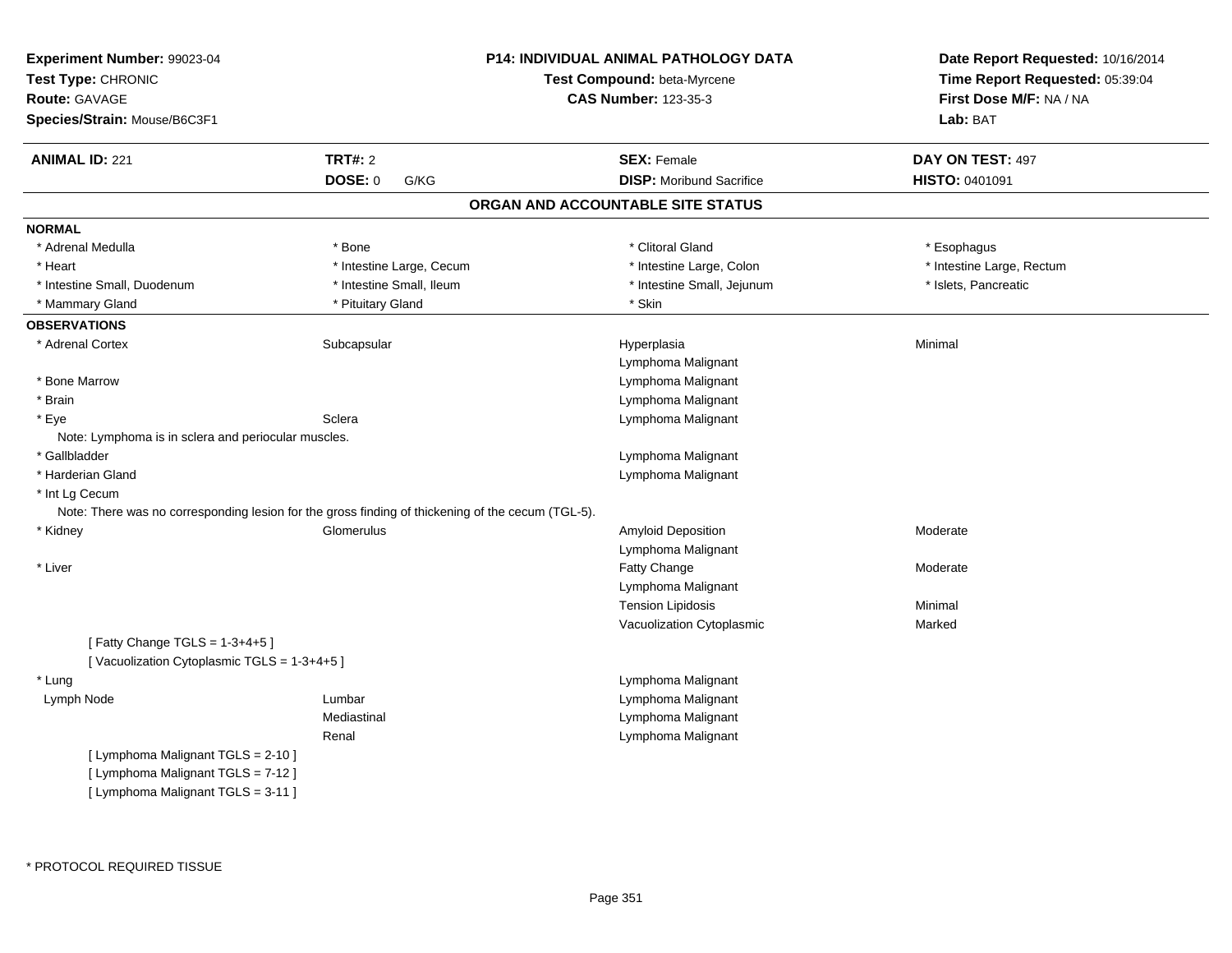| Experiment Number: 99023-04<br>Test Type: CHRONIC<br>Route: GAVAGE<br>Species/Strain: Mouse/B6C3F1 |                |                               | <b>P14: INDIVIDUAL ANIMAL PATHOLOGY DATA</b><br>Test Compound: beta-Myrcene<br><b>CAS Number: 123-35-3</b> | Date Report Requested: 10/16/2014<br>Time Report Requested: 05:39:04<br>First Dose M/F: NA / NA<br>Lab: BAT |
|----------------------------------------------------------------------------------------------------|----------------|-------------------------------|------------------------------------------------------------------------------------------------------------|-------------------------------------------------------------------------------------------------------------|
| <b>ANIMAL ID: 221</b>                                                                              | TRT#: 2        |                               | <b>SEX: Female</b>                                                                                         | DAY ON TEST: 497                                                                                            |
|                                                                                                    | <b>DOSE: 0</b> | G/KG                          | <b>DISP:</b> Moribund Sacrifice                                                                            | <b>HISTO: 0401091</b>                                                                                       |
|                                                                                                    |                |                               | ORGAN AND ACCOUNTABLE SITE STATUS                                                                          |                                                                                                             |
| * Lymph Node, Mandibular<br>[ Lymphoma Malignant TGLS = 6-2 ]                                      |                |                               | Lymphoma Malignant                                                                                         |                                                                                                             |
| * Lymph Node, Mesenteric<br>[ Lymphoma Malignant TGLS = 4-5 ]                                      |                |                               | Lymphoma Malignant                                                                                         |                                                                                                             |
| Mesentery                                                                                          |                |                               | Lymphoma Malignant                                                                                         |                                                                                                             |
| * Nose                                                                                             |                |                               | Lymphoma Malignant                                                                                         |                                                                                                             |
| * Ovary                                                                                            |                |                               | Atrophy                                                                                                    | Marked                                                                                                      |
|                                                                                                    |                |                               | Lymphoma Malignant                                                                                         |                                                                                                             |
| * Pancreas                                                                                         |                |                               | Lymphoma Malignant                                                                                         |                                                                                                             |
| * Parathyroid Gland                                                                                |                |                               | Lymphoma Malignant                                                                                         |                                                                                                             |
| * Salivary Glands                                                                                  |                |                               | Lymphoma Malignant                                                                                         |                                                                                                             |
| * Spleen                                                                                           |                |                               | Hematopoietic Cell Proliferation                                                                           | Moderate                                                                                                    |
|                                                                                                    |                |                               | Lymphoma Malignant                                                                                         |                                                                                                             |
| * Stomach, Forestomach                                                                             | Epithelium     |                               | Hyperplasia                                                                                                | Mild                                                                                                        |
|                                                                                                    |                |                               | Lymphoma Malignant                                                                                         |                                                                                                             |
|                                                                                                    |                |                               | Ulcer                                                                                                      | Minimal                                                                                                     |
| * Stomach, Glandular                                                                               |                |                               | Lymphoma Malignant                                                                                         |                                                                                                             |
| * Thymus                                                                                           |                |                               | Lymphoma Malignant                                                                                         |                                                                                                             |
| * Thyroid Gland                                                                                    |                |                               | Lymphoma Malignant                                                                                         |                                                                                                             |
| * Trachea                                                                                          |                |                               | Lymphoma Malignant                                                                                         |                                                                                                             |
| * Urinary Bladder                                                                                  |                |                               | Lymphoma Malignant                                                                                         |                                                                                                             |
| * Uterus                                                                                           |                |                               | Lymphoma Malignant                                                                                         |                                                                                                             |
| PRIMARY CAUSE OF DEATH                                                                             |                | - Pancreas Lymphoma Malignant |                                                                                                            |                                                                                                             |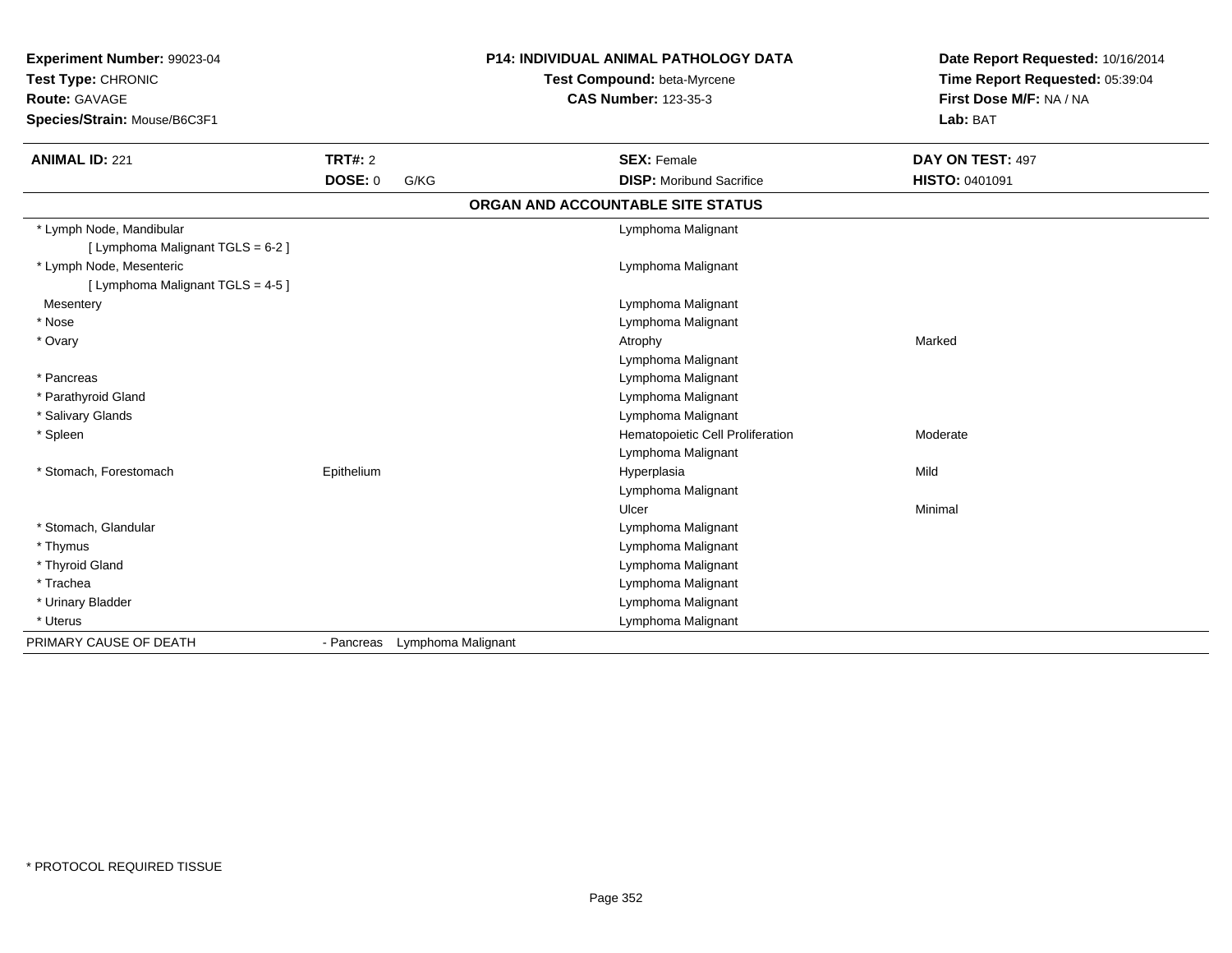| Experiment Number: 99023-04<br>Test Type: CHRONIC<br><b>Route: GAVAGE</b><br>Species/Strain: Mouse/B6C3F1<br><b>ANIMAL ID: 222</b> | <b>TRT#: 2</b>           | <b>P14: INDIVIDUAL ANIMAL PATHOLOGY DATA</b><br>Test Compound: beta-Myrcene<br><b>CAS Number: 123-35-3</b><br><b>SEX: Female</b> | Date Report Requested: 10/16/2014<br>Time Report Requested: 05:39:04<br>First Dose M/F: NA / NA<br>Lab: BAT<br>DAY ON TEST: 727 |
|------------------------------------------------------------------------------------------------------------------------------------|--------------------------|----------------------------------------------------------------------------------------------------------------------------------|---------------------------------------------------------------------------------------------------------------------------------|
|                                                                                                                                    | <b>DOSE: 0</b><br>G/KG   | <b>DISP: Terminal Sacrifice</b>                                                                                                  | HISTO: 0401092                                                                                                                  |
|                                                                                                                                    |                          | ORGAN AND ACCOUNTABLE SITE STATUS                                                                                                |                                                                                                                                 |
| <b>NORMAL</b>                                                                                                                      |                          |                                                                                                                                  |                                                                                                                                 |
| * Adrenal Medulla                                                                                                                  | * Bone                   | * Bone Marrow                                                                                                                    | * Brain                                                                                                                         |
| * Esophagus                                                                                                                        | * Eye                    | * Gallbladder                                                                                                                    | * Harderian Gland                                                                                                               |
| * Heart                                                                                                                            | * Intestine Large, Cecum | * Intestine Large, Colon                                                                                                         | * Intestine Large, Rectum                                                                                                       |
| * Intestine Small, Duodenum                                                                                                        | * Intestine Small, Ileum | * Intestine Small, Jejunum                                                                                                       | * Islets, Pancreatic                                                                                                            |
| * Kidney                                                                                                                           | * Lung                   | * Lymph Node, Mandibular                                                                                                         | * Lymph Node, Mesenteric                                                                                                        |
| * Mammary Gland                                                                                                                    | * Nose                   | * Pancreas                                                                                                                       | * Parathyroid Gland                                                                                                             |
| * Pituitary Gland                                                                                                                  | * Salivary Glands        | * Skin                                                                                                                           | * Stomach, Forestomach                                                                                                          |
| * Stomach, Glandular                                                                                                               | * Thymus                 | * Thyroid Gland                                                                                                                  | * Trachea                                                                                                                       |
| * Urinary Bladder                                                                                                                  |                          |                                                                                                                                  |                                                                                                                                 |
| <b>MISSING</b>                                                                                                                     |                          |                                                                                                                                  |                                                                                                                                 |
| * Clitoral Gland                                                                                                                   |                          |                                                                                                                                  |                                                                                                                                 |
| <b>OBSERVATIONS</b>                                                                                                                |                          |                                                                                                                                  |                                                                                                                                 |
| * Adrenal Cortex                                                                                                                   | Subcapsular              | Hyperplasia                                                                                                                      | Moderate                                                                                                                        |
| * Liver                                                                                                                            |                          | <b>Fatty Change</b>                                                                                                              | Mild                                                                                                                            |
|                                                                                                                                    |                          | Inflammation                                                                                                                     | Chronic Active, Minimal                                                                                                         |
| * Ovary                                                                                                                            |                          | Atrophy                                                                                                                          | Mild                                                                                                                            |
| * Spleen                                                                                                                           |                          | Hematopoietic Cell Proliferation                                                                                                 | Minimal                                                                                                                         |
| * Uterus                                                                                                                           | Endometrium              | Hyperplasia                                                                                                                      | Marked                                                                                                                          |
| [Hyperplasia TGLS = 1-7]                                                                                                           |                          |                                                                                                                                  |                                                                                                                                 |
| PRIMARY CAUSE OF DEATH                                                                                                             | $\overline{\phantom{a}}$ |                                                                                                                                  |                                                                                                                                 |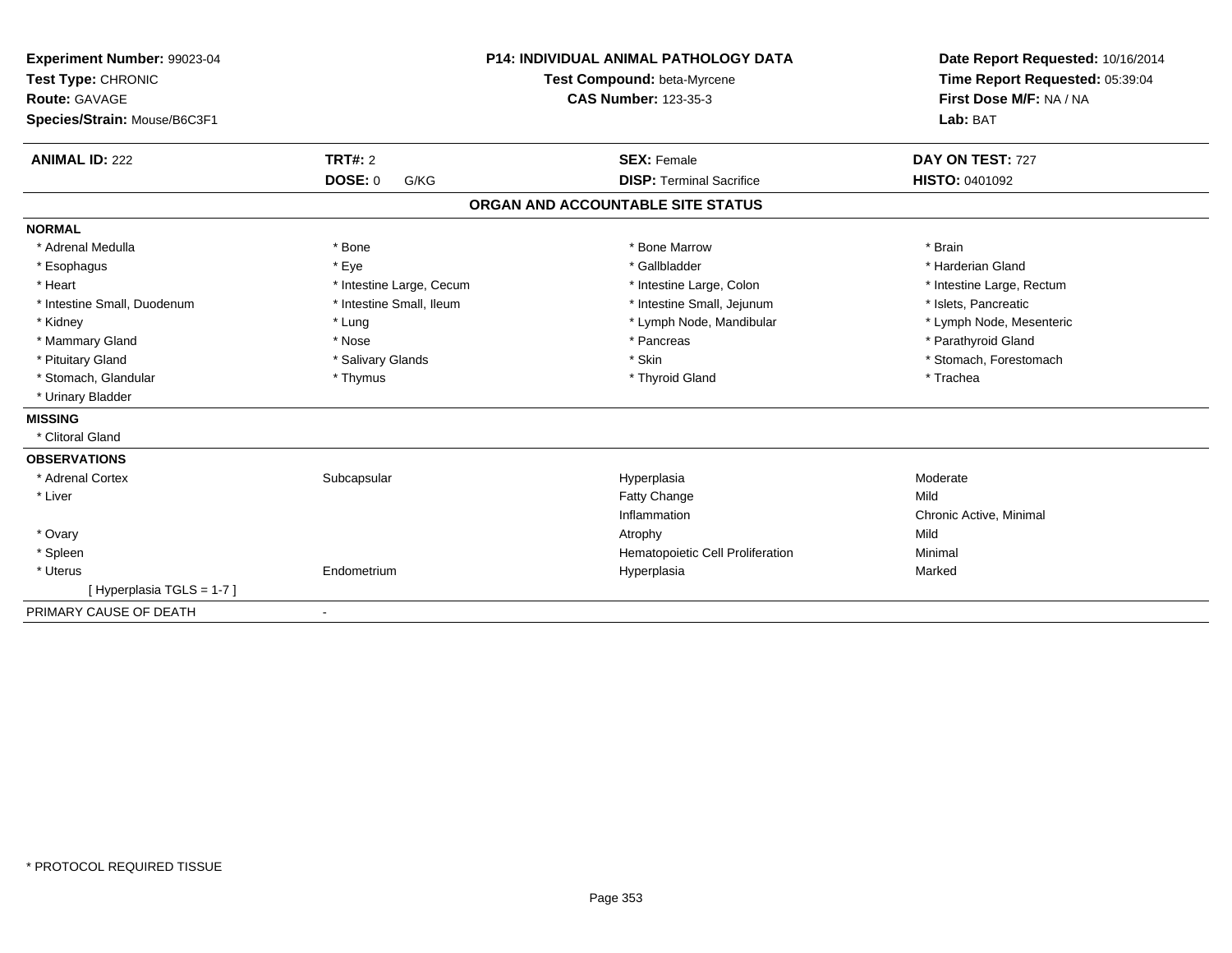| Experiment Number: 99023-04  | <b>P14: INDIVIDUAL ANIMAL PATHOLOGY DATA</b> |                                   | Date Report Requested: 10/16/2014 |
|------------------------------|----------------------------------------------|-----------------------------------|-----------------------------------|
| Test Type: CHRONIC           |                                              | Test Compound: beta-Myrcene       | Time Report Requested: 05:39:04   |
| <b>Route: GAVAGE</b>         |                                              | <b>CAS Number: 123-35-3</b>       | First Dose M/F: NA / NA           |
| Species/Strain: Mouse/B6C3F1 |                                              |                                   | Lab: BAT                          |
| <b>ANIMAL ID: 223</b>        | <b>TRT#: 2</b>                               | <b>SEX: Female</b>                | DAY ON TEST: 728                  |
|                              | <b>DOSE: 0</b><br>G/KG                       | <b>DISP: Terminal Sacrifice</b>   | <b>HISTO: 0401093</b>             |
|                              |                                              | ORGAN AND ACCOUNTABLE SITE STATUS |                                   |
| <b>NORMAL</b>                |                                              |                                   |                                   |
| * Adrenal Medulla            | * Bone                                       | * Bone Marrow                     | * Brain                           |
| * Clitoral Gland             | * Esophagus                                  | * Eye                             | * Gallbladder                     |
| * Harderian Gland            | * Heart                                      | * Intestine Large, Cecum          | * Intestine Large, Colon          |
| * Intestine Large, Rectum    | * Intestine Small, Duodenum                  | * Intestine Small, Ileum          | * Intestine Small, Jejunum        |
| * Islets, Pancreatic         | * Lung                                       | * Lymph Node, Mandibular          | * Lymph Node, Mesenteric          |
| * Mammary Gland              | * Nose                                       | * Pancreas                        | * Parathyroid Gland               |
| * Pituitary Gland            | * Salivary Glands                            | * Skin                            | * Stomach, Forestomach            |
| * Stomach, Glandular         | * Thymus                                     | * Thyroid Gland                   | * Trachea                         |
| * Urinary Bladder            |                                              |                                   |                                   |
| <b>OBSERVATIONS</b>          |                                              |                                   |                                   |
| * Adrenal Cortex             | Subcapsular                                  | Hyperplasia                       | Moderate                          |
| * Kidney                     |                                              | Mineralization                    | Minimal                           |
| * Liver                      |                                              | <b>Basophilic Focus</b>           |                                   |
|                              |                                              | <b>Fatty Change</b>               | Mild                              |
|                              |                                              | Inflammation                      | Chronic Active, Minimal           |
| Mesentery                    | Fat                                          | Necrosis                          | Minimal                           |
| [ Necrosis TGLS = $1-10$ ]   |                                              |                                   |                                   |
| * Ovary                      |                                              | Atrophy                           | Moderate                          |
| * Spleen                     |                                              | Hematopoietic Cell Proliferation  | Minimal                           |
| * Uterus                     | Endometrium                                  | Hyperplasia                       | Mild                              |
| PRIMARY CAUSE OF DEATH       |                                              |                                   |                                   |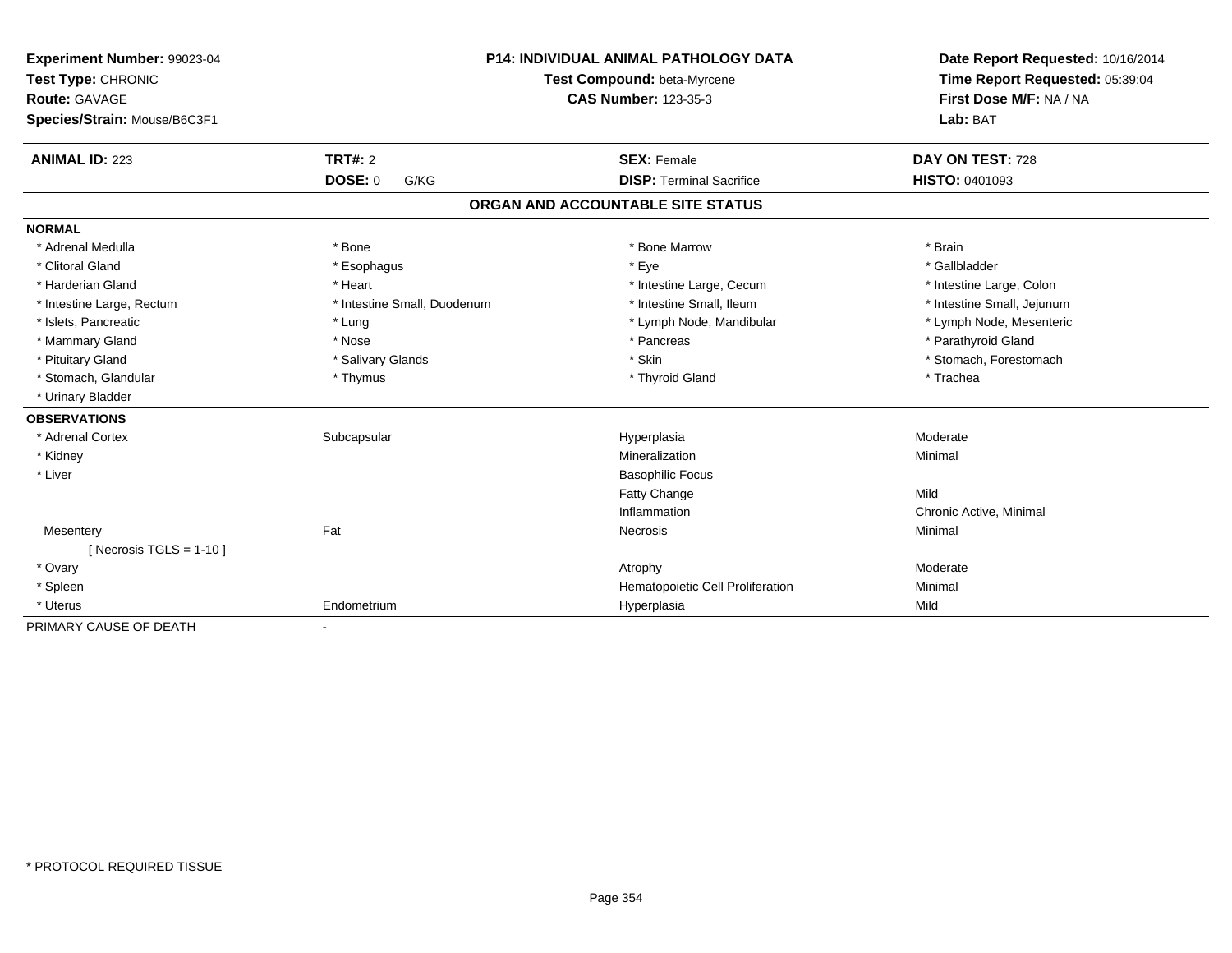| Experiment Number: 99023-04<br>Test Type: CHRONIC<br><b>Route: GAVAGE</b><br>Species/Strain: Mouse/B6C3F1 | P14: INDIVIDUAL ANIMAL PATHOLOGY DATA<br>Test Compound: beta-Myrcene<br><b>CAS Number: 123-35-3</b> |                                   | Date Report Requested: 10/16/2014<br>Time Report Requested: 05:39:04<br>First Dose M/F: NA / NA<br>Lab: BAT |  |
|-----------------------------------------------------------------------------------------------------------|-----------------------------------------------------------------------------------------------------|-----------------------------------|-------------------------------------------------------------------------------------------------------------|--|
| <b>ANIMAL ID: 224</b>                                                                                     | <b>TRT#: 2</b>                                                                                      | <b>SEX: Female</b>                | DAY ON TEST: 540                                                                                            |  |
|                                                                                                           | <b>DOSE: 0</b><br>G/KG                                                                              | <b>DISP: Natural Death</b>        | <b>HISTO: 0401094</b>                                                                                       |  |
|                                                                                                           |                                                                                                     | ORGAN AND ACCOUNTABLE SITE STATUS |                                                                                                             |  |
| <b>NORMAL</b>                                                                                             |                                                                                                     |                                   |                                                                                                             |  |
| * Adrenal Medulla                                                                                         | * Bone                                                                                              | * Brain                           | * Clitoral Gland                                                                                            |  |
| * Esophagus                                                                                               | * Eye                                                                                               | * Gallbladder                     | * Harderian Gland                                                                                           |  |
| * Intestine Large, Cecum                                                                                  | * Intestine Large, Colon                                                                            | * Intestine Large, Rectum         | * Intestine Small, Duodenum                                                                                 |  |
| * Intestine Small, Ileum                                                                                  | * Intestine Small, Jejunum                                                                          | * Islets, Pancreatic              | * Kidney                                                                                                    |  |
| * Lymph Node, Mandibular                                                                                  | * Mammary Gland                                                                                     | * Nose                            | * Pancreas                                                                                                  |  |
| * Parathyroid Gland                                                                                       | * Pituitary Gland                                                                                   | * Salivary Glands                 | * Skin                                                                                                      |  |
| * Stomach, Forestomach                                                                                    | * Stomach, Glandular                                                                                | * Thyroid Gland                   | * Trachea                                                                                                   |  |
| * Urinary Bladder                                                                                         |                                                                                                     |                                   |                                                                                                             |  |
| <b>OBSERVATIONS</b>                                                                                       |                                                                                                     |                                   |                                                                                                             |  |
| * Adrenal Cortex                                                                                          | Subcapsular                                                                                         | Hyperplasia                       | Moderate                                                                                                    |  |
| * Bone Marrow                                                                                             |                                                                                                     | Atrophy                           | Mild                                                                                                        |  |
|                                                                                                           |                                                                                                     | Myelofibrosis                     | Minimal                                                                                                     |  |
| * Heart                                                                                                   |                                                                                                     | Cardiomyopathy                    | Minimal                                                                                                     |  |
| * Liver                                                                                                   |                                                                                                     | Fatty Change                      | Mild                                                                                                        |  |
| * Lung                                                                                                    |                                                                                                     | Alveolar/Bronchiolar Adenoma      |                                                                                                             |  |
| * Lymph Node, Mesenteric                                                                                  |                                                                                                     | Atrophy                           | Mild                                                                                                        |  |
| * Ovary                                                                                                   |                                                                                                     | Atrophy                           | Minimal                                                                                                     |  |
| * Spleen                                                                                                  | Lymph Follic                                                                                        | Atrophy                           | Mild                                                                                                        |  |
|                                                                                                           |                                                                                                     | Pigmentation                      | Hemosiderin, Minimal                                                                                        |  |
| * Thymus                                                                                                  |                                                                                                     | Atrophy                           | Marked                                                                                                      |  |
| * Uterus                                                                                                  | Endometrium                                                                                         | Hyperplasia                       | Marked                                                                                                      |  |
| [Hyperplasia TGLS = 1-7]                                                                                  |                                                                                                     |                                   |                                                                                                             |  |
| PRIMARY CAUSE OF DEATH                                                                                    | - UNCERTAIN                                                                                         |                                   |                                                                                                             |  |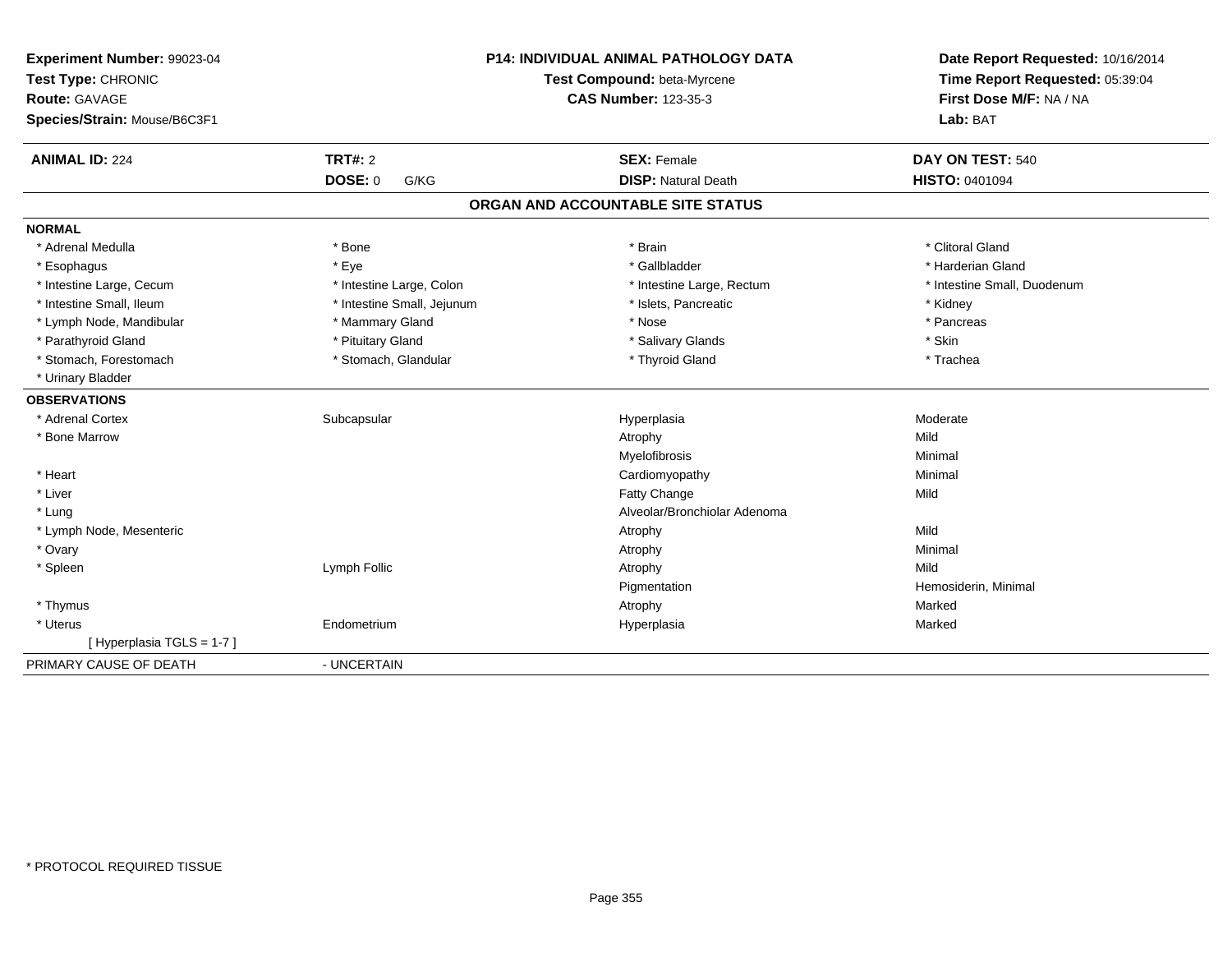| Experiment Number: 99023-04<br>Test Type: CHRONIC<br><b>Route: GAVAGE</b><br>Species/Strain: Mouse/B6C3F1 |                           | P14: INDIVIDUAL ANIMAL PATHOLOGY DATA<br>Test Compound: beta-Myrcene<br><b>CAS Number: 123-35-3</b> | Date Report Requested: 10/16/2014<br>Time Report Requested: 05:39:04<br>First Dose M/F: NA / NA<br>Lab: BAT |
|-----------------------------------------------------------------------------------------------------------|---------------------------|-----------------------------------------------------------------------------------------------------|-------------------------------------------------------------------------------------------------------------|
| <b>ANIMAL ID: 225</b>                                                                                     | <b>TRT#: 2</b>            | <b>SEX: Female</b>                                                                                  | DAY ON TEST: 727                                                                                            |
|                                                                                                           | <b>DOSE: 0</b><br>G/KG    | <b>DISP: Terminal Sacrifice</b>                                                                     | HISTO: 0401095                                                                                              |
|                                                                                                           |                           | ORGAN AND ACCOUNTABLE SITE STATUS                                                                   |                                                                                                             |
| <b>NORMAL</b>                                                                                             |                           |                                                                                                     |                                                                                                             |
| * Adrenal Medulla                                                                                         | * Brain                   | * Clitoral Gland                                                                                    | * Esophagus                                                                                                 |
| * Eye                                                                                                     | * Gallbladder             | * Heart                                                                                             | * Intestine Large, Cecum                                                                                    |
| * Intestine Large, Colon                                                                                  | * Intestine Large, Rectum | * Intestine Small, Duodenum                                                                         | * Intestine Small, Ileum                                                                                    |
| * Intestine Small, Jejunum                                                                                | * Islets, Pancreatic      | * Kidney                                                                                            | * Lymph Node, Mandibular                                                                                    |
| * Mammary Gland                                                                                           | * Nose                    | * Pancreas                                                                                          | * Parathyroid Gland                                                                                         |
| * Pituitary Gland                                                                                         | * Salivary Glands         | * Skin                                                                                              | * Stomach, Forestomach                                                                                      |
| * Thyroid Gland                                                                                           | * Trachea                 |                                                                                                     |                                                                                                             |
| <b>OBSERVATIONS</b>                                                                                       |                           |                                                                                                     |                                                                                                             |
| * Adrenal Cortex                                                                                          | Subcapsular               | Hyperplasia                                                                                         | Moderate                                                                                                    |
| * Bone                                                                                                    | Joint                     | Degeneration                                                                                        | Mild                                                                                                        |
|                                                                                                           | Tibia                     | Osteosclerosis                                                                                      | Mild                                                                                                        |
| * Bone Marrow                                                                                             |                           | Myelofibrosis                                                                                       | Minimal                                                                                                     |
| * Harderian Gland                                                                                         |                           | Fibrosis                                                                                            | Moderate                                                                                                    |
| [Fibrosis TGLS = $2-9$ ]                                                                                  |                           |                                                                                                     |                                                                                                             |
| * Liver                                                                                                   |                           | Fatty Change                                                                                        | Minimal                                                                                                     |
|                                                                                                           |                           | Hematopoietic Cell Proliferation                                                                    | Mild                                                                                                        |
|                                                                                                           |                           | Inflammation                                                                                        | Chronic Active, Minimal                                                                                     |
| * Lung                                                                                                    |                           | Alveolar/Bronchiolar Carcinoma                                                                      |                                                                                                             |
|                                                                                                           | Alveolus                  | <b>Infiltration Cellular</b>                                                                        | Histiocyte, Mild                                                                                            |
| [ Alveolar/Bronchiolar Carcinoma TGLS = 3-10 ]                                                            |                           |                                                                                                     |                                                                                                             |
| * Lymph Node, Mesenteric                                                                                  |                           | Hyperplasia                                                                                         | Lymphoid, Minimal                                                                                           |
| * Ovary                                                                                                   |                           | Atrophy                                                                                             | Mild                                                                                                        |
| * Spleen                                                                                                  |                           | Hematopoietic Cell Proliferation                                                                    | Mild                                                                                                        |
| [ Hematopoietic Cell Proliferation TGLS = 1-4 ]                                                           |                           |                                                                                                     |                                                                                                             |
| * Stomach, Glandular                                                                                      |                           | Inflammation                                                                                        | Minimal                                                                                                     |
| * Thymus                                                                                                  |                           | Atrophy                                                                                             | Minimal                                                                                                     |
| * Urinary Bladder                                                                                         |                           | <b>Infiltration Cellular</b>                                                                        | Lymphocyte, Mild                                                                                            |
| * Uterus                                                                                                  | Endometrium               | Hyperplasia                                                                                         | Minimal                                                                                                     |
| PRIMARY CAUSE OF DEATH                                                                                    |                           |                                                                                                     |                                                                                                             |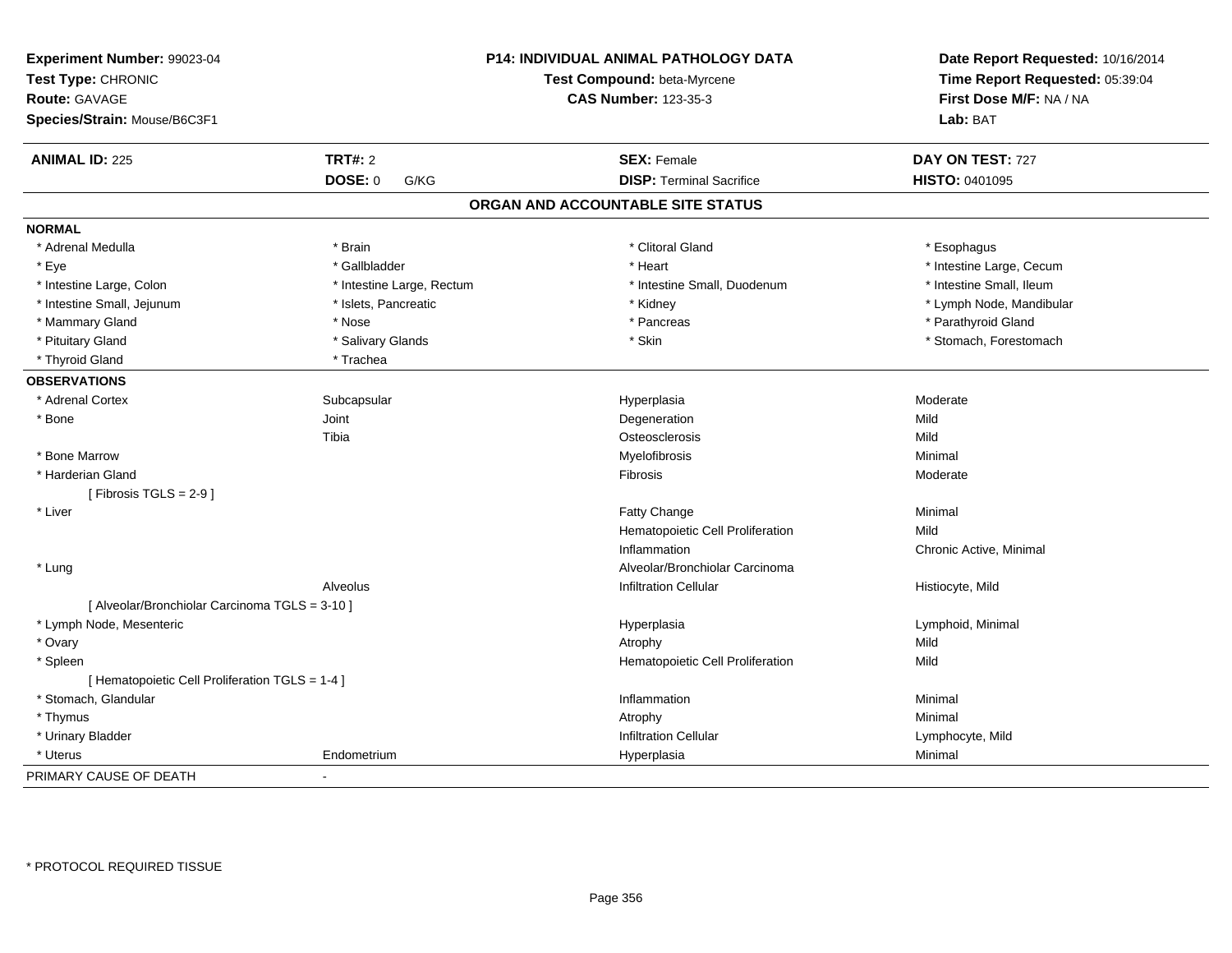| Experiment Number: 99023-04<br>Test Type: CHRONIC<br><b>Route: GAVAGE</b><br>Species/Strain: Mouse/B6C3F1 |                             | <b>P14: INDIVIDUAL ANIMAL PATHOLOGY DATA</b><br>Test Compound: beta-Myrcene<br><b>CAS Number: 123-35-3</b> | Date Report Requested: 10/16/2014<br>Time Report Requested: 05:39:04<br>First Dose M/F: NA / NA<br>Lab: BAT |
|-----------------------------------------------------------------------------------------------------------|-----------------------------|------------------------------------------------------------------------------------------------------------|-------------------------------------------------------------------------------------------------------------|
| <b>ANIMAL ID: 226</b>                                                                                     | <b>TRT#: 2</b>              | <b>SEX: Female</b>                                                                                         | DAY ON TEST: 728                                                                                            |
|                                                                                                           | <b>DOSE: 0</b><br>G/KG      | <b>DISP: Terminal Sacrifice</b>                                                                            | <b>HISTO: 0401096</b>                                                                                       |
|                                                                                                           |                             | ORGAN AND ACCOUNTABLE SITE STATUS                                                                          |                                                                                                             |
| <b>NORMAL</b>                                                                                             |                             |                                                                                                            |                                                                                                             |
| * Adrenal Medulla                                                                                         | * Bone                      | * Bone Marrow                                                                                              | * Brain                                                                                                     |
| * Clitoral Gland                                                                                          | * Esophagus                 | * Eye                                                                                                      | * Gallbladder                                                                                               |
| * Harderian Gland                                                                                         | * Heart                     | * Intestine Large, Cecum                                                                                   | * Intestine Large, Colon                                                                                    |
| * Intestine Large, Rectum                                                                                 | * Intestine Small, Duodenum | * Intestine Small, Ileum                                                                                   | * Intestine Small, Jejunum                                                                                  |
| * Islets, Pancreatic                                                                                      | * Kidney                    | * Lung                                                                                                     | * Lymph Node, Mandibular                                                                                    |
| * Lymph Node, Mesenteric                                                                                  | * Mammary Gland             | * Nose                                                                                                     | * Pancreas                                                                                                  |
| * Parathyroid Gland                                                                                       | * Pituitary Gland           | * Salivary Glands                                                                                          | * Skin                                                                                                      |
| * Stomach, Forestomach                                                                                    | * Stomach, Glandular        | * Thymus                                                                                                   | * Thyroid Gland                                                                                             |
| * Trachea                                                                                                 | * Urinary Bladder           |                                                                                                            |                                                                                                             |
| <b>OBSERVATIONS</b>                                                                                       |                             |                                                                                                            |                                                                                                             |
| * Adrenal Cortex                                                                                          | Subcapsular                 | Hyperplasia                                                                                                | Moderate                                                                                                    |
| * Liver                                                                                                   |                             | <b>Fatty Change</b>                                                                                        | Mild                                                                                                        |
|                                                                                                           |                             | Inflammation                                                                                               | Chronic Active, Minimal                                                                                     |
| * Ovary                                                                                                   |                             | Atrophy                                                                                                    | Mild                                                                                                        |
| * Spleen                                                                                                  |                             | Hematopoietic Cell Proliferation                                                                           | Mild                                                                                                        |
| * Uterus                                                                                                  | Endometrium                 | Hyperplasia                                                                                                | Mild                                                                                                        |
| PRIMARY CAUSE OF DEATH                                                                                    |                             |                                                                                                            |                                                                                                             |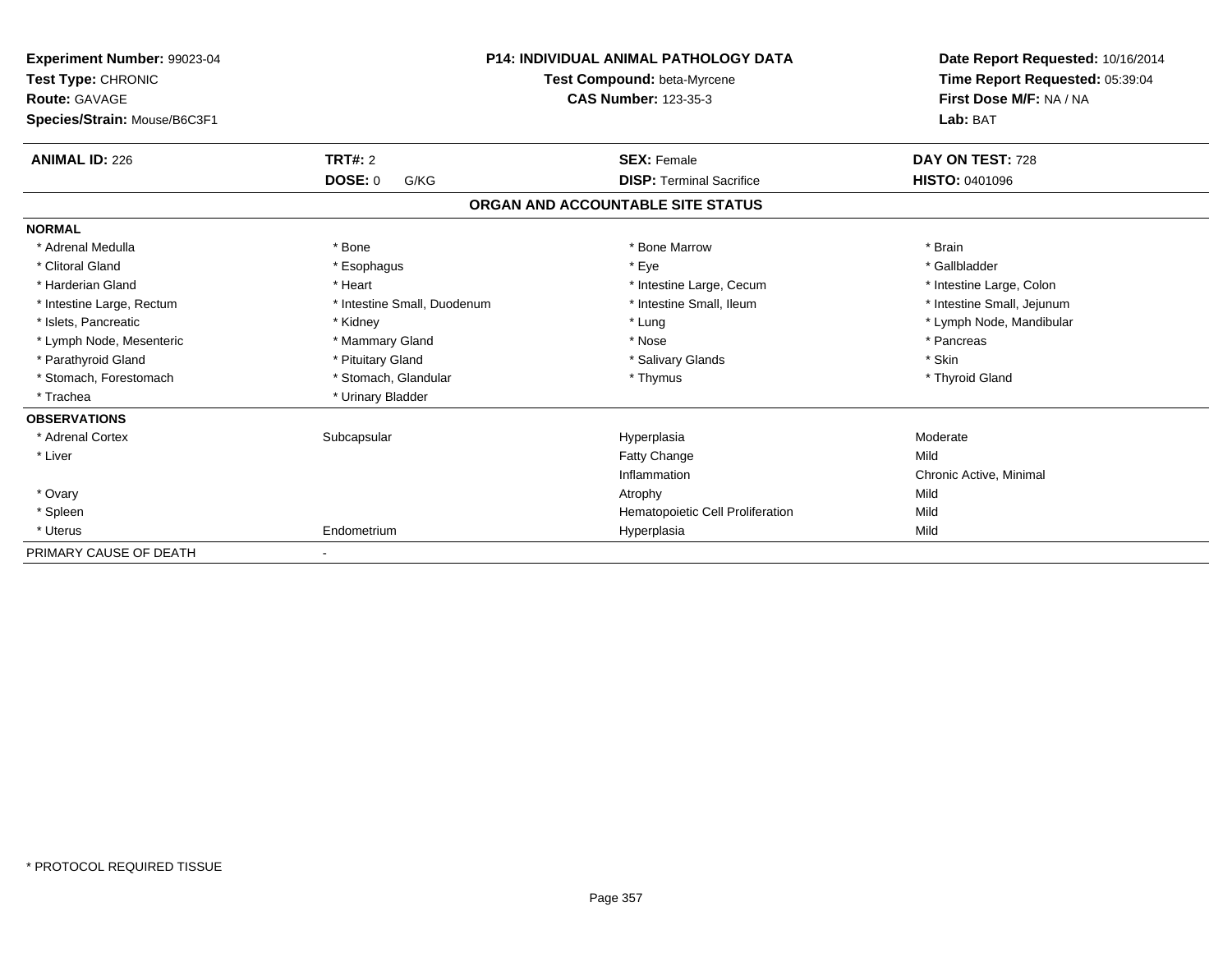| Experiment Number: 99023-04<br>Test Type: CHRONIC<br><b>Route: GAVAGE</b><br>Species/Strain: Mouse/B6C3F1 |                                   | <b>P14: INDIVIDUAL ANIMAL PATHOLOGY DATA</b><br>Test Compound: beta-Myrcene<br><b>CAS Number: 123-35-3</b> | Date Report Requested: 10/16/2014<br>Time Report Requested: 05:39:04<br>First Dose M/F: NA / NA<br>Lab: BAT |
|-----------------------------------------------------------------------------------------------------------|-----------------------------------|------------------------------------------------------------------------------------------------------------|-------------------------------------------------------------------------------------------------------------|
| <b>ANIMAL ID: 227</b>                                                                                     | <b>TRT#: 2</b><br>DOSE: 0<br>G/KG | <b>SEX: Female</b><br><b>DISP: Terminal Sacrifice</b>                                                      | DAY ON TEST: 729<br>HISTO: 0401097                                                                          |
|                                                                                                           |                                   | ORGAN AND ACCOUNTABLE SITE STATUS                                                                          |                                                                                                             |
| <b>NORMAL</b>                                                                                             |                                   |                                                                                                            |                                                                                                             |
| * Adrenal Medulla                                                                                         | * Bone                            | * Brain                                                                                                    | * Clitoral Gland                                                                                            |
| * Esophagus                                                                                               | * Eye                             | * Gallbladder                                                                                              | * Harderian Gland                                                                                           |
| * Heart                                                                                                   | * Intestine Large, Cecum          | * Intestine Large, Colon                                                                                   | * Intestine Large, Rectum                                                                                   |
| * Intestine Small, Duodenum                                                                               | * Intestine Small, Ileum          | * Intestine Small, Jejunum                                                                                 | * Islets, Pancreatic                                                                                        |
| * Lung                                                                                                    | * Lymph Node, Mandibular          | * Lymph Node, Mesenteric                                                                                   | * Mammary Gland                                                                                             |
| * Nose                                                                                                    | * Pancreas                        | * Parathyroid Gland                                                                                        | * Pituitary Gland                                                                                           |
| * Salivary Glands                                                                                         | * Stomach, Glandular              | * Thyroid Gland                                                                                            | * Trachea                                                                                                   |
| * Urinary Bladder                                                                                         |                                   |                                                                                                            |                                                                                                             |
| <b>OBSERVATIONS</b>                                                                                       |                                   |                                                                                                            |                                                                                                             |
| * Adrenal Cortex                                                                                          | Subcapsular                       | Hyperplasia                                                                                                | Moderate                                                                                                    |
| * Bone Marrow                                                                                             |                                   | Hemangiosarcoma                                                                                            | Metastatic (Skin)                                                                                           |
| * Kidney                                                                                                  |                                   | Nephropathy                                                                                                | Minimal                                                                                                     |
| * Liver                                                                                                   |                                   | Hemangiosarcoma                                                                                            | Metastatic (Skin)                                                                                           |
|                                                                                                           |                                   | Hematopoietic Cell Proliferation                                                                           | Minimal                                                                                                     |
|                                                                                                           |                                   | Hepatocellular Adenoma                                                                                     |                                                                                                             |
|                                                                                                           |                                   | Inflammation                                                                                               | Chronic Active, Minimal                                                                                     |
| [ Hepatocellular Adenoma TGLS = 2-10 ]                                                                    |                                   |                                                                                                            |                                                                                                             |
| Lymph Node                                                                                                | Renal                             | Ectasia                                                                                                    | Marked                                                                                                      |
| [ Ectasia TGLS = $5-10$ ]                                                                                 |                                   |                                                                                                            |                                                                                                             |
| Mesentery                                                                                                 | Fat                               | Necrosis                                                                                                   | Minimal                                                                                                     |
| * Ovary                                                                                                   |                                   | Atrophy                                                                                                    | Moderate                                                                                                    |
| * Skin                                                                                                    | <b>Subcut Tiss</b>                | Hemangiosarcoma                                                                                            |                                                                                                             |
| [Hemangiosarcoma TGLS = 1-11]                                                                             |                                   |                                                                                                            |                                                                                                             |
| * Spleen                                                                                                  | Lymph Follic                      | Atrophy                                                                                                    | Moderate                                                                                                    |
|                                                                                                           |                                   | Hemangiosarcoma                                                                                            | Metastatic (Skin)                                                                                           |
|                                                                                                           |                                   | Hematopoietic Cell Proliferation                                                                           | Moderate                                                                                                    |
| [Hemangiosarcoma TGLS = 3-4]<br>* Stomach, Forestomach                                                    |                                   |                                                                                                            | Minimal                                                                                                     |
| * Thymus                                                                                                  | Epithelium                        | Hyperplasia<br>Atrophy                                                                                     | Minimal                                                                                                     |
| * Uterus                                                                                                  | Endometrium                       | Hyperplasia                                                                                                | Mild                                                                                                        |
|                                                                                                           |                                   |                                                                                                            |                                                                                                             |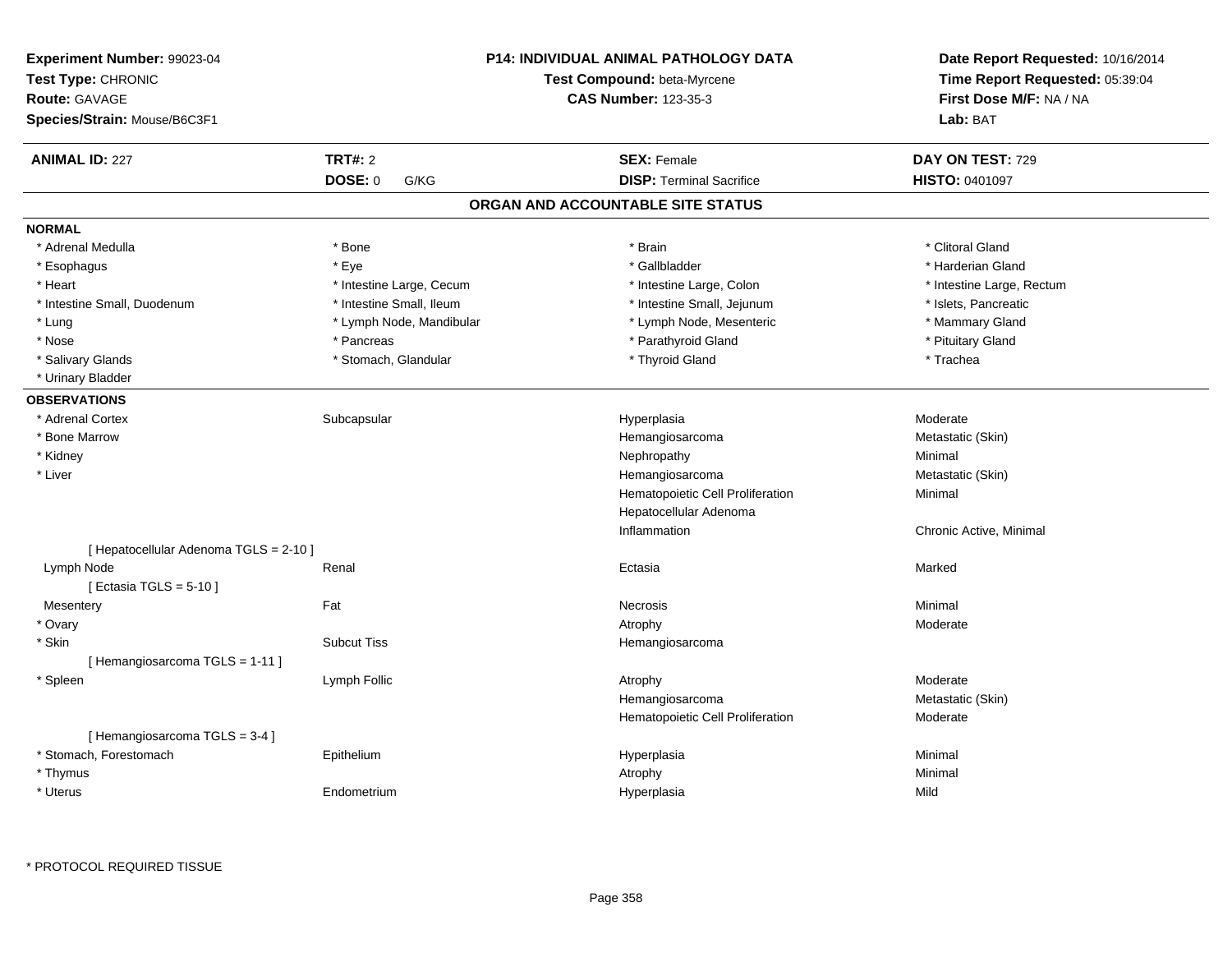| Experiment Number: 99023-04<br>Test Type: CHRONIC<br><b>Route: GAVAGE</b> |                        | <b>P14: INDIVIDUAL ANIMAL PATHOLOGY DATA</b><br>Test Compound: beta-Myrcene | Date Report Requested: 10/16/2014<br>Time Report Requested: 05:39:04<br>First Dose M/F: NA / NA |
|---------------------------------------------------------------------------|------------------------|-----------------------------------------------------------------------------|-------------------------------------------------------------------------------------------------|
|                                                                           |                        | <b>CAS Number: 123-35-3</b>                                                 |                                                                                                 |
| Species/Strain: Mouse/B6C3F1                                              |                        |                                                                             | Lab: BAT                                                                                        |
| <b>ANIMAL ID: 227</b>                                                     | TRT#: 2                | <b>SEX: Female</b>                                                          | <b>DAY ON TEST: 729</b>                                                                         |
|                                                                           | <b>DOSE: 0</b><br>G/KG | <b>DISP: Terminal Sacrifice</b>                                             | <b>HISTO: 0401097</b>                                                                           |
|                                                                           |                        | ORGAN AND ACCOUNTABLE SITE STATUS                                           |                                                                                                 |
| [Hyperplasia TGLS = $4-7$ ]                                               |                        |                                                                             |                                                                                                 |
| PRIMARY CAUSE OF DEATH                                                    |                        |                                                                             |                                                                                                 |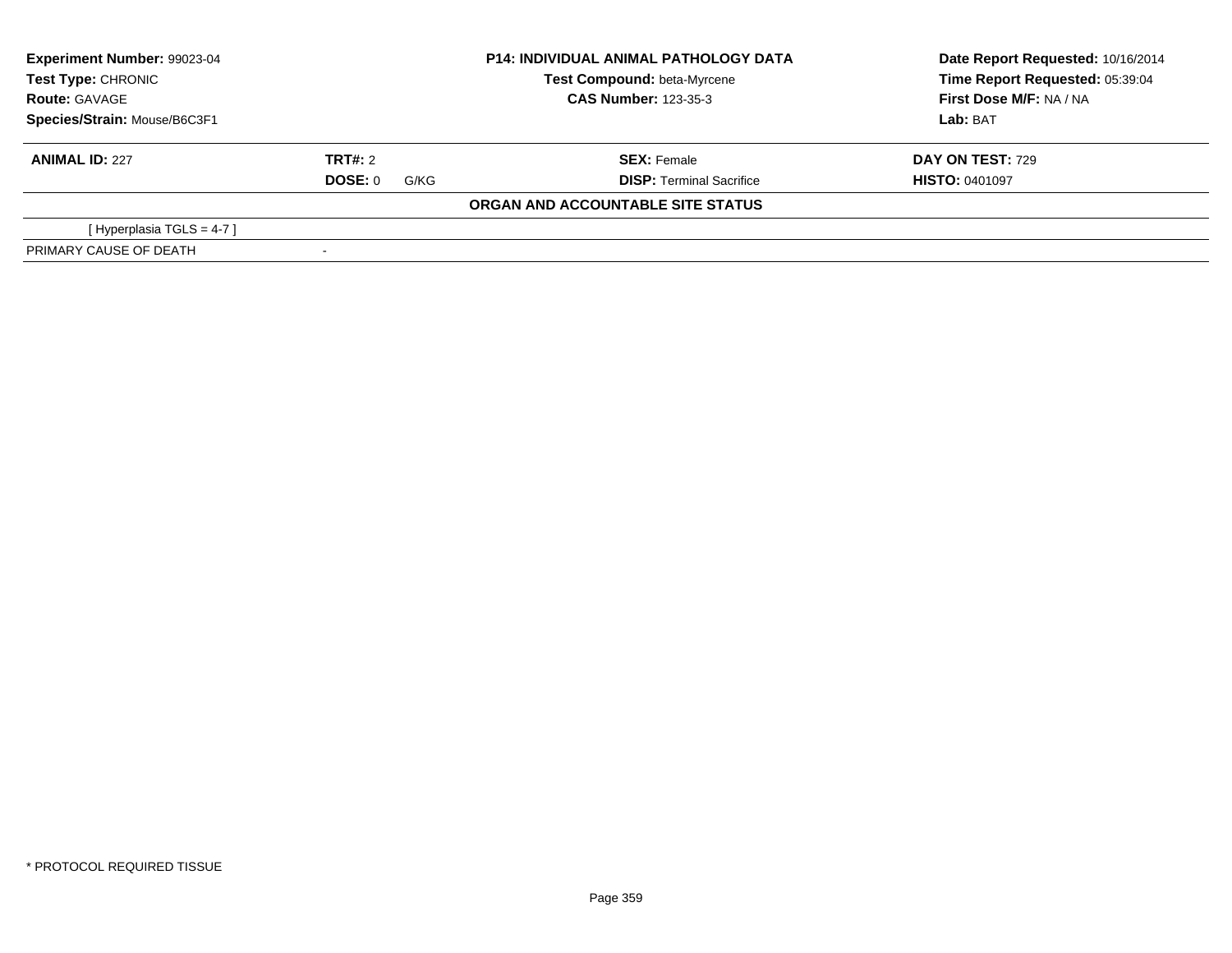| Experiment Number: 99023-04                                     |                          | <b>P14: INDIVIDUAL ANIMAL PATHOLOGY DATA</b> | Date Report Requested: 10/16/2014 |
|-----------------------------------------------------------------|--------------------------|----------------------------------------------|-----------------------------------|
| Test Type: CHRONIC                                              |                          | Test Compound: beta-Myrcene                  | Time Report Requested: 05:39:04   |
| <b>Route: GAVAGE</b>                                            |                          | <b>CAS Number: 123-35-3</b>                  | First Dose M/F: NA / NA           |
| Species/Strain: Mouse/B6C3F1                                    |                          |                                              | Lab: BAT                          |
| <b>ANIMAL ID: 228</b>                                           | TRT#: 2                  | <b>SEX: Female</b>                           | DAY ON TEST: 727                  |
|                                                                 | <b>DOSE: 0</b><br>G/KG   | <b>DISP: Terminal Sacrifice</b>              | <b>HISTO: 0401098</b>             |
|                                                                 |                          | ORGAN AND ACCOUNTABLE SITE STATUS            |                                   |
| <b>NORMAL</b>                                                   |                          |                                              |                                   |
| * Adrenal Medulla                                               | * Bone                   | * Bone Marrow                                | * Brain                           |
| * Clitoral Gland                                                | * Esophagus              | * Eye                                        | * Gallbladder                     |
| * Heart                                                         | * Intestine Large, Cecum | * Intestine Large, Colon                     | * Intestine Large, Rectum         |
| * Intestine Small, Duodenum                                     | * Intestine Small, Ileum | * Intestine Small, Jejunum                   | * Islets, Pancreatic              |
| * Kidney                                                        | * Lung                   | * Lymph Node, Mandibular                     | * Mammary Gland                   |
| * Nose                                                          | * Pancreas               | * Parathyroid Gland                          | * Salivary Glands                 |
| * Skin                                                          | * Stomach, Forestomach   | * Stomach, Glandular                         | * Thymus                          |
| * Thyroid Gland                                                 | * Trachea                | * Urinary Bladder                            |                                   |
| <b>OBSERVATIONS</b>                                             |                          |                                              |                                   |
| * Adrenal Cortex                                                | Subcapsular              | Hyperplasia                                  | Moderate                          |
| * Harderian Gland                                               |                          | Adenoma                                      |                                   |
| * Liver                                                         |                          | <b>Fatty Change</b>                          | Minimal                           |
|                                                                 |                          | Inflammation                                 | Chronic Active, Minimal           |
| * Lymph Node, Mesenteric<br>[ Lymphoma Malignant TGLS = $2-5$ ] |                          | Lymphoma Malignant                           |                                   |
| * Ovary                                                         |                          | Atrophy                                      | Minimal                           |
| * Pituitary Gland                                               | Pars Distalis            | Adenoma                                      |                                   |
| * Spleen                                                        |                          | Hematopoietic Cell Proliferation             | Minimal                           |
|                                                                 |                          | Hyperplasia                                  | Lymphoid, Mild                    |
| * Uterus                                                        | Endometrium              | Hyperplasia                                  | Marked                            |
| [Hyperplasia TGLS = 1-7]                                        |                          |                                              |                                   |
| PRIMARY CAUSE OF DEATH                                          | $\blacksquare$           |                                              |                                   |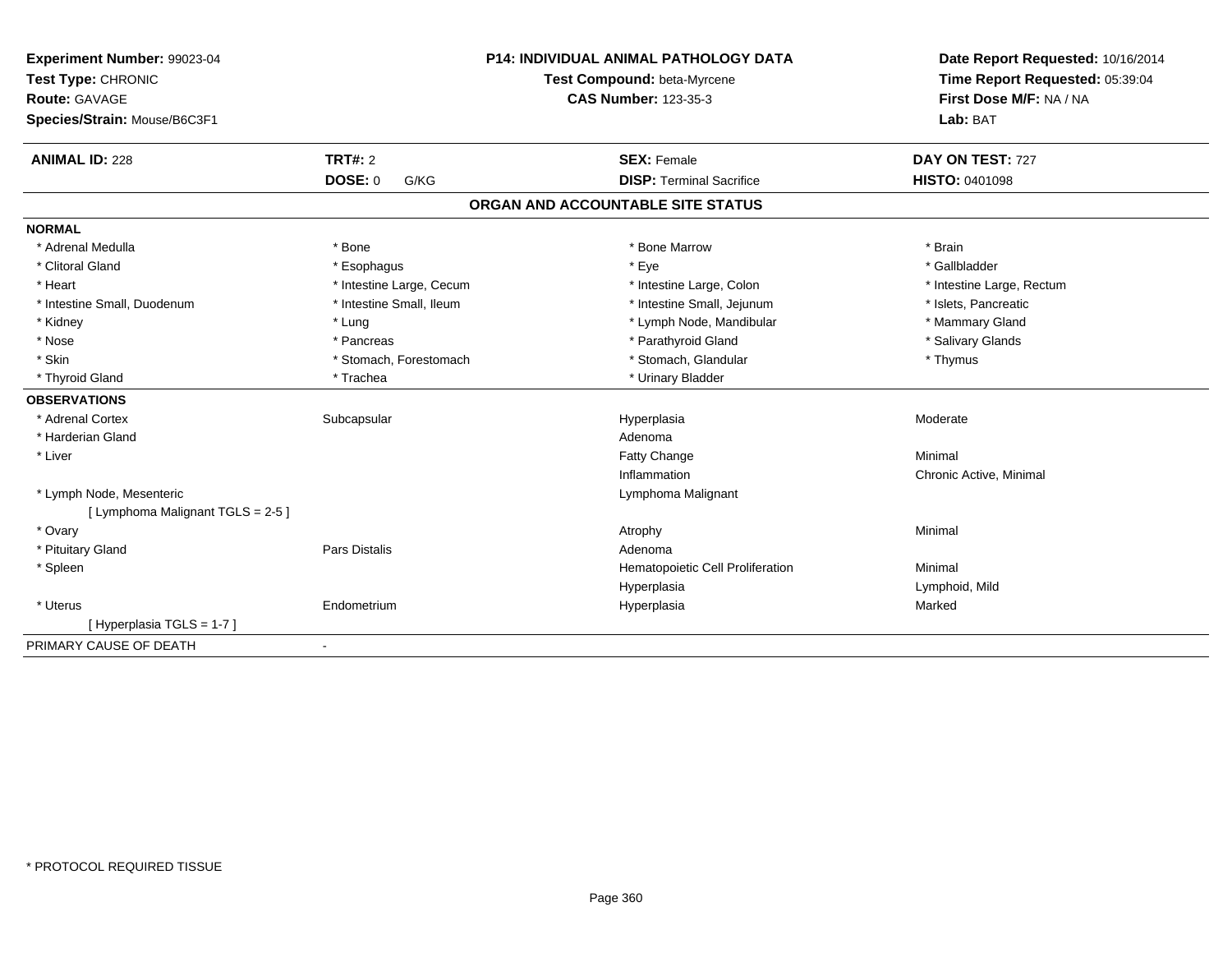| Experiment Number: 99023-04<br>Test Type: CHRONIC      |                          | <b>P14: INDIVIDUAL ANIMAL PATHOLOGY DATA</b><br>Test Compound: beta-Myrcene | Date Report Requested: 10/16/2014<br>Time Report Requested: 05:39:04 |
|--------------------------------------------------------|--------------------------|-----------------------------------------------------------------------------|----------------------------------------------------------------------|
| <b>Route: GAVAGE</b>                                   |                          | <b>CAS Number: 123-35-3</b>                                                 | First Dose M/F: NA / NA                                              |
| Species/Strain: Mouse/B6C3F1                           |                          |                                                                             | Lab: BAT                                                             |
| <b>ANIMAL ID: 229</b>                                  | <b>TRT#: 2</b>           | <b>SEX: Female</b>                                                          | DAY ON TEST: 728                                                     |
|                                                        | DOSE: 0<br>G/KG          | <b>DISP: Terminal Sacrifice</b>                                             | HISTO: 0401099                                                       |
|                                                        |                          | ORGAN AND ACCOUNTABLE SITE STATUS                                           |                                                                      |
| <b>NORMAL</b>                                          |                          |                                                                             |                                                                      |
| * Adrenal Medulla                                      | * Bone                   | * Brain                                                                     | * Clitoral Gland                                                     |
| * Esophagus                                            | * Eye                    | * Gallbladder                                                               | * Harderian Gland                                                    |
| * Heart                                                | * Intestine Large, Cecum | * Intestine Large, Colon                                                    | * Intestine Large, Rectum                                            |
| * Intestine Small, Duodenum                            | * Intestine Small, Ileum | * Intestine Small, Jejunum                                                  | * Islets, Pancreatic                                                 |
| * Lung                                                 | * Lymph Node, Mesenteric | * Mammary Gland                                                             | * Nose                                                               |
| * Pancreas                                             | * Parathyroid Gland      | * Pituitary Gland                                                           | * Salivary Glands                                                    |
| * Spleen                                               | * Stomach, Glandular     | * Thyroid Gland                                                             | * Trachea                                                            |
| * Urinary Bladder                                      | * Uterus                 |                                                                             |                                                                      |
| <b>OBSERVATIONS</b>                                    |                          |                                                                             |                                                                      |
| * Adrenal Cortex                                       | Subcapsular              | Hyperplasia                                                                 | Moderate                                                             |
| <b>Blood Vessel</b>                                    | Media                    | Degeneration                                                                | Mild                                                                 |
|                                                        |                          | Inflammation                                                                | Chronic Active, Mild                                                 |
| Note: Mesenteric artery inflammation and degeneration. |                          |                                                                             |                                                                      |
| * Bone Marrow                                          |                          | Myelofibrosis                                                               | Minimal                                                              |
| * Kidney                                               |                          | Mineralization                                                              | Minimal                                                              |
|                                                        |                          | Nephropathy                                                                 | Minimal                                                              |
| * Liver                                                |                          | <b>Eosinophilic Focus</b>                                                   |                                                                      |
|                                                        |                          | Inflammation                                                                | Chronic Active, Minimal                                              |
| [ Eosinophilic Focus TGLS = 4-10 ]                     |                          |                                                                             |                                                                      |
| * Lymph Node, Mandibular                               |                          | Lymphoma Malignant                                                          |                                                                      |
| Mesentery                                              | Fat                      | Necrosis                                                                    | Mild                                                                 |
| [Necrosis TGLS = $2-10$ ]                              |                          |                                                                             |                                                                      |
| * Ovary                                                |                          | Atrophy                                                                     | Marked                                                               |
| * Skin                                                 | <b>Subcut Tiss</b>       | Fibrosis                                                                    | Mild                                                                 |
| * Stomach, Forestomach                                 |                          | Squamous Cell Papilloma                                                     |                                                                      |
| [Squamous Cell Papilloma TGLS = 3-11]                  |                          |                                                                             |                                                                      |
| * Thymus                                               |                          | Lymphoma Malignant                                                          |                                                                      |
| [ Lymphoma Malignant TGLS = 1-6 ]                      |                          |                                                                             |                                                                      |
| PRIMARY CAUSE OF DEATH                                 | $\blacksquare$           |                                                                             |                                                                      |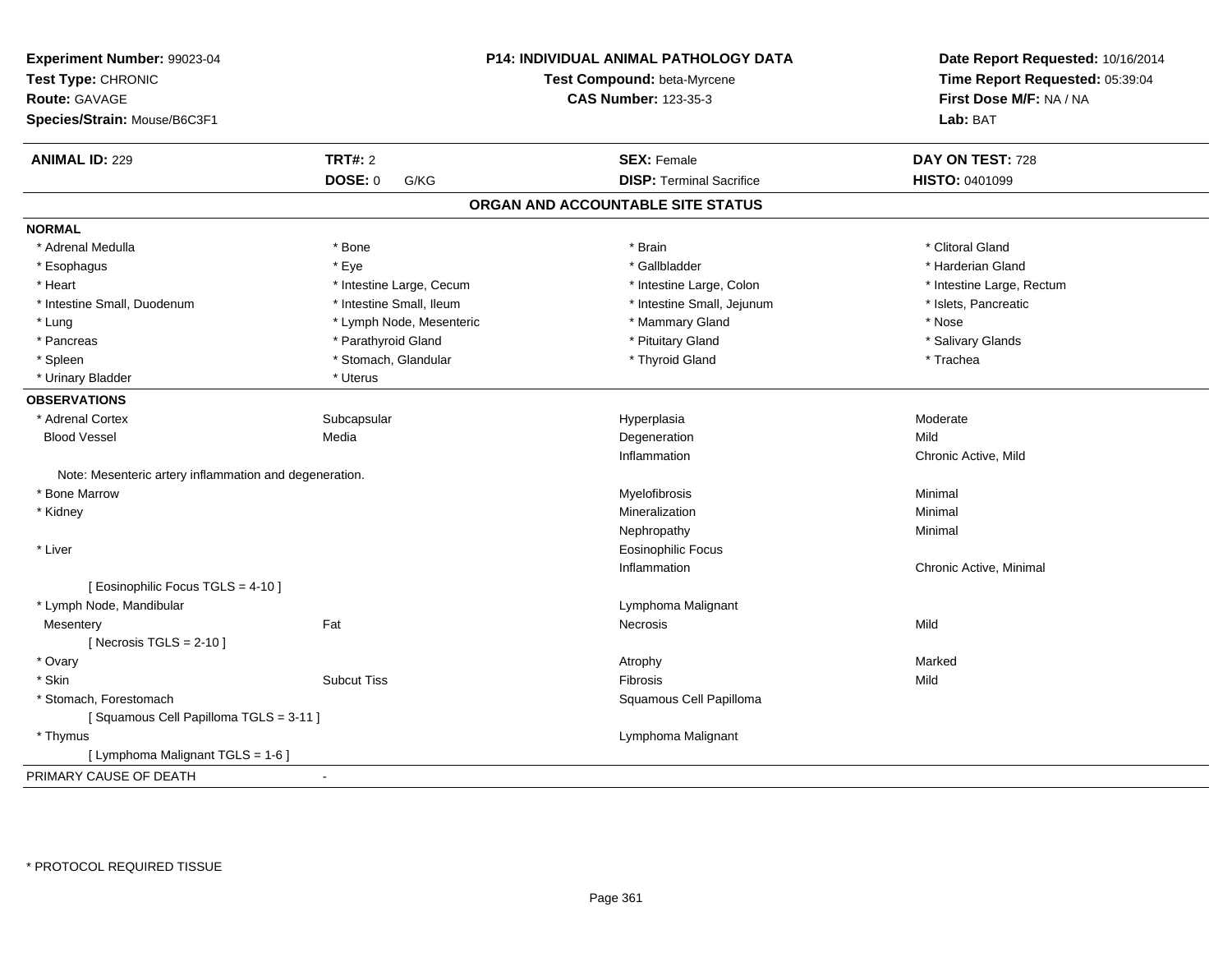| Experiment Number: 99023-04<br>Test Type: CHRONIC<br><b>Route: GAVAGE</b><br>Species/Strain: Mouse/B6C3F1 |                            | <b>P14: INDIVIDUAL ANIMAL PATHOLOGY DATA</b><br>Test Compound: beta-Myrcene<br><b>CAS Number: 123-35-3</b> | Date Report Requested: 10/16/2014<br>Time Report Requested: 05:39:04<br>First Dose M/F: NA / NA<br>Lab: BAT |
|-----------------------------------------------------------------------------------------------------------|----------------------------|------------------------------------------------------------------------------------------------------------|-------------------------------------------------------------------------------------------------------------|
| <b>ANIMAL ID: 230</b>                                                                                     | <b>TRT#: 2</b>             | <b>SEX: Female</b>                                                                                         | DAY ON TEST: 727                                                                                            |
|                                                                                                           | DOSE: 0<br>G/KG            | <b>DISP: Terminal Sacrifice</b>                                                                            | HISTO: 0401100                                                                                              |
|                                                                                                           |                            | ORGAN AND ACCOUNTABLE SITE STATUS                                                                          |                                                                                                             |
| <b>NORMAL</b>                                                                                             |                            |                                                                                                            |                                                                                                             |
| * Adrenal Medulla                                                                                         | * Bone                     | * Clitoral Gland                                                                                           | * Esophagus                                                                                                 |
| * Eye                                                                                                     | * Gallbladder              | * Harderian Gland                                                                                          | * Heart                                                                                                     |
| * Intestine Large, Cecum                                                                                  | * Intestine Large, Colon   | * Intestine Large, Rectum                                                                                  | * Intestine Small, Duodenum                                                                                 |
| * Intestine Small, Ileum                                                                                  | * Intestine Small, Jejunum | * Islets, Pancreatic                                                                                       | * Lymph Node, Mandibular                                                                                    |
| * Lymph Node, Mesenteric                                                                                  | * Mammary Gland            | * Nose                                                                                                     | * Pancreas                                                                                                  |
| * Parathyroid Gland                                                                                       | * Salivary Glands          | * Skin                                                                                                     | * Stomach, Forestomach                                                                                      |
| * Stomach, Glandular                                                                                      | * Thyroid Gland            | * Trachea                                                                                                  | * Urinary Bladder                                                                                           |
| <b>OBSERVATIONS</b>                                                                                       |                            |                                                                                                            |                                                                                                             |
| * Adrenal Cortex                                                                                          | Subcapsular                | Hyperplasia                                                                                                | Moderate                                                                                                    |
| * Bone Marrow                                                                                             |                            | Myelofibrosis                                                                                              | Minimal                                                                                                     |
| * Brain                                                                                                   | Vein                       | <b>Infiltration Cellular</b>                                                                               | Lymphocyte, Mild                                                                                            |
| * Kidney                                                                                                  |                            | Mineralization                                                                                             | Minimal                                                                                                     |
|                                                                                                           | Papilla                    | <b>Necrosis</b>                                                                                            | Mild                                                                                                        |
|                                                                                                           |                            | Nephropathy                                                                                                | Minimal                                                                                                     |
| * Liver                                                                                                   |                            | Fatty Change                                                                                               | Minimal                                                                                                     |
|                                                                                                           |                            | Inflammation                                                                                               | Chronic Active, Minimal                                                                                     |
| * Lung                                                                                                    | Alveolus                   | <b>Infiltration Cellular</b>                                                                               | Histiocyte, Minimal                                                                                         |
| * Ovary                                                                                                   |                            | Atrophy                                                                                                    | Moderate                                                                                                    |
|                                                                                                           |                            | Luteoma                                                                                                    |                                                                                                             |
| * Pituitary Gland                                                                                         | Pars Distalis              | Hyperplasia                                                                                                | Mild                                                                                                        |
| * Spleen                                                                                                  |                            | Hematopoietic Cell Proliferation                                                                           | Minimal                                                                                                     |
| * Thymus                                                                                                  |                            | Atrophy                                                                                                    | Minimal                                                                                                     |
| * Uterus                                                                                                  | Endometrium                | Hyperplasia                                                                                                | Mild                                                                                                        |
| PRIMARY CAUSE OF DEATH                                                                                    | $\blacksquare$             |                                                                                                            |                                                                                                             |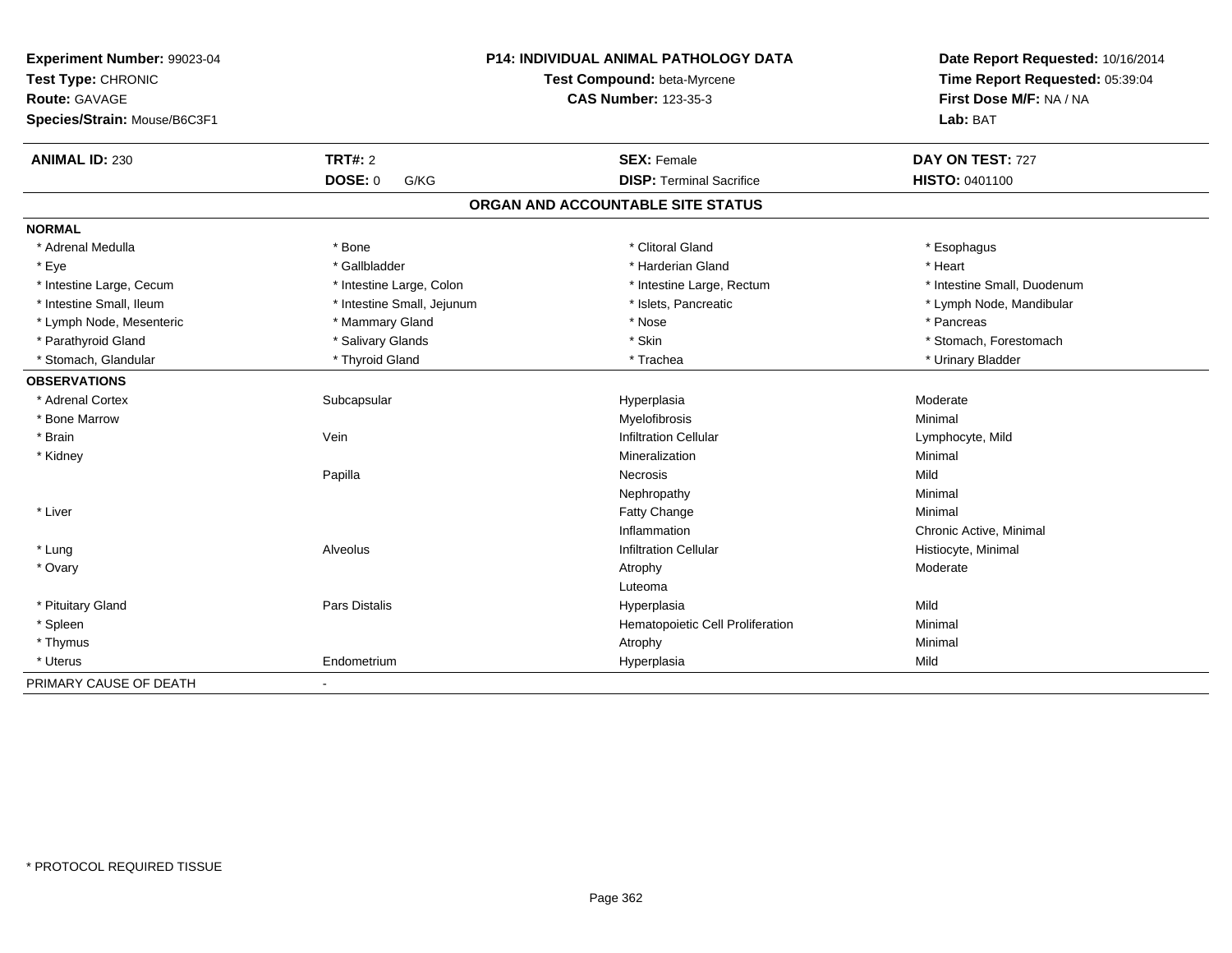| Experiment Number: 99023-04<br>Test Type: CHRONIC<br><b>Route: GAVAGE</b><br>Species/Strain: Mouse/B6C3F1 |                             | P14: INDIVIDUAL ANIMAL PATHOLOGY DATA<br>Test Compound: beta-Myrcene<br><b>CAS Number: 123-35-3</b> | Date Report Requested: 10/16/2014<br>Time Report Requested: 05:39:04<br>First Dose M/F: NA / NA<br>Lab: BAT |
|-----------------------------------------------------------------------------------------------------------|-----------------------------|-----------------------------------------------------------------------------------------------------|-------------------------------------------------------------------------------------------------------------|
| <b>ANIMAL ID: 231</b>                                                                                     | <b>TRT#: 2</b>              | <b>SEX: Female</b>                                                                                  | DAY ON TEST: 727                                                                                            |
|                                                                                                           | <b>DOSE: 0</b><br>G/KG      | <b>DISP: Terminal Sacrifice</b>                                                                     | HISTO: 0401101                                                                                              |
|                                                                                                           |                             | ORGAN AND ACCOUNTABLE SITE STATUS                                                                   |                                                                                                             |
| <b>NORMAL</b>                                                                                             |                             |                                                                                                     |                                                                                                             |
| * Adrenal Medulla                                                                                         | * Bone                      | * Bone Marrow                                                                                       | * Brain                                                                                                     |
| * Clitoral Gland                                                                                          | * Esophagus                 | * Eye                                                                                               | * Gallbladder                                                                                               |
| * Harderian Gland                                                                                         | * Heart                     | * Intestine Large, Cecum                                                                            | * Intestine Large, Colon                                                                                    |
| * Intestine Large, Rectum                                                                                 | * Intestine Small, Duodenum | * Intestine Small, Ileum                                                                            | * Intestine Small, Jejunum                                                                                  |
| * Islets, Pancreatic                                                                                      | * Kidney                    | * Lymph Node, Mandibular                                                                            | * Lymph Node, Mesenteric                                                                                    |
| * Mammary Gland                                                                                           | * Nose                      | * Parathyroid Gland                                                                                 | * Pituitary Gland                                                                                           |
| * Salivary Glands                                                                                         | * Skin                      | * Stomach, Glandular                                                                                | * Thymus                                                                                                    |
| * Thyroid Gland                                                                                           | * Trachea                   | * Urinary Bladder                                                                                   | * Uterus                                                                                                    |
| <b>OBSERVATIONS</b>                                                                                       |                             |                                                                                                     |                                                                                                             |
| * Adrenal Cortex                                                                                          | Subcapsular                 | Hyperplasia                                                                                         | Moderate                                                                                                    |
| <b>Blood Vessel</b>                                                                                       |                             |                                                                                                     |                                                                                                             |
| Note: Aorta was missing from block and wet tissues.                                                       |                             |                                                                                                     |                                                                                                             |
| * Liver                                                                                                   |                             | <b>Basophilic Focus</b>                                                                             |                                                                                                             |
|                                                                                                           |                             | Fatty Change                                                                                        | Moderate                                                                                                    |
|                                                                                                           |                             | Hepatocellular Adenoma                                                                              |                                                                                                             |
|                                                                                                           |                             | Inflammation                                                                                        | Chronic Active, Minimal                                                                                     |
| [ Hepatocellular Adenoma TGLS = 4-10 ]                                                                    |                             |                                                                                                     |                                                                                                             |
| * Lung                                                                                                    |                             | Alveolar/Bronchiolar Adenoma                                                                        |                                                                                                             |
| Mesentery                                                                                                 |                             | Hemangioma                                                                                          |                                                                                                             |
|                                                                                                           | Fat                         | Necrosis                                                                                            | Moderate                                                                                                    |
| [Hemangioma TGLS = 3-11]<br>[ Necrosis $TGLS = 2-10$ ]                                                    |                             |                                                                                                     |                                                                                                             |
| * Ovary                                                                                                   | Follicle                    | Cyst                                                                                                | Mild                                                                                                        |
| * Pancreas                                                                                                |                             | Atrophy                                                                                             | Marked                                                                                                      |
| [Atrophy TGLS = $1-5$ ]                                                                                   |                             |                                                                                                     |                                                                                                             |
| * Spleen                                                                                                  |                             | Hematopoietic Cell Proliferation                                                                    | Mild                                                                                                        |
| Note: TGL-3, grossly identified as spleen (accessory) was actually mesentery (fat) with a hemangioma.     |                             |                                                                                                     |                                                                                                             |
| * Stomach, Forestomach                                                                                    | Epithelium                  | Hyperplasia                                                                                         | Mild                                                                                                        |
| PRIMARY CAUSE OF DEATH                                                                                    |                             |                                                                                                     |                                                                                                             |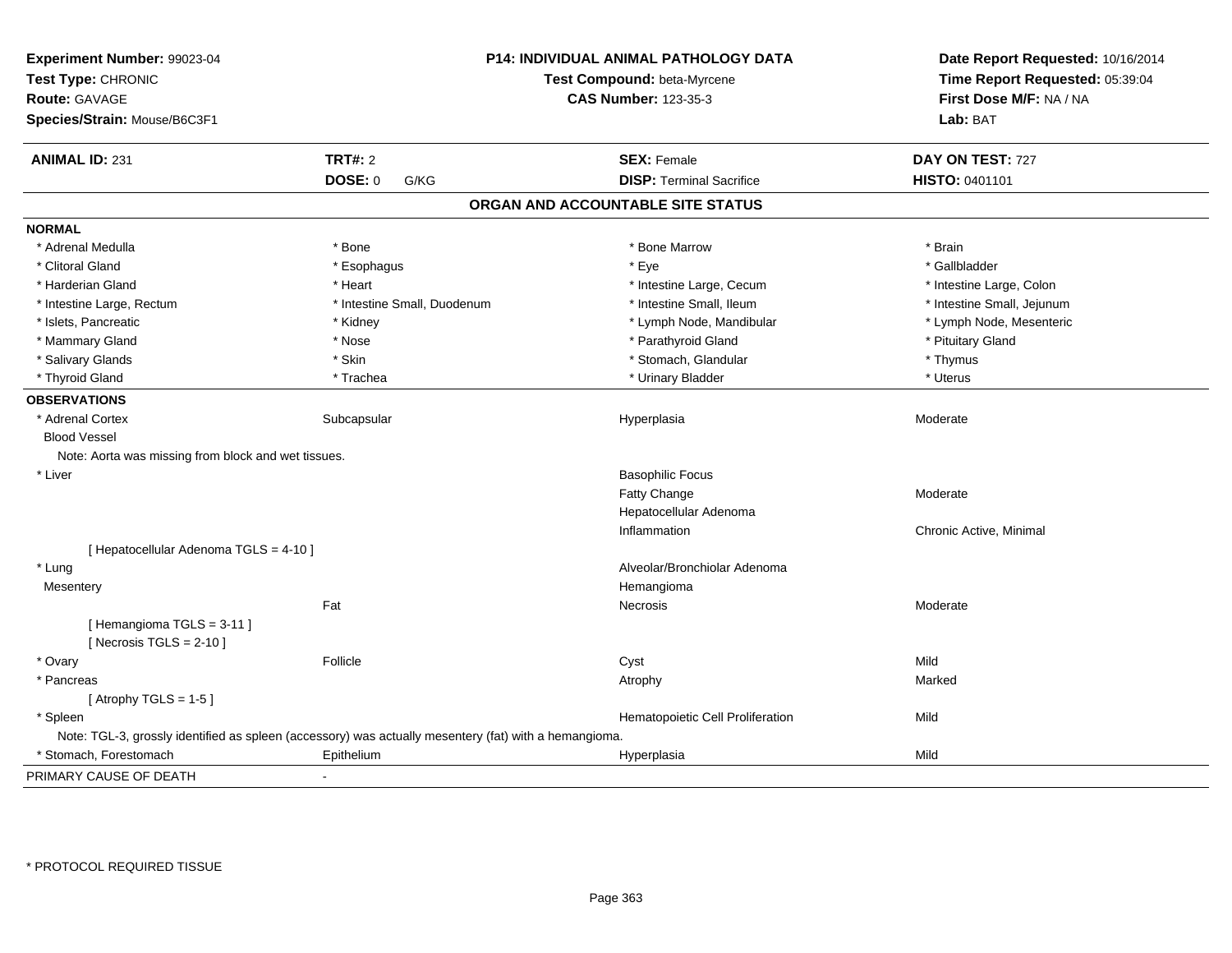| Experiment Number: 99023-04<br>Test Type: CHRONIC<br><b>Route: GAVAGE</b><br>Species/Strain: Mouse/B6C3F1 |                             | <b>P14: INDIVIDUAL ANIMAL PATHOLOGY DATA</b><br>Test Compound: beta-Myrcene<br><b>CAS Number: 123-35-3</b> | Date Report Requested: 10/16/2014<br>Time Report Requested: 05:39:04<br>First Dose M/F: NA / NA<br>Lab: BAT |
|-----------------------------------------------------------------------------------------------------------|-----------------------------|------------------------------------------------------------------------------------------------------------|-------------------------------------------------------------------------------------------------------------|
| <b>ANIMAL ID: 232</b>                                                                                     | <b>TRT#: 2</b>              | <b>SEX: Female</b>                                                                                         | DAY ON TEST: 728                                                                                            |
|                                                                                                           | <b>DOSE: 0</b><br>G/KG      | <b>DISP: Terminal Sacrifice</b>                                                                            | <b>HISTO: 0401102</b>                                                                                       |
|                                                                                                           |                             | ORGAN AND ACCOUNTABLE SITE STATUS                                                                          |                                                                                                             |
| <b>NORMAL</b>                                                                                             |                             |                                                                                                            |                                                                                                             |
| * Adrenal Medulla                                                                                         | * Bone                      | * Bone Marrow                                                                                              | * Brain                                                                                                     |
| * Clitoral Gland                                                                                          | * Esophagus                 | $*$ Eye                                                                                                    | * Gallbladder                                                                                               |
| * Harderian Gland                                                                                         | * Heart                     | * Intestine Large, Cecum                                                                                   | * Intestine Large, Colon                                                                                    |
| * Intestine Large, Rectum                                                                                 | * Intestine Small, Duodenum | * Intestine Small, Ileum                                                                                   | * Intestine Small, Jejunum                                                                                  |
| * Islets, Pancreatic                                                                                      | * Lung                      | * Mammary Gland                                                                                            | * Nose                                                                                                      |
| * Pancreas                                                                                                | * Parathyroid Gland         | * Pituitary Gland                                                                                          | * Salivary Glands                                                                                           |
| * Skin                                                                                                    | * Stomach, Forestomach      | * Stomach, Glandular                                                                                       | * Thyroid Gland                                                                                             |
| * Trachea                                                                                                 | * Urinary Bladder           | * Uterus                                                                                                   |                                                                                                             |
| <b>OBSERVATIONS</b>                                                                                       |                             |                                                                                                            |                                                                                                             |
| * Adrenal Cortex                                                                                          | Subcapsular                 | Hyperplasia                                                                                                | Moderate                                                                                                    |
|                                                                                                           |                             | Lymphoma Malignant                                                                                         |                                                                                                             |
| * Kidney                                                                                                  |                             | Nephropathy                                                                                                | Minimal                                                                                                     |
| * Liver                                                                                                   |                             | Fatty Change                                                                                               | Minimal                                                                                                     |
|                                                                                                           |                             | Inflammation                                                                                               | Chronic Active, Minimal                                                                                     |
|                                                                                                           |                             | <b>Tension Lipidosis</b>                                                                                   | Minimal                                                                                                     |
| Lymph Node                                                                                                | Inguinal                    | Lymphoma Malignant                                                                                         |                                                                                                             |
|                                                                                                           | Lumbar                      | Lymphoma Malignant                                                                                         |                                                                                                             |
|                                                                                                           | Mediastinal                 | Lymphoma Malignant                                                                                         |                                                                                                             |
|                                                                                                           | Renal                       | Lymphoma Malignant                                                                                         |                                                                                                             |
| Note: Inguinal node has lymphoma also (in mammary section).                                               |                             |                                                                                                            |                                                                                                             |
| [ Lymphoma Malignant TGLS = 3-11 ]                                                                        |                             |                                                                                                            |                                                                                                             |
| [ Lymphoma Malignant TGLS = 4-6 ]                                                                         |                             |                                                                                                            |                                                                                                             |
| [ Lymphoma Malignant TGLS = 6-10 ]                                                                        |                             |                                                                                                            |                                                                                                             |
| * Lymph Node, Mandibular                                                                                  |                             | Lymphoma Malignant                                                                                         |                                                                                                             |
| [ Lymphoma Malignant TGLS = 7-2 ]                                                                         |                             |                                                                                                            |                                                                                                             |
| * Lymph Node, Mesenteric                                                                                  |                             | Lymphoma Malignant                                                                                         |                                                                                                             |
| [ Lymphoma Malignant TGLS = 5-5 ]                                                                         |                             |                                                                                                            |                                                                                                             |
| Mesentery                                                                                                 |                             | Lymphoma Malignant                                                                                         |                                                                                                             |
|                                                                                                           | Fat                         | Necrosis                                                                                                   | Mild                                                                                                        |
| Note: Lymphoma is in mesentery alongside ovaries.                                                         |                             |                                                                                                            |                                                                                                             |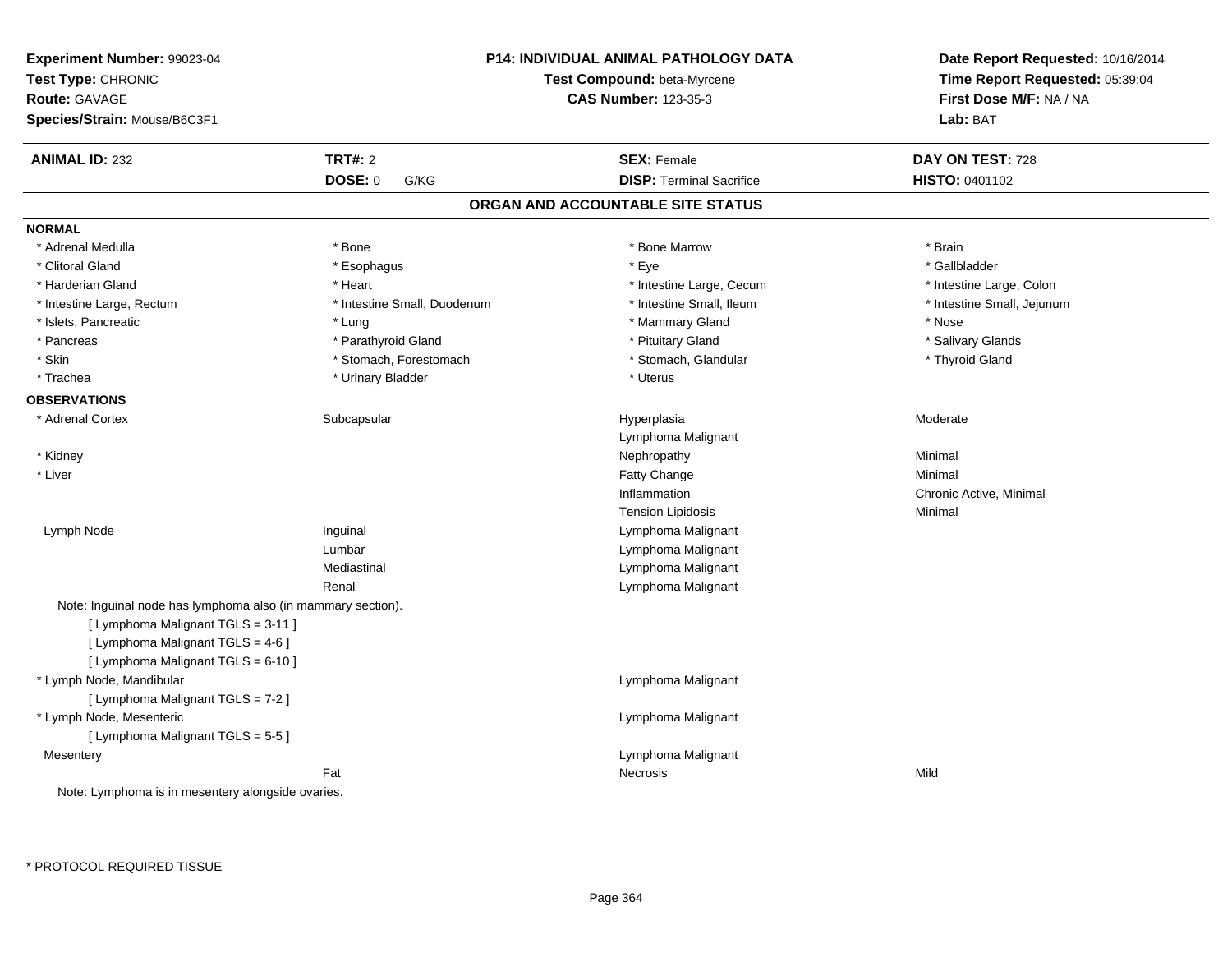| Experiment Number: 99023-04<br>Test Type: CHRONIC<br><b>Route: GAVAGE</b><br>Species/Strain: Mouse/B6C3F1 |                          | <b>P14: INDIVIDUAL ANIMAL PATHOLOGY DATA</b><br>Test Compound: beta-Myrcene<br><b>CAS Number: 123-35-3</b> | Date Report Requested: 10/16/2014<br>Time Report Requested: 05:39:04<br>First Dose M/F: NA / NA<br>Lab: BAT |
|-----------------------------------------------------------------------------------------------------------|--------------------------|------------------------------------------------------------------------------------------------------------|-------------------------------------------------------------------------------------------------------------|
| <b>ANIMAL ID: 232</b>                                                                                     | <b>TRT#: 2</b>           | <b>SEX: Female</b>                                                                                         | DAY ON TEST: 728                                                                                            |
|                                                                                                           | <b>DOSE: 0</b><br>G/KG   | <b>DISP: Terminal Sacrifice</b>                                                                            | <b>HISTO: 0401102</b>                                                                                       |
|                                                                                                           |                          | ORGAN AND ACCOUNTABLE SITE STATUS                                                                          |                                                                                                             |
| [Necrosis TGLS = $2-10$ ]                                                                                 |                          |                                                                                                            |                                                                                                             |
| * Ovary                                                                                                   |                          | Atrophy                                                                                                    | Moderate                                                                                                    |
| * Spleen                                                                                                  |                          | Hematopoietic Cell Proliferation                                                                           | Minimal                                                                                                     |
|                                                                                                           |                          | Lymphoma Malignant                                                                                         |                                                                                                             |
| [Lymphoma Malignant TGLS = 1-4]                                                                           |                          |                                                                                                            |                                                                                                             |
| * Thymus                                                                                                  |                          | Lymphoma Malignant                                                                                         |                                                                                                             |
| PRIMARY CAUSE OF DEATH                                                                                    | $\overline{\phantom{a}}$ |                                                                                                            |                                                                                                             |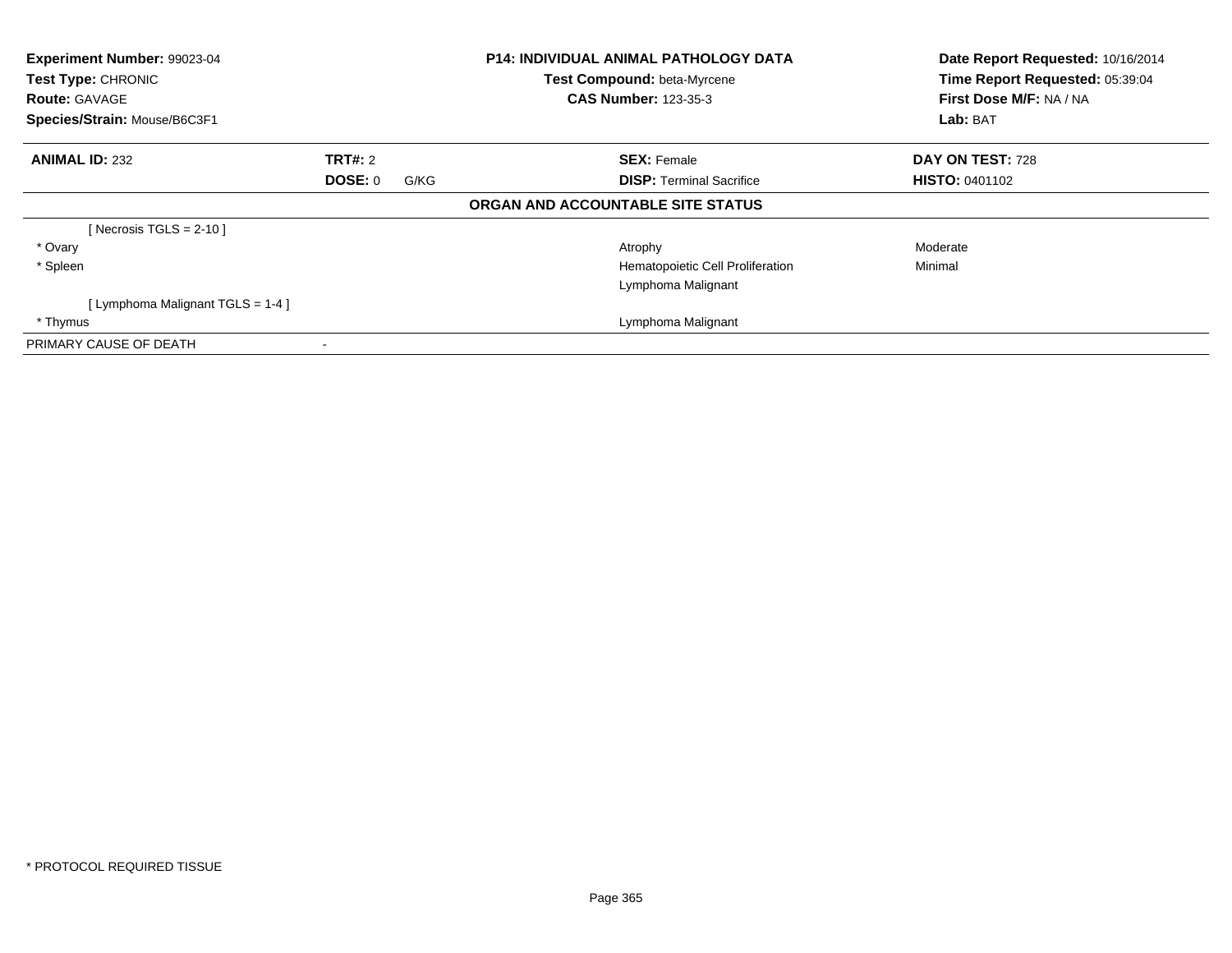| Experiment Number: 99023-04<br>Test Type: CHRONIC<br><b>Route: GAVAGE</b><br>Species/Strain: Mouse/B6C3F1 |                             | <b>P14: INDIVIDUAL ANIMAL PATHOLOGY DATA</b><br>Test Compound: beta-Myrcene<br><b>CAS Number: 123-35-3</b> | Date Report Requested: 10/16/2014<br>Time Report Requested: 05:39:04<br>First Dose M/F: NA / NA<br>Lab: BAT |  |
|-----------------------------------------------------------------------------------------------------------|-----------------------------|------------------------------------------------------------------------------------------------------------|-------------------------------------------------------------------------------------------------------------|--|
| <b>ANIMAL ID: 233</b>                                                                                     | <b>TRT#: 2</b>              | <b>SEX: Female</b>                                                                                         | DAY ON TEST: 727                                                                                            |  |
|                                                                                                           | <b>DOSE: 0</b><br>G/KG      | <b>DISP: Terminal Sacrifice</b>                                                                            | HISTO: 0401103                                                                                              |  |
|                                                                                                           |                             | ORGAN AND ACCOUNTABLE SITE STATUS                                                                          |                                                                                                             |  |
| <b>NORMAL</b>                                                                                             |                             |                                                                                                            |                                                                                                             |  |
| * Adrenal Medulla                                                                                         | * Bone                      | * Bone Marrow                                                                                              | * Brain                                                                                                     |  |
| * Clitoral Gland                                                                                          | * Esophagus                 | * Eye                                                                                                      | * Gallbladder                                                                                               |  |
| * Harderian Gland                                                                                         | * Heart                     | * Intestine Large, Cecum                                                                                   | * Intestine Large, Colon                                                                                    |  |
| * Intestine Large, Rectum                                                                                 | * Intestine Small, Duodenum | * Intestine Small, Ileum                                                                                   | * Intestine Small, Jejunum                                                                                  |  |
| * Islets, Pancreatic                                                                                      | * Lung                      | * Lymph Node, Mesenteric                                                                                   | * Mammary Gland                                                                                             |  |
| * Nose                                                                                                    | * Pancreas                  | * Parathyroid Gland                                                                                        | * Pituitary Gland                                                                                           |  |
| * Salivary Glands                                                                                         | * Skin                      | * Stomach, Forestomach                                                                                     | * Stomach, Glandular                                                                                        |  |
| * Thymus                                                                                                  | * Thyroid Gland             | * Trachea                                                                                                  | * Urinary Bladder                                                                                           |  |
| <b>OBSERVATIONS</b>                                                                                       |                             |                                                                                                            |                                                                                                             |  |
| * Adrenal Cortex                                                                                          | Subcapsular                 | Hyperplasia                                                                                                | Moderate                                                                                                    |  |
| * Kidney                                                                                                  |                             | Nephropathy                                                                                                | Minimal                                                                                                     |  |
| * Liver                                                                                                   |                             | Fatty Change                                                                                               | Mild                                                                                                        |  |
|                                                                                                           |                             | Hepatocellular Adenoma                                                                                     |                                                                                                             |  |
|                                                                                                           |                             | Inflammation                                                                                               | Chronic Active, Minimal                                                                                     |  |
| [ Hepatocellular Adenoma TGLS = 3-11 ]                                                                    |                             |                                                                                                            |                                                                                                             |  |
| * Lymph Node, Mandibular                                                                                  |                             | Atrophy                                                                                                    | Minimal                                                                                                     |  |
| Mesentery                                                                                                 | Fat                         | <b>Necrosis</b>                                                                                            | Mild                                                                                                        |  |
| [ Necrosis $TGLS = 2-10$ ]                                                                                |                             |                                                                                                            |                                                                                                             |  |
| * Ovary                                                                                                   |                             | Atrophy                                                                                                    | Minimal                                                                                                     |  |
| * Spleen                                                                                                  |                             | Hematopoietic Cell Proliferation                                                                           | Mild                                                                                                        |  |
| * Uterus                                                                                                  | Endometrium                 | Hyperplasia                                                                                                | Marked                                                                                                      |  |
| [Hyperplasia TGLS = 1-7]                                                                                  |                             |                                                                                                            |                                                                                                             |  |
| PRIMARY CAUSE OF DEATH                                                                                    | $\blacksquare$              |                                                                                                            |                                                                                                             |  |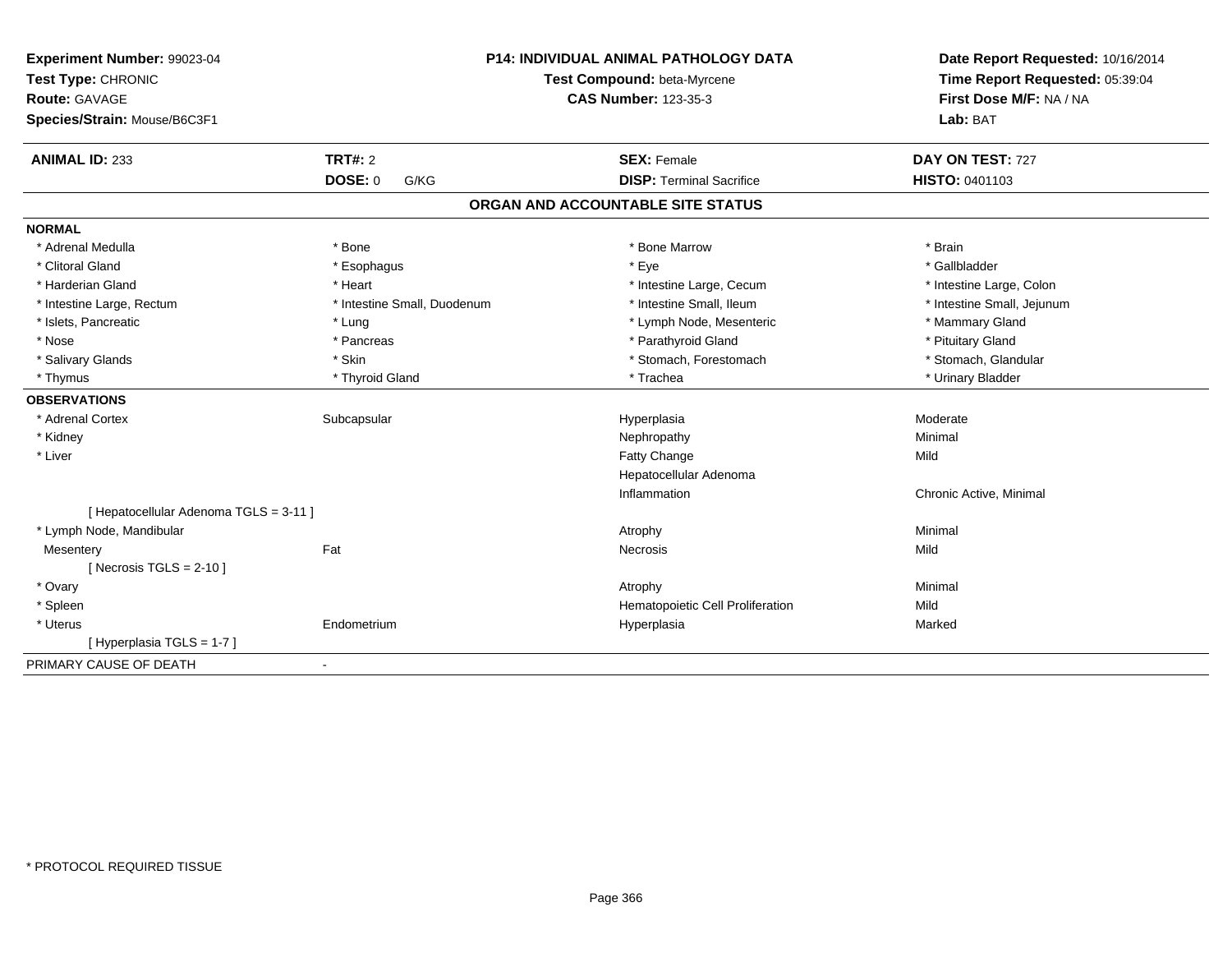| Experiment Number: 99023-04                     |                                      | <b>P14: INDIVIDUAL ANIMAL PATHOLOGY DATA</b> | Date Report Requested: 10/16/2014 |  |
|-------------------------------------------------|--------------------------------------|----------------------------------------------|-----------------------------------|--|
| Test Type: CHRONIC                              |                                      | Test Compound: beta-Myrcene                  | Time Report Requested: 05:39:04   |  |
| <b>Route: GAVAGE</b>                            |                                      | <b>CAS Number: 123-35-3</b>                  | First Dose M/F: NA / NA           |  |
| Species/Strain: Mouse/B6C3F1                    |                                      |                                              | Lab: BAT                          |  |
| <b>ANIMAL ID: 234</b>                           | <b>TRT#: 2</b>                       | <b>SEX: Female</b>                           | DAY ON TEST: 721                  |  |
|                                                 | <b>DOSE: 0</b><br>G/KG               | <b>DISP: Natural Death</b>                   | HISTO: 0401104                    |  |
|                                                 |                                      | ORGAN AND ACCOUNTABLE SITE STATUS            |                                   |  |
| <b>NORMAL</b>                                   |                                      |                                              |                                   |  |
| * Adrenal Medulla                               | * Bone                               | * Bone Marrow                                | * Brain                           |  |
| * Clitoral Gland                                | * Esophagus                          | * Eye                                        | * Gallbladder                     |  |
| * Harderian Gland                               | * Intestine Large, Cecum             | * Intestine Large, Colon                     | * Intestine Large, Rectum         |  |
| * Intestine Small, Duodenum                     | * Intestine Small, Ileum             | * Islets, Pancreatic                         | * Lymph Node, Mandibular          |  |
| * Mammary Gland                                 | * Nose                               | * Pancreas                                   | * Parathyroid Gland               |  |
| * Pituitary Gland                               | * Salivary Glands                    | * Skin                                       | * Stomach, Glandular              |  |
| * Thyroid Gland                                 | * Trachea                            | * Urinary Bladder                            |                                   |  |
| <b>INSUFFICIENT TISSUE</b>                      |                                      |                                              |                                   |  |
| * Thymus                                        |                                      |                                              |                                   |  |
| <b>OBSERVATIONS</b>                             |                                      |                                              |                                   |  |
| * Adrenal Cortex                                | Subcapsular                          | Hyperplasia                                  | Mild                              |  |
| * Heart                                         |                                      | Cardiomyopathy                               | Minimal                           |  |
|                                                 |                                      | Mineralization                               | Minimal                           |  |
| * Intestine Small, Jejunum                      |                                      | Carcinoma                                    |                                   |  |
| [Carcinoma TGLS = 3-11]                         |                                      |                                              |                                   |  |
| * Kidney                                        |                                      | Nephropathy                                  | Minimal                           |  |
| * Liver                                         |                                      | Hematopoietic Cell Proliferation             | Minimal                           |  |
|                                                 |                                      | Vacuolization Cytoplasmic                    | Marked                            |  |
| [ Vacuolization Cytoplasmic TGLS = 2-3+4+5+10 ] |                                      |                                              |                                   |  |
| * Lung                                          | Alveolar Epith                       | Hyperplasia                                  | Mild                              |  |
|                                                 | <b>Bronchiole</b>                    | Hyperplasia                                  | Mild                              |  |
| * Lymph Node, Mesenteric                        |                                      | Atrophy                                      | Mild                              |  |
| * Ovary                                         |                                      | Angiectasis                                  | Moderate                          |  |
|                                                 |                                      | Atrophy                                      | Mild                              |  |
| * Spleen                                        | Lymph Follic                         | Atrophy                                      | Mild                              |  |
| * Stomach, Forestomach                          |                                      | Inflammation                                 | Minimal                           |  |
|                                                 |                                      | Ulcer                                        | Mild                              |  |
| * Uterus                                        | Endometrium                          | Hyperplasia                                  | Marked                            |  |
| [Hyperplasia TGLS = 1-7]                        |                                      |                                              |                                   |  |
| PRIMARY CAUSE OF DEATH                          | - Intestine Small, Jejunum Carcinoma |                                              |                                   |  |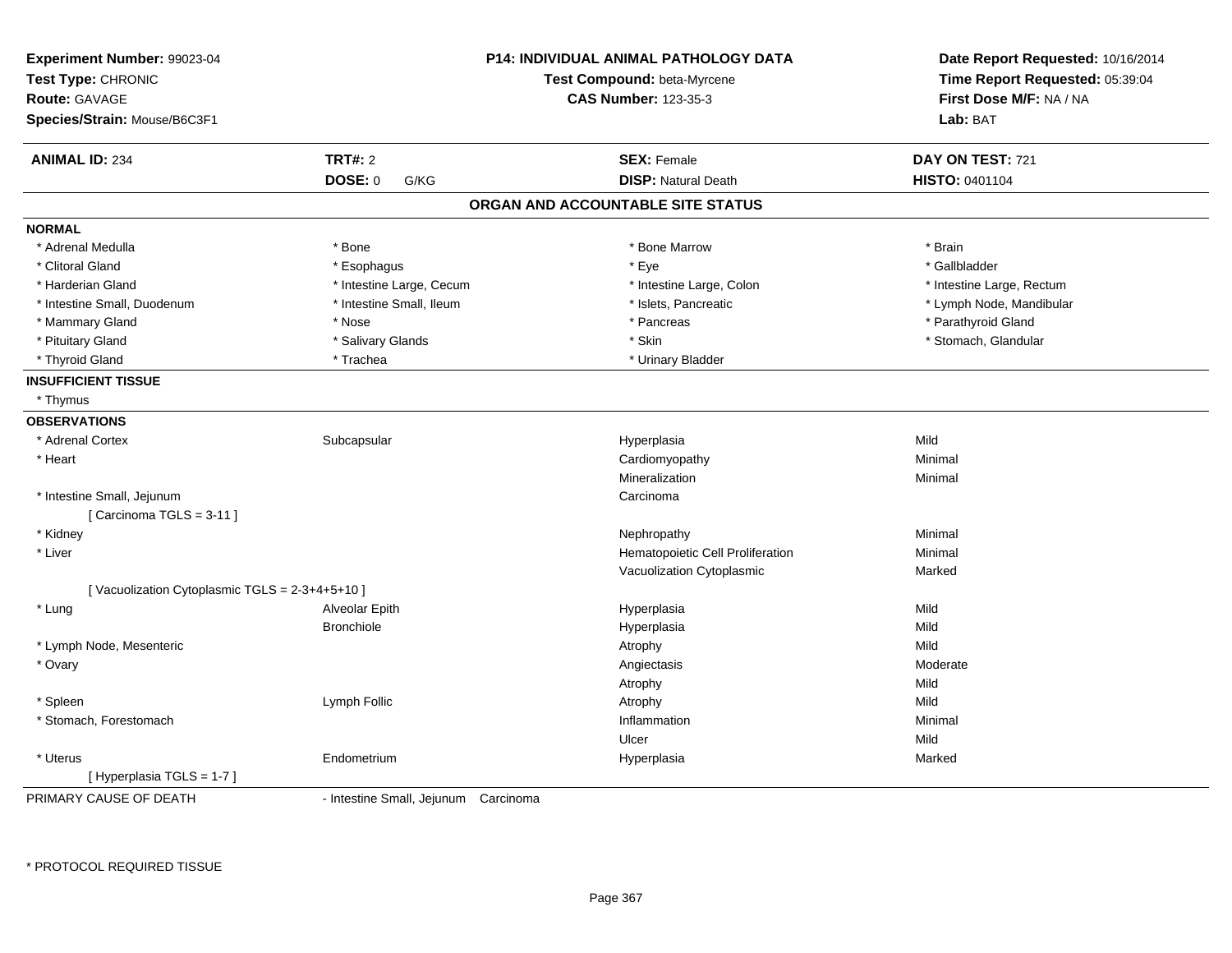| <b>Experiment Number: 99023-04</b><br><b>Test Type: CHRONIC</b><br><b>Route: GAVAGE</b> |                 | <b>P14: INDIVIDUAL ANIMAL PATHOLOGY DATA</b><br>Test Compound: beta-Myrcene<br><b>CAS Number: 123-35-3</b> | Date Report Requested: 10/16/2014<br>Time Report Requested: 05:39:04<br>First Dose M/F: NA / NA |
|-----------------------------------------------------------------------------------------|-----------------|------------------------------------------------------------------------------------------------------------|-------------------------------------------------------------------------------------------------|
| Species/Strain: Mouse/B6C3F1                                                            |                 |                                                                                                            | Lab: BAT                                                                                        |
|                                                                                         |                 |                                                                                                            |                                                                                                 |
| <b>ANIMAL ID: 234</b>                                                                   | <b>TRT#:</b> 2  | <b>SEX:</b> Female                                                                                         | DAY ON TEST: 721                                                                                |
|                                                                                         | DOSE: 0<br>G/KG | <b>DISP:</b> Natural Death                                                                                 | <b>HISTO: 0401104</b>                                                                           |
|                                                                                         |                 | ORGAN AND ACCOUNTABLE SITE STATUS                                                                          |                                                                                                 |
|                                                                                         |                 |                                                                                                            |                                                                                                 |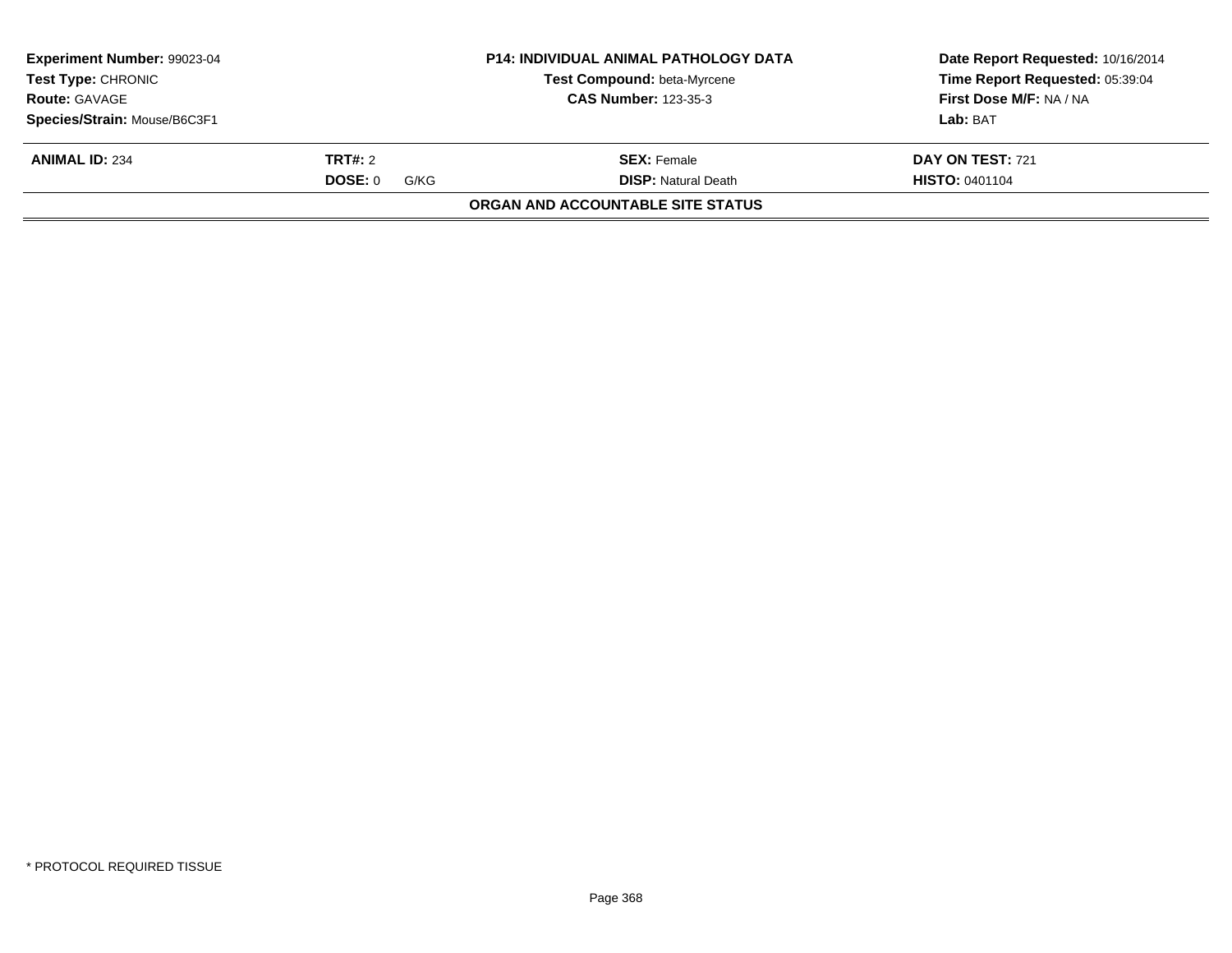| Experiment Number: 99023-04  |                          | <b>P14: INDIVIDUAL ANIMAL PATHOLOGY DATA</b> | Date Report Requested: 10/16/2014 |
|------------------------------|--------------------------|----------------------------------------------|-----------------------------------|
| Test Type: CHRONIC           |                          | Test Compound: beta-Myrcene                  | Time Report Requested: 05:39:04   |
| <b>Route: GAVAGE</b>         |                          | <b>CAS Number: 123-35-3</b>                  | First Dose M/F: NA / NA           |
| Species/Strain: Mouse/B6C3F1 |                          |                                              | Lab: BAT                          |
| <b>ANIMAL ID: 235</b>        | TRT#: 2                  | <b>SEX: Female</b>                           | DAY ON TEST: 729                  |
|                              | <b>DOSE: 0</b><br>G/KG   | <b>DISP: Terminal Sacrifice</b>              | HISTO: 0401105                    |
|                              |                          | ORGAN AND ACCOUNTABLE SITE STATUS            |                                   |
| <b>NORMAL</b>                |                          |                                              |                                   |
| * Adrenal Medulla            | * Bone                   | * Brain                                      | * Clitoral Gland                  |
| * Esophagus                  | * Eye                    | * Gallbladder                                | * Harderian Gland                 |
| * Heart                      | * Intestine Large, Cecum | * Intestine Large, Colon                     | * Intestine Large, Rectum         |
| * Intestine Small, Duodenum  | * Intestine Small, Ileum | * Intestine Small, Jejunum                   | * Islets, Pancreatic              |
| * Kidney                     | * Lung                   | * Lymph Node, Mandibular                     | * Lymph Node, Mesenteric          |
| * Mammary Gland              | * Nose                   | * Pancreas                                   | * Parathyroid Gland               |
| * Pituitary Gland            | * Salivary Glands        | * Skin                                       | * Stomach, Glandular              |
| * Thymus                     | * Trachea                | * Urinary Bladder                            |                                   |
| <b>OBSERVATIONS</b>          |                          |                                              |                                   |
| * Adrenal Cortex             | Subcapsular              | Hyperplasia                                  | Moderate                          |
| * Bone Marrow                |                          | Myelofibrosis                                | Mild                              |
| * Liver                      |                          | Inflammation                                 | Chronic Active, Minimal           |
|                              |                          | Pigmentation                                 | Hemosiderin, Minimal              |
| Mesentery                    | Fat                      | Necrosis                                     | Mild                              |
| [ Necrosis $TGLS = 2-10$ ]   |                          |                                              |                                   |
| * Ovary                      |                          | Atrophy                                      | Moderate                          |
| * Spleen                     |                          | Hematopoietic Cell Proliferation             | Mild                              |
| * Stomach, Forestomach       | Epithelium               | Hyperplasia                                  | Minimal                           |
| * Thyroid Gland              | Follicle                 | Cyst                                         | Minimal                           |
| * Uterus                     | Endometrium              | Hyperplasia                                  | Marked                            |
| [Hyperplasia TGLS = 1-7]     |                          |                                              |                                   |
| PRIMARY CAUSE OF DEATH       | $\blacksquare$           |                                              |                                   |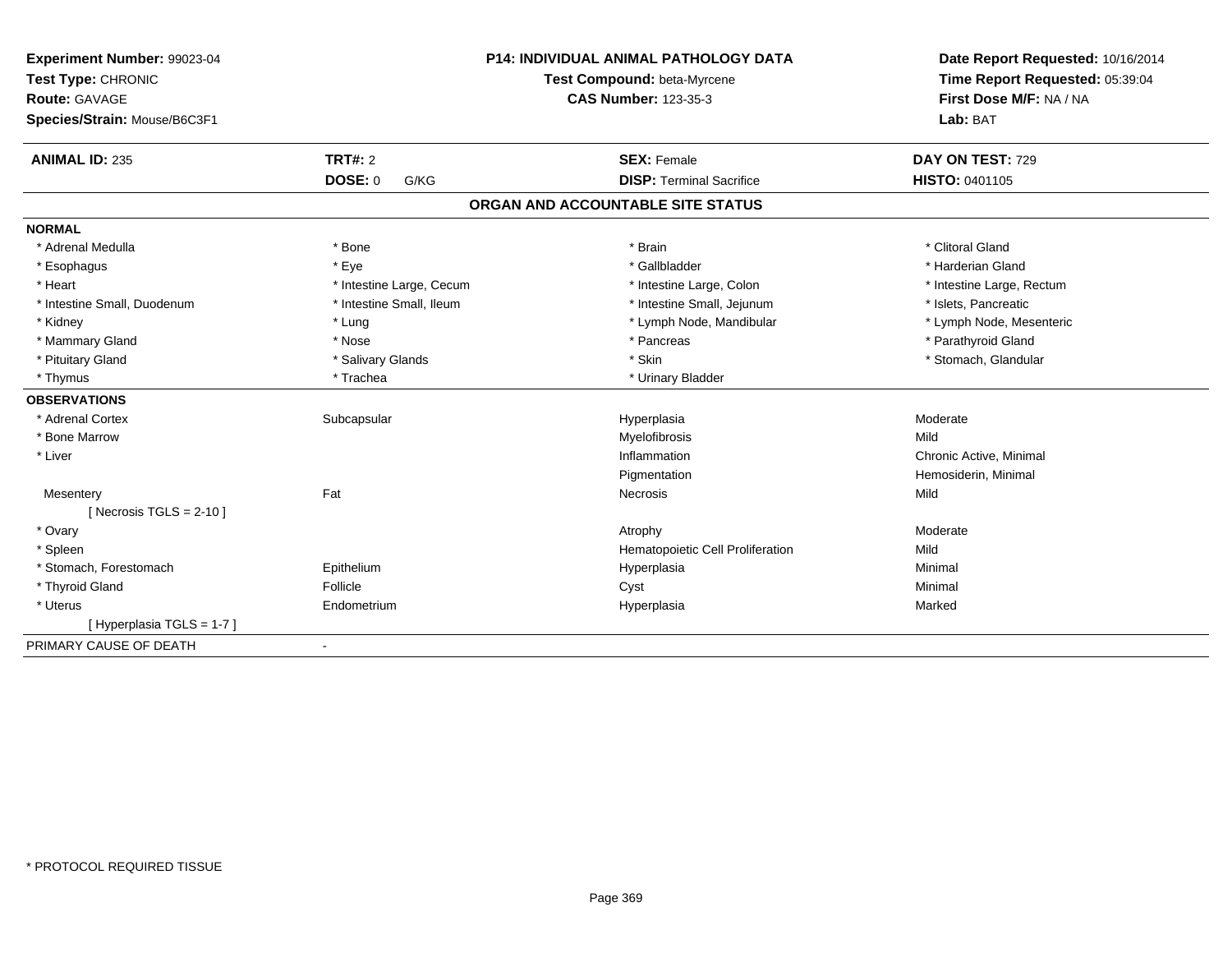| Experiment Number: 99023-04<br>Test Type: CHRONIC<br><b>Route: GAVAGE</b><br>Species/Strain: Mouse/B6C3F1 |                            | <b>P14: INDIVIDUAL ANIMAL PATHOLOGY DATA</b><br>Test Compound: beta-Myrcene<br><b>CAS Number: 123-35-3</b>                           | Date Report Requested: 10/16/2014<br>Time Report Requested: 05:39:04<br>First Dose M/F: NA / NA<br>Lab: BAT |
|-----------------------------------------------------------------------------------------------------------|----------------------------|--------------------------------------------------------------------------------------------------------------------------------------|-------------------------------------------------------------------------------------------------------------|
| <b>ANIMAL ID: 236</b>                                                                                     | <b>TRT#: 2</b>             | <b>SEX: Female</b>                                                                                                                   | DAY ON TEST: 729                                                                                            |
|                                                                                                           | <b>DOSE: 0</b><br>G/KG     | <b>DISP: Terminal Sacrifice</b>                                                                                                      | HISTO: 0401106                                                                                              |
|                                                                                                           |                            | ORGAN AND ACCOUNTABLE SITE STATUS                                                                                                    |                                                                                                             |
| <b>NORMAL</b>                                                                                             |                            |                                                                                                                                      |                                                                                                             |
| * Adrenal Medulla                                                                                         | * Bone                     | * Brain                                                                                                                              | * Clitoral Gland                                                                                            |
| * Eye                                                                                                     | * Gallbladder              | * Harderian Gland                                                                                                                    | * Heart                                                                                                     |
| * Intestine Large, Cecum                                                                                  | * Intestine Large, Colon   | * Intestine Large, Rectum                                                                                                            | * Intestine Small, Duodenum                                                                                 |
| * Intestine Small, Ileum                                                                                  | * Intestine Small, Jejunum | * Islets, Pancreatic                                                                                                                 | * Kidney                                                                                                    |
| * Lung                                                                                                    | * Lymph Node, Mandibular   | * Lymph Node, Mesenteric                                                                                                             | * Mammary Gland                                                                                             |
| * Nose                                                                                                    | * Parathyroid Gland        | * Pituitary Gland                                                                                                                    | * Salivary Glands                                                                                           |
| * Skin                                                                                                    | * Stomach, Forestomach     | * Stomach, Glandular                                                                                                                 | * Thymus                                                                                                    |
| * Thyroid Gland                                                                                           | * Trachea                  | * Urinary Bladder                                                                                                                    |                                                                                                             |
| <b>OBSERVATIONS</b>                                                                                       |                            |                                                                                                                                      |                                                                                                             |
| * Adrenal Cortex                                                                                          | Subcapsular                | Hyperplasia                                                                                                                          | Mild                                                                                                        |
| * Bone Marrow                                                                                             |                            | Myelofibrosis                                                                                                                        | Mild                                                                                                        |
| * Esophagus                                                                                               |                            | Inflammation                                                                                                                         | Minimal                                                                                                     |
| * Eye                                                                                                     |                            |                                                                                                                                      |                                                                                                             |
| Note: Optic nerves were missing from both block and wet tissues.                                          |                            |                                                                                                                                      |                                                                                                             |
| * Liver                                                                                                   |                            | Fatty Change                                                                                                                         | Minimal                                                                                                     |
|                                                                                                           |                            | Hepatocellular Adenoma                                                                                                               |                                                                                                             |
|                                                                                                           | Oval Cell                  | Hyperplasia                                                                                                                          | Marked                                                                                                      |
| [ Hepatocellular Adenoma TGLS = 7-11 ]<br>[ Hyperplasia TGLS = $8-3+4+11+12$ ]                            |                            |                                                                                                                                      |                                                                                                             |
| Mesentery                                                                                                 | Fat                        | Necrosis                                                                                                                             | Mild                                                                                                        |
| [ Necrosis TGLS = 1,2,3-10 ]                                                                              |                            |                                                                                                                                      |                                                                                                             |
| * Ovary                                                                                                   |                            | Atrophy                                                                                                                              | Moderate                                                                                                    |
|                                                                                                           | <b>Germinal Epith</b>      | Cyst                                                                                                                                 | Mild                                                                                                        |
| [Cyst TGLS = $9-7$ ]                                                                                      |                            |                                                                                                                                      |                                                                                                             |
| * Pancreas                                                                                                |                            | Atrophy                                                                                                                              | Marked                                                                                                      |
| [ Atrophy TGLS = 5,6 - 5+11 ]                                                                             |                            | Note: The appearance of cysts noted grossly in pancreas (TGL-6) is due to atrophy revealing the pancreatic ducts, which are ectatic. |                                                                                                             |
| * Spleen                                                                                                  |                            | Hematopoietic Cell Proliferation                                                                                                     | Mild                                                                                                        |
| * Uterus                                                                                                  | Endometrium                | Hyperplasia                                                                                                                          | Moderate                                                                                                    |
| [Hyperplasia TGLS = $4-7$ ]                                                                               |                            |                                                                                                                                      |                                                                                                             |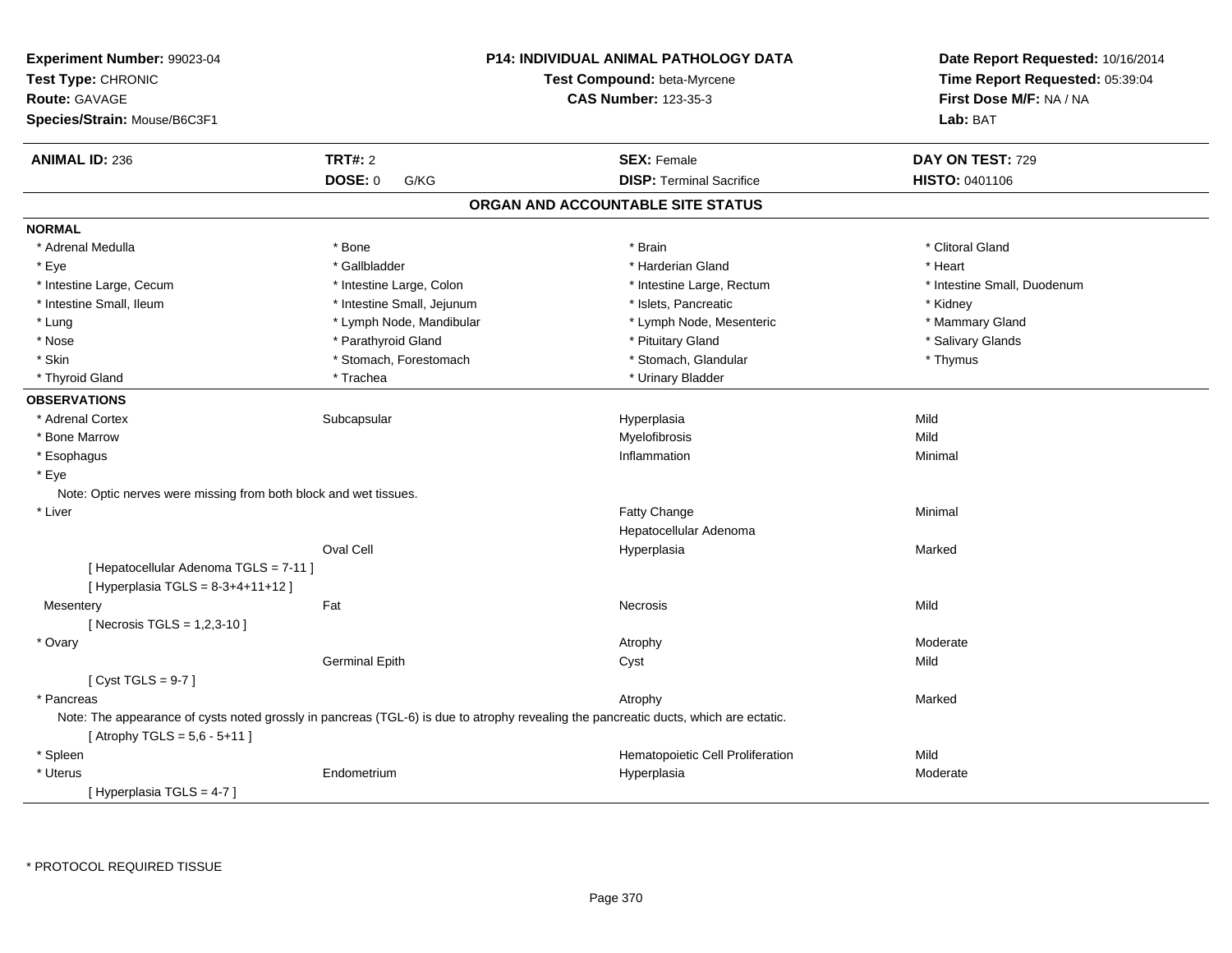| Experiment Number: 99023-04                       |                 | <b>P14: INDIVIDUAL ANIMAL PATHOLOGY DATA</b> | Date Report Requested: 10/16/2014 |  |
|---------------------------------------------------|-----------------|----------------------------------------------|-----------------------------------|--|
| <b>Test Type: CHRONIC</b><br><b>Route: GAVAGE</b> |                 | <b>Test Compound: beta-Myrcene</b>           | Time Report Requested: 05:39:04   |  |
|                                                   |                 | <b>CAS Number: 123-35-3</b>                  | First Dose M/F: NA / NA           |  |
| Species/Strain: Mouse/B6C3F1                      |                 |                                              | Lab: BAT                          |  |
| <b>ANIMAL ID: 236</b>                             | <b>TRT#:</b> 2  | <b>SEX:</b> Female                           | DAY ON TEST: 729                  |  |
|                                                   | DOSE: 0<br>G/KG | <b>DISP: Terminal Sacrifice</b>              | <b>HISTO: 0401106</b>             |  |
|                                                   |                 | ORGAN AND ACCOUNTABLE SITE STATUS            |                                   |  |
| PRIMARY CAUSE OF DEATH                            |                 |                                              |                                   |  |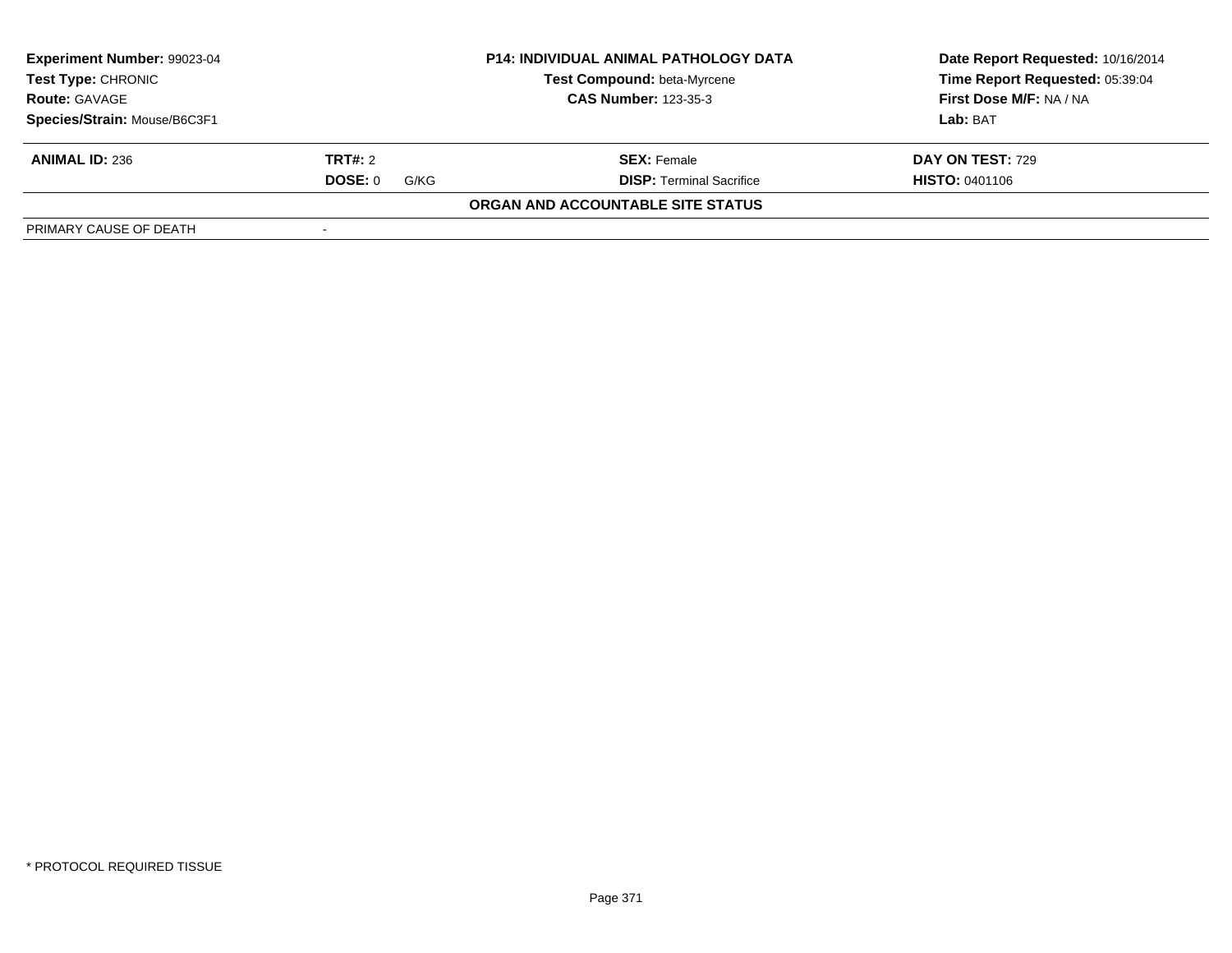| Experiment Number: 99023-04<br>Test Type: CHRONIC<br><b>Route: GAVAGE</b><br>Species/Strain: Mouse/B6C3F1 |                             | <b>P14: INDIVIDUAL ANIMAL PATHOLOGY DATA</b><br>Test Compound: beta-Myrcene<br><b>CAS Number: 123-35-3</b> | Date Report Requested: 10/16/2014<br>Time Report Requested: 05:39:04<br>First Dose M/F: NA / NA<br>Lab: BAT |
|-----------------------------------------------------------------------------------------------------------|-----------------------------|------------------------------------------------------------------------------------------------------------|-------------------------------------------------------------------------------------------------------------|
| <b>ANIMAL ID: 237</b>                                                                                     | TRT#: 2                     | <b>SEX: Female</b>                                                                                         | DAY ON TEST: 728                                                                                            |
|                                                                                                           | <b>DOSE: 0</b><br>G/KG      | <b>DISP: Terminal Sacrifice</b>                                                                            | <b>HISTO: 0401107</b>                                                                                       |
|                                                                                                           |                             | ORGAN AND ACCOUNTABLE SITE STATUS                                                                          |                                                                                                             |
| <b>NORMAL</b>                                                                                             |                             |                                                                                                            |                                                                                                             |
| * Adrenal Medulla                                                                                         | * Bone                      | * Bone Marrow                                                                                              | * Brain                                                                                                     |
| * Clitoral Gland                                                                                          | * Esophagus                 | * Eye                                                                                                      | * Gallbladder                                                                                               |
| * Harderian Gland                                                                                         | * Heart                     | * Intestine Large, Cecum                                                                                   | * Intestine Large, Colon                                                                                    |
| * Intestine Large, Rectum                                                                                 | * Intestine Small, Duodenum | * Intestine Small. Ileum                                                                                   | * Intestine Small, Jejunum                                                                                  |
| * Islets, Pancreatic                                                                                      | * Kidney                    | * Lung                                                                                                     | * Lymph Node, Mandibular                                                                                    |
| * Lymph Node, Mesenteric                                                                                  | * Mammary Gland             | * Nose                                                                                                     | * Pancreas                                                                                                  |
| * Parathyroid Gland                                                                                       | * Pituitary Gland           | * Salivary Glands                                                                                          | * Skin                                                                                                      |
| * Stomach, Forestomach                                                                                    | * Stomach, Glandular        | * Thymus                                                                                                   | * Thyroid Gland                                                                                             |
| * Trachea                                                                                                 | * Urinary Bladder           |                                                                                                            |                                                                                                             |
| <b>OBSERVATIONS</b>                                                                                       |                             |                                                                                                            |                                                                                                             |
| * Adrenal Cortex                                                                                          | Subcapsular                 | Hyperplasia                                                                                                | Moderate                                                                                                    |
| * Liver                                                                                                   |                             | Hematopoietic Cell Proliferation                                                                           | Minimal                                                                                                     |
|                                                                                                           |                             | Inflammation                                                                                               | Chronic Active, Minimal                                                                                     |
| * Ovary                                                                                                   | Follicle                    | Cyst                                                                                                       | Mild                                                                                                        |
| * Spleen                                                                                                  |                             | Hematopoietic Cell Proliferation                                                                           | Minimal                                                                                                     |
| * Uterus                                                                                                  | Endometrium                 | Hyperplasia                                                                                                | Marked                                                                                                      |
| [Hyperplasia TGLS = 1-7]                                                                                  |                             |                                                                                                            |                                                                                                             |
| PRIMARY CAUSE OF DEATH                                                                                    |                             |                                                                                                            |                                                                                                             |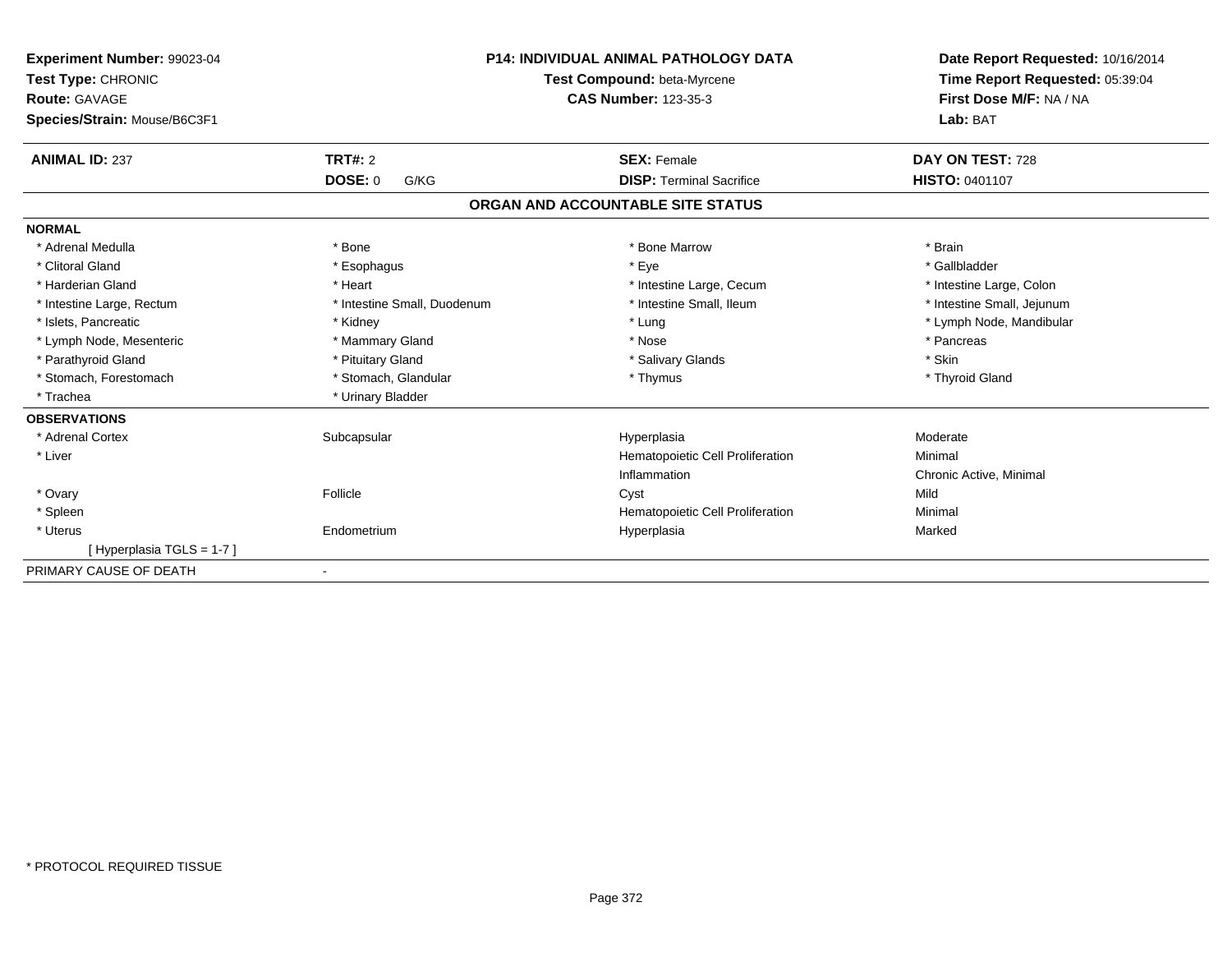| Experiment Number: 99023-04<br>Test Type: CHRONIC<br><b>Route: GAVAGE</b><br>Species/Strain: Mouse/B6C3F1 |                          | <b>P14: INDIVIDUAL ANIMAL PATHOLOGY DATA</b><br>Test Compound: beta-Myrcene<br><b>CAS Number: 123-35-3</b> | Date Report Requested: 10/16/2014<br>Time Report Requested: 05:39:04<br>First Dose M/F: NA / NA<br>Lab: BAT |
|-----------------------------------------------------------------------------------------------------------|--------------------------|------------------------------------------------------------------------------------------------------------|-------------------------------------------------------------------------------------------------------------|
| <b>ANIMAL ID: 238</b>                                                                                     | <b>TRT#: 2</b>           | <b>SEX: Female</b>                                                                                         | DAY ON TEST: 728                                                                                            |
|                                                                                                           | DOSE: 0<br>G/KG          | <b>DISP: Terminal Sacrifice</b>                                                                            | HISTO: 0401108                                                                                              |
|                                                                                                           |                          | ORGAN AND ACCOUNTABLE SITE STATUS                                                                          |                                                                                                             |
| <b>NORMAL</b>                                                                                             |                          |                                                                                                            |                                                                                                             |
| * Adrenal Medulla                                                                                         | * Bone                   | * Brain                                                                                                    | * Clitoral Gland                                                                                            |
| * Esophagus                                                                                               | * Eye                    | * Gallbladder                                                                                              | * Harderian Gland                                                                                           |
| * Heart                                                                                                   | * Intestine Large, Cecum | * Intestine Large, Colon                                                                                   | * Intestine Large, Rectum                                                                                   |
| * Intestine Small, Duodenum                                                                               | * Intestine Small, Ileum | * Intestine Small, Jejunum                                                                                 | * Islets, Pancreatic                                                                                        |
| * Lung                                                                                                    | * Lymph Node, Mandibular | * Lymph Node, Mesenteric                                                                                   | * Mammary Gland                                                                                             |
| * Nose                                                                                                    | * Pancreas               | * Parathyroid Gland                                                                                        | * Pituitary Gland                                                                                           |
| * Salivary Glands                                                                                         | * Skin                   | * Stomach, Forestomach                                                                                     | * Stomach, Glandular                                                                                        |
| * Trachea                                                                                                 | * Urinary Bladder        |                                                                                                            |                                                                                                             |
| <b>OBSERVATIONS</b>                                                                                       |                          |                                                                                                            |                                                                                                             |
| * Adrenal Cortex                                                                                          | Subcapsular              | Hyperplasia                                                                                                | Moderate                                                                                                    |
| * Bone Marrow                                                                                             |                          | Myelofibrosis                                                                                              | Mild                                                                                                        |
| * Kidney                                                                                                  |                          | Nephropathy                                                                                                | Minimal                                                                                                     |
| * Liver                                                                                                   |                          | Inflammation                                                                                               | Chronic Active, Minimal                                                                                     |
|                                                                                                           |                          | Necrosis                                                                                                   | Minimal                                                                                                     |
|                                                                                                           |                          | <b>Tension Lipidosis</b>                                                                                   | Minimal                                                                                                     |
| Lymph Node                                                                                                | <b>Bronchial</b>         | Hyperplasia                                                                                                | Lymphoid, Moderate                                                                                          |
| * Ovary                                                                                                   |                          | Atrophy                                                                                                    | Marked                                                                                                      |
|                                                                                                           |                          | Cystadenoma                                                                                                |                                                                                                             |
| [ Cystadenoma TGLS = 1-10 ]                                                                               |                          |                                                                                                            |                                                                                                             |
| * Spleen                                                                                                  |                          | Hematopoietic Cell Proliferation                                                                           | Mild                                                                                                        |
|                                                                                                           |                          | Hyperplasia                                                                                                | Lymphoid, Moderate                                                                                          |
| * Thymus                                                                                                  |                          | Atrophy                                                                                                    | Mild                                                                                                        |
| * Thyroid Gland                                                                                           | <b>Follicular Cel</b>    | Hyperplasia                                                                                                | Minimal                                                                                                     |
| * Uterus                                                                                                  | Endometrium              | Hyperplasia                                                                                                | Mild                                                                                                        |
| PRIMARY CAUSE OF DEATH                                                                                    | $\blacksquare$           |                                                                                                            |                                                                                                             |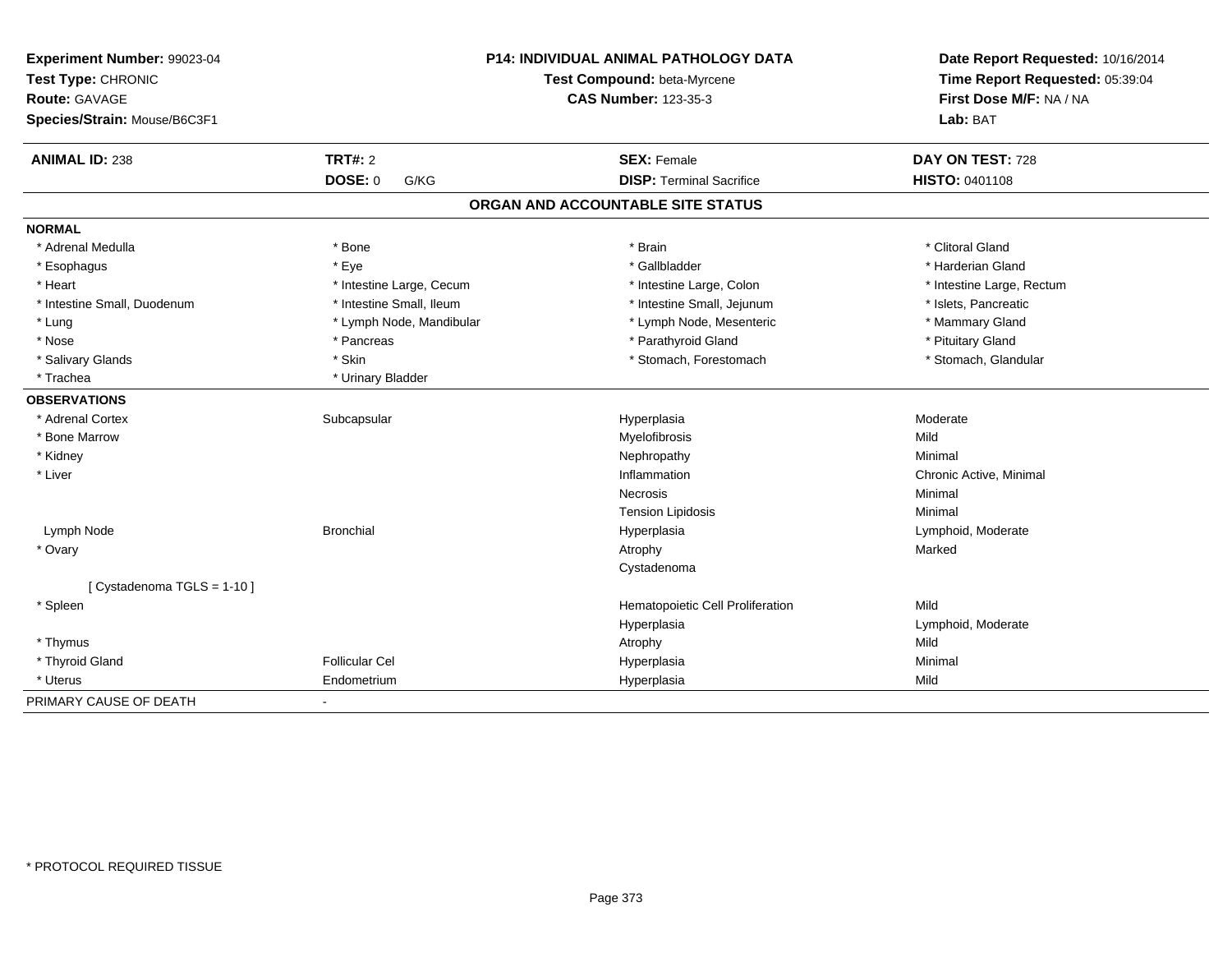| Experiment Number: 99023-04                                        |                             | <b>P14: INDIVIDUAL ANIMAL PATHOLOGY DATA</b> | Date Report Requested: 10/16/2014 |
|--------------------------------------------------------------------|-----------------------------|----------------------------------------------|-----------------------------------|
| Test Type: CHRONIC                                                 |                             | Test Compound: beta-Myrcene                  | Time Report Requested: 05:39:04   |
| Route: GAVAGE                                                      |                             | <b>CAS Number: 123-35-3</b>                  | First Dose M/F: NA / NA           |
| Species/Strain: Mouse/B6C3F1                                       |                             |                                              | Lab: BAT                          |
| <b>ANIMAL ID: 239</b>                                              | <b>TRT#: 2</b>              | <b>SEX: Female</b>                           | DAY ON TEST: 664                  |
|                                                                    | DOSE: 0<br>G/KG             | <b>DISP: Natural Death</b>                   | HISTO: 0401109                    |
|                                                                    |                             | ORGAN AND ACCOUNTABLE SITE STATUS            |                                   |
| <b>NORMAL</b>                                                      |                             |                                              |                                   |
| * Adrenal Medulla                                                  | * Bone                      | * Brain                                      | * Clitoral Gland                  |
| * Esophagus                                                        | * Eye                       | * Gallbladder                                | * Harderian Gland                 |
| * Heart                                                            | * Intestine Large, Colon    | * Intestine Large, Rectum                    | * Intestine Small, Jejunum        |
| * Islets, Pancreatic                                               | * Kidney                    | * Lung                                       | * Mammary Gland                   |
| * Nose                                                             | * Pancreas                  | * Parathyroid Gland                          | * Pituitary Gland                 |
| * Salivary Glands                                                  | * Skin                      | * Stomach, Forestomach                       | * Stomach, Glandular              |
| * Thyroid Gland                                                    | * Trachea                   | * Urinary Bladder                            | * Uterus                          |
| <b>AUTO PRECLUDES DIAG.</b>                                        |                             |                                              |                                   |
| * Intestine Large, Cecum                                           | * Intestine Small, Duodenum | * Intestine Small, Ileum                     | * Lymph Node, Mesenteric          |
| * Spleen                                                           |                             |                                              |                                   |
| <b>OBSERVATIONS</b>                                                |                             |                                              |                                   |
| * Adrenal Cortex                                                   | Subcapsular                 | Hyperplasia                                  | Moderate                          |
| * Bone Marrow                                                      |                             | Myelofibrosis                                | Minimal                           |
| * Eye                                                              |                             |                                              |                                   |
| Note: The optic nerves were not found in the block or wet tissues. |                             |                                              |                                   |
| * Liver                                                            |                             | Fatty Change                                 | Minimal                           |
|                                                                    |                             | Inflammation                                 | Chronic Active, Minimal           |
|                                                                    |                             | <b>Tension Lipidosis</b>                     | Minimal                           |
|                                                                    |                             | Vacuolization Cytoplasmic                    | Minimal                           |
| * Lymph Node, Mandibular                                           |                             | Atrophy                                      | Minimal                           |
| * Ovary                                                            |                             | Atrophy                                      | Moderate                          |
| * Thymus                                                           |                             | Atrophy                                      | Moderate                          |
| PRIMARY CAUSE OF DEATH                                             | - UNCERTAIN                 |                                              |                                   |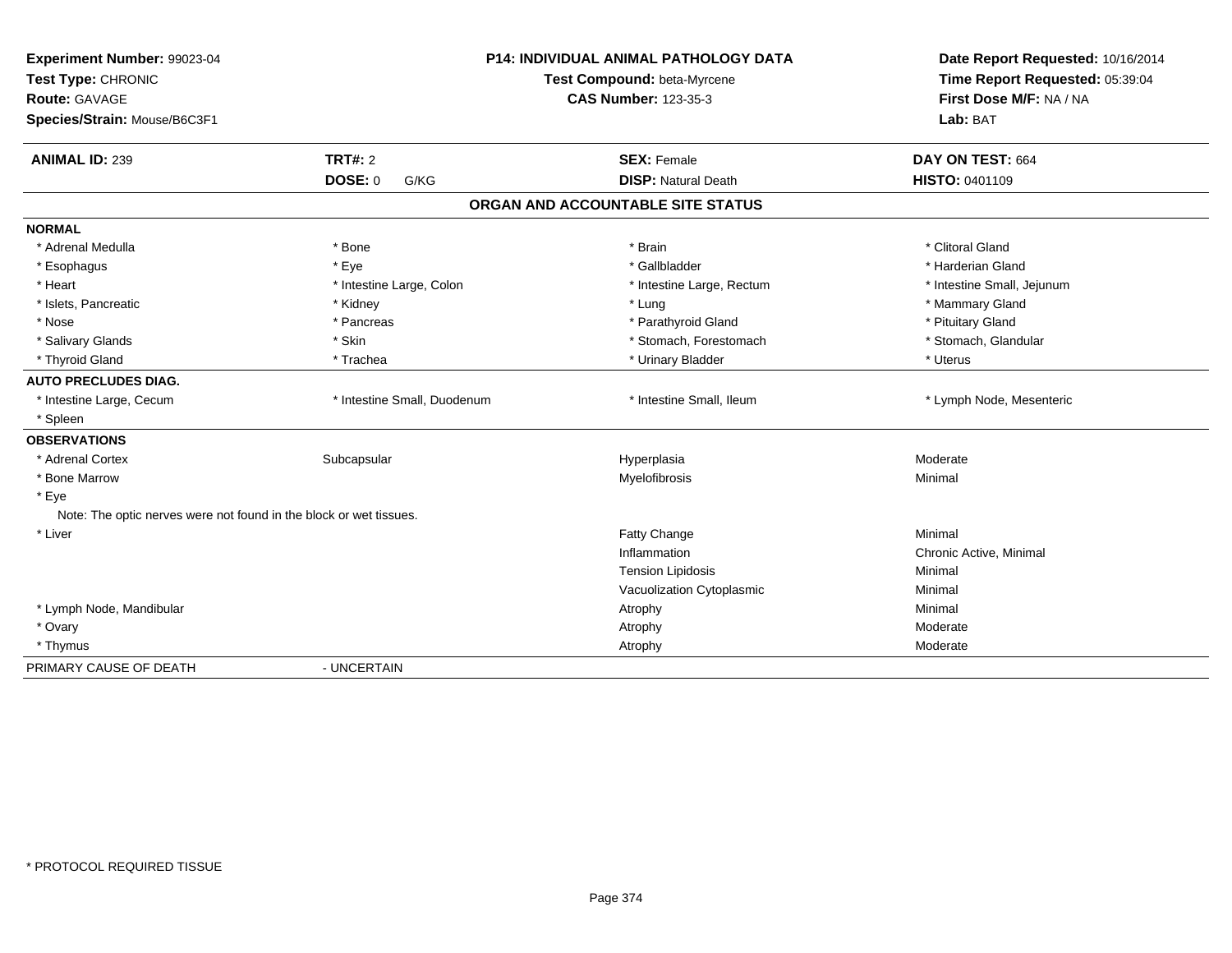| Experiment Number: 99023-04<br>Test Type: CHRONIC<br><b>Route: GAVAGE</b> |                             | P14: INDIVIDUAL ANIMAL PATHOLOGY DATA<br>Test Compound: beta-Myrcene<br><b>CAS Number: 123-35-3</b> | Date Report Requested: 10/16/2014<br>Time Report Requested: 05:39:04<br>First Dose M/F: NA / NA |
|---------------------------------------------------------------------------|-----------------------------|-----------------------------------------------------------------------------------------------------|-------------------------------------------------------------------------------------------------|
| Species/Strain: Mouse/B6C3F1                                              |                             |                                                                                                     | Lab: BAT                                                                                        |
| <b>ANIMAL ID: 240</b>                                                     | <b>TRT#: 2</b>              | <b>SEX: Female</b>                                                                                  | DAY ON TEST: 727                                                                                |
|                                                                           | <b>DOSE: 0</b><br>G/KG      | <b>DISP: Terminal Sacrifice</b>                                                                     | HISTO: 0401110                                                                                  |
|                                                                           |                             | ORGAN AND ACCOUNTABLE SITE STATUS                                                                   |                                                                                                 |
| <b>NORMAL</b>                                                             |                             |                                                                                                     |                                                                                                 |
| * Adrenal Medulla                                                         | * Bone                      | * Bone Marrow                                                                                       | * Brain                                                                                         |
| * Clitoral Gland                                                          | * Esophagus                 | * Eye                                                                                               | * Gallbladder                                                                                   |
| * Harderian Gland                                                         | * Heart                     | * Intestine Large, Cecum                                                                            | * Intestine Large, Colon                                                                        |
| * Intestine Large, Rectum                                                 | * Intestine Small, Duodenum | * Intestine Small, Ileum                                                                            | * Intestine Small, Jejunum                                                                      |
| * Islets, Pancreatic                                                      | * Kidney                    | * Lung                                                                                              | * Mammary Gland                                                                                 |
| * Nose                                                                    | * Pancreas                  | * Pituitary Gland                                                                                   | * Salivary Glands                                                                               |
| * Skin                                                                    | * Stomach, Forestomach      | * Stomach, Glandular                                                                                | * Trachea                                                                                       |
| * Urinary Bladder                                                         |                             |                                                                                                     |                                                                                                 |
| <b>OBSERVATIONS</b>                                                       |                             |                                                                                                     |                                                                                                 |
| * Adrenal Cortex                                                          | Subcapsular                 | Hyperplasia                                                                                         | Moderate                                                                                        |
| * Liver                                                                   |                             | Hepatocellular Adenoma                                                                              |                                                                                                 |
|                                                                           |                             | Inflammation                                                                                        | Chronic Active, Minimal                                                                         |
|                                                                           |                             | Mixed Cell Focus                                                                                    |                                                                                                 |
|                                                                           |                             | Pigmentation                                                                                        | Hemosiderin, Minimal                                                                            |
| [ Hepatocellular Adenoma TGLS = 3-10 ]                                    |                             |                                                                                                     |                                                                                                 |
| * Lymph Node, Mandibular                                                  |                             | Lymphoma Malignant                                                                                  |                                                                                                 |
| * Lymph Node, Mesenteric                                                  |                             | Lymphoma Malignant                                                                                  |                                                                                                 |
| [ Lymphoma Malignant TGLS = 4-5 ]                                         |                             |                                                                                                     |                                                                                                 |
| * Ovary                                                                   |                             | Atrophy                                                                                             | Mild                                                                                            |
| * Parathyroid Gland                                                       |                             | Hyperplasia                                                                                         | Mild                                                                                            |
| * Spleen                                                                  |                             | Hematopoietic Cell Proliferation                                                                    | Mild                                                                                            |
|                                                                           |                             | Lymphoma Malignant                                                                                  |                                                                                                 |
| [ Lymphoma Malignant TGLS = 2-4 ]                                         |                             |                                                                                                     |                                                                                                 |
| * Thymus                                                                  |                             | Atrophy                                                                                             | Minimal                                                                                         |
| * Thyroid Gland                                                           | <b>Follicular Cel</b>       | Hyperplasia                                                                                         | Mild                                                                                            |
| * Uterus                                                                  | Endometrium                 | Hyperplasia                                                                                         | Moderate                                                                                        |
| [ Hyperplasia TGLS = 1-7 ]                                                |                             |                                                                                                     |                                                                                                 |
| PRIMARY CAUSE OF DEATH                                                    |                             |                                                                                                     |                                                                                                 |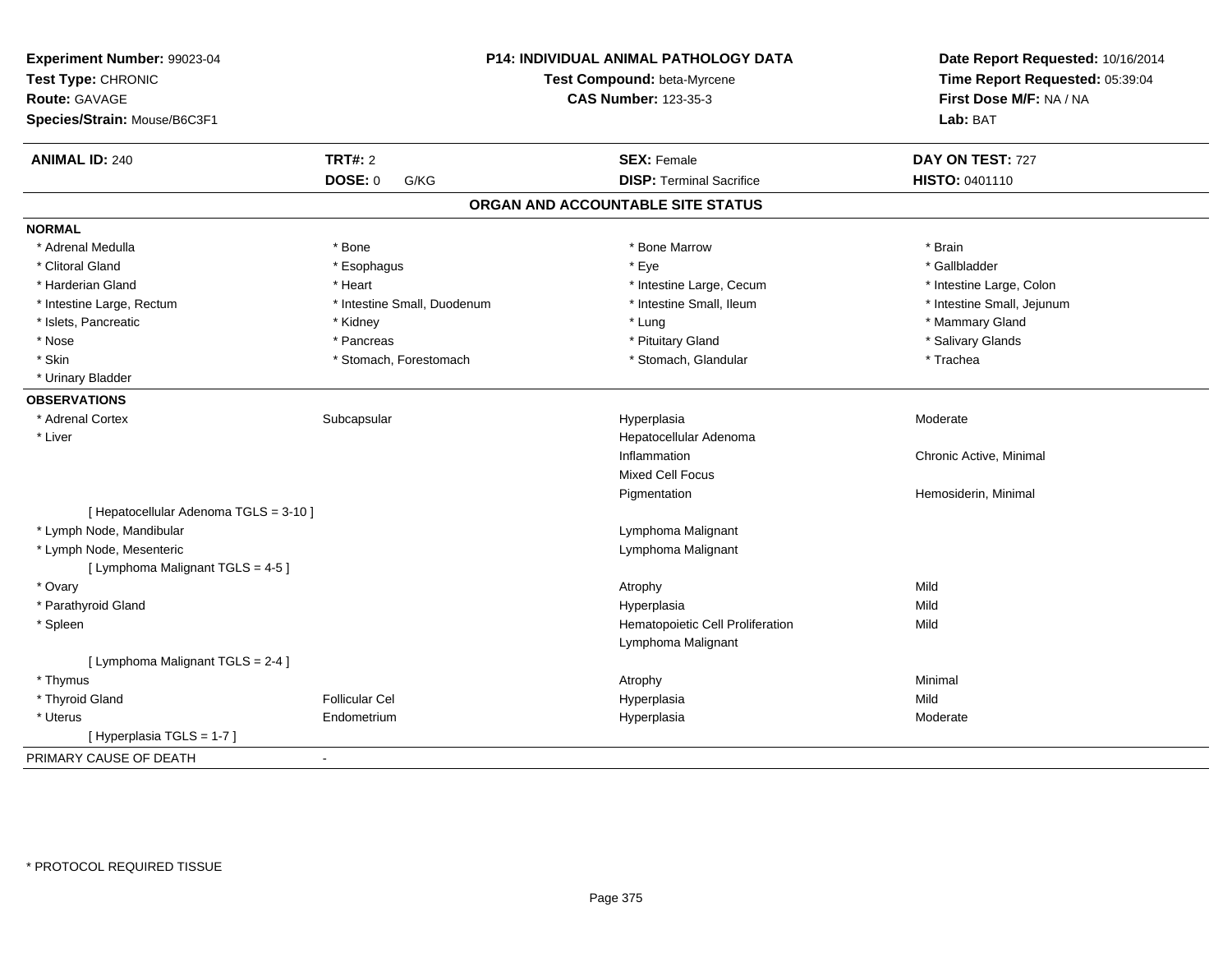| Experiment Number: 99023-04<br>Test Type: CHRONIC<br>Route: GAVAGE<br>Species/Strain: Mouse/B6C3F1<br><b>ANIMAL ID: 241</b> | TRT#: 2                  | <b>P14: INDIVIDUAL ANIMAL PATHOLOGY DATA</b><br>Test Compound: beta-Myrcene<br><b>CAS Number: 123-35-3</b><br><b>SEX: Female</b> | Date Report Requested: 10/16/2014<br>Time Report Requested: 05:39:04<br>First Dose M/F: NA / NA<br>Lab: BAT<br>DAY ON TEST: 643 |
|-----------------------------------------------------------------------------------------------------------------------------|--------------------------|----------------------------------------------------------------------------------------------------------------------------------|---------------------------------------------------------------------------------------------------------------------------------|
|                                                                                                                             | <b>DOSE: 0</b><br>G/KG   | <b>DISP: Natural Death</b>                                                                                                       | HISTO: 0401111                                                                                                                  |
|                                                                                                                             |                          | ORGAN AND ACCOUNTABLE SITE STATUS                                                                                                |                                                                                                                                 |
| <b>NORMAL</b>                                                                                                               |                          |                                                                                                                                  |                                                                                                                                 |
| * Adrenal Medulla                                                                                                           | * Bone                   | * Bone Marrow                                                                                                                    | * Brain                                                                                                                         |
| * Clitoral Gland                                                                                                            | * Esophagus              | * Eye                                                                                                                            | * Harderian Gland                                                                                                               |
| * Heart                                                                                                                     | * Intestine Large, Cecum | * Intestine Large, Colon                                                                                                         | * Intestine Large, Rectum                                                                                                       |
| * Intestine Small, Duodenum                                                                                                 | * Intestine Small, Ileum | * Intestine Small, Jejunum                                                                                                       | * Islets, Pancreatic                                                                                                            |
| * Kidney                                                                                                                    | * Mammary Gland          | * Nose                                                                                                                           | * Pancreas                                                                                                                      |
| * Parathyroid Gland                                                                                                         | * Pituitary Gland        | * Salivary Glands                                                                                                                | * Skin                                                                                                                          |
| * Spleen                                                                                                                    | * Stomach, Glandular     | * Thyroid Gland                                                                                                                  | * Trachea                                                                                                                       |
| * Urinary Bladder                                                                                                           |                          |                                                                                                                                  |                                                                                                                                 |
| <b>AUTO PRECLUDES DIAG.</b>                                                                                                 |                          |                                                                                                                                  |                                                                                                                                 |
| * Gallbladder                                                                                                               |                          |                                                                                                                                  |                                                                                                                                 |
| <b>OBSERVATIONS</b>                                                                                                         |                          |                                                                                                                                  |                                                                                                                                 |
| * Adrenal Cortex                                                                                                            | Subcapsular              | Hyperplasia                                                                                                                      | Moderate                                                                                                                        |
| * Liver                                                                                                                     |                          | Fatty Change                                                                                                                     | Minimal                                                                                                                         |
|                                                                                                                             |                          | Vacuolization Cytoplasmic                                                                                                        | Minimal                                                                                                                         |
| * Lung                                                                                                                      |                          | Inflammation                                                                                                                     | Chronic Active, Minimal                                                                                                         |
| * Lymph Node, Mandibular                                                                                                    |                          | Atrophy                                                                                                                          | Mild                                                                                                                            |
| * Lymph Node, Mesenteric                                                                                                    |                          | Atrophy                                                                                                                          | Mild                                                                                                                            |
| * Ovary                                                                                                                     |                          | Atrophy                                                                                                                          | Marked                                                                                                                          |
| * Stomach, Forestomach                                                                                                      | Epithelium               | Hyperplasia                                                                                                                      | Mild                                                                                                                            |
| [Hyperplasia TGLS = 1-5]                                                                                                    |                          |                                                                                                                                  |                                                                                                                                 |
| * Thymus                                                                                                                    |                          | Atrophy                                                                                                                          | Marked                                                                                                                          |
| * Uterus                                                                                                                    | Endometrium              | Hyperplasia                                                                                                                      | Minimal                                                                                                                         |
| PRIMARY CAUSE OF DEATH                                                                                                      | - UNCERTAIN              |                                                                                                                                  |                                                                                                                                 |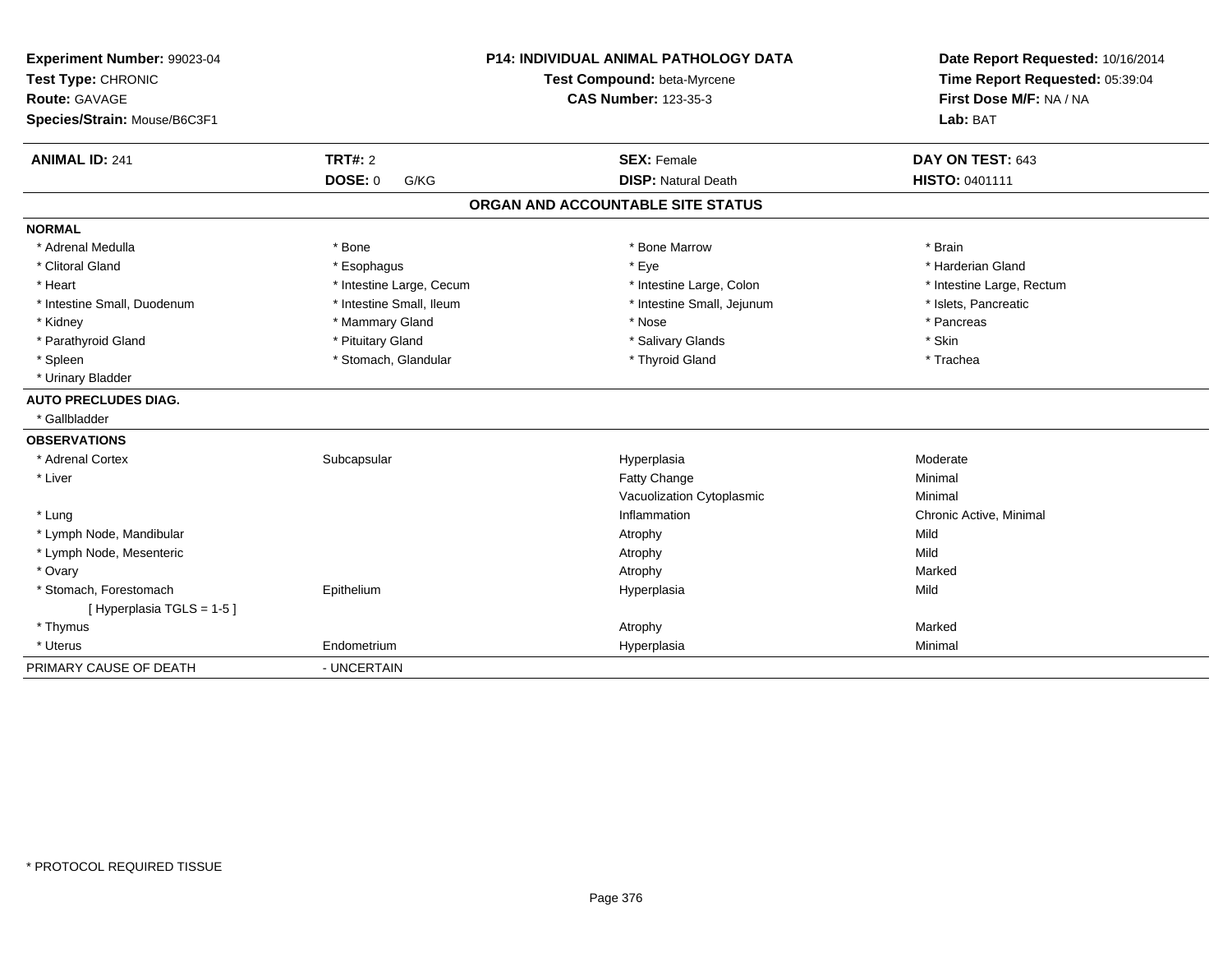| Experiment Number: 99023-04<br>Test Type: CHRONIC<br><b>Route: GAVAGE</b><br>Species/Strain: Mouse/B6C3F1 |                                                                                                     | P14: INDIVIDUAL ANIMAL PATHOLOGY DATA<br>Test Compound: beta-Myrcene<br><b>CAS Number: 123-35-3</b> | Date Report Requested: 10/16/2014<br>Time Report Requested: 05:39:04<br>First Dose M/F: NA / NA<br>Lab: BAT |
|-----------------------------------------------------------------------------------------------------------|-----------------------------------------------------------------------------------------------------|-----------------------------------------------------------------------------------------------------|-------------------------------------------------------------------------------------------------------------|
| <b>ANIMAL ID: 242</b>                                                                                     | <b>TRT#: 2</b>                                                                                      | <b>SEX: Female</b>                                                                                  | DAY ON TEST: 689                                                                                            |
|                                                                                                           | <b>DOSE: 0</b><br>G/KG                                                                              | <b>DISP: Natural Death</b>                                                                          | <b>HISTO: 0401112</b>                                                                                       |
|                                                                                                           |                                                                                                     | ORGAN AND ACCOUNTABLE SITE STATUS                                                                   |                                                                                                             |
| <b>NORMAL</b>                                                                                             |                                                                                                     |                                                                                                     |                                                                                                             |
| * Adrenal Medulla                                                                                         | * Bone                                                                                              | * Brain                                                                                             | * Clitoral Gland                                                                                            |
| * Esophagus                                                                                               | * Eye                                                                                               | * Gallbladder                                                                                       | * Harderian Gland                                                                                           |
| * Intestine Large, Cecum                                                                                  | * Intestine Large, Colon                                                                            | * Intestine Large, Rectum                                                                           | * Intestine Small, Duodenum                                                                                 |
| * Intestine Small, Ileum                                                                                  | * Intestine Small, Jejunum                                                                          | * Islets, Pancreatic                                                                                | * Lymph Node, Mandibular                                                                                    |
| * Mammary Gland                                                                                           | * Nose                                                                                              | * Pancreas                                                                                          | * Parathyroid Gland                                                                                         |
| * Pituitary Gland                                                                                         | * Salivary Glands                                                                                   | * Skin                                                                                              | * Stomach, Glandular                                                                                        |
| * Thyroid Gland                                                                                           | * Trachea                                                                                           | * Urinary Bladder                                                                                   | * Uterus                                                                                                    |
| <b>OBSERVATIONS</b>                                                                                       |                                                                                                     |                                                                                                     |                                                                                                             |
| * Adrenal Cortex                                                                                          | Subcapsular                                                                                         | Hyperplasia                                                                                         | Moderate                                                                                                    |
| * Bone Marrow                                                                                             |                                                                                                     | Myelofibrosis                                                                                       | Minimal                                                                                                     |
| * Eye                                                                                                     |                                                                                                     |                                                                                                     |                                                                                                             |
| Note: The optic nerves were not present in the block or wet tissues.                                      |                                                                                                     |                                                                                                     |                                                                                                             |
| * Heart                                                                                                   |                                                                                                     | Inflammation                                                                                        | Moderate                                                                                                    |
|                                                                                                           | Valve                                                                                               | Thrombosis                                                                                          | Moderate                                                                                                    |
|                                                                                                           | Note: Thrombus contains numerous bacteria (cocci) and involves both the left A-V and aortic valves. |                                                                                                     |                                                                                                             |
| * Kidney                                                                                                  |                                                                                                     | Infarct                                                                                             | Moderate                                                                                                    |
|                                                                                                           |                                                                                                     | Mineralization                                                                                      | Mild                                                                                                        |
|                                                                                                           | Papilla                                                                                             | Necrosis                                                                                            | Mild                                                                                                        |
|                                                                                                           | <b>Renal Tubule</b>                                                                                 | Necrosis                                                                                            | Mild                                                                                                        |
| Note: Infarction is secondary to valvular endocarditis (embolism to kidneys).                             |                                                                                                     |                                                                                                     |                                                                                                             |
| * Liver                                                                                                   |                                                                                                     | Fatty Change                                                                                        | Moderate                                                                                                    |
|                                                                                                           |                                                                                                     | Inflammation                                                                                        | Chronic Active, Minimal                                                                                     |
| * Lung                                                                                                    | Alveolus                                                                                            | <b>Infiltration Cellular</b>                                                                        | Histiocyte, Minimal                                                                                         |
|                                                                                                           |                                                                                                     | Inflammation                                                                                        | Chronic Active, Mild                                                                                        |
| * Lymph Node, Mesenteric                                                                                  |                                                                                                     | Atrophy                                                                                             | Minimal                                                                                                     |
| * Ovary                                                                                                   |                                                                                                     | Atrophy                                                                                             | Mild                                                                                                        |
| * Spleen                                                                                                  |                                                                                                     | Hematopoietic Cell Proliferation                                                                    | Marked                                                                                                      |
| [ Hematopoietic Cell Proliferation TGLS = 1-4 ]                                                           |                                                                                                     |                                                                                                     |                                                                                                             |
| * Stomach, Forestomach                                                                                    | Epithelium                                                                                          | Hyperplasia                                                                                         | Mild                                                                                                        |
|                                                                                                           |                                                                                                     | Inflammation                                                                                        | Mild                                                                                                        |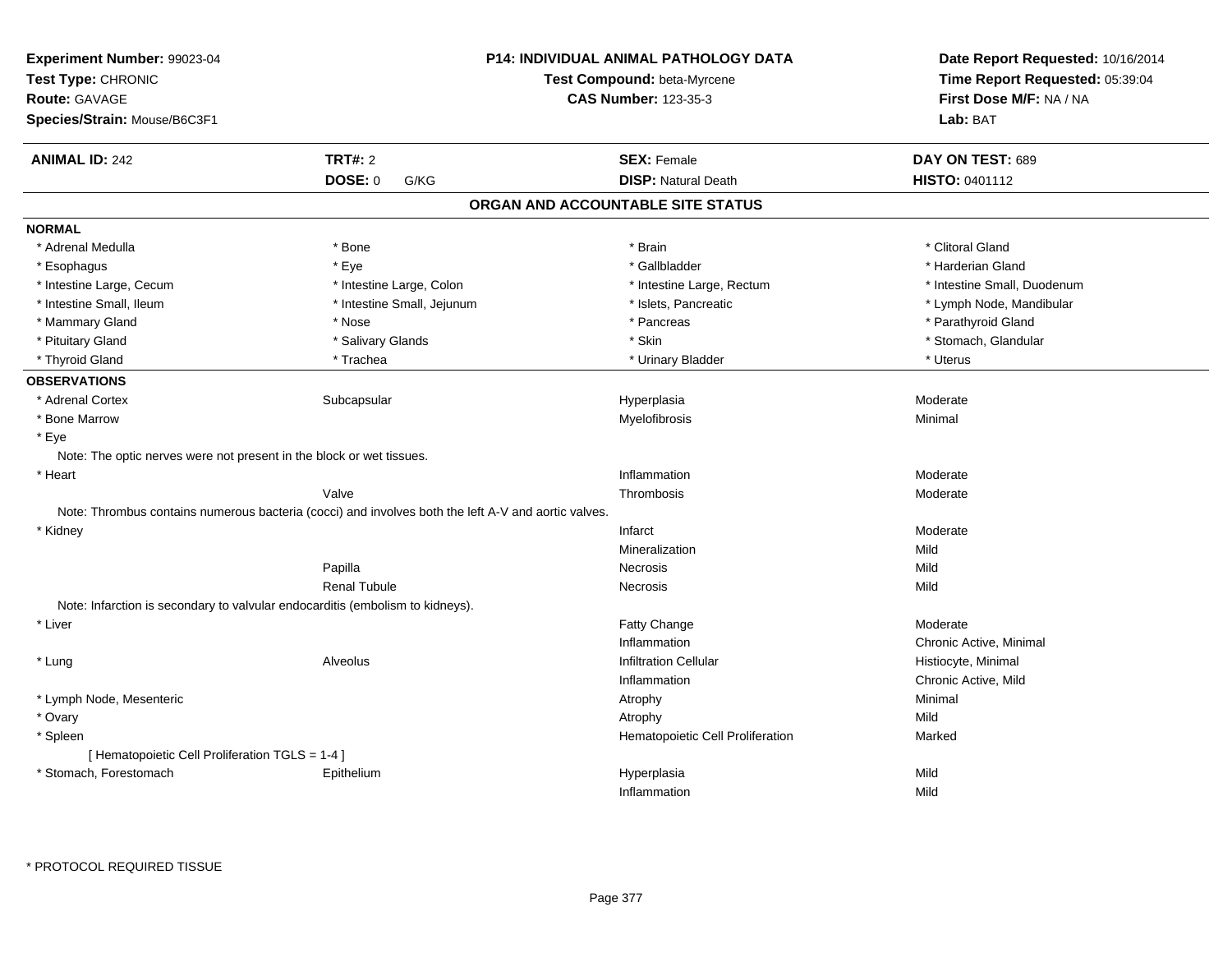| Experiment Number: 99023-04                         |                          | <b>P14: INDIVIDUAL ANIMAL PATHOLOGY DATA</b> | Date Report Requested: 10/16/2014<br>Time Report Requested: 05:39:04 |
|-----------------------------------------------------|--------------------------|----------------------------------------------|----------------------------------------------------------------------|
| <b>Test Type: CHRONIC</b>                           |                          | Test Compound: beta-Myrcene                  |                                                                      |
| <b>CAS Number: 123-35-3</b><br><b>Route: GAVAGE</b> |                          |                                              | First Dose M/F: NA / NA                                              |
| Species/Strain: Mouse/B6C3F1                        |                          |                                              | Lab: BAT                                                             |
| <b>ANIMAL ID: 242</b>                               | TRT#: 2                  | <b>SEX: Female</b>                           | DAY ON TEST: 689                                                     |
|                                                     | <b>DOSE: 0</b><br>G/KG   | <b>DISP:</b> Natural Death                   | <b>HISTO: 0401112</b>                                                |
|                                                     |                          | ORGAN AND ACCOUNTABLE SITE STATUS            |                                                                      |
|                                                     |                          | Ulcer                                        | Mild                                                                 |
| * Thymus                                            |                          | Atrophy                                      | Marked                                                               |
| PRIMARY CAUSE OF DEATH                              | - Heart Valve Thrombosis |                                              |                                                                      |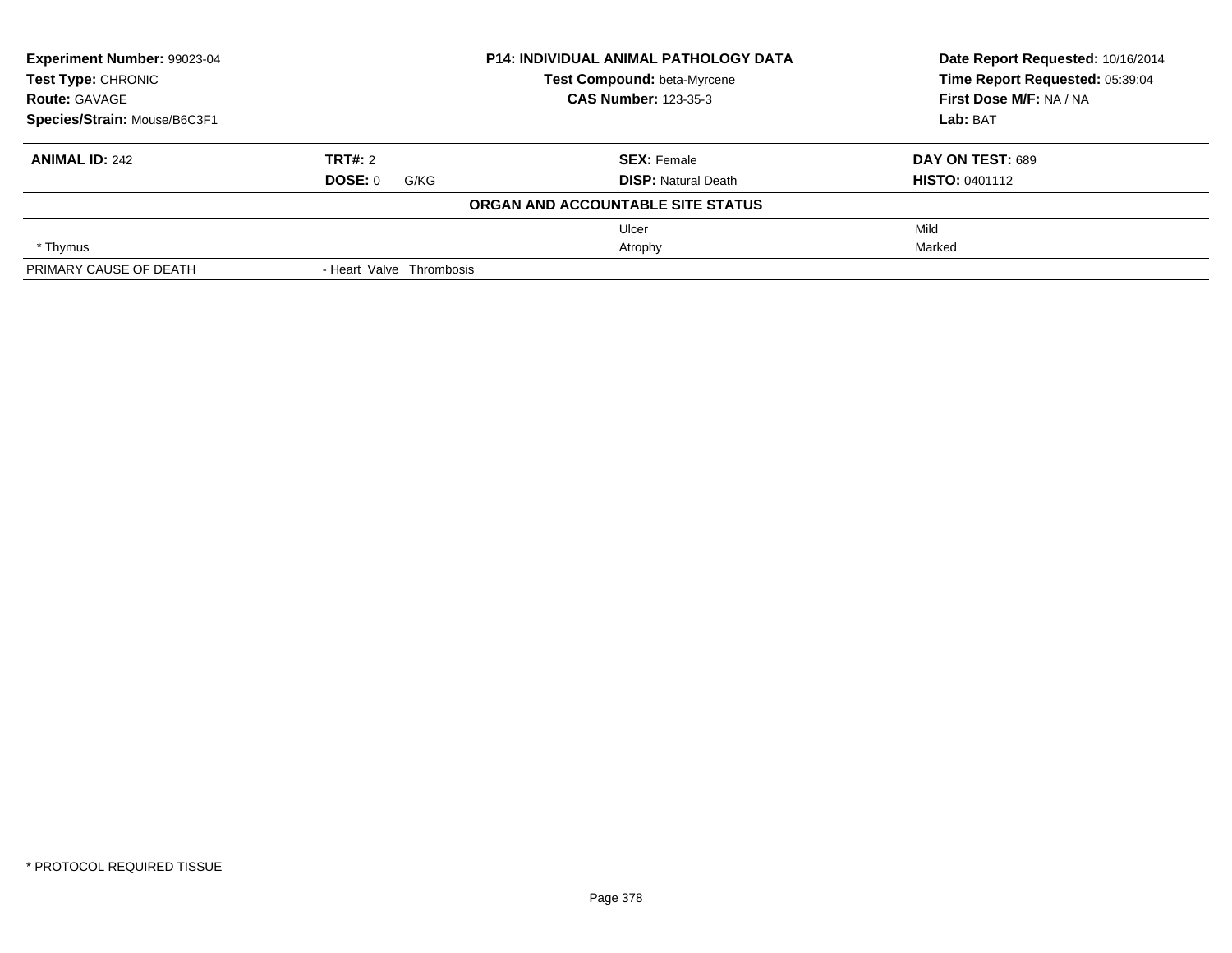| Experiment Number: 99023-04  |                             | <b>P14: INDIVIDUAL ANIMAL PATHOLOGY DATA</b> | Date Report Requested: 10/16/2014 |
|------------------------------|-----------------------------|----------------------------------------------|-----------------------------------|
| Test Type: CHRONIC           | Test Compound: beta-Myrcene |                                              | Time Report Requested: 05:39:04   |
| <b>Route: GAVAGE</b>         |                             | <b>CAS Number: 123-35-3</b>                  | First Dose M/F: NA / NA           |
| Species/Strain: Mouse/B6C3F1 |                             |                                              | Lab: BAT                          |
| <b>ANIMAL ID: 243</b>        | TRT#: 2                     | <b>SEX: Female</b>                           | DAY ON TEST: 728                  |
|                              | <b>DOSE: 0</b><br>G/KG      | <b>DISP: Terminal Sacrifice</b>              | HISTO: 0401113                    |
|                              |                             | ORGAN AND ACCOUNTABLE SITE STATUS            |                                   |
| <b>NORMAL</b>                |                             |                                              |                                   |
| * Adrenal Medulla            | * Bone                      | * Bone Marrow                                | * Brain                           |
| * Clitoral Gland             | * Esophagus                 | * Eye                                        | * Gallbladder                     |
| * Harderian Gland            | * Heart                     | * Intestine Large, Cecum                     | * Intestine Large, Colon          |
| * Intestine Large, Rectum    | * Intestine Small, Duodenum | * Intestine Small, Ileum                     | * Intestine Small, Jejunum        |
| * Islets, Pancreatic         | * Lymph Node, Mandibular    | * Lymph Node, Mesenteric                     | * Mammary Gland                   |
| * Nose                       | * Pancreas                  | * Pituitary Gland                            | * Salivary Glands                 |
| * Skin                       | * Stomach, Forestomach      | * Stomach, Glandular                         | * Thyroid Gland                   |
| * Trachea                    | * Urinary Bladder           |                                              |                                   |
| <b>MISSING</b>               |                             |                                              |                                   |
| * Parathyroid Gland          |                             |                                              |                                   |
| <b>OBSERVATIONS</b>          |                             |                                              |                                   |
| * Adrenal Cortex             | Subcapsular                 | Hyperplasia                                  | Mild                              |
| * Kidney                     |                             | Nephropathy                                  | Mild                              |
| * Liver                      |                             | Inflammation                                 | Chronic Active, Minimal           |
| * Lung                       |                             | Inflammation                                 | Chronic Active, Minimal           |
| * Ovary                      |                             | Atrophy                                      | Moderate                          |
| * Spleen                     |                             | Hematopoietic Cell Proliferation             | Minimal                           |
|                              |                             | Hyperplasia                                  | Lymphoid, Moderate                |
| * Thymus                     |                             | Atrophy                                      | Minimal                           |
| * Uterus                     | Endometrium                 | Hyperplasia                                  | Marked                            |
| [Hyperplasia TGLS = 1-7]     |                             |                                              |                                   |
| PRIMARY CAUSE OF DEATH       | ٠                           |                                              |                                   |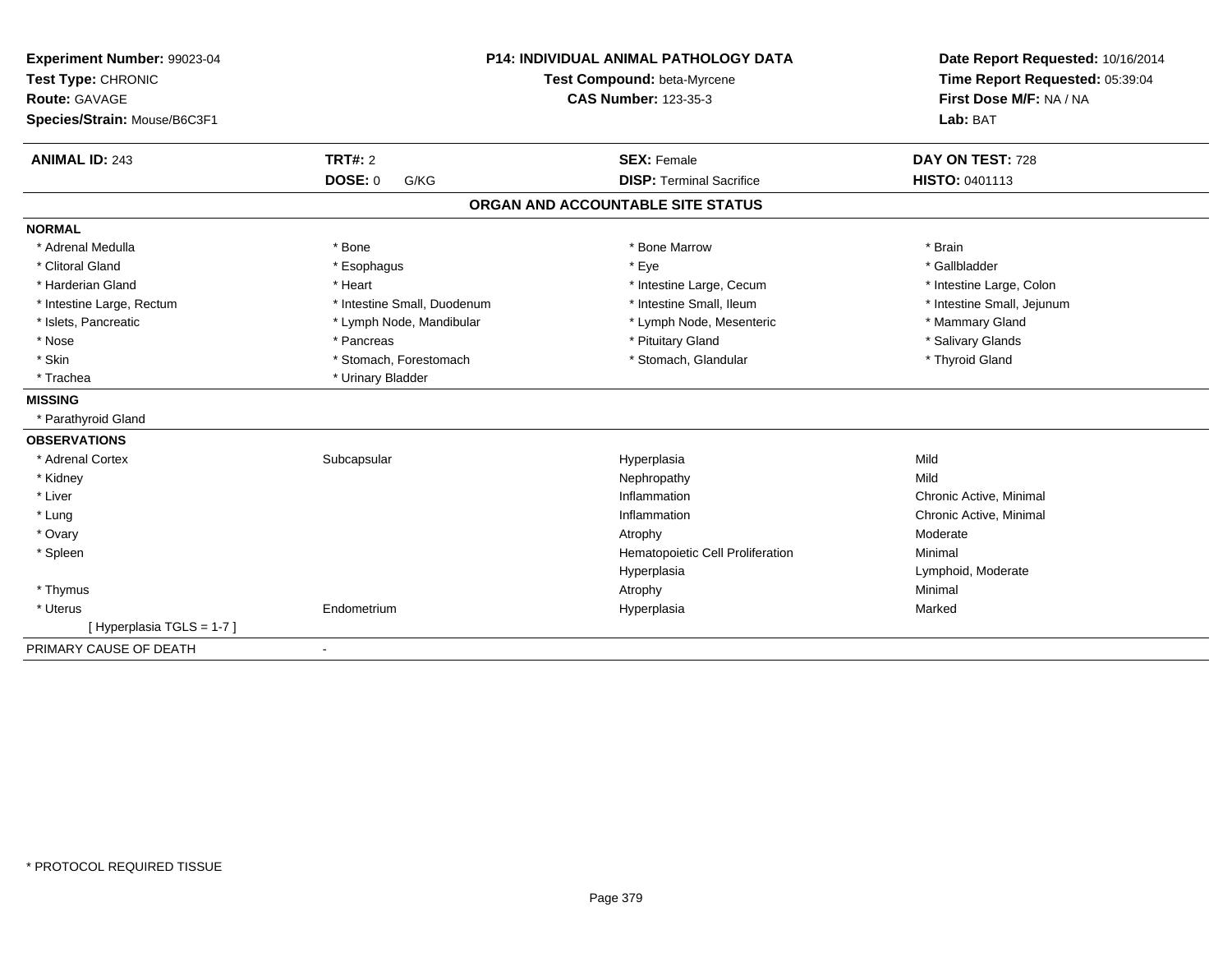| Experiment Number: 99023-04<br>Test Type: CHRONIC<br><b>Route: GAVAGE</b><br>Species/Strain: Mouse/B6C3F1 |                          | <b>P14: INDIVIDUAL ANIMAL PATHOLOGY DATA</b><br>Test Compound: beta-Myrcene<br><b>CAS Number: 123-35-3</b> | Date Report Requested: 10/16/2014<br>Time Report Requested: 05:39:04<br>First Dose M/F: NA / NA<br>Lab: BAT |
|-----------------------------------------------------------------------------------------------------------|--------------------------|------------------------------------------------------------------------------------------------------------|-------------------------------------------------------------------------------------------------------------|
| <b>ANIMAL ID: 244</b>                                                                                     | <b>TRT#: 2</b>           | <b>SEX: Female</b>                                                                                         | DAY ON TEST: 727                                                                                            |
|                                                                                                           | <b>DOSE: 0</b><br>G/KG   | <b>DISP: Terminal Sacrifice</b>                                                                            | HISTO: 0401114                                                                                              |
|                                                                                                           |                          | ORGAN AND ACCOUNTABLE SITE STATUS                                                                          |                                                                                                             |
| <b>NORMAL</b>                                                                                             |                          |                                                                                                            |                                                                                                             |
| * Adrenal Medulla                                                                                         | * Bone                   | * Brain                                                                                                    | * Clitoral Gland                                                                                            |
| * Esophagus                                                                                               | * Eye                    | * Gallbladder                                                                                              | * Harderian Gland                                                                                           |
| * Heart                                                                                                   | * Intestine Large, Cecum | * Intestine Large, Colon                                                                                   | * Intestine Large, Rectum                                                                                   |
| * Intestine Small. Duodenum                                                                               | * Intestine Small, Ileum | * Intestine Small, Jejunum                                                                                 | * Islets, Pancreatic                                                                                        |
| * Lymph Node, Mandibular                                                                                  | * Lymph Node, Mesenteric | * Mammary Gland                                                                                            | * Nose                                                                                                      |
| * Pancreas                                                                                                | * Parathyroid Gland      | * Pituitary Gland                                                                                          | * Salivary Glands                                                                                           |
| * Skin                                                                                                    | * Stomach, Forestomach   | * Stomach, Glandular                                                                                       | * Thyroid Gland                                                                                             |
| * Trachea                                                                                                 | * Urinary Bladder        |                                                                                                            |                                                                                                             |
| <b>OBSERVATIONS</b>                                                                                       |                          |                                                                                                            |                                                                                                             |
| * Adrenal Cortex                                                                                          | Subcapsular              | Hyperplasia                                                                                                | Moderate                                                                                                    |
|                                                                                                           | Zona Fascult             | Hyperplasia                                                                                                | Mild                                                                                                        |
| * Bone Marrow                                                                                             |                          | Myelofibrosis                                                                                              | Mild                                                                                                        |
| * Kidney                                                                                                  |                          | Nephropathy                                                                                                | Minimal                                                                                                     |
| * Liver                                                                                                   |                          | Fatty Change                                                                                               | Minimal                                                                                                     |
|                                                                                                           |                          | Inflammation                                                                                               | Chronic Active, Minimal                                                                                     |
|                                                                                                           |                          | <b>Tension Lipidosis</b>                                                                                   | Minimal                                                                                                     |
| * Lung                                                                                                    |                          | Alveolar/Bronchiolar Adenoma                                                                               |                                                                                                             |
| [ Alveolar/Bronchiolar Adenoma TGLS = 1-10 ]                                                              |                          |                                                                                                            |                                                                                                             |
| * Ovary                                                                                                   |                          | Atrophy                                                                                                    | Moderate                                                                                                    |
| * Spleen                                                                                                  |                          | Hematopoietic Cell Proliferation                                                                           | Mild                                                                                                        |
| * Thymus                                                                                                  |                          | Atrophy                                                                                                    | Minimal                                                                                                     |
| * Uterus                                                                                                  | Endometrium              | Hyperplasia                                                                                                | Mild                                                                                                        |
| PRIMARY CAUSE OF DEATH                                                                                    |                          |                                                                                                            |                                                                                                             |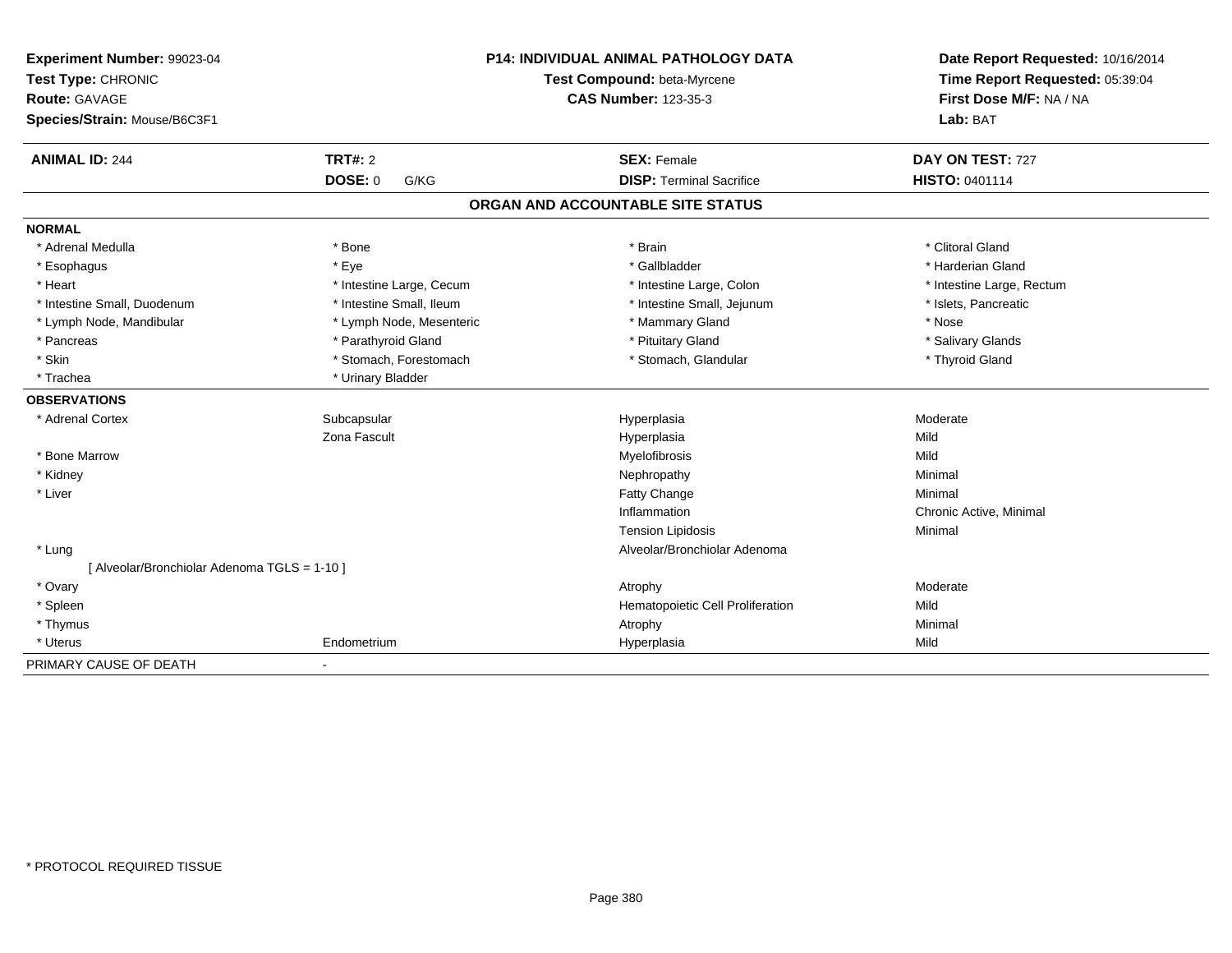| Experiment Number: 99023-04<br>Test Type: CHRONIC<br><b>Route: GAVAGE</b><br>Species/Strain: Mouse/B6C3F1 |                          | <b>P14: INDIVIDUAL ANIMAL PATHOLOGY DATA</b><br>Test Compound: beta-Myrcene<br><b>CAS Number: 123-35-3</b> | Date Report Requested: 10/16/2014<br>Time Report Requested: 05:39:04<br>First Dose M/F: NA / NA<br>Lab: BAT |
|-----------------------------------------------------------------------------------------------------------|--------------------------|------------------------------------------------------------------------------------------------------------|-------------------------------------------------------------------------------------------------------------|
| <b>ANIMAL ID: 245</b>                                                                                     | <b>TRT#: 2</b>           | <b>SEX: Female</b>                                                                                         | DAY ON TEST: 727                                                                                            |
|                                                                                                           | <b>DOSE: 0</b><br>G/KG   | <b>DISP: Terminal Sacrifice</b>                                                                            | <b>HISTO: 0401115</b>                                                                                       |
|                                                                                                           |                          | ORGAN AND ACCOUNTABLE SITE STATUS                                                                          |                                                                                                             |
| <b>NORMAL</b>                                                                                             |                          |                                                                                                            |                                                                                                             |
| * Adrenal Medulla                                                                                         | * Bone                   | * Bone Marrow                                                                                              | * Brain                                                                                                     |
| * Clitoral Gland                                                                                          | * Esophagus              | * Eye                                                                                                      | * Gallbladder                                                                                               |
| * Harderian Gland                                                                                         | * Intestine Large, Cecum | * Intestine Large, Colon                                                                                   | * Intestine Large, Rectum                                                                                   |
| * Intestine Small, Duodenum                                                                               | * Intestine Small, Ileum | * Intestine Small, Jejunum                                                                                 | * Islets, Pancreatic                                                                                        |
| * Lung                                                                                                    | * Lymph Node, Mesenteric | * Mammary Gland                                                                                            | * Nose                                                                                                      |
| * Pancreas                                                                                                | * Parathyroid Gland      | * Pituitary Gland                                                                                          | * Salivary Glands                                                                                           |
| * Skin                                                                                                    | * Stomach, Forestomach   | * Stomach, Glandular                                                                                       | * Thyroid Gland                                                                                             |
| * Trachea                                                                                                 | * Urinary Bladder        |                                                                                                            |                                                                                                             |
| <b>OBSERVATIONS</b>                                                                                       |                          |                                                                                                            |                                                                                                             |
| * Adrenal Cortex                                                                                          | Subcapsular              | Hyperplasia                                                                                                | Moderate                                                                                                    |
| * Heart                                                                                                   |                          | Cardiomyopathy                                                                                             | Minimal                                                                                                     |
| * Kidney                                                                                                  |                          | Nephropathy                                                                                                | Minimal                                                                                                     |
| * Liver                                                                                                   |                          | Inflammation                                                                                               | Chronic Active, Minimal                                                                                     |
| * Lymph Node, Mandibular                                                                                  |                          | Lymphoma Malignant                                                                                         |                                                                                                             |
| * Ovary                                                                                                   |                          | Atrophy                                                                                                    | Mild                                                                                                        |
| * Spleen                                                                                                  |                          | Hematopoietic Cell Proliferation                                                                           | Minimal                                                                                                     |
|                                                                                                           |                          | Lymphoma Malignant                                                                                         |                                                                                                             |
| [ Lymphoma Malignant TGLS = 1-4 ]                                                                         |                          |                                                                                                            |                                                                                                             |
| * Thymus                                                                                                  |                          | Lymphoma Malignant                                                                                         |                                                                                                             |
| [ Lymphoma Malignant TGLS = 3-10 ]                                                                        |                          |                                                                                                            |                                                                                                             |
| * Uterus                                                                                                  | Endometrium              | Hyperplasia                                                                                                | Marked                                                                                                      |
| [Hyperplasia TGLS = 2-7]                                                                                  |                          |                                                                                                            |                                                                                                             |
| PRIMARY CAUSE OF DEATH                                                                                    | $\blacksquare$           |                                                                                                            |                                                                                                             |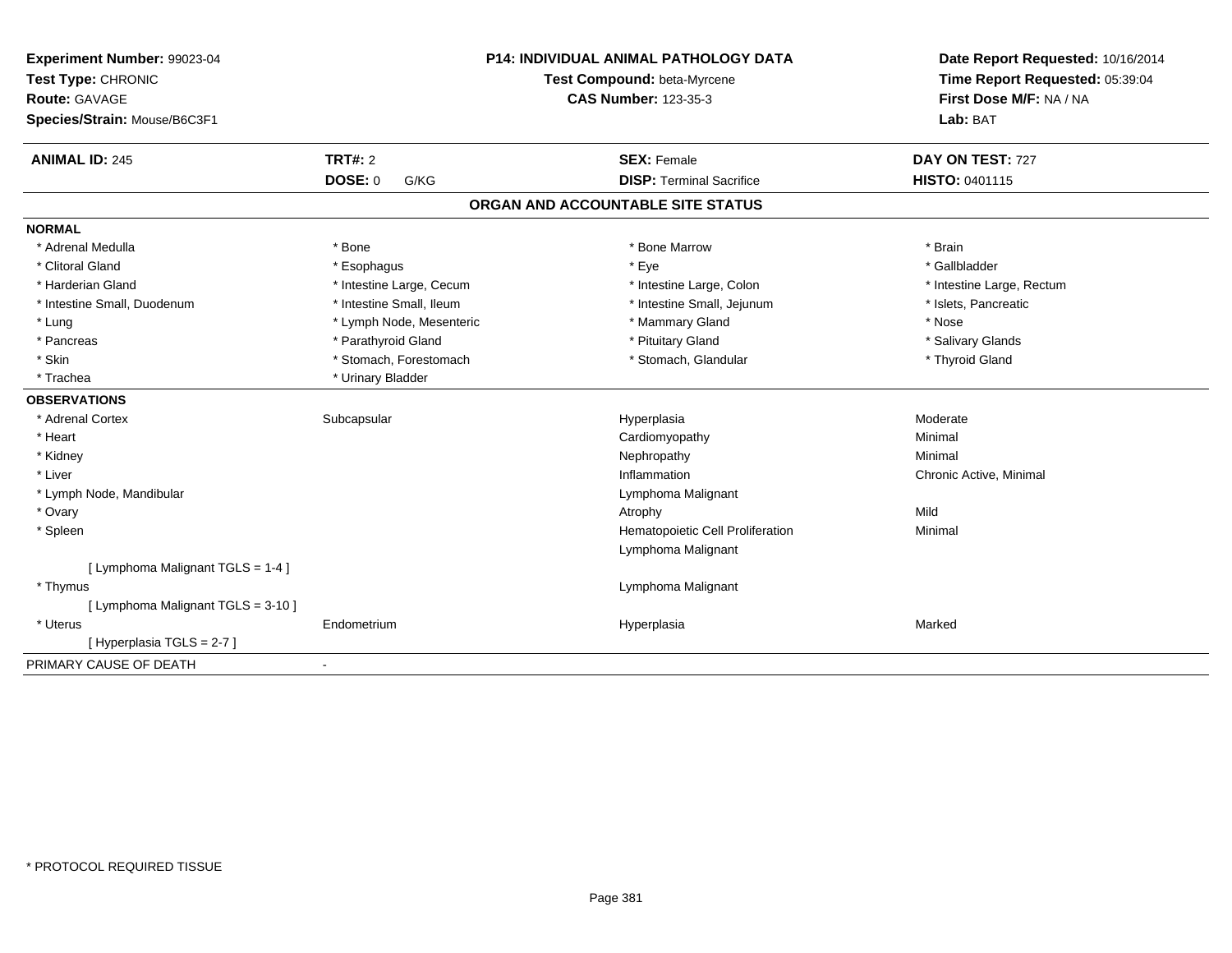| Experiment Number: 99023-04<br>Test Type: CHRONIC<br><b>Route: GAVAGE</b><br>Species/Strain: Mouse/B6C3F1 |                             | P14: INDIVIDUAL ANIMAL PATHOLOGY DATA<br>Test Compound: beta-Myrcene<br><b>CAS Number: 123-35-3</b> | Date Report Requested: 10/16/2014<br>Time Report Requested: 05:39:04<br>First Dose M/F: NA / NA<br>Lab: BAT |
|-----------------------------------------------------------------------------------------------------------|-----------------------------|-----------------------------------------------------------------------------------------------------|-------------------------------------------------------------------------------------------------------------|
| <b>ANIMAL ID: 246</b>                                                                                     | <b>TRT#: 2</b>              | <b>SEX: Female</b>                                                                                  | DAY ON TEST: 727                                                                                            |
|                                                                                                           | <b>DOSE: 0</b><br>G/KG      | <b>DISP: Terminal Sacrifice</b>                                                                     | HISTO: 0401116                                                                                              |
|                                                                                                           |                             | ORGAN AND ACCOUNTABLE SITE STATUS                                                                   |                                                                                                             |
| <b>NORMAL</b>                                                                                             |                             |                                                                                                     |                                                                                                             |
| * Adrenal Medulla                                                                                         | * Bone                      | * Bone Marrow                                                                                       | * Brain                                                                                                     |
| * Clitoral Gland                                                                                          | * Esophagus                 | * Eye                                                                                               | * Gallbladder                                                                                               |
| * Harderian Gland                                                                                         | * Heart                     | * Intestine Large, Cecum                                                                            | * Intestine Large, Colon                                                                                    |
| * Intestine Large, Rectum                                                                                 | * Intestine Small, Duodenum | * Intestine Small. Ileum                                                                            | * Intestine Small, Jejunum                                                                                  |
| * Islets, Pancreatic                                                                                      | * Lung                      | * Lymph Node, Mandibular                                                                            | * Lymph Node, Mesenteric                                                                                    |
| * Mammary Gland                                                                                           | * Nose                      | * Pancreas                                                                                          | * Parathyroid Gland                                                                                         |
| * Pituitary Gland                                                                                         | * Salivary Glands           | * Stomach, Forestomach                                                                              | * Stomach, Glandular                                                                                        |
| * Thymus                                                                                                  | * Thyroid Gland             | * Trachea                                                                                           | * Urinary Bladder                                                                                           |
| <b>OBSERVATIONS</b>                                                                                       |                             |                                                                                                     |                                                                                                             |
| * Adrenal Cortex                                                                                          | Subcapsular                 | Hyperplasia                                                                                         | Moderate                                                                                                    |
| * Kidney                                                                                                  | Cortex                      | Cyst                                                                                                | Moderate                                                                                                    |
|                                                                                                           |                             | Infarct                                                                                             | Minimal                                                                                                     |
| [Cyst TGLS = $3-4$ ]                                                                                      |                             |                                                                                                     |                                                                                                             |
| * Liver                                                                                                   |                             | Inflammation                                                                                        | Chronic Active, Minimal                                                                                     |
|                                                                                                           |                             | <b>Tension Lipidosis</b>                                                                            | Minimal                                                                                                     |
| Mesentery                                                                                                 | Fat                         | Necrosis                                                                                            | Mild                                                                                                        |
| [ Necrosis TGLS = $1-10$ ]                                                                                |                             |                                                                                                     |                                                                                                             |
| * Ovary                                                                                                   |                             | Atrophy                                                                                             | Minimal                                                                                                     |
| * Skin                                                                                                    | <b>Subcut Tiss</b>          | Hemangioma                                                                                          |                                                                                                             |
| Note: Hemangioma in skin/mammary section.                                                                 |                             |                                                                                                     |                                                                                                             |
| * Spleen                                                                                                  |                             | Hematopoietic Cell Proliferation                                                                    | Minimal                                                                                                     |
| * Uterus                                                                                                  | Endometrium                 | Hyperplasia                                                                                         | Marked                                                                                                      |
| [ Hyperplasia TGLS = 2-7 ]                                                                                |                             |                                                                                                     |                                                                                                             |
| PRIMARY CAUSE OF DEATH                                                                                    | $\blacksquare$              |                                                                                                     |                                                                                                             |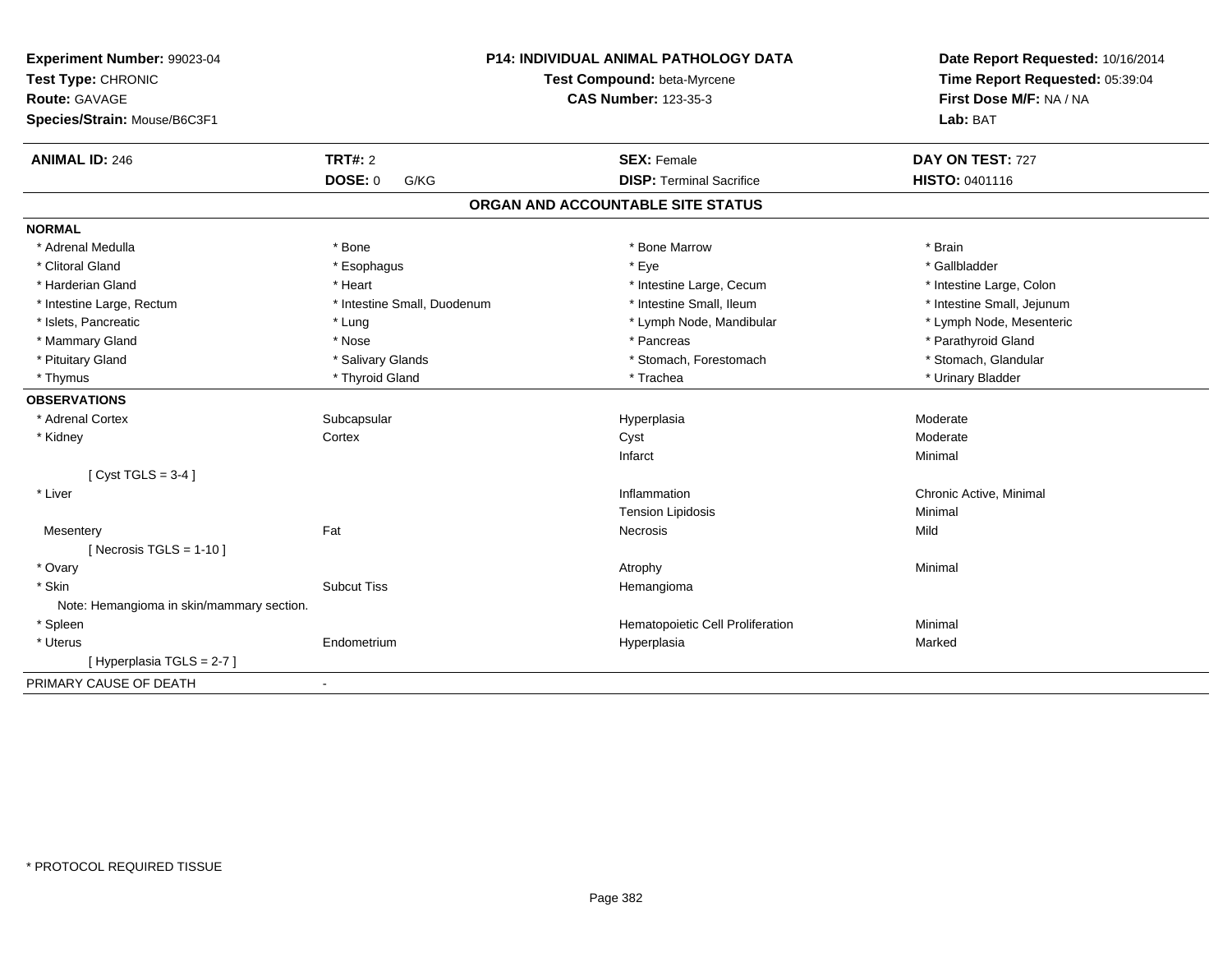| Experiment Number: 99023-04<br>Test Type: CHRONIC<br><b>Route: GAVAGE</b><br>Species/Strain: Mouse/B6C3F1 |                          | <b>P14: INDIVIDUAL ANIMAL PATHOLOGY DATA</b><br>Test Compound: beta-Myrcene<br><b>CAS Number: 123-35-3</b> | Date Report Requested: 10/16/2014<br>Time Report Requested: 05:39:04<br>First Dose M/F: NA / NA<br>Lab: BAT |
|-----------------------------------------------------------------------------------------------------------|--------------------------|------------------------------------------------------------------------------------------------------------|-------------------------------------------------------------------------------------------------------------|
| <b>ANIMAL ID: 247</b>                                                                                     | <b>TRT#: 2</b>           | <b>SEX: Female</b>                                                                                         | DAY ON TEST: 729                                                                                            |
|                                                                                                           | DOSE: 0<br>G/KG          | <b>DISP: Terminal Sacrifice</b>                                                                            | <b>HISTO: 0401117</b>                                                                                       |
|                                                                                                           |                          | ORGAN AND ACCOUNTABLE SITE STATUS                                                                          |                                                                                                             |
| <b>NORMAL</b>                                                                                             |                          |                                                                                                            |                                                                                                             |
| * Adrenal Medulla                                                                                         | * Bone                   | * Brain                                                                                                    | * Clitoral Gland                                                                                            |
| * Esophagus                                                                                               | * Eye                    | * Gallbladder                                                                                              | * Harderian Gland                                                                                           |
| * Heart                                                                                                   | * Intestine Large, Cecum | * Intestine Large, Colon                                                                                   | * Intestine Large, Rectum                                                                                   |
| * Intestine Small, Duodenum                                                                               | * Intestine Small, Ileum | * Intestine Small, Jejunum                                                                                 | * Islets, Pancreatic                                                                                        |
| * Lymph Node, Mandibular                                                                                  | * Lymph Node, Mesenteric | * Mammary Gland                                                                                            | * Pancreas                                                                                                  |
| * Pituitary Gland                                                                                         | * Salivary Glands        | * Skin                                                                                                     | * Stomach, Forestomach                                                                                      |
| * Stomach, Glandular                                                                                      | * Thymus                 | * Thyroid Gland                                                                                            | * Trachea                                                                                                   |
| * Urinary Bladder                                                                                         |                          |                                                                                                            |                                                                                                             |
| <b>MISSING</b>                                                                                            |                          |                                                                                                            |                                                                                                             |
| * Parathyroid Gland                                                                                       |                          |                                                                                                            |                                                                                                             |
| <b>OBSERVATIONS</b>                                                                                       |                          |                                                                                                            |                                                                                                             |
| * Adrenal Cortex                                                                                          | Subcapsular              | Hyperplasia                                                                                                | Mild                                                                                                        |
| * Bone Marrow                                                                                             |                          | Myelofibrosis                                                                                              | Minimal                                                                                                     |
| * Eye                                                                                                     |                          |                                                                                                            |                                                                                                             |
| Note: Optic nerves were not present in block or wet tissues.                                              |                          |                                                                                                            |                                                                                                             |
| * Kidney                                                                                                  |                          | Mineralization                                                                                             | Minimal                                                                                                     |
|                                                                                                           |                          | Nephropathy                                                                                                | Minimal                                                                                                     |
| * Liver                                                                                                   |                          | <b>Eosinophilic Focus</b>                                                                                  |                                                                                                             |
|                                                                                                           |                          | Inflammation                                                                                               | Chronic Active, Minimal                                                                                     |
|                                                                                                           |                          | <b>Tension Lipidosis</b>                                                                                   | Minimal                                                                                                     |
| * Lung                                                                                                    |                          | Alveolar/Bronchiolar Carcinoma                                                                             |                                                                                                             |
|                                                                                                           | Alveolar Epith           | Hyperplasia                                                                                                | Moderate                                                                                                    |
|                                                                                                           | Alveolus                 | Infiltration Cellular                                                                                      | Histiocyte, Mild                                                                                            |
| Note: Carcinoma also present in B03.<br>[ Alveolar/Bronchiolar Carcinoma TGLS = 2-10 ]                    |                          |                                                                                                            |                                                                                                             |
| * Nose                                                                                                    | Olfactory Epi            | Degeneration                                                                                               | Mild                                                                                                        |
| * Ovary                                                                                                   |                          | Atrophy                                                                                                    | Moderate                                                                                                    |
| * Spleen                                                                                                  |                          | Hematopoietic Cell Proliferation                                                                           | Mild                                                                                                        |
|                                                                                                           |                          | Pigmentation                                                                                               | Hemosiderin, Minimal                                                                                        |
| * Uterus                                                                                                  | Endometrium              | Hyperplasia                                                                                                | Marked                                                                                                      |
|                                                                                                           |                          |                                                                                                            |                                                                                                             |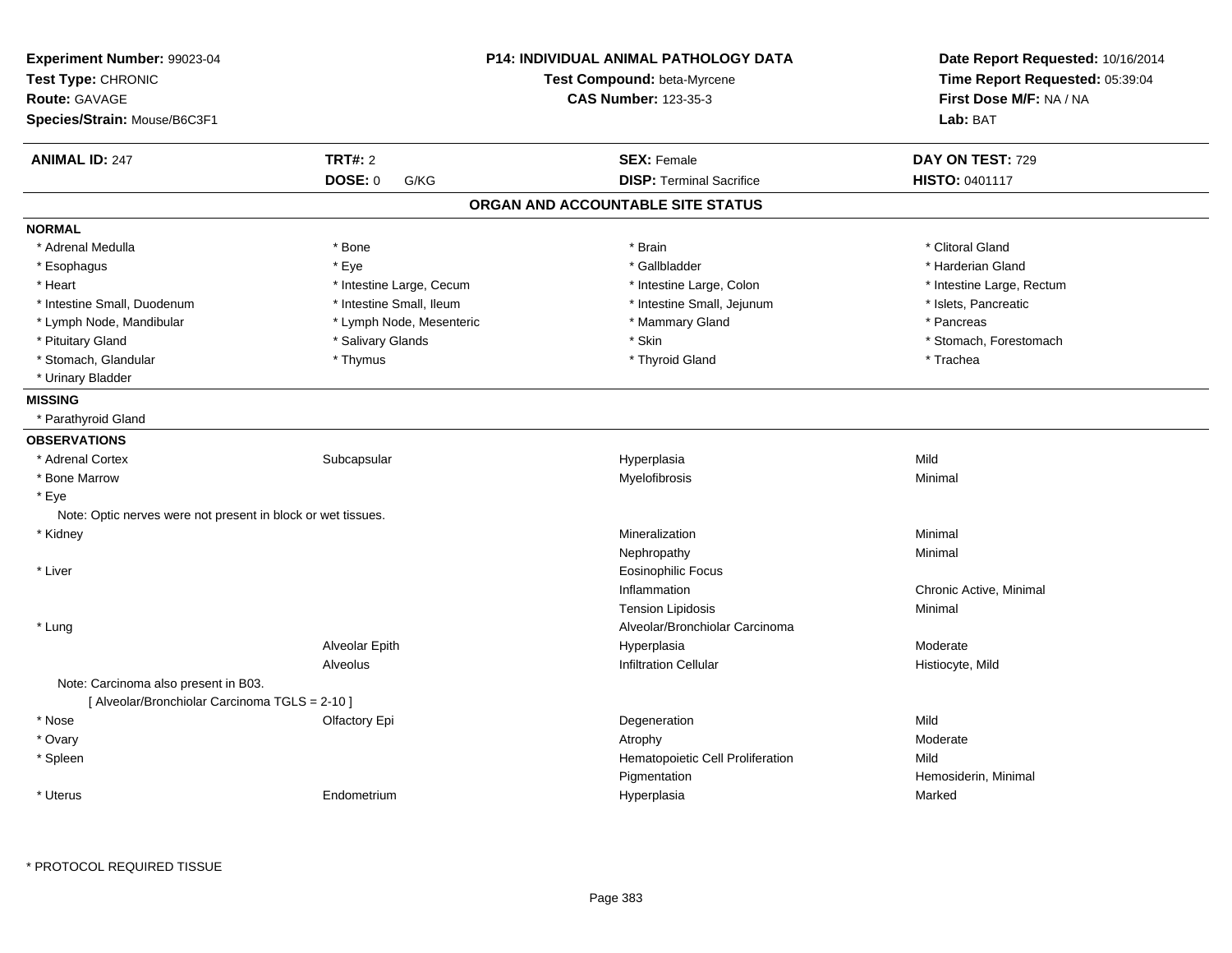| Experiment Number: 99023-04<br><b>Test Type: CHRONIC</b><br><b>Route: GAVAGE</b> |                        | <b>P14: INDIVIDUAL ANIMAL PATHOLOGY DATA</b> | Date Report Requested: 10/16/2014 |
|----------------------------------------------------------------------------------|------------------------|----------------------------------------------|-----------------------------------|
|                                                                                  |                        | <b>Test Compound: beta-Myrcene</b>           | Time Report Requested: 05:39:04   |
|                                                                                  |                        | <b>CAS Number: 123-35-3</b>                  | First Dose M/F: NA / NA           |
| Species/Strain: Mouse/B6C3F1                                                     |                        |                                              | Lab: BAT                          |
| <b>ANIMAL ID: 247</b>                                                            | TRT#: 2                | <b>SEX: Female</b>                           | <b>DAY ON TEST: 729</b>           |
|                                                                                  | <b>DOSE: 0</b><br>G/KG | <b>DISP: Terminal Sacrifice</b>              | <b>HISTO: 0401117</b>             |
|                                                                                  |                        | ORGAN AND ACCOUNTABLE SITE STATUS            |                                   |
| [Hyperplasia TGLS = $1-7$ ]                                                      |                        |                                              |                                   |
| PRIMARY CAUSE OF DEATH                                                           |                        |                                              |                                   |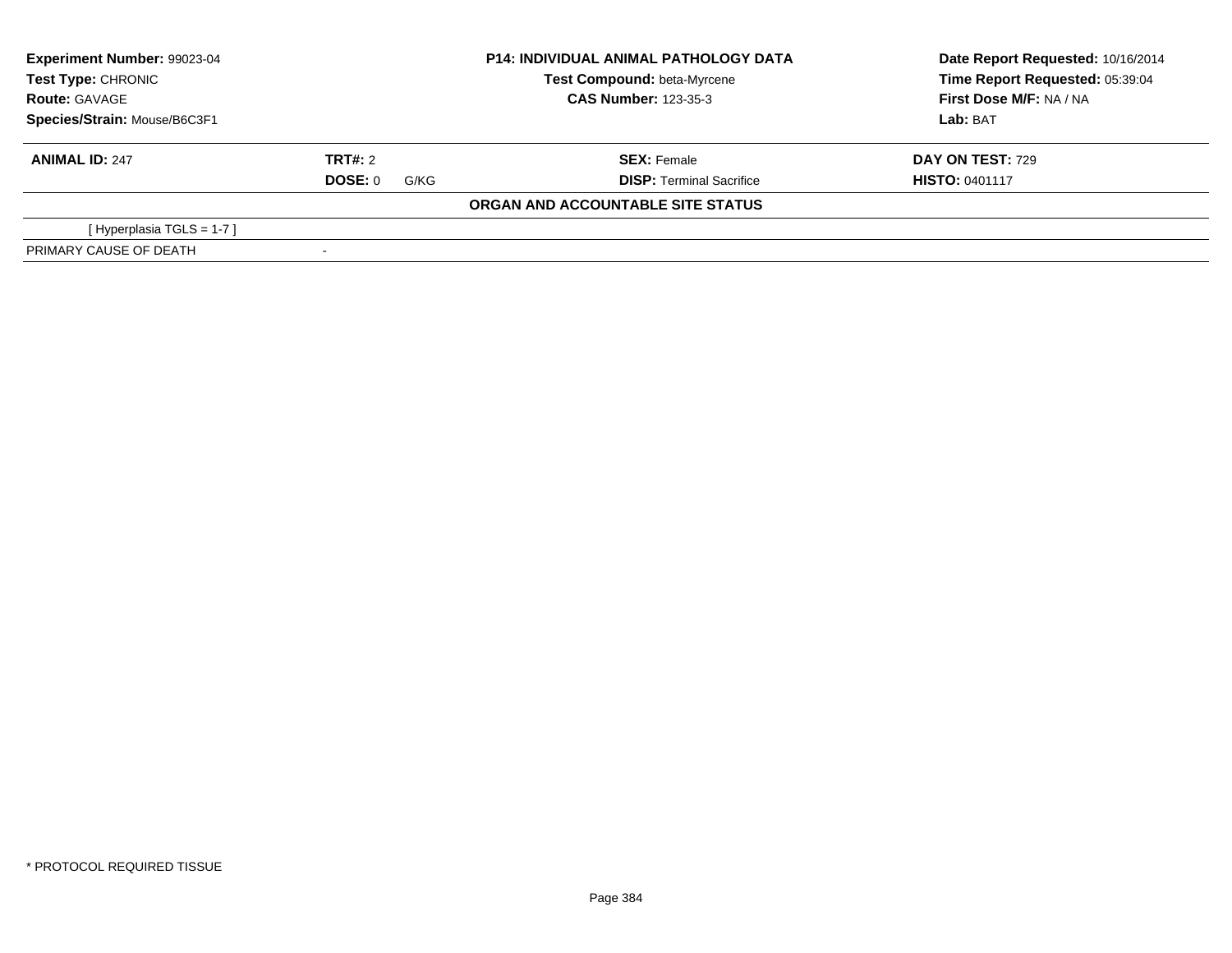| Experiment Number: 99023-04<br>Test Type: CHRONIC<br>Route: GAVAGE<br>Species/Strain: Mouse/B6C3F1 |                          | <b>P14: INDIVIDUAL ANIMAL PATHOLOGY DATA</b><br>Test Compound: beta-Myrcene<br><b>CAS Number: 123-35-3</b> | Date Report Requested: 10/16/2014<br>Time Report Requested: 05:39:04<br>First Dose M/F: NA / NA<br>Lab: BAT |
|----------------------------------------------------------------------------------------------------|--------------------------|------------------------------------------------------------------------------------------------------------|-------------------------------------------------------------------------------------------------------------|
| <b>ANIMAL ID: 248</b>                                                                              | <b>TRT#: 2</b>           | <b>SEX: Female</b>                                                                                         | DAY ON TEST: 729                                                                                            |
|                                                                                                    | <b>DOSE: 0</b><br>G/KG   | <b>DISP: Terminal Sacrifice</b>                                                                            | HISTO: 0401118                                                                                              |
|                                                                                                    |                          | ORGAN AND ACCOUNTABLE SITE STATUS                                                                          |                                                                                                             |
| <b>NORMAL</b>                                                                                      |                          |                                                                                                            |                                                                                                             |
| * Adrenal Medulla                                                                                  | * Bone                   | * Bone Marrow                                                                                              | * Brain                                                                                                     |
| * Clitoral Gland                                                                                   | * Esophagus              | * Eye                                                                                                      | * Gallbladder                                                                                               |
| * Heart                                                                                            | * Intestine Large, Cecum | * Intestine Large, Colon                                                                                   | * Intestine Large, Rectum                                                                                   |
| * Intestine Small, Duodenum                                                                        | * Intestine Small, Ileum | * Intestine Small, Jejunum                                                                                 | * Islets, Pancreatic                                                                                        |
| * Kidney                                                                                           | Lymph Node               | * Lymph Node, Mesenteric                                                                                   | * Mammary Gland                                                                                             |
| * Nose                                                                                             | * Pancreas               | * Parathyroid Gland                                                                                        | * Pituitary Gland                                                                                           |
| * Salivary Glands                                                                                  | * Skin                   | * Stomach, Forestomach                                                                                     | * Stomach, Glandular                                                                                        |
| * Thyroid Gland                                                                                    | * Trachea                | * Urinary Bladder                                                                                          |                                                                                                             |
| <b>OBSERVATIONS</b>                                                                                |                          |                                                                                                            |                                                                                                             |
| * Adrenal Cortex                                                                                   | Subcapsular              | Hyperplasia                                                                                                | Moderate                                                                                                    |
| * Harderian Gland                                                                                  |                          | Adenoma                                                                                                    |                                                                                                             |
| [Adenoma TGLS = $1-9$ ]                                                                            |                          |                                                                                                            |                                                                                                             |
| * Liver                                                                                            |                          | <b>Eosinophilic Focus</b>                                                                                  |                                                                                                             |
|                                                                                                    |                          | Fatty Change                                                                                               | Minimal                                                                                                     |
|                                                                                                    |                          | Inflammation                                                                                               | Chronic Active, Minimal                                                                                     |
| * Lung                                                                                             | Alveolus                 | <b>Infiltration Cellular</b>                                                                               | Histiocyte, Minimal                                                                                         |
| Lymph Node<br>Note: TGL-2, renal lymph node, had no corresponding lesion.                          |                          |                                                                                                            |                                                                                                             |
| * Lymph Node, Mandibular                                                                           |                          | Hyperplasia                                                                                                | Lymphoid, Moderate                                                                                          |
| * Ovary                                                                                            |                          | Atrophy                                                                                                    | Minimal                                                                                                     |
| * Spleen                                                                                           |                          | Hematopoietic Cell Proliferation                                                                           | Mild                                                                                                        |
| * Thymus                                                                                           |                          | Atrophy                                                                                                    | Minimal                                                                                                     |
| * Uterus                                                                                           | Endometrium              | Hyperplasia                                                                                                | Mild                                                                                                        |
| PRIMARY CAUSE OF DEATH                                                                             | $\blacksquare$           |                                                                                                            |                                                                                                             |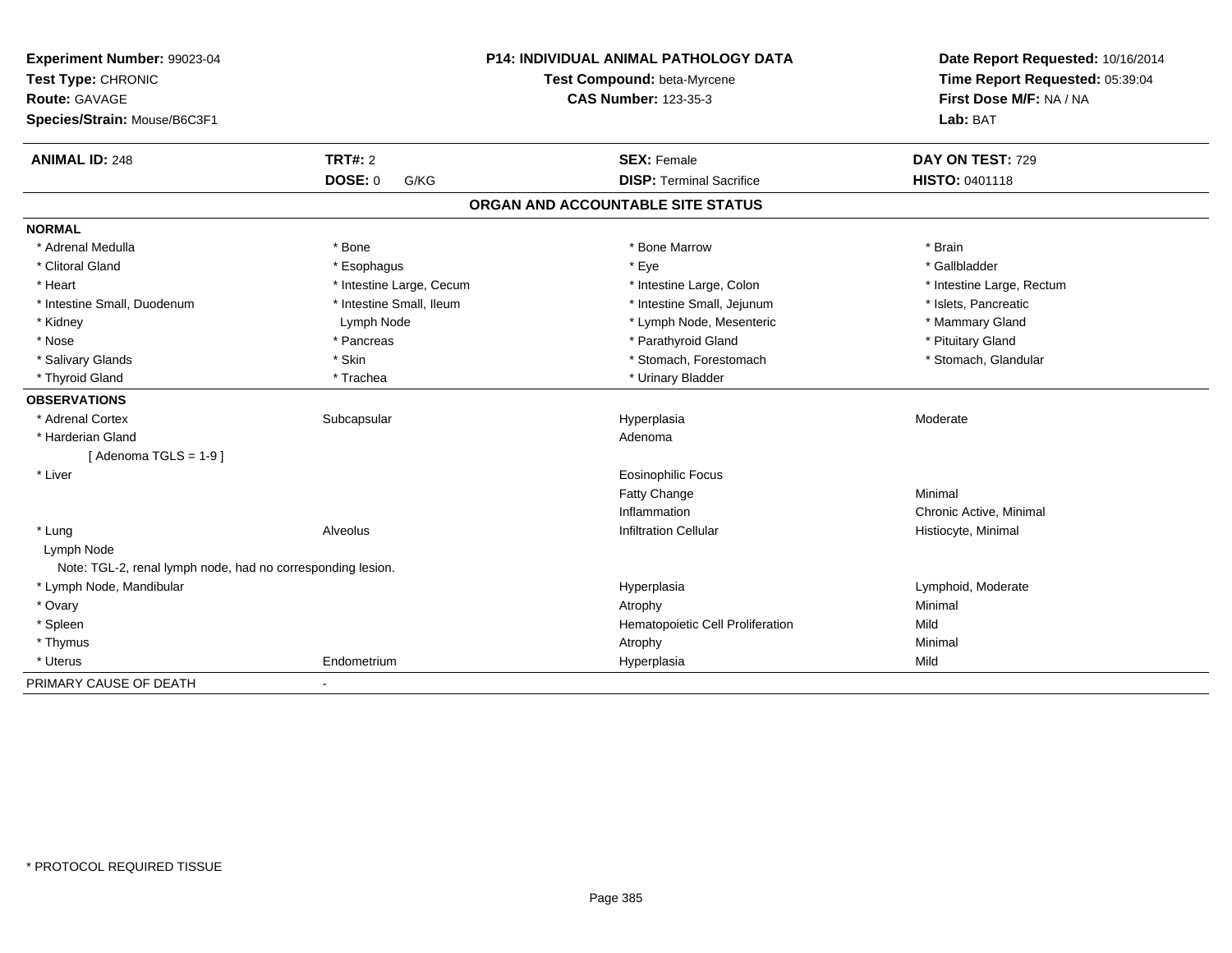| Experiment Number: 99023-04<br>Test Type: CHRONIC<br>Route: GAVAGE<br>Species/Strain: Mouse/B6C3F1 |                                | <b>P14: INDIVIDUAL ANIMAL PATHOLOGY DATA</b><br>Test Compound: beta-Myrcene<br><b>CAS Number: 123-35-3</b> | Date Report Requested: 10/16/2014<br>Time Report Requested: 05:39:04<br>First Dose M/F: NA / NA<br>Lab: BAT |
|----------------------------------------------------------------------------------------------------|--------------------------------|------------------------------------------------------------------------------------------------------------|-------------------------------------------------------------------------------------------------------------|
| <b>ANIMAL ID: 249</b>                                                                              | <b>TRT#: 2</b>                 | <b>SEX: Female</b>                                                                                         | DAY ON TEST: 485                                                                                            |
|                                                                                                    | DOSE: 0<br>G/KG                | <b>DISP: Natural Death</b>                                                                                 | HISTO: 0401119                                                                                              |
|                                                                                                    |                                | ORGAN AND ACCOUNTABLE SITE STATUS                                                                          |                                                                                                             |
| <b>NORMAL</b>                                                                                      |                                |                                                                                                            |                                                                                                             |
| * Adrenal Medulla                                                                                  | * Bone                         | * Bone Marrow                                                                                              | * Brain                                                                                                     |
| * Clitoral Gland                                                                                   | * Esophagus                    | * Eve                                                                                                      | * Gallbladder                                                                                               |
| * Harderian Gland                                                                                  | * Heart                        | * Intestine Large, Cecum                                                                                   | * Intestine Large, Colon                                                                                    |
| * Intestine Large, Rectum                                                                          | * Intestine Small, Duodenum    | * Intestine Small, Ileum                                                                                   | * Intestine Small, Jejunum                                                                                  |
| * Islets, Pancreatic                                                                               | * Lung                         | * Lymph Node, Mandibular                                                                                   | * Mammary Gland                                                                                             |
| * Pancreas                                                                                         | * Parathyroid Gland            | * Pituitary Gland                                                                                          | * Salivary Glands                                                                                           |
| * Skin                                                                                             | * Stomach, Forestomach         | * Stomach, Glandular                                                                                       | * Thyroid Gland                                                                                             |
| * Trachea                                                                                          | * Urinary Bladder              |                                                                                                            |                                                                                                             |
| <b>OBSERVATIONS</b>                                                                                |                                |                                                                                                            |                                                                                                             |
| * Adrenal Cortex                                                                                   | Subcapsular                    | Hyperplasia                                                                                                | Mild                                                                                                        |
| * Kidney                                                                                           |                                | Mineralization                                                                                             | Moderate                                                                                                    |
|                                                                                                    | <b>Renal Tubule</b>            | Necrosis                                                                                                   | Marked                                                                                                      |
| * Liver                                                                                            |                                | Fatty Change                                                                                               | Minimal                                                                                                     |
|                                                                                                    |                                | Necrosis                                                                                                   | Mild                                                                                                        |
|                                                                                                    |                                | Vacuolization Cytoplasmic                                                                                  | Moderate                                                                                                    |
| * Lymph Node, Mesenteric                                                                           |                                | Atrophy                                                                                                    | Mild                                                                                                        |
| * Nose                                                                                             | Olfactory Epi                  | Degeneration                                                                                               | Minimal                                                                                                     |
| * Ovary                                                                                            |                                | Thrombosis                                                                                                 | Marked                                                                                                      |
| [Thrombosis TGLS = 1-10]                                                                           |                                |                                                                                                            |                                                                                                             |
| * Spleen                                                                                           |                                | Hematopoietic Cell Proliferation                                                                           | Moderate                                                                                                    |
| * Thymus                                                                                           |                                | Atrophy                                                                                                    | Marked                                                                                                      |
| * Uterus                                                                                           | Endometrium                    | Hyperplasia                                                                                                | Marked                                                                                                      |
| [ Hyperplasia TGLS = 2-7 ]                                                                         |                                |                                                                                                            |                                                                                                             |
| PRIMARY CAUSE OF DEATH                                                                             | - Kidney Renal Tubule Necrosis |                                                                                                            |                                                                                                             |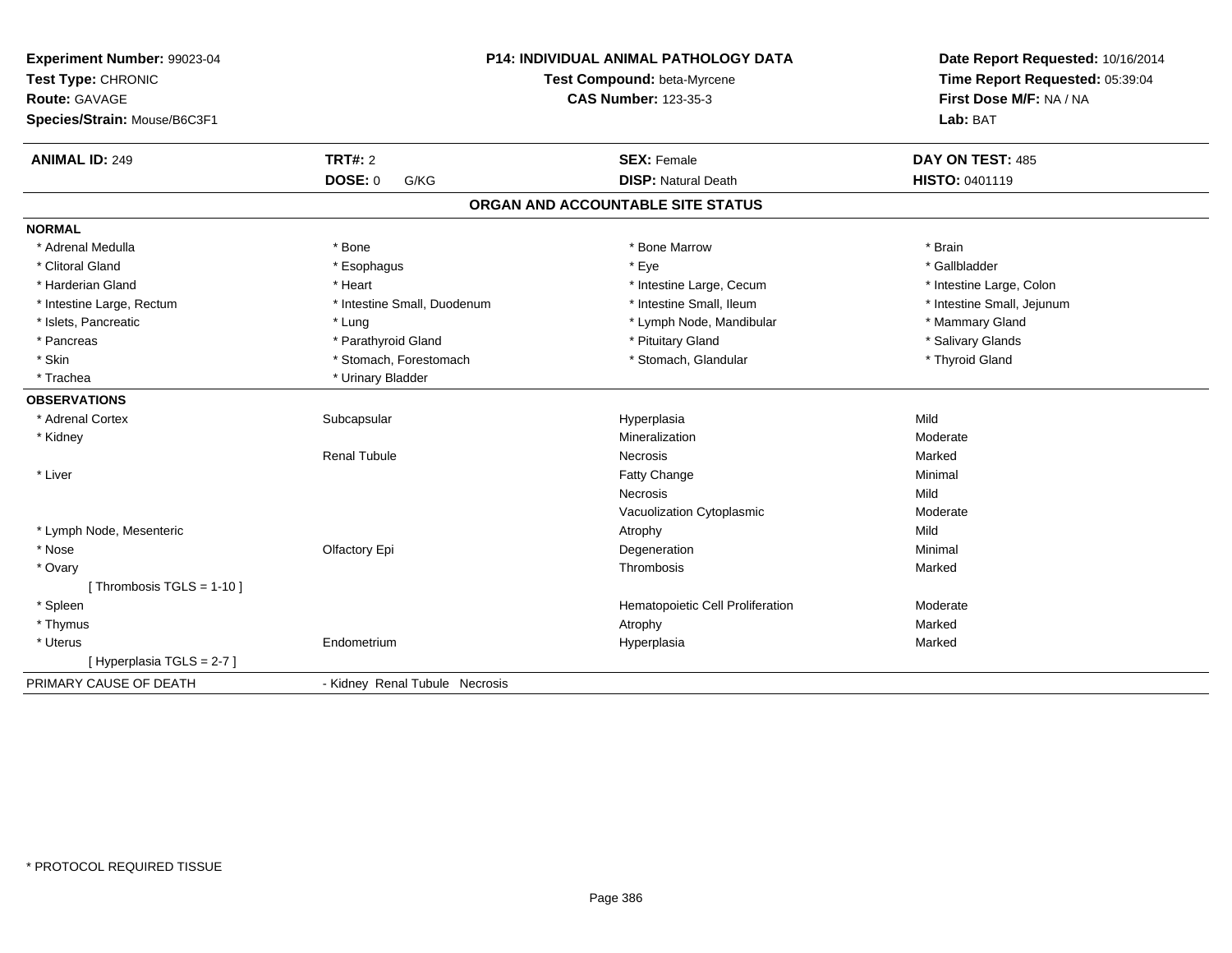| Experiment Number: 99023-04<br>Test Type: CHRONIC<br><b>Route: GAVAGE</b><br>Species/Strain: Mouse/B6C3F1 |                             | P14: INDIVIDUAL ANIMAL PATHOLOGY DATA<br>Test Compound: beta-Myrcene<br><b>CAS Number: 123-35-3</b> | Date Report Requested: 10/16/2014<br>Time Report Requested: 05:39:04<br>First Dose M/F: NA / NA<br>Lab: BAT |
|-----------------------------------------------------------------------------------------------------------|-----------------------------|-----------------------------------------------------------------------------------------------------|-------------------------------------------------------------------------------------------------------------|
|                                                                                                           |                             |                                                                                                     |                                                                                                             |
| <b>ANIMAL ID: 250</b>                                                                                     | <b>TRT#: 2</b>              | <b>SEX: Female</b>                                                                                  | DAY ON TEST: 728                                                                                            |
|                                                                                                           | DOSE: 0<br>G/KG             | <b>DISP: Terminal Sacrifice</b>                                                                     | HISTO: 0401120                                                                                              |
|                                                                                                           |                             | ORGAN AND ACCOUNTABLE SITE STATUS                                                                   |                                                                                                             |
| <b>NORMAL</b>                                                                                             |                             |                                                                                                     |                                                                                                             |
| * Adrenal Medulla                                                                                         | * Bone                      | * Bone Marrow                                                                                       | * Brain                                                                                                     |
| * Clitoral Gland                                                                                          | * Esophagus                 | * Eye                                                                                               | * Gallbladder                                                                                               |
| * Harderian Gland                                                                                         | * Heart                     | * Intestine Large, Cecum                                                                            | * Intestine Large, Colon                                                                                    |
| * Intestine Large, Rectum                                                                                 | * Intestine Small, Duodenum | * Intestine Small, Ileum                                                                            | * Intestine Small, Jejunum                                                                                  |
| * Islets, Pancreatic                                                                                      | * Lung                      | * Mammary Gland                                                                                     | * Nose                                                                                                      |
| * Pancreas                                                                                                | * Parathyroid Gland         | * Pituitary Gland                                                                                   | * Salivary Glands                                                                                           |
| * Skin                                                                                                    | * Stomach, Forestomach      | * Stomach, Glandular                                                                                | * Thyroid Gland                                                                                             |
| * Trachea                                                                                                 | * Urinary Bladder           |                                                                                                     |                                                                                                             |
| <b>OBSERVATIONS</b>                                                                                       |                             |                                                                                                     |                                                                                                             |
| * Adrenal Cortex                                                                                          | Subcapsular                 | Hyperplasia                                                                                         | Moderate                                                                                                    |
| * Kidney                                                                                                  |                             | Infarct                                                                                             | Mild                                                                                                        |
|                                                                                                           |                             | Mineralization                                                                                      | Minimal                                                                                                     |
|                                                                                                           |                             | Nephropathy                                                                                         | Minimal                                                                                                     |
| * Liver                                                                                                   |                             | Inflammation                                                                                        | Chronic Active, Minimal                                                                                     |
| Lymph Node                                                                                                | Renal                       | Amyloid Deposition                                                                                  | Mild                                                                                                        |
|                                                                                                           | Inguinal                    | <b>Infiltration Cellular</b>                                                                        | Plasma Cell, Minimal                                                                                        |
|                                                                                                           | Renal                       | <b>Infiltration Cellular</b>                                                                        | Plasma Cell, Minimal                                                                                        |
| Note: Inguinal lymph node in B08.                                                                         |                             |                                                                                                     |                                                                                                             |
| Note: Renal lymph node was in ovary section (B07).                                                        |                             |                                                                                                     |                                                                                                             |
| * Lymph Node, Mandibular                                                                                  |                             | <b>Amyloid Deposition</b>                                                                           | Minimal                                                                                                     |
|                                                                                                           |                             | <b>Infiltration Cellular</b>                                                                        | Plasma Cell, Minimal                                                                                        |
| * Lymph Node, Mesenteric                                                                                  |                             | Atrophy                                                                                             | Minimal                                                                                                     |
| * Ovary                                                                                                   | Follicle                    | Cyst                                                                                                | Mild                                                                                                        |
| * Spleen                                                                                                  |                             | Amyloid Deposition                                                                                  | Minimal                                                                                                     |
|                                                                                                           |                             | Hematopoietic Cell Proliferation                                                                    | Minimal                                                                                                     |
|                                                                                                           |                             | <b>Infiltration Cellular</b>                                                                        | Plasma Cell, Minimal                                                                                        |
| * Thymus                                                                                                  |                             | Amyloid Deposition                                                                                  | Mild                                                                                                        |
|                                                                                                           |                             | <b>Infiltration Cellular</b>                                                                        | Plasma Cell, Mild                                                                                           |
| * Uterus                                                                                                  | Endometrium                 | Hyperplasia                                                                                         | Mild                                                                                                        |
| [ Hyperplasia TGLS = 1-7 ]                                                                                |                             |                                                                                                     |                                                                                                             |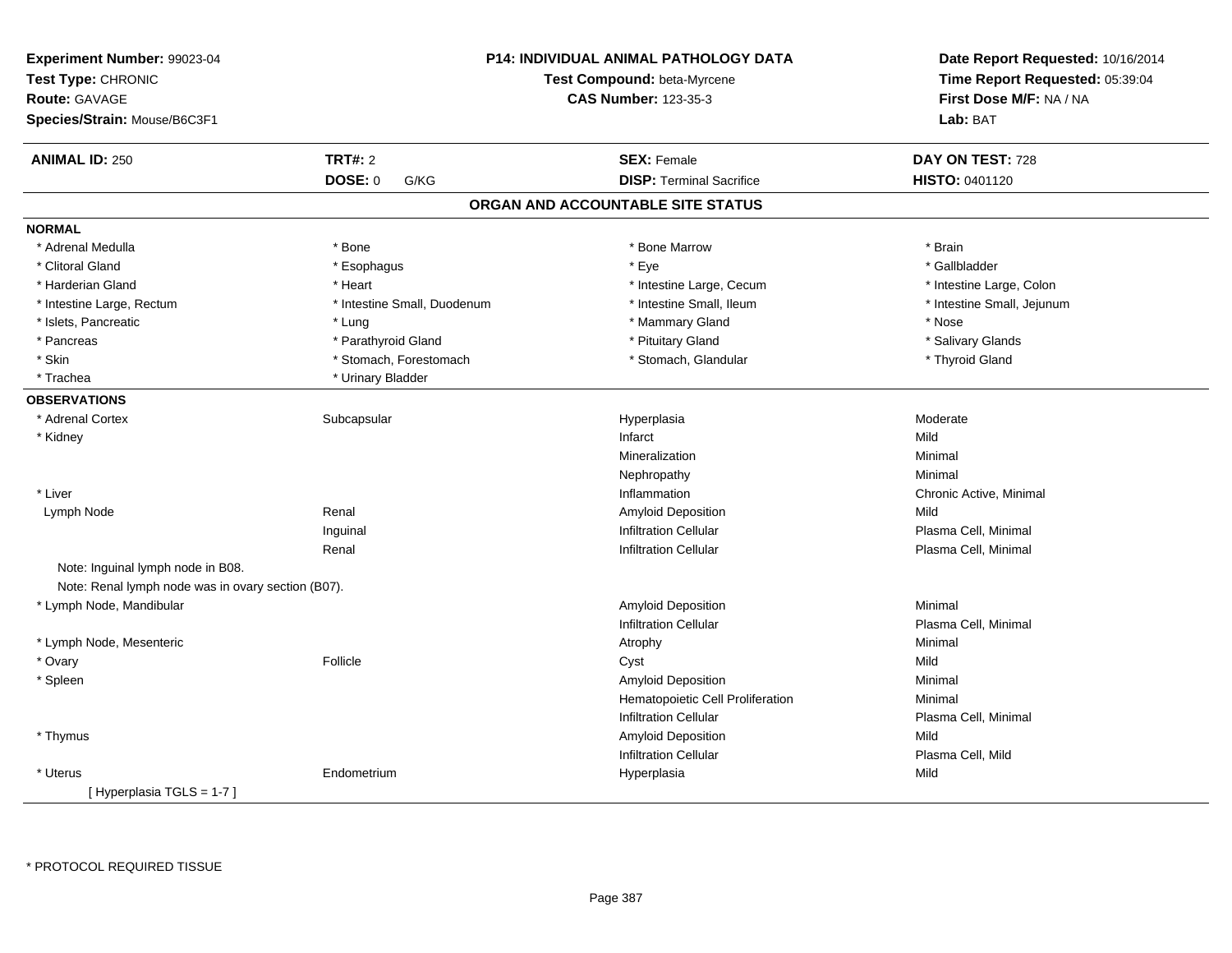| Experiment Number: 99023-04<br><b>Test Type: CHRONIC</b><br><b>Route: GAVAGE</b><br><b>Species/Strain: Mouse/B6C3F1</b> |                 | <b>P14: INDIVIDUAL ANIMAL PATHOLOGY DATA</b>                                                                                                              | Date Report Requested: 10/16/2014 |
|-------------------------------------------------------------------------------------------------------------------------|-----------------|-----------------------------------------------------------------------------------------------------------------------------------------------------------|-----------------------------------|
|                                                                                                                         |                 | <b>Test Compound: beta-Myrcene</b>                                                                                                                        | Time Report Requested: 05:39:04   |
|                                                                                                                         |                 | <b>CAS Number: 123-35-3</b>                                                                                                                               | First Dose M/F: NA / NA           |
|                                                                                                                         |                 |                                                                                                                                                           | Lab: BAT                          |
| <b>ANIMAL ID: 250</b>                                                                                                   | TRT#: 2         | <b>SEX: Female</b>                                                                                                                                        | <b>DAY ON TEST: 728</b>           |
|                                                                                                                         | DOSE: 0<br>G/KG | <b>DISP:</b> Terminal Sacrifice                                                                                                                           | <b>HISTO: 0401120</b>             |
|                                                                                                                         |                 | <b>ORGAN AND ACCOUNTABLE SITE STATUS</b>                                                                                                                  |                                   |
| PRIMARY CAUSE OF DEATH                                                                                                  |                 |                                                                                                                                                           |                                   |
|                                                                                                                         |                 | Animal Note: Amyloid deposits were only weakly positive (i.e. showing apple-green birefringen ce under polarized light) with Congo Red stain for amyloid. |                                   |
|                                                                                                                         |                 | Animal Note: Plasma cell infiltrates were noted because there was accumulation of Russell bod ies (immunoglobulin) within them.                           |                                   |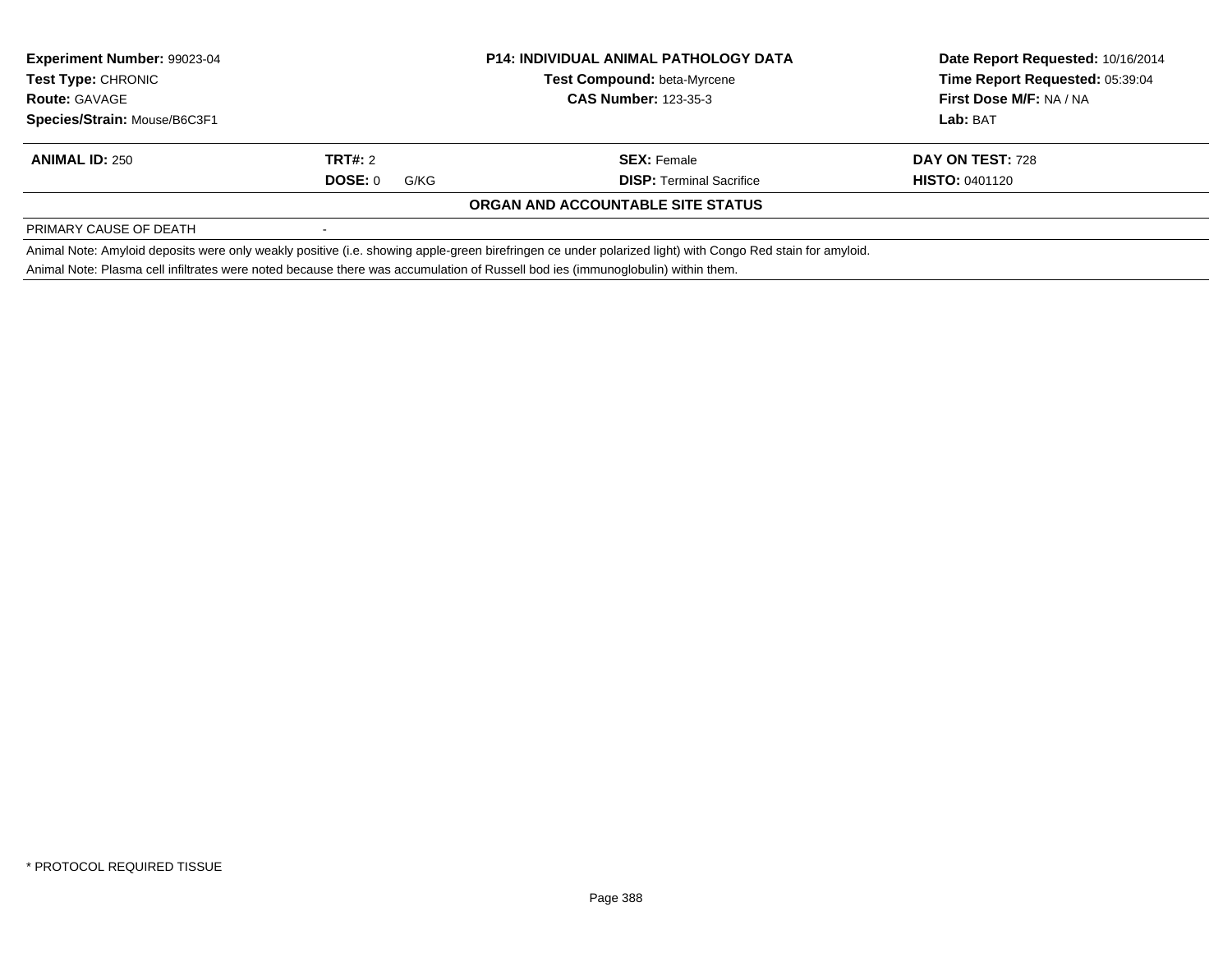| Experiment Number: 99023-04<br>Test Type: CHRONIC<br>Route: GAVAGE<br>Species/Strain: Mouse/B6C3F1 |                          | <b>P14: INDIVIDUAL ANIMAL PATHOLOGY DATA</b><br>Test Compound: beta-Myrcene<br><b>CAS Number: 123-35-3</b> | Date Report Requested: 10/16/2014<br>Time Report Requested: 05:39:04<br>First Dose M/F: NA / NA<br>Lab: BAT |
|----------------------------------------------------------------------------------------------------|--------------------------|------------------------------------------------------------------------------------------------------------|-------------------------------------------------------------------------------------------------------------|
| <b>ANIMAL ID: 251</b>                                                                              | <b>TRT#: 4</b>           | <b>SEX: Female</b>                                                                                         | DAY ON TEST: 717                                                                                            |
|                                                                                                    | DOSE: 0.25 G/KG          | <b>DISP:</b> Moribund Sacrifice                                                                            | HISTO: 0401121                                                                                              |
|                                                                                                    |                          | ORGAN AND ACCOUNTABLE SITE STATUS                                                                          |                                                                                                             |
| <b>NORMAL</b>                                                                                      |                          |                                                                                                            |                                                                                                             |
| * Bone                                                                                             | * Bone Marrow            | * Brain                                                                                                    | * Clitoral Gland                                                                                            |
| * Esophagus                                                                                        | * Eye                    | * Gallbladder                                                                                              | * Harderian Gland                                                                                           |
| * Heart                                                                                            | * Intestine Large, Cecum | * Intestine Large, Colon                                                                                   | * Intestine Large, Rectum                                                                                   |
| * Intestine Small, Duodenum                                                                        | * Intestine Small, Ileum | * Intestine Small, Jejunum                                                                                 | * Islets, Pancreatic                                                                                        |
| * Lymph Node, Mandibular                                                                           | * Lymph Node, Mesenteric | * Mammary Gland                                                                                            | * Nose                                                                                                      |
| * Pancreas                                                                                         | * Parathyroid Gland      | * Pituitary Gland                                                                                          | * Salivary Glands                                                                                           |
| * Skin                                                                                             | * Stomach, Glandular     | * Thyroid Gland                                                                                            | * Trachea                                                                                                   |
| * Urinary Bladder                                                                                  | * Uterus                 |                                                                                                            |                                                                                                             |
| <b>OBSERVATIONS</b>                                                                                |                          |                                                                                                            |                                                                                                             |
| * Adrenal Cortex                                                                                   | Subcapsular              | Hyperplasia                                                                                                | Mild                                                                                                        |
| * Adrenal Medulla                                                                                  |                          | Hepatocellular Carcinoma                                                                                   | Metastatic (Liver)                                                                                          |
| * Clitoral GI                                                                                      |                          |                                                                                                            |                                                                                                             |
| Note: One clitoral gland was missing from block and wet tissues.                                   |                          |                                                                                                            |                                                                                                             |
| * Kidney                                                                                           |                          | Nephropathy                                                                                                | Minimal                                                                                                     |
| * Liver                                                                                            |                          | Fatty Change                                                                                               | Minimal                                                                                                     |
|                                                                                                    |                          | Hepatocellular Carcinoma                                                                                   |                                                                                                             |
|                                                                                                    |                          | Inflammation                                                                                               | Chronic Active, Minimal                                                                                     |
|                                                                                                    |                          | Vacuolization Cytoplasmic                                                                                  | Mild                                                                                                        |
| [ Hepatocellular Carcinoma TGLS = 2-10 ]                                                           |                          |                                                                                                            |                                                                                                             |
| * Lung                                                                                             |                          | Hepatocellular Carcinoma                                                                                   | Metastatic (Liver)                                                                                          |
| [ Hepatocellular Carcinoma TGLS = 4-11 ]                                                           |                          |                                                                                                            |                                                                                                             |
| Lymph Node                                                                                         | Mediastinal              | Hepatocellular Carcinoma                                                                                   | Metastatic (Liver)                                                                                          |
| Mesentery                                                                                          |                          | Hepatocellular Carcinoma                                                                                   | Metastatic (Liver)                                                                                          |
| Note: Metastasis is in mesentery beside the mesenteric lymph node in B05.                          |                          |                                                                                                            |                                                                                                             |
| * Ovary                                                                                            |                          | Atrophy                                                                                                    | Marked                                                                                                      |
| * Spleen                                                                                           |                          | Hematopoietic Cell Proliferation                                                                           | Mild                                                                                                        |
|                                                                                                    |                          | Hyperplasia                                                                                                | Lymphoid, Moderate                                                                                          |
| [Hyperplasia TGLS = 1-4]                                                                           |                          |                                                                                                            |                                                                                                             |
| * Stomach, Forestomach                                                                             |                          | Inflammation                                                                                               | Minimal                                                                                                     |
| * Thymus                                                                                           |                          | Atrophy                                                                                                    | Marked                                                                                                      |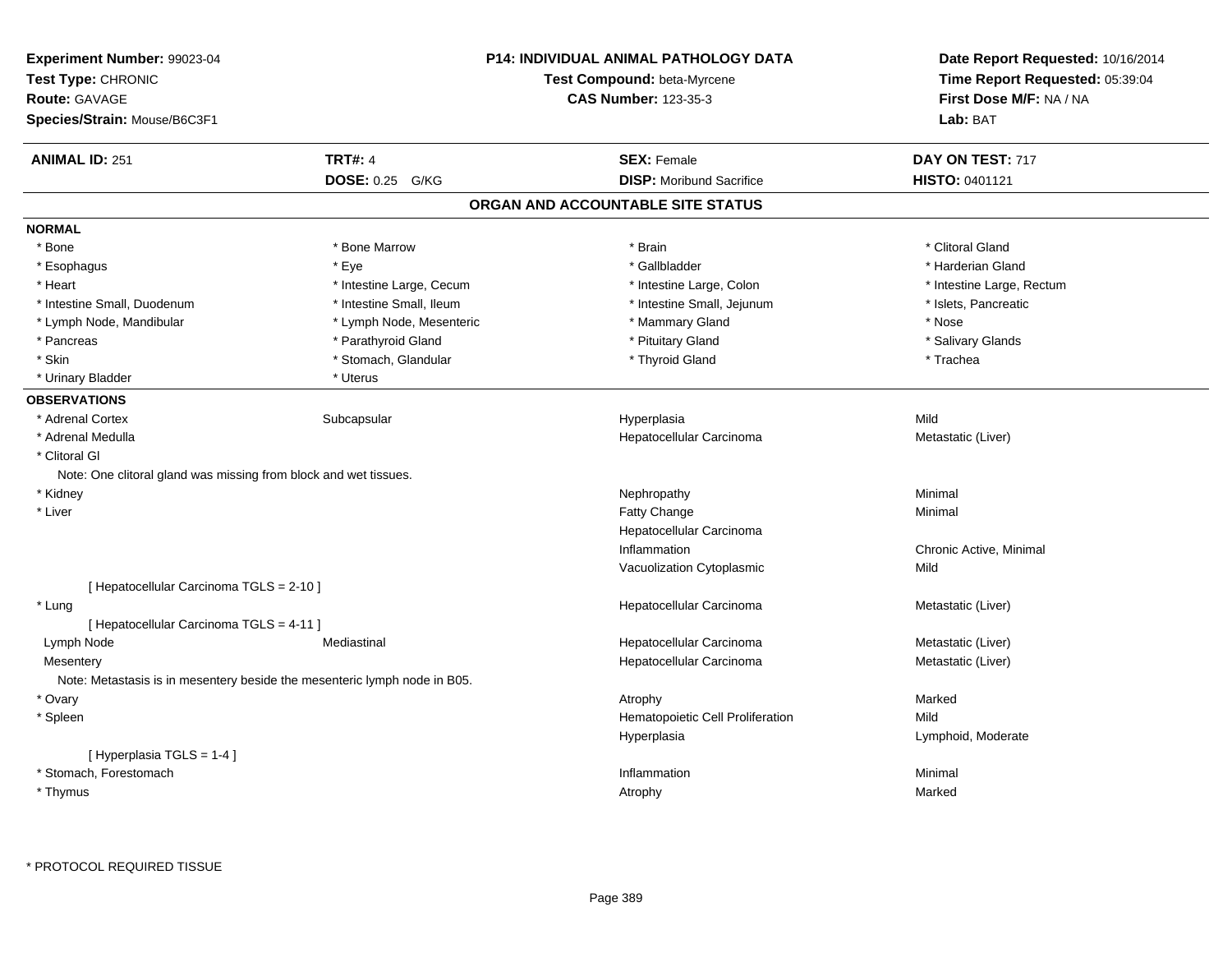| Experiment Number: 99023-04                          |                                  | <b>P14: INDIVIDUAL ANIMAL PATHOLOGY DATA</b> | Date Report Requested: 10/16/2014 |
|------------------------------------------------------|----------------------------------|----------------------------------------------|-----------------------------------|
| <b>Test Type: CHRONIC</b>                            |                                  | <b>Test Compound: beta-Myrcene</b>           | Time Report Requested: 05:39:04   |
| <b>Route: GAVAGE</b>                                 |                                  | <b>CAS Number: 123-35-3</b>                  | First Dose M/F: NA / NA           |
| Species/Strain: Mouse/B6C3F1                         |                                  |                                              | Lab: BAT                          |
| <b>ANIMAL ID: 251</b>                                | <b>TRT#: 4</b>                   | <b>SEX: Female</b>                           | DAY ON TEST: 717                  |
|                                                      | <b>DOSE: 0.25 G/KG</b>           | <b>DISP:</b> Moribund Sacrifice              | <b>HISTO: 0401121</b>             |
|                                                      |                                  | ORGAN AND ACCOUNTABLE SITE STATUS            |                                   |
|                                                      |                                  | Hepatocellular Carcinoma                     | Metastatic (Liver)                |
| PRIMARY CAUSE OF DEATH                               | - Liver Hepatocellular Carcinoma |                                              |                                   |
| Animal Note: Liver - TGL 3 = No Corresponding Lesion |                                  |                                              |                                   |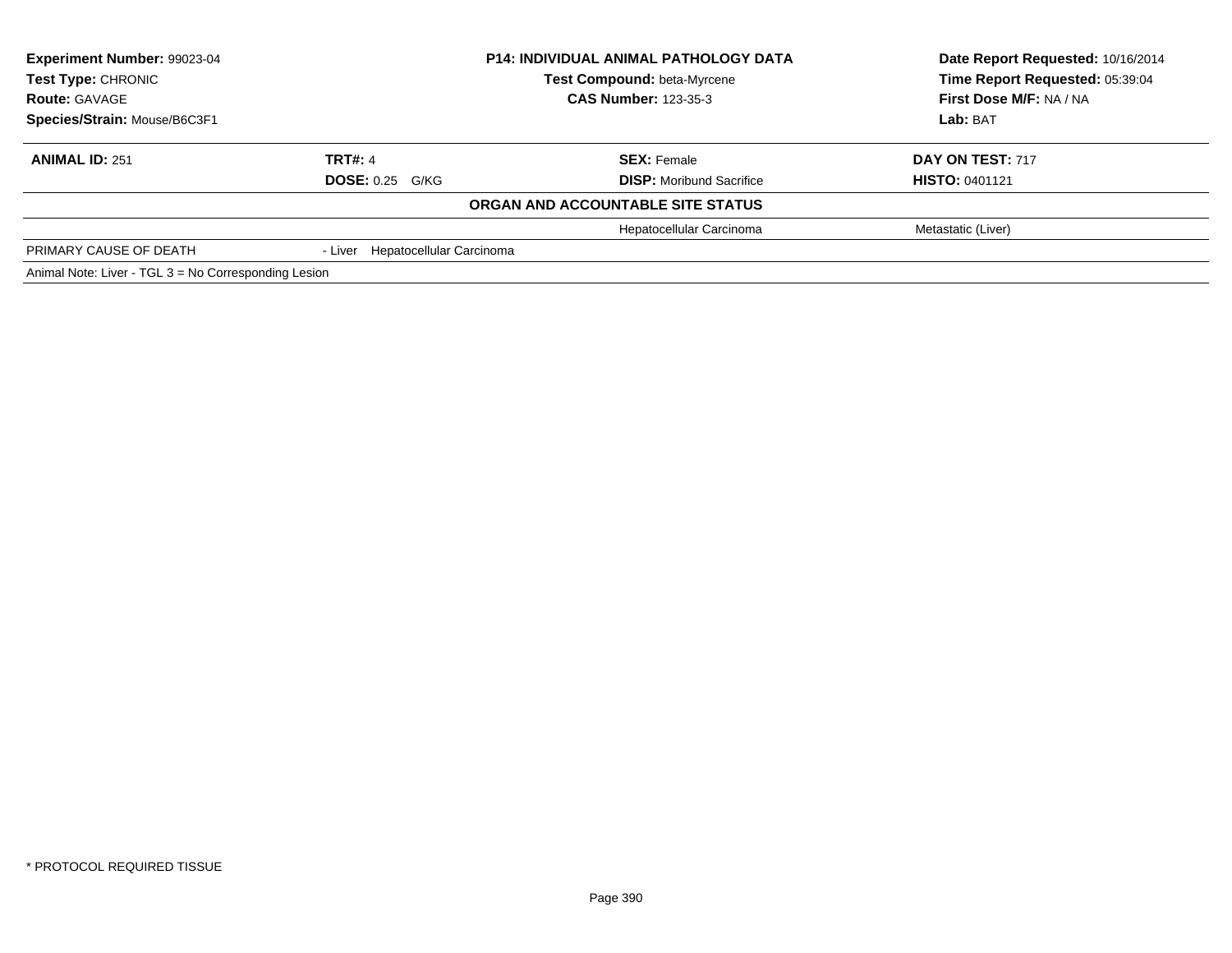| Experiment Number: 99023-04<br>Test Type: CHRONIC<br>Route: GAVAGE<br>Species/Strain: Mouse/B6C3F1 |                             | <b>P14: INDIVIDUAL ANIMAL PATHOLOGY DATA</b><br>Test Compound: beta-Myrcene<br><b>CAS Number: 123-35-3</b> | Date Report Requested: 10/16/2014<br>Time Report Requested: 05:39:04<br>First Dose M/F: NA / NA<br>Lab: BAT |
|----------------------------------------------------------------------------------------------------|-----------------------------|------------------------------------------------------------------------------------------------------------|-------------------------------------------------------------------------------------------------------------|
| <b>ANIMAL ID: 252</b>                                                                              | <b>TRT#: 4</b>              | <b>SEX: Female</b>                                                                                         | DAY ON TEST: 631                                                                                            |
|                                                                                                    | <b>DOSE: 0.25 G/KG</b>      | <b>DISP: Natural Death</b>                                                                                 | <b>HISTO: 0401122</b>                                                                                       |
|                                                                                                    |                             | ORGAN AND ACCOUNTABLE SITE STATUS                                                                          |                                                                                                             |
| <b>NORMAL</b>                                                                                      |                             |                                                                                                            |                                                                                                             |
| * Adrenal Medulla                                                                                  | * Bone                      | * Bone Marrow                                                                                              | * Brain                                                                                                     |
| * Clitoral Gland                                                                                   | * Esophagus                 | * Eye                                                                                                      | * Gallbladder                                                                                               |
| * Harderian Gland                                                                                  | * Heart                     | * Intestine Large, Cecum                                                                                   | * Intestine Large, Colon                                                                                    |
| * Intestine Large, Rectum                                                                          | * Intestine Small, Duodenum | * Intestine Small, Ileum                                                                                   | * Intestine Small, Jejunum                                                                                  |
| * Islets, Pancreatic                                                                               | * Lung                      | * Lymph Node, Mandibular                                                                                   | * Lymph Node, Mesenteric                                                                                    |
| * Mammary Gland                                                                                    | * Nose                      | * Pancreas                                                                                                 | * Parathyroid Gland                                                                                         |
| * Pituitary Gland                                                                                  | * Salivary Glands           | * Stomach, Forestomach                                                                                     | * Stomach, Glandular                                                                                        |
| * Thyroid Gland                                                                                    | * Trachea                   | * Urinary Bladder                                                                                          | * Uterus                                                                                                    |
| <b>MISSING</b>                                                                                     |                             |                                                                                                            |                                                                                                             |
| * Thymus                                                                                           |                             |                                                                                                            |                                                                                                             |
| <b>OBSERVATIONS</b>                                                                                |                             |                                                                                                            |                                                                                                             |
| * Adrenal Cortex                                                                                   | Subcapsular                 | Hyperplasia                                                                                                | Moderate                                                                                                    |
| * Kidney                                                                                           |                             | Nephropathy                                                                                                | Minimal                                                                                                     |
| * Liver                                                                                            |                             | Fatty Change                                                                                               | Mild                                                                                                        |
|                                                                                                    |                             | <b>Mixed Cell Focus</b>                                                                                    |                                                                                                             |
|                                                                                                    |                             | Vacuolization Cytoplasmic                                                                                  | Mild                                                                                                        |
| * Ovary                                                                                            |                             | Atrophy                                                                                                    | Moderate                                                                                                    |
| * Skin                                                                                             | <b>Subcut Tiss</b>          | Sarcoma                                                                                                    |                                                                                                             |
| Note: Sarcoma is probably a neurofibrosarcoma.<br>[Sarcoma TGLS = $1-10$ ]                         |                             |                                                                                                            |                                                                                                             |
| * Spleen                                                                                           | Lymph Follic                | Atrophy                                                                                                    | Mild                                                                                                        |
|                                                                                                    |                             | Hematopoietic Cell Proliferation                                                                           | Moderate                                                                                                    |
| PRIMARY CAUSE OF DEATH                                                                             | - Skin Subcut Tiss Sarcoma  |                                                                                                            |                                                                                                             |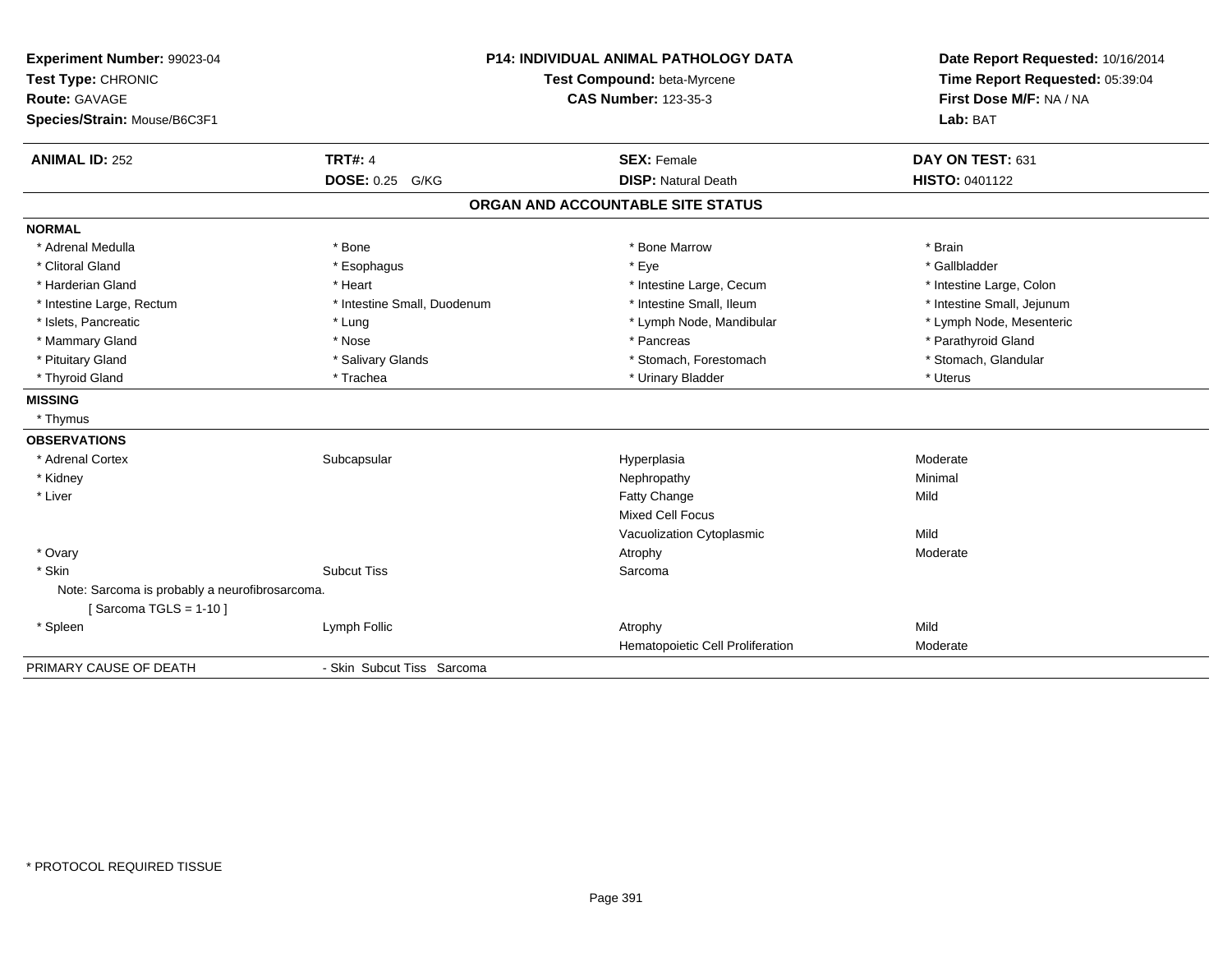| Experiment Number: 99023-04<br>Test Type: CHRONIC<br>Route: GAVAGE<br>Species/Strain: Mouse/B6C3F1 |                             | P14: INDIVIDUAL ANIMAL PATHOLOGY DATA<br>Test Compound: beta-Myrcene<br><b>CAS Number: 123-35-3</b> | Date Report Requested: 10/16/2014<br>Time Report Requested: 05:39:04<br>First Dose M/F: NA / NA<br>Lab: BAT |
|----------------------------------------------------------------------------------------------------|-----------------------------|-----------------------------------------------------------------------------------------------------|-------------------------------------------------------------------------------------------------------------|
| <b>ANIMAL ID: 253</b>                                                                              | <b>TRT#: 4</b>              | <b>SEX: Female</b>                                                                                  | DAY ON TEST: 729                                                                                            |
|                                                                                                    | <b>DOSE: 0.25 G/KG</b>      | <b>DISP: Terminal Sacrifice</b>                                                                     | HISTO: 0401123                                                                                              |
|                                                                                                    |                             | ORGAN AND ACCOUNTABLE SITE STATUS                                                                   |                                                                                                             |
| <b>NORMAL</b>                                                                                      |                             |                                                                                                     |                                                                                                             |
| * Adrenal Medulla                                                                                  | * Bone                      | * Bone Marrow                                                                                       | * Brain                                                                                                     |
| * Clitoral Gland                                                                                   | * Esophagus                 | * Eye                                                                                               | * Gallbladder                                                                                               |
| * Harderian Gland                                                                                  | * Heart                     | * Intestine Large, Cecum                                                                            | * Intestine Large, Colon                                                                                    |
| * Intestine Large, Rectum                                                                          | * Intestine Small, Duodenum | * Intestine Small, Ileum                                                                            | * Intestine Small, Jejunum                                                                                  |
| * Islets, Pancreatic                                                                               | * Lung                      | * Lymph Node, Mesenteric                                                                            | * Mammary Gland                                                                                             |
| * Nose                                                                                             | * Ovary                     | * Pancreas                                                                                          | * Parathyroid Gland                                                                                         |
| * Pituitary Gland                                                                                  | * Salivary Glands           | * Skin                                                                                              | * Stomach, Forestomach                                                                                      |
| * Stomach, Glandular                                                                               | * Thymus                    | * Thyroid Gland                                                                                     | * Trachea                                                                                                   |
| * Urinary Bladder                                                                                  |                             |                                                                                                     |                                                                                                             |
| <b>OBSERVATIONS</b>                                                                                |                             |                                                                                                     |                                                                                                             |
| * Adrenal Cortex                                                                                   | Subcapsular                 | Hyperplasia                                                                                         | Moderate                                                                                                    |
| * Kidney                                                                                           |                             | Mineralization                                                                                      | Minimal                                                                                                     |
|                                                                                                    |                             | Nephropathy                                                                                         | Minimal                                                                                                     |
| * Liver                                                                                            |                             | Fatty Change                                                                                        | Minimal                                                                                                     |
|                                                                                                    |                             | Hepatocellular Adenoma                                                                              |                                                                                                             |
|                                                                                                    |                             | Inflammation                                                                                        | Chronic Active, Minimal                                                                                     |
| [ Hepatocellular Adenoma TGLS = 3-11 ]                                                             |                             |                                                                                                     |                                                                                                             |
| * Lymph Node, Mandibular                                                                           |                             | Atrophy                                                                                             | Minimal                                                                                                     |
| * Spleen                                                                                           |                             | Hematopoietic Cell Proliferation                                                                    | Mild                                                                                                        |
|                                                                                                    |                             | Pigmentation                                                                                        | Hemosiderin, Minimal                                                                                        |
| * Uterus                                                                                           |                             | Angiectasis                                                                                         | Mild                                                                                                        |
|                                                                                                    | Endometrium                 | Hyperplasia                                                                                         | Marked                                                                                                      |
| [ Hyperplasia TGLS = $1,2 - 7+10$ ]                                                                |                             |                                                                                                     |                                                                                                             |
| PRIMARY CAUSE OF DEATH                                                                             | $\blacksquare$              |                                                                                                     |                                                                                                             |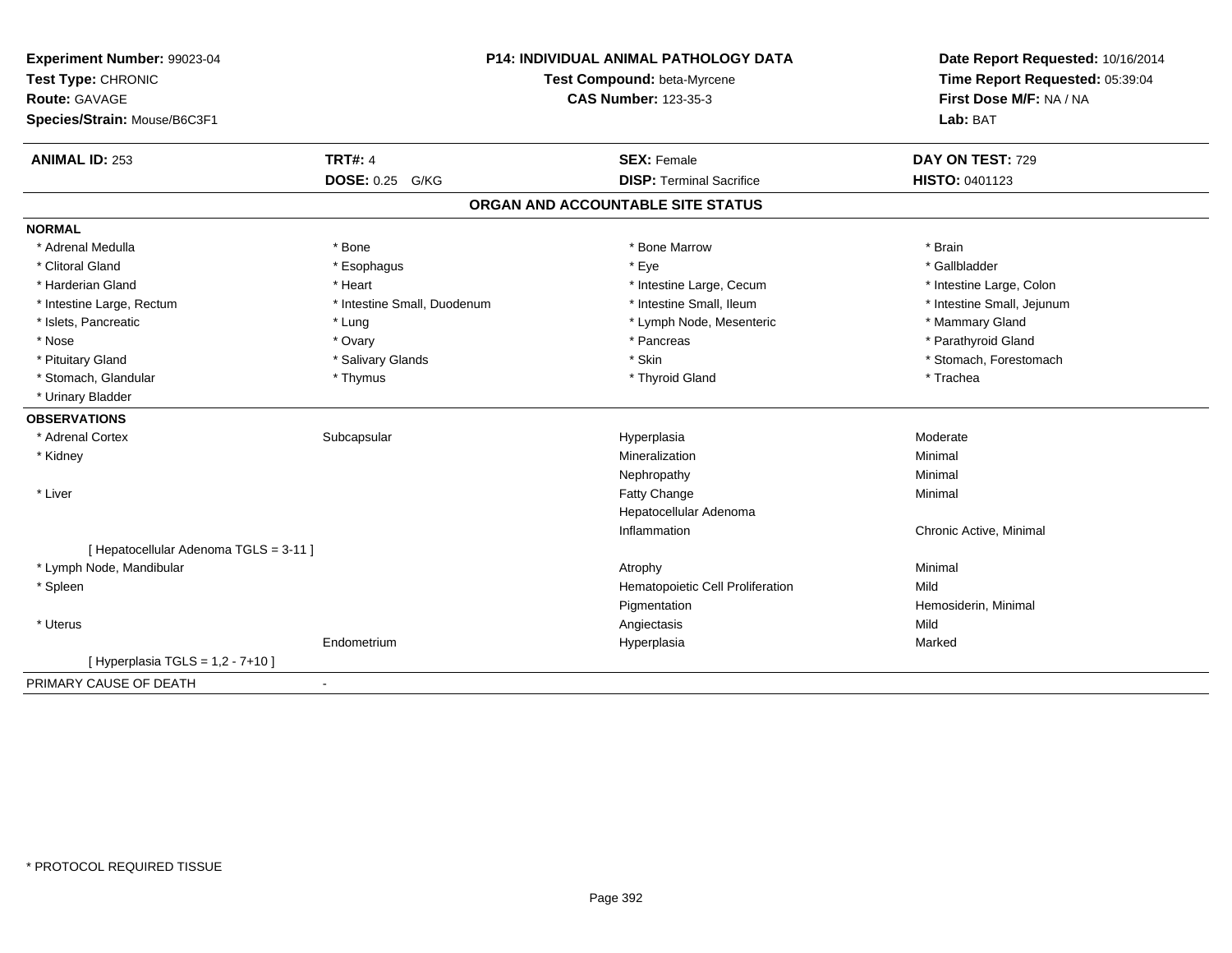| Experiment Number: 99023-04<br>Test Type: CHRONIC<br><b>Route: GAVAGE</b><br>Species/Strain: Mouse/B6C3F1 |                          | P14: INDIVIDUAL ANIMAL PATHOLOGY DATA<br>Test Compound: beta-Myrcene<br><b>CAS Number: 123-35-3</b> | Date Report Requested: 10/16/2014<br>Time Report Requested: 05:39:04<br>First Dose M/F: NA / NA<br>Lab: BAT |
|-----------------------------------------------------------------------------------------------------------|--------------------------|-----------------------------------------------------------------------------------------------------|-------------------------------------------------------------------------------------------------------------|
| <b>ANIMAL ID: 254</b>                                                                                     | <b>TRT#: 4</b>           | <b>SEX: Female</b>                                                                                  | DAY ON TEST: 729                                                                                            |
|                                                                                                           | <b>DOSE: 0.25 G/KG</b>   | <b>DISP: Terminal Sacrifice</b>                                                                     | HISTO: 0401124                                                                                              |
|                                                                                                           |                          | ORGAN AND ACCOUNTABLE SITE STATUS                                                                   |                                                                                                             |
| <b>NORMAL</b>                                                                                             |                          |                                                                                                     |                                                                                                             |
| * Adrenal Medulla                                                                                         | * Bone                   | * Bone Marrow                                                                                       | * Brain                                                                                                     |
| * Clitoral Gland                                                                                          | * Esophagus              | * Eye                                                                                               | * Gallbladder                                                                                               |
| * Heart                                                                                                   | * Intestine Large, Cecum | * Intestine Large, Colon                                                                            | * Intestine Large, Rectum                                                                                   |
| * Intestine Small, Duodenum                                                                               | * Intestine Small, Ileum | * Intestine Small, Jejunum                                                                          | * Islets, Pancreatic                                                                                        |
| * Lung                                                                                                    | * Mammary Gland          | * Nose                                                                                              | * Pancreas                                                                                                  |
| * Parathyroid Gland                                                                                       | * Pituitary Gland        | * Salivary Glands                                                                                   | * Skin                                                                                                      |
| * Stomach, Forestomach                                                                                    | * Stomach, Glandular     | * Thyroid Gland                                                                                     | * Trachea                                                                                                   |
| * Urinary Bladder                                                                                         | * Uterus                 |                                                                                                     |                                                                                                             |
| <b>OBSERVATIONS</b>                                                                                       |                          |                                                                                                     |                                                                                                             |
| * Adrenal Cortex                                                                                          | Subcapsular              | Hyperplasia                                                                                         | Mild                                                                                                        |
| * Harderian Gland                                                                                         | <b>Bilateral</b>         | Adenoma                                                                                             |                                                                                                             |
| * Kidney                                                                                                  |                          | Mineralization                                                                                      | Minimal                                                                                                     |
|                                                                                                           |                          | Nephropathy                                                                                         | Minimal                                                                                                     |
| * Liver                                                                                                   |                          | Fatty Change                                                                                        | Minimal                                                                                                     |
|                                                                                                           |                          | Hepatocellular Carcinoma                                                                            |                                                                                                             |
|                                                                                                           |                          | Inflammation                                                                                        | Chronic Active, Minimal                                                                                     |
| [ Hepatocellular Carcinoma TGLS = 1-10 ]                                                                  |                          |                                                                                                     |                                                                                                             |
| * Lymph Node, Mandibular                                                                                  |                          | Hyperplasia                                                                                         | Lymphoid, Moderate                                                                                          |
| * Lymph Node, Mesenteric                                                                                  |                          | Lymphoma Malignant                                                                                  |                                                                                                             |
| Mesentery                                                                                                 | Fat                      | Necrosis                                                                                            | Moderate                                                                                                    |
| [ Necrosis TGLS = $2,3 - 11 + 12$ ]                                                                       |                          |                                                                                                     |                                                                                                             |
| * Ovary                                                                                                   |                          | Atrophy                                                                                             | Moderate                                                                                                    |
| * Spleen                                                                                                  |                          | Hematopoietic Cell Proliferation                                                                    | Mild                                                                                                        |
| * Thymus                                                                                                  |                          | Atrophy                                                                                             | Mild                                                                                                        |
|                                                                                                           |                          | Lymphoma Malignant                                                                                  |                                                                                                             |
| PRIMARY CAUSE OF DEATH                                                                                    | $\blacksquare$           |                                                                                                     |                                                                                                             |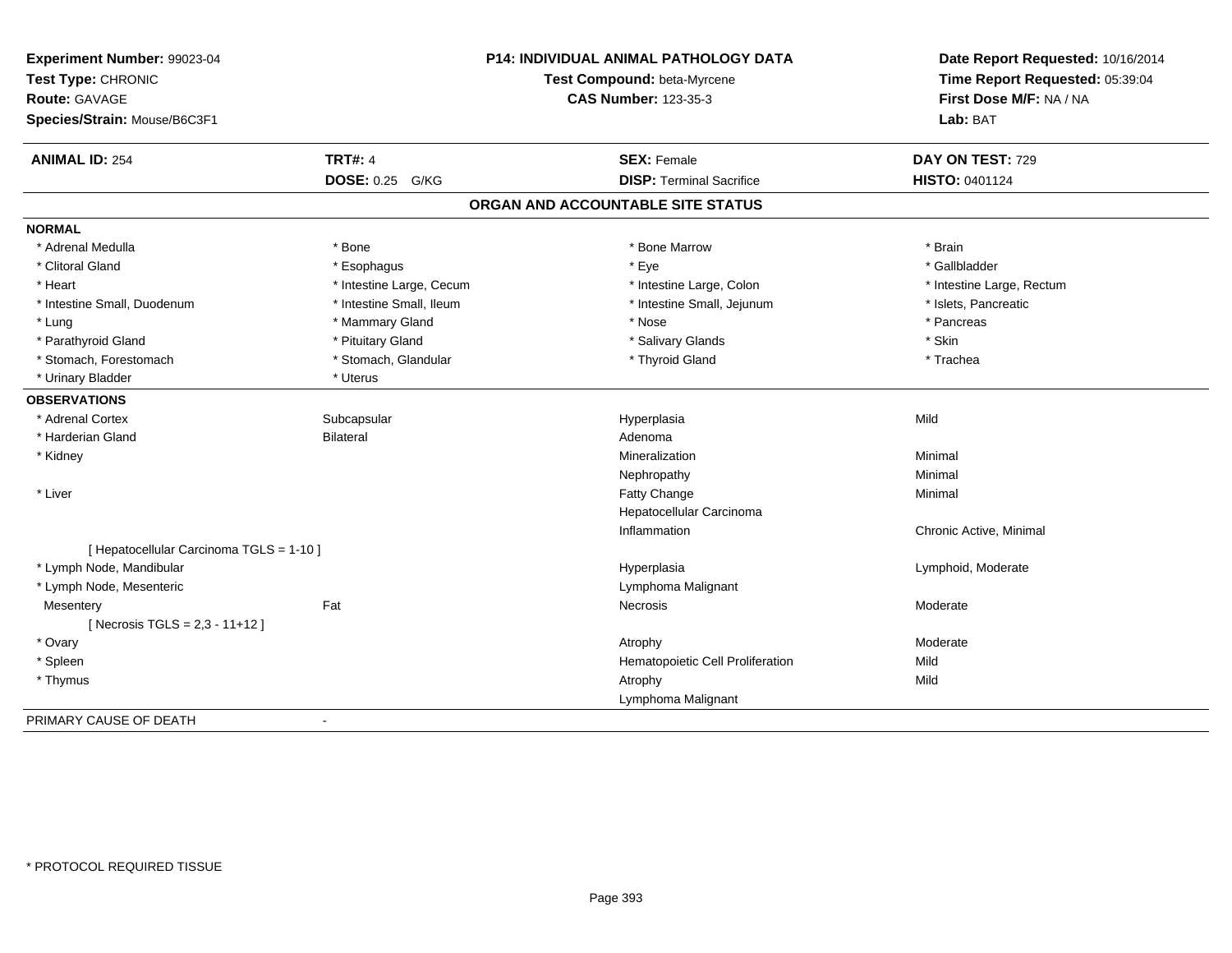| Experiment Number: 99023-04            |                          | <b>P14: INDIVIDUAL ANIMAL PATHOLOGY DATA</b> | Date Report Requested: 10/16/2014<br>Time Report Requested: 05:39:04 |
|----------------------------------------|--------------------------|----------------------------------------------|----------------------------------------------------------------------|
| Test Type: CHRONIC                     |                          | Test Compound: beta-Myrcene                  |                                                                      |
| Route: GAVAGE                          |                          | <b>CAS Number: 123-35-3</b>                  | First Dose M/F: NA / NA                                              |
| Species/Strain: Mouse/B6C3F1           |                          |                                              | Lab: BAT                                                             |
| <b>ANIMAL ID: 255</b>                  | <b>TRT#: 4</b>           | <b>SEX: Female</b>                           | DAY ON TEST: 729                                                     |
|                                        | DOSE: 0.25 G/KG          | <b>DISP: Terminal Sacrifice</b>              | HISTO: 0401125                                                       |
|                                        |                          | ORGAN AND ACCOUNTABLE SITE STATUS            |                                                                      |
| <b>NORMAL</b>                          |                          |                                              |                                                                      |
| * Adrenal Medulla                      | * Bone                   | * Brain                                      | * Clitoral Gland                                                     |
| * Esophagus                            | * Eye                    | * Gallbladder                                | * Harderian Gland                                                    |
| * Heart                                | * Intestine Large, Cecum | * Intestine Large, Colon                     | * Intestine Large, Rectum                                            |
| * Intestine Small, Duodenum            | * Intestine Small, Ileum | * Intestine Small, Jejunum                   | * Islets, Pancreatic                                                 |
| * Kidney                               | * Lymph Node, Mandibular | * Lymph Node, Mesenteric                     | * Mammary Gland                                                      |
| * Nose                                 | * Pancreas               | * Parathyroid Gland                          | * Pituitary Gland                                                    |
| * Salivary Glands                      | * Skin                   | * Stomach, Forestomach                       | * Stomach, Glandular                                                 |
| * Thymus                               | * Trachea                | * Urinary Bladder                            |                                                                      |
| <b>OBSERVATIONS</b>                    |                          |                                              |                                                                      |
| * Adrenal Cortex                       | Subcapsular              | Hyperplasia                                  | Moderate                                                             |
|                                        | Capsule                  | <b>Infiltration Cellular</b>                 | Lymphocyte, Mild                                                     |
| * Bone Marrow                          |                          | Myelofibrosis                                | Minimal                                                              |
| * Liver                                |                          | <b>Eosinophilic Focus</b>                    |                                                                      |
|                                        |                          | Fatty Change                                 | Minimal                                                              |
|                                        |                          | Hepatocellular Adenoma                       |                                                                      |
|                                        |                          | Inflammation                                 | Chronic Active, Minimal                                              |
| [ Hepatocellular Adenoma TGLS = 1-10 ] |                          |                                              |                                                                      |
| * Lung                                 |                          | Inflammation                                 | Chronic Active, Minimal                                              |
| * Ovary                                |                          | Atrophy                                      | Moderate                                                             |
| * Spleen                               |                          | Hematopoietic Cell Proliferation             | Minimal                                                              |
|                                        |                          | Hyperplasia                                  | Lymphoid, Mild                                                       |
| * Thyroid Gland                        | <b>Follicular Cel</b>    | Hyperplasia                                  | Minimal                                                              |
| * Uterus                               | Endometrium              | Hyperplasia                                  | Mild                                                                 |
| [Hyperplasia TGLS = 2-7]               |                          |                                              |                                                                      |
| PRIMARY CAUSE OF DEATH                 | $\blacksquare$           |                                              |                                                                      |
|                                        |                          |                                              |                                                                      |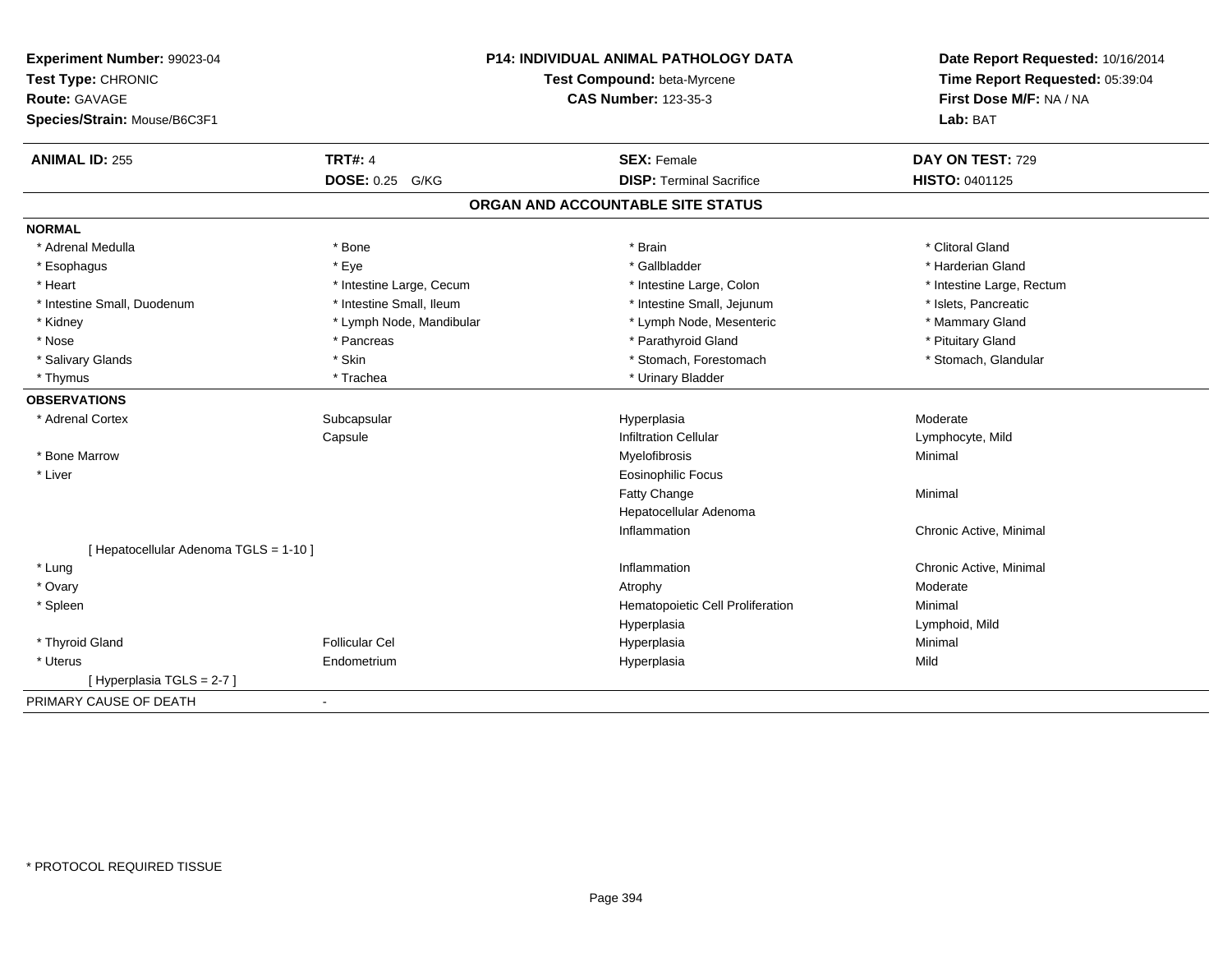| Experiment Number: 99023-04<br>Test Type: CHRONIC<br><b>Route: GAVAGE</b><br>Species/Strain: Mouse/B6C3F1 |                          | <b>P14: INDIVIDUAL ANIMAL PATHOLOGY DATA</b><br>Test Compound: beta-Myrcene<br><b>CAS Number: 123-35-3</b>                                  | Date Report Requested: 10/16/2014<br>Time Report Requested: 05:39:04<br>First Dose M/F: NA / NA<br>Lab: BAT |
|-----------------------------------------------------------------------------------------------------------|--------------------------|---------------------------------------------------------------------------------------------------------------------------------------------|-------------------------------------------------------------------------------------------------------------|
| <b>ANIMAL ID: 256</b>                                                                                     | <b>TRT#: 4</b>           | <b>SEX: Female</b>                                                                                                                          | DAY ON TEST: 716                                                                                            |
|                                                                                                           | DOSE: 0.25 G/KG          | <b>DISP:</b> Moribund Sacrifice                                                                                                             | HISTO: 0401126                                                                                              |
|                                                                                                           |                          | ORGAN AND ACCOUNTABLE SITE STATUS                                                                                                           |                                                                                                             |
| <b>NORMAL</b>                                                                                             |                          |                                                                                                                                             |                                                                                                             |
| * Adrenal Medulla                                                                                         | * Bone                   | * Bone Marrow                                                                                                                               | * Brain                                                                                                     |
| * Clitoral Gland                                                                                          | * Esophagus              | * Eye                                                                                                                                       | * Harderian Gland                                                                                           |
| * Heart                                                                                                   | * Intestine Large, Cecum | * Intestine Large, Colon                                                                                                                    | * Intestine Large, Rectum                                                                                   |
| * Intestine Small, Duodenum                                                                               | * Intestine Small, Ileum | * Intestine Small, Jejunum                                                                                                                  | * Islets, Pancreatic                                                                                        |
| * Lymph Node, Mandibular                                                                                  | * Mammary Gland          | * Nose                                                                                                                                      | * Pancreas                                                                                                  |
| * Parathyroid Gland                                                                                       | * Pituitary Gland        | * Salivary Glands                                                                                                                           | * Spleen                                                                                                    |
| * Stomach, Forestomach                                                                                    | * Stomach, Glandular     | * Thyroid Gland                                                                                                                             | * Trachea                                                                                                   |
| * Urinary Bladder                                                                                         |                          |                                                                                                                                             |                                                                                                             |
| <b>OBSERVATIONS</b>                                                                                       |                          |                                                                                                                                             |                                                                                                             |
| * Adrenal Cortex                                                                                          | Subcapsular              | Hyperplasia                                                                                                                                 | Moderate                                                                                                    |
|                                                                                                           |                          | Sarcoma                                                                                                                                     | Metastatic (Skin)                                                                                           |
| [Sarcoma TGLS = $7-15$ ]                                                                                  |                          |                                                                                                                                             |                                                                                                             |
| * Gallbladder                                                                                             |                          | Sarcoma                                                                                                                                     | Metastatic (Skin)                                                                                           |
| * Kidney                                                                                                  |                          | Nephropathy                                                                                                                                 | Minimal                                                                                                     |
| * Liver                                                                                                   |                          | Sarcoma                                                                                                                                     | Metastatic (Skin)                                                                                           |
| * Lung                                                                                                    |                          | Sarcoma                                                                                                                                     | Metastatic (Skin)                                                                                           |
| Lymph Node                                                                                                | <b>Bronchial</b>         | Sarcoma                                                                                                                                     | Metastatic (Skin)                                                                                           |
|                                                                                                           | Mediastinal              | Sarcoma                                                                                                                                     | Metastatic (Skin)                                                                                           |
| * Lymph Node, Mesenteric                                                                                  |                          | Sarcoma                                                                                                                                     | Metastatic (Skin)                                                                                           |
| Mesentery                                                                                                 | Fat                      | Necrosis                                                                                                                                    | Moderate                                                                                                    |
|                                                                                                           |                          | Sarcoma                                                                                                                                     | Metastatic (Skin)                                                                                           |
| [Necrosis $TGLS = 4-12$ ]<br>[Sarcoma TGLS = 3,6 - 11+14]                                                 |                          | Note: Although most of B12 has sarcoma, fat necrosis, which better fits the gross description of TGL-4, is also present, so was correlated. |                                                                                                             |
| * Ovary                                                                                                   |                          | Atrophy                                                                                                                                     | Marked                                                                                                      |
| <b>Skeletal Muscle</b>                                                                                    |                          | Sarcoma                                                                                                                                     | Metastatic (Skin)                                                                                           |
| [Sarcoma TGLS = $5-13$ ]                                                                                  |                          |                                                                                                                                             |                                                                                                             |
| * Skin                                                                                                    | <b>Subcut Tiss</b>       | Sarcoma                                                                                                                                     |                                                                                                             |
| [Sarcoma TGLS = $1-10$ ]                                                                                  |                          |                                                                                                                                             |                                                                                                             |
| * Thymus                                                                                                  |                          | Atrophy                                                                                                                                     | Marked                                                                                                      |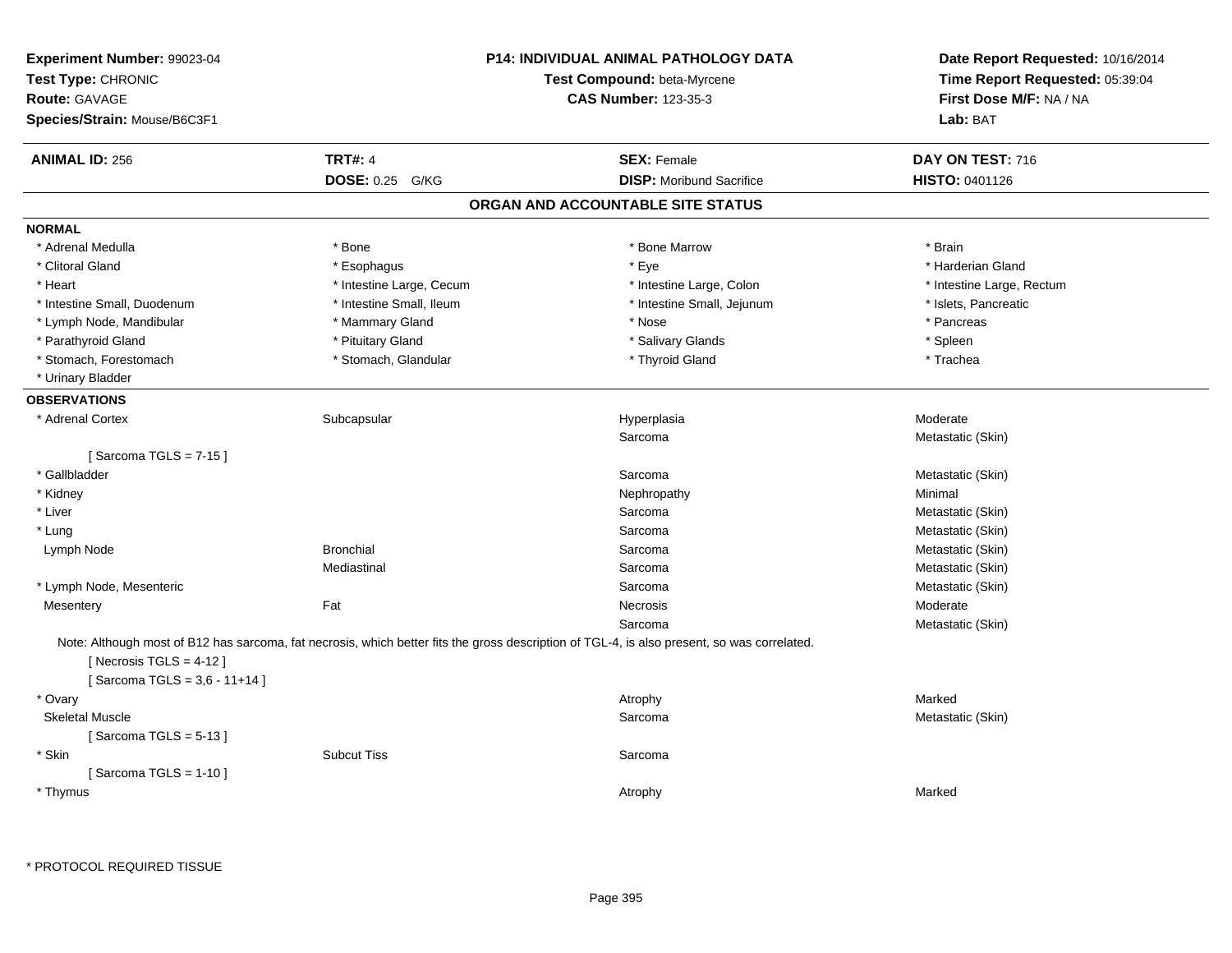| Experiment Number: 99023-04  |                             | <b>P14: INDIVIDUAL ANIMAL PATHOLOGY DATA</b> | Date Report Requested: 10/16/2014 |
|------------------------------|-----------------------------|----------------------------------------------|-----------------------------------|
| <b>Test Type: CHRONIC</b>    |                             | Test Compound: beta-Myrcene                  | Time Report Requested: 05:39:04   |
| <b>Route: GAVAGE</b>         | <b>CAS Number: 123-35-3</b> |                                              | First Dose M/F: NA / NA           |
| Species/Strain: Mouse/B6C3F1 |                             |                                              | Lab: BAT                          |
| <b>ANIMAL ID: 256</b>        | <b>TRT#: 4</b>              | <b>SEX: Female</b>                           | DAY ON TEST: 716                  |
|                              | <b>DOSE: 0.25 G/KG</b>      | <b>DISP:</b> Moribund Sacrifice              | <b>HISTO: 0401126</b>             |
|                              |                             | ORGAN AND ACCOUNTABLE SITE STATUS            |                                   |
|                              |                             | Sarcoma                                      | Metastatic (Skin)                 |
| * Uterus                     | Endometrium                 | Hyperplasia                                  | Marked                            |
| [Hyperplasia TGLS = 2-7]     |                             |                                              |                                   |
| PRIMARY CAUSE OF DEATH       | - Skin Subcut Tiss Sarcoma  |                                              |                                   |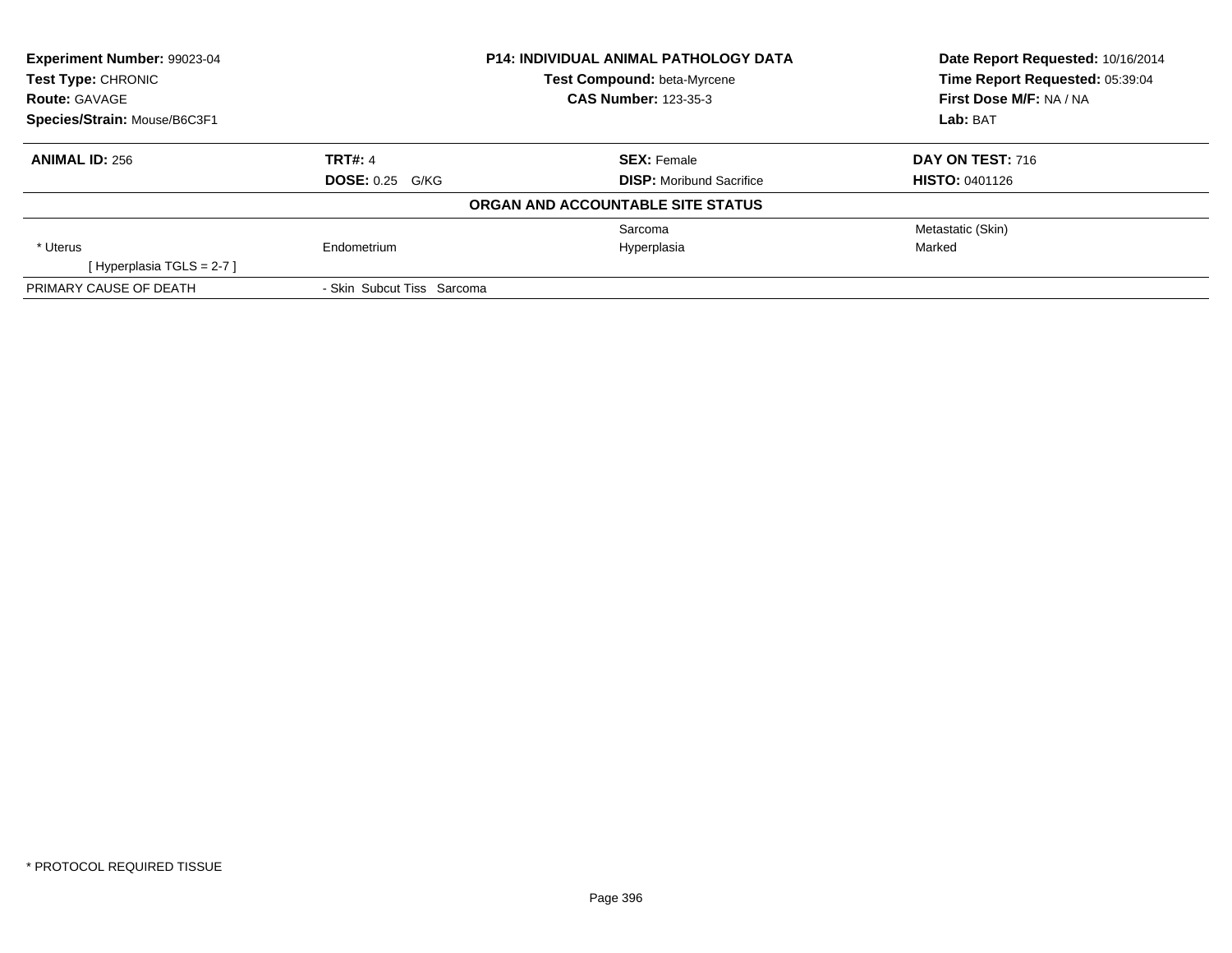| Experiment Number: 99023-04<br>Test Type: CHRONIC<br><b>Route: GAVAGE</b> |                          | <b>P14: INDIVIDUAL ANIMAL PATHOLOGY DATA</b><br>Test Compound: beta-Myrcene<br><b>CAS Number: 123-35-3</b> | Date Report Requested: 10/16/2014<br>Time Report Requested: 05:39:04<br>First Dose M/F: NA / NA |
|---------------------------------------------------------------------------|--------------------------|------------------------------------------------------------------------------------------------------------|-------------------------------------------------------------------------------------------------|
| Species/Strain: Mouse/B6C3F1                                              |                          |                                                                                                            | Lab: BAT                                                                                        |
| <b>ANIMAL ID: 257</b>                                                     | <b>TRT#: 4</b>           | <b>SEX: Female</b>                                                                                         | DAY ON TEST: 728                                                                                |
|                                                                           | <b>DOSE: 0.25 G/KG</b>   | <b>DISP: Terminal Sacrifice</b>                                                                            | HISTO: 0401127                                                                                  |
|                                                                           |                          | ORGAN AND ACCOUNTABLE SITE STATUS                                                                          |                                                                                                 |
| <b>NORMAL</b>                                                             |                          |                                                                                                            |                                                                                                 |
| * Adrenal Medulla                                                         | * Bone                   | * Brain                                                                                                    | * Clitoral Gland                                                                                |
| * Esophagus                                                               | * Eye                    | * Gallbladder                                                                                              | * Harderian Gland                                                                               |
| * Heart                                                                   | * Intestine Large, Cecum | * Intestine Large, Colon                                                                                   | * Intestine Large, Rectum                                                                       |
| * Intestine Small, Duodenum                                               | * Intestine Small, Ileum | * Intestine Small, Jejunum                                                                                 | * Islets, Pancreatic                                                                            |
| * Lung                                                                    | * Lymph Node, Mesenteric | * Mammary Gland                                                                                            | * Nose                                                                                          |
| * Pancreas                                                                | * Parathyroid Gland      | * Pituitary Gland                                                                                          | * Salivary Glands                                                                               |
| * Skin                                                                    | * Spleen                 | * Stomach, Forestomach                                                                                     | * Stomach, Glandular                                                                            |
| * Thymus                                                                  | * Thyroid Gland          | * Trachea                                                                                                  | * Urinary Bladder                                                                               |
| <b>OBSERVATIONS</b>                                                       |                          |                                                                                                            |                                                                                                 |
| * Adrenal Cortex                                                          | Subcapsular              | Hyperplasia                                                                                                | Moderate                                                                                        |
| * Bone Marrow                                                             |                          | Myelofibrosis                                                                                              | Minimal                                                                                         |
| * Kidney                                                                  |                          | Infarct                                                                                                    | Minimal                                                                                         |
|                                                                           |                          | Mineralization                                                                                             | Minimal                                                                                         |
|                                                                           |                          | Nephropathy                                                                                                | Minimal                                                                                         |
| * Liver                                                                   |                          | Fatty Change                                                                                               | Minimal                                                                                         |
|                                                                           |                          | Inflammation                                                                                               | Chronic Active, Minimal                                                                         |
| * Lymph Node, Mandibular                                                  |                          | Atrophy                                                                                                    | Minimal                                                                                         |
| Mesentery                                                                 | Fat                      | Necrosis                                                                                                   | Mild                                                                                            |
| [Necrosis TGLS = $2-10$ ]                                                 |                          |                                                                                                            |                                                                                                 |
| * Ovary                                                                   |                          | Atrophy                                                                                                    | Moderate                                                                                        |
| * Uterus                                                                  | Endometrium              | Hyperplasia                                                                                                | Mild                                                                                            |
| [Hyperplasia TGLS = 1-7]                                                  |                          |                                                                                                            |                                                                                                 |
| PRIMARY CAUSE OF DEATH                                                    | $\blacksquare$           |                                                                                                            |                                                                                                 |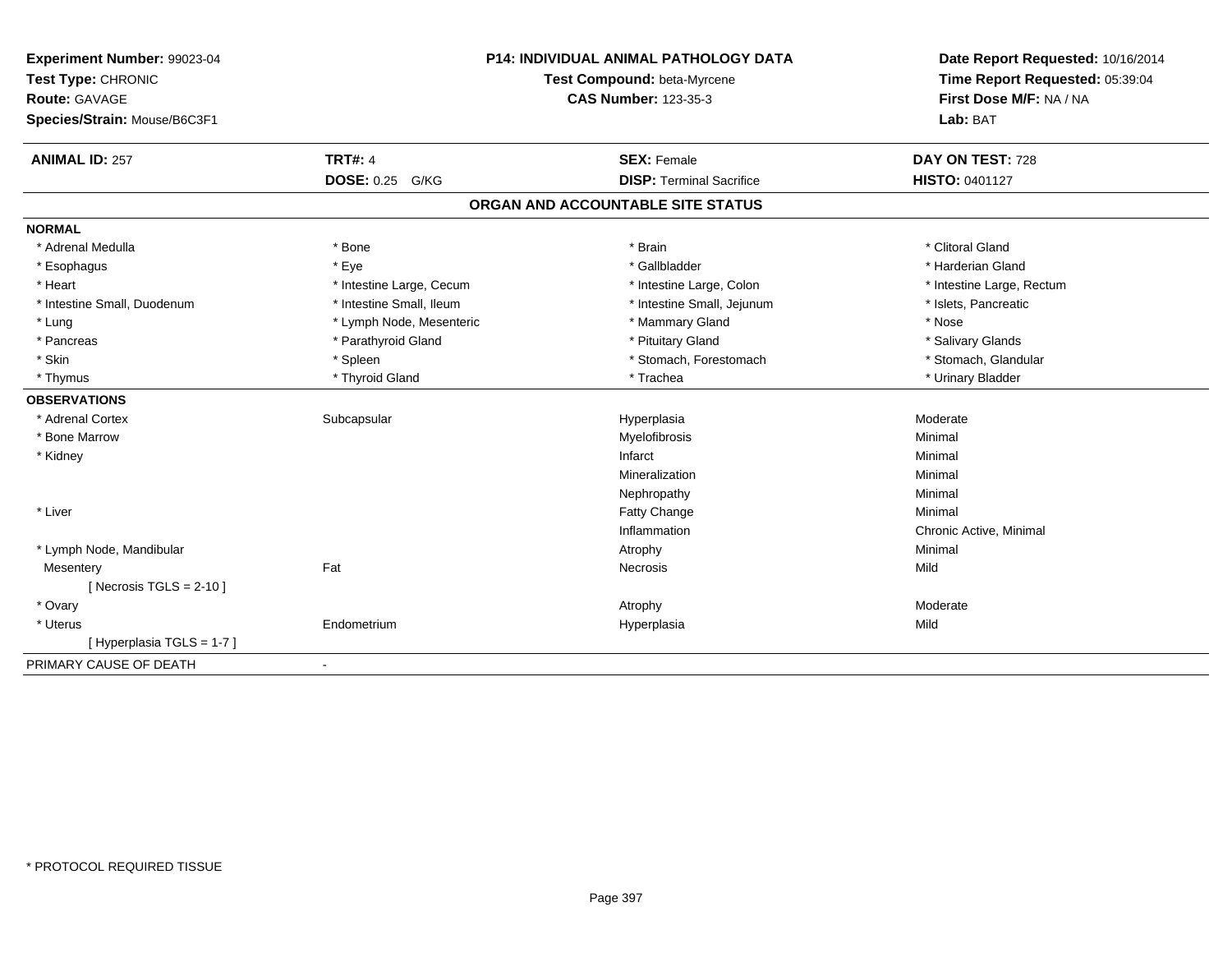| Experiment Number: 99023-04<br>Test Type: CHRONIC                           |                                                                                                | P14: INDIVIDUAL ANIMAL PATHOLOGY DATA<br>Test Compound: beta-Myrcene | Date Report Requested: 10/16/2014<br>Time Report Requested: 05:39:04 |
|-----------------------------------------------------------------------------|------------------------------------------------------------------------------------------------|----------------------------------------------------------------------|----------------------------------------------------------------------|
| <b>Route: GAVAGE</b>                                                        |                                                                                                | <b>CAS Number: 123-35-3</b>                                          | First Dose M/F: NA / NA                                              |
| Species/Strain: Mouse/B6C3F1                                                |                                                                                                |                                                                      | Lab: BAT                                                             |
| <b>ANIMAL ID: 258</b>                                                       | <b>TRT#: 4</b>                                                                                 | <b>SEX: Female</b>                                                   | DAY ON TEST: 594                                                     |
|                                                                             | DOSE: 0.25 G/KG                                                                                | <b>DISP: Natural Death</b>                                           | HISTO: 0401128                                                       |
|                                                                             |                                                                                                | ORGAN AND ACCOUNTABLE SITE STATUS                                    |                                                                      |
| <b>NORMAL</b>                                                               |                                                                                                |                                                                      |                                                                      |
| * Adrenal Medulla                                                           | * Bone                                                                                         | * Bone Marrow                                                        | * Brain                                                              |
| * Clitoral Gland                                                            | * Esophagus                                                                                    | * Gallbladder                                                        | * Heart                                                              |
| * Intestine Large, Cecum                                                    | * Intestine Large, Colon                                                                       | * Intestine Large, Rectum                                            | * Kidney                                                             |
| * Liver                                                                     | * Lymph Node, Mandibular                                                                       | * Mammary Gland                                                      | * Nose                                                               |
| * Parathyroid Gland                                                         | * Pituitary Gland                                                                              | * Salivary Glands                                                    | * Stomach, Glandular                                                 |
| * Thyroid Gland                                                             | * Trachea                                                                                      | * Urinary Bladder                                                    | * Uterus                                                             |
| <b>AUTO PRECLUDES DIAG.</b>                                                 |                                                                                                |                                                                      |                                                                      |
| * Intestine Small, Duodenum                                                 | * Intestine Small, Ileum                                                                       | * Intestine Small, Jejunum                                           | * Islets, Pancreatic                                                 |
| * Lymph Node, Mesenteric                                                    | * Pancreas                                                                                     | * Stomach, Forestomach                                               |                                                                      |
| <b>OBSERVATIONS</b>                                                         |                                                                                                |                                                                      |                                                                      |
| * Adrenal Cortex                                                            | Subcapsular                                                                                    | Hyperplasia                                                          | Mild                                                                 |
| * Eye                                                                       | Cornea                                                                                         | Inflammation                                                         | Mild                                                                 |
|                                                                             | Note: Corneal inflammation is secondary to proptosis due to the harderian gland tumor (TGL-1). |                                                                      |                                                                      |
| * Harderian Gland                                                           |                                                                                                | Adenoma                                                              |                                                                      |
| [Adenoma TGLS = $1-9$ ]                                                     |                                                                                                |                                                                      |                                                                      |
| * Lung                                                                      |                                                                                                | Alveolar/Bronchiolar Adenoma                                         |                                                                      |
|                                                                             | Alveolar Epith                                                                                 | Hyperplasia                                                          | Mild                                                                 |
| * Ovary                                                                     |                                                                                                | Atrophy                                                              | Moderate                                                             |
| * Skin                                                                      | <b>Subcut Tiss</b>                                                                             | Sarcoma                                                              |                                                                      |
| [Sarcoma TGLS = $2-10$ ]                                                    |                                                                                                |                                                                      |                                                                      |
| * Spleen                                                                    |                                                                                                | Hematopoietic Cell Proliferation                                     | Moderate                                                             |
| * Thymus                                                                    |                                                                                                | Atrophy                                                              | Marked                                                               |
| * Trachea                                                                   |                                                                                                |                                                                      |                                                                      |
| Note: Tracheal section is actually larynx.                                  |                                                                                                |                                                                      |                                                                      |
| PRIMARY CAUSE OF DEATH                                                      | - Skin Subcut Tiss Sarcoma                                                                     |                                                                      |                                                                      |
| Animal Note: Laryngeal section was taken as adequate assessment of trachea. |                                                                                                |                                                                      |                                                                      |

Animal Note: Tissues missing due to cannibalization include right eye and harderian gland, le ft ovary, one clitoral gland, and left sciatic nerve and adjacent muscles.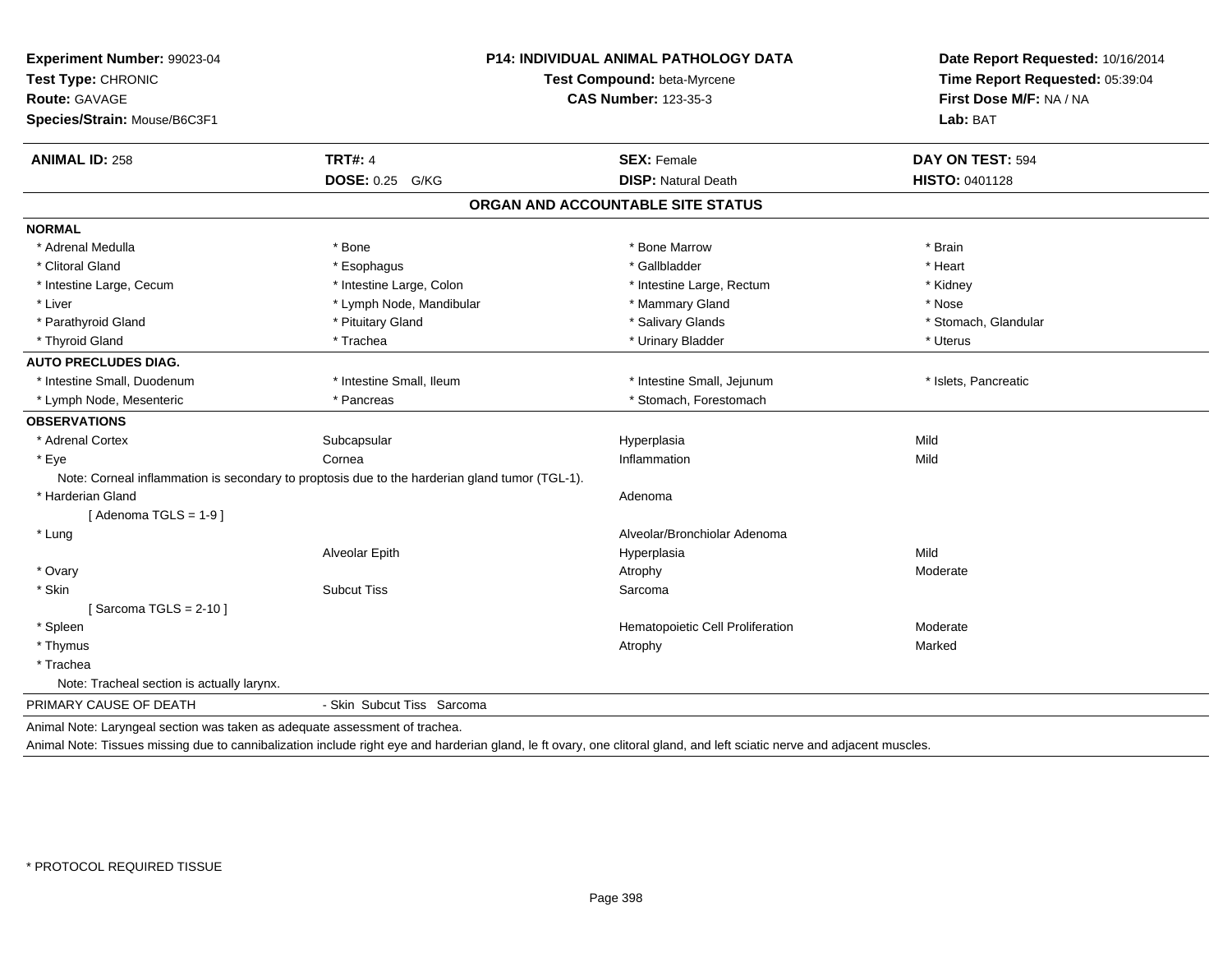| Experiment Number: 99023-04<br>Test Type: CHRONIC<br>Route: GAVAGE<br>Species/Strain: Mouse/B6C3F1                               |                             | P14: INDIVIDUAL ANIMAL PATHOLOGY DATA<br>Test Compound: beta-Myrcene<br><b>CAS Number: 123-35-3</b> | Date Report Requested: 10/16/2014<br>Time Report Requested: 05:39:04<br>First Dose M/F: NA / NA<br>Lab: BAT |
|----------------------------------------------------------------------------------------------------------------------------------|-----------------------------|-----------------------------------------------------------------------------------------------------|-------------------------------------------------------------------------------------------------------------|
| <b>ANIMAL ID: 259</b>                                                                                                            | <b>TRT#: 4</b>              | <b>SEX: Female</b>                                                                                  | DAY ON TEST: 728                                                                                            |
|                                                                                                                                  | DOSE: 0.25 G/KG             | <b>DISP: Terminal Sacrifice</b>                                                                     | HISTO: 0401129                                                                                              |
|                                                                                                                                  |                             | ORGAN AND ACCOUNTABLE SITE STATUS                                                                   |                                                                                                             |
| <b>NORMAL</b>                                                                                                                    |                             |                                                                                                     |                                                                                                             |
| * Adrenal Medulla                                                                                                                | * Bone                      | * Bone Marrow                                                                                       | * Brain                                                                                                     |
| * Clitoral Gland                                                                                                                 | * Esophagus                 | * Eye                                                                                               | * Gallbladder                                                                                               |
| * Harderian Gland                                                                                                                | * Heart                     | * Intestine Large, Cecum                                                                            | * Intestine Large, Colon                                                                                    |
| * Intestine Large, Rectum                                                                                                        | * Intestine Small, Duodenum | * Intestine Small, Ileum                                                                            | * Intestine Small, Jejunum                                                                                  |
| * Islets, Pancreatic                                                                                                             | * Kidney                    | * Lymph Node, Mandibular                                                                            | * Lymph Node, Mesenteric                                                                                    |
| * Mammary Gland                                                                                                                  | * Nose                      | * Pancreas                                                                                          | * Parathyroid Gland                                                                                         |
| * Pituitary Gland                                                                                                                | * Salivary Glands           | * Skin                                                                                              | * Stomach, Forestomach                                                                                      |
| * Stomach, Glandular                                                                                                             | * Thyroid Gland             | * Trachea                                                                                           | * Urinary Bladder                                                                                           |
| * Uterus                                                                                                                         |                             |                                                                                                     |                                                                                                             |
| <b>OBSERVATIONS</b>                                                                                                              |                             |                                                                                                     |                                                                                                             |
| * Adrenal Cortex                                                                                                                 | Subcapsular                 | Hyperplasia                                                                                         | Moderate                                                                                                    |
| * Liver                                                                                                                          |                             | <b>Eosinophilic Focus</b>                                                                           |                                                                                                             |
|                                                                                                                                  |                             | Hepatocellular Carcinoma                                                                            |                                                                                                             |
|                                                                                                                                  |                             | Inflammation                                                                                        | Chronic Active, Minimal                                                                                     |
| Note: Eosinophilic focus in B12 has angiectasis.<br>[Eosinophilic Focus TGLS = 4-12]<br>[ Hepatocellular Carcinoma TGLS = 3-11 ] |                             |                                                                                                     |                                                                                                             |
| * Lung                                                                                                                           |                             | Hepatocellular Carcinoma                                                                            | Metastatic (Liver)                                                                                          |
| Mesentery                                                                                                                        | Fat                         | Necrosis                                                                                            | Moderate                                                                                                    |
| [ Necrosis TGLS = $1-10$ ]                                                                                                       |                             |                                                                                                     |                                                                                                             |
| * Ovary                                                                                                                          |                             | Atrophy                                                                                             | Marked                                                                                                      |
|                                                                                                                                  | Corpus Luteum               | Cyst                                                                                                | Minimal                                                                                                     |
| * Spleen                                                                                                                         |                             | Hematopoietic Cell Proliferation                                                                    | Marked                                                                                                      |
| [ Hematopoietic Cell Proliferation TGLS = 2-4 ]                                                                                  |                             |                                                                                                     |                                                                                                             |
| * Thymus                                                                                                                         |                             | Atrophy                                                                                             | Minimal                                                                                                     |
| PRIMARY CAUSE OF DEATH                                                                                                           | $\blacksquare$              |                                                                                                     |                                                                                                             |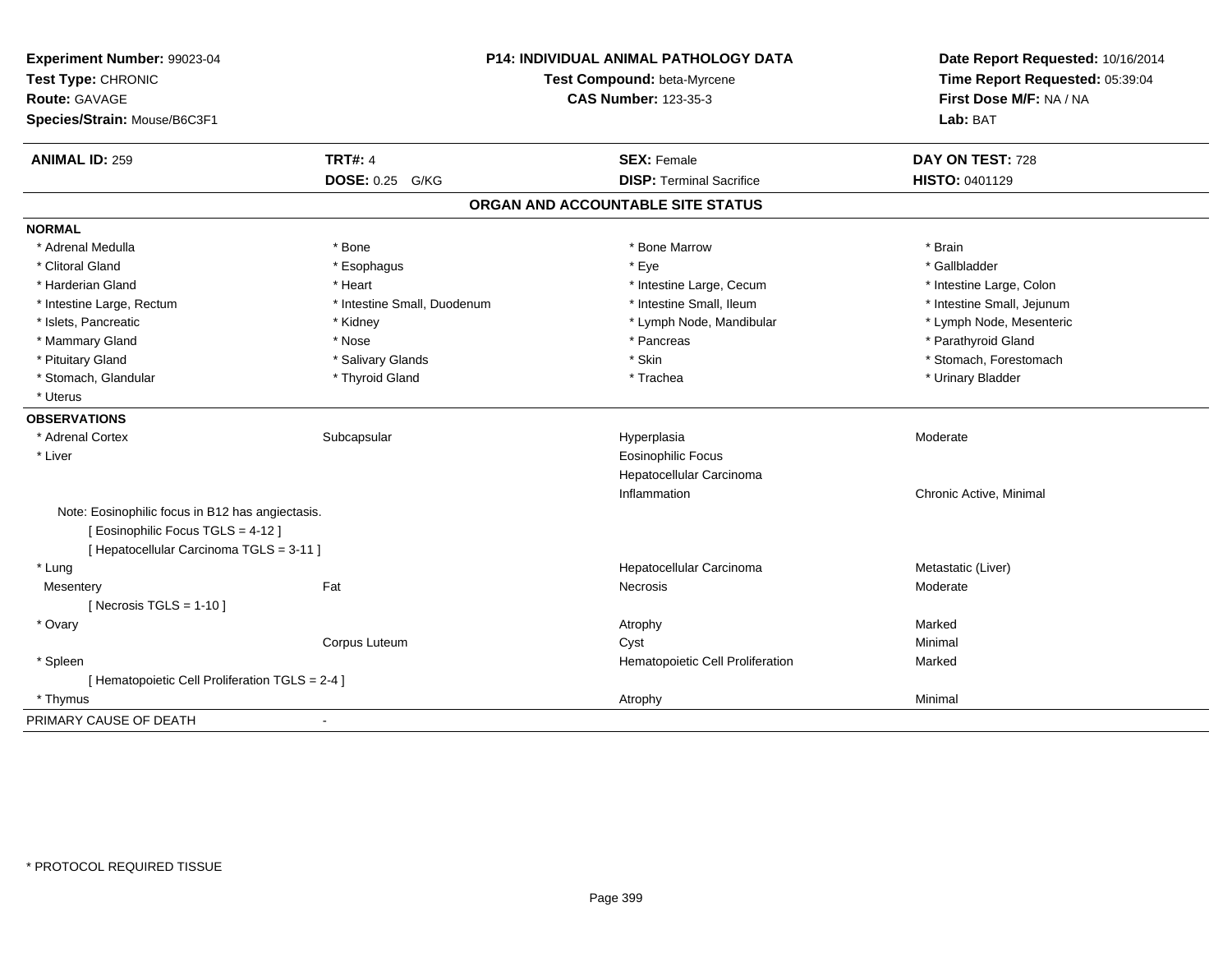| Experiment Number: 99023-04  |                             | <b>P14: INDIVIDUAL ANIMAL PATHOLOGY DATA</b> | Date Report Requested: 10/16/2014 |
|------------------------------|-----------------------------|----------------------------------------------|-----------------------------------|
| Test Type: CHRONIC           |                             | Test Compound: beta-Myrcene                  | Time Report Requested: 05:39:04   |
| Route: GAVAGE                |                             | <b>CAS Number: 123-35-3</b>                  | First Dose M/F: NA / NA           |
| Species/Strain: Mouse/B6C3F1 |                             |                                              | Lab: BAT                          |
| <b>ANIMAL ID: 260</b>        | <b>TRT#: 4</b>              | <b>SEX: Female</b>                           | DAY ON TEST: 728                  |
|                              | <b>DOSE: 0.25 G/KG</b>      | <b>DISP: Terminal Sacrifice</b>              | <b>HISTO: 0401130</b>             |
|                              |                             | ORGAN AND ACCOUNTABLE SITE STATUS            |                                   |
| <b>NORMAL</b>                |                             |                                              |                                   |
| * Adrenal Medulla            | * Bone                      | * Bone Marrow                                | * Brain                           |
| * Clitoral Gland             | * Esophagus                 | * Eye                                        | * Gallbladder                     |
| * Harderian Gland            | * Heart                     | * Intestine Large, Cecum                     | * Intestine Large, Colon          |
| * Intestine Large, Rectum    | * Intestine Small, Duodenum | * Intestine Small, Ileum                     | * Intestine Small, Jejunum        |
| * Islets, Pancreatic         | * Lung                      | * Lymph Node, Mandibular                     | * Lymph Node, Mesenteric          |
| * Mammary Gland              | * Nose                      | * Pancreas                                   | * Parathyroid Gland               |
| * Pituitary Gland            | * Salivary Glands           | * Skin                                       | * Stomach, Forestomach            |
| * Stomach, Glandular         | * Thymus                    | * Thyroid Gland                              | * Trachea                         |
| * Urinary Bladder            | * Uterus                    |                                              |                                   |
| <b>OBSERVATIONS</b>          |                             |                                              |                                   |
| * Adrenal Cortex             | Subcapsular                 | Hyperplasia                                  | Moderate                          |
| * Kidney                     |                             | Mineralization                               | Minimal                           |
|                              |                             | Nephropathy                                  | Mild                              |
| * Liver                      |                             | Fatty Change                                 | Minimal                           |
|                              |                             | Inflammation                                 | Chronic Active, Minimal           |
| Mesentery                    | Fat                         | Necrosis                                     | Minimal                           |
| [ Necrosis $TGLS = 1-10$ ]   |                             |                                              |                                   |
| * Ovary                      |                             | Atrophy                                      | Moderate                          |
| * Spleen                     |                             | Hematopoietic Cell Proliferation             | Minimal                           |
|                              |                             | Pigmentation                                 | Hemosiderin, Minimal              |
| PRIMARY CAUSE OF DEATH       |                             |                                              |                                   |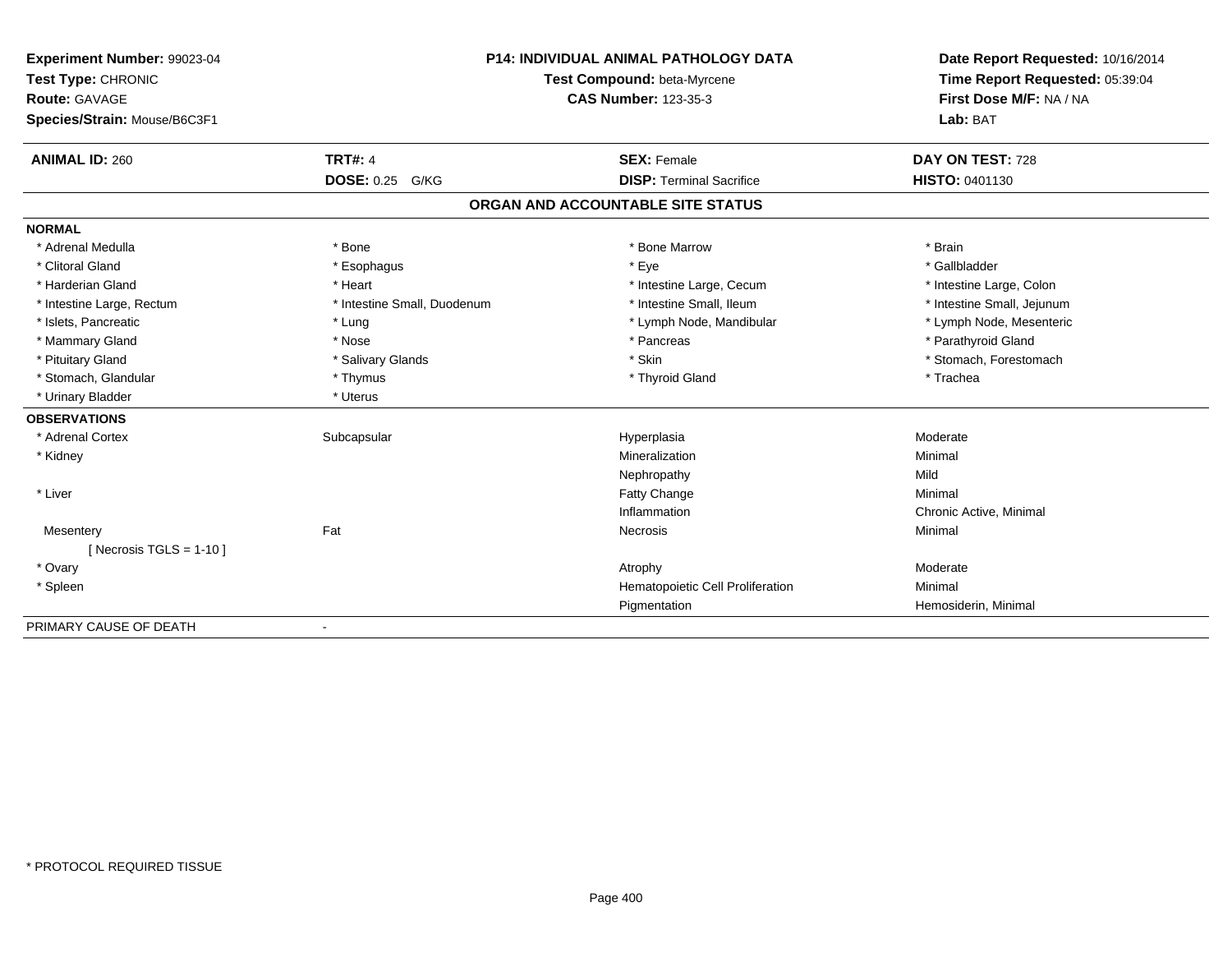| Experiment Number: 99023-04<br>Test Type: CHRONIC                     |                          | <b>P14: INDIVIDUAL ANIMAL PATHOLOGY DATA</b>                                                                                                                    | Date Report Requested: 10/16/2014 |
|-----------------------------------------------------------------------|--------------------------|-----------------------------------------------------------------------------------------------------------------------------------------------------------------|-----------------------------------|
|                                                                       |                          | Test Compound: beta-Myrcene                                                                                                                                     | Time Report Requested: 05:39:04   |
| <b>Route: GAVAGE</b>                                                  |                          | <b>CAS Number: 123-35-3</b>                                                                                                                                     | First Dose M/F: NA / NA           |
| Species/Strain: Mouse/B6C3F1                                          |                          |                                                                                                                                                                 | Lab: BAT                          |
| <b>ANIMAL ID: 261</b>                                                 | <b>TRT#: 4</b>           | <b>SEX: Female</b>                                                                                                                                              | DAY ON TEST: 716                  |
|                                                                       | DOSE: 0.25 G/KG          | <b>DISP:</b> Moribund Sacrifice                                                                                                                                 | HISTO: 0401131                    |
|                                                                       |                          | ORGAN AND ACCOUNTABLE SITE STATUS                                                                                                                               |                                   |
| <b>NORMAL</b>                                                         |                          |                                                                                                                                                                 |                                   |
| * Adrenal Medulla                                                     | * Bone                   | * Brain                                                                                                                                                         | * Clitoral Gland                  |
| * Esophagus                                                           | * Eye                    | * Gallbladder                                                                                                                                                   | * Harderian Gland                 |
| * Heart                                                               | * Intestine Large, Cecum | * Intestine Large, Colon                                                                                                                                        | * Intestine Large, Rectum         |
| * Intestine Small, Duodenum                                           | * Intestine Small, Ileum | * Intestine Small, Jejunum                                                                                                                                      | * Islets, Pancreatic              |
| * Mammary Gland                                                       | * Nose                   | * Pancreas                                                                                                                                                      | * Parathyroid Gland               |
| * Pituitary Gland                                                     | * Salivary Glands        | * Stomach, Glandular                                                                                                                                            | * Thyroid Gland                   |
| * Trachea                                                             | * Urinary Bladder        |                                                                                                                                                                 |                                   |
| <b>OBSERVATIONS</b>                                                   |                          |                                                                                                                                                                 |                                   |
| * Adrenal Cortex                                                      | Subcapsular              | Hyperplasia                                                                                                                                                     | Mild                              |
| <b>Blood Vessel</b>                                                   |                          | Mineralization                                                                                                                                                  | Marked                            |
|                                                                       |                          | Note: The vascular mineralization of aorta and pulmonary veins and arteries suggests "humoral hypercalcemia of malignancy" since the kidneys are fairly normal. |                                   |
| * Bone Marrow                                                         |                          | Sarcoma                                                                                                                                                         | Metastatic (Skin)                 |
| Note: Rib bone marrow is infiltrated by the sarcoma (B10).            |                          |                                                                                                                                                                 |                                   |
| * Harderian GI                                                        |                          |                                                                                                                                                                 |                                   |
| Note: One harderian gland was missing from the block and wet tissues. |                          |                                                                                                                                                                 |                                   |
| * Kidney                                                              |                          | Mineralization                                                                                                                                                  | Minimal                           |
| * Liver                                                               |                          | Fatty Change                                                                                                                                                    | Mild                              |
|                                                                       |                          | Regeneration                                                                                                                                                    | Moderate                          |
|                                                                       |                          | Vacuolization Cytoplasmic                                                                                                                                       | Mild                              |
| * Lung                                                                |                          | Sarcoma                                                                                                                                                         | Metastatic (Skin)                 |
| * Lymph Node, Mandibular                                              |                          | Atrophy                                                                                                                                                         | Minimal                           |
| * Lymph Node, Mesenteric                                              |                          | Atrophy                                                                                                                                                         | Mild                              |
| * Ovary                                                               |                          | Atrophy                                                                                                                                                         | Marked                            |
| * Skin                                                                | <b>Subcut Tiss</b>       | Sarcoma                                                                                                                                                         |                                   |
|                                                                       |                          | Note: Sarcoma appears to be a neurofibrosarcoma arising from nerve root(s) near the ribs and spinal cord (B10). There is spinal cord compression.               |                                   |
| [Sarcoma TGLS = $2,3,4 - 10+11+12$ ]                                  |                          |                                                                                                                                                                 |                                   |
| * Spleen                                                              | Lymph Follic             | Atrophy                                                                                                                                                         | Marked                            |
|                                                                       |                          | Hematopoietic Cell Proliferation                                                                                                                                | Mild                              |
|                                                                       |                          | Pigmentation                                                                                                                                                    | Hemosiderin, Minimal              |
| * Stomach, Forestomach                                                | Epithelium               | Hyperplasia                                                                                                                                                     | Mild                              |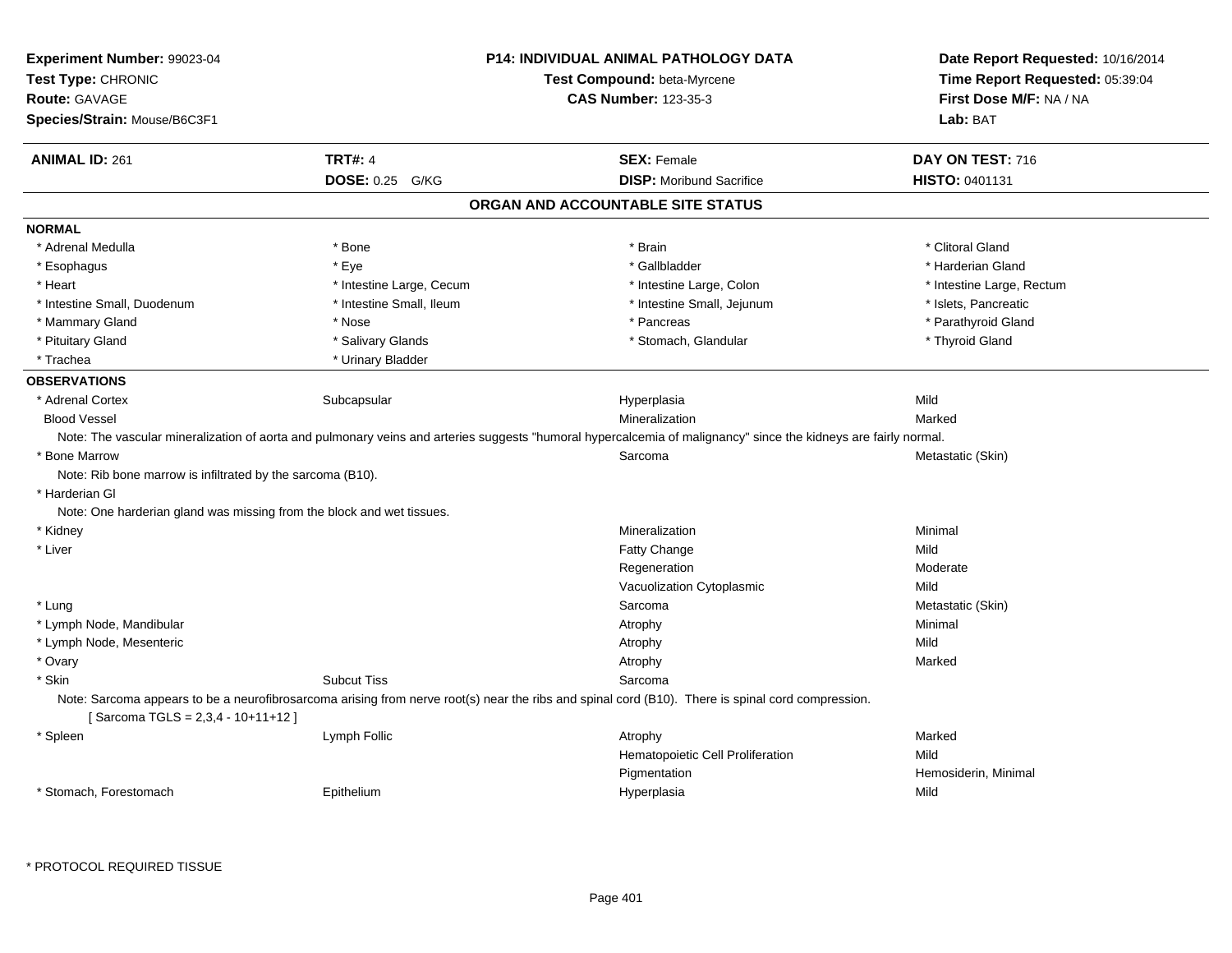| <b>Experiment Number: 99023-04</b><br>Test Type: CHRONIC<br><b>Route: GAVAGE</b> |                            | <b>P14: INDIVIDUAL ANIMAL PATHOLOGY DATA</b>               | Date Report Requested: 10/16/2014<br>Time Report Requested: 05:39:04<br>First Dose M/F: NA / NA |  |
|----------------------------------------------------------------------------------|----------------------------|------------------------------------------------------------|-------------------------------------------------------------------------------------------------|--|
|                                                                                  |                            | Test Compound: beta-Myrcene<br><b>CAS Number: 123-35-3</b> |                                                                                                 |  |
| Species/Strain: Mouse/B6C3F1                                                     |                            |                                                            | Lab: BAT                                                                                        |  |
| <b>ANIMAL ID: 261</b>                                                            | <b>TRT#: 4</b>             | <b>SEX: Female</b>                                         | DAY ON TEST: 716                                                                                |  |
|                                                                                  | <b>DOSE: 0.25 G/KG</b>     | <b>DISP:</b> Moribund Sacrifice                            | <b>HISTO: 0401131</b>                                                                           |  |
|                                                                                  |                            | ORGAN AND ACCOUNTABLE SITE STATUS                          |                                                                                                 |  |
|                                                                                  |                            | Inflammation                                               | Mild                                                                                            |  |
|                                                                                  |                            | Ulcer                                                      | Mild                                                                                            |  |
| [Hyperplasia TGLS = $5 - 5 + 13$ ]                                               |                            |                                                            |                                                                                                 |  |
| * Thymus                                                                         |                            | Sarcoma                                                    | Metastatic (Skin)                                                                               |  |
| * Uterus                                                                         | Endometrium                | Hyperplasia                                                | Moderate                                                                                        |  |
| [Hyperplasia TGLS = $1-7$ ]                                                      |                            |                                                            |                                                                                                 |  |
| PRIMARY CAUSE OF DEATH                                                           | - Skin Subcut Tiss Sarcoma |                                                            |                                                                                                 |  |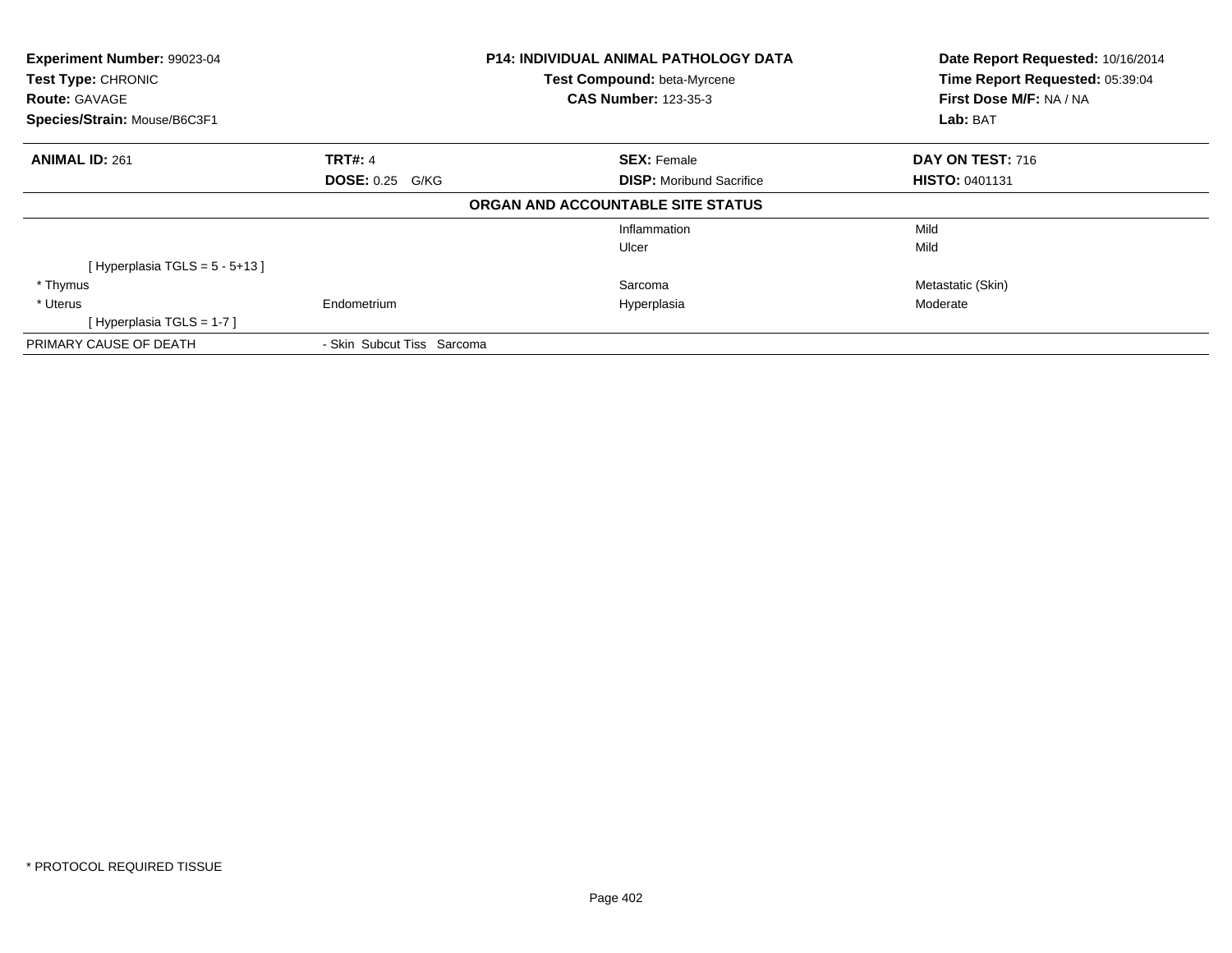| Experiment Number: 99023-04<br>Test Type: CHRONIC<br><b>Route: GAVAGE</b><br>Species/Strain: Mouse/B6C3F1 |                                                                                    | <b>P14: INDIVIDUAL ANIMAL PATHOLOGY DATA</b><br>Test Compound: beta-Myrcene<br><b>CAS Number: 123-35-3</b> | Date Report Requested: 10/16/2014<br>Time Report Requested: 05:39:04<br>First Dose M/F: NA / NA<br>Lab: BAT |
|-----------------------------------------------------------------------------------------------------------|------------------------------------------------------------------------------------|------------------------------------------------------------------------------------------------------------|-------------------------------------------------------------------------------------------------------------|
| <b>ANIMAL ID: 262</b>                                                                                     | <b>TRT#: 4</b>                                                                     | <b>SEX: Female</b>                                                                                         | DAY ON TEST: 727                                                                                            |
|                                                                                                           | DOSE: 0.25 G/KG                                                                    | <b>DISP: Terminal Sacrifice</b>                                                                            | HISTO: 0401132                                                                                              |
|                                                                                                           |                                                                                    | ORGAN AND ACCOUNTABLE SITE STATUS                                                                          |                                                                                                             |
| <b>NORMAL</b>                                                                                             |                                                                                    |                                                                                                            |                                                                                                             |
| * Adrenal Medulla                                                                                         | * Bone                                                                             | * Bone Marrow                                                                                              | * Brain                                                                                                     |
| * Clitoral Gland                                                                                          | * Esophagus                                                                        | * Eye                                                                                                      | * Gallbladder                                                                                               |
| * Heart                                                                                                   | * Intestine Large, Cecum                                                           | * Intestine Large, Colon                                                                                   | * Intestine Large, Rectum                                                                                   |
| * Intestine Small, Duodenum                                                                               | * Intestine Small, Ileum                                                           | * Intestine Small, Jejunum                                                                                 | * Islets, Pancreatic                                                                                        |
| * Kidney                                                                                                  | * Lung                                                                             | * Lymph Node, Mandibular                                                                                   | * Lymph Node, Mesenteric                                                                                    |
| * Mammary Gland                                                                                           | * Nose                                                                             | * Pancreas                                                                                                 | * Parathyroid Gland                                                                                         |
| * Pituitary Gland                                                                                         | * Salivary Glands                                                                  | * Skin                                                                                                     | * Stomach, Forestomach                                                                                      |
| * Stomach, Glandular                                                                                      | * Thymus                                                                           | * Thyroid Gland                                                                                            | * Trachea                                                                                                   |
| * Urinary Bladder                                                                                         |                                                                                    |                                                                                                            |                                                                                                             |
| <b>OBSERVATIONS</b>                                                                                       |                                                                                    |                                                                                                            |                                                                                                             |
| * Adrenal Cortex                                                                                          | Subcapsular                                                                        | Hyperplasia                                                                                                | Moderate                                                                                                    |
| * Harderian Gland                                                                                         |                                                                                    | Adenoma                                                                                                    |                                                                                                             |
| * Liver                                                                                                   |                                                                                    | <b>Fatty Change</b>                                                                                        | Minimal                                                                                                     |
|                                                                                                           |                                                                                    | Hepatocellular Adenoma                                                                                     |                                                                                                             |
|                                                                                                           |                                                                                    | Inflammation                                                                                               | Chronic Active, Minimal                                                                                     |
| [ Hepatocellular Adenoma TGLS = 2-10 ]                                                                    |                                                                                    |                                                                                                            |                                                                                                             |
| * Ovary                                                                                                   |                                                                                    | Atrophy                                                                                                    | Marked                                                                                                      |
|                                                                                                           |                                                                                    | Inflammation                                                                                               | Granulomatous, Minimal                                                                                      |
|                                                                                                           | Note: Ovarian granuloma with mineralization (the latter was not coded separately). |                                                                                                            |                                                                                                             |
| * Spleen                                                                                                  |                                                                                    | Hematopoietic Cell Proliferation                                                                           | Mild                                                                                                        |
| * Uterus                                                                                                  | Endometrium                                                                        | Hyperplasia                                                                                                | Marked                                                                                                      |
| [ Hyperplasia TGLS = 1-7 ]                                                                                |                                                                                    |                                                                                                            |                                                                                                             |
| PRIMARY CAUSE OF DEATH                                                                                    | $\blacksquare$                                                                     |                                                                                                            |                                                                                                             |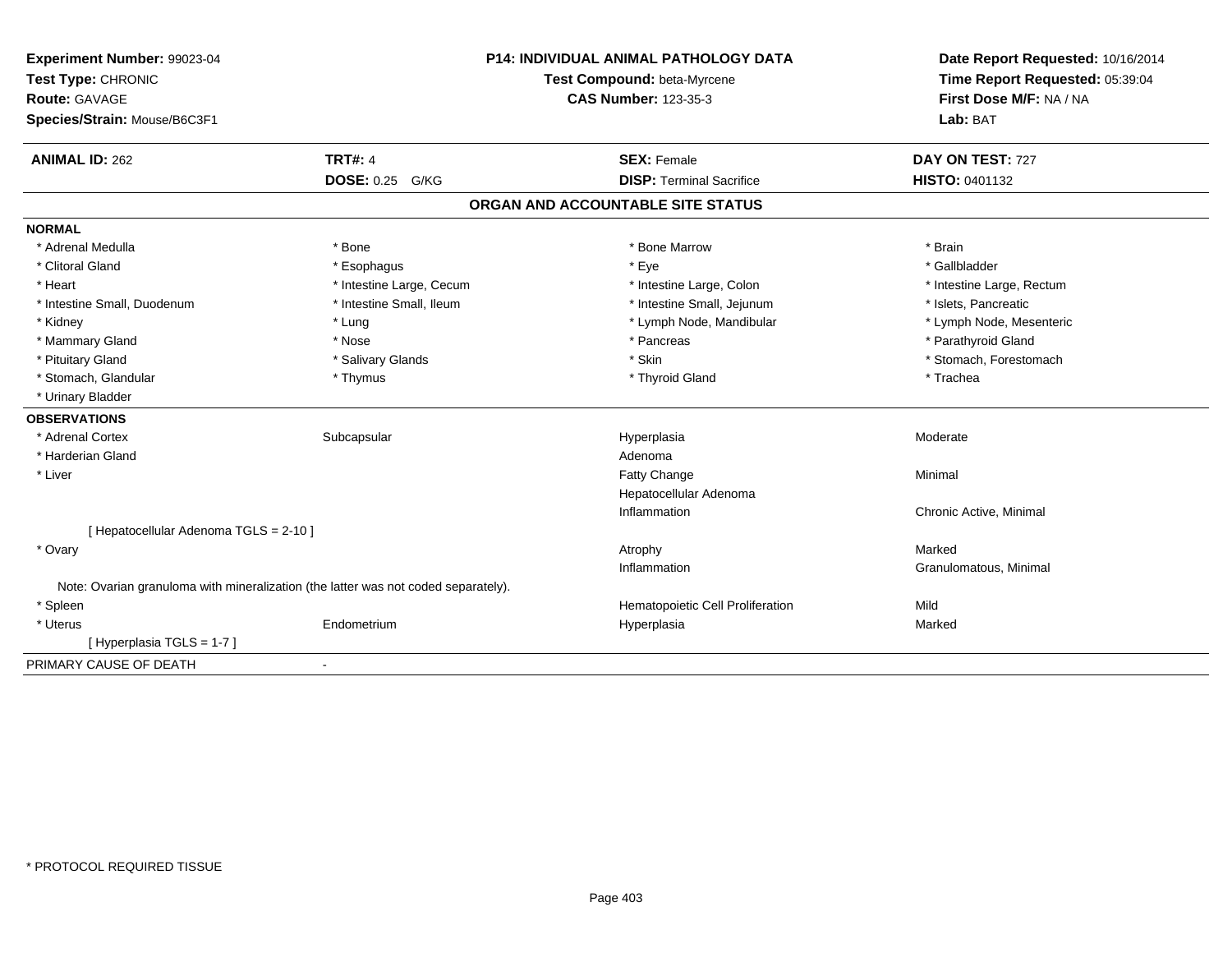| Experiment Number: 99023-04<br>Test Type: CHRONIC<br><b>Route: GAVAGE</b> |                                   | <b>P14: INDIVIDUAL ANIMAL PATHOLOGY DATA</b><br>Test Compound: beta-Myrcene<br><b>CAS Number: 123-35-3</b> | Date Report Requested: 10/16/2014<br>Time Report Requested: 05:39:04<br>First Dose M/F: NA / NA |
|---------------------------------------------------------------------------|-----------------------------------|------------------------------------------------------------------------------------------------------------|-------------------------------------------------------------------------------------------------|
| Species/Strain: Mouse/B6C3F1                                              |                                   |                                                                                                            | Lab: BAT                                                                                        |
| <b>ANIMAL ID: 263</b>                                                     | <b>TRT#: 4</b>                    | <b>SEX: Female</b>                                                                                         | DAY ON TEST: 594                                                                                |
|                                                                           | DOSE: 0.25 G/KG                   | <b>DISP: Natural Death</b>                                                                                 | HISTO: 0401133                                                                                  |
|                                                                           |                                   | ORGAN AND ACCOUNTABLE SITE STATUS                                                                          |                                                                                                 |
| <b>NORMAL</b>                                                             |                                   |                                                                                                            |                                                                                                 |
| * Adrenal Medulla                                                         | * Bone                            | * Bone Marrow                                                                                              | * Brain                                                                                         |
| * Esophagus                                                               | * Eye                             | * Gallbladder                                                                                              | * Harderian Gland                                                                               |
| * Intestine Large, Cecum                                                  | * Intestine Large, Colon          | * Intestine Large, Rectum                                                                                  | * Intestine Small, Duodenum                                                                     |
| * Intestine Small, Ileum                                                  | * Intestine Small, Jejunum        | * Islets, Pancreatic                                                                                       | * Lung                                                                                          |
| * Lymph Node, Mandibular                                                  | * Mammary Gland                   | * Pancreas                                                                                                 | * Parathyroid Gland                                                                             |
| * Pituitary Gland                                                         | * Salivary Glands                 | * Skin                                                                                                     | * Stomach, Glandular                                                                            |
| * Thyroid Gland                                                           | * Trachea                         | * Urinary Bladder                                                                                          |                                                                                                 |
| <b>MISSING</b>                                                            |                                   |                                                                                                            |                                                                                                 |
| * Clitoral Gland                                                          |                                   |                                                                                                            |                                                                                                 |
| <b>OBSERVATIONS</b>                                                       |                                   |                                                                                                            |                                                                                                 |
| * Adrenal Cortex                                                          | Subcapsular                       | Hyperplasia                                                                                                | Moderate                                                                                        |
| * Heart                                                                   |                                   | Mineralization                                                                                             | Mild                                                                                            |
| * Kidney                                                                  |                                   | <b>Amyloid Deposition</b>                                                                                  | Marked                                                                                          |
|                                                                           |                                   | Mineralization                                                                                             | Minimal                                                                                         |
|                                                                           |                                   | Nephropathy                                                                                                | Mild                                                                                            |
| Note: Amyloid accumulation in glomeruli.                                  |                                   |                                                                                                            |                                                                                                 |
| * Liver                                                                   |                                   | Fatty Change                                                                                               | Minimal                                                                                         |
|                                                                           |                                   | Vacuolization Cytoplasmic                                                                                  | Marked                                                                                          |
| [Vacuolization Cytoplasmic TGLS = 2 - 3+4+5]                              |                                   |                                                                                                            |                                                                                                 |
| * Lymph Node, Mesenteric                                                  |                                   | Atrophy                                                                                                    | Mild                                                                                            |
| * Nose                                                                    | Olfactory Epi                     | Degeneration                                                                                               | Minimal                                                                                         |
| * Ovary                                                                   |                                   | Atrophy                                                                                                    | Moderate                                                                                        |
| * Spleen                                                                  | Lymph Follic                      | Atrophy                                                                                                    | Moderate                                                                                        |
|                                                                           |                                   | Pigmentation                                                                                               | Hemosiderin, Mild                                                                               |
| [Atrophy TGLS = $1-4$ ]                                                   |                                   |                                                                                                            |                                                                                                 |
| * Stomach, Forestomach                                                    | Epithelium                        | Hyperplasia                                                                                                | Mild                                                                                            |
|                                                                           |                                   | Inflammation                                                                                               | Minimal                                                                                         |
| * Thymus                                                                  |                                   | Atrophy                                                                                                    | Marked                                                                                          |
| * Uterus                                                                  | Endometrium                       | Hyperplasia                                                                                                | Minimal                                                                                         |
| PRIMARY CAUSE OF DEATH                                                    | - Liver Vacuolization Cytoplasmic |                                                                                                            |                                                                                                 |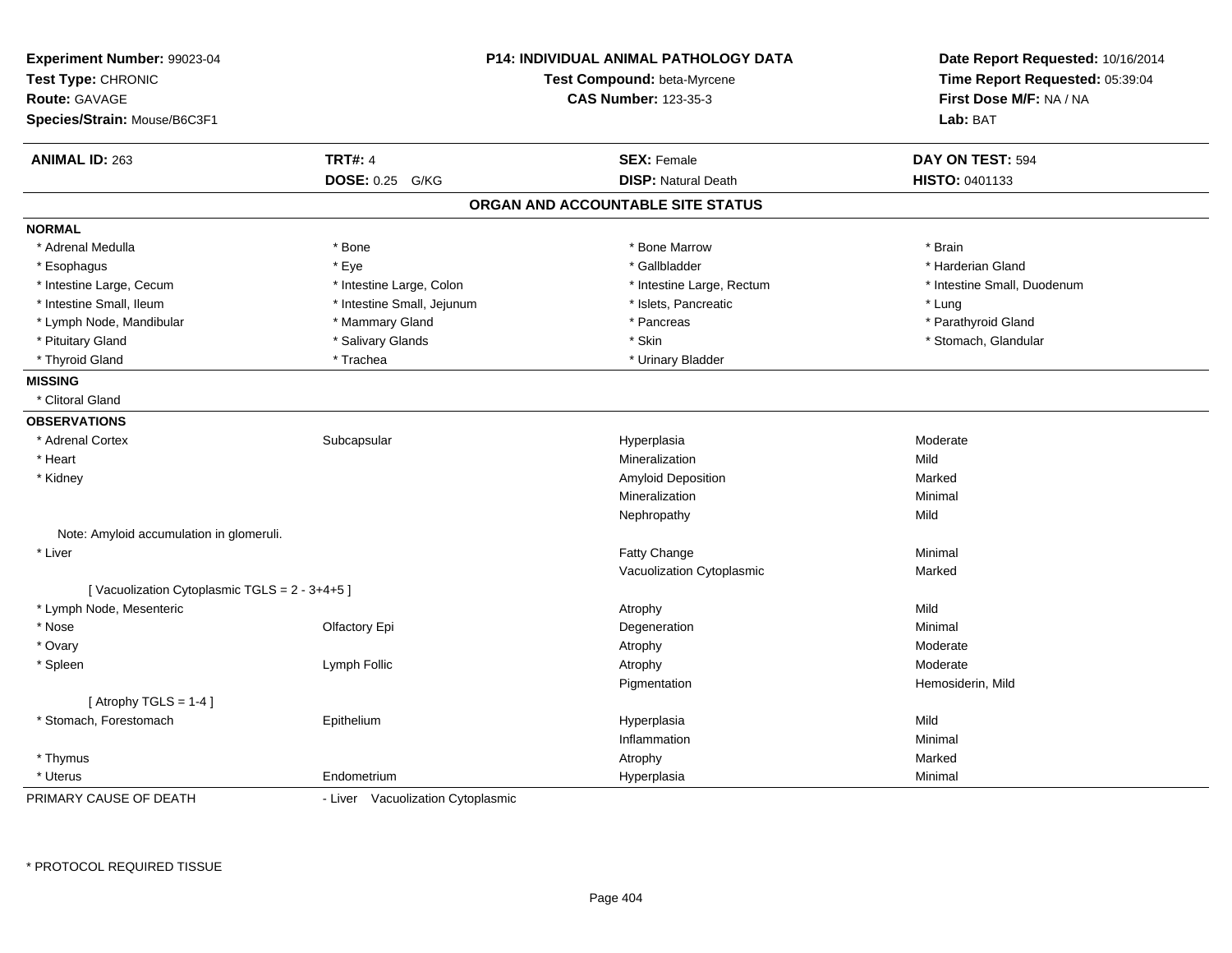| Experiment Number: 99023-04<br><b>Test Type: CHRONIC</b> |                   | <b>P14: INDIVIDUAL ANIMAL PATHOLOGY DATA</b><br>Test Compound: beta-Myrcene | Date Report Requested: 10/16/2014<br>Time Report Requested: 05:39:04 |
|----------------------------------------------------------|-------------------|-----------------------------------------------------------------------------|----------------------------------------------------------------------|
| <b>Route: GAVAGE</b>                                     |                   | <b>CAS Number: 123-35-3</b>                                                 | First Dose M/F: NA / NA                                              |
| Species/Strain: Mouse/B6C3F1                             |                   |                                                                             | Lab: BAT                                                             |
| <b>ANIMAL ID: 263</b>                                    | <b>TRT#: 4</b>    | <b>SEX:</b> Female                                                          | DAY ON TEST: 594                                                     |
|                                                          | $DOSE: 0.25$ G/KG | <b>DISP:</b> Natural Death                                                  | <b>HISTO: 0401133</b>                                                |
|                                                          |                   | <b>ORGAN AND ACCOUNTABLE SITE STATUS</b>                                    |                                                                      |
|                                                          |                   |                                                                             |                                                                      |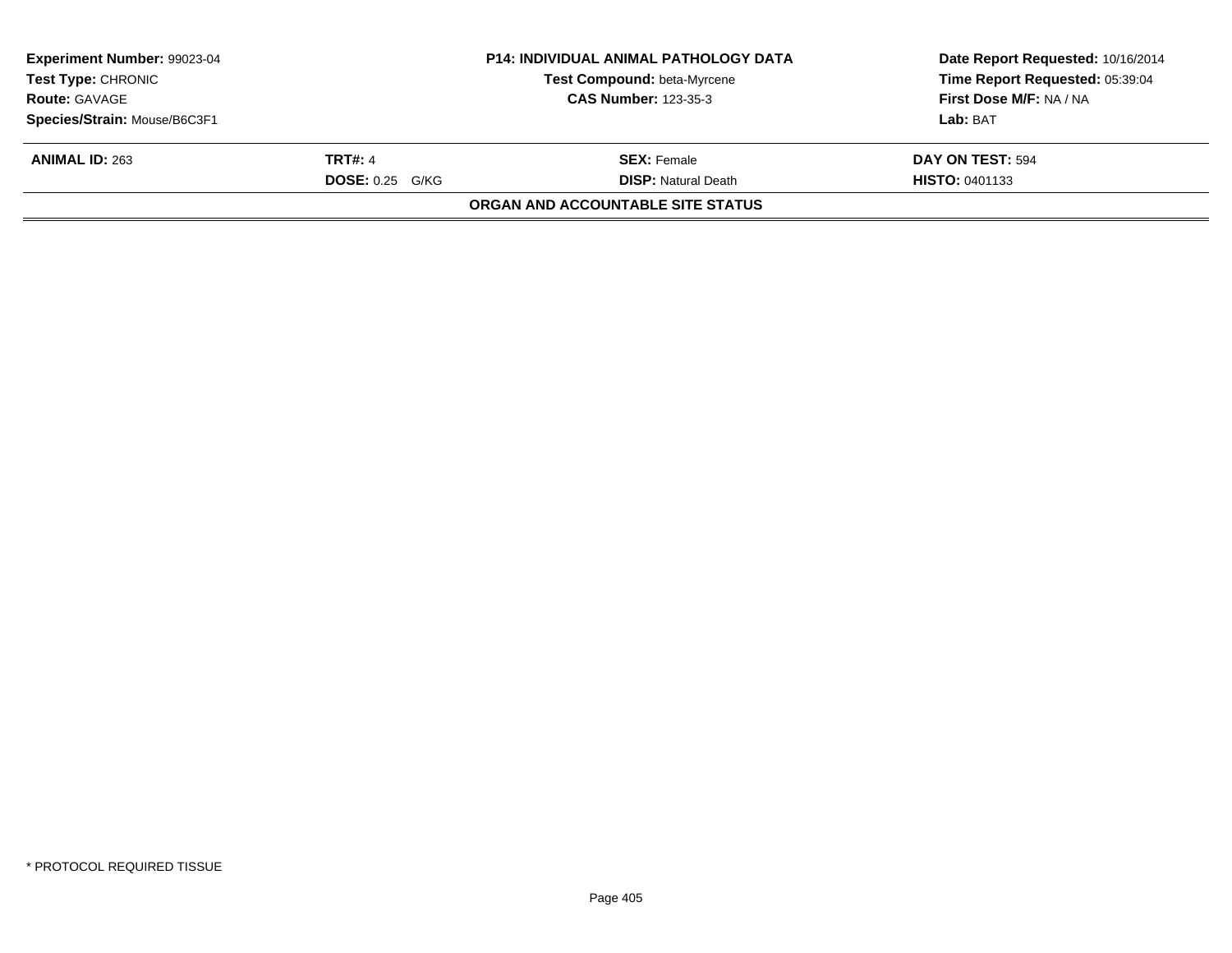| Experiment Number: 99023-04<br>Test Type: CHRONIC<br>Route: GAVAGE<br>Species/Strain: Mouse/B6C3F1 |                             | <b>P14: INDIVIDUAL ANIMAL PATHOLOGY DATA</b><br>Test Compound: beta-Myrcene<br><b>CAS Number: 123-35-3</b> | Date Report Requested: 10/16/2014<br>Time Report Requested: 05:39:04<br>First Dose M/F: NA / NA<br>Lab: BAT |
|----------------------------------------------------------------------------------------------------|-----------------------------|------------------------------------------------------------------------------------------------------------|-------------------------------------------------------------------------------------------------------------|
| <b>ANIMAL ID: 264</b>                                                                              | <b>TRT#: 4</b>              | <b>SEX: Female</b>                                                                                         | DAY ON TEST: 728                                                                                            |
|                                                                                                    | <b>DOSE: 0.25</b><br>G/KG   | <b>DISP: Terminal Sacrifice</b>                                                                            | <b>HISTO: 0401134</b>                                                                                       |
|                                                                                                    |                             | ORGAN AND ACCOUNTABLE SITE STATUS                                                                          |                                                                                                             |
| <b>NORMAL</b>                                                                                      |                             |                                                                                                            |                                                                                                             |
| * Adrenal Medulla                                                                                  | * Bone                      | * Bone Marrow                                                                                              | * Brain                                                                                                     |
| * Clitoral Gland                                                                                   | * Esophagus                 | * Eye                                                                                                      | * Gallbladder                                                                                               |
| * Harderian Gland                                                                                  | * Heart                     | * Intestine Large, Cecum                                                                                   | * Intestine Large, Colon                                                                                    |
| * Intestine Large, Rectum                                                                          | * Intestine Small, Duodenum | * Intestine Small. Ileum                                                                                   | * Intestine Small, Jejunum                                                                                  |
| * Islets, Pancreatic                                                                               | * Kidney                    | * Lung                                                                                                     | * Lymph Node, Mandibular                                                                                    |
| * Lymph Node, Mesenteric                                                                           | * Mammary Gland             | * Nose                                                                                                     | * Pancreas                                                                                                  |
| * Pituitary Gland                                                                                  | * Salivary Glands           | * Skin                                                                                                     | * Stomach, Forestomach                                                                                      |
| * Stomach, Glandular                                                                               | * Thymus                    | * Thyroid Gland                                                                                            | * Trachea                                                                                                   |
| * Urinary Bladder                                                                                  | * Uterus                    |                                                                                                            |                                                                                                             |
| <b>MISSING</b>                                                                                     |                             |                                                                                                            |                                                                                                             |
| * Parathyroid Gland                                                                                |                             |                                                                                                            |                                                                                                             |
| <b>OBSERVATIONS</b>                                                                                |                             |                                                                                                            |                                                                                                             |
| * Adrenal Cortex                                                                                   | Subcapsular                 | Hyperplasia                                                                                                | Moderate                                                                                                    |
| * Liver                                                                                            |                             | Fatty Change                                                                                               | Mild                                                                                                        |
|                                                                                                    |                             | Inflammation                                                                                               | Chronic Active, Minimal                                                                                     |
| * Ovary                                                                                            |                             | Atrophy                                                                                                    | Moderate                                                                                                    |
| * Spleen                                                                                           |                             | Pigmentation                                                                                               | Hemosiderin, Minimal                                                                                        |
| PRIMARY CAUSE OF DEATH                                                                             |                             |                                                                                                            |                                                                                                             |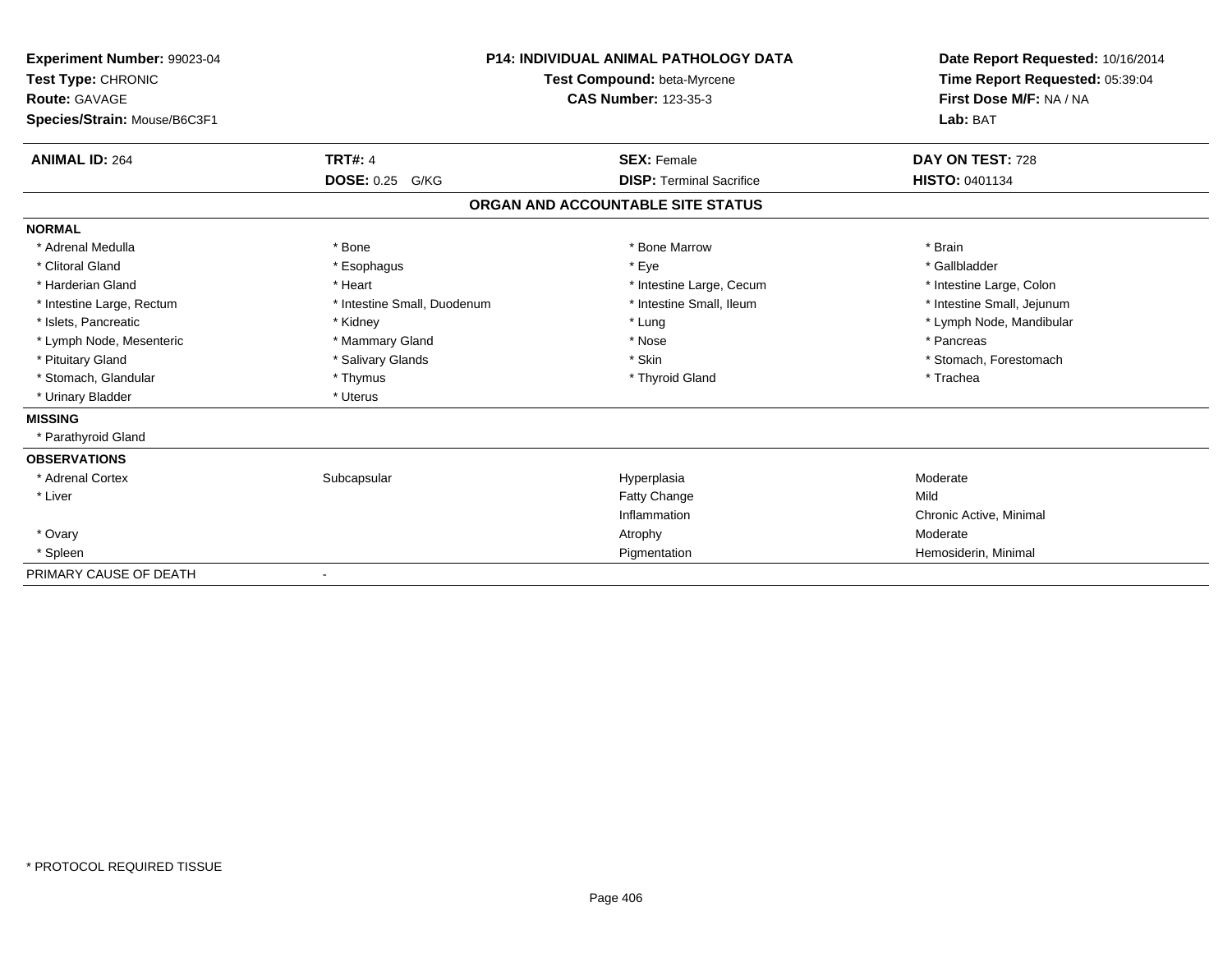| Experiment Number: 99023-04  |                                    | <b>P14: INDIVIDUAL ANIMAL PATHOLOGY DATA</b> | Date Report Requested: 10/16/2014 |
|------------------------------|------------------------------------|----------------------------------------------|-----------------------------------|
| Test Type: CHRONIC           | <b>Test Compound: beta-Myrcene</b> |                                              | Time Report Requested: 05:39:04   |
| <b>Route: GAVAGE</b>         |                                    | <b>CAS Number: 123-35-3</b>                  | First Dose M/F: NA / NA           |
| Species/Strain: Mouse/B6C3F1 |                                    |                                              | Lab: BAT                          |
| <b>ANIMAL ID: 265</b>        | <b>TRT#: 4</b>                     | <b>SEX: Female</b>                           | DAY ON TEST: 729                  |
|                              | <b>DOSE: 0.25 G/KG</b>             | <b>DISP: Terminal Sacrifice</b>              | HISTO: 0401135                    |
|                              |                                    | ORGAN AND ACCOUNTABLE SITE STATUS            |                                   |
| <b>NORMAL</b>                |                                    |                                              |                                   |
| * Adrenal Medulla            | * Bone                             | * Bone Marrow                                | * Brain                           |
| * Clitoral Gland             | * Esophagus                        | * Eye                                        | * Gallbladder                     |
| * Harderian Gland            | * Heart                            | * Intestine Large, Cecum                     | * Intestine Large, Colon          |
| * Intestine Large, Rectum    | * Intestine Small, Duodenum        | * Intestine Small, Ileum                     | * Intestine Small, Jejunum        |
| * Islets, Pancreatic         | * Lung                             | * Lymph Node, Mandibular                     | * Lymph Node, Mesenteric          |
| * Mammary Gland              | * Pancreas                         | * Pituitary Gland                            | * Salivary Glands                 |
| * Skin                       | * Stomach, Forestomach             | * Stomach, Glandular                         | * Thymus                          |
| * Thyroid Gland              | * Trachea                          | * Urinary Bladder                            |                                   |
| <b>MISSING</b>               |                                    |                                              |                                   |
| * Parathyroid Gland          |                                    |                                              |                                   |
| <b>OBSERVATIONS</b>          |                                    |                                              |                                   |
| * Adrenal Cortex             | Subcapsular                        | Hyperplasia                                  | Moderate                          |
| * Kidney                     |                                    | Nephropathy                                  | Minimal                           |
| * Liver                      |                                    | Fatty Change                                 | Minimal                           |
|                              |                                    | Inflammation                                 | Chronic Active, Mild              |
| * Nose                       | Olfactory Epi                      | Degeneration                                 | Minimal                           |
| * Ovary                      |                                    | Atrophy                                      | Marked                            |
| * Spleen                     |                                    | Hematopoietic Cell Proliferation             | Minimal                           |
| * Uterus                     | Endometrium                        | Hyperplasia                                  | Moderate                          |
| [Hyperplasia TGLS = 1-7]     |                                    |                                              |                                   |
| PRIMARY CAUSE OF DEATH       | $\overline{\phantom{a}}$           |                                              |                                   |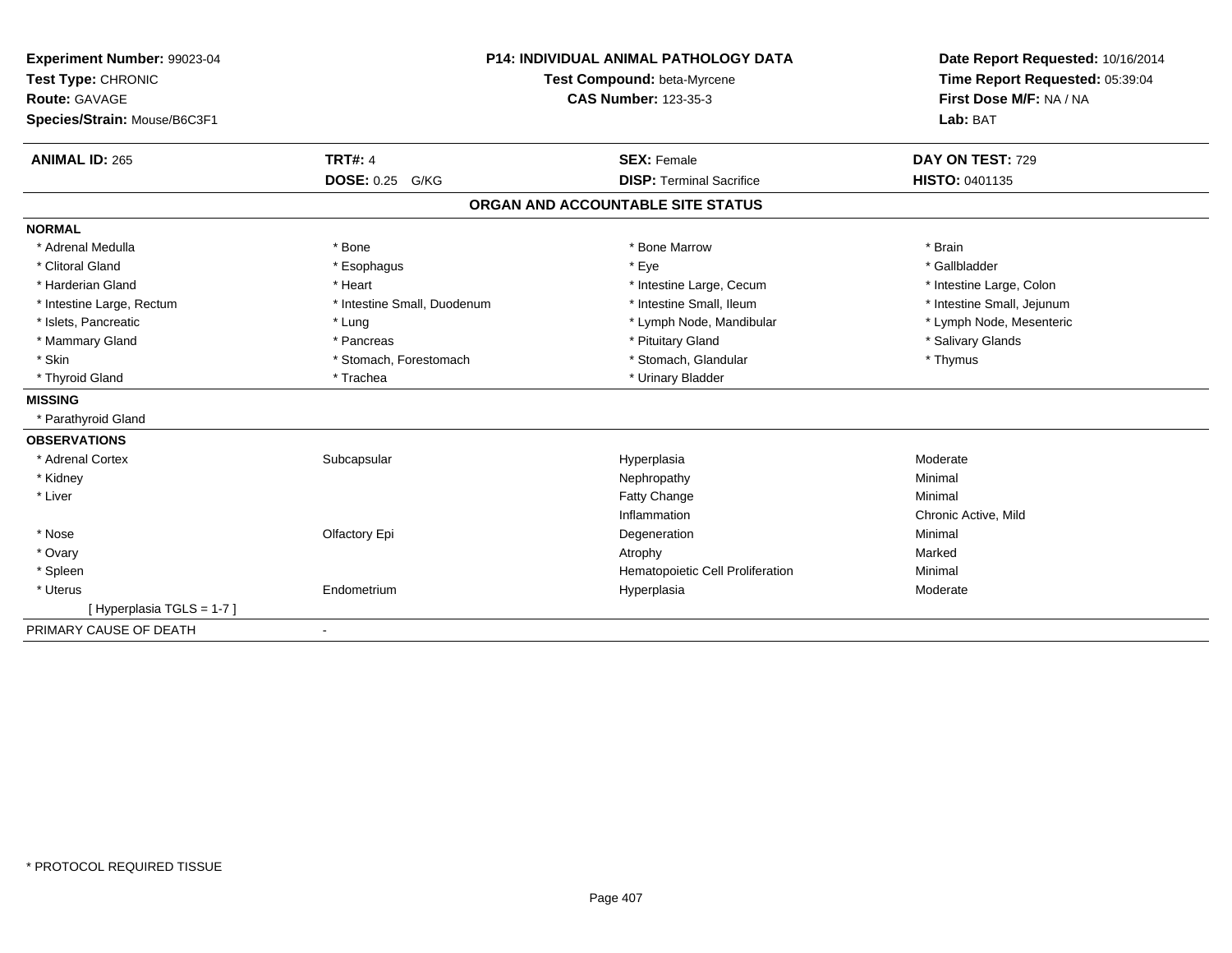| Experiment Number: 99023-04<br>Test Type: CHRONIC<br><b>Route: GAVAGE</b><br>Species/Strain: Mouse/B6C3F1 |                            | P14: INDIVIDUAL ANIMAL PATHOLOGY DATA<br>Test Compound: beta-Myrcene<br><b>CAS Number: 123-35-3</b> | Date Report Requested: 10/16/2014<br>Time Report Requested: 05:39:04<br>First Dose M/F: NA / NA<br>Lab: BAT |
|-----------------------------------------------------------------------------------------------------------|----------------------------|-----------------------------------------------------------------------------------------------------|-------------------------------------------------------------------------------------------------------------|
| <b>ANIMAL ID: 266</b>                                                                                     | <b>TRT#: 4</b>             | <b>SEX: Female</b>                                                                                  | DAY ON TEST: 729                                                                                            |
|                                                                                                           | <b>DOSE: 0.25 G/KG</b>     | <b>DISP: Terminal Sacrifice</b>                                                                     | HISTO: 0401136                                                                                              |
|                                                                                                           |                            | ORGAN AND ACCOUNTABLE SITE STATUS                                                                   |                                                                                                             |
| <b>NORMAL</b>                                                                                             |                            |                                                                                                     |                                                                                                             |
| * Adrenal Medulla                                                                                         | * Bone                     | * Brain                                                                                             | * Esophagus                                                                                                 |
| * Eye                                                                                                     | * Gallbladder              | * Harderian Gland                                                                                   | * Heart                                                                                                     |
| * Intestine Large, Cecum                                                                                  | * Intestine Large, Colon   | * Intestine Large, Rectum                                                                           | * Intestine Small, Duodenum                                                                                 |
| * Intestine Small, Ileum                                                                                  | * Intestine Small, Jejunum | * Islets, Pancreatic                                                                                | * Lymph Node, Mandibular                                                                                    |
| * Lymph Node, Mesenteric                                                                                  | * Mammary Gland            | * Pancreas                                                                                          | * Parathyroid Gland                                                                                         |
| * Pituitary Gland                                                                                         | * Salivary Glands          | * Skin                                                                                              | * Stomach, Glandular                                                                                        |
| * Thymus                                                                                                  | * Thyroid Gland            | * Trachea                                                                                           | * Urinary Bladder                                                                                           |
| <b>OBSERVATIONS</b>                                                                                       |                            |                                                                                                     |                                                                                                             |
| * Adrenal Cortex                                                                                          | Subcapsular                | Hyperplasia                                                                                         | Moderate                                                                                                    |
| * Bone Marrow                                                                                             |                            | Hemangiosarcoma                                                                                     |                                                                                                             |
| * Clitoral Gland                                                                                          |                            | Hemangiosarcoma                                                                                     |                                                                                                             |
| [Hemangiosarcoma TGLS = 1-8]                                                                              |                            |                                                                                                     |                                                                                                             |
| * Kidney                                                                                                  |                            | Nephropathy                                                                                         | Minimal                                                                                                     |
| * Liver                                                                                                   |                            | Fatty Change                                                                                        | Minimal                                                                                                     |
|                                                                                                           |                            | Inflammation                                                                                        | Chronic Active, Minimal                                                                                     |
| * Lung                                                                                                    | Alveolar Epith             | Hyperplasia                                                                                         | Minimal                                                                                                     |
|                                                                                                           | <b>Bronchiole</b>          | Hyperplasia                                                                                         | Mild                                                                                                        |
| * Nose                                                                                                    | Olfactory Epi              | Degeneration                                                                                        | Minimal                                                                                                     |
| * Ovary                                                                                                   |                            | Atrophy                                                                                             | Marked                                                                                                      |
| * Spleen                                                                                                  |                            | Hematopoietic Cell Proliferation                                                                    | Mild                                                                                                        |
|                                                                                                           |                            | Pigmentation                                                                                        | Hemosiderin, Minimal                                                                                        |
| * Stomach, Forestomach                                                                                    | Epithelium                 | Hyperplasia                                                                                         | Mild                                                                                                        |
|                                                                                                           |                            | Inflammation                                                                                        | Mild                                                                                                        |
| * Uterus                                                                                                  | Endometrium                | Hyperplasia                                                                                         | Moderate                                                                                                    |
| [ Hyperplasia TGLS = 2-7 ]                                                                                |                            |                                                                                                     |                                                                                                             |
| PRIMARY CAUSE OF DEATH                                                                                    | $\blacksquare$             |                                                                                                     |                                                                                                             |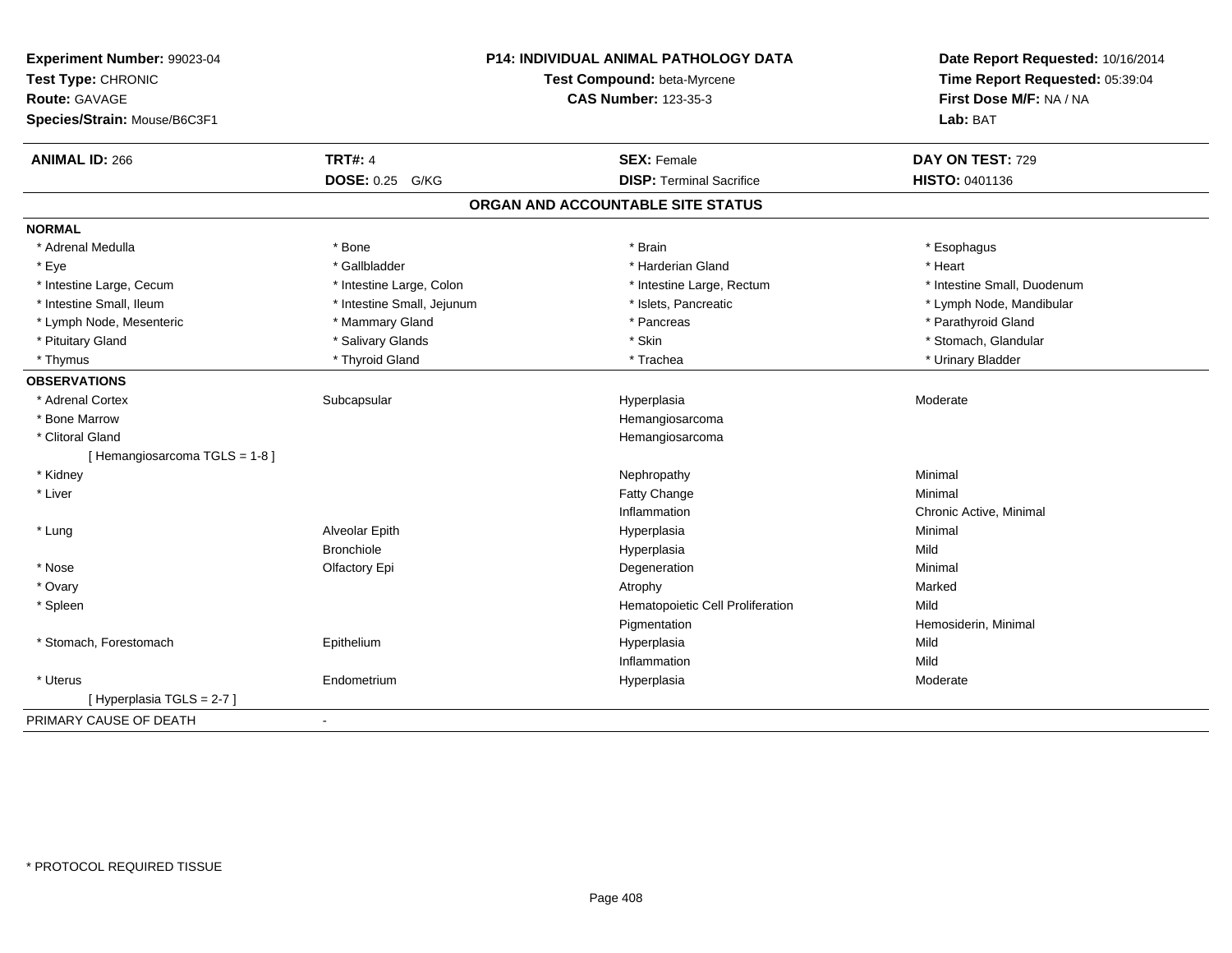| Experiment Number: 99023-04  | <b>P14: INDIVIDUAL ANIMAL PATHOLOGY DATA</b><br><b>Test Compound: beta-Myrcene</b> |                                   | Date Report Requested: 10/16/2014 |
|------------------------------|------------------------------------------------------------------------------------|-----------------------------------|-----------------------------------|
| Test Type: CHRONIC           |                                                                                    |                                   | Time Report Requested: 05:39:04   |
| <b>Route: GAVAGE</b>         |                                                                                    | <b>CAS Number: 123-35-3</b>       | First Dose M/F: NA / NA           |
| Species/Strain: Mouse/B6C3F1 |                                                                                    |                                   | Lab: BAT                          |
| <b>ANIMAL ID: 267</b>        | <b>TRT#: 4</b>                                                                     | <b>SEX: Female</b>                | DAY ON TEST: 727                  |
|                              | <b>DOSE: 0.25 G/KG</b>                                                             | <b>DISP: Terminal Sacrifice</b>   | HISTO: 0401137                    |
|                              |                                                                                    | ORGAN AND ACCOUNTABLE SITE STATUS |                                   |
| <b>NORMAL</b>                |                                                                                    |                                   |                                   |
| * Adrenal Medulla            | * Bone                                                                             | * Bone Marrow                     | * Brain                           |
| * Clitoral Gland             | * Esophagus                                                                        | * Eye                             | * Gallbladder                     |
| * Harderian Gland            | * Heart                                                                            | * Intestine Large, Cecum          | * Intestine Large, Colon          |
| * Intestine Large, Rectum    | * Intestine Small, Duodenum                                                        | * Intestine Small, Ileum          | * Intestine Small, Jejunum        |
| * Islets, Pancreatic         | * Kidney                                                                           | * Lung                            | * Lymph Node, Mandibular          |
| * Mammary Gland              | * Nose                                                                             | * Pituitary Gland                 | * Salivary Glands                 |
| * Skin                       | * Stomach, Forestomach                                                             | * Stomach, Glandular              | * Thymus                          |
| * Thyroid Gland              | * Trachea                                                                          | * Urinary Bladder                 |                                   |
| <b>MISSING</b>               |                                                                                    |                                   |                                   |
| * Parathyroid Gland          |                                                                                    |                                   |                                   |
| <b>OBSERVATIONS</b>          |                                                                                    |                                   |                                   |
| * Adrenal Cortex             | Subcapsular                                                                        | Hyperplasia                       | Moderate                          |
| * Liver                      |                                                                                    | <b>Fatty Change</b>               | Minimal                           |
|                              |                                                                                    | Inflammation                      | Chronic Active, Minimal           |
| * Lymph Node, Mesenteric     |                                                                                    | Atrophy                           | Mild                              |
| * Ovary                      |                                                                                    | Atrophy                           | Marked                            |
| * Pancreas                   | Acinus                                                                             | <b>Cytoplasmic Alteration</b>     | Focal, Minimal                    |
| * Spleen                     |                                                                                    | Hematopoietic Cell Proliferation  | Minimal                           |
| * Uterus                     | Endometrium                                                                        | Hyperplasia                       | Moderate                          |
| [Hyperplasia TGLS = 1-7]     |                                                                                    |                                   |                                   |
| PRIMARY CAUSE OF DEATH       | $\overline{\phantom{a}}$                                                           |                                   |                                   |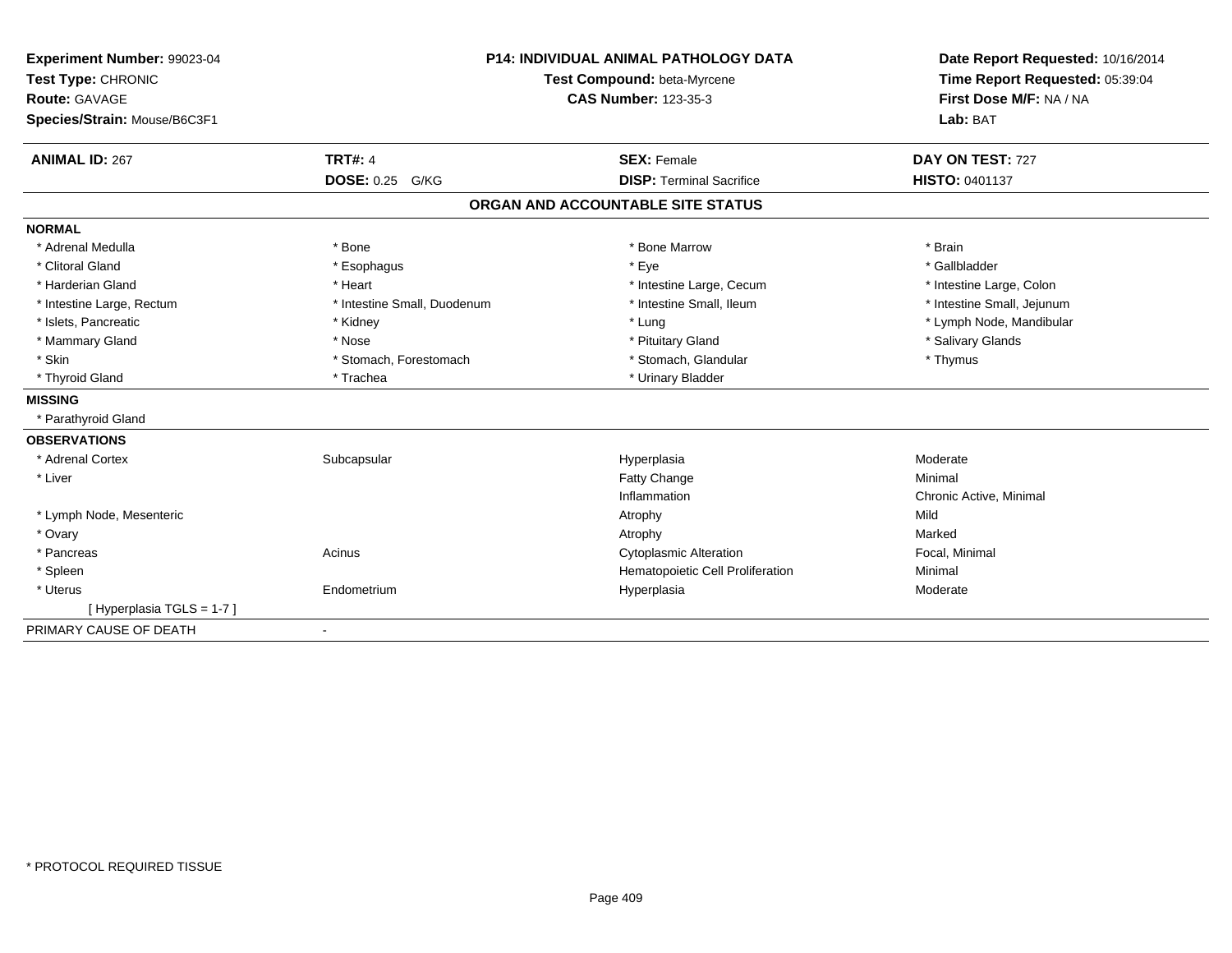| Experiment Number: 99023-04<br>Test Type: CHRONIC<br><b>Route: GAVAGE</b><br>Species/Strain: Mouse/B6C3F1 |                                                                                 | <b>P14: INDIVIDUAL ANIMAL PATHOLOGY DATA</b><br>Test Compound: beta-Myrcene<br><b>CAS Number: 123-35-3</b> | Date Report Requested: 10/16/2014<br>Time Report Requested: 05:39:04<br>First Dose M/F: NA / NA<br>Lab: BAT |
|-----------------------------------------------------------------------------------------------------------|---------------------------------------------------------------------------------|------------------------------------------------------------------------------------------------------------|-------------------------------------------------------------------------------------------------------------|
| <b>ANIMAL ID: 268</b>                                                                                     | <b>TRT#: 4</b>                                                                  | <b>SEX: Female</b>                                                                                         | DAY ON TEST: 729                                                                                            |
|                                                                                                           | DOSE: 0.25 G/KG                                                                 | <b>DISP: Terminal Sacrifice</b>                                                                            | HISTO: 0401138                                                                                              |
|                                                                                                           |                                                                                 | ORGAN AND ACCOUNTABLE SITE STATUS                                                                          |                                                                                                             |
| <b>NORMAL</b>                                                                                             |                                                                                 |                                                                                                            |                                                                                                             |
| * Adrenal Medulla                                                                                         | * Bone                                                                          | * Bone Marrow                                                                                              | * Brain                                                                                                     |
| * Clitoral Gland                                                                                          | * Esophagus                                                                     | * Eye                                                                                                      | * Gallbladder                                                                                               |
| * Heart                                                                                                   | * Intestine Large, Cecum                                                        | * Intestine Large, Colon                                                                                   | * Intestine Large, Rectum                                                                                   |
| * Intestine Small, Duodenum                                                                               | * Intestine Small, Ileum                                                        | * Intestine Small, Jejunum                                                                                 | * Islets, Pancreatic                                                                                        |
| * Lung                                                                                                    | * Lymph Node, Mandibular                                                        | * Lymph Node, Mesenteric                                                                                   | * Mammary Gland                                                                                             |
| * Nose                                                                                                    | * Pancreas                                                                      | * Parathyroid Gland                                                                                        | * Pituitary Gland                                                                                           |
| * Salivary Glands                                                                                         | * Skin                                                                          | * Stomach, Forestomach                                                                                     | * Stomach, Glandular                                                                                        |
| * Thymus                                                                                                  | * Thyroid Gland                                                                 | * Trachea                                                                                                  | * Urinary Bladder                                                                                           |
| <b>OBSERVATIONS</b>                                                                                       |                                                                                 |                                                                                                            |                                                                                                             |
| * Adrenal Cortex                                                                                          | Subcapsular                                                                     | Hyperplasia                                                                                                | Moderate                                                                                                    |
| * Harderian Gland                                                                                         |                                                                                 | Hyperplasia                                                                                                | Mild                                                                                                        |
| * Kidney                                                                                                  |                                                                                 | Nephropathy                                                                                                | Minimal                                                                                                     |
| * Liver                                                                                                   |                                                                                 | Fatty Change                                                                                               | Minimal                                                                                                     |
|                                                                                                           |                                                                                 | Inflammation                                                                                               | Chronic Active, Minimal                                                                                     |
| * Ovary                                                                                                   |                                                                                 | Atrophy                                                                                                    | Mild                                                                                                        |
|                                                                                                           | Rete Ovarii                                                                     | Cyst                                                                                                       | Marked                                                                                                      |
| [ $Cyst TGLS = 1-7$ ]                                                                                     |                                                                                 |                                                                                                            |                                                                                                             |
| * Spleen                                                                                                  |                                                                                 | Hematopoietic Cell Proliferation                                                                           | Minimal                                                                                                     |
|                                                                                                           |                                                                                 | <b>Infiltration Cellular</b>                                                                               | Plasma Cell, Mild                                                                                           |
| Note: Russell bodies are moderately abundant.                                                             |                                                                                 |                                                                                                            |                                                                                                             |
| * Uterus                                                                                                  | Endometrium                                                                     | Hyperplasia                                                                                                | Mild                                                                                                        |
| [Hyperplasia TGLS = 2-7]                                                                                  | Note: TGL-2 (uterine nodule) was created by hemorrhage into cystic endometrium. |                                                                                                            |                                                                                                             |
| PRIMARY CAUSE OF DEATH                                                                                    | $\blacksquare$                                                                  |                                                                                                            |                                                                                                             |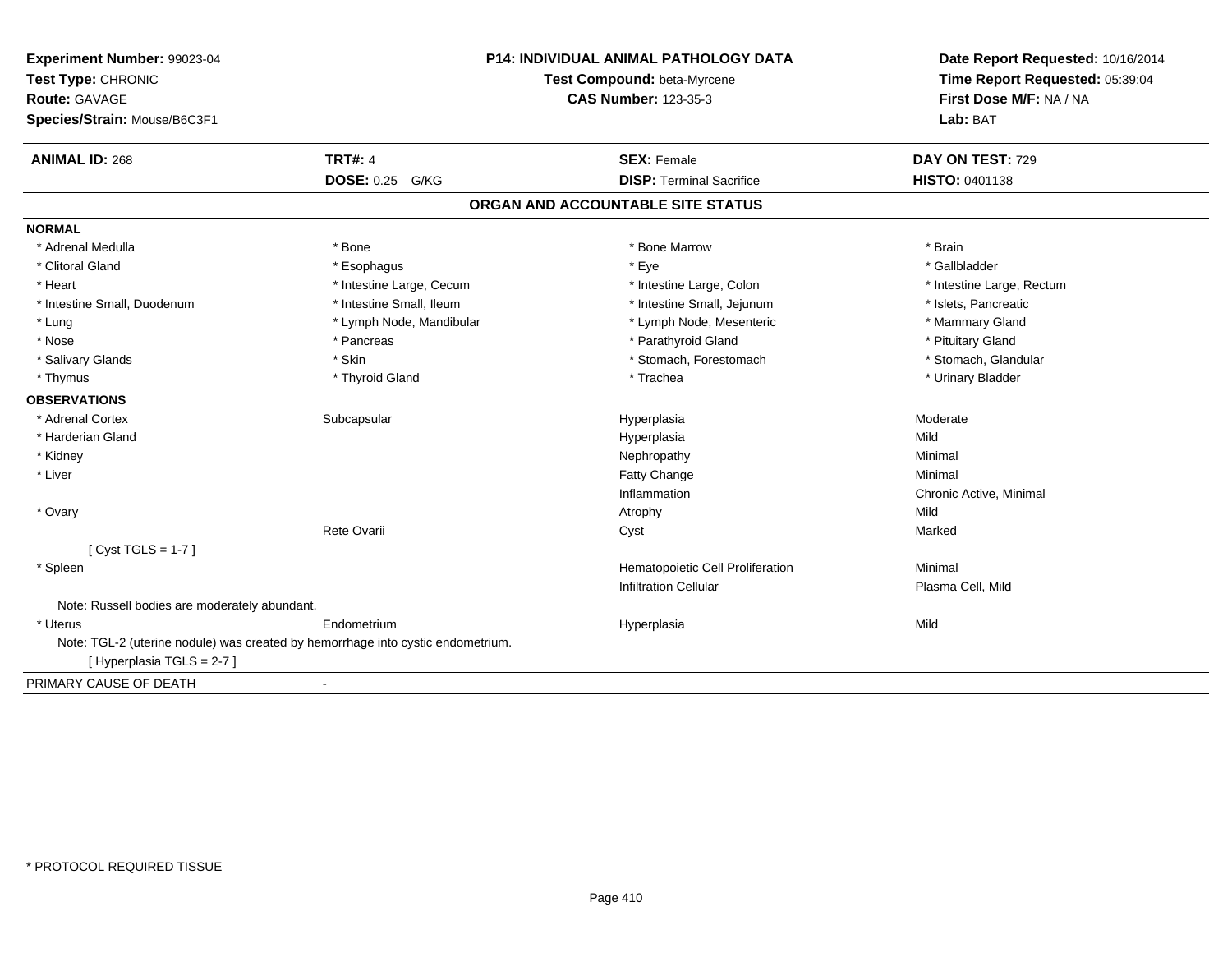| Experiment Number: 99023-04                |                           | P14: INDIVIDUAL ANIMAL PATHOLOGY DATA                      | Date Report Requested: 10/16/2014<br>Time Report Requested: 05:39:04 |
|--------------------------------------------|---------------------------|------------------------------------------------------------|----------------------------------------------------------------------|
| Test Type: CHRONIC<br><b>Route: GAVAGE</b> |                           | Test Compound: beta-Myrcene<br><b>CAS Number: 123-35-3</b> |                                                                      |
|                                            |                           |                                                            | First Dose M/F: NA / NA                                              |
| Species/Strain: Mouse/B6C3F1               |                           |                                                            | Lab: BAT                                                             |
| <b>ANIMAL ID: 269</b>                      | <b>TRT#: 4</b>            | <b>SEX: Female</b>                                         | DAY ON TEST: 728                                                     |
|                                            | <b>DOSE: 0.25</b><br>G/KG | <b>DISP: Terminal Sacrifice</b>                            | HISTO: 0401139                                                       |
|                                            |                           | ORGAN AND ACCOUNTABLE SITE STATUS                          |                                                                      |
| <b>NORMAL</b>                              |                           |                                                            |                                                                      |
| * Adrenal Medulla                          | * Bone                    | * Brain                                                    | * Clitoral Gland                                                     |
| * Esophagus                                | * Eye                     | * Gallbladder                                              | * Harderian Gland                                                    |
| * Heart                                    | * Intestine Large, Cecum  | * Intestine Large, Colon                                   | * Intestine Large, Rectum                                            |
| * Intestine Small, Duodenum                | * Intestine Small, Ileum  | * Intestine Small, Jejunum                                 | * Islets, Pancreatic                                                 |
| * Lung                                     | * Lymph Node, Mandibular  | * Mammary Gland                                            | * Nose                                                               |
| * Pancreas                                 | * Parathyroid Gland       | * Pituitary Gland                                          | * Salivary Glands                                                    |
| * Skin                                     | * Stomach, Forestomach    | * Stomach, Glandular                                       | * Thymus                                                             |
| * Thyroid Gland                            | * Trachea                 |                                                            |                                                                      |
| <b>OBSERVATIONS</b>                        |                           |                                                            |                                                                      |
| * Adrenal Cortex                           | Subcapsular               | Hyperplasia                                                | Moderate                                                             |
| * Bone Marrow                              |                           | Myelofibrosis                                              | Minimal                                                              |
| * Kidney                                   |                           | Lymphoma Malignant                                         |                                                                      |
| * Liver                                    | <b>Bile Duct</b>          | Hyperplasia                                                | Mild                                                                 |
|                                            |                           | Lymphoma Malignant                                         |                                                                      |
| Lymph Node                                 | Pancreatic                | Lymphoma Malignant                                         |                                                                      |
| * Lymph Node, Mesenteric                   |                           | Lymphoma Malignant                                         |                                                                      |
| * Ovary                                    |                           | Atrophy                                                    | Marked                                                               |
| * Spleen                                   |                           | Lymphoma Malignant                                         |                                                                      |
| * Urinary Bladder                          |                           | Lymphoma Malignant                                         |                                                                      |
| * Uterus                                   | Endometrium               | Hyperplasia                                                | Minimal                                                              |
| [Hyperplasia TGLS = 1-7]                   |                           |                                                            |                                                                      |
| PRIMARY CAUSE OF DEATH                     |                           |                                                            |                                                                      |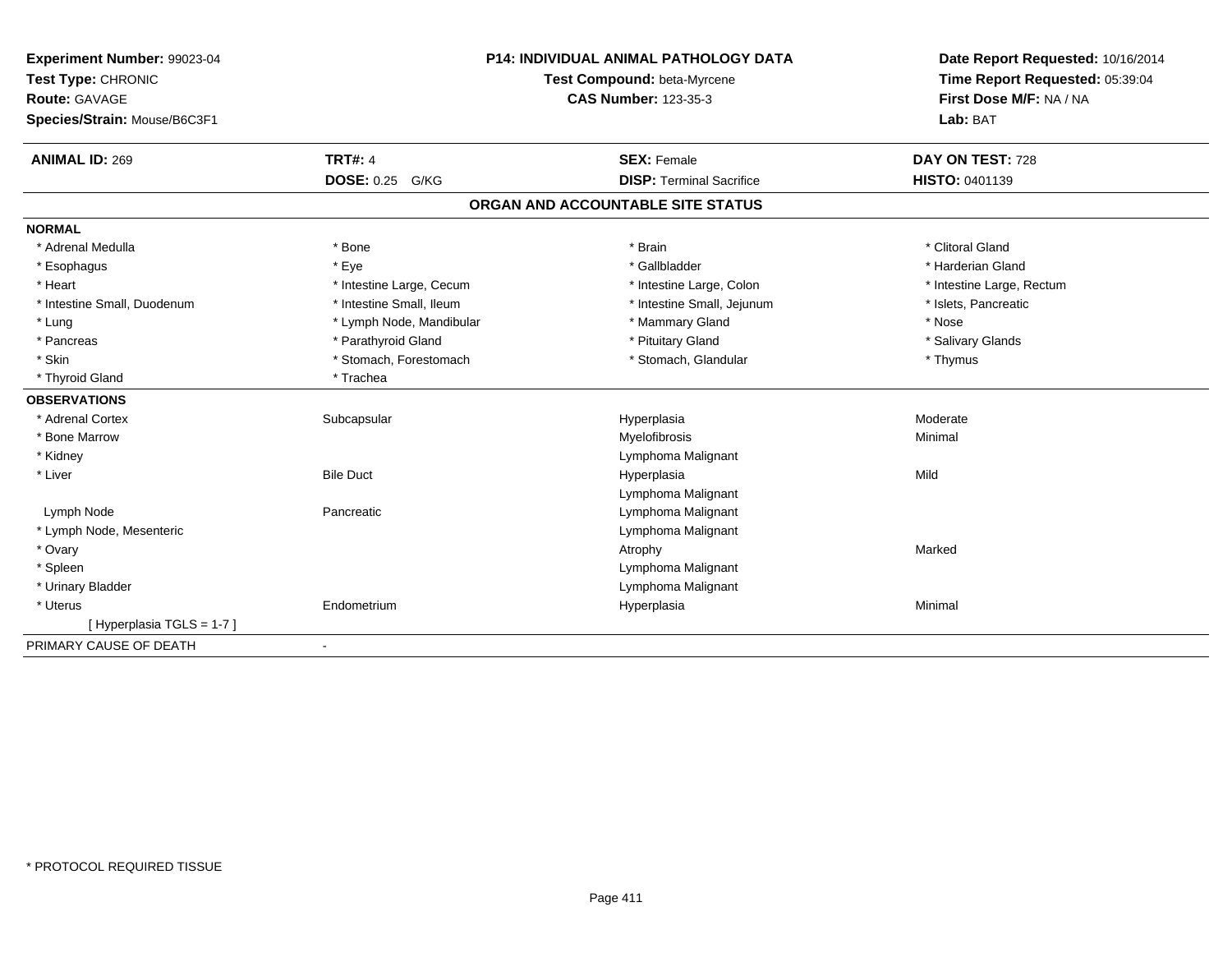| Experiment Number: 99023-04<br>Test Type: CHRONIC<br><b>Route: GAVAGE</b><br>Species/Strain: Mouse/B6C3F1 |                           | <b>P14: INDIVIDUAL ANIMAL PATHOLOGY DATA</b><br>Test Compound: beta-Myrcene<br><b>CAS Number: 123-35-3</b> | Date Report Requested: 10/16/2014<br>Time Report Requested: 05:39:04<br>First Dose M/F: NA / NA<br>Lab: BAT |
|-----------------------------------------------------------------------------------------------------------|---------------------------|------------------------------------------------------------------------------------------------------------|-------------------------------------------------------------------------------------------------------------|
| <b>ANIMAL ID: 270</b>                                                                                     | <b>TRT#: 4</b>            | <b>SEX: Female</b>                                                                                         | DAY ON TEST: 503                                                                                            |
|                                                                                                           | <b>DOSE: 0.25 G/KG</b>    | <b>DISP: Natural Death</b>                                                                                 | <b>HISTO: 0401140</b>                                                                                       |
|                                                                                                           |                           | ORGAN AND ACCOUNTABLE SITE STATUS                                                                          |                                                                                                             |
| <b>NORMAL</b>                                                                                             |                           |                                                                                                            |                                                                                                             |
| * Bone                                                                                                    | * Bone Marrow             | * Brain                                                                                                    | * Clitoral Gland                                                                                            |
| * Eye                                                                                                     | * Gallbladder             | * Harderian Gland                                                                                          | * Intestine Large, Cecum                                                                                    |
| * Intestine Large, Colon                                                                                  | * Intestine Large, Rectum | * Intestine Small, Duodenum                                                                                | * Intestine Small, Ileum                                                                                    |
| * Intestine Small, Jejunum                                                                                | * Islets, Pancreatic      | * Lung                                                                                                     | * Mammary Gland                                                                                             |
| * Nose                                                                                                    | * Pituitary Gland         | * Salivary Glands                                                                                          | * Skin                                                                                                      |
| * Stomach, Glandular                                                                                      | * Thyroid Gland           | * Trachea                                                                                                  | * Urinary Bladder                                                                                           |
| * Uterus                                                                                                  |                           |                                                                                                            |                                                                                                             |
| <b>MISSING</b>                                                                                            |                           |                                                                                                            |                                                                                                             |
| * Lymph Node, Mesenteric                                                                                  | * Parathyroid Gland       | * Thymus                                                                                                   |                                                                                                             |
| <b>OBSERVATIONS</b>                                                                                       |                           |                                                                                                            |                                                                                                             |
| * Adrenal Cortex                                                                                          | Subcapsular               | Hyperplasia                                                                                                | Mild                                                                                                        |
| * Adrenal Medulla                                                                                         |                           | Hyperplasia                                                                                                | Marked                                                                                                      |
| <b>Blood Vessel</b>                                                                                       |                           | Mineralization                                                                                             | Mild                                                                                                        |
| Note: The aorta and several large blood vessels in B06 are mineralized.                                   |                           |                                                                                                            |                                                                                                             |
| * Esophagus                                                                                               | Nerve                     | Schwannoma Malignant                                                                                       | Metastatic (Uncertain Primary Site)                                                                         |
| Note: Schwannoma travels along vagus nerve in section B03.                                                |                           |                                                                                                            |                                                                                                             |
| * Heart                                                                                                   |                           | Mineralization                                                                                             | Minimal                                                                                                     |
| * Kidney                                                                                                  |                           | Mineralization                                                                                             | Minimal                                                                                                     |
|                                                                                                           | <b>Renal Tubule</b>       | Necrosis                                                                                                   | Minimal                                                                                                     |
| * Liver                                                                                                   |                           | Fatty Change                                                                                               | Mild                                                                                                        |
|                                                                                                           |                           | Inflammation                                                                                               | Chronic Active, Moderate                                                                                    |
|                                                                                                           |                           | Necrosis                                                                                                   | Mild                                                                                                        |
|                                                                                                           |                           | Vacuolization Cytoplasmic                                                                                  | Mild                                                                                                        |
| * Lymph Node, Mandibular                                                                                  |                           | Atrophy                                                                                                    | Mild                                                                                                        |
| Mesentery                                                                                                 |                           | Schwannoma Malignant                                                                                       | Metastatic (Uncertain Primary Site)                                                                         |
| [Schwannoma Malignant TGLS = 1-10]                                                                        |                           |                                                                                                            |                                                                                                             |
| * Ovary                                                                                                   |                           | Atrophy                                                                                                    | Mild                                                                                                        |
| * Pancreas                                                                                                |                           | Schwannoma Malignant                                                                                       | Metastatic (Uncertain Primary Site)                                                                         |
| * Spleen                                                                                                  | Lymph Follic              | Atrophy                                                                                                    | Marked                                                                                                      |
| * Stomach, Forestomach                                                                                    | Epithelium                | Hyperplasia                                                                                                | Minimal                                                                                                     |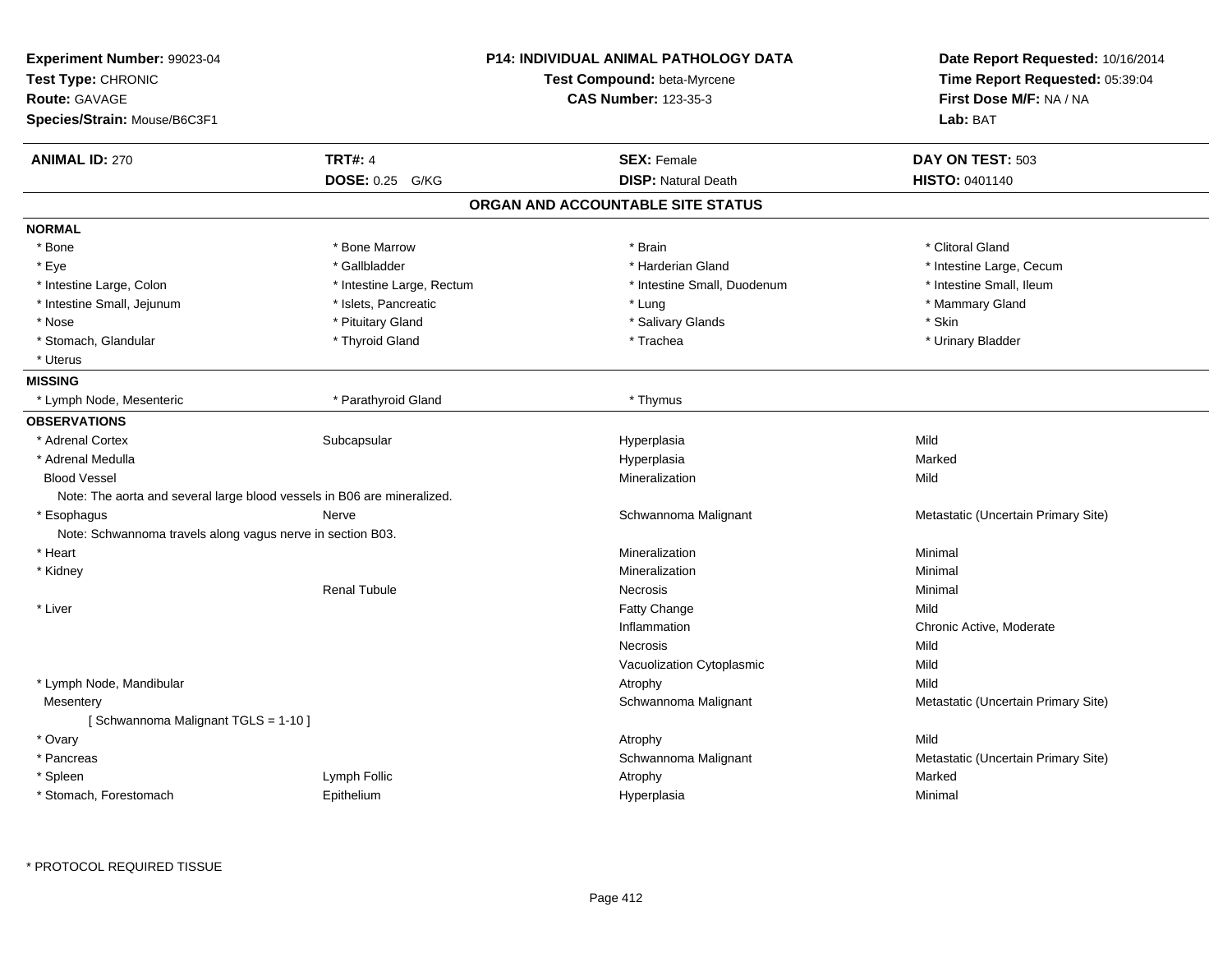| <b>Experiment Number: 99023-04</b> |                        | <b>P14: INDIVIDUAL ANIMAL PATHOLOGY DATA</b> | Date Report Requested: 10/16/2014   |  |
|------------------------------------|------------------------|----------------------------------------------|-------------------------------------|--|
| <b>Test Type: CHRONIC</b>          |                        | <b>Test Compound: beta-Myrcene</b>           | Time Report Requested: 05:39:04     |  |
| <b>Route: GAVAGE</b>               |                        | <b>CAS Number: 123-35-3</b>                  | First Dose M/F: NA / NA             |  |
| Species/Strain: Mouse/B6C3F1       |                        |                                              | Lab: BAT                            |  |
| <b>ANIMAL ID: 270</b>              | TRT#: 4                | <b>SEX:</b> Female                           | <b>DAY ON TEST: 503</b>             |  |
|                                    | <b>DOSE: 0.25 G/KG</b> | <b>DISP: Natural Death</b>                   | <b>HISTO: 0401140</b>               |  |
|                                    |                        | ORGAN AND ACCOUNTABLE SITE STATUS            |                                     |  |
|                                    | Serosa                 | Schwannoma Malignant                         | Metastatic (Uncertain Primary Site) |  |
| [Hyperplasia TGLS = $2 - 5 + 10$ ] |                        |                                              |                                     |  |
| PRIMARY CAUSE OF DEATH             | - Mesentery            | Schwannoma Malignant Uncertain Primary Site  |                                     |  |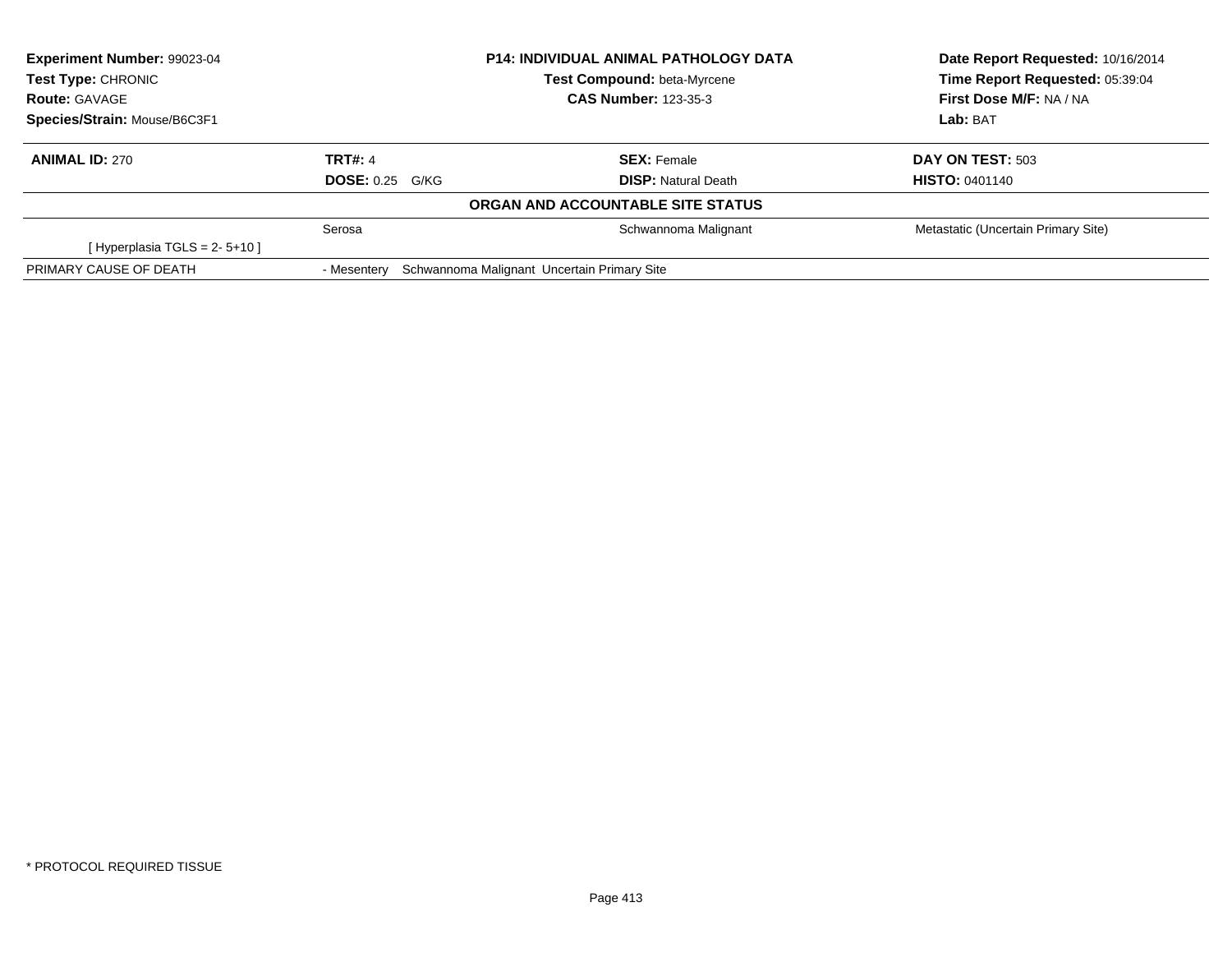| Experiment Number: 99023-04<br>Test Type: CHRONIC<br><b>Route: GAVAGE</b>                            | <b>P14: INDIVIDUAL ANIMAL PATHOLOGY DATA</b><br>Test Compound: beta-Myrcene<br><b>CAS Number: 123-35-3</b> | Date Report Requested: 10/16/2014<br>Time Report Requested: 05:39:04<br>First Dose M/F: NA / NA |
|------------------------------------------------------------------------------------------------------|------------------------------------------------------------------------------------------------------------|-------------------------------------------------------------------------------------------------|
| Species/Strain: Mouse/B6C3F1                                                                         |                                                                                                            | Lab: BAT                                                                                        |
| <b>TRT#: 4</b><br><b>ANIMAL ID: 271</b>                                                              | <b>SEX: Female</b>                                                                                         | DAY ON TEST: 532                                                                                |
| <b>DOSE: 0.25</b><br>G/KG                                                                            | <b>DISP:</b> Moribund Sacrifice                                                                            | <b>HISTO: 0401141</b>                                                                           |
|                                                                                                      | ORGAN AND ACCOUNTABLE SITE STATUS                                                                          |                                                                                                 |
| <b>NORMAL</b>                                                                                        |                                                                                                            |                                                                                                 |
| * Bone<br>* Adrenal Medulla                                                                          | * Bone Marrow                                                                                              | * Brain                                                                                         |
| * Clitoral Gland<br>* Esophagus                                                                      | * Eye                                                                                                      | * Gallbladder                                                                                   |
| * Harderian Gland<br>* Heart                                                                         | * Intestine Large, Cecum                                                                                   | * Intestine Large, Colon                                                                        |
| * Intestine Large, Rectum<br>* Intestine Small, Duodenum                                             | * Intestine Small, Ileum                                                                                   | * Intestine Small, Jejunum                                                                      |
| * Islets, Pancreatic<br>* Lung                                                                       | * Lymph Node, Mesenteric                                                                                   | * Mammary Gland                                                                                 |
| * Nose<br>* Pancreas                                                                                 | * Pituitary Gland                                                                                          | * Salivary Glands                                                                               |
| * Skin<br>* Stomach, Forestomach                                                                     | * Stomach, Glandular                                                                                       | * Thyroid Gland                                                                                 |
| * Trachea<br>* Urinary Bladder                                                                       |                                                                                                            |                                                                                                 |
| <b>MISSING</b>                                                                                       |                                                                                                            |                                                                                                 |
| * Parathyroid Gland                                                                                  |                                                                                                            |                                                                                                 |
| <b>OBSERVATIONS</b>                                                                                  |                                                                                                            |                                                                                                 |
| * Adrenal Cortex<br>Capsule                                                                          | Fibrosis                                                                                                   | Mild                                                                                            |
| Subcapsular                                                                                          | Hyperplasia                                                                                                | Moderate                                                                                        |
| Note: Fibrosis from adjacent fat necrosis and inflammation.                                          |                                                                                                            |                                                                                                 |
| * Clitoral GI                                                                                        |                                                                                                            |                                                                                                 |
| Note: One clitoral gland was missing from block and wet tissues.                                     |                                                                                                            |                                                                                                 |
| * Kidney                                                                                             | Mineralization                                                                                             | Minimal                                                                                         |
| * Liver                                                                                              | Hematopoietic Cell Proliferation                                                                           | Mild                                                                                            |
|                                                                                                      | Necrosis                                                                                                   | Minimal                                                                                         |
|                                                                                                      | Vacuolization Cytoplasmic                                                                                  | Minimal                                                                                         |
| * Lymph Node, Mandibular                                                                             | Atrophy                                                                                                    | Minimal                                                                                         |
| Fat<br>Mesentery                                                                                     | Necrosis                                                                                                   | Marked                                                                                          |
| [ Necrosis $TGLS = 1-10$ ]                                                                           |                                                                                                            |                                                                                                 |
| * Ovary                                                                                              | Atrophy                                                                                                    | Moderate                                                                                        |
| <b>Skeletal Muscle</b>                                                                               | Inflammation                                                                                               | Mild                                                                                            |
| Note: Necrosis and associated inflammation extends into adjacent skeletal muscle of body wall (B08). |                                                                                                            |                                                                                                 |
| $*$ Spleen<br>Lymph Follic                                                                           | Atrophy                                                                                                    | Moderate                                                                                        |
|                                                                                                      | Hematopoietic Cell Proliferation                                                                           | Mild                                                                                            |
| * Thymus                                                                                             | Atrophy                                                                                                    | Marked                                                                                          |
| * Uterus<br>Endometrium                                                                              | Hyperplasia                                                                                                | Minimal                                                                                         |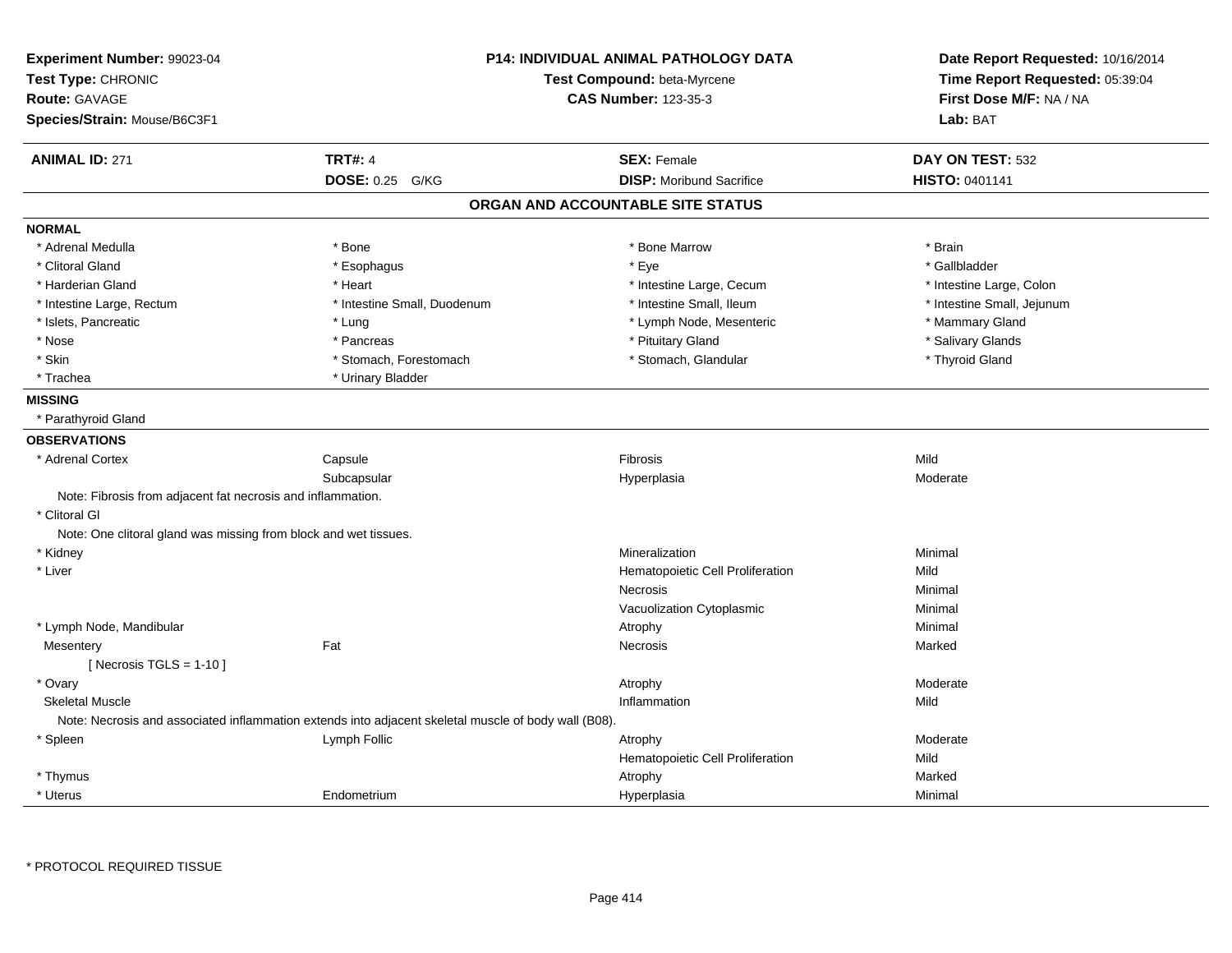| Experiment Number: 99023-04<br><b>P14: INDIVIDUAL ANIMAL PATHOLOGY DATA</b><br><b>Test Type: CHRONIC</b><br><b>Test Compound: beta-Myrcene</b><br><b>Route: GAVAGE</b><br><b>CAS Number: 123-35-3</b> |                          |                                   | Date Report Requested: 10/16/2014<br>Time Report Requested: 05:39:04 |  |
|-------------------------------------------------------------------------------------------------------------------------------------------------------------------------------------------------------|--------------------------|-----------------------------------|----------------------------------------------------------------------|--|
|                                                                                                                                                                                                       |                          | <b>First Dose M/F: NA / NA</b>    |                                                                      |  |
| Species/Strain: Mouse/B6C3F1                                                                                                                                                                          |                          |                                   | Lab: BAT                                                             |  |
| <b>ANIMAL ID: 271</b>                                                                                                                                                                                 | <b>TRT#: 4</b>           | <b>SEX: Female</b>                | DAY ON TEST: 532                                                     |  |
|                                                                                                                                                                                                       | <b>DOSE: 0.25 G/KG</b>   | <b>DISP:</b> Moribund Sacrifice   | <b>HISTO: 0401141</b>                                                |  |
|                                                                                                                                                                                                       |                          | ORGAN AND ACCOUNTABLE SITE STATUS |                                                                      |  |
| PRIMARY CAUSE OF DEATH                                                                                                                                                                                | - Mesentery Fat Necrosis |                                   |                                                                      |  |
| Animal Note: Acute fat necrosis may be cause of death.                                                                                                                                                |                          |                                   |                                                                      |  |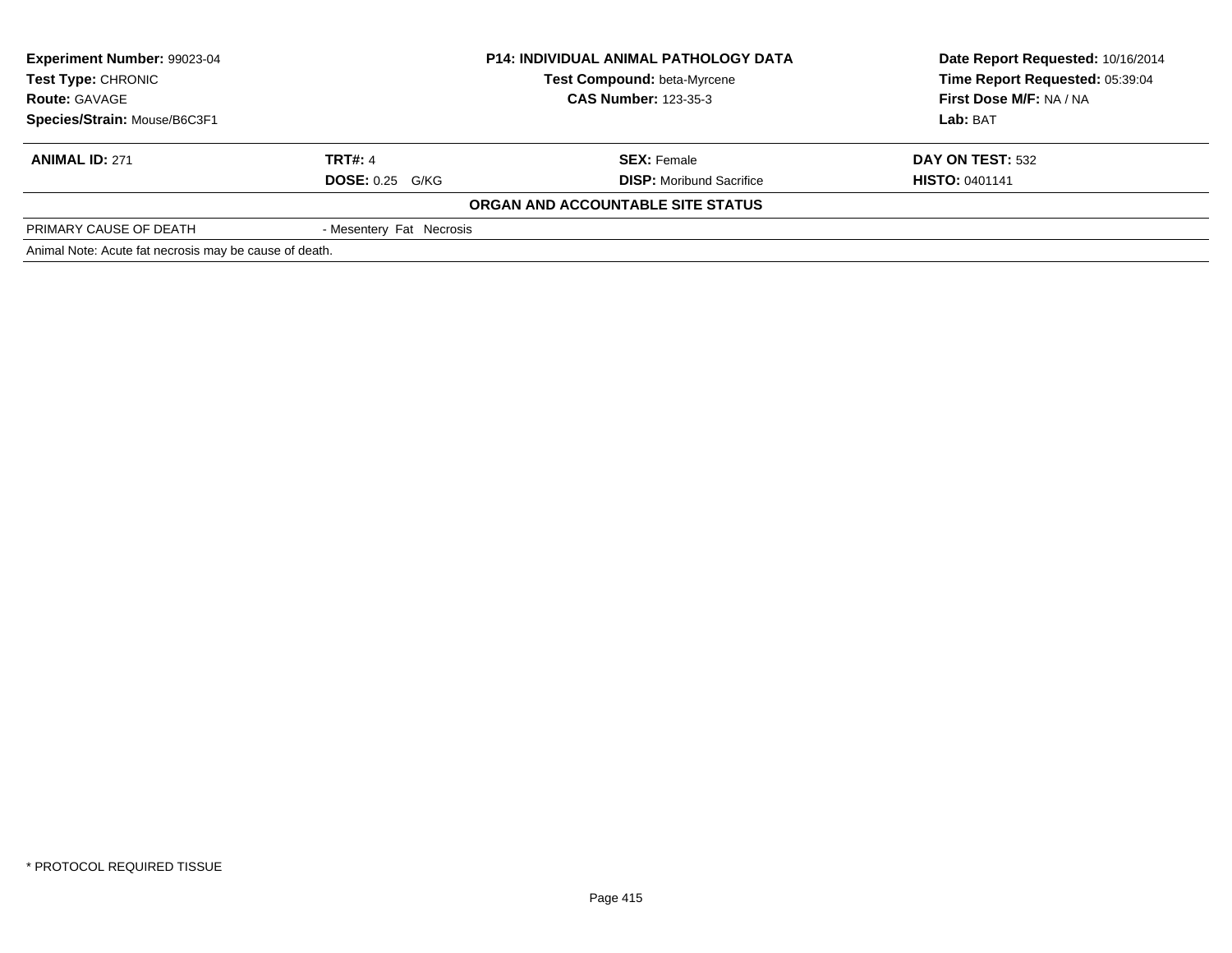| Experiment Number: 99023-04  | <b>P14: INDIVIDUAL ANIMAL PATHOLOGY DATA</b><br>Test Compound: beta-Myrcene<br><b>CAS Number: 123-35-3</b> |                                   | Date Report Requested: 10/16/2014   |  |
|------------------------------|------------------------------------------------------------------------------------------------------------|-----------------------------------|-------------------------------------|--|
| Test Type: CHRONIC           |                                                                                                            |                                   | Time Report Requested: 05:39:04     |  |
| <b>Route: GAVAGE</b>         |                                                                                                            |                                   | First Dose M/F: NA / NA             |  |
| Species/Strain: Mouse/B6C3F1 |                                                                                                            |                                   | Lab: BAT                            |  |
|                              |                                                                                                            |                                   |                                     |  |
| <b>ANIMAL ID: 272</b>        | <b>TRT#: 4</b>                                                                                             | <b>SEX: Female</b>                | DAY ON TEST: 728                    |  |
|                              | DOSE: 0.25 G/KG                                                                                            | <b>DISP: Terminal Sacrifice</b>   | <b>HISTO: 0401142</b>               |  |
|                              |                                                                                                            | ORGAN AND ACCOUNTABLE SITE STATUS |                                     |  |
| <b>NORMAL</b>                |                                                                                                            |                                   |                                     |  |
| * Adrenal Medulla            | * Bone                                                                                                     | * Bone Marrow                     | * Brain                             |  |
| * Clitoral Gland             | * Esophagus                                                                                                | * Eye                             | * Gallbladder                       |  |
| * Harderian Gland            | * Heart                                                                                                    | * Intestine Large, Cecum          | * Intestine Large, Colon            |  |
| * Intestine Large, Rectum    | * Intestine Small, Duodenum                                                                                | * Intestine Small. Ileum          | * Intestine Small, Jejunum          |  |
| * Islets, Pancreatic         | * Kidney                                                                                                   | * Lymph Node, Mandibular          | * Lymph Node, Mesenteric            |  |
| * Mammary Gland              | * Nose                                                                                                     | * Pancreas                        | * Pituitary Gland                   |  |
| * Salivary Glands            | * Skin                                                                                                     | * Stomach, Glandular              | * Thymus                            |  |
| * Thyroid Gland              | * Trachea                                                                                                  | * Urinary Bladder                 |                                     |  |
| <b>MISSING</b>               |                                                                                                            |                                   |                                     |  |
| * Parathyroid Gland          |                                                                                                            |                                   |                                     |  |
| <b>OBSERVATIONS</b>          |                                                                                                            |                                   |                                     |  |
| * Adrenal Cortex             | Subcapsular                                                                                                | Hyperplasia                       | Moderate                            |  |
| * Liver                      |                                                                                                            | Fatty Change                      | Minimal                             |  |
| * Lung                       |                                                                                                            | Sarcoma                           | Metastatic (Uncertain Primary Site) |  |
| * Ovary                      |                                                                                                            | Atrophy                           | Moderate                            |  |
| * Spleen                     |                                                                                                            | Hematopoietic Cell Proliferation  | Minimal                             |  |
| * Stomach, Forestomach       | Epithelium                                                                                                 | Hyperplasia                       | Minimal                             |  |
| Tooth                        |                                                                                                            | Dysplasia                         |                                     |  |
| * Uterus                     | Endometrium                                                                                                | Hyperplasia                       | Minimal                             |  |
| [Hyperplasia TGLS = 1-7]     |                                                                                                            |                                   |                                     |  |
| PRIMARY CAUSE OF DEATH       | $\blacksquare$                                                                                             |                                   |                                     |  |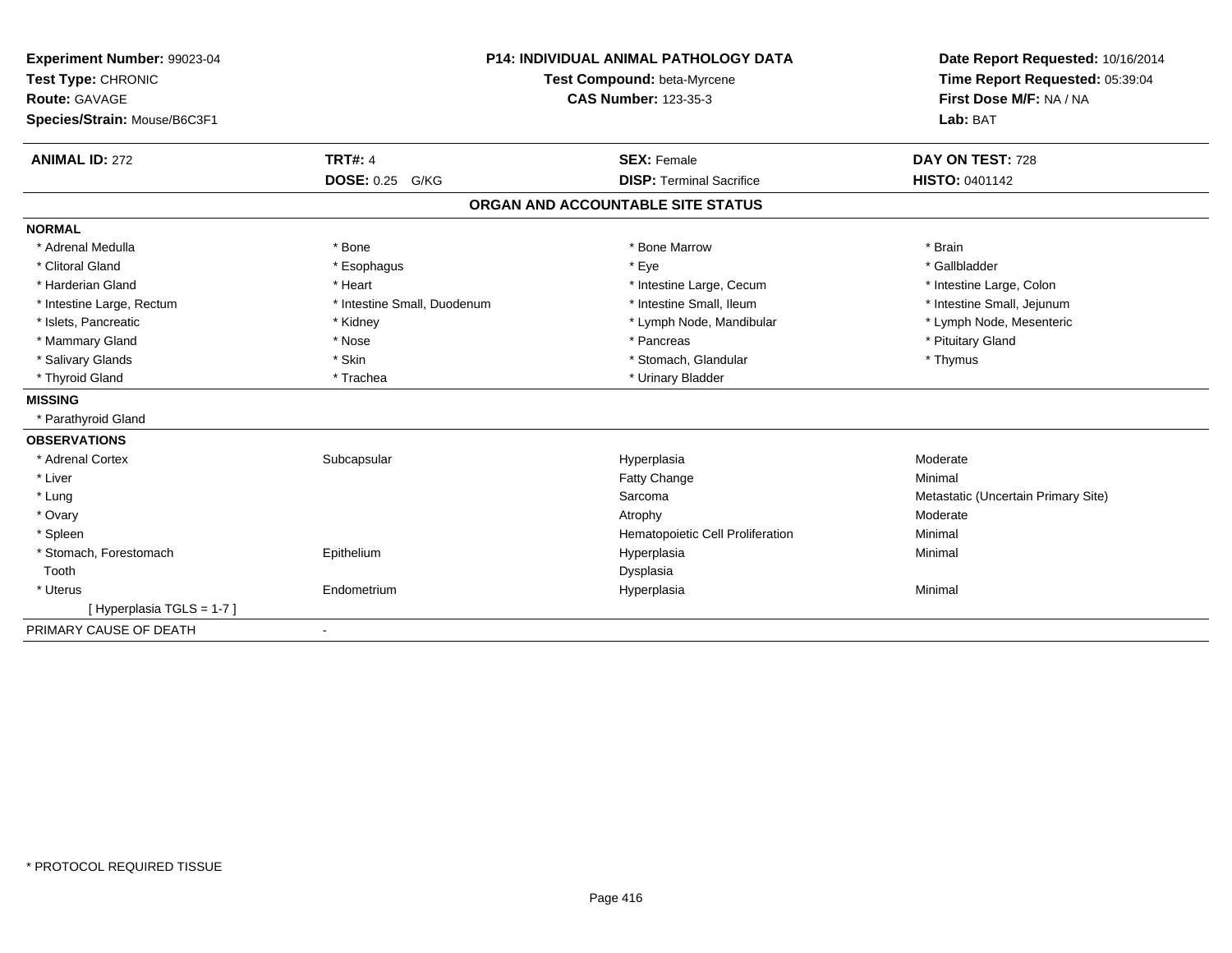| Experiment Number: 99023-04       |                                                                              | <b>P14: INDIVIDUAL ANIMAL PATHOLOGY DATA</b> | Date Report Requested: 10/16/2014<br>Time Report Requested: 05:39:04 |
|-----------------------------------|------------------------------------------------------------------------------|----------------------------------------------|----------------------------------------------------------------------|
| Test Type: CHRONIC                |                                                                              | Test Compound: beta-Myrcene                  |                                                                      |
| <b>Route: GAVAGE</b>              |                                                                              | <b>CAS Number: 123-35-3</b>                  | First Dose M/F: NA / NA                                              |
| Species/Strain: Mouse/B6C3F1      |                                                                              |                                              | Lab: BAT                                                             |
| <b>ANIMAL ID: 273</b>             | <b>TRT#: 4</b>                                                               | <b>SEX: Female</b>                           | DAY ON TEST: 727                                                     |
|                                   | DOSE: 0.25 G/KG                                                              | <b>DISP: Terminal Sacrifice</b>              | <b>HISTO: 0401143</b>                                                |
|                                   |                                                                              | ORGAN AND ACCOUNTABLE SITE STATUS            |                                                                      |
| <b>NORMAL</b>                     |                                                                              |                                              |                                                                      |
| * Adrenal Medulla                 | * Bone                                                                       | * Brain                                      | * Clitoral Gland                                                     |
| * Esophagus                       | * Eye                                                                        | * Gallbladder                                | * Harderian Gland                                                    |
| * Heart                           | * Intestine Large, Cecum                                                     | * Intestine Large, Colon                     | * Intestine Large, Rectum                                            |
| * Intestine Small, Duodenum       | * Intestine Small, Ileum                                                     | * Intestine Small, Jejunum                   | * Islets, Pancreatic                                                 |
| * Lung                            | * Lymph Node, Mesenteric                                                     | * Mammary Gland                              | * Nose                                                               |
| * Parathyroid Gland               | * Pituitary Gland                                                            | * Salivary Glands                            | * Skin                                                               |
| * Stomach, Glandular              | * Thymus                                                                     | * Thyroid Gland                              | * Trachea                                                            |
| * Urinary Bladder                 |                                                                              |                                              |                                                                      |
| <b>INSUFFICIENT TISSUE</b>        |                                                                              |                                              |                                                                      |
| * Bone Marrow                     |                                                                              |                                              |                                                                      |
| <b>OBSERVATIONS</b>               |                                                                              |                                              |                                                                      |
| * Adrenal Cortex                  | Subcapsular                                                                  | Hyperplasia                                  | Moderate                                                             |
| * Kidney                          |                                                                              | Mineralization                               | Minimal                                                              |
| * Liver                           |                                                                              | Clear Cell Focus                             |                                                                      |
|                                   |                                                                              | Fatty Change                                 | Minimal                                                              |
|                                   |                                                                              | Inflammation                                 | Chronic Active, Minimal                                              |
| * Lymph Node, Mandibular          |                                                                              | Atrophy                                      | Minimal                                                              |
| * Ovary                           |                                                                              | Atrophy                                      | Moderate                                                             |
| * Pancreas                        |                                                                              | Atrophy                                      | Moderate                                                             |
|                                   | Note: TGL-1 "cysts" are due to severe atrophy making ducts appear prominent. |                                              |                                                                      |
| [ Atrophy TGLS = $1,2 - 5 + 10$ ] |                                                                              |                                              |                                                                      |
| * Spleen                          |                                                                              | Hematopoietic Cell Proliferation             | Minimal                                                              |
| * Stomach, Forestomach            | Epithelium                                                                   | Hyperplasia                                  | Minimal                                                              |
| * Uterus                          | Endometrium                                                                  | Hyperplasia                                  | Minimal                                                              |
| PRIMARY CAUSE OF DEATH            |                                                                              |                                              |                                                                      |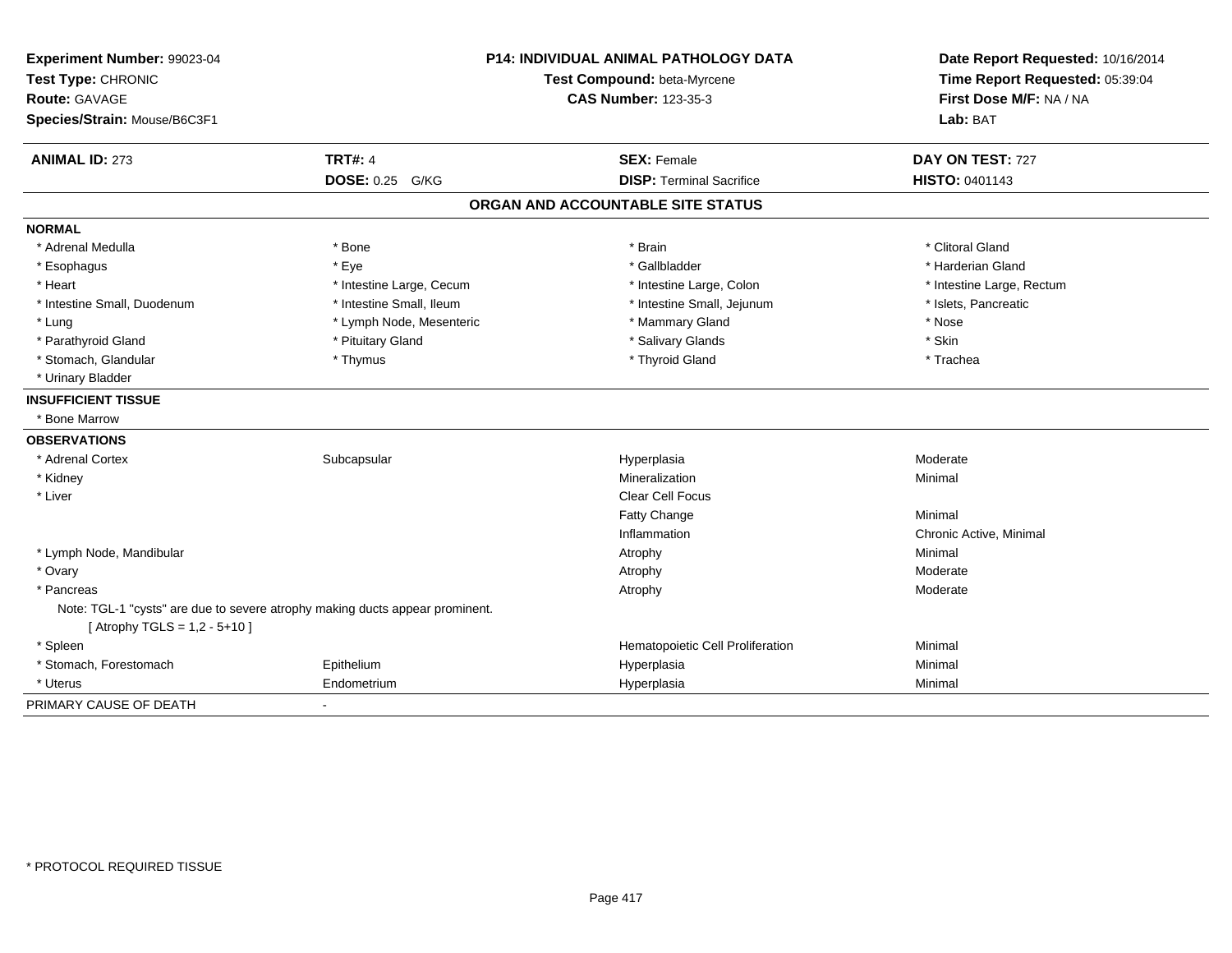| Experiment Number: 99023-04<br>Test Type: CHRONIC<br><b>Route: GAVAGE</b><br>Species/Strain: Mouse/B6C3F1 |                             | P14: INDIVIDUAL ANIMAL PATHOLOGY DATA<br>Test Compound: beta-Myrcene<br><b>CAS Number: 123-35-3</b> | Date Report Requested: 10/16/2014<br>Time Report Requested: 05:39:04<br>First Dose M/F: NA / NA<br>Lab: BAT |
|-----------------------------------------------------------------------------------------------------------|-----------------------------|-----------------------------------------------------------------------------------------------------|-------------------------------------------------------------------------------------------------------------|
| <b>ANIMAL ID: 274</b>                                                                                     | <b>TRT#: 4</b>              | <b>SEX: Female</b>                                                                                  | DAY ON TEST: 729                                                                                            |
|                                                                                                           | <b>DOSE: 0.25 G/KG</b>      | <b>DISP: Terminal Sacrifice</b>                                                                     | <b>HISTO: 0401144</b>                                                                                       |
|                                                                                                           |                             | ORGAN AND ACCOUNTABLE SITE STATUS                                                                   |                                                                                                             |
| <b>NORMAL</b>                                                                                             |                             |                                                                                                     |                                                                                                             |
| * Adrenal Medulla                                                                                         | * Bone                      | * Bone Marrow                                                                                       | * Brain                                                                                                     |
| * Clitoral Gland                                                                                          | * Esophagus                 | * Eye                                                                                               | * Gallbladder                                                                                               |
| * Harderian Gland                                                                                         | * Heart                     | * Intestine Large, Cecum                                                                            | * Intestine Large, Colon                                                                                    |
| * Intestine Large, Rectum                                                                                 | * Intestine Small, Duodenum | * Intestine Small, Ileum                                                                            | * Intestine Small, Jejunum                                                                                  |
| * Islets, Pancreatic                                                                                      | * Lymph Node, Mandibular    | * Lymph Node, Mesenteric                                                                            | * Mammary Gland                                                                                             |
| * Nose                                                                                                    | * Pancreas                  | * Pituitary Gland                                                                                   | * Salivary Glands                                                                                           |
| * Skin                                                                                                    | * Stomach, Glandular        | * Thymus                                                                                            | * Thyroid Gland                                                                                             |
| * Trachea                                                                                                 | * Urinary Bladder           |                                                                                                     |                                                                                                             |
| <b>MISSING</b>                                                                                            |                             |                                                                                                     |                                                                                                             |
| * Parathyroid Gland                                                                                       |                             |                                                                                                     |                                                                                                             |
| <b>OBSERVATIONS</b>                                                                                       |                             |                                                                                                     |                                                                                                             |
| * Adrenal Cortex                                                                                          | Subcapsular                 | Hyperplasia                                                                                         | Moderate                                                                                                    |
| * Kidney                                                                                                  |                             | Infarct                                                                                             | Minimal                                                                                                     |
|                                                                                                           | Cortex                      | Metaplasia                                                                                          | Osseous, Mild                                                                                               |
|                                                                                                           |                             | Mineralization                                                                                      | Minimal                                                                                                     |
|                                                                                                           |                             | Nephropathy                                                                                         | Minimal                                                                                                     |
| Note: Osseous metaplasia in area of infarction.                                                           |                             |                                                                                                     |                                                                                                             |
| * Liver                                                                                                   |                             | Fatty Change                                                                                        | Minimal                                                                                                     |
|                                                                                                           |                             | Hepatocellular Adenoma                                                                              |                                                                                                             |
|                                                                                                           |                             | Inflammation                                                                                        | Chronic Active, Minimal                                                                                     |
| [ Hepatocellular Adenoma TGLS = 2-10 ]                                                                    |                             |                                                                                                     |                                                                                                             |
| * Lung                                                                                                    | Alveolar Epith              | Hyperplasia                                                                                         | Mild                                                                                                        |
| * Ovary                                                                                                   |                             | Atrophy                                                                                             | Mild                                                                                                        |
| Note: One ovary was missing from block and wet tissues.                                                   |                             |                                                                                                     |                                                                                                             |
| * Spleen                                                                                                  |                             | Hematopoietic Cell Proliferation                                                                    | Minimal                                                                                                     |
| * Stomach, Forestomach                                                                                    | Epithelium                  | Hyperplasia                                                                                         | Minimal                                                                                                     |
| * Uterus                                                                                                  | Endometrium                 | Hyperplasia                                                                                         | Mild                                                                                                        |
| [Hyperplasia TGLS = 1-7]                                                                                  |                             |                                                                                                     |                                                                                                             |
| PRIMARY CAUSE OF DEATH                                                                                    | $\overline{\phantom{a}}$    |                                                                                                     |                                                                                                             |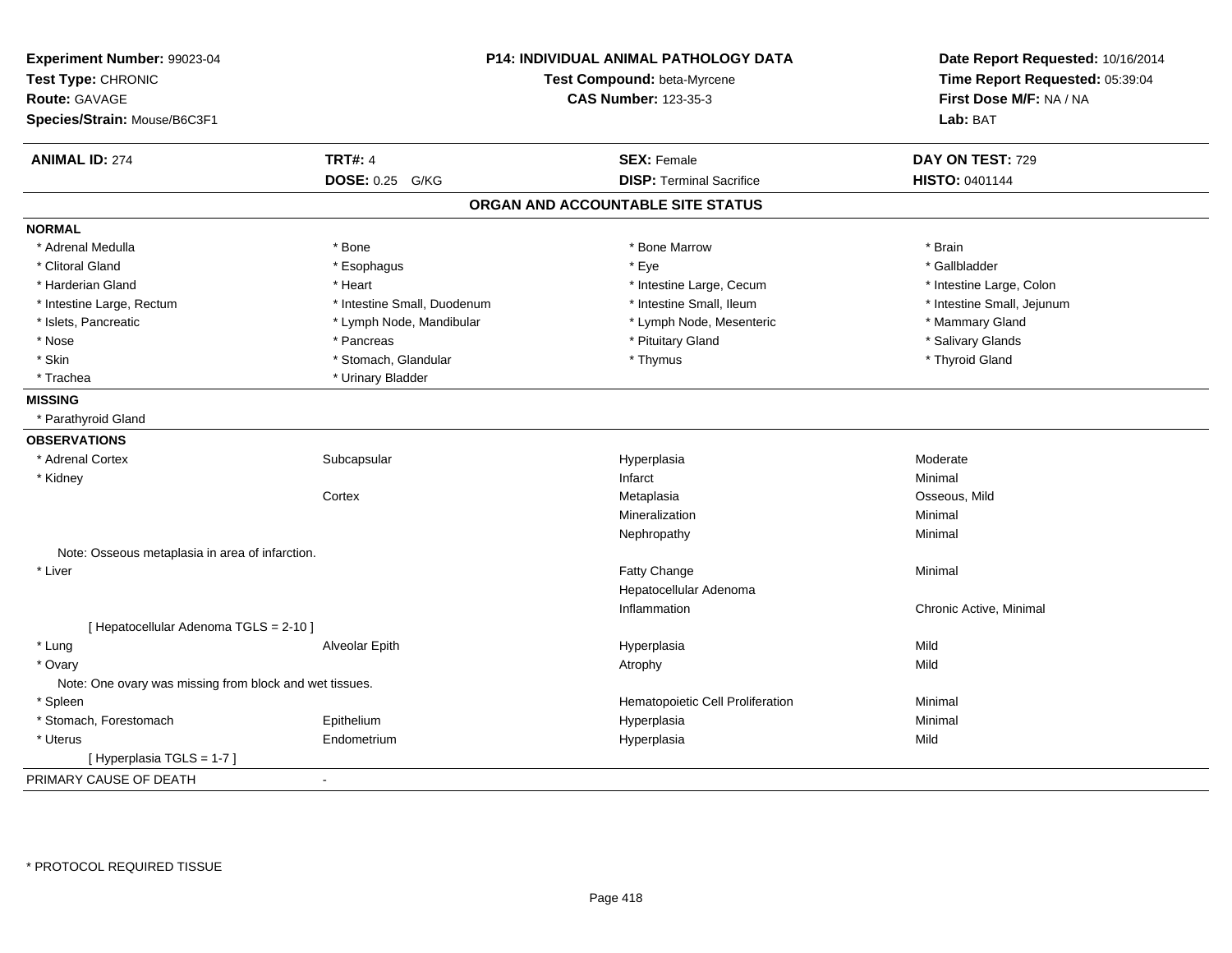| Experiment Number: 99023-04        |                                                                                        | <b>P14: INDIVIDUAL ANIMAL PATHOLOGY DATA</b> | Date Report Requested: 10/16/2014<br>Time Report Requested: 05:39:04 |
|------------------------------------|----------------------------------------------------------------------------------------|----------------------------------------------|----------------------------------------------------------------------|
| Test Type: CHRONIC                 |                                                                                        | Test Compound: beta-Myrcene                  |                                                                      |
| Route: GAVAGE                      |                                                                                        | <b>CAS Number: 123-35-3</b>                  | First Dose M/F: NA / NA                                              |
| Species/Strain: Mouse/B6C3F1       |                                                                                        |                                              | Lab: BAT                                                             |
| <b>ANIMAL ID: 275</b>              | <b>TRT#: 4</b>                                                                         | <b>SEX: Female</b>                           | DAY ON TEST: 706                                                     |
|                                    | DOSE: 0.25 G/KG                                                                        | <b>DISP: Natural Death</b>                   | HISTO: 0401145                                                       |
|                                    |                                                                                        | ORGAN AND ACCOUNTABLE SITE STATUS            |                                                                      |
| <b>NORMAL</b>                      |                                                                                        |                                              |                                                                      |
| * Adrenal Medulla                  | * Bone                                                                                 | * Brain                                      | * Clitoral Gland                                                     |
| * Gallbladder                      | * Intestine Large, Cecum                                                               | * Intestine Large, Colon                     | * Intestine Large, Rectum                                            |
| * Intestine Small, Duodenum        | * Intestine Small, Ileum                                                               | * Intestine Small, Jejunum                   | * Islets, Pancreatic                                                 |
| * Mammary Gland                    | * Parathyroid Gland                                                                    | * Pituitary Gland                            | * Trachea                                                            |
| <b>OBSERVATIONS</b>                |                                                                                        |                                              |                                                                      |
| * Adrenal Cortex                   | Subcapsular                                                                            | Hyperplasia                                  | Mild                                                                 |
|                                    |                                                                                        | Lymphoma Malignant                           |                                                                      |
| * Bone Marrow                      |                                                                                        | Lymphoma Malignant                           |                                                                      |
| * Esophagus                        |                                                                                        | Lymphoma Malignant                           |                                                                      |
| * Eye                              |                                                                                        | Lymphoma Malignant                           |                                                                      |
| * Harderian Gland                  |                                                                                        | Lymphoma Malignant                           |                                                                      |
| * Heart                            |                                                                                        | Lymphoma Malignant                           |                                                                      |
| * Kidney                           |                                                                                        | Lymphoma Malignant                           |                                                                      |
|                                    | Cortex                                                                                 | Metaplasia                                   | Osseous, Minimal                                                     |
| * Liver                            |                                                                                        | Fatty Change                                 | Moderate                                                             |
|                                    |                                                                                        | Lymphoma Malignant                           |                                                                      |
| * Lung                             |                                                                                        | Lymphoma Malignant                           |                                                                      |
| Lymph Node                         | <b>Bronchial</b>                                                                       | Lymphoma Malignant                           |                                                                      |
|                                    | Lumbar                                                                                 | Lymphoma Malignant                           |                                                                      |
|                                    | Mediastinal                                                                            | Lymphoma Malignant                           |                                                                      |
| [ Lymphoma Malignant TGLS = 5-13 ] | Note: Bronchial lymph nodes are obliterated by massive infiltration by lymphoma (B03). |                                              |                                                                      |
| * Lymph Node, Mandibular           |                                                                                        | Lymphoma Malignant                           |                                                                      |
| * Lymph Node, Mesenteric           |                                                                                        | Lymphoma Malignant                           |                                                                      |
| [ Lymphoma Malignant TGLS = 4-12 ] |                                                                                        |                                              |                                                                      |
| Mesentery                          |                                                                                        | Lymphoma Malignant                           |                                                                      |
| * Nose                             | Olfactory Epi                                                                          | Degeneration                                 | Minimal                                                              |
| * Ovary                            |                                                                                        | Lymphoma Malignant                           |                                                                      |
| * Pancreas                         |                                                                                        | Lymphoma Malignant                           |                                                                      |
| Peripheral Nerve                   |                                                                                        | Lymphoma Malignant                           |                                                                      |
|                                    |                                                                                        |                                              |                                                                      |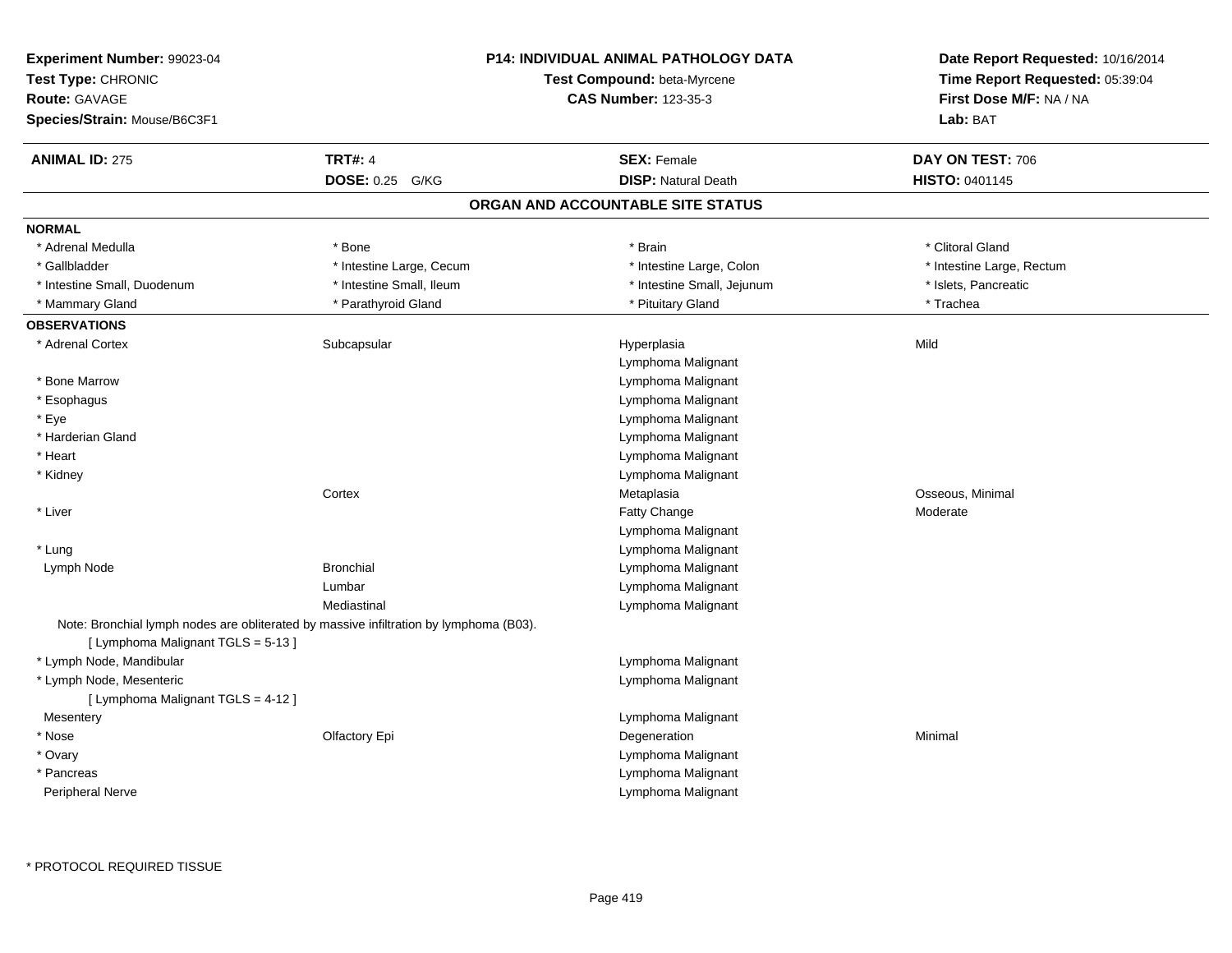| <b>Experiment Number: 99023-04</b><br><b>Test Type: CHRONIC</b><br><b>Route: GAVAGE</b><br>Species/Strain: Mouse/B6C3F1 |                             | P14: INDIVIDUAL ANIMAL PATHOLOGY DATA<br>Test Compound: beta-Myrcene<br><b>CAS Number: 123-35-3</b> | Date Report Requested: 10/16/2014<br>Time Report Requested: 05:39:04<br>First Dose M/F: NA / NA<br>Lab: BAT |
|-------------------------------------------------------------------------------------------------------------------------|-----------------------------|-----------------------------------------------------------------------------------------------------|-------------------------------------------------------------------------------------------------------------|
| <b>ANIMAL ID: 275</b>                                                                                                   | <b>TRT#: 4</b>              | <b>SEX: Female</b>                                                                                  | DAY ON TEST: 706                                                                                            |
|                                                                                                                         | <b>DOSE: 0.25</b><br>G/KG   | <b>DISP: Natural Death</b>                                                                          | <b>HISTO: 0401145</b>                                                                                       |
|                                                                                                                         |                             | ORGAN AND ACCOUNTABLE SITE STATUS                                                                   |                                                                                                             |
| Note: Affected nerves include trigeminal in B01 and vagal in B03 (along esophagus).                                     |                             |                                                                                                     |                                                                                                             |
| * Salivary Glands                                                                                                       |                             | Lymphoma Malignant                                                                                  |                                                                                                             |
| <b>Skeletal Muscle</b>                                                                                                  |                             | Lymphoma Malignant                                                                                  |                                                                                                             |
| Note: Lymphoma present in B01 facial muscles, B08 in body wall muscles, and B09 periocular muscles.                     |                             |                                                                                                     |                                                                                                             |
| * Skin                                                                                                                  |                             | Lymphoma Malignant                                                                                  |                                                                                                             |
| Note: Affected skin in B08 includes in mammary section and adjacent to one clitoral.                                    |                             |                                                                                                     |                                                                                                             |
| * Spleen                                                                                                                |                             | Lymphoma Malignant                                                                                  |                                                                                                             |
| [ Lymphoma Malignant TGLS = 1-10 ]                                                                                      |                             |                                                                                                     |                                                                                                             |
| * Stomach, Forestomach                                                                                                  | Epithelium                  | Hyperplasia                                                                                         | Mild                                                                                                        |
|                                                                                                                         |                             | Lymphoma Malignant                                                                                  |                                                                                                             |
|                                                                                                                         |                             | Ulcer                                                                                               | Mild                                                                                                        |
| [Hyperplasia TGLS = $6 - 5 + 14$ ]                                                                                      |                             |                                                                                                     |                                                                                                             |
| * Stomach, Glandular                                                                                                    |                             | Lymphoma Malignant                                                                                  |                                                                                                             |
| * Thymus                                                                                                                |                             | Lymphoma Malignant                                                                                  |                                                                                                             |
| * Thyroid Gland                                                                                                         |                             | Lymphoma Malignant                                                                                  |                                                                                                             |
| * Urinary Bladder                                                                                                       |                             | Lymphoma Malignant                                                                                  |                                                                                                             |
| [ Lymphoma Malignant TGLS = 2-11 ]                                                                                      |                             |                                                                                                     |                                                                                                             |
| * Uterus                                                                                                                |                             | Lymphoma Malignant                                                                                  |                                                                                                             |
| PRIMARY CAUSE OF DEATH                                                                                                  | - Spleen Lymphoma Malignant |                                                                                                     |                                                                                                             |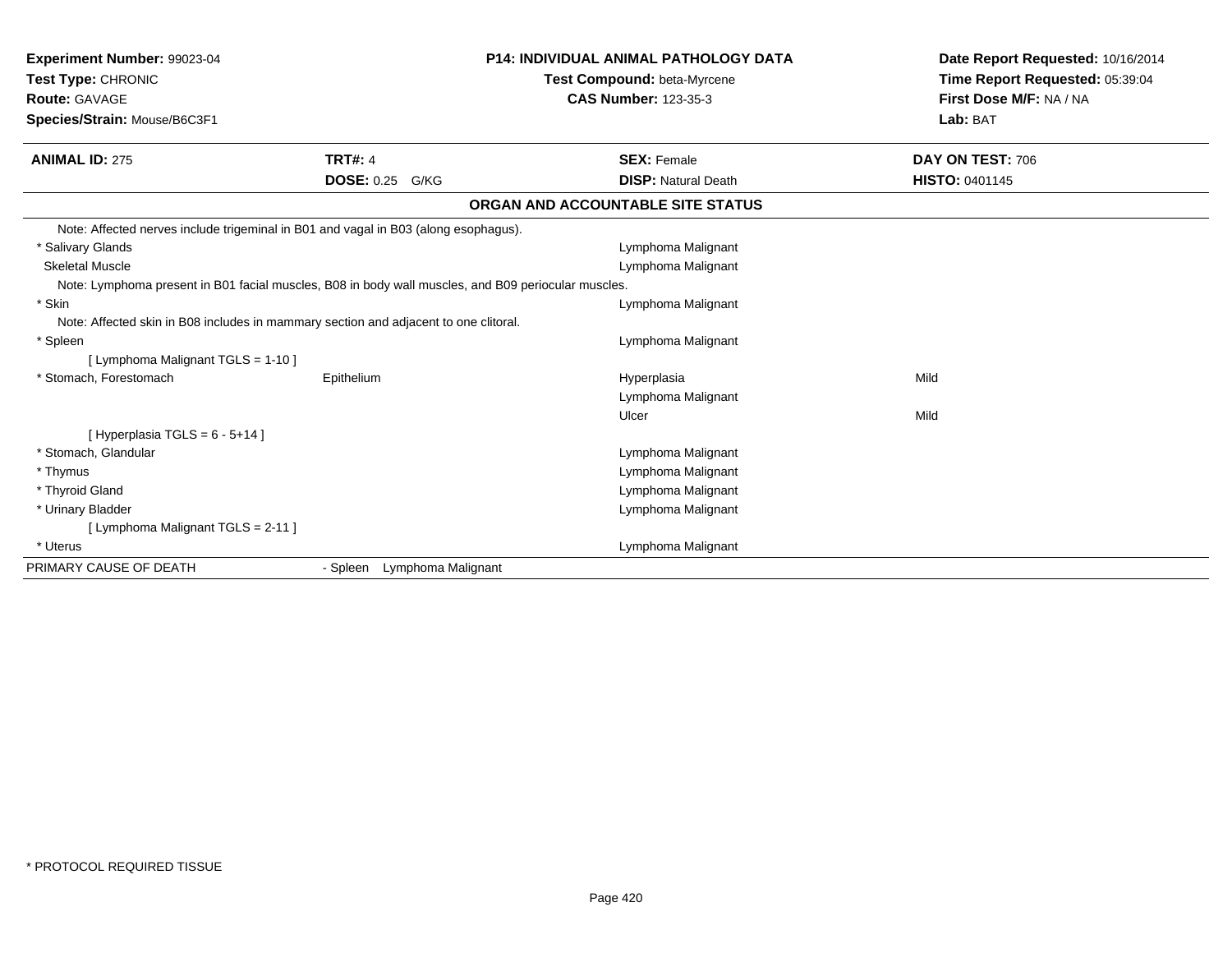| Experiment Number: 99023-04            |                            | <b>P14: INDIVIDUAL ANIMAL PATHOLOGY DATA</b> | Date Report Requested: 10/16/2014                          |
|----------------------------------------|----------------------------|----------------------------------------------|------------------------------------------------------------|
| Test Type: CHRONIC                     |                            | Test Compound: beta-Myrcene                  | Time Report Requested: 05:39:04<br>First Dose M/F: NA / NA |
| <b>Route: GAVAGE</b>                   |                            | <b>CAS Number: 123-35-3</b>                  |                                                            |
| Species/Strain: Mouse/B6C3F1           |                            |                                              | Lab: BAT                                                   |
| <b>ANIMAL ID: 276</b>                  | <b>TRT#: 4</b>             | <b>SEX: Female</b>                           | DAY ON TEST: 727                                           |
|                                        | <b>DOSE: 0.25</b><br>G/KG  | <b>DISP: Terminal Sacrifice</b>              | <b>HISTO: 0401146</b>                                      |
|                                        |                            | ORGAN AND ACCOUNTABLE SITE STATUS            |                                                            |
| <b>NORMAL</b>                          |                            |                                              |                                                            |
| * Adrenal Medulla                      | * Bone                     | * Brain                                      | * Clitoral Gland                                           |
| * Esophagus                            | * Eye                      | * Gallbladder                                | * Heart                                                    |
| * Intestine Large, Cecum               | * Intestine Large, Colon   | * Intestine Large, Rectum                    | * Intestine Small, Duodenum                                |
| * Intestine Small, Ileum               | * Intestine Small, Jejunum | * Islets. Pancreatic                         | * Kidney                                                   |
| * Lung                                 | * Lymph Node, Mandibular   | * Lymph Node, Mesenteric                     | * Mammary Gland                                            |
| * Nose                                 | * Pancreas                 | * Parathyroid Gland                          | * Pituitary Gland                                          |
| * Salivary Glands                      | * Skin                     | * Stomach, Forestomach                       | * Stomach, Glandular                                       |
| * Thymus                               | * Thyroid Gland            | * Trachea                                    | * Urinary Bladder                                          |
| * Uterus                               |                            |                                              |                                                            |
| <b>OBSERVATIONS</b>                    |                            |                                              |                                                            |
| * Adrenal Cortex                       | Subcapsular                | Hyperplasia                                  | Mild                                                       |
| * Bone Marrow                          |                            | Myelofibrosis                                | Minimal                                                    |
| * Harderian Gland                      |                            | Adenoma                                      |                                                            |
| [Adenoma TGLS = $1-9$ ]                |                            |                                              |                                                            |
| * Liver                                |                            | Fatty Change                                 | Mild                                                       |
|                                        |                            | Hepatocellular Adenoma                       |                                                            |
|                                        |                            | Inflammation                                 | Chronic Active, Minimal                                    |
| [ Hepatocellular Adenoma TGLS = 2-10 ] |                            |                                              |                                                            |
| * Ovary                                |                            | Atrophy                                      | Moderate                                                   |
| * Spleen                               |                            | Hematopoietic Cell Proliferation             | Minimal                                                    |
|                                        |                            | Pigmentation                                 | Hemosiderin, Minimal                                       |
| PRIMARY CAUSE OF DEATH                 |                            |                                              |                                                            |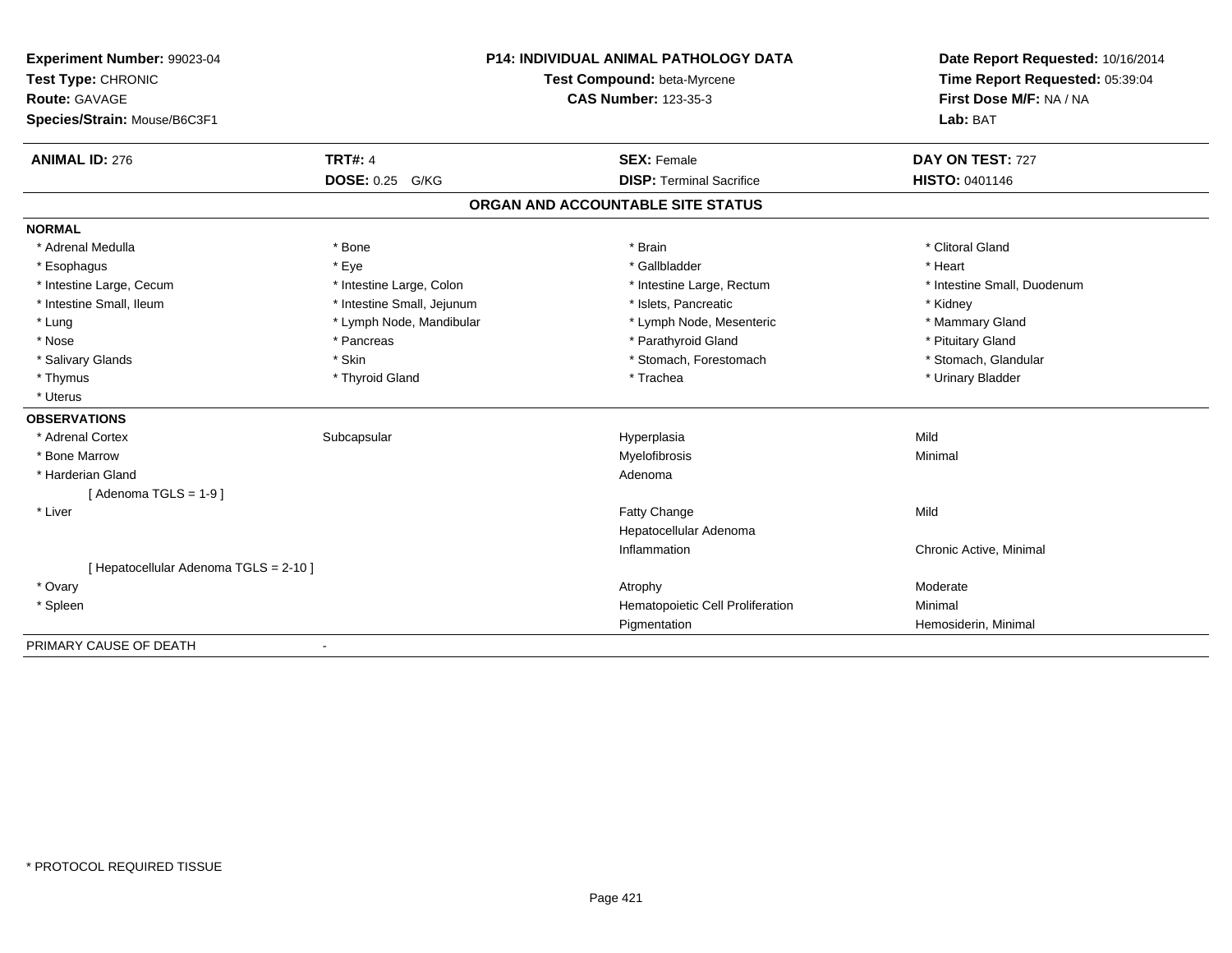| <b>P14: INDIVIDUAL ANIMAL PATHOLOGY DATA</b><br>Experiment Number: 99023-04<br>Test Type: CHRONIC<br>Test Compound: beta-Myrcene<br>Route: GAVAGE<br><b>CAS Number: 123-35-3</b><br>Species/Strain: Mouse/B6C3F1 |                                                                                    | Lab: BAT                          | Date Report Requested: 10/16/2014<br>Time Report Requested: 05:39:04<br>First Dose M/F: NA / NA |
|------------------------------------------------------------------------------------------------------------------------------------------------------------------------------------------------------------------|------------------------------------------------------------------------------------|-----------------------------------|-------------------------------------------------------------------------------------------------|
| <b>ANIMAL ID: 277</b>                                                                                                                                                                                            | <b>TRT#: 4</b>                                                                     | <b>SEX: Female</b>                | DAY ON TEST: 728                                                                                |
|                                                                                                                                                                                                                  | DOSE: 0.25 G/KG                                                                    | <b>DISP: Terminal Sacrifice</b>   | <b>HISTO: 0401147</b>                                                                           |
|                                                                                                                                                                                                                  |                                                                                    | ORGAN AND ACCOUNTABLE SITE STATUS |                                                                                                 |
| <b>NORMAL</b>                                                                                                                                                                                                    |                                                                                    |                                   |                                                                                                 |
| * Adrenal Medulla                                                                                                                                                                                                | * Bone                                                                             | * Brain                           | * Clitoral Gland                                                                                |
| * Esophagus                                                                                                                                                                                                      | * Eye                                                                              | * Gallbladder                     | * Harderian Gland                                                                               |
| * Heart                                                                                                                                                                                                          | * Intestine Large, Cecum                                                           | * Intestine Large, Colon          | * Intestine Large, Rectum                                                                       |
| * Intestine Small, Duodenum                                                                                                                                                                                      | * Intestine Small, Ileum                                                           | * Intestine Small, Jejunum        | * Islets, Pancreatic                                                                            |
| * Lung                                                                                                                                                                                                           | * Lymph Node, Mandibular                                                           | * Lymph Node, Mesenteric          | * Mammary Gland                                                                                 |
| * Nose                                                                                                                                                                                                           | * Pancreas                                                                         | * Pituitary Gland                 | * Salivary Glands                                                                               |
| * Skin                                                                                                                                                                                                           | * Stomach, Forestomach                                                             | * Stomach, Glandular              | * Thymus                                                                                        |
| * Thyroid Gland                                                                                                                                                                                                  | * Trachea                                                                          | * Urinary Bladder                 |                                                                                                 |
| <b>MISSING</b>                                                                                                                                                                                                   |                                                                                    |                                   |                                                                                                 |
| * Parathyroid Gland                                                                                                                                                                                              |                                                                                    |                                   |                                                                                                 |
| <b>OBSERVATIONS</b>                                                                                                                                                                                              |                                                                                    |                                   |                                                                                                 |
| * Adrenal Cortex                                                                                                                                                                                                 | Subcapsular                                                                        | Hyperplasia                       | Moderate                                                                                        |
| * Bone Marrow                                                                                                                                                                                                    |                                                                                    | Myelofibrosis                     | Mild                                                                                            |
| * Kidney                                                                                                                                                                                                         |                                                                                    | Mineralization                    | Minimal                                                                                         |
|                                                                                                                                                                                                                  |                                                                                    | Nephropathy                       | Minimal                                                                                         |
| * Liver                                                                                                                                                                                                          |                                                                                    | Inflammation                      | Chronic Active, Minimal                                                                         |
| * Lung                                                                                                                                                                                                           |                                                                                    |                                   |                                                                                                 |
|                                                                                                                                                                                                                  | Note: There was no corresponding finding for TGL-2, the lung nodule found at trim. |                                   |                                                                                                 |
| Mesentery                                                                                                                                                                                                        | Fat                                                                                | Necrosis                          | Moderate                                                                                        |
| [Necrosis TGLS = $1-10$ ]                                                                                                                                                                                        |                                                                                    |                                   |                                                                                                 |
| * Ovary                                                                                                                                                                                                          |                                                                                    | Atrophy                           | Moderate                                                                                        |
| * Spleen                                                                                                                                                                                                         |                                                                                    | Hematopoietic Cell Proliferation  | Minimal                                                                                         |
| * Uterus                                                                                                                                                                                                         | Endometrium                                                                        | Hyperplasia                       | Minimal                                                                                         |
| PRIMARY CAUSE OF DEATH                                                                                                                                                                                           | $\blacksquare$                                                                     |                                   |                                                                                                 |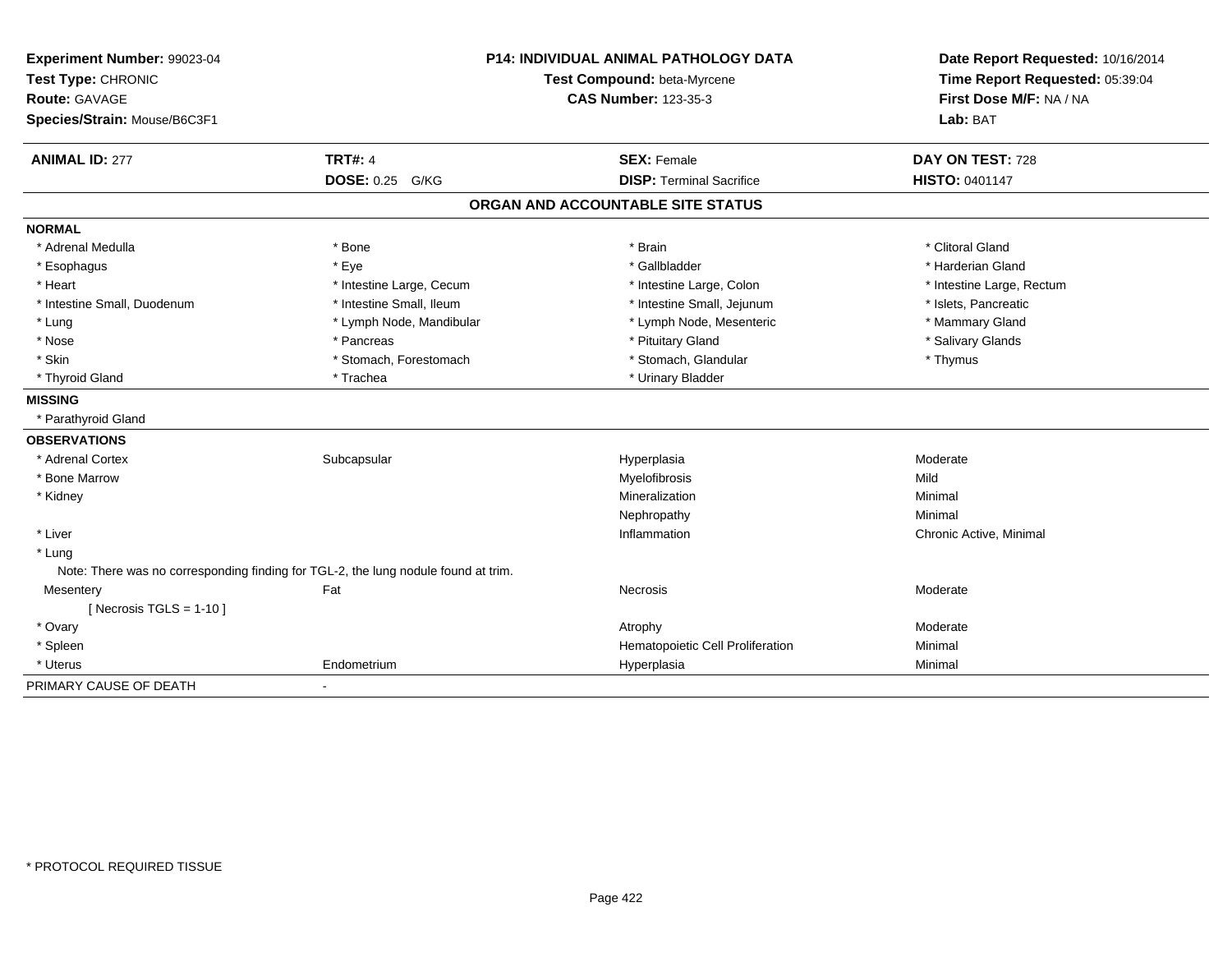| Experiment Number: 99023-04                                      |                             | <b>P14: INDIVIDUAL ANIMAL PATHOLOGY DATA</b> | Date Report Requested: 10/16/2014 |
|------------------------------------------------------------------|-----------------------------|----------------------------------------------|-----------------------------------|
| Test Type: CHRONIC                                               | Test Compound: beta-Myrcene |                                              | Time Report Requested: 05:39:04   |
| <b>Route: GAVAGE</b>                                             |                             | <b>CAS Number: 123-35-3</b>                  | First Dose M/F: NA / NA           |
| Species/Strain: Mouse/B6C3F1                                     |                             |                                              | Lab: BAT                          |
| <b>ANIMAL ID: 278</b>                                            | <b>TRT#: 4</b>              | <b>SEX: Female</b>                           | DAY ON TEST: 729                  |
|                                                                  | <b>DOSE: 0.25</b><br>G/KG   | <b>DISP: Terminal Sacrifice</b>              | <b>HISTO: 0401148</b>             |
|                                                                  |                             | ORGAN AND ACCOUNTABLE SITE STATUS            |                                   |
| <b>NORMAL</b>                                                    |                             |                                              |                                   |
| * Adrenal Medulla                                                | * Bone                      | * Bone Marrow                                | * Brain                           |
| * Clitoral Gland                                                 | * Esophagus                 | * Eye                                        | * Gallbladder                     |
| * Harderian Gland                                                | * Heart                     | * Intestine Large, Cecum                     | * Intestine Large, Colon          |
| * Intestine Large, Rectum                                        | * Intestine Small, Duodenum | * Intestine Small, Ileum                     | * Intestine Small, Jejunum        |
| * Islets, Pancreatic                                             | * Kidney                    | * Lung                                       | * Lymph Node, Mandibular          |
| * Lymph Node, Mesenteric                                         | * Mammary Gland             | * Nose                                       | * Pancreas                        |
| * Parathyroid Gland                                              | * Pituitary Gland           | * Salivary Glands                            | * Skin                            |
| * Stomach, Forestomach                                           | * Stomach, Glandular        | * Thymus                                     | * Thyroid Gland                   |
| * Trachea                                                        | * Urinary Bladder           |                                              |                                   |
| <b>OBSERVATIONS</b>                                              |                             |                                              |                                   |
| * Adrenal Cortex                                                 | Subcapsular                 | Hyperplasia                                  | Moderate                          |
| * Clitoral GI                                                    |                             |                                              |                                   |
| Note: One clitoral gland was missing from block and wet tissues. |                             |                                              |                                   |
| * Liver                                                          |                             | Fatty Change                                 | Minimal                           |
|                                                                  |                             | Hepatocellular Adenoma                       |                                   |
|                                                                  |                             | Inflammation                                 | Chronic Active, Minimal           |
| [ Hepatocellular Adenoma TGLS = 2-10 ]                           |                             |                                              |                                   |
| * Ovary                                                          |                             | Atrophy                                      | Marked                            |
| * Spleen                                                         |                             | Pigmentation                                 | Hemosiderin, Minimal              |
| * Uterus                                                         | Endometrium                 | Hyperplasia                                  | Mild                              |
| [Hyperplasia TGLS = 1-7]                                         |                             |                                              |                                   |
| PRIMARY CAUSE OF DEATH                                           | $\blacksquare$              |                                              |                                   |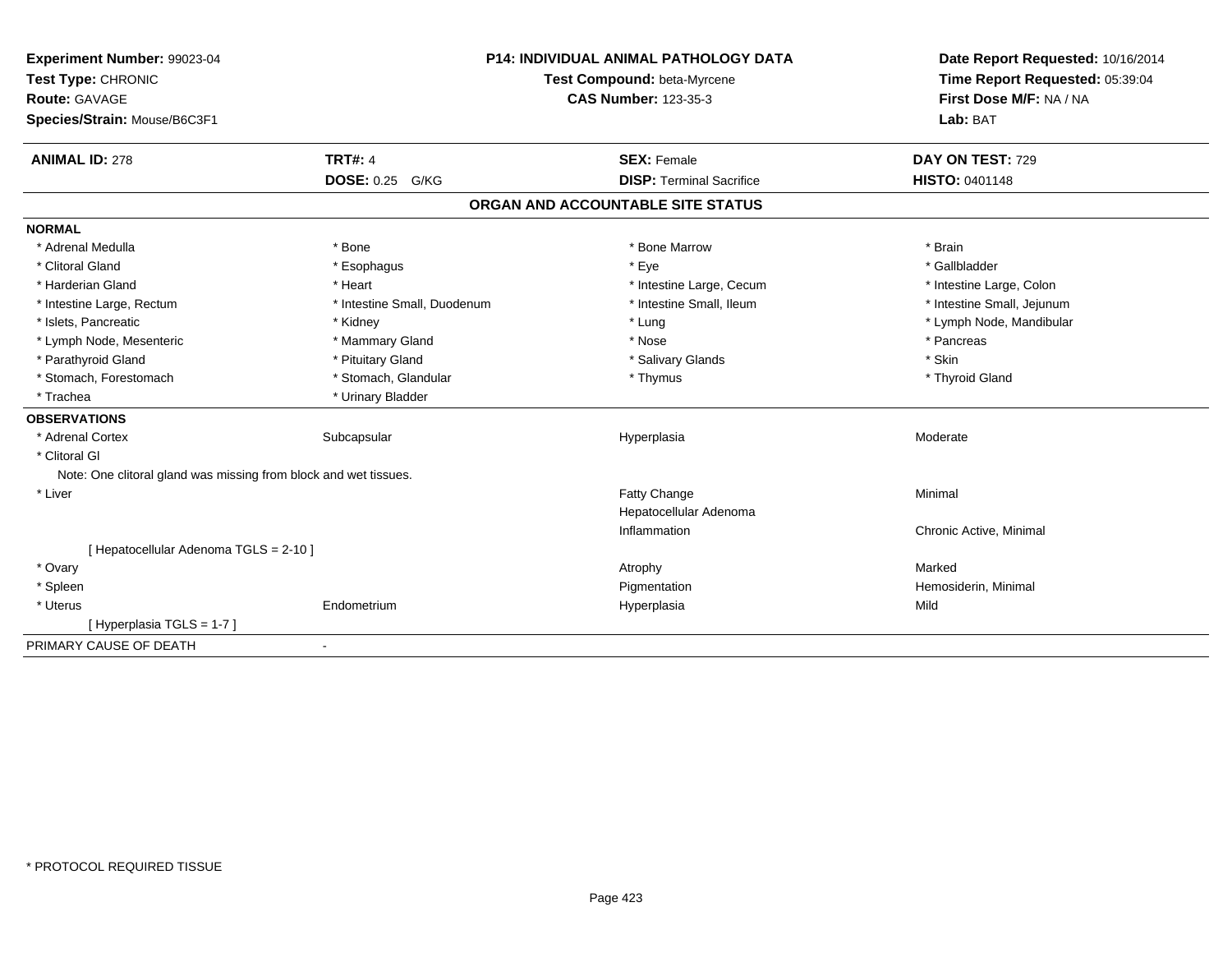| Experiment Number: 99023-04              |                                  | <b>P14: INDIVIDUAL ANIMAL PATHOLOGY DATA</b> | Date Report Requested: 10/16/2014 |
|------------------------------------------|----------------------------------|----------------------------------------------|-----------------------------------|
| Test Type: CHRONIC                       |                                  | Test Compound: beta-Myrcene                  | Time Report Requested: 05:39:04   |
| <b>Route: GAVAGE</b>                     |                                  | <b>CAS Number: 123-35-3</b>                  | First Dose M/F: NA / NA           |
| Species/Strain: Mouse/B6C3F1             |                                  |                                              | Lab: BAT                          |
| <b>ANIMAL ID: 279</b>                    | <b>TRT#: 4</b>                   | <b>SEX: Female</b>                           | DAY ON TEST: 608                  |
|                                          | DOSE: 0.25 G/KG                  | <b>DISP: Natural Death</b>                   | <b>HISTO: 0401149</b>             |
|                                          |                                  | ORGAN AND ACCOUNTABLE SITE STATUS            |                                   |
| <b>NORMAL</b>                            |                                  |                                              |                                   |
| * Adrenal Medulla                        | * Bone                           | * Bone Marrow                                | * Brain                           |
| * Clitoral Gland                         | * Esophagus                      | * Eye                                        | * Gallbladder                     |
| * Harderian Gland                        | * Heart                          | * Intestine Large, Cecum                     | * Intestine Large, Colon          |
| * Intestine Small, Ileum                 | * Islets, Pancreatic             | * Kidney                                     | * Lung                            |
| * Lymph Node, Mandibular                 | * Mammary Gland                  | * Nose                                       | * Pancreas                        |
| * Pituitary Gland                        | * Salivary Glands                | * Skin                                       | * Stomach, Forestomach            |
| * Stomach, Glandular                     | * Thyroid Gland                  | * Trachea                                    | * Urinary Bladder                 |
| * Uterus                                 |                                  |                                              |                                   |
| <b>MISSING</b>                           |                                  |                                              |                                   |
| * Parathyroid Gland                      |                                  |                                              |                                   |
| <b>AUTO PRECLUDES DIAG.</b>              |                                  |                                              |                                   |
| * Intestine Large, Rectum                | * Intestine Small, Duodenum      | * Intestine Small, Jejunum                   |                                   |
| <b>OBSERVATIONS</b>                      |                                  |                                              |                                   |
| * Adrenal Cortex                         | Subcapsular                      | Hyperplasia                                  | Moderate                          |
| * Liver                                  |                                  | Hepatocellular Carcinoma                     |                                   |
| [ Hepatocellular Carcinoma TGLS = 1-10 ] |                                  |                                              |                                   |
| * Lymph Node, Mesenteric                 |                                  | Atrophy                                      | Marked                            |
| * Ovary                                  |                                  | Atrophy                                      | Moderate                          |
| * Spleen                                 |                                  | Hematopoietic Cell Proliferation             | Mild                              |
|                                          |                                  | Pigmentation                                 | Hemosiderin, Minimal              |
| * Thymus                                 |                                  | Atrophy                                      | Minimal                           |
| PRIMARY CAUSE OF DEATH                   | - Liver Hepatocellular Carcinoma |                                              |                                   |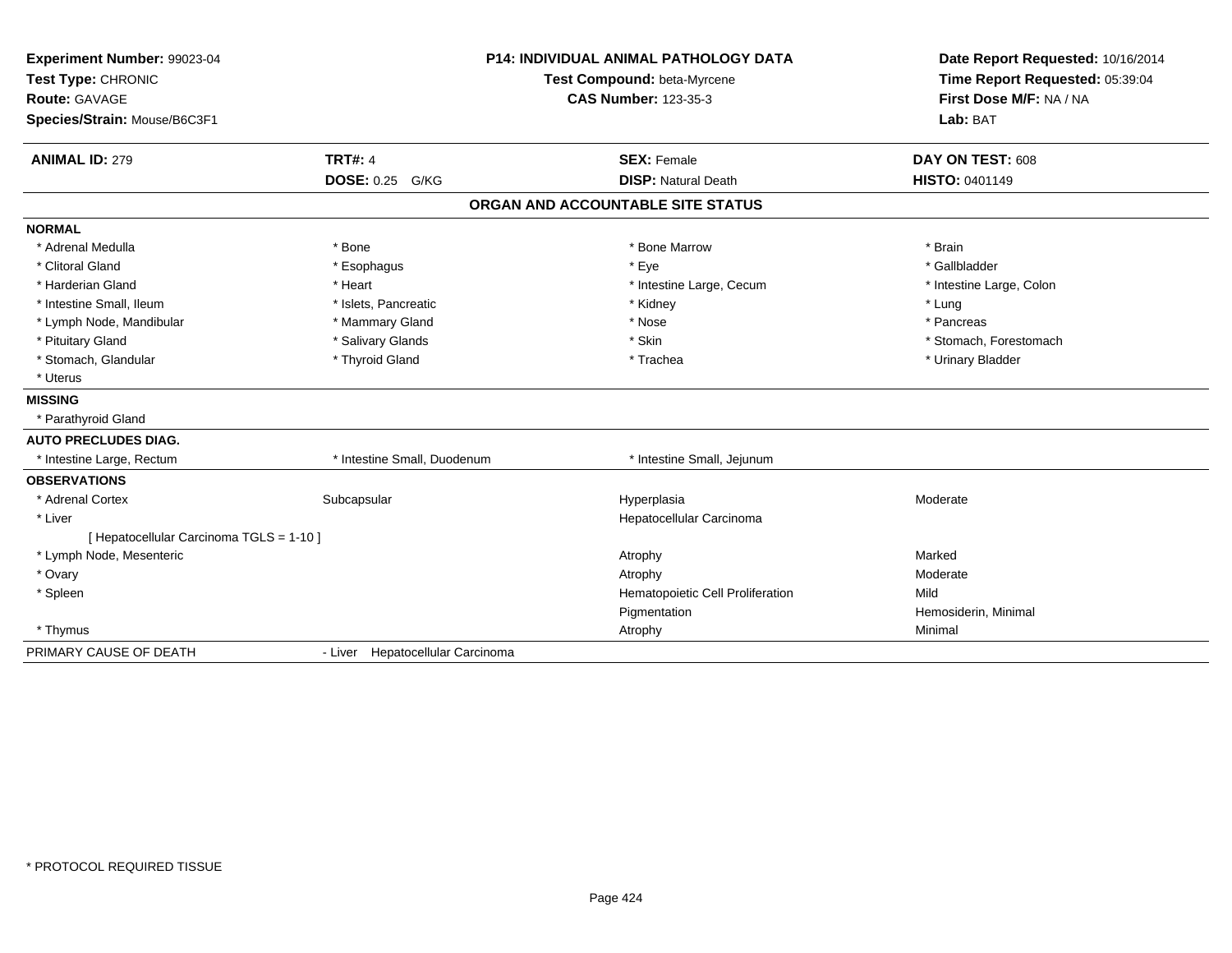| Experiment Number: 99023-04<br>Test Type: CHRONIC                       |                          | P14: INDIVIDUAL ANIMAL PATHOLOGY DATA<br>Test Compound: beta-Myrcene | Date Report Requested: 10/16/2014<br>Time Report Requested: 05:39:04 |
|-------------------------------------------------------------------------|--------------------------|----------------------------------------------------------------------|----------------------------------------------------------------------|
| <b>Route: GAVAGE</b>                                                    |                          | <b>CAS Number: 123-35-3</b>                                          | First Dose M/F: NA / NA                                              |
| Species/Strain: Mouse/B6C3F1                                            |                          |                                                                      | Lab: BAT                                                             |
| <b>ANIMAL ID: 280</b>                                                   | <b>TRT#: 4</b>           | <b>SEX: Female</b>                                                   | DAY ON TEST: 729                                                     |
|                                                                         | DOSE: 0.25 G/KG          | <b>DISP: Terminal Sacrifice</b>                                      | HISTO: 0401150                                                       |
|                                                                         |                          | ORGAN AND ACCOUNTABLE SITE STATUS                                    |                                                                      |
| <b>NORMAL</b>                                                           |                          |                                                                      |                                                                      |
| * Adrenal Medulla                                                       | * Bone                   | * Bone Marrow                                                        | * Brain                                                              |
| * Clitoral Gland                                                        | * Esophagus              | * Eye                                                                | * Gallbladder                                                        |
| * Heart                                                                 | * Intestine Large, Cecum | * Intestine Large, Colon                                             | * Intestine Large, Rectum                                            |
| * Intestine Small, Duodenum                                             | * Intestine Small, Ileum | * Intestine Small, Jejunum                                           | * Islets, Pancreatic                                                 |
| * Kidney                                                                | * Lung                   | * Lymph Node, Mesenteric                                             | * Mammary Gland                                                      |
| * Nose                                                                  | * Pancreas               | * Pituitary Gland                                                    | * Salivary Glands                                                    |
| * Skin                                                                  | * Stomach, Forestomach   | * Stomach, Glandular                                                 | * Thymus                                                             |
| * Trachea                                                               | * Urinary Bladder        | * Uterus                                                             |                                                                      |
| <b>MISSING</b>                                                          |                          |                                                                      |                                                                      |
| * Parathyroid Gland                                                     |                          |                                                                      |                                                                      |
| <b>OBSERVATIONS</b>                                                     |                          |                                                                      |                                                                      |
| * Adrenal Cortex                                                        | Subcapsular              | Hyperplasia                                                          | Moderate                                                             |
| * Harderian Gland                                                       |                          | Adenoma                                                              |                                                                      |
| [Adenoma TGLS = $3-9$ ]                                                 |                          |                                                                      |                                                                      |
| * Liver                                                                 |                          | <b>Fatty Change</b>                                                  | Mild                                                                 |
|                                                                         |                          | Hepatocellular Carcinoma                                             |                                                                      |
|                                                                         |                          | Inflammation                                                         | Chronic Active, Minimal                                              |
| [ Hepatocellular Carcinoma TGLS = 1-10 ]                                |                          |                                                                      |                                                                      |
| * Lung                                                                  |                          |                                                                      |                                                                      |
| Note: TGL-4, lung nodule observed at trim, had no corresponding lesion. |                          |                                                                      |                                                                      |
| * Lymph Node, Mandibular                                                |                          | Atrophy                                                              | Mild                                                                 |
| Mesentery                                                               | Fat                      | Necrosis                                                             | Moderate                                                             |
| [Necrosis TGLS = $2-11$ ]                                               |                          |                                                                      |                                                                      |
| * Ovary                                                                 |                          | Atrophy                                                              | Marked                                                               |
| Note: Left ovary was missing at trim.                                   |                          |                                                                      |                                                                      |
| * Spleen                                                                |                          | Hematopoietic Cell Proliferation                                     | Mild                                                                 |
| * Thyroid Gland                                                         | Follicle                 | Cyst                                                                 | Mild                                                                 |
| PRIMARY CAUSE OF DEATH                                                  | $\blacksquare$           |                                                                      |                                                                      |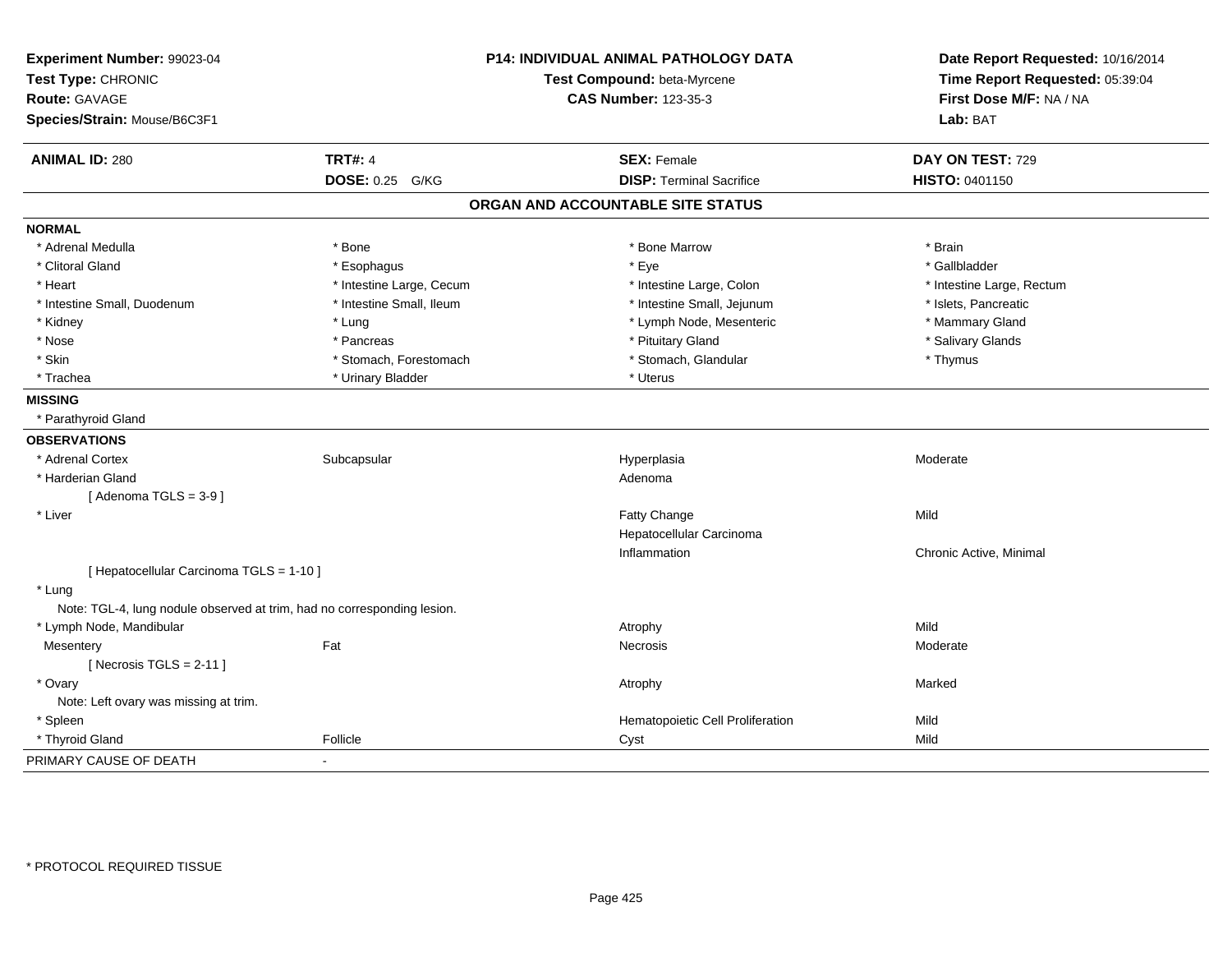| Experiment Number: 99023-04<br>Test Type: CHRONIC<br><b>Route: GAVAGE</b><br>Species/Strain: Mouse/B6C3F1 |                                                                                                                   | P14: INDIVIDUAL ANIMAL PATHOLOGY DATA<br>Test Compound: beta-Myrcene<br><b>CAS Number: 123-35-3</b>                                                                 | Date Report Requested: 10/16/2014<br>Time Report Requested: 05:39:04<br>First Dose M/F: NA / NA<br>Lab: BAT |
|-----------------------------------------------------------------------------------------------------------|-------------------------------------------------------------------------------------------------------------------|---------------------------------------------------------------------------------------------------------------------------------------------------------------------|-------------------------------------------------------------------------------------------------------------|
| <b>ANIMAL ID: 281</b>                                                                                     | <b>TRT#: 4</b>                                                                                                    | <b>SEX: Female</b>                                                                                                                                                  | DAY ON TEST: 139                                                                                            |
|                                                                                                           | <b>DOSE: 0.25 G/KG</b>                                                                                            | <b>DISP: Dosing Accident</b>                                                                                                                                        | HISTO: 0401151                                                                                              |
|                                                                                                           |                                                                                                                   | ORGAN AND ACCOUNTABLE SITE STATUS                                                                                                                                   |                                                                                                             |
| <b>NORMAL</b>                                                                                             |                                                                                                                   |                                                                                                                                                                     |                                                                                                             |
| * Adrenal Medulla                                                                                         | * Bone                                                                                                            | * Brain                                                                                                                                                             | * Clitoral Gland                                                                                            |
| * Eye                                                                                                     | * Gallbladder                                                                                                     | * Harderian Gland                                                                                                                                                   | * Intestine Large, Cecum                                                                                    |
| * Intestine Large, Colon                                                                                  | * Intestine Large, Rectum                                                                                         | * Intestine Small, Duodenum                                                                                                                                         | * Intestine Small, Ileum                                                                                    |
| * Intestine Small, Jejunum                                                                                | * Islets, Pancreatic                                                                                              | * Kidney                                                                                                                                                            | * Lymph Node, Mandibular                                                                                    |
| * Lymph Node, Mesenteric                                                                                  | * Mammary Gland                                                                                                   | * Nose                                                                                                                                                              | * Ovary                                                                                                     |
| * Pancreas                                                                                                | * Parathyroid Gland                                                                                               | * Pituitary Gland                                                                                                                                                   | * Salivary Glands                                                                                           |
| * Skin                                                                                                    | * Stomach, Glandular                                                                                              | * Thyroid Gland                                                                                                                                                     | * Trachea                                                                                                   |
| * Urinary Bladder                                                                                         | * Uterus                                                                                                          |                                                                                                                                                                     |                                                                                                             |
| <b>OBSERVATIONS</b>                                                                                       |                                                                                                                   |                                                                                                                                                                     |                                                                                                             |
| * Adrenal Cortex                                                                                          | Subcapsular                                                                                                       | Hyperplasia                                                                                                                                                         | Moderate                                                                                                    |
| * Bone Marrow                                                                                             | Myeloid Cell                                                                                                      | Hyperplasia                                                                                                                                                         | Moderate                                                                                                    |
| * Esophagus                                                                                               |                                                                                                                   | Inflammation                                                                                                                                                        | Mild                                                                                                        |
| [Inflammation TGLS = $1-10$ ]                                                                             | Note: Site of actual esophageal perforation was not visible in section, but inflammation attests to its presence. |                                                                                                                                                                     |                                                                                                             |
| * Heart                                                                                                   |                                                                                                                   | Cardiomyopathy                                                                                                                                                      | Minimal                                                                                                     |
|                                                                                                           | Epicardium                                                                                                        | Inflammation                                                                                                                                                        | Moderate                                                                                                    |
| * Int Sm Duoden                                                                                           |                                                                                                                   | Note: Discoloration of the lumen contents (TGL-3) in entire small intestine was due to blood from esophageal perforation; there were no lesions in small intestine. |                                                                                                             |
| * Liver                                                                                                   |                                                                                                                   | Inflammation                                                                                                                                                        | Chronic Active, Minimal                                                                                     |
| * Lung                                                                                                    |                                                                                                                   | Inflammation                                                                                                                                                        | Suppurative, Moderate                                                                                       |
| Note: There was a poorly circumscribed abscess in the lung.                                               |                                                                                                                   |                                                                                                                                                                     |                                                                                                             |
| * Spleen                                                                                                  | Lymph Follic                                                                                                      | Atrophy                                                                                                                                                             | Marked                                                                                                      |
|                                                                                                           |                                                                                                                   | Hematopoietic Cell Proliferation                                                                                                                                    | Marked                                                                                                      |
| * Stomach, Forestomach                                                                                    | Epithelium                                                                                                        | Hyperplasia                                                                                                                                                         | Minimal                                                                                                     |
|                                                                                                           |                                                                                                                   | Inflammation                                                                                                                                                        | Minimal                                                                                                     |
|                                                                                                           |                                                                                                                   | Note: Discoloration of contents (TGL-2) was due to blood from esophageal perforation. No lesion was present in stomach that would cause content discoloration.      |                                                                                                             |
| * Thymus                                                                                                  |                                                                                                                   | <b>Infiltration Cellular</b>                                                                                                                                        | Plasma Cell, Moderate                                                                                       |
|                                                                                                           |                                                                                                                   | Inflammation                                                                                                                                                        | Mild                                                                                                        |
| PRIMARY CAUSE OF DEATH                                                                                    |                                                                                                                   |                                                                                                                                                                     |                                                                                                             |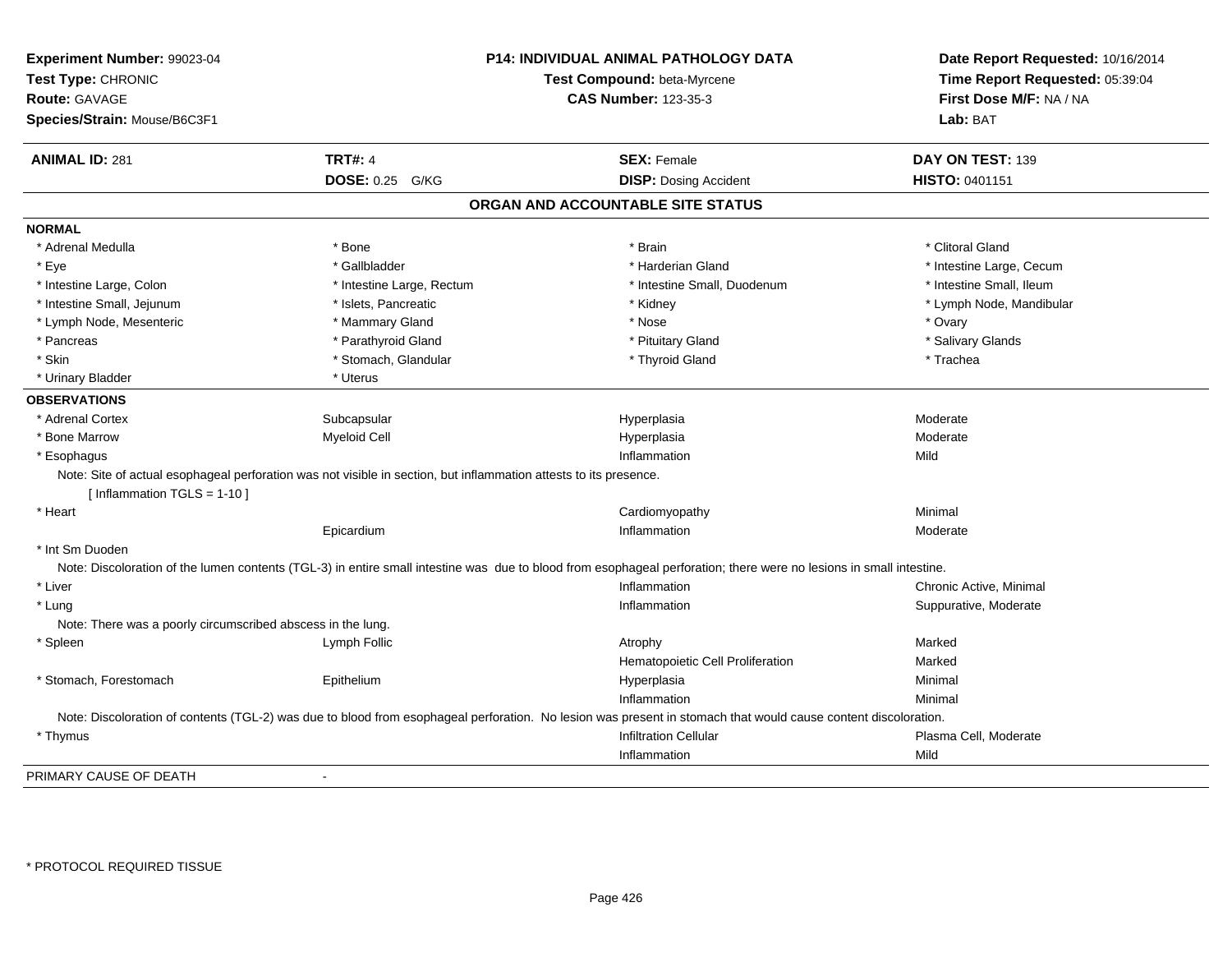| Experiment Number: 99023-04<br>Test Type: CHRONIC<br>Route: GAVAGE<br>Species/Strain: Mouse/B6C3F1 |                            | P14: INDIVIDUAL ANIMAL PATHOLOGY DATA<br>Test Compound: beta-Myrcene<br><b>CAS Number: 123-35-3</b> | Date Report Requested: 10/16/2014<br>Time Report Requested: 05:39:04<br>First Dose M/F: NA / NA<br>Lab: BAT |
|----------------------------------------------------------------------------------------------------|----------------------------|-----------------------------------------------------------------------------------------------------|-------------------------------------------------------------------------------------------------------------|
| <b>ANIMAL ID: 282</b>                                                                              | <b>TRT#: 4</b>             | <b>SEX: Female</b>                                                                                  | DAY ON TEST: 727                                                                                            |
|                                                                                                    | DOSE: 0.25 G/KG            | <b>DISP: Terminal Sacrifice</b>                                                                     | HISTO: 0401152                                                                                              |
|                                                                                                    |                            | ORGAN AND ACCOUNTABLE SITE STATUS                                                                   |                                                                                                             |
| <b>NORMAL</b>                                                                                      |                            |                                                                                                     |                                                                                                             |
| * Adrenal Medulla                                                                                  | * Bone                     | * Brain                                                                                             | * Clitoral Gland                                                                                            |
| * Esophagus                                                                                        | * Eye                      | * Gallbladder                                                                                       | * Heart                                                                                                     |
| * Intestine Large, Cecum                                                                           | * Intestine Large, Colon   | * Intestine Large, Rectum                                                                           | * Intestine Small, Duodenum                                                                                 |
| * Intestine Small, Ileum                                                                           | * Intestine Small, Jejunum | * Islets, Pancreatic                                                                                | * Lung                                                                                                      |
| * Lymph Node, Mandibular                                                                           | * Lymph Node, Mesenteric   | * Mammary Gland                                                                                     | * Nose                                                                                                      |
| * Pancreas                                                                                         | * Parathyroid Gland        | * Pituitary Gland                                                                                   | * Stomach, Forestomach                                                                                      |
| * Stomach, Glandular                                                                               | * Thymus                   | * Trachea                                                                                           |                                                                                                             |
| <b>OBSERVATIONS</b>                                                                                |                            |                                                                                                     |                                                                                                             |
| * Adrenal Cortex                                                                                   | Subcapsular                | Hyperplasia                                                                                         | Moderate                                                                                                    |
|                                                                                                    | Zona Fascult               | Hyperplasia                                                                                         | Minimal                                                                                                     |
| * Bone Marrow                                                                                      |                            | Myelofibrosis                                                                                       | Mild                                                                                                        |
| * Harderian Gland                                                                                  |                            | Hyperplasia                                                                                         | Marked                                                                                                      |
| * Kidney                                                                                           |                            | <b>Infiltration Cellular</b>                                                                        | Lymphocyte, Mild                                                                                            |
|                                                                                                    |                            | Nephropathy                                                                                         | Minimal                                                                                                     |
| * Liver                                                                                            |                            | <b>Eosinophilic Focus</b>                                                                           |                                                                                                             |
|                                                                                                    |                            | Fatty Change                                                                                        | Minimal                                                                                                     |
|                                                                                                    |                            | <b>Infiltration Cellular</b>                                                                        | Lymphocyte, Mild                                                                                            |
|                                                                                                    |                            | <b>Mixed Cell Focus</b>                                                                             |                                                                                                             |
| [Mixed Cell Focus TGLS = 3-11]                                                                     |                            |                                                                                                     |                                                                                                             |
| Mesentery                                                                                          | Fat                        | Necrosis                                                                                            | Moderate                                                                                                    |
| [Necrosis TGLS = $2-10$ ]                                                                          |                            |                                                                                                     |                                                                                                             |
| * Ovary                                                                                            |                            | Atrophy                                                                                             | Moderate                                                                                                    |
| Note: One ovary missing from block and wet tissues.                                                |                            |                                                                                                     |                                                                                                             |
| * Salivary Glands                                                                                  |                            | <b>Infiltration Cellular</b>                                                                        | Lymphocyte, Mild                                                                                            |
| * Skin                                                                                             | <b>Subcut Tiss</b>         | Fibrosis                                                                                            | Moderate                                                                                                    |
| * Spleen                                                                                           |                            | Hematopoietic Cell Proliferation                                                                    | Minimal                                                                                                     |
|                                                                                                    |                            | Pigmentation                                                                                        | Hemosiderin, Mild                                                                                           |
| * Thyroid Gland                                                                                    |                            | Inflammation                                                                                        | Minimal                                                                                                     |
| * Urinary Bladder                                                                                  |                            | <b>Infiltration Cellular</b>                                                                        | Lymphocyte, Moderate                                                                                        |
| * Uterus                                                                                           | Endometrium                | Hyperplasia                                                                                         | Marked                                                                                                      |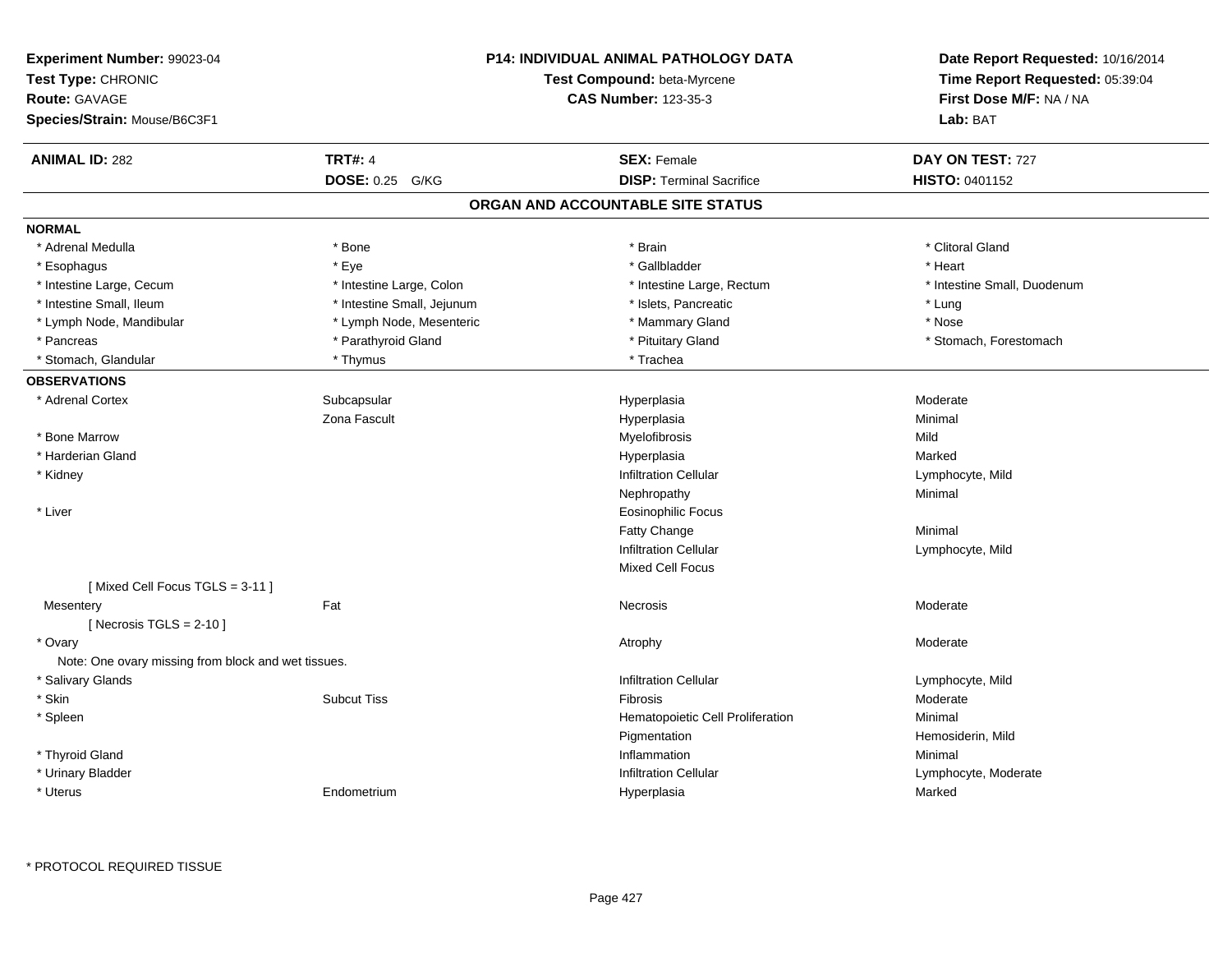| <b>Experiment Number: 99023-04</b><br>Test Type: CHRONIC<br><b>Route: GAVAGE</b> |                        | <b>P14: INDIVIDUAL ANIMAL PATHOLOGY DATA</b><br>Test Compound: beta-Myrcene | Date Report Requested: 10/16/2014<br>Time Report Requested: 05:39:04 |
|----------------------------------------------------------------------------------|------------------------|-----------------------------------------------------------------------------|----------------------------------------------------------------------|
|                                                                                  |                        | <b>CAS Number: 123-35-3</b>                                                 | First Dose M/F: NA / NA                                              |
| Species/Strain: Mouse/B6C3F1                                                     |                        |                                                                             | Lab: BAT                                                             |
| <b>ANIMAL ID: 282</b>                                                            | <b>TRT#: 4</b>         | <b>SEX: Female</b>                                                          | <b>DAY ON TEST: 727</b>                                              |
|                                                                                  | <b>DOSE: 0.25 G/KG</b> | <b>DISP:</b> Terminal Sacrifice                                             | <b>HISTO: 0401152</b>                                                |
|                                                                                  |                        | ORGAN AND ACCOUNTABLE SITE STATUS                                           |                                                                      |
| [Hyperplasia TGLS = $1-7$ ]                                                      |                        |                                                                             |                                                                      |
| PRIMARY CAUSE OF DEATH                                                           |                        |                                                                             |                                                                      |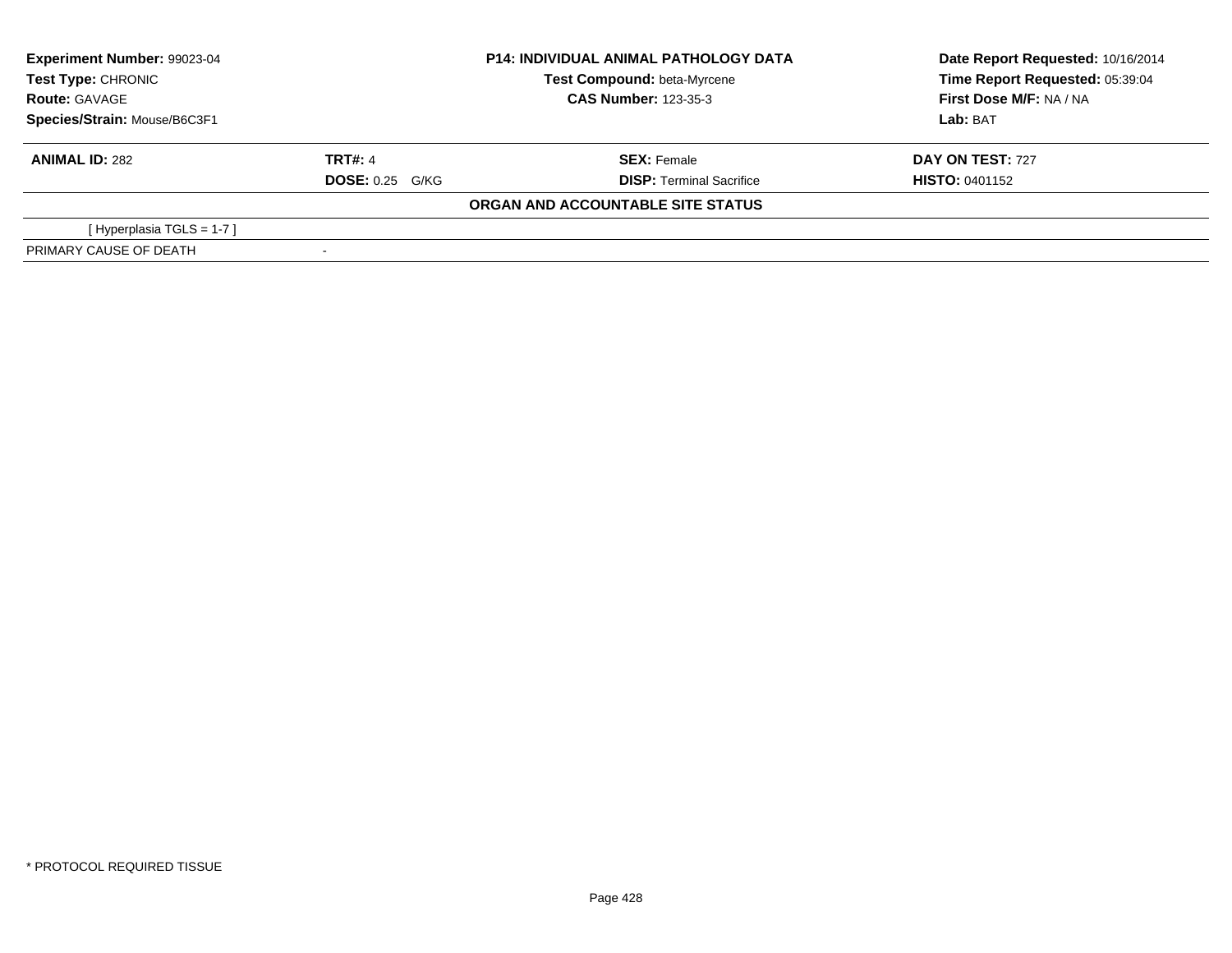| Experiment Number: 99023-04<br>Test Type: CHRONIC<br><b>Route: GAVAGE</b><br>Species/Strain: Mouse/B6C3F1 |                             | <b>P14: INDIVIDUAL ANIMAL PATHOLOGY DATA</b><br>Test Compound: beta-Myrcene<br><b>CAS Number: 123-35-3</b> | Date Report Requested: 10/16/2014<br>Time Report Requested: 05:39:04<br>First Dose M/F: NA / NA<br>Lab: BAT |
|-----------------------------------------------------------------------------------------------------------|-----------------------------|------------------------------------------------------------------------------------------------------------|-------------------------------------------------------------------------------------------------------------|
| <b>ANIMAL ID: 283</b>                                                                                     | <b>TRT#: 4</b>              | <b>SEX: Female</b>                                                                                         | DAY ON TEST: 729                                                                                            |
|                                                                                                           | DOSE: 0.25 G/KG             | <b>DISP: Terminal Sacrifice</b>                                                                            | <b>HISTO: 0401153</b>                                                                                       |
|                                                                                                           |                             | ORGAN AND ACCOUNTABLE SITE STATUS                                                                          |                                                                                                             |
| <b>NORMAL</b>                                                                                             |                             |                                                                                                            |                                                                                                             |
| * Adrenal Medulla                                                                                         | * Bone                      | * Bone Marrow                                                                                              | * Brain                                                                                                     |
| * Clitoral Gland                                                                                          | * Esophagus                 | * Eye                                                                                                      | * Gallbladder                                                                                               |
| * Harderian Gland                                                                                         | * Heart                     | * Intestine Large, Cecum                                                                                   | * Intestine Large, Colon                                                                                    |
| * Intestine Large, Rectum                                                                                 | * Intestine Small, Duodenum | * Intestine Small, Ileum                                                                                   | * Intestine Small, Jejunum                                                                                  |
| * Islets, Pancreatic                                                                                      | * Lung                      | * Lymph Node, Mandibular                                                                                   | * Lymph Node, Mesenteric                                                                                    |
| * Mammary Gland                                                                                           | * Nose                      | * Pancreas                                                                                                 | * Pituitary Gland                                                                                           |
| * Salivary Glands                                                                                         | * Stomach, Glandular        | * Thymus                                                                                                   | * Trachea                                                                                                   |
| * Uterus                                                                                                  |                             |                                                                                                            |                                                                                                             |
| <b>MISSING</b>                                                                                            |                             |                                                                                                            |                                                                                                             |
| * Parathyroid Gland                                                                                       |                             |                                                                                                            |                                                                                                             |
| <b>OBSERVATIONS</b>                                                                                       |                             |                                                                                                            |                                                                                                             |
| * Adrenal Cortex                                                                                          | Subcapsular                 | Hyperplasia                                                                                                | Mild                                                                                                        |
| * Kidney                                                                                                  |                             | <b>Infiltration Cellular</b>                                                                               | Lymphocyte, Mild                                                                                            |
|                                                                                                           |                             | Nephropathy                                                                                                | Minimal                                                                                                     |
| * Liver                                                                                                   |                             | <b>Basophilic Focus</b>                                                                                    |                                                                                                             |
|                                                                                                           |                             | Fatty Change                                                                                               | Mild                                                                                                        |
|                                                                                                           |                             | Hepatocellular Adenoma                                                                                     |                                                                                                             |
|                                                                                                           |                             | <b>Infiltration Cellular</b>                                                                               | Lymphocyte, Mild                                                                                            |
|                                                                                                           |                             | Inflammation                                                                                               | Chronic Active, Minimal                                                                                     |
|                                                                                                           |                             | Vacuolization Cytoplasmic                                                                                  | Mild                                                                                                        |
| [ Hepatocellular Adenoma TGLS = 1-10 ]                                                                    |                             |                                                                                                            |                                                                                                             |
| * Ovary                                                                                                   |                             | Atrophy                                                                                                    | Moderate                                                                                                    |
|                                                                                                           | Corpus Luteum               | Cyst                                                                                                       | Minimal                                                                                                     |
|                                                                                                           | Follicle                    | Cyst                                                                                                       | Minimal                                                                                                     |
| * Skin                                                                                                    | <b>Hair Follicle</b>        | Inflammation                                                                                               | Diffuse, Mild                                                                                               |
| * Spleen                                                                                                  |                             | Hematopoietic Cell Proliferation                                                                           | Mild                                                                                                        |
|                                                                                                           |                             | Hyperplasia                                                                                                | Lymphoid, Mild                                                                                              |
| * Stomach, Forestomach                                                                                    | Epithelium                  | Hyperplasia                                                                                                | Mild                                                                                                        |
| * Thyroid Gland                                                                                           |                             | Inflammation                                                                                               | Minimal                                                                                                     |
| * Urinary Bladder                                                                                         |                             | <b>Infiltration Cellular</b>                                                                               | Lymphocyte, Mild                                                                                            |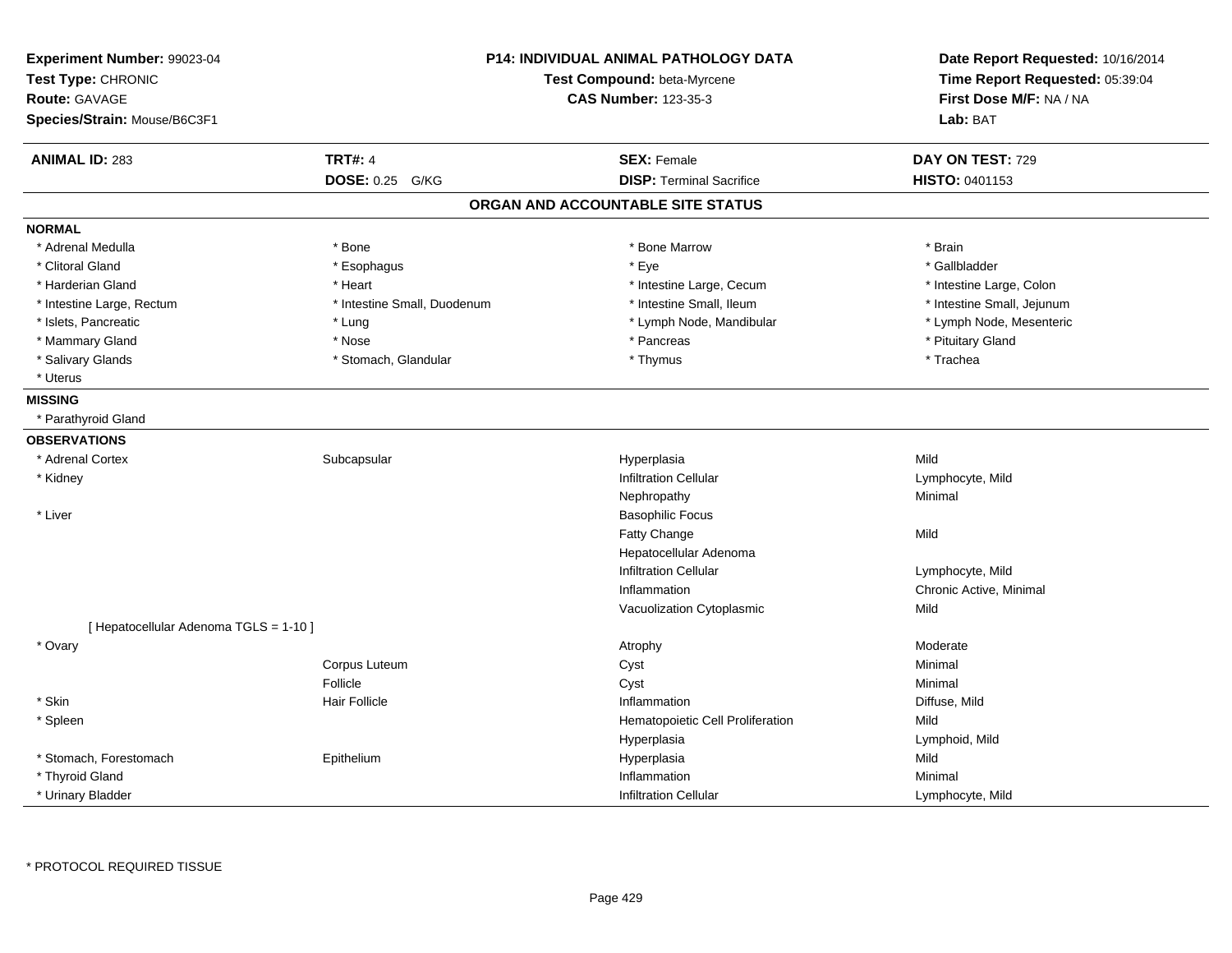| Experiment Number: 99023-04                       |                        | <b>P14: INDIVIDUAL ANIMAL PATHOLOGY DATA</b> | Date Report Requested: 10/16/2014 |  |
|---------------------------------------------------|------------------------|----------------------------------------------|-----------------------------------|--|
| <b>Test Type: CHRONIC</b><br><b>Route: GAVAGE</b> |                        | <b>Test Compound: beta-Myrcene</b>           | Time Report Requested: 05:39:04   |  |
|                                                   |                        | <b>CAS Number: 123-35-3</b>                  | First Dose M/F: NA / NA           |  |
| Species/Strain: Mouse/B6C3F1                      |                        |                                              | Lab: BAT                          |  |
| <b>ANIMAL ID: 283</b>                             | <b>TRT#: 4</b>         | <b>SEX: Female</b>                           | DAY ON TEST: 729                  |  |
|                                                   | <b>DOSE: 0.25 G/KG</b> | <b>DISP: Terminal Sacrifice</b>              | <b>HISTO: 0401153</b>             |  |
|                                                   |                        | ORGAN AND ACCOUNTABLE SITE STATUS            |                                   |  |
| PRIMARY CAUSE OF DEATH                            |                        |                                              |                                   |  |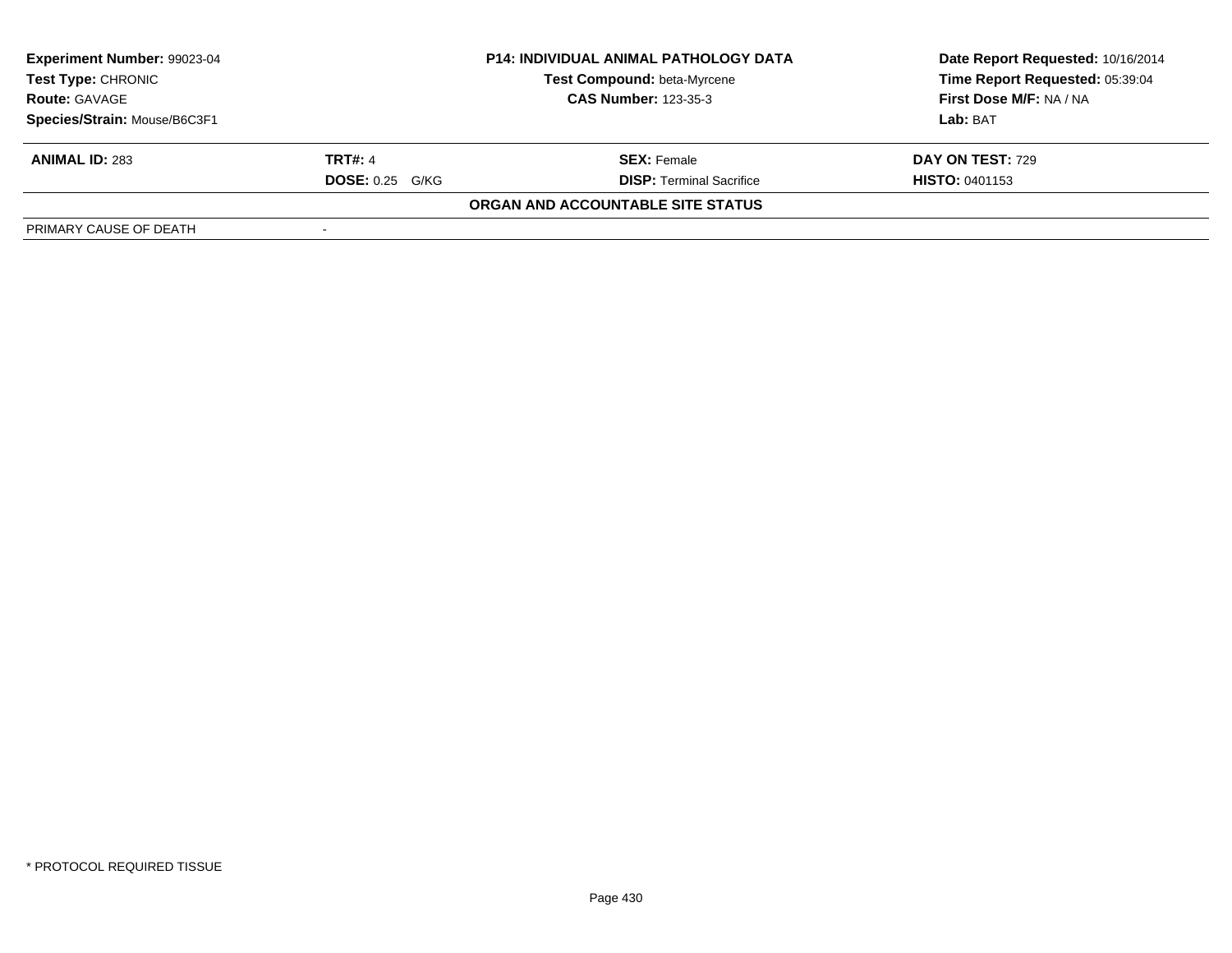| Experiment Number: 99023-04<br>Test Type: CHRONIC<br><b>Route: GAVAGE</b><br>Species/Strain: Mouse/B6C3F1 |                             | P14: INDIVIDUAL ANIMAL PATHOLOGY DATA<br>Test Compound: beta-Myrcene<br><b>CAS Number: 123-35-3</b> | Date Report Requested: 10/16/2014<br>Time Report Requested: 05:39:05<br>First Dose M/F: NA / NA<br>Lab: BAT |
|-----------------------------------------------------------------------------------------------------------|-----------------------------|-----------------------------------------------------------------------------------------------------|-------------------------------------------------------------------------------------------------------------|
|                                                                                                           |                             |                                                                                                     |                                                                                                             |
| <b>ANIMAL ID: 284</b>                                                                                     | <b>TRT#: 4</b>              | <b>SEX: Female</b>                                                                                  | DAY ON TEST: 728                                                                                            |
|                                                                                                           | DOSE: 0.25 G/KG             | <b>DISP: Terminal Sacrifice</b>                                                                     | HISTO: 0401154                                                                                              |
|                                                                                                           |                             | ORGAN AND ACCOUNTABLE SITE STATUS                                                                   |                                                                                                             |
| <b>NORMAL</b>                                                                                             |                             |                                                                                                     |                                                                                                             |
| * Adrenal Medulla                                                                                         | * Bone                      | * Bone Marrow                                                                                       | * Brain                                                                                                     |
| * Clitoral Gland                                                                                          | * Esophagus                 | * Eye                                                                                               | * Gallbladder                                                                                               |
| * Harderian Gland                                                                                         | * Heart                     | * Intestine Large, Cecum                                                                            | * Intestine Large, Colon                                                                                    |
| * Intestine Large, Rectum                                                                                 | * Intestine Small, Duodenum | * Intestine Small, Ileum                                                                            | * Intestine Small, Jejunum                                                                                  |
| * Islets, Pancreatic                                                                                      | * Kidney                    | * Lung                                                                                              | * Mammary Gland                                                                                             |
| * Nose                                                                                                    | * Pancreas                  | * Parathyroid Gland                                                                                 | * Salivary Glands                                                                                           |
| * Skin                                                                                                    | * Stomach, Forestomach      | * Stomach, Glandular                                                                                | * Thyroid Gland                                                                                             |
| * Trachea                                                                                                 | * Urinary Bladder           | * Uterus                                                                                            |                                                                                                             |
| <b>OBSERVATIONS</b>                                                                                       |                             |                                                                                                     |                                                                                                             |
| * Adrenal Cortex                                                                                          | Subcapsular                 | Hyperplasia                                                                                         | Moderate                                                                                                    |
| * Liver                                                                                                   |                             | Fatty Change                                                                                        | Minimal                                                                                                     |
|                                                                                                           |                             | Hepatocellular Adenoma                                                                              |                                                                                                             |
|                                                                                                           |                             | Hepatocellular Carcinoma                                                                            |                                                                                                             |
|                                                                                                           |                             | Inflammation                                                                                        | Chronic Active, Minimal                                                                                     |
| [Hepatocellular Adenoma TGLS = 3 - 11]                                                                    |                             |                                                                                                     |                                                                                                             |
| [ Hepatocellular Carcinoma TGLS = 1-10 ]                                                                  |                             |                                                                                                     |                                                                                                             |
| Lymph Node                                                                                                | Mediastinal                 | Lymphoma Malignant                                                                                  |                                                                                                             |
| * Lymph Node, Mandibular                                                                                  |                             | Lymphoma Malignant                                                                                  |                                                                                                             |
| * Lymph Node, Mesenteric                                                                                  |                             | Lymphoma Malignant                                                                                  |                                                                                                             |
| Mesentery                                                                                                 | Fat                         | <b>Necrosis</b>                                                                                     | Minimal                                                                                                     |
| [ Necrosis TGLS = $2-10$ ]                                                                                |                             |                                                                                                     |                                                                                                             |
| * Ovary                                                                                                   |                             | Atrophy                                                                                             | Moderate                                                                                                    |
| * Pituitary Gland                                                                                         | Pars Distalis               | Adenoma                                                                                             |                                                                                                             |
| * Spleen                                                                                                  |                             | Hematopoietic Cell Proliferation                                                                    | Minimal                                                                                                     |
|                                                                                                           |                             | Lymphoma Malignant                                                                                  |                                                                                                             |
| * Thymus                                                                                                  |                             | Atrophy                                                                                             | Mild                                                                                                        |
| Tooth                                                                                                     |                             | Dysplasia                                                                                           |                                                                                                             |
| PRIMARY CAUSE OF DEATH                                                                                    | $\sim$                      |                                                                                                     |                                                                                                             |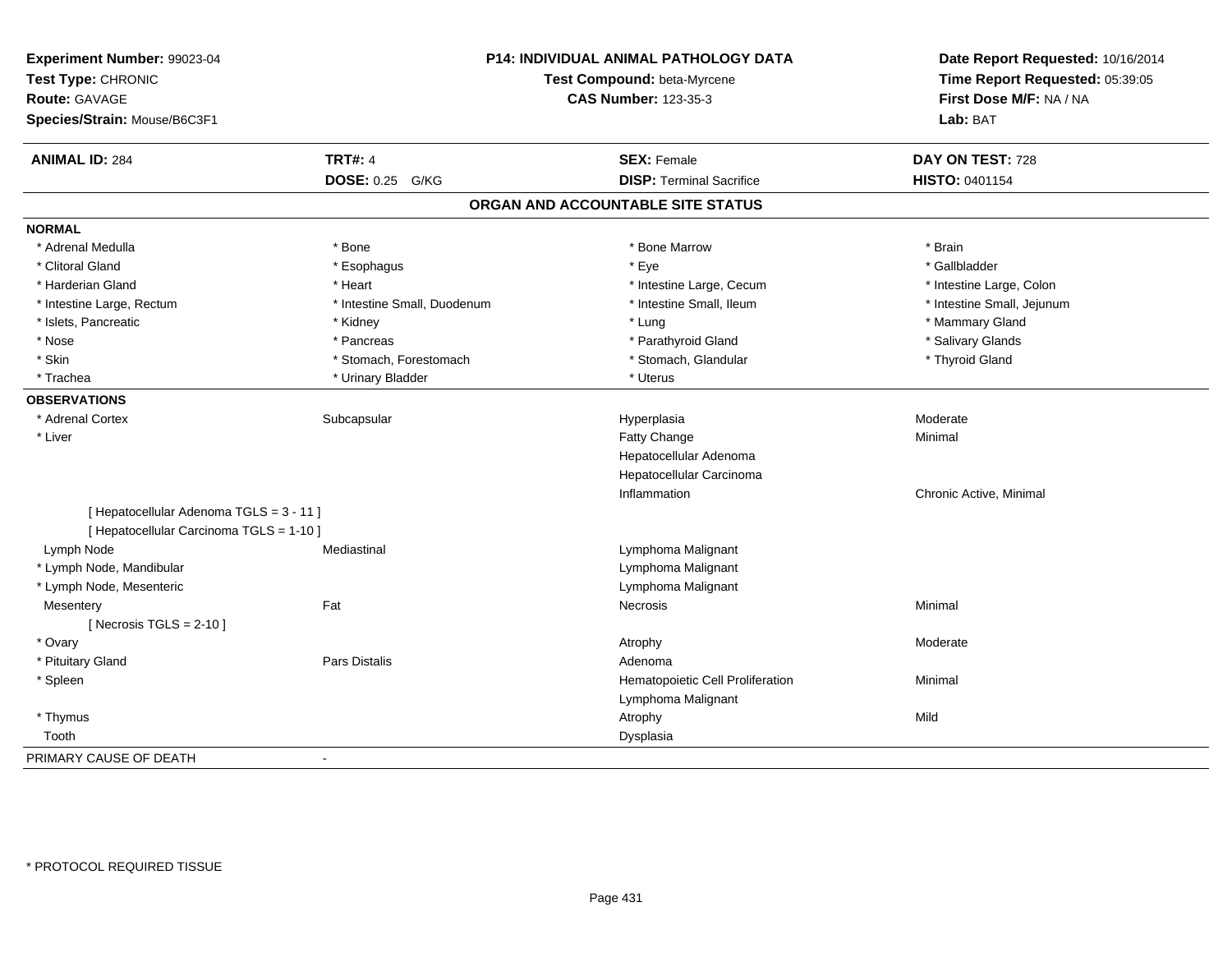| Experiment Number: 99023-04<br>Test Type: CHRONIC<br><b>Route: GAVAGE</b><br>Species/Strain: Mouse/B6C3F1 | <b>P14: INDIVIDUAL ANIMAL PATHOLOGY DATA</b><br>Test Compound: beta-Myrcene<br><b>CAS Number: 123-35-3</b> |                                   | Date Report Requested: 10/16/2014<br>Time Report Requested: 05:39:05<br>First Dose M/F: NA / NA<br>Lab: BAT |  |
|-----------------------------------------------------------------------------------------------------------|------------------------------------------------------------------------------------------------------------|-----------------------------------|-------------------------------------------------------------------------------------------------------------|--|
| <b>ANIMAL ID: 285</b>                                                                                     | <b>TRT#: 4</b>                                                                                             | <b>SEX: Female</b>                | DAY ON TEST: 728                                                                                            |  |
|                                                                                                           | DOSE: 0.25 G/KG                                                                                            | <b>DISP: Terminal Sacrifice</b>   | HISTO: 0401155                                                                                              |  |
|                                                                                                           |                                                                                                            | ORGAN AND ACCOUNTABLE SITE STATUS |                                                                                                             |  |
| <b>NORMAL</b>                                                                                             |                                                                                                            |                                   |                                                                                                             |  |
| * Bone                                                                                                    | * Bone Marrow                                                                                              | * Brain                           | * Esophagus                                                                                                 |  |
| * Eye                                                                                                     | * Gallbladder                                                                                              | * Heart                           | * Intestine Large, Cecum                                                                                    |  |
| * Intestine Large, Colon                                                                                  | * Intestine Large, Rectum                                                                                  | * Intestine Small, Duodenum       | * Intestine Small, Ileum                                                                                    |  |
| * Intestine Small, Jejunum                                                                                | * Islets, Pancreatic                                                                                       | * Kidney                          | * Lung                                                                                                      |  |
| * Lymph Node, Mandibular                                                                                  | * Lymph Node, Mesenteric                                                                                   | * Mammary Gland                   | * Nose                                                                                                      |  |
| * Pancreas                                                                                                | * Pituitary Gland                                                                                          | * Salivary Glands                 | * Skin                                                                                                      |  |
| * Stomach, Forestomach                                                                                    | * Stomach, Glandular                                                                                       | * Thymus                          | * Thyroid Gland                                                                                             |  |
| * Trachea                                                                                                 | * Urinary Bladder                                                                                          |                                   |                                                                                                             |  |
| <b>MISSING</b>                                                                                            |                                                                                                            |                                   |                                                                                                             |  |
| * Clitoral Gland                                                                                          |                                                                                                            |                                   |                                                                                                             |  |
| <b>OBSERVATIONS</b>                                                                                       |                                                                                                            |                                   |                                                                                                             |  |
| * Adrenal Cortex                                                                                          | Subcapsular                                                                                                | Hyperplasia                       | Mild                                                                                                        |  |
| * Adrenal Medulla                                                                                         |                                                                                                            | Hyperplasia                       | Mild                                                                                                        |  |
| * Harderian Gland                                                                                         |                                                                                                            | Adenoma                           |                                                                                                             |  |
| * Liver                                                                                                   |                                                                                                            | <b>Fatty Change</b>               | Minimal                                                                                                     |  |
|                                                                                                           |                                                                                                            | Inflammation                      | Chronic Active, Minimal                                                                                     |  |
| Mesentery                                                                                                 | Fat                                                                                                        | Necrosis                          | Moderate                                                                                                    |  |
| [Necrosis TGLS = $1-10$ ]                                                                                 |                                                                                                            |                                   |                                                                                                             |  |
| * Ovary                                                                                                   |                                                                                                            | Atrophy                           | Marked                                                                                                      |  |
| * Parathyroid Gland                                                                                       |                                                                                                            | Cyst                              | Mild                                                                                                        |  |
| Note: The parathyroid cysts contain eosinophilic granules.                                                |                                                                                                            |                                   |                                                                                                             |  |
| * Spleen                                                                                                  |                                                                                                            | Hematopoietic Cell Proliferation  | Mild                                                                                                        |  |
| * Uterus                                                                                                  | Endometrium                                                                                                | Hyperplasia                       | Minimal                                                                                                     |  |
| PRIMARY CAUSE OF DEATH                                                                                    |                                                                                                            |                                   |                                                                                                             |  |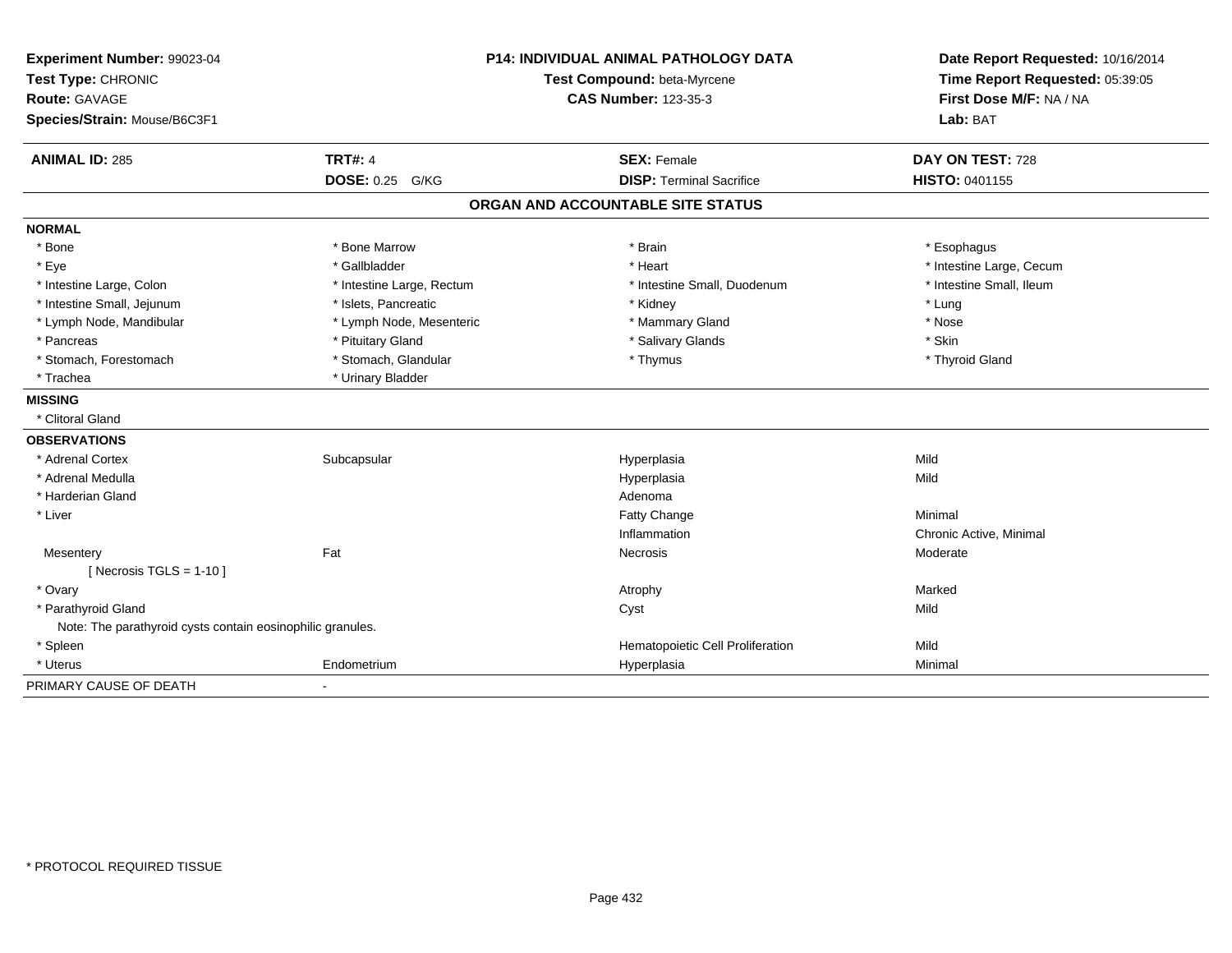| Experiment Number: 99023-04<br>Test Type: CHRONIC<br><b>Route: GAVAGE</b><br>Species/Strain: Mouse/B6C3F1 |                             | P14: INDIVIDUAL ANIMAL PATHOLOGY DATA<br>Test Compound: beta-Myrcene<br><b>CAS Number: 123-35-3</b> | Date Report Requested: 10/16/2014<br>Time Report Requested: 05:39:05<br>First Dose M/F: NA / NA<br>Lab: BAT |
|-----------------------------------------------------------------------------------------------------------|-----------------------------|-----------------------------------------------------------------------------------------------------|-------------------------------------------------------------------------------------------------------------|
|                                                                                                           |                             |                                                                                                     |                                                                                                             |
| <b>ANIMAL ID: 286</b>                                                                                     | <b>TRT#: 4</b>              | <b>SEX: Female</b>                                                                                  | DAY ON TEST: 728                                                                                            |
|                                                                                                           | DOSE: 0.25 G/KG             | <b>DISP: Terminal Sacrifice</b>                                                                     | HISTO: 0401156                                                                                              |
|                                                                                                           |                             | ORGAN AND ACCOUNTABLE SITE STATUS                                                                   |                                                                                                             |
| <b>NORMAL</b>                                                                                             |                             |                                                                                                     |                                                                                                             |
| * Adrenal Medulla                                                                                         | * Bone                      | * Bone Marrow                                                                                       | * Brain                                                                                                     |
| * Clitoral Gland                                                                                          | * Esophagus                 | * Eye                                                                                               | * Gallbladder                                                                                               |
| * Harderian Gland                                                                                         | * Heart                     | * Intestine Large, Cecum                                                                            | * Intestine Large, Colon                                                                                    |
| * Intestine Large, Rectum                                                                                 | * Intestine Small, Duodenum | * Intestine Small, Ileum                                                                            | * Intestine Small, Jejunum                                                                                  |
| * Islets, Pancreatic                                                                                      | * Lung                      | Lymph Node                                                                                          | * Lymph Node, Mesenteric                                                                                    |
| * Mammary Gland                                                                                           | * Nose                      | * Pancreas                                                                                          | * Parathyroid Gland                                                                                         |
| * Pituitary Gland                                                                                         | * Salivary Glands           | * Skin                                                                                              | * Stomach, Forestomach                                                                                      |
| * Stomach, Glandular                                                                                      | * Thymus                    | * Thyroid Gland                                                                                     | * Trachea                                                                                                   |
| * Urinary Bladder                                                                                         |                             |                                                                                                     |                                                                                                             |
| <b>OBSERVATIONS</b>                                                                                       |                             |                                                                                                     |                                                                                                             |
| * Adrenal Cortex                                                                                          | Subcapsular                 | Hyperplasia                                                                                         | Mild                                                                                                        |
| * Kidney                                                                                                  |                             | Infarct                                                                                             | Minimal                                                                                                     |
|                                                                                                           |                             | <b>Infiltration Cellular</b>                                                                        | Lymphocyte, Mild                                                                                            |
|                                                                                                           |                             | Mineralization                                                                                      | Minimal                                                                                                     |
| * Liver                                                                                                   |                             | <b>Infiltration Cellular</b>                                                                        | Lymphocyte, Mild                                                                                            |
|                                                                                                           |                             | Inflammation                                                                                        | Chronic Active, Minimal                                                                                     |
| Lymph Node                                                                                                |                             |                                                                                                     |                                                                                                             |
| Note: Bronchial Lymph Node is normal.                                                                     |                             |                                                                                                     |                                                                                                             |
| * Lymph Node, Mandibular                                                                                  |                             | Hyperplasia                                                                                         | Lymphoid, Mild                                                                                              |
| * Ovary                                                                                                   |                             | Atrophy                                                                                             | Moderate                                                                                                    |
|                                                                                                           | <b>Germinal Epith</b>       | Cyst                                                                                                | Mild                                                                                                        |
| [Cyst TGLS = $2-7$ ]                                                                                      |                             |                                                                                                     |                                                                                                             |
| * Spleen                                                                                                  |                             | Hematopoietic Cell Proliferation                                                                    | Minimal                                                                                                     |
|                                                                                                           |                             | Pigmentation                                                                                        | Hemosiderin, Mild                                                                                           |
| * Uterus                                                                                                  | Endometrium                 | Hyperplasia                                                                                         | Moderate                                                                                                    |
| [Hyperplasia TGLS = 1-7]                                                                                  |                             |                                                                                                     |                                                                                                             |
| PRIMARY CAUSE OF DEATH                                                                                    | $\sim$                      |                                                                                                     |                                                                                                             |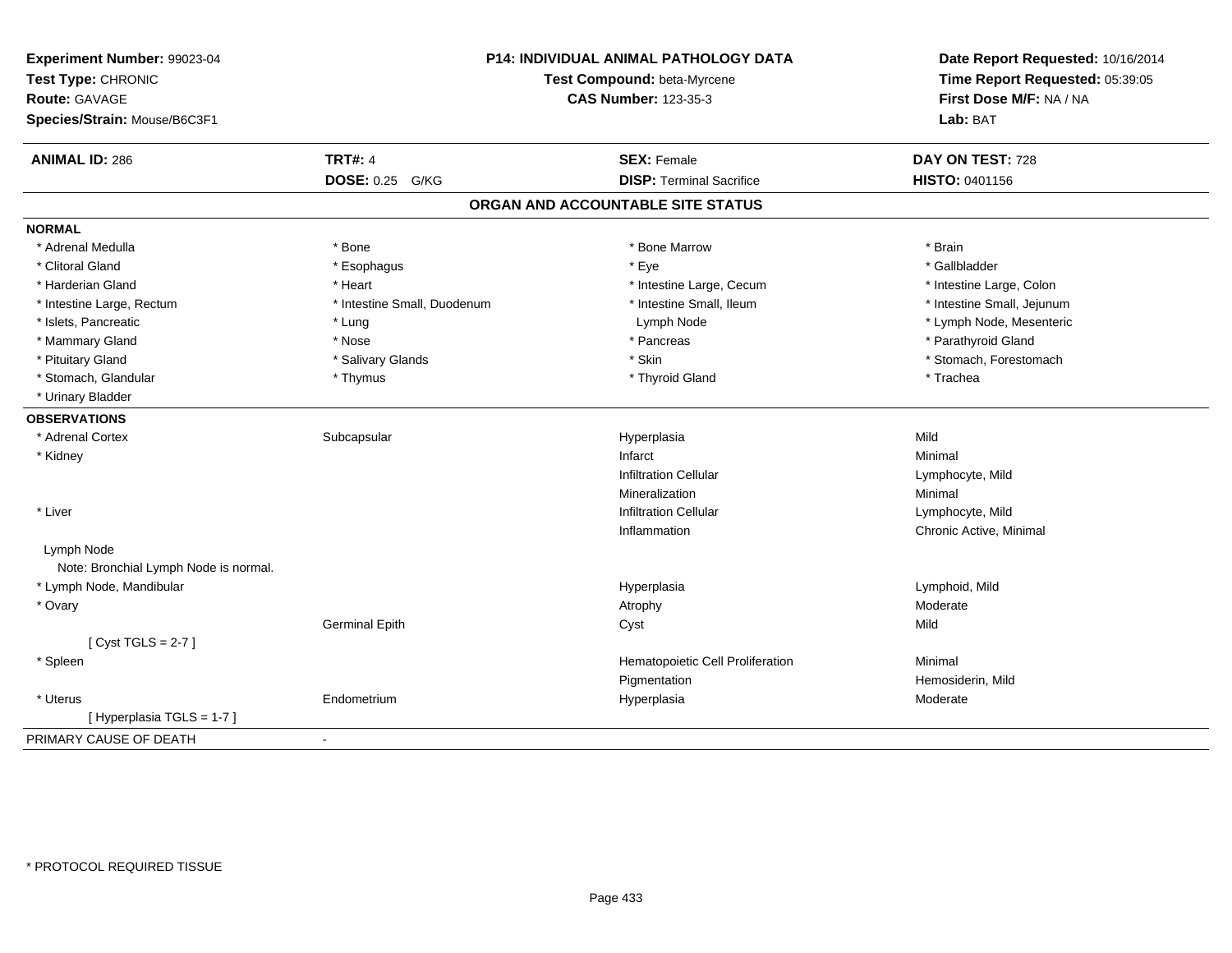| Experiment Number: 99023-04<br>Test Type: CHRONIC<br><b>Route: GAVAGE</b><br>Species/Strain: Mouse/B6C3F1 |                             | P14: INDIVIDUAL ANIMAL PATHOLOGY DATA<br>Test Compound: beta-Myrcene<br><b>CAS Number: 123-35-3</b> | Date Report Requested: 10/16/2014<br>Time Report Requested: 05:39:05<br>First Dose M/F: NA / NA<br>Lab: BAT |
|-----------------------------------------------------------------------------------------------------------|-----------------------------|-----------------------------------------------------------------------------------------------------|-------------------------------------------------------------------------------------------------------------|
| <b>ANIMAL ID: 287</b>                                                                                     | <b>TRT#: 4</b>              | <b>SEX: Female</b>                                                                                  | DAY ON TEST: 423                                                                                            |
|                                                                                                           | <b>DOSE: 0.25</b><br>G/KG   | <b>DISP: Natural Death</b>                                                                          | HISTO: 0401157                                                                                              |
|                                                                                                           |                             | ORGAN AND ACCOUNTABLE SITE STATUS                                                                   |                                                                                                             |
| <b>NORMAL</b>                                                                                             |                             |                                                                                                     |                                                                                                             |
| * Adrenal Medulla                                                                                         | * Bone                      | * Bone Marrow                                                                                       | * Brain                                                                                                     |
| * Clitoral Gland                                                                                          | * Esophagus                 | * Eye                                                                                               | * Gallbladder                                                                                               |
| * Harderian Gland                                                                                         | * Heart                     | * Intestine Large, Cecum                                                                            | * Intestine Large, Colon                                                                                    |
| * Intestine Large, Rectum                                                                                 | * Intestine Small, Duodenum | * Intestine Small, Ileum                                                                            | * Intestine Small, Jejunum                                                                                  |
| * Islets, Pancreatic                                                                                      | * Lung                      | * Lymph Node, Mandibular                                                                            | * Mammary Gland                                                                                             |
| * Nose                                                                                                    | * Pancreas                  | * Pituitary Gland                                                                                   | * Salivary Glands                                                                                           |
| * Skin                                                                                                    | * Stomach, Forestomach      | * Stomach, Glandular                                                                                | * Thyroid Gland                                                                                             |
| * Trachea                                                                                                 | * Urinary Bladder           |                                                                                                     |                                                                                                             |
| <b>MISSING</b>                                                                                            |                             |                                                                                                     |                                                                                                             |
| * Parathyroid Gland                                                                                       |                             |                                                                                                     |                                                                                                             |
| <b>OBSERVATIONS</b>                                                                                       |                             |                                                                                                     |                                                                                                             |
| * Adrenal Cortex                                                                                          | Subcapsular                 | Hyperplasia                                                                                         | Mild                                                                                                        |
| * Kidney                                                                                                  | <b>Renal Tubule</b>         | Necrosis                                                                                            | Minimal                                                                                                     |
| * Liver                                                                                                   |                             | Fatty Change                                                                                        | Minimal                                                                                                     |
|                                                                                                           |                             | Vacuolization Cytoplasmic                                                                           | Minimal                                                                                                     |
| * Lymph Node, Mesenteric                                                                                  |                             | Atrophy                                                                                             | Minimal                                                                                                     |
| * Ovary                                                                                                   |                             | Atrophy                                                                                             | Minimal                                                                                                     |
| * Spleen                                                                                                  | Lymph Follic                | Atrophy                                                                                             | Moderate                                                                                                    |
|                                                                                                           |                             | Hematopoietic Cell Proliferation                                                                    | Minimal                                                                                                     |
|                                                                                                           |                             | Pigmentation                                                                                        | Hemosiderin, Mild                                                                                           |
| * Thymus                                                                                                  |                             | Atrophy                                                                                             | Marked                                                                                                      |
| * Uterus                                                                                                  | Endometrium                 | Hyperplasia                                                                                         | Mild                                                                                                        |
| [Hyperplasia TGLS = 1-7]                                                                                  |                             |                                                                                                     |                                                                                                             |
| PRIMARY CAUSE OF DEATH                                                                                    | - UNCERTAIN                 |                                                                                                     |                                                                                                             |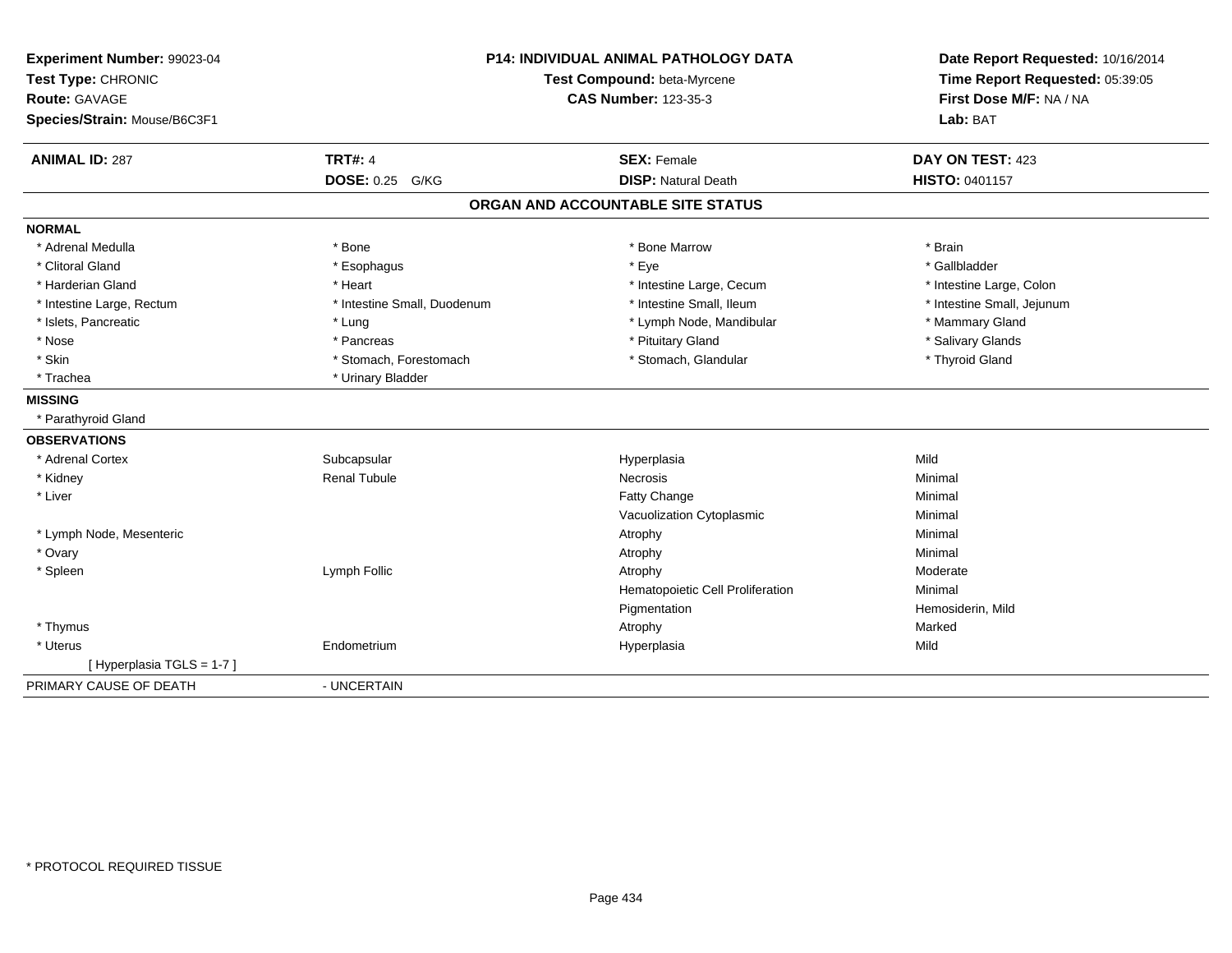| <b>CAS Number: 123-35-3</b><br>First Dose M/F: NA / NA<br>Species/Strain: Mouse/B6C3F1<br>Lab: BAT<br><b>TRT#: 4</b><br><b>ANIMAL ID: 288</b><br><b>SEX: Female</b><br>DAY ON TEST: 709<br><b>DOSE: 0.25 G/KG</b><br><b>DISP:</b> Moribund Sacrifice<br><b>HISTO: 0401158</b><br>ORGAN AND ACCOUNTABLE SITE STATUS<br><b>NORMAL</b><br>* Adrenal Medulla<br>* Bone<br>* Bone Marrow<br>* Brain<br>* Gallbladder<br>* Clitoral Gland<br>* Esophagus<br>* Eye<br>* Harderian Gland<br>* Intestine Large, Cecum<br>* Intestine Large, Colon<br>* Heart<br>* Intestine Small, Duodenum<br>* Intestine Small, Ileum<br>* Intestine Small, Jejunum<br>* Intestine Large, Rectum<br>* Islets, Pancreatic<br>* Lymph Node, Mandibular<br>* Mammary Gland<br>* Pancreas<br>* Skin<br>* Pituitary Gland<br>* Salivary Glands<br>* Stomach, Forestomach<br>* Thyroid Gland<br>* Stomach, Glandular<br>* Trachea<br>* Urinary Bladder<br><b>MISSING</b><br>* Parathyroid Gland<br><b>OBSERVATIONS</b><br>* Adrenal Cortex<br>Subcapsular<br>Hyperplasia<br>Moderate<br>* Kidney<br>Infarct<br>Minimal<br>* Liver<br><b>Eosinophilic Focus</b><br>Hepatocellular Adenoma<br>Multiple<br>[ Hepatocellular Adenoma TGLS = 1,4 - 10+11 ]<br>* Lung<br>Alveolar/Bronchiolar Carcinoma<br>Note: Lung-has intrapulmonary metastasis<br>[ Alveolar/Bronchiolar Carcinoma TGLS = 3-12 ]<br><b>Bronchial</b><br>Alveolar/Bronchiolar Carcinoma<br>Lymph Node<br>Metastatic (Lung)<br>Mediastinal<br>Alveolar/Bronchiolar Carcinoma<br>Metastatic (Lung)<br>Mild<br>* Lymph Node, Mesenteric<br>Atrophy<br>Olfactory Epi<br>Respiratory, Mild<br>* Nose<br>Metaplasia<br>* Ovary<br>Marked<br>Atrophy<br>* Spleen<br>Pigmentation<br>Hemosiderin, Minimal<br>* Thymus<br>Alveolar/Bronchiolar Carcinoma<br>Metastatic (Lung)<br>Moderate<br>Atrophy<br>Mild<br>* Uterus<br>Endometrium<br>Hyperplasia<br>[Hyperplasia TGLS = 2-7]<br>PRIMARY CAUSE OF DEATH<br>- Lung Alveolar/Bronchiolar Carcinoma | Experiment Number: 99023-04<br>Test Type: CHRONIC | <b>P14: INDIVIDUAL ANIMAL PATHOLOGY DATA</b><br>Test Compound: beta-Myrcene | Date Report Requested: 10/16/2014<br>Time Report Requested: 05:39:05 |
|-------------------------------------------------------------------------------------------------------------------------------------------------------------------------------------------------------------------------------------------------------------------------------------------------------------------------------------------------------------------------------------------------------------------------------------------------------------------------------------------------------------------------------------------------------------------------------------------------------------------------------------------------------------------------------------------------------------------------------------------------------------------------------------------------------------------------------------------------------------------------------------------------------------------------------------------------------------------------------------------------------------------------------------------------------------------------------------------------------------------------------------------------------------------------------------------------------------------------------------------------------------------------------------------------------------------------------------------------------------------------------------------------------------------------------------------------------------------------------------------------------------------------------------------------------------------------------------------------------------------------------------------------------------------------------------------------------------------------------------------------------------------------------------------------------------------------------------------------------------------------------------------------------------------------------------------------------------------------------|---------------------------------------------------|-----------------------------------------------------------------------------|----------------------------------------------------------------------|
|                                                                                                                                                                                                                                                                                                                                                                                                                                                                                                                                                                                                                                                                                                                                                                                                                                                                                                                                                                                                                                                                                                                                                                                                                                                                                                                                                                                                                                                                                                                                                                                                                                                                                                                                                                                                                                                                                                                                                                               | Route: GAVAGE                                     |                                                                             |                                                                      |
|                                                                                                                                                                                                                                                                                                                                                                                                                                                                                                                                                                                                                                                                                                                                                                                                                                                                                                                                                                                                                                                                                                                                                                                                                                                                                                                                                                                                                                                                                                                                                                                                                                                                                                                                                                                                                                                                                                                                                                               |                                                   |                                                                             |                                                                      |
|                                                                                                                                                                                                                                                                                                                                                                                                                                                                                                                                                                                                                                                                                                                                                                                                                                                                                                                                                                                                                                                                                                                                                                                                                                                                                                                                                                                                                                                                                                                                                                                                                                                                                                                                                                                                                                                                                                                                                                               |                                                   |                                                                             |                                                                      |
|                                                                                                                                                                                                                                                                                                                                                                                                                                                                                                                                                                                                                                                                                                                                                                                                                                                                                                                                                                                                                                                                                                                                                                                                                                                                                                                                                                                                                                                                                                                                                                                                                                                                                                                                                                                                                                                                                                                                                                               |                                                   |                                                                             |                                                                      |
|                                                                                                                                                                                                                                                                                                                                                                                                                                                                                                                                                                                                                                                                                                                                                                                                                                                                                                                                                                                                                                                                                                                                                                                                                                                                                                                                                                                                                                                                                                                                                                                                                                                                                                                                                                                                                                                                                                                                                                               |                                                   |                                                                             |                                                                      |
|                                                                                                                                                                                                                                                                                                                                                                                                                                                                                                                                                                                                                                                                                                                                                                                                                                                                                                                                                                                                                                                                                                                                                                                                                                                                                                                                                                                                                                                                                                                                                                                                                                                                                                                                                                                                                                                                                                                                                                               |                                                   |                                                                             |                                                                      |
|                                                                                                                                                                                                                                                                                                                                                                                                                                                                                                                                                                                                                                                                                                                                                                                                                                                                                                                                                                                                                                                                                                                                                                                                                                                                                                                                                                                                                                                                                                                                                                                                                                                                                                                                                                                                                                                                                                                                                                               |                                                   |                                                                             |                                                                      |
|                                                                                                                                                                                                                                                                                                                                                                                                                                                                                                                                                                                                                                                                                                                                                                                                                                                                                                                                                                                                                                                                                                                                                                                                                                                                                                                                                                                                                                                                                                                                                                                                                                                                                                                                                                                                                                                                                                                                                                               |                                                   |                                                                             |                                                                      |
|                                                                                                                                                                                                                                                                                                                                                                                                                                                                                                                                                                                                                                                                                                                                                                                                                                                                                                                                                                                                                                                                                                                                                                                                                                                                                                                                                                                                                                                                                                                                                                                                                                                                                                                                                                                                                                                                                                                                                                               |                                                   |                                                                             |                                                                      |
|                                                                                                                                                                                                                                                                                                                                                                                                                                                                                                                                                                                                                                                                                                                                                                                                                                                                                                                                                                                                                                                                                                                                                                                                                                                                                                                                                                                                                                                                                                                                                                                                                                                                                                                                                                                                                                                                                                                                                                               |                                                   |                                                                             |                                                                      |
|                                                                                                                                                                                                                                                                                                                                                                                                                                                                                                                                                                                                                                                                                                                                                                                                                                                                                                                                                                                                                                                                                                                                                                                                                                                                                                                                                                                                                                                                                                                                                                                                                                                                                                                                                                                                                                                                                                                                                                               |                                                   |                                                                             |                                                                      |
|                                                                                                                                                                                                                                                                                                                                                                                                                                                                                                                                                                                                                                                                                                                                                                                                                                                                                                                                                                                                                                                                                                                                                                                                                                                                                                                                                                                                                                                                                                                                                                                                                                                                                                                                                                                                                                                                                                                                                                               |                                                   |                                                                             |                                                                      |
|                                                                                                                                                                                                                                                                                                                                                                                                                                                                                                                                                                                                                                                                                                                                                                                                                                                                                                                                                                                                                                                                                                                                                                                                                                                                                                                                                                                                                                                                                                                                                                                                                                                                                                                                                                                                                                                                                                                                                                               |                                                   |                                                                             |                                                                      |
|                                                                                                                                                                                                                                                                                                                                                                                                                                                                                                                                                                                                                                                                                                                                                                                                                                                                                                                                                                                                                                                                                                                                                                                                                                                                                                                                                                                                                                                                                                                                                                                                                                                                                                                                                                                                                                                                                                                                                                               |                                                   |                                                                             |                                                                      |
|                                                                                                                                                                                                                                                                                                                                                                                                                                                                                                                                                                                                                                                                                                                                                                                                                                                                                                                                                                                                                                                                                                                                                                                                                                                                                                                                                                                                                                                                                                                                                                                                                                                                                                                                                                                                                                                                                                                                                                               |                                                   |                                                                             |                                                                      |
|                                                                                                                                                                                                                                                                                                                                                                                                                                                                                                                                                                                                                                                                                                                                                                                                                                                                                                                                                                                                                                                                                                                                                                                                                                                                                                                                                                                                                                                                                                                                                                                                                                                                                                                                                                                                                                                                                                                                                                               |                                                   |                                                                             |                                                                      |
|                                                                                                                                                                                                                                                                                                                                                                                                                                                                                                                                                                                                                                                                                                                                                                                                                                                                                                                                                                                                                                                                                                                                                                                                                                                                                                                                                                                                                                                                                                                                                                                                                                                                                                                                                                                                                                                                                                                                                                               |                                                   |                                                                             |                                                                      |
|                                                                                                                                                                                                                                                                                                                                                                                                                                                                                                                                                                                                                                                                                                                                                                                                                                                                                                                                                                                                                                                                                                                                                                                                                                                                                                                                                                                                                                                                                                                                                                                                                                                                                                                                                                                                                                                                                                                                                                               |                                                   |                                                                             |                                                                      |
|                                                                                                                                                                                                                                                                                                                                                                                                                                                                                                                                                                                                                                                                                                                                                                                                                                                                                                                                                                                                                                                                                                                                                                                                                                                                                                                                                                                                                                                                                                                                                                                                                                                                                                                                                                                                                                                                                                                                                                               |                                                   |                                                                             |                                                                      |
|                                                                                                                                                                                                                                                                                                                                                                                                                                                                                                                                                                                                                                                                                                                                                                                                                                                                                                                                                                                                                                                                                                                                                                                                                                                                                                                                                                                                                                                                                                                                                                                                                                                                                                                                                                                                                                                                                                                                                                               |                                                   |                                                                             |                                                                      |
|                                                                                                                                                                                                                                                                                                                                                                                                                                                                                                                                                                                                                                                                                                                                                                                                                                                                                                                                                                                                                                                                                                                                                                                                                                                                                                                                                                                                                                                                                                                                                                                                                                                                                                                                                                                                                                                                                                                                                                               |                                                   |                                                                             |                                                                      |
|                                                                                                                                                                                                                                                                                                                                                                                                                                                                                                                                                                                                                                                                                                                                                                                                                                                                                                                                                                                                                                                                                                                                                                                                                                                                                                                                                                                                                                                                                                                                                                                                                                                                                                                                                                                                                                                                                                                                                                               |                                                   |                                                                             |                                                                      |
|                                                                                                                                                                                                                                                                                                                                                                                                                                                                                                                                                                                                                                                                                                                                                                                                                                                                                                                                                                                                                                                                                                                                                                                                                                                                                                                                                                                                                                                                                                                                                                                                                                                                                                                                                                                                                                                                                                                                                                               |                                                   |                                                                             |                                                                      |
|                                                                                                                                                                                                                                                                                                                                                                                                                                                                                                                                                                                                                                                                                                                                                                                                                                                                                                                                                                                                                                                                                                                                                                                                                                                                                                                                                                                                                                                                                                                                                                                                                                                                                                                                                                                                                                                                                                                                                                               |                                                   |                                                                             |                                                                      |
|                                                                                                                                                                                                                                                                                                                                                                                                                                                                                                                                                                                                                                                                                                                                                                                                                                                                                                                                                                                                                                                                                                                                                                                                                                                                                                                                                                                                                                                                                                                                                                                                                                                                                                                                                                                                                                                                                                                                                                               |                                                   |                                                                             |                                                                      |
|                                                                                                                                                                                                                                                                                                                                                                                                                                                                                                                                                                                                                                                                                                                                                                                                                                                                                                                                                                                                                                                                                                                                                                                                                                                                                                                                                                                                                                                                                                                                                                                                                                                                                                                                                                                                                                                                                                                                                                               |                                                   |                                                                             |                                                                      |
|                                                                                                                                                                                                                                                                                                                                                                                                                                                                                                                                                                                                                                                                                                                                                                                                                                                                                                                                                                                                                                                                                                                                                                                                                                                                                                                                                                                                                                                                                                                                                                                                                                                                                                                                                                                                                                                                                                                                                                               |                                                   |                                                                             |                                                                      |
|                                                                                                                                                                                                                                                                                                                                                                                                                                                                                                                                                                                                                                                                                                                                                                                                                                                                                                                                                                                                                                                                                                                                                                                                                                                                                                                                                                                                                                                                                                                                                                                                                                                                                                                                                                                                                                                                                                                                                                               |                                                   |                                                                             |                                                                      |
|                                                                                                                                                                                                                                                                                                                                                                                                                                                                                                                                                                                                                                                                                                                                                                                                                                                                                                                                                                                                                                                                                                                                                                                                                                                                                                                                                                                                                                                                                                                                                                                                                                                                                                                                                                                                                                                                                                                                                                               |                                                   |                                                                             |                                                                      |
|                                                                                                                                                                                                                                                                                                                                                                                                                                                                                                                                                                                                                                                                                                                                                                                                                                                                                                                                                                                                                                                                                                                                                                                                                                                                                                                                                                                                                                                                                                                                                                                                                                                                                                                                                                                                                                                                                                                                                                               |                                                   |                                                                             |                                                                      |
|                                                                                                                                                                                                                                                                                                                                                                                                                                                                                                                                                                                                                                                                                                                                                                                                                                                                                                                                                                                                                                                                                                                                                                                                                                                                                                                                                                                                                                                                                                                                                                                                                                                                                                                                                                                                                                                                                                                                                                               |                                                   |                                                                             |                                                                      |
|                                                                                                                                                                                                                                                                                                                                                                                                                                                                                                                                                                                                                                                                                                                                                                                                                                                                                                                                                                                                                                                                                                                                                                                                                                                                                                                                                                                                                                                                                                                                                                                                                                                                                                                                                                                                                                                                                                                                                                               |                                                   |                                                                             |                                                                      |
|                                                                                                                                                                                                                                                                                                                                                                                                                                                                                                                                                                                                                                                                                                                                                                                                                                                                                                                                                                                                                                                                                                                                                                                                                                                                                                                                                                                                                                                                                                                                                                                                                                                                                                                                                                                                                                                                                                                                                                               |                                                   |                                                                             |                                                                      |
|                                                                                                                                                                                                                                                                                                                                                                                                                                                                                                                                                                                                                                                                                                                                                                                                                                                                                                                                                                                                                                                                                                                                                                                                                                                                                                                                                                                                                                                                                                                                                                                                                                                                                                                                                                                                                                                                                                                                                                               |                                                   |                                                                             |                                                                      |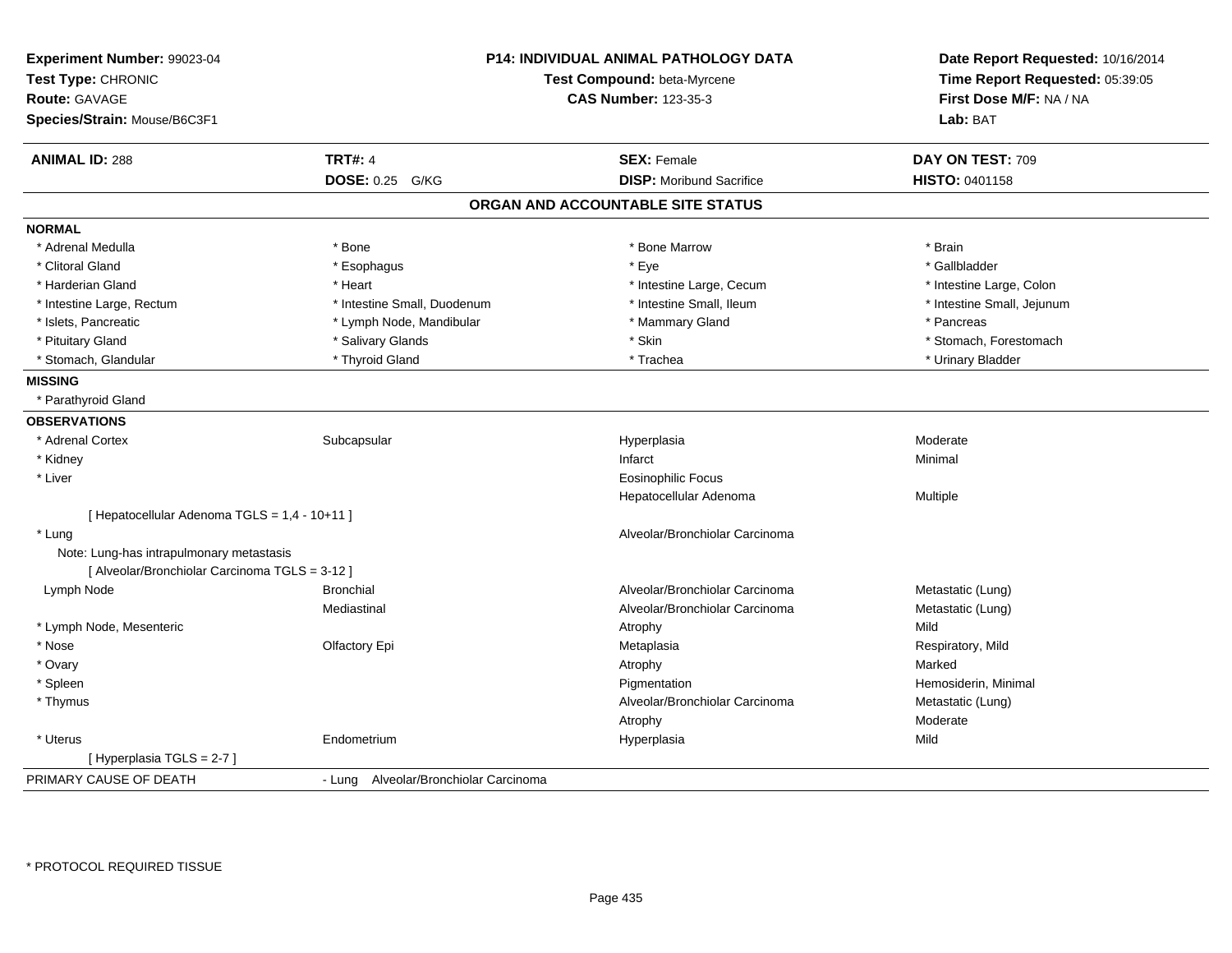| Experiment Number: 99023-04<br>Test Type: CHRONIC                |                           | <b>P14: INDIVIDUAL ANIMAL PATHOLOGY DATA</b><br>Test Compound: beta-Myrcene | Date Report Requested: 10/16/2014<br>Time Report Requested: 05:39:05 |
|------------------------------------------------------------------|---------------------------|-----------------------------------------------------------------------------|----------------------------------------------------------------------|
| <b>Route: GAVAGE</b>                                             |                           | <b>CAS Number: 123-35-3</b>                                                 | First Dose M/F: NA / NA                                              |
| Species/Strain: Mouse/B6C3F1                                     |                           |                                                                             | Lab: BAT                                                             |
| <b>ANIMAL ID: 289</b>                                            | <b>TRT#: 4</b>            | <b>SEX: Female</b>                                                          | DAY ON TEST: 454                                                     |
|                                                                  | <b>DOSE: 0.25</b><br>G/KG | <b>DISP: Natural Death</b>                                                  | HISTO: 0401159                                                       |
|                                                                  |                           | ORGAN AND ACCOUNTABLE SITE STATUS                                           |                                                                      |
| <b>NORMAL</b>                                                    |                           |                                                                             |                                                                      |
| * Adrenal Medulla                                                | * Bone                    | * Bone Marrow                                                               | * Brain                                                              |
| * Clitoral Gland                                                 | * Esophagus               | * Eye                                                                       | * Gallbladder                                                        |
| * Harderian Gland                                                | * Intestine Large, Cecum  | * Intestine Large, Colon                                                    | * Intestine Large, Rectum                                            |
| * Intestine Small, Duodenum                                      | * Intestine Small, Ileum  | * Intestine Small, Jejunum                                                  | * Islets, Pancreatic                                                 |
| * Liver                                                          | * Lung                    | * Lymph Node, Mesenteric                                                    | * Mammary Gland                                                      |
| * Nose                                                           | * Pancreas                | * Parathyroid Gland                                                         | * Pituitary Gland                                                    |
| * Salivary Glands                                                | * Skin                    | * Stomach, Forestomach                                                      | * Stomach, Glandular                                                 |
| * Thyroid Gland                                                  | * Trachea                 | * Urinary Bladder                                                           |                                                                      |
| <b>OBSERVATIONS</b>                                              |                           |                                                                             |                                                                      |
| * Adrenal Cortex                                                 | Subcapsular               | Hyperplasia                                                                 | Mild                                                                 |
| * Eye                                                            |                           |                                                                             |                                                                      |
| Note: Optic nerves were not present in the block or wet tissues. |                           |                                                                             |                                                                      |
| * Heart                                                          |                           | Inflammation                                                                | Marked                                                               |
|                                                                  | Valve                     | Thrombosis                                                                  | Marked                                                               |
| Note: Marked septic valvular endocarditis.                       |                           |                                                                             |                                                                      |
| * Kidney                                                         | Papilla                   | Inflammation                                                                | Mild                                                                 |
| * Lymph Node, Mandibular                                         |                           | Atrophy                                                                     | Minimal                                                              |
| * Ovary                                                          |                           | Atrophy                                                                     | Minimal                                                              |
| * Spleen                                                         | Lymph Follic              | Atrophy                                                                     | Mild                                                                 |
|                                                                  |                           | Hematopoietic Cell Proliferation                                            | Moderate                                                             |
| * Thymus                                                         |                           | Atrophy                                                                     | Marked                                                               |
| * Uterus                                                         | Endometrium               | Hyperplasia                                                                 | Minimal                                                              |
| PRIMARY CAUSE OF DEATH                                           | - Heart Valve Thrombosis  |                                                                             |                                                                      |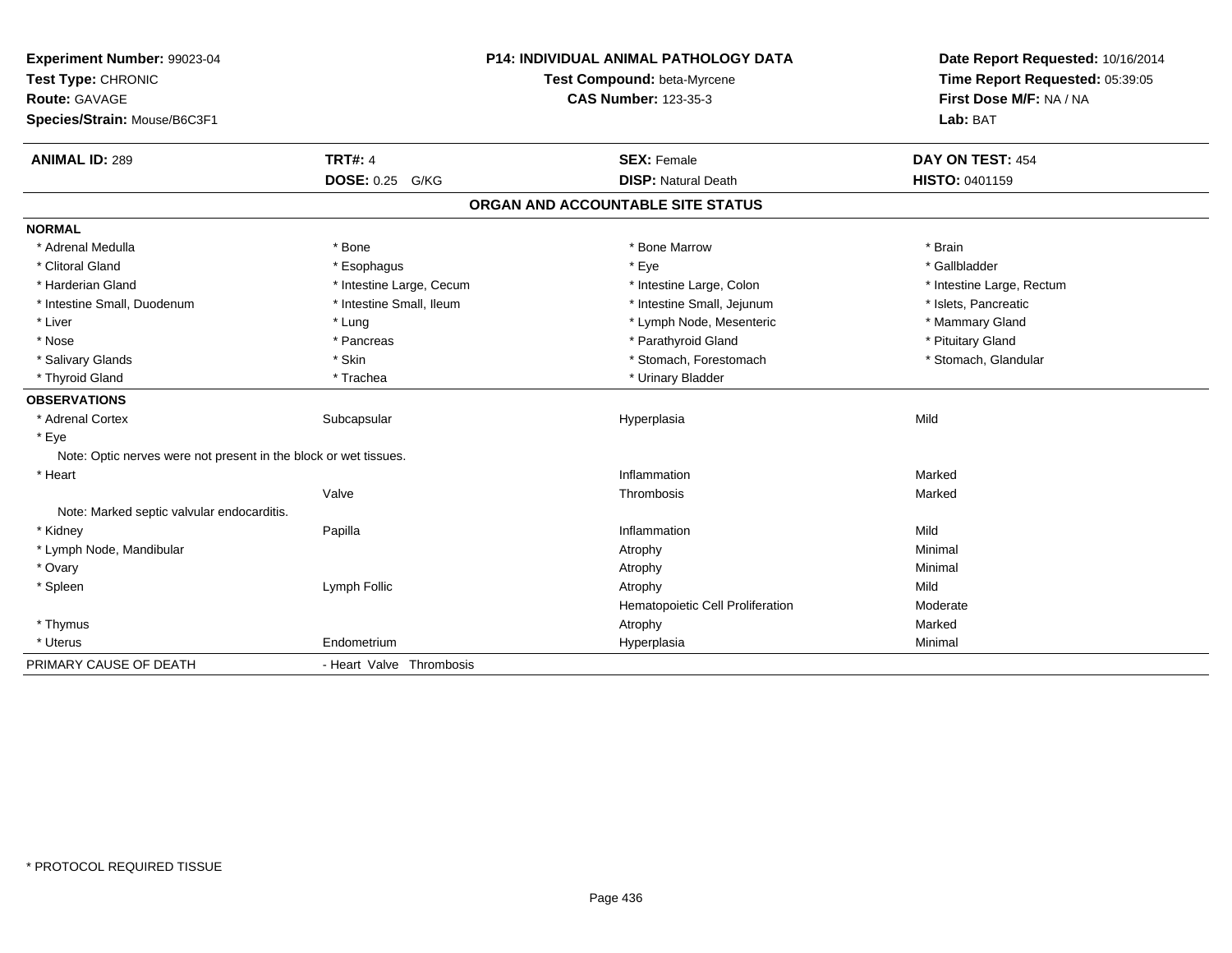| Experiment Number: 99023-04<br>Test Type: CHRONIC<br>Route: GAVAGE<br>Species/Strain: Mouse/B6C3F1 |                            | <b>P14: INDIVIDUAL ANIMAL PATHOLOGY DATA</b><br>Test Compound: beta-Myrcene<br><b>CAS Number: 123-35-3</b> | Date Report Requested: 10/16/2014<br>Time Report Requested: 05:39:05<br>First Dose M/F: NA / NA<br>Lab: BAT |
|----------------------------------------------------------------------------------------------------|----------------------------|------------------------------------------------------------------------------------------------------------|-------------------------------------------------------------------------------------------------------------|
| <b>ANIMAL ID: 290</b>                                                                              | <b>TRT#: 4</b>             | <b>SEX: Female</b>                                                                                         | DAY ON TEST: 727                                                                                            |
|                                                                                                    | DOSE: 0.25 G/KG            | <b>DISP: Terminal Sacrifice</b>                                                                            | <b>HISTO: 0401160</b>                                                                                       |
|                                                                                                    |                            | ORGAN AND ACCOUNTABLE SITE STATUS                                                                          |                                                                                                             |
| <b>NORMAL</b>                                                                                      |                            |                                                                                                            |                                                                                                             |
| * Adrenal Medulla                                                                                  | * Bone                     | * Brain                                                                                                    | * Clitoral Gland                                                                                            |
| * Esophagus                                                                                        | * Eye                      | * Gallbladder                                                                                              | * Heart                                                                                                     |
| * Intestine Large, Cecum                                                                           | * Intestine Large, Colon   | * Intestine Large, Rectum                                                                                  | * Intestine Small, Duodenum                                                                                 |
| * Intestine Small, Ileum                                                                           | * Intestine Small, Jejunum | * Islets, Pancreatic                                                                                       | * Kidney                                                                                                    |
| * Lung                                                                                             | * Lymph Node, Mandibular   | * Mammary Gland                                                                                            | * Nose                                                                                                      |
| * Pancreas                                                                                         | * Parathyroid Gland        | * Salivary Glands                                                                                          | * Skin                                                                                                      |
| * Stomach, Forestomach                                                                             | * Stomach, Glandular       | * Thymus                                                                                                   | * Thyroid Gland                                                                                             |
| * Trachea                                                                                          |                            |                                                                                                            |                                                                                                             |
| <b>OBSERVATIONS</b>                                                                                |                            |                                                                                                            |                                                                                                             |
| * Adrenal Cortex                                                                                   | Subcapsular                | Hyperplasia                                                                                                | Moderate                                                                                                    |
|                                                                                                    | Zona Fascult               | Hyperplasia                                                                                                | Minimal                                                                                                     |
| * Bone Marrow                                                                                      |                            | Myelofibrosis                                                                                              | Minimal                                                                                                     |
| * Harderian Gland                                                                                  |                            | Adenoma                                                                                                    |                                                                                                             |
| * Liver                                                                                            |                            | Angiectasis                                                                                                | Moderate                                                                                                    |
|                                                                                                    |                            | Fatty Change                                                                                               | Mild                                                                                                        |
|                                                                                                    |                            | Hepatocellular Adenoma                                                                                     | Multiple                                                                                                    |
|                                                                                                    |                            | Inflammation                                                                                               | Chronic Active, Minimal                                                                                     |
|                                                                                                    |                            | <b>Tension Lipidosis</b>                                                                                   | Minimal                                                                                                     |
|                                                                                                    |                            | Vacuolization Cytoplasmic                                                                                  | Minimal                                                                                                     |
| [ Hepatocellular Adenoma TGLS = 4-13 ]                                                             |                            |                                                                                                            |                                                                                                             |
| * Lymph Node, Mesenteric                                                                           |                            | Lymphoma Malignant                                                                                         |                                                                                                             |
| Mesentery                                                                                          | Fat                        | Necrosis                                                                                                   | Marked                                                                                                      |
| [Necrosis TGLS = 1,2 - 10+11]                                                                      |                            |                                                                                                            |                                                                                                             |
| * Ovary                                                                                            |                            | Atrophy                                                                                                    | Marked                                                                                                      |
|                                                                                                    | <b>Periovarn Tiss</b>      | Cyst                                                                                                       | Mild                                                                                                        |
| [Cyst TGLS = $5-7$ ]                                                                               |                            |                                                                                                            |                                                                                                             |
| * Pituitary Gland                                                                                  | Pars Nervosa               | Inflammation                                                                                               | Minimal                                                                                                     |
| Note: Inflammation around arteriole in pars nervosa.                                               |                            |                                                                                                            |                                                                                                             |
| * Spleen                                                                                           |                            | Hematopoietic Cell Proliferation                                                                           | Mild                                                                                                        |
|                                                                                                    |                            | Lymphoma Malignant                                                                                         |                                                                                                             |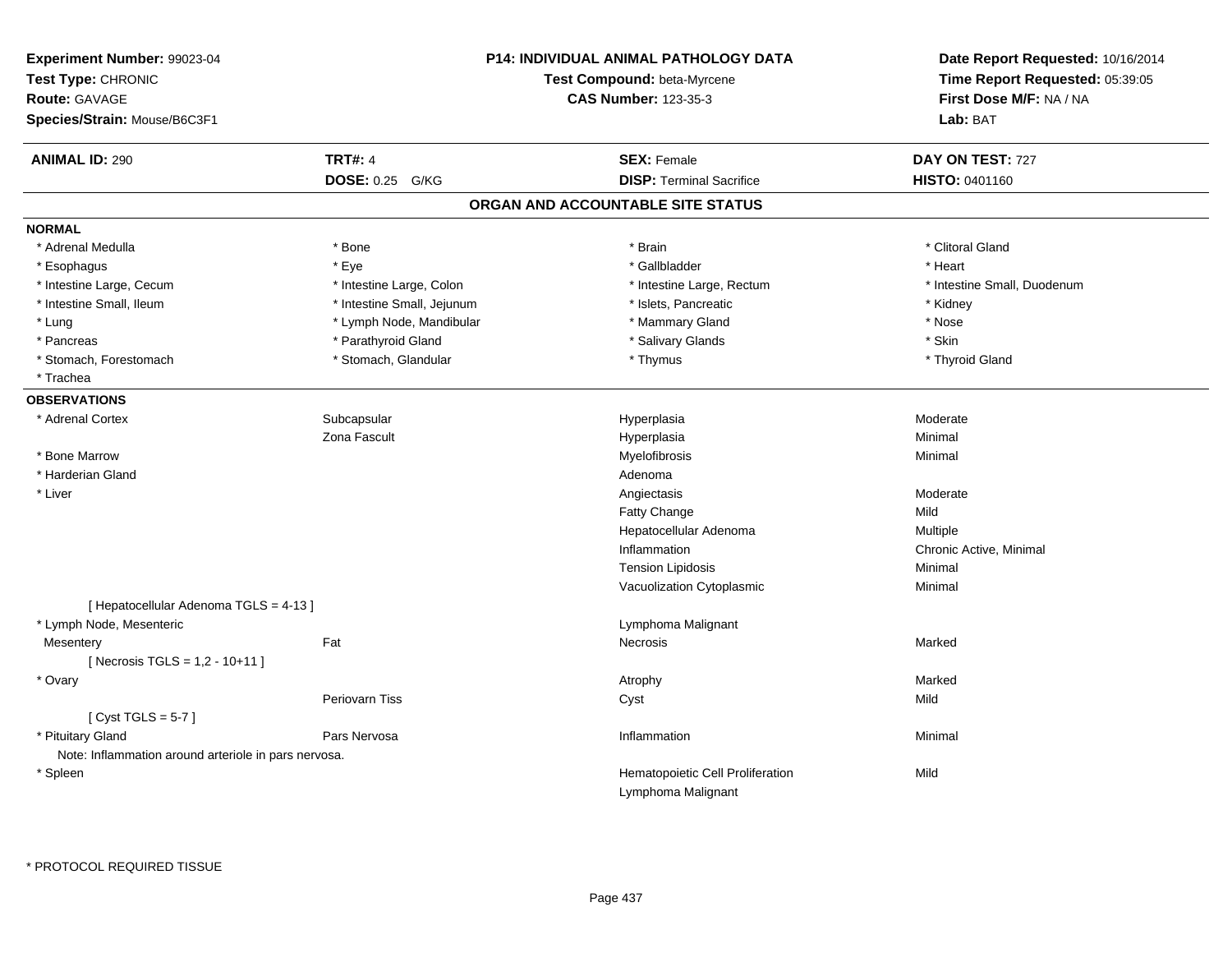| Experiment Number: 99023-04<br>Test Type: CHRONIC |                        | <b>P14: INDIVIDUAL ANIMAL PATHOLOGY DATA</b> | Date Report Requested: 10/16/2014 |
|---------------------------------------------------|------------------------|----------------------------------------------|-----------------------------------|
|                                                   |                        | Test Compound: beta-Myrcene                  | Time Report Requested: 05:39:05   |
| <b>Route: GAVAGE</b>                              |                        | <b>CAS Number: 123-35-3</b>                  | First Dose M/F: NA / NA           |
| Species/Strain: Mouse/B6C3F1                      |                        |                                              | Lab: BAT                          |
| <b>ANIMAL ID: 290</b>                             | <b>TRT#: 4</b>         | <b>SEX: Female</b>                           | DAY ON TEST: 727                  |
|                                                   | <b>DOSE: 0.25 G/KG</b> | <b>DISP:</b> Terminal Sacrifice              | <b>HISTO: 0401160</b>             |
|                                                   |                        | ORGAN AND ACCOUNTABLE SITE STATUS            |                                   |
| [Lymphoma Malignant TGLS = 3 - 4+11+12 ]          |                        |                                              |                                   |
| * Urinary Bladder                                 | Arteriole              | Inflammation                                 | Mild                              |
| * Uterus                                          | Endometrium            | Hyperplasia                                  | Minimal                           |
| PRIMARY CAUSE OF DEATH                            |                        |                                              |                                   |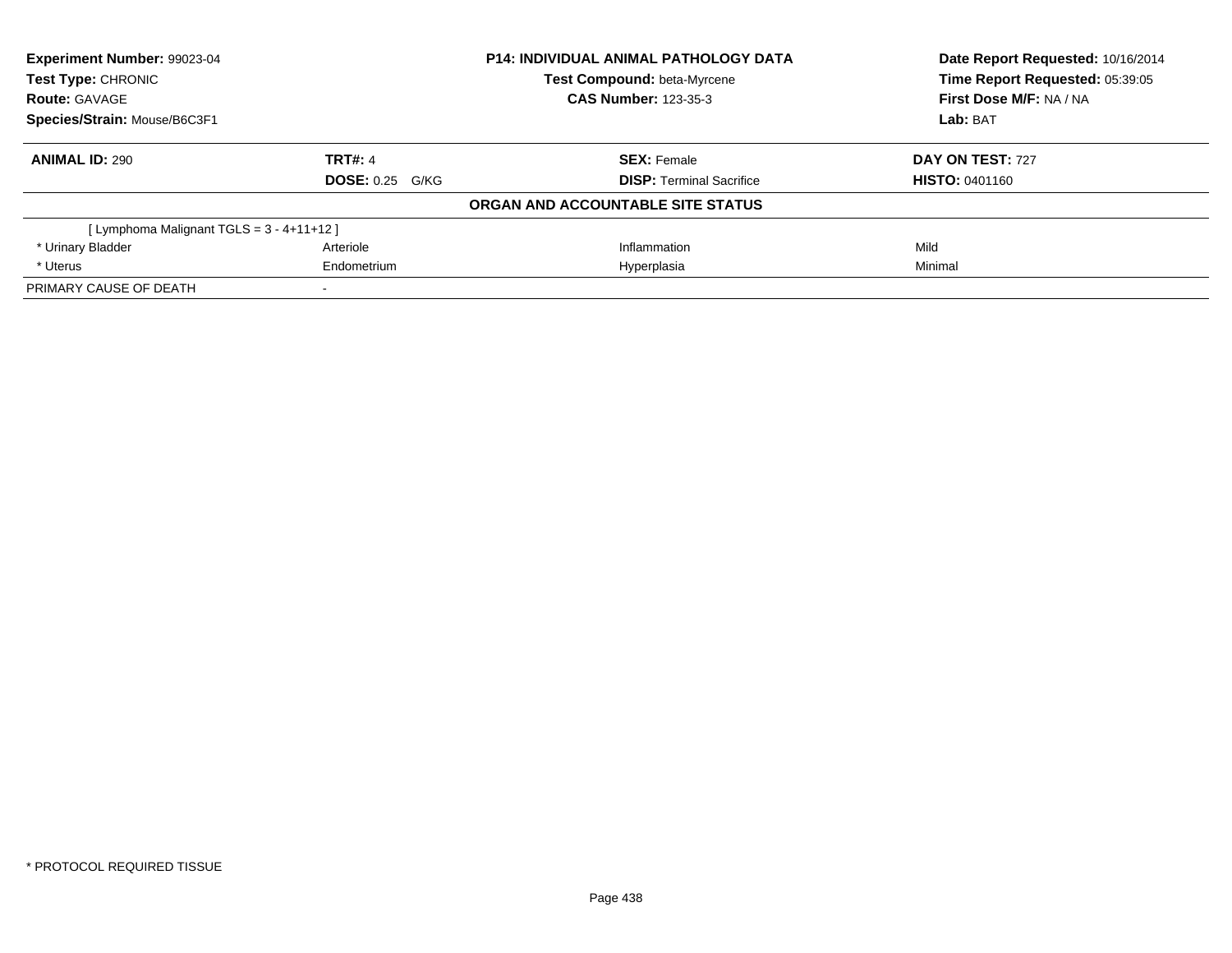| Experiment Number: 99023-04<br>Test Type: CHRONIC<br><b>Route: GAVAGE</b><br>Species/Strain: Mouse/B6C3F1 |                             | P14: INDIVIDUAL ANIMAL PATHOLOGY DATA<br>Test Compound: beta-Myrcene<br><b>CAS Number: 123-35-3</b> | Date Report Requested: 10/16/2014<br>Time Report Requested: 05:39:05<br>First Dose M/F: NA / NA<br>Lab: BAT |
|-----------------------------------------------------------------------------------------------------------|-----------------------------|-----------------------------------------------------------------------------------------------------|-------------------------------------------------------------------------------------------------------------|
| <b>ANIMAL ID: 291</b>                                                                                     | <b>TRT#: 4</b>              | <b>SEX: Female</b>                                                                                  | DAY ON TEST: 728                                                                                            |
|                                                                                                           | <b>DOSE: 0.25 G/KG</b>      | <b>DISP: Terminal Sacrifice</b>                                                                     | HISTO: 0401161                                                                                              |
|                                                                                                           |                             | ORGAN AND ACCOUNTABLE SITE STATUS                                                                   |                                                                                                             |
| <b>NORMAL</b>                                                                                             |                             |                                                                                                     |                                                                                                             |
| * Adrenal Medulla                                                                                         | * Bone                      | * Bone Marrow                                                                                       | * Brain                                                                                                     |
| * Clitoral Gland                                                                                          | * Esophagus                 | * Eye                                                                                               | * Gallbladder                                                                                               |
| * Harderian Gland                                                                                         | * Heart                     | * Intestine Large, Cecum                                                                            | * Intestine Large, Colon                                                                                    |
| * Intestine Large, Rectum                                                                                 | * Intestine Small, Duodenum | * Intestine Small, Ileum                                                                            | * Islets, Pancreatic                                                                                        |
| * Lung                                                                                                    | * Mammary Gland             | * Nose                                                                                              | * Pancreas                                                                                                  |
| * Parathyroid Gland                                                                                       | * Pituitary Gland           | * Salivary Glands                                                                                   | * Skin                                                                                                      |
| * Stomach, Glandular                                                                                      | * Thymus                    | * Thyroid Gland                                                                                     | * Trachea                                                                                                   |
| * Urinary Bladder                                                                                         |                             |                                                                                                     |                                                                                                             |
| <b>OBSERVATIONS</b>                                                                                       |                             |                                                                                                     |                                                                                                             |
| * Adrenal Cortex                                                                                          | Subcapsular                 | Hyperplasia                                                                                         | Moderate                                                                                                    |
| * Intestine Small, Jejunum                                                                                | Serosa                      | Fibrosis                                                                                            | Mild                                                                                                        |
| [ Fibrosis TGLS = $1-10$ ]                                                                                |                             |                                                                                                     |                                                                                                             |
| * Kidney                                                                                                  |                             | Nephropathy                                                                                         | Minimal                                                                                                     |
| * Liver                                                                                                   |                             | Fatty Change                                                                                        | Minimal                                                                                                     |
|                                                                                                           |                             | Inflammation                                                                                        | Chronic Active, Minimal                                                                                     |
| Lymph Node                                                                                                | Mediastinal                 | Lymphoma Malignant                                                                                  |                                                                                                             |
| * Lymph Node, Mandibular                                                                                  |                             | Lymphoma Malignant                                                                                  |                                                                                                             |
| * Lymph Node, Mesenteric                                                                                  |                             | Lymphoma Malignant                                                                                  |                                                                                                             |
| Mesentery                                                                                                 | Fat                         | Necrosis                                                                                            | Mild                                                                                                        |
| [Necrosis $TGLS = 2-11$ ]                                                                                 |                             |                                                                                                     |                                                                                                             |
| * Ovary                                                                                                   |                             | Angiectasis                                                                                         | Moderate                                                                                                    |
|                                                                                                           |                             | Atrophy                                                                                             | Marked                                                                                                      |
|                                                                                                           | Follicle                    | Cyst                                                                                                | Minimal                                                                                                     |
| * Spleen                                                                                                  |                             | Lymphoma Malignant                                                                                  |                                                                                                             |
| [ Lymphoma Malignant TGLS = 3-4 ]                                                                         |                             |                                                                                                     |                                                                                                             |
| * Stomach, Forestomach                                                                                    |                             | Squamous Cell Papilloma                                                                             |                                                                                                             |
| [Squamous Cell Papilloma TGLS = 4-12]                                                                     |                             |                                                                                                     |                                                                                                             |
| * Uterus                                                                                                  | Endometrium                 | Hyperplasia                                                                                         | Minimal                                                                                                     |
| PRIMARY CAUSE OF DEATH                                                                                    |                             |                                                                                                     |                                                                                                             |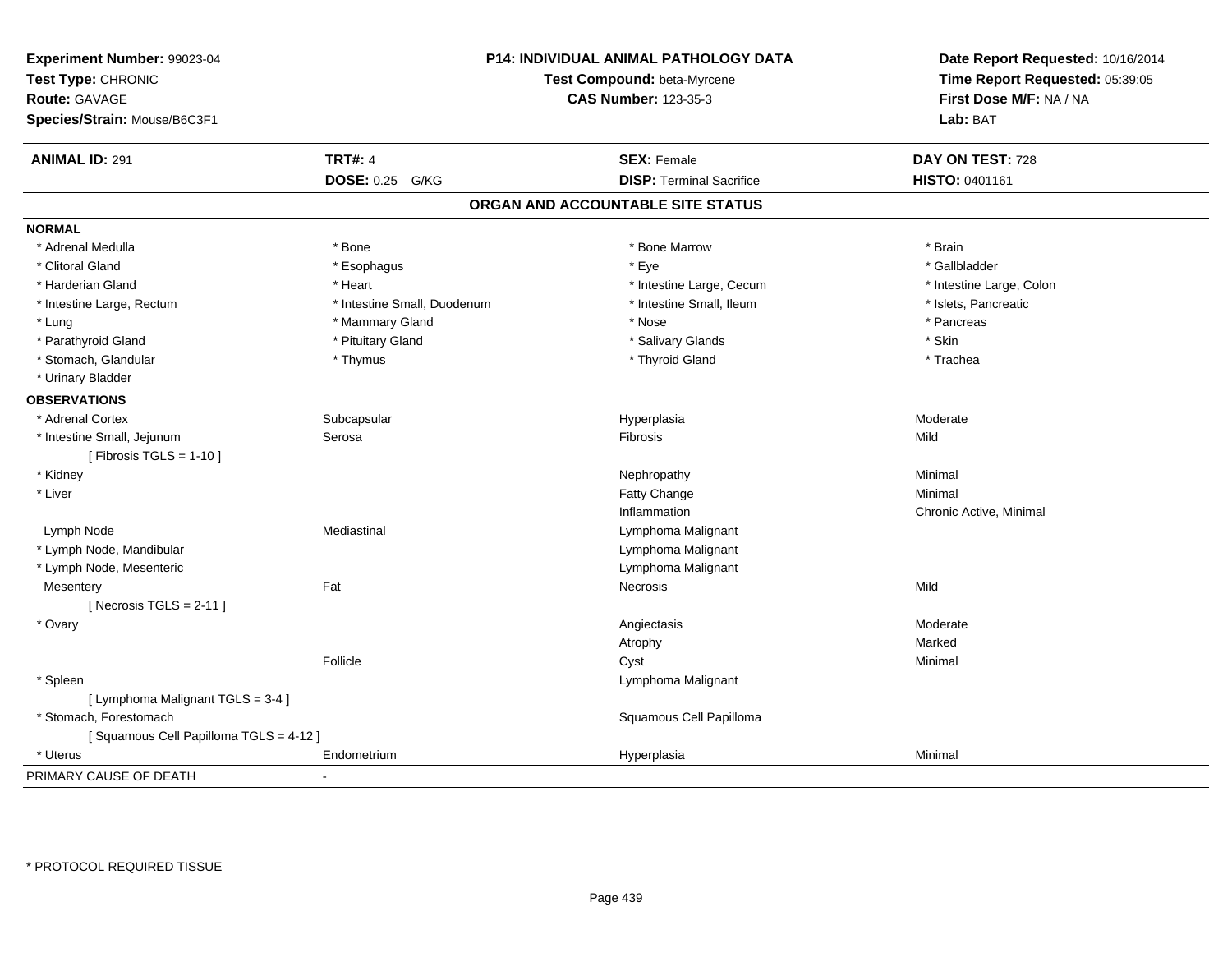| Experiment Number: 99023-04<br>Test Type: CHRONIC<br><b>Route: GAVAGE</b> |                             | P14: INDIVIDUAL ANIMAL PATHOLOGY DATA<br>Test Compound: beta-Myrcene<br><b>CAS Number: 123-35-3</b> | Date Report Requested: 10/16/2014<br>Time Report Requested: 05:39:05<br>First Dose M/F: NA / NA |
|---------------------------------------------------------------------------|-----------------------------|-----------------------------------------------------------------------------------------------------|-------------------------------------------------------------------------------------------------|
| Species/Strain: Mouse/B6C3F1                                              |                             |                                                                                                     | Lab: BAT                                                                                        |
| <b>ANIMAL ID: 292</b>                                                     | <b>TRT#: 4</b>              | <b>SEX: Female</b>                                                                                  | DAY ON TEST: 728                                                                                |
|                                                                           | DOSE: 0.25 G/KG             | <b>DISP: Terminal Sacrifice</b>                                                                     | HISTO: 0401162                                                                                  |
|                                                                           |                             | ORGAN AND ACCOUNTABLE SITE STATUS                                                                   |                                                                                                 |
| <b>NORMAL</b>                                                             |                             |                                                                                                     |                                                                                                 |
| * Adrenal Medulla                                                         | * Bone                      | * Bone Marrow                                                                                       | * Brain                                                                                         |
| * Clitoral Gland                                                          | * Esophagus                 | * Eye                                                                                               | * Gallbladder                                                                                   |
| * Harderian Gland                                                         | * Heart                     | * Intestine Large, Cecum                                                                            | * Intestine Large, Colon                                                                        |
| * Intestine Large, Rectum                                                 | * Intestine Small, Duodenum | * Intestine Small, Ileum                                                                            | * Intestine Small, Jejunum                                                                      |
| * Islets, Pancreatic                                                      | * Lung                      | * Lymph Node, Mandibular                                                                            | * Lymph Node, Mesenteric                                                                        |
| * Mammary Gland                                                           | * Nose                      | * Pancreas                                                                                          | * Salivary Glands                                                                               |
| * Skin                                                                    | * Stomach, Forestomach      | * Stomach, Glandular                                                                                | * Thymus                                                                                        |
| * Thyroid Gland                                                           | * Trachea                   | * Urinary Bladder                                                                                   |                                                                                                 |
| <b>MISSING</b>                                                            |                             |                                                                                                     |                                                                                                 |
| * Parathyroid Gland                                                       |                             |                                                                                                     |                                                                                                 |
| <b>OBSERVATIONS</b>                                                       |                             |                                                                                                     |                                                                                                 |
| * Adrenal Cortex                                                          | Subcapsular                 | Hyperplasia                                                                                         | Mild                                                                                            |
| Note: One adrenal was missing from block and wet tissues.                 |                             |                                                                                                     |                                                                                                 |
| * Kidney                                                                  | <b>Renal Tubule</b>         | Hyperplasia                                                                                         | Minimal                                                                                         |
| * Liver                                                                   |                             | Fatty Change                                                                                        | Mild                                                                                            |
|                                                                           |                             | Hepatocellular Adenoma                                                                              |                                                                                                 |
|                                                                           |                             | Inflammation                                                                                        | Chronic Active, Minimal                                                                         |
|                                                                           |                             | <b>Tension Lipidosis</b>                                                                            | Minimal                                                                                         |
| [ Hepatocellular Adenoma TGLS = 4-12 ]                                    |                             |                                                                                                     |                                                                                                 |
| Mesentery                                                                 | Fat                         | Necrosis                                                                                            | Mild                                                                                            |
| [ Necrosis TGLS = $2,3 - 10 + 11$ ]                                       |                             |                                                                                                     |                                                                                                 |
| * Ovary                                                                   | Follicle                    | Cyst                                                                                                | Moderate                                                                                        |
| Note: Cyst is filled with a thrombus.                                     |                             |                                                                                                     |                                                                                                 |
| Note: One ovary was missing from block and wet tissues.                   |                             |                                                                                                     |                                                                                                 |
| [Cyst TGLS = $1-7$ ]                                                      |                             |                                                                                                     |                                                                                                 |
| * Pituitary Gland                                                         | Pars Distalis               | Hyperplasia                                                                                         | Minimal                                                                                         |
| * Spleen                                                                  |                             | Pigmentation                                                                                        | Hemosiderin, Minimal                                                                            |
| * Uterus                                                                  | Endometrium                 | Hyperplasia                                                                                         | Mild                                                                                            |
|                                                                           |                             | Polyp Stromal                                                                                       |                                                                                                 |
| [Polyp Stromal TGLS = 5-13]                                               |                             |                                                                                                     |                                                                                                 |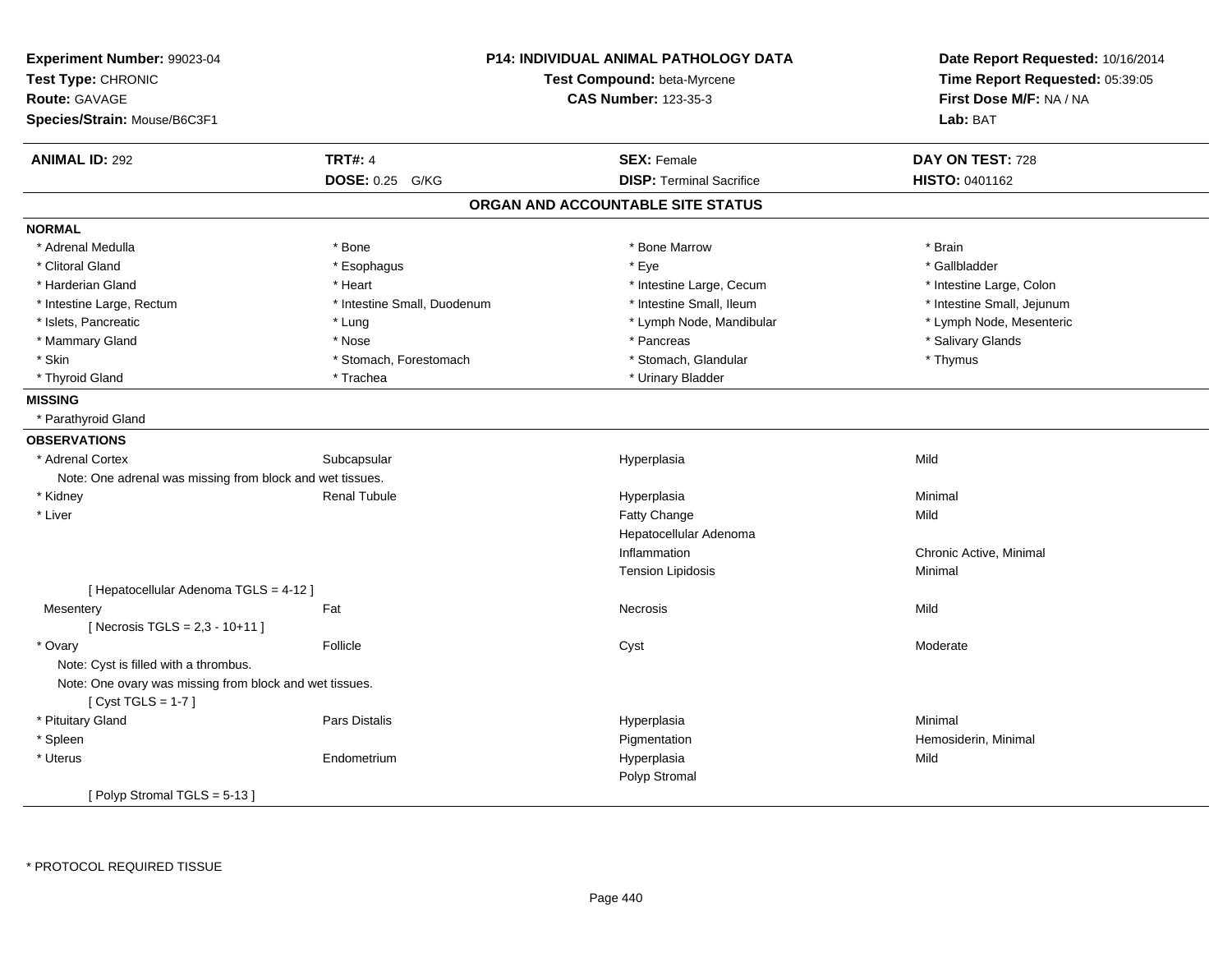| Experiment Number: 99023-04  |                        | <b>P14: INDIVIDUAL ANIMAL PATHOLOGY DATA</b> | Date Report Requested: 10/16/2014 |  |
|------------------------------|------------------------|----------------------------------------------|-----------------------------------|--|
| <b>Test Type: CHRONIC</b>    |                        | <b>Test Compound: beta-Myrcene</b>           | Time Report Requested: 05:39:05   |  |
| <b>Route: GAVAGE</b>         |                        | <b>CAS Number: 123-35-3</b>                  | First Dose M/F: NA / NA           |  |
| Species/Strain: Mouse/B6C3F1 |                        |                                              | Lab: BAT                          |  |
| <b>ANIMAL ID: 292</b>        | <b>TRT#: 4</b>         | <b>SEX: Female</b>                           | DAY ON TEST: 728                  |  |
|                              | <b>DOSE: 0.25 G/KG</b> | <b>DISP: Terminal Sacrifice</b>              | <b>HISTO: 0401162</b>             |  |
|                              |                        | ORGAN AND ACCOUNTABLE SITE STATUS            |                                   |  |
| PRIMARY CAUSE OF DEATH       |                        |                                              |                                   |  |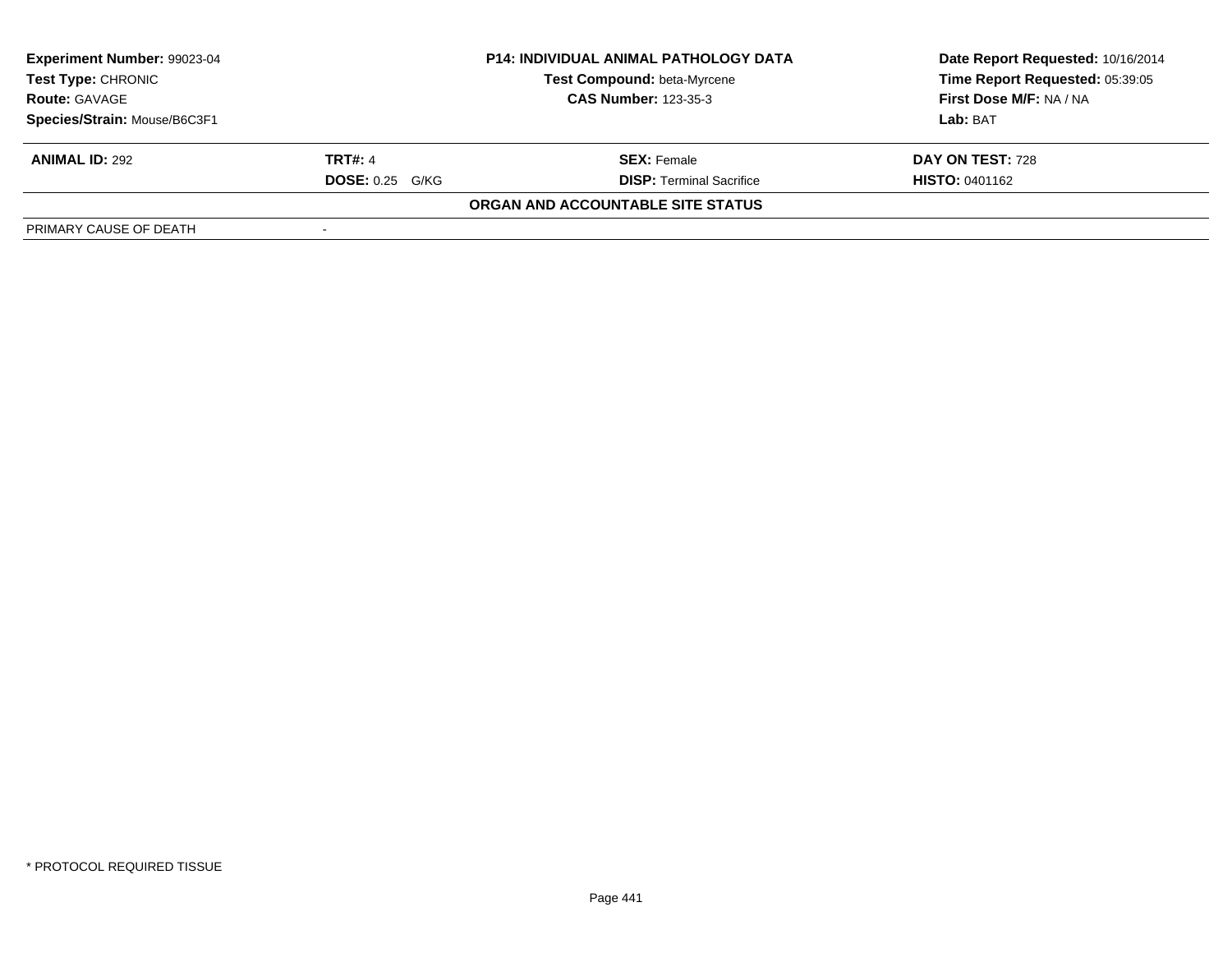| Experiment Number: 99023-04                                              |                                                                                                                         | <b>P14: INDIVIDUAL ANIMAL PATHOLOGY DATA</b> | Date Report Requested: 10/16/2014 |
|--------------------------------------------------------------------------|-------------------------------------------------------------------------------------------------------------------------|----------------------------------------------|-----------------------------------|
| Test Type: CHRONIC                                                       |                                                                                                                         | Test Compound: beta-Myrcene                  | Time Report Requested: 05:39:05   |
| Route: GAVAGE                                                            |                                                                                                                         | <b>CAS Number: 123-35-3</b>                  | First Dose M/F: NA / NA           |
| Species/Strain: Mouse/B6C3F1                                             |                                                                                                                         |                                              | Lab: BAT                          |
| <b>ANIMAL ID: 293</b>                                                    | <b>TRT#: 4</b>                                                                                                          | <b>SEX: Female</b>                           | DAY ON TEST: 698                  |
|                                                                          | DOSE: 0.25 G/KG                                                                                                         | <b>DISP: Natural Death</b>                   | HISTO: 0401163                    |
|                                                                          |                                                                                                                         | ORGAN AND ACCOUNTABLE SITE STATUS            |                                   |
| <b>NORMAL</b>                                                            |                                                                                                                         |                                              |                                   |
| * Adrenal Medulla                                                        | * Bone                                                                                                                  | * Bone Marrow                                | * Brain                           |
| * Clitoral Gland                                                         | * Esophagus                                                                                                             | * Eye                                        | * Gallbladder                     |
| * Harderian Gland                                                        | * Intestine Large, Cecum                                                                                                | * Intestine Large, Colon                     | * Intestine Large, Rectum         |
| * Intestine Small, Duodenum                                              | * Intestine Small, Ileum                                                                                                | * Intestine Small, Jejunum                   | * Islets, Pancreatic              |
| * Kidney                                                                 | * Lung                                                                                                                  | * Lymph Node, Mandibular                     | * Lymph Node, Mesenteric          |
| * Mammary Gland                                                          | * Ovary                                                                                                                 | * Pancreas                                   | * Salivary Glands                 |
| * Skin                                                                   | * Stomach, Forestomach                                                                                                  | * Stomach, Glandular                         | * Thyroid Gland                   |
| * Trachea                                                                | * Urinary Bladder                                                                                                       |                                              |                                   |
| <b>MISSING</b>                                                           |                                                                                                                         |                                              |                                   |
| * Parathyroid Gland                                                      |                                                                                                                         |                                              |                                   |
| <b>OBSERVATIONS</b>                                                      |                                                                                                                         |                                              |                                   |
| * Adrenal Cortex                                                         | Subcapsular                                                                                                             | Hyperplasia                                  | Moderate                          |
| * Brain                                                                  |                                                                                                                         |                                              |                                   |
|                                                                          | Note: TGL-2, a dark focus found at trim, had no corresponding lesion; it may have been a cross-section of blood vessel. |                                              |                                   |
| * Heart                                                                  |                                                                                                                         | Degeneration                                 | Mild                              |
|                                                                          |                                                                                                                         | Pigmentation                                 | Hemosiderin, Minimal              |
| Note: Hemorrhages are present in areas of focal myocardial degeneration. |                                                                                                                         |                                              |                                   |
| * Liver                                                                  |                                                                                                                         | Fatty Change                                 | Minimal                           |
|                                                                          |                                                                                                                         | Inflammation                                 | Chronic Active, Minimal           |
|                                                                          |                                                                                                                         | <b>Tension Lipidosis</b>                     | Minimal                           |
|                                                                          |                                                                                                                         | Vacuolization Cytoplasmic                    | Minimal                           |
| * Nose                                                                   | Olfactory Epi                                                                                                           | Degeneration                                 | Minimal                           |
| * Pituitary Gland                                                        | Pars Distalis                                                                                                           | Hyperplasia                                  | Marked                            |
| * Spleen                                                                 | Lymph Follic                                                                                                            | Atrophy                                      | Minimal                           |
|                                                                          |                                                                                                                         | Hematopoietic Cell Proliferation             | Moderate                          |
| * Thymus                                                                 |                                                                                                                         | Atrophy                                      | Mild                              |
| * Uterus                                                                 | Endometrium                                                                                                             | Hyperplasia                                  | Mild                              |
| [Hyperplasia TGLS = 1-7]                                                 |                                                                                                                         |                                              |                                   |
| PRIMARY CAUSE OF DEATH                                                   | - Heart Degeneration                                                                                                    |                                              |                                   |
|                                                                          |                                                                                                                         |                                              |                                   |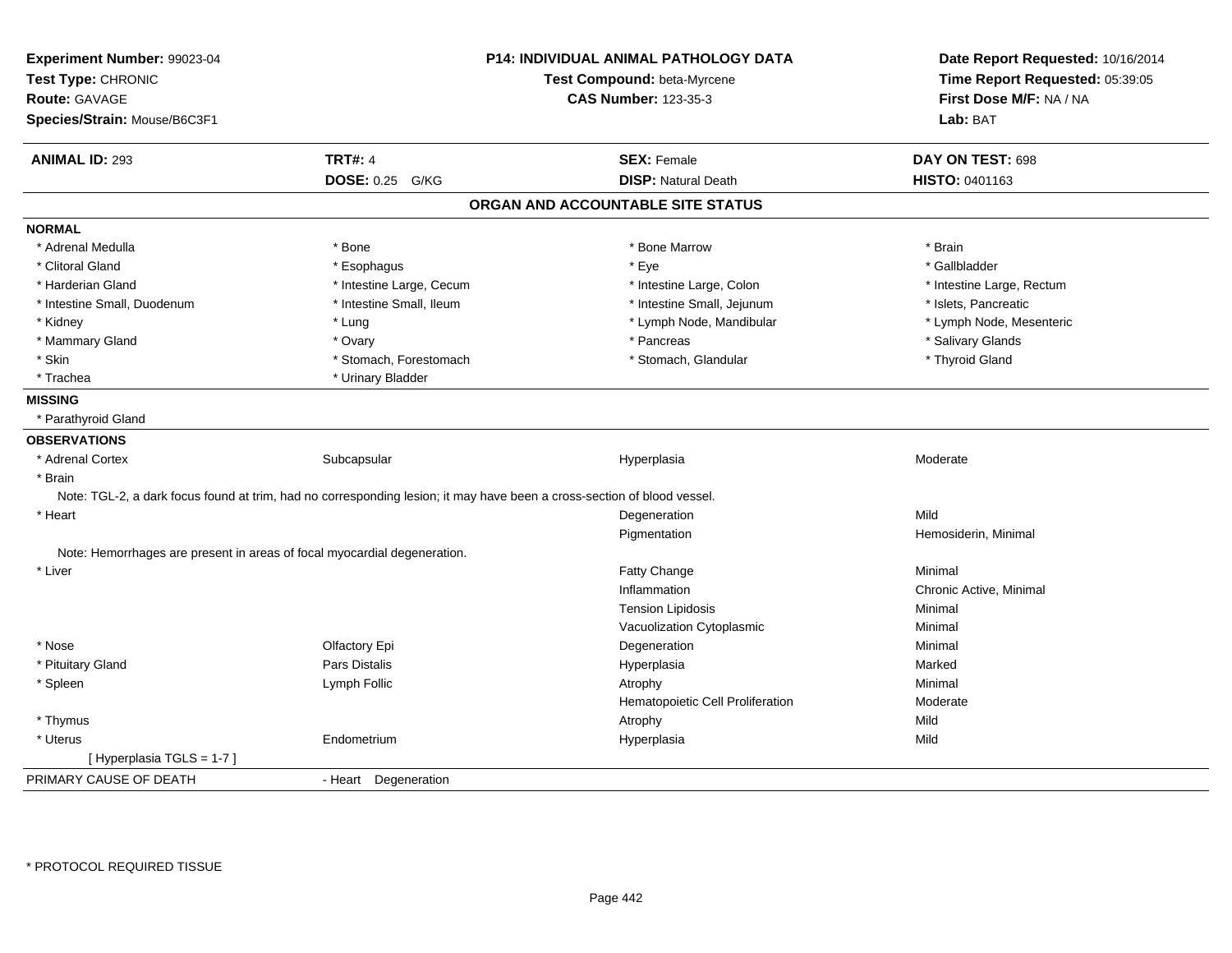| Experiment Number: 99023-04<br>Test Type: CHRONIC<br><b>Route: GAVAGE</b><br>Species/Strain: Mouse/B6C3F1 |                           | <b>P14: INDIVIDUAL ANIMAL PATHOLOGY DATA</b><br>Test Compound: beta-Myrcene<br><b>CAS Number: 123-35-3</b> | Date Report Requested: 10/16/2014<br>Time Report Requested: 05:39:05<br>First Dose M/F: NA / NA<br>Lab: BAT |
|-----------------------------------------------------------------------------------------------------------|---------------------------|------------------------------------------------------------------------------------------------------------|-------------------------------------------------------------------------------------------------------------|
| <b>ANIMAL ID: 294</b>                                                                                     | <b>TRT#: 4</b>            | <b>SEX: Female</b>                                                                                         | DAY ON TEST: 533                                                                                            |
|                                                                                                           | DOSE: 0.25 G/KG           | <b>DISP: Natural Death</b>                                                                                 | HISTO: 0401164                                                                                              |
|                                                                                                           |                           | ORGAN AND ACCOUNTABLE SITE STATUS                                                                          |                                                                                                             |
| <b>NORMAL</b>                                                                                             |                           |                                                                                                            |                                                                                                             |
| * Adrenal Medulla                                                                                         | * Bone                    | * Clitoral Gland                                                                                           | * Esophagus                                                                                                 |
| * Eye                                                                                                     | * Gallbladder             | * Harderian Gland                                                                                          | * Intestine Large, Cecum                                                                                    |
| * Intestine Large, Colon                                                                                  | * Intestine Large, Rectum | * Intestine Small, Duodenum                                                                                | * Intestine Small. Ileum                                                                                    |
| * Intestine Small, Jejunum                                                                                | * Islets, Pancreatic      | * Lung                                                                                                     | * Lymph Node, Mandibular                                                                                    |
| * Mammary Gland                                                                                           | * Nose                    | * Pancreas                                                                                                 | * Parathyroid Gland                                                                                         |
| * Pituitary Gland                                                                                         | * Salivary Glands         | * Skin                                                                                                     | * Stomach, Forestomach                                                                                      |
| * Stomach, Glandular                                                                                      | * Thyroid Gland           | * Trachea                                                                                                  | * Urinary Bladder                                                                                           |
| * Uterus                                                                                                  |                           |                                                                                                            |                                                                                                             |
| <b>OBSERVATIONS</b>                                                                                       |                           |                                                                                                            |                                                                                                             |
| * Adrenal Cortex                                                                                          | Subcapsular               | Hyperplasia                                                                                                | Mild                                                                                                        |
| * Bone Marrow                                                                                             |                           | <b>Necrosis</b>                                                                                            | Mild                                                                                                        |
| * Brain                                                                                                   | Medulla                   | Demyelination                                                                                              | Focal, Mild                                                                                                 |
| * Heart                                                                                                   |                           | Inflammation                                                                                               | Marked                                                                                                      |
|                                                                                                           | Valve                     | Thrombosis                                                                                                 | Marked                                                                                                      |
| Note: Septic valvular endocarditis.                                                                       |                           |                                                                                                            |                                                                                                             |
| * Kidney                                                                                                  | Papilla                   | Inflammation                                                                                               | Mild                                                                                                        |
|                                                                                                           |                           | Nephropathy                                                                                                | Minimal                                                                                                     |
| * Liver                                                                                                   |                           | Vacuolization Cytoplasmic                                                                                  | Minimal                                                                                                     |
| * Lymph Node, Mesenteric                                                                                  |                           | Atrophy                                                                                                    | Minimal                                                                                                     |
| * Ovary                                                                                                   | Follicle                  | Cyst                                                                                                       | Minimal                                                                                                     |
| * Spleen                                                                                                  | Lymph Follic              | Atrophy                                                                                                    | Mild                                                                                                        |
|                                                                                                           |                           | Hematopoietic Cell Proliferation                                                                           | Moderate                                                                                                    |
| * Thymus                                                                                                  |                           | Atrophy                                                                                                    | Marked                                                                                                      |
| PRIMARY CAUSE OF DEATH                                                                                    | - Heart Valve Thrombosis  |                                                                                                            |                                                                                                             |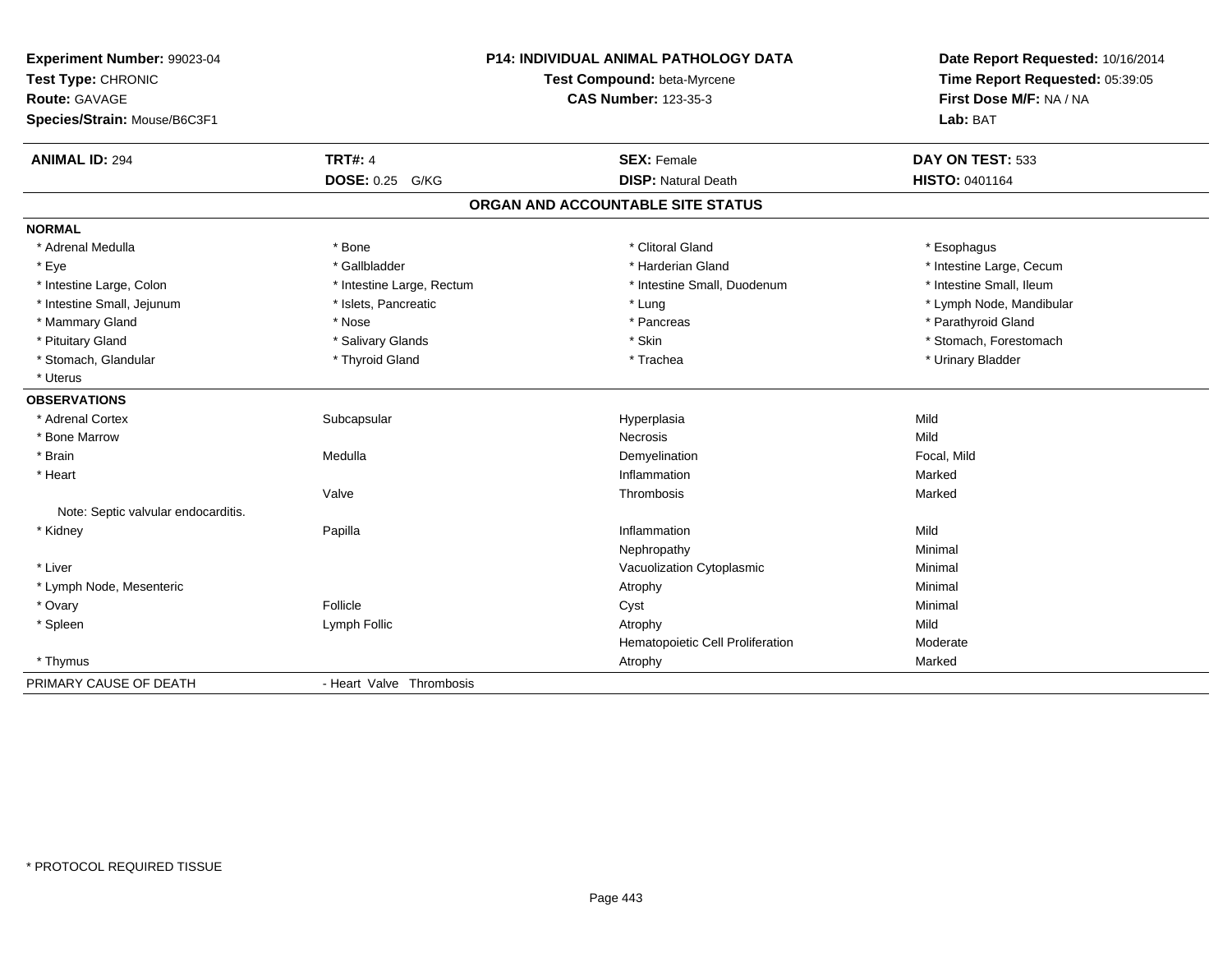| Experiment Number: 99023-04<br>Test Type: CHRONIC<br><b>Route: GAVAGE</b> |                             | P14: INDIVIDUAL ANIMAL PATHOLOGY DATA<br>Test Compound: beta-Myrcene<br><b>CAS Number: 123-35-3</b> | Date Report Requested: 10/16/2014<br>Time Report Requested: 05:39:05<br>First Dose M/F: NA / NA |
|---------------------------------------------------------------------------|-----------------------------|-----------------------------------------------------------------------------------------------------|-------------------------------------------------------------------------------------------------|
| Species/Strain: Mouse/B6C3F1                                              |                             |                                                                                                     | Lab: BAT                                                                                        |
| <b>ANIMAL ID: 295</b>                                                     | <b>TRT#: 4</b>              | <b>SEX: Female</b>                                                                                  | DAY ON TEST: 727                                                                                |
|                                                                           | DOSE: 0.25 G/KG             | <b>DISP: Terminal Sacrifice</b>                                                                     | HISTO: 0401165                                                                                  |
|                                                                           |                             | ORGAN AND ACCOUNTABLE SITE STATUS                                                                   |                                                                                                 |
| <b>NORMAL</b>                                                             |                             |                                                                                                     |                                                                                                 |
| * Adrenal Medulla                                                         | * Bone                      | * Bone Marrow                                                                                       | * Brain                                                                                         |
| * Clitoral Gland                                                          | * Esophagus                 | * Eye                                                                                               | * Gallbladder                                                                                   |
| * Harderian Gland                                                         | * Heart                     | * Intestine Large, Cecum                                                                            | * Intestine Large, Colon                                                                        |
| * Intestine Large, Rectum                                                 | * Intestine Small, Duodenum | * Intestine Small, Ileum                                                                            | * Intestine Small, Jejunum                                                                      |
| * Islets, Pancreatic                                                      | * Lung                      | * Lymph Node, Mandibular                                                                            | * Lymph Node, Mesenteric                                                                        |
| * Mammary Gland                                                           | * Nose                      | * Pancreas                                                                                          | * Pituitary Gland                                                                               |
| * Salivary Glands                                                         | * Skin                      | * Stomach, Forestomach                                                                              | * Stomach, Glandular                                                                            |
| * Thymus                                                                  | * Thyroid Gland             | * Trachea                                                                                           | * Urinary Bladder                                                                               |
| <b>MISSING</b>                                                            |                             |                                                                                                     |                                                                                                 |
| * Parathyroid Gland                                                       |                             |                                                                                                     |                                                                                                 |
| <b>OBSERVATIONS</b>                                                       |                             |                                                                                                     |                                                                                                 |
| * Adrenal Cortex                                                          | Subcapsular                 | Hyperplasia                                                                                         | Moderate                                                                                        |
| * Kidney                                                                  |                             | Nephropathy                                                                                         | Minimal                                                                                         |
| * Liver                                                                   |                             | Fatty Change                                                                                        | Mild                                                                                            |
|                                                                           |                             | Hepatocellular Adenoma                                                                              |                                                                                                 |
|                                                                           |                             | Inflammation                                                                                        | Chronic Active, Minimal                                                                         |
|                                                                           |                             | <b>Mixed Cell Focus</b>                                                                             |                                                                                                 |
| [ Hepatocellular Adenoma TGLS = 1-10 ]                                    |                             |                                                                                                     |                                                                                                 |
| Mesentery                                                                 | Fat                         | Necrosis                                                                                            | Mild                                                                                            |
| [Necrosis TGLS = $2-11$ ]                                                 |                             |                                                                                                     |                                                                                                 |
| * Ovary                                                                   |                             | Atrophy                                                                                             | Moderate                                                                                        |
| * Parathyroid GI                                                          |                             |                                                                                                     |                                                                                                 |
| Note: Parathyroid glands were not present in block or wet tissues.        |                             |                                                                                                     |                                                                                                 |
| * Spleen                                                                  | Lymph Follic                | Atrophy                                                                                             | Minimal                                                                                         |
|                                                                           |                             | Hematopoietic Cell Proliferation                                                                    | Mild                                                                                            |
|                                                                           |                             | Pigmentation                                                                                        | Hemosiderin, Mild                                                                               |
| * Uterus                                                                  | Endometrium                 | Hyperplasia                                                                                         | Minimal                                                                                         |
| PRIMARY CAUSE OF DEATH                                                    | $\blacksquare$              |                                                                                                     |                                                                                                 |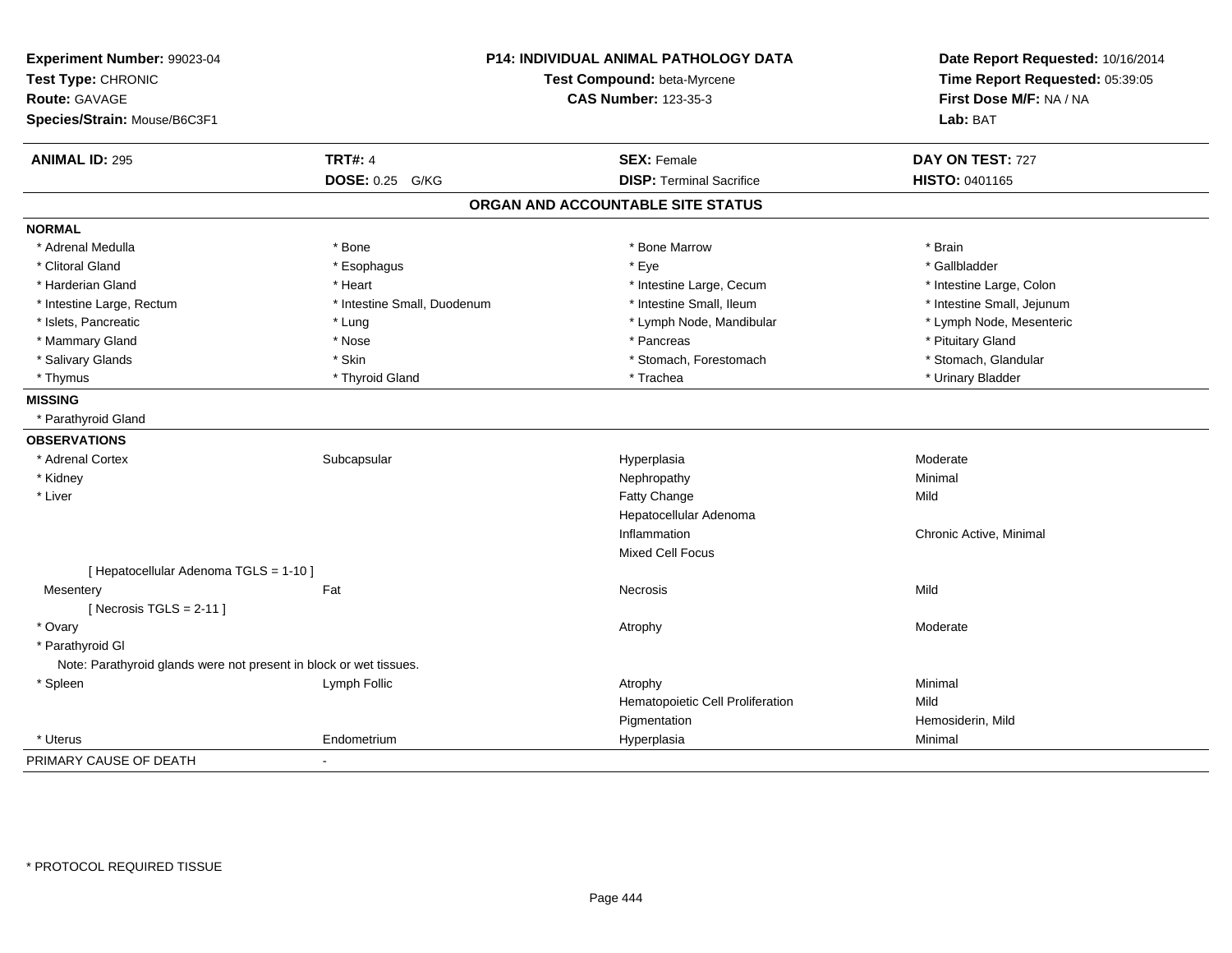| Experiment Number: 99023-04<br>Test Type: CHRONIC<br>Route: GAVAGE<br>Species/Strain: Mouse/B6C3F1 |                          | P14: INDIVIDUAL ANIMAL PATHOLOGY DATA<br>Test Compound: beta-Myrcene<br><b>CAS Number: 123-35-3</b> | Date Report Requested: 10/16/2014<br>Time Report Requested: 05:39:05<br>First Dose M/F: NA / NA<br>Lab: BAT |
|----------------------------------------------------------------------------------------------------|--------------------------|-----------------------------------------------------------------------------------------------------|-------------------------------------------------------------------------------------------------------------|
| <b>ANIMAL ID: 296</b>                                                                              | <b>TRT#: 4</b>           | <b>SEX: Female</b>                                                                                  | DAY ON TEST: 728                                                                                            |
|                                                                                                    | DOSE: 0.25 G/KG          | <b>DISP: Terminal Sacrifice</b>                                                                     | <b>HISTO: 0401166</b>                                                                                       |
|                                                                                                    |                          | ORGAN AND ACCOUNTABLE SITE STATUS                                                                   |                                                                                                             |
| <b>NORMAL</b>                                                                                      |                          |                                                                                                     |                                                                                                             |
| * Adrenal Medulla                                                                                  | * Bone                   | * Brain                                                                                             | * Clitoral Gland                                                                                            |
| * Esophagus                                                                                        | * Eye                    | * Gallbladder                                                                                       | * Harderian Gland                                                                                           |
| * Heart                                                                                            | * Intestine Large, Cecum | * Intestine Large, Colon                                                                            | * Intestine Large, Rectum                                                                                   |
| * Intestine Small, Duodenum                                                                        | * Intestine Small, Ileum | * Intestine Small, Jejunum                                                                          | * Islets, Pancreatic                                                                                        |
| * Lung                                                                                             | * Lymph Node, Mandibular | * Lymph Node, Mesenteric                                                                            | * Mammary Gland                                                                                             |
| * Nose                                                                                             | * Pancreas               | * Parathyroid Gland                                                                                 | * Pituitary Gland                                                                                           |
| * Salivary Glands                                                                                  | * Skin                   | * Stomach, Forestomach                                                                              | * Stomach, Glandular                                                                                        |
| * Thymus                                                                                           | * Thyroid Gland          | * Trachea                                                                                           | * Urinary Bladder                                                                                           |
| <b>OBSERVATIONS</b>                                                                                |                          |                                                                                                     |                                                                                                             |
| * Adrenal Cortex                                                                                   | Subcapsular              | Hyperplasia                                                                                         | Moderate                                                                                                    |
| * Bone Marrow                                                                                      |                          | Myelofibrosis                                                                                       | Mild                                                                                                        |
| * Kidney                                                                                           |                          | Mineralization                                                                                      | Minimal                                                                                                     |
|                                                                                                    |                          | Nephropathy                                                                                         | Minimal                                                                                                     |
| * Liver                                                                                            |                          | Inflammation                                                                                        | Chronic Active, Minimal                                                                                     |
| * Ovary                                                                                            |                          | Atrophy                                                                                             | Marked                                                                                                      |
|                                                                                                    |                          | Cystadenoma                                                                                         |                                                                                                             |
| [Cystadenoma TGLS = 3-7]                                                                           |                          |                                                                                                     |                                                                                                             |
| * Spleen                                                                                           |                          | Hematopoietic Cell Proliferation                                                                    | Mild                                                                                                        |
| Tooth                                                                                              |                          | Dysplasia                                                                                           |                                                                                                             |
| * Uterus                                                                                           |                          | Hemangiosarcoma                                                                                     |                                                                                                             |
|                                                                                                    | Endometrium              | Hyperplasia                                                                                         | Marked                                                                                                      |
| [Hemangiosarcoma TGLS = 2-10]<br>[Hyperplasia TGLS = 1-7]                                          |                          |                                                                                                     |                                                                                                             |
| PRIMARY CAUSE OF DEATH                                                                             | $\blacksquare$           |                                                                                                     |                                                                                                             |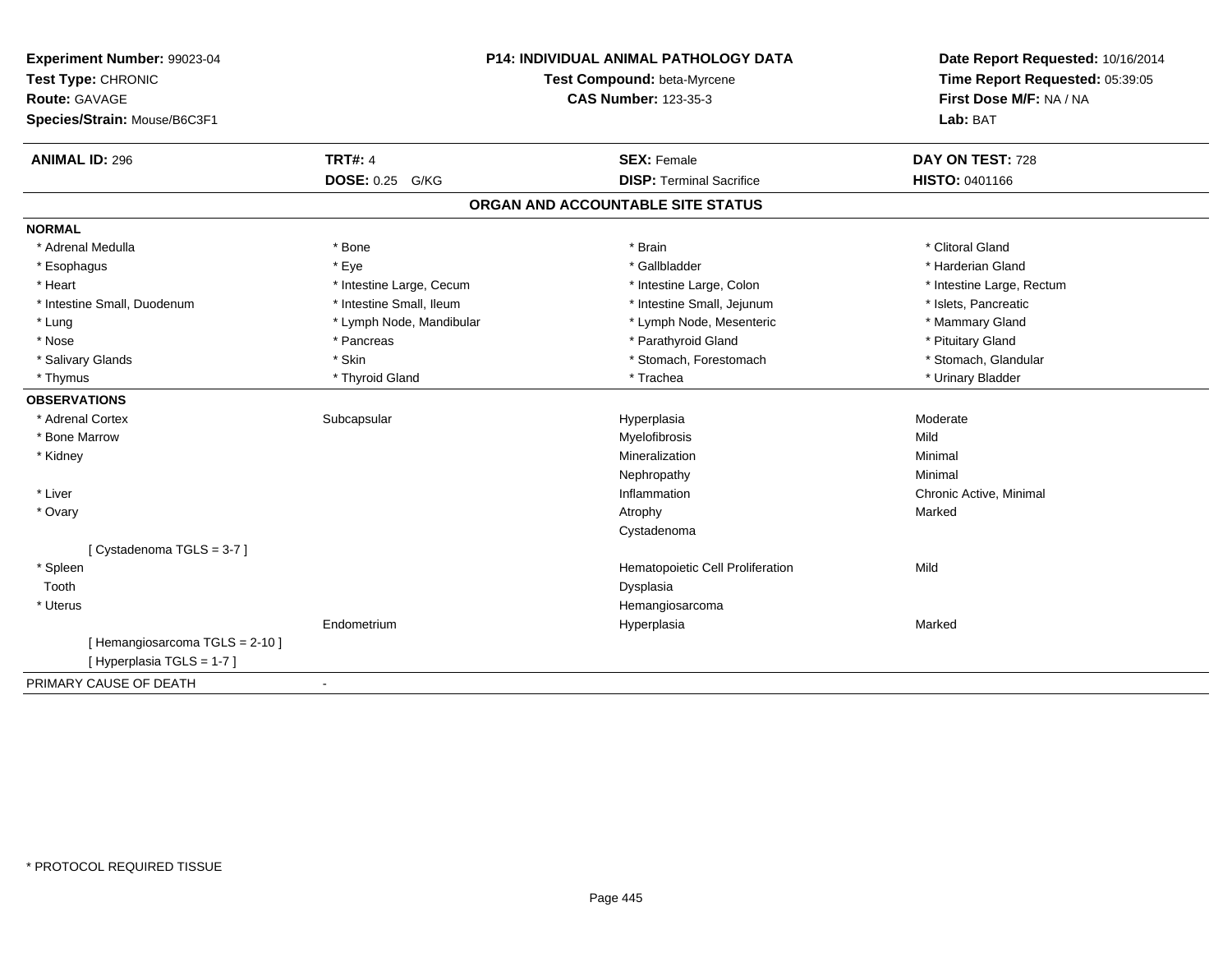| Experiment Number: 99023-04  |                             | <b>P14: INDIVIDUAL ANIMAL PATHOLOGY DATA</b> | Date Report Requested: 10/16/2014 |
|------------------------------|-----------------------------|----------------------------------------------|-----------------------------------|
| Test Type: CHRONIC           |                             | Test Compound: beta-Myrcene                  | Time Report Requested: 05:39:05   |
| <b>Route: GAVAGE</b>         |                             | <b>CAS Number: 123-35-3</b>                  | First Dose M/F: NA / NA           |
| Species/Strain: Mouse/B6C3F1 |                             |                                              | Lab: BAT                          |
| <b>ANIMAL ID: 297</b>        | <b>TRT#: 4</b>              | <b>SEX: Female</b>                           | DAY ON TEST: 727                  |
|                              | <b>DOSE: 0.25 G/KG</b>      | <b>DISP: Terminal Sacrifice</b>              | HISTO: 0401167                    |
|                              |                             | ORGAN AND ACCOUNTABLE SITE STATUS            |                                   |
| <b>NORMAL</b>                |                             |                                              |                                   |
| * Adrenal Medulla            | * Bone                      | * Bone Marrow                                | * Brain                           |
| * Clitoral Gland             | * Esophagus                 | * Eye                                        | * Gallbladder                     |
| * Harderian Gland            | * Heart                     | * Intestine Large, Cecum                     | * Intestine Large, Colon          |
| * Intestine Large, Rectum    | * Intestine Small, Duodenum | * Intestine Small, Ileum                     | * Intestine Small, Jejunum        |
| * Islets, Pancreatic         | * Lung                      | * Lymph Node, Mandibular                     | * Lymph Node, Mesenteric          |
| * Mammary Gland              | * Nose                      | * Pancreas                                   | * Parathyroid Gland               |
| * Pituitary Gland            | * Salivary Glands           | * Skin                                       | * Stomach, Forestomach            |
| * Stomach, Glandular         | * Thymus                    | * Thyroid Gland                              | * Trachea                         |
| * Urinary Bladder            | * Uterus                    |                                              |                                   |
| <b>OBSERVATIONS</b>          |                             |                                              |                                   |
| * Adrenal Cortex             | Subcapsular                 | Hyperplasia                                  | Moderate                          |
| * Kidney                     |                             | Nephropathy                                  | Minimal                           |
| * Liver                      |                             | Fatty Change                                 | Minimal                           |
|                              |                             | Inflammation                                 | Chronic Active, Minimal           |
|                              |                             | <b>Mixed Cell Focus</b>                      |                                   |
| * Ovary                      |                             | Atrophy                                      | Marked                            |
|                              | <b>Germinal Epith</b>       | Cyst                                         | Minimal                           |
| [ $Cyst TGLS = 1-7$ ]        |                             |                                              |                                   |
| * Spleen                     |                             | Hematopoietic Cell Proliferation             | Minimal                           |
| PRIMARY CAUSE OF DEATH       |                             |                                              |                                   |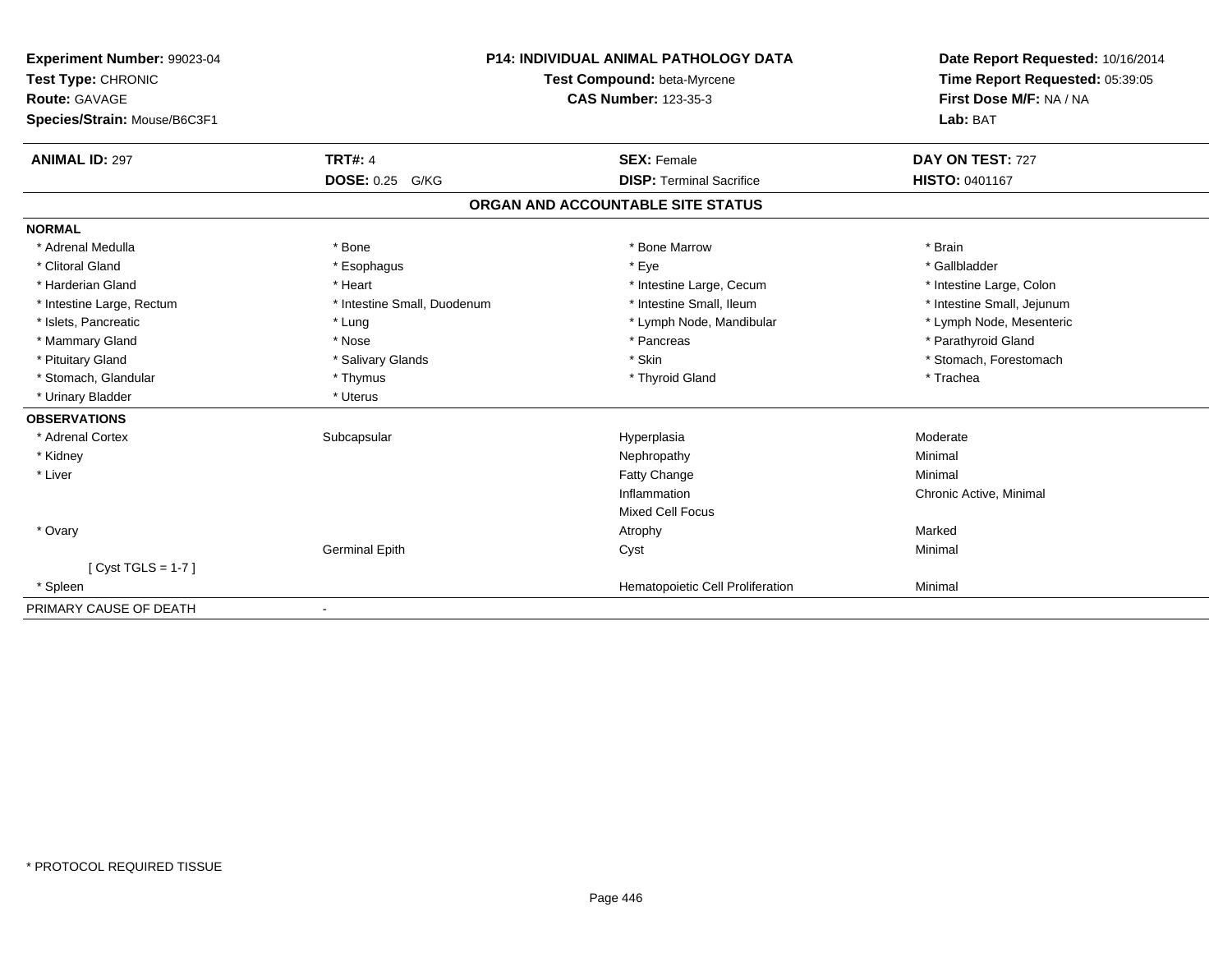| Experiment Number: 99023-04<br>Test Type: CHRONIC<br><b>Route: GAVAGE</b><br>Species/Strain: Mouse/B6C3F1 |                             | <b>P14: INDIVIDUAL ANIMAL PATHOLOGY DATA</b><br>Test Compound: beta-Myrcene<br><b>CAS Number: 123-35-3</b> | Date Report Requested: 10/16/2014<br>Time Report Requested: 05:39:05<br>First Dose M/F: NA / NA<br>Lab: BAT |
|-----------------------------------------------------------------------------------------------------------|-----------------------------|------------------------------------------------------------------------------------------------------------|-------------------------------------------------------------------------------------------------------------|
| <b>ANIMAL ID: 298</b>                                                                                     | <b>TRT#: 4</b>              | <b>SEX: Female</b>                                                                                         | DAY ON TEST: 727                                                                                            |
|                                                                                                           | <b>DOSE: 0.25 G/KG</b>      | <b>DISP: Terminal Sacrifice</b>                                                                            | <b>HISTO: 0401168</b>                                                                                       |
|                                                                                                           |                             | ORGAN AND ACCOUNTABLE SITE STATUS                                                                          |                                                                                                             |
| <b>NORMAL</b>                                                                                             |                             |                                                                                                            |                                                                                                             |
| * Adrenal Medulla                                                                                         | * Bone                      | * Bone Marrow                                                                                              | * Brain                                                                                                     |
| * Clitoral Gland                                                                                          | * Esophagus                 | * Eye                                                                                                      | * Gallbladder                                                                                               |
| * Harderian Gland                                                                                         | * Heart                     | * Intestine Large, Cecum                                                                                   | * Intestine Large, Colon                                                                                    |
| * Intestine Large, Rectum                                                                                 | * Intestine Small, Duodenum | * Intestine Small, Ileum                                                                                   | * Intestine Small, Jejunum                                                                                  |
| * Islets, Pancreatic                                                                                      | * Kidney                    | * Lung                                                                                                     | * Lymph Node, Mandibular                                                                                    |
| * Lymph Node, Mesenteric                                                                                  | * Mammary Gland             | * Nose                                                                                                     | * Pancreas                                                                                                  |
| * Parathyroid Gland                                                                                       | * Pituitary Gland           | * Salivary Glands                                                                                          | * Skin                                                                                                      |
| * Stomach, Forestomach                                                                                    | * Stomach, Glandular        | * Thymus                                                                                                   | * Thyroid Gland                                                                                             |
| * Trachea                                                                                                 | * Urinary Bladder           |                                                                                                            |                                                                                                             |
| <b>OBSERVATIONS</b>                                                                                       |                             |                                                                                                            |                                                                                                             |
| * Adrenal Cortex                                                                                          | Subcapsular                 | Hyperplasia                                                                                                | Moderate                                                                                                    |
| * Liver                                                                                                   |                             | <b>Infiltration Cellular</b>                                                                               | Lymphocyte, Moderate                                                                                        |
|                                                                                                           |                             | Inflammation                                                                                               | Chronic Active, Mild                                                                                        |
| * Ovary                                                                                                   |                             | Atrophy                                                                                                    | Mild                                                                                                        |
| * Spleen                                                                                                  |                             | Hematopoietic Cell Proliferation                                                                           | Minimal                                                                                                     |
|                                                                                                           |                             | Hyperplasia                                                                                                | Lymphoid, Moderate                                                                                          |
| * Uterus                                                                                                  | Endometrium                 | Hyperplasia                                                                                                | Marked                                                                                                      |
| [Hyperplasia TGLS = 1-7]                                                                                  |                             |                                                                                                            |                                                                                                             |
| PRIMARY CAUSE OF DEATH                                                                                    |                             |                                                                                                            |                                                                                                             |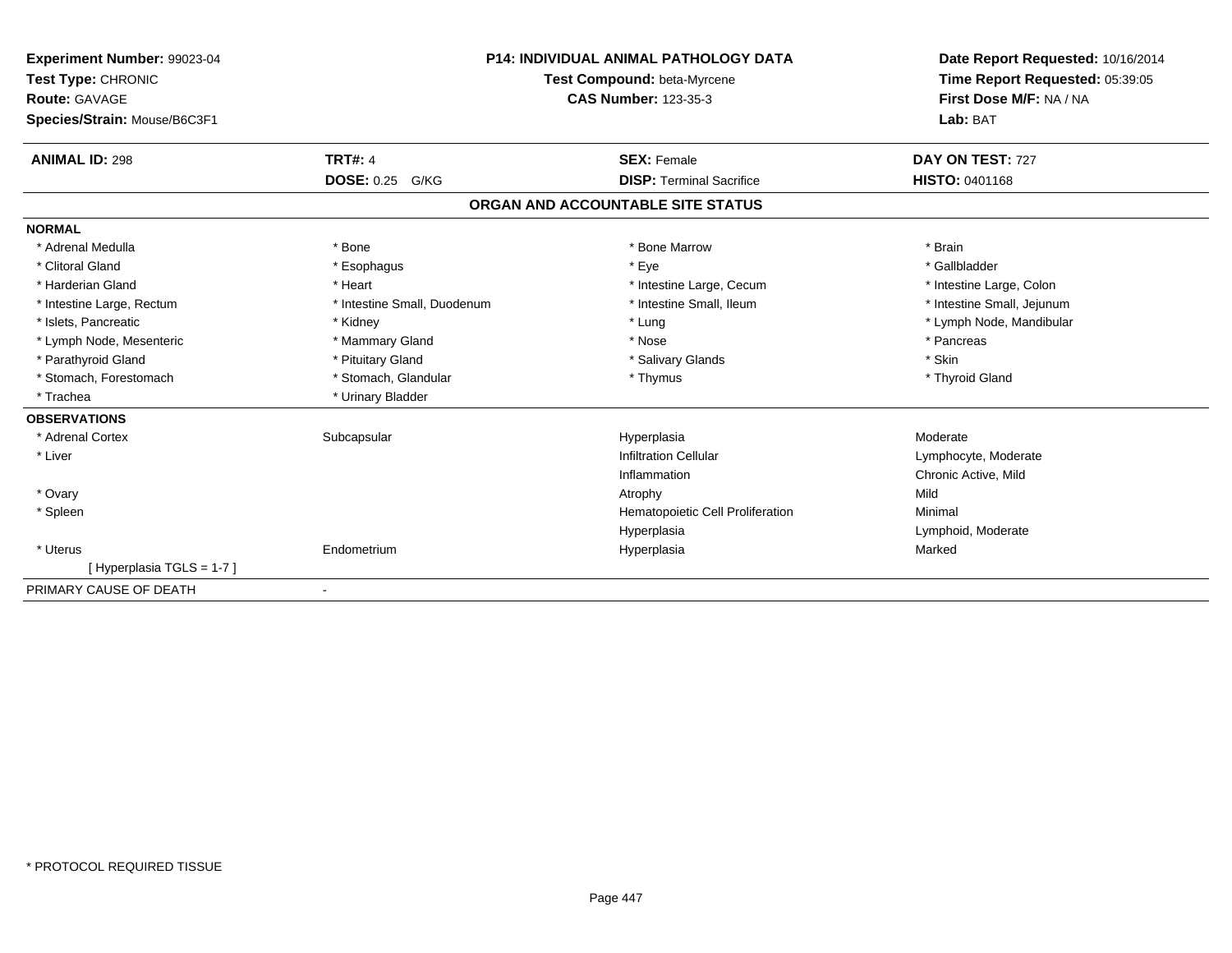| Experiment Number: 99023-04<br>Test Type: CHRONIC<br>Route: GAVAGE<br>Species/Strain: Mouse/B6C3F1 |                          | P14: INDIVIDUAL ANIMAL PATHOLOGY DATA<br>Test Compound: beta-Myrcene<br><b>CAS Number: 123-35-3</b> | Date Report Requested: 10/16/2014<br>Time Report Requested: 05:39:05<br>First Dose M/F: NA / NA<br>Lab: BAT |
|----------------------------------------------------------------------------------------------------|--------------------------|-----------------------------------------------------------------------------------------------------|-------------------------------------------------------------------------------------------------------------|
| <b>ANIMAL ID: 299</b>                                                                              | <b>TRT#: 4</b>           | <b>SEX: Female</b>                                                                                  | DAY ON TEST: 728                                                                                            |
|                                                                                                    | DOSE: 0.25 G/KG          | <b>DISP: Terminal Sacrifice</b>                                                                     | HISTO: 0401169                                                                                              |
|                                                                                                    |                          | ORGAN AND ACCOUNTABLE SITE STATUS                                                                   |                                                                                                             |
| <b>NORMAL</b>                                                                                      |                          |                                                                                                     |                                                                                                             |
| * Adrenal Medulla                                                                                  | * Bone                   | * Brain                                                                                             | * Clitoral Gland                                                                                            |
| * Esophagus                                                                                        | * Eye                    | * Gallbladder                                                                                       | * Harderian Gland                                                                                           |
| * Heart                                                                                            | * Intestine Large, Cecum | * Intestine Large, Colon                                                                            | * Intestine Large, Rectum                                                                                   |
| * Intestine Small, Duodenum                                                                        | * Intestine Small, Ileum | * Intestine Small, Jejunum                                                                          | * Islets, Pancreatic                                                                                        |
| * Lung                                                                                             | * Lymph Node, Mandibular | * Lymph Node, Mesenteric                                                                            | * Mammary Gland                                                                                             |
| * Nose                                                                                             | * Pancreas               | * Parathyroid Gland                                                                                 | * Pituitary Gland                                                                                           |
| * Salivary Glands                                                                                  | * Skin                   | * Stomach, Forestomach                                                                              | * Stomach, Glandular                                                                                        |
| * Thymus                                                                                           | * Thyroid Gland          | * Trachea                                                                                           | * Urinary Bladder                                                                                           |
| <b>OBSERVATIONS</b>                                                                                |                          |                                                                                                     |                                                                                                             |
| * Adrenal Cortex                                                                                   | Subcapsular              | Hyperplasia                                                                                         | Moderate                                                                                                    |
| * Bone Marrow                                                                                      |                          | Myelofibrosis                                                                                       | Minimal                                                                                                     |
| * Kidney                                                                                           |                          | Nephropathy                                                                                         | Minimal                                                                                                     |
| * Liver                                                                                            |                          | Fatty Change                                                                                        | Mild                                                                                                        |
|                                                                                                    |                          | Hepatocellular Adenoma                                                                              |                                                                                                             |
|                                                                                                    |                          | Hepatocellular Carcinoma                                                                            |                                                                                                             |
|                                                                                                    |                          | Inflammation                                                                                        | Chronic Active, Minimal                                                                                     |
| [ Hepatocellular Adenoma TGLS = 3-11 ]<br>[ Hepatocellular Carcinoma TGLS = 2-10 ]                 |                          |                                                                                                     |                                                                                                             |
| * Ovary                                                                                            |                          | Angiectasis                                                                                         | Mild                                                                                                        |
|                                                                                                    |                          | Atrophy                                                                                             | Moderate                                                                                                    |
| * Spleen                                                                                           |                          | Hematopoietic Cell Proliferation                                                                    | Moderate                                                                                                    |
| * Uterus                                                                                           | Endometrium              | Hyperplasia                                                                                         | Marked                                                                                                      |
| [ Hyperplasia TGLS = 1-7 ]                                                                         |                          |                                                                                                     |                                                                                                             |
| PRIMARY CAUSE OF DEATH                                                                             | $\blacksquare$           |                                                                                                     |                                                                                                             |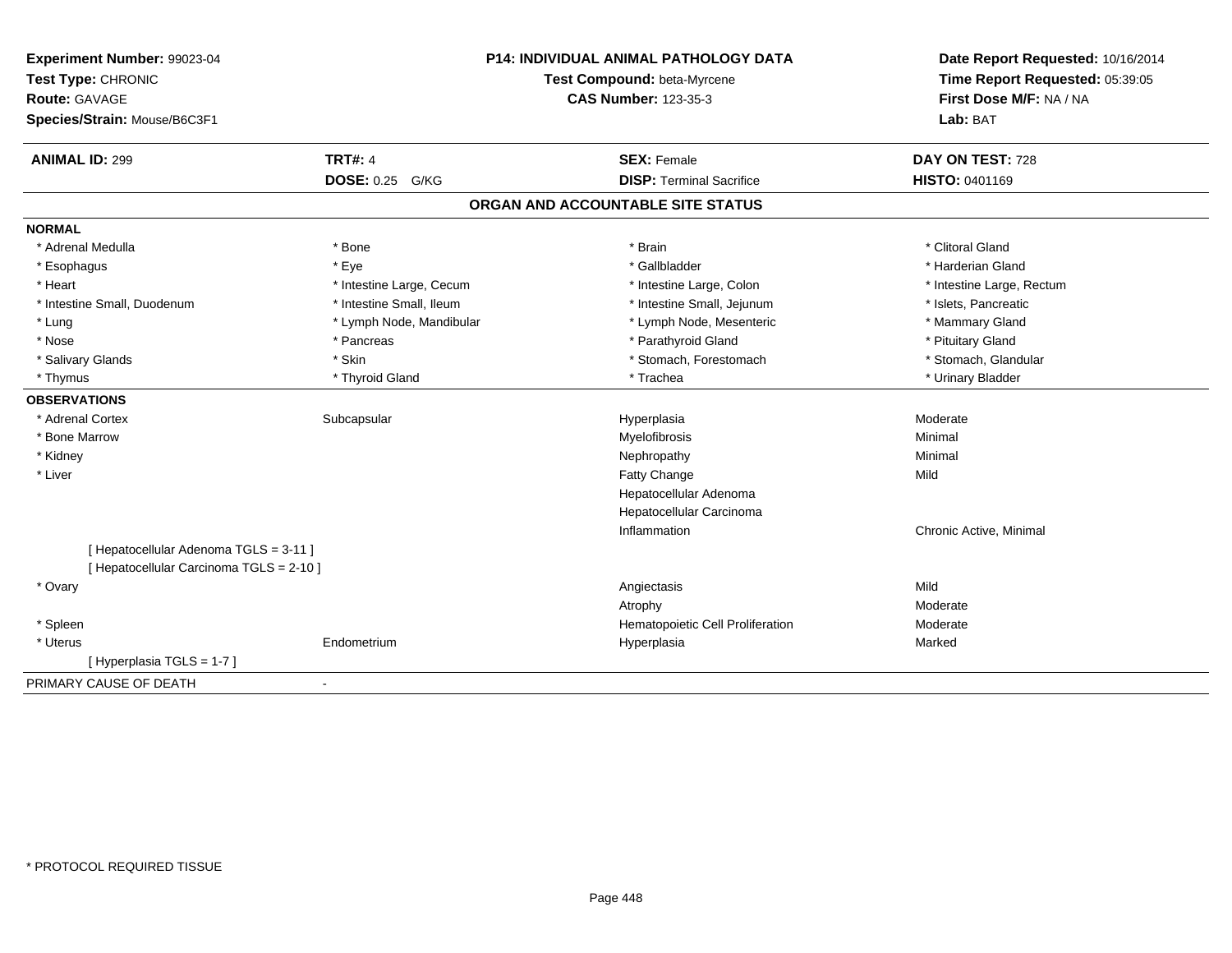| Experiment Number: 99023-04<br>Test Type: CHRONIC<br><b>Route: GAVAGE</b><br>Species/Strain: Mouse/B6C3F1 |                             | <b>P14: INDIVIDUAL ANIMAL PATHOLOGY DATA</b><br>Test Compound: beta-Myrcene<br><b>CAS Number: 123-35-3</b> | Date Report Requested: 10/16/2014<br>Time Report Requested: 05:39:05<br>First Dose M/F: NA / NA<br>Lab: BAT |
|-----------------------------------------------------------------------------------------------------------|-----------------------------|------------------------------------------------------------------------------------------------------------|-------------------------------------------------------------------------------------------------------------|
| <b>ANIMAL ID: 300</b>                                                                                     | <b>TRT#: 4</b>              | <b>SEX: Female</b>                                                                                         | DAY ON TEST: 727                                                                                            |
|                                                                                                           | <b>DOSE: 0.25</b><br>G/KG   | <b>DISP: Terminal Sacrifice</b>                                                                            | <b>HISTO: 0401170</b>                                                                                       |
|                                                                                                           |                             | ORGAN AND ACCOUNTABLE SITE STATUS                                                                          |                                                                                                             |
| <b>NORMAL</b>                                                                                             |                             |                                                                                                            |                                                                                                             |
| * Adrenal Medulla                                                                                         | * Bone                      | * Bone Marrow                                                                                              | * Brain                                                                                                     |
| * Clitoral Gland                                                                                          | * Esophagus                 | * Eye                                                                                                      | * Gallbladder                                                                                               |
| * Harderian Gland                                                                                         | * Heart                     | * Intestine Large, Cecum                                                                                   | * Intestine Large, Colon                                                                                    |
| * Intestine Large, Rectum                                                                                 | * Intestine Small, Duodenum | * Intestine Small, Ileum                                                                                   | * Intestine Small, Jejunum                                                                                  |
| * Islets. Pancreatic                                                                                      | * Kidney                    | * Lung                                                                                                     | * Lymph Node, Mandibular                                                                                    |
| * Lymph Node, Mesenteric                                                                                  | * Mammary Gland             | * Nose                                                                                                     | * Pancreas                                                                                                  |
| * Parathyroid Gland                                                                                       | * Pituitary Gland           | * Salivary Glands                                                                                          | * Skin                                                                                                      |
| * Stomach, Forestomach                                                                                    | * Stomach, Glandular        | * Thymus                                                                                                   | * Thyroid Gland                                                                                             |
| * Trachea                                                                                                 | * Urinary Bladder           |                                                                                                            |                                                                                                             |
| <b>OBSERVATIONS</b>                                                                                       |                             |                                                                                                            |                                                                                                             |
| * Adrenal Cortex                                                                                          | Subcapsular                 | Hyperplasia                                                                                                | Moderate                                                                                                    |
| * Liver                                                                                                   |                             | <b>Eosinophilic Focus</b>                                                                                  |                                                                                                             |
|                                                                                                           |                             | Inflammation                                                                                               | Chronic Active, Minimal                                                                                     |
| * Ovary                                                                                                   |                             | Atrophy                                                                                                    | Moderate                                                                                                    |
| * Spleen                                                                                                  |                             | Hematopoietic Cell Proliferation                                                                           | Minimal                                                                                                     |
|                                                                                                           |                             | Pigmentation                                                                                               | Hemosiderin, Minimal                                                                                        |
| * Uterus                                                                                                  | Endometrium                 | Hyperplasia                                                                                                | Marked                                                                                                      |
| [Hyperplasia TGLS = 1-7]                                                                                  |                             |                                                                                                            |                                                                                                             |
| PRIMARY CAUSE OF DEATH                                                                                    |                             |                                                                                                            |                                                                                                             |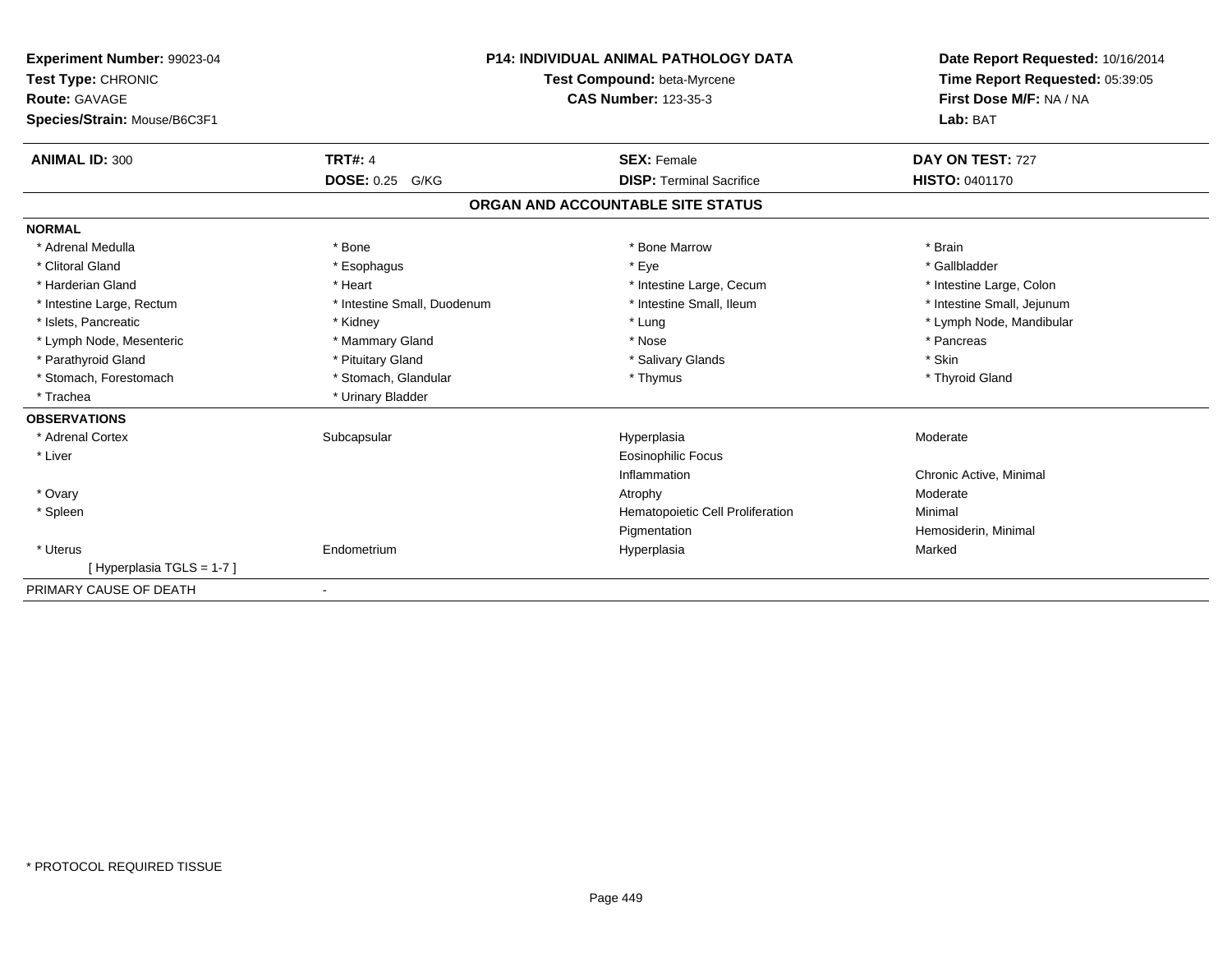| Experiment Number: 99023-04<br>Test Type: CHRONIC<br><b>Route: GAVAGE</b><br>Species/Strain: Mouse/B6C3F1 |                           | <b>P14: INDIVIDUAL ANIMAL PATHOLOGY DATA</b><br>Test Compound: beta-Myrcene<br><b>CAS Number: 123-35-3</b> | Date Report Requested: 10/16/2014<br>Time Report Requested: 05:39:05<br>First Dose M/F: NA / NA<br>Lab: BAT |
|-----------------------------------------------------------------------------------------------------------|---------------------------|------------------------------------------------------------------------------------------------------------|-------------------------------------------------------------------------------------------------------------|
| <b>ANIMAL ID: 301</b>                                                                                     | <b>TRT#: 6</b>            | <b>SEX: Female</b>                                                                                         | DAY ON TEST: 667                                                                                            |
|                                                                                                           | <b>DOSE: 0.5</b><br>G/KG  | <b>DISP:</b> Moribund Sacrifice                                                                            | HISTO: 0401171                                                                                              |
|                                                                                                           |                           | ORGAN AND ACCOUNTABLE SITE STATUS                                                                          |                                                                                                             |
| <b>NORMAL</b>                                                                                             |                           |                                                                                                            |                                                                                                             |
| * Adrenal Medulla                                                                                         | * Bone                    | * Clitoral Gland                                                                                           | * Esophagus                                                                                                 |
| * Eye                                                                                                     | * Gallbladder             | * Harderian Gland                                                                                          | * Intestine Large, Cecum                                                                                    |
| * Intestine Large, Colon                                                                                  | * Intestine Large, Rectum | * Intestine Small, Duodenum                                                                                | * Intestine Small, Ileum                                                                                    |
| * Intestine Small, Jejunum                                                                                | * Islets, Pancreatic      | * Mammary Gland                                                                                            | * Parathyroid Gland                                                                                         |
| * Pituitary Gland                                                                                         | * Salivary Glands         | * Stomach, Glandular                                                                                       | * Thyroid Gland                                                                                             |
| * Trachea                                                                                                 | * Urinary Bladder         |                                                                                                            |                                                                                                             |
| <b>MISSING</b>                                                                                            |                           |                                                                                                            |                                                                                                             |
| * Thymus                                                                                                  |                           |                                                                                                            |                                                                                                             |
| <b>OBSERVATIONS</b>                                                                                       |                           |                                                                                                            |                                                                                                             |
| * Adrenal Cortex                                                                                          | Subcapsular               | Hyperplasia                                                                                                | Moderate                                                                                                    |
| * Bone Marrow                                                                                             |                           | Histiocytic Sarcoma                                                                                        |                                                                                                             |
| * Brain                                                                                                   | Cerebellum                | Necrosis                                                                                                   | Mild                                                                                                        |
|                                                                                                           | Hippocampus               | Necrosis                                                                                                   | Moderate                                                                                                    |
| [Necrosis TGLS = $3-10$ ]                                                                                 |                           |                                                                                                            |                                                                                                             |
| [Necrosis TGLS = $4-11$ ]                                                                                 |                           |                                                                                                            |                                                                                                             |
| * Clitoral GI                                                                                             |                           |                                                                                                            |                                                                                                             |
| Note: One clitoral gland was missing from the block and wet tissues.                                      |                           |                                                                                                            |                                                                                                             |
| * Heart                                                                                                   |                           | Mineralization                                                                                             | Minimal                                                                                                     |
|                                                                                                           | Atrium                    | Thrombosis                                                                                                 | Minimal                                                                                                     |
| * Kidney                                                                                                  |                           | Infarct                                                                                                    | Mild                                                                                                        |
|                                                                                                           |                           | Mineralization                                                                                             | Minimal                                                                                                     |
|                                                                                                           |                           | Nephropathy                                                                                                | Moderate                                                                                                    |
| * Liver                                                                                                   |                           | Hematopoietic Cell Proliferation                                                                           | Mild                                                                                                        |
|                                                                                                           |                           | Histiocytic Sarcoma                                                                                        |                                                                                                             |
| [Histiocytic Sarcoma TGLS = 2 - 3+4+5]                                                                    |                           |                                                                                                            |                                                                                                             |
| * Lung                                                                                                    |                           | Histiocytic Sarcoma                                                                                        |                                                                                                             |
| * Lymph Node, Mandibular                                                                                  |                           | Atrophy                                                                                                    | Minimal                                                                                                     |
| * Lymph Node, Mesenteric                                                                                  |                           | Histiocytic Sarcoma                                                                                        |                                                                                                             |
| Mesentery                                                                                                 |                           | Histiocytic Sarcoma                                                                                        |                                                                                                             |
| * Nose                                                                                                    | Olfactory Epi             | Degeneration                                                                                               | Minimal                                                                                                     |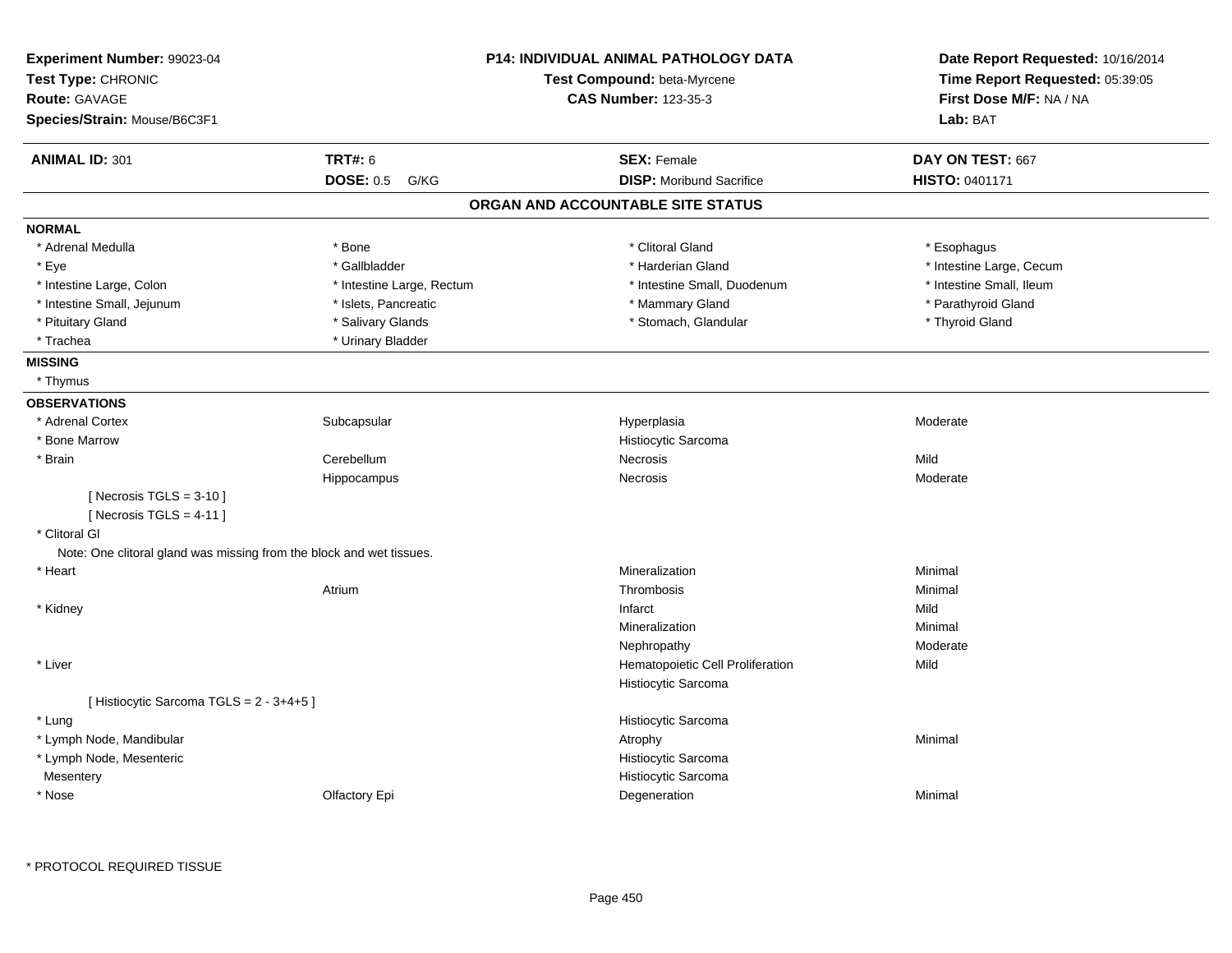| Experiment Number: 99023-04<br>Test Type: CHRONIC<br><b>Route: GAVAGE</b><br>Species/Strain: Mouse/B6C3F1 |                             | <b>P14: INDIVIDUAL ANIMAL PATHOLOGY DATA</b><br>Test Compound: beta-Myrcene<br><b>CAS Number: 123-35-3</b> | Date Report Requested: 10/16/2014<br>Time Report Requested: 05:39:05<br>First Dose M/F: NA / NA<br>Lab: BAT |
|-----------------------------------------------------------------------------------------------------------|-----------------------------|------------------------------------------------------------------------------------------------------------|-------------------------------------------------------------------------------------------------------------|
| <b>ANIMAL ID: 301</b>                                                                                     | TRT#: 6                     | <b>SEX: Female</b>                                                                                         | DAY ON TEST: 667                                                                                            |
|                                                                                                           | <b>DOSE: 0.5</b><br>G/KG    | <b>DISP:</b> Moribund Sacrifice                                                                            | <b>HISTO: 0401171</b>                                                                                       |
|                                                                                                           |                             | ORGAN AND ACCOUNTABLE SITE STATUS                                                                          |                                                                                                             |
| * Ovary                                                                                                   |                             | Atrophy                                                                                                    | Marked                                                                                                      |
| Oviduct                                                                                                   |                             | Histiocytic Sarcoma                                                                                        |                                                                                                             |
| * Pancreas                                                                                                |                             | Histiocytic Sarcoma                                                                                        |                                                                                                             |
| * Skin                                                                                                    |                             | Histiocytic Sarcoma                                                                                        |                                                                                                             |
| * Spleen                                                                                                  |                             | Hematopoietic Cell Proliferation                                                                           | Marked                                                                                                      |
|                                                                                                           |                             | Histiocytic Sarcoma                                                                                        |                                                                                                             |
| [Histiocytic Sarcoma TGLS = 1-4 ]                                                                         |                             |                                                                                                            |                                                                                                             |
| * Stomach, Forestomach                                                                                    | Epithelium                  | Hyperplasia                                                                                                | Mild                                                                                                        |
|                                                                                                           |                             | Ulcer                                                                                                      | Mild                                                                                                        |
| [Hyperplasia TGLS = $5 - 5 + 12$ ]                                                                        |                             |                                                                                                            |                                                                                                             |
| Tooth                                                                                                     |                             | Dysplasia                                                                                                  |                                                                                                             |
| * Uterus                                                                                                  |                             | Histiocytic Sarcoma                                                                                        |                                                                                                             |
| PRIMARY CAUSE OF DEATH                                                                                    | - Liver Histiocytic Sarcoma |                                                                                                            |                                                                                                             |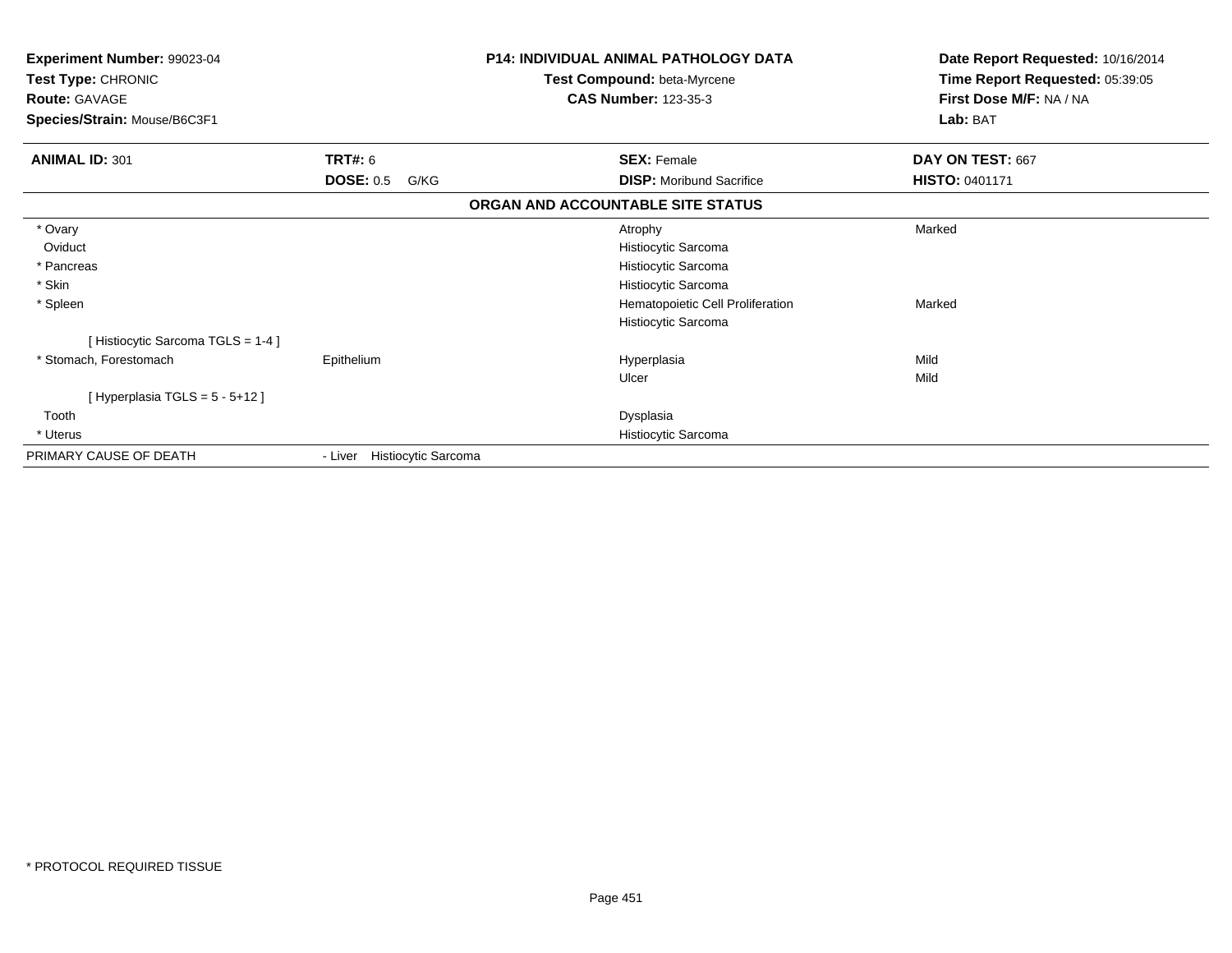| Experiment Number: 99023-04<br>Test Type: CHRONIC<br><b>Route: GAVAGE</b> |                             | <b>P14: INDIVIDUAL ANIMAL PATHOLOGY DATA</b><br>Test Compound: beta-Myrcene<br><b>CAS Number: 123-35-3</b> | Date Report Requested: 10/16/2014<br>Time Report Requested: 05:39:05<br>First Dose M/F: NA / NA |
|---------------------------------------------------------------------------|-----------------------------|------------------------------------------------------------------------------------------------------------|-------------------------------------------------------------------------------------------------|
| Species/Strain: Mouse/B6C3F1                                              |                             |                                                                                                            | Lab: BAT                                                                                        |
| <b>ANIMAL ID: 302</b>                                                     | TRT#: 6                     | <b>SEX: Female</b>                                                                                         | DAY ON TEST: 727                                                                                |
|                                                                           | <b>DOSE: 0.5</b><br>G/KG    | <b>DISP: Terminal Sacrifice</b>                                                                            | <b>HISTO: 0401172</b>                                                                           |
|                                                                           |                             | ORGAN AND ACCOUNTABLE SITE STATUS                                                                          |                                                                                                 |
| <b>NORMAL</b>                                                             |                             |                                                                                                            |                                                                                                 |
| * Adrenal Medulla                                                         | * Bone                      | * Bone Marrow                                                                                              | * Brain                                                                                         |
| * Clitoral Gland                                                          | * Esophagus                 | * Eye                                                                                                      | * Gallbladder                                                                                   |
| * Harderian Gland                                                         | * Heart                     | * Intestine Large, Cecum                                                                                   | * Intestine Large, Colon                                                                        |
| * Intestine Large, Rectum                                                 | * Intestine Small, Duodenum | * Intestine Small. Ileum                                                                                   | * Intestine Small, Jejunum                                                                      |
| * Islets, Pancreatic                                                      | * Lung                      | * Lymph Node, Mandibular                                                                                   | * Lymph Node, Mesenteric                                                                        |
| * Mammary Gland                                                           | * Nose                      | * Pancreas                                                                                                 | * Parathyroid Gland                                                                             |
| * Pituitary Gland                                                         | * Salivary Glands           | * Skin                                                                                                     | * Stomach, Glandular                                                                            |
| * Thymus                                                                  | * Trachea                   | * Urinary Bladder                                                                                          |                                                                                                 |
| <b>OBSERVATIONS</b>                                                       |                             |                                                                                                            |                                                                                                 |
| * Adrenal Cortex                                                          | Subcapsular                 | Hyperplasia                                                                                                | Moderate                                                                                        |
| * Kidney                                                                  |                             | Nephropathy                                                                                                | Minimal                                                                                         |
| * Liver                                                                   |                             | Eosinophilic Focus                                                                                         |                                                                                                 |
|                                                                           |                             | Inflammation                                                                                               | Chronic Active, Minimal                                                                         |
| * Ovary                                                                   |                             | Atrophy                                                                                                    | Marked                                                                                          |
| * Spleen                                                                  |                             | Hematopoietic Cell Proliferation                                                                           | Minimal                                                                                         |
| * Stomach, Forestomach                                                    | Epithelium                  | Hyperplasia                                                                                                | Minimal                                                                                         |
| * Thyroid Gland                                                           | <b>Follicular Cel</b>       | Hyperplasia                                                                                                | Minimal                                                                                         |
| * Uterus                                                                  | Endometrium                 | Hyperplasia                                                                                                | Mild                                                                                            |
| PRIMARY CAUSE OF DEATH                                                    | $\overline{\phantom{a}}$    |                                                                                                            |                                                                                                 |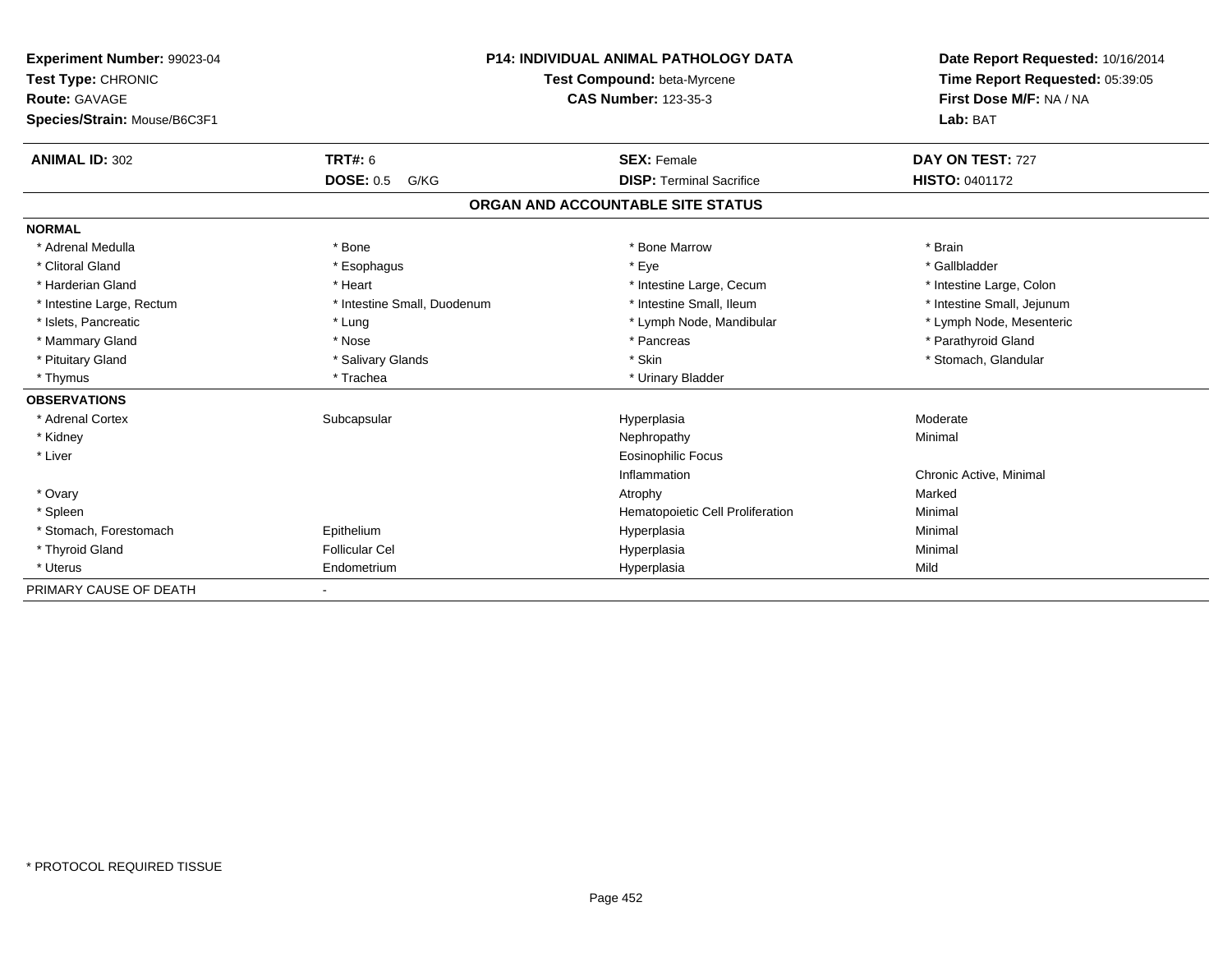| Experiment Number: 99023-04<br>Test Type: CHRONIC<br><b>Route: GAVAGE</b><br>Species/Strain: Mouse/B6C3F1 |                          | <b>P14: INDIVIDUAL ANIMAL PATHOLOGY DATA</b><br>Test Compound: beta-Myrcene<br><b>CAS Number: 123-35-3</b> | Date Report Requested: 10/16/2014<br>Time Report Requested: 05:39:05<br>First Dose M/F: NA / NA<br>Lab: BAT |
|-----------------------------------------------------------------------------------------------------------|--------------------------|------------------------------------------------------------------------------------------------------------|-------------------------------------------------------------------------------------------------------------|
| <b>ANIMAL ID: 303</b>                                                                                     | <b>TRT#: 6</b>           | <b>SEX: Female</b>                                                                                         | DAY ON TEST: 729                                                                                            |
|                                                                                                           | <b>DOSE: 0.5 G/KG</b>    | <b>DISP: Terminal Sacrifice</b>                                                                            | <b>HISTO: 0401173</b>                                                                                       |
|                                                                                                           |                          | ORGAN AND ACCOUNTABLE SITE STATUS                                                                          |                                                                                                             |
| <b>NORMAL</b>                                                                                             |                          |                                                                                                            |                                                                                                             |
| * Adrenal Medulla                                                                                         | * Bone                   | * Bone Marrow                                                                                              | * Brain                                                                                                     |
| * Clitoral Gland                                                                                          | * Esophagus              | * Eye                                                                                                      | * Gallbladder                                                                                               |
| * Heart                                                                                                   | * Intestine Large, Cecum | * Intestine Large, Colon                                                                                   | * Intestine Large, Rectum                                                                                   |
| * Intestine Small. Duodenum                                                                               | * Intestine Small, Ileum | * Intestine Small, Jejunum                                                                                 | * Islets, Pancreatic                                                                                        |
| * Lymph Node, Mandibular                                                                                  | * Lymph Node, Mesenteric | * Mammary Gland                                                                                            | * Nose                                                                                                      |
| * Pancreas                                                                                                | * Parathyroid Gland      | * Pituitary Gland                                                                                          | * Salivary Glands                                                                                           |
| * Skin                                                                                                    | * Stomach, Forestomach   | * Stomach, Glandular                                                                                       | * Thymus                                                                                                    |
| * Thyroid Gland                                                                                           | * Trachea                | * Urinary Bladder                                                                                          |                                                                                                             |
| <b>OBSERVATIONS</b>                                                                                       |                          |                                                                                                            |                                                                                                             |
| * Adrenal Cortex                                                                                          | Subcapsular              | Hyperplasia                                                                                                | Moderate                                                                                                    |
| * Harderian Gland                                                                                         |                          | Adenoma                                                                                                    |                                                                                                             |
| [Adenoma TGLS = $1-9$ ]                                                                                   |                          |                                                                                                            |                                                                                                             |
| * Kidney                                                                                                  |                          | Mineralization                                                                                             | Minimal                                                                                                     |
| * Liver                                                                                                   |                          | <b>Fatty Change</b>                                                                                        | Minimal                                                                                                     |
|                                                                                                           |                          | Inflammation                                                                                               | Chronic Active, Minimal                                                                                     |
| * Lung                                                                                                    |                          | Alveolar/Bronchiolar Adenoma                                                                               |                                                                                                             |
| [ Alveolar/Bronchiolar Adenoma TGLS = 3-10 ]                                                              |                          |                                                                                                            |                                                                                                             |
| * Ovary                                                                                                   |                          | Atrophy                                                                                                    | Moderate                                                                                                    |
| * Spleen                                                                                                  |                          | Pigmentation                                                                                               | Hemosiderin, Minimal                                                                                        |
| Tooth                                                                                                     |                          | Dysplasia                                                                                                  |                                                                                                             |
| * Uterus                                                                                                  | Endometrium              | Hyperplasia                                                                                                | Moderate                                                                                                    |
| [Hyperplasia TGLS = 2-7]                                                                                  |                          |                                                                                                            |                                                                                                             |
| PRIMARY CAUSE OF DEATH                                                                                    | $\blacksquare$           |                                                                                                            |                                                                                                             |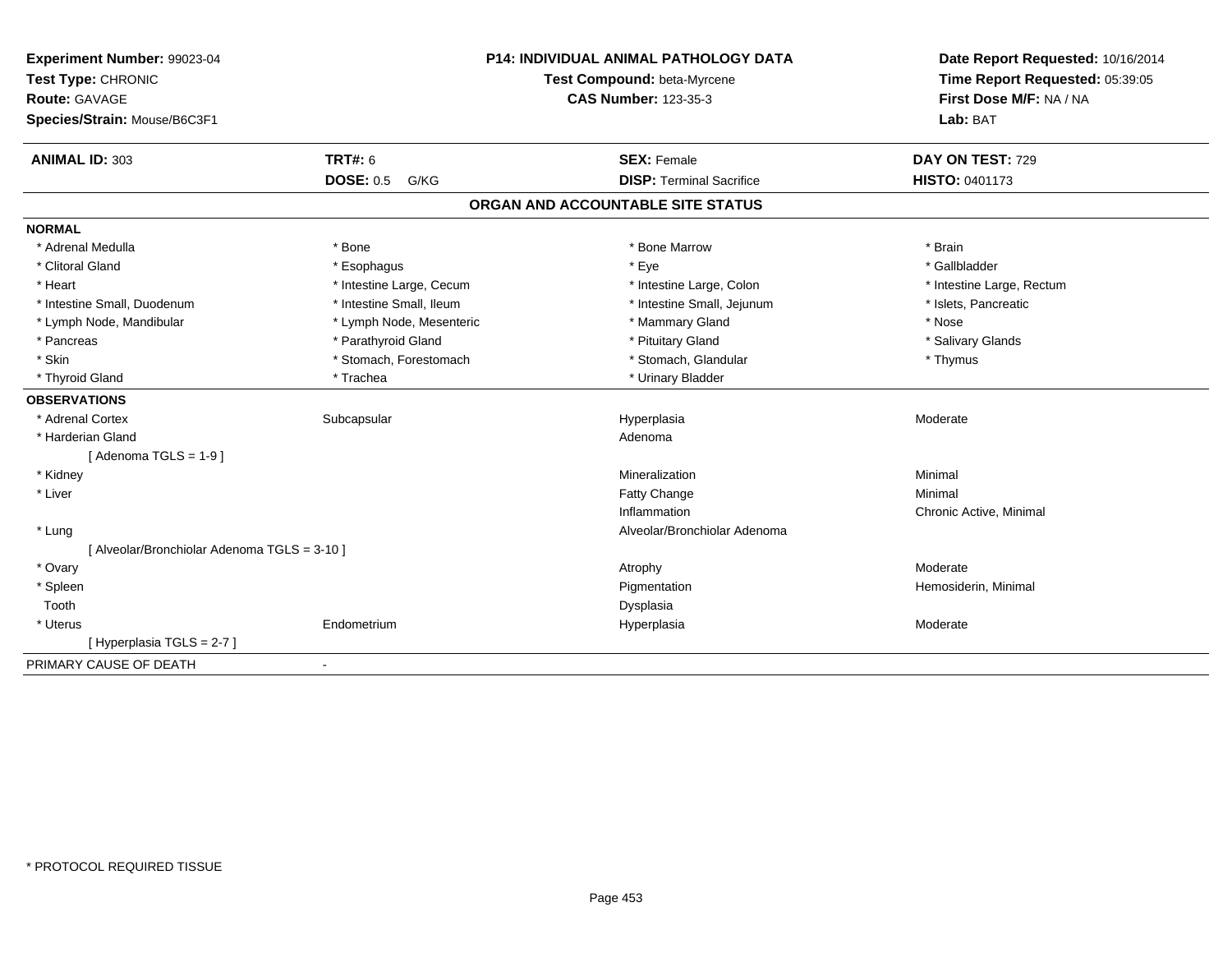| Experiment Number: 99023-04<br>Test Type: CHRONIC<br><b>Route: GAVAGE</b><br>Species/Strain: Mouse/B6C3F1 |                          | <b>P14: INDIVIDUAL ANIMAL PATHOLOGY DATA</b><br>Test Compound: beta-Myrcene<br><b>CAS Number: 123-35-3</b> | Date Report Requested: 10/16/2014<br>Time Report Requested: 05:39:05<br>First Dose M/F: NA / NA<br>Lab: BAT |
|-----------------------------------------------------------------------------------------------------------|--------------------------|------------------------------------------------------------------------------------------------------------|-------------------------------------------------------------------------------------------------------------|
| <b>ANIMAL ID: 304</b>                                                                                     | <b>TRT#: 6</b>           | <b>SEX: Female</b>                                                                                         | DAY ON TEST: 729                                                                                            |
|                                                                                                           | <b>DOSE: 0.5</b><br>G/KG | <b>DISP: Terminal Sacrifice</b>                                                                            | <b>HISTO: 0401174</b>                                                                                       |
|                                                                                                           |                          | ORGAN AND ACCOUNTABLE SITE STATUS                                                                          |                                                                                                             |
| <b>NORMAL</b>                                                                                             |                          |                                                                                                            |                                                                                                             |
| * Adrenal Medulla                                                                                         | * Bone                   | * Brain                                                                                                    | * Clitoral Gland                                                                                            |
| * Esophagus                                                                                               | * Eye                    | * Gallbladder                                                                                              | * Harderian Gland                                                                                           |
| * Heart                                                                                                   | * Intestine Large, Cecum | * Intestine Large, Colon                                                                                   | * Intestine Large, Rectum                                                                                   |
| * Intestine Small, Duodenum                                                                               | * Intestine Small, Ileum | * Islets, Pancreatic                                                                                       | * Lymph Node, Mandibular                                                                                    |
| * Lymph Node, Mesenteric                                                                                  | * Mammary Gland          | * Nose                                                                                                     | * Parathyroid Gland                                                                                         |
| * Pituitary Gland                                                                                         | * Salivary Glands        | * Skin                                                                                                     | * Stomach, Glandular                                                                                        |
| * Thyroid Gland                                                                                           | * Trachea                | * Urinary Bladder                                                                                          |                                                                                                             |
| <b>OBSERVATIONS</b>                                                                                       |                          |                                                                                                            |                                                                                                             |
| * Adrenal Cortex                                                                                          | Subcapsular              | Hyperplasia                                                                                                | Moderate                                                                                                    |
| * Bone Marrow                                                                                             |                          | Myelofibrosis                                                                                              | Minimal                                                                                                     |
| Ear                                                                                                       |                          | Necrosis                                                                                                   | Moderate                                                                                                    |
| [ Necrosis $TGLS = 1-10$ ]                                                                                |                          |                                                                                                            |                                                                                                             |
| * Intestine Small, Jejunum                                                                                | Peyers Patch             | Hyperplasia                                                                                                | Lymphoid, Mild                                                                                              |
| * Kidney                                                                                                  |                          | Nephropathy                                                                                                | Minimal                                                                                                     |
| * Liver                                                                                                   |                          | <b>Basophilic Focus</b>                                                                                    |                                                                                                             |
|                                                                                                           |                          | Fatty Change                                                                                               | Minimal                                                                                                     |
|                                                                                                           |                          | Inflammation                                                                                               | Chronic Active, Mild                                                                                        |
|                                                                                                           |                          | Pigmentation                                                                                               | Hemosiderin, Minimal                                                                                        |
|                                                                                                           |                          | <b>Tension Lipidosis</b>                                                                                   | Minimal                                                                                                     |
| * Lung                                                                                                    |                          | Alveolar/Bronchiolar Adenoma                                                                               |                                                                                                             |
|                                                                                                           | Alveolar Epith           | Hyperplasia                                                                                                | Mild                                                                                                        |
| * Ovary                                                                                                   |                          | Atrophy                                                                                                    | Marked                                                                                                      |
| Note: TGL-2 had no corresponding microscopic lesion; it may have been a bursal cyst that burst at trim.   |                          |                                                                                                            |                                                                                                             |
| * Pancreas                                                                                                |                          | Inflammation                                                                                               | Granulomatous, Mild                                                                                         |
| * Spleen                                                                                                  |                          | Hematopoietic Cell Proliferation                                                                           | Minimal                                                                                                     |
| * Stomach, Forestomach                                                                                    | Epithelium               | Hyperplasia                                                                                                | Moderate                                                                                                    |
| [Hyperplasia TGLS = $3-10$ ]                                                                              |                          |                                                                                                            |                                                                                                             |
| * Thymus                                                                                                  |                          | Atrophy                                                                                                    | Mild                                                                                                        |
| * Uterus                                                                                                  | Endometrium              | Hyperplasia                                                                                                | Mild                                                                                                        |
| PRIMARY CAUSE OF DEATH                                                                                    |                          |                                                                                                            |                                                                                                             |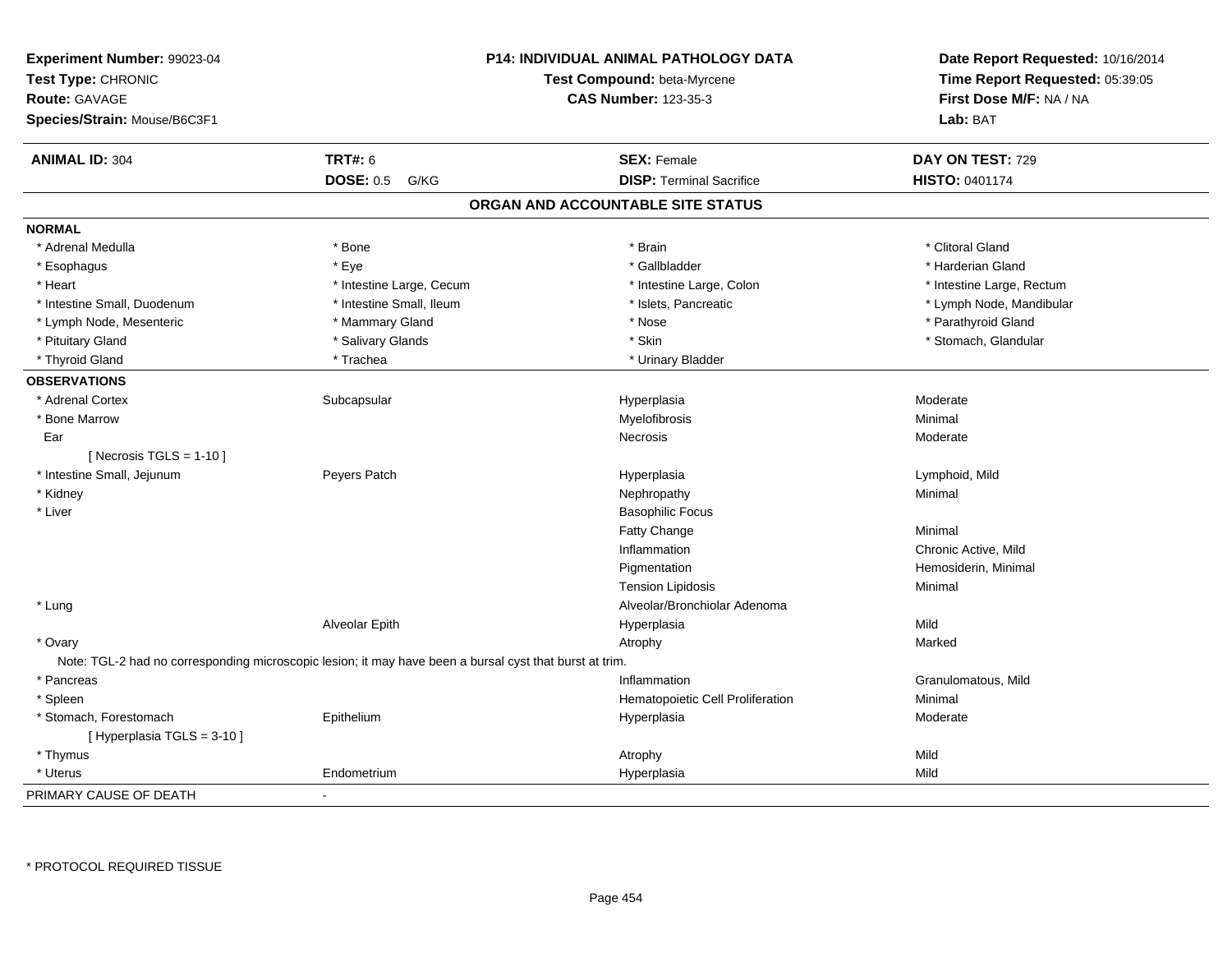| Experiment Number: 99023-04                                                                       |                             | <b>P14: INDIVIDUAL ANIMAL PATHOLOGY DATA</b> | Date Report Requested: 10/16/2014 |
|---------------------------------------------------------------------------------------------------|-----------------------------|----------------------------------------------|-----------------------------------|
| Test Type: CHRONIC                                                                                | Test Compound: beta-Myrcene |                                              | Time Report Requested: 05:39:05   |
| Route: GAVAGE                                                                                     |                             | <b>CAS Number: 123-35-3</b>                  | First Dose M/F: NA / NA           |
| Species/Strain: Mouse/B6C3F1                                                                      |                             |                                              | Lab: BAT                          |
| <b>ANIMAL ID: 305</b>                                                                             | <b>TRT#: 6</b>              | <b>SEX: Female</b>                           | DAY ON TEST: 394                  |
|                                                                                                   | <b>DOSE: 0.5</b><br>G/KG    | <b>DISP:</b> Moribund Sacrifice              | HISTO: 0401175                    |
|                                                                                                   |                             | ORGAN AND ACCOUNTABLE SITE STATUS            |                                   |
| <b>NORMAL</b>                                                                                     |                             |                                              |                                   |
| * Adrenal Medulla                                                                                 | * Bone                      | * Bone Marrow                                | * Brain                           |
| * Clitoral Gland                                                                                  | * Eye                       | * Gallbladder                                | * Harderian Gland                 |
| * Heart                                                                                           | * Intestine Large, Cecum    | * Intestine Large, Colon                     | * Intestine Large, Rectum         |
| * Intestine Small, Duodenum                                                                       | * Intestine Small, Ileum    | * Intestine Small, Jejunum                   | * Islets, Pancreatic              |
| * Kidney                                                                                          | * Lung                      | * Lymph Node, Mesenteric                     | * Mammary Gland                   |
| * Nose                                                                                            | * Ovary                     | * Pancreas                                   | * Parathyroid Gland               |
| * Salivary Glands                                                                                 | * Stomach, Forestomach      | * Stomach, Glandular                         | * Thyroid Gland                   |
| * Trachea                                                                                         | * Urinary Bladder           | * Uterus                                     |                                   |
| <b>OBSERVATIONS</b>                                                                               |                             |                                              |                                   |
| * Adrenal Cortex                                                                                  | Subcapsular                 | Hyperplasia                                  | Moderate                          |
| * Esophagus                                                                                       |                             | Inflammation                                 | Mild                              |
| * Liver                                                                                           |                             | Inflammation                                 | Chronic Active, Minimal           |
| Lymph Node                                                                                        | Inguinal                    | Lymphoma Malignant                           |                                   |
| * Lymph Node, Mandibular                                                                          |                             | Lymphoma Malignant                           |                                   |
| * Pituitary Gland                                                                                 | Pars Intermed               | Hyperplasia                                  | Mild                              |
| * Skin                                                                                            |                             | Lymphoma Malignant                           |                                   |
|                                                                                                   |                             | Ulcer                                        | Marked                            |
| [ Lymphoma Malignant TGLS = 1-10 ]                                                                |                             |                                              |                                   |
| [ $U \text{lcer} TGLS = 1-10$ ]                                                                   |                             |                                              |                                   |
| * Spleen                                                                                          |                             | Hematopoietic Cell Proliferation             | Marked                            |
| * Thymus                                                                                          |                             | Atrophy                                      | Mild                              |
| PRIMARY CAUSE OF DEATH                                                                            | - Skin Lymphoma Malignant   |                                              |                                   |
| Animal Note: Toluidine blue stain, performed upon slides 08 and 10, ruled out a mast cell tum or. |                             |                                              |                                   |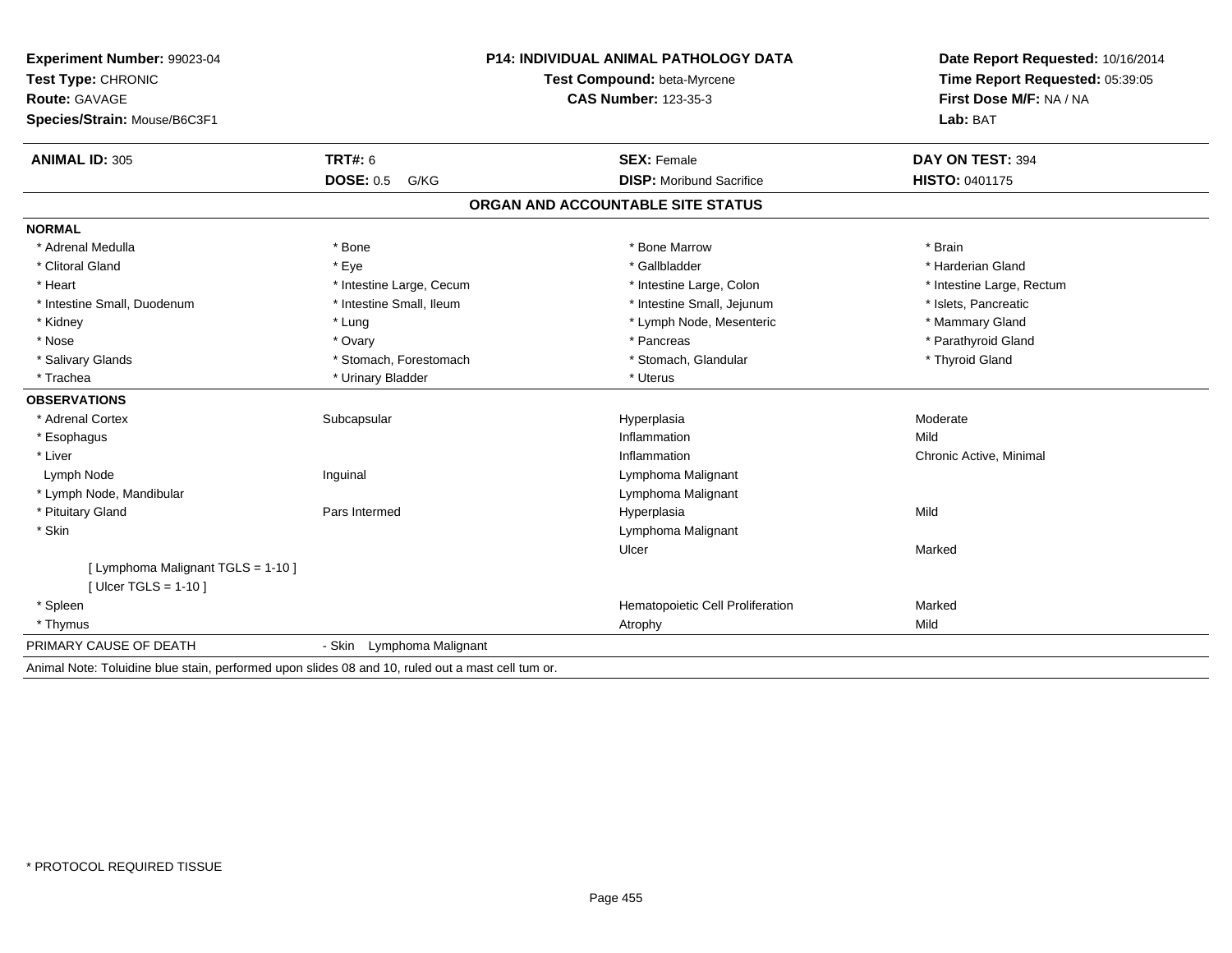| Experiment Number: 99023-04<br>Test Type: CHRONIC<br><b>Route: GAVAGE</b><br>Species/Strain: Mouse/B6C3F1 |                           | P14: INDIVIDUAL ANIMAL PATHOLOGY DATA<br>Test Compound: beta-Myrcene<br><b>CAS Number: 123-35-3</b> | Date Report Requested: 10/16/2014<br>Time Report Requested: 05:39:05<br>First Dose M/F: NA / NA<br>Lab: BAT |
|-----------------------------------------------------------------------------------------------------------|---------------------------|-----------------------------------------------------------------------------------------------------|-------------------------------------------------------------------------------------------------------------|
|                                                                                                           |                           |                                                                                                     |                                                                                                             |
| <b>ANIMAL ID: 306</b>                                                                                     | <b>TRT#: 6</b>            | <b>SEX: Female</b>                                                                                  | DAY ON TEST: 727                                                                                            |
|                                                                                                           | <b>DOSE: 0.5</b><br>G/KG  | <b>DISP: Terminal Sacrifice</b>                                                                     | HISTO: 0401176                                                                                              |
|                                                                                                           |                           | ORGAN AND ACCOUNTABLE SITE STATUS                                                                   |                                                                                                             |
| <b>NORMAL</b>                                                                                             |                           |                                                                                                     |                                                                                                             |
| * Adrenal Medulla                                                                                         | * Bone                    | * Brain                                                                                             | * Clitoral Gland                                                                                            |
| * Esophagus                                                                                               | * Gallbladder             | * Heart                                                                                             | * Intestine Large, Cecum                                                                                    |
| * Intestine Large, Colon                                                                                  | * Intestine Large, Rectum | * Intestine Small, Duodenum                                                                         | * Intestine Small, Ileum                                                                                    |
| * Intestine Small, Jejunum                                                                                | * Islets, Pancreatic      | * Lymph Node, Mesenteric                                                                            | * Mammary Gland                                                                                             |
| * Nose                                                                                                    | * Pancreas                | * Parathyroid Gland                                                                                 | * Pituitary Gland                                                                                           |
| * Salivary Glands                                                                                         | * Skin                    | * Stomach, Forestomach                                                                              | * Stomach, Glandular                                                                                        |
| * Thymus                                                                                                  | * Thyroid Gland           | * Trachea                                                                                           | * Urinary Bladder                                                                                           |
| <b>OBSERVATIONS</b>                                                                                       |                           |                                                                                                     |                                                                                                             |
| * Adrenal Cortex                                                                                          | Subcapsular               | Hyperplasia                                                                                         | Moderate                                                                                                    |
| * Bone Marrow                                                                                             |                           | Myelofibrosis                                                                                       | Mild                                                                                                        |
| * Eye                                                                                                     |                           | Atrophy                                                                                             | Mild                                                                                                        |
|                                                                                                           | Lens                      | Cataract                                                                                            | Minimal                                                                                                     |
|                                                                                                           | Retina                    | <b>Retinal Detachment</b>                                                                           | Mild                                                                                                        |
| Note: Eye changes are secondary to the Harderian gland tumor.<br>[Atrophy TGLS = $3-9$ ]                  |                           |                                                                                                     |                                                                                                             |
| * Harderian Gland                                                                                         |                           | Carcinoma                                                                                           |                                                                                                             |
| [Carcinoma TGLS = $2-9$ ]                                                                                 |                           |                                                                                                     |                                                                                                             |
| * Kidney                                                                                                  |                           | Nephropathy                                                                                         | Minimal                                                                                                     |
| * Liver                                                                                                   |                           | Inflammation                                                                                        | Chronic Active, Minimal                                                                                     |
| * Lung                                                                                                    |                           | Alveolar/Bronchiolar Adenoma                                                                        |                                                                                                             |
| * Lymph Node, Mandibular                                                                                  |                           | Hyperplasia                                                                                         | Lymphoid, Mild                                                                                              |
| * Ovary                                                                                                   |                           | Atrophy                                                                                             | Moderate                                                                                                    |
|                                                                                                           | Follicle                  | Cyst                                                                                                | Minimal                                                                                                     |
| * Spleen                                                                                                  |                           | Hematopoietic Cell Proliferation                                                                    | Minimal                                                                                                     |
| * Uterus                                                                                                  |                           | Angiectasis                                                                                         | Mild                                                                                                        |
|                                                                                                           |                           | Thrombosis                                                                                          | Mild                                                                                                        |
| [Angiectasis TGLS = 1-7]                                                                                  |                           |                                                                                                     |                                                                                                             |
| PRIMARY CAUSE OF DEATH                                                                                    | $\sim$                    |                                                                                                     |                                                                                                             |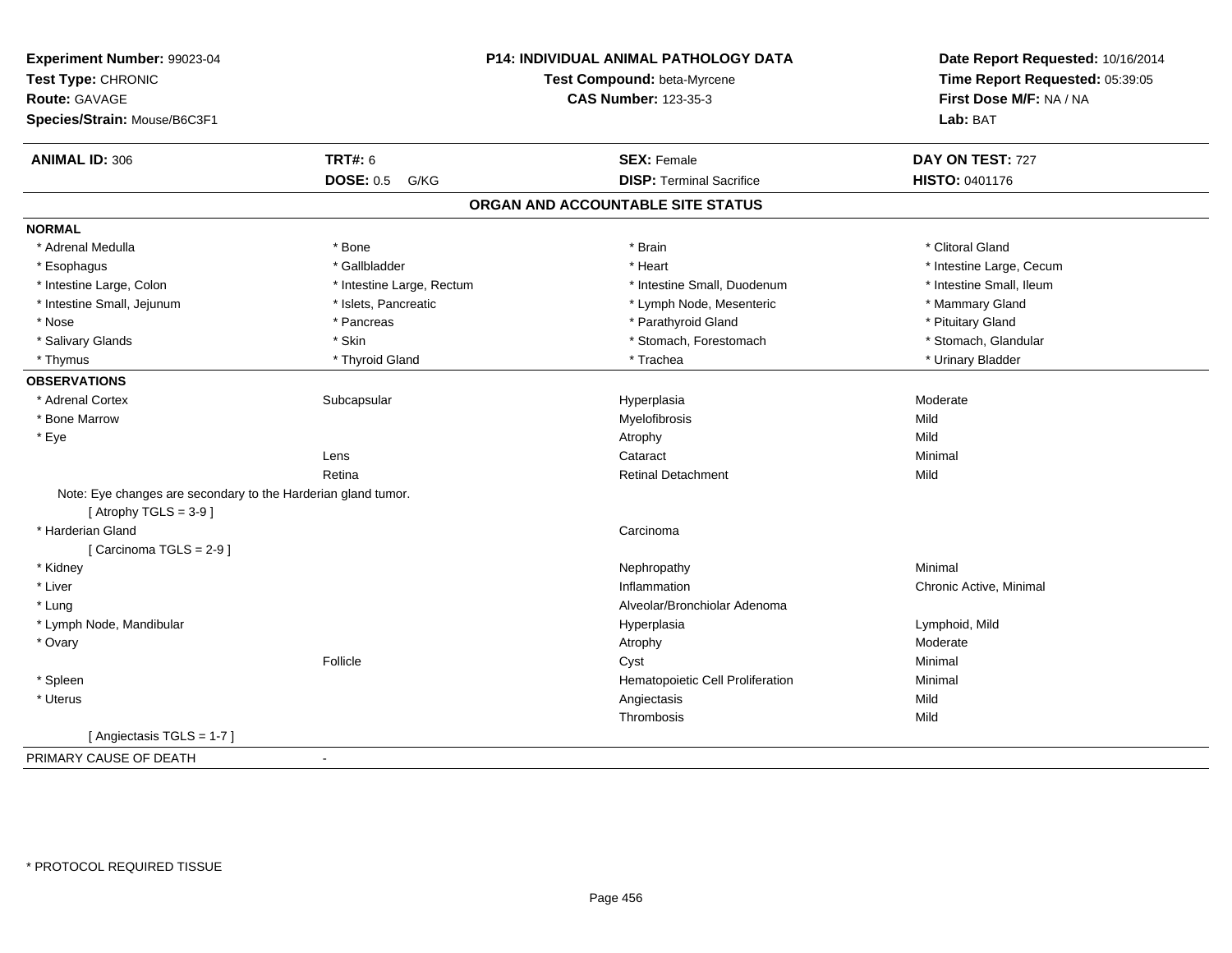| Experiment Number: 99023-04<br>Test Type: CHRONIC<br>Route: GAVAGE<br>Species/Strain: Mouse/B6C3F1 |                             | <b>P14: INDIVIDUAL ANIMAL PATHOLOGY DATA</b><br>Test Compound: beta-Myrcene<br><b>CAS Number: 123-35-3</b> | Date Report Requested: 10/16/2014<br>Time Report Requested: 05:39:05<br>First Dose M/F: NA / NA<br>Lab: BAT |
|----------------------------------------------------------------------------------------------------|-----------------------------|------------------------------------------------------------------------------------------------------------|-------------------------------------------------------------------------------------------------------------|
| <b>ANIMAL ID: 307</b>                                                                              | <b>TRT#: 6</b>              | <b>SEX: Female</b>                                                                                         | DAY ON TEST: 727                                                                                            |
|                                                                                                    | <b>DOSE: 0.5 G/KG</b>       | <b>DISP: Terminal Sacrifice</b>                                                                            | <b>HISTO: 0401177</b>                                                                                       |
|                                                                                                    |                             | ORGAN AND ACCOUNTABLE SITE STATUS                                                                          |                                                                                                             |
| <b>NORMAL</b>                                                                                      |                             |                                                                                                            |                                                                                                             |
| * Adrenal Medulla                                                                                  | * Bone                      | * Bone Marrow                                                                                              | * Brain                                                                                                     |
| * Clitoral Gland                                                                                   | * Esophagus                 | * Eye                                                                                                      | * Gallbladder                                                                                               |
| * Harderian Gland                                                                                  | * Heart                     | * Intestine Large, Cecum                                                                                   | * Intestine Large, Colon                                                                                    |
| * Intestine Large, Rectum                                                                          | * Intestine Small, Duodenum | * Intestine Small, Ileum                                                                                   | * Intestine Small, Jejunum                                                                                  |
| * Islets, Pancreatic                                                                               | * Lung                      | * Lymph Node, Mandibular                                                                                   | * Mammary Gland                                                                                             |
| * Nose                                                                                             | * Pancreas                  | * Parathyroid Gland                                                                                        | * Pituitary Gland                                                                                           |
| * Salivary Glands                                                                                  | * Skin                      | * Stomach, Forestomach                                                                                     | * Stomach, Glandular                                                                                        |
| * Thymus                                                                                           | * Thyroid Gland             | * Trachea                                                                                                  | * Urinary Bladder                                                                                           |
| <b>MISSING</b>                                                                                     |                             |                                                                                                            |                                                                                                             |
| * Lymph Node, Mesenteric                                                                           |                             |                                                                                                            |                                                                                                             |
| <b>OBSERVATIONS</b>                                                                                |                             |                                                                                                            |                                                                                                             |
| * Adrenal Cortex                                                                                   | Subcapsular                 | Hyperplasia                                                                                                | Mild                                                                                                        |
| * Kidney                                                                                           |                             | <b>Infiltration Cellular</b>                                                                               | Lymphocyte, Mild                                                                                            |
| * Liver                                                                                            |                             | <b>Fatty Change</b>                                                                                        | Minimal                                                                                                     |
|                                                                                                    |                             | <b>Infiltration Cellular</b>                                                                               | Lymphocyte, Minimal                                                                                         |
|                                                                                                    |                             | Inflammation                                                                                               | Chronic Active, Minimal                                                                                     |
|                                                                                                    |                             | <b>Mixed Cell Focus</b>                                                                                    |                                                                                                             |
| * Ovary                                                                                            |                             | Atrophy                                                                                                    | Marked                                                                                                      |
|                                                                                                    | <b>Germinal Epith</b>       | Cyst                                                                                                       | Multiple, Mild                                                                                              |
| [Cyst TGLS = $2-7$ ]                                                                               |                             |                                                                                                            |                                                                                                             |
| * Spleen                                                                                           | Lymph Follic                | Hyperplasia                                                                                                | Mild                                                                                                        |
|                                                                                                    |                             | Pigmentation                                                                                               | Hemosiderin, Minimal                                                                                        |
| * Uterus                                                                                           | Endometrium                 | Hyperplasia                                                                                                | Moderate                                                                                                    |
| [Hyperplasia TGLS = 1-7]                                                                           |                             |                                                                                                            |                                                                                                             |
| PRIMARY CAUSE OF DEATH                                                                             | $\blacksquare$              |                                                                                                            |                                                                                                             |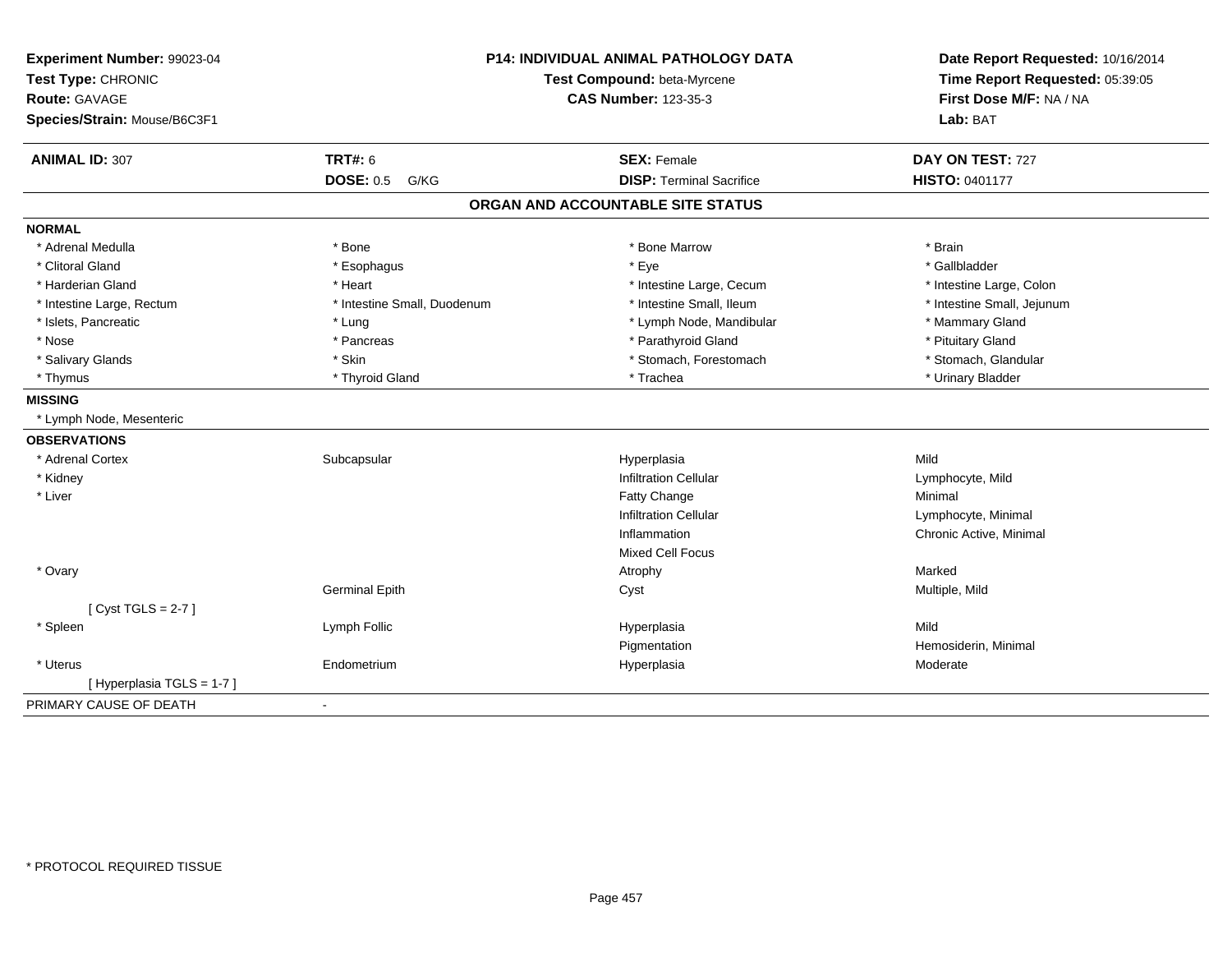| Experiment Number: 99023-04                                          |                            | <b>P14: INDIVIDUAL ANIMAL PATHOLOGY DATA</b> | Date Report Requested: 10/16/2014 |
|----------------------------------------------------------------------|----------------------------|----------------------------------------------|-----------------------------------|
| Test Type: CHRONIC                                                   |                            | Test Compound: beta-Myrcene                  | Time Report Requested: 05:39:05   |
| <b>Route: GAVAGE</b>                                                 |                            | <b>CAS Number: 123-35-3</b>                  | First Dose M/F: NA / NA           |
| Species/Strain: Mouse/B6C3F1                                         |                            |                                              | Lab: BAT                          |
| <b>ANIMAL ID: 308</b>                                                | TRT#: 6                    | <b>SEX: Female</b>                           | DAY ON TEST: 727                  |
|                                                                      | <b>DOSE: 0.5</b><br>G/KG   | <b>DISP: Terminal Sacrifice</b>              | <b>HISTO: 0401178</b>             |
|                                                                      |                            | ORGAN AND ACCOUNTABLE SITE STATUS            |                                   |
| <b>NORMAL</b>                                                        |                            |                                              |                                   |
| * Adrenal Medulla                                                    | * Bone                     | * Bone Marrow                                | * Brain                           |
| * Clitoral Gland                                                     | * Esophagus                | * Gallbladder                                | * Heart                           |
| * Intestine Large, Cecum                                             | * Intestine Large, Colon   | * Intestine Large, Rectum                    | * Intestine Small, Duodenum       |
| * Intestine Small, Ileum                                             | * Intestine Small, Jejunum | * Islets, Pancreatic                         | * Kidney                          |
| * Lung                                                               | * Lymph Node, Mandibular   | * Lymph Node, Mesenteric                     | * Mammary Gland                   |
| * Nose                                                               | * Pancreas                 | * Parathyroid Gland                          | * Pituitary Gland                 |
| * Salivary Glands                                                    | * Skin                     | * Stomach, Forestomach                       | * Stomach, Glandular              |
| * Thymus                                                             | * Thyroid Gland            | * Trachea                                    | * Urinary Bladder                 |
| <b>OBSERVATIONS</b>                                                  |                            |                                              |                                   |
| * Adrenal Cortex                                                     | Subcapsular                | Hyperplasia                                  | Moderate                          |
| * Eye                                                                | Cornea                     | Inflammation                                 | Minimal                           |
| Note: Eye changes are secondary to proptosis due to harderian tumor. |                            |                                              |                                   |
| * Harderian Gland                                                    |                            | Adenoma                                      |                                   |
| [Adenoma TGLS = $1-9$ ]                                              |                            |                                              |                                   |
| * Liver                                                              |                            | Eosinophilic Focus                           |                                   |
|                                                                      |                            | Inflammation                                 | Chronic Active, Minimal           |
|                                                                      |                            | <b>Mixed Cell Focus</b>                      |                                   |
| * Ovary                                                              |                            | Atrophy                                      | Marked                            |
| * Spleen                                                             |                            | Hematopoietic Cell Proliferation             | Minimal                           |
| * Uterus                                                             | Endometrium                | Hyperplasia                                  | Moderate                          |
| [Hyperplasia TGLS = $2-7$ ]                                          |                            |                                              |                                   |
| PRIMARY CAUSE OF DEATH                                               | $\blacksquare$             |                                              |                                   |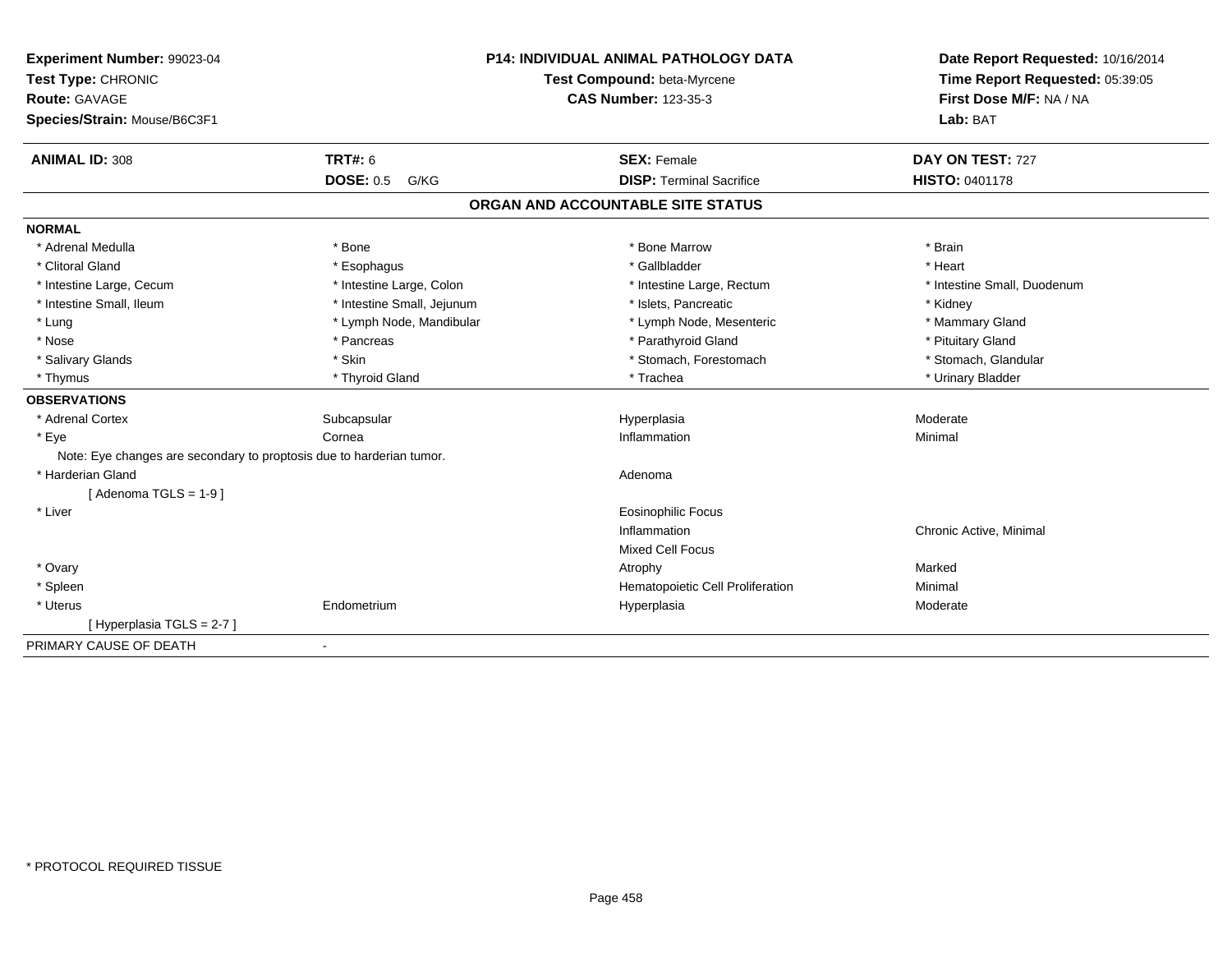| Experiment Number: 99023-04            |                             | <b>P14: INDIVIDUAL ANIMAL PATHOLOGY DATA</b> | Date Report Requested: 10/16/2014 |
|----------------------------------------|-----------------------------|----------------------------------------------|-----------------------------------|
| Test Type: CHRONIC                     |                             | Test Compound: beta-Myrcene                  | Time Report Requested: 05:39:05   |
| Route: GAVAGE                          |                             | <b>CAS Number: 123-35-3</b>                  | First Dose M/F: NA / NA           |
| Species/Strain: Mouse/B6C3F1           |                             |                                              | Lab: BAT                          |
| <b>ANIMAL ID: 309</b>                  | <b>TRT#: 6</b>              | <b>SEX: Female</b>                           | DAY ON TEST: 727                  |
|                                        | <b>DOSE: 0.5</b><br>G/KG    | <b>DISP: Terminal Sacrifice</b>              | <b>HISTO: 0401179</b>             |
|                                        |                             | ORGAN AND ACCOUNTABLE SITE STATUS            |                                   |
| <b>NORMAL</b>                          |                             |                                              |                                   |
| * Adrenal Medulla                      | * Bone                      | * Bone Marrow                                | * Brain                           |
| * Clitoral Gland                       | * Esophagus                 | * Eye                                        | * Gallbladder                     |
| * Harderian Gland                      | * Heart                     | * Intestine Large, Cecum                     | * Intestine Large, Colon          |
| * Intestine Large, Rectum              | * Intestine Small, Duodenum | * Intestine Small, Ileum                     | * Intestine Small, Jejunum        |
| * Islets, Pancreatic                   | * Lung                      | * Lymph Node, Mandibular                     | * Lymph Node, Mesenteric          |
| * Mammary Gland                        | * Nose                      | * Pancreas                                   | * Parathyroid Gland               |
| * Pituitary Gland                      | * Salivary Glands           | * Skin                                       | * Spleen                          |
| * Stomach, Glandular                   | * Thymus                    | * Thyroid Gland                              | * Trachea                         |
| * Urinary Bladder                      |                             |                                              |                                   |
| <b>OBSERVATIONS</b>                    |                             |                                              |                                   |
| * Adrenal Cortex                       | Subcapsular                 | Hyperplasia                                  | Moderate                          |
| * Kidney                               |                             | <b>Infiltration Cellular</b>                 | Lymphocyte, Mild                  |
| * Liver                                |                             | Hepatocellular Adenoma                       |                                   |
|                                        |                             | Inflammation                                 | Chronic Active, Minimal           |
|                                        |                             | <b>Tension Lipidosis</b>                     | Minimal                           |
| [ Hepatocellular Adenoma TGLS = 1-10 ] |                             |                                              |                                   |
| * Ovary                                |                             | Atrophy                                      | Marked                            |
|                                        |                             | Luteoma                                      |                                   |
| * Stomach, Forestomach                 | Epithelium                  | Hyperplasia                                  | Mild                              |
| * Uterus                               | Endometrium                 | Hyperplasia                                  | Mild                              |
| PRIMARY CAUSE OF DEATH                 | $\sim$                      |                                              |                                   |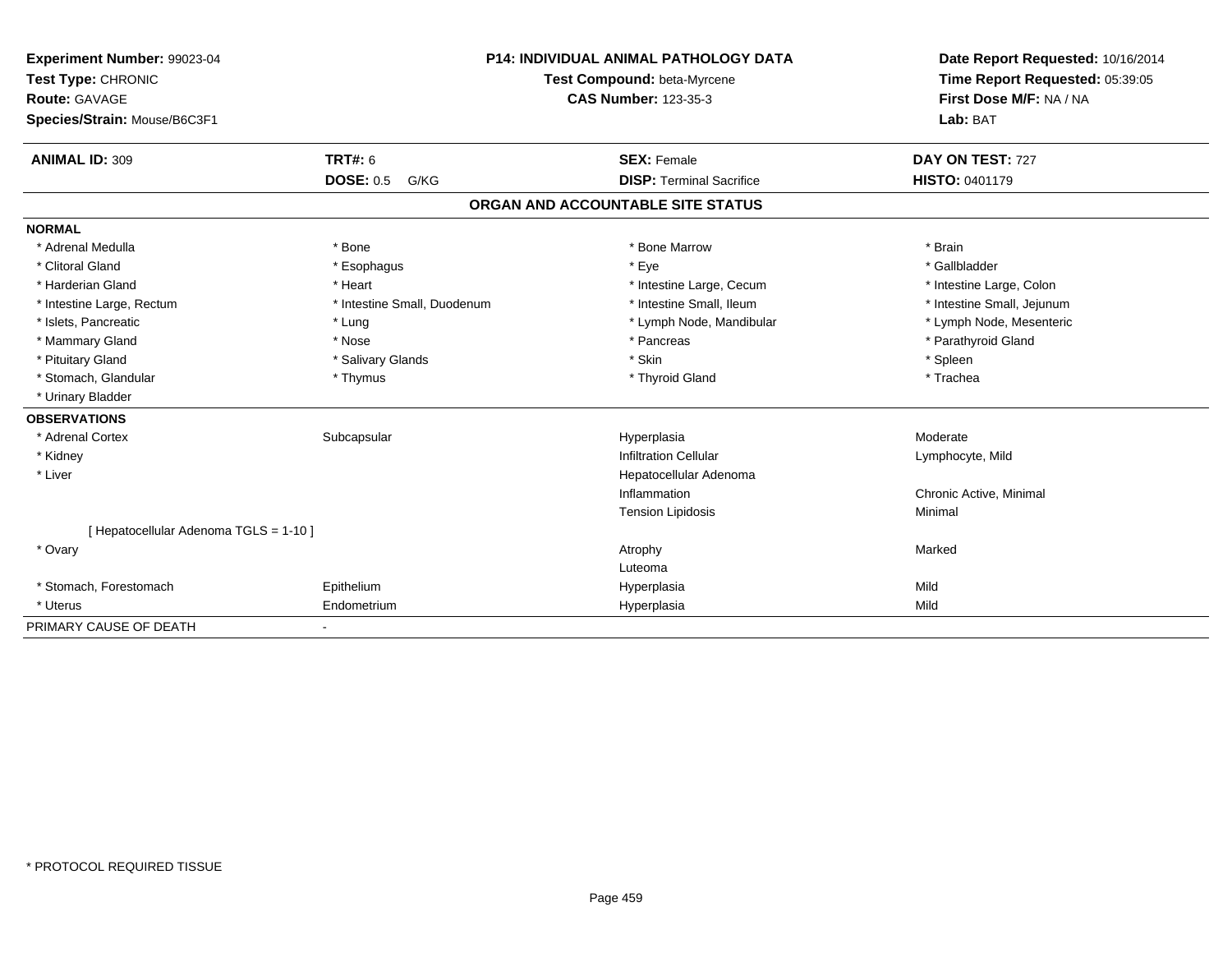| Experiment Number: 99023-04  |                             | <b>P14: INDIVIDUAL ANIMAL PATHOLOGY DATA</b> | Date Report Requested: 10/16/2014 |
|------------------------------|-----------------------------|----------------------------------------------|-----------------------------------|
| Test Type: CHRONIC           | Test Compound: beta-Myrcene |                                              | Time Report Requested: 05:39:05   |
| <b>Route: GAVAGE</b>         |                             | <b>CAS Number: 123-35-3</b>                  | First Dose M/F: NA / NA           |
| Species/Strain: Mouse/B6C3F1 |                             |                                              | Lab: BAT                          |
| <b>ANIMAL ID: 310</b>        | <b>TRT#: 6</b>              | <b>SEX: Female</b>                           | DAY ON TEST: 729                  |
|                              | <b>DOSE: 0.5</b><br>G/KG    | <b>DISP: Terminal Sacrifice</b>              | <b>HISTO: 0401180</b>             |
|                              |                             | ORGAN AND ACCOUNTABLE SITE STATUS            |                                   |
| <b>NORMAL</b>                |                             |                                              |                                   |
| * Adrenal Medulla            | * Bone                      | * Bone Marrow                                | * Brain                           |
| * Clitoral Gland             | * Esophagus                 | * Eye                                        | * Gallbladder                     |
| * Harderian Gland            | * Heart                     | * Intestine Large, Cecum                     | * Intestine Large, Colon          |
| * Intestine Large, Rectum    | * Intestine Small, Duodenum | * Intestine Small, Ileum                     | * Intestine Small, Jejunum        |
| * Islets, Pancreatic         | * Kidney                    | * Lung                                       | * Lymph Node, Mandibular          |
| * Lymph Node, Mesenteric     | * Mammary Gland             | * Nose                                       | * Pancreas                        |
| * Pituitary Gland            | * Salivary Glands           | * Skin                                       | * Spleen                          |
| * Stomach, Forestomach       | * Stomach, Glandular        | * Thymus                                     | * Thyroid Gland                   |
| * Trachea                    | * Urinary Bladder           |                                              |                                   |
| <b>MISSING</b>               |                             |                                              |                                   |
| * Parathyroid Gland          |                             |                                              |                                   |
| <b>OBSERVATIONS</b>          |                             |                                              |                                   |
| * Adrenal Cortex             | Subcapsular                 | Hyperplasia                                  | Moderate                          |
| * Liver                      |                             | Fatty Change                                 | Minimal                           |
|                              |                             | Inflammation                                 | Chronic Active, Minimal           |
| * Ovary                      |                             | Atrophy                                      | Mild                              |
|                              | <b>Germinal Epith</b>       | Cyst                                         | Moderate                          |
| [Cyst TGLS = $2-7$ ]         |                             |                                              |                                   |
| * Uterus                     | Endometrium                 | Hyperplasia                                  | Mild                              |
| [Hyperplasia TGLS = 1-7]     |                             |                                              |                                   |
| PRIMARY CAUSE OF DEATH       | $\blacksquare$              |                                              |                                   |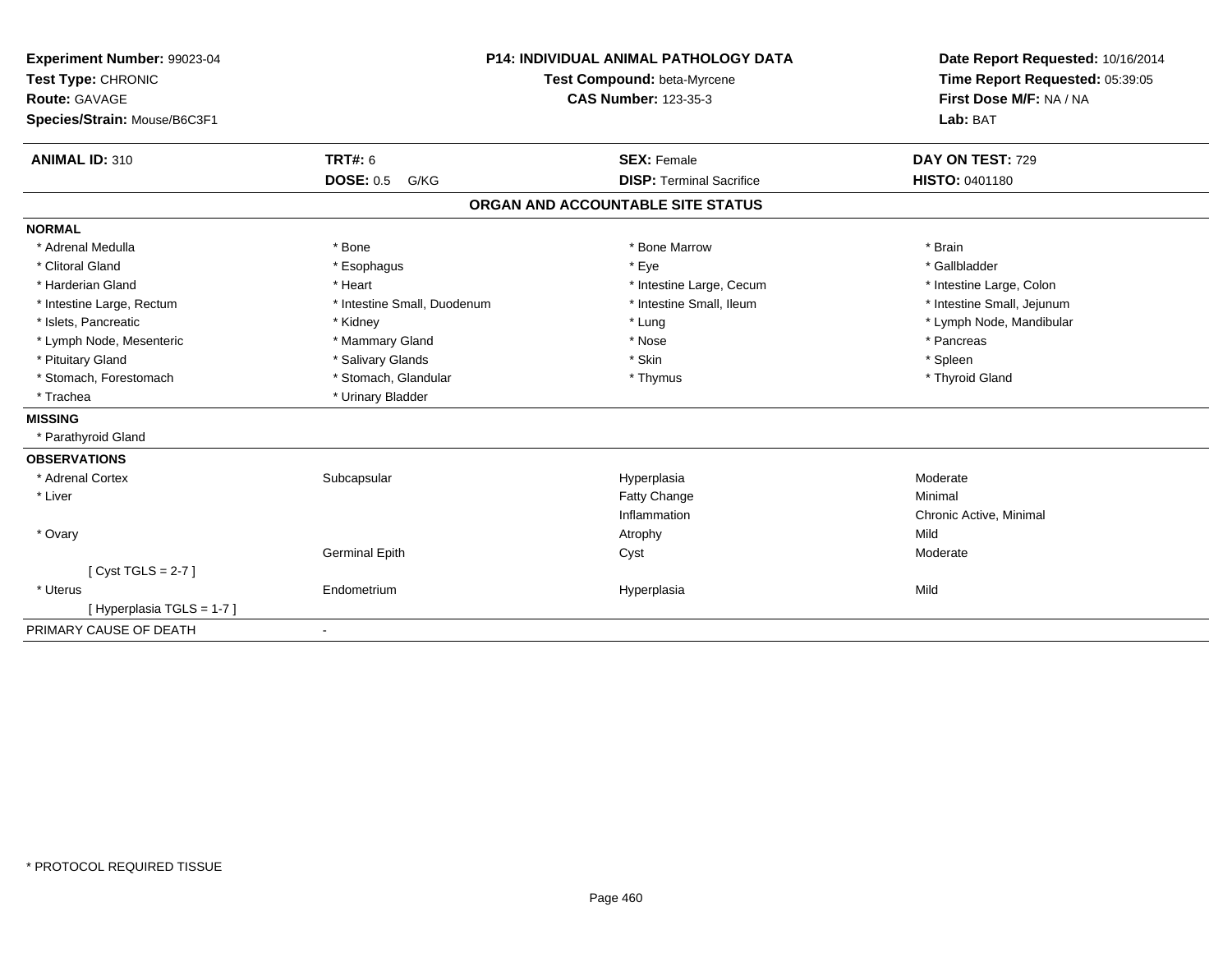| Experiment Number: 99023-04<br>Test Type: CHRONIC<br>Route: GAVAGE<br>Species/Strain: Mouse/B6C3F1 |                             | <b>P14: INDIVIDUAL ANIMAL PATHOLOGY DATA</b><br>Test Compound: beta-Myrcene<br><b>CAS Number: 123-35-3</b> | Date Report Requested: 10/16/2014<br>Time Report Requested: 05:39:05<br>First Dose M/F: NA / NA<br>Lab: BAT |
|----------------------------------------------------------------------------------------------------|-----------------------------|------------------------------------------------------------------------------------------------------------|-------------------------------------------------------------------------------------------------------------|
| <b>ANIMAL ID: 311</b>                                                                              | TRT#: 6                     | <b>SEX: Female</b>                                                                                         | DAY ON TEST: 728                                                                                            |
|                                                                                                    | <b>DOSE: 0.5</b><br>G/KG    | <b>DISP: Terminal Sacrifice</b>                                                                            | <b>HISTO: 0401181</b>                                                                                       |
|                                                                                                    |                             | ORGAN AND ACCOUNTABLE SITE STATUS                                                                          |                                                                                                             |
| <b>NORMAL</b>                                                                                      |                             |                                                                                                            |                                                                                                             |
| * Adrenal Medulla                                                                                  | * Bone                      | * Bone Marrow                                                                                              | * Brain                                                                                                     |
| * Clitoral Gland                                                                                   | * Esophagus                 | * Eye                                                                                                      | * Gallbladder                                                                                               |
| * Harderian Gland                                                                                  | * Heart                     | * Intestine Large, Cecum                                                                                   | * Intestine Large, Colon                                                                                    |
| * Intestine Large, Rectum                                                                          | * Intestine Small, Duodenum | * Intestine Small, Ileum                                                                                   | * Intestine Small, Jejunum                                                                                  |
| * Islets, Pancreatic                                                                               | * Kidney                    | * Lymph Node, Mandibular                                                                                   | * Lymph Node, Mesenteric                                                                                    |
| * Mammary Gland                                                                                    | * Nose                      | * Pancreas                                                                                                 | * Parathyroid Gland                                                                                         |
| * Pituitary Gland                                                                                  | * Salivary Glands           | * Skin                                                                                                     | * Stomach, Forestomach                                                                                      |
| * Stomach, Glandular                                                                               | * Thymus                    | * Thyroid Gland                                                                                            | * Trachea                                                                                                   |
| * Urinary Bladder                                                                                  |                             |                                                                                                            |                                                                                                             |
| <b>OBSERVATIONS</b>                                                                                |                             |                                                                                                            |                                                                                                             |
| * Adrenal Cortex                                                                                   | Subcapsular                 | Hyperplasia                                                                                                | Moderate                                                                                                    |
| * Liver                                                                                            |                             | Fatty Change                                                                                               | Minimal                                                                                                     |
|                                                                                                    |                             | Inflammation                                                                                               | Chronic Active, Minimal                                                                                     |
| * Lung                                                                                             | Alveolar Epith              | Hyperplasia                                                                                                | Moderate                                                                                                    |
| * Ovary                                                                                            |                             | Atrophy                                                                                                    | Marked                                                                                                      |
| * Spleen                                                                                           |                             | Pigmentation                                                                                               | Hemosiderin, Minimal                                                                                        |
| * Uterus                                                                                           | Endometrium                 | Hyperplasia                                                                                                | Mild                                                                                                        |
| [Hyperplasia TGLS = 1-7]                                                                           |                             |                                                                                                            |                                                                                                             |
| PRIMARY CAUSE OF DEATH                                                                             |                             |                                                                                                            |                                                                                                             |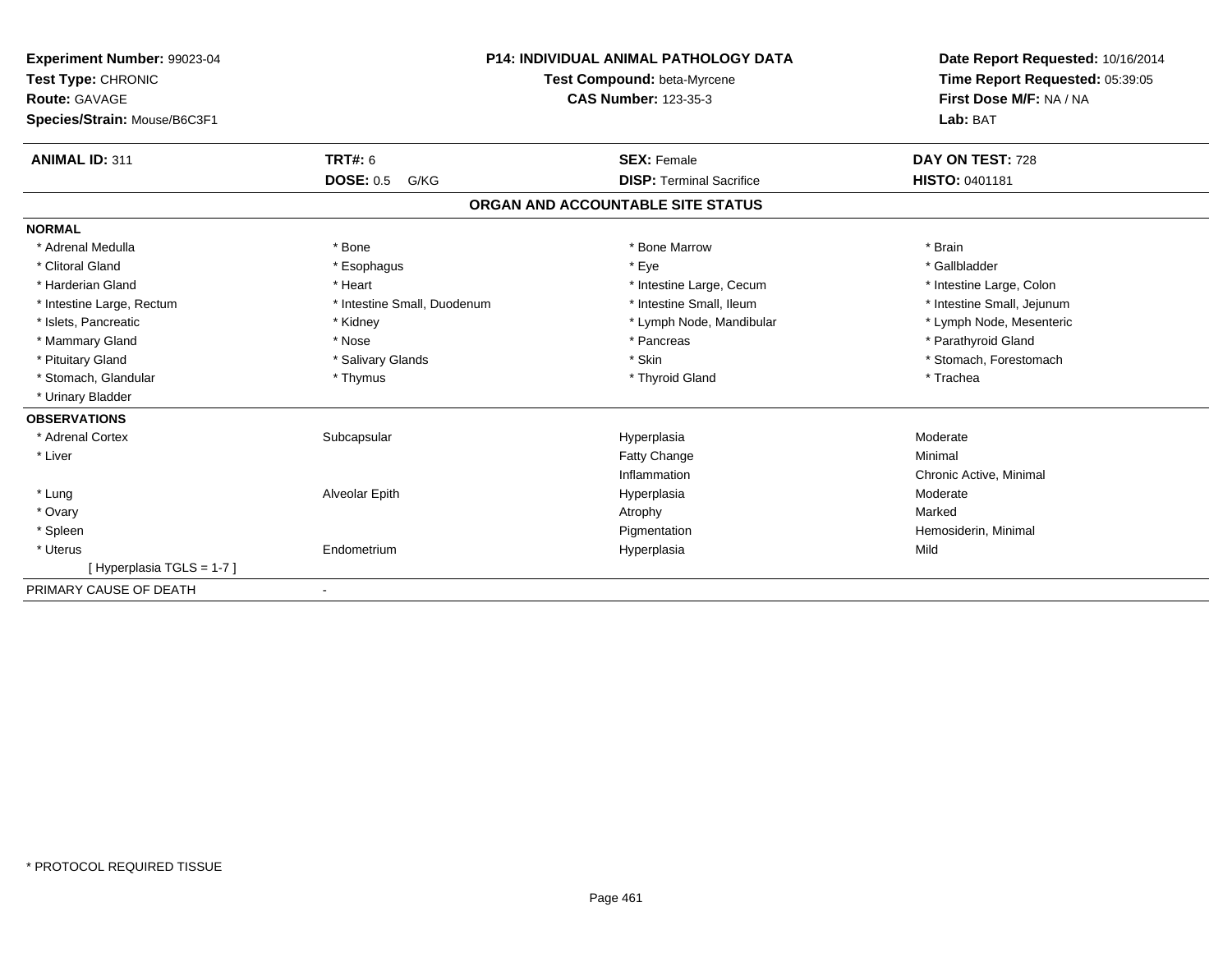| Experiment Number: 99023-04<br>Test Type: CHRONIC<br>Route: GAVAGE |                             | <b>P14: INDIVIDUAL ANIMAL PATHOLOGY DATA</b><br>Test Compound: beta-Myrcene<br><b>CAS Number: 123-35-3</b> | Date Report Requested: 10/16/2014<br>Time Report Requested: 05:39:05<br>First Dose M/F: NA / NA |
|--------------------------------------------------------------------|-----------------------------|------------------------------------------------------------------------------------------------------------|-------------------------------------------------------------------------------------------------|
| Species/Strain: Mouse/B6C3F1                                       |                             |                                                                                                            | Lab: BAT                                                                                        |
| <b>ANIMAL ID: 312</b>                                              | <b>TRT#: 6</b>              | <b>SEX: Female</b>                                                                                         | DAY ON TEST: 727                                                                                |
|                                                                    | <b>DOSE: 0.5</b><br>G/KG    | <b>DISP: Terminal Sacrifice</b>                                                                            | <b>HISTO: 0401182</b>                                                                           |
|                                                                    |                             | ORGAN AND ACCOUNTABLE SITE STATUS                                                                          |                                                                                                 |
| <b>NORMAL</b>                                                      |                             |                                                                                                            |                                                                                                 |
| * Adrenal Medulla                                                  | * Bone                      | * Bone Marrow                                                                                              | * Brain                                                                                         |
| * Clitoral Gland                                                   | * Esophagus                 | * Eye                                                                                                      | * Gallbladder                                                                                   |
| * Harderian Gland                                                  | * Heart                     | * Intestine Large, Cecum                                                                                   | * Intestine Large, Colon                                                                        |
| * Intestine Large, Rectum                                          | * Intestine Small, Duodenum | * Intestine Small, Ileum                                                                                   | * Intestine Small, Jejunum                                                                      |
| * Islets, Pancreatic                                               | * Lung                      | * Lymph Node, Mandibular                                                                                   | * Lymph Node, Mesenteric                                                                        |
| * Mammary Gland                                                    | * Nose                      | * Pancreas                                                                                                 | * Parathyroid Gland                                                                             |
| * Pituitary Gland                                                  | * Salivary Glands           | * Spleen                                                                                                   | * Stomach, Forestomach                                                                          |
| * Stomach, Glandular                                               | * Thyroid Gland             | * Trachea                                                                                                  | * Urinary Bladder                                                                               |
| <b>OBSERVATIONS</b>                                                |                             |                                                                                                            |                                                                                                 |
| * Adrenal Cortex                                                   | Subcapsular                 | Hyperplasia                                                                                                | Moderate                                                                                        |
| * Kidney                                                           |                             | Nephropathy                                                                                                | Minimal                                                                                         |
| * Liver                                                            |                             | Inflammation                                                                                               | Chronic Active, Minimal                                                                         |
|                                                                    |                             | <b>Tension Lipidosis</b>                                                                                   | Minimal                                                                                         |
| * Ovary                                                            |                             | Atrophy                                                                                                    | Marked                                                                                          |
| * Skin                                                             | Sebaceous GI                | Hyperplasia                                                                                                | Focal, Moderate                                                                                 |
| [Hyperplasia TGLS = 1-10]                                          |                             |                                                                                                            |                                                                                                 |
| * Thymus                                                           |                             | Atrophy                                                                                                    | Minimal                                                                                         |
| * Uterus                                                           | Endometrium                 | Hyperplasia                                                                                                | Moderate                                                                                        |
| [Hyperplasia TGLS = 2-7]                                           |                             |                                                                                                            |                                                                                                 |
| PRIMARY CAUSE OF DEATH                                             |                             |                                                                                                            |                                                                                                 |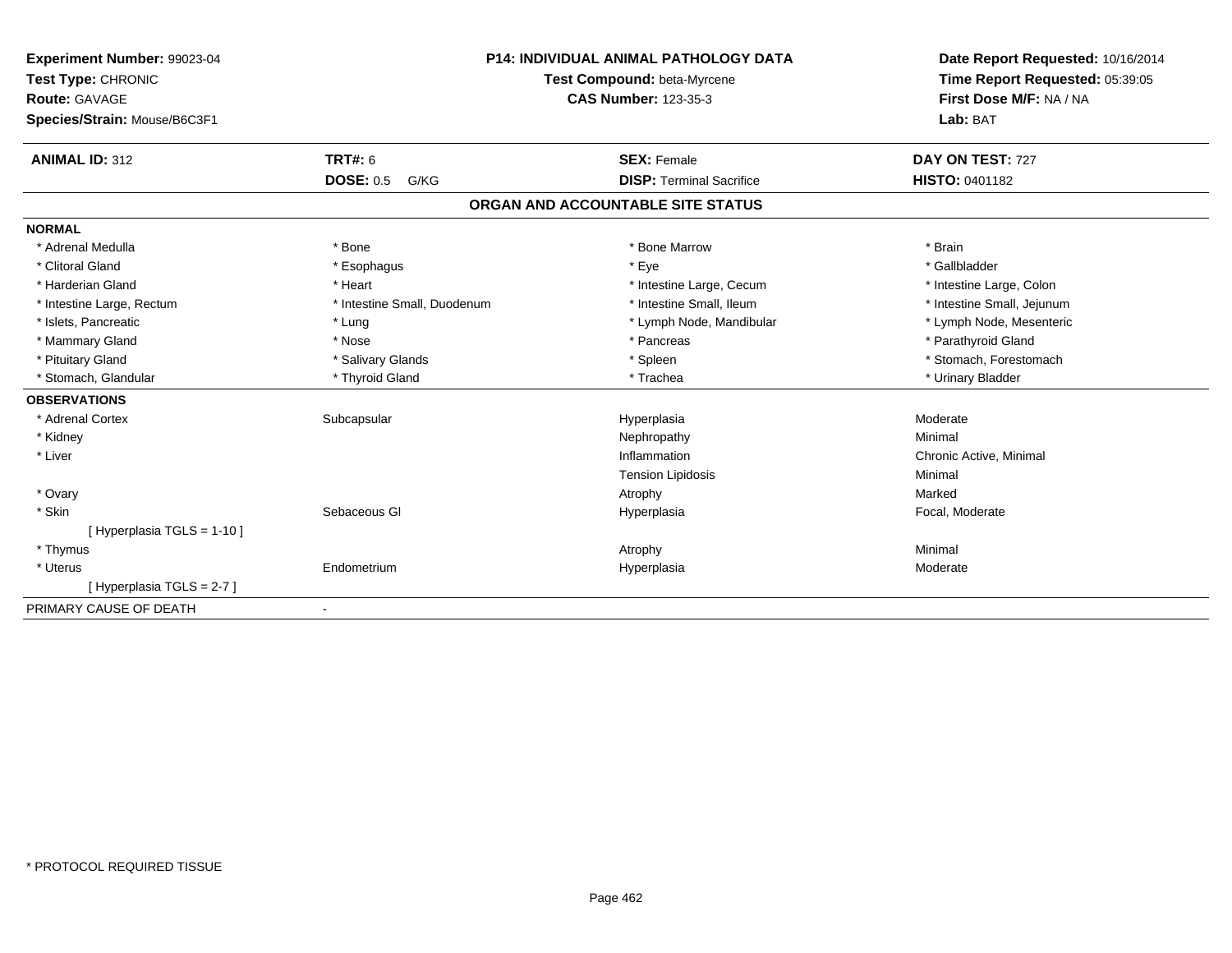| Experiment Number: 99023-04                  |                             | <b>P14: INDIVIDUAL ANIMAL PATHOLOGY DATA</b> | Date Report Requested: 10/16/2014 |
|----------------------------------------------|-----------------------------|----------------------------------------------|-----------------------------------|
| Test Type: CHRONIC                           |                             | Test Compound: beta-Myrcene                  | Time Report Requested: 05:39:05   |
| Route: GAVAGE                                |                             | <b>CAS Number: 123-35-3</b>                  | First Dose M/F: NA / NA           |
| Species/Strain: Mouse/B6C3F1                 |                             |                                              | Lab: BAT                          |
| <b>ANIMAL ID: 313</b>                        | TRT#: 6                     | <b>SEX: Female</b>                           | DAY ON TEST: 727                  |
|                                              | <b>DOSE: 0.5</b><br>G/KG    | <b>DISP: Terminal Sacrifice</b>              | <b>HISTO: 0401183</b>             |
|                                              |                             | ORGAN AND ACCOUNTABLE SITE STATUS            |                                   |
| <b>NORMAL</b>                                |                             |                                              |                                   |
| * Adrenal Medulla                            | * Bone                      | * Bone Marrow                                | * Brain                           |
| * Clitoral Gland                             | * Esophagus                 | * Eye                                        | * Gallbladder                     |
| * Harderian Gland                            | * Heart                     | * Intestine Large, Cecum                     | * Intestine Large, Colon          |
| * Intestine Large, Rectum                    | * Intestine Small, Duodenum | * Intestine Small. Ileum                     | * Intestine Small, Jejunum        |
| * Islets, Pancreatic                         | * Lymph Node, Mandibular    | * Lymph Node, Mesenteric                     | * Mammary Gland                   |
| * Pancreas                                   | * Parathyroid Gland         | * Pituitary Gland                            | * Salivary Glands                 |
| * Skin                                       | * Spleen                    | * Stomach, Forestomach                       | * Stomach, Glandular              |
| * Thymus                                     | * Thyroid Gland             | * Trachea                                    | * Urinary Bladder                 |
| <b>OBSERVATIONS</b>                          |                             |                                              |                                   |
| * Adrenal Cortex                             | Subcapsular                 | Hyperplasia                                  | Marked                            |
| * Kidney                                     |                             | Nephropathy                                  | Minimal                           |
| * Liver                                      |                             | <b>Basophilic Focus</b>                      |                                   |
|                                              |                             | Inflammation                                 | Chronic Active, Minimal           |
| * Lung                                       |                             | Alveolar/Bronchiolar Adenoma                 |                                   |
| [ Alveolar/Bronchiolar Adenoma TGLS = 1-10 ] |                             |                                              |                                   |
| * Nose                                       | Olfactory Epi               | Degeneration                                 | Minimal                           |
| * Ovary                                      |                             | Atrophy                                      | Marked                            |
| * Uterus                                     | Endometrium                 | Hyperplasia                                  | Minimal                           |
| PRIMARY CAUSE OF DEATH                       |                             |                                              |                                   |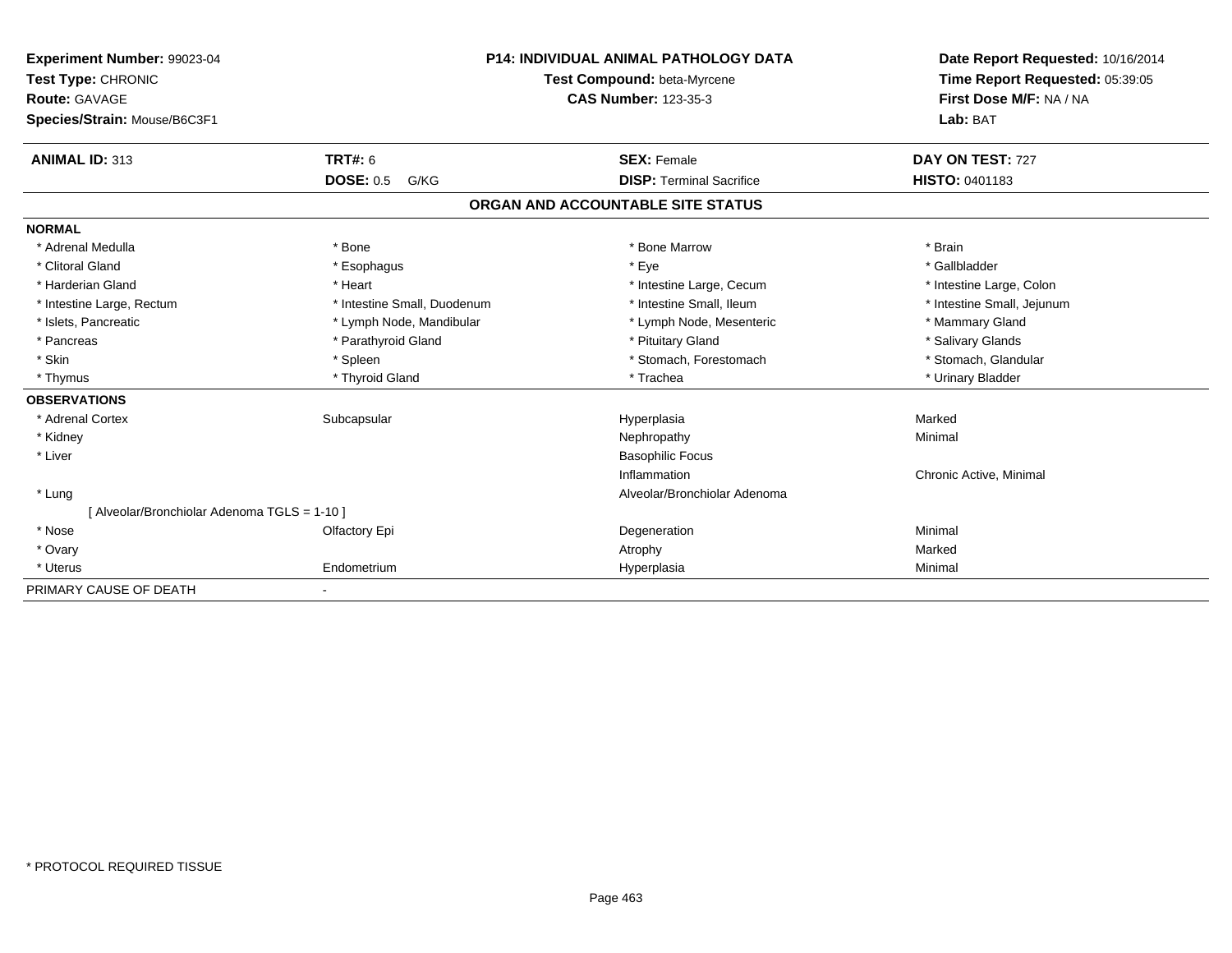| Experiment Number: 99023-04<br>Test Type: CHRONIC                                      |                          | <b>P14: INDIVIDUAL ANIMAL PATHOLOGY DATA</b><br>Test Compound: beta-Myrcene | Date Report Requested: 10/16/2014<br>Time Report Requested: 05:39:05 |
|----------------------------------------------------------------------------------------|--------------------------|-----------------------------------------------------------------------------|----------------------------------------------------------------------|
| <b>Route: GAVAGE</b>                                                                   |                          | <b>CAS Number: 123-35-3</b>                                                 | First Dose M/F: NA / NA                                              |
| Species/Strain: Mouse/B6C3F1                                                           |                          |                                                                             | Lab: BAT                                                             |
| <b>ANIMAL ID: 314</b>                                                                  | <b>TRT#: 6</b>           | <b>SEX: Female</b>                                                          | DAY ON TEST: 727                                                     |
|                                                                                        | <b>DOSE: 0.5</b><br>G/KG | <b>DISP: Terminal Sacrifice</b>                                             | <b>HISTO: 0401184</b>                                                |
|                                                                                        |                          | ORGAN AND ACCOUNTABLE SITE STATUS                                           |                                                                      |
| <b>NORMAL</b>                                                                          |                          |                                                                             |                                                                      |
| * Adrenal Medulla                                                                      | * Bone                   | * Bone Marrow                                                               | * Brain                                                              |
| * Clitoral Gland                                                                       | * Esophagus              | * Eye                                                                       | * Gallbladder                                                        |
| * Heart                                                                                | * Intestine Large, Cecum | * Intestine Large, Colon                                                    | * Intestine Large, Rectum                                            |
| * Intestine Small, Duodenum                                                            | * Intestine Small, Ileum | * Intestine Small, Jejunum                                                  | * Islets, Pancreatic                                                 |
| * Lung                                                                                 | * Lymph Node, Mandibular | * Lymph Node, Mesenteric                                                    | * Mammary Gland                                                      |
| * Nose                                                                                 | * Parathyroid Gland      | * Pituitary Gland                                                           | * Salivary Glands                                                    |
| * Skin                                                                                 | * Spleen                 | * Stomach, Forestomach                                                      | * Stomach, Glandular                                                 |
| * Thymus                                                                               | * Thyroid Gland          | * Trachea                                                                   | * Urinary Bladder                                                    |
| * Uterus                                                                               |                          |                                                                             |                                                                      |
| <b>OBSERVATIONS</b>                                                                    |                          |                                                                             |                                                                      |
| * Adrenal Cortex                                                                       | Subcapsular              | Hyperplasia                                                                 | Moderate                                                             |
| * Harderian Gland                                                                      |                          | Adenoma                                                                     |                                                                      |
| [Adenoma TGLS = $2-9$ ]                                                                |                          |                                                                             |                                                                      |
| * Kidney                                                                               |                          | Nephropathy                                                                 | Minimal                                                              |
| * Liver                                                                                |                          | <b>Basophilic Focus</b>                                                     |                                                                      |
|                                                                                        |                          | Inflammation                                                                | Chronic Active, Minimal                                              |
| * Ovary                                                                                |                          | Atrophy                                                                     | Marked                                                               |
| * Pancreas                                                                             |                          | Atrophy                                                                     | Marked                                                               |
| Note: TGL-1 (cysts) is due to atrophy of the acinar tissue making the ducts prominent. |                          |                                                                             |                                                                      |
| [Atrophy TGLS = $1-10$ ]                                                               |                          |                                                                             |                                                                      |
| PRIMARY CAUSE OF DEATH                                                                 |                          |                                                                             |                                                                      |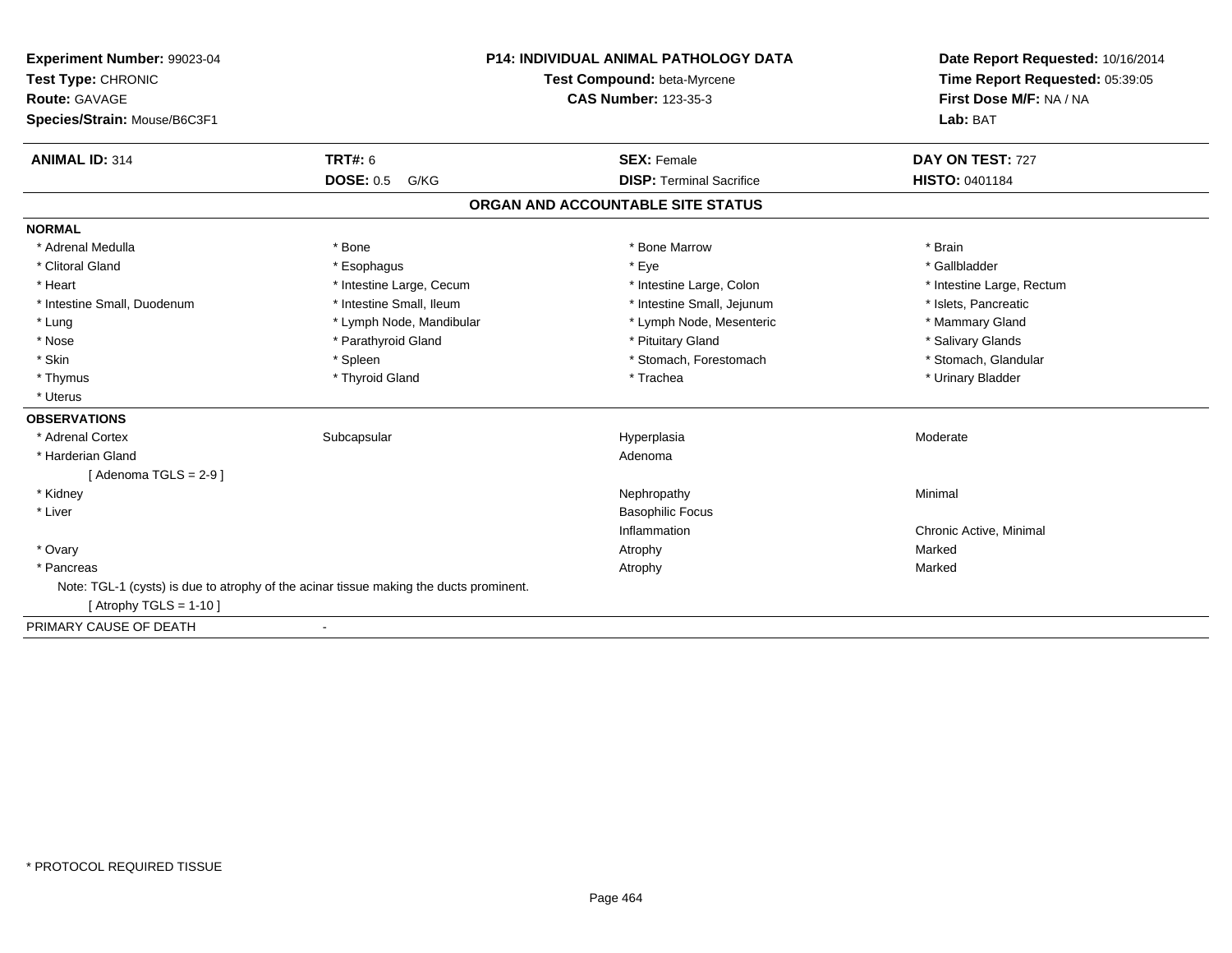| Experiment Number: 99023-04<br>Test Type: CHRONIC<br>Route: GAVAGE<br>Species/Strain: Mouse/B6C3F1                                                              |                          | P14: INDIVIDUAL ANIMAL PATHOLOGY DATA<br>Test Compound: beta-Myrcene<br><b>CAS Number: 123-35-3</b> | Date Report Requested: 10/16/2014<br>Time Report Requested: 05:39:05<br>First Dose M/F: NA / NA<br>Lab: BAT |
|-----------------------------------------------------------------------------------------------------------------------------------------------------------------|--------------------------|-----------------------------------------------------------------------------------------------------|-------------------------------------------------------------------------------------------------------------|
| <b>ANIMAL ID: 315</b>                                                                                                                                           | <b>TRT#: 6</b>           | <b>SEX: Female</b>                                                                                  | DAY ON TEST: 615                                                                                            |
|                                                                                                                                                                 | <b>DOSE: 0.5 G/KG</b>    | <b>DISP:</b> Moribund Sacrifice                                                                     | HISTO: 0401185                                                                                              |
|                                                                                                                                                                 |                          | ORGAN AND ACCOUNTABLE SITE STATUS                                                                   |                                                                                                             |
| <b>NORMAL</b>                                                                                                                                                   |                          |                                                                                                     |                                                                                                             |
| * Adrenal Medulla                                                                                                                                               | * Bone                   | * Brain                                                                                             | * Clitoral Gland                                                                                            |
| * Esophagus                                                                                                                                                     | * Eye                    | * Gallbladder                                                                                       | * Harderian Gland                                                                                           |
| * Heart                                                                                                                                                         | * Intestine Large, Cecum | * Intestine Large, Colon                                                                            | * Intestine Large, Rectum                                                                                   |
| * Intestine Small, Duodenum                                                                                                                                     | * Intestine Small, Ileum | * Intestine Small, Jejunum                                                                          | * Islets, Pancreatic                                                                                        |
| * Kidney                                                                                                                                                        | * Lymph Node, Mandibular | * Lymph Node, Mesenteric                                                                            | * Mammary Gland                                                                                             |
| * Nose                                                                                                                                                          | * Pancreas               | * Parathyroid Gland                                                                                 | * Pituitary Gland                                                                                           |
| * Salivary Glands                                                                                                                                               | * Stomach, Forestomach   | * Stomach, Glandular                                                                                | * Thyroid Gland                                                                                             |
| * Trachea                                                                                                                                                       | * Urinary Bladder        |                                                                                                     |                                                                                                             |
| <b>OBSERVATIONS</b>                                                                                                                                             |                          |                                                                                                     |                                                                                                             |
| * Adrenal Cortex                                                                                                                                                | Subcapsular              | Hyperplasia                                                                                         | Moderate                                                                                                    |
| * Bone Marrow                                                                                                                                                   | <b>Myeloid Cell</b>      | Hyperplasia                                                                                         | Mild                                                                                                        |
| * Clitoral Gl                                                                                                                                                   |                          |                                                                                                     |                                                                                                             |
| Note: One clitoral gland was missing from block and wet tissue.                                                                                                 |                          |                                                                                                     |                                                                                                             |
| * Liver                                                                                                                                                         |                          | Inflammation                                                                                        | Chronic Active, Minimal                                                                                     |
|                                                                                                                                                                 |                          | Vacuolization Cytoplasmic                                                                           | Minimal                                                                                                     |
| Note: TGL-7, liver focus, had no corresponding lesion.                                                                                                          |                          |                                                                                                     |                                                                                                             |
| * Lung                                                                                                                                                          | Mediastinum              | Fibrosarcoma                                                                                        | Metastatic (Skin)                                                                                           |
|                                                                                                                                                                 |                          | Fibrosarcoma                                                                                        | Metastatic (Skin)                                                                                           |
| Note: TGLs 2,3,4,5, and 6 were grossly entered as in organ "thoracic cavity".<br>[Fibrosarcoma TGLS = 9-12]<br>[Fibrosarcoma TGLS = 2,3,4,5,6 - 11+12+13+14+15] |                          |                                                                                                     |                                                                                                             |
| Lymph Node                                                                                                                                                      | Mediastinal              | Fibrosarcoma                                                                                        | Metastatic (Skin)                                                                                           |
| * Mammary GI                                                                                                                                                    |                          |                                                                                                     |                                                                                                             |
| Note: TGL-1 (mass) was recorded as skin after microscopic exam.                                                                                                 |                          |                                                                                                     |                                                                                                             |
| * Ovary                                                                                                                                                         |                          | Atrophy                                                                                             | Mild                                                                                                        |
| * Skin                                                                                                                                                          | <b>Subcut Tiss</b>       | Fibrosarcoma                                                                                        |                                                                                                             |
| [Fibrosarcoma TGLS = 1-10]                                                                                                                                      |                          |                                                                                                     |                                                                                                             |
| * Spleen                                                                                                                                                        |                          | Hematopoietic Cell Proliferation                                                                    | Moderate                                                                                                    |
| * Thymus                                                                                                                                                        |                          | Atrophy                                                                                             | Marked                                                                                                      |
| $^\star$ Uterus                                                                                                                                                 | Endometrium              | Hyperplasia                                                                                         | Moderate                                                                                                    |
|                                                                                                                                                                 |                          |                                                                                                     |                                                                                                             |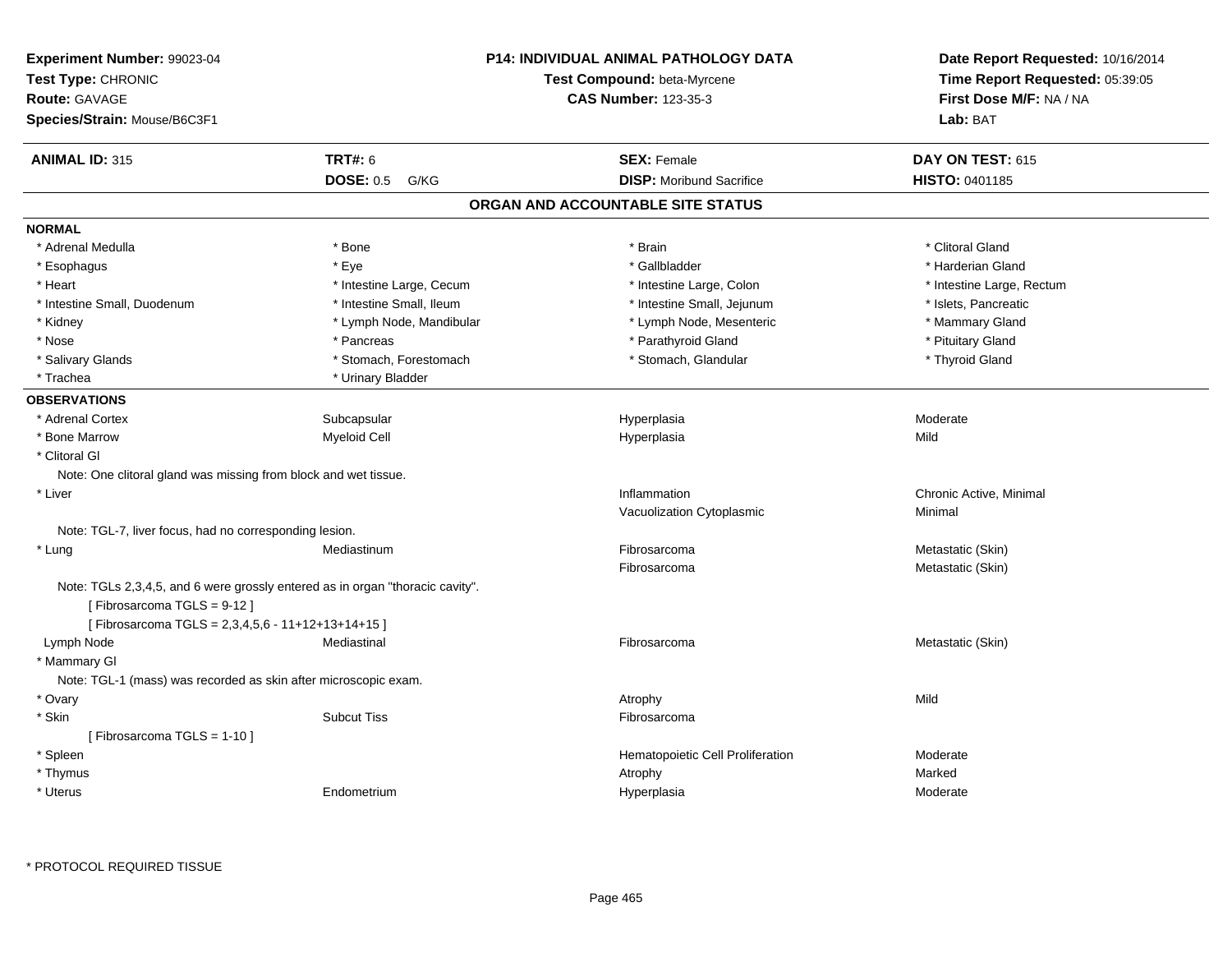| Experiment Number: 99023-04<br><b>Test Type: CHRONIC</b><br><b>Route: GAVAGE</b> |                                 | <b>P14: INDIVIDUAL ANIMAL PATHOLOGY DATA</b> | Date Report Requested: 10/16/2014 |
|----------------------------------------------------------------------------------|---------------------------------|----------------------------------------------|-----------------------------------|
|                                                                                  |                                 | Test Compound: beta-Myrcene                  | Time Report Requested: 05:39:05   |
|                                                                                  |                                 | <b>CAS Number: 123-35-3</b>                  | First Dose M/F: NA / NA           |
| Species/Strain: Mouse/B6C3F1                                                     |                                 |                                              | Lab: BAT                          |
| <b>ANIMAL ID: 315</b>                                                            | <b>TRT#:</b> 6                  | <b>SEX: Female</b>                           | <b>DAY ON TEST: 615</b>           |
|                                                                                  | <b>DOSE: 0.5 G/KG</b>           | <b>DISP:</b> Moribund Sacrifice              | <b>HISTO: 0401185</b>             |
|                                                                                  |                                 | ORGAN AND ACCOUNTABLE SITE STATUS            |                                   |
| [Hyperplasia TGLS = $8-7$ ]                                                      |                                 |                                              |                                   |
| PRIMARY CAUSE OF DEATH                                                           | - Skin Subcut Tiss Fibrosarcoma |                                              |                                   |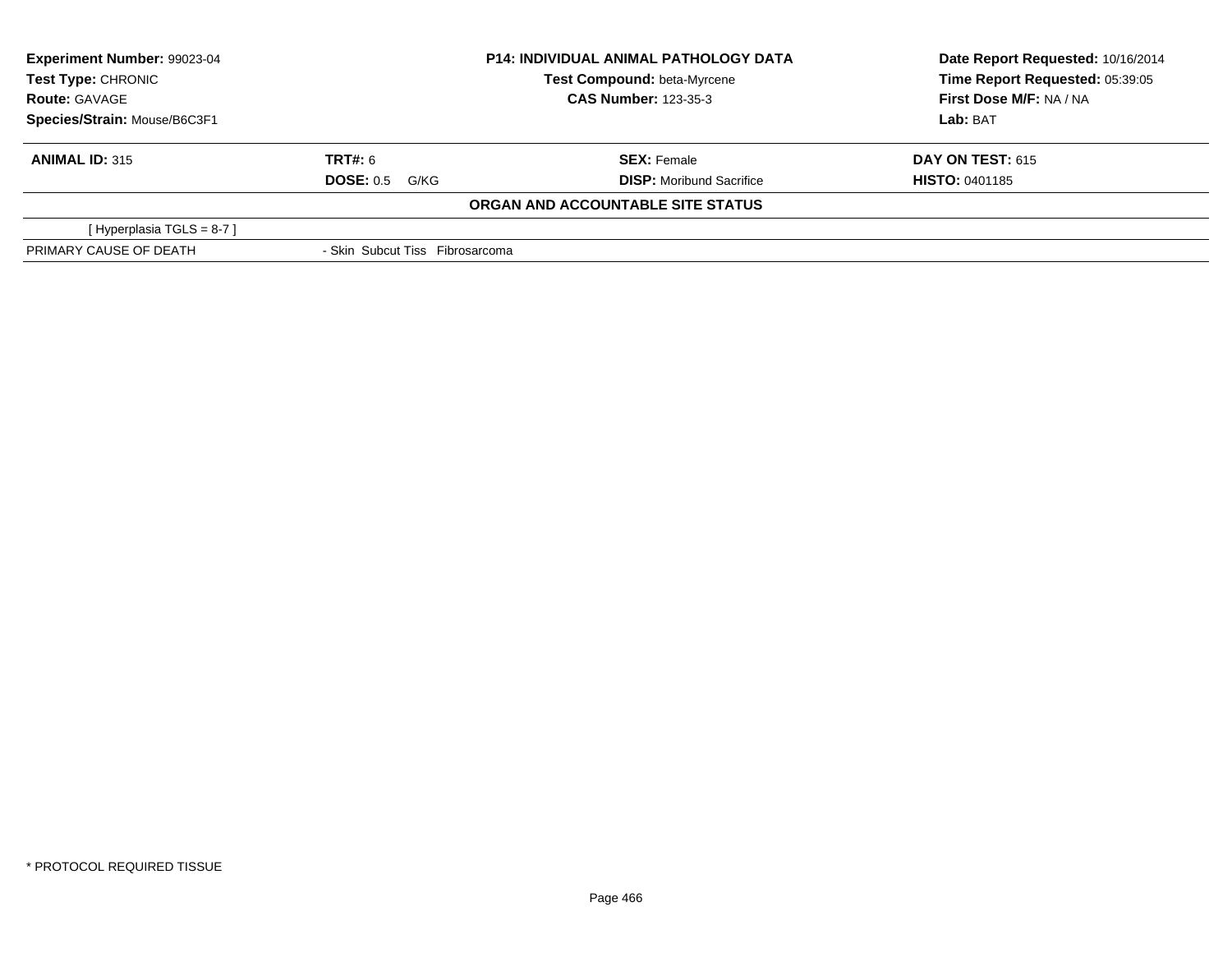| Experiment Number: 99023-04                                         |                          | P14: INDIVIDUAL ANIMAL PATHOLOGY DATA | Date Report Requested: 10/16/2014<br>Time Report Requested: 05:39:05 |
|---------------------------------------------------------------------|--------------------------|---------------------------------------|----------------------------------------------------------------------|
| Test Type: CHRONIC                                                  |                          | Test Compound: beta-Myrcene           |                                                                      |
| Route: GAVAGE                                                       |                          | <b>CAS Number: 123-35-3</b>           | First Dose M/F: NA / NA                                              |
| Species/Strain: Mouse/B6C3F1                                        |                          |                                       | Lab: BAT                                                             |
| <b>ANIMAL ID: 316</b>                                               | <b>TRT#: 6</b>           | <b>SEX: Female</b>                    | DAY ON TEST: 727                                                     |
|                                                                     | <b>DOSE: 0.5</b><br>G/KG | <b>DISP: Terminal Sacrifice</b>       | HISTO: 0401186                                                       |
|                                                                     |                          | ORGAN AND ACCOUNTABLE SITE STATUS     |                                                                      |
| <b>NORMAL</b>                                                       |                          |                                       |                                                                      |
| * Adrenal Medulla                                                   | * Bone                   | * Bone Marrow                         | * Brain                                                              |
| * Clitoral Gland                                                    | * Esophagus              | * Eye                                 | * Gallbladder                                                        |
| * Harderian Gland                                                   | * Intestine Large, Cecum | * Intestine Large, Colon              | * Intestine Large, Rectum                                            |
| * Intestine Small, Duodenum                                         | * Intestine Small. Ileum | * Islets, Pancreatic                  | * Lung                                                               |
| * Lymph Node, Mandibular                                            | * Lymph Node, Mesenteric | * Mammary Gland                       | * Nose                                                               |
| * Pancreas                                                          | * Pituitary Gland        | * Salivary Glands                     | * Skin                                                               |
| * Stomach, Forestomach                                              | * Stomach, Glandular     | * Thymus                              | * Trachea                                                            |
| * Urinary Bladder                                                   | * Uterus                 |                                       |                                                                      |
| <b>MISSING</b>                                                      |                          |                                       |                                                                      |
| * Parathyroid Gland                                                 |                          |                                       |                                                                      |
| <b>OBSERVATIONS</b>                                                 |                          |                                       |                                                                      |
| * Adrenal Cortex                                                    | Subcapsular              | Hyperplasia                           | Mild                                                                 |
| Note: There is a cyst in the adrenal cortex.                        |                          |                                       |                                                                      |
| * Heart                                                             |                          | Mineralization                        | Minimal                                                              |
| * Intestine Small, Jejunum                                          | Peyers Patch             | Hyperplasia                           | Lymphoid, Mild                                                       |
| * Kidney                                                            |                          | <b>Infiltration Cellular</b>          | Lymphocyte, Mild                                                     |
| * Liver                                                             |                          | Angiectasis                           | Moderate                                                             |
|                                                                     |                          | Fatty Change                          | Minimal                                                              |
|                                                                     |                          | Hemangiosarcoma                       |                                                                      |
|                                                                     |                          | Inflammation                          | Chronic Active, Minimal                                              |
| Note: Small hemangiosarcomas are present in B03 (cut edge) and B05. |                          |                                       |                                                                      |
| Lymph Node                                                          | <b>Bronchial</b>         | Hyperplasia                           | Lymphoid, Mild                                                       |
| * Ovary                                                             |                          | Atrophy                               | Moderate                                                             |
| * Spleen                                                            |                          | Hyperplasia                           | Lymphoid, Moderate                                                   |
| * Thyroid Gland                                                     | Follicle                 | Cyst                                  | Minimal                                                              |
|                                                                     | <b>Follicular Cel</b>    | Hyperplasia                           | Minimal                                                              |
| PRIMARY CAUSE OF DEATH                                              |                          |                                       |                                                                      |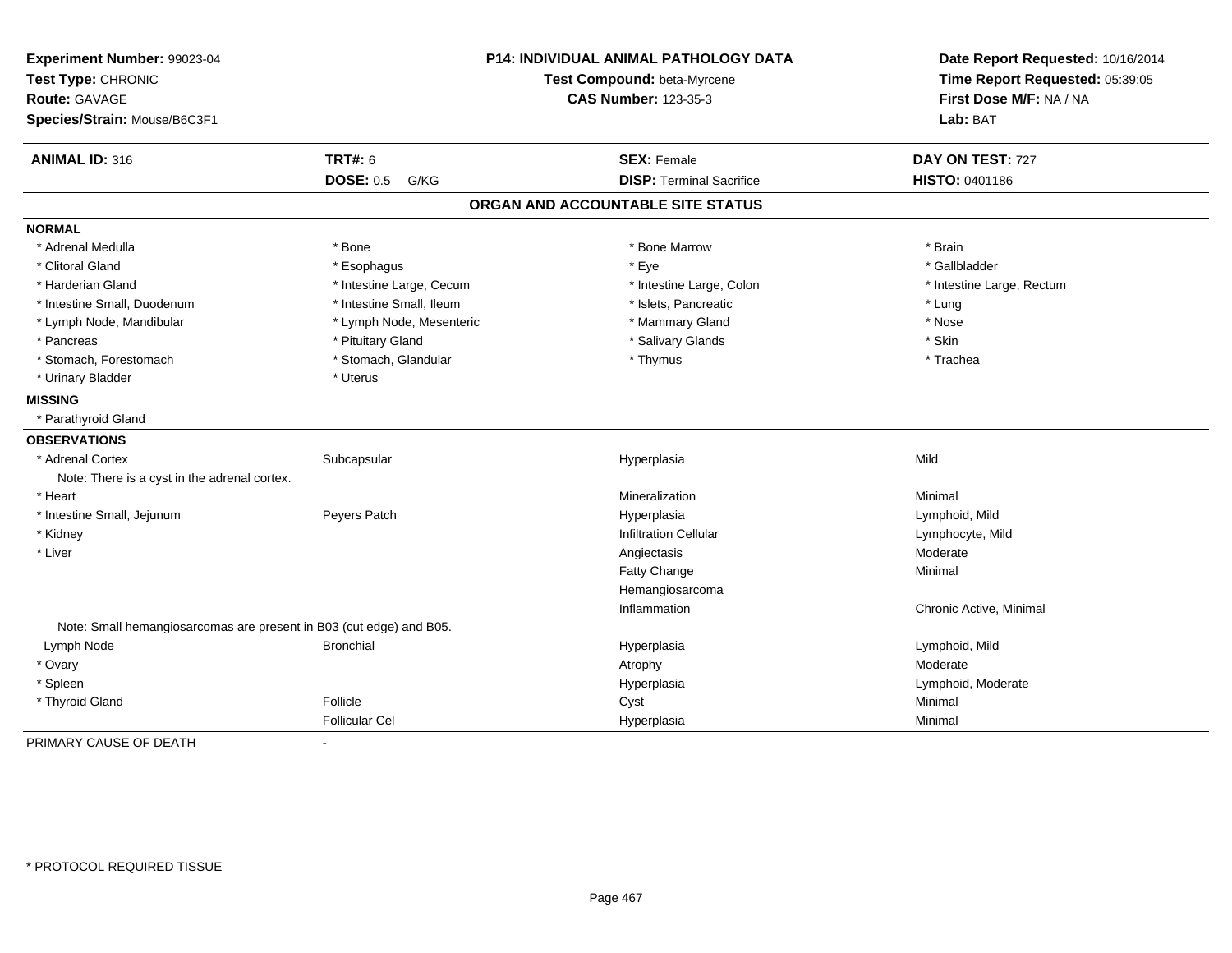| Experiment Number: 99023-04            |                             | <b>P14: INDIVIDUAL ANIMAL PATHOLOGY DATA</b> | Date Report Requested: 10/16/2014 |
|----------------------------------------|-----------------------------|----------------------------------------------|-----------------------------------|
| Test Type: CHRONIC                     |                             | Test Compound: beta-Myrcene                  | Time Report Requested: 05:39:05   |
| Route: GAVAGE                          |                             | <b>CAS Number: 123-35-3</b>                  | First Dose M/F: NA / NA           |
| Species/Strain: Mouse/B6C3F1           |                             |                                              | Lab: BAT                          |
| <b>ANIMAL ID: 317</b>                  | TRT#: 6                     | <b>SEX: Female</b>                           | DAY ON TEST: 728                  |
|                                        | <b>DOSE: 0.5</b><br>G/KG    | <b>DISP: Terminal Sacrifice</b>              | <b>HISTO: 0401187</b>             |
|                                        |                             | ORGAN AND ACCOUNTABLE SITE STATUS            |                                   |
| <b>NORMAL</b>                          |                             |                                              |                                   |
| * Adrenal Medulla                      | * Bone                      | * Bone Marrow                                | * Brain                           |
| * Clitoral Gland                       | * Esophagus                 | * Eye                                        | * Gallbladder                     |
| * Harderian Gland                      | * Heart                     | * Intestine Large, Cecum                     | * Intestine Large, Colon          |
| * Intestine Large, Rectum              | * Intestine Small, Duodenum | * Intestine Small, Ileum                     | * Intestine Small, Jejunum        |
| * Islets, Pancreatic                   | * Kidney                    | * Lung                                       | * Lymph Node, Mandibular          |
| * Lymph Node, Mesenteric               | * Mammary Gland             | * Nose                                       | * Ovary                           |
| * Pancreas                             | * Parathyroid Gland         | * Pituitary Gland                            | * Salivary Glands                 |
| * Skin                                 | * Spleen                    | * Stomach, Glandular                         | * Thyroid Gland                   |
| * Trachea                              | * Urinary Bladder           |                                              |                                   |
| <b>OBSERVATIONS</b>                    |                             |                                              |                                   |
| * Adrenal Cortex                       | Subcapsular                 | Hyperplasia                                  | Moderate                          |
| * Liver                                |                             | Fatty Change                                 | Minimal                           |
| * Stomach, Forestomach                 | Epithelium                  | Hyperplasia                                  | Minimal                           |
| * Thymus                               |                             | Atrophy                                      | Mild                              |
|                                        |                             | Hyperplasia                                  | Atypical, Mild                    |
| Note: Medullary hyperplasia of thymus. |                             |                                              |                                   |
| * Uterus                               | Endometrium                 | Hyperplasia                                  | Minimal                           |
| PRIMARY CAUSE OF DEATH                 | ٠                           |                                              |                                   |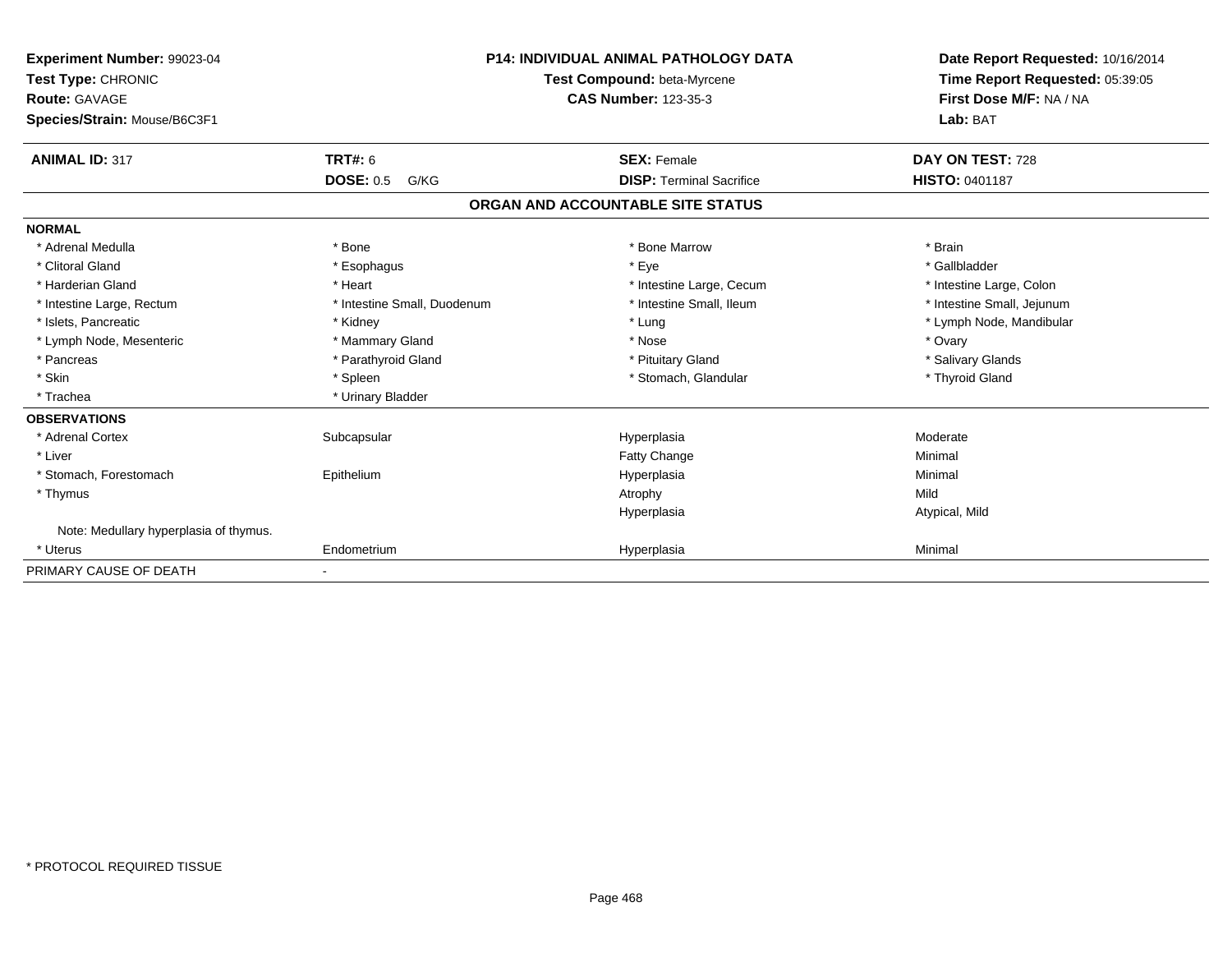| Experiment Number: 99023-04<br>Test Type: CHRONIC<br><b>Route: GAVAGE</b><br>Species/Strain: Mouse/B6C3F1 |                            | P14: INDIVIDUAL ANIMAL PATHOLOGY DATA<br>Test Compound: beta-Myrcene<br><b>CAS Number: 123-35-3</b> | Date Report Requested: 10/16/2014<br>Time Report Requested: 05:39:05<br>First Dose M/F: NA / NA<br>Lab: BAT |  |
|-----------------------------------------------------------------------------------------------------------|----------------------------|-----------------------------------------------------------------------------------------------------|-------------------------------------------------------------------------------------------------------------|--|
| <b>ANIMAL ID: 318</b>                                                                                     | <b>TRT#: 6</b>             | <b>SEX: Female</b>                                                                                  | DAY ON TEST: 728                                                                                            |  |
|                                                                                                           | <b>DOSE: 0.5</b><br>G/KG   | <b>DISP: Terminal Sacrifice</b>                                                                     | HISTO: 0401188                                                                                              |  |
|                                                                                                           |                            | ORGAN AND ACCOUNTABLE SITE STATUS                                                                   |                                                                                                             |  |
| <b>NORMAL</b>                                                                                             |                            |                                                                                                     |                                                                                                             |  |
| * Adrenal Medulla                                                                                         | * Bone                     | * Brain                                                                                             | * Clitoral Gland                                                                                            |  |
| * Esophagus                                                                                               | * Eye                      | * Gallbladder                                                                                       | * Harderian Gland                                                                                           |  |
| * Intestine Large, Cecum                                                                                  | * Intestine Large, Colon   | * Intestine Large, Rectum                                                                           | * Intestine Small, Duodenum                                                                                 |  |
| * Intestine Small. Ileum                                                                                  | * Intestine Small, Jejunum | * Islets, Pancreatic                                                                                | * Lung                                                                                                      |  |
| * Lymph Node, Mesenteric                                                                                  | * Mammary Gland            | * Nose                                                                                              | * Pancreas                                                                                                  |  |
| * Parathyroid Gland                                                                                       | * Pituitary Gland          | * Salivary Glands                                                                                   | * Skin                                                                                                      |  |
| * Spleen                                                                                                  | * Stomach, Forestomach     | * Stomach, Glandular                                                                                | * Thymus                                                                                                    |  |
| * Thyroid Gland                                                                                           | * Trachea                  | * Urinary Bladder                                                                                   | * Uterus                                                                                                    |  |
| <b>INSUFFICIENT TISSUE</b>                                                                                |                            |                                                                                                     |                                                                                                             |  |
| * Bone Marrow                                                                                             |                            |                                                                                                     |                                                                                                             |  |
| <b>OBSERVATIONS</b>                                                                                       |                            |                                                                                                     |                                                                                                             |  |
| * Adrenal Cortex                                                                                          | Subcapsular                | Hyperplasia                                                                                         | Moderate                                                                                                    |  |
|                                                                                                           |                            | Hypertrophy                                                                                         | Minimal                                                                                                     |  |
| * Heart                                                                                                   |                            | Cardiomyopathy                                                                                      | Minimal                                                                                                     |  |
| * Kidney                                                                                                  | <b>Renal Tubule</b>        | Hyperplasia                                                                                         | Minimal                                                                                                     |  |
| * Liver                                                                                                   |                            | <b>Eosinophilic Focus</b>                                                                           |                                                                                                             |  |
|                                                                                                           |                            | Inflammation                                                                                        | Chronic Active, Minimal                                                                                     |  |
|                                                                                                           |                            | Mixed Cell Focus                                                                                    |                                                                                                             |  |
|                                                                                                           |                            | <b>Tension Lipidosis</b>                                                                            | Minimal                                                                                                     |  |
| * Lymph Node, Mandibular                                                                                  |                            | Atrophy                                                                                             | Minimal                                                                                                     |  |
| * Ovary                                                                                                   |                            | Atrophy                                                                                             | Moderate                                                                                                    |  |
|                                                                                                           | Follicle                   | Cyst                                                                                                | Minimal                                                                                                     |  |
| Tooth                                                                                                     |                            | Dysplasia                                                                                           |                                                                                                             |  |
| PRIMARY CAUSE OF DEATH                                                                                    | $\blacksquare$             |                                                                                                     |                                                                                                             |  |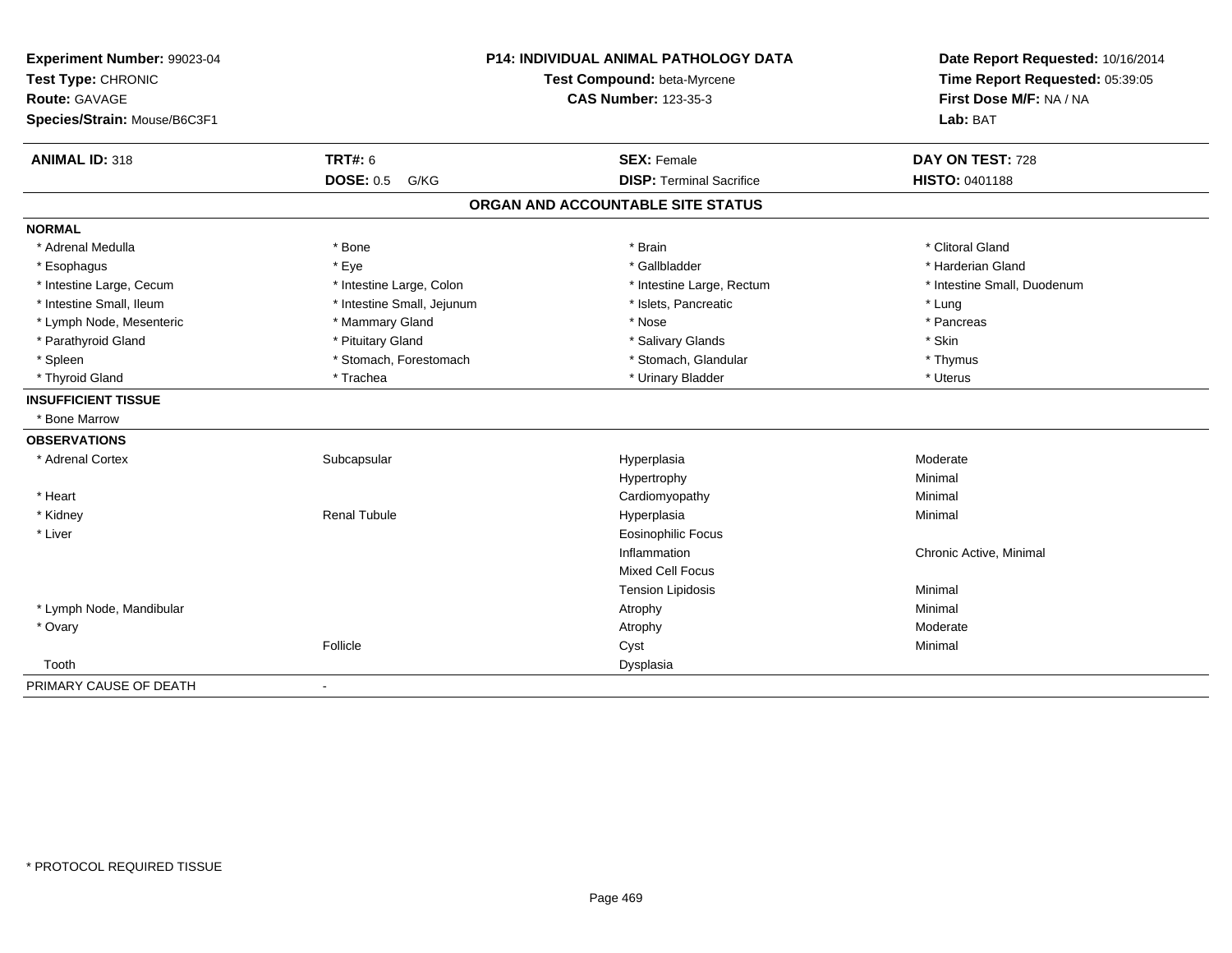| Experiment Number: 99023-04  |                             | <b>P14: INDIVIDUAL ANIMAL PATHOLOGY DATA</b> | Date Report Requested: 10/16/2014 |  |
|------------------------------|-----------------------------|----------------------------------------------|-----------------------------------|--|
| Test Type: CHRONIC           | Test Compound: beta-Myrcene |                                              | Time Report Requested: 05:39:05   |  |
| <b>Route: GAVAGE</b>         |                             | <b>CAS Number: 123-35-3</b>                  | First Dose M/F: NA / NA           |  |
| Species/Strain: Mouse/B6C3F1 |                             |                                              | Lab: BAT                          |  |
| <b>ANIMAL ID: 319</b>        | TRT#: 6                     | <b>SEX: Female</b>                           | DAY ON TEST: 728                  |  |
|                              | <b>DOSE: 0.5</b><br>G/KG    | <b>DISP: Terminal Sacrifice</b>              | <b>HISTO: 0401189</b>             |  |
|                              |                             | ORGAN AND ACCOUNTABLE SITE STATUS            |                                   |  |
| <b>NORMAL</b>                |                             |                                              |                                   |  |
| * Adrenal Medulla            | * Bone                      | * Bone Marrow                                | * Brain                           |  |
| * Clitoral Gland             | * Esophagus                 | * Eye                                        | * Gallbladder                     |  |
| * Harderian Gland            | * Heart                     | * Intestine Large, Cecum                     | * Intestine Large, Colon          |  |
| * Intestine Large, Rectum    | * Intestine Small, Duodenum | * Intestine Small, Ileum                     | * Intestine Small, Jejunum        |  |
| * Islets, Pancreatic         | * Kidney                    | * Lung                                       | * Lymph Node, Mandibular          |  |
| * Mammary Gland              | * Nose                      | * Pancreas                                   | * Parathyroid Gland               |  |
| * Pituitary Gland            | * Salivary Glands           | * Skin                                       | * Spleen                          |  |
| * Stomach, Glandular         | * Thyroid Gland             | * Trachea                                    | * Urinary Bladder                 |  |
| <b>OBSERVATIONS</b>          |                             |                                              |                                   |  |
| * Adrenal Cortex             | Subcapsular                 | Hyperplasia                                  | Moderate                          |  |
| * Liver                      |                             | Inflammation                                 | Chronic Active, Minimal           |  |
|                              |                             | <b>Tension Lipidosis</b>                     | Minimal                           |  |
| * Lymph Node, Mesenteric     |                             | Atrophy                                      | Minimal                           |  |
| * Ovary                      |                             | Atrophy                                      | Moderate                          |  |
| * Stomach, Forestomach       | Epithelium                  | Hyperplasia                                  | Mild                              |  |
| * Thymus                     |                             | Atrophy                                      | Minimal                           |  |
| * Uterus                     | Endometrium                 | Hyperplasia                                  | Moderate                          |  |
| [Hyperplasia TGLS = 1-7]     |                             |                                              |                                   |  |
| PRIMARY CAUSE OF DEATH       | $\blacksquare$              |                                              |                                   |  |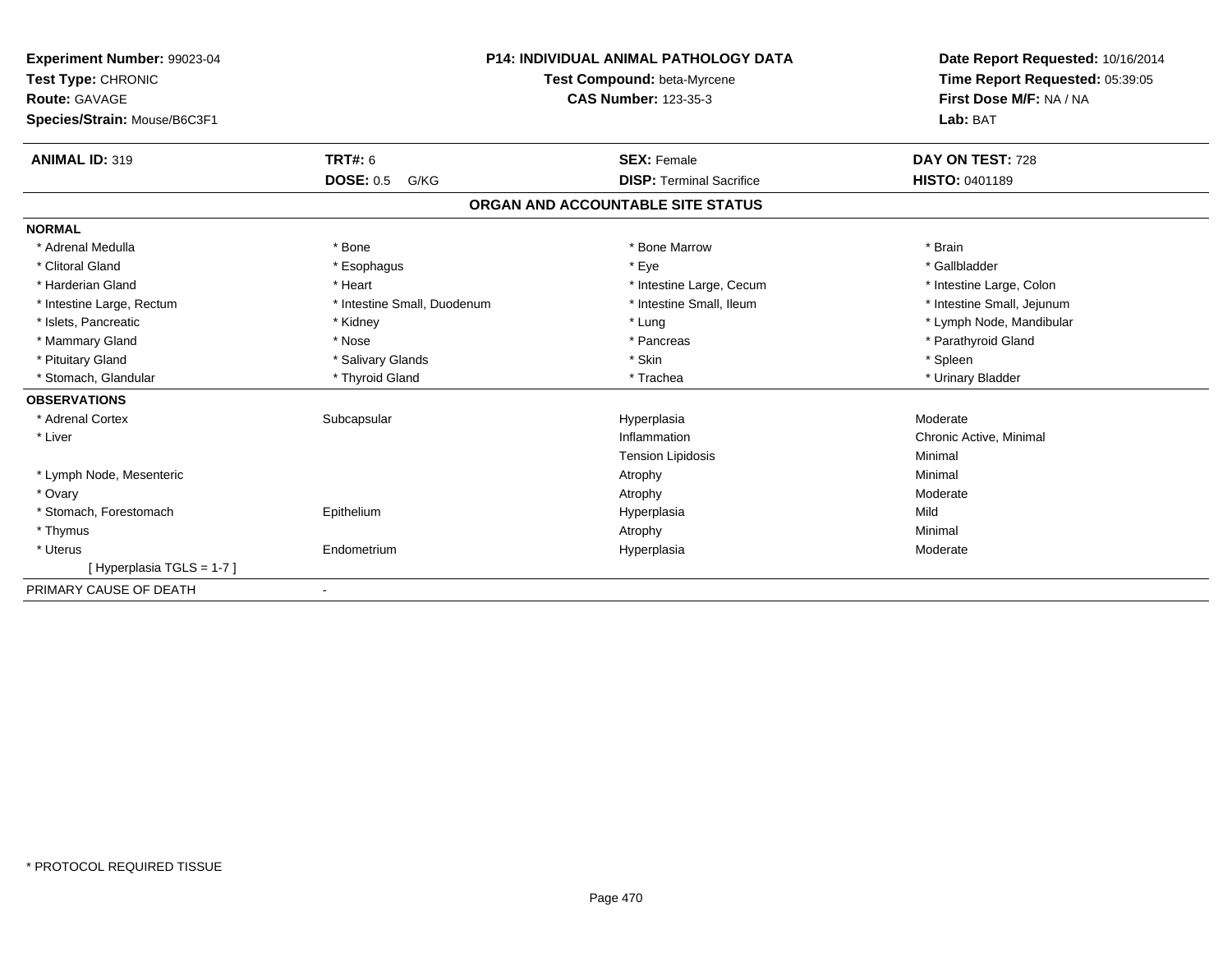| Experiment Number: 99023-04<br>Test Type: CHRONIC |                             | <b>P14: INDIVIDUAL ANIMAL PATHOLOGY DATA</b><br>Test Compound: beta-Myrcene | Date Report Requested: 10/16/2014<br>Time Report Requested: 05:39:05 |  |
|---------------------------------------------------|-----------------------------|-----------------------------------------------------------------------------|----------------------------------------------------------------------|--|
| <b>Route: GAVAGE</b>                              |                             | <b>CAS Number: 123-35-3</b>                                                 | First Dose M/F: NA / NA                                              |  |
| Species/Strain: Mouse/B6C3F1                      |                             |                                                                             | Lab: BAT                                                             |  |
| <b>ANIMAL ID: 320</b>                             | <b>TRT#: 6</b>              | <b>SEX: Female</b>                                                          | DAY ON TEST: 729                                                     |  |
|                                                   | <b>DOSE: 0.5 G/KG</b>       | <b>DISP: Terminal Sacrifice</b>                                             | <b>HISTO: 0401190</b>                                                |  |
|                                                   |                             | ORGAN AND ACCOUNTABLE SITE STATUS                                           |                                                                      |  |
| <b>NORMAL</b>                                     |                             |                                                                             |                                                                      |  |
| * Adrenal Medulla                                 | * Bone                      | * Bone Marrow                                                               | * Brain                                                              |  |
| * Clitoral Gland                                  | * Esophagus                 | * Eye                                                                       | * Gallbladder                                                        |  |
| * Harderian Gland                                 | * Heart                     | * Intestine Large, Cecum                                                    | * Intestine Large, Colon                                             |  |
| * Intestine Large, Rectum                         | * Intestine Small, Duodenum | * Intestine Small, Ileum                                                    | * Intestine Small, Jejunum                                           |  |
| * Islets, Pancreatic                              | * Kidney                    | * Lung                                                                      | * Lymph Node, Mandibular                                             |  |
| * Lymph Node, Mesenteric                          | * Mammary Gland             | * Nose                                                                      | * Pancreas                                                           |  |
| * Parathyroid Gland                               | * Pituitary Gland           | * Salivary Glands                                                           | * Skin                                                               |  |
| * Stomach, Forestomach                            | * Stomach, Glandular        | * Thymus                                                                    | * Thyroid Gland                                                      |  |
| * Trachea                                         | * Urinary Bladder           |                                                                             |                                                                      |  |
| <b>OBSERVATIONS</b>                               |                             |                                                                             |                                                                      |  |
| * Adrenal Cortex                                  | Subcapsular                 | Hyperplasia                                                                 | Mild                                                                 |  |
| * Liver                                           |                             | <b>Basophilic Focus</b>                                                     |                                                                      |  |
|                                                   |                             | Fatty Change                                                                | Mild                                                                 |  |
|                                                   |                             | Hepatocellular Adenoma                                                      |                                                                      |  |
|                                                   | Hepatocyte                  | Hypertrophy                                                                 | Minimal                                                              |  |
|                                                   |                             | <b>Mixed Cell Focus</b>                                                     |                                                                      |  |
| Note: Adenoma in B10 is also in B03.              |                             |                                                                             |                                                                      |  |
| [ Hepatocellular Adenoma TGLS = 1-10 ]            |                             |                                                                             |                                                                      |  |
| * Ovary                                           |                             | Atrophy                                                                     | Marked                                                               |  |
|                                                   |                             | Hyperplasia                                                                 | Tubular, Mild                                                        |  |
| * Spleen                                          |                             | Hematopoietic Cell Proliferation                                            | Mild                                                                 |  |
| * Uterus                                          | Endometrium                 | Hyperplasia                                                                 | Minimal                                                              |  |
| PRIMARY CAUSE OF DEATH                            | $\blacksquare$              |                                                                             |                                                                      |  |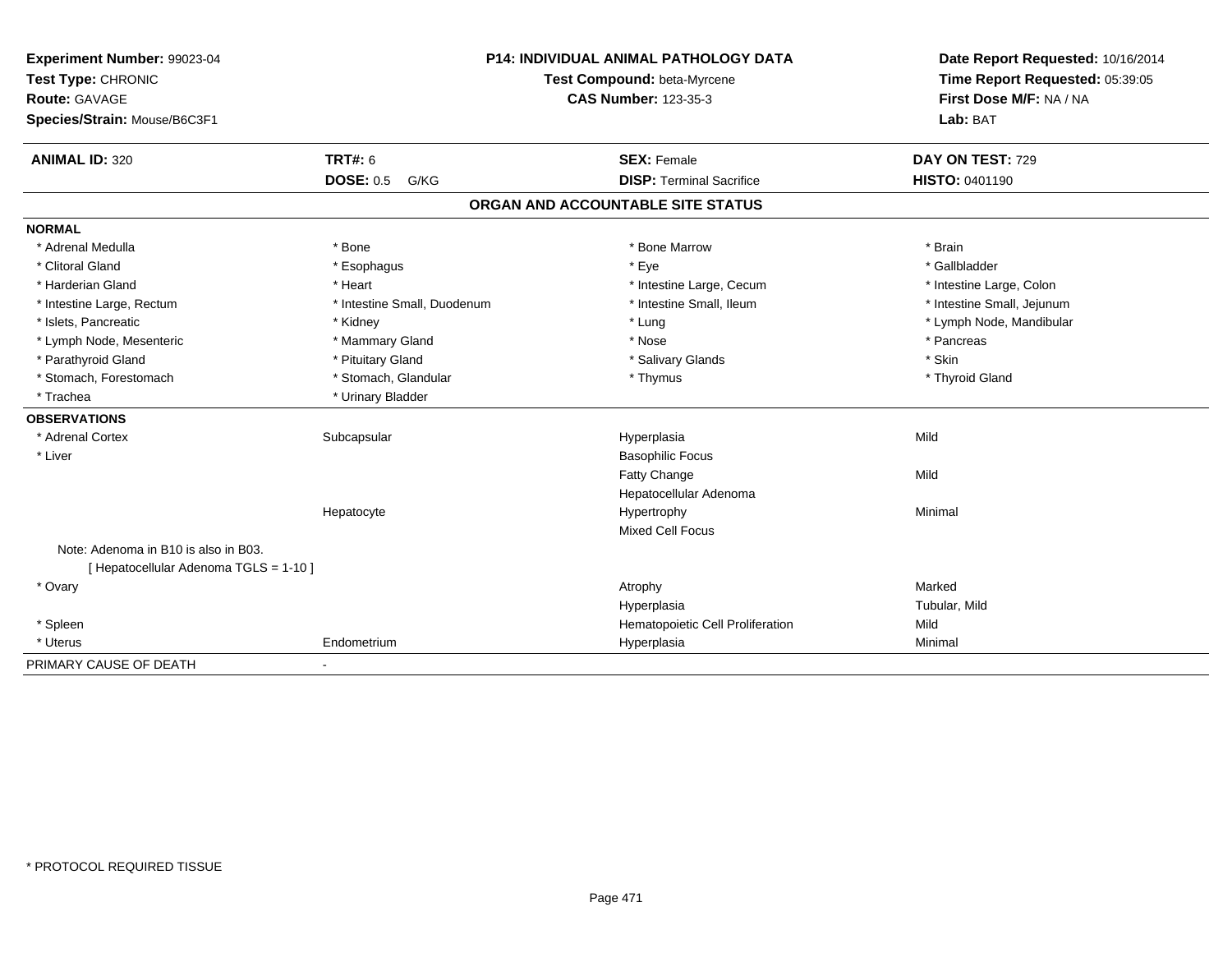| Experiment Number: 99023-04  |                                                                              | <b>P14: INDIVIDUAL ANIMAL PATHOLOGY DATA</b> | Date Report Requested: 10/16/2014                          |
|------------------------------|------------------------------------------------------------------------------|----------------------------------------------|------------------------------------------------------------|
| Test Type: CHRONIC           |                                                                              | Test Compound: beta-Myrcene                  | Time Report Requested: 05:39:05<br>First Dose M/F: NA / NA |
| <b>Route: GAVAGE</b>         |                                                                              | <b>CAS Number: 123-35-3</b>                  |                                                            |
| Species/Strain: Mouse/B6C3F1 |                                                                              |                                              | Lab: BAT                                                   |
| <b>ANIMAL ID: 321</b>        | TRT#: 6                                                                      | <b>SEX: Female</b>                           | DAY ON TEST: 404                                           |
|                              | <b>DOSE: 0.5</b><br>G/KG                                                     | <b>DISP: Natural Death</b>                   | HISTO: 0401191                                             |
|                              |                                                                              | ORGAN AND ACCOUNTABLE SITE STATUS            |                                                            |
| <b>NORMAL</b>                |                                                                              |                                              |                                                            |
| * Adrenal Medulla            | * Bone                                                                       | * Brain                                      | * Clitoral Gland                                           |
| * Esophagus                  | * Eye                                                                        | * Gallbladder                                | * Harderian Gland                                          |
| * Heart                      | * Intestine Large, Cecum                                                     | * Intestine Large, Colon                     | * Intestine Large, Rectum                                  |
| * Intestine Small, Duodenum  | * Intestine Small, Ileum                                                     | * Intestine Small, Jejunum                   | * Islets, Pancreatic                                       |
| * Kidney                     | * Lung                                                                       | * Mammary Gland                              | * Pancreas                                                 |
| * Parathyroid Gland          | * Pituitary Gland                                                            | * Salivary Glands                            | * Skin                                                     |
| * Stomach, Glandular         | * Thyroid Gland                                                              | * Trachea                                    | * Urinary Bladder                                          |
| * Uterus                     |                                                                              |                                              |                                                            |
| <b>OBSERVATIONS</b>          |                                                                              |                                              |                                                            |
| * Adrenal Cortex             | Subcapsular                                                                  | Hyperplasia                                  | Mild                                                       |
| * Bone Marrow                |                                                                              | Atrophy                                      | Moderate                                                   |
| * Liver                      |                                                                              | Vacuolization Cytoplasmic                    | Marked                                                     |
| * Lymph Node, Mandibular     |                                                                              | Atrophy                                      | Moderate                                                   |
| * Lymph Node, Mesenteric     |                                                                              | Atrophy                                      | Mild                                                       |
| * Nose                       | Olfactory Epi                                                                | Degeneration                                 | Minimal                                                    |
| * Ovary                      |                                                                              | Atrophy                                      | Minimal                                                    |
| * Spleen                     | Lymph Follic                                                                 | Atrophy                                      | Marked                                                     |
|                              |                                                                              | Pigmentation                                 | Hemosiderin, Mild                                          |
| * Stomach, Forestomach       | Epithelium                                                                   | Hyperplasia                                  | Mild                                                       |
|                              | Note: Stomach Forestomach epithelial hyperplasia with marked hyperkeratosis. |                                              |                                                            |
| * Thymus                     |                                                                              | Atrophy                                      | Marked                                                     |
| PRIMARY CAUSE OF DEATH       | - Liver Vacuolization Cytoplasmic                                            |                                              |                                                            |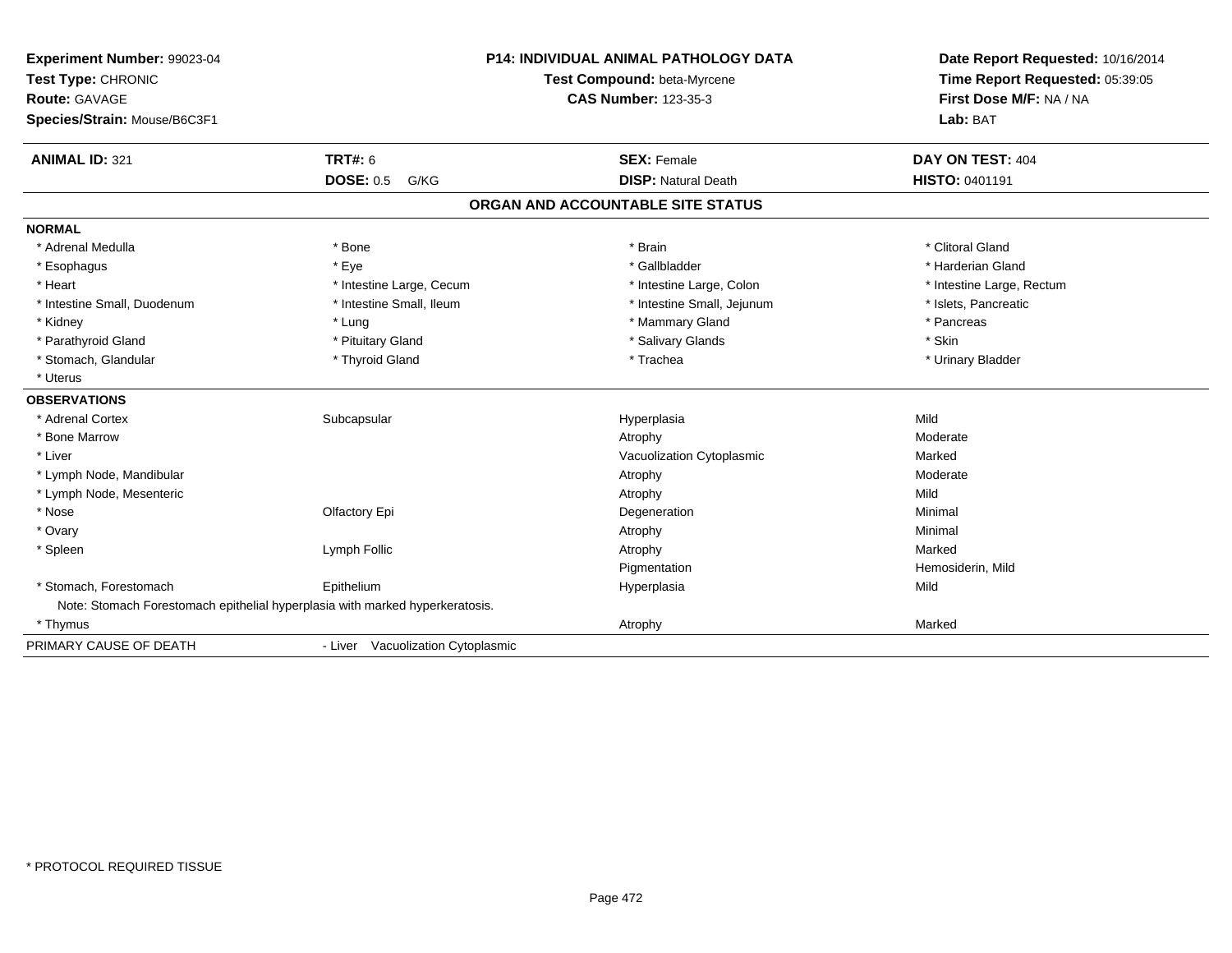| Experiment Number: 99023-04<br>Test Type: CHRONIC<br>Route: GAVAGE     |                            | P14: INDIVIDUAL ANIMAL PATHOLOGY DATA<br>Test Compound: beta-Myrcene<br><b>CAS Number: 123-35-3</b> | Date Report Requested: 10/16/2014<br>Time Report Requested: 05:39:05<br>First Dose M/F: NA / NA |
|------------------------------------------------------------------------|----------------------------|-----------------------------------------------------------------------------------------------------|-------------------------------------------------------------------------------------------------|
| Species/Strain: Mouse/B6C3F1                                           |                            |                                                                                                     | Lab: BAT                                                                                        |
| <b>ANIMAL ID: 322</b>                                                  | <b>TRT#: 6</b>             | <b>SEX: Female</b>                                                                                  | DAY ON TEST: 549                                                                                |
|                                                                        | <b>DOSE: 0.5</b><br>G/KG   | <b>DISP: Dosing Accident</b>                                                                        | HISTO: 0401192                                                                                  |
|                                                                        |                            | ORGAN AND ACCOUNTABLE SITE STATUS                                                                   |                                                                                                 |
| <b>NORMAL</b>                                                          |                            |                                                                                                     |                                                                                                 |
| * Adrenal Medulla                                                      | * Bone                     | * Brain                                                                                             | * Clitoral Gland                                                                                |
| * Eye                                                                  | * Gallbladder              | * Harderian Gland                                                                                   | * Heart                                                                                         |
| * Intestine Large, Cecum                                               | * Intestine Large, Colon   | * Intestine Large, Rectum                                                                           | * Intestine Small, Duodenum                                                                     |
| * Intestine Small, Ileum                                               | * Intestine Small, Jejunum | * Islets, Pancreatic                                                                                | * Kidney                                                                                        |
| * Mammary Gland                                                        | * Nose                     | * Pancreas                                                                                          | * Parathyroid Gland                                                                             |
| * Pituitary Gland                                                      | * Salivary Glands          | * Skin                                                                                              | * Stomach, Glandular                                                                            |
| * Thyroid Gland                                                        | * Trachea                  | * Urinary Bladder                                                                                   | * Uterus                                                                                        |
| <b>INSUFFICIENT TISSUE</b>                                             |                            |                                                                                                     |                                                                                                 |
| * Thymus                                                               |                            |                                                                                                     |                                                                                                 |
| <b>OBSERVATIONS</b>                                                    |                            |                                                                                                     |                                                                                                 |
| * Adrenal Cortex                                                       | Subcapsular                | Hyperplasia                                                                                         | Mild                                                                                            |
| * Bone Marrow                                                          |                            | Atrophy                                                                                             | Moderate                                                                                        |
| * Esophagus                                                            |                            | Inflammation                                                                                        | Moderate                                                                                        |
|                                                                        |                            | Necrosis                                                                                            | Marked                                                                                          |
| Note: Esophageal lesions are in thoracic portion (i.e. between lungs). |                            |                                                                                                     |                                                                                                 |
| * Liver                                                                |                            | <b>Tension Lipidosis</b>                                                                            | Mild                                                                                            |
|                                                                        |                            | Vacuolization Cytoplasmic                                                                           | Marked                                                                                          |
| [Vacuolization Cytoplasmic TGLS = 1 - 3+4+5+10]                        |                            |                                                                                                     |                                                                                                 |
| * Lung<br>[ Alveolar/Bronchiolar Adenoma TGLS = 3-11 ]                 |                            | Alveolar/Bronchiolar Adenoma                                                                        |                                                                                                 |
| * Lymph Node, Mandibular                                               |                            | Atrophy                                                                                             | Minimal                                                                                         |
| * Lymph Node, Mesenteric                                               |                            | Atrophy                                                                                             | Mild                                                                                            |
| * Ovary                                                                |                            | Atrophy                                                                                             | Marked                                                                                          |
| * Spleen                                                               | Lymph Follic               | Atrophy                                                                                             | Marked                                                                                          |
| [Atrophy TGLS = $2-4$ ]                                                |                            |                                                                                                     |                                                                                                 |
| * Stomach, Forestomach                                                 | Epithelium                 | Hyperplasia                                                                                         | Minimal                                                                                         |
|                                                                        |                            | Inflammation                                                                                        | Minimal                                                                                         |
|                                                                        |                            | Necrosis                                                                                            | Minimal                                                                                         |
| PRIMARY CAUSE OF DEATH                                                 | $\sim$                     |                                                                                                     |                                                                                                 |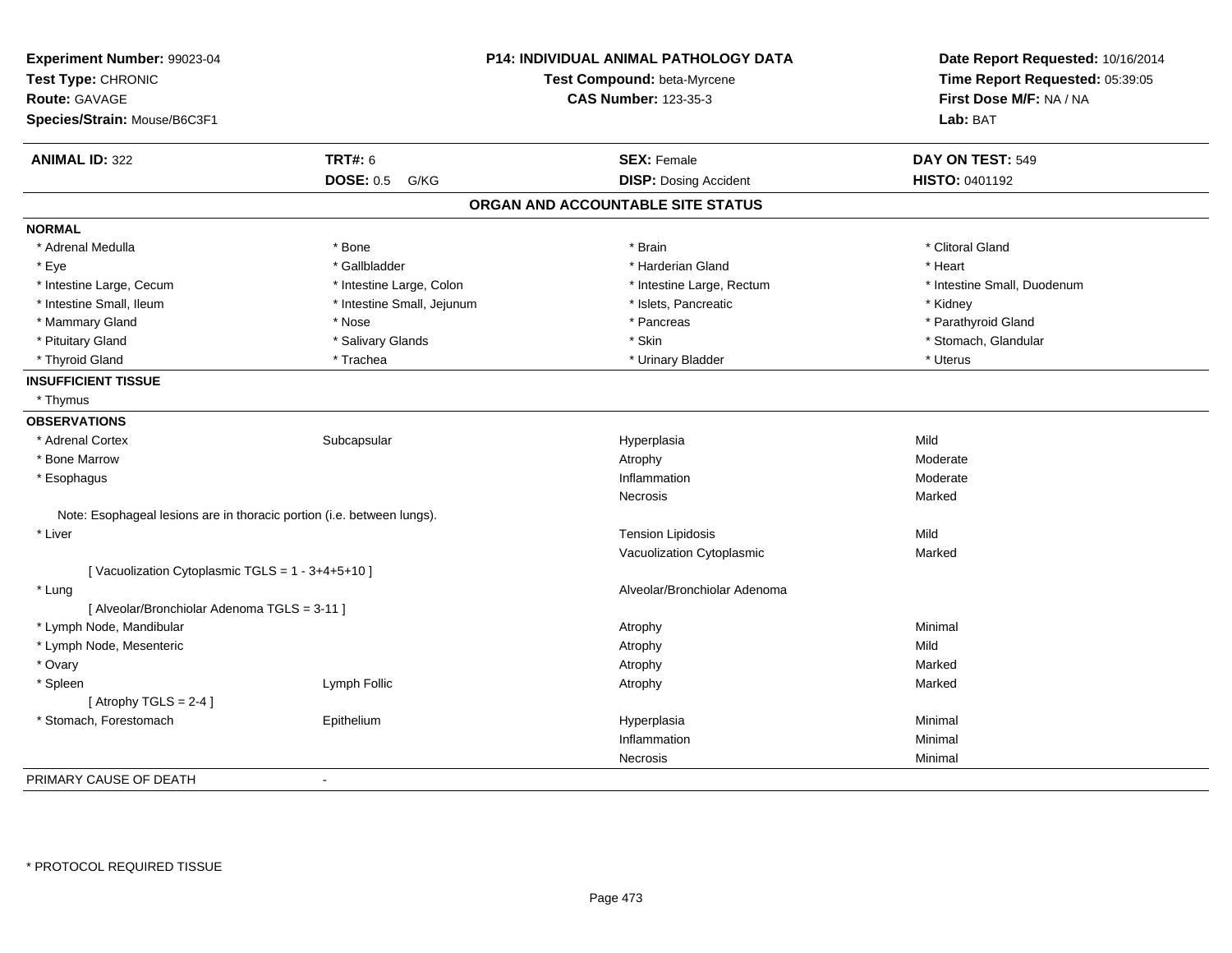| Experiment Number: 99023-04                             | <b>P14: INDIVIDUAL ANIMAL PATHOLOGY DATA</b> | Date Report Requested: 10/16/2014                                      |  |
|---------------------------------------------------------|----------------------------------------------|------------------------------------------------------------------------|--|
| Test Type: CHRONIC                                      | Test Compound: beta-Myrcene                  | Time Report Requested: 05:39:05<br>First Dose M/F: NA / NA<br>Lab: BAT |  |
| <b>Route: GAVAGE</b>                                    | <b>CAS Number: 123-35-3</b>                  |                                                                        |  |
| Species/Strain: Mouse/B6C3F1                            |                                              |                                                                        |  |
| <b>TRT#: 6</b><br><b>ANIMAL ID: 323</b>                 | <b>SEX: Female</b>                           | DAY ON TEST: 728                                                       |  |
| <b>DOSE: 0.5</b><br>G/KG                                | <b>DISP: Terminal Sacrifice</b>              | <b>HISTO: 0401193</b>                                                  |  |
|                                                         | ORGAN AND ACCOUNTABLE SITE STATUS            |                                                                        |  |
| <b>NORMAL</b>                                           |                                              |                                                                        |  |
| * Adrenal Medulla<br>* Bone                             | * Bone Marrow                                | * Brain                                                                |  |
| * Clitoral Gland<br>* Esophagus                         | * Eye                                        | * Gallbladder                                                          |  |
| * Intestine Large, Cecum<br>* Heart                     | * Intestine Large, Colon                     | * Intestine Large, Rectum                                              |  |
| * Intestine Small, Ileum<br>* Intestine Small, Duodenum | * Intestine Small, Jejunum                   | * Islets, Pancreatic                                                   |  |
| * Kidney<br>* Lung                                      | * Lymph Node, Mesenteric                     | * Mammary Gland                                                        |  |
| * Nose<br>* Pancreas                                    | * Pituitary Gland                            | * Salivary Glands                                                      |  |
| * Skin<br>* Stomach, Forestomach                        | * Stomach, Glandular                         | * Thymus                                                               |  |
| * Thyroid Gland<br>* Trachea                            | * Urinary Bladder                            |                                                                        |  |
| <b>MISSING</b>                                          |                                              |                                                                        |  |
| * Parathyroid Gland                                     |                                              |                                                                        |  |
| <b>OBSERVATIONS</b>                                     |                                              |                                                                        |  |
| * Adrenal Cortex<br>Subcapsular                         | Hyperplasia                                  | Moderate                                                               |  |
| * Harderian Gland                                       | Adenoma                                      |                                                                        |  |
| [Adenoma TGLS = $1-9$ ]                                 |                                              |                                                                        |  |
| * Liver                                                 | Inflammation                                 | Chronic Active, Minimal                                                |  |
|                                                         | <b>Tension Lipidosis</b>                     | Minimal                                                                |  |
| * Lymph Node, Mandibular                                | Atrophy                                      | Minimal                                                                |  |
| * Ovary                                                 | Atrophy                                      | Mild                                                                   |  |
| * Spleen                                                | Pigmentation                                 | Hemosiderin, Minimal                                                   |  |
| * Uterus<br>Endometrium                                 | Hyperplasia                                  | Mild                                                                   |  |
| [ Hyperplasia TGLS = 2-7 ]                              |                                              |                                                                        |  |
| PRIMARY CAUSE OF DEATH<br>$\blacksquare$                |                                              |                                                                        |  |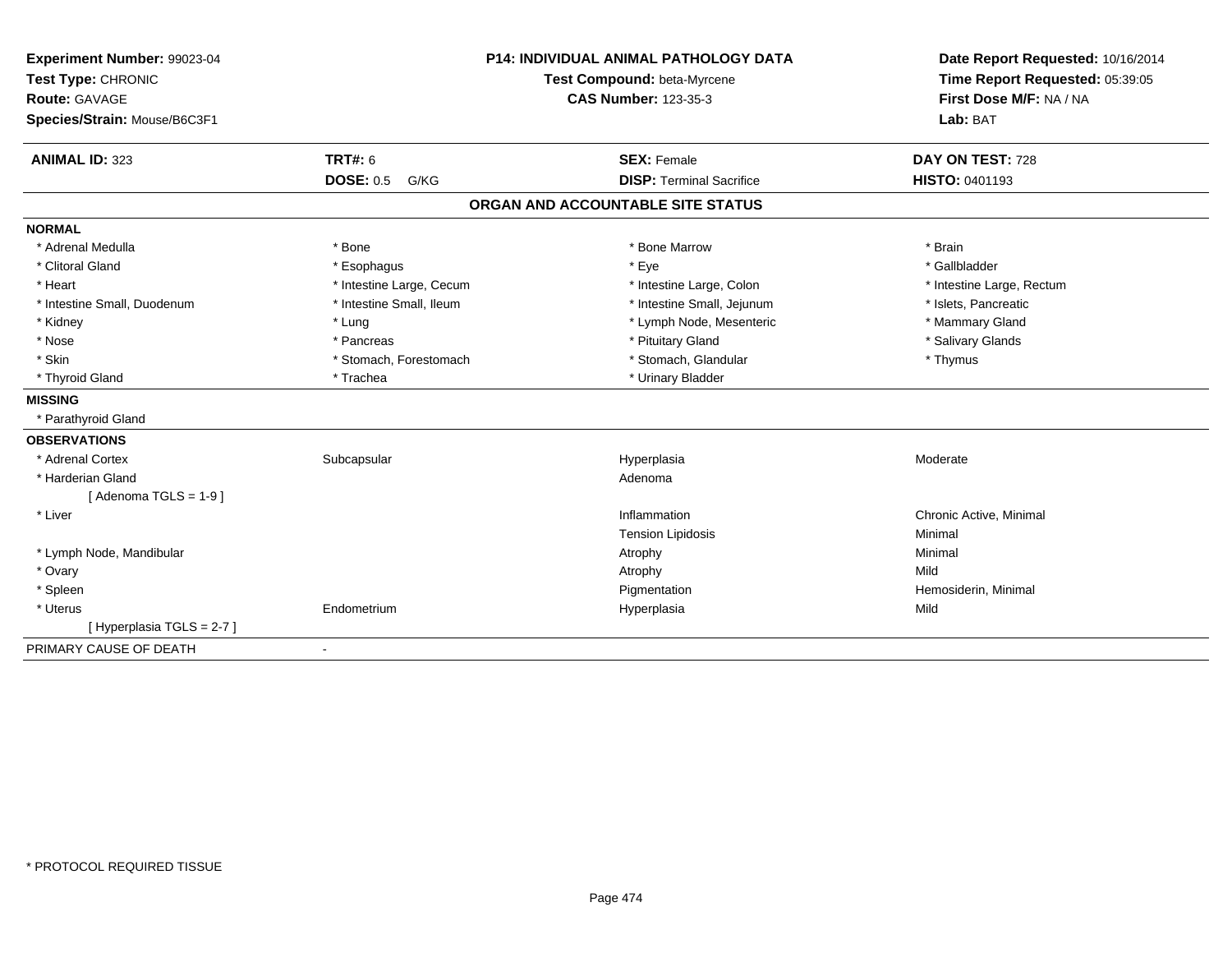| Experiment Number: 99023-04  |                             | <b>P14: INDIVIDUAL ANIMAL PATHOLOGY DATA</b> | Date Report Requested: 10/16/2014 |  |
|------------------------------|-----------------------------|----------------------------------------------|-----------------------------------|--|
| Test Type: CHRONIC           | Test Compound: beta-Myrcene |                                              | Time Report Requested: 05:39:05   |  |
| <b>Route: GAVAGE</b>         |                             | <b>CAS Number: 123-35-3</b>                  | First Dose M/F: NA / NA           |  |
| Species/Strain: Mouse/B6C3F1 |                             |                                              | Lab: BAT                          |  |
| <b>ANIMAL ID: 324</b>        | TRT#: 6                     | <b>SEX: Female</b>                           | DAY ON TEST: 727                  |  |
|                              | <b>DOSE: 0.5</b><br>G/KG    | <b>DISP: Terminal Sacrifice</b>              | <b>HISTO: 0401194</b>             |  |
|                              |                             | ORGAN AND ACCOUNTABLE SITE STATUS            |                                   |  |
| <b>NORMAL</b>                |                             |                                              |                                   |  |
| * Adrenal Medulla            | * Bone                      | * Bone Marrow                                | * Clitoral Gland                  |  |
| * Esophagus                  | * Eye                       | * Gallbladder                                | * Harderian Gland                 |  |
| * Heart                      | * Intestine Large, Cecum    | * Intestine Large, Colon                     | * Intestine Large, Rectum         |  |
| * Intestine Small, Duodenum  | * Intestine Small, Ileum    | * Intestine Small, Jejunum                   | * Islets, Pancreatic              |  |
| * Kidney                     | * Lung                      | * Lymph Node, Mandibular                     | * Lymph Node, Mesenteric          |  |
| * Mammary Gland              | * Nose                      | * Pancreas                                   | * Salivary Glands                 |  |
| * Skin                       | * Spleen                    | * Stomach. Forestomach                       | * Stomach, Glandular              |  |
| * Thymus                     | * Thyroid Gland             | * Trachea                                    | * Urinary Bladder                 |  |
| * Uterus                     |                             |                                              |                                   |  |
| <b>MISSING</b>               |                             |                                              |                                   |  |
| * Parathyroid Gland          |                             |                                              |                                   |  |
| <b>OBSERVATIONS</b>          |                             |                                              |                                   |  |
| * Adrenal Cortex             | Subcapsular                 | Hyperplasia                                  | Moderate                          |  |
| * Brain                      | Vein                        | <b>Infiltration Cellular</b>                 | Lymphocyte, Mild                  |  |
| * Liver                      |                             | <b>Fatty Change</b>                          | Minimal                           |  |
|                              |                             | Inflammation                                 | Chronic Active, Minimal           |  |
|                              |                             | <b>Tension Lipidosis</b>                     | Minimal                           |  |
| * Ovary                      |                             | Atrophy                                      | Marked                            |  |
| * Pituitary Gland            | Pars Distalis               | Hyperplasia                                  | Minimal                           |  |
| PRIMARY CAUSE OF DEATH       | $\overline{\phantom{a}}$    |                                              |                                   |  |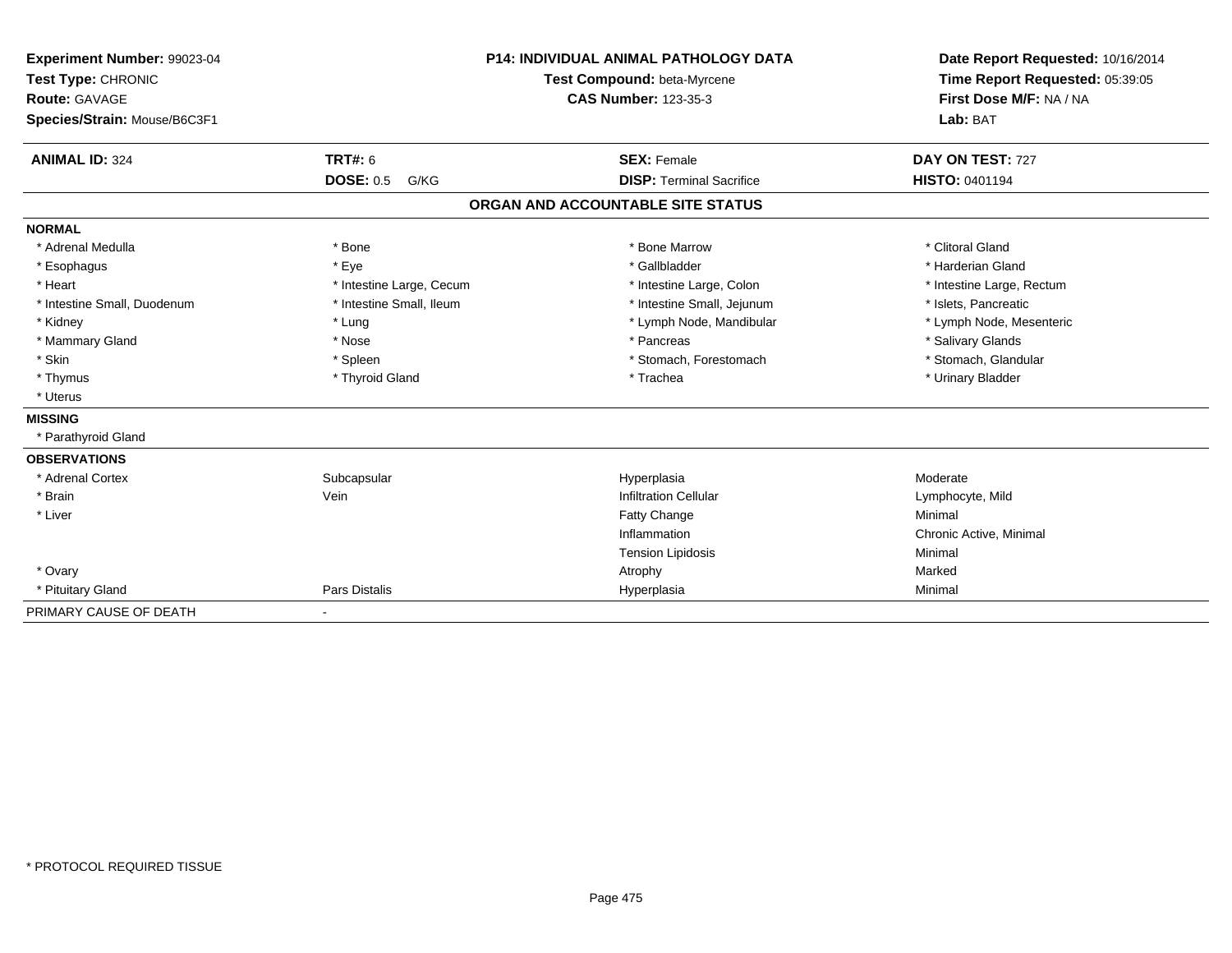| Experiment Number: 99023-04<br>Test Type: CHRONIC<br><b>Route: GAVAGE</b><br>Species/Strain: Mouse/B6C3F1 | <b>P14: INDIVIDUAL ANIMAL PATHOLOGY DATA</b><br>Test Compound: beta-Myrcene<br><b>CAS Number: 123-35-3</b> |                                   | Date Report Requested: 10/16/2014<br>Time Report Requested: 05:39:05<br>First Dose M/F: NA / NA<br>Lab: BAT |  |
|-----------------------------------------------------------------------------------------------------------|------------------------------------------------------------------------------------------------------------|-----------------------------------|-------------------------------------------------------------------------------------------------------------|--|
| <b>ANIMAL ID: 325</b>                                                                                     | <b>TRT#: 6</b>                                                                                             | <b>SEX: Female</b>                | DAY ON TEST: 728                                                                                            |  |
|                                                                                                           | <b>DOSE: 0.5</b><br>G/KG                                                                                   | <b>DISP: Terminal Sacrifice</b>   | <b>HISTO: 0401195</b>                                                                                       |  |
|                                                                                                           |                                                                                                            | ORGAN AND ACCOUNTABLE SITE STATUS |                                                                                                             |  |
| <b>NORMAL</b>                                                                                             |                                                                                                            |                                   |                                                                                                             |  |
| * Adrenal Medulla                                                                                         | * Bone                                                                                                     | * Bone Marrow                     | * Brain                                                                                                     |  |
| * Clitoral Gland                                                                                          | * Esophagus                                                                                                | * Eye                             | * Gallbladder                                                                                               |  |
| * Harderian Gland                                                                                         | * Heart                                                                                                    | * Intestine Large, Cecum          | * Intestine Large, Colon                                                                                    |  |
| * Intestine Large, Rectum                                                                                 | * Intestine Small, Duodenum                                                                                | * Intestine Small, Ileum          | * Intestine Small, Jejunum                                                                                  |  |
| * Islets, Pancreatic                                                                                      | * Kidney                                                                                                   | * Lung                            | * Lymph Node, Mandibular                                                                                    |  |
| * Lymph Node, Mesenteric                                                                                  | * Mammary Gland                                                                                            | * Nose                            | * Pancreas                                                                                                  |  |
| * Parathyroid Gland                                                                                       | * Pituitary Gland                                                                                          | * Salivary Glands                 | * Skin                                                                                                      |  |
| * Spleen                                                                                                  | * Stomach, Forestomach                                                                                     | * Stomach, Glandular              | * Thymus                                                                                                    |  |
| * Thyroid Gland                                                                                           | * Trachea                                                                                                  | * Urinary Bladder                 |                                                                                                             |  |
| <b>OBSERVATIONS</b>                                                                                       |                                                                                                            |                                   |                                                                                                             |  |
| * Adrenal Cortex                                                                                          | Subcapsular                                                                                                | Hyperplasia                       | Moderate                                                                                                    |  |
| * Liver                                                                                                   |                                                                                                            | Inflammation                      | Chronic Active, Minimal                                                                                     |  |
|                                                                                                           |                                                                                                            | <b>Tension Lipidosis</b>          | Minimal                                                                                                     |  |
| * Ovary                                                                                                   |                                                                                                            | Atrophy                           | Moderate                                                                                                    |  |
| * Uterus                                                                                                  | Endometrium                                                                                                | Hyperplasia                       | Minimal                                                                                                     |  |
|                                                                                                           |                                                                                                            | Polyp Stromal                     |                                                                                                             |  |
| PRIMARY CAUSE OF DEATH                                                                                    |                                                                                                            |                                   |                                                                                                             |  |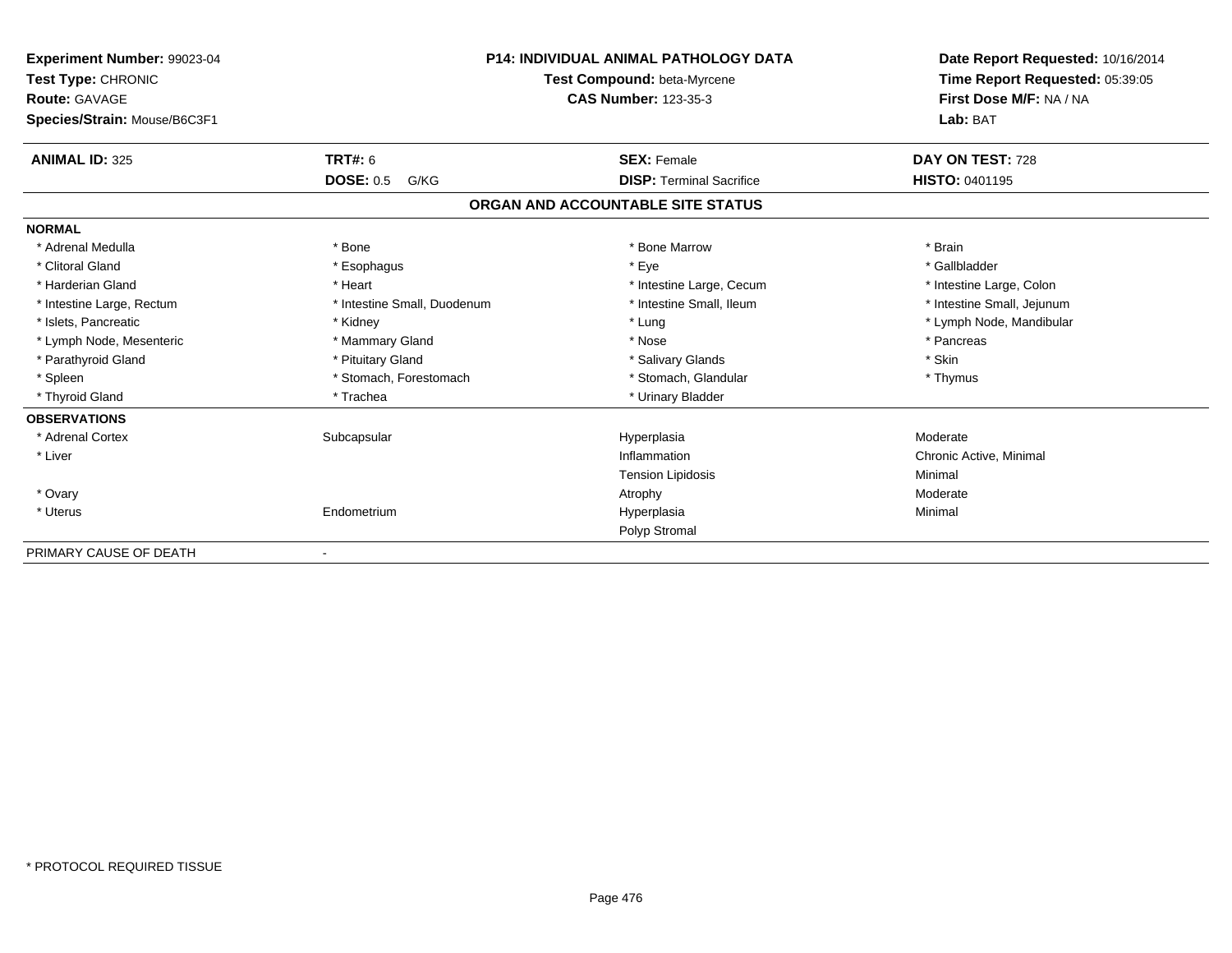| Experiment Number: 99023-04  |                             | <b>P14: INDIVIDUAL ANIMAL PATHOLOGY DATA</b> | Date Report Requested: 10/16/2014 |
|------------------------------|-----------------------------|----------------------------------------------|-----------------------------------|
| Test Type: CHRONIC           |                             | Test Compound: beta-Myrcene                  | Time Report Requested: 05:39:05   |
| Route: GAVAGE                |                             | <b>CAS Number: 123-35-3</b>                  | First Dose M/F: NA / NA           |
| Species/Strain: Mouse/B6C3F1 |                             |                                              | Lab: BAT                          |
| <b>ANIMAL ID: 326</b>        | <b>TRT#: 6</b>              | <b>SEX: Female</b>                           | DAY ON TEST: 727                  |
|                              | <b>DOSE: 0.5</b><br>G/KG    | <b>DISP: Terminal Sacrifice</b>              | <b>HISTO: 0401196</b>             |
|                              |                             | ORGAN AND ACCOUNTABLE SITE STATUS            |                                   |
| <b>NORMAL</b>                |                             |                                              |                                   |
| * Adrenal Medulla            | * Bone                      | * Bone Marrow                                | * Brain                           |
| * Clitoral Gland             | * Esophagus                 | * Eye                                        | * Gallbladder                     |
| * Harderian Gland            | * Heart                     | * Intestine Large, Cecum                     | * Intestine Large, Colon          |
| * Intestine Large, Rectum    | * Intestine Small, Duodenum | * Intestine Small, Ileum                     | * Intestine Small, Jejunum        |
| * Islets, Pancreatic         | * Lung                      | * Lymph Node, Mandibular                     | * Lymph Node, Mesenteric          |
| * Mammary Gland              | * Pancreas                  | * Parathyroid Gland                          | * Pituitary Gland                 |
| * Salivary Glands            | * Skin                      | * Spleen                                     | * Stomach, Glandular              |
| * Thymus                     | * Trachea                   | * Urinary Bladder                            | * Uterus                          |
| <b>OBSERVATIONS</b>          |                             |                                              |                                   |
| * Adrenal Cortex             | Subcapsular                 | Hyperplasia                                  | Moderate                          |
| * Kidney                     |                             | Nephropathy                                  | Minimal                           |
| * Liver                      |                             | Inflammation                                 | Chronic Active, Minimal           |
| * Nose                       | Olfactory Epi               | Degeneration                                 | Minimal                           |
| * Ovary                      |                             | Atrophy                                      | Marked                            |
|                              | Follicle                    | Cyst                                         | Moderate                          |
|                              |                             | Inflammation                                 | Minimal                           |
| [ $Cyst TGLS = 1-7$ ]        |                             |                                              |                                   |
| * Stomach, Forestomach       | Epithelium                  | Hyperplasia                                  | Minimal                           |
|                              |                             | Inflammation                                 | Minimal                           |
| * Thyroid Gland              | <b>Follicular Cel</b>       | Hyperplasia                                  | Minimal                           |
| PRIMARY CAUSE OF DEATH       |                             |                                              |                                   |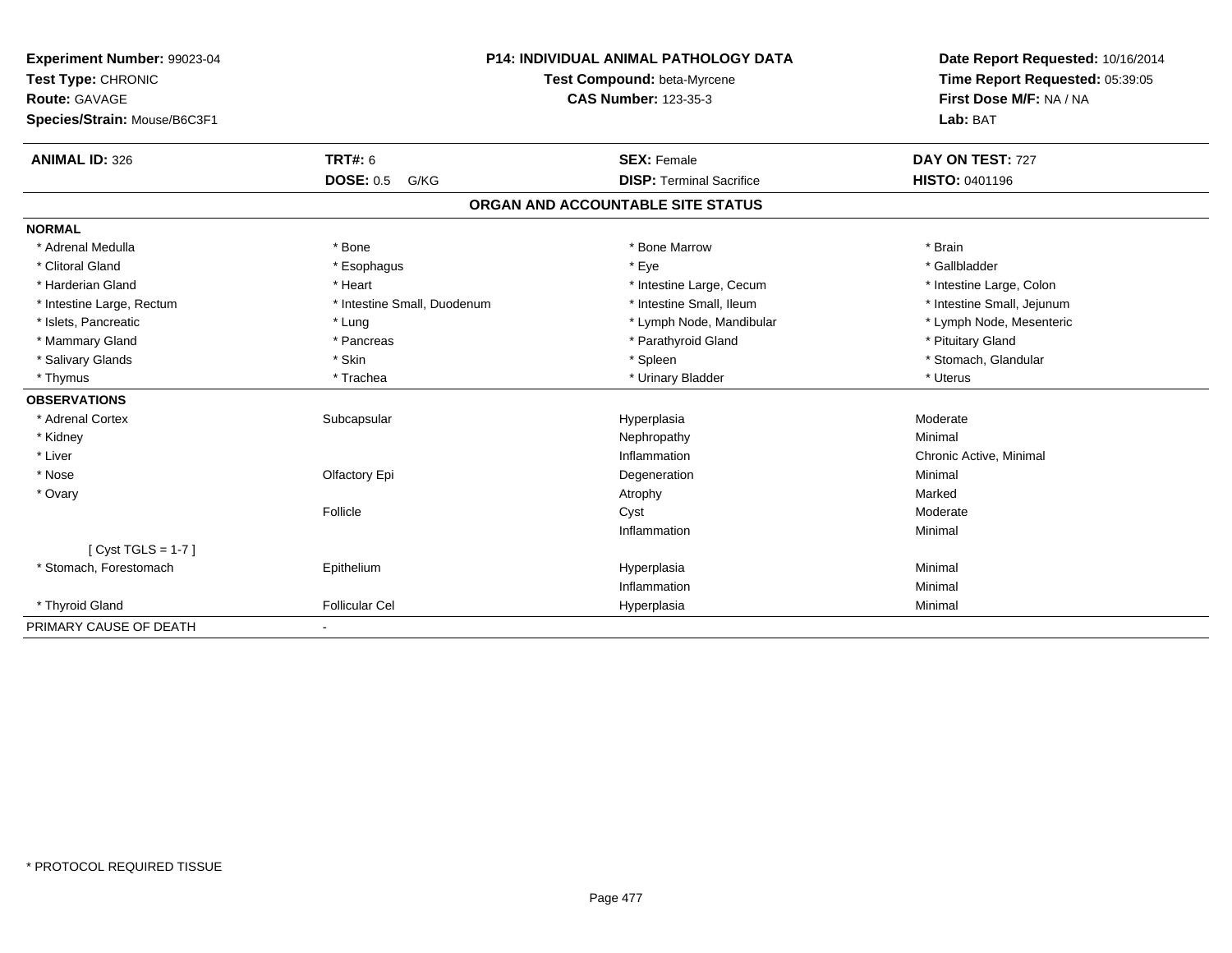| Experiment Number: 99023-04<br>Test Type: CHRONIC<br><b>Route: GAVAGE</b><br>Species/Strain: Mouse/B6C3F1 | <b>P14: INDIVIDUAL ANIMAL PATHOLOGY DATA</b><br>Test Compound: beta-Myrcene<br><b>CAS Number: 123-35-3</b> |  |                                   | Date Report Requested: 10/16/2014<br>Time Report Requested: 05:39:05<br>First Dose M/F: NA / NA<br>Lab: BAT |  |
|-----------------------------------------------------------------------------------------------------------|------------------------------------------------------------------------------------------------------------|--|-----------------------------------|-------------------------------------------------------------------------------------------------------------|--|
| <b>ANIMAL ID: 327</b>                                                                                     | TRT#: 6                                                                                                    |  | <b>SEX: Female</b>                | DAY ON TEST: 727                                                                                            |  |
|                                                                                                           | <b>DOSE: 0.5</b><br>G/KG                                                                                   |  | <b>DISP: Terminal Sacrifice</b>   | HISTO: 0401197                                                                                              |  |
|                                                                                                           |                                                                                                            |  | ORGAN AND ACCOUNTABLE SITE STATUS |                                                                                                             |  |
| <b>NORMAL</b>                                                                                             |                                                                                                            |  |                                   |                                                                                                             |  |
| * Adrenal Medulla                                                                                         | * Bone                                                                                                     |  | * Bone Marrow                     | * Brain                                                                                                     |  |
| * Clitoral Gland                                                                                          | * Esophagus                                                                                                |  | * Eye                             | * Gallbladder                                                                                               |  |
| * Harderian Gland                                                                                         | * Heart                                                                                                    |  | * Intestine Large, Cecum          | * Intestine Large, Colon                                                                                    |  |
| * Intestine Large, Rectum                                                                                 | * Intestine Small, Duodenum                                                                                |  | * Intestine Small, Ileum          | * Intestine Small, Jejunum                                                                                  |  |
| * Islets, Pancreatic                                                                                      | * Kidney                                                                                                   |  | * Lung                            | * Lymph Node, Mandibular                                                                                    |  |
| * Lymph Node, Mesenteric                                                                                  | * Mammary Gland                                                                                            |  | * Nose                            | * Pancreas                                                                                                  |  |
| * Parathyroid Gland                                                                                       | * Salivary Glands                                                                                          |  | * Skin                            | * Stomach, Forestomach                                                                                      |  |
| * Stomach, Glandular                                                                                      | * Thymus                                                                                                   |  | * Thyroid Gland                   | * Trachea                                                                                                   |  |
| * Urinary Bladder                                                                                         |                                                                                                            |  |                                   |                                                                                                             |  |
| <b>OBSERVATIONS</b>                                                                                       |                                                                                                            |  |                                   |                                                                                                             |  |
| * Adrenal Cortex                                                                                          | Subcapsular                                                                                                |  | Hyperplasia                       | Marked                                                                                                      |  |
| Note: There is a tiny cyst in the adrenal cortex.                                                         |                                                                                                            |  |                                   |                                                                                                             |  |
| * Liver                                                                                                   |                                                                                                            |  | Inflammation                      | Chronic Active, Minimal                                                                                     |  |
| * Ovary                                                                                                   |                                                                                                            |  | Atrophy                           | Marked                                                                                                      |  |
| * Pituitary Gland                                                                                         | <b>Pars Distalis</b>                                                                                       |  | Hyperplasia                       | Minimal                                                                                                     |  |
| * Spleen                                                                                                  |                                                                                                            |  | Hyperplasia                       | Lymphoid, Mild                                                                                              |  |
| * Uterus                                                                                                  | Endometrium                                                                                                |  | Hyperplasia                       | Moderate                                                                                                    |  |
| [Hyperplasia TGLS = 1-7]                                                                                  |                                                                                                            |  |                                   |                                                                                                             |  |
| PRIMARY CAUSE OF DEATH                                                                                    |                                                                                                            |  |                                   |                                                                                                             |  |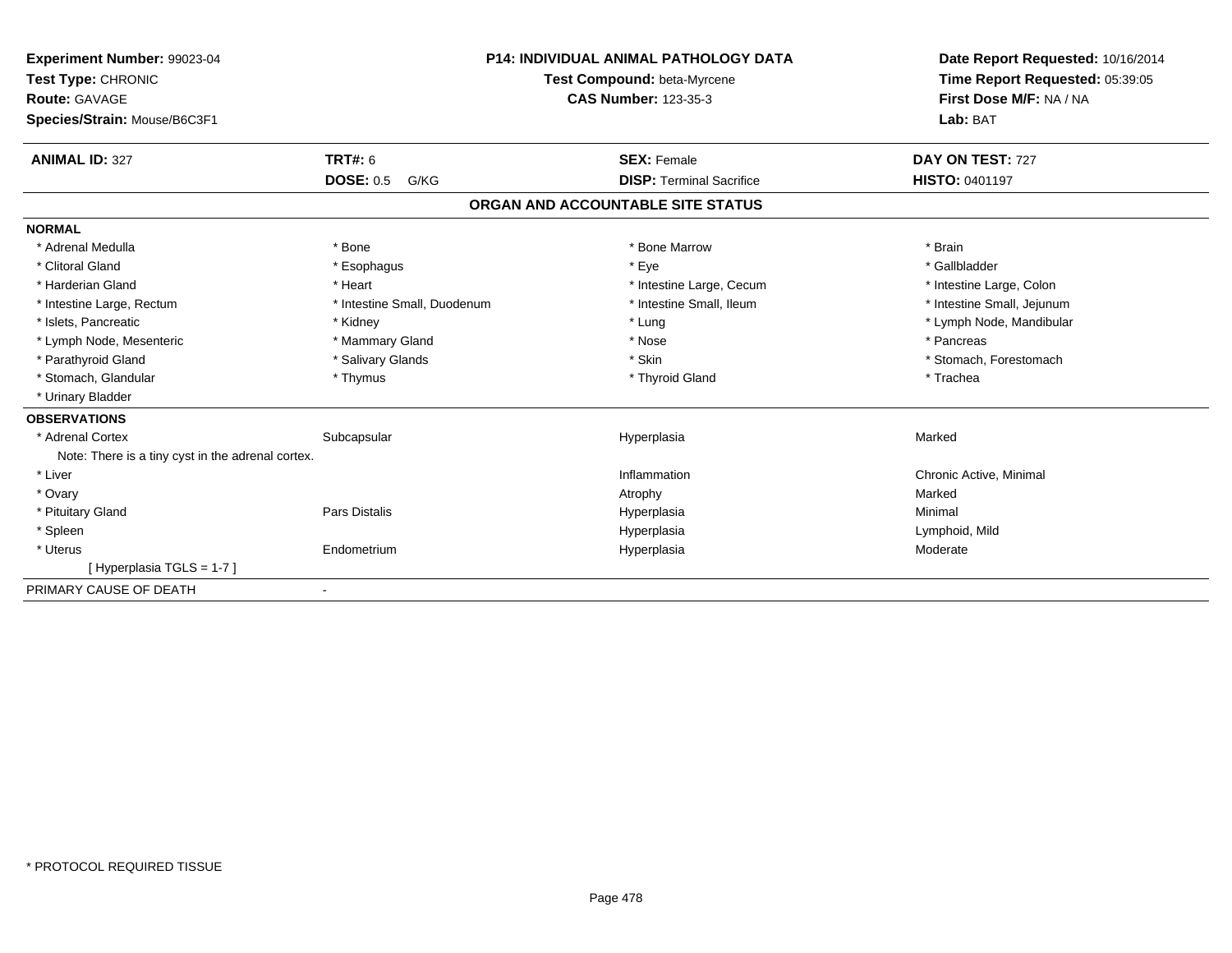| Experiment Number: 99023-04<br>Test Type: CHRONIC<br><b>Route: GAVAGE</b><br>Species/Strain: Mouse/B6C3F1 |                          | <b>P14: INDIVIDUAL ANIMAL PATHOLOGY DATA</b><br>Test Compound: beta-Myrcene<br><b>CAS Number: 123-35-3</b> | Date Report Requested: 10/16/2014<br>Time Report Requested: 05:39:05<br>First Dose M/F: NA / NA<br>Lab: BAT |
|-----------------------------------------------------------------------------------------------------------|--------------------------|------------------------------------------------------------------------------------------------------------|-------------------------------------------------------------------------------------------------------------|
| <b>ANIMAL ID: 328</b>                                                                                     | <b>TRT#: 6</b>           | <b>SEX: Female</b>                                                                                         | DAY ON TEST: 471                                                                                            |
|                                                                                                           | <b>DOSE: 0.5</b><br>G/KG | <b>DISP: Moribund Sacrifice</b>                                                                            | <b>HISTO: 0401198</b>                                                                                       |
|                                                                                                           |                          | ORGAN AND ACCOUNTABLE SITE STATUS                                                                          |                                                                                                             |
| <b>NORMAL</b>                                                                                             |                          |                                                                                                            |                                                                                                             |
| * Adrenal Medulla                                                                                         | * Bone                   | * Brain                                                                                                    | * Clitoral Gland                                                                                            |
| * Eye                                                                                                     | * Gallbladder            | * Harderian Gland                                                                                          | * Intestine Large, Rectum                                                                                   |
| * Intestine Small, Duodenum                                                                               | * Intestine Small, Ileum | * Intestine Small, Jejunum                                                                                 | * Islets, Pancreatic                                                                                        |
| * Mammary Gland                                                                                           | * Nose                   | * Pancreas                                                                                                 | * Parathyroid Gland                                                                                         |
| * Pituitary Gland                                                                                         | * Salivary Glands        | * Skin                                                                                                     | * Stomach, Glandular                                                                                        |
| * Thyroid Gland                                                                                           | * Trachea                |                                                                                                            |                                                                                                             |
| <b>OBSERVATIONS</b>                                                                                       |                          |                                                                                                            |                                                                                                             |
| * Adrenal Cortex                                                                                          | Subcapsular              | Hyperplasia                                                                                                | Minimal                                                                                                     |
| Note: One adrenal gland was missing at trim.                                                              |                          |                                                                                                            |                                                                                                             |
| * Bone Marrow                                                                                             |                          | Atrophy                                                                                                    | Moderate                                                                                                    |
| * Esophagus                                                                                               |                          | Carcinoma                                                                                                  | Metastatic (Uterus)                                                                                         |
|                                                                                                           |                          | Inflammation                                                                                               | Marked                                                                                                      |
| Note: Inflammation with scirrhous reaction secondary to metastases.                                       |                          |                                                                                                            |                                                                                                             |
| * Heart                                                                                                   |                          | Carcinoma                                                                                                  | Metastatic (Uterus)                                                                                         |
| * Intestine Large, Cecum                                                                                  |                          | Edema                                                                                                      | Moderate                                                                                                    |
|                                                                                                           |                          | Inflammation                                                                                               | Mild                                                                                                        |
|                                                                                                           | Epithelium               | Metaplasia                                                                                                 | Mild                                                                                                        |
| Note: Cecal and colonic changes are suggestive of infarction of the mucosa and subsequent loss of glands. |                          |                                                                                                            |                                                                                                             |
| * Intestine Large, Colon                                                                                  | Epithelium               | Inflammation                                                                                               | Minimal                                                                                                     |
| * Kidney                                                                                                  |                          | Carcinoma                                                                                                  | Metastatic (Uterus)                                                                                         |
|                                                                                                           |                          | Infarct                                                                                                    | Moderate                                                                                                    |
|                                                                                                           |                          | Mineralization                                                                                             | Mild                                                                                                        |
|                                                                                                           |                          | Nephropathy                                                                                                | Moderate                                                                                                    |
| Note: Metastasis at hilus of left kidney.<br>[Nephropathy TGLS = $2,3 - 4$ ]                              |                          |                                                                                                            |                                                                                                             |
| * Liver                                                                                                   |                          | Carcinoma                                                                                                  | Metastatic (Uterus)                                                                                         |
|                                                                                                           |                          | Fatty Change                                                                                               | Moderate                                                                                                    |
|                                                                                                           | Hepatocyte               | Hypertrophy                                                                                                | Moderate                                                                                                    |
|                                                                                                           |                          | Necrosis                                                                                                   | Mild                                                                                                        |
|                                                                                                           |                          | <b>Tension Lipidosis</b>                                                                                   | Moderate                                                                                                    |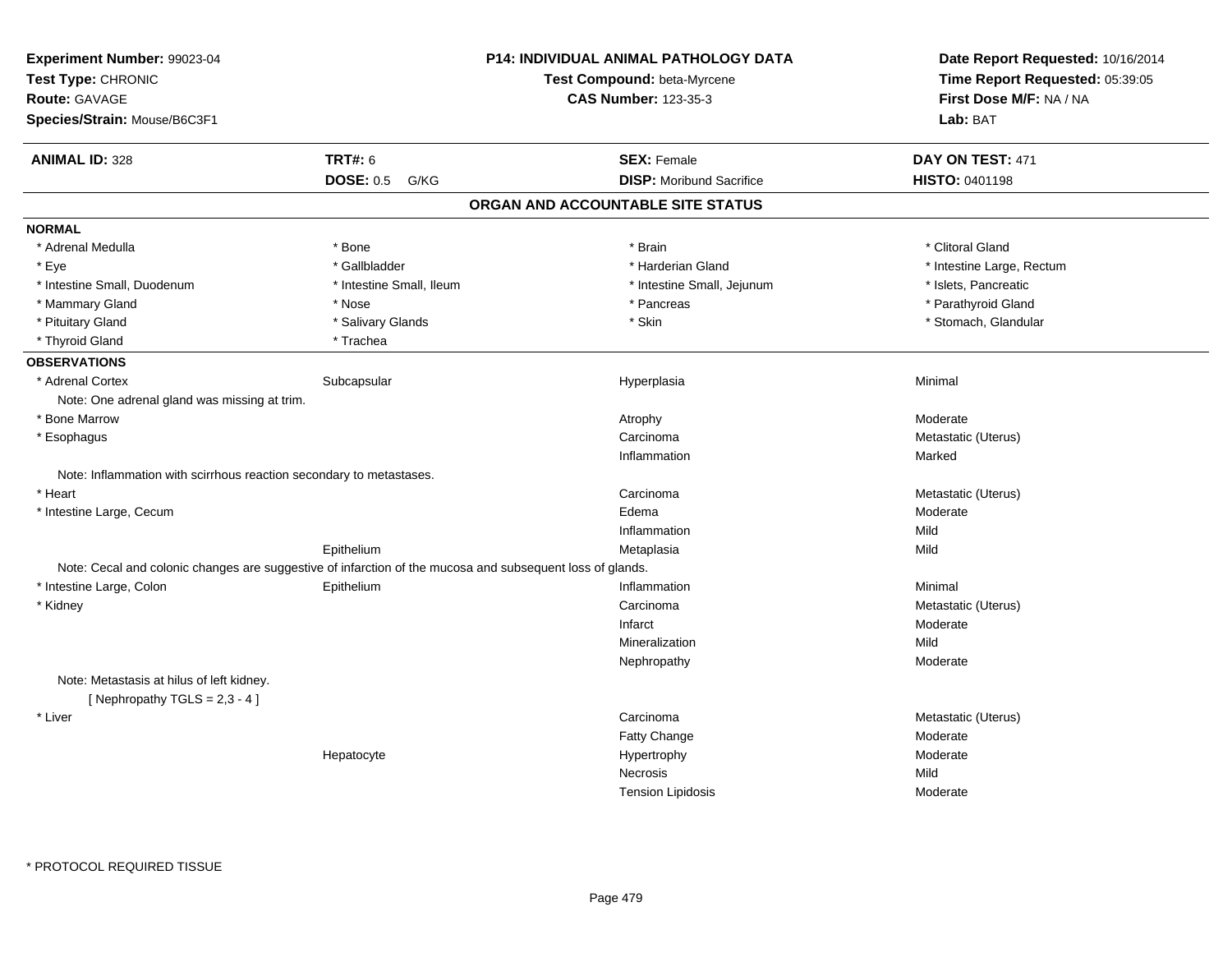| Experiment Number: 99023-04<br>Test Type: CHRONIC      |                                | <b>P14: INDIVIDUAL ANIMAL PATHOLOGY DATA</b> | Date Report Requested: 10/16/2014<br>Time Report Requested: 05:39:05 |  |
|--------------------------------------------------------|--------------------------------|----------------------------------------------|----------------------------------------------------------------------|--|
|                                                        |                                | Test Compound: beta-Myrcene                  |                                                                      |  |
| <b>Route: GAVAGE</b>                                   |                                | <b>CAS Number: 123-35-3</b>                  | First Dose M/F: NA / NA                                              |  |
| Species/Strain: Mouse/B6C3F1                           |                                |                                              | Lab: BAT                                                             |  |
| <b>ANIMAL ID: 328</b>                                  | <b>TRT#: 6</b>                 | <b>SEX: Female</b>                           | DAY ON TEST: 471                                                     |  |
|                                                        | <b>DOSE: 0.5</b><br>G/KG       | <b>DISP:</b> Moribund Sacrifice              | <b>HISTO: 0401198</b>                                                |  |
|                                                        |                                | ORGAN AND ACCOUNTABLE SITE STATUS            |                                                                      |  |
|                                                        |                                | Vacuolization Cytoplasmic                    | Marked                                                               |  |
| Note: Metastatic focus is on liver serosa on slide 03. |                                |                                              |                                                                      |  |
| [Vacuolization Cytoplasmic TGLS = $1 - 3 + 4 + 5$ ]    |                                |                                              |                                                                      |  |
| * Lung                                                 |                                | Carcinoma                                    | Metastatic (Uterus)                                                  |  |
| [Carcinoma TGLS = 4-3]                                 |                                |                                              |                                                                      |  |
| Lymph Node                                             | Mediastinal                    | Carcinoma                                    | Metastatic (Uterus)                                                  |  |
|                                                        | Pancreatic                     | Carcinoma                                    | Metastatic (Uterus)                                                  |  |
| Note: Pancreatic lymph node on slide 06.               |                                |                                              |                                                                      |  |
| * Lymph Node, Mandibular                               |                                | Atrophy                                      | Minimal                                                              |  |
| * Lymph Node, Mesenteric                               |                                | Atrophy                                      | Moderate                                                             |  |
| * Ovary                                                |                                | Carcinoma                                    | Metastatic (Uterus)                                                  |  |
| * Spleen                                               | Lymph Follic                   | Atrophy                                      | Marked                                                               |  |
|                                                        |                                | Pigmentation                                 | Hemosiderin, Mild                                                    |  |
| * Stomach, Forestomach                                 |                                | Carcinoma                                    | Metastatic (Uterus)                                                  |  |
|                                                        | Epithelium                     | Hyperplasia                                  | Minimal                                                              |  |
|                                                        |                                | Inflammation                                 | Minimal                                                              |  |
|                                                        |                                | Ulcer                                        | Mild                                                                 |  |
| [Hyperplasia TGLS = $5 - 5 + 10$ ]                     |                                |                                              |                                                                      |  |
| * Thymus                                               |                                | Atrophy                                      | Marked                                                               |  |
| * Urinary Bladder                                      |                                | Carcinoma                                    | Metastatic (Uterus)                                                  |  |
| * Uterus                                               | Endometrium                    | Carcinoma                                    |                                                                      |  |
| PRIMARY CAUSE OF DEATH                                 | - Uterus Endometrium Carcinoma |                                              |                                                                      |  |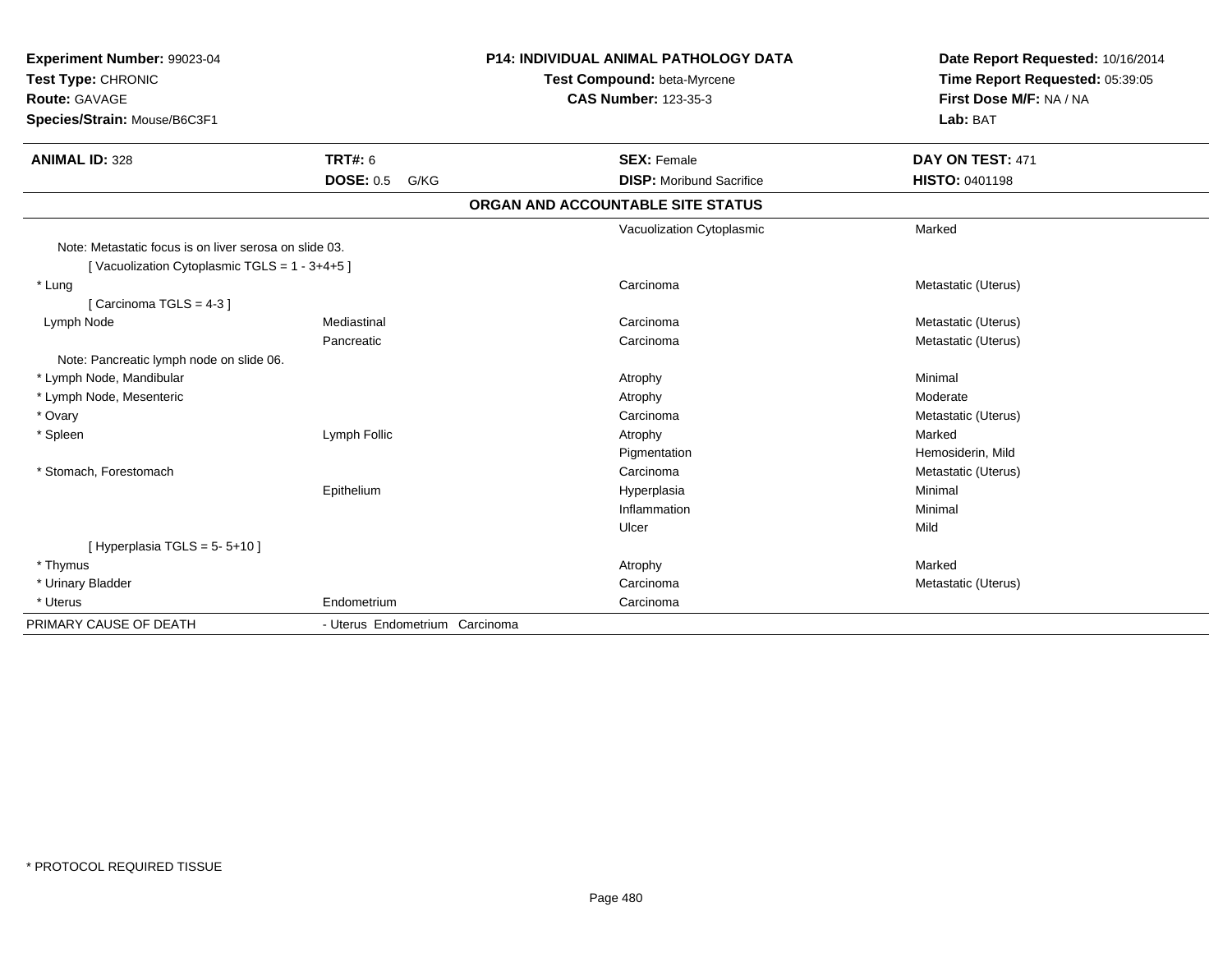| Experiment Number: 99023-04                | <b>P14: INDIVIDUAL ANIMAL PATHOLOGY DATA</b> |                                   | Date Report Requested: 10/16/2014 |  |
|--------------------------------------------|----------------------------------------------|-----------------------------------|-----------------------------------|--|
| Test Type: CHRONIC<br><b>Route: GAVAGE</b> |                                              | Test Compound: beta-Myrcene       | Time Report Requested: 05:39:05   |  |
|                                            |                                              | <b>CAS Number: 123-35-3</b>       | First Dose M/F: NA / NA           |  |
| Species/Strain: Mouse/B6C3F1               |                                              |                                   | Lab: BAT                          |  |
| <b>ANIMAL ID: 329</b>                      | TRT#: 6                                      | <b>SEX: Female</b>                | DAY ON TEST: 727                  |  |
|                                            | <b>DOSE: 0.5</b><br>G/KG                     | <b>DISP: Terminal Sacrifice</b>   | <b>HISTO: 0401199</b>             |  |
|                                            |                                              | ORGAN AND ACCOUNTABLE SITE STATUS |                                   |  |
| <b>NORMAL</b>                              |                                              |                                   |                                   |  |
| * Adrenal Medulla                          | * Bone                                       | * Brain                           | * Clitoral Gland                  |  |
| * Esophagus                                | * Eye                                        | * Gallbladder                     | * Harderian Gland                 |  |
| * Heart                                    | * Intestine Large, Cecum                     | * Intestine Large, Colon          | * Intestine Large, Rectum         |  |
| * Intestine Small, Duodenum                | * Intestine Small, Ileum                     | * Intestine Small, Jejunum        | * Islets, Pancreatic              |  |
| * Lung                                     | * Lymph Node, Mandibular                     | * Lymph Node, Mesenteric          | * Mammary Gland                   |  |
| * Nose                                     | * Pancreas                                   | * Parathyroid Gland               | * Salivary Glands                 |  |
| * Skin                                     | * Stomach, Glandular                         | * Thymus                          | * Trachea                         |  |
| * Urinary Bladder                          |                                              |                                   |                                   |  |
| <b>OBSERVATIONS</b>                        |                                              |                                   |                                   |  |
| * Adrenal Cortex                           | Subcapsular                                  | Hyperplasia                       | Moderate                          |  |
| * Bone Marrow                              |                                              | Myelofibrosis                     | Mild                              |  |
| * Kidney                                   |                                              | Mineralization                    | Minimal                           |  |
| * Liver                                    |                                              | Inflammation                      | Chronic Active, Minimal           |  |
| * Ovary                                    |                                              | Atrophy                           | Marked                            |  |
| * Pituitary Gland                          | <b>Pars Distalis</b>                         | Hyperplasia                       | Moderate                          |  |
| * Spleen                                   |                                              | Hematopoietic Cell Proliferation  | Mild                              |  |
|                                            |                                              | Hyperplasia                       | Lymphoid, Minimal                 |  |
| * Stomach, Forestomach                     | Epithelium                                   | Hyperplasia                       | Mild                              |  |
| * Thyroid Gland                            | Follicle                                     | Cyst                              | Mild                              |  |
| * Uterus                                   | Endometrium                                  | Hyperplasia                       | Marked                            |  |
| [Hyperplasia TGLS = 1-7]                   |                                              |                                   |                                   |  |
| PRIMARY CAUSE OF DEATH                     | $\blacksquare$                               |                                   |                                   |  |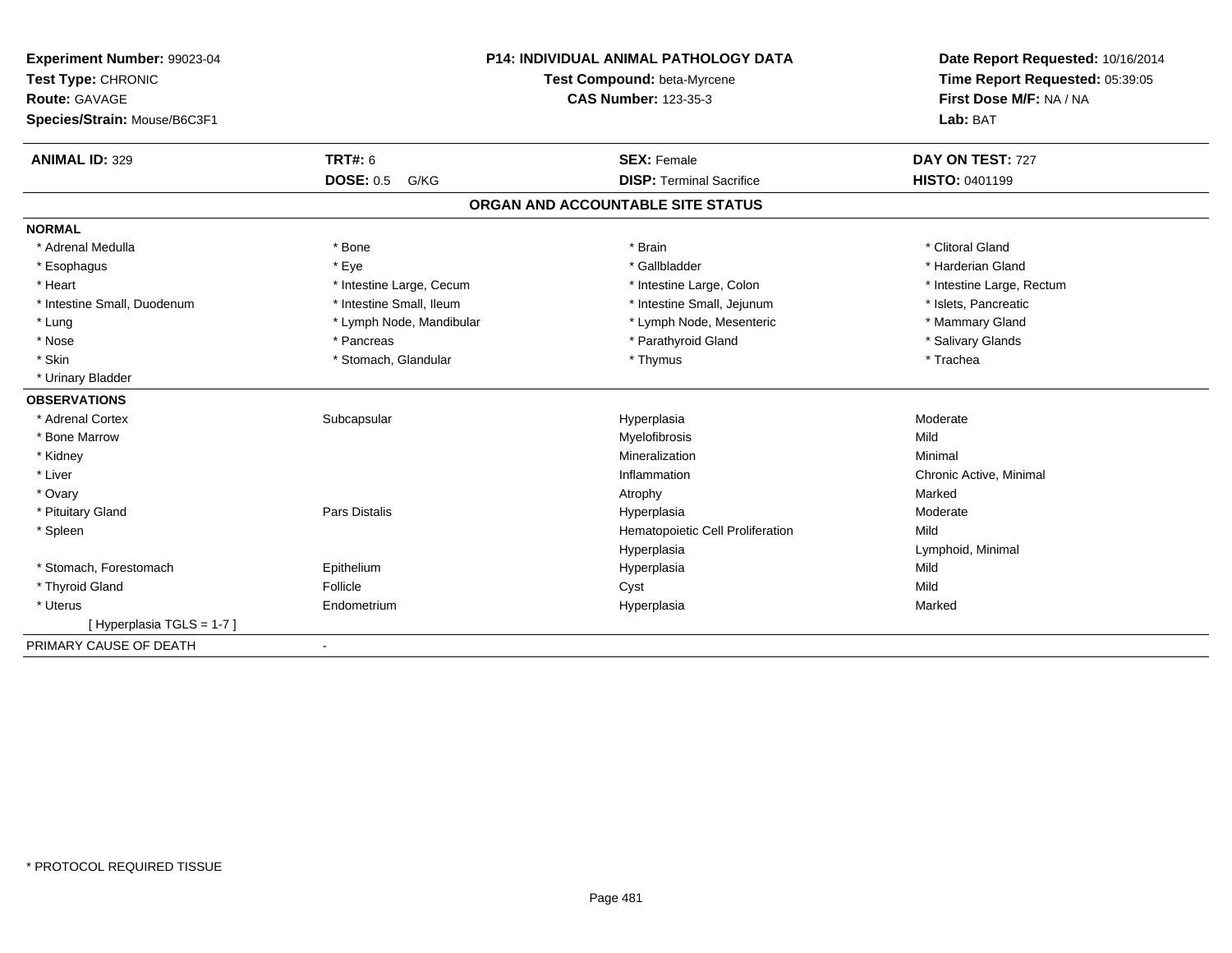| Experiment Number: 99023-04  |                          | <b>P14: INDIVIDUAL ANIMAL PATHOLOGY DATA</b> | Date Report Requested: 10/16/2014                          |  |
|------------------------------|--------------------------|----------------------------------------------|------------------------------------------------------------|--|
| Test Type: CHRONIC           |                          | Test Compound: beta-Myrcene                  | Time Report Requested: 05:39:05<br>First Dose M/F: NA / NA |  |
| <b>Route: GAVAGE</b>         |                          | <b>CAS Number: 123-35-3</b>                  |                                                            |  |
| Species/Strain: Mouse/B6C3F1 |                          |                                              | Lab: BAT                                                   |  |
|                              |                          |                                              |                                                            |  |
| <b>ANIMAL ID: 330</b>        | <b>TRT#: 6</b>           | <b>SEX: Female</b>                           | DAY ON TEST: 727                                           |  |
|                              | <b>DOSE: 0.5</b><br>G/KG | <b>DISP: Terminal Sacrifice</b>              | <b>HISTO: 0401200</b>                                      |  |
|                              |                          | ORGAN AND ACCOUNTABLE SITE STATUS            |                                                            |  |
| <b>NORMAL</b>                |                          |                                              |                                                            |  |
| * Adrenal Medulla            | * Bone                   | * Bone Marrow                                | * Brain                                                    |  |
| * Clitoral Gland             | * Esophagus              | * Eye                                        | * Gallbladder                                              |  |
| * Heart                      | * Intestine Large, Cecum | * Intestine Large, Colon                     | * Intestine Large, Rectum                                  |  |
| * Intestine Small, Duodenum  | * Intestine Small, Ileum | * Intestine Small, Jejunum                   | * Islets, Pancreatic                                       |  |
| * Kidney                     | * Lung                   | * Lymph Node, Mandibular                     | * Lymph Node, Mesenteric                                   |  |
| * Mammary Gland              | * Nose                   | * Pancreas                                   | * Parathyroid Gland                                        |  |
| * Pituitary Gland            | * Salivary Glands        | * Skin                                       | * Stomach, Glandular                                       |  |
| * Thymus                     | * Thyroid Gland          | * Trachea                                    | * Urinary Bladder                                          |  |
| <b>OBSERVATIONS</b>          |                          |                                              |                                                            |  |
| * Adrenal Cortex             | Subcapsular              | Hyperplasia                                  | Moderate                                                   |  |
| * Harderian Gland            |                          | Hyperplasia                                  | Minimal                                                    |  |
| * Liver                      |                          | Inflammation                                 | Chronic Active, Minimal                                    |  |
|                              |                          | Mixed Cell Focus                             |                                                            |  |
| * Ovary                      |                          | Atrophy                                      | Moderate                                                   |  |
| * Spleen                     |                          | Hematopoietic Cell Proliferation             | Minimal                                                    |  |
| * Stomach, Forestomach       | Epithelium               | Hyperplasia                                  | Minimal                                                    |  |
|                              |                          | Inflammation                                 | Minimal                                                    |  |
| * Uterus                     | Endometrium              | Hyperplasia                                  | Minimal                                                    |  |
| PRIMARY CAUSE OF DEATH       | $\overline{\phantom{a}}$ |                                              |                                                            |  |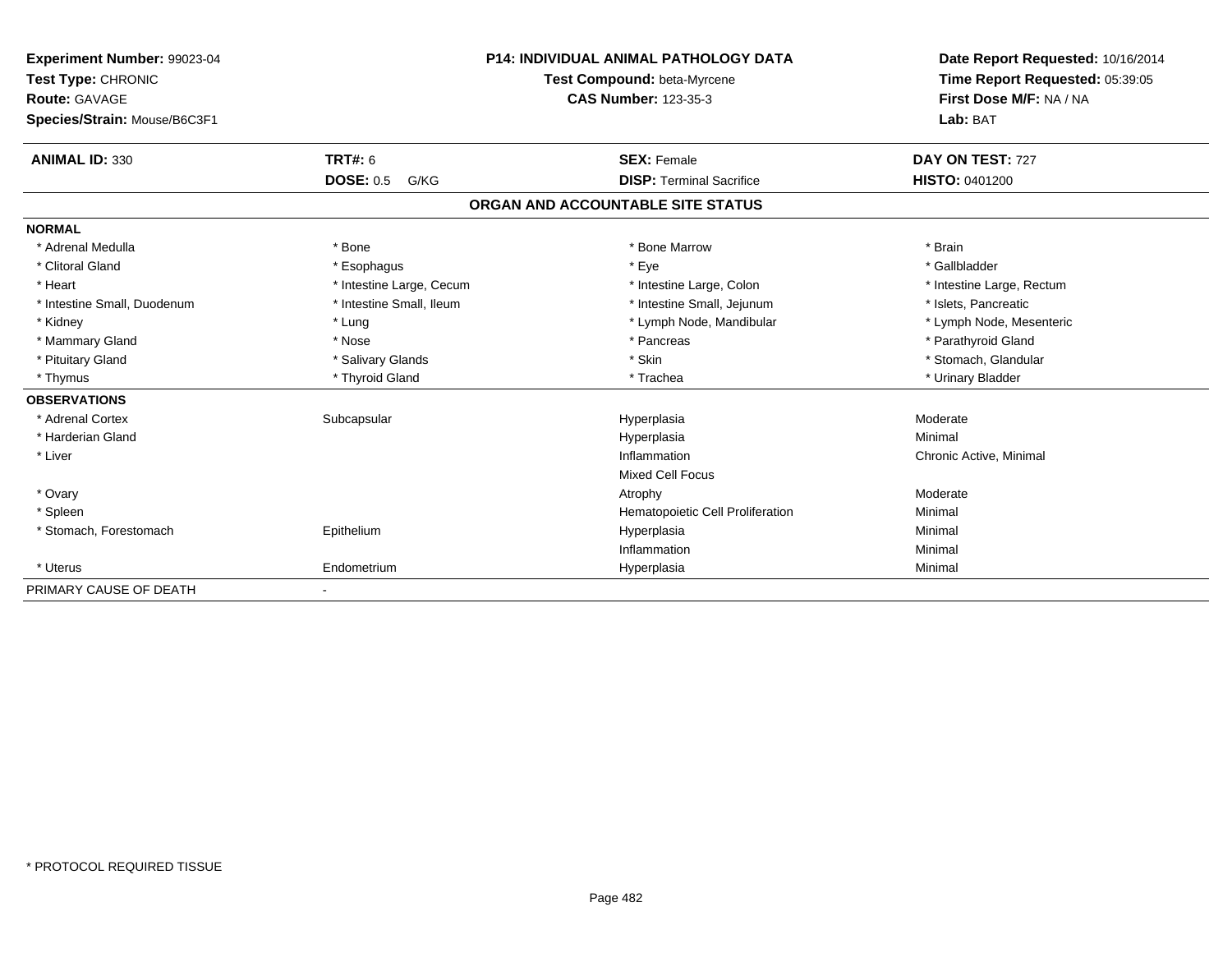| Experiment Number: 99023-04<br>Test Type: CHRONIC<br><b>Route: GAVAGE</b><br>Species/Strain: Mouse/B6C3F1 |                                | <b>P14: INDIVIDUAL ANIMAL PATHOLOGY DATA</b><br>Test Compound: beta-Myrcene<br><b>CAS Number: 123-35-3</b> | Date Report Requested: 10/16/2014<br>Time Report Requested: 05:39:05<br>First Dose M/F: NA / NA<br>Lab: BAT |  |
|-----------------------------------------------------------------------------------------------------------|--------------------------------|------------------------------------------------------------------------------------------------------------|-------------------------------------------------------------------------------------------------------------|--|
| <b>ANIMAL ID: 331</b>                                                                                     | <b>TRT#: 6</b>                 | <b>SEX: Female</b>                                                                                         | DAY ON TEST: 437                                                                                            |  |
|                                                                                                           | <b>DOSE: 0.5</b><br>G/KG       | <b>DISP: Natural Death</b>                                                                                 | HISTO: 0401201                                                                                              |  |
|                                                                                                           |                                | ORGAN AND ACCOUNTABLE SITE STATUS                                                                          |                                                                                                             |  |
| <b>NORMAL</b>                                                                                             |                                |                                                                                                            |                                                                                                             |  |
| * Adrenal Medulla                                                                                         | * Bone                         | * Brain                                                                                                    | * Clitoral Gland                                                                                            |  |
| * Esophagus                                                                                               | * Eye                          | * Gallbladder                                                                                              | * Harderian Gland                                                                                           |  |
| * Heart                                                                                                   | * Intestine Large, Cecum       | * Intestine Large, Colon                                                                                   | * Intestine Large, Rectum                                                                                   |  |
| * Intestine Small, Ileum                                                                                  | * Islets, Pancreatic           | * Lung                                                                                                     | * Mammary Gland                                                                                             |  |
| * Nose                                                                                                    | * Pancreas                     | * Pituitary Gland                                                                                          | * Salivary Glands                                                                                           |  |
| * Skin                                                                                                    | * Stomach, Forestomach         | * Stomach, Glandular                                                                                       | * Thyroid Gland                                                                                             |  |
| * Trachea                                                                                                 | * Urinary Bladder              |                                                                                                            |                                                                                                             |  |
| <b>MISSING</b>                                                                                            |                                |                                                                                                            |                                                                                                             |  |
| * Lymph Node, Mesenteric                                                                                  | * Parathyroid Gland            |                                                                                                            |                                                                                                             |  |
| <b>AUTO PRECLUDES DIAG.</b>                                                                               |                                |                                                                                                            |                                                                                                             |  |
| * Intestine Small, Duodenum                                                                               | * Intestine Small, Jejunum     |                                                                                                            |                                                                                                             |  |
| <b>OBSERVATIONS</b>                                                                                       |                                |                                                                                                            |                                                                                                             |  |
| * Adrenal Cortex                                                                                          | Subcapsular                    | Hyperplasia                                                                                                | Moderate                                                                                                    |  |
| * Bone Marrow                                                                                             |                                | Atrophy                                                                                                    | Mild                                                                                                        |  |
| * Eye                                                                                                     |                                |                                                                                                            |                                                                                                             |  |
| Note: Left eye was missing due to cannibalization.                                                        |                                |                                                                                                            |                                                                                                             |  |
| * Kidney                                                                                                  |                                | Mineralization                                                                                             | Moderate                                                                                                    |  |
|                                                                                                           | <b>Renal Tubule</b>            | Necrosis                                                                                                   | Marked                                                                                                      |  |
| [ Necrosis $TGLS = 3-4$ ]                                                                                 |                                |                                                                                                            |                                                                                                             |  |
| * Liver                                                                                                   |                                | Vacuolization Cytoplasmic                                                                                  | Marked                                                                                                      |  |
| [Vacuolization Cytoplasmic TGLS = 2 - 3+4+5+10]                                                           |                                |                                                                                                            |                                                                                                             |  |
| * Lymph Node, Mandibular                                                                                  |                                | Atrophy                                                                                                    | Minimal                                                                                                     |  |
| * Ovary                                                                                                   |                                | Atrophy                                                                                                    | Moderate                                                                                                    |  |
| * Spleen                                                                                                  | Lymph Follic                   | Atrophy                                                                                                    | Marked                                                                                                      |  |
| [Atrophy TGLS = $4-4$ ]                                                                                   |                                |                                                                                                            |                                                                                                             |  |
| * Thymus                                                                                                  |                                | Atrophy                                                                                                    | Marked                                                                                                      |  |
| * Uterus                                                                                                  | Endometrium                    | Hyperplasia                                                                                                | Moderate                                                                                                    |  |
| [Hyperplasia TGLS = 1-7]                                                                                  |                                |                                                                                                            |                                                                                                             |  |
| PRIMARY CAUSE OF DEATH                                                                                    | - Kidney Renal Tubule Necrosis |                                                                                                            |                                                                                                             |  |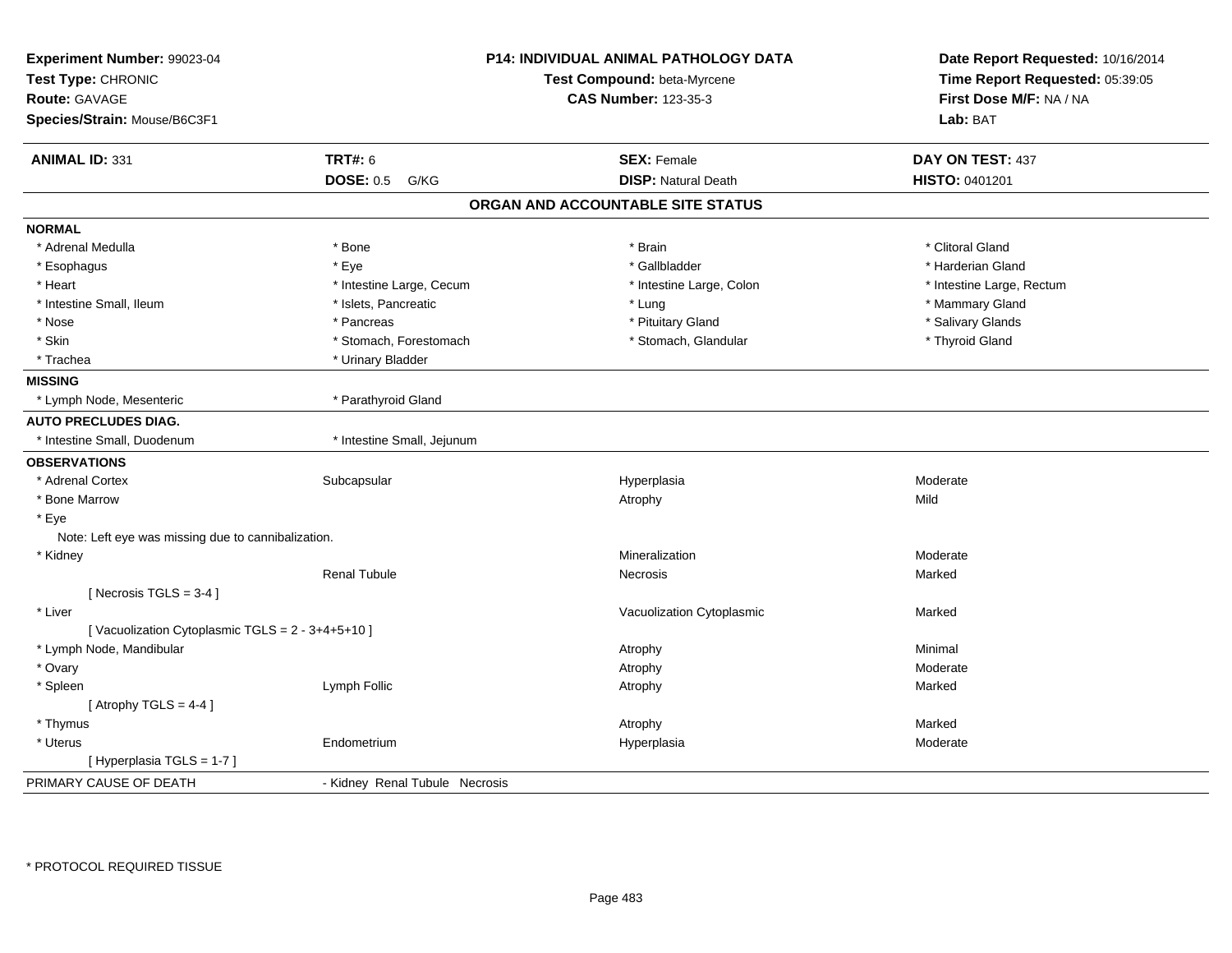| Experiment Number: 99023-04<br>Test Type: CHRONIC |                             | <b>P14: INDIVIDUAL ANIMAL PATHOLOGY DATA</b><br>Test Compound: beta-Myrcene | Date Report Requested: 10/16/2014<br>Time Report Requested: 05:39:05 |  |
|---------------------------------------------------|-----------------------------|-----------------------------------------------------------------------------|----------------------------------------------------------------------|--|
| Route: GAVAGE                                     |                             | <b>CAS Number: 123-35-3</b>                                                 | First Dose M/F: NA / NA                                              |  |
| Species/Strain: Mouse/B6C3F1                      |                             |                                                                             | Lab: BAT                                                             |  |
| <b>ANIMAL ID: 332</b>                             | <b>TRT#: 6</b>              | <b>SEX: Female</b>                                                          | DAY ON TEST: 728                                                     |  |
|                                                   | <b>DOSE: 0.5 G/KG</b>       | <b>DISP: Terminal Sacrifice</b>                                             | HISTO: 0401202                                                       |  |
|                                                   |                             | ORGAN AND ACCOUNTABLE SITE STATUS                                           |                                                                      |  |
| <b>NORMAL</b>                                     |                             |                                                                             |                                                                      |  |
| * Adrenal Medulla                                 | * Bone                      | * Bone Marrow                                                               | * Brain                                                              |  |
| * Clitoral Gland                                  | * Esophagus                 | * Eye                                                                       | * Gallbladder                                                        |  |
| * Harderian Gland                                 | * Heart                     | * Intestine Large, Cecum                                                    | * Intestine Large, Colon                                             |  |
| * Intestine Large, Rectum                         | * Intestine Small, Duodenum | * Intestine Small, Ileum                                                    | * Intestine Small, Jejunum                                           |  |
| * Islets, Pancreatic                              | * Lung                      | * Lymph Node, Mandibular                                                    | * Lymph Node, Mesenteric                                             |  |
| * Mammary Gland                                   | * Nose                      | * Pancreas                                                                  | * Salivary Glands                                                    |  |
| * Skin                                            | * Stomach, Forestomach      | * Stomach, Glandular                                                        | * Thyroid Gland                                                      |  |
| * Trachea                                         | * Urinary Bladder           |                                                                             |                                                                      |  |
| <b>MISSING</b>                                    |                             |                                                                             |                                                                      |  |
| * Parathyroid Gland                               |                             |                                                                             |                                                                      |  |
| <b>OBSERVATIONS</b>                               |                             |                                                                             |                                                                      |  |
| * Adrenal Cortex                                  | Subcapsular                 | Hyperplasia                                                                 | Marked                                                               |  |
| * Kidney                                          |                             | Mineralization                                                              | Minimal                                                              |  |
| * Liver                                           |                             | <b>Clear Cell Focus</b>                                                     |                                                                      |  |
|                                                   |                             | Fatty Change                                                                | Minimal                                                              |  |
|                                                   |                             | Hepatocellular Adenoma                                                      |                                                                      |  |
|                                                   | Hepatocyte                  | Hypertrophy                                                                 | Minimal                                                              |  |
|                                                   |                             | Inflammation                                                                | Chronic Active, Minimal                                              |  |
| * Ovary                                           |                             | Atrophy                                                                     | Moderate                                                             |  |
| * Pituitary Gland                                 | Pars Distalis               | Hyperplasia                                                                 | Mild                                                                 |  |
| * Spleen                                          |                             | Hematopoietic Cell Proliferation                                            | Mild                                                                 |  |
| * Thymus                                          |                             | Atrophy                                                                     | Mild                                                                 |  |
| * Uterus                                          | Endometrium                 | Hyperplasia                                                                 | Moderate                                                             |  |
| [Hyperplasia TGLS = 1-7]                          |                             |                                                                             |                                                                      |  |
| PRIMARY CAUSE OF DEATH                            | $\overline{\phantom{a}}$    |                                                                             |                                                                      |  |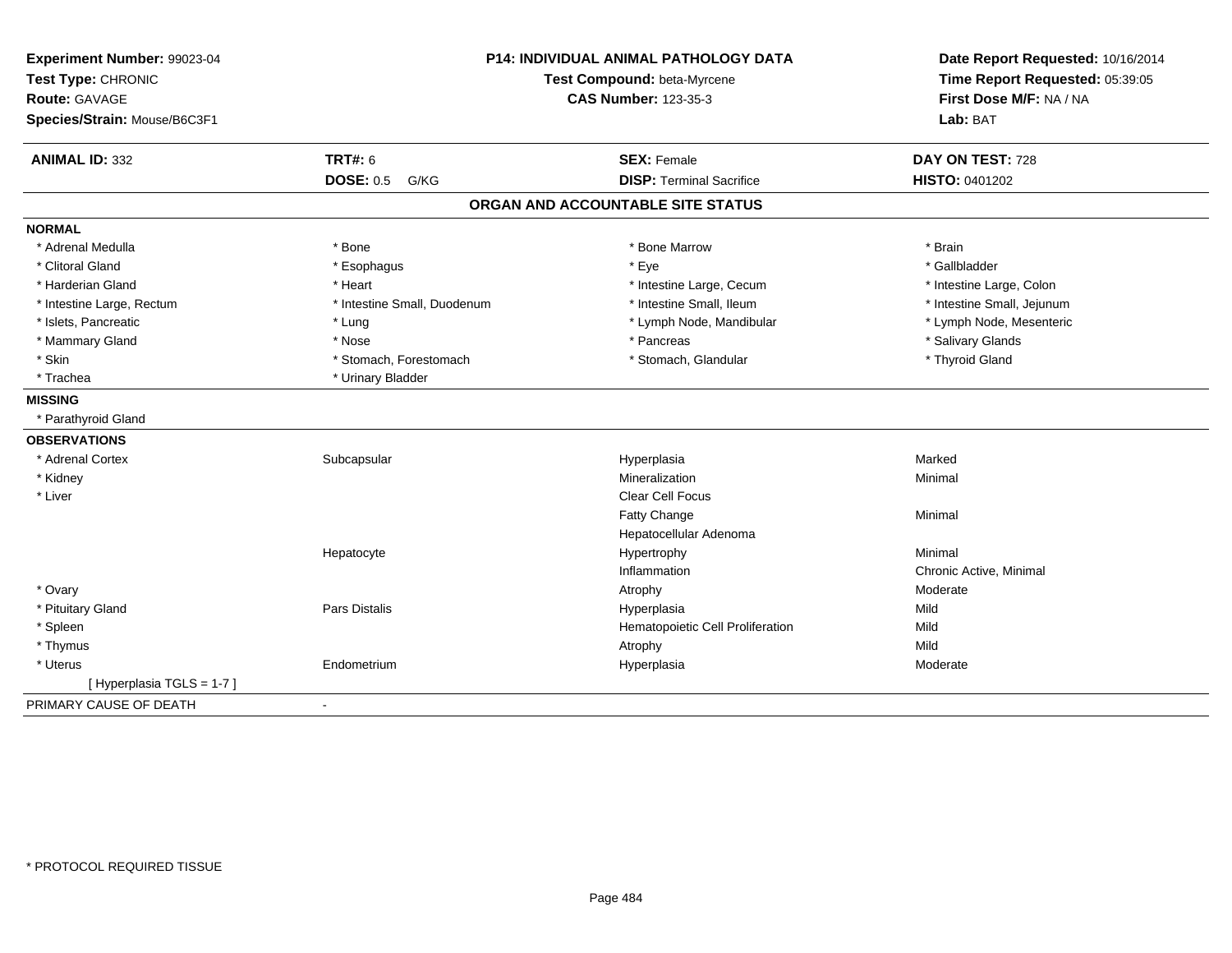| Experiment Number: 99023-04<br>Test Type: CHRONIC<br><b>Route: GAVAGE</b><br>Species/Strain: Mouse/B6C3F1 | P14: INDIVIDUAL ANIMAL PATHOLOGY DATA<br>Test Compound: beta-Myrcene<br><b>CAS Number: 123-35-3</b>   |                                   | Date Report Requested: 10/16/2014<br>Time Report Requested: 05:39:05<br>First Dose M/F: NA / NA<br>Lab: BAT |  |
|-----------------------------------------------------------------------------------------------------------|-------------------------------------------------------------------------------------------------------|-----------------------------------|-------------------------------------------------------------------------------------------------------------|--|
| <b>ANIMAL ID: 333</b>                                                                                     | <b>TRT#: 6</b>                                                                                        | <b>SEX: Female</b>                | DAY ON TEST: 566                                                                                            |  |
|                                                                                                           | <b>DOSE: 0.5</b><br>G/KG                                                                              | <b>DISP: Natural Death</b>        | HISTO: 0401203                                                                                              |  |
|                                                                                                           |                                                                                                       | ORGAN AND ACCOUNTABLE SITE STATUS |                                                                                                             |  |
| <b>NORMAL</b>                                                                                             |                                                                                                       |                                   |                                                                                                             |  |
| * Adrenal Medulla                                                                                         | * Bone                                                                                                | * Bone Marrow                     | * Brain                                                                                                     |  |
| * Clitoral Gland                                                                                          | * Esophagus                                                                                           | * Eye                             | * Gallbladder                                                                                               |  |
| * Harderian Gland                                                                                         | * Heart                                                                                               | * Intestine Large, Cecum          | * Intestine Large, Colon                                                                                    |  |
| * Intestine Large, Rectum                                                                                 | * Intestine Small, Duodenum                                                                           | * Intestine Small, Ileum          | * Islets, Pancreatic                                                                                        |  |
| * Kidney                                                                                                  | * Lung                                                                                                | * Lymph Node, Mandibular          | * Lymph Node, Mesenteric                                                                                    |  |
| * Mammary Gland                                                                                           | * Nose                                                                                                | * Parathyroid Gland               | * Pituitary Gland                                                                                           |  |
| * Salivary Glands                                                                                         | * Stomach, Glandular                                                                                  | * Thyroid Gland                   | * Trachea                                                                                                   |  |
| * Urinary Bladder                                                                                         |                                                                                                       |                                   |                                                                                                             |  |
| <b>OBSERVATIONS</b>                                                                                       |                                                                                                       |                                   |                                                                                                             |  |
| * Adrenal Cortex                                                                                          | Subcapsular                                                                                           | Hyperplasia                       | Moderate                                                                                                    |  |
| * Intestine Small, Jejunum                                                                                |                                                                                                       | Sarcoma                           | Metastatic (Skin)                                                                                           |  |
| * Liver                                                                                                   |                                                                                                       | Necrosis                          | Mild                                                                                                        |  |
| * Ovary                                                                                                   |                                                                                                       | Atrophy                           | Moderate                                                                                                    |  |
| * Pancreas                                                                                                |                                                                                                       | Sarcoma                           | Metastatic (Skin)                                                                                           |  |
| * Skin                                                                                                    | <b>Subcut Tiss</b>                                                                                    | Sarcoma                           |                                                                                                             |  |
| [Sarcoma TGLS = $1-10$ ]                                                                                  | Note: TGL-1, grossly identified as a mammary tumor, is in skin (subcutis) and is a neurofibrosarcoma. |                                   |                                                                                                             |  |
| * Spleen                                                                                                  | Lymph Follic                                                                                          | Atrophy                           | Mild                                                                                                        |  |
|                                                                                                           |                                                                                                       | Hematopoietic Cell Proliferation  | Moderate                                                                                                    |  |
| * Stomach, Forestomach                                                                                    | Epithelium                                                                                            | Hyperplasia                       | Mild                                                                                                        |  |
|                                                                                                           |                                                                                                       | Inflammation                      | Mild                                                                                                        |  |
|                                                                                                           |                                                                                                       | Necrosis                          | Minimal                                                                                                     |  |
| [Hyperplasia TGLS = $3 - 5 + 11$ ]                                                                        |                                                                                                       |                                   |                                                                                                             |  |
| * Thymus                                                                                                  |                                                                                                       | Atrophy                           | Moderate                                                                                                    |  |
| * Uterus                                                                                                  | Endometrium                                                                                           | Hyperplasia                       | Minimal                                                                                                     |  |
| [Hyperplasia TGLS = 2-7]                                                                                  |                                                                                                       |                                   |                                                                                                             |  |
| PRIMARY CAUSE OF DEATH                                                                                    | - Skin Subcut Tiss Sarcoma                                                                            |                                   |                                                                                                             |  |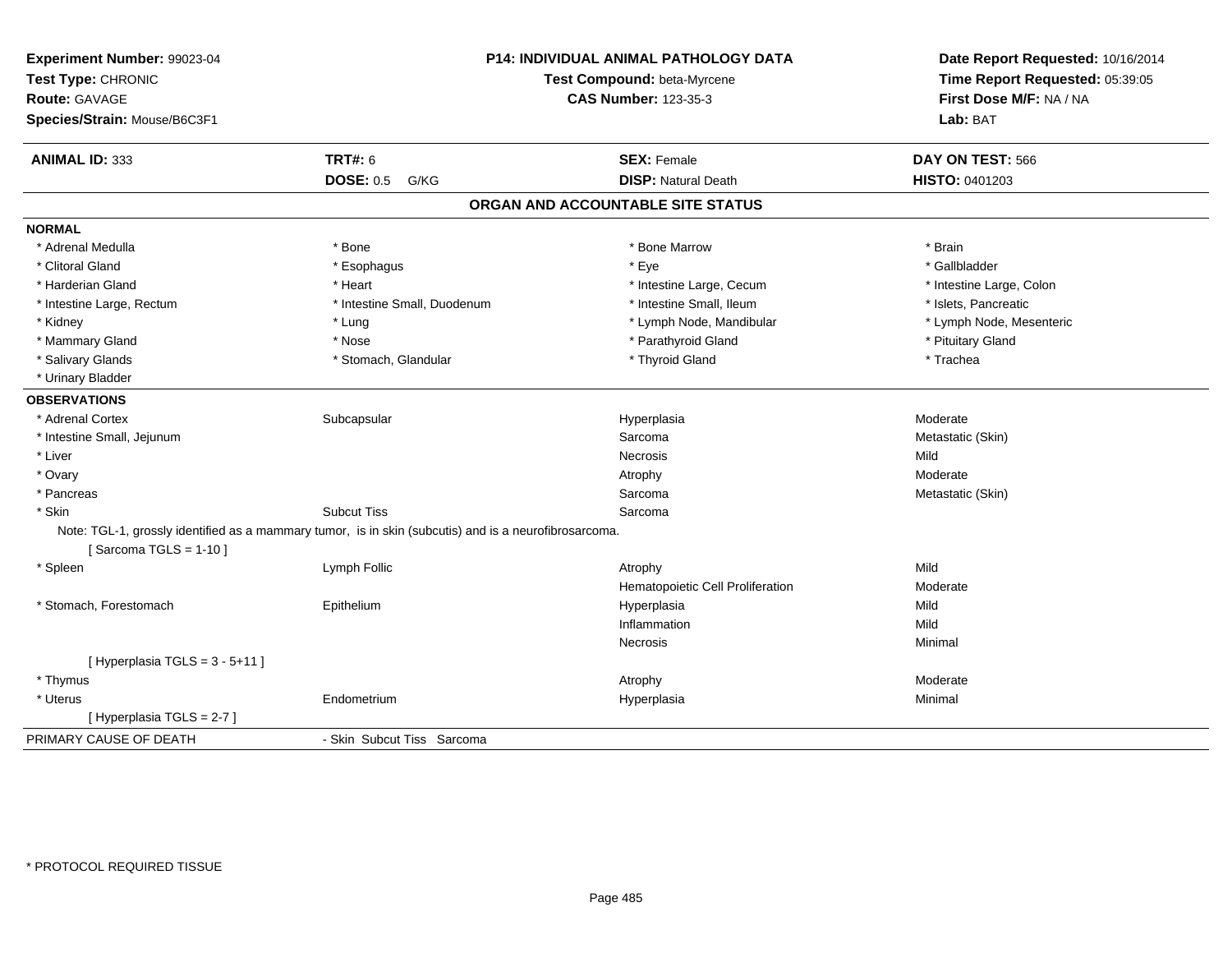| Experiment Number: 99023-04<br>Test Type: CHRONIC<br><b>Route: GAVAGE</b> |                            | <b>P14: INDIVIDUAL ANIMAL PATHOLOGY DATA</b><br>Test Compound: beta-Myrcene<br><b>CAS Number: 123-35-3</b> | Date Report Requested: 10/16/2014<br>Time Report Requested: 05:39:05<br>First Dose M/F: NA / NA |  |
|---------------------------------------------------------------------------|----------------------------|------------------------------------------------------------------------------------------------------------|-------------------------------------------------------------------------------------------------|--|
| Species/Strain: Mouse/B6C3F1                                              |                            |                                                                                                            | Lab: BAT                                                                                        |  |
| <b>ANIMAL ID: 334</b>                                                     | <b>TRT#: 6</b>             | <b>SEX: Female</b>                                                                                         | DAY ON TEST: 492                                                                                |  |
|                                                                           | <b>DOSE: 0.5</b><br>G/KG   | <b>DISP: Natural Death</b>                                                                                 | HISTO: 0401204                                                                                  |  |
|                                                                           |                            | ORGAN AND ACCOUNTABLE SITE STATUS                                                                          |                                                                                                 |  |
| <b>NORMAL</b>                                                             |                            |                                                                                                            |                                                                                                 |  |
| * Adrenal Cortex                                                          | * Adrenal Medulla          | * Bone                                                                                                     | * Brain                                                                                         |  |
| * Clitoral Gland                                                          | * Eye                      | * Gallbladder                                                                                              | * Harderian Gland                                                                               |  |
| * Intestine Large, Cecum                                                  | * Intestine Large, Colon   | * Intestine Large, Rectum                                                                                  | * Intestine Small, Duodenum                                                                     |  |
| * Intestine Small, Ileum                                                  | * Intestine Small, Jejunum | * Islets, Pancreatic                                                                                       | * Kidney                                                                                        |  |
| * Lung                                                                    | * Mammary Gland            | * Nose                                                                                                     | * Parathyroid Gland                                                                             |  |
| * Pituitary Gland                                                         | * Salivary Glands          | * Skin                                                                                                     | * Stomach, Glandular                                                                            |  |
| * Thyroid Gland                                                           | * Trachea                  | * Urinary Bladder                                                                                          | * Uterus                                                                                        |  |
| <b>MISSING</b>                                                            |                            |                                                                                                            |                                                                                                 |  |
| * Ovary                                                                   | * Thymus                   |                                                                                                            |                                                                                                 |  |
| <b>OBSERVATIONS</b>                                                       |                            |                                                                                                            |                                                                                                 |  |
| * Adren Cortex                                                            |                            |                                                                                                            |                                                                                                 |  |
| Note: One adrenal gland was missing at trim.                              |                            |                                                                                                            |                                                                                                 |  |
| * Bone Marrow                                                             |                            | Atrophy                                                                                                    | Moderate                                                                                        |  |
| * Clitoral GI                                                             |                            |                                                                                                            |                                                                                                 |  |
| Note: One clitoral gland is not present in block or wet tissues.          |                            |                                                                                                            |                                                                                                 |  |
| * Esophagus                                                               |                            | Inflammation                                                                                               | Minimal                                                                                         |  |
|                                                                           |                            | Necrosis                                                                                                   | Minimal                                                                                         |  |
| * Heart                                                                   |                            | Cardiomyopathy                                                                                             | Minimal                                                                                         |  |
| * Liver                                                                   |                            | <b>Fatty Change</b>                                                                                        | Minimal                                                                                         |  |
|                                                                           |                            | Vacuolization Cytoplasmic                                                                                  | Marked                                                                                          |  |
| [Vacuolization Cytoplasmic TGLS = 1 - 3+4+5]                              |                            |                                                                                                            |                                                                                                 |  |
| * Lymph Node, Mandibular                                                  |                            | Atrophy                                                                                                    | Mild                                                                                            |  |
| * Lymph Node, Mesenteric                                                  |                            | Atrophy                                                                                                    | Mild                                                                                            |  |
| Mesentery                                                                 | Fat                        | Necrosis                                                                                                   | Minimal                                                                                         |  |
| * Pancreas                                                                |                            | Atrophy                                                                                                    | Marked                                                                                          |  |
| * Spleen                                                                  | Lymph Follic               | Atrophy                                                                                                    | Marked                                                                                          |  |
|                                                                           |                            | Pigmentation                                                                                               | Hemosiderin, Mild                                                                               |  |
| [Atrophy TGLS = $2-4$ ]                                                   |                            |                                                                                                            |                                                                                                 |  |
| * Stomach, Forestomach                                                    | Epithelium                 | Hyperplasia                                                                                                | Minimal                                                                                         |  |
|                                                                           |                            | Inflammation                                                                                               | Minimal                                                                                         |  |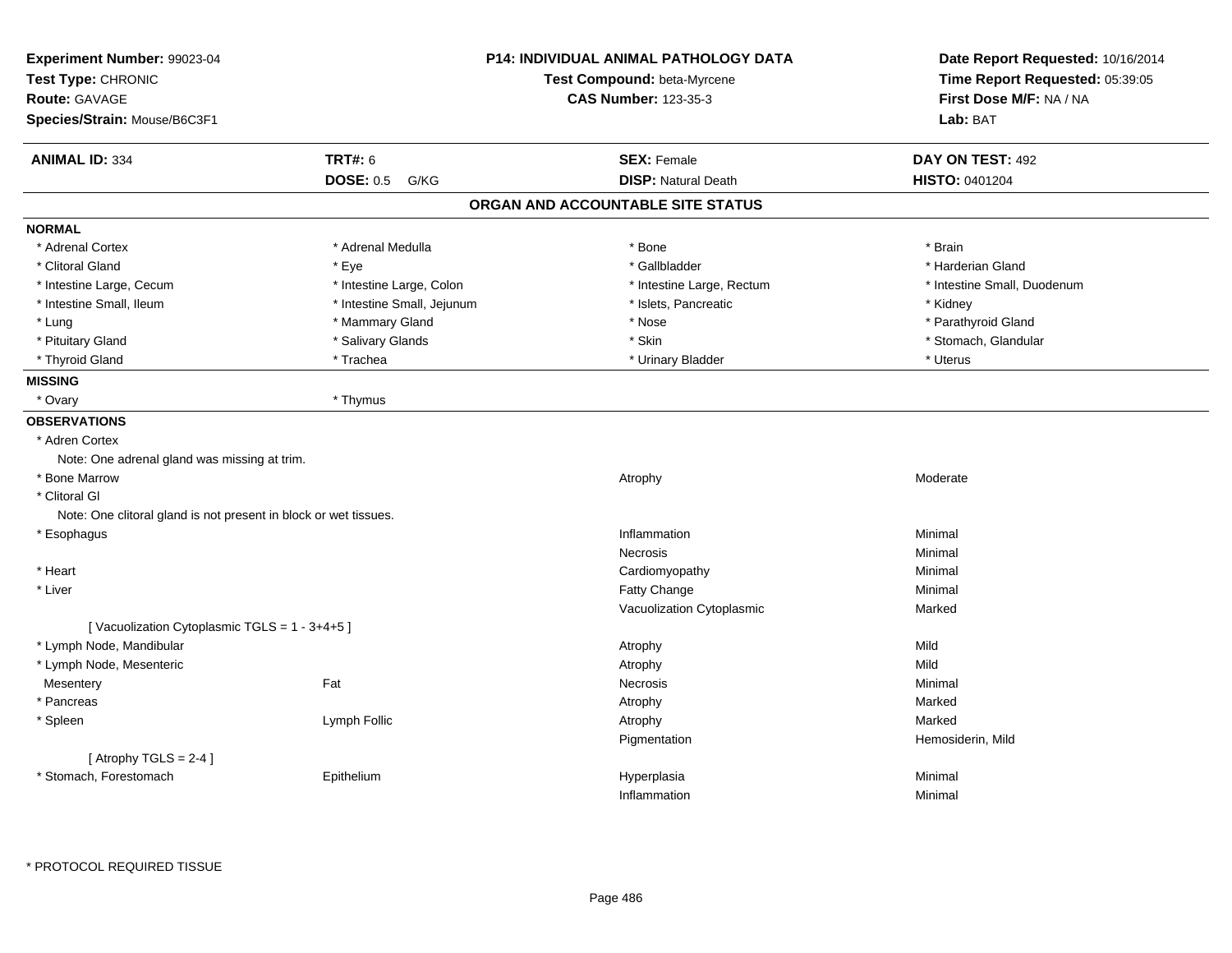| Experiment Number: 99023-04<br>Test Type: CHRONIC |                                   | <b>P14: INDIVIDUAL ANIMAL PATHOLOGY DATA</b><br><b>Test Compound: beta-Myrcene</b> | Date Report Requested: 10/16/2014<br>Time Report Requested: 05:39:05 |  |
|---------------------------------------------------|-----------------------------------|------------------------------------------------------------------------------------|----------------------------------------------------------------------|--|
| <b>Route: GAVAGE</b>                              |                                   | <b>CAS Number: 123-35-3</b>                                                        | First Dose M/F: NA / NA                                              |  |
| Species/Strain: Mouse/B6C3F1                      |                                   |                                                                                    | Lab: BAT                                                             |  |
| <b>ANIMAL ID: 334</b>                             | TRT#: 6                           | <b>SEX: Female</b>                                                                 | DAY ON TEST: 492                                                     |  |
|                                                   | <b>DOSE: 0.5 G/KG</b>             | <b>DISP:</b> Natural Death                                                         | <b>HISTO: 0401204</b>                                                |  |
|                                                   |                                   | ORGAN AND ACCOUNTABLE SITE STATUS                                                  |                                                                      |  |
|                                                   |                                   | <b>Necrosis</b>                                                                    | Minimal                                                              |  |
| [Hyperplasia TGLS = $3 - 5 + 10$ ]                |                                   |                                                                                    |                                                                      |  |
| PRIMARY CAUSE OF DEATH                            | - Liver Vacuolization Cytoplasmic |                                                                                    |                                                                      |  |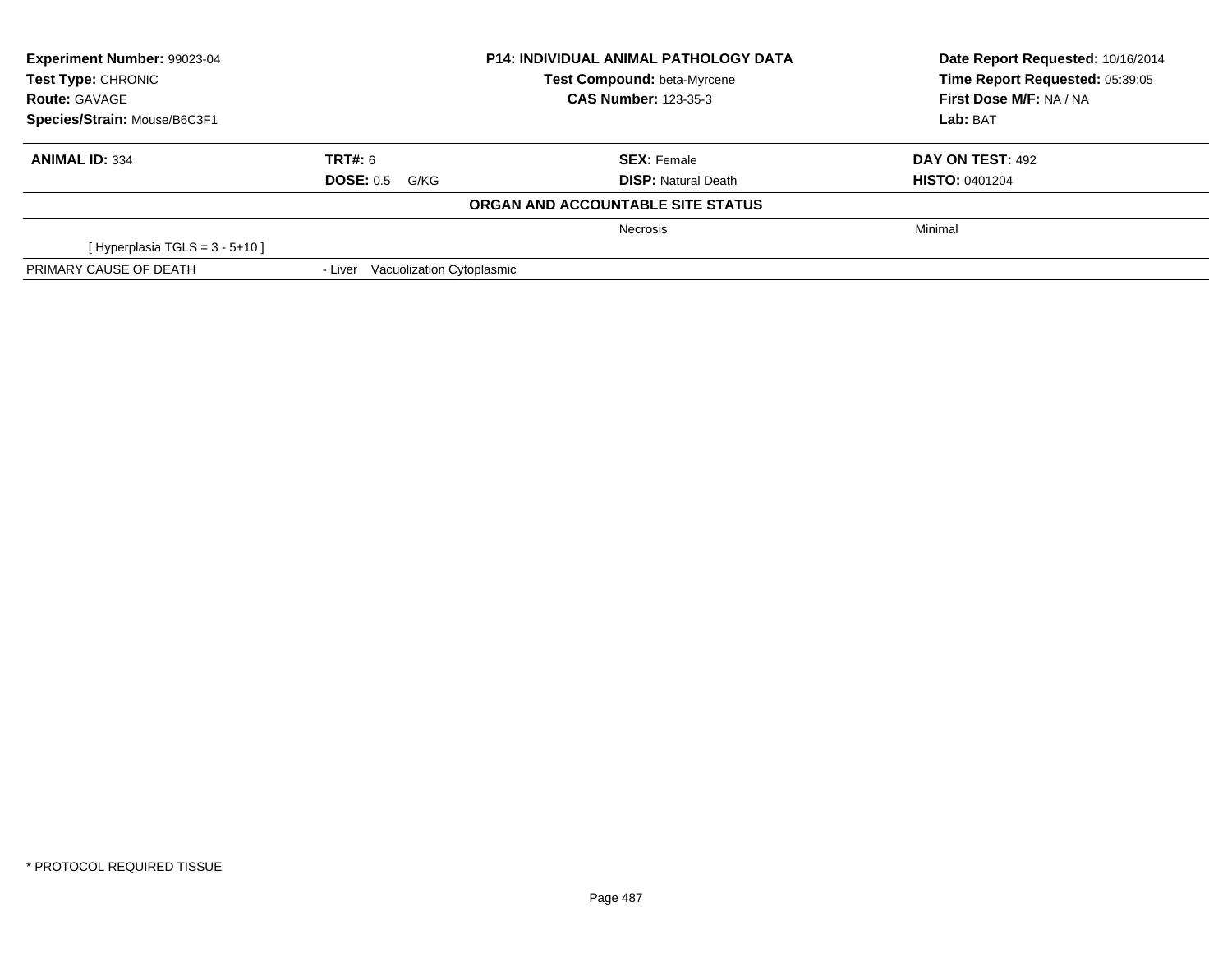| Experiment Number: 99023-04                   | <b>P14: INDIVIDUAL ANIMAL PATHOLOGY DATA</b> |  | Date Report Requested: 10/16/2014 |                                 |
|-----------------------------------------------|----------------------------------------------|--|-----------------------------------|---------------------------------|
| Test Type: CHRONIC                            |                                              |  | Test Compound: beta-Myrcene       | Time Report Requested: 05:39:05 |
| Route: GAVAGE                                 |                                              |  | <b>CAS Number: 123-35-3</b>       | First Dose M/F: NA / NA         |
| Species/Strain: Mouse/B6C3F1                  |                                              |  |                                   | Lab: BAT                        |
| <b>ANIMAL ID: 335</b>                         | <b>TRT#: 6</b>                               |  | <b>SEX: Female</b>                | DAY ON TEST: 728                |
|                                               | <b>DOSE: 0.5</b><br>G/KG                     |  | <b>DISP: Terminal Sacrifice</b>   | <b>HISTO: 0401205</b>           |
|                                               |                                              |  | ORGAN AND ACCOUNTABLE SITE STATUS |                                 |
| <b>NORMAL</b>                                 |                                              |  |                                   |                                 |
| * Adrenal Medulla                             | * Bone                                       |  | * Brain                           | * Clitoral Gland                |
| * Esophagus                                   | * Gallbladder                                |  | * Harderian Gland                 | * Heart                         |
| * Intestine Large, Cecum                      | * Intestine Large, Colon                     |  | * Intestine Large, Rectum         | * Intestine Small, Duodenum     |
| * Intestine Small, Ileum                      | * Intestine Small, Jejunum                   |  | * Islets, Pancreatic              | * Lung                          |
| * Lymph Node, Mesenteric                      | * Mammary Gland                              |  | * Nose                            | * Pancreas                      |
| * Parathyroid Gland                           | * Pituitary Gland                            |  | * Salivary Glands                 | * Skin                          |
| * Spleen                                      | * Stomach, Forestomach                       |  | * Stomach, Glandular              | * Thymus                        |
| * Thyroid Gland                               | * Trachea                                    |  | * Urinary Bladder                 |                                 |
| <b>OBSERVATIONS</b>                           |                                              |  |                                   |                                 |
| * Adrenal Cortex                              | Subcapsular                                  |  | Hyperplasia                       | Moderate                        |
| * Bone Marrow                                 |                                              |  | Myelofibrosis                     | Minimal                         |
| * Eye                                         | Lens                                         |  | Cataract                          | Minimal                         |
| * Kidney                                      |                                              |  | Nephropathy                       | Minimal                         |
| * Liver                                       |                                              |  | Angiectasis                       | Minimal                         |
|                                               |                                              |  | Inflammation                      | Chronic Active, Minimal         |
| Note: TGL-1 = One blood-filled space present. |                                              |  |                                   |                                 |
| [ Angiectasis TGLS = $1-10$ ]                 |                                              |  |                                   |                                 |
| * Lymph Node, Mandibular                      |                                              |  | Atrophy                           | Minimal                         |
| * Ovary                                       |                                              |  | Atrophy                           | Mild                            |
| * Uterus                                      | Endometrium                                  |  | Hyperplasia                       | Minimal                         |
| PRIMARY CAUSE OF DEATH                        |                                              |  |                                   |                                 |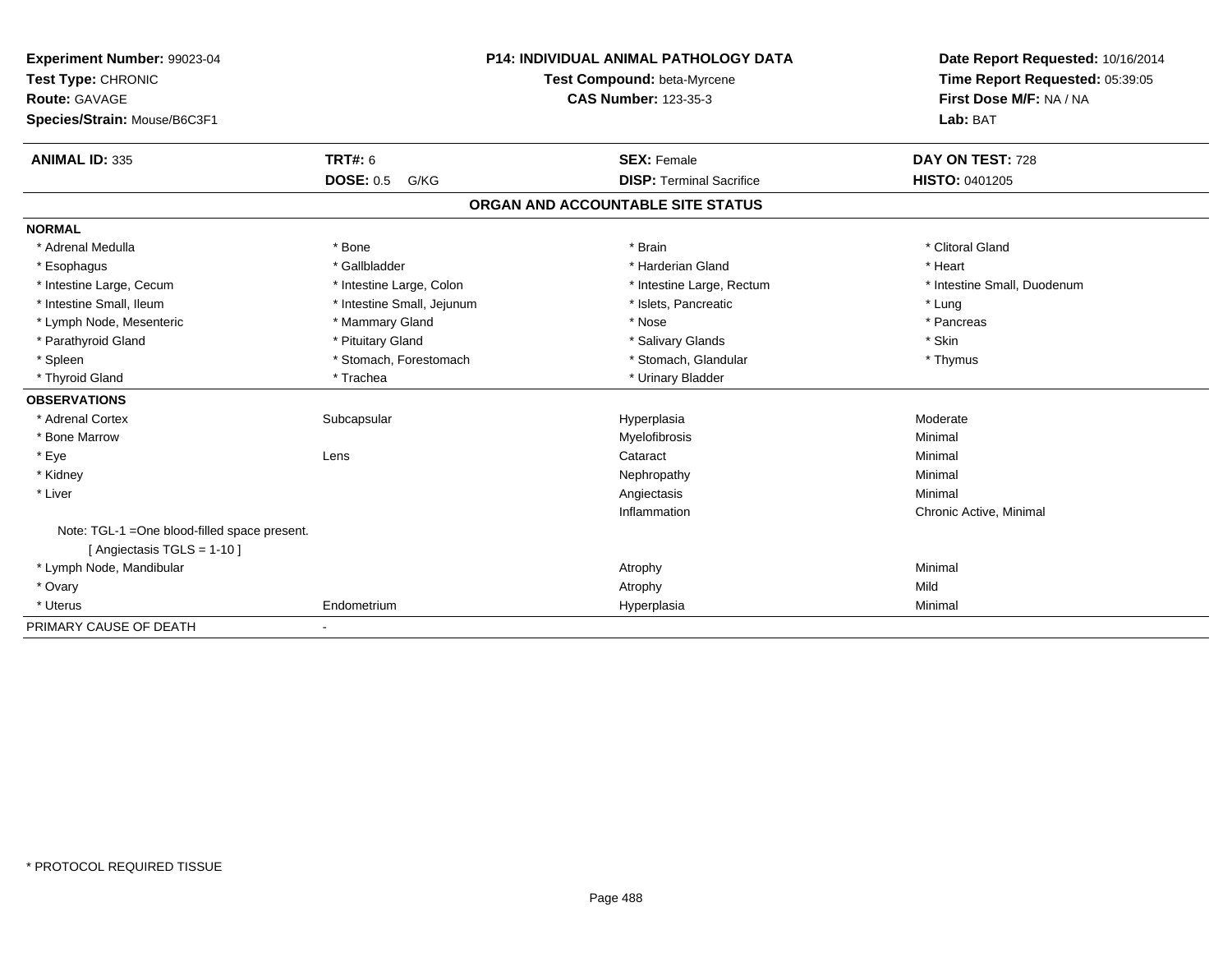| Experiment Number: 99023-04<br>Test Type: CHRONIC<br><b>Route: GAVAGE</b><br>Species/Strain: Mouse/B6C3F1 |                                                                                                                                      | P14: INDIVIDUAL ANIMAL PATHOLOGY DATA<br>Test Compound: beta-Myrcene<br><b>CAS Number: 123-35-3</b> | Date Report Requested: 10/16/2014<br>Time Report Requested: 05:39:05<br>First Dose M/F: NA / NA<br>Lab: BAT |  |
|-----------------------------------------------------------------------------------------------------------|--------------------------------------------------------------------------------------------------------------------------------------|-----------------------------------------------------------------------------------------------------|-------------------------------------------------------------------------------------------------------------|--|
| ANIMAL ID: 336                                                                                            | <b>TRT#: 6</b>                                                                                                                       | <b>SEX: Female</b>                                                                                  | DAY ON TEST: 296                                                                                            |  |
|                                                                                                           | <b>DOSE: 0.5</b><br>G/KG                                                                                                             | <b>DISP: Natural Death</b>                                                                          | HISTO: 0401206                                                                                              |  |
|                                                                                                           |                                                                                                                                      | ORGAN AND ACCOUNTABLE SITE STATUS                                                                   |                                                                                                             |  |
| <b>NORMAL</b>                                                                                             |                                                                                                                                      |                                                                                                     |                                                                                                             |  |
| * Adrenal Medulla                                                                                         | * Bone                                                                                                                               | * Brain                                                                                             | * Clitoral Gland                                                                                            |  |
| * Esophagus                                                                                               | * Eye                                                                                                                                | * Gallbladder                                                                                       | * Harderian Gland                                                                                           |  |
| * Intestine Large, Cecum                                                                                  | * Intestine Large, Colon                                                                                                             | * Intestine Small, Duodenum                                                                         | * Intestine Small, Ileum                                                                                    |  |
| * Intestine Small, Jejunum                                                                                | * Islets, Pancreatic                                                                                                                 | * Lung                                                                                              | * Mammary Gland                                                                                             |  |
| * Nose                                                                                                    | * Pancreas                                                                                                                           | * Pituitary Gland                                                                                   | * Salivary Glands                                                                                           |  |
| * Skin                                                                                                    | * Stomach, Forestomach                                                                                                               | * Stomach, Glandular                                                                                | * Thyroid Gland                                                                                             |  |
| * Trachea                                                                                                 | * Urinary Bladder                                                                                                                    | * Uterus                                                                                            |                                                                                                             |  |
| <b>MISSING</b>                                                                                            |                                                                                                                                      |                                                                                                     |                                                                                                             |  |
| * Lymph Node, Mandibular                                                                                  | * Lymph Node, Mesenteric                                                                                                             | * Parathyroid Gland                                                                                 |                                                                                                             |  |
| <b>OBSERVATIONS</b>                                                                                       |                                                                                                                                      |                                                                                                     |                                                                                                             |  |
| * Adrenal Cortex                                                                                          | Subcapsular                                                                                                                          | Hyperplasia                                                                                         | Moderate                                                                                                    |  |
| * Bone Marrow                                                                                             |                                                                                                                                      | Atrophy                                                                                             | Mild                                                                                                        |  |
| * Heart                                                                                                   |                                                                                                                                      | Cardiomyopathy                                                                                      | Minimal                                                                                                     |  |
| * Intestine Large, Rectum                                                                                 |                                                                                                                                      | Inflammation                                                                                        | Minimal                                                                                                     |  |
|                                                                                                           |                                                                                                                                      | <b>Necrosis</b>                                                                                     | Mild                                                                                                        |  |
| Note: The rectal necrosis is the most likely source of the terminal sepsis.                               |                                                                                                                                      |                                                                                                     |                                                                                                             |  |
| * Kidney                                                                                                  |                                                                                                                                      | Amyloid Deposition                                                                                  | Marked                                                                                                      |  |
|                                                                                                           |                                                                                                                                      | Nephropathy                                                                                         | Moderate                                                                                                    |  |
| * Liver                                                                                                   |                                                                                                                                      | Necrosis                                                                                            | Minimal                                                                                                     |  |
| * Lung                                                                                                    |                                                                                                                                      |                                                                                                     |                                                                                                             |  |
|                                                                                                           | Note: There are multiple septic emboli with no reaction in the lung, indicating they are a peri-mortem occurence, suggesting sepsis. |                                                                                                     |                                                                                                             |  |
| * Ovary                                                                                                   |                                                                                                                                      | <b>Amyloid Deposition</b>                                                                           | Mild                                                                                                        |  |
| * Spleen                                                                                                  | Lymph Follic                                                                                                                         | Atrophy                                                                                             | Minimal                                                                                                     |  |
|                                                                                                           |                                                                                                                                      | Pigmentation                                                                                        | Hemosiderin, Minimal                                                                                        |  |
| * Thymus                                                                                                  |                                                                                                                                      | Atrophy                                                                                             | Moderate                                                                                                    |  |
| PRIMARY CAUSE OF DEATH                                                                                    | <b>Amyloid Deposition</b><br>- Kidney                                                                                                |                                                                                                     |                                                                                                             |  |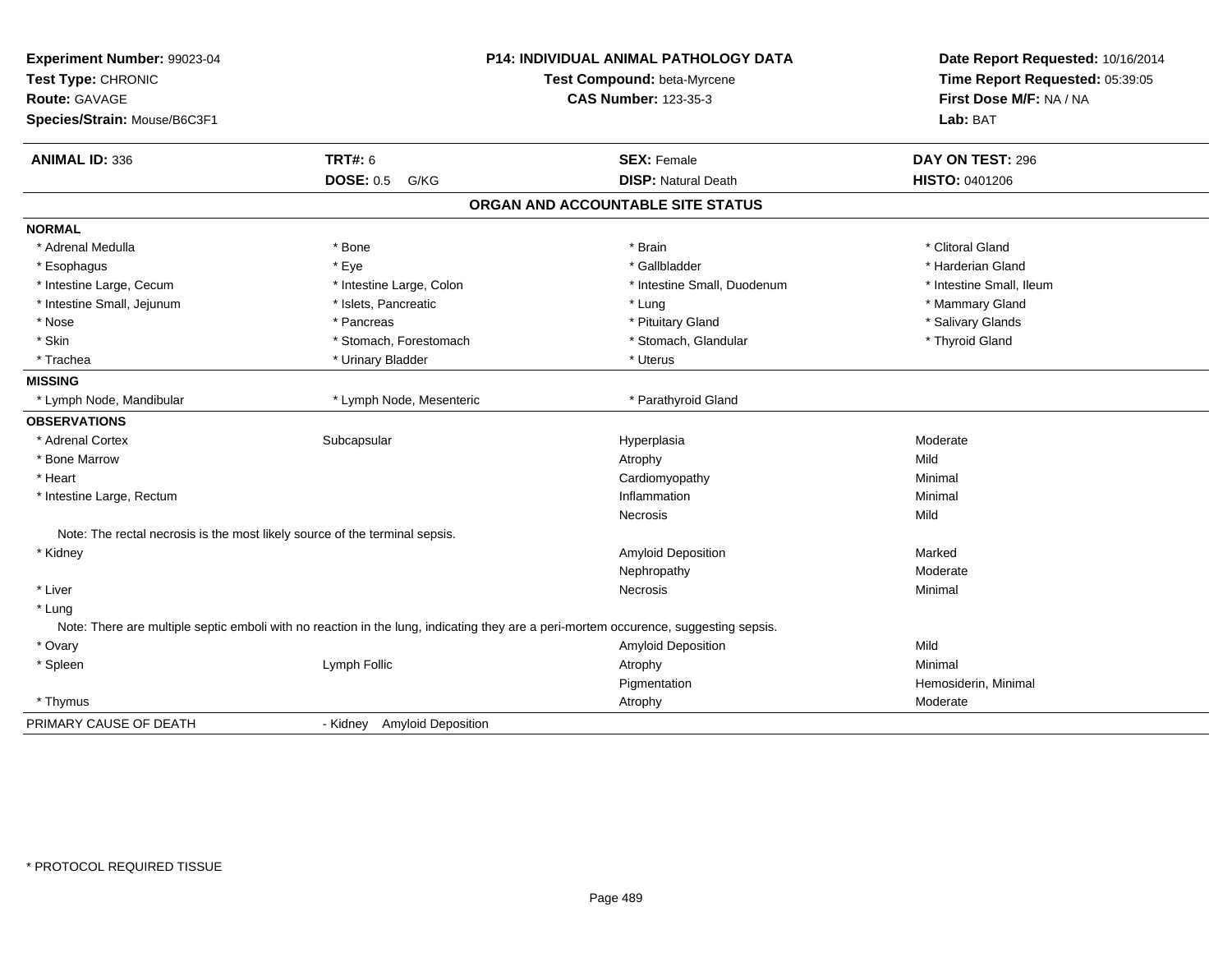| <b>Experiment Number: 99023-04</b><br>Test Type: CHRONIC<br><b>Route: GAVAGE</b><br>Species/Strain: Mouse/B6C3F1 |                            | P14: INDIVIDUAL ANIMAL PATHOLOGY DATA<br>Test Compound: beta-Myrcene<br><b>CAS Number: 123-35-3</b>                               | Date Report Requested: 10/16/2014<br>Time Report Requested: 05:39:05<br>First Dose M/F: NA / NA<br>Lab: BAT |  |
|------------------------------------------------------------------------------------------------------------------|----------------------------|-----------------------------------------------------------------------------------------------------------------------------------|-------------------------------------------------------------------------------------------------------------|--|
| <b>ANIMAL ID: 337</b>                                                                                            | <b>TRT#: 6</b>             | <b>SEX: Female</b>                                                                                                                | DAY ON TEST: 674                                                                                            |  |
|                                                                                                                  | DOSE: 0.5 G/KG             | <b>DISP:</b> Moribund Sacrifice                                                                                                   | HISTO: 0401207                                                                                              |  |
|                                                                                                                  |                            | ORGAN AND ACCOUNTABLE SITE STATUS                                                                                                 |                                                                                                             |  |
| <b>NORMAL</b>                                                                                                    |                            |                                                                                                                                   |                                                                                                             |  |
| * Adrenal Medulla                                                                                                | * Bone                     | * Bone Marrow                                                                                                                     | * Clitoral Gland                                                                                            |  |
| * Esophagus                                                                                                      | * Eye                      | * Gallbladder                                                                                                                     | * Harderian Gland                                                                                           |  |
| * Intestine Large, Cecum                                                                                         | * Intestine Large, Colon   | * Intestine Large, Rectum                                                                                                         | * Intestine Small, Duodenum                                                                                 |  |
| * Intestine Small, Ileum                                                                                         | * Intestine Small, Jejunum | * Islets, Pancreatic                                                                                                              | * Mammary Gland                                                                                             |  |
| * Nose                                                                                                           | * Parathyroid Gland        | * Pituitary Gland                                                                                                                 | * Salivary Glands                                                                                           |  |
| * Skin                                                                                                           | * Stomach, Forestomach     | * Stomach, Glandular                                                                                                              | * Uterus                                                                                                    |  |
| <b>OBSERVATIONS</b>                                                                                              |                            |                                                                                                                                   |                                                                                                             |  |
| * Adrenal Cortex                                                                                                 | Subcapsular                | Hyperplasia                                                                                                                       | Marked                                                                                                      |  |
| * Brain                                                                                                          | Cerebrum                   | Necrosis                                                                                                                          | Moderate                                                                                                    |  |
| Note: There is an area of poliomalacia in the parietal cortex.                                                   |                            |                                                                                                                                   |                                                                                                             |  |
| * Heart                                                                                                          |                            | Fibrosis                                                                                                                          | Mild                                                                                                        |  |
|                                                                                                                  |                            | Hemangioma                                                                                                                        |                                                                                                             |  |
| * Kidney                                                                                                         | Pelvis                     | <b>Dilatation</b>                                                                                                                 | Moderate                                                                                                    |  |
|                                                                                                                  |                            | Infarct                                                                                                                           | Moderate                                                                                                    |  |
|                                                                                                                  |                            | Lymphoma Malignant                                                                                                                |                                                                                                             |  |
| [ Dilatation TGLS = 4-4 ]                                                                                        |                            |                                                                                                                                   |                                                                                                             |  |
| * Liver                                                                                                          | <b>Bile Duct</b>           | Crystals                                                                                                                          | Mild                                                                                                        |  |
|                                                                                                                  | <b>Bile Duct</b>           | Hyperplasia                                                                                                                       | Mild                                                                                                        |  |
|                                                                                                                  | Oval Cell                  | Hyperplasia                                                                                                                       | Moderate                                                                                                    |  |
|                                                                                                                  |                            | Lymphoma Malignant                                                                                                                |                                                                                                             |  |
|                                                                                                                  |                            | Note: The bile duct proliferation and cytoplasmic alteration (eosinophilia of cytoplasm) appears to be secondary to the lymphoma. |                                                                                                             |  |
| [ Lymphoma Malignant TGLS = 5 - 3+4+5 ]                                                                          |                            |                                                                                                                                   |                                                                                                             |  |
| * Lung                                                                                                           | Alveolus                   | <b>Infiltration Cellular</b>                                                                                                      | Histiocyte, Mild                                                                                            |  |
|                                                                                                                  |                            | Lymphoma Malignant                                                                                                                |                                                                                                             |  |
| Lymph Node                                                                                                       | Axillary                   | Lymphoma Malignant                                                                                                                |                                                                                                             |  |
|                                                                                                                  | Lumbar                     | Lymphoma Malignant                                                                                                                |                                                                                                             |  |
|                                                                                                                  | Mediastinal                | Lymphoma Malignant                                                                                                                |                                                                                                             |  |
|                                                                                                                  | Renal                      | Lymphoma Malignant                                                                                                                |                                                                                                             |  |
| [ Lymphoma Malignant TGLS = 7-11 ]                                                                               |                            |                                                                                                                                   |                                                                                                             |  |
| [ Lymphoma Malignant TGLS = 8-12 ]                                                                               |                            |                                                                                                                                   |                                                                                                             |  |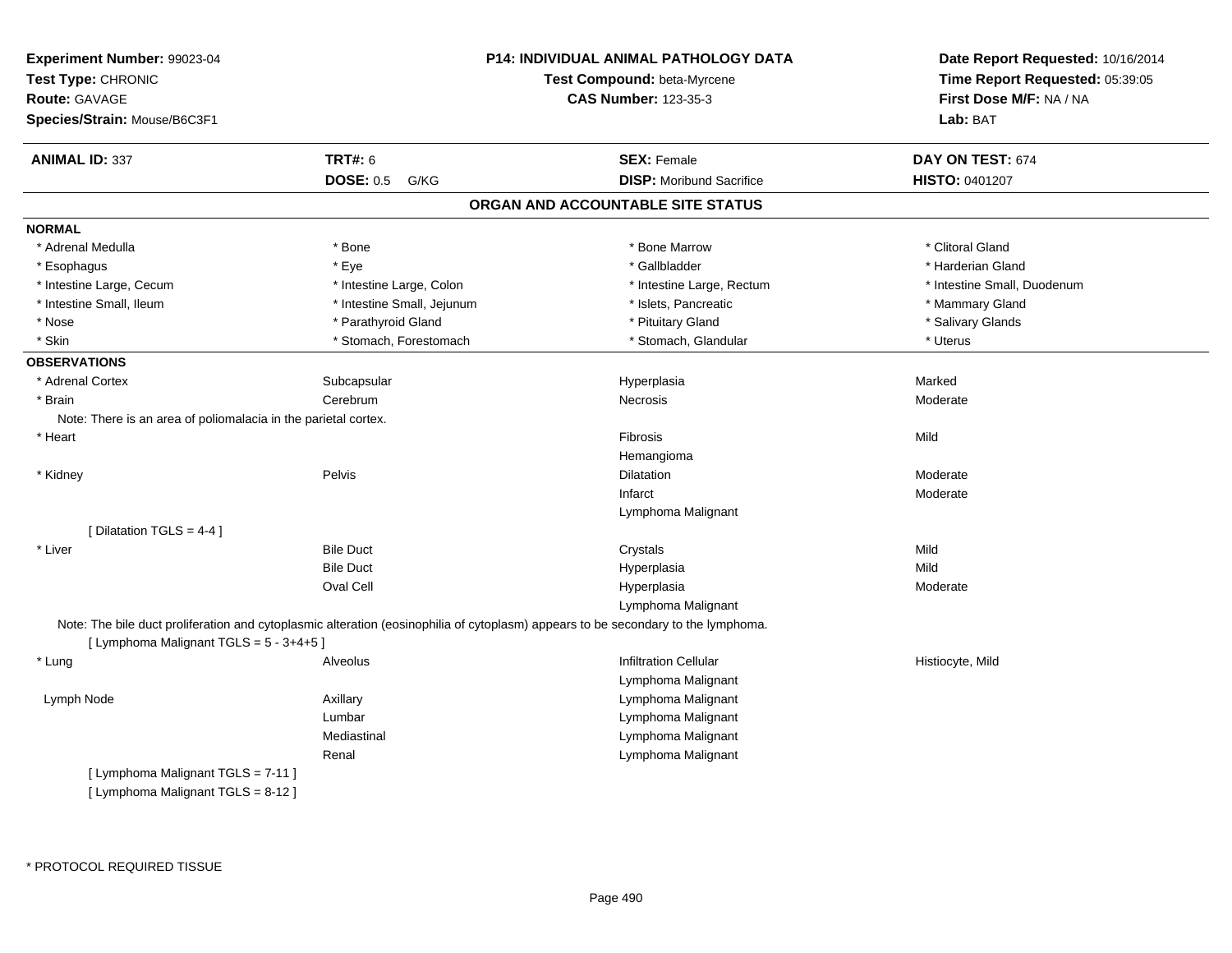| Experiment Number: 99023-04                                |                             | <b>P14: INDIVIDUAL ANIMAL PATHOLOGY DATA</b>                                                                                                                         | Date Report Requested: 10/16/2014<br>Time Report Requested: 05:39:05 |
|------------------------------------------------------------|-----------------------------|----------------------------------------------------------------------------------------------------------------------------------------------------------------------|----------------------------------------------------------------------|
| Test Type: CHRONIC                                         |                             | Test Compound: beta-Myrcene                                                                                                                                          |                                                                      |
| Route: GAVAGE                                              |                             | <b>CAS Number: 123-35-3</b>                                                                                                                                          | First Dose M/F: NA / NA                                              |
| Species/Strain: Mouse/B6C3F1                               |                             |                                                                                                                                                                      | Lab: BAT                                                             |
| <b>ANIMAL ID: 337</b>                                      | <b>TRT#: 6</b>              | <b>SEX: Female</b>                                                                                                                                                   | DAY ON TEST: 674                                                     |
|                                                            | <b>DOSE: 0.5</b><br>G/KG    | <b>DISP: Moribund Sacrifice</b>                                                                                                                                      | HISTO: 0401207                                                       |
|                                                            |                             | ORGAN AND ACCOUNTABLE SITE STATUS                                                                                                                                    |                                                                      |
| [ Lymphoma Malignant TGLS = 6-10 ]                         |                             |                                                                                                                                                                      |                                                                      |
| [ Lymphoma Malignant TGLS = 10-13 ]                        |                             |                                                                                                                                                                      |                                                                      |
| * Lymph Node, Mandibular                                   |                             | Lymphoma Malignant                                                                                                                                                   |                                                                      |
| [ Lymphoma Malignant TGLS = 1-2 ]                          |                             |                                                                                                                                                                      |                                                                      |
| * Lymph Node, Mesenteric                                   |                             | Lymphoma Malignant                                                                                                                                                   |                                                                      |
| [ Lymphoma Malignant TGLS = 9-5 ]                          |                             |                                                                                                                                                                      |                                                                      |
| * Ovary                                                    |                             | Atrophy                                                                                                                                                              | Marked                                                               |
|                                                            | Follicle                    | Cyst                                                                                                                                                                 | Multiple, Moderate                                                   |
|                                                            | Periovarn Tiss              | Cyst                                                                                                                                                                 | Minimal                                                              |
|                                                            |                             | Lymphoma Malignant                                                                                                                                                   |                                                                      |
| [Cyst TGLS = $3-7$ ]                                       |                             |                                                                                                                                                                      |                                                                      |
| * Pancreas                                                 |                             | Atrophy                                                                                                                                                              | Mild                                                                 |
|                                                            | Duct                        | <b>Cytoplasmic Alteration</b>                                                                                                                                        | Mild                                                                 |
|                                                            | Duct                        | Lymphoma Malignant                                                                                                                                                   |                                                                      |
|                                                            |                             | Note: Pancreatic duct alteration is similar to that affecting bile ducts: proliferation, with eosinophilia of epithelial cytoplasm (and also secondary to lymphoma). |                                                                      |
| * Spleen                                                   |                             | Hematopoietic Cell Proliferation                                                                                                                                     | Moderate                                                             |
|                                                            |                             | Lymphoma Malignant                                                                                                                                                   |                                                                      |
| [ Lymphoma Malignant TGLS = 2-4 ]                          |                             |                                                                                                                                                                      |                                                                      |
| * Thymus                                                   |                             | Atrophy                                                                                                                                                              | Moderate                                                             |
| * Thyroid Gland                                            | C Cell                      | Hyperplasia                                                                                                                                                          | Minimal                                                              |
| * Trachea                                                  | Epithelium, Glands          | <b>Cytoplasmic Alteration</b>                                                                                                                                        | Mild                                                                 |
| Ureter                                                     |                             | Lymphoma Malignant                                                                                                                                                   |                                                                      |
| Note: Ureter was entrapped within lymphoma in section B11. |                             |                                                                                                                                                                      |                                                                      |
| * Urinary Bladder                                          |                             | Lymphoma Malignant                                                                                                                                                   |                                                                      |
| PRIMARY CAUSE OF DEATH                                     | - Spleen Lymphoma Malignant |                                                                                                                                                                      |                                                                      |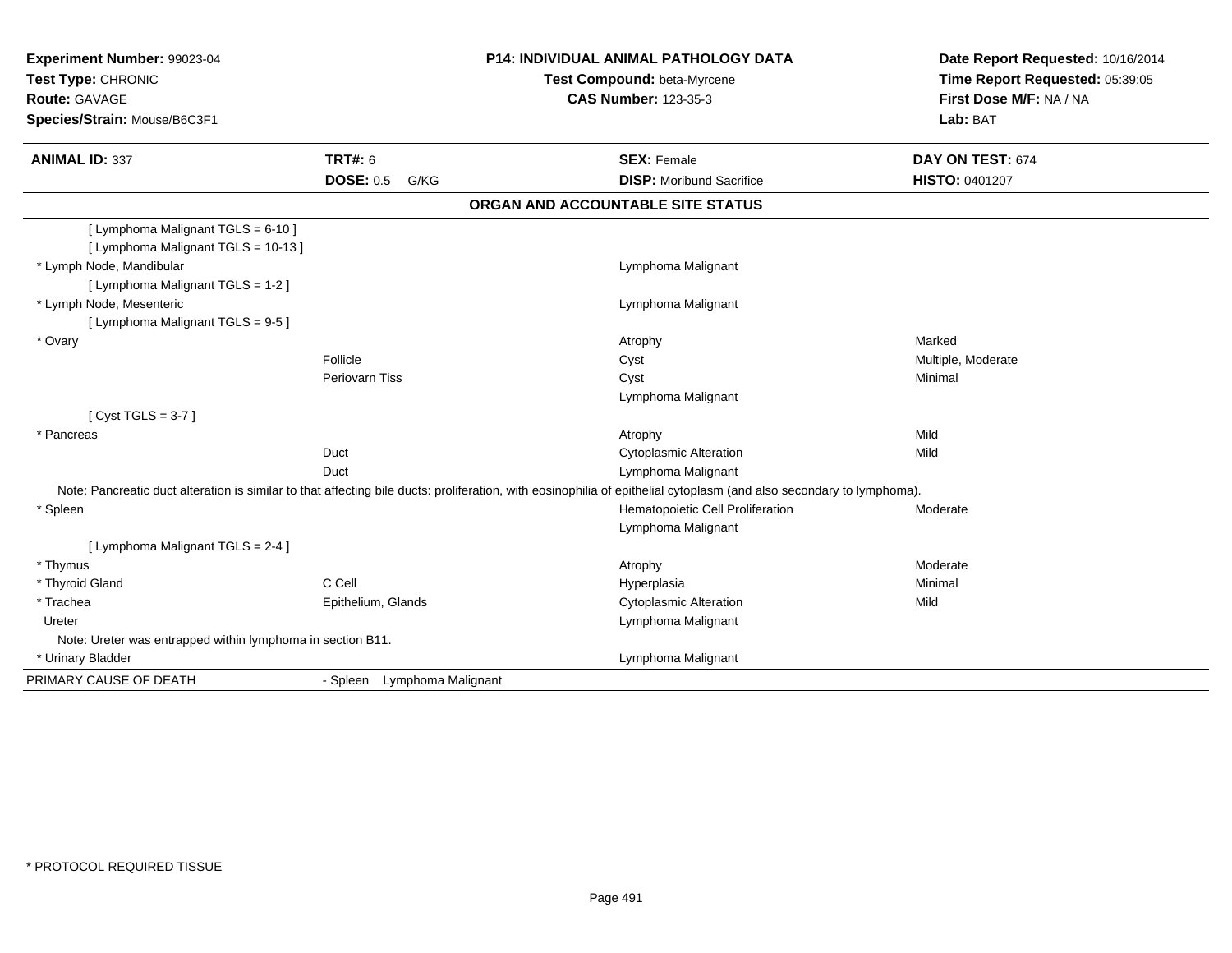| Experiment Number: 99023-04<br>Test Type: CHRONIC    |                             | <b>P14: INDIVIDUAL ANIMAL PATHOLOGY DATA</b><br>Test Compound: beta-Myrcene | Date Report Requested: 10/16/2014<br>Time Report Requested: 05:39:05 |
|------------------------------------------------------|-----------------------------|-----------------------------------------------------------------------------|----------------------------------------------------------------------|
| <b>Route: GAVAGE</b><br>Species/Strain: Mouse/B6C3F1 |                             | <b>CAS Number: 123-35-3</b>                                                 | First Dose M/F: NA / NA<br>Lab: BAT                                  |
|                                                      |                             |                                                                             |                                                                      |
| <b>ANIMAL ID: 338</b>                                | TRT#: 6                     | <b>SEX: Female</b>                                                          | DAY ON TEST: 728                                                     |
|                                                      | <b>DOSE: 0.5</b><br>G/KG    | <b>DISP: Terminal Sacrifice</b>                                             | <b>HISTO: 0401208</b>                                                |
|                                                      |                             | ORGAN AND ACCOUNTABLE SITE STATUS                                           |                                                                      |
| <b>NORMAL</b>                                        |                             |                                                                             |                                                                      |
| * Adrenal Medulla                                    | * Bone                      | * Bone Marrow                                                               | * Brain                                                              |
| * Clitoral Gland                                     | * Esophagus                 | * Eye                                                                       | * Gallbladder                                                        |
| * Harderian Gland                                    | * Heart                     | * Intestine Large, Cecum                                                    | * Intestine Large, Colon                                             |
| * Intestine Large, Rectum                            | * Intestine Small, Duodenum | * Intestine Small, Ileum                                                    | * Intestine Small, Jejunum                                           |
| * Islets, Pancreatic                                 | * Lymph Node, Mandibular    | * Lymph Node, Mesenteric                                                    | * Mammary Gland                                                      |
| * Nose                                               | * Pancreas                  | * Parathyroid Gland                                                         | * Pituitary Gland                                                    |
| * Salivary Glands                                    | * Skin                      | * Spleen                                                                    | * Stomach, Forestomach                                               |
| * Stomach, Glandular                                 | * Thymus                    | * Thyroid Gland                                                             | * Trachea                                                            |
| * Urinary Bladder                                    |                             |                                                                             |                                                                      |
| <b>OBSERVATIONS</b>                                  |                             |                                                                             |                                                                      |
| * Adrenal Cortex                                     | Subcapsular                 | Hyperplasia                                                                 | Moderate                                                             |
| * Kidney                                             |                             | Nephropathy                                                                 | Minimal                                                              |
| * Liver                                              |                             | Inflammation                                                                | Chronic Active, Minimal                                              |
| * Lung                                               | Alveolus                    | <b>Infiltration Cellular</b>                                                | Histiocyte, Moderate                                                 |
|                                                      |                             | Inflammation                                                                | Chronic Active, Mild                                                 |
| * Ovary                                              |                             | Atrophy                                                                     | Moderate                                                             |
| * Uterus                                             | Endometrium                 | Hyperplasia                                                                 | Minimal                                                              |
| PRIMARY CAUSE OF DEATH                               |                             |                                                                             |                                                                      |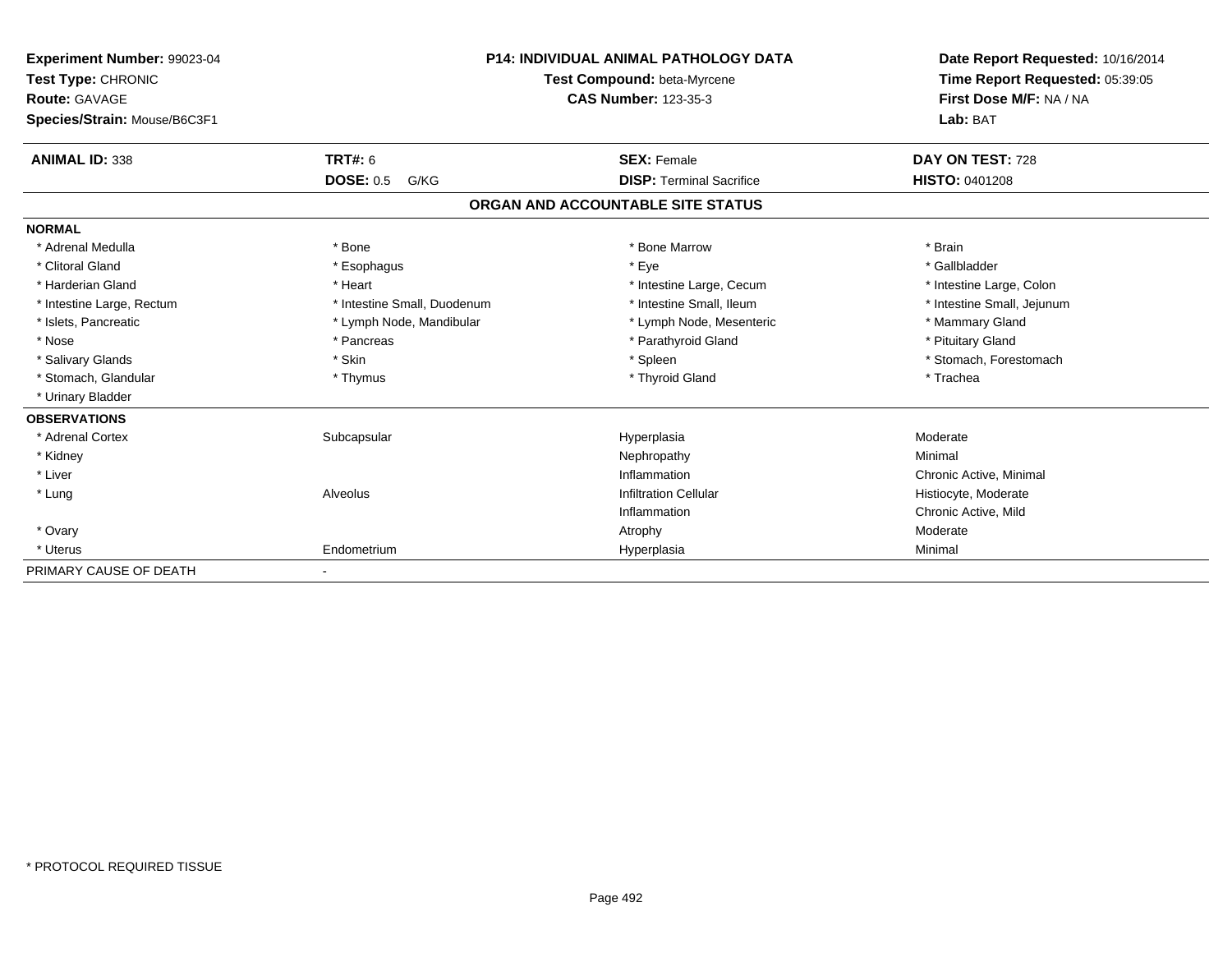| Experiment Number: 99023-04                                  |                             | <b>P14: INDIVIDUAL ANIMAL PATHOLOGY DATA</b> | Date Report Requested: 10/16/2014 |
|--------------------------------------------------------------|-----------------------------|----------------------------------------------|-----------------------------------|
| Test Type: CHRONIC                                           | Test Compound: beta-Myrcene |                                              | Time Report Requested: 05:39:05   |
| <b>Route: GAVAGE</b>                                         |                             | <b>CAS Number: 123-35-3</b>                  | First Dose M/F: NA / NA           |
| Species/Strain: Mouse/B6C3F1                                 |                             |                                              | Lab: BAT                          |
| <b>ANIMAL ID: 339</b>                                        | <b>TRT#: 6</b>              | <b>SEX: Female</b>                           | DAY ON TEST: 727                  |
|                                                              | <b>DOSE: 0.5</b><br>G/KG    | <b>DISP: Terminal Sacrifice</b>              | HISTO: 0401209                    |
|                                                              |                             | ORGAN AND ACCOUNTABLE SITE STATUS            |                                   |
| <b>NORMAL</b>                                                |                             |                                              |                                   |
| * Adrenal Medulla                                            | * Bone                      | * Bone Marrow                                | * Brain                           |
| * Clitoral Gland                                             | * Esophagus                 | * Eye                                        | * Gallbladder                     |
| * Harderian Gland                                            | * Heart                     | * Intestine Large, Cecum                     | * Intestine Large, Colon          |
| * Intestine Large, Rectum                                    | * Intestine Small, Duodenum | * Intestine Small, Ileum                     | * Intestine Small, Jejunum        |
| * Islets, Pancreatic                                         | * Lung                      | * Lymph Node, Mandibular                     | * Lymph Node, Mesenteric          |
| * Nose                                                       | * Pancreas                  | * Parathyroid Gland                          | * Salivary Glands                 |
| * Skin                                                       | * Stomach, Forestomach      | * Stomach, Glandular                         | * Thyroid Gland                   |
| * Trachea                                                    | * Urinary Bladder           | * Uterus                                     |                                   |
| <b>OBSERVATIONS</b>                                          |                             |                                              |                                   |
| * Adrenal Cortex                                             | Subcapsular                 | Hyperplasia                                  | Moderate                          |
| * Eye                                                        |                             |                                              |                                   |
| Note: Optic nerves were not present in block or wet tissues. |                             |                                              |                                   |
| * Kidney                                                     |                             | <b>Infiltration Cellular</b>                 | Lymphocyte, Mild                  |
|                                                              |                             | Nephropathy                                  | Minimal                           |
| * Liver                                                      |                             | Eosinophilic Focus                           |                                   |
|                                                              |                             | Fatty Change                                 | Mild                              |
|                                                              |                             | Hepatocellular Carcinoma                     |                                   |
|                                                              | Hepatocyte                  | Hypertrophy                                  | Minimal                           |
| [ Hepatocellular Carcinoma TGLS = 2-10 ]                     |                             |                                              |                                   |
| * Mammary Gland                                              | Duct                        | Dilatation                                   | Mild                              |
|                                                              |                             | Hyperplasia                                  | Mild                              |
| * Ovary                                                      |                             | Atrophy                                      | Moderate                          |
|                                                              | Follicle                    | Cyst                                         | Moderate                          |
| [Cyst TGLS = $1-7$ ]                                         |                             |                                              |                                   |
| * Pituitary Gland                                            | <b>Pars Distalis</b>        | Adenoma                                      |                                   |
| [Adenoma TGLS = $3-6$ ]                                      |                             |                                              |                                   |
| * Spleen                                                     | Lymph Follic                | Atrophy                                      | Minimal                           |
|                                                              |                             | Hematopoietic Cell Proliferation             | Moderate                          |
| * Thymus                                                     |                             | Atrophy                                      | Mild                              |
| PRIMARY CAUSE OF DEATH                                       |                             |                                              |                                   |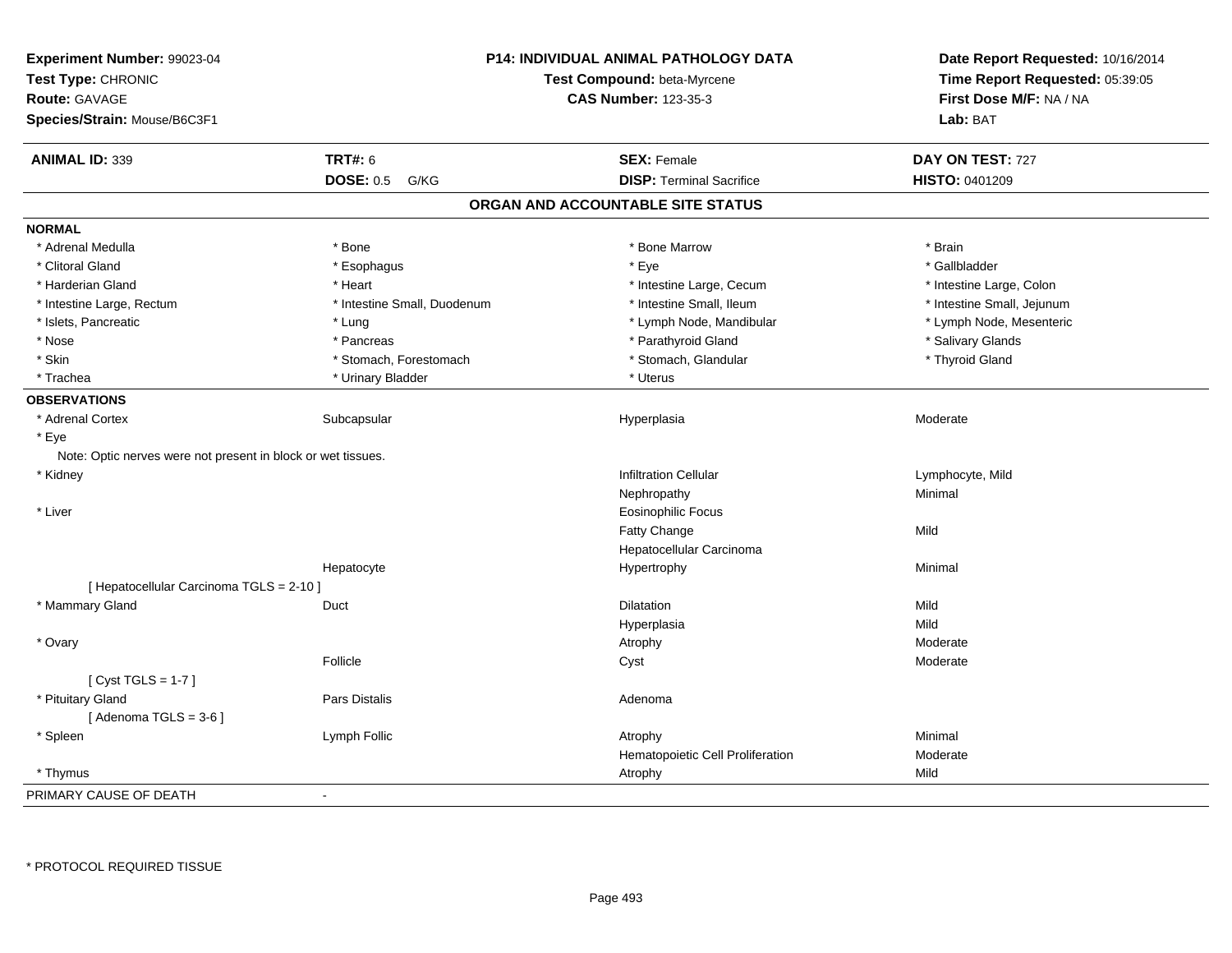| Experiment Number: 99023-04<br>Test Type: CHRONIC<br><b>Route: GAVAGE</b><br>Species/Strain: Mouse/B6C3F1 |                             | <b>P14: INDIVIDUAL ANIMAL PATHOLOGY DATA</b><br>Test Compound: beta-Myrcene<br><b>CAS Number: 123-35-3</b> | Date Report Requested: 10/16/2014<br>Time Report Requested: 05:39:05<br>First Dose M/F: NA / NA<br>Lab: BAT |
|-----------------------------------------------------------------------------------------------------------|-----------------------------|------------------------------------------------------------------------------------------------------------|-------------------------------------------------------------------------------------------------------------|
| <b>ANIMAL ID: 340</b>                                                                                     | <b>TRT#: 6</b>              | <b>SEX: Female</b>                                                                                         | DAY ON TEST: 728                                                                                            |
|                                                                                                           | <b>DOSE: 0.5</b><br>G/KG    | <b>DISP: Terminal Sacrifice</b>                                                                            | HISTO: 0401210                                                                                              |
|                                                                                                           |                             | ORGAN AND ACCOUNTABLE SITE STATUS                                                                          |                                                                                                             |
| <b>NORMAL</b>                                                                                             |                             |                                                                                                            |                                                                                                             |
| * Adrenal Medulla                                                                                         | * Bone                      | * Bone Marrow                                                                                              | * Brain                                                                                                     |
| * Clitoral Gland                                                                                          | * Esophagus                 | * Eye                                                                                                      | * Gallbladder                                                                                               |
| * Harderian Gland                                                                                         | * Heart                     | * Intestine Large, Cecum                                                                                   | * Intestine Large, Colon                                                                                    |
| * Intestine Large, Rectum                                                                                 | * Intestine Small, Duodenum | * Intestine Small. Ileum                                                                                   | * Intestine Small, Jejunum                                                                                  |
| * Islets, Pancreatic                                                                                      | * Lung                      | * Lymph Node, Mandibular                                                                                   | * Lymph Node, Mesenteric                                                                                    |
| * Mammary Gland                                                                                           | * Nose                      | * Pancreas                                                                                                 | * Parathyroid Gland                                                                                         |
| * Pituitary Gland                                                                                         | * Salivary Glands           | * Skin                                                                                                     | * Spleen                                                                                                    |
| * Stomach, Forestomach                                                                                    | * Stomach, Glandular        | * Thymus                                                                                                   | * Thyroid Gland                                                                                             |
| * Trachea                                                                                                 | * Urinary Bladder           |                                                                                                            |                                                                                                             |
| <b>OBSERVATIONS</b>                                                                                       |                             |                                                                                                            |                                                                                                             |
| * Adrenal Cortex                                                                                          | Subcapsular                 | Hyperplasia                                                                                                | Marked                                                                                                      |
| * Kidney                                                                                                  |                             | Nephropathy                                                                                                | Minimal                                                                                                     |
| * Liver                                                                                                   |                             | Inflammation                                                                                               | Chronic Active, Minimal                                                                                     |
| * Ovary                                                                                                   |                             | Atrophy                                                                                                    | Moderate                                                                                                    |
| * Uterus                                                                                                  | Endometrium                 | Hyperplasia                                                                                                | Mild                                                                                                        |
| [Hyperplasia TGLS = 1-7]                                                                                  |                             |                                                                                                            |                                                                                                             |
| PRIMARY CAUSE OF DEATH                                                                                    |                             |                                                                                                            |                                                                                                             |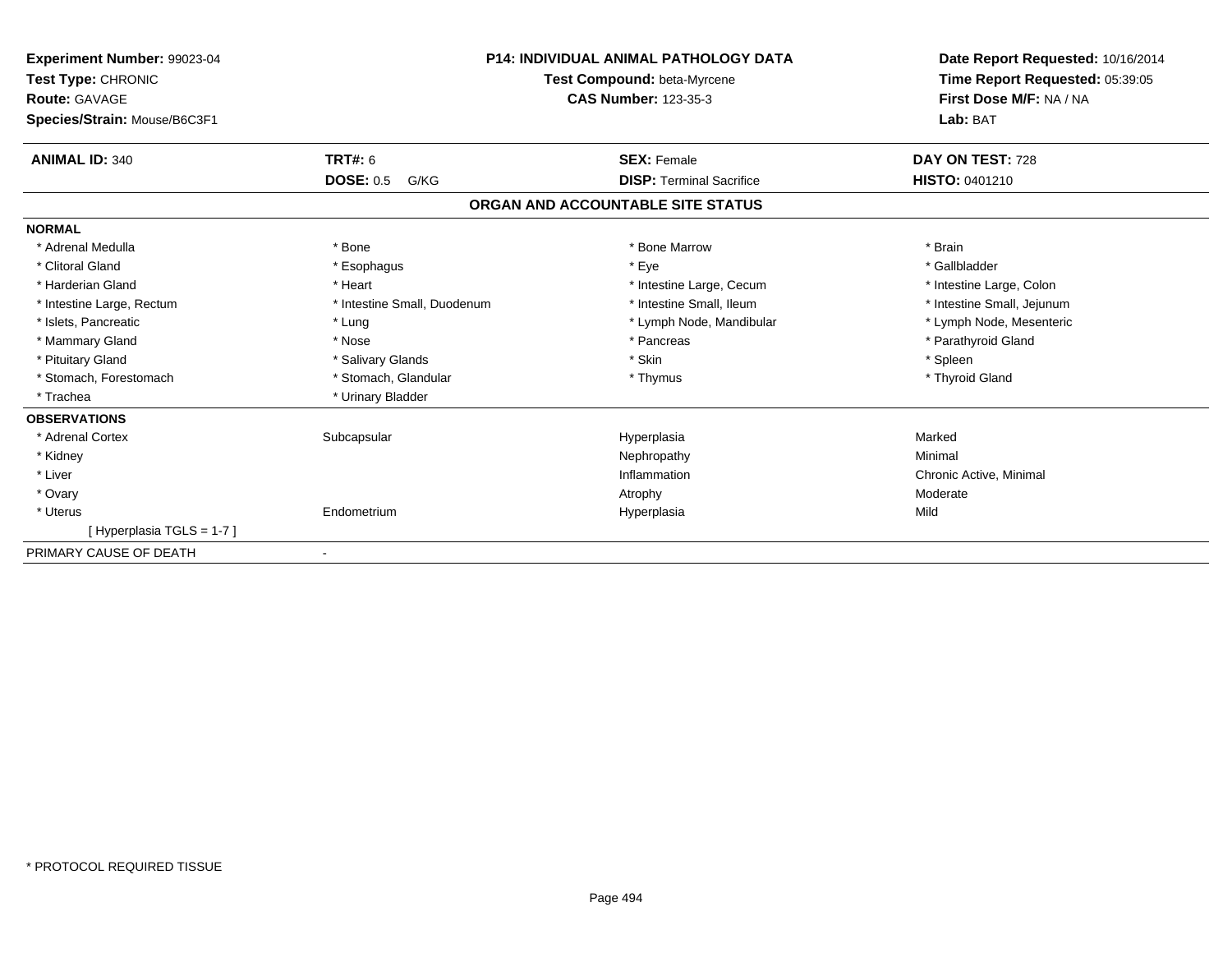| Experiment Number: 99023-04                  |                                   | <b>P14: INDIVIDUAL ANIMAL PATHOLOGY DATA</b> | Date Report Requested: 10/16/2014<br>Time Report Requested: 05:39:05 |
|----------------------------------------------|-----------------------------------|----------------------------------------------|----------------------------------------------------------------------|
| Test Type: CHRONIC                           |                                   | Test Compound: beta-Myrcene                  |                                                                      |
| Route: GAVAGE                                |                                   | <b>CAS Number: 123-35-3</b>                  | First Dose M/F: NA / NA                                              |
| Species/Strain: Mouse/B6C3F1                 |                                   |                                              | Lab: BAT                                                             |
| <b>ANIMAL ID: 341</b>                        | TRT#: 6                           | <b>SEX: Female</b>                           | DAY ON TEST: 488                                                     |
|                                              | <b>DOSE: 0.5</b><br>G/KG          | <b>DISP: Natural Death</b>                   | HISTO: 0401211                                                       |
|                                              |                                   | ORGAN AND ACCOUNTABLE SITE STATUS            |                                                                      |
| <b>NORMAL</b>                                |                                   |                                              |                                                                      |
| * Adrenal Medulla                            | * Bone                            | * Bone Marrow                                | * Brain                                                              |
| * Clitoral Gland                             | * Esophagus                       | * Eye                                        | * Gallbladder                                                        |
| * Harderian Gland                            | * Heart                           | * Intestine Large, Cecum                     | * Intestine Large, Colon                                             |
| * Intestine Large, Rectum                    | * Intestine Small, Duodenum       | * Intestine Small. Ileum                     | * Intestine Small, Jejunum                                           |
| * Islets, Pancreatic                         | * Kidney                          | * Lung                                       | * Mammary Gland                                                      |
| * Nose                                       | * Pancreas                        | * Parathyroid Gland                          | * Pituitary Gland                                                    |
| * Salivary Glands                            | * Skin                            | * Stomach, Forestomach                       | * Stomach, Glandular                                                 |
| * Thyroid Gland                              | * Trachea                         | * Urinary Bladder                            | * Uterus                                                             |
| <b>MISSING</b>                               |                                   |                                              |                                                                      |
| * Lymph Node, Mesenteric                     |                                   |                                              |                                                                      |
| <b>OBSERVATIONS</b>                          |                                   |                                              |                                                                      |
| * Adrenal Cortex                             | Subcapsular                       | Hyperplasia                                  | Mild                                                                 |
| * Liver                                      |                                   | Vacuolization Cytoplasmic                    | Marked                                                               |
| [Vacuolization Cytoplasmic TGLS = 1 - 3+4+5] |                                   |                                              |                                                                      |
| * Lymph Node, Mandibular                     |                                   | Atrophy                                      | Mild                                                                 |
| * Ovary                                      |                                   | Atrophy                                      | Moderate                                                             |
| * Spleen                                     | Lymph Follic                      | Atrophy                                      | Moderate                                                             |
|                                              |                                   | Pigmentation                                 | Hemosiderin, Minimal                                                 |
| * Thymus                                     |                                   | Atrophy                                      | Marked                                                               |
| PRIMARY CAUSE OF DEATH                       | - Liver Vacuolization Cytoplasmic |                                              |                                                                      |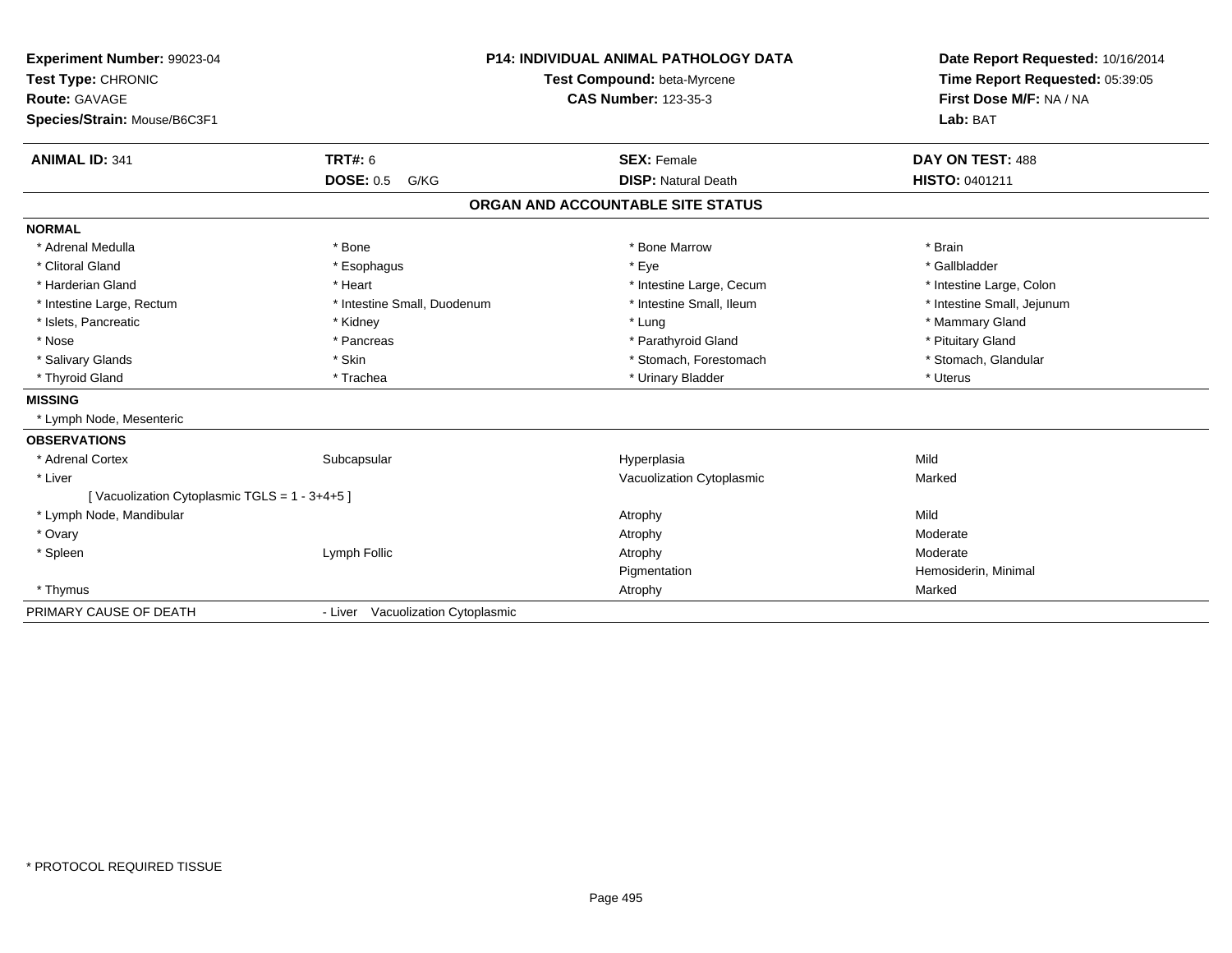| Experiment Number: 99023-04<br>Test Type: CHRONIC                     |                          | <b>P14: INDIVIDUAL ANIMAL PATHOLOGY DATA</b><br>Test Compound: beta-Myrcene | Date Report Requested: 10/16/2014<br>Time Report Requested: 05:39:05 |
|-----------------------------------------------------------------------|--------------------------|-----------------------------------------------------------------------------|----------------------------------------------------------------------|
| <b>Route: GAVAGE</b>                                                  |                          | <b>CAS Number: 123-35-3</b>                                                 | First Dose M/F: NA / NA                                              |
| Species/Strain: Mouse/B6C3F1                                          |                          |                                                                             | Lab: BAT                                                             |
| <b>ANIMAL ID: 342</b>                                                 | <b>TRT#: 6</b>           | <b>SEX: Female</b>                                                          | DAY ON TEST: 727                                                     |
|                                                                       | <b>DOSE: 0.5 G/KG</b>    | <b>DISP: Terminal Sacrifice</b>                                             | HISTO: 0401212                                                       |
|                                                                       |                          | ORGAN AND ACCOUNTABLE SITE STATUS                                           |                                                                      |
| <b>NORMAL</b>                                                         |                          |                                                                             |                                                                      |
| * Adrenal Medulla                                                     | * Bone                   | * Bone Marrow                                                               | * Brain                                                              |
| * Clitoral Gland                                                      | * Esophagus              | * Eye                                                                       | * Gallbladder                                                        |
| * Harderian Gland                                                     | * Intestine Large, Cecum | * Intestine Large, Colon                                                    | * Intestine Large, Rectum                                            |
| * Intestine Small, Duodenum                                           | * Intestine Small, Ileum | * Islets, Pancreatic                                                        | * Kidney                                                             |
| * Lung                                                                | * Lymph Node, Mandibular | * Lymph Node, Mesenteric                                                    | * Mammary Gland                                                      |
| * Pancreas                                                            | * Parathyroid Gland      | * Salivary Glands                                                           | * Skin                                                               |
| * Stomach, Glandular                                                  | * Thymus                 | * Thyroid Gland                                                             | * Trachea                                                            |
| * Urinary Bladder                                                     |                          |                                                                             |                                                                      |
| <b>OBSERVATIONS</b>                                                   |                          |                                                                             |                                                                      |
| * Adrenal Cortex                                                      | Subcapsular              | Hyperplasia                                                                 | Mild                                                                 |
| * Heart                                                               | Coron Artery             | Inflammation                                                                | Mild                                                                 |
| Note: There is intimal proliferation in the affected coronary artery. |                          |                                                                             |                                                                      |
| * Intestine Small, Jejunum                                            | Peyers Patch             | Hyperplasia                                                                 | Lymphoid, Moderate                                                   |
| * Liver                                                               |                          | <b>Eosinophilic Focus</b>                                                   |                                                                      |
|                                                                       |                          | Fatty Change                                                                | Minimal                                                              |
|                                                                       |                          | Hepatocellular Adenoma                                                      |                                                                      |
|                                                                       |                          | Inflammation                                                                | Chronic Active, Minimal                                              |
| [ Hepatocellular Adenoma TGLS = 1-10 ]                                |                          |                                                                             |                                                                      |
| * Nose                                                                | Olfactory Epi            | Degeneration                                                                | Minimal                                                              |
| * Ovary                                                               |                          | Atrophy                                                                     | Marked                                                               |
| Note: One ovary was missing from block and wet tissues.               |                          |                                                                             |                                                                      |
| * Pituitary Gland                                                     | Pars Distalis            | Hyperplasia                                                                 | Minimal                                                              |
| * Spleen                                                              |                          | Hematopoietic Cell Proliferation                                            | Mild                                                                 |
| * Stomach, Forestomach                                                | Epithelium               | Hyperplasia                                                                 | Marked                                                               |
|                                                                       |                          | Inflammation                                                                | Mild                                                                 |
| [ Hyperplasia TGLS = 2-11 ]                                           |                          |                                                                             |                                                                      |
| * Uterus                                                              | Endometrium              | Hyperplasia                                                                 | Mild                                                                 |
| PRIMARY CAUSE OF DEATH                                                | $\blacksquare$           |                                                                             |                                                                      |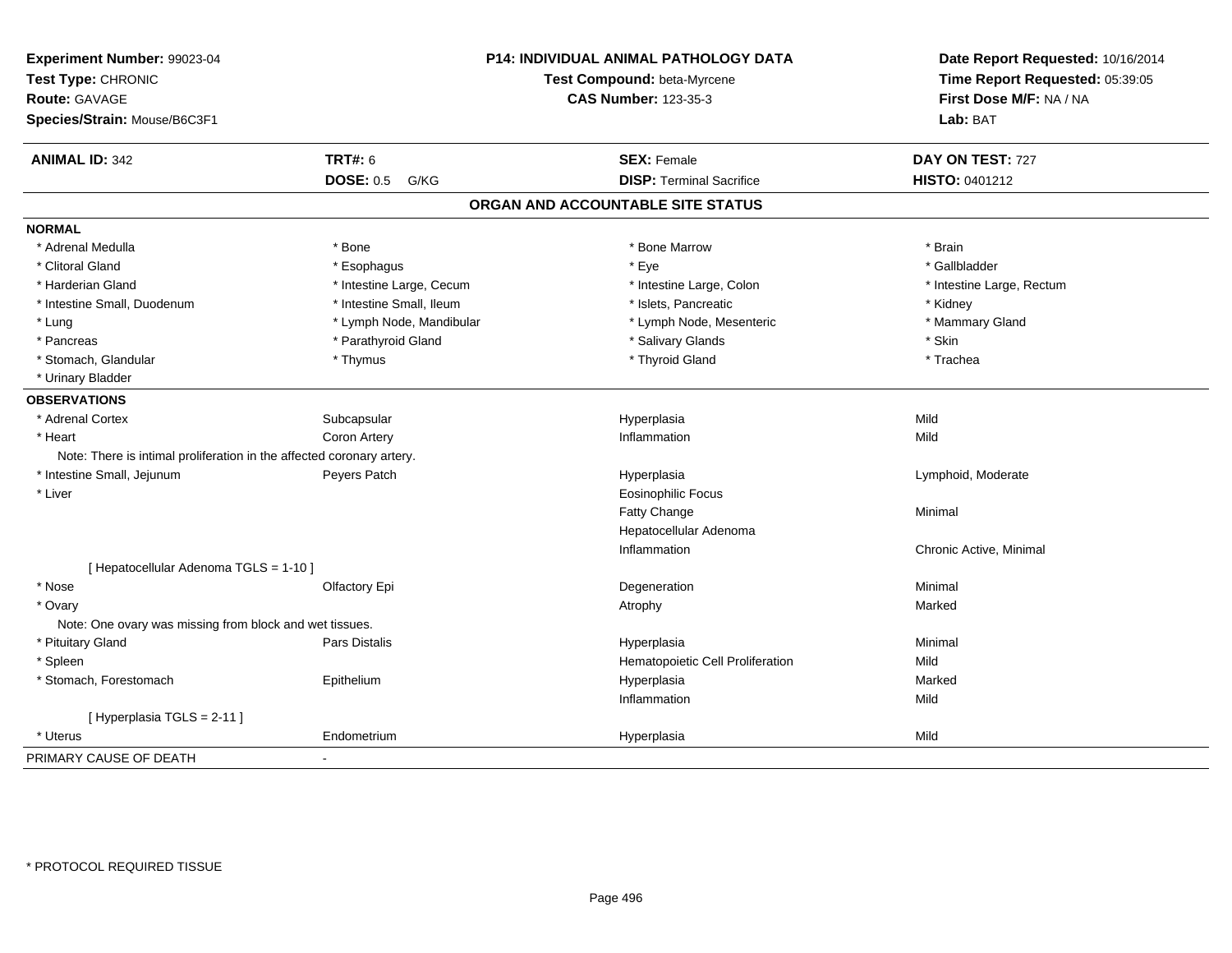| Experiment Number: 99023-04<br>Test Type: CHRONIC<br><b>Route: GAVAGE</b> |                                   | P14: INDIVIDUAL ANIMAL PATHOLOGY DATA<br>Test Compound: beta-Myrcene<br><b>CAS Number: 123-35-3</b> | Date Report Requested: 10/16/2014<br>Time Report Requested: 05:39:05<br>First Dose M/F: NA / NA |
|---------------------------------------------------------------------------|-----------------------------------|-----------------------------------------------------------------------------------------------------|-------------------------------------------------------------------------------------------------|
| Species/Strain: Mouse/B6C3F1                                              |                                   |                                                                                                     | Lab: BAT                                                                                        |
| <b>ANIMAL ID: 343</b>                                                     | <b>TRT#: 6</b>                    | <b>SEX: Female</b>                                                                                  | DAY ON TEST: 438                                                                                |
|                                                                           | <b>DOSE: 0.5</b><br>G/KG          | <b>DISP: Natural Death</b>                                                                          | HISTO: 0401213                                                                                  |
|                                                                           |                                   | ORGAN AND ACCOUNTABLE SITE STATUS                                                                   |                                                                                                 |
| <b>NORMAL</b>                                                             |                                   |                                                                                                     |                                                                                                 |
| * Adrenal Medulla                                                         | * Bone                            | * Brain                                                                                             | * Clitoral Gland                                                                                |
| * Esophagus                                                               | * Eye                             | * Gallbladder                                                                                       | * Harderian Gland                                                                               |
| * Heart                                                                   | * Intestine Large, Cecum          | * Intestine Large, Colon                                                                            | * Intestine Large, Rectum                                                                       |
| * Intestine Small, Ileum                                                  | * Intestine Small, Jejunum        | * Islets, Pancreatic                                                                                | * Lung                                                                                          |
| * Mammary Gland                                                           | * Nose                            | * Pancreas                                                                                          | * Parathyroid Gland                                                                             |
| * Pituitary Gland                                                         | * Salivary Glands                 | * Skin                                                                                              | * Stomach, Glandular                                                                            |
| * Thyroid Gland                                                           | * Trachea                         | * Urinary Bladder                                                                                   | * Uterus                                                                                        |
| <b>AUTO PRECLUDES DIAG.</b>                                               |                                   |                                                                                                     |                                                                                                 |
| * Intestine Small, Duodenum                                               |                                   |                                                                                                     |                                                                                                 |
| <b>INSUFFICIENT TISSUE</b>                                                |                                   |                                                                                                     |                                                                                                 |
| * Lymph Node, Mesenteric                                                  |                                   |                                                                                                     |                                                                                                 |
| <b>OBSERVATIONS</b>                                                       |                                   |                                                                                                     |                                                                                                 |
| * Adrenal Cortex                                                          | Subcapsular                       | Hyperplasia                                                                                         | Mild                                                                                            |
| * Bone Marrow                                                             |                                   | Atrophy                                                                                             | Mild                                                                                            |
| * Clitoral GI                                                             |                                   |                                                                                                     |                                                                                                 |
| Note: One clitoral gland was missing from block and wet tissue.           |                                   |                                                                                                     |                                                                                                 |
| * Kidney                                                                  | <b>Renal Tubule</b>               | <b>Necrosis</b>                                                                                     | Minimal                                                                                         |
| [Necrosis $TGLS = 2-4$ ]                                                  |                                   |                                                                                                     |                                                                                                 |
| * Liver                                                                   |                                   | Fatty Change                                                                                        | Minimal                                                                                         |
|                                                                           | Hepatocyte                        | Hypertrophy                                                                                         | Mild                                                                                            |
|                                                                           |                                   | Vacuolization Cytoplasmic                                                                           | Marked                                                                                          |
| [Vacuolization Cytoplasmic TGLS = 1 - 3+4+5+10]                           |                                   |                                                                                                     |                                                                                                 |
| * Lymph Node, Mandibular                                                  |                                   | Atrophy                                                                                             | Moderate                                                                                        |
| * Ovary                                                                   |                                   | Atrophy                                                                                             | Minimal                                                                                         |
| * Spleen                                                                  | Lymph Follic                      | Atrophy                                                                                             | Moderate                                                                                        |
| [Atrophy TGLS = $3-4$ ]                                                   |                                   |                                                                                                     |                                                                                                 |
| * Stomach, Forestomach                                                    |                                   | <b>Necrosis</b>                                                                                     | Mild                                                                                            |
| * Thymus                                                                  |                                   | Atrophy                                                                                             | Marked                                                                                          |
| PRIMARY CAUSE OF DEATH                                                    | - Liver Vacuolization Cytoplasmic |                                                                                                     |                                                                                                 |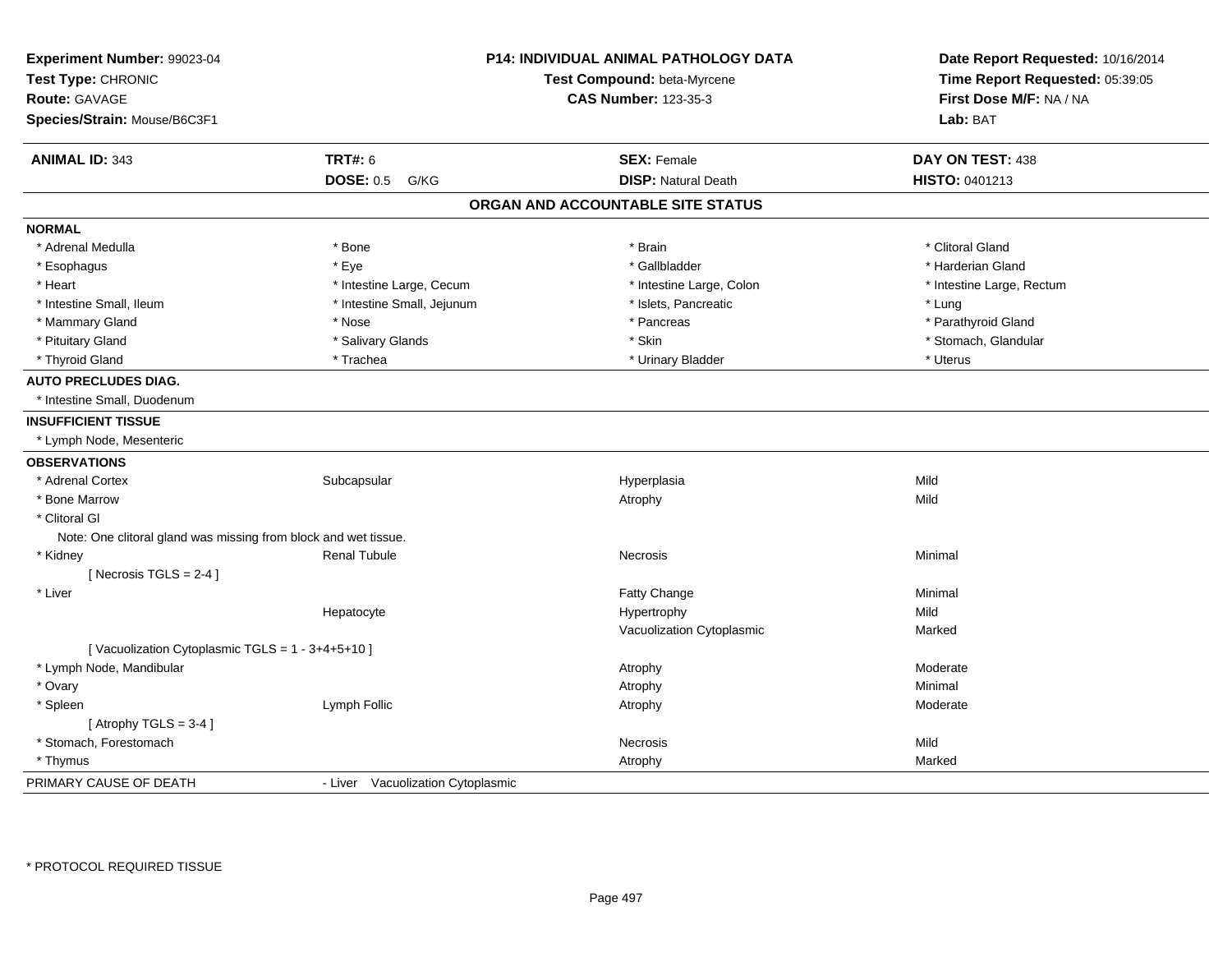| Experiment Number: 99023-04                                      |                          | <b>P14: INDIVIDUAL ANIMAL PATHOLOGY DATA</b>                                                                                                               | Date Report Requested: 10/16/2014<br>Time Report Requested: 05:39:05 |  |
|------------------------------------------------------------------|--------------------------|------------------------------------------------------------------------------------------------------------------------------------------------------------|----------------------------------------------------------------------|--|
| Test Type: CHRONIC                                               |                          | Test Compound: beta-Myrcene                                                                                                                                |                                                                      |  |
| <b>Route: GAVAGE</b>                                             |                          | <b>CAS Number: 123-35-3</b>                                                                                                                                | First Dose M/F: NA / NA                                              |  |
| Species/Strain: Mouse/B6C3F1                                     |                          |                                                                                                                                                            | Lab: BAT                                                             |  |
| <b>ANIMAL ID: 344</b>                                            | <b>TRT#: 6</b>           | <b>SEX: Female</b>                                                                                                                                         | DAY ON TEST: 640                                                     |  |
|                                                                  | <b>DOSE: 0.5</b><br>G/KG | <b>DISP: Natural Death</b>                                                                                                                                 | <b>HISTO: 0401214</b>                                                |  |
|                                                                  |                          | ORGAN AND ACCOUNTABLE SITE STATUS                                                                                                                          |                                                                      |  |
| <b>NORMAL</b>                                                    |                          |                                                                                                                                                            |                                                                      |  |
| * Adrenal Medulla                                                | * Bone                   | * Bone Marrow                                                                                                                                              | * Brain                                                              |  |
| * Clitoral Gland                                                 | * Esophagus              | * Eye                                                                                                                                                      | * Gallbladder                                                        |  |
| * Harderian Gland                                                | * Heart                  | * Intestine Large, Cecum                                                                                                                                   | * Intestine Large, Colon                                             |  |
| * Intestine Large, Rectum                                        | * Intestine Small, Ileum | * Intestine Small, Jejunum                                                                                                                                 | * Islets, Pancreatic                                                 |  |
| * Kidney                                                         | * Lymph Node, Mandibular | * Mammary Gland                                                                                                                                            | * Nose                                                               |  |
| * Pancreas                                                       | * Parathyroid Gland      | * Pituitary Gland                                                                                                                                          | * Salivary Glands                                                    |  |
| * Skin                                                           | * Stomach, Glandular     | * Thyroid Gland                                                                                                                                            | * Trachea                                                            |  |
| * Urinary Bladder                                                | * Uterus                 |                                                                                                                                                            |                                                                      |  |
| <b>MISSING</b>                                                   |                          |                                                                                                                                                            |                                                                      |  |
| * Lymph Node, Mesenteric                                         |                          |                                                                                                                                                            |                                                                      |  |
| <b>AUTO PRECLUDES DIAG.</b>                                      |                          |                                                                                                                                                            |                                                                      |  |
| * Intestine Small, Duodenum                                      |                          |                                                                                                                                                            |                                                                      |  |
| <b>OBSERVATIONS</b>                                              |                          |                                                                                                                                                            |                                                                      |  |
| * Adrenal Cortex                                                 | Subcapsular              | Hyperplasia                                                                                                                                                | Mild                                                                 |  |
| <b>Blood Vessel</b>                                              | Carotid Artery, Intima   | Hyperplasia                                                                                                                                                | Marked                                                               |  |
| * Clitoral Gl                                                    |                          |                                                                                                                                                            |                                                                      |  |
| Note: One clitoral gland was missing from block and wet tissues. |                          |                                                                                                                                                            |                                                                      |  |
| * Eye                                                            |                          |                                                                                                                                                            |                                                                      |  |
| Note: Optic nerves were not present in block or wet tissues.     |                          |                                                                                                                                                            |                                                                      |  |
| * Int Lg Colon                                                   |                          |                                                                                                                                                            |                                                                      |  |
|                                                                  |                          | Note: Colonic intussusception (TGL-2) was a perimortem event (minimal to no congestion and no necrosis present) hence not diagnosed microscopically (NCL). |                                                                      |  |
| * Liver                                                          |                          | Hepatocellular Carcinoma                                                                                                                                   |                                                                      |  |
| [ Hepatocellular Carcinoma TGLS = 1-10 ]                         |                          |                                                                                                                                                            |                                                                      |  |
| * Lung                                                           |                          | Hepatocellular Carcinoma                                                                                                                                   | Metastatic (Liver)                                                   |  |
| * Lym Node Mesen                                                 |                          |                                                                                                                                                            |                                                                      |  |
| Note: Mesenteric lymph node was in B11.                          |                          |                                                                                                                                                            |                                                                      |  |
| * Ovary                                                          |                          | Atrophy                                                                                                                                                    | Marked                                                               |  |
| * Spleen                                                         | Lymph Follic             | Atrophy                                                                                                                                                    | Mild                                                                 |  |
|                                                                  |                          | Pigmentation                                                                                                                                               | Hemosiderin, Minimal                                                 |  |
| * Stomach, Forestomach                                           | Epithelium               | Hyperplasia                                                                                                                                                | Mild                                                                 |  |
|                                                                  |                          |                                                                                                                                                            |                                                                      |  |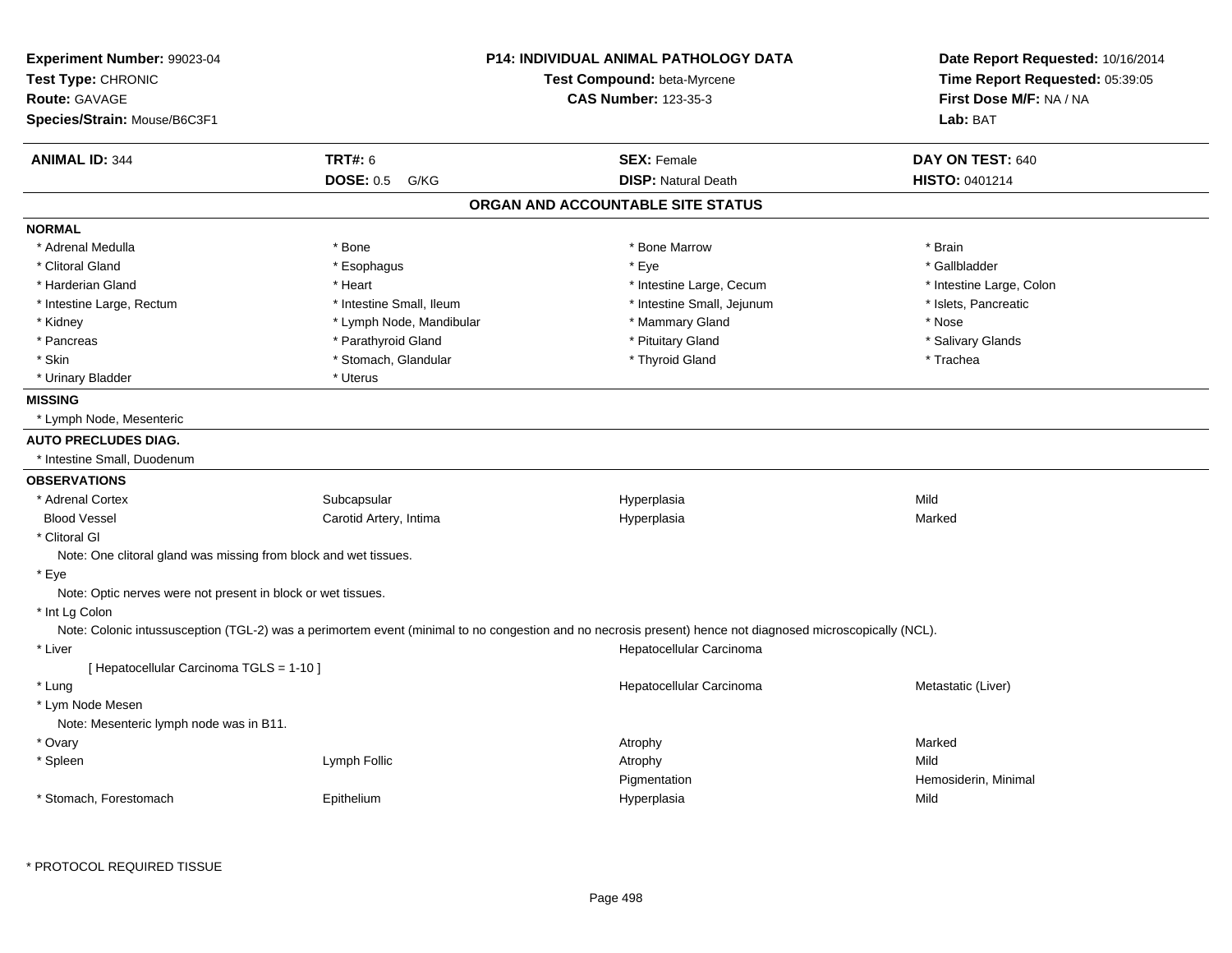| Experiment Number: 99023-04<br><b>P14: INDIVIDUAL ANIMAL PATHOLOGY DATA</b><br><b>Test Compound: beta-Myrcene</b><br><b>Test Type: CHRONIC</b><br><b>CAS Number: 123-35-3</b><br><b>Route: GAVAGE</b> |                                  |                                   | Date Report Requested: 10/16/2014<br>Time Report Requested: 05:39:05 |  |
|-------------------------------------------------------------------------------------------------------------------------------------------------------------------------------------------------------|----------------------------------|-----------------------------------|----------------------------------------------------------------------|--|
|                                                                                                                                                                                                       |                                  |                                   |                                                                      |  |
|                                                                                                                                                                                                       |                                  | First Dose M/F: NA / NA           |                                                                      |  |
| Species/Strain: Mouse/B6C3F1                                                                                                                                                                          |                                  |                                   | Lab: BAT                                                             |  |
| <b>ANIMAL ID: 344</b>                                                                                                                                                                                 | <b>TRT#:</b> 6                   | <b>SEX: Female</b>                | <b>DAY ON TEST: 640</b>                                              |  |
|                                                                                                                                                                                                       | <b>DOSE: 0.5 G/KG</b>            | <b>DISP: Natural Death</b>        | <b>HISTO: 0401214</b>                                                |  |
|                                                                                                                                                                                                       |                                  | ORGAN AND ACCOUNTABLE SITE STATUS |                                                                      |  |
| * Thymus                                                                                                                                                                                              |                                  | Atrophy                           | Marked                                                               |  |
| PRIMARY CAUSE OF DEATH                                                                                                                                                                                | - Liver Hepatocellular Carcinoma |                                   |                                                                      |  |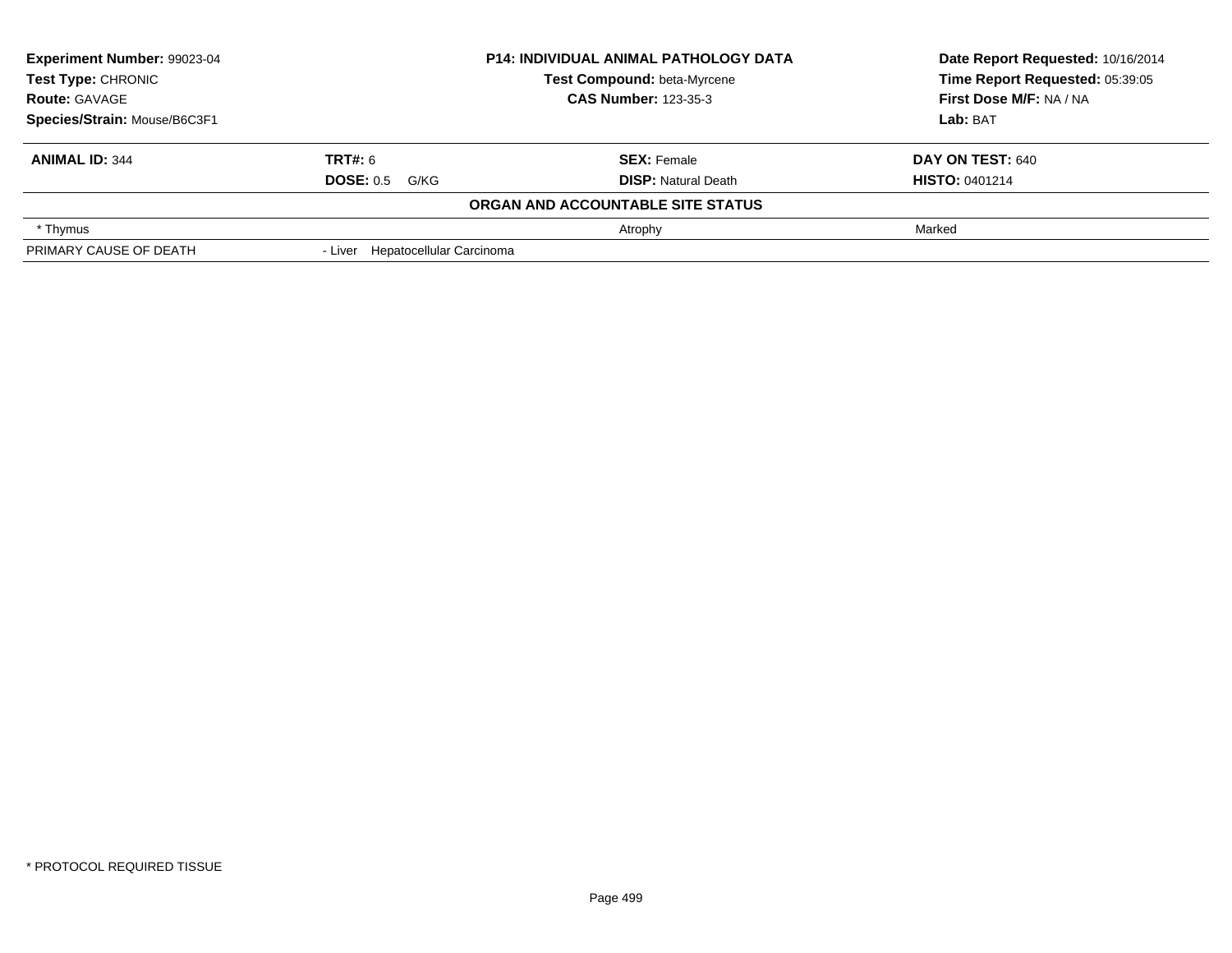| <b>Experiment Number: 99023-04</b> |                          | <b>P14: INDIVIDUAL ANIMAL PATHOLOGY DATA</b> | Date Report Requested: 10/16/2014 |
|------------------------------------|--------------------------|----------------------------------------------|-----------------------------------|
| Test Type: CHRONIC                 |                          | Test Compound: beta-Myrcene                  | Time Report Requested: 05:39:05   |
| <b>Route: GAVAGE</b>               |                          | <b>CAS Number: 123-35-3</b>                  | First Dose M/F: NA / NA           |
| Species/Strain: Mouse/B6C3F1       |                          |                                              | Lab: BAT                          |
| <b>ANIMAL ID: 345</b>              | <b>TRT#: 6</b>           | <b>SEX: Female</b>                           | DAY ON TEST: 728                  |
|                                    | <b>DOSE: 0.5</b><br>G/KG | <b>DISP: Terminal Sacrifice</b>              | <b>HISTO: 0401215</b>             |
|                                    |                          | ORGAN AND ACCOUNTABLE SITE STATUS            |                                   |
| <b>NORMAL</b>                      |                          |                                              |                                   |
| * Adrenal Medulla                  | * Bone                   | * Bone Marrow                                | * Brain                           |
| * Clitoral Gland                   | * Eye                    | * Gallbladder                                | * Harderian Gland                 |
| * Heart                            | * Intestine Large, Cecum | * Intestine Large, Colon                     | * Intestine Large, Rectum         |
| * Intestine Small, Duodenum        | * Intestine Small, Ileum | * Intestine Small, Jejunum                   | * Islets, Pancreatic              |
| * Lymph Node, Mandibular           | * Lymph Node, Mesenteric | * Mammary Gland                              | * Nose                            |
| * Pancreas                         | * Parathyroid Gland      | * Pituitary Gland                            | * Salivary Glands                 |
| * Skin                             | * Spleen                 | * Stomach, Forestomach                       | * Stomach, Glandular              |
| * Thymus                           | * Thyroid Gland          | * Trachea                                    | * Urinary Bladder                 |
| <b>OBSERVATIONS</b>                |                          |                                              |                                   |
| * Adrenal Cortex                   | Subcapsular              | Hyperplasia                                  | Moderate                          |
| * Esophagus                        | <b>Muscularis</b>        | Degeneration                                 | Minimal                           |
| * Kidney                           |                          | Mineralization                               | Minimal                           |
| * Liver                            | Hepatocyte               | Hypertrophy                                  | Minimal                           |
|                                    |                          | Inflammation                                 | Chronic Active, Minimal           |
| * Lung                             |                          | Pigmentation                                 | Hemosiderin, Minimal              |
| * Ovary                            |                          | Angiectasis                                  | Mild                              |
|                                    |                          | Atrophy                                      | Moderate                          |
| * Uterus                           | Endometrium              | Hyperplasia                                  | Marked                            |
| [Hyperplasia TGLS = 1-7]           |                          |                                              |                                   |
| PRIMARY CAUSE OF DEATH             | $\overline{\phantom{0}}$ |                                              |                                   |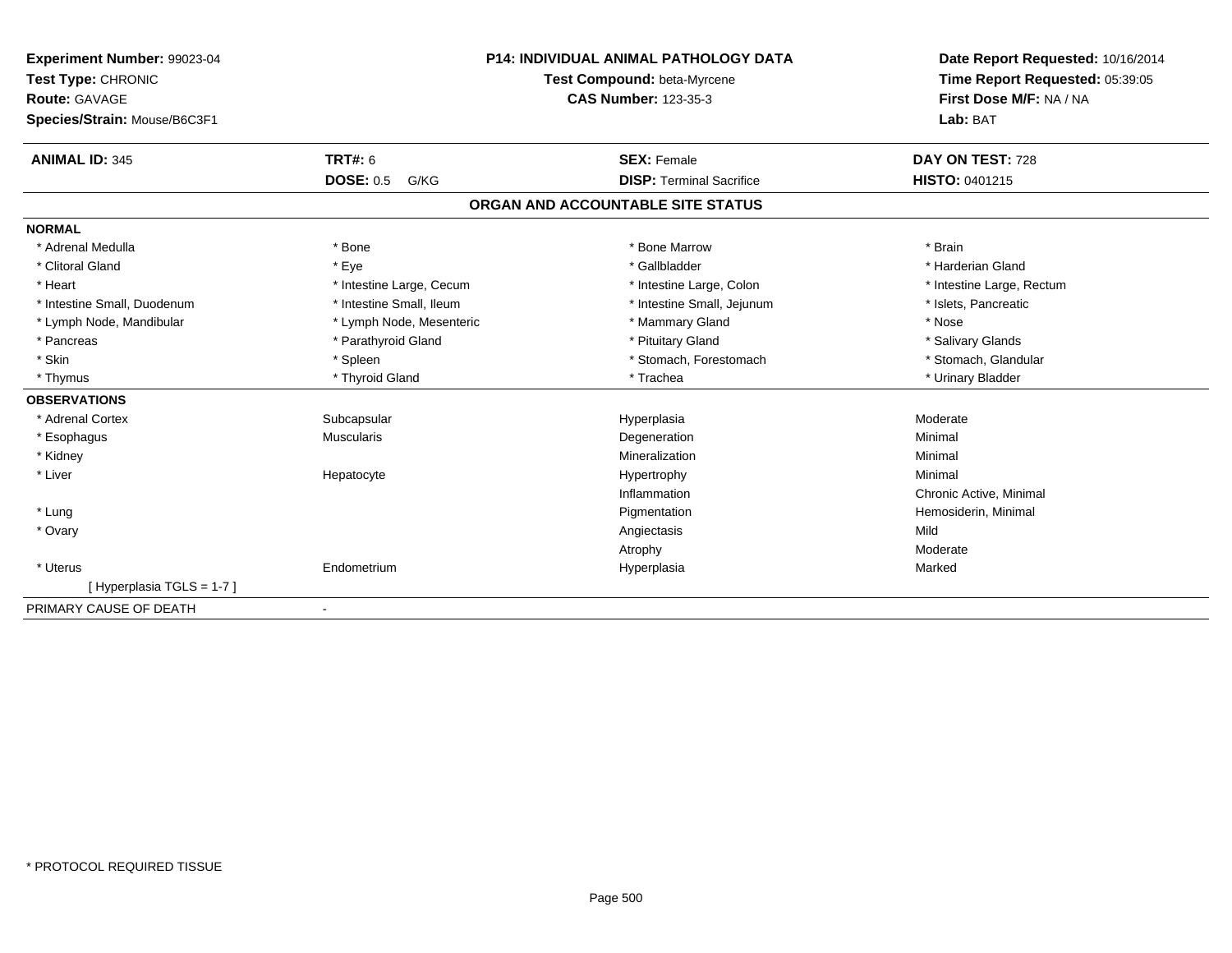| Experiment Number: 99023-04<br>Test Type: CHRONIC |                           | <b>P14: INDIVIDUAL ANIMAL PATHOLOGY DATA</b><br>Test Compound: beta-Myrcene | Date Report Requested: 10/16/2014<br>Time Report Requested: 05:39:05 |
|---------------------------------------------------|---------------------------|-----------------------------------------------------------------------------|----------------------------------------------------------------------|
| <b>Route: GAVAGE</b>                              |                           | <b>CAS Number: 123-35-3</b>                                                 | First Dose M/F: NA / NA                                              |
| Species/Strain: Mouse/B6C3F1                      |                           |                                                                             | Lab: BAT                                                             |
| <b>ANIMAL ID: 346</b>                             | <b>TRT#: 6</b>            | <b>SEX: Female</b>                                                          | DAY ON TEST: 727                                                     |
|                                                   | <b>DOSE: 0.5</b><br>G/KG  | <b>DISP: Terminal Sacrifice</b>                                             | HISTO: 0401216                                                       |
|                                                   |                           | ORGAN AND ACCOUNTABLE SITE STATUS                                           |                                                                      |
| <b>NORMAL</b>                                     |                           |                                                                             |                                                                      |
| * Adrenal Medulla                                 | <b>Blood Vessel</b>       | * Bone                                                                      | * Bone Marrow                                                        |
| * Brain                                           | * Clitoral Gland          | * Esophagus                                                                 | * Eye                                                                |
| * Gallbladder                                     | * Harderian Gland         | * Heart                                                                     | * Intestine Large, Cecum                                             |
| * Intestine Large, Colon                          | * Intestine Large, Rectum | * Intestine Small, Duodenum                                                 | * Intestine Small, Ileum                                             |
| * Intestine Small, Jejunum                        | * Islets, Pancreatic      | * Lung                                                                      | * Lymph Node, Mandibular                                             |
| * Lymph Node, Mesenteric                          | * Mammary Gland           | * Nose                                                                      | * Pancreas                                                           |
| * Parathyroid Gland                               | * Pituitary Gland         | * Salivary Glands                                                           | * Skin                                                               |
| * Stomach, Glandular                              | * Thymus                  | * Thyroid Gland                                                             | * Trachea                                                            |
| * Urinary Bladder                                 | * Uterus                  |                                                                             |                                                                      |
| <b>OBSERVATIONS</b>                               |                           |                                                                             |                                                                      |
| * Adrenal Cortex                                  | Subcapsular               | Hyperplasia                                                                 | Moderate                                                             |
|                                                   |                           | Hypertrophy                                                                 | Minimal                                                              |
| * Kidney                                          |                           | Mineralization                                                              | Minimal                                                              |
|                                                   | Papilla                   | Necrosis                                                                    | Mild                                                                 |
|                                                   |                           | Nephropathy                                                                 | Mild                                                                 |
| * Liver                                           |                           | Fatty Change                                                                | Minimal                                                              |
|                                                   |                           | Inflammation                                                                | Chronic Active, Minimal                                              |
| * Ovary                                           |                           | Atrophy                                                                     | Moderate                                                             |
|                                                   | Corpus Luteum             | Cyst                                                                        | Minimal                                                              |
| * Spleen                                          |                           | Hyperplasia                                                                 | Lymphoid, Marked                                                     |
| * Stomach, Forestomach                            |                           | Squamous Cell Papilloma                                                     |                                                                      |
| [Squamous Cell Papilloma TGLS = 1-10]             |                           |                                                                             |                                                                      |
| PRIMARY CAUSE OF DEATH                            | $\blacksquare$            |                                                                             |                                                                      |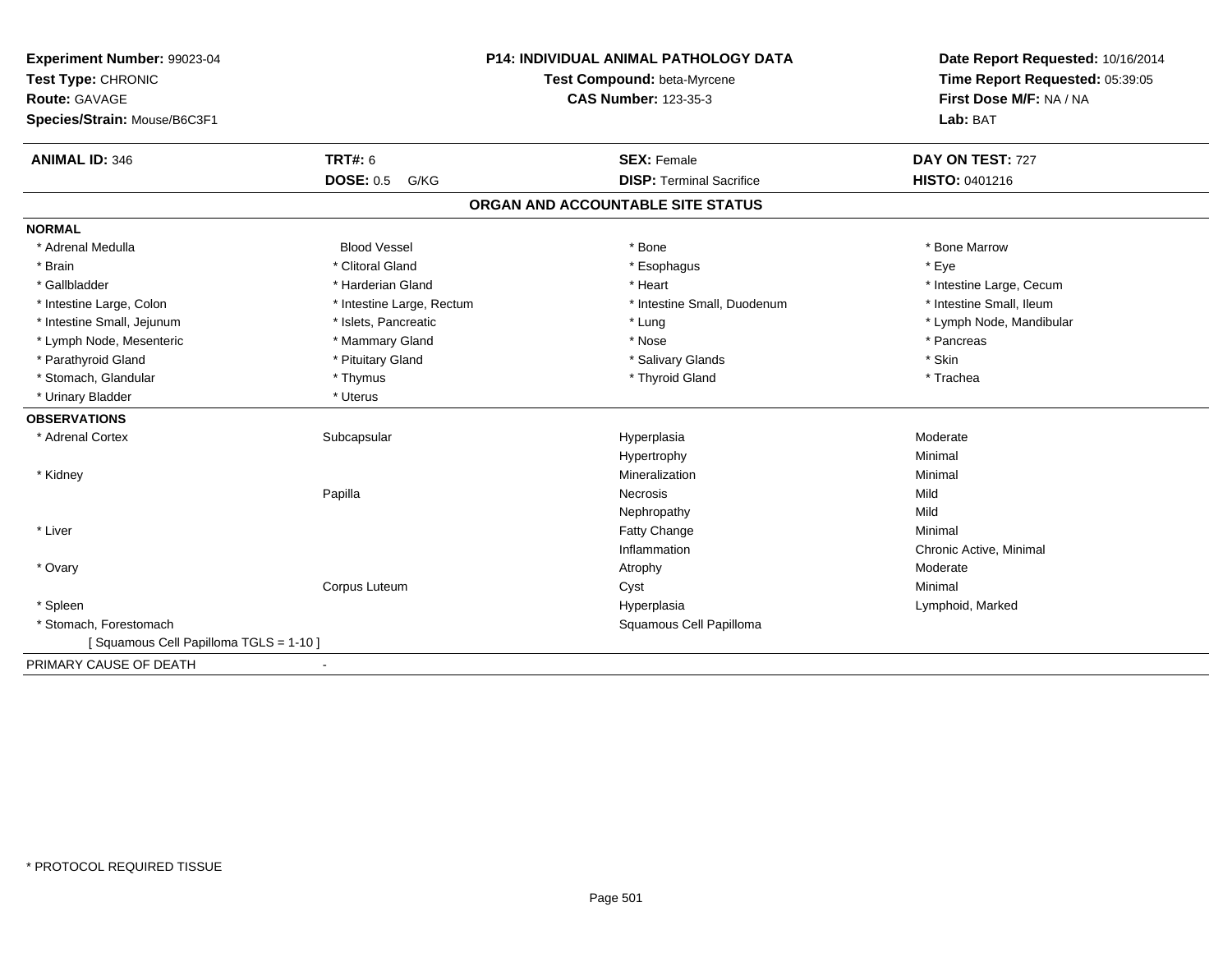| Experiment Number: 99023-04<br>Test Type: CHRONIC<br><b>Route: GAVAGE</b><br>Species/Strain: Mouse/B6C3F1    |                           | <b>P14: INDIVIDUAL ANIMAL PATHOLOGY DATA</b><br>Test Compound: beta-Myrcene<br><b>CAS Number: 123-35-3</b> | Date Report Requested: 10/16/2014<br>Time Report Requested: 05:39:05<br>First Dose M/F: NA / NA<br>Lab: BAT |
|--------------------------------------------------------------------------------------------------------------|---------------------------|------------------------------------------------------------------------------------------------------------|-------------------------------------------------------------------------------------------------------------|
| <b>ANIMAL ID: 347</b>                                                                                        | <b>TRT#: 6</b>            | <b>SEX: Female</b>                                                                                         | DAY ON TEST: 727                                                                                            |
|                                                                                                              | <b>DOSE: 0.5</b><br>G/KG  | <b>DISP: Terminal Sacrifice</b>                                                                            | HISTO: 0401217                                                                                              |
|                                                                                                              |                           | ORGAN AND ACCOUNTABLE SITE STATUS                                                                          |                                                                                                             |
| <b>NORMAL</b>                                                                                                |                           |                                                                                                            |                                                                                                             |
| * Bone                                                                                                       | * Brain                   | * Esophagus                                                                                                | * Eye                                                                                                       |
| * Gallbladder                                                                                                | * Harderian Gland         | * Heart                                                                                                    | * Intestine Large, Cecum                                                                                    |
| * Intestine Large, Colon                                                                                     | * Intestine Large, Rectum | * Intestine Small, Duodenum                                                                                | * Intestine Small, Ileum                                                                                    |
| * Intestine Small, Jejunum                                                                                   | * Islets, Pancreatic      | * Lymph Node, Mesenteric                                                                                   | * Nose                                                                                                      |
| * Pancreas                                                                                                   | * Parathyroid Gland       | * Pituitary Gland                                                                                          | * Salivary Glands                                                                                           |
| * Stomach, Forestomach                                                                                       | * Stomach, Glandular      | * Trachea                                                                                                  | * Urinary Bladder                                                                                           |
| * Uterus                                                                                                     |                           |                                                                                                            |                                                                                                             |
| <b>OBSERVATIONS</b>                                                                                          |                           |                                                                                                            |                                                                                                             |
| * Adrenal Cortex                                                                                             |                           | Histiocytic Sarcoma                                                                                        |                                                                                                             |
|                                                                                                              | Subcapsular               | Hyperplasia                                                                                                | Mild                                                                                                        |
| * Adrenal Medulla                                                                                            |                           | Histiocytic Sarcoma                                                                                        |                                                                                                             |
| * Bone Marrow                                                                                                |                           | Histiocytic Sarcoma                                                                                        |                                                                                                             |
| * Clitoral Gland                                                                                             |                           | Histiocytic Sarcoma                                                                                        |                                                                                                             |
| * Kidney                                                                                                     |                           | Histiocytic Sarcoma                                                                                        |                                                                                                             |
| * Liver                                                                                                      |                           | Hepatocellular Adenoma                                                                                     |                                                                                                             |
|                                                                                                              |                           | Histiocytic Sarcoma                                                                                        |                                                                                                             |
|                                                                                                              |                           | Inflammation                                                                                               | Chronic Active, Minimal                                                                                     |
|                                                                                                              |                           | <b>Mixed Cell Focus</b>                                                                                    |                                                                                                             |
|                                                                                                              |                           | Pigmentation                                                                                               | Hemosiderin, Minimal                                                                                        |
| [ Hepatocellular Adenoma TGLS = 3-10 ]<br>[Histiocytic Sarcoma TGLS = 2-5]<br>[Mixed Cell Focus TGLS = 4-11] |                           |                                                                                                            |                                                                                                             |
| * Lung                                                                                                       |                           | Alveolar/Bronchiolar Carcinoma                                                                             |                                                                                                             |
|                                                                                                              |                           | Histiocytic Sarcoma                                                                                        |                                                                                                             |
|                                                                                                              | Alveolus                  | <b>Infiltration Cellular</b>                                                                               | Histiocyte, Minimal                                                                                         |
| [ Alveolar/Bronchiolar Carcinoma TGLS = 6-12 ]                                                               |                           |                                                                                                            |                                                                                                             |
| Lymph Node                                                                                                   | Inguinal                  | Histiocytic Sarcoma                                                                                        |                                                                                                             |
| * Lymph Node, Mandibular                                                                                     |                           | Histiocytic Sarcoma                                                                                        |                                                                                                             |
| * Mammary Gland                                                                                              |                           | Histiocytic Sarcoma                                                                                        |                                                                                                             |
| * Ovary                                                                                                      |                           | Atrophy                                                                                                    | Moderate                                                                                                    |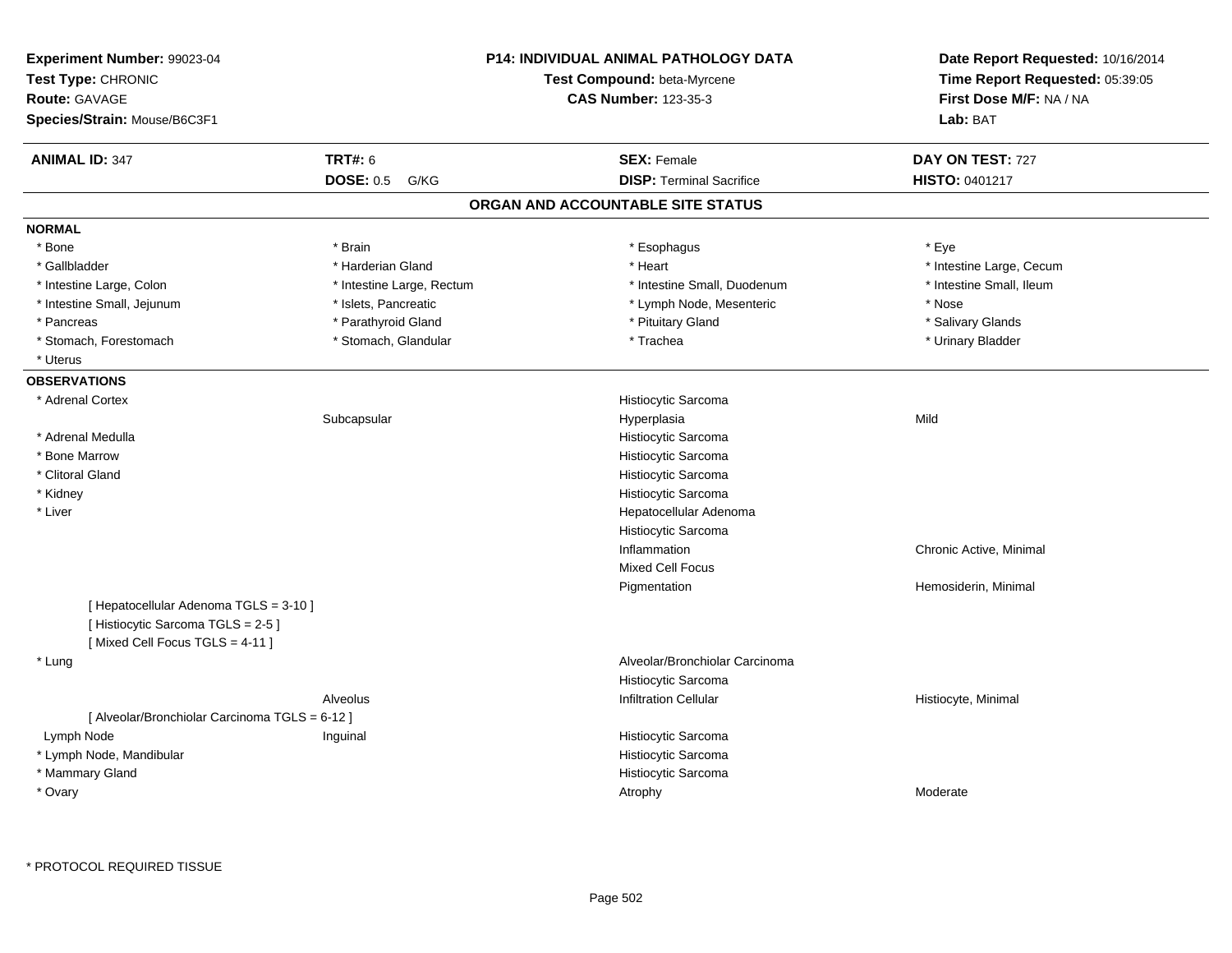| Experiment Number: 99023-04<br>Test Type: CHRONIC<br><b>Route: GAVAGE</b><br>Species/Strain: Mouse/B6C3F1 |                          | <b>P14: INDIVIDUAL ANIMAL PATHOLOGY DATA</b><br>Test Compound: beta-Myrcene<br><b>CAS Number: 123-35-3</b> | Date Report Requested: 10/16/2014<br>Time Report Requested: 05:39:05<br>First Dose M/F: NA / NA<br>Lab: BAT |
|-----------------------------------------------------------------------------------------------------------|--------------------------|------------------------------------------------------------------------------------------------------------|-------------------------------------------------------------------------------------------------------------|
|                                                                                                           |                          |                                                                                                            |                                                                                                             |
| <b>ANIMAL ID: 347</b>                                                                                     | <b>TRT#: 6</b>           | <b>SEX: Female</b>                                                                                         | DAY ON TEST: 727                                                                                            |
|                                                                                                           | <b>DOSE: 0.5</b><br>G/KG | <b>DISP: Terminal Sacrifice</b>                                                                            | <b>HISTO: 0401217</b>                                                                                       |
|                                                                                                           |                          | ORGAN AND ACCOUNTABLE SITE STATUS                                                                          |                                                                                                             |
|                                                                                                           |                          | Histiocytic Sarcoma                                                                                        |                                                                                                             |
| * Skin                                                                                                    | <b>Subcut Tiss</b>       | Histiocytic Sarcoma                                                                                        |                                                                                                             |
| * Spleen                                                                                                  |                          | Hematopoietic Cell Proliferation                                                                           | Marked                                                                                                      |
|                                                                                                           |                          | Histiocytic Sarcoma                                                                                        |                                                                                                             |
| [Hematopoietic Cell Proliferation TGLS = 1-4 ]                                                            |                          |                                                                                                            |                                                                                                             |
| * Thymus                                                                                                  |                          | Atrophy                                                                                                    | Mild                                                                                                        |
|                                                                                                           |                          | Histiocytic Sarcoma                                                                                        |                                                                                                             |
| * Thyroid Gland                                                                                           | <b>Follicular Cel</b>    | Adenoma                                                                                                    |                                                                                                             |
|                                                                                                           | Follicle                 | Cyst                                                                                                       | Mild                                                                                                        |
| [Adenoma TGLS = $5-3$ ]                                                                                   |                          |                                                                                                            |                                                                                                             |
| PRIMARY CAUSE OF DEATH                                                                                    |                          |                                                                                                            |                                                                                                             |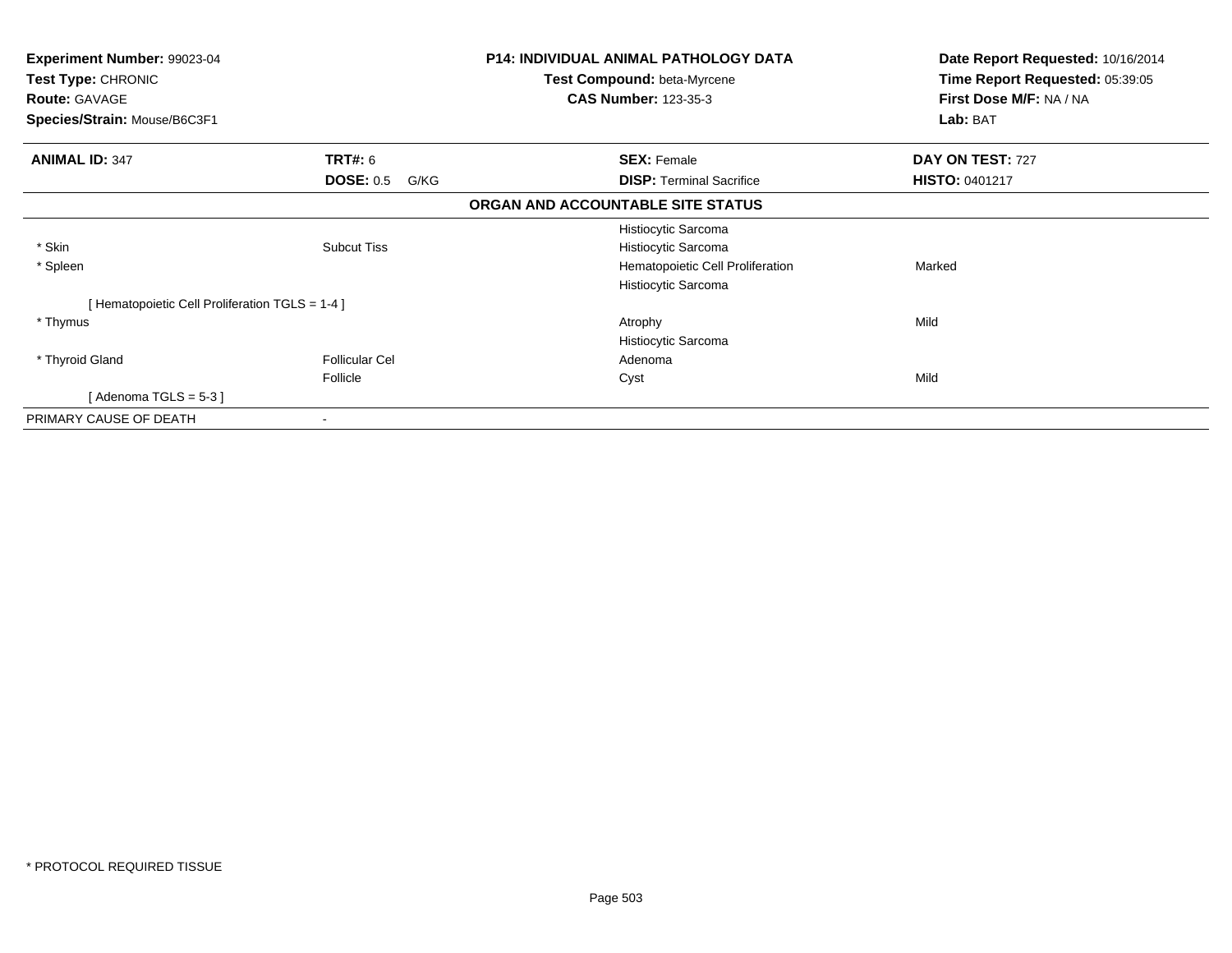| Experiment Number: 99023-04<br>Test Type: CHRONIC |                          | <b>P14: INDIVIDUAL ANIMAL PATHOLOGY DATA</b><br>Test Compound: beta-Myrcene | Date Report Requested: 10/16/2014<br>Time Report Requested: 05:39:05 |
|---------------------------------------------------|--------------------------|-----------------------------------------------------------------------------|----------------------------------------------------------------------|
| Route: GAVAGE                                     |                          | <b>CAS Number: 123-35-3</b>                                                 | First Dose M/F: NA / NA                                              |
| Species/Strain: Mouse/B6C3F1                      |                          |                                                                             | Lab: BAT                                                             |
| <b>ANIMAL ID: 348</b>                             | <b>TRT#: 6</b>           | <b>SEX: Female</b>                                                          | DAY ON TEST: 728                                                     |
|                                                   | <b>DOSE: 0.5</b><br>G/KG | <b>DISP: Terminal Sacrifice</b>                                             | <b>HISTO: 0401218</b>                                                |
|                                                   |                          | ORGAN AND ACCOUNTABLE SITE STATUS                                           |                                                                      |
| <b>NORMAL</b>                                     |                          |                                                                             |                                                                      |
| * Adrenal Medulla                                 | * Bone                   | * Bone Marrow                                                               | * Brain                                                              |
| * Clitoral Gland                                  | * Esophagus              | * Eye                                                                       | * Gallbladder                                                        |
| * Heart                                           | * Intestine Large, Cecum | * Intestine Large, Colon                                                    | * Intestine Large, Rectum                                            |
| * Intestine Small, Duodenum                       | * Intestine Small, Ileum | * Intestine Small, Jejunum                                                  | * Islets, Pancreatic                                                 |
| * Kidney                                          | * Lung                   | * Lymph Node, Mandibular                                                    | * Lymph Node, Mesenteric                                             |
| * Mammary Gland                                   | * Nose                   | * Parathyroid Gland                                                         | * Pituitary Gland                                                    |
| * Salivary Glands                                 | * Skin                   | * Stomach, Forestomach                                                      | * Stomach, Glandular                                                 |
| * Thymus                                          | * Thyroid Gland          | * Trachea                                                                   | * Urinary Bladder                                                    |
| <b>OBSERVATIONS</b>                               |                          |                                                                             |                                                                      |
| * Adrenal Cortex                                  | Subcapsular              | Hyperplasia                                                                 | Moderate                                                             |
|                                                   |                          | Hypertrophy                                                                 | Minimal                                                              |
| * Harderian Gland                                 |                          | Adenoma                                                                     |                                                                      |
| [Adenoma TGLS = $1-9$ ]                           |                          |                                                                             |                                                                      |
| * Liver                                           |                          | Inflammation                                                                | Chronic Active, Minimal                                              |
| * Ovary                                           |                          | Atrophy                                                                     | Moderate                                                             |
| * Pancreas                                        |                          | <b>Basophilic Focus</b>                                                     | Minimal                                                              |
| * Spleen                                          |                          | Pigmentation                                                                | Hemosiderin, Minimal                                                 |
| Tooth                                             |                          | Dysplasia                                                                   |                                                                      |
| * Uterus                                          | Endometrium              | Hyperplasia                                                                 | Marked                                                               |
| [Hyperplasia TGLS = 2-7]                          |                          |                                                                             |                                                                      |
| PRIMARY CAUSE OF DEATH                            | ٠                        |                                                                             |                                                                      |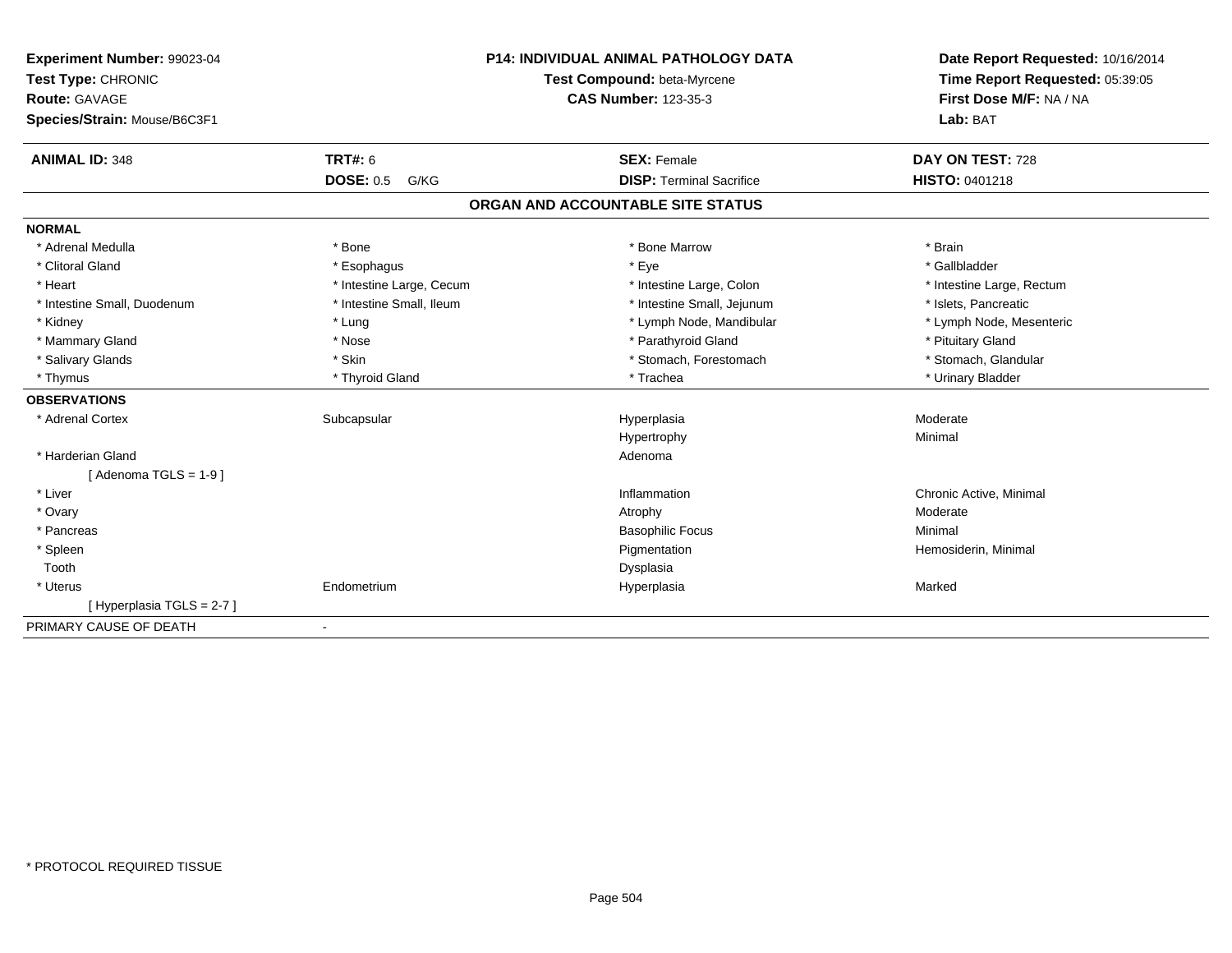| Experiment Number: 99023-04<br>Test Type: CHRONIC<br>Route: GAVAGE |                          | <b>P14: INDIVIDUAL ANIMAL PATHOLOGY DATA</b><br>Test Compound: beta-Myrcene<br><b>CAS Number: 123-35-3</b> | Date Report Requested: 10/16/2014<br>Time Report Requested: 05:39:05<br>First Dose M/F: NA / NA |
|--------------------------------------------------------------------|--------------------------|------------------------------------------------------------------------------------------------------------|-------------------------------------------------------------------------------------------------|
| Species/Strain: Mouse/B6C3F1                                       |                          |                                                                                                            | Lab: BAT                                                                                        |
| <b>ANIMAL ID: 349</b>                                              | <b>TRT#: 6</b>           | <b>SEX: Female</b>                                                                                         | DAY ON TEST: 728                                                                                |
|                                                                    | <b>DOSE: 0.5</b><br>G/KG | <b>DISP: Terminal Sacrifice</b>                                                                            | <b>HISTO: 0401219</b>                                                                           |
|                                                                    |                          | ORGAN AND ACCOUNTABLE SITE STATUS                                                                          |                                                                                                 |
| <b>NORMAL</b>                                                      |                          |                                                                                                            |                                                                                                 |
| * Adrenal Medulla                                                  | * Bone                   | * Bone Marrow                                                                                              | * Brain                                                                                         |
| * Clitoral Gland                                                   | * Esophagus              | * Eye                                                                                                      | * Gallbladder                                                                                   |
| * Harderian Gland                                                  | * Intestine Large, Cecum | * Intestine Large, Colon                                                                                   | * Intestine Large, Rectum                                                                       |
| * Intestine Small, Duodenum                                        | * Intestine Small, Ileum | * Intestine Small, Jejunum                                                                                 | * Islets, Pancreatic                                                                            |
| * Lung                                                             | * Lymph Node, Mandibular | * Lymph Node, Mesenteric                                                                                   | * Mammary Gland                                                                                 |
| * Nose                                                             | * Pancreas               | * Parathyroid Gland                                                                                        | * Pituitary Gland                                                                               |
| * Salivary Glands                                                  | * Skin                   | * Spleen                                                                                                   | * Stomach, Forestomach                                                                          |
| * Stomach, Glandular                                               | * Thymus                 | * Thyroid Gland                                                                                            | * Trachea                                                                                       |
| * Urinary Bladder                                                  | * Uterus                 |                                                                                                            |                                                                                                 |
| <b>OBSERVATIONS</b>                                                |                          |                                                                                                            |                                                                                                 |
| * Adrenal Cortex                                                   | Subcapsular              | Hyperplasia                                                                                                | Moderate                                                                                        |
| * Heart                                                            |                          | Cardiomyopathy                                                                                             | Minimal                                                                                         |
| * Kidney                                                           |                          | Nephropathy                                                                                                | Minimal                                                                                         |
| * Liver                                                            |                          | <b>Eosinophilic Focus</b>                                                                                  |                                                                                                 |
|                                                                    |                          | Hepatocellular Adenoma                                                                                     |                                                                                                 |
|                                                                    |                          | Inflammation                                                                                               | Chronic Active, Minimal                                                                         |
| [Hepatocellular Adenoma TGLS = 1-3]                                |                          |                                                                                                            |                                                                                                 |
| * Ovary                                                            |                          | Atrophy                                                                                                    | Marked                                                                                          |
| Note: One ovary missing from block and wet tissues.                |                          |                                                                                                            |                                                                                                 |
| PRIMARY CAUSE OF DEATH                                             |                          |                                                                                                            |                                                                                                 |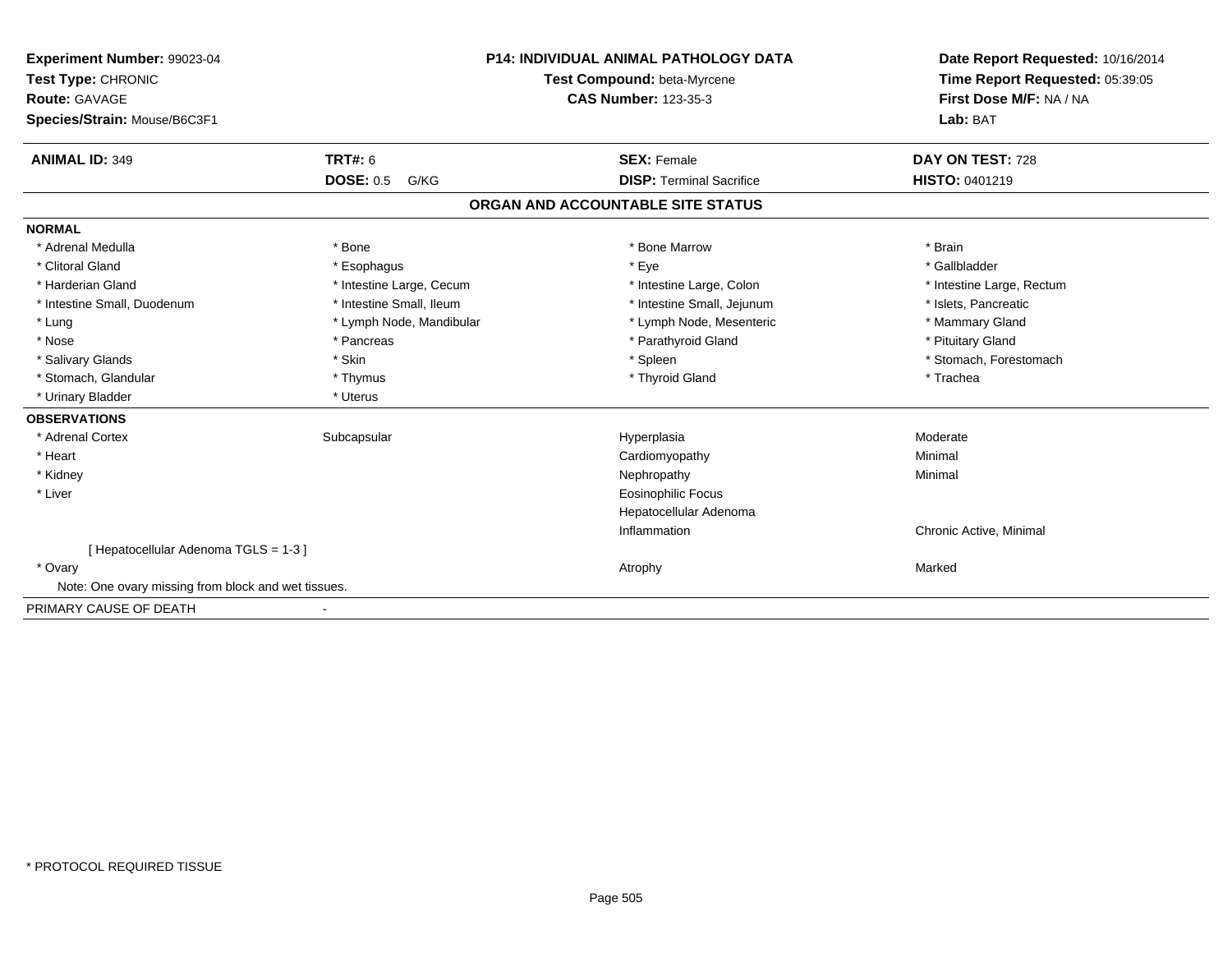| Experiment Number: 99023-04<br>Test Type: CHRONIC<br>Route: GAVAGE<br>Species/Strain: Mouse/B6C3F1 |                                                                           | P14: INDIVIDUAL ANIMAL PATHOLOGY DATA<br>Test Compound: beta-Myrcene<br><b>CAS Number: 123-35-3</b>                                                                  | Date Report Requested: 10/16/2014<br>Time Report Requested: 05:39:05<br>First Dose M/F: NA / NA<br>Lab: BAT |
|----------------------------------------------------------------------------------------------------|---------------------------------------------------------------------------|----------------------------------------------------------------------------------------------------------------------------------------------------------------------|-------------------------------------------------------------------------------------------------------------|
| <b>ANIMAL ID: 350</b>                                                                              | <b>TRT#: 6</b>                                                            | <b>SEX: Female</b>                                                                                                                                                   | DAY ON TEST: 619                                                                                            |
|                                                                                                    | <b>DOSE: 0.5</b><br>G/KG                                                  | <b>DISP:</b> Moribund Sacrifice                                                                                                                                      | HISTO: 0401220                                                                                              |
|                                                                                                    |                                                                           | ORGAN AND ACCOUNTABLE SITE STATUS                                                                                                                                    |                                                                                                             |
| <b>NORMAL</b>                                                                                      |                                                                           |                                                                                                                                                                      |                                                                                                             |
| * Bone                                                                                             | * Bone Marrow                                                             | * Brain                                                                                                                                                              | * Clitoral Gland                                                                                            |
| * Esophagus                                                                                        | * Eye                                                                     | * Gallbladder                                                                                                                                                        | * Heart                                                                                                     |
| * Intestine Large, Cecum                                                                           | * Intestine Large, Colon                                                  | * Intestine Large, Rectum                                                                                                                                            | * Intestine Small, Duodenum                                                                                 |
| * Intestine Small, Ileum                                                                           | * Intestine Small, Jejunum                                                | * Islets, Pancreatic                                                                                                                                                 | * Kidney                                                                                                    |
| * Lung                                                                                             | * Lymph Node, Mandibular                                                  | * Mammary Gland                                                                                                                                                      | * Nose                                                                                                      |
| * Parathyroid Gland                                                                                | * Pituitary Gland                                                         | * Salivary Glands                                                                                                                                                    | * Skin                                                                                                      |
| * Stomach, Glandular                                                                               | * Thyroid Gland                                                           | * Trachea                                                                                                                                                            | * Urinary Bladder                                                                                           |
| * Uterus                                                                                           |                                                                           |                                                                                                                                                                      |                                                                                                             |
| <b>OBSERVATIONS</b>                                                                                |                                                                           |                                                                                                                                                                      |                                                                                                             |
| * Adrenal Cortex                                                                                   | Subcapsular                                                               | Hyperplasia                                                                                                                                                          | Moderate                                                                                                    |
|                                                                                                    |                                                                           | Lymphoma Malignant                                                                                                                                                   |                                                                                                             |
| * Adrenal Medulla                                                                                  |                                                                           | Lymphoma Malignant                                                                                                                                                   |                                                                                                             |
| * Harderian Gland                                                                                  |                                                                           | Lymphoma Malignant                                                                                                                                                   |                                                                                                             |
|                                                                                                    | Note: One harderian gland has extensive hemorrhage and lymphoid necrosis. |                                                                                                                                                                      |                                                                                                             |
| * Liver                                                                                            |                                                                           | Lymphoma Malignant                                                                                                                                                   |                                                                                                             |
| [ Lymphoma Malignant TGLS = 1,2,3,4,5 - 10+11+12+13+14 ]                                           |                                                                           |                                                                                                                                                                      |                                                                                                             |
| Lymph Node                                                                                         | Mediastinal                                                               | Lymphoma Malignant                                                                                                                                                   |                                                                                                             |
|                                                                                                    | Renal                                                                     | Lymphoma Malignant                                                                                                                                                   |                                                                                                             |
| [ Lymphoma Malignant TGLS = 7-15 ]                                                                 |                                                                           | Note: The renal lymph node section has some pancreas, suggesting pancreatic node was also incorporated in the single mass of affected nodes (see gross description). |                                                                                                             |
| * Lymph Node, Mesenteric                                                                           |                                                                           | Lymphoma Malignant                                                                                                                                                   |                                                                                                             |
| [ Lymphoma Malignant TGLS = 8-16 ]                                                                 |                                                                           |                                                                                                                                                                      |                                                                                                             |
| Mesentery                                                                                          |                                                                           | Lymphoma Malignant                                                                                                                                                   |                                                                                                             |
| * Ovary                                                                                            |                                                                           | Atrophy                                                                                                                                                              | Moderate                                                                                                    |
| * Pancreas                                                                                         |                                                                           | Lymphoma Malignant                                                                                                                                                   |                                                                                                             |
| * Spleen                                                                                           |                                                                           | Lymphoma Malignant                                                                                                                                                   |                                                                                                             |
| [ Lymphoma Malignant TGLS = 6-4 ]                                                                  |                                                                           |                                                                                                                                                                      |                                                                                                             |
| * Stomach, Forestomach                                                                             | Epithelium                                                                | Hyperplasia                                                                                                                                                          | Mild                                                                                                        |
|                                                                                                    |                                                                           | Inflammation                                                                                                                                                         | Mild                                                                                                        |
|                                                                                                    |                                                                           | Ulcer                                                                                                                                                                | Mild                                                                                                        |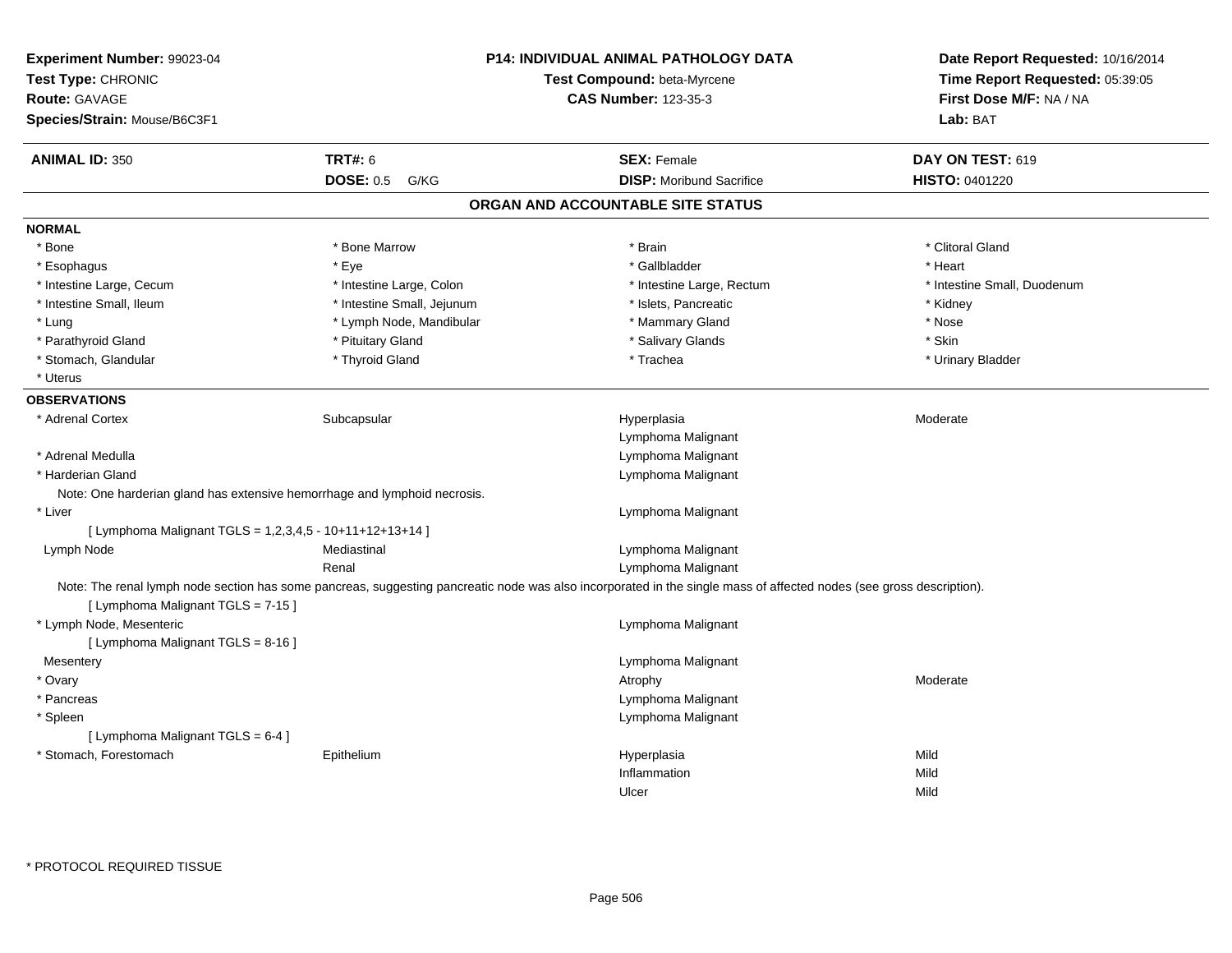| Experiment Number: 99023-04<br>Test Type: CHRONIC<br><b>Route: GAVAGE</b> |                               | <b>P14: INDIVIDUAL ANIMAL PATHOLOGY DATA</b><br>Test Compound: beta-Myrcene<br><b>CAS Number: 123-35-3</b> | Date Report Requested: 10/16/2014<br>Time Report Requested: 05:39:05<br>First Dose M/F: NA / NA |
|---------------------------------------------------------------------------|-------------------------------|------------------------------------------------------------------------------------------------------------|-------------------------------------------------------------------------------------------------|
| Species/Strain: Mouse/B6C3F1                                              |                               |                                                                                                            | Lab: BAT                                                                                        |
| <b>ANIMAL ID: 350</b>                                                     | TRT#: 6                       | <b>SEX: Female</b>                                                                                         | <b>DAY ON TEST: 619</b>                                                                         |
|                                                                           | <b>DOSE: 0.5 G/KG</b>         | <b>DISP:</b> Moribund Sacrifice                                                                            | <b>HISTO: 0401220</b>                                                                           |
|                                                                           |                               | ORGAN AND ACCOUNTABLE SITE STATUS                                                                          |                                                                                                 |
| [Hyperplasia TGLS = 9-16 ]                                                |                               |                                                                                                            |                                                                                                 |
| * Thymus                                                                  |                               | Atrophy                                                                                                    | Marked                                                                                          |
|                                                                           |                               | Hemangioma                                                                                                 |                                                                                                 |
|                                                                           |                               | Lymphoma Malignant                                                                                         |                                                                                                 |
| PRIMARY CAUSE OF DEATH                                                    | Lymphoma Malignant<br>- Liver |                                                                                                            |                                                                                                 |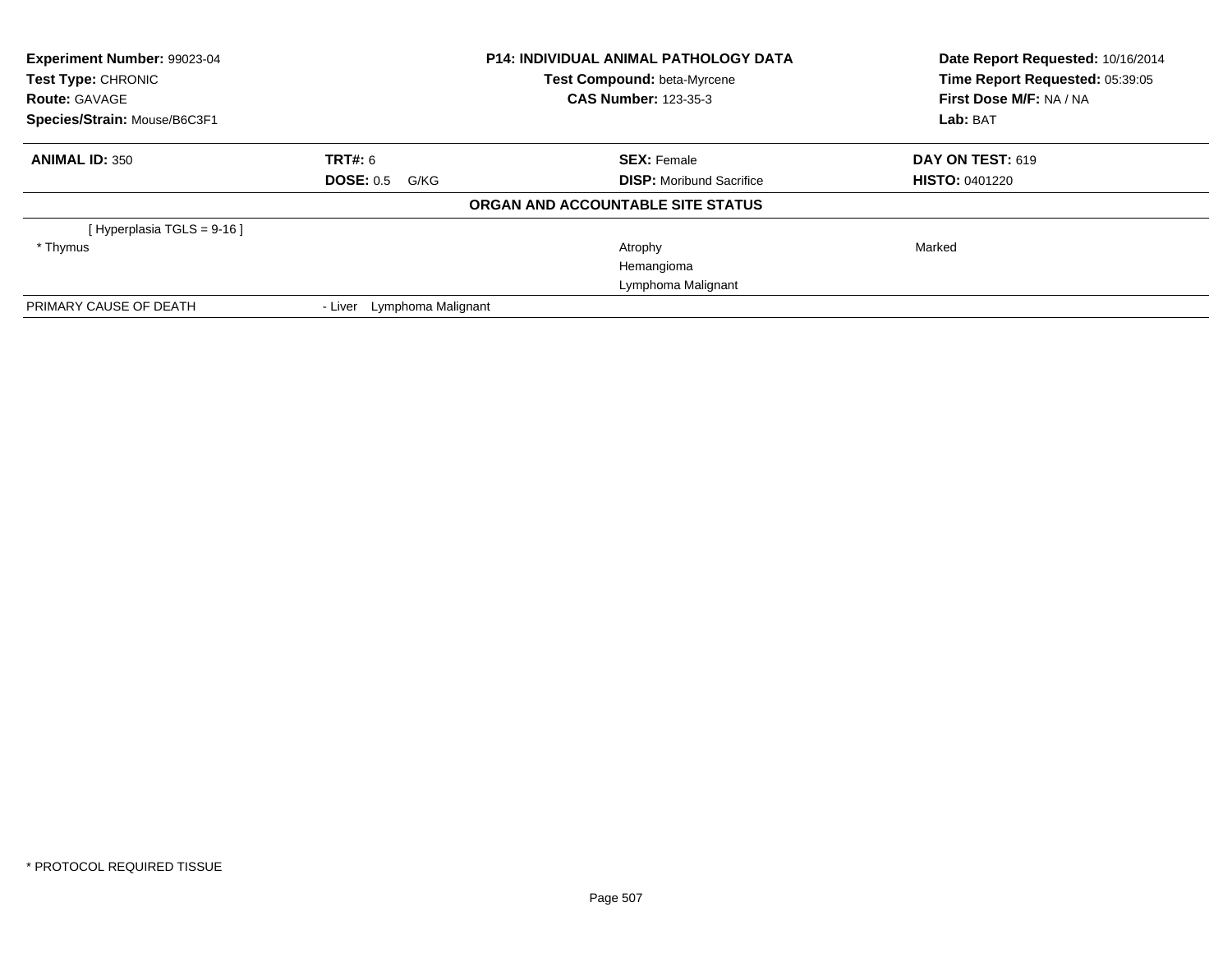| Experiment Number: 99023-04       |                             |                             | <b>P14: INDIVIDUAL ANIMAL PATHOLOGY DATA</b> | Date Report Requested: 10/16/2014 |  |
|-----------------------------------|-----------------------------|-----------------------------|----------------------------------------------|-----------------------------------|--|
| Test Type: CHRONIC                | Test Compound: beta-Myrcene |                             | Time Report Requested: 05:39:05              |                                   |  |
| Route: GAVAGE                     |                             | <b>CAS Number: 123-35-3</b> |                                              | First Dose M/F: NA / NA           |  |
| Species/Strain: Mouse/B6C3F1      |                             |                             |                                              | Lab: BAT                          |  |
| <b>ANIMAL ID: 351</b>             | <b>TRT#: 8</b>              |                             | <b>SEX: Female</b>                           | DAY ON TEST: 727                  |  |
|                                   | <b>DOSE: 1.0</b><br>G/KG    |                             | <b>DISP: Terminal Sacrifice</b>              | <b>HISTO: 0401221</b>             |  |
|                                   |                             |                             | ORGAN AND ACCOUNTABLE SITE STATUS            |                                   |  |
| <b>NORMAL</b>                     |                             |                             |                                              |                                   |  |
| * Adrenal Medulla                 | * Bone                      |                             | * Bone Marrow                                | * Brain                           |  |
| * Clitoral Gland                  | * Esophagus                 |                             | * Eye                                        | * Gallbladder                     |  |
| * Harderian Gland                 | * Heart                     |                             | * Intestine Large, Cecum                     | * Intestine Large, Colon          |  |
| * Intestine Large, Rectum         | * Intestine Small, Duodenum |                             | * Intestine Small, Ileum                     | * Intestine Small, Jejunum        |  |
| * Islets, Pancreatic              | * Liver                     |                             | * Lymph Node, Mandibular                     | * Mammary Gland                   |  |
| * Nose                            | * Pancreas                  |                             | * Parathyroid Gland                          | * Pituitary Gland                 |  |
| * Salivary Glands                 | * Skin                      |                             | * Stomach, Forestomach                       | * Stomach, Glandular              |  |
| * Thyroid Gland                   | * Trachea                   |                             | * Urinary Bladder                            |                                   |  |
| <b>OBSERVATIONS</b>               |                             |                             |                                              |                                   |  |
| * Adrenal Cortex                  | Subcapsular                 |                             | Hyperplasia                                  | Mild                              |  |
| * Kidney                          |                             |                             | Mineralization                               | Minimal                           |  |
|                                   |                             |                             | Nephropathy                                  | Minimal                           |  |
| * Lung                            |                             |                             | Alveolar/Bronchiolar Adenoma                 | Multiple                          |  |
| * Lymph Node, Mesenteric          |                             |                             | Lymphoma Malignant                           |                                   |  |
| * Ovary                           |                             |                             | Atrophy                                      | Mild                              |  |
| * Spleen                          |                             |                             | Hematopoietic Cell Proliferation             | Minimal                           |  |
|                                   |                             |                             | Lymphoma Malignant                           |                                   |  |
| [ Lymphoma Malignant TGLS = 1-4 ] |                             |                             |                                              |                                   |  |
| * Thymus                          |                             |                             | Atrophy                                      | Minimal                           |  |
| * Uterus                          | Endometrium                 |                             | Hyperplasia                                  | Mild                              |  |
| PRIMARY CAUSE OF DEATH            |                             |                             |                                              |                                   |  |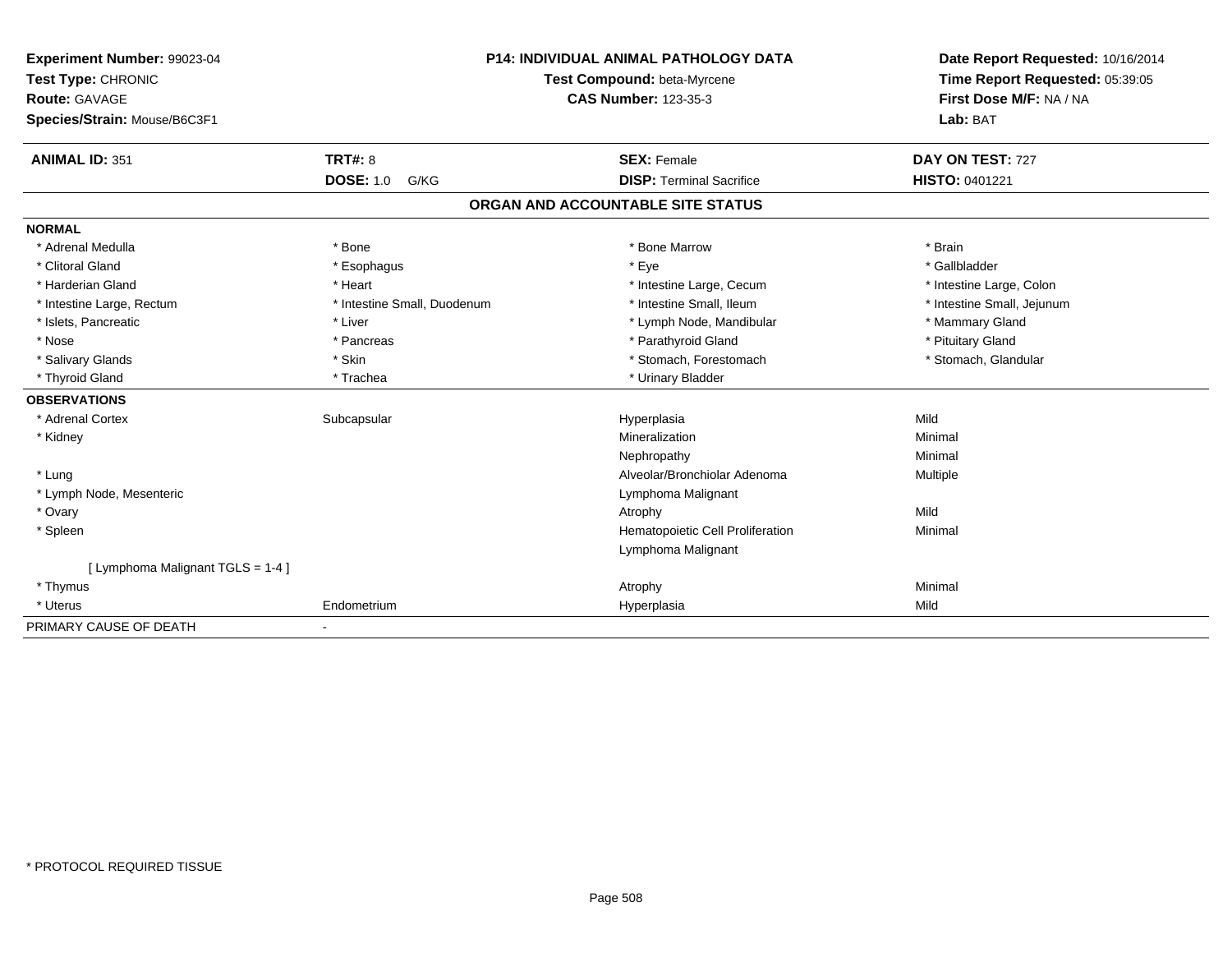| Experiment Number: 99023-04<br>Test Type: CHRONIC<br><b>Route: GAVAGE</b><br>Species/Strain: Mouse/B6C3F1 |                                | <b>P14: INDIVIDUAL ANIMAL PATHOLOGY DATA</b><br>Test Compound: beta-Myrcene<br><b>CAS Number: 123-35-3</b> | Date Report Requested: 10/16/2014<br>Time Report Requested: 05:39:05<br>First Dose M/F: NA / NA<br>Lab: BAT |
|-----------------------------------------------------------------------------------------------------------|--------------------------------|------------------------------------------------------------------------------------------------------------|-------------------------------------------------------------------------------------------------------------|
|                                                                                                           |                                |                                                                                                            |                                                                                                             |
| <b>ANIMAL ID: 352</b>                                                                                     | <b>TRT#: 8</b>                 | <b>SEX: Female</b>                                                                                         | DAY ON TEST: 673                                                                                            |
|                                                                                                           | <b>DOSE: 1.0</b><br>G/KG       | <b>DISP: Natural Death</b>                                                                                 | HISTO: 0401222                                                                                              |
|                                                                                                           |                                | ORGAN AND ACCOUNTABLE SITE STATUS                                                                          |                                                                                                             |
| <b>NORMAL</b>                                                                                             |                                |                                                                                                            |                                                                                                             |
| * Adrenal Medulla                                                                                         | * Bone                         | * Brain                                                                                                    | * Clitoral Gland                                                                                            |
| * Esophagus                                                                                               | * Eye                          | * Gallbladder                                                                                              | * Heart                                                                                                     |
| * Intestine Large, Cecum                                                                                  | * Intestine Large, Colon       | * Intestine Large, Rectum                                                                                  | * Intestine Small, Duodenum                                                                                 |
| * Intestine Small, Ileum                                                                                  | * Intestine Small, Jejunum     | * Islets, Pancreatic                                                                                       | * Lung                                                                                                      |
| * Mammary Gland                                                                                           | * Nose                         | * Pancreas                                                                                                 | * Parathyroid Gland                                                                                         |
| * Pituitary Gland                                                                                         | * Salivary Glands              | * Skin                                                                                                     | * Stomach, Glandular                                                                                        |
| * Trachea                                                                                                 | * Urinary Bladder              |                                                                                                            |                                                                                                             |
| <b>OBSERVATIONS</b>                                                                                       |                                |                                                                                                            |                                                                                                             |
| * Adrenal Cortex                                                                                          | Subcapsular                    | Hyperplasia                                                                                                | Moderate                                                                                                    |
| * Bone Marrow                                                                                             |                                | Atrophy                                                                                                    | Mild                                                                                                        |
| * Eye                                                                                                     |                                |                                                                                                            |                                                                                                             |
| Note: Optic nerves were not present in the block or wet tissues.                                          |                                |                                                                                                            |                                                                                                             |
| * Harderian Gland                                                                                         |                                | Adenoma                                                                                                    |                                                                                                             |
| * Kidney                                                                                                  | <b>Renal Tubule</b>            | Necrosis                                                                                                   | Marked                                                                                                      |
| * Liver                                                                                                   |                                | Fatty Change                                                                                               | Minimal                                                                                                     |
|                                                                                                           | Hepatocyte                     | Hypertrophy                                                                                                | Mild                                                                                                        |
|                                                                                                           |                                | Necrosis                                                                                                   | Minimal                                                                                                     |
|                                                                                                           |                                | Vacuolization Cytoplasmic                                                                                  | Mild                                                                                                        |
| * Lymph Node, Mandibular                                                                                  |                                | Atrophy                                                                                                    | Minimal                                                                                                     |
| * Lymph Node, Mesenteric                                                                                  |                                | Atrophy                                                                                                    | Mild                                                                                                        |
| * Ovary                                                                                                   |                                | Atrophy                                                                                                    | Marked                                                                                                      |
| * Spleen                                                                                                  | Lymph Follic                   | Atrophy                                                                                                    | Mild                                                                                                        |
|                                                                                                           |                                | Pigmentation                                                                                               | Hemosiderin, Minimal                                                                                        |
| * Stomach, Forestomach                                                                                    | Epithelium                     | Hyperplasia                                                                                                | Mild                                                                                                        |
|                                                                                                           |                                | Mineralization                                                                                             | Minimal                                                                                                     |
| * Thymus                                                                                                  |                                | Atrophy                                                                                                    | Marked                                                                                                      |
| * Thyroid Gland                                                                                           | Follicle                       | Cyst                                                                                                       | Minimal                                                                                                     |
| * Uterus                                                                                                  | Endometrium                    | Hyperplasia                                                                                                | Mild                                                                                                        |
| [Hyperplasia TGLS = 1-7]                                                                                  |                                |                                                                                                            |                                                                                                             |
| PRIMARY CAUSE OF DEATH                                                                                    | - Kidney Renal Tubule Necrosis |                                                                                                            |                                                                                                             |
|                                                                                                           |                                |                                                                                                            |                                                                                                             |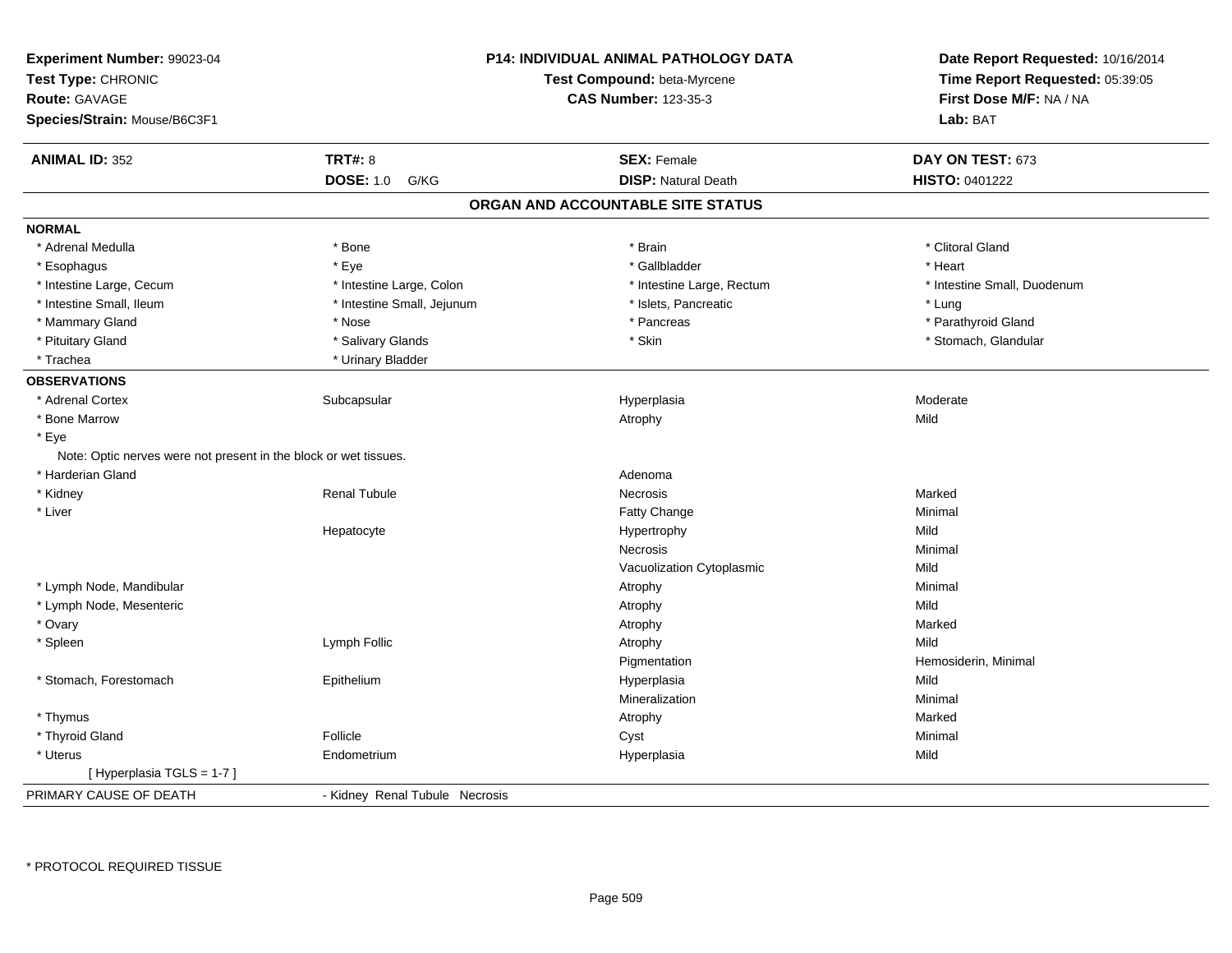| Experiment Number: 99023-04<br>Test Type: CHRONIC |                             | <b>P14: INDIVIDUAL ANIMAL PATHOLOGY DATA</b>                                                                                                                       | Date Report Requested: 10/16/2014 |
|---------------------------------------------------|-----------------------------|--------------------------------------------------------------------------------------------------------------------------------------------------------------------|-----------------------------------|
|                                                   |                             | Test Compound: beta-Myrcene                                                                                                                                        | Time Report Requested: 05:39:05   |
| Route: GAVAGE                                     | <b>CAS Number: 123-35-3</b> |                                                                                                                                                                    | First Dose M/F: NA / NA           |
| Species/Strain: Mouse/B6C3F1                      |                             |                                                                                                                                                                    | Lab: BAT                          |
| <b>ANIMAL ID: 353</b>                             | TRT#: 8                     | <b>SEX: Female</b>                                                                                                                                                 | DAY ON TEST: 727                  |
|                                                   | <b>DOSE: 1.0</b><br>G/KG    | <b>DISP: Terminal Sacrifice</b>                                                                                                                                    | HISTO: 0401223                    |
|                                                   |                             | ORGAN AND ACCOUNTABLE SITE STATUS                                                                                                                                  |                                   |
| <b>NORMAL</b>                                     |                             |                                                                                                                                                                    |                                   |
| * Adrenal Medulla                                 | * Bone                      | * Bone Marrow                                                                                                                                                      | * Brain                           |
| * Clitoral Gland                                  | * Esophagus                 | * Eye                                                                                                                                                              | * Gallbladder                     |
| * Harderian Gland                                 | * Heart                     | * Intestine Large, Cecum                                                                                                                                           | * Intestine Large, Colon          |
| * Intestine Large, Rectum                         | * Intestine Small, Duodenum | * Intestine Small, Ileum                                                                                                                                           | * Intestine Small, Jejunum        |
| * Islets, Pancreatic                              | * Lung                      | * Lymph Node, Mandibular                                                                                                                                           | * Lymph Node, Mesenteric          |
| * Mammary Gland                                   | * Nose                      | * Pancreas                                                                                                                                                         | * Parathyroid Gland               |
| * Pituitary Gland                                 | * Salivary Glands           | * Skin                                                                                                                                                             | * Stomach, Forestomach            |
| * Stomach, Glandular                              | * Thymus                    | * Thyroid Gland                                                                                                                                                    | * Trachea                         |
| * Urinary Bladder                                 |                             |                                                                                                                                                                    |                                   |
| <b>OBSERVATIONS</b>                               |                             |                                                                                                                                                                    |                                   |
| * Adrenal Cortex                                  | Subcapsular                 | Hyperplasia                                                                                                                                                        | Moderate                          |
|                                                   |                             | Note: There is an epithelium-lined cyst within the adrenal cortex. Not coded because there is no appropriate nomenclature in TDMS and it is an incidental finding. |                                   |
| * Kidney                                          |                             | Nephropathy                                                                                                                                                        | Minimal                           |
| * Liver                                           |                             | Hepatocellular Adenoma                                                                                                                                             |                                   |
|                                                   |                             | Inflammation                                                                                                                                                       | Chronic Active, Minimal           |
| [ Hepatocellular Adenoma TGLS = 1-4 ]             |                             |                                                                                                                                                                    |                                   |
| * Ovary                                           |                             | Atrophy                                                                                                                                                            | Moderate                          |
| * Spleen                                          |                             | Hematopoietic Cell Proliferation                                                                                                                                   | Minimal                           |
| * Uterus                                          | Endometrium                 | Hyperplasia                                                                                                                                                        | Mild                              |
| PRIMARY CAUSE OF DEATH                            | ٠                           |                                                                                                                                                                    |                                   |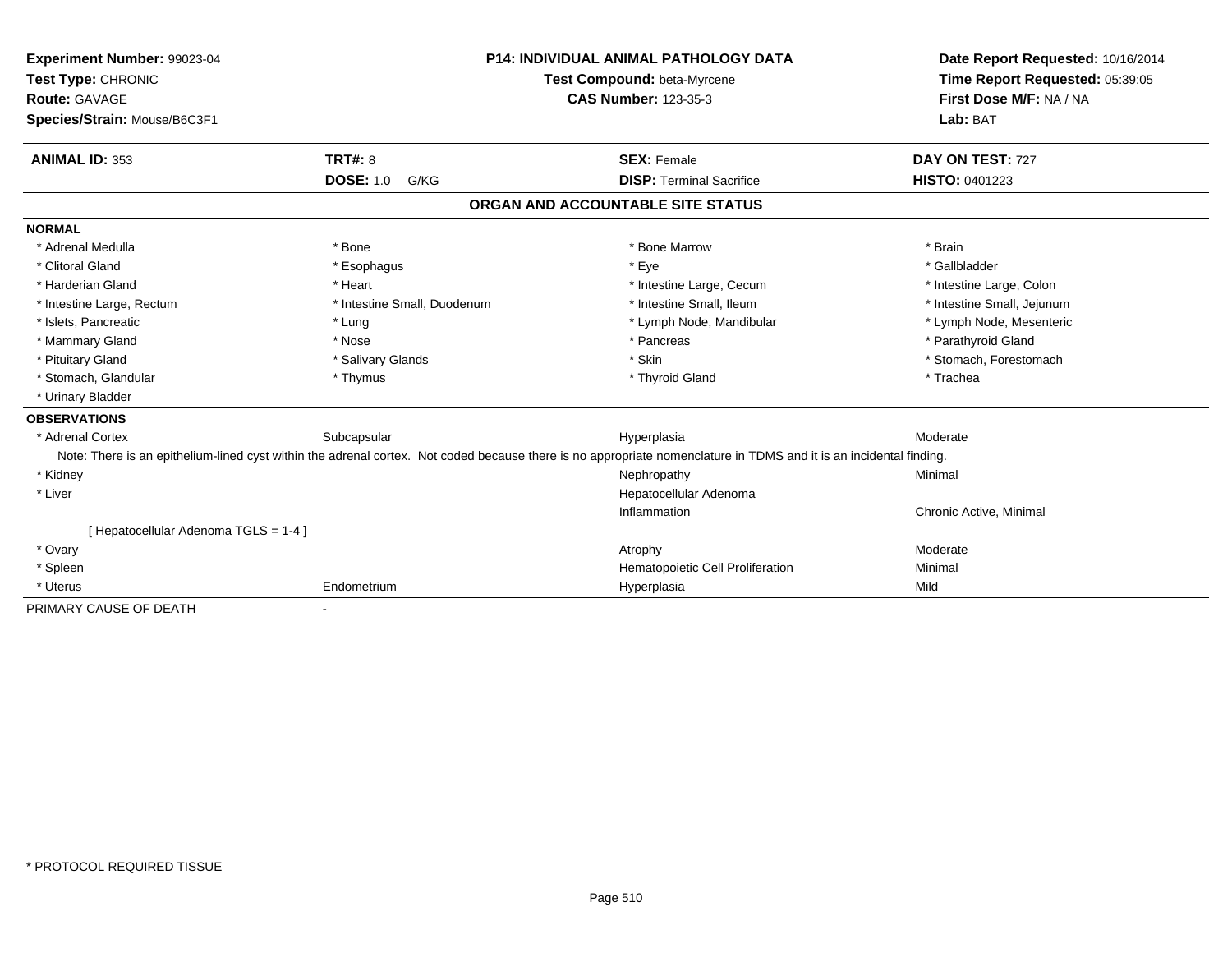| Experiment Number: 99023-04  | <b>P14: INDIVIDUAL ANIMAL PATHOLOGY DATA</b> |                                   | Date Report Requested: 10/16/2014 |
|------------------------------|----------------------------------------------|-----------------------------------|-----------------------------------|
| Test Type: CHRONIC           |                                              | Test Compound: beta-Myrcene       | Time Report Requested: 05:39:05   |
| Route: GAVAGE                |                                              | <b>CAS Number: 123-35-3</b>       | First Dose M/F: NA / NA           |
| Species/Strain: Mouse/B6C3F1 |                                              |                                   | Lab: BAT                          |
|                              |                                              |                                   |                                   |
| <b>ANIMAL ID: 354</b>        | <b>TRT#: 8</b>                               | <b>SEX: Female</b>                | DAY ON TEST: 728                  |
|                              | <b>DOSE: 1.0</b><br>G/KG                     | <b>DISP: Terminal Sacrifice</b>   | HISTO: 0401224                    |
|                              |                                              | ORGAN AND ACCOUNTABLE SITE STATUS |                                   |
| <b>NORMAL</b>                |                                              |                                   |                                   |
| * Adrenal Medulla            | * Bone                                       | * Bone Marrow                     | * Brain                           |
| * Clitoral Gland             | * Esophagus                                  | * Eye                             | * Gallbladder                     |
| * Heart                      | * Intestine Large, Cecum                     | * Intestine Large, Colon          | * Intestine Large, Rectum         |
| * Intestine Small, Duodenum  | * Intestine Small, Ileum                     | * Intestine Small, Jejunum        | * Islets, Pancreatic              |
| * Kidney                     | * Lung                                       | * Mammary Gland                   | * Nose                            |
| * Pancreas                   | * Parathyroid Gland                          | * Pituitary Gland                 | * Salivary Glands                 |
| * Skin                       | * Stomach, Forestomach                       | * Stomach, Glandular              | * Trachea                         |
| * Urinary Bladder            |                                              |                                   |                                   |
| <b>OBSERVATIONS</b>          |                                              |                                   |                                   |
| * Adrenal Cortex             | Subcapsular                                  | Hyperplasia                       | Moderate                          |
| * Harderian Gland            |                                              | Adenoma                           |                                   |
| * Liver                      | Hepatocyte                                   | Hypertrophy                       | Minimal                           |
|                              |                                              | Inflammation                      | Chronic Active, Minimal           |
| * Lymph Node, Mandibular     |                                              | Atrophy                           | Minimal                           |
| * Lymph Node, Mesenteric     |                                              | Atrophy                           | Mild                              |
| * Ovary                      |                                              | Atrophy                           | Marked                            |
| * Spleen                     |                                              | Hematopoietic Cell Proliferation  | Minimal                           |
| * Thymus                     |                                              | Atrophy                           | Minimal                           |
| * Thyroid Gland              |                                              | Inflammation                      | Minimal                           |
| * Uterus                     | Endometrium                                  | Hyperplasia                       | Minimal                           |
| PRIMARY CAUSE OF DEATH       | ٠                                            |                                   |                                   |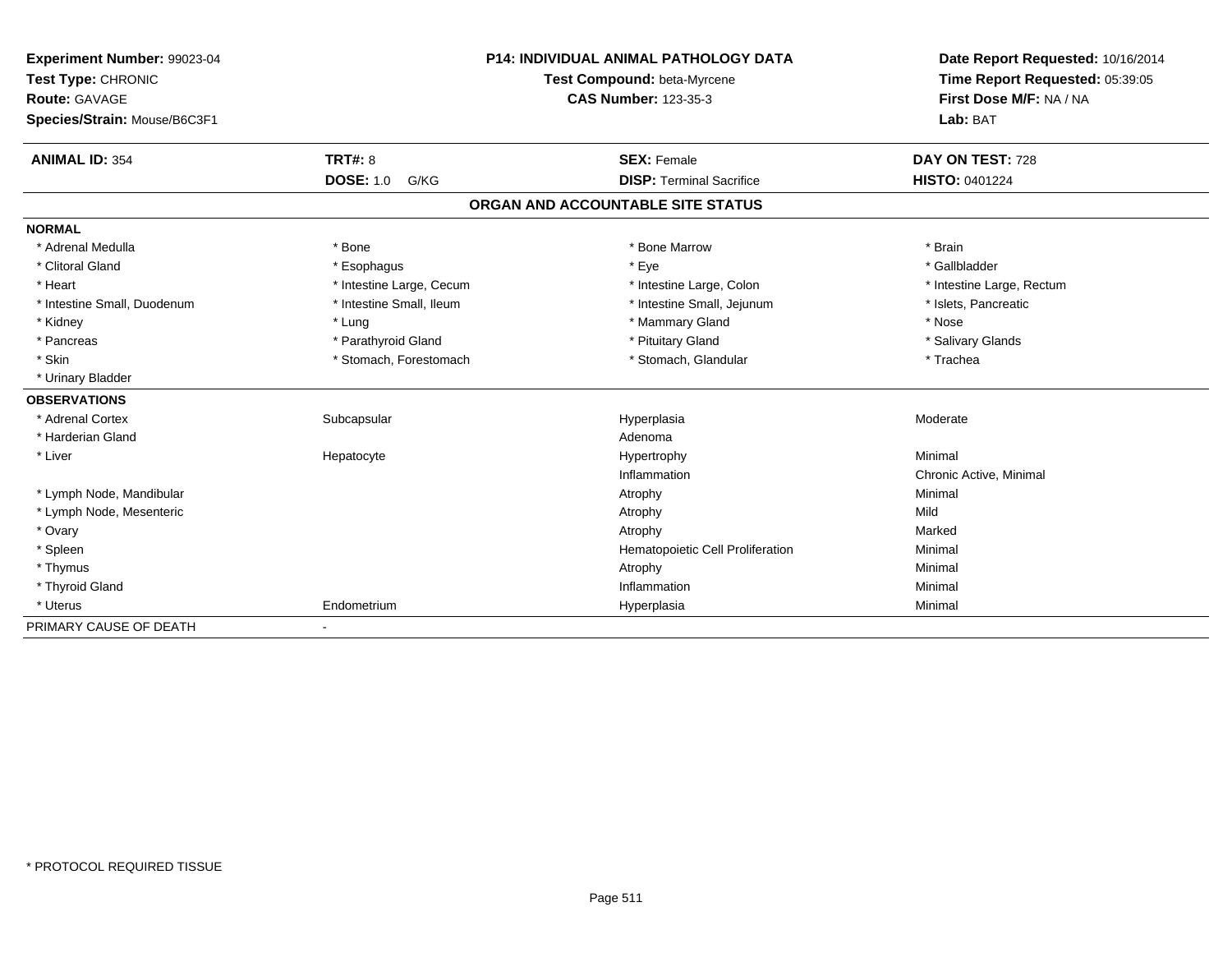| Experiment Number: 99023-04<br>Test Type: CHRONIC<br><b>Route: GAVAGE</b><br>Species/Strain: Mouse/B6C3F1 |                             | <b>P14: INDIVIDUAL ANIMAL PATHOLOGY DATA</b><br>Test Compound: beta-Myrcene<br><b>CAS Number: 123-35-3</b> | Date Report Requested: 10/16/2014<br>Time Report Requested: 05:39:05<br>First Dose M/F: NA / NA<br>Lab: BAT |  |
|-----------------------------------------------------------------------------------------------------------|-----------------------------|------------------------------------------------------------------------------------------------------------|-------------------------------------------------------------------------------------------------------------|--|
| <b>ANIMAL ID: 355</b>                                                                                     | TRT#: 8                     | <b>SEX: Female</b>                                                                                         | DAY ON TEST: 729                                                                                            |  |
|                                                                                                           | <b>DOSE: 1.0</b><br>G/KG    | <b>DISP: Terminal Sacrifice</b>                                                                            | <b>HISTO: 0401225</b>                                                                                       |  |
|                                                                                                           |                             | ORGAN AND ACCOUNTABLE SITE STATUS                                                                          |                                                                                                             |  |
| <b>NORMAL</b>                                                                                             |                             |                                                                                                            |                                                                                                             |  |
| * Adrenal Medulla                                                                                         | * Bone                      | * Bone Marrow                                                                                              | * Brain                                                                                                     |  |
| * Clitoral Gland                                                                                          | * Esophagus                 | * Eye                                                                                                      | * Gallbladder                                                                                               |  |
| * Harderian Gland                                                                                         | * Heart                     | * Intestine Large, Cecum                                                                                   | * Intestine Large, Colon                                                                                    |  |
| * Intestine Large, Rectum                                                                                 | * Intestine Small, Duodenum | * Intestine Small, Ileum                                                                                   | * Intestine Small, Jejunum                                                                                  |  |
| * Islets, Pancreatic                                                                                      | * Lung                      | * Lymph Node, Mandibular                                                                                   | * Lymph Node, Mesenteric                                                                                    |  |
| * Mammary Gland                                                                                           | * Nose                      | * Pancreas                                                                                                 | * Parathyroid Gland                                                                                         |  |
| * Pituitary Gland                                                                                         | * Salivary Glands           | * Skin                                                                                                     | * Spleen                                                                                                    |  |
| * Stomach, Forestomach                                                                                    | * Stomach, Glandular        | * Thyroid Gland                                                                                            | * Trachea                                                                                                   |  |
| * Urinary Bladder                                                                                         |                             |                                                                                                            |                                                                                                             |  |
| <b>OBSERVATIONS</b>                                                                                       |                             |                                                                                                            |                                                                                                             |  |
| * Adrenal Cortex                                                                                          | Subcapsular                 | Hyperplasia                                                                                                | Mild                                                                                                        |  |
| * Kidney                                                                                                  |                             | Nephropathy                                                                                                | Minimal                                                                                                     |  |
| * Liver                                                                                                   | Hepatocyte                  | Hypertrophy                                                                                                | Minimal                                                                                                     |  |
|                                                                                                           |                             | Inflammation                                                                                               | Chronic Active, Minimal                                                                                     |  |
| * Ovary                                                                                                   |                             | Atrophy                                                                                                    | Moderate                                                                                                    |  |
| * Thymus                                                                                                  |                             | Atrophy                                                                                                    | Minimal                                                                                                     |  |
| * Uterus                                                                                                  | Endometrium                 | Hyperplasia                                                                                                | Moderate                                                                                                    |  |
| [Hyperplasia TGLS = 1-7]                                                                                  |                             |                                                                                                            |                                                                                                             |  |
| PRIMARY CAUSE OF DEATH                                                                                    |                             |                                                                                                            |                                                                                                             |  |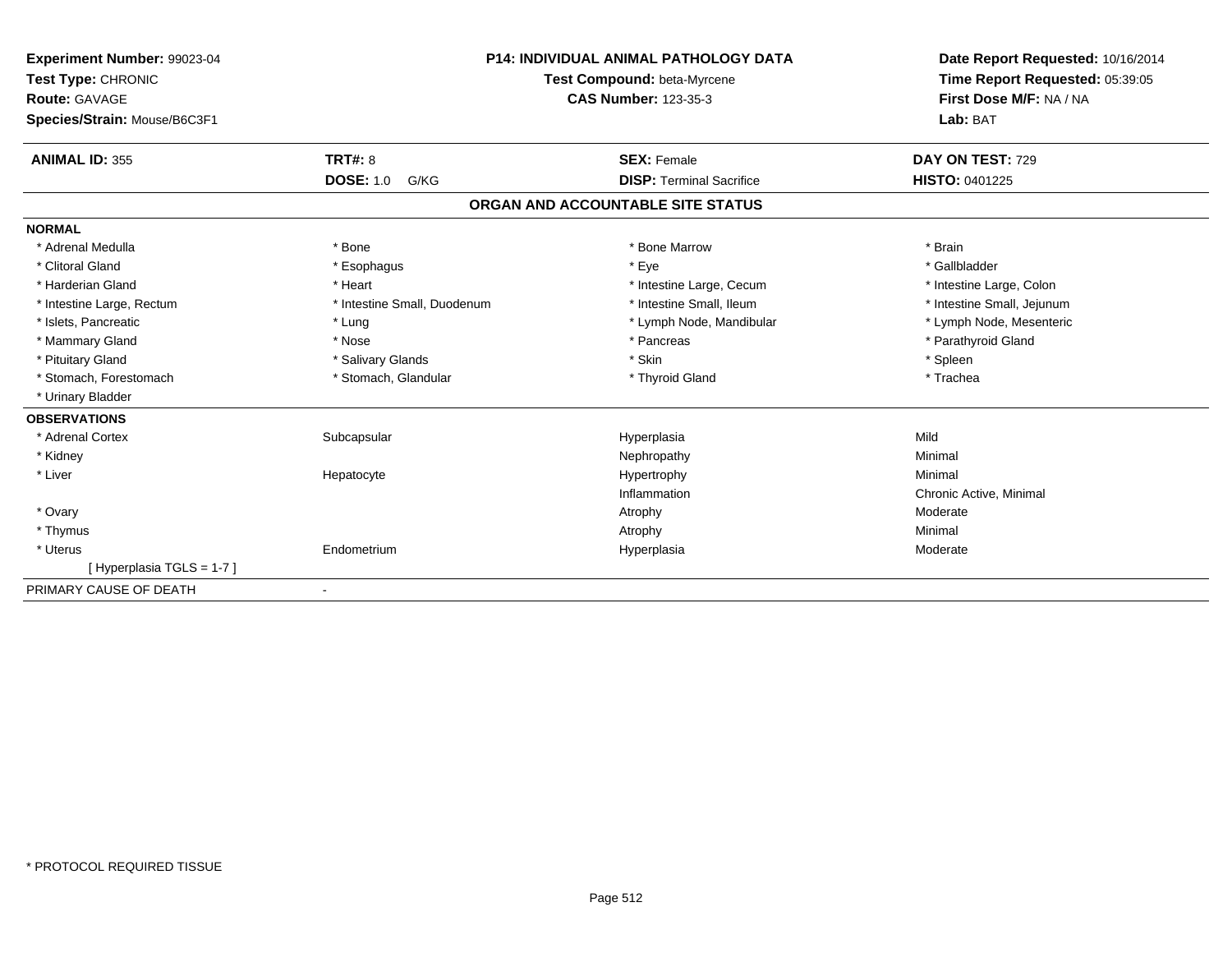| Experiment Number: 99023-04<br>Test Type: CHRONIC<br>Route: GAVAGE<br>Species/Strain: Mouse/B6C3F1 |                             | P14: INDIVIDUAL ANIMAL PATHOLOGY DATA<br>Test Compound: beta-Myrcene<br><b>CAS Number: 123-35-3</b> | Date Report Requested: 10/16/2014<br>Time Report Requested: 05:39:05<br>First Dose M/F: NA / NA<br>Lab: BAT |  |
|----------------------------------------------------------------------------------------------------|-----------------------------|-----------------------------------------------------------------------------------------------------|-------------------------------------------------------------------------------------------------------------|--|
| <b>ANIMAL ID: 356</b>                                                                              | <b>TRT#: 8</b>              | <b>SEX: Female</b>                                                                                  | DAY ON TEST: 727                                                                                            |  |
|                                                                                                    | <b>DOSE: 1.0</b><br>G/KG    | <b>DISP: Terminal Sacrifice</b>                                                                     | HISTO: 0401226                                                                                              |  |
|                                                                                                    |                             | ORGAN AND ACCOUNTABLE SITE STATUS                                                                   |                                                                                                             |  |
| <b>NORMAL</b>                                                                                      |                             |                                                                                                     |                                                                                                             |  |
| * Adrenal Medulla                                                                                  | * Bone                      | * Bone Marrow                                                                                       | * Brain                                                                                                     |  |
| * Clitoral Gland                                                                                   | * Esophagus                 | * Eye                                                                                               | * Gallbladder                                                                                               |  |
| * Harderian Gland                                                                                  | * Heart                     | * Intestine Large, Cecum                                                                            | * Intestine Large, Colon                                                                                    |  |
| * Intestine Large, Rectum                                                                          | * Intestine Small, Duodenum | * Intestine Small, Ileum                                                                            | * Intestine Small, Jejunum                                                                                  |  |
| * Islets, Pancreatic                                                                               | * Lung                      | * Lymph Node, Mandibular                                                                            | * Mammary Gland                                                                                             |  |
| * Nose                                                                                             | * Pancreas                  | * Parathyroid Gland                                                                                 | * Pituitary Gland                                                                                           |  |
| * Salivary Glands                                                                                  | * Skin                      | * Spleen                                                                                            | * Stomach, Glandular                                                                                        |  |
| * Thymus                                                                                           | * Thyroid Gland             | * Trachea                                                                                           | * Urinary Bladder                                                                                           |  |
| * Uterus                                                                                           |                             |                                                                                                     |                                                                                                             |  |
| <b>MISSING</b>                                                                                     |                             |                                                                                                     |                                                                                                             |  |
| * Lymph Node, Mesenteric                                                                           |                             |                                                                                                     |                                                                                                             |  |
| <b>OBSERVATIONS</b>                                                                                |                             |                                                                                                     |                                                                                                             |  |
| * Adrenal Cortex                                                                                   | Subcapsular                 | Hyperplasia                                                                                         | Moderate                                                                                                    |  |
| * Kidney                                                                                           |                             | Nephropathy                                                                                         | Minimal                                                                                                     |  |
| * Liver                                                                                            |                             | <b>Basophilic Focus</b>                                                                             |                                                                                                             |  |
|                                                                                                    |                             | Eosinophilic Focus                                                                                  |                                                                                                             |  |
|                                                                                                    |                             | Hepatocellular Adenoma                                                                              |                                                                                                             |  |
|                                                                                                    | Hepatocyte                  | Hypertrophy                                                                                         | Mild                                                                                                        |  |
|                                                                                                    |                             | Inflammation                                                                                        | Chronic Active, Minimal                                                                                     |  |
|                                                                                                    |                             | <b>Tension Lipidosis</b>                                                                            | Minimal                                                                                                     |  |
| * Ovary                                                                                            |                             | Atrophy                                                                                             | Moderate                                                                                                    |  |
| * Stomach, Forestomach                                                                             | Epithelium                  | Hyperplasia                                                                                         | Mild                                                                                                        |  |
|                                                                                                    |                             | Inflammation                                                                                        | Minimal                                                                                                     |  |
| [Hyperplasia TGLS = $1-10$ ]                                                                       |                             |                                                                                                     |                                                                                                             |  |
| PRIMARY CAUSE OF DEATH                                                                             | $\blacksquare$              |                                                                                                     |                                                                                                             |  |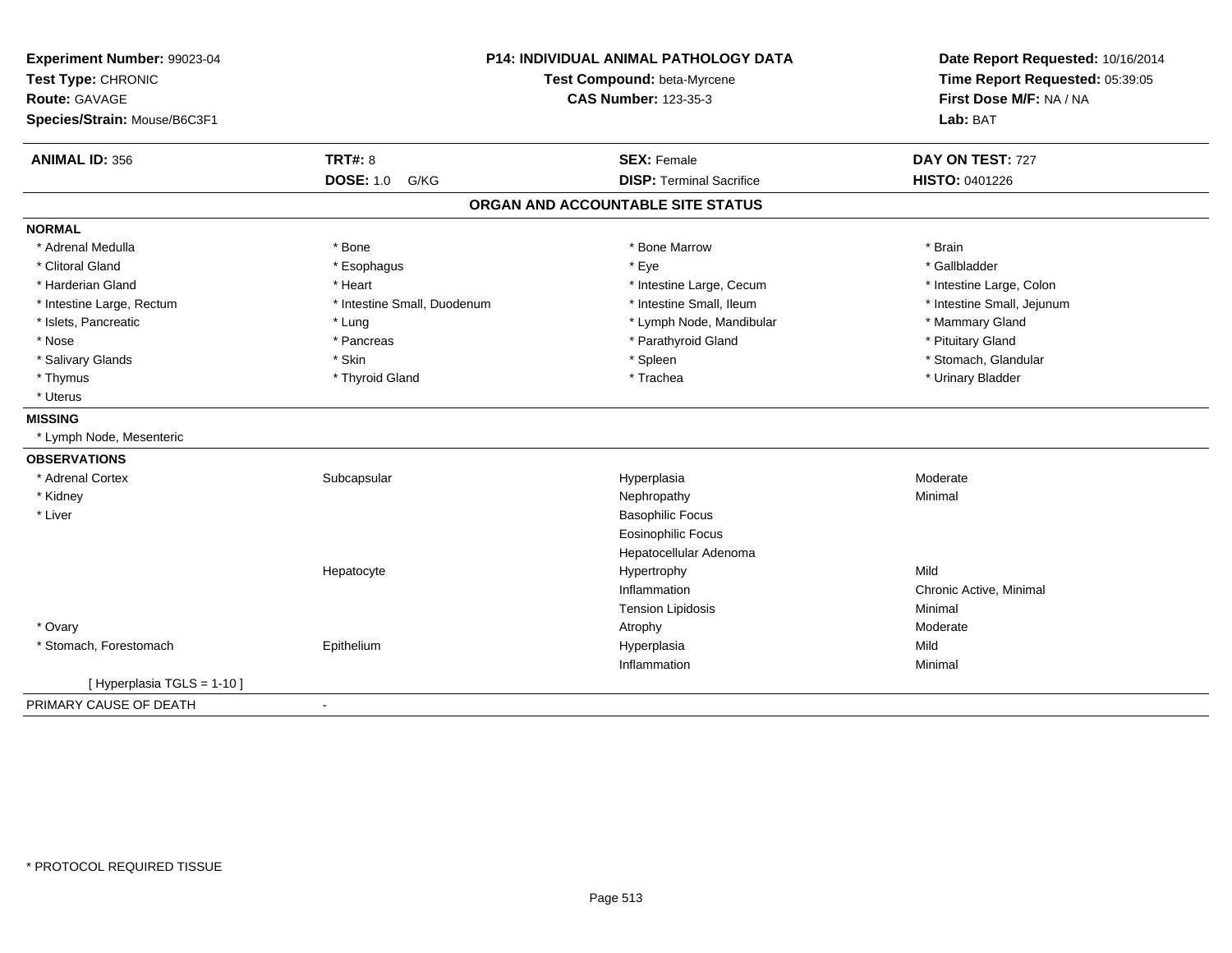| Experiment Number: 99023-04<br>Test Type: CHRONIC<br>Route: GAVAGE<br>Species/Strain: Mouse/B6C3F1 |                          | P14: INDIVIDUAL ANIMAL PATHOLOGY DATA<br>Test Compound: beta-Myrcene<br><b>CAS Number: 123-35-3</b>                                                                           |                                           |
|----------------------------------------------------------------------------------------------------|--------------------------|-------------------------------------------------------------------------------------------------------------------------------------------------------------------------------|-------------------------------------------|
|                                                                                                    | <b>TRT#: 8</b>           |                                                                                                                                                                               | Lab: BAT                                  |
| <b>ANIMAL ID: 357</b>                                                                              | <b>DOSE: 1.0</b><br>G/KG | <b>SEX: Female</b><br><b>DISP: Natural Death</b>                                                                                                                              | DAY ON TEST: 389<br><b>HISTO: 0401227</b> |
|                                                                                                    |                          | ORGAN AND ACCOUNTABLE SITE STATUS                                                                                                                                             |                                           |
|                                                                                                    |                          |                                                                                                                                                                               |                                           |
| <b>NORMAL</b>                                                                                      |                          |                                                                                                                                                                               |                                           |
| * Adrenal Medulla                                                                                  | * Bone                   | * Brain                                                                                                                                                                       | * Clitoral Gland                          |
| * Esophagus                                                                                        | * Eye                    | * Gallbladder                                                                                                                                                                 | * Harderian Gland                         |
| * Heart                                                                                            | * Intestine Large, Cecum | * Intestine Large, Colon                                                                                                                                                      | * Intestine Large, Rectum                 |
| * Intestine Small, Duodenum                                                                        | * Intestine Small, Ileum | * Intestine Small, Jejunum                                                                                                                                                    | * Islets, Pancreatic                      |
| * Lung                                                                                             | * Lymph Node, Mandibular | * Mammary Gland                                                                                                                                                               | * Pancreas                                |
| * Parathyroid Gland                                                                                | * Salivary Glands        | * Skin                                                                                                                                                                        | * Thyroid Gland                           |
| * Trachea                                                                                          | * Urinary Bladder        | * Uterus                                                                                                                                                                      |                                           |
| <b>OBSERVATIONS</b>                                                                                |                          |                                                                                                                                                                               |                                           |
| * Adrenal Cortex                                                                                   | Subcapsular              | Hyperplasia                                                                                                                                                                   | Mild                                      |
| * Bone Marrow                                                                                      |                          | Atrophy                                                                                                                                                                       | Mild                                      |
| * Kidney                                                                                           |                          | Nephropathy                                                                                                                                                                   | Minimal                                   |
| * Liver                                                                                            |                          | Inflammation                                                                                                                                                                  | Suppurative, Mild                         |
|                                                                                                    |                          | Vacuolization Cytoplasmic                                                                                                                                                     | Moderate                                  |
| * Lymph Node, Mesenteric                                                                           |                          | Atrophy                                                                                                                                                                       | Moderate                                  |
| $*$ Nose                                                                                           | Olfactory Epi            | Degeneration                                                                                                                                                                  | Minimal                                   |
| * Ovary                                                                                            |                          | Atrophy                                                                                                                                                                       | Mild                                      |
| * Pituitary Gland                                                                                  | <b>Pars Distalis</b>     | Hyperplasia                                                                                                                                                                   | Minimal                                   |
| * Spleen                                                                                           | Lymph Follic             | Atrophy                                                                                                                                                                       | Marked                                    |
|                                                                                                    |                          | Pigmentation                                                                                                                                                                  | Hemosiderin, Mild                         |
| * Stomach, Forestomach                                                                             |                          | Inflammation                                                                                                                                                                  | Minimal                                   |
|                                                                                                    |                          | Necrosis                                                                                                                                                                      | Mild                                      |
| * Stomach, Glandular                                                                               |                          | Inflammation                                                                                                                                                                  | Minimal                                   |
|                                                                                                    |                          | Necrosis                                                                                                                                                                      | Minimal                                   |
| * Thymus                                                                                           |                          | Atrophy                                                                                                                                                                       | Marked                                    |
| PRIMARY CAUSE OF DEATH                                                                             |                          |                                                                                                                                                                               |                                           |
|                                                                                                    |                          | Animal Note: Congo Red stain was performed on slides from this mouse instead of mouse 336 (pa thologists error). No positive staining was identified (good negative control). |                                           |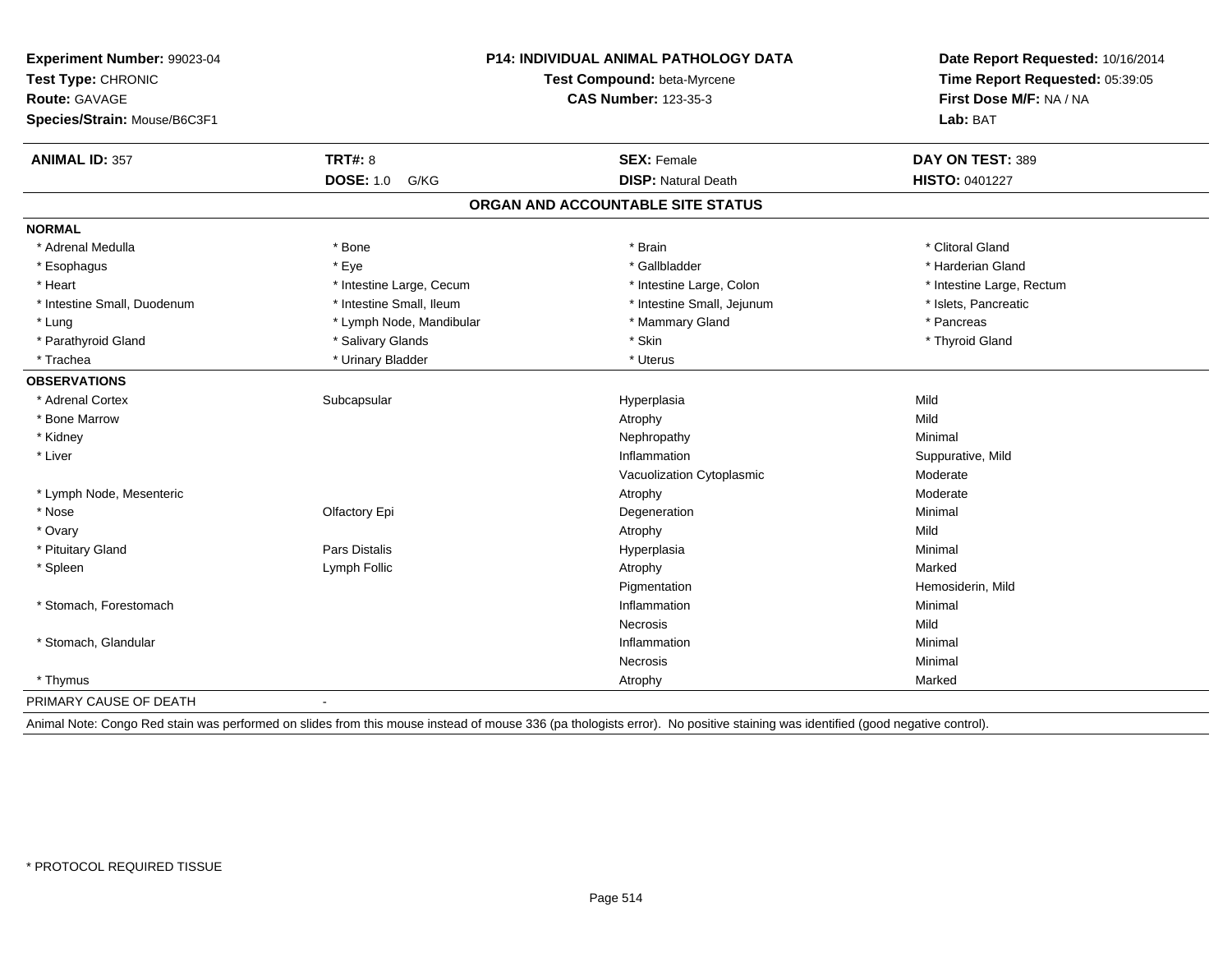| Experiment Number: 99023-04  | <b>P14: INDIVIDUAL ANIMAL PATHOLOGY DATA</b> |                                   | Date Report Requested: 10/16/2014                          |
|------------------------------|----------------------------------------------|-----------------------------------|------------------------------------------------------------|
| Test Type: CHRONIC           |                                              | Test Compound: beta-Myrcene       | Time Report Requested: 05:39:05<br>First Dose M/F: NA / NA |
| <b>Route: GAVAGE</b>         |                                              | <b>CAS Number: 123-35-3</b>       |                                                            |
| Species/Strain: Mouse/B6C3F1 |                                              |                                   | Lab: BAT                                                   |
| <b>ANIMAL ID: 358</b>        | TRT#: 8                                      | <b>SEX: Female</b>                | DAY ON TEST: 727                                           |
|                              | <b>DOSE: 1.0</b><br>G/KG                     | <b>DISP: Terminal Sacrifice</b>   | <b>HISTO: 0401228</b>                                      |
|                              |                                              | ORGAN AND ACCOUNTABLE SITE STATUS |                                                            |
| <b>NORMAL</b>                |                                              |                                   |                                                            |
| * Adrenal Medulla            | * Bone                                       | * Bone Marrow                     | * Brain                                                    |
| * Clitoral Gland             | * Esophagus                                  | * Eye                             | * Gallbladder                                              |
| * Harderian Gland            | * Heart                                      | * Intestine Large, Cecum          | * Intestine Large, Colon                                   |
| * Intestine Large, Rectum    | * Intestine Small, Duodenum                  | * Intestine Small, Ileum          | * Intestine Small, Jejunum                                 |
| * Islets, Pancreatic         | * Lymph Node, Mesenteric                     | * Mammary Gland                   | * Nose                                                     |
| * Pancreas                   | * Parathyroid Gland                          | * Pituitary Gland                 | * Salivary Glands                                          |
| * Skin                       | * Spleen                                     | * Stomach, Glandular              | * Thyroid Gland                                            |
| * Trachea                    | * Urinary Bladder                            |                                   |                                                            |
| <b>OBSERVATIONS</b>          |                                              |                                   |                                                            |
| * Adrenal Cortex             | Subcapsular                                  | Hyperplasia                       | Marked                                                     |
| * Kidney                     |                                              | Nephropathy                       | Minimal                                                    |
| * Liver                      |                                              | <b>Eosinophilic Focus</b>         |                                                            |
|                              |                                              | Inflammation                      | Chronic Active, Minimal                                    |
| * Lung                       |                                              | Hyperplasia                       | Lymphoid, Mild                                             |
| * Lymph Node, Mandibular     |                                              | Hyperplasia                       | Lymphoid, Marked                                           |
| * Ovary                      |                                              | Atrophy                           | Marked                                                     |
| * Stomach, Forestomach       | Epithelium                                   | Hyperplasia                       | Minimal                                                    |
| * Thymus                     |                                              | Atrophy                           | Minimal                                                    |
| $^\star$ Uterus              |                                              | Angiectasis                       | Mild                                                       |
|                              | Endometrium                                  | Hyperplasia                       | Minimal                                                    |
| [Angiectasis TGLS = 1-7]     |                                              |                                   |                                                            |
| PRIMARY CAUSE OF DEATH       | $\blacksquare$                               |                                   |                                                            |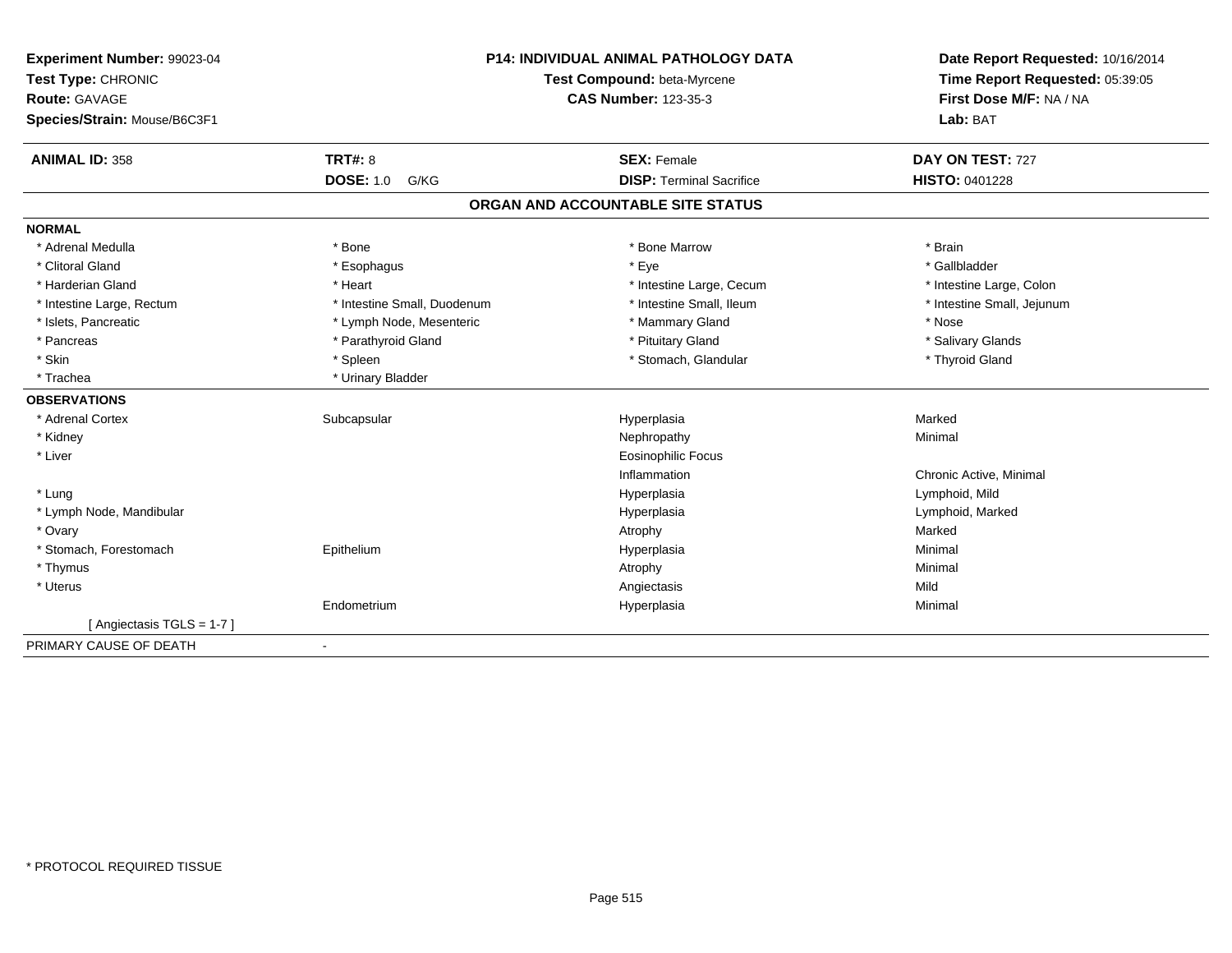| Experiment Number: 99023-04<br>Test Type: CHRONIC<br><b>Route: GAVAGE</b> |                            | <b>P14: INDIVIDUAL ANIMAL PATHOLOGY DATA</b><br>Test Compound: beta-Myrcene<br><b>CAS Number: 123-35-3</b> | Date Report Requested: 10/16/2014<br>Time Report Requested: 05:39:05<br>First Dose M/F: NA / NA |
|---------------------------------------------------------------------------|----------------------------|------------------------------------------------------------------------------------------------------------|-------------------------------------------------------------------------------------------------|
| Species/Strain: Mouse/B6C3F1                                              |                            |                                                                                                            | Lab: BAT                                                                                        |
| <b>ANIMAL ID: 359</b>                                                     | <b>TRT#: 8</b>             | <b>SEX: Female</b>                                                                                         | DAY ON TEST: 538                                                                                |
|                                                                           | <b>DOSE: 1.0</b><br>G/KG   | <b>DISP: Natural Death</b>                                                                                 | <b>HISTO: 0401229</b>                                                                           |
|                                                                           |                            | ORGAN AND ACCOUNTABLE SITE STATUS                                                                          |                                                                                                 |
| <b>NORMAL</b>                                                             |                            |                                                                                                            |                                                                                                 |
| * Adrenal Medulla                                                         | * Bone                     | * Bone Marrow                                                                                              | * Brain                                                                                         |
| * Clitoral Gland                                                          | * Esophagus                | * Eye                                                                                                      | * Gallbladder                                                                                   |
| * Harderian Gland                                                         | * Intestine Large, Cecum   | * Intestine Large, Colon                                                                                   | * Intestine Large, Rectum                                                                       |
| * Intestine Small, Duodenum                                               | * Intestine Small, Jejunum | * Islets, Pancreatic                                                                                       | * Kidney                                                                                        |
| * Lung                                                                    | * Lymph Node, Mesenteric   | * Mammary Gland                                                                                            | * Nose                                                                                          |
| * Pancreas                                                                | * Parathyroid Gland        | * Pituitary Gland                                                                                          | * Salivary Glands                                                                               |
| * Skin                                                                    | * Stomach, Forestomach     | * Stomach, Glandular                                                                                       | * Thyroid Gland                                                                                 |
| <b>Tissue NOS</b>                                                         | * Trachea                  | * Urinary Bladder                                                                                          |                                                                                                 |
| <b>AUTO PRECLUDES DIAG.</b>                                               |                            |                                                                                                            |                                                                                                 |
| * Intestine Small, Ileum                                                  |                            |                                                                                                            |                                                                                                 |
| <b>OBSERVATIONS</b>                                                       |                            |                                                                                                            |                                                                                                 |
| * Adrenal Cortex                                                          | Subcapsular                | Hyperplasia                                                                                                | Mild                                                                                            |
| * Heart                                                                   | Valve                      | Thrombosis                                                                                                 | Marked                                                                                          |
| * Liver                                                                   |                            | Necrosis                                                                                                   | Mild                                                                                            |
| * Lymph Node, Mandibular                                                  |                            | Atrophy                                                                                                    | Minimal                                                                                         |
| * Ovary                                                                   |                            | Atrophy                                                                                                    | Marked                                                                                          |
| * Spleen                                                                  |                            | Hematopoietic Cell Proliferation                                                                           | Moderate                                                                                        |
| * Thymus                                                                  |                            | Atrophy                                                                                                    | Minimal                                                                                         |
| * Uterus                                                                  |                            | Polyp Stromal                                                                                              |                                                                                                 |
| [ Polyp Stromal TGLS = 1-10 ]                                             |                            |                                                                                                            |                                                                                                 |
| PRIMARY CAUSE OF DEATH                                                    | - Heart Valve Thrombosis   |                                                                                                            |                                                                                                 |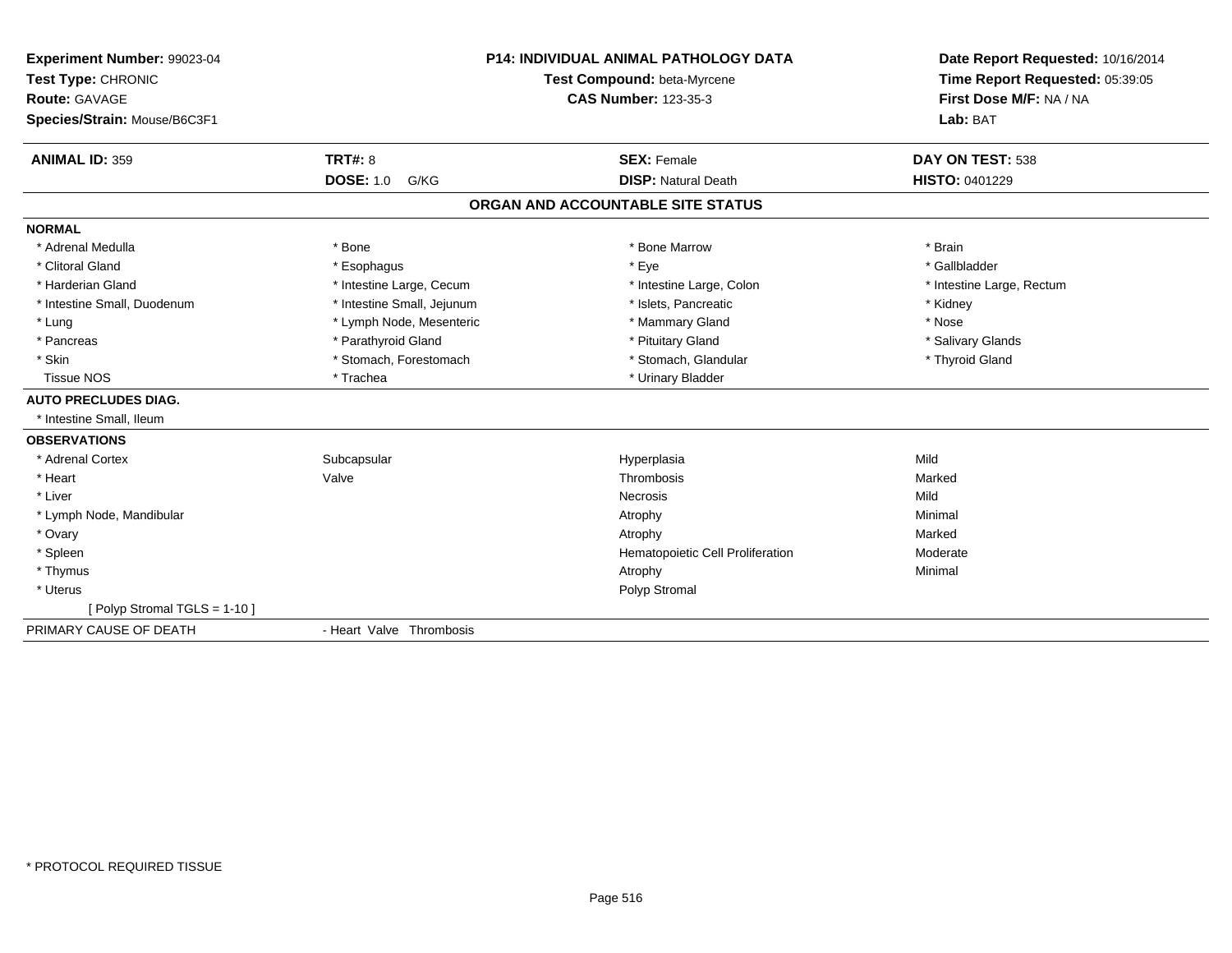| Experiment Number: 99023-04            | <b>P14: INDIVIDUAL ANIMAL PATHOLOGY DATA</b><br>Test Compound: beta-Myrcene |                                   | Date Report Requested: 10/16/2014                          |  |
|----------------------------------------|-----------------------------------------------------------------------------|-----------------------------------|------------------------------------------------------------|--|
| Test Type: CHRONIC                     |                                                                             |                                   | Time Report Requested: 05:39:05<br>First Dose M/F: NA / NA |  |
| <b>Route: GAVAGE</b>                   |                                                                             | <b>CAS Number: 123-35-3</b>       |                                                            |  |
| Species/Strain: Mouse/B6C3F1           |                                                                             |                                   | Lab: BAT                                                   |  |
| <b>ANIMAL ID: 360</b>                  | TRT#: 8                                                                     | <b>SEX: Female</b>                | DAY ON TEST: 728                                           |  |
|                                        | <b>DOSE: 1.0</b><br>G/KG                                                    | <b>DISP: Terminal Sacrifice</b>   | HISTO: 0401230                                             |  |
|                                        |                                                                             | ORGAN AND ACCOUNTABLE SITE STATUS |                                                            |  |
| <b>NORMAL</b>                          |                                                                             |                                   |                                                            |  |
| * Adrenal Medulla                      | * Bone                                                                      | * Bone Marrow                     | * Brain                                                    |  |
| * Clitoral Gland                       | * Esophagus                                                                 | * Eye                             | * Gallbladder                                              |  |
| * Harderian Gland                      | * Intestine Large, Cecum                                                    | * Intestine Large, Colon          | * Intestine Large, Rectum                                  |  |
| * Intestine Small, Duodenum            | * Intestine Small, Ileum                                                    | * Intestine Small, Jejunum        | * Islets, Pancreatic                                       |  |
| * Lymph Node, Mandibular               | * Lymph Node, Mesenteric                                                    | * Mammary Gland                   | * Nose                                                     |  |
| * Pancreas                             | * Parathyroid Gland                                                         | * Pituitary Gland                 | * Salivary Glands                                          |  |
| * Skin                                 | * Spleen                                                                    | * Stomach, Glandular              | * Thyroid Gland                                            |  |
| * Trachea                              | * Urinary Bladder                                                           | * Uterus                          |                                                            |  |
| <b>OBSERVATIONS</b>                    |                                                                             |                                   |                                                            |  |
| * Adrenal Cortex                       | Subcapsular                                                                 | Hyperplasia                       | Mild                                                       |  |
| * Heart                                |                                                                             | Cardiomyopathy                    | Minimal                                                    |  |
| * Kidney                               |                                                                             | Nephropathy                       | Minimal                                                    |  |
| * Liver                                |                                                                             | Fatty Change                      | Minimal                                                    |  |
|                                        |                                                                             | Hematopoietic Cell Proliferation  | Minimal                                                    |  |
|                                        |                                                                             | Hepatocellular Adenoma            |                                                            |  |
|                                        |                                                                             | Inflammation                      | Chronic Active, Minimal                                    |  |
| [ Hepatocellular Adenoma TGLS = 1-10 ] |                                                                             |                                   |                                                            |  |
| * Lung                                 |                                                                             | Inflammation                      | Chronic Active, Minimal                                    |  |
| * Ovary                                |                                                                             | Atrophy                           | Marked                                                     |  |
| * Stomach, Forestomach                 | Epithelium                                                                  | Hyperplasia                       | Minimal                                                    |  |
| * Thymus                               |                                                                             | Atrophy                           | Minimal                                                    |  |
| PRIMARY CAUSE OF DEATH                 | $\blacksquare$                                                              |                                   |                                                            |  |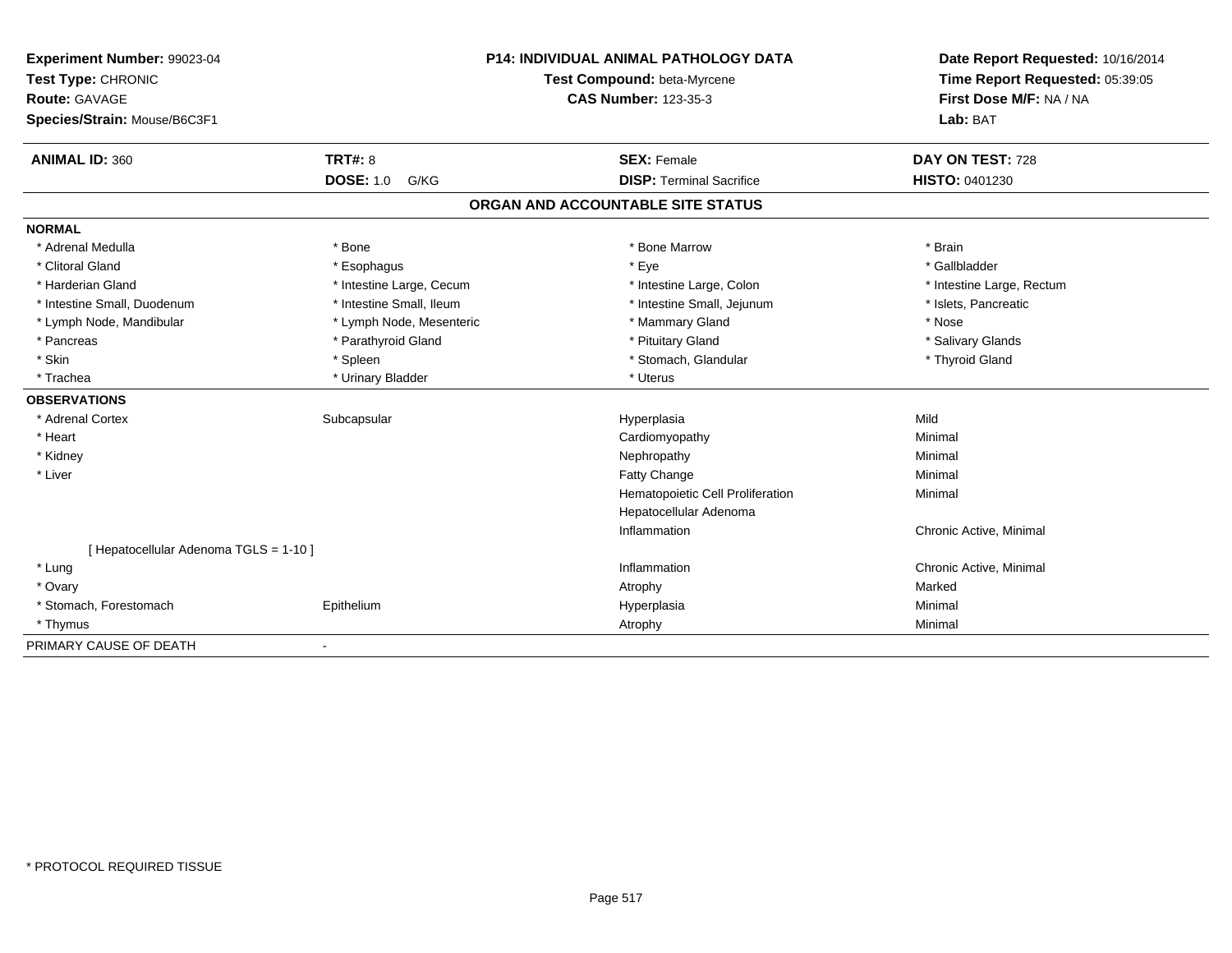| Experiment Number: 99023-04  | <b>P14: INDIVIDUAL ANIMAL PATHOLOGY DATA</b> |                                   | Date Report Requested: 10/16/2014 |
|------------------------------|----------------------------------------------|-----------------------------------|-----------------------------------|
| Test Type: CHRONIC           |                                              | Test Compound: beta-Myrcene       | Time Report Requested: 05:39:05   |
| <b>Route: GAVAGE</b>         |                                              | <b>CAS Number: 123-35-3</b>       | First Dose M/F: NA / NA           |
| Species/Strain: Mouse/B6C3F1 |                                              |                                   | Lab: BAT                          |
| <b>ANIMAL ID: 361</b>        | <b>TRT#: 8</b>                               | <b>SEX: Female</b>                | DAY ON TEST: 729                  |
|                              | <b>DOSE: 1.0</b><br>G/KG                     | <b>DISP: Terminal Sacrifice</b>   | HISTO: 0401231                    |
|                              |                                              | ORGAN AND ACCOUNTABLE SITE STATUS |                                   |
| <b>NORMAL</b>                |                                              |                                   |                                   |
| * Adrenal Medulla            | * Bone                                       | * Bone Marrow                     | * Brain                           |
| * Clitoral Gland             | * Esophagus                                  | * Eye                             | * Gallbladder                     |
| * Intestine Large, Cecum     | * Intestine Large, Colon                     | * Intestine Large, Rectum         | * Intestine Small, Duodenum       |
| * Intestine Small, Ileum     | * Intestine Small, Jejunum                   | * Islets, Pancreatic              | * Lung                            |
| * Lymph Node, Mandibular     | * Lymph Node, Mesenteric                     | * Mammary Gland                   | * Nose                            |
| * Pancreas                   | * Parathyroid Gland                          | * Pituitary Gland                 | * Salivary Glands                 |
| * Skin                       | * Spleen                                     | * Stomach, Glandular              | * Thyroid Gland                   |
| * Trachea                    | * Urinary Bladder                            |                                   |                                   |
| <b>OBSERVATIONS</b>          |                                              |                                   |                                   |
| * Adrenal Cortex             | Subcapsular                                  | Hyperplasia                       | Moderate                          |
| * Harderian Gland            |                                              | Adenoma                           |                                   |
| [Adenoma TGLS = $1-9$ ]      |                                              |                                   |                                   |
| * Heart                      |                                              | Cardiomyopathy                    | Minimal                           |
| * Kidney                     |                                              | Nephropathy                       | Minimal                           |
| * Liver                      |                                              | Fatty Change                      | Minimal                           |
|                              | Hepatocyte                                   | Hypertrophy                       | Minimal                           |
|                              |                                              | Inflammation                      | Chronic Active, Minimal           |
| * Ovary                      |                                              | Atrophy                           | Marked                            |
| * Stomach, Forestomach       | Epithelium                                   | Hyperplasia                       | Minimal                           |
| * Thymus                     |                                              | Atrophy                           | Minimal                           |
| * Uterus                     | Endometrium                                  | Hyperplasia                       | Minimal                           |
| PRIMARY CAUSE OF DEATH       | $\blacksquare$                               |                                   |                                   |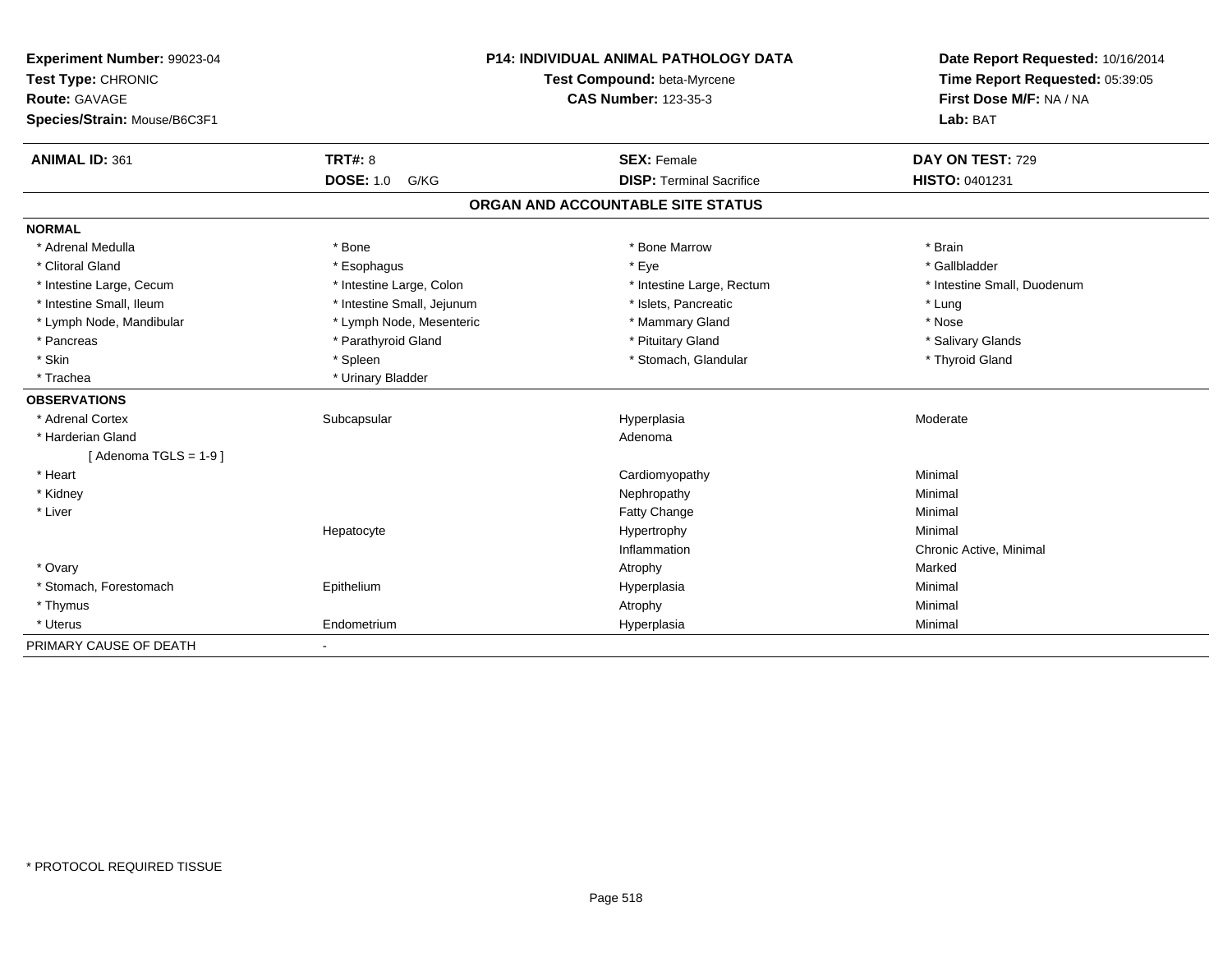| Experiment Number: 99023-04<br>Test Type: CHRONIC<br><b>Route: GAVAGE</b><br>Species/Strain: Mouse/B6C3F1 | <b>P14: INDIVIDUAL ANIMAL PATHOLOGY DATA</b><br>Test Compound: beta-Myrcene<br><b>CAS Number: 123-35-3</b> |                                   | Date Report Requested: 10/16/2014<br>Time Report Requested: 05:39:05<br>First Dose M/F: NA / NA<br>Lab: BAT |
|-----------------------------------------------------------------------------------------------------------|------------------------------------------------------------------------------------------------------------|-----------------------------------|-------------------------------------------------------------------------------------------------------------|
|                                                                                                           |                                                                                                            |                                   |                                                                                                             |
| <b>ANIMAL ID: 362</b>                                                                                     | <b>TRT#: 8</b>                                                                                             | <b>SEX: Female</b>                | DAY ON TEST: 402                                                                                            |
|                                                                                                           | <b>DOSE: 1.0 G/KG</b>                                                                                      | <b>DISP: Natural Death</b>        | HISTO: 0401232                                                                                              |
|                                                                                                           |                                                                                                            | ORGAN AND ACCOUNTABLE SITE STATUS |                                                                                                             |
| <b>NORMAL</b>                                                                                             |                                                                                                            |                                   |                                                                                                             |
| * Adrenal Medulla                                                                                         | * Bone                                                                                                     | * Brain                           | * Clitoral Gland                                                                                            |
| * Esophagus                                                                                               | * Eye                                                                                                      | * Gallbladder                     | * Heart                                                                                                     |
| * Intestine Large, Cecum                                                                                  | * Intestine Large, Colon                                                                                   | * Intestine Large, Rectum         | * Intestine Small, Duodenum                                                                                 |
| * Intestine Small, Ileum                                                                                  | * Intestine Small, Jejunum                                                                                 | * Islets, Pancreatic              | * Lung                                                                                                      |
| * Mammary Gland                                                                                           | * Nose                                                                                                     | * Pancreas                        | * Pituitary Gland                                                                                           |
| * Salivary Glands                                                                                         | * Skin                                                                                                     | * Stomach, Glandular              | * Thyroid Gland                                                                                             |
| * Trachea                                                                                                 | * Urinary Bladder                                                                                          | * Uterus                          |                                                                                                             |
| <b>MISSING</b>                                                                                            |                                                                                                            |                                   |                                                                                                             |
| * Lymph Node, Mesenteric                                                                                  | * Parathyroid Gland                                                                                        |                                   |                                                                                                             |
| <b>OBSERVATIONS</b>                                                                                       |                                                                                                            |                                   |                                                                                                             |
| * Adrenal Cortex                                                                                          | Subcapsular                                                                                                | Hyperplasia                       | Mild                                                                                                        |
| * Bone Marrow                                                                                             |                                                                                                            | Atrophy                           | Mild                                                                                                        |
| * Harderian Gland                                                                                         |                                                                                                            | Adenoma                           |                                                                                                             |
| [Adenoma TGLS = $5-9$ ]                                                                                   |                                                                                                            |                                   |                                                                                                             |
| * Kidney                                                                                                  | <b>Renal Tubule</b>                                                                                        | Necrosis                          | Mild                                                                                                        |
| Note: TGL-4 (small kidneys) had no corresponding lesion.<br>[Necrosis $TGLS = 2-4$ ]                      |                                                                                                            |                                   |                                                                                                             |
| * Liver                                                                                                   |                                                                                                            | Vacuolization Cytoplasmic         | Marked                                                                                                      |
| [Vacuolization Cytoplasmic TGLS = 3-3+4+5]                                                                |                                                                                                            |                                   |                                                                                                             |
| * Lymph Node, Mandibular                                                                                  |                                                                                                            | Atrophy                           | Moderate                                                                                                    |
| * Ovary                                                                                                   |                                                                                                            | Atrophy                           | Minimal                                                                                                     |
| * Spleen                                                                                                  | Lymph Follic                                                                                               | Atrophy                           | Marked                                                                                                      |
|                                                                                                           |                                                                                                            | Pigmentation                      | Hemosiderin, Minimal                                                                                        |
| [Atrophy TGLS = $1-4$ ]                                                                                   |                                                                                                            |                                   |                                                                                                             |
| * Stomach, Forestomach                                                                                    |                                                                                                            | Inflammation                      | Mild                                                                                                        |
|                                                                                                           |                                                                                                            | Ulcer                             | Mild                                                                                                        |
| * Thymus                                                                                                  |                                                                                                            | Atrophy                           | Marked                                                                                                      |
| PRIMARY CAUSE OF DEATH                                                                                    | - Liver Vacuolization Cytoplasmic                                                                          |                                   |                                                                                                             |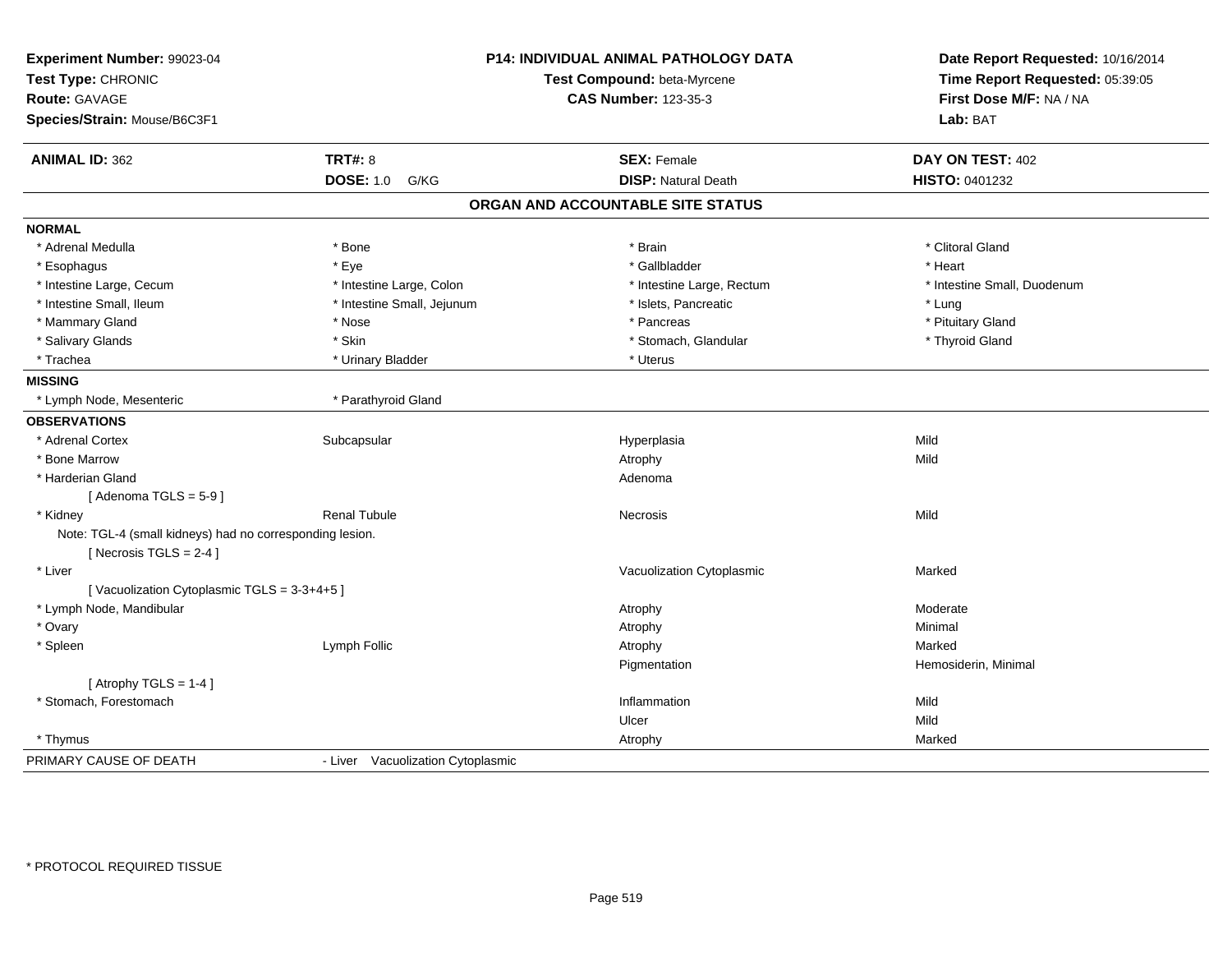| Experiment Number: 99023-04<br>Test Type: CHRONIC |                                   | <b>P14: INDIVIDUAL ANIMAL PATHOLOGY DATA</b><br>Test Compound: beta-Myrcene | Date Report Requested: 10/16/2014<br>Time Report Requested: 05:39:05 |  |
|---------------------------------------------------|-----------------------------------|-----------------------------------------------------------------------------|----------------------------------------------------------------------|--|
| <b>Route: GAVAGE</b>                              |                                   | <b>CAS Number: 123-35-3</b>                                                 | First Dose M/F: NA / NA                                              |  |
| Species/Strain: Mouse/B6C3F1                      |                                   |                                                                             | Lab: BAT                                                             |  |
| ANIMAL ID: 363                                    | <b>TRT#: 8</b>                    | <b>SEX: Female</b>                                                          | DAY ON TEST: 404                                                     |  |
|                                                   | <b>DOSE: 1.0</b><br>G/KG          | <b>DISP: Natural Death</b>                                                  | HISTO: 0401233                                                       |  |
|                                                   |                                   | ORGAN AND ACCOUNTABLE SITE STATUS                                           |                                                                      |  |
| <b>NORMAL</b>                                     |                                   |                                                                             |                                                                      |  |
| * Adrenal Medulla                                 | * Bone                            | * Brain                                                                     | * Clitoral Gland                                                     |  |
| * Esophagus                                       | * Eye                             | * Gallbladder                                                               | * Harderian Gland                                                    |  |
| * Intestine Large, Colon                          | * Intestine Large, Rectum         | * Kidney                                                                    | * Lung                                                               |  |
| * Lymph Node, Mandibular                          | * Mammary Gland                   | * Parathyroid Gland                                                         | * Pituitary Gland                                                    |  |
| * Salivary Glands                                 | * Skin                            | * Stomach, Glandular                                                        | * Thyroid Gland                                                      |  |
| * Trachea                                         | * Urinary Bladder                 |                                                                             |                                                                      |  |
| <b>MISSING</b>                                    |                                   |                                                                             |                                                                      |  |
| * Thymus                                          |                                   |                                                                             |                                                                      |  |
| <b>AUTO PRECLUDES DIAG.</b>                       |                                   |                                                                             |                                                                      |  |
| * Intestine Large, Cecum                          | * Intestine Small, Duodenum       | * Intestine Small, Ileum                                                    | * Intestine Small, Jejunum                                           |  |
| * Islets, Pancreatic                              | * Lymph Node, Mesenteric          | * Pancreas                                                                  | * Stomach, Forestomach                                               |  |
| <b>OBSERVATIONS</b>                               |                                   |                                                                             |                                                                      |  |
| * Adrenal Cortex                                  | Subcapsular                       | Hyperplasia                                                                 | Mild                                                                 |  |
| * Bone Marrow                                     |                                   | Atrophy                                                                     | Moderate                                                             |  |
| * Heart                                           |                                   | Mineralization                                                              | Minimal                                                              |  |
| * Liver                                           | Hepatocyte                        | Hypertrophy                                                                 | Marked                                                               |  |
|                                                   |                                   | Necrosis                                                                    | Minimal                                                              |  |
|                                                   |                                   | <b>Tension Lipidosis</b>                                                    | Mild                                                                 |  |
|                                                   |                                   | Vacuolization Cytoplasmic                                                   | Marked                                                               |  |
| * Lym Node Mand                                   |                                   |                                                                             |                                                                      |  |
| Note: Mandibular lymph node is on slide 06.       |                                   |                                                                             |                                                                      |  |
| * Nose                                            | Olfactory Epi                     | Degeneration                                                                | Minimal                                                              |  |
| * Ovary                                           |                                   | Atrophy                                                                     | Marked                                                               |  |
| * Spleen                                          | Lymph Follic                      | Atrophy                                                                     | Marked                                                               |  |
|                                                   |                                   | Pigmentation                                                                | Hemosiderin, Mild                                                    |  |
| [Atrophy TGLS = $1-4$ ]                           |                                   |                                                                             |                                                                      |  |
| * Uterus                                          | Endometrium                       | Hyperplasia                                                                 | Minimal                                                              |  |
| PRIMARY CAUSE OF DEATH                            | - Liver Vacuolization Cytoplasmic |                                                                             |                                                                      |  |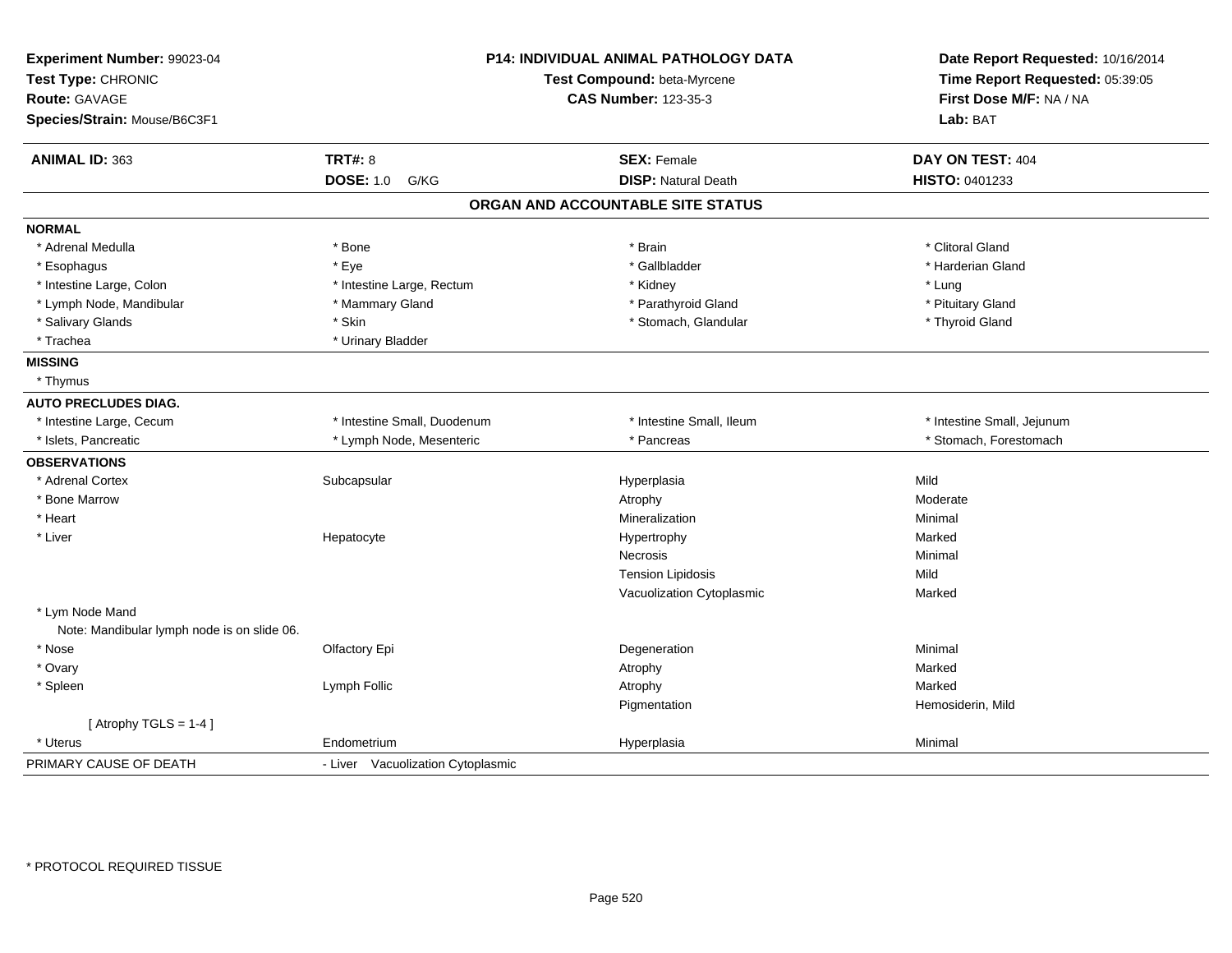| Experiment Number: 99023-04<br>Test Type: CHRONIC<br>Route: GAVAGE<br>Species/Strain: Mouse/B6C3F1 |                             | <b>P14: INDIVIDUAL ANIMAL PATHOLOGY DATA</b><br>Test Compound: beta-Myrcene<br><b>CAS Number: 123-35-3</b> | Date Report Requested: 10/16/2014<br>Time Report Requested: 05:39:05<br>First Dose M/F: NA / NA<br>Lab: BAT |  |
|----------------------------------------------------------------------------------------------------|-----------------------------|------------------------------------------------------------------------------------------------------------|-------------------------------------------------------------------------------------------------------------|--|
| <b>ANIMAL ID: 364</b>                                                                              | TRT#: 8                     | <b>SEX: Female</b>                                                                                         | DAY ON TEST: 728                                                                                            |  |
|                                                                                                    | <b>DOSE: 1.0</b><br>G/KG    | <b>DISP: Terminal Sacrifice</b>                                                                            | HISTO: 0401234                                                                                              |  |
|                                                                                                    |                             | ORGAN AND ACCOUNTABLE SITE STATUS                                                                          |                                                                                                             |  |
| <b>NORMAL</b>                                                                                      |                             |                                                                                                            |                                                                                                             |  |
| * Adrenal Medulla                                                                                  | * Bone                      | * Bone Marrow                                                                                              | * Brain                                                                                                     |  |
| * Clitoral Gland                                                                                   | * Esophagus                 | * Eye                                                                                                      | * Gallbladder                                                                                               |  |
| * Harderian Gland                                                                                  | * Heart                     | * Intestine Large, Cecum                                                                                   | * Intestine Large, Colon                                                                                    |  |
| * Intestine Large, Rectum                                                                          | * Intestine Small, Duodenum | * Intestine Small, Ileum                                                                                   | * Intestine Small, Jejunum                                                                                  |  |
| * Islets, Pancreatic                                                                               | * Lymph Node, Mandibular    | * Lymph Node, Mesenteric                                                                                   | * Mammary Gland                                                                                             |  |
| * Nose                                                                                             | * Pancreas                  | * Parathyroid Gland                                                                                        | * Pituitary Gland                                                                                           |  |
| * Salivary Glands                                                                                  | * Skin                      | * Spleen                                                                                                   | * Stomach, Glandular                                                                                        |  |
| * Thymus                                                                                           | * Thyroid Gland             | * Trachea                                                                                                  | * Urinary Bladder                                                                                           |  |
| * Uterus                                                                                           |                             |                                                                                                            |                                                                                                             |  |
| <b>OBSERVATIONS</b>                                                                                |                             |                                                                                                            |                                                                                                             |  |
| * Adrenal Cortex                                                                                   | Subcapsular                 | Hyperplasia                                                                                                | Moderate                                                                                                    |  |
| * Kidney                                                                                           |                             | Nephropathy                                                                                                | Minimal                                                                                                     |  |
| * Liver                                                                                            |                             | Eosinophilic Focus                                                                                         |                                                                                                             |  |
|                                                                                                    | Hepatocyte                  | Hypertrophy                                                                                                | Minimal                                                                                                     |  |
|                                                                                                    |                             | Inflammation                                                                                               | Chronic Active, Minimal                                                                                     |  |
| * Lung                                                                                             |                             | Inflammation                                                                                               | Chronic Active, Minimal                                                                                     |  |
| * Ovary                                                                                            | Rete Ovarii                 | Cyst                                                                                                       | Moderate                                                                                                    |  |
|                                                                                                    |                             | Granulosa-Theca Tumor Benign                                                                               |                                                                                                             |  |
| * Stomach. Forestomach                                                                             | Epithelium                  | Hyperplasia                                                                                                | Mild                                                                                                        |  |
| PRIMARY CAUSE OF DEATH                                                                             |                             |                                                                                                            |                                                                                                             |  |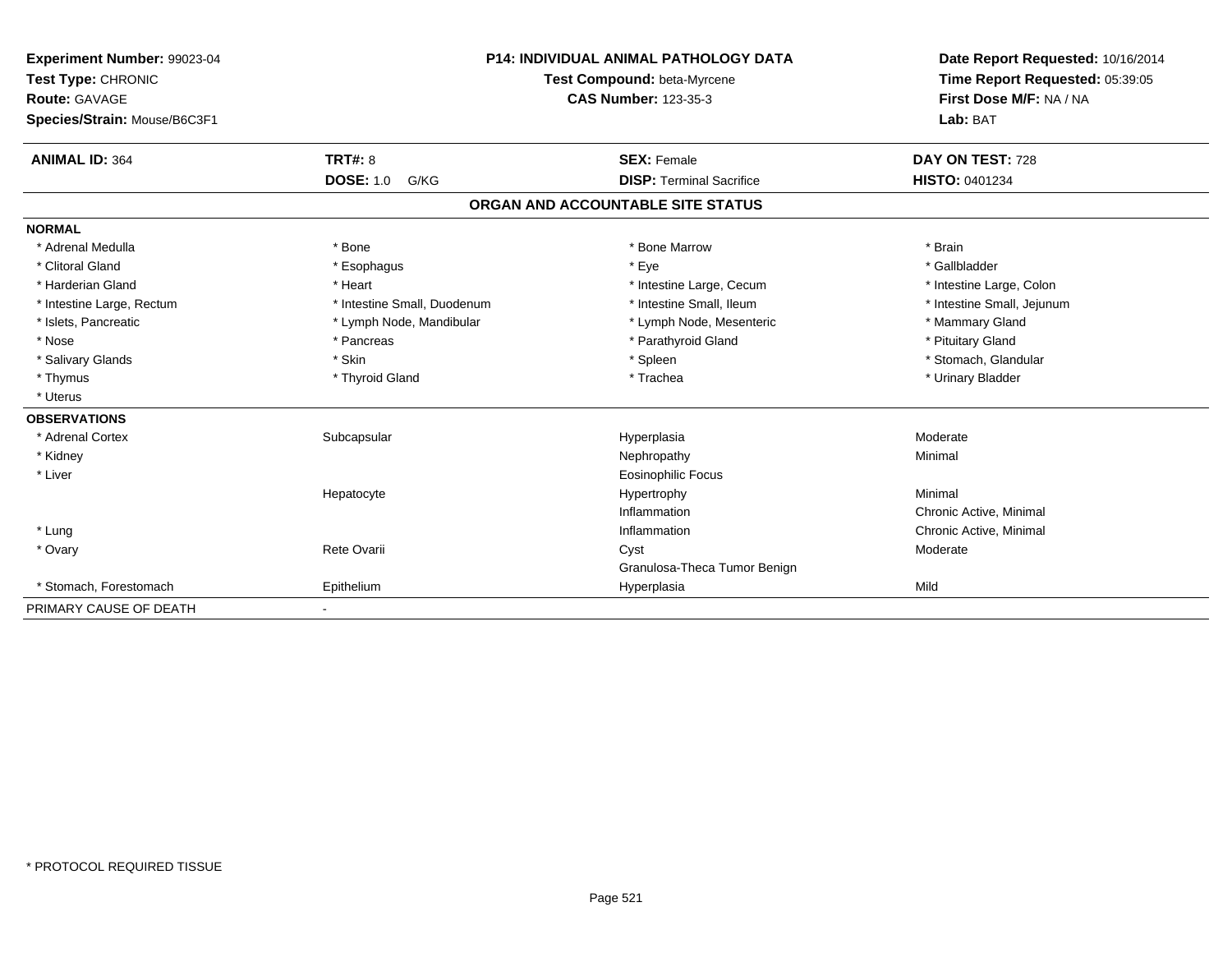| Experiment Number: 99023-04  | <b>P14: INDIVIDUAL ANIMAL PATHOLOGY DATA</b> |                                   | Date Report Requested: 10/16/2014 |  |
|------------------------------|----------------------------------------------|-----------------------------------|-----------------------------------|--|
| Test Type: CHRONIC           |                                              | Test Compound: beta-Myrcene       | Time Report Requested: 05:39:05   |  |
| Route: GAVAGE                |                                              | <b>CAS Number: 123-35-3</b>       | First Dose M/F: NA / NA           |  |
| Species/Strain: Mouse/B6C3F1 |                                              |                                   | Lab: BAT                          |  |
| <b>ANIMAL ID: 365</b>        | <b>TRT#: 8</b>                               | <b>SEX: Female</b>                | DAY ON TEST: 727                  |  |
|                              | <b>DOSE: 1.0</b><br>G/KG                     | <b>DISP: Terminal Sacrifice</b>   | <b>HISTO: 0401235</b>             |  |
|                              |                                              | ORGAN AND ACCOUNTABLE SITE STATUS |                                   |  |
| <b>NORMAL</b>                |                                              |                                   |                                   |  |
| * Adrenal Medulla            | * Bone                                       | * Bone Marrow                     | * Brain                           |  |
| * Clitoral Gland             | * Esophagus                                  | * Eye                             | * Gallbladder                     |  |
| * Harderian Gland            | * Heart                                      | * Intestine Large, Cecum          | * Intestine Large, Colon          |  |
| * Intestine Large, Rectum    | * Intestine Small, Duodenum                  | * Intestine Small, Ileum          | * Intestine Small, Jejunum        |  |
| * Islets, Pancreatic         | * Lymph Node, Mesenteric                     | * Mammary Gland                   | * Nose                            |  |
| * Pancreas                   | * Parathyroid Gland                          | * Pituitary Gland                 | * Salivary Glands                 |  |
| * Skin                       | * Spleen                                     | * Stomach, Forestomach            | * Stomach, Glandular              |  |
| * Thymus                     | * Thyroid Gland                              | * Trachea                         | * Urinary Bladder                 |  |
| <b>OBSERVATIONS</b>          |                                              |                                   |                                   |  |
| * Adrenal Cortex             | Subcapsular                                  | Hyperplasia                       | Moderate                          |  |
| * Kidney                     |                                              | Nephropathy                       | Minimal                           |  |
| * Liver                      | Hepatocyte                                   | Hypertrophy                       | Minimal                           |  |
|                              |                                              | Inflammation                      | Chronic Active, Minimal           |  |
| * Lung                       | Alveolar Epith                               | Hyperplasia                       | Minimal                           |  |
|                              | Alveolus                                     | <b>Infiltration Cellular</b>      | Histiocyte, Minimal               |  |
|                              |                                              | Inflammation                      | Chronic Active, Minimal           |  |
| * Lymph Node, Mandibular     |                                              | Atrophy                           | Minimal                           |  |
| * Ovary                      |                                              | Angiectasis                       | Mild                              |  |
|                              |                                              | Atrophy                           | Marked                            |  |
| * Uterus                     | Endometrium                                  | Hyperplasia                       | Mild                              |  |
| PRIMARY CAUSE OF DEATH       | $\blacksquare$                               |                                   |                                   |  |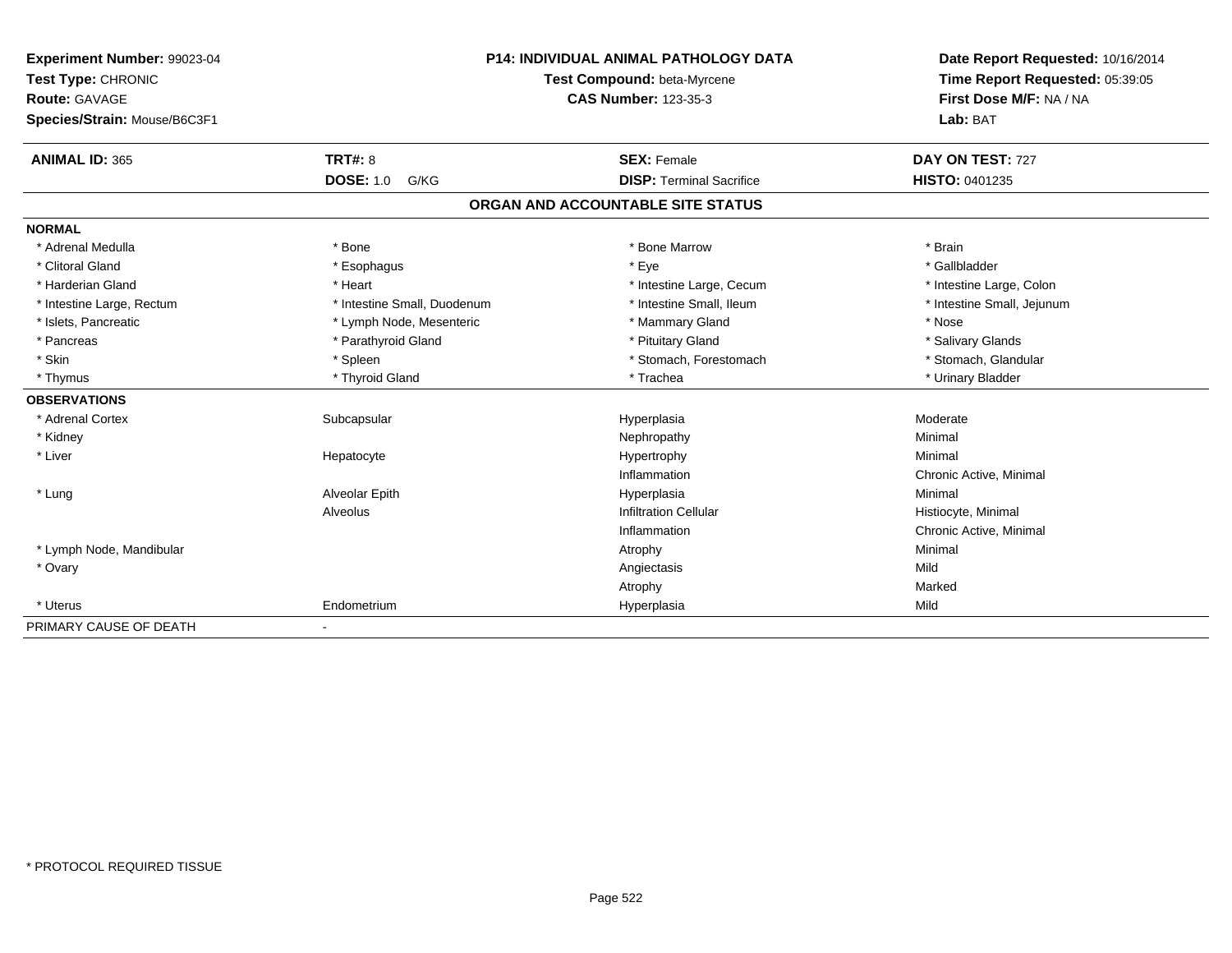| Experiment Number: 99023-04  | <b>P14: INDIVIDUAL ANIMAL PATHOLOGY DATA</b> |                                   | Date Report Requested: 10/16/2014 |  |
|------------------------------|----------------------------------------------|-----------------------------------|-----------------------------------|--|
| Test Type: CHRONIC           |                                              | Test Compound: beta-Myrcene       | Time Report Requested: 05:39:05   |  |
| <b>Route: GAVAGE</b>         |                                              | <b>CAS Number: 123-35-3</b>       | First Dose M/F: NA / NA           |  |
| Species/Strain: Mouse/B6C3F1 |                                              |                                   | Lab: BAT                          |  |
| <b>ANIMAL ID: 366</b>        | TRT#: 8                                      | <b>SEX: Female</b>                | DAY ON TEST: 729                  |  |
|                              | <b>DOSE: 1.0</b><br>G/KG                     | <b>DISP: Terminal Sacrifice</b>   | <b>HISTO: 0401236</b>             |  |
|                              |                                              | ORGAN AND ACCOUNTABLE SITE STATUS |                                   |  |
| <b>NORMAL</b>                |                                              |                                   |                                   |  |
| * Adrenal Medulla            | * Bone                                       | * Brain                           | * Clitoral Gland                  |  |
| * Esophagus                  | * Eye                                        | * Gallbladder                     | * Harderian Gland                 |  |
| * Intestine Large, Cecum     | * Intestine Large, Colon                     | * Intestine Large, Rectum         | * Intestine Small, Duodenum       |  |
| * Intestine Small, Ileum     | * Intestine Small, Jejunum                   | * Islets, Pancreatic              | * Kidney                          |  |
| * Lymph Node, Mandibular     | * Lymph Node, Mesenteric                     | * Mammary Gland                   | * Nose                            |  |
| * Pancreas                   | * Parathyroid Gland                          | * Pituitary Gland                 | * Salivary Glands                 |  |
| * Skin                       | * Stomach, Forestomach                       | * Stomach, Glandular              | * Thymus                          |  |
| * Trachea                    | * Urinary Bladder                            |                                   |                                   |  |
| <b>OBSERVATIONS</b>          |                                              |                                   |                                   |  |
| * Adrenal Cortex             | Subcapsular                                  | Hyperplasia                       | Mild                              |  |
| * Bone Marrow                |                                              | Myelofibrosis                     | Minimal                           |  |
| * Heart                      |                                              | Mineralization                    | Minimal                           |  |
| * Liver                      |                                              | <b>Cytoplasmic Alteration</b>     | Minimal                           |  |
|                              |                                              | <b>Eosinophilic Focus</b>         |                                   |  |
|                              | Hepatocyte                                   | Hypertrophy                       | Mild                              |  |
|                              |                                              | Inflammation                      | Chronic Active, Minimal           |  |
| * Lung                       |                                              | Alveolar/Bronchiolar Adenoma      |                                   |  |
| * Ovary                      |                                              | Atrophy                           | Marked                            |  |
| * Spleen                     |                                              | Hematopoietic Cell Proliferation  | Minimal                           |  |
| * Thyroid Gland              | Follicle                                     | Cyst                              | Mild                              |  |
| * Uterus                     | Endometrium                                  | Hyperplasia                       | Mild                              |  |
| PRIMARY CAUSE OF DEATH       | $\blacksquare$                               |                                   |                                   |  |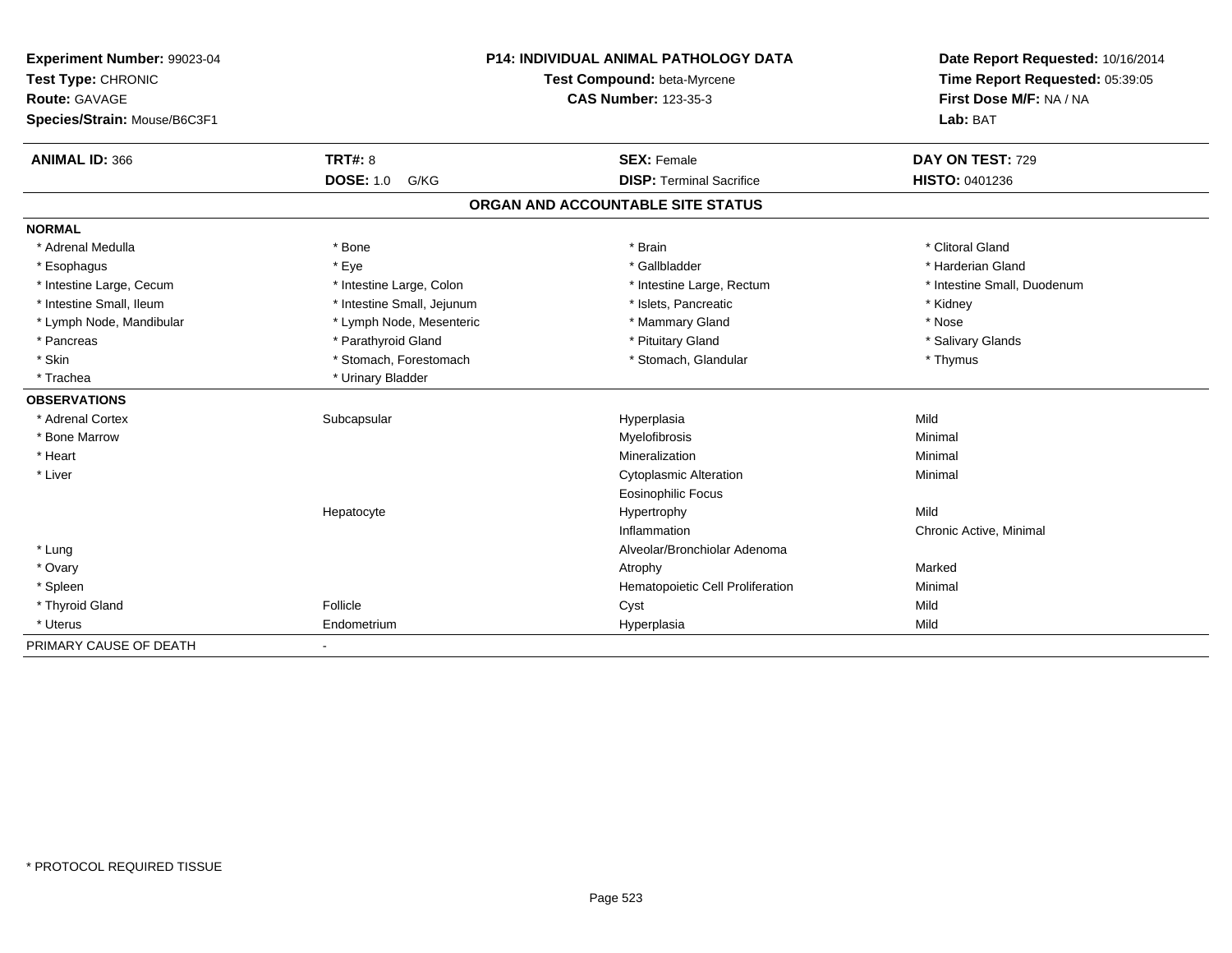| Experiment Number: 99023-04<br>Test Type: CHRONIC<br><b>Route: GAVAGE</b><br>Species/Strain: Mouse/B6C3F1 | P14: INDIVIDUAL ANIMAL PATHOLOGY DATA<br>Test Compound: beta-Myrcene<br><b>CAS Number: 123-35-3</b> |                                   | Date Report Requested: 10/16/2014<br>Time Report Requested: 05:39:05<br>First Dose M/F: NA / NA<br>Lab: BAT |  |
|-----------------------------------------------------------------------------------------------------------|-----------------------------------------------------------------------------------------------------|-----------------------------------|-------------------------------------------------------------------------------------------------------------|--|
| <b>ANIMAL ID: 367</b>                                                                                     | <b>TRT#: 8</b>                                                                                      | <b>SEX: Female</b>                | DAY ON TEST: 656                                                                                            |  |
|                                                                                                           | <b>DOSE: 1.0</b><br>G/KG                                                                            | <b>DISP: Natural Death</b>        | HISTO: 0401237                                                                                              |  |
|                                                                                                           |                                                                                                     | ORGAN AND ACCOUNTABLE SITE STATUS |                                                                                                             |  |
| <b>NORMAL</b>                                                                                             |                                                                                                     |                                   |                                                                                                             |  |
| * Adrenal Medulla                                                                                         | * Bone                                                                                              | * Bone Marrow                     | * Brain                                                                                                     |  |
| * Clitoral Gland                                                                                          | * Esophagus                                                                                         | * Eye                             | * Gallbladder                                                                                               |  |
| * Harderian Gland                                                                                         | * Heart                                                                                             | * Intestine Large, Cecum          | * Intestine Large, Colon                                                                                    |  |
| * Intestine Large, Rectum                                                                                 | * Intestine Small, Duodenum                                                                         | * Intestine Small, Ileum          | * Intestine Small, Jejunum                                                                                  |  |
| * Islets, Pancreatic                                                                                      | * Lung                                                                                              | * Mammary Gland                   | * Nose                                                                                                      |  |
| * Pancreas                                                                                                | * Parathyroid Gland                                                                                 | * Pituitary Gland                 | * Salivary Glands                                                                                           |  |
| * Skin                                                                                                    | * Thyroid Gland                                                                                     | * Trachea                         | * Urinary Bladder                                                                                           |  |
| <b>OBSERVATIONS</b>                                                                                       |                                                                                                     |                                   |                                                                                                             |  |
| * Adrenal Cortex                                                                                          | Subcapsular                                                                                         | Hyperplasia                       | Moderate                                                                                                    |  |
| <b>Blood Vessel</b>                                                                                       | Aorta                                                                                               | Inflammation                      | Mild                                                                                                        |  |
| * Kidney                                                                                                  |                                                                                                     | Mineralization                    | Mild                                                                                                        |  |
|                                                                                                           |                                                                                                     | Nephropathy                       | Minimal                                                                                                     |  |
| * Liver                                                                                                   |                                                                                                     | Hepatocellular Adenoma            |                                                                                                             |  |
|                                                                                                           |                                                                                                     | Necrosis                          | Moderate                                                                                                    |  |
| [ Hepatocellular Adenoma TGLS = 1-10 ]                                                                    |                                                                                                     |                                   |                                                                                                             |  |
| * Lymph Node, Mandibular                                                                                  |                                                                                                     | Atrophy                           | Mild                                                                                                        |  |
| * Lymph Node, Mesenteric                                                                                  |                                                                                                     | Atrophy                           | Mild                                                                                                        |  |
| * Ovary                                                                                                   |                                                                                                     | Atrophy                           | Marked                                                                                                      |  |
| * Spleen                                                                                                  | Lymph Follic                                                                                        | Atrophy                           | Moderate                                                                                                    |  |
|                                                                                                           |                                                                                                     | Hematopoietic Cell Proliferation  | Moderate                                                                                                    |  |
| * Stomach, Forestomach                                                                                    | Epithelium                                                                                          | Hyperplasia                       | Moderate                                                                                                    |  |
|                                                                                                           |                                                                                                     | Inflammation                      | Mild                                                                                                        |  |
|                                                                                                           |                                                                                                     | <b>Necrosis</b>                   | Mild                                                                                                        |  |
|                                                                                                           |                                                                                                     | Ulcer                             | Mild                                                                                                        |  |
| [ Hyperplasia TGLS = 2-10 ]                                                                               |                                                                                                     |                                   |                                                                                                             |  |
| * Stomach, Glandular                                                                                      |                                                                                                     | Mineralization                    | Mild                                                                                                        |  |
| * Thymus                                                                                                  |                                                                                                     | Atrophy                           | Marked                                                                                                      |  |
| * Uterus                                                                                                  | Endometrium                                                                                         | Hyperplasia                       | Minimal                                                                                                     |  |
| PRIMARY CAUSE OF DEATH                                                                                    | - Liver Hepatocellular Adenoma                                                                      |                                   |                                                                                                             |  |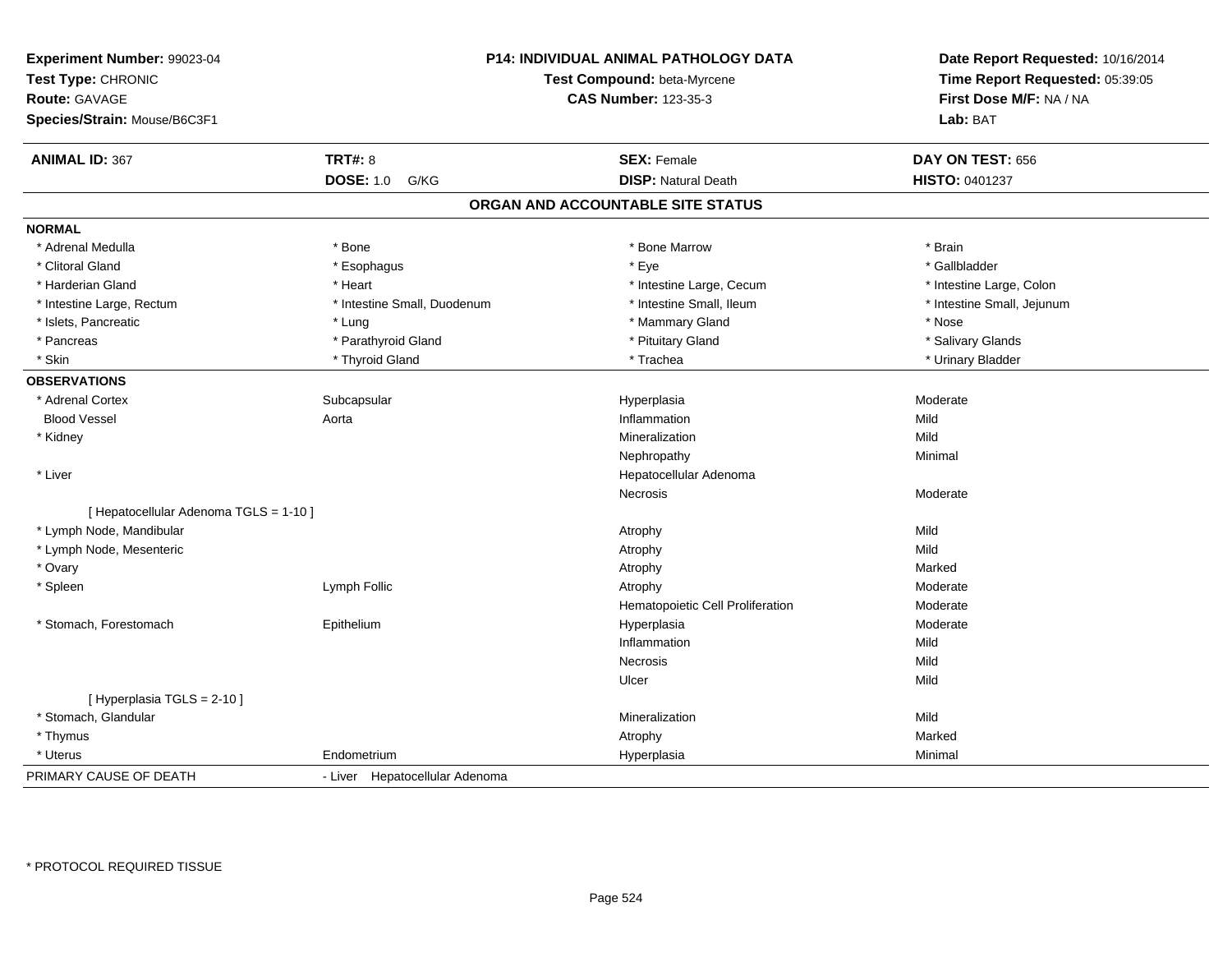| Experiment Number: 99023-04<br>Test Type: CHRONIC<br><b>Route: GAVAGE</b> |                             | P14: INDIVIDUAL ANIMAL PATHOLOGY DATA<br>Test Compound: beta-Myrcene | Date Report Requested: 10/16/2014<br>Time Report Requested: 05:39:05 |
|---------------------------------------------------------------------------|-----------------------------|----------------------------------------------------------------------|----------------------------------------------------------------------|
|                                                                           |                             | <b>CAS Number: 123-35-3</b>                                          | First Dose M/F: NA / NA                                              |
| Species/Strain: Mouse/B6C3F1                                              |                             |                                                                      | Lab: BAT                                                             |
| <b>ANIMAL ID: 368</b>                                                     | <b>TRT#: 8</b>              | <b>SEX: Female</b>                                                   | DAY ON TEST: 728                                                     |
|                                                                           | <b>DOSE: 1.0</b><br>G/KG    | <b>DISP: Terminal Sacrifice</b>                                      | HISTO: 0401238                                                       |
|                                                                           |                             | ORGAN AND ACCOUNTABLE SITE STATUS                                    |                                                                      |
| <b>NORMAL</b>                                                             |                             |                                                                      |                                                                      |
| * Adrenal Medulla                                                         | * Bone                      | * Bone Marrow                                                        | * Brain                                                              |
| * Clitoral Gland                                                          | * Esophagus                 | * Eye                                                                | * Gallbladder                                                        |
| * Harderian Gland                                                         | * Heart                     | * Intestine Large, Cecum                                             | * Intestine Large, Colon                                             |
| * Intestine Large, Rectum                                                 | * Intestine Small, Duodenum | * Intestine Small, Ileum                                             | * Intestine Small, Jejunum                                           |
| * Islets, Pancreatic                                                      | * Kidney                    | * Lymph Node, Mandibular                                             | * Mammary Gland                                                      |
| * Nose                                                                    | * Pancreas                  | * Parathyroid Gland                                                  | * Pituitary Gland                                                    |
| * Salivary Glands                                                         | * Skin                      | * Stomach, Glandular                                                 | * Thymus                                                             |
| * Thyroid Gland                                                           | * Trachea                   | * Urinary Bladder                                                    | * Uterus                                                             |
| <b>OBSERVATIONS</b>                                                       |                             |                                                                      |                                                                      |
| * Adrenal Cortex                                                          | Subcapsular                 | Hyperplasia                                                          | Moderate                                                             |
| * Liver                                                                   |                             | Hepatocellular Adenoma                                               |                                                                      |
|                                                                           | Hepatocyte                  | Hypertrophy                                                          | Minimal                                                              |
| [ Hepatocellular Adenoma TGLS = 3-4 ]                                     |                             |                                                                      |                                                                      |
| * Lung                                                                    |                             | Alveolar/Bronchiolar Adenoma                                         |                                                                      |
|                                                                           | Alveolar Epith              | Hyperplasia                                                          | Marked                                                               |
| [ Alveolar/Bronchiolar Adenoma TGLS = 2-3 ]                               |                             |                                                                      |                                                                      |
| * Lymph Node, Mesenteric                                                  |                             | Atrophy                                                              | Moderate                                                             |
| * Ovary                                                                   |                             | Angiectasis                                                          | Minimal                                                              |
|                                                                           |                             | Atrophy                                                              | Marked                                                               |
|                                                                           | <b>Germinal Epith</b>       | Cyst                                                                 | Marked                                                               |
|                                                                           |                             | Hyperplasia                                                          | Tubular, Mild                                                        |
| [Cyst TGLS = $1-7$ ]                                                      |                             |                                                                      |                                                                      |
| * Spleen                                                                  |                             | Hematopoietic Cell Proliferation                                     | Minimal                                                              |
|                                                                           |                             | Hyperplasia                                                          | Lymphoid, Mild                                                       |
| * Stomach, Forestomach                                                    | Epithelium                  | Hyperplasia                                                          | Moderate                                                             |
|                                                                           |                             | Inflammation                                                         | Mild                                                                 |
|                                                                           |                             | Necrosis                                                             | Minimal                                                              |
| [ Hyperplasia TGLS = 4-10 ]                                               |                             |                                                                      |                                                                      |
| PRIMARY CAUSE OF DEATH                                                    | $\sim$                      |                                                                      |                                                                      |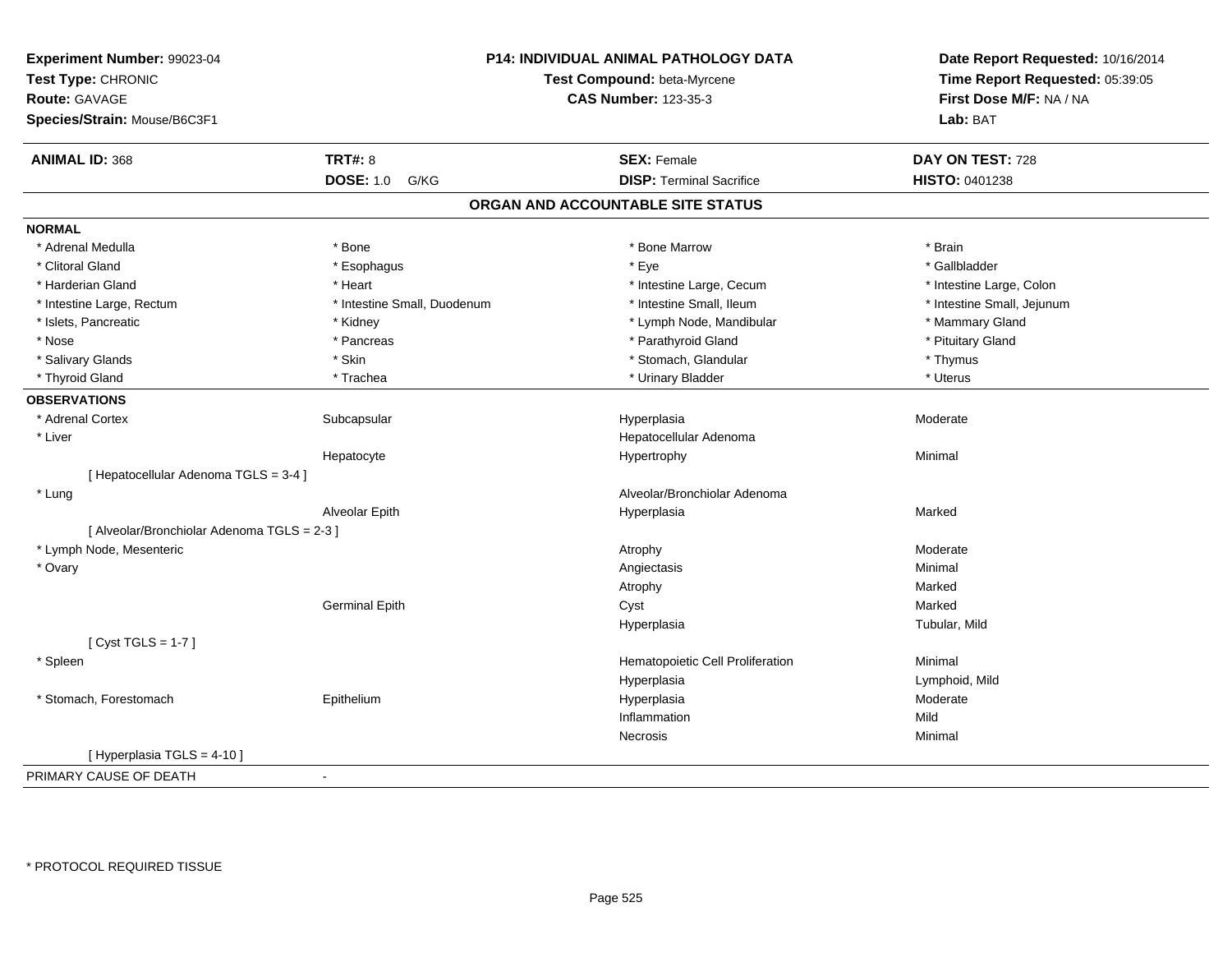| Experiment Number: 99023-04<br>Test Type: CHRONIC<br>Route: GAVAGE<br>Species/Strain: Mouse/B6C3F1 |                             | <b>P14: INDIVIDUAL ANIMAL PATHOLOGY DATA</b><br>Test Compound: beta-Myrcene<br><b>CAS Number: 123-35-3</b> | Date Report Requested: 10/16/2014<br>Time Report Requested: 05:39:05<br>First Dose M/F: NA / NA<br>Lab: BAT |  |
|----------------------------------------------------------------------------------------------------|-----------------------------|------------------------------------------------------------------------------------------------------------|-------------------------------------------------------------------------------------------------------------|--|
| <b>ANIMAL ID: 369</b>                                                                              | <b>TRT#: 8</b>              | <b>SEX: Female</b>                                                                                         | DAY ON TEST: 727                                                                                            |  |
|                                                                                                    | <b>DOSE: 1.0</b><br>G/KG    | <b>DISP: Terminal Sacrifice</b>                                                                            | <b>HISTO: 0401239</b>                                                                                       |  |
|                                                                                                    |                             | ORGAN AND ACCOUNTABLE SITE STATUS                                                                          |                                                                                                             |  |
| <b>NORMAL</b>                                                                                      |                             |                                                                                                            |                                                                                                             |  |
| * Adrenal Medulla                                                                                  | * Bone                      | * Bone Marrow                                                                                              | * Brain                                                                                                     |  |
| * Clitoral Gland                                                                                   | * Esophagus                 | * Eye                                                                                                      | * Gallbladder                                                                                               |  |
| * Harderian Gland                                                                                  | * Heart                     | * Intestine Large, Cecum                                                                                   | * Intestine Large, Colon                                                                                    |  |
| * Intestine Large, Rectum                                                                          | * Intestine Small, Duodenum | * Intestine Small, Ileum                                                                                   | * Intestine Small, Jejunum                                                                                  |  |
| * Islets, Pancreatic                                                                               | * Kidney                    | * Lung                                                                                                     | * Lymph Node, Mandibular                                                                                    |  |
| * Lymph Node, Mesenteric                                                                           | * Mammary Gland             | * Nose                                                                                                     | * Pancreas                                                                                                  |  |
| * Salivary Glands                                                                                  | * Skin                      | * Stomach, Forestomach                                                                                     | * Stomach, Glandular                                                                                        |  |
| * Thymus                                                                                           | * Thyroid Gland             | * Trachea                                                                                                  | * Urinary Bladder                                                                                           |  |
| <b>MISSING</b>                                                                                     |                             |                                                                                                            |                                                                                                             |  |
| * Parathyroid Gland                                                                                |                             |                                                                                                            |                                                                                                             |  |
| <b>OBSERVATIONS</b>                                                                                |                             |                                                                                                            |                                                                                                             |  |
| * Adrenal Cortex                                                                                   | Subcapsular                 | Hyperplasia                                                                                                | Moderate                                                                                                    |  |
| * Liver                                                                                            |                             | Eosinophilic Focus                                                                                         |                                                                                                             |  |
|                                                                                                    |                             | Fatty Change                                                                                               | Mild                                                                                                        |  |
|                                                                                                    | Hepatocyte                  | Hypertrophy                                                                                                | Minimal                                                                                                     |  |
|                                                                                                    |                             | Inflammation                                                                                               | Chronic Active, Mild                                                                                        |  |
|                                                                                                    |                             | <b>Mixed Cell Focus</b>                                                                                    |                                                                                                             |  |
| * Ovary                                                                                            |                             | Atrophy                                                                                                    | Marked                                                                                                      |  |
| * Pituitary Gland                                                                                  | Pars Distalis               | Hyperplasia                                                                                                | Moderate                                                                                                    |  |
| * Spleen                                                                                           |                             | Hematopoietic Cell Proliferation                                                                           | Minimal                                                                                                     |  |
|                                                                                                    |                             | Pigmentation                                                                                               | Hemosiderin, Minimal                                                                                        |  |
| * Uterus                                                                                           | Endometrium                 | Hyperplasia                                                                                                | Mild                                                                                                        |  |
| PRIMARY CAUSE OF DEATH                                                                             |                             |                                                                                                            |                                                                                                             |  |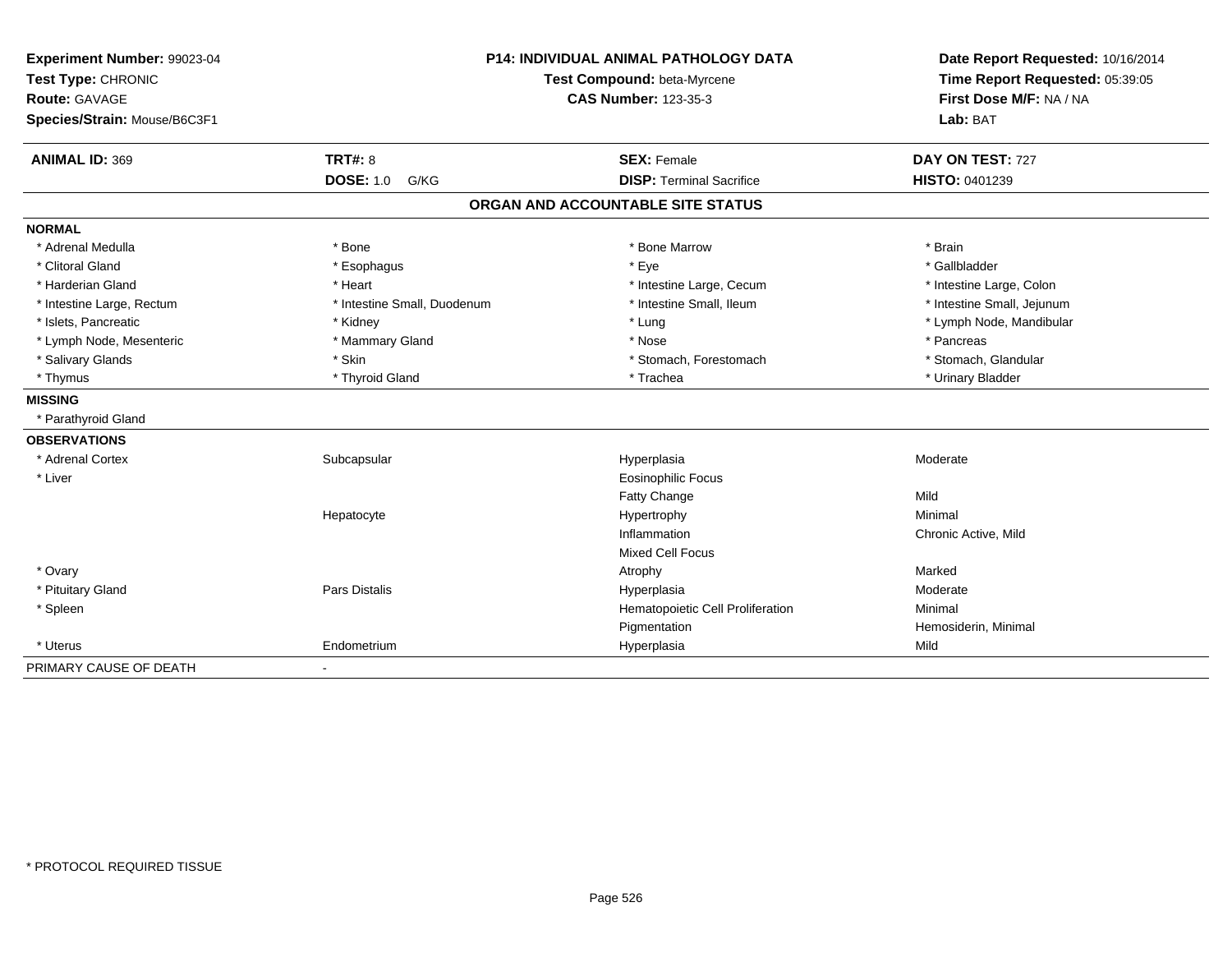| Experiment Number: 99023-04<br>Test Type: CHRONIC<br><b>Route: GAVAGE</b> |                            | <b>P14: INDIVIDUAL ANIMAL PATHOLOGY DATA</b><br>Test Compound: beta-Myrcene<br><b>CAS Number: 123-35-3</b> | Date Report Requested: 10/16/2014<br>Time Report Requested: 05:39:05<br>First Dose M/F: NA / NA |  |
|---------------------------------------------------------------------------|----------------------------|------------------------------------------------------------------------------------------------------------|-------------------------------------------------------------------------------------------------|--|
| Species/Strain: Mouse/B6C3F1                                              |                            |                                                                                                            | Lab: BAT                                                                                        |  |
| <b>ANIMAL ID: 370</b>                                                     | <b>TRT#: 8</b>             | <b>SEX: Female</b>                                                                                         | DAY ON TEST: 659                                                                                |  |
|                                                                           | <b>DOSE: 1.0</b><br>G/KG   | <b>DISP:</b> Moribund Sacrifice                                                                            | HISTO: 0401240                                                                                  |  |
|                                                                           |                            | ORGAN AND ACCOUNTABLE SITE STATUS                                                                          |                                                                                                 |  |
| <b>NORMAL</b>                                                             |                            |                                                                                                            |                                                                                                 |  |
| * Adrenal Medulla                                                         | * Bone                     | * Brain                                                                                                    | * Clitoral Gland                                                                                |  |
| * Esophagus                                                               | * Eye                      | * Gallbladder                                                                                              | * Harderian Gland                                                                               |  |
| * Intestine Large, Cecum                                                  | * Intestine Large, Colon   | * Intestine Large, Rectum                                                                                  | * Intestine Small, Duodenum                                                                     |  |
| * Intestine Small, Ileum                                                  | * Intestine Small, Jejunum | * Islets, Pancreatic                                                                                       | * Lung                                                                                          |  |
| * Mammary Gland                                                           | * Nose                     | * Pituitary Gland                                                                                          | * Salivary Glands                                                                               |  |
| * Stomach, Forestomach                                                    | * Stomach, Glandular       | * Thyroid Gland                                                                                            | * Trachea                                                                                       |  |
| * Urinary Bladder                                                         | * Uterus                   |                                                                                                            |                                                                                                 |  |
| <b>MISSING</b>                                                            |                            |                                                                                                            |                                                                                                 |  |
| * Parathyroid Gland                                                       |                            |                                                                                                            |                                                                                                 |  |
| <b>OBSERVATIONS</b>                                                       |                            |                                                                                                            |                                                                                                 |  |
| * Adrenal Cortex                                                          | Subcapsular                | Hyperplasia                                                                                                | Mild                                                                                            |  |
| * Bone Marrow                                                             |                            | Atrophy                                                                                                    | Mild                                                                                            |  |
| * Heart                                                                   |                            | Mineralization                                                                                             | Minimal                                                                                         |  |
| * Kidney                                                                  |                            | Infarct                                                                                                    | Minimal                                                                                         |  |
|                                                                           |                            | Mineralization                                                                                             | Mild                                                                                            |  |
|                                                                           |                            | Nephropathy                                                                                                | Minimal                                                                                         |  |
| * Liver                                                                   |                            | <b>Eosinophilic Focus</b>                                                                                  |                                                                                                 |  |
|                                                                           | Hepatocyte                 | Hypertrophy                                                                                                | Marked                                                                                          |  |
|                                                                           |                            | Vacuolization Cytoplasmic                                                                                  | Marked                                                                                          |  |
| [Vacuolization Cytoplasmic TGLS = 2-3+4+5]                                |                            |                                                                                                            |                                                                                                 |  |
| * Lymph Node, Mandibular                                                  |                            | Atrophy                                                                                                    | Minimal                                                                                         |  |
| * Lymph Node, Mesenteric                                                  |                            | Atrophy                                                                                                    | Moderate                                                                                        |  |
| * Ovary                                                                   |                            | Atrophy                                                                                                    | Marked                                                                                          |  |
| Note: One ovary is missing from block and wet tissues.                    |                            |                                                                                                            |                                                                                                 |  |
| * Pancreas                                                                |                            | Mineralization                                                                                             | Mild                                                                                            |  |
|                                                                           |                            | <b>Necrosis</b>                                                                                            | Mild                                                                                            |  |
| * Skin                                                                    | <b>Subcut Tiss</b>         | Fibrosarcoma                                                                                               |                                                                                                 |  |
| [Fibrosarcoma TGLS = 1-10]                                                |                            |                                                                                                            |                                                                                                 |  |
| * Spleen                                                                  | Lymph Follic               | Atrophy                                                                                                    | Marked                                                                                          |  |
| [Atrophy TGLS = $3-4$ ]                                                   |                            |                                                                                                            |                                                                                                 |  |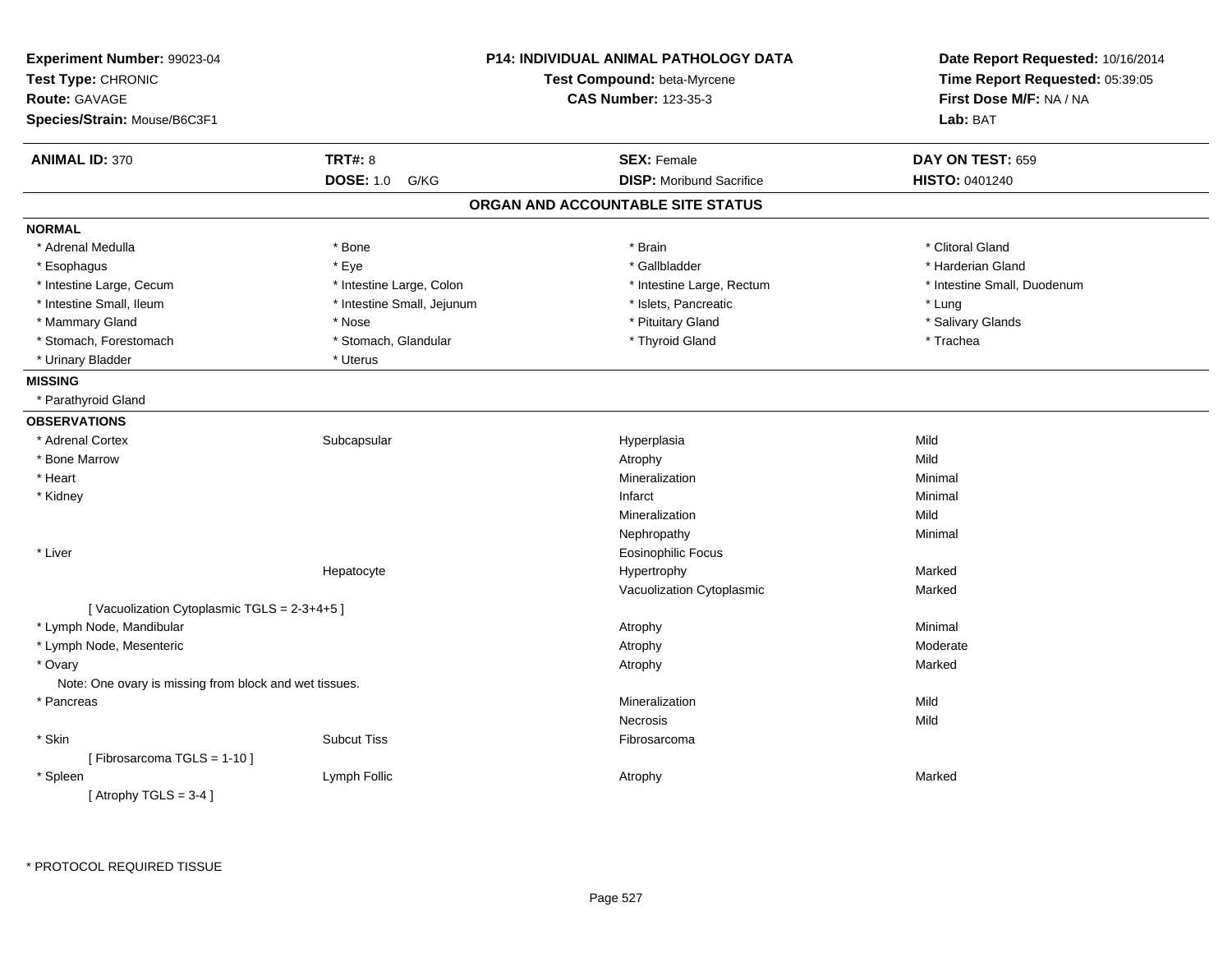| Experiment Number: 99023-04  |                                   | <b>P14: INDIVIDUAL ANIMAL PATHOLOGY DATA</b> | Date Report Requested: 10/16/2014 |
|------------------------------|-----------------------------------|----------------------------------------------|-----------------------------------|
| <b>Test Type: CHRONIC</b>    | Test Compound: beta-Myrcene       |                                              | Time Report Requested: 05:39:05   |
| <b>Route: GAVAGE</b>         |                                   | <b>CAS Number: 123-35-3</b>                  | First Dose M/F: NA / NA           |
| Species/Strain: Mouse/B6C3F1 |                                   |                                              | Lab: BAT                          |
| <b>ANIMAL ID: 370</b>        | TRT#: 8                           | <b>SEX: Female</b>                           | <b>DAY ON TEST: 659</b>           |
|                              | <b>DOSE: 1.0 G/KG</b>             | <b>DISP:</b> Moribund Sacrifice              | <b>HISTO: 0401240</b>             |
|                              |                                   | ORGAN AND ACCOUNTABLE SITE STATUS            |                                   |
| * Thymus                     |                                   | Atrophy                                      | Marked                            |
| PRIMARY CAUSE OF DEATH       | - Liver Vacuolization Cytoplasmic |                                              |                                   |
| CONTRIBUTORY CAUSE OF DEATH  | - Skin Subcut Tiss Fibrosarcoma   |                                              |                                   |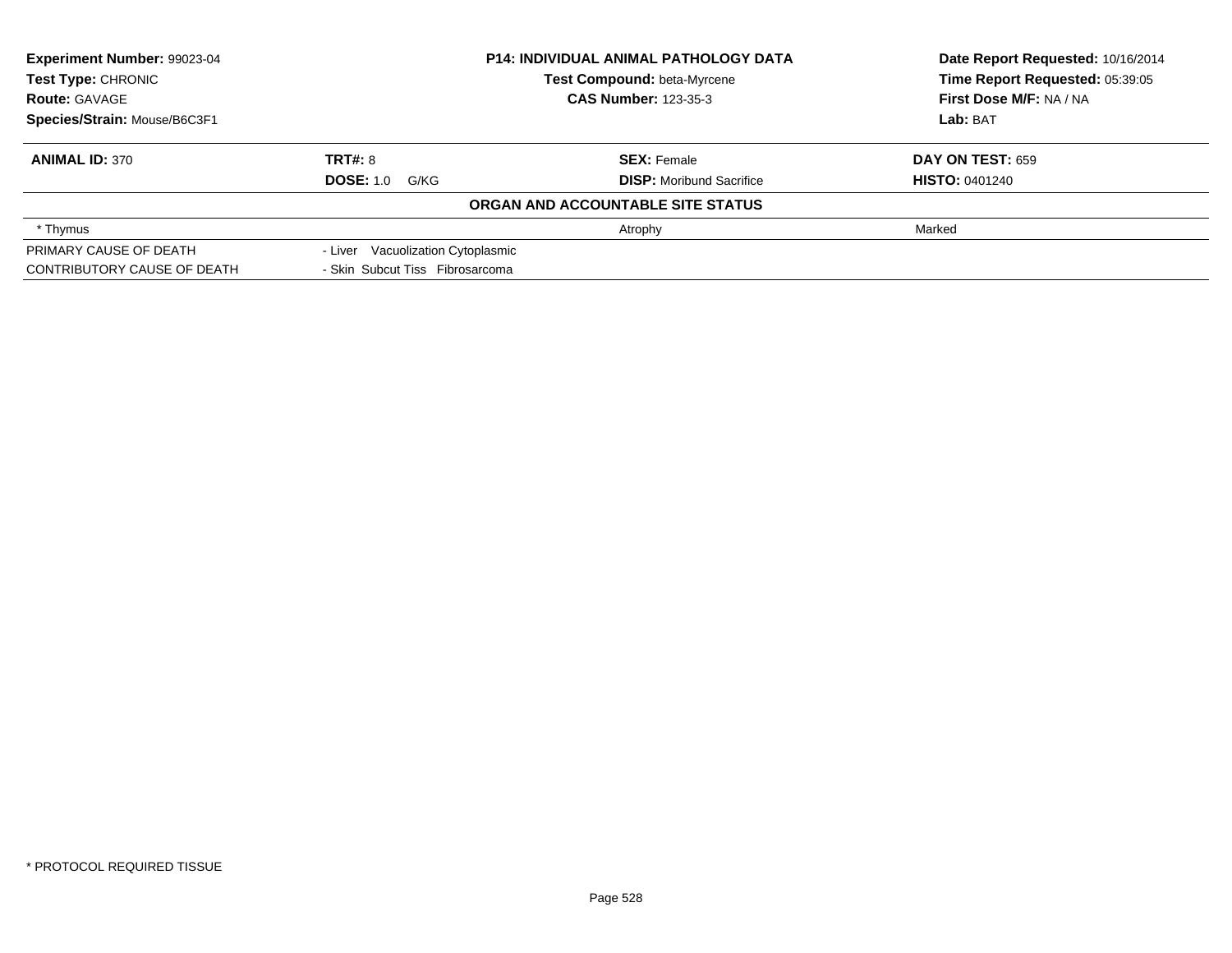| Experiment Number: 99023-04<br>Test Type: CHRONIC<br><b>Route: GAVAGE</b><br>Species/Strain: Mouse/B6C3F1 |                                   | <b>P14: INDIVIDUAL ANIMAL PATHOLOGY DATA</b><br>Test Compound: beta-Myrcene<br><b>CAS Number: 123-35-3</b> | Date Report Requested: 10/16/2014<br>Time Report Requested: 05:39:05<br>First Dose M/F: NA / NA<br>Lab: BAT |
|-----------------------------------------------------------------------------------------------------------|-----------------------------------|------------------------------------------------------------------------------------------------------------|-------------------------------------------------------------------------------------------------------------|
| <b>ANIMAL ID: 371</b>                                                                                     | <b>TRT#: 8</b>                    | <b>SEX: Female</b>                                                                                         | DAY ON TEST: 468                                                                                            |
|                                                                                                           | <b>DOSE: 1.0</b><br>G/KG          | <b>DISP:</b> Moribund Sacrifice                                                                            | HISTO: 0401241                                                                                              |
|                                                                                                           |                                   | ORGAN AND ACCOUNTABLE SITE STATUS                                                                          |                                                                                                             |
| <b>NORMAL</b>                                                                                             |                                   |                                                                                                            |                                                                                                             |
| * Adrenal Medulla                                                                                         | * Bone                            | * Brain                                                                                                    | * Clitoral Gland                                                                                            |
| * Esophagus                                                                                               | * Eve                             | * Gallbladder                                                                                              | * Harderian Gland                                                                                           |
| * Heart                                                                                                   | * Intestine Large, Cecum          | * Intestine Large, Colon                                                                                   | * Intestine Large, Rectum                                                                                   |
| * Intestine Small, Duodenum                                                                               | * Intestine Small, Ileum          | * Intestine Small, Jejunum                                                                                 | * Islets, Pancreatic                                                                                        |
| * Lung                                                                                                    | * Mammary Gland                   | * Pancreas                                                                                                 | * Parathyroid Gland                                                                                         |
| * Pituitary Gland                                                                                         | * Salivary Glands                 | * Skin                                                                                                     | * Stomach, Forestomach                                                                                      |
| * Stomach, Glandular                                                                                      | * Thyroid Gland                   | * Trachea                                                                                                  | * Urinary Bladder                                                                                           |
| * Uterus                                                                                                  |                                   |                                                                                                            |                                                                                                             |
| <b>OBSERVATIONS</b>                                                                                       |                                   |                                                                                                            |                                                                                                             |
| * Adrenal Cortex                                                                                          | Subcapsular                       | Hyperplasia                                                                                                | Mild                                                                                                        |
| * Bone Marrow                                                                                             |                                   | Atrophy                                                                                                    | Moderate                                                                                                    |
| * Kidney                                                                                                  |                                   | Nephropathy                                                                                                | Minimal                                                                                                     |
| * Liver                                                                                                   |                                   | Fatty Change                                                                                               | Minimal                                                                                                     |
|                                                                                                           | Hepatocyte                        | Hypertrophy                                                                                                | Moderate                                                                                                    |
|                                                                                                           |                                   | Vacuolization Cytoplasmic                                                                                  | Marked                                                                                                      |
| [Vacuolization Cytoplasmic TGLS = 2-3+4+5]                                                                |                                   |                                                                                                            |                                                                                                             |
| * Lymph Node, Mandibular                                                                                  |                                   | Atrophy                                                                                                    | Minimal                                                                                                     |
| * Lymph Node, Mesenteric                                                                                  |                                   | Atrophy                                                                                                    | Marked                                                                                                      |
| * Nose                                                                                                    | Olfactory Epi                     | Degeneration                                                                                               | Minimal                                                                                                     |
| * Ovary                                                                                                   |                                   | Atrophy                                                                                                    | Moderate                                                                                                    |
| * Spleen                                                                                                  | Lymph Follic                      | Atrophy                                                                                                    | Moderate                                                                                                    |
| [Atrophy TGLS = $1-4$ ]                                                                                   |                                   |                                                                                                            |                                                                                                             |
| * Thymus                                                                                                  |                                   | Atrophy                                                                                                    | Marked                                                                                                      |
| PRIMARY CAUSE OF DEATH                                                                                    | - Liver Vacuolization Cytoplasmic |                                                                                                            |                                                                                                             |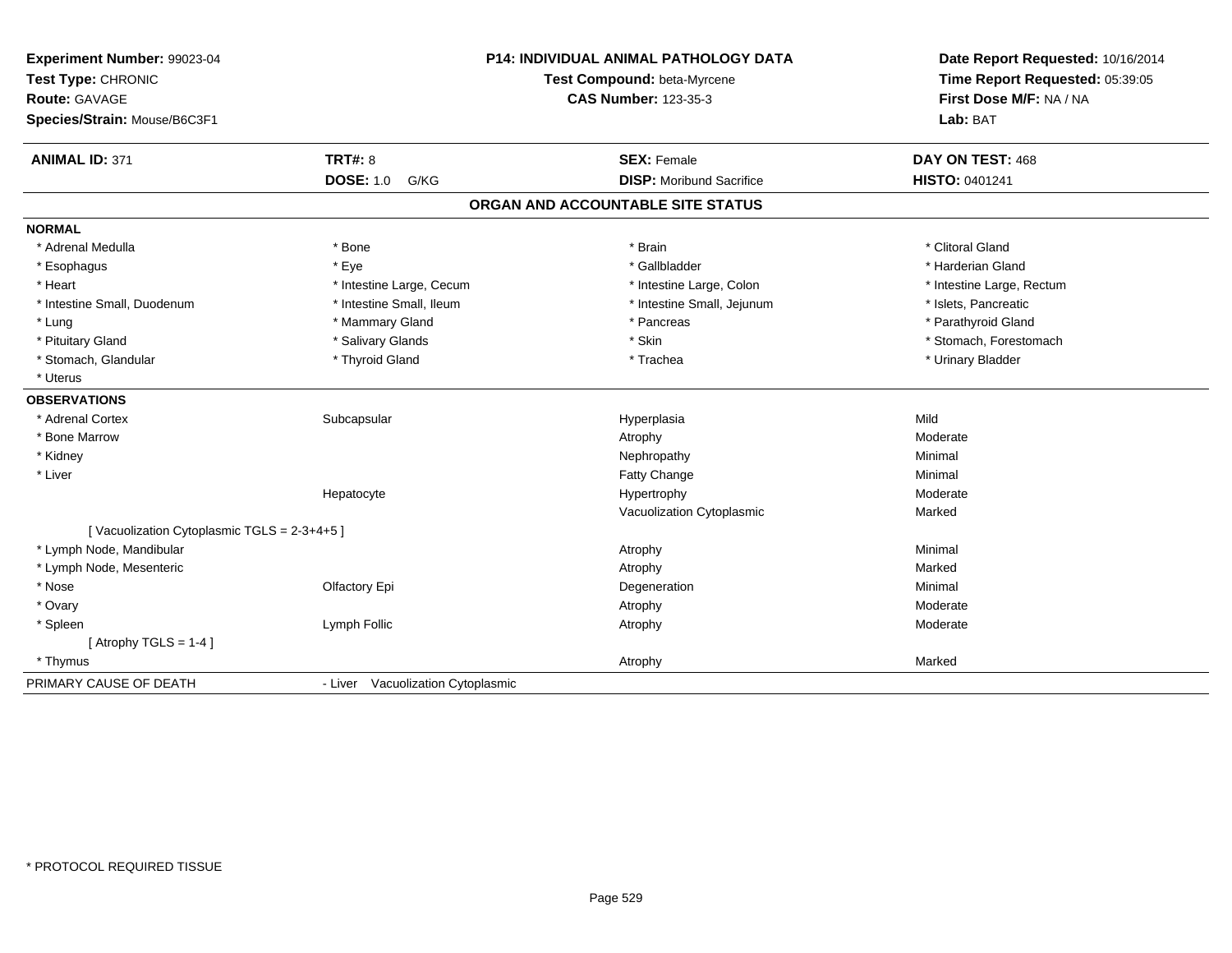| Experiment Number: 99023-04<br>Test Type: CHRONIC<br><b>Route: GAVAGE</b><br>Species/Strain: Mouse/B6C3F1 |                             | <b>P14: INDIVIDUAL ANIMAL PATHOLOGY DATA</b><br>Test Compound: beta-Myrcene<br><b>CAS Number: 123-35-3</b> | Date Report Requested: 10/16/2014<br>Time Report Requested: 05:39:05<br>First Dose M/F: NA / NA<br>Lab: BAT |
|-----------------------------------------------------------------------------------------------------------|-----------------------------|------------------------------------------------------------------------------------------------------------|-------------------------------------------------------------------------------------------------------------|
| <b>ANIMAL ID: 372</b>                                                                                     | <b>TRT#: 8</b>              | <b>SEX: Female</b>                                                                                         | DAY ON TEST: 728                                                                                            |
|                                                                                                           | <b>DOSE: 1.0</b><br>G/KG    | <b>DISP: Terminal Sacrifice</b>                                                                            | <b>HISTO: 0401242</b>                                                                                       |
|                                                                                                           |                             | ORGAN AND ACCOUNTABLE SITE STATUS                                                                          |                                                                                                             |
| <b>NORMAL</b>                                                                                             |                             |                                                                                                            |                                                                                                             |
| * Adrenal Medulla                                                                                         | * Bone                      | * Bone Marrow                                                                                              | * Brain                                                                                                     |
| * Clitoral Gland                                                                                          | * Esophagus                 | * Eye                                                                                                      | * Gallbladder                                                                                               |
| * Harderian Gland                                                                                         | * Heart                     | * Intestine Large, Cecum                                                                                   | * Intestine Large, Colon                                                                                    |
| * Intestine Large, Rectum                                                                                 | * Intestine Small, Duodenum | * Intestine Small, Ileum                                                                                   | * Intestine Small, Jejunum                                                                                  |
| * Islets, Pancreatic                                                                                      | * Kidney                    | * Lymph Node, Mandibular                                                                                   | * Mammary Gland                                                                                             |
| * Nose                                                                                                    | * Parathyroid Gland         | * Pituitary Gland                                                                                          | * Salivary Glands                                                                                           |
| * Skin                                                                                                    | * Stomach, Glandular        | * Thyroid Gland                                                                                            | * Trachea                                                                                                   |
| <b>MISSING</b>                                                                                            |                             |                                                                                                            |                                                                                                             |
| * Ovary                                                                                                   |                             |                                                                                                            |                                                                                                             |
| <b>OBSERVATIONS</b>                                                                                       |                             |                                                                                                            |                                                                                                             |
| * Adrenal Cortex                                                                                          | Subcapsular                 | Hyperplasia                                                                                                | Mild                                                                                                        |
| * Liver                                                                                                   |                             | Eosinophilic Focus                                                                                         |                                                                                                             |
|                                                                                                           |                             | Hepatocellular Carcinoma                                                                                   |                                                                                                             |
|                                                                                                           | Hepatocyte                  | Hypertrophy                                                                                                | Minimal                                                                                                     |
|                                                                                                           |                             | Inflammation                                                                                               | Chronic Active, Minimal                                                                                     |
| [ Hepatocellular Carcinoma TGLS = 1-10 ]                                                                  |                             |                                                                                                            |                                                                                                             |
| * Luna                                                                                                    | Alveolar Epith              | Hyperplasia                                                                                                | Moderate                                                                                                    |
| * Lymph Node, Mesenteric                                                                                  |                             | Atrophy                                                                                                    | Marked                                                                                                      |
| * Pancreas                                                                                                |                             | Atrophy                                                                                                    | Marked                                                                                                      |
| * Spleen                                                                                                  |                             | Hematopoietic Cell Proliferation                                                                           | Mild                                                                                                        |
| * Stomach, Forestomach                                                                                    | Epithelium                  | Hyperplasia                                                                                                | Minimal                                                                                                     |
| * Thymus                                                                                                  |                             | Atrophy                                                                                                    | Minimal                                                                                                     |
| * Urinary Bladder                                                                                         |                             | <b>Infiltration Cellular</b>                                                                               | Lymphocyte, Moderate                                                                                        |
| * Uterus                                                                                                  | Endometrium                 | Hyperplasia                                                                                                | Mild                                                                                                        |
| PRIMARY CAUSE OF DEATH                                                                                    |                             |                                                                                                            |                                                                                                             |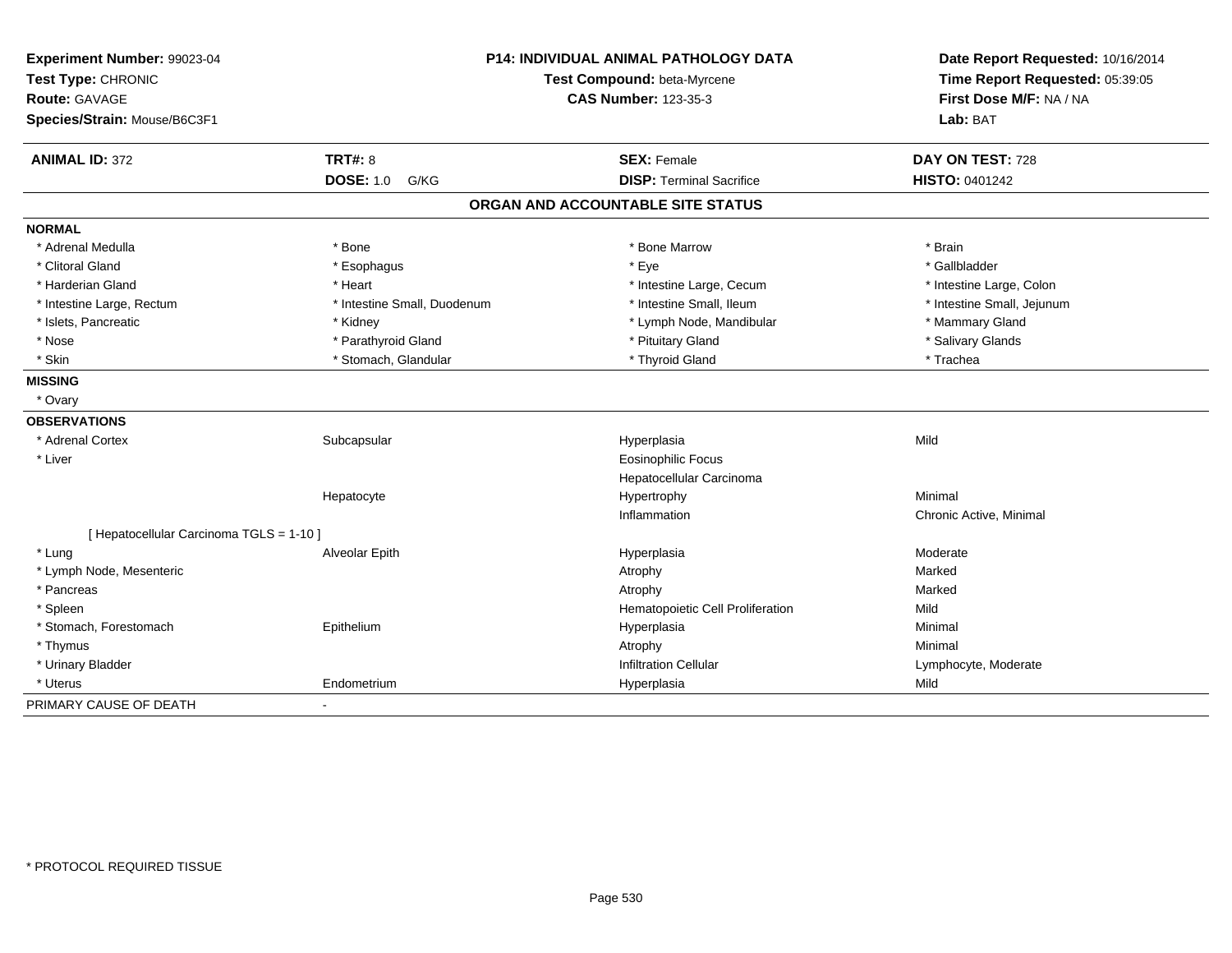| Experiment Number: 99023-04                                  | <b>P14: INDIVIDUAL ANIMAL PATHOLOGY DATA</b>                                      |                                   | Date Report Requested: 10/16/2014 |
|--------------------------------------------------------------|-----------------------------------------------------------------------------------|-----------------------------------|-----------------------------------|
| Test Type: CHRONIC                                           |                                                                                   | Test Compound: beta-Myrcene       | Time Report Requested: 05:39:05   |
| <b>Route: GAVAGE</b>                                         |                                                                                   | <b>CAS Number: 123-35-3</b>       | First Dose M/F: NA / NA           |
| Species/Strain: Mouse/B6C3F1                                 |                                                                                   |                                   | Lab: BAT                          |
| <b>ANIMAL ID: 373</b>                                        | <b>TRT#: 8</b>                                                                    | <b>SEX: Female</b>                | DAY ON TEST: 715                  |
|                                                              | <b>DOSE: 1.0</b><br>G/KG                                                          | <b>DISP: Natural Death</b>        | HISTO: 0401243                    |
|                                                              |                                                                                   | ORGAN AND ACCOUNTABLE SITE STATUS |                                   |
| <b>NORMAL</b>                                                |                                                                                   |                                   |                                   |
| * Adrenal Medulla                                            | * Bone                                                                            | * Brain                           | * Clitoral Gland                  |
| * Esophagus                                                  | * Eye                                                                             | * Gallbladder                     | * Harderian Gland                 |
| * Intestine Large, Cecum                                     | * Intestine Large, Rectum                                                         | * Intestine Small, Duodenum       | * Intestine Small, Ileum          |
| * Islets, Pancreatic                                         | * Lymph Node, Mandibular                                                          | * Mammary Gland                   | * Nose                            |
| * Pancreas                                                   | * Pituitary Gland                                                                 | * Salivary Glands                 | * Skin                            |
| * Stomach, Glandular                                         | * Thyroid Gland                                                                   | * Trachea                         | * Urinary Bladder                 |
| * Uterus                                                     |                                                                                   |                                   |                                   |
| <b>MISSING</b>                                               |                                                                                   |                                   |                                   |
| * Parathyroid Gland                                          |                                                                                   |                                   |                                   |
| <b>AUTO PRECLUDES DIAG.</b>                                  |                                                                                   |                                   |                                   |
| * Intestine Large, Colon                                     | * Intestine Small, Jejunum                                                        |                                   |                                   |
| <b>OBSERVATIONS</b>                                          |                                                                                   |                                   |                                   |
| * Adrenal Cortex                                             | Subcapsular                                                                       | Hyperplasia                       | Mild                              |
| * Bone Marrow                                                |                                                                                   | Histiocytic Sarcoma               |                                   |
| * Eye                                                        |                                                                                   |                                   |                                   |
| Note: Optic nerves were not present in block or wet tissues. |                                                                                   |                                   |                                   |
| * Heart                                                      |                                                                                   | Fibrosis                          | Moderate                          |
|                                                              |                                                                                   | Mineralization                    | Mild                              |
|                                                              | Note: The fibrosis was considered secondary to histiocytic sarcoma tumor thrombi. |                                   |                                   |
| * Kidney                                                     |                                                                                   | Accumulation, Hyaline Droplet     | Moderate                          |
|                                                              |                                                                                   | Histiocytic Sarcoma               |                                   |
|                                                              |                                                                                   | Nephropathy                       | Minimal                           |
| * Liver                                                      |                                                                                   | Histiocytic Sarcoma               |                                   |
|                                                              |                                                                                   | Necrosis                          | Mild                              |
| [Histiocytic Sarcoma TGLS = 2-3+4+5]                         |                                                                                   |                                   |                                   |
| * Lung                                                       |                                                                                   | Histiocytic Sarcoma               |                                   |
| * Lymph Node, Mesenteric                                     |                                                                                   | Atrophy                           | Mild                              |
|                                                              |                                                                                   | Histiocytic Sarcoma               |                                   |
| * Ovary                                                      |                                                                                   | Thrombosis                        | Marked                            |
| Note: One ovary was missing from the block and wet tissues.  |                                                                                   |                                   |                                   |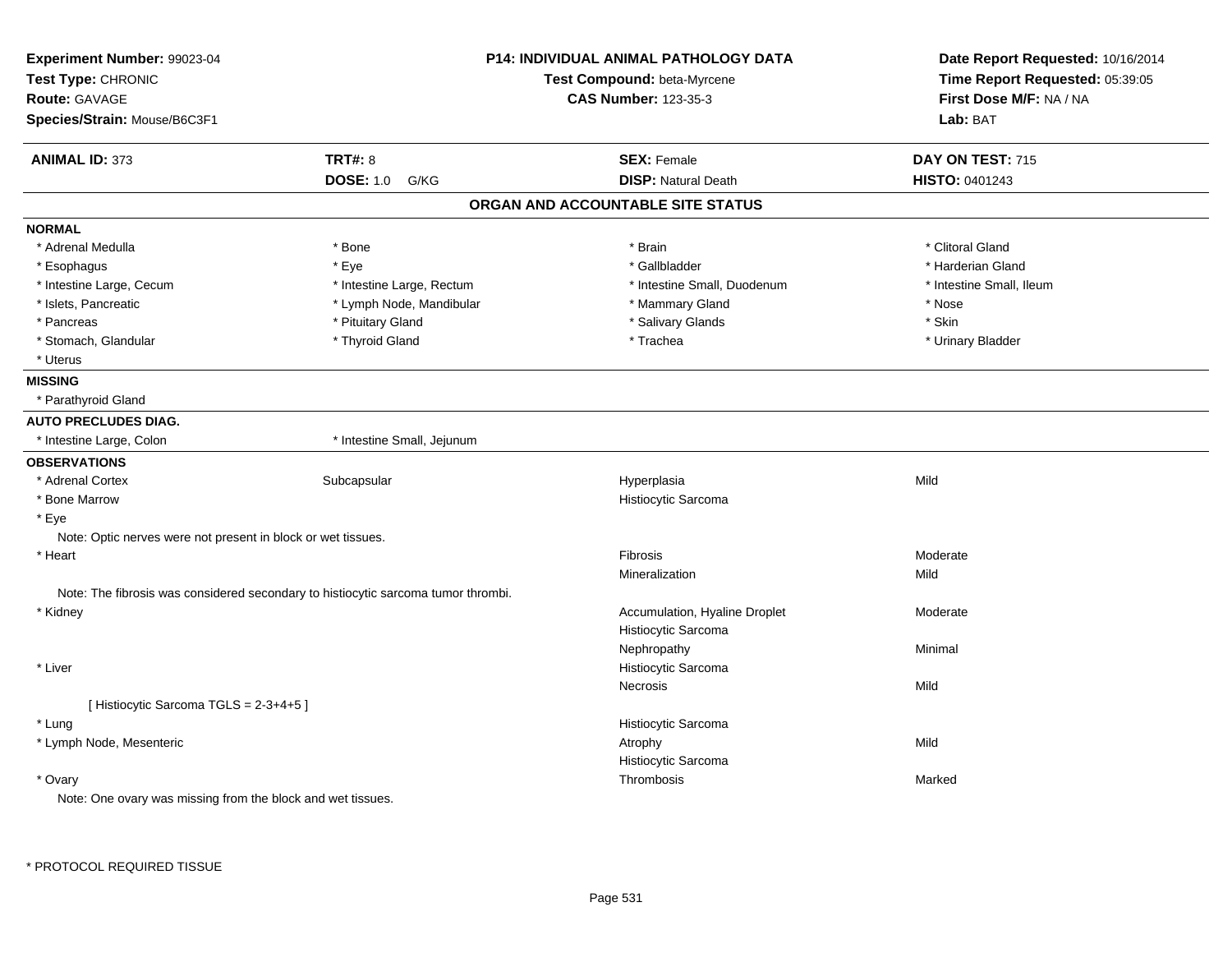| Experiment Number: 99023-04<br>Test Type: CHRONIC<br><b>Route: GAVAGE</b><br>Species/Strain: Mouse/B6C3F1 |                                | <b>P14: INDIVIDUAL ANIMAL PATHOLOGY DATA</b><br>Test Compound: beta-Myrcene<br><b>CAS Number: 123-35-3</b> | Date Report Requested: 10/16/2014<br>Time Report Requested: 05:39:05<br>First Dose M/F: NA / NA<br>Lab: BAT |
|-----------------------------------------------------------------------------------------------------------|--------------------------------|------------------------------------------------------------------------------------------------------------|-------------------------------------------------------------------------------------------------------------|
|                                                                                                           |                                |                                                                                                            |                                                                                                             |
| <b>ANIMAL ID: 373</b>                                                                                     | <b>TRT#: 8</b>                 | <b>SEX: Female</b>                                                                                         | DAY ON TEST: 715                                                                                            |
|                                                                                                           | <b>DOSE: 1.0</b><br>G/KG       | <b>DISP:</b> Natural Death                                                                                 | <b>HISTO: 0401243</b>                                                                                       |
|                                                                                                           |                                | ORGAN AND ACCOUNTABLE SITE STATUS                                                                          |                                                                                                             |
| Thrombosis TGLS = 1-7 ]                                                                                   |                                |                                                                                                            |                                                                                                             |
| * Spleen                                                                                                  | Lymph Follic                   | Atrophy                                                                                                    | Mild                                                                                                        |
|                                                                                                           |                                | Hematopoietic Cell Proliferation                                                                           | Moderate                                                                                                    |
|                                                                                                           |                                | Histiocytic Sarcoma                                                                                        |                                                                                                             |
| * Stomach, Forestomach                                                                                    | Epithelium                     | Hyperplasia                                                                                                | Minimal                                                                                                     |
|                                                                                                           |                                | Inflammation                                                                                               | Minimal                                                                                                     |
| * Thymus                                                                                                  |                                | Atrophy                                                                                                    | Marked                                                                                                      |
| PRIMARY CAUSE OF DEATH                                                                                    | Histiocytic Sarcoma<br>- Liver |                                                                                                            |                                                                                                             |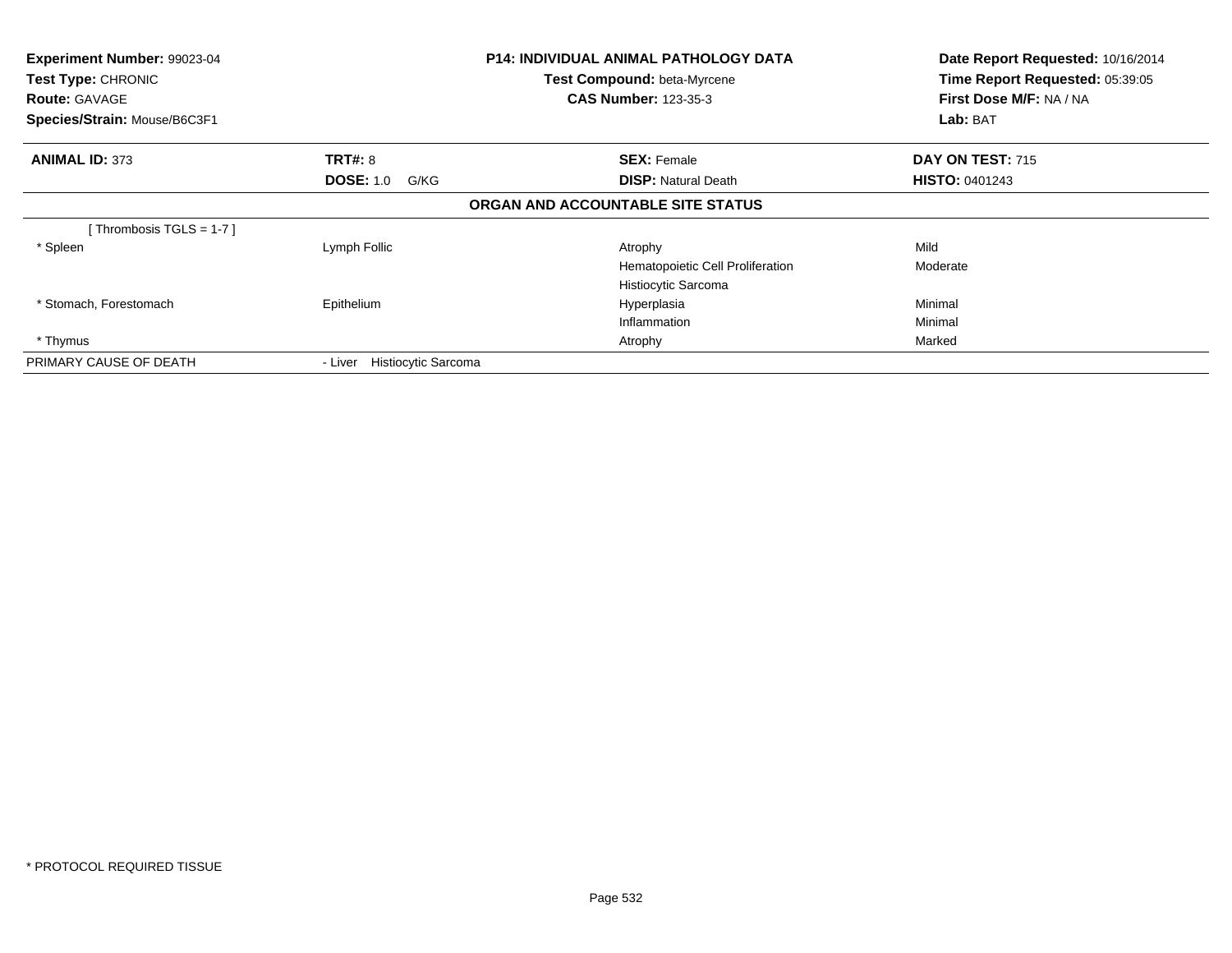| Experiment Number: 99023-04<br>Test Type: CHRONIC<br>Route: GAVAGE<br>Species/Strain: Mouse/B6C3F1 |                           | P14: INDIVIDUAL ANIMAL PATHOLOGY DATA<br>Test Compound: beta-Myrcene<br><b>CAS Number: 123-35-3</b> | Date Report Requested: 10/16/2014<br>Time Report Requested: 05:39:05<br>First Dose M/F: NA / NA<br>Lab: BAT |
|----------------------------------------------------------------------------------------------------|---------------------------|-----------------------------------------------------------------------------------------------------|-------------------------------------------------------------------------------------------------------------|
| <b>ANIMAL ID: 374</b>                                                                              | <b>TRT#: 8</b>            | <b>SEX: Female</b>                                                                                  | DAY ON TEST: 466                                                                                            |
|                                                                                                    | <b>DOSE: 1.0</b><br>G/KG  | <b>DISP: Natural Death</b>                                                                          | HISTO: 0401244                                                                                              |
|                                                                                                    |                           | ORGAN AND ACCOUNTABLE SITE STATUS                                                                   |                                                                                                             |
| <b>NORMAL</b>                                                                                      |                           |                                                                                                     |                                                                                                             |
| * Adrenal Medulla                                                                                  | * Bone                    | * Brain                                                                                             | * Clitoral Gland                                                                                            |
| * Esophagus                                                                                        | * Gallbladder             | * Heart                                                                                             | * Intestine Large, Cecum                                                                                    |
| * Intestine Large, Colon                                                                           | * Intestine Large, Rectum | * Intestine Small, Duodenum                                                                         | * Intestine Small, Ileum                                                                                    |
| * Intestine Small, Jejunum                                                                         | * Islets, Pancreatic      | * Kidney                                                                                            | * Lung                                                                                                      |
| * Mammary Gland                                                                                    | * Pancreas                | * Parathyroid Gland                                                                                 | * Pituitary Gland                                                                                           |
| * Salivary Glands                                                                                  | $^\star$ Skin             | * Stomach, Glandular                                                                                | * Thyroid Gland                                                                                             |
| * Trachea                                                                                          | * Urinary Bladder         | * Uterus                                                                                            |                                                                                                             |
| <b>MISSING</b>                                                                                     |                           |                                                                                                     |                                                                                                             |
| * Eye                                                                                              | * Harderian Gland         |                                                                                                     |                                                                                                             |
| <b>OBSERVATIONS</b>                                                                                |                           |                                                                                                     |                                                                                                             |
| * Adrenal Cortex                                                                                   | Subcapsular               | Hyperplasia                                                                                         | Moderate                                                                                                    |
| * Bone Marrow                                                                                      |                           | Atrophy                                                                                             | Moderate                                                                                                    |
| * Clitoral Gl                                                                                      |                           |                                                                                                     |                                                                                                             |
| Note: One clitoral gland was missing from block and wet tissues.                                   |                           |                                                                                                     |                                                                                                             |
| * Eye                                                                                              |                           |                                                                                                     |                                                                                                             |
| Note: Cannibalized.                                                                                |                           |                                                                                                     |                                                                                                             |
| * Harderian GI                                                                                     |                           |                                                                                                     |                                                                                                             |
| Note: Cannibalized.                                                                                |                           |                                                                                                     |                                                                                                             |
| * Kidney                                                                                           |                           |                                                                                                     |                                                                                                             |
| Note: Pallor (TGL-2) was due to autolysis.                                                         |                           |                                                                                                     |                                                                                                             |
| * Liver                                                                                            |                           | <b>Eosinophilic Focus</b>                                                                           |                                                                                                             |
|                                                                                                    |                           | Fatty Change                                                                                        | Minimal                                                                                                     |
|                                                                                                    | Hepatocyte                | Hypertrophy                                                                                         | Moderate                                                                                                    |
|                                                                                                    |                           | Vacuolization Cytoplasmic                                                                           | Moderate                                                                                                    |
| [Vacuolization Cytoplasmic TGLS = 1-3+4+5]                                                         |                           |                                                                                                     |                                                                                                             |
| * Lymph Node, Mandibular                                                                           |                           | Atrophy                                                                                             | Mild                                                                                                        |
| * Lymph Node, Mesenteric                                                                           |                           | Atrophy                                                                                             | Marked                                                                                                      |
|                                                                                                    | Olfactory Epi             | Degeneration                                                                                        | Minimal                                                                                                     |
| * Nose                                                                                             |                           |                                                                                                     |                                                                                                             |
| * Ovary                                                                                            |                           | Atrophy                                                                                             | Moderate                                                                                                    |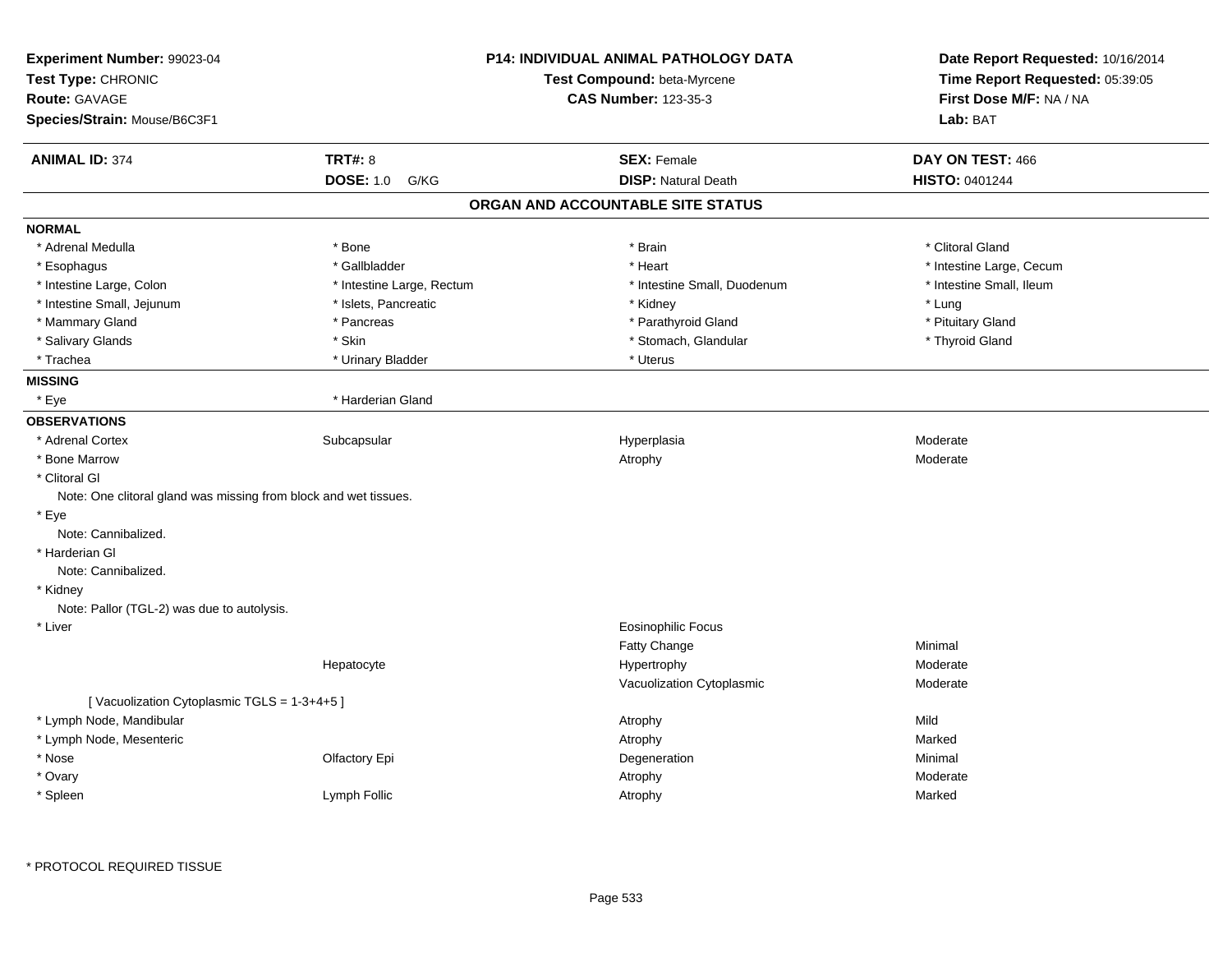| Experiment Number: 99023-04  |                                      | <b>P14: INDIVIDUAL ANIMAL PATHOLOGY DATA</b> | Date Report Requested: 10/16/2014 |
|------------------------------|--------------------------------------|----------------------------------------------|-----------------------------------|
| <b>Test Type: CHRONIC</b>    |                                      | <b>Test Compound: beta-Myrcene</b>           | Time Report Requested: 05:39:05   |
| <b>Route: GAVAGE</b>         |                                      | <b>CAS Number: 123-35-3</b>                  | First Dose M/F: NA / NA           |
| Species/Strain: Mouse/B6C3F1 |                                      |                                              | Lab: BAT                          |
| <b>ANIMAL ID: 374</b>        | <b>TRT#: 8</b>                       | <b>SEX: Female</b>                           | DAY ON TEST: 466                  |
|                              | <b>DOSE: 1.0</b><br>G/KG             | <b>DISP:</b> Natural Death                   | <b>HISTO: 0401244</b>             |
|                              |                                      | ORGAN AND ACCOUNTABLE SITE STATUS            |                                   |
| * Stomach, Forestomach       | Epithelium                           | Hyperplasia                                  | Minimal                           |
|                              |                                      | Inflammation                                 | Minimal                           |
|                              |                                      | Ulcer                                        | Minimal                           |
| * Thymus                     |                                      | Atrophy                                      | Marked                            |
| PRIMARY CAUSE OF DEATH       | Vacuolization Cytoplasmic<br>- Liver |                                              |                                   |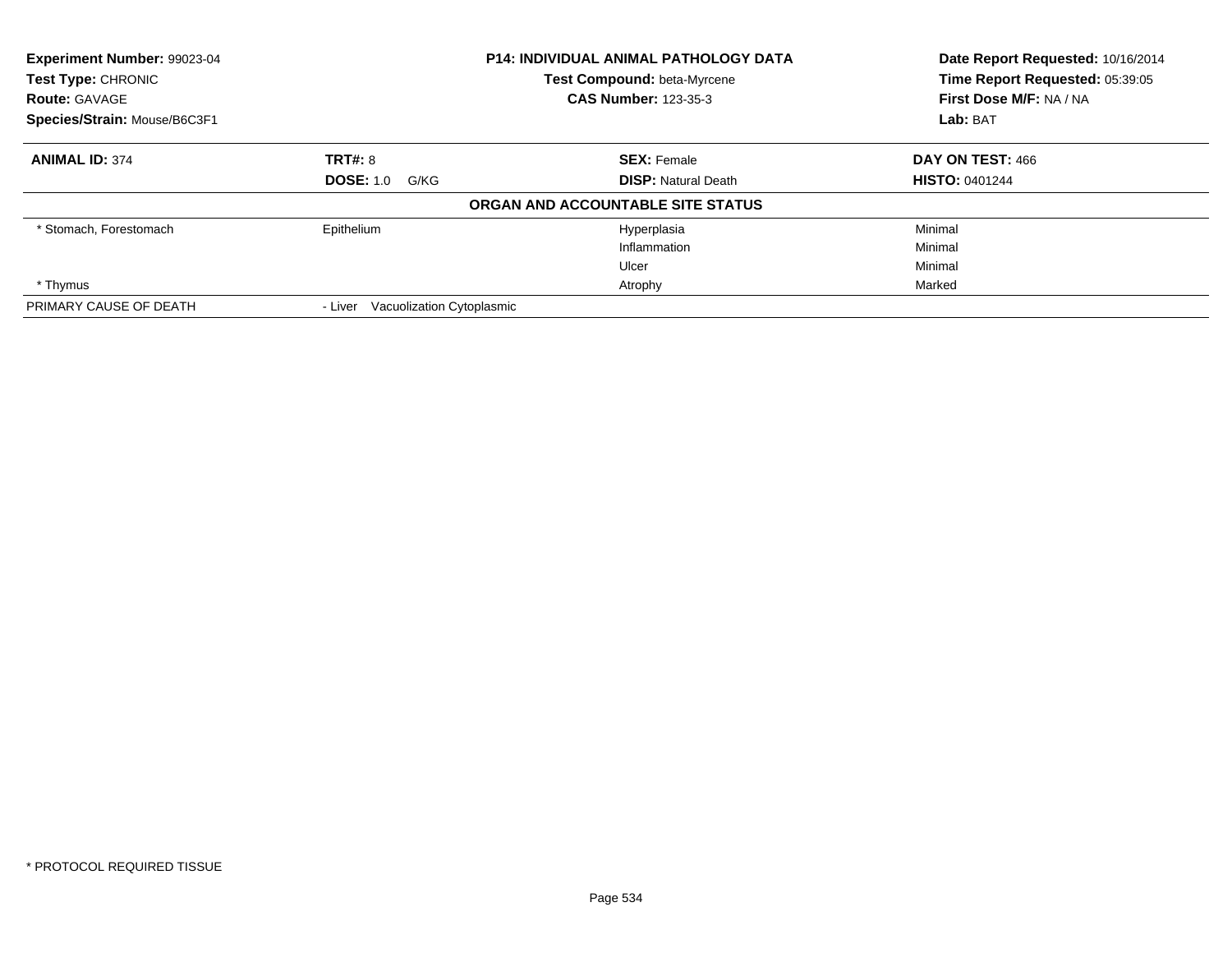| Experiment Number: 99023-04<br>Test Type: CHRONIC<br>Route: GAVAGE<br>Species/Strain: Mouse/B6C3F1 | <b>P14: INDIVIDUAL ANIMAL PATHOLOGY DATA</b><br>Test Compound: beta-Myrcene<br><b>CAS Number: 123-35-3</b> |                                   | Date Report Requested: 10/16/2014<br>Time Report Requested: 05:39:05<br>First Dose M/F: NA / NA |
|----------------------------------------------------------------------------------------------------|------------------------------------------------------------------------------------------------------------|-----------------------------------|-------------------------------------------------------------------------------------------------|
|                                                                                                    |                                                                                                            |                                   | Lab: BAT                                                                                        |
| <b>ANIMAL ID: 375</b>                                                                              | <b>TRT#: 8</b>                                                                                             | <b>SEX: Female</b>                | DAY ON TEST: 370                                                                                |
|                                                                                                    | <b>DOSE: 1.0</b><br>G/KG                                                                                   | <b>DISP: Natural Death</b>        | HISTO: 0401245                                                                                  |
|                                                                                                    |                                                                                                            | ORGAN AND ACCOUNTABLE SITE STATUS |                                                                                                 |
| <b>NORMAL</b>                                                                                      |                                                                                                            |                                   |                                                                                                 |
| * Adrenal Medulla                                                                                  | * Bone                                                                                                     | * Brain                           | * Clitoral Gland                                                                                |
| * Esophagus                                                                                        | * Eye                                                                                                      | * Gallbladder                     | * Harderian Gland                                                                               |
| * Heart                                                                                            | * Intestine Large, Rectum                                                                                  | * Kidney                          | * Mammary Gland                                                                                 |
| * Parathyroid Gland                                                                                | * Pituitary Gland                                                                                          | * Salivary Glands                 | * Skin                                                                                          |
| * Thyroid Gland                                                                                    | * Trachea                                                                                                  | * Uterus                          |                                                                                                 |
| <b>MISSING</b>                                                                                     |                                                                                                            |                                   |                                                                                                 |
| * Thymus                                                                                           |                                                                                                            |                                   |                                                                                                 |
| <b>AUTO PRECLUDES DIAG.</b>                                                                        |                                                                                                            |                                   |                                                                                                 |
| * Intestine Large, Cecum                                                                           | * Intestine Small, Duodenum                                                                                | * Intestine Small, Ileum          | * Intestine Small, Jejunum                                                                      |
| * Islets, Pancreatic                                                                               | * Lymph Node, Mesenteric                                                                                   | * Pancreas                        | * Stomach, Forestomach                                                                          |
| * Stomach, Glandular                                                                               | * Urinary Bladder                                                                                          |                                   |                                                                                                 |
| <b>OBSERVATIONS</b>                                                                                |                                                                                                            |                                   |                                                                                                 |
| * Adrenal Cortex                                                                                   | Subcapsular                                                                                                | Hyperplasia                       | Mild                                                                                            |
| * Bone Marrow                                                                                      |                                                                                                            | Atrophy                           | Moderate                                                                                        |
| * Intestine Large, Colon                                                                           |                                                                                                            | Parasite Metazoan                 | Minimal                                                                                         |
| * Liver                                                                                            |                                                                                                            | Fatty Change                      | Moderate                                                                                        |
|                                                                                                    | Hepatocyte                                                                                                 | Hypertrophy                       | Mild                                                                                            |
|                                                                                                    |                                                                                                            | Vacuolization Cytoplasmic         | Mild                                                                                            |
| * Lung                                                                                             | Serosa                                                                                                     | Inflammation                      | Suppurative, Mild                                                                               |
| * Lymph Node, Mandibular                                                                           |                                                                                                            | Atrophy                           | Moderate                                                                                        |
| * Nose                                                                                             | Olfactory Epi                                                                                              | Degeneration                      | Mild                                                                                            |
| * Ovary                                                                                            |                                                                                                            | Atrophy                           | Marked                                                                                          |
| * Pituitary Gl                                                                                     |                                                                                                            |                                   |                                                                                                 |
| Note: TGL-1, enlarged pituitary, had no corresponding lesion.                                      |                                                                                                            |                                   |                                                                                                 |
| * Spleen                                                                                           | Lymph Follic                                                                                               | Atrophy                           | Marked                                                                                          |
| PRIMARY CAUSE OF DEATH                                                                             | - Liver Vacuolization Cytoplasmic                                                                          |                                   |                                                                                                 |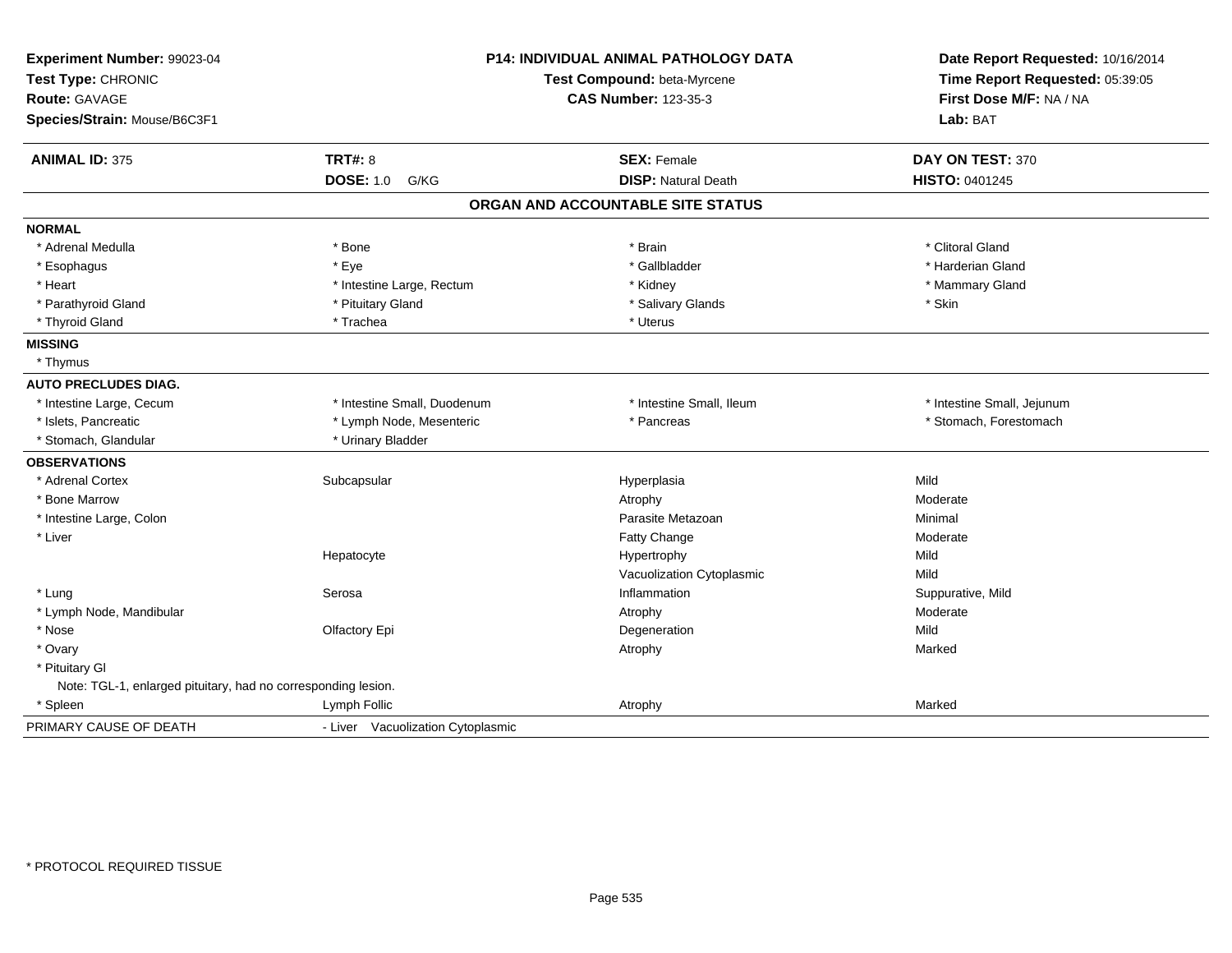| Experiment Number: 99023-04                   |                                   | <b>P14: INDIVIDUAL ANIMAL PATHOLOGY DATA</b> | Date Report Requested: 10/16/2014                          |
|-----------------------------------------------|-----------------------------------|----------------------------------------------|------------------------------------------------------------|
| Test Type: CHRONIC<br><b>Route: GAVAGE</b>    |                                   | Test Compound: beta-Myrcene                  | Time Report Requested: 05:39:05<br>First Dose M/F: NA / NA |
|                                               |                                   | <b>CAS Number: 123-35-3</b>                  |                                                            |
| Species/Strain: Mouse/B6C3F1                  |                                   |                                              | Lab: BAT                                                   |
| <b>ANIMAL ID: 376</b>                         | <b>TRT#: 8</b>                    | <b>SEX: Female</b>                           | DAY ON TEST: 439                                           |
|                                               | <b>DOSE: 1.0</b><br>G/KG          | <b>DISP: Natural Death</b>                   | <b>HISTO: 0401246</b>                                      |
|                                               |                                   | ORGAN AND ACCOUNTABLE SITE STATUS            |                                                            |
| <b>NORMAL</b>                                 |                                   |                                              |                                                            |
| * Adrenal Medulla                             | * Bone                            | * Brain                                      | * Clitoral Gland                                           |
| * Esophagus                                   | * Eye                             | * Gallbladder                                | * Harderian Gland                                          |
| * Intestine Large, Cecum                      | * Intestine Large, Colon          | * Intestine Large, Rectum                    | * Intestine Small, Duodenum                                |
| * Intestine Small, Ileum                      | * Islets, Pancreatic              | * Lung                                       | * Lymph Node, Mandibular                                   |
| * Lymph Node, Mesenteric                      | * Mammary Gland                   | * Nose                                       | * Ovary                                                    |
| * Pancreas                                    | * Parathyroid Gland               | * Pituitary Gland                            | * Salivary Glands                                          |
| * Skin                                        | * Stomach, Glandular              | * Thyroid Gland                              | * Trachea                                                  |
| * Urinary Bladder                             |                                   |                                              |                                                            |
| <b>AUTO PRECLUDES DIAG.</b>                   |                                   |                                              |                                                            |
| * Intestine Small, Jejunum                    |                                   |                                              |                                                            |
| <b>OBSERVATIONS</b>                           |                                   |                                              |                                                            |
| * Adrenal Cortex                              | Subcapsular                       | Hyperplasia                                  | Mild                                                       |
| * Bone Marrow                                 |                                   | Atrophy                                      | Moderate                                                   |
| * Heart                                       |                                   | Mineralization                               | Minimal                                                    |
| * Kidney                                      |                                   | Nephropathy                                  | Minimal                                                    |
| Note: TGL-2 had no corresponding lesions.     |                                   |                                              |                                                            |
| * Liver                                       | Hepatocyte                        | Hypertrophy                                  | Marked                                                     |
|                                               |                                   | <b>Necrosis</b>                              | Mild                                                       |
|                                               |                                   | Vacuolization Cytoplasmic                    | Marked                                                     |
| [Vacuolization Cytoplasmic TGLS = 1-3+4+5+10] |                                   |                                              |                                                            |
| * Ovary                                       |                                   |                                              |                                                            |
| Note: One ovary is not present in section.    |                                   |                                              |                                                            |
| * Spleen                                      | Lymph Follic                      | Atrophy                                      | Marked                                                     |
|                                               |                                   | Pigmentation                                 | Hemosiderin, Mild                                          |
| [Atrophy TGLS = $3-4$ ]                       |                                   |                                              |                                                            |
| * Stomach, Forestomach                        |                                   | Inflammation                                 | Minimal                                                    |
|                                               |                                   | Necrosis                                     | Minimal                                                    |
| * Thymus                                      |                                   | Atrophy                                      | Marked                                                     |
| * Uterus                                      | Endometrium                       | Hyperplasia                                  | Mild                                                       |
| PRIMARY CAUSE OF DEATH                        | - Liver Vacuolization Cytoplasmic |                                              |                                                            |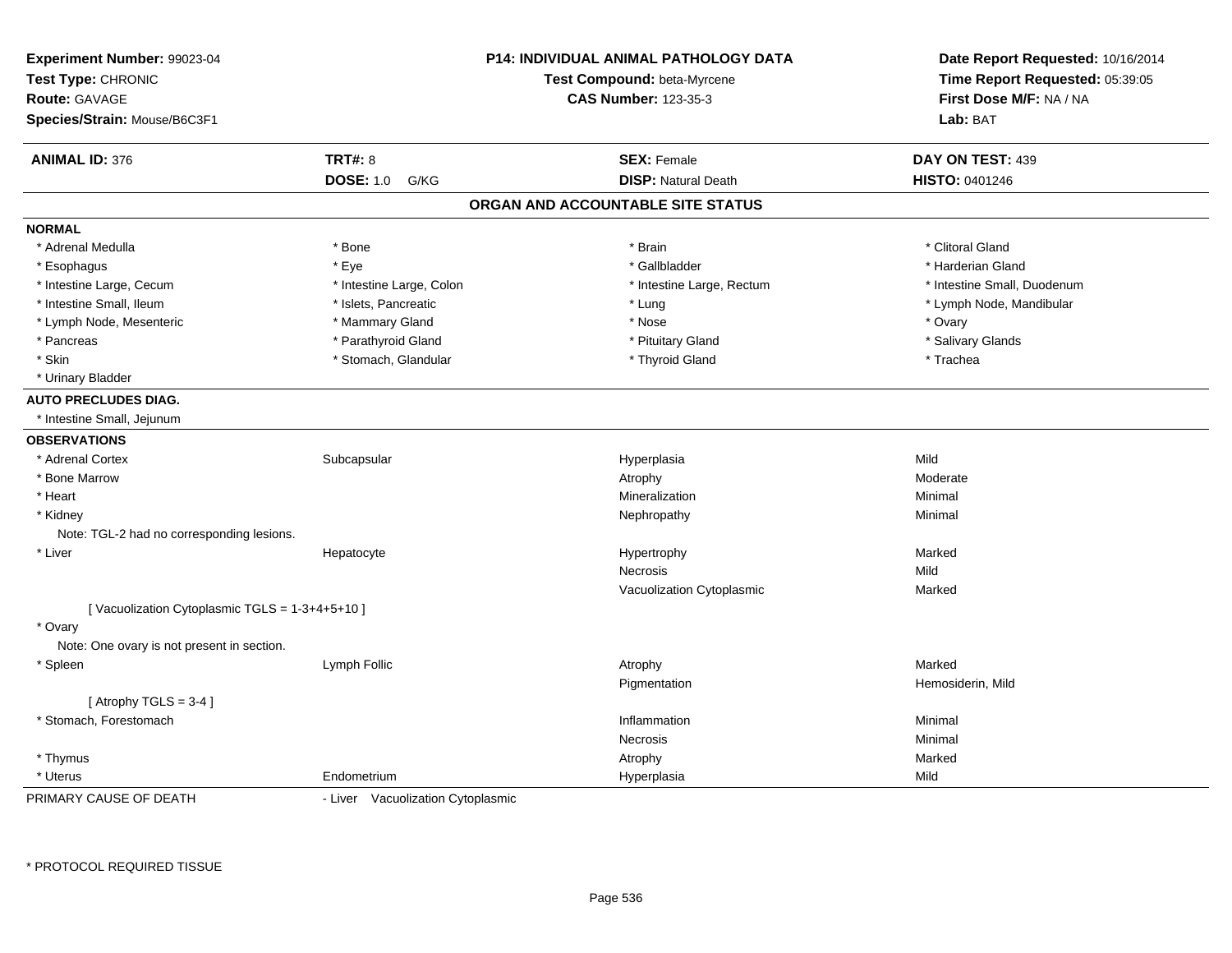| <b>Experiment Number: 99023-04</b> |                       | <b>P14: INDIVIDUAL ANIMAL PATHOLOGY DATA</b> | Date Report Requested: 10/16/2014 |
|------------------------------------|-----------------------|----------------------------------------------|-----------------------------------|
| <b>Test Type: CHRONIC</b>          |                       | Test Compound: beta-Myrcene                  | Time Report Requested: 05:39:05   |
| <b>Route: GAVAGE</b>               |                       | <b>CAS Number: 123-35-3</b>                  | First Dose M/F: NA / NA           |
| Species/Strain: Mouse/B6C3F1       |                       |                                              | Lab: BAT                          |
| <b>ANIMAL ID: 376</b>              | <b>TRT#: 8</b>        | <b>SEX:</b> Female                           | DAY ON TEST: 439                  |
|                                    | <b>DOSE: 1.0 G/KG</b> | <b>DISP:</b> Natural Death                   | <b>HISTO: 0401246</b>             |
|                                    |                       | <b>ORGAN AND ACCOUNTABLE SITE STATUS</b>     |                                   |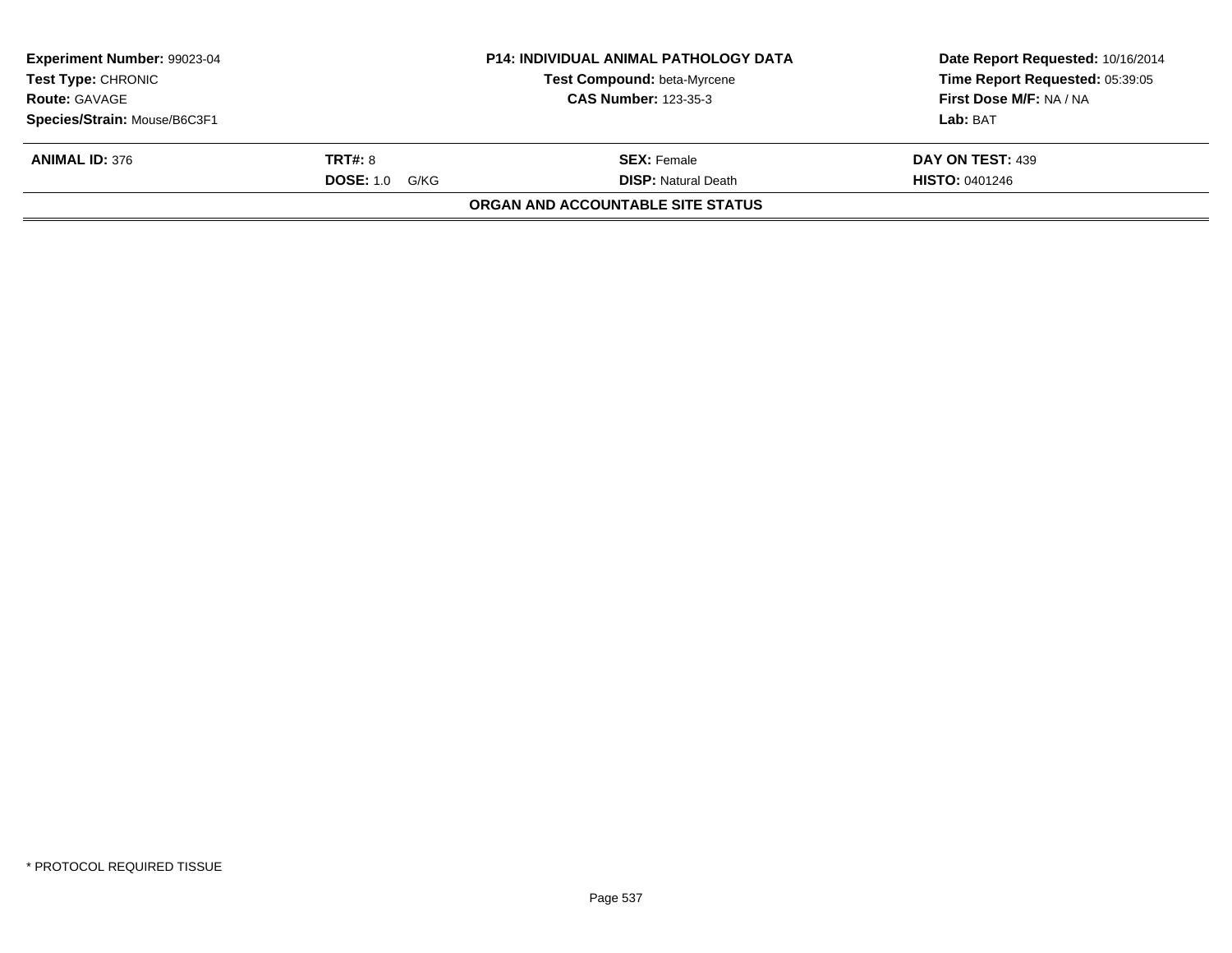| Experiment Number: 99023-04<br>Test Type: CHRONIC<br>Route: GAVAGE<br>Species/Strain: Mouse/B6C3F1 |                                   | <b>P14: INDIVIDUAL ANIMAL PATHOLOGY DATA</b><br>Test Compound: beta-Myrcene<br><b>CAS Number: 123-35-3</b> | Date Report Requested: 10/16/2014<br>Time Report Requested: 05:39:05<br>First Dose M/F: NA / NA<br>Lab: BAT |
|----------------------------------------------------------------------------------------------------|-----------------------------------|------------------------------------------------------------------------------------------------------------|-------------------------------------------------------------------------------------------------------------|
| <b>ANIMAL ID: 377</b>                                                                              | <b>TRT#: 8</b>                    | <b>SEX: Female</b>                                                                                         | DAY ON TEST: 387                                                                                            |
|                                                                                                    | <b>DOSE: 1.0</b><br>G/KG          | <b>DISP: Natural Death</b>                                                                                 | <b>HISTO: 0401247</b>                                                                                       |
|                                                                                                    |                                   | ORGAN AND ACCOUNTABLE SITE STATUS                                                                          |                                                                                                             |
| <b>NORMAL</b>                                                                                      |                                   |                                                                                                            |                                                                                                             |
| * Adrenal Medulla                                                                                  | * Bone                            | * Brain                                                                                                    | * Clitoral Gland                                                                                            |
| * Esophagus                                                                                        | * Eye                             | * Gallbladder                                                                                              | * Harderian Gland                                                                                           |
| * Heart                                                                                            | * Intestine Large, Cecum          | * Intestine Large, Colon                                                                                   | * Intestine Large, Rectum                                                                                   |
| * Intestine Small, Duodenum                                                                        | * Intestine Small, Ileum          | * Intestine Small, Jejunum                                                                                 | * Islets, Pancreatic                                                                                        |
| * Lung                                                                                             | * Mammary Gland                   | * Nose                                                                                                     | * Pancreas                                                                                                  |
| * Parathyroid Gland                                                                                | * Pituitary Gland                 | * Salivary Glands                                                                                          | * Skin                                                                                                      |
| * Stomach, Forestomach                                                                             | * Stomach, Glandular              | * Thyroid Gland                                                                                            | * Trachea                                                                                                   |
| * Urinary Bladder                                                                                  | * Uterus                          |                                                                                                            |                                                                                                             |
| <b>OBSERVATIONS</b>                                                                                |                                   |                                                                                                            |                                                                                                             |
| * Adrenal Cortex                                                                                   | Subcapsular                       | Hyperplasia                                                                                                | Moderate                                                                                                    |
| * Bone Marrow                                                                                      |                                   | Atrophy                                                                                                    | Mild                                                                                                        |
| * Kidney                                                                                           | <b>Renal Tubule</b>               | Necrosis                                                                                                   | Moderate                                                                                                    |
| * Liver                                                                                            |                                   | Vacuolization Cytoplasmic                                                                                  | Moderate                                                                                                    |
| * Lymph Node, Mandibular                                                                           |                                   | Atrophy                                                                                                    | Mild                                                                                                        |
| * Lymph Node, Mesenteric                                                                           |                                   | Atrophy                                                                                                    | Mild                                                                                                        |
| * Ovary                                                                                            |                                   | Atrophy                                                                                                    | Mild                                                                                                        |
| * Spleen                                                                                           | Lymph Follic                      | Atrophy                                                                                                    | Marked                                                                                                      |
|                                                                                                    |                                   | Pigmentation                                                                                               | Hemosiderin, Mild                                                                                           |
| * Thymus                                                                                           |                                   | Atrophy                                                                                                    | Marked                                                                                                      |
| PRIMARY CAUSE OF DEATH                                                                             | - Kidney Renal Tubule Necrosis    |                                                                                                            |                                                                                                             |
| <b>CONTRIBUTORY CAUSE OF DEATH</b>                                                                 | - Liver Vacuolization Cytoplasmic |                                                                                                            |                                                                                                             |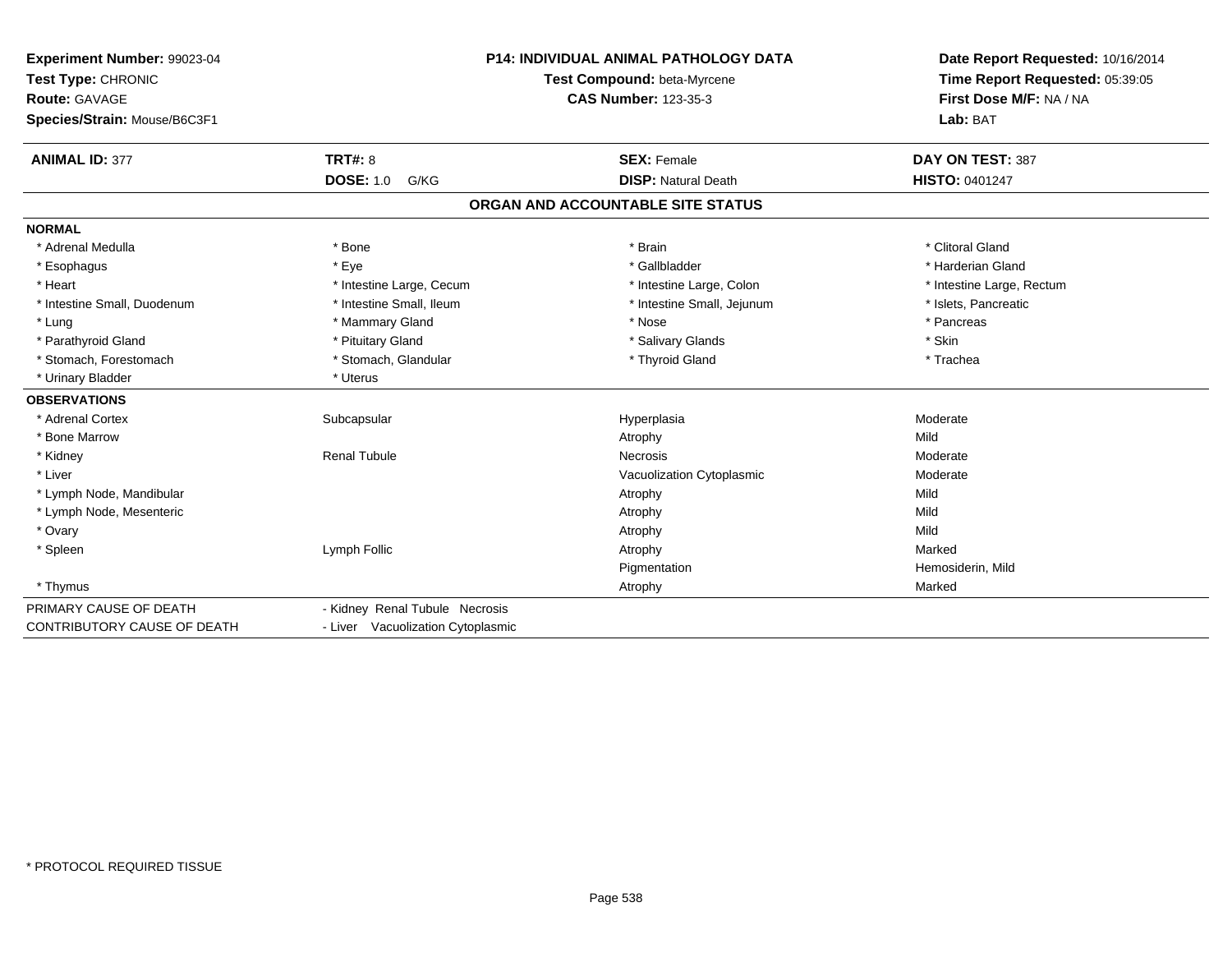| Experiment Number: 99023-04<br>Test Type: CHRONIC |                                | <b>P14: INDIVIDUAL ANIMAL PATHOLOGY DATA</b><br>Test Compound: beta-Myrcene | Date Report Requested: 10/16/2014<br>Time Report Requested: 05:39:05 |
|---------------------------------------------------|--------------------------------|-----------------------------------------------------------------------------|----------------------------------------------------------------------|
| <b>Route: GAVAGE</b>                              |                                | <b>CAS Number: 123-35-3</b>                                                 | First Dose M/F: NA / NA                                              |
| Species/Strain: Mouse/B6C3F1                      |                                |                                                                             | Lab: BAT                                                             |
| <b>ANIMAL ID: 378</b>                             | <b>TRT#: 8</b>                 | <b>SEX: Female</b>                                                          | DAY ON TEST: 436                                                     |
|                                                   | <b>DOSE: 1.0</b><br>G/KG       | <b>DISP: Natural Death</b>                                                  | HISTO: 0401248                                                       |
|                                                   |                                | ORGAN AND ACCOUNTABLE SITE STATUS                                           |                                                                      |
| <b>NORMAL</b>                                     |                                |                                                                             |                                                                      |
| * Adrenal Medulla                                 | * Bone                         | * Brain                                                                     | * Clitoral Gland                                                     |
| * Esophagus                                       | * Eye                          | * Gallbladder                                                               | * Heart                                                              |
| * Intestine Large, Cecum                          | * Intestine Large, Colon       | * Intestine Large, Rectum                                                   | * Intestine Small, Duodenum                                          |
| * Islets, Pancreatic                              | * Lung                         | * Mammary Gland                                                             | * Nose                                                               |
| * Pancreas                                        | * Pituitary Gland              | * Salivary Glands                                                           | * Skin                                                               |
| * Stomach, Forestomach                            | * Stomach, Glandular           | * Thyroid Gland                                                             | * Trachea                                                            |
| * Urinary Bladder                                 |                                |                                                                             |                                                                      |
| <b>MISSING</b>                                    |                                |                                                                             |                                                                      |
| * Parathyroid Gland                               |                                |                                                                             |                                                                      |
| <b>AUTO PRECLUDES DIAG.</b>                       |                                |                                                                             |                                                                      |
| * Intestine Small, Ileum                          | * Intestine Small, Jejunum     |                                                                             |                                                                      |
| <b>OBSERVATIONS</b>                               |                                |                                                                             |                                                                      |
| * Adrenal Cortex                                  | Subcapsular                    | Hyperplasia                                                                 | Moderate                                                             |
| * Bone Marrow                                     |                                | Atrophy                                                                     | Mild                                                                 |
| * Harderian Gland                                 |                                | Adenoma                                                                     |                                                                      |
| * Kidney                                          | <b>Renal Tubule</b>            | Necrosis                                                                    | Moderate                                                             |
| [ Necrosis $TGLS = 2-4$ ]                         |                                |                                                                             |                                                                      |
| * Liver                                           | Hepatocyte                     | Hypertrophy                                                                 | Mild                                                                 |
|                                                   |                                | Vacuolization Cytoplasmic                                                   | Mild                                                                 |
| [Vacuolization Cytoplasmic TGLS = 3-3+4+5]        |                                |                                                                             |                                                                      |
| * Lymph Node, Mandibular                          |                                | Atrophy                                                                     | Moderate                                                             |
| * Lymph Node, Mesenteric                          |                                | Atrophy                                                                     | Moderate                                                             |
| * Ovary                                           |                                | Atrophy                                                                     | Mild                                                                 |
| * Spleen                                          | Lymph Follic                   | Atrophy                                                                     | Moderate                                                             |
|                                                   |                                | Pigmentation                                                                | Hemosiderin, Minimal                                                 |
| [Atrophy TGLS = $1-4$ ]                           |                                |                                                                             |                                                                      |
| * Thymus                                          |                                | Atrophy                                                                     | Moderate                                                             |
| * Uterus                                          | Endometrium                    | Hyperplasia                                                                 | Minimal                                                              |
| PRIMARY CAUSE OF DEATH                            | - Kidney Renal Tubule Necrosis |                                                                             |                                                                      |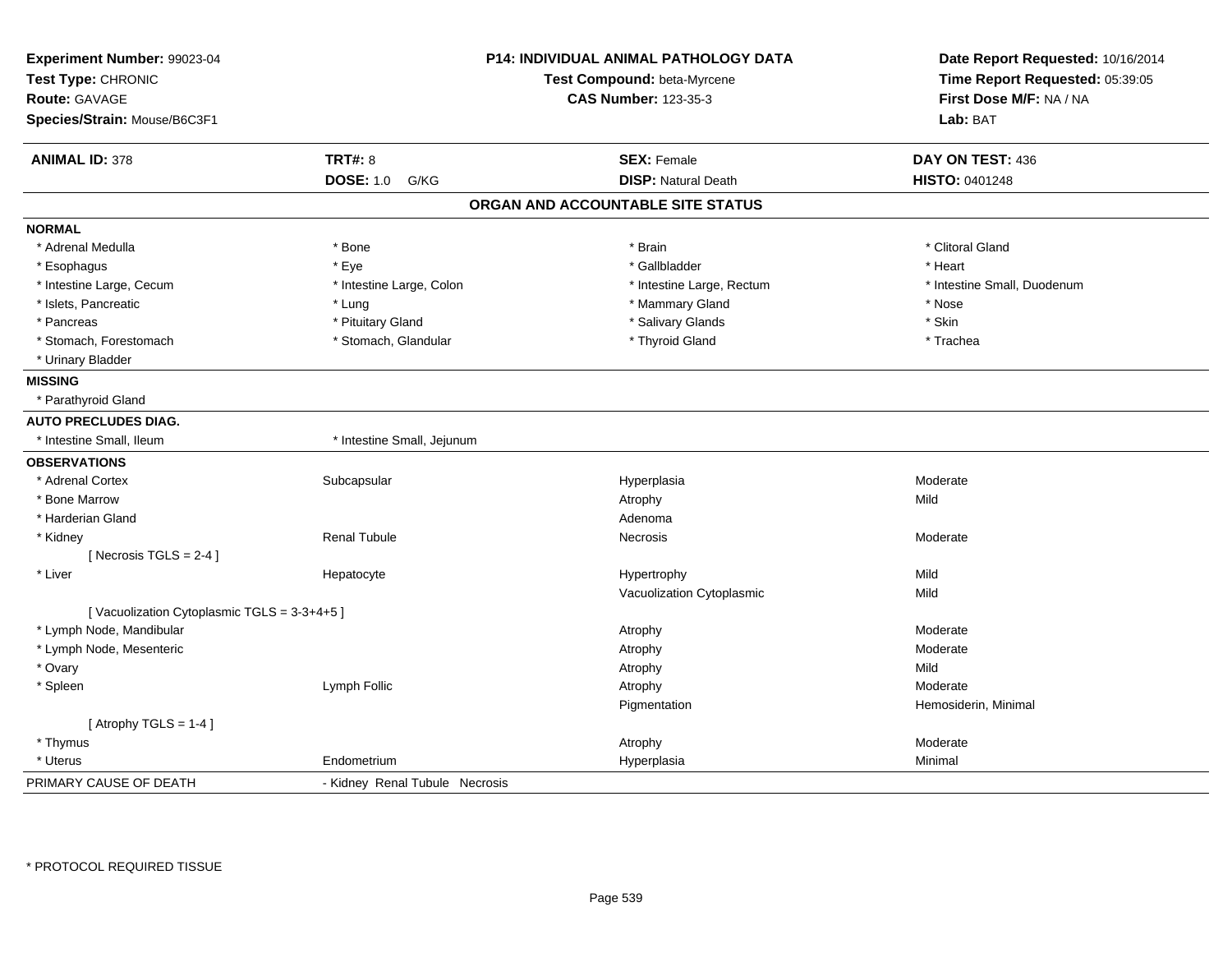| Experiment Number: 99023-04<br>Test Type: CHRONIC<br><b>Route: GAVAGE</b><br>Species/Strain: Mouse/B6C3F1 |                                | P14: INDIVIDUAL ANIMAL PATHOLOGY DATA<br>Test Compound: beta-Myrcene<br><b>CAS Number: 123-35-3</b> | Date Report Requested: 10/16/2014<br>Time Report Requested: 05:39:05<br>First Dose M/F: NA / NA<br>Lab: BAT |
|-----------------------------------------------------------------------------------------------------------|--------------------------------|-----------------------------------------------------------------------------------------------------|-------------------------------------------------------------------------------------------------------------|
| <b>ANIMAL ID: 379</b>                                                                                     | <b>TRT#: 8</b>                 | <b>SEX: Female</b>                                                                                  | DAY ON TEST: 435                                                                                            |
|                                                                                                           | <b>DOSE: 1.0</b><br>G/KG       | <b>DISP: Natural Death</b>                                                                          | HISTO: 0401249                                                                                              |
|                                                                                                           |                                | ORGAN AND ACCOUNTABLE SITE STATUS                                                                   |                                                                                                             |
| <b>NORMAL</b>                                                                                             |                                |                                                                                                     |                                                                                                             |
| * Adrenal Medulla                                                                                         | * Bone                         | * Brain                                                                                             | * Clitoral Gland                                                                                            |
| * Esophagus                                                                                               | * Eye                          | * Gallbladder                                                                                       | * Harderian Gland                                                                                           |
| * Heart                                                                                                   | * Intestine Large, Cecum       | * Intestine Large, Colon                                                                            | * Intestine Large, Rectum                                                                                   |
| * Intestine Small, Duodenum                                                                               | * Intestine Small, Ileum       | * Intestine Small, Jejunum                                                                          | * Islets, Pancreatic                                                                                        |
| * Lung                                                                                                    | * Mammary Gland                | * Nose                                                                                              | * Pancreas                                                                                                  |
| * Parathyroid Gland                                                                                       | * Pituitary Gland              | * Salivary Glands                                                                                   | * Skin                                                                                                      |
| * Stomach, Forestomach                                                                                    | * Stomach, Glandular           | * Thyroid Gland                                                                                     | * Trachea                                                                                                   |
| * Urinary Bladder                                                                                         |                                |                                                                                                     |                                                                                                             |
| <b>OBSERVATIONS</b>                                                                                       |                                |                                                                                                     |                                                                                                             |
| * Adrenal Cortex                                                                                          | Subcapsular                    | Hyperplasia                                                                                         | Mild                                                                                                        |
| * Bone Marrow                                                                                             |                                | Atrophy                                                                                             | Moderate                                                                                                    |
| * Kidney                                                                                                  | Papilla                        | Inflammation                                                                                        | Minimal                                                                                                     |
|                                                                                                           | <b>Renal Tubule</b>            | <b>Necrosis</b>                                                                                     | Mild                                                                                                        |
| * Liver                                                                                                   |                                | Fatty Change                                                                                        | Minimal                                                                                                     |
|                                                                                                           |                                | Hepatocellular Adenoma                                                                              |                                                                                                             |
|                                                                                                           | Hepatocyte                     | Hypertrophy                                                                                         | Mild                                                                                                        |
|                                                                                                           |                                | Vacuolization Cytoplasmic                                                                           | Mild                                                                                                        |
| [ Hepatocellular Adenoma TGLS = 1-10 ]                                                                    |                                |                                                                                                     |                                                                                                             |
| * Lymph Node, Mandibular                                                                                  |                                | Atrophy                                                                                             | Minimal                                                                                                     |
| * Lymph Node, Mesenteric                                                                                  |                                | Atrophy                                                                                             | Marked                                                                                                      |
| * Ovary                                                                                                   |                                | Atrophy                                                                                             | Minimal                                                                                                     |
| * Spleen                                                                                                  | Lymph Follic                   | Atrophy                                                                                             | Moderate                                                                                                    |
|                                                                                                           |                                | Pigmentation                                                                                        | Hemosiderin, Minimal                                                                                        |
| * Thymus                                                                                                  |                                | Atrophy                                                                                             | Marked                                                                                                      |
| * Uterus                                                                                                  | Endometrium                    | Hyperplasia                                                                                         | Mild                                                                                                        |
| PRIMARY CAUSE OF DEATH                                                                                    | - Kidney Renal Tubule Necrosis |                                                                                                     |                                                                                                             |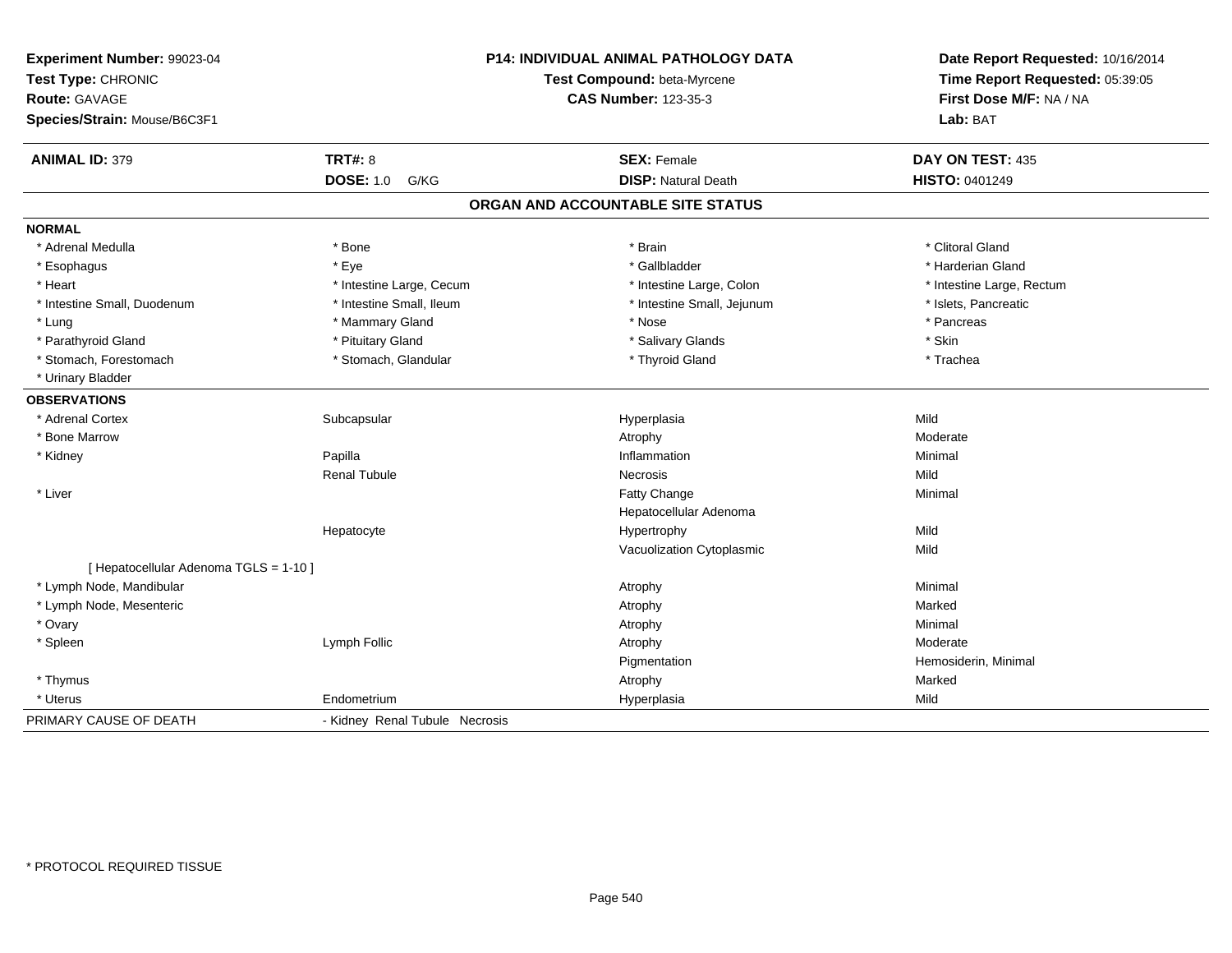| Experiment Number: 99023-04<br>Test Type: CHRONIC<br>Route: GAVAGE<br>Species/Strain: Mouse/B6C3F1 |                                   | P14: INDIVIDUAL ANIMAL PATHOLOGY DATA<br>Test Compound: beta-Myrcene<br><b>CAS Number: 123-35-3</b> | Date Report Requested: 10/16/2014<br>Time Report Requested: 05:39:05<br>First Dose M/F: NA / NA<br>Lab: BAT |
|----------------------------------------------------------------------------------------------------|-----------------------------------|-----------------------------------------------------------------------------------------------------|-------------------------------------------------------------------------------------------------------------|
|                                                                                                    |                                   |                                                                                                     |                                                                                                             |
| <b>ANIMAL ID: 380</b>                                                                              | <b>TRT#: 8</b>                    | <b>SEX: Female</b>                                                                                  | DAY ON TEST: 436                                                                                            |
|                                                                                                    | <b>DOSE: 1.0</b><br>G/KG          | <b>DISP: Moribund Sacrifice</b>                                                                     | HISTO: 0401250                                                                                              |
|                                                                                                    |                                   | ORGAN AND ACCOUNTABLE SITE STATUS                                                                   |                                                                                                             |
| <b>NORMAL</b>                                                                                      |                                   |                                                                                                     |                                                                                                             |
| * Adrenal Medulla                                                                                  | * Bone                            | * Brain                                                                                             | * Clitoral Gland                                                                                            |
| * Esophagus                                                                                        | * Eye                             | * Gallbladder                                                                                       | * Harderian Gland                                                                                           |
| * Heart                                                                                            | * Intestine Large, Cecum          | * Intestine Large, Colon                                                                            | * Intestine Large, Rectum                                                                                   |
| * Intestine Small, Duodenum                                                                        | * Intestine Small, Ileum          | * Intestine Small, Jejunum                                                                          | * Islets, Pancreatic                                                                                        |
| * Lung                                                                                             | * Mammary Gland                   | * Pancreas                                                                                          | * Parathyroid Gland                                                                                         |
| * Pituitary Gland                                                                                  | * Salivary Glands                 | * Skin                                                                                              | * Stomach, Glandular                                                                                        |
| * Thyroid Gland                                                                                    | * Trachea                         | * Urinary Bladder                                                                                   |                                                                                                             |
| <b>OBSERVATIONS</b>                                                                                |                                   |                                                                                                     |                                                                                                             |
| * Adrenal Cortex                                                                                   | Subcapsular                       | Hyperplasia                                                                                         | Moderate                                                                                                    |
| * Bone Marrow                                                                                      |                                   | Atrophy                                                                                             | Mild                                                                                                        |
| * Kidney                                                                                           |                                   | Mineralization                                                                                      | Minimal                                                                                                     |
| Note: TGL-2 had no corresponding lesion.                                                           |                                   |                                                                                                     |                                                                                                             |
| * Liver                                                                                            | Hepatocyte                        | Hypertrophy                                                                                         | Moderate                                                                                                    |
|                                                                                                    |                                   | Vacuolization Cytoplasmic                                                                           | Marked                                                                                                      |
| [Vacuolization Cytoplasmic TGLS = 3-3+4+5]                                                         |                                   |                                                                                                     |                                                                                                             |
| * Lymph Node, Mandibular                                                                           |                                   | Atrophy                                                                                             | Mild                                                                                                        |
| * Lymph Node, Mesenteric                                                                           |                                   | Atrophy                                                                                             | Moderate                                                                                                    |
| * Nose                                                                                             | Olfactory Epi                     | Degeneration                                                                                        | Minimal                                                                                                     |
| * Ovary                                                                                            |                                   | Atrophy                                                                                             | Minimal                                                                                                     |
| * Spleen                                                                                           | Lymph Follic                      | Atrophy                                                                                             | Marked                                                                                                      |
| [Atrophy TGLS = $1-4$ ]                                                                            |                                   |                                                                                                     |                                                                                                             |
| * Stomach, Forestomach                                                                             | Epithelium                        | Hyperplasia                                                                                         | Minimal                                                                                                     |
|                                                                                                    |                                   | Inflammation                                                                                        | Mild                                                                                                        |
|                                                                                                    |                                   | Ulcer                                                                                               | Mild                                                                                                        |
| * Thymus                                                                                           |                                   | Atrophy                                                                                             | Marked                                                                                                      |
| * Uterus                                                                                           | Endometrium                       | Hyperplasia                                                                                         | Minimal                                                                                                     |
| PRIMARY CAUSE OF DEATH                                                                             | - Liver Vacuolization Cytoplasmic |                                                                                                     |                                                                                                             |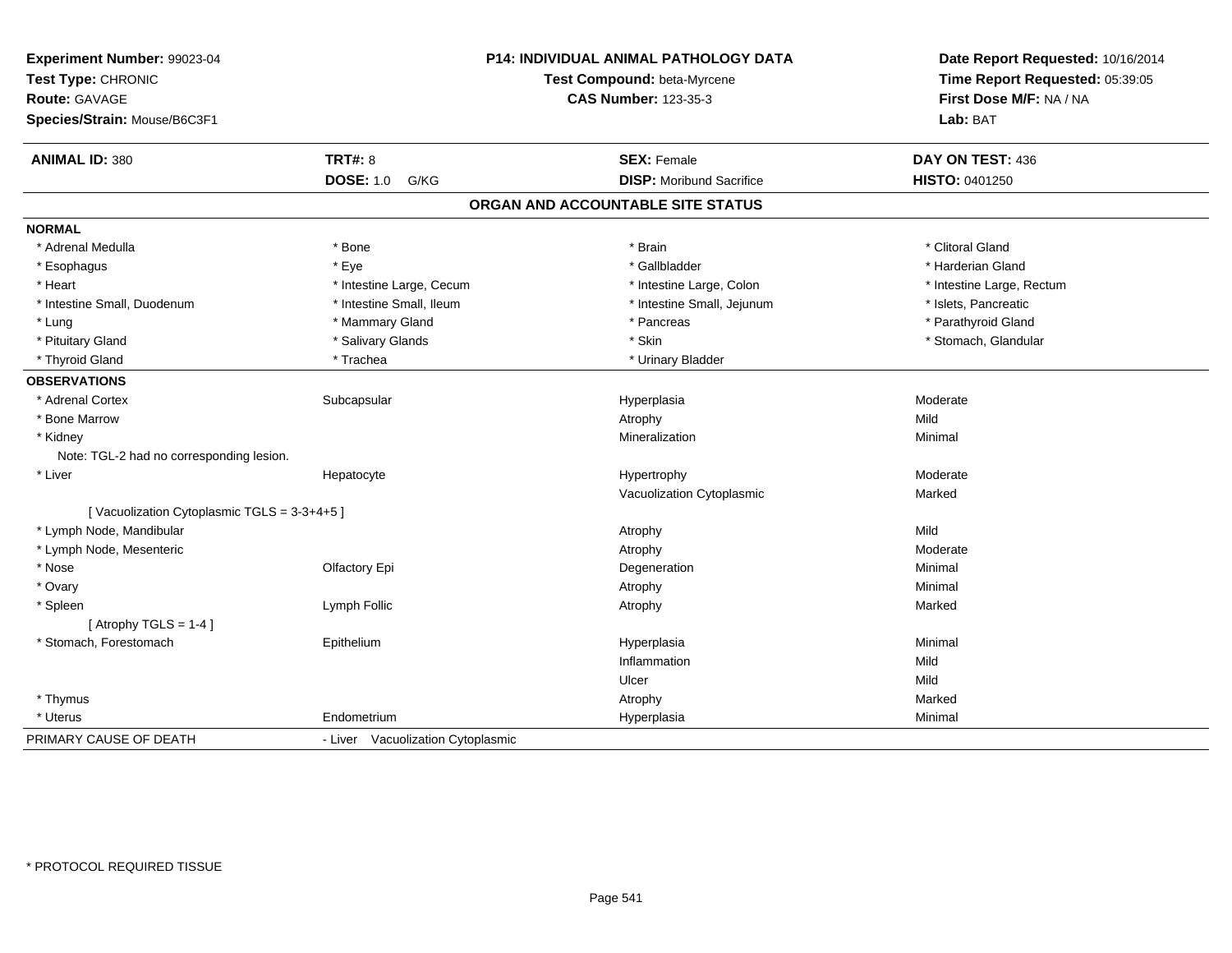| Experiment Number: 99023-04<br>Test Type: CHRONIC<br>Route: GAVAGE<br>Species/Strain: Mouse/B6C3F1 |                                   | P14: INDIVIDUAL ANIMAL PATHOLOGY DATA<br>Test Compound: beta-Myrcene<br><b>CAS Number: 123-35-3</b> | Date Report Requested: 10/16/2014<br>Time Report Requested: 05:39:05<br>First Dose M/F: NA / NA<br>Lab: BAT |
|----------------------------------------------------------------------------------------------------|-----------------------------------|-----------------------------------------------------------------------------------------------------|-------------------------------------------------------------------------------------------------------------|
| <b>ANIMAL ID: 381</b>                                                                              | <b>TRT#: 8</b>                    | <b>SEX: Female</b>                                                                                  | DAY ON TEST: 436                                                                                            |
|                                                                                                    | <b>DOSE: 1.0</b><br>G/KG          | <b>DISP: Natural Death</b>                                                                          | HISTO: 0401251                                                                                              |
|                                                                                                    |                                   | ORGAN AND ACCOUNTABLE SITE STATUS                                                                   |                                                                                                             |
| <b>NORMAL</b>                                                                                      |                                   |                                                                                                     |                                                                                                             |
| * Adrenal Medulla                                                                                  | * Bone                            | * Brain                                                                                             | * Clitoral Gland                                                                                            |
| * Esophagus                                                                                        | * Eye                             | * Gallbladder                                                                                       | * Harderian Gland                                                                                           |
| * Heart                                                                                            | * Intestine Large, Cecum          | * Intestine Large, Colon                                                                            | * Intestine Large, Rectum                                                                                   |
| * Intestine Small, Duodenum                                                                        | * Intestine Small, Ileum          | * Intestine Small, Jejunum                                                                          | * Islets, Pancreatic                                                                                        |
| * Mammary Gland                                                                                    | * Nose                            | * Pancreas                                                                                          | * Parathyroid Gland                                                                                         |
| * Pituitary Gland                                                                                  | * Salivary Glands                 | * Skin                                                                                              | * Stomach, Glandular                                                                                        |
| * Thyroid Gland                                                                                    | * Trachea                         | * Urinary Bladder                                                                                   |                                                                                                             |
| <b>MISSING</b>                                                                                     |                                   |                                                                                                     |                                                                                                             |
| * Lymph Node, Mesenteric                                                                           |                                   |                                                                                                     |                                                                                                             |
| <b>OBSERVATIONS</b>                                                                                |                                   |                                                                                                     |                                                                                                             |
| * Adrenal Cortex                                                                                   | Subcapsular                       | Hyperplasia                                                                                         | Mild                                                                                                        |
| * Bone Marrow                                                                                      |                                   | Atrophy                                                                                             | Mild                                                                                                        |
| * Kidney                                                                                           | <b>Renal Tubule</b>               | Necrosis                                                                                            | Mild                                                                                                        |
| [Necrosis $TGLS = 2-4$ ]                                                                           |                                   |                                                                                                     |                                                                                                             |
| * Liver                                                                                            | Hepatocyte                        | Hypertrophy                                                                                         | Mild                                                                                                        |
|                                                                                                    |                                   | Vacuolization Cytoplasmic                                                                           | Moderate                                                                                                    |
| [Vacuolization Cytoplasmic TGLS = 1-3+4+5]                                                         |                                   |                                                                                                     |                                                                                                             |
| * Lung                                                                                             | Alveolar Epith                    | Hyperplasia                                                                                         | Minimal                                                                                                     |
|                                                                                                    | <b>Bronchiole</b>                 | Hyperplasia                                                                                         | Mild                                                                                                        |
| * Lymph Node, Mandibular                                                                           |                                   | Atrophy                                                                                             | Minimal                                                                                                     |
| * Ovary                                                                                            |                                   | Atrophy                                                                                             | Marked                                                                                                      |
| * Spleen                                                                                           | Lymph Follic                      | Atrophy                                                                                             | Moderate                                                                                                    |
| [Atrophy TGLS = $3-4$ ]                                                                            |                                   |                                                                                                     |                                                                                                             |
| * Stomach. Forestomach                                                                             |                                   | Inflammation                                                                                        | Minimal                                                                                                     |
| * Thymus                                                                                           |                                   | Atrophy                                                                                             | Marked                                                                                                      |
| * Uterus                                                                                           | Endometrium                       | Hyperplasia                                                                                         | Minimal                                                                                                     |
| PRIMARY CAUSE OF DEATH                                                                             | - Kidney Renal Tubule Necrosis    |                                                                                                     |                                                                                                             |
| CONTRIBUTORY CAUSE OF DEATH                                                                        | - Liver Vacuolization Cytoplasmic |                                                                                                     |                                                                                                             |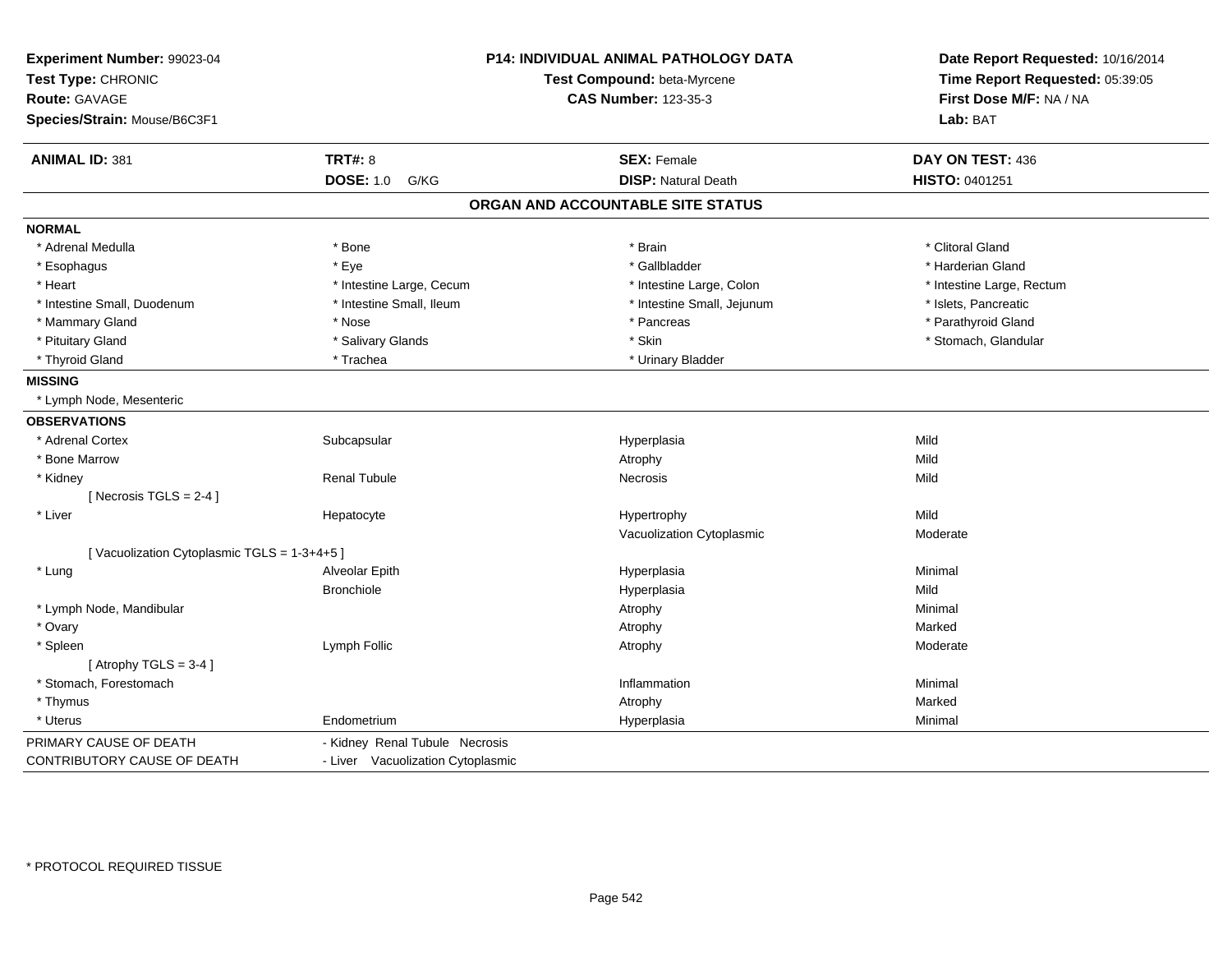| Experiment Number: 99023-04<br>Test Type: CHRONIC<br>Route: GAVAGE<br>Species/Strain: Mouse/B6C3F1 |                                | P14: INDIVIDUAL ANIMAL PATHOLOGY DATA<br>Test Compound: beta-Myrcene<br><b>CAS Number: 123-35-3</b> | Date Report Requested: 10/16/2014<br>Time Report Requested: 05:39:05<br>First Dose M/F: NA / NA<br>Lab: BAT |
|----------------------------------------------------------------------------------------------------|--------------------------------|-----------------------------------------------------------------------------------------------------|-------------------------------------------------------------------------------------------------------------|
| <b>ANIMAL ID: 382</b>                                                                              | <b>TRT#: 8</b>                 | <b>SEX: Female</b>                                                                                  | DAY ON TEST: 435                                                                                            |
|                                                                                                    | <b>DOSE: 1.0</b><br>G/KG       | <b>DISP: Natural Death</b>                                                                          | HISTO: 0401252                                                                                              |
|                                                                                                    |                                | ORGAN AND ACCOUNTABLE SITE STATUS                                                                   |                                                                                                             |
| <b>NORMAL</b>                                                                                      |                                |                                                                                                     |                                                                                                             |
| * Adrenal Medulla                                                                                  | * Bone                         | * Brain                                                                                             | * Clitoral Gland                                                                                            |
| * Esophagus                                                                                        | * Eye                          | * Gallbladder                                                                                       | * Harderian Gland                                                                                           |
| * Heart                                                                                            | * Intestine Large, Cecum       | * Intestine Large, Colon                                                                            | * Intestine Large, Rectum                                                                                   |
| * Intestine Small, Duodenum                                                                        | * Intestine Small, Ileum       | * Intestine Small, Jejunum                                                                          | * Islets, Pancreatic                                                                                        |
| * Lung                                                                                             | * Lymph Node, Mandibular       | * Mammary Gland                                                                                     | * Nose                                                                                                      |
| * Pancreas                                                                                         | * Parathyroid Gland            | * Pituitary Gland                                                                                   | * Salivary Glands                                                                                           |
| * Skin                                                                                             | * Stomach, Glandular           | * Thyroid Gland                                                                                     | * Trachea                                                                                                   |
| * Urinary Bladder                                                                                  | * Uterus                       |                                                                                                     |                                                                                                             |
| <b>OBSERVATIONS</b>                                                                                |                                |                                                                                                     |                                                                                                             |
| * Adrenal Cortex                                                                                   | Subcapsular                    | Hyperplasia                                                                                         | Mild                                                                                                        |
| * Bone Marrow                                                                                      |                                | Atrophy                                                                                             | Moderate                                                                                                    |
| * Kidney                                                                                           |                                | Mineralization                                                                                      | Minimal                                                                                                     |
|                                                                                                    | <b>Renal Tubule</b>            | <b>Necrosis</b>                                                                                     | Mild                                                                                                        |
| [Necrosis $TGLS = 3-4$ ]                                                                           |                                |                                                                                                     |                                                                                                             |
| * Liver                                                                                            | Hepatocyte                     | Hypertrophy                                                                                         | Mild                                                                                                        |
|                                                                                                    |                                | Vacuolization Cytoplasmic                                                                           | Mild                                                                                                        |
| [Vacuolization Cytoplasmic TGLS = 1-3+4+5]                                                         |                                |                                                                                                     |                                                                                                             |
| * Lymph Node, Mesenteric                                                                           |                                | Atrophy                                                                                             | Mild                                                                                                        |
| * Ovary                                                                                            |                                | Atrophy                                                                                             | Minimal                                                                                                     |
| * Spleen                                                                                           | Lymph Follic                   | Atrophy                                                                                             | Moderate                                                                                                    |
| [Atrophy TGLS = $2-4$ ]                                                                            |                                |                                                                                                     |                                                                                                             |
| * Stomach, Forestomach                                                                             | Epithelium                     | Hyperplasia                                                                                         | Mild                                                                                                        |
| * Thymus                                                                                           |                                | Atrophy                                                                                             | Marked                                                                                                      |
| PRIMARY CAUSE OF DEATH                                                                             | - Kidney Renal Tubule Necrosis |                                                                                                     |                                                                                                             |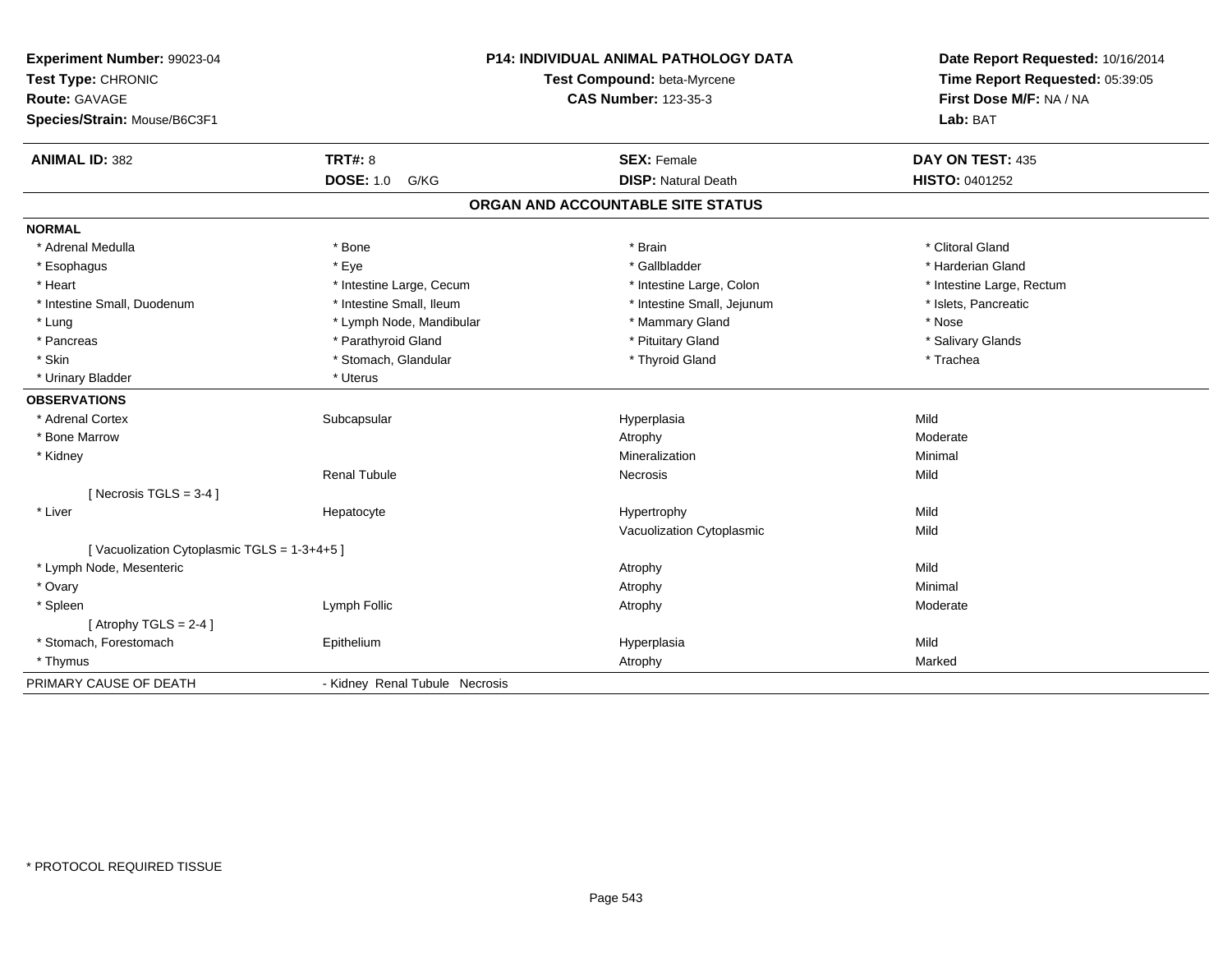| Experiment Number: 99023-04<br>Test Type: CHRONIC |                                | P14: INDIVIDUAL ANIMAL PATHOLOGY DATA<br>Test Compound: beta-Myrcene | Date Report Requested: 10/16/2014<br>Time Report Requested: 05:39:05 |
|---------------------------------------------------|--------------------------------|----------------------------------------------------------------------|----------------------------------------------------------------------|
| Route: GAVAGE<br>Species/Strain: Mouse/B6C3F1     |                                | <b>CAS Number: 123-35-3</b>                                          | First Dose M/F: NA / NA<br>Lab: BAT                                  |
|                                                   |                                |                                                                      |                                                                      |
| <b>ANIMAL ID: 383</b>                             | <b>TRT#: 8</b>                 | <b>SEX: Female</b>                                                   | DAY ON TEST: 436                                                     |
|                                                   | <b>DOSE: 1.0</b><br>G/KG       | <b>DISP: Moribund Sacrifice</b>                                      | HISTO: 0401253                                                       |
|                                                   |                                | ORGAN AND ACCOUNTABLE SITE STATUS                                    |                                                                      |
| <b>NORMAL</b>                                     |                                |                                                                      |                                                                      |
| * Adrenal Medulla                                 | * Bone                         | * Brain                                                              | * Clitoral Gland                                                     |
| * Esophagus                                       | * Eye                          | * Gallbladder                                                        | * Harderian Gland                                                    |
| * Heart                                           | * Intestine Large, Cecum       | * Intestine Large, Colon                                             | * Intestine Large, Rectum                                            |
| * Intestine Small, Duodenum                       | * Intestine Small, Ileum       | * Intestine Small, Jejunum                                           | * Islets, Pancreatic                                                 |
| * Lung                                            | * Mammary Gland                | * Nose                                                               | * Ovary                                                              |
| * Pancreas                                        | * Parathyroid Gland            | * Pituitary Gland                                                    | * Salivary Glands                                                    |
| * Skin                                            | * Stomach, Glandular           | * Thyroid Gland                                                      | * Trachea                                                            |
| * Urinary Bladder                                 | * Uterus                       |                                                                      |                                                                      |
| <b>MISSING</b>                                    |                                |                                                                      |                                                                      |
| * Lymph Node, Mesenteric                          |                                |                                                                      |                                                                      |
| <b>OBSERVATIONS</b>                               |                                |                                                                      |                                                                      |
| * Adrenal Cortex                                  | Subcapsular                    | Hyperplasia                                                          | Mild                                                                 |
| * Bone Marrow                                     |                                | Atrophy                                                              | Minimal                                                              |
| * Kidney                                          |                                | Mineralization                                                       | Minimal                                                              |
|                                                   | <b>Renal Tubule</b>            | Necrosis                                                             | Mild                                                                 |
| [Necrosis TGLS = $1-4$ ]                          |                                |                                                                      |                                                                      |
| * Liver                                           | Hepatocyte                     | Hypertrophy                                                          | Mild                                                                 |
|                                                   |                                | <b>Tension Lipidosis</b>                                             | Minimal                                                              |
|                                                   |                                | Vacuolization Cytoplasmic                                            | Moderate                                                             |
| [Vacuolization Cytoplasmic TGLS = 3-3+4+5]        |                                |                                                                      |                                                                      |
| * Lymph Node, Mandibular                          |                                | Atrophy                                                              | Minimal                                                              |
| * Spleen                                          | Lymph Follic                   | Atrophy                                                              | Marked                                                               |
| [Atrophy TGLS = $2-4$ ]                           |                                |                                                                      |                                                                      |
| * Stomach, Forestomach                            |                                | Inflammation                                                         | Mild                                                                 |
|                                                   |                                | Ulcer                                                                | Mild                                                                 |
| * Thymus                                          |                                | Atrophy                                                              | Marked                                                               |
| PRIMARY CAUSE OF DEATH                            | - Kidney Renal Tubule Necrosis |                                                                      |                                                                      |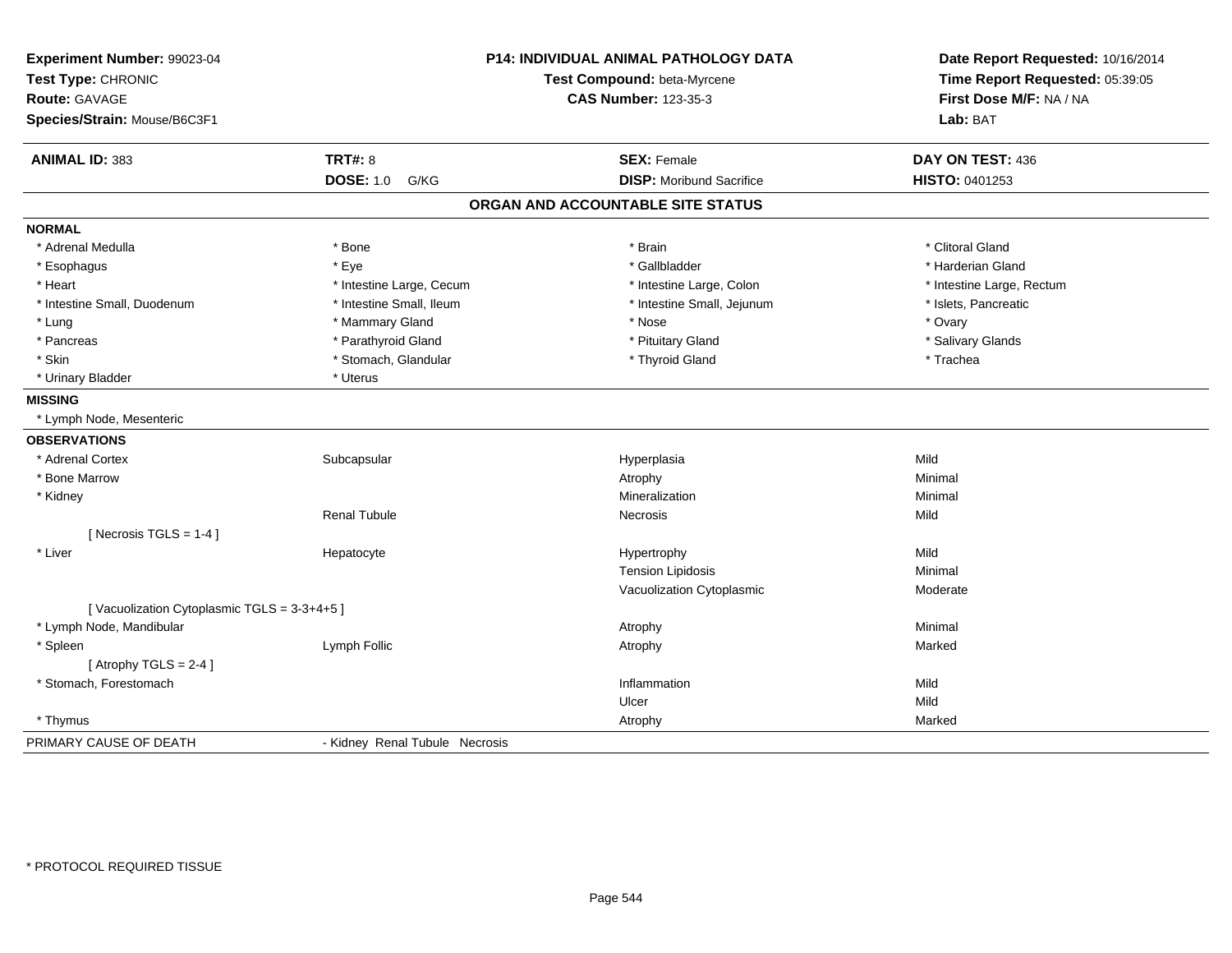| Experiment Number: 99023-04<br>Test Type: CHRONIC<br><b>Route: GAVAGE</b><br>Species/Strain: Mouse/B6C3F1 |                                | <b>P14: INDIVIDUAL ANIMAL PATHOLOGY DATA</b><br>Test Compound: beta-Myrcene<br><b>CAS Number: 123-35-3</b> |                          |
|-----------------------------------------------------------------------------------------------------------|--------------------------------|------------------------------------------------------------------------------------------------------------|--------------------------|
| <b>ANIMAL ID: 384</b>                                                                                     | <b>TRT#: 8</b>                 | <b>SEX: Female</b>                                                                                         | DAY ON TEST: 436         |
|                                                                                                           | <b>DOSE: 1.0</b><br>G/KG       | <b>DISP: Natural Death</b>                                                                                 | HISTO: 0401254           |
|                                                                                                           |                                | ORGAN AND ACCOUNTABLE SITE STATUS                                                                          |                          |
| <b>NORMAL</b>                                                                                             |                                |                                                                                                            |                          |
| * Adrenal Medulla                                                                                         | * Bone                         | * Bone Marrow                                                                                              | * Brain                  |
| * Clitoral Gland                                                                                          | * Esophagus                    | * Eye                                                                                                      | * Gallbladder            |
| * Harderian Gland                                                                                         | * Heart                        | * Intestine Large, Cecum                                                                                   | * Intestine Large, Colon |
| * Intestine Large, Rectum                                                                                 | * Intestine Small, Duodenum    | * Intestine Small, Ileum                                                                                   | * Islets, Pancreatic     |
| * Lung                                                                                                    | * Mammary Gland                | * Nose                                                                                                     | * Pancreas               |
| * Parathyroid Gland                                                                                       | * Pituitary Gland              | * Salivary Glands                                                                                          | * Skin                   |
| * Stomach, Glandular                                                                                      | * Thyroid Gland                | * Trachea                                                                                                  | * Urinary Bladder        |
| * Uterus                                                                                                  |                                |                                                                                                            |                          |
| <b>AUTO PRECLUDES DIAG.</b>                                                                               |                                |                                                                                                            |                          |
| * Intestine Small, Jejunum                                                                                |                                |                                                                                                            |                          |
| <b>OBSERVATIONS</b>                                                                                       |                                |                                                                                                            |                          |
| * Adrenal Cortex                                                                                          | Subcapsular                    | Hyperplasia                                                                                                | Mild                     |
| * Kidney                                                                                                  | Papilla                        | Inflammation                                                                                               | Mild                     |
|                                                                                                           | <b>Renal Tubule</b>            | Necrosis                                                                                                   | Moderate                 |
| [Necrosis TGLS = $3-4$ ]                                                                                  |                                |                                                                                                            |                          |
| * Liver                                                                                                   |                                | Fatty Change                                                                                               | Mild                     |
|                                                                                                           | Hepatocyte                     | Hypertrophy                                                                                                | Mild                     |
|                                                                                                           |                                | Vacuolization Cytoplasmic                                                                                  | Moderate                 |
| [Vacuolization Cytoplasmic TGLS = 2-3+4+5]                                                                |                                |                                                                                                            |                          |
| * Lymph Node, Mandibular                                                                                  |                                | Atrophy                                                                                                    | Minimal                  |
| * Lymph Node, Mesenteric                                                                                  |                                | Atrophy                                                                                                    | Mild                     |
| * Ovary                                                                                                   |                                | Atrophy                                                                                                    | Marked                   |
| * Spleen                                                                                                  | Lymph Follic                   | Atrophy                                                                                                    | Moderate                 |
| [Atrophy TGLS = $1-4$ ]                                                                                   |                                |                                                                                                            |                          |
| * Stomach, Forestomach                                                                                    |                                | Inflammation                                                                                               | Minimal                  |
|                                                                                                           |                                | Ulcer                                                                                                      | Minimal                  |
| * Thymus                                                                                                  |                                | Atrophy                                                                                                    | Marked                   |
| PRIMARY CAUSE OF DEATH                                                                                    | - Kidney Renal Tubule Necrosis |                                                                                                            |                          |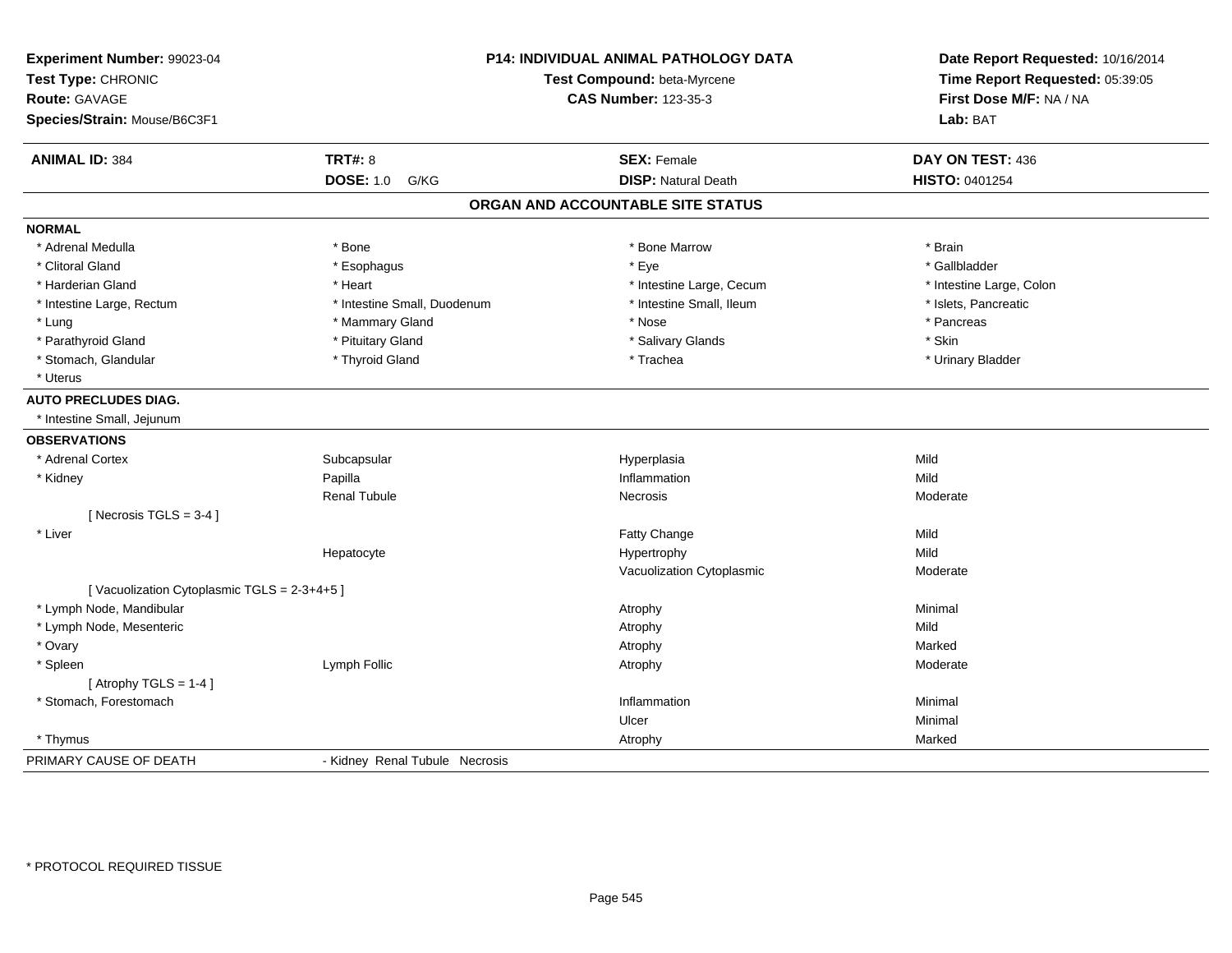| Experiment Number: 99023-04<br>Test Type: CHRONIC<br>Route: GAVAGE<br>Species/Strain: Mouse/B6C3F1 |                            | P14: INDIVIDUAL ANIMAL PATHOLOGY DATA<br>Test Compound: beta-Myrcene<br><b>CAS Number: 123-35-3</b> | Date Report Requested: 10/16/2014<br>Time Report Requested: 05:39:05<br>First Dose M/F: NA / NA<br>Lab: BAT |
|----------------------------------------------------------------------------------------------------|----------------------------|-----------------------------------------------------------------------------------------------------|-------------------------------------------------------------------------------------------------------------|
| <b>ANIMAL ID: 385</b>                                                                              | TRT#: 8                    | <b>SEX: Female</b>                                                                                  | DAY ON TEST: 436                                                                                            |
|                                                                                                    | <b>DOSE: 1.0</b><br>G/KG   | <b>DISP: Natural Death</b>                                                                          | HISTO: 0401255                                                                                              |
|                                                                                                    |                            | ORGAN AND ACCOUNTABLE SITE STATUS                                                                   |                                                                                                             |
| <b>NORMAL</b>                                                                                      |                            |                                                                                                     |                                                                                                             |
| * Adrenal Medulla                                                                                  | * Bone                     | * Brain                                                                                             | * Clitoral Gland                                                                                            |
| * Esophagus                                                                                        | * Eye                      | * Gallbladder                                                                                       | * Harderian Gland                                                                                           |
| * Heart                                                                                            | * Intestine Large, Cecum   | * Intestine Large, Colon                                                                            | * Intestine Large, Rectum                                                                                   |
| * Intestine Small, Ileum                                                                           | * Islets, Pancreatic       | * Kidney                                                                                            | * Lung                                                                                                      |
| * Lymph Node, Mandibular                                                                           | * Mammary Gland            | * Pancreas                                                                                          | * Parathyroid Gland                                                                                         |
| * Pituitary Gland                                                                                  | * Salivary Glands          | * Skin                                                                                              | * Stomach, Glandular                                                                                        |
| * Thyroid Gland                                                                                    | * Trachea                  | * Urinary Bladder                                                                                   | * Uterus                                                                                                    |
| <b>AUTO PRECLUDES DIAG.</b>                                                                        |                            |                                                                                                     |                                                                                                             |
| * Intestine Small, Duodenum                                                                        | * Intestine Small, Jejunum | * Stomach, Forestomach                                                                              |                                                                                                             |
| <b>OBSERVATIONS</b>                                                                                |                            |                                                                                                     |                                                                                                             |
| * Adrenal Cortex                                                                                   | Subcapsular                | Hyperplasia                                                                                         | Mild                                                                                                        |
| * Bone Marrow                                                                                      |                            | Atrophy                                                                                             | Moderate                                                                                                    |
| * Kidney                                                                                           |                            |                                                                                                     |                                                                                                             |
| Note: TGL-3, pale kidneys, had no corresponding lesion.                                            |                            |                                                                                                     |                                                                                                             |
| * Liver                                                                                            |                            | Fatty Change                                                                                        | Minimal                                                                                                     |
|                                                                                                    | Hepatocyte                 | Hypertrophy                                                                                         | Moderate                                                                                                    |
|                                                                                                    |                            | Inflammation                                                                                        | Chronic Active, Minimal                                                                                     |
|                                                                                                    |                            | Vacuolization Cytoplasmic                                                                           | Mild                                                                                                        |
| [Vacuolization Cytoplasmic TGLS = 1-3+4+5]                                                         |                            |                                                                                                     |                                                                                                             |
| * Lymph Node, Mesenteric                                                                           |                            | Atrophy                                                                                             | Mild                                                                                                        |
| * Nose                                                                                             | Olfactory Epi              | Degeneration                                                                                        | Minimal                                                                                                     |
| * Ovary                                                                                            |                            | Atrophy                                                                                             | Minimal                                                                                                     |
| * Spleen                                                                                           | Lymph Follic               | Atrophy                                                                                             | Marked                                                                                                      |
| [Atrophy TGLS = $2-4$ ]                                                                            |                            |                                                                                                     |                                                                                                             |
| * Thymus                                                                                           |                            | Atrophy                                                                                             | Marked                                                                                                      |
| PRIMARY CAUSE OF DEATH                                                                             | - UNCERTAIN                |                                                                                                     |                                                                                                             |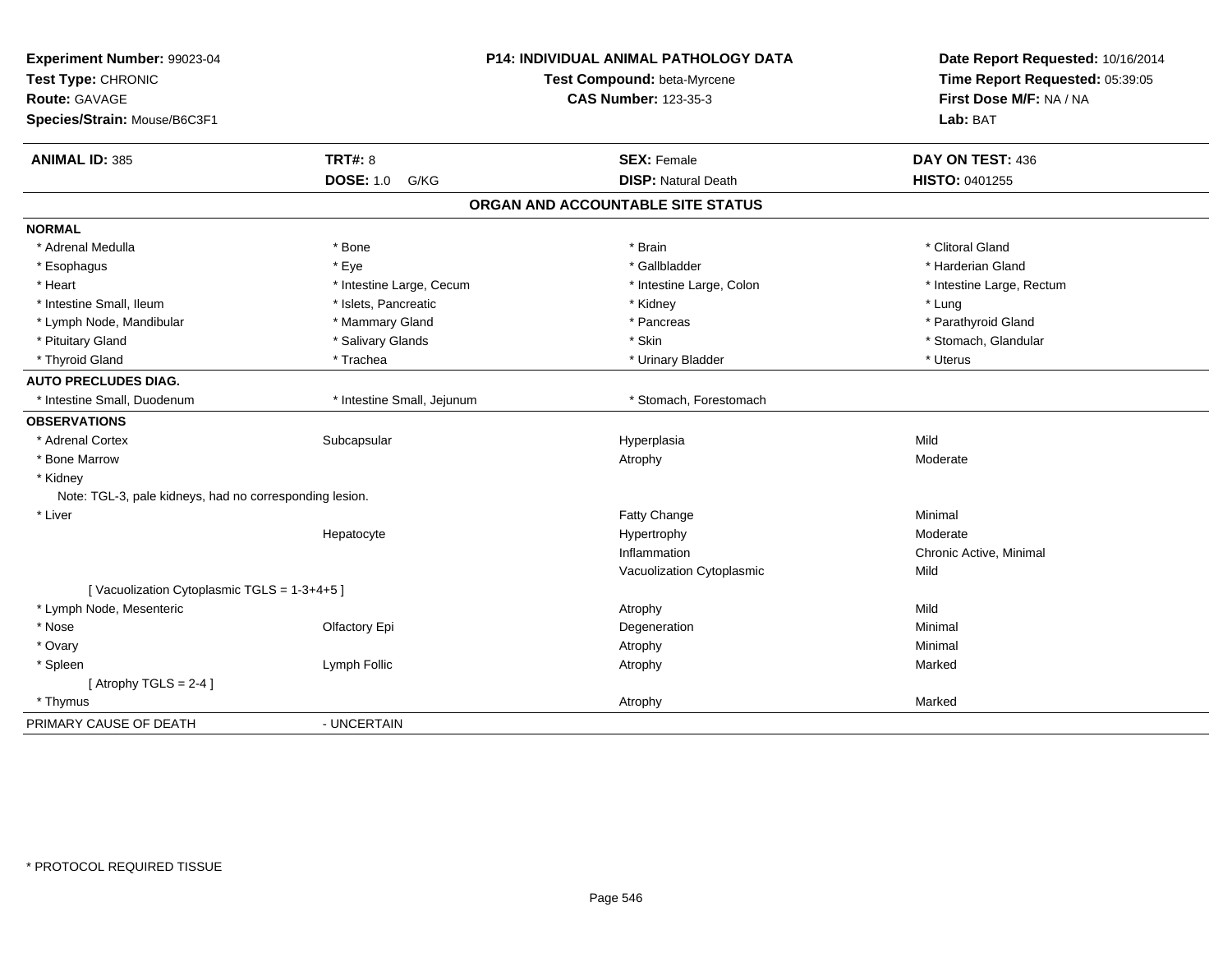| Experiment Number: 99023-04<br>Test Type: CHRONIC<br><b>Route: GAVAGE</b><br>Species/Strain: Mouse/B6C3F1 |                                   | P14: INDIVIDUAL ANIMAL PATHOLOGY DATA<br>Test Compound: beta-Myrcene<br><b>CAS Number: 123-35-3</b> | Date Report Requested: 10/16/2014<br>Time Report Requested: 05:39:05<br>First Dose M/F: NA / NA<br>Lab: BAT |
|-----------------------------------------------------------------------------------------------------------|-----------------------------------|-----------------------------------------------------------------------------------------------------|-------------------------------------------------------------------------------------------------------------|
| <b>ANIMAL ID: 386</b>                                                                                     | <b>TRT#: 8</b>                    | <b>SEX: Female</b>                                                                                  | DAY ON TEST: 435                                                                                            |
|                                                                                                           | <b>DOSE: 1.0</b><br>G/KG          | <b>DISP: Natural Death</b>                                                                          | HISTO: 0401256                                                                                              |
|                                                                                                           |                                   | ORGAN AND ACCOUNTABLE SITE STATUS                                                                   |                                                                                                             |
| <b>NORMAL</b>                                                                                             |                                   |                                                                                                     |                                                                                                             |
| * Adrenal Medulla                                                                                         | * Bone                            | * Brain                                                                                             | * Clitoral Gland                                                                                            |
| * Esophagus                                                                                               | * Eye                             | * Gallbladder                                                                                       | * Harderian Gland                                                                                           |
| * Intestine Large, Cecum                                                                                  | * Intestine Large, Colon          | * Intestine Large, Rectum                                                                           | * Intestine Small, Duodenum                                                                                 |
| * Intestine Small, Ileum                                                                                  | * Intestine Small, Jejunum        | * Islets, Pancreatic                                                                                | * Kidney                                                                                                    |
| * Lung                                                                                                    | * Mammary Gland                   | * Nose                                                                                              | * Ovary                                                                                                     |
| * Pancreas                                                                                                | * Parathyroid Gland               | * Pituitary Gland                                                                                   | * Salivary Glands                                                                                           |
| * Skin                                                                                                    | * Stomach, Glandular              | * Thyroid Gland                                                                                     | * Trachea                                                                                                   |
| * Urinary Bladder                                                                                         | * Uterus                          |                                                                                                     |                                                                                                             |
| <b>OBSERVATIONS</b>                                                                                       |                                   |                                                                                                     |                                                                                                             |
| * Adrenal Cortex                                                                                          | Subcapsular                       | Hyperplasia                                                                                         | Mild                                                                                                        |
| * Bone Marrow                                                                                             |                                   | Atrophy                                                                                             | Moderate                                                                                                    |
| * Heart                                                                                                   |                                   | Cardiomyopathy                                                                                      | Minimal                                                                                                     |
| * Kidney                                                                                                  |                                   |                                                                                                     |                                                                                                             |
| Note: TGL-3 had no corresponding lesions.                                                                 |                                   |                                                                                                     |                                                                                                             |
| * Liver                                                                                                   |                                   | Fatty Change                                                                                        | Minimal                                                                                                     |
|                                                                                                           | Hepatocyte                        | Hypertrophy                                                                                         | Moderate                                                                                                    |
|                                                                                                           |                                   | Vacuolization Cytoplasmic                                                                           | Mild                                                                                                        |
| [Vacuolization Cytoplasmic TGLS = 1-3+4+5]                                                                |                                   |                                                                                                     |                                                                                                             |
| * Lymph Node, Mandibular                                                                                  |                                   | Atrophy                                                                                             | Minimal                                                                                                     |
| * Lymph Node, Mesenteric                                                                                  |                                   | Atrophy                                                                                             | Moderate                                                                                                    |
| * Spleen                                                                                                  | Lymph Follic                      | Atrophy                                                                                             | Moderate                                                                                                    |
| [Atrophy TGLS = $2-4$ ]                                                                                   |                                   |                                                                                                     |                                                                                                             |
| * Stomach, Forestomach                                                                                    | Epithelium                        | Hyperplasia                                                                                         | Minimal                                                                                                     |
|                                                                                                           |                                   | Inflammation                                                                                        | Mild                                                                                                        |
| * Thymus                                                                                                  |                                   | Atrophy                                                                                             | Marked                                                                                                      |
| PRIMARY CAUSE OF DEATH                                                                                    | - Liver Vacuolization Cytoplasmic |                                                                                                     |                                                                                                             |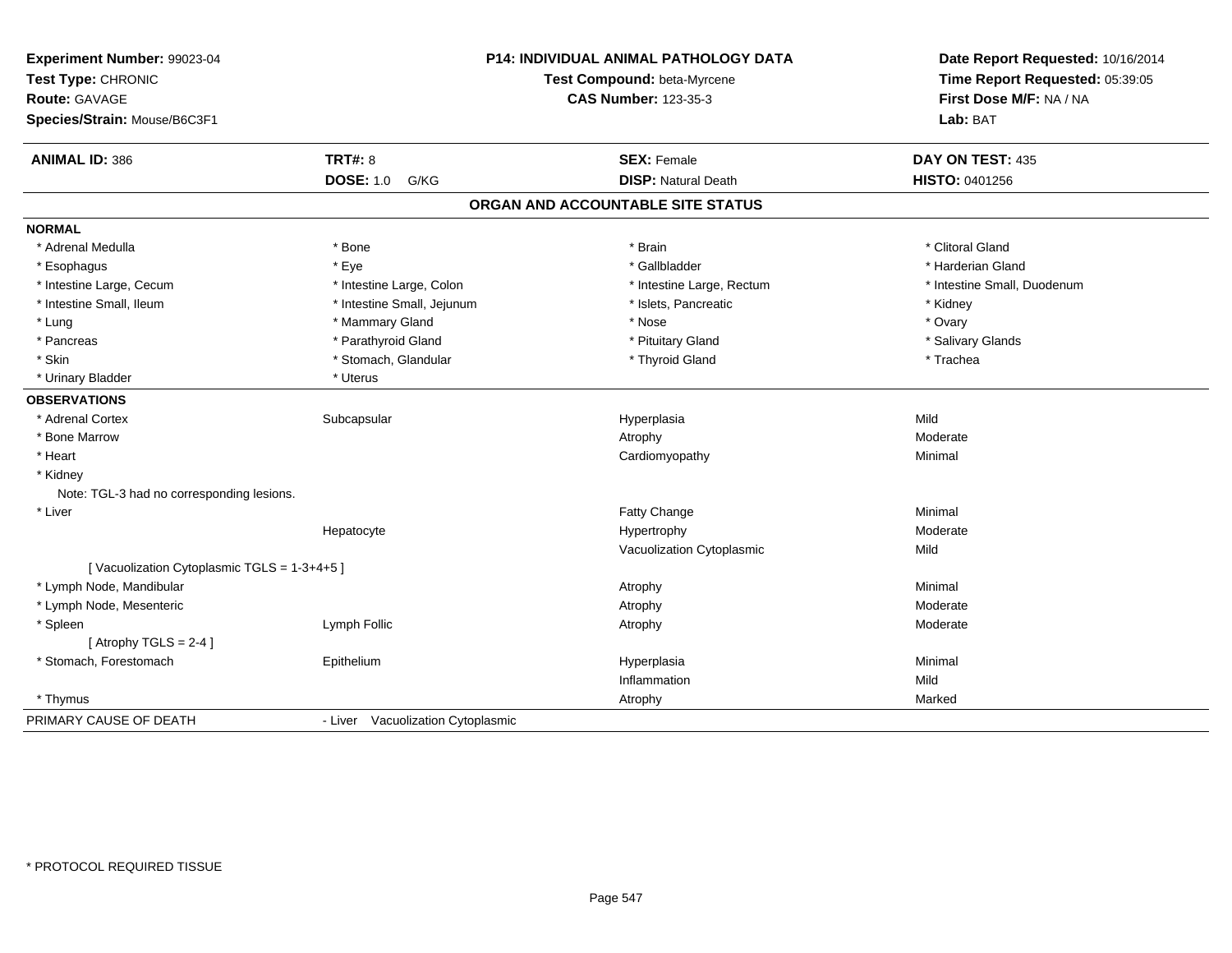| Experiment Number: 99023-04<br>Test Type: CHRONIC<br>Route: GAVAGE<br>Species/Strain: Mouse/B6C3F1 |                                   | <b>P14: INDIVIDUAL ANIMAL PATHOLOGY DATA</b><br>Test Compound: beta-Myrcene<br><b>CAS Number: 123-35-3</b> | Date Report Requested: 10/16/2014<br>Time Report Requested: 05:39:05<br>First Dose M/F: NA / NA<br>Lab: BAT |
|----------------------------------------------------------------------------------------------------|-----------------------------------|------------------------------------------------------------------------------------------------------------|-------------------------------------------------------------------------------------------------------------|
| <b>ANIMAL ID: 387</b>                                                                              | <b>TRT#: 8</b>                    | <b>SEX: Female</b>                                                                                         | DAY ON TEST: 376                                                                                            |
|                                                                                                    | <b>DOSE: 1.0 G/KG</b>             | <b>DISP: Natural Death</b>                                                                                 | HISTO: 0401257                                                                                              |
|                                                                                                    |                                   | ORGAN AND ACCOUNTABLE SITE STATUS                                                                          |                                                                                                             |
| <b>NORMAL</b>                                                                                      |                                   |                                                                                                            |                                                                                                             |
| * Adrenal Medulla                                                                                  | * Bone                            | * Brain                                                                                                    | * Clitoral Gland                                                                                            |
| * Esophagus                                                                                        | * Eye                             | * Gallbladder                                                                                              | * Harderian Gland                                                                                           |
| * Heart                                                                                            | * Intestine Large, Cecum          | * Intestine Large, Colon                                                                                   | * Intestine Large, Rectum                                                                                   |
| * Intestine Small, Duodenum                                                                        | * Intestine Small, Ileum          | * Intestine Small, Jejunum                                                                                 | * Islets, Pancreatic                                                                                        |
| * Lung                                                                                             | * Mammary Gland                   | * Pancreas                                                                                                 | * Parathyroid Gland                                                                                         |
| * Pituitary Gland                                                                                  | * Salivary Glands                 | * Skin                                                                                                     | * Stomach, Glandular                                                                                        |
| * Thyroid Gland                                                                                    | * Trachea                         | * Urinary Bladder                                                                                          | * Uterus                                                                                                    |
| <b>MISSING</b>                                                                                     |                                   |                                                                                                            |                                                                                                             |
| * Lymph Node, Mandibular                                                                           |                                   |                                                                                                            |                                                                                                             |
| <b>AUTO PRECLUDES DIAG.</b>                                                                        |                                   |                                                                                                            |                                                                                                             |
| * Lymph Node, Mesenteric                                                                           |                                   |                                                                                                            |                                                                                                             |
| <b>OBSERVATIONS</b>                                                                                |                                   |                                                                                                            |                                                                                                             |
| * Adrenal Cortex                                                                                   | Subcapsular                       | Hyperplasia                                                                                                | Moderate                                                                                                    |
| * Bone Marrow                                                                                      |                                   | Atrophy                                                                                                    | Moderate                                                                                                    |
| * Kidney                                                                                           | <b>Renal Tubule</b>               | Necrosis                                                                                                   | Minimal                                                                                                     |
| * Liver                                                                                            | Hepatocyte                        | Hypertrophy                                                                                                | Mild                                                                                                        |
|                                                                                                    |                                   | <b>Tension Lipidosis</b>                                                                                   | Moderate                                                                                                    |
|                                                                                                    |                                   | Vacuolization Cytoplasmic                                                                                  | Moderate                                                                                                    |
| * Nose                                                                                             | Olfactory Epi                     | Degeneration                                                                                               | Minimal                                                                                                     |
| * Ovary                                                                                            |                                   | Atrophy                                                                                                    | Moderate                                                                                                    |
| * Spleen                                                                                           | Lymph Follic                      | Atrophy                                                                                                    | Marked                                                                                                      |
|                                                                                                    |                                   | Pigmentation                                                                                               | Hemosiderin, Minimal                                                                                        |
| * Stomach, Forestomach                                                                             | Epithelium                        | Hyperplasia                                                                                                | Minimal                                                                                                     |
| * Thymus                                                                                           |                                   | Atrophy                                                                                                    | Marked                                                                                                      |
| PRIMARY CAUSE OF DEATH                                                                             | - Liver Vacuolization Cytoplasmic |                                                                                                            |                                                                                                             |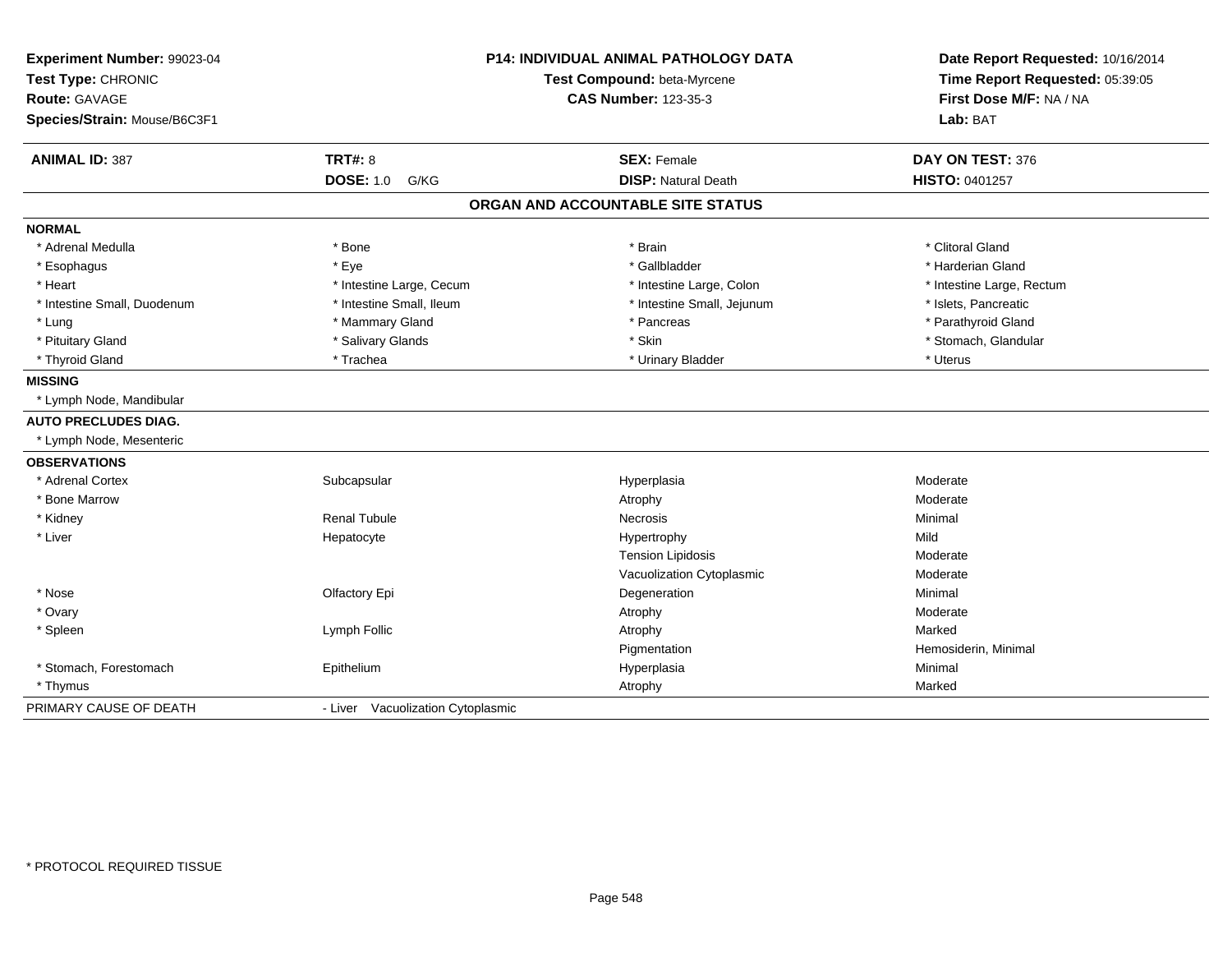| Experiment Number: 99023-04                                 |                                | P14: INDIVIDUAL ANIMAL PATHOLOGY DATA | Date Report Requested: 10/16/2014<br>Time Report Requested: 05:39:05 |
|-------------------------------------------------------------|--------------------------------|---------------------------------------|----------------------------------------------------------------------|
| Test Type: CHRONIC                                          |                                | Test Compound: beta-Myrcene           |                                                                      |
| <b>Route: GAVAGE</b>                                        |                                | <b>CAS Number: 123-35-3</b>           | First Dose M/F: NA / NA                                              |
| Species/Strain: Mouse/B6C3F1                                |                                |                                       | Lab: BAT                                                             |
| <b>ANIMAL ID: 388</b>                                       | <b>TRT#: 8</b>                 | <b>SEX: Female</b>                    | DAY ON TEST: 436                                                     |
|                                                             | <b>DOSE: 1.0</b><br>G/KG       | <b>DISP: Natural Death</b>            | HISTO: 0401258                                                       |
|                                                             |                                | ORGAN AND ACCOUNTABLE SITE STATUS     |                                                                      |
| <b>NORMAL</b>                                               |                                |                                       |                                                                      |
| * Adrenal Medulla                                           | * Bone                         | * Brain                               | * Clitoral Gland                                                     |
| * Esophagus                                                 | * Eye                          | * Gallbladder                         | * Harderian Gland                                                    |
| * Heart                                                     | * Intestine Large, Cecum       | * Intestine Large, Rectum             | * Intestine Small, Ileum                                             |
| * Islets, Pancreatic                                        | * Lung                         | * Mammary Gland                       | * Nose                                                               |
| * Pancreas                                                  | * Parathyroid Gland            | * Pituitary Gland                     | * Salivary Glands                                                    |
| * Skin                                                      | * Stomach, Glandular           | * Thyroid Gland                       | * Trachea                                                            |
| * Urinary Bladder                                           | * Uterus                       |                                       |                                                                      |
| <b>AUTO PRECLUDES DIAG.</b>                                 |                                |                                       |                                                                      |
| * Intestine Large, Colon                                    | * Intestine Small, Duodenum    | * Intestine Small, Jejunum            |                                                                      |
| <b>OBSERVATIONS</b>                                         |                                |                                       |                                                                      |
| * Adrenal Cortex                                            | Subcapsular                    | Hyperplasia                           | Mild                                                                 |
| * Bone Marrow                                               |                                | Atrophy                               | Mild                                                                 |
| * Eye                                                       |                                |                                       |                                                                      |
| Note: Optic nerves were missing from block and wet tissues. |                                |                                       |                                                                      |
| * Kidney                                                    | <b>Renal Tubule</b>            | Necrosis                              | Mild                                                                 |
| [Necrosis $TGLS = 2-4$ ]                                    |                                |                                       |                                                                      |
| * Liver                                                     | Hepatocyte                     | Hypertrophy                           | Mild                                                                 |
|                                                             |                                | Vacuolization Cytoplasmic             | Moderate                                                             |
| [Vacuolization Cytoplasmic TGLS = 1-3+4+5]                  |                                |                                       |                                                                      |
| * Lymph Node, Mandibular                                    |                                | Atrophy                               | Mild                                                                 |
| * Lymph Node, Mesenteric                                    |                                | Atrophy                               | Minimal                                                              |
| * Ovary                                                     |                                | Atrophy                               | Marked                                                               |
|                                                             |                                | Hyperplasia                           | Tubular, Minimal                                                     |
| * Spleen                                                    | Lymph Follic                   | Atrophy                               | Marked                                                               |
| [Atrophy TGLS = $3-4$ ]                                     |                                |                                       |                                                                      |
| * Stomach, Forestomach                                      |                                | Inflammation                          | Mild                                                                 |
| * Thymus                                                    |                                | Atrophy                               | Marked                                                               |
| PRIMARY CAUSE OF DEATH                                      | - Kidney Renal Tubule Necrosis |                                       |                                                                      |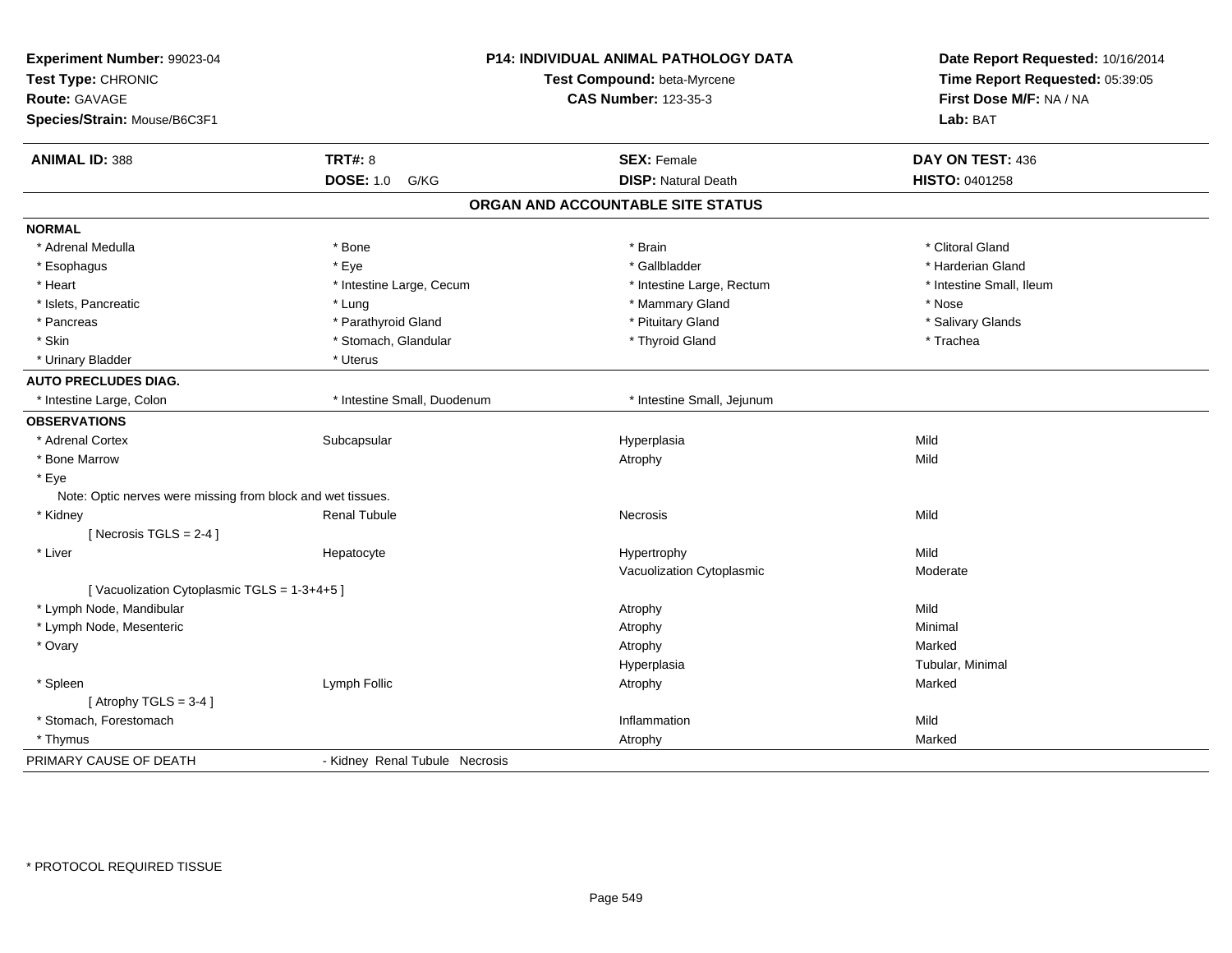| Experiment Number: 99023-04<br>Test Type: CHRONIC<br>Route: GAVAGE |                          | <b>P14: INDIVIDUAL ANIMAL PATHOLOGY DATA</b> | Date Report Requested: 10/16/2014<br>Time Report Requested: 05:39:05 |
|--------------------------------------------------------------------|--------------------------|----------------------------------------------|----------------------------------------------------------------------|
|                                                                    |                          | Test Compound: beta-Myrcene                  |                                                                      |
|                                                                    |                          | <b>CAS Number: 123-35-3</b>                  | First Dose M/F: NA / NA                                              |
| Species/Strain: Mouse/B6C3F1                                       |                          |                                              | Lab: BAT                                                             |
|                                                                    |                          |                                              |                                                                      |
| <b>ANIMAL ID: 389</b>                                              | <b>TRT#: 8</b>           | <b>SEX: Female</b>                           | DAY ON TEST: 728                                                     |
|                                                                    | <b>DOSE: 1.0</b><br>G/KG | <b>DISP: Terminal Sacrifice</b>              | <b>HISTO: 0401259</b>                                                |
|                                                                    |                          | ORGAN AND ACCOUNTABLE SITE STATUS            |                                                                      |
| <b>NORMAL</b>                                                      |                          |                                              |                                                                      |
| * Adrenal Medulla                                                  | * Bone                   | * Brain                                      | * Clitoral Gland                                                     |
| * Esophagus                                                        | * Eye                    | * Gallbladder                                | * Harderian Gland                                                    |
| * Heart                                                            | * Intestine Large, Cecum | * Intestine Large, Colon                     | * Intestine Large, Rectum                                            |
| * Intestine Small, Duodenum                                        | * Intestine Small, Ileum | * Intestine Small, Jejunum                   | * Islets, Pancreatic                                                 |
| * Kidney                                                           | * Lung                   | * Lymph Node, Mandibular                     | * Lymph Node, Mesenteric                                             |
| * Mammary Gland                                                    | * Nose                   | * Pancreas                                   | * Parathyroid Gland                                                  |
| * Pituitary Gland                                                  | * Salivary Glands        | * Skin                                       | * Spleen                                                             |
| * Stomach, Glandular                                               | * Thymus                 | * Thyroid Gland                              | * Trachea                                                            |
| * Urinary Bladder                                                  | * Uterus                 |                                              |                                                                      |
| <b>OBSERVATIONS</b>                                                |                          |                                              |                                                                      |
| * Adrenal Cortex                                                   | Subcapsular              | Hyperplasia                                  | Moderate                                                             |
| * Bone Marrow                                                      |                          | Myelofibrosis                                | Mild                                                                 |
| * Liver                                                            |                          | Fatty Change                                 | Minimal                                                              |
|                                                                    | Hepatocyte               | Hypertrophy                                  | Mild                                                                 |
|                                                                    |                          | Inflammation                                 | Chronic Active, Minimal                                              |
| * Ovary                                                            |                          | Atrophy                                      | Marked                                                               |
| * Stomach, Forestomach                                             | Epithelium               | Hyperplasia                                  | Mild                                                                 |
|                                                                    |                          | Inflammation                                 | Mild                                                                 |
|                                                                    |                          | Ulcer                                        | Mild                                                                 |
| PRIMARY CAUSE OF DEATH                                             | $\overline{\phantom{0}}$ |                                              |                                                                      |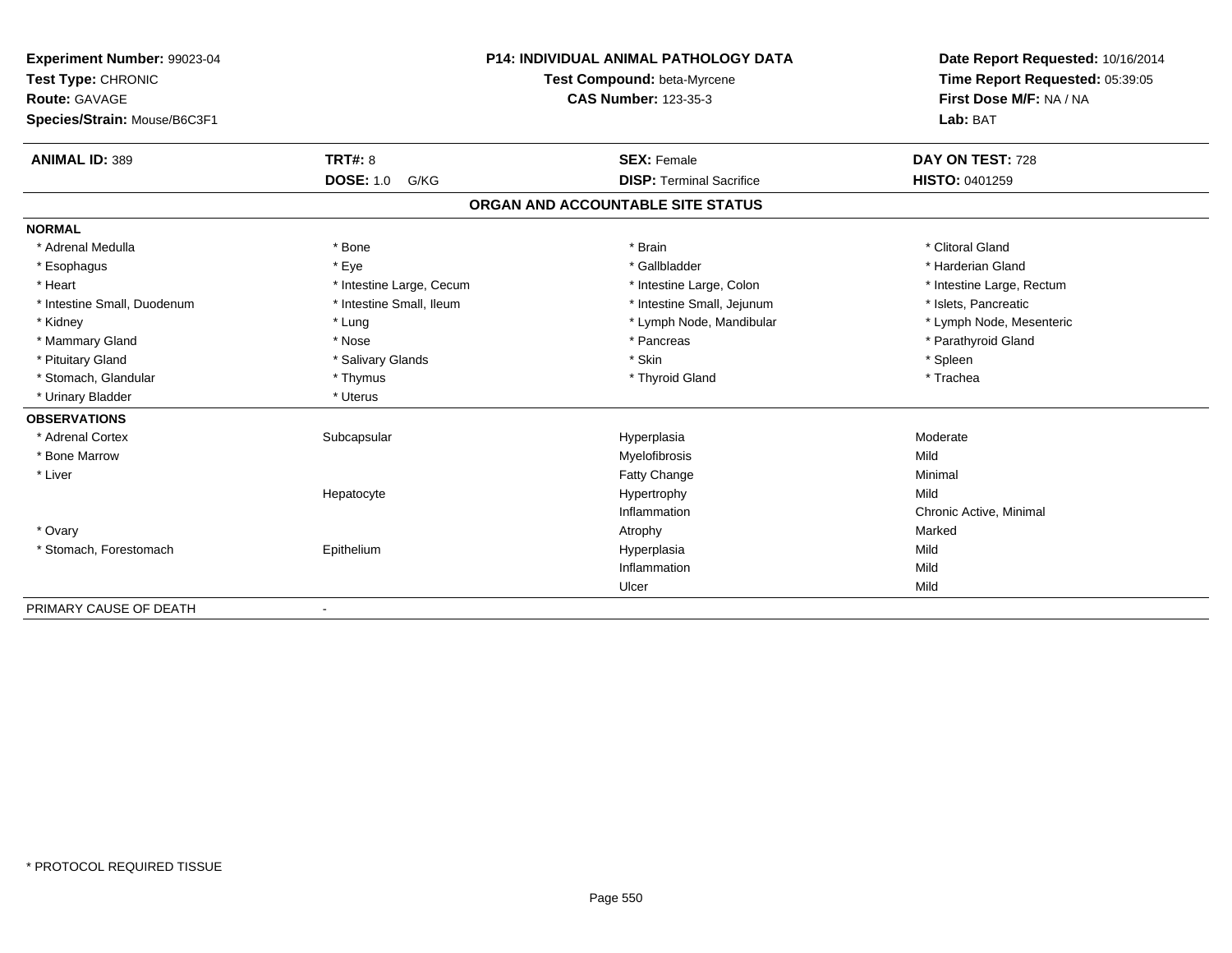| Experiment Number: 99023-04<br>Test Type: CHRONIC<br>Route: GAVAGE<br>Species/Strain: Mouse/B6C3F1 |                          | P14: INDIVIDUAL ANIMAL PATHOLOGY DATA<br>Test Compound: beta-Myrcene<br><b>CAS Number: 123-35-3</b> | Date Report Requested: 10/16/2014<br>Time Report Requested: 05:39:05<br>First Dose M/F: NA / NA<br>Lab: BAT |
|----------------------------------------------------------------------------------------------------|--------------------------|-----------------------------------------------------------------------------------------------------|-------------------------------------------------------------------------------------------------------------|
| <b>ANIMAL ID: 390</b>                                                                              | <b>TRT#: 8</b>           | <b>SEX: Female</b>                                                                                  | DAY ON TEST: 728                                                                                            |
|                                                                                                    | <b>DOSE: 1.0</b><br>G/KG | <b>DISP: Terminal Sacrifice</b>                                                                     | HISTO: 0401260                                                                                              |
|                                                                                                    |                          | ORGAN AND ACCOUNTABLE SITE STATUS                                                                   |                                                                                                             |
| <b>NORMAL</b>                                                                                      |                          |                                                                                                     |                                                                                                             |
| * Adrenal Medulla                                                                                  | * Bone                   | * Brain                                                                                             | * Clitoral Gland                                                                                            |
| * Esophagus                                                                                        | * Eye                    | * Gallbladder                                                                                       | * Harderian Gland                                                                                           |
| * Heart                                                                                            | * Intestine Large, Cecum | * Intestine Large, Colon                                                                            | * Intestine Large, Rectum                                                                                   |
| * Intestine Small, Duodenum                                                                        | * Intestine Small, Ileum | * Intestine Small, Jejunum                                                                          | * Islets, Pancreatic                                                                                        |
| * Lymph Node, Mandibular                                                                           | * Lymph Node, Mesenteric | * Mammary Gland                                                                                     | * Nose                                                                                                      |
| * Pancreas                                                                                         | * Parathyroid Gland      | * Pituitary Gland                                                                                   | * Salivary Glands                                                                                           |
| * Skin                                                                                             | * Stomach, Glandular     | * Thymus                                                                                            | * Thyroid Gland                                                                                             |
| * Trachea                                                                                          | * Urinary Bladder        |                                                                                                     |                                                                                                             |
| <b>OBSERVATIONS</b>                                                                                |                          |                                                                                                     |                                                                                                             |
| * Adrenal Cortex                                                                                   | Subcapsular              | Hyperplasia                                                                                         | Moderate                                                                                                    |
| * Bone Marrow                                                                                      |                          | Myelofibrosis                                                                                       | Minimal                                                                                                     |
| * Kidney                                                                                           |                          | Mineralization                                                                                      | Minimal                                                                                                     |
| * Liver                                                                                            | Hepatocyte               | Hypertrophy                                                                                         | Minimal                                                                                                     |
|                                                                                                    |                          | Necrosis                                                                                            | Minimal                                                                                                     |
| * Lung                                                                                             |                          | Alveolar/Bronchiolar Adenoma                                                                        | Multiple                                                                                                    |
| [ Alveolar/Bronchiolar Adenoma TGLS = 3, 4-3+11 ]                                                  |                          |                                                                                                     |                                                                                                             |
| * Ovary                                                                                            | Rete Ovarii              | Cyst                                                                                                | Marked                                                                                                      |
| [ $Cyst TGLS = 1-10$ ]                                                                             |                          |                                                                                                     |                                                                                                             |
| * Spleen                                                                                           |                          | Pigmentation                                                                                        | Hemosiderin, Minimal                                                                                        |
| * Stomach, Forestomach                                                                             | Epithelium               | Hyperplasia                                                                                         | Moderate                                                                                                    |
|                                                                                                    |                          | Inflammation                                                                                        | Mild                                                                                                        |
|                                                                                                    |                          | Squamous Cell Papilloma                                                                             |                                                                                                             |
| [Squamous Cell Papilloma TGLS = 5-11]                                                              |                          |                                                                                                     |                                                                                                             |
| * Uterus                                                                                           | Endometrium              | Hyperplasia                                                                                         | Moderate                                                                                                    |
| [Hyperplasia TGLS = 2-7]                                                                           |                          |                                                                                                     |                                                                                                             |
| PRIMARY CAUSE OF DEATH                                                                             | $\blacksquare$           |                                                                                                     |                                                                                                             |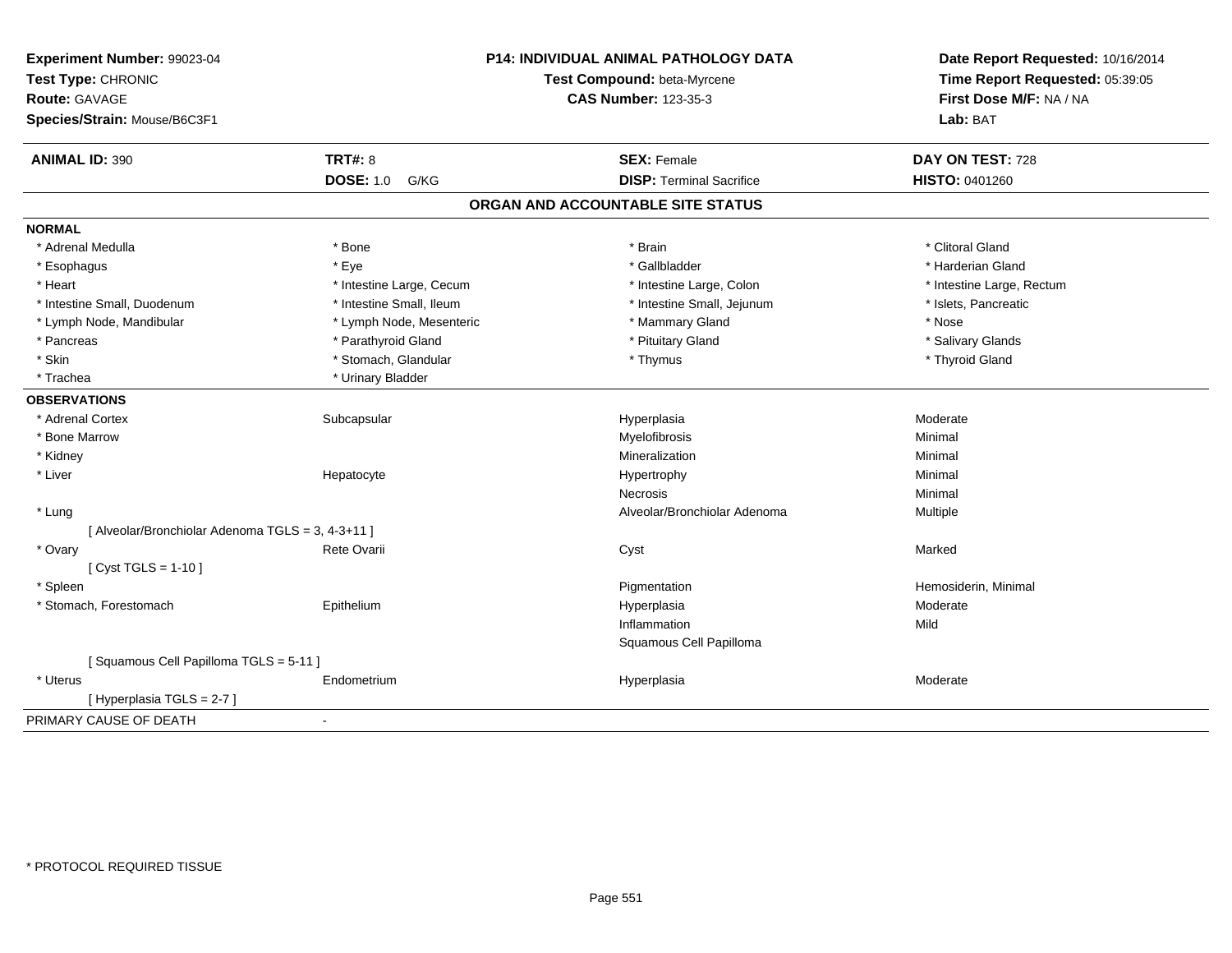| Experiment Number: 99023-04<br>Test Type: CHRONIC<br><b>Route: GAVAGE</b><br>Species/Strain: Mouse/B6C3F1 |                                   | P14: INDIVIDUAL ANIMAL PATHOLOGY DATA<br>Test Compound: beta-Myrcene<br><b>CAS Number: 123-35-3</b> | Date Report Requested: 10/16/2014<br>Time Report Requested: 05:39:05<br>First Dose M/F: NA / NA<br>Lab: BAT |
|-----------------------------------------------------------------------------------------------------------|-----------------------------------|-----------------------------------------------------------------------------------------------------|-------------------------------------------------------------------------------------------------------------|
| <b>ANIMAL ID: 391</b>                                                                                     | <b>TRT#: 8</b>                    | <b>SEX: Female</b>                                                                                  | DAY ON TEST: 436                                                                                            |
|                                                                                                           | <b>DOSE: 1.0</b><br>G/KG          | <b>DISP:</b> Moribund Sacrifice                                                                     | HISTO: 0401261                                                                                              |
|                                                                                                           |                                   | ORGAN AND ACCOUNTABLE SITE STATUS                                                                   |                                                                                                             |
| <b>NORMAL</b>                                                                                             |                                   |                                                                                                     |                                                                                                             |
| * Adrenal Medulla                                                                                         | * Bone                            | * Brain                                                                                             | * Clitoral Gland                                                                                            |
| * Esophagus                                                                                               | * Eye                             | * Gallbladder                                                                                       | * Harderian Gland                                                                                           |
| * Heart                                                                                                   | * Intestine Large, Cecum          | * Intestine Large, Colon                                                                            | * Intestine Large, Rectum                                                                                   |
| * Intestine Small, Duodenum                                                                               | * Intestine Small, Ileum          | * Intestine Small, Jejunum                                                                          | * Islets, Pancreatic                                                                                        |
| * Kidney                                                                                                  | * Lung                            | * Lymph Node, Mandibular                                                                            | * Mammary Gland                                                                                             |
| * Pancreas                                                                                                | * Parathyroid Gland               | * Pituitary Gland                                                                                   | * Salivary Glands                                                                                           |
| * Skin                                                                                                    | * Thyroid Gland                   | * Trachea                                                                                           | * Urinary Bladder                                                                                           |
| * Uterus                                                                                                  |                                   |                                                                                                     |                                                                                                             |
| <b>OBSERVATIONS</b>                                                                                       |                                   |                                                                                                     |                                                                                                             |
| * Adrenal Cortex                                                                                          | Subcapsular                       | Hyperplasia                                                                                         | Mild                                                                                                        |
| * Bone Marrow                                                                                             |                                   | Atrophy                                                                                             | Moderate                                                                                                    |
| * Kidney                                                                                                  |                                   |                                                                                                     |                                                                                                             |
| Note: TGL-3 had no corresponding lesions.                                                                 |                                   |                                                                                                     |                                                                                                             |
| * Liver                                                                                                   | Hepatocyte                        | Hypertrophy                                                                                         | Moderate                                                                                                    |
|                                                                                                           |                                   | Vacuolization Cytoplasmic                                                                           | Moderate                                                                                                    |
| [Vacuolization Cytoplasmic TGLS = 2-3+4+5]                                                                |                                   |                                                                                                     |                                                                                                             |
| * Lymph Node, Mesenteric                                                                                  |                                   | Atrophy                                                                                             | Moderate                                                                                                    |
| * Nose                                                                                                    | Olfactory Epi                     | Degeneration                                                                                        | Minimal                                                                                                     |
| * Ovary                                                                                                   |                                   | Atrophy                                                                                             | Marked                                                                                                      |
| * Spleen                                                                                                  | Lymph Follic                      | Atrophy                                                                                             | Marked                                                                                                      |
|                                                                                                           |                                   | Pigmentation                                                                                        | Hemosiderin, Minimal                                                                                        |
| [Atrophy TGLS = $1-4$ ]                                                                                   |                                   |                                                                                                     |                                                                                                             |
| * Stomach, Forestomach                                                                                    | Epithelium                        | Hyperplasia                                                                                         | Minimal                                                                                                     |
|                                                                                                           |                                   | Inflammation                                                                                        | Minimal                                                                                                     |
|                                                                                                           |                                   | Necrosis                                                                                            | Minimal                                                                                                     |
| * Stomach, Glandular                                                                                      |                                   | Inflammation                                                                                        | Minimal                                                                                                     |
|                                                                                                           |                                   | Necrosis                                                                                            | Minimal                                                                                                     |
| * Thymus                                                                                                  |                                   | Atrophy                                                                                             | Marked                                                                                                      |
| PRIMARY CAUSE OF DEATH                                                                                    | - Liver Vacuolization Cytoplasmic |                                                                                                     |                                                                                                             |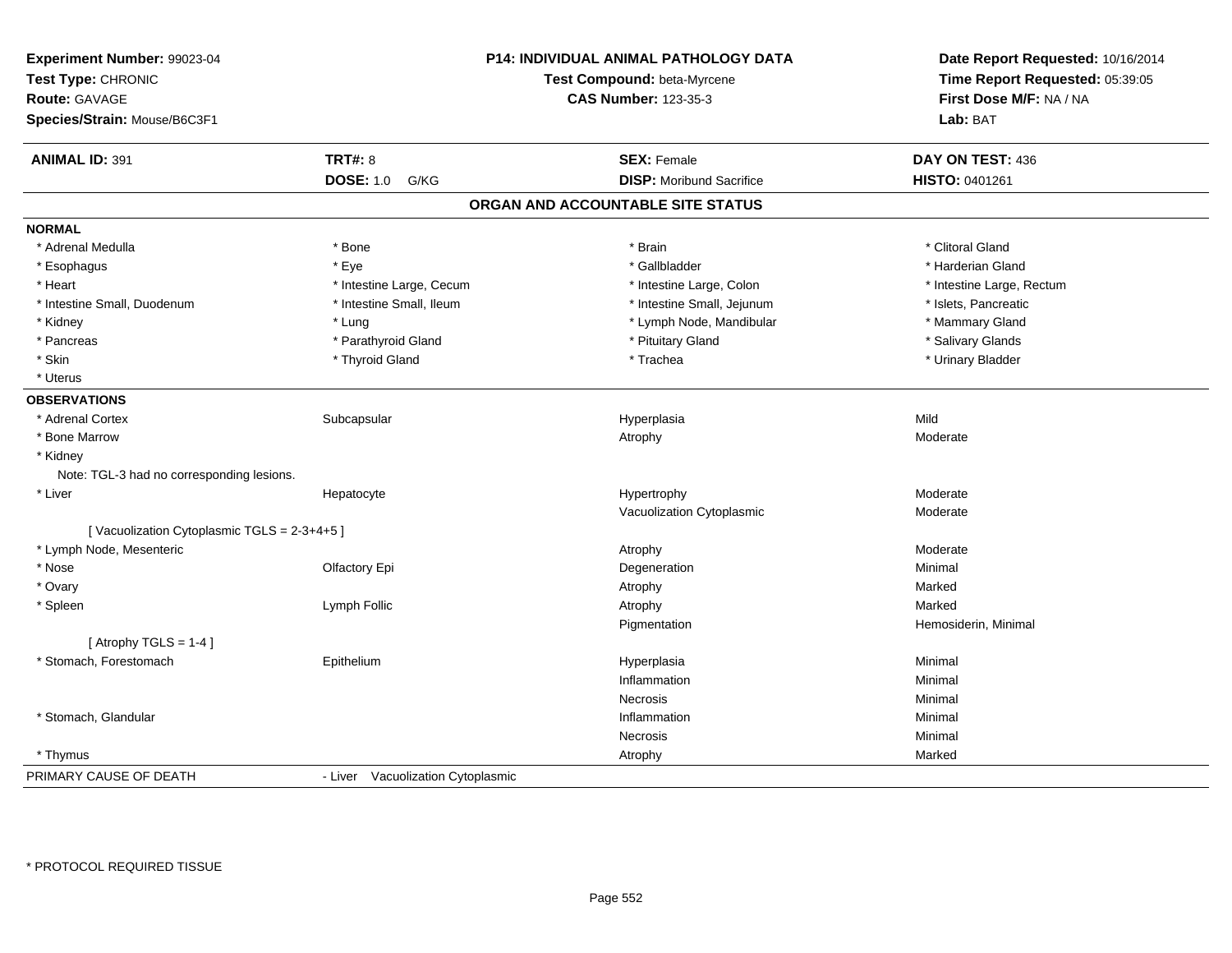| Experiment Number: 99023-04<br>Test Type: CHRONIC |                             | <b>P14: INDIVIDUAL ANIMAL PATHOLOGY DATA</b><br>Test Compound: beta-Myrcene | Date Report Requested: 10/16/2014<br>Time Report Requested: 05:39:05 |
|---------------------------------------------------|-----------------------------|-----------------------------------------------------------------------------|----------------------------------------------------------------------|
| <b>Route: GAVAGE</b>                              |                             | <b>CAS Number: 123-35-3</b>                                                 | First Dose M/F: NA / NA                                              |
| Species/Strain: Mouse/B6C3F1                      |                             |                                                                             | Lab: BAT                                                             |
| <b>ANIMAL ID: 392</b>                             | <b>TRT#: 8</b>              | <b>SEX: Female</b>                                                          | DAY ON TEST: 729                                                     |
|                                                   | <b>DOSE: 1.0</b><br>G/KG    | <b>DISP: Terminal Sacrifice</b>                                             | <b>HISTO: 0401262</b>                                                |
|                                                   |                             | ORGAN AND ACCOUNTABLE SITE STATUS                                           |                                                                      |
| <b>NORMAL</b>                                     |                             |                                                                             |                                                                      |
| * Adrenal Medulla                                 | * Bone                      | * Bone Marrow                                                               | * Brain                                                              |
| * Clitoral Gland                                  | * Esophagus                 | * Eye                                                                       | * Gallbladder                                                        |
| * Harderian Gland                                 | * Heart                     | * Intestine Large, Cecum                                                    | * Intestine Large, Colon                                             |
| * Intestine Large, Rectum                         | * Intestine Small, Duodenum | * Intestine Small, Ileum                                                    | * Intestine Small, Jejunum                                           |
| * Islets, Pancreatic                              | * Lung                      | * Lymph Node, Mandibular                                                    | * Mammary Gland                                                      |
| * Nose                                            | * Pancreas                  | * Parathyroid Gland                                                         | * Pituitary Gland                                                    |
| * Salivary Glands                                 | * Skin                      | * Stomach, Glandular                                                        | * Thymus                                                             |
| * Trachea                                         | * Urinary Bladder           |                                                                             |                                                                      |
| <b>OBSERVATIONS</b>                               |                             |                                                                             |                                                                      |
| * Adrenal Cortex                                  | Subcapsular                 | Hyperplasia                                                                 | Marked                                                               |
| * Kidney                                          |                             | Nephropathy                                                                 | Minimal                                                              |
| * Liver                                           |                             | <b>Eosinophilic Focus</b>                                                   |                                                                      |
|                                                   |                             | Fatty Change                                                                | Minimal                                                              |
|                                                   |                             | Hepatocellular Adenoma                                                      |                                                                      |
|                                                   | Hepatocyte                  | Hypertrophy                                                                 | Minimal                                                              |
| [ Hepatocellular Adenoma TGLS = 1-10 ]            |                             |                                                                             |                                                                      |
| * Lymph Node, Mesenteric                          |                             | Atrophy                                                                     | Minimal                                                              |
| * Ovary                                           |                             | Atrophy                                                                     | Marked                                                               |
| * Spleen                                          |                             | Hematopoietic Cell Proliferation                                            | Minimal                                                              |
| * Stomach, Forestomach                            | Epithelium                  | Hyperplasia                                                                 | Mild                                                                 |
| * Thyroid Gland                                   | Follicle                    | Cyst                                                                        | Mild                                                                 |
| * Uterus                                          | Endometrium                 | Hyperplasia                                                                 | Minimal                                                              |
| PRIMARY CAUSE OF DEATH                            | $\blacksquare$              |                                                                             |                                                                      |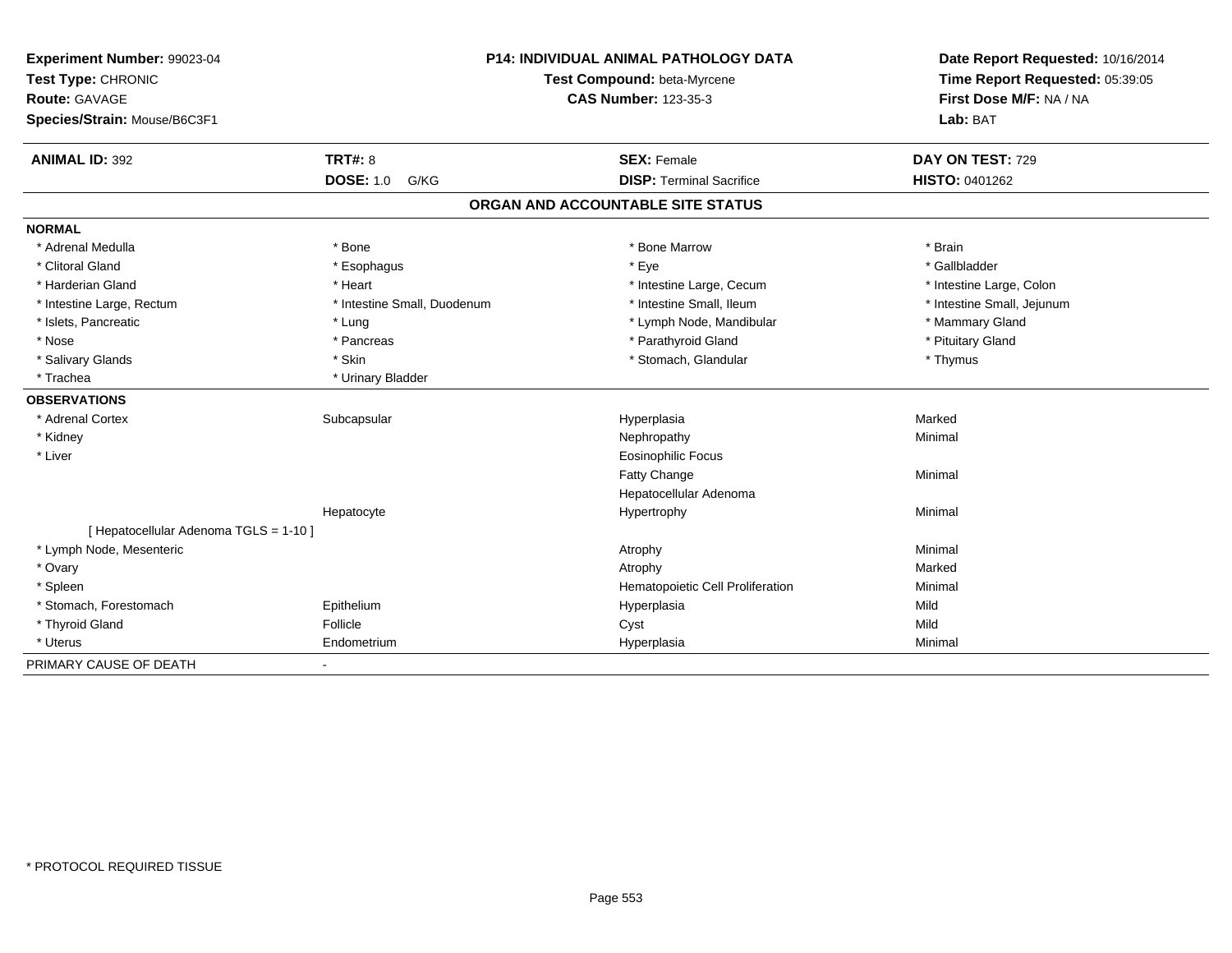| Experiment Number: 99023-04<br>Test Type: CHRONIC<br><b>Route: GAVAGE</b><br>Species/Strain: Mouse/B6C3F1 |                                | <b>P14: INDIVIDUAL ANIMAL PATHOLOGY DATA</b><br>Test Compound: beta-Myrcene<br><b>CAS Number: 123-35-3</b> | Date Report Requested: 10/16/2014<br>Time Report Requested: 05:39:05<br>First Dose M/F: NA / NA<br>Lab: BAT |
|-----------------------------------------------------------------------------------------------------------|--------------------------------|------------------------------------------------------------------------------------------------------------|-------------------------------------------------------------------------------------------------------------|
| <b>ANIMAL ID: 393</b>                                                                                     | <b>TRT#: 8</b>                 | <b>SEX: Female</b>                                                                                         | DAY ON TEST: 435                                                                                            |
|                                                                                                           | <b>DOSE: 1.0</b><br>G/KG       | <b>DISP: Natural Death</b>                                                                                 | HISTO: 0401263                                                                                              |
|                                                                                                           |                                | ORGAN AND ACCOUNTABLE SITE STATUS                                                                          |                                                                                                             |
| <b>NORMAL</b>                                                                                             |                                |                                                                                                            |                                                                                                             |
| * Adrenal Medulla                                                                                         | * Bone                         | * Brain                                                                                                    | * Esophagus                                                                                                 |
| * Eye                                                                                                     | * Gallbladder                  | * Harderian Gland                                                                                          | * Heart                                                                                                     |
| * Intestine Large, Cecum                                                                                  | * Intestine Large, Colon       | * Intestine Large, Rectum                                                                                  | * Intestine Small, Duodenum                                                                                 |
| * Intestine Small, Ileum                                                                                  | * Intestine Small, Jejunum     | * Islets, Pancreatic                                                                                       | * Lung                                                                                                      |
| * Lymph Node, Mandibular                                                                                  | * Mammary Gland                | * Nose                                                                                                     | * Pancreas                                                                                                  |
| * Parathyroid Gland                                                                                       | * Pituitary Gland              | * Salivary Glands                                                                                          | * Skin                                                                                                      |
| * Stomach, Forestomach                                                                                    | * Stomach, Glandular           | * Thyroid Gland                                                                                            | * Trachea                                                                                                   |
| * Urinary Bladder                                                                                         | * Uterus                       |                                                                                                            |                                                                                                             |
| <b>MISSING</b>                                                                                            |                                |                                                                                                            |                                                                                                             |
| * Clitoral Gland                                                                                          |                                |                                                                                                            |                                                                                                             |
| <b>OBSERVATIONS</b>                                                                                       |                                |                                                                                                            |                                                                                                             |
| * Adrenal Cortex                                                                                          | Subcapsular                    | Hyperplasia                                                                                                | Mild                                                                                                        |
| * Bone Marrow                                                                                             |                                | Atrophy                                                                                                    | Moderate                                                                                                    |
| * Kidney                                                                                                  | <b>Renal Tubule</b>            | <b>Necrosis</b>                                                                                            | Mild                                                                                                        |
| [ Necrosis $TGLS = 3-4$ ]                                                                                 |                                |                                                                                                            |                                                                                                             |
| * Liver                                                                                                   | Hepatocyte                     | Hypertrophy                                                                                                | Mild                                                                                                        |
|                                                                                                           |                                | Vacuolization Cytoplasmic                                                                                  | Moderate                                                                                                    |
| [Vacuolization Cytoplasmic TGLS = 1-3+4+5]                                                                |                                |                                                                                                            |                                                                                                             |
| * Lymph Node, Mesenteric                                                                                  |                                | Atrophy                                                                                                    | Minimal                                                                                                     |
| * Ovary                                                                                                   |                                | Atrophy                                                                                                    | Moderate                                                                                                    |
| * Spleen                                                                                                  | Lymph Follic                   | Atrophy                                                                                                    | Marked                                                                                                      |
| [Atrophy TGLS = $2-4$ ]                                                                                   |                                |                                                                                                            |                                                                                                             |
| * Thymus                                                                                                  |                                | Atrophy                                                                                                    | Marked                                                                                                      |
| PRIMARY CAUSE OF DEATH                                                                                    | - Kidney Renal Tubule Necrosis |                                                                                                            |                                                                                                             |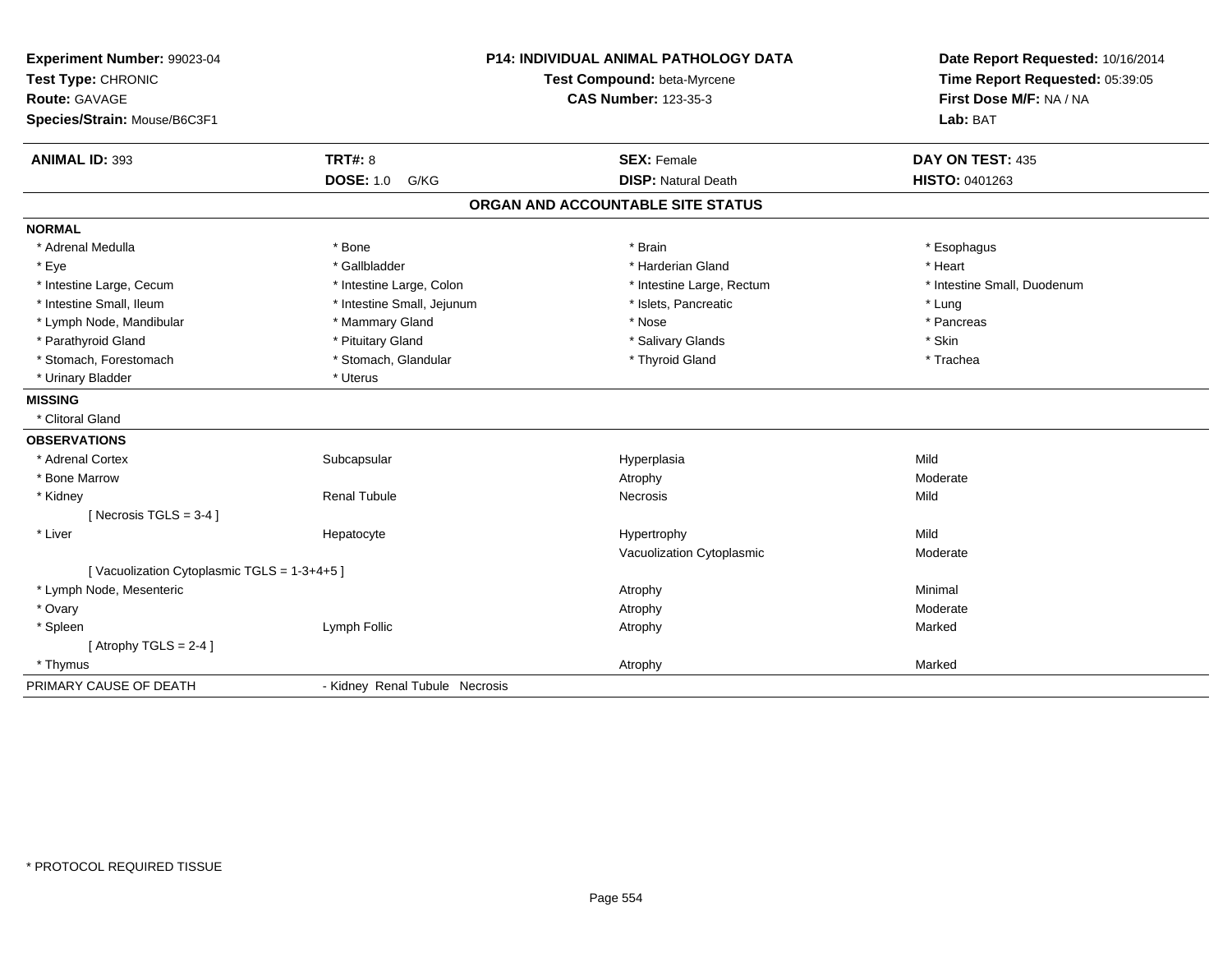| Experiment Number: 99023-04<br>Test Type: CHRONIC<br><b>Route: GAVAGE</b><br>Species/Strain: Mouse/B6C3F1 |                                   | P14: INDIVIDUAL ANIMAL PATHOLOGY DATA<br>Test Compound: beta-Myrcene<br><b>CAS Number: 123-35-3</b> | Date Report Requested: 10/16/2014<br>Time Report Requested: 05:39:05<br>First Dose M/F: NA / NA<br>Lab: BAT |
|-----------------------------------------------------------------------------------------------------------|-----------------------------------|-----------------------------------------------------------------------------------------------------|-------------------------------------------------------------------------------------------------------------|
|                                                                                                           |                                   |                                                                                                     |                                                                                                             |
| <b>ANIMAL ID: 394</b>                                                                                     | <b>TRT#: 8</b>                    | <b>SEX: Female</b>                                                                                  | DAY ON TEST: 435                                                                                            |
|                                                                                                           | <b>DOSE: 1.0</b><br>G/KG          | <b>DISP: Natural Death</b>                                                                          | HISTO: 0401264                                                                                              |
|                                                                                                           |                                   | ORGAN AND ACCOUNTABLE SITE STATUS                                                                   |                                                                                                             |
| <b>NORMAL</b>                                                                                             |                                   |                                                                                                     |                                                                                                             |
| * Adrenal Medulla                                                                                         | * Bone                            | * Brain                                                                                             | * Clitoral Gland                                                                                            |
| * Esophagus                                                                                               | * Eye                             | * Gallbladder                                                                                       | * Harderian Gland                                                                                           |
| * Heart                                                                                                   | * Intestine Large, Cecum          | * Intestine Large, Colon                                                                            | * Intestine Large, Rectum                                                                                   |
| * Intestine Small, Duodenum                                                                               | * Intestine Small, Ileum          | * Intestine Small, Jejunum                                                                          | * Islets, Pancreatic                                                                                        |
| * Lymph Node, Mandibular                                                                                  | * Mammary Gland                   | * Nose                                                                                              | * Pancreas                                                                                                  |
| * Parathyroid Gland                                                                                       | * Pituitary Gland                 | * Salivary Glands                                                                                   | * Skin                                                                                                      |
| * Stomach, Glandular                                                                                      | * Thyroid Gland                   | * Trachea                                                                                           | * Urinary Bladder                                                                                           |
| * Uterus                                                                                                  |                                   |                                                                                                     |                                                                                                             |
| <b>OBSERVATIONS</b>                                                                                       |                                   |                                                                                                     |                                                                                                             |
| * Adrenal Cortex                                                                                          | Subcapsular                       | Hyperplasia                                                                                         | Mild                                                                                                        |
| * Bone Marrow                                                                                             |                                   | Atrophy                                                                                             | Moderate                                                                                                    |
| * Kidney                                                                                                  |                                   | Mineralization                                                                                      | Minimal                                                                                                     |
| * Liver                                                                                                   | Hepatocyte                        | Hypertrophy                                                                                         | Mild                                                                                                        |
|                                                                                                           |                                   | Vacuolization Cytoplasmic                                                                           | Moderate                                                                                                    |
| [Vacuolization Cytoplasmic TGLS = 1-3+4+5]                                                                |                                   |                                                                                                     |                                                                                                             |
| * Lung                                                                                                    | Alveolar Epith                    | Hyperplasia                                                                                         | Mild                                                                                                        |
| [ Hyperplasia TGLS = 4-10 ]                                                                               |                                   |                                                                                                     |                                                                                                             |
| * Lymph Node, Mesenteric                                                                                  |                                   | Atrophy                                                                                             | Mild                                                                                                        |
| * Ovary                                                                                                   |                                   | Atrophy                                                                                             | Mild                                                                                                        |
| * Spleen                                                                                                  | Lymph Follic                      | Atrophy                                                                                             | Marked                                                                                                      |
|                                                                                                           |                                   | Pigmentation                                                                                        | Hemosiderin, Minimal                                                                                        |
| [Atrophy TGLS = $2-4$ ]                                                                                   |                                   |                                                                                                     |                                                                                                             |
| * Stomach, Forestomach                                                                                    | Epithelium                        | Hyperplasia                                                                                         | Minimal                                                                                                     |
|                                                                                                           |                                   | Inflammation                                                                                        | Minimal                                                                                                     |
|                                                                                                           |                                   | Ulcer                                                                                               | Mild                                                                                                        |
| * Thymus                                                                                                  |                                   | Atrophy                                                                                             | Marked                                                                                                      |
| PRIMARY CAUSE OF DEATH                                                                                    | - Liver Vacuolization Cytoplasmic |                                                                                                     |                                                                                                             |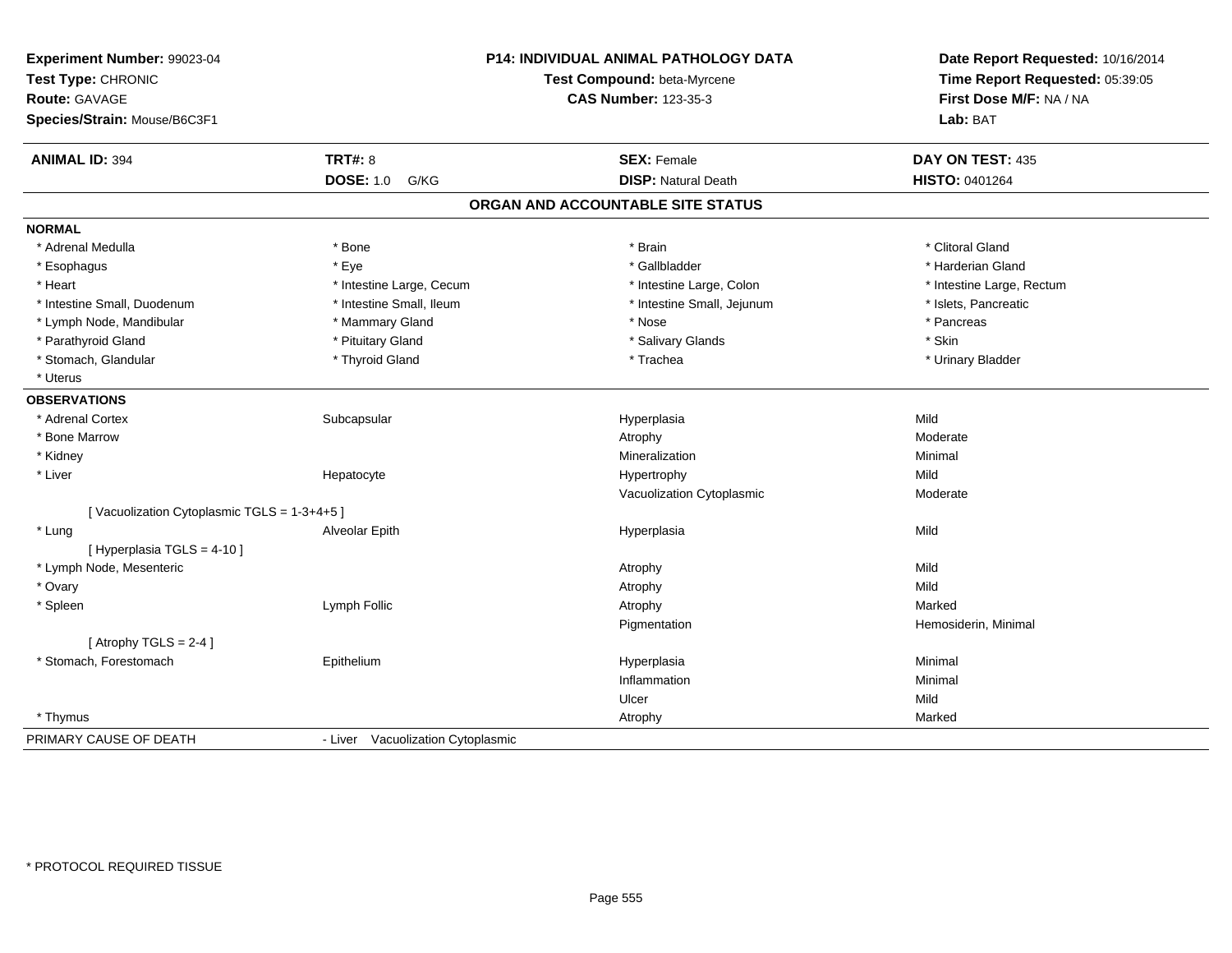| Experiment Number: 99023-04<br>Test Type: CHRONIC<br><b>Route: GAVAGE</b> |                                | <b>P14: INDIVIDUAL ANIMAL PATHOLOGY DATA</b><br>Test Compound: beta-Myrcene<br><b>CAS Number: 123-35-3</b> | Date Report Requested: 10/16/2014<br>Time Report Requested: 05:39:05<br>First Dose M/F: NA / NA |
|---------------------------------------------------------------------------|--------------------------------|------------------------------------------------------------------------------------------------------------|-------------------------------------------------------------------------------------------------|
| Species/Strain: Mouse/B6C3F1                                              |                                |                                                                                                            | Lab: BAT                                                                                        |
| <b>ANIMAL ID: 395</b>                                                     | <b>TRT#: 8</b>                 | <b>SEX: Female</b>                                                                                         | DAY ON TEST: 435                                                                                |
|                                                                           | <b>DOSE: 1.0</b><br>G/KG       | <b>DISP: Natural Death</b>                                                                                 | HISTO: 0401265                                                                                  |
|                                                                           |                                | ORGAN AND ACCOUNTABLE SITE STATUS                                                                          |                                                                                                 |
| <b>NORMAL</b>                                                             |                                |                                                                                                            |                                                                                                 |
| * Adrenal Medulla                                                         | * Bone                         | * Brain                                                                                                    | * Clitoral Gland                                                                                |
| * Esophagus                                                               | * Eye                          | * Gallbladder                                                                                              | * Harderian Gland                                                                               |
| * Heart                                                                   | * Intestine Large, Cecum       | * Intestine Large, Colon                                                                                   | * Intestine Large, Rectum                                                                       |
| * Intestine Small, Duodenum                                               | * Intestine Small, Ileum       | * Intestine Small, Jejunum                                                                                 | * Islets, Pancreatic                                                                            |
| * Lymph Node, Mandibular                                                  | * Mammary Gland                | * Pancreas                                                                                                 | * Parathyroid Gland                                                                             |
| * Pituitary Gland                                                         | * Salivary Glands              | * Skin                                                                                                     | * Stomach, Glandular                                                                            |
| * Thyroid Gland                                                           | * Trachea                      | * Urinary Bladder                                                                                          | * Uterus                                                                                        |
| <b>OBSERVATIONS</b>                                                       |                                |                                                                                                            |                                                                                                 |
| * Adrenal Cortex                                                          | Subcapsular                    | Hyperplasia                                                                                                | Mild                                                                                            |
| * Bone Marrow                                                             |                                | Atrophy                                                                                                    | Moderate                                                                                        |
| * Kidney                                                                  | <b>Renal Tubule</b>            | Necrosis                                                                                                   | Mild                                                                                            |
| [ Necrosis TGLS = $3-4$ ]                                                 |                                |                                                                                                            |                                                                                                 |
| * Liver                                                                   |                                | <b>Fatty Change</b>                                                                                        | Minimal                                                                                         |
|                                                                           | Hepatocyte                     | Hypertrophy                                                                                                | Mild                                                                                            |
|                                                                           |                                | Mineralization                                                                                             | Minimal                                                                                         |
|                                                                           |                                | Vacuolization Cytoplasmic                                                                                  | Mild                                                                                            |
| [Vacuolization Cytoplasmic TGLS = 1-3+4+5]                                |                                |                                                                                                            |                                                                                                 |
| * Lung                                                                    |                                | Alveolar/Bronchiolar Adenoma                                                                               |                                                                                                 |
| * Lymph Node, Mesenteric                                                  |                                | Atrophy                                                                                                    | Minimal                                                                                         |
| * Nose                                                                    | Olfactory Epi                  | Degeneration                                                                                               | Minimal                                                                                         |
| * Ovary                                                                   |                                | Atrophy                                                                                                    | Minimal                                                                                         |
| * Spleen                                                                  | Lymph Follic                   | Atrophy                                                                                                    | Moderate                                                                                        |
|                                                                           |                                | Pigmentation                                                                                               | Hemosiderin, Minimal                                                                            |
| [Atrophy TGLS = $2-4$ ]                                                   |                                |                                                                                                            |                                                                                                 |
| * Stomach, Forestomach                                                    | Epithelium                     | Hyperplasia                                                                                                | Minimal                                                                                         |
| * Thymus                                                                  |                                | Atrophy                                                                                                    | Marked                                                                                          |
| PRIMARY CAUSE OF DEATH                                                    | - Kidney Renal Tubule Necrosis |                                                                                                            |                                                                                                 |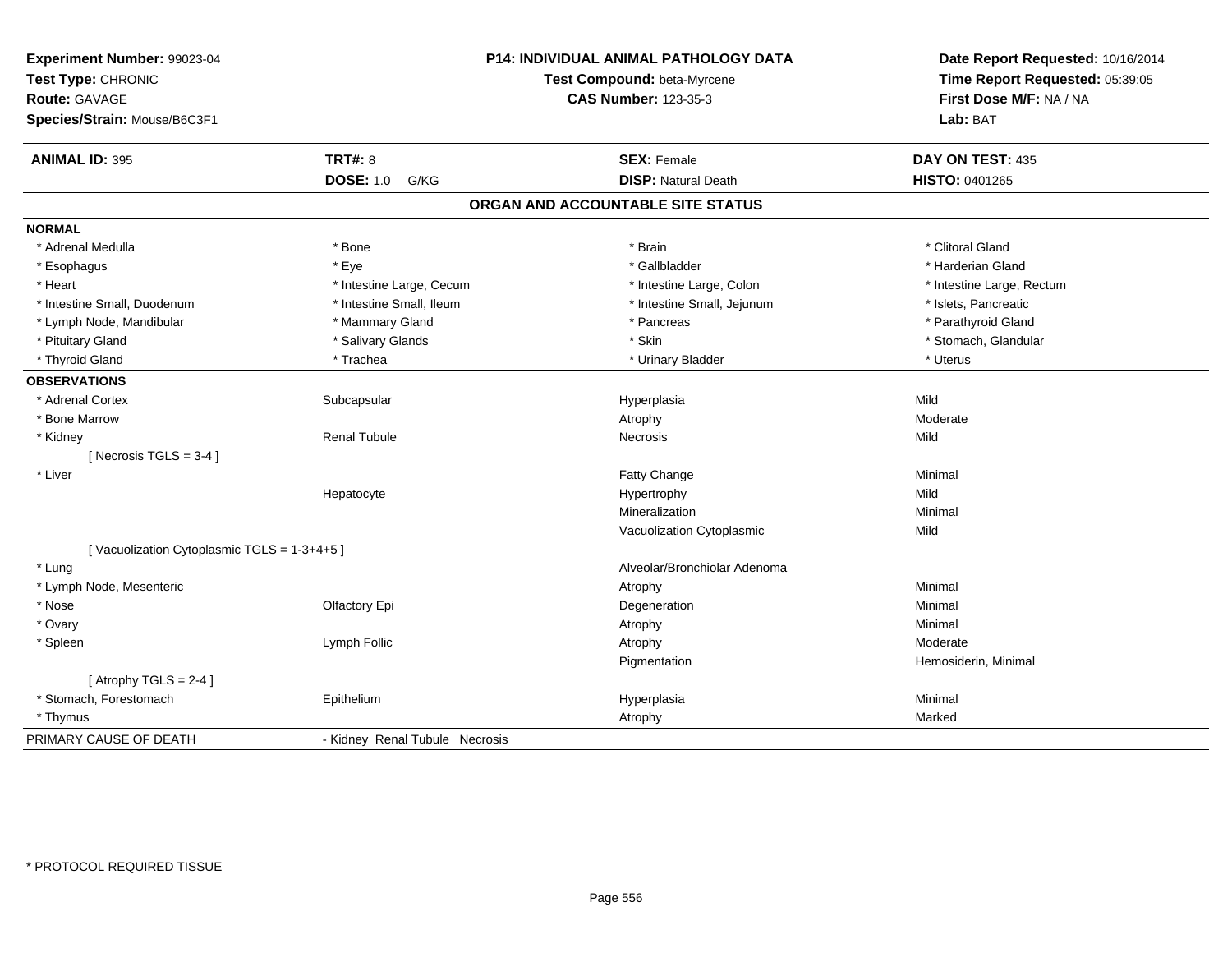| Experiment Number: 99023-04<br>Test Type: CHRONIC<br><b>Route: GAVAGE</b><br>Species/Strain: Mouse/B6C3F1 |                                   | <b>P14: INDIVIDUAL ANIMAL PATHOLOGY DATA</b><br>Test Compound: beta-Myrcene<br><b>CAS Number: 123-35-3</b> | Date Report Requested: 10/16/2014<br>Time Report Requested: 05:39:05<br>First Dose M/F: NA / NA<br>Lab: BAT |
|-----------------------------------------------------------------------------------------------------------|-----------------------------------|------------------------------------------------------------------------------------------------------------|-------------------------------------------------------------------------------------------------------------|
|                                                                                                           |                                   |                                                                                                            |                                                                                                             |
| <b>ANIMAL ID: 396</b>                                                                                     | <b>TRT#: 8</b>                    | <b>SEX: Female</b>                                                                                         | DAY ON TEST: 436                                                                                            |
|                                                                                                           | <b>DOSE: 1.0</b><br>G/KG          | <b>DISP: Natural Death</b>                                                                                 | HISTO: 0401266                                                                                              |
|                                                                                                           |                                   | ORGAN AND ACCOUNTABLE SITE STATUS                                                                          |                                                                                                             |
| <b>NORMAL</b>                                                                                             |                                   |                                                                                                            |                                                                                                             |
| * Adrenal Medulla                                                                                         | * Bone                            | * Brain                                                                                                    | * Clitoral Gland                                                                                            |
| * Esophagus                                                                                               | * Eye                             | * Gallbladder                                                                                              | * Harderian Gland                                                                                           |
| * Intestine Large, Cecum                                                                                  | * Intestine Large, Colon          | * Intestine Large, Rectum                                                                                  | * Intestine Small, Duodenum                                                                                 |
| * Intestine Small, Ileum                                                                                  | * Intestine Small, Jejunum        | * Islets, Pancreatic                                                                                       | * Kidney                                                                                                    |
| * Lung                                                                                                    | * Mammary Gland                   | * Nose                                                                                                     | * Pancreas                                                                                                  |
| * Parathyroid Gland                                                                                       | * Pituitary Gland                 | * Salivary Glands                                                                                          | * Skin                                                                                                      |
| * Stomach, Glandular                                                                                      | * Thyroid Gland                   | * Trachea                                                                                                  | * Urinary Bladder                                                                                           |
| <b>MISSING</b>                                                                                            |                                   |                                                                                                            |                                                                                                             |
| * Lymph Node, Mesenteric                                                                                  |                                   |                                                                                                            |                                                                                                             |
| <b>OBSERVATIONS</b>                                                                                       |                                   |                                                                                                            |                                                                                                             |
| * Adrenal Cortex                                                                                          | Subcapsular                       | Hyperplasia                                                                                                | Mild                                                                                                        |
| * Bone Marrow                                                                                             |                                   | Atrophy                                                                                                    | Moderate                                                                                                    |
| * Heart                                                                                                   |                                   | Cardiomyopathy                                                                                             | Minimal                                                                                                     |
| * Kidney                                                                                                  |                                   |                                                                                                            |                                                                                                             |
| Note: TGL-3 had no corresponding lesions.                                                                 |                                   |                                                                                                            |                                                                                                             |
| * Liver                                                                                                   | Hepatocyte                        | Hypertrophy                                                                                                | Mild                                                                                                        |
|                                                                                                           |                                   | Vacuolization Cytoplasmic                                                                                  | Moderate                                                                                                    |
| [Vacuolization Cytoplasmic TGLS = 2-3+4+5]                                                                |                                   |                                                                                                            |                                                                                                             |
| * Lymph Node, Mandibular                                                                                  |                                   | Atrophy                                                                                                    | Minimal                                                                                                     |
| * Ovary                                                                                                   |                                   | Atrophy                                                                                                    | Moderate                                                                                                    |
| * Spleen                                                                                                  | Lymph Follic                      | Atrophy                                                                                                    | Marked                                                                                                      |
| [Atrophy TGLS = $1-4$ ]                                                                                   |                                   |                                                                                                            |                                                                                                             |
| * Stomach, Forestomach                                                                                    | Epithelium                        | Hyperplasia                                                                                                | Minimal                                                                                                     |
|                                                                                                           |                                   | Inflammation                                                                                               | Minimal                                                                                                     |
|                                                                                                           |                                   | Necrosis                                                                                                   | Mild                                                                                                        |
| * Thymus                                                                                                  |                                   | Atrophy                                                                                                    | Marked                                                                                                      |
| * Uterus                                                                                                  |                                   | Angiectasis                                                                                                | Minimal                                                                                                     |
| PRIMARY CAUSE OF DEATH                                                                                    | - Liver Vacuolization Cytoplasmic |                                                                                                            |                                                                                                             |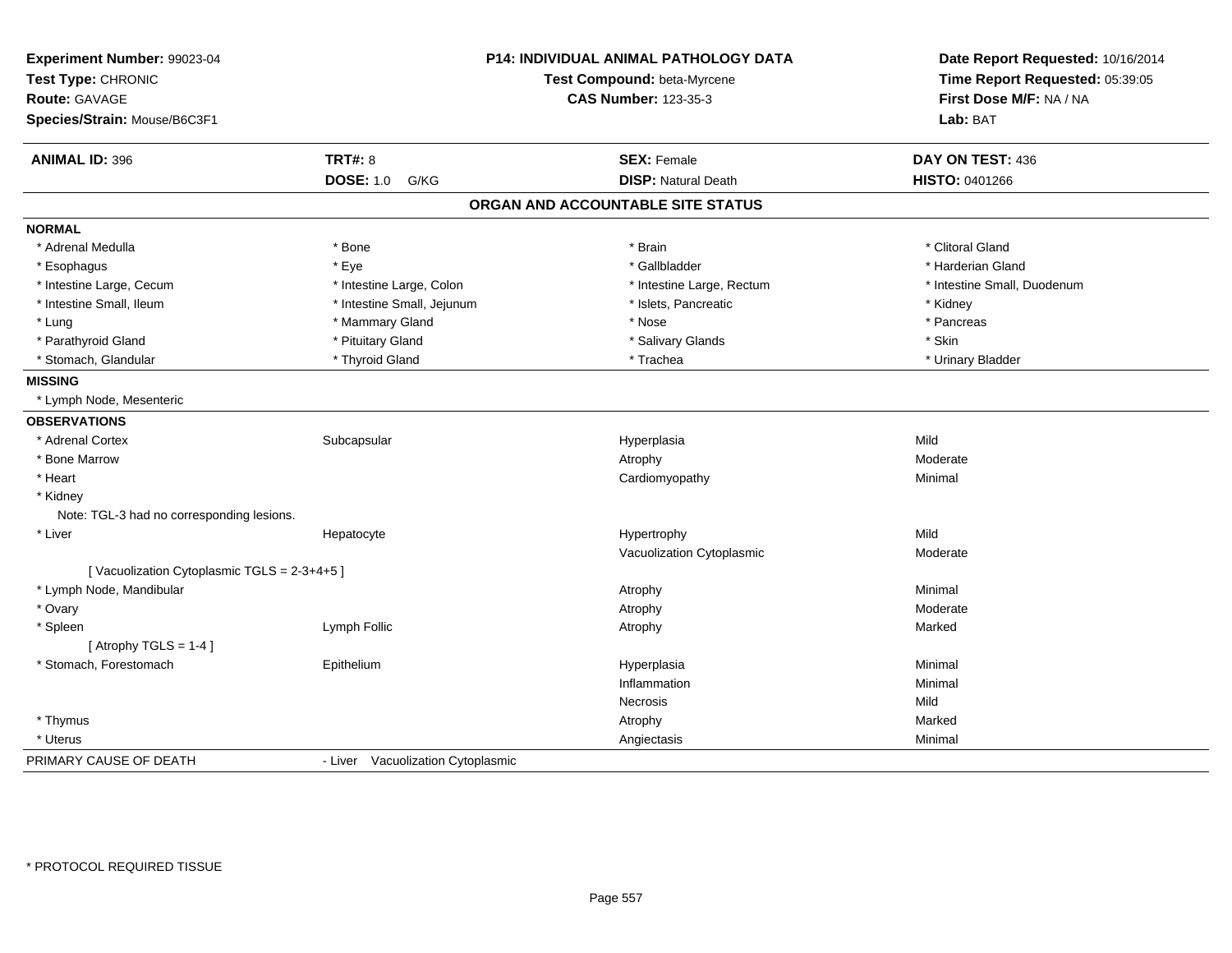| Experiment Number: 99023-04<br>Test Type: CHRONIC<br><b>Route: GAVAGE</b> |                                | <b>P14: INDIVIDUAL ANIMAL PATHOLOGY DATA</b><br>Test Compound: beta-Myrcene<br><b>CAS Number: 123-35-3</b> | Date Report Requested: 10/16/2014<br>Time Report Requested: 05:39:05<br>First Dose M/F: NA / NA |
|---------------------------------------------------------------------------|--------------------------------|------------------------------------------------------------------------------------------------------------|-------------------------------------------------------------------------------------------------|
| Species/Strain: Mouse/B6C3F1                                              |                                |                                                                                                            | Lab: BAT                                                                                        |
| <b>ANIMAL ID: 397</b>                                                     | <b>TRT#: 8</b>                 | <b>SEX: Female</b>                                                                                         | DAY ON TEST: 435                                                                                |
|                                                                           | <b>DOSE: 1.0</b><br>G/KG       | <b>DISP: Natural Death</b>                                                                                 | HISTO: 0401267                                                                                  |
|                                                                           |                                | ORGAN AND ACCOUNTABLE SITE STATUS                                                                          |                                                                                                 |
| <b>NORMAL</b>                                                             |                                |                                                                                                            |                                                                                                 |
| * Adrenal Medulla                                                         | * Bone                         | * Brain                                                                                                    | * Clitoral Gland                                                                                |
| * Esophagus                                                               | * Eye                          | * Gallbladder                                                                                              | * Harderian Gland                                                                               |
| * Heart                                                                   | * Intestine Large, Cecum       | * Intestine Large, Colon                                                                                   | * Intestine Large, Rectum                                                                       |
| * Intestine Small, Duodenum                                               | * Intestine Small, Ileum       | * Intestine Small, Jejunum                                                                                 | * Islets, Pancreatic                                                                            |
| * Lung                                                                    | * Lymph Node, Mandibular       | * Mammary Gland                                                                                            | * Pancreas                                                                                      |
| * Parathyroid Gland                                                       | * Pituitary Gland              | * Salivary Glands                                                                                          | * Skin                                                                                          |
| * Stomach, Forestomach                                                    | * Stomach, Glandular           | * Thyroid Gland                                                                                            | * Trachea                                                                                       |
| * Urinary Bladder                                                         |                                |                                                                                                            |                                                                                                 |
| <b>MISSING</b>                                                            |                                |                                                                                                            |                                                                                                 |
| * Lymph Node, Mesenteric                                                  |                                |                                                                                                            |                                                                                                 |
| <b>OBSERVATIONS</b>                                                       |                                |                                                                                                            |                                                                                                 |
| * Adrenal Cortex                                                          | Subcapsular                    | Hyperplasia                                                                                                | Mild                                                                                            |
| * Bone Marrow                                                             |                                | Atrophy                                                                                                    | Moderate                                                                                        |
| * Kidney                                                                  | <b>Renal Tubule</b>            | Necrosis                                                                                                   | Moderate                                                                                        |
| [ Necrosis TGLS = $1-4$ ]                                                 |                                |                                                                                                            |                                                                                                 |
| * Liver                                                                   | Hepatocyte                     | Hypertrophy                                                                                                | Mild                                                                                            |
|                                                                           |                                | Vacuolization Cytoplasmic                                                                                  | Mild                                                                                            |
| [Vacuolization Cytoplasmic TGLS = 2-3+4]                                  |                                |                                                                                                            |                                                                                                 |
| * Nose                                                                    | Olfactory Epi                  | Degeneration                                                                                               | Minimal                                                                                         |
| * Ovary                                                                   |                                | Atrophy                                                                                                    | Moderate                                                                                        |
| * Spleen                                                                  | Lymph Follic                   | Atrophy                                                                                                    | Moderate                                                                                        |
| [Atrophy TGLS = $3-4$ ]                                                   |                                |                                                                                                            |                                                                                                 |
| * Thymus                                                                  |                                | Atrophy                                                                                                    | Marked                                                                                          |
| * Uterus                                                                  | Endometrium                    | Hyperplasia                                                                                                | Minimal                                                                                         |
| PRIMARY CAUSE OF DEATH                                                    | - Kidney Renal Tubule Necrosis |                                                                                                            |                                                                                                 |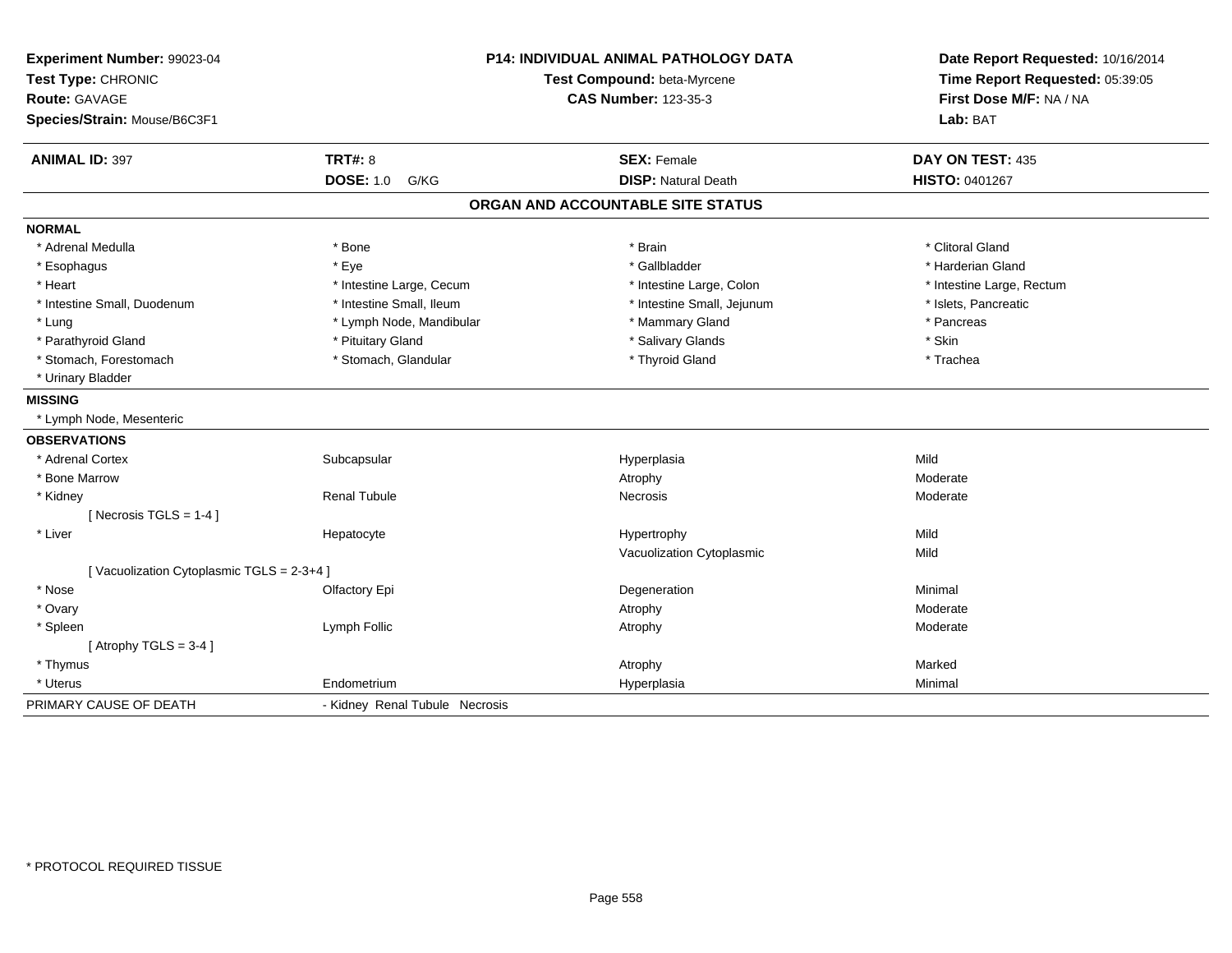| Experiment Number: 99023-04<br>Test Type: CHRONIC<br><b>Route: GAVAGE</b><br>Species/Strain: Mouse/B6C3F1 |                                | <b>P14: INDIVIDUAL ANIMAL PATHOLOGY DATA</b><br>Test Compound: beta-Myrcene<br><b>CAS Number: 123-35-3</b> | Date Report Requested: 10/16/2014<br>Time Report Requested: 05:39:05<br>First Dose M/F: NA / NA<br>Lab: BAT |
|-----------------------------------------------------------------------------------------------------------|--------------------------------|------------------------------------------------------------------------------------------------------------|-------------------------------------------------------------------------------------------------------------|
| <b>ANIMAL ID: 398</b>                                                                                     | <b>TRT#: 8</b>                 | <b>SEX: Female</b>                                                                                         | DAY ON TEST: 436                                                                                            |
|                                                                                                           | <b>DOSE: 1.0</b><br>G/KG       | <b>DISP: Natural Death</b>                                                                                 | HISTO: 0401268                                                                                              |
|                                                                                                           |                                | ORGAN AND ACCOUNTABLE SITE STATUS                                                                          |                                                                                                             |
| <b>NORMAL</b>                                                                                             |                                |                                                                                                            |                                                                                                             |
| * Adrenal Medulla                                                                                         | * Bone                         | * Brain                                                                                                    | * Clitoral Gland                                                                                            |
| * Esophagus                                                                                               | * Eye                          | * Harderian Gland                                                                                          | * Heart                                                                                                     |
| * Islets, Pancreatic                                                                                      | * Lung                         | * Lymph Node, Mandibular                                                                                   | * Mammary Gland                                                                                             |
| * Nose                                                                                                    | * Pancreas                     | * Parathyroid Gland                                                                                        | * Pituitary Gland                                                                                           |
| * Salivary Glands                                                                                         | * Skin                         | * Stomach, Forestomach                                                                                     | * Stomach, Glandular                                                                                        |
| * Thyroid Gland                                                                                           | * Trachea                      | * Urinary Bladder                                                                                          | * Uterus                                                                                                    |
| <b>AUTO PRECLUDES DIAG.</b>                                                                               |                                |                                                                                                            |                                                                                                             |
| * Gallbladder                                                                                             | * Intestine Large, Cecum       | * Intestine Large, Colon                                                                                   | * Intestine Large, Rectum                                                                                   |
| * Intestine Small, Duodenum                                                                               | * Intestine Small, Ileum       | * Intestine Small, Jejunum                                                                                 | * Lymph Node, Mesenteric                                                                                    |
| <b>OBSERVATIONS</b>                                                                                       |                                |                                                                                                            |                                                                                                             |
| * Adrenal Cortex                                                                                          | Subcapsular                    | Hyperplasia                                                                                                | Mild                                                                                                        |
| * Bone Marrow                                                                                             |                                | Atrophy                                                                                                    | Mild                                                                                                        |
| * Kidney                                                                                                  | <b>Renal Tubule</b>            | Necrosis                                                                                                   | Marked                                                                                                      |
| [Necrosis TGLS = $3-4$ ]                                                                                  |                                |                                                                                                            |                                                                                                             |
| * Liver                                                                                                   |                                | Fatty Change                                                                                               | Minimal                                                                                                     |
|                                                                                                           | Hepatocyte                     | Hypertrophy                                                                                                | Mild                                                                                                        |
|                                                                                                           |                                | Vacuolization Cytoplasmic                                                                                  | Mild                                                                                                        |
| [Vacuolization Cytoplasmic TGLS = 2-3+4+5]                                                                |                                |                                                                                                            |                                                                                                             |
| * Ovary                                                                                                   |                                | Atrophy                                                                                                    | Moderate                                                                                                    |
| * Spleen                                                                                                  | Lymph Follic                   | Atrophy                                                                                                    | Marked                                                                                                      |
| [Atrophy TGLS = $1-4$ ]                                                                                   |                                |                                                                                                            |                                                                                                             |
| * Thymus                                                                                                  |                                | Atrophy                                                                                                    | Marked                                                                                                      |
| PRIMARY CAUSE OF DEATH                                                                                    | - Kidney Renal Tubule Necrosis |                                                                                                            |                                                                                                             |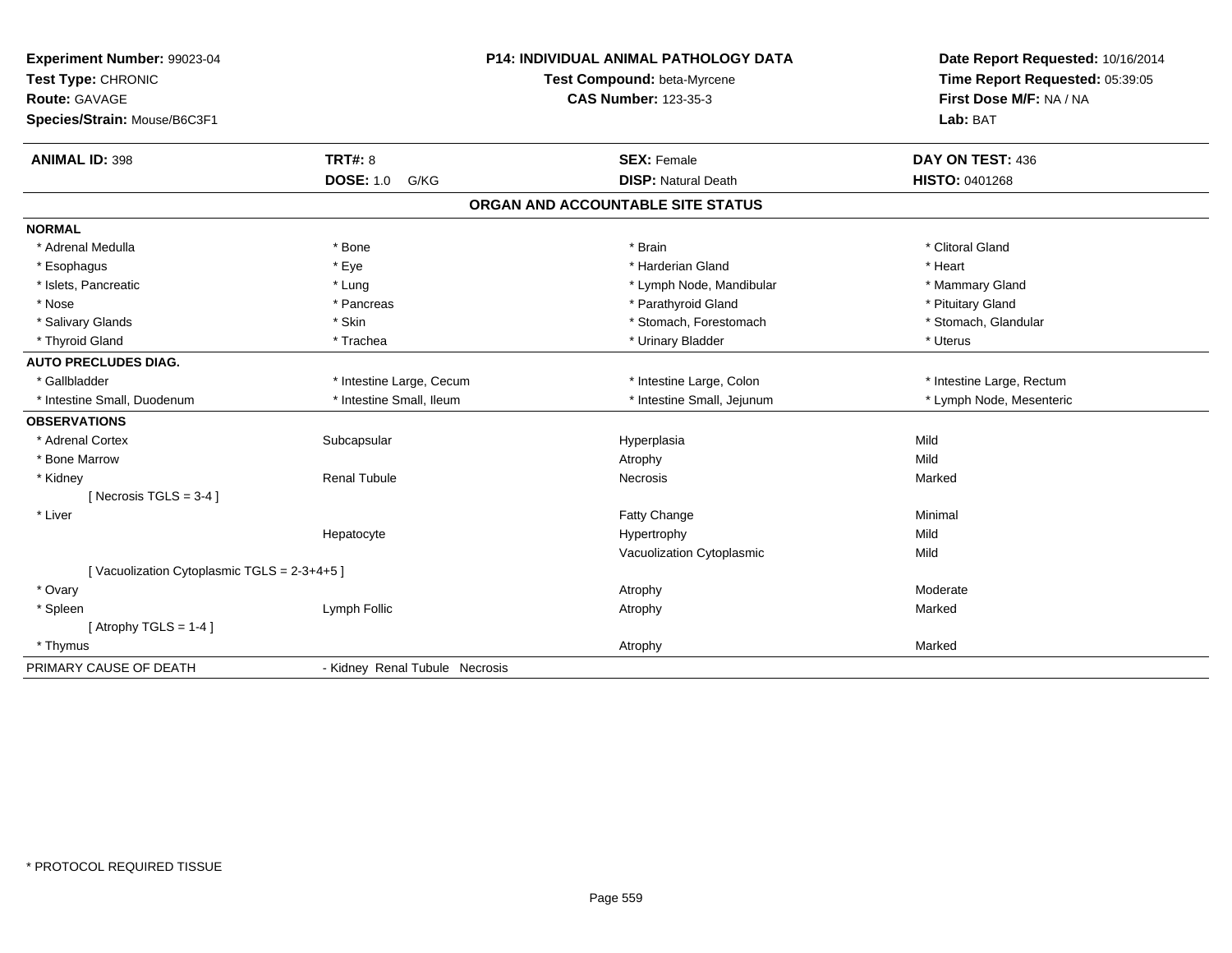| Experiment Number: 99023-04<br>Test Type: CHRONIC<br>Route: GAVAGE<br>Species/Strain: Mouse/B6C3F1 |                                | P14: INDIVIDUAL ANIMAL PATHOLOGY DATA<br>Test Compound: beta-Myrcene<br><b>CAS Number: 123-35-3</b> | Date Report Requested: 10/16/2014<br>Time Report Requested: 05:39:05<br>First Dose M/F: NA / NA<br>Lab: BAT |
|----------------------------------------------------------------------------------------------------|--------------------------------|-----------------------------------------------------------------------------------------------------|-------------------------------------------------------------------------------------------------------------|
| <b>ANIMAL ID: 399</b>                                                                              | <b>TRT#: 8</b>                 | <b>SEX: Female</b>                                                                                  | DAY ON TEST: 435                                                                                            |
|                                                                                                    | <b>DOSE: 1.0</b><br>G/KG       | <b>DISP: Natural Death</b>                                                                          | HISTO: 0401269                                                                                              |
|                                                                                                    |                                | ORGAN AND ACCOUNTABLE SITE STATUS                                                                   |                                                                                                             |
| <b>NORMAL</b>                                                                                      |                                |                                                                                                     |                                                                                                             |
| * Adrenal Medulla                                                                                  | * Bone                         | * Brain                                                                                             | * Clitoral Gland                                                                                            |
| * Esophagus                                                                                        | * Eye                          | * Gallbladder                                                                                       | * Harderian Gland                                                                                           |
| * Heart                                                                                            | * Intestine Large, Cecum       | * Intestine Large, Colon                                                                            | * Intestine Large, Rectum                                                                                   |
| * Intestine Small, Duodenum                                                                        | * Intestine Small, Ileum       | * Intestine Small, Jejunum                                                                          | * Islets, Pancreatic                                                                                        |
| * Lung                                                                                             | * Mammary Gland                | * Nose                                                                                              | * Pancreas                                                                                                  |
| * Parathyroid Gland                                                                                | * Pituitary Gland              | * Salivary Glands                                                                                   | * Skin                                                                                                      |
| * Stomach, Glandular                                                                               | * Thyroid Gland                | * Trachea                                                                                           | * Urinary Bladder                                                                                           |
| <b>OBSERVATIONS</b>                                                                                |                                |                                                                                                     |                                                                                                             |
| * Adrenal Cortex                                                                                   | Subcapsular                    | Hyperplasia                                                                                         | Mild                                                                                                        |
| * Bone Marrow                                                                                      |                                | Atrophy                                                                                             | Moderate                                                                                                    |
| * Kidney                                                                                           | <b>Renal Tubule</b>            | Necrosis                                                                                            | Mild                                                                                                        |
| [ Necrosis TGLS = $3-4$ ]                                                                          |                                |                                                                                                     |                                                                                                             |
| * Liver                                                                                            | Hepatocyte                     | Hypertrophy                                                                                         | Minimal                                                                                                     |
|                                                                                                    |                                | Vacuolization Cytoplasmic                                                                           | Mild                                                                                                        |
| [Vacuolization Cytoplasmic TGLS = 1-3+4+5]                                                         |                                |                                                                                                     |                                                                                                             |
| * Lymph Node, Mandibular                                                                           |                                | Atrophy                                                                                             | Minimal                                                                                                     |
| * Lymph Node, Mesenteric                                                                           |                                | Atrophy                                                                                             | Marked                                                                                                      |
| * Ovary                                                                                            |                                | Atrophy                                                                                             | Minimal                                                                                                     |
| * Spleen                                                                                           | Lymph Follic                   | Atrophy                                                                                             | Marked                                                                                                      |
| [Atrophy TGLS = $2-4$ ]                                                                            |                                |                                                                                                     |                                                                                                             |
| * Stomach, Forestomach                                                                             | Epithelium                     | Hyperplasia                                                                                         | Minimal                                                                                                     |
| * Thymus                                                                                           |                                | Atrophy                                                                                             | Marked                                                                                                      |
| * Uterus                                                                                           | Endometrium                    | Hyperplasia                                                                                         | Minimal                                                                                                     |
| PRIMARY CAUSE OF DEATH                                                                             | - Kidney Renal Tubule Necrosis |                                                                                                     |                                                                                                             |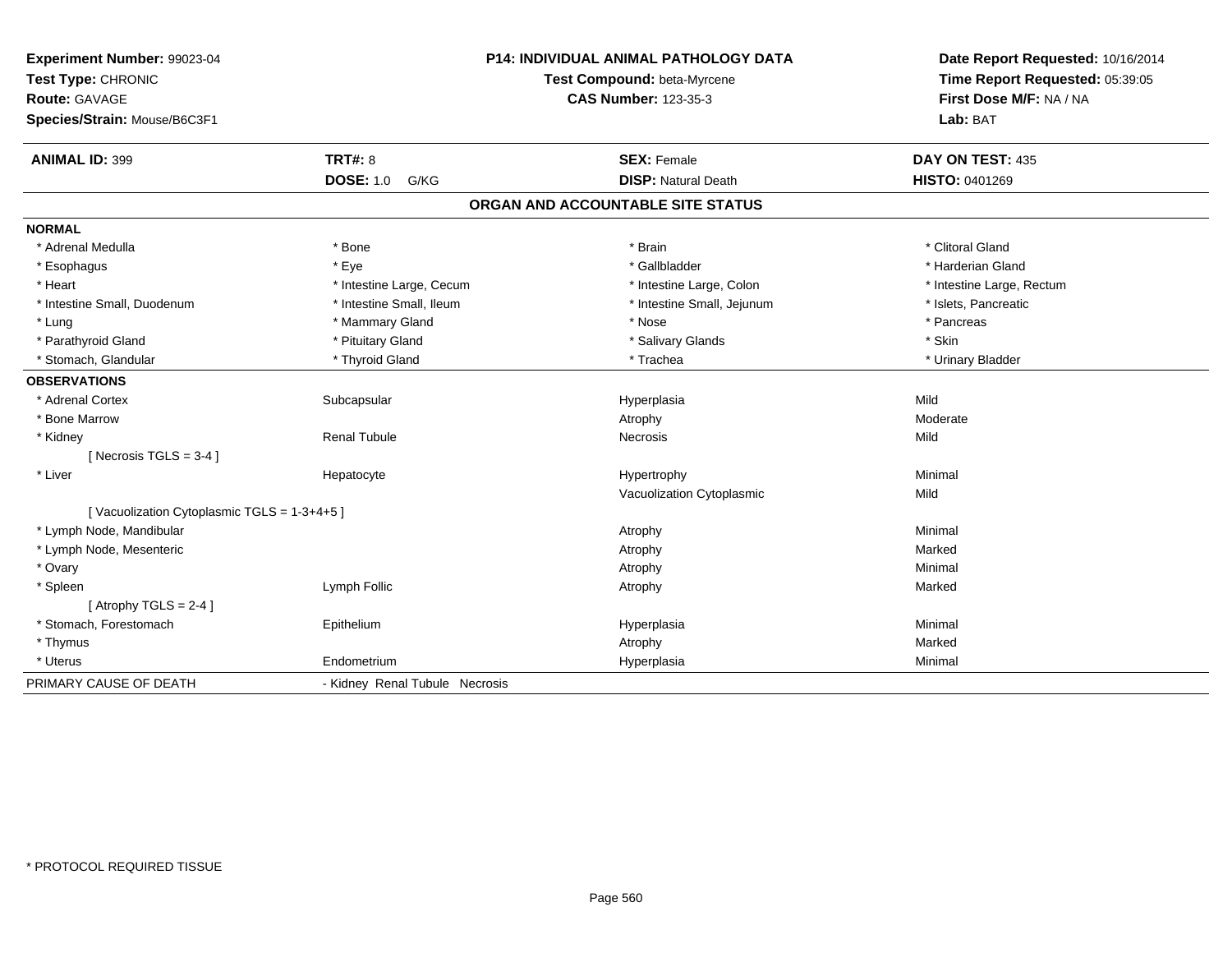| Experiment Number: 99023-04<br>Test Type: CHRONIC<br><b>Route: GAVAGE</b><br>Species/Strain: Mouse/B6C3F1 |                          | <b>P14: INDIVIDUAL ANIMAL PATHOLOGY DATA</b><br>Test Compound: beta-Myrcene<br><b>CAS Number: 123-35-3</b>               | Date Report Requested: 10/16/2014<br>Time Report Requested: 05:39:05<br>First Dose M/F: NA / NA<br>Lab: BAT |
|-----------------------------------------------------------------------------------------------------------|--------------------------|--------------------------------------------------------------------------------------------------------------------------|-------------------------------------------------------------------------------------------------------------|
|                                                                                                           |                          |                                                                                                                          |                                                                                                             |
| <b>ANIMAL ID: 400</b>                                                                                     | <b>TRT#: 8</b>           | <b>SEX: Female</b>                                                                                                       | DAY ON TEST: 436                                                                                            |
|                                                                                                           | <b>DOSE: 1.0</b><br>G/KG | <b>DISP: Natural Death</b>                                                                                               | HISTO: 0401270                                                                                              |
|                                                                                                           |                          | ORGAN AND ACCOUNTABLE SITE STATUS                                                                                        |                                                                                                             |
| <b>NORMAL</b>                                                                                             |                          |                                                                                                                          |                                                                                                             |
| * Adrenal Medulla                                                                                         | * Bone                   | * Brain                                                                                                                  | * Clitoral Gland                                                                                            |
| * Esophagus                                                                                               | * Eye                    | * Gallbladder                                                                                                            | * Harderian Gland                                                                                           |
| * Heart                                                                                                   | * Intestine Large, Cecum | * Intestine Large, Colon                                                                                                 | * Intestine Large, Rectum                                                                                   |
| * Intestine Small, Duodenum                                                                               | * Intestine Small, Ileum | * Islets, Pancreatic                                                                                                     | * Lung                                                                                                      |
| * Mammary Gland                                                                                           | * Pancreas               | * Pituitary Gland                                                                                                        | * Salivary Glands                                                                                           |
| * Skin                                                                                                    | * Stomach, Glandular     | * Thyroid Gland                                                                                                          | * Trachea                                                                                                   |
| * Urinary Bladder                                                                                         |                          |                                                                                                                          |                                                                                                             |
| <b>MISSING</b>                                                                                            |                          |                                                                                                                          |                                                                                                             |
| * Lymph Node, Mesenteric                                                                                  | * Parathyroid Gland      |                                                                                                                          |                                                                                                             |
| <b>AUTO PRECLUDES DIAG.</b>                                                                               |                          |                                                                                                                          |                                                                                                             |
| * Intestine Small, Jejunum                                                                                |                          |                                                                                                                          |                                                                                                             |
| <b>OBSERVATIONS</b>                                                                                       |                          |                                                                                                                          |                                                                                                             |
| * Adrenal Cortex                                                                                          | Subcapsular              | Hyperplasia                                                                                                              | Mild                                                                                                        |
| * Bone Marrow                                                                                             |                          | Atrophy                                                                                                                  | Mild                                                                                                        |
| * Kidney                                                                                                  | <b>Renal Tubule</b>      | Necrosis                                                                                                                 | Minimal                                                                                                     |
|                                                                                                           |                          | Note: Kidney necrosis with cytoplasmic vacuolization of adjacent renal tubular epithelium and mineralized tubular casts. |                                                                                                             |
| Note: TGL-4 had no corresponding lesions.                                                                 |                          |                                                                                                                          |                                                                                                             |
| * Liver                                                                                                   | Hepatocyte               | Hypertrophy                                                                                                              | Mild                                                                                                        |
|                                                                                                           |                          | Vacuolization Cytoplasmic                                                                                                | Moderate                                                                                                    |
| [Vacuolization Cytoplasmic TGLS = 3-3+4+5]                                                                |                          |                                                                                                                          |                                                                                                             |
| * Lymph Node, Mandibular                                                                                  |                          | Atrophy                                                                                                                  | Minimal                                                                                                     |
| * Nose                                                                                                    | Olfactory Epi            | Degeneration                                                                                                             | Minimal                                                                                                     |
| * Ovary                                                                                                   |                          | Atrophy                                                                                                                  | Moderate                                                                                                    |
| * Spleen                                                                                                  | Lymph Follic             | Atrophy                                                                                                                  | Marked                                                                                                      |
| [Atrophy TGLS = $2-4$ ]                                                                                   |                          |                                                                                                                          |                                                                                                             |
| * Stomach, Forestomach                                                                                    | Epithelium               | Hyperplasia                                                                                                              | Minimal                                                                                                     |
| Note: Stomach Forestomach epithelial hyperplasia with hyperkeratosis.                                     |                          |                                                                                                                          |                                                                                                             |
| * Thymus                                                                                                  |                          | Atrophy                                                                                                                  | Marked                                                                                                      |
| * Uterus                                                                                                  | Endometrium              | Hyperplasia                                                                                                              | Moderate                                                                                                    |
| [Hyperplasia TGLS = 1-7]                                                                                  |                          |                                                                                                                          |                                                                                                             |